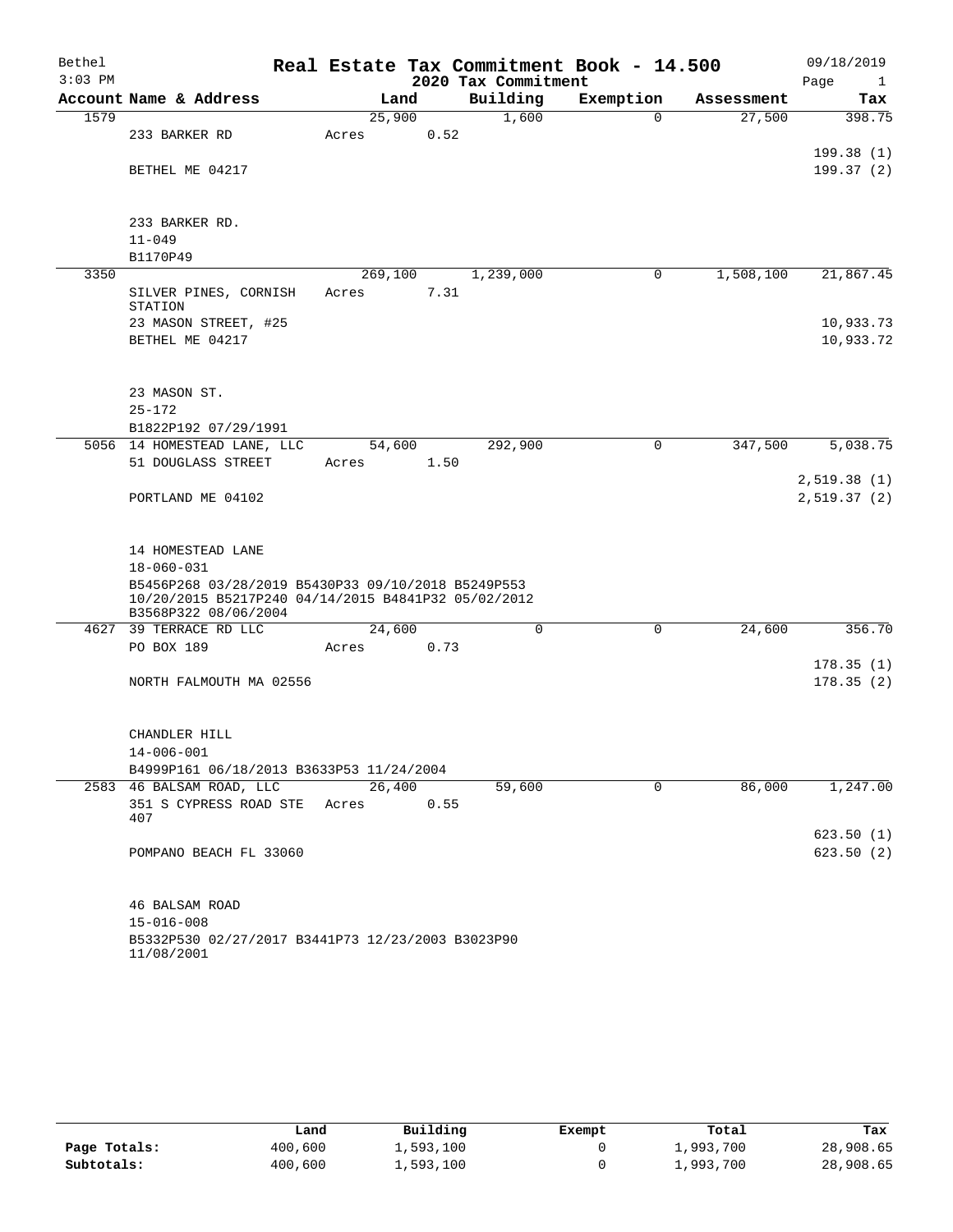| Bethel<br>$3:03$ PM |                                                                                      |         |       | 2020 Tax Commitment | Real Estate Tax Commitment Book - 14.500 |            | 09/18/2019<br>Page<br>2    |
|---------------------|--------------------------------------------------------------------------------------|---------|-------|---------------------|------------------------------------------|------------|----------------------------|
|                     | Account Name & Address                                                               | Land    |       | Building            | Exemption                                | Assessment | Tax                        |
|                     | 4785 5 BEAR LODGE, LLC                                                               | 44,500  |       | 213,200             | $\Omega$                                 | 257,700    | 3,736.65                   |
|                     | 35 SPRUCE RD.                                                                        | Acres   | 1.45  |                     |                                          |            |                            |
|                     |                                                                                      |         |       |                     |                                          |            | 1,868.33(1)                |
|                     | NORTH READING MA 01864                                                               |         |       |                     |                                          |            | 1,868.32(2)                |
|                     | 14 HALEY LANE                                                                        |         |       |                     |                                          |            |                            |
|                     | $18 - 054 - 014$                                                                     |         |       |                     |                                          |            |                            |
|                     | B4684P121 01/19/2011 B4331P302 08/04/2008 B4140P334<br>05/31/2007 B3845P4 11/22/2005 |         |       |                     |                                          |            |                            |
|                     | 1492 515 WEST BETHEL ROAD                                                            | 105,500 |       | 187,700             | $\mathbf 0$                              | 293,200    | 4,251.40                   |
|                     | C/O BENJAMIN CROTEAU                                                                 | Acres   | 15.26 |                     |                                          |            |                            |
|                     | PO BOX 77                                                                            |         |       |                     |                                          |            | 2,125.70(1)<br>2,125.70(2) |
|                     | WEST BETHEL ME 04286                                                                 |         |       |                     |                                          |            |                            |
|                     | 518 WEST BETHEL RD.                                                                  |         |       |                     |                                          |            |                            |
|                     | $11 - 003$                                                                           |         |       |                     |                                          |            |                            |
|                     | B5256P523 12/02/2015 B5041P1 09/23/2013 B637P322<br>07/10/1964 B575P548 08/26/1958   |         |       |                     |                                          |            |                            |
|                     | 3657 684 WEST BETHEL RD.                                                             | 54,900  |       | 151,200             | 0                                        | 206,100    | 2,988.45                   |
|                     | PO BOX 158                                                                           | Acres   | 5.00  |                     |                                          |            |                            |
|                     |                                                                                      |         |       |                     |                                          |            | 1,494.23(1)                |
|                     | BETHEL ME 04217                                                                      |         |       |                     |                                          |            | 1,494.22(2)                |
|                     | 684 WEST BETHEL RD.                                                                  |         |       |                     |                                          |            |                            |
|                     | $28 - 001$                                                                           |         |       |                     |                                          |            |                            |
|                     | B5038P67 09/17/2013 B3451P95 01/13/2004 B3328P199                                    |         |       |                     |                                          |            |                            |
|                     | 05/15/2003 B2773P109<br>5162 7 MOOSE LANE REALTY                                     | 41,500  |       | 202,300             | 0                                        | 243,800    | 3,535.10                   |
|                     | TRUST                                                                                |         |       |                     |                                          |            |                            |
|                     | 240 CENTRAL ST                                                                       | Acres   | 0.90  |                     |                                          |            |                            |
|                     |                                                                                      |         |       |                     |                                          |            | 1,767.55(1)                |
|                     | HINGHAM MA 02043                                                                     |         |       |                     |                                          |            | 1,767.55(2)                |
|                     | 7 MOOSE LANE                                                                         |         |       |                     |                                          |            |                            |
|                     | $02 - 010 - 007$                                                                     |         |       |                     |                                          |            |                            |
|                     | B5119P133 05/27/2014 B4742P88 08/01/2011 B4629P35                                    |         |       |                     |                                          |            |                            |
|                     | 09/02/2010 B4522P239 11/05/2009                                                      |         |       |                     |                                          |            |                            |
|                     | 3010 8 TAYLOR WOODS, LLC                                                             | 49,600  |       | 272,800             | 0                                        | 322,400    | 4,674.80                   |
|                     | PO BOX 550                                                                           | Acres   | 1.52  |                     |                                          |            |                            |
|                     |                                                                                      |         |       |                     |                                          |            | 2,337.40(1)                |
|                     | NORTH ATTLEBORO MA<br>02761                                                          |         |       |                     |                                          |            | 2,337.40(2)                |
|                     | 8 TAYLOR WOODS ROAD                                                                  |         |       |                     |                                          |            |                            |
|                     | $22 - 026 - 002$                                                                     |         |       |                     |                                          |            |                            |
|                     | B4517P239 10/26/2009 B4110P170 04/02/2007 B3111P199                                  |         |       |                     |                                          |            |                            |

|              | Land    | Building  | Exempt | Total     | Tax       |
|--------------|---------|-----------|--------|-----------|-----------|
| Page Totals: | 296,000 | 1,027,200 |        | 1,323,200 | 19,186.40 |
| Subtotals:   | 696,600 | 2,620,300 |        | 3,316,900 | 48,095.05 |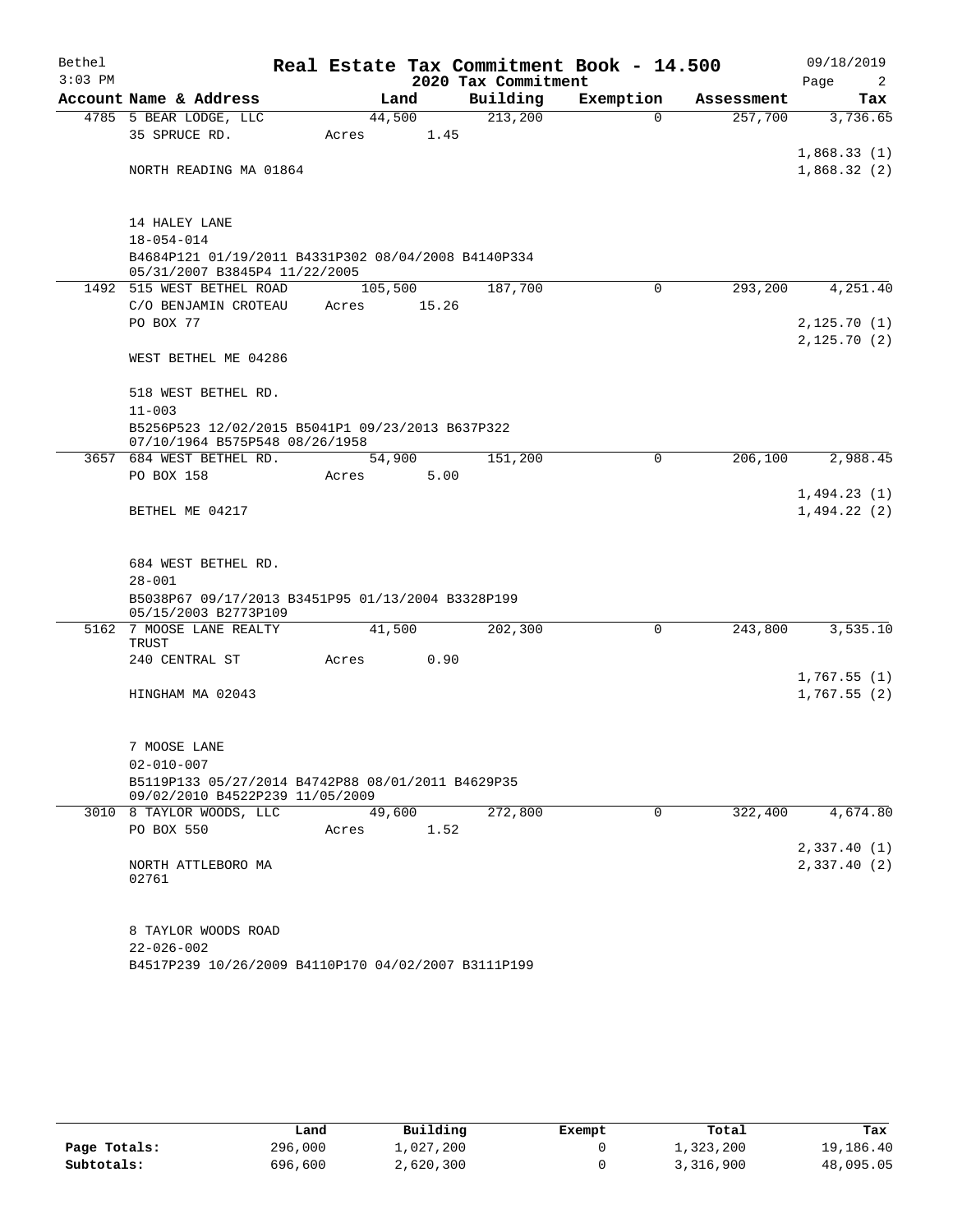| Bethel<br>$3:03$ PM |                                                                       |        | 2020 Tax Commitment | Real Estate Tax Commitment Book - 14.500 |            | 09/18/2019<br>Page<br>3  |
|---------------------|-----------------------------------------------------------------------|--------|---------------------|------------------------------------------|------------|--------------------------|
|                     | Account Name & Address                                                | Land   | Building            | Exemption                                | Assessment | Tax                      |
|                     | 5406 9 SONGO POND ROAD, LLC<br>C/O CHRIS CASTALDO<br>51 SACO STREET   | 14,400 | 49,900              | $\Omega$                                 | 64,300     | 932.35<br>466.18(1)      |
|                     | SCARBOROUGH ME 04074                                                  |        |                     |                                          |            | 466.17(2)                |
|                     | 9 SONGO POND RD, UNIT 3<br>$07 - 018 - U3$                            |        |                     |                                          |            |                          |
|                     | B5318P344 11/21/2016                                                  |        |                     |                                          |            |                          |
|                     | 5405 9 SONGO POND ROAD, LLC                                           | 14,400 | 62,900              | $\mathbf 0$                              | 77,300     | 1,120.85                 |
|                     | C/O CHRIS CASTALDO<br>51 SACO STREET                                  |        |                     |                                          |            | 560.43(1)                |
|                     | SCARBOROUGH ME 04074                                                  |        |                     |                                          |            | 560.42(2)                |
|                     | 9 SONGO POND RD, UNIT 2<br>$07 - 018 - U2$                            |        |                     |                                          |            |                          |
|                     | B5177P347 10/29/2014 B3964P60 06/30/2006 B1500P49<br>08/14/1987       |        |                     |                                          |            |                          |
|                     | 5409 A & B EQUIPMENT                                                  | 68,900 | $\mathbf 0$         | $\mathbf 0$                              | 68,900     | 999.05                   |
|                     | 6 MARTIN ROAD                                                         | Acres  | 32.00               |                                          |            |                          |
|                     | RUMFORD ME 04276                                                      |        |                     |                                          |            | 499.53 (1)<br>499.52 (2) |
|                     | PARIS RD.<br>$04 - 035 - 003$                                         |        |                     |                                          |            |                          |
|                     | B5285P147 06/06/2016                                                  |        |                     |                                          |            |                          |
|                     | 182 A & B EQUIPMENT                                                   | 24,900 | $\mathbf 0$         | $\mathbf 0$                              | 24,900     | 361.05                   |
|                     | 6 MARTIN ROAD                                                         | Acres  | 11.70               |                                          |            |                          |
|                     | RUMFORD ME 04276                                                      |        |                     |                                          |            | 180.53(1)<br>180.52(2)   |
|                     | PARIS RD.<br>$04 - 035 - 002$<br>B5330P93 02/07/2017                  |        |                     |                                          |            |                          |
|                     | 179 A & B EQUIPMENT, INC.                                             | 66,600 | 10,600              | 0                                        | 77,200     | 1,119.40                 |
|                     | 6 MARTIN ROAD                                                         | Acres  | 26.00               |                                          |            |                          |
|                     | RUMFORD ME 04276                                                      |        |                     |                                          |            | 559.70 (1)<br>559.70 (2) |
|                     | 57 PARIS RD.                                                          |        |                     |                                          |            |                          |
|                     | $04 - 035$                                                            |        |                     |                                          |            |                          |
|                     | B5348P447 06/05/2017 B2809P154 04/19/2000<br>5458 A & B FORESTRY, INC | 26,700 | $\Omega$            | $\mathbf 0$                              | 26,700     | 387.15                   |
|                     | 6 JED MARTIN RD                                                       | Acres  | 2.90                |                                          |            | 193.58 (1)               |
|                     | RUMFORD ME 04276                                                      |        |                     |                                          |            | 193.57 (2)               |
|                     | EAST BETHEL RD<br>$04 - 041 - 002$<br>B5445P679 12/12/2018            |        |                     |                                          |            |                          |
|                     |                                                                       |        |                     |                                          |            |                          |
|                     | Land                                                                  |        | Building            | Exempt                                   | Total      | Tax                      |
| Page Totals:        | 215,900                                                               |        | 123,400             | 0                                        | 339,300    | 4,919.85                 |

**Subtotals:** 912,500 2,743,700 0 3,656,200 53,014.90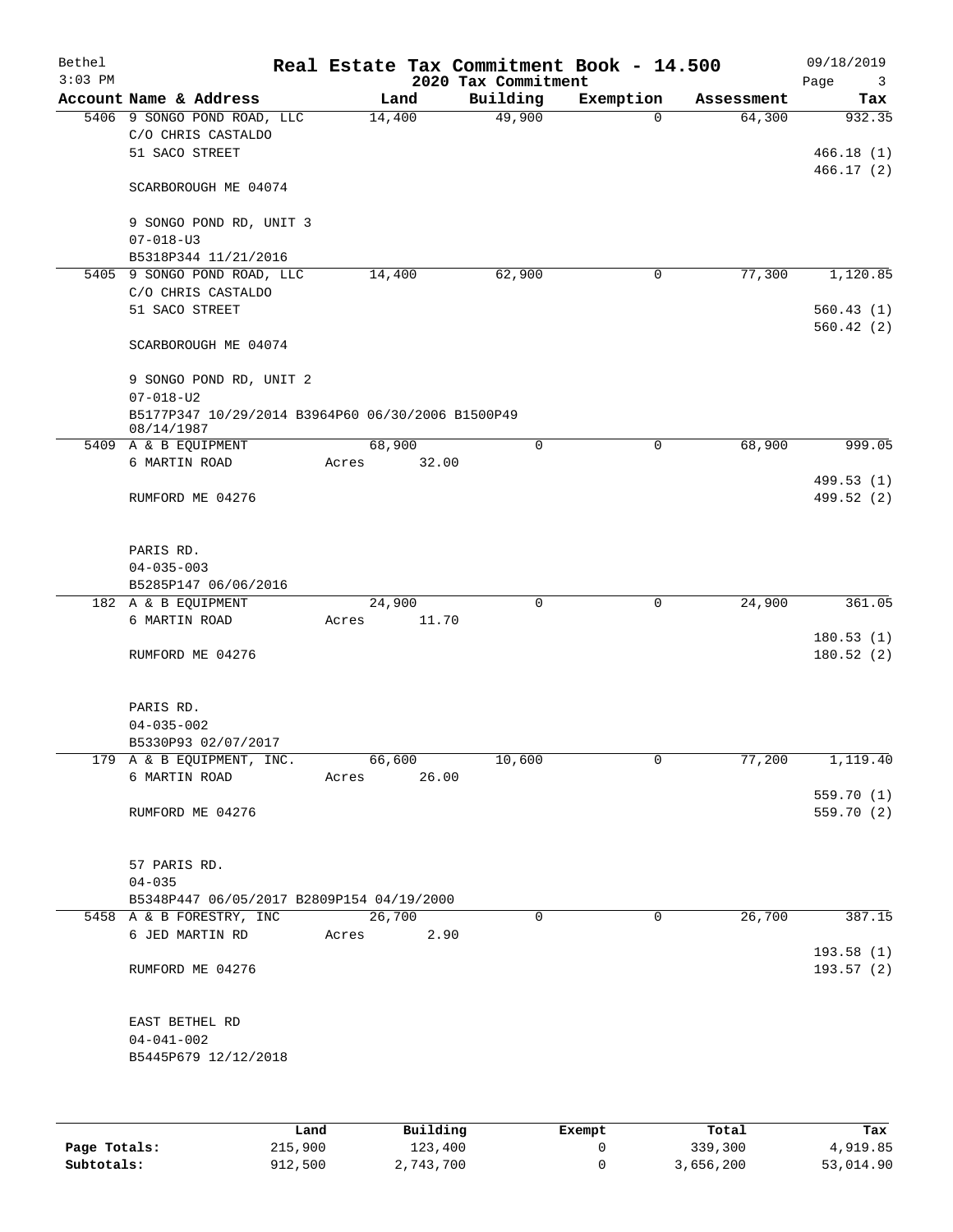| Bethel                     |                                                                                       |       |                |                                 | Real Estate Tax Commitment Book - 14.500 |                      | 09/18/2019             |
|----------------------------|---------------------------------------------------------------------------------------|-------|----------------|---------------------------------|------------------------------------------|----------------------|------------------------|
| $3:03$ PM                  | Account Name & Address                                                                |       | Land           | 2020 Tax Commitment<br>Building | Exemption                                | Assessment           | Page<br>4              |
|                            | 5280 A & E, LLC                                                                       |       | 25,900         | 0                               | $\Omega$                                 | 25,900               | Tax<br>375.55          |
|                            | C/O STEPHEN COULOMBE<br>15 FRIEDENFELS STREET                                         | Acres | 1.73           |                                 |                                          |                      | 187.78(1)              |
|                            | SALISBURY MA 01952                                                                    |       |                |                                 |                                          |                      | 187.77(2)              |
|                            | GRAND VIEW PH 2<br>$15 - 022 - 029$                                                   |       |                |                                 |                                          |                      |                        |
|                            | B4755P109 09/01/2011 B4734P318 07/07/2012 B4651P60                                    |       |                |                                 |                                          |                      |                        |
|                            | 10/26/2010                                                                            |       |                |                                 |                                          |                      |                        |
|                            | 5366 A & E, LLC<br>C/O STEPHEN COULOMBE                                               | Acres | 22,500<br>9.13 | 0                               | $\Omega$                                 | 22,500               | 326.25                 |
|                            | 15 FRIEDENFELS STREET                                                                 |       |                |                                 |                                          |                      | 163.13(1)<br>163.12(2) |
|                            | SALISBURY MA 01952                                                                    |       |                |                                 |                                          |                      |                        |
|                            | GRANDVIEW ROAD                                                                        |       |                |                                 |                                          |                      |                        |
|                            | $15 - 022 - 030$                                                                      |       |                |                                 |                                          |                      |                        |
|                            | B4755P109 08/17/2011<br>5195 A & E, LLC                                               |       | 25,200         | 0                               | 0                                        | 25,200               | 365.40                 |
|                            | 16 WINWARD DR.                                                                        | Acres | 1.36           |                                 |                                          |                      |                        |
|                            |                                                                                       |       |                |                                 |                                          |                      | 182.70(1)              |
|                            | NEWBURYPORT MA 01950                                                                  |       |                |                                 |                                          |                      | 182.70(2)              |
|                            | GRAND VIEW PH2                                                                        |       |                |                                 |                                          |                      |                        |
|                            | $15 - 022 - 017$                                                                      |       |                |                                 |                                          |                      |                        |
|                            | B4755P109 09/01/2011 B4734P318 07/07/0201 B4651P60<br>10/26/2010 B4252P298 12/27/2007 |       |                |                                 |                                          |                      |                        |
|                            | 5196 A & E, LLC                                                                       |       | 25,700         | 0                               | $\mathbf 0$                              | 25,700               | 372.65                 |
|                            | C/O STEPHEN COULOMBE                                                                  | Acres | 1.60           |                                 |                                          |                      |                        |
|                            | 15 FRIEDENFELS STREET                                                                 |       |                |                                 |                                          |                      | 186.33(1)<br>186.32(2) |
|                            | SALISBURY MA 01952                                                                    |       |                |                                 |                                          |                      |                        |
|                            | GRAND VIEW PH2                                                                        |       |                |                                 |                                          |                      |                        |
|                            | $15 - 022 - 018$                                                                      |       |                |                                 |                                          |                      |                        |
|                            | B4755P109 09/01/2011 B4734P318 07/07/2011 B4651P60<br>10/26/2010 B4252P298 12/27/2007 |       |                |                                 |                                          |                      |                        |
|                            | 5197 A & E, LLC                                                                       |       | 25,600         | $\Omega$                        | 0                                        | 25,600               | 371.20                 |
|                            | C/O STEPHEN COULOMBE                                                                  | Acres | 1.57           |                                 |                                          |                      |                        |
|                            | 15 FRIEDENFELS STREET                                                                 |       |                |                                 |                                          |                      | 185.60(1)              |
|                            | SALISBURY MA 01952                                                                    |       |                |                                 |                                          |                      | 185.60(2)              |
|                            | GRANDVIEW PH2                                                                         |       |                |                                 |                                          |                      |                        |
|                            | $15 - 022 - 019$<br>B4755P109 09/01/2011 B4734P318 07/07/2011 B4651P60                |       |                |                                 |                                          |                      |                        |
|                            | 10/26/2010 B4252P298 12/27/2007<br>5199 A & E, LLC                                    |       | 24,600         | $\Omega$                        | 0                                        | 24,600               | 356.70                 |
|                            | C/O STEPHEN COULOMBE<br>15 FRIEDENFELS STREET                                         | Acres | 1.06           |                                 |                                          |                      | 178.35(1)              |
|                            | SALISBURY MA 01952                                                                    |       |                |                                 |                                          |                      | 178.35(2)              |
|                            | GRANDVIEW PH2                                                                         |       |                |                                 |                                          |                      |                        |
|                            | 15-022-021                                                                            |       |                |                                 |                                          |                      |                        |
|                            | B4755P109 09/01/2011 B4734P318 07/07/2011 B4651P60<br>10/26/2010 B4252P298 12/27/2007 |       |                |                                 |                                          |                      |                        |
|                            | Land                                                                                  |       | Building       |                                 | Exempt                                   | Total                | Tax                    |
| Page Totals:<br>Subtotals: | 149,500<br>1,062,000                                                                  |       | 2,743,700      | 0                               | 0<br>$\mathbf 0$                         | 149,500<br>3,805,700 | 2,167.75<br>55,182.65  |
|                            |                                                                                       |       |                |                                 |                                          |                      |                        |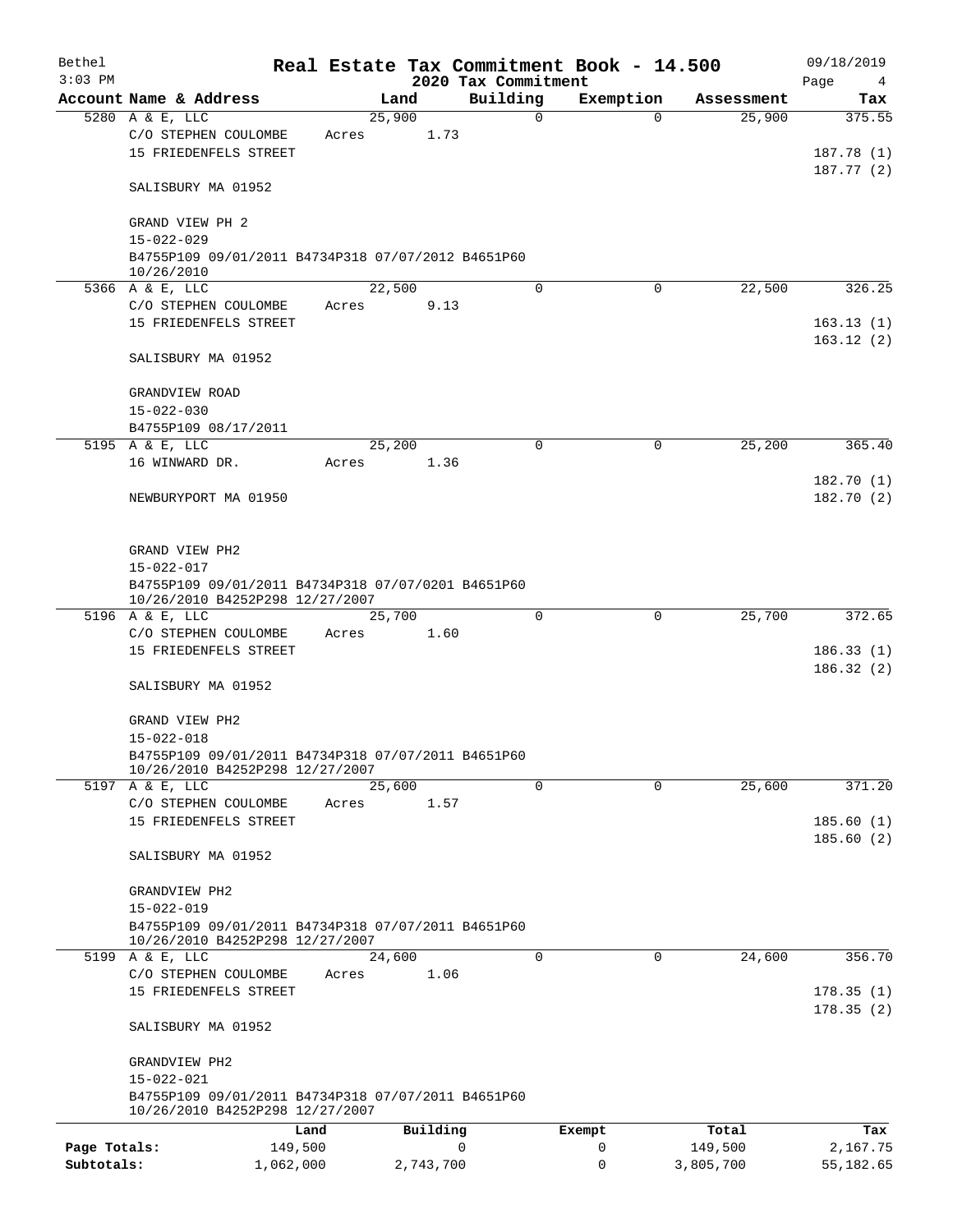| Bethel       |                                                                                       |        |                |                                 | Real Estate Tax Commitment Book - 14.500 |            | 09/18/2019                  |
|--------------|---------------------------------------------------------------------------------------|--------|----------------|---------------------------------|------------------------------------------|------------|-----------------------------|
| $3:03$ PM    | Account Name & Address                                                                |        | Land           | 2020 Tax Commitment<br>Building | Exemption                                | Assessment | Page<br>5                   |
|              | 5200 A & E, LLC                                                                       | 24,600 |                | $\mathbf 0$                     | $\Omega$                                 | 24,600     | Tax<br>356.70               |
|              | C/O STEPHEN COULOMBE<br>15 FRIEDENFELS STREET                                         | Acres  | 1.07           |                                 |                                          |            | 178.35(1)                   |
|              | SALISBURY MA 01952                                                                    |        |                |                                 |                                          |            | 178.35(2)                   |
|              | GRANDVIEW PH2                                                                         |        |                |                                 |                                          |            |                             |
|              | $15 - 022 - 022$<br>B4755P109 09/01/2011 B4734P318 07/07/2011 B4651P60                |        |                |                                 |                                          |            |                             |
|              | 10/26/2010 B4252P298 12/27/2007                                                       |        |                |                                 |                                          |            |                             |
|              | 5201 A & E, LLC                                                                       |        | 33,800         | 343,400                         | $\Omega$                                 | 377,200    | 5,469.40                    |
|              | C/O STEPHEN COULOMBE                                                                  | Acres  | 1.60           |                                 |                                          |            |                             |
|              | 15 FRIEDENFELS STREET                                                                 |        |                |                                 |                                          |            | 2,734.70 (1)<br>2,734.70(2) |
|              | SALISBURY MA 01952                                                                    |        |                |                                 |                                          |            |                             |
|              | <b>39 KATIE VIEW ROAD</b><br>$15 - 022 - 023$                                         |        |                |                                 |                                          |            |                             |
|              | B4755P109 09/01/2011 B4734P318 07/07/2011 B4651P60<br>10/26/2010 B4252P298 12/27/2007 |        |                |                                 |                                          |            |                             |
|              | 2898 ABBOTT, LUCY K                                                                   |        | 79,700         | 100,800                         | $\Omega$                                 | 180,500    | 2,617.25                    |
|              | 2118 INTERVALE ROAD                                                                   | Acres  | 41.00          |                                 |                                          |            |                             |
|              | BETHEL ME 04217                                                                       |        |                |                                 |                                          |            | 1,308.63(1)<br>1,308.62(2)  |
|              | 2118 INTERVALE RD.                                                                    |        |                |                                 |                                          |            |                             |
|              | $20 - 016$                                                                            |        |                |                                 |                                          |            |                             |
|              | B4796P41 12/16/2011                                                                   |        |                |                                 |                                          |            |                             |
|              | 3471 ABBOTT, LUCY K<br>2118 INTERVALE ROAD                                            | Acres  | 63,000<br>0.66 | 85,100                          | 0                                        | 148,100    | 2,147.45                    |
|              |                                                                                       |        |                |                                 |                                          |            | 1,073.73(1)                 |
|              | BETHEL ME 04217 2030                                                                  |        |                |                                 |                                          |            | 1,073.72(2)                 |
|              | 12 PARADISE RD.                                                                       |        |                |                                 |                                          |            |                             |
|              | $26 - 031$                                                                            |        |                |                                 |                                          |            |                             |
|              | B3986P140 08/09/2006                                                                  |        |                |                                 |                                          |            |                             |
|              | 3562 ADAM, CHRISTOPHER J<br>ADAM, LISA ROBIE                                          | 33,600 |                | 104,700                         | 0                                        | 138,300    | 2,005.35                    |
|              | 56 BEACH ST                                                                           |        |                |                                 |                                          |            | 1,002.68(1)                 |
|              |                                                                                       |        |                |                                 |                                          |            | 1,002.67(2)                 |
|              | MARBLEHEAD MA 01945                                                                   |        |                |                                 |                                          |            |                             |
|              | 135 VERNON ST.                                                                        |        |                |                                 |                                          |            |                             |
|              | 26-076-001-05F                                                                        |        |                |                                 |                                          |            |                             |
|              | B5268P302 02/16/2016 B4787P66 11/28/2011 B3932P284                                    |        |                |                                 |                                          |            |                             |
|              | 05/10/2006<br>1617 ADAMO, JOHN J                                                      |        | 70,500         | 159,200                         | 0                                        | 229,700    | 3,330.65                    |
|              | 651 OCEAN AVENUE                                                                      | Acres  | 6.40           |                                 |                                          |            |                             |
|              |                                                                                       |        |                |                                 |                                          |            | 1,665.33(1)                 |
|              | PORTLAND ME 04103                                                                     |        |                |                                 |                                          |            | 1,665.32(2)                 |
|              | 726 NORTH RD.                                                                         |        |                |                                 |                                          |            |                             |
|              | $11 - 074$                                                                            |        |                |                                 |                                          |            |                             |
|              | B2877P160                                                                             |        |                |                                 |                                          |            |                             |
|              |                                                                                       |        |                |                                 |                                          |            |                             |
|              | Land                                                                                  |        | Building       |                                 | Exempt                                   | Total      | Tax                         |
| Page Totals: | 305,200                                                                               |        | 793,200        |                                 | 0                                        | 1,098,400  | 15,926.80                   |
| Subtotals:   | 1,367,200                                                                             |        | 3,536,900      |                                 | $\mathbf 0$                              | 4,904,100  | 71,109.45                   |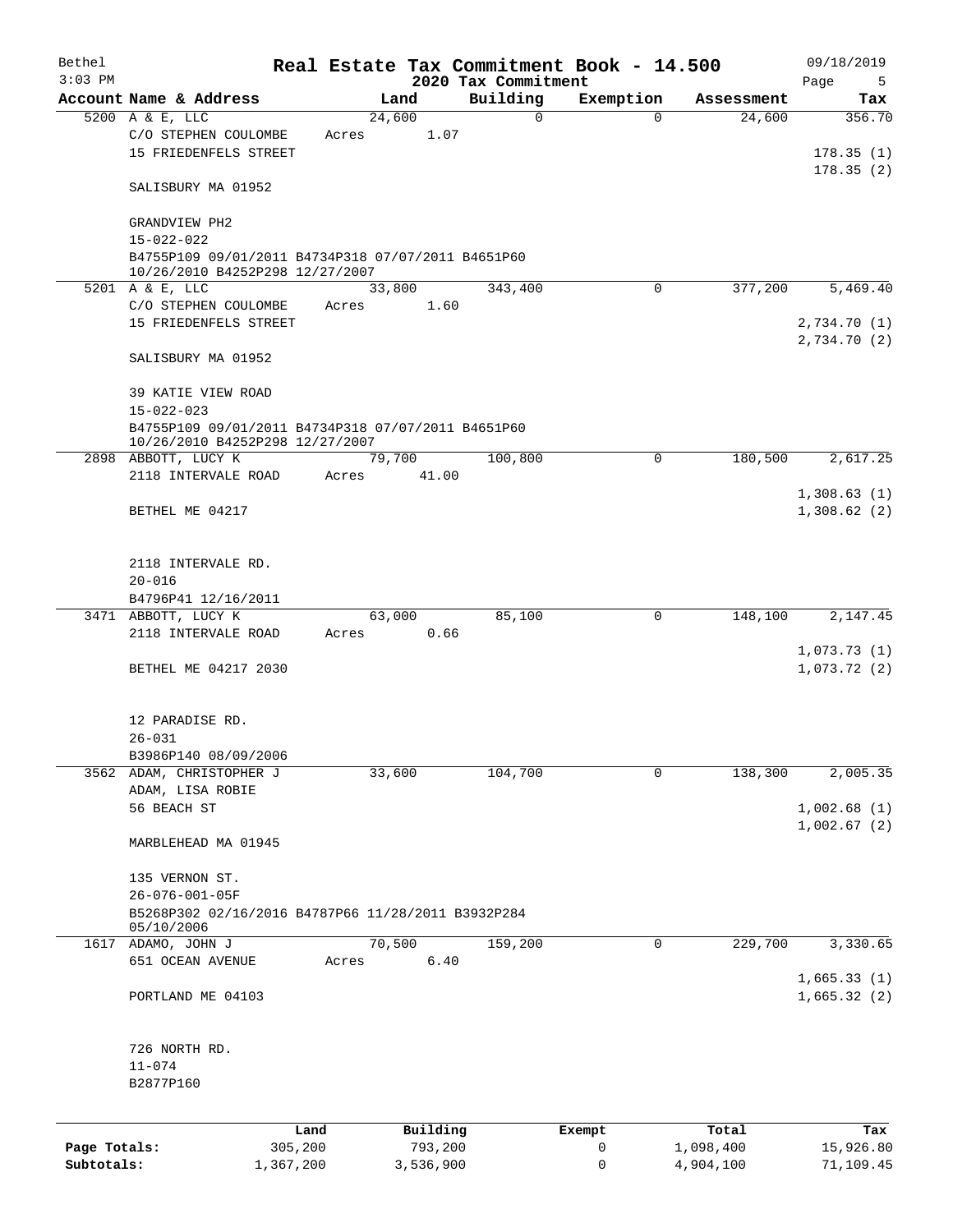| Bethel<br>$3:03$ PM |                                                                                        |         |        |          | 2020 Tax Commitment | Real Estate Tax Commitment Book - 14.500 |            | 09/18/2019<br>Page<br>6 |
|---------------------|----------------------------------------------------------------------------------------|---------|--------|----------|---------------------|------------------------------------------|------------|-------------------------|
|                     | Account Name & Address                                                                 |         |        | Land     | Building            | Exemption                                | Assessment | Tax                     |
|                     | 3461 ADAMS, BRYAN                                                                      |         | 77,500 |          | 298,100             | 0                                        | 375,600    | 5,446.20                |
|                     | ADAMS, CINDY                                                                           | Acres   |        | 1.43     |                     |                                          |            |                         |
|                     | 11 SWIFT WATER TRAIL                                                                   |         |        |          |                     |                                          |            | 2,723.10(1)             |
|                     |                                                                                        |         |        |          |                     |                                          |            | 2,723.10(2)             |
|                     | AUSTIN TX 78738                                                                        |         |        |          |                     |                                          |            |                         |
|                     | 53 BROAD ST                                                                            |         |        |          |                     |                                          |            |                         |
|                     | $26 - 020$                                                                             |         |        |          |                     |                                          |            |                         |
|                     | B1331P247 07/30/1985                                                                   |         |        |          |                     |                                          |            |                         |
|                     | 4649 ADESSA, HELEN                                                                     |         | 67,200 |          | 122,400             | 0                                        | 189,600    | 2,749.20                |
|                     | LARGE, SCOTT M                                                                         | Acres   |        | 1.00     |                     |                                          |            |                         |
|                     | 351 PARADISE RD                                                                        |         |        |          |                     |                                          |            | 1,374.60(1)             |
|                     |                                                                                        |         |        |          |                     |                                          |            | 1,374.60(2)             |
|                     | BETHEL ME 04217                                                                        |         |        |          |                     |                                          |            |                         |
|                     |                                                                                        |         |        |          |                     |                                          |            |                         |
|                     | 351 PARADISE ROAD                                                                      |         |        |          |                     |                                          |            |                         |
|                     | $02 - 025$                                                                             |         |        |          |                     |                                          |            |                         |
|                     |                                                                                        |         |        |          |                     |                                          |            |                         |
|                     | B5367P555 09/14/2017 B4970P316 04/03/2013 B4970P314<br>04/03/2013 B3572P221 07/28/2004 |         |        |          |                     |                                          |            |                         |
|                     | 4821 ADLEY FIVE, LLC                                                                   |         | 35,600 |          | 76,200              | $\mathbf 0$                              | 111,800    | 1,621.10                |
|                     | 486 PROSPECT ST                                                                        | Acres   |        | 6.40     |                     |                                          |            |                         |
|                     |                                                                                        |         |        |          |                     |                                          |            | 810.55(1)               |
|                     | RUMFORD ME 04276                                                                       |         |        |          |                     |                                          |            | 810.55(2)               |
|                     |                                                                                        |         |        |          |                     |                                          |            |                         |
|                     |                                                                                        |         |        |          |                     |                                          |            |                         |
|                     | 226 VERNON ST.                                                                         |         |        |          |                     |                                          |            |                         |
|                     | $03 - 004 - 001 - 001$                                                                 |         |        |          |                     |                                          |            |                         |
|                     | B5272P429 03/17/2016 B5257P533 12/09/2015 B4514P14                                     |         |        |          |                     |                                          |            |                         |
|                     | 10/21/2009 B3694P305 04/04/2005                                                        |         |        |          |                     |                                          |            |                         |
|                     | 117 ADLEY FIVE, LLC                                                                    |         |        | 500      | 0                   | $\mathbf 0$                              | 500        | 7.25                    |
|                     | 486 PROSPECT STREET                                                                    | Acres   |        | 5.10     |                     |                                          |            |                         |
|                     |                                                                                        |         |        |          |                     |                                          |            | 3.63(1)                 |
|                     | RUMFORD ME 04276                                                                       |         |        |          |                     |                                          |            | 3.62(2)                 |
|                     |                                                                                        |         |        |          |                     |                                          |            |                         |
|                     |                                                                                        |         |        |          |                     |                                          |            |                         |
|                     | VERNON ST.                                                                             |         |        |          |                     |                                          |            |                         |
|                     | $03 - 002$                                                                             |         |        |          |                     |                                          |            |                         |
|                     | B5272P429 03/17/2016 B5257P535 12/09/2015 B2322P305                                    |         |        |          |                     |                                          |            |                         |
|                     | 118 ADLEY FIVE, LLC                                                                    |         | 1,500  |          | 0                   | 0                                        | 1,500      | 21.75                   |
|                     | 486 PROSPECT ST                                                                        | Acres   |        | 15.50    |                     |                                          |            |                         |
|                     |                                                                                        |         |        |          |                     |                                          |            | 10.88(1)                |
|                     | RUMFORD ME 04276                                                                       |         |        |          |                     |                                          |            | 10.87(2)                |
|                     |                                                                                        |         |        |          |                     |                                          |            |                         |
|                     |                                                                                        |         |        |          |                     |                                          |            |                         |
|                     | VERNON ST.                                                                             |         |        |          |                     |                                          |            |                         |
|                     | $03 - 003$                                                                             |         |        |          |                     |                                          |            |                         |
|                     | B5272P429 03/17/2016 B5257P535 12/09/2015 B2322P305                                    |         |        |          |                     |                                          |            |                         |
|                     | 119 ADLEY, DAVID B                                                                     |         | 23,400 |          | 63,800              | $\mathbf 0$                              | 87,200     | 1,264.40                |
|                     | 236 VERNON ST                                                                          | Acres   |        | 0.23     |                     |                                          |            |                         |
|                     |                                                                                        |         |        |          |                     |                                          |            | 632.20 (1)              |
|                     | BETHEL ME 04217                                                                        |         |        |          |                     |                                          |            | 632.20 (2)              |
|                     |                                                                                        |         |        |          |                     |                                          |            |                         |
|                     |                                                                                        |         |        |          |                     |                                          |            |                         |
|                     | 236 VERNON ST.                                                                         |         |        |          |                     |                                          |            |                         |
|                     | $03 - 004$                                                                             |         |        |          |                     |                                          |            |                         |
|                     | B5293P456 07/20/2016 B5272P476 03/17/2016 B5257P541                                    |         |        |          |                     |                                          |            |                         |
|                     | 12/09/2015 B4417P233 03/19/2009 B3869P62 01/06/2006                                    |         |        |          |                     |                                          |            |                         |
|                     |                                                                                        |         |        |          |                     |                                          |            |                         |
|                     |                                                                                        |         |        |          |                     |                                          |            |                         |
|                     |                                                                                        | Land    |        | Building |                     | Exempt                                   | Total      | Tax                     |
| Page Totals:        |                                                                                        | 205,700 |        | 560,500  |                     | 0                                        | 766,200    | 11,109.90               |

**Subtotals:** 1,572,900 4,097,400 0 5,670,300 82,219.35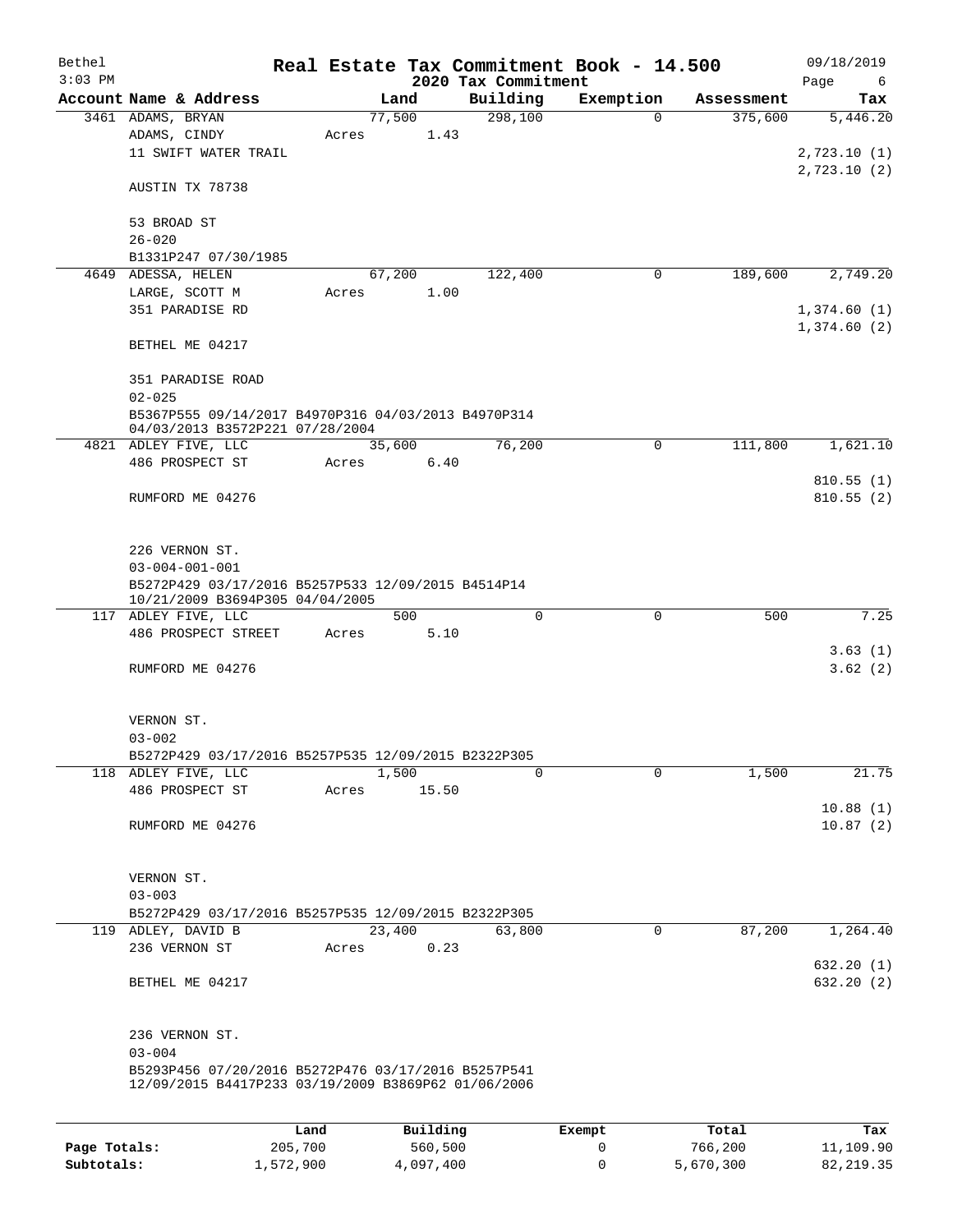| Bethel<br>$3:03$ PM        |                                                               |       |        |                      | 2020 Tax Commitment | Real Estate Tax Commitment Book - 14.500 |                      | 09/18/2019<br>Page<br>$\overline{7}$ |
|----------------------------|---------------------------------------------------------------|-------|--------|----------------------|---------------------|------------------------------------------|----------------------|--------------------------------------|
|                            | Account Name & Address                                        |       | Land   |                      | Building            | Exemption                                | Assessment           | Tax                                  |
|                            | 1712 AGUILAR, ERNEST                                          |       | 57,400 |                      | 132,100             | 20,000                                   | 169,500              | 2,457.75                             |
|                            | AGUILAR, KRISTY<br>365 NORTH RD                               | Acres |        | 6.94                 |                     | 01 Homestead (HM)                        |                      | 1,228.88(1)                          |
|                            | BETHEL ME 04217                                               |       |        |                      |                     |                                          |                      | 1,228.87(2)                          |
|                            | 365 NORTH ROAD<br>$12 - 060$                                  |       |        |                      |                     |                                          |                      |                                      |
|                            | B5427P208 08/24/2018 B858P204 06/04/1975                      |       |        |                      |                     |                                          |                      |                                      |
|                            | 2818 AHLQUIST, EARLENE                                        |       | 12,000 |                      | $\Omega$            | 0                                        | 12,000               | 174.00                               |
|                            | 50 STOCKHOLM DR.                                              | Acres |        | 0.70                 |                     |                                          |                      |                                      |
|                            | CUMBERLAND CTR. ME<br>04021 8712                              |       |        |                      |                     |                                          |                      | 87.00(1)<br>87.00(2)                 |
|                            | INTERVALE S/S<br>$18 - 061 - 001$                             |       |        |                      |                     |                                          |                      |                                      |
|                            | B1457P248 02/06/1987<br>1375 AKERS, EVAN M                    |       |        |                      | 0                   | 0                                        | 39,400               | 571.30                               |
|                            | AKERS, TIMOTHY P                                              | Acres | 39,400 | 1.30                 |                     |                                          |                      |                                      |
|                            | 179 TREMONT ST                                                |       |        |                      |                     |                                          |                      | 285.65(1)                            |
|                            | REHOBOTH MA 02769                                             |       |        |                      |                     |                                          |                      | 285.65(2)                            |
|                            |                                                               |       |        |                      |                     |                                          |                      |                                      |
|                            | BAILEY RD                                                     |       |        |                      |                     |                                          |                      |                                      |
|                            | $08 - 055 - 001$                                              |       |        |                      |                     |                                          |                      |                                      |
|                            | B1459P228 02/17/1987 B1413P228 08/06/1986                     |       |        |                      |                     |                                          |                      |                                      |
|                            | 2732 AKERS, MILLY                                             |       | 62,400 |                      | 154,800             | 20,000                                   | 197,200              | 2,859.40                             |
|                            | AKERS, DEXTER<br>172 SUNDAY RIVER RD.                         | Acres |        | 11.00                |                     | 01 Homestead (HM)                        |                      | 1,429.70(1)                          |
|                            | BETHEL ME 04217                                               |       |        |                      |                     |                                          |                      | 1,429.70(2)                          |
|                            | 172 SUNDAY RIVER RD.<br>$17 - 044 - 002$                      |       |        |                      |                     |                                          |                      |                                      |
|                            | B2715P120 06/21/1999                                          |       |        |                      |                     |                                          |                      |                                      |
| 159                        | ALDER RIVER SELF<br>STORAGE INC.                              |       | 57,600 | 1.00                 | 200,600             | 0                                        | 258,200              | 3,743.90                             |
|                            | PELLETIER/MURCH<br>PO BOX 119                                 | Acres |        |                      |                     |                                          |                      | 1,871.95(1)                          |
|                            | WATERFORD ME 04088                                            |       |        |                      |                     |                                          |                      | 1,871.95(2)                          |
|                            |                                                               |       |        |                      |                     |                                          |                      |                                      |
|                            | 765 WALKERS MILLS RD.<br>$04 - 015 - 001$                     |       |        |                      |                     |                                          |                      |                                      |
|                            | B2882P37 11/13/2000                                           |       |        |                      |                     |                                          |                      |                                      |
| 4620                       | ALDER RIVER SELF<br>STORAGE, INC.                             |       | 24,400 |                      | 72,500              | $\mathbf 0$                              | 96,900               | 1,405.05                             |
|                            | PELLETIER & MURCH                                             | Acres |        | 1.18                 |                     |                                          |                      |                                      |
|                            | PO BOX 119                                                    |       |        |                      |                     |                                          |                      | 702.53(1)<br>702.52(2)               |
|                            | WATERFORD ME 04088                                            |       |        |                      |                     |                                          |                      |                                      |
|                            | WALKERS MILLS ROAD<br>$04 - 015 - 002$<br>B3596P25 09/24/2004 |       |        |                      |                     |                                          |                      |                                      |
|                            |                                                               | Land  |        | Building             |                     | Exempt                                   | Total                | Tax                                  |
| Page Totals:<br>Subtotals: | 253,200<br>1,826,100                                          |       |        | 560,000<br>4,657,400 |                     | 40,000<br>40,000                         | 773,200<br>6,443,500 | 11,211.40<br>93,430.75               |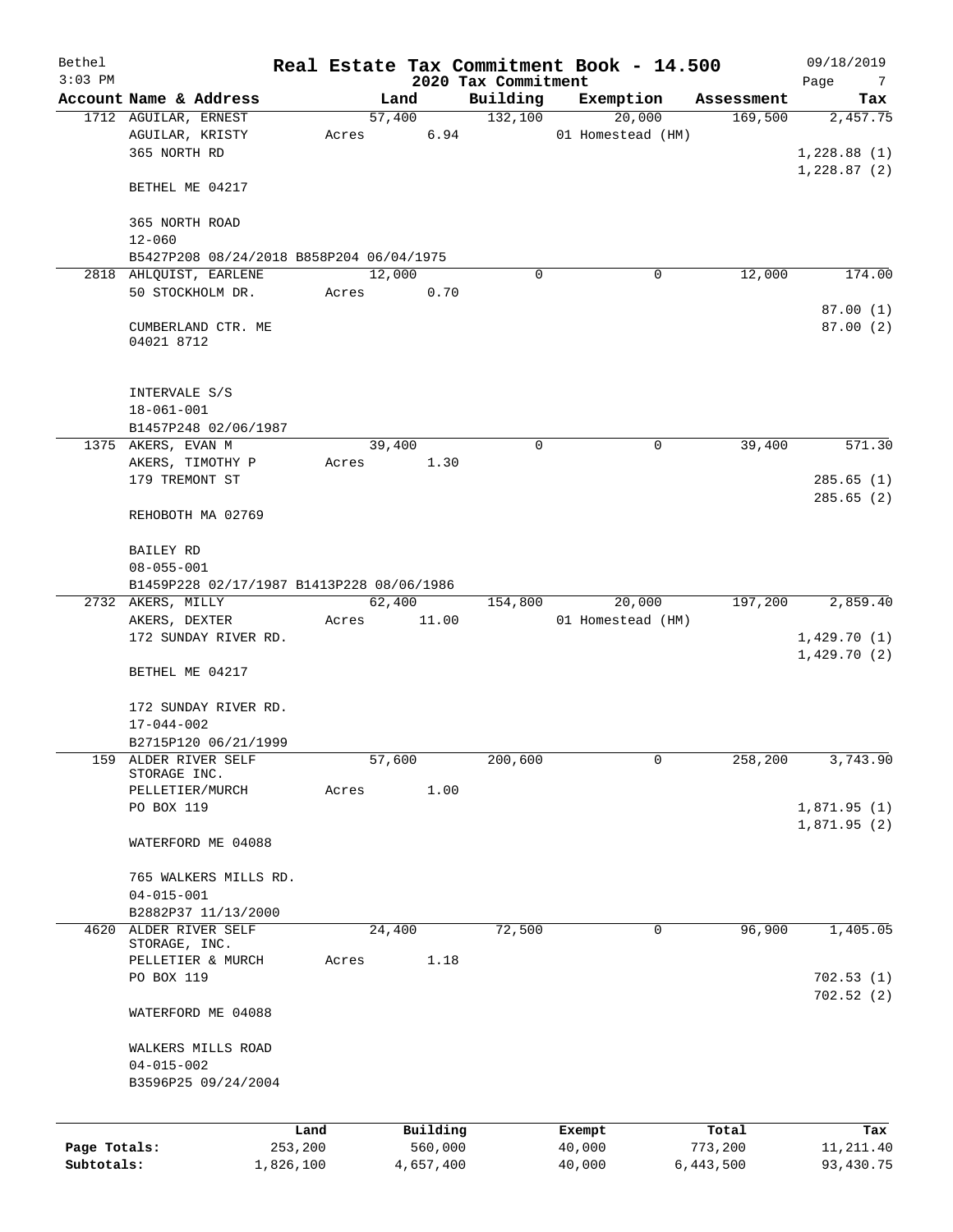| Bethel<br>$3:03$ PM |                                                                                                        |        |           | Real Estate Tax Commitment Book - 14.500 |                |            | 09/18/2019       |
|---------------------|--------------------------------------------------------------------------------------------------------|--------|-----------|------------------------------------------|----------------|------------|------------------|
|                     | Account Name & Address                                                                                 |        | Land      | 2020 Tax Commitment<br>Building          | Exemption      | Assessment | Page<br>8<br>Tax |
|                     | 3614 ALEXAITIS, CARA M                                                                                 | 37,100 |           | 234,100                                  | $\Omega$       | 271,200    | 3,932.40         |
|                     | PO BOX 177                                                                                             | Acres  | 0.91      |                                          |                |            |                  |
|                     |                                                                                                        |        |           |                                          |                |            | 1,966.20(1)      |
|                     | BETHEL ME 04217                                                                                        |        |           |                                          |                |            | 1,966.20(2)      |
|                     |                                                                                                        |        |           |                                          |                |            |                  |
|                     |                                                                                                        |        |           |                                          |                |            |                  |
|                     | 6 DUMONT CIRCLE<br>$27 - 019$                                                                          |        |           |                                          |                |            |                  |
|                     | B4761P143 09/20/2011                                                                                   |        |           |                                          |                |            |                  |
|                     | 5157 ALGOZZINO, MICHAEL                                                                                | 34,200 |           | $\Omega$                                 | 0              | 34,200     | 495.90           |
|                     | ALGOZZINO, SUSETTE                                                                                     | Acres  | 1.21      |                                          |                |            |                  |
|                     | 122 SPINNEY RD                                                                                         |        |           |                                          |                |            | 247.95(1)        |
|                     |                                                                                                        |        |           |                                          |                |            | 247.95 (2)       |
|                     | EAST QUOGUE NY 11942                                                                                   |        |           |                                          |                |            |                  |
|                     | MOOSE LANE                                                                                             |        |           |                                          |                |            |                  |
|                     | $02 - 010 - 001$                                                                                       |        |           |                                          |                |            |                  |
|                     | B4700P251 03/14/2011                                                                                   |        |           |                                          |                |            |                  |
|                     | 5158 ALGOZZINO, MICHAEL                                                                                | 44,600 |           | 229,700                                  | $\mathsf{O}$   | 274,300    | 3,977.35         |
|                     | ALGOZZINO, SUSETTE                                                                                     | Acres  | 1.49      |                                          |                |            |                  |
|                     | 122 SPINNEY RD.                                                                                        |        |           |                                          |                |            | 1,988.68(1)      |
|                     |                                                                                                        |        |           |                                          |                |            | 1,988.67(2)      |
|                     | QUOGUE NY 11942                                                                                        |        |           |                                          |                |            |                  |
|                     | 17 MOOSE LANE                                                                                          |        |           |                                          |                |            |                  |
|                     | $02 - 010 - 002$                                                                                       |        |           |                                          |                |            |                  |
|                     | B4523P304 11/09/2009                                                                                   |        |           |                                          |                |            |                  |
|                     | 5320 ALI, BRUCE R                                                                                      | 34,800 |           | $\Omega$                                 | $\mathbf 0$    | 34,800     | 504.60           |
|                     | ALI, LISA G                                                                                            | Acres  | 11.52     |                                          |                |            |                  |
|                     | 878 HOPEVILLE RD                                                                                       |        |           |                                          |                |            | 252.30(1)        |
|                     |                                                                                                        |        |           |                                          |                |            | 252.30(2)        |
|                     | JEWETT CITY CT 06351                                                                                   |        |           |                                          |                |            |                  |
|                     | NORDY HILL                                                                                             |        |           |                                          |                |            |                  |
|                     | $09 - 034 - 001$                                                                                       |        |           |                                          |                |            |                  |
|                     | B5110P269 05/02/2014                                                                                   |        |           |                                          |                |            |                  |
|                     | 4925 ALLEN, GREGORY S                                                                                  | 33,900 |           | 131,500                                  | 0              | 165,400    | 2,398.30         |
|                     | ALLEN, DAWN M                                                                                          | Acres  | 1.70      |                                          |                |            |                  |
|                     | 17 WOODS RD                                                                                            |        |           |                                          |                |            | 1, 199.15(1)     |
|                     |                                                                                                        |        |           |                                          |                |            | 1, 199.15(2)     |
|                     | WEST BROOKFIELD MA<br>01585                                                                            |        |           |                                          |                |            |                  |
|                     |                                                                                                        |        |           |                                          |                |            |                  |
|                     | 759 ROUTE 232                                                                                          |        |           |                                          |                |            |                  |
|                     | $05 - 050 - 003$                                                                                       |        |           |                                          |                |            |                  |
|                     | B3994P189 08/18/2006                                                                                   |        |           |                                          |                |            |                  |
|                     | 1741 ALLEN, MADELINE & RAY                                                                             | 70,500 |           | 147,700                                  | $\overline{0}$ | 218,200    | 3,163.90         |
|                     | 57 BROADVIEW TERRACE                                                                                   | Acres  | 6.40      |                                          |                |            | 1,581.95(1)      |
|                     | MERIDEN CT 06450                                                                                       |        |           |                                          |                |            | 1,581.95(2)      |
|                     |                                                                                                        |        |           |                                          |                |            |                  |
|                     |                                                                                                        |        |           |                                          |                |            |                  |
|                     | 273 MAYVILLE RD.                                                                                       |        |           |                                          |                |            |                  |
|                     | $12 - 076$                                                                                             |        |           |                                          |                |            |                  |
|                     | B5409P186 05/21/2018 B5247P6 10/01/2015 B5247P4<br>10/01/2015 B1962P119 12/03/1992 B1910P54 06/19/1992 |        |           |                                          |                |            |                  |
|                     | B603P583 02/20/1962                                                                                    |        |           |                                          |                |            |                  |
|                     |                                                                                                        |        |           |                                          |                |            |                  |
|                     |                                                                                                        | Land   | Building  |                                          | Exempt         | Total      | Tax              |
| Page Totals:        | 255,100                                                                                                |        | 743,000   |                                          | 0              | 998,100    | 14, 472. 45      |
| Subtotals:          | 2,081,200                                                                                              |        | 5,400,400 |                                          | 40,000         | 7,441,600  | 107,903.20       |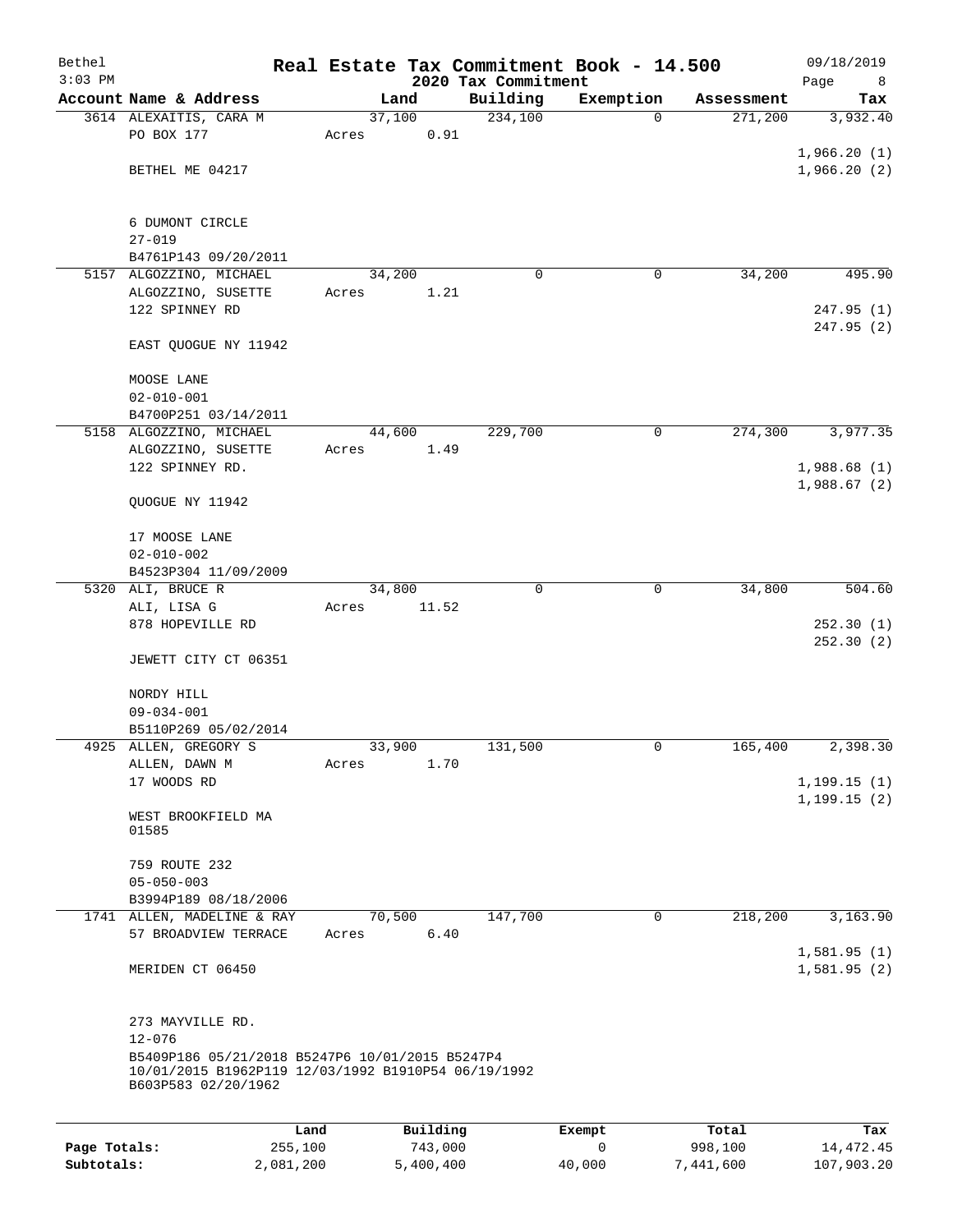| Bethel<br>$3:03$ PM |                                               |         |      | 2020 Tax Commitment | Real Estate Tax Commitment Book - 14.500 |            | 09/18/2019<br>Page<br>9    |
|---------------------|-----------------------------------------------|---------|------|---------------------|------------------------------------------|------------|----------------------------|
|                     | Account Name & Address                        | Land    |      | Building            | Exemption                                | Assessment | Tax                        |
|                     | 3749 ALLEN, WILLIAM                           | 85,600  |      | 238,800             | $\mathbf 0$                              | 324,400    | 4,703.80                   |
|                     | 1 HENLEY ST.                                  | Acres   | 1.71 |                     |                                          |            |                            |
|                     |                                               |         |      |                     |                                          |            | 2,351.90(1)                |
|                     | CHARLESTOWN MA 02129                          |         |      |                     |                                          |            | 2,351.90(2)                |
|                     |                                               |         |      |                     |                                          |            |                            |
|                     |                                               |         |      |                     |                                          |            |                            |
|                     | 227 TAYLOR SMITH RD                           |         |      |                     |                                          |            |                            |
|                     | $09 - 006 - 006 - 013$<br>B4923P38 11/20/2012 |         |      |                     |                                          |            |                            |
|                     | 4951 ALLISON, JEFFREY                         | 26,700  |      | 0                   | 0                                        | 26,700     | 387.15                     |
|                     | 14 EATON CT                                   | Acres   | 0.86 |                     |                                          |            |                            |
|                     |                                               |         |      |                     |                                          |            | 193.58(1)                  |
|                     | WELLESLEY MA 02481                            |         |      |                     |                                          |            | 193.57 (2)                 |
|                     |                                               |         |      |                     |                                          |            |                            |
|                     |                                               |         |      |                     |                                          |            |                            |
|                     | OFF SONGO POND RD                             |         |      |                     |                                          |            |                            |
|                     | $07 - 018 - 001$                              |         |      |                     |                                          |            |                            |
|                     | B3964P60 06/30/2006                           |         |      |                     |                                          |            |                            |
|                     | 1677 AMANN, JOHN                              | 23,800  |      | 116,800             | 0                                        | 140,600    | 2,038.70                   |
|                     | AMANN, AMY                                    | Acres   | 0.40 |                     |                                          |            |                            |
|                     | PO BOX 982                                    |         |      |                     |                                          |            | 1,019.35(1)<br>1,019.35(2) |
|                     | BETHEL ME 04217                               |         |      |                     |                                          |            |                            |
|                     |                                               |         |      |                     |                                          |            |                            |
|                     | 229 WEST BETHEL RD.                           |         |      |                     |                                          |            |                            |
|                     | $12 - 034$                                    |         |      |                     |                                          |            |                            |
|                     | B5115P120 05/15/2014 B2099P125 02/24/1994     |         |      |                     |                                          |            |                            |
|                     | 3347 AMANN, JOHN                              | 155,600 |      | 349,400             | 20,000                                   | 485,000    | 7,032.50                   |
|                     | P.O. BOX 982                                  | Acres   | 0.66 |                     | 01 Homestead (HM)                        |            |                            |
|                     |                                               |         |      |                     |                                          |            | 3,516.25(1)                |
|                     | BETHEL ME 04217                               |         |      |                     |                                          |            | 3,516.25(2)                |
|                     |                                               |         |      |                     |                                          |            |                            |
|                     | 22 BROAD ST.                                  |         |      |                     |                                          |            |                            |
|                     | $25 - 169$                                    |         |      |                     |                                          |            |                            |
|                     | B2742P19 09/03/1999                           |         |      |                     |                                          |            |                            |
|                     | 2950 AMATO, FERNANDO J                        | 33,600  |      | 61,400              | 0                                        | 95,000     | 1,377.50                   |
|                     | PO BOX 584                                    |         |      |                     |                                          |            |                            |
|                     |                                               |         |      |                     |                                          |            | 688.75 (1)                 |
|                     | SEABROOK NH 03874                             |         |      |                     |                                          |            | 688.75 (2)                 |
|                     |                                               |         |      |                     |                                          |            |                            |
|                     |                                               |         |      |                     |                                          |            |                            |
|                     | 22 CHERRY LANE                                |         |      |                     |                                          |            |                            |
|                     | $22 - 002 - 001 - 027$                        |         |      |                     |                                          |            |                            |
|                     | B3566P29 08/06/2004                           |         |      |                     |                                          |            |                            |
|                     | 1669 AMBROSE, GEORGE C JR ET<br>ALS           | 31,000  |      | 0                   | $\mathbf 0$                              | 31,000     | 449.50                     |
|                     | 12 IVERSON RD.                                | Acres   | 7.60 |                     |                                          |            |                            |
|                     |                                               |         |      |                     |                                          |            | 224.75(1)                  |
|                     | BEVERLY MA 01915                              |         |      |                     |                                          |            | 224.75(2)                  |
|                     |                                               |         |      |                     |                                          |            |                            |
|                     |                                               |         |      |                     |                                          |            |                            |
|                     | RTE 2 N/S                                     |         |      |                     |                                          |            |                            |
|                     | $12 - 026$                                    |         |      |                     |                                          |            |                            |
|                     | B5141P172 07/23/2014 B1462P104 03/03/1987     |         |      |                     |                                          |            |                            |
|                     |                                               |         |      |                     |                                          |            |                            |
|                     |                                               |         |      |                     |                                          |            |                            |

|              | Land      | Building  | Exempt | Total     | Tax        |
|--------------|-----------|-----------|--------|-----------|------------|
| Page Totals: | 356,300   | 766,400   | 20,000 | 1,102,700 | 15,989.15  |
| Subtotals:   | 2,437,500 | 6,166,800 | 60,000 | 8,544,300 | 123,892.35 |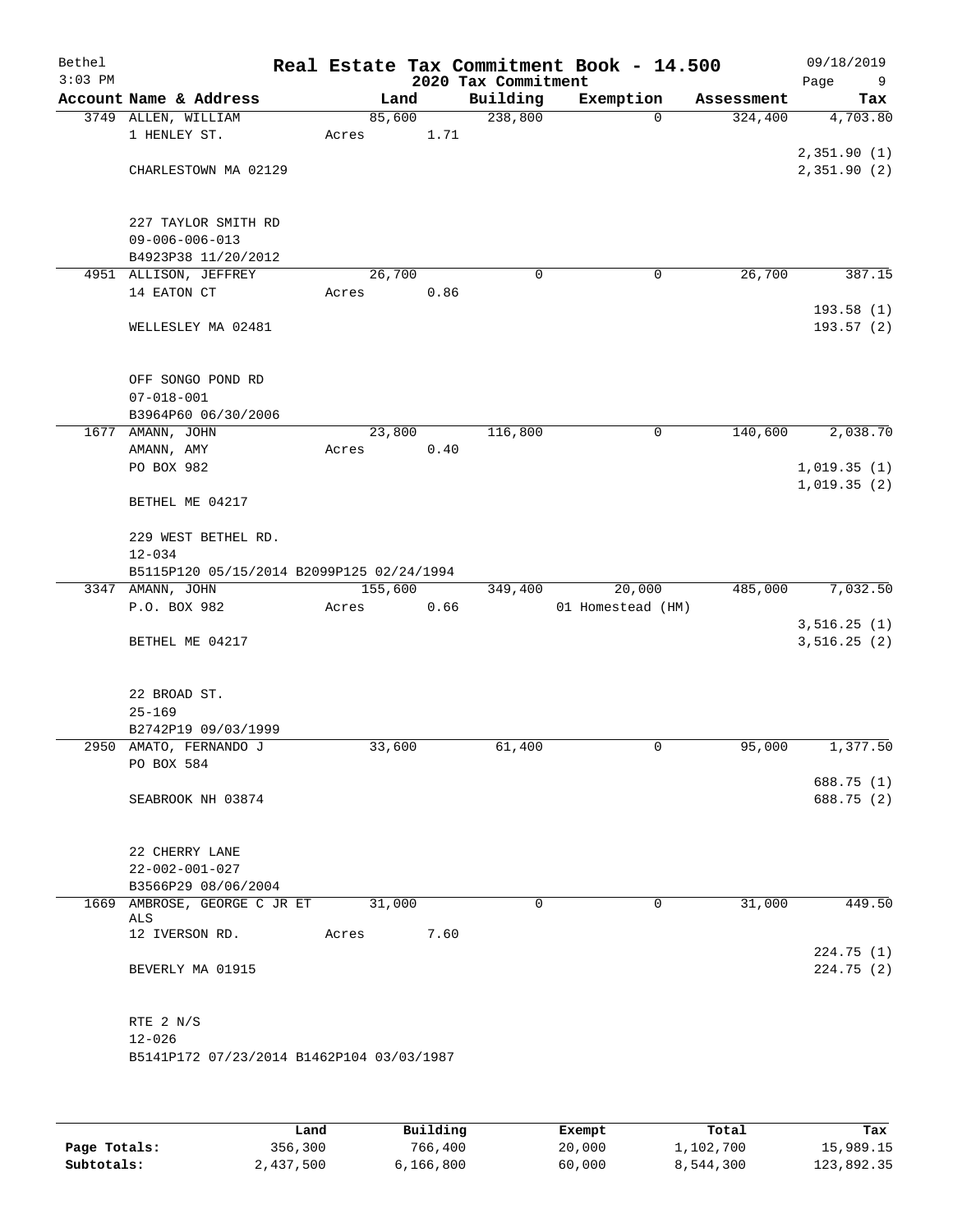| Bethel<br>$3:03$ PM |                                                     |       |        |          | 2020 Tax Commitment | Real Estate Tax Commitment Book - 14.500 |            | 09/18/2019<br>Page<br>10 |
|---------------------|-----------------------------------------------------|-------|--------|----------|---------------------|------------------------------------------|------------|--------------------------|
|                     | Account Name & Address                              |       | Land   |          | Building            | Exemption                                | Assessment | Tax                      |
|                     | 500 ANDACKY, BRIAN K                                |       | 31,900 |          | 0                   | $\Omega$                                 | 31,900     | 462.55                   |
|                     | 600 FRANKLIN ST, #7313                              | Acres |        | 20.00    |                     |                                          |            |                          |
|                     |                                                     |       |        |          |                     |                                          |            | 231.28(1)                |
|                     | GARDEN CITY NY 11530                                |       |        |          |                     |                                          |            | 231.27(2)                |
|                     | DAISY BRYANT RD                                     |       |        |          |                     |                                          |            |                          |
|                     | $17 - 003 - 00D$                                    |       |        |          |                     |                                          |            |                          |
|                     | B5184P92 11/18/2014                                 |       |        |          |                     |                                          |            |                          |
|                     | 5437 ANDACKY, BRIAN K                               |       | 17,100 |          | $\Omega$            | 0                                        | 17,100     | 247.95                   |
|                     | 600 FRANKLIN ST, #7313                              | Acres |        | 65.80    |                     |                                          |            |                          |
|                     | GARDEN CITY NY 11530                                |       |        |          |                     |                                          |            | 123.98(1)<br>123.97(2)   |
|                     | DAISY BRYANT RD                                     |       |        |          |                     |                                          |            |                          |
|                     | $17 - 045 - 001$                                    |       |        |          |                     |                                          |            |                          |
|                     | B5341P632 04/21/2017                                |       |        |          |                     |                                          |            |                          |
|                     | 5046 ANDERSON, ADAM J<br>ANDERSON, LISA O           |       | 55,500 |          | 289,000             | 0                                        | 344,500    | 4,995.25                 |
|                     | 15 EASTON HILL LANE                                 | Acres |        | 1.83     |                     |                                          |            | 2,497.63(1)              |
|                     |                                                     |       |        |          |                     |                                          |            | 2,497.62(2)              |
|                     | STRATHAM NH 03885                                   |       |        |          |                     |                                          |            |                          |
|                     | 30 PLEASANT KNOLL<br>$18 - 060 - 022$               |       |        |          |                     |                                          |            |                          |
|                     | B5239P609 08/24/2015 B5226P537 06/15/2015 B3568P322 |       |        |          |                     |                                          |            |                          |
|                     | 08/06/2004                                          |       |        |          |                     |                                          |            |                          |
|                     | 3459 ANDERSON, KRIS E                               |       | 77,000 |          | 416,000             | 0                                        | 493,000    | 7,148.50                 |
|                     | ANDERSON, GRETCHEN L<br>10666 BOULDER CANYON RD     | Acres |        | 1.27     |                     |                                          |            | 3,574.25(1)              |
|                     | RANCHO CUCAMONGA CA<br>91737                        |       |        |          |                     |                                          |            | 3,574.25(2)              |
|                     | 67 BROAD ST.                                        |       |        |          |                     |                                          |            |                          |
|                     | $26 - 018$                                          |       |        |          |                     |                                          |            |                          |
|                     | B4344P112 08/29/2008                                |       |        |          |                     |                                          |            |                          |
| 1353                | ANDERSON, PETER                                     |       | 41,500 |          | 0                   | $\mathbf 0$                              | 41,500     | 601.75                   |
|                     | ANDERSON, NANCY<br>PO BOX 102                       | Acres |        | 2.80     |                     |                                          |            | 300.88(1)                |
|                     |                                                     |       |        |          |                     |                                          |            | 300.87(2)                |
|                     | BETHEL ME 04217                                     |       |        |          |                     |                                          |            |                          |
|                     | 242 CHANDLER HILL ROAD                              |       |        |          |                     |                                          |            |                          |
|                     | $08 - 041 - 005 - 001$                              |       |        |          |                     |                                          |            |                          |
|                     | B2688P164                                           |       |        |          |                     |                                          |            |                          |
| 1347                | ANDERSON, PETER G                                   |       | 38,900 |          | 61,100              | 26,000                                   | 74,000     | 1,073.00                 |
|                     | ANDERSON, NANCY J                                   | Acres |        | 1.20     |                     | 01 Homestead (HM)                        |            |                          |
|                     | PO BOX 102                                          |       |        |          |                     | 12 WW2 Vet Res                           |            | 536.50(1)                |
|                     | BETHEL ME 04217                                     |       |        |          |                     |                                          |            | 536.50(2)                |
|                     |                                                     |       |        |          |                     |                                          |            |                          |
|                     | 244 CHANDLER HILL ROAD                              |       |        |          |                     |                                          |            |                          |
|                     | $08 - 041 - 001$                                    |       |        |          |                     |                                          |            |                          |
|                     | B5076P74 12/20/2013                                 |       |        |          |                     |                                          |            |                          |
|                     |                                                     |       |        |          |                     |                                          |            |                          |
|                     | Land                                                |       |        | Building |                     | Exempt                                   | Total      | Tax                      |
| Page Totals:        | 261,900                                             |       |        | 766,100  |                     | 26,000                                   | 1,002,000  | 14,529.00                |

**Subtotals:** 2,699,400 6,932,900 86,000 9,546,300 138,421.35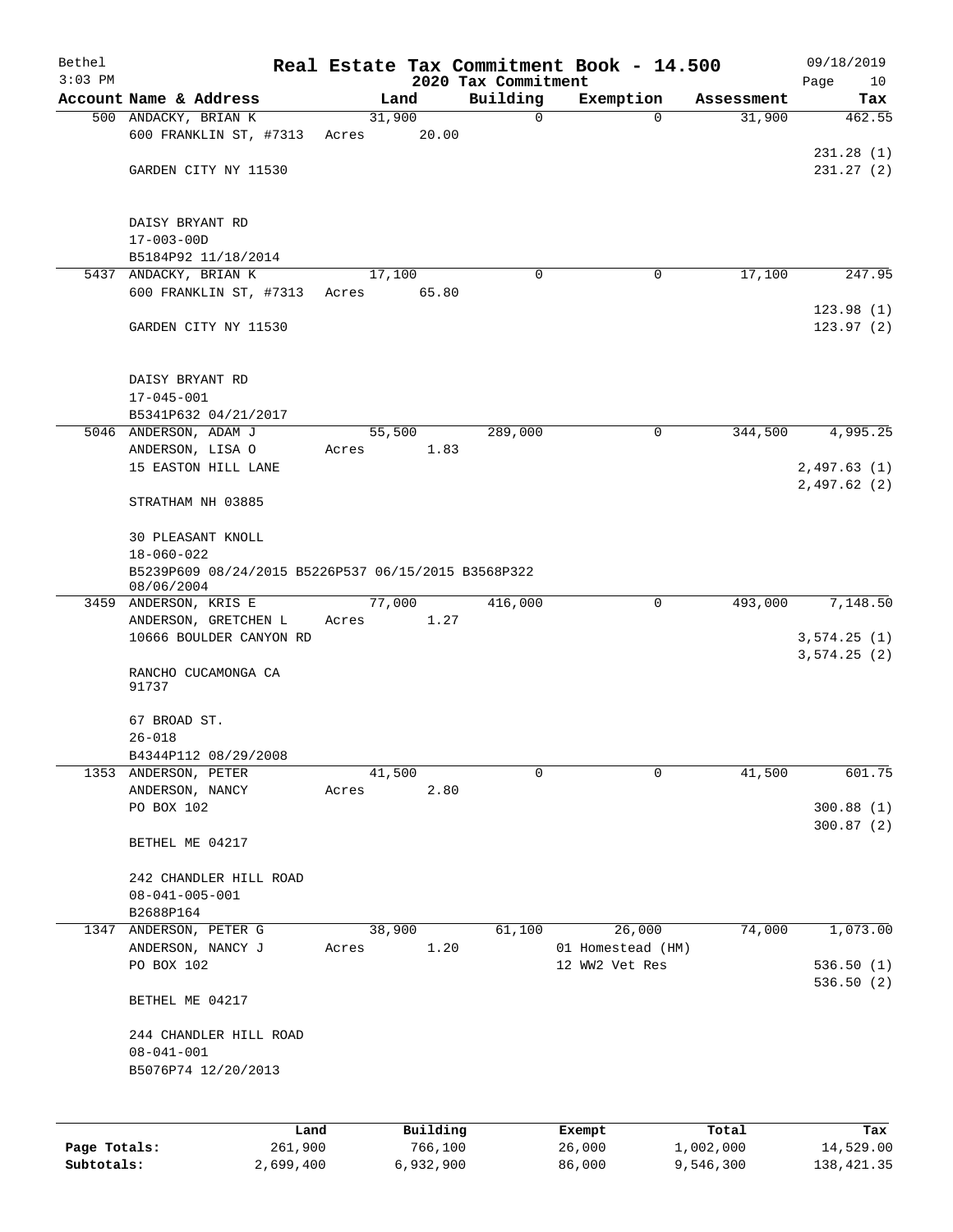| Bethel<br>$3:03$ PM |                                                                                                          | Real Estate Tax Commitment Book - 14.500 | 2020 Tax Commitment |                   |            | 09/18/2019<br>Page<br>11   |
|---------------------|----------------------------------------------------------------------------------------------------------|------------------------------------------|---------------------|-------------------|------------|----------------------------|
|                     | Account Name & Address                                                                                   | Land                                     | Building            | Exemption         | Assessment | Tax                        |
|                     | 3025 ANDREASEN, PATRICK W.,<br>& KATHERINE J.<br>TRUSTEES OF THE<br>ANDREASEN TRUST                      | 50,600<br>Acres                          | 337,400<br>1.91     | $\Omega$          | 388,000    | 5,626.00                   |
|                     | 34 CRESTWOOD RD                                                                                          |                                          |                     |                   |            | 2,813.00(1)<br>2,813.00(2) |
|                     | MARBLEHEAD MA 01945                                                                                      |                                          |                     |                   |            |                            |
|                     | 116 TAYLOR WOODS<br>$22 - 026 - 025$<br>B5251P171 10/30/2015 B4969P329 04/01/2013 B3612P17<br>10/22/2004 |                                          |                     |                   |            |                            |
|                     | 1394 ANDREWS, ANTHONY V                                                                                  | 49,000                                   | 160,900             | $\mathbf 0$       | 209,900    | 3,043.55                   |
|                     | THURSTON, CHERYL F<br>28 SUNSET RD.                                                                      | Acres                                    | 1.30                |                   |            | 1,521.78(1)<br>1,521.77(2) |
|                     | BETHEL ME 04217                                                                                          |                                          |                     |                   |            |                            |
|                     | 28 SUNSET RD.<br>$08 - 059$                                                                              |                                          |                     |                   |            |                            |
|                     | B5272P542 01/18/2016<br>3743 ANDREWS, BRUCE                                                              | 125,700                                  | 66,200              | 0                 | 191,900    | 2,782.55                   |
|                     | 37 BRUCE ROAD                                                                                            | Acres                                    | 43.70               |                   |            | 1,391.28(1)                |
|                     | BETHEL ME 04217                                                                                          |                                          |                     |                   |            | 1,391.27(2)                |
|                     | 37 BRUCE ROAD<br>$09 - 006 - 003$                                                                        |                                          |                     |                   |            |                            |
|                     | B3281P283 04/28/2003                                                                                     |                                          | $\Omega$            |                   |            |                            |
|                     | 3745 ANDREWS, BRUCE<br>37 BRUCE ROAD                                                                     | 52,300<br>Acres                          | 44.80               | 0                 | 52,300     | 758.35                     |
|                     | BETHEL ME 04217                                                                                          |                                          |                     |                   |            | 379.18(1)<br>379.17(2)     |
|                     | $09 - 006 - 005$<br>B3245P65                                                                             |                                          |                     |                   |            |                            |
|                     | 141 ANDROSCOGGIN                                                                                         | 40,700                                   | 208,800             | 0                 | 249,500    | 3,617.75                   |
|                     | PROPERTIES, LLC<br>14 INDUSTRIAL PARK<br>PLACE                                                           | Acres                                    | 2.19                |                   |            |                            |
|                     | MIDDLETOWN CT 06457                                                                                      |                                          |                     |                   |            | 1,808.88(1)<br>1,808.87(2) |
|                     | 657 WALKERS MILLS RD.<br>$03 - 021 - 002$<br>B5017P214 07/30/2013                                        |                                          |                     |                   |            |                            |
|                     | 3530 ANGEVINE, BRENT C                                                                                   | 57,000                                   | 134,200             | 20,000            | 171,200    | 2,482.40                   |
|                     | ANGEVINE, LORI R<br>49 EVERGREEN ROAD                                                                    | Acres                                    | 2.00                | 01 Homestead (HM) |            | 1, 241.20(1)               |
|                     | BETHEL ME 04217                                                                                          |                                          |                     |                   |            | 1, 241.20(2)               |
|                     | 49 EVERGREEN RD.<br>$26 - 076$                                                                           |                                          |                     |                   |            |                            |
|                     | B3453P309 01/26/2004                                                                                     |                                          |                     |                   |            |                            |
|                     |                                                                                                          | Building<br>Land                         |                     | Exempt            | Total      | Tax                        |
| Page Totals:        | 375,300                                                                                                  |                                          | 907,500             | 20,000            | 1,262,800  | 18,310.60                  |
| Subtotals:          | 3,074,700                                                                                                | 7,840,400                                |                     | 106,000           | 10,809,100 | 156,731.95                 |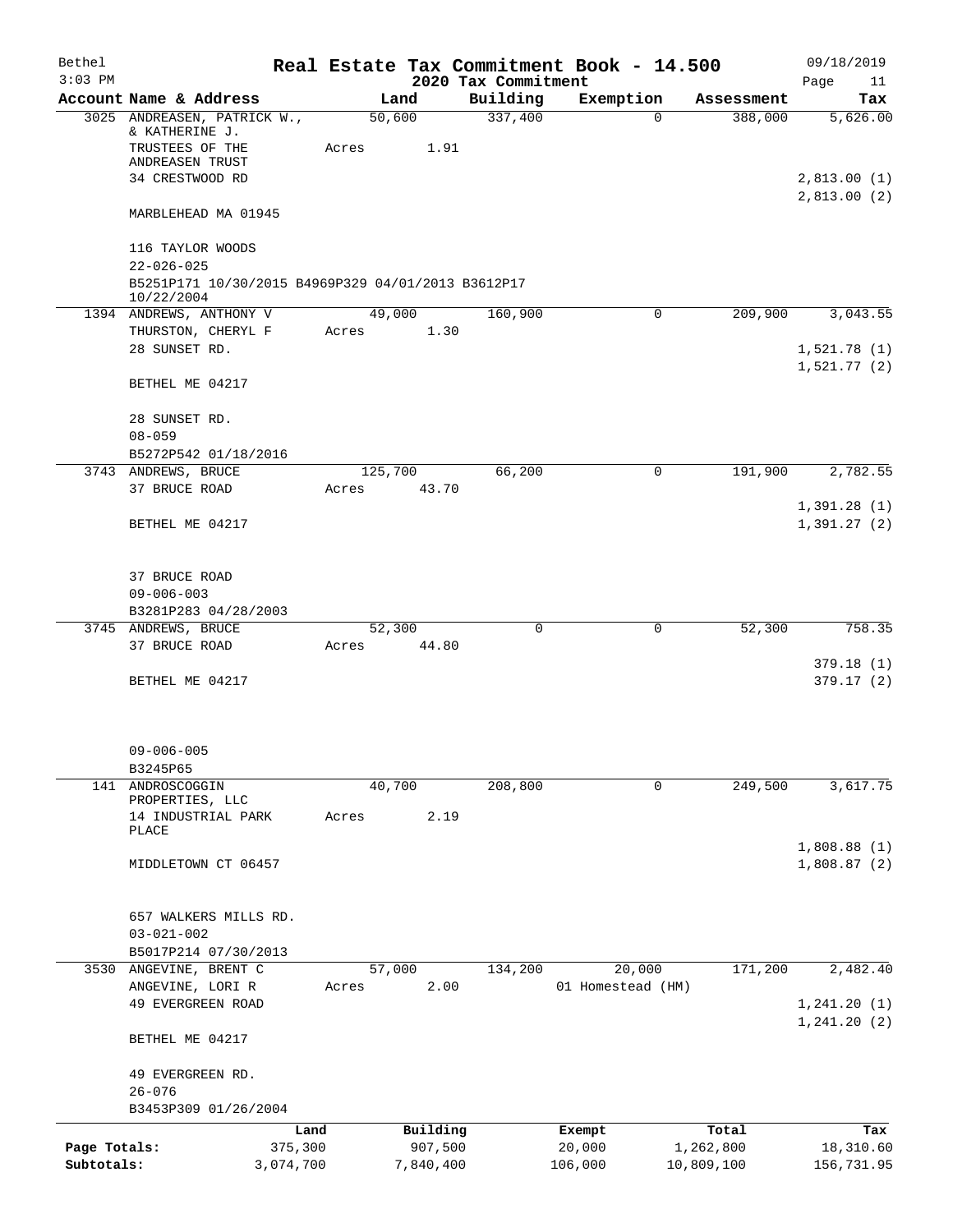| Bethel<br>$3:03$ PM |                                                                   |        |      | 2020 Tax Commitment | Real Estate Tax Commitment Book - 14.500 |            | 09/18/2019<br>Page<br>12 |
|---------------------|-------------------------------------------------------------------|--------|------|---------------------|------------------------------------------|------------|--------------------------|
|                     | Account Name & Address                                            |        | Land | Building            | Exemption                                | Assessment | Tax                      |
|                     | 1505 ANGEVINE, CRAIG D                                            | 36,900 |      | 57,000              | $\Omega$                                 | 93,900     | 1,361.55                 |
|                     | P.O. BOX 1072                                                     | Acres  | 4.70 |                     |                                          |            |                          |
|                     |                                                                   |        |      |                     |                                          |            | 680.78 (1)               |
|                     | BETHEL ME 04217                                                   |        |      |                     |                                          |            | 680.77 (2)               |
|                     | 146 WESTWOODS RD.                                                 |        |      |                     |                                          |            |                          |
|                     | $11 - 012 - 011$                                                  |        |      |                     |                                          |            |                          |
|                     | B5385P510 12/02/2017 B4293P89 05/06/2008                          |        |      |                     |                                          |            |                          |
|                     | 3492 ANGEVINE, GEORGE                                             | 68,100 |      | 174,500             | 26,000                                   | 216,600    | 3,140.70                 |
|                     | PO BOX 533                                                        | Acres  | 1.40 |                     | 01 Homestead (HM)                        |            |                          |
|                     |                                                                   |        |      |                     | 12 WW2 Vet Res                           |            | 1,570.35(1)              |
|                     | BETHEL ME 04217                                                   |        |      |                     |                                          |            | 1,570.35(2)              |
|                     | 26 EDEN LANE                                                      |        |      |                     |                                          |            |                          |
|                     | $26 - 051 - 001$                                                  |        |      |                     |                                          |            |                          |
|                     | B1421P263 09/23/1986                                              |        |      |                     |                                          |            |                          |
|                     | 3491 ANGEVINE, GEORGE A                                           | 68,100 |      | 100,700             | 0                                        | 168,800    | 2,447.60                 |
|                     | ANGEVINE, CHERYL C                                                | Acres  | 1.40 |                     |                                          |            |                          |
|                     | PO BOX 533                                                        |        |      |                     |                                          |            | 1,223.80(1)              |
|                     | BETHEL ME 04217                                                   |        |      |                     |                                          |            | 1,223.80(2)              |
|                     | 24 EDEN LANE                                                      |        |      |                     |                                          |            |                          |
|                     | $26 - 051$                                                        |        |      |                     |                                          |            |                          |
|                     | B4808P229 01/23/2012 B3725P159 05/17/2005 B1406P223<br>04/14/1986 |        |      |                     |                                          |            |                          |
|                     | 5461 ANGEVINE, RICHARD                                            | 50,600 |      | $\mathbf 0$         | $\mathbf 0$                              | 50,600     | 733.70                   |
|                     | ANGEVINE, SUSAN                                                   | Acres  | 9.19 |                     |                                          |            |                          |
|                     | 400 NORTH ROAD                                                    |        |      |                     |                                          |            | 366.85(1)                |
|                     |                                                                   |        |      |                     |                                          |            | 366.85(2)                |
|                     | BETHEL ME 04217                                                   |        |      |                     |                                          |            |                          |
|                     | $12 - 060$                                                        |        |      |                     |                                          |            |                          |
|                     | 1713 ANGEVINE, RICHARD E JR                                       | 54,300 |      | 128,400             | 20,000                                   | 162,700    | 2,359.15                 |
|                     | ANGEVINE, TERRI                                                   | Acres  | 4.47 |                     | 01 Homestead (HM)                        |            |                          |
|                     | 397 NORTH ROAD                                                    |        |      |                     |                                          |            | 1,179.58(1)              |
|                     |                                                                   |        |      |                     |                                          |            | 1, 179.57(2)             |
|                     | BETHEL ME 04217                                                   |        |      |                     |                                          |            |                          |
|                     | 397 NORTH ROAD                                                    |        |      |                     |                                          |            |                          |
|                     | $12 - 060 - 001$                                                  |        |      |                     |                                          |            |                          |
|                     | B3023P48 11/08/2001                                               |        |      |                     |                                          |            |                          |
| 1330                | ANGEVINE, RICHARD E.,                                             | 26,600 |      | 0                   | 0                                        | 26,600     | 385.70                   |
|                     | SR.                                                               |        |      |                     |                                          |            |                          |
|                     | 400 NORTH RD.                                                     | Acres  | 2.80 |                     |                                          |            |                          |
|                     | BETHEL ME 04217                                                   |        |      |                     |                                          |            | 192.85(1)<br>192.85(2)   |
|                     |                                                                   |        |      |                     |                                          |            |                          |
|                     | RTE 26 S/S                                                        |        |      |                     |                                          |            |                          |
|                     | $08 - 024$<br>B5043P293 09/25/2013 B4913P284 10/31/2012 B585P409  |        |      |                     |                                          |            |                          |
|                     |                                                                   |        |      |                     |                                          |            |                          |

|              | Land      | Building  | Exempt  | Total      | Tax          |
|--------------|-----------|-----------|---------|------------|--------------|
| Page Totals: | 304,600   | 460,600   | 46,000  | 719,200    | 10,428.40    |
| Subtotals:   | 3,379,300 | 8,301,000 | 152,000 | 11,528,300 | 167, 160. 35 |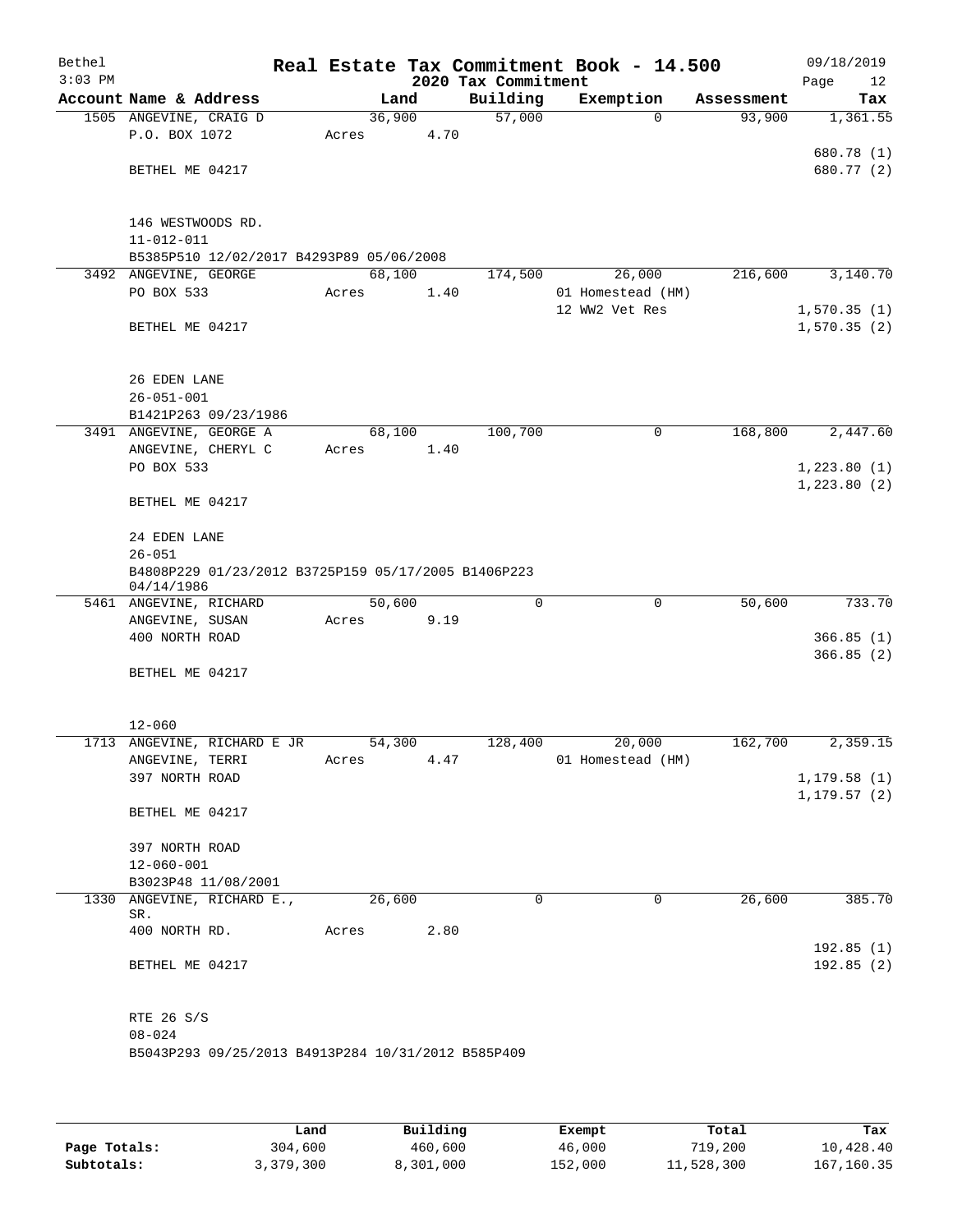| Bethel<br>$3:03$ PM |                                                                                   |         |            |           | 2020 Tax Commitment | Real Estate Tax Commitment Book - 14.500 |            | 09/18/2019<br>Page<br>13 |
|---------------------|-----------------------------------------------------------------------------------|---------|------------|-----------|---------------------|------------------------------------------|------------|--------------------------|
|                     | Account Name & Address                                                            |         | Land       |           |                     | Building Exemption                       | Assessment | Tax                      |
|                     | 489 ANGEVINE, RICHARD E.,                                                         |         | 55,200     |           | $\frac{185,300}{ }$ | 20,000                                   |            | $220,500$ $3,197.25$     |
|                     | SR.                                                                               |         |            |           |                     |                                          |            |                          |
|                     | 400 NORTH RD.                                                                     | Acres   |            | 12.00     |                     | 01 Homestead (HM)                        |            | 1,598.63(1)              |
|                     | BETHEL ME 04217                                                                   |         |            |           |                     |                                          |            | 1,598.62(2)              |
|                     |                                                                                   |         |            |           |                     |                                          |            |                          |
|                     |                                                                                   |         |            |           |                     |                                          |            |                          |
|                     | 400 NORTH ROAD                                                                    |         |            |           |                     |                                          |            |                          |
|                     | $12 - 053 - 001$                                                                  |         |            |           |                     |                                          |            |                          |
|                     | B5043P293 10/01/2013                                                              |         |            |           |                     |                                          |            |                          |
|                     | 2639 ANGEVINE, RICHARD E.,<br>SR.                                                 |         | 5,100      |           | $\Omega$            | $\Omega$                                 | 5,100      | $\overline{7}3.95$       |
|                     | 400 NORTH RD.                                                                     | Acres   |            | 18.00     |                     |                                          |            |                          |
|                     |                                                                                   |         |            |           |                     |                                          |            | 36.98(1)                 |
|                     | BETHEL ME 04217                                                                   |         |            |           |                     |                                          |            | 36.97(2)                 |
|                     |                                                                                   |         |            |           |                     |                                          |            |                          |
|                     |                                                                                   |         |            |           |                     |                                          |            |                          |
|                     | NORTH RD                                                                          |         |            |           |                     |                                          |            |                          |
|                     | $16 - 013$                                                                        |         |            |           |                     |                                          |            |                          |
|                     | B5043P298 10/01/2013 B4968P322 03/28/2013 B1610P157<br>2667 ANGEVINE, RICHARD E., |         | 7,300      |           | $\Omega$            | $\Omega$                                 | 7,300      | 105.85                   |
|                     | SR.                                                                               |         |            |           |                     |                                          |            |                          |
|                     | 400 NORTH RD.                                                                     | Acres   |            | 30.00     |                     |                                          |            |                          |
|                     |                                                                                   |         |            |           |                     |                                          |            | 52.93(1)                 |
|                     | BETHEL ME 04217                                                                   |         |            |           |                     |                                          |            | 52.92(2)                 |
|                     |                                                                                   |         |            |           |                     |                                          |            |                          |
|                     |                                                                                   |         |            |           |                     |                                          |            |                          |
|                     | NORTH RD<br>$17 - 009$                                                            |         |            |           |                     |                                          |            |                          |
|                     | B5043P293 10/01/2013 B4913P283 10/31/2012 B711P270                                |         |            |           |                     |                                          |            |                          |
|                     | 4950 ANNIS, AXEL                                                                  |         | 28,300     |           | $\Omega$            | $\mathbf 0$                              | 28,300     | 410.35                   |
|                     | 73 ROUTE 232                                                                      |         | Acres 4.80 |           |                     |                                          |            |                          |
|                     |                                                                                   |         |            |           |                     |                                          |            | 205.18(1)                |
|                     | RUMFORD ME 04276                                                                  |         |            |           |                     |                                          |            | 205.17(2)                |
|                     |                                                                                   |         |            |           |                     |                                          |            |                          |
|                     |                                                                                   |         |            |           |                     |                                          |            |                          |
|                     | $09 - 012 - 002$                                                                  |         |            |           |                     |                                          |            |                          |
|                     | B3950P310 06/06/2006                                                              |         |            |           |                     |                                          |            |                          |
| 2666                | ANNIS, DAVID                                                                      |         | 32,600     |           | 119,500             | 20,000                                   | 132,100    | 1,915.45                 |
|                     | ANNIS, NANCY                                                                      | Acres   |            | 1.00      |                     | 01 Homestead (HM)                        |            |                          |
|                     | 37 DAISY BRYANT ROAD                                                              |         |            |           |                     |                                          |            | 957.73 (1)               |
|                     |                                                                                   |         |            |           |                     |                                          |            | 957.72 (2)               |
|                     | BETHEL ME 04217                                                                   |         |            |           |                     |                                          |            |                          |
|                     |                                                                                   |         |            |           |                     |                                          |            |                          |
|                     | 37 DAISY BRYANT ROAD                                                              |         |            |           |                     |                                          |            |                          |
|                     | $17 - 008$                                                                        |         |            |           |                     |                                          |            |                          |
|                     | B1254P94 04/19/1984<br>1243 ANNIS, SCOTT                                          |         | 48,000     |           | 93,600              | 0                                        | 141,600    | 2,053.20                 |
|                     | ANNIS, WENDY                                                                      | Acres   |            | 9.00      |                     |                                          |            |                          |
|                     | PO BOX 112                                                                        |         |            |           |                     |                                          |            | 1,026.60(1)              |
|                     |                                                                                   |         |            |           |                     |                                          |            | 1,026.60(2)              |
|                     | GREENWOOD ME 04255                                                                |         |            |           |                     |                                          |            |                          |
|                     |                                                                                   |         |            |           |                     |                                          |            |                          |
|                     | 104 ANNIS RD.                                                                     |         |            |           |                     |                                          |            |                          |
|                     | $07 - 046$                                                                        |         |            |           |                     |                                          |            |                          |
|                     | B3678P95 02/22/2005                                                               |         |            |           |                     |                                          |            |                          |
|                     |                                                                                   |         |            |           |                     |                                          |            |                          |
|                     |                                                                                   | Land    |            | Building  |                     | Exempt                                   | Total      | Tax                      |
| Page Totals:        |                                                                                   | 176,500 |            | 398,400   |                     | 40,000                                   | 534,900    | 7,756.05                 |
| Subtotals:          | 3,555,800                                                                         |         |            | 8,699,400 |                     | 192,000                                  | 12,063,200 | 174,916.40               |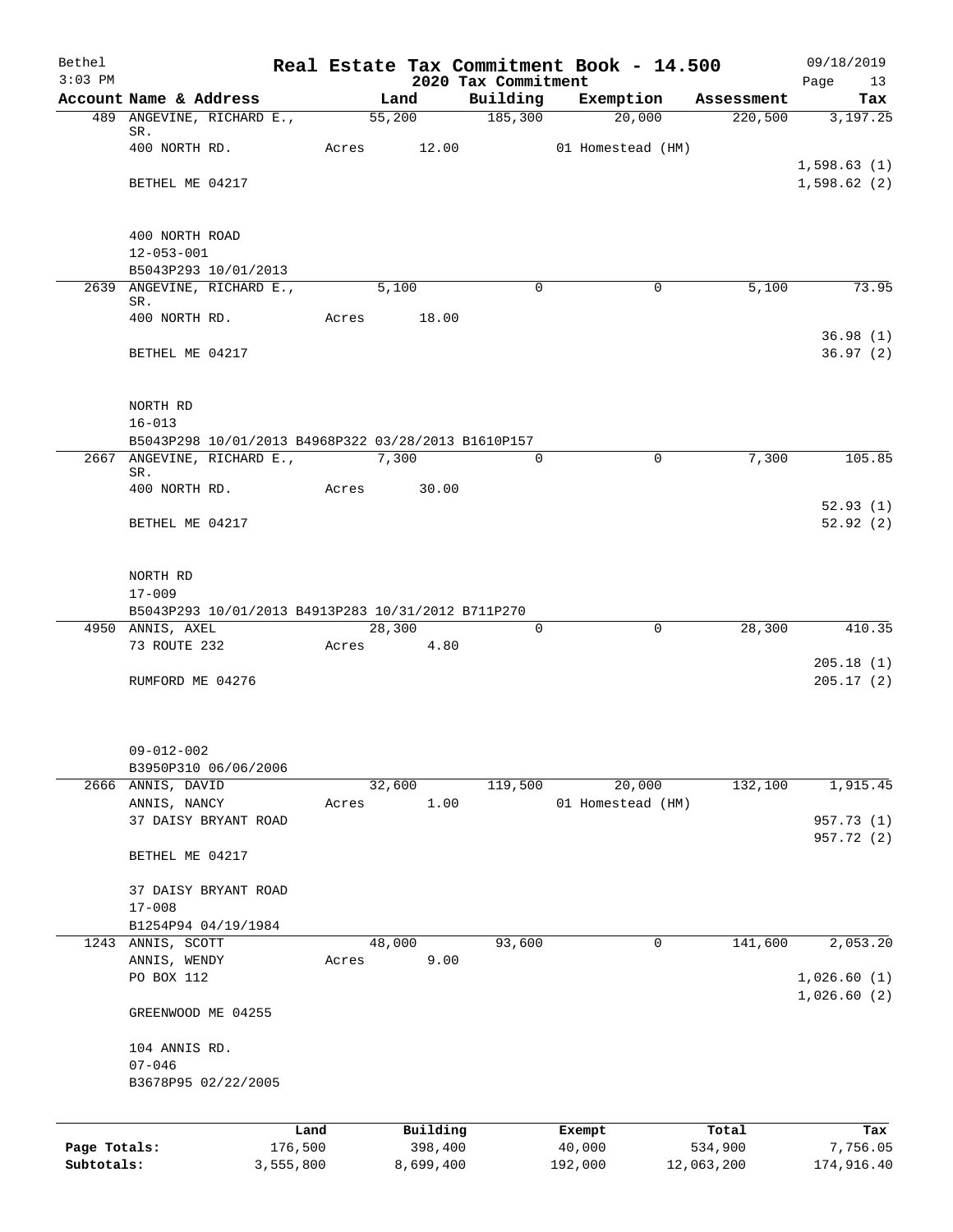| Bethel       |                                                                  |                 |       |        |                     | Real Estate Tax Commitment Book - 14.500 |         |                   |                      |      | 09/18/2019       |
|--------------|------------------------------------------------------------------|-----------------|-------|--------|---------------------|------------------------------------------|---------|-------------------|----------------------|------|------------------|
| $3:03$ PM    | Account Name & Address                                           |                 |       | Land   |                     | 2020 Tax Commitment<br>Building          |         |                   |                      | Page | 14               |
|              | 1244 ANNIS, SCOTT                                                |                 |       | 4,800  |                     | 6,500                                    |         | Exemption<br>0    | Assessment<br>11,300 |      | Tax<br>163.85    |
|              | C/O ROLAND ANNIS<br>PO BOX 112                                   |                 |       |        |                     |                                          |         |                   |                      |      | 81.93(1)         |
|              |                                                                  |                 |       |        |                     |                                          |         |                   |                      |      | 81.92(2)         |
|              | GREENWOOD ME 04255                                               |                 |       |        |                     |                                          |         |                   |                      |      |                  |
|              | 92 ANNIS RD.                                                     |                 |       |        |                     |                                          |         |                   |                      |      |                  |
|              | $07 - 046 - 001$<br>B2924P109                                    |                 |       |        |                     |                                          |         |                   |                      |      |                  |
|              | 1434 ANNIS, SCOTT                                                |                 |       | 37,400 |                     | 186,200                                  |         | 20,000            | 203,600              |      | 2,952.20         |
|              | ANNIS, WENDY                                                     |                 | Acres |        | 5.20                |                                          |         | 01 Homestead (HM) |                      |      |                  |
|              | PO BOX 112                                                       |                 |       |        |                     |                                          |         |                   |                      |      | 1,476.10(1)      |
|              | GREENWOOD ME 04255                                               |                 |       |        |                     |                                          |         |                   |                      |      | 1,476.10(2)      |
|              | 504 EAST BETHEL RD.                                              |                 |       |        |                     |                                          |         |                   |                      |      |                  |
|              | $09 - 012$                                                       |                 |       |        |                     |                                          |         |                   |                      |      |                  |
|              | B952P71 08/12/1977<br>1242 ANNIS, SCOTT E                        |                 |       | 36,000 |                     | 0                                        |         | 0                 | 36,000               |      | 522.00           |
|              | ANNIS, WENDY E                                                   |                 | Acres |        | 8.70                |                                          |         |                   |                      |      |                  |
|              | PO BOX 112                                                       |                 |       |        |                     |                                          |         |                   |                      |      | 261.00(1)        |
|              | GREENWOOD ME 04219                                               |                 |       |        |                     |                                          |         |                   |                      |      | 261.00(2)        |
|              | ANNIS RD.                                                        |                 |       |        |                     |                                          |         |                   |                      |      |                  |
|              | $07 - 045$                                                       |                 |       |        |                     |                                          |         |                   |                      |      |                  |
|              | B5110P261 05/02/2014 B4982P188 05/06/2013 B595P123<br>06/02/1960 |                 |       |        |                     |                                          |         |                   |                      |      |                  |
|              | 1439 ANNIS, WENDY E                                              |                 |       | 73,600 |                     | 0                                        |         | $\mathbf 0$       | 73,600               |      | 1,067.20         |
|              | ANNIS, SCOTT E<br>PO BOX 112                                     |                 | Acres |        | 93.00               |                                          |         |                   |                      |      | 533.60(1)        |
|              | GREENWOOD ME 04255                                               |                 |       |        |                     |                                          |         |                   |                      |      | 533.60(2)        |
|              | EAST BETHEL RD.                                                  |                 |       |        |                     |                                          |         |                   |                      |      |                  |
|              | $09 - 017$<br>B4998P248 06/17/2013 B2539P295 03/26/1998          |                 |       |        |                     |                                          |         |                   |                      |      |                  |
|              | 265 ANTONIO, JOSEPH J                                            |                 |       | 88,600 |                     | 326,100                                  |         | 0                 | 414,700              |      | 6,013.15         |
|              | ANTONIO, LINDA L                                                 |                 | Acres |        | 15.30               |                                          |         |                   |                      |      |                  |
|              | 17 PARKMAN ST.                                                   |                 |       |        |                     |                                          |         |                   |                      |      | 3,006.58(1)      |
|              | WESTBORO MA 01581                                                |                 |       |        |                     |                                          |         |                   |                      |      | 3,006.57(2)      |
|              | 52 MURIEL LANE                                                   |                 |       |        |                     |                                          |         |                   |                      |      |                  |
|              | $04 - 083 - 00E - 001$                                           |                 |       |        |                     |                                          |         |                   |                      |      |                  |
|              | B5391P88 01/22/2018 B3356P308 08/20/2003 B2743P104               |                 |       |        |                     |                                          |         |                   |                      |      |                  |
|              | 09/07/1999<br>2615 ANVARI, JAMSHED                               |                 |       | 53,100 |                     | 0                                        |         | 0                 | 53,100               |      | 769.95           |
|              | ANVARI, ELIZABETH A                                              |                 | Acres |        | 49.70               |                                          |         |                   |                      |      |                  |
|              | 115 HILL STREET                                                  |                 |       |        |                     |                                          |         |                   |                      |      | 384.98 (1)       |
|              | TOPSFIELD MA 0193                                                |                 |       |        |                     |                                          |         |                   |                      |      | 384.97 (2)       |
|              | $15 - 027 - 005$                                                 |                 |       |        |                     |                                          |         |                   |                      |      |                  |
|              | B5312P580 10/14/2016                                             |                 |       |        |                     |                                          |         |                   |                      |      |                  |
|              |                                                                  |                 |       |        |                     |                                          |         |                   |                      |      |                  |
| Page Totals: |                                                                  | Land<br>293,500 |       |        | Building<br>518,800 |                                          |         | Exempt<br>20,000  | Total<br>792,300     |      | Tax<br>11,488.35 |
| Subtotals:   |                                                                  | 3,849,300       |       |        | 9,218,200           |                                          | 212,000 |                   | 12,855,500           |      | 186, 404. 75     |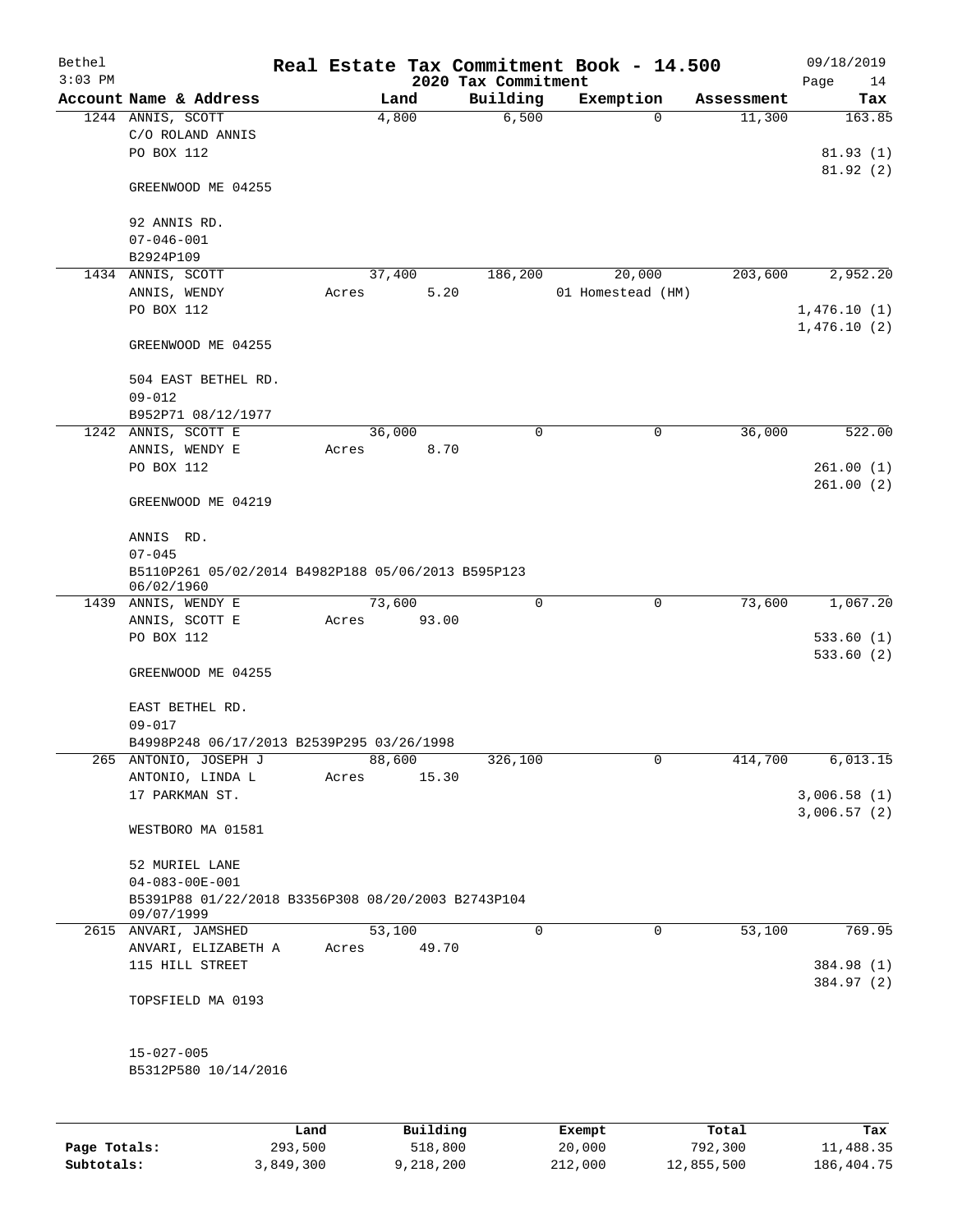| Bethel<br>$3:03$ PM |                                                                                                               |           |           | 2020 Tax Commitment | Real Estate Tax Commitment Book - 14.500 |              | 09/18/2019<br>15 |
|---------------------|---------------------------------------------------------------------------------------------------------------|-----------|-----------|---------------------|------------------------------------------|--------------|------------------|
|                     | Account Name & Address                                                                                        |           | Land      | Building            | Exemption                                | Assessment   | Page<br>Tax      |
|                     | 387 AREY, TIMOTHY M                                                                                           |           | 55,700    | 124,100             | $\Omega$                                 | 179,800      | 2,607.10         |
|                     | AREY, KAREN M AUGER<br>89 BELLE AVE                                                                           | Acres     | 5.60      |                     |                                          |              | 1,303.55(1)      |
|                     | MEDFORD MA 02155 1346                                                                                         |           |           |                     |                                          |              | 1,303.55(2)      |
|                     | 69 SPARROWHAWK MT RD.<br>$06 - 018 - 004$                                                                     |           |           |                     |                                          |              |                  |
|                     | B5256P528 12/02/2015                                                                                          |           |           |                     |                                          |              |                  |
|                     | 486 ATEVI PROPERTIES, LLC                                                                                     |           | 10,000    | $\Omega$            | 0                                        | 10,000       | 145.00           |
|                     | PO BOX 581                                                                                                    | Acres     | 28.50     |                     |                                          |              | 72.50(1)         |
|                     | BETHEL ME 04217                                                                                               |           |           |                     |                                          |              | 72.50(2)         |
|                     | INTERVALE RD                                                                                                  |           |           |                     |                                          |              |                  |
|                     | $13 - 002 - 003$                                                                                              |           |           |                     |                                          |              |                  |
|                     | B5026P33 08/16/2013<br>2504 ATEVI PROPERTIES, LLC                                                             |           | 58,100    | 0                   | $\mathbf 0$                              | 58,100       | 842.45           |
|                     | PO BOX 581                                                                                                    | Acres     | 172.00    |                     |                                          |              | 421.23(1)        |
|                     | BETHEL ME 04217                                                                                               |           |           |                     |                                          |              | 421.22(2)        |
|                     | WATERSPOUT MTN RD.                                                                                            |           |           |                     |                                          |              |                  |
|                     | $14 - 028$<br>B5194P265 12/19/2014 B4879P245 08/20/2012 B3699P31<br>04/12/2005 B3031P59 11/27/2001            |           |           |                     |                                          |              |                  |
|                     | 3764 ATKINSON-HAVERTY, SUSAN<br>PAULA                                                                         |           | 18,900    | $\mathbf 0$         | $\mathbf 0$                              | 18,900       | 274.05           |
|                     | 305 PINE HILL ROAD                                                                                            | Acres     | 30.40     |                     |                                          |              | 137.03(1)        |
|                     | ORANGE MA 01364                                                                                               |           |           |                     |                                          |              | 137.02(2)        |
|                     | TARA WAY                                                                                                      |           |           |                     |                                          |              |                  |
|                     | $15 - 021 - 001$                                                                                              |           |           |                     |                                          |              |                  |
|                     | B5198P45 01/02/2015 B3234P30                                                                                  |           |           |                     |                                          |              |                  |
|                     | 247 AUSTIN, CLAY                                                                                              |           | 77,100    | 143,300             | $\mathbf 0$                              | 220,400      | 3,195.80         |
|                     | P.O. BOX 1                                                                                                    | Acres     | 5.05      |                     |                                          |              | 1,597.90(1)      |
|                     | LAUREL NY 11948                                                                                               |           |           |                     |                                          |              | 1,597.90(2)      |
|                     | 50 HIGHLAND AVE.                                                                                              |           |           |                     |                                          |              |                  |
|                     | $04 - 083 - 014$<br>B5329P326 02/02/2017 B3411P232 11/05/2003 B2592P71<br>08/04/1998                          |           |           |                     |                                          |              |                  |
|                     | 3545 AUSTIN, JILL, ET AL                                                                                      |           | 33,600    | 98,500              | 0                                        | 132,100      | 1,915.45         |
|                     | JILL AUSTIN, PR<br>9756 CAMBERLY CIRCLE                                                                       |           |           |                     |                                          |              | 957.73 (1)       |
|                     | ORLANDO FL 32836                                                                                              |           |           |                     |                                          |              | 957.72 (2)       |
|                     | 135 VERNON ST.<br>$26 - 076 - 001 - 03C$<br>B5411P512 06/05/2018 B5224P269 05/29/2015 B3615P195<br>10/28/2004 |           |           |                     |                                          |              |                  |
|                     |                                                                                                               | Land      | Building  |                     | Exempt                                   | Total        | Tax              |
| Page Totals:        |                                                                                                               | 253,400   | 365,900   |                     | $\mathbf 0$                              | 619,300      | 8,979.85         |
| Subtotals:          |                                                                                                               | 4,102,700 | 9,584,100 |                     | 212,000                                  | 13, 474, 800 | 195,384.60       |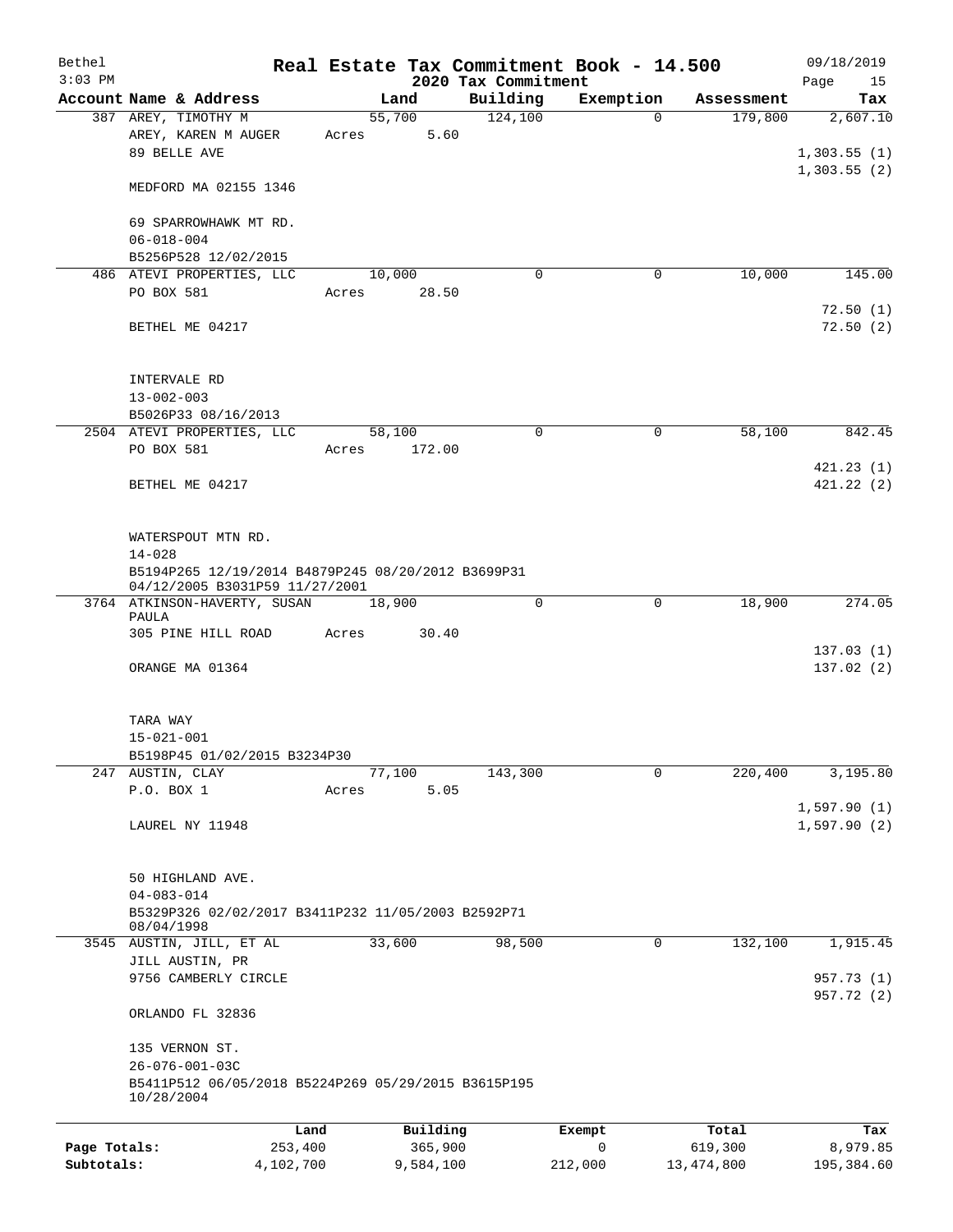| Bethel<br>$3:03$ PM        |                                                     |                      |       |         |                      | Real Estate Tax Commitment Book - 14.500 |   |                             |          |                       | 09/18/2019               |
|----------------------------|-----------------------------------------------------|----------------------|-------|---------|----------------------|------------------------------------------|---|-----------------------------|----------|-----------------------|--------------------------|
|                            | Account Name & Address                              |                      |       | Land    |                      | 2020 Tax Commitment<br>Building          |   | Exemption                   |          | Assessment            | Page<br>16<br>Tax        |
|                            | 3126 AUTREY, CATHY                                  |                      |       | 9,300   |                      |                                          | 0 |                             | $\Omega$ | 9,300                 | 134.85                   |
|                            | AUTREY, RANDALL<br>139 INTERVALE RD.                |                      | Acres |         | 16.12                |                                          |   |                             |          |                       | 67.43(1)<br>67.42(2)     |
|                            | BETHEL ME 04217                                     |                      |       |         |                      |                                          |   |                             |          |                       |                          |
|                            | INTERVALE RD W/S<br>$24 - 047$                      |                      |       |         |                      |                                          |   |                             |          |                       |                          |
|                            | B2594P315 08/11/1998                                |                      |       |         |                      |                                          |   |                             |          |                       |                          |
|                            | 2457 AUTREY, CATHY<br>AUTREY, RANDALL               |                      | Acres | 79,600  | 63.00                | 225,600                                  |   | 20,000<br>01 Homestead (HM) |          | 285,200               | 4,135.40                 |
|                            | 139 INTERVALE RD.                                   |                      |       |         |                      |                                          |   |                             |          |                       | 2,067.70(1)              |
|                            |                                                     |                      |       |         |                      |                                          |   |                             |          |                       | 2,067.70(2)              |
|                            | BETHEL ME 04217                                     |                      |       |         |                      |                                          |   |                             |          |                       |                          |
|                            | 139 INTERVALE RD.<br>$13 - 016$                     |                      |       |         |                      |                                          |   |                             |          |                       |                          |
|                            | B2594P315 08/11/1998                                |                      |       |         |                      |                                          |   |                             |          |                       |                          |
|                            | 5399 B&B PROPERTY<br>MANAGEMENT, LLC                |                      |       | 129,600 |                      |                                          | 0 |                             | 0        | 129,600               | 1,879.20                 |
|                            | 78 CARTER RD                                        |                      | Acres |         | 1.47                 |                                          |   |                             |          |                       |                          |
|                            | DIXFIELD ME 04224                                   |                      |       |         |                      |                                          |   |                             |          |                       | 939.60 (1)<br>939.60 (2) |
|                            | 288 MAYVILLE RD.<br>$12 - 072 - 004$                |                      |       |         |                      |                                          |   |                             |          |                       |                          |
|                            | B5275P689 04/04/2016                                |                      |       |         |                      |                                          |   |                             |          |                       |                          |
|                            | 4917 B. KENNEY BUILDER/<br>CONTRACTOR, LLC          |                      |       | 20,700  |                      |                                          | 0 |                             | 0        | 20,700                | 300.15                   |
|                            | 4 ROLLING MEADOW                                    |                      | Acres |         | 2.09                 |                                          |   |                             |          |                       |                          |
|                            | <b>ESTATES</b>                                      |                      |       |         |                      |                                          |   |                             |          |                       | 150.08(1)                |
|                            | NORWAY ME 04268                                     |                      |       |         |                      |                                          |   |                             |          |                       | 150.07(2)                |
|                            | JORDAN WOODS LOT 7<br>11-088-007                    |                      |       |         |                      |                                          |   |                             |          |                       |                          |
| 3485                       | B5258P191 12/11/2015 B5255P534 11/25/2015 B3928P296 |                      |       |         |                      |                                          |   |                             |          |                       |                          |
|                            | BABCOCK WALKER FAMILY<br><b>LLC</b>                 |                      |       | 45,700  |                      | 62,200                                   |   |                             | 0        | 107,900               | 1,564.55                 |
|                            | 66 NORDIC KNOLL ROAD                                |                      | Acres |         | 0.20                 |                                          |   |                             |          |                       | 782.28 (1)               |
|                            | NEWRY ME 04261                                      |                      |       |         |                      |                                          |   |                             |          |                       | 782.27 (2)               |
|                            | 38 PARADISE RD.                                     |                      |       |         |                      |                                          |   |                             |          |                       |                          |
|                            | $26 - 045$<br>B4642P87 10/05/2010                   |                      |       |         |                      |                                          |   |                             |          |                       |                          |
|                            | 152 BACHELDER, KENNETH E                            |                      |       | 21,800  |                      | 43,400                                   |   | 20,000                      |          | 45,200                | 655.40                   |
|                            | BACHELDER, JANICE M<br>PO BOX 84                    |                      | Acres |         | 0.30                 |                                          |   | 01 Homestead (HM)           |          |                       |                          |
|                            |                                                     |                      |       |         |                      |                                          |   |                             |          |                       | 327.70 (1)<br>327.70(2)  |
|                            | GREENWOOD ME 04255                                  |                      |       |         |                      |                                          |   |                             |          |                       |                          |
|                            | 899 WALKERS MILLS RD.<br>$04 - 009$                 |                      |       |         |                      |                                          |   |                             |          |                       |                          |
|                            | B1513P326 10/06/1987                                |                      |       |         |                      |                                          |   |                             |          |                       |                          |
|                            |                                                     | Land                 |       |         | Building             |                                          |   | Exempt                      |          | Total                 | Tax                      |
| Page Totals:<br>Subtotals: |                                                     | 306,700<br>4,409,400 |       |         | 331,200<br>9,915,300 |                                          |   | 40,000<br>252,000           |          | 597,900<br>14,072,700 | 8,669.55<br>204,054.15   |
|                            |                                                     |                      |       |         |                      |                                          |   |                             |          |                       |                          |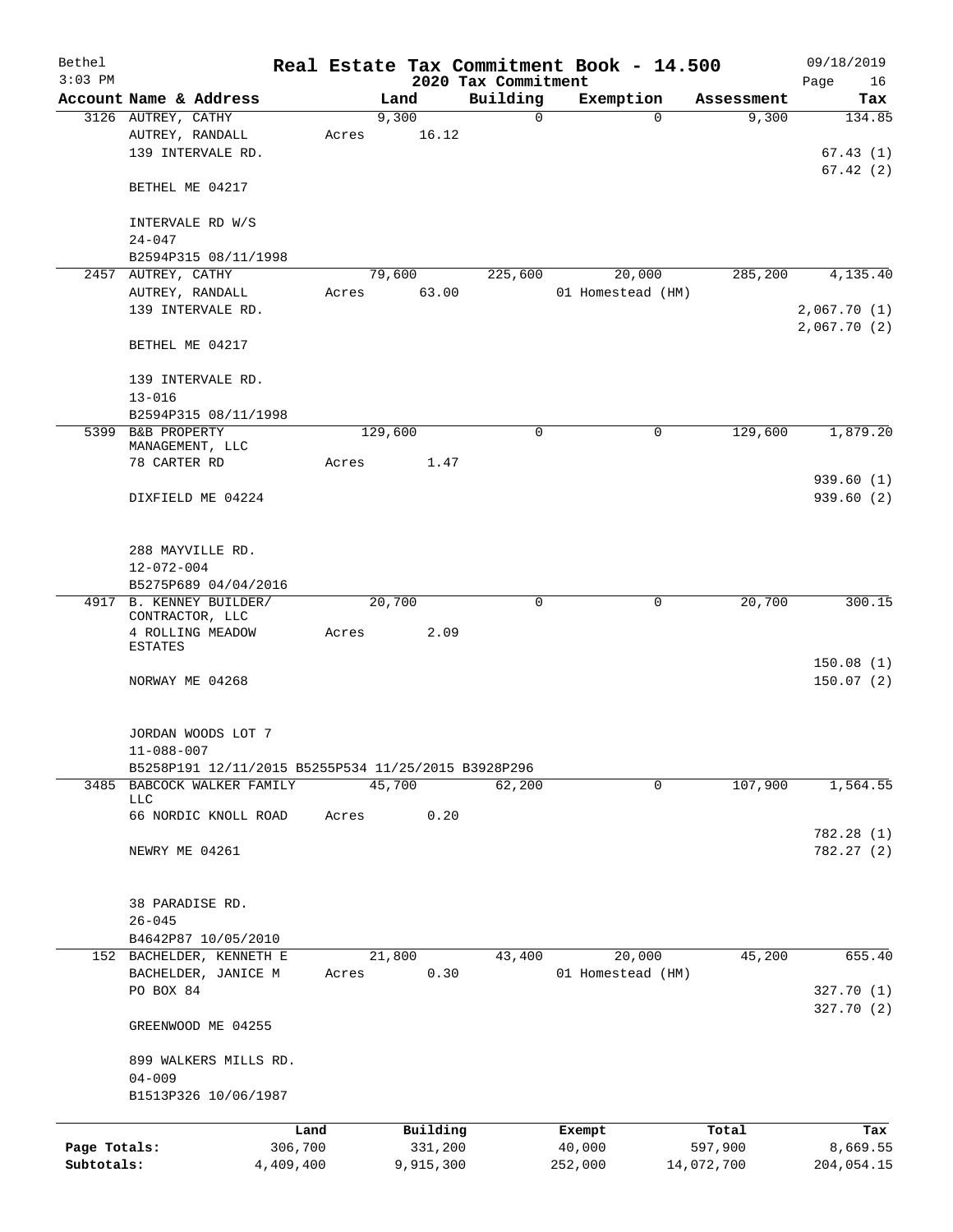| Bethel       |                                                  |       |                |                                 | Real Estate Tax Commitment Book - 14.500 |              | 09/18/2019               |
|--------------|--------------------------------------------------|-------|----------------|---------------------------------|------------------------------------------|--------------|--------------------------|
| $3:03$ PM    | Account Name & Address                           |       | Land           | 2020 Tax Commitment<br>Building | Exemption                                | Assessment   | Page<br>17<br>Tax        |
|              | 5039 BADGER INVESTMENT                           |       | 56,000         | 188,500                         | $\mathbf 0$                              | 244,500      | 3,545.25                 |
|              | PROPERTIES, LLC<br>C/O LINDSEY SEAVER            | Acres | 2.03           |                                 |                                          |              |                          |
|              | 1401 S JOYCE STREET,<br>APT 906                  |       |                |                                 |                                          |              | 1,772.63(1)              |
|              | ARLINGTON VA 22202                               |       |                |                                 |                                          |              | 1,772.62(2)              |
|              |                                                  |       |                |                                 |                                          |              |                          |
|              | 59 OAK RIDGE ROAD                                |       |                |                                 |                                          |              |                          |
|              | $18 - 060 - 041$<br>B5038P310 09/18/2013         |       |                |                                 |                                          |              |                          |
|              | 2715 BAGLEY, BRIAN                               |       | 70,800         | 234,200                         | 0                                        | 305,000      | 4,422.50                 |
|              | HURLEY, LISA D                                   | Acres | 1.04           |                                 |                                          |              |                          |
|              | 29 VINE ST #4                                    |       |                |                                 |                                          |              | 2, 211.25 (1)            |
|              | WINCHESTER MA 01890                              |       |                |                                 |                                          |              | 2, 211.25 (2)            |
|              | 8 MEGAN'S WAY                                    |       |                |                                 |                                          |              |                          |
|              | $17 - 035 - 003$                                 |       |                |                                 |                                          |              |                          |
|              | B4988P121                                        |       |                |                                 |                                          |              |                          |
|              | 70 BAHR, PETER M. & CAROL<br>R, TRUSTEES         |       | 57,300         | 167,200                         | 0                                        | 224,500      | 3, 255. 25               |
|              | 112 BAY VIEW RD                                  | Acres | 12.00          |                                 |                                          |              | 1,627.63(1)              |
|              | DUXBURY MA 02332                                 |       |                |                                 |                                          |              | 1,627.62(2)              |
|              |                                                  |       |                |                                 |                                          |              |                          |
|              | 29 LYMAN WHEELER RD.<br>$01 - 051 - 004$         |       |                |                                 |                                          |              |                          |
|              | B5189P272 12/04/2014                             |       |                |                                 |                                          |              |                          |
| 3429         | BAHRE STATION LLC                                |       | 68,300         | 0                               | 0                                        | 68,300       | 990.35                   |
|              | PO BOX 198                                       | Acres | 4.08           |                                 |                                          |              |                          |
|              | OXFORD ME 04270                                  |       |                |                                 |                                          |              | 495.18 (1)<br>495.17 (2) |
|              |                                                  |       |                |                                 |                                          |              |                          |
|              | 43 CROSS ST.                                     |       |                |                                 |                                          |              |                          |
|              | $25 - 244$<br>B5269P527 02/25/2016               |       |                |                                 |                                          |              |                          |
|              | 3580 BAILEY BODY WORKS                           |       | 38,400         | 49,800                          | 0                                        | 88,200       | 1,278.90                 |
|              | BAILEY, LESLIE                                   | Acres | 4.23           |                                 |                                          |              |                          |
|              | 118 VERNON ST.                                   |       |                |                                 |                                          |              | 639.45(1)<br>639.45 (2)  |
|              | BETHEL ME 04217                                  |       |                |                                 |                                          |              |                          |
|              | 118 VERNON ST.                                   |       |                |                                 |                                          |              |                          |
|              | $26 - 084$                                       |       |                |                                 |                                          |              |                          |
|              | B1492P234 07/17/1987                             |       |                |                                 |                                          |              |                          |
|              | 1361 BAILEY, CAROL ANNE<br>372 WALKERS MILLS RD. | Acres | 40,500<br>2.00 | 150,200                         | 0                                        | 190,700      | 2,765.15                 |
|              |                                                  |       |                |                                 |                                          |              | 1,382.58(1)              |
|              | BETHEL ME 04217                                  |       |                |                                 |                                          |              | 1,382.57(2)              |
|              | 372 WALKERS MILLS RD.                            |       |                |                                 |                                          |              |                          |
|              | $08 - 043 - 001$                                 |       |                |                                 |                                          |              |                          |
|              | B2999P28                                         |       |                |                                 |                                          |              |                          |
|              | Land                                             |       | Building       |                                 | Exempt                                   | Total        | Tax                      |
| Page Totals: | 331,300                                          |       | 789,900        |                                 | 0                                        | 1,121,200    | 16,257.40                |
| Subtotals:   | 4,740,700                                        |       | 10,705,200     |                                 | 252,000                                  | 15, 193, 900 | 220, 311.55              |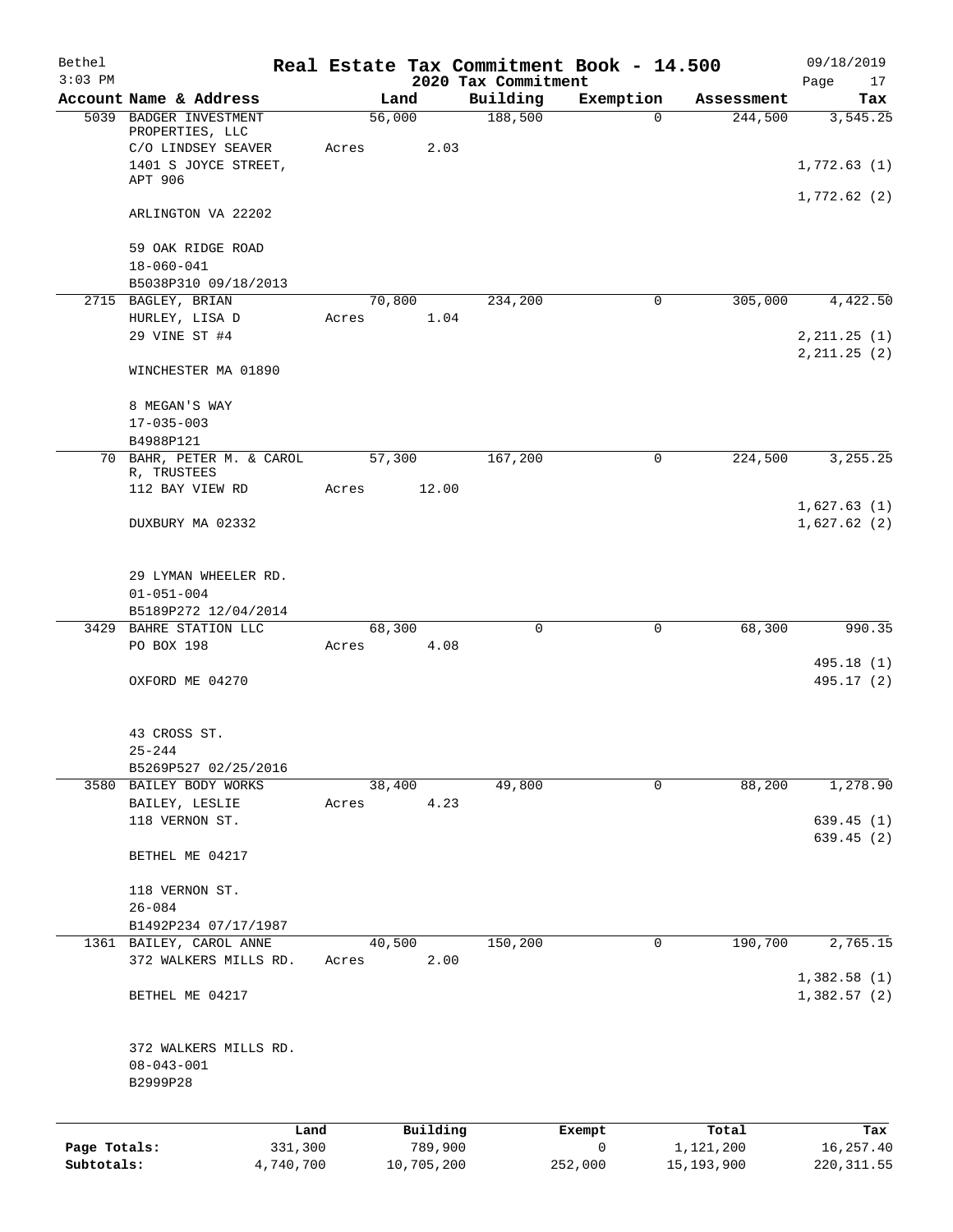| Bethel<br>$3:03$ PM        |                                                                            |                      |       |                       | 2020 Tax Commitment | Real Estate Tax Commitment Book - 14.500 |                       | 09/18/2019<br>Page<br>18 |
|----------------------------|----------------------------------------------------------------------------|----------------------|-------|-----------------------|---------------------|------------------------------------------|-----------------------|--------------------------|
|                            | Account Name & Address                                                     |                      |       | Land                  | Building            | Exemption                                | Assessment            | Tax                      |
|                            | 3059 BAILEY, CATHERINE                                                     |                      |       | 30,000                | 53,500              | $\Omega$                                 | 83,500                | 1,210.75                 |
|                            | PO BOX 1002                                                                |                      | Acres | 39.20                 |                     |                                          |                       |                          |
|                            |                                                                            |                      |       |                       |                     |                                          |                       | 605.38(1)                |
|                            | BETHEL ME 04217                                                            |                      |       |                       |                     |                                          |                       | 605.37(2)                |
|                            | 95 HOLT HILL RD                                                            |                      |       |                       |                     |                                          |                       |                          |
|                            | $23 - 012$                                                                 |                      |       |                       |                     |                                          |                       |                          |
|                            | B5419P236 07/17/2018 B5241P176 09/02/2015 B3022P172<br>11/07/2001          |                      |       |                       |                     |                                          |                       |                          |
|                            | 3368 BAILEY, DOUGLAS A AND                                                 |                      |       | 62,100                | 63,400              | 20,000                                   | 105,500               | 1,529.75                 |
|                            | SESSIONS, SAVANNAH L                                                       |                      | Acres | 1.46                  |                     | 01 Homestead (HM)                        |                       |                          |
|                            | 15 TYLER ST                                                                |                      |       |                       |                     |                                          |                       | 764.88(1)<br>764.87(2)   |
|                            | BETHEL ME 04217                                                            |                      |       |                       |                     |                                          |                       |                          |
|                            | 15 TYLER ST.                                                               |                      |       |                       |                     |                                          |                       |                          |
|                            | $25 - 189$                                                                 |                      |       |                       |                     |                                          |                       |                          |
|                            | B5350P468 08/14/2017 B4382P185 12/05/2008 B3433P23<br>12/04/2003           |                      |       |                       |                     |                                          |                       |                          |
|                            | 1340 BAILEY, JACK E                                                        |                      |       | 35,200                | 69,600              | 0                                        | 104,800               | 1,519.60                 |
|                            | 44 PARADISE ROAD                                                           |                      | Acres | 2.79                  |                     |                                          |                       |                          |
|                            | BETHEL ME 04217                                                            |                      |       |                       |                     |                                          |                       | 759.80(1)<br>759.80(2)   |
|                            | 530 WALKERS MILLS RD.                                                      |                      |       |                       |                     |                                          |                       |                          |
|                            | $08 - 034$                                                                 |                      |       |                       |                     |                                          |                       |                          |
|                            | B5330P104 02/07/2017 B5246P686 09/30/2015 B693P43<br>09/01/1970            |                      |       |                       |                     |                                          |                       |                          |
|                            | 1341 BAILEY, JACK E                                                        |                      |       | 24,600                | $\Omega$            | 0                                        | 24,600                | 356.70                   |
|                            | 44 PARADISE RD                                                             |                      | Acres | 1.30                  |                     |                                          |                       |                          |
|                            | BETHEL ME 04217                                                            |                      |       |                       |                     |                                          |                       | 178.35(1)<br>178.35(2)   |
|                            |                                                                            |                      |       |                       |                     |                                          |                       |                          |
|                            | RTE 26 N/S                                                                 |                      |       |                       |                     |                                          |                       |                          |
|                            | $08 - 035$                                                                 |                      |       |                       |                     |                                          |                       |                          |
|                            | B5330P104 02/07/2017 B5246P686 09/30/2015 B4122P213<br>04/26/2007 B757P195 |                      |       |                       |                     |                                          |                       |                          |
|                            | 3581 BAILEY, LESLIE                                                        |                      |       | 800                   | 0                   | $\mathbf 0$                              | 800                   | 11.60                    |
|                            | 118 VERNON ST.                                                             |                      | Acres | 8.80                  |                     |                                          |                       | 5.80(1)                  |
|                            | BETHEL ME 04217                                                            |                      |       |                       |                     |                                          |                       | 5.80(2)                  |
|                            |                                                                            |                      |       |                       |                     |                                          |                       |                          |
|                            | VERNON ST E/S                                                              |                      |       |                       |                     |                                          |                       |                          |
|                            | $26 - 085$<br>B2432P18                                                     |                      |       |                       |                     |                                          |                       |                          |
| 4800                       | BAILEY, MARK W                                                             |                      |       | 44,800                | 162,200             | 0                                        | 207,000               | 3,001.50                 |
|                            | BAILEY, SUSAN C                                                            |                      | Acres | 1.58                  |                     |                                          |                       |                          |
|                            | 215 COUNTY RD                                                              |                      |       |                       |                     |                                          |                       | 1,500.75(1)              |
|                            | IPSWICH MA 01938                                                           |                      |       |                       |                     |                                          |                       | 1,500.75(2)              |
|                            | 13 BRIGHT WIND WAY                                                         |                      |       |                       |                     |                                          |                       |                          |
|                            | $23 - 013 - 001 - 012$                                                     |                      |       |                       |                     |                                          |                       |                          |
|                            | B4635P327 09/21/2010                                                       |                      |       |                       |                     |                                          |                       |                          |
|                            |                                                                            | Land                 |       | Building              |                     | Exempt                                   | Total                 | Tax                      |
| Page Totals:<br>Subtotals: |                                                                            | 197,500<br>4,938,200 |       | 348,700<br>11,053,900 |                     | 20,000<br>272,000                        | 526,200<br>15,720,100 | 7,629.90<br>227,941.45   |
|                            |                                                                            |                      |       |                       |                     |                                          |                       |                          |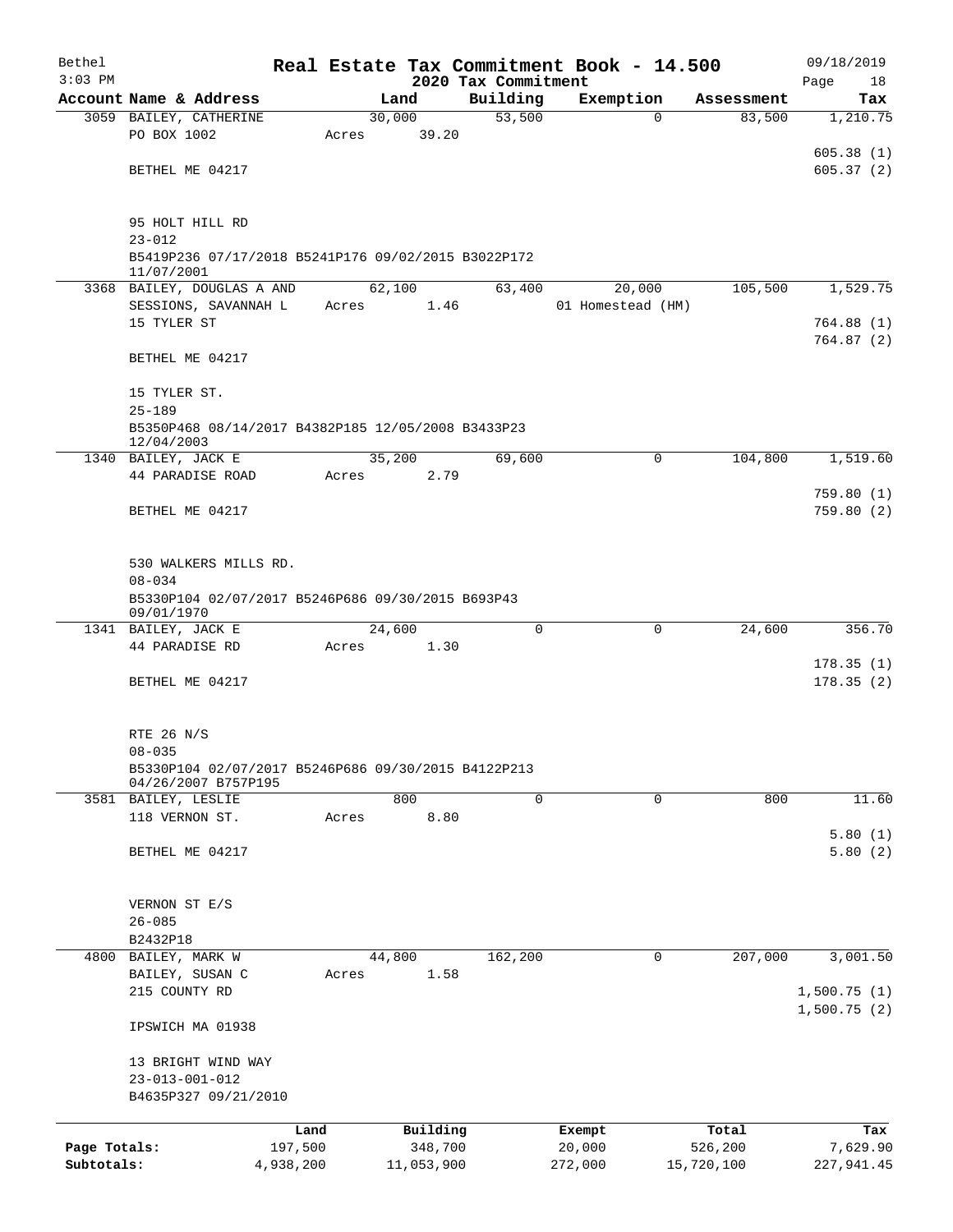| Bethel<br>$3:03$ PM |                                                                                        |        |      | 2020 Tax Commitment | Real Estate Tax Commitment Book - 14.500 |            | 09/18/2019<br>Page<br>19     |
|---------------------|----------------------------------------------------------------------------------------|--------|------|---------------------|------------------------------------------|------------|------------------------------|
|                     | Account Name & Address                                                                 | Land   |      | Building            | Exemption                                | Assessment | Tax                          |
|                     | 3523 BAKER, INDIA ZALTANA                                                              | 43,500 |      | 141,100             | $\Omega$                                 | 184,600    | 2,676.70                     |
|                     | 197 VERNON ST                                                                          | Acres  | 1.10 |                     |                                          |            |                              |
|                     |                                                                                        |        |      |                     |                                          |            | 1,338.35(1)                  |
|                     | BETHEL ME 04217                                                                        |        |      |                     |                                          |            | 1,338.35(2)                  |
|                     | 197 VERNON ST./VISTA                                                                   |        |      |                     |                                          |            |                              |
|                     | $26 - 070 - 009$                                                                       |        |      |                     |                                          |            |                              |
|                     | B4831P142 03/30/2012 B3364P183 08/27/2003                                              |        |      |                     |                                          |            |                              |
|                     | 877 BALASCHAK, JAMES                                                                   | 33,600 |      | 131,700             | 0                                        | 165,300    | 2,396.85                     |
|                     | PO BOX 3531                                                                            |        |      |                     |                                          |            |                              |
|                     | CAREFREE AZ 85377                                                                      |        |      |                     |                                          |            | 1, 198.43(1)<br>1, 198.42(2) |
|                     |                                                                                        |        |      |                     |                                          |            |                              |
|                     | 100 FAIRWAY ROAD                                                                       |        |      |                     |                                          |            |                              |
|                     | $07 - 028 - 524$                                                                       |        |      |                     |                                          |            |                              |
|                     | 4518 BALES, TARA                                                                       | 45,400 |      | 271,200             | 0                                        | 316,600    | 4,590.70                     |
|                     | 36 PINE HAVEN LANE                                                                     | Acres  | 1.89 |                     |                                          |            |                              |
|                     |                                                                                        |        |      |                     |                                          |            | 2, 295.35(1)                 |
|                     | BETHEL ME 04217                                                                        |        |      |                     |                                          |            | 2, 295.35(2)                 |
|                     | 36 PINE HAVEN LANE                                                                     |        |      |                     |                                          |            |                              |
|                     | $18 - 054 - 006$                                                                       |        |      |                     |                                          |            |                              |
|                     | B5418P688 07/16/2018 B4104P196 03/16/2007 B4003P218<br>09/06/2006 B3374P202 09/11/2003 |        |      |                     |                                          |            |                              |
|                     | 2989 BALL, KEVIN J                                                                     | 65,500 |      | 137,600             | $\mathbf 0$                              | 203,100    | 2,944.95                     |
|                     | BALL, SUZANNE P                                                                        | Acres  | 2.82 |                     |                                          |            |                              |
|                     | 8 VICTORY DR                                                                           |        |      |                     |                                          |            | 1,472.48(1)<br>1,472.47(2)   |
|                     | ENGLISHTOWN NJ 07726                                                                   |        |      |                     |                                          |            |                              |
|                     | 5 BEAR POINT ROAD                                                                      |        |      |                     |                                          |            |                              |
|                     | $22 - 016 - 002$                                                                       |        |      |                     |                                          |            |                              |
|                     | B4715P188 05/06/2011                                                                   |        |      |                     |                                          |            |                              |
|                     | 5105 BALLENTINE, SHARI L                                                               | 50,000 |      | 335,400             | 0                                        | 385,400    | 5,588.30                     |
|                     | BAKEN, JOHN L                                                                          | Acres  | 1.85 |                     |                                          |            |                              |
|                     | PO BOX 1274                                                                            |        |      |                     |                                          |            | 2,794.15(1)                  |
|                     | BETHEL ME 04217                                                                        |        |      |                     |                                          |            | 2,794.15(2)                  |
|                     | 40 GENTLE BEN LANE                                                                     |        |      |                     |                                          |            |                              |
|                     | $01 - 010 - 010$                                                                       |        |      |                     |                                          |            |                              |
|                     | B4344P19 08/28/2008                                                                    |        |      |                     |                                          |            |                              |
|                     | 3500 BARIBEAU, ROBERT W                                                                | 67,000 |      | 16,600              | 0                                        | 83,600     | 1,212.20                     |
|                     | HEAD, LAUREN C<br>PO BOX 690                                                           | Acres  | 1.00 |                     |                                          |            | 606.10(1)                    |
|                     |                                                                                        |        |      |                     |                                          |            | 606.10(2)                    |
|                     | BETHEL ME 04217                                                                        |        |      |                     |                                          |            |                              |
|                     | 90 PARADISE RD                                                                         |        |      |                     |                                          |            |                              |
|                     | $26 - 060$                                                                             |        |      |                     |                                          |            |                              |
|                     | B4357P152 09/29/2008                                                                   |        |      |                     |                                          |            |                              |
|                     |                                                                                        |        |      |                     |                                          |            |                              |

|              | Land      | Building   | Exempt  | Total      | Tax          |
|--------------|-----------|------------|---------|------------|--------------|
| Page Totals: | 305,000   | 1,033,600  |         | 1,338,600  | 19,409.70    |
| Subtotals:   | 5,243,200 | 12,087,500 | 272,000 | 17,058,700 | 247, 351, 15 |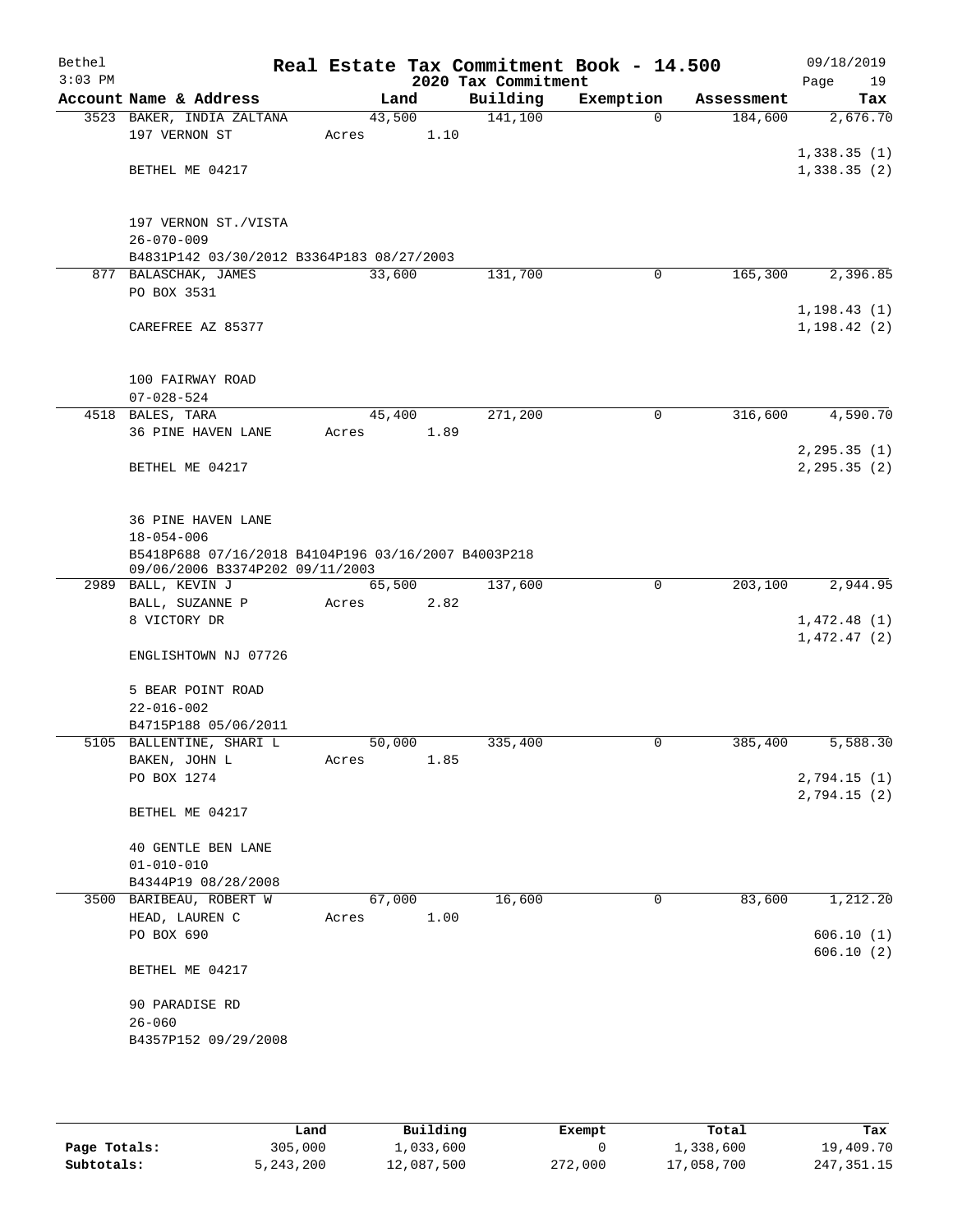| Bethel<br>$3:03$ PM |                                                                                                             |       |          | 2020 Tax Commitment | Real Estate Tax Commitment Book - 14.500 |            | 09/18/2019<br>Page<br>20 |
|---------------------|-------------------------------------------------------------------------------------------------------------|-------|----------|---------------------|------------------------------------------|------------|--------------------------|
|                     | Account Name & Address                                                                                      |       | Land     | Building            | Exemption                                | Assessment | Tax                      |
|                     | 3083 BARKER, JUDITH J                                                                                       |       | 46,700   | 104,900             | $\Omega$                                 | 151,600    | 2,198.20                 |
|                     | PO BOX 31                                                                                                   | Acres | 0.34     |                     |                                          |            |                          |
|                     |                                                                                                             |       |          |                     |                                          |            | 1,099.10(1)              |
|                     | BETHEL ME 04217                                                                                             |       |          |                     |                                          |            | 1,099.10(2)              |
|                     | 8 RIVERSIDE LANE<br>$24 - 006$                                                                              |       |          |                     |                                          |            |                          |
|                     | B3003P332 09/28/2001                                                                                        |       |          |                     |                                          |            |                          |
|                     | 3085 BARKER, JUDITH J                                                                                       |       | 13,200   | 18,800              | 0                                        | 32,000     | 464.00                   |
|                     | PO BOX 31                                                                                                   | Acres | 11.00    |                     |                                          |            |                          |
|                     | BETHEL ME 04217                                                                                             |       |          |                     |                                          |            | 232.00(1)<br>232.00 (2)  |
|                     | BRIDGE ST W/S<br>$24 - 008$                                                                                 |       |          |                     |                                          |            |                          |
|                     | B2815P114 05/11/2000                                                                                        |       |          |                     |                                          |            |                          |
|                     | 3086 BARKER, JUDITH J                                                                                       |       | 51,900   | 63,700              | 0                                        | 115,600    | 1,676.20                 |
|                     | PO BOX 31                                                                                                   | Acres | 0.69     |                     |                                          |            |                          |
|                     |                                                                                                             |       |          |                     |                                          |            | 838.10 (1)               |
|                     | BETHEL ME 04217                                                                                             |       |          |                     |                                          |            | 838.10 (2)               |
|                     | 11 RIVERSIDE LANE                                                                                           |       |          |                     |                                          |            |                          |
|                     | $24 - 009$                                                                                                  |       |          |                     |                                          |            |                          |
|                     | B2815P107                                                                                                   |       |          |                     |                                          |            |                          |
|                     | 3089 BARKER, JUDITH J                                                                                       |       | 50,000   | 134,800             | 0                                        | 184,800    | 2,679.60                 |
|                     | PO BOX 31                                                                                                   | Acres | 0.54     |                     |                                          |            | 1,339.80(1)              |
|                     | BETHEL ME 04217                                                                                             |       |          |                     |                                          |            | 1,339.80(2)              |
|                     | 66 MAYVILLE RD.                                                                                             |       |          |                     |                                          |            |                          |
|                     | $24 - 012$                                                                                                  |       |          |                     |                                          |            |                          |
|                     | B2815P114 05/11/2000                                                                                        |       |          |                     |                                          |            |                          |
|                     | 5335 BARKER, JUDITH J                                                                                       |       | 27,600   | 0                   | 0                                        | 27,600     | 400.20                   |
|                     | P.O. BOX 31                                                                                                 | Acres | 15.76    |                     |                                          |            |                          |
|                     | BETHEL ME 04217                                                                                             |       |          |                     |                                          |            | 200.10(1)<br>200.10(2)   |
|                     |                                                                                                             |       |          |                     |                                          |            |                          |
|                     | MAYVILLE ROAD<br>$24 - 004$                                                                                 |       |          |                     |                                          |            |                          |
|                     | B5038P111 09/18/2013 B5009P253 07/11/2013 B4942P170<br>01/10/2013 B2815P109 05/01/2000 B1782P315 01/29/1991 |       |          |                     |                                          |            |                          |
|                     | B1484P245 06/16/1987 B624P27 06/28/1963<br>5350 BARNES, CHRISTOPHER S                                       |       | 51,300   | 247,800             | 20,000                                   | 279,100    | 4,046.95                 |
|                     | BARNES, KERRY L<br>PO BOX 1061                                                                              | Acres | 2.26     |                     | 01 Homestead (HM)                        |            | 2,023.48(1)              |
|                     | BETHEL ME 04217                                                                                             |       |          |                     |                                          |            | 2,023.47(2)              |
|                     | 22 WILL'S WAY                                                                                               |       |          |                     |                                          |            |                          |
|                     | $01 - 041 - A - 006$                                                                                        |       |          |                     |                                          |            |                          |
|                     | B4921P263 11/19/2012                                                                                        |       |          |                     |                                          |            |                          |
|                     |                                                                                                             |       |          |                     |                                          |            |                          |
|                     | Land                                                                                                        |       | Building |                     | Exempt                                   | Total      | Tax                      |
| Page Totals:        | 240,700                                                                                                     |       | 570,000  |                     | 20,000                                   | 790,700    | 11,465.15                |

**Subtotals:** 5,483,900 12,657,500 292,000 17,849,400 258,816.30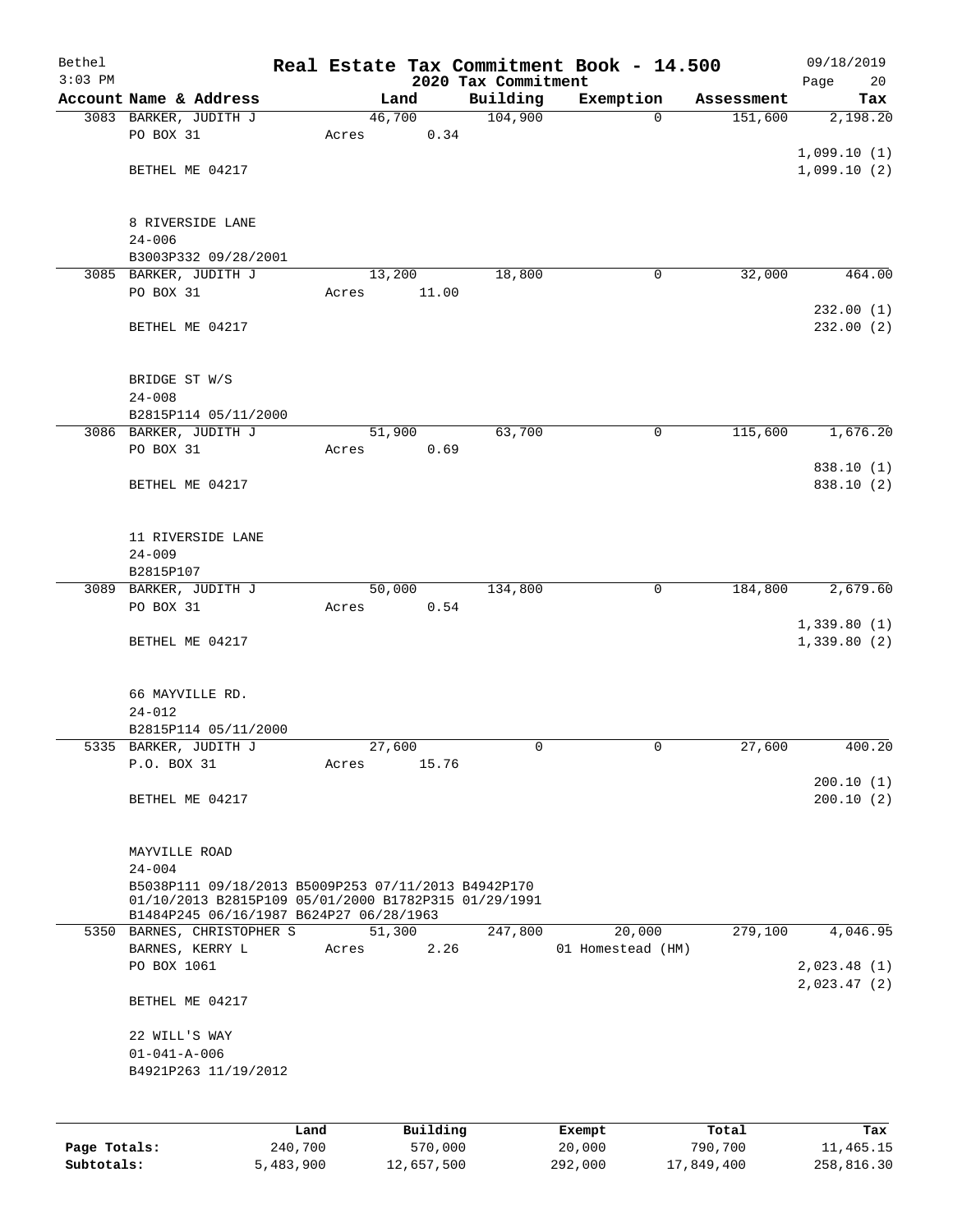| Bethel<br>$3:03$ PM |                                                                    |        |                | 2020 Tax Commitment | Real Estate Tax Commitment Book - 14.500 |            | 09/18/2019<br>Page<br>21   |
|---------------------|--------------------------------------------------------------------|--------|----------------|---------------------|------------------------------------------|------------|----------------------------|
|                     | Account Name & Address                                             |        | Land           | Building            | Exemption                                | Assessment | Tax                        |
|                     | 42 BARNES, JAMES L                                                 |        | 52,500         | 273,800             | 26,000                                   | 300, 300   | 4,354.35                   |
|                     | PO BOX 30                                                          | Acres  | 19.00          |                     | 01 Homestead (HM)                        |            |                            |
|                     |                                                                    |        |                |                     | 12 WW2 Vet Res                           |            | 2,177.18(1)                |
|                     | WEST BETHEL ME 04286                                               |        |                |                     |                                          |            | 2, 177.17(2)               |
|                     | 861 GROVER HILL RD.<br>$01 - 035 - 003$                            |        |                |                     |                                          |            |                            |
|                     | 4674 BARRAZA, MAURICIO                                             |        | 46,600         | 169,500             | 0                                        | 216,100    | 3, 133. 45                 |
|                     | 17 HILLSIDE AVENUE                                                 | Acres  | 0.93           |                     |                                          |            |                            |
|                     |                                                                    |        |                |                     |                                          |            | 1,566.73(1)                |
|                     | MELROSE MA 02176                                                   |        |                |                     |                                          |            | 1,566.72(2)                |
|                     | 26 HIDE-A-WAY LANE<br>$08 - 041 - 003 - 003$<br>B4177P1 08/09/2007 |        |                |                     |                                          |            |                            |
|                     | 426 BARRETT, BRUCE W                                               | 33,000 |                | 0                   | 0                                        | 33,000     | 478.50                     |
|                     | 294 HUTCHINSON POND RD                                             | Acres  | 13.20          |                     |                                          |            |                            |
|                     |                                                                    |        |                |                     |                                          |            | 239.25(1)                  |
|                     | ALBANY TWP. ME 04217                                               |        |                |                     |                                          |            | 239.25(2)                  |
|                     | GROVER HILL RD.                                                    |        |                |                     |                                          |            |                            |
|                     | $06 - 033 - 002$                                                   |        |                |                     |                                          |            |                            |
|                     | B2984P185 08/17/2001                                               |        |                |                     |                                          |            |                            |
|                     | 3472 BARRETT, RUTH F.<br>TRUSTEE                                   | 69,000 |                | 168,800             | 0                                        | 237,800    | 3,448.10                   |
|                     | C/O BRUCE BARRETT                                                  | Acres  | 1.74           |                     |                                          |            |                            |
|                     | 294 HUTCHINSON POND                                                |        |                |                     |                                          |            | 1,724.05(1)                |
|                     | ROAD                                                               |        |                |                     |                                          |            | 1,724.05(2)                |
|                     | ALBANY TWP ME 04217                                                |        |                |                     |                                          |            |                            |
|                     | 20 PARADISE RD.<br>$26 - 032$                                      |        |                |                     |                                          |            |                            |
|                     | B3282P190 05/02/2003 B3282P189 05/02/2003 B2442P2<br>06/10/1997    |        |                |                     |                                          |            |                            |
|                     | 2726 BARRY, JAMES                                                  | 65,200 |                | 94,600              | $\mathbf 0$                              | 159,800    | 2,317.10                   |
|                     | BARRY, CAREY                                                       | Acres  | 0.83           |                     |                                          |            |                            |
|                     | 10 STOREY AVENUE                                                   |        |                |                     |                                          |            | 1,158.55(1)                |
|                     | NEWBURYPORT MA 01950                                               |        |                |                     |                                          |            | 1, 158.55(2)               |
|                     | 73 RIVER VALLEY ACRES                                              |        |                |                     |                                          |            |                            |
|                     | $17 - 040$                                                         |        |                |                     |                                          |            |                            |
|                     | B4663P296 11/24/2010                                               |        |                |                     |                                          |            | 3,085.60                   |
|                     | 5159 BARSHEVSKY, TANYA &<br>KRASKO FAMILY<br>IRREVOCABLE TRUST     | Acres  | 43,300<br>1.03 | 169,500             | 0                                        | 212,800    |                            |
|                     | 39 PEASLEE CIRCLE                                                  |        |                |                     |                                          |            | 1,542.80(1)<br>1,542.80(2) |
|                     | MIDDLETON MA 01949 -250                                            |        |                |                     |                                          |            |                            |
|                     | 21 MOOSE LANE                                                      |        |                |                     |                                          |            |                            |
|                     | $02 - 010 - 003$<br>B5124P323 06/10/2014 B4529P332 11/24/2009      |        |                |                     |                                          |            |                            |
|                     |                                                                    |        |                |                     |                                          |            |                            |
|                     |                                                                    |        |                |                     |                                          |            |                            |
|                     | Land                                                               |        | Building       |                     | Exempt                                   | Total      | Tax                        |

|              | uanu      | <b>DULLUILLY</b> | <b>BACILDL</b> | 106a1      | $\sqrt{2}$ |
|--------------|-----------|------------------|----------------|------------|------------|
| Page Totals: | 309,600   | 876,200          | 26,000         | 1,159,800  | 16,817.10  |
| Subtotals:   | 5,793,500 | 13,533,700       | 318,000        | 19,009,200 | 275,633.40 |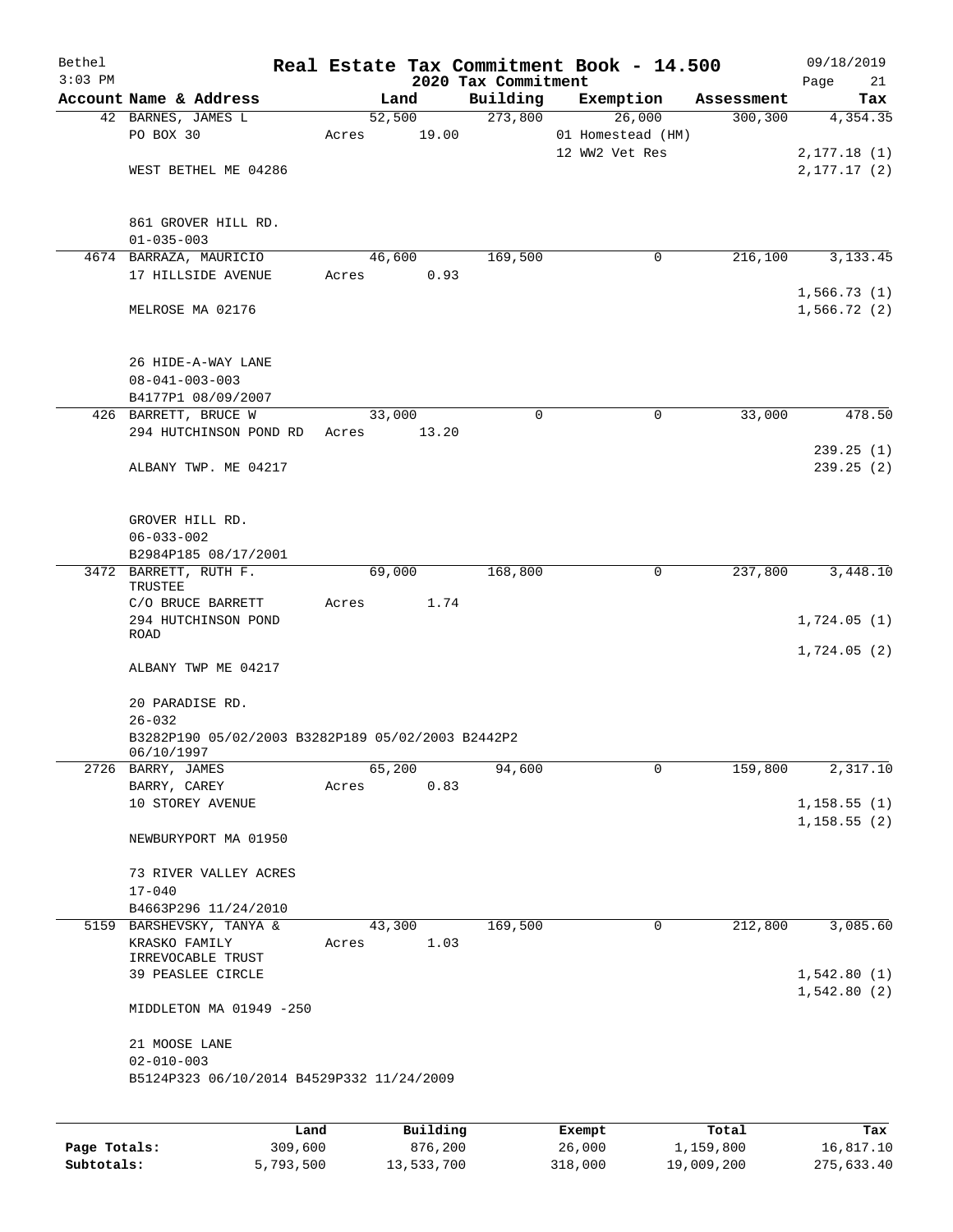| Bethel<br>$3:03$ PM |                                                 |        |                 | 2020 Tax Commitment | Real Estate Tax Commitment Book - 14.500 |            | 09/18/2019<br>22<br>Page   |
|---------------------|-------------------------------------------------|--------|-----------------|---------------------|------------------------------------------|------------|----------------------------|
|                     | Account Name & Address                          |        | Land            | Building            | Exemption                                | Assessment | Tax                        |
|                     | 3453 BARSTOW, CHRISTOPHER R<br>BARSTOW, NANCY M | Acres  | 80,700<br>0.80  | 129,600             | 20,000<br>01 Homestead (HM)              | 190, 300   | 2,759.35                   |
|                     | 49 PARADISE RD                                  |        |                 |                     |                                          |            | 1,379.68(1)<br>1,379.67(2) |
|                     | BETHEL ME 04217                                 |        |                 |                     |                                          |            |                            |
|                     | 49 PARADISE RD.<br>$26 - 012$                   |        |                 |                     |                                          |            |                            |
|                     | B5081P319 01/13/2014                            |        |                 |                     |                                          |            |                            |
|                     | 3235 BARSTOW, CHRISTOPHER R                     | 56,200 |                 | 89,300              | $\mathbf 0$                              | 145,500    | 2,109.75                   |
|                     | BARSTOW, NANCY M<br>49 PARADISE RD              | Acres  | 0.58            |                     |                                          |            | 1,054.88(1)<br>1,054.87(2) |
|                     | BETHEL ME 04217                                 |        |                 |                     |                                          |            |                            |
|                     | 42 RAILROAD ST.<br>$25 - 072$                   |        |                 |                     |                                          |            |                            |
|                     | B3455P340 01/28/2004                            |        |                 |                     |                                          |            |                            |
|                     | 264 BARTH, ALAN R                               | 63,400 |                 | $\Omega$            | $\mathbf 0$                              | 63,400     | 919.30                     |
|                     | 365 ESSEX ST.                                   | Acres  | 2.63            |                     |                                          |            | 459.65(1)                  |
|                     | SALEM MA 01970                                  |        |                 |                     |                                          |            | 459.65(2)                  |
|                     | MURIEL LANE                                     |        |                 |                     |                                          |            |                            |
|                     | $04 - 083 - 00D - 003$                          |        |                 |                     |                                          |            |                            |
|                     | B1660P285                                       |        |                 |                     |                                          |            |                            |
|                     | 4723 BARTLETT, DAVID L                          | 66,200 |                 | 263,900             | 0                                        | 330,100    | 4,786.45                   |
|                     | BARTLETT, SALLY M                               | Acres  | 2.00            |                     |                                          |            |                            |
|                     | PO BOX 155                                      |        |                 |                     |                                          |            | 2,393.23(1)                |
|                     | BETHEL ME 04217                                 |        |                 |                     |                                          |            | 2,393.22 (2)               |
|                     | 70 DEER VIEW ROAD                               |        |                 |                     |                                          |            |                            |
|                     | $12 - 073 - 006$                                |        |                 |                     |                                          |            |                            |
|                     | B4191P157 09/05/2007                            |        |                 |                     |                                          |            | 169.65                     |
|                     | 2551 BARTLETT, DOROTHY<br>1938 INTERVALE RD.    | Acres  | 8,600<br>130.00 | 3,100               | $\mathbf 0$                              | 11,700     |                            |
|                     |                                                 |        |                 |                     |                                          |            | 84.83 (1)                  |
|                     | BETHEL ME 04217                                 |        |                 |                     |                                          |            | 84.82 (2)                  |
|                     | INTERVALE RD S/S<br>$15 - 011$                  |        |                 |                     |                                          |            |                            |
|                     | B5109P203 04/30/2014                            |        |                 |                     |                                          |            |                            |
|                     | 2552 BARTLETT, DOROTHY                          |        | 7,800           | 0                   | $\mathbf 0$                              | 7,800      | 113.10                     |
|                     | 1938 INTERVALE RD.                              | Acres  | 33.00           |                     |                                          |            |                            |
|                     |                                                 |        |                 |                     |                                          |            | 56.55(1)                   |
|                     | BETHEL ME 04217                                 |        |                 |                     |                                          |            | 56.55(2)                   |
|                     | $15 - 011 - 001$                                |        |                 |                     |                                          |            |                            |
|                     | B5109P203 04/30/2014                            |        |                 |                     |                                          |            |                            |
|                     |                                                 |        |                 |                     |                                          |            |                            |

|              | Land      | Building   | Exempt  | Total      | Tax        |
|--------------|-----------|------------|---------|------------|------------|
| Page Totals: | 282,900   | 485,900    | 20,000  | 748,800    | 10,857.60  |
| Subtotals:   | 6.076.400 | 14,019,600 | 338,000 | 19,758,000 | 286,491.00 |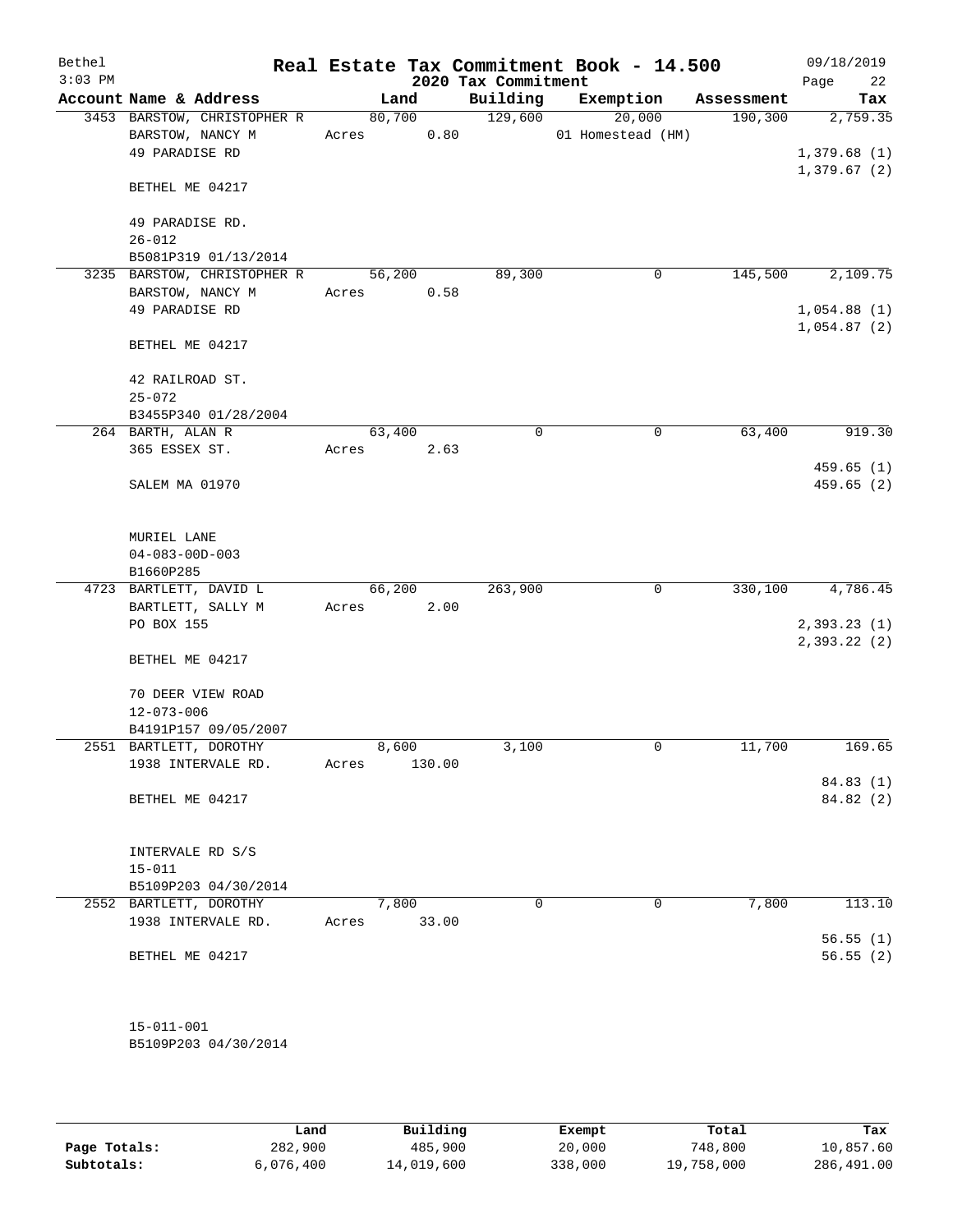| Bethel    |                                                                   |       |                |       |                     | Real Estate Tax Commitment Book - 14.500 |          |                       | 09/18/2019           |
|-----------|-------------------------------------------------------------------|-------|----------------|-------|---------------------|------------------------------------------|----------|-----------------------|----------------------|
| $3:03$ PM |                                                                   |       |                |       | 2020 Tax Commitment |                                          |          |                       | Page<br>23           |
|           | Account Name & Address<br>2891 BARTLETT, DOROTHY                  |       | Land<br>39,800 |       | Building<br>97,300  | Exemption                                | $\Omega$ | Assessment<br>137,100 | Tax<br>1,987.95      |
|           | 1954 INTERVALE ROAD                                               | Acres |                | 1.60  |                     |                                          |          |                       |                      |
|           |                                                                   |       |                |       |                     |                                          |          |                       | 993.98 (1)           |
|           | BETHEL ME 04217                                                   |       |                |       |                     |                                          |          |                       | 993.97 (2)           |
|           |                                                                   |       |                |       |                     |                                          |          |                       |                      |
|           |                                                                   |       |                |       |                     |                                          |          |                       |                      |
|           | 1954 INTERVALE RD.<br>$20 - 009$                                  |       |                |       |                     |                                          |          |                       |                      |
|           | B5109P203 04/30/2014 B884P258 01/12/1976                          |       |                |       |                     |                                          |          |                       |                      |
|           | 2892 BARTLETT, DOROTHY                                            |       | 75,400         |       | 155,600             | 20,000                                   |          | 211,000               | 3,059.50             |
|           | 1938 INTERVALE ROAD                                               | Acres |                | 10.00 |                     | 01 Homestead (HM)                        |          |                       |                      |
|           |                                                                   |       |                |       |                     |                                          |          |                       | 1,529.75(1)          |
|           | BETHEL ME 04217                                                   |       |                |       |                     |                                          |          |                       | 1,529.75(2)          |
|           |                                                                   |       |                |       |                     |                                          |          |                       |                      |
|           | 1938 INTERVALE RD.                                                |       |                |       |                     |                                          |          |                       |                      |
|           | $20 - 010$                                                        |       |                |       |                     |                                          |          |                       |                      |
|           | B2411P51 02/18/1997                                               |       |                |       |                     |                                          |          |                       |                      |
|           | 4928 BARTLETT, KEITH B                                            |       | 4,300          |       | 0                   |                                          | 0        | 4,300                 | 62.35                |
|           | PO BOX 527                                                        | Acres |                | 15.00 |                     |                                          |          |                       |                      |
|           | CATAUMET MA 02534                                                 |       |                |       |                     |                                          |          |                       | 31.18(1)<br>31.17(2) |
|           |                                                                   |       |                |       |                     |                                          |          |                       |                      |
|           |                                                                   |       |                |       |                     |                                          |          |                       |                      |
|           |                                                                   |       |                |       |                     |                                          |          |                       |                      |
|           | $15 - 001 - 001$                                                  |       |                |       |                     |                                          |          |                       |                      |
|           | B5457P752 04/11/2019 B5371P409 10/04/2017 B4103P168<br>02/15/2007 |       |                |       |                     |                                          |          |                       |                      |
|           | 220 BARTLETT, KEITH JR                                            |       | 27,200         |       | 0                   |                                          | 0        | 27,200                | 394.40               |
|           | BARTLETT, LAURIE                                                  | Acres |                | 3.53  |                     |                                          |          |                       |                      |
|           | PO BOX 527                                                        |       |                |       |                     |                                          |          |                       | 197.20(1)            |
|           | CATAUMET MA 02534                                                 |       |                |       |                     |                                          |          |                       | 197.20(2)            |
|           |                                                                   |       |                |       |                     |                                          |          |                       |                      |
|           | BIRD HILL RD                                                      |       |                |       |                     |                                          |          |                       |                      |
|           | $04 - 063$                                                        |       |                |       |                     |                                          |          |                       |                      |
|           | B2840P139 07/18/2000                                              |       |                |       |                     |                                          |          |                       |                      |
|           | 1573 BARTLETT, MARK A                                             |       | 44,100         |       | 134,100             |                                          | 0        | 178,200               | 2,583.90             |
|           | BARTLETT, MICHELLE C<br>15 OAK DRIVE                              | Acres |                | 1.30  |                     |                                          |          |                       | 1, 291.95(1)         |
|           |                                                                   |       |                |       |                     |                                          |          |                       | 1, 291.95(2)         |
|           | BETHEL ME 04217                                                   |       |                |       |                     |                                          |          |                       |                      |
|           |                                                                   |       |                |       |                     |                                          |          |                       |                      |
|           | 15 OAK DRIVE                                                      |       |                |       |                     |                                          |          |                       |                      |
|           | $11 - 042 - 007$<br>B3224P254 01/07/2003                          |       |                |       |                     |                                          |          |                       |                      |
|           | 2922 BARTLETT, NICK D                                             |       | 43,100         |       | 131,000             |                                          | 0        | 174,100               | 2,524.45             |
|           | BARTLETT, JANET A                                                 | Acres |                | 4.35  |                     |                                          |          |                       |                      |
|           | 2239 INTERVALE RD                                                 |       |                |       |                     |                                          |          |                       | 1,262.23(1)          |
|           |                                                                   |       |                |       |                     |                                          |          |                       | 1, 262.22(2)         |
|           | BETHEL ME 04217                                                   |       |                |       |                     |                                          |          |                       |                      |
|           | 2239 INTERVALE RD.                                                |       |                |       |                     |                                          |          |                       |                      |
|           | $20 - 033$                                                        |       |                |       |                     |                                          |          |                       |                      |
|           | B3834P120 11/04/2005                                              |       |                |       |                     |                                          |          |                       |                      |
|           |                                                                   |       |                |       |                     |                                          |          |                       |                      |
|           |                                                                   |       |                |       |                     |                                          |          |                       |                      |
|           |                                                                   |       |                |       |                     |                                          |          |                       |                      |

|              | Land        | Building   | Exempt  | Total      | Tax         |
|--------------|-------------|------------|---------|------------|-------------|
| Page Totals: | 233,900     | 518,000    | 20,000  | 731,900    | 10,612.55   |
| Subtotals:   | 6, 310, 300 | 14,537,600 | 358,000 | 20,489,900 | 297, 103.55 |
|              |             |            |         |            |             |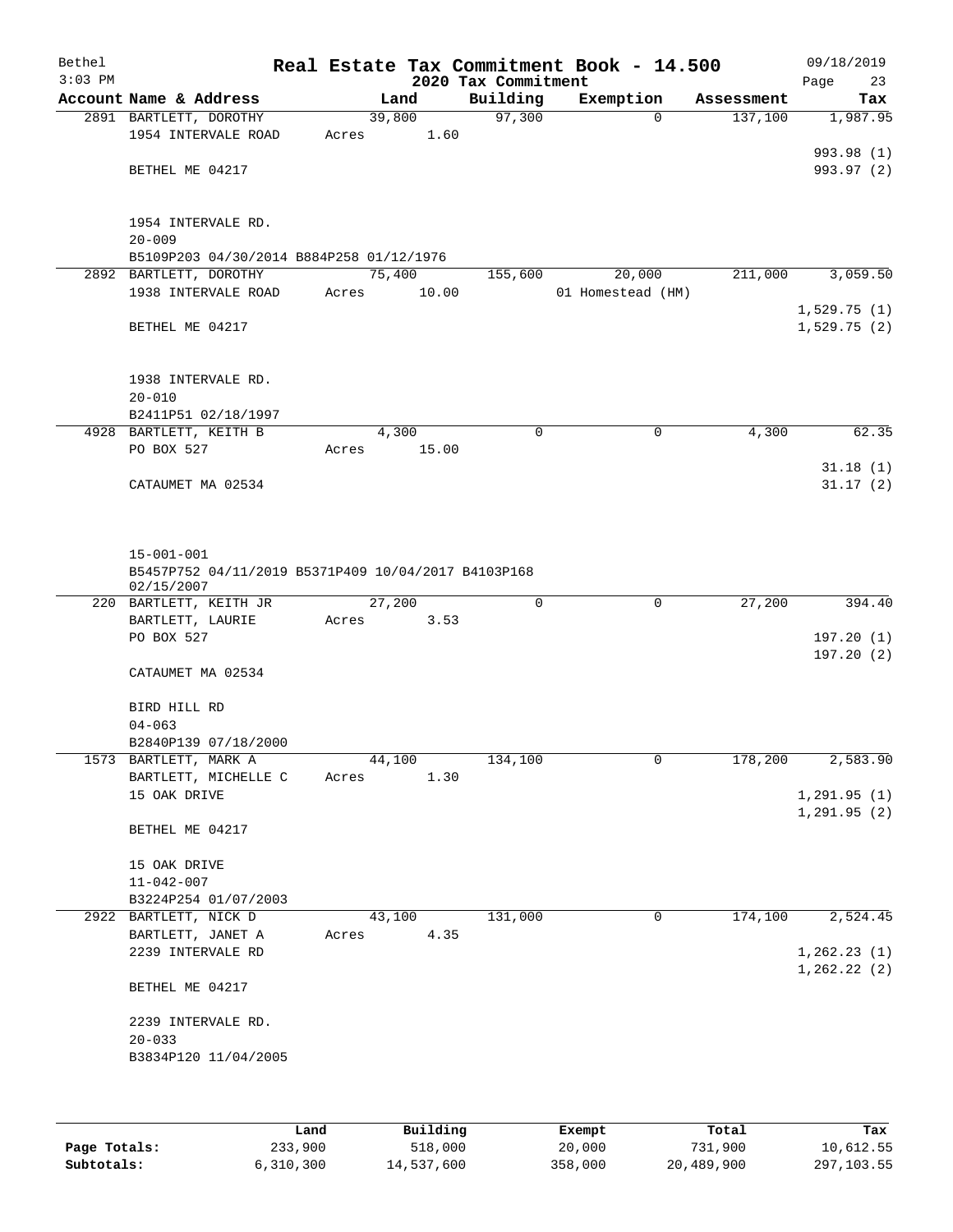| Bethel       |                                                    |       |                |            |                     | Real Estate Tax Commitment Book - 14.500 |                      | 09/18/2019    |
|--------------|----------------------------------------------------|-------|----------------|------------|---------------------|------------------------------------------|----------------------|---------------|
| $3:03$ PM    | Account Name & Address                             |       |                |            | 2020 Tax Commitment |                                          |                      | Page<br>24    |
|              | 14 BARTLETT, PHILIP R                              |       | Land<br>34,200 |            | Building<br>0       | Exemption<br>0                           | Assessment<br>34,200 | Tax<br>495.90 |
|              | 19 MAPLE HILL ROAD                                 | Acres |                | 1.20       |                     |                                          |                      |               |
|              |                                                    |       |                |            |                     |                                          |                      | 247.95(1)     |
|              | HUNTINGTON NY 11743                                |       |                |            |                     |                                          |                      | 247.95(2)     |
|              |                                                    |       |                |            |                     |                                          |                      |               |
|              |                                                    |       |                |            |                     |                                          |                      |               |
|              | 452 FLAT RD.<br>$01 - 011$                         |       |                |            |                     |                                          |                      |               |
|              | B3049P207 01/03/2002                               |       |                |            |                     |                                          |                      |               |
| 3177         | BASS, BRENDON & JEAN,                              |       | 26,300         |            | 116,200             | 0                                        | 142,500              | 2,066.25      |
|              | TRUSTEES                                           |       |                |            |                     |                                          |                      |               |
|              | BASS FAMILY REVOCABLE                              | Acres |                | 0.08       |                     |                                          |                      |               |
|              | TRUST<br>PO BOX 26                                 |       |                |            |                     |                                          |                      | 1,033.13(1)   |
|              |                                                    |       |                |            |                     |                                          |                      | 1,033.12(2)   |
|              | BETHEL ME 04217                                    |       |                |            |                     |                                          |                      |               |
|              |                                                    |       |                |            |                     |                                          |                      |               |
|              | 7 PARK ST.                                         |       |                |            |                     |                                          |                      |               |
|              | $25 - 022$                                         |       |                |            |                     |                                          |                      |               |
|              | B5122P227 06/05/2014 B1858P312 01/08/1992 B1284P29 |       |                |            |                     |                                          |                      |               |
|              | 10/16/1984<br>5301 BAST, MICHAEL S                 |       | 30,800         |            | 0                   | 0                                        | 30,800               | 446.60        |
|              | BAST, AMY E                                        | Acres |                | 3.84       |                     |                                          |                      |               |
|              | 1920 21st STREET, NW                               |       |                |            |                     |                                          |                      | 223.30(1)     |
|              |                                                    |       |                |            |                     |                                          |                      | 223.30(2)     |
|              | MINOT ND 58703                                     |       |                |            |                     |                                          |                      |               |
|              |                                                    |       |                |            |                     |                                          |                      |               |
|              | FARWELL MOUNTAIN                                   |       |                |            |                     |                                          |                      |               |
|              | 22-029-019                                         |       |                |            |                     |                                          |                      |               |
|              | B4726P284 06/14/2011                               |       |                |            |                     |                                          |                      |               |
|              | 3531 BATE, DOUGLAS<br>BATE, ANNE                   |       | 33,600         |            | 102,000             | 0                                        | 135,600              | 1,966.20      |
|              | 38 GILMAN LANE                                     |       |                |            |                     |                                          |                      | 983.10 (1)    |
|              |                                                    |       |                |            |                     |                                          |                      | 983.10 (2)    |
|              | NORTH ANDOVER MA 01845                             |       |                |            |                     |                                          |                      |               |
|              |                                                    |       |                |            |                     |                                          |                      |               |
|              | 135 VERNON ST.                                     |       |                |            |                     |                                          |                      |               |
|              | $26 - 076 - 001 - 01A$                             |       |                |            |                     |                                          |                      |               |
|              | B4539P315 12/17/2009 B2543P197                     |       |                |            |                     |                                          |                      |               |
|              | 2596 BATIC, GERALD E<br>BATIC, CAROLE J            |       | 24,700         | 1.10       | 0                   | 0                                        | 24,700               | 358.15        |
|              | 40 VALLEY VIEW ROAD                                | Acres |                |            |                     |                                          |                      | 179.08(1)     |
|              |                                                    |       |                |            |                     |                                          |                      | 179.07(2)     |
|              | BELLINGHAM MA 02019                                |       |                |            |                     |                                          |                      |               |
|              |                                                    |       |                |            |                     |                                          |                      |               |
|              | GRAND VIEW ESTATES                                 |       |                |            |                     |                                          |                      |               |
|              | $15 - 022 - 014$                                   |       |                |            |                     |                                          |                      |               |
|              | B3681P90 03/02/2005                                |       |                |            |                     |                                          |                      |               |
|              | 5027 BAUBLIS, ANTHONY, J. &<br>BETHANY A.          |       | 55,100         |            | 238,400             | 0                                        | 293,500              | 4,255.75      |
|              | 5 LONGFELLOW ROAD                                  | Acres |                | 1.69       |                     |                                          |                      |               |
|              |                                                    |       |                |            |                     |                                          |                      | 2,127.88 (1)  |
|              | WESTBOROUGH MA 01581                               |       |                |            |                     |                                          |                      | 2,127.87 (2)  |
|              |                                                    |       |                |            |                     |                                          |                      |               |
|              |                                                    |       |                |            |                     |                                          |                      |               |
|              | 105 OAK RIDGE ROAD                                 |       |                |            |                     |                                          |                      |               |
|              | $18 - 060 - 044$                                   |       |                |            |                     |                                          |                      |               |
|              | B4647P56 10/15/2010                                |       |                |            |                     |                                          |                      |               |
|              | Land                                               |       |                | Building   |                     | Exempt                                   | Total                | Tax           |
| Page Totals: | 204,700                                            |       |                | 456,600    |                     | $\mathsf{O}$                             | 661,300              | 9,588.85      |
| Subtotals:   | 6, 515, 000                                        |       |                | 14,994,200 |                     | 358,000                                  | 21, 151, 200         | 306,692.40    |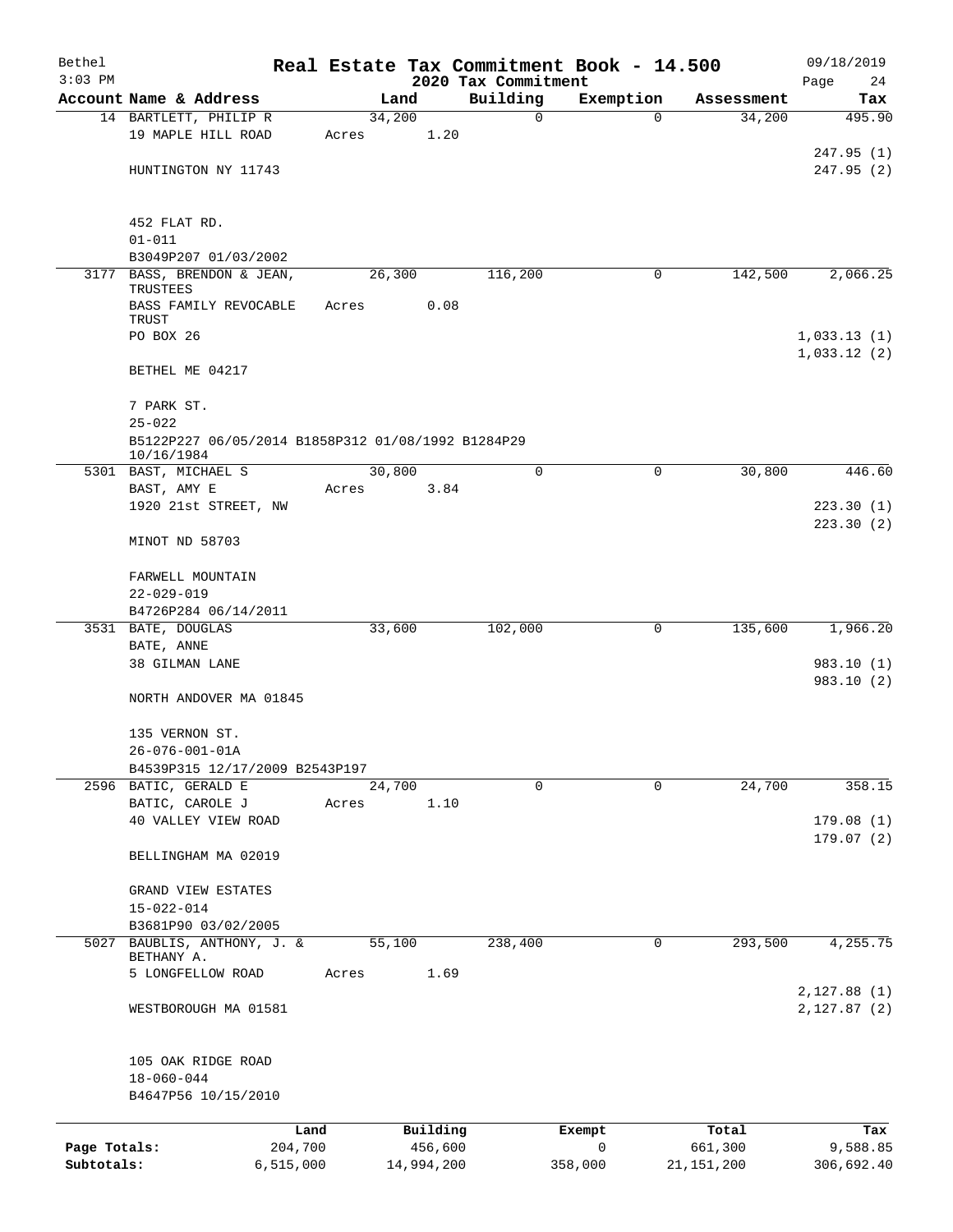| Bethel<br>$3:03$ PM |                                                                                        |                 |       | 2020 Tax Commitment | Real Estate Tax Commitment Book - 14.500 |            | 09/18/2019<br>Page<br>25           |
|---------------------|----------------------------------------------------------------------------------------|-----------------|-------|---------------------|------------------------------------------|------------|------------------------------------|
|                     | Account Name & Address                                                                 | Land            |       | Building            | Exemption                                | Assessment | Tax                                |
|                     | 340 BAUMGARTEL, RICHARD T<br>BAUMGARTEL, LESLIE A<br>839 RTE. 232                      | 29,300<br>Acres | 0.74  | 81,500              | 20,000<br>01 Homestead (HM)              | 90,800     | 1,316.60<br>658.30(1)<br>658.30(2) |
|                     | BRYANT POND ME 04219                                                                   |                 |       |                     |                                          |            |                                    |
|                     | 839 ROUTE 232<br>$05 - 045$                                                            |                 |       |                     |                                          |            |                                    |
|                     | B1899P105 05/21/1992<br>3524 BAUMHOFF, PATRICIA K                                      |                 |       |                     | $\mathsf{O}$                             | 61,500     | 891.75                             |
|                     | 191 VERNON ST                                                                          | 38,400<br>Acres | 1.00  | 23,100              |                                          |            | 445.88 (1)                         |
|                     | BETHEL ME 04217                                                                        |                 |       |                     |                                          |            | 445.87 (2)                         |
|                     | 191 VERNON ST.<br>$26 - 071$                                                           |                 |       |                     |                                          |            |                                    |
|                     | B4461P350 06/26/2009                                                                   |                 |       |                     |                                          |            |                                    |
|                     | 230 BAYARDI, ARMAND                                                                    | 41,400          |       | 0                   | 0                                        | 41,400     | 600.30                             |
|                     | BAYARDI, ELIZABETH                                                                     | Acres           | 22.00 |                     |                                          |            |                                    |
|                     | PO BOX 50                                                                              |                 |       |                     |                                          |            | 300.15(1)                          |
|                     | PENNS PARK PA 18943                                                                    |                 |       |                     |                                          |            | 300.15(2)                          |
|                     | BIRD HILL RD.                                                                          |                 |       |                     |                                          |            |                                    |
|                     | $04 - 071$                                                                             |                 |       |                     |                                          |            |                                    |
|                     | B1160P134<br>5018 BEALS, TIMOTHY                                                       | 35,400          |       | 171,900             | $\mathbf 0$                              | 207,300    | 3,005.85                           |
|                     | BEALS, SUE                                                                             | Acres           | 0.80  |                     |                                          |            |                                    |
|                     | 258 BASSETT ROAD                                                                       |                 |       |                     |                                          |            | 1,502.93(1)<br>1,502.92(2)         |
|                     | WINSLOW ME 04901                                                                       |                 |       |                     |                                          |            |                                    |
|                     | 3 EAGLE RIDGE RD                                                                       |                 |       |                     |                                          |            |                                    |
|                     | $27 - 036 - 003 - 007$                                                                 |                 |       |                     |                                          |            |                                    |
|                     | B5433P374 09/27/2018 B4580P142 04/26/2010 B4223P284<br>11/14/2007 B4191P184 09/10/2007 |                 |       |                     |                                          |            |                                    |
|                     | 3231 BEAN, DAVID H                                                                     | 40,500          |       | 125,500             | 20,000                                   | 146,000    | 2,117.00                           |
|                     | LIBBY, LIBBY, BROOKE                                                                   | Acres           | 0.19  |                     | 01 Homestead (HM)                        |            |                                    |
|                     | 57 ELM ST.                                                                             |                 |       |                     |                                          |            | 1,058.50(1)<br>1,058.50(2)         |
|                     | BETHEL ME 04217                                                                        |                 |       |                     |                                          |            |                                    |
|                     | 57 ELM ST.                                                                             |                 |       |                     |                                          |            |                                    |
|                     | $25 - 068$                                                                             |                 |       |                     |                                          |            |                                    |
|                     | B5231P474 07/13/2015                                                                   |                 |       |                     |                                          |            |                                    |
| 1710                | BEAN, DONALD                                                                           | 43,000          |       | 3,900               | 26,000                                   | 20,900     | 303.05                             |
|                     | BEAN, KAREN<br>489 NORTH RD.                                                           | Acres           | 3.13  |                     | 12 WW2 Vet Res<br>01 Homestead (HM)      |            | 151.53(1)                          |
|                     |                                                                                        |                 |       |                     |                                          |            | 151.52 (2)                         |
|                     | BETHEL ME 04217                                                                        |                 |       |                     |                                          |            |                                    |
|                     | 482 NORTH RD                                                                           |                 |       |                     |                                          |            |                                    |
|                     | $12 - 058$                                                                             |                 |       |                     |                                          |            |                                    |
|                     | B2682P259                                                                              |                 |       |                     |                                          |            |                                    |
|                     |                                                                                        |                 |       |                     |                                          |            |                                    |
|                     |                                                                                        |                 |       |                     |                                          |            |                                    |
|                     |                                                                                        |                 |       |                     |                                          |            |                                    |

|              | Land      | Building   | Exempt  | Total      | Tax        |
|--------------|-----------|------------|---------|------------|------------|
| Page Totals: | 228,000   | 405,900    | 66,000  | 567,900    | 8,234.55   |
| Subtotals:   | 6,743,000 | 15,400,100 | 424,000 | 21,719,100 | 314,926.95 |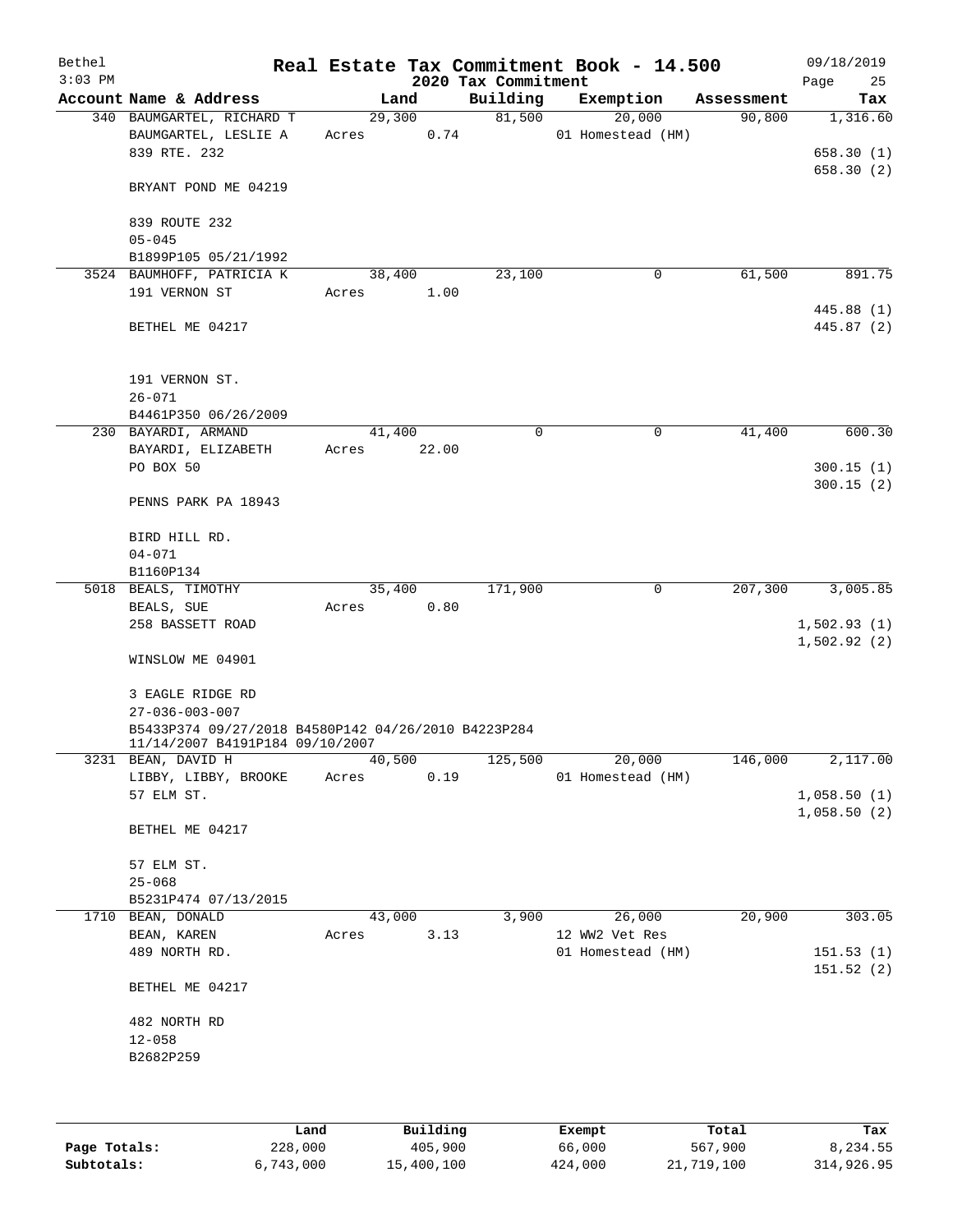| Bethel<br>$3:03$ PM |                                                                                       |       |        |          | 2020 Tax Commitment | Real Estate Tax Commitment Book - 14.500 |            | 09/18/2019        |
|---------------------|---------------------------------------------------------------------------------------|-------|--------|----------|---------------------|------------------------------------------|------------|-------------------|
|                     | Account Name & Address                                                                |       | Land   |          | Building            | Exemption                                | Assessment | Page<br>26<br>Tax |
|                     | 5223 BEAN, DONALD                                                                     |       | 10,200 |          | $\mathsf{O}$        | $\Omega$                                 | 10,200     | 147.90            |
|                     | BEAN, KAREN                                                                           | Acres |        | 13.30    |                     |                                          |            |                   |
|                     | 489 NORTH ROAD                                                                        |       |        |          |                     |                                          |            | 73.95(1)          |
|                     |                                                                                       |       |        |          |                     |                                          |            | 73.95(2)          |
|                     | BETHEL ME 04217                                                                       |       |        |          |                     |                                          |            |                   |
|                     | DAISY BRYANT RD                                                                       |       |        |          |                     |                                          |            |                   |
|                     | $17 - 003 - 002$                                                                      |       |        |          |                     |                                          |            |                   |
|                     | B4494P293 09/09/2009                                                                  |       |        |          |                     |                                          |            |                   |
|                     | 5460 BEAN, DONALD A                                                                   |       | 32,000 |          | $\mathbf 0$         | 0                                        | 32,000     | 464.00            |
|                     | BEAN, KAREN                                                                           | Acres |        | 8.40     |                     |                                          |            |                   |
|                     | 489 NORTH RD                                                                          |       |        |          |                     |                                          |            | 232.00(1)         |
|                     | BETHEL ME 04217                                                                       |       |        |          |                     |                                          |            | 232.00(2)         |
|                     |                                                                                       |       |        |          |                     |                                          |            |                   |
|                     | OFF NORTH RD<br>$16 - 002 - 001$                                                      |       |        |          |                     |                                          |            |                   |
|                     | B1268P044                                                                             |       |        |          |                     |                                          |            |                   |
|                     | 2627 BEAN, DONALD A                                                                   |       | 40,700 |          | 0                   | 0                                        | 40,700     | 590.15            |
|                     | BEAN, KAREN G                                                                         | Acres |        | 1.80     |                     |                                          |            |                   |
|                     | 489 NORTH RD                                                                          |       |        |          |                     |                                          |            | 295.08(1)         |
|                     | BETHEL ME 04217                                                                       |       |        |          |                     |                                          |            | 295.07(2)         |
|                     |                                                                                       |       |        |          |                     |                                          |            |                   |
|                     | NORTH RD<br>$16 - 001$                                                                |       |        |          |                     |                                          |            |                   |
|                     | B5317P578 11/23/2016 B5258P608 12/15/2015 B3254P246                                   |       |        |          |                     |                                          |            |                   |
|                     | 1584 BEAN, ELMER H JR                                                                 |       | 69,000 |          | 67,200              | 26,000                                   | 110,200    | 1,597.90          |
|                     | BEAN, LORNA BEAN MAHAR Acres                                                          |       |        | 6.00     |                     | 01 Homestead (HM)                        |            |                   |
|                     | 173 BARKER ROAD                                                                       |       |        |          |                     | 12 WW2 Vet Res                           |            | 798.95 (1)        |
|                     |                                                                                       |       |        |          |                     |                                          |            | 798.95(2)         |
|                     | BETHEL ME 04217                                                                       |       |        |          |                     |                                          |            |                   |
|                     | 185 BARKER RD.                                                                        |       |        |          |                     |                                          |            |                   |
|                     | $11 - 052$                                                                            |       |        |          |                     |                                          |            |                   |
|                     | B5313P502 11/01/2016                                                                  |       |        |          |                     |                                          |            |                   |
|                     | 155 BEAN, HOLDEN J                                                                    |       | 34,900 |          | 15,100              | 0                                        | 50,000     | 725.00            |
|                     | 817 WALKERS MILLS ROAD                                                                | Acres |        | 2.50     |                     |                                          |            |                   |
|                     |                                                                                       |       |        |          |                     |                                          |            | 362.50(1)         |
|                     | BETHEL ME 04217                                                                       |       |        |          |                     |                                          |            | 362.50(2)         |
|                     | 817 WALKERS MILLS RD.                                                                 |       |        |          |                     |                                          |            |                   |
|                     | $04 - 012$                                                                            |       |        |          |                     |                                          |            |                   |
|                     | B5190P172 12/08/2014 B5187P339 12/01/2014 B1480P152<br>05/29/1987 B822P259 11/30/1970 |       |        |          |                     |                                          |            |                   |
|                     | 3256 BEAN, MICHAEL                                                                    |       | 39,400 |          | 28,300              | 0                                        | 67,700     | 981.65            |
|                     | 210 MILTON RD.                                                                        | Acres |        | 0.09     |                     |                                          |            |                   |
|                     |                                                                                       |       |        |          |                     |                                          |            | 490.83 (1)        |
|                     | MILTON TOWNSHIP ME<br>04219                                                           |       |        |          |                     |                                          |            | 490.82 (2)        |
|                     | 6 RAILROAD ST.                                                                        |       |        |          |                     |                                          |            |                   |
|                     | $25 - 091$                                                                            |       |        |          |                     |                                          |            |                   |
|                     | B731P261                                                                              |       |        |          |                     |                                          |            |                   |
|                     |                                                                                       |       |        |          |                     |                                          |            |                   |
|                     |                                                                                       | Land  |        | Building |                     | Exempt                                   | Total      | Tax               |

|              | Land      | Building   | Exempt  | Total      | Tax         |
|--------------|-----------|------------|---------|------------|-------------|
| Page Totals: | 226,200   | 110,600    | 26,000  | 310,800    | 4,506.60    |
| Subtotals:   | 6,969,200 | 15,510,700 | 450,000 | 22,029,900 | 319, 433.55 |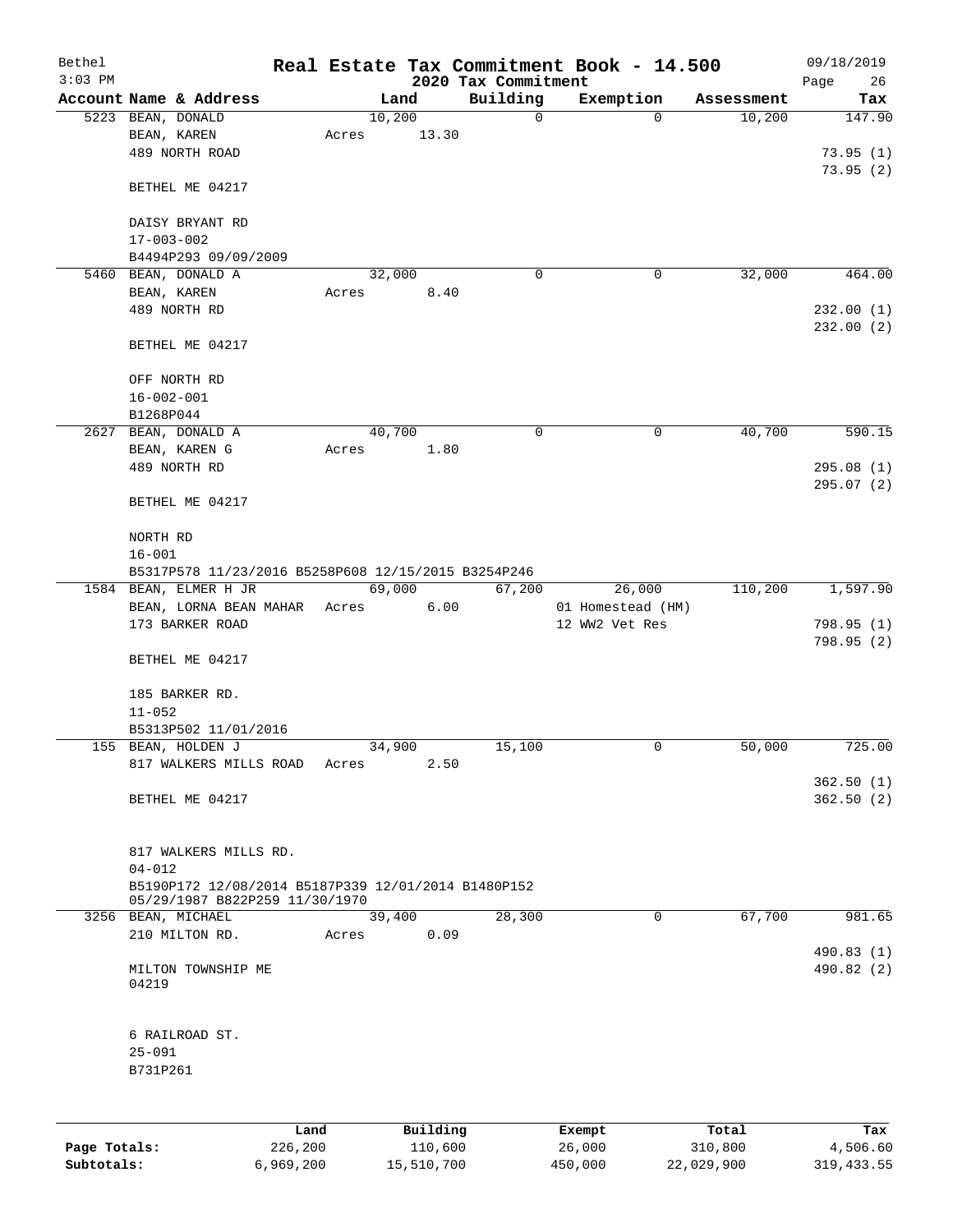| Bethel<br>$3:03$ PM |                                                          |                 |                 | 2020 Tax Commitment | Real Estate Tax Commitment Book - 14.500      |             |            | 09/18/2019<br>27<br>Page   |
|---------------------|----------------------------------------------------------|-----------------|-----------------|---------------------|-----------------------------------------------|-------------|------------|----------------------------|
|                     | Account Name & Address                                   |                 | Land            | Building            | Exemption                                     |             | Assessment | Tax                        |
|                     | 1591 BEAN, RICHARD D<br>BEAN, CHANTAL<br>135 BARKER ROAD | Acres           | 81,100<br>19.00 | 213,500             | 26,000<br>01 Homestead (HM)<br>12 WW2 Vet Res |             | 268,600    | 3,894.70<br>1,947.35(1)    |
|                     | BETHEL ME 04217                                          |                 |                 |                     |                                               |             |            | 1,947.35(2)                |
|                     | 135 BARKER RD.<br>$11 - 057$                             |                 |                 |                     |                                               |             |            |                            |
|                     | B1217P156 08/04/1983                                     |                 |                 |                     |                                               |             |            |                            |
|                     | 2865 BEAN, RUBY ARCHER                                   |                 | 37,800          | 151,400             |                                               | 0           | 189,200    | 2,743.40                   |
|                     | PO BOX 253                                               | Acres           | 0.96            |                     |                                               |             |            |                            |
|                     | RUMFORD ME 04276                                         |                 |                 |                     |                                               |             |            | 1,371.70(1)<br>1,371.70(2) |
|                     | 1405 INTERVALE RD.<br>$19 - 017 - 001$                   |                 |                 |                     |                                               |             |            |                            |
|                     | B5160P143 09/16/2014                                     |                 |                 |                     |                                               |             |            |                            |
|                     | 2538 BEAN, WAYNE<br>BEAN, WILMA                          | 35,400<br>Acres | 3.00            | 142,100             | 20,000<br>01 Homestead (HM)                   |             | 157,500    | 2,283.75                   |
|                     | 905 EAST BETHEL ROAD                                     |                 |                 |                     |                                               |             |            | 1, 141.88(1)               |
|                     | BETHEL ME 04217                                          |                 |                 |                     |                                               |             |            | 1, 141.87(2)               |
|                     | 905 EAST BETHEL RD.<br>$14 - 059$                        |                 |                 |                     |                                               |             |            |                            |
|                     | B2341P232 06/27/1996                                     |                 |                 |                     |                                               |             |            |                            |
|                     | 2542 BEAN, WAYNE<br>BEAN, WILMA                          | 23,700<br>Acres | 52.00           | $\mathbf 0$         |                                               | $\mathbf 0$ | 23,700     | 343.65                     |
|                     | 905 EAST BETHEL ROAD                                     |                 |                 |                     |                                               |             |            | 171.83(1)<br>171.82(2)     |
|                     | BETHEL ME 04217                                          |                 |                 |                     |                                               |             |            |                            |
|                     | KIMBALL HILL RD<br>$15 - 003$                            |                 |                 |                     |                                               |             |            |                            |
|                     | B1468P175                                                |                 |                 |                     |                                               |             |            |                            |
|                     | 469 BEAR HAVEN CROSSING,<br>LLC                          | 117,700         |                 | 85,100              |                                               | 0           | 202,800    | 2,940.60                   |
|                     | 58 DOUGLAS ROAD                                          | Acres           | 2.50            |                     |                                               |             |            |                            |
|                     | NEWRY ME 04261                                           |                 |                 |                     |                                               |             |            | 1,470.30(1)<br>1,470.30(2) |
|                     | 164 MAYVILLE ROAD<br>$24 - 025 - 001$                    |                 |                 |                     |                                               |             |            |                            |
|                     | B5051P94 10/17/2013                                      |                 |                 |                     |                                               |             |            |                            |
|                     | 1466 BEAR MOUNTAIN HOLDINGS                              |                 | 33,900          | 9,700               |                                               | 0           | 43,600     | 632.20                     |
|                     | PO BOX 701                                               | Acres           | 1.70            |                     |                                               |             |            |                            |
|                     | BETHEL ME 04217                                          |                 |                 |                     |                                               |             |            | 316.10(1)<br>316.10(2)     |
|                     | 377 EAST BETHEL ROAD<br>$09 - 038 - 004$                 |                 |                 |                     |                                               |             |            |                            |
|                     | B5149P111 08/19/2014 B2035P340 08/03/1993                |                 |                 |                     |                                               |             |            |                            |
|                     |                                                          |                 |                 |                     |                                               |             |            |                            |

|              | Land      | Building   | Exempt  | Total      | Tax          |
|--------------|-----------|------------|---------|------------|--------------|
| Page Totals: | 329,600   | 601,800    | 46,000  | 885,400    | 12,838.30    |
| Subtotals:   | 7,298,800 | 16,112,500 | 496,000 | 22,915,300 | 332, 271, 85 |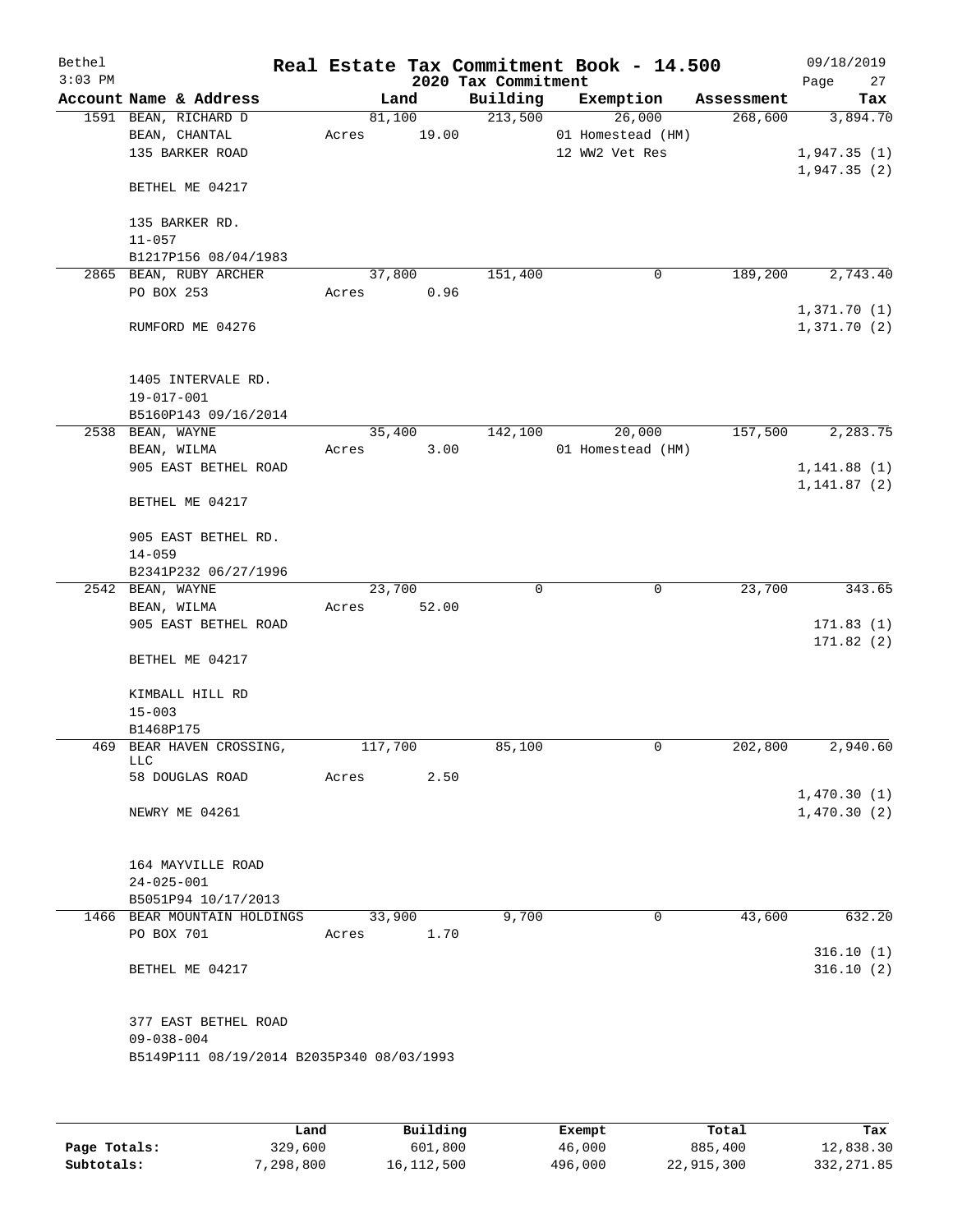| Bethel       |                                                                                                            |        |                 |                                 | Real Estate Tax Commitment Book - 14.500 |                                  | 09/18/2019                   |
|--------------|------------------------------------------------------------------------------------------------------------|--------|-----------------|---------------------------------|------------------------------------------|----------------------------------|------------------------------|
| $3:03$ PM    | Account Name & Address                                                                                     |        | Land            | 2020 Tax Commitment<br>Building | Exemption                                |                                  | Page<br>28                   |
|              | 1475 BEAR MOUNTAIN HOLDINGS                                                                                |        | 34,500          | 40,500                          |                                          | Assessment<br>75,000<br>$\Omega$ | Tax<br>1,087.50              |
|              | PO BOX 701                                                                                                 | Acres  | 2.10            |                                 |                                          |                                  |                              |
|              |                                                                                                            |        |                 |                                 |                                          |                                  | 543.75 (1)                   |
|              | BETHEL ME 04217                                                                                            |        |                 |                                 |                                          |                                  | 543.75 (2)                   |
|              |                                                                                                            |        |                 |                                 |                                          |                                  |                              |
|              | 449 EAST BETHEL RD.                                                                                        |        |                 |                                 |                                          |                                  |                              |
|              | $09 - 046$                                                                                                 |        |                 |                                 |                                          |                                  |                              |
|              | B5331P190 02/15/2017 B1521P135 11/04/1987 B915P152                                                         |        |                 |                                 |                                          |                                  |                              |
|              | 10/05/1976<br>1468 BEAR MOUNTAIN HOLDINGS,                                                                 | 38,900 |                 | 8,500                           |                                          | 47,400<br>$\Omega$               | 687.30                       |
|              | LLC                                                                                                        |        |                 |                                 |                                          |                                  |                              |
|              | PO BOX 701                                                                                                 | Acres  | 8.27            |                                 |                                          |                                  |                              |
|              |                                                                                                            |        |                 |                                 |                                          |                                  | 343.65(1)                    |
|              | BETHEL ME 04217                                                                                            |        |                 |                                 |                                          |                                  | 343.65(2)                    |
|              |                                                                                                            |        |                 |                                 |                                          |                                  |                              |
|              | 32 THOMPSON MOUNTAIN                                                                                       |        |                 |                                 |                                          |                                  |                              |
|              | $09 - 038$                                                                                                 |        |                 |                                 |                                          |                                  |                              |
|              | B5337P619 03/30/2017 B5220P471 05/07/2015 B4596P176<br>06/11/2010 B4549P128 12/04/2009 B3043P14 11/27/2001 |        |                 |                                 |                                          |                                  |                              |
|              | 1733 BEARHAVEN CROSSING, LLC                                                                               |        | 44,900          | 262,500                         |                                          | $\Omega$<br>307,400              | 4,457.30                     |
|              | 58 DOUGLASS RD                                                                                             | Acres  | 1.65            |                                 |                                          |                                  |                              |
|              |                                                                                                            |        |                 |                                 |                                          |                                  | 2,228.65(1)                  |
|              | NEWRY ME 04261                                                                                             |        |                 |                                 |                                          |                                  | 2,228.65(2)                  |
|              |                                                                                                            |        |                 |                                 |                                          |                                  |                              |
|              | 248 MAYVILLE RD                                                                                            |        |                 |                                 |                                          |                                  |                              |
|              | $12 - 070 - 001$                                                                                           |        |                 |                                 |                                          |                                  |                              |
|              | B5255P369 11/20/2015                                                                                       |        |                 |                                 |                                          |                                  |                              |
|              | 5214 BEARHAVEN CROSSING, LLC<br>58 DOUGLASS RD                                                             | Acres  | 138,300<br>2.03 | 357,200                         |                                          | 495,500<br>0                     | 7,184.75                     |
|              |                                                                                                            |        |                 |                                 |                                          |                                  | 3,592.38(1)                  |
|              | NEWRY ME 04261                                                                                             |        |                 |                                 |                                          |                                  | 3,592.37 (2)                 |
|              |                                                                                                            |        |                 |                                 |                                          |                                  |                              |
|              | 312 THRU 322 MAYVILLE                                                                                      |        |                 |                                 |                                          |                                  |                              |
|              | $12 - 072 - 003$                                                                                           |        |                 |                                 |                                          |                                  |                              |
|              | B4461P258 06/25/2009                                                                                       |        |                 |                                 |                                          |                                  |                              |
|              | 2446 BEATSON, DOUGLAS                                                                                      | 38,800 |                 | 157,600                         | 20,000                                   | 176,400                          | 2,557.80                     |
|              | 365 INTERVALE RD.                                                                                          | Acres  | 1.14            |                                 | 01 Homestead (HM)                        |                                  |                              |
|              | BETHEL ME 04217                                                                                            |        |                 |                                 |                                          |                                  | 1, 278.90(1)<br>1,278.90 (2) |
|              |                                                                                                            |        |                 |                                 |                                          |                                  |                              |
|              |                                                                                                            |        |                 |                                 |                                          |                                  |                              |
|              | 365 INTERVALE RD.                                                                                          |        |                 |                                 |                                          |                                  |                              |
|              | $13 - 007 - 001$                                                                                           |        |                 |                                 |                                          |                                  |                              |
|              | B2435P40 05/20/1997<br>2595 BEAULIEU, WILLIAM J                                                            | 24,900 |                 | 0                               |                                          | 0<br>24,900                      | 361.05                       |
|              | BEAULIEU, KRYSTLE M                                                                                        | Acres  | 1.20            |                                 |                                          |                                  |                              |
|              | PO BOX 216                                                                                                 |        |                 |                                 |                                          |                                  | 180.53(1)                    |
|              |                                                                                                            |        |                 |                                 |                                          |                                  | 180.52 (2)                   |
|              | UNION NH 03887                                                                                             |        |                 |                                 |                                          |                                  |                              |
|              | GRAND VIEW ESTATES LOT                                                                                     |        |                 |                                 |                                          |                                  |                              |
|              | $15 - 022 - 013$                                                                                           |        |                 |                                 |                                          |                                  |                              |
|              | B4915P205 11/02/2012                                                                                       |        |                 |                                 |                                          |                                  |                              |
|              |                                                                                                            |        |                 |                                 |                                          |                                  |                              |
|              | Land                                                                                                       |        | Building        |                                 | Exempt                                   | Total                            | Tax                          |
| Page Totals: | 320,300                                                                                                    |        | 826,300         |                                 | 20,000                                   | 1,126,600                        | 16,335.70                    |
| Subtotals:   | 7,619,100                                                                                                  |        | 16,938,800      |                                 | 516,000                                  | 24,041,900                       | 348,607.55                   |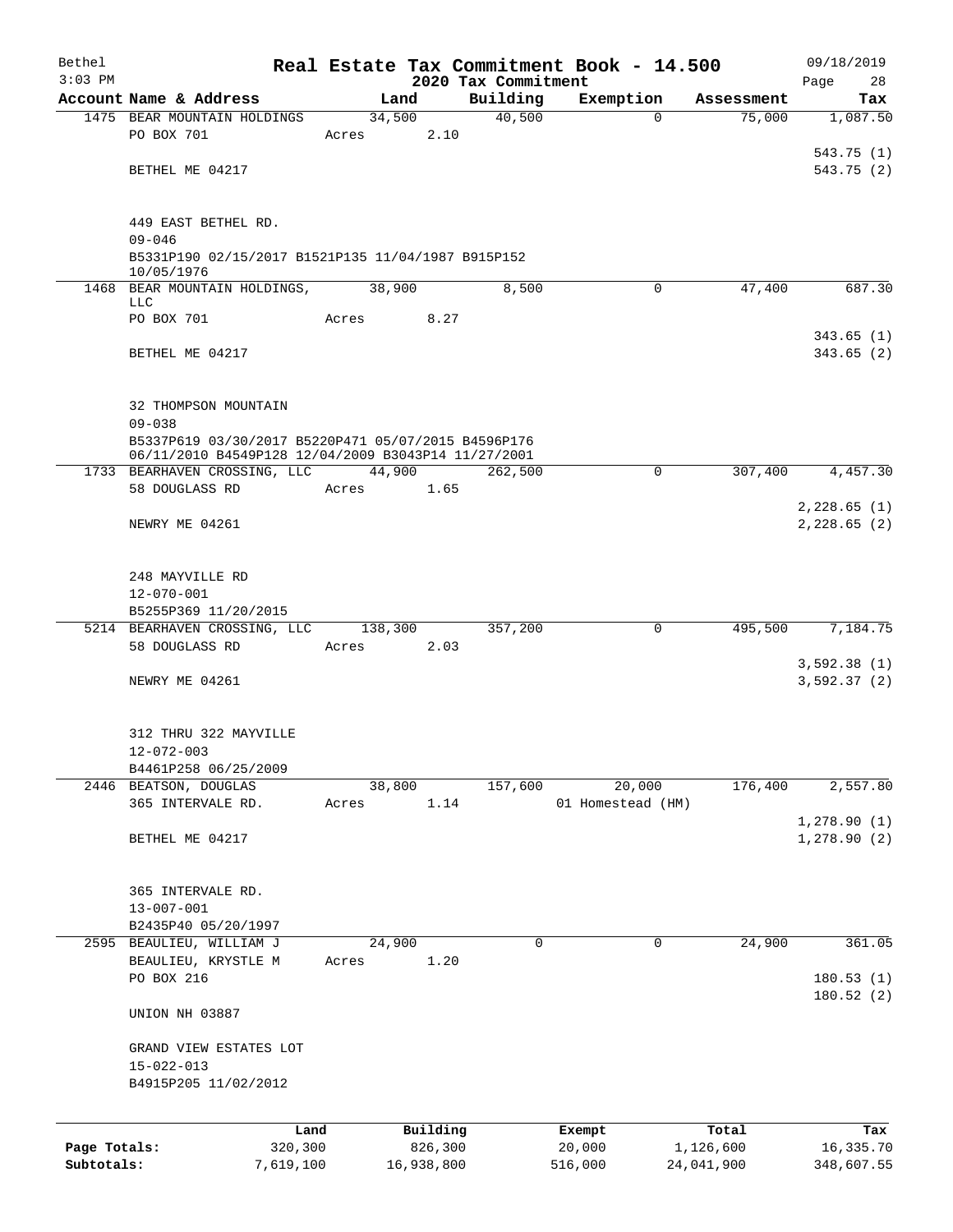| Bethel<br>$3:03$ PM |                                           |        |       | 2020 Tax Commitment | Real Estate Tax Commitment Book - 14.500 |            | 09/18/2019<br>29<br>Page |
|---------------------|-------------------------------------------|--------|-------|---------------------|------------------------------------------|------------|--------------------------|
|                     | Account Name & Address                    |        | Land  | Building            | Exemption                                | Assessment | Tax                      |
|                     | 4673 BEAUREGARD, CRAIG R                  | 48,000 |       | 135,400             | $\Omega$                                 | 183,400    | 2,659.30                 |
|                     | BEAUREGARD, LORI A                        | Acres  | 1.00  |                     |                                          |            |                          |
|                     | 36 WINDING BROOK LANE N                   |        |       |                     |                                          |            | 1,329.65(1)              |
|                     | WELLS ME 04090                            |        |       |                     |                                          |            | 1,329.65(2)              |
|                     | 11 HIDE-A-WAY LANE                        |        |       |                     |                                          |            |                          |
|                     | $08 - 041 - 003 - 002$                    |        |       |                     |                                          |            |                          |
|                     | B4167P236 07/24/2007                      |        |       |                     |                                          |            |                          |
| 1417                | BEBKO, JAMES J                            | 84,200 |       | 152,400             | 20,000                                   | 216,600    | 3,140.70                 |
|                     | BEBKO, RUTH J                             | Acres  | 2.66  |                     | 01 Homestead (HM)                        |            |                          |
|                     | 140 TAYLOR SMITH RD                       |        |       |                     |                                          |            | 1,570.35(1)              |
|                     |                                           |        |       |                     |                                          |            | 1,570.35(2)              |
|                     | BETHEL ME 04217                           |        |       |                     |                                          |            |                          |
|                     | 140 TAYLOR SMITH ROAD                     |        |       |                     |                                          |            |                          |
|                     | $09 - 003$                                |        |       |                     |                                          |            |                          |
|                     | B4733P79 07/01/2011                       |        |       |                     |                                          |            |                          |
|                     | 3487 BEDDIE, STUART L                     | 56,200 |       | 107,600             | 20,000                                   | 143,800    | 2,085.10                 |
|                     | PO BOX 374                                | Acres  | 0.31  |                     | 01 Homestead (HM)                        |            |                          |
|                     |                                           |        |       |                     |                                          |            | 1,042.55(1)              |
|                     | BETHEL ME 04217                           |        |       |                     |                                          |            | 1,042.55(2)              |
|                     | 48 PARADISE RD.<br>$26 - 047$             |        |       |                     |                                          |            |                          |
|                     | B5321P451 12/14/2016 B3436P272 12/09/2003 |        |       |                     |                                          |            |                          |
|                     | 3340 BEEUWKES, HENRY                      | 20,200 |       | 80,000              | 0                                        | 100,200    | 1,452.90                 |
|                     | MILLS, MARGARET E                         |        |       |                     |                                          |            |                          |
|                     | 168 SIMPSON ROAD                          |        |       |                     |                                          |            | 726.45(1)                |
|                     | SACO ME 04072                             |        |       |                     |                                          |            | 726.45(2)                |
|                     | 27 SPRING ST                              |        |       |                     |                                          |            |                          |
|                     | $25 - 167 - 001 - 004$                    |        |       |                     |                                          |            |                          |
|                     | B4688P74 02/01/2011                       |        |       |                     |                                          |            |                          |
|                     | 504 BEHAN, KEITH M                        | 14,000 |       | 0                   | $\mathbf 0$                              | 14,000     | 203.00                   |
|                     | 250 VERNON STREET                         | Acres  | 7.90  |                     |                                          |            |                          |
|                     |                                           |        |       |                     |                                          |            | 101.50(1)                |
|                     | BETHEL ME 04217                           |        |       |                     |                                          |            | 101.50(2)                |
|                     | OFF HOLT HILL RD                          |        |       |                     |                                          |            |                          |
|                     | $23 - 003 - 002 - 002$                    |        |       |                     |                                          |            |                          |
|                     | B5107P300 04/23/2014                      |        |       |                     |                                          |            |                          |
|                     | 3047 BEHAN, MARGARET A                    | 10,100 |       | $\Omega$            | $\mathbf 0$                              | 10,100     | 146.45                   |
|                     | PO BOX 153                                | Acres  | 31.59 |                     |                                          |            |                          |
|                     | BETHEL ME 04217                           |        |       |                     |                                          |            | 73.23(1)<br>73.22(2)     |
|                     | HOLT HILL RD.                             |        |       |                     |                                          |            |                          |
|                     | $23 - 003 - 002$                          |        |       |                     |                                          |            |                          |
|                     | B4431P173 04/21/2009 B3169P130 09/23/2002 |        |       |                     |                                          |            |                          |
|                     |                                           |        |       |                     |                                          |            |                          |
|                     |                                           |        |       |                     |                                          |            |                          |

|              | Land      | Building   | Exempt  | Total      | Tax        |
|--------------|-----------|------------|---------|------------|------------|
| Page Totals: | 232,700   | 475,400    | 40,000  | 668,100    | 9,687.45   |
| Subtotals:   | 7,851,800 | 17,414,200 | 556,000 | 24,710,000 | 358,295.00 |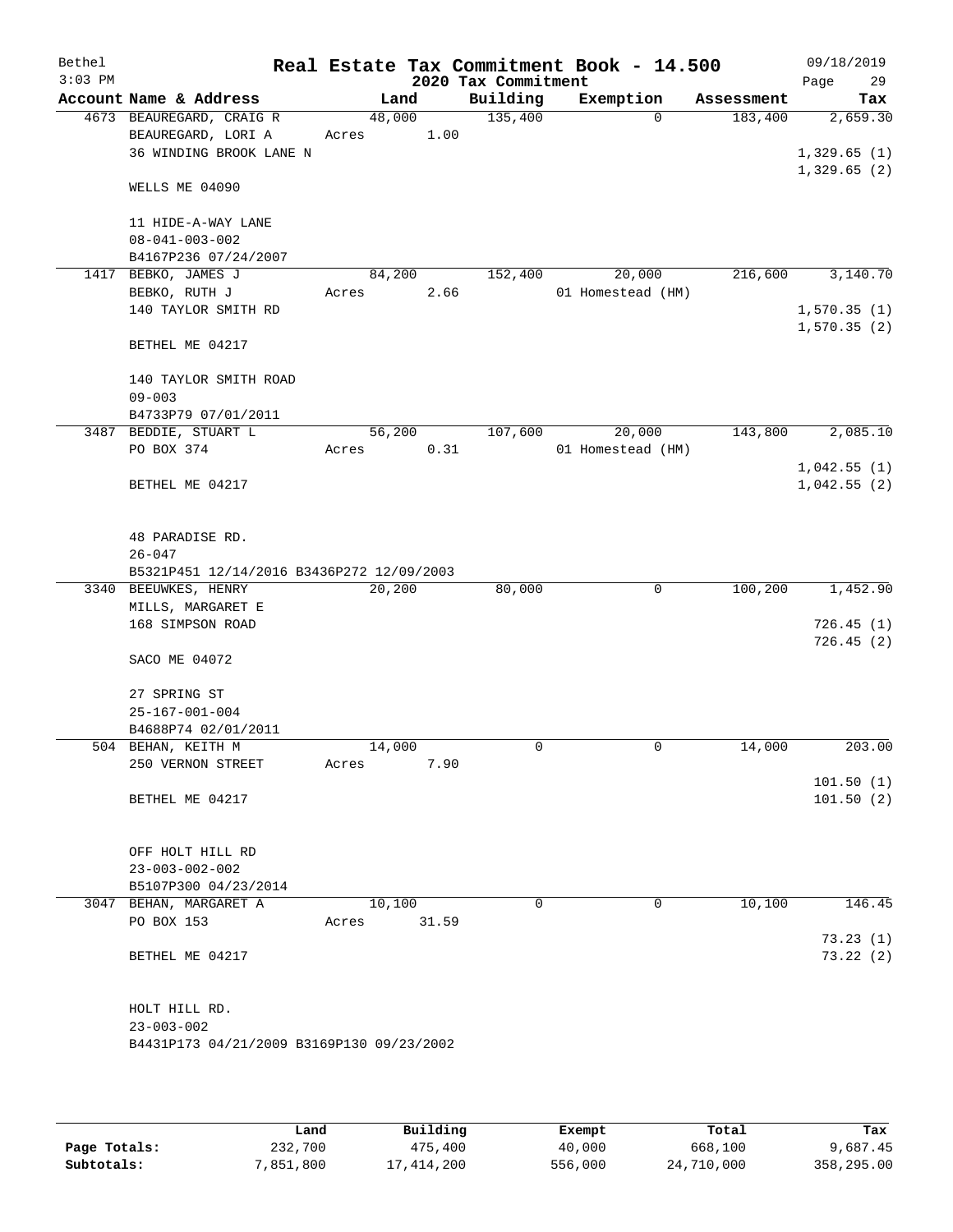| Bethel<br>$3:03$ PM |                                                  |       |                | 2020 Tax Commitment | Real Estate Tax Commitment Book - 14.500 |            | 09/18/2019<br>Page<br>30   |
|---------------------|--------------------------------------------------|-------|----------------|---------------------|------------------------------------------|------------|----------------------------|
|                     | Account Name & Address                           |       | Land           | Building            | Exemption                                | Assessment | Tax                        |
|                     | 5271 BEHAN, MARGARET A                           |       | 38,400         | 124,000             | 26,000                                   | 136,400    | 1,977.80                   |
|                     | PO BOX 153                                       | Acres | 1.00           |                     | 01 Homestead (HM)                        |            |                            |
|                     |                                                  |       |                |                     | 12 WW2 Vet Res                           |            | 988.90 (1)                 |
|                     | BETHEL ME 04217                                  |       |                |                     |                                          |            | 988.90 (2)                 |
|                     |                                                  |       |                |                     |                                          |            |                            |
|                     |                                                  |       |                |                     |                                          |            |                            |
|                     | 60 HOLT HILL RD<br>$23 - 003 - 002 - 001$        |       |                |                     |                                          |            |                            |
|                     | B4431P173 04/21/2009                             |       |                |                     |                                          |            |                            |
|                     | 126 BELANGER, GARY                               |       | 40,500         | 24,900              | 0                                        | 65,400     | 948.30                     |
|                     | BELANGER, DIANE                                  | Acres | 2.00           |                     |                                          |            |                            |
|                     | 147 LINDEN ST.                                   |       |                |                     |                                          |            | 474.15(1)                  |
|                     |                                                  |       |                |                     |                                          |            | 474.15 (2)                 |
|                     | BERLIN MA 01503                                  |       |                |                     |                                          |            |                            |
|                     |                                                  |       |                |                     |                                          |            |                            |
|                     | 336 VERNON ST.                                   |       |                |                     |                                          |            |                            |
|                     | $03 - 007$                                       |       |                |                     |                                          |            |                            |
|                     | B1769P220 11/15/1990                             |       |                |                     |                                          |            | 2,569.40                   |
|                     | 4758 BELARDO, MARY LOU<br>BELARDO, AARON         | Acres | 60,600<br>1.77 | 116,600             | 0                                        | 177,200    |                            |
|                     | PO BOX 559                                       |       |                |                     |                                          |            | 1,284.70(1)                |
|                     |                                                  |       |                |                     |                                          |            | 1,284.70(2)                |
|                     | ROCKY POINT NY 11778                             |       |                |                     |                                          |            |                            |
|                     |                                                  |       |                |                     |                                          |            |                            |
|                     | 86 WILL VIEW ROAD                                |       |                |                     |                                          |            |                            |
|                     | $17 - 035 - 025$                                 |       |                |                     |                                          |            |                            |
|                     | B4359P77 10/02/2008                              |       |                |                     |                                          |            |                            |
|                     | 5021 BELISLE, FAMILY LLC                         |       | 55,700         | 264,500             | $\mathbf 0$                              | 320,200    | 4,642.90                   |
|                     | PO BOX 161                                       | Acres | 1.91           |                     |                                          |            |                            |
|                     | LEBANON CT 06249                                 |       |                |                     |                                          |            | 2,321.45(1)<br>2,321.45(2) |
|                     |                                                  |       |                |                     |                                          |            |                            |
|                     |                                                  |       |                |                     |                                          |            |                            |
|                     | 1 WOODLAND WAY                                   |       |                |                     |                                          |            |                            |
|                     | $18 - 060 - 001$                                 |       |                |                     |                                          |            |                            |
|                     | B5291P184 07/06/2016 B3568P322 08/06/2004        |       |                |                     |                                          |            |                            |
|                     | 2652 BELL, F LEE                                 |       | 49,800         | 113,000             | 0                                        | 162,800    | 2,360.60                   |
|                     | BELL, MARILYN                                    | Acres | 1.60           |                     |                                          |            |                            |
|                     | P.O. BOX 1446                                    |       |                |                     |                                          |            | 1,180.30(1)                |
|                     | CHARLOTTETOWN, PEI<br>C1A7N1                     |       |                |                     |                                          |            | 1,180.30(2)                |
|                     |                                                  |       |                |                     |                                          |            |                            |
|                     |                                                  |       |                |                     |                                          |            |                            |
|                     | 937 NORTH ROAD                                   |       |                |                     |                                          |            |                            |
|                     | $16 - 025 - 001$                                 |       |                |                     |                                          |            |                            |
|                     | B1868P238 02/18/1992                             |       |                |                     |                                          |            |                            |
|                     | 4839 BELL, RICHARD W. &<br>LORRAINE J., TRUSTEES |       | 46,900         | 379,000             | 20,000                                   | 405,900    | 5,885.55                   |
|                     | R & L BELL FAMILY TRUST Acres                    |       | 2.88           |                     | 01 Homestead (HM)                        |            |                            |
|                     | PO BOX 452                                       |       |                |                     |                                          |            | 2,942.78(1)                |
|                     |                                                  |       |                |                     |                                          |            | 2,942.77(2)                |
|                     | BETHEL ME 04217                                  |       |                |                     |                                          |            |                            |
|                     |                                                  |       |                |                     |                                          |            |                            |
|                     | 59 ELLINGWOOD MOUNTAIN                           |       |                |                     |                                          |            |                            |
|                     | $16 - 019 - 007$                                 |       |                |                     |                                          |            |                            |
|                     | B5208P477 02/17/2015 B3900P185 03/10/2006        |       |                |                     |                                          |            |                            |
|                     |                                                  |       |                |                     |                                          |            |                            |
|                     |                                                  |       |                |                     |                                          |            |                            |

|              | Land      | Building   | Exempt  | Total      | Tax        |
|--------------|-----------|------------|---------|------------|------------|
| Page Totals: | 291,900   | 1,022,000  | 46,000  | 1,267,900  | 18,384.55  |
| Subtotals:   | 8,143,700 | 18,436,200 | 602,000 | 25,977,900 | 376,679.55 |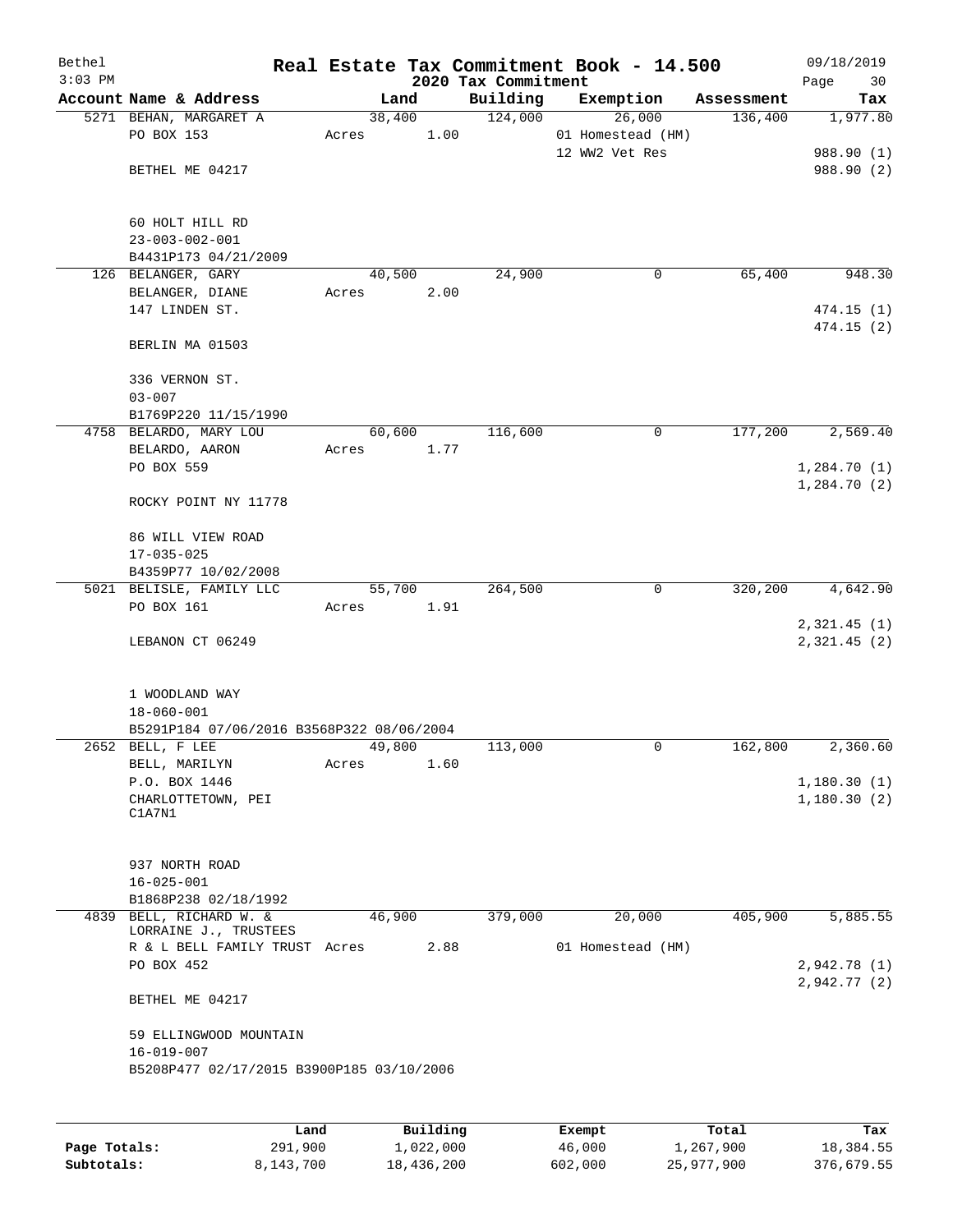| Bethel       |                                                                   |       |        |          |                                 | Real Estate Tax Commitment Book - 14.500 |                      | 09/18/2019                 |
|--------------|-------------------------------------------------------------------|-------|--------|----------|---------------------------------|------------------------------------------|----------------------|----------------------------|
| $3:03$ PM    | Account Name & Address                                            |       | Land   |          | 2020 Tax Commitment<br>Building | Exemption                                | Assessment           | Page<br>31<br>Tax          |
|              | 2692 BELL, SIMON                                                  |       | 54,900 |          | 176,800                         | $\mathbf 0$                              | 231,700              | 3,359.65                   |
|              | PO BOX 121                                                        | Acres |        | 0.55     |                                 |                                          |                      |                            |
|              |                                                                   |       |        |          |                                 |                                          |                      | 1,679.83(1)                |
|              | KENNEBUNK ME 04043                                                |       |        |          |                                 |                                          |                      | 1,679.82(2)                |
|              |                                                                   |       |        |          |                                 |                                          |                      |                            |
|              |                                                                   |       |        |          |                                 |                                          |                      |                            |
|              | 62 RIVER VALLEY ACRES<br>$17 - 030$                               |       |        |          |                                 |                                          |                      |                            |
|              | B5301P29 08/29/2016                                               |       |        |          |                                 |                                          |                      |                            |
| 2594         | BELL, STEPHEN                                                     |       | 33,900 |          | 188,400                         | 0                                        | 222,300              | 3,223.35                   |
|              | BELL, IRENE                                                       | Acres |        | 1.66     |                                 |                                          |                      |                            |
|              | 21 WADSWORTH ST.                                                  |       |        |          |                                 |                                          |                      | 1,611.68(1)                |
|              |                                                                   |       |        |          |                                 |                                          |                      | 1,611.67(2)                |
|              | QUINCY MA 02171                                                   |       |        |          |                                 |                                          |                      |                            |
|              | 28 VALLEY VIEW DRIVE                                              |       |        |          |                                 |                                          |                      |                            |
|              | $15 - 022 - 012$                                                  |       |        |          |                                 |                                          |                      |                            |
|              | B4157P191 07/03/2007                                              |       |        |          |                                 |                                          |                      |                            |
|              | 5173 BELLING, WENDY fka                                           |       | 35,600 |          | 0                               | 0                                        | 35,600               | 516.20                     |
|              | MARCOLINI<br>530 MODIGLIANI DR.                                   | Acres |        | 12.40    |                                 |                                          |                      |                            |
|              |                                                                   |       |        |          |                                 |                                          |                      | 258.10(1)                  |
|              | NOKOMIS FL 34275 4229                                             |       |        |          |                                 |                                          |                      | 258.10(2)                  |
|              |                                                                   |       |        |          |                                 |                                          |                      |                            |
|              |                                                                   |       |        |          |                                 |                                          |                      |                            |
|              | BIRD HILL RD<br>$04 - 067 - 001$                                  |       |        |          |                                 |                                          |                      |                            |
|              | B1418P276 09/06/1986                                              |       |        |          |                                 |                                          |                      |                            |
|              | 3655 BELLINGER, KEVIN J                                           |       | 43,500 |          | 232,200                         | 20,000                                   | $\overline{255,700}$ | 3,707.65                   |
|              | BELLINGER, NANCY A                                                | Acres |        | 4.74     |                                 | 01 Homestead (HM)                        |                      |                            |
|              | 425 VERNON STREET                                                 |       |        |          |                                 |                                          |                      | 1,853.83(1)                |
|              | BETHEL ME 04217                                                   |       |        |          |                                 |                                          |                      | 1,853.82(2)                |
|              |                                                                   |       |        |          |                                 |                                          |                      |                            |
|              | 425 VERNON STREET                                                 |       |        |          |                                 |                                          |                      |                            |
|              | $27 - 036 - 004$                                                  |       |        |          |                                 |                                          |                      |                            |
|              | B3744P86 06/22/2005                                               |       |        |          |                                 |                                          |                      |                            |
|              | 3137 BELLISIMO, DARIN P<br>14 RICE STREET                         |       | 34,500 | 0.75     | 94,800                          | 0                                        | 129,300              | 1,874.85                   |
|              |                                                                   | Acres |        |          |                                 |                                          |                      | 937.43 (1)                 |
|              | MIDDLEBORO MA 02346                                               |       |        |          |                                 |                                          |                      | 937.42 (2)                 |
|              |                                                                   |       |        |          |                                 |                                          |                      |                            |
|              |                                                                   |       |        |          |                                 |                                          |                      |                            |
|              | 91 INTERVALE RD.                                                  |       |        |          |                                 |                                          |                      |                            |
|              | $24 - 055$<br>B4732P277 07/01/2011 B4732P276 07/01/2011 B4728P300 |       |        |          |                                 |                                          |                      |                            |
|              | 06/20/2011 B1811P13 06/17/1991                                    |       |        |          |                                 |                                          |                      |                            |
|              | 3294 BENEDICT, MITCHELL P                                         |       | 54,200 |          | 176,900                         | 0                                        | 231,100              | 3,350.95                   |
|              | BENEDICT, JEAN E                                                  | Acres |        | 0.46     |                                 |                                          |                      |                            |
|              | PO BOX 1932                                                       |       |        |          |                                 |                                          |                      | 1,675.48(1)<br>1,675.47(2) |
|              | BETHEL ME 04217                                                   |       |        |          |                                 |                                          |                      |                            |
|              |                                                                   |       |        |          |                                 |                                          |                      |                            |
|              | 13 CHAPMAN ST.                                                    |       |        |          |                                 |                                          |                      |                            |
|              | $25 - 127 - 001$                                                  |       |        |          |                                 |                                          |                      |                            |
|              | B4380P262 11/26/2008                                              |       |        |          |                                 |                                          |                      |                            |
|              |                                                                   |       |        |          |                                 |                                          |                      |                            |
|              |                                                                   | Land  |        | Building |                                 | Exempt                                   | Total                | Tax                        |
| Page Totals: | 256,600                                                           |       |        | 869,100  |                                 | 20,000                                   | 1,105,700            | 16,032.65                  |

**Subtotals:** 8,400,300 19,305,300 622,000 27,083,600 392,712.20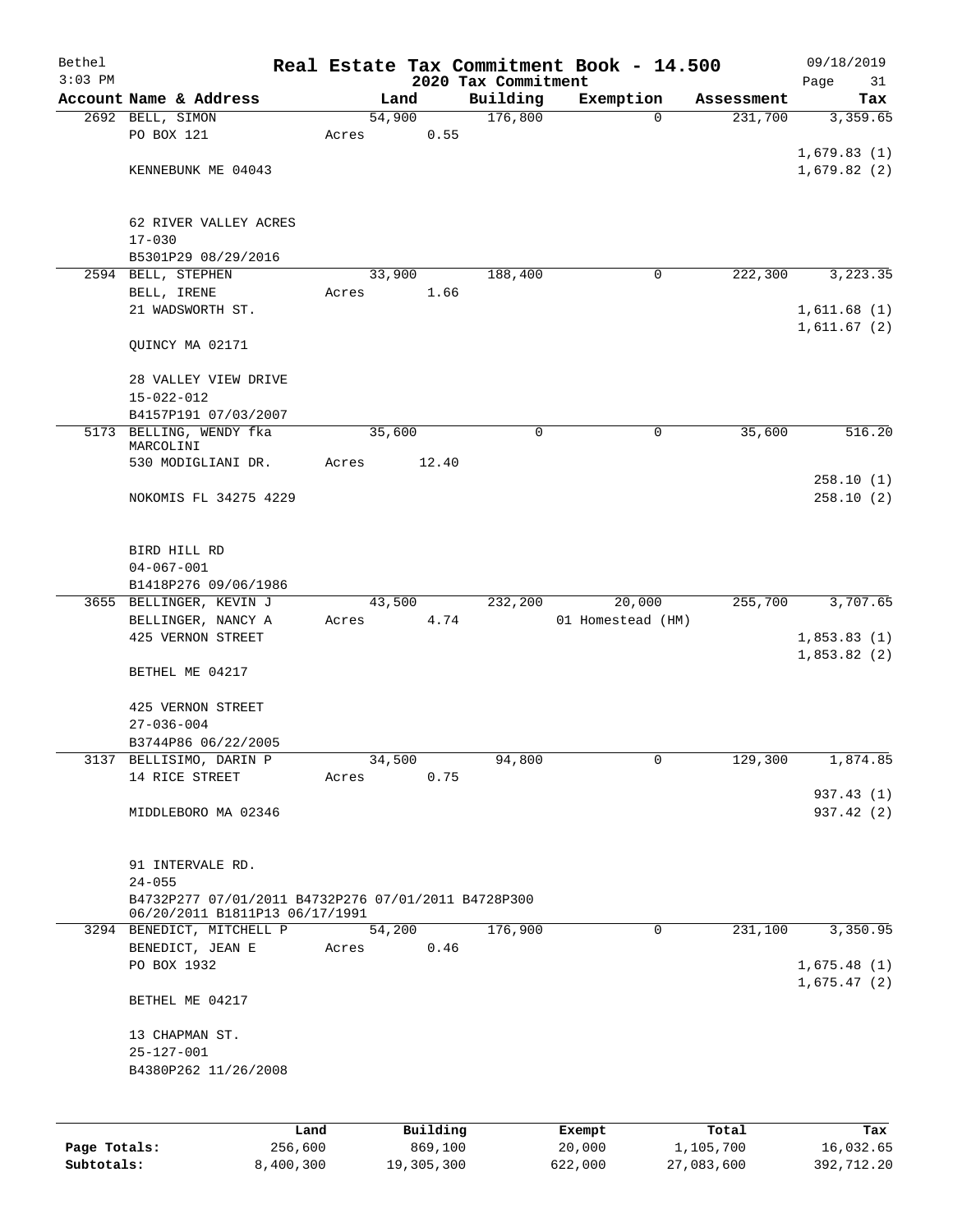| Bethel       |                                                                                        |           |       |               |                         | Real Estate Tax Commitment Book - 14.500 |            | 09/18/2019               |  |  |
|--------------|----------------------------------------------------------------------------------------|-----------|-------|---------------|-------------------------|------------------------------------------|------------|--------------------------|--|--|
| $3:03$ PM    | Account Name & Address                                                                 |           |       |               | 2020 Tax Commitment     |                                          | Assessment | Page<br>32               |  |  |
|              | 1301 BENJAMIN, RONALD C., JR                                                           |           |       | Land<br>4,300 | Building<br>$\mathbf 0$ | Exemption<br>$\Omega$                    | 4,300      | Tax<br>62.35             |  |  |
|              | 10 POND ROAD                                                                           |           | Acres | 3.70          |                         |                                          |            |                          |  |  |
|              |                                                                                        |           |       |               |                         |                                          |            | 31.18(1)                 |  |  |
|              | GLOUCESTER MA 01930                                                                    |           |       |               |                         |                                          |            | 31.17(2)                 |  |  |
|              |                                                                                        |           |       |               |                         |                                          |            |                          |  |  |
|              | $08 - 006 - 014$                                                                       |           |       |               |                         |                                          |            |                          |  |  |
|              | B5396P587 03/12/2018 B4381P58 12/01/2008                                               |           |       |               |                         |                                          |            |                          |  |  |
|              | 1304 BENJAMIN, RONALD C., JR                                                           |           |       | 39,700        | $\Omega$                | 0                                        | 39,700     | 575.65                   |  |  |
|              | 10 POND ROAD                                                                           |           | Acres | 1.40          |                         |                                          |            |                          |  |  |
|              | GLOUCESTER MA 01930                                                                    |           |       |               |                         |                                          |            | 287.83(1)<br>287.82 (2)  |  |  |
|              | ROUTE <sub>26</sub>                                                                    |           |       |               |                         |                                          |            |                          |  |  |
|              | $08 - 006 - 004$                                                                       |           |       |               |                         |                                          |            |                          |  |  |
|              | B5396P587 03/12/2018 B4381P58 12/01/2008                                               |           |       |               |                         |                                          |            |                          |  |  |
|              | 1335 BENNETT, BEVERLY CAROL                                                            |           |       | 25,800        | 34,900                  | $\mathbf 0$                              | 60,700     | 880.15                   |  |  |
|              | PO BOX 739                                                                             |           | Acres | 0.51          |                         |                                          |            |                          |  |  |
|              | BETHEL ME 04217                                                                        |           |       |               |                         |                                          |            | 440.08 (1)<br>440.07 (2) |  |  |
|              |                                                                                        |           |       |               |                         |                                          |            |                          |  |  |
|              | 566 WALKERS MILLS RD.<br>$08 - 029$                                                    |           |       |               |                         |                                          |            |                          |  |  |
|              | B5397P447 03/16/2018 B5324P653 01/03/2017 B1024P198<br>02/23/1979                      |           |       |               |                         |                                          |            |                          |  |  |
|              | 3426 BENNETT, COURTNEY J                                                               |           |       | 33,600        | 105,500                 | 0                                        | 139,100    | 2,016.95                 |  |  |
|              | BENNETT, MICHAEL R                                                                     |           |       |               |                         |                                          |            |                          |  |  |
|              | 1355 INTERVALE RD                                                                      |           |       |               |                         |                                          |            | 1,008.48(1)              |  |  |
|              | BETHEL ME 04217                                                                        |           |       |               |                         |                                          |            | 1,008.47(2)              |  |  |
|              | 32 PARKWAY CONDO UNIT 3                                                                |           |       |               |                         |                                          |            |                          |  |  |
|              | $25 - 241 - 003 - 3$                                                                   |           |       |               |                         |                                          |            |                          |  |  |
|              | B5275P275 04/04/2016 B4511P339 10/15/2009 B4481P249<br>08/10/2009 B3889P302 02/17/2006 |           |       |               |                         |                                          |            |                          |  |  |
|              | 5000 BENNETT, COURTNEY J                                                               |           |       | 33,600        | 105,500                 | $\mathbf 0$                              | 139,100    | 2,016.95                 |  |  |
|              | BENNETT, MICHAEL R                                                                     |           |       |               |                         |                                          |            |                          |  |  |
|              | 1355 INTERVALE ROAD                                                                    |           |       |               |                         |                                          |            | 1,008.48(1)              |  |  |
|              | BETHEL ME 04217                                                                        |           |       |               |                         |                                          |            | 1,008.47(2)              |  |  |
|              | 32 PARKWAY CONDO UNIT 4                                                                |           |       |               |                         |                                          |            |                          |  |  |
|              | $25 - 241 - 003 - 4$                                                                   |           |       |               |                         |                                          |            |                          |  |  |
|              | B5275P275 04/04/2016 B4511P339 10/15/2009 B4481P249<br>08/10/2009                      |           |       |               |                         |                                          |            |                          |  |  |
|              | 306 BENNETT, DEENA                                                                     |           |       | 32,600        | 29,100                  | 20,000                                   | 41,700     | 604.65                   |  |  |
|              | PO BOX 143                                                                             |           | Acres | 1.00          |                         | 01 Homestead (HM)                        |            |                          |  |  |
|              |                                                                                        |           |       |               |                         |                                          |            | 302.33(1)                |  |  |
|              | BRYANT POND ME 04219                                                                   |           |       |               |                         |                                          |            | 302.32(2)                |  |  |
|              | 3 OLD CART RD.                                                                         |           |       |               |                         |                                          |            |                          |  |  |
|              | $05 - 015 - 002$                                                                       |           |       |               |                         |                                          |            |                          |  |  |
|              | B3052P221 01/10/2002                                                                   |           |       |               |                         |                                          |            |                          |  |  |
|              |                                                                                        | Land      |       | Building      |                         | Exempt                                   | Total      | Tax                      |  |  |
| Page Totals: |                                                                                        | 169,600   |       | 275,000       |                         | 20,000                                   | 424,600    | 6,156.70                 |  |  |
| Subtotals:   |                                                                                        | 8,569,900 |       | 19,580,300    |                         | 642,000                                  | 27,508,200 | 398,868.90               |  |  |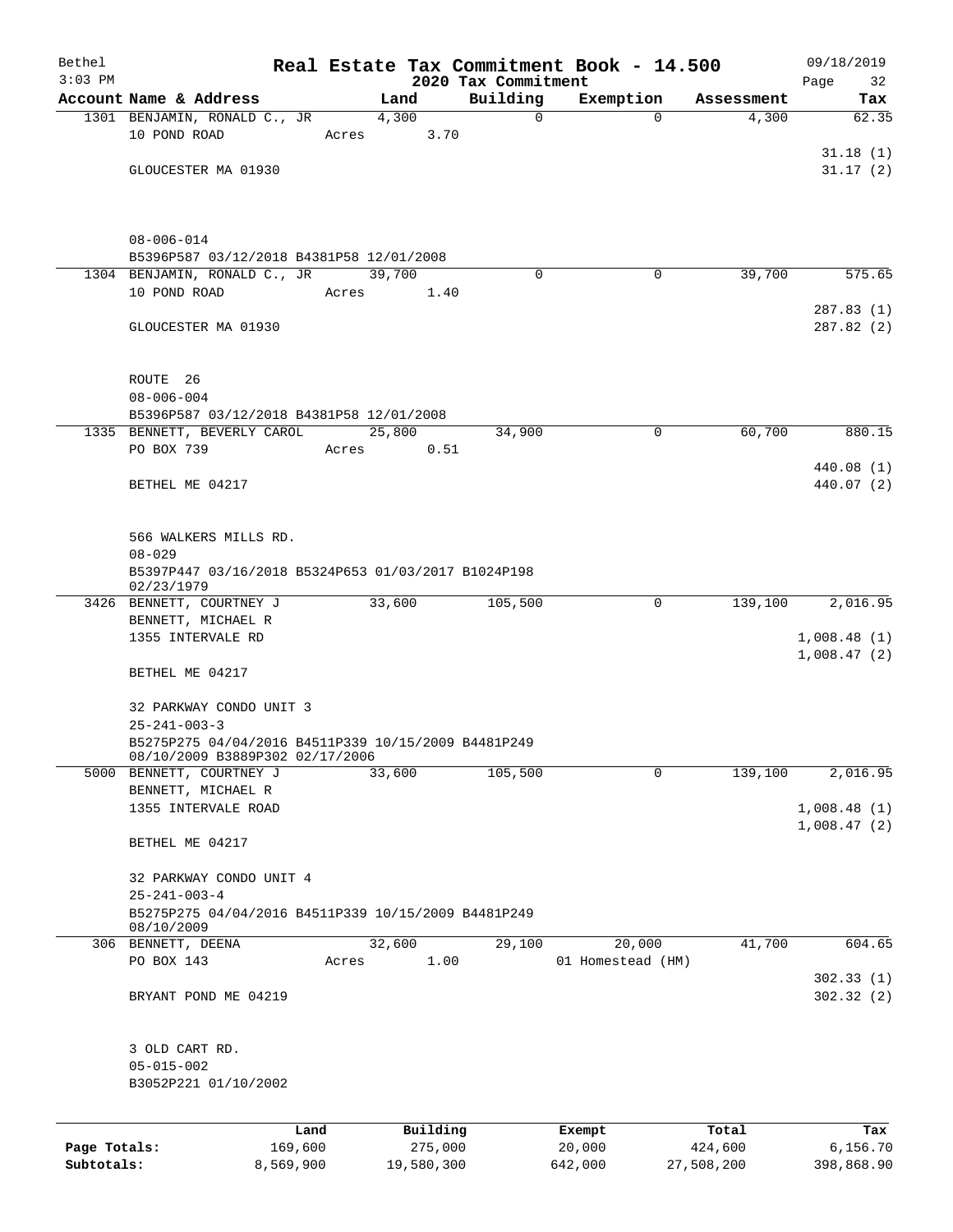| Bethel<br>$3:03$ PM |                                                       |                 |       | 2020 Tax Commitment | Real Estate Tax Commitment Book - 14.500 |            | 09/18/2019<br>Page<br>33 |
|---------------------|-------------------------------------------------------|-----------------|-------|---------------------|------------------------------------------|------------|--------------------------|
|                     | Account Name & Address                                | Land            |       | Building            | Exemption                                | Assessment | Tax                      |
|                     | 3172 BENNETT, DONALD<br>BENNETT, CHERYL<br>PO BOX 462 | 40,500<br>Acres | 0.19  | 82,400              | 20,000<br>01 Homestead (HM)              | 102,900    | 1,492.05<br>746.03(1)    |
|                     | BETHEL ME 04217                                       |                 |       |                     |                                          |            | 746.02(2)                |
|                     | 18 PARK ST.<br>$25 - 017$                             |                 |       |                     |                                          |            |                          |
|                     | B1768P321 11/09/1990                                  |                 |       |                     |                                          |            |                          |
|                     | 1737 BENNETT, DONALD G                                | 27,000          |       | 42,500              | 0                                        | 69,500     | 1,007.75                 |
|                     | BENNETT, CHERYL G                                     | Acres           | 6.10  |                     |                                          |            |                          |
|                     | PO BOX 462                                            |                 |       |                     |                                          |            | 503.88(1)                |
|                     | BETHEL ME 04217                                       |                 |       |                     |                                          |            | 503.87(2)                |
|                     | 59 OLD IRON ROAD                                      |                 |       |                     |                                          |            |                          |
|                     | $12 - 074 - 00B$                                      |                 |       |                     |                                          |            |                          |
|                     | B3761P192 07/19/2005                                  |                 |       |                     |                                          |            |                          |
|                     | 4551 BENNETT, DONALD G                                | 31,900          |       | $\mathbf 0$         | $\mathbf 0$                              | 31,900     | 462.55                   |
|                     | BENNETT, CHERYL G                                     | Acres           | 8.50  |                     |                                          |            |                          |
|                     | PO BOX 462                                            |                 |       |                     |                                          |            | 231.28 (1)               |
|                     | BETHEL ME 04217                                       |                 |       |                     |                                          |            | 231.27(2)                |
|                     | NORTH RD                                              |                 |       |                     |                                          |            |                          |
|                     | $12 - 074 - 00A$                                      |                 |       |                     |                                          |            |                          |
|                     | B3277P128 04/18/2003                                  |                 |       |                     |                                          |            |                          |
|                     | 2520 BENNETT, DOUGLAS J                               | 30,500          |       | 77,900              | 0                                        | 108,400    | 1,571.80                 |
|                     | BENNETT, JENNIFER L                                   | Acres           | 0.83  |                     |                                          |            |                          |
|                     | PO BOX 113                                            |                 |       |                     |                                          |            | 785.90(1)                |
|                     | BRYANT POND ME 04219<br>0113                          |                 |       |                     |                                          |            | 785.90(2)                |
|                     | 906 EAST BETHEL RD.<br>$14 - 040$                     |                 |       |                     |                                          |            |                          |
|                     | B2926P111 04/05/2001                                  |                 |       |                     |                                          |            |                          |
|                     | 1295 BENNETT, DWAYNE R                                | 45,500          |       | 137,100             | 0                                        | 182,600    | 2,647.70                 |
|                     | 149 WALKERS MILLS RD.                                 | Acres           | 6.70  |                     |                                          |            |                          |
|                     |                                                       |                 |       |                     |                                          |            | 1,323.85(1)              |
|                     | BETHEL ME 04217                                       |                 |       |                     |                                          |            | 1,323.85(2)              |
|                     | 149 WALKERS MILLS RD.                                 |                 |       |                     |                                          |            |                          |
|                     | $08 - 006$                                            |                 |       |                     |                                          |            |                          |
|                     | B2841P191                                             |                 |       |                     |                                          |            |                          |
|                     | 350 BENNETT, DWAYNE R                                 | 41,100          |       | 79,500              | 20,000                                   | 100,600    | 1,458.70                 |
|                     | 149 WALKERS MILLS RD.                                 | Acres           | 10.00 |                     | 01 Homestead (HM)                        |            |                          |
|                     | BETHEL ME 04217                                       |                 |       |                     |                                          |            | 729.35(1)<br>729.35(2)   |
|                     | 729 RTE 232                                           |                 |       |                     |                                          |            |                          |
|                     | $05 - 054 - 001$                                      |                 |       |                     |                                          |            |                          |
|                     | B3939P194 05/23/2006                                  |                 |       |                     |                                          |            |                          |
|                     |                                                       |                 |       |                     |                                          |            |                          |
|                     |                                                       |                 |       |                     |                                          |            |                          |

|              | Land      | Building   | Exempt  | Total      | Tax        |
|--------------|-----------|------------|---------|------------|------------|
| Page Totals: | 216,500   | 419,400    | 40,000  | 595,900    | 8,640.55   |
| Subtotals:   | 8,786,400 | 19,999,700 | 682,000 | 28,104,100 | 407,509.45 |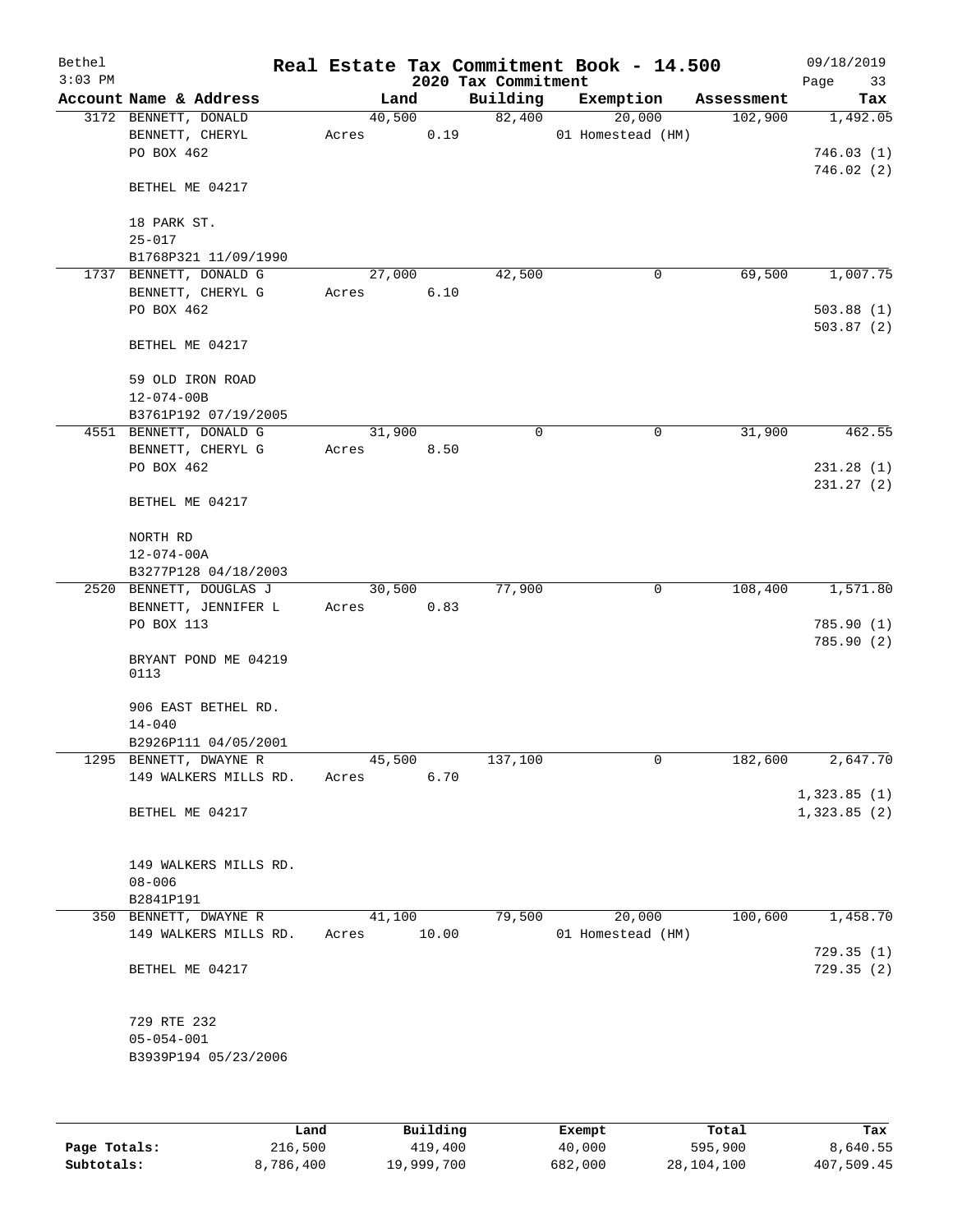| Bethel<br>$3:03$ PM |                         |        |       | 2020 Tax Commitment | Real Estate Tax Commitment Book - 14.500 |            | 09/18/2019<br>Page<br>34   |
|---------------------|-------------------------|--------|-------|---------------------|------------------------------------------|------------|----------------------------|
|                     | Account Name & Address  |        | Land  | Building            | Exemption                                | Assessment | Tax                        |
|                     | 351 BENNETT, DWAYNE R   | 36,300 |       | 21,800              | $\mathbf 0$                              | 58,100     | 842.45                     |
|                     | 149 WALKERS MILLS RD    | Acres  | 0.91  |                     |                                          |            |                            |
|                     |                         |        |       |                     |                                          |            | 421.23(1)                  |
|                     | BETHEL ME 04217         |        |       |                     |                                          |            | 421.22(2)                  |
|                     |                         |        |       |                     |                                          |            |                            |
|                     | 733 RTE 232             |        |       |                     |                                          |            |                            |
|                     | $05 - 054 - 002$        |        |       |                     |                                          |            |                            |
|                     | B5110P28 05/01/2014     |        |       |                     |                                          |            |                            |
|                     | 3354 BENNETT, GEORGE    | 53,900 |       | 115,600             | 20,000                                   | 149,500    | 2,167.75                   |
|                     | BENNETT, JENNIFER       | Acres  | 0.44  |                     | 01 Homestead (HM)                        |            |                            |
|                     | PO BOX 146              |        |       |                     |                                          |            | 1,083.88(1)                |
|                     |                         |        |       |                     |                                          |            | 1,083.87(2)                |
|                     | BETHEL ME 04217         |        |       |                     |                                          |            |                            |
|                     | 33 MASON ST.            |        |       |                     |                                          |            |                            |
|                     | $25 - 175$              |        |       |                     |                                          |            |                            |
|                     | B2724P138 07/14/1999    |        |       |                     |                                          |            |                            |
|                     | 1351 BENNETT, JAMES     | 62,400 |       | 170,600             | 20,000                                   | 213,000    | 3,088.50                   |
|                     | BENNETT, ROBIN          | Acres  | 45.28 |                     | 01 Homestead (HM)                        |            |                            |
|                     | 89 HIDE-A-WAY LANE      |        |       |                     |                                          |            | 1,544.25(1)                |
|                     |                         |        |       |                     |                                          |            | 1,544.25(2)                |
|                     | BETHEL ME 04217         |        |       |                     |                                          |            |                            |
|                     | 89 HIDE-A-WAY LANE      |        |       |                     |                                          |            |                            |
|                     | $08 - 041 - 004$        |        |       |                     |                                          |            |                            |
|                     | B3150P7 08/15/2002      |        |       |                     |                                          |            |                            |
|                     | 1576 BENNETT, MALCOLM   | 48,000 |       | 136,100             | 20,000                                   | 164,100    | 2,379.45                   |
|                     | PO BOX 392              | Acres  | 4.50  |                     | 01 Homestead (HM)                        |            |                            |
|                     |                         |        |       |                     |                                          |            | 1,189.73(1)                |
|                     | BETHEL ME 04217         |        |       |                     |                                          |            | 1,189.72(2)                |
|                     |                         |        |       |                     |                                          |            |                            |
|                     | 249 BARKER RD           |        |       |                     |                                          |            |                            |
|                     | $11 - 045$              |        |       |                     |                                          |            |                            |
|                     | B2361P187 08/27/1996    |        |       |                     |                                          |            |                            |
|                     | 3250 BENNETT, MARK      | 51,800 |       | 204,800             | 26,000                                   | 230,600    | 3,343.70                   |
|                     | PO BOX 344              | Acres  | 0.34  |                     | 01 Homestead (HM)                        |            |                            |
|                     | BETHEL ME 04217         |        |       |                     | 12 WW2 Vet Res                           |            | 1,671.85(1)<br>1,671.85(2) |
|                     |                         |        |       |                     |                                          |            |                            |
|                     |                         |        |       |                     |                                          |            |                            |
|                     | 21 MECHANIC ST.         |        |       |                     |                                          |            |                            |
|                     | $25 - 085$              |        |       |                     |                                          |            |                            |
|                     | B2643P238 12/09/1998    |        |       |                     |                                          |            |                            |
|                     | 3044 BENNETT, MICHAEL R | 37,200 |       | 76,900              | 20,000                                   | 94,100     | 1,364.45                   |
|                     | 1355 INTERVALE RD.      | Acres  | 0.92  |                     | 01 Homestead (HM)                        |            | 682.23(1)                  |
|                     | BETHEL ME 04217         |        |       |                     |                                          |            | 682.22 (2)                 |
|                     |                         |        |       |                     |                                          |            |                            |
|                     |                         |        |       |                     |                                          |            |                            |
|                     | 1355 INTERVALE RD.      |        |       |                     |                                          |            |                            |
|                     | $23 - 001$              |        |       |                     |                                          |            |                            |
|                     | B4087P29 01/31/2007     |        |       |                     |                                          |            |                            |
|                     |                         |        |       |                     |                                          |            |                            |

|              | Land      | Building   | Exempt  | Total      | Tax        |
|--------------|-----------|------------|---------|------------|------------|
| Page Totals: | 289,600   | 725,800    | 106,000 | 909,400    | 13,186.30  |
| Subtotals:   | 9,076,000 | 20,725,500 | 788,000 | 29,013,500 | 420,695.75 |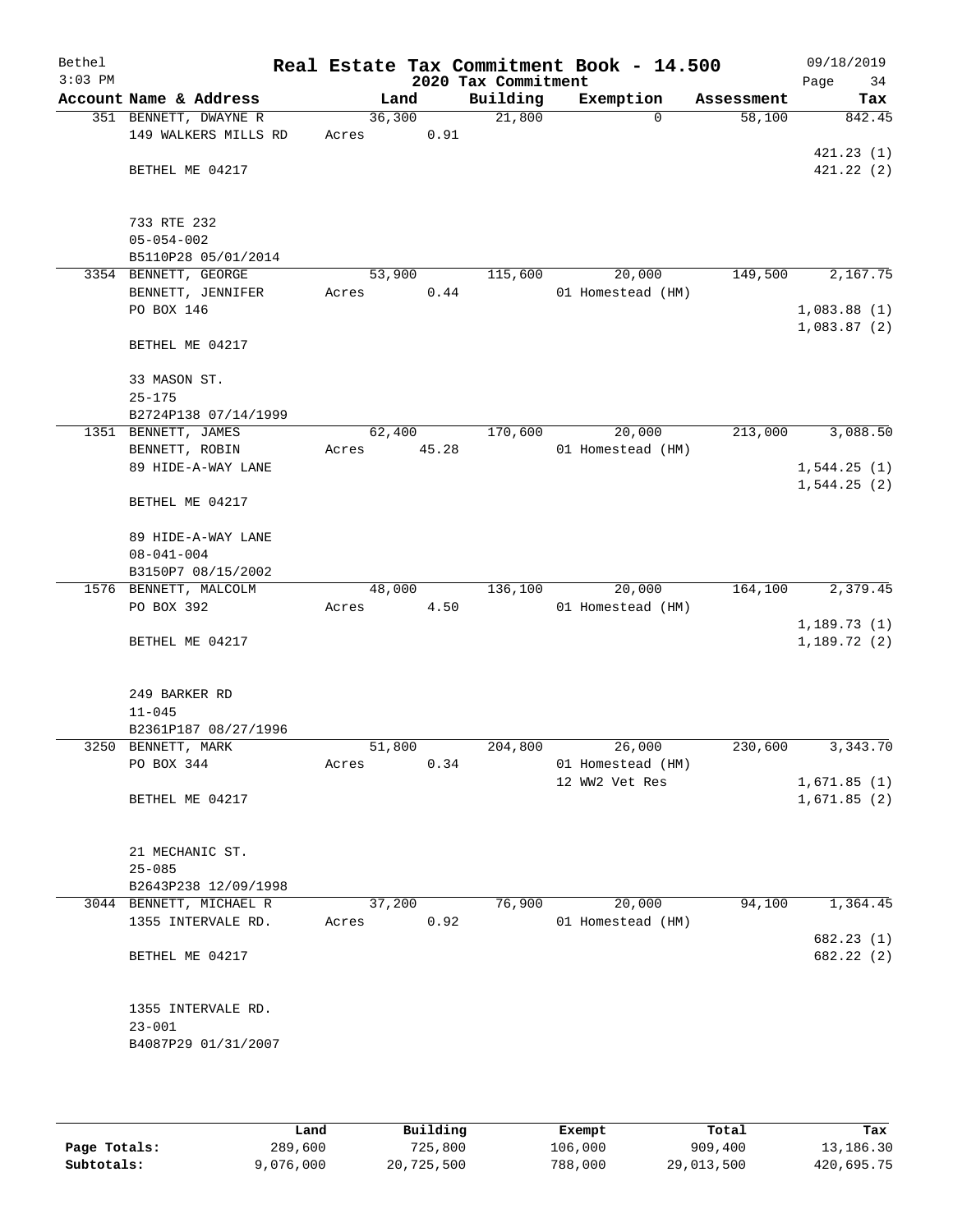| Bethel       |                                                                                                |           |       |         |            |                                 | Real Estate Tax Commitment Book - 14.500 |             |            | 09/18/2019      |
|--------------|------------------------------------------------------------------------------------------------|-----------|-------|---------|------------|---------------------------------|------------------------------------------|-------------|------------|-----------------|
| $3:03$ PM    | Account Name & Address                                                                         |           |       | Land    |            | 2020 Tax Commitment<br>Building |                                          |             | Assessment | Page<br>35      |
|              | 2646 BENNETT, MICHAEL RYAN                                                                     |           |       | 53,100  |            | 60,200                          | Exemption                                | $\Omega$    | 113,300    | Tax<br>1,642.85 |
|              | 781 NORTH ROAD                                                                                 |           | Acres |         | 3.50       |                                 |                                          |             |            |                 |
|              |                                                                                                |           |       |         |            |                                 |                                          |             |            | 821.43 (1)      |
|              | BETHEL ME 04217                                                                                |           |       |         |            |                                 |                                          |             |            | 821.42 (2)      |
|              |                                                                                                |           |       |         |            |                                 |                                          |             |            |                 |
|              |                                                                                                |           |       |         |            |                                 |                                          |             |            |                 |
|              | 781 NORTH ROAD                                                                                 |           |       |         |            |                                 |                                          |             |            |                 |
|              | $16 - 020$<br>B5396P371 03/07/2018 B5262P443 01/06/2016 B3224P2                                |           |       |         |            |                                 |                                          |             |            |                 |
|              | 3620 BENNETT, STEPHEN M SR                                                                     |           |       | 34,500  |            | $\Omega$                        |                                          | 0           | 34,500     | 500.25          |
|              | BENNETT, ELIZABETH D                                                                           |           | Acres |         | 5.36       |                                 |                                          |             |            |                 |
|              | 35 FARM HILL ROAD                                                                              |           |       |         |            |                                 |                                          |             |            | 250.13(1)       |
|              |                                                                                                |           |       |         |            |                                 |                                          |             |            | 250.12(2)       |
|              | CAPE ELIZABETH ME 04107                                                                        |           |       |         |            |                                 |                                          |             |            |                 |
|              |                                                                                                |           |       |         |            |                                 |                                          |             |            |                 |
|              |                                                                                                |           |       |         |            |                                 |                                          |             |            |                 |
|              | $27 - 026$<br>B5362P444 08/18/2017 B5326P423 01/12/2017                                        |           |       |         |            |                                 |                                          |             |            |                 |
|              | 1640 BENSON, ANDREW B                                                                          |           |       | 900     |            | $\Omega$                        |                                          | $\mathbf 0$ | 900        | 13.05           |
|              | BENSON, ALICIA B                                                                               |           | Acres |         | 17.00      |                                 |                                          |             |            |                 |
|              | 25 DORE HILL ROAD                                                                              |           |       |         |            |                                 |                                          |             |            | 6.53(1)         |
|              |                                                                                                |           |       |         |            |                                 |                                          |             |            | 6.52(2)         |
|              | ATHENS ME 04912                                                                                |           |       |         |            |                                 |                                          |             |            |                 |
|              |                                                                                                |           |       |         |            |                                 |                                          |             |            |                 |
|              | 1/2 GROVERS ISLAND                                                                             |           |       |         |            |                                 |                                          |             |            |                 |
|              | $11 - 095$                                                                                     |           |       |         |            |                                 |                                          |             |            |                 |
|              | B4762P203 09/23/2011 B4762P201 09/23/2011 B4674P106<br>12/21/2010 B4382P30 12/03/2008 B0P0     |           |       |         |            |                                 |                                          |             |            |                 |
|              | 1641 BENSON, ANDREW B                                                                          |           |       | 900     |            | $\Omega$                        |                                          | $\mathbf 0$ | 900        | 13.05           |
|              | BENSON, ALICIA B                                                                               |           | Acres |         | 18.00      |                                 |                                          |             |            |                 |
|              | 25 DORE HILL ROAD                                                                              |           |       |         |            |                                 |                                          |             |            | 6.53(1)         |
|              |                                                                                                |           |       |         |            |                                 |                                          |             |            | 6.52(2)         |
|              | ATHENS ME 04912                                                                                |           |       |         |            |                                 |                                          |             |            |                 |
|              |                                                                                                |           |       |         |            |                                 |                                          |             |            |                 |
|              | 1/2 GROVERS ISLAND                                                                             |           |       |         |            |                                 |                                          |             |            |                 |
|              | $11 - 096$                                                                                     |           |       |         |            |                                 |                                          |             |            |                 |
|              | B4762P203 09/23/2011 B4762P201 09/23/2011 B4674P106<br>12/21/2010 B4382P30 11/19/2008 B2777P59 |           |       |         |            |                                 |                                          |             |            |                 |
| 1616         | BENSON, ANDREW B                                                                               |           |       | 59,300  |            | 0                               |                                          | $\mathbf 0$ | 59,300     | 859.85          |
|              | BENSON, ALICIA B                                                                               |           | Acres |         | 8.00       |                                 |                                          |             |            |                 |
|              | 25 DORE HILL ROAD                                                                              |           |       |         |            |                                 |                                          |             |            | 429.93 (1)      |
|              |                                                                                                |           |       |         |            |                                 |                                          |             |            | 429.92 (2)      |
|              | ATHENS ME 04912                                                                                |           |       |         |            |                                 |                                          |             |            |                 |
|              |                                                                                                |           |       |         |            |                                 |                                          |             |            |                 |
|              | NORTH RD.<br>$11 - 073$                                                                        |           |       |         |            |                                 |                                          |             |            |                 |
|              | B4762P203 09/23/2011 B4762P201 09/23/2011 B4674P106                                            |           |       |         |            |                                 |                                          |             |            |                 |
|              | 12/21/2010 B2777P59                                                                            |           |       |         |            |                                 |                                          |             |            |                 |
|              | 5356 BENSON, BRADLEY M.,                                                                       |           |       | 146,800 |            | 0                               |                                          | 0           | 146,800    | 2,128.60        |
|              | ESTATE OF<br>C/O ANDREW BENSON, PR                                                             |           | Acres |         | 184.00     |                                 |                                          |             |            |                 |
|              | 25 DORE HILL ROAD                                                                              |           |       |         |            |                                 |                                          |             |            | 1,064.30(1)     |
|              |                                                                                                |           |       |         |            |                                 |                                          |             |            | 1,064.30(2)     |
|              | ATHENS ME 04912                                                                                |           |       |         |            |                                 |                                          |             |            |                 |
|              |                                                                                                |           |       |         |            |                                 |                                          |             |            |                 |
|              | NORTH ROAD                                                                                     |           |       |         |            |                                 |                                          |             |            |                 |
|              | $16 - 018$                                                                                     |           |       |         |            |                                 |                                          |             |            |                 |
|              | B4674P106 12/21/2010                                                                           |           |       |         |            |                                 |                                          |             |            |                 |
|              |                                                                                                | Land      |       |         | Building   |                                 | Exempt                                   |             | Total      | Tax             |
| Page Totals: |                                                                                                | 295,500   |       |         | 60,200     |                                 | 0                                        |             | 355,700    | 5,157.65        |
| Subtotals:   |                                                                                                | 9,371,500 |       |         | 20,785,700 |                                 | 788,000                                  |             | 29,369,200 | 425,853.40      |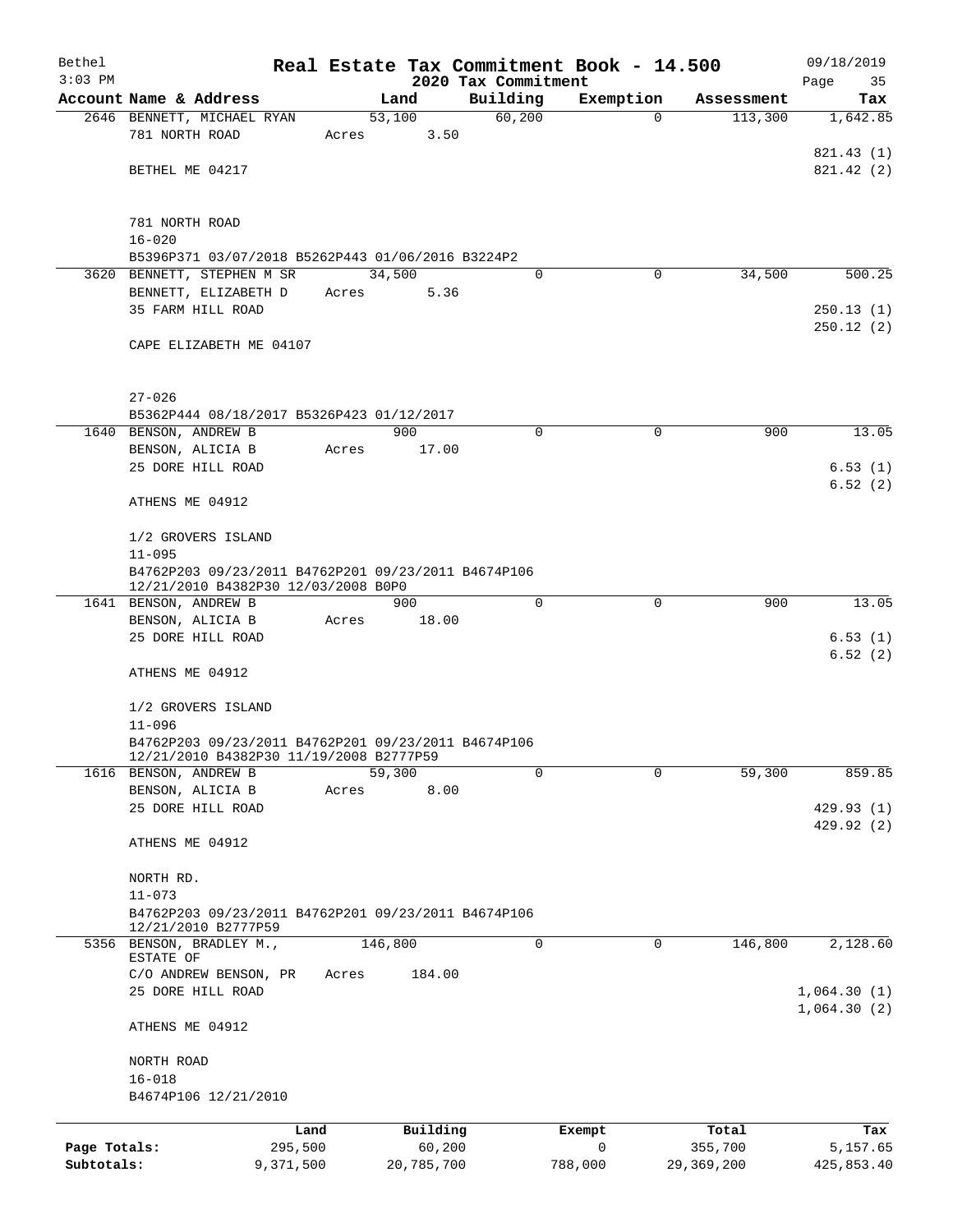| Bethel       |                                                     |           |       |        |              |                     | Real Estate Tax Commitment Book - 14.500 |   |            | 09/18/2019  |
|--------------|-----------------------------------------------------|-----------|-------|--------|--------------|---------------------|------------------------------------------|---|------------|-------------|
| $3:03$ PM    |                                                     |           |       |        |              | 2020 Tax Commitment |                                          |   |            | Page<br>36  |
|              | Account Name & Address                              |           |       | Land   |              | Building            | Exemption                                |   | Assessment | Tax         |
|              | 2644 BENSON, FERN                                   |           |       | 56,300 |              | 83,200              |                                          | 0 | 139,500    | 2,022.75    |
|              | 689 NORTH ROAD                                      |           | Acres |        | 6.09         |                     |                                          |   |            |             |
|              | BETHEL ME 04912                                     |           |       |        |              |                     |                                          |   |            | 1,011.38(1) |
|              |                                                     |           |       |        |              |                     |                                          |   |            | 1,011.37(2) |
|              |                                                     |           |       |        |              |                     |                                          |   |            |             |
|              | 689 NORTH ROAD                                      |           |       |        |              |                     |                                          |   |            |             |
|              | $16 - 018 - 001$                                    |           |       |        |              |                     |                                          |   |            |             |
|              | B4736P73 07/13/2011 B4674P106 12/21/2010            |           |       |        |              |                     |                                          |   |            |             |
| 2937         | BENSON, GLENN S                                     |           |       | 33,600 |              | 108,200             |                                          | 0 | 141,800    | 2,056.10    |
|              | BENSON, LILLIAN P                                   |           |       |        |              |                     |                                          |   |            |             |
|              | 76 SHERIDAN ST.                                     |           |       |        |              |                     |                                          |   |            | 1,028.05(1) |
|              | NEWTON MA 02465                                     |           |       |        |              |                     |                                          |   |            | 1,028.05(2) |
|              |                                                     |           |       |        |              |                     |                                          |   |            |             |
|              | 9 CHERRY LANE                                       |           |       |        |              |                     |                                          |   |            |             |
|              | $22 - 002 - 001 - 015$                              |           |       |        |              |                     |                                          |   |            |             |
|              | B3592P171 09/10/2004<br>4604 BENTLEY, SHEILA A      |           |       | 33,800 |              | 8,200               |                                          | 0 | 42,000     | 609.00      |
|              |                                                     |           |       |        |              |                     |                                          |   |            |             |
|              | BENTLEY, DARREN L<br>PO BOX 194                     |           | Acres |        | 1.61         |                     |                                          |   |            | 304.50(1)   |
|              |                                                     |           |       |        |              |                     |                                          |   |            | 304.50(2)   |
|              | RUMFORD ME 04276                                    |           |       |        |              |                     |                                          |   |            |             |
|              |                                                     |           |       |        |              |                     |                                          |   |            |             |
|              | 340 WEST BETHEL ROAD                                |           |       |        |              |                     |                                          |   |            |             |
|              | $12 - 019$                                          |           |       |        |              |                     |                                          |   |            |             |
|              | B3625P5 11/04/2004                                  |           |       |        |              |                     |                                          |   |            |             |
|              | 4610 BERGERON, JOHN                                 |           |       | 53,100 |              | $\Omega$            |                                          | 0 | 53,100     | 769.95      |
|              | PEARL, PEARL, KAREN                                 |           | Acres |        | 0.27         |                     |                                          |   |            |             |
|              | 726 LOVEVILLE ROAD,                                 |           |       |        |              |                     |                                          |   |            | 384.98 (1)  |
|              | COTTAGE 95                                          |           |       |        |              |                     |                                          |   |            |             |
|              |                                                     |           |       |        |              |                     |                                          |   |            | 384.97 (2)  |
|              | HOCKESSIN DE 19707                                  |           |       |        |              |                     |                                          |   |            |             |
|              | PARADISE ROAD                                       |           |       |        |              |                     |                                          |   |            |             |
|              | $26 - 047 - 001$                                    |           |       |        |              |                     |                                          |   |            |             |
|              | B5417P544 07/11/2018 B4866P313 07/16/2012 B3686P237 |           |       |        |              |                     |                                          |   |            |             |
|              | 03/14/2005                                          |           |       |        |              |                     |                                          |   |            |             |
| 3161         | BERGERON, STEPHEN D.                                |           |       | 16,800 |              | 52,500              | 0                                        |   | 69,300     | 1,004.85    |
|              | BERGERON, KATHLEEN M.                               |           |       |        |              |                     |                                          |   |            |             |
|              | 429 ENTERPRISE DRIVE                                |           |       |        |              |                     |                                          |   |            | 502.43(1)   |
|              |                                                     |           |       |        |              |                     |                                          |   |            | 502.42(2)   |
|              | SOMERSET MA 02725                                   |           |       |        |              |                     |                                          |   |            |             |
|              | 15 MILL HILL                                        |           |       |        |              |                     |                                          |   |            |             |
|              | $25 - 008 - 00B - 002$                              |           |       |        |              |                     |                                          |   |            |             |
|              | B5454P803 03/15/2019 B2145P216 07/27/1994           |           |       |        |              |                     |                                          |   |            |             |
|              | 4874 BERLINER, SHARON                               |           |       | 33,300 |              | 200,100             |                                          | 0 | 233,400    | 3,384.30    |
|              | WIRTH, WIRTH,                                       |           | Acres |        | 1.31         |                     |                                          |   |            |             |
|              | CHRISTOPHER                                         |           |       |        |              |                     |                                          |   |            |             |
|              | 26 GARRISON OAKS DR.                                |           |       |        |              |                     |                                          |   |            | 1,692.15(1) |
|              |                                                     |           |       |        |              |                     |                                          |   |            | 1,692.15(2) |
|              | KENNEBUNK ME 04043                                  |           |       |        |              |                     |                                          |   |            |             |
|              | 24 ENGLISH WOODS                                    |           |       |        |              |                     |                                          |   |            |             |
|              | $15 - 008 - 004$                                    |           |       |        |              |                     |                                          |   |            |             |
|              | B5020P246 08/06/2013                                |           |       |        |              |                     |                                          |   |            |             |
|              |                                                     |           |       |        |              |                     |                                          |   |            |             |
|              |                                                     | Land      |       |        | Building     |                     | Exempt                                   |   | Total      | Tax         |
| Page Totals: |                                                     | 226,900   |       |        | 452,200      |                     | 0                                        |   | 679,100    | 9,846.95    |
| Subtotals:   |                                                     | 9,598,400 |       |        | 21, 237, 900 |                     | 788,000                                  |   | 30,048,300 | 435,700.35  |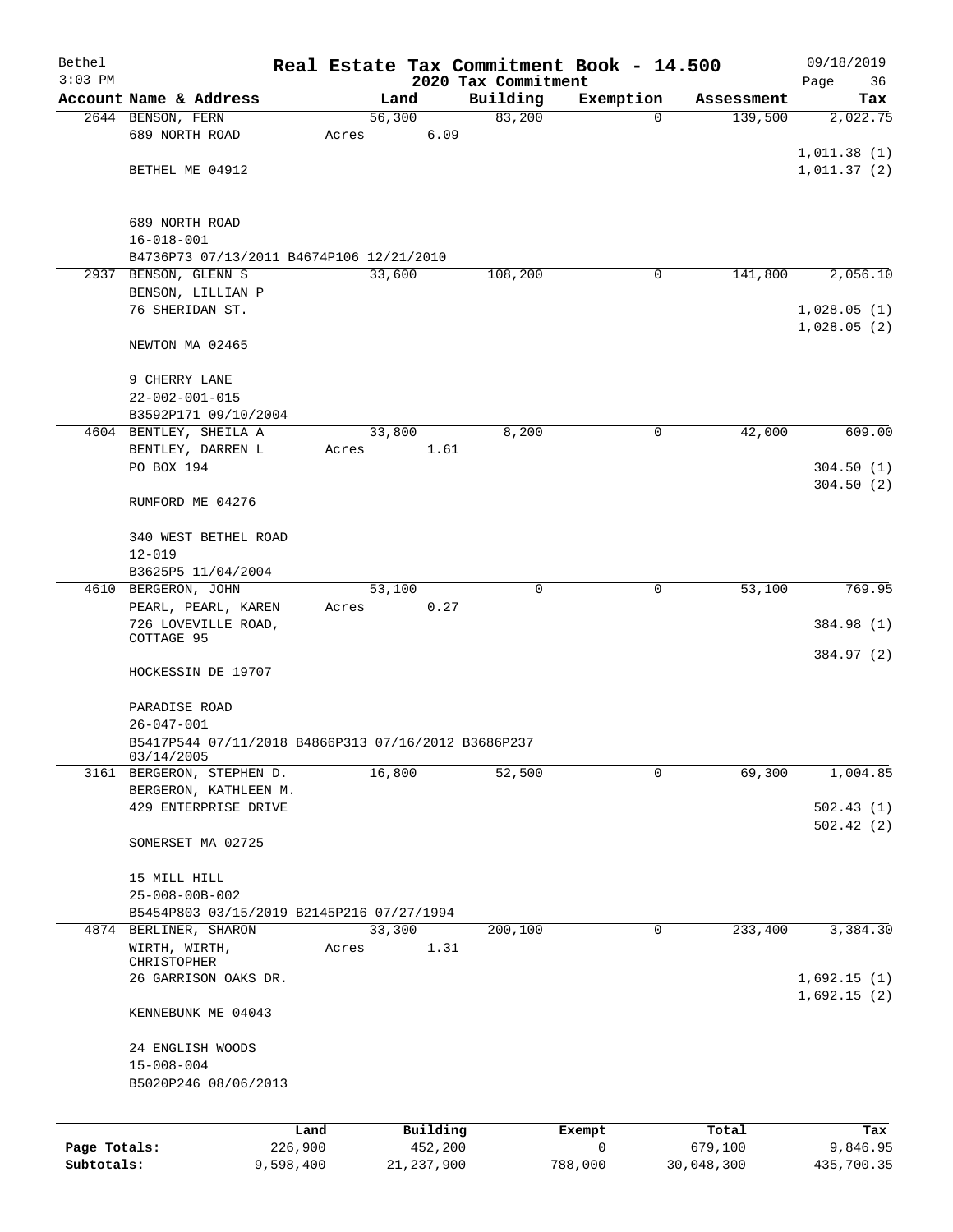| Bethel                     |                                                                                       |                      |       |        |                       | Real Estate Tax Commitment Book - 14.500 |              |             |                       | 09/18/2019                 |
|----------------------------|---------------------------------------------------------------------------------------|----------------------|-------|--------|-----------------------|------------------------------------------|--------------|-------------|-----------------------|----------------------------|
| $3:03$ PM                  | Account Name & Address                                                                |                      |       | Land   |                       | 2020 Tax Commitment<br>Building          |              | Exemption   | Assessment            | Page<br>37<br>Tax          |
|                            | 5190 BERNARD, MARK                                                                    |                      |       | 39,400 |                       | 174,500                                  |              | $\Omega$    | 213,900               | 3,101.55                   |
|                            | BERNARD, JOHANNA<br>11 OGDEN LN.                                                      |                      | Acres |        | 1.40                  |                                          |              |             |                       | 1,550.78(1)                |
|                            | MIDDLETOWN MA 01949                                                                   |                      |       |        |                       |                                          |              |             |                       | 1,550.77(2)                |
|                            | 27 EAGLE RIDGE RD<br>$27 - 036 - 003 - 005$                                           |                      |       |        |                       |                                          |              |             |                       |                            |
|                            | B4472P173 07/20/2009 B4223P288 11/14/2007                                             |                      |       |        |                       |                                          |              |             |                       |                            |
|                            | 209 BERNIER, ANDRE                                                                    |                      |       | 44,000 |                       |                                          | $\mathbf 0$  | 0           | 44,000                | 638.00                     |
|                            | BERNIER, FLORENCE                                                                     |                      | Acres |        | 24.20                 |                                          |              |             |                       |                            |
|                            | 100 SIERRA DRIVE                                                                      |                      |       |        |                       |                                          |              |             |                       | 319.00(1)<br>319.00(2)     |
|                            | BRYANT POND ME 04219                                                                  |                      |       |        |                       |                                          |              |             |                       |                            |
|                            | $04 - 057 - 002$<br>B2819P260                                                         |                      |       |        |                       |                                          |              |             |                       |                            |
|                            | 200 BERNIER, ANDRE                                                                    |                      |       | 35,400 |                       | 129,300                                  |              | $\mathbf 0$ | 164,700               | 2,388.15                   |
|                            | BERNIER, FLORENCE                                                                     |                      | Acres |        | 3.00                  |                                          |              |             |                       |                            |
|                            | 100 SIERRA DRIVE                                                                      |                      |       |        |                       |                                          |              |             |                       | 1,194.08(1)                |
|                            | MILTON TOWNSHIP ME<br>04219                                                           |                      |       |        |                       |                                          |              |             |                       | 1, 194.07(2)               |
|                            | 167 EAST BETHEL RD.<br>$04 - 049$                                                     |                      |       |        |                       |                                          |              |             |                       |                            |
|                            | B5404P689 04/27/2018 B5392P356 02/07/2018 B2511P335<br>12/29/1997 B976P251 03/10/1978 |                      |       |        |                       |                                          |              |             |                       |                            |
|                            | 201 BERNIER, ANDRE N                                                                  |                      |       | 32,600 |                       | 87,000                                   |              | 0           | 119,600               | 1,734.20                   |
|                            | BERNIER, FLORENCE E                                                                   |                      | Acres |        | 1.00                  |                                          |              |             |                       |                            |
|                            | 100 SIERRA DRIVE                                                                      |                      |       |        |                       |                                          |              |             |                       | 867.10(1)<br>867.10(2)     |
|                            | BRYANT POND ME 04219                                                                  |                      |       |        |                       |                                          |              |             |                       |                            |
|                            | 157 EAST BETHEL RD.<br>$04 - 050$                                                     |                      |       |        |                       |                                          |              |             |                       |                            |
|                            | B5306P350 09/23/2016 B5305P440 09/19/2016 B3920P344<br>04/14/2006 B3303P347           |                      |       |        |                       |                                          |              |             |                       |                            |
|                            | 3497 BERNSTEIN, ROBERT M. &                                                           |                      |       | 60,400 |                       | 106,000                                  |              | 0           | 166,400               | 2,412.80                   |
|                            | HAMMOND, DEBORAH, L.<br>30 MANTER ST                                                  |                      | Acres |        | 0.50                  |                                          |              |             |                       |                            |
|                            |                                                                                       |                      |       |        |                       |                                          |              |             |                       | 1,206.40(1)<br>1,206.40(2) |
|                            | CAPE ELIZABETH ME 04107                                                               |                      |       |        |                       |                                          |              |             |                       |                            |
|                            | 11 EDEN LANE                                                                          |                      |       |        |                       |                                          |              |             |                       |                            |
|                            | $26 - 056$                                                                            |                      |       |        |                       |                                          |              |             |                       |                            |
|                            | B4844P92 05/09/2012 B4811P178 01/31/2012<br>3498 BERNSTEIN, ROBERT M. &               |                      |       | 2,300  |                       |                                          | 0            | 0           | 2,300                 | 33.35                      |
|                            | HAMMOND, DEBORAH, L.                                                                  |                      | Acres |        | 0.05                  |                                          |              |             |                       |                            |
|                            | 30 MANTER ST                                                                          |                      |       |        |                       |                                          |              |             |                       | 16.68(1)                   |
|                            | CAPE ELIZABETH ME 04107                                                               |                      |       |        |                       |                                          |              |             |                       | 16.67(2)                   |
|                            | EDEN LANE N/S                                                                         |                      |       |        |                       |                                          |              |             |                       |                            |
|                            | $26 - 057$                                                                            |                      |       |        |                       |                                          |              |             |                       |                            |
|                            | B4844P92 05/04/2012                                                                   |                      |       |        |                       |                                          |              |             |                       |                            |
|                            |                                                                                       |                      |       |        |                       |                                          |              |             |                       |                            |
|                            |                                                                                       | Land                 |       |        | Building              |                                          | Exempt       |             | Total                 | Tax                        |
| Page Totals:<br>Subtotals: |                                                                                       | 214,100<br>9,812,500 |       |        | 496,800<br>21,734,700 |                                          | 0<br>788,000 |             | 710,900<br>30,759,200 | 10,308.05<br>446,008.40    |
|                            |                                                                                       |                      |       |        |                       |                                          |              |             |                       |                            |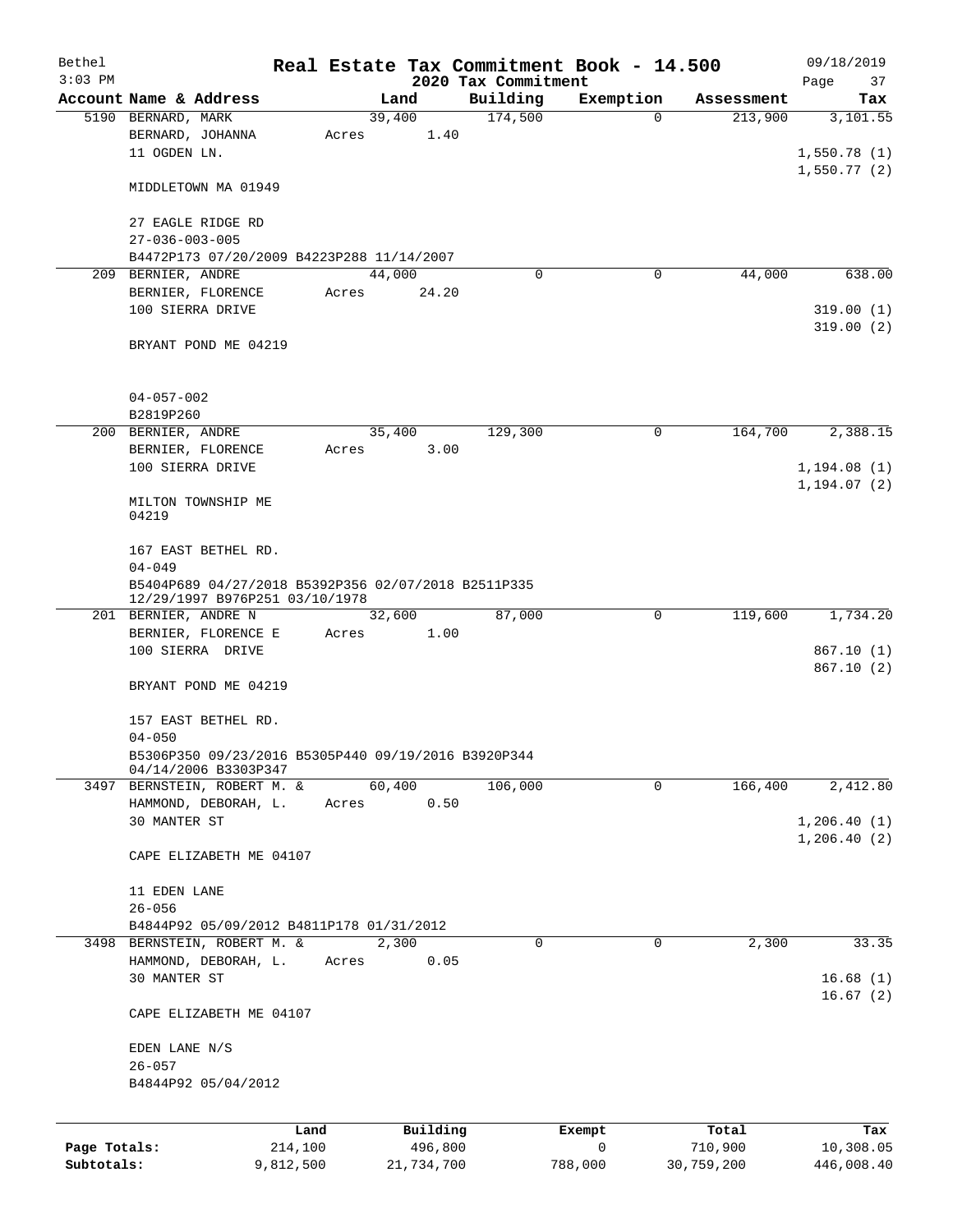| Bethel<br>$3:03$ PM |                                                                                                      |            |              | 2020 Tax Commitment | Real Estate Tax Commitment Book - 14.500 |            | 09/18/2019<br>Page<br>38     |
|---------------------|------------------------------------------------------------------------------------------------------|------------|--------------|---------------------|------------------------------------------|------------|------------------------------|
|                     | Account Name & Address                                                                               |            | Land         | Building            | Exemption                                | Assessment | Tax                          |
|                     | 2985 BERRY, DAVID F.,<br>TRUSTEE                                                                     |            | 47,900       | 236,300             | 0                                        | 284,200    | 4,120.90                     |
|                     | 51 LONE PINE ROAD                                                                                    | Acres      | 3.70         |                     |                                          |            |                              |
|                     | NEWRY ME 04261                                                                                       |            |              |                     |                                          |            | 2,060.45(1)<br>2,060.45(2)   |
|                     |                                                                                                      |            |              |                     |                                          |            |                              |
|                     | 1116 MAYVILLE RD.                                                                                    |            |              |                     |                                          |            |                              |
|                     | $22 - 013$<br>B5397P164 03/15/2018 B5341P447 04/24/2017 B5333P192<br>03/02/2017 B1146P202 01/12/1982 |            |              |                     |                                          |            |                              |
|                     | 333 BERRY, ROXANNE J                                                                                 |            | 24,600       | 122,300             | 0                                        | 146,900    | 2,130.05                     |
|                     | BERRY, E SCOTT                                                                                       | Acres      | 0.44         |                     |                                          |            |                              |
|                     | 21 COYOTE RIDGE ROAD                                                                                 |            |              |                     |                                          |            | 1,065.03(1)<br>1,065.02(2)   |
|                     | NEWRY ME 04261                                                                                       |            |              |                     |                                          |            |                              |
|                     | 967 ROUTE 232                                                                                        |            |              |                     |                                          |            |                              |
|                     | $05 - 039$                                                                                           |            |              |                     |                                          |            |                              |
|                     | B5230P531 07/07/2015 B3122P242 06/14/2002<br>2987 BERRY, SUSAN                                       |            | 6,100        | $\Omega$            | $\Omega$                                 | 6,100      | 88.45                        |
|                     | 1166 MAYVILLE ROAD                                                                                   | Acres      | 0.53         |                     |                                          |            |                              |
|                     |                                                                                                      |            |              |                     |                                          |            | 44.23(1)                     |
|                     | NEWRY ME 04261                                                                                       |            |              |                     |                                          |            | 44.22(2)                     |
|                     | RTE 2 N/S                                                                                            |            |              |                     |                                          |            |                              |
|                     | $22 - 015$                                                                                           |            |              |                     |                                          |            |                              |
|                     | B5416P425 07/03/2018 B5239P600 08/24/2015                                                            |            |              |                     |                                          |            |                              |
|                     | 1262 BERUBE, RALPH                                                                                   |            | 20,600       | 85,700              | 0                                        | 106,300    | 1,541.35                     |
|                     | 42 COLES GROVE RD.                                                                                   | Acres      | 0.25         |                     |                                          |            |                              |
|                     |                                                                                                      |            |              |                     |                                          |            | 770.68(1)                    |
|                     | DERRY NH 03038                                                                                       |            |              |                     |                                          |            | 770.67(2)                    |
|                     | 116 WEST BETHEL RD.                                                                                  |            |              |                     |                                          |            |                              |
|                     | $07 - 065$                                                                                           |            |              |                     |                                          |            |                              |
|                     | B3492P253 04/12/2004                                                                                 |            |              |                     |                                          |            |                              |
| 3336                | BETHEL COMMODORE CORP                                                                                |            | 87,800       | 322,500             | 0                                        | 410,300    | 5,949.35                     |
|                     | PO BOX 49                                                                                            | Acres      | 1.65         |                     |                                          |            |                              |
|                     |                                                                                                      |            |              |                     |                                          |            | 2,974.68 (1)                 |
|                     | BETHEL ME 04217                                                                                      |            |              |                     |                                          |            | 2,974.67 (2)                 |
|                     | 12 BROAD ST.                                                                                         |            |              |                     |                                          |            |                              |
|                     | $25 - 167$                                                                                           |            |              |                     |                                          |            |                              |
|                     | B2555P45                                                                                             |            |              |                     |                                          |            |                              |
| 3205                | BETHEL HOUSING<br>ASSOCIATES                                                                         |            | 151,500      | 963,500             | 0                                        | 1,115,000  | 16, 167.50                   |
|                     | C/O PHOENIX MANAGEMENT<br>CORP.                                                                      | Acres      | 0.84         |                     |                                          |            |                              |
|                     | PO BOX 759                                                                                           |            |              |                     |                                          |            | 8,083.75 (1)<br>8,083.75 (2) |
|                     | SACO ME 04072                                                                                        |            |              |                     |                                          |            |                              |
|                     | 56 MAIN ST.<br>$25 - 047$                                                                            |            |              |                     |                                          |            |                              |
|                     | B1154P270 04/08/1882                                                                                 |            |              |                     |                                          |            |                              |
|                     |                                                                                                      | Land       | Building     |                     | Exempt                                   | Total      | Tax                          |
| Page Totals:        |                                                                                                      | 338,500    | 1,730,300    |                     | $\mathsf{O}$                             | 2,068,800  | 29,997.60                    |
| Subtotals:          |                                                                                                      | 10,151,000 | 23, 465, 000 |                     | 788,000                                  | 32,828,000 | 476,006.00                   |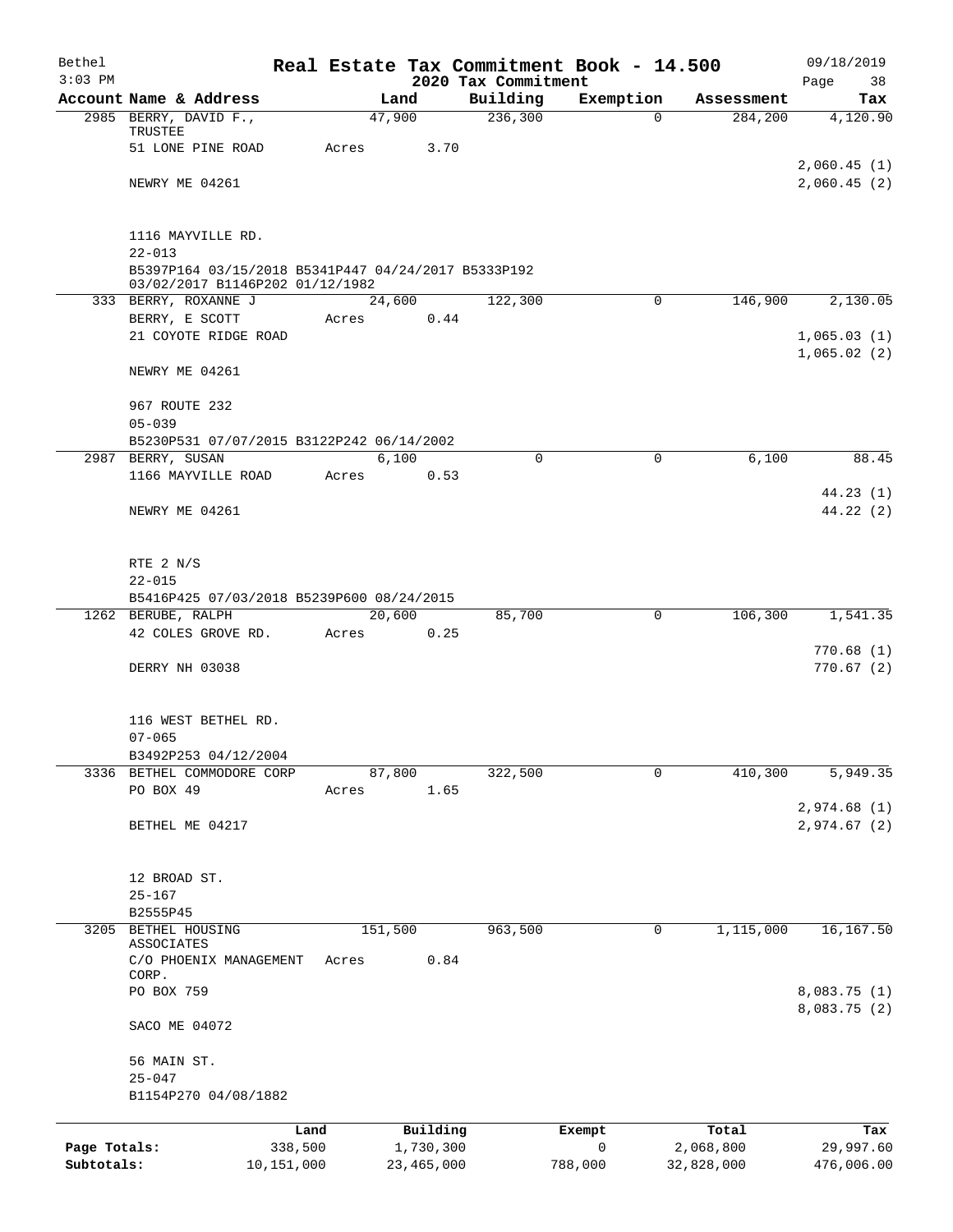| Bethel       |                                          |            |           |            | Real Estate Tax Commitment Book - 14.500 |                |                         | 09/18/2019                 |
|--------------|------------------------------------------|------------|-----------|------------|------------------------------------------|----------------|-------------------------|----------------------------|
| $3:03$ PM    |                                          |            |           |            | 2020 Tax Commitment                      |                |                         | Page<br>39                 |
|              | Account Name & Address<br>463 BETHEL INN |            | 1,861,800 | Land       | Building<br>2,718,900                    | Exemption<br>0 | Assessment<br>4,580,700 | Tax                        |
|              | PO BOX 49                                |            | Acres     | 156.86     |                                          |                |                         | 66,420.15                  |
|              |                                          |            |           |            |                                          |                |                         | 33,210.08                  |
|              | BETHEL ME 04217                          |            |           |            |                                          |                |                         | 33, 210.07                 |
|              |                                          |            |           |            |                                          |                |                         |                            |
|              | 21 BROAD STREET                          |            |           |            |                                          |                |                         |                            |
|              | $07 - 028$                               |            |           |            |                                          |                |                         |                            |
|              | B4648P125 10/19/2010                     |            |           |            |                                          |                |                         |                            |
| 4575         | BETHEL INN                               |            | 56, 400   |            | 159,400                                  | 0              | 215,800                 | 3,129.10                   |
|              | TIMESHARE UNIT                           |            |           |            |                                          |                |                         |                            |
|              | PO BOX 49                                |            |           |            |                                          |                |                         | 1,564.55(1)<br>1,564.55(2) |
|              | BETHEL ME 04217                          |            |           |            |                                          |                |                         |                            |
|              | 114 FAIRWAY ROAD                         |            |           |            |                                          |                |                         |                            |
|              | $07 - 028 - 500$                         |            |           |            |                                          |                |                         |                            |
|              | 4576 BETHEL INN                          |            | 56,400    |            | 159,400                                  | 0              | 215,800                 | 3,129.10                   |
|              | TIMESHARE UNIT                           |            |           |            |                                          |                |                         |                            |
|              | PO BOX 49                                |            |           |            |                                          |                |                         | 1,564.55(1)<br>1,564.55(2) |
|              | BETHEL ME 04217                          |            |           |            |                                          |                |                         |                            |
|              | 114 FAIRWAY ROAD                         |            |           |            |                                          |                |                         |                            |
|              | $07 - 028 - 504$                         |            |           |            |                                          |                |                         |                            |
|              | 4577 BETHEL INN                          |            | 56,400    |            | 159,400                                  | 0              | 215,800                 | 3,129.10                   |
|              | TIMESHARE UNIT                           |            |           |            |                                          |                |                         |                            |
|              | PO BOX 49                                |            |           |            |                                          |                |                         | 1,564.55(1)<br>1,564.55(2) |
|              | BETHEL ME 04217                          |            |           |            |                                          |                |                         |                            |
|              | 114 FAIRWAY ROAD                         |            |           |            |                                          |                |                         |                            |
|              | $07 - 028 - 506$                         |            |           |            |                                          |                |                         |                            |
| 4578         | BETHEL INN                               |            | 56,400    |            | 159,400                                  | 0              | 215,800                 | 3,129.10                   |
|              | TIMESHARE UNIT                           |            |           |            |                                          |                |                         |                            |
|              | PO BOX 49                                |            |           |            |                                          |                |                         | 1,564.55(1)<br>1,564.55(2) |
|              | BETHEL ME 04217                          |            |           |            |                                          |                |                         |                            |
|              | 114 FAIRWAY ROAD                         |            |           |            |                                          |                |                         |                            |
|              | $07 - 028 - 508$                         |            |           |            |                                          |                |                         |                            |
| 4579         | BETHEL INN                               |            | 56,400    |            | 159,400                                  | 0              | 215,800                 | 3,129.10                   |
|              | TIMESHARE UNIT                           |            |           |            |                                          |                |                         |                            |
|              | PO BOX 49                                |            |           |            |                                          |                |                         | 1,564.55(1)                |
|              | BETHEL ME 04217                          |            |           |            |                                          |                |                         | 1,564.55(2)                |
|              |                                          |            |           |            |                                          |                |                         |                            |
|              | 114 FAIRWAY ROAD<br>$07 - 028 - 512$     |            |           |            |                                          |                |                         |                            |
|              | 4580 BETHEL INN                          |            | 56,400    |            | 159,400                                  | 0              | 215,800                 | 3,129.10                   |
|              | TIMESHARE UNIT                           |            |           |            |                                          |                |                         |                            |
|              | PO BOX 49                                |            |           |            |                                          |                |                         | 1,564.55(1)                |
|              | BETHEL ME 04217                          |            |           |            |                                          |                |                         | 1,564.55(2)                |
|              | 114 FAIRWAY ROAD                         |            |           |            |                                          |                |                         |                            |
|              | $07 - 028 - 516$                         |            |           |            |                                          |                |                         |                            |
|              |                                          | Land       |           | Building   |                                          | Exempt         | Total                   | Tax                        |
| Page Totals: |                                          | 2,200,200  |           | 3,675,300  |                                          | $\mathsf{O}$   | 5,875,500               | 85,194.75                  |
| Subtotals:   |                                          | 12,351,200 |           | 27,140,300 |                                          | 788,000        | 38,703,500              | 561,200.75                 |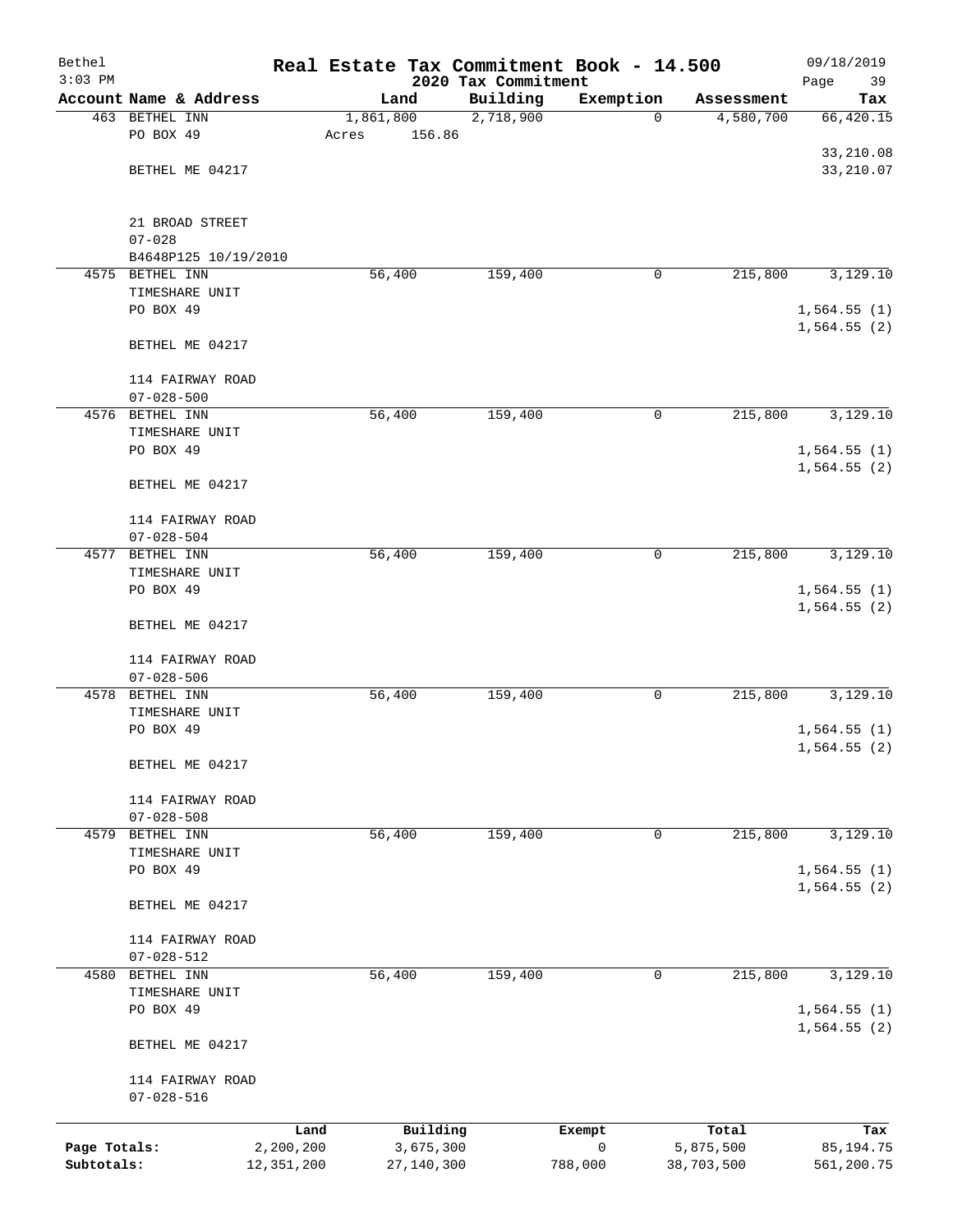| Bethel       |                                     |            | Real Estate Tax Commitment Book - 14.500 |                                 |              |              | 09/18/2019        |
|--------------|-------------------------------------|------------|------------------------------------------|---------------------------------|--------------|--------------|-------------------|
| $3:03$ PM    | Account Name & Address              |            | Land                                     | 2020 Tax Commitment<br>Building | Exemption    | Assessment   | Page<br>40<br>Tax |
|              | 4581 BETHEL INN                     |            | 56,400                                   | 159,400                         | 0            | 215,800      | 3,129.10          |
|              | TIMESHARE UNIT                      |            |                                          |                                 |              |              |                   |
|              | PO BOX 49                           |            |                                          |                                 |              |              | 1,564.55(1)       |
|              |                                     |            |                                          |                                 |              |              | 1,564.55(2)       |
|              | BETHEL ME 04217                     |            |                                          |                                 |              |              |                   |
|              |                                     |            |                                          |                                 |              |              |                   |
|              | 114 FAIRWAY ROAD                    |            |                                          |                                 |              |              |                   |
|              | $07 - 028 - 518$                    |            |                                          |                                 |              |              |                   |
|              | 4582 BETHEL INN                     |            | 56,400                                   | 159,400                         | 0            | 215,800      | 3,129.10          |
|              | TIMESHARE UNIT                      |            |                                          |                                 |              |              |                   |
|              | PO BOX 49                           |            |                                          |                                 |              |              | 1,564.55(1)       |
|              | BETHEL ME 04217                     |            |                                          |                                 |              |              | 1,564.55(2)       |
|              | 100 FAIRWAY ROAD                    |            |                                          |                                 |              |              |                   |
|              | $07 - 028 - 520$                    |            |                                          |                                 |              |              |                   |
| 4583         | BETHEL INN                          |            | 56,400                                   | 159,400                         | $\mathsf{O}$ | 215,800      | 3,129.10          |
|              | TIMESHARE UNIT                      |            |                                          |                                 |              |              |                   |
|              | PO BOX 49                           |            |                                          |                                 |              |              | 1,564.55(1)       |
|              |                                     |            |                                          |                                 |              |              | 1,564.55(2)       |
|              | BETHEL ME 04217                     |            |                                          |                                 |              |              |                   |
|              | 100 FAIRWAY ROAD                    |            |                                          |                                 |              |              |                   |
|              | $07 - 028 - 526$                    |            |                                          |                                 |              |              |                   |
|              | 4584 BETHEL INN                     |            | 56,400                                   | 159,400                         | $\mathsf{O}$ | 215,800      | 3,129.10          |
|              | TIMESHARE UNIT                      |            |                                          |                                 |              |              |                   |
|              | PO BOX 49                           |            |                                          |                                 |              |              | 1,564.55(1)       |
|              |                                     |            |                                          |                                 |              |              | 1,564.55(2)       |
|              | BETHEL ME 04217                     |            |                                          |                                 |              |              |                   |
|              | 100 FAIRWAY ROAD                    |            |                                          |                                 |              |              |                   |
|              | $07 - 028 - 530$                    |            |                                          |                                 |              |              |                   |
| 4585         | BETHEL INN                          |            | 56,400                                   | 159,400                         | 0            | 215,800      | 3,129.10          |
|              | TIMESHARE UNIT                      |            |                                          |                                 |              |              |                   |
|              | PO BOX 49                           |            |                                          |                                 |              |              | 1,564.55(1)       |
|              |                                     |            |                                          |                                 |              |              | 1,564.55(2)       |
|              | BETHEL ME 04217                     |            |                                          |                                 |              |              |                   |
|              | 100 FAIRWAY ROAD                    |            |                                          |                                 |              |              |                   |
|              | $07 - 028 - 538$                    |            |                                          |                                 |              |              |                   |
|              | 4586 BETHEL INN                     |            | 56,400                                   | 159,400                         | 0            | 215,800      | 3,129.10          |
|              | TIMESHARE UNIT                      |            |                                          |                                 |              |              |                   |
|              | PO BOX 49                           |            |                                          |                                 |              |              | 1,564.55(1)       |
|              |                                     |            |                                          |                                 |              |              | 1,564.55(2)       |
|              | BETHEL ME 04217                     |            |                                          |                                 |              |              |                   |
|              |                                     |            |                                          |                                 |              |              |                   |
|              | 88 FAIRWAY ROAD<br>$07 - 028 - 554$ |            |                                          |                                 |              |              |                   |
| 4587         | BETHEL INN                          |            | 56,400                                   | 159,400                         | 0            | 215,800      | 3,129.10          |
|              | TIMESHARE UNIT                      |            |                                          |                                 |              |              |                   |
|              | PO BOX 49                           |            |                                          |                                 |              |              | 1,564.55(1)       |
|              |                                     |            |                                          |                                 |              |              | 1,564.55(2)       |
|              | BETHEL ME 04217                     |            |                                          |                                 |              |              |                   |
|              |                                     |            |                                          |                                 |              |              |                   |
|              | 88 FAIRWAY ROAD<br>$07 - 028 - 556$ |            |                                          |                                 |              |              |                   |
|              |                                     |            |                                          |                                 |              |              |                   |
|              |                                     | Land       | Building                                 |                                 | Exempt       | Total        | Tax               |
| Page Totals: |                                     | 394,800    | 1,115,800                                |                                 | $\mathsf{O}$ | 1,510,600    | 21,903.70         |
| Subtotals:   |                                     | 12,746,000 | 28, 256, 100                             |                                 | 788,000      | 40, 214, 100 | 583,104.45        |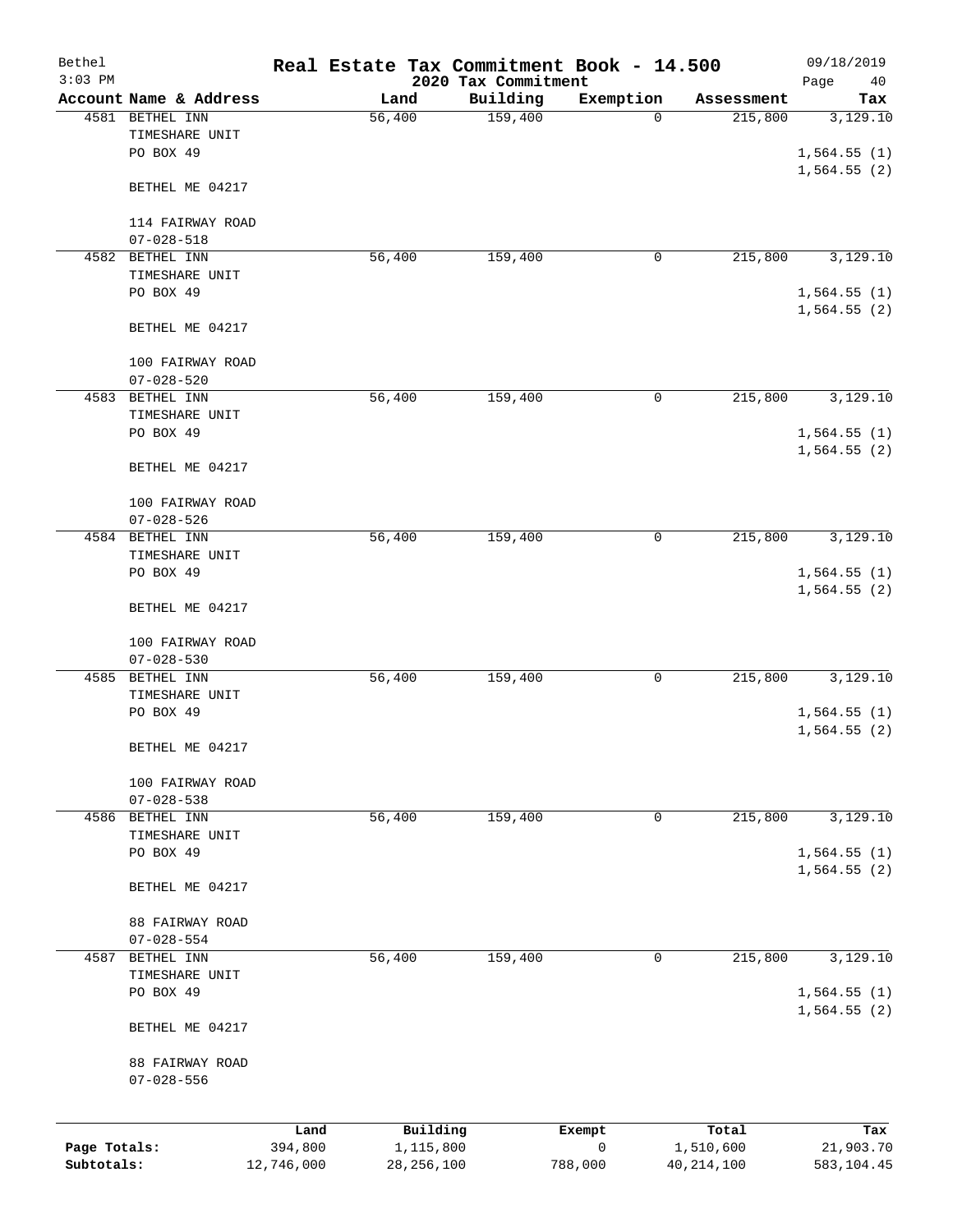| Bethel<br>$3:03$ PM |                                            |              | Real Estate Tax Commitment Book - 14.500 |                                 |             |            | 09/18/2019                  |
|---------------------|--------------------------------------------|--------------|------------------------------------------|---------------------------------|-------------|------------|-----------------------------|
|                     | Account Name & Address                     |              | Land                                     | 2020 Tax Commitment<br>Building | Exemption   | Assessment | Page<br>41<br>Tax           |
|                     | 4588 BETHEL INN                            |              | 56,400                                   | 159,400                         | 0           | 215,800    | 3,129.10                    |
|                     | TIMESHARE UNIT                             |              |                                          |                                 |             |            |                             |
|                     | PO BOX 49                                  |              |                                          |                                 |             |            | 1,564.55(1)                 |
|                     | BETHEL ME 04217                            |              |                                          |                                 |             |            | 1,564.55(2)                 |
|                     | 74 FAIRWAY ROAD                            |              |                                          |                                 |             |            |                             |
|                     | $07 - 028 - 574$                           |              |                                          |                                 |             |            |                             |
| 4589                | BETHEL INN                                 |              | 56,400                                   | 159,400                         | 0           | 215,800    | 3,129.10                    |
|                     | TIMESHARE UNIT                             |              |                                          |                                 |             |            |                             |
|                     | PO BOX 49                                  |              |                                          |                                 |             |            | 1,564.55(1)<br>1,564.55(2)  |
|                     | BETHEL ME 04217                            |              |                                          |                                 |             |            |                             |
|                     | 74 FAIRWAY ROAD                            |              |                                          |                                 |             |            |                             |
|                     | $07 - 028 - 576$                           |              |                                          |                                 |             |            |                             |
|                     | 4590 BETHEL INN                            |              | 56,400                                   | 159,400                         | 0           | 215,800    | 3,129.10                    |
|                     | TIMESHARE UNIT                             |              |                                          |                                 |             |            |                             |
|                     | PO BOX 49                                  |              |                                          |                                 |             |            | 1,564.55(1)                 |
|                     | BETHEL ME 04217                            |              |                                          |                                 |             |            | 1,564.55(2)                 |
|                     | 74 FAIRWAY ROAD                            |              |                                          |                                 |             |            |                             |
|                     | $07 - 028 - 578$                           |              |                                          |                                 |             |            |                             |
| 4591                | BETHEL INN                                 |              | 50,400                                   | 188,400                         | 0           | 238,800    | 3,462.60                    |
|                     | MILLBROOK TIMESHARE                        |              |                                          |                                 |             |            |                             |
|                     | PO BOX 49                                  |              |                                          |                                 |             |            | 1,731.30(1)                 |
|                     | BETHEL ME 04217                            |              |                                          |                                 |             |            | 1,731.30(2)                 |
|                     | 38 MILL HILL RD.                           |              |                                          |                                 |             |            |                             |
|                     | $07 - 028 - 578 - 608$                     |              |                                          |                                 |             |            |                             |
| 4592                | BETHEL INN                                 |              | 50,400                                   | 188,400                         | 0           | 238,800    | 3,462.60                    |
|                     | MILLBROOK TIMESHARE                        |              |                                          |                                 |             |            |                             |
|                     | PO BOX 49                                  |              |                                          |                                 |             |            | 1,731.30(1)                 |
|                     | BETHEL ME 04217                            |              |                                          |                                 |             |            | 1,731.30(2)                 |
|                     | 38 MILL HILL RD.                           |              |                                          |                                 |             |            |                             |
|                     | $07 - 028 - 578 - 610$                     |              |                                          |                                 |             |            |                             |
|                     | 4593 BETHEL INN                            |              | 50,400                                   | 188,400                         | 0           | 238,800    | 3,462.60                    |
|                     | MILLBROOK TIMESHARE                        |              |                                          |                                 |             |            |                             |
|                     | PO BOX 49                                  |              |                                          |                                 |             |            | 1,731.30(1)<br>1,731.30 (2) |
|                     | BETHEL ME 04217                            |              |                                          |                                 |             |            |                             |
|                     | 38 MILL HILL RD.                           |              |                                          |                                 |             |            |                             |
|                     | $07 - 028 - 578 - 612$                     |              |                                          |                                 |             |            |                             |
|                     | 4594 BETHEL INN                            |              | 50,400                                   | 188,400                         | 0           | 238,800    | 3,462.60                    |
|                     | MILLBROOK TIMESHARE                        |              |                                          |                                 |             |            |                             |
|                     | PO BOX 49                                  |              |                                          |                                 |             |            | 1,731.30(1)<br>1,731.30 (2) |
|                     | BETHEL ME 04217                            |              |                                          |                                 |             |            |                             |
|                     | 38 MILL HILL RD.<br>$07 - 028 - 578 - 614$ |              |                                          |                                 |             |            |                             |
|                     |                                            | Land         | Building                                 |                                 | Exempt      | Total      | Tax                         |
| Page Totals:        |                                            | 370,800      | 1,231,800                                |                                 | $\mathbf 0$ | 1,602,600  | 23, 237.70                  |
| Subtotals:          |                                            | 13, 116, 800 | 29,487,900                               |                                 | 788,000     | 41,816,700 | 606, 342.15                 |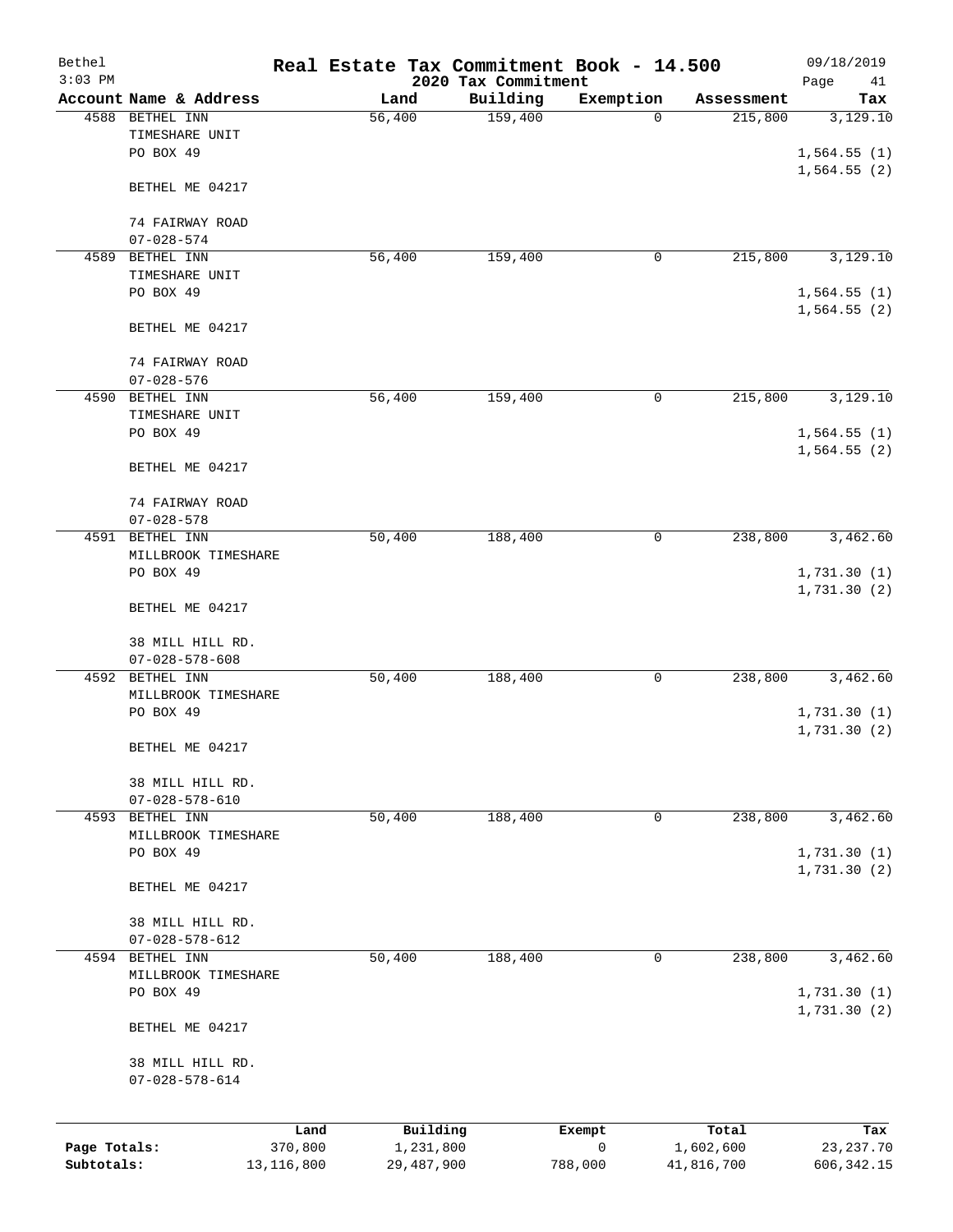| Bethel    |                                                    | Real Estate Tax Commitment Book - 14.500 |                     |              |            | 09/18/2019                 |
|-----------|----------------------------------------------------|------------------------------------------|---------------------|--------------|------------|----------------------------|
| $3:03$ PM |                                                    |                                          | 2020 Tax Commitment |              |            | Page<br>42                 |
|           | Account Name & Address                             | Land                                     | Building            | Exemption    | Assessment | Tax                        |
| 4595      | BETHEL INN<br>MILLBROOK TIMESHARE<br>LOCKOUT       | 4,200                                    | 73,700              | $\Omega$     | 77,900     | 1,129.55                   |
|           | PO BOX 49                                          |                                          |                     |              |            | 564.78(1)<br>564.77(2)     |
|           | BETHEL ME 04217                                    |                                          |                     |              |            |                            |
|           | 38 MILL HILL RD.                                   |                                          |                     |              |            |                            |
|           | $07 - 028 - 578 - 609$                             |                                          |                     |              |            |                            |
|           | 4596 BETHEL INN<br>MILLBROOK TIMESHARE<br>LOCKOUT  | 4,200                                    | 73,700              | 0            | 77,900     | 1,129.55                   |
|           | PO BOX 49                                          |                                          |                     |              |            | 564.78 (1)                 |
|           | BETHEL ME 04217                                    |                                          |                     |              |            | 564.77(2)                  |
|           | 38 MILL HILL RD.<br>$07 - 028 - 578 - 611$         |                                          |                     |              |            |                            |
| 4597      | BETHEL INN                                         | 4,200                                    | 73,700              | $\mathsf{O}$ | 77,900     | 1,129.55                   |
|           | MILLBROOK TIMESHARE<br>LOCKOUT                     |                                          |                     |              |            |                            |
|           | PO BOX 49                                          |                                          |                     |              |            | 564.78 (1)                 |
|           | BETHEL ME 04217                                    |                                          |                     |              |            | 564.77(2)                  |
|           | 38 MILL HILL RD.                                   |                                          |                     |              |            |                            |
|           | $07 - 028 - 578 - 613$                             |                                          |                     |              |            |                            |
|           | 4598 BETHEL INN<br>MILLBROOK TIMESHARE<br>LOCK OUT | 4,200                                    | 73,700              | 0            | 77,900     | 1,129.55                   |
|           | PO BOX 49                                          |                                          |                     |              |            | 564.78 (1)<br>564.77(2)    |
|           | BETHEL ME 04217                                    |                                          |                     |              |            |                            |
|           | 38 MILL HILL RD.<br>$07 - 028 - 578 - 615$         |                                          |                     |              |            |                            |
| 1097      | BETHEL INN (TIMESHARE)                             | 56,400                                   | 159,400             | 0            | 215,800    | 3,129.10                   |
|           | PO BOX 49                                          |                                          |                     |              |            |                            |
|           | BETHEL ME 04217                                    |                                          |                     |              |            | 1,564.55(1)<br>1,564.55(2) |
|           | 74 FAIRWAY ROAD                                    |                                          |                     |              |            |                            |
|           | $07 - 028 - 564$                                   |                                          |                     |              |            |                            |
|           | B3441P68 12/17/2003                                |                                          |                     |              |            |                            |
|           | 4845 BETHEL INN CORP.<br>PO BOX 49                 | 50,400                                   | 207,500             | 0            | 257,900    | 3,739.55                   |
|           | BETHEL ME 04217                                    |                                          |                     |              |            | 1,869.78(1)<br>1,869.77(2) |
|           | MILL HILL CONDO 632                                |                                          |                     |              |            |                            |
|           | $07 - 028 - 632$                                   |                                          |                     |              |            |                            |

|              | Land       | Building     | Exempt  | Total      | Tax        |
|--------------|------------|--------------|---------|------------|------------|
| Page Totals: | 123,600    | 661,700      |         | 785,300    | 11,386.85  |
| Subtotals:   | 13,240,400 | 30, 149, 600 | 788,000 | 42,602,000 | 617,729.00 |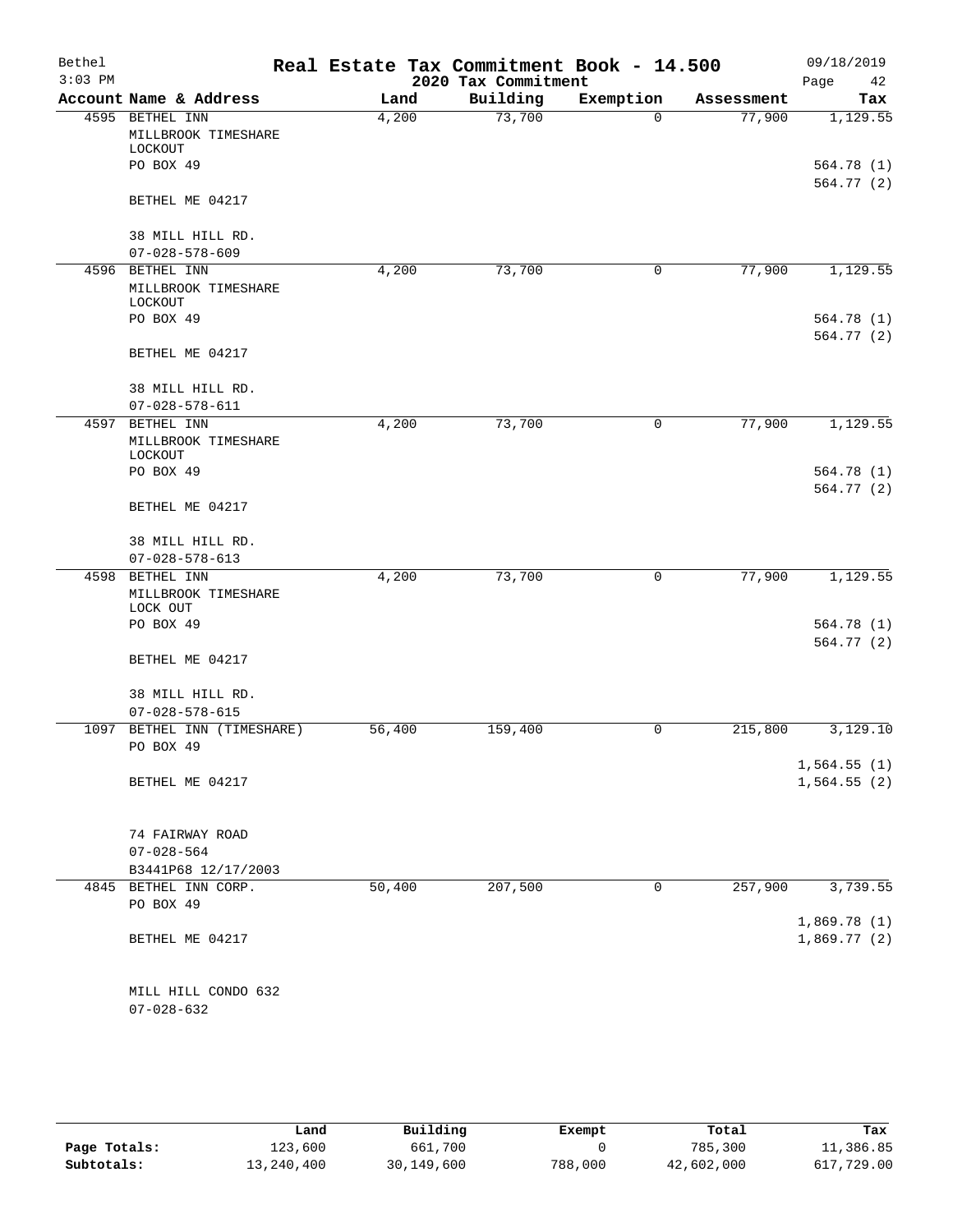| Bethel<br>$3:03$ PM |                                         |              | Real Estate Tax Commitment Book - 14.500 | 2020 Tax Commitment |              |              | 09/18/2019<br>Page<br>43   |
|---------------------|-----------------------------------------|--------------|------------------------------------------|---------------------|--------------|--------------|----------------------------|
|                     | Account Name & Address                  |              | Land                                     | Building            | Exemption    | Assessment   | Tax                        |
|                     | 4899 BETHEL INN CORP.                   |              | 50,400                                   | 207,500             | $\Omega$     | 257,900      | 3,739.55                   |
|                     | PO BOX 49                               |              |                                          |                     |              |              |                            |
|                     |                                         |              |                                          |                     |              |              | 1,869.78(1)                |
|                     | BETHEL ME 04217                         |              |                                          |                     |              |              | 1,869.77(2)                |
|                     | MILL HILL CONDO 620                     |              |                                          |                     |              |              |                            |
|                     | $07 - 028 - 620$                        |              |                                          |                     |              |              |                            |
| 4900                | BETHEL INN CORP.                        |              | 50,400                                   | 207,500             | 0            | 257,900      | 3,739.55                   |
|                     | PO BOX 49                               |              |                                          |                     |              |              |                            |
|                     | BETHEL ME 04217                         |              |                                          |                     |              |              | 1,869.78(1)<br>1,869.77(2) |
|                     | MILL HILL CONDO 616                     |              |                                          |                     |              |              |                            |
|                     | $07 - 028 - 616$                        |              |                                          |                     |              |              |                            |
|                     | 4901 BETHEL INN CORP.                   |              | 4,200                                    | 71,000              | 0            | 75,200       | 1,090.40                   |
|                     | PO BOX 49                               |              |                                          |                     |              |              | 545.20(1)                  |
|                     | BETHEL ME 04217                         |              |                                          |                     |              |              | 545.20(2)                  |
|                     | MILL HILL CONDO 635                     |              |                                          |                     |              |              |                            |
|                     | $07 - 028 - 635$                        |              |                                          |                     |              |              |                            |
|                     | 4902 BETHEL INN CORP.                   |              | 4,200                                    | 71,000              | $\mathsf{O}$ | 75,200       | 1,090.40                   |
|                     | PO BOX 49                               |              |                                          |                     |              |              |                            |
|                     | BETHEL ME 04217                         |              |                                          |                     |              |              | 545.20(1)<br>545.20 (2)    |
|                     | MILL HILL CONDO 633                     |              |                                          |                     |              |              |                            |
|                     | $07 - 028 - 633$                        |              |                                          |                     |              |              |                            |
| 4903                | BETHEL INN CORP.                        |              | 4,200                                    | 71,000              | 0            | 75,200       | 1,090.40                   |
|                     | PO BOX 49                               |              |                                          |                     |              |              |                            |
|                     |                                         |              |                                          |                     |              |              | 545.20(1)<br>545.20(2)     |
|                     | BETHEL ME 04217                         |              |                                          |                     |              |              |                            |
|                     | MILL HILL CONDO 623                     |              |                                          |                     |              |              |                            |
|                     | $07 - 028 - 623$                        |              |                                          |                     |              |              |                            |
|                     | 4904 BETHEL INN CORP.                   |              | 4,200                                    | 71,000              | 0            | 75,200       | 1,090.40                   |
|                     | PO BOX 49                               |              |                                          |                     |              |              | 545.20(1)                  |
|                     | BETHEL ME 04217                         |              |                                          |                     |              |              | 545.20 (2)                 |
|                     |                                         |              |                                          |                     |              |              |                            |
|                     | MILL HILL CONDO 621<br>$07 - 028 - 621$ |              |                                          |                     |              |              |                            |
| 4905                | BETHEL INN CORP.                        |              | 4,200                                    | 71,000              | 0            | 75,200       | 1,090.40                   |
|                     | PO BOX 49                               |              |                                          |                     |              |              |                            |
|                     |                                         |              |                                          |                     |              |              | 545.20(1)                  |
|                     | BETHEL ME 04217                         |              |                                          |                     |              |              | 545.20(2)                  |
|                     | MILL HILL CONDO 619<br>$07 - 028 - 619$ |              |                                          |                     |              |              |                            |
|                     |                                         | Land         | Building                                 |                     | Exempt       | Total        | Tax                        |
| Page Totals:        |                                         | 121,800      | 770,000                                  |                     | $\mathbf 0$  | 891,800      | 12,931.10                  |
| Subtotals:          |                                         | 13, 362, 200 | 30,919,600                               |                     | 788,000      | 43, 493, 800 | 630,660.10                 |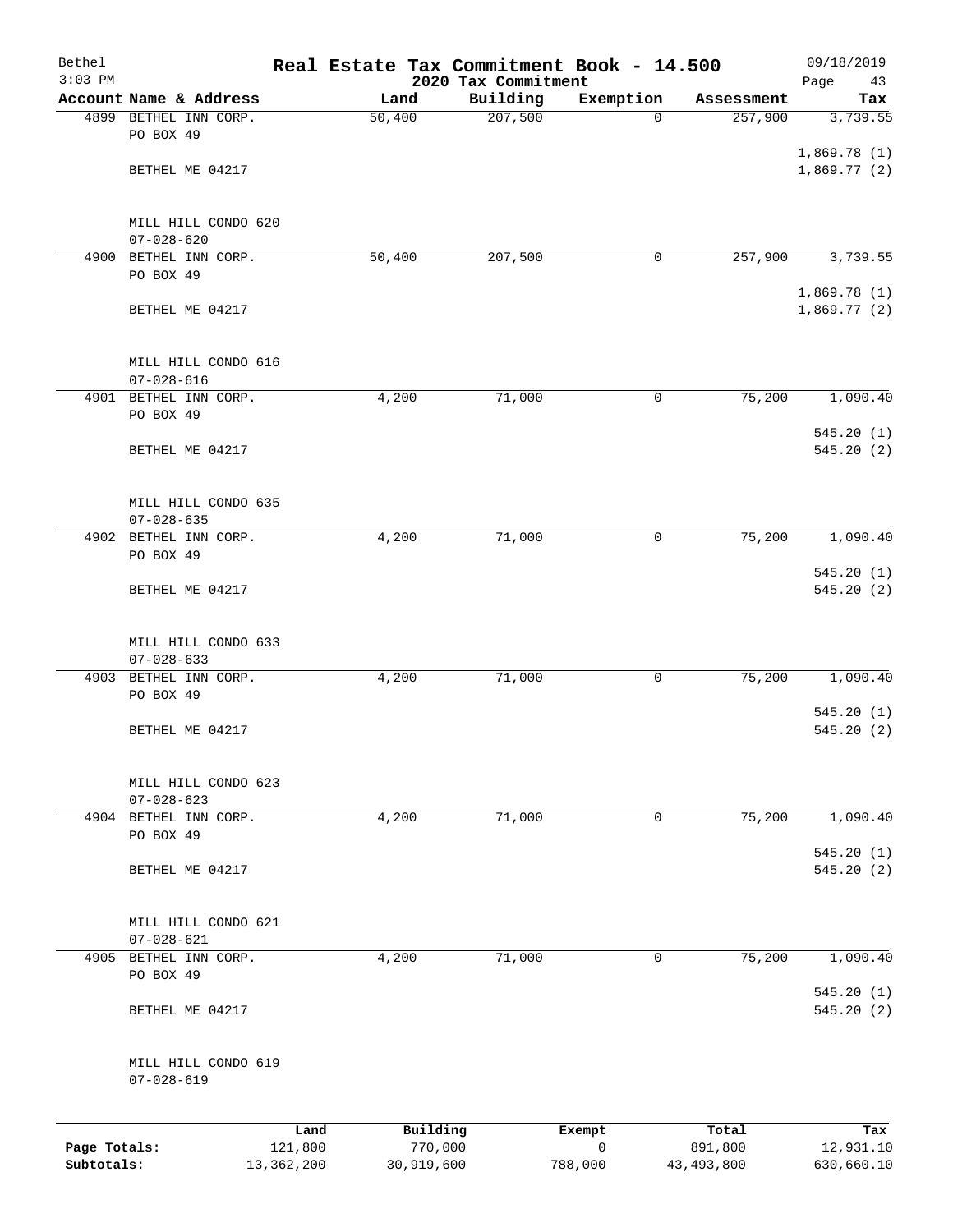| Bethel<br>$3:03$ PM |                                                                                                          | Real Estate Tax Commitment Book - 14.500 | 2020 Tax Commitment |             |            | 09/18/2019<br>Page<br>44   |
|---------------------|----------------------------------------------------------------------------------------------------------|------------------------------------------|---------------------|-------------|------------|----------------------------|
|                     | Account Name & Address                                                                                   | Land                                     | Building            | Exemption   | Assessment | Tax                        |
|                     | 4907 BETHEL INN CORP.<br>PO BOX 49                                                                       | 4,200                                    | 71,000              | $\mathbf 0$ | 75,200     | 1,090.40                   |
|                     | BETHEL ME 04217                                                                                          |                                          |                     |             |            | 545.20(1)<br>545.20(2)     |
|                     |                                                                                                          |                                          |                     |             |            |                            |
|                     | MILL HILL CONDO 617<br>$07 - 028 - 617$                                                                  |                                          |                     |             |            |                            |
|                     | 4852 BETHEL INN CORPORATION<br>PO BOX 49                                                                 | 47,000                                   | 293,100             | 0           | 340,100    | 4,931.45                   |
|                     | BETHEL ME 04217                                                                                          |                                          |                     |             |            | 2,465.73(1)<br>2,465.72(2) |
|                     | 46 MILL HILL RD#624,<br>$07 - 028 - 624$<br>B5077P269 12/27/2013 B4793P160 12/15/2011 B4011P36           |                                          |                     |             |            |                            |
|                     | 09/18/2006                                                                                               |                                          |                     |             |            |                            |
|                     | 1203 BETHEL INN CORPORATION                                                                              | 43,700                                   | 254,400             | 0           | 298,100    | 4,322.45                   |
|                     | P.O. BOX 49                                                                                              |                                          |                     |             |            |                            |
|                     | BETHEL ME 04217                                                                                          |                                          |                     |             |            | 2,161.23(1)<br>2,161.22(2) |
|                     | 46 MILL HILL RD. #<br>$07 - 028 - 578 - 600 - 01$<br>B5260P442 12/24/2015 B4792P160 12/09/2011 B3132P316 |                                          |                     |             |            |                            |
|                     | 07/01/2002<br>3435 BETHEL MANAGMENT LLC                                                                  | 121,200                                  | 698,800             | 0           | 820,000    | 11,890.00                  |
|                     | RITE AID STORE #4944<br>PO BOX 3165                                                                      | 1.41<br>Acres                            |                     |             |            | 5,945.00(1)<br>5,945.00(2) |
|                     | HARRISBURG PA 17105                                                                                      |                                          |                     |             |            |                            |
|                     | 28 MAYVILLE RD.<br>$25 - 248 - 001$                                                                      |                                          |                     |             |            |                            |
|                     | B2486P202 10/17/1997                                                                                     |                                          |                     |             |            |                            |
|                     | 174 BETHEL ROUTE 26 LLC<br>PO BOX 158                                                                    | 40,000<br>20.00<br>Acres                 | 0                   | $\sigma$    | 40,000     | 580.00                     |
|                     | BETHEL ME 04217                                                                                          |                                          |                     |             |            | 290.00(1)<br>290.00(2)     |
|                     | WALKERS MILLS RD.<br>$04 - 031$                                                                          |                                          |                     |             |            |                            |
|                     | B5106P204 04/18/2014 B3728P167 05/24/2005                                                                |                                          |                     |             |            |                            |
|                     | 3419 BETHEL STATION LIMITED                                                                              | 101,000                                  | 55,500              | 0           | 156,500    | 2,269.25                   |
|                     | PARTNERSHIP                                                                                              |                                          |                     |             |            |                            |
|                     | C/O ANDREA SULLIVAN<br>18 LAURA LANE                                                                     | 7.15<br>Acres                            |                     |             |            | 1, 134.63(1)               |
|                     | NORTON MA 02766                                                                                          |                                          |                     |             |            | 1, 134.62(2)               |
|                     | 23 CROSS ST                                                                                              |                                          |                     |             |            |                            |
|                     | $25 - 239$<br>B1645P17                                                                                   |                                          |                     |             |            |                            |
|                     |                                                                                                          |                                          |                     |             |            |                            |
|                     |                                                                                                          |                                          |                     |             |            |                            |

|              | Land       | Building     | Exempt  | Total        | Tax        |
|--------------|------------|--------------|---------|--------------|------------|
| Page Totals: | 357,100    | 1,372,800    |         | 1,729,900    | 25,083.55  |
| Subtotals:   | 13,719,300 | 32, 292, 400 | 788,000 | 45, 223, 700 | 655,743.65 |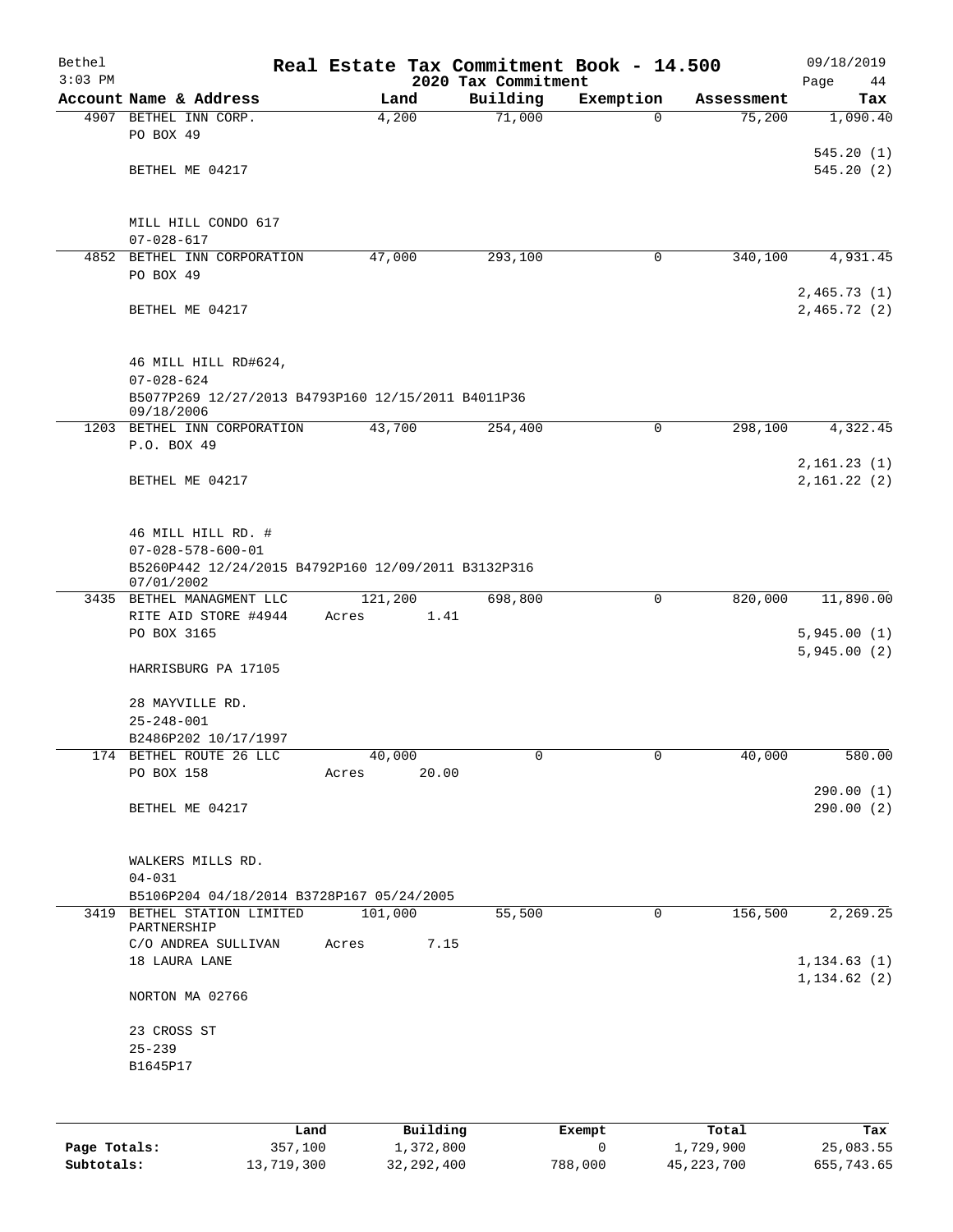| Bethel       |                                                     |       |        |          |                     | Real Estate Tax Commitment Book - 14.500 |             |            | 09/18/2019  |
|--------------|-----------------------------------------------------|-------|--------|----------|---------------------|------------------------------------------|-------------|------------|-------------|
| $3:03$ PM    |                                                     |       |        |          | 2020 Tax Commitment |                                          |             |            | Page<br>45  |
|              | Account Name & Address                              |       | Land   |          | Building            | Exemption                                |             | Assessment | Tax         |
|              | 2513 BETHEL, GEORGE                                 |       | 17,900 |          | 0                   |                                          | $\mathbf 0$ | 17,900     | 259.55      |
|              | BETHEL, BARBARA                                     | Acres |        | 62.00    |                     |                                          |             |            |             |
|              | 2139 INTERVALE ROAD                                 |       |        |          |                     |                                          |             |            | 129.78(1)   |
|              |                                                     |       |        |          |                     |                                          |             |            | 129.77(2)   |
|              | BETHEL ME 04217                                     |       |        |          |                     |                                          |             |            |             |
|              |                                                     |       |        |          |                     |                                          |             |            |             |
|              | INTERVALE RD S/S                                    |       |        |          |                     |                                          |             |            |             |
|              | $14 - 034$                                          |       |        |          |                     |                                          |             |            |             |
|              | B1163P15                                            |       |        |          |                     |                                          |             |            |             |
|              | 2609 BETHEL, GEORGE                                 |       | 68,600 |          | 220,200             | 20,000                                   |             | 268,800    | 3,897.60    |
|              | BETHEL, BARBARA                                     | Acres |        | 40.00    |                     | 01 Homestead (HM)                        |             |            |             |
|              | 2139 INTERVALE ROAD                                 |       |        |          |                     |                                          |             |            | 1,948.80(1) |
|              |                                                     |       |        |          |                     |                                          |             |            | 1,948.80(2) |
|              | BETHEL ME 04217                                     |       |        |          |                     |                                          |             |            |             |
|              |                                                     |       |        |          |                     |                                          |             |            |             |
|              | 2139 INTERVALE RD.                                  |       |        |          |                     |                                          |             |            |             |
|              | $15 - 025$                                          |       |        |          |                     |                                          |             |            |             |
|              | B700P55 02/02/1971                                  |       |        |          |                     |                                          |             |            |             |
|              | 1432 BEZANSON, ANDREW W                             |       | 54,400 |          | 129,600             |                                          | 0           | 184,000    | 2,668.00    |
|              | EAVES, SUSAN D                                      | Acres |        | 4.60     |                     |                                          |             |            |             |
|              | 171 RIVER ROAD W.                                   |       |        |          |                     |                                          |             |            | 1,334.00(1) |
|              |                                                     |       |        |          |                     |                                          |             |            | 1,334.00(2) |
|              | BERLIN MA 01503                                     |       |        |          |                     |                                          |             |            |             |
|              |                                                     |       |        |          |                     |                                          |             |            |             |
|              | 60 EGYPT MTN RD                                     |       |        |          |                     |                                          |             |            |             |
|              | $09 - 011 - 003$                                    |       |        |          |                     |                                          |             |            |             |
|              | B3134P182                                           |       |        |          |                     |                                          |             |            |             |
|              | 2953 BICKFORD, JOSHUA                               |       | 33,600 |          | 59,900              |                                          | 0           | 93,500     | 1,355.75    |
|              | 74 CHESTNUT ST #3                                   |       |        |          |                     |                                          |             |            |             |
|              |                                                     |       |        |          |                     |                                          |             |            | 677.88(1)   |
|              | BROOKLINE MA 02445                                  |       |        |          |                     |                                          |             |            | 677.87(2)   |
|              |                                                     |       |        |          |                     |                                          |             |            |             |
|              | 7 CHERRY LANE                                       |       |        |          |                     |                                          |             |            |             |
|              | $22 - 002 - 001 - 003$                              |       |        |          |                     |                                          |             |            |             |
|              | B5181P285 11/10/2014 B4568P213 03/17/2010 B3454P131 |       |        |          |                     |                                          |             |            |             |
|              | 01/19/2004                                          |       |        |          |                     |                                          |             |            |             |
|              | 3125 BIELUCH, KAREN H                               |       | 24,300 |          | 108,700             |                                          | 0           | 133,000    | 1,928.50    |
|              | BIELUCH, JESSE A                                    | Acres |        | 0.26     |                     |                                          |             |            |             |
|              | 114 INTERVALE RD                                    |       |        |          |                     |                                          |             |            | 964.25(1)   |
|              |                                                     |       |        |          |                     |                                          |             |            | 964.25(2)   |
|              | SALISBURY NH 03268                                  |       |        |          |                     |                                          |             |            |             |
|              |                                                     |       |        |          |                     |                                          |             |            |             |
|              | 114 INTERVALE RD.                                   |       |        |          |                     |                                          |             |            |             |
|              | $24 - 046$                                          |       |        |          |                     |                                          |             |            |             |
|              | B5382P158 12/05/2017 B4097P129 02/28/2007 B3041P161 |       |        |          |                     |                                          |             |            |             |
|              | 4693 BILL, MARCO                                    |       | 87,400 |          | 280,400             |                                          | 0           | 367,800    | 5,333.10    |
|              | PETER BILL, PETER BILL, Acres                       |       |        | 2.17     |                     |                                          |             |            |             |
|              | ERIKA                                               |       |        |          |                     |                                          |             |            |             |
|              | 167 GRANT ST                                        |       |        |          |                     |                                          |             |            | 2,666.55(1) |
|              |                                                     |       |        |          |                     |                                          |             |            | 2,666.55(2) |
|              | LEXINGTON MA 02420                                  |       |        |          |                     |                                          |             |            |             |
|              |                                                     |       |        |          |                     |                                          |             |            |             |
|              | 36 MOUNTAIN VALLEY ROAD                             |       |        |          |                     |                                          |             |            |             |
|              | $09 - 005 - 003$                                    |       |        |          |                     |                                          |             |            |             |
|              | B4842P9 05/03/2012                                  |       |        |          |                     |                                          |             |            |             |
|              |                                                     |       |        |          |                     |                                          |             |            |             |
|              |                                                     |       |        |          |                     |                                          |             |            |             |
|              | Land                                                |       |        | Building |                     | Exempt                                   |             | Total      | Tax         |
| Page Totals: | 286,200                                             |       |        | 798,800  |                     | 20,000                                   |             | 1,065,000  | 15,442.50   |

**Subtotals:** 14,005,500 33,091,200 808,000 46,288,700 671,186.15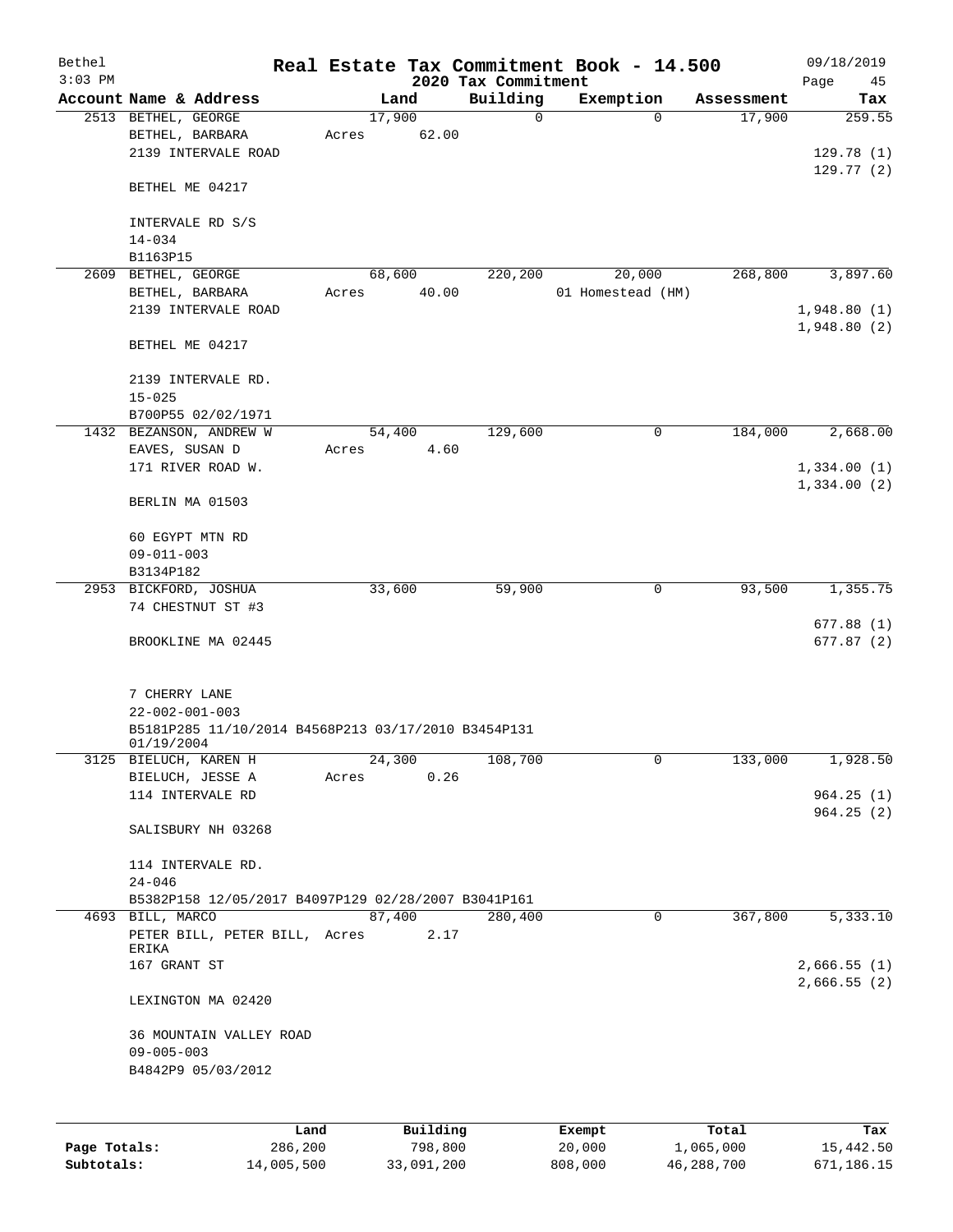| Bethel       |                                                                  |            |                |                      |                     | Real Estate Tax Commitment Book - 14.500 |                      | 09/18/2019                   |
|--------------|------------------------------------------------------------------|------------|----------------|----------------------|---------------------|------------------------------------------|----------------------|------------------------------|
| $3:03$ PM    |                                                                  |            |                |                      | 2020 Tax Commitment |                                          |                      | Page<br>46                   |
|              | Account Name & Address<br>3647 BINETTE, STEVEN J                 |            | Land<br>38,400 |                      | Building<br>77,500  | Exemption<br>20,000                      | Assessment<br>95,900 | Tax<br>1,390.55              |
|              | CORRIVEAU, DONNA<br>355 VERNON ST.                               |            |                | Acres 1.00           |                     | 01 Homestead (HM)                        |                      | 695.28(1)                    |
|              | BETHEL ME 04217                                                  |            |                |                      |                     |                                          |                      | 695.27(2)                    |
|              | 355 VERNON ST.<br>$27 - 039$                                     |            |                |                      |                     |                                          |                      |                              |
|              | B2781P259 01/03/2000                                             |            |                |                      |                     |                                          |                      |                              |
|              | 4545 BISSON, JAMES R                                             |            | 19,500         |                      | 900                 | $\mathbf 0$                              | 20,400               | 295.80                       |
|              | 264 CROWLEY RD                                                   |            | Acres          | 0.66                 |                     |                                          |                      |                              |
|              | SABATTUS ME 04280 0193                                           |            |                |                      |                     |                                          |                      | 147.90(1)<br>147.90(2)       |
|              | ROUTE 232<br>$05 - 051 - 001$                                    |            |                |                      |                     |                                          |                      |                              |
|              | B3730P62 05/18/2005                                              |            |                |                      |                     |                                          |                      |                              |
|              | 4714 BITENCOURT, EVA NIRA<br>TTE                                 |            | 45,500         |                      | 258,800             | 0                                        | 304,300              | 4,412.35                     |
|              | 5 PITCAIRN WAY                                                   | Acres      |                | 1.95                 |                     |                                          |                      |                              |
|              | IPSWICH MA 01938                                                 |            |                |                      |                     |                                          |                      | 2, 206.18(1)<br>2, 206.17(2) |
|              | 27 FIRST ST<br>$22 - 029 - 009$                                  |            |                |                      |                     |                                          |                      |                              |
|              | B5455P456 03/21/2019 B4542P307 12/23/2009 B4234P22<br>11/30/2007 |            |                |                      |                     |                                          |                      |                              |
|              | 2445 BITTNER, MICHAEL JOHN<br>231 NORTH CENTRAL AVE              |            |                | 32,800<br>Acres 0.65 | 77,200              | 0                                        | 110,000              | 1,595.00                     |
|              |                                                                  |            |                |                      |                     |                                          |                      | 797.50(1)                    |
|              | WOLLASTON MA 02170                                               |            |                |                      |                     |                                          |                      | 797.50(2)                    |
|              | 367 INTERVALE RD.<br>$13 - 007$                                  |            |                |                      |                     |                                          |                      |                              |
|              | B5392P35 02/05/2018 B3368P46 08/26/2003                          |            |                |                      |                     |                                          |                      |                              |
|              | 5147 BIXBY, STEPHEN                                              |            | 50,800         |                      | 56,500              | 0                                        | 107,300              | 1,555.85                     |
|              | BIXBY, KRISTEN<br>21 TURTLE BACK ROAD                            | Acres      |                | 2.00                 |                     |                                          |                      | 777.93(1)                    |
|              | ESSEX MA 01929                                                   |            |                |                      |                     |                                          |                      | 777.92(2)                    |
|              | LOCKE SUMMIT MT                                                  |            |                |                      |                     |                                          |                      |                              |
|              | $21 - 002 - 020$                                                 |            |                |                      |                     |                                          |                      |                              |
|              | B5399P24 03/26/2018 B3679P183 03/02/2005                         |            |                |                      |                     |                                          |                      |                              |
|              | 3164 BLACK, WILLIAM                                              |            | 46,400         |                      | 227,300             | $\mathbf 0$                              | 273,700              | 3,968.65                     |
|              | BLACK, JANET                                                     | Acres      |                | 0.25                 |                     |                                          |                      |                              |
|              | 2005 SE 26th AVENUE                                              |            |                |                      |                     |                                          |                      | 1,984.33(1)<br>1,984.32(2)   |
|              | FORT LAUDERDALE FL<br>33316                                      |            |                |                      |                     |                                          |                      |                              |
|              | 7 MILL HILL<br>$25 - 010$<br>B2608P98 09/08/1998                 |            |                |                      |                     |                                          |                      |                              |
|              |                                                                  | Land       |                | Building             |                     | Exempt                                   | Total                | Tax                          |
| Page Totals: |                                                                  | 233,400    |                | 698,200              |                     | 20,000                                   | 911,600              | 13,218.20                    |
| Subtotals:   |                                                                  | 14,238,900 |                | 33,789,400           |                     | 828,000                                  | 47,200,300           | 684,404.35                   |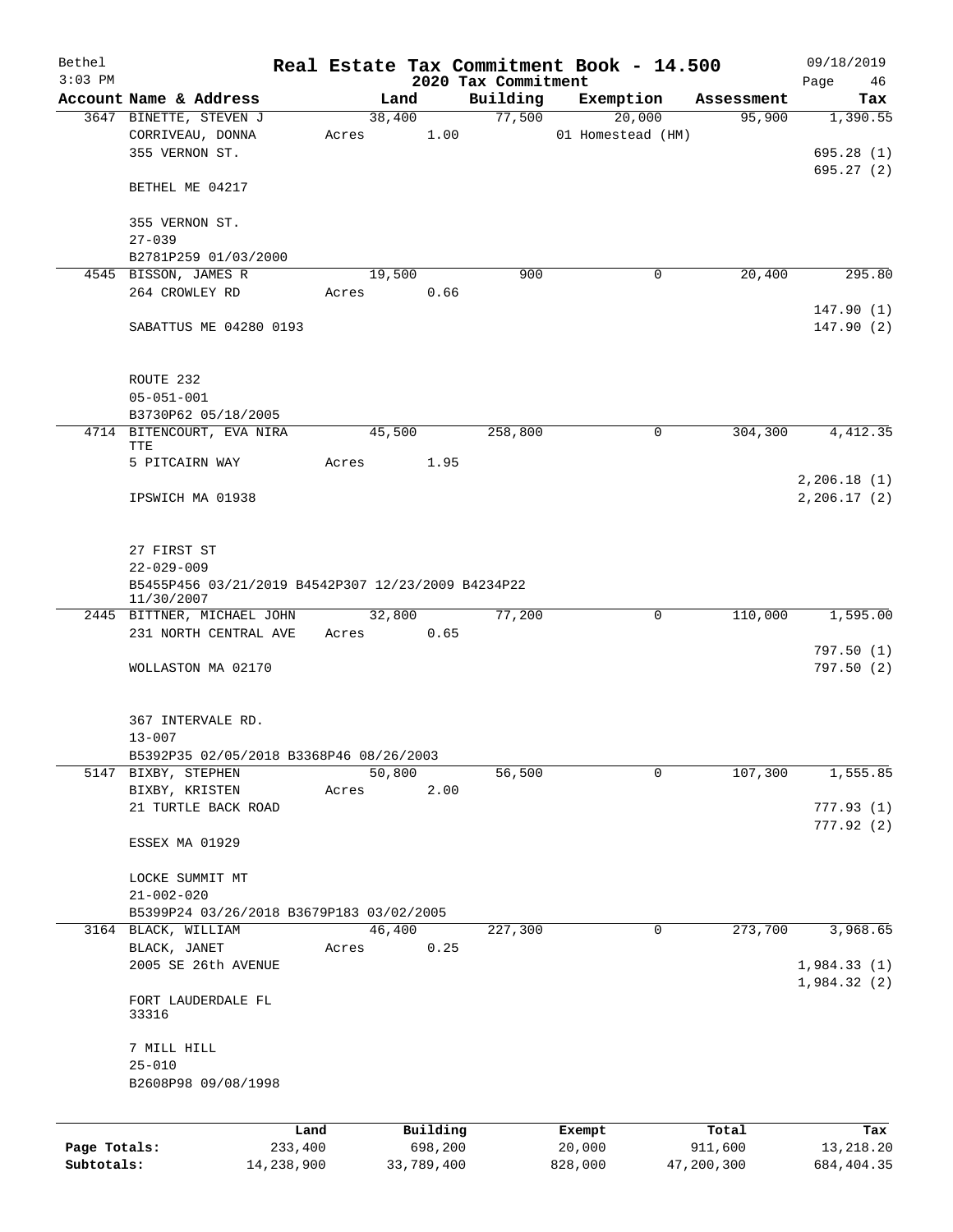| Bethel    |                                           |       |         |                     | Real Estate Tax Commitment Book - 14.500 |            | 09/18/2019                 |
|-----------|-------------------------------------------|-------|---------|---------------------|------------------------------------------|------------|----------------------------|
| $3:03$ PM |                                           |       |         | 2020 Tax Commitment |                                          |            | 47<br>Page                 |
|           | Account Name & Address                    |       | Land    | Building            | Exemption                                | Assessment | Tax                        |
|           | 3311 BLACK-POOLE HOSPITALITY<br>INC.      |       | 70,800  | 335,500             | $\Omega$                                 | 406,300    | 5,891.35                   |
|           | 85 MAIN STREET                            | Acres | 0.29    |                     |                                          |            | 2,945.68(1)                |
|           | BETHEL ME 04217                           |       |         |                     |                                          |            | 2,945.67(2)                |
|           | 85 MAIN ST.                               |       |         |                     |                                          |            |                            |
|           | $25 - 144$                                |       |         |                     |                                          |            |                            |
|           | B5224P93 05/27/2015<br>3594 BLAIR, IAN R  |       | 107,500 | 392,400             | $\mathbf 0$                              | 499,900    | 7,248.55                   |
|           | BLAIR, LAURA MILLER<br>PO BOX 128         | Acres | 2.11    |                     |                                          |            | 3,624.28(1)<br>3,624.27(2) |
|           | BETHEL ME 04217                           |       |         |                     |                                          |            |                            |
|           | 239 PARADISE RD.<br>$27 - 005$            |       |         |                     |                                          |            |                            |
|           | B4704P24 03/24/2011                       |       |         |                     |                                          |            |                            |
|           | 1740 BLAIS, APRYL                         |       | 85,400  | 171,500             | 26,000                                   | 230,900    | 3,348.05                   |
|           | 165 PLEASANT STREET                       | Acres | 21.00   |                     | 22 WW2 Widow Res.                        |            |                            |
|           | LEWISTON ME 04240                         |       |         |                     | 01 Homestead (HM)                        |            | 1,674.03(1)<br>1,674.02(2) |
|           | 333 MAYVILLE RD.<br>$12 - 075$            |       |         |                     |                                          |            |                            |
|           | B5443P314 11/28/2018 B3242P50 02/10/2003  |       |         |                     |                                          |            |                            |
|           | 391 BLAISDELL, BRENDA                     |       | 47,000  | $\mathbf 0$         | $\mathbf 0$                              | 47,000     | 681.50                     |
|           | 186 FLAT ROAD                             | Acres | 6.29    |                     |                                          |            |                            |
|           |                                           |       |         |                     |                                          |            | 340.75(1)                  |
|           | BETHEL ME 04217                           |       |         |                     |                                          |            | 340.75(2)                  |
|           | SPARROWHAWK MT RD.                        |       |         |                     |                                          |            |                            |
|           | $06 - 018 - 008$<br>B1474P45              |       |         |                     |                                          |            |                            |
|           | 393 BLAISDELL, BRENDA                     |       | 56, 400 | 35,700              | 20,000                                   | 72,100     | 1,045.45                   |
|           | 186 FLAT ROAD                             | Acres | 2.76    |                     | 01 Homestead (HM)                        |            |                            |
|           |                                           |       |         |                     |                                          |            | 522.73(1)                  |
|           | BETHEL ME 04217                           |       |         |                     |                                          |            | 522.72(2)                  |
|           | 186 FLAT RD.                              |       |         |                     |                                          |            |                            |
|           | $06 - 019$                                |       |         |                     |                                          |            |                            |
|           | B4094P226 02/13/2007                      |       |         |                     |                                          |            |                            |
|           | 1609 BLAISDELL, BRENDA J                  |       | 100     | $\Omega$            | 0                                        | 100        | 1.45                       |
|           | 186 FLAT ROAD                             | Acres | 0.70    |                     |                                          |            |                            |
|           | BETHEL ME 04217                           |       |         |                     |                                          |            | 0.73(1)<br>0.72(2)         |
|           | BARKER RD                                 |       |         |                     |                                          |            |                            |
|           | $11 - 066 - 001$                          |       |         |                     |                                          |            |                            |
|           | B5166P154 09/30/2014 B2884P107 11/21/2000 |       |         |                     |                                          |            |                            |
|           |                                           |       |         |                     |                                          |            |                            |

|              | Land       | Building   | Exempt  | Total      | Tax        |
|--------------|------------|------------|---------|------------|------------|
| Page Totals: | 367,200    | 935,100    | 46,000  | 1,256,300  | 18,216.35  |
| Subtotals:   | 14,606,100 | 34,724,500 | 874,000 | 48,456,600 | 702,620.70 |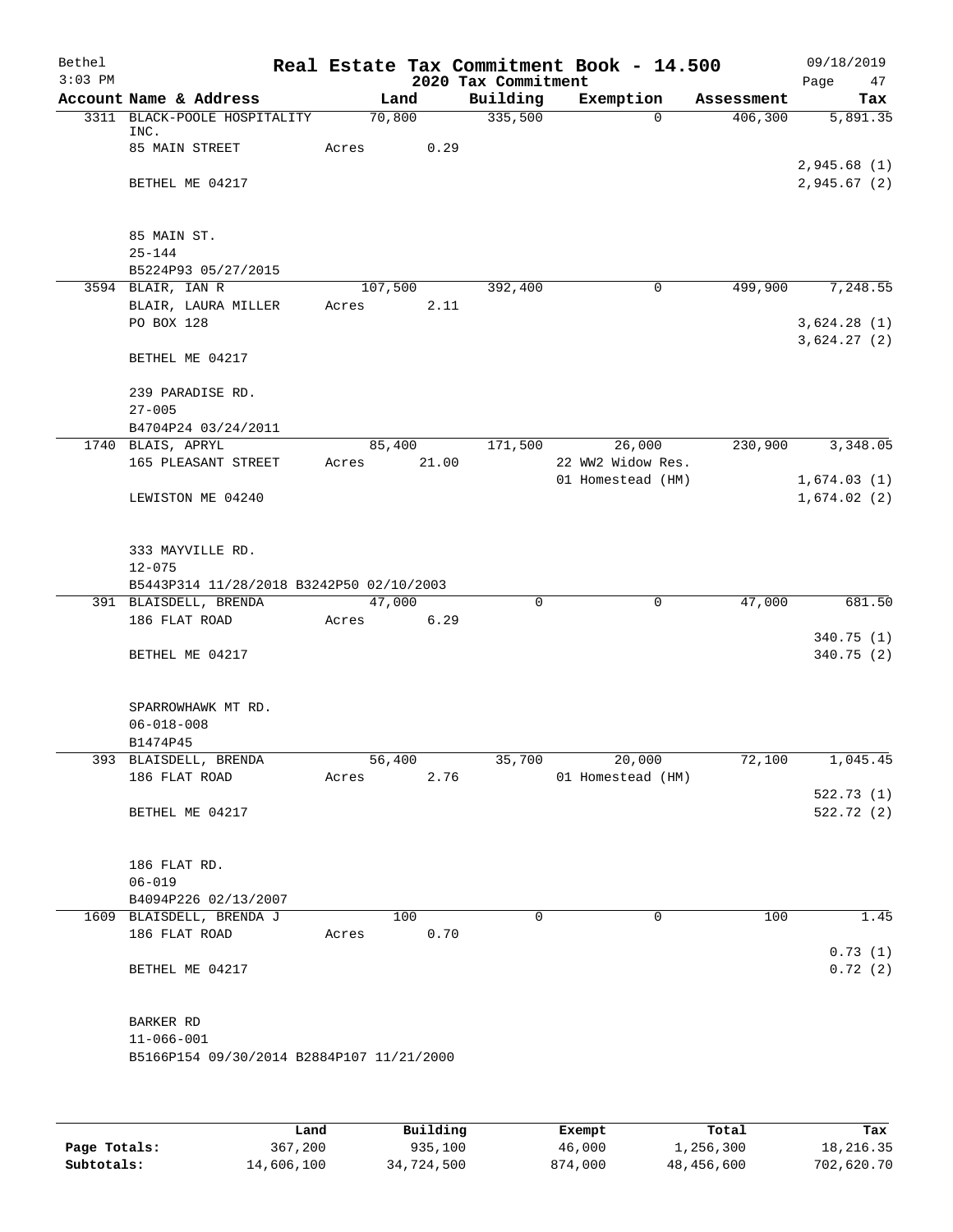| Bethel<br>$3:03$ PM |                                |       |        |        | 2020 Tax Commitment | Real Estate Tax Commitment Book - 14.500 |            | 09/18/2019<br>Page<br>48 |
|---------------------|--------------------------------|-------|--------|--------|---------------------|------------------------------------------|------------|--------------------------|
|                     | Account Name & Address         |       | Land   |        | Building            | Exemption                                | Assessment | Tax                      |
|                     | 1322 BLAKE, BRIAN C            |       | 57,500 |        | $\mathbf 0$         | $\Omega$                                 | 57,500     | 833.75                   |
|                     | BLAKE, CHRISTINE M             | Acres |        | 40.00  |                     |                                          |            |                          |
|                     | 384 WALKERS MILLS ROAD         |       |        |        |                     |                                          |            | 416.88(1)                |
|                     |                                |       |        |        |                     |                                          |            | 416.87(2)                |
|                     | BETHEL ME 04217                |       |        |        |                     |                                          |            |                          |
|                     |                                |       |        |        |                     |                                          |            |                          |
|                     | RTE 26 S/S                     |       |        |        |                     |                                          |            |                          |
|                     | $08 - 017$                     |       |        |        |                     |                                          |            |                          |
|                     | B5157P195 09/08/2014 B1035P206 |       |        |        |                     |                                          |            |                          |
|                     | 1325 BLAKE, BRIAN C            |       | 5,800  |        | $\Omega$            | 0                                        | 5,800      | 84.10                    |
|                     | BLAKE, CHRISTINE M             | Acres |        | 12.00  |                     |                                          |            |                          |
|                     | 384 WALKERS MILLS ROAD         |       |        |        |                     |                                          |            | 42.05(1)                 |
|                     |                                |       |        |        |                     |                                          |            | 42.05(2)                 |
|                     | BETHEL ME 04217                |       |        |        |                     |                                          |            |                          |
|                     |                                |       |        |        |                     |                                          |            |                          |
|                     | RTE 26 S/S                     |       |        |        |                     |                                          |            |                          |
|                     | $08 - 019$                     |       |        |        |                     |                                          |            |                          |
|                     | B5157P195 09/08/2014 B1035P206 |       |        |        |                     |                                          |            |                          |
|                     | 1358 BLAKE, BRIAN C            |       | 82,100 |        | 132,600             | 20,000                                   | 194,700    | 2,823.15                 |
|                     | BLAKE, CHRISTINE M             | Acres |        | 74.00  |                     | 01 Homestead (HM)                        |            |                          |
|                     | 384 WALKERS MILLS ROAD         |       |        |        |                     |                                          |            | 1,411.58(1)              |
|                     |                                |       |        |        |                     |                                          |            | 1,411.57(2)              |
|                     | BETHEL ME 04217                |       |        |        |                     |                                          |            |                          |
|                     |                                |       |        |        |                     |                                          |            |                          |
|                     | 384 WALKERS MILLS RD.          |       |        |        |                     |                                          |            |                          |
|                     | $08 - 042 - 001$               |       |        |        |                     |                                          |            |                          |
|                     | B1715P219 02/26/1990           |       |        |        |                     |                                          |            |                          |
|                     | 110 BLAKE, CYNTHIA             |       | 40,500 |        | 103,100             | 0                                        | 143,600    | 2,082.20                 |
|                     | 107 INTERVALE ROAD             | Acres |        | 2.00   |                     |                                          |            |                          |
|                     |                                |       |        |        |                     |                                          |            | 1,041.10(1)              |
|                     | BETHEL ME 04217                |       |        |        |                     |                                          |            | 1,041.10(2)              |
|                     |                                |       |        |        |                     |                                          |            |                          |
|                     |                                |       |        |        |                     |                                          |            |                          |
|                     | 422 PARADISE RD                |       |        |        |                     |                                          |            |                          |
|                     | $02 - 027$                     |       |        |        |                     |                                          |            |                          |
|                     | B4038P317 10/30/2006           |       |        |        |                     |                                          |            |                          |
|                     | 293 BLAKE, E G & SON INC       |       | 36,100 |        | 0                   | 0                                        | 36,100     | 523.45                   |
|                     | 107 INTERVALE ROAD             | Acres |        | 118.00 |                     |                                          |            |                          |
|                     |                                |       |        |        |                     |                                          |            | 261.73(1)                |
|                     | BETHEL ME 04217                |       |        |        |                     |                                          |            | 261.72(2)                |
|                     |                                |       |        |        |                     |                                          |            |                          |
|                     |                                |       |        |        |                     |                                          |            |                          |
|                     | GORE RD.                       |       |        |        |                     |                                          |            |                          |
|                     | $05 - 003$                     |       |        |        |                     |                                          |            |                          |
|                     | B1270P6                        |       |        |        |                     |                                          |            |                          |
|                     | 2806 BLAKE, E G & SON INC      |       | 58,900 |        | 0                   | 0                                        | 58,900     | 854.05                   |
|                     | 107 INTERVALE ROAD             | Acres |        | 39.70  |                     |                                          |            |                          |
|                     |                                |       |        |        |                     |                                          |            | 427.03(1)                |
|                     | BETHEL ME 04217                |       |        |        |                     |                                          |            | 427.02(2)                |
|                     |                                |       |        |        |                     |                                          |            |                          |
|                     |                                |       |        |        |                     |                                          |            |                          |
|                     | INTERVALE RD S/S               |       |        |        |                     |                                          |            |                          |
|                     | $18 - 054$                     |       |        |        |                     |                                          |            |                          |
|                     | B678P34                        |       |        |        |                     |                                          |            |                          |
|                     |                                |       |        |        |                     |                                          |            |                          |
|                     |                                |       |        |        |                     |                                          |            |                          |
|                     |                                |       |        |        |                     |                                          |            |                          |

|              | Land       | Building   | Exempt  | Total      | Tax        |
|--------------|------------|------------|---------|------------|------------|
| Page Totals: | 280,900    | 235,700    | 20,000  | 496,600    | 7,200.70   |
| Subtotals:   | 14,887,000 | 34,960,200 | 894,000 | 48,953,200 | 709,821.40 |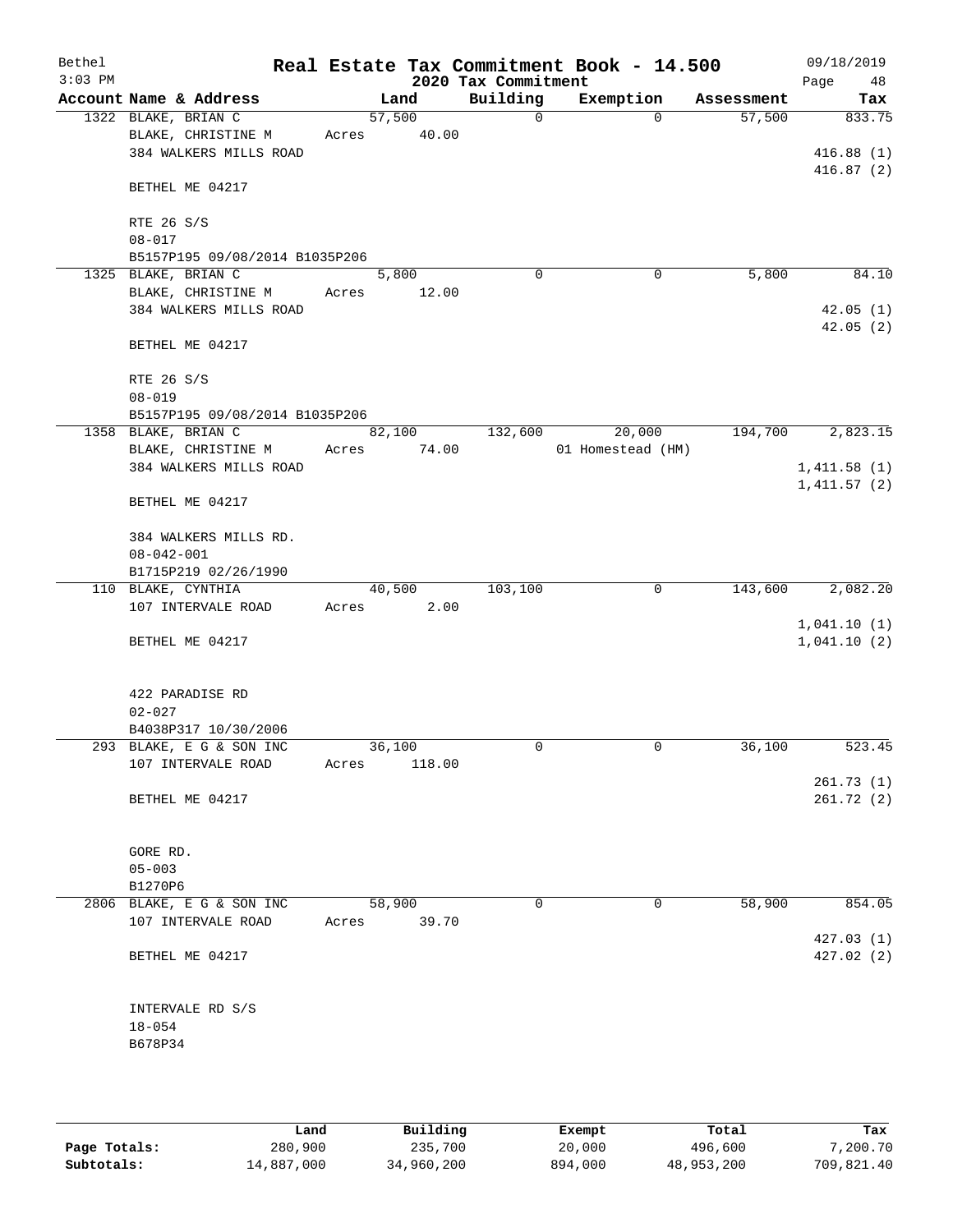| Bethel<br>$3:03$ PM |                                             |        |        | 2020 Tax Commitment | Real Estate Tax Commitment Book - 14.500 |            | 09/18/2019<br>Page<br>49 |
|---------------------|---------------------------------------------|--------|--------|---------------------|------------------------------------------|------------|--------------------------|
|                     | Account Name & Address                      |        | Land   | Building            | Exemption                                | Assessment | Tax                      |
|                     | 1357 BLAKE, HARLAN                          |        | 39,500 | 136,400             | 20,000                                   | 155,900    | 2,260.55                 |
|                     | 10 CHANDLER HILL RD.                        | Acres  | 1.45   |                     | 01 Homestead (HM)                        |            |                          |
|                     |                                             |        |        |                     |                                          |            | 1,130.28(1)              |
|                     | BETHEL ME 04217                             |        |        |                     |                                          |            | 1, 130.27(2)             |
|                     |                                             |        |        |                     |                                          |            |                          |
|                     | 10 CHANDLER HILL RD.                        |        |        |                     |                                          |            |                          |
|                     | $08 - 042 - 002$                            |        |        |                     |                                          |            |                          |
|                     | B2140P38 07/12/1994<br>1356 BLAKE, HARLAN R | 65,100 |        | $\mathbf 0$         | $\mathbf 0$                              | 65,100     | 943.95                   |
|                     | 10 CHANDLER HILL RD                         | Acres  | 57.53  |                     |                                          |            |                          |
|                     |                                             |        |        |                     |                                          |            | 471.98 (1)               |
|                     | BETHEL ME 04217                             |        |        |                     |                                          |            | 471.97 (2)               |
|                     | RTE 26 N/S                                  |        |        |                     |                                          |            |                          |
|                     | $08 - 042$                                  |        |        |                     |                                          |            |                          |
|                     | B5157P200 09/08/2014 B2344P276              |        |        |                     |                                          |            |                          |
|                     | 2622 BLAKE, HARLAN R                        | 31,000 |        | 0                   | 0                                        | 31,000     | 449.50                   |
|                     | 10 CHANDLER HILL RD                         | Acres  | 78.00  |                     |                                          |            |                          |
|                     |                                             |        |        |                     |                                          |            | 224.75 (1)               |
|                     | BETHEL ME 04217                             |        |        |                     |                                          |            | 224.75(2)                |
|                     | INTERVALE RD S/S                            |        |        |                     |                                          |            |                          |
|                     | $15 - 030$                                  |        |        |                     |                                          |            |                          |
|                     | B5157P199 09/08/2014                        |        |        |                     |                                          |            |                          |
|                     | 436 BLAKE, LEE J                            | 13,800 |        | 3,900               | $\mathsf{O}$                             | 17,700     | 256.65                   |
|                     | 1129 WEEKS MILLS ROAD                       | Acres  | 48.00  |                     |                                          |            |                          |
|                     |                                             |        |        |                     |                                          |            | 128.33(1)                |
|                     | AUGUSTA ME 04330                            |        |        |                     |                                          |            | 128.32(2)                |
|                     | HALL RD                                     |        |        |                     |                                          |            |                          |
|                     | $07 - 001$                                  |        |        |                     |                                          |            |                          |
|                     | B1065P120                                   |        |        |                     |                                          |            |                          |
|                     | 1397 BLAKE, ROBERT                          | 70,700 |        | 0                   | 0                                        | 70,700     | 1,025.15                 |
|                     | BLAKE, CYNTHIA                              | Acres  | 35.15  |                     |                                          |            |                          |
|                     | 107 INTERVALE RD                            |        |        |                     |                                          |            | 512.58(1)                |
|                     | BETHEL ME 04217                             |        |        |                     |                                          |            | 512.57(2)                |
|                     | BLAKE RD.                                   |        |        |                     |                                          |            |                          |
|                     | $08 - 062$                                  |        |        |                     |                                          |            |                          |
|                     | B4151P60 06/13/2007                         |        |        |                     |                                          |            |                          |
|                     | 438 BLAKE, ROBERT                           |        | 7,600  | 0                   | $\mathbf 0$                              | 7,600      | 110.20                   |
|                     | 107 INTERVALE ROAD                          | Acres  | 33.00  |                     |                                          |            |                          |
|                     | BETHEL ME 04217                             |        |        |                     |                                          |            | 55.10(1)<br>55.10(2)     |
|                     | HALL RD E/S                                 |        |        |                     |                                          |            |                          |
|                     | $07 - 003$                                  |        |        |                     |                                          |            |                          |
|                     | B1065P120                                   |        |        |                     |                                          |            |                          |
|                     |                                             |        |        |                     |                                          |            |                          |
|                     |                                             |        |        |                     |                                          |            |                          |

|              | Land       | Building   | Exempt  | Total      | Tax        |
|--------------|------------|------------|---------|------------|------------|
| Page Totals: | 227,700    | 140,300    | 20,000  | 348,000    | 5,046.00   |
| Subtotals:   | 15,114,700 | 35,100,500 | 914,000 | 49,301,200 | 714,867.40 |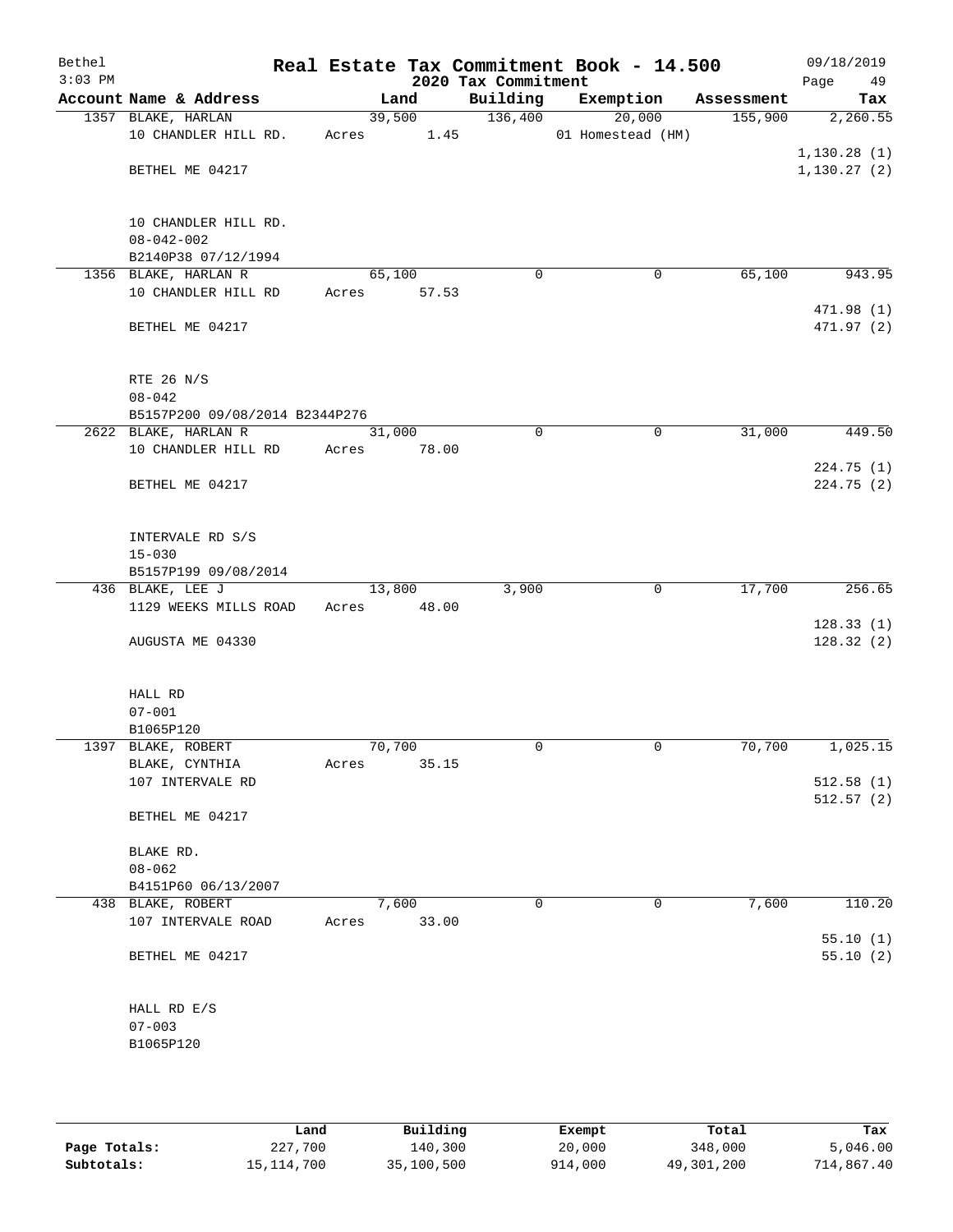| Bethel<br>$3:03$ PM |                                                         |       |        |        | 2020 Tax Commitment | Real Estate Tax Commitment Book - 14.500 |            | 09/18/2019<br>Page<br>50     |
|---------------------|---------------------------------------------------------|-------|--------|--------|---------------------|------------------------------------------|------------|------------------------------|
|                     | Account Name & Address                                  |       | Land   |        | Building            | Exemption                                | Assessment | Tax                          |
|                     | 2541 BLAKE, ROBERT                                      |       | 56,800 |        | 0                   | $\Omega$                                 | 56,800     | 823.60                       |
|                     | BLAKE, CYNTHIA                                          | Acres |        | 162.00 |                     |                                          |            |                              |
|                     | 107 INTERVALE RD.                                       |       |        |        |                     |                                          |            | 411.80(1)                    |
|                     | BETHEL ME 04217                                         |       |        |        |                     |                                          |            | 411.80(2)                    |
|                     | KIMBALL HILL RD                                         |       |        |        |                     |                                          |            |                              |
|                     | $15 - 002$                                              |       |        |        |                     |                                          |            |                              |
|                     | B2920P309 03/21/2001                                    |       |        |        |                     |                                          |            |                              |
|                     | 3134 BLAKE, ROBERT                                      |       | 44,100 |        | 153,900             | 20,000                                   | 178,000    | 2,581.00                     |
|                     | 107 INTERVALE ROAD                                      | Acres |        | 5.35   |                     | 01 Homestead (HM)                        |            |                              |
|                     | BETHEL ME 04217                                         |       |        |        |                     |                                          |            | 1,290.50(1)<br>1, 290.50(2)  |
|                     | 107 INTERVALE RD.                                       |       |        |        |                     |                                          |            |                              |
|                     | $24 - 052$<br>B638P183 01/07/1967                       |       |        |        |                     |                                          |            |                              |
|                     | 3124 BLAKE, ROBERT                                      |       | 69,400 |        | 56,500              | 0                                        | 125,900    | 1,825.55                     |
|                     | 107 INTERVALE RD.                                       | Acres |        | 11.00  |                     |                                          |            |                              |
|                     |                                                         |       |        |        |                     |                                          |            | 912.78 (1)                   |
|                     | BETHEL ME 04217                                         |       |        |        |                     |                                          |            | 912.77 (2)                   |
|                     | 112 INTERVALE RD<br>$24 - 045$                          |       |        |        |                     |                                          |            |                              |
|                     | B2589P282                                               |       |        |        |                     |                                          |            |                              |
|                     | 2629 BLAKE, ROBERT L                                    |       | 14,500 |        | $\mathbf 0$         | 0                                        | 14,500     | 210.25                       |
|                     | BLAKE, CYNTHIA J                                        | Acres |        | 61.30  |                     |                                          |            |                              |
|                     | 107 INTERVALE RD                                        |       |        |        |                     |                                          |            | 105.13(1)                    |
|                     | BETHEL ME 04217                                         |       |        |        |                     |                                          |            | 105.12(2)                    |
|                     | NORTH RD                                                |       |        |        |                     |                                          |            |                              |
|                     | $16 - 003$<br>B5043P298 10/01/2013 B5043P293 09/25/2013 |       |        |        |                     |                                          |            |                              |
|                     | 1504 BLAKE, STEPHEN                                     |       | 37,200 |        | 26,700              | $\mathbf 0$                              | 63,900     | 926.55                       |
|                     | BLAKE, LINDA                                            | Acres |        | 5.00   |                     |                                          |            |                              |
|                     | 153 WESTWOODS ROAD                                      |       |        |        |                     |                                          |            | 463.28(1)                    |
|                     | BETHEL ME 04217                                         |       |        |        |                     |                                          |            | 463.27 (2)                   |
|                     |                                                         |       |        |        |                     |                                          |            |                              |
|                     | 153 WESTWOODS ROAD                                      |       |        |        |                     |                                          |            |                              |
|                     | $11 - 012 - 010$                                        |       |        |        |                     |                                          |            |                              |
|                     | B2950P150                                               |       |        |        |                     |                                          |            |                              |
|                     | 4863 BLANCHARD, STACEY                                  |       | 33,600 |        | 120,100             | 0                                        | 153,700    | 2,228.65                     |
|                     | PO BOX 507                                              |       |        |        |                     |                                          |            |                              |
|                     | SANFORD ME 04073                                        |       |        |        |                     |                                          |            | 1, 114.33(1)<br>1, 114.32(2) |
|                     |                                                         |       |        |        |                     |                                          |            |                              |
|                     | 30 CHERRY LANE UNIT #60                                 |       |        |        |                     |                                          |            |                              |
|                     | $22 - 002 - 001 - 060$<br>B3988P177 08/14/2006          |       |        |        |                     |                                          |            |                              |
|                     |                                                         |       |        |        |                     |                                          |            |                              |
|                     |                                                         |       |        |        |                     |                                          |            |                              |

|              | Land       | Building   | Exempt  | Total      | Tax        |
|--------------|------------|------------|---------|------------|------------|
| Page Totals: | 255,600    | 357,200    | 20,000  | 592,800    | 8,595.60   |
| Subtotals:   | 15,370,300 | 35,457,700 | 934,000 | 49,894,000 | 723,463.00 |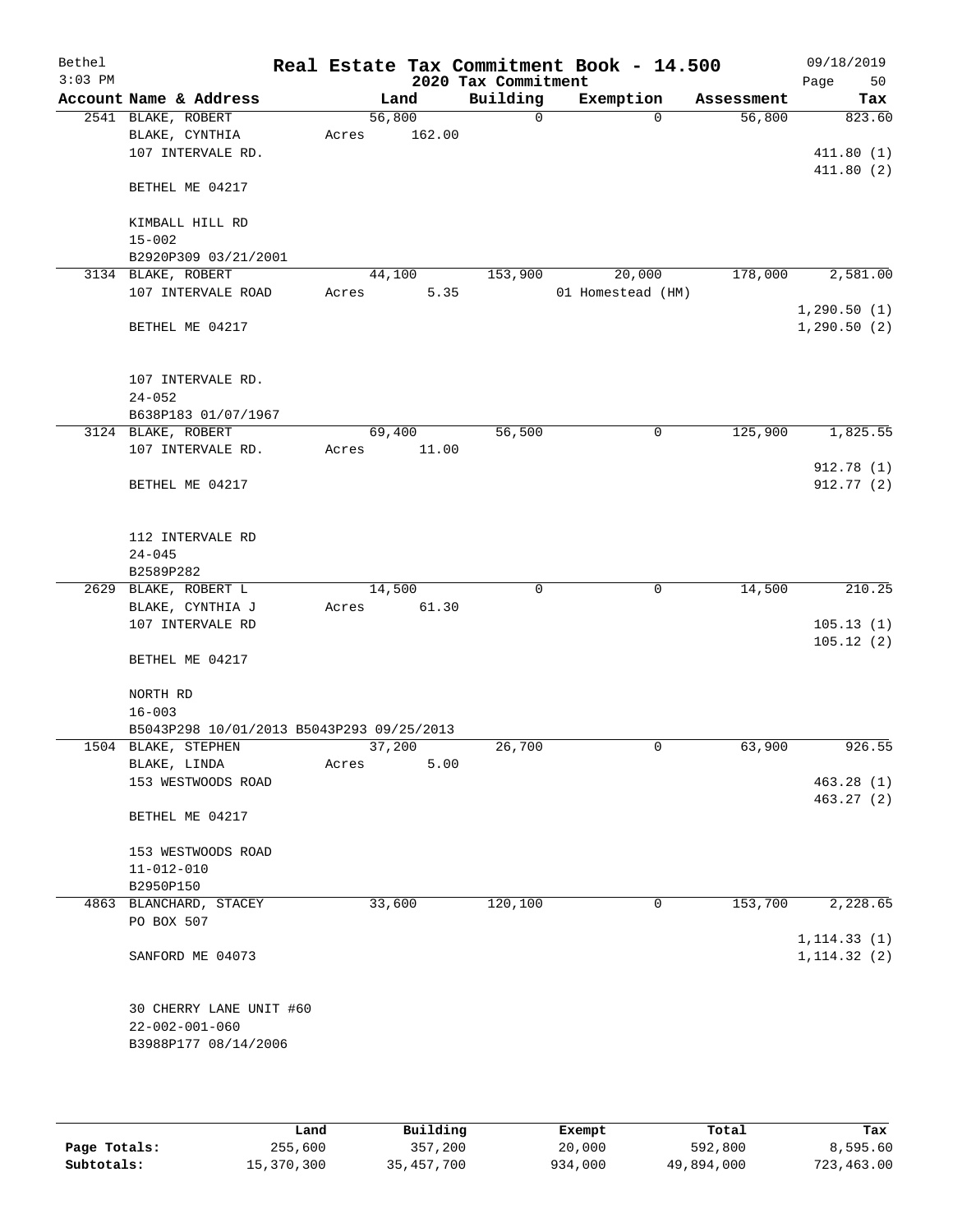| Bethel<br>$3:03$ PM |                                                                                        |            |       |                |                                 | Real Estate Tax Commitment Book - 14.500 |          |            | 09/18/2019             |
|---------------------|----------------------------------------------------------------------------------------|------------|-------|----------------|---------------------------------|------------------------------------------|----------|------------|------------------------|
|                     | Account Name & Address                                                                 |            |       | Land           | 2020 Tax Commitment<br>Building | Exemption                                |          | Assessment | Page<br>51<br>Tax      |
|                     | 2909 BLANCHARD/JONES,                                                                  |            |       | 50,600         | 31,500                          |                                          | $\Omega$ | 82,100     | 1,190.45               |
|                     | BARBARA ET AL                                                                          |            |       |                |                                 |                                          |          |            |                        |
|                     | 333 RIVER RD.                                                                          |            | Acres | 43.00          |                                 |                                          |          |            |                        |
|                     | MEXICO ME 04257                                                                        |            |       |                |                                 |                                          |          |            | 595.23(1)<br>595.22(2) |
|                     |                                                                                        |            |       |                |                                 |                                          |          |            |                        |
|                     |                                                                                        |            |       |                |                                 |                                          |          |            |                        |
|                     | 69 ASH RD.<br>$20 - 025$                                                               |            |       |                |                                 |                                          |          |            |                        |
|                     | B2408P41 02/03/1997                                                                    |            |       |                |                                 |                                          |          |            |                        |
|                     | 5087 BLANDFORD, JANE                                                                   |            |       | 62,700         | 186,000                         |                                          | 0        | 248,700    | 3,606.15               |
|                     | 8 CEDAR ROAD                                                                           |            | Acres | 1.70           |                                 |                                          |          |            |                        |
|                     |                                                                                        |            |       |                |                                 |                                          |          |            | 1,803.08(1)            |
|                     | BROOKFIELD CT 06804                                                                    |            |       |                |                                 |                                          |          |            | 1,803.07(2)            |
|                     |                                                                                        |            |       |                |                                 |                                          |          |            |                        |
|                     | 2 ELEANOR - WILLIAMS                                                                   |            |       |                |                                 |                                          |          |            |                        |
|                     | $22 - 019 - 008$                                                                       |            |       |                |                                 |                                          |          |            |                        |
|                     | B5224P399 06/01/2015 B5074P232 12/18/2013 B4842P162<br>05/04/2012 B3440P145 12/17/2003 |            |       |                |                                 |                                          |          |            |                        |
|                     | 221 BLANTON, NICHOLAS W                                                                |            |       | 33,200         | 165,300                         | 20,000                                   |          | 178,500    | 2,588.25               |
|                     | 114 BIRD HILL RD.                                                                      |            | Acres | 1.25           |                                 | 01 Homestead (HM)                        |          |            |                        |
|                     |                                                                                        |            |       |                |                                 |                                          |          |            | 1, 294.13(1)           |
|                     | BETHEL ME 04217                                                                        |            |       |                |                                 |                                          |          |            | 1, 294.12(2)           |
|                     |                                                                                        |            |       |                |                                 |                                          |          |            |                        |
|                     | 114 BIRD HILL RD.                                                                      |            |       |                |                                 |                                          |          |            |                        |
|                     | $04 - 063 - 001$                                                                       |            |       |                |                                 |                                          |          |            |                        |
|                     | B4630P95 09/08/2010                                                                    |            |       |                |                                 |                                          |          |            |                        |
|                     | 1647 BLASZCZAK, BRETT D<br>PO BOX 101                                                  |            | Acres | 38,700<br>1.12 | 109,800                         | 20,000<br>01 Homestead (HM)              |          | 128,500    | 1,863.25               |
|                     |                                                                                        |            |       |                |                                 |                                          |          |            | 931.63(1)              |
|                     | BETHEL ME 04217                                                                        |            |       |                |                                 |                                          |          |            | 931.62(2)              |
|                     |                                                                                        |            |       |                |                                 |                                          |          |            |                        |
|                     | 27 ANNIS RD.                                                                           |            |       |                |                                 |                                          |          |            |                        |
|                     | $12 - 004$                                                                             |            |       |                |                                 |                                          |          |            |                        |
|                     | B5337P234 02/28/2017 B4097P52 03/05/2007 B4044P62                                      |            |       |                |                                 |                                          |          |            |                        |
|                     | 11/09/2006                                                                             |            |       |                |                                 |                                          |          |            |                        |
|                     | 2628 BLAUSS, NATHANIEL                                                                 |            | Acres | 53,100         | 196,500                         |                                          | 0        | 249,600    | 3,619.20               |
|                     | 1471 NORTH RD                                                                          |            |       | 3.50           |                                 |                                          |          |            | 1,809.60(1)            |
|                     | GILEAD ME 04217                                                                        |            |       |                |                                 |                                          |          |            | 1,809.60(2)            |
|                     |                                                                                        |            |       |                |                                 |                                          |          |            |                        |
|                     |                                                                                        |            |       |                |                                 |                                          |          |            |                        |
|                     | 489 NORTH ROAD<br>$16 - 002$                                                           |            |       |                |                                 |                                          |          |            |                        |
|                     | B5430P12 09/06/2018 B1268P44 07/17/1984                                                |            |       |                |                                 |                                          |          |            |                        |
|                     | 2712 BLOCK, MATTHEW                                                                    |            |       | 71,000         | 142,900                         |                                          | 0        | 213,900    | 3,101.55               |
|                     | 117 OAK HILL DRIVE                                                                     |            | Acres | 1.08           |                                 |                                          |          |            |                        |
|                     |                                                                                        |            |       |                |                                 |                                          |          |            | 1,550.78(1)            |
|                     | SHARON MA 02067                                                                        |            |       |                |                                 |                                          |          |            | 1,550.77(2)            |
|                     |                                                                                        |            |       |                |                                 |                                          |          |            |                        |
|                     | 27 WILL VIEW RD.                                                                       |            |       |                |                                 |                                          |          |            |                        |
|                     | $17 - 035 - 022$                                                                       |            |       |                |                                 |                                          |          |            |                        |
|                     | B5433P478 09/27/2018 B5045P134 10/02/2013 B3349P86<br>07/25/2003                       |            |       |                |                                 |                                          |          |            |                        |
|                     |                                                                                        | Land       |       | Building       |                                 | Exempt                                   |          | Total      | Tax                    |
| Page Totals:        |                                                                                        | 309,300    |       | 832,000        |                                 | 40,000                                   |          | 1,101,300  | 15,968.85              |
| Subtotals:          |                                                                                        | 15,679,600 |       | 36,289,700     |                                 | 974,000                                  |          | 50,995,300 | 739, 431.85            |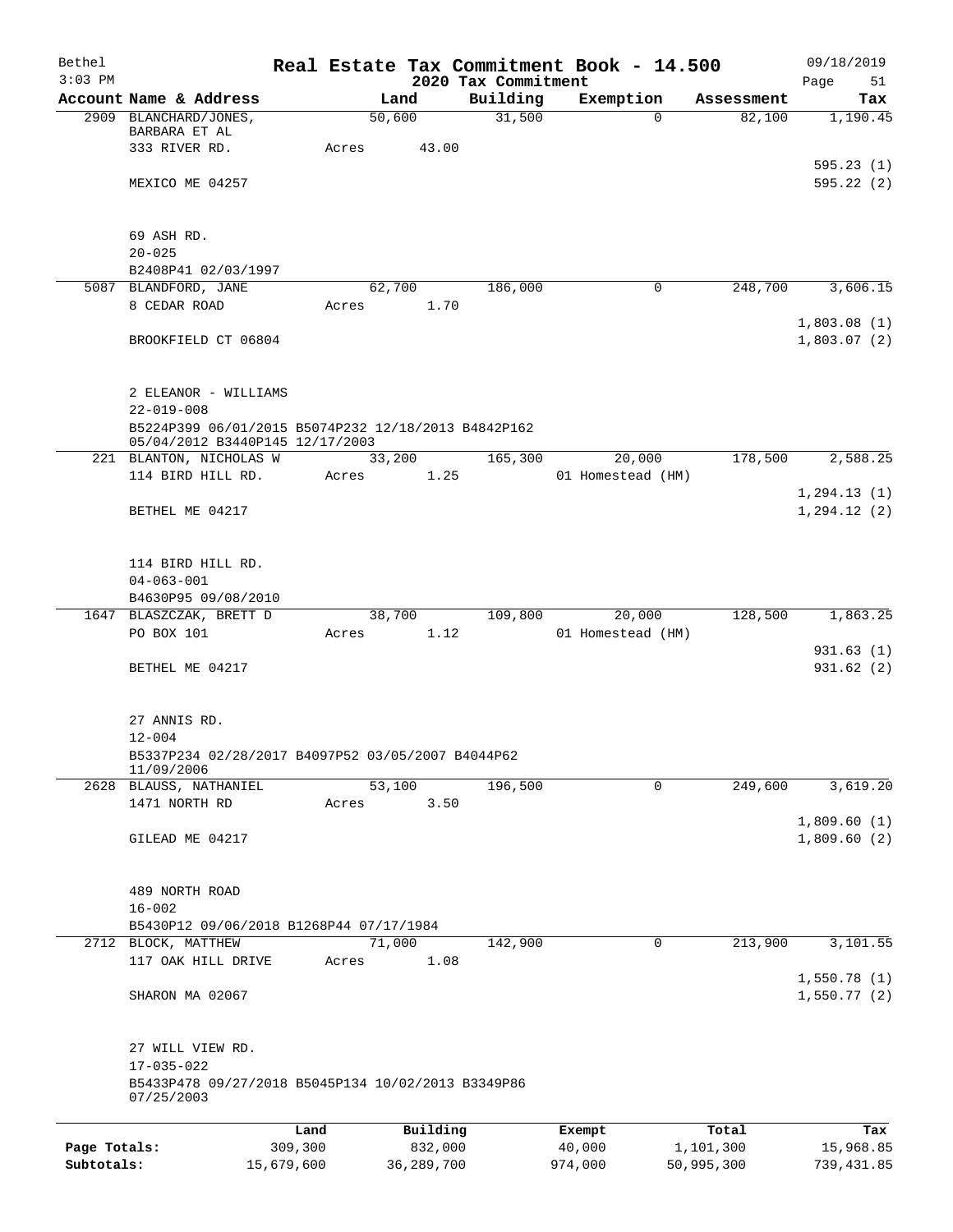| Bethel<br>$3:03$ PM |                                                    |       |        | 2020 Tax Commitment | Real Estate Tax Commitment Book - 14.500 |            | 09/18/2019<br>Page<br>52 |
|---------------------|----------------------------------------------------|-------|--------|---------------------|------------------------------------------|------------|--------------------------|
|                     | Account Name & Address                             |       | Land   | Building            | Exemption                                | Assessment | Tax                      |
|                     | 3105 BLOND, CARL J                                 |       | 36,000 | 261,400             | $\Omega$                                 | 297,400    | 4,312.30                 |
|                     | BLOND, BRENDA L                                    | Acres | 2.00   |                     |                                          |            |                          |
|                     | PO BOX 295                                         |       |        |                     |                                          |            | 2, 156.15(1)             |
|                     |                                                    |       |        |                     |                                          |            | 2,156.15(2)              |
|                     | NEWRY ME 04261                                     |       |        |                     |                                          |            |                          |
|                     |                                                    |       |        |                     |                                          |            |                          |
|                     | 174 MAYVILLE RD.                                   |       |        |                     |                                          |            |                          |
|                     | $24 - 026$                                         |       |        |                     |                                          |            |                          |
|                     | B5310P526 10/14/2016 B3438P241 12/16/2003          |       |        |                     |                                          |            |                          |
| 1430                | BLUMENSTOCK, DAVID A II                            |       | 16,200 | $\Omega$            | 0                                        | 16,200     | 234.90                   |
|                     | DUBE, DANIEL & KRISTEN Acres                       |       | 48.00  |                     |                                          |            |                          |
|                     | 50 WEST STREET                                     |       |        |                     |                                          |            | 117.45(1)                |
|                     |                                                    |       |        |                     |                                          |            | 117.45(2)                |
|                     | WESTFORD MA 01886                                  |       |        |                     |                                          |            |                          |
|                     |                                                    |       |        |                     |                                          |            |                          |
|                     |                                                    |       |        |                     |                                          |            |                          |
|                     |                                                    |       |        |                     |                                          |            |                          |
|                     | $09 - 011 - 001$                                   |       |        |                     |                                          |            |                          |
|                     | B2812P53                                           |       |        |                     |                                          |            | 2,984.10                 |
|                     | 383 BODEN, GARY                                    |       | 56,100 | 169,700             | 20,000                                   | 205,800    |                          |
|                     | BODEN, CAROL L                                     | Acres | 5.90   |                     | 01 Homestead (HM)                        |            |                          |
|                     | 133 SPARROWHAWK MT. RD.                            |       |        |                     |                                          |            | 1,492.05(1)              |
|                     |                                                    |       |        |                     |                                          |            | 1,492.05(2)              |
|                     | BETHEL ME 04217                                    |       |        |                     |                                          |            |                          |
|                     |                                                    |       |        |                     |                                          |            |                          |
|                     | 133 SPARROWHAWK MT RD                              |       |        |                     |                                          |            |                          |
|                     | $06 - 018 - 001$                                   |       |        |                     |                                          |            |                          |
|                     | B3788P314 08/15/2005                               |       |        |                     |                                          |            |                          |
|                     | 3243 BODWELL, SALLY G                              |       | 52,300 | 101,500             | 20,000                                   | 133,800    | 1,940.10                 |
|                     | PO BOX 695                                         | Acres | 0.36   |                     | 01 Homestead (HM)                        |            |                          |
|                     |                                                    |       |        |                     |                                          |            | 970.05(1)                |
|                     | BETHEL ME 04217                                    |       |        |                     |                                          |            | 970.05(2)                |
|                     |                                                    |       |        |                     |                                          |            |                          |
|                     |                                                    |       |        |                     |                                          |            |                          |
|                     | 24 MECHANIC ST.                                    |       |        |                     |                                          |            |                          |
|                     | $25 - 078 - 001$                                   |       |        |                     |                                          |            |                          |
|                     | B5267P590 02/09/2016                               |       |        |                     |                                          |            |                          |
|                     | 3283 BOHR, KATHERINE ALDEN                         |       | 60,600 | 279,600             | 20,000                                   | 320,200    | 4,642.90                 |
|                     | PO BOX 247                                         | Acres | 0.96   |                     | 01 Homestead (HM)                        |            |                          |
|                     |                                                    |       |        |                     |                                          |            | 2,321.45(1)              |
|                     | BETHEL ME 04217                                    |       |        |                     |                                          |            | 2,321.45(2)              |
|                     |                                                    |       |        |                     |                                          |            |                          |
|                     |                                                    |       |        |                     |                                          |            |                          |
|                     | 38 CHAPMAN ST.                                     |       |        |                     |                                          |            |                          |
|                     | $25 - 117$                                         |       |        |                     |                                          |            |                          |
|                     | B4946P315 01/24/2013 B4831P343 04/03/2012 B1187P11 |       |        |                     |                                          |            |                          |
|                     | 12/09/1982 B854P162 04/29/1975                     |       |        |                     |                                          |            |                          |
|                     | 1697 BOISVERT FAMILY TRUST                         |       | 51,100 | 321,900             | 0                                        | 373,000    | 5,408.50                 |
|                     | 4 WORTHLEY HILL ROAD                               | Acres | 2.19   |                     |                                          |            |                          |
|                     |                                                    |       |        |                     |                                          |            | 2,704.25(1)              |
|                     | GOFFSTOWN NH 03045                                 |       |        |                     |                                          |            | 2,704.25 (2)             |
|                     |                                                    |       |        |                     |                                          |            |                          |
|                     |                                                    |       |        |                     |                                          |            |                          |
|                     | 11 RIPPS TRAIL                                     |       |        |                     |                                          |            |                          |
|                     | $12 - 052 - 010$                                   |       |        |                     |                                          |            |                          |
|                     | B5193P296 12/17/2014                               |       |        |                     |                                          |            |                          |
|                     |                                                    |       |        |                     |                                          |            |                          |
|                     |                                                    |       |        |                     |                                          |            |                          |

|              | Land       | Building   | Exempt    | Total      | Tax        |
|--------------|------------|------------|-----------|------------|------------|
| Page Totals: | 272,300    | 1,134,100  | 60,000    | 1,346,400  | 19,522.80  |
| Subtotals:   | 15,951,900 | 37,423,800 | 1,034,000 | 52,341,700 | 758,954.65 |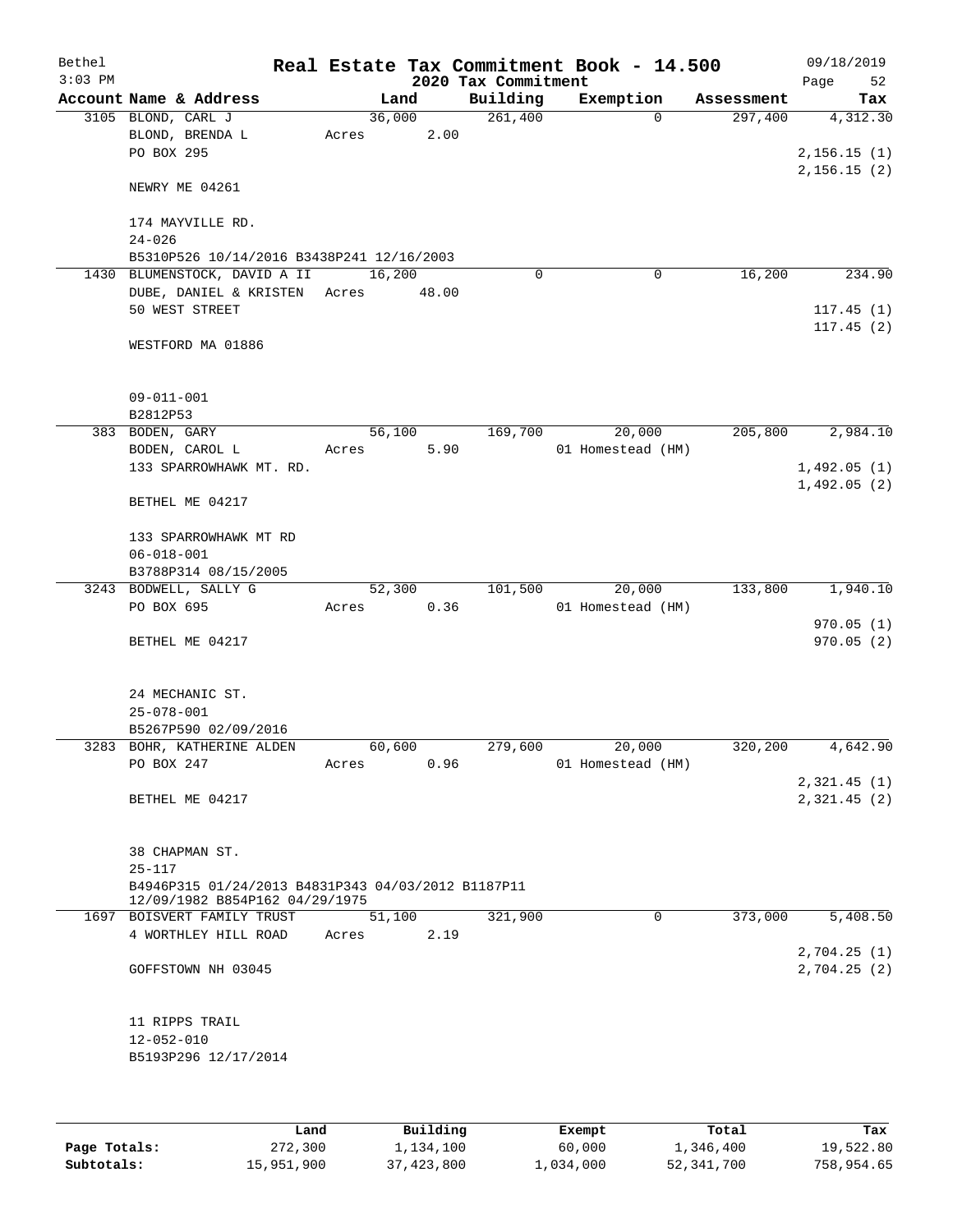| Bethel                     |                                                                                 |       |        |                         |                                 | Real Estate Tax Commitment Book - 14.500 |                           | 09/18/2019                 |
|----------------------------|---------------------------------------------------------------------------------|-------|--------|-------------------------|---------------------------------|------------------------------------------|---------------------------|----------------------------|
| $3:03$ PM                  | Account Name & Address                                                          |       | Land   |                         | 2020 Tax Commitment<br>Building |                                          |                           | Page<br>53                 |
|                            | 3698 BOIVIN, JESSICA                                                            |       | 28,900 |                         | 64,700                          | Exemption<br>0                           | Assessment<br>93,600      | Tax<br>1,357.20            |
|                            | 27 FLAT ROAD                                                                    | Acres |        | 0.33                    |                                 |                                          |                           |                            |
|                            |                                                                                 |       |        |                         |                                 |                                          |                           | 678.60(1)                  |
|                            | BETHEL ME 04217                                                                 |       |        |                         |                                 |                                          |                           | 678.60(2)                  |
|                            | 27 FLAT RD                                                                      |       |        |                         |                                 |                                          |                           |                            |
|                            | $28 - 040$                                                                      |       |        |                         |                                 |                                          |                           |                            |
|                            | B3096P274 04/17/2002                                                            |       |        |                         |                                 |                                          |                           |                            |
| 145                        | BOLEN, BENJAMIN &<br><b>JEREMIAH</b>                                            |       | 47,300 |                         | 110,700                         | 20,000                                   | 138,000                   | 2,001.00                   |
|                            | C/O YOUNG, CHERYL                                                               | Acres |        | 18.00                   |                                 | 01 Homestead (HM)                        |                           |                            |
|                            | 875 WALKERS MILLS ROAD                                                          |       |        |                         |                                 |                                          |                           | 1,000.50(1)<br>1,000.50(2) |
|                            | BETHEL ME 04217                                                                 |       |        |                         |                                 |                                          |                           |                            |
|                            | 875 WALKERS MILLS RD.                                                           |       |        |                         |                                 |                                          |                           |                            |
|                            | $04 - 002$<br>B5307P407 09/29/2016 B2277P308 11/29/1995 B1912P338<br>06/30/1992 |       |        |                         |                                 |                                          |                           |                            |
|                            | 3522 BOLINGER, JANE                                                             |       | 42,900 |                         | 162,600                         | 0                                        | 205,500                   | 2,979.75                   |
|                            | 25 CONWELL AVENUE                                                               | Acres |        | 0.98                    |                                 |                                          |                           |                            |
|                            | WEST SOMERVILLE MA<br>02144                                                     |       |        |                         |                                 |                                          |                           | 1,489.88(1)<br>1,489.87(2) |
|                            |                                                                                 |       |        |                         |                                 |                                          |                           |                            |
|                            | 203 VERNON ST./VISTA<br>$26 - 070 - 008$                                        |       |        |                         |                                 |                                          |                           |                            |
|                            | B5228P70 06/22/2015                                                             |       |        |                         |                                 |                                          |                           |                            |
|                            | 3642 BONACORSI, GENISE B                                                        |       | 39,300 |                         | 157,600                         | 0                                        | 196,900                   | 2,855.05                   |
|                            | BONACORSI, STEPHEN G                                                            | Acres |        | 1.34                    |                                 |                                          |                           |                            |
|                            | 53 TURKEY HILL RD.                                                              |       |        |                         |                                 |                                          |                           | 1,427.53(1)                |
|                            | NEWBURYPORT MA 01950                                                            |       |        |                         |                                 |                                          |                           | 1,427.52(2)                |
|                            | 406 PARADISE RD.                                                                |       |        |                         |                                 |                                          |                           |                            |
|                            | $27 - 036 - 005 - 006$                                                          |       |        |                         |                                 |                                          |                           |                            |
|                            | B5337P138 03/27/2017                                                            |       |        |                         |                                 |                                          |                           |                            |
|                            | 3088 BONFATTI, THOMAS ANDREW<br>BONFATTI, MELISSA MOREL Acres                   |       | 46,700 | 0.34                    | 67,000                          | 0                                        | 113,700                   | 1,648.65                   |
|                            | 102 BIRCH LN                                                                    |       |        |                         |                                 |                                          |                           | 824.33 (1)                 |
|                            |                                                                                 |       |        |                         |                                 |                                          |                           | 824.32 (2)                 |
|                            | NORTH FALMOUTH MA 02556<br>2919                                                 |       |        |                         |                                 |                                          |                           |                            |
|                            | 3 RIVERSIDE LANE                                                                |       |        |                         |                                 |                                          |                           |                            |
|                            | $24 - 011$                                                                      |       |        |                         |                                 |                                          |                           |                            |
|                            | B4593P141 06/01/2010                                                            |       |        |                         |                                 |                                          |                           |                            |
| 3260                       | BONNEMA, GARRETT B                                                              |       | 74,600 |                         | 239,800                         | 20,000                                   | 294,400                   | 4,268.80                   |
|                            | BONNEMA, MELODY<br>PO BOX 53                                                    | Acres |        | 0.38                    |                                 | 01 Homestead (HM)                        |                           | 2,134.40 (1)               |
|                            |                                                                                 |       |        |                         |                                 |                                          |                           | 2,134.40(2)                |
|                            | BETHEL ME 04217                                                                 |       |        |                         |                                 |                                          |                           |                            |
|                            | 146 MAIN ST.<br>$25 - 094$                                                      |       |        |                         |                                 |                                          |                           |                            |
|                            | B814P24 03/05/1974                                                              |       |        |                         |                                 |                                          |                           |                            |
|                            | Land                                                                            |       |        | Building                |                                 | Exempt                                   | Total                     | Tax                        |
| Page Totals:<br>Subtotals: | 279,700<br>16,231,600                                                           |       |        | 802,400<br>38, 226, 200 |                                 | 40,000<br>1,074,000                      | 1,042,100<br>53, 383, 800 | 15,110.45<br>774,065.10    |
|                            |                                                                                 |       |        |                         |                                 |                                          |                           |                            |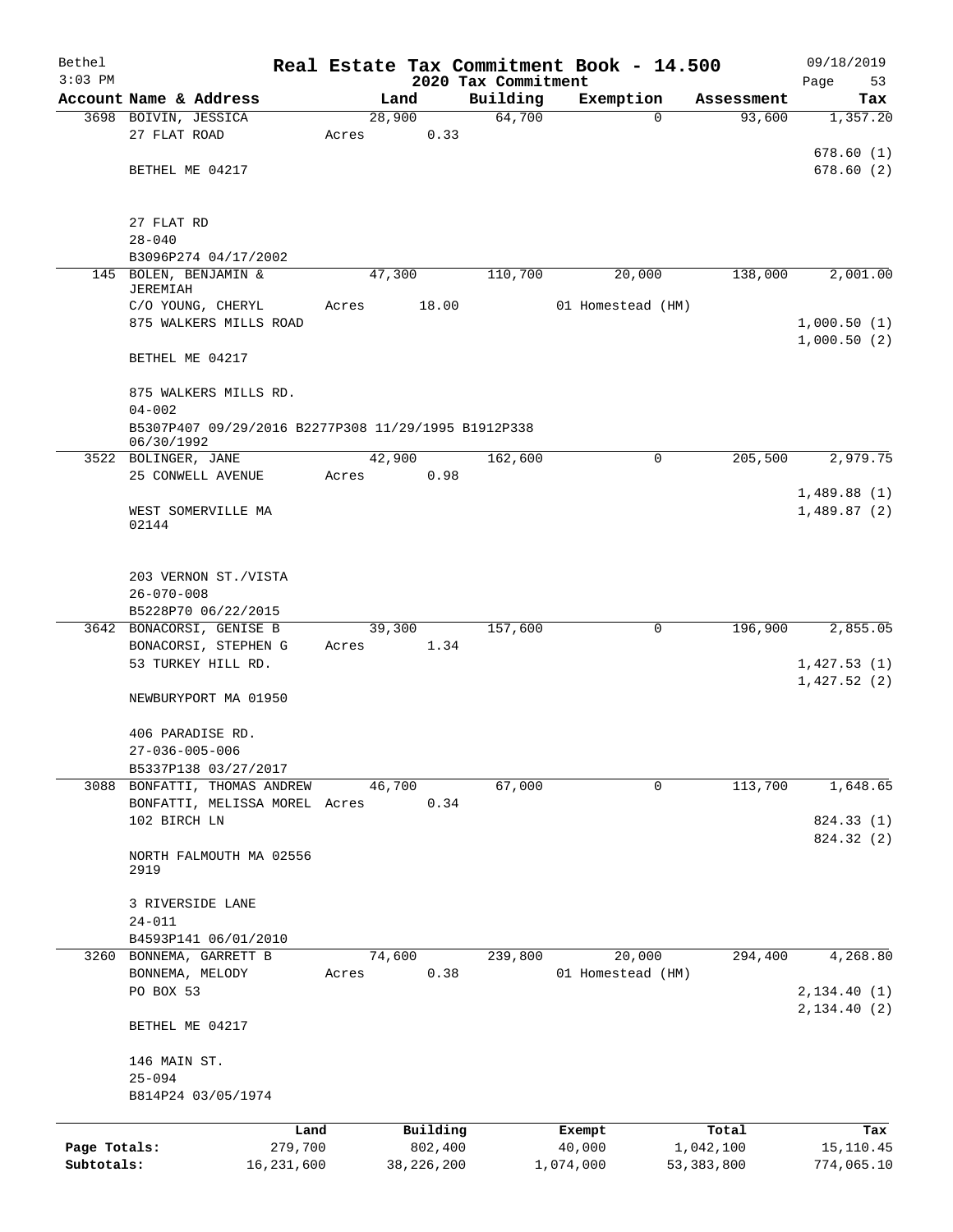| Bethel    |                                                                                  |       |        |                                 | Real Estate Tax Commitment Book - 14.500 |            | 09/18/2019    |
|-----------|----------------------------------------------------------------------------------|-------|--------|---------------------------------|------------------------------------------|------------|---------------|
| $3:03$ PM | Account Name & Address                                                           |       | Land   | 2020 Tax Commitment<br>Building | Exemption                                | Assessment | 54<br>Page    |
|           | 177 BONNEY, LARRY B                                                              |       | 29,500 | 53,900                          | 20,000                                   | 63,400     | Tax<br>919.30 |
|           | BONNEY, ELSIE                                                                    | Acres | 1.06   |                                 | 01 Homestead (HM)                        |            |               |
|           | 28 PARIS ROAD                                                                    |       |        |                                 |                                          |            | 459.65(1)     |
|           |                                                                                  |       |        |                                 |                                          |            | 459.65(2)     |
|           | BETHEL ME 04217                                                                  |       |        |                                 |                                          |            |               |
|           | 28 PARIS RD.                                                                     |       |        |                                 |                                          |            |               |
|           | $04 - 032$                                                                       |       |        |                                 |                                          |            |               |
|           | B4044P295 11/13/2006                                                             |       |        |                                 |                                          |            |               |
|           | 3048 BOOTH, CHRISTINA A                                                          |       | 37,400 | 95,500                          | 0                                        | 132,900    | 1,927.05      |
|           | BOOTH, HEATH                                                                     | Acres | 1.90   |                                 |                                          |            |               |
|           | 12 HOLT HILL RD.                                                                 |       |        |                                 |                                          |            | 963.53(1)     |
|           | BETHEL ME 04217                                                                  |       |        |                                 |                                          |            | 963.52(2)     |
|           | 12 HOLT HILL RD.                                                                 |       |        |                                 |                                          |            |               |
|           | $23 - 003 - 003$                                                                 |       |        |                                 |                                          |            |               |
|           | B5305P546 09/20/2016 B4456P170 06/16/2009 B3079P34                               |       |        |                                 |                                          |            |               |
|           | 03/06/2002<br>5155 BOOTH, JOHN S                                                 |       | 71,400 | 258,400                         | 0                                        | 329,800    | 4,782.10      |
|           | BOOTH, LYNN H                                                                    | Acres | 3.29   |                                 |                                          |            |               |
|           | 19 HEBRON LANDING ROAD                                                           |       |        |                                 |                                          |            | 2,391.05(1)   |
|           |                                                                                  |       |        |                                 |                                          |            | 2,391.05(2)   |
|           | HEBRON CT 06248                                                                  |       |        |                                 |                                          |            |               |
|           | 60 LOCKE SUMMIT ROAD                                                             |       |        |                                 |                                          |            |               |
|           | $21 - 002 - 027$                                                                 |       |        |                                 |                                          |            |               |
|           | B5183P268 11/17/2014 B5061P204 11/13/2013 B3679P183<br>4813 BORCHARDT, TIMOTHY J |       | 38,500 | 181,200                         | $\mathbf 0$                              | 219,700    | 3,185.65      |
|           | 411 VERNON ST.                                                                   | Acres | 1.04   |                                 |                                          |            |               |
|           |                                                                                  |       |        |                                 |                                          |            | 1,592.83(1)   |
|           | BETHEL ME 04217                                                                  |       |        |                                 |                                          |            | 1,592.82(2)   |
|           |                                                                                  |       |        |                                 |                                          |            |               |
|           | 411 VERNON ST.                                                                   |       |        |                                 |                                          |            |               |
|           | $27 - 036 - 004 - 001 - A$                                                       |       |        |                                 |                                          |            |               |
|           | B3744P84 06/22/2005                                                              |       |        |                                 |                                          |            |               |
|           | 1506 BORDONARO, MICHELLE                                                         |       | 28,500 | 0                               | 0                                        | 28,500     | 413.25        |
|           | 411 EAST CARRILLO ST.                                                            | Acres | 5.00   |                                 |                                          |            |               |
|           |                                                                                  |       |        |                                 |                                          |            | 206.63(1)     |
|           | SANTA BARBARA CA 93101                                                           |       |        |                                 |                                          |            | 206.62(2)     |
|           |                                                                                  |       |        |                                 |                                          |            |               |
|           | $11 - 012 - 012$                                                                 |       |        |                                 |                                          |            |               |
|           | B2427P154 04/23/1997                                                             |       |        |                                 |                                          |            |               |
|           | 2739 BORGIOLI, STEPHEN C                                                         |       | 36,800 | 129,700                         | 0                                        | 166,500    | 2, 414.25     |
|           | BORGIOLI, CHARLES                                                                | Acres | 0.50   |                                 |                                          |            |               |
|           | PO BOX 217                                                                       |       |        |                                 |                                          |            | 1, 207.13(1)  |
|           | AMHERST NH 03054                                                                 |       |        |                                 |                                          |            | 1, 207.12(2)  |
|           | 79 SUNDAY RIVER RD                                                               |       |        |                                 |                                          |            |               |
|           | $18 - 003$                                                                       |       |        |                                 |                                          |            |               |
|           | B2759P347                                                                        |       |        |                                 |                                          |            |               |
|           |                                                                                  |       |        |                                 |                                          |            |               |
|           |                                                                                  |       |        |                                 |                                          |            |               |
|           |                                                                                  |       |        |                                 |                                          |            |               |

|              | Land       | Building   | Exempt    | Total        | Tax        |
|--------------|------------|------------|-----------|--------------|------------|
| Page Totals: | 242,100    | 718,700    | 20,000    | 940,800      | 13,641.60  |
| Subtotals:   | 16,473,700 | 38,944,900 | 1,094,000 | 54, 324, 600 | 787,706.70 |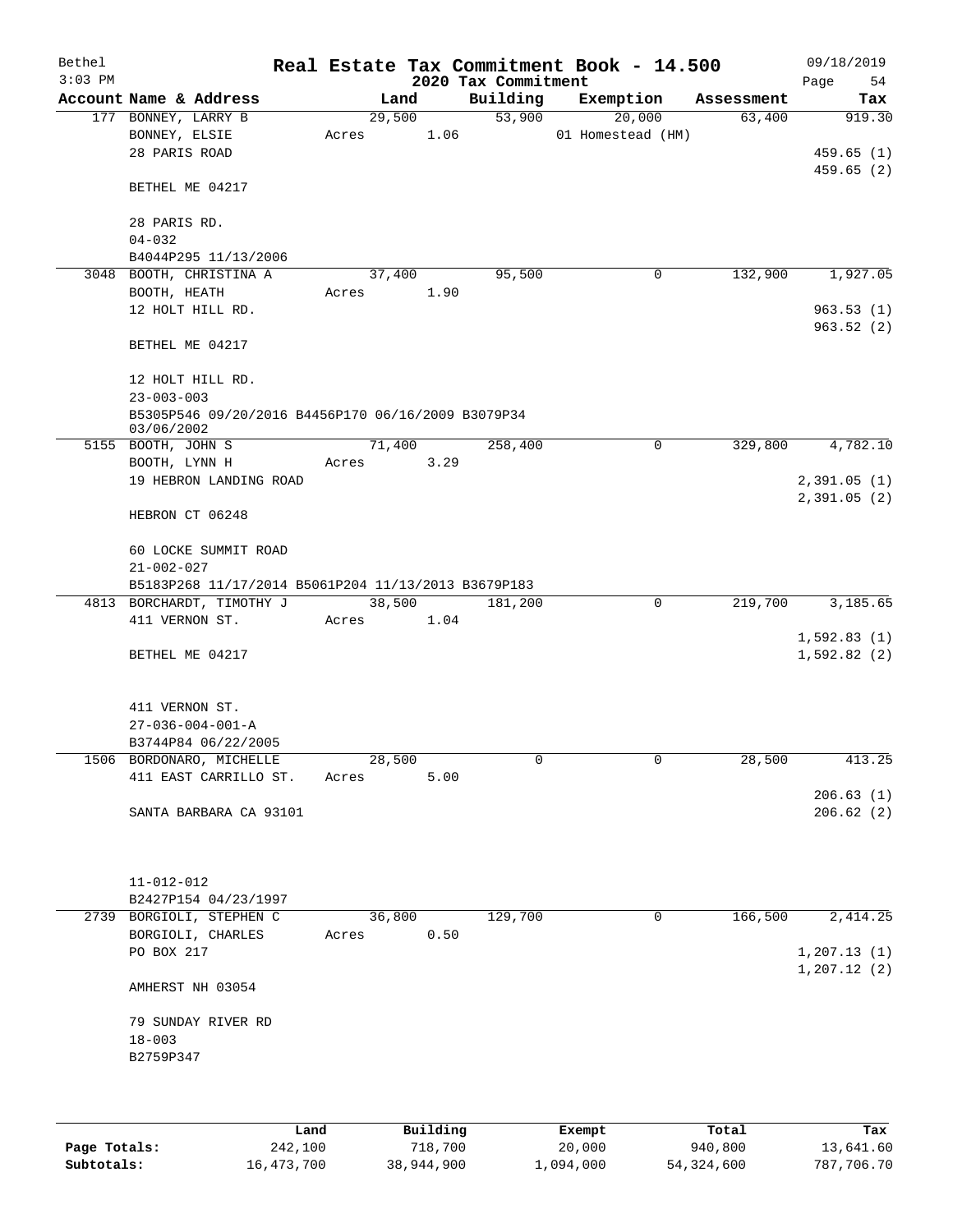| Bethel<br>$3:03$ PM |                                           |       |        |      | Real Estate Tax Commitment Book - 14.500<br>2020 Tax Commitment |                   |             |            | 09/18/2019<br>55<br>Page |
|---------------------|-------------------------------------------|-------|--------|------|-----------------------------------------------------------------|-------------------|-------------|------------|--------------------------|
|                     | Account Name & Address                    |       | Land   |      | Building                                                        | Exemption         |             | Assessment | Tax                      |
|                     | 3363 BORRIN, ERIC D                       |       | 44,800 |      | 83,800                                                          |                   | $\Omega$    | 128,600    | 1,864.70                 |
|                     | KATZ-BORRIN, JENNIFER A Acres             |       |        | 0.57 |                                                                 |                   |             |            |                          |
|                     | 117 BACK RD                               |       |        |      |                                                                 |                   |             |            | 932.35(1)                |
|                     | DOVER NH 03820                            |       |        |      |                                                                 |                   |             |            | 932.35(2)                |
|                     | 59 MASON ST.                              |       |        |      |                                                                 |                   |             |            |                          |
|                     | $25 - 184$                                |       |        |      |                                                                 |                   |             |            |                          |
|                     | B5291P22 07/05/2016                       |       |        |      |                                                                 |                   |             |            |                          |
|                     | 1278 BOSCHETTI, JAY                       |       | 30,100 |      | 93,500                                                          |                   | 20,000      | 103,600    | 1,502.20                 |
|                     | 155 WEST BETHEL ROAD                      | Acres |        | 0.80 |                                                                 | 01 Homestead (HM) |             |            |                          |
|                     |                                           |       |        |      |                                                                 |                   |             |            | 751.10(1)                |
|                     | BETHEL ME 04217                           |       |        |      |                                                                 |                   |             |            | 751.10(2)                |
|                     | 155 WEST BETHEL RD.                       |       |        |      |                                                                 |                   |             |            |                          |
|                     | $07 - 080$                                |       |        |      |                                                                 |                   |             |            |                          |
|                     | B3417P295 10/02/2003                      |       |        |      |                                                                 |                   |             |            |                          |
|                     | 20 BOSCHETTI, JAY<br>155 WEST BETHEL ROAD |       | 31,000 | 0.85 | 6,400                                                           |                   | $\mathbf 0$ | 37,400     | 542.30                   |
|                     |                                           | Acres |        |      |                                                                 |                   |             |            | 271.15(1)                |
|                     | BETHEL ME 04217                           |       |        |      |                                                                 |                   |             |            | 271.15(2)                |
|                     |                                           |       |        |      |                                                                 |                   |             |            |                          |
|                     | 502 FLAT RD.                              |       |        |      |                                                                 |                   |             |            |                          |
|                     | $01 - 017$                                |       |        |      |                                                                 |                   |             |            |                          |
|                     | B1685P30 10/04/1989<br>2453 BOTKA, ERIC   |       | 42,400 |      | 135,600                                                         |                   | 20,000      | 158,000    | 2,291.00                 |
|                     | BOTKA, KATHERINE                          | Acres |        | 3.70 |                                                                 | 01 Homestead (HM) |             |            |                          |
|                     | PO BOX 214                                |       |        |      |                                                                 |                   |             |            | 1, 145.50(1)             |
|                     |                                           |       |        |      |                                                                 |                   |             |            | 1, 145.50(2)             |
|                     | BETHEL ME 04217 0214                      |       |        |      |                                                                 |                   |             |            |                          |
|                     | 237 INTERVALE RD.                         |       |        |      |                                                                 |                   |             |            |                          |
|                     | $13 - 012$<br>B2503P283 12/04/1997        |       |        |      |                                                                 |                   |             |            |                          |
|                     | 4872 BOTTOMLEY, SCOTT W                   |       | 33,900 |      | 151,500                                                         |                   | 20,000      | 165,400    | 2,398.30                 |
|                     | BOTTOMLEY, AMY M                          | Acres |        | 1.65 |                                                                 | 01 Homestead (HM) |             |            |                          |
|                     | 14 ENGLISH WOODS DR.                      |       |        |      |                                                                 |                   |             |            | 1, 199.15(1)             |
|                     |                                           |       |        |      |                                                                 |                   |             |            | 1, 199.15(2)             |
|                     | BETHEL ME 04217                           |       |        |      |                                                                 |                   |             |            |                          |
|                     | 14 ENGLISH WOODS DRIVE                    |       |        |      |                                                                 |                   |             |            |                          |
|                     | $15 - 008 - 002$                          |       |        |      |                                                                 |                   |             |            |                          |
|                     | B4742P321 08/02/2011                      |       |        |      |                                                                 |                   |             |            |                          |
|                     | 4691 BOUCHARD, BRIAN P                    |       | 81,000 |      | 188,200                                                         |                   | $\mathbf 0$ | 269,200    | 3,903.40                 |
|                     | BOUCHARD, REBECCA L                       | Acres |        | 2.62 |                                                                 |                   |             |            |                          |
|                     | 105 STRATHMORE ST.                        |       |        |      |                                                                 |                   |             |            | 1,951.70(1)              |
|                     | NARRAGANSETT RI 02882                     |       |        |      |                                                                 |                   |             |            | 1,951.70(2)              |
|                     |                                           |       |        |      |                                                                 |                   |             |            |                          |
|                     | 14 MOUNTAIN VALLEY ROAD                   |       |        |      |                                                                 |                   |             |            |                          |
|                     | $09 - 005 - 001$                          |       |        |      |                                                                 |                   |             |            |                          |
|                     | B3862P141 12/21/2005                      |       |        |      |                                                                 |                   |             |            |                          |
|                     |                                           |       |        |      |                                                                 |                   |             |            |                          |

|              | Land       | Building   | Exempt    | Total      | Tax        |
|--------------|------------|------------|-----------|------------|------------|
| Page Totals: | 263,200    | 659,000    | 60,000    | 862,200    | 12,501.90  |
| Subtotals:   | 16,736,900 | 39,603,900 | 1,154,000 | 55,186,800 | 800,208.60 |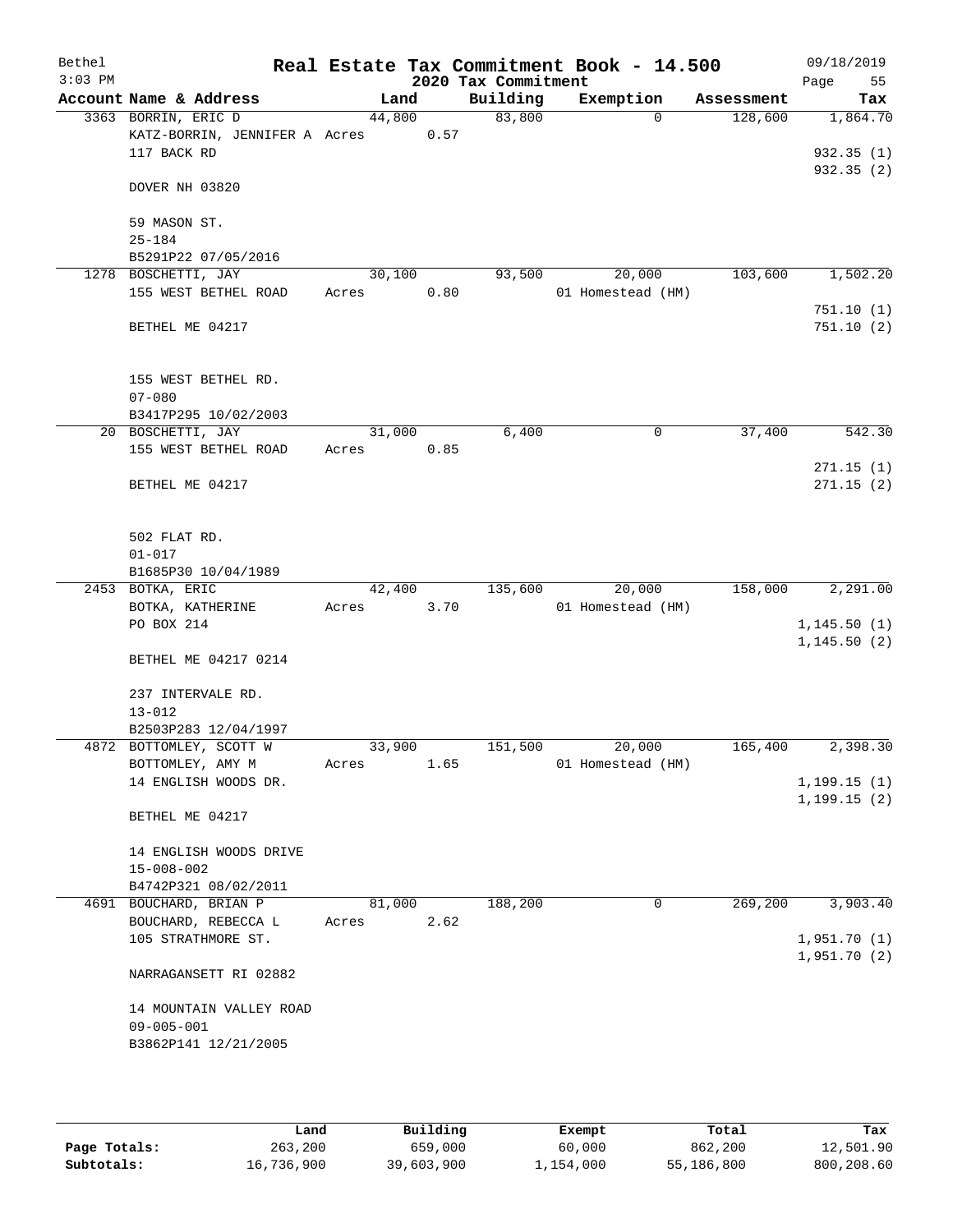| Bethel       |                                                                             |            |       |        |            |  | Real Estate Tax Commitment Book - 14.500 |              |             |            | 09/18/2019                             |
|--------------|-----------------------------------------------------------------------------|------------|-------|--------|------------|--|------------------------------------------|--------------|-------------|------------|----------------------------------------|
| $3:03$ PM    |                                                                             |            |       |        |            |  | 2020 Tax Commitment                      |              |             |            | Page<br>56                             |
|              | Account Name & Address                                                      |            |       | Land   |            |  | Building                                 | Exemption    |             | Assessment | Tax                                    |
|              | 471 BOUCHER, SHARON L<br>BOUCHER, PETER F<br>7 SOUTH STREET                 |            | Acres | 36,900 | 1.47       |  | 189,800                                  |              | $\Omega$    | 226,700    | 3,287.15<br>1,643.58(1)<br>1,643.57(2) |
|              | BROOKLYN CT 06234                                                           |            |       |        |            |  |                                          |              |             |            |                                        |
|              | 3 THAYER WAY<br>$08 - 041 - 002 - 001$                                      |            |       |        |            |  |                                          |              |             |            |                                        |
|              | B5327P449 01/20/2017 B4840P201 05/01/2012                                   |            |       |        |            |  |                                          |              |             |            |                                        |
|              | 4916 BOULAY, ROCCO M                                                        |            |       | 25,200 |            |  | 0                                        |              | 0           | 25,200     | 365.40                                 |
|              | 81 GOFFE STREET                                                             |            | Acres |        | 2.70       |  |                                          |              |             |            |                                        |
|              | MANCHESTER NH 03102                                                         |            |       |        |            |  |                                          |              |             |            | 182.70 (1)<br>182.70 (2)               |
|              | JORDAN WOODS LOT 6<br>$11 - 088 - 006$                                      |            |       |        |            |  |                                          |              |             |            |                                        |
|              | B5408P275 05/16/2018 B5271P680 03/14/2016 B5255P534<br>11/25/2015 B3928P296 |            |       |        |            |  |                                          |              |             |            |                                        |
|              | 4919 BOULAY, ROCCO M                                                        |            |       | 20,600 |            |  | $\mathbf 0$                              |              | $\mathbf 0$ | 20,600     | 298.70                                 |
|              | 81 GOFFE STREET                                                             |            | Acres |        | 2.06       |  |                                          |              |             |            |                                        |
|              | MANCHESTER NH 03102                                                         |            |       |        |            |  |                                          |              |             |            | 149.35(1)<br>149.35(2)                 |
|              |                                                                             |            |       |        |            |  |                                          |              |             |            |                                        |
|              | JORDAN WOODS LOT 9<br>$11 - 088 - 009$                                      |            |       |        |            |  |                                          |              |             |            |                                        |
|              | B5432P567 09/25/2018 B5258P182 12/11/2015 B5255P534<br>11/25/2015 B3928P296 |            |       |        |            |  |                                          |              |             |            |                                        |
|              | 5390 BOULDER CONSTRUCTION,<br>LLC                                           |            |       | 69,100 |            |  | 0                                        |              | 0           | 69,100     | 1,001.95                               |
|              | P.O. BOX 44                                                                 |            | Acres |        | 6.36       |  |                                          |              |             |            |                                        |
|              | NEWRY ME 04261                                                              |            |       |        |            |  |                                          |              |             |            | 500.98(1)<br>500.97(2)                 |
|              |                                                                             |            |       |        |            |  |                                          |              |             |            |                                        |
|              | PARADISE RD                                                                 |            |       |        |            |  |                                          |              |             |            |                                        |
|              | $27 - 007$<br>B5277P559 04/21/2016 B5250P481 10/27/2015                     |            |       |        |            |  |                                          |              |             |            |                                        |
|              | 5421 BOULDER CONSTRUCTION,                                                  |            |       | 61,500 |            |  | $\Omega$                                 |              | $\Omega$    | 61,500     | 891.75                                 |
|              | <b>LLC</b>                                                                  |            |       |        |            |  |                                          |              |             |            |                                        |
|              | P.O. BOX 44                                                                 |            | Acres |        | 1.93       |  |                                          |              |             |            |                                        |
|              | NEWRY ME 04261                                                              |            |       |        |            |  |                                          |              |             |            | 445.88 (1)<br>445.87 (2)               |
|              |                                                                             |            |       |        |            |  |                                          |              |             |            |                                        |
|              | PARADISE RD                                                                 |            |       |        |            |  |                                          |              |             |            |                                        |
|              | $27 - 007 - 011$                                                            |            |       |        |            |  |                                          |              |             |            |                                        |
|              | B5277P559 04/21/2016 B5250P481 10/27/2015                                   |            |       |        |            |  |                                          |              |             |            |                                        |
|              | 5422 BOULDER CONSTRUCTION,<br><b>LLC</b>                                    |            |       | 60,800 |            |  | $\mathbf 0$                              |              | $\mathbf 0$ | 60,800     | 881.60                                 |
|              | P.O. BOX 44                                                                 |            | Acres |        | 1.71       |  |                                          |              |             |            |                                        |
|              | NEWRY ME 04261                                                              |            |       |        |            |  |                                          |              |             |            | 440.80 (1)<br>440.80 (2)               |
|              | PARADISE RD                                                                 |            |       |        |            |  |                                          |              |             |            |                                        |
|              | $27 - 007 - 012$                                                            |            |       |        |            |  |                                          |              |             |            |                                        |
|              | B5277P559 04/21/2016 B5250P481 10/27/2015                                   |            |       |        |            |  |                                          |              |             |            |                                        |
|              |                                                                             | Land       |       |        | Building   |  |                                          | Exempt       |             | Total      | Tax                                    |
| Page Totals: |                                                                             | 274,100    |       |        | 189,800    |  |                                          | $\mathsf{O}$ |             | 463,900    | 6,726.55                               |
| Subtotals:   |                                                                             | 17,011,000 |       |        | 39,793,700 |  |                                          | 1,154,000    |             | 55,650,700 | 806,935.15                             |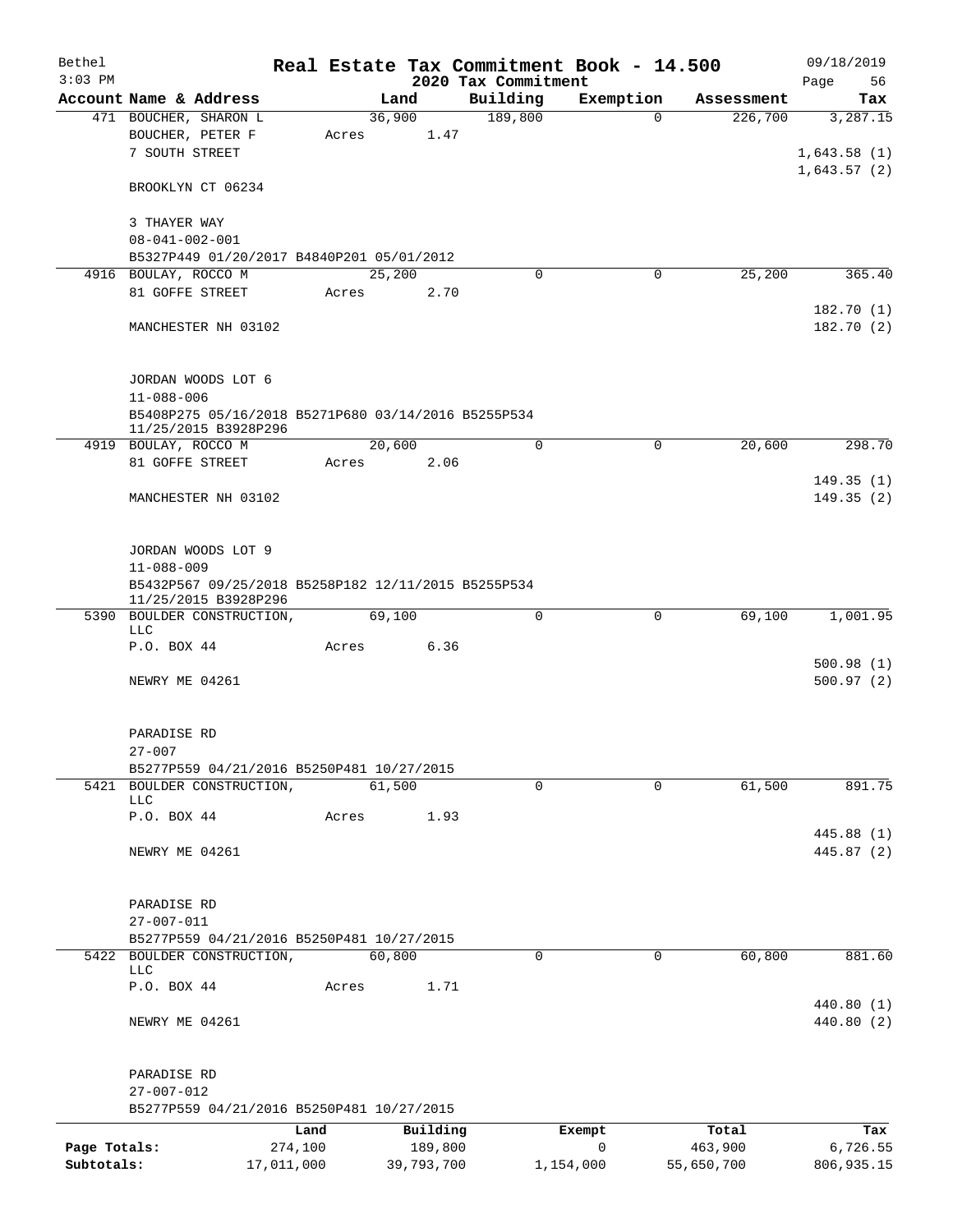| Bethel    |                                 |                                                                  |                    |      |                     | Real Estate Tax Commitment Book - 14.500 |            | 09/18/2019               |
|-----------|---------------------------------|------------------------------------------------------------------|--------------------|------|---------------------|------------------------------------------|------------|--------------------------|
| $3:03$ PM |                                 |                                                                  |                    |      | 2020 Tax Commitment |                                          |            | Page<br>57               |
|           |                                 | Account Name & Address                                           |                    | Land | Building            | Exemption                                | Assessment | Tax                      |
|           | LLC                             | 5413 BOULDER CONSTRUCTION,                                       | $\frac{59,700}{ }$ |      | $\Omega$            | $\Omega$                                 | 59,700     | 865.65                   |
|           | P.O. BOX 44                     |                                                                  | Acres 1.42         |      |                     |                                          |            | 432.83(1)                |
|           | NEWRY ME 04261                  |                                                                  |                    |      |                     |                                          |            | 432.82 (2)               |
|           | PARADISE RD                     |                                                                  |                    |      |                     |                                          |            |                          |
|           | $27 - 007 - 003$                |                                                                  |                    |      |                     |                                          |            |                          |
|           |                                 | B5277P559 04/21/2016 B5250P481 10/27/2015                        |                    |      | $\Omega$            | $\Omega$                                 |            |                          |
|           | <b>LLC</b>                      | 5414 BOULDER CONSTRUCTION,                                       | 59,600             |      |                     |                                          | 59,600     | 864.20                   |
|           |                                 | P.O. BOX 44                                                      | Acres 1.41         |      |                     |                                          |            |                          |
|           | NEWRY ME 04261                  |                                                                  |                    |      |                     |                                          |            | 432.10 (1)<br>432.10 (2) |
|           | PARADISE RD<br>$27 - 007 - 004$ |                                                                  |                    |      |                     |                                          |            |                          |
|           |                                 | B5277P559 04/21/2016 B5250P481 10/27/2015                        |                    |      |                     |                                          |            |                          |
|           | <b>LLC</b>                      | 5415 BOULDER CONSTRUCTION,                                       | 70,800             |      | 398,500             | $\mathbf 0$                              |            | 469,300 6,804.85         |
|           |                                 | P.O. BOX 44                                                      | Acres 1.83         |      |                     |                                          |            | 3,402.43(1)              |
|           | NEWRY ME 04261                  |                                                                  |                    |      |                     |                                          |            | 3,402.42(2)              |
|           | $27 - 007 - 005$                | 41 CARIBOU MOUNTAIN<br>B5277P559 04/21/2016 B5250P481 10/27/2015 |                    |      |                     |                                          |            |                          |
|           |                                 | 5416 BOULDER CONSTRUCTION,                                       | 61,500             |      | $\mathbf 0$         | $\mathbf 0$                              | 61,500     | 891.75                   |
|           | LLC                             |                                                                  |                    |      |                     |                                          |            |                          |
|           | P.O. BOX 44                     |                                                                  | Acres 1.92         |      |                     |                                          |            |                          |
|           | NEWRY ME 04261                  |                                                                  |                    |      |                     |                                          |            | 445.88 (1)<br>445.87 (2) |
|           |                                 | 57 CARIBOU MOUNTAIN                                              |                    |      |                     |                                          |            |                          |
|           | $27 - 007 - 006$                |                                                                  |                    |      |                     |                                          |            |                          |
|           |                                 | B5277P559 04/21/2016 B5250P481 10/27/2015                        |                    |      |                     |                                          |            |                          |
|           | LLC                             | 5417 BOULDER CONSTRUCTION,                                       | 62,600             |      | $\mathbf 0$         | $\Omega$                                 | 62,600     | 907.70                   |
|           | P.O. BOX 44                     |                                                                  | Acres              | 2.30 |                     |                                          |            |                          |
|           | NEWRY ME 04261                  |                                                                  |                    |      |                     |                                          |            | 453.85(1)<br>453.85(2)   |
|           | $27 - 007 - 007$                | 50 CARIBOU MOUNTAIN<br>B5277P559 04/21/2016 B5250P481 10/27/2015 |                    |      |                     |                                          |            |                          |

|              | Land       | Building   | Exempt    | Total      | Tax        |
|--------------|------------|------------|-----------|------------|------------|
| Page Totals: | 314,200    | 398,500    |           | 712,700    | 10,334.15  |
| Subtotals:   | 17,325,200 | 40,192,200 | 1,154,000 | 56,363,400 | 817,269.30 |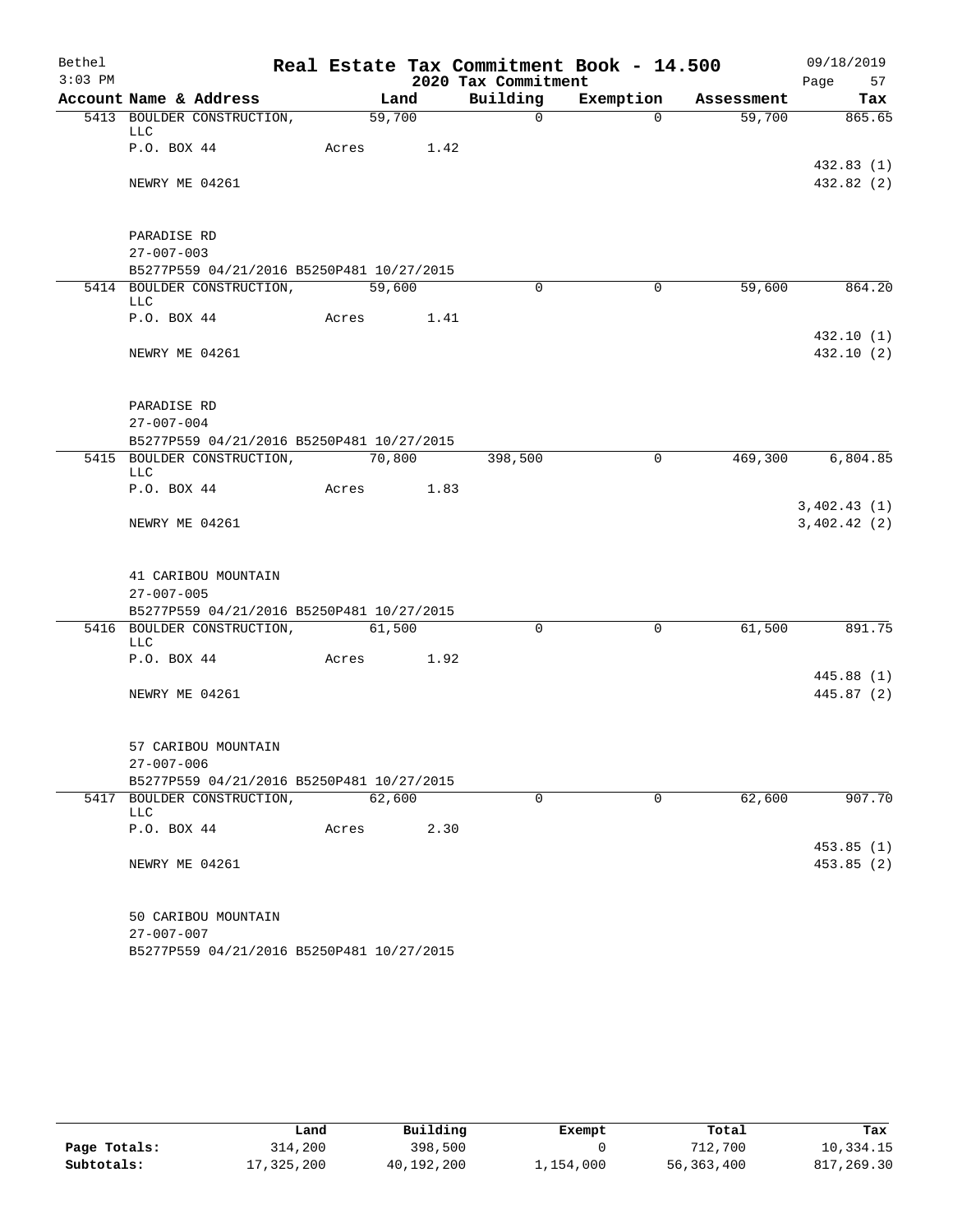| Bethel    |                                 |                                                                         |       |                |      |                      | Real Estate Tax Commitment Book - 14.500 |                      | 09/18/2019               |
|-----------|---------------------------------|-------------------------------------------------------------------------|-------|----------------|------|----------------------|------------------------------------------|----------------------|--------------------------|
| $3:03$ PM |                                 |                                                                         |       |                |      | 2020 Tax Commitment  |                                          |                      | Page<br>58               |
|           |                                 | Account Name & Address<br>5418 BOULDER CONSTRUCTION,                    |       | Land<br>62,900 |      | Building<br>$\Omega$ | Exemption<br>$\Omega$                    | Assessment<br>62,900 | Tax<br>912.05            |
|           | LLC                             |                                                                         |       |                |      |                      |                                          |                      |                          |
|           | P.O. BOX 44                     |                                                                         | Acres |                | 2.41 |                      |                                          |                      | 456.03(1)                |
|           | NEWRY ME 04261                  |                                                                         |       |                |      |                      |                                          |                      | 456.02(2)                |
|           | PARADISE RD                     |                                                                         |       |                |      |                      |                                          |                      |                          |
|           | $27 - 007 - 008$                |                                                                         |       |                |      |                      |                                          |                      |                          |
|           |                                 | B5277P559 04/21/2016 B5250P481 10/27/2015<br>5419 BOULDER CONSTRUCTION, |       | 63,900         |      | $\Omega$             | $\mathbf 0$                              | 63,900               | 926.55                   |
|           | LLC                             |                                                                         |       |                |      |                      |                                          |                      |                          |
|           | P.O. BOX 44                     |                                                                         | Acres |                | 2.82 |                      |                                          |                      |                          |
|           | NEWRY ME 04261                  |                                                                         |       |                |      |                      |                                          |                      | 463.28(1)<br>463.27(2)   |
|           | PARADISE RD<br>$27 - 007 - 009$ |                                                                         |       |                |      |                      |                                          |                      |                          |
|           |                                 | B5277P559 04/21/2016 B5250P481 10/27/2015                               |       |                |      |                      |                                          |                      |                          |
|           | LLC                             | 5411 BOULDER CONSTRUCTION,                                              |       | 60,800         |      | $\Omega$             | 0                                        | 60,800               | 881.60                   |
|           | P.O. BOX 44                     |                                                                         | Acres |                | 1.71 |                      |                                          |                      |                          |
|           | NEWRY ME 04261                  |                                                                         |       |                |      |                      |                                          |                      | 440.80 (1)<br>440.80 (2) |
|           |                                 |                                                                         |       |                |      |                      |                                          |                      |                          |
|           | PARADISE RD<br>$27 - 007 - 001$ |                                                                         |       |                |      |                      |                                          |                      |                          |
|           |                                 | B5277P559 04/21/2016 B5250P481 10/27/2015                               |       |                |      |                      |                                          |                      |                          |
|           |                                 | 4864 BOURASSA, MARC J                                                   |       | 33,600         |      | 120,100              | $\mathsf{O}$                             | 153,700              | 2,228.65                 |
|           | <b>BEAULIEU</b>                 | BOURASSA, SUZANNE,                                                      |       |                |      |                      |                                          |                      |                          |
|           | 6 CARL SMITH                    |                                                                         |       |                |      |                      |                                          |                      | 1, 114.33(1)             |
|           |                                 |                                                                         |       |                |      |                      |                                          |                      | 1, 114.32(2)             |
|           | 04064                           | OLD ORCHARD BEACH ME                                                    |       |                |      |                      |                                          |                      |                          |
|           | 30 CHERRY LANE                  |                                                                         |       |                |      |                      |                                          |                      |                          |
|           | $22 - 002 - 001 - 059$          |                                                                         |       |                |      |                      |                                          |                      |                          |
|           |                                 | B4077P306 01/13/2007                                                    |       |                |      |                      |                                          |                      |                          |
|           |                                 | 4759 BOURASSA, MARC J                                                   |       | 70,600         |      | 167,400              | 0                                        | 238,000              | 3,451.00                 |
|           |                                 | BOURASSA, SUZANNE B<br>6 CARL SMITH ST                                  | Acres |                | 1.40 |                      |                                          |                      | 1,725.50(1)              |
|           |                                 |                                                                         |       |                |      |                      |                                          |                      | 1,725.50(2)              |
|           | 04064                           | OLD ORCHARD BEACH ME                                                    |       |                |      |                      |                                          |                      |                          |
|           |                                 | 100 WILL VIEW ROAD                                                      |       |                |      |                      |                                          |                      |                          |
|           | $17 - 035 - 026$                |                                                                         |       |                |      |                      |                                          |                      |                          |
|           |                                 | B4392P187 01/09/2009                                                    |       |                |      |                      |                                          |                      |                          |

|              | Land       | Building   | Exempt    | Total      | Tax        |
|--------------|------------|------------|-----------|------------|------------|
| Page Totals: | 291,800    | 287,500    |           | 579,300    | 8,399.85   |
| Subtotals:   | 17,617,000 | 40,479,700 | 1,154,000 | 56,942,700 | 825,669.15 |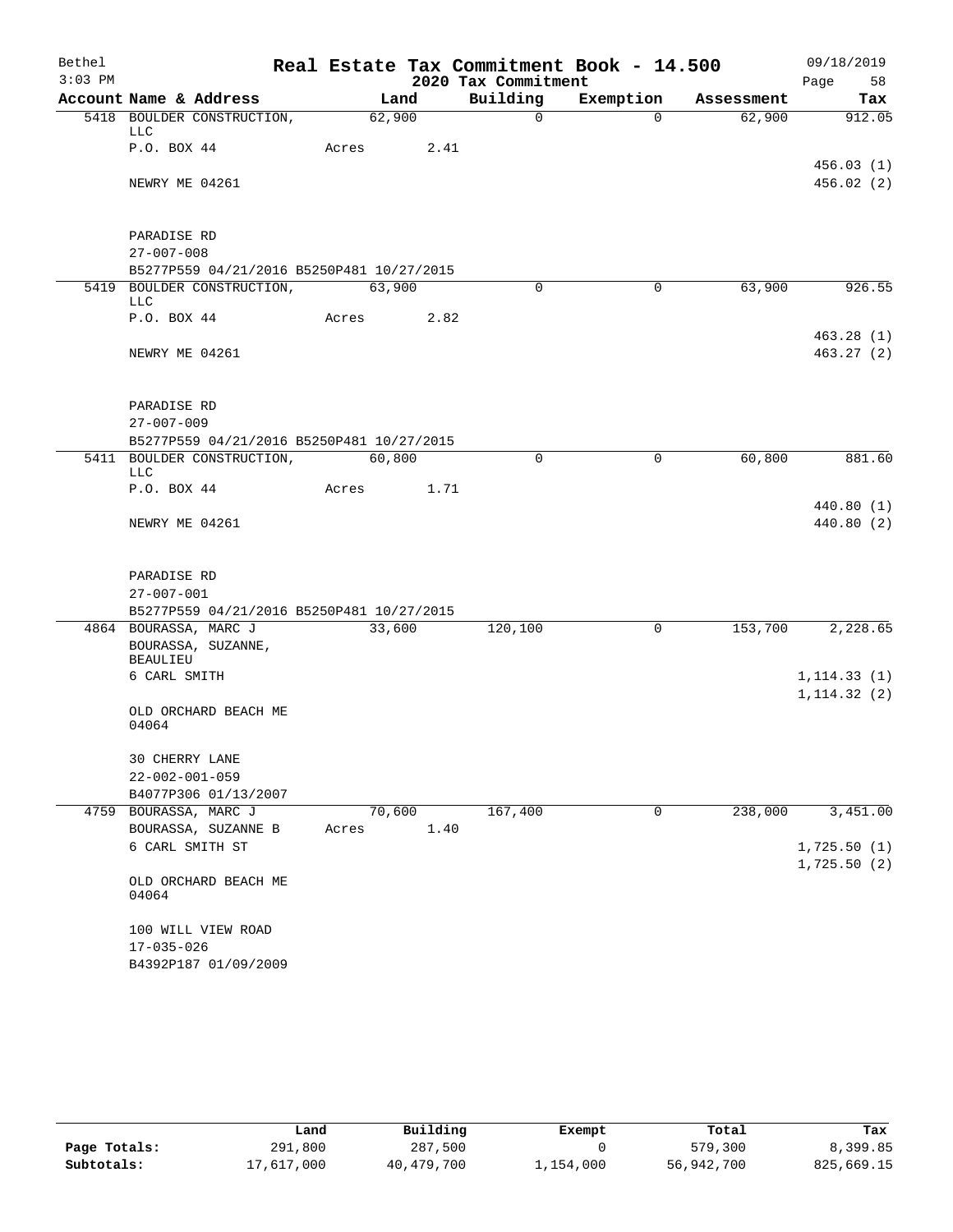| Bethel<br>$3:03$ PM |                                                                |        |       | 2020 Tax Commitment | Real Estate Tax Commitment Book - 14.500 |            | 09/18/2019<br>Page<br>59 |
|---------------------|----------------------------------------------------------------|--------|-------|---------------------|------------------------------------------|------------|--------------------------|
|                     | Account Name & Address                                         |        | Land  | Building            | Exemption                                | Assessment | Tax                      |
|                     | 4760 BOURASSA, MARC J                                          | 63,400 |       | 0                   | $\Omega$                                 | 63,400     | 919.30                   |
|                     | BOURASSA, SUZANNE B<br>6 CARL SMITH STREET                     | Acres  | 1.59  |                     |                                          |            | 459.65(1)                |
|                     | OLD ORCHARD BEACH ME<br>04064                                  |        |       |                     |                                          |            | 459.65 (2)               |
|                     | 4 Locke View Drive<br>$17 - 035 - 027$<br>B4615P245 07/27/2010 |        |       |                     |                                          |            |                          |
|                     | 2537 BOURNE, JONATHAN L                                        | 31,300 |       | 0                   | 0                                        | 31,300     | 453.85                   |
|                     | PO BOX 377                                                     | Acres  | 7.90  |                     |                                          |            | 226.93(1)                |
|                     | OGUNQUIT ME 03907                                              |        |       |                     |                                          |            | 226.92(2)                |
|                     | EAST BETHEL RD                                                 |        |       |                     |                                          |            |                          |
|                     | $14 - 058$<br>B848P66                                          |        |       |                     |                                          |            |                          |
|                     | 2473 BOVE, LOUIS GREGORY                                       | 25,600 |       | 0                   | $\mathbf 0$                              | 25,600     | 371.20                   |
|                     | PO BOX 441                                                     | Acres  | 0.79  |                     |                                          |            |                          |
|                     |                                                                |        |       |                     |                                          |            | 185.60(1)                |
|                     | BETHEL ME 04217                                                |        |       |                     |                                          |            | 185.60(2)                |
|                     | 26 TERRACE ROAD<br>$14 - 003 - 001$                            |        |       |                     |                                          |            |                          |
|                     | B5371P233 10/03/2017 B5231P281 07/10/2015                      |        |       |                     |                                          |            |                          |
|                     | 3556 BOVE, LOUIS GREGORY                                       | 33,600 |       | 98,500              | 0                                        | 132,100    | 1,915.45                 |
|                     | SACRIS, ELBA ALDEA                                             |        |       |                     |                                          |            |                          |
|                     | PO BOX 441                                                     |        |       |                     |                                          |            | 957.73 (1)               |
|                     | BETHEL ME 04217                                                |        |       |                     |                                          |            | 957.72 (2)               |
|                     | 135 VERNON ST.                                                 |        |       |                     |                                          |            |                          |
|                     | $26 - 076 - 001 - 04H$<br>B4676P348 12/29/2010 B2536P235       |        |       |                     |                                          |            |                          |
|                     | 4776 BOWER, JEFF                                               | 26,600 |       | 0                   | 0                                        | 26,600     | 385.70                   |
|                     | 53 SUMMIT AVE                                                  | Acres  | 2.28  |                     |                                          |            |                          |
|                     | PORTSMOUTH NH 03081                                            |        |       |                     |                                          |            | 192.85(1)<br>192.85(2)   |
|                     |                                                                |        |       |                     |                                          |            |                          |
|                     | RIVER GLEN SUB<br>$18 - 033 - 001 - 009$                       |        |       |                     |                                          |            |                          |
|                     | B5290P653 07/05/2016 B4315P155 06/24/2008 B3801P114            |        |       |                     |                                          |            |                          |
|                     | 234 BRADFORD, LAURA                                            | 14,700 |       | $\Omega$            | $\Omega$                                 | 14,700     | 213.15                   |
|                     | 495 TREASURE RD.                                               | Acres  | 17.00 |                     |                                          |            |                          |
|                     | VENICE FL 34293                                                |        |       |                     |                                          |            | 106.58(1)<br>106.57(2)   |
|                     | BIRD HILL RD                                                   |        |       |                     |                                          |            |                          |
|                     | $04 - 075$                                                     |        |       |                     |                                          |            |                          |
|                     | B1242P286                                                      |        |       |                     |                                          |            |                          |
|                     |                                                                |        |       |                     |                                          |            |                          |
|                     |                                                                |        |       |                     |                                          |            |                          |

|              | Land       | Building   | Exempt    | Total      | Tax        |
|--------------|------------|------------|-----------|------------|------------|
| Page Totals: | 195,200    | 98,500     |           | 293,700    | 4,258.65   |
| Subtotals:   | 17,812,200 | 40,578,200 | 1,154,000 | 57,236,400 | 829,927.80 |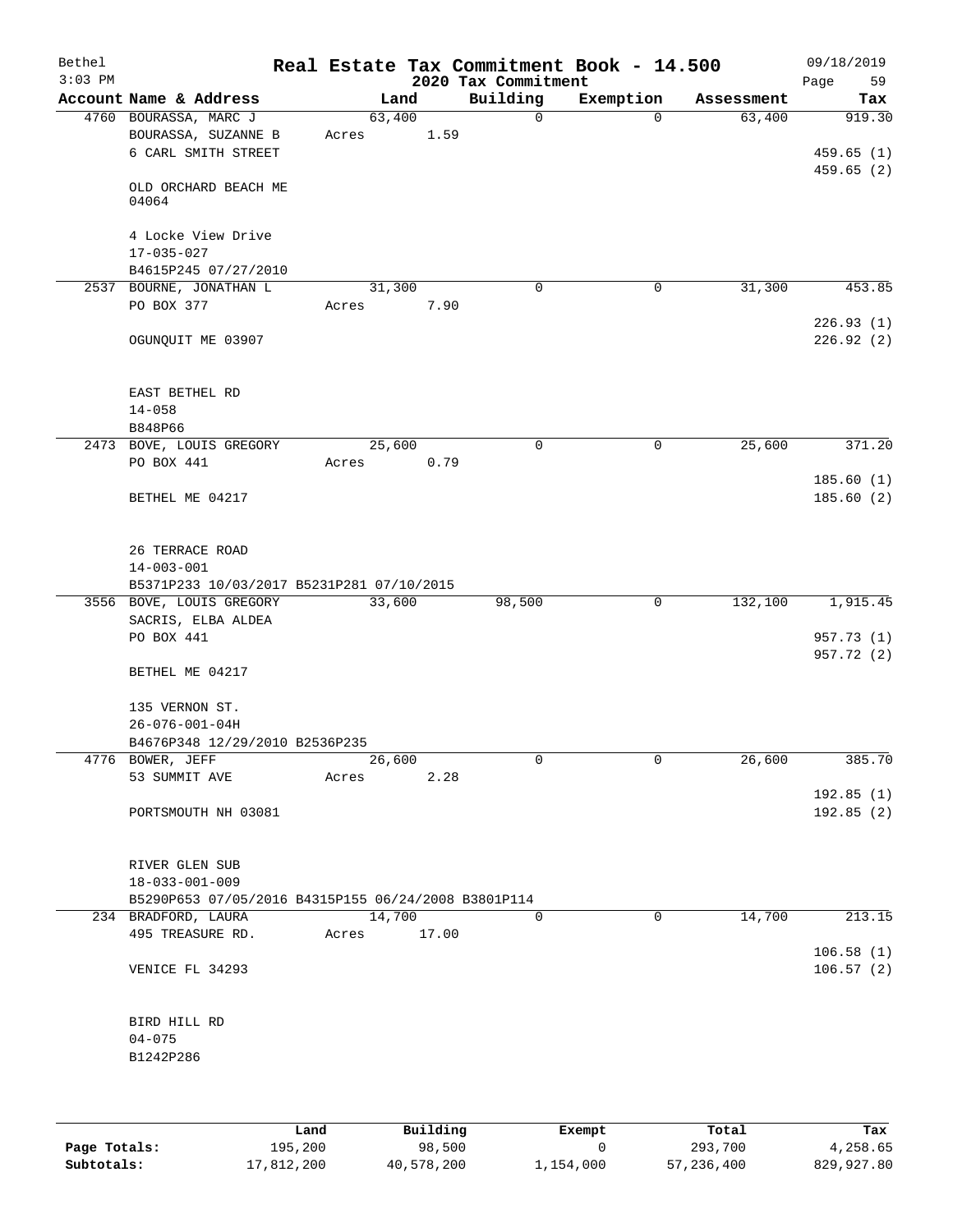| Bethel<br>$3:03$ PM |                                           |        |      | 2020 Tax Commitment | Real Estate Tax Commitment Book - 14.500 |            | 09/18/2019<br>Page<br>60 |
|---------------------|-------------------------------------------|--------|------|---------------------|------------------------------------------|------------|--------------------------|
|                     | Account Name & Address                    |        | Land | Building            | Exemption                                | Assessment | Tax                      |
|                     | 3645 BRADY, CHRISTINA                     | 31,600 |      | $\mathbf 0$         | $\Omega$                                 | 31,600     | 458.20                   |
|                     | BRADY, JOHN B                             | Acres  | 2.55 |                     |                                          |            |                          |
|                     | 12380 WEBB LN                             |        |      |                     |                                          |            | 229.10(1)                |
|                     | DUNKIRK MD 20754                          |        |      |                     |                                          |            | 229.10(2)                |
|                     | PARADISE RD                               |        |      |                     |                                          |            |                          |
|                     | $27 - 036 - 005 - 009$                    |        |      |                     |                                          |            |                          |
|                     | B4366P122 10/20/2008                      |        |      |                     |                                          |            |                          |
|                     | 2556 BRADY, JOHN F                        | 25,600 |      | 114,100             | 20,000                                   | 119,700    | 1,735.65                 |
|                     | 3 BALSAM RD                               | Acres  | 0.50 |                     | 01 Homestead (HM)                        |            |                          |
|                     |                                           |        |      |                     |                                          |            | 867.83 (1)               |
|                     | BETHEL ME 04217                           |        |      |                     |                                          |            | 867.82 (2)               |
|                     | 3 BALSAM ROAD                             |        |      |                     |                                          |            |                          |
|                     | $15 - 016 - 001$                          |        |      |                     |                                          |            |                          |
|                     | B5299P430 08/19/2016 B3349P232 08/08/2003 |        |      |                     |                                          |            |                          |
|                     | 4998 BRAGDON, ARTHUR P                    | 24,900 |      | 28,300              | 0                                        | 53,200     | 771.40                   |
|                     | BRAGDON, STEPHANIE K                      | Acres  | 3.00 |                     |                                          |            |                          |
|                     | P.O. BOX 1051                             |        |      |                     |                                          |            | 385.70 (1)               |
|                     | Bethel ME 04217                           |        |      |                     |                                          |            | 385.70 (2)               |
|                     |                                           |        |      |                     |                                          |            |                          |
|                     | 108 MCCRILLIS BROOK RD.                   |        |      |                     |                                          |            |                          |
|                     | $04 - 089 - 004$                          |        |      |                     |                                          |            |                          |
|                     | B4146P311 06/12/2007                      |        |      |                     |                                          |            |                          |
|                     | 4526 BRALEY, GREGORY A                    | 29,000 |      | $\mathbf 0$         | $\mathbf 0$                              | 29,000     | 420.50                   |
|                     | BRALEY, PENNY S                           | Acres  | 1.07 |                     |                                          |            |                          |
|                     | 373 VERNON STREET                         |        |      |                     |                                          |            | 210.25(1)                |
|                     | BETHEL ME 04217                           |        |      |                     |                                          |            | 210.25(2)                |
|                     | BOB'S WAY                                 |        |      |                     |                                          |            |                          |
|                     | $27 - 036 - 002 - 003$                    |        |      |                     |                                          |            |                          |
|                     | B3436P244 12/15/2003                      |        |      |                     |                                          |            |                          |
|                     | 3631 BRALEY, GREGORY A                    | 38,400 |      | 134,700             | 20,000                                   | 153,100    | 2,219.95                 |
|                     | BRALEY, PENNY S                           | Acres  | 1.00 |                     | 01 Homestead (HM)                        |            |                          |
|                     | 373 VERNON ST.                            |        |      |                     |                                          |            | 1,109.98(1)              |
|                     | BETHEL ME 04217                           |        |      |                     |                                          |            | 1,109.97(2)              |
|                     | 373 VERNON ST.                            |        |      |                     |                                          |            |                          |
|                     | $27 - 036 - 002 - 001$                    |        |      |                     |                                          |            |                          |
|                     | B3228P73 01/10/2003                       |        |      |                     |                                          |            |                          |
|                     | 3799 BRALEY, PENNY S                      | 29,100 |      | 0                   | 0                                        | 29,100     | 421.95                   |
|                     | BRALEY, GREGORY A                         | Acres  | 1.10 |                     |                                          |            |                          |
|                     | 373 VERNON ST.                            |        |      |                     |                                          |            | 210.98(1)                |
|                     |                                           |        |      |                     |                                          |            | 210.97(2)                |
|                     | BETHEL ME 04217                           |        |      |                     |                                          |            |                          |
|                     | $27 - 039 - 001$                          |        |      |                     |                                          |            |                          |
|                     | B3299P119 05/23/2003                      |        |      |                     |                                          |            |                          |
|                     |                                           |        |      |                     |                                          |            |                          |
|                     |                                           |        |      |                     |                                          |            |                          |

|              | Land       | Building   | Exempt    | Total      | Tax        |
|--------------|------------|------------|-----------|------------|------------|
| Page Totals: | 178,600    | 277,100    | 40,000    | 415,700    | 6,027.65   |
| Subtotals:   | 17,990,800 | 40,855,300 | 1,194,000 | 57,652,100 | 835,955.45 |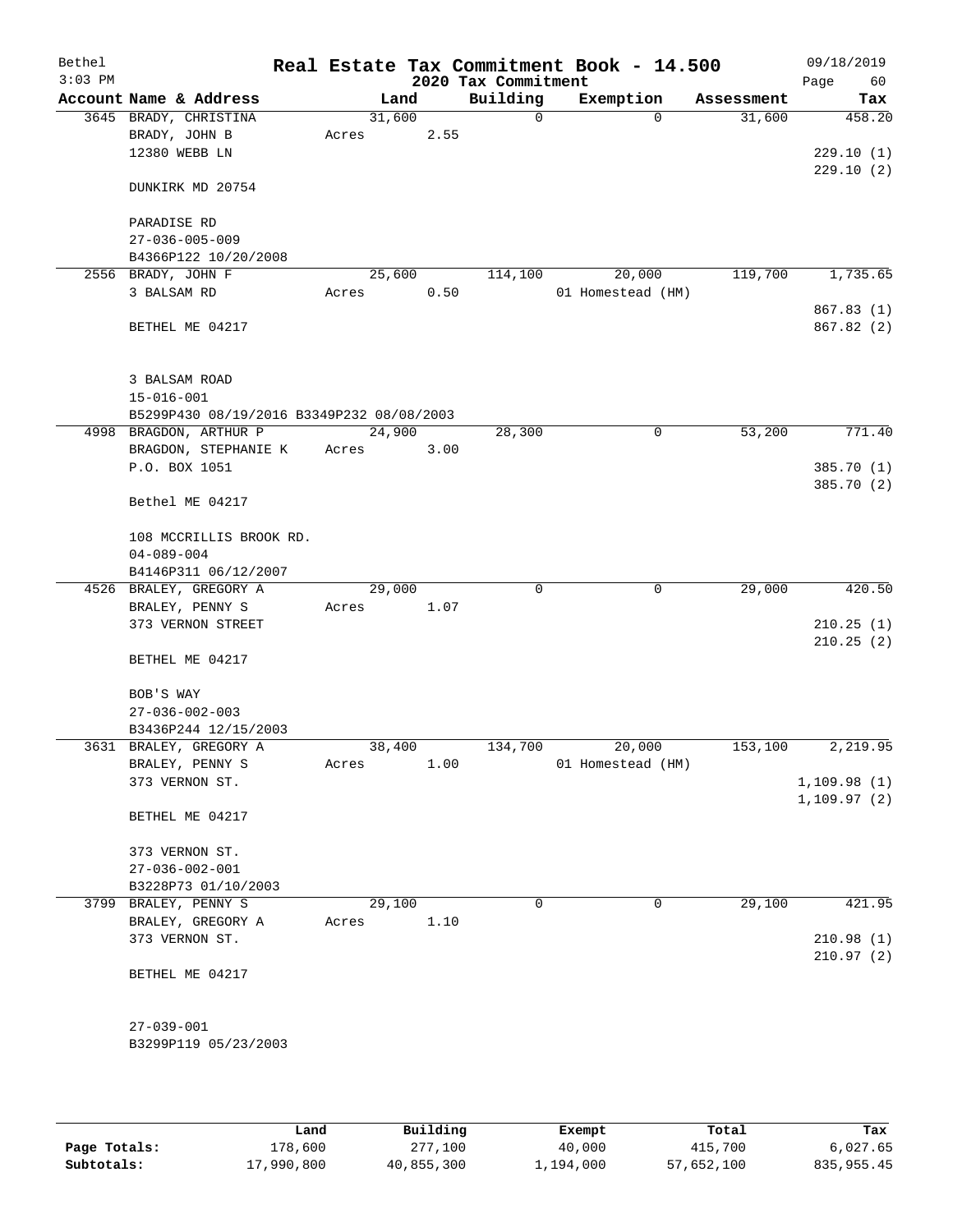| Bethel<br>$3:03$ PM |                                                                                                      |       |                | 2020 Tax Commitment | Real Estate Tax Commitment Book - 14.500 |            | 09/18/2019<br>Page<br>61     |
|---------------------|------------------------------------------------------------------------------------------------------|-------|----------------|---------------------|------------------------------------------|------------|------------------------------|
|                     | Account Name & Address                                                                               |       | Land           | Building            | Exemption                                | Assessment | Tax                          |
|                     | 4973 BRANDLEY, KIMBERLY                                                                              |       | 41,600         | 0                   | $\Omega$                                 | 41,600     | 603.20                       |
|                     | MCCOY, MCCOY, JOYCE<br>5 LAUREL TREE DRIVE                                                           | Acres | 2.22           |                     |                                          |            | 301.60(1)                    |
|                     | WESTAMPTON NJ 08060                                                                                  |       |                |                     |                                          |            | 301.60(2)                    |
|                     | TAYLOR WOODS RD<br>$22 - 026 - 030$                                                                  |       |                |                     |                                          |            |                              |
|                     | B5416P52 07/02/2018 B2565P330 05/29/1998                                                             |       |                |                     |                                          |            |                              |
|                     | 4972 BRANDLEY, KIMBERLY A                                                                            |       | 51,000         | 329,400             | 0                                        | 380,400    | 5,515.80                     |
|                     | MCCOY, JOYCE S<br>5 LAUREL TREE DRIVE                                                                | Acres | 2.14           |                     |                                          |            | 2,757.90(1)<br>2,757.90(2)   |
|                     | WESTAMPTON NJ 08060                                                                                  |       |                |                     |                                          |            |                              |
|                     | 118 TAYLOR WOODS RD<br>$22 - 026 - 027$                                                              |       |                |                     |                                          |            |                              |
|                     | B5273P185 03/21/2016 B5206P629 02/05/2015 B4359P226<br>10/03/2008                                    |       |                |                     |                                          |            |                              |
|                     | 413 BRANDON, FRENCH L III                                                                            |       | 56,600         | 105,800             | 0                                        | 162,400    | 2,354.80                     |
|                     | BRANDON, LINDA R<br>46 MILE LANE                                                                     | Acres | 6.30           |                     |                                          |            | 1, 177.40(1)<br>1, 177.40(2) |
|                     | IPSWICH MA 01938 1153                                                                                |       |                |                     |                                          |            |                              |
|                     | 25 CHESTNUT KNOLL LANE<br>$06 - 027 - 006$                                                           |       |                |                     |                                          |            |                              |
|                     | B4455P262 06/15/2009 B1710P128                                                                       |       |                |                     |                                          |            |                              |
|                     | 2641 BREMMER, STEPHEN R<br>BREMMER, ROBERTA C<br>158 SUNRISE DRIVE                                   | Acres | 24,600<br>0.75 | 500                 | 0                                        | 25,100     | 363.95<br>181.98 (1)         |
|                     | GUILFORD VT 05301                                                                                    |       |                |                     |                                          |            | 181.97 (2)                   |
|                     |                                                                                                      |       |                |                     |                                          |            |                              |
|                     | 613 NORTH RD                                                                                         |       |                |                     |                                          |            |                              |
|                     | $16 - 015$                                                                                           |       |                |                     |                                          |            |                              |
|                     | B5215P204 03/30/2015<br>360 BRENNAN, JR., MICHAEL                                                    |       | 44,400         | 89,700              | 0                                        | 134,100    | 1,944.45                     |
|                     | Ρ.                                                                                                   |       |                |                     |                                          |            |                              |
|                     | 72 SEACOAST SHORES BLVD Acres                                                                        |       | 1.40           |                     |                                          |            | 972.23(1)                    |
|                     | EAST FALMOUTH MA 02536                                                                               |       |                |                     |                                          |            | 972.22(2)                    |
|                     | 353 FLAT RD.                                                                                         |       |                |                     |                                          |            |                              |
|                     | $06 - 006$<br>B5383P166 12/11/2017 B5383P164 12/11/2017 B4972P215<br>04/09/2013 B2797P327 03/03/2000 |       |                |                     |                                          |            |                              |
|                     | 3216 BRENNON, ROBERT C                                                                               |       | 40,500         | 102,600             | $\mathbf 0$                              | 143,100    | 2,074.95                     |
|                     | PO BOX 174                                                                                           | Acres | 0.19           |                     |                                          |            | 1,037.48(1)                  |
|                     | BETHEL ME 04217                                                                                      |       |                |                     |                                          |            | 1,037.47(2)                  |
|                     | 12 HIGH ST.<br>$25 - 057$                                                                            |       |                |                     |                                          |            |                              |
|                     | B4209P250 10/17/2007 B2952P183 06/07/2001                                                            |       |                |                     |                                          |            |                              |
|                     |                                                                                                      |       |                |                     |                                          |            |                              |
|                     |                                                                                                      | Land  | Building       |                     | Exempt                                   | Total      | Tax                          |

|              | Land       | Building   | Exempt    | Total      | Tax        |
|--------------|------------|------------|-----------|------------|------------|
| Page Totals: | 258,700    | 628,000    |           | 886,700    | 12,857.15  |
| Subtotals:   | 18,249,500 | 41,483,300 | 1,194,000 | 58,538,800 | 848,812.60 |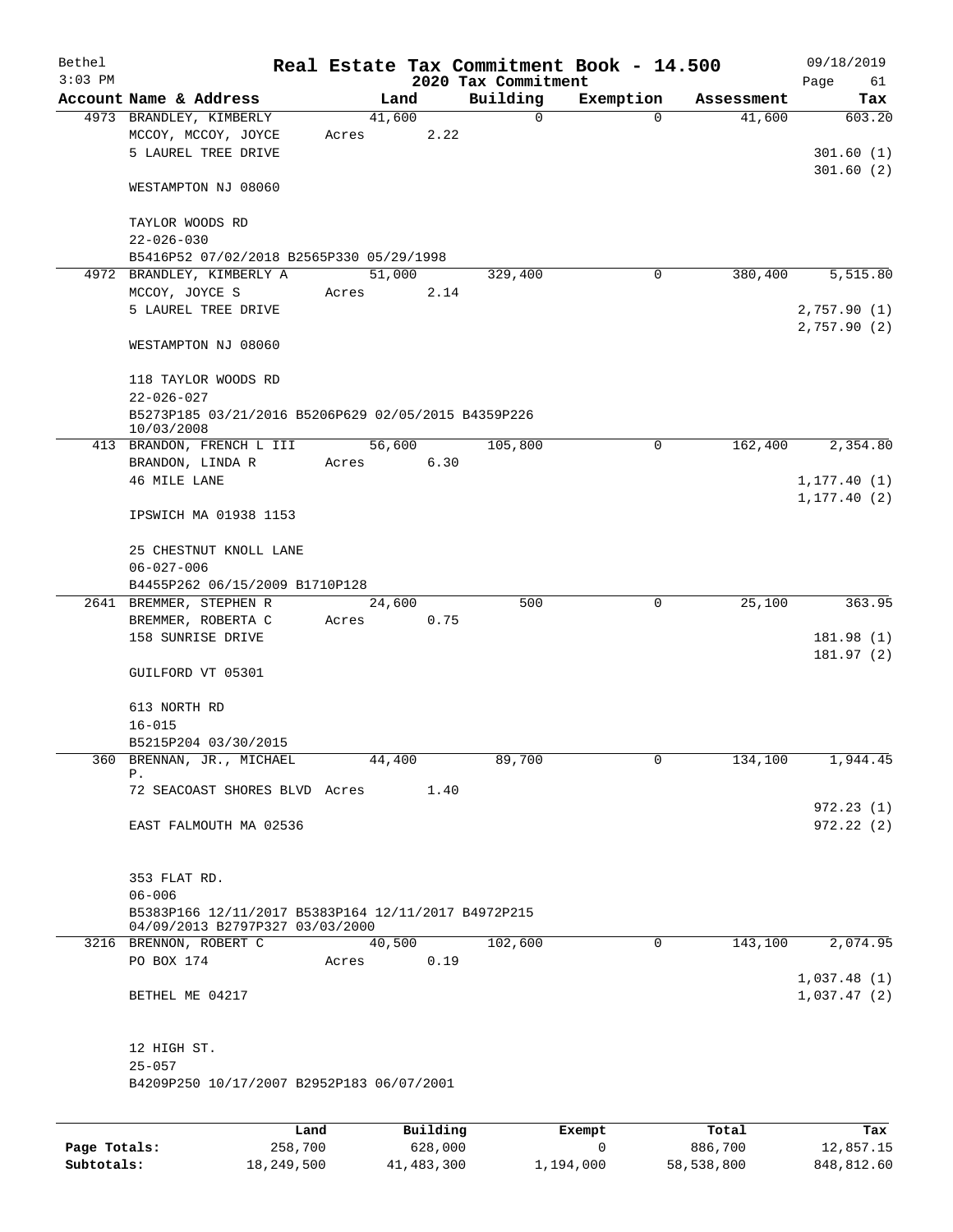| Bethel    |                                              |        |      |                     | Real Estate Tax Commitment Book - 14.500 |            | 09/18/2019    |
|-----------|----------------------------------------------|--------|------|---------------------|------------------------------------------|------------|---------------|
| $3:03$ PM |                                              |        |      | 2020 Tax Commitment |                                          |            | Page<br>62    |
|           | Account Name & Address                       | Land   |      | Building            | Exemption                                | Assessment | Tax           |
|           | 5347 BRIDGES, REX                            | 43,200 | 3.23 | $\mathbf 0$         | $\Omega$                                 | 43,200     | 626.40        |
|           | BRIDGES, CLAUDIA<br>26 BEAGLE DRIVE          | Acres  |      |                     |                                          |            | 313.20(1)     |
|           |                                              |        |      |                     |                                          |            | 313.20(2)     |
|           | MIDDLETOWN RI 02842                          |        |      |                     |                                          |            |               |
|           | GROVER HILL RD                               |        |      |                     |                                          |            |               |
|           | $01 - 041 - A - 003$                         |        |      |                     |                                          |            |               |
|           | B4740P251                                    |        |      |                     |                                          |            |               |
| 5348      | BRIDGES, REX S II                            | 52,200 |      | 236,900             | 0                                        | 289,100    | 4,191.95      |
|           | BRIDGES, CLAUDIA                             | Acres  | 2.81 |                     |                                          |            |               |
|           | 26 BEAGLE DR.                                |        |      |                     |                                          |            | 2,095.98(1)   |
|           | MIDDLETOWN RI 02842                          |        |      |                     |                                          |            | 2,095.97 (2)  |
|           | 8 WILL'S WAY                                 |        |      |                     |                                          |            |               |
|           | $01 - 041 - A - 004$                         |        |      |                     |                                          |            |               |
|           | B4765P58 09/19/2011                          |        |      |                     |                                          |            |               |
|           | 121 BRIGGS, COREY RYAN                       | 38,900 |      | 32,900              | 0                                        | 71,800     | 1,041.10      |
|           | C/O JANICE M. BRIGGS<br>245A STONEYFORT ROAD | Acres  | 1.20 |                     |                                          |            |               |
|           |                                              |        |      |                     |                                          |            | 520.55(1)     |
|           | WEST KINGSTON RI 02892                       |        |      |                     |                                          |            | 520.55(2)     |
|           | 252 VERNON ST.                               |        |      |                     |                                          |            |               |
|           | $03 - 005$                                   |        |      |                     |                                          |            |               |
|           | B4182P3 08/22/2007                           |        |      |                     |                                          |            |               |
|           | 2742 BRODERICK, MICHAEL                      | 36,800 |      | 100,500             | 20,000                                   | 117,300    | 1,700.85      |
|           | BRODERICK, EILEEN                            | Acres  | 0.50 |                     | 01 Homestead (HM)                        |            |               |
|           | 77 SUNDAY RIVER RD                           |        |      |                     |                                          |            | 850.43 (1)    |
|           |                                              |        |      |                     |                                          |            | 850.42 (2)    |
|           | BETHEL ME 04217                              |        |      |                     |                                          |            |               |
|           | 77 SUNDAY RIVER RD.                          |        |      |                     |                                          |            |               |
|           | $18 - 003 - 003$                             |        |      |                     |                                          |            |               |
|           | B2384P250 11/06/1996                         |        |      |                     |                                          |            |               |
|           | 2735 BRONDER, JUSTIN S                       | 59,800 |      | 110,500             | 0                                        | 170,300    | 2,469.35      |
|           | 10 PLEASANT ST                               | Acres  | 0.76 |                     |                                          |            |               |
|           |                                              |        |      |                     |                                          |            | 1,234.68(1)   |
|           | STONEHAM MA 02180                            |        |      |                     |                                          |            | 1, 234.67 (2) |
|           | 133 SUNDAY RIVER RD                          |        |      |                     |                                          |            |               |
|           | $18 - 001 - 001$                             |        |      |                     |                                          |            |               |
|           | B5047P253 10/07/2013                         |        |      |                     |                                          |            |               |
|           | 5010 BROOKS, BARBARA                         | 33,600 |      | 192,200             | 0                                        | 225,800    | 3,274.10      |
|           | P.O. BOX 33                                  |        |      |                     |                                          |            |               |
|           |                                              |        |      |                     |                                          |            | 1,637.05(1)   |
|           | BETHEL ME 04217                              |        |      |                     |                                          |            | 1,637.05(2)   |
|           | 232 MAYVILLE RD., UNIT                       |        |      |                     |                                          |            |               |
|           | $24 - 028 - C4$                              |        |      |                     |                                          |            |               |
|           | B4366P349 10/20/2008 B4159P284 07/05/2007    |        |      |                     |                                          |            |               |
|           |                                              |        |      |                     |                                          |            |               |

|              | Land       | Building   | Exempt    | Total      | Tax         |
|--------------|------------|------------|-----------|------------|-------------|
| Page Totals: | 264,500    | 673,000    | 20,000    | 917,500    | 13,303.75   |
| Subtotals:   | 18,514,000 | 42,156,300 | 1,214,000 | 59,456,300 | 862, 116.35 |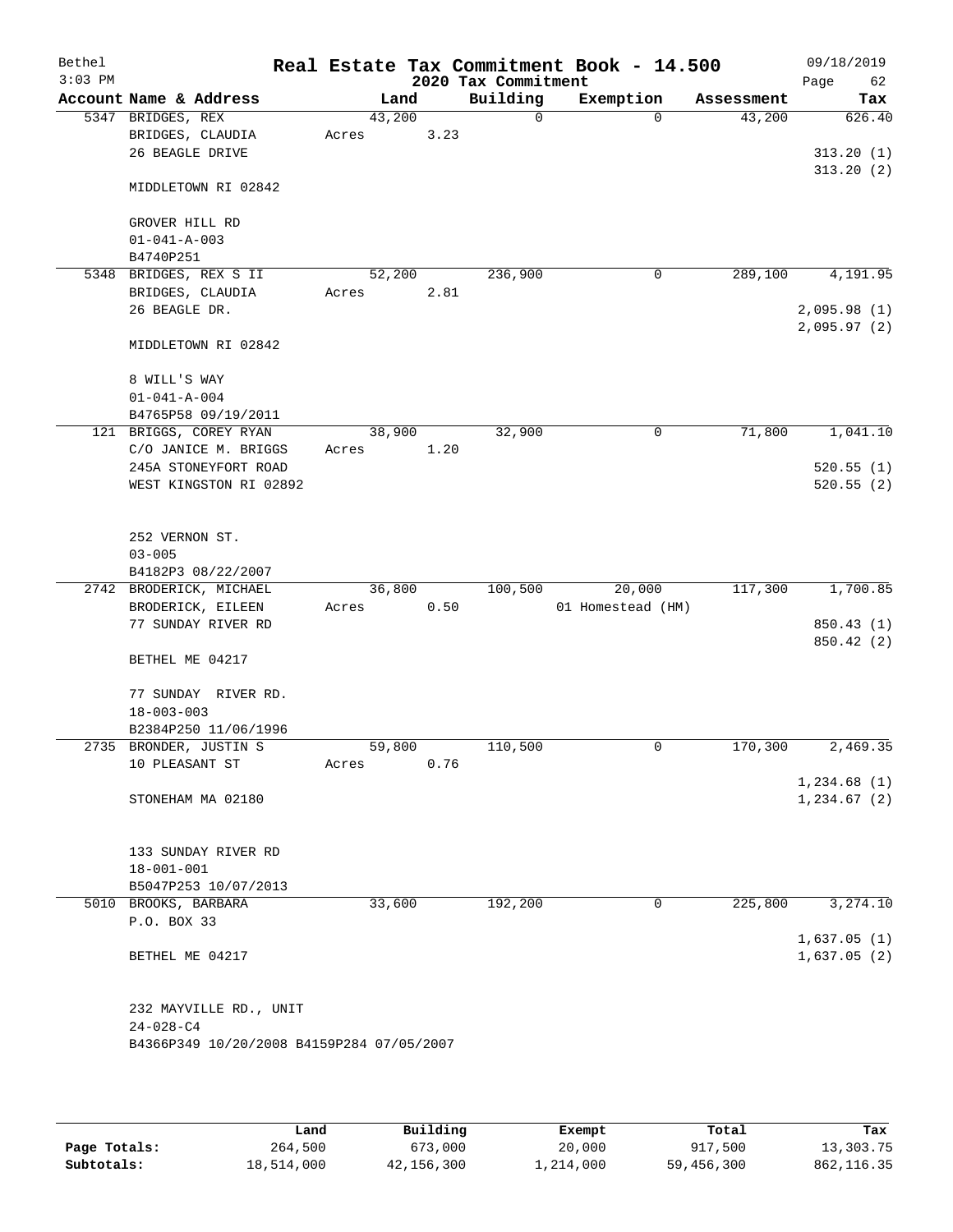| Bethel<br>$3:03$ PM |                                           |       |        |      | 2020 Tax Commitment | Real Estate Tax Commitment Book - 14.500 |            | 09/18/2019<br>Page<br>63 |
|---------------------|-------------------------------------------|-------|--------|------|---------------------|------------------------------------------|------------|--------------------------|
|                     | Account Name & Address                    |       | Land   |      | Building            | Exemption                                | Assessment | Tax                      |
|                     | 3136 BROOKS, CLYDE                        |       | 39,400 |      | 106,000             | 20,000                                   | 125,400    | 1,818.30                 |
|                     | BROOKS, SENE                              | Acres |        | 4.00 |                     | 01 Homestead (HM)                        |            |                          |
|                     | P.O. BOX 377                              |       |        |      |                     |                                          |            | 909.15(1)                |
|                     | BETHEL ME 04217                           |       |        |      |                     |                                          |            | 909.15(2)                |
|                     | 93 INTERVALE RD.                          |       |        |      |                     |                                          |            |                          |
|                     | $24 - 054$                                |       |        |      |                     |                                          |            |                          |
|                     | B788P134 10/30/2003                       |       |        |      |                     |                                          |            |                          |
|                     | 3292 BROOKS, DONALD                       |       | 61,700 |      | 173,100             | 26,000                                   | 208,800    | 3,027.60                 |
|                     | BROOKS, ELEANOR                           | Acres |        | 0.22 |                     | 01 Homestead (HM)                        |            |                          |
|                     | PO BOX 402                                |       |        |      |                     | 12 WW2 Vet Res                           |            | 1, 513.80(1)             |
|                     | BETHEL ME 04217                           |       |        |      |                     |                                          |            | 1, 513.80 (2)            |
|                     | 91 MAIN ST.                               |       |        |      |                     |                                          |            |                          |
|                     | $25 - 126$                                |       |        |      |                     |                                          |            |                          |
|                     | B5198P79 01/07/2015                       |       |        |      |                     |                                          |            |                          |
|                     | 3207 BROOKS, DONALD E                     |       | 50,900 |      | 182,100             | 0                                        | 233,000    | 3,378.50                 |
|                     | BROOKS, ELEANOR S<br>PO BOX 402           | Acres |        | 0.30 |                     |                                          |            | 1,689.25(1)              |
|                     |                                           |       |        |      |                     |                                          |            | 1,689.25(2)              |
|                     | BETHEL ME 04217                           |       |        |      |                     |                                          |            |                          |
|                     | 62 MAIN ST.                               |       |        |      |                     |                                          |            |                          |
|                     | $25 - 049$                                |       |        |      |                     |                                          |            |                          |
|                     | B5386P312 01/02/2018 B546P152 04/03/1955  |       |        |      |                     |                                          |            |                          |
|                     | 3317 BROOKS, DOUGLAS GROVER               |       | 53,900 |      | 179,300             | $\mathbf 0$                              | 233,200    | 3,381.40                 |
|                     | 92 BELLSQUEEZE RD                         | Acres |        | 0.44 |                     |                                          |            |                          |
|                     |                                           |       |        |      |                     |                                          |            | 1,690.70(1)              |
|                     | BENTON ME 04901                           |       |        |      |                     |                                          |            | 1,690.70(2)              |
|                     | 51 MAIN ST.                               |       |        |      |                     |                                          |            |                          |
|                     | $25 - 149$                                |       |        |      |                     |                                          |            |                          |
|                     | B4712P287 04/26/2011                      |       |        |      |                     |                                          |            |                          |
|                     | 4836 BROOKS, JUSTINE C                    |       | 44,800 |      | 330,500             | 0                                        | 375,300    | 5,441.85                 |
|                     | BROOKS, TRAVIS G                          | Acres |        | 1.61 |                     |                                          |            |                          |
|                     | 120 SUNDAY RIVER ROAD                     |       |        |      |                     |                                          |            | 2,720.93(1)              |
|                     | BETHEL ME 04217                           |       |        |      |                     |                                          |            | 2,720.92(2)              |
|                     | ELLINGWOOD MOUNTAIN                       |       |        |      |                     |                                          |            |                          |
|                     | $16 - 019 - 004$                          |       |        |      |                     |                                          |            |                          |
|                     | B5352P596 06/28/2017 B3900P185 03/10/2006 |       |        |      |                     |                                          |            |                          |
|                     | 178 BROOKS, LILLIAN J                     |       | 24,100 |      | 83,900              | 20,000                                   | 88,000     | 1,276.00                 |
|                     | 43 PARIS ROAD                             | Acres |        | 0.57 |                     | 01 Homestead (HM)                        |            |                          |
|                     |                                           |       |        |      |                     |                                          |            | 638.00(1)                |
|                     | BETHEL ME 04217                           |       |        |      |                     |                                          |            | 638.00(2)                |
|                     | 43 PARIS RD.                              |       |        |      |                     |                                          |            |                          |
|                     | $04 - 033$                                |       |        |      |                     |                                          |            |                          |
|                     | B1646P58 04/13/1989                       |       |        |      |                     |                                          |            |                          |
|                     |                                           |       |        |      |                     |                                          |            |                          |

|              | Land       | Building     | Exempt    | Total      | Tax        |
|--------------|------------|--------------|-----------|------------|------------|
| Page Totals: | 274,800    | l,054,900    | 66,000    | 1,263,700  | 18,323.65  |
| Subtotals:   | 18,788,800 | 43, 211, 200 | ⊥,280,000 | 60,720,000 | 880,440.00 |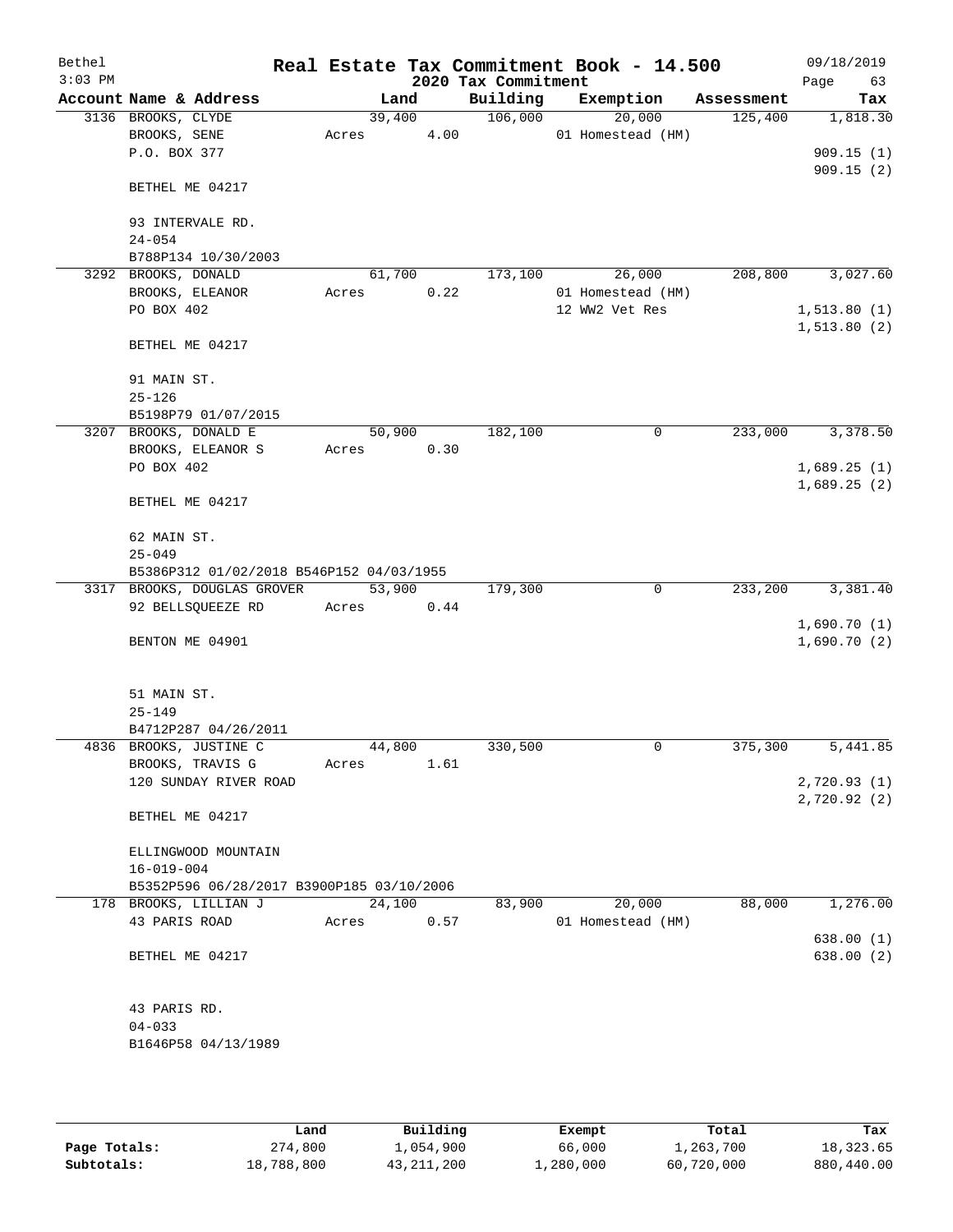| Bethel<br>$3:03$ PM |                                                                   |        |      | Real Estate Tax Commitment Book - 14.500<br>2020 Tax Commitment |             |            | 09/18/2019<br>Page<br>64 |
|---------------------|-------------------------------------------------------------------|--------|------|-----------------------------------------------------------------|-------------|------------|--------------------------|
|                     | Account Name & Address                                            | Land   |      | Building                                                        | Exemption   | Assessment | Tax                      |
|                     | 180 BROOKS, LILLIAN J                                             | 27,300 |      | $\mathbf 0$                                                     | $\Omega$    | 27,300     | 395.85                   |
|                     | 43 PARIS ROAD                                                     | Acres  | 6.90 |                                                                 |             |            |                          |
|                     |                                                                   |        |      |                                                                 |             |            | 197.93(1)                |
|                     | BETHEL ME 04217                                                   |        |      |                                                                 |             |            | 197.92 (2)               |
|                     | PARIS RD.                                                         |        |      |                                                                 |             |            |                          |
|                     | $04 - 035 - 001$                                                  |        |      |                                                                 |             |            |                          |
|                     | B4640P87 09/30/2010                                               |        |      |                                                                 |             |            |                          |
|                     | 181 BROOKS, LILLIAN J                                             | 28,900 |      | 10,200                                                          | 0           | 39,100     | 566.95                   |
|                     | 43 PARIS RD.                                                      | Acres  | 0.96 |                                                                 |             |            |                          |
|                     | BETHEL ME 04217                                                   |        |      |                                                                 |             |            | 283.48 (1)<br>283.47 (2) |
|                     | 60 PARIS RD.                                                      |        |      |                                                                 |             |            |                          |
|                     | $04 - 035 - 003$                                                  |        |      |                                                                 |             |            |                          |
|                     | B4640P87 09/30/2010                                               |        |      |                                                                 |             |            |                          |
|                     | 372 BROOKS, THERESA D                                             | 46,700 |      | $\mathbf 0$                                                     | $\mathbf 0$ | 46,700     | 677.15                   |
|                     | BROOKS, JOSEPH R                                                  | Acres  | 6.10 |                                                                 |             |            |                          |
|                     | 16 AMHERST STREET                                                 |        |      |                                                                 |             |            | 338.58 (1)               |
|                     | BIDDEFORD ME 04005                                                |        |      |                                                                 |             |            | 338.57 (2)               |
|                     | PINE BLUFF RD.                                                    |        |      |                                                                 |             |            |                          |
|                     | $06 - 016 - 010$                                                  |        |      |                                                                 |             |            |                          |
|                     | B3361P39 08/26/2003                                               |        |      |                                                                 |             |            |                          |
|                     | 3158 BROUSSEAU, MARK A                                            | 16,800 |      | 50,000                                                          | 0           | 66,800     | 968.60                   |
|                     | PO BOX 1533                                                       |        |      |                                                                 |             |            |                          |
|                     |                                                                   |        |      |                                                                 |             |            | 484.30 (1)               |
|                     | BETHEL ME 04217                                                   |        |      |                                                                 |             |            | 484.30 (2)               |
|                     | 15 MILL HILL                                                      |        |      |                                                                 |             |            |                          |
|                     | $25 - 008 - 026$                                                  |        |      |                                                                 |             |            |                          |
|                     | B5388P385 01/16/2018 B4114P27 04/09/2007                          |        |      |                                                                 |             |            |                          |
|                     | 2948 BROWN, ALISON A                                              | 33,600 |      | 61,400                                                          | 0           | 95,000     | 1,377.50                 |
|                     | 23 WILSON ROAD                                                    |        |      |                                                                 |             |            |                          |
|                     | GRAY ME 04039                                                     |        |      |                                                                 |             |            | 688.75 (1)<br>688.75 (2) |
|                     |                                                                   |        |      |                                                                 |             |            |                          |
|                     | 22 CHERRY LANE                                                    |        |      |                                                                 |             |            |                          |
|                     | $22 - 002 - 001 - 025$                                            |        |      |                                                                 |             |            |                          |
|                     | B5342P494 04/28/2017 B4383P55 12/03/2008                          |        |      |                                                                 |             |            |                          |
|                     | 5131 BROWN, ANN MARIE                                             | 80,700 | 2.75 | 236,000                                                         | 0           | 316,700    | 4,592.15                 |
|                     | BROWN, DANIEL C<br>37 PRESCOTT STREET,                            | Acres  |      |                                                                 |             |            | 2, 296.08(1)             |
|                     | UNIT <sub>2</sub>                                                 |        |      |                                                                 |             |            |                          |
|                     | MEDFORD MA 02155                                                  |        |      |                                                                 |             |            | 2,296.07(2)              |
|                     |                                                                   |        |      |                                                                 |             |            |                          |
|                     | 17 LOOK AMOOSE DR<br>$21 - 002 - 004$                             |        |      |                                                                 |             |            |                          |
|                     | B5262P488 01/06/2016 B5085P311 01/30/2014 B3679P183<br>02/28/2005 |        |      |                                                                 |             |            |                          |
|                     |                                                                   |        |      |                                                                 |             |            |                          |
|                     |                                                                   |        |      |                                                                 |             |            |                          |

|              | Land       | Building   | Exempt    | Total      | Tax        |
|--------------|------------|------------|-----------|------------|------------|
| Page Totals: | 234,000    | 357,600    |           | 591,600    | 8,578.20   |
| Subtotals:   | 19,022,800 | 43,568,800 | 1,280,000 | 61,311,600 | 889,018.20 |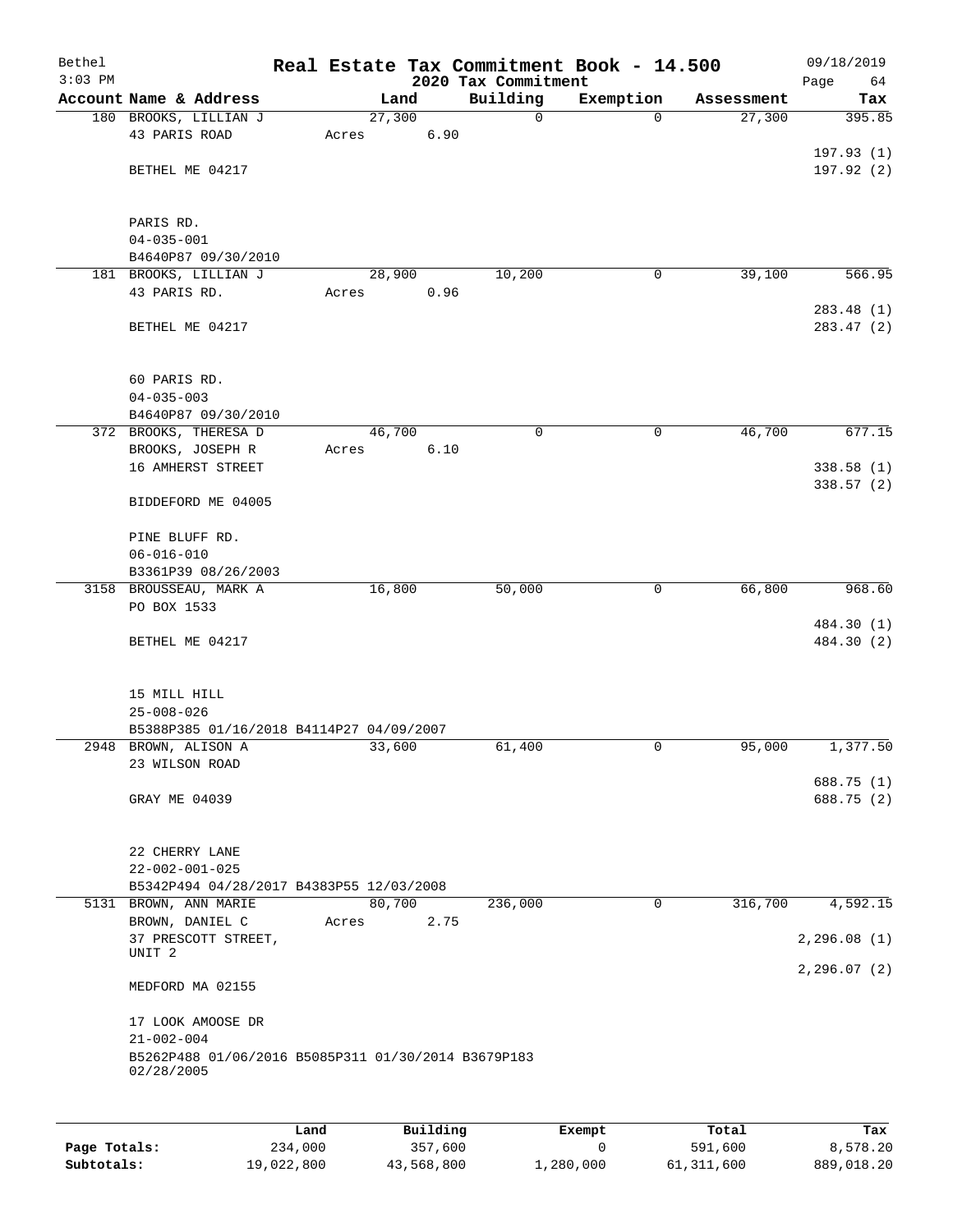| Bethel<br>$3:03$ PM |                                                                            |       |        |        | 2020 Tax Commitment | Real Estate Tax Commitment Book - 14.500 |            | 09/18/2019<br>Page<br>65 |
|---------------------|----------------------------------------------------------------------------|-------|--------|--------|---------------------|------------------------------------------|------------|--------------------------|
|                     | Account Name & Address                                                     |       |        | Land   | Building            | Exemption                                | Assessment | Tax                      |
|                     | 1620 BROWN, COREY                                                          |       | 54,100 |        | $\mathbf 0$         | $\Omega$                                 | 54,100     | 784.45                   |
|                     | BROWN, PATRICIA                                                            | Acres |        | 12.00  |                     |                                          |            |                          |
|                     | 336 P ST                                                                   |       |        |        |                     |                                          |            | 392.23(1)                |
|                     | ROCK SPRINGS WY 82901                                                      |       |        |        |                     |                                          |            | 392.22(2)                |
|                     | NORTH RD                                                                   |       |        |        |                     |                                          |            |                          |
|                     | $11 - 076$                                                                 |       |        |        |                     |                                          |            |                          |
|                     | B880P288 12/18/1975                                                        |       |        |        |                     |                                          |            |                          |
|                     | 3273 BROWN, DAVID B                                                        |       | 55,700 |        | 82,400              | 26,000                                   | 112,100    | 1,625.45                 |
|                     | BROWN, JUDITH M                                                            | Acres |        | 0.55   |                     | 01 Homestead (HM)                        |            |                          |
|                     | PO BOX 22                                                                  |       |        |        |                     | 12 WW2 Vet Res                           |            | 812.73 (1)               |
|                     | BETHEL ME 04217                                                            |       |        |        |                     |                                          |            | 812.72 (2)               |
|                     | 15 KILBORN ST.<br>$25 - 106$                                               |       |        |        |                     |                                          |            |                          |
|                     | B4999P40 06/18/2013                                                        |       |        |        |                     |                                          |            |                          |
|                     | 1096 BROWN, GARY A                                                         |       | 33,600 |        | 131,700             | 0                                        | 165,300    | 2,396.85                 |
|                     | ANN, ANN, TTE                                                              |       |        |        |                     |                                          |            |                          |
|                     | 44 SAW MILL RD.                                                            |       |        |        |                     |                                          |            | 1, 198.43(1)             |
|                     | CONCORD MA 01742                                                           |       |        |        |                     |                                          |            | 1, 198.42(2)             |
|                     | 74 FAIRWAY ROAD<br>$07 - 028 - 562$                                        |       |        |        |                     |                                          |            |                          |
|                     | B5301P473 08/31/2016 B2334P026 06/07/1996                                  |       |        |        |                     |                                          |            |                          |
|                     | 231 BROWN, HEIDI                                                           |       | 95,700 |        | 0                   | $\mathbf 0$                              | 95,700     | 1,387.65                 |
|                     | 16 DACY STREET                                                             | Acres |        | 148.70 |                     |                                          |            |                          |
|                     |                                                                            |       |        |        |                     |                                          |            | 693.83(1)                |
|                     | HYDE PARK MA 02136                                                         |       |        |        |                     |                                          |            | 693.82(2)                |
|                     | EAST BETHEL RD.                                                            |       |        |        |                     |                                          |            |                          |
|                     | $04 - 073$                                                                 |       |        |        |                     |                                          |            |                          |
|                     | B4478P299 07/30/2009 B2189P189 12/30/1994 B1036P262<br>151 BROWN, HERMAN F |       | 30,100 |        | 52,400              | 0                                        | 82,500     | 1,196.25                 |
|                     | BROWN, TATUM B                                                             | Acres |        | 0.80   |                     |                                          |            |                          |
|                     | 63 BILLINGS HILL RD                                                        |       |        |        |                     |                                          |            | 598.13(1)                |
|                     |                                                                            |       |        |        |                     |                                          |            | 598.12(2)                |
|                     | BRYANT POND ME 04219                                                       |       |        |        |                     |                                          |            |                          |
|                     | 901 WALKERS MILLS RD                                                       |       |        |        |                     |                                          |            |                          |
|                     | $04 - 008$                                                                 |       |        |        |                     |                                          |            |                          |
|                     | B4278P40 03/31/2008                                                        |       |        |        |                     |                                          |            |                          |
|                     | 1094 BROWN, JAMES FRANCIS                                                  |       | 33,600 |        | 131,700             | 0                                        | 165,300    | 2,396.85                 |
|                     | BROWN, MARY                                                                |       |        |        |                     |                                          |            |                          |
|                     | 2 HOWE ROAD                                                                |       |        |        |                     |                                          |            | 1, 198.43(1)             |
|                     | NAHANT MA 01908                                                            |       |        |        |                     |                                          |            | 1, 198.42(2)             |
|                     | 88 FAIRWAY ROAD- Unit                                                      |       |        |        |                     |                                          |            |                          |
|                     | $07 - 028 - 558$                                                           |       |        |        |                     |                                          |            |                          |
|                     | B4974P42 04/09/2013                                                        |       |        |        |                     |                                          |            |                          |
|                     |                                                                            |       |        |        |                     |                                          |            |                          |
|                     |                                                                            |       |        |        |                     |                                          |            |                          |

|              | Land       | Building   | Exempt    | Total      | Tax        |
|--------------|------------|------------|-----------|------------|------------|
| Page Totals: | 302,800    | 398,200    | 26,000    | 675,000    | 9,787.50   |
| Subtotals:   | 19,325,600 | 43,967,000 | ⊥,306,000 | 61,986,600 | 898,805.70 |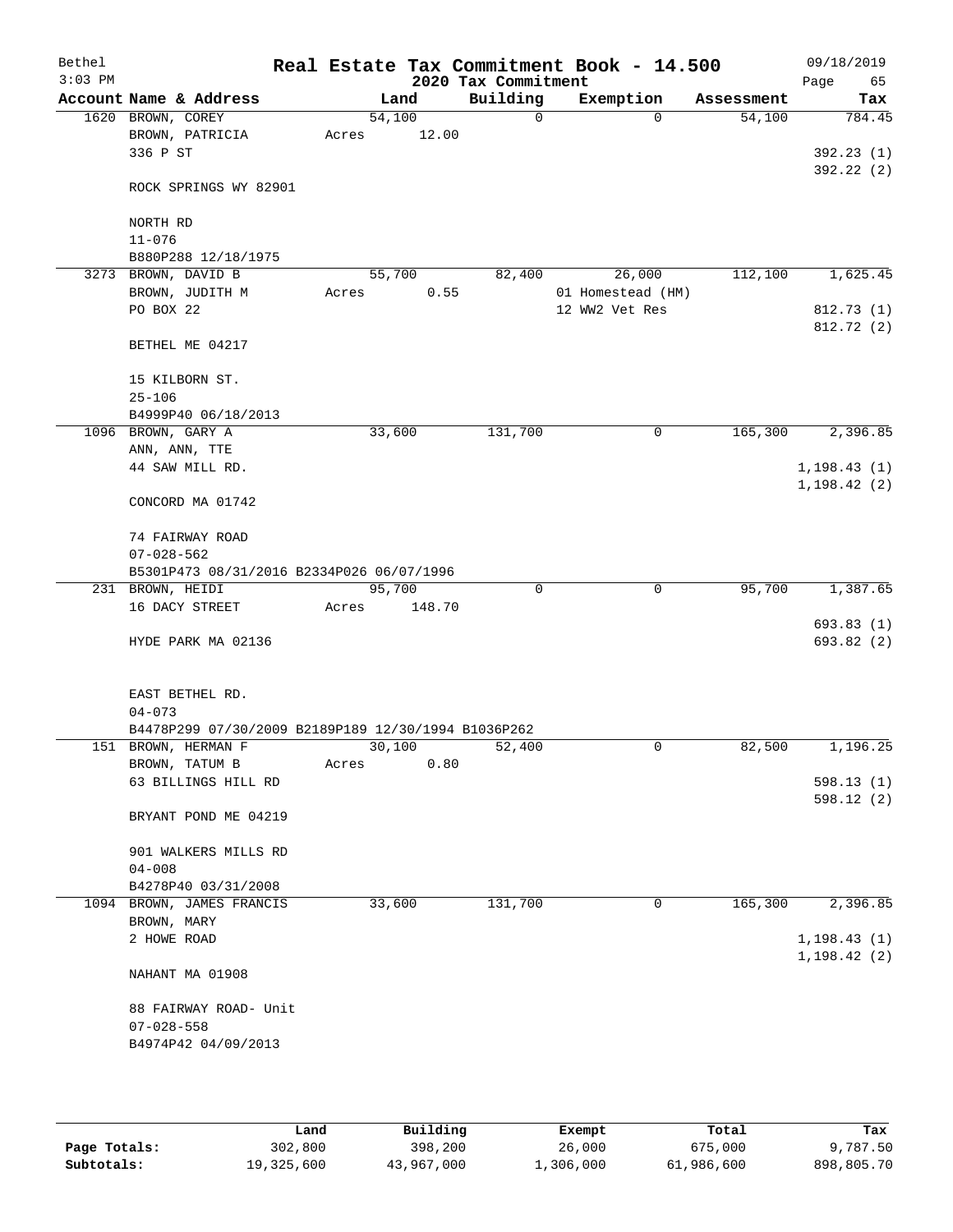| Bethel       |                                                                 |       |        |          |                     | Real Estate Tax Commitment Book - 14.500 |            | 09/18/2019                 |
|--------------|-----------------------------------------------------------------|-------|--------|----------|---------------------|------------------------------------------|------------|----------------------------|
| $3:03$ PM    |                                                                 |       |        |          | 2020 Tax Commitment |                                          |            | Page<br>66                 |
|              | Account Name & Address                                          |       | Land   |          | Building            | Exemption                                | Assessment | Tax                        |
|              | 505 BROWN, LELAND R                                             |       | 44,600 |          | 0                   | 0                                        | 44,600     | 646.70                     |
|              | 148 GRAND OAK CIRCLE                                            | Acres |        | 0.23     |                     |                                          |            | 323.35(1)                  |
|              | VENICE FL 34292 2441                                            |       |        |          |                     |                                          |            | 323.35(2)                  |
|              |                                                                 |       |        |          |                     |                                          |            |                            |
|              | RAILROAD                                                        |       |        |          |                     |                                          |            |                            |
|              | $25 - 031 - 001$                                                |       |        |          |                     |                                          |            |                            |
|              | B4753P271 08/26/2011                                            |       |        |          |                     |                                          |            |                            |
|              | 3395 BROWN, LELAND R                                            |       | 55,000 |          | 94,100              | 0                                        | 149,100    | 2,161.95                   |
|              | 148 GRAND OAK CIRCLE                                            | Acres |        | 1.07     |                     |                                          |            |                            |
|              | VENICE FL 34292 2441                                            |       |        |          |                     |                                          |            | 1,080.98(1)<br>1,080.97(2) |
|              | 23 CLARK ST<br>$25 - 216$                                       |       |        |          |                     |                                          |            |                            |
|              | B2939P293                                                       |       |        |          |                     |                                          |            |                            |
|              | 3613 BROWN, LEVI W                                              |       | 39,400 |          | 243,400             | 20,000                                   | 262,800    | 3,810.60                   |
|              | BROWN, DEIDRA L                                                 | Acres |        | 1.40     |                     | 01 Homestead (HM)                        |            |                            |
|              | PO BOX 632                                                      |       |        |          |                     |                                          |            | 1,905.30(1)                |
|              |                                                                 |       |        |          |                     |                                          |            | 1,905.30(2)                |
|              | BETHEL ME 04217                                                 |       |        |          |                     |                                          |            |                            |
|              | 40 WILLARD ROAD                                                 |       |        |          |                     |                                          |            |                            |
|              | $27 - 018$                                                      |       |        |          |                     |                                          |            |                            |
|              | B1360P278 12/10/1985                                            |       |        |          |                     |                                          |            |                            |
|              | 5240 BROWN, MARY M                                              |       | 100    |          | $\Omega$            | 0                                        | 100        | 1.45                       |
|              | C/O BETSY BROWN, NANCY                                          | Acres |        | 0.15     |                     |                                          |            |                            |
|              | COFFIN, MALINDA SEAMES                                          |       |        |          |                     |                                          |            |                            |
|              | 5 MEADOWLARK RD.                                                |       |        |          |                     |                                          |            | 0.73(1)<br>0.72(2)         |
|              | BRYANT POND ME 04219                                            |       |        |          |                     |                                          |            |                            |
|              | 5 MEADOWLARK RD.                                                |       |        |          |                     |                                          |            |                            |
|              | $05 - 009 - B$                                                  |       |        |          |                     |                                          |            |                            |
|              | B5222P66 05/14/2015                                             |       |        |          |                     |                                          |            |                            |
|              | 3576 BROWN, NATHAN R. &                                         |       | 54,400 |          | 92,900              | 20,000                                   | 127,300    | 1,845.85                   |
|              | BROWN, MELISSA                                                  |       |        |          |                     |                                          |            |                            |
|              | C/O BROWN, REGINALD                                             | Acres |        | 0.95     |                     | 01 Homestead (HM)                        |            |                            |
|              | 107 VERNON ST                                                   |       |        |          |                     |                                          |            | 922.93(1)                  |
|              | BETHEL ME 04217                                                 |       |        |          |                     |                                          |            | 922.92(2)                  |
|              | 107 VERNON ST.                                                  |       |        |          |                     |                                          |            |                            |
|              | $26 - 080$                                                      |       |        |          |                     |                                          |            |                            |
|              | B5207P155 02/09/2015 B1480P346 06/02/1987 B819P67<br>04/30/1974 |       |        |          |                     |                                          |            |                            |
|              | 1264 BROWN, OWEN J                                              |       | 22,500 |          | 49,300              | 20,000                                   | 51,800     | 751.10                     |
|              | BROWN, DEBRA A                                                  | Acres |        | 0.68     |                     | 01 Homestead (HM)                        |            |                            |
|              | 110 WEST BETHEL RD.                                             |       |        |          |                     |                                          |            | 375.55(1)                  |
|              | BETHEL ME 04217                                                 |       |        |          |                     |                                          |            | 375.55(2)                  |
|              |                                                                 |       |        |          |                     |                                          |            |                            |
|              | 110 WEST BETHEL RD.<br>$07 - 066$                               |       |        |          |                     |                                          |            |                            |
|              | B4653P286 11/02/2010 B3718P122 05/02/2005                       |       |        |          |                     |                                          |            |                            |
|              |                                                                 |       |        |          |                     |                                          |            |                            |
|              | Land                                                            |       |        | Building |                     | Exempt                                   | Total      | Tax                        |
| Page Totals: | 216,000                                                         |       |        | 479,700  |                     | 60,000                                   | 635,700    | 9,217.65                   |

**Subtotals:** 19,541,600 44,446,700 1,366,000 62,622,300 908,023.35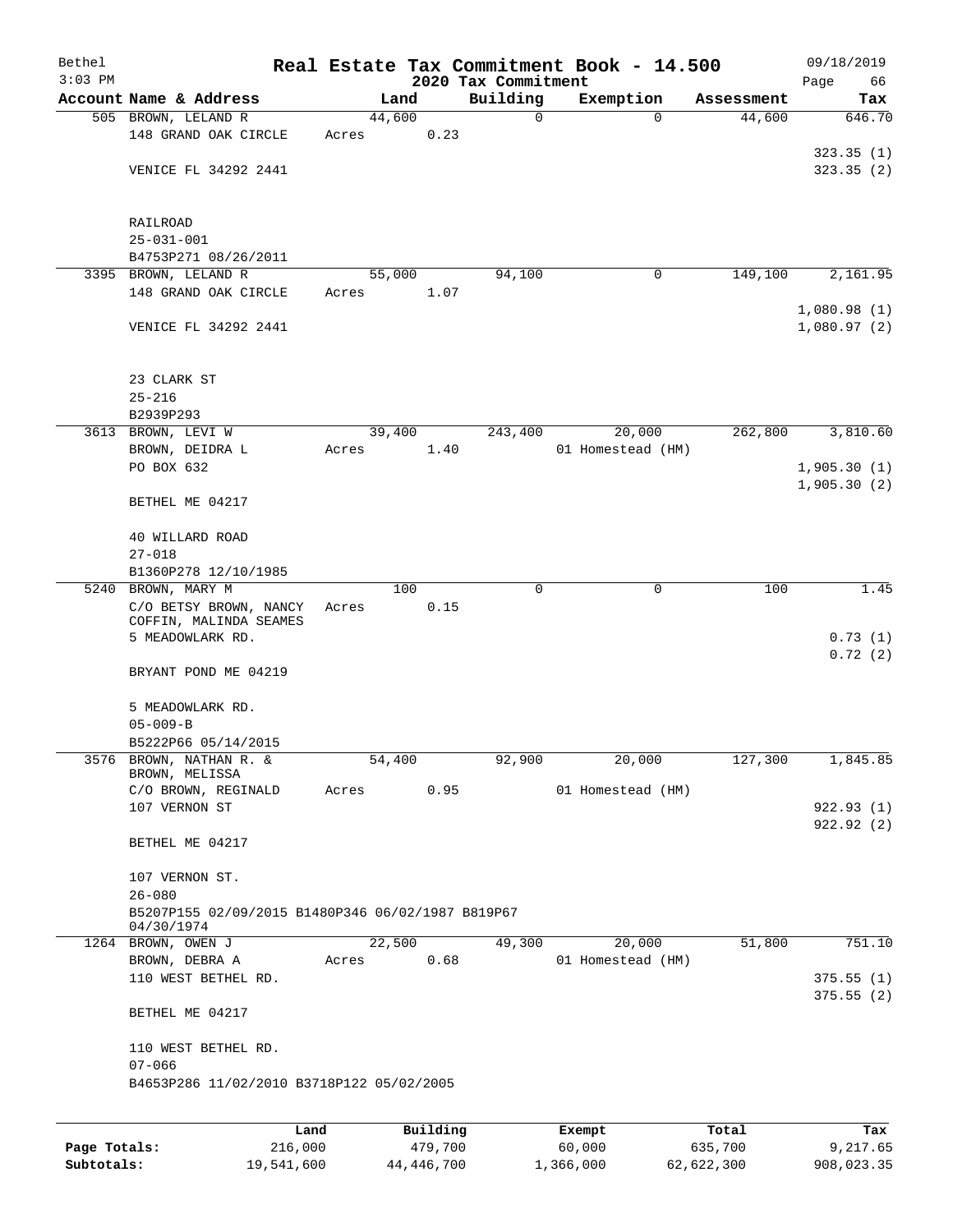| Bethel<br>$3:03$ PM |                                                     |         |       |        |          | Real Estate Tax Commitment Book - 14.500<br>2020 Tax Commitment |                   |             |            | 09/18/2019<br>Page<br>67 |
|---------------------|-----------------------------------------------------|---------|-------|--------|----------|-----------------------------------------------------------------|-------------------|-------------|------------|--------------------------|
|                     | Account Name & Address                              |         |       | Land   |          | Building                                                        | Exemption         |             | Assessment | Tax                      |
|                     | 5114 BROWN, PENNY L                                 |         |       | 39,300 |          | 0                                                               |                   | $\mathbf 0$ | 39,300     | 569.85                   |
|                     | P.O. BOX 192                                        |         | Acres |        | 1.12     |                                                                 |                   |             |            |                          |
|                     |                                                     |         |       |        |          |                                                                 |                   |             |            | 284.93 (1)               |
|                     | LIVERMORE FALLS ME                                  |         |       |        |          |                                                                 |                   |             |            | 284.92 (2)               |
|                     | 04254                                               |         |       |        |          |                                                                 |                   |             |            |                          |
|                     |                                                     |         |       |        |          |                                                                 |                   |             |            |                          |
|                     | THUNDER SNOW ROAD                                   |         |       |        |          |                                                                 |                   |             |            |                          |
|                     | $01 - 010 - 011$                                    |         |       |        |          |                                                                 |                   |             |            |                          |
|                     | B5383P466 12/31/2017 B4459P214 06/23/2009 B3962P119 |         |       |        |          |                                                                 |                   |             |            |                          |
|                     | 1577 BROWN, RONALD B<br>10 CHANDLER HILL RD         |         |       | 0      |          | 14,700                                                          |                   | $\mathbf 0$ | 14,700     | 213.15                   |
|                     |                                                     |         |       |        |          |                                                                 |                   |             |            | 106.58(1)                |
|                     | BETHEL ME 04217                                     |         |       |        |          |                                                                 |                   |             |            | 106.57(2)                |
|                     |                                                     |         |       |        |          |                                                                 |                   |             |            |                          |
|                     |                                                     |         |       |        |          |                                                                 |                   |             |            |                          |
|                     | 245 BARKER RD.<br>$11 - 046$                        |         |       |        |          |                                                                 |                   |             |            |                          |
|                     | B2361P187                                           |         |       |        |          |                                                                 |                   |             |            |                          |
| 1597                | BROWN, SCOTT                                        |         |       | 40,100 |          | 118,400                                                         |                   | 20,000      | 138,500    | 2,008.25                 |
|                     | BROWN, LESA                                         |         | Acres |        | 1.80     |                                                                 | 01 Homestead (HM) |             |            |                          |
|                     | 88 BARKER RD.                                       |         |       |        |          |                                                                 |                   |             |            | 1,004.13(1)              |
|                     |                                                     |         |       |        |          |                                                                 |                   |             |            | 1,004.12(2)              |
|                     | BETHEL ME 04217 3222                                |         |       |        |          |                                                                 |                   |             |            |                          |
|                     | 88 BARKER ROAD                                      |         |       |        |          |                                                                 |                   |             |            |                          |
|                     | $11 - 060 - 003$                                    |         |       |        |          |                                                                 |                   |             |            |                          |
|                     | B2550P76                                            |         |       |        |          |                                                                 |                   |             |            |                          |
|                     | 3024 BROWN, STEPHEN                                 |         |       | 50,100 |          | 319,600                                                         |                   | 0           | 369,700    | 5,360.65                 |
|                     | BROWN, SHEILA<br>113 TAYLOR WOODS ROAD              |         | Acres |        | 1.70     |                                                                 |                   |             |            | 2,680.33(1)              |
|                     |                                                     |         |       |        |          |                                                                 |                   |             |            | 2,680.32(2)              |
|                     | BETHEL ME 04217                                     |         |       |        |          |                                                                 |                   |             |            |                          |
|                     |                                                     |         |       |        |          |                                                                 |                   |             |            |                          |
|                     | 113 TAYLOR WOODS ROAD                               |         |       |        |          |                                                                 |                   |             |            |                          |
|                     | $22 - 026 - 024$<br>B4237P306 12/13/2007            |         |       |        |          |                                                                 |                   |             |            |                          |
|                     | 2811 BROWN, TRAVIS A.                               |         |       | 37,200 |          | 65,700                                                          |                   | 0           | 102,900    | 1,492.05                 |
|                     | 88 BARKER ROAD                                      |         | Acres |        | 0.92     |                                                                 |                   |             |            |                          |
|                     |                                                     |         |       |        |          |                                                                 |                   |             |            | 746.03(1)                |
|                     | BETHEL ME 04217                                     |         |       |        |          |                                                                 |                   |             |            | 746.02(2)                |
|                     |                                                     |         |       |        |          |                                                                 |                   |             |            |                          |
|                     | 591 INTERVALE RD.                                   |         |       |        |          |                                                                 |                   |             |            |                          |
|                     | $18 - 055 - 001$                                    |         |       |        |          |                                                                 |                   |             |            |                          |
|                     | B5453P5 02/26/2019 B5305P191 09/19/2016 B1430P112   |         |       |        |          |                                                                 |                   |             |            |                          |
|                     | 10/27/1986<br>4787 BROWN, VERNON J                  |         |       | 45,200 |          | 201,300                                                         |                   | 0           | 246,500    | 3,574.25                 |
|                     | BROWN, AMY P                                        |         | Acres |        | 1.80     |                                                                 |                   |             |            |                          |
|                     | 750 SHORE ROAD                                      |         |       |        |          |                                                                 |                   |             |            | 1,787.13(1)              |
|                     |                                                     |         |       |        |          |                                                                 |                   |             |            | 1,787.12(2)              |
|                     | CAPE NEDDICK ME 03902                               |         |       |        |          |                                                                 |                   |             |            |                          |
|                     | 22 HALEY LANE                                       |         |       |        |          |                                                                 |                   |             |            |                          |
|                     | $18 - 054 - 016$                                    |         |       |        |          |                                                                 |                   |             |            |                          |
|                     | B5333P654 03/06/2017 B5042P326 09/27/2013 B4406P130 |         |       |        |          |                                                                 |                   |             |            |                          |
|                     | 02/20/2009 B4397P65 01/26/2009 B3845P1 11/22/2005   |         |       |        |          |                                                                 |                   |             |            |                          |
|                     |                                                     |         |       |        |          |                                                                 |                   |             |            |                          |
|                     |                                                     | Land    |       |        | Building |                                                                 | Exempt            |             | Total      | Tax                      |
| Page Totals:        |                                                     | 211,900 |       |        | 719,700  |                                                                 | 20,000            |             | 911,600    | 13,218.20                |

**Subtotals:** 19,753,500 45,166,400 1,386,000 63,533,900 921,241.55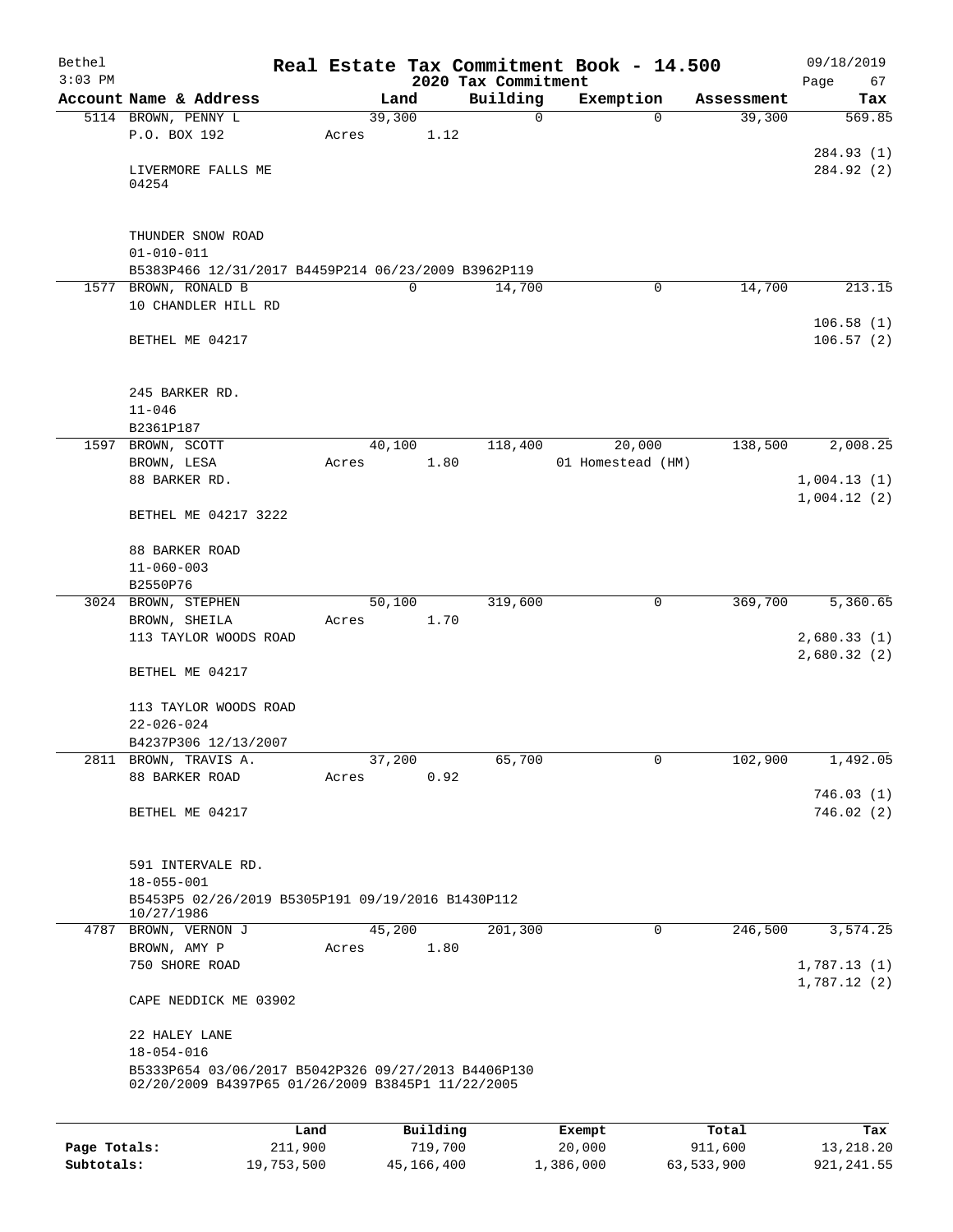| Bethel<br>$3:03$ PM |                                                                         |        |          |                                 | Real Estate Tax Commitment Book - 14.500 |            | 09/18/2019        |  |  |
|---------------------|-------------------------------------------------------------------------|--------|----------|---------------------------------|------------------------------------------|------------|-------------------|--|--|
|                     | Account Name & Address                                                  |        | Land     | 2020 Tax Commitment<br>Building | Exemption                                | Assessment | Page<br>68<br>Tax |  |  |
|                     | 2690 BROWN-HUFF, LISA A                                                 | 52,800 |          | 184,600                         | $\Omega$                                 | 237,400    | 3,442.30          |  |  |
|                     | BROWN-HUFF, LISA A                                                      | Acres  | 0.50     |                                 |                                          |            |                   |  |  |
|                     | 44 RIVER VALLEY ACRES                                                   |        |          |                                 |                                          |            | 1,721.15(1)       |  |  |
|                     |                                                                         |        |          |                                 |                                          |            | 1,721.15(2)       |  |  |
|                     | BETHEL ME 04217                                                         |        |          |                                 |                                          |            |                   |  |  |
|                     | 44 RIVER VALLEY ACRES                                                   |        |          |                                 |                                          |            |                   |  |  |
|                     | $17 - 028$                                                              |        |          |                                 |                                          |            |                   |  |  |
|                     | B5406P41 05/03/2018 B4773P243 10/19/2011 B4302P329<br>05/28/2008        |        |          |                                 |                                          |            |                   |  |  |
|                     | 3201 BROWN-MOHR, KAREN L                                                | 72,700 |          | 269,500                         | $\mathbf 0$                              | 342,200    | 4,961.90          |  |  |
|                     | 2088 TOCOBAGA LANE                                                      | Acres  | 0.32     |                                 |                                          |            |                   |  |  |
|                     |                                                                         |        |          |                                 |                                          |            | 2,480.95(1)       |  |  |
|                     | NOKOMIS FL 34275                                                        |        |          |                                 |                                          |            | 2,480.95(2)       |  |  |
|                     |                                                                         |        |          |                                 |                                          |            |                   |  |  |
|                     | 22 MAIN ST.                                                             |        |          |                                 |                                          |            |                   |  |  |
|                     | $25 - 042$                                                              |        |          |                                 |                                          |            |                   |  |  |
|                     | B1564P173                                                               |        |          |                                 |                                          |            |                   |  |  |
|                     | 2991 BRUNNICK, MICHAEL                                                  | 55,000 |          | $\mathbf 0$                     | 0                                        | 55,000     | 797.50            |  |  |
|                     | BRUNNICK, ANYA PURI                                                     | Acres  | 2.40     |                                 |                                          |            |                   |  |  |
|                     | 18 BROAD STREET                                                         |        |          |                                 |                                          |            | 398.75(1)         |  |  |
|                     | NEWBURYPORT MA 01950                                                    |        |          |                                 |                                          |            | 398.75 (2)        |  |  |
|                     |                                                                         |        |          |                                 |                                          |            |                   |  |  |
|                     | LANGLEY RD.                                                             |        |          |                                 |                                          |            |                   |  |  |
|                     | $22 - 016 - 004$<br>B5429P260 09/06/2018 B5092P117 02/25/2014 B3385P119 |        |          |                                 |                                          |            |                   |  |  |
|                     | 09/29/2003                                                              |        |          |                                 |                                          |            |                   |  |  |
|                     | 2993 BRUNNICK, MICHAEL                                                  | 65,100 |          | 158,500                         | 0                                        | 223,600    | 3,242.20          |  |  |
|                     | BRUNNICK, ANYA PURI                                                     | Acres  | 2.60     |                                 |                                          |            |                   |  |  |
|                     | 18 BROAD STREET                                                         |        |          |                                 |                                          |            | 1,621.10(1)       |  |  |
|                     | NEWBURYPORT MA 01950                                                    |        |          |                                 |                                          |            | 1,621.10(2)       |  |  |
|                     |                                                                         |        |          |                                 |                                          |            |                   |  |  |
|                     | <b>30 LANGELEY RD</b>                                                   |        |          |                                 |                                          |            |                   |  |  |
|                     | $22 - 016 - 006$                                                        |        |          |                                 |                                          |            |                   |  |  |
|                     | B5407P361 05/11/2018 B5092P117 02/25/2014 B1396P6<br>06/06/1986         |        |          |                                 |                                          |            |                   |  |  |
|                     | 4733 BRUNO, RODERICK J                                                  |        | 61,500   | 252,100                         | 0                                        | 313,600    | 4,547.20          |  |  |
|                     | BRUNO, JENNIFER L                                                       | Acres  | 4.66     |                                 |                                          |            |                   |  |  |
|                     | 2 OAK LANE                                                              |        |          |                                 |                                          |            | 2, 273.60 (1)     |  |  |
|                     |                                                                         |        |          |                                 |                                          |            | 2, 273.60 (2)     |  |  |
|                     | STRATHAM NH 03885                                                       |        |          |                                 |                                          |            |                   |  |  |
|                     | 8 BEECH LANE                                                            |        |          |                                 |                                          |            |                   |  |  |
|                     | $12 - 073 - 016$                                                        |        |          |                                 |                                          |            |                   |  |  |
|                     | B4569P233 03/22/2010 B3693P328 03/30/2005                               |        |          |                                 |                                          |            |                   |  |  |
|                     | 46 BRYAN, SARAH C                                                       |        | 54,000   | 90,800                          | 20,000                                   | 124,800    | 1,809.60          |  |  |
|                     | 707 GROVER HILL RD.                                                     | Acres  | 6.90     |                                 | 01 Homestead (HM)                        |            |                   |  |  |
|                     |                                                                         |        |          |                                 |                                          |            | 904.80(1)         |  |  |
|                     | BETHEL ME 04217                                                         |        |          |                                 |                                          |            | 904.80(2)         |  |  |
|                     | 707 GROVER HILL RD.                                                     |        |          |                                 |                                          |            |                   |  |  |
|                     | $01 - 038$                                                              |        |          |                                 |                                          |            |                   |  |  |
|                     | B5412P386 06/11/2018 B4516P55 10/23/2009                                |        |          |                                 |                                          |            |                   |  |  |
|                     |                                                                         |        |          |                                 |                                          |            |                   |  |  |
|                     | Land                                                                    |        | Building |                                 | Exempt                                   | Total      | Tax               |  |  |
| Page Totals:        | 361,100                                                                 |        | 955,500  |                                 | 20,000                                   | 1,296,600  | 18,800.70         |  |  |

**Subtotals:** 20,114,600 46,121,900 1,406,000 64,830,500 940,042.25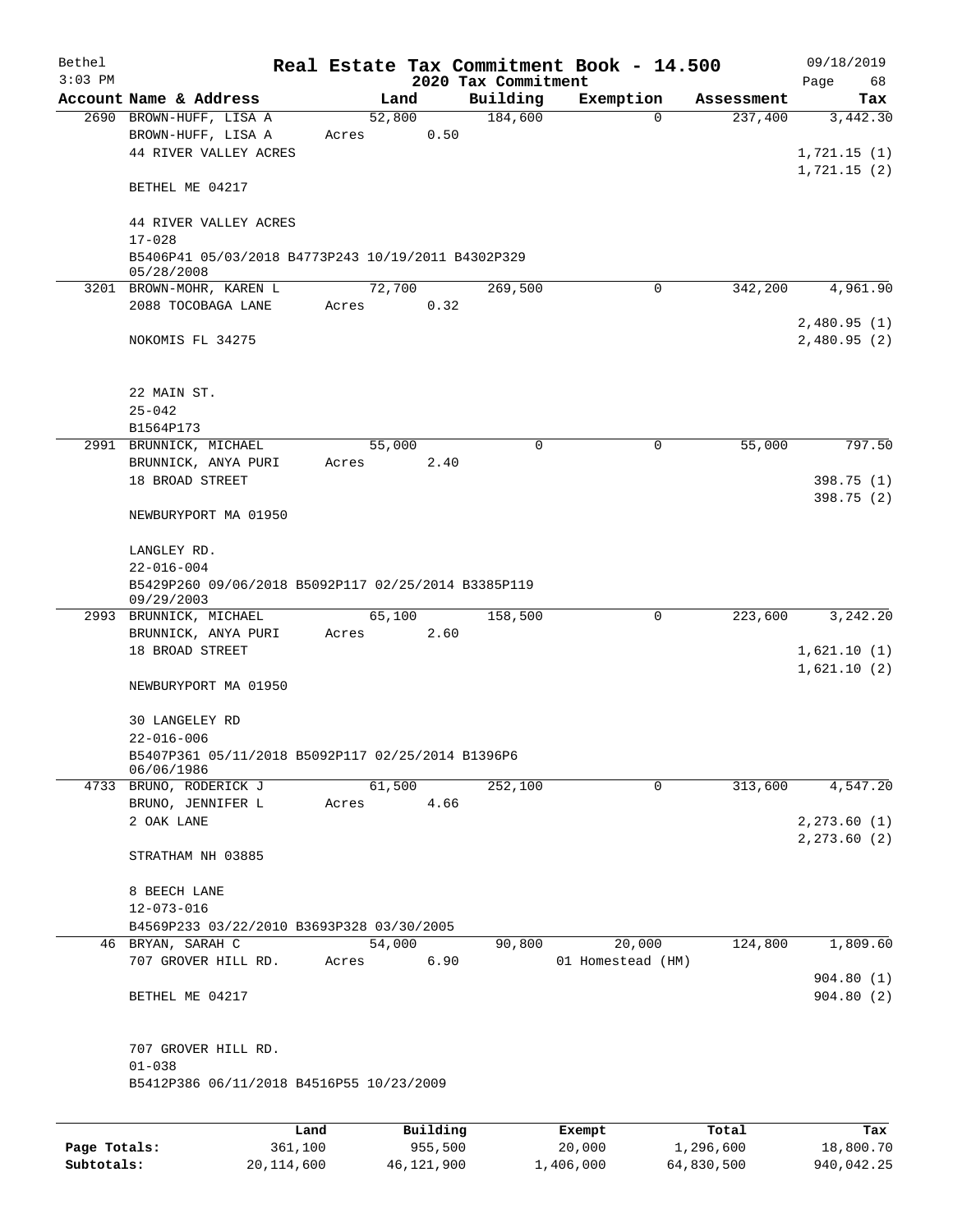| Bethel<br>$3:03$ PM |                                       |        |      | 2020 Tax Commitment | Real Estate Tax Commitment Book - 14.500 |            | 09/18/2019<br>Page<br>69 |
|---------------------|---------------------------------------|--------|------|---------------------|------------------------------------------|------------|--------------------------|
|                     | Account Name & Address                | Land   |      | Building            | Exemption                                | Assessment | Tax                      |
|                     | 3420 BSB REALTY TRUST                 | 56,200 |      | 0                   | $\Omega$                                 | 56,200     | 814.90                   |
|                     | C/O ANDREA SULLIVAN                   | Acres  | 0.39 |                     |                                          |            |                          |
|                     | 18 LAURA LANE                         |        |      |                     |                                          |            | 407.45(1)                |
|                     | NORTON MA 02766                       |        |      |                     |                                          |            | 407.45(2)                |
|                     |                                       |        |      |                     |                                          |            |                          |
|                     | 45 CROSS ST.                          |        |      |                     |                                          |            |                          |
|                     | $25 - 239 - 001$                      |        |      |                     |                                          |            |                          |
|                     | 3416 BSB REALTY TRUST                 | 90,300 |      | 0                   | 0                                        | 90, 300    | 1,309.35                 |
|                     | C/O ANDREA SULLIVAN<br>18 LAURA LANE  | Acres  | 2.70 |                     |                                          |            | 654.68 (1)               |
|                     |                                       |        |      |                     |                                          |            | 654.67 (2)               |
|                     | NORTON MA 02766                       |        |      |                     |                                          |            |                          |
|                     | CROSS ST.                             |        |      |                     |                                          |            |                          |
|                     | $25 - 238$                            |        |      |                     |                                          |            |                          |
|                     | 1320 BUCK, ANNA M                     | 43,000 |      | 13,900              | 20,000                                   | 36,900     | 535.05                   |
|                     | PO BOX 702                            | Acres  | 4.30 |                     | 01 Homestead (HM)                        |            |                          |
|                     |                                       |        |      |                     |                                          |            | 267.53(1)                |
|                     | BETHEL ME 04217                       |        |      |                     |                                          |            | 267.52(2)                |
|                     |                                       |        |      |                     |                                          |            |                          |
|                     |                                       |        |      |                     |                                          |            |                          |
|                     | 307 WALKERS MILLS RD.<br>$08 - 015$   |        |      |                     |                                          |            |                          |
|                     | B1275P84 08/28/1984                   |        |      |                     |                                          |            |                          |
| 2789                | BUCK, RODGER J PR                     | 47,800 |      | 205,300             | 0                                        | 253,100    | 3,669.95                 |
|                     | 150 GLENWOOD AVE                      | Acres  | 8.80 |                     |                                          |            |                          |
|                     |                                       |        |      |                     |                                          |            | 1,834.98(1)              |
|                     | PORTLAND ME 04103                     |        |      |                     |                                          |            | 1,834.97(2)              |
|                     |                                       |        |      |                     |                                          |            |                          |
|                     |                                       |        |      |                     |                                          |            |                          |
|                     | 789 INTERVALE RD.<br>$18 - 040$       |        |      |                     |                                          |            |                          |
|                     | B2964P84 07/03/2001                   |        |      |                     |                                          |            |                          |
|                     | 4926 BUCK, ROGER C PR                 | 48,700 |      | 105,000             | 0                                        | 153,700    | 2,228.65                 |
|                     | BUCK, CATHERINE L                     | Acres  | 1.20 |                     |                                          |            |                          |
|                     | 150 GLENWOOD AVENUE                   |        |      |                     |                                          |            | 1, 114.33(1)             |
|                     |                                       |        |      |                     |                                          |            | 1, 114.32(2)             |
|                     | PORTLAND ME 04102                     |        |      |                     |                                          |            |                          |
|                     |                                       |        |      |                     |                                          |            |                          |
|                     | 787 INTERVALE RD.<br>$18 - 040 - 001$ |        |      |                     |                                          |            |                          |
|                     | B3989P135 08/04/2006                  |        |      |                     |                                          |            |                          |
|                     | 2564 BUCKLEY, CORNELIUS, E.           | 25,600 |      | 187,600             | 0                                        | 213,200    | 3,091.40                 |
|                     | III & JANET J.                        |        |      |                     |                                          |            |                          |
|                     | 256 GRANITE STREET                    | Acres  | 0.50 |                     |                                          |            |                          |
|                     |                                       |        |      |                     |                                          |            | 1,545.70(1)              |
|                     | LEOMINSTER MA 01453                   |        |      |                     |                                          |            | 1,545.70(2)              |
|                     |                                       |        |      |                     |                                          |            |                          |
|                     | 9 HOLLY PLACE<br>$15 - 016 - 016$     |        |      |                     |                                          |            |                          |
|                     | B4930P52 12/12/2012                   |        |      |                     |                                          |            |                          |
|                     |                                       |        |      |                     |                                          |            |                          |
|                     |                                       |        |      |                     |                                          |            |                          |

|              | Land       | Building   | Exempt    | Total      | Tax        |
|--------------|------------|------------|-----------|------------|------------|
| Page Totals: | 311,600    | 511,800    | 20,000    | 803,400    | 11,649.30  |
| Subtotals:   | 20,426,200 | 46,633,700 | 1,426,000 | 65,633,900 | 951,691.55 |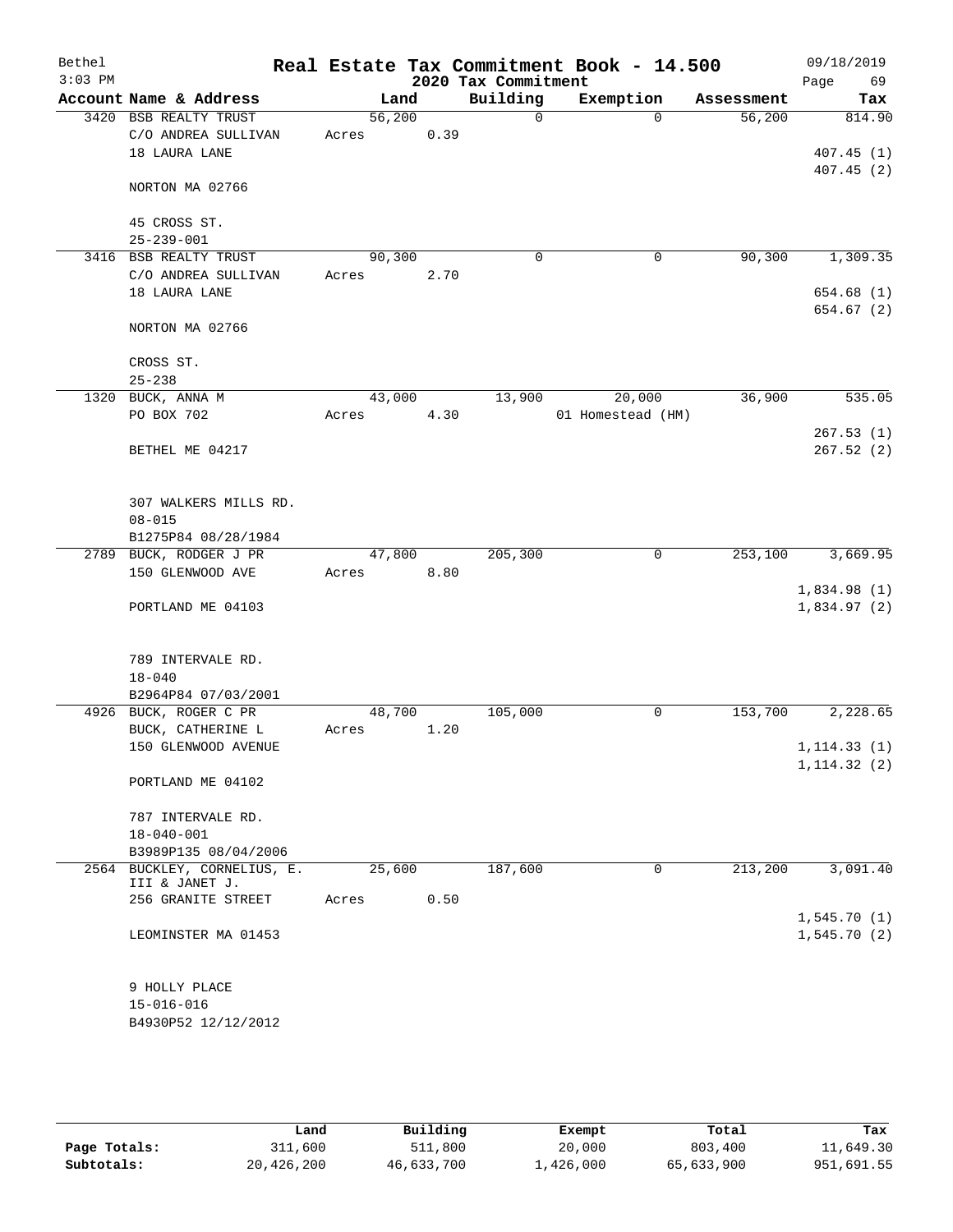| Bethel<br>$3:03$ PM |                                           |        |                     | 2020 Tax Commitment | Real Estate Tax Commitment Book - 14.500 |                  | 09/18/2019<br>70       |
|---------------------|-------------------------------------------|--------|---------------------|---------------------|------------------------------------------|------------------|------------------------|
|                     | Account Name & Address                    |        | Land                | Building            | Exemption                                | Assessment       | Page<br>Tax            |
|                     | 4656 BUCKLEY, KEVIN F                     | 37,300 |                     | 252,300             | $\Omega$                                 | 289,600          | 4,199.20               |
|                     | BUCKLEY, ELISE A                          | Acres  | 1.56                |                     |                                          |                  |                        |
|                     | 8 BOURBEAU TERRACE                        |        |                     |                     |                                          |                  | 2,099.60(1)            |
|                     |                                           |        |                     |                     |                                          |                  | 2,099.60(2)            |
|                     | NEWBURYPORT MA 01950                      |        |                     |                     |                                          |                  |                        |
|                     |                                           |        |                     |                     |                                          |                  |                        |
|                     | 23 TILSON BURKE RD<br>$02 - 025 - 008$    |        |                     |                     |                                          |                  |                        |
|                     | B5260P409 12/23/2015                      |        |                     |                     |                                          |                  |                        |
|                     | 280 BUCKMAN, ALAN                         | 28,300 |                     | 100,400             | 20,000                                   | 108,700          | 1,576.15               |
|                     | BUCKMAN, SUSIE                            | Acres  | 2.88                |                     | 01 Homestead (HM)                        |                  |                        |
|                     | 144 MCCRILLIS BROOK                       |        |                     |                     |                                          |                  | 788.08 (1)             |
|                     | <b>ROAD</b>                               |        |                     |                     |                                          |                  | 788.07 (2)             |
|                     | BRYANT POND ME 04219                      |        |                     |                     |                                          |                  |                        |
|                     |                                           |        |                     |                     |                                          |                  |                        |
|                     | 144 MCCRILLIS BROOK RD.                   |        |                     |                     |                                          |                  |                        |
|                     | $04 - 090$                                |        |                     |                     |                                          |                  |                        |
|                     | B839P259                                  |        |                     |                     |                                          |                  |                        |
| 1332                | BUCKMAN, FRANCIS E                        | 30,000 |                     | 60,000              | 20,000                                   | 70,000           | 1,015.00               |
|                     | BUCKMAN, MARY F                           | Acres  | 6.48                |                     | 01 Homestead (HM)                        |                  |                        |
|                     | 549 WALKERS MILLS ROAD                    |        |                     |                     |                                          |                  | 507.50(1)<br>507.50(2) |
|                     | BETHEL ME 04217                           |        |                     |                     |                                          |                  |                        |
|                     |                                           |        |                     |                     |                                          |                  |                        |
|                     | 549 WALKERS MILLS RD.                     |        |                     |                     |                                          |                  |                        |
|                     | $08 - 026$                                |        |                     |                     |                                          |                  |                        |
|                     | B1116P51 04/29/1981                       |        |                     |                     |                                          |                  |                        |
| 368                 | BUINISKAS, FRANK, JR.<br>ET AL            | 38,700 |                     | 37,000              | 26,000                                   | 49,700           | 720.65                 |
|                     | 157 FLAT RD                               | Acres  | 0.75                |                     | 01 Homestead (HM)                        |                  |                        |
|                     |                                           |        |                     |                     | 12 WW2 Vet Res                           |                  | 360.33(1)              |
|                     | BETHEL ME 04217                           |        |                     |                     |                                          |                  | 360.32(2)              |
|                     |                                           |        |                     |                     |                                          |                  |                        |
|                     | 157 FLAT RD.                              |        |                     |                     |                                          |                  |                        |
|                     | $06 - 013$                                |        |                     |                     |                                          |                  |                        |
|                     | B2367P14 09/12/1996                       |        |                     |                     |                                          |                  |                        |
|                     | 411 BUKER, GARY E                         | 58,300 |                     | $\frac{268}{300}$   | 26,000                                   | 300,600          | 4,358.70               |
|                     | 76 CHESTNUT KNOLL LANE                    | Acres  | 7.70                |                     | 01 Homestead (HM)                        |                  |                        |
|                     |                                           |        |                     |                     | 12 WW2 Vet Res                           |                  | 2,179.35(1)            |
|                     | BETHEL ME 04217                           |        |                     |                     |                                          |                  | 2, 179.35(2)           |
|                     |                                           |        |                     |                     |                                          |                  |                        |
|                     | 76 CHESTNUT KNOLL LANE                    |        |                     |                     |                                          |                  |                        |
|                     | $06 - 027 - 004$                          |        |                     |                     |                                          |                  |                        |
|                     | B4727P107 06/14/2011 B1757P208 09/14/1990 |        |                     |                     |                                          |                  |                        |
|                     | 286 BULLOCK, DAMON A                      | 29,800 |                     | 0                   | 0                                        | 29,800           | 432.10                 |
|                     | MEEL-BULLOCK, DIANNA V Acres              |        | 5.03                |                     |                                          |                  |                        |
|                     | 67 PAT-REE DRIVE                          |        |                     |                     |                                          |                  | 216.05(1)<br>216.05(2) |
|                     | EAST TAUNTON MA 02718                     |        |                     |                     |                                          |                  |                        |
|                     |                                           |        |                     |                     |                                          |                  |                        |
|                     | MCCRILLIS BROOK RD                        |        |                     |                     |                                          |                  |                        |
|                     | $04 - 093 - 004$                          |        |                     |                     |                                          |                  |                        |
|                     | B5328P356 01/25/2017                      |        |                     |                     |                                          |                  |                        |
|                     |                                           |        |                     |                     |                                          |                  |                        |
|                     |                                           |        |                     |                     |                                          |                  |                        |
| Page Totals:        | Land<br>222,400                           |        | Building<br>718,000 |                     | Exempt<br>92,000                         | Total<br>848,400 | Tax<br>12,301.80       |
|                     |                                           |        |                     |                     |                                          |                  |                        |

**Subtotals:** 20,648,600 47,351,700 1,518,000 66,482,300 963,993.35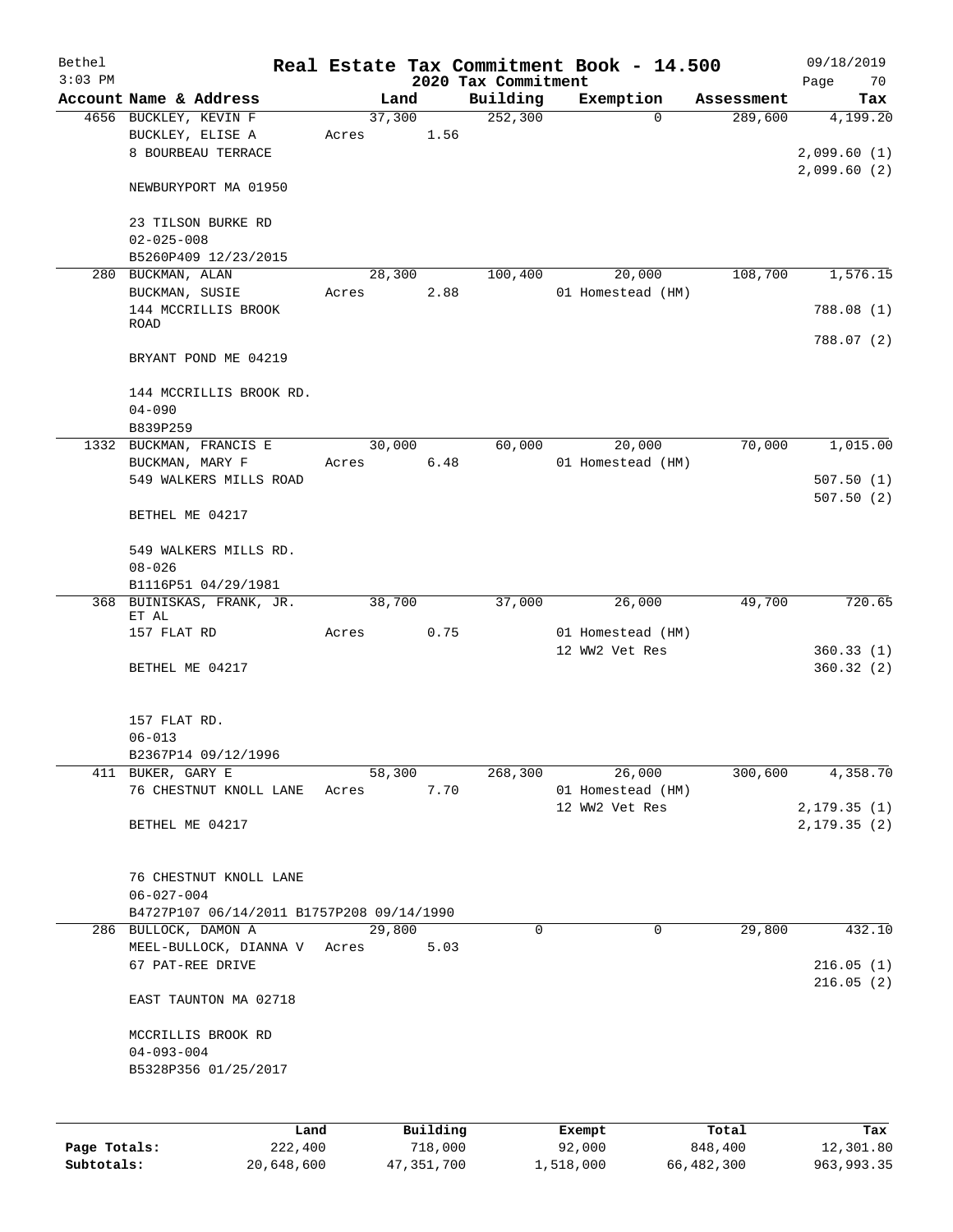| $3:03$ PM<br>2020 Tax Commitment<br>Page<br>Building<br>Account Name & Address<br>Exemption<br>Land<br>Assessment<br>22,800<br>$\mathbf 0$<br>287 BULLOCK, DAMON A<br>$\Omega$<br>22,800<br>MEEL-BULLOCK, DIANNA V<br>5.03<br>Acres<br>67 PAT-REE DRIVE<br>EAST TAUNTON MA 02718<br>85 MCCRILLIS BROOK RD<br>$04 - 093 - 005$<br>B5328P356 01/25/2017<br>5050 BULLOCK, MICHELLE M<br>56,500<br>255,500<br>0<br>312,000<br>BULLOCK, CHRISTOPHER J<br>2.28<br>Acres<br>14 POND STREET<br>HOPKINTON MA 01748<br>27 HOMESTEAD LANE<br>$18 - 060 - 027$<br>B5383P29 12/11/2017 B4896P114 09/19/2012 B3568P322<br>08/06/2004<br>50,900<br>276,600<br>3195<br>BUMPUS HISTORIC MINE,<br>225,700<br>0<br>LLC<br>100 CODMAN ROAD<br>0.30<br>Acres<br>BROOKLINE MA 02445<br>21 CHURCH ST.<br>$25 - 036$<br>B5248P602 10/13/2015 B4151P251 06/19/2007 B3707P12<br>04/27/2005<br>3386 BUNN, ROSEMARY S<br>63,600<br>223,000<br>179,400<br>20,000<br>PO BOX 15<br>01 Homestead (HM)<br>Acres<br>2.10<br>BETHEL ME 04217<br>25 CLARK ST.<br>$25 - 208$<br>B4705P192 03/30/2011 B3630P133 11/18/2004<br>33,600<br>1036 BUNN, ROSEMARY S<br>131,700<br>165,300<br>0<br>PO BOX 15<br>BETHEL ME 04217<br>88 FAIRWAY ROAD<br>$07 - 028 - 542$<br>B2664P83 02/01/1999<br>56,000<br>$\mathsf{O}$<br>56,000<br>4825 BUNN, ROSEMARY STONE<br>0<br>PO BOX 15<br>0.57<br>Acres<br>BETHEL ME 04217<br>VERNON STREET<br>$25 - 208 - 002$<br>B5063P335 11/18/2013 | 09/18/2019                              | Real Estate Tax Commitment Book - 14.500 |  |  |  | Bethel |
|--------------------------------------------------------------------------------------------------------------------------------------------------------------------------------------------------------------------------------------------------------------------------------------------------------------------------------------------------------------------------------------------------------------------------------------------------------------------------------------------------------------------------------------------------------------------------------------------------------------------------------------------------------------------------------------------------------------------------------------------------------------------------------------------------------------------------------------------------------------------------------------------------------------------------------------------------------------------------------------------------------------------------------------------------------------------------------------------------------------------------------------------------------------------------------------------------------------------------------------------------------------------------------------------------------------------------------------------------------------------------------------------------------------------------------------|-----------------------------------------|------------------------------------------|--|--|--|--------|
|                                                                                                                                                                                                                                                                                                                                                                                                                                                                                                                                                                                                                                                                                                                                                                                                                                                                                                                                                                                                                                                                                                                                                                                                                                                                                                                                                                                                                                      | 71                                      |                                          |  |  |  |        |
|                                                                                                                                                                                                                                                                                                                                                                                                                                                                                                                                                                                                                                                                                                                                                                                                                                                                                                                                                                                                                                                                                                                                                                                                                                                                                                                                                                                                                                      | Tax                                     |                                          |  |  |  |        |
|                                                                                                                                                                                                                                                                                                                                                                                                                                                                                                                                                                                                                                                                                                                                                                                                                                                                                                                                                                                                                                                                                                                                                                                                                                                                                                                                                                                                                                      | 330.60<br>165.30(1)<br>165.30(2)        |                                          |  |  |  |        |
|                                                                                                                                                                                                                                                                                                                                                                                                                                                                                                                                                                                                                                                                                                                                                                                                                                                                                                                                                                                                                                                                                                                                                                                                                                                                                                                                                                                                                                      |                                         |                                          |  |  |  |        |
|                                                                                                                                                                                                                                                                                                                                                                                                                                                                                                                                                                                                                                                                                                                                                                                                                                                                                                                                                                                                                                                                                                                                                                                                                                                                                                                                                                                                                                      |                                         |                                          |  |  |  |        |
|                                                                                                                                                                                                                                                                                                                                                                                                                                                                                                                                                                                                                                                                                                                                                                                                                                                                                                                                                                                                                                                                                                                                                                                                                                                                                                                                                                                                                                      |                                         |                                          |  |  |  |        |
|                                                                                                                                                                                                                                                                                                                                                                                                                                                                                                                                                                                                                                                                                                                                                                                                                                                                                                                                                                                                                                                                                                                                                                                                                                                                                                                                                                                                                                      | 4,524.00<br>2,262.00(1)<br>2, 262.00(2) |                                          |  |  |  |        |
|                                                                                                                                                                                                                                                                                                                                                                                                                                                                                                                                                                                                                                                                                                                                                                                                                                                                                                                                                                                                                                                                                                                                                                                                                                                                                                                                                                                                                                      |                                         |                                          |  |  |  |        |
|                                                                                                                                                                                                                                                                                                                                                                                                                                                                                                                                                                                                                                                                                                                                                                                                                                                                                                                                                                                                                                                                                                                                                                                                                                                                                                                                                                                                                                      |                                         |                                          |  |  |  |        |
|                                                                                                                                                                                                                                                                                                                                                                                                                                                                                                                                                                                                                                                                                                                                                                                                                                                                                                                                                                                                                                                                                                                                                                                                                                                                                                                                                                                                                                      |                                         |                                          |  |  |  |        |
|                                                                                                                                                                                                                                                                                                                                                                                                                                                                                                                                                                                                                                                                                                                                                                                                                                                                                                                                                                                                                                                                                                                                                                                                                                                                                                                                                                                                                                      | 4,010.70                                |                                          |  |  |  |        |
|                                                                                                                                                                                                                                                                                                                                                                                                                                                                                                                                                                                                                                                                                                                                                                                                                                                                                                                                                                                                                                                                                                                                                                                                                                                                                                                                                                                                                                      | 2,005.35(1)                             |                                          |  |  |  |        |
|                                                                                                                                                                                                                                                                                                                                                                                                                                                                                                                                                                                                                                                                                                                                                                                                                                                                                                                                                                                                                                                                                                                                                                                                                                                                                                                                                                                                                                      | 2,005.35(2)                             |                                          |  |  |  |        |
|                                                                                                                                                                                                                                                                                                                                                                                                                                                                                                                                                                                                                                                                                                                                                                                                                                                                                                                                                                                                                                                                                                                                                                                                                                                                                                                                                                                                                                      |                                         |                                          |  |  |  |        |
|                                                                                                                                                                                                                                                                                                                                                                                                                                                                                                                                                                                                                                                                                                                                                                                                                                                                                                                                                                                                                                                                                                                                                                                                                                                                                                                                                                                                                                      | 3,233.50                                |                                          |  |  |  |        |
|                                                                                                                                                                                                                                                                                                                                                                                                                                                                                                                                                                                                                                                                                                                                                                                                                                                                                                                                                                                                                                                                                                                                                                                                                                                                                                                                                                                                                                      |                                         |                                          |  |  |  |        |
|                                                                                                                                                                                                                                                                                                                                                                                                                                                                                                                                                                                                                                                                                                                                                                                                                                                                                                                                                                                                                                                                                                                                                                                                                                                                                                                                                                                                                                      | 1,616.75(1)<br>1,616.75(2)              |                                          |  |  |  |        |
|                                                                                                                                                                                                                                                                                                                                                                                                                                                                                                                                                                                                                                                                                                                                                                                                                                                                                                                                                                                                                                                                                                                                                                                                                                                                                                                                                                                                                                      |                                         |                                          |  |  |  |        |
|                                                                                                                                                                                                                                                                                                                                                                                                                                                                                                                                                                                                                                                                                                                                                                                                                                                                                                                                                                                                                                                                                                                                                                                                                                                                                                                                                                                                                                      |                                         |                                          |  |  |  |        |
|                                                                                                                                                                                                                                                                                                                                                                                                                                                                                                                                                                                                                                                                                                                                                                                                                                                                                                                                                                                                                                                                                                                                                                                                                                                                                                                                                                                                                                      | 2,396.85                                |                                          |  |  |  |        |
|                                                                                                                                                                                                                                                                                                                                                                                                                                                                                                                                                                                                                                                                                                                                                                                                                                                                                                                                                                                                                                                                                                                                                                                                                                                                                                                                                                                                                                      | 1, 198.43(1)<br>1, 198.42(2)            |                                          |  |  |  |        |
|                                                                                                                                                                                                                                                                                                                                                                                                                                                                                                                                                                                                                                                                                                                                                                                                                                                                                                                                                                                                                                                                                                                                                                                                                                                                                                                                                                                                                                      |                                         |                                          |  |  |  |        |
|                                                                                                                                                                                                                                                                                                                                                                                                                                                                                                                                                                                                                                                                                                                                                                                                                                                                                                                                                                                                                                                                                                                                                                                                                                                                                                                                                                                                                                      |                                         |                                          |  |  |  |        |
|                                                                                                                                                                                                                                                                                                                                                                                                                                                                                                                                                                                                                                                                                                                                                                                                                                                                                                                                                                                                                                                                                                                                                                                                                                                                                                                                                                                                                                      | 812.00                                  |                                          |  |  |  |        |
|                                                                                                                                                                                                                                                                                                                                                                                                                                                                                                                                                                                                                                                                                                                                                                                                                                                                                                                                                                                                                                                                                                                                                                                                                                                                                                                                                                                                                                      | 406.00(1)<br>406.00(2)                  |                                          |  |  |  |        |
|                                                                                                                                                                                                                                                                                                                                                                                                                                                                                                                                                                                                                                                                                                                                                                                                                                                                                                                                                                                                                                                                                                                                                                                                                                                                                                                                                                                                                                      |                                         |                                          |  |  |  |        |
| Building<br>Land<br>Total<br>Exempt                                                                                                                                                                                                                                                                                                                                                                                                                                                                                                                                                                                                                                                                                                                                                                                                                                                                                                                                                                                                                                                                                                                                                                                                                                                                                                                                                                                                  | Tax                                     |                                          |  |  |  |        |
| 792,300<br>Page Totals:<br>283,400<br>20,000<br>1,055,700<br>Subtotals:<br>20,932,000<br>48,144,000<br>1,538,000<br>67,538,000                                                                                                                                                                                                                                                                                                                                                                                                                                                                                                                                                                                                                                                                                                                                                                                                                                                                                                                                                                                                                                                                                                                                                                                                                                                                                                       | 15,307.65<br>979,301.00                 |                                          |  |  |  |        |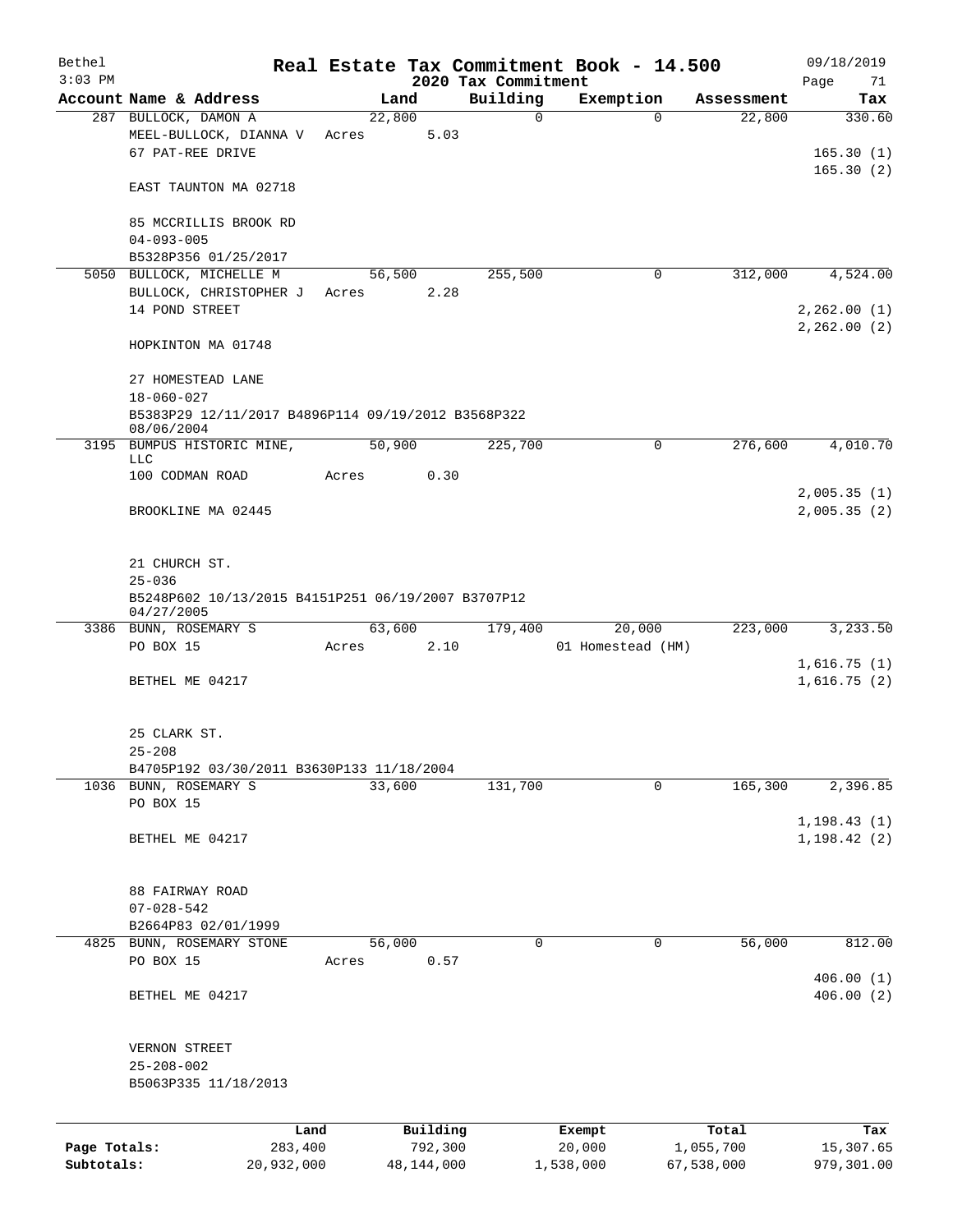| Bethel<br>$3:03$ PM |                                                                 |        |      | 2020 Tax Commitment | Real Estate Tax Commitment Book - 14.500 |            | 09/18/2019<br>Page<br>72   |
|---------------------|-----------------------------------------------------------------|--------|------|---------------------|------------------------------------------|------------|----------------------------|
|                     | Account Name & Address                                          | Land   |      | Building            | Exemption                                | Assessment | Tax                        |
|                     | 253 BURBANK, GREGORY S TTE<br>10 FOUNTAIN SPRING LANE Acres     | 77,000 | 5.02 | 156,800             | $\Omega$                                 | 233,800    | 3,390.10                   |
|                     | JOHNSTON RI 02919                                               |        |      |                     |                                          |            | 1,695.05(1)<br>1,695.05(2) |
|                     |                                                                 |        |      |                     |                                          |            |                            |
|                     | 39 HIGHLAND AVE.                                                |        |      |                     |                                          |            |                            |
|                     | $04 - 083 - 003$                                                |        |      |                     |                                          |            |                            |
|                     | B5447P439 12/28/2018 B5308P181 10/03/2016                       | 94,500 |      |                     | 0                                        | 323,100    | 4,684.95                   |
|                     | 3748 BURGESS, RICHARD E<br>BURGESS, BETH A                      | Acres  | 5.50 | 228,600             |                                          |            |                            |
|                     | 130 OLD ESSEX RD                                                |        |      |                     |                                          |            | 2,342.48(1)                |
|                     |                                                                 |        |      |                     |                                          |            | 2,342.47(2)                |
|                     | MANCHESTER MA 01944                                             |        |      |                     |                                          |            |                            |
|                     | 251 TAYLOR SMITH RD                                             |        |      |                     |                                          |            |                            |
|                     | $09 - 006 - 008$                                                |        |      |                     |                                          |            |                            |
|                     | B3245P65                                                        |        |      |                     |                                          |            |                            |
|                     | 1545 BURKE, EDWARD P                                            | 10,800 |      | 48,600              | 0                                        | 59,400     | 861.30                     |
|                     | 105 KENOZA AVE.                                                 |        |      |                     |                                          |            | 430.65(1)                  |
|                     | HAVERHILL MA 01830                                              |        |      |                     |                                          |            | 430.65(2)                  |
|                     |                                                                 |        |      |                     |                                          |            |                            |
|                     | 788 WEST BETHEL RD.                                             |        |      |                     |                                          |            |                            |
|                     | $11 - 027 - 001 - 006$                                          |        |      |                     |                                          |            |                            |
|                     | B4408P265 02/26/2009 B2782P290 12/28/1999                       |        |      |                     |                                          |            |                            |
|                     | 2936 BURKE, KEVIN M                                             | 33,600 |      | 108,200             | $\mathbf 0$                              | 141,800    | 2,056.10                   |
|                     | 183 BUTTERNUT LN                                                |        |      |                     |                                          |            |                            |
|                     | METHUEN MA 01844                                                |        |      |                     |                                          |            | 1,028.05(1)<br>1,028.05(2) |
|                     |                                                                 |        |      |                     |                                          |            |                            |
|                     | 9 CHERRY LANE                                                   |        |      |                     |                                          |            |                            |
|                     | $22 - 002 - 001 - 014$                                          |        |      |                     |                                          |            |                            |
|                     | B4910P317 10/23/2012 B4899P283 09/27/2012 B3592P4<br>09/14/2004 |        |      |                     |                                          |            |                            |
|                     | 3554 BURKE, THOMAS                                              | 33,600 |      | 104,700             | 0                                        | 138,300    | 2,005.35                   |
|                     | BURKE, ELIZABETH                                                |        |      |                     |                                          |            |                            |
|                     | PO BOX 866                                                      |        |      |                     |                                          |            | 1,002.68(1)                |
|                     | EDGARTOWN MA 02539                                              |        |      |                     |                                          |            | 1,002.67(2)                |
|                     | 135 VERNON ST.                                                  |        |      |                     |                                          |            |                            |
|                     | $26 - 076 - 001 - 04F$                                          |        |      |                     |                                          |            |                            |
|                     | B3090P32 04/02/2002                                             |        |      |                     |                                          |            |                            |
|                     | 4561 BURKE, VIRGINIA A                                          | 34,400 |      | 120,800             | 20,000                                   | 135,200    | 1,960.40                   |
|                     | NELLIS, JEREMY                                                  | Acres  | 2.00 |                     | 01 Homestead (HM)                        |            |                            |
|                     | 577 EAST BETHEL RD                                              |        |      |                     |                                          |            | 980.20 (1)                 |
|                     | BETHEL ME 04217                                                 |        |      |                     |                                          |            | 980.20 (2)                 |
|                     | 577 EAST BETHEL RD                                              |        |      |                     |                                          |            |                            |
|                     | $09 - 035 - 001$                                                |        |      |                     |                                          |            |                            |
|                     | B4001P158 09/01/2006 B3402P288 10/17/2003                       |        |      |                     |                                          |            |                            |
|                     |                                                                 |        |      |                     |                                          |            |                            |
|                     |                                                                 |        |      |                     |                                          |            |                            |
|                     |                                                                 |        |      |                     |                                          |            |                            |

|              | Land       | Building   | Exempt    | Total      | Tax          |
|--------------|------------|------------|-----------|------------|--------------|
| Page Totals: | 283,900    | 767.700    | 20,000    | 1,031,600  | 14,958.20    |
| Subtotals:   | 21,215,900 | 48,911,700 | 1,558,000 | 68,569,600 | 994, 259, 20 |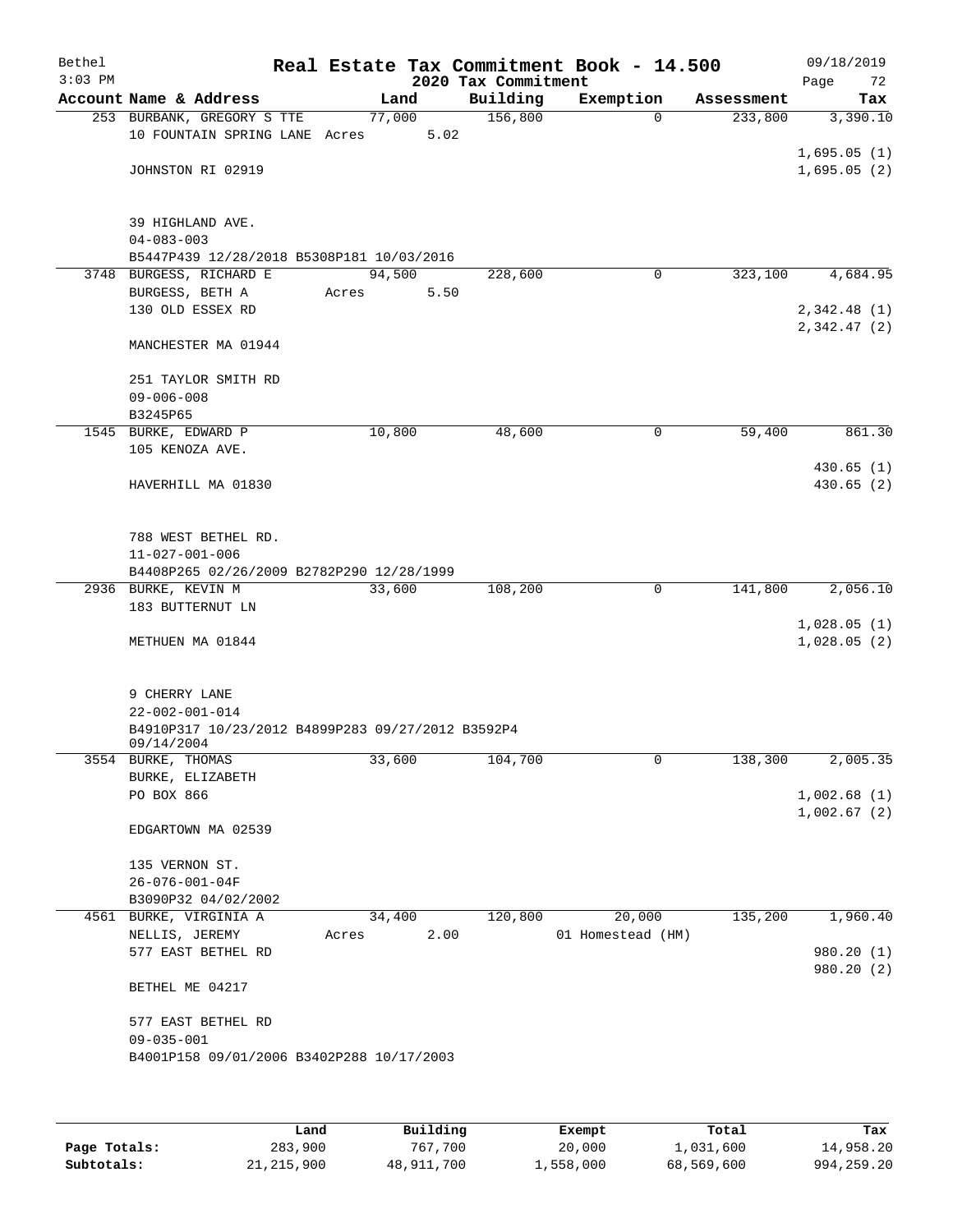| Bethel<br>$3:03$ PM |                                                                   |       |        |      | Real Estate Tax Commitment Book - 14.500<br>2020 Tax Commitment |                   |             |            | 09/18/2019<br>Page<br>73 |
|---------------------|-------------------------------------------------------------------|-------|--------|------|-----------------------------------------------------------------|-------------------|-------------|------------|--------------------------|
|                     | Account Name & Address                                            |       | Land   |      | Building                                                        | Exemption         |             | Assessment | Tax                      |
|                     | 3600 BURNHAM, CHERYL                                              |       | 68,300 |      | 129,300                                                         |                   | 20,000      | 177,600    | 2,575.20                 |
|                     | PO BOX 129                                                        | Acres |        | 1.20 |                                                                 | 01 Homestead (HM) |             |            |                          |
|                     |                                                                   |       |        |      |                                                                 |                   |             |            | 1,287.60(1)              |
|                     | BETHEL ME 04217                                                   |       |        |      |                                                                 |                   |             |            | 1,287.60(2)              |
|                     |                                                                   |       |        |      |                                                                 |                   |             |            |                          |
|                     | 194 PARADISE RD.                                                  |       |        |      |                                                                 |                   |             |            |                          |
|                     | $27 - 011$                                                        |       |        |      |                                                                 |                   |             |            |                          |
|                     | B2643P251 12/09/1998                                              |       |        |      |                                                                 |                   |             |            |                          |
|                     | 1558 BURNHAM, DAVID                                               |       | 41,500 |      | 112,500                                                         |                   | 20,000      | 134,000    | 1,943.00                 |
|                     | BURNHAM, SUSAN                                                    | Acres |        | 2.80 |                                                                 | 01 Homestead (HM) |             |            |                          |
|                     | 14 FLEMING RD.                                                    |       |        |      |                                                                 |                   |             |            | 971.50(1)                |
|                     |                                                                   |       |        |      |                                                                 |                   |             |            | 971.50(2)                |
|                     | BETHEL ME 04217                                                   |       |        |      |                                                                 |                   |             |            |                          |
|                     |                                                                   |       |        |      |                                                                 |                   |             |            |                          |
|                     | 14 FLEMING RD.<br>$11 - 033$                                      |       |        |      |                                                                 |                   |             |            |                          |
|                     | B2403P201 09/07/1993 B1449P171 12/31/1986                         |       |        |      |                                                                 |                   |             |            |                          |
|                     | 3572 BURNS, MARGARET M                                            |       | 33,600 |      | 176,400                                                         |                   | 0           | 210,000    | 3,045.00                 |
|                     | GODSMAN, JOHN P                                                   |       |        |      |                                                                 |                   |             |            |                          |
|                     | 22 RAND ROAD                                                      |       |        |      |                                                                 |                   |             |            | 1,522.50(1)              |
|                     |                                                                   |       |        |      |                                                                 |                   |             |            | 1,522.50(2)              |
|                     | BOW NH 03304                                                      |       |        |      |                                                                 |                   |             |            |                          |
|                     |                                                                   |       |        |      |                                                                 |                   |             |            |                          |
|                     | 135 VERNON ST                                                     |       |        |      |                                                                 |                   |             |            |                          |
|                     | $26 - 076 - 1 - 8A$                                               |       |        |      |                                                                 |                   |             |            |                          |
|                     | B5341P458 04/24/2017 B5341P456 04/24/2017 B3942P178<br>05/30/2006 |       |        |      |                                                                 |                   |             |            |                          |
|                     | 4766 BURT, JOSEPH H                                               |       | 73,000 |      | 276,500                                                         |                   | 0           | 349,500    | 5,067.75                 |
|                     | BURT, CYNTHIA L                                                   | Acres |        | 1.49 |                                                                 |                   |             |            |                          |
|                     | 11 DIGHTON ST                                                     |       |        |      |                                                                 |                   |             |            | 2,533.88(1)              |
|                     |                                                                   |       |        |      |                                                                 |                   |             |            | 2,533.87 (2)             |
|                     | HULL MA 02045                                                     |       |        |      |                                                                 |                   |             |            |                          |
|                     |                                                                   |       |        |      |                                                                 |                   |             |            |                          |
|                     | 113 WILL VIEW ROAD<br>$17 - 035 - 033$                            |       |        |      |                                                                 |                   |             |            |                          |
|                     | B4742P344 08/02/2011                                              |       |        |      |                                                                 |                   |             |            |                          |
|                     | 2593 BUSSIERE, JAMES A                                            |       | 32,800 |      | 139,800                                                         |                   | 0           | 172,600    | 2,502.70                 |
|                     | BUSSIERE, DEBORAH L                                               | Acres |        | 1.08 |                                                                 |                   |             |            |                          |
|                     | 8 GLEN ELLEN DRIVE                                                |       |        |      |                                                                 |                   |             |            | 1, 251.35(1)             |
|                     |                                                                   |       |        |      |                                                                 |                   |             |            | 1, 251.35(2)             |
|                     | CUMBERLAND RI 02864                                               |       |        |      |                                                                 |                   |             |            |                          |
|                     |                                                                   |       |        |      |                                                                 |                   |             |            |                          |
|                     | 20 VALLEY VIEW DRIVE<br>$15 - 022 - 011$                          |       |        |      |                                                                 |                   |             |            |                          |
|                     | B3667P14 01/21/2005                                               |       |        |      |                                                                 |                   |             |            |                          |
|                     | 406 BUTLER, DAVID M                                               |       | 55,600 |      | 266,000                                                         |                   | $\mathbf 0$ | 321,600    | 4,663.20                 |
|                     | BUTLER, KELLEY L                                                  | Acres |        | 5.50 |                                                                 |                   |             |            |                          |
|                     | 650 BAYVIEW AVE                                                   |       |        |      |                                                                 |                   |             |            | 2,331.60(1)              |
|                     |                                                                   |       |        |      |                                                                 |                   |             |            | 2,331.60(2)              |
|                     | BAYVILLE NJ 08721                                                 |       |        |      |                                                                 |                   |             |            |                          |
|                     |                                                                   |       |        |      |                                                                 |                   |             |            |                          |
|                     | 194 CHESTNUT KNOLL LANE                                           |       |        |      |                                                                 |                   |             |            |                          |
|                     | $06 - 027 - 014$                                                  |       |        |      |                                                                 |                   |             |            |                          |
|                     | B2415P30 02/28/1997                                               |       |        |      |                                                                 |                   |             |            |                          |
|                     |                                                                   |       |        |      |                                                                 |                   |             |            |                          |
|                     |                                                                   |       |        |      |                                                                 |                   |             |            |                          |
|                     |                                                                   |       |        |      |                                                                 |                   |             |            |                          |

|              | Land       | Building   | Exempt    | Total      | Tax          |
|--------------|------------|------------|-----------|------------|--------------|
| Page Totals: | 304,800    | 1,100,500  | 40,000    | 1,365,300  | 19,796.85    |
| Subtotals:   | 21,520,700 | 50,012,200 | 1,598,000 | 69,934,900 | 1,014,056.05 |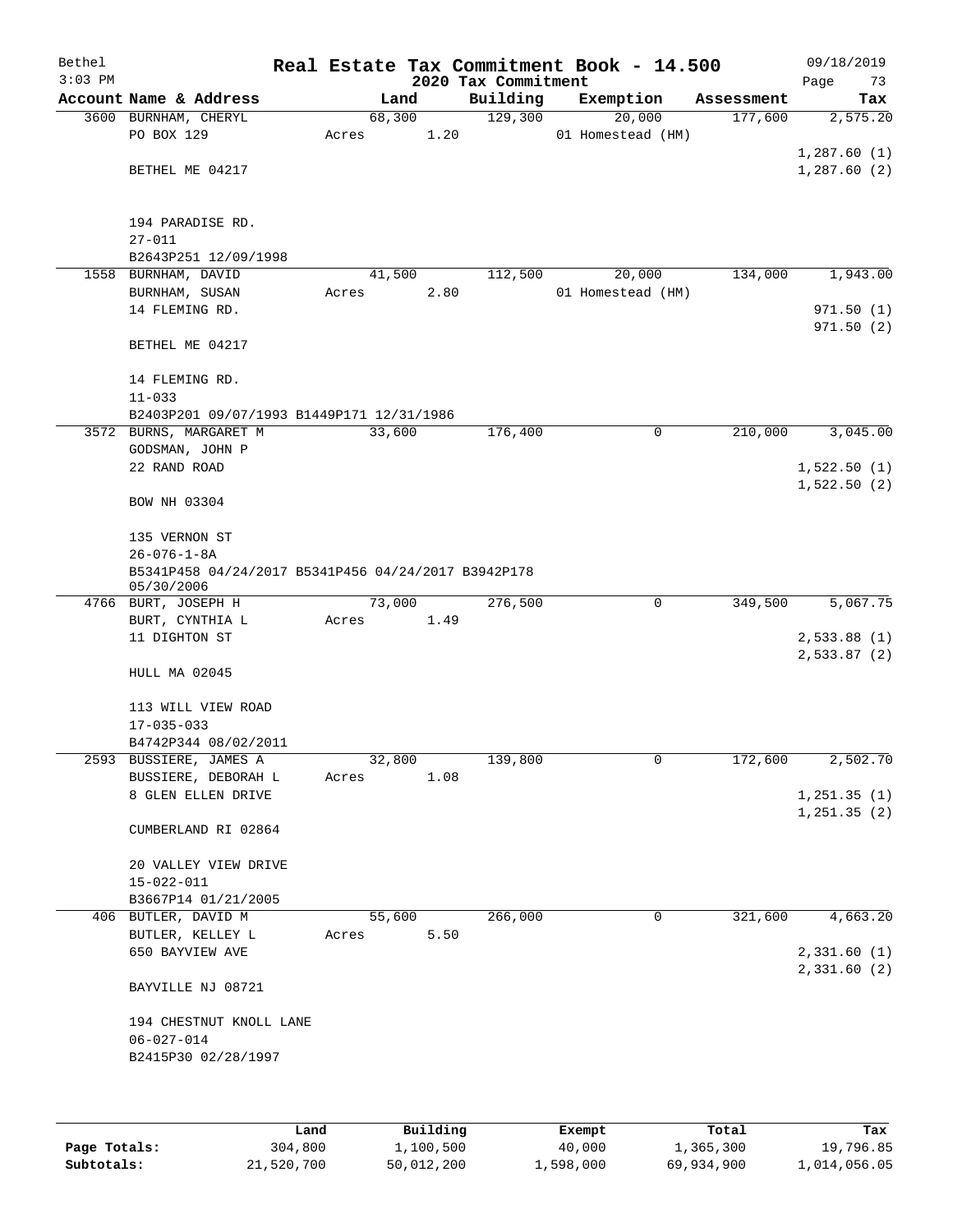| Bethel    |                                                                      |       |         |          |                     | Real Estate Tax Commitment Book - 14.500 |            | 09/18/2019                 |
|-----------|----------------------------------------------------------------------|-------|---------|----------|---------------------|------------------------------------------|------------|----------------------------|
| $3:03$ PM |                                                                      |       |         |          | 2020 Tax Commitment |                                          |            | 74<br>Page                 |
|           | Account Name & Address                                               |       | Land    |          | Building            | Exemption                                | Assessment | Tax                        |
|           | 4678 BUTLER, EDMUND J JR<br>BUTLER, BEVERLY A<br>2 FAIRWAY VIEW LANE | Acres | 48,700  | 1.19     | 219,200             | $\Omega$                                 | 267,900    | 3,884.55<br>1,942.28(1)    |
|           | NORTON MA 02766                                                      |       |         |          |                     |                                          |            | 1,942.27(2)                |
|           | 35 HIDE-A-WAY LANE<br>$08 - 041 - 003 - 007$                         |       |         |          |                     |                                          |            |                            |
|           | B4621P132 08/16/2010 B4573P285 04/05/2010 B4477P116<br>07/30/2009    |       |         |          |                     |                                          |            |                            |
|           | 451 BYE, STEPHEN A                                                   |       | 30,000  |          | 94,900              | $\Omega$                                 | 124,900    | 1,811.05                   |
|           | 3 SONGO POND RD                                                      |       | Acres   | 0.50     |                     |                                          |            | 905.53(1)                  |
|           | BETHEL ME 04217                                                      |       |         |          |                     |                                          |            | 905.52(2)                  |
|           | 3 SONGO POND RD                                                      |       |         |          |                     |                                          |            |                            |
|           | $07 - 017$<br>B5189P179 12/04/2014 B3587P348 09/15/2004 B689P385     |       |         |          |                     |                                          |            |                            |
|           | 02/24/1970<br>3117 C. N. BROWN COMPANY                               |       | 115,100 |          | 185,700             | 0                                        | 300,800    | 4,361.60                   |
|           | PO BOX 200                                                           | Acres |         | 0.92     |                     |                                          |            |                            |
|           | SO PARIS ME 04281                                                    |       |         |          |                     |                                          |            | 2,180.80(1)<br>2,180.80(2) |
|           | 59 MAYVILLE RD.<br>$24 - 038$                                        |       |         |          |                     |                                          |            |                            |
|           | B5386P285 01/02/2018 B1252P46 03/30/1984<br>3255 C. N. BROWN COMPANY |       |         |          |                     | 0                                        | 151,800    | 2,201.10                   |
|           | PO BOX 200                                                           | Acres | 91,300  | 0.33     | 60,500              |                                          |            |                            |
|           | SO PARIS ME 04281                                                    |       |         |          |                     |                                          |            | 1,100.55(1)<br>1,100.55(2) |
|           | 10 RAILROAD ST.<br>$25 - 090$                                        |       |         |          |                     |                                          |            |                            |
|           | B5386P285 01/02/2018 B1656P182 06/01/1989<br>1227 C.N. BROWN COMPANY |       | 49,300  |          | 117,000             | 0                                        | 166,300    | 2, 411.35                  |
|           | 164 MAIN ST.                                                         | Acres |         | 1.40     |                     |                                          |            |                            |
|           |                                                                      |       |         |          |                     |                                          |            | 1, 205.68(1)               |
|           | SOUTH PARIS ME 04281                                                 |       |         |          |                     |                                          |            | 1, 205.67 (2)              |
|           | 38 WEST BETHEL RD.<br>$07 - 034$                                     |       |         |          |                     |                                          |            |                            |
|           | B2710P305 06/09/1999                                                 |       |         |          |                     |                                          |            |                            |
|           | 3483 CADDIGAN, WILLIAM                                               |       | 64,200  |          | 99,300              | 20,000                                   | 143,500    | 2,080.75                   |
|           | PO BOX 776                                                           | Acres |         | 0.75     |                     | 01 Homestead (HM)                        |            |                            |
|           | BETHEL ME 04217                                                      |       |         |          |                     |                                          |            | 1,040.38(1)<br>1,040.37(2) |
|           | 30 PARADISE RD.<br>$26 - 043$                                        |       |         |          |                     |                                          |            |                            |
|           | B1329P50 07/15/1985                                                  |       |         |          |                     |                                          |            |                            |
|           |                                                                      | Land  |         | Building |                     | Exempt                                   | Total      | Tax                        |

**Page Totals:** 398,600 776,600 20,000 1,155,200 16,750.40 **Subtotals:** 21,919,300 50,788,800 1,618,000 71,090,100 1,030,806.45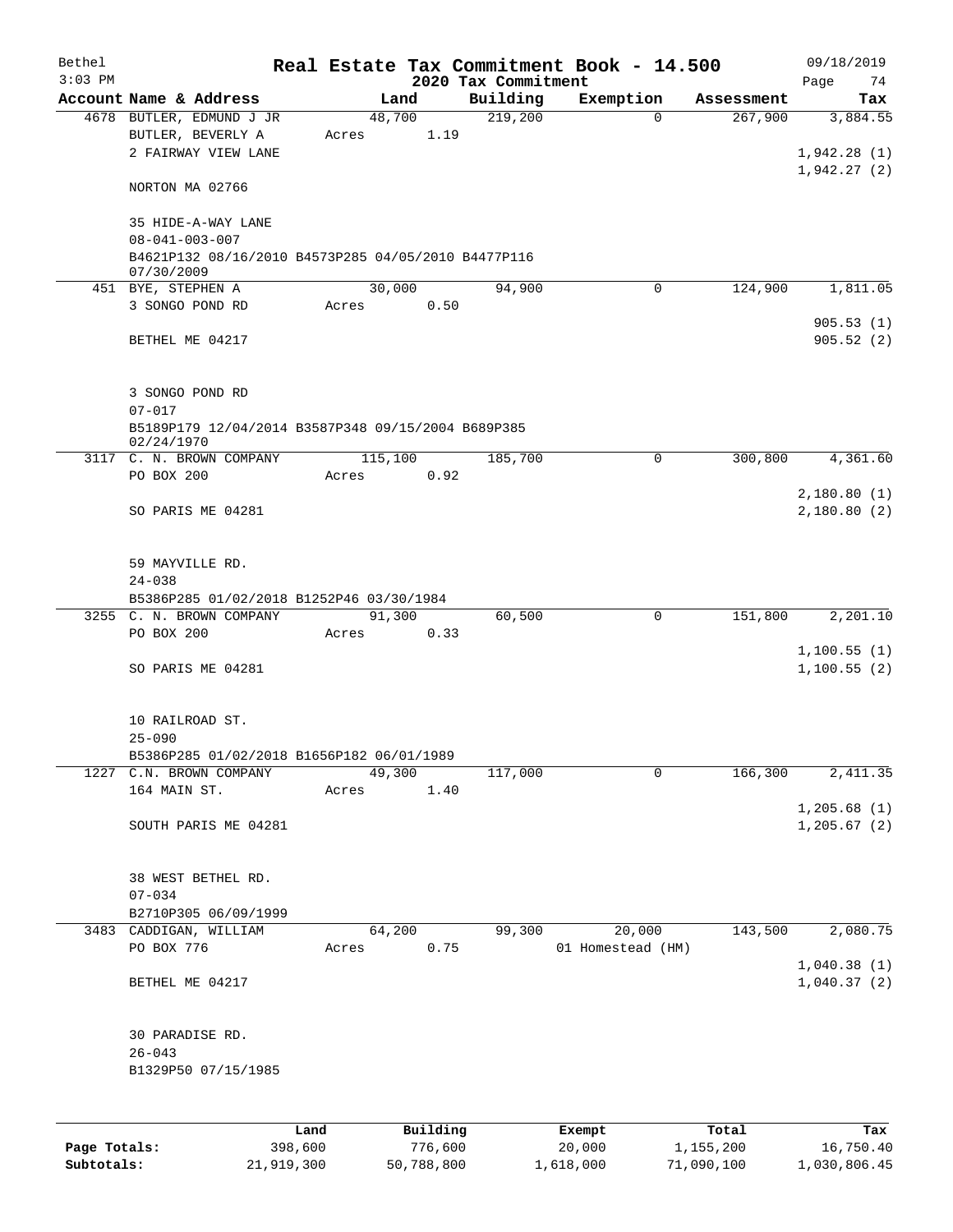| Bethel<br>$3:03$ PM |                                                                                    |       |                | 2020 Tax Commitment | Real Estate Tax Commitment Book - 14.500 |            | 09/18/2019<br>Page<br>75   |
|---------------------|------------------------------------------------------------------------------------|-------|----------------|---------------------|------------------------------------------|------------|----------------------------|
|                     | Account Name & Address                                                             |       | Land           | Building            | Exemption                                | Assessment | Tax                        |
|                     | 2600 CADIGAN, SEAN D.<br>36 HAVERHILL ROAD,<br>#5107                               | Acres | 34,500<br>2.08 | 151,700             | $\Omega$                                 | 186,200    | 2,699.90                   |
|                     | AMESBURY MA 01913                                                                  |       |                |                     |                                          |            | 1,349.95(1)<br>1,349.95(2) |
|                     | 3 GRANDVIEW ROAD<br>$15 - 022 - 003$                                               |       |                |                     |                                          |            |                            |
|                     | B5456P607 04/01/2019 B3696P1 03/25/2005                                            |       |                |                     |                                          |            |                            |
|                     | 4524 CALANDRA, DOMINIC S                                                           |       | 65,400         | $\Omega$            | $\Omega$                                 | 65,400     | 948.30                     |
|                     | CALANDRA, LISA M<br>53 DRAKES LANDING                                              | Acres | 0.85           |                     |                                          |            | 474.15(1)<br>474.15(2)     |
|                     | HAMPTON NH 03842                                                                   |       |                |                     |                                          |            |                            |
|                     | PARADISE RD<br>$26 - 005 - 001$                                                    |       |                |                     |                                          |            |                            |
|                     | B5375P496 10/30/2017 B4545P215 12/30/2009 B3522P207                                |       |                |                     |                                          |            |                            |
|                     | 05/27/2004<br>2840 CALDWELL, CRAIG                                                 |       | 12,100         | 8,500               | $\Omega$                                 | 20,600     | 298.70                     |
|                     | 500 RUN HILL RD.                                                                   | Acres | 10.69          |                     |                                          |            |                            |
|                     | BREWSTER MA 02631                                                                  |       |                |                     |                                          |            | 149.35(1)<br>149.35(2)     |
|                     | 70 ABBOTT FARM RD.<br>$19 - 005 - 006$<br>B5051P314 10/18/2013 B2652P88 12/29/1998 |       |                |                     |                                          |            |                            |
|                     | 4989 CALDWELL, RENNY                                                               |       | 40,500         | 97,000              | $\mathbf 0$                              | 137,500    | 1,993.75                   |
|                     | 58 HOLT HILL RD                                                                    | Acres | 2.00           |                     |                                          |            |                            |
|                     | Bethel ME 04217                                                                    |       |                |                     |                                          |            | 996.88 (1)<br>996.87(2)    |
|                     | 58 HOLT HILL RD<br>$23 - 003 - 001 - 001$                                          |       |                |                     |                                          |            |                            |
|                     | B4127P246 05/07/2007<br>2988 CALIRI, JENNY                                         |       | 68,800         | 108,400             | 0                                        | 177,200    | 2,569.40                   |
|                     | CALIRI, FRANK                                                                      | Acres | 5.30           |                     |                                          |            |                            |
|                     | 8 BERTWELL RD.                                                                     |       |                |                     |                                          |            | 1,284.70(1)<br>1,284.70(2) |
|                     | LEXINGTON MA 02420                                                                 |       |                |                     |                                          |            |                            |
|                     | 35 BEAR POINT RD.<br>$22 - 016$                                                    |       |                |                     |                                          |            |                            |
|                     | B3399P189 10/14/2003 B3399P189 10/14/2003                                          |       |                |                     |                                          |            |                            |
|                     | 3238 CALLANAN, MARY E                                                              |       | 61,000         | 116,500             | 0                                        | 177,500    | 2,573.75                   |
|                     | INGWERSEN, THOM T<br>23 HASKELL STREET                                             | Acres | 1.00           |                     |                                          |            | 1,286.88(1)                |
|                     | LEXINGTON MA 02420                                                                 |       |                |                     |                                          |            | 1,286.87(2)                |
|                     | 24 RAILROAD ST.<br>$25 - 075$                                                      |       |                |                     |                                          |            |                            |
|                     | B5385P638 12/27/2017 B5237P589 08/14/2015 B963P135<br>11/01/1977                   |       |                |                     |                                          |            |                            |
|                     |                                                                                    | Land  | Building       |                     | Exempt                                   | Total      | Tax                        |

|              | Lanu       | <b>BUILQING</b> | LXCMDL    | TOLAT      | 1ax.         |
|--------------|------------|-----------------|-----------|------------|--------------|
| Page Totals: | 282,300    | 482,100         |           | 764,400    | 11,083.80    |
| Subtotals:   | 22,201,600 | 51,270,900      | 1,618,000 | 71,854,500 | 1,041,890.25 |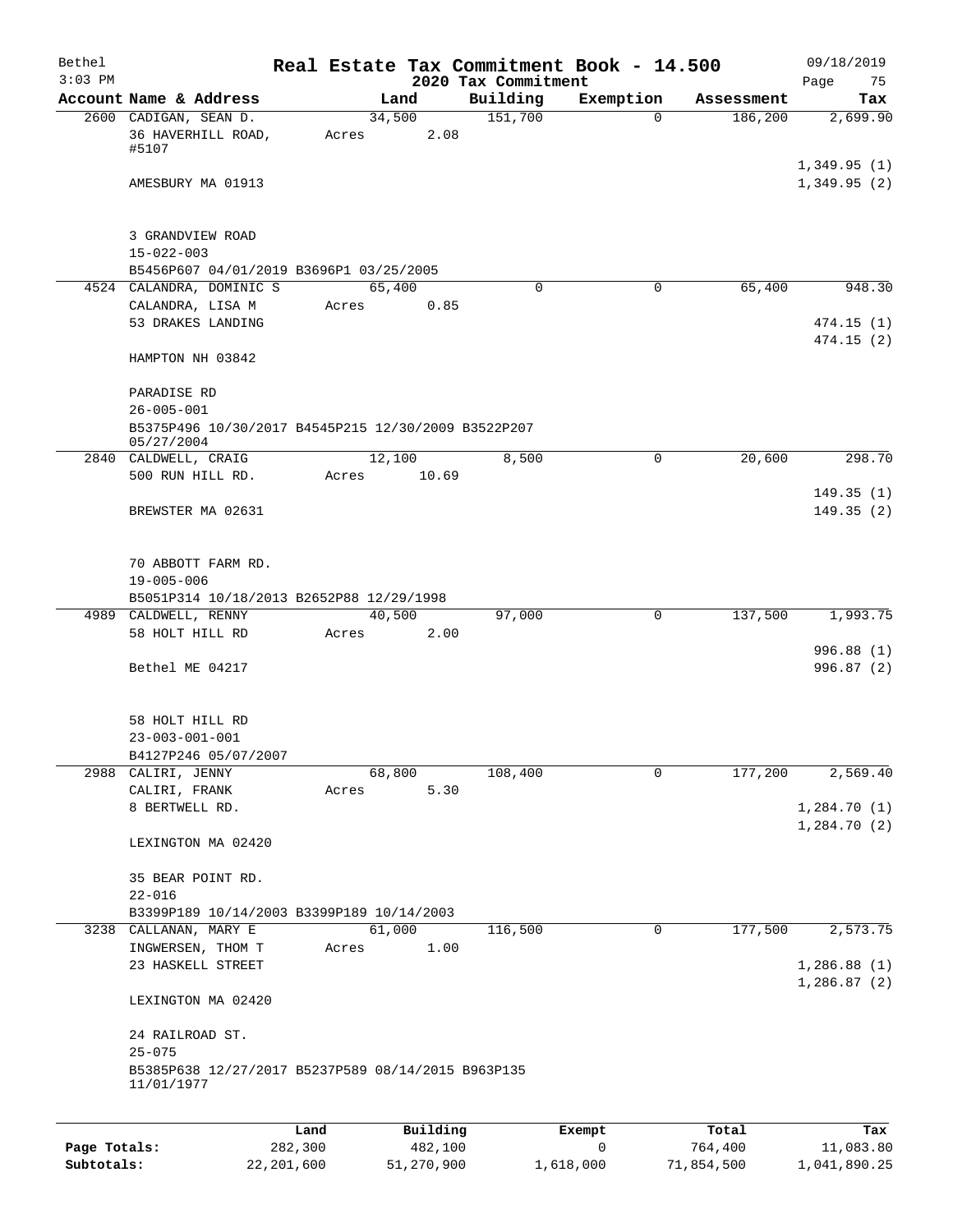| Bethel                     |                                                                     |       |                         |                     | Real Estate Tax Commitment Book - 14.500 |                         | 09/18/2019                 |  |
|----------------------------|---------------------------------------------------------------------|-------|-------------------------|---------------------|------------------------------------------|-------------------------|----------------------------|--|
| $3:03$ PM                  | Account Name & Address                                              |       |                         | 2020 Tax Commitment |                                          |                         | Page<br>76                 |  |
|                            | 5451 CALMAR REAL ESTATE LLD                                         |       | Land<br>86,800          | Building<br>413,100 | Exemption<br>$\Omega$                    | Assessment<br>499,900   | Tax<br>7,248.55            |  |
|                            | 360 CENTER ST                                                       | Acres | 1.22                    |                     |                                          |                         |                            |  |
|                            |                                                                     |       |                         |                     |                                          |                         | 3,624.28(1)                |  |
|                            | AUBURN ME 04221 0                                                   |       |                         |                     |                                          |                         | 3,624.27(2)                |  |
|                            |                                                                     |       |                         |                     |                                          |                         |                            |  |
|                            | 6 LINCOLN ST                                                        |       |                         |                     |                                          |                         |                            |  |
|                            | $25 - 245$                                                          |       |                         |                     |                                          |                         |                            |  |
|                            | B5410P184 05/21/2019                                                |       |                         |                     |                                          |                         |                            |  |
|                            | 4643 CAMDEN, MARGERY FINLEY                                         |       | 64,300                  | 153,200             | 20,000                                   | 197,500                 | 2,863.75                   |  |
|                            | 70 PARADISE ROAD                                                    | Acres | 0.76                    |                     | 01 Homestead (HM)                        |                         |                            |  |
|                            | BETHEL ME 04217                                                     |       |                         |                     |                                          |                         | 1,431.88(1)<br>1,431.87(2) |  |
|                            | 70 PARADISE ROAD<br>$26 - 049 - 001$                                |       |                         |                     |                                          |                         |                            |  |
|                            | B5159P23 09/12/2014 B5150P339 08/21/2014 B3785P313<br>08/19/2005    |       |                         |                     |                                          |                         |                            |  |
|                            | 3740 CAMERON, CATHERINE M                                           |       | 93,700                  | 387,200             | $\mathbf 0$                              | 480,900                 | 6,973.05                   |  |
|                            | CAMERON, IAN J                                                      | Acres | 5.00                    |                     |                                          |                         |                            |  |
|                            | 105 LEEUWARDEN RD                                                   |       |                         |                     |                                          |                         | 3,486.53(1)                |  |
|                            | DARIEN CT 06820                                                     |       |                         |                     |                                          |                         | 3,486.52(2)                |  |
|                            | 208 TAYLOR SMITH ROAD                                               |       |                         |                     |                                          |                         |                            |  |
|                            | $09 - 006 - 001 - 001$<br>B4983P250 05/10/2013 B3605P216 10/01/2004 |       |                         |                     |                                          |                         |                            |  |
|                            |                                                                     |       |                         |                     | 0                                        |                         | 1,377.50                   |  |
| 2949                       | CAMERON, SCOTT G<br>471 UNION STREET                                |       | 33,600                  | 61,400              |                                          | 95,000                  |                            |  |
|                            | BRAINTREE MA 02184                                                  |       |                         |                     |                                          |                         | 688.75 (1)<br>688.75 (2)   |  |
|                            | 22 CHERRY LANE                                                      |       |                         |                     |                                          |                         |                            |  |
|                            | $22 - 002 - 001 - 026$                                              |       |                         |                     |                                          |                         |                            |  |
|                            | B3531P51 06/15/2004                                                 |       |                         |                     |                                          |                         |                            |  |
|                            | 1495 CAMPBELL, CAROLYN S                                            |       | 56,800                  | 105,400             | 20,000                                   | 142,200                 | 2,061.90                   |  |
|                            | CASSARINO, JANET                                                    | Acres | 36.00                   |                     | 01 Homestead (HM)                        |                         |                            |  |
|                            | 616 WEST BETHEL ROAD                                                |       |                         |                     |                                          |                         | 1,030.95(1)                |  |
|                            | BETHEL ME 04217                                                     |       |                         |                     |                                          |                         | 1,030.95(2)                |  |
|                            | 616 WEST BETHEL RD.                                                 |       |                         |                     |                                          |                         |                            |  |
|                            | $11 - 006$                                                          |       |                         |                     |                                          |                         |                            |  |
|                            | B5255P414 11/23/2015 B1029P90 04/18/1979 B682P411<br>09/16/1969     |       |                         |                     |                                          |                         |                            |  |
|                            | 5059 CANNON, GREGORY K                                              |       | 55,500                  | 238,400             | 0                                        | 293,900                 | 4,261.55                   |  |
|                            | CANNON, NANCY E                                                     | Acres | 1.83                    |                     |                                          |                         |                            |  |
|                            | 49 MEYER RD                                                         |       |                         |                     |                                          |                         | 2,130.78(1)                |  |
|                            | HAMILTON MA 01982                                                   |       |                         |                     |                                          |                         | 2,130.77 (2)               |  |
|                            | 93 OAK RIDGE ROAD                                                   |       |                         |                     |                                          |                         |                            |  |
|                            | $18 - 060 - 043$<br>B4704P337 03/29/2011 B3568P322 08/06/2004       |       |                         |                     |                                          |                         |                            |  |
|                            |                                                                     |       |                         |                     |                                          |                         |                            |  |
|                            | Land                                                                |       | Building                |                     | Exempt                                   | Total                   | Tax                        |  |
| Page Totals:<br>Subtotals: | 390,700<br>22,592,300                                               |       | 1,358,700<br>52,629,600 |                     | 40,000<br>1,658,000                      | 1,709,400<br>73,563,900 | 24,786.30<br>1,066,676.55  |  |
|                            |                                                                     |       |                         |                     |                                          |                         |                            |  |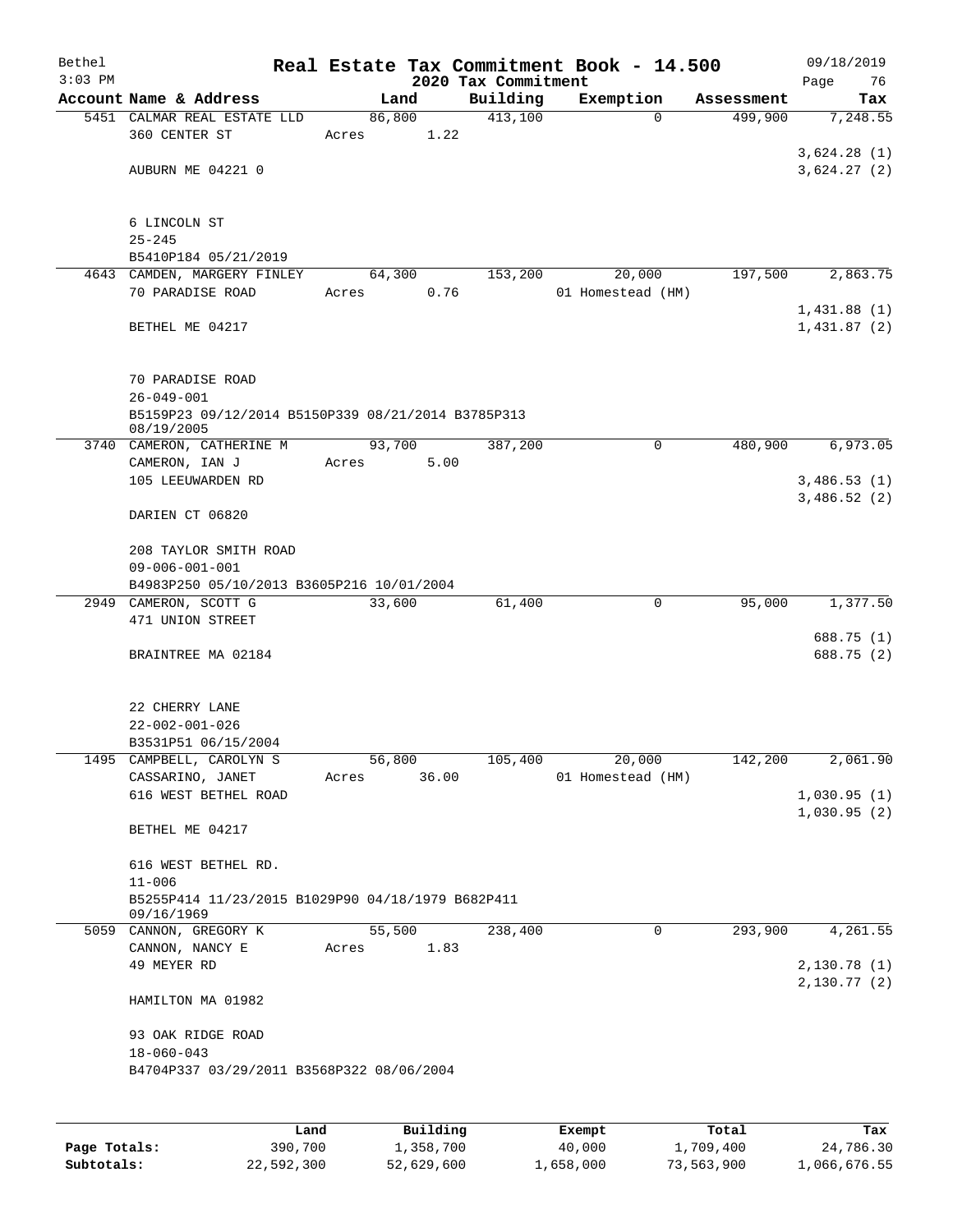| Bethel<br>$3:03$ PM |                                                                                     |        |      | 2020 Tax Commitment | Real Estate Tax Commitment Book - 14.500 |            | 09/18/2019<br>Page<br>77 |
|---------------------|-------------------------------------------------------------------------------------|--------|------|---------------------|------------------------------------------|------------|--------------------------|
|                     | Account Name & Address                                                              | Land   |      | Building            | Exemption                                | Assessment | Tax                      |
|                     | 1559 CAPODILUPO, LUCIANO A                                                          | 37,700 |      | 144,900             | 20,000                                   | 162,600    | 2,357.70                 |
|                     | PO BOX 343                                                                          | Acres  | 0.95 |                     | 01 Homestead (HM)                        |            |                          |
|                     |                                                                                     |        |      |                     |                                          |            | 1, 178.85(1)             |
|                     | BETHEL ME 04217                                                                     |        |      |                     |                                          |            | 1, 178.85(2)             |
|                     | 21 FLEMING RD.                                                                      |        |      |                     |                                          |            |                          |
|                     | $11 - 033 - 001$                                                                    |        |      |                     |                                          |            |                          |
|                     | B3675P271 02/15/2005                                                                |        |      |                     |                                          |            |                          |
|                     | 419 CARD, BETHANY A                                                                 | 46,800 |      | 108,800             | 0                                        | 155,600    | 2,256.20                 |
|                     | ALTIERI, ALTIERI,                                                                   | Acres  | 2.75 |                     |                                          |            |                          |
|                     | MICHAEL                                                                             |        |      |                     |                                          |            |                          |
|                     | 18 SHIP ST                                                                          |        |      |                     |                                          |            | 1,128.10(1)              |
|                     | NEWBURYPORT MA 01950                                                                |        |      |                     |                                          |            | 1,128.10(2)              |
|                     | 12 MERRILL DRIVE                                                                    |        |      |                     |                                          |            |                          |
|                     | $06 - 028 - 002$                                                                    |        |      |                     |                                          |            |                          |
|                     | B4126P265 04/27/2007 B3349P345 B2348P113                                            |        |      |                     |                                          |            |                          |
|                     | 2719 CARDEW, TERENCE M                                                              | 61,000 |      | 223,300             | 0                                        | 284,300    | 4,122.35                 |
|                     | CARDEW, CATHERINE V                                                                 | Acres  | 1.09 |                     |                                          |            |                          |
|                     | 250 BEDFORD RD.                                                                     |        |      |                     |                                          |            | 2,061.18(1)              |
|                     |                                                                                     |        |      |                     |                                          |            | 2,061.17(2)              |
|                     | RIDGEWOOD NJ 07450 1326                                                             |        |      |                     |                                          |            |                          |
|                     | 9 MEGAN'S WAY                                                                       |        |      |                     |                                          |            |                          |
|                     | $17 - 035 - 007$                                                                    |        |      |                     |                                          |            |                          |
|                     | B3498P175 04/23/2004                                                                |        |      |                     |                                          |            |                          |
|                     | 274 CARDILLO, JASON                                                                 | 25,500 |      | 58,200              | 0                                        | 83,700     | 1,213.65                 |
|                     | 65 BANNON STREET                                                                    | Acres  | 5.27 |                     |                                          |            |                          |
|                     |                                                                                     |        |      |                     |                                          |            | 606.83(1)                |
|                     | TORRINGTON CT 06790                                                                 |        |      |                     |                                          |            | 606.82(2)                |
|                     | 174 MCCRILLIS BROOK RD.                                                             |        |      |                     |                                          |            |                          |
|                     | $04 - 088$                                                                          |        |      |                     |                                          |            |                          |
|                     | B3873P281 01/17/2006                                                                |        |      |                     |                                          |            |                          |
|                     | 1095 CAREY, DENNIS                                                                  | 33,600 |      | 131,700             | 0                                        | 165,300    | 2,396.85                 |
|                     | 1179 ROSEWOOD DR. N.E.                                                              |        |      |                     |                                          |            |                          |
|                     |                                                                                     |        |      |                     |                                          |            | 1, 198.43(1)             |
|                     | ATLANTA GA 30306 3554                                                               |        |      |                     |                                          |            | 1, 198.42(2)             |
|                     | 74 FAIRWAY ROAD                                                                     |        |      |                     |                                          |            |                          |
|                     | $07 - 028 - 560$                                                                    |        |      |                     |                                          |            |                          |
|                     | 4556 CAREY, MARIE                                                                   | 25,200 |      | 144,400             | 0                                        | 169,600    | 2,459.20                 |
|                     | POWERS, POWERS, KEVIN                                                               |        |      |                     |                                          |            |                          |
|                     | 29 SEASIDE RD.                                                                      |        |      |                     |                                          |            | 1,229.60(1)              |
|                     | SCITUATE MA 02066                                                                   |        |      |                     |                                          |            | 1,229.60(2)              |
|                     |                                                                                     |        |      |                     |                                          |            |                          |
|                     | 45 MILL HILL                                                                        |        |      |                     |                                          |            |                          |
|                     | $25 - 005 - 003$                                                                    |        |      |                     |                                          |            |                          |
|                     | B4993P94 06/04/2013 B4732P214 06/30/2011 B4555P68<br>02/01/2010 B3769P72 07/29/2005 |        |      |                     |                                          |            |                          |
|                     |                                                                                     |        |      |                     |                                          |            |                          |
|                     |                                                                                     |        |      |                     |                                          |            |                          |

|              | Land       | Building   | Exempt    | Total      | Tax          |
|--------------|------------|------------|-----------|------------|--------------|
| Page Totals: | 229,800    | 811,300    | 20,000    | 1,021,100  | 14,805.95    |
| Subtotals:   | 22,822,100 | 53,440,900 | 1,678,000 | 74,585,000 | 1,081,482.50 |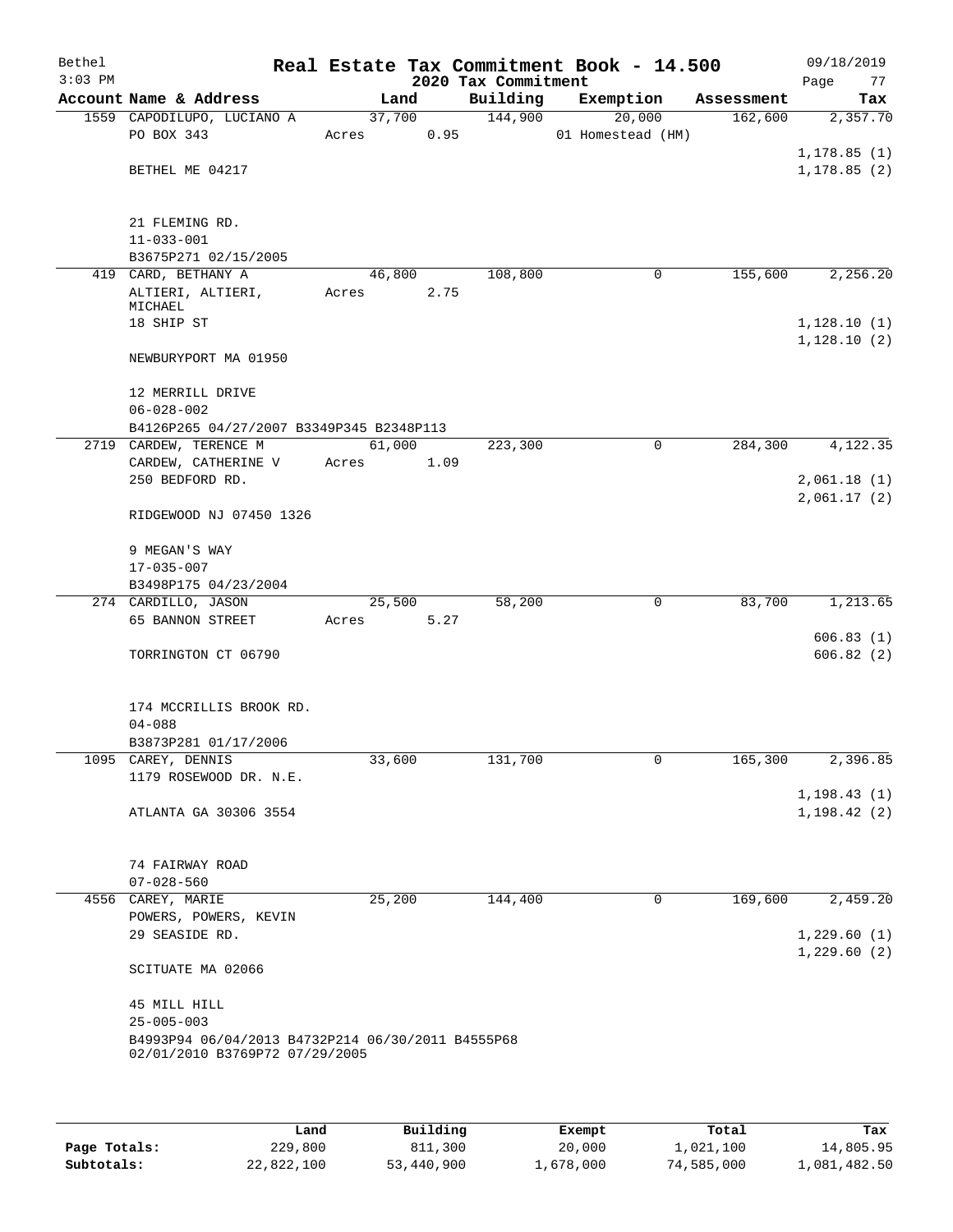| Bethel    |                                                                                        |        |       |                     | Real Estate Tax Commitment Book - 14.500 |             |         | 09/18/2019   |
|-----------|----------------------------------------------------------------------------------------|--------|-------|---------------------|------------------------------------------|-------------|---------|--------------|
| $3:03$ PM |                                                                                        |        |       | 2020 Tax Commitment |                                          |             |         | Page<br>78   |
|           | Account Name & Address                                                                 |        | Land  | Building            | Exemption                                | Assessment  |         | Tax          |
|           | 2675 CARIBOU RUN, LLC                                                                  | 43,400 |       | 467,100             |                                          | $\Omega$    | 510,500 | 7,402.25     |
|           | 510 RANDOLPH AVE                                                                       | Acres  | 13.00 |                     |                                          |             |         |              |
|           |                                                                                        |        |       |                     |                                          |             |         | 3,701.13(1)  |
|           | MILTON MA 02186                                                                        |        |       |                     |                                          |             |         | 3,701.12(2)  |
|           | 446 MAYVILLE RD                                                                        |        |       |                     |                                          |             |         |              |
|           | $17 - 015 - 001 - 001$                                                                 |        |       |                     |                                          |             |         |              |
|           | B5384P151 12/15/2017 B5220P160 05/04/2015 B4805P251<br>01/12/2012 B2567P115 05/08/1998 |        |       |                     |                                          |             |         |              |
|           | 1101 CARLETON, WESTON G                                                                | 33,600 |       | 131,700             |                                          | 0           | 165,300 | 2,396.85     |
|           | PO BOX 388                                                                             |        |       |                     |                                          |             |         |              |
|           |                                                                                        |        |       |                     |                                          |             |         | 1, 198.43(1) |
|           | BETHEL ME 04217                                                                        |        |       |                     |                                          |             |         | 1, 198.42(2) |
|           | 74 FAIRWAY ROAD                                                                        |        |       |                     |                                          |             |         |              |
|           | $07 - 028 - 572$                                                                       |        |       |                     |                                          |             |         |              |
|           | B5256P102 12/01/2015 B3765P263 07/25/2005                                              |        |       |                     |                                          |             |         |              |
|           | 4525 CARLSON, DAVID L                                                                  | 65,400 |       | 343,300             |                                          | $\mathbf 0$ | 408,700 | 5,926.15     |
|           | CARLSON, JOAN E                                                                        | Acres  | 0.85  |                     |                                          |             |         |              |
|           | 121 PARADISE RD                                                                        |        |       |                     |                                          |             |         | 2,963.08(1)  |
|           | BETHEL ME 04217                                                                        |        |       |                     |                                          |             |         | 2,963.07(2)  |
|           | 121 PARADISE RD                                                                        |        |       |                     |                                          |             |         |              |
|           | $26 - 005 - 002$                                                                       |        |       |                     |                                          |             |         |              |
|           | B5347P584 05/31/2017 B5026P75 08/19/2013 B4181P154<br>08/21/2007 B3703P98 04/13/2005   |        |       |                     |                                          |             |         |              |
|           | 10 CARMICHAEL, JOHN                                                                    | 55,000 |       | 33,700              |                                          | $\mathbf 0$ | 88,700  | 1,286.15     |
|           | PO BOX 57                                                                              | Acres  | 5.00  |                     |                                          |             |         |              |
|           |                                                                                        |        |       |                     |                                          |             |         | 643.08(1)    |
|           | SAINT AGATHA ME 04772<br>0057                                                          |        |       |                     |                                          |             |         | 643.07(2)    |
|           |                                                                                        |        |       |                     |                                          |             |         |              |
|           | 517 FLAT RD                                                                            |        |       |                     |                                          |             |         |              |
|           | $01 - 008 - 00A$                                                                       |        |       |                     |                                          |             |         |              |
|           | B3136P98 07/15/2002                                                                    |        |       |                     |                                          |             |         |              |
|           | 4856 CARMODY FAMILY TRUST<br>148 BICKFORD ST                                           | 33,600 |       | 67,300              |                                          | 0           | 100,900 | 1,463.05     |
|           |                                                                                        |        |       |                     |                                          |             |         | 731.53(1)    |
|           | LYNN MA 01904                                                                          |        |       |                     |                                          |             |         | 731.52(2)    |
|           |                                                                                        |        |       |                     |                                          |             |         |              |
|           | <b>30 CHERRY LANE</b>                                                                  |        |       |                     |                                          |             |         |              |
|           | $22 - 002 - 001 - 053$                                                                 |        |       |                     |                                          |             |         |              |
|           | B5292P210 07/12/2016 B5221P532 05/13/2015 B5216P657<br>04/09/2015 B4102P323 03/12/2007 |        |       |                     |                                          |             |         |              |

|              | Land       | Building   | Exempt    | Total      | Tax          |
|--------------|------------|------------|-----------|------------|--------------|
| Page Totals: | 231,000    | ⊥,043,100  |           | 1,274,100  | 18,474.45    |
| Subtotals:   | 23,053,100 | 54,484,000 | 1,678,000 | 75,859,100 | 1,099,956.95 |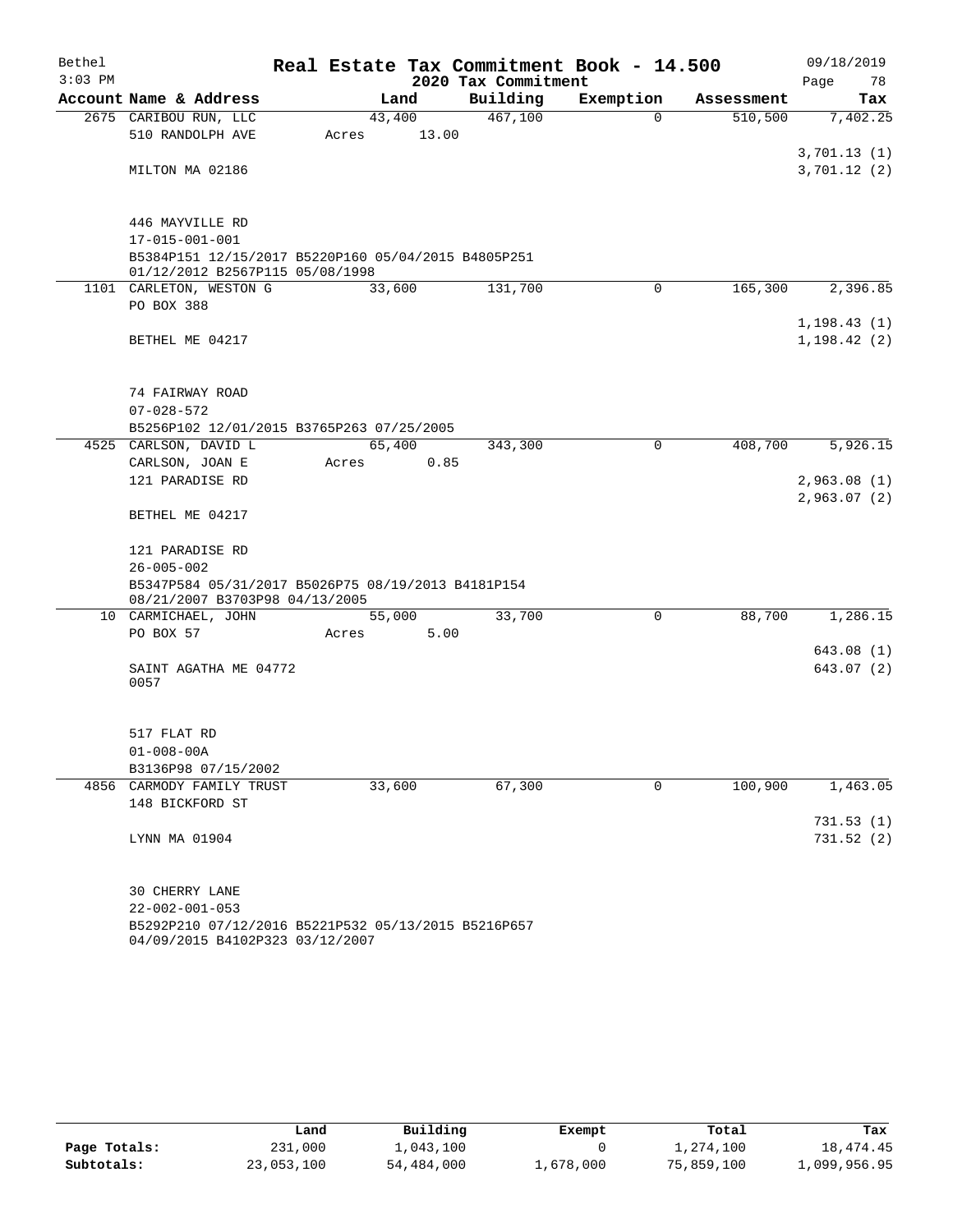| Bethel<br>$3:03$ PM |                                                                                                                                                                                           |              |       |            | 2020 Tax Commitment | Real Estate Tax Commitment Book - 14.500 |                       | 09/18/2019<br>Page<br>79   |
|---------------------|-------------------------------------------------------------------------------------------------------------------------------------------------------------------------------------------|--------------|-------|------------|---------------------|------------------------------------------|-----------------------|----------------------------|
|                     | Account Name & Address                                                                                                                                                                    |              |       | Land       | Building            | Exemption                                | Assessment            | Tax                        |
|                     | 4686 CARNEY, RICHARD F                                                                                                                                                                    |              |       | 47,700     | 221,500             |                                          | 269,200<br>$\Omega$   | 3,903.40                   |
|                     | 214 ELM STREET                                                                                                                                                                            |              | Acres | 3.51       |                     |                                          |                       |                            |
|                     |                                                                                                                                                                                           |              |       |            |                     |                                          |                       | 1,951.70(1)                |
|                     | NORTH EASTON MA 02356                                                                                                                                                                     |              |       |            |                     |                                          |                       | 1,951.70(2)                |
|                     | 106 BROOK RD                                                                                                                                                                              |              |       |            |                     |                                          |                       |                            |
|                     | $13 - 022 - 008$                                                                                                                                                                          |              |       |            |                     |                                          |                       |                            |
|                     | B5368P577 09/20/2017 B5352P418 06/26/2017 B4591P58<br>05/26/2010 B4583P146 05/03/2010 B4583P144 05/03/2010<br>B4447P327 05/28/2009 B4428P194 04/13/2009 B3917P304<br>04/07/2006 B3482P257 |              |       |            |                     |                                          |                       |                            |
|                     | 3154 CAROLAN, JOHN D                                                                                                                                                                      |              |       | 16,800     | 45,800              |                                          | 0<br>62,600           | 907.70                     |
|                     | 28 NORTH ST. APT. 3                                                                                                                                                                       |              |       |            |                     |                                          |                       |                            |
|                     | PORTLAND ME 02356                                                                                                                                                                         |              |       |            |                     |                                          |                       | 453.85(1)<br>453.85 (2)    |
|                     |                                                                                                                                                                                           |              |       |            |                     |                                          |                       |                            |
|                     | 15 MILL HILL<br>$25 - 008 - 022$                                                                                                                                                          |              |       |            |                     |                                          |                       |                            |
|                     | B3809P28 09/13/2005                                                                                                                                                                       |              |       |            |                     |                                          |                       |                            |
|                     | 1753 CARR, ALEXANDER E                                                                                                                                                                    |              |       | 11,800     | 95,800              |                                          | 107,600<br>0          | 1,560.20                   |
|                     | PO BOX 64                                                                                                                                                                                 |              |       |            |                     |                                          |                       |                            |
|                     |                                                                                                                                                                                           |              |       |            |                     |                                          |                       | 780.10(1)                  |
|                     | NEWRY ME 04261                                                                                                                                                                            |              |       |            |                     |                                          |                       | 780.10(2)                  |
|                     | 31 PARK ST                                                                                                                                                                                |              |       |            |                     |                                          |                       |                            |
|                     | $25 - 020 - 002$                                                                                                                                                                          |              |       |            |                     |                                          |                       |                            |
|                     | B5413P588 06/18/2018 B5371P13 10/02/2017 B5278P216<br>04/26/2016 B4709P208 12/04/2011                                                                                                     |              |       |            |                     |                                          |                       |                            |
|                     | 5016 CARRAS, WESLEY R                                                                                                                                                                     |              |       | 9,300      |                     | $\Omega$                                 | $\Omega$<br>9,300     | 134.85                     |
|                     | CARRAS, LEILA M                                                                                                                                                                           |              | Acres | 5.00       |                     |                                          |                       |                            |
|                     | 5418 51ST AVE. NW                                                                                                                                                                         |              |       |            |                     |                                          |                       | 67.43(1)<br>67.42(2)       |
|                     | OLYMPIA WA 98502                                                                                                                                                                          |              |       |            |                     |                                          |                       |                            |
|                     | OFF HOLT HILL RD                                                                                                                                                                          |              |       |            |                     |                                          |                       |                            |
|                     | $23 - 012 - 003$                                                                                                                                                                          |              |       |            |                     |                                          |                       |                            |
|                     | B4169P1 06/26/2007<br>129 CARREIRO, RICHARD M                                                                                                                                             |              |       | 41,400     | 32,700              |                                          | $\mathbf 0$<br>74,100 | 1,074.45                   |
|                     | CARREIRO, DEBORAH S                                                                                                                                                                       |              | Acres | 2.70       |                     |                                          |                       |                            |
|                     | 502 CHACE STREET                                                                                                                                                                          |              |       |            |                     |                                          |                       | 537.23(1)                  |
|                     | SOMERSET MA 02726                                                                                                                                                                         |              |       |            |                     |                                          |                       | 537.22(2)                  |
|                     | 364 VERNON ST.                                                                                                                                                                            |              |       |            |                     |                                          |                       |                            |
|                     | $03 - 010$                                                                                                                                                                                |              |       |            |                     |                                          |                       |                            |
|                     | B5423P479 08/08/2018 B5377P604 11/09/2017 B1232P21<br>10/28/1983                                                                                                                          |              |       |            |                     |                                          |                       |                            |
|                     | 4732 CARROLL, RONALD R                                                                                                                                                                    |              |       | 68,900     | 306,100             | 26,000                                   | 349,000               | 5,060.50                   |
|                     | CARROLL, KATHLEEN A                                                                                                                                                                       |              | Acres | 3.20       |                     | 01 Homestead (HM)                        |                       |                            |
|                     | PO BOX 327                                                                                                                                                                                |              |       |            |                     | 12 WW2 Vet Res                           |                       | 2,530.25(1)<br>2,530.25(2) |
|                     | BETHEL ME 04217                                                                                                                                                                           |              |       |            |                     |                                          |                       |                            |
|                     | 148 DEER VIEW ROAD                                                                                                                                                                        |              |       |            |                     |                                          |                       |                            |
|                     | $12 - 073 - 015$                                                                                                                                                                          |              |       |            |                     |                                          |                       |                            |
|                     | B3609P9 10/13/2004                                                                                                                                                                        |              |       |            |                     |                                          |                       |                            |
|                     |                                                                                                                                                                                           | Land         |       | Building   |                     | Exempt                                   | Total                 | Tax                        |
| Page Totals:        |                                                                                                                                                                                           | 195,900      |       | 701,900    |                     | 26,000                                   | 871,800               | 12,641.10                  |
| Subtotals:          |                                                                                                                                                                                           | 23, 249, 000 |       | 55,185,900 |                     | 1,704,000                                | 76,730,900            | 1, 112, 598.05             |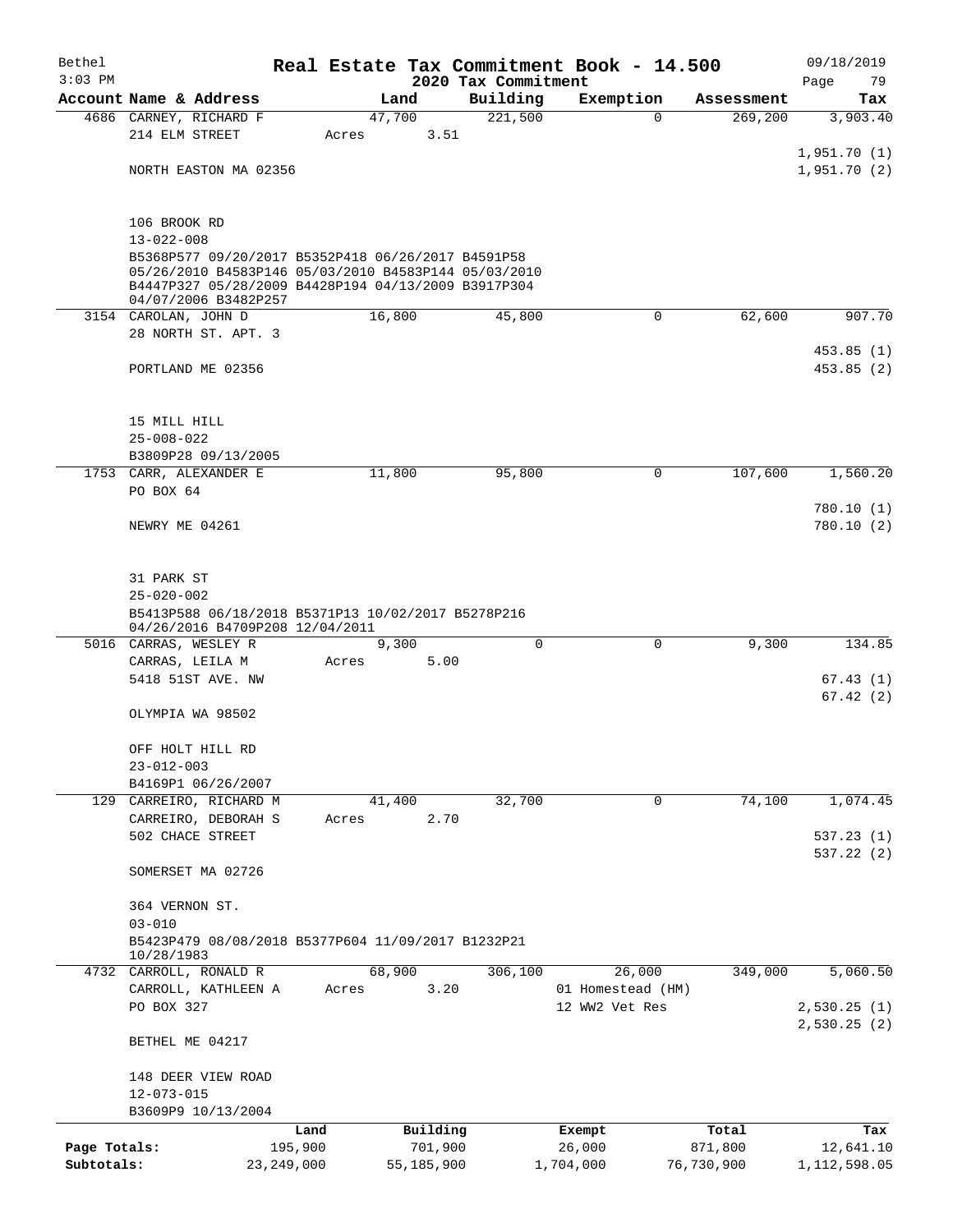| Bethel<br>$3:03$ PM |                                         |        |       | 2020 Tax Commitment | Real Estate Tax Commitment Book - 14.500 |            | 09/18/2019<br>Page<br>80 |
|---------------------|-----------------------------------------|--------|-------|---------------------|------------------------------------------|------------|--------------------------|
|                     | Account Name & Address                  |        | Land  | Building            | Exemption                                | Assessment | Tax                      |
|                     | 2787 CARTER, ANNE M                     | 12,000 |       | $\mathbf 0$         | $\Omega$                                 | 12,000     | 174.00                   |
|                     | 786 INTERVALE RD                        | Acres  | 0.70  |                     |                                          |            |                          |
|                     |                                         |        |       |                     |                                          |            | 87.00(1)                 |
|                     | BETHEL ME 04217                         |        |       |                     |                                          |            | 87.00(2)                 |
|                     |                                         |        |       |                     |                                          |            |                          |
|                     |                                         |        |       |                     |                                          |            |                          |
|                     | INTERVALE E/S                           |        |       |                     |                                          |            |                          |
|                     | $18 - 038$                              |        |       |                     |                                          |            |                          |
|                     | 2791 CARTER, ANNE M<br>786 INTERVALE RD | 24,000 | 1.00  | 14,000              | 0                                        | 38,000     | 551.00                   |
|                     |                                         | Acres  |       |                     |                                          |            | 275.50(1)                |
|                     | BETHEL ME 04217                         |        |       |                     |                                          |            | 275.50(2)                |
|                     |                                         |        |       |                     |                                          |            |                          |
|                     |                                         |        |       |                     |                                          |            |                          |
|                     | 91 SWAN HILL RD                         |        |       |                     |                                          |            |                          |
|                     | $18 - 042$                              |        |       |                     |                                          |            |                          |
|                     | B976P161                                |        |       |                     |                                          |            |                          |
|                     | 2792 CARTER, ANNE M                     | 57,900 |       | $\mathbf 0$         | $\mathbf 0$                              | 57,900     | 839.55                   |
|                     | 786 INTERVALE RD                        | Acres  | 75.00 |                     |                                          |            |                          |
|                     |                                         |        |       |                     |                                          |            | 419.78 (1)               |
|                     | BETHEL ME 04217                         |        |       |                     |                                          |            | 419.77 (2)               |
|                     |                                         |        |       |                     |                                          |            |                          |
|                     |                                         |        |       |                     |                                          |            |                          |
|                     |                                         |        |       |                     |                                          |            |                          |
| 2797                | $18 - 043$<br>CARTER, ANNE M            | 40,500 |       | 13,100              | $\mathsf{O}$                             | 53,600     | 777.20                   |
|                     | CARTER, ANNE                            | Acres  | 19.00 |                     |                                          |            |                          |
|                     | 786 INTERVALE RD                        |        |       |                     |                                          |            | 388.60(1)                |
|                     |                                         |        |       |                     |                                          |            | 388.60 (2)               |
|                     | BETHEL ME 04217                         |        |       |                     |                                          |            |                          |
|                     |                                         |        |       |                     |                                          |            |                          |
|                     | 65 HOWLING HOLE ROAD                    |        |       |                     |                                          |            |                          |
|                     | $18 - 049$                              |        |       |                     |                                          |            |                          |
|                     | B2787P345 01/28/2000                    |        |       |                     |                                          |            |                          |
|                     | 2833 CARTER, ANNE M                     |        | 9,500 | 0                   | 0                                        | 9,500      | 137.75                   |
|                     | 786 INTERVALE RD                        | Acres  | 5.30  |                     |                                          |            |                          |
|                     |                                         |        |       |                     |                                          |            | 68.88(1)                 |
|                     | BETHEL ME 04217                         |        |       |                     |                                          |            | 68.87 (2)                |
|                     |                                         |        |       |                     |                                          |            |                          |
|                     |                                         |        |       |                     |                                          |            |                          |
|                     | SWAN HILL RD<br>$19 - 004 - 001$        |        |       |                     |                                          |            |                          |
|                     | B3515P180 05/21/2004                    |        |       |                     |                                          |            |                          |
|                     | 3004 CARTER, ANNE M                     | 92,700 |       | 178,800             | 20,000                                   | 251,500    | 3,646.75                 |
|                     | 786 INTERVALE RD                        | Acres  | 32.00 |                     | 01 Homestead (HM)                        |            |                          |
|                     |                                         |        |       |                     |                                          |            | 1,823.38(1)              |
|                     | BETHEL ME 04217                         |        |       |                     |                                          |            | 1,823.37(2)              |
|                     |                                         |        |       |                     |                                          |            |                          |
|                     |                                         |        |       |                     |                                          |            |                          |
|                     | 786 INTERVALE RD.                       |        |       |                     |                                          |            |                          |
|                     | $22 - 024$                              |        |       |                     |                                          |            |                          |
|                     |                                         |        |       |                     |                                          |            |                          |
|                     |                                         |        |       |                     |                                          |            |                          |

|              | Land       | Building   | Exempt    | Total      | Tax          |
|--------------|------------|------------|-----------|------------|--------------|
| Page Totals: | 236,600    | 205,900    | 20,000    | 422,500    | 6,126.25     |
| Subtotals:   | 23,485,600 | 55,391,800 | 1,724,000 | '7,153,400 | 1,118,724.30 |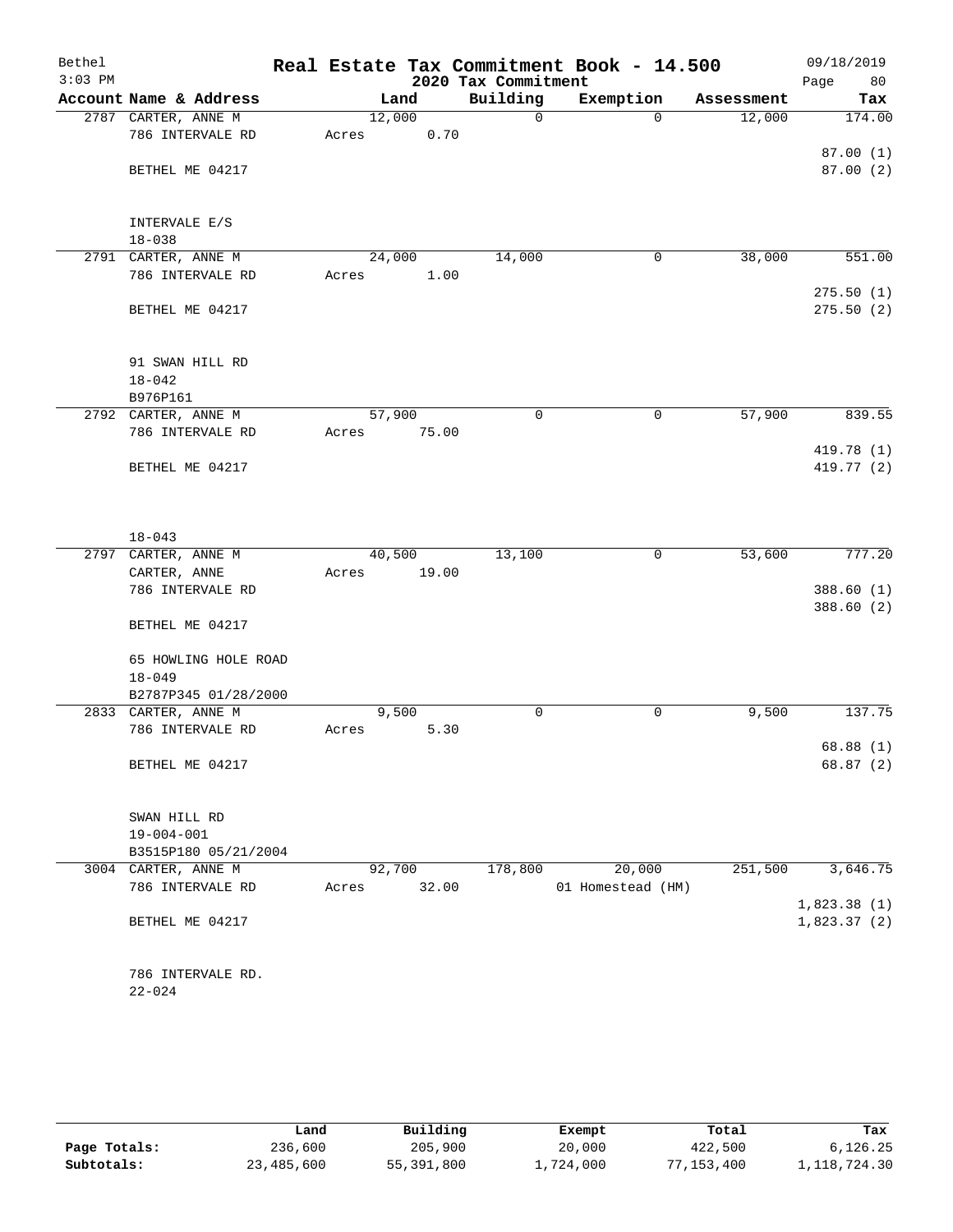| Bethel<br>$3:03$ PM |                                               |         |       | 2020 Tax Commitment | Real Estate Tax Commitment Book - 14.500 |                       | 09/18/2019<br>81<br>Page |
|---------------------|-----------------------------------------------|---------|-------|---------------------|------------------------------------------|-----------------------|--------------------------|
|                     | Account Name & Address                        |         | Land  | Building            | Exemption                                | Assessment            | Tax                      |
|                     | 3068 CARTER, ANNE M                           | 19,900  |       | 8,600               |                                          | 28,500<br>$\Omega$    | 413.25                   |
|                     | 786 INTERVALE RD                              | Acres   | 34.00 |                     |                                          |                       |                          |
|                     |                                               |         |       |                     |                                          |                       | 206.63(1)                |
|                     | BETHEL ME 04217                               |         |       |                     |                                          |                       | 206.62(2)                |
|                     |                                               |         |       |                     |                                          |                       |                          |
|                     |                                               |         |       |                     |                                          |                       |                          |
|                     | 1050 INTERVALE RD.                            |         |       |                     |                                          |                       |                          |
|                     | $23 - 020$                                    |         |       |                     |                                          |                       |                          |
|                     | 3042 CARTER, EDWARD M                         | 39,200  |       | 100,700             | 20,000                                   | 119,900               | 1,738.55                 |
|                     | CARTER, PATRICIA G                            | Acres   | 1.30  |                     | 01 Homestead (HM)                        |                       |                          |
|                     | 825 INTERVALE RD.                             |         |       |                     |                                          |                       | 869.28 (1)<br>869.27 (2) |
|                     | BETHEL ME 04217                               |         |       |                     |                                          |                       |                          |
|                     |                                               |         |       |                     |                                          |                       |                          |
|                     | 825 INTERVALE RD.                             |         |       |                     |                                          |                       |                          |
|                     | $22 - 032$                                    |         |       |                     |                                          |                       |                          |
|                     | B1558P55 04/11/1988 B1540P251 01/14/1988      |         |       |                     |                                          |                       |                          |
|                     | 5336 CARTER, EDWARD M                         | 2,400   |       | $\mathbf 0$         |                                          | 2,400<br>0            | 34.80                    |
|                     | CARTER, PATRICIA                              | Acres   | 0.85  |                     |                                          |                       |                          |
|                     | 825 INTERVALE ROAD                            |         |       |                     |                                          |                       | 17.40(1)                 |
|                     |                                               |         |       |                     |                                          |                       | 17.40(2)                 |
|                     | Bethel ME 04217                               |         |       |                     |                                          |                       |                          |
|                     |                                               |         |       |                     |                                          |                       |                          |
|                     | 825 INTERVALE ROAD                            |         |       |                     |                                          |                       |                          |
|                     | $22 - 031 - A$                                |         |       |                     |                                          |                       |                          |
|                     | B4702P128 03/18/2011 B4702P122 03/18/2011     |         |       |                     |                                          |                       |                          |
|                     | 3040 CARTER, EDWARD M. &                      | 59,500  |       | $\Omega$            |                                          | 59,500<br>0           | 862.75                   |
|                     | GROVE, ANN C., TRUSTEE                        |         |       |                     |                                          |                       |                          |
|                     | 825 INTERVALE ROAD                            | Acres   | 41.00 |                     |                                          |                       |                          |
|                     |                                               |         |       |                     |                                          |                       | 431.38 (1)               |
|                     | BETHEL ME 04217                               |         |       |                     |                                          |                       | 431.37 (2)               |
|                     |                                               |         |       |                     |                                          |                       |                          |
|                     |                                               |         |       |                     |                                          |                       |                          |
|                     | SWAN HILL RD S/S                              |         |       |                     |                                          |                       |                          |
|                     | $22 - 030$                                    |         |       |                     |                                          |                       |                          |
| 3003                | CARTER, EDWARD M. &<br>GROVE, ANN C., TRUSTEE | 103,100 |       | 46,700              |                                          | 149,800<br>0          | 2,172.10                 |
|                     | 825 INTERVALE ROAD                            | Acres   | 46.00 |                     |                                          |                       |                          |
|                     |                                               |         |       |                     |                                          |                       | 1,086.05(1)              |
|                     | BETHEL ME 04217                               |         |       |                     |                                          |                       | 1,086.05(2)              |
|                     |                                               |         |       |                     |                                          |                       |                          |
|                     |                                               |         |       |                     |                                          |                       |                          |
|                     | 840 INTERVALE RD.                             |         |       |                     |                                          |                       |                          |
|                     | $22 - 023$                                    |         |       |                     |                                          |                       |                          |
|                     | B2653P65                                      |         |       |                     |                                          |                       |                          |
|                     | 3041 CARTER, EDWARD M. &                      | 31,700  |       | $\Omega$            |                                          | $\mathbf 0$<br>31,700 | 459.65                   |
|                     | GROVE, ANN C., TRUSTEE                        |         |       |                     |                                          |                       |                          |
|                     | 825 INTERVALE ROAD                            | Acres   | 2.65  |                     |                                          |                       |                          |
|                     |                                               |         |       |                     |                                          |                       | 229.83(1)                |
|                     | BETHEL ME 04217                               |         |       |                     |                                          |                       | 229.82(2)                |
|                     |                                               |         |       |                     |                                          |                       |                          |
|                     | INTERVALE RD E/S                              |         |       |                     |                                          |                       |                          |
|                     | $22 - 031$                                    |         |       |                     |                                          |                       |                          |
|                     | B4702P125 03/18/2011 B2518P58                 |         |       |                     |                                          |                       |                          |
|                     |                                               |         |       |                     |                                          |                       |                          |
|                     |                                               |         |       |                     |                                          |                       |                          |

|              | Land       | Building   | Exempt    | Total      | Tax          |
|--------------|------------|------------|-----------|------------|--------------|
| Page Totals: | 255,800    | 156,000    | 20,000    | 391,800    | 5,681.10     |
| Subtotals:   | 23,741,400 | 55,547,800 | 1,744,000 | 77,545,200 | 1,124,405.40 |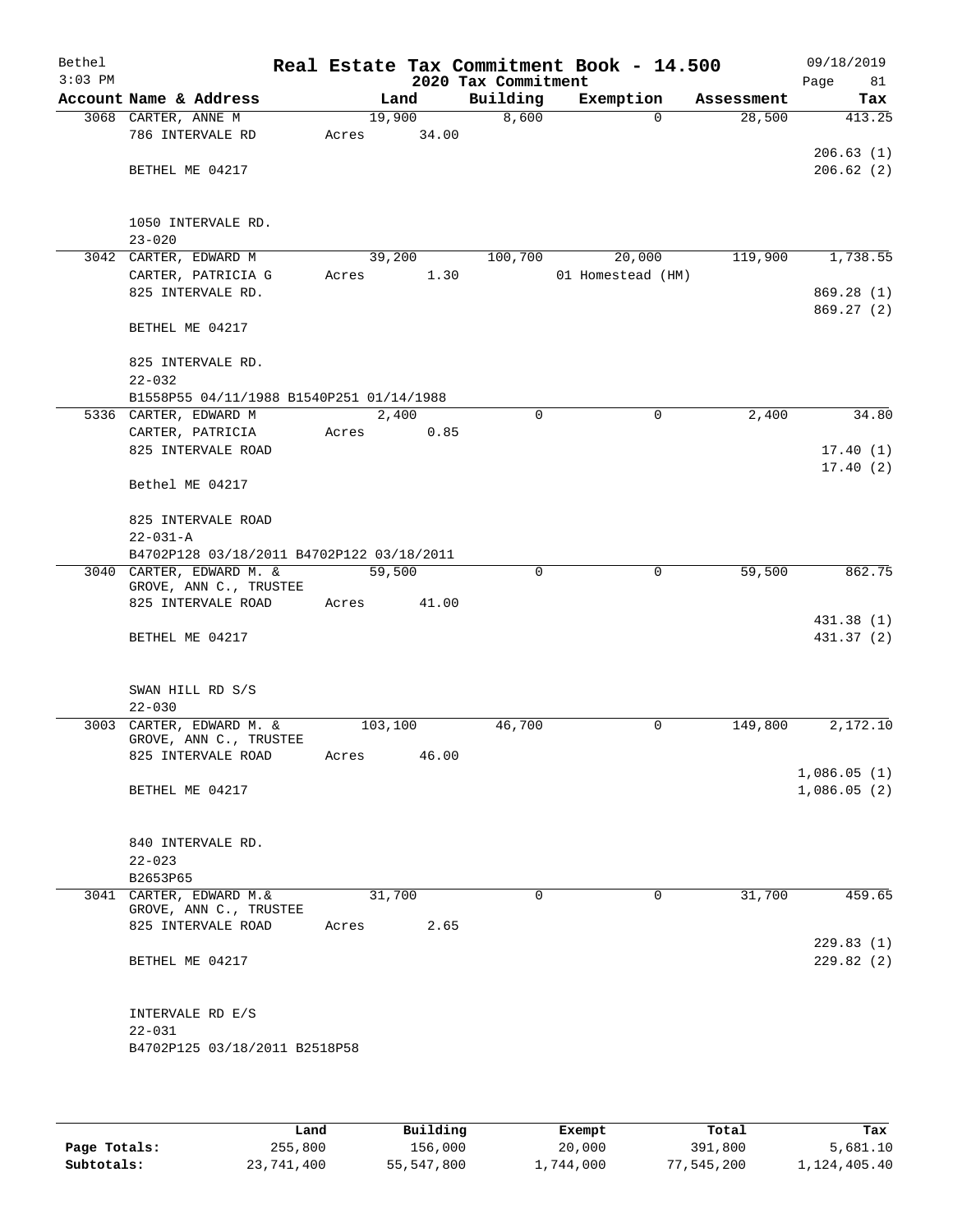| Bethel<br>$3:03$ PM |                                                                  |                 |       |         |                     | 2020 Tax Commitment | Real Estate Tax Commitment Book - 14.500 |                  | 09/18/2019<br>Page<br>82   |
|---------------------|------------------------------------------------------------------|-----------------|-------|---------|---------------------|---------------------|------------------------------------------|------------------|----------------------------|
|                     | Account Name & Address                                           |                 |       | Land    |                     | Building            | Exemption                                | Assessment       | Tax                        |
|                     | 2790 CARTER, JOHN R                                              |                 |       | 16,700  |                     | 0                   | $\Omega$                                 | 16,700           | 242.15                     |
|                     | 758 INTERVALE RD.                                                |                 | Acres |         | 31.66               |                     |                                          |                  |                            |
|                     |                                                                  |                 |       |         |                     |                     |                                          |                  | 121.08(1)                  |
|                     | BETHEL ME 04217                                                  |                 |       |         |                     |                     |                                          |                  | 121.07(2)                  |
|                     | $18 - 041$<br>B2103P280 03/10/1994                               |                 |       |         |                     |                     |                                          |                  |                            |
|                     | 2767 CARTER, JOHN R                                              |                 |       | 6,900   |                     | $\Omega$            | 0                                        | 6,900            | 100.05                     |
|                     | 758 INTERVALE RD.                                                |                 | Acres |         | 12.00               |                     |                                          |                  |                            |
|                     | BETHEL ME 04217                                                  |                 |       |         |                     |                     |                                          |                  | 50.03(1)<br>50.02(2)       |
|                     | INTERVALE RD W/S<br>$18 - 023$                                   |                 |       |         |                     |                     |                                          |                  |                            |
|                     | B2103P280 03/10/1994 B765P42                                     |                 |       |         |                     |                     |                                          |                  |                            |
|                     | 2782 CARTER, JOHN R                                              |                 |       | 143,100 |                     | 242,000             | 20,000                                   | 365,100          | 5,293.95                   |
|                     | 758 INTERVALE RD.                                                |                 | Acres |         | 170.00              |                     | 01 Homestead (HM)                        |                  |                            |
|                     | BETHEL ME 04217                                                  |                 |       |         |                     |                     |                                          |                  | 2,646.98(1)<br>2,646.97(2) |
|                     | 758 INTERVALE RD.<br>$18 - 035$                                  |                 |       |         |                     |                     |                                          |                  |                            |
|                     | B2103P280 03/10/1994 B902P20 B902P20                             |                 |       |         |                     |                     |                                          |                  |                            |
|                     | 3537 CARTER, LINDA R<br>RICHARD A, RICHARD A.,<br>JR.            |                 |       | 33,600  |                     | 88,800              | $\mathbf 0$                              | 122,400          | 1,774.80                   |
|                     | 98 BRIMSMEAD STREET                                              |                 |       |         |                     |                     |                                          |                  | 887.40 (1)<br>887.40 (2)   |
|                     | MARLBOROUGH MA 01752                                             |                 |       |         |                     |                     |                                          |                  |                            |
|                     | 135 VERNON ST.                                                   |                 |       |         |                     |                     |                                          |                  |                            |
|                     | $26 - 076 - 001 - 02A$                                           |                 |       |         |                     |                     |                                          |                  |                            |
| 2793                | B5250P443 10/26/2015 B1656P170 05/31/1989<br>CARTER, PAMELA L. & |                 |       | 13,600  |                     | 0                   | 0                                        | 13,600           | 197.20                     |
|                     | DUNN, LORNA L. CARTER                                            |                 |       |         |                     |                     |                                          |                  |                            |
|                     | C/O CARTER, THOMAS                                               |                 | Acres |         | 53.00               |                     |                                          |                  |                            |
|                     | PO BOX 282                                                       |                 |       |         |                     |                     |                                          |                  | 98.60(1)                   |
|                     | BETHEL ME 04217                                                  |                 |       |         |                     |                     |                                          |                  | 98.60(2)                   |
|                     | INTERVALE RD S/S<br>$18 - 044$                                   |                 |       |         |                     |                     |                                          |                  |                            |
|                     | B5323P348 12/23/2016 B1100P23                                    |                 |       |         |                     |                     |                                          |                  |                            |
|                     | 2794 CARTER, PAMELA L. &<br>DUNN, LORNA L. CARTER                |                 |       | 3,500   |                     | $\mathbf 0$         | $\mathbf 0$                              | 3,500            | 50.75                      |
|                     | C/O CARTER, THOMAS<br>P.O. BOX 282                               |                 | Acres |         | 12.00               |                     |                                          |                  | 25.38(1)<br>25.37(2)       |
|                     | BETHEL ME 04217                                                  |                 |       |         |                     |                     |                                          |                  |                            |
|                     | INTERVALE E/S<br>$18 - 044 - 001$                                |                 |       |         |                     |                     |                                          |                  |                            |
|                     | B5323P348 12/23/2016 B1576P67 06/21/1988                         |                 |       |         |                     |                     |                                          |                  |                            |
|                     |                                                                  |                 |       |         |                     |                     |                                          |                  |                            |
| Page Totals:        |                                                                  | Land<br>217,400 |       |         | Building<br>330,800 |                     | Exempt<br>20,000                         | Total<br>528,200 | Tax<br>7,658.90            |

**Subtotals:** 23,958,800 55,878,600 1,764,000 78,073,400 1,132,064.30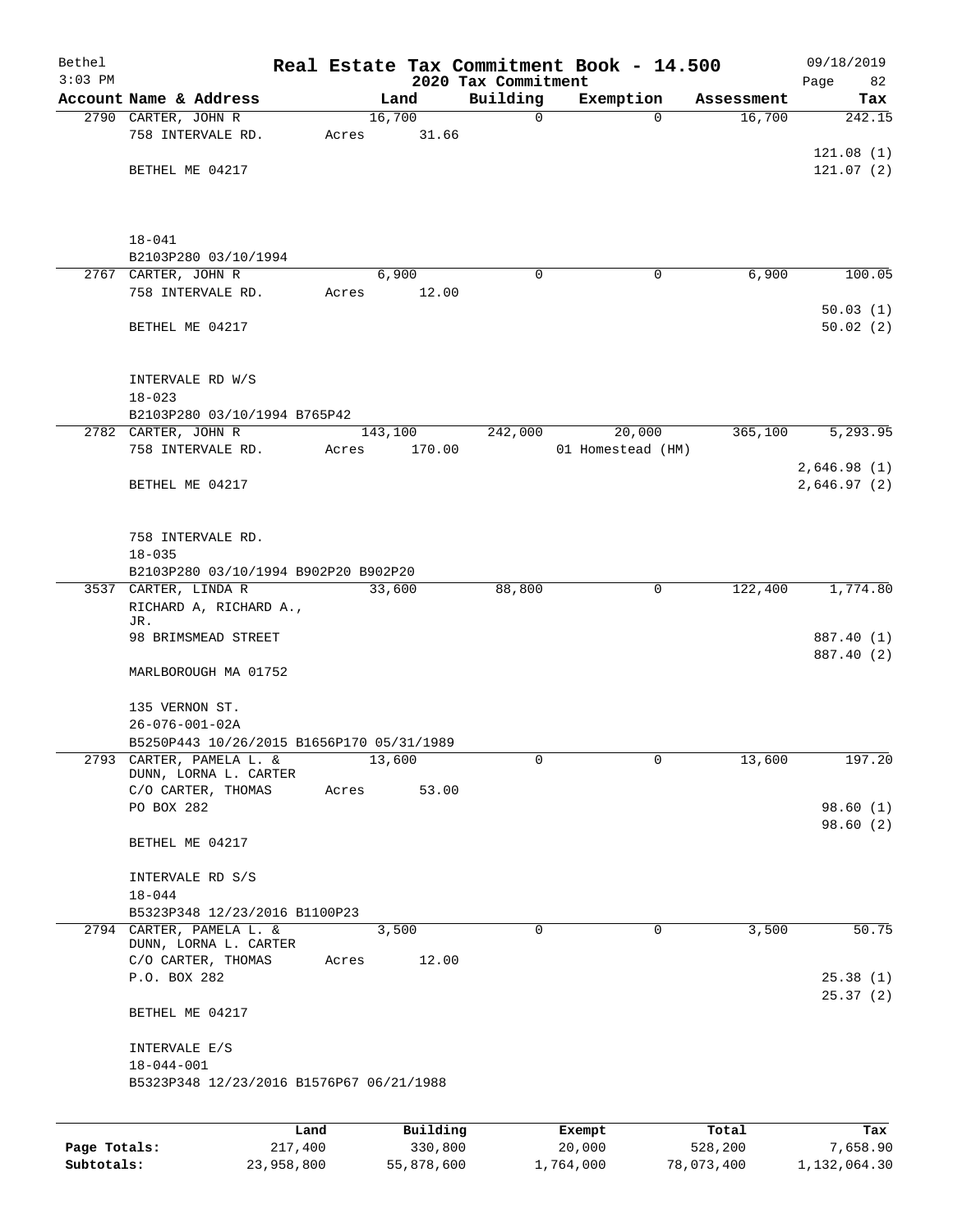| Bethel    |                                                     |             |       |                     | Real Estate Tax Commitment Book - 14.500 |            | 09/18/2019           |
|-----------|-----------------------------------------------------|-------------|-------|---------------------|------------------------------------------|------------|----------------------|
| $3:03$ PM |                                                     |             |       | 2020 Tax Commitment |                                          |            | 83<br>Page           |
|           | Account Name & Address                              | Land        |       | Building            | Exemption                                | Assessment | Tax                  |
|           | 2796 CARTER, PAMELA L. &                            | 41,900      |       | 86,600              | 20,000                                   | 108,500    | 1,573.25             |
|           | DUNN, LORNA L. CARTER<br>C/O CARTER, THOMAS R.      | Acres       | 3.15  |                     | 01 Homestead (HM)                        |            |                      |
|           | PO BOX 282                                          |             |       |                     |                                          |            | 786.63(1)            |
|           |                                                     |             |       |                     |                                          |            | 786.62(2)            |
|           | BETHEL ME 04217                                     |             |       |                     |                                          |            |                      |
|           | 32 STEVENS RD                                       |             |       |                     |                                          |            |                      |
|           | $18 - 048$                                          |             |       |                     |                                          |            |                      |
|           | B5323P348 12/23/2016 B935P263 05/03/1977 B735P70    |             |       |                     |                                          |            |                      |
|           | 02/17/1972<br>3570 CARTER, RICHARD                  | 33,600      |       | 104,700             | 0                                        | 138,300    | 2,005.35             |
|           | CARTER, LINDA                                       |             |       |                     |                                          |            |                      |
|           | 98 BRIMSMEAD RD                                     |             |       |                     |                                          |            | 1,002.68(1)          |
|           |                                                     |             |       |                     |                                          |            | 1,002.67(2)          |
|           | MARLBOROUGH MA 01752                                |             |       |                     |                                          |            |                      |
|           | 135 VERNON ST.                                      |             |       |                     |                                          |            |                      |
|           | $26 - 076 - 001 - 06H$                              |             |       |                     |                                          |            |                      |
|           | B4904P204 10/09/2012 B4774P139 10/21/2011 B3043P110 |             |       |                     |                                          |            |                      |
|           | 12/10/2001                                          |             |       |                     |                                          |            |                      |
|           | 2832 CARTER, RUSSELL A                              | 31,600      |       | 12,200              | 20,000                                   | 23,800     | 345.10               |
|           | 188 HOWLING HOLE ROAD                               | Acres       | 44.70 |                     | 01 Homestead (HM)                        |            |                      |
|           |                                                     |             |       |                     |                                          |            | 172.55(1)            |
|           | BETHEL ME 04217                                     |             |       |                     |                                          |            | 172.55(2)            |
|           |                                                     |             |       |                     |                                          |            |                      |
|           | 188 HOWLING HOLE ROAD                               |             |       |                     |                                          |            |                      |
|           | $19 - 004$                                          |             |       |                     |                                          |            |                      |
|           | B1692P123                                           |             |       |                     |                                          |            |                      |
|           | 2786 CARTER, TIMOTHY                                | 24,800      |       | 58,700              | 26,000                                   | 57,500     | 833.75               |
|           | 744 INTERVALE ROAD                                  | Acres       | 0.28  |                     | 01 Homestead (HM)                        |            |                      |
|           |                                                     |             |       |                     | 12 WW2 Vet Res                           |            | 416.88(1)            |
|           | BETHEL ME 04217                                     |             |       |                     |                                          |            | 416.87(2)            |
|           |                                                     |             |       |                     |                                          |            |                      |
|           |                                                     |             |       |                     |                                          |            |                      |
|           | 744 INTERVALE RD.                                   |             |       |                     |                                          |            |                      |
|           | $18 - 037$                                          |             |       |                     |                                          |            |                      |
|           | 2795 CARTER, TIMOTHY                                | 12,700      |       | $\Omega$            | 0                                        | 12,700     | 184.15               |
|           | 744 INTERVALE ROAD                                  | Acres 49.00 |       |                     |                                          |            |                      |
|           | BETHEL ME 04217                                     |             |       |                     |                                          |            | 92.08(1)<br>92.07(2) |
|           |                                                     |             |       |                     |                                          |            |                      |
|           |                                                     |             |       |                     |                                          |            |                      |
|           | INTERVALE RD.                                       |             |       |                     |                                          |            |                      |
|           | $18 - 041 - 001$                                    |             |       |                     |                                          |            |                      |
|           | 3776 CARTER, TIMOTHY                                | 39,800      |       | 500                 | 0                                        | 40,300     | 584.35               |
|           | 744 INTERVALE RD.                                   | Acres 1.59  |       |                     |                                          |            |                      |
|           |                                                     |             |       |                     |                                          |            | 292.18(1)            |
|           | BETHEL ME 04217                                     |             |       |                     |                                          |            | 292.17(2)            |
|           |                                                     |             |       |                     |                                          |            |                      |
|           |                                                     |             |       |                     |                                          |            |                      |
|           | 729 INTERVALE RD.                                   |             |       |                     |                                          |            |                      |
|           | $18 - 045$                                          |             |       |                     |                                          |            |                      |
|           |                                                     |             |       |                     |                                          |            |                      |

|              | Land         | Building     | Exempt    | Total      | Tax          |
|--------------|--------------|--------------|-----------|------------|--------------|
| Page Totals: | 184,400      | 262,700      | 66,000    | 381,100    | 5,525.95     |
| Subtotals:   | 24, 143, 200 | 56, 141, 300 | 1,830,000 | 78,454,500 | 1,137,590.25 |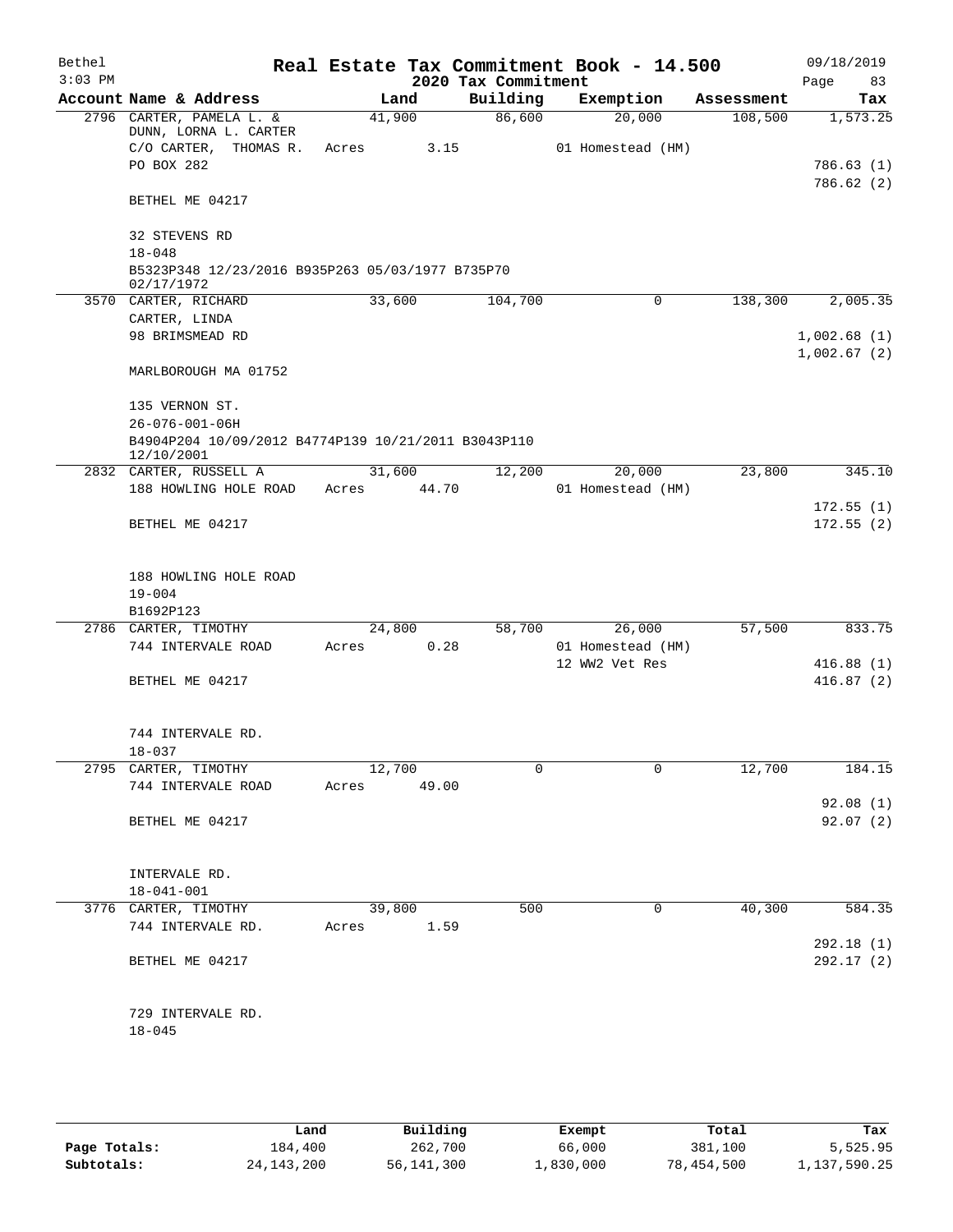| Bethel<br>$3:03$ PM |                                                                  | Real Estate Tax Commitment Book - 14.500 | 2020 Tax Commitment |                   |            | 09/18/2019<br>84<br>Page   |
|---------------------|------------------------------------------------------------------|------------------------------------------|---------------------|-------------------|------------|----------------------------|
|                     | Account Name & Address                                           | Land                                     | Building            | Exemption         | Assessment | Tax                        |
|                     | 432 CARVER, BARRY D                                              | 54,800                                   | 248,000             | 20,000            | 282,800    | 4,100.60                   |
|                     | CARVER, CLAIRE M                                                 | 17.30<br>Acres                           |                     | 01 Homestead (HM) |            |                            |
|                     | 420 GROVER HILL ROAD                                             |                                          |                     |                   |            | 2,050.30(1)                |
|                     | BETHEL ME 04217                                                  |                                          |                     |                   |            | 2,050.30(2)                |
|                     | 420 GROVER HILL RD.                                              |                                          |                     |                   |            |                            |
|                     | $06 - 039$                                                       |                                          |                     |                   |            |                            |
|                     | B1230P121 10/18/1983<br>1280 CARVER, HAROLD                      | 26,800                                   | 500                 | 0                 | 27,300     | 395.85                     |
|                     | 14 CARVER RD.                                                    | Acres<br>3.00                            |                     |                   |            |                            |
|                     |                                                                  |                                          |                     |                   |            | 197.93(1)                  |
|                     | BETHEL ME 04217                                                  |                                          |                     |                   |            | 197.92(2)                  |
|                     | WEST BETHEL RD.                                                  |                                          |                     |                   |            |                            |
|                     | $07 - 081 - 001$                                                 |                                          |                     |                   |            |                            |
|                     | 5334 CARVER, HAROLD                                              | 1,600                                    | 0                   | 0                 | 1,600      | 23.20                      |
|                     | 14 CARVER RD.                                                    | 3.35<br>Acres                            |                     |                   |            |                            |
|                     | BETHEL ME 04217                                                  |                                          |                     |                   |            | 11.60(1)<br>11.60(2)       |
|                     | WEST BETHEL ROAD                                                 |                                          |                     |                   |            |                            |
|                     | $12 - 051$                                                       |                                          |                     |                   |            |                            |
|                     | B1019P283 01/04/1979 B642P428 09/19/1966                         | 36,600                                   | 23,600              | 0                 | 60,200     | 872.90                     |
|                     | 1644 CARVER, HEATHER A<br>77 ANNIS RD                            | 0.88<br>Acres                            |                     |                   |            |                            |
|                     |                                                                  |                                          |                     |                   |            | 436.45 (1)                 |
|                     | BETHEL ME 04217                                                  |                                          |                     |                   |            | 436.45 (2)                 |
|                     | 77 ANNIS RD.                                                     |                                          |                     |                   |            |                            |
|                     | $12 - 002 - 001$                                                 |                                          |                     |                   |            |                            |
|                     | B5172P98 01/14/2014 B2815P123                                    |                                          |                     |                   |            |                            |
|                     | 2684 CARVER, JUSTINE                                             | 44,800                                   | 102,800             | 0                 | 147,600    | 2,140.20                   |
|                     | BROOKS, BROOKS, TRAVIS<br>420 GROVER HILL RD                     | 0.84<br>Acres                            |                     |                   |            |                            |
|                     |                                                                  |                                          |                     |                   |            | 1,070.10(1)<br>1,070.10(2) |
|                     | BETHEL ME 04217                                                  |                                          |                     |                   |            |                            |
|                     | 120 SUNDAY RIVER RD<br>$17 - 022$                                |                                          |                     |                   |            |                            |
|                     | B4731P158 06/28/2011 B4198P87 09/21/2007 B1122P173<br>06/04/1981 |                                          |                     |                   |            |                            |
|                     | 1241 CARVER, JUSTINE L                                           | 24,400                                   | $\Omega$            | $\Omega$          | 24,400     | 353.80                     |
|                     | BROOKS, TRAVIS G                                                 | 36.00<br>Acres                           |                     |                   |            |                            |
|                     | 120 SUNDAY RIVER ROAD                                            |                                          |                     |                   |            | 176.90(1)<br>176.90(2)     |
|                     | BETHEL ME 04217                                                  |                                          |                     |                   |            |                            |
|                     | OLD GROVER HILL N/S                                              |                                          |                     |                   |            |                            |
|                     | $07 - 044$                                                       |                                          |                     |                   |            |                            |
|                     | B5151P125 08/22/2014 B2188P215 09/10/1992                        |                                          |                     |                   |            |                            |
|                     |                                                                  |                                          |                     |                   |            |                            |

|              | Land       | Building   | Exempt    | Total      | Tax          |
|--------------|------------|------------|-----------|------------|--------------|
| Page Totals: | 189,000    | 374,900    | 20,000    | 543,900    | ,886.55      |
| Subtotals:   | 24,332,200 | 56,516,200 | 1,850,000 | 78,998,400 | 1,145,476.80 |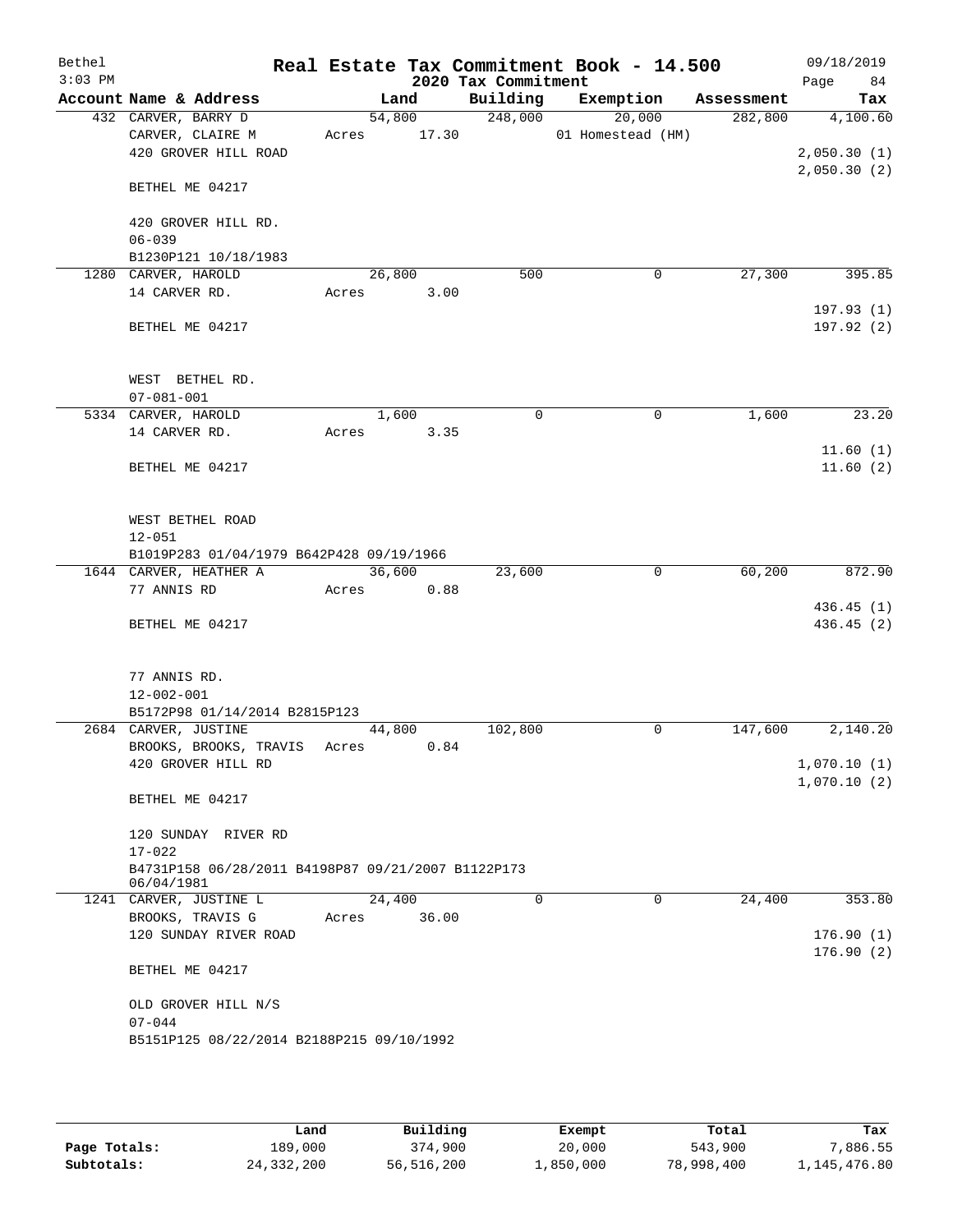| Bethel<br>$3:03$ PM        |                                                    |       |                       | 2020 Tax Commitment | Real Estate Tax Commitment Book - 14.500 |                       | 09/18/2019<br>85<br>Page  |
|----------------------------|----------------------------------------------------|-------|-----------------------|---------------------|------------------------------------------|-----------------------|---------------------------|
|                            | Account Name & Address                             |       | Land                  | Building            | Exemption                                | Assessment            | Tax                       |
|                            | 1279 CARVER, LLOYD D                               |       | 46,000                | 153,000             | 20,000                                   | 179,000               | 2,595.50                  |
|                            | CARVER, MELANIE T                                  | Acres | 33.00                 |                     | 01 Homestead (HM)                        |                       |                           |
|                            | 14 CARVER RD.                                      |       |                       |                     |                                          |                       | 1, 297.75(1)              |
|                            |                                                    |       |                       |                     |                                          |                       | 1, 297.75(2)              |
|                            | BETHEL ME 04217                                    |       |                       |                     |                                          |                       |                           |
|                            | 14 CARVER RD.                                      |       |                       |                     |                                          |                       |                           |
|                            | $07 - 081$                                         |       |                       |                     |                                          |                       |                           |
|                            | B2256P330 09/18/1995                               |       |                       |                     |                                          |                       |                           |
|                            | 115 CARVER, RITA H.,                               |       | 40,600                | 30,600              | 0                                        | 71,200                | 1,032.40                  |
|                            | TRUSTEE OF RITA H.<br>CARVER TRUST OF MAY,         | Acres | 3.00                  |                     |                                          |                       |                           |
|                            | 2005                                               |       |                       |                     |                                          |                       |                           |
|                            | PO BOX 710                                         |       |                       |                     |                                          |                       | 516.20(1)                 |
|                            |                                                    |       |                       |                     |                                          |                       | 516.20(2)                 |
|                            | NORTH HAMPTON NH 03862                             |       |                       |                     |                                          |                       |                           |
|                            | 220 VERNON ST.                                     |       |                       |                     |                                          |                       |                           |
|                            | $03 - 001 - 001$                                   |       |                       |                     |                                          |                       |                           |
|                            | B3966P9 07/10/2006 B1499P261                       |       |                       |                     |                                          |                       |                           |
|                            | 4838 CARVER'S WOODWORKING,                         |       | 35,900                | $\Omega$            | 0                                        | 35,900                | 520.55                    |
|                            | INC.                                               |       |                       |                     |                                          |                       |                           |
|                            | 420 GROVER HILL ROAD                               | Acres | 1.93                  |                     |                                          |                       | 260.28(1)                 |
|                            | BETHEL ME 04217                                    |       |                       |                     |                                          |                       | 260.27(2)                 |
|                            |                                                    |       |                       |                     |                                          |                       |                           |
|                            |                                                    |       |                       |                     |                                          |                       |                           |
|                            | ELLINGWOOD MOUNTAIN                                |       |                       |                     |                                          |                       |                           |
|                            | $16 - 019 - 006$                                   |       |                       |                     |                                          |                       |                           |
|                            | B4553P179 01/21/2010 B3900P185 03/10/2006          |       |                       |                     |                                          |                       |                           |
|                            | 4641 CASACCIO, LISA M<br>PO BOX 222                |       | 65,800                | 305,900             | 0                                        | 371,700               | 5,389.65                  |
|                            |                                                    | Acres | 0.85                  |                     |                                          |                       | 2,694.83(1)               |
|                            | ALTON BAY NH 03810                                 |       |                       |                     |                                          |                       | 2,694.82(2)               |
|                            |                                                    |       |                       |                     |                                          |                       |                           |
|                            |                                                    |       |                       |                     |                                          |                       |                           |
|                            | 37 TUCKERS WAY                                     |       |                       |                     |                                          |                       |                           |
|                            | $17 - 018 - 002$                                   |       |                       |                     |                                          |                       |                           |
|                            | B3654P34 12/29/2004                                |       |                       | 78,800              | $\Omega$                                 | 128,800               | 1,867.60                  |
|                            | 3280 CASEY, ADAM P<br>CASEY, CINDY L               | Acres | 50,000<br>0.29        |                     |                                          |                       |                           |
|                            | 14 WILLIAMS STREET                                 |       |                       |                     |                                          |                       | 933.80 (1)                |
|                            |                                                    |       |                       |                     |                                          |                       | 933.80 (2)                |
|                            | BOOTHBAY HARBOR ME                                 |       |                       |                     |                                          |                       |                           |
|                            | 04538                                              |       |                       |                     |                                          |                       |                           |
|                            | 10 TYLER ST.                                       |       |                       |                     |                                          |                       |                           |
|                            | $25 - 113$                                         |       |                       |                     |                                          |                       |                           |
|                            | B5338P377 04/04/2017 B4231P28 11/30/2007 B3496P159 |       |                       |                     |                                          |                       |                           |
|                            | 04/21/2004                                         |       |                       |                     |                                          |                       |                           |
|                            | 4534 CASINELLI, PATRICIA M                         |       | 41,300                | $\mathbf 0$         | 0                                        | 41,300                | 598.85                    |
|                            | CASINELLI, FREDERICK<br>54 R KINGFISHER LANE       | Acres | 2.05                  |                     |                                          |                       | 299.43 (1)                |
|                            |                                                    |       |                       |                     |                                          |                       | 299.42(2)                 |
|                            | PLYMOUTH ME 02360                                  |       |                       |                     |                                          |                       |                           |
|                            |                                                    |       |                       |                     |                                          |                       |                           |
|                            | SUNSET HILL SUB                                    |       |                       |                     |                                          |                       |                           |
|                            | $08 - 060 - 003$                                   |       |                       |                     |                                          |                       |                           |
|                            | B3460P339 02/06/2004                               |       |                       |                     |                                          |                       |                           |
|                            | Land                                               |       | Building              |                     | Exempt                                   | Total                 | Tax                       |
| Page Totals:<br>Subtotals: | 279,600<br>24,611,800                              |       | 568,300<br>57,084,500 |                     | 20,000<br>1,870,000                      | 827,900<br>79,826,300 | 12,004.55<br>1,157,481.35 |
|                            |                                                    |       |                       |                     |                                          |                       |                           |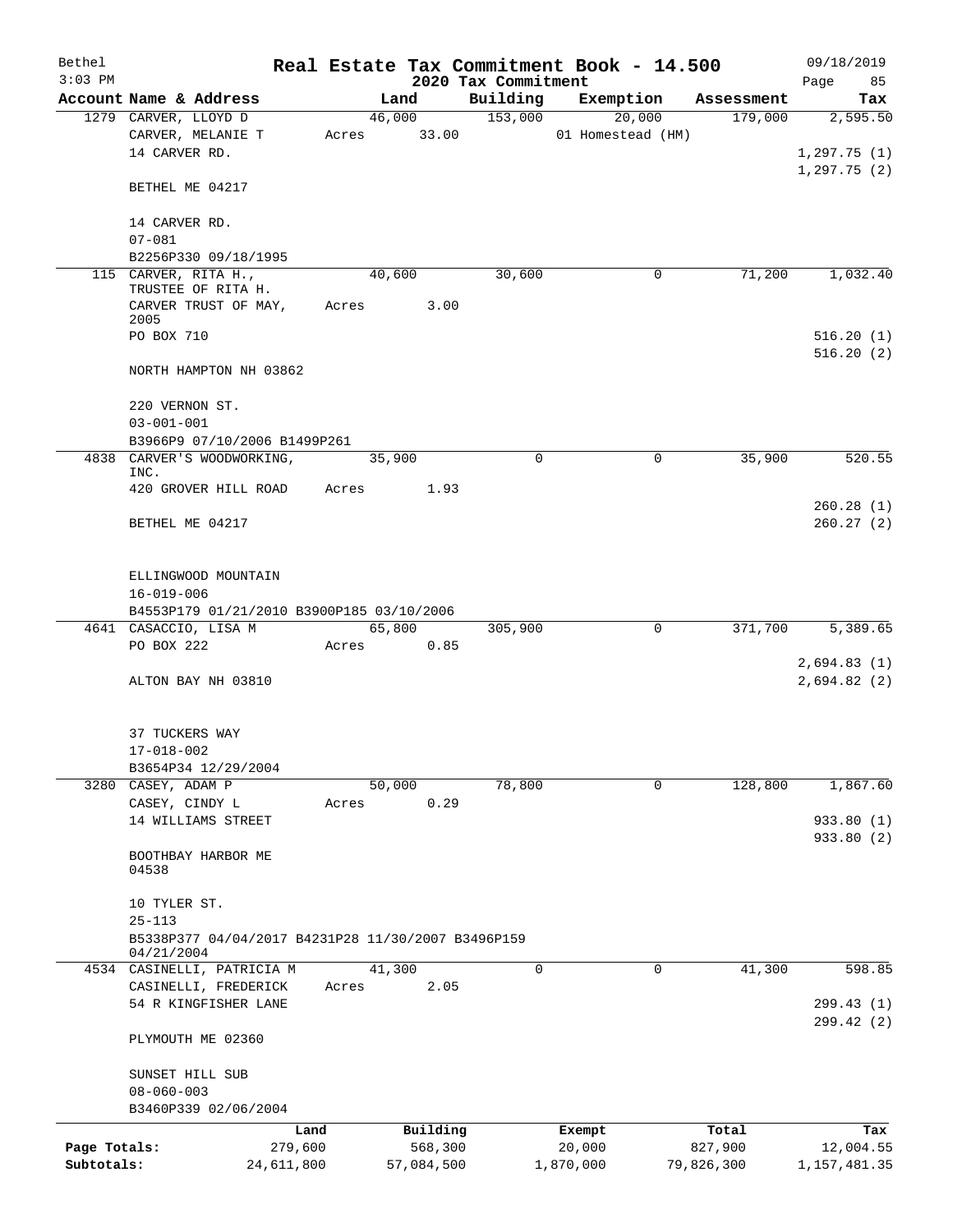| Bethel<br>$3:03$ PM |                                                                                                           |       |        | Real Estate Tax Commitment Book - 14.500<br>2020 Tax Commitment |             |            | 09/18/2019<br>Page<br>86 |
|---------------------|-----------------------------------------------------------------------------------------------------------|-------|--------|-----------------------------------------------------------------|-------------|------------|--------------------------|
|                     | Account Name & Address                                                                                    |       | Land   | Building                                                        | Exemption   | Assessment | Tax                      |
|                     | 5258 CASKIE, WALTER A                                                                                     |       | 33,200 | 171,400                                                         | $\Omega$    | 204,600    | 2,966.70                 |
|                     | CASKIE, ELLEN M                                                                                           | Acres |        | 1.27                                                            |             |            |                          |
|                     | 101 OAKWOOD DRIVE                                                                                         |       |        |                                                                 |             |            | 1,483.35(1)              |
|                     | WADING RIVER NY 11792                                                                                     |       |        |                                                                 |             |            | 1,483.35(2)              |
|                     |                                                                                                           |       |        |                                                                 |             |            |                          |
|                     | 12 OTTER BROOK                                                                                            |       |        |                                                                 |             |            |                          |
|                     | $09 - 018 - 001$                                                                                          |       |        |                                                                 |             |            |                          |
|                     | B5388P389 01/16/2018 B4891P349 09/12/2012 B4427P212<br>04/08/2009                                         |       |        |                                                                 |             |            |                          |
|                     | 3157 CASTALDO, CARMINE                                                                                    |       | 16,800 | 44,700                                                          | 0           | 61,500     | 891.75                   |
|                     | CASTALDO, DONNA                                                                                           |       |        |                                                                 |             |            |                          |
|                     | 558 NEW DAM ROAD                                                                                          |       |        |                                                                 |             |            | 445.88(1)                |
|                     | NORTH WATERBORO ME                                                                                        |       |        |                                                                 |             |            | 445.87 (2)               |
|                     | 04051                                                                                                     |       |        |                                                                 |             |            |                          |
|                     |                                                                                                           |       |        |                                                                 |             |            |                          |
|                     | 15 MILL HILL                                                                                              |       |        |                                                                 |             |            |                          |
|                     | $25 - 008 - 025$                                                                                          |       |        |                                                                 |             |            |                          |
|                     | B4258P173 02/01/2008                                                                                      |       |        |                                                                 |             |            |                          |
|                     | 452 CASTALDO, CARMINE A                                                                                   |       | 14,400 | 83,200                                                          | 0           | 97,600     | 1,415.20                 |
|                     | CASTALDO, DONNA L                                                                                         |       |        |                                                                 |             |            |                          |
|                     | 558 NEW DAM RD                                                                                            |       |        |                                                                 |             |            | 707.60(1)<br>707.60(2)   |
|                     | NORTH WATERBORO ME<br>04021                                                                               |       |        |                                                                 |             |            |                          |
|                     | 9 SONGO POND RD, UNIT 1                                                                                   |       |        |                                                                 |             |            |                          |
|                     | $07 - 018 - U1$                                                                                           |       |        |                                                                 |             |            |                          |
|                     | B5287P144 06/01/2016 B5177P347 10/29/2014 B3964P60                                                        |       |        |                                                                 |             |            |                          |
|                     | 06/30/2006 B1500P49 08/14/1987                                                                            |       |        |                                                                 |             |            |                          |
|                     | 4745 CASTNER, CHRISTOPHER                                                                                 |       | 56,600 | $\Omega$                                                        | $\mathbf 0$ | 56,600     | 820.70                   |
|                     | CASTNER, PAMELA                                                                                           | Acres |        | 2.01                                                            |             |            |                          |
|                     | 10 FOSTER STREET                                                                                          |       |        |                                                                 |             |            | 410.35(1)                |
|                     |                                                                                                           |       |        |                                                                 |             |            | 410.35(2)                |
|                     | MARBLEHEAD MA 01945                                                                                       |       |        |                                                                 |             |            |                          |
|                     | BIRCH WOODS                                                                                               |       |        |                                                                 |             |            |                          |
|                     | $12 - 073 - 028$                                                                                          |       |        |                                                                 |             |            |                          |
|                     | B5210P510 03/02/2015 B5210P508 03/02/2015 B3895P1<br>03/01/2006                                           |       |        |                                                                 |             |            |                          |
|                     | 4744 CASTNER, CHRISTOPHER                                                                                 |       | 66,200 | 229,200                                                         | 0           | 295,400    | 4,283.30                 |
|                     | CASTNER, PAMELA                                                                                           | Acres |        | 2.00                                                            |             |            |                          |
|                     | 10 FOSTER STREET                                                                                          |       |        |                                                                 |             |            | 2,141.65(1)              |
|                     |                                                                                                           |       |        |                                                                 |             |            | 2, 141.65 (2)            |
|                     | MARBLEHEAD MA 01945                                                                                       |       |        |                                                                 |             |            |                          |
|                     | 67 DEER VIEW ROAD                                                                                         |       |        |                                                                 |             |            |                          |
|                     | 12-073-027                                                                                                |       |        |                                                                 |             |            |                          |
|                     | B5210P506 03/02/2015 B4867P63 07/16/2012 B4608P115<br>07/06/2010 B4582P15 04/29/2010 B3905P200 03/21/2006 |       |        |                                                                 |             |            |                          |

|              | Land       | Building   | Exempt    | Total      | Tax          |
|--------------|------------|------------|-----------|------------|--------------|
| Page Totals: | 187.200    | 528,500    |           | 715,700    | 10,377.65    |
| Subtotals:   | 24,799,000 | 57,613,000 | 1,870,000 | 80,542,000 | 1,167,859.00 |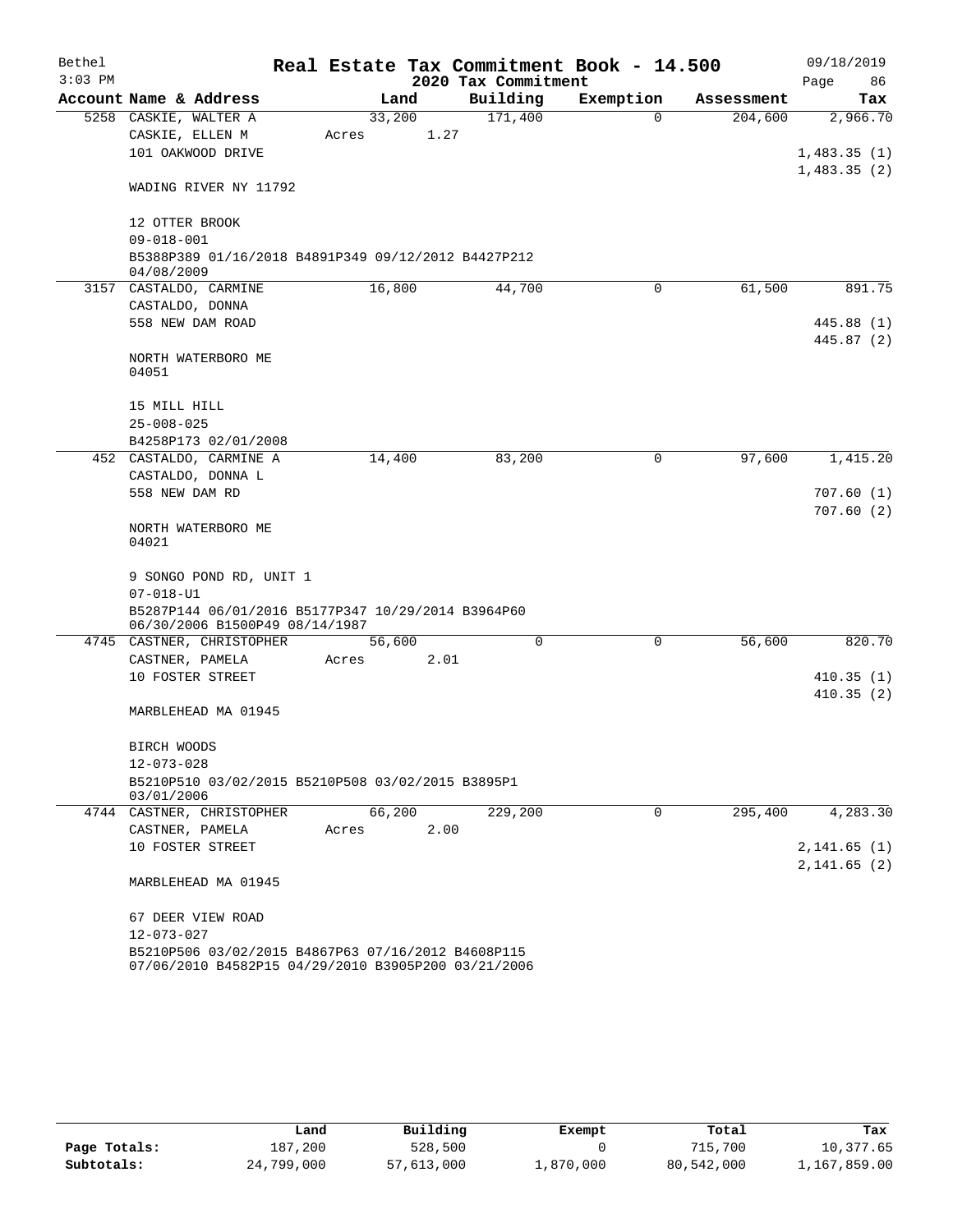| Bethel       |                                                                 |       |                |                     | Real Estate Tax Commitment Book - 14.500 |                        | 09/18/2019                 |
|--------------|-----------------------------------------------------------------|-------|----------------|---------------------|------------------------------------------|------------------------|----------------------------|
| $3:03$ PM    |                                                                 |       |                | 2020 Tax Commitment |                                          |                        | Page<br>87                 |
|              | Account Name & Address<br>2454 CASWELL, STEPHEN W               |       | Land<br>40,900 | Building<br>102,600 | Exemption<br>26,000                      | Assessment<br>117,500  | Tax<br>1,703.75            |
|              | 227 INTERVALE RD                                                |       | Acres          | 2.30                | 01 Homestead (HM)                        |                        |                            |
|              |                                                                 |       |                |                     | 12 WW2 Vet Res                           |                        | 851.88 (1)                 |
|              | BETHEL ME 04217                                                 |       |                |                     |                                          |                        | 851.87 (2)                 |
|              |                                                                 |       |                |                     |                                          |                        |                            |
|              |                                                                 |       |                |                     |                                          |                        |                            |
|              | 227 INTERVALE RD.                                               |       |                |                     |                                          |                        |                            |
|              | $13 - 013$                                                      |       |                |                     |                                          |                        |                            |
|              | B4181P150 08/21/2007 B3265P283 04/01/2003 B809P75<br>01/03/1974 |       |                |                     |                                          |                        |                            |
|              | 2516 CATALONI, RALPH                                            |       | 33,100         | 21,200              |                                          | $\mathbf 0$<br>54,300  | 787.35                     |
|              | 4 LAZY LANE                                                     | Acres | 1.20           |                     |                                          |                        |                            |
|              |                                                                 |       |                |                     |                                          |                        | 393.68(1)                  |
|              | NORTON MA 02766                                                 |       |                |                     |                                          |                        | 393.67(2)                  |
|              |                                                                 |       |                |                     |                                          |                        |                            |
|              |                                                                 |       |                |                     |                                          |                        |                            |
|              | 924 EAST BETHEL RD<br>$14 - 036 - 001$                          |       |                |                     |                                          |                        |                            |
|              | B4314P104 06/20/2008 B3354P62 08/15/2003                        |       |                |                     |                                          |                        |                            |
|              | 3005 CAVANAGH, CHARLES M                                        |       | 38,400         | 394,900             |                                          | 433,300<br>$\mathbf 0$ | 6, 282.85                  |
|              | 910 INTERVALE RD.                                               |       | Acres<br>1.00  |                     |                                          |                        |                            |
|              |                                                                 |       |                |                     |                                          |                        | 3, 141.43(1)               |
|              | BETHEL ME 04217                                                 |       |                |                     |                                          |                        | 3, 141.42 (2)              |
|              |                                                                 |       |                |                     |                                          |                        |                            |
|              |                                                                 |       |                |                     |                                          |                        |                            |
|              | 910 INTERVALE RD.                                               |       |                |                     |                                          |                        |                            |
|              | $22 - 025$<br>B5213P170 03/17/2015 B4903P93 10/05/2012 B3209P23 |       |                |                     |                                          |                        |                            |
|              | 11/27/2002                                                      |       |                |                     |                                          |                        |                            |
|              | 3360 CAVINESS, ANN NURRIE                                       |       | 45,500         |                     | 91,600<br>20,000                         | 117,100                | 1,697.95                   |
|              | 8 CRESCENT LANE                                                 |       | Acres 0.24     |                     | 01 Homestead (HM)                        |                        |                            |
|              |                                                                 |       |                |                     |                                          |                        | 848.98 (1)                 |
|              | BETHEL ME 04217                                                 |       |                |                     |                                          |                        | 848.97 (2)                 |
|              |                                                                 |       |                |                     |                                          |                        |                            |
|              | 8 CRESCENT LANE                                                 |       |                |                     |                                          |                        |                            |
|              | $25 - 181$                                                      |       |                |                     |                                          |                        |                            |
|              | B5303P167 09/19/2016 B5277P552 04/21/2016 B4596P33              |       |                |                     |                                          |                        |                            |
|              | 06/09/2010 B4553P209 01/26/2010 B964P202 11/14/1977             |       |                |                     |                                          |                        |                            |
|              | 4527 CAYER, CHRISTOPHER R                                       |       | 38,600         | 107,500             |                                          | $\mathbf 0$<br>146,100 | 2,118.45                   |
|              | CAYER, STEPHANIE S<br>PO BOX 354                                | Acres | 1.07           |                     |                                          |                        |                            |
|              |                                                                 |       |                |                     |                                          |                        | 1,059.23(1)<br>1,059.22(2) |
|              | BETHEL ME 04217                                                 |       |                |                     |                                          |                        |                            |
|              |                                                                 |       |                |                     |                                          |                        |                            |
|              | 12 BOB'S WAY                                                    |       |                |                     |                                          |                        |                            |
|              | $27 - 036 - 002 - 004$                                          |       |                |                     |                                          |                        |                            |
|              | B5414P151 06/20/2018 B5333P425 03/03/2017 B3452P261             |       |                |                     |                                          |                        |                            |
| 3315         | 01/12/2004<br>CE LIMITED LIABILITY                              |       | 58,800         | 14,700              |                                          | 73,500<br>0            | 1,065.75                   |
|              | COMPANY                                                         |       |                |                     |                                          |                        |                            |
|              | 299 SPRUCE STREET                                               | Acres | 0.20           |                     |                                          |                        |                            |
|              |                                                                 |       |                |                     |                                          |                        | 532.88(1)                  |
|              | RUMFORD ME 04276                                                |       |                |                     |                                          |                        | 532.87(2)                  |
|              |                                                                 |       |                |                     |                                          |                        |                            |
|              |                                                                 |       |                |                     |                                          |                        |                            |
|              | 7 Philbrook St.<br>$25 - 147 - 001$                             |       |                |                     |                                          |                        |                            |
|              | B5033P131 08/05/2013                                            |       |                |                     |                                          |                        |                            |
|              |                                                                 | Land  | Building       |                     | Exempt                                   | Total                  | Tax                        |
| Page Totals: | 255,300                                                         |       | 732,500        |                     | 46,000                                   | 941,800                | 13,656.10                  |
| Subtotals:   | 25,054,300                                                      |       | 58,345,500     |                     | 1,916,000                                | 81,483,800             | 1,181,515.10               |
|              |                                                                 |       |                |                     |                                          |                        |                            |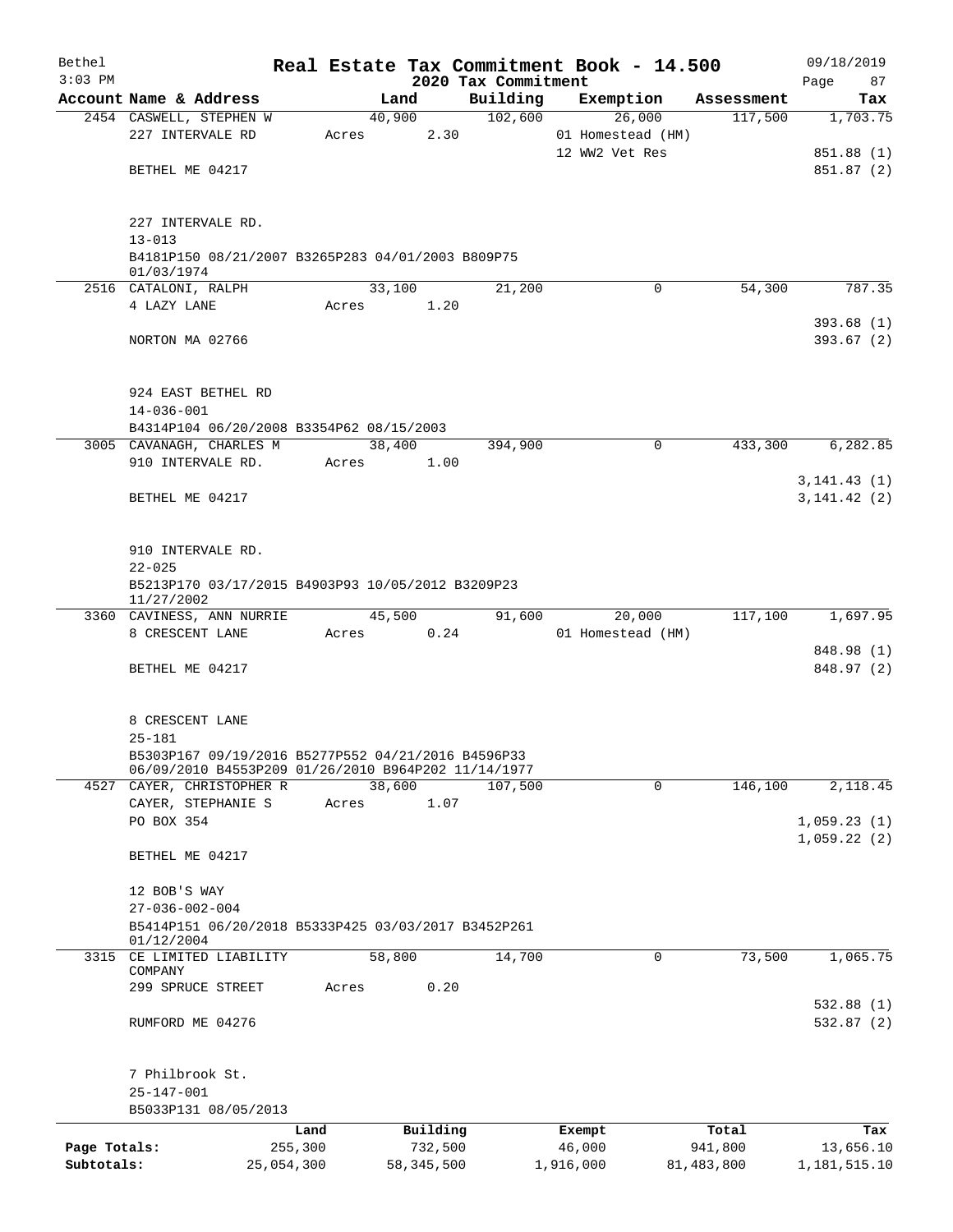| Bethel       |                                               |        |            |                                 | Real Estate Tax Commitment Book - 14.500 |              | 09/18/2019                   |
|--------------|-----------------------------------------------|--------|------------|---------------------------------|------------------------------------------|--------------|------------------------------|
| $3:03$ PM    | Account Name & Address                        |        | Land       | 2020 Tax Commitment<br>Building | Exemption                                | Assessment   | Page<br>88<br>Tax            |
|              | 3309 CE LIMITED LIABILITY                     | 70,800 |            | 184,700                         | $\Omega$                                 | 255,500      | 3,704.75                     |
|              | COMPANY                                       |        |            |                                 |                                          |              |                              |
|              | 299 SPRUCE STREET                             | Acres  | 0.29       |                                 |                                          |              |                              |
|              | RUMFORD ME 04276                              |        |            |                                 |                                          |              | 1,852.38(1)<br>1,852.37(2)   |
|              |                                               |        |            |                                 |                                          |              |                              |
|              |                                               |        |            |                                 |                                          |              |                              |
|              | 73 MAIN ST.<br>$25 - 142$                     |        |            |                                 |                                          |              |                              |
|              | B5033P131 08/05/2013                          |        |            |                                 |                                          |              |                              |
| 3408         | CE LIMITED LIABILITY                          |        | 1,300      | 67,900                          | $\mathbf 0$                              | 69,200       | 1,003.40                     |
|              | COMPANY<br>299 SPRUCE STREET                  | Acres  | 1.29       |                                 |                                          |              |                              |
|              |                                               |        |            |                                 |                                          |              | 501.70(1)                    |
|              | RUMFORD ME 04276                              |        |            |                                 |                                          |              | 501.70(2)                    |
|              |                                               |        |            |                                 |                                          |              |                              |
|              | 191 MAIN ST.                                  |        |            |                                 |                                          |              |                              |
|              | $25 - 229$                                    |        |            |                                 |                                          |              |                              |
|              | B5033P131 08/05/2013 B742P30 05/02/1972       |        |            |                                 |                                          |              |                              |
|              | 4555 CEGLIA, DAVID                            | 25,200 |            | 149,400                         | 0                                        | 174,600      | 2,531.70                     |
|              | LARKIN, LARKIN, DEIRDRE<br>356 WASHINGTON RD. |        |            |                                 |                                          |              | 1, 265.85(1)                 |
|              |                                               |        |            |                                 |                                          |              | 1, 265.85(2)                 |
|              | RYE NH 03878                                  |        |            |                                 |                                          |              |                              |
|              |                                               |        |            |                                 |                                          |              |                              |
|              | 45 MILL HILL<br>$25 - 005 - 002$              |        |            |                                 |                                          |              |                              |
|              | B4167P263 07/24/2007 B3401P83 10/17/2003      |        |            |                                 |                                          |              |                              |
|              | 3390 CELLUPICA, EDWARD                        | 63,000 |            | 101,800                         | 0                                        | 164,800      | 2,389.60                     |
|              | PO BOX 261                                    | Acres  | 0.23       |                                 |                                          |              |                              |
|              | BETHEL ME 04217                               |        |            |                                 |                                          |              | 1, 194.80(1)<br>1, 194.80(2) |
|              |                                               |        |            |                                 |                                          |              |                              |
|              |                                               |        |            |                                 |                                          |              |                              |
|              | 119 MAIN ST.                                  |        |            |                                 |                                          |              |                              |
|              | $25 - 211$<br>B2775P206                       |        |            |                                 |                                          |              |                              |
| 3391         | CELLUPICA, EDWARD                             | 63,000 |            | 152,200                         | $\mathbf 0$                              | 215,200      | 3,120.40                     |
|              | PO BOX 261                                    | Acres  | 0.23       |                                 |                                          |              |                              |
|              |                                               |        |            |                                 |                                          |              | 1,560.20(1)                  |
|              | BETHEL ME 04217                               |        |            |                                 |                                          |              | 1,560.20(2)                  |
|              |                                               |        |            |                                 |                                          |              |                              |
|              | 125 MAIN ST.                                  |        |            |                                 |                                          |              |                              |
|              | $25 - 212$<br>B1075P154                       |        |            |                                 |                                          |              |                              |
| 3411         | CENTRAL MAINE POWER                           | 91,800 |            | 0                               | 0                                        | 91,800       | 1,331.10                     |
|              | c/o AVANGRID MANAGEMENT Acres                 |        | 1.51       |                                 |                                          |              |                              |
|              | COMPANY-LOCAL TAXES<br>ONE CITY CENTER 5th    |        |            |                                 |                                          |              | 665.55(1)                    |
|              | <b>FLOOR</b>                                  |        |            |                                 |                                          |              |                              |
|              | PORTLAND ME 04101                             |        |            |                                 |                                          |              | 665.55(2)                    |
|              | 205 MAIN STREET                               |        |            |                                 |                                          |              |                              |
|              | $25 - 233$                                    |        |            |                                 |                                          |              |                              |
|              | B5244P586 08/17/2015                          |        |            |                                 |                                          |              |                              |
|              | Land                                          |        | Building   |                                 | Exempt                                   | Total        | Tax                          |
| Page Totals: | 315,100                                       |        | 656,000    |                                 | $\mathbf 0$                              | 971,100      | 14,080.95                    |
| Subtotals:   | 25, 369, 400                                  |        | 59,001,500 |                                 | 1,916,000                                | 82, 454, 900 | 1,195,596.05                 |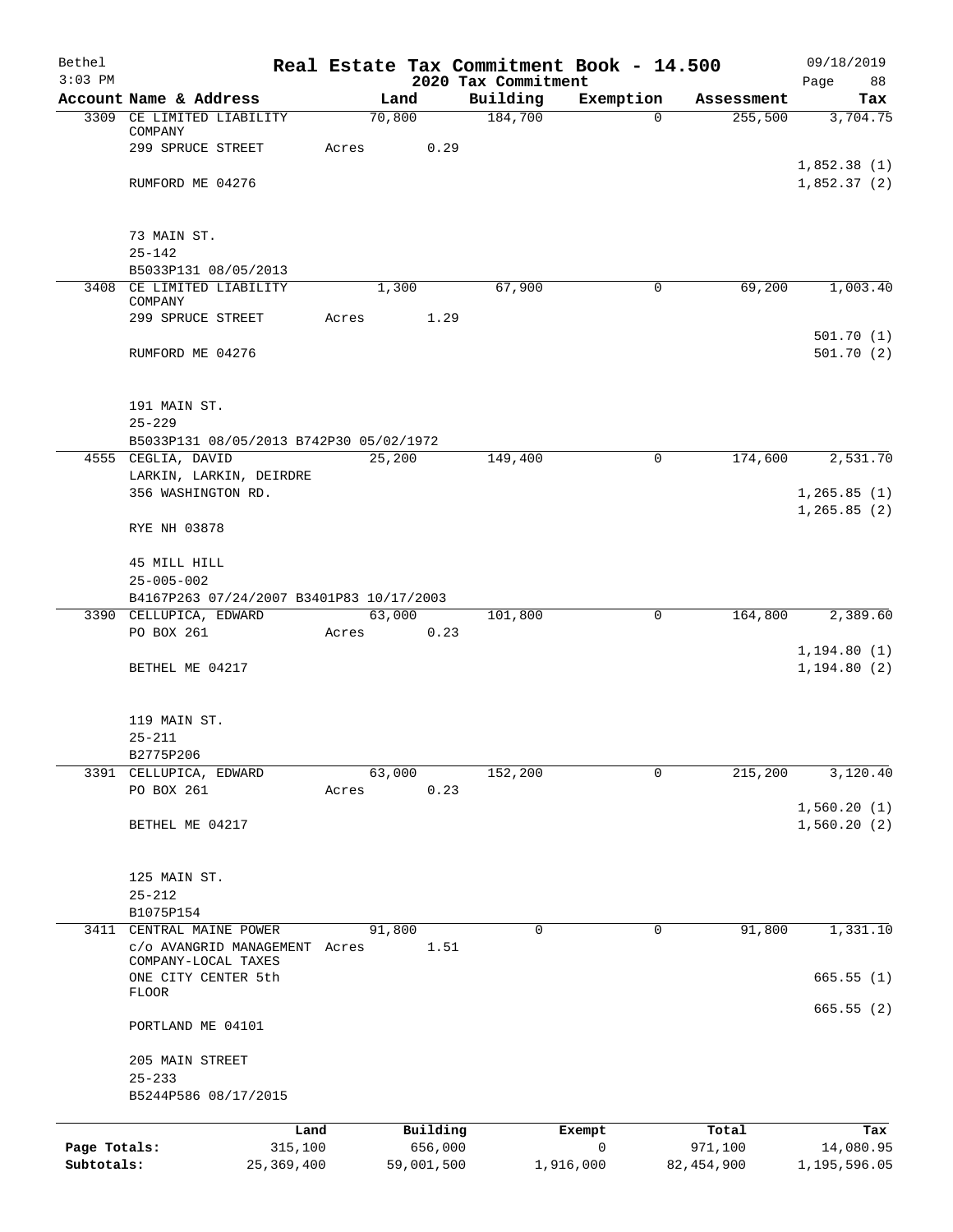| Bethel<br>$3:03$ PM |                                                                                       |           |      |                     | Real Estate Tax Commitment Book - 14.500 |            | 09/18/2019 |
|---------------------|---------------------------------------------------------------------------------------|-----------|------|---------------------|------------------------------------------|------------|------------|
|                     |                                                                                       |           |      | 2020 Tax Commitment |                                          |            | 89<br>Page |
|                     | Account Name & Address                                                                | Land      |      | Building            | Exemption                                | Assessment | Tax        |
| $\overline{a}$      | CENTRAL MAINE POWER<br>C/O AVANGRID MANAGEMENT<br>COMPANY-LOCAL TAXES                 | 9,232,000 |      | 0                   | $\Omega$                                 | 9,232,000  | 133,864.00 |
|                     | ONE CITY CENTER 5th<br><b>FLOOR</b>                                                   |           |      |                     |                                          |            | 66,932.00  |
|                     | PORTLAND ME 04101                                                                     |           |      |                     |                                          |            | 66,932.00  |
|                     |                                                                                       |           |      |                     |                                          |            |            |
|                     | TRANS&DIST SYSTEM<br>$01 - 001 - 00A$                                                 |           |      |                     |                                          |            |            |
|                     | 216 CENTRAL MAINE POWER                                                               | 26,300    |      | 0                   | 0                                        | 26,300     | 381.35     |
|                     | c/o AVANGRID MANAGEMENT Acres<br>COMPANY-LOCAL TAXES                                  |           | 2.50 |                     |                                          |            |            |
|                     | ONE CITY CENTER 5th<br><b>FLOOR</b>                                                   |           |      |                     |                                          |            | 190.68(1)  |
|                     | PORTLAND ME 04101                                                                     |           |      |                     |                                          |            | 190.67(2)  |
|                     | EAST BETHEL RD.<br>$04 - 059$                                                         |           |      |                     |                                          |            |            |
|                     | B2965P35                                                                              |           |      |                     |                                          |            |            |
|                     | 217 CENTRAL MAINE POWER                                                               | 5,900     |      | 0                   | 0                                        | 5,900      | 85.55      |
|                     | c/o AVANGRID MANAGEMENT Acres<br>COMPANY-LOCAL TAXES                                  |           | 0.06 |                     |                                          |            |            |
|                     | ONE CITY CENTER 5th<br><b>FLOOR</b>                                                   |           |      |                     |                                          |            | 42.78 (1)  |
|                     | PORTLAND ME 04101                                                                     |           |      |                     |                                          |            | 42.77 (2)  |
|                     | EAST BETHEL RD.                                                                       |           |      |                     |                                          |            |            |
|                     | $04 - 060$                                                                            |           |      |                     |                                          |            |            |
|                     | B2965P35                                                                              |           |      |                     |                                          |            |            |
| 146                 | CENTRAL MAINE POWER                                                                   | 4,200     |      | 0                   | 0                                        | 4,200      | 60.90      |
|                     | c/o AVANGRID MANAGEMENT Acres<br>COMPANY-LOCAL TAXES                                  |           | 4.00 |                     |                                          |            |            |
|                     | ONE CITY CENTER 5th<br><b>FLOOR</b>                                                   |           |      |                     |                                          |            | 30.45(1)   |
|                     | PORTLAND ME 04101                                                                     |           |      |                     |                                          |            | 30.45(2)   |
|                     | WALKERS MILLS RD.                                                                     |           |      |                     |                                          |            |            |
|                     | $04 - 003$                                                                            |           |      |                     |                                          |            |            |
|                     | 1277 CHABOT, DAVID                                                                    | 23,800    |      | 75,200              | 0                                        | 99,000     | 1,435.50   |
|                     | 242 PINE HILL ROAD                                                                    | Acres     | 0.40 |                     |                                          |            |            |
|                     |                                                                                       |           |      |                     |                                          |            | 717.75(1)  |
|                     | CROYDON NH 03773                                                                      |           |      |                     |                                          |            | 717.75(2)  |
|                     | 139 WEST BETHEL RD.                                                                   |           |      |                     |                                          |            |            |
|                     | $07 - 079$                                                                            |           |      |                     |                                          |            |            |
|                     | B5361P49 08/09/2017 B4904P158 10/09/2012 B4774P191<br>10/24/2011 B3877P146 01/23/2006 |           |      |                     |                                          |            |            |

|              | Land       | Building   | Exempt    | Total      | Tax          |
|--------------|------------|------------|-----------|------------|--------------|
| Page Totals: | 9,292,200  | 75,200     |           | 9,367,400  | 135,827.30   |
| Subtotals:   | 34,661,600 | 59,076,700 | 1,916,000 | 91,822,300 | 1,331,423.35 |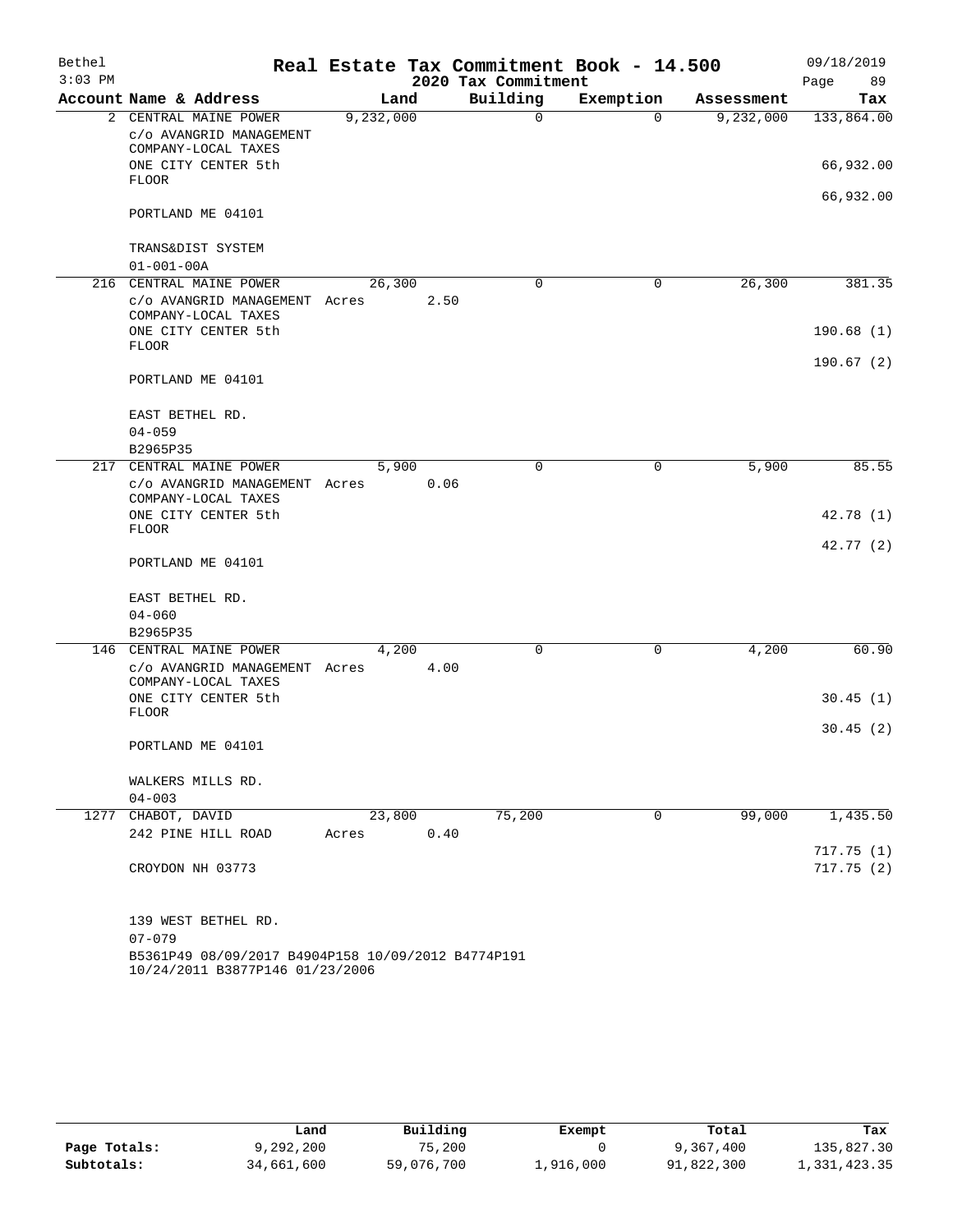| Bethel<br>$3:03$ PM |                                                                       |       |        | 2020 Tax Commitment | Real Estate Tax Commitment Book - 14.500 |            | 09/18/2019<br>Page<br>90 |
|---------------------|-----------------------------------------------------------------------|-------|--------|---------------------|------------------------------------------|------------|--------------------------|
|                     | Account Name & Address                                                |       | Land   | Building            | Exemption                                | Assessment | Tax                      |
|                     | 1406 CHADBOURNE TREE FARMS                                            |       | 44,200 | $\mathbf 0$         | $\Omega$                                 | 44,200     | 640.90                   |
|                     | P.O. BOX 1750                                                         | Acres | 125.00 |                     |                                          |            |                          |
|                     |                                                                       |       |        |                     |                                          |            | 320.45(1)                |
|                     | BETHEL ME 04217                                                       |       |        |                     |                                          |            | 320.45 (2)               |
|                     |                                                                       |       |        |                     |                                          |            |                          |
|                     |                                                                       |       |        |                     |                                          |            |                          |
|                     | RTE 26 N/S<br>$08 - 069$                                              |       |        |                     |                                          |            |                          |
|                     | B5191P255 12/10/2014 B3835P42 11/03/2005                              |       |        |                     |                                          |            |                          |
|                     | 1362 CHADBOURNE TREE FARMS                                            |       | 31,300 | 0                   | 0                                        | 31,300     | 453.85                   |
|                     | PO BOX 1750                                                           | Acres | 2.30   |                     |                                          |            |                          |
|                     |                                                                       |       |        |                     |                                          |            | 226.93(1)                |
|                     | BETHEL ME 04217                                                       |       |        |                     |                                          |            | 226.92 (2)               |
|                     |                                                                       |       |        |                     |                                          |            |                          |
|                     |                                                                       |       |        |                     |                                          |            |                          |
|                     | RTE 26 N/S                                                            |       |        |                     |                                          |            |                          |
|                     | $08 - 044$                                                            |       |        |                     |                                          |            |                          |
|                     | B5266P520 02/04/2016 B2999P28                                         |       |        |                     |                                          |            |                          |
|                     | 1363 CHADBOURNE TREE FARMS                                            |       | 12,800 | $\mathbf 0$         | $\mathbf 0$                              | 12,800     | 185.60                   |
|                     | PO BOX 1750                                                           | Acres | 41.00  |                     |                                          |            |                          |
|                     |                                                                       |       |        |                     |                                          |            | 92.80(1)                 |
|                     | BETHEL ME 04217                                                       |       |        |                     |                                          |            | 92.80(2)                 |
|                     |                                                                       |       |        |                     |                                          |            |                          |
|                     | RTE 26 N/S                                                            |       |        |                     |                                          |            |                          |
|                     | $08 - 045$                                                            |       |        |                     |                                          |            |                          |
|                     | B4922P326 11/20/2012 B3152P251 06/24/2002                             |       |        |                     |                                          |            |                          |
|                     | 1365 CHADBOURNE TREE FARMS                                            |       | 50,200 | 120,100             | $\mathbf 0$                              | 170,300    | 2,469.35                 |
|                     | PO BOX 1750                                                           | Acres | 12.00  |                     |                                          |            |                          |
|                     |                                                                       |       |        |                     |                                          |            | 1,234.68(1)              |
|                     | BETHEL ME 04217                                                       |       |        |                     |                                          |            | 1, 234.67 (2)            |
|                     |                                                                       |       |        |                     |                                          |            |                          |
|                     |                                                                       |       |        |                     |                                          |            |                          |
|                     | 324 WALKERS MILLS RD.                                                 |       |        |                     |                                          |            |                          |
|                     | $08 - 047$                                                            |       |        |                     |                                          |            |                          |
|                     | B5266P520 02/04/2016 B2388P218 11/19/1996<br>97 CHADBOURNE TREE FARMS |       | 39,800 | $\Omega$            | 0                                        | 39,800     | 577.10                   |
|                     | PO BOX 1750                                                           | Acres | 1.60   |                     |                                          |            |                          |
|                     |                                                                       |       |        |                     |                                          |            | 288.55 (1)               |
|                     | BETHEL ME 04217                                                       |       |        |                     |                                          |            | 288.55(2)                |
|                     |                                                                       |       |        |                     |                                          |            |                          |
|                     |                                                                       |       |        |                     |                                          |            |                          |
|                     | 48 BAKER RD.                                                          |       |        |                     |                                          |            |                          |
|                     | $02 - 018$                                                            |       |        |                     |                                          |            |                          |
|                     | B4724P32 06/02/2011 B1397P51 05/08/1986                               |       |        |                     |                                          |            |                          |
|                     | 5273 CHADBOURNE TREE FARMS                                            |       | 300    | $\Omega$            | $\Omega$                                 | 300        | 4.35                     |
|                     | PO BOX 1750                                                           | Acres | 4.80   |                     |                                          |            |                          |
|                     |                                                                       |       |        |                     |                                          |            | 2.18(1)                  |
|                     | BETHEL ME 04217                                                       |       |        |                     |                                          |            | 2.17(2)                  |
|                     |                                                                       |       |        |                     |                                          |            |                          |
|                     | ANDROSCOGGIN ISLAND                                                   |       |        |                     |                                          |            |                          |
|                     | $11 - 067$                                                            |       |        |                     |                                          |            |                          |
|                     | B529P478 06/06/1953                                                   |       |        |                     |                                          |            |                          |
|                     |                                                                       |       |        |                     |                                          |            |                          |
|                     |                                                                       |       |        |                     |                                          |            |                          |

|              | Land       | Building   | Exempt    | Total      | Tax          |
|--------------|------------|------------|-----------|------------|--------------|
| Page Totals: | 178,600    | 120,100    |           | 298,700    | 4,331.15     |
| Subtotals:   | 34,840,200 | 59,196,800 | 1,916,000 | 92,121,000 | 1,335,754.50 |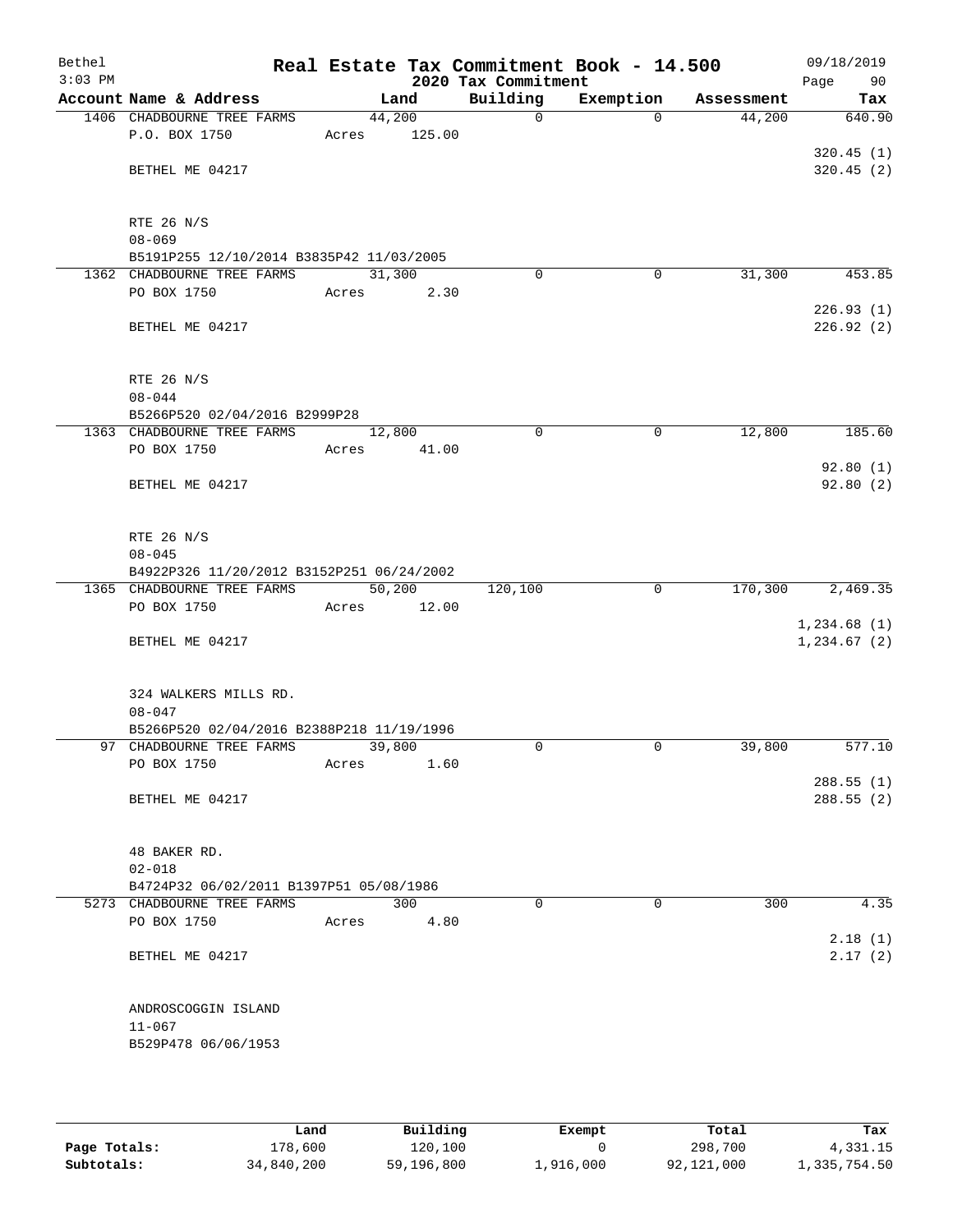| Bethel    |                                           |       |                   |                     | Real Estate Tax Commitment Book - 14.500 |            | 09/18/2019         |
|-----------|-------------------------------------------|-------|-------------------|---------------------|------------------------------------------|------------|--------------------|
| $3:03$ PM |                                           |       |                   | 2020 Tax Commitment |                                          |            | Page 91            |
|           | Account Name & Address                    |       | Land              | Building            | Exemption                                | Assessment | Tax                |
|           | 5450 CHADBOURNE TREE FARMS,<br>LLC        |       | $\frac{1}{5,400}$ | $\overline{0}$      | $\Omega$                                 | 5,400      | 78.30              |
|           | P.O. BOC 1750                             |       | Acres 8.10        |                     |                                          |            | 39.15(1)           |
|           | BETHEL ME 04217                           |       |                   |                     |                                          |            | 39.15(2)           |
|           | RTE 2 N/S                                 |       |                   |                     |                                          |            |                    |
|           | $22 - 007$                                |       |                   |                     |                                          |            |                    |
|           | B5271P655 02/10/2016                      |       |                   |                     |                                          |            |                    |
|           | 5165 CHADBOURNE TREE FARMS,<br><b>LLC</b> |       | 300               | 0                   | 0                                        | 300        | 4.35               |
|           | PO BOX 1750                               | Acres | 3.00              |                     |                                          |            |                    |
|           | BETHEL ME 04217                           |       |                   |                     |                                          |            | 2.18(1)<br>2.17(2) |
|           | OFF VERNON ST.                            |       |                   |                     |                                          |            |                    |
|           | $03 - 025$                                |       |                   |                     |                                          |            |                    |
|           | B4372P56 10/31/2008 B1658P62 06/05/1989   |       |                   |                     |                                          |            |                    |
|           | 5182 CHADBOURNE TREE FARMS,<br><b>LLC</b> |       | 100               | $\Omega$            | 0                                        | 100        | 1.45               |
|           | PO BOX 1750                               | Acres | 0.28              |                     |                                          |            |                    |
|           | BETHEL ME 04217                           |       |                   |                     |                                          |            | 0.73(1)<br>0.72(2) |
|           | RT <sub>2</sub>                           |       |                   |                     |                                          |            |                    |
|           | $12 - 020$                                |       |                   |                     |                                          |            |                    |
|           | B4085P281 01/11/2007                      |       |                   |                     |                                          |            |                    |
|           | 4945 CHADBOURNE TREE FARMS,<br><b>LLC</b> |       | 6,500             | $\mathbf 0$         | $\mathsf{O}$                             | 6,500      | 94.25              |
|           | PO BOX 1750                               | Acres | 30.30             |                     |                                          |            |                    |
|           |                                           |       |                   |                     |                                          |            | 47.13(1)           |
|           | BETHEL ME 04217                           |       |                   |                     |                                          |            | 47.12(2)           |
|           | $12 - 081$                                |       |                   |                     |                                          |            |                    |
|           | B2755P88                                  |       |                   |                     |                                          |            |                    |
|           | 98 CHADBOURNE TREE FARMS,<br>LLC          |       | 96,000            | $\mathbf 0$         | 0                                        | 96,000     | 1,392.00           |
|           | PO BOX 1750                               | Acres | 220.00            |                     |                                          |            | 696.00(1)          |
|           | BETHEL ME 04217                           |       |                   |                     |                                          |            | 696.00 (2)         |
|           | SONGO POND RD.                            |       |                   |                     |                                          |            |                    |
|           | $02 - 019$                                |       |                   |                     |                                          |            |                    |
|           | B3652P43 12/29/2004 B2755P88              |       |                   |                     |                                          |            |                    |

|              | Land       | Building   | Exempt    | Total      | Tax          |
|--------------|------------|------------|-----------|------------|--------------|
| Page Totals: | 108,300    |            |           | 108,300    | 1,570.35     |
| Subtotals:   | 34,948,500 | 59,196,800 | 1,916,000 | 92,229,300 | 1,337,324.85 |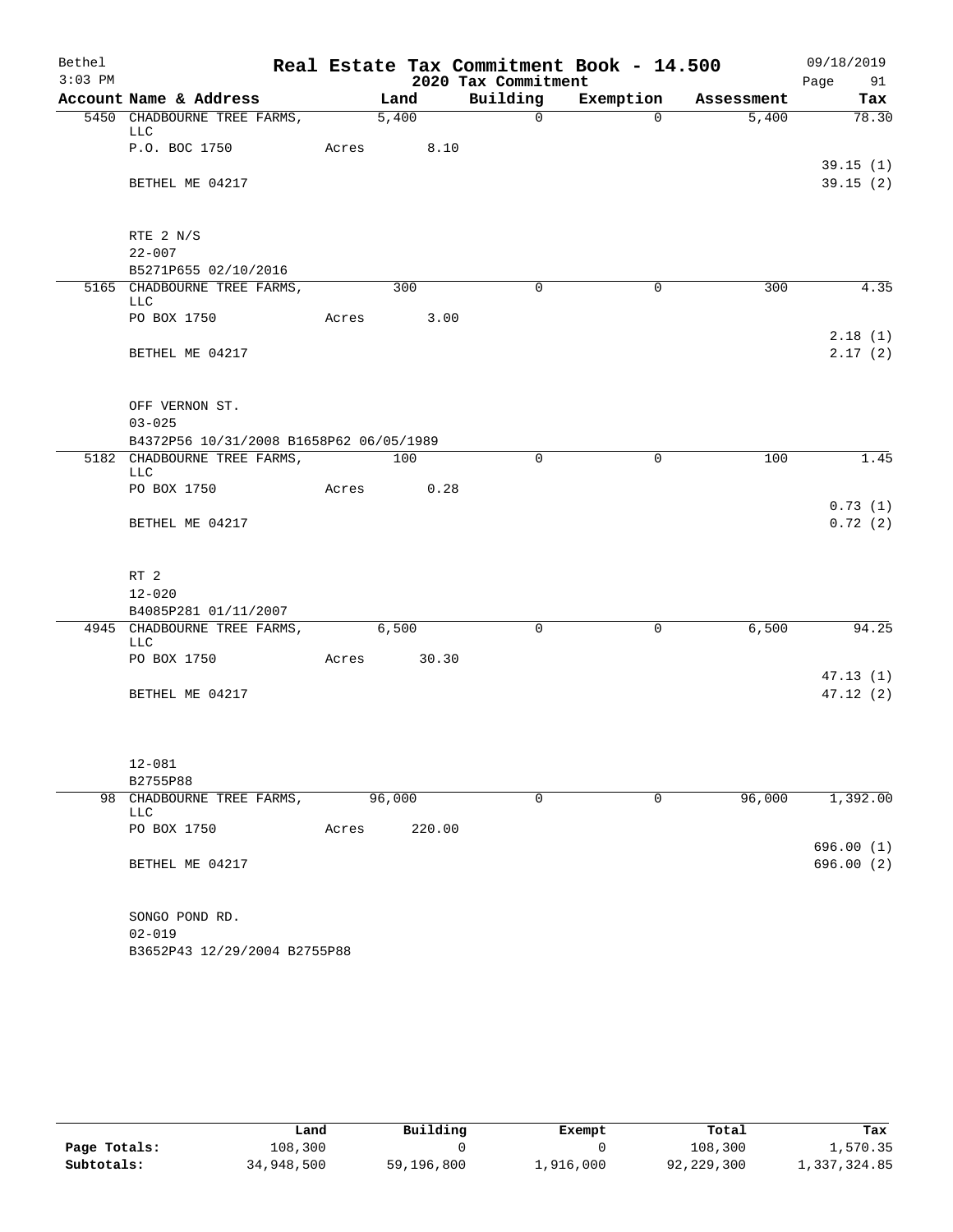| Bethel<br>$3:03$ PM |                                                                            |                 |       |         |                     | 2020 Tax Commitment | Real Estate Tax Commitment Book - 14.500 |                  | 09/18/2019<br>Page<br>92   |
|---------------------|----------------------------------------------------------------------------|-----------------|-------|---------|---------------------|---------------------|------------------------------------------|------------------|----------------------------|
|                     | Account Name & Address                                                     |                 |       | Land    |                     | Building            | Exemption                                | Assessment       | Tax                        |
|                     | 103 CHADBOURNE TREE FARMS,<br>LLC                                          |                 |       | 143,400 |                     | $\overline{0}$      | $\Omega$                                 | 143,400          | 2,079.30                   |
|                     | PO BOX 1750                                                                |                 | Acres |         | 511.00              |                     |                                          |                  |                            |
|                     | BETHEL ME 04217                                                            |                 |       |         |                     |                     |                                          |                  | 1,039.65(1)<br>1,039.65(2) |
|                     | PETER GROVER RD<br>$02 - 023$                                              |                 |       |         |                     |                     |                                          |                  |                            |
|                     | B3652P43 12/29/2004 B2468P349                                              |                 |       |         |                     |                     |                                          |                  |                            |
|                     | 73 CHADBOURNE TREE FARMS,<br>LLC                                           |                 |       | 34,900  |                     | $\Omega$            | $\Omega$                                 | 34,900           | 506.05                     |
|                     | PO BOX 1750                                                                |                 | Acres |         | 121.00              |                     |                                          |                  | 253.03(1)                  |
|                     | BETHEL ME 04217                                                            |                 |       |         |                     |                     |                                          |                  | 253.02 (2)                 |
|                     | GROVER HILL RD.                                                            |                 |       |         |                     |                     |                                          |                  |                            |
|                     | $01 - 052$                                                                 |                 |       |         |                     |                     |                                          |                  |                            |
|                     | 75 CHADBOURNE TREE FARMS, 20,100<br>LLC                                    |                 |       |         |                     | $\Omega$            | 0                                        | 20,100           | 291.45                     |
|                     | PO BOX 1750                                                                |                 | Acres |         | 70.00               |                     |                                          |                  | 145.73(1)                  |
|                     | BETHEL ME 04217                                                            |                 |       |         |                     |                     |                                          |                  | 145.72(2)                  |
|                     | SONGO POND RD<br>$02 - 001$                                                |                 |       |         |                     |                     |                                          |                  |                            |
|                     | B4239P182 12/18/2007 B2217P110 05/02/1995                                  |                 |       |         |                     |                     |                                          |                  |                            |
|                     | 81 CHADBOURNE TREE FARMS,<br>LLC                                           |                 |       | 62,100  |                     | $\Omega$            | 0                                        | 62,100           | 900.45                     |
|                     | PO BOX 1750                                                                |                 | Acres |         | 104.00              |                     |                                          |                  | 450.23(1)                  |
|                     | BETHEL ME 04217                                                            |                 |       |         |                     |                     |                                          |                  | 450.22(2)                  |
|                     | SONGO POND RD.                                                             |                 |       |         |                     |                     |                                          |                  |                            |
|                     | $02 - 006$<br>B3652P43 12/29/2004 B2755P88                                 |                 |       |         |                     |                     |                                          |                  |                            |
|                     | 82 CHADBOURNE TREE FARMS,<br>LLC                                           |                 |       | 10,000  |                     | $\mathbf 0$         | $\mathbf 0$                              | 10,000           | 145.00                     |
|                     | PO BOX 1750                                                                |                 | Acres |         | 14.00               |                     |                                          |                  |                            |
|                     | BETHEL ME 04217                                                            |                 |       |         |                     |                     |                                          |                  | 72.50(1)<br>72.50(2)       |
|                     | SKILLINGS RD.<br>$02 - 006 - 00A$                                          |                 |       |         |                     |                     |                                          |                  |                            |
|                     | B3652P43 12/29/2004 B2755P88                                               |                 |       |         |                     |                     |                                          |                  |                            |
|                     | 140 CHADBOURNE TREE FARMS,<br><b>LLC</b>                                   |                 |       | 52,100  |                     | 164,600             | 0                                        | 216,700          | 3,142.15                   |
|                     | PO BOX 1750                                                                |                 | Acres |         | 18.80               |                     |                                          |                  | 1,571.08(1)                |
|                     | BETHEL ME 04217                                                            |                 |       |         |                     |                     |                                          |                  | 1,571.07(2)                |
|                     | 639 WALKERS MILLS RD.<br>$03 - 021 - 001$<br>B3652P43 12/29/2004 B1169P277 |                 |       |         |                     |                     |                                          |                  |                            |
|                     |                                                                            |                 |       |         |                     |                     |                                          |                  |                            |
| Page Totals:        |                                                                            | Land<br>322,600 |       |         | Building<br>164,600 |                     | Exempt<br>$\mathbf 0$                    | Total<br>487,200 | Tax<br>7,064.40            |
| Subtotals:          |                                                                            | 35, 271, 100    |       |         | 59, 361, 400        |                     | 1,916,000                                | 92,716,500       | 1,344,389.25               |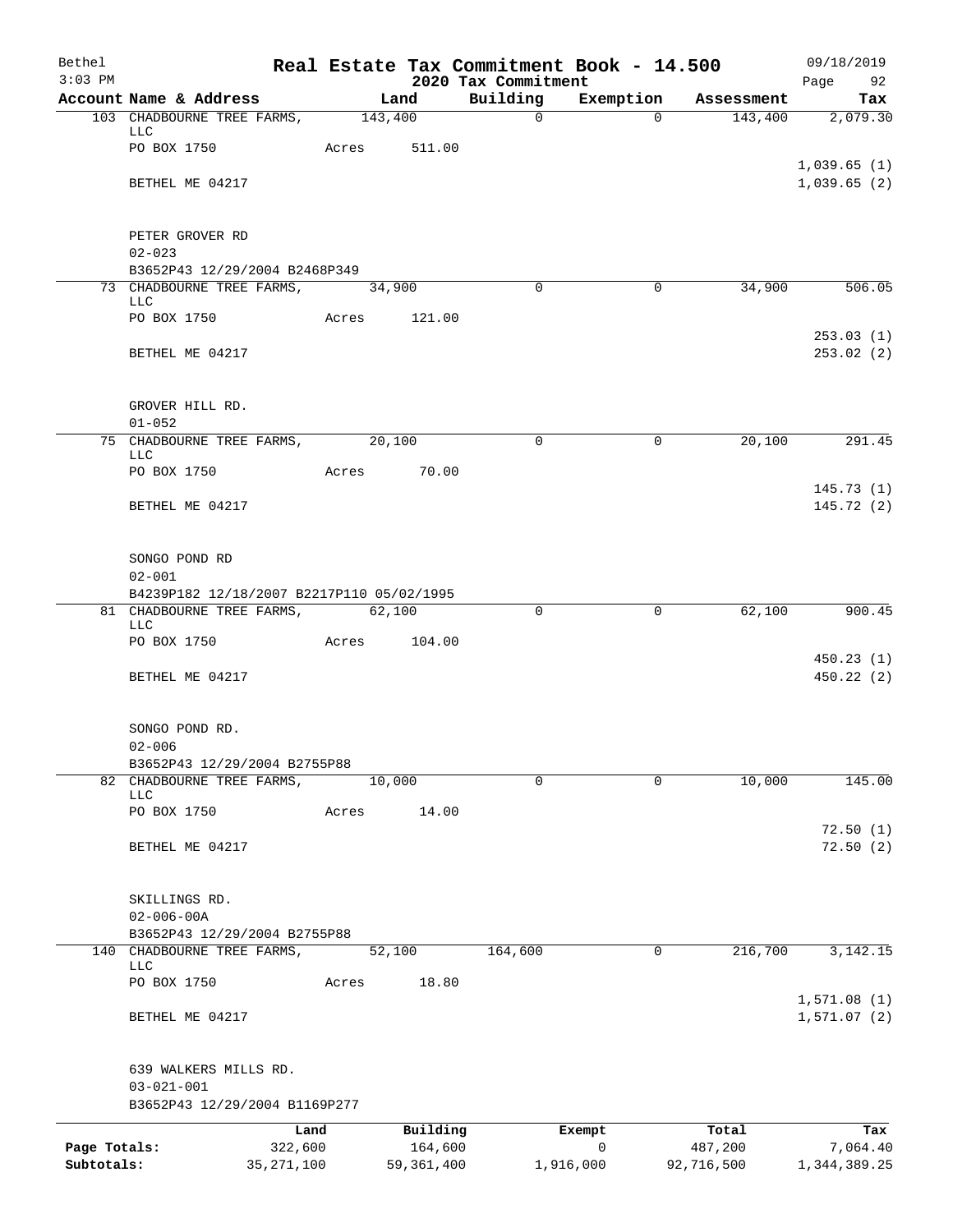| Bethel    |                                           |               |        |                     | Real Estate Tax Commitment Book - 14.500 |                               | 09/18/2019                 |
|-----------|-------------------------------------------|---------------|--------|---------------------|------------------------------------------|-------------------------------|----------------------------|
| $3:03$ PM |                                           |               |        | 2020 Tax Commitment |                                          |                               | Page 93                    |
|           | Account Name & Address                    | Land          |        |                     |                                          | Building Exemption Assessment | Tax                        |
|           | 183 CHADBOURNE TREE FARMS, 24,400<br>LLC  |               |        | $\Omega$            | $\Omega$                                 | 24,400                        | 353.80                     |
|           | PO BOX 1750                               | Acres 1.17    |        |                     |                                          |                               | 176.90(1)                  |
|           | BETHEL ME 04217                           |               |        |                     |                                          |                               | 176.90(2)                  |
|           | WALKERS MILLS RD.                         |               |        |                     |                                          |                               |                            |
|           | $04 - 036$                                |               |        |                     |                                          |                               |                            |
|           | B3652P43 12/29/2004                       |               |        |                     |                                          |                               |                            |
|           | 163 CHADBOURNE TREE FARMS, 181,100<br>LLC |               |        | $\Omega$            | $\Omega$                                 |                               | 181,100 2,625.95           |
|           | PO BOX 1750                               | Acres 437.20  |        |                     |                                          |                               |                            |
|           | BETHEL ME 04217                           |               |        |                     |                                          |                               | 1,312.98(1)<br>1,312.97(2) |
|           | WALKERS MILLS RD.                         |               |        |                     |                                          |                               |                            |
|           | $04 - 020$                                |               |        |                     |                                          |                               |                            |
|           | B3652P43 12/29/2004                       |               |        |                     |                                          |                               |                            |
|           | 130 CHADBOURNE TREE FARMS, 457,100<br>LLC |               |        | $\Omega$            | 0                                        |                               | 457,100 6,627.95           |
|           | PO BOX 1750                               | Acres 1571.70 |        |                     |                                          |                               |                            |
|           |                                           |               |        |                     |                                          |                               | 3,313.98(1)                |
|           | BETHEL ME 04217                           |               |        |                     |                                          |                               | 3,313.97(2)                |
|           | VERNON ST.                                |               |        |                     |                                          |                               |                            |
|           | $03 - 011$                                |               |        |                     |                                          |                               |                            |
|           | B3652P43 12/29/2004 B1232P21              |               |        |                     |                                          |                               |                            |
|           | 135 CHADBOURNE TREE FARMS, 260,600<br>LLC |               |        | $\Omega$            | $\mathbf 0$                              |                               | 260,600 3,778.70           |
|           | PO BOX 1750<br>Acres                      |               | 500.00 |                     |                                          |                               |                            |
|           | BETHEL ME 04217                           |               |        |                     |                                          |                               | 1,889.35(1)<br>1,889.35(2) |
|           |                                           |               |        |                     |                                          |                               |                            |
|           | RABBIT RD                                 |               |        |                     |                                          |                               |                            |
|           | $03 - 016$                                |               |        |                     |                                          |                               |                            |
|           | B3652P43 12/29/2004 B2826P44              |               |        |                     |                                          |                               |                            |
|           | 136 CHADBOURNE TREE FARMS,<br><b>LLC</b>  | 16,800        |        | $\mathbf 0$         | $\Omega$                                 | 16,800                        | 243.60                     |
|           | PO BOX 1750                               | Acres         | 57.00  |                     |                                          |                               | 121.80(1)                  |
|           | BETHEL ME 04217                           |               |        |                     |                                          |                               | 121.80(2)                  |
|           | RABITT RD.                                |               |        |                     |                                          |                               |                            |
|           | $03 - 017$                                |               |        |                     |                                          |                               |                            |

B3652P43 12/29/2004 B2826P44

|              | Land         | Building   | Exempt    | Total      | Tax          |
|--------------|--------------|------------|-----------|------------|--------------|
| Page Totals: | 940,000      |            |           | 940,000    | 13,630.00    |
| Subtotals:   | 36, 211, 100 | 59,361,400 | 1,916,000 | 93,656,500 | 1,358,019.25 |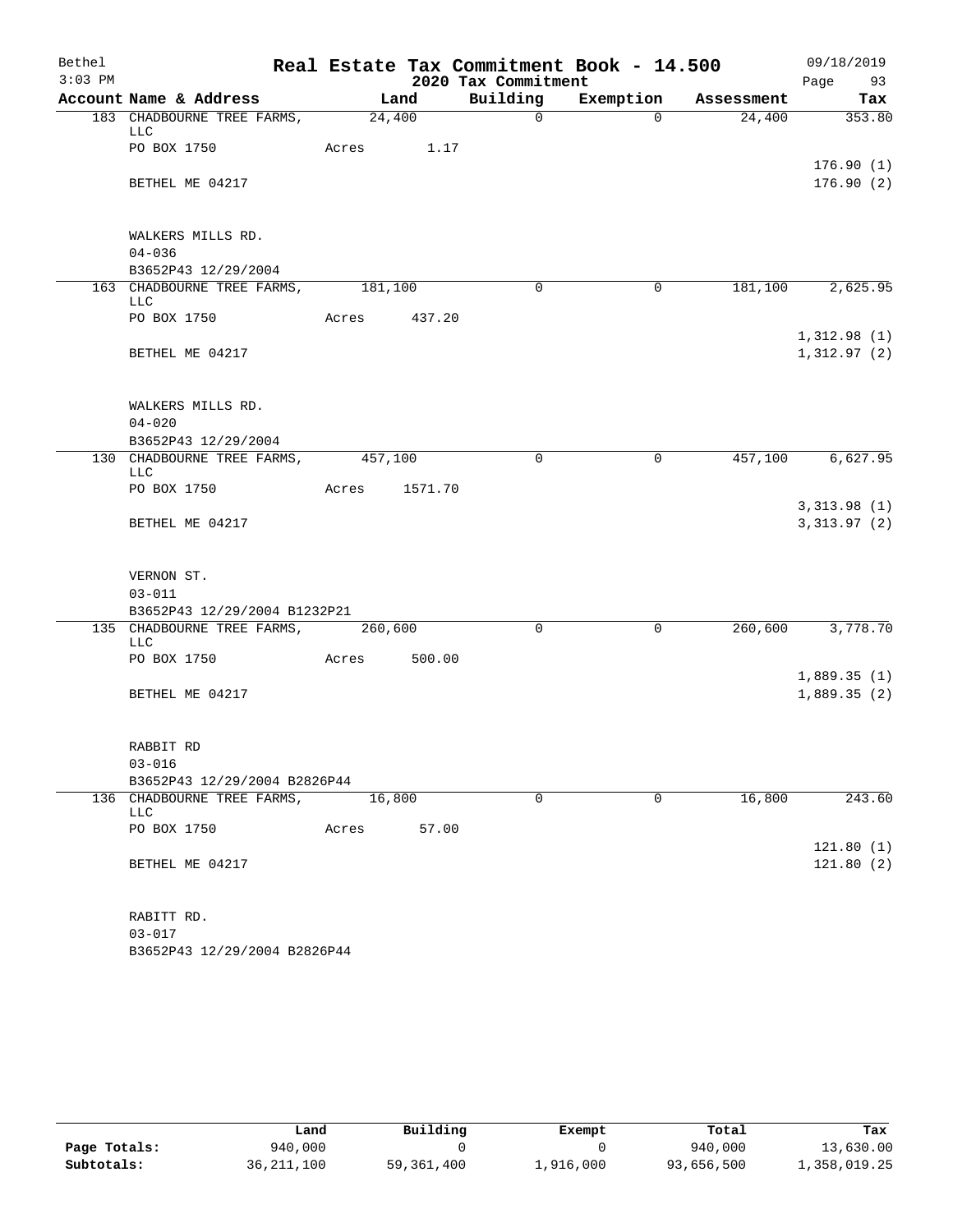| Bethel    |                                         |                    |       |                     | Real Estate Tax Commitment Book - 14.500 |                               | 09/18/2019              |
|-----------|-----------------------------------------|--------------------|-------|---------------------|------------------------------------------|-------------------------------|-------------------------|
| $3:03$ PM |                                         |                    |       | 2020 Tax Commitment |                                          |                               | Page 94                 |
|           | Account Name & Address                  | Land               |       |                     |                                          | Building Exemption Assessment | Tax                     |
|           | 225 CHADBOURNE TREE FARMS,<br>LLC       | $\frac{1}{63,000}$ |       | $\mathsf{O}$        | $\Omega$                                 | 63,000                        | 913.50                  |
|           | PO BOX 1750                             | Acres 205.00       |       |                     |                                          |                               | 456.75(1)               |
|           | BETHEL ME 04217                         |                    |       |                     |                                          |                               | 456.75 (2)              |
|           | BIRD HILL RD.                           |                    |       |                     |                                          |                               |                         |
|           | $04 - 065$                              |                    |       |                     |                                          |                               |                         |
|           | B3652P43 12/29/2004 B1595P215           |                    |       |                     |                                          |                               |                         |
|           | 295 CHADBOURNE TREE FARMS,<br>LLC       | 18,500             |       | $\Omega$            | $\Omega$                                 | 18,500                        | 268.25                  |
|           | PO BOX 1750                             | Acres 57.00        |       |                     |                                          |                               |                         |
|           | BETHEL ME 04217                         |                    |       |                     |                                          |                               | 134.13(1)<br>134.12 (2) |
|           | GORE RD.                                |                    |       |                     |                                          |                               |                         |
|           | $05 - 005$                              |                    |       |                     |                                          |                               |                         |
|           | B3652P43 12/29/2004 B1270P6             |                    |       |                     |                                          |                               |                         |
|           | 396 CHADBOURNE TREE FARMS,<br>LLC       | 16, 200            |       | $\Omega$            | 0                                        | 16,200                        | 234.90                  |
|           | PO BOX 1750                             | Acres 54.30        |       |                     |                                          |                               |                         |
|           | BETHEL ME 04217                         |                    |       |                     |                                          |                               | 117.45(1)<br>117.45(2)  |
|           | FLAT RD.                                |                    |       |                     |                                          |                               |                         |
|           | $06 - 022$                              |                    |       |                     |                                          |                               |                         |
|           | B3652P43 12/29/2004                     |                    |       |                     |                                          |                               |                         |
|           | 1292 CHADBOURNE TREE FARMS,<br>LLC      | 5,100              |       | $\Omega$            | $\mathbf 0$                              | 5,100                         | 73.95                   |
|           | PO BOX 1750                             | Acres 20.00        |       |                     |                                          |                               |                         |
|           | BETHEL ME 04217                         |                    |       |                     |                                          |                               | 36.98(1)<br>36.97(2)    |
|           | RTE 26                                  |                    |       |                     |                                          |                               |                         |
|           | $08 - 001$                              |                    |       |                     |                                          |                               |                         |
|           | B4372P56 10/31/2008 B1658P62 06/05/1989 |                    |       |                     |                                          |                               |                         |
|           | 1293 CHADBOURNE TREE FARMS,<br>LLC      | 5,900              |       | $\mathbf 0$         | $\Omega$                                 | 5,900                         | 85.55                   |
|           | PO BOX 1750                             | Acres              | 14.00 |                     |                                          |                               | 42.78 (1)               |
|           | BETHEL ME 04217                         |                    |       |                     |                                          |                               | 42.77(2)                |
|           | GREENWOOD RD                            |                    |       |                     |                                          |                               |                         |
|           | $08 - 002$                              |                    |       |                     |                                          |                               |                         |
|           | B4372P56 10/31/2008 B1658P62 06/05/1989 |                    |       |                     |                                          |                               |                         |

|              | Land         | Building   | Exempt    | Total      | Tax          |
|--------------|--------------|------------|-----------|------------|--------------|
| Page Totals: | 108,700      |            |           | 108,700    | 1,576.15     |
| Subtotals:   | 36, 319, 800 | 59,361,400 | 1,916,000 | 93,765,200 | 1,359,595.40 |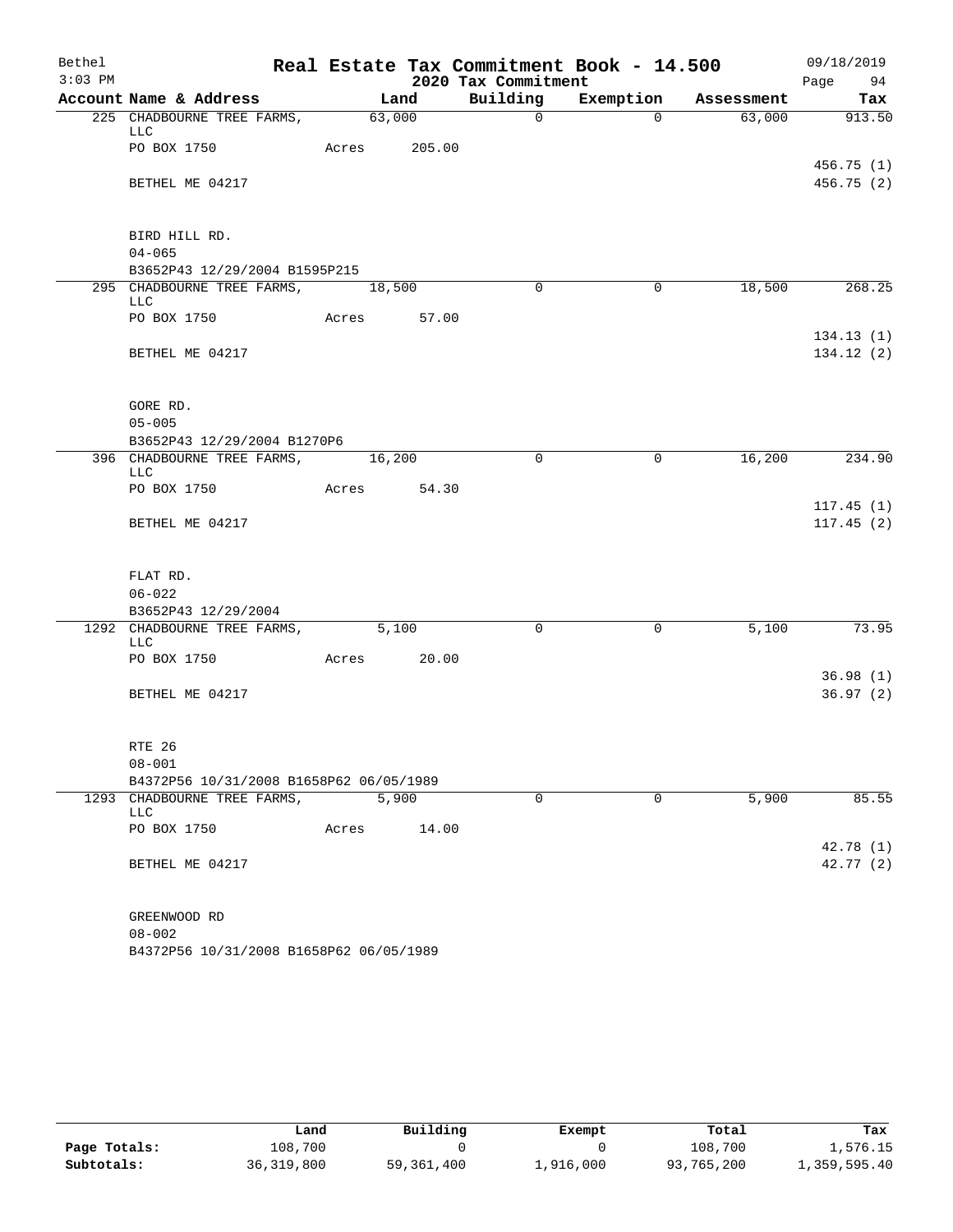| Bethel    |                                                              |        |        |                     | Real Estate Tax Commitment Book - 14.500 |            | 09/18/2019             |
|-----------|--------------------------------------------------------------|--------|--------|---------------------|------------------------------------------|------------|------------------------|
| $3:03$ PM |                                                              |        |        | 2020 Tax Commitment |                                          |            | Page 95                |
|           | Account Name & Address                                       |        | Land   | Building            | Exemption                                | Assessment | Tax                    |
|           | 1294 CHADBOURNE TREE FARMS,<br>LLC                           | 22,900 |        | $\mathbf 0$         | $\Omega$                                 | 22,900     | 332.05                 |
|           | PO BOX 1750                                                  | Acres  | 70.80  |                     |                                          |            | 166.03(1)              |
|           | BETHEL ME 04217                                              |        |        |                     |                                          |            | 166.02(2)              |
|           | RTE 26                                                       |        |        |                     |                                          |            |                        |
|           | $08 - 005$                                                   |        |        |                     |                                          |            |                        |
|           | B3652P43 12/29/2004 B1658P62                                 |        |        |                     |                                          |            |                        |
|           | 1321 CHADBOURNE TREE FARMS,<br><b>LLC</b>                    | 11,200 |        | 12,600              | 0                                        | 23,800     | 345.10                 |
|           | PO BOX 1750                                                  | Acres  | 25.00  |                     |                                          |            |                        |
|           | BETHEL ME 04217                                              |        |        |                     |                                          |            | 172.55(1)<br>172.55(2) |
|           | RTE 26 S/S                                                   |        |        |                     |                                          |            |                        |
|           | $08 - 016$                                                   |        |        |                     |                                          |            |                        |
|           | B3652P43 12/29/2004 B3652P43 12/29/2004 B1275P84<br>B1275P84 |        |        |                     |                                          |            |                        |
|           | 1326 CHADBOURNE TREE FARMS, 1,600<br><b>LLC</b>              |        |        | 0                   | 0                                        | 1,600      | 23.20                  |
|           | PO BOX 1750                                                  | Acres  | 9.00   |                     |                                          |            |                        |
|           | BETHEL ME 04217                                              |        |        |                     |                                          |            | 11.60(1)<br>11.60(2)   |
|           | RTE 26 S/S                                                   |        |        |                     |                                          |            |                        |
|           | $08 - 020$                                                   |        |        |                     |                                          |            |                        |
|           | B3652P43 12/29/2004 B995P130                                 |        |        |                     |                                          |            |                        |
|           | 1324 CHADBOURNE TREE FARMS,<br>LLC                           | 5,900  |        | $\Omega$            | 0                                        | 5,900      | 85.55                  |
|           | PO BOX 1750                                                  | Acres  | 29.00  |                     |                                          |            |                        |
|           | BETHEL ME 04217                                              |        |        |                     |                                          |            | 42.78(1)<br>42.77 (2)  |
|           | RTE 26 S/S                                                   |        |        |                     |                                          |            |                        |
|           | $08 - 018$                                                   |        |        |                     |                                          |            |                        |
|           | B3652P43 12/29/2004 B939P243                                 |        |        |                     |                                          |            |                        |
|           | 445 CHADBOURNE TREE FARMS,<br>LLC                            | 83,900 |        | 0                   | 0                                        | 83,900     | 1,216.55               |
|           | PO BOX 1750                                                  | Acres  | 135.00 |                     |                                          |            |                        |
|           | BETHEL ME 04217                                              |        |        |                     |                                          |            | 608.28(1)<br>608.27(2) |
|           |                                                              |        |        |                     |                                          |            |                        |
|           | GROVER HILL RD S/S<br>$07 - 010$                             |        |        |                     |                                          |            |                        |

B3652P43 12/29/2004 B2888P117

|              | Land       | Building   | Exempt    | Total      | Tax          |
|--------------|------------|------------|-----------|------------|--------------|
| Page Totals: | 125,500    | 12,600     |           | 138,100    | 2,002.45     |
| Subtotals:   | 36,445,300 | 59,374,000 | ⊥,916,000 | 93,903,300 | 1,361,597.85 |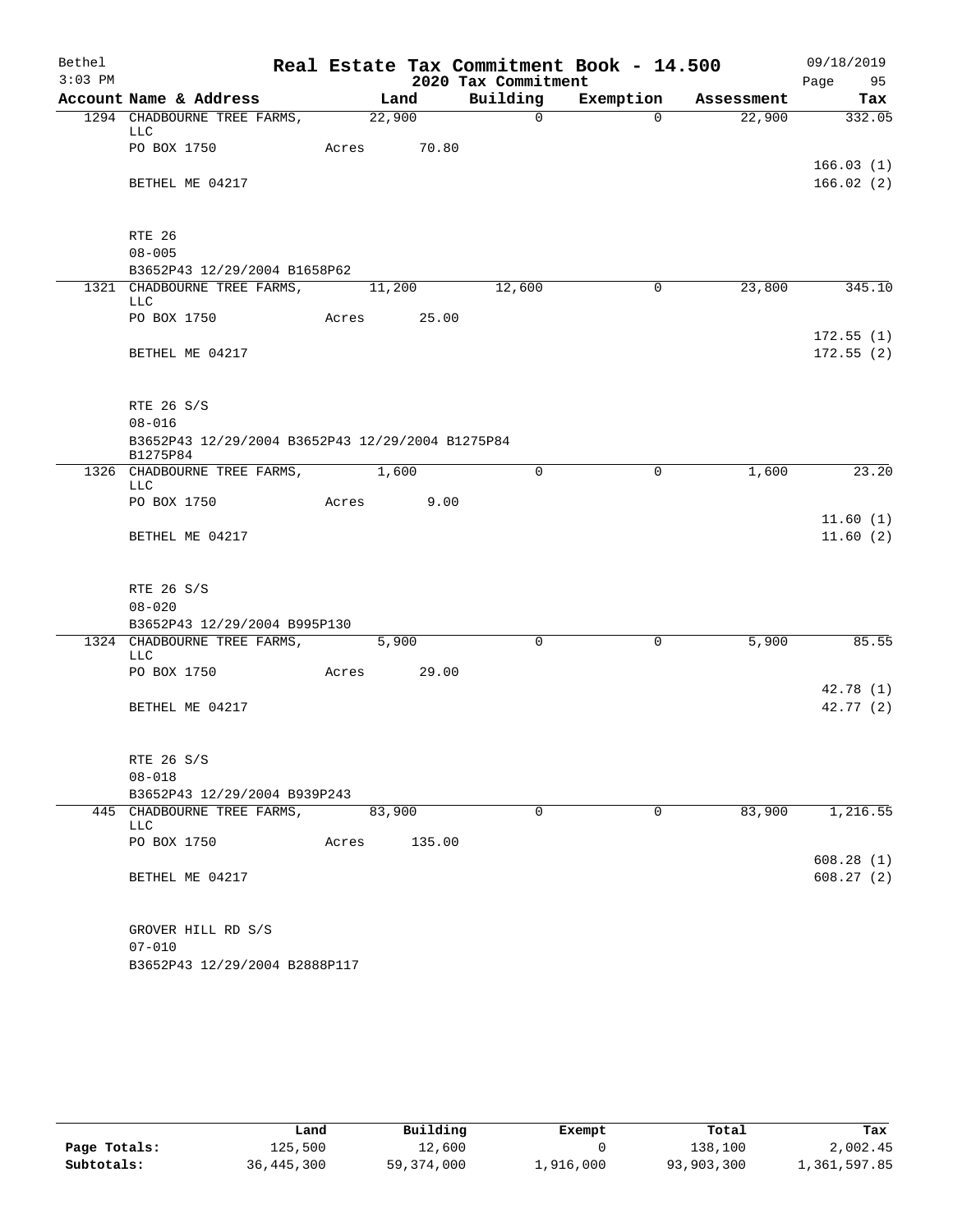| Bethel    |                                                        |        |        |                     | Real Estate Tax Commitment Book - 14.500 |            | 09/18/2019       |
|-----------|--------------------------------------------------------|--------|--------|---------------------|------------------------------------------|------------|------------------|
| $3:03$ PM |                                                        |        |        | 2020 Tax Commitment |                                          |            | Page 96          |
|           | Account Name & Address                                 |        | Land   | Building            | Exemption                                | Assessment | Tax              |
|           | 430 CHADBOURNE TREE FARMS,<br>LLC                      |        | 54,600 | $\overline{0}$      | $\Omega$                                 | 54,600     | 791.70           |
|           | PO BOX 1750                                            | Acres  | 182.00 |                     |                                          |            |                  |
|           |                                                        |        |        |                     |                                          |            | 395.85(1)        |
|           | BETHEL ME 04217                                        |        |        |                     |                                          |            | 395.85(2)        |
|           |                                                        |        |        |                     |                                          |            |                  |
|           | GROVER HILL RD.                                        |        |        |                     |                                          |            |                  |
|           | $06 - 037$                                             |        |        |                     |                                          |            |                  |
|           | B3652P43 12/29/2004 B696P254                           |        |        |                     |                                          |            |                  |
|           | 431 CHADBOURNE TREE FARMS, 253,400<br><b>LLC</b>       |        |        | $\Omega$            | $\Omega$                                 |            | 253,400 3,674.30 |
|           | PO BOX 1750                                            | Acres  | 534.00 |                     |                                          |            |                  |
|           |                                                        |        |        |                     |                                          |            | 1,837.15(1)      |
|           | BETHEL ME 04217                                        |        |        |                     |                                          |            | 1,837.15(2)      |
|           |                                                        |        |        |                     |                                          |            |                  |
|           | CROUSE RD.                                             |        |        |                     |                                          |            |                  |
|           | $06 - 038$                                             |        |        |                     |                                          |            |                  |
|           | B3652P43 12/29/2004 B696P254                           |        |        |                     |                                          |            |                  |
|           | 427 CHADBOURNE TREE FARMS,                             | 57,500 |        | $\Omega$            | $\mathbf 0$                              | 57,500     | 833.75           |
|           | <b>LLC</b>                                             |        |        |                     |                                          |            |                  |
|           | PO BOX 1750                                            | Acres  | 194.00 |                     |                                          |            | 416.88(1)        |
|           | BETHEL ME 04217                                        |        |        |                     |                                          |            | 416.87(2)        |
|           |                                                        |        |        |                     |                                          |            |                  |
|           |                                                        |        |        |                     |                                          |            |                  |
|           | FLAT RD.                                               |        |        |                     |                                          |            |                  |
|           | $06 - 034$<br>B5311P166 12/14/2016 B3652P43 12/29/2004 |        |        |                     |                                          |            |                  |
|           | 1239 CHADBOURNE TREE FARMS,                            | 30,900 |        | $\Omega$            | $\mathbf 0$                              | 30,900     | 448.05           |
|           | LLC                                                    |        |        |                     |                                          |            |                  |
|           | PO BOX 1750                                            | Acres  | 74.00  |                     |                                          |            |                  |
|           |                                                        |        |        |                     |                                          |            | 224.03(1)        |
|           | BETHEL ME 04217                                        |        |        |                     |                                          |            | 224.02(2)        |
|           |                                                        |        |        |                     |                                          |            |                  |
|           |                                                        |        |        |                     |                                          |            |                  |
|           | GROVER HILL RD N/S                                     |        |        |                     |                                          |            |                  |
|           | $07 - 042$<br>B3652P43 12/29/2004                      |        |        |                     |                                          |            |                  |
|           | 1653 CHADBOURNE TREE FARMS,                            | 23,600 |        | $\mathbf 0$         | $\mathbf 0$                              | 23,600     | 342.20           |
|           | LLC                                                    |        |        |                     |                                          |            |                  |
|           | PO BOX 1750                                            | Acres  | 47.70  |                     |                                          |            |                  |
|           |                                                        |        |        |                     |                                          |            | 171.10(1)        |
|           | BETHEL ME 04217                                        |        |        |                     |                                          |            | 171.10(2)        |
|           |                                                        |        |        |                     |                                          |            |                  |
|           |                                                        |        |        |                     |                                          |            |                  |
|           | RTE 2 S/S                                              |        |        |                     |                                          |            |                  |
|           | $12 - 010$                                             |        |        |                     |                                          |            |                  |

B3652P43 12/29/2004 B1342P203

|              | Land       | Building   | Exempt    | Total      | Tax          |
|--------------|------------|------------|-----------|------------|--------------|
| Page Totals: | 420,000    |            |           | 420,000    | 6,090.00     |
| Subtotals:   | 36,865,300 | 59,374,000 | 1,916,000 | 94,323,300 | l,367,687.85 |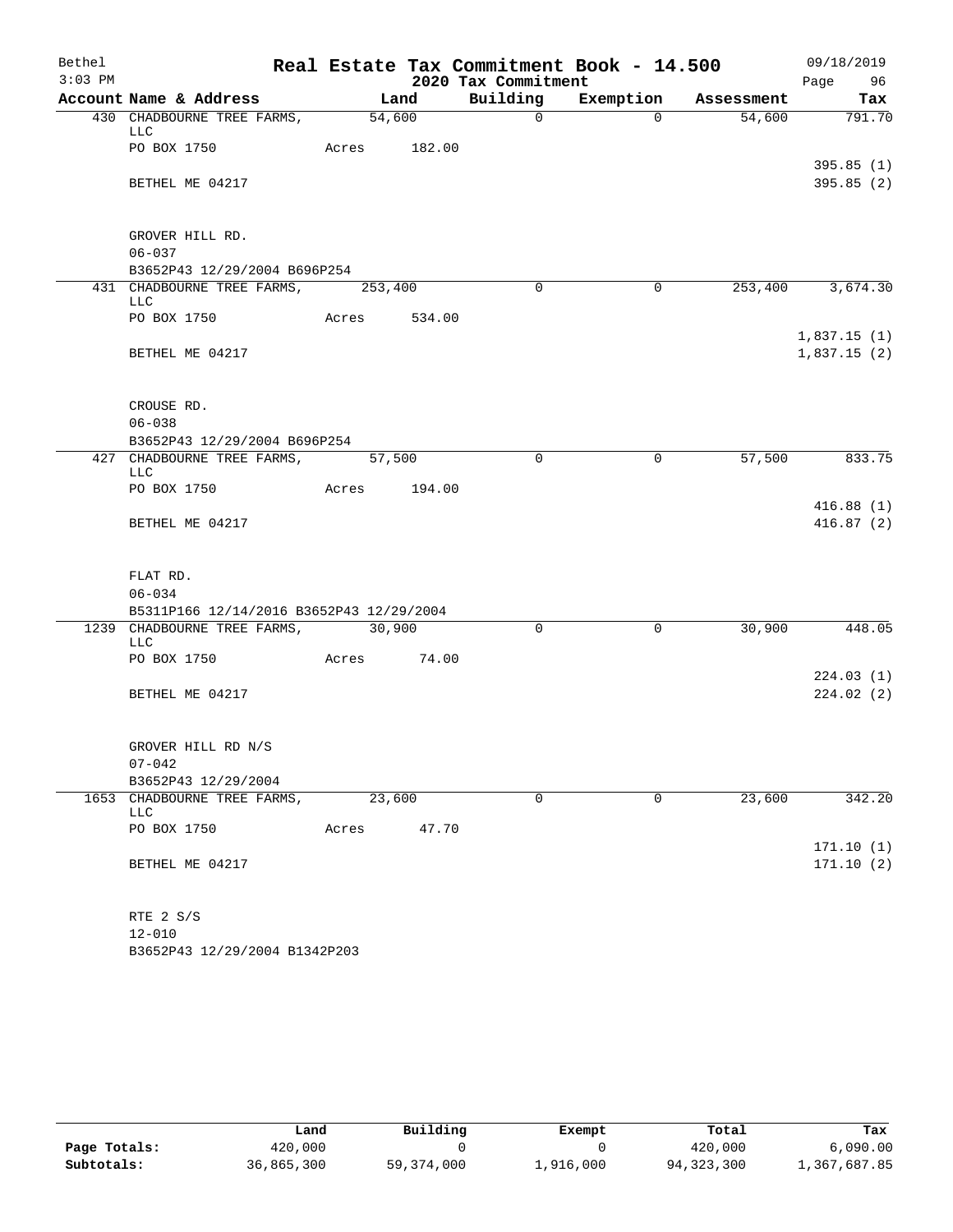| Bethel    |                                            |             |       |                     | Real Estate Tax Commitment Book - 14.500 |                                    | 09/18/2019         |
|-----------|--------------------------------------------|-------------|-------|---------------------|------------------------------------------|------------------------------------|--------------------|
| $3:03$ PM |                                            |             |       | 2020 Tax Commitment |                                          |                                    | Page 97            |
|           | Account Name & Address                     |             |       |                     |                                          | Land Building Exemption Assessment | Tax                |
|           | 1673 CHADBOURNE TREE FARMS, 41,500         |             |       | $\overline{0}$      | $\Omega$                                 |                                    | 41,500 601.75      |
|           | LLC<br>PO BOX 1750                         | Acres 22.20 |       |                     |                                          |                                    |                    |
|           |                                            |             |       |                     |                                          |                                    | 300.88(1)          |
|           | BETHEL ME 04217                            |             |       |                     |                                          |                                    | 300.87(2)          |
|           |                                            |             |       |                     |                                          |                                    |                    |
|           |                                            |             |       |                     |                                          |                                    |                    |
|           | RTE 2 N/S<br>$12 - 030$                    |             |       |                     |                                          |                                    |                    |
|           | B3652P43 12/29/2004                        |             |       |                     |                                          |                                    |                    |
|           | 1674 CHADBOURNE TREE FARMS, 2,800          |             |       | $\Omega$            | $\overline{0}$                           | 2,800                              | 40.60              |
|           | LLC                                        |             |       |                     |                                          |                                    |                    |
|           | PO BOX 1750                                | Acres 17.80 |       |                     |                                          |                                    | 20.30(1)           |
|           | BETHEL ME 04217                            |             |       |                     |                                          |                                    | 20.30(2)           |
|           |                                            |             |       |                     |                                          |                                    |                    |
|           |                                            |             |       |                     |                                          |                                    |                    |
|           | RTE 2 N/S                                  |             |       |                     |                                          |                                    |                    |
|           | $12 - 031$                                 |             |       |                     |                                          |                                    |                    |
|           | B3652P43 12/29/2004 B2645P168              |             |       |                     |                                          |                                    |                    |
|           | 1658 CHADBOURNE TREE FARMS, 24,200<br>LLC  |             |       | $\Omega$            | $\mathbf 0$                              | 24,200                             | $\frac{1}{350.90}$ |
|           | PO BOX 1750 Acres 41.40                    |             |       |                     |                                          |                                    |                    |
|           |                                            |             |       |                     |                                          |                                    | 175.45(1)          |
|           | BETHEL ME 04217                            |             |       |                     |                                          |                                    | 175.45(2)          |
|           |                                            |             |       |                     |                                          |                                    |                    |
|           |                                            |             |       |                     |                                          |                                    |                    |
|           | $12 - 015$                                 |             |       |                     |                                          |                                    |                    |
|           | B3652P43 12/29/2004 B1476P50               |             |       |                     |                                          |                                    |                    |
|           | 1664 CHADBOURNE TREE FARMS, 32,400         |             |       | $\Omega$            | $\overline{0}$                           | 32,400                             | 469.80             |
|           | LLC<br>PO BOX 1750 Acres 9.00              |             |       |                     |                                          |                                    |                    |
|           |                                            |             |       |                     |                                          |                                    | 234.90(1)          |
|           | BETHEL ME 04217                            |             |       |                     |                                          |                                    | 234.90(2)          |
|           |                                            |             |       |                     |                                          |                                    |                    |
|           |                                            |             |       |                     |                                          |                                    |                    |
|           | RTE 2 S/S                                  |             |       |                     |                                          |                                    |                    |
|           | $12 - 021$<br>B3652P43 12/29/2004          |             |       |                     |                                          |                                    |                    |
|           | 2444 CHADBOURNE TREE FARMS,                | 23,300      |       | $\Omega$            | $\Omega$                                 | 23,300                             | 337.85             |
|           | LLC                                        |             |       |                     |                                          |                                    |                    |
|           | PO BOX 1750                                | Acres       | 48.52 |                     |                                          |                                    |                    |
|           |                                            |             |       |                     |                                          |                                    | 168.93(1)          |
|           | BETHEL ME 04217                            |             |       |                     |                                          |                                    | 168.92(2)          |
|           |                                            |             |       |                     |                                          |                                    |                    |
|           | INTERVALE RD                               |             |       |                     |                                          |                                    |                    |
|           | $13 - 006$<br>B3652P43 12/29/2004 B2755P88 |             |       |                     |                                          |                                    |                    |
|           |                                            |             |       |                     |                                          |                                    |                    |

|              | Land       | Building     | Exempt    | Total      | Tax          |
|--------------|------------|--------------|-----------|------------|--------------|
| Page Totals: | 124,200    |              |           | 124,200    | 1,800.90     |
| Subtotals:   | 36,989,500 | 59, 374, 000 | 1,916,000 | 94,447,500 | 1,369,488.75 |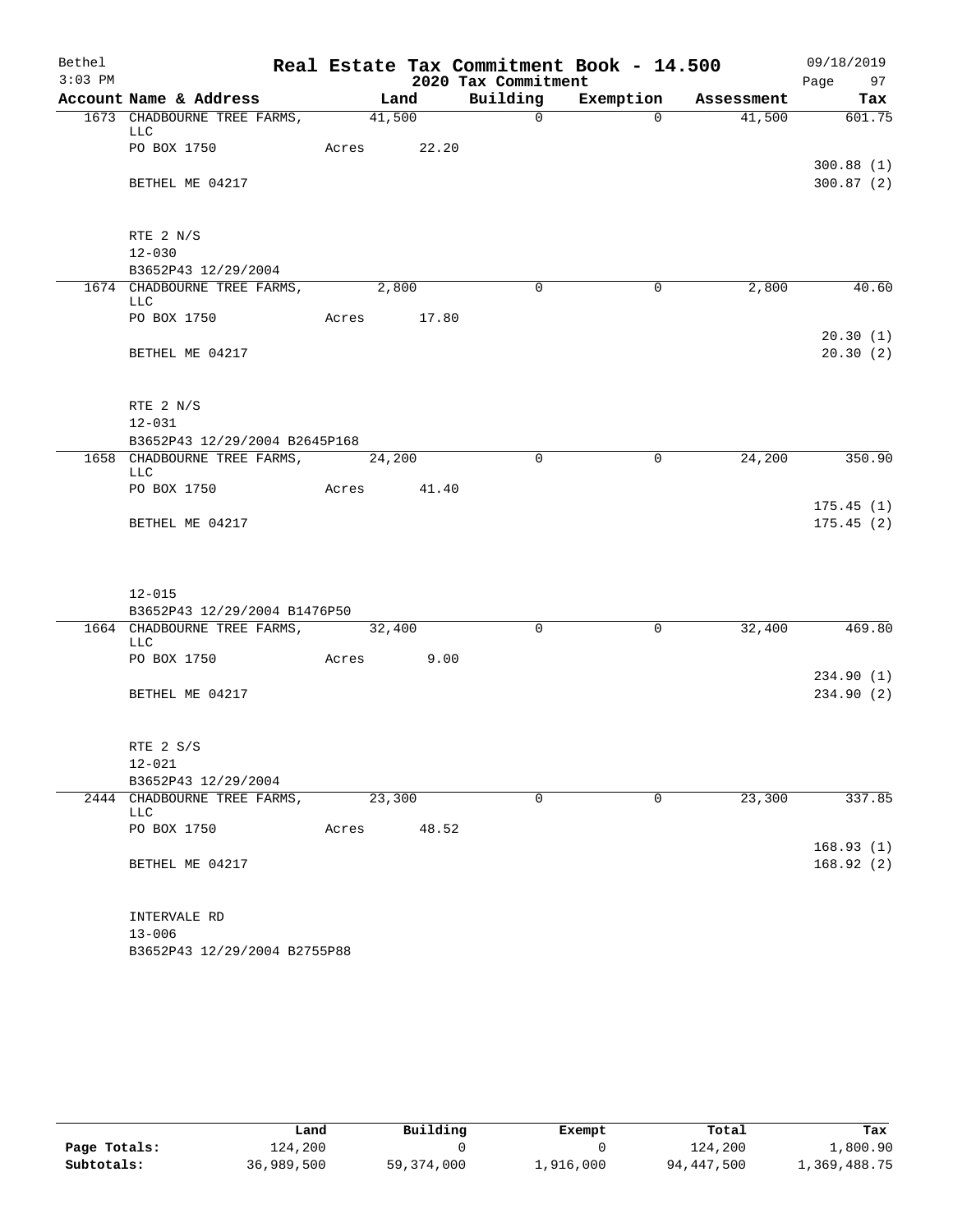| Bethel    |                                        |             |        |                     | Real Estate Tax Commitment Book - 14.500 |         | 09/18/2019             |
|-----------|----------------------------------------|-------------|--------|---------------------|------------------------------------------|---------|------------------------|
| $3:03$ PM |                                        |             |        | 2020 Tax Commitment |                                          |         | Page 98                |
|           | Account Name & Address                 | Land        |        |                     | Building Exemption Assessment            |         | Tax                    |
|           | 1716 CHADBOURNE TREE FARMS, 26,000     |             |        | $\Omega$            | $\Omega$                                 | 26,000  | 377.00                 |
|           | LLC<br>PO BOX 1750                     | Acres 3.36  |        |                     |                                          |         |                        |
|           |                                        |             |        |                     |                                          |         | 188.50(1)              |
|           | BETHEL ME 04217                        |             |        |                     |                                          |         | 188.50(2)              |
|           |                                        |             |        |                     |                                          |         |                        |
|           | NORTH RD                               |             |        |                     |                                          |         |                        |
|           | $12 - 063$                             |             |        |                     |                                          |         |                        |
|           | B3652P43 12/29/2004 B673P87 03/25/1968 |             |        |                     |                                          |         |                        |
|           | 1515 CHADBOURNE TREE FARMS, 63,800     |             |        | $\Omega$            | $\overline{0}$                           | 63,800  | 925.10                 |
|           | LLC                                    |             |        |                     |                                          |         |                        |
|           | PO BOX 1750                            | Acres 71.00 |        |                     |                                          |         |                        |
|           | BETHEL ME 04217                        |             |        |                     |                                          |         | 462.55(1)<br>462.55(2) |
|           |                                        |             |        |                     |                                          |         |                        |
|           |                                        |             |        |                     |                                          |         |                        |
|           | RTE 2 S/S                              |             |        |                     |                                          |         |                        |
|           | $11 - 013$                             |             |        |                     |                                          |         |                        |
|           | B3652P43 12/29/2004                    |             |        |                     |                                          |         |                        |
|           | 1493 CHADBOURNE TREE FARMS, 92,100     |             |        | $\Omega$            | $\mathbf 0$                              | 92,100  | 1,335.45               |
|           | LLC                                    |             |        |                     |                                          |         |                        |
|           | PO BOX 1750                            | Acres       | 124.50 |                     |                                          |         | 667.73(1)              |
|           | BETHEL ME 04217                        |             |        |                     |                                          |         | 667.72(2)              |
|           |                                        |             |        |                     |                                          |         |                        |
|           | RTE <sub>2</sub>                       |             |        |                     |                                          |         |                        |
|           | $11 - 004$                             |             |        |                     |                                          |         |                        |
|           | B3652P43 12/29/2004                    |             |        |                     |                                          |         |                        |
|           | 3457 CHADBOURNE TREE FARMS, 67,300     |             |        | $\Omega$            | $\overline{0}$                           | 67,300  | 975.85                 |
|           | LLC                                    |             |        |                     |                                          |         |                        |
|           | PO BOX 1750                            | Acres 1.10  |        |                     |                                          |         |                        |
|           |                                        |             |        |                     |                                          |         | 487.93 (1)             |
|           | BETHEL ME 04217                        |             |        |                     |                                          |         | 487.92 (2)             |
|           |                                        |             |        |                     |                                          |         |                        |
|           | BROAD ST.                              |             |        |                     |                                          |         |                        |
|           | $26 - 016$                             |             |        |                     |                                          |         |                        |
|           | B3421P324 11/05/2003                   |             |        |                     |                                          |         |                        |
|           | 3257 CHADBOURNE TREE FARMS,<br>LLC     | 69,600      |        | 378,100             | $\mathbf 0$                              | 447,700 | 6,491.65               |
|           | PO BOX 1750                            | Acres       | 0.28   |                     |                                          |         |                        |
|           |                                        |             |        |                     |                                          |         | 3, 245.83(1)           |
|           | BETHEL ME 04217                        |             |        |                     |                                          |         | 3, 245.82 (2)          |
|           |                                        |             |        |                     |                                          |         |                        |
|           | 172 MAIN ST.                           |             |        |                     |                                          |         |                        |
|           | $25 - 091 - 001$                       |             |        |                     |                                          |         |                        |
|           | B3652P43 12/29/2004 B2586P1853         |             |        |                     |                                          |         |                        |

|              | Land       | Building   | Exempt    | Total      | Tax          |
|--------------|------------|------------|-----------|------------|--------------|
| Page Totals: | 318,800    | 378,100    |           | 696,900    | 10,105.05    |
| Subtotals:   | 37,308,300 | 59,752,100 | 1,916,000 | 95,144,400 | 1,379,593.80 |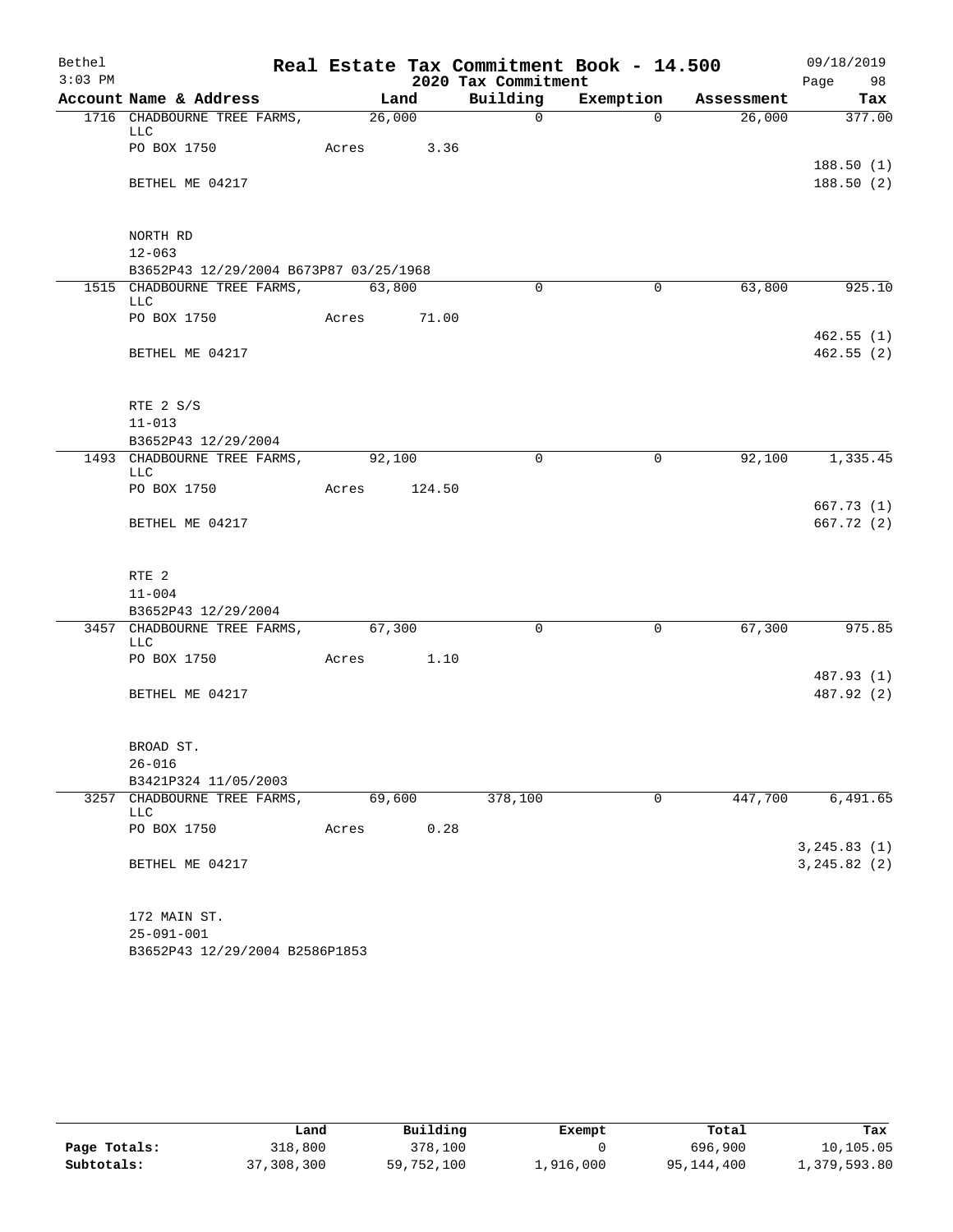| Bethel    |                                            |                    |        |                     | Real Estate Tax Commitment Book - 14.500 |            | 09/18/2019              |
|-----------|--------------------------------------------|--------------------|--------|---------------------|------------------------------------------|------------|-------------------------|
| $3:03$ PM |                                            |                    |        | 2020 Tax Commitment |                                          |            | Page 99                 |
|           | Account Name & Address                     | Land               |        | Building            | Exemption                                | Assessment | Tax                     |
|           | 3253 CHADBOURNE TREE FARMS,<br>LLC         | $\frac{1}{52,900}$ |        | $\mathsf{O}$        | $\Omega$                                 | 52,900     | 767.05                  |
|           | PO BOX 1750                                | Acres 0.39         |        |                     |                                          |            | 383.53(1)               |
|           | BETHEL ME 04217                            |                    |        |                     |                                          |            | 383.52 (2)              |
|           | 29 MECHANIC ST.                            |                    |        |                     |                                          |            |                         |
|           | $25 - 088$<br>B3130P217 06/28/2002         |                    |        |                     |                                          |            |                         |
|           | 3649 CHADBOURNE TREE FARMS, 56,200         |                    |        | $\Omega$            | $\Omega$                                 | 56,200     | 814.90                  |
|           | LLC<br>PO BOX 1750                         | Acres 34.20        |        |                     |                                          |            |                         |
|           | BETHEL ME 04217                            |                    |        |                     |                                          |            | 407.45(1)<br>407.45 (2) |
|           |                                            |                    |        |                     |                                          |            |                         |
|           | VERNON ST<br>$27 - 041$                    |                    |        |                     |                                          |            |                         |
|           | B3652P43 12/29/2004                        |                    |        |                     |                                          |            |                         |
|           | 2995 CHADBOURNE TREE FARMS,<br>LLC         | 52,400             |        | $\Omega$            | 0                                        | 52,400     | 759.80                  |
|           | PO BOX 1750                                | Acres 7.50         |        |                     |                                          |            |                         |
|           | BETHEL ME 04217                            |                    |        |                     |                                          |            | 379.90(1)<br>379.90 (2) |
|           | ROUTE TWO                                  |                    |        |                     |                                          |            |                         |
|           | $22 - 017$                                 |                    |        |                     |                                          |            |                         |
|           | B3652P43 12/29/2004                        |                    |        |                     |                                          |            |                         |
|           | 2976 CHADBOURNE TREE FARMS, 105,700<br>LLC |                    |        | $\Omega$            | $\mathbf 0$                              | 105,700    | 1,532.65                |
|           | PO BOX 1750                                | Acres              | 125.80 |                     |                                          |            | 766.33(1)               |
|           | BETHEL ME 04217                            |                    |        |                     |                                          |            | 766.32(2)               |
|           | RTE 2 N/S                                  |                    |        |                     |                                          |            |                         |
|           | $22 - 005$                                 |                    |        |                     |                                          |            |                         |
|           | B3652P43 12/29/2004                        |                    |        |                     |                                          |            |                         |
|           | 3062 CHADBOURNE TREE FARMS,<br>LLC         | 68,100             |        | $\mathbf 0$         | $\Omega$                                 | 68,100     | 987.45                  |
|           | PO BOX 1750                                | Acres              | 67.00  |                     |                                          |            | 493.73 (1)              |
|           | BETHEL ME 04217                            |                    |        |                     |                                          |            | 493.72 (2)              |
|           | INTERVALE RD S/S                           |                    |        |                     |                                          |            |                         |
|           | $23 - 014$                                 |                    |        |                     |                                          |            |                         |
|           | B3652P43 12/29/2004                        |                    |        |                     |                                          |            |                         |

|              | Land       | Building   | Exempt    | Total      | Tax          |
|--------------|------------|------------|-----------|------------|--------------|
| Page Totals: | 335,300    |            |           | 335,300    | 4,861.85     |
| Subtotals:   | 37,643,600 | 59,752,100 | 1,916,000 | 95,479,700 | 1,384,455.65 |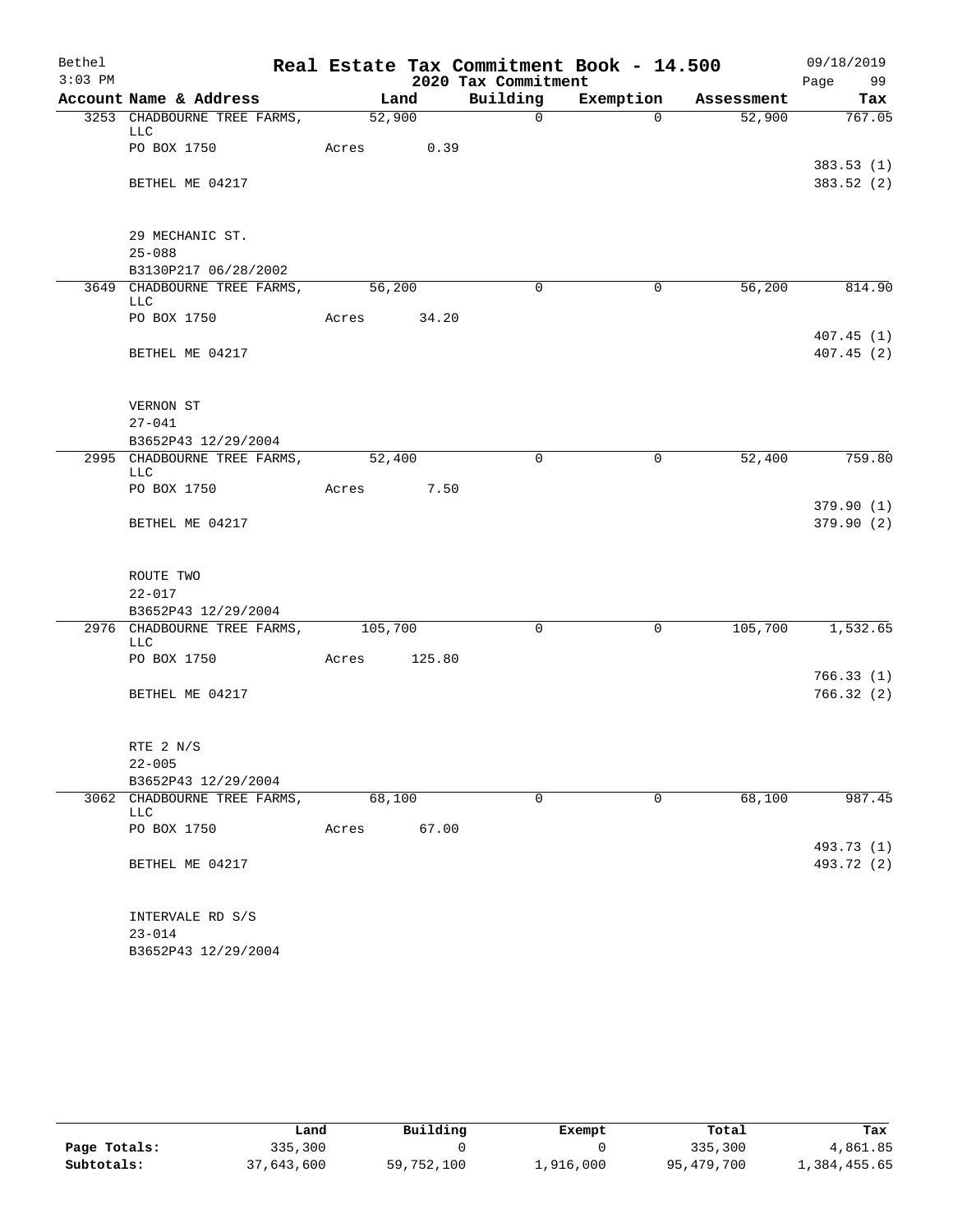| Bethel    |                                            |                    |        |                     | Real Estate Tax Commitment Book - 14.500 |            | 09/18/2019              |
|-----------|--------------------------------------------|--------------------|--------|---------------------|------------------------------------------|------------|-------------------------|
| $3:03$ PM |                                            |                    |        | 2020 Tax Commitment |                                          |            | 100<br>Page             |
|           | Account Name & Address                     | Land               |        | Building            | Exemption                                | Assessment | Tax                     |
|           | 2831 CHADBOURNE TREE FARMS,<br><b>LLC</b>  | $\frac{14,400}{ }$ |        | $\mathsf{O}$        | $\Omega$                                 | 14,400     | 208.80                  |
|           | PO BOX 1750                                | Acres 50.00        |        |                     |                                          |            | 104.40(1)               |
|           | BETHEL ME 04217                            |                    |        |                     |                                          |            | 104.40(2)               |
|           | SWAN HILL RD S/S                           |                    |        |                     |                                          |            |                         |
|           | $19 - 003$                                 |                    |        |                     |                                          |            |                         |
|           | B3562P43 12/29/2004                        |                    |        |                     |                                          |            |                         |
|           | 2846 CHADBOURNE TREE FARMS, 101,900<br>LLC |                    |        | $\Omega$            | 0                                        | 101,900    | 1,477.55                |
|           | PO BOX 1750                                | Acres 348.00       |        |                     |                                          |            |                         |
|           | BETHEL ME 04217                            |                    |        |                     |                                          |            | 738.78(1)<br>738.77 (2) |
|           | SWAN HILL RD                               |                    |        |                     |                                          |            |                         |
|           | $19 - 008$                                 |                    |        |                     |                                          |            |                         |
|           | B3652P43 12/29/2004                        |                    |        |                     |                                          |            |                         |
|           | 2923 CHADBOURNE TREE FARMS,<br><b>LLC</b>  | 90,200             |        | $\Omega$            | $\mathbf 0$                              | 90, 200    | 1,307.90                |
|           | PO BOX 1750                                | Acres              | 105.00 |                     |                                          |            |                         |
|           | BETHEL ME 04217                            |                    |        |                     |                                          |            | 653.95(1)<br>653.95(2)  |
|           | INTERVALE RD S/S<br>$20 - 034$             |                    |        |                     |                                          |            |                         |
|           | B1689P163                                  |                    |        |                     |                                          |            |                         |
|           | 2928 CHADBOURNE TREE FARMS,<br><b>LLC</b>  |                    | 500    | $\Omega$            | $\mathbf 0$                              | 500        | 7.25                    |
|           | PO BOX 1750                                | Acres              | 5.30   |                     |                                          |            |                         |
|           | BETHEL ME 04217                            |                    |        |                     |                                          |            | 3.63(1)<br>3.62(2)      |
|           | SUNDAY RIVER RD E/S<br>$22 - 001$          |                    |        |                     |                                          |            |                         |
|           | B3652P43 12/29/2004                        |                    |        |                     |                                          |            |                         |
|           | 2460 CHADBOURNE TREE FARMS,<br>LLC         | 19,600             |        | $\mathbf 0$         | 0                                        | 19,600     | 284.20                  |
|           | PO BOX 1750                                | Acres              | 68.00  |                     |                                          |            |                         |
|           | BETHEL ME 04217 1750                       |                    |        |                     |                                          |            | 142.10(1)<br>142.10(2)  |
|           | BAILEY RD                                  |                    |        |                     |                                          |            |                         |
|           | $13 - 019$                                 |                    |        |                     |                                          |            |                         |

|              | úand       | Building   | Exempt    | Total      | Tax          |
|--------------|------------|------------|-----------|------------|--------------|
| Page Totals: | 226,600    |            |           | 226,600    | 3,285.70     |
| Subtotals:   | 37,870,200 | 59,752,100 | 1,916,000 | 95,706,300 | 1,387,741.35 |

B3652P43 12/29/2004 B2803P246 B1432P17 11/03/1986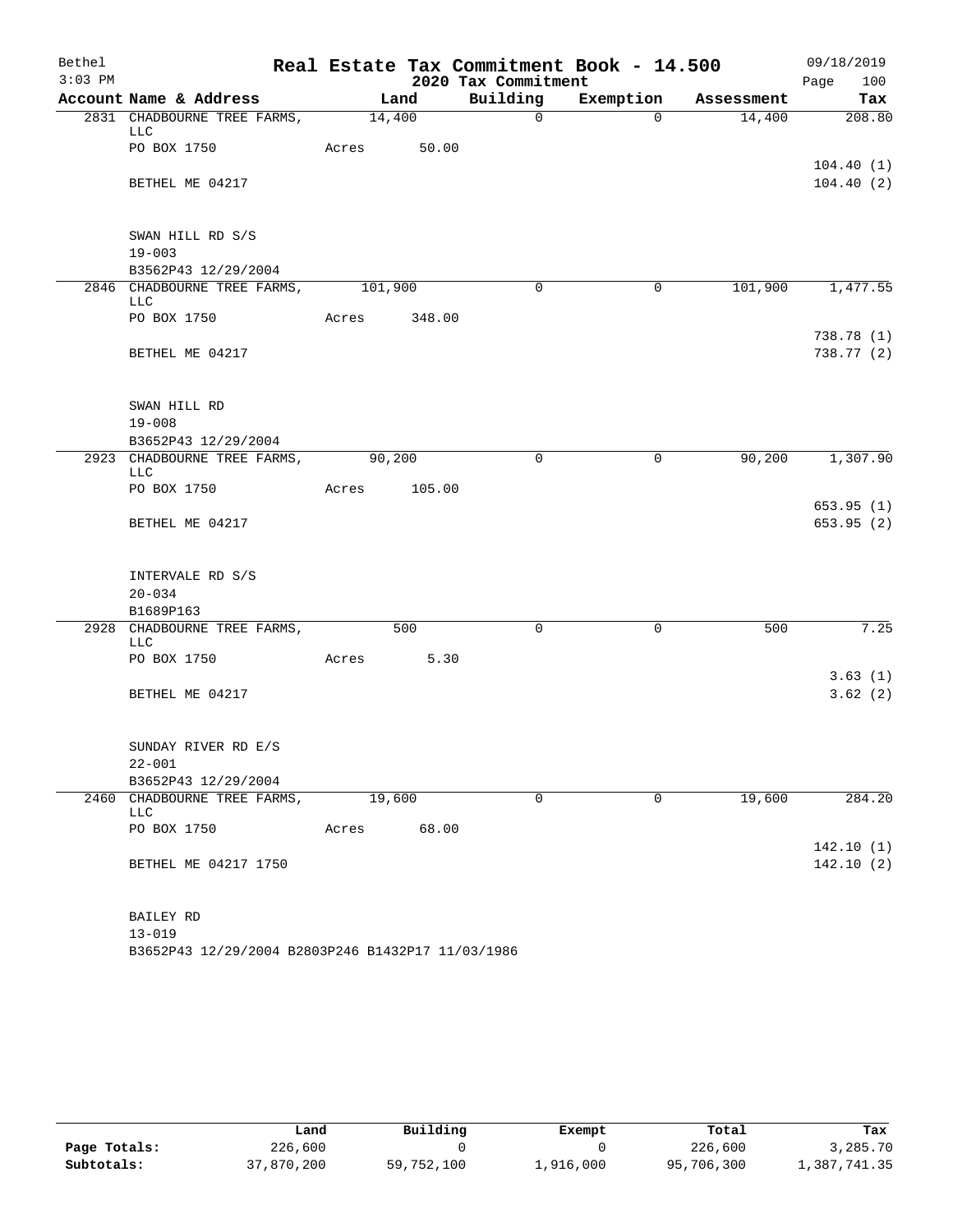| Bethel    |                                                   |               |        |                     | Real Estate Tax Commitment Book - 14.500 |         | 09/18/2019                 |
|-----------|---------------------------------------------------|---------------|--------|---------------------|------------------------------------------|---------|----------------------------|
| $3:03$ PM |                                                   |               |        | 2020 Tax Commitment |                                          |         | Page<br>101                |
|           | Account Name & Address                            |               | Land   |                     | Building Exemption Assessment            |         | Tax                        |
|           | 2461 CHADBOURNE TREE FARMS, 569,100<br>LLC        |               |        | $\overline{0}$      | $\Omega$                                 |         | 569,100 8,251.95           |
|           | PO BOX 1750                                       | Acres 1987.00 |        |                     |                                          |         | 4, 125.98(1)               |
|           | BETHEL ME 04217                                   |               |        |                     |                                          |         | 4, 125.97(2)               |
|           | CHANDLER HILL RD N/S                              |               |        |                     |                                          |         |                            |
|           | $13 - 020$                                        |               |        |                     |                                          |         |                            |
|           | B3652P43 12/29/2004                               |               |        |                     |                                          |         |                            |
|           | 2479 CHADBOURNE TREE FARMS, 63,800<br>LLC         |               |        | $\Omega$            | $\Omega$                                 | 63,800  | 925.10                     |
|           | PO BOX 1750                                       | Acres 50.00   |        |                     |                                          |         |                            |
|           | BETHEL ME 04217                                   |               |        |                     |                                          |         | 462.55(1)<br>462.55(2)     |
|           | CHANDLER HILL RD S/S<br>$14 - 009$                |               |        |                     |                                          |         |                            |
|           | B3652P43 12/29/2004 B2722P195                     |               |        |                     |                                          |         |                            |
|           | 2677 CHADBOURNE TREE FARMS, 122,200<br><b>LLC</b> |               |        | $\Omega$            | $\overline{0}$                           |         | 122,200 1,771.90           |
|           | PO BOX 1750                                       | Acres 169.00  |        |                     |                                          |         |                            |
|           |                                                   |               |        |                     |                                          |         | 885.95 (1)                 |
|           | BETHEL ME 04217                                   |               |        |                     |                                          |         | 885.95 (2)                 |
|           | RTE 2 W/S                                         |               |        |                     |                                          |         |                            |
|           | $17 - 017$                                        |               |        |                     |                                          |         |                            |
|           | B3652P43 12/29/2004 B1147P129                     |               |        |                     |                                          |         |                            |
|           | 2670 CHADBOURNE TREE FARMS, 2,700<br><b>LLC</b>   |               |        | $\Omega$            | $\mathbf 0$                              | 2,700   | 39.15                      |
|           | PO BOX 1750 Acres 4.60                            |               |        |                     |                                          |         |                            |
|           | BETHEL ME 04217                                   |               |        |                     |                                          |         | 19.58(1)<br>19.57(2)       |
|           | NORTH RD                                          |               |        |                     |                                          |         |                            |
|           | $17 - 012$                                        |               |        |                     |                                          |         |                            |
|           | B3652P43 12/29/2004 B3325P100 07/02/2003          |               |        |                     |                                          |         |                            |
|           | 2655 CHADBOURNE TREE FARMS,<br>LLC                | 268,200       |        | $\mathbf 0$         | $\mathbf 0$                              | 268,200 | 3,888.90                   |
|           | PO BOX 1750                                       | Acres         | 413.60 |                     |                                          |         |                            |
|           | BETHEL ME 04217                                   |               |        |                     |                                          |         | 1,944.45(1)<br>1,944.45(2) |
|           |                                                   |               |        |                     |                                          |         |                            |
|           | NORTH RD<br>$16 - 028$                            |               |        |                     |                                          |         |                            |

B3652P43 12/29/2004 B2383P50

|              | Land       | Building   | Exempt    | Total      | Tax          |
|--------------|------------|------------|-----------|------------|--------------|
| Page Totals: | 1,026,000  |            |           | 1,026,000  | 14,877.00    |
| Subtotals:   | 38,896,200 | 59,752,100 | 1,916,000 | 96,732,300 | 1,402,618.35 |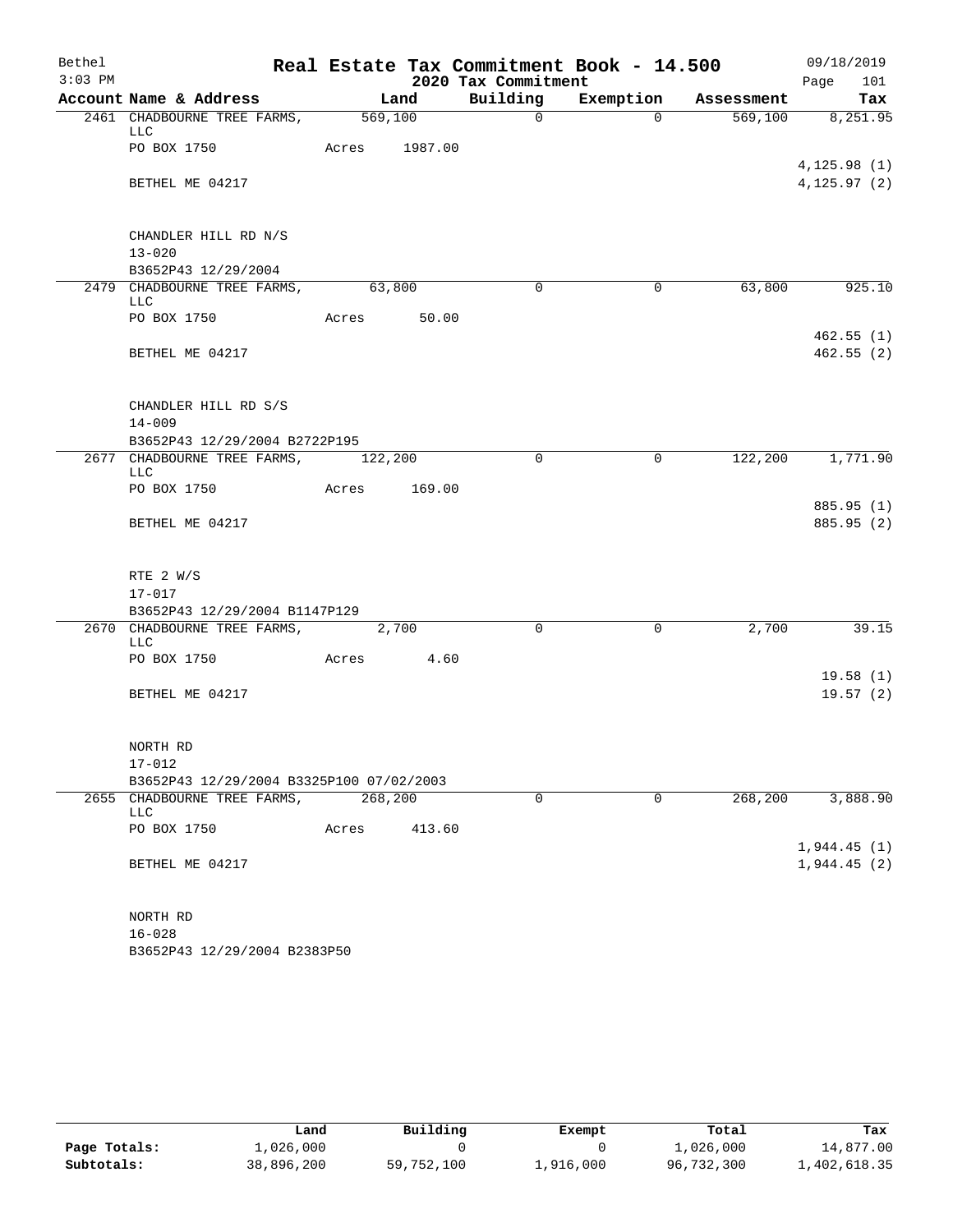| Bethel<br>$3:03$ PM |                                    |         |          | 2020 Tax Commitment | Real Estate Tax Commitment Book - 14.500 |            | 09/18/2019<br>Page<br>102 |
|---------------------|------------------------------------|---------|----------|---------------------|------------------------------------------|------------|---------------------------|
|                     | Account Name & Address             |         | Land     | Building            | Exemption                                | Assessment | Tax                       |
|                     | 2759 CHADBOURNE TREE FARMS,        | 85,700  |          | $\mathbf 0$         | $\Omega$                                 | 85,700     | 1,242.65                  |
|                     | LLC<br>PO BOX 1750                 | Acres   | 40.00    |                     |                                          |            |                           |
|                     |                                    |         |          |                     |                                          |            | 621.33(1)                 |
|                     | BETHEL ME 04217                    |         |          |                     |                                          |            | 621.32(2)                 |
|                     | RTE 2 S/S                          |         |          |                     |                                          |            |                           |
|                     | $18 - 018$                         |         |          |                     |                                          |            |                           |
|                     | B3652P43 12/29/2004                |         |          |                     |                                          |            |                           |
|                     | 2771 CHADBOURNE TREE FARMS,<br>LLC | 68,400  |          | $\mathbf 0$         | $\mathbf 0$                              | 68,400     | 991.80                    |
|                     | PO BOX 1750                        | Acres   | 62.00    |                     |                                          |            |                           |
|                     | BETHEL ME 04217                    |         |          |                     |                                          |            | 495.90 (1)<br>495.90 (2)  |
|                     | INTERVALE W/S                      |         |          |                     |                                          |            |                           |
|                     | $18 - 027$                         |         |          |                     |                                          |            |                           |
|                     | B2755P88                           |         |          |                     |                                          |            |                           |
|                     | 2734 CHADBOURNE TREE FARMS,        | 46,700  |          | $\Omega$            | 0                                        | 46,700     | 677.15                    |
|                     | <b>LLC</b><br>PO BOX 1750          | Acres   | 200.00   |                     |                                          |            |                           |
|                     |                                    |         |          |                     |                                          |            | 338.58 (1)                |
|                     | BETHEL ME 04217                    |         |          |                     |                                          |            | 338.57 (2)                |
|                     | $17 - 046$                         |         |          |                     |                                          |            |                           |
|                     | B3652P43 12/29/2004 B2755P88       |         |          |                     |                                          |            |                           |
|                     | 3582 CHADBOURNE, ROBERT            |         | 1,600    | $\Omega$            | $\mathbf 0$                              | 1,600      | 23.20                     |
|                     | P.O. BOX 1600                      | Acres   | 19.00    |                     |                                          |            |                           |
|                     |                                    |         |          |                     |                                          |            | 11.60(1)                  |
|                     | BETHEL ME 04217                    |         |          |                     |                                          |            | 11.60(2)                  |
|                     | VERNON ST E/S                      |         |          |                     |                                          |            |                           |
|                     | $26 - 086$<br>B1253P116            |         |          |                     |                                          |            |                           |
|                     | 3407 CHADBOURNE, ROBERT            |         | 4,700    | $\Omega$            | $\mathbf 0$                              | 4,700      | 68.15                     |
|                     | P.O. BOX 1600                      | Acres   | 13.00    |                     |                                          |            |                           |
|                     |                                    |         |          |                     |                                          |            | 34.08(1)                  |
|                     | BETHEL ME 04217                    |         |          |                     |                                          |            | 34.07(2)                  |
|                     | MAIN ST S/S                        |         |          |                     |                                          |            |                           |
|                     | $25 - 228$                         |         |          |                     |                                          |            |                           |
|                     | B1253P116                          |         |          |                     |                                          |            |                           |
|                     | 102 CHADBOURNE, ROBERT             | 101,700 |          | 0                   | $\mathbf 0$                              | 101,700    | 1,474.65                  |
|                     | P.O. BOX 1600                      | Acres   | 214.00   |                     |                                          |            | 737.33 (1)                |
|                     | BETHEL ME 04217                    |         |          |                     |                                          |            | 737.32 (2)                |
|                     | SONGO POND RD.<br>$02 - 022$       |         |          |                     |                                          |            |                           |
|                     |                                    |         |          |                     |                                          |            |                           |
|                     | Land                               |         | Building |                     | Exempt                                   | Total      | Tax                       |
| Page Totals:        | 308,800                            |         |          | $\mathsf{O}\xspace$ | $\mathsf{O}$                             | 308,800    | 4,477.60                  |

**Subtotals:** 39,205,000 59,752,100 1,916,000 97,041,100 1,407,095.95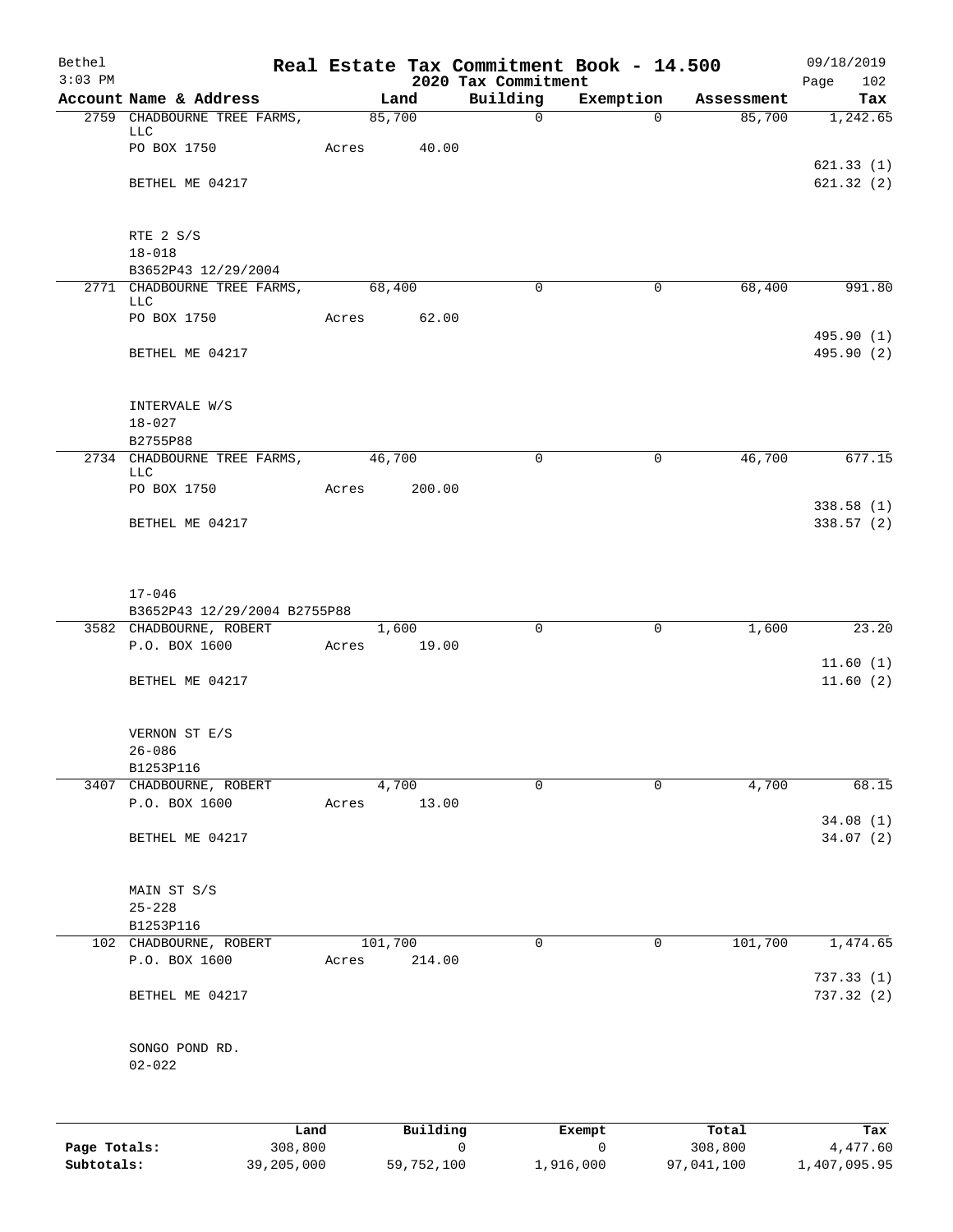| Bethel       |                                      |            |         |            |                                 | Real Estate Tax Commitment Book - 14.500 |   |            | 09/18/2019             |
|--------------|--------------------------------------|------------|---------|------------|---------------------------------|------------------------------------------|---|------------|------------------------|
| $3:03$ PM    | Account Name & Address               |            | Land    |            | 2020 Tax Commitment<br>Building | Exemption                                |   | Assessment | 103<br>Page<br>Tax     |
|              | 3601 CHADBOURNE, ROBERT P            |            | 145,100 |            | 344,700                         | $\overline{20,000}$                      |   | 469,800    | 6,812.10               |
|              | CHADBOURNE, NANCY R                  |            | Acres   | 23.80      |                                 | 01 Homestead (HM)                        |   |            |                        |
|              | P.O. BOX 1600                        |            |         |            |                                 |                                          |   |            | 3,406.05(1)            |
|              | BETHEL ME 04217                      |            |         |            |                                 |                                          |   |            | 3,406.05(2)            |
|              | 250 PARADISE RD.                     |            |         |            |                                 |                                          |   |            |                        |
|              | $27 - 012$                           |            |         |            |                                 |                                          |   |            |                        |
|              | B3672P74 01/26/2005                  |            |         |            |                                 |                                          |   |            |                        |
|              | 3592 CHADBOURNE, ROBERT P            |            | 110,500 |            | $\Omega$                        |                                          | 0 | 110,500    | 1,602.25               |
|              | CHADBOURNE, NANCY R<br>P.O. BOX 1600 |            | Acres   | 10.00      |                                 |                                          |   |            | 801.13 (1)             |
|              |                                      |            |         |            |                                 |                                          |   |            | 801.12 (2)             |
|              | BETHEL ME 04217                      |            |         |            |                                 |                                          |   |            |                        |
|              | $27 - 004$                           |            |         |            |                                 |                                          |   |            |                        |
|              | B3672P74 01/26/2005                  |            |         |            |                                 |                                          |   |            |                        |
|              | 2817 CHADBOURNE, TANIA E             |            | 23,300  |            | 0                               |                                          | 0 | 23,300     | 337.85                 |
|              | 50 STOCKHOLM DR.                     |            | Acres   | 2.10       |                                 |                                          |   |            |                        |
|              | CUMBERLAND CTR. ME<br>04021 8712     |            |         |            |                                 |                                          |   |            | 168.93(1)<br>168.92(2) |
|              | 569 INTERVALE RD.<br>$18 - 061$      |            |         |            |                                 |                                          |   |            |                        |
|              | B1457P246 02/06/1987                 |            |         |            |                                 |                                          |   |            |                        |
|              | 2820 CHADBOURNE, THEODORE            |            | 31,800  |            | $\Omega$                        |                                          | 0 | 31,800     | 461.10                 |
|              | 50 STOCKHOLM DR.                     |            | Acres   | 2.70       |                                 |                                          |   |            | 230.55(1)              |
|              | CUMBERLAND CTR. ME<br>04021 8712     |            |         |            |                                 |                                          |   |            | 230.55(2)              |
|              | INTERVALE S/S<br>$18 - 062$          |            |         |            |                                 |                                          |   |            |                        |
|              | 3069 CHADBOURNE, THEODORE            |            | 56,600  |            |                                 |                                          | 0 | 56,600     | 820.70                 |
|              | 50 STOCKHOLM DR.                     |            | Acres   | 35.00      |                                 |                                          |   |            | 410.35(1)              |
|              | CUMGERLAND CTR. ME<br>04021 8712     |            |         |            |                                 |                                          |   |            | 410.35 (2)             |
|              | INTERVALE RD N/S                     |            |         |            |                                 |                                          |   |            |                        |
|              | $23 - 021$                           |            |         |            |                                 |                                          |   |            |                        |
|              | B1432P10                             |            |         |            |                                 |                                          |   |            |                        |
|              | 3444 CHADBOURNE, THEODORE            |            | 104,900 |            | 0                               |                                          | 0 | 104,900    | 1,521.05               |
|              | 50 STOCKHOLM DR.                     |            | Acres   | 20.00      |                                 |                                          |   |            | 760.53(1)              |
|              | CUMBERLAND CTR. ME<br>04021 8712     |            |         |            |                                 |                                          |   |            | 760.52(2)              |
|              | PARADISE RD                          |            |         |            |                                 |                                          |   |            |                        |
|              | $26 - 004$                           |            |         |            |                                 |                                          |   |            |                        |
|              | B754P32                              |            |         |            |                                 |                                          |   |            |                        |
|              |                                      | Land       |         | Building   |                                 | Exempt                                   |   | Total      | Tax                    |
| Page Totals: |                                      | 472,200    |         | 344,700    |                                 | 20,000                                   |   | 796,900    | 11,555.05              |
| Subtotals:   |                                      | 39,677,200 |         | 60,096,800 |                                 | 1,936,000                                |   | 97,838,000 | 1,418,651.00           |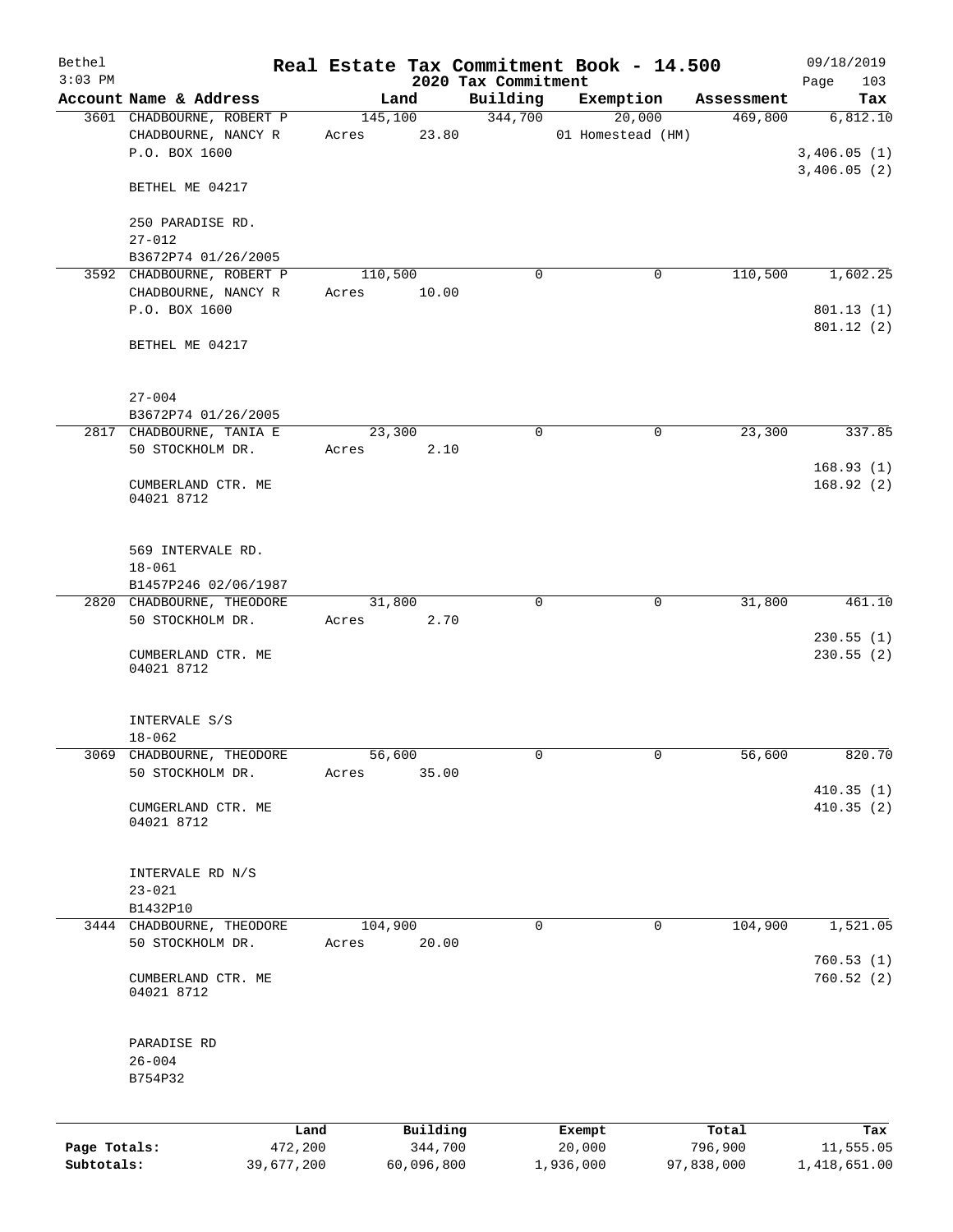| Bethel       |                                                                  |       |                |          |                     | Real Estate Tax Commitment Book - 14.500 |                      | 09/18/2019                 |
|--------------|------------------------------------------------------------------|-------|----------------|----------|---------------------|------------------------------------------|----------------------|----------------------------|
| $3:03$ PM    |                                                                  |       |                |          | 2020 Tax Commitment |                                          |                      | Page<br>104                |
|              | Account Name & Address<br>2776 CHADBOURNE, THEODORE              |       | Land<br>78,700 |          | Building<br>0       | Exemption<br>$\Omega$                    | Assessment<br>78,700 | Tax<br>1,141.15            |
|              | 50 STOCKHOLM DR.                                                 | Acres |                | 81.00    |                     |                                          |                      | 570.58(1)                  |
|              | CUMBERLAND CTR. ME<br>04021 8712                                 |       |                |          |                     |                                          |                      | 570.57(2)                  |
|              | INTERVALE W/S<br>$18 - 031$                                      |       |                |          |                     |                                          |                      |                            |
|              | 3008 CHAISSON, KATHLEEN                                          |       | 52,000         |          | 307,900             | 0                                        | 359,900              | 5,218.55                   |
|              | CHAISSON, PAUL<br>49 TAYLOR WOODS RD                             | Acres |                | 2.72     |                     |                                          |                      | 2,609.28(1)<br>2,609.27(2) |
|              | BETHEL ME 04217                                                  |       |                |          |                     |                                          |                      |                            |
|              | 49 TAYLOR WOODS RD<br>$22 - 026 - 011$                           |       |                |          |                     |                                          |                      |                            |
|              | B4985P53 05/14/2013 B4821P287 03/06/2012 B2934P144<br>04/27/2001 |       |                |          |                     |                                          |                      |                            |
|              | 4895 CHALK, CHRISTOPHER<br><b>JAMES</b><br>CHALK, KATE ELIZABETH |       | 33,600         |          | 166,100             | 0                                        | 199,700              | 2,895.65                   |
|              | 2 WOODLANDS, CHURCHSTOW                                          |       |                |          |                     |                                          |                      | 1,447.83(1)<br>1,447.82(2) |
|              | KINGSBRIDGE, DEVON UK<br>TQ7 1AJ                                 |       |                |          |                     |                                          |                      |                            |
|              | 135 VERNON ST<br>$26 - 076 - 1 - 8C$                             |       |                |          |                     |                                          |                      |                            |
|              | B4300P124 05/21/2008 B3942P178                                   |       |                |          |                     |                                          |                      |                            |
|              | 3244 CHAN, NINA S                                                |       | 38,300         |          | $\Omega$            | 0                                        | 38,300               | 555.35                     |
|              | CHAN, TIM C<br>10 SOUTHBROOK DRIVE                               | Acres |                | 0.17     |                     |                                          |                      | 277.68(1)<br>277.67(2)     |
|              | CLAREMONT NH 03743                                               |       |                |          |                     |                                          |                      |                            |
|              | MECHANIC ST.<br>$25 - 079$                                       |       |                |          |                     |                                          |                      |                            |
|              | B5229P473 06/30/2015 B615P37 08/20/1962                          |       |                |          |                     |                                          |                      |                            |
|              | 3251 CHAN, TIM C                                                 |       | 42,600         |          | 184,700             | $\mathbf 0$                              | 227,300              | 3,295.85                   |
|              | CHAN, NINA S                                                     | Acres |                | 0.21     |                     |                                          |                      |                            |
|              | 10 SOUTHBROOK DR                                                 |       |                |          |                     |                                          |                      | 1,647.93(1)<br>1,647.92(2) |
|              | CLAREMONT NH 03743                                               |       |                |          |                     |                                          |                      |                            |
|              | 23 MECHANIC ST.<br>$25 - 086$                                    |       |                |          |                     |                                          |                      |                            |
|              | B3963P235 06/29/2006                                             |       |                |          |                     |                                          |                      |                            |
| 3270         | CHANDLER FUNERAL HOMES<br>& CREMATION SERVICE                    |       | 76,300         |          | 245,100             | 0                                        | 321,400              | 4,660.30                   |
|              | 51 MAIN STREET                                                   | Acres |                | 0.62     |                     |                                          |                      | 2,330.15(1)                |
|              | SOUTH PARIS ME 04281                                             |       |                |          |                     |                                          |                      | 2,330.15(2)                |
|              | 37 VERNON ST.                                                    |       |                |          |                     |                                          |                      |                            |
|              | $25 - 103$<br>B4034P7 12/20/2006 B1277P74                        |       |                |          |                     |                                          |                      |                            |
|              |                                                                  | Land  |                | Building |                     | Exempt                                   | Total                | Tax                        |
| Page Totals: | 321,500                                                          |       |                | 903,800  |                     | 0                                        | 1,225,300            | 17,766.85                  |
| Subtotals:   | 39,998,700                                                       |       | 61,000,600     |          |                     | 1,936,000                                | 99,063,300           | 1,436,417.85               |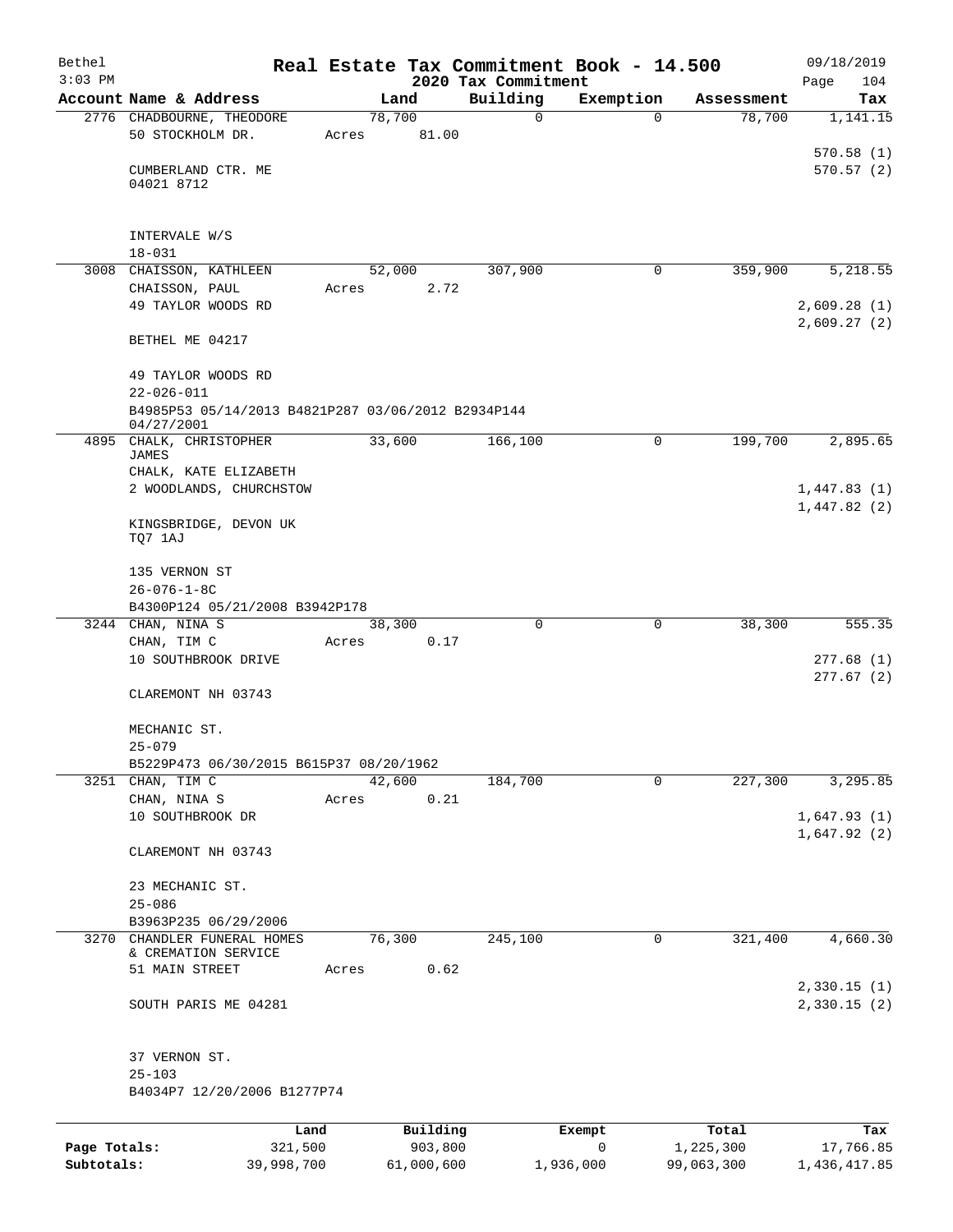| Bethel       |                                                    |            |       |                |              |                     | Real Estate Tax Commitment Book - 14.500 |                        | 09/18/2019             |
|--------------|----------------------------------------------------|------------|-------|----------------|--------------|---------------------|------------------------------------------|------------------------|------------------------|
| $3:03$ PM    |                                                    |            |       |                |              | 2020 Tax Commitment |                                          |                        | Page<br>105            |
|              | Account Name & Address<br>3287 CHANDLER, LYNDA H   |            |       | Land<br>52,700 |              | Building<br>189,500 | Exemption<br>20,000                      | Assessment<br>222, 200 | Tax<br>3,221.90        |
|              | PO BOX 974                                         |            | Acres |                | 0.38         |                     | 01 Homestead (HM)                        |                        |                        |
|              |                                                    |            |       |                |              |                     |                                          |                        | 1,610.95(1)            |
|              | BETHEL ME 04217                                    |            |       |                |              |                     |                                          |                        | 1,610.95(2)            |
|              |                                                    |            |       |                |              |                     |                                          |                        |                        |
|              | 12 CHAPMAN ST.                                     |            |       |                |              |                     |                                          |                        |                        |
|              | $25 - 121$                                         |            |       |                |              |                     |                                          |                        |                        |
|              | B4032P274 B1247P61 02/13/1984 B1109P1 02/18/1981   |            |       |                |              |                     |                                          |                        |                        |
|              | 53 CHANDLER, LYNDA H                               |            |       | 42,900         |              | 59,600              | 0                                        | 102,500                | 1,486.25               |
|              | PO BOX 974                                         |            | Acres |                | 4.20         |                     |                                          |                        |                        |
|              |                                                    |            |       |                |              |                     |                                          |                        | 743.13(1)              |
|              | BETHEL ME 04217                                    |            |       |                |              |                     |                                          |                        | 743.12 (2)             |
|              | 728 GROVER HILL RD.                                |            |       |                |              |                     |                                          |                        |                        |
|              | $01 - 045$                                         |            |       |                |              |                     |                                          |                        |                        |
|              | B4032P275 10/13/2006 B1515P27                      |            |       |                |              |                     |                                          |                        |                        |
|              | 45 CHANDLER, STEPHEN                               |            |       | 35,200         |              | 9,900               | 6,000                                    | 39,100                 | 566.95                 |
|              | CHANDLER, LYNDA                                    |            | Acres |                | 6.00         |                     | 12 WW2 Vet Res                           |                        |                        |
|              | PO BOX 974                                         |            |       |                |              |                     |                                          |                        | 283.48(1)              |
|              |                                                    |            |       |                |              |                     |                                          |                        | 283.47 (2)             |
|              | BETHEL ME 04217                                    |            |       |                |              |                     |                                          |                        |                        |
|              | 727 GROVER HILL RD.                                |            |       |                |              |                     |                                          |                        |                        |
|              | $01 - 037$                                         |            |       |                |              |                     |                                          |                        |                        |
|              | B737P40 03/09/1972                                 |            |       |                |              |                     |                                          |                        |                        |
|              | 5299 CHAPMAN, DAVID W                              |            |       | 29,200         |              | $\Omega$            | 0                                        | 29,200                 | 423.40                 |
|              | KALEDAITE, KALEDAITE,                              |            | Acres |                | 2.32         |                     |                                          |                        |                        |
|              | JURGA                                              |            |       |                |              |                     |                                          |                        |                        |
|              | 1549 US ROUTE 1                                    |            |       |                |              |                     |                                          |                        | 211.70(1)<br>211.70(2) |
|              | CAPE NEDDICK ME 03902                              |            |       |                |              |                     |                                          |                        |                        |
|              | SECOND ST                                          |            |       |                |              |                     |                                          |                        |                        |
|              | $22 - 029 - 017$                                   |            |       |                |              |                     |                                          |                        |                        |
|              | B5259P394 12/21/2015 B5055P54 10/28/2013 B3509P327 |            |       |                |              |                     |                                          |                        |                        |
|              | 05/13/2004                                         |            |       |                |              |                     |                                          |                        |                        |
| 5300         | CHAPMAN, DAVID W                                   |            |       | 27,900         |              | 0                   | $\mathbf 0$                              | 27,900                 | 404.55                 |
|              | KALEDAITE, KALEDAITE,                              |            | Acres |                | 1.44         |                     |                                          |                        |                        |
|              | JURGA<br>1549 US ROUTE 1                           |            |       |                |              |                     |                                          |                        | 202.28(1)              |
|              |                                                    |            |       |                |              |                     |                                          |                        | 202.27(2)              |
|              | CAPE NEDDICK ME 03902                              |            |       |                |              |                     |                                          |                        |                        |
|              | SECOND ST                                          |            |       |                |              |                     |                                          |                        |                        |
|              | $22 - 029 - 018$                                   |            |       |                |              |                     |                                          |                        |                        |
|              | B5259P395 12/21/2015 B5066P142 11/25/2013 B13P4653 |            |       |                |              |                     |                                          |                        |                        |
|              | 06/23/2010                                         |            |       |                |              |                     |                                          |                        |                        |
| 2635         | CHAPMAN, HOWARD                                    |            |       | 93,100         |              | 53,800              | 20,000                                   | 126,900                | 1,840.05               |
|              | 76 CHAPMAN HILL RD.                                |            | Acres |                | 63.85        |                     | 01 Homestead (HM)                        |                        |                        |
|              |                                                    |            |       |                |              |                     |                                          |                        | 920.03(1)              |
|              | BETHEL ME 04217                                    |            |       |                |              |                     |                                          |                        | 920.02(2)              |
|              | 85 CHAPMAN HILL RD                                 |            |       |                |              |                     |                                          |                        |                        |
|              | $16 - 010$                                         |            |       |                |              |                     |                                          |                        |                        |
|              | B3331P51 07/11/2003                                |            |       |                |              |                     |                                          |                        |                        |
|              |                                                    | Land       |       |                | Building     |                     | Exempt                                   | Total                  | Tax                    |
| Page Totals: |                                                    | 281,000    |       |                | 312,800      |                     | 46,000                                   | 547,800                | 7,943.10               |
| Subtotals:   |                                                    | 40,279,700 |       |                | 61, 313, 400 |                     | 1,982,000                                | 99,611,100             | 1,444,360.95           |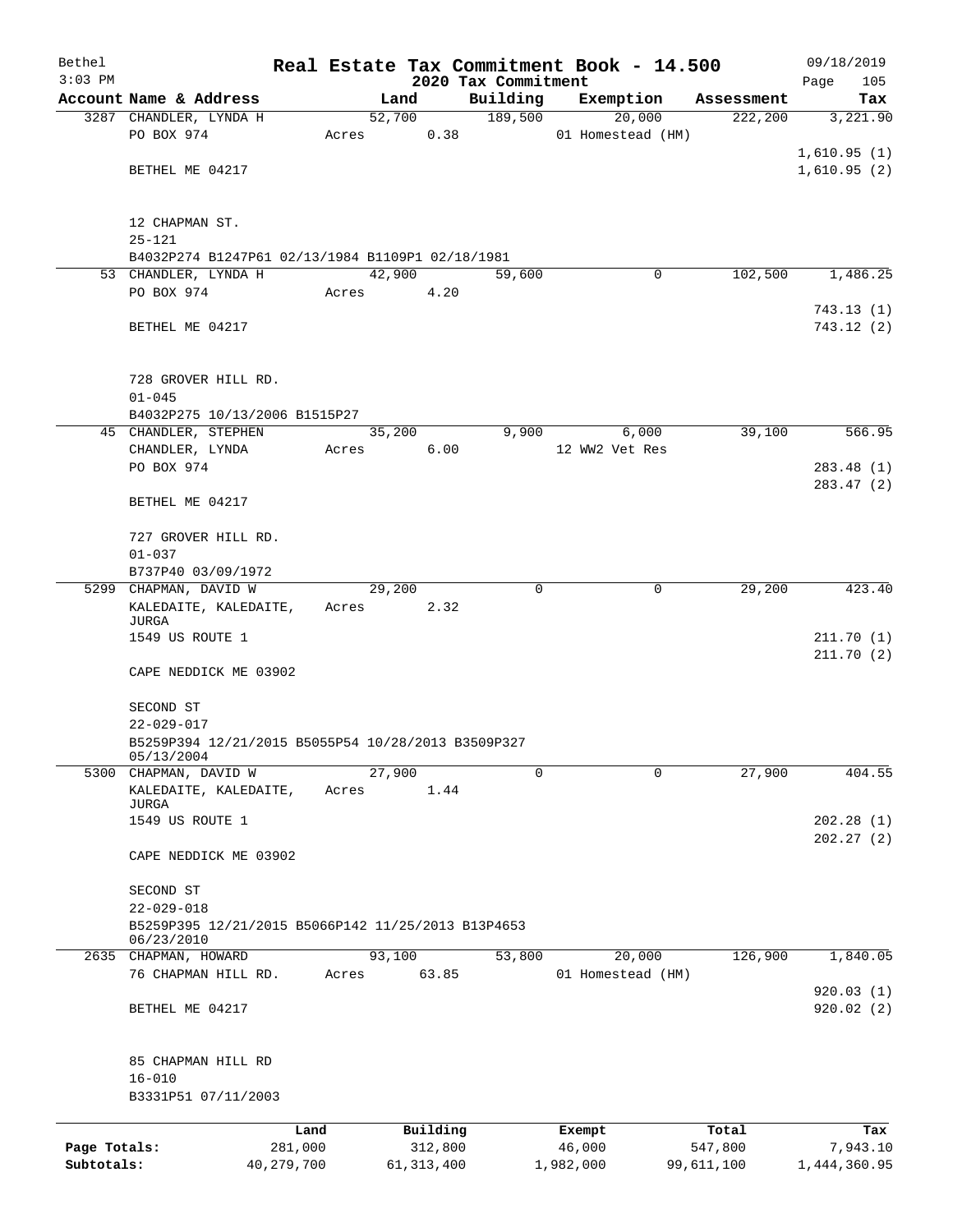| Bethel       |                                                                 |       |          |                                 | Real Estate Tax Commitment Book - 14.500 |            | 09/18/2019         |  |
|--------------|-----------------------------------------------------------------|-------|----------|---------------------------------|------------------------------------------|------------|--------------------|--|
| $3:03$ PM    | Account Name & Address                                          |       | Land     | 2020 Tax Commitment<br>Building | Exemption                                | Assessment | 106<br>Page<br>Tax |  |
|              | 2637 CHAPMAN, MARY ELLEN                                        |       | 50,100   | 52,900                          | 20,000                                   | 83,000     | 1,203.50           |  |
|              | 93 CHAPMAN HILL ROAD                                            | Acres | 1.70     |                                 | 01 Homestead (HM)                        |            |                    |  |
|              |                                                                 |       |          |                                 |                                          |            | 601.75(1)          |  |
|              | BETHEL ME 04217                                                 |       |          |                                 |                                          |            | 601.75(2)          |  |
|              |                                                                 |       |          |                                 |                                          |            |                    |  |
|              |                                                                 |       |          |                                 |                                          |            |                    |  |
|              | 93 CHAPMAN HILL RD<br>$16 - 011 - 001$                          |       |          |                                 |                                          |            |                    |  |
|              | B1610P157 10/26/1988                                            |       |          |                                 |                                          |            |                    |  |
|              | 2645 CHAPMAN, NICHOLAS                                          |       | 43,300   | 52,100                          | 0                                        | 95,400     | 1,383.30           |  |
|              | CHAPMAN, TASHA                                                  | Acres | 0.77     |                                 |                                          |            |                    |  |
|              | 74 CHAPMAN HILL RD                                              |       |          |                                 |                                          |            | 691.65(1)          |  |
|              |                                                                 |       |          |                                 |                                          |            | 691.65 (2)         |  |
|              | BETHEL ME 04217                                                 |       |          |                                 |                                          |            |                    |  |
|              |                                                                 |       |          |                                 |                                          |            |                    |  |
|              | 74 CHAPMAN HILL RD<br>$16 - 010 - 002$                          |       |          |                                 |                                          |            |                    |  |
|              | B5122P204 06/05/2014 B3787P60 08/24/2005                        |       |          |                                 |                                          |            |                    |  |
|              | 1458 CHAPPIE, TRICIA M                                          |       | 46,000   | 70,100                          | 0                                        | 116,100    | 1,683.45           |  |
|              | 571 EAST BETHEL ROAD                                            | Acres | 16.00    |                                 |                                          |            |                    |  |
|              |                                                                 |       |          |                                 |                                          |            | 841.73 (1)         |  |
|              | BETHEL ME 04217                                                 |       |          |                                 |                                          |            | 841.72 (2)         |  |
|              |                                                                 |       |          |                                 |                                          |            |                    |  |
|              | 571 EAST BETHEL RD.                                             |       |          |                                 |                                          |            |                    |  |
|              | $09 - 035$                                                      |       |          |                                 |                                          |            |                    |  |
|              | B5282P567 05/23/2016 B3402P288 10/17/2003 B3402P288             |       |          |                                 |                                          |            |                    |  |
|              | 10/17/2003                                                      |       |          |                                 |                                          |            |                    |  |
|              | 1437 CHARETTE, ANTHONY P SR                                     |       | 39,500   | 84,600                          | 0                                        | 124,100    | 1,799.45           |  |
|              | CHARETTE, SANDRA<br>930 MILLVILLE RD                            | Acres | 7.45     |                                 |                                          |            | 899.73 (1)         |  |
|              |                                                                 |       |          |                                 |                                          |            | 899.72 (2)         |  |
|              | UXBRIDGE MA 01569                                               |       |          |                                 |                                          |            |                    |  |
|              |                                                                 |       |          |                                 |                                          |            |                    |  |
|              | 538 EAST BETHEL RD.                                             |       |          |                                 |                                          |            |                    |  |
|              | $09 - 015$<br>B5114P67 05/12/2014 B5052P92 10/18/2013 B3867P306 |       |          |                                 |                                          |            |                    |  |
|              | 12/29/2005                                                      |       |          |                                 |                                          |            |                    |  |
|              | 36 CHARLOTTE WHALEN, LLC                                        |       | 43,700   | 71,300                          | 0                                        | 115,000    | 1,667.50           |  |
|              | 234 SCHOOL STREET                                               | Acres | 5.00     |                                 |                                          |            |                    |  |
|              |                                                                 |       |          |                                 |                                          |            | 833.75 (1)         |  |
|              | SOMERVILLE MA 02145                                             |       |          |                                 |                                          |            | 833.75 (2)         |  |
|              |                                                                 |       |          |                                 |                                          |            |                    |  |
|              | 960 GROVER HILL RD.                                             |       |          |                                 |                                          |            |                    |  |
|              | $01 - 032$                                                      |       |          |                                 |                                          |            |                    |  |
|              | B5339P294 04/07/2017 B5332P337 02/24/2017 B4760P256             |       |          |                                 |                                          |            |                    |  |
|              | 09/19/2011 B4648P348 10/20/2010                                 |       |          |                                 |                                          |            |                    |  |
|              | 5098 CHARRON, MICHAEL W                                         |       | 35,900   | 347,200                         | 26,000                                   | 357,100    | 5,177.95           |  |
|              | CHARRON, FREIDA<br>PO BOX 1446                                  | Acres | 3.57     |                                 | 01 Homestead (HM)<br>12 WW2 Vet Res      |            | 2,588.98(1)        |  |
|              |                                                                 |       |          |                                 |                                          |            | 2,588.97(2)        |  |
|              | BETHEL ME 04217                                                 |       |          |                                 |                                          |            |                    |  |
|              | 55 HEMLOCK RIDGE DRIVE                                          |       |          |                                 |                                          |            |                    |  |
|              | $12 - 045 - 007$                                                |       |          |                                 |                                          |            |                    |  |
|              | B4953P67 02/13/2013 B3835P114 11/07/2005                        |       |          |                                 |                                          |            |                    |  |
|              |                                                                 |       |          |                                 |                                          |            |                    |  |
|              |                                                                 | Land  | Building |                                 | Exempt                                   | Total      | Tax                |  |
| Page Totals: | 258,500                                                         |       | 678,200  |                                 | 46,000                                   | 890,700    | 12,915.15          |  |

**Subtotals:** 40,538,200 61,991,600 2,028,000 100,501,800 1,457,276.10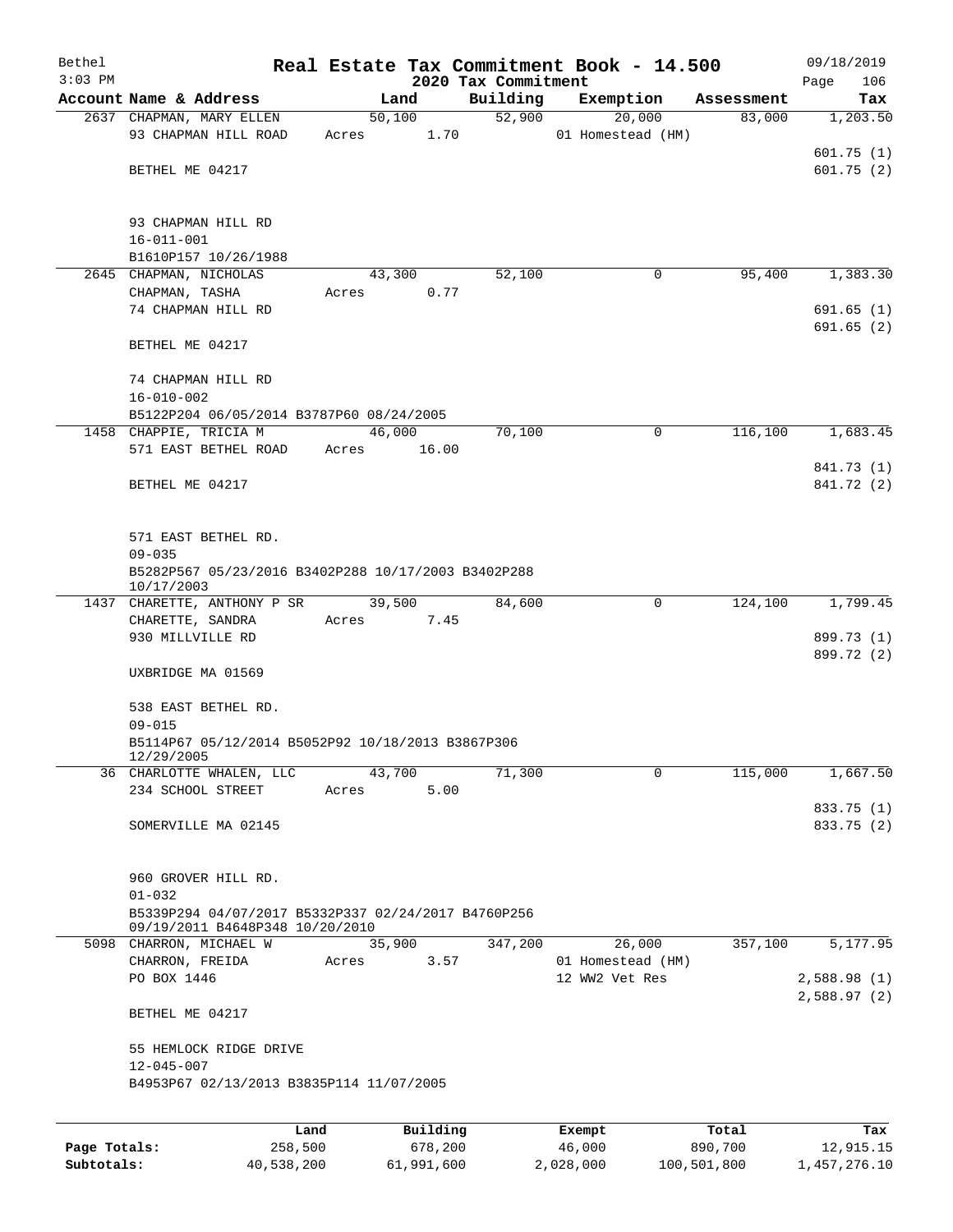| Bethel<br>$3:03$ PM |                                                     |        |        | 2020 Tax Commitment | Real Estate Tax Commitment Book - 14.500 |            | 09/18/2019<br>Page<br>107 |
|---------------------|-----------------------------------------------------|--------|--------|---------------------|------------------------------------------|------------|---------------------------|
|                     | Account Name & Address                              |        | Land   | Building            | Exemption                                | Assessment | Tax                       |
|                     | 3495 CHASE, CHARLEEN                                |        | 68,100 | 202, 300            | 20,000                                   | 250,400    | 3,630.80                  |
|                     | CASEY, CASEY, CARLIE                                | Acres  | 1.40   |                     | 01 Homestead (HM)                        |            |                           |
|                     | PO BOX 197                                          |        |        |                     |                                          |            | 1,815.40(1)               |
|                     |                                                     |        |        |                     |                                          |            | 1,815.40(2)               |
|                     | BETHEL ME 04217                                     |        |        |                     |                                          |            |                           |
|                     | 17 EDEN LANE                                        |        |        |                     |                                          |            |                           |
|                     | $26 - 054$                                          |        |        |                     |                                          |            |                           |
|                     | B5084P97 01/22/2014 B3209P342 12/09/2002            |        |        |                     |                                          |            |                           |
|                     | 1732 CHASE, DONALD C                                | 57,300 |        | 217,800             | 20,000                                   | 255,100    | 3,698.95                  |
|                     | CHASE, BEVERLY J                                    | Acres  | 9.00   |                     | 01 Homestead (HM)                        |            |                           |
|                     | PO BOX 332                                          |        |        |                     |                                          |            | 1,849.48(1)               |
|                     |                                                     |        |        |                     |                                          |            | 1,849.47(2)               |
|                     | BETHEL ME 04217                                     |        |        |                     |                                          |            |                           |
|                     | 236 MAYVILLE RD.                                    |        |        |                     |                                          |            |                           |
|                     | $12 - 069$                                          |        |        |                     |                                          |            |                           |
|                     | B1315P145 05/20/1985                                |        |        |                     |                                          |            |                           |
|                     | 3616 CHASE, JASON                                   |        | 38,900 | 220,100             | 0                                        | 259,000    | 3,755.50                  |
|                     | CHASE, DARCY                                        | Acres  | 1.20   |                     |                                          |            |                           |
|                     | PO BOX 186                                          |        |        |                     |                                          |            | 1,877.75(1)               |
|                     |                                                     |        |        |                     |                                          |            | 1,877.75(2)               |
|                     | BETHEL ME 04217                                     |        |        |                     |                                          |            |                           |
|                     | 44 DUMONT CIRCLE                                    |        |        |                     |                                          |            |                           |
|                     | $27 - 021$                                          |        |        |                     |                                          |            |                           |
|                     | B5087P297 02/06/2014 B4693P226 02/22/2011 B2863P294 |        |        |                     |                                          |            |                           |
|                     | 3477 CHASE, JASON A                                 |        | 36,800 | 88,800              | $\mathbf 0$                              | 125,600    | 1,821.20                  |
|                     | CHASE, DARCY L                                      | Acres  | 0.13   |                     |                                          |            |                           |
|                     | PO BOX 186                                          |        |        |                     |                                          |            | 910.60(1)                 |
|                     |                                                     |        |        |                     |                                          |            | 910.60(2)                 |
|                     | BETHEL ME 04217                                     |        |        |                     |                                          |            |                           |
|                     | 28 EVERGREEN RD.                                    |        |        |                     |                                          |            |                           |
|                     | $26 - 037$                                          |        |        |                     |                                          |            |                           |
|                     | B3733P85 06/03/2005                                 |        |        |                     |                                          |            |                           |
|                     | 2802 CHASE, RUTH                                    | 26,300 |        | 0                   | 0                                        | 26,300     | 381.35                    |
|                     | CHASE, GEORGE                                       | Acres  | 90.00  |                     |                                          |            |                           |
|                     | 1 FENDERSON ROAD                                    |        |        |                     |                                          |            | 190.68(1)                 |
|                     |                                                     |        |        |                     |                                          |            | 190.67(2)                 |
|                     | SACO ME 04072                                       |        |        |                     |                                          |            |                           |
|                     | INTERVALE RD.                                       |        |        |                     |                                          |            |                           |
|                     | $18 - 050 - 002$                                    |        |        |                     |                                          |            |                           |
|                     | B2226P72                                            |        |        |                     |                                          |            |                           |
|                     | 2808 CHEEVER, MARK R                                |        | 34,300 | 0                   | 0                                        | 34,300     | 497.35                    |
|                     | LEWEY, DORENE M                                     | Acres  | 1.24   |                     |                                          |            |                           |
|                     | 8 ILA RD                                            |        |        |                     |                                          |            | 248.68(1)                 |
|                     |                                                     |        |        |                     |                                          |            | 248.67(2)                 |
|                     | SAUGUS MA 01906                                     |        |        |                     |                                          |            |                           |
|                     |                                                     |        |        |                     |                                          |            |                           |
|                     | $18 - 054 - 002$                                    |        |        |                     |                                          |            |                           |
|                     | B3222P244                                           |        |        |                     |                                          |            |                           |
|                     |                                                     |        |        |                     |                                          |            |                           |
|                     |                                                     |        |        |                     |                                          |            |                           |
|                     |                                                     |        |        |                     |                                          |            |                           |

|              | Land       | Building   | Exempt    | Total       | Tax          |
|--------------|------------|------------|-----------|-------------|--------------|
| Page Totals: | 261,700    | 729,000    | 40,000    | 950,700     | 13,785.15    |
| Subtotals:   | 40,799,900 | 62,720,600 | 2,068,000 | 101,452,500 | 1,471,061.25 |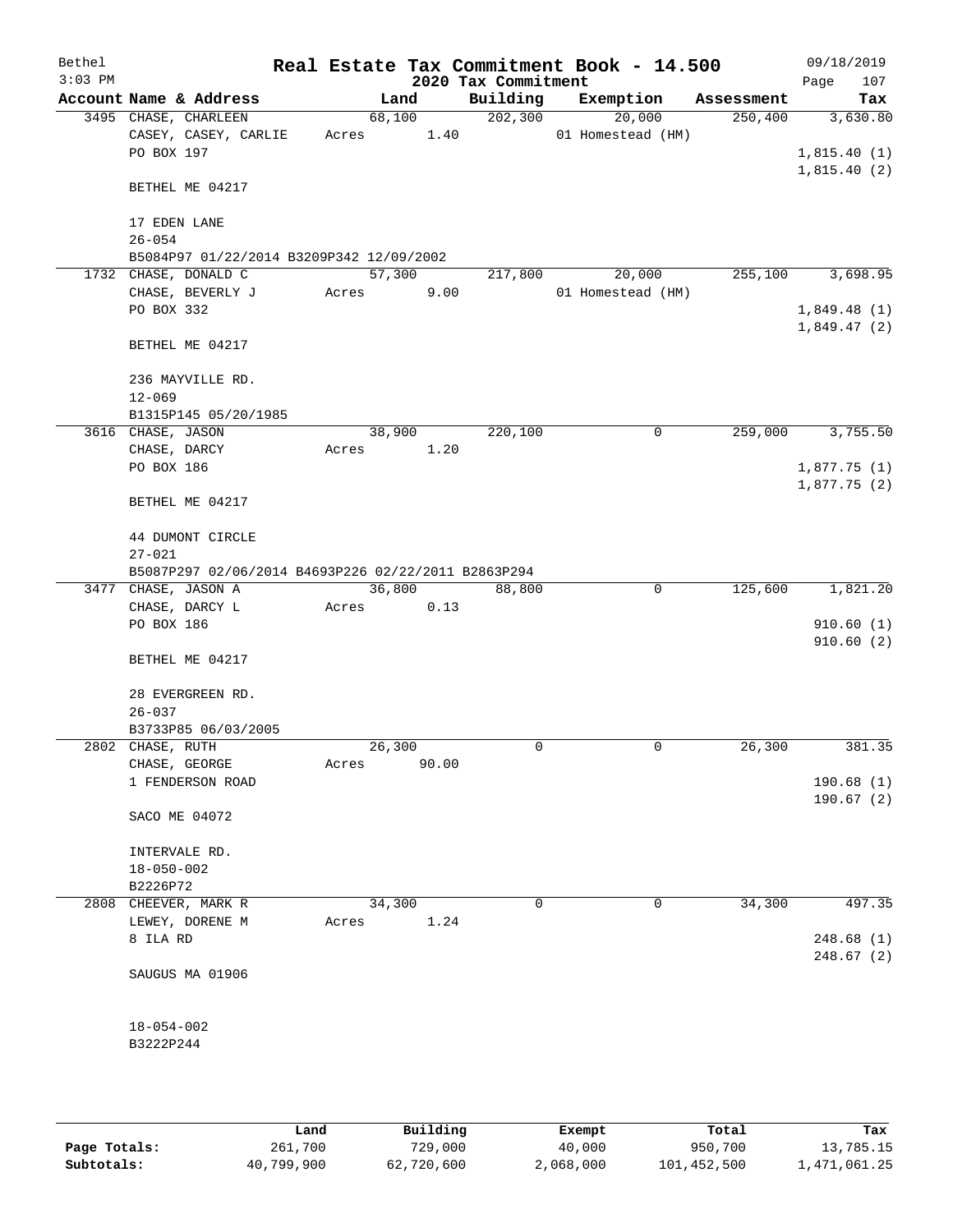| Bethel    |                                                                                        |        | Real Estate Tax Commitment Book - 14.500 |             |            | 09/18/2019  |  |  |  |
|-----------|----------------------------------------------------------------------------------------|--------|------------------------------------------|-------------|------------|-------------|--|--|--|
| $3:03$ PM |                                                                                        |        | 2020 Tax Commitment                      |             |            | Page<br>108 |  |  |  |
|           | Account Name & Address                                                                 | Land   | Building                                 | Exemption   | Assessment | Tax         |  |  |  |
|           | 2810 CHEEVER, MARK R                                                                   | 43,600 | 232,000                                  | $\mathbf 0$ | 275,600    | 3,996.20    |  |  |  |
|           | LEWEY, DORENE M                                                                        | Acres  | 1.12                                     |             |            |             |  |  |  |
|           | 8 ILA RD.                                                                              |        |                                          |             |            | 1,998.10(1) |  |  |  |
|           | SAUGUS MA 01906                                                                        |        |                                          |             |            | 1,998.10(2) |  |  |  |
|           | 24 PINE HAVEN LANE                                                                     |        |                                          |             |            |             |  |  |  |
|           | $18 - 054 - 004$                                                                       |        |                                          |             |            |             |  |  |  |
|           | B3247P190 02/21/2003                                                                   |        |                                          |             |            |             |  |  |  |
| 2809      | CHEEVER, MARK R                                                                        | 34,100 | 0                                        | 0           | 34,100     | 494.45      |  |  |  |
|           | LEWEY, DORENE M                                                                        | Acres  | 1.15                                     |             |            |             |  |  |  |
|           | 8 ILA RD.                                                                              |        |                                          |             |            | 247.23(1)   |  |  |  |
|           |                                                                                        |        |                                          |             |            | 247.22(2)   |  |  |  |
|           | SAUGUS MA 01906                                                                        |        |                                          |             |            |             |  |  |  |
|           | 22 PINE HAVEN LANE                                                                     |        |                                          |             |            |             |  |  |  |
|           | $18 - 054 - 003$                                                                       |        |                                          |             |            |             |  |  |  |
|           | B3247P190 02/21/2003                                                                   |        |                                          |             |            |             |  |  |  |
| 2781      | CHICK, GEOFFREY C., JR.<br>& SHAWN G.                                                  | 41,100 | 170,800                                  | 0           | 211,900    | 3,072.55    |  |  |  |
|           | 790 NORTH HIGHWAY, 393                                                                 | Acres  | 2.45                                     |             |            |             |  |  |  |
|           | SUITE 2E                                                                               |        |                                          |             |            |             |  |  |  |
|           |                                                                                        |        |                                          |             |            | 1,536.28(1) |  |  |  |
|           | SANTA ROSA BEACH FL<br>32459                                                           |        |                                          |             |            | 1,536.27(2) |  |  |  |
|           | 656 INTERVALE RD.                                                                      |        |                                          |             |            |             |  |  |  |
|           | $18 - 034$<br>B5386P413 01/03/2018 B4857P236 06/21/2012 B4857P234                      |        |                                          |             |            |             |  |  |  |
|           | 06/21/2012 B4680P171 01/07/2011 B4680P168 01/07/2011<br>B4680P165 01/07/2011 B1639P201 |        |                                          |             |            |             |  |  |  |
|           | 2968 CHISMARK, ANTHONY &                                                               | 33,600 | 117,500                                  | 0           | 151,100    | 2,190.95    |  |  |  |
|           | KATHERINE, TRUSTEES                                                                    |        |                                          |             |            |             |  |  |  |
|           | CHISMARK FAMILY TRUST                                                                  |        |                                          |             |            |             |  |  |  |
|           | 88 QUINCY DR.                                                                          |        |                                          |             |            | 1,095.48(1) |  |  |  |
|           |                                                                                        |        |                                          |             |            | 1,095.47(2) |  |  |  |
|           | BEDFORD NH 03110                                                                       |        |                                          |             |            |             |  |  |  |
|           | 24 CHERRY LANE                                                                         |        |                                          |             |            |             |  |  |  |
|           | $22 - 002 - 001 - 044$                                                                 |        |                                          |             |            |             |  |  |  |
|           | B5077P169 12/26/2013 B2786P304 01/14/2000                                              |        |                                          |             |            |             |  |  |  |
|           | 1581 CHRISTOFORO, MARGARET V                                                           | 67,700 | 112,800                                  | $\Omega$    | 180,500    | 2,617.25    |  |  |  |
|           | 758 S 51ST STREET                                                                      | Acres  | 6.00                                     |             |            |             |  |  |  |
|           |                                                                                        |        |                                          |             |            | 1,308.63(1) |  |  |  |
|           | PHILADELPHIA PA 19143                                                                  |        |                                          |             |            | 1,308.62(2) |  |  |  |
|           | 221 BARKER RD.                                                                         |        |                                          |             |            |             |  |  |  |
|           | $11 - 050$                                                                             |        |                                          |             |            |             |  |  |  |
|           | B5403P26 04/18/2018 B2454P124 07/16/1997                                               |        |                                          |             |            |             |  |  |  |

|              | Land       | Building   | Exempt    | Total       | Tax          |
|--------------|------------|------------|-----------|-------------|--------------|
| Page Totals: | 220,100    | 633,100    |           | 853,200     | 12,371.40    |
| Subtotals:   | 41,020,000 | 63,353,700 | 2,068,000 | 102,305,700 | 1,483,432.65 |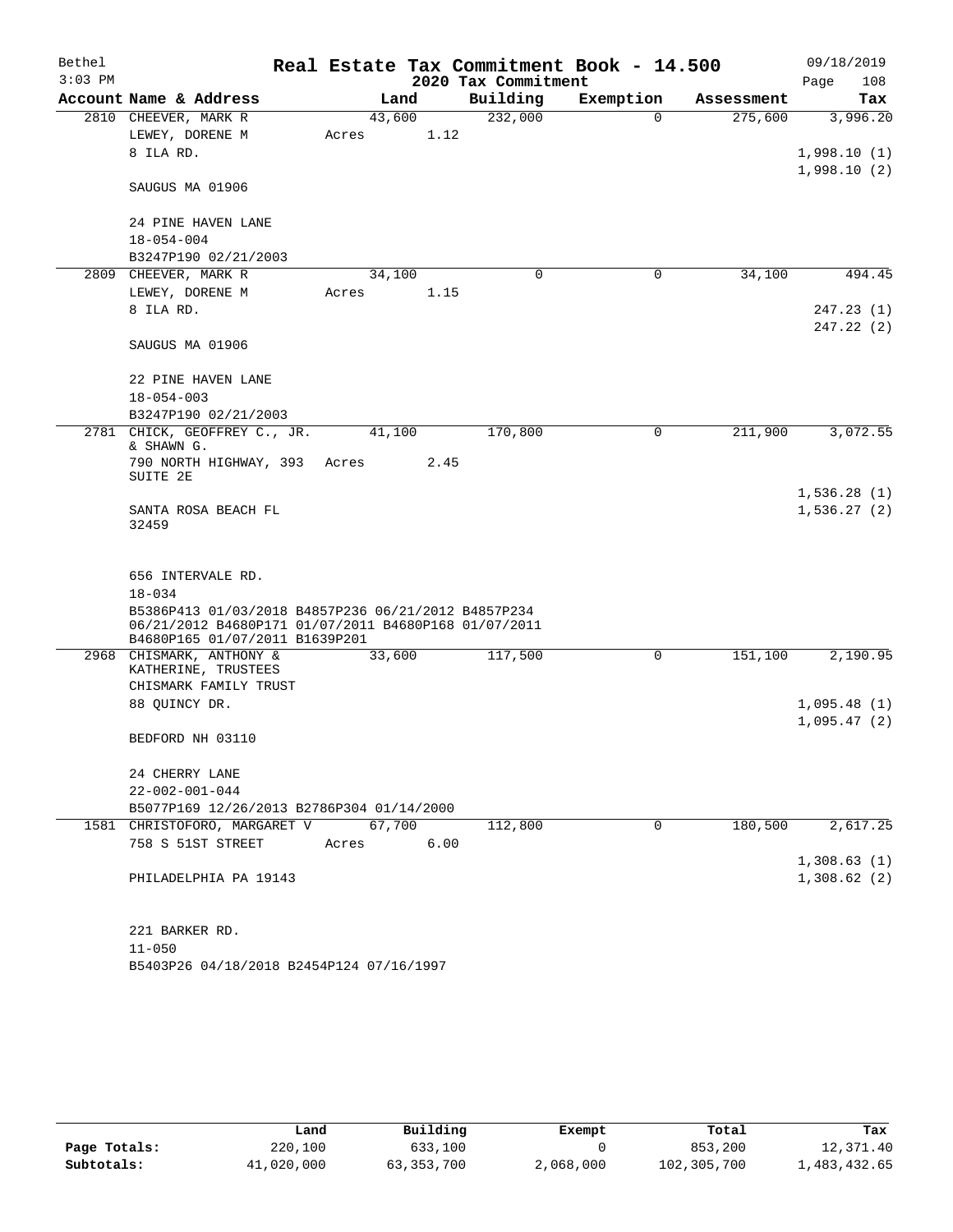| Bethel       |                                                                       |         |            |                                 | Real Estate Tax Commitment Book - 14.500 |               | 09/18/2019                 |  |  |  |  |  |
|--------------|-----------------------------------------------------------------------|---------|------------|---------------------------------|------------------------------------------|---------------|----------------------------|--|--|--|--|--|
| $3:03$ PM    | Account Name & Address                                                |         | Land       | 2020 Tax Commitment<br>Building | Exemption                                | Assessment    | 109<br>Page<br>Tax         |  |  |  |  |  |
|              | 5064 CIMLER, CONSTANCE H                                              |         | 46,700     | $\mathbf 0$                     | $\mathbf 0$                              | 46,700        | 677.15                     |  |  |  |  |  |
|              | 75 ENGLISH RANGE ROAD                                                 | Acres   | 2.17       |                                 |                                          |               |                            |  |  |  |  |  |
|              |                                                                       |         |            |                                 |                                          |               | 338.58(1)                  |  |  |  |  |  |
|              | DERRY NH 03038                                                        |         |            |                                 |                                          |               | 338.57(2)                  |  |  |  |  |  |
|              | $18 - 060 - 038$                                                      |         |            |                                 |                                          |               |                            |  |  |  |  |  |
|              | B5306P478 09/26/2016 B4681P56 01/10/2011 B3568P322<br>08/06/2004      |         |            |                                 |                                          |               |                            |  |  |  |  |  |
|              | 5065 CIMLER, CONSTANCE H                                              |         | 55,300     | 272,100                         | $\Omega$                                 | 327,400       | 4,747.30                   |  |  |  |  |  |
|              | CIMLER, CONSTANCE H                                                   | Acres   | 1.75       |                                 |                                          |               |                            |  |  |  |  |  |
|              | 75 ENGLISH RANGE ROAD                                                 |         |            |                                 |                                          |               | 2,373.65(1)<br>2,373.65(2) |  |  |  |  |  |
|              | DERRY NH 03038                                                        |         |            |                                 |                                          |               |                            |  |  |  |  |  |
|              | 29 OAK RIDGE ROAD                                                     |         |            |                                 |                                          |               |                            |  |  |  |  |  |
|              | $18 - 060 - 039$<br>B5442P128 11/15/2018 B4611P4 07/15/2010 B3568P322 |         |            |                                 |                                          |               |                            |  |  |  |  |  |
|              | 08/06/2004                                                            |         |            |                                 |                                          |               |                            |  |  |  |  |  |
|              | 1041 CIMMINO, MICHAEL                                                 |         | 33,600     | 131,700                         | 0                                        | 165,300       | 2,396.85                   |  |  |  |  |  |
|              | SMITH, SMITH, JEANNE<br>31 COUNTRY CLUB WAY                           |         |            |                                 |                                          |               | 1, 198.43(1)               |  |  |  |  |  |
|              |                                                                       |         |            |                                 |                                          |               | 1, 198.42(2)               |  |  |  |  |  |
|              | IPSWICH MA 01938                                                      |         |            |                                 |                                          |               |                            |  |  |  |  |  |
|              | 88 FAIRWAY ROAD<br>$07 - 028 - 552$                                   |         |            |                                 |                                          |               |                            |  |  |  |  |  |
|              | B5384P617 12/19/2017 B5332P513 02/27/2017 B1545P115                   |         |            |                                 |                                          |               |                            |  |  |  |  |  |
|              | 02/05/1988                                                            |         |            |                                 |                                          |               |                            |  |  |  |  |  |
|              | 1035 CIMMINO, MICHAEL<br>31 COUNTRY CLUB WAY                          |         | 33,600     | 131,700                         | 0                                        | 165,300       | 2,396.85                   |  |  |  |  |  |
|              |                                                                       |         |            |                                 |                                          |               | 1, 198.43(1)               |  |  |  |  |  |
|              | IPSWICH MA 01938                                                      |         |            |                                 |                                          |               | 1, 198.42(2)               |  |  |  |  |  |
|              | 88 FAIRWAY ROAD                                                       |         |            |                                 |                                          |               |                            |  |  |  |  |  |
|              | $07 - 028 - 540$                                                      |         |            |                                 |                                          |               |                            |  |  |  |  |  |
|              | B4717P324 05/16/2011 B3670P29 02/01/2005<br>1742 CLANTON, NORMAN      |         | 103,500    | $\mathbf 0$                     | $\mathbf 0$                              | 103,500       | 1,500.75                   |  |  |  |  |  |
|              | CLANTON, SYLVIA                                                       | Acres   | 4.20       |                                 |                                          |               |                            |  |  |  |  |  |
|              | PO BOX 305                                                            |         |            |                                 |                                          |               | 750.38(1)                  |  |  |  |  |  |
|              | BETHEL ME 04217                                                       |         |            |                                 |                                          |               | 750.37(2)                  |  |  |  |  |  |
|              |                                                                       |         |            |                                 |                                          |               |                            |  |  |  |  |  |
|              | RTE 2 E/S                                                             |         |            |                                 |                                          |               |                            |  |  |  |  |  |
|              | $12 - 077$<br>B725P199 10/28/1971                                     |         |            |                                 |                                          |               |                            |  |  |  |  |  |
|              | 981 CLAPP, WILLIAM K                                                  |         | 33,600     | 131,700                         | 0                                        | 165,300       | 2,396.85                   |  |  |  |  |  |
|              | CLAPP, CYNTHIA R                                                      |         |            |                                 |                                          |               |                            |  |  |  |  |  |
|              | 86 NORTH RIDGE RD.                                                    |         |            |                                 |                                          |               | 1, 198.43(1)               |  |  |  |  |  |
|              | IPSWICH MA 01938                                                      |         |            |                                 |                                          |               | 1, 198.42(2)               |  |  |  |  |  |
|              | 100 FAIRWAY ROAD                                                      |         |            |                                 |                                          |               |                            |  |  |  |  |  |
|              | $07 - 028 - 532$                                                      |         |            |                                 |                                          |               |                            |  |  |  |  |  |
|              | B3130P291                                                             |         |            |                                 |                                          |               |                            |  |  |  |  |  |
|              |                                                                       | Land    | Building   |                                 | Exempt                                   | Total         | Tax                        |  |  |  |  |  |
| Page Totals: |                                                                       | 306,300 | 667,200    |                                 | 0                                        | 973,500       | 14,115.75                  |  |  |  |  |  |
| Subtotals:   | 41,326,300                                                            |         | 64,020,900 |                                 | 2,068,000                                | 103, 279, 200 | 1,497,548.40               |  |  |  |  |  |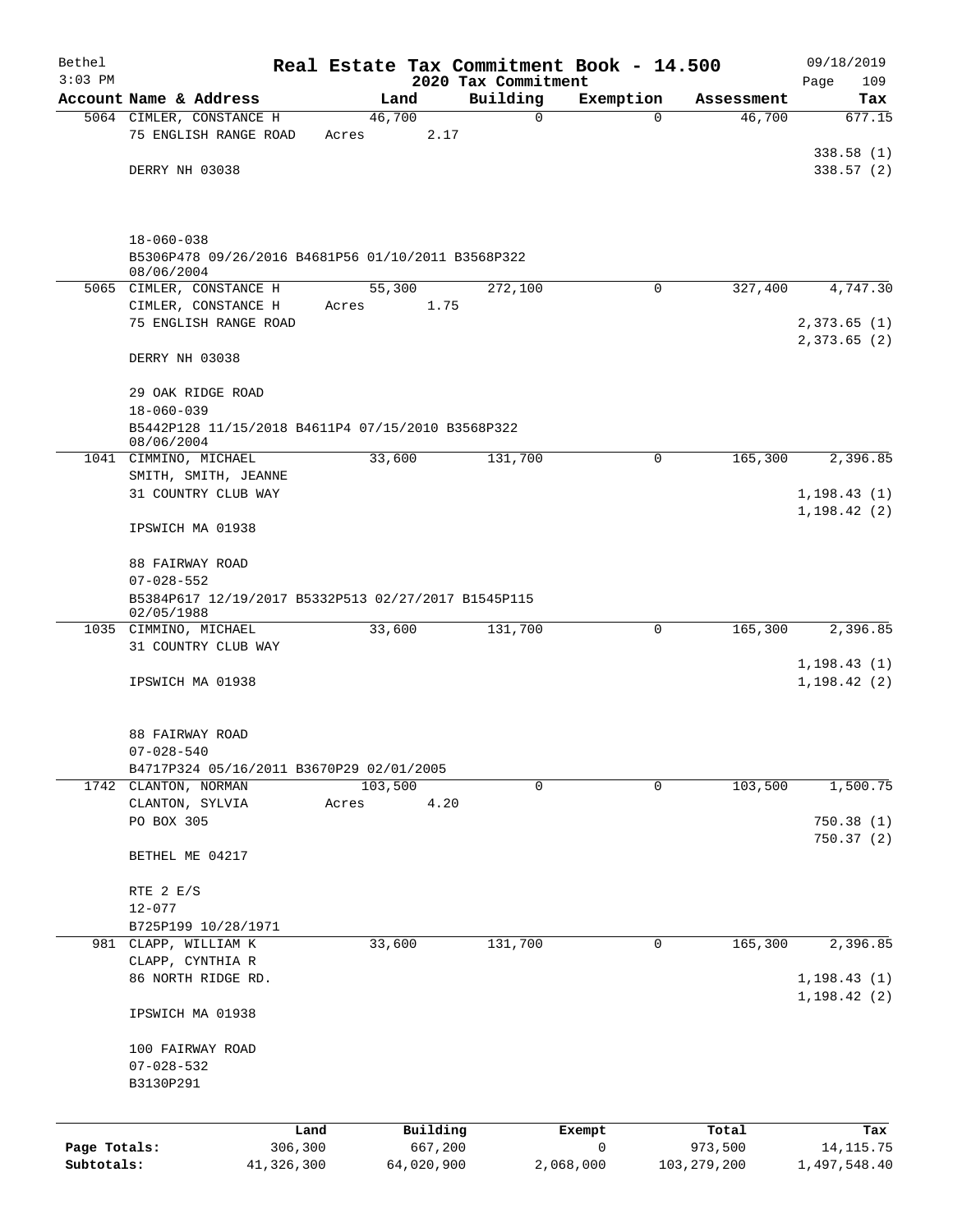| Bethel    |                                                     |       |        |        |                      | Real Estate Tax Commitment Book - 14.500 |          |            | 09/18/2019  |
|-----------|-----------------------------------------------------|-------|--------|--------|----------------------|------------------------------------------|----------|------------|-------------|
| $3:03$ PM |                                                     |       |        |        | 2020 Tax Commitment  |                                          |          |            | Page<br>110 |
|           | Account Name & Address                              |       | Land   |        | Building<br>$\Omega$ | Exemption                                |          | Assessment | Tax         |
|           | 51 CLARK, JONATHAN T<br>MUNSON, KELLY A             |       | 35,700 | 122.00 |                      |                                          | $\Omega$ | 35,700     | 517.65      |
|           | 395 EAST 7th AVE                                    | Acres |        |        |                      |                                          |          |            | 258.83(1)   |
|           |                                                     |       |        |        |                      |                                          |          |            | 258.82(2)   |
|           | CHICO CA 95926                                      |       |        |        |                      |                                          |          |            |             |
|           | GROVER HILL RD.                                     |       |        |        |                      |                                          |          |            |             |
|           | $01 - 043$                                          |       |        |        |                      |                                          |          |            |             |
|           | B2941P306 05/16/2001                                |       |        |        |                      |                                          |          |            |             |
|           | 3455 CLARKE, BRADFORD J                             |       | 86,800 |        | 94,200               |                                          | 0        | 181,000    | 2,624.50    |
|           | CLARKE, ELIZABETH                                   | Acres |        | 2.50   |                      |                                          |          |            |             |
|           | 35 PARADISE RD.                                     |       |        |        |                      |                                          |          |            | 1,312.25(1) |
|           | BETHEL ME 04217                                     |       |        |        |                      |                                          |          |            | 1,312.25(2) |
|           | <b>35 PARADISE RD</b>                               |       |        |        |                      |                                          |          |            |             |
|           | $26 - 014$                                          |       |        |        |                      |                                          |          |            |             |
|           | B4956P39 02/20/2013 B2923P254 03/29/2001            |       |        |        |                      |                                          |          |            |             |
|           | 1728 CLEARY, BRIAN & VICKI<br>VICTOR BRAVO AVIATION |       | 0      |        | 94,900               |                                          | 0        | 94,900     | 1,376.05    |
|           | 83 WOOSTER HEIGHTS RD.                              |       |        |        |                      |                                          |          |            | 688.03 (1)  |
|           | LEE FARM CORPORATE PARK                             |       |        |        |                      |                                          |          |            | 688.02 (2)  |
|           | DANBURY CT 06810                                    |       |        |        |                      |                                          |          |            |             |
|           | AIRPORT HANGAR                                      |       |        |        |                      |                                          |          |            |             |
|           | 12-068.001                                          |       |        |        |                      |                                          |          |            |             |
|           | 3302 CLIFFORD, JUDY L                               |       | 46,400 |        | 112,800              | 20,000                                   |          | 139,200    | 2,018.40    |
|           | CLIFFORD, DAVID S                                   | Acres |        | 0.25   |                      | 01 Homestead (HM)                        |          |            |             |
|           | PO BOX 1491                                         |       |        |        |                      |                                          |          |            | 1,009.20(1) |
|           | BETHEL ME 04217                                     |       |        |        |                      |                                          |          |            | 1,009.20(2) |
|           | 48 MASON ST.                                        |       |        |        |                      |                                          |          |            |             |
|           | $25 - 135$                                          |       |        |        |                      |                                          |          |            |             |
|           | B4986P319 05/20/2013 B3304P252 05/28/2003 B2933P55  |       |        |        |                      |                                          |          |            |             |
|           | 3352 CLIFFORD, JUDY L                               |       | 59,400 |        | 70,900               |                                          | 0        | 130,300    | 1,889.35    |
|           | PO BOX 1491                                         | Acres |        | 0.84   |                      |                                          |          |            |             |
|           | 29 MASON STREET                                     |       |        |        |                      |                                          |          |            | 944.68 (1)  |
|           | BETHEL ME 04217                                     |       |        |        |                      |                                          |          |            | 944.67 (2)  |
|           | 29 MASON ST.                                        |       |        |        |                      |                                          |          |            |             |
|           | $25 - 173$                                          |       |        |        |                      |                                          |          |            |             |
|           | B3207P70 12/04/2002                                 |       |        |        |                      |                                          |          |            |             |
|           | 3529 CLOUGH, BONITA                                 |       | 42,200 |        | 110,100              | 20,000                                   |          | 132,300    | 1,918.35    |
|           | 161 VERNON STREET                                   | Acres |        | 3.50   |                      | 01 Homestead (HM)                        |          |            |             |
|           |                                                     |       |        |        |                      |                                          |          |            | 959.18 (1)  |
|           | BETHEL ME 04217                                     |       |        |        |                      |                                          |          |            | 959.17 (2)  |
|           | 161 VERNON ST.                                      |       |        |        |                      |                                          |          |            |             |
|           | $26 - 075$                                          |       |        |        |                      |                                          |          |            |             |
|           |                                                     |       |        |        |                      |                                          |          |            |             |
|           |                                                     |       |        |        |                      |                                          |          |            |             |
|           |                                                     |       |        |        |                      |                                          |          |            |             |

|              | Land       | Building   | Exempt    | Total       | Tax          |
|--------------|------------|------------|-----------|-------------|--------------|
| Page Totals: | 270,500    | 482,900    | 40,000    | 713,400     | 10,344.30    |
| Subtotals:   | 41,596,800 | 64,503,800 | 2,108,000 | 103,992,600 | 1,507,892.70 |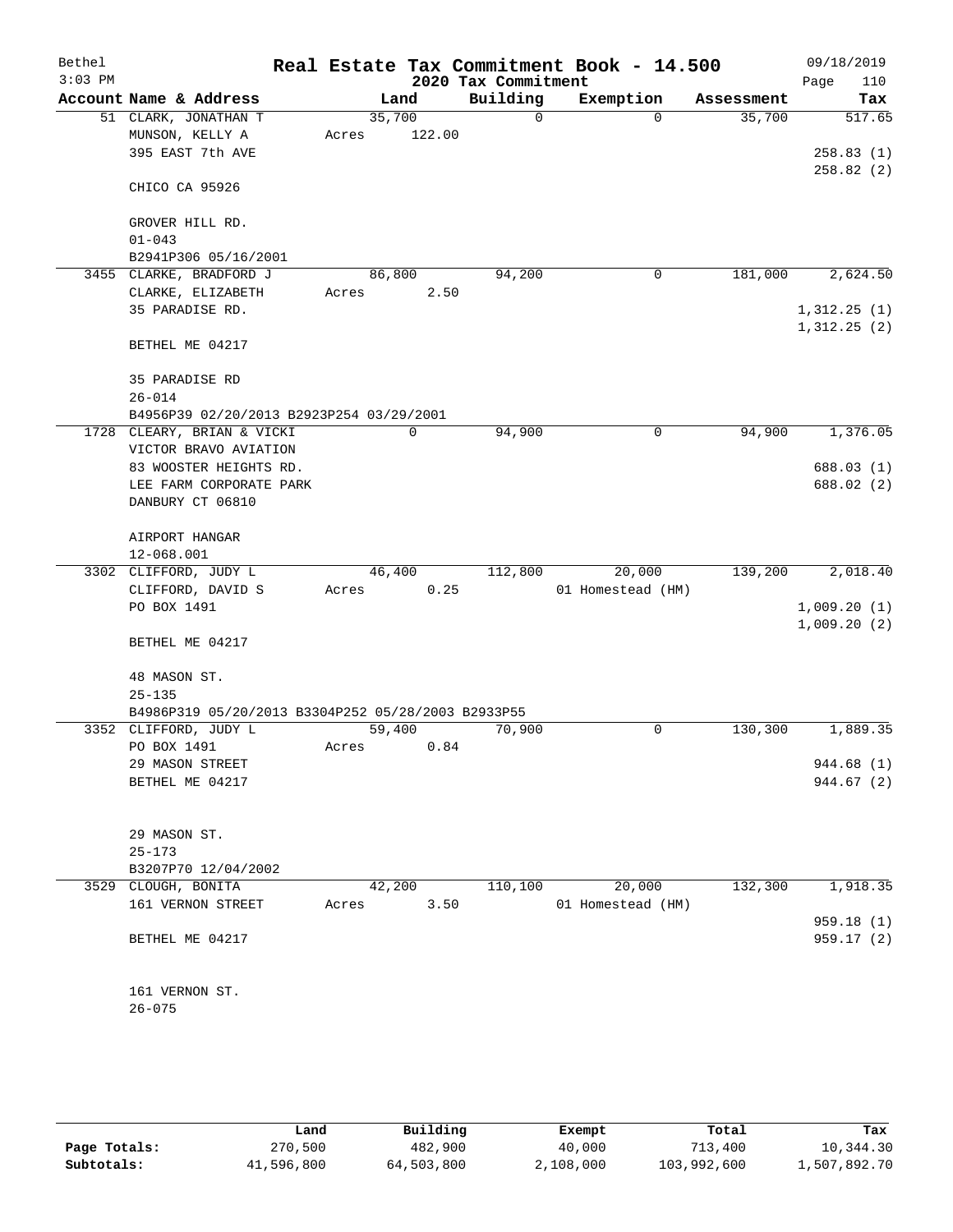| Bethel<br>$3:03$ PM |                                                                |        |      | 2020 Tax Commitment | Real Estate Tax Commitment Book - 14.500 |            | 09/18/2019<br>Page<br>111 |
|---------------------|----------------------------------------------------------------|--------|------|---------------------|------------------------------------------|------------|---------------------------|
|                     | Account Name & Address                                         |        | Land | Building            | Exemption                                | Assessment | Tax                       |
|                     | 3527 CLOUGH, BONITA                                            | 24,700 |      | $\Omega$            | $\Omega$                                 | 24,700     | 358.15                    |
|                     | 161 VERNON STREET                                              | Acres  | 3.85 |                     |                                          |            |                           |
|                     |                                                                |        |      |                     |                                          |            | 179.08(1)                 |
|                     | BETHEL ME 04217                                                |        |      |                     |                                          |            | 179.07(2)                 |
|                     |                                                                |        |      |                     |                                          |            |                           |
|                     |                                                                |        |      |                     |                                          |            |                           |
|                     | VERNON ST W/S<br>$26 - 074$                                    |        |      |                     |                                          |            |                           |
|                     | B2542P63                                                       |        |      |                     |                                          |            |                           |
|                     | 3528 CLOUGH, MELISSA                                           | 41,300 |      | 79,100              | 0                                        | 120,400    | 1,745.80                  |
|                     | 23 MASON ST APT 16                                             | Acres  | 2.65 |                     |                                          |            |                           |
|                     |                                                                |        |      |                     |                                          |            | 872.90 (1)                |
|                     | BETHEL ME 04217                                                |        |      |                     |                                          |            | 872.90 (2)                |
|                     |                                                                |        |      |                     |                                          |            |                           |
|                     |                                                                |        |      |                     |                                          |            |                           |
|                     | 165 VERNON STREET                                              |        |      |                     |                                          |            |                           |
|                     | $26 - 074 - 001$                                               |        |      |                     |                                          |            |                           |
|                     | B3746P23 06/23/2005<br>1517 CLOUGH, THERON ET AL               | 46,100 |      | 77,000              | 26,000                                   | 97,100     | 1,407.95                  |
|                     | C/O ADALINE S. CLOUGH                                          | Acres  | 2.30 |                     | 01 Homestead (HM)                        |            |                           |
|                     | 138 FLAT ROAD                                                  |        |      |                     | 12 WW2 Vet Res                           |            | 703.98(1)                 |
|                     |                                                                |        |      |                     |                                          |            | 703.97(2)                 |
|                     | BETHEL ME 04217                                                |        |      |                     |                                          |            |                           |
|                     |                                                                |        |      |                     |                                          |            |                           |
|                     | 138 FLAT RD.                                                   |        |      |                     |                                          |            |                           |
|                     | $11 - 015$                                                     |        |      |                     |                                          |            |                           |
|                     | B1553P48 03/17/1988 B1265P150 06/04/1984<br>1385 COBB, JAMES A | 50,300 |      | 133,700             | $\mathbf 0$                              | 184,000    | 2,668.00                  |
|                     | 194 GORE ROAD                                                  | Acres  | 1.80 |                     |                                          |            |                           |
|                     |                                                                |        |      |                     |                                          |            | 1,334.00(1)               |
|                     | BRYANT POND ME 04219                                           |        |      |                     |                                          |            | 1,334.00(2)               |
|                     |                                                                |        |      |                     |                                          |            |                           |
|                     |                                                                |        |      |                     |                                          |            |                           |
|                     | 83 BAILEY RD.                                                  |        |      |                     |                                          |            |                           |
|                     | $08 - 055 - 005$                                               |        |      |                     |                                          |            |                           |
|                     | B5255P216 11/20/2015 B4143P178 06/07/2007 B2617P30             |        |      |                     |                                          |            |                           |
| 5239                | COBB, JAMES P<br>COBB, MARY A                                  | 8,100  | 2.11 | 0                   | 0                                        | 8,100      | 117.45                    |
|                     | 192 GORE RD.                                                   | Acres  |      |                     |                                          |            | 58.73(1)                  |
|                     |                                                                |        |      |                     |                                          |            | 58.72 (2)                 |
|                     | WOODSTOCK ME 04291                                             |        |      |                     |                                          |            |                           |
|                     |                                                                |        |      |                     |                                          |            |                           |
|                     | BONANZA RD                                                     |        |      |                     |                                          |            |                           |
|                     | $05 - 007 - 001$                                               |        |      |                     |                                          |            |                           |
|                     | B658P292                                                       |        |      |                     |                                          |            |                           |
|                     | 1661 COCHRAN, ELLEN E                                          | 33,200 |      | 80,200              | 0                                        | 113,400    | 1,644.30                  |
|                     | 6656 CHAMBERLAIN DRAW                                          | Acres  | 1.26 |                     |                                          |            |                           |
|                     |                                                                |        |      |                     |                                          |            | 822.15(1)                 |
|                     | WOODBURY MN 55125                                              |        |      |                     |                                          |            | 822.15 (2)                |
|                     |                                                                |        |      |                     |                                          |            |                           |
|                     | 322 WEST BETHEL RD.                                            |        |      |                     |                                          |            |                           |
|                     | $12 - 018$                                                     |        |      |                     |                                          |            |                           |
|                     | B2350P221 07/24/1996 B2350P220 07/24/1996                      |        |      |                     |                                          |            |                           |
|                     |                                                                |        |      |                     |                                          |            |                           |
|                     |                                                                |        |      |                     |                                          |            |                           |

|              | Land       | Building   | Exempt    | Total       | Tax          |
|--------------|------------|------------|-----------|-------------|--------------|
| Page Totals: | 203,700    | 370,000    | 26,000    | 547,700     | .941.65      |
| Subtotals:   | 41,800,500 | 64,873,800 | 2,134,000 | 104,540,300 | 1,515,834.35 |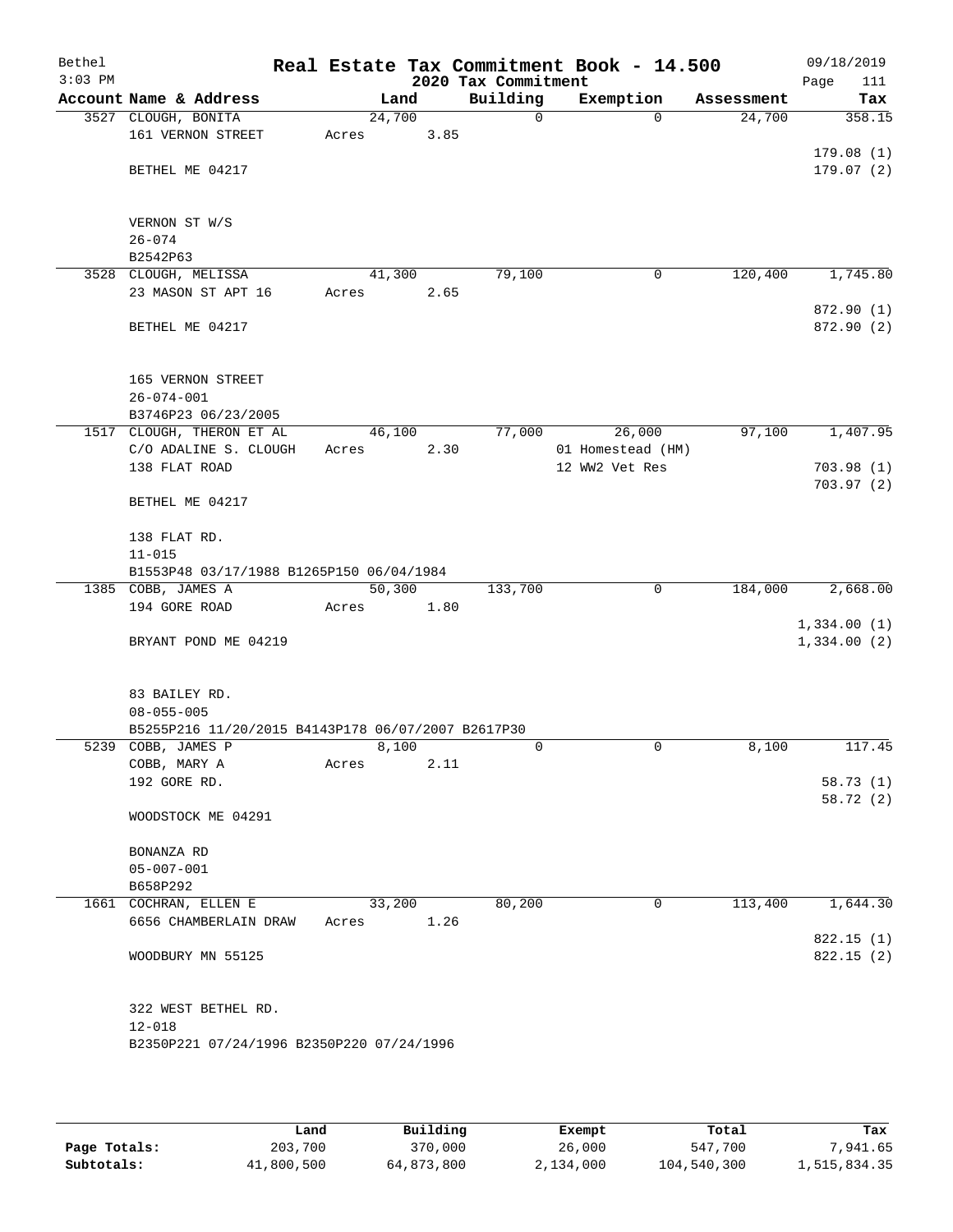| Bethel       |                                                     |         |                |            |                     | Real Estate Tax Commitment Book - 14.500 |                                  | 09/18/2019                 |
|--------------|-----------------------------------------------------|---------|----------------|------------|---------------------|------------------------------------------|----------------------------------|----------------------------|
| $3:03$ PM    |                                                     |         |                |            | 2020 Tax Commitment |                                          |                                  | Page<br>112                |
|              | Account Name & Address                              |         | Land<br>27,400 |            | Building<br>48,700  | Exemption                                | Assessment<br>76,100<br>$\Omega$ | Tax                        |
|              | 99 COCHRAN, WILLIAM R<br>44 RIVER ROAD              | Acres   |                | 0.38       |                     |                                          |                                  | 1,103.45                   |
|              |                                                     |         |                |            |                     |                                          |                                  | 551.73(1)                  |
|              | ANDOVER MA 01810                                    |         |                |            |                     |                                          |                                  | 551.72(2)                  |
|              |                                                     |         |                |            |                     |                                          |                                  |                            |
|              | 344 SONGO POND RD                                   |         |                |            |                     |                                          |                                  |                            |
|              | $02 - 020$                                          |         |                |            |                     |                                          |                                  |                            |
|              | B4174P347 07/19/2007 B3383P239 08/28/2003           |         |                |            |                     |                                          |                                  |                            |
| 3786         | COE, DONNA M. REVOCABLE<br><b>TRUST</b>             |         | 69,700         |            | 231,600             |                                          | 301,300<br>0                     | 4,368.85                   |
|              | COE, DONNA & DONALD,                                | Acres   |                | 1.53       |                     |                                          |                                  |                            |
|              | TRUSTEES                                            |         |                |            |                     |                                          |                                  |                            |
|              | 28 RIDGE RD.                                        |         |                |            |                     |                                          |                                  | 2,184.43(1)                |
|              |                                                     |         |                |            |                     |                                          |                                  | 2,184.42(2)                |
|              | BETHEL ME 04217                                     |         |                |            |                     |                                          |                                  |                            |
|              | 28 RIDGE RD.                                        |         |                |            |                     |                                          |                                  |                            |
|              | $26 - 060 - 004$                                    |         |                |            |                     |                                          |                                  |                            |
|              | B5123P241 06/06/2014 B4934P52 12/20/2012 B3622P27   |         |                |            |                     |                                          |                                  |                            |
|              | 11/05/2004                                          |         | 55,900         |            |                     |                                          | 320,400<br>0                     | 4,645.80                   |
|              | 5063 COLBURN, JEFFERY W<br>COLBURN, JANE            | Acres   |                | 2.00       | 264,500             |                                          |                                  |                            |
|              | 4527 SHULL LANE                                     |         |                |            |                     |                                          |                                  | 2,322.90(1)                |
|              |                                                     |         |                |            |                     |                                          |                                  | 2,322.90(2)                |
|              | CATLETT VA 20119                                    |         |                |            |                     |                                          |                                  |                            |
|              | 19 OAK RIDGE ROAD                                   |         |                |            |                     |                                          |                                  |                            |
|              | $18 - 060 - 037$                                    |         |                |            |                     |                                          |                                  |                            |
|              | B5397P273 03/15/2018 B4695P286 03/01/2011 B3568P322 |         |                |            |                     |                                          |                                  |                            |
|              | 08/06/2004                                          |         |                |            |                     |                                          | 113,700                          | 1,648.65                   |
| 3667         | COLBY, KEVIN<br>COLBY, TIFFANY                      | Acres   | 34,400         | 0.74       | 99,300              | 20,000<br>01 Homestead (HM)              |                                  |                            |
|              | 66 MOUNTAIN VIEW CIRCLE                             |         |                |            |                     |                                          |                                  | 824.33 (1)                 |
|              |                                                     |         |                |            |                     |                                          |                                  | 824.32 (2)                 |
|              | BETHEL ME 04217                                     |         |                |            |                     |                                          |                                  |                            |
|              | 66 MOUNTAIN VIEW CIRCLE                             |         |                |            |                     |                                          |                                  |                            |
|              | $28 - 011$                                          |         |                |            |                     |                                          |                                  |                            |
|              | B2554P338                                           |         |                |            |                     |                                          |                                  |                            |
|              | 3394 COLE, PETER                                    |         | 57,800         |            | 131,900             |                                          | 189,700<br>0                     | 2,750.65                   |
|              | COLE, KAREN                                         | Acres   |                | 0.70       |                     |                                          |                                  |                            |
|              | PO BOX 247                                          |         |                |            |                     |                                          |                                  | 1,375.33(1)                |
|              | SOUTHPORT ME 04576                                  |         |                |            |                     |                                          |                                  | 1,375.32(2)                |
|              |                                                     |         |                |            |                     |                                          |                                  |                            |
|              | 17 CLARK ST.                                        |         |                |            |                     |                                          |                                  |                            |
|              | $25 - 215$                                          |         |                |            |                     |                                          |                                  |                            |
|              | B5117P253 05/20/2014 B537P36                        |         |                |            |                     |                                          |                                  |                            |
| 449          | COLE, RAY                                           |         | 30,000         |            | 128,000             | 20,000                                   | 138,000                          | 2,001.00                   |
|              | COLE, JOAN                                          | Acres   |                | 0.50       |                     | 01 Homestead (HM)                        |                                  |                            |
|              | PO BOX 1356                                         |         |                |            |                     |                                          |                                  | 1,000.50(1)<br>1,000.50(2) |
|              | BETHEL ME 04217                                     |         |                |            |                     |                                          |                                  |                            |
|              | 6 GROVER HILL RD.                                   |         |                |            |                     |                                          |                                  |                            |
|              | $07 - 015$                                          |         |                |            |                     |                                          |                                  |                            |
|              | B3004P6 09/28/2001                                  |         |                |            |                     |                                          |                                  |                            |
|              |                                                     | Land    |                | Building   |                     | Exempt                                   | Total                            | Tax                        |
| Page Totals: |                                                     | 275,200 |                | 904,000    |                     | 40,000                                   | 1,139,200                        | 16,518.40                  |
| Subtotals:   | 42,075,700                                          |         |                | 65,777,800 |                     | 2,174,000                                | 105,679,500                      | 1,532,352.75               |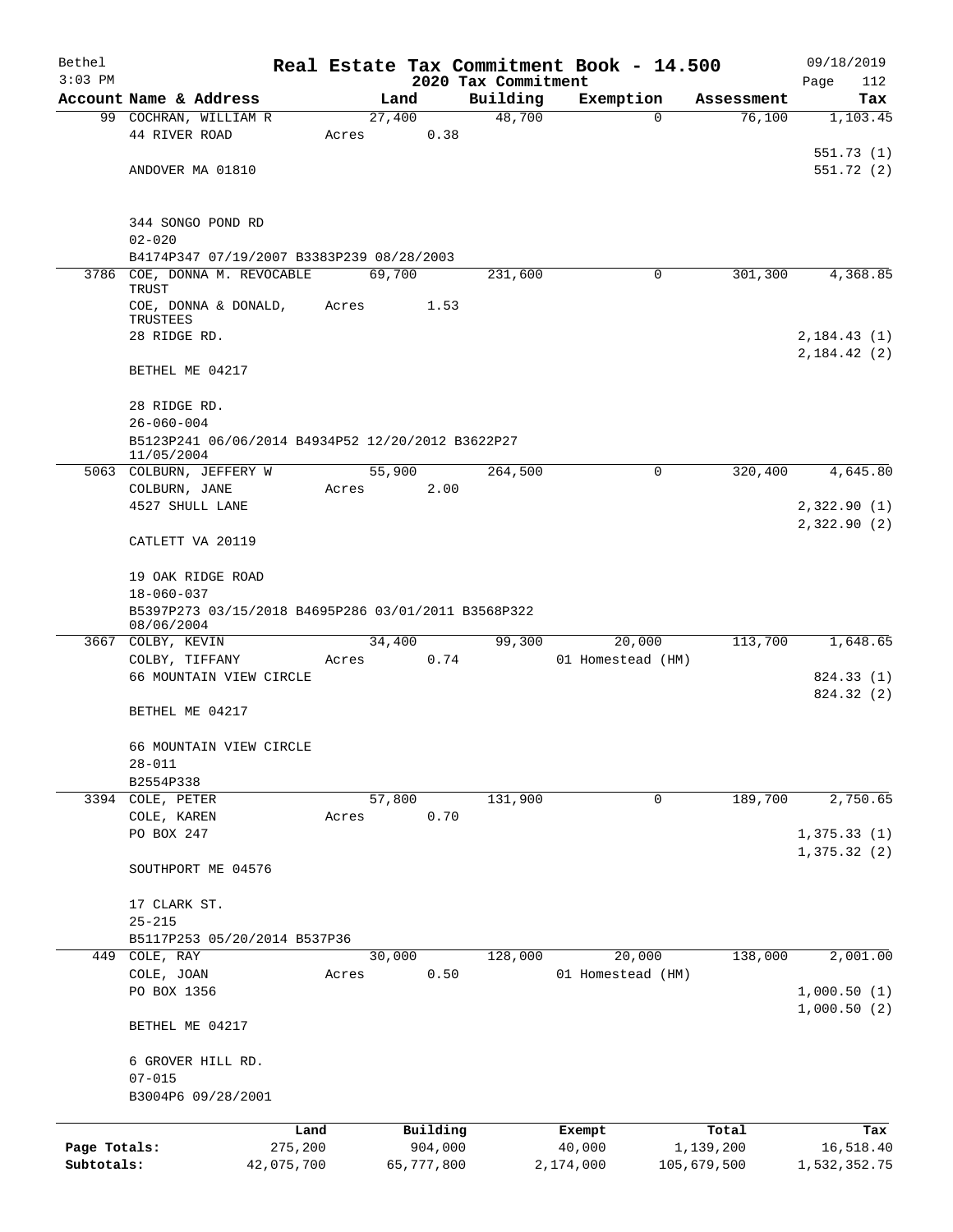| Bethel<br>$3:03$ PM |                  |                                                     |       |             |       | 2020 Tax Commitment | Real Estate Tax Commitment Book - 14.500 |             |            | 09/18/2019<br>113<br>Page |
|---------------------|------------------|-----------------------------------------------------|-------|-------------|-------|---------------------|------------------------------------------|-------------|------------|---------------------------|
|                     |                  | Account Name & Address                              |       | Land        |       | Building            | Exemption                                |             | Assessment | Tax                       |
| 3440                |                  | COLE, SCOTT G                                       |       | $\mathbf 0$ |       | 3,000               |                                          | $\Omega$    | 3,000      | 43.50                     |
|                     |                  | COLE, MICHELE V                                     |       |             |       |                     |                                          |             |            |                           |
|                     | PO BOX 735       |                                                     |       |             |       |                     |                                          |             |            | 21.75(1)                  |
|                     |                  |                                                     |       |             |       |                     |                                          |             |            | 21.75(2)                  |
|                     |                  | BETHEL ME 04217                                     |       |             |       |                     |                                          |             |            |                           |
|                     |                  |                                                     |       |             |       |                     |                                          |             |            |                           |
|                     |                  | 23 RAILROAD ST.                                     |       |             |       |                     |                                          |             |            |                           |
|                     | $25 - 252 - 001$ |                                                     |       |             |       |                     |                                          |             |            |                           |
| 3241                |                  | COLE, SCOTT G                                       |       | 53,700      |       | 112,400             | 20,000                                   |             | 146,100    | 2,118.45                  |
|                     |                  | COLE, MICHELE V                                     | Acres |             | 0.43  |                     | 01 Homestead (HM)                        |             |            |                           |
|                     | PO BOX 735       |                                                     |       |             |       |                     |                                          |             |            | 1,059.23(1)               |
|                     |                  |                                                     |       |             |       |                     |                                          |             |            | 1,059.22(2)               |
|                     |                  | BETHEL ME 04217                                     |       |             |       |                     |                                          |             |            |                           |
|                     |                  | 32 MECHANIC ST.                                     |       |             |       |                     |                                          |             |            |                           |
|                     | $25 - 077$       |                                                     |       |             |       |                     |                                          |             |            |                           |
|                     |                  | B5018P194 08/02/2013 B4963P61 03/11/2013 B4937P119  |       |             |       |                     |                                          |             |            |                           |
|                     |                  | 12/31/2012 B4242P92 12/24/2007 B2740P241 08/31/1999 |       |             |       |                     |                                          |             |            |                           |
|                     |                  | 379 COLE, TODD C                                    |       | 47,000      |       | 0                   |                                          | $\mathbf 0$ | 47,000     | 681.50                    |
|                     |                  | COLE, VIRGINIA B                                    | Acres |             | 6.30  |                     |                                          |             |            |                           |
|                     |                  | 22 WINTER DRIVE                                     |       |             |       |                     |                                          |             |            | 340.75(1)                 |
|                     |                  |                                                     |       |             |       |                     |                                          |             |            | 340.75 (2)                |
|                     |                  | SEEKONK MA 02771                                    |       |             |       |                     |                                          |             |            |                           |
|                     |                  |                                                     |       |             |       |                     |                                          |             |            |                           |
|                     | $06 - 016 - 008$ | PINE BLUFF RD.                                      |       |             |       |                     |                                          |             |            |                           |
|                     | B3134P176        |                                                     |       |             |       |                     |                                          |             |            |                           |
|                     |                  | 1563 COLEMAN CONCRETE                               |       | 5,000       |       | $\Omega$            |                                          | 0           | 5,000      | 72.50                     |
|                     |                  | 9 NH ROUTE 113                                      | Acres |             | 5.20  |                     |                                          |             |            |                           |
|                     |                  |                                                     |       |             |       |                     |                                          |             |            | 36.25(1)                  |
|                     |                  | CONWAY NH 03818                                     |       |             |       |                     |                                          |             |            | 36.25(2)                  |
|                     |                  |                                                     |       |             |       |                     |                                          |             |            |                           |
|                     |                  |                                                     |       |             |       |                     |                                          |             |            |                           |
|                     | RTE 2 N/S        |                                                     |       |             |       |                     |                                          |             |            |                           |
|                     | $11 - 038$       |                                                     |       |             |       |                     |                                          |             |            |                           |
|                     |                  | B5375P505 10/30/2017 B3716P46 05/10/2005            |       |             |       |                     |                                          |             |            |                           |
| 1717                |                  | COLEMAN CONCRETE INC.                               |       | 116,200     |       | 299,300             |                                          | 0           | 415,500    | 6,024.75                  |
|                     |                  | 9 NH ROUTE 113                                      | Acres |             | 27.20 |                     |                                          |             |            |                           |
|                     |                  |                                                     |       |             |       |                     |                                          |             |            | 3,012.38(1)               |
|                     |                  | ALBANY NH 03818                                     |       |             |       |                     |                                          |             |            | 3,012.37(2)               |
|                     |                  |                                                     |       |             |       |                     |                                          |             |            |                           |
|                     |                  | 275 NORTH RD.                                       |       |             |       |                     |                                          |             |            |                           |
|                     | $12 - 063 - 001$ |                                                     |       |             |       |                     |                                          |             |            |                           |
|                     |                  | BP B5354P597 07/10/2017 B2624P1 10/21/1998          |       |             |       |                     |                                          |             |            |                           |
|                     |                  | 1562 COLEMAN CONCRETE, INC                          |       | 20,200      |       | $\Omega$            |                                          | $\Omega$    | 20,200     | 292.90                    |
|                     |                  | 9 NH ROUTE 113                                      | Acres |             | 20.00 |                     |                                          |             |            |                           |
|                     |                  |                                                     |       |             |       |                     |                                          |             |            | 146.45(1)                 |
|                     |                  | CONWAY NH 03818                                     |       |             |       |                     |                                          |             |            | 146.45(2)                 |
|                     |                  |                                                     |       |             |       |                     |                                          |             |            |                           |
|                     |                  |                                                     |       |             |       |                     |                                          |             |            |                           |
|                     | RTE 2 N/S        |                                                     |       |             |       |                     |                                          |             |            |                           |
|                     | $11 - 037$       |                                                     |       |             |       |                     |                                          |             |            |                           |
|                     |                  | B4548P198 01/08/2010 B1444P47                       |       |             |       |                     |                                          |             |            |                           |
|                     |                  |                                                     |       |             |       |                     |                                          |             |            |                           |

|              | Land       | Building   | Exempt    | Total       | Tax          |
|--------------|------------|------------|-----------|-------------|--------------|
| Page Totals: | 242,100    | 414,700    | 20,000    | 636,800     | 9,233.60     |
| Subtotals:   | 42,317,800 | 66,192,500 | 2,194,000 | 106,316,300 | 1,541,586.35 |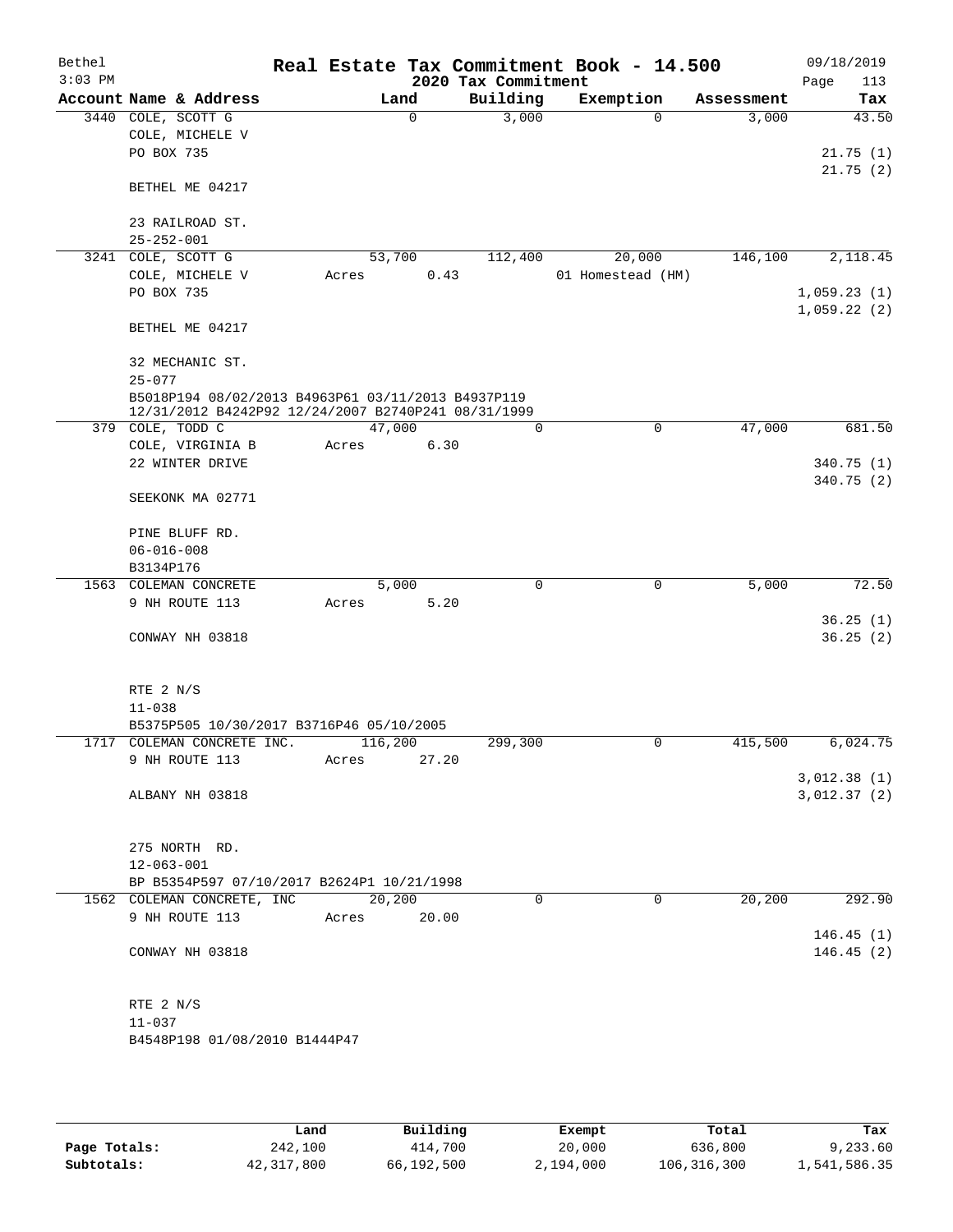| Bethel<br>$3:03$ PM |                                                                            |       |        |                     | 2020 Tax Commitment | Real Estate Tax Commitment Book - 14.500 |                        | 09/18/2019<br>Page<br>114  |
|---------------------|----------------------------------------------------------------------------|-------|--------|---------------------|---------------------|------------------------------------------|------------------------|----------------------------|
|                     | Account Name & Address                                                     |       | Land   |                     | Building            | Exemption                                | Assessment             | Tax                        |
|                     | 2880 COLLINS, BARBARA &                                                    |       | 43,500 |                     | 161,200             | 20,000                                   | 184,700                | 2,678.15                   |
|                     | PATRICK J.                                                                 |       |        |                     |                     |                                          |                        |                            |
|                     | 105 DALE DR                                                                | Acres |        | 5.00                |                     | 01 Homestead (HM)                        |                        |                            |
|                     | OAKDALE NY 11769                                                           |       |        |                     |                     |                                          |                        | 1,339.08(1)<br>1,339.07(2) |
|                     |                                                                            |       |        |                     |                     |                                          |                        |                            |
|                     |                                                                            |       |        |                     |                     |                                          |                        |                            |
|                     | 1726 INTERVALE RD.                                                         |       |        |                     |                     |                                          |                        |                            |
|                     | $19 - 025 - 1$                                                             |       |        |                     |                     |                                          |                        |                            |
|                     | B5456P652 04/01/2019 B2297P129 01/31/1996<br>5074 COLLINS, KRISTIN V       |       | 55,500 |                     | 253,700             |                                          | $\Omega$<br>309,200    | 4,483.40                   |
|                     | 28 CROSS ST                                                                | Acres |        | 1.82                |                     |                                          |                        |                            |
|                     |                                                                            |       |        |                     |                     |                                          |                        | 2,241.70 (1)               |
|                     | NORWELL MA 02061                                                           |       |        |                     |                     |                                          |                        | 2, 241.70 (2)              |
|                     |                                                                            |       |        |                     |                     |                                          |                        |                            |
|                     |                                                                            |       |        |                     |                     |                                          |                        |                            |
|                     | 54 OAK RIDGE ROAD                                                          |       |        |                     |                     |                                          |                        |                            |
|                     | $18 - 060 - 054$<br>B4930P219 12/13/2012 B4867P60 07/16/2012 B4292P226     |       |        |                     |                     |                                          |                        |                            |
|                     | 05/02/2008 B3568P322 08/06/2004                                            |       |        |                     |                     |                                          |                        |                            |
|                     | 1720 COLLINS, MARGARET A                                                   |       | 49,000 |                     | 65,400              |                                          | $\mathbf 0$<br>114,400 | 1,658.80                   |
|                     | 10 CHARLES STREET                                                          | Acres |        | 1.30                |                     |                                          |                        |                            |
|                     |                                                                            |       |        |                     |                     |                                          |                        | 829.40 (1)                 |
|                     | BRIDGEWATER MA 02324                                                       |       |        |                     |                     |                                          |                        | 829.40 (2)                 |
|                     |                                                                            |       |        |                     |                     |                                          |                        |                            |
|                     | 219 NORTH ROAD                                                             |       |        |                     |                     |                                          |                        |                            |
|                     | $12 - 066$                                                                 |       |        |                     |                     |                                          |                        |                            |
|                     | B3321P90 06/30/2003 B3306P194 06/09/2003                                   |       |        |                     |                     |                                          |                        |                            |
|                     | 4840 COLLINS, STEPHEN R                                                    |       | 46,400 |                     | $\Omega$            |                                          | 0<br>46,400            | 672.80                     |
|                     | COLLINS, MARGARET A<br>10 CHARLES STREET                                   | Acres |        | 5.80                |                     |                                          |                        |                            |
|                     |                                                                            |       |        |                     |                     |                                          |                        | 336.40(1)<br>336.40(2)     |
|                     | BRIDGEWATER MA 02324                                                       |       |        |                     |                     |                                          |                        |                            |
|                     |                                                                            |       |        |                     |                     |                                          |                        |                            |
|                     | NORTH ROAD                                                                 |       |        |                     |                     |                                          |                        |                            |
|                     | $12 - 048 - 001$                                                           |       |        |                     |                     |                                          |                        |                            |
|                     | B3892P83 02/24/2006                                                        |       |        |                     |                     |                                          |                        |                            |
|                     | 2867 COLLINS, TERRENC<br>SEAMAN, SEAMAN, JAIME                             | Acres | 38,900 | 1.18                | 77,600              |                                          | 116,500<br>0           | 1,689.25                   |
|                     | 1389 INTERVALE RD.                                                         |       |        |                     |                     |                                          |                        | 844.63 (1)                 |
|                     |                                                                            |       |        |                     |                     |                                          |                        | 844.62 (2)                 |
|                     | BETHEL ME 04217                                                            |       |        |                     |                     |                                          |                        |                            |
|                     |                                                                            |       |        |                     |                     |                                          |                        |                            |
|                     | 1389 INTERVALE RD.                                                         |       |        |                     |                     |                                          |                        |                            |
|                     | $19 - 017 - 003$                                                           |       |        |                     |                     |                                          |                        |                            |
|                     | B5133P251 07/02/2014 B5091P39 02/19/2014 B3606P291<br>10/14/2004 B3016P240 |       |        |                     |                     |                                          |                        |                            |
|                     | 5041 COLVIN, RICHARD A                                                     |       | 54,500 |                     | 254,400             |                                          | 308,900<br>0           | 4,479.05                   |
|                     | RAYNAM, HELEN A                                                            | Acres |        | 1.47                |                     |                                          |                        |                            |
|                     | 16 NORWOOD ST                                                              |       |        |                     |                     |                                          |                        | 2, 239.53(1)               |
|                     | WINCHESTER MA 01890                                                        |       |        |                     |                     |                                          |                        | 2, 239.52 (2)              |
|                     |                                                                            |       |        |                     |                     |                                          |                        |                            |
|                     | 81 OAK RIDGE ROAD<br>$18 - 060 - 042$                                      |       |        |                     |                     |                                          |                        |                            |
|                     | B4717P30 05/12/2011 B3568P322 08/06/2004                                   |       |        |                     |                     |                                          |                        |                            |
|                     |                                                                            |       |        |                     |                     |                                          |                        |                            |
|                     |                                                                            |       |        |                     |                     |                                          |                        |                            |
| Page Totals:        | 287,800                                                                    | Land  |        | Building<br>812,300 |                     | Exempt<br>20,000                         | Total<br>1,080,100     | Tax<br>15,661.45           |

**Subtotals:** 42,605,600 67,004,800 2,214,000 107,396,400 1,557,247.80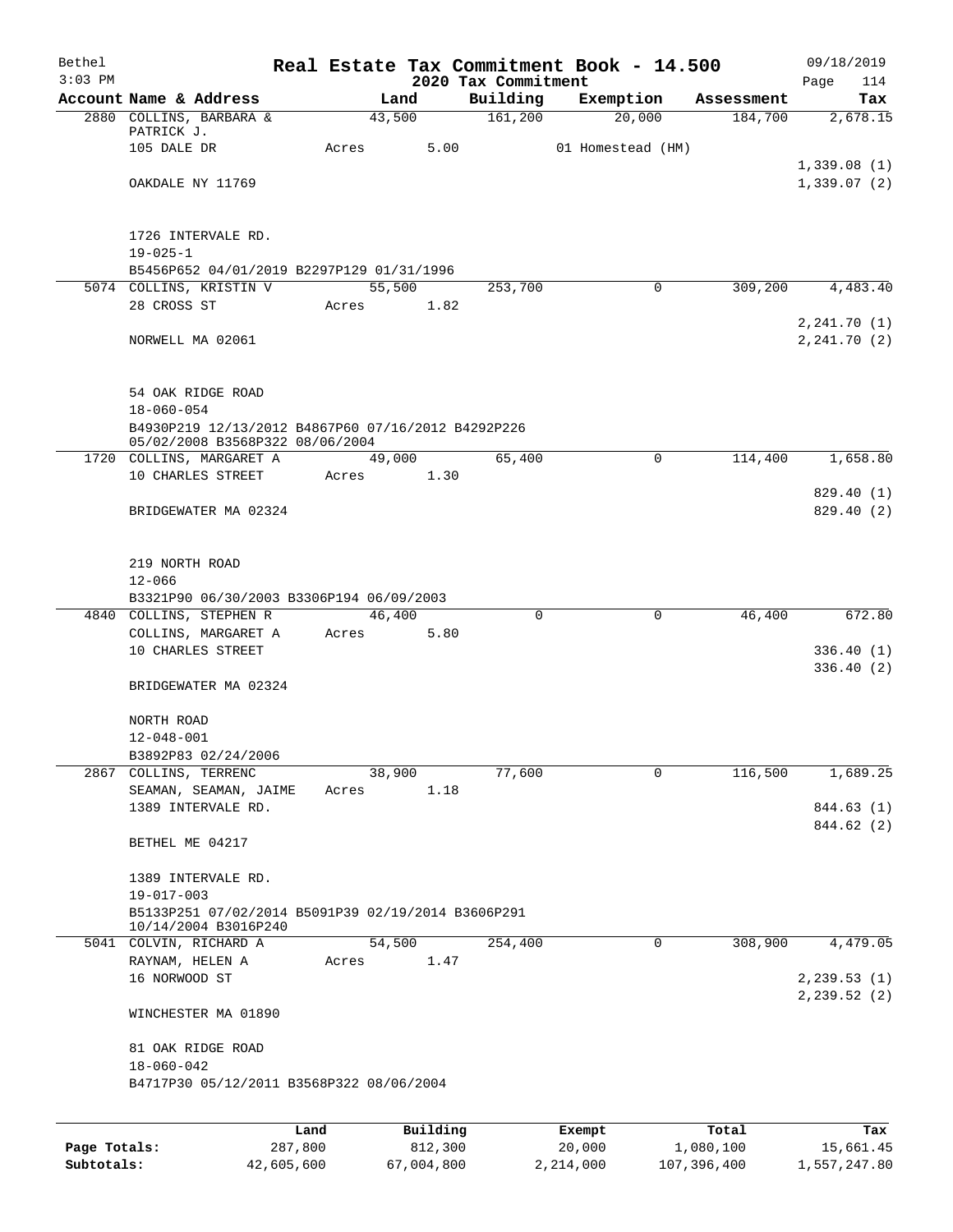| Bethel    |                                                                                     |       |        |        |                     | Real Estate Tax Commitment Book - 14.500 |            | 09/18/2019                 |
|-----------|-------------------------------------------------------------------------------------|-------|--------|--------|---------------------|------------------------------------------|------------|----------------------------|
| $3:03$ PM |                                                                                     |       |        |        | 2020 Tax Commitment |                                          |            | Page<br>115                |
|           | Account Name & Address                                                              |       |        | Land   | Building            | Exemption                                | Assessment | Tax                        |
|           | 5425 CONANT, DONALD                                                                 |       | 28,800 |        | 0                   | $\Omega$                                 | 28,800     | 417.60                     |
|           | 433 MARLIN CIR                                                                      | Acres |        | 5.30   |                     |                                          |            |                            |
|           | BAREFOOT BAY FL 32976<br>2401                                                       |       |        |        |                     |                                          |            | 208.80(1)<br>208.80(2)     |
|           |                                                                                     |       |        |        |                     |                                          |            |                            |
|           | 146 WESTWOODS RD.                                                                   |       |        |        |                     |                                          |            |                            |
|           | $11 - 012 - 011 - B$                                                                |       |        |        |                     |                                          |            |                            |
|           | B5389P495 01/22/2018 B4293P89 05/06/2008                                            |       |        |        |                     |                                          |            |                            |
|           | 1513 CONANT, TODD                                                                   |       | 42,000 |        | 96,900              | 20,000                                   | 118,900    | 1,724.05                   |
|           | PO BOX 1064                                                                         | Acres |        | 10.00  |                     | 01 Homestead (HM)                        |            |                            |
|           | BETHEL ME 04217                                                                     |       |        |        |                     |                                          |            | 862.03(1)<br>862.02(2)     |
|           | 142 WESTWOODS RD.<br>$11 - 012 - 008$                                               |       |        |        |                     |                                          |            |                            |
|           | B2033P9 08/03/1993                                                                  |       |        |        |                     |                                          |            |                            |
|           | 3254 CONLEY, MAUREEN E                                                              |       | 43,600 |        | 183,500             | 0                                        | 227,100    | 3,292.95                   |
|           | ALLAIN, CHRISTOPHER J                                                               | Acres |        | 0.22   |                     |                                          |            |                            |
|           | 7 ROBIN AVE.                                                                        |       |        |        |                     |                                          |            | 1,646.48(1)                |
|           |                                                                                     |       |        |        |                     |                                          |            | 1,646.47(2)                |
|           | WESTBROOK ME 04092                                                                  |       |        |        |                     |                                          |            |                            |
|           | 33 MECHANIC ST.<br>$25 - 089$                                                       |       |        |        |                     |                                          |            |                            |
|           | B5038P313 09/18/2013 B4031P241 10/03/2006                                           |       |        |        |                     |                                          |            |                            |
|           | 2929 CONLON, JAMES B                                                                |       |        | 9,900  | 0                   | 0                                        | 9,900      | 143.55                     |
|           | CONLON, CHRISTINE S                                                                 | Acres |        | 7.90   |                     |                                          |            |                            |
|           | 6 GERRISH DRIVE                                                                     |       |        |        |                     |                                          |            | 71.78(1)                   |
|           | DURHAM NH 03824                                                                     |       |        |        |                     |                                          |            | 71.77(2)                   |
|           | SUNDAY RIVER RD E/S<br>$22 - 002$                                                   |       |        |        |                     |                                          |            |                            |
|           | B5144P169 06/04/2014 B5095P280 03/06/2014 B3063P1<br>01/31/2002 B735P152 02/22/1972 |       |        |        |                     |                                          |            |                            |
|           | 4842 CONNELL, AMY MARIE                                                             |       | 40,900 |        | 227,400             | 0                                        | 268,300    | 3,890.35                   |
|           | CONNELL, ROGAN THOMAS                                                               | Acres |        | 2.30   |                     |                                          |            |                            |
|           | 28 BOB'S WAY                                                                        |       |        |        |                     |                                          |            | 1,945.18(1)                |
|           | BETHEL ME 04217                                                                     |       |        |        |                     |                                          |            | 1,945.17(2)                |
|           | 28 BOBS WAY                                                                         |       |        |        |                     |                                          |            |                            |
|           | $27 - 036 - 002 - 00A$                                                              |       |        |        |                     |                                          |            |                            |
|           | B5316P685 11/21/2016 B3854P53 12/09/2005                                            |       |        |        |                     |                                          |            |                            |
|           | 3460 CONNORS, ALLEN                                                                 |       |        | 74,600 | 244,400             | 20,000                                   | 299,000    | 4,335.50                   |
|           | 59 BROAD STREET                                                                     |       | Acres  | 0.87   |                     | 01 Homestead (HM)                        |            |                            |
|           | BETHEL ME 04217                                                                     |       |        |        |                     |                                          |            | 2,167.75(1)<br>2,167.75(2) |
|           | 59 BROAD ST                                                                         |       |        |        |                     |                                          |            |                            |
|           | $26 - 019$                                                                          |       |        |        |                     |                                          |            |                            |
|           | B2000P211 04/09/1992 B1080P56 06/17/1980                                            |       |        |        |                     |                                          |            |                            |
|           |                                                                                     |       |        |        |                     |                                          |            |                            |

|              | Land       | Building   | Exempt    | Total       | Tax          |
|--------------|------------|------------|-----------|-------------|--------------|
| Page Totals: | 239,800    | 752,200    | 40,000    | 952,000     | 13,804.00    |
| Subtotals:   | 42,845,400 | 67,757,000 | 2,254,000 | 108,348,400 | 1,571,051.80 |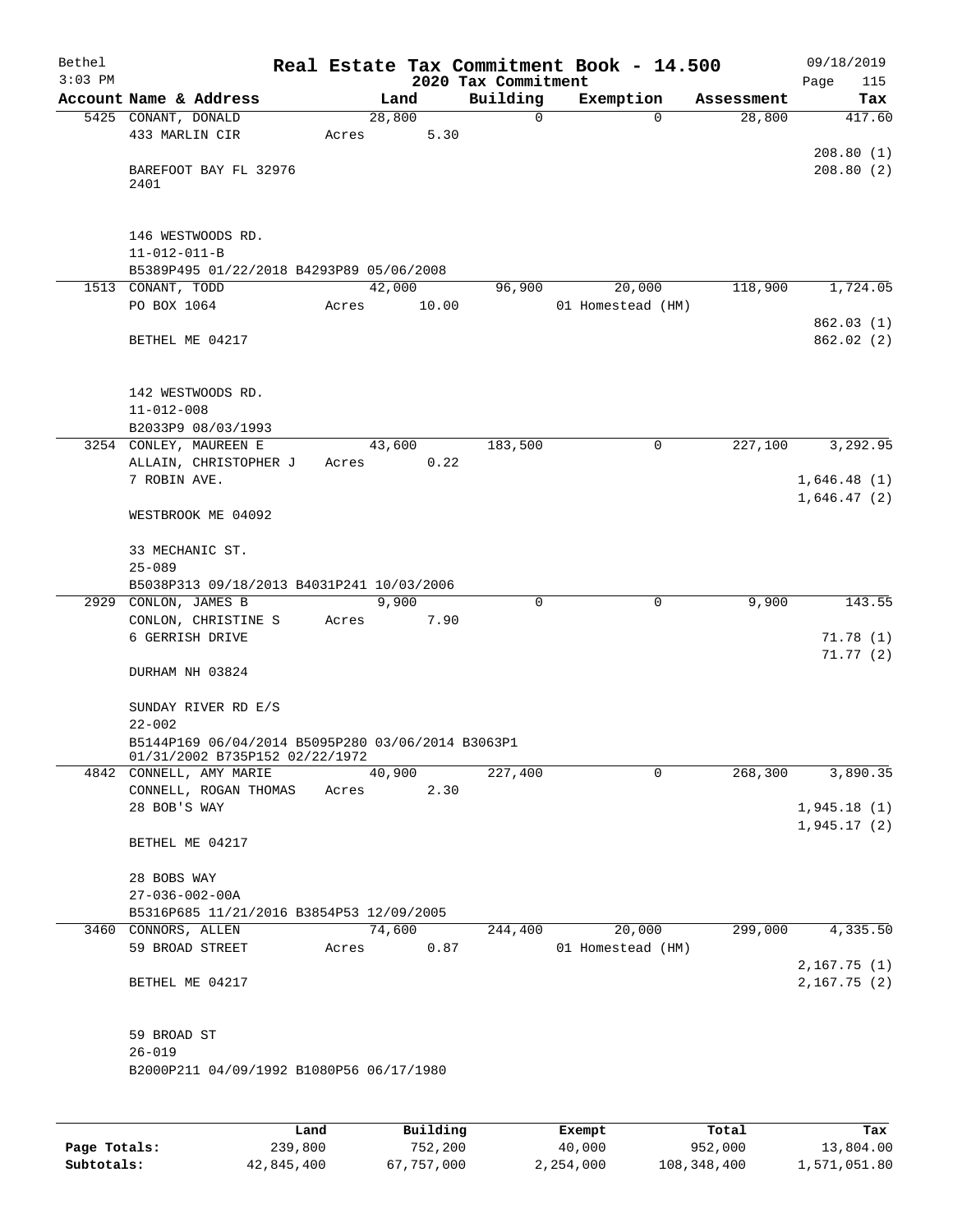| Bethel<br>$3:03$ PM |                                                                 |       |         |      | 2020 Tax Commitment | Real Estate Tax Commitment Book - 14.500 |   |            | 09/18/2019<br>Page<br>116 |
|---------------------|-----------------------------------------------------------------|-------|---------|------|---------------------|------------------------------------------|---|------------|---------------------------|
|                     | Account Name & Address                                          |       | Land    |      | Building            | Exemption                                |   | Assessment | Tax                       |
|                     | 1259 CONNORS, JARRETT                                           |       | 20, 200 |      | 45,200              |                                          | 0 | 65,400     | 948.30                    |
|                     | 17 RIVERBANK RD                                                 | Acres |         | 0.23 |                     |                                          |   |            |                           |
|                     |                                                                 |       |         |      |                     |                                          |   |            | 474.15(1)                 |
|                     | NEWRY ME 04261                                                  |       |         |      |                     |                                          |   |            | 474.15(2)                 |
|                     |                                                                 |       |         |      |                     |                                          |   |            |                           |
|                     | 128 WEST BETHEL RD.                                             |       |         |      |                     |                                          |   |            |                           |
|                     | $07 - 062$                                                      |       |         |      |                     |                                          |   |            |                           |
|                     | B5056P329 10/30/2013 B4997P81 06/13/2013 B4978P273              |       |         |      |                     |                                          |   |            |                           |
|                     | 04/25/2013 B4926P106 08/09/2012 B3695P4 03/30/2005              |       |         |      |                     |                                          |   |            |                           |
|                     | 2687 CONNORS, LINDA M                                           |       | 52,800  |      | 78,100              |                                          | 0 | 130,900    | 1,898.05                  |
|                     | 442 MIDDLE STREET                                               | Acres |         | 0.50 |                     |                                          |   |            | 949.03(1)                 |
|                     | WEST NEWBURY MA 01985                                           |       |         |      |                     |                                          |   |            | 949.02(2)                 |
|                     |                                                                 |       |         |      |                     |                                          |   |            |                           |
|                     |                                                                 |       |         |      |                     |                                          |   |            |                           |
|                     | 26 RIVER VALLEY ACRES                                           |       |         |      |                     |                                          |   |            |                           |
|                     | $17 - 024$                                                      |       |         |      |                     |                                          |   |            |                           |
|                     | B2364P87                                                        |       |         |      |                     |                                          |   |            |                           |
|                     | 3308 CONROY, ROBERT S                                           |       | 48,300  |      | 133,100             | 0                                        |   | 181,400    | 2,630.30                  |
|                     | CONROY, MICHELLE<br>PO BOX 748                                  | Acres |         | 0.27 |                     |                                          |   |            | 1,315.15(1)               |
|                     |                                                                 |       |         |      |                     |                                          |   |            | 1,315.15(2)               |
|                     | BETHEL ME 04217                                                 |       |         |      |                     |                                          |   |            |                           |
|                     |                                                                 |       |         |      |                     |                                          |   |            |                           |
|                     | 14 PHILBROOK ST.                                                |       |         |      |                     |                                          |   |            |                           |
|                     | $25 - 141$                                                      |       |         |      |                     |                                          |   |            |                           |
|                     | B1449P66 12/31/1986 B751P55 06/30/1972<br>1296 CONROY, ROBERT S |       | 51,000  |      | 153,300             | 20,000                                   |   | 184,300    | 2,672.35                  |
|                     | CONROY, MICHELLE A                                              | Acres |         | 2.10 |                     | 01 Homestead (HM)                        |   |            |                           |
|                     | P.O. BOX 748                                                    |       |         |      |                     |                                          |   |            | 1,336.18(1)               |
|                     |                                                                 |       |         |      |                     |                                          |   |            | 1,336.17(2)               |
|                     | BETHEL ME 04217                                                 |       |         |      |                     |                                          |   |            |                           |
|                     |                                                                 |       |         |      |                     |                                          |   |            |                           |
|                     | 12 FOREST DR.                                                   |       |         |      |                     |                                          |   |            |                           |
|                     | $08 - 006 - 001$<br>B4670P322 12/14/2010 B3810P279 09/30/2005   |       |         |      |                     |                                          |   |            |                           |
|                     | 262 CONTI, ROBERT                                               |       | 36,200  |      | 94,600              | 0                                        |   | 130,800    | 1,896.60                  |
|                     | CONTI, MICHAEL                                                  | Acres |         | 4.00 |                     |                                          |   |            |                           |
|                     | 44 LAWRENCE ST.                                                 |       |         |      |                     |                                          |   |            | 948.30 (1)                |
|                     |                                                                 |       |         |      |                     |                                          |   |            | 948.30 (2)                |
|                     | NORFOLK MA 02056                                                |       |         |      |                     |                                          |   |            |                           |
|                     | 253 BIRD HILL                                                   |       |         |      |                     |                                          |   |            |                           |
|                     | $04 - 083 - 00D - 001$                                          |       |         |      |                     |                                          |   |            |                           |
|                     | B1701P252                                                       |       |         |      |                     |                                          |   |            |                           |
|                     | 3337 CONTIS, JAMES M                                            |       | 20,200  |      | 80,000              | 0                                        |   | 100,200    | 1,452.90                  |
|                     | CONTIS, LISA T                                                  |       |         |      |                     |                                          |   |            |                           |
|                     | 9 SHEPARD ST                                                    |       |         |      |                     |                                          |   |            | 726.45(1)                 |
|                     |                                                                 |       |         |      |                     |                                          |   |            | 726.45(2)                 |
|                     | MARBLEHEAD MA 01945                                             |       |         |      |                     |                                          |   |            |                           |
|                     | 21 SPRING ST                                                    |       |         |      |                     |                                          |   |            |                           |
|                     | $25 - 167 - 001 - 001$                                          |       |         |      |                     |                                          |   |            |                           |
|                     | B4885P336 08/31/2012 B3886P339 02/10/2006                       |       |         |      |                     |                                          |   |            |                           |
|                     |                                                                 |       |         |      |                     |                                          |   |            |                           |
|                     |                                                                 |       |         |      |                     |                                          |   |            |                           |
|                     |                                                                 |       |         |      |                     |                                          |   |            |                           |

|              | Land       | Building   | Exempt    | Total       | Tax          |
|--------------|------------|------------|-----------|-------------|--------------|
| Page Totals: | 228,700    | 584,300    | 20,000    | 793,000     | 11,498.50    |
| Subtotals:   | 43,074,100 | 68,341,300 | 2,274,000 | 109,141,400 | 1,582,550.30 |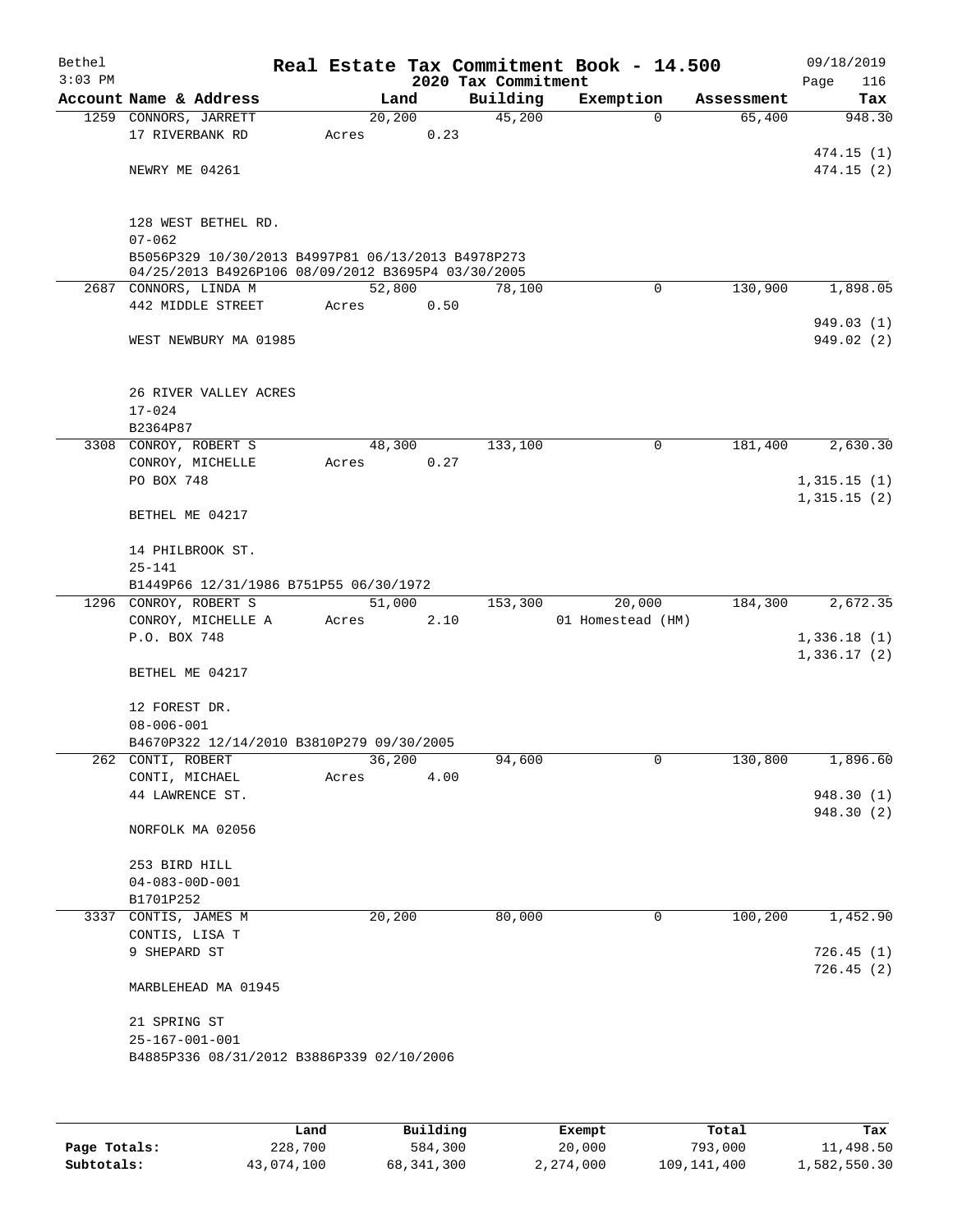| Bethel       |                                                                           |       |                     |       |                                 | Real Estate Tax Commitment Book - 14.500 |                  |                       | 09/18/2019             |
|--------------|---------------------------------------------------------------------------|-------|---------------------|-------|---------------------------------|------------------------------------------|------------------|-----------------------|------------------------|
| $3:03$ PM    | Account Name & Address                                                    |       | Land                |       | 2020 Tax Commitment<br>Building | Exemption                                |                  |                       | Page<br>117            |
|              | 185 CONWAY, SCOTT                                                         |       | 34,900              |       | 82,800                          | $\mathbf 0$                              |                  | Assessment<br>117,700 | Tax<br>1,706.65        |
|              | 19 ISABELL AVENUE                                                         | Acres |                     | 2.50  |                                 |                                          |                  |                       |                        |
|              |                                                                           |       |                     |       |                                 |                                          |                  |                       | 853.33 (1)             |
|              | HOLBROOK MA 02343                                                         |       |                     |       |                                 |                                          |                  |                       | 853.32 (2)             |
|              | 54 EAST BETHEL RD.<br>$04 - 038$                                          |       |                     |       |                                 |                                          |                  |                       |                        |
|              | BP B5313P431 10/31/2016 B2376P322 10/17/1996                              |       |                     |       |                                 |                                          |                  |                       |                        |
|              | 2958 COOK, SARAH                                                          |       | 33,600              |       | 109,600                         | 0                                        |                  | 143,200               | 2,076.40               |
|              | 12 MONTROSE DRIVE                                                         |       |                     |       |                                 |                                          |                  |                       | 1,038.20(1)            |
|              | STRATHAM NH 03885                                                         |       |                     |       |                                 |                                          |                  |                       | 1,038.20(2)            |
|              | 22 CHERRY LANE<br>$22 - 002 - 001 - 035$                                  |       |                     |       |                                 |                                          |                  |                       |                        |
|              | B3617P30 10/27/2004                                                       |       |                     |       |                                 |                                          |                  |                       |                        |
|              | 3301 COOLEY, RAY                                                          |       | 53,900              |       | 98,500                          | 20,000                                   |                  | 132,400               | 1,919.80               |
|              | COOLEY, LESLIE<br>PO BOX 254                                              | Acres |                     | 0.44  |                                 | 01 Homestead (HM)                        |                  |                       | 959.90(1)              |
|              |                                                                           |       |                     |       |                                 |                                          |                  |                       | 959.90 (2)             |
|              | BETHEL ME 04217                                                           |       |                     |       |                                 |                                          |                  |                       |                        |
|              | 47 CHAPMAN ST.                                                            |       |                     |       |                                 |                                          |                  |                       |                        |
|              | $25 - 134$                                                                |       |                     |       |                                 |                                          |                  |                       |                        |
|              | B1286P149                                                                 |       |                     |       |                                 |                                          |                  |                       |                        |
|              | 2494 COOLIDGE, JASON<br>HOWE-COOLIDGE,                                    | Acres | 8,300               | 28.00 | 0                               | 0                                        |                  | 8,300                 | 120.35                 |
|              | HOWE-COOLIDGE, REBEKAH<br>964 EAST BETHEL ROAD                            |       |                     |       |                                 |                                          |                  |                       | 60.18(1)               |
|              | BETHEL ME 04217                                                           |       |                     |       |                                 |                                          |                  |                       | 60.17(2)               |
|              | INTERVALE RD.                                                             |       |                     |       |                                 |                                          |                  |                       |                        |
|              | $14 - 020$                                                                |       |                     |       |                                 |                                          |                  |                       |                        |
|              | B5361P514 08/14/2017 B5194P265 12/19/2014 B4879P245                       |       |                     |       |                                 |                                          |                  |                       |                        |
|              | 08/20/2012 B3699P31 04/12/2005 B3031P59 11/27/2001<br>2515 COOLIDGE, JOHN |       | 45,800              |       | 54,500                          | 20,000                                   |                  | 80,300                | 1,164.35               |
|              | COOLIDGE, EVA                                                             | Acres | 15.80               |       |                                 | 01 Homestead (HM)                        |                  |                       |                        |
|              | 994 EAST BETHEL RD.                                                       |       |                     |       |                                 |                                          |                  |                       | 582.18(1)<br>582.17(2) |
|              | BETHEL ME 04217                                                           |       |                     |       |                                 |                                          |                  |                       |                        |
|              | 994 EAST BETHEL RD.<br>$14 - 036$                                         |       |                     |       |                                 |                                          |                  |                       |                        |
|              | B3001P141 09/24/2001                                                      |       |                     |       |                                 |                                          |                  |                       |                        |
|              | 2529 COOLIDGE, JOHN                                                       |       | 45,900              |       | 0                               | $\mathbf 0$                              |                  | 45,900                | 665.55                 |
|              | 994 EAST BETHEL ROAD                                                      | Acres | 29.40               |       |                                 |                                          |                  |                       | 332.78 (1)             |
|              | BETHEL ME 04217                                                           |       |                     |       |                                 |                                          |                  |                       | 332.77 (2)             |
|              | EAST BETHEL RD W/S                                                        |       |                     |       |                                 |                                          |                  |                       |                        |
|              | $14 - 050$                                                                |       |                     |       |                                 |                                          |                  |                       |                        |
|              | B647P531                                                                  |       |                     |       |                                 |                                          |                  |                       |                        |
|              |                                                                           |       |                     |       |                                 |                                          |                  |                       |                        |
|              |                                                                           |       |                     |       |                                 |                                          |                  |                       |                        |
| Page Totals: | Land<br>222,400                                                           |       | Building<br>345,400 |       |                                 | Exempt<br>40,000                         | Total<br>527,800 |                       | Tax<br>7,653.10        |
|              |                                                                           |       |                     |       |                                 |                                          |                  |                       |                        |

**Subtotals:** 43,296,500 68,686,700 2,314,000 109,669,200 1,590,203.40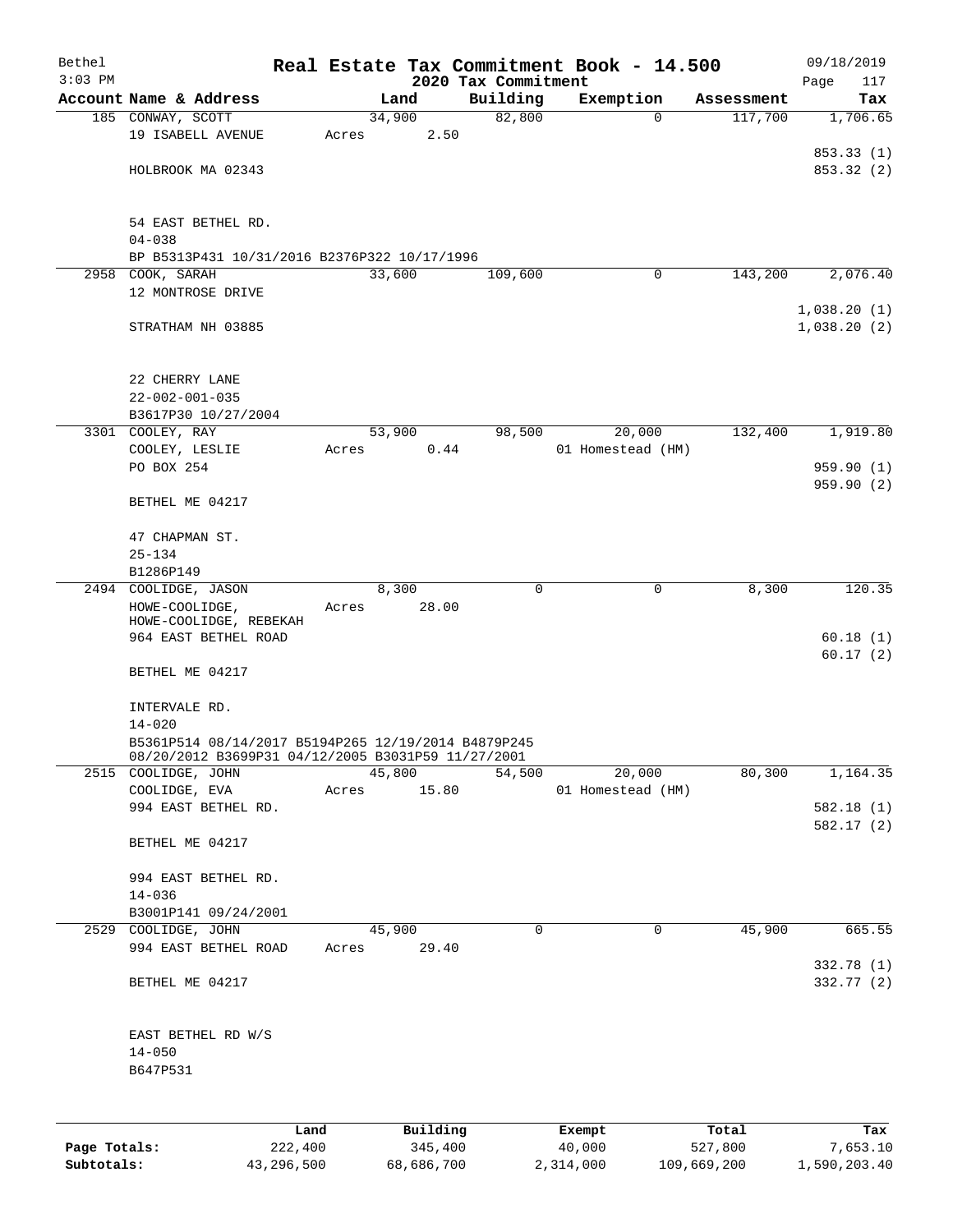| Bethel<br>$3:03$ PM |                                                                        |         |        | 2020 Tax Commitment | Real Estate Tax Commitment Book - 14.500 |            | 09/18/2019<br>118<br>Page |
|---------------------|------------------------------------------------------------------------|---------|--------|---------------------|------------------------------------------|------------|---------------------------|
|                     | Account Name & Address                                                 |         | Land   | Building            | Exemption                                | Assessment | Tax                       |
|                     | 2543 COOLIDGE, JOHN                                                    | 34,600  |        | 3,700               | $\Omega$                                 | 38,300     | 555.35                    |
|                     | COOLIDGE, EVA                                                          | Acres   | 5.40   |                     |                                          |            |                           |
|                     | 994 EAST BETHEL RD.                                                    |         |        |                     |                                          |            | 277.68(1)                 |
|                     |                                                                        |         |        |                     |                                          |            | 277.67(2)                 |
|                     | BETHEL ME 04217                                                        |         |        |                     |                                          |            |                           |
|                     |                                                                        |         |        |                     |                                          |            |                           |
|                     | LOCKE MILLS/INTERVAL                                                   |         |        |                     |                                          |            |                           |
|                     | $15 - 005$                                                             |         |        |                     |                                          |            |                           |
|                     | B3001P141                                                              |         |        |                     |                                          |            |                           |
|                     | 1428 COOLIDGE, RUBY                                                    |         | 0      | 19,100              | 19,100                                   | 0          | 0.00                      |
|                     | 434 EAST BETHEL RD.                                                    |         |        |                     | 01 Homestead (HM)                        |            |                           |
|                     |                                                                        |         |        |                     |                                          |            |                           |
|                     | BETHEL ME 04217                                                        |         |        |                     |                                          |            |                           |
|                     |                                                                        |         |        |                     |                                          |            |                           |
|                     |                                                                        |         |        |                     |                                          |            |                           |
|                     | 434 EAST BETHEL RD.                                                    |         |        |                     |                                          |            |                           |
|                     | $09 - 010.001$                                                         |         |        |                     |                                          |            |                           |
|                     | 5225 COOLIDGE, TINA L                                                  | 37,200  |        | 85,800              | 0                                        | 123,000    | 1,783.50                  |
|                     | 8 TAMERACK WAY                                                         | Acres   | 0.92   |                     |                                          |            |                           |
|                     |                                                                        |         |        |                     |                                          |            | 891.75 (1)                |
|                     | POLAND ME 04274                                                        |         |        |                     |                                          |            | 891.75 (2)                |
|                     |                                                                        |         |        |                     |                                          |            |                           |
|                     |                                                                        |         |        |                     |                                          |            |                           |
|                     | 1857 INTERVALE RD                                                      |         |        |                     |                                          |            |                           |
|                     | $14 - 036 - 002$                                                       |         |        |                     |                                          |            |                           |
|                     | B4515P301 10/23/2009                                                   |         |        |                     |                                          |            |                           |
|                     | 1392 COOLIDGE, WILFRED T                                               | 42,900  |        | 67,700              | 20,000                                   | 90,600     | 1,313.70                  |
|                     | COOLIDGE, CHRISTINE K                                                  | Acres   | 0.75   |                     | 01 Homestead (HM)                        |            |                           |
|                     | 64 SUNSET ROAD                                                         |         |        |                     |                                          |            | 656.85(1)                 |
|                     |                                                                        |         |        |                     |                                          |            | 656.85 (2)                |
|                     | BETHEL ME 04217                                                        |         |        |                     |                                          |            |                           |
|                     |                                                                        |         |        |                     |                                          |            |                           |
|                     | 64 SUNSET RD.                                                          |         |        |                     |                                          |            |                           |
|                     | $08 - 057$                                                             |         |        |                     |                                          |            |                           |
|                     | B5237P33 08/11/2015 B3334P294 07/18/2003 B658P77<br>2706 COONS, NOAH J |         |        | 180,500             |                                          |            | 3,675.75                  |
|                     | COONS, ELISA L                                                         | 73,000  |        |                     | 0                                        | 253,500    |                           |
|                     |                                                                        | Acres   | 1.35   |                     |                                          |            |                           |
|                     | 17 FAIRLANE RD                                                         |         |        |                     |                                          |            | 1,837.88(1)               |
|                     | STONEHAM MA 02180                                                      |         |        |                     |                                          |            | 1,837.87(2)               |
|                     |                                                                        |         |        |                     |                                          |            |                           |
|                     | 63 WILL VIEW ROAD                                                      |         |        |                     |                                          |            |                           |
|                     | $17 - 035 - 017$                                                       |         |        |                     |                                          |            |                           |
|                     | B5283P675 05/31/2016 B3209P337 12/09/2002                              |         |        |                     |                                          |            |                           |
|                     | 301 COOPER, BETSEY                                                     | 106,900 |        | 138,900             | 0                                        | 245,800    | 3,564.10                  |
|                     | COBURN, PETER                                                          | Acres   | 236.00 |                     |                                          |            |                           |
|                     | 85 GORE RD                                                             |         |        |                     |                                          |            | 1,782.05(1)               |
|                     |                                                                        |         |        |                     |                                          |            | 1,782.05(2)               |
|                     | BRYANT POND ME 04219                                                   |         |        |                     |                                          |            |                           |
|                     |                                                                        |         |        |                     |                                          |            |                           |
|                     | 85 GORE RD.                                                            |         |        |                     |                                          |            |                           |
|                     | $05 - 011$                                                             |         |        |                     |                                          |            |                           |
|                     | B5421P677 07/31/2018 B968P88 12/07/1977                                |         |        |                     |                                          |            |                           |
|                     |                                                                        |         |        |                     |                                          |            |                           |
|                     |                                                                        |         |        |                     |                                          |            |                           |

|              | Land       | Building   | Exempt    | Total       | Tax          |
|--------------|------------|------------|-----------|-------------|--------------|
| Page Totals: | 294,600    | 495,700    | 39,100    | 751,200     | 10,892.40    |
| Subtotals:   | 43,591,100 | 69,182,400 | 2,353,100 | 110,420,400 | 1,601,095.80 |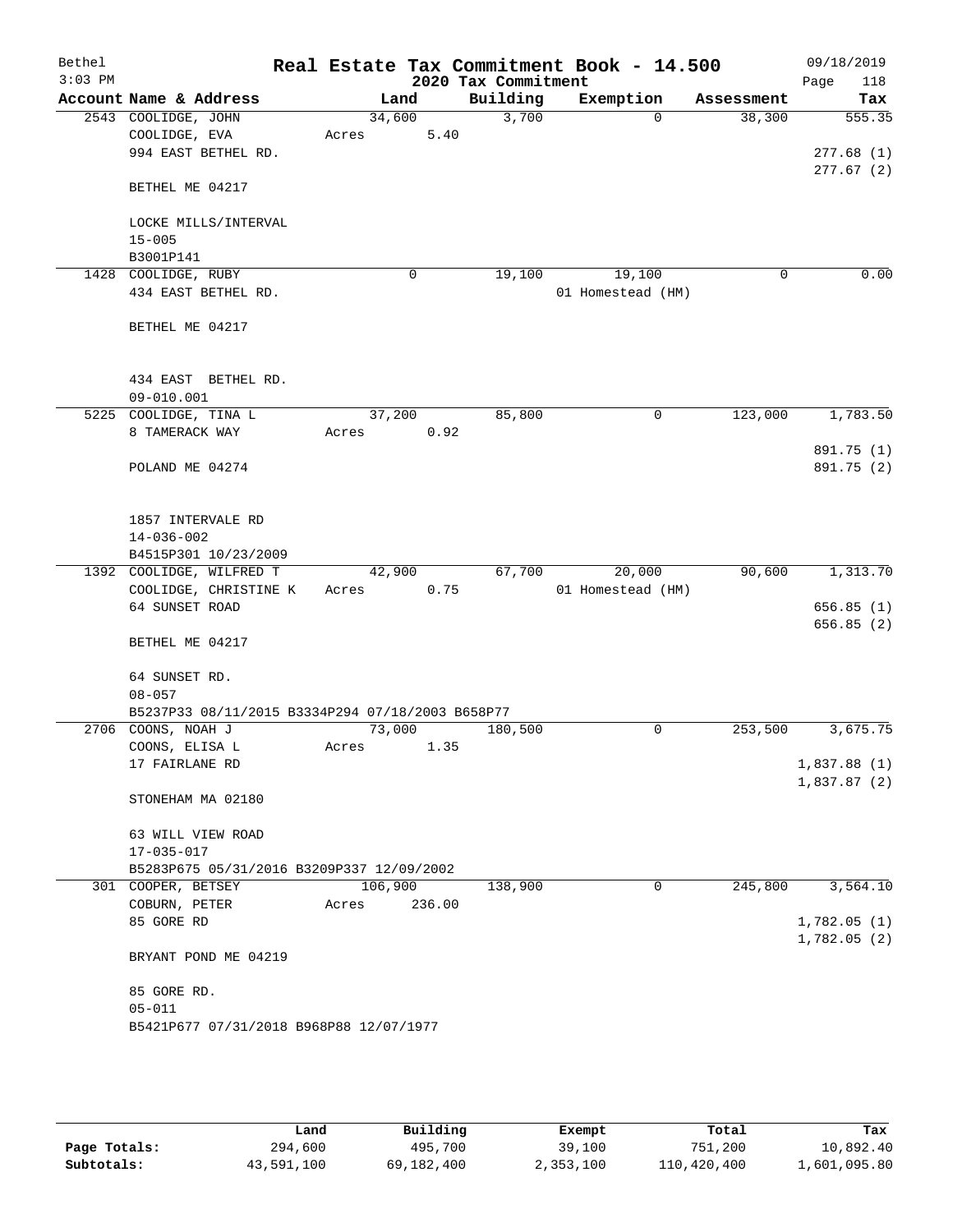| Bethel       |                                                                  |       |                |                     | Real Estate Tax Commitment Book - 14.500 |                      | 09/18/2019                 |
|--------------|------------------------------------------------------------------|-------|----------------|---------------------|------------------------------------------|----------------------|----------------------------|
| $3:03$ PM    |                                                                  |       |                | 2020 Tax Commitment |                                          |                      | Page<br>119                |
|              | Account Name & Address                                           |       | Land<br>37,500 | Building<br>50,800  | Exemption<br>$\Omega$                    | Assessment<br>88,300 | Tax<br>1,280.35            |
|              | 302 COOPER, BETSEY<br>COBURN, PETER<br>85 GORE RD                | Acres | 5.30           |                     |                                          |                      | 640.18(1)                  |
|              | BRYANT POND ME 04219                                             |       |                |                     |                                          |                      | 640.17(2)                  |
|              | 76 GORE RD.                                                      |       |                |                     |                                          |                      |                            |
|              | $05 - 012$<br>B5471P109 07/25/2019 B3953P230 06/05/2006 B872P257 |       |                |                     |                                          |                      |                            |
|              | 09/29/1975<br>374 CORBO, WILLIAM F                               |       | 56,000         | 128,800             | $\mathbf 0$                              | 184,800              | 2,679.60                   |
|              | CORBO, LOUISE G                                                  | Acres | 5.80           |                     |                                          |                      |                            |
|              | 1 TEABERRY CIRCLE                                                |       |                |                     |                                          |                      | 1,339.80(1)<br>1,339.80(2) |
|              | PLYMOUTH MA 02360                                                |       |                |                     |                                          |                      |                            |
|              | 72 PINE BLUFF ROAD<br>$06 - 016 - 003$                           |       |                |                     |                                          |                      |                            |
|              | B4289P63 04/25/2008 B3685P273 03/09/2005                         |       |                |                     |                                          |                      |                            |
|              | 388 CORCORAN, LOUIS T                                            |       | 55,600         | 205,900             | 0                                        | 261,500              | 3,791.75                   |
|              | CORCORAN, KAREN                                                  | Acres | 5.50           |                     |                                          |                      |                            |
|              | 12 SWEETSER ST                                                   |       |                |                     |                                          |                      | 1,895.88(1)                |
|              | WAKEFIELD MA 01880                                               |       |                |                     |                                          |                      | 1,895.87(2)                |
|              | 67 SPARROWHAWK MT RD.<br>$06 - 018 - 005$                        |       |                |                     |                                          |                      |                            |
|              | B1493P137 07/21/1987                                             |       |                |                     |                                          |                      |                            |
|              | 3621 CORCORAN, RAYMOND O                                         |       | 30,000         | $\Omega$            | $\mathbf 0$                              | 30,000               | 435.00                     |
|              | CORCORAN, LESLIE M                                               | Acres | 1.49           |                     |                                          |                      |                            |
|              | 222 SWEET ALLEN FARM<br>RD, UNIT D3                              |       |                |                     |                                          |                      | 217.50(1)                  |
|              | WAKEFIELD RI 02879                                               |       |                |                     |                                          |                      | 217.50(2)                  |
|              | PARADISE RD-8                                                    |       |                |                     |                                          |                      |                            |
|              | $27 - 027$                                                       |       |                |                     |                                          |                      |                            |
|              | B1625P252 12/28/1988                                             |       |                |                     |                                          |                      |                            |
|              | 3646 CORDEIRO, CHRISTOPHER                                       |       | 38,400         | 68,400              | 0                                        | 106,800              | 1,548.60                   |
|              | 401 VERNON STREET                                                | Acres | 1.01           |                     |                                          |                      | 774.30(1)                  |
|              | BETHEL ME 04217                                                  |       |                |                     |                                          |                      | 774.30(2)                  |
|              |                                                                  |       |                |                     |                                          |                      |                            |
|              | 401 VERNON ST.<br>$27 - 037$                                     |       |                |                     |                                          |                      |                            |
|              | B4749P95 08/15/0211 B3093P346 04/04/2002                         |       |                |                     |                                          |                      |                            |
| 1675         | CORDWELL, STANLEY                                                |       | 20,200         | 68,700              | 0                                        | 88,900               | 1,289.05                   |
|              | ESTATE OF                                                        |       |                |                     |                                          |                      |                            |
|              | CORDWELL, STANLEY, PR                                            | Acres | 0.23           |                     |                                          |                      |                            |
|              | 237 WEST BETHEL ROAD                                             |       |                |                     |                                          |                      | 644.53(1)<br>644.52(2)     |
|              | BETHEL ME 04217                                                  |       |                |                     |                                          |                      |                            |
|              | 237 WEST BETHEL RD.                                              |       |                |                     |                                          |                      |                            |
|              | $12 - 032$                                                       |       |                |                     |                                          |                      |                            |
|              | B2788P212 02/01/2000                                             |       |                |                     |                                          |                      |                            |
|              | Land                                                             |       | Building       |                     | Exempt                                   | Total                | Tax                        |
| Page Totals: | 237,700                                                          |       | 522,600        |                     | 0                                        | 760,300              | 11,024.35                  |
| Subtotals:   | 43,828,800                                                       |       | 69,705,000     |                     | 2,353,100                                | 111,180,700          | 1,612,120.15               |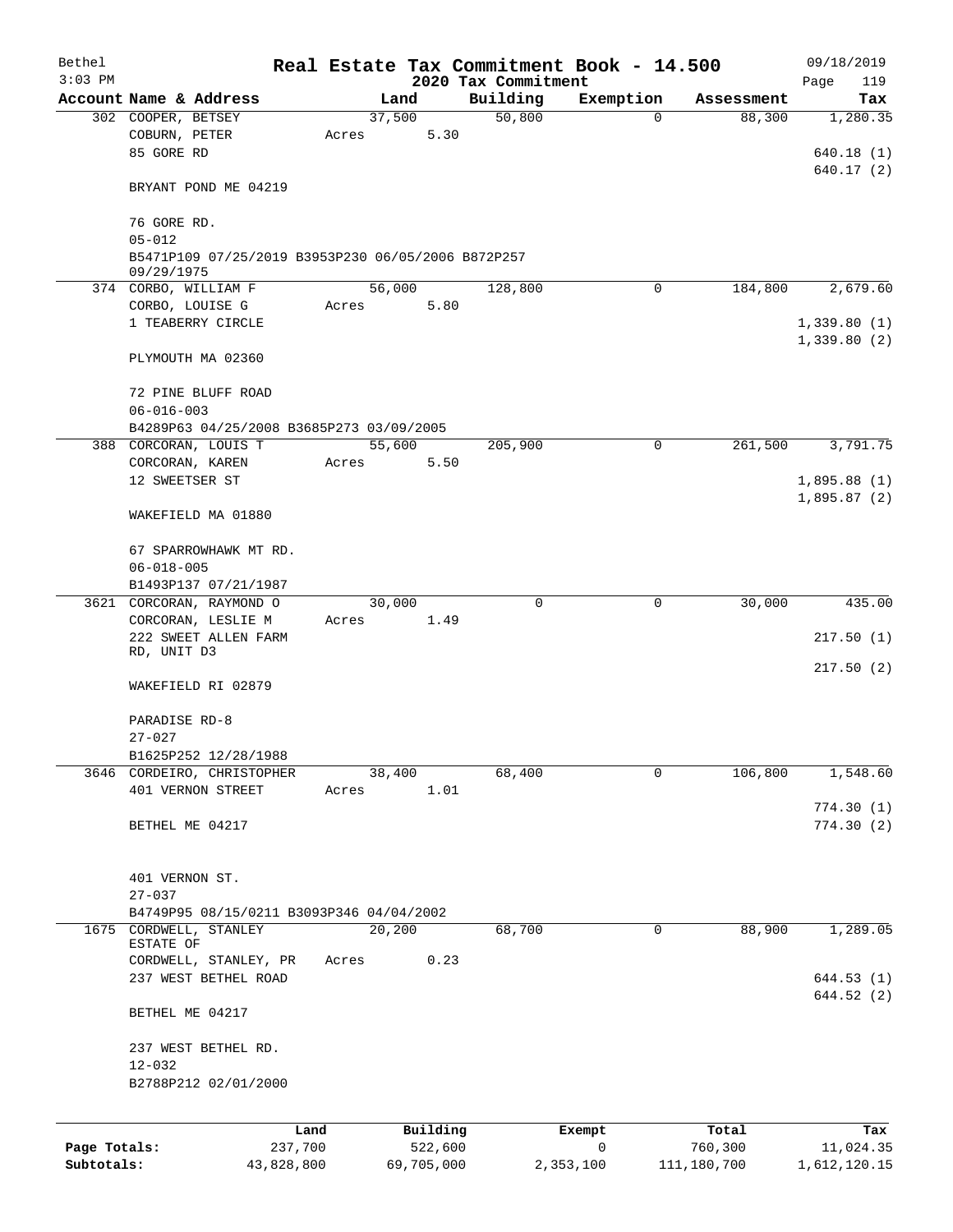| Bethel       |                                                      |              |        |              |                     | Real Estate Tax Commitment Book - 14.500 |                        | 09/18/2019                 |
|--------------|------------------------------------------------------|--------------|--------|--------------|---------------------|------------------------------------------|------------------------|----------------------------|
| $3:03$ PM    |                                                      |              |        |              | 2020 Tax Commitment |                                          |                        | 120<br>Page                |
|              | Account Name & Address                               |              | Land   |              | Building            | Exemption                                | Assessment<br>$\Omega$ | Tax                        |
| 3211         | CORELOGICCOMMERCIAL TAX<br>SERVICES<br>ATTN: KEYCORP | Acres        | 67,000 | 0.26         | 260, 800            |                                          | 327,800                | 4,753.10                   |
|              | MANAGEMENT COMPANY<br>PO BOX 961009                  |              |        |              |                     |                                          |                        | 2,376.55(1)<br>2,376.55(2) |
|              | FORT WORTH TX 76161<br>0009                          |              |        |              |                     |                                          |                        |                            |
|              | 96 MAIN ST.                                          |              |        |              |                     |                                          |                        |                            |
|              | $25 - 053$                                           |              |        |              |                     |                                          |                        |                            |
|              | B738P70                                              |              |        |              |                     |                                          |                        |                            |
|              | 3558 CORKERY, TIMOTHY<br>199 FAIR OAKS PARK          |              | 33,600 |              | 98,500              |                                          | 132,100<br>0           | 1,915.45<br>957.73 (1)     |
|              | NEEDHAM MA 02492 3017                                |              |        |              |                     |                                          |                        | 957.72 (2)                 |
|              | 135 VERNON ST.<br>$26 - 076 - 001 - 05B$             |              |        |              |                     |                                          |                        |                            |
|              | B4207P92 10/11/2007 B3561P15 07/12/2004              |              |        |              |                     |                                          |                        |                            |
|              | 507 CORKERY, TIMOTHY                                 |              | 67,200 |              | 0                   |                                          | 67,200<br>0            | 974.40                     |
|              | CORKERY, JENNIFER                                    | Acres        |        | 1.04         |                     |                                          |                        |                            |
|              | 199 FAIR OAKS PARK                                   |              |        |              |                     |                                          |                        | 487.20 (1)<br>487.20 (2)   |
|              | NEEDHAM MA 02492 3017                                |              |        |              |                     |                                          |                        |                            |
|              | PARADISE RD.                                         |              |        |              |                     |                                          |                        |                            |
|              | $26 - 008 - 00B$                                     |              |        |              |                     |                                          |                        |                            |
|              | B5226P416 06/12/2015                                 |              |        |              | $\mathbf 0$         |                                          | 67,100<br>0            | 972.95                     |
|              | 3449 CORKERY, TIMOTHY<br>CORKERY, JENNIFER           | Acres        | 67,100 | 1.03         |                     |                                          |                        |                            |
|              | 199 FAIR OAKS PARK                                   |              |        |              |                     |                                          |                        | 486.48 (1)                 |
|              |                                                      |              |        |              |                     |                                          |                        | 486.47 (2)                 |
|              | NEEDHAM MA 02492 3017                                |              |        |              |                     |                                          |                        |                            |
|              | PARADISE RD W/S<br>$26 - 008 - 00A$                  |              |        |              |                     |                                          |                        |                            |
|              | B5226P416 06/12/2015 B4868P311 07/20/2012 B985P226   |              |        |              |                     |                                          |                        |                            |
|              | 05/30/1978                                           |              |        |              |                     |                                          |                        |                            |
|              | 3619 CORKUM, MARY WD                                 |              | 34,100 |              | 0                   |                                          | $\mathbf 0$<br>34,100  | 494.45                     |
|              | CORKUM, WAYNE                                        | Acres        |        | 5.00         |                     |                                          |                        | 247.23(1)                  |
|              | P.O. BOX 6                                           |              |        |              |                     |                                          |                        | 247.22 (2)                 |
|              | BETHEL ME 04217                                      |              |        |              |                     |                                          |                        |                            |
|              | $27 - 025$                                           |              |        |              |                     |                                          |                        |                            |
|              | B5284P360 06/01/2016 B1397P13 06/10/1986             |              |        |              |                     |                                          |                        |                            |
| 3618         | CORKUM, WAYNE                                        |              | 43,700 |              | 200,500             | 20,000                                   | 224,200                | 3,250.90                   |
|              | CORKUM, MARY                                         | Acres        |        | 4.95         |                     | 01 Homestead (HM)                        |                        |                            |
|              | P.O. BOX 6                                           |              |        |              |                     |                                          |                        | 1,625.45(1)<br>1,625.45(2) |
|              | BETHEL ME 04217                                      |              |        |              |                     |                                          |                        |                            |
|              | 44 WILLARD ROAD                                      |              |        |              |                     |                                          |                        |                            |
|              | $27 - 024$<br>B1397P14                               |              |        |              |                     |                                          |                        |                            |
|              |                                                      | Land         |        | Building     |                     | Exempt                                   | Total                  | Tax                        |
| Page Totals: |                                                      | 312,700      |        | 559,800      |                     | 20,000                                   | 852,500                | 12,361.25                  |
| Subtotals:   |                                                      | 44, 141, 500 |        | 70, 264, 800 |                     | 2,373,100                                | 112,033,200            | 1,624,481.40               |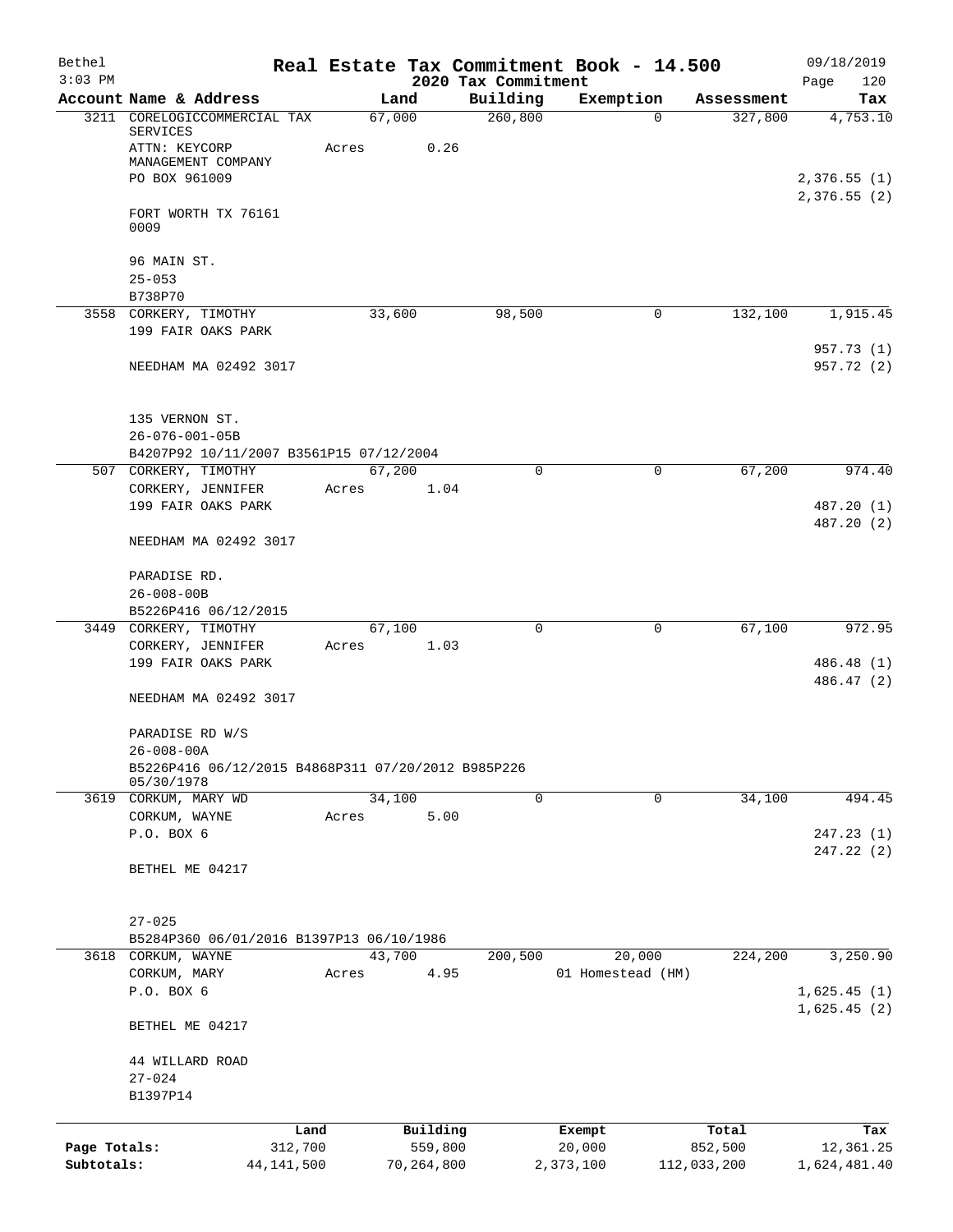| Bethel<br>$3:03$ PM |                                                                                      |        |      | 2020 Tax Commitment | Real Estate Tax Commitment Book - 14.500 |            | 09/18/2019<br>121<br>Page |
|---------------------|--------------------------------------------------------------------------------------|--------|------|---------------------|------------------------------------------|------------|---------------------------|
|                     | Account Name & Address                                                               | Land   |      | Building            | Exemption                                | Assessment | Tax                       |
|                     | 4736 CORMIER, BERNARD J                                                              | 77,600 |      | 427,400             | $\Omega$                                 | 505,000    | 7,322.50                  |
|                     | CORMIER, PATRICIA P                                                                  | Acres  | 9.92 |                     |                                          |            |                           |
|                     | 52 HICKORY LN                                                                        |        |      |                     |                                          |            | 3,661.25(1)               |
|                     | BOXFORD ME 01921                                                                     |        |      |                     |                                          |            | 3,661.25(2)               |
|                     | 32 BEECH LANE                                                                        |        |      |                     |                                          |            |                           |
|                     | $12 - 073 - 019$                                                                     |        |      |                     |                                          |            |                           |
|                     | B5098P136 03/18/2014 B4593P1 05/28/2010 B4077P302<br>01/09/2007 B3696P106 03/31/2005 |        |      |                     |                                          |            |                           |
|                     | 3709 CORREIRA, MATTHEW J                                                             | 25,600 |      | 86,700              | 0                                        | 112,300    | 1,628.35                  |
|                     | CORREIRA, HOLLY M                                                                    | Acres  | 0.50 |                     |                                          |            |                           |
|                     | 29 EMMETT AVE.                                                                       |        |      |                     |                                          |            | 814.18 (1)                |
|                     |                                                                                      |        |      |                     |                                          |            | 814.17(2)                 |
|                     | DARTMOUTH MA 02747                                                                   |        |      |                     |                                          |            |                           |
|                     | 751 WEST BETHEL RD.                                                                  |        |      |                     |                                          |            |                           |
|                     | $28 - 051$                                                                           |        |      |                     |                                          |            |                           |
|                     | B3605P284 10/08/2004<br>2550 CORRIVEAU, LAURIET JR                                   | 38,400 |      | 22,700              | $\mathbf 0$                              | 61,100     | 885.95                    |
|                     | P.O. BOX 725                                                                         | Acres  | 1.00 |                     |                                          |            |                           |
|                     |                                                                                      |        |      |                     |                                          |            | 442.98 (1)                |
|                     | BETHEL ME 04217                                                                      |        |      |                     |                                          |            | 442.97 (2)                |
|                     |                                                                                      |        |      |                     |                                          |            |                           |
|                     | 1917 INTERVALE RD.                                                                   |        |      |                     |                                          |            |                           |
|                     | $15 - 010$                                                                           |        |      |                     |                                          |            |                           |
|                     | B1371P341                                                                            |        |      |                     |                                          |            |                           |
|                     | 3689 COSTA, SUSAN                                                                    | 27,900 |      | $\Omega$            | $\mathbf 0$                              | 27,900     | 404.55                    |
|                     | 77 BRADLEY AVE.                                                                      | Acres  | 0.69 |                     |                                          |            |                           |
|                     | SOMERSET MA 02726                                                                    |        |      |                     |                                          |            | 202.28(1)<br>202.27(2)    |
|                     |                                                                                      |        |      |                     |                                          |            |                           |
|                     | FLAT RD                                                                              |        |      |                     |                                          |            |                           |
|                     | $28 - 032$                                                                           |        |      |                     |                                          |            |                           |
|                     | 1574 COTE, ALBERT                                                                    | 24,900 |      | 25,300              | 0                                        | 50,200     | 727.90                    |
|                     | COTE, PATSY                                                                          | Acres  | 0.46 |                     |                                          |            |                           |
|                     | PO BOX 54                                                                            |        |      |                     |                                          |            | 363.95(1)                 |
|                     | WEST BETHEL ME 04286                                                                 |        |      |                     |                                          |            | 363.95(2)                 |
|                     | 21 FERRY RD.                                                                         |        |      |                     |                                          |            |                           |
|                     | $11 - 043$                                                                           |        |      |                     |                                          |            |                           |
|                     | B3031P194 11/27/2001                                                                 |        |      |                     |                                          |            |                           |
|                     | 1575 COTE, ALBERT                                                                    | 33,300 |      | 63,700              | $\mathbf 0$                              | 97,000     | 1,406.50                  |
|                     | COTE, PATSY                                                                          | Acres  | 1.30 |                     |                                          |            |                           |
|                     | PO BOX 54                                                                            |        |      |                     |                                          |            | 703.25(1)                 |
|                     | WEST BETHEL ME 04286                                                                 |        |      |                     |                                          |            | 703.25(2)                 |
|                     | 17 FERRY RD.                                                                         |        |      |                     |                                          |            |                           |
|                     | $11 - 044$                                                                           |        |      |                     |                                          |            |                           |
|                     | B2744P252 09/09/1999                                                                 |        |      |                     |                                          |            |                           |
|                     |                                                                                      |        |      |                     |                                          |            |                           |

|              | Land       | Building   | Exempt    | Total       | Tax          |
|--------------|------------|------------|-----------|-------------|--------------|
| Page Totals: | 227,700    | 625,800    |           | 853,500     | 12,375.75    |
| Subtotals:   | 44,369,200 | 70,890,600 | 2,373,100 | 112,886,700 | 1,636,857.15 |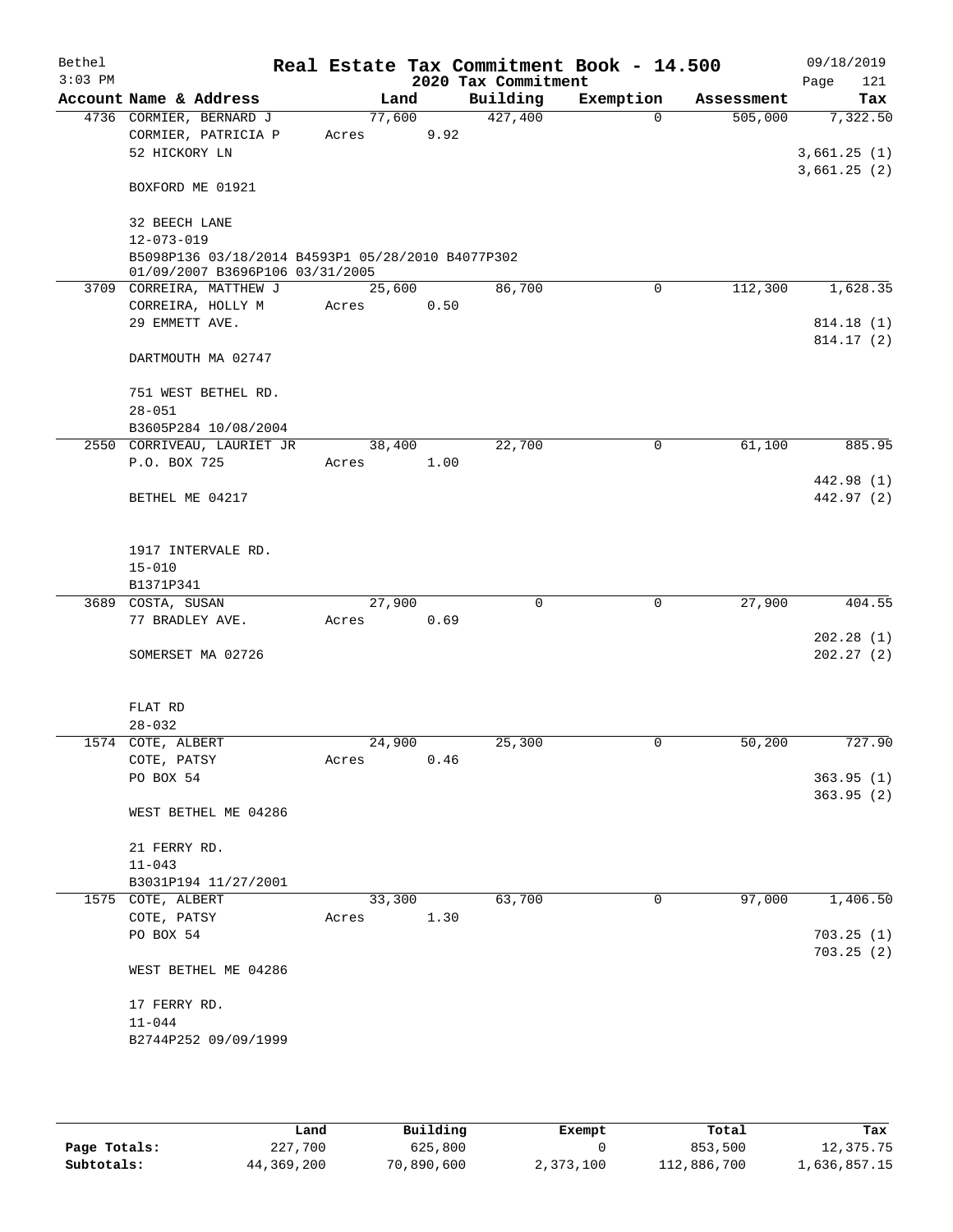| Bethel    |                                                        |       |        |       |                     | Real Estate Tax Commitment Book - 14.500 |            |      | 09/18/2019  |
|-----------|--------------------------------------------------------|-------|--------|-------|---------------------|------------------------------------------|------------|------|-------------|
| $3:03$ PM |                                                        |       |        |       | 2020 Tax Commitment |                                          |            | Page | 122         |
|           | Account Name & Address                                 |       | Land   |       | Building            | Exemption                                | Assessment |      | Tax         |
|           | 4653 COTTON, ANDREW                                    |       | 36,000 |       | 157,700             | $\Omega$                                 | 193,700    |      | 2,808.65    |
|           | 129 WARREN AVENUE                                      | Acres |        | 1.36  |                     |                                          |            |      |             |
|           |                                                        |       |        |       |                     |                                          |            |      | 1,404.33(1) |
|           | PAWTUCKET RI 02860                                     |       |        |       |                     |                                          |            |      | 1,404.32(2) |
|           |                                                        |       |        |       |                     |                                          |            |      |             |
|           | 74 TILSON BURKE ROAD                                   |       |        |       |                     |                                          |            |      |             |
|           | $02 - 025 - 005$                                       |       |        |       |                     |                                          |            |      |             |
|           | B5398P586 03/22/2018 B5381P582 12/04/2017 B5031P174    |       |        |       |                     |                                          |            |      |             |
|           | 08/28/2013 B3803P46 09/20/2005<br>1540 COUGHLAN, DAVID |       | 10,800 |       | 48,600              | $\mathbf 0$                              | 59,400     |      | 861.30      |
|           | COUGHLAN, KATHERINE                                    |       |        |       |                     |                                          |            |      |             |
|           | 48 TENNEY ST.                                          |       |        |       |                     |                                          |            |      | 430.65(1)   |
|           |                                                        |       |        |       |                     |                                          |            |      | 430.65(2)   |
|           | YARMOUTH ME 04096                                      |       |        |       |                     |                                          |            |      |             |
|           | 788 WEST BETHEL RD.                                    |       |        |       |                     |                                          |            |      |             |
|           | $11 - 027 - 001 - 010$                                 |       |        |       |                     |                                          |            |      |             |
|           | B2468P108                                              |       |        |       |                     |                                          |            |      |             |
|           | 4778 COUGHLIN, JAY P                                   |       | 69,300 |       | 214,000             | 26,000                                   | 257,300    |      | 3,730.85    |
|           | 97 RIVER GLEN RD                                       | Acres |        | 3.40  |                     | 01 Homestead (HM)                        |            |      |             |
|           |                                                        |       |        |       |                     | 12 WW2 Vet Res                           |            |      | 1,865.43(1) |
|           | BETHEL ME 04217                                        |       |        |       |                     |                                          |            |      | 1,865.42(2) |
|           |                                                        |       |        |       |                     |                                          |            |      |             |
|           | 97 RIVER GLEN ROAD                                     |       |        |       |                     |                                          |            |      |             |
|           | $18 - 033 - 001 - 011$                                 |       |        |       |                     |                                          |            |      |             |
|           | B5143P311 08/01/2014 B3801P114                         |       |        |       |                     |                                          |            |      |             |
|           | 3266 COVERDALE, REV DONALD E                           |       | 57,800 |       | 182,600             | $\mathbf 0$                              | 240,400    |      | 3,485.80    |
|           | PO BOX 883                                             | Acres |        | 0.70  |                     |                                          |            |      |             |
|           |                                                        |       |        |       |                     |                                          |            |      | 1,742.90(1) |
|           | BETHEL ME 04217                                        |       |        |       |                     |                                          |            |      | 1,742.90(2) |
|           |                                                        |       |        |       |                     |                                          |            |      |             |
|           | 11 VERNON ST.                                          |       |        |       |                     |                                          |            |      |             |
|           | $25 - 100$                                             |       |        |       |                     |                                          |            |      |             |
|           | B1582P294 07/12/1988                                   |       |        |       |                     |                                          |            |      |             |
|           | 1355 COWAN, JON                                        |       | 49,900 |       | 166,000             | 20,000                                   | 195,900    |      | 2,840.55    |
|           | SCHUBERT-COWAN, JULIA D Acres                          |       |        | 10.88 |                     | 01 Homestead (HM)                        |            |      |             |
|           | 246 CHANDLER HILL RD.                                  |       |        |       |                     |                                          |            |      | 1,420.28(1) |
|           |                                                        |       |        |       |                     |                                          |            |      | 1,420.27(2) |
|           | BETHEL ME 04217 4925                                   |       |        |       |                     |                                          |            |      |             |
|           |                                                        |       |        |       |                     |                                          |            |      |             |
|           | 246 CHANDLER HILL RD.<br>$08 - 041 - 006$              |       |        |       |                     |                                          |            |      |             |
|           | B3552P93 07/15/2004                                    |       |        |       |                     |                                          |            |      |             |
|           | 2631 COWGILL, JAMES                                    |       | 52,300 |       | 59,300              | 26,000                                   | 85,600     |      | 1,241.20    |
|           | P.O. BOX 571                                           | Acres |        | 2.90  |                     | 01 Homestead (HM)                        |            |      |             |
|           |                                                        |       |        |       |                     | 12 WW2 Vet Res                           |            |      | 620.60(1)   |
|           | BETHEL ME 04217                                        |       |        |       |                     |                                          |            |      | 620.60(2)   |
|           |                                                        |       |        |       |                     |                                          |            |      |             |
|           | 521 NORTH ROAD                                         |       |        |       |                     |                                          |            |      |             |
|           | $16 - 005$                                             |       |        |       |                     |                                          |            |      |             |
|           | B871P147 09/19/1975                                    |       |        |       |                     |                                          |            |      |             |
|           |                                                        |       |        |       |                     |                                          |            |      |             |
|           |                                                        |       |        |       |                     |                                          |            |      |             |
|           |                                                        |       |        |       |                     |                                          |            |      |             |
|           |                                                        |       |        |       |                     |                                          |            |      |             |

|              | Land       | Building   | Exempt    | Total       | Tax          |
|--------------|------------|------------|-----------|-------------|--------------|
| Page Totals: | 276,100    | 828,200    | 72,000    | 1,032,300   | 14,968.35    |
| Subtotals:   | 44,645,300 | 71,718,800 | 2,445,100 | 113,919,000 | 1,651,825.50 |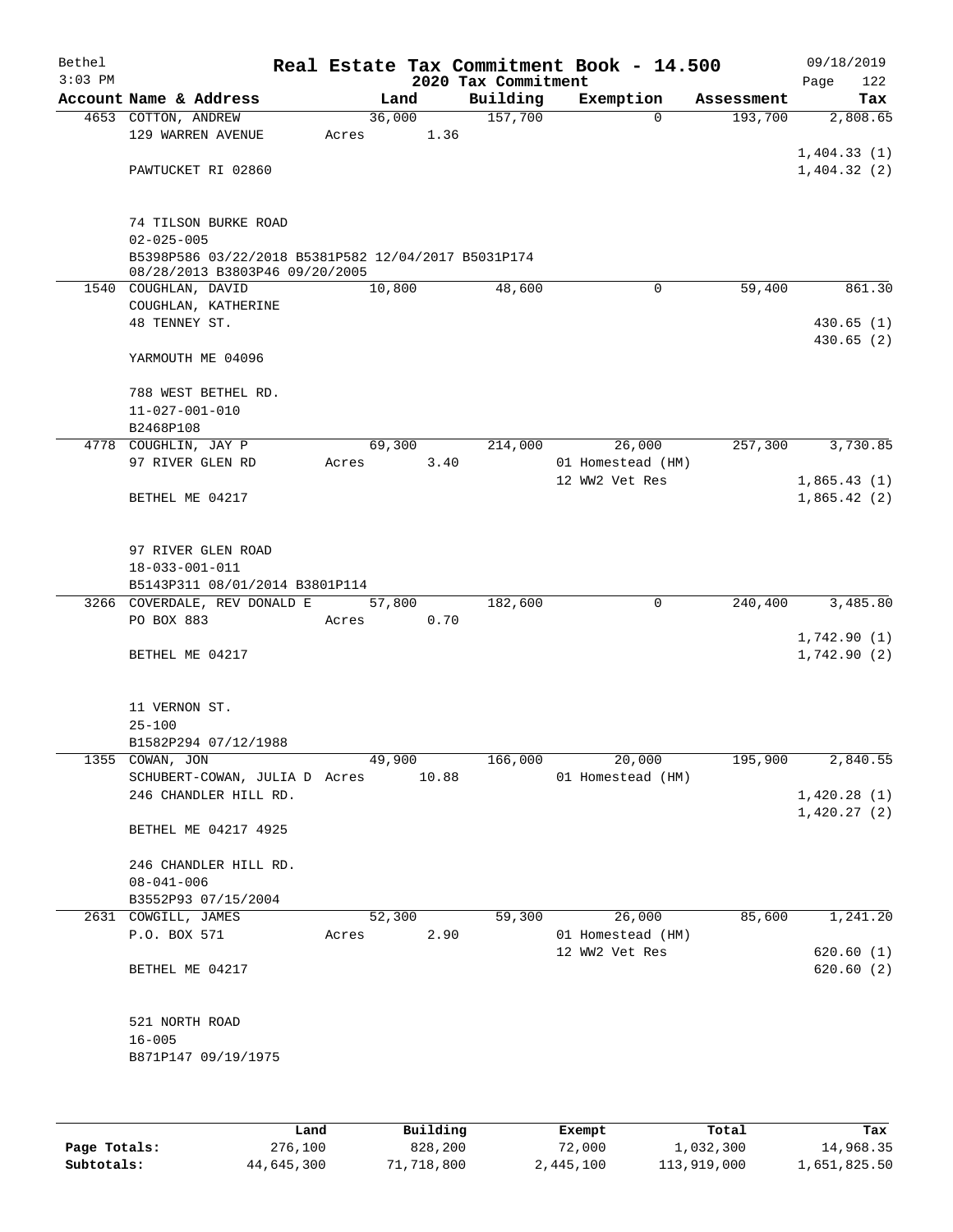| Bethel       |                                                                          |       |                     |                     | Real Estate Tax Commitment Book - 14.500 |                       | 09/18/2019                             |
|--------------|--------------------------------------------------------------------------|-------|---------------------|---------------------|------------------------------------------|-----------------------|----------------------------------------|
| $3:03$ PM    |                                                                          |       |                     | 2020 Tax Commitment |                                          |                       | Page<br>123                            |
|              | Account Name & Address<br>3011 COWGILL, WILLIAM F                        |       | Land                | Building<br>173,300 | Exemption<br>26,000                      | Assessment<br>229,300 | Tax                                    |
|              | COWGILL, KAREN A<br>55 TAYLOR WOODS RD                                   | Acres | 82,000              | 9.00                | 01 Homestead (HM)<br>12 WW2 Vet Res      |                       | 3,324.85<br>1,662.43(1)<br>1,662.42(2) |
|              | BETHEL ME 04217                                                          |       |                     |                     |                                          |                       |                                        |
|              | 55 TAYLOR WOODS ROAD<br>$22 - 026 - 012$                                 |       |                     |                     |                                          |                       |                                        |
|              | B4362P212 10/08/2008 B3810P263 09/30/2005                                |       |                     |                     |                                          |                       |                                        |
|              | 4801 COWPER, SCOTT M                                                     |       | 36,800              | $\mathbf 0$         | 0                                        | 36,800                | 533.60                                 |
|              | COWPER, ROBIN L<br>41 JEFFERSON ROAD                                     | Acres |                     | 2.50                |                                          |                       | 266.80(1)<br>266.80(2)                 |
|              | FRANKLIN MA 02038                                                        |       |                     |                     |                                          |                       |                                        |
|              | SWAN HILL AT INTERVALE<br>$23 - 013 - 001 - 013$                         |       |                     |                     |                                          |                       |                                        |
|              | B3815P116 10/07/2005                                                     |       |                     |                     |                                          |                       |                                        |
|              | 3770 COX, BRIAN P<br>8 WHIPPORWILL DRIVE                                 |       | 26,900              | 98,700              | 0                                        | 125,600               | 1,821.20                               |
|              | WESTWOOD MA 02090                                                        |       |                     |                     |                                          |                       | 910.60(1)<br>910.60(2)                 |
|              | 53 SUNDAY RIVER ROAD                                                     |       |                     |                     |                                          |                       |                                        |
|              | $18 - 005 - 004$<br>B3104P113                                            |       |                     |                     |                                          |                       |                                        |
|              | 3772 COX, SPURGEON M. JR.,                                               |       | 26,900              | 173,900             | 0                                        | 200,800               | 2,911.60                               |
|              | PAULA J. COX, BRIAN COX<br>261 BURGESS AVE                               |       |                     |                     |                                          |                       |                                        |
|              | WESTWOOD MA 02090                                                        |       |                     |                     |                                          |                       | 1,455.80(1)<br>1,455.80(2)             |
|              | 53 SUNDAY RIVER ROAD<br>$18 - 005 - 006$<br>B3899P275 03/09/2006         |       |                     |                     |                                          |                       |                                        |
|              | 3773 COX, SPURGEON M. JR.,<br>PAULA J. COX, BRIAN COX<br>261 BURGESS AVE |       | 26,900              | 173,900             | 0                                        | 200,800               | 2,911.60                               |
|              | WESTWOOD MA 02090                                                        |       |                     |                     |                                          |                       | 1,455.80(1)<br>1,455.80(2)             |
|              | 53 SUNDAY RIVER ROAD<br>$18 - 005 - 007$<br>B3899P275 03/09/2006         |       |                     |                     |                                          |                       |                                        |
|              | 3774 COX, SPURGEON M. JR.,                                               |       | 26,900              | 173,900             | $\mathbf 0$                              | 200,800               | 2,911.60                               |
|              | PAULA J. COX, BRIAN COX<br>261 BURGESS AVE                               |       |                     |                     |                                          |                       |                                        |
|              |                                                                          |       |                     |                     |                                          |                       | 1,455.80(1)                            |
|              | WESTWOOD MA 02090                                                        |       |                     |                     |                                          |                       | 1,455.80(2)                            |
|              | 53 SUNDAY RIVER ROAD<br>$18 - 005 - 008$<br>B3899P275 03/09/2006         |       |                     |                     |                                          |                       |                                        |
|              |                                                                          |       |                     |                     |                                          |                       |                                        |
| Page Totals: | Land<br>226,400                                                          |       | Building<br>793,700 |                     | Exempt<br>26,000                         | Total<br>994,100      | Tax<br>14, 414. 45                     |
| Subtotals:   | 44,871,700                                                               |       | 72,512,500          |                     | 2,471,100                                | 114,913,100           | 1,666,239.95                           |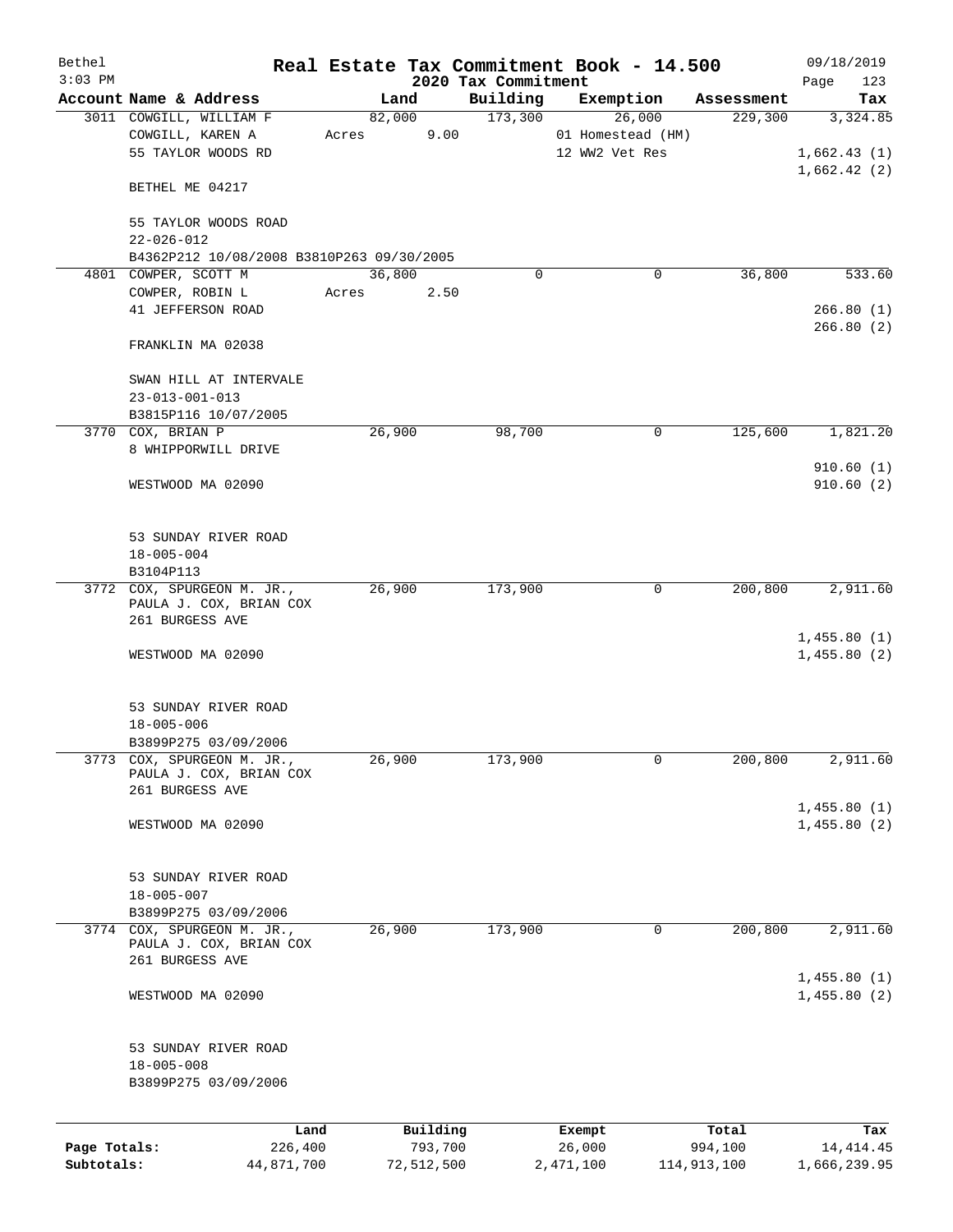| Bethel<br>$3:03$ PM |                                                                    | Real Estate Tax Commitment Book - 14.500 | 2020 Tax Commitment |                   |                    | 09/18/2019                 |
|---------------------|--------------------------------------------------------------------|------------------------------------------|---------------------|-------------------|--------------------|----------------------------|
|                     | Account Name & Address                                             | Land                                     | Building            | Exemption         | Assessment         | Page<br>124<br>Tax         |
|                     | 3771 COX, SPURGEON M.<br>JR., PAULA J. COX, BRIAN<br>COX           | 26,900                                   | 173,900             | $\Omega$          | 200,800            | 2,911.60                   |
|                     | 261 BURGESS AVE                                                    |                                          |                     |                   |                    |                            |
|                     | WESTWOOD MA 02090                                                  |                                          |                     |                   |                    | 1,455.80(1)<br>1,455.80(2) |
|                     | 53 SUNDAY RIVER ROAD<br>$18 - 005 - 005$                           |                                          |                     |                   |                    |                            |
|                     | B3899P275 03/09/2006                                               |                                          |                     |                   |                    |                            |
|                     | 1543 CRADDOCK, EDWARD S                                            | 10,800                                   | 48,600              | 0                 | 59,400             | 861.30                     |
|                     | CRADDOCK, JENNIFER L<br>523 CRAFTS STREET                          |                                          |                     |                   |                    | 430.65(1)<br>430.65(2)     |
|                     | NEWTON MA 02165                                                    |                                          |                     |                   |                    |                            |
|                     | 788 WEST BETHEL RD.<br>$11 - 027 - 001 - 004$                      |                                          |                     |                   |                    |                            |
|                     | B3161P270                                                          |                                          |                     |                   |                    |                            |
|                     | 2970 CRAIG, ALEXA K.<br>CRAIG, ANTHONY K.                          | 33,600                                   | 106,900             | $\mathbf 0$       | 140,500            | 2,037.25                   |
|                     | 16 LONGMEADOW RD                                                   |                                          |                     |                   |                    | 1,018.63(1)<br>1,018.62(2) |
|                     | CUMBERLAND FORESIDE ME<br>04110                                    |                                          |                     |                   |                    |                            |
|                     | 7 CHERRY LANE                                                      |                                          |                     |                   |                    |                            |
|                     | $22 - 002 - 001 - 006$                                             |                                          |                     |                   |                    |                            |
|                     | B5450P822 02/04/2019 B3001P150 09/21/2001<br>267 CRANE, ALLAN      | 87,100                                   | 0                   | 0                 | 87,100             | 1,262.95                   |
|                     | CRANE, MARY                                                        | Acres<br>25.60                           |                     |                   |                    |                            |
|                     | 55 MURIEL LANE                                                     |                                          |                     |                   |                    | 631.48(1)                  |
|                     | BETHEL ME 04217                                                    |                                          |                     |                   |                    | 631.47 (2)                 |
|                     | MURIEL LANE                                                        |                                          |                     |                   |                    |                            |
|                     | $04 - 083 - 00E - 003$<br>B5391P90 01/22/2018 B2670P226 02/18/1999 |                                          |                     |                   |                    |                            |
|                     | 268 CRANE, ALLAN                                                   | 92,200                                   | 709,300             | 26,000            | 775,500            | 11,244.75                  |
|                     | CRANE, MARY                                                        | 20.30<br>Acres                           |                     | 01 Homestead (HM) |                    |                            |
|                     | 55 MURIEL LANE                                                     |                                          |                     | 12 WW2 Vet Res    |                    | 5,622.38(1)                |
|                     | BETHEL ME 04217                                                    |                                          |                     |                   |                    | 5,622.37(2)                |
|                     | 55 MURIEL LANE                                                     |                                          |                     |                   |                    |                            |
|                     | $04 - 083 - 00E - 004$                                             |                                          |                     |                   |                    |                            |
|                     | B2670P226 02/18/1999                                               |                                          |                     |                   |                    |                            |
|                     | 3316 CREATIVE WELL, LLC<br>C/O JIM MANN                            | 67,000<br>0.26<br>Acres                  | 156,900             | 0                 | 223,900            | 3,246.55                   |
|                     | 420 CROCKETT RIDGE RD                                              |                                          |                     |                   |                    | 1,623.28(1)<br>1,623.27(2) |
|                     | NORWAY ME 04268                                                    |                                          |                     |                   |                    |                            |
|                     | 57 MAIN ST.<br>$25 - 148$                                          |                                          |                     |                   |                    |                            |
|                     | B3311P100 06/03/2003 B1334P295                                     |                                          |                     |                   |                    |                            |
|                     |                                                                    |                                          |                     |                   |                    |                            |
| Page Totals:        | 317,600                                                            | Building<br>Land<br>1,195,600            |                     | Exempt<br>26,000  | Total<br>1,487,200 | Tax<br>21,564.40           |

**Subtotals:** 45,189,300 73,708,100 2,497,100 116,400,300 1,687,804.35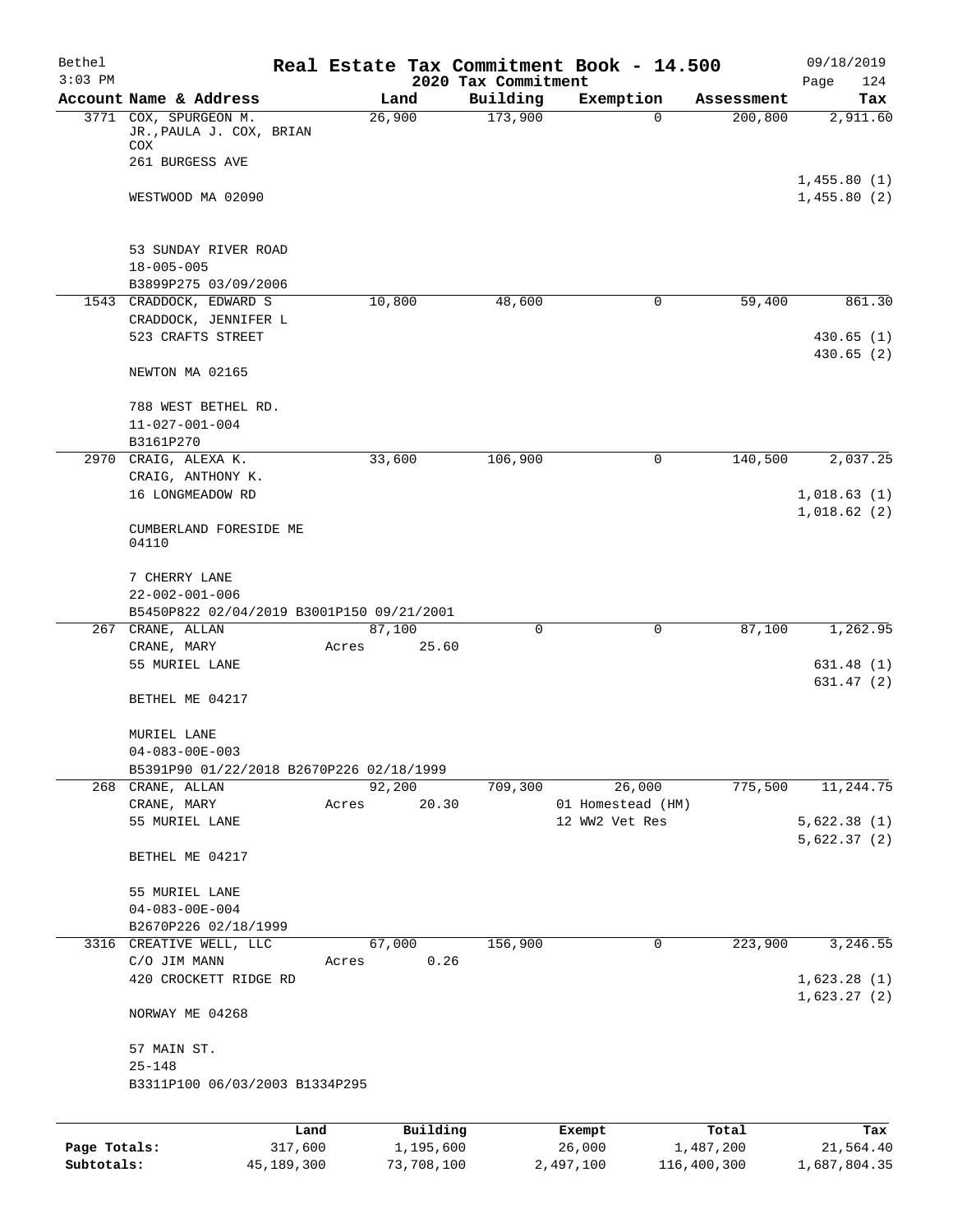| Bethel    |                                                     |       |                |                     | Real Estate Tax Commitment Book - 14.500 |            | 09/18/2019  |          |
|-----------|-----------------------------------------------------|-------|----------------|---------------------|------------------------------------------|------------|-------------|----------|
| $3:03$ PM |                                                     |       |                | 2020 Tax Commitment |                                          |            | Page        | 125      |
|           | Account Name & Address                              |       | Land           | Building            | Exemption                                | Assessment |             | Tax      |
|           | 3171 CRESSY, ALLEN S                                |       | 56,600         | 297,400             | 26,000                                   | 328,000    |             | 4,756.00 |
|           | CRESSY, JACQUELYN K<br>PO BOX 74                    | Acres | 0.61           |                     | 01 Homestead (HM)<br>12 WW2 Vet Res      |            | 2,378.00(1) |          |
|           |                                                     |       |                |                     |                                          |            | 2,378.00(2) |          |
|           | BETHEL ME 04217                                     |       |                |                     |                                          |            |             |          |
|           |                                                     |       |                |                     |                                          |            |             |          |
|           | 16 PARK ST.                                         |       |                |                     |                                          |            |             |          |
|           | $25 - 016$                                          |       |                |                     |                                          |            |             |          |
| 2650      | B2315P316 04/09/1996<br>CROCKER, STUART             |       | 57,000         | 510,200             | 20,000                                   | 547,200    |             | 7,934.40 |
|           | CROCKER, ELLEN                                      | Acres | 48.00          |                     | 01 Homestead (HM)                        |            |             |          |
|           | 917 NORTH ROAD                                      |       |                |                     |                                          |            | 3,967.20(1) |          |
|           |                                                     |       |                |                     |                                          |            | 3,967.20(2) |          |
|           | BETHEL ME 04217                                     |       |                |                     |                                          |            |             |          |
|           |                                                     |       |                |                     |                                          |            |             |          |
|           | 917 NORTH ROAD                                      |       |                |                     |                                          |            |             |          |
|           | $16 - 024$<br>B1037P149 B1037P149                   |       |                |                     |                                          |            |             |          |
|           | 3066 CROCKETT, AARON                                |       | 40,000         | 21,400              | 0                                        | 61,400     |             | 890.30   |
|           | EMERSON, EMERSON, COREY Acres 1.70                  |       |                |                     |                                          |            |             |          |
|           | 1390 INTERVALE RD                                   |       |                |                     |                                          |            | 445.15(1)   |          |
|           |                                                     |       |                |                     |                                          |            | 445.15(2)   |          |
|           | BETHEL ME 04217                                     |       |                |                     |                                          |            |             |          |
|           | 1054 INTERVALE RD.                                  |       |                |                     |                                          |            |             |          |
|           | $23 - 018$                                          |       |                |                     |                                          |            |             |          |
|           | B5170P228 10/08/2014 B5033P307 08/05/2013 B4584P283 |       |                |                     |                                          |            |             |          |
|           | 05/06/2010 B998P205                                 |       |                |                     |                                          |            |             |          |
|           | 3079 CROCKETT, AARON                                | Acres | 40,800<br>2.24 | 195,100             | 20,000<br>01 Homestead (HM)              | 215,900    |             | 3,130.55 |
|           | CROCKETT, KELLIE<br>1390 INTERVALE RD.              |       |                |                     |                                          |            | 1,565.28(1) |          |
|           |                                                     |       |                |                     |                                          |            | 1,565.27(2) |          |
|           | BETHEL ME 04217                                     |       |                |                     |                                          |            |             |          |
|           |                                                     |       |                |                     |                                          |            |             |          |
|           | 1390 INTERVALE RD.                                  |       |                |                     |                                          |            |             |          |
|           | $23 - 028 - 003$<br>B2878P212                       |       |                |                     |                                          |            |             |          |
|           | 2883 CROCKETT, ANDREW C                             |       | 37,300         | 0                   | 0                                        | 37,300     |             | 540.85   |
|           | CROCKETT, CHERRI L                                  | Acres | 17.00          |                     |                                          |            |             |          |
|           | PO BOX 253                                          |       |                |                     |                                          |            | 270.43(1)   |          |
|           |                                                     |       |                |                     |                                          |            | 270.42(2)   |          |
|           | BETHEL ME 04217                                     |       |                |                     |                                          |            |             |          |
|           | INTERVALE RD N/S                                    |       |                |                     |                                          |            |             |          |
|           | $20 - 002$                                          |       |                |                     |                                          |            |             |          |
|           | B3411P231 11/04/2003                                |       |                |                     |                                          |            |             |          |
|           | 2514 CROCKETT, ANDREW C                             |       | 41,400         | 197,500             | 20,000                                   | 218,900    |             | 3,174.05 |
|           | CROCKETT, CHERRI L                                  | Acres | 3.60           |                     | 01 Homestead (HM)                        |            |             |          |
|           | PO BOX 253                                          |       |                |                     |                                          |            | 1,587.03(1) |          |
|           |                                                     |       |                |                     |                                          |            | 1,587.02(2) |          |
|           | BETHEL ME 04217                                     |       |                |                     |                                          |            |             |          |
|           | 1847 INTERVALE RD.                                  |       |                |                     |                                          |            |             |          |
|           | $14 - 035$                                          |       |                |                     |                                          |            |             |          |
|           | B3946P19 05/30/2006 B2335P6                         |       |                |                     |                                          |            |             |          |
|           |                                                     |       |                |                     |                                          |            |             |          |
|           |                                                     |       |                |                     |                                          |            |             |          |

|              | Land       | Building   | Exempt    | Total       | Tax          |
|--------------|------------|------------|-----------|-------------|--------------|
| Page Totals: | 273,100    | 1,221,600  | 86,000    | 1,408,700   | 20,426.15    |
| Subtotals:   | 45,462,400 | 74,929,700 | 2,583,100 | 117,809,000 | 1,708,230.50 |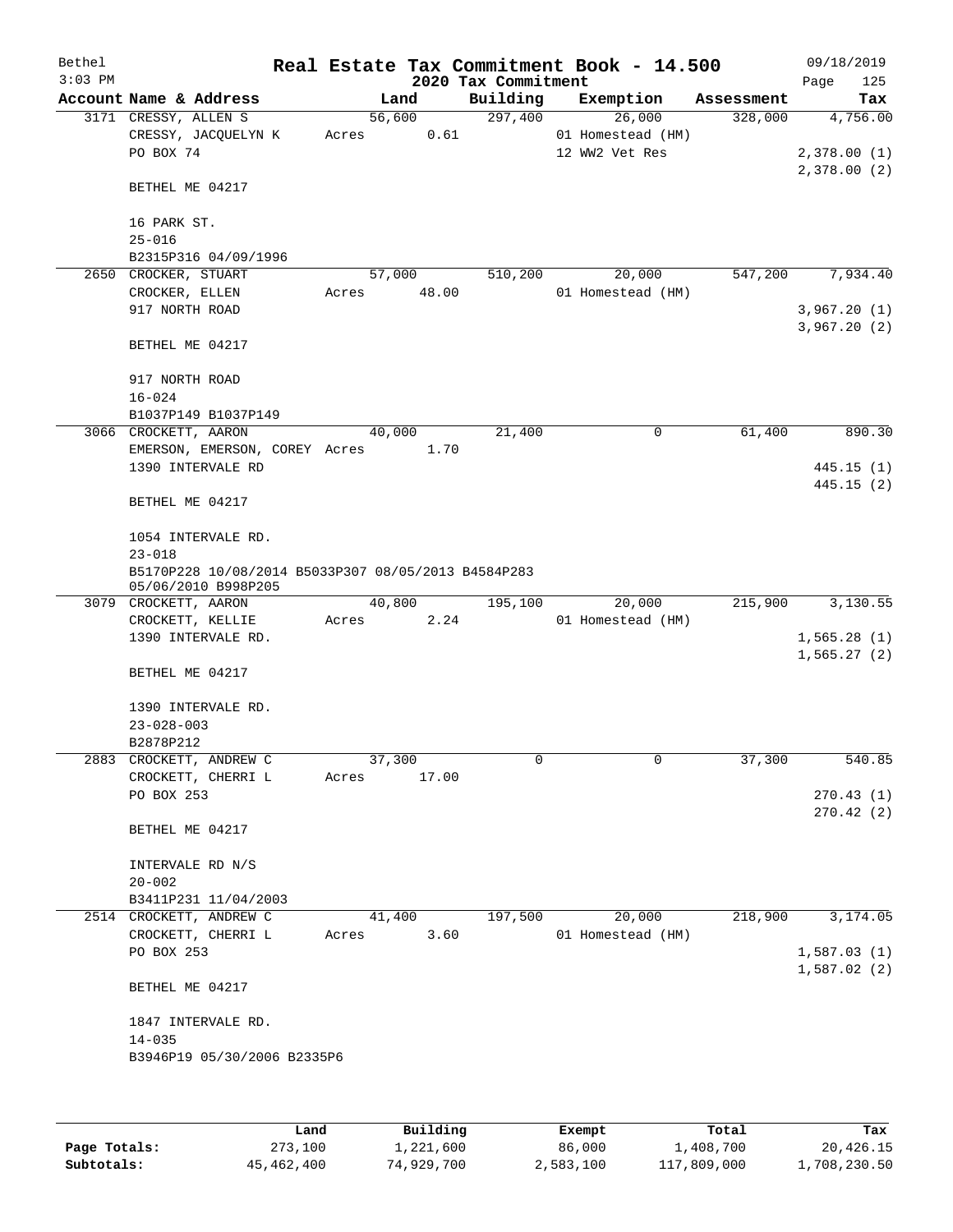| Bethel<br>$3:03$ PM |                                                 |        |        | 2020 Tax Commitment | Real Estate Tax Commitment Book - 14.500 |            | 09/18/2019             |
|---------------------|-------------------------------------------------|--------|--------|---------------------|------------------------------------------|------------|------------------------|
|                     | Account Name & Address                          |        | Land   | Building            | Exemption                                | Assessment | 126<br>Page<br>Tax     |
|                     | 1749 CROCKETT, CAROLYN                          | 19,200 |        | 53,100              | $\Omega$                                 | 72,300     | 1,048.35               |
|                     | HARRINGTON, SHEILA                              |        |        |                     |                                          |            |                        |
|                     | 44 RODERICK ROAD                                |        |        |                     |                                          |            | 524.18(1)              |
|                     | NEWRY ME 04261                                  |        |        |                     |                                          |            | 524.17(2)              |
|                     | 357 MAYVILLE RD.                                |        |        |                     |                                          |            |                        |
|                     | 12-080-101                                      |        |        |                     |                                          |            |                        |
|                     | B3061P111                                       |        |        |                     |                                          |            |                        |
| 1369                | CROCKETT, CLAYTON                               |        | 41,000 | 111,200             | 26,000                                   | 126,200    | 1,829.90               |
|                     | CROCKETT, LOLA                                  | Acres  | 2.40   |                     | 01 Homestead (HM)                        |            |                        |
|                     | PO BOX 420                                      |        |        |                     | 12 WW2 Vet Res                           |            | 914.95(1)<br>914.95(2) |
|                     | BETHEL ME 04217                                 |        |        |                     |                                          |            |                        |
|                     | 208 WALKERS MILLS RD.<br>$08 - 052$             |        |        |                     |                                          |            |                        |
|                     | B561P229 03/28/1957                             |        |        |                     |                                          |            |                        |
|                     | 369 CROCKETT, CLAYTON                           | 26,600 |        | 0                   | $\mathbf 0$                              | 26,600     | 385.70                 |
|                     | CROCKETT, LOLA                                  | Acres  | 37.00  |                     |                                          |            |                        |
|                     | PO BOX 420                                      |        |        |                     |                                          |            | 192.85(1)              |
|                     | BETHEL ME 04217                                 |        |        |                     |                                          |            | 192.85(2)              |
|                     | FLAT RD.                                        |        |        |                     |                                          |            |                        |
|                     | $06 - 014$                                      |        |        |                     |                                          |            |                        |
|                     | B1020P232                                       |        |        |                     |                                          |            |                        |
|                     | 2819 CROCKETT, CLAYTON                          | 28,800 |        | 0                   | $\mathbf 0$                              | 28,800     | 417.60                 |
|                     | CROCKETT, LOLA                                  | Acres  | 1.00   |                     |                                          |            |                        |
|                     | P.O. BOX 420                                    |        |        |                     |                                          |            | 208.80(1)              |
|                     | BETHEL ME 04217                                 |        |        |                     |                                          |            | 208.80(2)              |
|                     | SCHOOL HOUSE BROOK RD<br>$18 - 061 - 001 - 001$ |        |        |                     |                                          |            |                        |
|                     | B5029P211 08/23/2013 B1530P168 12/09/1987       |        |        |                     |                                          |            |                        |
|                     | 2822 CROCKETT, CLYDE H                          |        | 32,500 | 52,500              | 20,000                                   | 65,000     | 942.50                 |
|                     | 8 SCHOOL HOUSE ROAD                             | Acres  | 0.63   |                     | 01 Homestead (HM)                        |            |                        |
|                     |                                                 |        |        |                     |                                          |            | 471.25(1)              |
|                     | BETHEL ME 04217                                 |        |        |                     |                                          |            | 471.25 (2)             |
|                     | 8 SCHOOLHOUSE BROOK RD<br>$18 - 064$            |        |        |                     |                                          |            |                        |
|                     | B5412P215 06/11/2018 B3845P121 11/23/2005       |        |        |                     |                                          |            |                        |
|                     | 149 CROCKETT, DALE                              | 19,400 |        | 31,200              | 20,000                                   | 30,600     | 443.70                 |
|                     | PO BOX 4                                        | Acres  | 0.20   |                     | 01 Homestead (HM)                        |            |                        |
|                     |                                                 |        |        |                     |                                          |            | 221.85(1)              |
|                     | GREENWOOD ME 04255                              |        |        |                     |                                          |            | 221.85(2)              |
|                     | 911 WALKERS MILLS RD.                           |        |        |                     |                                          |            |                        |
|                     | $04 - 006$                                      |        |        |                     |                                          |            |                        |
|                     | B2487P219 10/21/1997                            |        |        |                     |                                          |            |                        |
|                     |                                                 |        |        |                     |                                          |            |                        |

|              | Land       | Building   | Exempt    | Total       | Tax          |
|--------------|------------|------------|-----------|-------------|--------------|
| Page Totals: | 167,500    | 248,000    | 66,000    | 349,500     | 5,067.75     |
| Subtotals:   | 45,629,900 | 75,177,700 | 2,649,100 | 118,158,500 | 1,713,298.25 |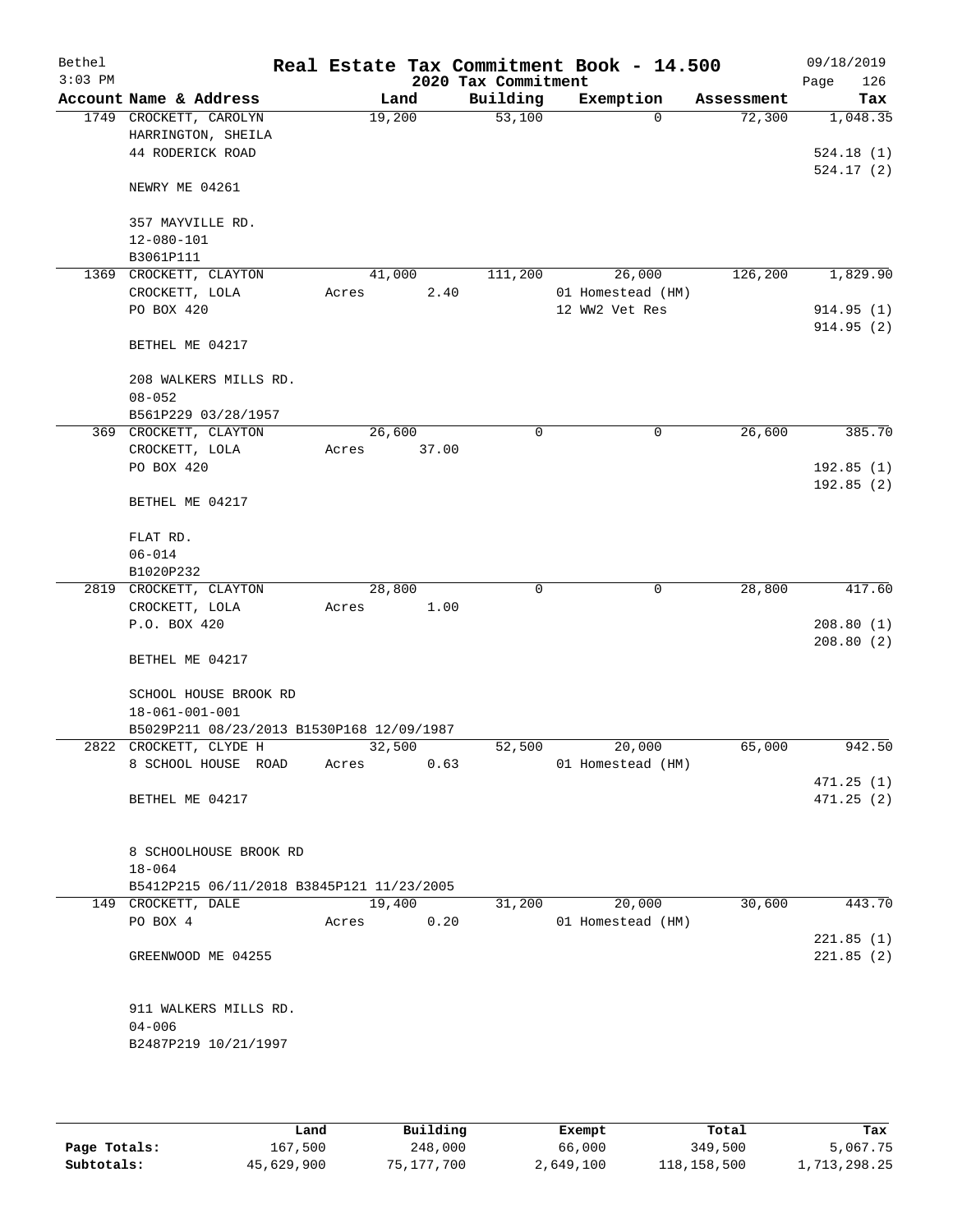| Bethel    |                                                           |       |          |                     |        | Real Estate Tax Commitment Book - 14.500 |            | 09/18/2019                  |
|-----------|-----------------------------------------------------------|-------|----------|---------------------|--------|------------------------------------------|------------|-----------------------------|
| $3:03$ PM |                                                           |       |          | 2020 Tax Commitment |        |                                          |            | Page<br>127                 |
|           | Account Name & Address                                    |       | Land     | Building            |        | Exemption                                | Assessment | Tax                         |
|           | 2788 CROCKETT, DAVID C                                    |       | 38,400   | 90,200              |        | 20,000                                   | 108,600    | 1,574.70                    |
|           | CROCKETT, JOANN                                           | Acres | 1.00     |                     |        | 01 Homestead (HM)                        |            |                             |
|           | 815 INTERVALE ROAD                                        |       |          |                     |        |                                          |            | 787.35(1)                   |
|           | BETHEL ME 04217                                           |       |          |                     |        |                                          |            | 787.35(2)                   |
|           | 815 INTERVALE RD.                                         |       |          |                     |        |                                          |            |                             |
|           | $18 - 039$                                                |       |          |                     |        |                                          |            |                             |
|           | B3768P87 07/21/2005                                       |       |          |                     |        |                                          |            |                             |
|           | 3076 CROCKETT, GLORIA                                     |       | 68,100   | 116,100             |        | 26,000                                   | 158,200    | 2,293.90                    |
|           | 1360 INTERVALE RD.                                        | Acres | 39.00    |                     |        | 01 Homestead (HM)                        |            |                             |
|           | BETHEL ME 04217                                           |       |          |                     |        | 22 WW2 Widow Res.                        |            | 1,146.95(1)<br>1, 146.95(2) |
|           | 1360 INTERVALE RD.                                        |       |          |                     |        |                                          |            |                             |
|           | $23 - 028$                                                |       |          |                     |        |                                          |            |                             |
|           | B1280P176 09/25/1984                                      |       |          |                     |        |                                          |            |                             |
|           | 1469 CROCKETT, GORDON                                     |       | 37,500   | 0                   |        | 0                                        | 37,500     | 543.75                      |
|           | CROCKETT, JARROD S                                        | Acres | 5.33     |                     |        |                                          |            |                             |
|           | PO BOX 701                                                |       |          |                     |        |                                          |            | 271.88(1)                   |
|           | BETHEL ME 04217                                           |       |          |                     |        |                                          |            | 271.87(2)                   |
|           | EAST BETHEL RD.                                           |       |          |                     |        |                                          |            |                             |
|           | $09 - 038 - 007$                                          |       |          |                     |        |                                          |            |                             |
|           | B5170P145 10/07/2014 B1523P70 10/13/1987                  |       |          |                     |        |                                          |            |                             |
|           | 1474 CROCKETT, GORDON &                                   |       | 38,300   | 136,600             |        | 26,000                                   | 148,900    | 2,159.05                    |
|           | <b>ROSEANN</b>                                            |       |          |                     |        |                                          |            |                             |
|           | C/O CROCKETT, JARROD S. Acres                             |       | 6.20     |                     |        | 01 Homestead (HM)                        |            |                             |
|           | PO BOX 701                                                |       |          |                     |        | 12 WW2 Vet Res                           |            | 1,079.53(1)                 |
|           | BETHEL ME 04217                                           |       |          |                     |        |                                          |            | 1,079.52(2)                 |
|           | 461 EAST BETHEL RD.                                       |       |          |                     |        |                                          |            |                             |
|           | $09 - 045$                                                |       |          |                     |        |                                          |            |                             |
|           | B5003P13 06/26/2013 B785P99 03/30/1973                    |       |          |                     |        |                                          |            |                             |
|           | 5237 CROCKETT, GORDON D                                   |       | 28,300   | 0                   |        | 0                                        | 28,300     | 410.35                      |
|           | CROCKETT, CROCKETT                                        | Acres | 4.78     |                     |        |                                          |            |                             |
|           | JARROD S. JT                                              |       |          |                     |        |                                          |            |                             |
|           | 439 EAST BETHEL ROAD                                      |       |          |                     |        |                                          |            | 205.18 (1)<br>205.17(2)     |
|           | BETHEL ME 04217                                           |       |          |                     |        |                                          |            |                             |
|           | EAST BETHEL ROAD                                          |       |          |                     |        |                                          |            |                             |
|           | $09 - 041 - 002$                                          |       |          |                     |        |                                          |            |                             |
|           | B5337P622 03/30/2017 B5316P673 11/10/2016 B4774P24        |       |          |                     |        |                                          |            |                             |
|           | 09/08/2011 B4573P62 03/19/2010<br>1476 CROCKETT, JARROD S |       | 33,500   | 129,600             |        | 20,000                                   | 143,100    | 2,074.95                    |
|           | CROCKETT, PAIGE D                                         | Acres | 1.40     |                     |        | 01 Homestead (HM)                        |            |                             |
|           | PO BOX 701                                                |       |          |                     |        |                                          |            | 1,037.48(1)                 |
|           |                                                           |       |          |                     |        |                                          |            | 1,037.47(2)                 |
|           | BETHEL ME 04217                                           |       |          |                     |        |                                          |            |                             |
|           | 439 EAST BETHEL RD.<br>$09 - 047$                         |       |          |                     |        |                                          |            |                             |
|           | B4989P107 05/24/2013 B4226P328 11/21/2007 B2786P219       |       |          |                     |        |                                          |            |                             |
|           |                                                           |       |          |                     |        |                                          |            |                             |
|           |                                                           | Land  | Building |                     | Exempt |                                          | Total      | Tax                         |

|              | -------    |            | _______   | ------      | ------       |
|--------------|------------|------------|-----------|-------------|--------------|
| Page Totals: | 244,100    | 472,500    | 92,000    | 624,600     | 9,056.70     |
| Subtotals:   | 45,874,000 | 75,650,200 | 2,741,100 | 118,783,100 | 1,722,354.95 |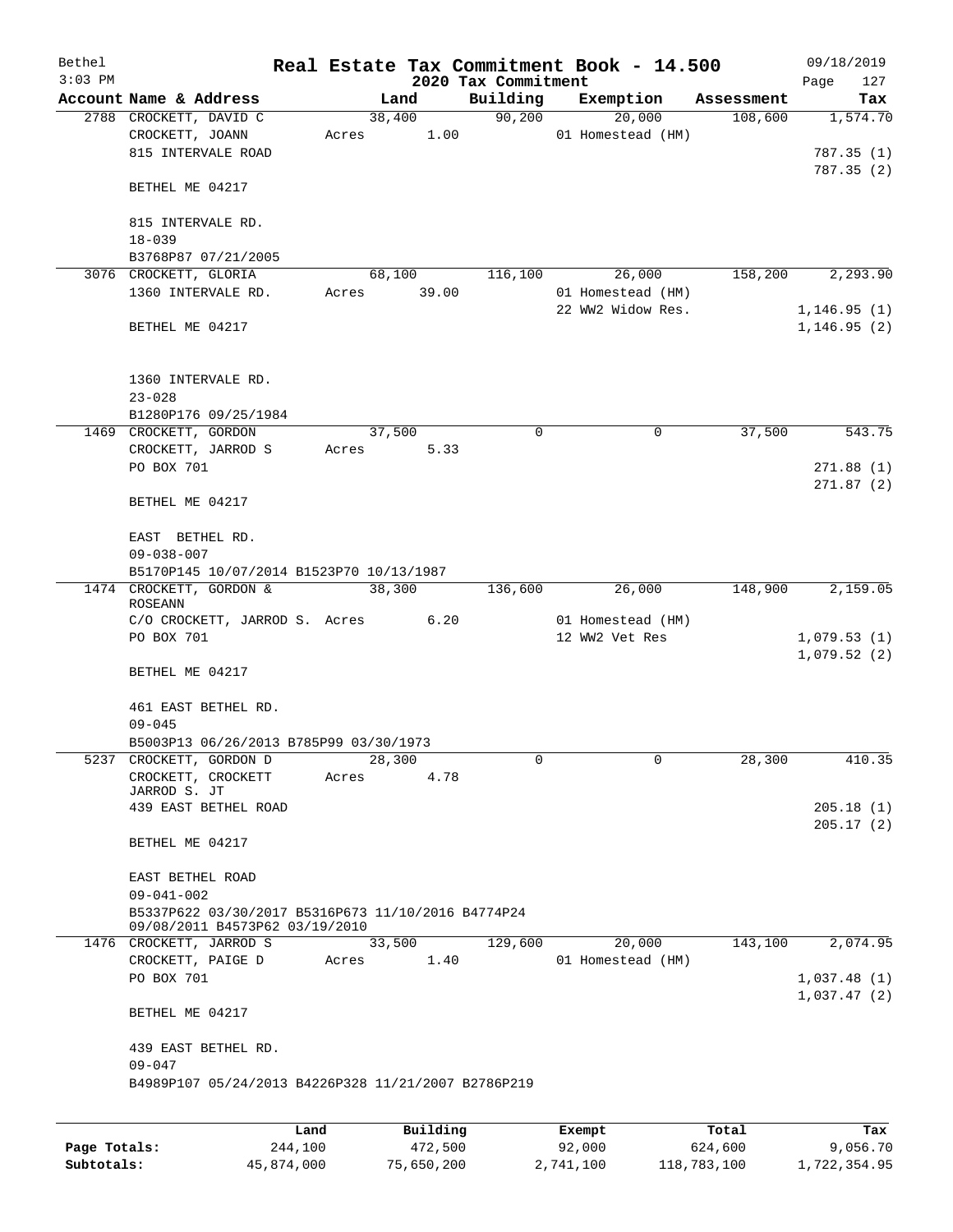| Bethel       |                                                                                                                          |                 |          |                     | Real Estate Tax Commitment Book - 14.500 |            | 09/18/2019  |
|--------------|--------------------------------------------------------------------------------------------------------------------------|-----------------|----------|---------------------|------------------------------------------|------------|-------------|
| $3:03$ PM    |                                                                                                                          |                 |          | 2020 Tax Commitment |                                          |            | Page<br>128 |
|              | Account Name & Address                                                                                                   |                 | Land     | Building            | Exemption                                | Assessment | Tax         |
|              | 1427 CROCKETT, JARROD S<br>CROCKETT, CROCKETT,<br>GORDON                                                                 | 49,900<br>Acres | 9.00     | $\mathbf 0$         | $\Omega$                                 | 49,900     | 723.55      |
|              | PO BOX 701                                                                                                               |                 |          |                     |                                          |            | 361.78(1)   |
|              | BETHEL ME 04217                                                                                                          |                 |          |                     |                                          |            | 361.77(2)   |
|              | EAST BETHEL RD.                                                                                                          |                 |          |                     |                                          |            |             |
|              | $09 - 010 - 001$<br>B5085P163 01/28/2014 B4830P117 03/28/2012 B4385P286                                                  |                 |          |                     |                                          |            |             |
|              | 12/16/2008 B1736P165 06/11/1990<br>4553 CROCKETT, JASON D                                                                | 33,000          |          | 112,500             | 0                                        | 145,500    | 2,109.75    |
|              | CROCKETT, ANDREA K                                                                                                       | Acres           | 1.17     |                     |                                          |            |             |
|              | 70 SEA VIEW AVENUE                                                                                                       |                 |          |                     |                                          |            | 1,054.88(1) |
|              |                                                                                                                          |                 |          |                     |                                          |            | 1,054.87(2) |
|              | OLD ORCHARD BEACH ME<br>04064                                                                                            |                 |          |                     |                                          |            |             |
|              | 890 EAST BETHEL ROAD                                                                                                     |                 |          |                     |                                          |            |             |
|              | $14 - 041 - 001$                                                                                                         |                 |          |                     |                                          |            |             |
|              | B3395P302 10/09/2003                                                                                                     |                 |          |                     |                                          |            |             |
|              | 205 CROCKETT, KENNETH                                                                                                    | 32,900          |          | 59,400              | 20,000                                   | 72,300     | 1,048.35    |
|              | CROCKETT, LAURIE                                                                                                         | Acres           | 1.10     |                     | 01 Homestead (HM)                        |            |             |
|              | 111 EAST BETHEL ROAD                                                                                                     |                 |          |                     |                                          |            | 524.18(1)   |
|              |                                                                                                                          |                 |          |                     |                                          |            | 524.17(2)   |
|              | BETHEL ME 04217                                                                                                          |                 |          |                     |                                          |            |             |
|              | 111 EAST BETHEL RD.                                                                                                      |                 |          |                     |                                          |            |             |
|              | $04 - 054$                                                                                                               |                 |          |                     |                                          |            |             |
|              | B689P125                                                                                                                 |                 |          |                     |                                          |            |             |
|              | 3676 CROCKETT, RAY JOSEPH                                                                                                | 34,000          |          | 16,000              | 0                                        | 50,000     | 725.00      |
|              | 8 BROWN RD                                                                                                               | Acres           | 0.72     |                     |                                          |            |             |
|              |                                                                                                                          |                 |          |                     |                                          |            | 362.50(1)   |
|              | HANOVER ME 04237                                                                                                         |                 |          |                     |                                          |            | 362.50(2)   |
|              |                                                                                                                          |                 |          |                     |                                          |            |             |
|              | 11 MOUNTAIN VIEW CIRCLE                                                                                                  |                 |          |                     |                                          |            |             |
|              | $28 - 020$<br>B4913P192 10/30/2012 B4913P190 10/30/2012 B4834P46<br>04/11/2012 B4375P193 11/10/2008 B3511P193 05/17/2004 |                 |          |                     |                                          |            |             |
|              | 3364 CROMWELL, NICHOLAS C                                                                                                | 63,400          |          | 135,600             | $\mathbf 0$                              | 199,000    | 2,885.50    |
|              | CROMWELL, CATHARINE M                                                                                                    | Acres           | 2.00     |                     |                                          |            |             |
|              | 649 HOPE ST                                                                                                              |                 |          |                     |                                          |            | 1,442.75(1) |
|              |                                                                                                                          |                 |          |                     |                                          |            | 1,442.75(2) |
|              | BRISTOL RI 02809                                                                                                         |                 |          |                     |                                          |            |             |
|              | 54 CHAPMAN ST.                                                                                                           |                 |          |                     |                                          |            |             |
|              | $25 - 185$                                                                                                               |                 |          |                     |                                          |            |             |
|              | B4777P150 10/31/2011 B1444P4 12/16/1986                                                                                  |                 |          |                     |                                          |            |             |
|              | 4790 CRONE, WILLIAM P                                                                                                    | 37,100          |          | 0                   | 0                                        | 37,100     | 537.95      |
|              | SAMPSON, JONATHAN S                                                                                                      | Acres           | 2.66     |                     |                                          |            |             |
|              | PO BOX 303                                                                                                               |                 |          |                     |                                          |            | 268.98(1)   |
|              | 629 FERN AVE                                                                                                             |                 |          |                     |                                          |            | 268.97(2)   |
|              | LONG ISLAND ME 04050                                                                                                     |                 |          |                     |                                          |            |             |
|              | SWAN HILL AT INTERVALE                                                                                                   |                 |          |                     |                                          |            |             |
|              | $23 - 013 - 001 - 002$                                                                                                   |                 |          |                     |                                          |            |             |
|              | B4398P281 02/02/2009 B4044P47 11/10/2006                                                                                 |                 |          |                     |                                          |            |             |
|              |                                                                                                                          |                 |          |                     |                                          |            |             |
|              |                                                                                                                          | Land            | Building |                     | Exempt                                   | Total      | Tax         |
| Page Totals: | 250,300                                                                                                                  |                 | 323,500  |                     | 20,000                                   | 553,800    | 8,030.10    |

**Subtotals:** 46,124,300 75,973,700 2,761,100 119,336,900 1,730,385.05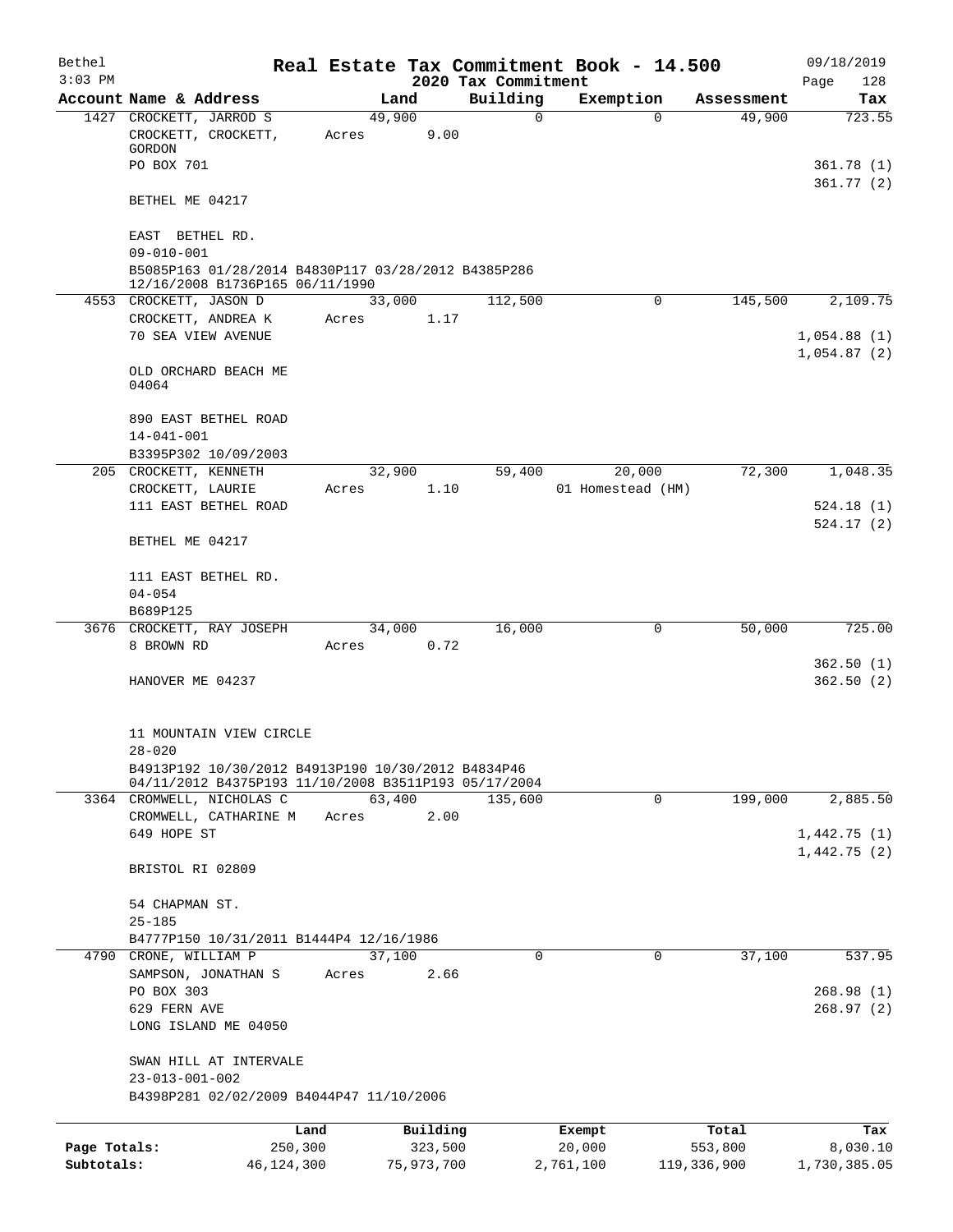| Bethel       |                                                    |       |        |              |                     | Real Estate Tax Commitment Book - 14.500 |             | 09/18/2019                 |  |
|--------------|----------------------------------------------------|-------|--------|--------------|---------------------|------------------------------------------|-------------|----------------------------|--|
| $3:03$ PM    |                                                    |       |        |              | 2020 Tax Commitment |                                          |             | 129<br>Page                |  |
|              | Account Name & Address                             |       | Land   |              | Building            | Exemption                                | Assessment  | Tax                        |  |
|              | 4791 CRONE, WILLIAM P<br>SAMPSON, JONATHAN S       | Acres | 37,400 | 2.91         | $\mathbf 0$         | $\Omega$                                 | 37,400      | 542.30                     |  |
|              | C/O JONATHAN SAMPSON                               |       |        |              |                     |                                          |             | 271.15(1)                  |  |
|              | 73 MERRILL STREET                                  |       |        |              |                     |                                          |             | 271.15(2)                  |  |
|              | PORTLAND ME 04101                                  |       |        |              |                     |                                          |             |                            |  |
|              |                                                    |       |        |              |                     |                                          |             |                            |  |
|              | SWAN HILL AT INTERVALE                             |       |        |              |                     |                                          |             |                            |  |
|              | $23 - 013 - 001 - 003$                             |       |        |              |                     |                                          |             |                            |  |
|              | B4398P281 02/02/2009 B4044P47 11/10/2006           |       |        |              |                     |                                          |             |                            |  |
|              | 2885 CROOKER, DANIEL S., JR.                       |       | 44,600 |              | 131,200             | 0                                        | 175,800     | 2,549.10                   |  |
|              | 1725 E SEGO LILY DR                                | Acres |        | 9.42         |                     |                                          |             |                            |  |
|              |                                                    |       |        |              |                     |                                          |             | 1, 274.55(1)               |  |
|              | SANDY UT 84092                                     |       |        |              |                     |                                          |             | $1, 274.55$ (2)            |  |
|              |                                                    |       |        |              |                     |                                          |             |                            |  |
|              | 1890 INTERVALE RD.                                 |       |        |              |                     |                                          |             |                            |  |
|              | $20 - 004$                                         |       |        |              |                     |                                          |             |                            |  |
|              | B3986P111 08/09/2006 B3692P133 03/25/2005 B3412P46 |       |        |              |                     |                                          |             |                            |  |
|              | 11/03/2003                                         |       |        |              |                     |                                          |             |                            |  |
|              | 3754 CROOKER, NATHAN T                             |       | 68,600 |              | 75,600              | 0                                        | 144,200     | 2,090.90                   |  |
|              | 20 ORCHARD ROAD                                    | Acres |        | 41.90        |                     |                                          |             |                            |  |
|              | CUMBERLAND ME 04021                                |       |        |              |                     |                                          |             | 1,045.45(1)<br>1,045.45(2) |  |
|              |                                                    |       |        |              |                     |                                          |             |                            |  |
|              |                                                    |       |        |              |                     |                                          |             |                            |  |
|              | 837 NORTH ROAD                                     |       |        |              |                     |                                          |             |                            |  |
|              | $16 - 023 - 001$                                   |       |        |              |                     |                                          |             |                            |  |
|              | B4796P87 12/19/2011 B3218P46 12/23/2002            |       |        |              |                     |                                          |             |                            |  |
|              | 3651 CROSS FAMILY                                  |       | 49,000 |              | 74,100              | 26,000                                   | 97,100      | 1,407.95                   |  |
|              | PARTNERSHIP<br>309 VERNON STREET                   | Acres |        | 10.00        |                     | 01 Homestead (HM)                        |             |                            |  |
|              |                                                    |       |        |              |                     | 12 WW2 Vet Res                           |             | 703.98(1)                  |  |
|              | BETHEL ME 04217                                    |       |        |              |                     |                                          |             | 703.97(2)                  |  |
|              |                                                    |       |        |              |                     |                                          |             |                            |  |
|              |                                                    |       |        |              |                     |                                          |             |                            |  |
|              | 309 VERNON ST.                                     |       |        |              |                     |                                          |             |                            |  |
|              | $27 - 043$                                         |       |        |              |                     |                                          |             |                            |  |
|              | B2321P320 05/01/1996 B624P354 02/07/1964           |       |        |              |                     |                                          |             |                            |  |
| 2463         | CROSS FAMILY<br>PARTNERSHIP                        |       | 17,700 |              | 0                   | 0                                        | 17,700      | 256.65                     |  |
|              | 309 VERNON ST.                                     | Acres |        | 57.00        |                     |                                          |             |                            |  |
|              |                                                    |       |        |              |                     |                                          |             | 128.33(1)                  |  |
|              | BETHEL ME 04217                                    |       |        |              |                     |                                          |             | 128.32(2)                  |  |
|              |                                                    |       |        |              |                     |                                          |             |                            |  |
|              |                                                    |       |        |              |                     |                                          |             |                            |  |
|              | INTERVALE RD E/S                                   |       |        |              |                     |                                          |             |                            |  |
|              | $13 - 021$<br>B1546P249                            |       |        |              |                     |                                          |             |                            |  |
|              | 114 CROSS FAMILY                                   |       | 35,500 |              | 0                   | 0                                        | 35,500      | 514.75                     |  |
|              | PARTNERSHIP                                        |       |        |              |                     |                                          |             |                            |  |
|              | 309 VERNON STREET                                  | Acres |        | 29.00        |                     |                                          |             |                            |  |
|              |                                                    |       |        |              |                     |                                          |             | 257.38(1)                  |  |
|              | BETHEL ME 04217                                    |       |        |              |                     |                                          |             | 257.37 (2)                 |  |
|              |                                                    |       |        |              |                     |                                          |             |                            |  |
|              | 222 VERNON ST.                                     |       |        |              |                     |                                          |             |                            |  |
|              | $03 - 001$                                         |       |        |              |                     |                                          |             |                            |  |
|              | B2321P320 05/01/1996                               |       |        |              |                     |                                          |             |                            |  |
|              |                                                    |       |        |              |                     |                                          |             |                            |  |
|              |                                                    | Land  |        | Building     |                     | Exempt                                   | Total       | Tax                        |  |
| Page Totals: | 252,800                                            |       |        | 280,900      |                     | 26,000                                   | 507,700     | 7,361.65                   |  |
| Subtotals:   | 46, 377, 100                                       |       |        | 76, 254, 600 |                     | 2,787,100                                | 119,844,600 | 1,737,746.70               |  |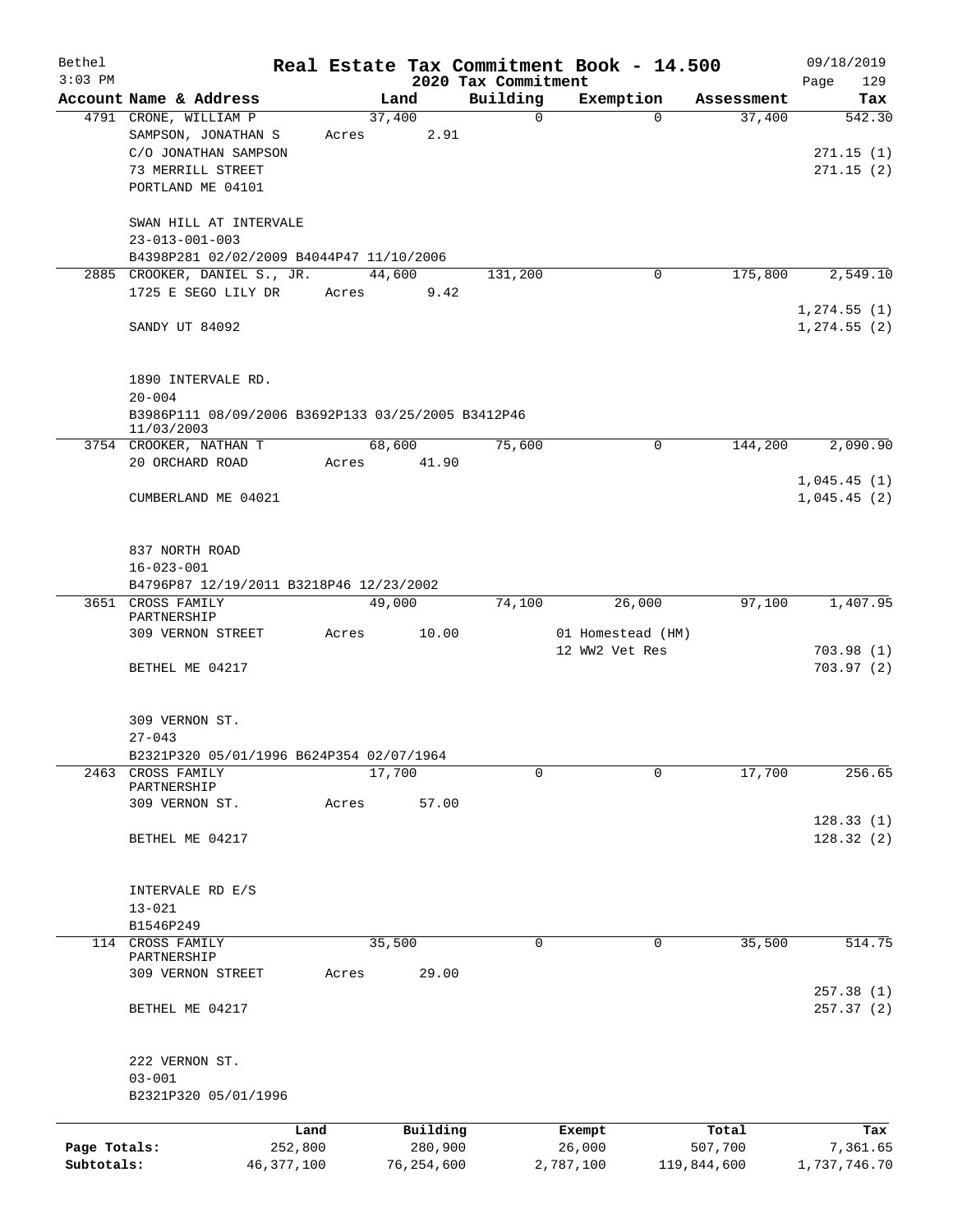| Bethel    |                                                                                       |       |         |       |                     | Real Estate Tax Commitment Book - 14.500 |             |            | 09/18/2019             |
|-----------|---------------------------------------------------------------------------------------|-------|---------|-------|---------------------|------------------------------------------|-------------|------------|------------------------|
| $3:03$ PM |                                                                                       |       |         |       | 2020 Tax Commitment |                                          |             |            | 130<br>Page            |
|           | Account Name & Address                                                                |       | Land    |       | Building            | Exemption                                |             | Assessment | Tax                    |
|           | 128 CROSS FAMILY<br>PARTNERSHIP                                                       |       | 1,200   |       | $\Omega$            |                                          | $\Omega$    | 1,200      | 17.40                  |
|           | 309 VERNON STREET                                                                     | Acres |         | 13.00 |                     |                                          |             |            | 8.70(1)                |
|           | BETHEL ME 04217                                                                       |       |         |       |                     |                                          |             |            | 8.70(2)                |
|           | VERNON ST.                                                                            |       |         |       |                     |                                          |             |            |                        |
|           | $03 - 009$                                                                            |       |         |       |                     |                                          |             |            |                        |
|           | B2321P320 05/01/1996                                                                  |       |         |       |                     |                                          |             |            |                        |
|           | 4812 CROSS SAND & GRAVEL,<br>LLC                                                      |       | 16,000  |       | $\Omega$            |                                          | 0           | 16,000     | 232.00                 |
|           | PO BOX 158                                                                            | Acres |         | 14.63 |                     |                                          |             |            | 116.00(1)              |
|           | BETHEL ME 04217                                                                       |       |         |       |                     |                                          |             |            | 116.00(2)              |
|           |                                                                                       |       |         |       |                     |                                          |             |            |                        |
|           | 12-074-002                                                                            |       |         |       |                     |                                          |             |            |                        |
|           | B4513P65 10/19/2009 B3485P330 03/30/2004<br>4816 CROSS SAND & GRAVEL,                 |       | 15,600  |       | $\Omega$            |                                          | 0           | 15,600     | 226.20                 |
|           | LLC                                                                                   |       |         |       |                     |                                          |             |            |                        |
|           | PO BOX 158                                                                            | Acres |         | 14.04 |                     |                                          |             |            |                        |
|           | BETHEL ME 04217                                                                       |       |         |       |                     |                                          |             |            | 113.10(1)<br>113.10(2) |
|           |                                                                                       |       |         |       |                     |                                          |             |            |                        |
|           | NORTH RD.<br>$12 - 074 - D$                                                           |       |         |       |                     |                                          |             |            |                        |
|           | B5219P293 04/29/2015 B4883P199 08/23/2012 B4513P65<br>10/19/2009 B4040P261 11/02/2006 |       |         |       |                     |                                          |             |            |                        |
|           | 3742 CROSS, JACK                                                                      |       | 109,200 |       | 335,000             | 20,000                                   |             | 424,200    | 6, 150.90              |
|           | CROSS, SUSAN                                                                          | Acres |         | 65.29 |                     | 01 Homestead (HM)                        |             |            |                        |
|           | 250 TAYLOR SMITH RD                                                                   |       |         |       |                     |                                          |             |            | 3,075.45(1)            |
|           | BETHEL ME 04217                                                                       |       |         |       |                     |                                          |             |            | 3,075.45(2)            |
|           |                                                                                       |       |         |       |                     |                                          |             |            |                        |
|           | 250 TAYLOR SMITH ROAD                                                                 |       |         |       |                     |                                          |             |            |                        |
|           | $09 - 006 - 002 - 001$                                                                |       |         |       |                     |                                          |             |            |                        |
|           | B4561P141 02/16/2010 B3245P65 07/03/2003 B3245P65<br>07/03/2003                       |       |         |       |                     |                                          |             |            |                        |
|           | 1610 CROSS, JUDITH A                                                                  |       | 43,500  |       | $\mathbf 0$         |                                          | $\mathbf 0$ | 43,500     | 630.75                 |
|           | COOLIDGE<br>508 NORTH RD                                                              | Acres |         | 86.00 |                     |                                          |             |            |                        |
|           |                                                                                       |       |         |       |                     |                                          |             |            | 315.38(1)              |
|           | BETHEL ME 04217                                                                       |       |         |       |                     |                                          |             |            | 315.37(2)              |
|           |                                                                                       |       |         |       |                     |                                          |             |            |                        |
|           | NORTH RD<br>$12 - 053$                                                                |       |         |       |                     |                                          |             |            |                        |
|           | B5042P216 09/25/2013 B4968P322 03/28/2013 B1188P248                                   |       |         |       |                     |                                          |             |            |                        |

|              | Land       | Building   | Exempt    | Total         | Tax          |
|--------------|------------|------------|-----------|---------------|--------------|
| Page Totals: | 185,500    | 335,000    | 20,000    | 500,500       | 7,257.25     |
| Subtotals:   | 46,562,600 | 76,589,600 | 2,807,100 | 120, 345, 100 | 1,745,003.95 |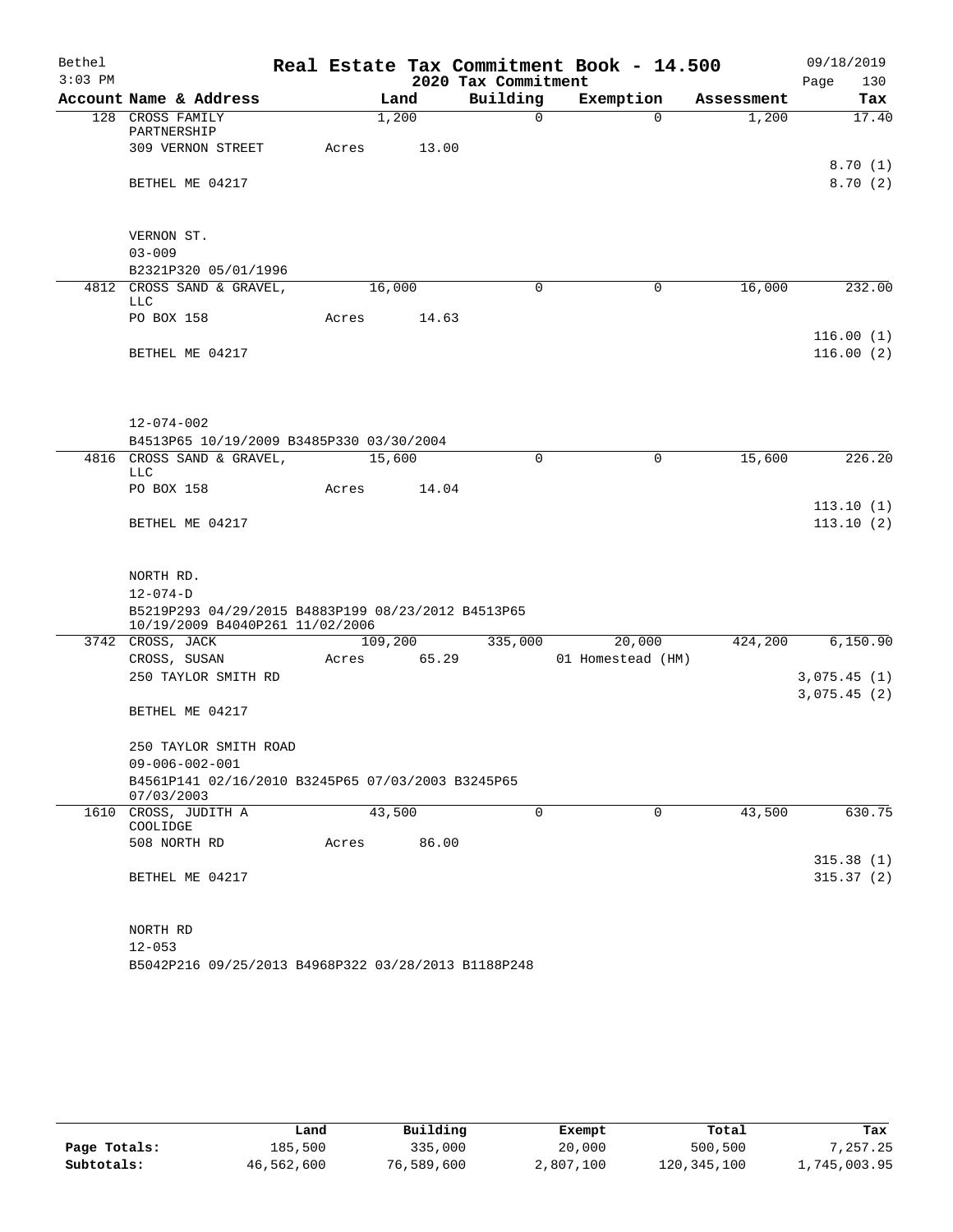| Bethel       |                                                                                       | Real Estate Tax Commitment Book - 14.500 |          |                                 |                   |            | 09/18/2019               |
|--------------|---------------------------------------------------------------------------------------|------------------------------------------|----------|---------------------------------|-------------------|------------|--------------------------|
| $3:03$ PM    | Account Name & Address                                                                |                                          | Land     | 2020 Tax Commitment<br>Building | Exemption         | Assessment | Page<br>131<br>Tax       |
|              | 1711 CROSS, JUDITH A                                                                  |                                          | 53,000   | 199,800                         |                   | 20,000     | 232,800<br>3,375.60      |
|              | COOLIDGE<br>508 NORTH ROAD                                                            |                                          |          |                                 |                   |            |                          |
|              |                                                                                       | Acres                                    | 3.40     |                                 | 01 Homestead (HM) |            | 1,687.80(1)              |
|              | BETHEL ME 04217                                                                       |                                          |          |                                 |                   |            | 1,687.80(2)              |
|              |                                                                                       |                                          |          |                                 |                   |            |                          |
|              | 508 NORTH ROAD                                                                        |                                          |          |                                 |                   |            |                          |
|              | $12 - 059$                                                                            |                                          |          |                                 |                   |            |                          |
|              | B899P125                                                                              |                                          |          |                                 |                   |            |                          |
|              | 3525 CROSS, STEPHEN L                                                                 |                                          | 31,200   | 90,000                          |                   | 20,000     | 101,200<br>1,467.40      |
|              | 183 VERNON STREET                                                                     | Acres                                    | 0.56     |                                 | 01 Homestead (HM) |            | 733.70(1)                |
|              | BETHEL ME 04217                                                                       |                                          |          |                                 |                   |            | 733.70(2)                |
|              |                                                                                       |                                          |          |                                 |                   |            |                          |
|              |                                                                                       |                                          |          |                                 |                   |            |                          |
|              | 183 VERNON ST.<br>$26 - 072$                                                          |                                          |          |                                 |                   |            |                          |
|              | B4207P181 10/03/2007 B757P71                                                          |                                          |          |                                 |                   |            |                          |
|              | 77 CROSS, WENDY M                                                                     |                                          | 50,200   | 87,000                          |                   | 20,000     | 117,200<br>1,699.40      |
|              | PO BOX 47                                                                             | Acres                                    | 12.00    |                                 | 01 Homestead (HM) |            |                          |
|              | BETHEL ME 04217                                                                       |                                          |          |                                 |                   |            | 849.70 (1)<br>849.70 (2) |
|              |                                                                                       |                                          |          |                                 |                   |            |                          |
|              |                                                                                       |                                          |          |                                 |                   |            |                          |
|              | 333 SONGO POND RD                                                                     |                                          |          |                                 |                   |            |                          |
|              | $02 - 003$<br>B2015P164 06/10/1993 B1146P183 12/22/1981                               |                                          |          |                                 |                   |            |                          |
|              | 1396 CROWELL, SCOTT P                                                                 |                                          | 40,000   | 114,000                         |                   | 20,000     | 134,000<br>1,943.00      |
|              | CROWELL, ANDREA K                                                                     | Acres                                    | 1.70     |                                 | 01 Homestead (HM) |            |                          |
|              | CROWELL<br>59 INTERVALE RD                                                            |                                          |          |                                 |                   |            | 971.50(1)                |
|              |                                                                                       |                                          |          |                                 |                   |            | 971.50(2)                |
|              | BETHEL ME 04217                                                                       |                                          |          |                                 |                   |            |                          |
|              | 59 INTERVALE RD.                                                                      |                                          |          |                                 |                   |            |                          |
|              | $08 - 061$                                                                            |                                          |          |                                 |                   |            |                          |
|              | B5174P280 10/20/2014 B4265P164 02/26/2008 B3893P46                                    |                                          |          |                                 |                   |            |                          |
|              | 02/27/2006<br>3063 CUMMINGS, KATHY S                                                  |                                          | 46,300   | 113,600                         |                   | 20,000     | 139,900<br>2,028.55      |
|              | PO BOX 778                                                                            | Acres                                    | 2.80     |                                 | 01 Homestead (HM) |            |                          |
|              |                                                                                       |                                          |          |                                 |                   |            | 1,014.28(1)              |
|              | BETHEL ME 04217                                                                       |                                          |          |                                 |                   |            | 1,014.27(2)              |
|              |                                                                                       |                                          |          |                                 |                   |            |                          |
|              | 4 CUMMINGS ROAD                                                                       |                                          |          |                                 |                   |            |                          |
|              | $23 - 015$                                                                            |                                          |          |                                 |                   |            |                          |
|              | B4148P325 06/18/2007 B1021P4<br>2847 CUMMINGS, MITCHELL                               |                                          | 39,200   | 109,300                         |                   | 20,000     | 128,500<br>1,863.25      |
|              | CUMMINGS, KATHY                                                                       | Acres                                    | 1.30     |                                 | 01 Homestead (HM) |            |                          |
|              | 1085 INTERVALE RD.                                                                    |                                          |          |                                 |                   |            | 931.63(1)                |
|              | BETHEL ME 04217                                                                       |                                          |          |                                 |                   |            | 931.62 (2)               |
|              | 1683 INTERVALE RD.                                                                    |                                          |          |                                 |                   |            |                          |
|              | $19 - 009$                                                                            |                                          |          |                                 |                   |            |                          |
|              | B5049P71 10/10/2013 B5016P339 07/30/2013 B4766P137<br>09/29/2011 B1580P301 06/30/1988 |                                          |          |                                 |                   |            |                          |
|              |                                                                                       | Land                                     | Building |                                 | Exempt            | Total      | Tax                      |
| Page Totals: |                                                                                       | 259,900                                  | 713,700  |                                 | 120,000           | 853,600    | 12,377.20                |

**Subtotals:** 46,822,500 77,303,300 2,927,100 121,198,700 1,757,381.15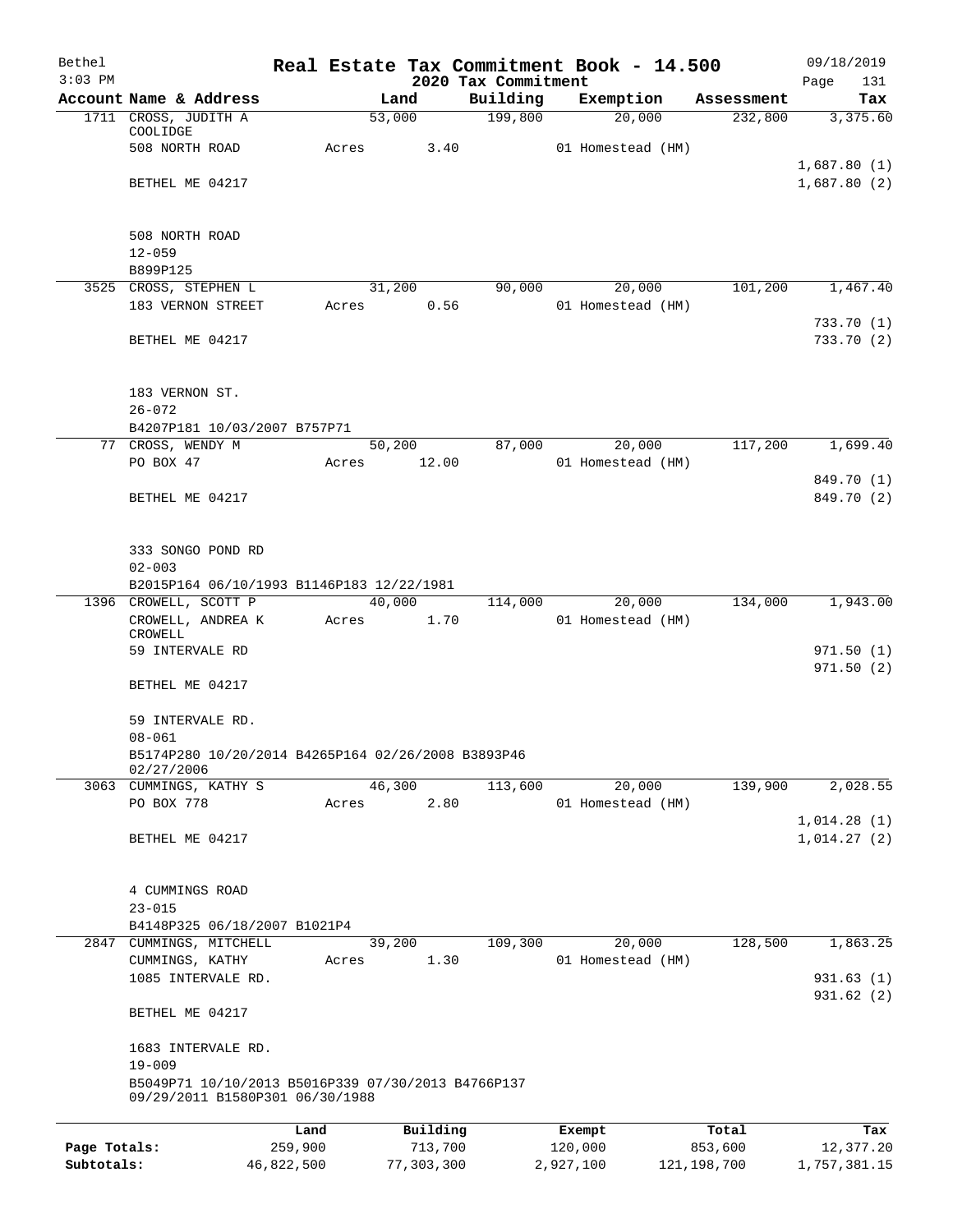| Bethel<br>$3:03$ PM |                                                     |       |        |          | 2020 Tax Commitment | Real Estate Tax Commitment Book - 14.500 |            | 09/18/2019                 |
|---------------------|-----------------------------------------------------|-------|--------|----------|---------------------|------------------------------------------|------------|----------------------------|
|                     | Account Name & Address                              |       | Land   |          | Building            | Exemption                                | Assessment | Page<br>132<br>Tax         |
|                     | 4763 CUNNINGHAM, COLIN M.,                          |       | 72,700 |          | 243,300             | $\Omega$                                 | 316,000    | 4,582.00                   |
|                     | JR.                                                 |       |        |          |                     |                                          |            |                            |
|                     | 647 WOLFES NECK RD.                                 | Acres |        | 1.41     |                     |                                          |            | 2, 291.00(1)               |
|                     | FREEPORT ME 04032                                   |       |        |          |                     |                                          |            | 2, 291.00 (2)              |
|                     |                                                     |       |        |          |                     |                                          |            |                            |
|                     |                                                     |       |        |          |                     |                                          |            |                            |
|                     | 15 LOCKE VIEW DRIVE<br>$17 - 035 - 030$             |       |        |          |                     |                                          |            |                            |
|                     | B5248P40 10/06/2015 B4583P78 05/03/2010             |       |        |          |                     |                                          |            |                            |
|                     | 3454 CUNNINGHAM, GREGORY A                          |       | 74,300 |          | 68,000              | $\mathbf 0$                              | 142,300    | 2,063.35                   |
|                     | CUNNINGHAM, JANETTE                                 | Acres |        | 0.40     |                     |                                          |            |                            |
|                     | 453 MAIN STREET, UNIT 4                             |       |        |          |                     |                                          |            | 1,031.68(1)<br>1,031.67(2) |
|                     | ROCKLAND ME 04841                                   |       |        |          |                     |                                          |            |                            |
|                     |                                                     |       |        |          |                     |                                          |            |                            |
|                     | 45 PARADISE RD                                      |       |        |          |                     |                                          |            |                            |
|                     | $26 - 013$                                          |       |        |          |                     |                                          |            |                            |
|                     | B4630P346 09/09/2010 B3252P58<br>2935 CURRAN, JAMES |       | 33,600 |          | 108,200             | 0                                        | 141,800    | 2,056.10                   |
|                     | CURRAN, KAREN                                       |       |        |          |                     |                                          |            |                            |
|                     | 160 HOLEBROOK ROAD                                  |       |        |          |                     |                                          |            | 1,028.05(1)                |
|                     |                                                     |       |        |          |                     |                                          |            | 1,028.05(2)                |
|                     | QUINCY MA 02171                                     |       |        |          |                     |                                          |            |                            |
|                     | 9 CHERRY LANE                                       |       |        |          |                     |                                          |            |                            |
|                     | $22 - 002 - 001 - 013$                              |       |        |          |                     |                                          |            |                            |
|                     | B1976P158 12/31/1992                                |       |        |          |                     |                                          |            |                            |
|                     | 5066 CURRIE, RODNEY                                 |       | 58,000 |          | 365,800             | 0                                        | 423,800    | 6, 145.10                  |
|                     | TURNER-CURRIE,<br>TURNER-CURRIE, ALESE              | Acres |        | 3.14     |                     |                                          |            |                            |
|                     | 19 LAKE RD                                          |       |        |          |                     |                                          |            | 3,072.55(1)                |
|                     |                                                     |       |        |          |                     |                                          |            | 3,072.55(2)                |
|                     | BRENTWOOD NH 03833                                  |       |        |          |                     |                                          |            |                            |
|                     | 116 OAK RIDGE ROAD                                  |       |        |          |                     |                                          |            |                            |
|                     | $18 - 060 - 046$                                    |       |        |          |                     |                                          |            |                            |
|                     | B4546P302 01/04/2010 B3568P322 08/06/2004           |       |        |          |                     |                                          |            |                            |
| 3054                | CURRIER, IVORY S JR<br>PO BOX 11                    | Acres | 39,200 | 1.30     | 85,500              | 20,000<br>01 Homestead (HM)              | 104,700    | 1,518.15                   |
|                     |                                                     |       |        |          |                     |                                          |            | 759.08(1)                  |
|                     | BETHEL ME 04217                                     |       |        |          |                     |                                          |            | 759.07(2)                  |
|                     |                                                     |       |        |          |                     |                                          |            |                            |
|                     | 41 HOLT HILL RD.                                    |       |        |          |                     |                                          |            |                            |
|                     | $23 - 008$                                          |       |        |          |                     |                                          |            |                            |
|                     | B852P69 04/01/1975                                  |       |        |          |                     |                                          |            |                            |
|                     | 1465 CURRIER, IVORY S JR                            |       | 34,500 |          | 13,200              | 0                                        | 47,700     | 691.65                     |
|                     | CURRIER, PRISCILLA M                                | Acres |        | 2.10     |                     |                                          |            |                            |
|                     | PO BOX 11                                           |       |        |          |                     |                                          |            | 345.83(1)<br>345.82(2)     |
|                     | BETHEL ME 04217                                     |       |        |          |                     |                                          |            |                            |
|                     |                                                     |       |        |          |                     |                                          |            |                            |
|                     | 391 EAST BETHEL RD.                                 |       |        |          |                     |                                          |            |                            |
|                     | $09 - 038 - 003$                                    |       |        |          |                     |                                          |            |                            |
|                     | B2263P245 10/12/1995                                |       |        |          |                     |                                          |            |                            |
|                     |                                                     |       |        |          |                     |                                          |            |                            |
|                     | Land                                                |       |        | Building |                     | Exempt                                   | Total      | Tax                        |
| Page Totals:        | 312,300                                             |       |        | 884,000  |                     | 20,000                                   | 1,176,300  | 17,056.35                  |

**Subtotals:** 47,134,800 78,187,300 2,947,100 122,375,000 1,774,437.50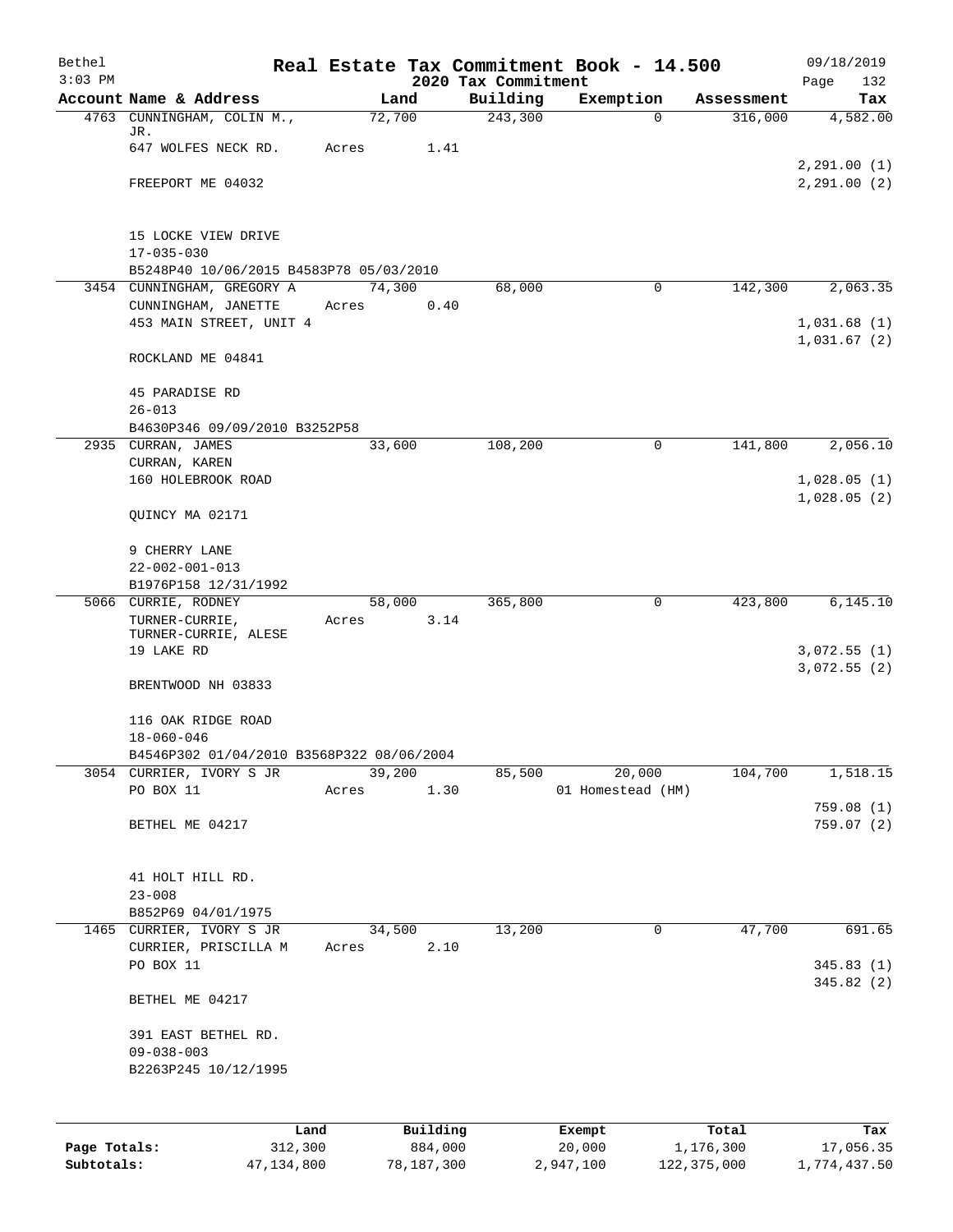| Bethel<br>$3:03$ PM |                                                                                        |       |        |       | Real Estate Tax Commitment Book - 14.500<br>2020 Tax Commitment |                   |              |            | 09/18/2019<br>Page<br>133  |
|---------------------|----------------------------------------------------------------------------------------|-------|--------|-------|-----------------------------------------------------------------|-------------------|--------------|------------|----------------------------|
|                     | Account Name & Address                                                                 |       | Land   |       | Building                                                        | Exemption         |              | Assessment | Tax                        |
|                     | 4719 CURRIER, ROBERT                                                                   |       | 56,600 |       | 0                                                               |                   | $\Omega$     | 56,600     | 820.70                     |
|                     | PO BOX 506                                                                             | Acres |        | 2.00  |                                                                 |                   |              |            |                            |
|                     |                                                                                        |       |        |       |                                                                 |                   |              |            | 410.35(1)                  |
|                     | BETHEL ME 04217                                                                        |       |        |       |                                                                 |                   |              |            | 410.35(2)                  |
|                     | BIRCH WOODS                                                                            |       |        |       |                                                                 |                   |              |            |                            |
|                     | $12 - 073 - 002$                                                                       |       |        |       |                                                                 |                   |              |            |                            |
|                     | B4357P150 08/29/2008 B3890P144 02/21/2006                                              |       |        |       |                                                                 |                   |              |            |                            |
|                     | 4737 CURRIER, ROBERT A                                                                 |       | 74,900 |       | 303,900                                                         |                   | 20,000       | 358,800    | 5,202.60                   |
|                     | PO BOX 506                                                                             | Acres |        | 15.10 |                                                                 | 01 Homestead (HM) |              |            |                            |
|                     | BETHEL ME 04217                                                                        |       |        |       |                                                                 |                   |              |            | 2,601.30(1)<br>2,601.30(2) |
|                     |                                                                                        |       |        |       |                                                                 |                   |              |            |                            |
|                     | 42 BEECH LANE                                                                          |       |        |       |                                                                 |                   |              |            |                            |
|                     | $12 - 073 - 020$                                                                       |       |        |       |                                                                 |                   |              |            |                            |
|                     | B4041P322 10/31/2006 B3605P194 10/13/2004                                              |       |        |       |                                                                 |                   |              |            |                            |
|                     | 1542 CURRO, ANTHONY S<br>182 MAY ST.                                                   |       | 10,800 |       | 48,600                                                          |                   | 0            | 59,400     | 861.30                     |
|                     |                                                                                        |       |        |       |                                                                 |                   |              |            | 430.65(1)                  |
|                     | BIDDEFORD ME 04005                                                                     |       |        |       |                                                                 |                   |              |            | 430.65(2)                  |
|                     |                                                                                        |       |        |       |                                                                 |                   |              |            |                            |
|                     | 788 WEST BETHEL RD.                                                                    |       |        |       |                                                                 |                   |              |            |                            |
|                     | $11 - 027 - 001 - 003$                                                                 |       |        |       |                                                                 |                   |              |            |                            |
|                     | B3161P270                                                                              |       |        |       |                                                                 |                   |              |            |                            |
|                     | 94 CURTIN, KEVIN D                                                                     |       | 39,400 |       | 318,800                                                         |                   | $\mathsf{O}$ | 358,200    | 5,193.90                   |
|                     | CURTIN, MICHELLE LEA                                                                   | Acres |        | 1.40  |                                                                 |                   |              |            |                            |
|                     | 16 STOWECROFT DR.                                                                      |       |        |       |                                                                 |                   |              |            | 2,596.95(1)<br>2,596.95(2) |
|                     | HAMPTON NH 03842                                                                       |       |        |       |                                                                 |                   |              |            |                            |
|                     |                                                                                        |       |        |       |                                                                 |                   |              |            |                            |
|                     | 26 BAKER RD.                                                                           |       |        |       |                                                                 |                   |              |            |                            |
|                     | $02 - 015 - 002$                                                                       |       |        |       |                                                                 |                   |              |            |                            |
|                     | B4975P235 04/16/2013 B4850P125 06/01/2012 B3654P118<br>12/30/2004 B2902P200 01/22/2001 |       |        |       |                                                                 |                   |              |            |                            |
|                     | 2971 CURTIS, BETHANY S                                                                 |       | 33,600 |       | 106,900                                                         |                   | 0            | 140,500    | 2,037.25                   |
|                     | CURTIS, ANDREW M                                                                       |       |        |       |                                                                 |                   |              |            |                            |
|                     | 86 HIGH MEADOW LANE                                                                    |       |        |       |                                                                 |                   |              |            | 1,018.63(1)<br>1,018.62(2) |
|                     | WAKEFIELD RI 02879                                                                     |       |        |       |                                                                 |                   |              |            |                            |
|                     | 7 CHERRY LANE                                                                          |       |        |       |                                                                 |                   |              |            |                            |
|                     | $22 - 002 - 001 - 007$                                                                 |       |        |       |                                                                 |                   |              |            |                            |
|                     | B3553P316 07/14/2004                                                                   |       |        |       |                                                                 |                   |              |            |                            |
|                     | 203 CURTIS, ROBERT                                                                     |       | 32,600 |       | 49,800                                                          |                   | $\mathbf 0$  | 82,400     | 1,194.80                   |
|                     | 129 EAST BETHEL ROAD                                                                   | Acres |        | 1.00  |                                                                 |                   |              |            |                            |
|                     | BETHEL ME 04217                                                                        |       |        |       |                                                                 |                   |              |            | 597.40(1)<br>597.40(2)     |
|                     |                                                                                        |       |        |       |                                                                 |                   |              |            |                            |
|                     | 129 EAST BETHEL RD.                                                                    |       |        |       |                                                                 |                   |              |            |                            |
|                     | $04 - 052$                                                                             |       |        |       |                                                                 |                   |              |            |                            |
|                     | B907P280                                                                               |       |        |       |                                                                 |                   |              |            |                            |
|                     |                                                                                        |       |        |       |                                                                 |                   |              |            |                            |
|                     |                                                                                        |       |        |       |                                                                 |                   |              |            |                            |
|                     |                                                                                        |       |        |       |                                                                 |                   |              |            |                            |

|              | Land       | Building   | Exempt    | Total       | Tax          |
|--------------|------------|------------|-----------|-------------|--------------|
| Page Totals: | 247,900    | 828,000    | 20,000    | 1,055,900   | 15,310.55    |
| Subtotals:   | 47,382,700 | 79,015,300 | 2,967,100 | 123,430,900 | 1,789,748.05 |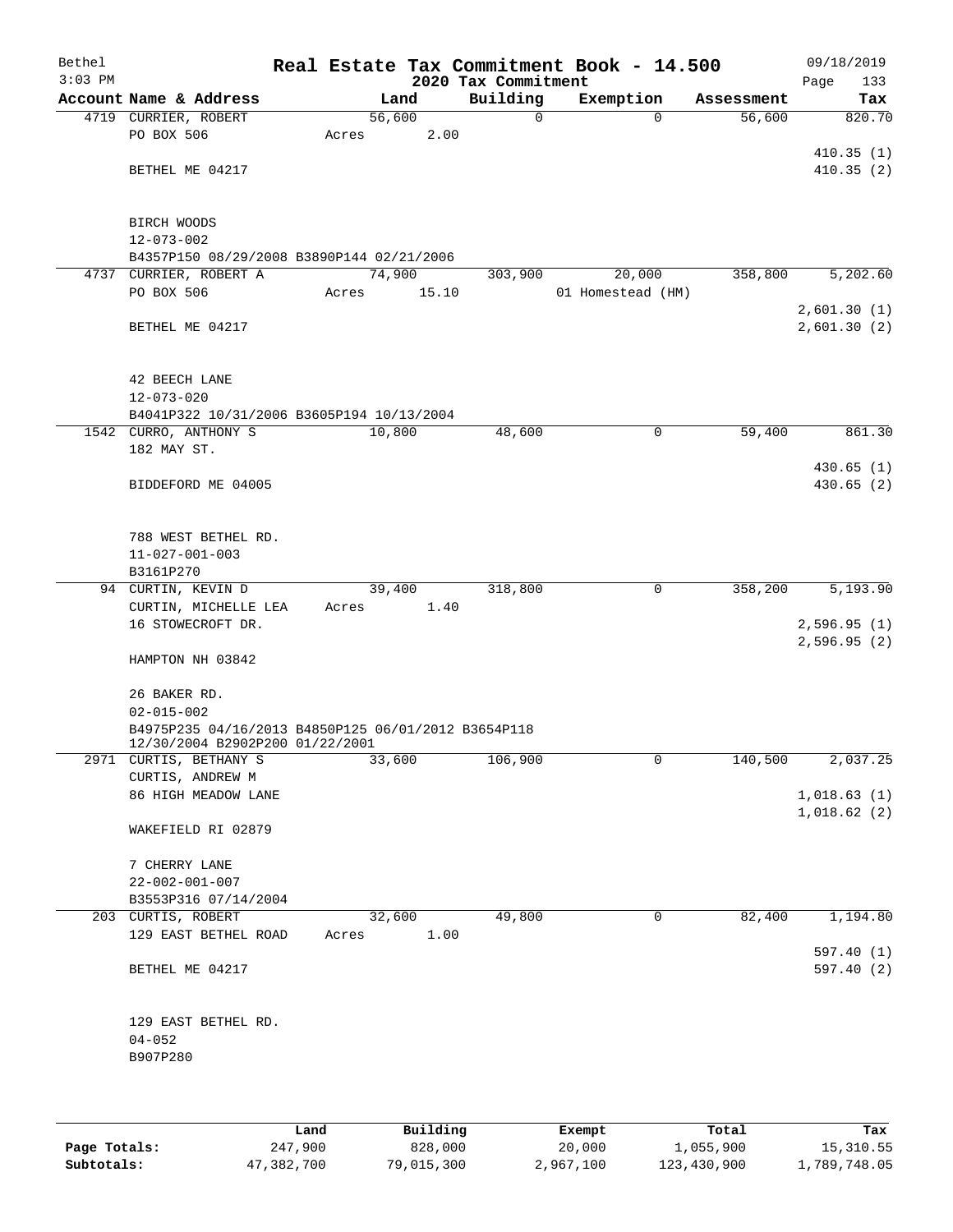| Bethel    |                                                                                     |      |       |          |      | Real Estate Tax Commitment Book - 14.500 |           |             |            | 09/18/2019                 |          |
|-----------|-------------------------------------------------------------------------------------|------|-------|----------|------|------------------------------------------|-----------|-------------|------------|----------------------------|----------|
| $3:03$ PM |                                                                                     |      |       |          |      | 2020 Tax Commitment                      |           |             |            | Page                       | 134      |
|           | Account Name & Address                                                              |      |       | Land     |      | Building                                 | Exemption |             | Assessment |                            | Tax      |
|           | 3261 CYCLOPS PROPERTIES, LLC                                                        |      |       | 60,200   |      | 132,300                                  |           | 0           | 192,500    |                            | 2,791.25 |
|           | PO BOX 268                                                                          |      | Acres |          | 0.21 |                                          |           |             |            |                            |          |
|           | RUMFORD ME 04276                                                                    |      |       |          |      |                                          |           |             |            | 1,395.63(1)<br>1,395.62(2) |          |
|           |                                                                                     |      |       |          |      |                                          |           |             |            |                            |          |
|           | 140 MAIN ST.                                                                        |      |       |          |      |                                          |           |             |            |                            |          |
|           | $25 - 095$                                                                          |      |       |          |      |                                          |           |             |            |                            |          |
|           | B4529P92 11/23/2009 B866P114                                                        |      |       |          |      |                                          |           |             |            |                            |          |
|           | 983 CZOTTER, THEODORE V                                                             |      |       | 33,600   |      | 131,700                                  |           | 0           | 165,300    |                            | 2,396.85 |
|           | CZOTTER, SUE ANN M                                                                  |      |       |          |      |                                          |           |             |            |                            |          |
|           | 1375 WASHINGTON STREET                                                              |      |       |          |      |                                          |           |             |            | 1, 198.43(1)               |          |
|           | HOLLISTON MA 01746                                                                  |      |       |          |      |                                          |           |             |            | 1, 198.42(2)               |          |
|           |                                                                                     |      |       |          |      |                                          |           |             |            |                            |          |
|           | 100 FAIRWAY ROAD                                                                    |      |       |          |      |                                          |           |             |            |                            |          |
|           | $07 - 028 - 536$                                                                    |      |       |          |      |                                          |           |             |            |                            |          |
|           | B3686P242 03/11/2005                                                                |      |       |          |      |                                          |           |             |            |                            |          |
|           | 5047 CZUBIK, MICHAEL J                                                              |      |       | 40,900   |      | 0                                        |           | 0           | 40,900     |                            | 593.05   |
|           | CZUBIK, KAREN J                                                                     |      | Acres |          | 1.66 |                                          |           |             |            |                            |          |
|           | 7 MARTHAS WAY                                                                       |      |       |          |      |                                          |           |             |            | 296.53(1)<br>296.52(2)     |          |
|           | FRANKLIN MA 02038                                                                   |      |       |          |      |                                          |           |             |            |                            |          |
|           |                                                                                     |      |       |          |      |                                          |           |             |            |                            |          |
|           | $18 - 060 - 023$                                                                    |      |       |          |      |                                          |           |             |            |                            |          |
|           | B5265P6 01/25/2016 B5261P72 12/22/2015 B4896P116<br>09/19/2012 B3568P322 08/06/2004 |      |       |          |      |                                          |           |             |            |                            |          |
|           | 3413 D & S REALTY, LLC                                                              |      |       | 74,900   |      | 110,700                                  |           | $\mathbf 0$ | 185,600    |                            | 2,691.20 |
|           | 140 GRANITE POINT RD                                                                |      | Acres |          | 0.39 |                                          |           |             |            |                            |          |
|           |                                                                                     |      |       |          |      |                                          |           |             |            | 1,345.60(1)                |          |
|           | BIDDEFORD ME 04005                                                                  |      |       |          |      |                                          |           |             |            | 1,345.60(2)                |          |
|           | 182 MAIN ST.                                                                        |      |       |          |      |                                          |           |             |            |                            |          |
|           | $25 - 235$                                                                          |      |       |          |      |                                          |           |             |            |                            |          |
|           | B3810P264 09/29/2005                                                                |      |       |          |      |                                          |           |             |            |                            |          |
|           | 1570 DAGDIGIAN, CHRISTOPHER<br>R                                                    |      |       | 60,900   |      | 109,800                                  |           | 0           | 170,700    |                            | 2,475.15 |
|           | LAMPPU, DIANA M                                                                     |      | Acres |          | 1.20 |                                          |           |             |            |                            |          |
|           | 4394 WASHINGTON ST.                                                                 |      |       |          |      |                                          |           |             |            | 1,237.58(1)                |          |
|           |                                                                                     |      |       |          |      |                                          |           |             |            | 1, 237.57(2)               |          |
|           | ROSLINDALE MA 02131                                                                 |      |       |          |      |                                          |           |             |            |                            |          |
|           | 24 OAK DRIVE                                                                        |      |       |          |      |                                          |           |             |            |                            |          |
|           | $11 - 042 - 004$                                                                    |      |       |          |      |                                          |           |             |            |                            |          |
|           | B5366P455 09/11/2017 B3955P1 06/09/2006 B3170P116                                   |      |       |          |      |                                          |           |             |            |                            |          |
|           | 2582 DALTON, CHARLES H                                                              |      |       | 32,600   |      | 80,400                                   |           | 0           | 113,000    |                            | 1,638.50 |
|           | DALTON, DIANE K                                                                     |      | Acres |          | 1.00 |                                          |           |             |            |                            |          |
|           | 3016 PERSIMMON VALLEY                                                               |      |       |          |      |                                          |           |             |            | 819.25(1)                  |          |
|           | TRL                                                                                 |      |       |          |      |                                          |           |             |            | 819.25(2)                  |          |
|           | AUSTIN TX 78732 2198                                                                |      |       |          |      |                                          |           |             |            |                            |          |
|           | 44 BALSAM ROAD<br>$15 - 016 - 007$                                                  |      |       |          |      |                                          |           |             |            |                            |          |
|           | B4767P324 10/05/2011 B3973P119 07/20/2006 B302P199                                  |      |       |          |      |                                          |           |             |            |                            |          |
|           |                                                                                     |      |       |          |      |                                          |           |             |            |                            |          |
|           |                                                                                     | Land |       | Building |      |                                          | Exempt    |             | Total      |                            | Tax      |

|              | Land       | Building   | Exempt    | Total       | Tax          |
|--------------|------------|------------|-----------|-------------|--------------|
| Page Totals: | 303,100    | 564,900    |           | 868,000     | 12,586.00    |
| Subtotals:   | 47,685,800 | 79,580,200 | 2,967,100 | 124,298,900 | 1,802,334.05 |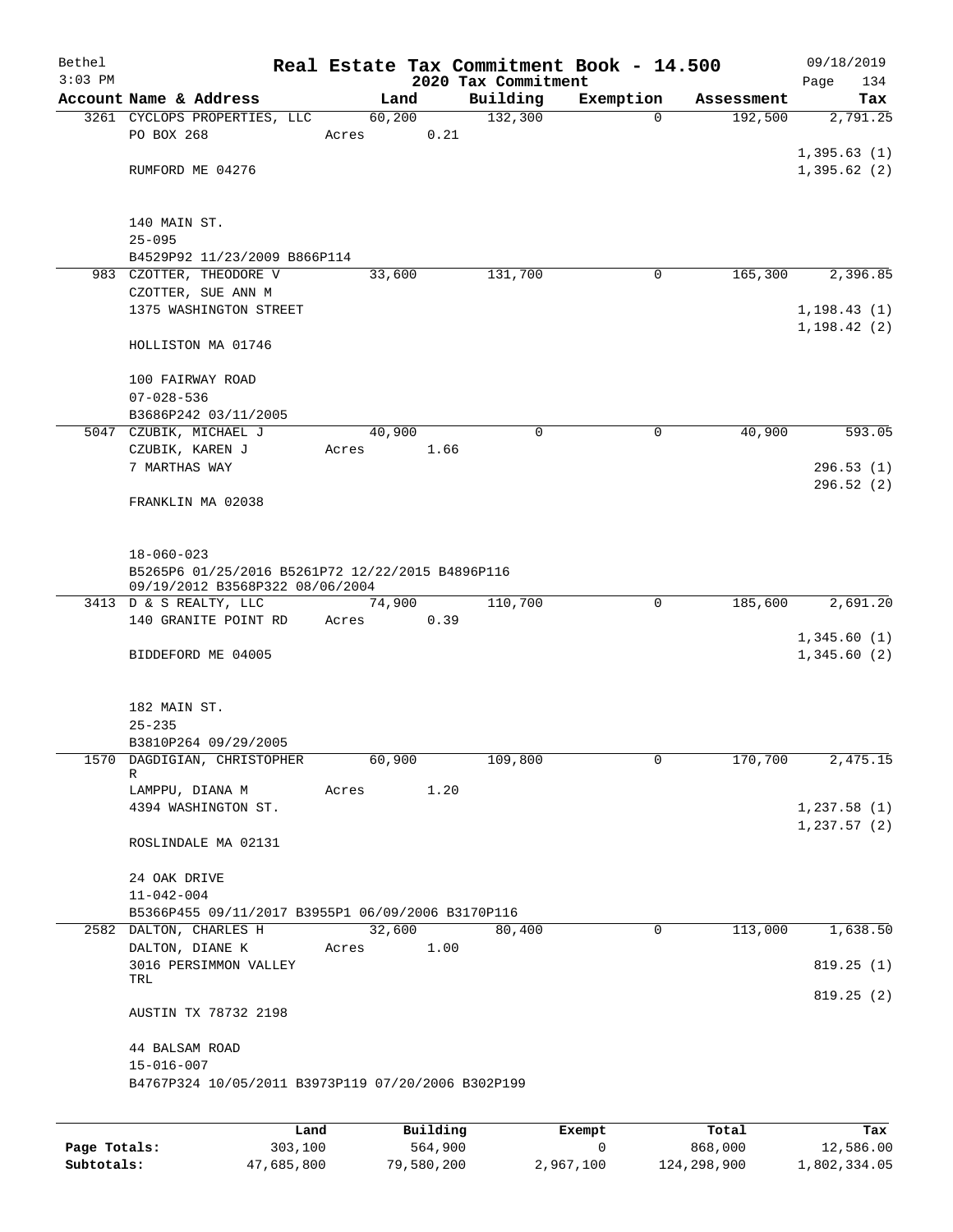| Bethel<br>$3:03$ PM |                                                    |        |      | 2020 Tax Commitment | Real Estate Tax Commitment Book - 14.500 |            | 09/18/2019<br>Page<br>135 |
|---------------------|----------------------------------------------------|--------|------|---------------------|------------------------------------------|------------|---------------------------|
|                     | Account Name & Address                             |        | Land | Building            | Exemption                                | Assessment | Tax                       |
|                     | 1234 D'AMBOISE, PATRICK                            | 43,700 |      | 67,900              | $\Omega$                                 | 111,600    | 1,618.20                  |
|                     | D'AMBOISE, DENISE                                  | Acres  | 1.16 |                     |                                          |            |                           |
|                     | 169 TOWN FARM RD                                   |        |      |                     |                                          |            | 809.10(1)                 |
|                     | NEW GLOUCESTER ME 04260                            |        |      |                     |                                          |            | 809.10(2)                 |
|                     | 223 GROVER HILL ROAD                               |        |      |                     |                                          |            |                           |
|                     | $07 - 040 - 006$                                   |        |      |                     |                                          |            |                           |
|                     | B3745P202 06/22/2005                               |        |      |                     |                                          |            |                           |
|                     | 4806 D'AMBOISE, PATRICK                            | 33,700 |      | $\mathbf 0$         | 0                                        | 33,700     | 488.65                    |
|                     | D'AMBOISE, DENISE                                  | Acres  | 1.04 |                     |                                          |            |                           |
|                     | 169 TOWN FARM ROAD                                 |        |      |                     |                                          |            | 244.33 (1)                |
|                     |                                                    |        |      |                     |                                          |            | 244.32 (2)                |
|                     | NEW GLOUCESTER ME 04260                            |        |      |                     |                                          |            |                           |
|                     | COBBLESTONE FARM                                   |        |      |                     |                                          |            |                           |
|                     | $07 - 040 - 008$                                   |        |      |                     |                                          |            |                           |
|                     | B3754P174 07/06/2005                               |        |      |                     |                                          |            |                           |
|                     | 3611 DAMON, JON                                    | 28,800 |      | 0                   | 0                                        | 28,800     | 417.60                    |
|                     | DAMON, ANN                                         | Acres  | 1.00 |                     |                                          |            |                           |
|                     | PO BOX 475                                         |        |      |                     |                                          |            | 208.80(1)                 |
|                     | BETHEL ME 04217                                    |        |      |                     |                                          |            | 208.80(2)                 |
|                     | WILLARD RD.                                        |        |      |                     |                                          |            |                           |
|                     | $27 - 015$                                         |        |      |                     |                                          |            |                           |
|                     | B3320P212 06/27/2003                               |        |      |                     |                                          |            |                           |
|                     | 3798 DAMON, JON                                    | 38,400 |      | 154,200             | 20,000                                   | 172,600    | 2,502.70                  |
|                     | DAMON, ANN                                         | Acres  | 1.00 |                     | 01 Homestead (HM)                        |            |                           |
|                     | PO BOX 475                                         |        |      |                     |                                          |            | 1, 251.35(1)              |
|                     | BETHEL ME 04217                                    |        |      |                     |                                          |            | 1, 251.35(2)              |
|                     | 18 WILLARD ROAD                                    |        |      |                     |                                          |            |                           |
|                     | $27 - 015 - 001$                                   |        |      |                     |                                          |            |                           |
|                     | B3320P212 06/27/2003                               |        |      |                     |                                          |            |                           |
|                     | 194 DANFORTH, BETHANY M                            | 32,800 |      | 63,300              | 20,000                                   | 76,100     | 1,103.45                  |
|                     | 224 EAST BETHEL RD.                                | Acres  | 2.70 |                     | 01 Homestead (HM)                        |            |                           |
|                     |                                                    |        |      |                     |                                          |            | 551.73(1)                 |
|                     | BETHEL ME 04217                                    |        |      |                     |                                          |            | 551.72(2)                 |
|                     | 224 EAST BETHEL RD.                                |        |      |                     |                                          |            |                           |
|                     | $04 - 045$                                         |        |      |                     |                                          |            |                           |
|                     | B5064P174 11/19/2013 B3219P305 11/25/2002          |        |      |                     |                                          |            |                           |
|                     | 2569 DANIELSON, TAYLOR L                           | 25,600 |      | 122,300             | 0                                        | 147,900    | 2,144.55                  |
|                     | COTE, MICHELLE E                                   | Acres  | 0.50 |                     |                                          |            |                           |
|                     | 24 BALSAM RD                                       |        |      |                     |                                          |            | 1,072.28(1)               |
|                     | BETHEL ME 04217                                    |        |      |                     |                                          |            | 1,072.27(2)               |
|                     | 24 BALSAM ROAD                                     |        |      |                     |                                          |            |                           |
|                     | $15 - 016 - 020$                                   |        |      |                     |                                          |            |                           |
|                     | B4763P244 09/23/2011 B3388P236 09/25/2003 B3219P49 |        |      |                     |                                          |            |                           |
|                     |                                                    |        |      |                     |                                          |            |                           |

|              | Land       | Building   | Exempt    | Total       | Tax          |
|--------------|------------|------------|-----------|-------------|--------------|
| Page Totals: | 203,000    | 407,700    | 40,000    | 570,700     | 8,275.15     |
| Subtotals:   | 47,888,800 | 79,987,900 | 3,007,100 | 124,869,600 | 1,810,609.20 |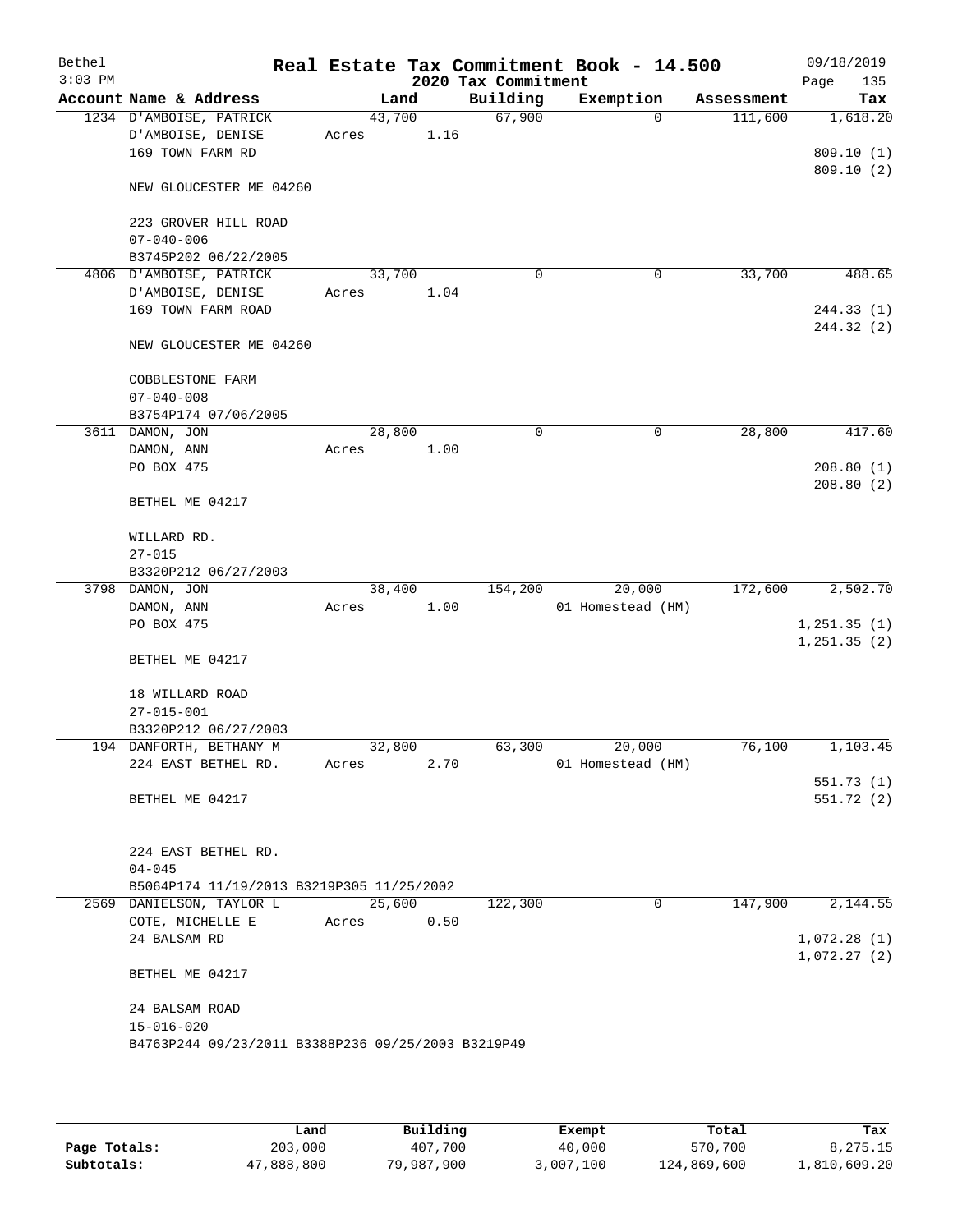| Bethel<br>$3:03$ PM |                                                                          |                 |       | 2020 Tax Commitment | Real Estate Tax Commitment Book - 14.500 |            | 09/18/2019<br>Page<br>136  |
|---------------------|--------------------------------------------------------------------------|-----------------|-------|---------------------|------------------------------------------|------------|----------------------------|
|                     | Account Name & Address                                                   | Land            |       | Building            | Exemption                                | Assessment | Tax                        |
|                     | 3392 DARBY, CHRISTOPHER<br>DARBY, KIMBERLY R<br>PO BOX 808               | 86,600<br>Acres | 1.14  | 291,700             | $\mathbf 0$                              | 378,300    | 5,485.35<br>2,742.68(1)    |
|                     | JACKSON NH 03846                                                         |                 |       |                     |                                          |            | 2,742.67(2)                |
|                     | 137 MAIN ST S/S<br>$25 - 213$                                            |                 |       |                     |                                          |            |                            |
|                     | B2770P130 11/24/1999                                                     |                 |       |                     |                                          |            |                            |
|                     | 2913 DAVIDOWICZ, JOAN                                                    | 12,100          |       | 0                   | 0                                        | 12,100     | 175.45                     |
|                     | DAVIDOWICZ, DOROTHY<br>15 STONE ST, UNIT J                               | Acres           | 10.80 |                     |                                          |            | 87.73 (1)<br>87.72 (2)     |
|                     | BEVERLY MA 01915                                                         |                 |       |                     |                                          |            |                            |
|                     | LOT 11                                                                   |                 |       |                     |                                          |            |                            |
|                     | $20 - 029$                                                               |                 |       |                     |                                          |            |                            |
|                     | B3427P41 11/20/2003                                                      |                 |       |                     |                                          |            |                            |
|                     | 2914 DAVIDOWICZ, JOAN<br>DAVIDOWICZ, DOROTHY                             | 12,100<br>Acres | 10.80 | 0                   | 0                                        | 12,100     | 175.45                     |
|                     | 15 STONE ST, UNIT J                                                      |                 |       |                     |                                          |            | 87.73 (1)<br>87.72 (2)     |
|                     | BEVERLY MA 01915                                                         |                 |       |                     |                                          |            |                            |
|                     | LOT 12                                                                   |                 |       |                     |                                          |            |                            |
|                     | $20 - 029 - 001$<br>B3427P41 11/20/2003                                  |                 |       |                     |                                          |            |                            |
|                     | 2915 DAVIDOWICZ, JOAN                                                    | 12,200          |       | $\mathbf 0$         | $\mathbf 0$                              | 12,200     | 176.90                     |
|                     | DAVIDOWICZ, DOROTHY<br>15 STONE ST, UNIT J                               | Acres           | 11.50 |                     |                                          |            | 88.45 (1)<br>88.45 (2)     |
|                     | BEVERLY MA 01915                                                         |                 |       |                     |                                          |            |                            |
|                     | LOT 13<br>$20 - 029 - 002$                                               |                 |       |                     |                                          |            |                            |
|                     | B3427P41 11/20/2003                                                      |                 |       |                     |                                          |            |                            |
|                     | 2916 DAVIDOWICZ, JOAN                                                    | 13,700          |       | 0                   | 0                                        | 13,700     | 198.65                     |
|                     | DAVIDOWICZ, DOROTHY                                                      | Acres           | 14.00 |                     |                                          |            |                            |
|                     | 15 STONE ST, UNIT J                                                      |                 |       |                     |                                          |            | 99.33 (1)                  |
|                     | BEVERLY MA 01915                                                         |                 |       |                     |                                          |            | 99.32(2)                   |
|                     | LOT 14                                                                   |                 |       |                     |                                          |            |                            |
|                     | $20 - 029 - 003$                                                         |                 |       |                     |                                          |            |                            |
|                     | B3427P41 11/20/2003                                                      |                 |       |                     |                                          |            |                            |
|                     | 3441 DAVIDSON, LISA A                                                    | 67,000          |       | 79,700              | 0                                        | 146,700    | 2,127.15                   |
|                     | 173 PARADISE RD                                                          | Acres           | 1.00  |                     |                                          |            |                            |
|                     | BETHEL ME 04217 1235                                                     |                 |       |                     |                                          |            | 1,063.58(1)<br>1,063.57(2) |
|                     | 173 PARADISE RD<br>$26 - 001$                                            |                 |       |                     |                                          |            |                            |
|                     | B4907P236 10/16/2012 B4708P73 03/29/2011 B4591P126<br>05/26/2010 B816P88 |                 |       |                     |                                          |            |                            |
|                     |                                                                          |                 |       |                     |                                          |            |                            |

|              | Land       | Building   | Exempt    | Total       | Tax          |
|--------------|------------|------------|-----------|-------------|--------------|
| Page Totals: | 203,700    | 371,400    |           | 575,100     | 8,338.95     |
| Subtotals:   | 48,092,500 | 80,359,300 | 3,007,100 | 125,444,700 | 1,818,948.15 |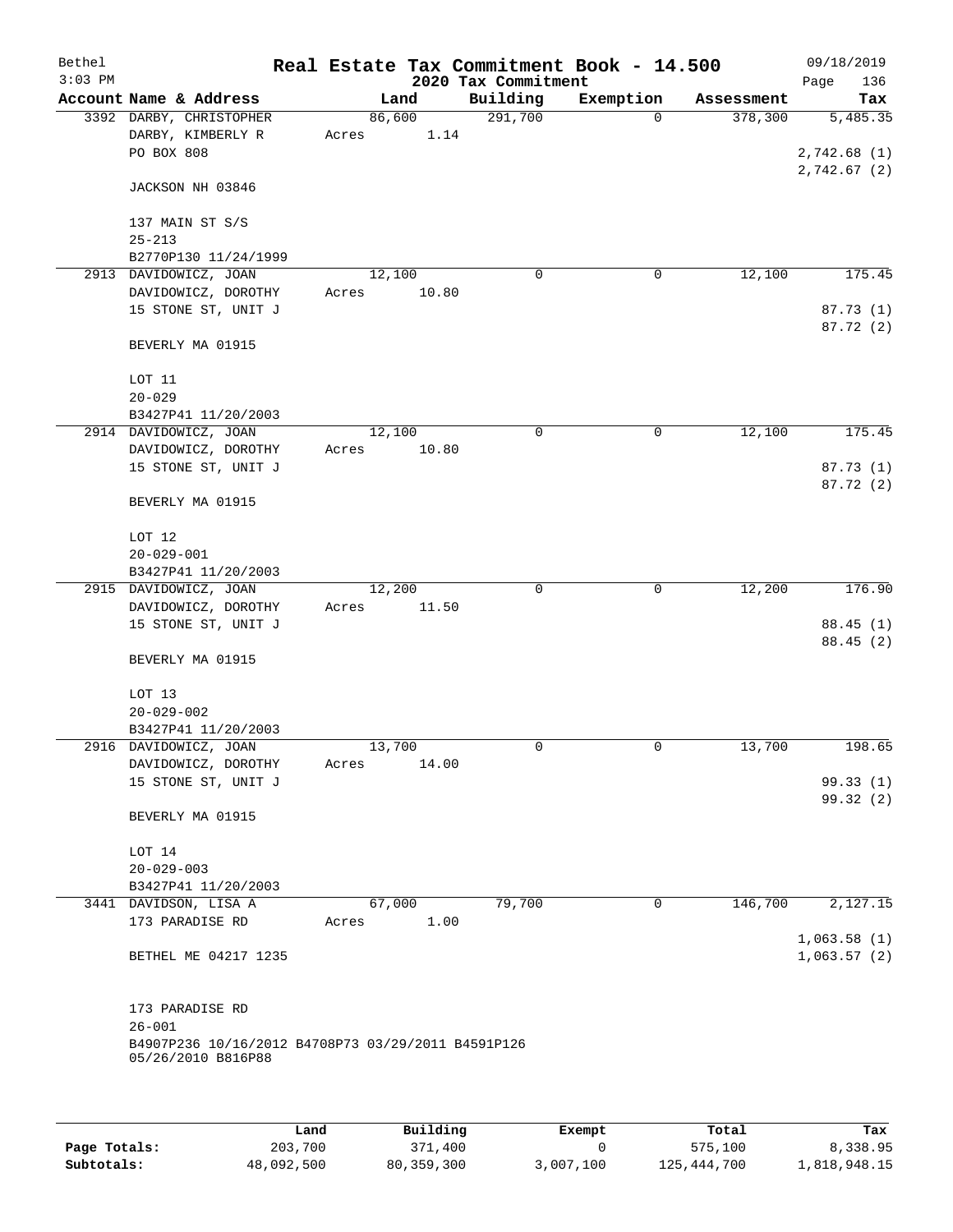| Bethel    |                                                                  |       |                |                         | Real Estate Tax Commitment Book - 14.500 |                      | 09/18/2019             |
|-----------|------------------------------------------------------------------|-------|----------------|-------------------------|------------------------------------------|----------------------|------------------------|
| $3:03$ PM |                                                                  |       |                | 2020 Tax Commitment     |                                          |                      | 137<br>Page            |
|           | Account Name & Address<br>4970 DAVIS, J.W.                       |       | Land<br>25,800 | Building<br>$\mathbf 0$ | Exemption<br>$\Omega$                    | Assessment<br>25,800 | Tax<br>374.10          |
|           | 2989 US HIGHWAY 2                                                | Acres | 29.80          |                         |                                          |                      |                        |
|           |                                                                  |       |                |                         |                                          |                      | 187.05(1)              |
|           | HANOVER ME 04237                                                 |       |                |                         |                                          |                      | 187.05(2)              |
|           |                                                                  |       |                |                         |                                          |                      |                        |
|           |                                                                  |       |                |                         |                                          |                      |                        |
|           | NORTH RD. - AIRPORT LOT<br>$12 - 074$                            |       |                |                         |                                          |                      |                        |
|           | B5032P120 08/29/2013 B5005P130 06/27/2013                        |       |                |                         |                                          |                      |                        |
| 1230      | DAVIS, JAMES RUSSELL,                                            |       | 38,400         | 82,900                  | $\mathbf 0$                              | 121,300              | 1,758.85               |
|           | JR.                                                              |       |                |                         |                                          |                      |                        |
|           | 831 PLUM AVE.                                                    | Acres | 1.00           |                         |                                          |                      |                        |
|           | NEW SMYRNA FL 32168                                              |       |                |                         |                                          |                      | 879.43(1)<br>879.42(2) |
|           |                                                                  |       |                |                         |                                          |                      |                        |
|           |                                                                  |       |                |                         |                                          |                      |                        |
|           | 26 LOVERS LANE                                                   |       |                |                         |                                          |                      |                        |
|           | $07 - 037$                                                       |       |                |                         |                                          |                      |                        |
|           | B5066P49 11/22/2013 B5012P332 07/19/2013 B3659P111<br>12/17/2004 |       |                |                         |                                          |                      |                        |
|           | 1266 DAVIS, JEFF                                                 |       | 29,600         | $\Omega$                | $\mathbf 0$                              | 29,600               | 429.20                 |
|           | LOWELL, LOWELL, DAVID                                            | Acres | 6.10           |                         |                                          |                      |                        |
|           | 2989 US HIGHWAY 2                                                |       |                |                         |                                          |                      | 214.60(1)              |
|           |                                                                  |       |                |                         |                                          |                      | 214.60(2)              |
|           | HANOVER ME 04237                                                 |       |                |                         |                                          |                      |                        |
|           | WEST BETHEL RD. - HOWE                                           |       |                |                         |                                          |                      |                        |
|           | $07 - 068$                                                       |       |                |                         |                                          |                      |                        |
|           | B4547P323 01/07/2010 B1567P267                                   |       |                |                         |                                          |                      |                        |
|           | 1267 DAVIS, JEFF                                                 |       | 3,900          | $\mathbf 0$             | 0                                        | 3,900                | 56.55                  |
|           | 2989 US HIGHWAY 2                                                | Acres | 0.27           |                         |                                          |                      | 28.28(1)               |
|           | HANOVER ME 04237                                                 |       |                |                         |                                          |                      | 28.27(2)               |
|           |                                                                  |       |                |                         |                                          |                      |                        |
|           |                                                                  |       |                |                         |                                          |                      |                        |
|           | WEST BETHEL RD. - HOWE                                           |       |                |                         |                                          |                      |                        |
|           | $07 - 069$                                                       |       |                |                         |                                          |                      |                        |
|           | B1545P272<br>1595 DAVIS, KEITH                                   |       | 30,500         | 0                       | 0                                        | 30,500               | 442.25                 |
|           | PO BOX 32                                                        | Acres | 1.80           |                         |                                          |                      |                        |
|           |                                                                  |       |                |                         |                                          |                      | 221.13(1)              |
|           | WEST BETHEL ME 04217                                             |       |                |                         |                                          |                      | 221.12(2)              |
|           |                                                                  |       |                |                         |                                          |                      |                        |
|           | RTE 2 S/S                                                        |       |                |                         |                                          |                      |                        |
|           | $11 - 060 - 001$                                                 |       |                |                         |                                          |                      |                        |
|           | B2990P80                                                         |       |                |                         |                                          |                      |                        |
|           | 4626 DAVIS, KEITH W                                              |       | 40,900         | 116,600                 | 0                                        | 157,500              | 2,283.75               |
|           | PO BOX 95                                                        | Acres | 2.32           |                         |                                          |                      |                        |
|           |                                                                  |       |                |                         |                                          |                      | 1, 141.88(1)           |
|           | WEST BETHEL ME 04286                                             |       |                |                         |                                          |                      | 1, 141.87(2)           |
|           |                                                                  |       |                |                         |                                          |                      |                        |
|           | 111 BARKER ROAD                                                  |       |                |                         |                                          |                      |                        |
|           | $11 - 061 - 001$                                                 |       |                |                         |                                          |                      |                        |
|           | B4204P51 09/28/2007 B3509P331 05/11/2004                         |       |                |                         |                                          |                      |                        |
|           |                                                                  |       |                |                         |                                          |                      |                        |
|           |                                                                  |       |                |                         |                                          |                      |                        |
|           | Land,                                                            |       | Building       |                         | Exempt                                   | Total                | Tax                    |

|              | Land       | Building   | Exempt    | Total       | Tax          |
|--------------|------------|------------|-----------|-------------|--------------|
| Page Totals: | 169,100    | 199,500    |           | 368,600     | 5,344.70     |
| Subtotals:   | 48,261,600 | 80,558,800 | 3,007,100 | 125,813,300 | 1,824,292.85 |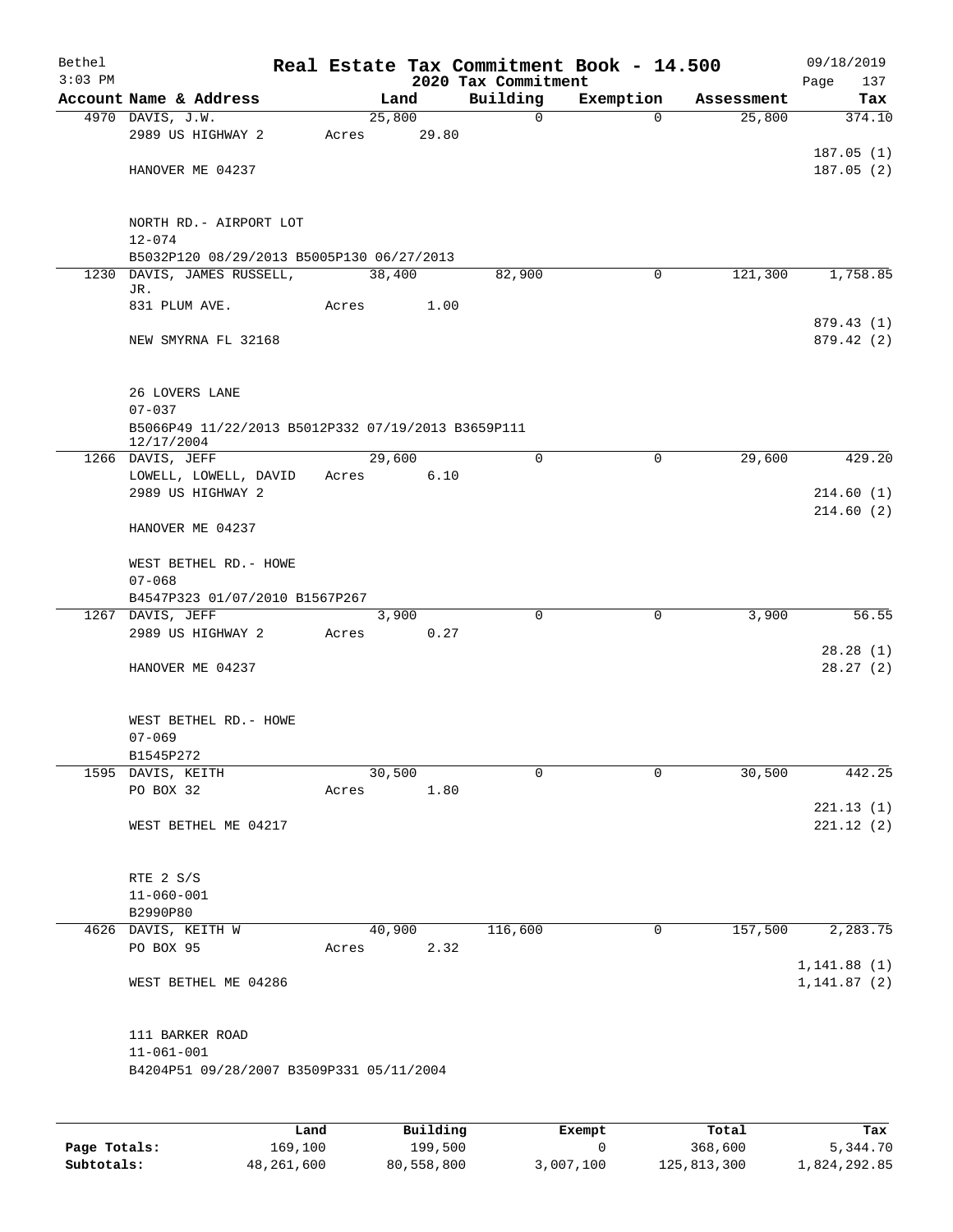| Bethel<br>$3:03$ PM |                                                                          |       |          |       | 2020 Tax Commitment | Real Estate Tax Commitment Book - 14.500 |            | 09/18/2019<br>138<br>Page |
|---------------------|--------------------------------------------------------------------------|-------|----------|-------|---------------------|------------------------------------------|------------|---------------------------|
|                     | Account Name & Address                                                   |       | Land     |       | Building            | Exemption                                | Assessment | Tax                       |
|                     | 1284 DAVIS, LAWRENCE                                                     |       | $\Omega$ |       | 15,000              | $\Omega$                                 | 15,000     | 217.50                    |
|                     | DAVIS, MARY                                                              |       |          |       |                     |                                          |            |                           |
|                     | P.O. BOX 51                                                              |       |          |       |                     |                                          |            | 108.75(1)                 |
|                     | BETHEL ME 04217                                                          |       |          |       |                     |                                          |            | 108.75(2)                 |
|                     | 3 RED COURT<br>$07 - 082 - B - ON$                                       |       |          |       |                     |                                          |            |                           |
|                     | 3696 DAVIS, LAWRENCE                                                     |       | 51,300   |       | 65,000              | 20,000                                   | 96,300     | 1,396.35                  |
|                     | DAVIS, FREDA                                                             | Acres |          | 6.90  |                     | 01 Homestead (HM)                        |            |                           |
|                     | 35 FLAT ROAD                                                             |       |          |       |                     |                                          |            | 698.18(1)                 |
|                     | BETHEL ME 04217                                                          |       |          |       |                     |                                          |            | 698.17 (2)                |
|                     | 35 FLAT RD.                                                              |       |          |       |                     |                                          |            |                           |
|                     | $28 - 038$<br>B782P288 05/18/1973                                        |       |          |       |                     |                                          |            |                           |
|                     | 3478 DAVIS, MARGARET                                                     |       | 67,400   |       | 126,300             | 26,000                                   | 167,700    | 2,431.65                  |
|                     | 50 EVERGREEN ROAD                                                        | Acres |          | 1.12  |                     | 01 Homestead (HM)                        |            |                           |
|                     |                                                                          |       |          |       |                     | 12 WW2 Vet Res                           |            | 1, 215.83(1)              |
|                     | BETHEL ME 04217                                                          |       |          |       |                     |                                          |            | 1, 215.82(2)              |
|                     | 50 EVERGREEN RD.                                                         |       |          |       |                     |                                          |            |                           |
|                     | $26 - 038$                                                               |       |          |       |                     |                                          |            |                           |
|                     | B642P531 02/14/1967 B518P587 03/11/1953                                  |       |          |       |                     |                                          |            |                           |
|                     | 3071 DAVIS, MARGARET                                                     |       | 100      |       | 0                   | $\mathbf 0$                              | 100        | 1.45                      |
|                     | 50 EVERGREEN ROAD                                                        | Acres |          | 1.00  |                     |                                          |            |                           |
|                     |                                                                          |       |          |       |                     |                                          |            | 0.73(1)                   |
|                     | BETHEL ME 04217                                                          |       |          |       |                     |                                          |            | 0.72(2)                   |
|                     |                                                                          |       |          |       |                     |                                          |            |                           |
|                     | INTERVALE RD N/S<br>$23 - 023$                                           |       |          |       |                     |                                          |            |                           |
| 3759                | DAVIS, ROBERT S                                                          |       | 4,700    |       | 0                   | 0                                        | 4,700      | 68.15                     |
|                     | ALSHOUSE, ALSHOUSE,                                                      | Acres |          | 9.70  |                     |                                          |            |                           |
|                     | JANET                                                                    |       |          |       |                     |                                          |            |                           |
|                     | PO BOX 1255                                                              |       |          |       |                     |                                          |            | 34.08(1)<br>34.07(2)      |
|                     | BETHEL ME 04217                                                          |       |          |       |                     |                                          |            |                           |
|                     | TARA WAY                                                                 |       |          |       |                     |                                          |            |                           |
|                     | $15 - 021 - 001 - 001$                                                   |       |          |       |                     |                                          |            |                           |
|                     | B4825P150 03/16/2012 B3467P226 02/26/2004 B3234P30                       |       |          |       |                     |                                          |            |                           |
|                     | 3760 DAVIS, ROBERT S                                                     |       | 58,200   |       | 427,800             | $\Omega$                                 | 486,000    | 7,047.00                  |
|                     | ALSHOUSE, ALSHOUSE,<br>JANET                                             | Acres |          | 53.70 |                     |                                          |            |                           |
|                     | 2900 NO. A1A                                                             |       |          |       |                     |                                          |            | 3,523.50(1)               |
|                     | #PHG-A                                                                   |       |          |       |                     |                                          |            | 3,523.50(2)               |
|                     | HUTCHINSON ISLAND FL<br>34949                                            |       |          |       |                     |                                          |            |                           |
|                     | 133 TARA WAY                                                             |       |          |       |                     |                                          |            |                           |
|                     | $15 - 021 - 002$                                                         |       |          |       |                     |                                          |            |                           |
|                     | B4469P289 07/15/2009 B4416P113 03/17/2009 B3310P1<br>06/09/2003 B3234P30 |       |          |       |                     |                                          |            |                           |
|                     |                                                                          |       |          |       |                     |                                          |            |                           |

|              | Land       | Building   | Exempt    | Total       | Tax          |
|--------------|------------|------------|-----------|-------------|--------------|
| Page Totals: | 181,700    | 634,100    | 46,000    | 769,800     | 11,162.10    |
| Subtotals:   | 48,443,300 | 81,192,900 | 3,053,100 | 126,583,100 | 1,835,454.95 |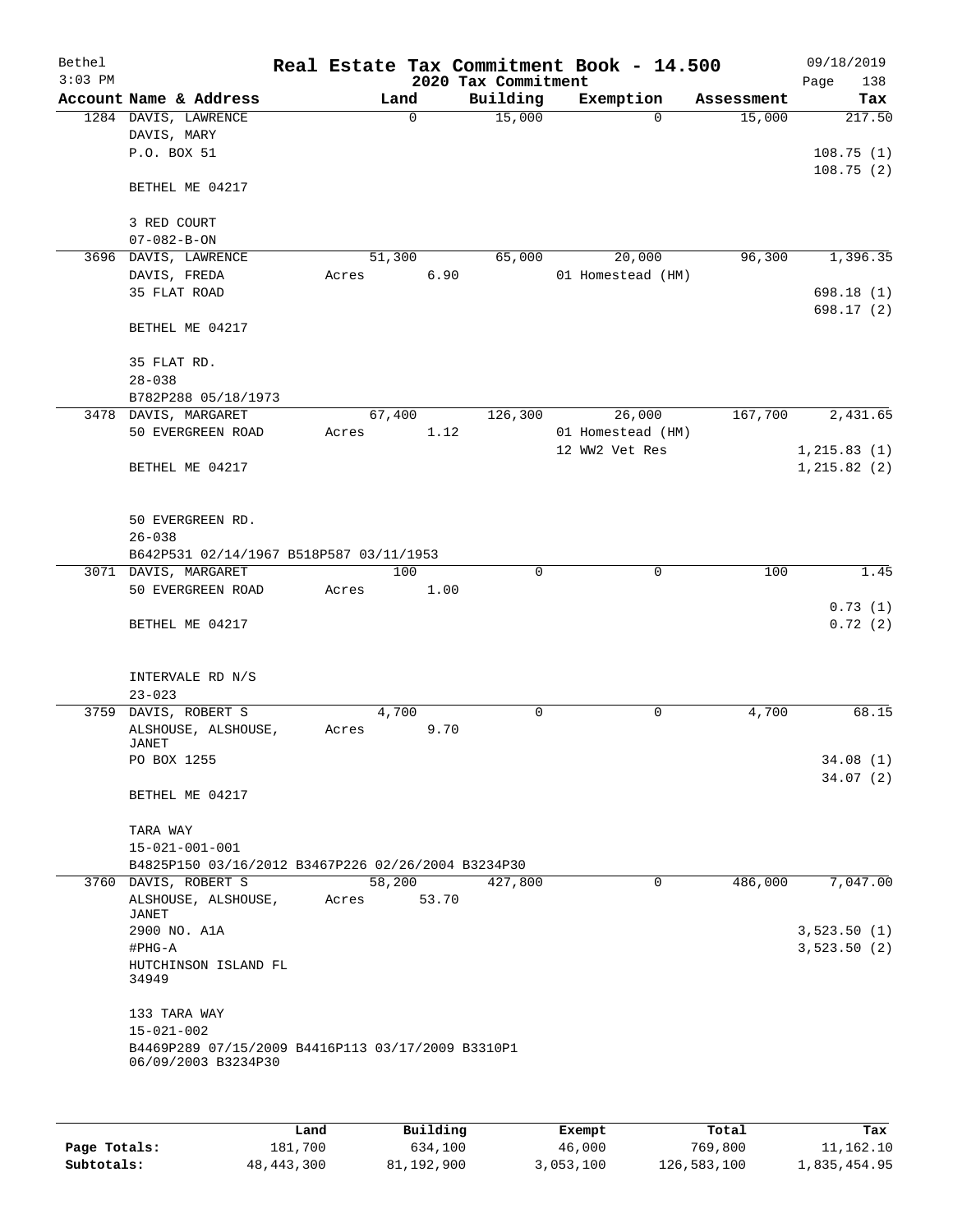| Bethel<br>$3:03$ PM |                                          |        |        | 2020 Tax Commitment | Real Estate Tax Commitment Book - 14.500 |            | 09/18/2019         |
|---------------------|------------------------------------------|--------|--------|---------------------|------------------------------------------|------------|--------------------|
|                     | Account Name & Address                   |        | Land   | Building            | Exemption                                | Assessment | 139<br>Page<br>Tax |
|                     | 3476 DAVIS, THEODORE                     | 64,200 |        | 120,600             | 20,000                                   | 164,800    | 2,389.60           |
|                     | DAVIS, LINDA                             | Acres  | 0.75   |                     | 01 Homestead (HM)                        |            |                    |
|                     | 24 EVERGREEN ROAD                        |        |        |                     |                                          |            | 1, 194.80(1)       |
|                     |                                          |        |        |                     |                                          |            | 1, 194.80(2)       |
|                     | BETHEL ME 04217                          |        |        |                     |                                          |            |                    |
|                     |                                          |        |        |                     |                                          |            |                    |
|                     | 24 EVERGREEN RD.                         |        |        |                     |                                          |            |                    |
|                     | $26 - 036$                               |        |        |                     |                                          |            |                    |
|                     | B864P238 07/22/1975                      |        |        |                     |                                          |            |                    |
|                     | 3132 DAVIS, TODD A                       |        | 40,000 | 120,600             | 20,000                                   | 140,600    | 2,038.70           |
|                     | 181 INTERVALE RD                         | Acres  | 1.70   |                     | 01 Homestead (HM)                        |            | 1,019.35(1)        |
|                     | BETHEL ME 04217                          |        |        |                     |                                          |            | 1,019.35(2)        |
|                     |                                          |        |        |                     |                                          |            |                    |
|                     |                                          |        |        |                     |                                          |            |                    |
|                     | 181 INTERVALE RD.<br>$24 - 050$          |        |        |                     |                                          |            |                    |
|                     | B2745P315                                |        |        |                     |                                          |            |                    |
|                     | 326 DAVIS, TODD T                        |        | 7,900  | 0                   | $\mathbf 0$                              | 7,900      | 114.55             |
|                     | 8 FARM HILL RD                           | Acres  | 19.10  |                     |                                          |            |                    |
|                     |                                          |        |        |                     |                                          |            | 57.28(1)           |
|                     | BETHEL ME 04217 4923                     |        |        |                     |                                          |            | 57.27(2)           |
|                     |                                          |        |        |                     |                                          |            |                    |
|                     | ROUTE 232                                |        |        |                     |                                          |            |                    |
|                     | $05 - 033$                               |        |        |                     |                                          |            |                    |
|                     | B2740P178 08/31/1999                     |        |        |                     |                                          |            |                    |
|                     | 4546 DAVIS, TODD T                       |        | 40,500 | 196,800             | 20,000                                   | 217,300    | 3,150.85           |
|                     | DAVIS, NIKKI L                           | Acres  | 2.02   |                     | 01 Homestead (HM)                        |            |                    |
|                     | 8 FARM HILL ROAD                         |        |        |                     |                                          |            | 1, 575.43(1)       |
|                     |                                          |        |        |                     |                                          |            | 1, 575.42(2)       |
|                     | BETHEL ME 04217                          |        |        |                     |                                          |            |                    |
|                     | 8 FARM HILL RD.                          |        |        |                     |                                          |            |                    |
|                     | $08 - 042 - 004$                         |        |        |                     |                                          |            |                    |
|                     | B3442P203 12/10/2003                     |        |        |                     |                                          |            |                    |
|                     | 2659 DAVIS, VERNON J                     | 38,600 |        | 209,600             | 20,000                                   | 228,200    | 3,308.90           |
|                     | DAVIS, TAMARA                            | Acres  | 6.60   |                     | 01 Homestead (HM)                        |            |                    |
|                     | P.O. BOX 561                             |        |        |                     |                                          |            | 1,654.45(1)        |
|                     |                                          |        |        |                     |                                          |            | 1,654.45(2)        |
|                     | BETHEL ME 04217                          |        |        |                     |                                          |            |                    |
|                     | 144 DAISY BRYANT ROAD                    |        |        |                     |                                          |            |                    |
|                     | $17 - 002$                               |        |        |                     |                                          |            |                    |
|                     | B5264P398 01/19/2016 B2782P73            |        |        |                     |                                          |            |                    |
|                     | 5441 DAVISON, BRIAN DENNIS               | 25,100 |        | $\Omega$            | $\mathbf 0$                              | 25,100     | 363.95             |
|                     | 5 JUNIPER LN                             | Acres  | 1.55   |                     |                                          |            |                    |
|                     |                                          |        |        |                     |                                          |            | 181.98 (1)         |
|                     | FRAMINGHAM MA 01701                      |        |        |                     |                                          |            | 181.97 (2)         |
|                     |                                          |        |        |                     |                                          |            |                    |
|                     | FLAT RD                                  |        |        |                     |                                          |            |                    |
|                     | $01 - 014$                               |        |        |                     |                                          |            |                    |
|                     | B4864P284 07/09/2012 B4708P75 03/29/2011 |        |        |                     |                                          |            |                    |
|                     |                                          |        |        |                     |                                          |            |                    |

|              | Land       | Building   | Exempt    | Total       | Tax          |
|--------------|------------|------------|-----------|-------------|--------------|
| Page Totals: | 216,300    | 647,600    | 80,000    | 783,900     | 11,366.55    |
| Subtotals:   | 48,659,600 | 81,840,500 | 3,133,100 | 127,367,000 | 1,846,821.50 |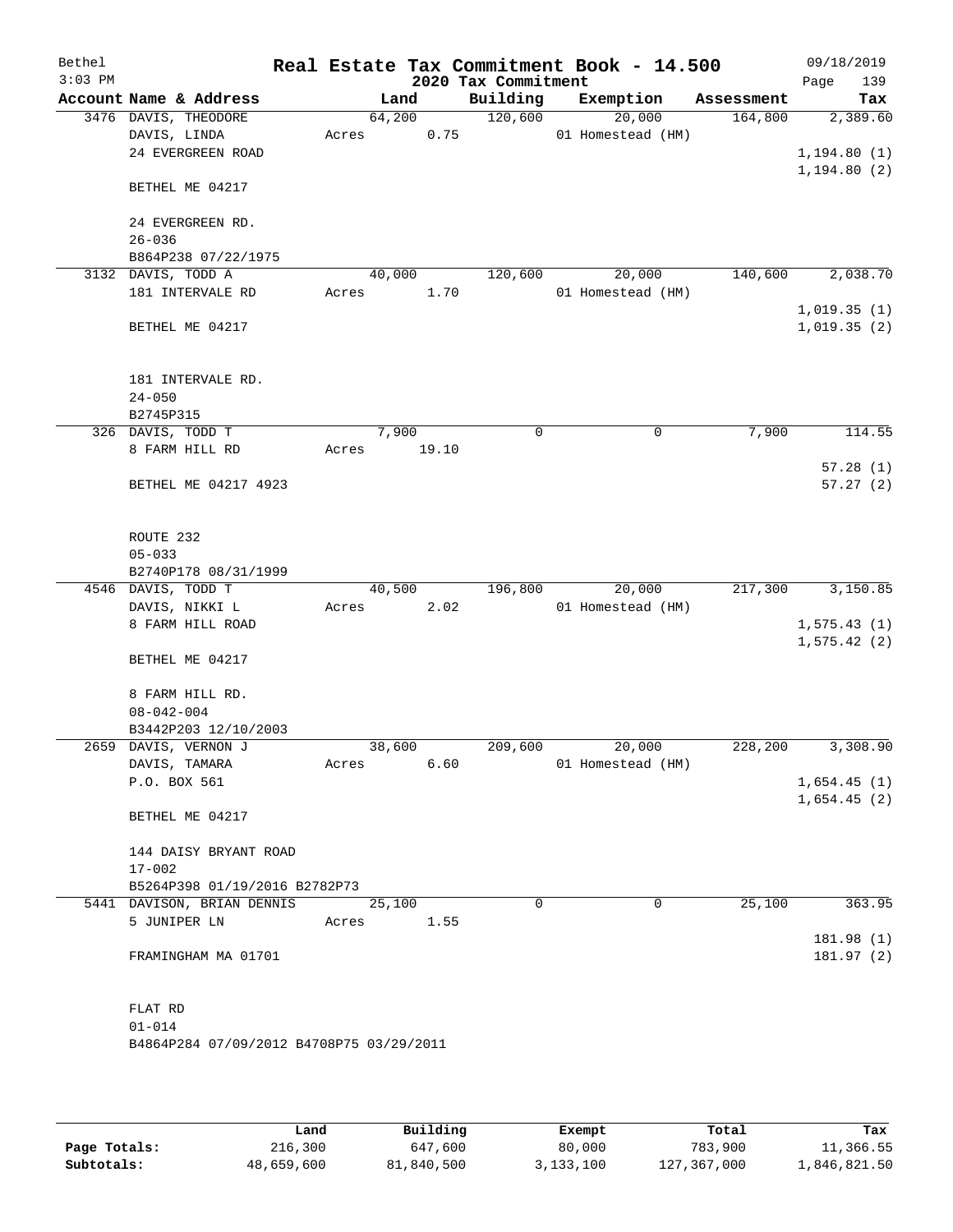| Bethel<br>$3:03$ PM |                                                                                                            |                 |        |              |                                 | Real Estate Tax Commitment Book - 14.500 |                  | 09/18/2019             |  |
|---------------------|------------------------------------------------------------------------------------------------------------|-----------------|--------|--------------|---------------------------------|------------------------------------------|------------------|------------------------|--|
|                     | Account Name & Address                                                                                     |                 | Land   |              | 2020 Tax Commitment<br>Building | Exemption                                | Assessment       | Page<br>140<br>Tax     |  |
|                     | 1331 DAY, JOHN C                                                                                           |                 | 34,800 |              | 48,500                          | 20,000                                   | 63,300           | 917.85                 |  |
|                     | DAY, SUSAN                                                                                                 | Acres           |        | 2.40         |                                 | 01 Homestead (HM)                        |                  |                        |  |
|                     | 531 WALKERS MILLS ROAD                                                                                     |                 |        |              |                                 |                                          |                  | 458.93 (1)             |  |
|                     | BETHEL ME 04217                                                                                            |                 |        |              |                                 |                                          |                  | 458.92 (2)             |  |
|                     |                                                                                                            |                 |        |              |                                 |                                          |                  |                        |  |
|                     | 531 WALKERS MILLS RD.<br>$08 - 025$                                                                        |                 |        |              |                                 |                                          |                  |                        |  |
|                     | B1011P22                                                                                                   |                 |        |              |                                 |                                          |                  |                        |  |
|                     | 289 DAY, LEROY                                                                                             |                 | 30,200 |              | $\Omega$                        | 0                                        | 30,200           | 437.90                 |  |
|                     | DAY, LOIS                                                                                                  | Acres           |        | 96.60        |                                 |                                          |                  |                        |  |
|                     | 14 BIRD HILL RD.                                                                                           |                 |        |              |                                 |                                          |                  | 218.95(1)<br>218.95(2) |  |
|                     | BRYANT POND ME 04219<br>6118                                                                               |                 |        |              |                                 |                                          |                  |                        |  |
|                     | GORE RD.                                                                                                   |                 |        |              |                                 |                                          |                  |                        |  |
|                     | $04 - 095$                                                                                                 |                 |        |              |                                 |                                          |                  |                        |  |
|                     | B927P116                                                                                                   |                 |        |              |                                 |                                          |                  |                        |  |
| 2587                | DAY, PERLEY                                                                                                |                 | 28,300 |              | 7,700                           | 0                                        | 36,000           | 522.00                 |  |
|                     | DAY, KATHLEEN                                                                                              | Acres           |        | 1.00         |                                 |                                          |                  |                        |  |
|                     | 663 BROWNFIELD RD                                                                                          |                 |        |              |                                 |                                          |                  | 261.00(1)              |  |
|                     | EATON NH 03832                                                                                             |                 |        |              |                                 |                                          |                  | 261.00(2)              |  |
|                     | 2069 INTERVALE RD.                                                                                         |                 |        |              |                                 |                                          |                  |                        |  |
|                     | $15 - 019$<br>B5382P75 12/05/2017 B4174P304 08/03/2007 B3141P151                                           |                 |        |              |                                 |                                          |                  |                        |  |
|                     | 2607 DAY, REBEKAH I                                                                                        |                 | 14,500 |              | 0                               | 0                                        | 14,500           | 210.25                 |  |
|                     | 316 BUCKSKIN PATH                                                                                          | Acres           |        | 0.70         |                                 |                                          |                  |                        |  |
|                     | CENTERVILLE MA 02632                                                                                       |                 |        |              |                                 |                                          |                  | 105.13(1)<br>105.12(2) |  |
|                     | 2204                                                                                                       |                 |        |              |                                 |                                          |                  |                        |  |
|                     | INTERVALE RD S/S                                                                                           |                 |        |              |                                 |                                          |                  |                        |  |
|                     | $15 - 023$                                                                                                 |                 |        |              |                                 |                                          |                  |                        |  |
|                     | B3887P306 02/14/2006                                                                                       |                 |        |              |                                 |                                          |                  |                        |  |
| 3543                | DAY, THOMAS J<br>ROGERS, CAROL J                                                                           |                 | 33,600 |              | 104,700                         | 0                                        | 138,300          | 2,005.35               |  |
|                     | 245 BOXFORD STREET                                                                                         |                 |        |              |                                 |                                          |                  | 1,002.68(1)            |  |
|                     |                                                                                                            |                 |        |              |                                 |                                          |                  | 1,002.67(2)            |  |
|                     | NORTH ANDOVER MA 01845                                                                                     |                 |        |              |                                 |                                          |                  |                        |  |
|                     | 135 VERNON ST.                                                                                             |                 |        |              |                                 |                                          |                  |                        |  |
|                     | $26 - 076 - 001 - 03A$                                                                                     |                 |        |              |                                 |                                          |                  |                        |  |
|                     | B5390P184 01/25/2018 B5382P551 12/07/2017 B5328P463<br>01/26/2017 B5035P199 09/11/2013 B3753P11 07/06/2005 |                 |        |              |                                 |                                          |                  |                        |  |
|                     | 4851 DEAN, KAREN                                                                                           |                 | 47,000 |              | 293,100                         | 0                                        | 340,100          | 4,931.45               |  |
|                     | DEAN, DANIEL G                                                                                             |                 |        |              |                                 |                                          |                  |                        |  |
|                     | 2 BLUEBERRY PATH                                                                                           |                 |        |              |                                 |                                          |                  | 2,465.73(1)            |  |
|                     |                                                                                                            |                 |        |              |                                 |                                          |                  | 2,465.72(2)            |  |
|                     | ACTON MA 01720                                                                                             |                 |        |              |                                 |                                          |                  |                        |  |
|                     | MILL HILL 628, 629, 631                                                                                    |                 |        |              |                                 |                                          |                  |                        |  |
|                     | $07 - 028 - C628$                                                                                          |                 |        |              |                                 |                                          |                  |                        |  |
|                     | B3979P286 07/24/2006                                                                                       |                 |        |              |                                 |                                          |                  |                        |  |
|                     |                                                                                                            |                 |        | Building     |                                 |                                          |                  |                        |  |
| Page Totals:        |                                                                                                            | Land<br>188,400 |        | 454,000      |                                 | Exempt<br>20,000                         | Total<br>622,400 | Tax<br>9,024.80        |  |
| Subtotals:          | 48,848,000                                                                                                 |                 |        | 82, 294, 500 |                                 | 3,153,100                                | 127,989,400      | 1,855,846.30           |  |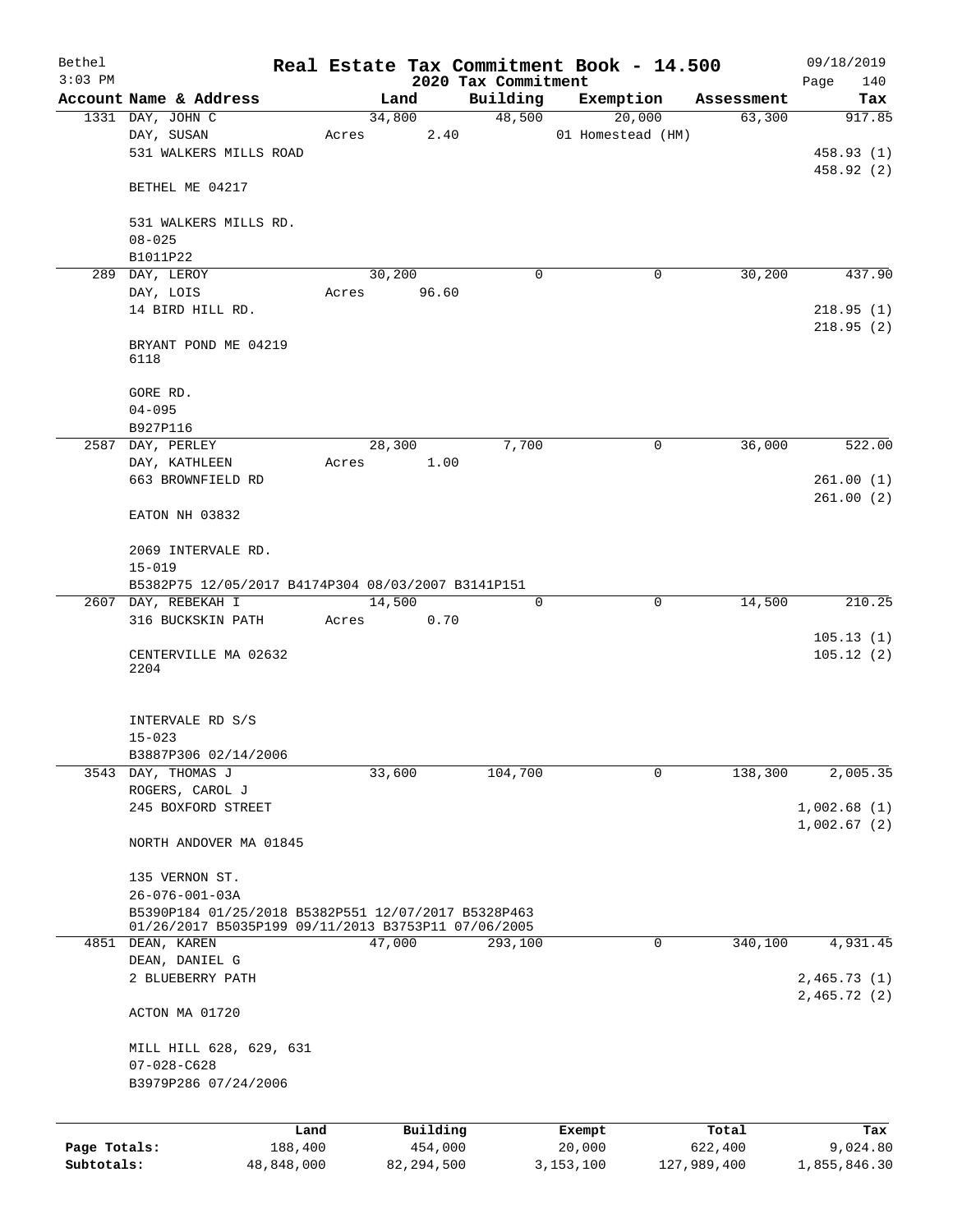| Bethel       |                                                  |                                                     |         |       |                |      |                     | Real Estate Tax Commitment Book - 14.500 |  |                       |      | 09/18/2019      |
|--------------|--------------------------------------------------|-----------------------------------------------------|---------|-------|----------------|------|---------------------|------------------------------------------|--|-----------------------|------|-----------------|
| $3:03$ PM    |                                                  |                                                     |         |       |                |      | 2020 Tax Commitment |                                          |  |                       | Page | 141             |
|              | 3129 DEAN, PAUL D                                | Account Name & Address                              |         |       | Land<br>70,100 |      | Building<br>62,500  | Exemption<br>0                           |  | Assessment<br>132,600 |      | Tax<br>1,922.70 |
|              |                                                  | DEAN, TONYA C                                       |         | Acres |                | 3.90 |                     |                                          |  |                       |      |                 |
|              |                                                  | 2 ALEWIFE ROAD                                      |         |       |                |      |                     |                                          |  |                       |      | 961.35(1)       |
|              |                                                  |                                                     |         |       |                |      |                     |                                          |  |                       |      | 961.35(2)       |
|              |                                                  | PLYMOUTH MA 02360                                   |         |       |                |      |                     |                                          |  |                       |      |                 |
|              |                                                  |                                                     |         |       |                |      |                     |                                          |  |                       |      |                 |
|              |                                                  | 206 INTERVALE RD.                                   |         |       |                |      |                     |                                          |  |                       |      |                 |
|              | $24 - 049$                                       |                                                     |         |       |                |      |                     |                                          |  |                       |      |                 |
|              |                                                  | B5263P681 01/14/2016 B2218P169 05/08/1995           |         |       |                |      |                     |                                          |  |                       |      |                 |
|              |                                                  | 277 DEAN, ROBERT W. JR. &                           |         |       | 26,100         |      | 32,300              | 0                                        |  | 58,400                |      | 846.80          |
|              |                                                  | DONNA M. ET AL                                      |         |       |                |      |                     |                                          |  |                       |      |                 |
|              |                                                  | 27 COLUMBIA RD.                                     |         | Acres |                | 1.00 |                     |                                          |  |                       |      |                 |
|              |                                                  |                                                     |         |       |                |      |                     |                                          |  |                       |      | 423.40(1)       |
|              |                                                  | PLYMOUTH MA 02360                                   |         |       |                |      |                     |                                          |  |                       |      | 423.40(2)       |
|              |                                                  |                                                     |         |       |                |      |                     |                                          |  |                       |      |                 |
|              |                                                  |                                                     |         |       |                |      |                     |                                          |  |                       |      |                 |
|              |                                                  | 72 MCCRILLIS BROOK RD.                              |         |       |                |      |                     |                                          |  |                       |      |                 |
|              | $04 - 089 - 001$                                 |                                                     |         |       |                |      |                     |                                          |  |                       |      |                 |
|              |                                                  | B5422P76 08/01/2018 B3156P339 08/29/2002            |         |       |                |      |                     |                                          |  |                       |      |                 |
|              | 4783 DEAN, TROY B                                |                                                     |         |       | 44,300         |      | 214,200             | $\mathbf 0$                              |  | 258,500               |      | 3,748.25        |
|              |                                                  | DEAN, KRISTINA F                                    |         | Acres |                | 1.37 |                     |                                          |  |                       |      |                 |
|              |                                                  | 50 FENGLER ROAD                                     |         |       |                |      |                     |                                          |  |                       |      | 1,874.13(1)     |
|              |                                                  |                                                     |         |       |                |      |                     |                                          |  |                       |      | 1,874.12(2)     |
|              |                                                  | SCARBOROUGH ME 04074                                |         |       |                |      |                     |                                          |  |                       |      |                 |
|              |                                                  |                                                     |         |       |                |      |                     |                                          |  |                       |      |                 |
|              |                                                  | 7 HALEY LANE                                        |         |       |                |      |                     |                                          |  |                       |      |                 |
|              | $18 - 054 - 012$                                 |                                                     |         |       |                |      |                     |                                          |  |                       |      |                 |
|              | B5335P80 03/15/2017 B4043P337 11/03/2006 B3845P4 |                                                     |         |       |                |      |                     |                                          |  |                       |      |                 |
|              | 11/22/2005                                       |                                                     |         |       |                |      |                     |                                          |  |                       |      |                 |
|              |                                                  | 5078 DECAREAU, JAIME                                |         |       | 56,000         |      | 279,600             | $\mathbf 0$                              |  | 335,600               |      | 4,866.20        |
|              |                                                  | DECAREAU, MICHAEL JR.                               |         | Acres |                | 2.05 |                     |                                          |  |                       |      |                 |
|              |                                                  | 4 OAK RIDGE ROAD                                    |         |       |                |      |                     |                                          |  |                       |      | 2,433.10(1)     |
|              |                                                  |                                                     |         |       |                |      |                     |                                          |  |                       |      | 2,433.10(2)     |
|              |                                                  | BETHEL ME 04217                                     |         |       |                |      |                     |                                          |  |                       |      |                 |
|              |                                                  |                                                     |         |       |                |      |                     |                                          |  |                       |      |                 |
|              |                                                  | 4 OAK RIDGE ROAD                                    |         |       |                |      |                     |                                          |  |                       |      |                 |
|              | $18 - 060 - 059$                                 |                                                     |         |       |                |      |                     |                                          |  |                       |      |                 |
|              | 08/06/2004                                       | B5429P393 09/06/2018 B5226P543 06/15/2015 B3568P322 |         |       |                |      |                     |                                          |  |                       |      |                 |
|              |                                                  | 242 DECAROLIS, RICHARD                              |         |       | 77,800         |      | 124,600             | 20,000                                   |  | 182,400               |      | 2,644.80        |
|              |                                                  | DECAROLIS, KAREN                                    |         | Acres |                | 5.61 |                     | 01 Homestead (HM)                        |  |                       |      |                 |
|              |                                                  | 17 HIGHLAND AVENUE                                  |         |       |                |      |                     |                                          |  |                       |      | 1,322.40(1)     |
|              |                                                  |                                                     |         |       |                |      |                     |                                          |  |                       |      | 1,322.40(2)     |
|              |                                                  | BETHEL ME 04217                                     |         |       |                |      |                     |                                          |  |                       |      |                 |
|              |                                                  |                                                     |         |       |                |      |                     |                                          |  |                       |      |                 |
|              |                                                  | 17 HIGHLAND AVE.                                    |         |       |                |      |                     |                                          |  |                       |      |                 |
|              | $04 - 083 - 001$                                 |                                                     |         |       |                |      |                     |                                          |  |                       |      |                 |
|              | B1559P182                                        |                                                     |         |       |                |      |                     |                                          |  |                       |      |                 |
|              |                                                  | 2466 DECARTERET, GLEN S                             |         |       | 39,800         |      | 90,500              | 20,000                                   |  | 110,300               |      | 1,599.35        |
|              |                                                  | CASEY, DOREEN P                                     |         | Acres |                | 1.60 |                     | 01 Homestead (HM)                        |  |                       |      |                 |
|              |                                                  | 19 TERRACE ROAD                                     |         |       |                |      |                     |                                          |  |                       |      | 799.68(1)       |
|              |                                                  |                                                     |         |       |                |      |                     |                                          |  |                       |      | 799.67 (2)      |
|              |                                                  | BETHEL ME 04217                                     |         |       |                |      |                     |                                          |  |                       |      |                 |
|              |                                                  |                                                     |         |       |                |      |                     |                                          |  |                       |      |                 |
|              |                                                  | 19 TERRACE ROAD                                     |         |       |                |      |                     |                                          |  |                       |      |                 |
|              | $14 - 002 - 001$                                 |                                                     |         |       |                |      |                     |                                          |  |                       |      |                 |
|              |                                                  | B4000P93 08/31/2006 B1423P306                       |         |       |                |      |                     |                                          |  |                       |      |                 |
|              |                                                  |                                                     |         |       |                |      |                     |                                          |  |                       |      |                 |
|              |                                                  |                                                     |         |       |                |      |                     |                                          |  |                       |      |                 |
|              |                                                  |                                                     | Land    |       | Building       |      |                     | Exempt                                   |  | Total                 |      | Tax             |
| Page Totals: |                                                  |                                                     | 314,100 |       | 803,700        |      |                     | 40,000                                   |  | 1,077,800             |      | 15,628.10       |

**Subtotals:** 49,162,100 83,098,200 3,193,100 129,067,200 1,871,474.40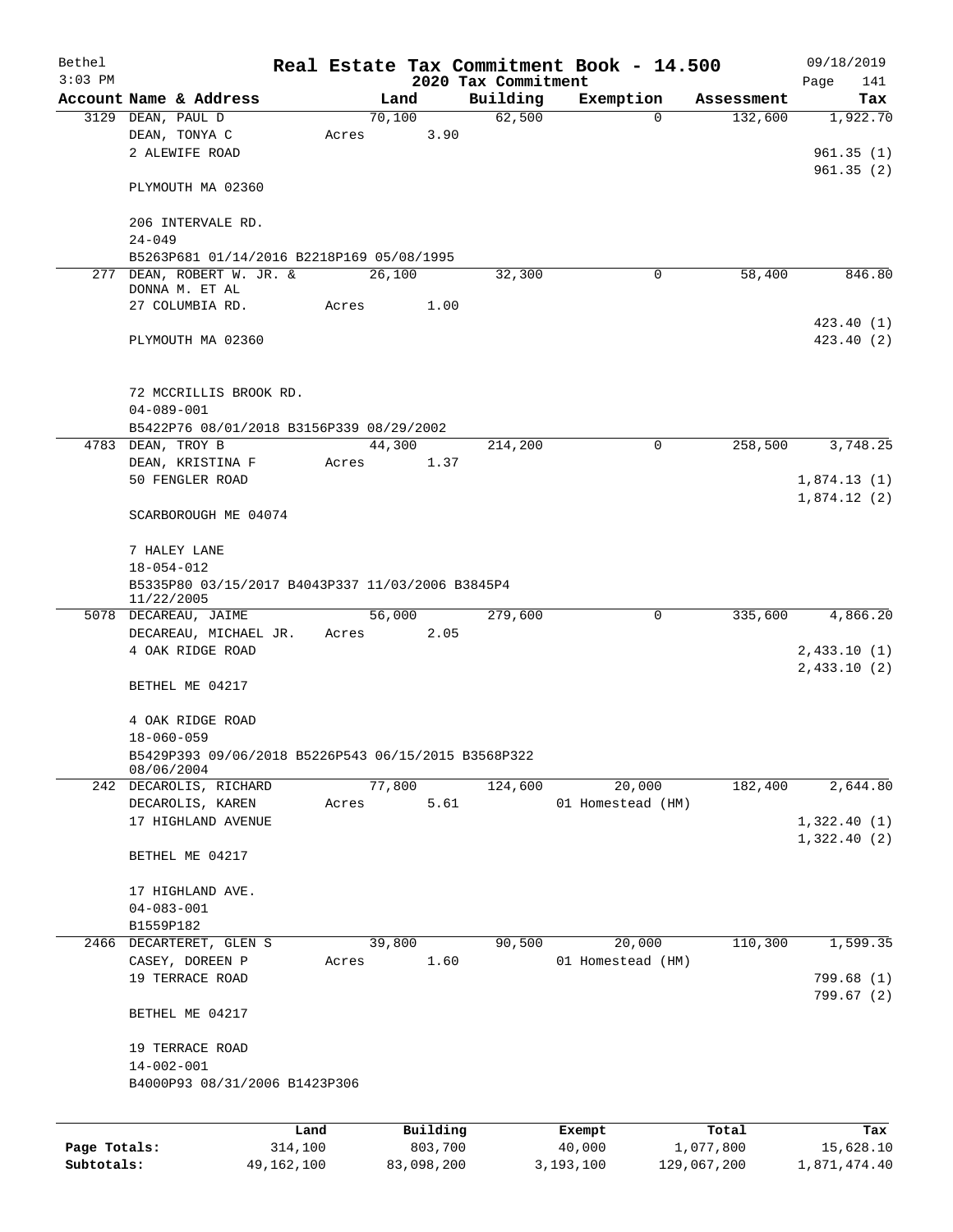| Bethel<br>$3:03$ PM |                                                   |                 |        |       | 2020 Tax Commitment | Real Estate Tax Commitment Book - 14.500 |            | 09/18/2019<br>Page           | 142 |
|---------------------|---------------------------------------------------|-----------------|--------|-------|---------------------|------------------------------------------|------------|------------------------------|-----|
|                     | Account Name & Address                            |                 | Land   |       | Building            | Exemption                                | Assessment |                              | Tax |
|                     | 495 DECATO, CHRISTOPHER                           |                 | 63,800 |       | 210,100             | 20,000                                   | 253,900    | 3,681.55                     |     |
|                     | DECATO, SARAH                                     | Acres           |        | 12.10 |                     | 01 Homestead (HM)                        |            |                              |     |
|                     | 520 NORTH ROAD                                    |                 |        |       |                     |                                          |            | 1,840.78(1)                  |     |
|                     | BETHEL ME 04217                                   |                 |        |       |                     |                                          |            | 1,840.77(2)                  |     |
|                     |                                                   |                 |        |       |                     |                                          |            |                              |     |
|                     | 520 NORTH ROAD                                    |                 |        |       |                     |                                          |            |                              |     |
|                     | $11 - 068 - 001$                                  |                 |        |       |                     |                                          |            |                              |     |
|                     | B5140P318 07/21/2014                              |                 |        |       |                     |                                          |            |                              |     |
|                     | 3328 DECOSSY, LISA SHERMAN<br>REV TRUST           |                 | 52,900 |       | 148,800             | $\mathbf 0$                              | 201,700    | 2,924.65                     |     |
|                     | SHERMAN, THOMAS                                   | Acres           |        | 0.39  |                     |                                          |            |                              |     |
|                     | MARSHALL, TTEE                                    |                 |        |       |                     |                                          |            |                              |     |
|                     | 296 HARBOR RD                                     |                 |        |       |                     |                                          |            | 1,462.33(1)                  |     |
|                     | RYE NH 03870                                      |                 |        |       |                     |                                          |            | 1,462.32(2)                  |     |
|                     | 11 SPRING ST                                      |                 |        |       |                     |                                          |            |                              |     |
|                     | $25 - 159$                                        |                 |        |       |                     |                                          |            |                              |     |
|                     | B4840P203 05/01/2012 B2781P344 12/31/1999         |                 |        |       |                     |                                          |            |                              |     |
|                     | 2606 DECRESCENZO, DINO                            |                 | 26,700 |       | $\Omega$            | $\mathbf 0$                              | 26,700     | 387.15                       |     |
|                     | DECRESCENZO, LORI ANN<br>72 GORHAM STREET         | Acres           |        | 2.41  |                     |                                          |            | 193.58(1)                    |     |
|                     |                                                   |                 |        |       |                     |                                          |            | 193.57(2)                    |     |
|                     | REHOBOTH MA 02769                                 |                 |        |       |                     |                                          |            |                              |     |
|                     | GRAND VIEW ESTATES                                |                 |        |       |                     |                                          |            |                              |     |
|                     | $15 - 022 - 009$                                  |                 |        |       |                     |                                          |            |                              |     |
|                     | B3279P171 04/24/2003                              |                 |        |       |                     |                                          |            |                              |     |
|                     | 257 DEFRANCESCO, DENISE E<br>32 TROWBRIDGE CIRCLE | 77,000<br>Acres |        | 5.00  | 203,200             | 0                                        | 280,200    | 4,062.90                     |     |
|                     |                                                   |                 |        |       |                     |                                          |            | 2,031.45(1)                  |     |
|                     | ROWLEY MA 01969                                   |                 |        |       |                     |                                          |            | 2,031.45(2)                  |     |
|                     | 79 HIGHLAND AVE.                                  |                 |        |       |                     |                                          |            |                              |     |
|                     | $04 - 083 - 007$                                  |                 |        |       |                     |                                          |            |                              |     |
|                     | B3818P333 10/11/2005                              |                 |        |       |                     |                                          |            |                              |     |
|                     | 3414 DEIULIO HOLDINGS, LLC                        |                 | 87,000 |       | 70,300              | 0                                        | 157,300    | 2,280.85                     |     |
|                     | 5 RABBIT ROAD                                     | Acres           |        | 1.31  |                     |                                          |            |                              |     |
|                     | BETHEL ME 04217                                   |                 |        |       |                     |                                          |            | 1, 140.43(1)<br>1, 140.42(2) |     |
|                     |                                                   |                 |        |       |                     |                                          |            |                              |     |
|                     | 48 CROSS ST.                                      |                 |        |       |                     |                                          |            |                              |     |
|                     | $25 - 236$                                        |                 |        |       |                     |                                          |            |                              |     |
|                     | B5416P497 07/05/2018 B3417P247 11/14/2003         |                 |        |       |                     |                                          |            |                              |     |
|                     | 143 DEIULIO, ANTHONY, M.                          |                 | 29,300 |       | 70,600              | $\mathbf 0$                              | 99,900     | 1,448.55                     |     |
|                     | 5 RABBIT ROAD                                     | Acres           |        | 0.74  |                     |                                          |            |                              |     |
|                     | BETHEL ME 04217                                   |                 |        |       |                     |                                          |            | 724.28(1)<br>724.27(2)       |     |
|                     |                                                   |                 |        |       |                     |                                          |            |                              |     |
|                     | 5 RABBIT ROAD                                     |                 |        |       |                     |                                          |            |                              |     |
|                     | $03 - 023$                                        |                 |        |       |                     |                                          |            |                              |     |
|                     | B4184P22 08/23/2007 B654P316                      |                 |        |       |                     |                                          |            |                              |     |
|                     |                                                   |                 |        |       |                     |                                          |            |                              |     |
|                     |                                                   |                 |        | P114  |                     | <b>Pucamod</b>                           |            |                              |     |

|              | Land       | Building   | Exempt      | Total       | Tax          |
|--------------|------------|------------|-------------|-------------|--------------|
| Page Totals: | 336,700    | 703,000    | 20,000      | 1,019,700   | 14,785.65    |
| Subtotals:   | 49,498,800 | 83,801,200 | 3, 213, 100 | 130,086,900 | 1,886,260.05 |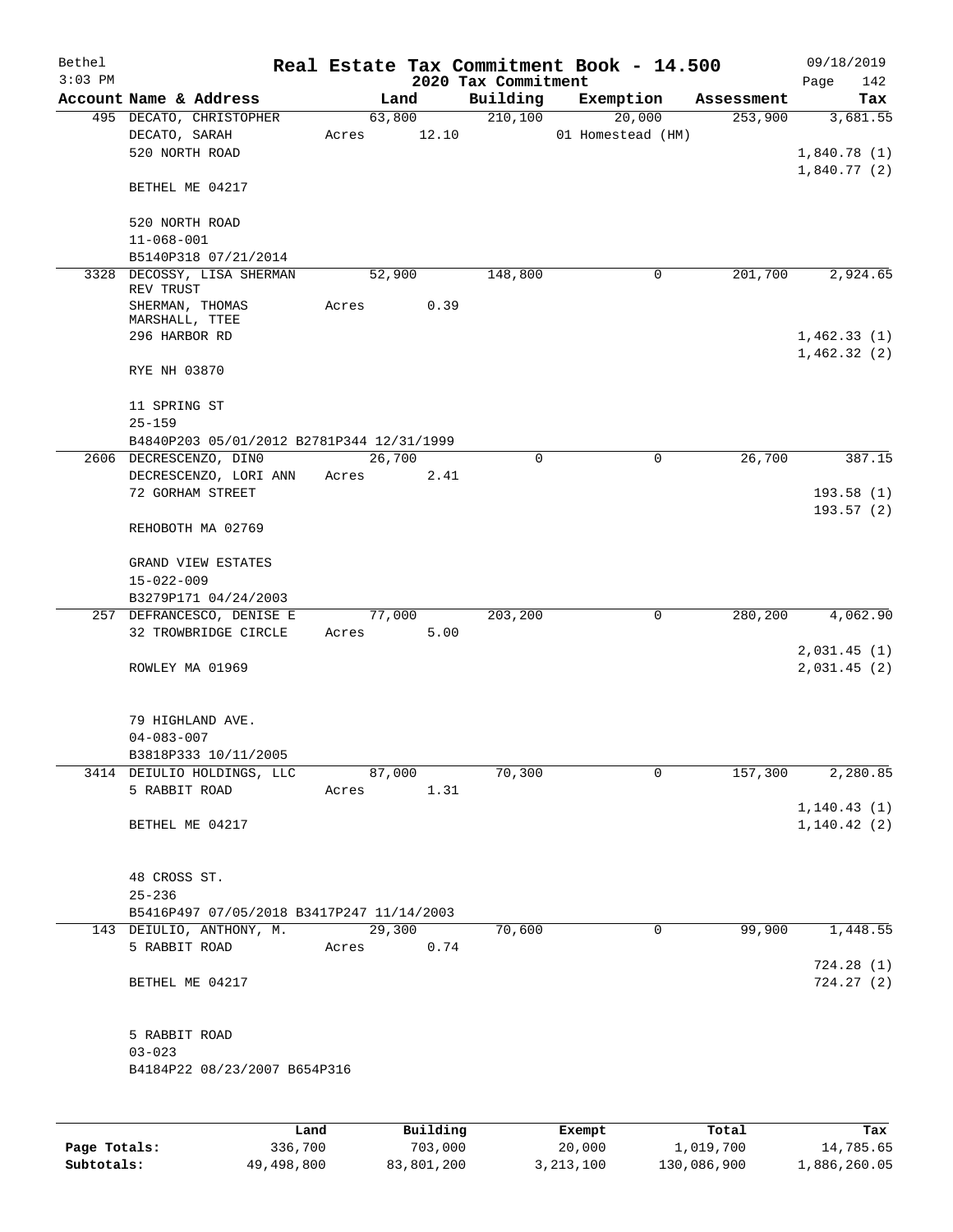| Bethel    |                                                                  |       |        |      |                     | Real Estate Tax Commitment Book - 14.500 |            | 09/18/2019  |
|-----------|------------------------------------------------------------------|-------|--------|------|---------------------|------------------------------------------|------------|-------------|
| $3:03$ PM |                                                                  |       |        |      | 2020 Tax Commitment |                                          |            | 143<br>Page |
|           | Account Name & Address                                           |       | Land   |      | Building            | Exemption                                | Assessment | Tax         |
|           | 3484 DELALLA, JOHN 0. 2016<br>REVOCABLE TRUST                    |       | 63,600 |      | 57,800              | $\Omega$                                 | 121,400    | 1,760.30    |
|           | 50 NEWTOWN ROAD                                                  | Acres |        | 0.70 |                     |                                          |            |             |
|           |                                                                  |       |        |      |                     |                                          |            | 880.15(1)   |
|           | ACTON MA 01720 3921                                              |       |        |      |                     |                                          |            | 880.15 (2)  |
|           |                                                                  |       |        |      |                     |                                          |            |             |
|           | 32 PARADISE RD.                                                  |       |        |      |                     |                                          |            |             |
|           | $26 - 044$<br>B5305P77 09/15/2016 B1974P245 01/04/1993           |       |        |      |                     |                                          |            |             |
|           | 16 DELANEY, DOUGLAS                                              |       | 48,400 |      | 302,600             | $\mathbf 0$                              | 351,000    | 5,089.50    |
|           | DELANEY, JUDITH                                                  | Acres |        | 4.15 |                     |                                          |            |             |
|           | PO BOX 956                                                       |       |        |      |                     |                                          |            | 2,544.75(1) |
|           |                                                                  |       |        |      |                     |                                          |            | 2,544.75(2) |
|           | BETHEL ME 04217                                                  |       |        |      |                     |                                          |            |             |
|           | 472 FLAT RD.                                                     |       |        |      |                     |                                          |            |             |
|           | $01 - 013$                                                       |       |        |      |                     |                                          |            |             |
|           | B2890P348 12/12/2000                                             |       |        |      |                     |                                          |            |             |
|           | 3636 DELDUCA, FRANK                                              |       | 40,600 |      | 260,200             | 20,000                                   | 280,800    | 4,071.60    |
|           | PO BOX 1131                                                      | Acres |        | 2.09 |                     | 01 Homestead (HM)                        |            |             |
|           |                                                                  |       |        |      |                     |                                          |            | 2,035.80(1) |
|           | BETHEL ME 04217                                                  |       |        |      |                     |                                          |            | 2,035.80(2) |
|           | 17 GREELY LANE                                                   |       |        |      |                     |                                          |            |             |
|           | $27 - 036 - 005 - 012$                                           |       |        |      |                     |                                          |            |             |
|           | B3491P48 04/07/2004                                              |       |        |      |                     |                                          |            |             |
|           | 3436 DELDUCA, FRANK                                              |       | 70,000 |      | 208,100             | $\mathbf 0$                              | 278,100    | 4,032.45    |
|           | PO BOX 1131                                                      | Acres |        | 0.34 |                     |                                          |            |             |
|           |                                                                  |       |        |      |                     |                                          |            | 2,016.23(1) |
|           | BETHEL ME 04217                                                  |       |        |      |                     |                                          |            | 2,016.22(2) |
|           |                                                                  |       |        |      |                     |                                          |            |             |
|           | 24 MAYVILLE RD.                                                  |       |        |      |                     |                                          |            |             |
|           | $25 - 249$                                                       |       |        |      |                     |                                          |            |             |
|           | B5374P667 10/25/2017 B3027P139 11/19/2001<br>3366 DELDUCA, FRANK |       | 50,900 |      | 68,100              | 0                                        | 119,000    | 1,725.50    |
|           | PO BOX 1131                                                      | Acres |        | 0.30 |                     |                                          |            |             |
|           |                                                                  |       |        |      |                     |                                          |            | 862.75(1)   |
|           | BETHEL ME 04217                                                  |       |        |      |                     |                                          |            | 862.75 (2)  |
|           |                                                                  |       |        |      |                     |                                          |            |             |
|           | 7 TYLER ST.                                                      |       |        |      |                     |                                          |            |             |
|           | $25 - 187$                                                       |       |        |      |                     |                                          |            |             |
|           | B3764P148 07/21/2005                                             |       |        |      |                     |                                          |            |             |
|           | 3637 DELDUCA, FRANK J                                            |       | 30,200 |      | $\Omega$            | $\mathbf 0$                              | 30,200     | 437.90      |
|           | PO BOX 1131                                                      | Acres |        | 1.61 |                     |                                          |            |             |
|           |                                                                  |       |        |      |                     |                                          |            | 218.95(1)   |
|           | BETHEL ME 04217                                                  |       |        |      |                     |                                          |            | 218.95(2)   |
|           |                                                                  |       |        |      |                     |                                          |            |             |
|           | $27 - 036 - 005 - 013$                                           |       |        |      |                     |                                          |            |             |
|           | B3483P258 03/26/2004                                             |       |        |      |                     |                                          |            |             |
|           |                                                                  |       |        |      |                     |                                          |            |             |
|           |                                                                  |       |        |      |                     |                                          |            |             |
|           |                                                                  |       |        |      |                     |                                          |            |             |

|              | Land       | Building   | Exempt      | Total       | Tax          |
|--------------|------------|------------|-------------|-------------|--------------|
| Page Totals: | 303,700    | 896,800    | 20,000      | 1,180,500   | 17,117.25    |
| Subtotals:   | 49,802,500 | 84,698,000 | 3, 233, 100 | 131,267,400 | 1,903,377.30 |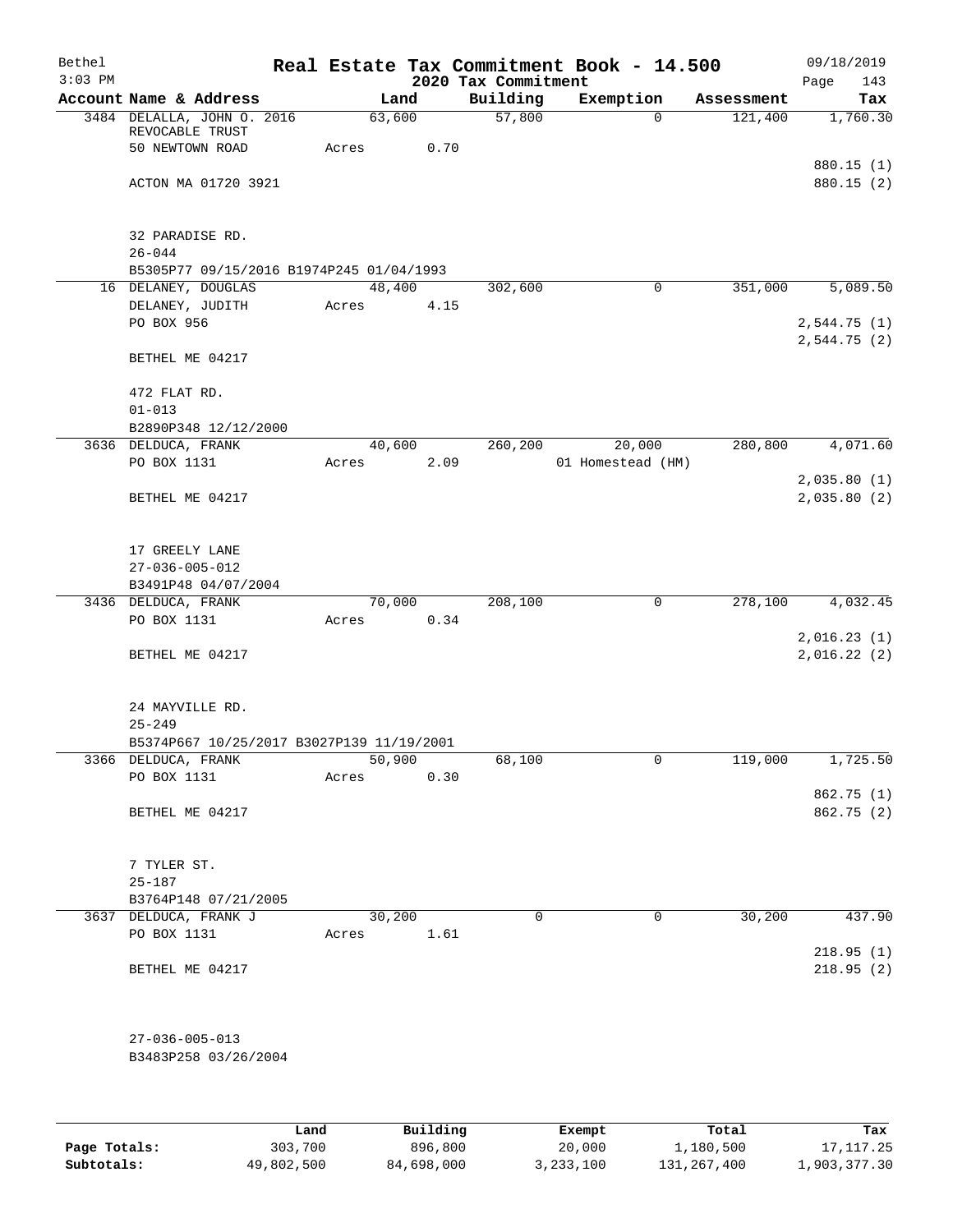| Bethel       |                                                                 |                 |            | Real Estate Tax Commitment Book - 14.500 |             |             | 09/18/2019             |
|--------------|-----------------------------------------------------------------|-----------------|------------|------------------------------------------|-------------|-------------|------------------------|
| $3:03$ PM    | Account Name & Address                                          |                 | Land       | 2020 Tax Commitment<br>Building          | Exemption   | Assessment  | Page<br>144            |
|              | 2619 DELLAQUILA, ANTHONY                                        | 18,700          |            | 62,200                                   | 0           | 80,900      | Tax<br>1,173.05        |
|              | DELLAQUILA, KELLY                                               | Acres           | 41.40      |                                          |             |             |                        |
|              | <b>368 SPURWINK AVENUE</b>                                      |                 |            |                                          |             |             | 586.53(1)              |
|              | CAPE ELIZABETH ME 04107<br>0007                                 |                 |            |                                          |             |             | 586.52(2)              |
|              | 265 RINALDI ROAD                                                |                 |            |                                          |             |             |                        |
|              | $15 - 028 - 002$                                                |                 |            |                                          |             |             |                        |
|              | B2430P298                                                       |                 |            |                                          |             |             |                        |
|              | 2617 DELLAQUILA, ANTHONY &<br>KELLY                             | 24,500          |            | 0                                        | 0           | 24,500      | 355.25                 |
|              | TRUSTEES DELLAQUILA<br>LIVING TRUSTS                            | Acres           | 49.90      |                                          |             |             |                        |
|              | 368 SPURWINK AVE                                                |                 |            |                                          |             |             | 177.63(1)<br>177.62(2) |
|              | CAPE ELIZABETH ME 04107                                         |                 |            |                                          |             |             |                        |
|              | INTERVALE RD S/S                                                |                 |            |                                          |             |             |                        |
|              | $15 - 028$<br>B2675P58                                          |                 |            |                                          |             |             |                        |
|              | 2603 DELMONICO, RONALD J                                        | 25,600          |            | 0                                        | $\mathbf 0$ | 25,600      | 371.20                 |
|              | DELMONICO, DOREEN R                                             | Acres           | 1.58       |                                          |             |             |                        |
|              | 72 COMMERCIAl STREET                                            |                 |            |                                          |             |             | 185.60(1)              |
|              | WHITMAN MA 02382                                                |                 |            |                                          |             |             | 185.60(2)              |
|              | <b>GRAND VIEW ESTATES</b><br>$15 - 022 - 006$                   |                 |            |                                          |             |             |                        |
|              | B4573P282 03/26/2010 B4137P68 05/23/2007 B3301P99<br>05/28/2003 |                 |            |                                          |             |             |                        |
|              | 4727 DELOUIS, PAUL                                              | 58,600          |            | 0                                        | $\mathbf 0$ | 58,600      | 849.70                 |
|              | DELOUIS, MARIJUNE                                               | Acres           | 2.85       |                                          |             |             |                        |
|              | 9 HILLSIDE AVENUE                                               |                 |            |                                          |             |             | 424.85(1)<br>424.85(2) |
|              | SOUTHBOROUGH MA 01772                                           |                 |            |                                          |             |             |                        |
|              | BIRCH WOODS                                                     |                 |            |                                          |             |             |                        |
|              | $12 - 073 - 010$                                                |                 |            |                                          |             |             |                        |
|              | B3669P122 02/02/2005<br>4664 DELUCIA, GAIL M                    | 24,600          |            | 153,100                                  | 0           | 177,700     | 2,576.65               |
|              | DELUCIA, CHRISTOPHER J                                          | Acres           | 1.09       |                                          |             |             |                        |
|              | SPANKS<br>2 SIMONE STREET, APT #2                               |                 |            |                                          |             |             | 1,288.33(1)            |
|              |                                                                 |                 |            |                                          |             |             | 1,288.32(2)            |
|              | METHUEN MA 01844                                                |                 |            |                                          |             |             |                        |
|              | 37 COUNTRYSIDE LANE                                             |                 |            |                                          |             |             |                        |
|              | $15 - 004 - 011$                                                |                 |            |                                          |             |             |                        |
|              | B3859P144 12/13/2005                                            |                 |            |                                          |             |             |                        |
|              | 1477 DEMAIO, TODD S<br>DEMAIO, ELLEN A                          | 34,200<br>Acres | 1.90       | 12,800                                   | 0           | 47,000      | 681.50                 |
|              | 435 EAST BETHEL RD                                              |                 |            |                                          |             |             | 340.75(1)              |
|              | BETHEL ME 04217                                                 |                 |            |                                          |             |             | 340.75(2)              |
|              | 435 EAST BETHEL RD.                                             |                 |            |                                          |             |             |                        |
|              | $09 - 048$                                                      |                 |            |                                          |             |             |                        |
|              | B5263P282 01/12/2016 B1497P52                                   |                 |            |                                          |             |             |                        |
|              | Land                                                            |                 | Building   |                                          | Exempt      | Total       | Tax                    |
| Page Totals: | 186,200                                                         |                 | 228,100    |                                          | 0           | 414,300     | 6,007.35               |
| Subtotals:   | 49,988,700                                                      |                 | 84,926,100 |                                          | 3, 233, 100 | 131,681,700 | 1,909,384.65           |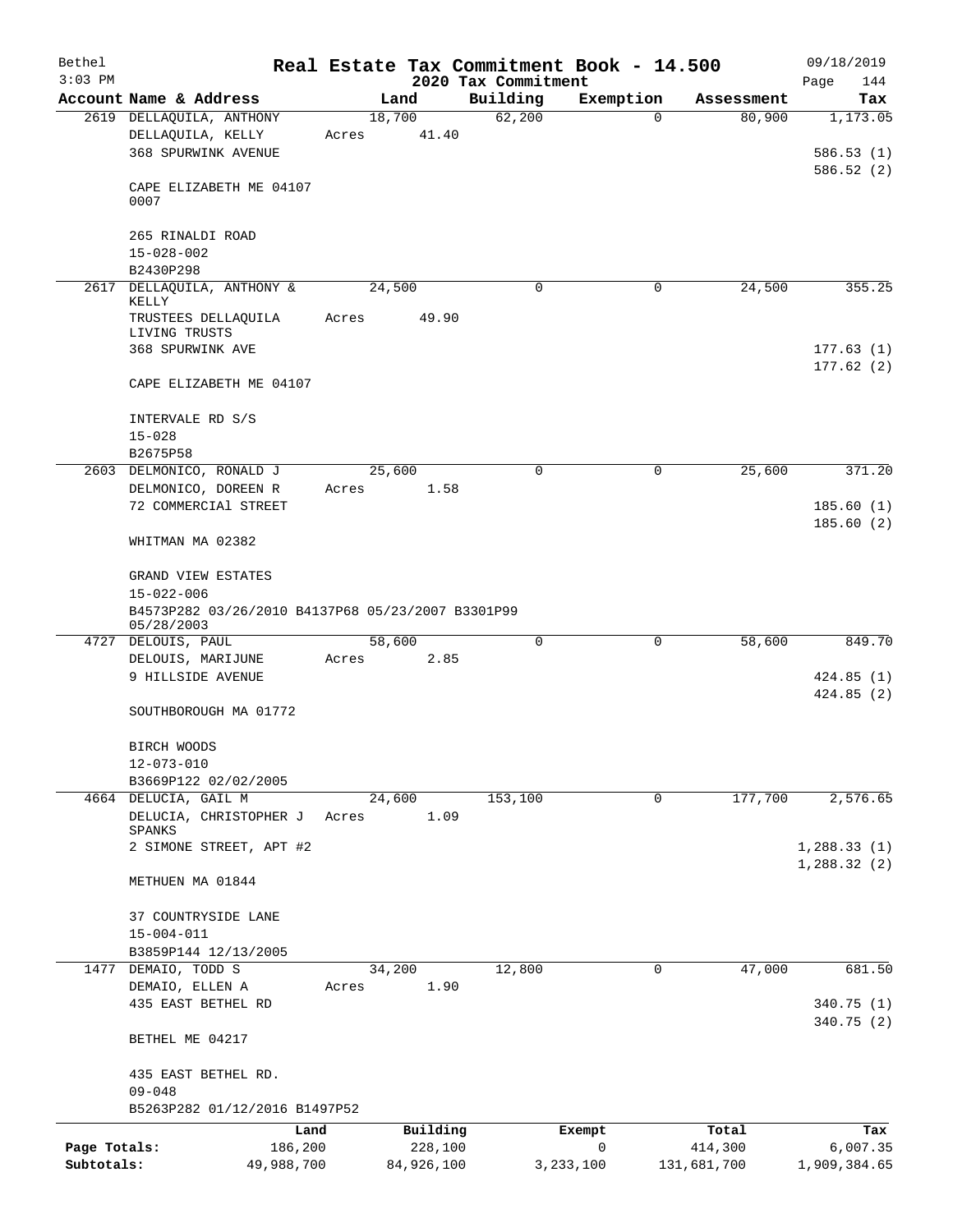| Bethel       |                                                        | Real Estate Tax Commitment Book - 14.500 |                                 |                   |            | 09/18/2019                   |
|--------------|--------------------------------------------------------|------------------------------------------|---------------------------------|-------------------|------------|------------------------------|
| $3:03$ PM    | Account Name & Address                                 | Land                                     | 2020 Tax Commitment<br>Building | Exemption         | Assessment | Page<br>145<br>Tax           |
|              | 2964 DEMARIA, ROBERT J                                 | 33,600                                   | 65,800                          | $\Omega$          | 99,400     | 1,441.30                     |
|              | 104 ALEHSON ST                                         |                                          |                                 |                   |            |                              |
|              |                                                        |                                          |                                 |                   |            | 720.65(1)                    |
|              | RYE NH 03870                                           |                                          |                                 |                   |            | 720.65(2)                    |
|              | 24 CHERRY LANE                                         |                                          |                                 |                   |            |                              |
|              | $22 - 002 - 001 - 040$                                 |                                          |                                 |                   |            |                              |
|              | B3131P40 06/28/2002                                    |                                          |                                 |                   |            |                              |
| 4849         | DEMELLO, BETH G                                        | 33,600                                   | 120,100                         | 0                 | 153,700    | 2,228.65                     |
|              | DEMELLO, SHAWN                                         |                                          |                                 |                   |            |                              |
|              | 1 SHERMAN DRIVE                                        |                                          |                                 |                   |            | 1, 114.33(1)<br>1, 114.32(2) |
|              | SCITUATE MA 02066                                      |                                          |                                 |                   |            |                              |
|              | 26 CHERRY LANE                                         |                                          |                                 |                   |            |                              |
|              | $22 - 002 - 001 - 051$                                 |                                          |                                 |                   |            |                              |
|              | B5341P34 04/19/2017 B3901                              |                                          |                                 |                   |            |                              |
|              | 03<br>3084 DEMERCHANT, DONALD L                        | P190 03/13/2006<br>51,900                | 113,100                         | 0                 | 165,000    | 2,392.50                     |
|              | PO BOX 1634                                            | 0.69<br>Acres                            |                                 |                   |            |                              |
|              |                                                        |                                          |                                 |                   |            | 1,196.25(1)                  |
|              | BETHEL ME 04217                                        |                                          |                                 |                   |            | 1, 196.25(2)                 |
|              |                                                        |                                          |                                 |                   |            |                              |
|              | 18 RIVERSIDE LANE<br>$24 - 007 - 001$                  |                                          |                                 |                   |            |                              |
|              | B5408P52 05/11/2018 B5184P293 11/19/2014 B5157P199     |                                          |                                 |                   |            |                              |
|              | 09/08/2014 B1715P319 02/27/1990<br>5431 DENMAN, JOHN E | 44,500                                   | 0                               | $\mathsf{O}$      | 44,500     | 645.25                       |
|              | DENMAN, DARYL A                                        | 17.70<br>Acres                           |                                 |                   |            |                              |
|              | 11 FOREST DRIVE                                        |                                          |                                 |                   |            | 322.63(1)                    |
|              | EAST KINGSTON NH 03827                                 |                                          |                                 |                   |            | 322.62(2)                    |
|              |                                                        |                                          |                                 |                   |            |                              |
|              | SKILLINGS RD.<br>$01 - 049 - 1$                        |                                          |                                 |                   |            |                              |
|              | B5361P619 08/15/2017                                   |                                          |                                 |                   |            |                              |
|              | 1386 DENNIS, SCOTT A                                   | 50,300                                   | 200,300                         | 20,000            | 230,600    | 3,343.70                     |
|              | DENNIS, SANDRA K                                       | 1.80<br>Acres                            |                                 | 01 Homestead (HM) |            |                              |
|              | 91 BAILEY ROAD                                         |                                          |                                 |                   |            | 1,671.85(1)                  |
|              | BETHEL ME 04217                                        |                                          |                                 |                   |            | 1,671.85(2)                  |
|              | 91 BAILEY RD.                                          |                                          |                                 |                   |            |                              |
|              | $08 - 055 - 006$                                       |                                          |                                 |                   |            |                              |
|              | B1524P183 11/17/1987                                   |                                          |                                 |                   |            |                              |
|              | 4531 DERING, IRMGARD                                   | 35,900                                   | $\mathbf 0$                     | $\mathbf 0$       | 35,900     | 520.55                       |
|              | PO BOX 903                                             | 6.66<br>Acres                            |                                 |                   |            | 260.28(1)                    |
|              | BRUNSWICK ME 04011 0903                                |                                          |                                 |                   |            | 260.27(2)                    |
|              |                                                        |                                          |                                 |                   |            |                              |
|              | GROVER HILL                                            |                                          |                                 |                   |            |                              |
|              | $07 - 001 - 001$<br>B3536P239 06/21/2004               |                                          |                                 |                   |            |                              |
|              |                                                        |                                          |                                 |                   |            |                              |
|              |                                                        |                                          |                                 |                   |            |                              |
|              | Land                                                   | Building                                 |                                 | Exempt            | Total      | Tax                          |
| Page Totals: | 249,800                                                | 499,300                                  |                                 | 20,000            | 729,100    | 10,571.95                    |

**Subtotals:** 50,238,500 85,425,400 3,253,100 132,410,800 1,919,956.60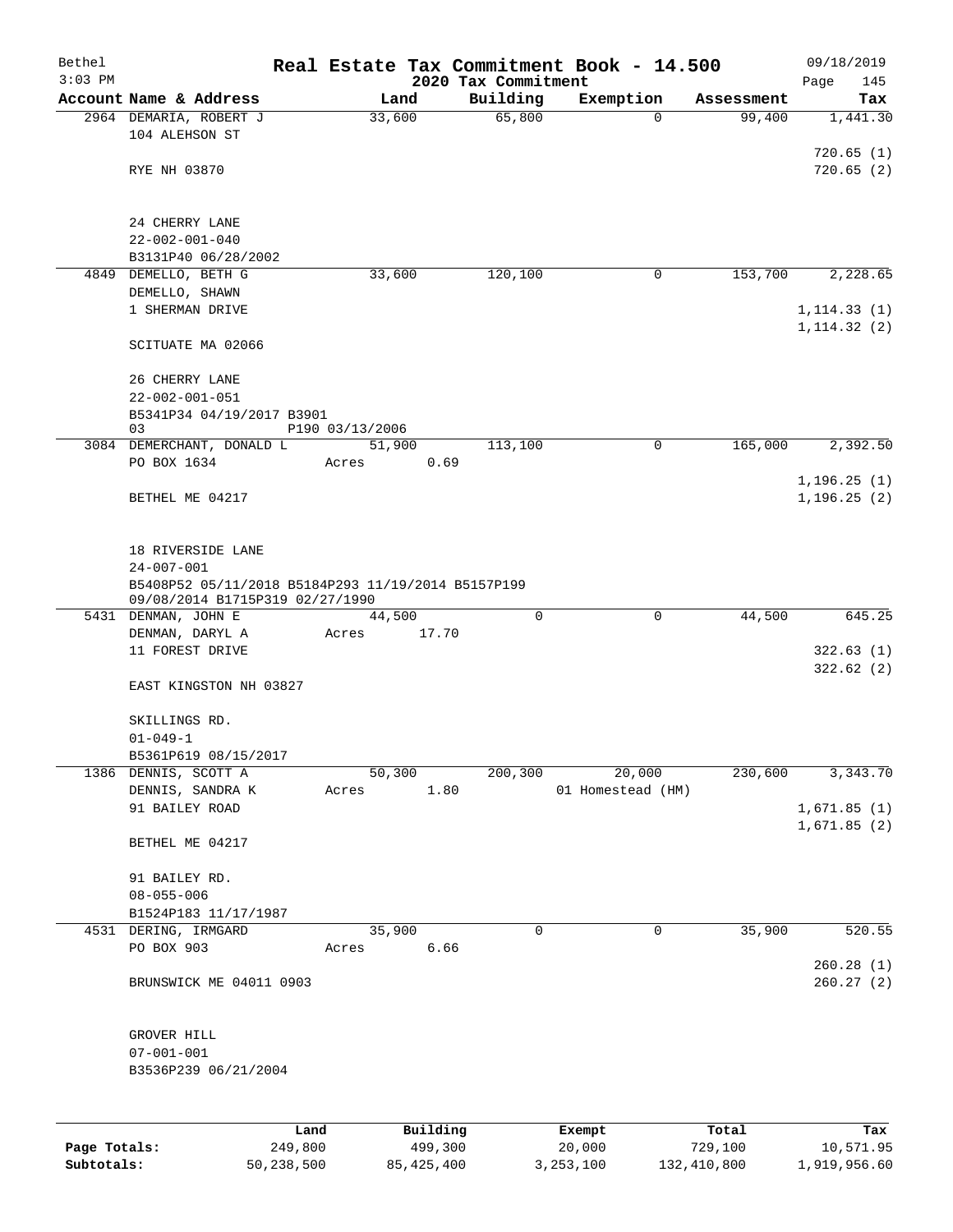| Bethel       |                                                                        |       |        |           |                                 | Real Estate Tax Commitment Book - 14.500 |            | 09/18/2019                 |
|--------------|------------------------------------------------------------------------|-------|--------|-----------|---------------------------------|------------------------------------------|------------|----------------------------|
| $3:03$ PM    | Account Name & Address                                                 |       | Land   |           | 2020 Tax Commitment<br>Building | Exemption                                | Assessment | Page<br>146<br>Tax         |
|              | 3626 DESANTIS, DANIEL B                                                |       | 36,500 |           | 196,800                         | $\Omega$                                 | 233,300    | 3,382.85                   |
|              | DESANTIS, JUNE M                                                       | Acres |        | 0.87      |                                 |                                          |            |                            |
|              | 105 TIDEWATER FARM ROAD                                                |       |        |           |                                 |                                          |            | 1,691.43(1)                |
|              |                                                                        |       |        |           |                                 |                                          |            | 1,691.42(2)                |
|              | STRATHAM NH 03885                                                      |       |        |           |                                 |                                          |            |                            |
|              | 9 DUMONT CIRCLE                                                        |       |        |           |                                 |                                          |            |                            |
|              | $27 - 032$                                                             |       |        |           |                                 |                                          |            |                            |
|              | B5229P554 06/30/2015 B4688P73 02/01/2011 B4240P291                     |       |        |           |                                 |                                          |            |                            |
|              | 12/20/2007 B2886P311                                                   |       |        |           |                                 |                                          |            |                            |
|              | 1379 DESROCHES, SHEINA                                                 |       | 50,000 |           | 117,800                         | 20,000                                   | 147,800    | 2,143.10                   |
|              | 686 S. HIGH STREET                                                     | Acres |        | 1.65      |                                 | 01 Homestead (HM)                        |            |                            |
|              |                                                                        |       |        |           |                                 |                                          |            | 1,071.55(1)                |
|              | BRIDGTON ME 04009                                                      |       |        |           |                                 |                                          |            | 1,071.55(2)                |
|              |                                                                        |       |        |           |                                 |                                          |            |                            |
|              |                                                                        |       |        |           |                                 |                                          |            |                            |
|              | 143 BAILEY RD                                                          |       |        |           |                                 |                                          |            |                            |
|              | $08 - 055 - 013$<br>B4910P294 10/23/2012 B2178P229 11/22/1994 B1799P97 |       |        |           |                                 |                                          |            |                            |
|              | 05/07/1991 B1504P271 09/01/1987                                        |       |        |           |                                 |                                          |            |                            |
|              | 380 DEVIVO, JOHN M                                                     |       | 55,700 |           | 230,200                         | 20,000                                   | 265,900    | 3,855.55                   |
|              | DEVIVO, AMY E                                                          | Acres |        | 5.60      |                                 | 01 Homestead (HM)                        |            |                            |
|              | 184 WESTWOODS ROAD                                                     |       |        |           |                                 |                                          |            | 1,927.78(1)                |
|              |                                                                        |       |        |           |                                 |                                          |            | 1,927.77(2)                |
|              | BETHEL ME 04217 3071                                                   |       |        |           |                                 |                                          |            |                            |
|              |                                                                        |       |        |           |                                 |                                          |            |                            |
|              | 184 WESTWOODS ROAD                                                     |       |        |           |                                 |                                          |            |                            |
|              | $06 - 016 - 009$<br>B3531P131 06/14/2004                               |       |        |           |                                 |                                          |            |                            |
|              | 4694 DEWHURST, ERICA                                                   |       | 88,000 |           | 240,500                         | 0                                        | 328,500    | 4,763.25                   |
|              | DEWHURST, JEFFREY S                                                    | Acres |        | 2.33      |                                 |                                          |            |                            |
|              | 62 MOUNTAIN VALLEY ROAD                                                |       |        |           |                                 |                                          |            | 2,381.63(1)                |
|              |                                                                        |       |        |           |                                 |                                          |            | 2,381.62(2)                |
|              | BETHEL ME 04217                                                        |       |        |           |                                 |                                          |            |                            |
|              |                                                                        |       |        |           |                                 |                                          |            |                            |
|              | 62 MOUNTAIN VALLEY ROAD                                                |       |        |           |                                 |                                          |            |                            |
|              | $09 - 005 - 004$                                                       |       |        |           |                                 |                                          |            |                            |
|              | B5440P948 11/05/2018 B3735P181 06/03/2005                              |       |        |           |                                 |                                          |            |                            |
|              | 1600 DIAMOND, JUDITH                                                   |       | 64,200 |           | 115,800                         | 0                                        | 180,000    | 2,610.00                   |
|              | 15 ACRES RD.                                                           | Acres |        | 6.00      |                                 |                                          |            |                            |
|              | BETHEL ME 04217                                                        |       |        |           |                                 |                                          |            | 1,305.00(1)<br>1,305.00(2) |
|              |                                                                        |       |        |           |                                 |                                          |            |                            |
|              |                                                                        |       |        |           |                                 |                                          |            |                            |
|              | 15 ACRES RD.                                                           |       |        |           |                                 |                                          |            |                            |
|              | $11 - 062 - 001$                                                       |       |        |           |                                 |                                          |            |                            |
|              | B3128P210                                                              |       |        |           |                                 |                                          |            |                            |
|              | 2694 DIBIASE, JOSEPH                                                   |       | 62,100 |           | 185,400                         | $\mathbf 0$                              | 247,500    | 3,588.75                   |
|              | DIBIASE, DENISE                                                        | Acres |        | 0.74      |                                 |                                          |            |                            |
|              | 18 AMBURG ST.                                                          |       |        |           |                                 |                                          |            | 1,794.38(1)                |
|              |                                                                        |       |        |           |                                 |                                          |            | 1,794.37(2)                |
|              | GEORGETOWN MA 01833                                                    |       |        |           |                                 |                                          |            |                            |
|              | 86 RIVER VALLEY ACRES                                                  |       |        |           |                                 |                                          |            |                            |
|              | $17 - 032$                                                             |       |        |           |                                 |                                          |            |                            |
|              | B2554P287                                                              |       |        |           |                                 |                                          |            |                            |
|              |                                                                        |       |        |           |                                 |                                          |            |                            |
|              |                                                                        |       |        |           |                                 |                                          |            |                            |
|              | Land                                                                   |       |        | Building  |                                 | Exempt                                   | Total      | Tax                        |
| Page Totals: | 356,500                                                                |       |        | 1,086,500 |                                 | 40,000                                   | 1,403,000  | 20, 343.50                 |

**Subtotals:** 50,595,000 86,511,900 3,293,100 133,813,800 1,940,300.10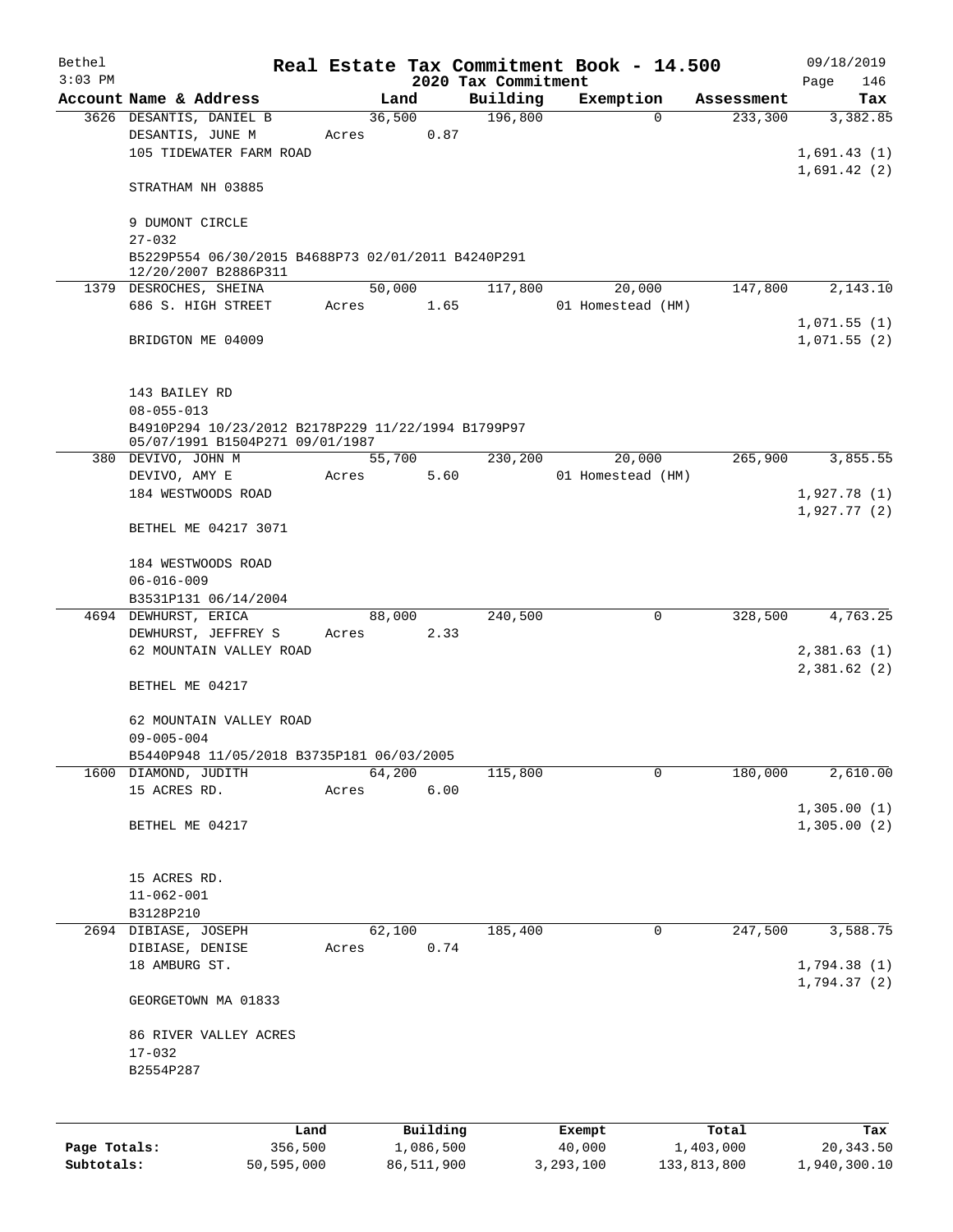| Bethel<br>$3:03$ PM |                                                                                       |       |        |      | 2020 Tax Commitment | Real Estate Tax Commitment Book - 14.500 |            | 09/18/2019<br>Page<br>147 |
|---------------------|---------------------------------------------------------------------------------------|-------|--------|------|---------------------|------------------------------------------|------------|---------------------------|
|                     | Account Name & Address                                                                |       | Land   |      | Building            | Exemption                                | Assessment | Tax                       |
|                     | 2581 DICARLI, FRANCIS M                                                               |       | 25,600 |      | 105,400             | 0                                        | 131,000    | 1,899.50                  |
|                     | 32 EAGLE WAY                                                                          | Acres |        | 0.50 |                     |                                          |            |                           |
|                     | LAKEVILLE MA 02347 1456                                                               |       |        |      |                     |                                          |            | 949.75 (1)<br>949.75 (2)  |
|                     |                                                                                       |       |        |      |                     |                                          |            |                           |
|                     | 29 BALSAM ROAD                                                                        |       |        |      |                     |                                          |            |                           |
|                     | $15 - 016 - 006$                                                                      |       |        |      |                     |                                          |            |                           |
|                     | B4738P322 07/21/2011 B3023P199 11/05/2001                                             |       |        |      |                     |                                          |            |                           |
|                     | 3557 DICARLO, STEVEN V                                                                |       | 33,600 |      | 104,700             | 0                                        | 138,300    | 2,005.35                  |
|                     | SAVERIANO, JOSEPH S<br>67 LOWE ST                                                     |       |        |      |                     |                                          |            | 1,002.68(1)               |
|                     |                                                                                       |       |        |      |                     |                                          |            | 1,002.67(2)               |
|                     | REVERE MA 02151                                                                       |       |        |      |                     |                                          |            |                           |
|                     | 135 VERNON ST.                                                                        |       |        |      |                     |                                          |            |                           |
|                     | $26 - 076 - 001 - 05A$                                                                |       |        |      |                     |                                          |            |                           |
|                     | B5204P120 01/22/2015 B4725P316 06/09/2011 B1637P207<br>02/23/1989                     |       |        |      |                     |                                          |            |                           |
|                     | 3521 DICROCE, WILLIAM                                                                 |       | 43,000 |      | 160,000             | $\mathbf 0$                              | 203,000    | 2,943.50                  |
|                     | DICROCE, KRISTIN                                                                      | Acres |        | 0.99 |                     |                                          |            |                           |
|                     | 21 HOWE ROAD                                                                          |       |        |      |                     |                                          |            | 1,471.75(1)               |
|                     | COHASSET MA 02025                                                                     |       |        |      |                     |                                          |            | 1,471.75(2)               |
|                     |                                                                                       |       |        |      |                     |                                          |            |                           |
|                     | 207 VERNON ST./VISTA                                                                  |       |        |      |                     |                                          |            |                           |
|                     | $26 - 070 - 007$<br>B3462P265 02/13/2004                                              |       |        |      |                     |                                          |            |                           |
|                     | 3160 DILLON, JOHN H                                                                   |       | 16,800 |      | 61,600              | 0                                        | 78,400     | 1,136.80                  |
|                     | 1245 REYNOLDS ROAD                                                                    |       |        |      |                     |                                          |            |                           |
|                     |                                                                                       |       |        |      |                     |                                          |            | 568.40(1)                 |
|                     | CHEPACHET RI 02814                                                                    |       |        |      |                     |                                          |            | 568.40(2)                 |
|                     | 15 MILL HILL                                                                          |       |        |      |                     |                                          |            |                           |
|                     | $25 - 008 - 004$                                                                      |       |        |      |                     |                                          |            |                           |
|                     | B5342P892 05/02/2017 B4936P101 12/28/2012 B4906P94<br>10/12/2012 B1658P316 06/08/1989 |       |        |      |                     |                                          |            |                           |
|                     | 3566 DILLON, PATRICK E                                                                |       | 33,600 |      | 98,500              | $\mathbf 0$                              | 132,100    | 1,915.45                  |
|                     | DILLON, SONYA L                                                                       |       |        |      |                     |                                          |            | 957.73 (1)                |
|                     | 21 OSPREY TERRACE                                                                     |       |        |      |                     |                                          |            | 957.72 (2)                |
|                     | PORTLAND ME 04103                                                                     |       |        |      |                     |                                          |            |                           |
|                     | 135 VERNON ST                                                                         |       |        |      |                     |                                          |            |                           |
|                     | $26 - 076 - 001 - 06D$                                                                |       |        |      |                     |                                          |            |                           |
|                     | B5386P41 12/29/2017 B3585P133 08/24/2004                                              |       |        |      |                     |                                          |            |                           |
|                     | 4659 DION, BARBARA F                                                                  |       | 18,000 |      | 0                   | 0                                        | 18,000     | 261.00                    |
|                     | DION, ROBERT L                                                                        | Acres |        | 1.00 |                     |                                          |            |                           |
|                     | 12 COUNTRYSIDE LANE                                                                   |       |        |      |                     |                                          |            | 130.50(1)                 |
|                     | BETHEL ME 04217                                                                       |       |        |      |                     |                                          |            | 130.50(2)                 |
|                     | COUNTRYSIDE ACRES/LOT 5                                                               |       |        |      |                     |                                          |            |                           |
|                     | $15 - 004 - 005$                                                                      |       |        |      |                     |                                          |            |                           |
|                     | B4979P314 04/29/2013 B3615P109 10/27/2004                                             |       |        |      |                     |                                          |            |                           |
|                     |                                                                                       |       |        |      |                     |                                          |            |                           |
|                     |                                                                                       |       |        |      |                     |                                          |            |                           |

|              | Land       | Building   | Exempt    | Total       | Tax          |
|--------------|------------|------------|-----------|-------------|--------------|
| Page Totals: | 170,600    | 530,200    |           | 700,800     | 10,161.60    |
| Subtotals:   | 50,765,600 | 87,042,100 | 3,293,100 | 134,514,600 | 1,950,461.70 |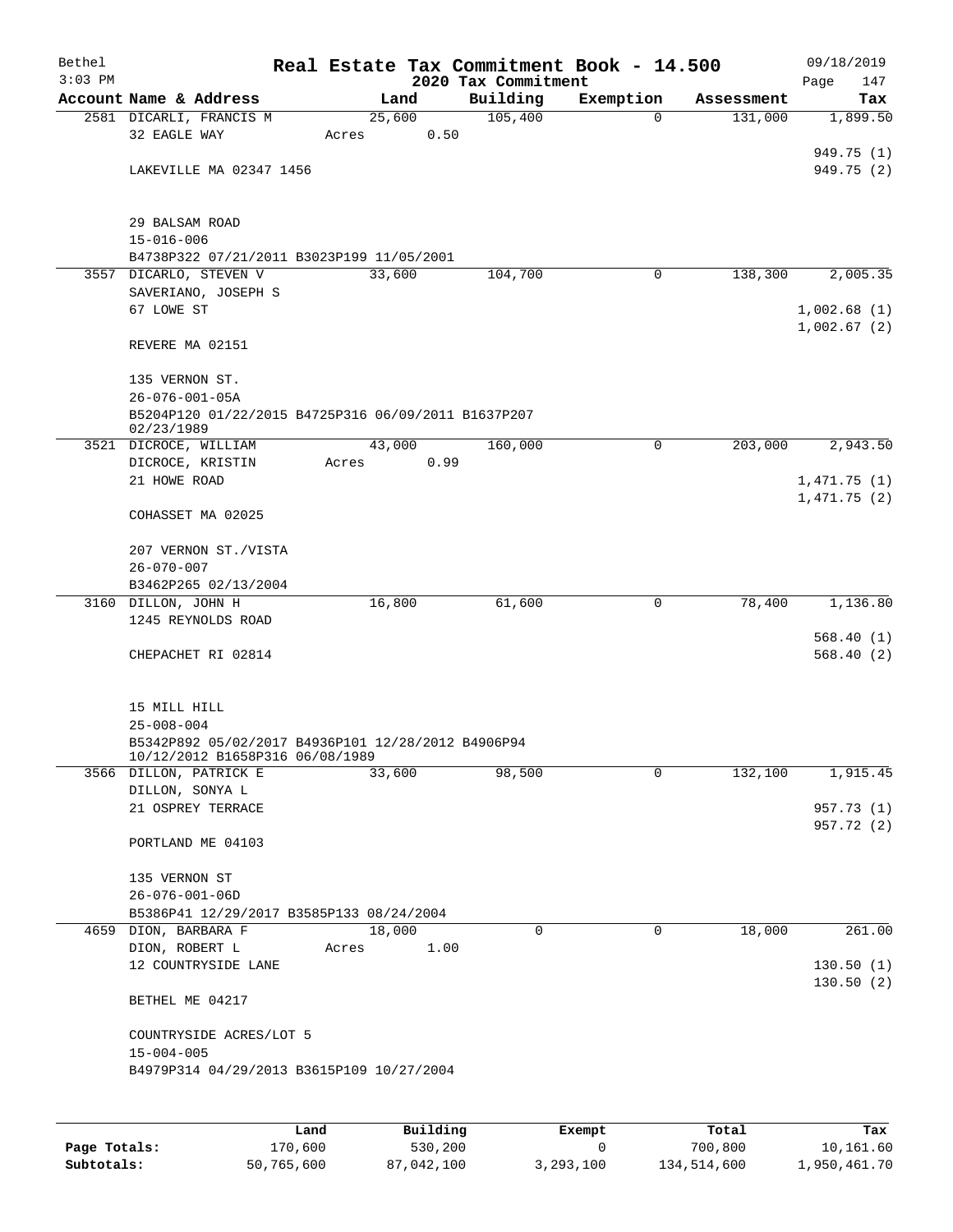| Bethel<br>$3:03$ PM |                                           |                | 2020 Tax Commitment | Real Estate Tax Commitment Book - 14.500 |            | 09/18/2019<br>148<br>Page |
|---------------------|-------------------------------------------|----------------|---------------------|------------------------------------------|------------|---------------------------|
|                     | Account Name & Address                    | Land           | Building            | Exemption                                | Assessment | Tax                       |
|                     | 4660 DION, ROBERT L                       | 24,600         | 127,000             | 26,000                                   | 125,600    | 1,821.20                  |
|                     | DION, BARBARA F                           | 1.09<br>Acres  |                     | 01 Homestead (HM)                        |            |                           |
|                     | 12 COUNTRYSIDE LANE                       |                |                     | 12 WW2 Vet Res                           |            | 910.60(1)                 |
|                     | BETHEL ME 04217                           |                |                     |                                          |            | 910.60(2)                 |
|                     | 12 COUNTRYSIDE LANE                       |                |                     |                                          |            |                           |
|                     | $15 - 004 - 006$                          |                |                     |                                          |            |                           |
|                     | B4183P349 08/27/2007 B3615P107 10/27/2004 |                |                     |                                          |            |                           |
|                     | 3744 DIPLACIDO, BARBARA A                 | 40,400         | $\mathbf 0$         | $\mathbf 0$                              | 40,400     | 585.80                    |
|                     | SKYVIEW DR                                | Acres 41.00    |                     |                                          |            |                           |
|                     | BETHEL ME 04217                           |                |                     |                                          |            | 292.90(1)<br>292.90 (2)   |
|                     | $09 - 006 - 004$                          |                |                     |                                          |            |                           |
|                     | B3267P268 04/03/2003                      |                |                     |                                          |            |                           |
|                     | 3756 DIPLACIDO, RICHARD                   | 25,600         | 0                   | 0                                        | 25,600     | 371.20                    |
|                     | DIPLACIDO, BARBARA<br>25 SKYVIEW DR       | 0.79<br>Acres  |                     |                                          |            |                           |
|                     |                                           |                |                     |                                          |            | 185.60(1)<br>185.60 (2)   |
|                     | BETHEL ME 04217                           |                |                     |                                          |            |                           |
|                     | INTERVALE RD.                             |                |                     |                                          |            |                           |
|                     | $13 - 001 - 003$                          |                |                     |                                          |            |                           |
|                     | B3133P175                                 |                |                     |                                          |            |                           |
|                     | 3746 DIPLACIDO, RICHARD F                 | 48,000         | $\mathbf 0$         | $\mathbf 0$                              | 48,000     | 696.00                    |
|                     | 25 SKYVIEW DR                             | 74.93<br>Acres |                     |                                          |            |                           |
|                     |                                           |                |                     |                                          |            | 348.00(1)                 |
|                     | BETHEL ME 04217                           |                |                     |                                          |            | 348.00(2)                 |
|                     | TAYLOR SMITH ROAD                         |                |                     |                                          |            |                           |
|                     | $09 - 006 - 006$                          |                |                     |                                          |            |                           |
|                     | B3469P117 03/02/2004                      |                |                     |                                          |            |                           |
|                     | 3747 DIPLACIDO, RICHARD F                 | 16,600         | $\mathbf 0$         | 0                                        | 16,600     | 240.70                    |
|                     | 25 SKYVIEW DR                             | 74.80<br>Acres |                     |                                          |            |                           |
|                     | BETHEL ME 04217                           |                |                     |                                          |            | 120.35(1)<br>120.35(2)    |
|                     |                                           |                |                     |                                          |            |                           |
|                     | $09 - 006 - 007$                          |                |                     |                                          |            |                           |
|                     | B3469P117 02/26/2004 B3245P65             |                |                     |                                          |            |                           |
|                     | 3741 DIPLACIDO, RICHARD F                 | 115,600        | $\Omega$            | 0                                        | 115,600    | 1,676.20                  |
|                     | 25 SKYVIEW DR                             | Acres<br>39.39 |                     |                                          |            | 838.10 (1)                |
|                     | BETHEL ME 04217                           |                |                     |                                          |            | 838.10 (2)                |
|                     | NEVEL ROAD                                |                |                     |                                          |            |                           |
|                     | $09 - 006 - 002$                          |                |                     |                                          |            |                           |
|                     | B1344P287                                 |                |                     |                                          |            |                           |
|                     |                                           |                |                     |                                          |            |                           |
|                     |                                           |                |                     |                                          |            |                           |
|                     |                                           |                |                     |                                          |            |                           |

|              | Land       | Building   | Exempt    | Total       | Tax          |
|--------------|------------|------------|-----------|-------------|--------------|
| Page Totals: | 270,800    | 127,000    | 26,000    | 371,800     | 5,391.10     |
| Subtotals:   | 51,036,400 | 87,169,100 | 3,319,100 | 134,886,400 | 1,955,852.80 |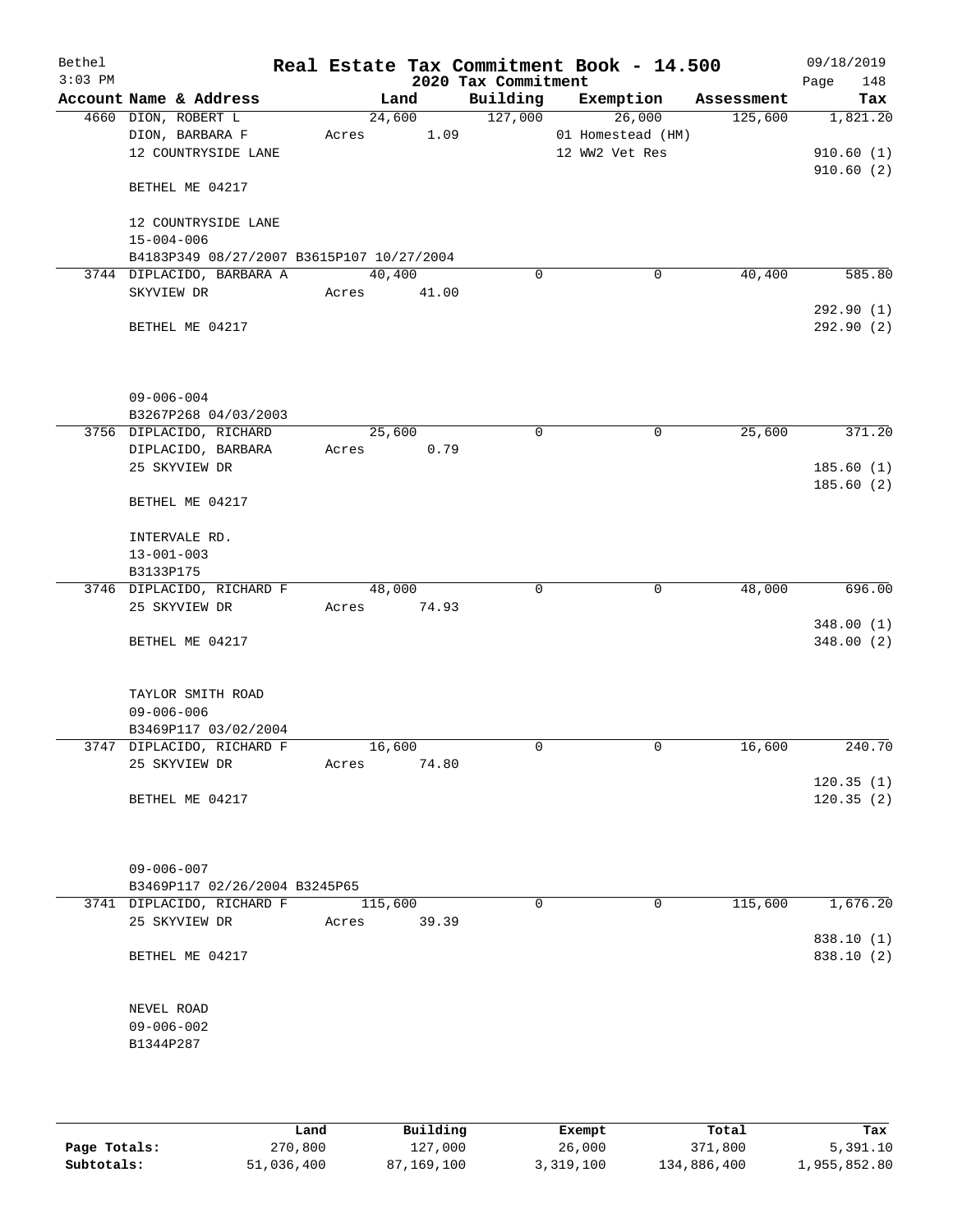| Bethel    |                                                  |       |        |      |                                 | Real Estate Tax Commitment Book - 14.500 |                      | 09/18/2019             |
|-----------|--------------------------------------------------|-------|--------|------|---------------------------------|------------------------------------------|----------------------|------------------------|
| $3:03$ PM | Account Name & Address                           |       | Land   |      | 2020 Tax Commitment<br>Building | Exemption                                |                      | Page<br>149            |
|           | 5249 DIPLACIDO, RICHARD F                        |       | 76,300 |      | 0                               | $\Omega$                                 | Assessment<br>76,300 | Tax<br>1,106.35        |
|           | 25 SKYVIEW DR                                    | Acres |        | 1.79 |                                 |                                          |                      | 553.18(1)              |
|           | BETHEL ME 04217                                  |       |        |      |                                 |                                          |                      | 553.17(2)              |
|           | QUAIL RUN                                        |       |        |      |                                 |                                          |                      |                        |
|           | $09 - 006 - 006 - 006$<br>B12P4549 08/14/2009    |       |        |      |                                 |                                          |                      |                        |
|           | 5251 DIPLACIDO, RICHARD F                        |       | 73,600 |      | $\Omega$                        | 0                                        | 73,600               | 1,067.20               |
|           | 25 SKYVIEW DR                                    | Acres |        | 1.25 |                                 |                                          |                      | 533.60(1)              |
|           | BETHEL ME 04217                                  |       |        |      |                                 |                                          |                      | 533.60(2)              |
|           | TAYLOR SMITH RD                                  |       |        |      |                                 |                                          |                      |                        |
|           | $09 - 006 - 006 - 008$                           |       |        |      |                                 |                                          |                      |                        |
|           | B12P4549 08/14/2009<br>5252 DIPLACIDO, RICHARD F |       | 73,600 |      | $\mathbf 0$                     | $\mathbf 0$                              | 73,600               | 1,067.20               |
|           | 25 SKYVIEW DR                                    | Acres |        | 1.24 |                                 |                                          |                      |                        |
|           |                                                  |       |        |      |                                 |                                          |                      | 533.60(1)              |
|           | BETHEL ME 04217                                  |       |        |      |                                 |                                          |                      | 533.60(2)              |
|           | TAYLOR SMITH RD                                  |       |        |      |                                 |                                          |                      |                        |
|           | $09 - 006 - 006 - 009$                           |       |        |      |                                 |                                          |                      |                        |
|           | B12P4549 08/14/2009<br>5253 DIPLACIDO, RICHARD F |       | 91,300 |      | 422,500                         | 0                                        | 513,800              | 7,450.10               |
|           | DIPLACIDO, BARBARA                               | Acres |        | 3.54 |                                 |                                          |                      |                        |
|           | 25 SKYVIEW DR                                    |       |        |      |                                 |                                          |                      | 3,725.05(1)            |
|           | BETHEL ME 04217                                  |       |        |      |                                 |                                          |                      | 3,725.05(2)            |
|           | SKY VIEW DR<br>$09 - 006 - 006 - 011$            |       |        |      |                                 |                                          |                      |                        |
|           | B5250P458 10/27/2015                             |       |        |      |                                 |                                          |                      |                        |
|           | 5254 DIPLACIDO, RICHARD F                        |       | 18,600 |      | 0                               | 0                                        | 18,600               | 269.70                 |
|           | 25 SKYVIEW DR                                    | Acres |        | 1.37 |                                 |                                          |                      |                        |
|           | BETHEL ME 04217                                  |       |        |      |                                 |                                          |                      | 134.85(1)<br>134.85(2) |
|           | SKYVIEW DR                                       |       |        |      |                                 |                                          |                      |                        |
|           | $09 - 006 - 006 - 012$                           |       |        |      |                                 |                                          |                      |                        |
|           | B12P4549 08/14/2009                              |       |        |      |                                 |                                          |                      |                        |
|           | 403 DIRAGO, MARK                                 |       | 56,300 |      | 254,400                         | 20,000                                   | 290,700              | 4,215.15               |
|           | DIRAGO, KATHLEEN<br>181 CHESTNUT KNOLL RD.       | Acres |        | 6.10 |                                 | 01 Homestead (HM)                        |                      | 2,107.58(1)            |
|           |                                                  |       |        |      |                                 |                                          |                      | 2,107.57 (2)           |
|           | BETHEL ME 04217                                  |       |        |      |                                 |                                          |                      |                        |
|           | 181 CHESTNUT KNOLL LANE                          |       |        |      |                                 |                                          |                      |                        |
|           | $06 - 027 - 011$                                 |       |        |      |                                 |                                          |                      |                        |
|           | B2927P316 04/10/2001                             |       |        |      |                                 |                                          |                      |                        |
|           |                                                  |       |        |      |                                 |                                          |                      |                        |

|              | Land       | Building   | Exempt    | Total       | Tax          |
|--------------|------------|------------|-----------|-------------|--------------|
| Page Totals: | 389,700    | 676,900    | 20,000    | 1,046,600   | 15, 175. 70  |
| Subtotals:   | 51,426,100 | 87,846,000 | 3,339,100 | 135,933,000 | 1,971,028.50 |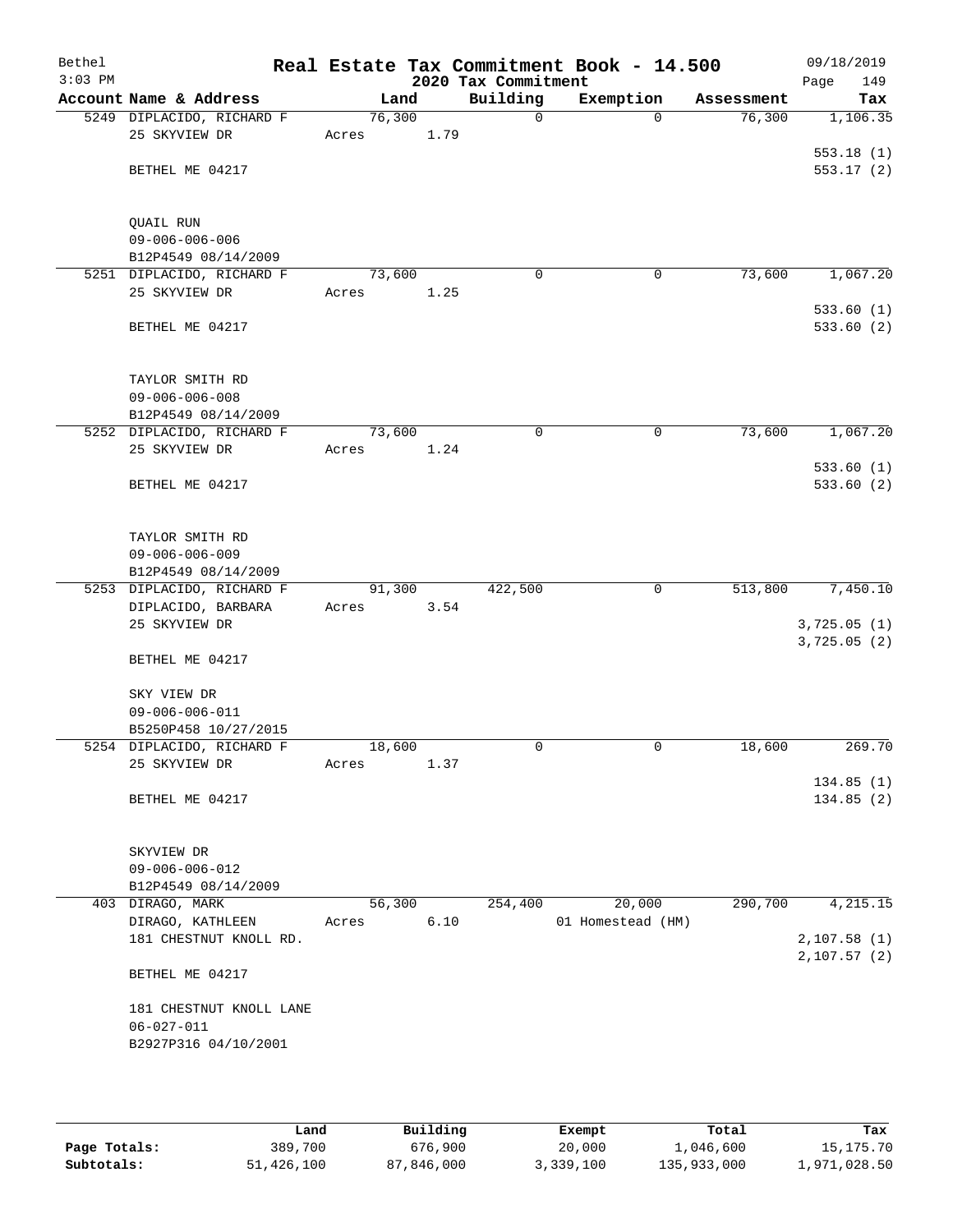| Bethel       |                                                                   |                 | Real Estate Tax Commitment Book - 14.500 |                          |                       | 09/18/2019                   |
|--------------|-------------------------------------------------------------------|-----------------|------------------------------------------|--------------------------|-----------------------|------------------------------|
| $3:03$ PM    | Account Name & Address                                            |                 | 2020 Tax Commitment                      |                          |                       | Page<br>150                  |
|              | 4848 DIROMA, BRYAN S. & DAWN                                      | Land<br>33,600  | Building<br>67,300                       | Exemption<br>$\mathbf 0$ | Assessment<br>100,900 | Tax<br>1,463.05              |
|              | Ι.<br>C/O RICHARD & HARRIET                                       |                 |                                          |                          |                       |                              |
|              | <b>BOWERS</b>                                                     |                 |                                          |                          |                       |                              |
|              | 9864 CORRYSTONE DRIVE                                             |                 |                                          |                          |                       | 731.53(1)<br>731.52(2)       |
|              | CHARLOTTE NC 28277                                                |                 |                                          |                          |                       |                              |
|              | 26 CHERRY LANE                                                    |                 |                                          |                          |                       |                              |
|              | $22 - 002 - 001 - 045$<br>B3943P298 05/31/2006                    |                 |                                          |                          |                       |                              |
|              | 2931 DIZAZZO, DAVID J                                             | 33,600          | 59,900                                   | 0                        | 93,500                | 1,355.75                     |
|              | 61A OAK ST                                                        |                 |                                          |                          |                       |                              |
|              | METHUEN MA 01844                                                  |                 |                                          |                          |                       | 677.88(1)<br>677.87(2)       |
|              | 7 CHERRY LANE                                                     |                 |                                          |                          |                       |                              |
|              | $22 - 002 - 001 - 001$                                            |                 |                                          |                          |                       |                              |
|              | B1730P331 05/16/1990                                              |                 |                                          |                          |                       |                              |
|              | 5189 DOAR, JAMES G                                                | 39,200          | 172,300                                  | 0                        | 211,500               | 3,066.75                     |
|              | DOAR, MELISSA L                                                   | Acres           | 1.30                                     |                          |                       |                              |
|              | 754 FLANDERS CREEK AVE                                            |                 |                                          |                          |                       | 1,533.38(1)                  |
|              | BOZEMAN MY 59718 6369                                             |                 |                                          |                          |                       | 1, 533.37(2)                 |
|              |                                                                   |                 |                                          |                          |                       |                              |
|              | 28 EAGLE RIDGE RD                                                 |                 |                                          |                          |                       |                              |
|              | $27 - 036 - 003 - 004$<br>B4484P206 08/18/2009                    |                 |                                          |                          |                       |                              |
|              | 414 DOBLE, GLENN                                                  | 46,600          | $\mathbf 0$                              | $\mathbf 0$              | 46,600                | 675.70                       |
|              | 12 AIKEN ST                                                       | Acres           | 6.00                                     |                          |                       |                              |
|              |                                                                   |                 |                                          |                          |                       | 337.85(1)                    |
|              | DERRY NH 03038                                                    |                 |                                          |                          |                       | 337.85(2)                    |
|              | CHESTNUT KNOLL LANE                                               |                 |                                          |                          |                       |                              |
|              | $06 - 027 - 007$                                                  |                 |                                          |                          |                       |                              |
|              | B4154P253 06/28/2007 B3195P17                                     |                 |                                          |                          |                       |                              |
|              | 148 DOHERTY, JAMES F SR<br>DOHERTY, PARI K                        | 25,600<br>Acres | 56,800<br>0.50                           | 0                        | 82,400                | 1,194.80                     |
|              | 16 SPY POND PARKWAY                                               |                 |                                          |                          |                       | 597.40(1)                    |
|              | ARLINGTON MA 02474                                                |                 |                                          |                          |                       | 597.40(2)                    |
|              | 913 WALKERS MILLS RD.                                             |                 |                                          |                          |                       |                              |
|              | $04 - 005$                                                        |                 |                                          |                          |                       |                              |
|              | B2874P308 10/23/2000                                              |                 |                                          |                          |                       |                              |
|              | 516 DOLAN, MICHAEL J<br>PO BOX 1507                               | 33,600          | 131,700                                  | $\mathbf 0$              | 165,300               | 2,396.85                     |
|              | BETHEL ME 04217                                                   |                 |                                          |                          |                       | 1, 198.43(1)<br>1, 198.42(2) |
|              |                                                                   |                 |                                          |                          |                       |                              |
|              | 114 FAIRWAY ROAD                                                  |                 |                                          |                          |                       |                              |
|              | $07 - 028 - 502$                                                  |                 |                                          |                          |                       |                              |
|              | B5265P595 01/29/2016 B5240P212 08/27/2015 B1868P218<br>02/18/1992 |                 |                                          |                          |                       |                              |
|              |                                                                   |                 |                                          |                          |                       |                              |
|              | Land                                                              |                 | Building                                 | Exempt                   | Total                 | Tax                          |
| Page Totals: | 212,200                                                           |                 | 488,000                                  | 0                        | 700,200               | 10,152.90                    |

**Subtotals:** 51,638,300 88,334,000 3,339,100 136,633,200 1,981,181.40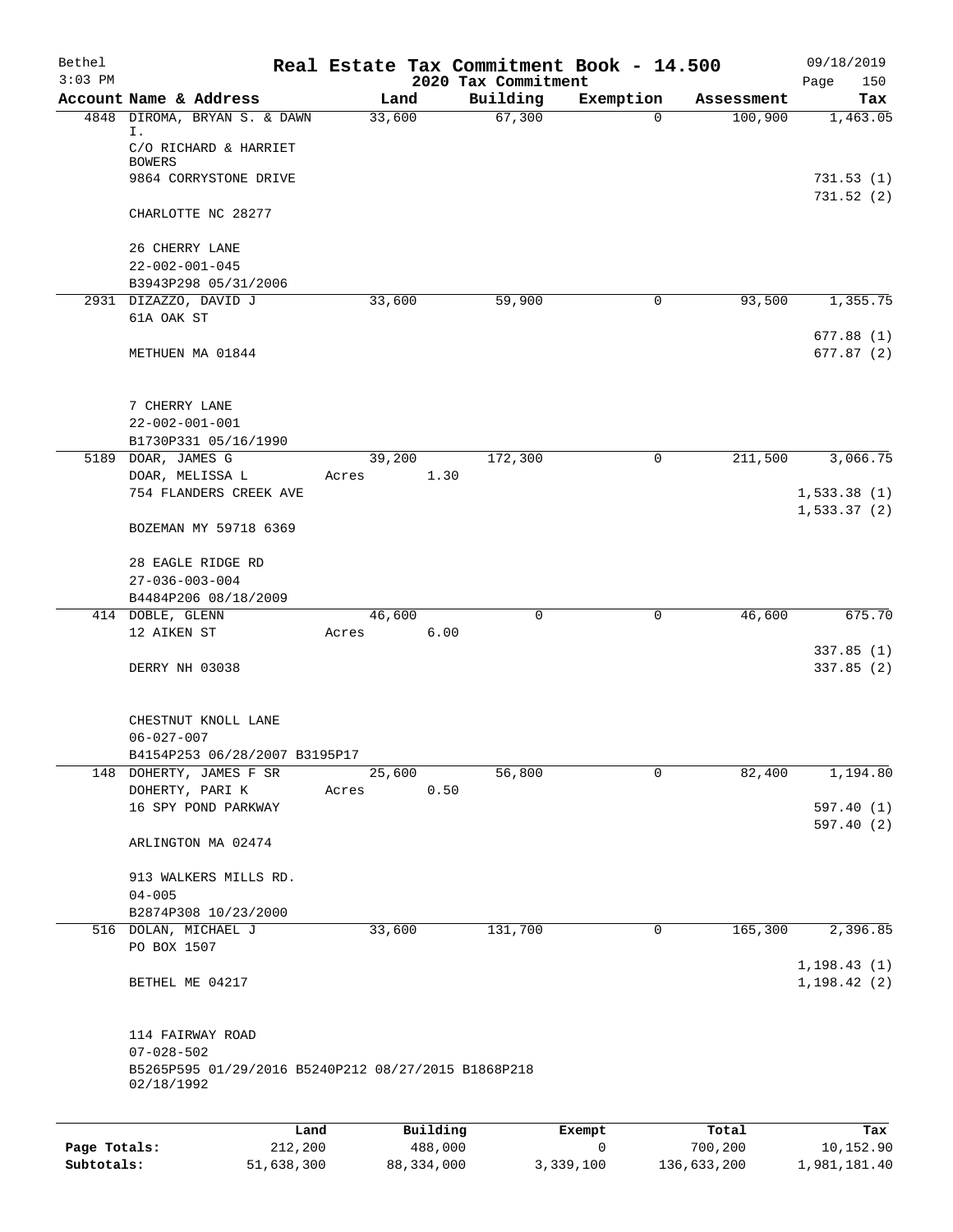| Bethel       |                                                    |       |         |            | Real Estate Tax Commitment Book - 14.500 |                |                   |               | 09/18/2019                  |
|--------------|----------------------------------------------------|-------|---------|------------|------------------------------------------|----------------|-------------------|---------------|-----------------------------|
| $3:03$ PM    | Account Name & Address                             |       | Land    |            | 2020 Tax Commitment<br>Building          |                | Exemption         | Assessment    | Page<br>151<br>Tax          |
|              | 2983 DOLLOFF, HELEN H                              |       | 19,900  |            | $\mathbf 0$                              |                | $\Omega$          | 19,900        | 288.55                      |
|              | P.O. BOX 117                                       | Acres |         | 69.00      |                                          |                |                   |               |                             |
|              |                                                    |       |         |            |                                          |                |                   |               | 144.28(1)                   |
|              | HANOVER ME 04237                                   |       |         |            |                                          |                |                   |               | 144.27(2)                   |
|              |                                                    |       |         |            |                                          |                |                   |               |                             |
|              |                                                    |       |         |            |                                          |                |                   |               |                             |
|              | RTE 2 N/S                                          |       |         |            |                                          |                |                   |               |                             |
|              | $22 - 011$                                         |       |         |            |                                          |                |                   |               |                             |
|              | B2215P109 04/24/1995                               |       |         |            |                                          |                |                   |               |                             |
|              | 4923 DOMINATOR HOLDINGS, LLC                       |       | 145,600 |            | 0                                        |                | 0                 | 145,600       | 2,111.20                    |
|              | 140 GRANITE POINT RD.                              | Acres |         | 2.63       |                                          |                |                   |               | 1,055.60(1)                 |
|              | BIDDEFORD ME 04005                                 |       |         |            |                                          |                |                   |               | 1,055.60(2)                 |
|              |                                                    |       |         |            |                                          |                |                   |               |                             |
|              |                                                    |       |         |            |                                          |                |                   |               |                             |
|              | MAYVILLE RD                                        |       |         |            |                                          |                |                   |               |                             |
|              | $12 - 072 - 002$                                   |       |         |            |                                          |                |                   |               |                             |
|              | B4022P25 10/03/2006                                |       |         |            |                                          |                |                   |               |                             |
|              | 3412 DOMINATOR PLAZA TWO,                          |       | 78,000  |            | 208,700                                  |                | $\mathbf 0$       | 286,700       | 4,157.15                    |
|              | LLC                                                |       |         |            |                                          |                |                   |               |                             |
|              | 140 GRANITE POINT RD.                              | Acres |         | 0.51       |                                          |                |                   |               | 2,078.58(1)                 |
|              | BIDDEFORD ME 04005                                 |       |         |            |                                          |                |                   |               | 2,078.57(2)                 |
|              |                                                    |       |         |            |                                          |                |                   |               |                             |
|              |                                                    |       |         |            |                                          |                |                   |               |                             |
|              | 190 MAIN ST.                                       |       |         |            |                                          |                |                   |               |                             |
|              | $25 - 234$                                         |       |         |            |                                          |                |                   |               |                             |
|              | B3681P92 03/01/2005                                |       |         |            |                                          |                |                   |               |                             |
|              | 5062 DON, STEPHEN D                                |       | 49,600  |            | 269,000                                  |                | 26,000            | 292,600       | 4,242.70                    |
|              | DON, ANNE C                                        | Acres |         | 1.68       |                                          | 12 WW2 Vet Res |                   |               |                             |
|              | PO BOX 413                                         |       |         |            |                                          |                | 01 Homestead (HM) |               | 2, 121.35(1)                |
|              |                                                    |       |         |            |                                          |                |                   |               | 2, 121.35(2)                |
|              | BETHEL ME 04217                                    |       |         |            |                                          |                |                   |               |                             |
|              | 11 OAK RIDGE ROAD                                  |       |         |            |                                          |                |                   |               |                             |
|              | $18 - 060 - 036$                                   |       |         |            |                                          |                |                   |               |                             |
|              | B5288P15 06/21/2016 B5226P546 06/15/2015 B3568P322 |       |         |            |                                          |                |                   |               |                             |
|              | 08/06/2004                                         |       |         |            |                                          |                |                   |               |                             |
| 409          | DONAHUE, JOHN B                                    |       | 55,300  |            | 244,800                                  |                | 0                 | 300, 100      | 4,351.45                    |
|              | DONAHUE, WENDY                                     | Acres |         | 5.30       |                                          |                |                   |               |                             |
|              | 34 CLARK ROAD                                      |       |         |            |                                          |                |                   |               | 2, 175.73(1)<br>2,175.72(2) |
|              | LOVELL MA 01852                                    |       |         |            |                                          |                |                   |               |                             |
|              |                                                    |       |         |            |                                          |                |                   |               |                             |
|              | 4 VINCENT ST.                                      |       |         |            |                                          |                |                   |               |                             |
|              | $06 - 027 - 002$                                   |       |         |            |                                          |                |                   |               |                             |
|              | B1608P70                                           |       |         |            |                                          |                |                   |               |                             |
| 3019         | DONOFRIO, JOSEPH R                                 |       | 51,400  |            | 405,000                                  |                | 0                 | 456,400       | 6,617.80                    |
|              | DONOFRIO, DEBORAH                                  | Acres |         | 2.33       |                                          |                |                   |               |                             |
|              | 6 RINGBOLT ROAD                                    |       |         |            |                                          |                |                   |               | 3,308.90(1)                 |
|              |                                                    |       |         |            |                                          |                |                   |               | 3,308.90(2)                 |
|              | HINGHAM MA 02043                                   |       |         |            |                                          |                |                   |               |                             |
|              | 90 TAYLOR WOODS ROAD                               |       |         |            |                                          |                |                   |               |                             |
|              | $22 - 026 - 019$                                   |       |         |            |                                          |                |                   |               |                             |
|              | B3917P328 04/10/2006                               |       |         |            |                                          |                |                   |               |                             |
|              |                                                    |       |         |            |                                          |                |                   |               |                             |
|              |                                                    |       |         |            |                                          |                |                   |               |                             |
|              |                                                    | Land  |         | Building   |                                          | Exempt         |                   | Total         | Tax                         |
| Page Totals: | 399,800                                            |       |         | 1,127,500  |                                          | 26,000         |                   | 1,501,300     | 21,768.85                   |
| Subtotals:   | 52,038,100                                         |       |         | 89,461,500 |                                          | 3,365,100      |                   | 138, 134, 500 | 2,002,950.25                |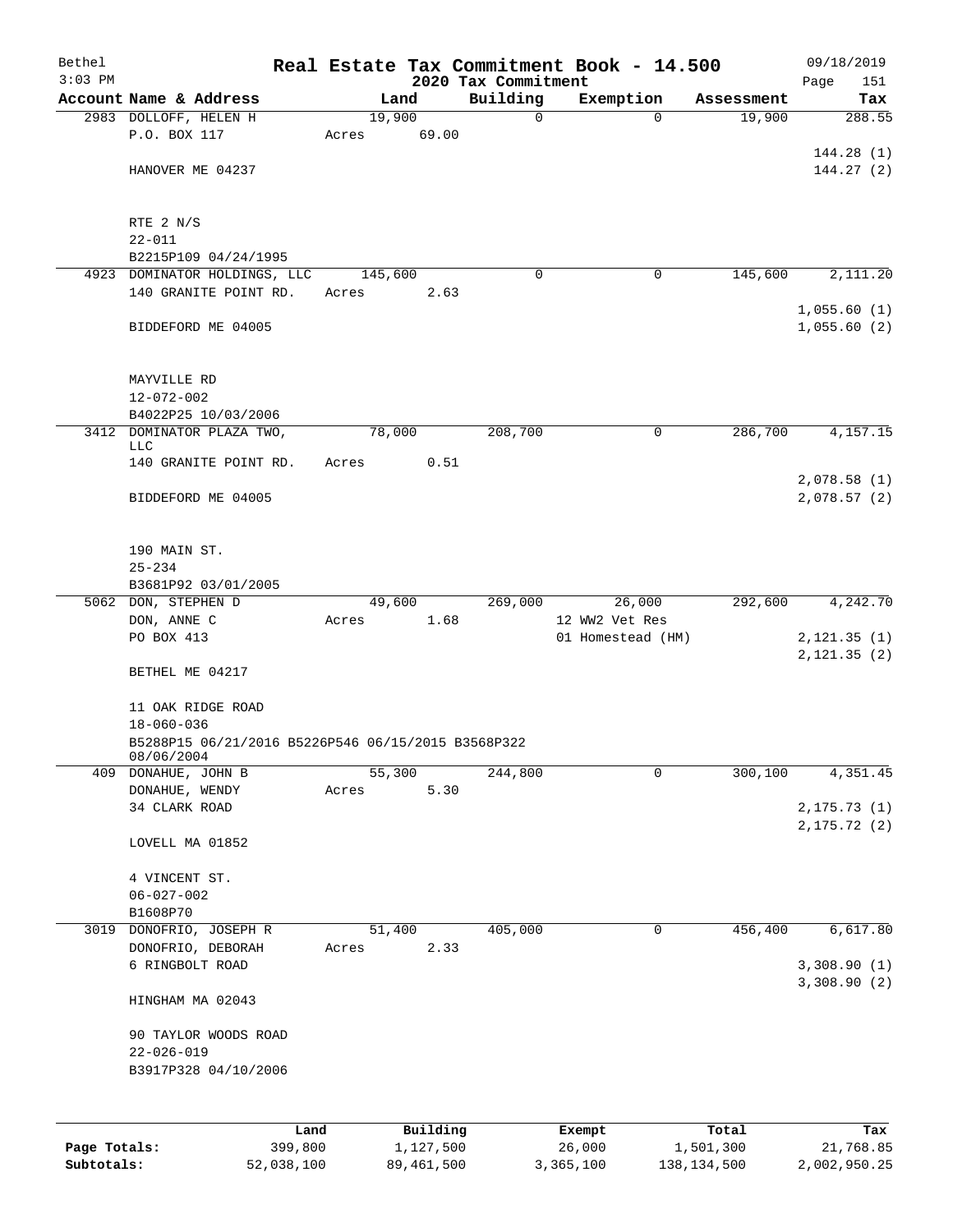| Bethel<br>$3:03$ PM |                                                                               |                 |                | 2020 Tax Commitment | Real Estate Tax Commitment Book - 14.500 |            | 09/18/2019<br>Page<br>152 |
|---------------------|-------------------------------------------------------------------------------|-----------------|----------------|---------------------|------------------------------------------|------------|---------------------------|
|                     | Account Name & Address                                                        |                 | Land           | Building            | Exemption                                | Assessment | Tax                       |
|                     | 4823 DONOHUE, BARRY J<br>DONOHUE, KATHLEEN M<br>154 BAILEY ROAD               | 57,000<br>Acres | 6.64           | 347,400             | $\Omega$                                 | 404,400    | 5,863.80<br>2,931.90(1)   |
|                     | BETHEL ME 04217                                                               |                 |                |                     |                                          |            | 2,931.90(2)               |
|                     | BAILEY ROAD<br>$08 - 062 - 005$                                               |                 |                |                     |                                          |            |                           |
|                     | B3775P146 08/11/2005<br>4633 DONOHUE, BARRY J                                 | 40,500          |                | $\mathbf 0$         | 0                                        | 40,500     | 587.25                    |
|                     | DONOHUE, KATHLEEN M<br>154 BAILEY ROAD                                        | Acres           | 1.69           |                     |                                          |            | 293.63(1)                 |
|                     | BETHEL ME 04217                                                               |                 |                |                     |                                          |            | 293.62 (2)                |
|                     | 154 BAILEY ROAD<br>$08 - 055 - 016$<br>B3645P13 12/17/2004                    |                 |                |                     |                                          |            |                           |
|                     | 1248 DOOEN, GAYLAND                                                           | 44,200          |                | 80,400              | 26,000                                   | 98,600     | 1,429.70                  |
|                     | DOOEN, MARY                                                                   | Acres           | 5.43           |                     | 01 Homestead (HM)                        |            |                           |
|                     | PO BOX 176                                                                    |                 |                |                     | 12 WW2 Vet Res                           |            | 714.85(1)                 |
|                     | BETHEL ME 04217                                                               |                 |                |                     |                                          |            | 714.85(2)                 |
|                     | 34 ANNIS RD.                                                                  |                 |                |                     |                                          |            |                           |
|                     | $07 - 050$                                                                    |                 |                |                     |                                          |            |                           |
|                     | B837P157 09/26/1974                                                           |                 |                |                     |                                          |            |                           |
|                     | 1249 DOOEN, GAYLAND                                                           |                 | 36,200         | 18,200              | 0                                        | 54,400     | 788.80                    |
|                     | DOOEN, MARY<br>P.O. BOX 176                                                   | Acres           | 0.85           |                     |                                          |            | 394.40 (1)                |
|                     |                                                                               |                 |                |                     |                                          |            | 394.40 (2)                |
|                     | BETHEL ME 04217                                                               |                 |                |                     |                                          |            |                           |
|                     | 26 ANNIS RD.                                                                  |                 |                |                     |                                          |            |                           |
|                     | $07 - 051$                                                                    |                 |                |                     |                                          |            |                           |
|                     | B677P86                                                                       |                 |                | 87,800              | 0                                        |            | 1,771.90                  |
|                     | 3663 DOOEN, LISA T<br>101 BARKER RD                                           | Acres           | 34,400<br>0.74 |                     |                                          | 122,200    |                           |
|                     | BETHEL ME 04217                                                               |                 |                |                     |                                          |            | 885.95 (1)<br>885.95 (2)  |
|                     | 44 MOUNTAIN VIEW CIRCLE                                                       |                 |                |                     |                                          |            |                           |
|                     | $28 - 007$<br>B5094P29 03/03/2014 B5049P59 10/10/2013 B3775P153<br>08/05/2005 |                 |                |                     |                                          |            |                           |
|                     | 5279 DOOEN, SHERI                                                             |                 | 31,300         | 102,900             | $\mathbf 0$                              | 134,200    | 1,945.90                  |
|                     | PO BOX 176                                                                    | Acres           | 0.57           |                     |                                          |            |                           |
|                     |                                                                               |                 |                |                     |                                          |            | 972.95(1)                 |
|                     | BETHEL ME 04217                                                               |                 |                |                     |                                          |            | 972.95 (2)                |
|                     | 22 ANNIS ROAD                                                                 |                 |                |                     |                                          |            |                           |
|                     | $07 - 052$                                                                    |                 |                |                     |                                          |            |                           |
|                     | B4629P105 09/03/2010                                                          |                 |                |                     |                                          |            |                           |
|                     |                                                                               |                 |                |                     |                                          |            |                           |
|                     |                                                                               |                 |                |                     |                                          |            |                           |

|              | Land       | Building   | Exempt    | Total       | Tax          |
|--------------|------------|------------|-----------|-------------|--------------|
| Page Totals: | 243,600    | 636,700    | 26,000    | 854,300     | 12,387.35    |
| Subtotals:   | 52,281,700 | 90,098,200 | 3,391,100 | 138,988,800 | 2,015,337.60 |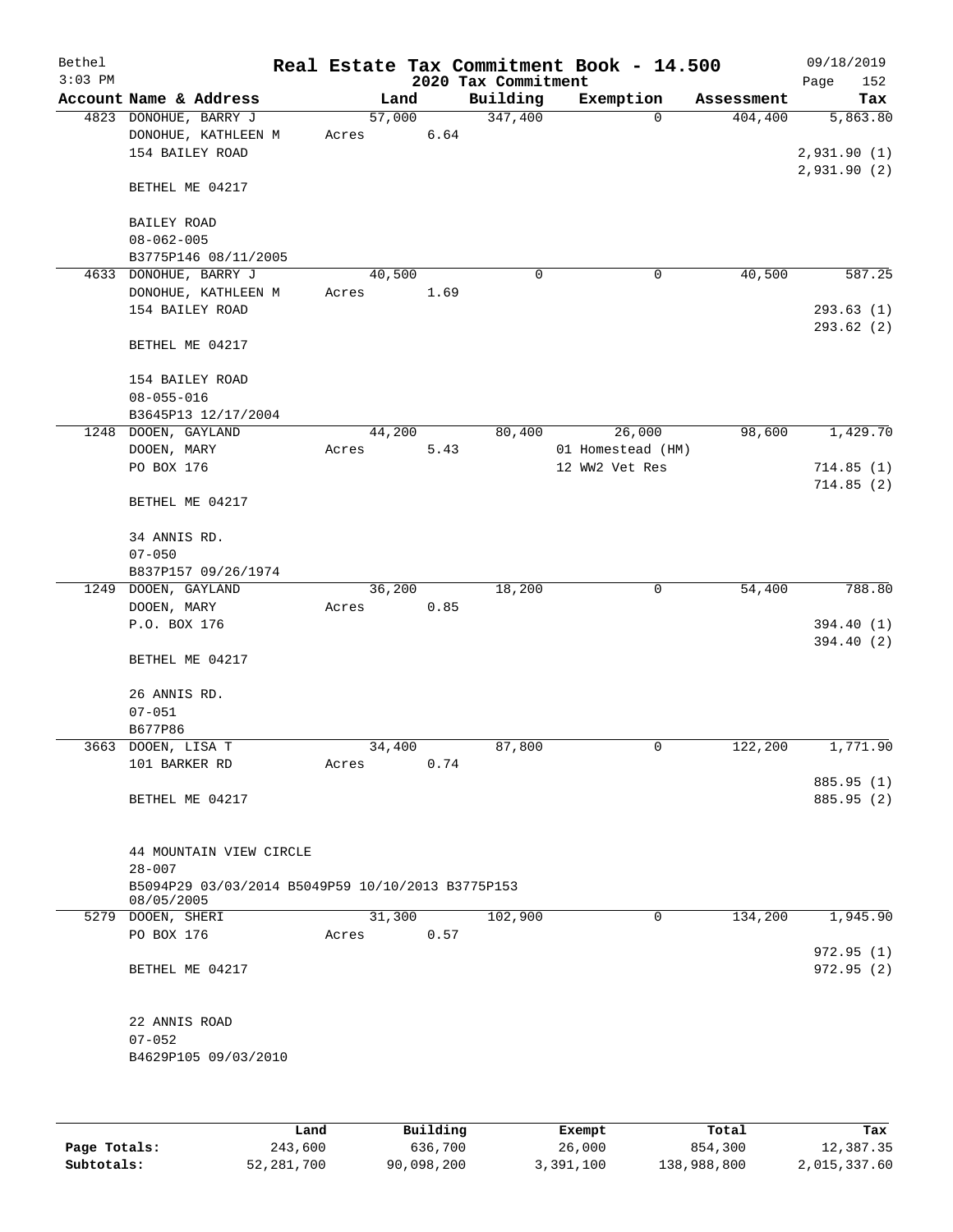| Bethel<br>$3:03$ PM |                                                                                                          |         |       | 2020 Tax Commitment | Real Estate Tax Commitment Book - 14.500 |            | 09/18/2019<br>Page<br>153  |
|---------------------|----------------------------------------------------------------------------------------------------------|---------|-------|---------------------|------------------------------------------|------------|----------------------------|
|                     | Account Name & Address                                                                                   |         | Land  | Building            | Exemption                                | Assessment | Tax                        |
|                     | 1672 DOOLEY, CORINNE                                                                                     | 47,500  |       | 28,600              | $\Omega$                                 | 76,100     | 1,103.45                   |
|                     | PO BOX 675                                                                                               | Acres   | 34.00 |                     |                                          |            |                            |
|                     |                                                                                                          |         |       |                     |                                          |            | 551.73(1)                  |
|                     | <b>GLEN NH 03838</b>                                                                                     |         |       |                     |                                          |            | 551.72(2)                  |
|                     |                                                                                                          |         |       |                     |                                          |            |                            |
|                     | 324 WEST BETHEL RD.                                                                                      |         |       |                     |                                          |            |                            |
|                     | $12 - 029$                                                                                               |         |       |                     |                                          |            |                            |
|                     | B5444P926 12/10/2018 B5311P313 10/19/2016 B3462P306                                                      |         |       |                     |                                          |            |                            |
|                     | 01/21/2004                                                                                               |         |       |                     |                                          |            |                            |
|                     | 2708 DORAN-HEALEY, ELIZABETH                                                                             | 72,500  |       | 168,800             | 0                                        | 241,300    | 3,498.85                   |
|                     | 15 CAHOON WAY                                                                                            | Acres   | 1.38  |                     |                                          |            |                            |
|                     | BARRINGTON NH 03825                                                                                      |         |       |                     |                                          |            | 1,749.43(1)<br>1,749.42(2) |
|                     |                                                                                                          |         |       |                     |                                          |            |                            |
|                     |                                                                                                          |         |       |                     |                                          |            |                            |
|                     | 41 WILL VIEW ROAD                                                                                        |         |       |                     |                                          |            |                            |
|                     | $17 - 035 - 019$                                                                                         |         |       |                     |                                          |            |                            |
|                     | B3411P234 10/31/2003                                                                                     |         |       |                     |                                          |            |                            |
|                     | 2839 DORMAN, GIDEON                                                                                      | 20,800  |       | 51,800              | 20,000                                   | 52,600     | 762.70                     |
|                     | 48 ABBOTT FARM RD                                                                                        | Acres   | 10.94 |                     | 01 Homestead (HM)                        |            |                            |
|                     | BETHEL ME 04217 5335                                                                                     |         |       |                     |                                          |            | 381.35(1)<br>381.35(2)     |
|                     |                                                                                                          |         |       |                     |                                          |            |                            |
|                     |                                                                                                          |         |       |                     |                                          |            |                            |
|                     | 48 ABBOTT FARM RD.                                                                                       |         |       |                     |                                          |            |                            |
|                     | $19 - 005 - 005$                                                                                         |         |       |                     |                                          |            |                            |
|                     | B2606P124 08/28/1998                                                                                     |         |       |                     |                                          |            |                            |
|                     | 4679 DORMAN, JENNIFER A                                                                                  | 42,900  |       | 142,200             | 0                                        | 185,100    | 2,683.95                   |
|                     | DORMAN, CARROLL L<br>248 MIDDLE ST                                                                       | Acres   | 0.96  |                     |                                          |            | 1,341.98(1)                |
|                     |                                                                                                          |         |       |                     |                                          |            | 1,341.97(2)                |
|                     | FARMINGTON ME 04938                                                                                      |         |       |                     |                                          |            |                            |
|                     |                                                                                                          |         |       |                     |                                          |            |                            |
|                     | 9 BROOK RD                                                                                               |         |       |                     |                                          |            |                            |
|                     | $13 - 022 - 001$                                                                                         |         |       |                     |                                          |            |                            |
|                     | B5203P106 01/20/2015 B4763P61 09/23/2011 B4345P1<br>09/02/2008 B4124P276 05/01/2007 B3917P286 04/07/2006 |         |       |                     |                                          |            |                            |
|                     | B3482P257                                                                                                |         |       |                     |                                          |            |                            |
|                     | 283 DORMAN, RONALD                                                                                       | 30, 300 |       | 65,700              | 20,000                                   | 76,000     | 1,102.00                   |
|                     | DORMAN, SUSAN                                                                                            | Acres   | 5.71  |                     | 01 Homestead (HM)                        |            |                            |
|                     | 95 BIRD HILL RD.                                                                                         |         |       |                     |                                          |            | 551.00(1)                  |
|                     | BRYANT POND ME 04219                                                                                     |         |       |                     |                                          |            | 551.00(2)                  |
|                     | 6118                                                                                                     |         |       |                     |                                          |            |                            |
|                     |                                                                                                          |         |       |                     |                                          |            |                            |
|                     | 137 MCCRILLIS BROOK RD.                                                                                  |         |       |                     |                                          |            |                            |
|                     | $04 - 093 - 001$                                                                                         |         |       |                     |                                          |            |                            |
|                     | B2630P197                                                                                                |         |       |                     |                                          |            |                            |
|                     | 2911 DOSTIE-LADD, MARY<br>MARTHA                                                                         | 12,800  |       | 0                   | 0                                        | 12,800     | 185.60                     |
|                     | 5450 SE 117th TER.                                                                                       | Acres   | 12.20 |                     |                                          |            |                            |
|                     |                                                                                                          |         |       |                     |                                          |            | 92.80(1)                   |
|                     | MORRISTON FL 32668                                                                                       |         |       |                     |                                          |            | 92.80(2)                   |
|                     |                                                                                                          |         |       |                     |                                          |            |                            |
|                     |                                                                                                          |         |       |                     |                                          |            |                            |

20-026-001

|              | Land       | Building   | Exempt    | Total       | Tax          |
|--------------|------------|------------|-----------|-------------|--------------|
| Page Totals: | 226,800    | 457,100    | 40,000    | 643,900     | 9,336.55     |
| Subtotals:   | 52,508,500 | 90,555,300 | 3,431,100 | 139,632,700 | 2,024,674.15 |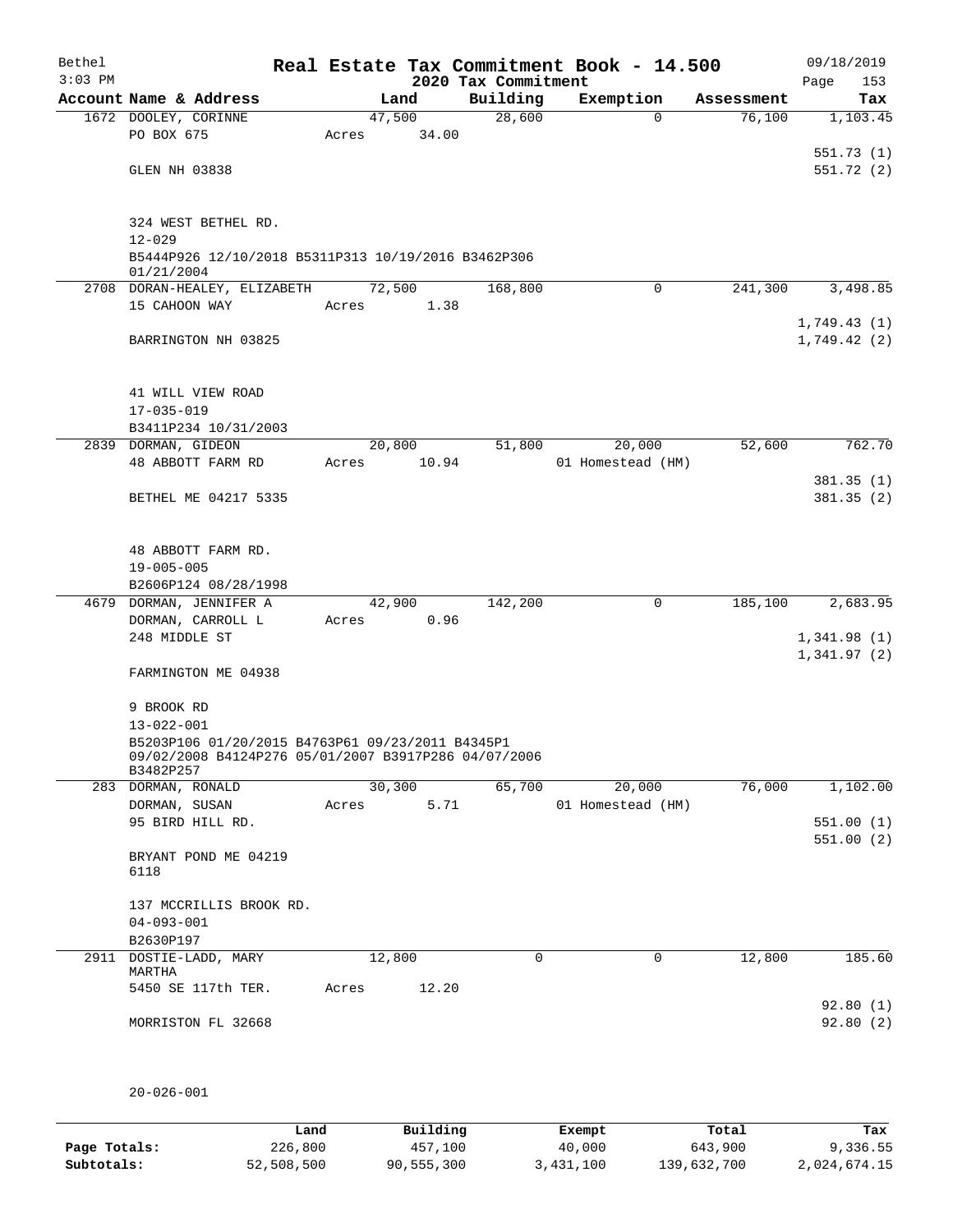| Bethel<br>$3:03$ PM |                                                                                         |                 |       | 2020 Tax Commitment | Real Estate Tax Commitment Book - 14.500 |            | 09/18/2019<br>Page         | 154    |
|---------------------|-----------------------------------------------------------------------------------------|-----------------|-------|---------------------|------------------------------------------|------------|----------------------------|--------|
|                     | Account Name & Address                                                                  |                 | Land  | Building            | Exemption                                | Assessment |                            | Tax    |
|                     | 2482 DOUCETTE, STEVEN<br>50 CHASE ROAD                                                  | 42,100<br>Acres | 3.30  | 125,600             | 20,000<br>01 Homestead (HM)              | 147,700    | 2,141.65                   |        |
|                     | BETHEL ME 04217                                                                         |                 |       |                     |                                          |            | 1,070.83(1)<br>1,070.82(2) |        |
|                     | <b>50 CHASE ROAD</b><br>$14 - 010 - 002$                                                |                 |       |                     |                                          |            |                            |        |
|                     | B3485P40 03/31/2004                                                                     |                 |       |                     |                                          |            |                            |        |
|                     | 1667 DOUGENECK, WILLIAM                                                                 | 27,900          |       | 69,300              | $\mathbf 0$                              | 97,200     | 1,409.40                   |        |
|                     | 425 WEST BETHEL RD                                                                      | Acres           | 2.00  |                     |                                          |            | 704.70(1)                  |        |
|                     | BETHEL ME 04217                                                                         |                 |       |                     |                                          |            | 704.70 (2)                 |        |
|                     | 425 WEST BETHEL RD.<br>$12 - 024$                                                       |                 |       |                     |                                          |            |                            |        |
|                     | B3091P32 04/03/2002                                                                     |                 |       |                     |                                          |            |                            |        |
|                     | 3669 DOUGHERTY, BOBBIEJEAN                                                              | 34,900          |       | 96,400              | 0                                        | 131,300    | 1,903.85                   |        |
|                     | DOUGHERTY, CHRISTOPHER<br>PO BOX 484                                                    | Acres           | 0.77  |                     |                                          |            | 951.93(1)                  |        |
|                     |                                                                                         |                 |       |                     |                                          |            | 951.92(2)                  |        |
|                     | BETHEL ME 04217                                                                         |                 |       |                     |                                          |            |                            |        |
|                     | 59 MOUNTAIN VIEW CIRCLE<br>$28 - 013$                                                   |                 |       |                     |                                          |            |                            |        |
|                     | B5422P323 08/02/2018 B4626P261 08/27/2010                                               |                 |       |                     |                                          |            |                            |        |
|                     | 2882 DOUGHERTY, PHILIP MARK                                                             | 38,400          |       | 53,000              | $\mathbf 0$                              | 91,400     | 1,325.30                   |        |
|                     | PO BOX 642                                                                              | Acres           | 1.00  |                     |                                          |            |                            |        |
|                     | BETHEL ME 04217                                                                         |                 |       |                     |                                          |            | 662.65(1)<br>662.65(2)     |        |
|                     | 1880 INTERVALE RD.<br>$20 - 001$<br>B4780P241 11/07/2011 B4583P177 05/04/2010 B1179P240 |                 |       |                     |                                          |            |                            |        |
|                     | 10/22/1982<br>1670 DOUGHERTY, PHILLIP M                                                 | 31,200          |       | 74,300              | 20,000                                   | 85,500     | 1,239.75                   |        |
|                     | PO BOX 642                                                                              | Acres           | 0.88  |                     | 01 Homestead (HM)                        |            |                            |        |
|                     |                                                                                         |                 |       |                     |                                          |            | 619.88(1)                  |        |
|                     | BETHEL ME 04217                                                                         |                 |       |                     |                                          |            | 619.87(2)                  |        |
|                     | 347 WEST BETHEL RD.<br>$12 - 027$                                                       |                 |       |                     |                                          |            |                            |        |
|                     | B3506P241 05/07/2004                                                                    |                 |       |                     |                                          |            |                            |        |
|                     | 2834 DOUGHTY, PRISCILLA,                                                                | 13,200          |       | 34,700              | 0                                        | 47,900     |                            | 694.55 |
|                     | ESTATE OF<br>C/O SMITH, CHERYL                                                          | Acres           | 13.00 |                     |                                          |            |                            |        |
|                     | 24 BRACKETT ST.                                                                         |                 |       |                     |                                          |            | 347.28(1)                  |        |
|                     |                                                                                         |                 |       |                     |                                          |            | 347.27(2)                  |        |
|                     | DIXFIELD ME 04224                                                                       |                 |       |                     |                                          |            |                            |        |
|                     | 264 SWAN HILL RD.<br>$19 - 005$                                                         |                 |       |                     |                                          |            |                            |        |
|                     | B5108P254 04/28/2014 B2636P349 11/23/1998                                               |                 |       |                     |                                          |            |                            |        |
|                     |                                                                                         |                 |       |                     |                                          |            |                            |        |

|              | Land       | Building   | Exempt    | Total       | Tax          |
|--------------|------------|------------|-----------|-------------|--------------|
| Page Totals: | 187,700    | 453,300    | 40,000    | 601,000     | 8,714.50     |
| Subtotals:   | 52,696,200 | 91,008,600 | 3,471,100 | 140,233,700 | 2,033,388.65 |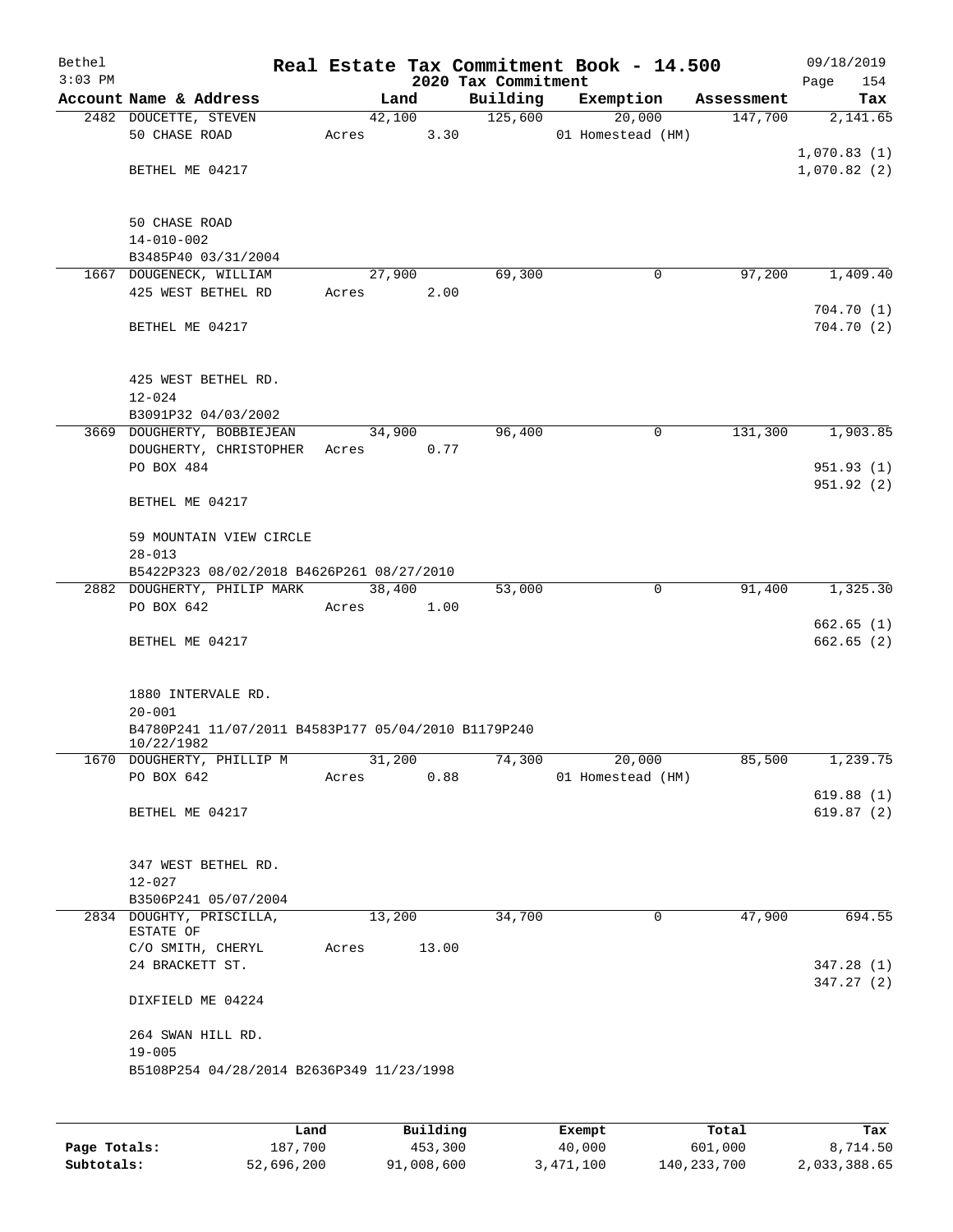| Bethel       |                                                                   |         |       |                |          |                         | Real Estate Tax Commitment Book - 14.500 |          |                      | 09/18/2019                 |
|--------------|-------------------------------------------------------------------|---------|-------|----------------|----------|-------------------------|------------------------------------------|----------|----------------------|----------------------------|
| $3:03$ PM    | Account Name & Address                                            |         |       |                |          | 2020 Tax Commitment     |                                          |          |                      | 155<br>Page<br>Tax         |
|              | 5407 DOUGLAS, GINA L                                              |         |       | Land<br>41,200 |          | Building<br>$\mathbf 0$ | Exemption                                | $\Omega$ | Assessment<br>41,200 | 597.40                     |
|              | DOUGLAS, BRIAN R<br>340 NORTH ROAD                                |         | Acres |                | 2.00     |                         |                                          |          |                      | 298.70 (1)                 |
|              | BETHEL ME 04217                                                   |         |       |                |          |                         |                                          |          |                      | 298.70 (2)                 |
|              | NORTH RD<br>$12 - 061 - 001$                                      |         |       |                |          |                         |                                          |          |                      |                            |
|              | B5323P615 12/23/2016                                              |         |       |                |          |                         |                                          |          |                      |                            |
|              | 1695 DOUGLASS, BRIAN                                              |         |       | 49,300         |          | 116,000                 | 20,000                                   |          | 145,300              | 2,106.85                   |
|              | DOUGLASS, GINA                                                    |         | Acres |                | 1.40     |                         | 01 Homestead (HM)                        |          |                      |                            |
|              | 340 NORTH ROAD                                                    |         |       |                |          |                         |                                          |          |                      | 1,053.43(1)                |
|              | BETHEL ME 04217                                                   |         |       |                |          |                         |                                          |          |                      | 1,053.42(2)                |
|              | 340 NORTH ROAD<br>$12 - 050$                                      |         |       |                |          |                         |                                          |          |                      |                            |
|              | B1171P182 08/13/1982                                              |         |       |                |          |                         |                                          |          |                      |                            |
|              | 1693 DOUGLASS, GRACE T                                            |         |       | 92,000         |          | 121,200                 |                                          | 0        | 213,200              | 3,091.40                   |
|              | 274 NORTH ROAD                                                    |         | Acres |                | 35.73    |                         |                                          |          |                      |                            |
|              | BETHEL ME 04217                                                   |         |       |                |          |                         |                                          |          |                      | 1,545.70(1)<br>1,545.70(2) |
|              |                                                                   |         |       |                |          |                         |                                          |          |                      |                            |
|              | 282 NORTH ROAD                                                    |         |       |                |          |                         |                                          |          |                      |                            |
|              | $12 - 049$                                                        |         |       |                |          |                         |                                          |          |                      |                            |
|              | B5252P258 11/04/2015 B5159P122 09/12/2014 B3725P302<br>05/20/2005 |         |       |                |          |                         |                                          |          |                      |                            |
|              | 1694 DOUGLASS, GRACE T                                            |         |       | 55,600         |          | 228,300                 | 20,000                                   |          | 263,900              | 3,826.55                   |
|              | 274 NORTH ROAD                                                    |         | Acres |                | 5.50     |                         | 01 Homestead (HM)                        |          |                      | 1,913.28(1)                |
|              | BETHEL ME 04217                                                   |         |       |                |          |                         |                                          |          |                      | 1,913.27(2)                |
|              | 274 NORTH ROAD                                                    |         |       |                |          |                         |                                          |          |                      |                            |
|              | $12 - 049 - 001$                                                  |         |       |                |          |                         |                                          |          |                      |                            |
|              | B5252P258 11/04/2015 B5159P122 09/12/2014 B3725P302<br>05/20/2005 |         |       |                |          |                         |                                          |          |                      |                            |
|              | 1621 DOUGLASS, GRACE T                                            |         |       | 76,400         |          | 0                       |                                          | 0        | 76,400               | 1,107.80                   |
|              | 274 NORTH ROAD                                                    |         | Acres |                | 21.90    |                         |                                          |          |                      | 553.90(1)                  |
|              | BETHEL ME 04217                                                   |         |       |                |          |                         |                                          |          |                      | 553.90(2)                  |
|              | NORTH RD                                                          |         |       |                |          |                         |                                          |          |                      |                            |
|              | $11 - 077$<br>B5252P258 11/04/2015 B5159P122 09/12/2014 B3725P302 |         |       |                |          |                         |                                          |          |                      |                            |
|              | 05/20/2005<br>1632 DOUGLASS, GRACE T                              |         |       | 83,100         |          | 0                       |                                          | 0        | 83,100               | 1,204.95                   |
|              | 274 NORTH ROAD                                                    |         | Acres |                | 34.45    |                         |                                          |          |                      |                            |
|              |                                                                   |         |       |                |          |                         |                                          |          |                      | 602.48(1)                  |
|              | BETHEL ME 04217                                                   |         |       |                |          |                         |                                          |          |                      | 602.47(2)                  |
|              | NORTH RD                                                          |         |       |                |          |                         |                                          |          |                      |                            |
|              | $11 - 087$<br>B5252P258 11/04/2015 B5159P122 09/12/2014 B3725P302 |         |       |                |          |                         |                                          |          |                      |                            |
|              | 05/20/2005                                                        |         |       |                |          |                         |                                          |          |                      |                            |
|              |                                                                   | Land    |       |                | Building |                         | Exempt                                   |          | Total                | Tax                        |
| Page Totals: |                                                                   | 397,600 |       |                | 465,500  |                         | 40,000                                   |          | 823,100              | 11,934.95                  |

**Subtotals:** 53,093,800 91,474,100 3,511,100 141,056,800 2,045,323.60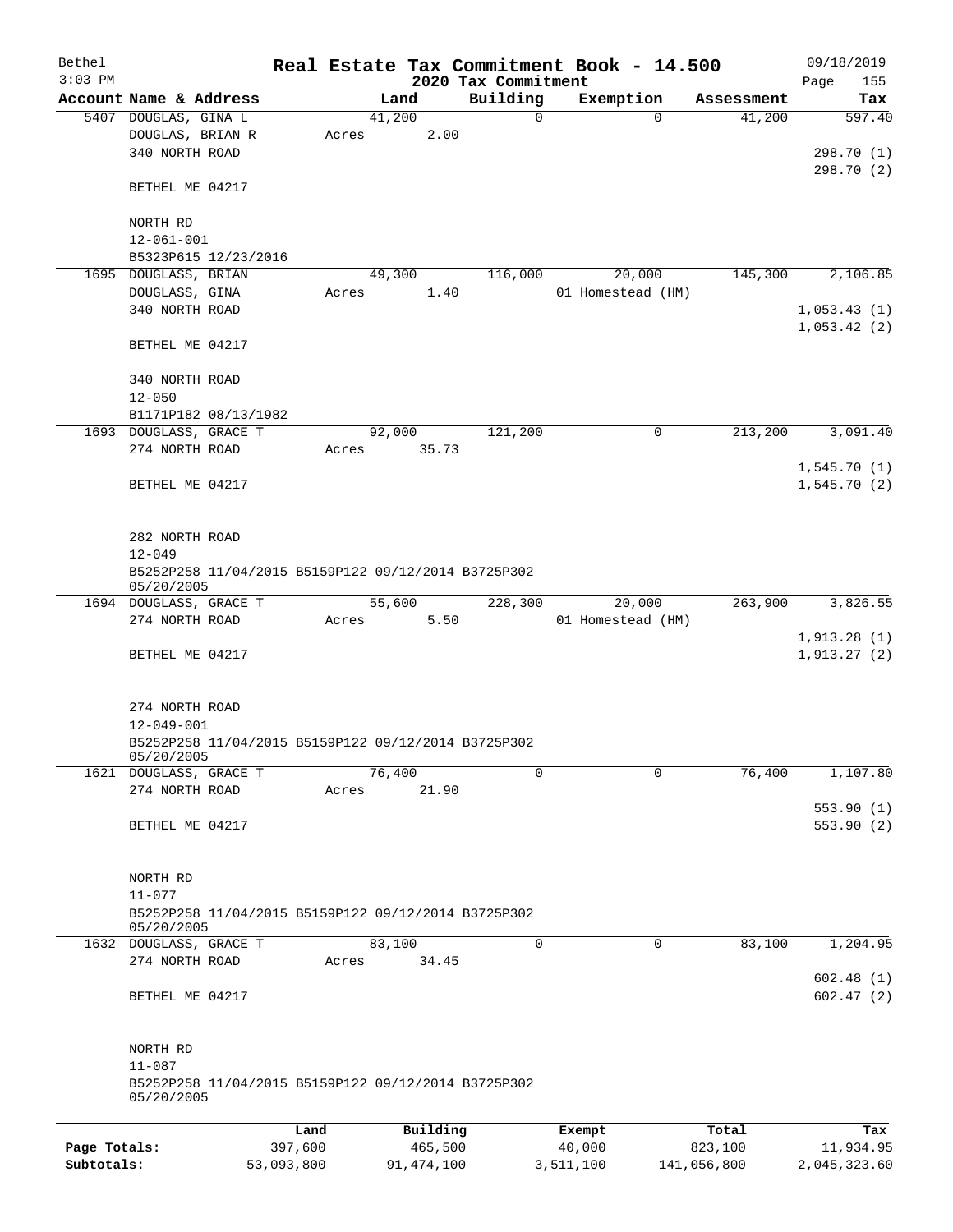| Bethel       |                                                                   |         |                |                                 | Real Estate Tax Commitment Book - 14.500 |                   | 09/18/2019         |
|--------------|-------------------------------------------------------------------|---------|----------------|---------------------------------|------------------------------------------|-------------------|--------------------|
| $3:03$ PM    | Account Name & Address                                            |         | Land           | 2020 Tax Commitment<br>Building | Exemption                                |                   | 156<br>Page<br>Tax |
|              | 1635 DOUGLASS, GRACE T                                            |         | 500            | $\mathbf 0$                     | $\Omega$                                 | Assessment<br>500 | 7.25               |
|              | 274 NORTH ROAD                                                    | Acres   | 8.80           |                                 |                                          |                   |                    |
|              |                                                                   |         |                |                                 |                                          |                   | 3.63(1)            |
|              | BETHEL ME 04217                                                   |         |                |                                 |                                          |                   | 3.62(2)            |
|              |                                                                   |         |                |                                 |                                          |                   |                    |
|              |                                                                   |         |                |                                 |                                          |                   |                    |
|              | 1/2 ISLAND IN ANDRO RIV                                           |         |                |                                 |                                          |                   |                    |
|              | $11 - 090$<br>B5252P258 11/04/2015 B5159P122 09/12/2014 B3725P302 |         |                |                                 |                                          |                   |                    |
|              | 05/20/2005                                                        |         |                |                                 |                                          |                   |                    |
|              | 1637 DOUGLASS, GRACE T                                            |         | 500            | $\mathbf 0$                     | $\mathbf 0$                              | 500               | 7.25               |
|              | 274 NORTH ROAD                                                    | Acres   | 8.00           |                                 |                                          |                   |                    |
|              | BETHEL ME 04217                                                   |         |                |                                 |                                          |                   | 3.63(1)<br>3.62(2) |
|              |                                                                   |         |                |                                 |                                          |                   |                    |
|              |                                                                   |         |                |                                 |                                          |                   |                    |
|              | ISLAND IN ANDRO                                                   |         |                |                                 |                                          |                   |                    |
|              | $11 - 092$                                                        |         |                |                                 |                                          |                   |                    |
|              | B5252P258 11/04/2015 B5159P122 09/12/2014 B3725P302               |         |                |                                 |                                          |                   |                    |
|              | 05/20/2005<br>1638 DOUGLASS, GRACE T                              |         | 200            | $\Omega$                        | $\Omega$                                 | 200               | 2.90               |
|              | 274 NORTH ROAD                                                    | Acres   | 14.00          |                                 |                                          |                   |                    |
|              |                                                                   |         |                |                                 |                                          |                   | 1.45(1)            |
|              | BETHEL ME 04217                                                   |         |                |                                 |                                          |                   | 1.45(2)            |
|              |                                                                   |         |                |                                 |                                          |                   |                    |
|              |                                                                   |         |                |                                 |                                          |                   |                    |
|              | ISLAND IN ANDRO<br>$11 - 093$                                     |         |                |                                 |                                          |                   |                    |
|              | B5252P258 11/04/2015 B5159P122 09/12/2014 B3725P302               |         |                |                                 |                                          |                   |                    |
|              | 05/20/2005                                                        |         |                |                                 |                                          |                   |                    |
|              | 162 DOUGLASS, GRACE T                                             |         | 86,900         | $\Omega$                        | 0                                        | 86,900            | 1,260.05           |
|              | 274 NORTH ROAD                                                    | Acres   | 68.00          |                                 |                                          |                   | 630.03(1)          |
|              | BETHEL ME 04217                                                   |         |                |                                 |                                          |                   | 630.02(2)          |
|              |                                                                   |         |                |                                 |                                          |                   |                    |
|              |                                                                   |         |                |                                 |                                          |                   |                    |
|              | EAST BETHEL RD.                                                   |         |                |                                 |                                          |                   |                    |
|              | $04 - 019$<br>B5252P258 11/04/2015 B5159P123 09/12/2014 B3725P302 |         |                |                                 |                                          |                   |                    |
|              | 05/20/2005                                                        |         |                |                                 |                                          |                   |                    |
|              | 1481 DOUGLASS, ROGER L                                            |         | 38,800         | 0                               | $\mathbf 0$                              | 38,800            | 562.60             |
|              | LINDA A, LINDA A., III                                            | Acres   | 1.12           |                                 |                                          |                   |                    |
|              | 5 VINCENT AVE                                                     |         |                |                                 |                                          |                   | 281.30(1)          |
|              | BIDDEFORD ME 04005                                                |         |                |                                 |                                          |                   | 281.30(2)          |
|              |                                                                   |         |                |                                 |                                          |                   |                    |
|              | 19 GOSS POND RD.                                                  |         |                |                                 |                                          |                   |                    |
|              | $09 - 007 - 001 - 006$                                            |         |                |                                 |                                          |                   |                    |
|              | B4131P192 05/11/2007 B3701P296 04/11/2005                         |         |                |                                 |                                          |                   |                    |
| 2570         | DOW, GEORGE<br>DOW, JULIE                                         | Acres   | 24,000<br>1.00 | 0                               | 0                                        | 24,000            | 348.00             |
|              | 1 BARTLETT RD.                                                    |         |                |                                 |                                          |                   | 174.00(1)          |
|              |                                                                   |         |                |                                 |                                          |                   | 174.00(2)          |
|              | KITTERY POINT ME 03905                                            |         |                |                                 |                                          |                   |                    |
|              |                                                                   |         |                |                                 |                                          |                   |                    |
|              | INTERVALE RD.<br>$15 - 016 - 021$                                 |         |                |                                 |                                          |                   |                    |
|              | B3376P147 09/08/2003 B2231P234                                    |         |                |                                 |                                          |                   |                    |
|              |                                                                   |         |                |                                 |                                          |                   |                    |
|              |                                                                   | Land    | Building       |                                 | Exempt                                   | Total             | Tax                |
| Page Totals: |                                                                   | 150,900 |                | 0                               | 0                                        | 150,900           | 2,188.05           |

**Subtotals:** 53,244,700 91,474,100 3,511,100 141,207,700 2,047,511.65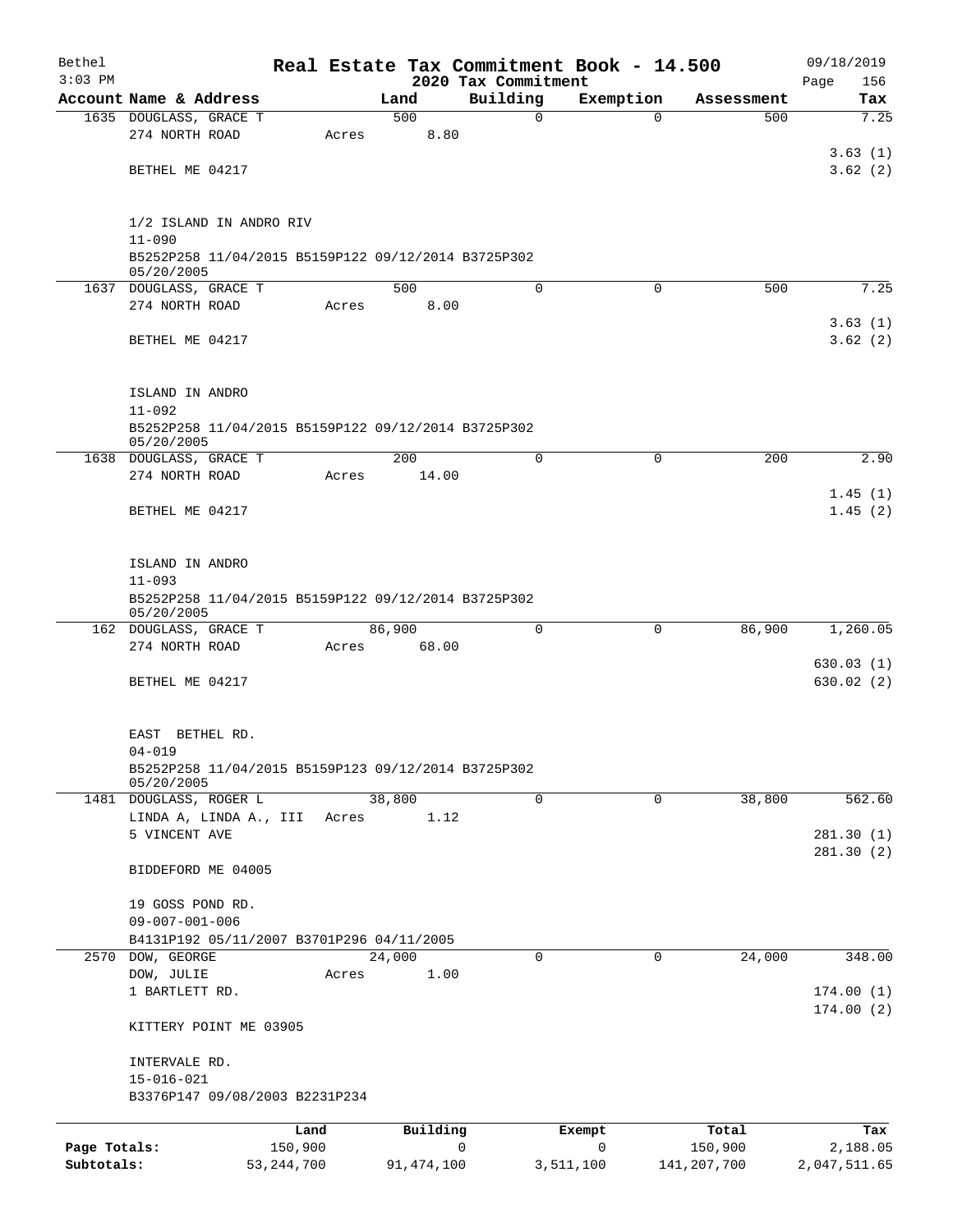| Bethel       |                                                                   |         |           |      |                     | Real Estate Tax Commitment Book - 14.500 |           |            | 09/18/2019              |     |
|--------------|-------------------------------------------------------------------|---------|-----------|------|---------------------|------------------------------------------|-----------|------------|-------------------------|-----|
| $3:03$ PM    |                                                                   |         |           |      | 2020 Tax Commitment |                                          |           |            | Page                    | 157 |
|              | Account Name & Address                                            |         | Land      |      | Building            | Exemption<br>$\Omega$                    |           | Assessment |                         | Tax |
|              | 1499 DOYLE, DAVID<br>DOYLE, DEBORAH                               |         | 51,600    | 2.45 | 138,500             |                                          |           | 190,100    | 2,756.45                |     |
|              | PO Box 64                                                         | Acres   |           |      |                     |                                          |           |            | 1,378.23(1)             |     |
|              |                                                                   |         |           |      |                     |                                          |           |            |                         |     |
|              |                                                                   |         |           |      |                     |                                          |           |            | 1,378.22(2)             |     |
|              | BETHEL ME 04217                                                   |         |           |      |                     |                                          |           |            |                         |     |
|              |                                                                   |         |           |      |                     |                                          |           |            |                         |     |
|              | 602 WEST BETHEL RD.                                               |         |           |      |                     |                                          |           |            |                         |     |
|              | $11 - 008$                                                        |         |           |      |                     |                                          |           |            |                         |     |
|              | B4533P155 12/03/2009 B2847P125 12/30/1995                         |         | 20,600    |      |                     | 0                                        |           | 102,600    | 1,487.70                |     |
|              | 1263 DOYLE, DEBORAH M<br>602 WEST BETHEL RD                       |         |           |      | 82,000              |                                          |           |            |                         |     |
|              |                                                                   | Acres   |           | 0.25 |                     |                                          |           |            |                         |     |
|              |                                                                   |         |           |      |                     |                                          |           |            | 743.85 (1)<br>743.85(2) |     |
|              | BETHEL ME 04217                                                   |         |           |      |                     |                                          |           |            |                         |     |
|              |                                                                   |         |           |      |                     |                                          |           |            |                         |     |
|              |                                                                   |         |           |      |                     |                                          |           |            |                         |     |
|              | 120 WEST BETHEL RD.                                               |         |           |      |                     |                                          |           |            |                         |     |
|              | $07 - 065 - 001$                                                  |         |           |      |                     |                                          |           |            |                         |     |
|              | B5325P650 01/09/2017 B5325P645 01/09/2017 B3015P151<br>10/23/2001 |         |           |      |                     |                                          |           |            |                         |     |
|              | 1438 DOYLE, JAMES Q                                               |         | 42,400    |      | 151,800             | 0                                        |           | 194,200    | 2,815.90                |     |
|              | DOYLE, JENNIFER S                                                 | Acres   | 11.30     |      |                     |                                          |           |            |                         |     |
|              | PO BOX 840                                                        |         |           |      |                     |                                          |           |            | 1,407.95(1)             |     |
|              |                                                                   |         |           |      |                     |                                          |           |            | 1,407.95(2)             |     |
|              | WEST TISBURY MA 02575                                             |         |           |      |                     |                                          |           |            |                         |     |
|              |                                                                   |         |           |      |                     |                                          |           |            |                         |     |
|              | 558 EAST BETHEL RD.                                               |         |           |      |                     |                                          |           |            |                         |     |
|              | $09 - 016$                                                        |         |           |      |                     |                                          |           |            |                         |     |
|              | B5355P665 07/13/2017 B4769P326 10/07/2011 B2484P308               |         |           |      |                     |                                          |           |            |                         |     |
|              | 10/10/1997                                                        |         |           |      |                     |                                          |           |            |                         |     |
|              | 2775 DOYON, JOEL                                                  |         | 44,500    |      | 111,000             | 0                                        |           | 155,500    | 2,254.75                |     |
|              | DOYON, KATHLEEN                                                   | Acres   |           | 5.70 |                     |                                          |           |            |                         |     |
|              | PO BOX 742                                                        |         |           |      |                     |                                          |           |            | 1, 127.38(1)            |     |
|              |                                                                   |         |           |      |                     |                                          |           |            | 1, 127.37(2)            |     |
|              | BETHEL ME 04217                                                   |         |           |      |                     |                                          |           |            |                         |     |
|              |                                                                   |         |           |      |                     |                                          |           |            |                         |     |
|              | 59 WINSLOW ROAD                                                   |         |           |      |                     |                                          |           |            |                         |     |
|              | $18 - 030 - 001$                                                  |         |           |      |                     |                                          |           |            |                         |     |
|              | B5404P395 04/25/2018 B4414P331 03/11/2009 B2997P202               |         |           |      |                     |                                          |           |            |                         |     |
|              | 5028 DRAPER, RUSSELL C                                            |         | 55,900    |      | 301,700             | 0                                        |           | 357,600    | 5,185.20                |     |
|              | 6 OVERLOOK ROAD                                                   | Acres   |           | 1.99 |                     |                                          |           |            |                         |     |
|              |                                                                   |         |           |      |                     |                                          |           |            | 2,592.60(1)             |     |
|              | HOPKINTON MA 01748                                                |         |           |      |                     |                                          |           |            | 2,592.60(2)             |     |
|              |                                                                   |         |           |      |                     |                                          |           |            |                         |     |
|              |                                                                   |         |           |      |                     |                                          |           |            |                         |     |
|              | 111 OAK RIDGE ROAD                                                |         |           |      |                     |                                          |           |            |                         |     |
|              | $18 - 060 - 045$                                                  |         |           |      |                     |                                          |           |            |                         |     |
|              | B4959P55 03/01/2013 B3568P322 08/06/2004                          |         |           |      |                     |                                          |           |            |                         |     |
|              | 3167 DRESSER, HARRY H JR                                          |         | 52,100    |      | 228,500             | 20,000                                   |           | 260,600    | 3,778.70                |     |
|              | DRESSER, ELAINE S                                                 | Acres   |           | 0.35 |                     | 01 Homestead (HM)                        |           |            |                         |     |
|              | PO BOX 526                                                        |         |           |      |                     |                                          |           |            | 1,889.35(1)             |     |
|              |                                                                   |         |           |      |                     |                                          |           |            | 1,889.35(2)             |     |
|              | BETHEL ME 04217                                                   |         |           |      |                     |                                          |           |            |                         |     |
|              |                                                                   |         |           |      |                     |                                          |           |            |                         |     |
|              | 10 CHURCH ST.                                                     |         |           |      |                     |                                          |           |            |                         |     |
|              | $25 - 013 - 00A$                                                  |         |           |      |                     |                                          |           |            |                         |     |
|              | B3532P204 06/16/2004                                              |         |           |      |                     |                                          |           |            |                         |     |
|              |                                                                   |         |           |      |                     |                                          |           |            |                         |     |
|              |                                                                   |         |           |      |                     |                                          |           |            |                         |     |
|              |                                                                   | Land    | Building  |      |                     | Exempt                                   |           | Total      |                         | Tax |
| Page Totals: |                                                                   | 267,100 | 1,013,500 |      |                     | 20,000                                   | 1,260,600 |            | 18,278.70               |     |

**Subtotals:** 53,511,800 92,487,600 3,531,100 142,468,300 2,065,790.35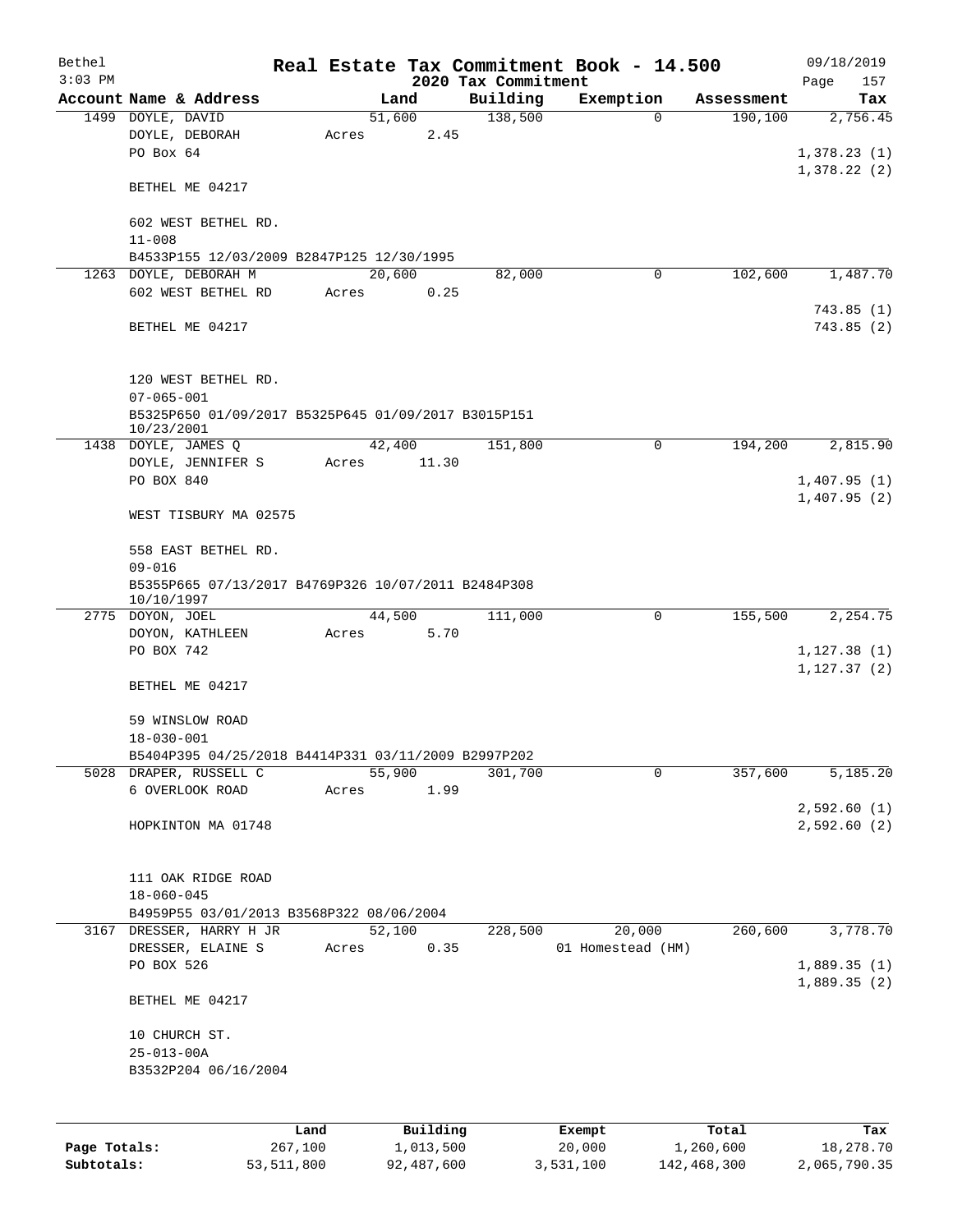| Bethel    |                                                                                        |        |      |                     | Real Estate Tax Commitment Book - 14.500 |            | 09/18/2019   |
|-----------|----------------------------------------------------------------------------------------|--------|------|---------------------|------------------------------------------|------------|--------------|
| $3:03$ PM |                                                                                        |        |      | 2020 Tax Commitment |                                          |            | Page<br>158  |
|           | Account Name & Address                                                                 |        | Land | Building            | Exemption                                | Assessment | Tax          |
|           | 3781 DREW, IAN J                                                                       | 38,400 |      | 163,300             | $\Omega$                                 | 201,700    | 2,924.65     |
|           | DREW, KRISTEN L                                                                        | Acres  | 1.00 |                     |                                          |            |              |
|           | 922 INTERVALE RD.                                                                      |        |      |                     |                                          |            | 1,462.33(1)  |
|           | BETHEL ME 04217                                                                        |        |      |                     |                                          |            | 1,462.32(2)  |
|           | 922 INTERVALE RD.                                                                      |        |      |                     |                                          |            |              |
|           | $22 - 026 - A$                                                                         |        |      |                     |                                          |            |              |
|           | B3195P116 11/08/2002                                                                   |        |      |                     |                                          |            |              |
|           | 4535 DRISCOLL, CAROLINE M                                                              | 39,300 |      | $\mathbf 0$         | 0                                        | 39,300     | 569.85       |
|           | 29 NORTHSTONE RD APT 3                                                                 | Acres  | 1.26 |                     |                                          |            |              |
|           |                                                                                        |        |      |                     |                                          |            | 284.93 (1)   |
|           | SWAMPSCOTT MA 01907                                                                    |        |      |                     |                                          |            | 284.92 (2)   |
|           | 1651                                                                                   |        |      |                     |                                          |            |              |
|           |                                                                                        |        |      |                     |                                          |            |              |
|           |                                                                                        |        |      |                     |                                          |            |              |
|           | SUNSET HILL SUB                                                                        |        |      |                     |                                          |            |              |
|           | $08 - 060 - 004$                                                                       |        |      |                     |                                          |            |              |
|           | B4737P24 07/15/2011 B3452P241 12/11/2003<br>3322 DRISCOLL, MARK H TTE                  | 52,300 |      | 92,300              | 0                                        | 144,600    | 2,096.70     |
|           | DRISCOLL, KIMBERLY C.                                                                  | Acres  | 0.36 |                     |                                          |            |              |
|           | TTE                                                                                    |        |      |                     |                                          |            |              |
|           | 28 ANDERSON ST                                                                         |        |      |                     |                                          |            | 1,048.35(1)  |
|           |                                                                                        |        |      |                     |                                          |            | 1,048.35(2)  |
|           | MARBLEHEAD MA 01945<br>2327                                                            |        |      |                     |                                          |            |              |
|           | 12 SPRING ST                                                                           |        |      |                     |                                          |            |              |
|           | $25 - 154$                                                                             |        |      |                     |                                          |            |              |
|           | B5449P446 01/17/2019 B5137P341 07/14/2014 B4342P292<br>08/26/2008 B3554P173 07/15/2004 |        |      |                     |                                          |            |              |
|           | 4515 DUBIN, BLAKE                                                                      | 61,400 |      | 313,400             | 0                                        | 374,800    | 5,434.60     |
|           | 336 MILLER AVENUE                                                                      | Acres  | 0.72 |                     |                                          |            |              |
|           |                                                                                        |        |      |                     |                                          |            | 2,717.30(1)  |
|           | PORTSMOUTH NH 03807                                                                    |        |      |                     |                                          |            | 2,717.30(2)  |
|           | 37 RIVER VALLEY ACRES                                                                  |        |      |                     |                                          |            |              |
|           | $17 - 041 - 003$                                                                       |        |      |                     |                                          |            |              |
|           | B5076P48 12/20/2013 B5076P47 12/20/2013 B5068P104<br>12/02/2013 B3729P95 05/20/2005    |        |      |                     |                                          |            |              |
|           | 85 DUBOIS, SUZANNE L                                                                   | 38,700 |      | 137,200             | 0                                        | 175,900    | 2,550.55     |
|           | 16 LEDGEFIELD CIRCLE                                                                   | Acres  | 1.10 |                     |                                          |            |              |
|           |                                                                                        |        |      |                     |                                          |            | 1, 275.28(1) |
|           | SOUTH PORTLAND ME 04106                                                                |        |      |                     |                                          |            | 1, 275.27(2) |
|           | 385 SONGO POND RD.                                                                     |        |      |                     |                                          |            |              |
|           | $02 - 009$                                                                             |        |      |                     |                                          |            |              |
|           | B5376P404 11/03/2017 B5267P499 02/09/2016 B1118P181<br>05/15/1981                      |        |      |                     |                                          |            |              |

|              | Land       | Building   | Exempt    | Total       | Tax          |
|--------------|------------|------------|-----------|-------------|--------------|
| Page Totals: | 230,100    | 706,200    |           | 936,300     | 13,576.35    |
| Subtotals:   | 53,741,900 | 93,193,800 | 3,531,100 | 143,404,600 | 2,079,366.70 |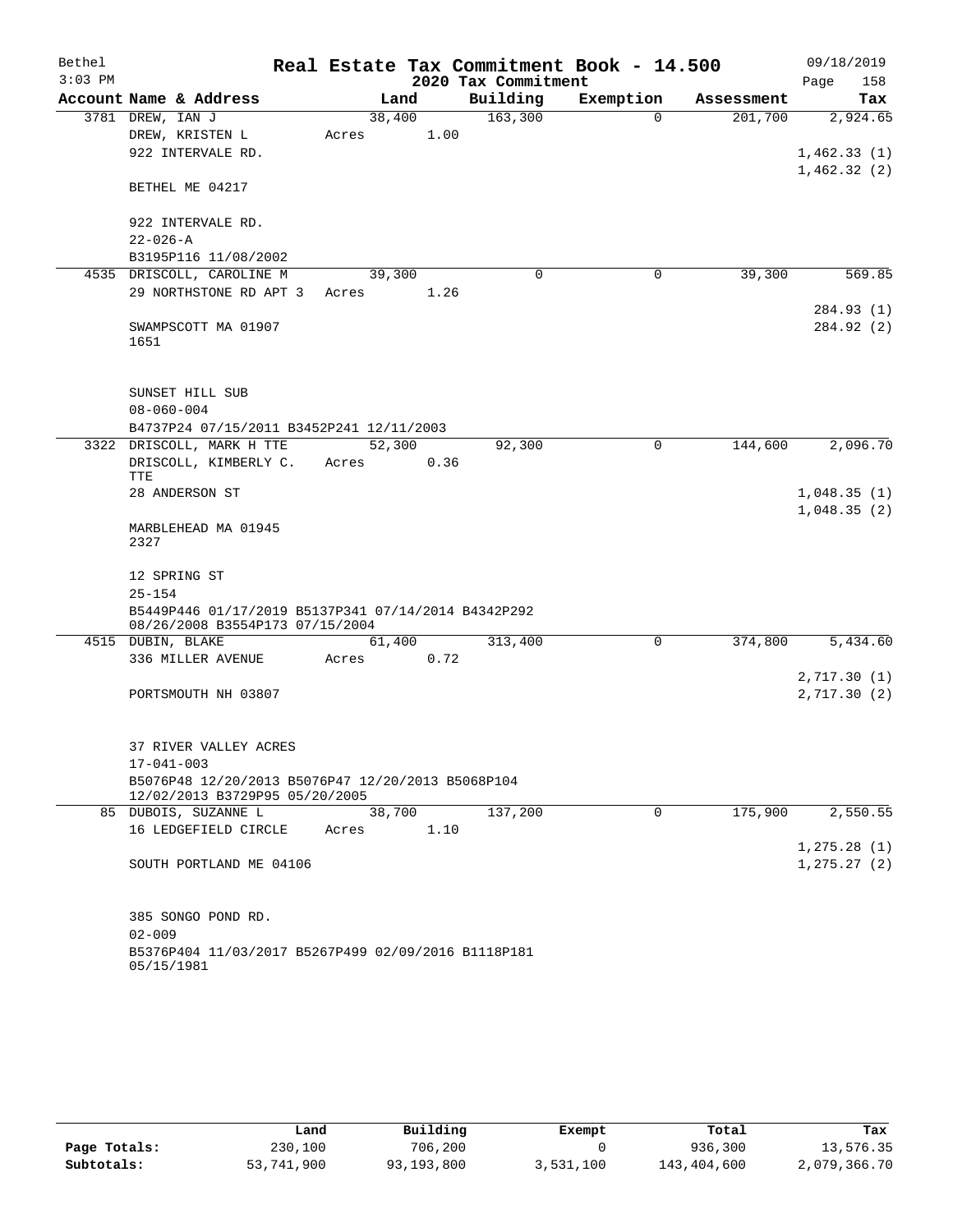| Bethel       |                                                                                                                |       |                |                     | Real Estate Tax Commitment Book - 14.500 |                       | 09/18/2019                  |
|--------------|----------------------------------------------------------------------------------------------------------------|-------|----------------|---------------------|------------------------------------------|-----------------------|-----------------------------|
| $3:03$ PM    |                                                                                                                |       |                | 2020 Tax Commitment |                                          |                       | Page<br>159                 |
|              | Account Name & Address                                                                                         |       | Land<br>39,200 | Building<br>154,000 | Exemption<br>$\Omega$                    | Assessment<br>193,200 | Tax<br>2,801.40             |
|              | 3634 DUCLOS, MICHAEL J<br>DUCLOS, RACHEL M<br>PO BOX 773                                                       | Acres | 1.30           |                     |                                          |                       | 1,400.70(1)                 |
|              | BETHEL ME 04217                                                                                                |       |                |                     |                                          |                       | 1,400.70(2)                 |
|              | 5 GREELY LN                                                                                                    |       |                |                     |                                          |                       |                             |
|              | $27 - 036 - 005 - 010$                                                                                         |       |                |                     |                                          |                       |                             |
|              | B5258P132 12/11/2015 B4379P177 11/24/2008 B3944P1<br>05/11/2006 B3482P262 03/25/2004                           |       |                |                     |                                          |                       |                             |
|              | 3016 DUDICS, JERI LYNN, TTE                                                                                    |       | 60,700         | $\Omega$            | $\mathbf 0$                              | 60,700                | 880.15                      |
|              | 70 DUDICS MOUNTAIN RD                                                                                          | Acres | 1.70           |                     |                                          |                       | 440.08(1)                   |
|              | PORTER ME 04068                                                                                                |       |                |                     |                                          |                       | 440.07 (2)                  |
|              | TAYLOR WOODS/LOT 17<br>$22 - 026 - 017$                                                                        |       |                |                     |                                          |                       |                             |
|              | B4869P135 07/23/2012 B3176P248 10/04/2002                                                                      |       |                |                     |                                          |                       |                             |
|              | 4631 DUDICS, JERI LYNN, TTE                                                                                    |       | 36,000         | $\mathbf 0$         | $\mathbf 0$                              | 36,000                | 522.00                      |
|              | THE HADLEY FAMILY TRUST Acres                                                                                  |       | 2.02           |                     |                                          |                       |                             |
|              | 70 DUDICS MOUNTAIN RD                                                                                          |       |                |                     |                                          |                       | 261.00(1)                   |
|              | PORTER ME 04068                                                                                                |       |                |                     |                                          |                       | 261.00(2)                   |
|              | SWAN HILL AT INTERVALE<br>$23 - 013 - 001 - 001$                                                               |       |                |                     |                                          |                       |                             |
|              | B4869P133 07/23/2012 B3660P233 01/14/2005                                                                      |       |                |                     |                                          |                       |                             |
|              | 2798 DUFAULT, PAUL                                                                                             |       | 42,000         | 117,600             | 26,000                                   | 133,600               | 1,937.20                    |
|              | DUFAULT, ELEANOR<br>PO BOX 839                                                                                 | Acres | 10.00          |                     | 01 Homestead (HM)<br>12 WW2 Vet Res      |                       | 968.60(1)                   |
|              | BETHEL ME 04217                                                                                                |       |                |                     |                                          |                       | 968.60(2)                   |
|              | 45 HOWLING HOLE ROAD<br>$18 - 049 - 001$                                                                       |       |                |                     |                                          |                       |                             |
| 3217         | B1435P157 09/02/1986<br>DUFFY, MATTHEW T. III,                                                                 |       | 49,200         | 121,500             | 0                                        | 170,700               | 2,475.15                    |
|              | ESQ.                                                                                                           |       |                |                     |                                          |                       |                             |
|              | 2 CLARENDON STREET,<br>#405                                                                                    | Acres | 0.28           |                     |                                          |                       |                             |
|              | BOSTON MA 02116                                                                                                |       |                |                     |                                          |                       | 1,237.58(1)<br>1, 237.57(2) |
|              | 8 HIGH ST.<br>$25 - 058$                                                                                       |       |                |                     |                                          |                       |                             |
|              | B3859P121 12/19/2005                                                                                           |       |                |                     |                                          |                       |                             |
|              | 5104 DUGGAN, BRENDA M                                                                                          |       | 36,100         | 142,300             | 0                                        | 178,400               | 2,586.80                    |
|              | 41 KEENE STREET                                                                                                | Acres | 3.87           |                     |                                          |                       | 1, 293.40(1)                |
|              | DUXBURY MA 02332                                                                                               |       |                |                     |                                          |                       | 1, 293.40(2)                |
|              | 13 HEMLOCK RIDGE DRIVE<br>$12 - 045 - 013$<br>B5234P525 07/29/2015 B4912P83 10/26/2012 B3835P114<br>11/07/2005 |       |                |                     |                                          |                       |                             |
|              | Land                                                                                                           |       | Building       |                     | Exempt                                   | Total                 | Tax                         |
| Page Totals: | 263,200                                                                                                        |       | 535,400        |                     | 26,000                                   | 772,600               | 11,202.70                   |
| Subtotals:   | 54,005,100                                                                                                     |       | 93,729,200     |                     | 3,557,100                                | 144, 177, 200         | 2,090,569.40                |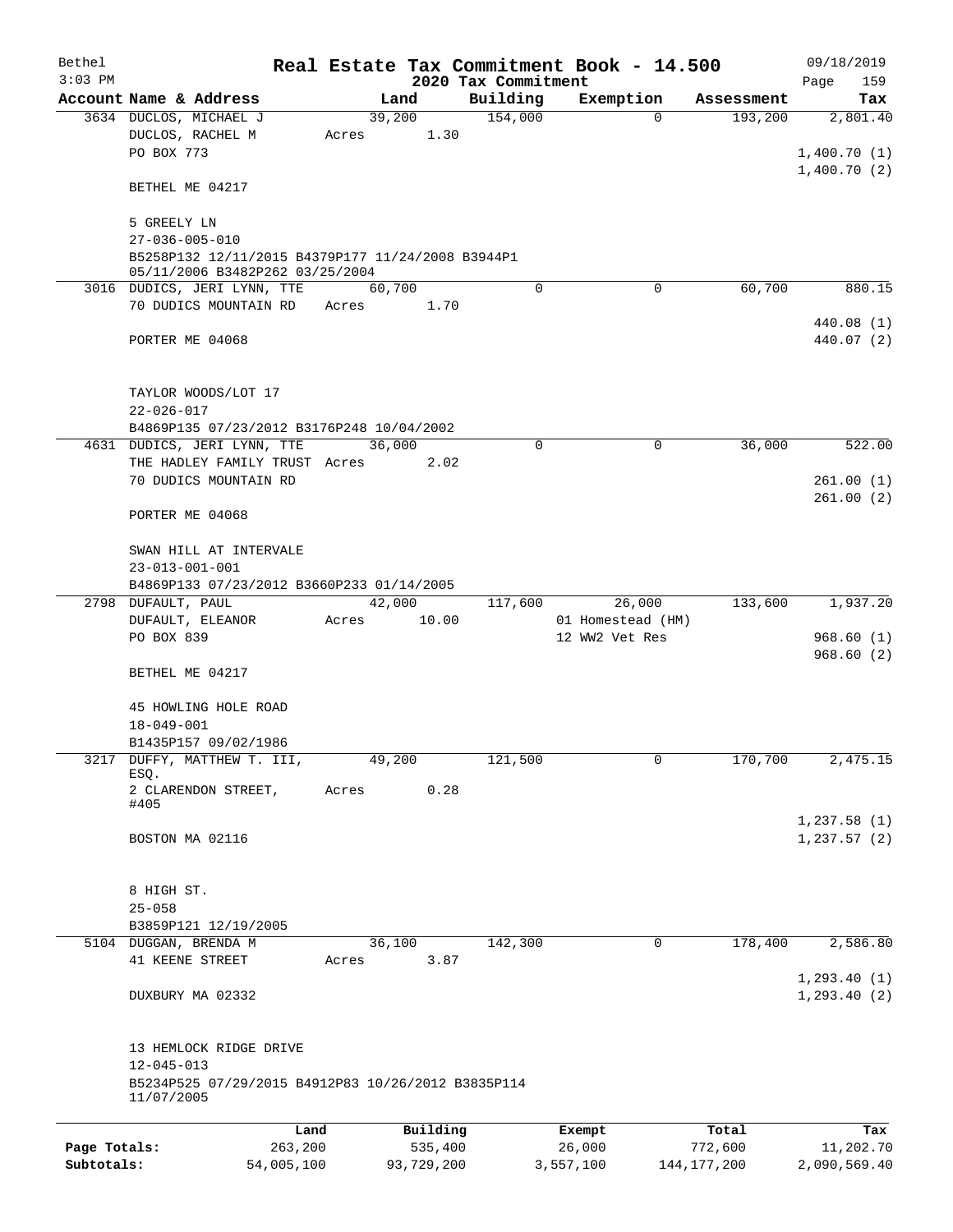| Bethel    |                                               |        |                     |              | Real Estate Tax Commitment Book - 14.500 |            | 09/18/2019             |  |
|-----------|-----------------------------------------------|--------|---------------------|--------------|------------------------------------------|------------|------------------------|--|
| $3:03$ PM |                                               |        | 2020 Tax Commitment |              |                                          |            |                        |  |
|           | Account Name & Address                        | Land   |                     | Building     | Exemption                                | Assessment | Tax                    |  |
|           | 5305 DUMONT ENTERPRISES,<br>INC.              | 13,800 |                     | $\mathsf{O}$ | $\Omega$                                 | 13,800     | 200.10                 |  |
|           | 2795 N. BEACH RD                              | Acres  | 2.47                |              |                                          |            |                        |  |
|           | ENGLEWOOD FL 34223                            |        |                     |              |                                          |            | 100.05(1)<br>100.05(2) |  |
|           | MOUNTAIN VALLEY RD EXT                        |        |                     |              |                                          |            |                        |  |
|           | $09 - 006 - 001 - 015$                        |        |                     |              |                                          |            |                        |  |
|           | B13P4643 05/21/2010                           |        |                     |              |                                          |            |                        |  |
|           | 5306 DUMONT ENTERPRISES,<br>INC.              | 13,500 |                     | $\Omega$     | 0                                        | 13,500     | 195.75                 |  |
|           | 2795 N. BEACH RD                              | Acres  | 1.93                |              |                                          |            |                        |  |
|           | ENGLEWOOD FL 34223                            |        |                     |              |                                          |            | 97.88(1)<br>97.87 (2)  |  |
|           | MOUNTAIN VALLEY RD EXT                        |        |                     |              |                                          |            |                        |  |
|           | $09 - 006 - 001 - 016$                        |        |                     |              |                                          |            |                        |  |
|           | B13P4643 05/21/2010                           |        |                     |              |                                          |            |                        |  |
|           | 5307 DUMONT ENTERPRISES,<br>INC.              | 13,900 |                     | $\Omega$     | $\mathbf 0$                              | 13,900     | 201.55                 |  |
|           | 2795 N. BEACH RD                              | Acres  | 2.73                |              |                                          |            |                        |  |
|           | ENGLEWOOD FL 34223                            |        |                     |              |                                          |            | 100.78(1)<br>100.77(2) |  |
|           | MOUNTAIN VALLEY RD EXT                        |        |                     |              |                                          |            |                        |  |
|           | $09 - 006 - 001 - 017$                        |        |                     |              |                                          |            |                        |  |
|           | B13P4643 05/21/2010                           |        |                     |              |                                          |            |                        |  |
|           | 5308 DUMONT ENTERPRISES,<br>INC.              | 12,500 |                     | $\mathbf 0$  | $\mathbf 0$                              | 12,500     | 181.25                 |  |
|           | 2795 N. BEACH RD.                             | Acres  | 0.99                |              |                                          |            |                        |  |
|           | ENGLEWOOD FL 34223                            |        |                     |              |                                          |            | 90.63(1)<br>90.62(2)   |  |
|           | MOUINTAIN VALLEY RD EXT                       |        |                     |              |                                          |            |                        |  |
|           | $09 - 006 - 001 - 019$                        |        |                     |              |                                          |            |                        |  |
|           | B13P4643 05/21/2010                           |        |                     |              |                                          |            |                        |  |
| 5309      | DUMONT ENTERPRISES,<br>INC.                   | 13,000 |                     | $\mathbf 0$  | $\mathbf 0$                              | 13,000     | 188.50                 |  |
|           | 2795 N. BEACH RD                              | Acres  | 1.38                |              |                                          |            | 94.25(1)               |  |
|           | ENGLEWOOD FL 34223                            |        |                     |              |                                          |            | 94.25(2)               |  |
|           | MOUNTAIN VALLEY RD EXT                        |        |                     |              |                                          |            |                        |  |
|           | $09 - 006 - 001 - 018$<br>B13P4643 05/21/2010 |        |                     |              |                                          |            |                        |  |
|           |                                               |        |                     |              |                                          |            |                        |  |

|              | Land       | Building   | Exempt    | Total       | Tax          |
|--------------|------------|------------|-----------|-------------|--------------|
| Page Totals: | 66,700     |            |           | 66,700      | 967.15       |
| Subtotals:   | 54,071,800 | 93,729,200 | 3,557,100 | 144,243,900 | 2,091,536.55 |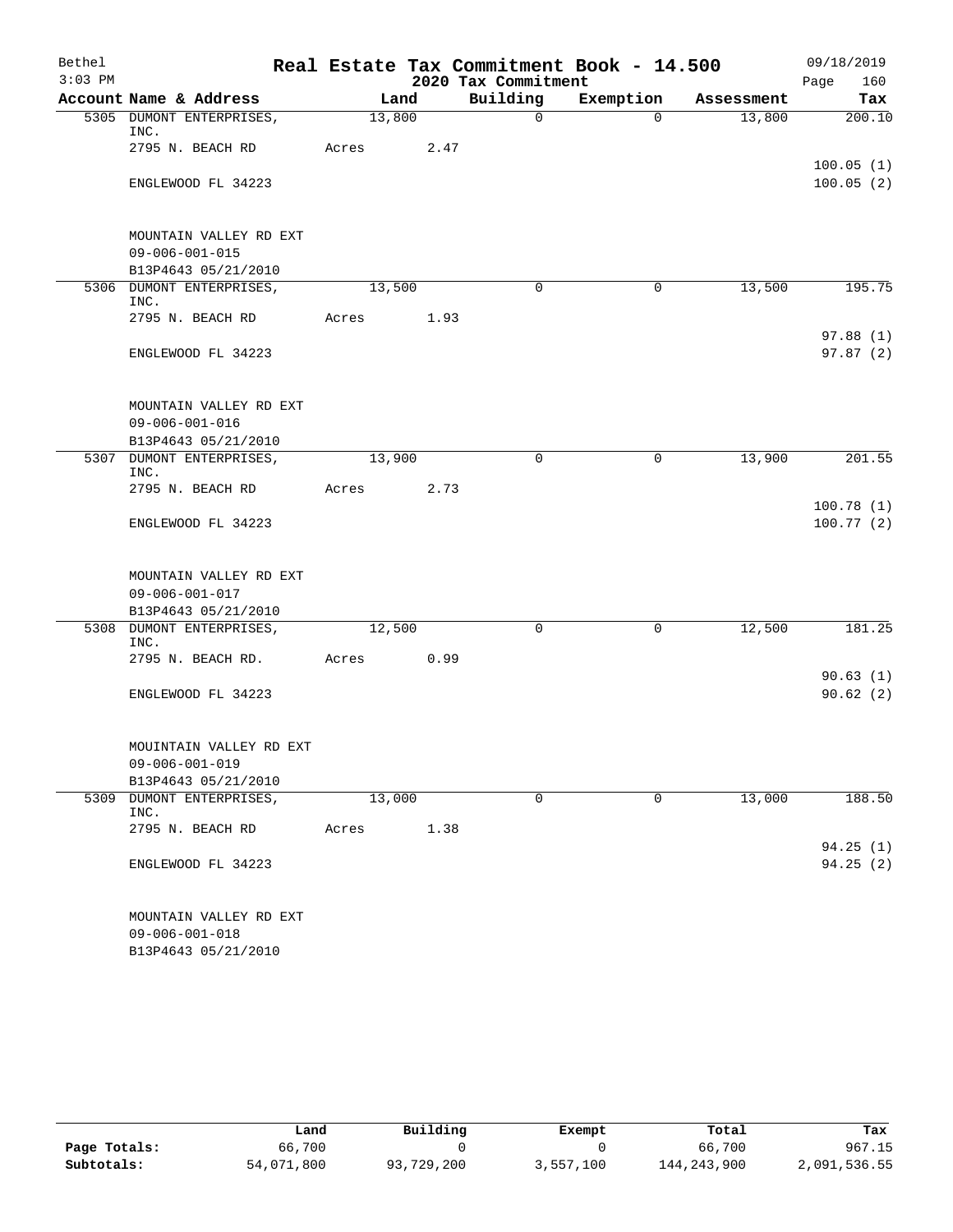| Bethel    |                                               |        |      |                     | Real Estate Tax Commitment Book - 14.500 |            | 09/18/2019             |
|-----------|-----------------------------------------------|--------|------|---------------------|------------------------------------------|------------|------------------------|
| $3:03$ PM |                                               |        |      | 2020 Tax Commitment |                                          |            | Page<br>161            |
|           | Account Name & Address                        | Land   |      | Building            | Exemption                                | Assessment | Tax                    |
|           | 5310 DUMONT ENTERPRISES,<br>INC.              | 12,800 |      | $\mathsf{O}$        | $\Omega$                                 | 12,800     | 185.60                 |
|           | 2795 N. BEACH RD                              | Acres  | 1.13 |                     |                                          |            | 92.80(1)               |
|           | ENGLEWOOD FL 34223                            |        |      |                     |                                          |            | 92.80(2)               |
|           | MOUNTAIN VALLEY RD EXT                        |        |      |                     |                                          |            |                        |
|           | $09 - 006 - 001 - 020$<br>B13P4643 05/21/2010 |        |      |                     |                                          |            |                        |
|           | 5311 DUMONT ENTERPRISES,<br>INC.              | 13,200 |      | $\Omega$            | 0                                        | 13,200     | 191.40                 |
|           | 2795 N. BEACH RD                              | Acres  | 1.58 |                     |                                          |            |                        |
|           | ENGLEWOOD FL 34223                            |        |      |                     |                                          |            | 95.70(1)<br>95.70(2)   |
|           | MOUNTAIN VALLEY RD EXT                        |        |      |                     |                                          |            |                        |
|           | $09 - 006 - 001 - 021$                        |        |      |                     |                                          |            |                        |
|           | B13P4643 05/21/2010                           |        |      |                     |                                          |            |                        |
|           | 5312 DUMONT ENTERPRISES,<br>INC.              | 13,900 |      | 0                   | $\mathbf 0$                              | 13,900     | 201.55                 |
|           | 2795 N. BEACH RD                              | Acres  | 2.72 |                     |                                          |            |                        |
|           | ENGLEWOOD FL 34223                            |        |      |                     |                                          |            | 100.78(1)<br>100.77(2) |
|           | MOUNTAIN VALLEY RD EXT                        |        |      |                     |                                          |            |                        |
|           | $09 - 006 - 001 - 022$                        |        |      |                     |                                          |            |                        |
|           | B13P4643 05/21/2010                           |        |      |                     |                                          |            |                        |
|           | 5313 DUMONT ENTERPRISES,<br>INC.              | 14,300 |      | $\mathbf 0$         | $\mathbf 0$                              | 14,300     | 207.35                 |
|           | 2795 N. BEACH RD                              | Acres  | 3.64 |                     |                                          |            |                        |
|           | ENGLEWOOD FL 34223                            |        |      |                     |                                          |            | 103.68(1)<br>103.67(2) |
|           | MOUNTAIN VALLEY RD EXT                        |        |      |                     |                                          |            |                        |
|           | $09 - 006 - 001 - 023$                        |        |      |                     |                                          |            |                        |
|           | B13P4643 05/21/2010                           |        |      |                     |                                          |            |                        |
|           | 5314 DUMONT ENTERPRISES,<br>INC.              | 14,300 |      | $\mathbf 0$         | $\mathbf 0$                              | 14,300     | 207.35                 |
|           | 2795 N. BEACH RD                              | Acres  | 3.58 |                     |                                          |            | 103.68(1)              |
|           | ENGLEWOOD FL 34223                            |        |      |                     |                                          |            | 103.67(2)              |
|           | MOUNTAIN VALLEY RD EXT                        |        |      |                     |                                          |            |                        |
|           | $09 - 006 - 001 - 024$<br>B13P4643 05/21/2010 |        |      |                     |                                          |            |                        |
|           |                                               |        |      |                     |                                          |            |                        |

|              | Land         | Building   | Exempt    | Total         | Tax          |
|--------------|--------------|------------|-----------|---------------|--------------|
| Page Totals: | 68,500       |            |           | 68,500        | 993.25       |
| Subtotals:   | 54, 140, 300 | 93,729,200 | 3,557,100 | 144, 312, 400 | 2,092,529.80 |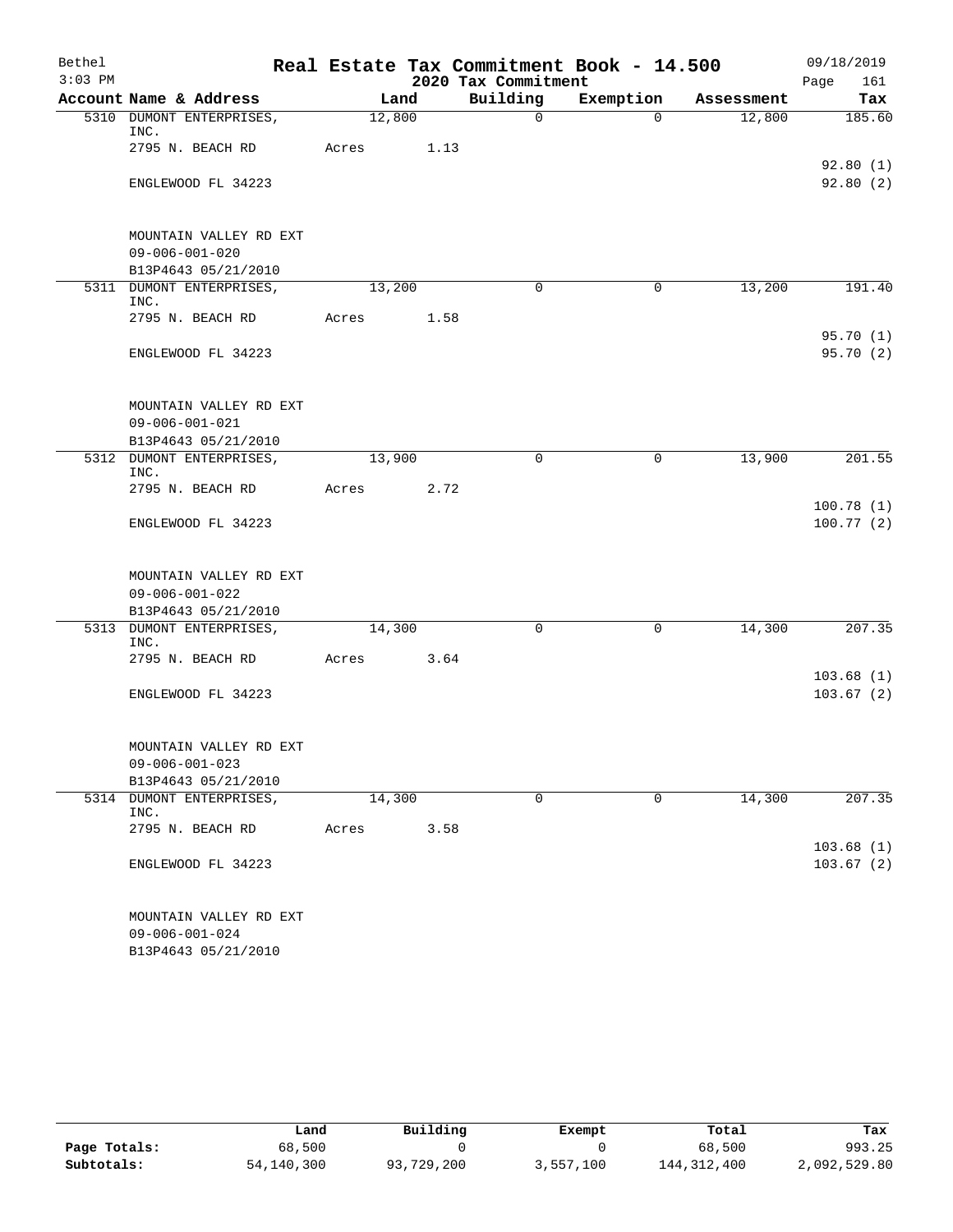| Bethel    |                                               |        |      |                     | Real Estate Tax Commitment Book - 14.500 |            | 09/18/2019             |
|-----------|-----------------------------------------------|--------|------|---------------------|------------------------------------------|------------|------------------------|
| $3:03$ PM |                                               |        |      | 2020 Tax Commitment |                                          |            | Page<br>162            |
|           | Account Name & Address                        |        | Land | Building            | Exemption                                | Assessment | Tax                    |
|           | 5315 DUMONT ENTERPRISES,<br>INC.              | 14,100 |      | $\mathsf{O}$        | $\Omega$                                 | 14,100     | 204.45                 |
|           | 2795 N. BEACH RD.                             | Acres  | 2.99 |                     |                                          |            |                        |
|           | ENGLEWOOD FL 34223                            |        |      |                     |                                          |            | 102.23(1)<br>102.22(2) |
|           | MOUNTAIN VALLEY RD EXT                        |        |      |                     |                                          |            |                        |
|           | $09 - 006 - 001 - 025$<br>B13P4643 05/21/2010 |        |      |                     |                                          |            |                        |
|           | 5316 DUMONT ENTERPRISES,                      | 14,100 |      | $\Omega$            | 0                                        | 14,100     | 204.45                 |
|           | INC.<br>2795 N. BEACH RD                      | Acres  | 3.18 |                     |                                          |            |                        |
|           | ENGLEWOOD FL 34223                            |        |      |                     |                                          |            | 102.23(1)<br>102.22(2) |
|           | MOUNTAIN VALLEY RD EXT                        |        |      |                     |                                          |            |                        |
|           | $09 - 006 - 001 - 026$                        |        |      |                     |                                          |            |                        |
|           | B13P4643 05/21/2010                           |        |      |                     |                                          |            |                        |
|           | 5317 DUMONT ENTERPRISES,<br>INC.              | 13,100 |      | 0                   | $\mathbf 0$                              | 13,100     | 189.95                 |
|           | 2795 N. BEACH RD                              | Acres  | 1.42 |                     |                                          |            | 94.98 (1)              |
|           | ENGLEWOOD FL 34223                            |        |      |                     |                                          |            | 94.97(2)               |
|           | MOUNTAIN VALLEY RD EXT                        |        |      |                     |                                          |            |                        |
|           | $09 - 006 - 001 - 027$                        |        |      |                     |                                          |            |                        |
|           | B13P4643 05/21/2010                           |        |      |                     |                                          |            |                        |
|           | 5318 DUMONT ENTERPRISES,<br>INC.              | 13,800 |      | $\Omega$            | 0                                        | 13,800     | 200.10                 |
|           | 2795 N. BEACH RD                              | Acres  | 2.43 |                     |                                          |            | 100.05(1)              |
|           | ENGLEWOOD FL 34223                            |        |      |                     |                                          |            | 100.05(2)              |
|           | MOUNTAIN VALLEY RD EXT                        |        |      |                     |                                          |            |                        |
|           | $09 - 006 - 001 - 028$                        |        |      |                     |                                          |            |                        |
|           | B13P4643 05/21/2010                           |        |      |                     |                                          |            |                        |
|           | 1456 DUMONT, BARBARA B                        | 39,800 |      | 52,100              | 0                                        | 91,900     | 1,332.55               |
|           | DUMONT, FRANCIS G. &<br>FELICIA K.            | Acres  | 7.78 |                     |                                          |            |                        |
|           | 2975 N. BEACH RD                              |        |      |                     |                                          |            | 666.28(1)<br>666.27(2) |
|           | ENGLEWOOD FL 34223                            |        |      |                     |                                          |            |                        |
|           | 663 EAST BETHEL RD.                           |        |      |                     |                                          |            |                        |
|           | $09 - 033$<br>B5324P618 12/28/2016 B1260P53   |        |      |                     |                                          |            |                        |
|           |                                               |        |      |                     |                                          |            |                        |

|              | Land         | Building   | Exempt    | Total       | Tax          |
|--------------|--------------|------------|-----------|-------------|--------------|
| Page Totals: | 94,900       | 52,100     |           | 147.000     | 2,131.50     |
| Subtotals:   | 54, 235, 200 | 93,781,300 | 3,557,100 | 144,459,400 | 2,094,661.30 |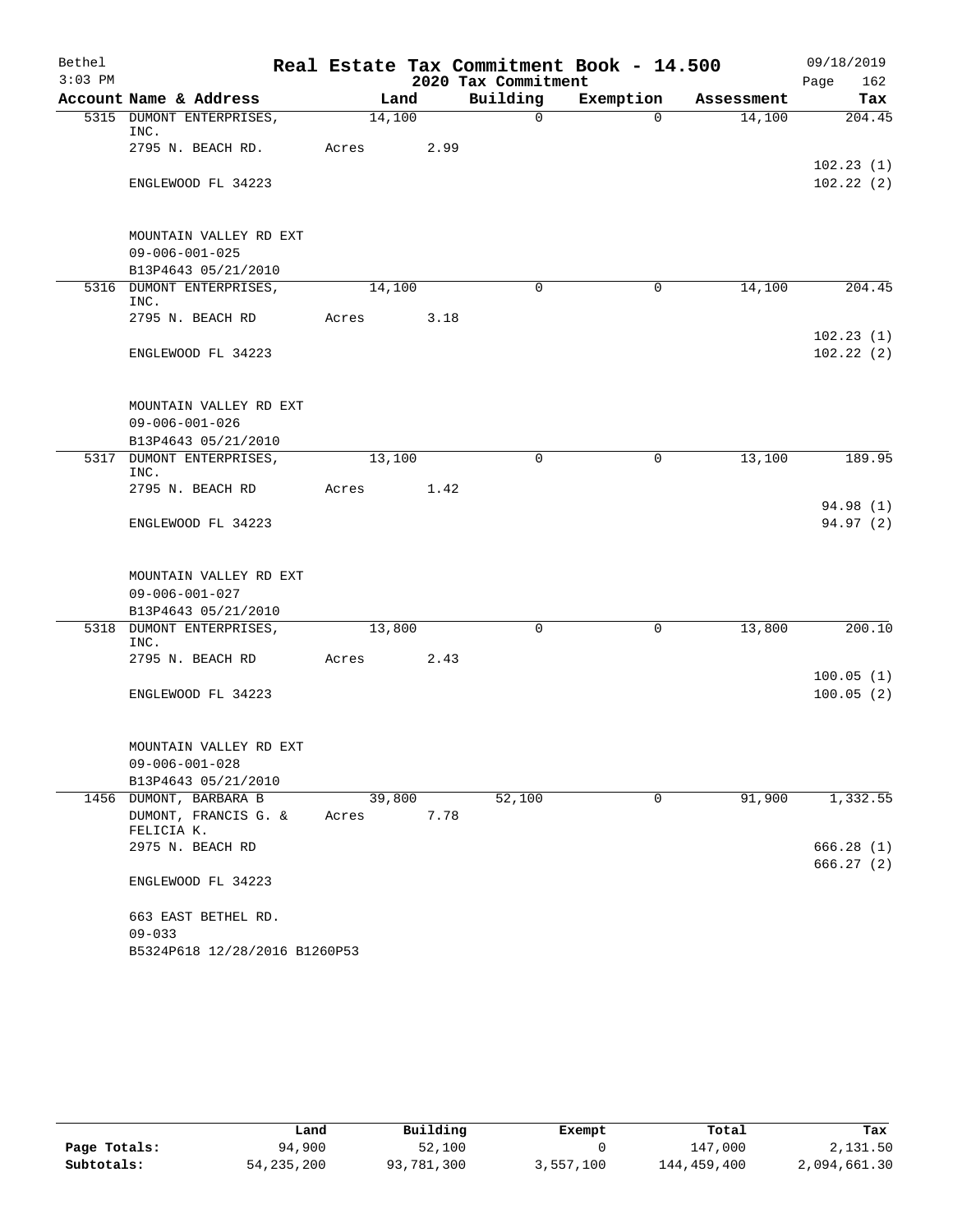| 2020 Tax Commitment<br>Building<br>Account Name & Address<br>Exemption<br>Land<br>Assessment<br>Tax<br>2612 DUMONT, PAUL D<br>49,100<br>$\Omega$<br>20,000<br>29,100<br>PO BOX 245<br>40.50<br>01 Homestead (HM)<br>Acres<br>BETHEL ME 04217<br>EIRE PROPERTIES<br>$15 - 027 - 002$<br>B5127P311 06/19/2014 B4821P22 02/15/2012 B3087P14<br>04/29/2002<br>57,200<br>561,700<br>20,000<br>598,900<br>2613 DUMONT, PAUL D<br>PO BOX 245<br>40.50<br>01 Homestead (HM)<br>Acres<br>BETHEL ME 04217<br>256 GRANDVIEW ROAD<br>$15 - 027 - 003$<br>B5127P311 06/19/2014 B4821P22 02/15/2012 B3087P14<br>04/29/2002<br>$\Omega$<br>$\Omega$<br>2614 DUMONT, PAUL D<br>17,200<br>17,200<br>PO BOX 245<br>25.90<br>Acres<br>BETHEL ME 04217<br>EIRE PROPERTIES<br>$15 - 027 - 004$<br>B4821P22 02/15/2012 B3101P233 04/29/2002<br>87,100<br>117,900<br>3281 DUNCAN, DENISE L<br>30,800<br>0<br>0.11<br>MARBLEHEAD, MA<br>Acres<br>3 BIRCHWOOD DR.<br>SOUTH BOROUGH MA 01772<br>8 TYLER ST.<br>$25 - 115$<br>B3524P27 05/26/2004<br>49,200<br>25,300<br>23,900<br>0<br>275<br>DUNHILL, MATTHEW M<br>3.30<br>DUNHILL, ADELE D<br>Acres<br>16 SWAIN CIRCLE<br>MASHPEE MA 02649<br>152 MCCRILLIS BROOK RD.<br>$04 - 088 - 001$<br>B3037P27<br>DUNIN-WILCZYNSKI,<br>39,700<br>84,600<br>20,000<br>104,300<br>4644<br>RICHARD<br>1.55<br>01 Homestead (HM)<br>77 HOLT HILL ROAD<br>Acres<br>BETHEL ME 04217<br>77 HOLT HILL RD<br>$23 - 011 - 001 - 001$<br>B3792P185 08/26/2005<br>Building<br>Total<br>Land<br>Exempt<br>Page Totals:<br>219,300<br>757,300<br>60,000<br>916,600<br>Subtotals:<br>54, 454, 500<br>94,538,600<br>3,617,100<br>145, 376, 000 | Bethel    |  |  |  |  |  | Real Estate Tax Commitment Book - 14.500 |  |  |  |  | 09/18/2019 |     |
|-----------------------------------------------------------------------------------------------------------------------------------------------------------------------------------------------------------------------------------------------------------------------------------------------------------------------------------------------------------------------------------------------------------------------------------------------------------------------------------------------------------------------------------------------------------------------------------------------------------------------------------------------------------------------------------------------------------------------------------------------------------------------------------------------------------------------------------------------------------------------------------------------------------------------------------------------------------------------------------------------------------------------------------------------------------------------------------------------------------------------------------------------------------------------------------------------------------------------------------------------------------------------------------------------------------------------------------------------------------------------------------------------------------------------------------------------------------------------------------------------------------------------------------------------------------------------------------------------------------------------------------------------|-----------|--|--|--|--|--|------------------------------------------|--|--|--|--|------------|-----|
| 421.95<br>210.98(1)<br>Tax                                                                                                                                                                                                                                                                                                                                                                                                                                                                                                                                                                                                                                                                                                                                                                                                                                                                                                                                                                                                                                                                                                                                                                                                                                                                                                                                                                                                                                                                                                                                                                                                                    | $3:03$ PM |  |  |  |  |  |                                          |  |  |  |  | Page       | 163 |
|                                                                                                                                                                                                                                                                                                                                                                                                                                                                                                                                                                                                                                                                                                                                                                                                                                                                                                                                                                                                                                                                                                                                                                                                                                                                                                                                                                                                                                                                                                                                                                                                                                               |           |  |  |  |  |  |                                          |  |  |  |  |            |     |
|                                                                                                                                                                                                                                                                                                                                                                                                                                                                                                                                                                                                                                                                                                                                                                                                                                                                                                                                                                                                                                                                                                                                                                                                                                                                                                                                                                                                                                                                                                                                                                                                                                               |           |  |  |  |  |  |                                          |  |  |  |  |            |     |
| 210.97(2)                                                                                                                                                                                                                                                                                                                                                                                                                                                                                                                                                                                                                                                                                                                                                                                                                                                                                                                                                                                                                                                                                                                                                                                                                                                                                                                                                                                                                                                                                                                                                                                                                                     |           |  |  |  |  |  |                                          |  |  |  |  |            |     |
|                                                                                                                                                                                                                                                                                                                                                                                                                                                                                                                                                                                                                                                                                                                                                                                                                                                                                                                                                                                                                                                                                                                                                                                                                                                                                                                                                                                                                                                                                                                                                                                                                                               |           |  |  |  |  |  |                                          |  |  |  |  |            |     |
|                                                                                                                                                                                                                                                                                                                                                                                                                                                                                                                                                                                                                                                                                                                                                                                                                                                                                                                                                                                                                                                                                                                                                                                                                                                                                                                                                                                                                                                                                                                                                                                                                                               |           |  |  |  |  |  |                                          |  |  |  |  |            |     |
|                                                                                                                                                                                                                                                                                                                                                                                                                                                                                                                                                                                                                                                                                                                                                                                                                                                                                                                                                                                                                                                                                                                                                                                                                                                                                                                                                                                                                                                                                                                                                                                                                                               |           |  |  |  |  |  |                                          |  |  |  |  |            |     |
|                                                                                                                                                                                                                                                                                                                                                                                                                                                                                                                                                                                                                                                                                                                                                                                                                                                                                                                                                                                                                                                                                                                                                                                                                                                                                                                                                                                                                                                                                                                                                                                                                                               |           |  |  |  |  |  |                                          |  |  |  |  |            |     |
| 8,684.05                                                                                                                                                                                                                                                                                                                                                                                                                                                                                                                                                                                                                                                                                                                                                                                                                                                                                                                                                                                                                                                                                                                                                                                                                                                                                                                                                                                                                                                                                                                                                                                                                                      |           |  |  |  |  |  |                                          |  |  |  |  |            |     |
|                                                                                                                                                                                                                                                                                                                                                                                                                                                                                                                                                                                                                                                                                                                                                                                                                                                                                                                                                                                                                                                                                                                                                                                                                                                                                                                                                                                                                                                                                                                                                                                                                                               |           |  |  |  |  |  |                                          |  |  |  |  |            |     |
| 4,342.03(1)<br>4,342.02(2)                                                                                                                                                                                                                                                                                                                                                                                                                                                                                                                                                                                                                                                                                                                                                                                                                                                                                                                                                                                                                                                                                                                                                                                                                                                                                                                                                                                                                                                                                                                                                                                                                    |           |  |  |  |  |  |                                          |  |  |  |  |            |     |
|                                                                                                                                                                                                                                                                                                                                                                                                                                                                                                                                                                                                                                                                                                                                                                                                                                                                                                                                                                                                                                                                                                                                                                                                                                                                                                                                                                                                                                                                                                                                                                                                                                               |           |  |  |  |  |  |                                          |  |  |  |  |            |     |
|                                                                                                                                                                                                                                                                                                                                                                                                                                                                                                                                                                                                                                                                                                                                                                                                                                                                                                                                                                                                                                                                                                                                                                                                                                                                                                                                                                                                                                                                                                                                                                                                                                               |           |  |  |  |  |  |                                          |  |  |  |  |            |     |
|                                                                                                                                                                                                                                                                                                                                                                                                                                                                                                                                                                                                                                                                                                                                                                                                                                                                                                                                                                                                                                                                                                                                                                                                                                                                                                                                                                                                                                                                                                                                                                                                                                               |           |  |  |  |  |  |                                          |  |  |  |  |            |     |
| 249.40<br>124.70(1)                                                                                                                                                                                                                                                                                                                                                                                                                                                                                                                                                                                                                                                                                                                                                                                                                                                                                                                                                                                                                                                                                                                                                                                                                                                                                                                                                                                                                                                                                                                                                                                                                           |           |  |  |  |  |  |                                          |  |  |  |  |            |     |
|                                                                                                                                                                                                                                                                                                                                                                                                                                                                                                                                                                                                                                                                                                                                                                                                                                                                                                                                                                                                                                                                                                                                                                                                                                                                                                                                                                                                                                                                                                                                                                                                                                               |           |  |  |  |  |  |                                          |  |  |  |  |            |     |
|                                                                                                                                                                                                                                                                                                                                                                                                                                                                                                                                                                                                                                                                                                                                                                                                                                                                                                                                                                                                                                                                                                                                                                                                                                                                                                                                                                                                                                                                                                                                                                                                                                               |           |  |  |  |  |  |                                          |  |  |  |  |            |     |
|                                                                                                                                                                                                                                                                                                                                                                                                                                                                                                                                                                                                                                                                                                                                                                                                                                                                                                                                                                                                                                                                                                                                                                                                                                                                                                                                                                                                                                                                                                                                                                                                                                               |           |  |  |  |  |  |                                          |  |  |  |  |            |     |
| 124.70(2)<br>1,709.55<br>854.78 (1)<br>854.77 (2)                                                                                                                                                                                                                                                                                                                                                                                                                                                                                                                                                                                                                                                                                                                                                                                                                                                                                                                                                                                                                                                                                                                                                                                                                                                                                                                                                                                                                                                                                                                                                                                             |           |  |  |  |  |  |                                          |  |  |  |  |            |     |
|                                                                                                                                                                                                                                                                                                                                                                                                                                                                                                                                                                                                                                                                                                                                                                                                                                                                                                                                                                                                                                                                                                                                                                                                                                                                                                                                                                                                                                                                                                                                                                                                                                               |           |  |  |  |  |  |                                          |  |  |  |  |            |     |
|                                                                                                                                                                                                                                                                                                                                                                                                                                                                                                                                                                                                                                                                                                                                                                                                                                                                                                                                                                                                                                                                                                                                                                                                                                                                                                                                                                                                                                                                                                                                                                                                                                               |           |  |  |  |  |  |                                          |  |  |  |  |            |     |
|                                                                                                                                                                                                                                                                                                                                                                                                                                                                                                                                                                                                                                                                                                                                                                                                                                                                                                                                                                                                                                                                                                                                                                                                                                                                                                                                                                                                                                                                                                                                                                                                                                               |           |  |  |  |  |  |                                          |  |  |  |  |            |     |
|                                                                                                                                                                                                                                                                                                                                                                                                                                                                                                                                                                                                                                                                                                                                                                                                                                                                                                                                                                                                                                                                                                                                                                                                                                                                                                                                                                                                                                                                                                                                                                                                                                               |           |  |  |  |  |  |                                          |  |  |  |  |            |     |
|                                                                                                                                                                                                                                                                                                                                                                                                                                                                                                                                                                                                                                                                                                                                                                                                                                                                                                                                                                                                                                                                                                                                                                                                                                                                                                                                                                                                                                                                                                                                                                                                                                               |           |  |  |  |  |  |                                          |  |  |  |  |            |     |
|                                                                                                                                                                                                                                                                                                                                                                                                                                                                                                                                                                                                                                                                                                                                                                                                                                                                                                                                                                                                                                                                                                                                                                                                                                                                                                                                                                                                                                                                                                                                                                                                                                               |           |  |  |  |  |  |                                          |  |  |  |  |            |     |
|                                                                                                                                                                                                                                                                                                                                                                                                                                                                                                                                                                                                                                                                                                                                                                                                                                                                                                                                                                                                                                                                                                                                                                                                                                                                                                                                                                                                                                                                                                                                                                                                                                               |           |  |  |  |  |  |                                          |  |  |  |  |            |     |
|                                                                                                                                                                                                                                                                                                                                                                                                                                                                                                                                                                                                                                                                                                                                                                                                                                                                                                                                                                                                                                                                                                                                                                                                                                                                                                                                                                                                                                                                                                                                                                                                                                               |           |  |  |  |  |  |                                          |  |  |  |  |            |     |
| 713.40<br>356.70 (1)<br>356.70(2)<br>1,512.35<br>756.18 (1)<br>756.17(2)<br>13,290.70                                                                                                                                                                                                                                                                                                                                                                                                                                                                                                                                                                                                                                                                                                                                                                                                                                                                                                                                                                                                                                                                                                                                                                                                                                                                                                                                                                                                                                                                                                                                                         |           |  |  |  |  |  |                                          |  |  |  |  |            |     |
|                                                                                                                                                                                                                                                                                                                                                                                                                                                                                                                                                                                                                                                                                                                                                                                                                                                                                                                                                                                                                                                                                                                                                                                                                                                                                                                                                                                                                                                                                                                                                                                                                                               |           |  |  |  |  |  |                                          |  |  |  |  |            |     |
|                                                                                                                                                                                                                                                                                                                                                                                                                                                                                                                                                                                                                                                                                                                                                                                                                                                                                                                                                                                                                                                                                                                                                                                                                                                                                                                                                                                                                                                                                                                                                                                                                                               |           |  |  |  |  |  |                                          |  |  |  |  |            |     |
|                                                                                                                                                                                                                                                                                                                                                                                                                                                                                                                                                                                                                                                                                                                                                                                                                                                                                                                                                                                                                                                                                                                                                                                                                                                                                                                                                                                                                                                                                                                                                                                                                                               |           |  |  |  |  |  |                                          |  |  |  |  |            |     |
|                                                                                                                                                                                                                                                                                                                                                                                                                                                                                                                                                                                                                                                                                                                                                                                                                                                                                                                                                                                                                                                                                                                                                                                                                                                                                                                                                                                                                                                                                                                                                                                                                                               |           |  |  |  |  |  |                                          |  |  |  |  |            |     |
|                                                                                                                                                                                                                                                                                                                                                                                                                                                                                                                                                                                                                                                                                                                                                                                                                                                                                                                                                                                                                                                                                                                                                                                                                                                                                                                                                                                                                                                                                                                                                                                                                                               |           |  |  |  |  |  |                                          |  |  |  |  |            |     |
|                                                                                                                                                                                                                                                                                                                                                                                                                                                                                                                                                                                                                                                                                                                                                                                                                                                                                                                                                                                                                                                                                                                                                                                                                                                                                                                                                                                                                                                                                                                                                                                                                                               |           |  |  |  |  |  |                                          |  |  |  |  |            |     |
|                                                                                                                                                                                                                                                                                                                                                                                                                                                                                                                                                                                                                                                                                                                                                                                                                                                                                                                                                                                                                                                                                                                                                                                                                                                                                                                                                                                                                                                                                                                                                                                                                                               |           |  |  |  |  |  |                                          |  |  |  |  |            |     |
|                                                                                                                                                                                                                                                                                                                                                                                                                                                                                                                                                                                                                                                                                                                                                                                                                                                                                                                                                                                                                                                                                                                                                                                                                                                                                                                                                                                                                                                                                                                                                                                                                                               |           |  |  |  |  |  |                                          |  |  |  |  |            |     |
|                                                                                                                                                                                                                                                                                                                                                                                                                                                                                                                                                                                                                                                                                                                                                                                                                                                                                                                                                                                                                                                                                                                                                                                                                                                                                                                                                                                                                                                                                                                                                                                                                                               |           |  |  |  |  |  |                                          |  |  |  |  |            |     |
|                                                                                                                                                                                                                                                                                                                                                                                                                                                                                                                                                                                                                                                                                                                                                                                                                                                                                                                                                                                                                                                                                                                                                                                                                                                                                                                                                                                                                                                                                                                                                                                                                                               |           |  |  |  |  |  |                                          |  |  |  |  |            |     |
|                                                                                                                                                                                                                                                                                                                                                                                                                                                                                                                                                                                                                                                                                                                                                                                                                                                                                                                                                                                                                                                                                                                                                                                                                                                                                                                                                                                                                                                                                                                                                                                                                                               |           |  |  |  |  |  |                                          |  |  |  |  |            |     |
|                                                                                                                                                                                                                                                                                                                                                                                                                                                                                                                                                                                                                                                                                                                                                                                                                                                                                                                                                                                                                                                                                                                                                                                                                                                                                                                                                                                                                                                                                                                                                                                                                                               |           |  |  |  |  |  |                                          |  |  |  |  |            |     |
|                                                                                                                                                                                                                                                                                                                                                                                                                                                                                                                                                                                                                                                                                                                                                                                                                                                                                                                                                                                                                                                                                                                                                                                                                                                                                                                                                                                                                                                                                                                                                                                                                                               |           |  |  |  |  |  |                                          |  |  |  |  |            |     |
|                                                                                                                                                                                                                                                                                                                                                                                                                                                                                                                                                                                                                                                                                                                                                                                                                                                                                                                                                                                                                                                                                                                                                                                                                                                                                                                                                                                                                                                                                                                                                                                                                                               |           |  |  |  |  |  |                                          |  |  |  |  |            |     |
|                                                                                                                                                                                                                                                                                                                                                                                                                                                                                                                                                                                                                                                                                                                                                                                                                                                                                                                                                                                                                                                                                                                                                                                                                                                                                                                                                                                                                                                                                                                                                                                                                                               |           |  |  |  |  |  |                                          |  |  |  |  |            |     |
|                                                                                                                                                                                                                                                                                                                                                                                                                                                                                                                                                                                                                                                                                                                                                                                                                                                                                                                                                                                                                                                                                                                                                                                                                                                                                                                                                                                                                                                                                                                                                                                                                                               |           |  |  |  |  |  |                                          |  |  |  |  |            |     |
|                                                                                                                                                                                                                                                                                                                                                                                                                                                                                                                                                                                                                                                                                                                                                                                                                                                                                                                                                                                                                                                                                                                                                                                                                                                                                                                                                                                                                                                                                                                                                                                                                                               |           |  |  |  |  |  |                                          |  |  |  |  |            |     |
|                                                                                                                                                                                                                                                                                                                                                                                                                                                                                                                                                                                                                                                                                                                                                                                                                                                                                                                                                                                                                                                                                                                                                                                                                                                                                                                                                                                                                                                                                                                                                                                                                                               |           |  |  |  |  |  |                                          |  |  |  |  |            |     |
|                                                                                                                                                                                                                                                                                                                                                                                                                                                                                                                                                                                                                                                                                                                                                                                                                                                                                                                                                                                                                                                                                                                                                                                                                                                                                                                                                                                                                                                                                                                                                                                                                                               |           |  |  |  |  |  |                                          |  |  |  |  |            |     |
|                                                                                                                                                                                                                                                                                                                                                                                                                                                                                                                                                                                                                                                                                                                                                                                                                                                                                                                                                                                                                                                                                                                                                                                                                                                                                                                                                                                                                                                                                                                                                                                                                                               |           |  |  |  |  |  |                                          |  |  |  |  |            |     |
|                                                                                                                                                                                                                                                                                                                                                                                                                                                                                                                                                                                                                                                                                                                                                                                                                                                                                                                                                                                                                                                                                                                                                                                                                                                                                                                                                                                                                                                                                                                                                                                                                                               |           |  |  |  |  |  |                                          |  |  |  |  |            |     |
| 2,107,952.00                                                                                                                                                                                                                                                                                                                                                                                                                                                                                                                                                                                                                                                                                                                                                                                                                                                                                                                                                                                                                                                                                                                                                                                                                                                                                                                                                                                                                                                                                                                                                                                                                                  |           |  |  |  |  |  |                                          |  |  |  |  |            |     |
|                                                                                                                                                                                                                                                                                                                                                                                                                                                                                                                                                                                                                                                                                                                                                                                                                                                                                                                                                                                                                                                                                                                                                                                                                                                                                                                                                                                                                                                                                                                                                                                                                                               |           |  |  |  |  |  |                                          |  |  |  |  |            |     |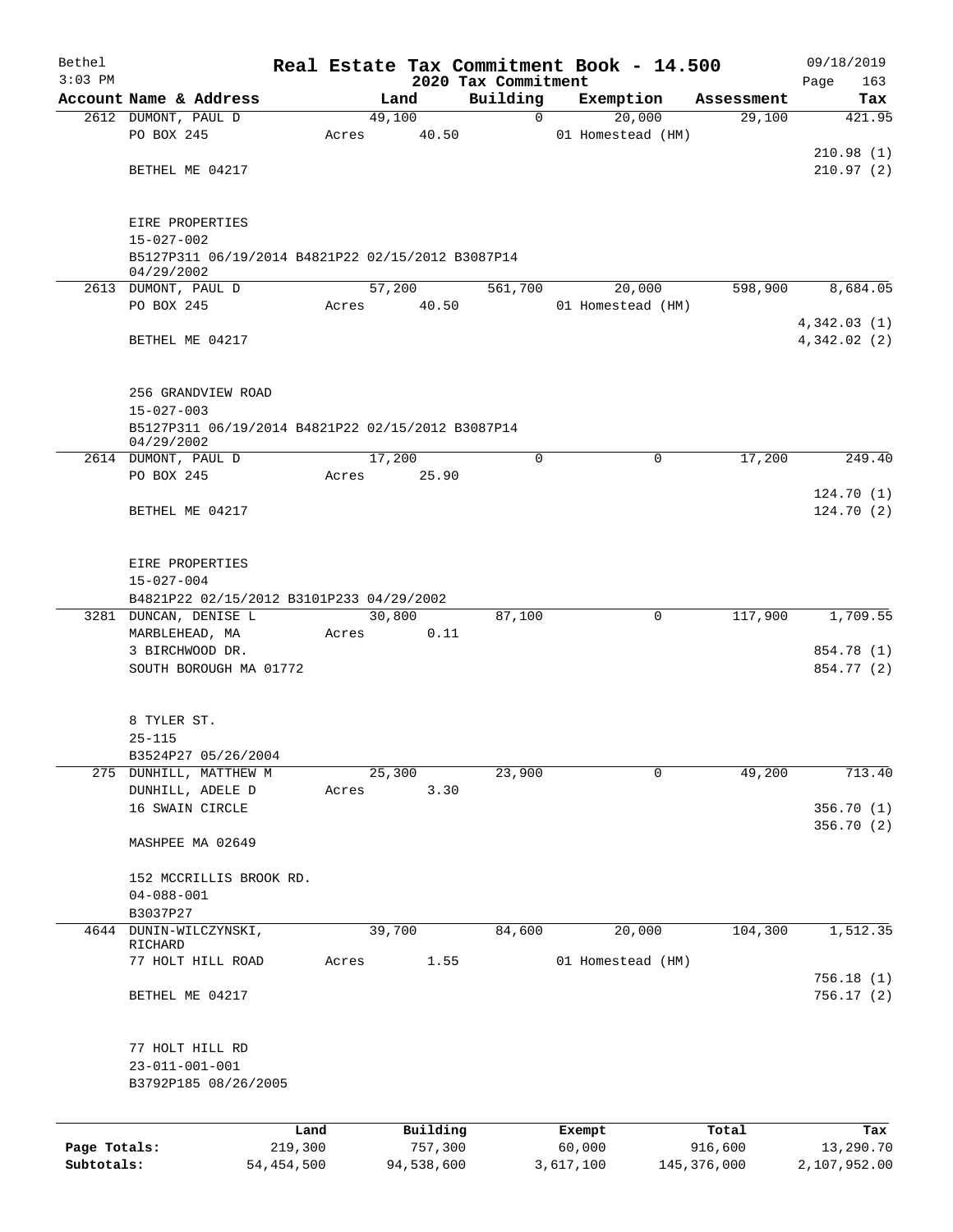| Bethel<br>$3:03$ PM |                                                                   |       |        |       | 2020 Tax Commitment | Real Estate Tax Commitment Book - 14.500 |            | 09/18/2019<br>164<br>Page |
|---------------------|-------------------------------------------------------------------|-------|--------|-------|---------------------|------------------------------------------|------------|---------------------------|
|                     | Account Name & Address                                            |       | Land   |       | Building            | Exemption                                | Assessment | Tax                       |
|                     | 5376 DUNN, JOHN C                                                 |       | 44,800 |       | 393,700             | $\Omega$                                 | 438,500    | 6,358.25                  |
|                     | DUNN, CAROLYN S                                                   | Acres |        | 6.00  |                     |                                          |            |                           |
|                     | 318 INTERVALE RD                                                  |       |        |       |                     |                                          |            | 3, 179.13(1)              |
|                     |                                                                   |       |        |       |                     |                                          |            | 3, 179.12(2)              |
|                     | BETHEL ME 04217                                                   |       |        |       |                     |                                          |            |                           |
|                     |                                                                   |       |        |       |                     |                                          |            |                           |
|                     | 318 INTERVALE RD                                                  |       |        |       |                     |                                          |            |                           |
|                     | $13 - 002 - 005$                                                  |       |        |       |                     |                                          |            |                           |
|                     | B5259P661 12/22/2015                                              |       |        |       |                     |                                          |            |                           |
|                     | 5389 DUNPHY, ARTHUR                                               |       | 8,000  |       | $\mathbf 0$         | 0                                        | 8,000      | 116.00                    |
|                     | 510 RANDOLPH AVE                                                  | Acres |        | 6.40  |                     |                                          |            |                           |
|                     |                                                                   |       |        |       |                     |                                          |            | 58.00(1)                  |
|                     | MILTON MA 02186                                                   |       |        |       |                     |                                          |            | 58.00(2)                  |
|                     |                                                                   |       |        |       |                     |                                          |            |                           |
|                     |                                                                   |       |        |       |                     |                                          |            |                           |
|                     | NEAR AIRPORT                                                      |       |        |       |                     |                                          |            |                           |
|                     | $12 - 074 - 00D - 001$                                            |       |        |       |                     |                                          |            |                           |
|                     | 248 DUPUIS, STEVEN W                                              |       | 77,100 |       | 223,900             | 20,000                                   | 281,000    | 4,074.50                  |
|                     | DUPUIS, KIMBERLY Y                                                | Acres |        | 5.04  |                     | 01 Homestead (HM)                        |            |                           |
|                     | P.O. BOX 106                                                      |       |        |       |                     |                                          |            | 2,037.25(1)               |
|                     |                                                                   |       |        |       |                     |                                          |            | 2,037.25(2)               |
|                     | BETHEL ME 04217                                                   |       |        |       |                     |                                          |            |                           |
|                     |                                                                   |       |        |       |                     |                                          |            |                           |
|                     | 36 HIGHLAND AVE.                                                  |       |        |       |                     |                                          |            |                           |
|                     | $04 - 083 - 015$                                                  |       |        |       |                     |                                          |            |                           |
|                     | B4236P310 12/11/2007 B2597P257                                    |       |        |       |                     |                                          |            |                           |
|                     | 5375 DURKIN, HELEN A                                              |       | 66,600 |       | 494,400             | 0                                        | 561,000    | 8,134.50                  |
|                     | 7 OAKLAND STREET                                                  | Acres |        | 11.00 |                     |                                          |            |                           |
|                     |                                                                   |       |        |       |                     |                                          |            | 4,067.25(1)               |
|                     | MEDWAY MA 02053                                                   |       |        |       |                     |                                          |            | 4,067.25(2)               |
|                     |                                                                   |       |        |       |                     |                                          |            |                           |
|                     | 292 INTERVALE ROAD                                                |       |        |       |                     |                                          |            |                           |
|                     | $13 - 002 - 004$                                                  |       |        |       |                     |                                          |            |                           |
|                     | B6220P168 05/01/2015                                              |       |        |       |                     |                                          |            |                           |
|                     | 2745 DURSO, CARMEN L. &                                           |       | 26,900 |       | 98,700              | 0                                        | 125,600    | 1,821.20                  |
|                     | ZUFFANTE, ROSANNE                                                 |       |        |       |                     |                                          |            |                           |
|                     | 175 FEDERAL STREET                                                |       |        |       |                     |                                          |            | 910.60(1)                 |
|                     | SUITE 1425                                                        |       |        |       |                     |                                          |            |                           |
|                     |                                                                   |       |        |       |                     |                                          |            | 910.60(2)                 |
|                     | BOSTON MA 02110 2287                                              |       |        |       |                     |                                          |            |                           |
|                     |                                                                   |       |        |       |                     |                                          |            |                           |
|                     | 53 SUNDAY RIVER RD.                                               |       |        |       |                     |                                          |            |                           |
|                     | $18 - 005 - 001$                                                  |       |        |       |                     |                                          |            |                           |
|                     | B4943P143 01/14/2013 B3558P166 07/22/2004                         |       |        |       |                     |                                          |            |                           |
|                     | 4980 DWORTZ, DAVID R                                              |       | 71,400 |       | 259,500             | $\overline{0}$                           | 330,900    | 4,798.05                  |
|                     | DWORTZ, EILEEN                                                    | Acres |        | 1.14  |                     |                                          |            |                           |
|                     | 4 OCEAN MEADOW LANE                                               |       |        |       |                     |                                          |            | 2,399.03(1)               |
|                     |                                                                   |       |        |       |                     |                                          |            | 2,399.02(2)               |
|                     | MARBLEHEAD MA 01945                                               |       |        |       |                     |                                          |            |                           |
|                     |                                                                   |       |        |       |                     |                                          |            |                           |
|                     | 65 RIVER VALLEY ACRES                                             |       |        |       |                     |                                          |            |                           |
|                     | $17 - 040 - 001$                                                  |       |        |       |                     |                                          |            |                           |
|                     | B4797P269 12/22/2011 B4745P111 09/05/2011 B1719P100<br>03/08/1990 |       |        |       |                     |                                          |            |                           |
|                     |                                                                   |       |        |       |                     |                                          |            |                           |
|                     |                                                                   |       |        |       |                     |                                          |            |                           |

|              | Land       | Building   | Exempt    | Total         | Tax          |
|--------------|------------|------------|-----------|---------------|--------------|
| Page Totals: | 294,800    | 1,470,200  | 20,000    | 1,745,000     | 25,302.50    |
| Subtotals:   | 54,749,300 | 96,008,800 | 3,637,100 | 147, 121, 000 | 2,133,254.50 |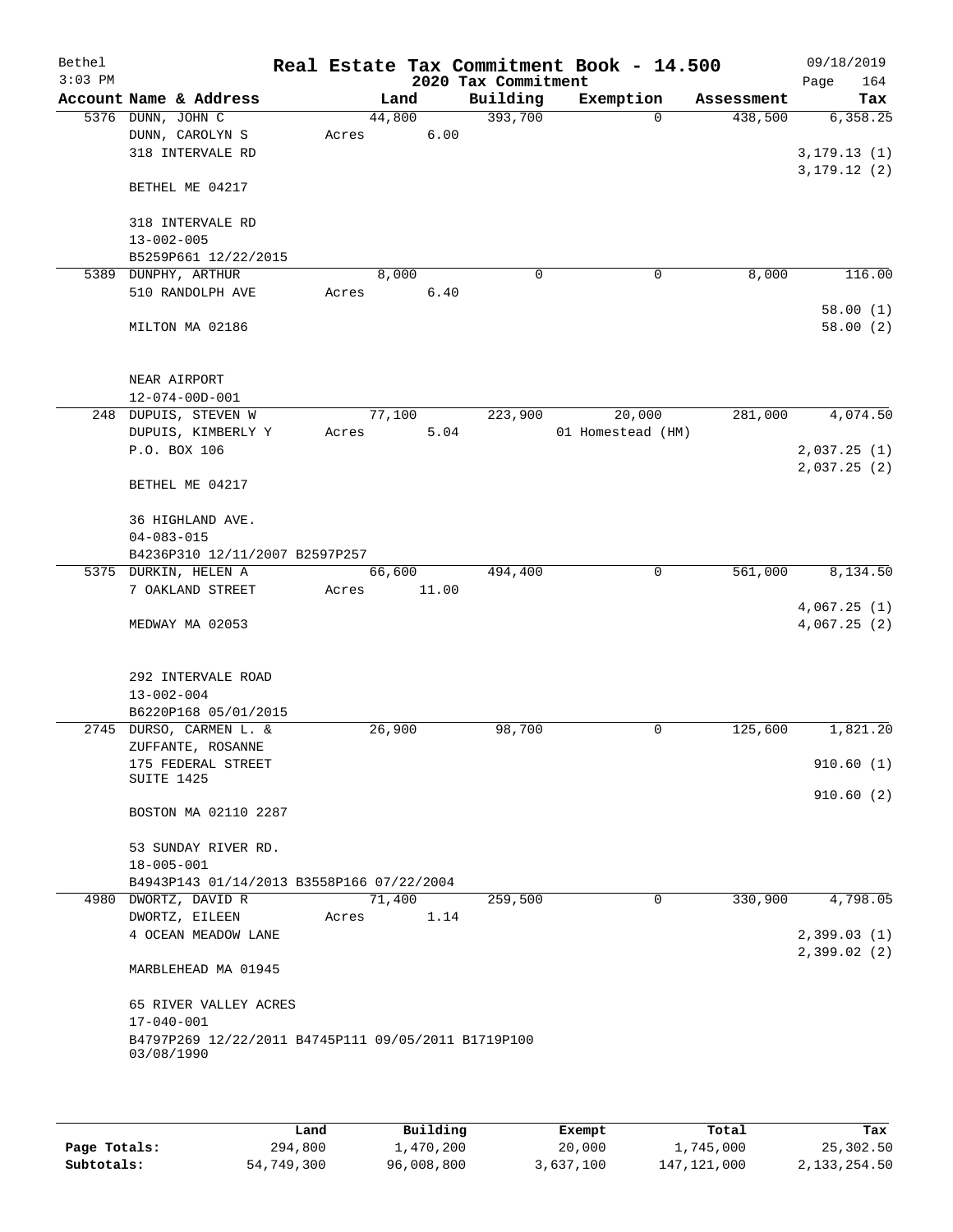| Bethel    |                                                                   |       |                |                     | Real Estate Tax Commitment Book - 14.500 |            | 09/18/2019  |
|-----------|-------------------------------------------------------------------|-------|----------------|---------------------|------------------------------------------|------------|-------------|
| $3:03$ PM |                                                                   |       |                | 2020 Tax Commitment |                                          |            | Page<br>165 |
|           | Account Name & Address                                            |       | Land           | Building            | Exemption                                | Assessment | Tax         |
|           | 3053 DYER, RANDALL<br>DYER, NIKKI                                 | Acres | 27,600<br>0.92 | 86,500              | $\mathbf 0$                              | 114,100    | 1,654.45    |
|           | 65 BIG BEAR PLACE NW                                              |       |                |                     |                                          |            | 827.23 (1)  |
|           |                                                                   |       |                |                     |                                          |            | 827.22(2)   |
|           | ISSAQUAH WA 98027                                                 |       |                |                     |                                          |            |             |
|           | 1221 INTERVALE RD S/S                                             |       |                |                     |                                          |            |             |
|           | $23 - 007$                                                        |       |                |                     |                                          |            |             |
|           | B4131P233 05/11/2007 B3854P148 12/12/2005<br>3267 EARLY, PATRICIA |       | 54,400         | 160,500             | 20,000                                   | 194,900    | 2,826.05    |
|           | 23 MASON ST, APT 20                                               | Acres | 0.47           |                     | 01 Homestead (HM)                        |            |             |
|           |                                                                   |       |                |                     |                                          |            | 1,413.03(1) |
|           | BETHEL ME 04217                                                   |       |                |                     |                                          |            | 1,413.02(2) |
|           | 19 VERNON ST.                                                     |       |                |                     |                                          |            |             |
|           | $25 - 101$                                                        |       |                |                     |                                          |            |             |
|           | B864P291 07/23/1975                                               |       |                |                     |                                          |            |             |
|           | 1316 EARTH DESIGN ASSOC                                           |       | 42,100         | 39,000              | $\mathbf 0$                              | 81,100     | 1,175.95    |
|           | C/O DAVID FREIDAY                                                 | Acres | 3.38           |                     |                                          |            |             |
|           | PO BOX 884                                                        |       |                |                     |                                          |            | 587.98 (1)  |
|           | BETHEL ME 04217                                                   |       |                |                     |                                          |            | 587.97 (2)  |
|           | 279 WALKERS MILLS RD.                                             |       |                |                     |                                          |            |             |
|           | $08 - 012$                                                        |       |                |                     |                                          |            |             |
|           | B2932P135                                                         |       |                |                     |                                          |            |             |
|           | 1303 EASLEY, ERIC M                                               |       | 50,300         | 312,900             | $\mathbf 0$                              | 363,200    | 5,266.40    |
|           | EASLEY, JENNIFER P                                                | Acres | 1.80           |                     |                                          |            |             |
|           | 30-B WINDING OAKS WAY                                             |       |                |                     |                                          |            | 2,633.20(1) |
|           | BOXFORD MA 01921                                                  |       |                |                     |                                          |            | 2,633.20(2) |
|           | 32 FOREST DR                                                      |       |                |                     |                                          |            |             |
|           | $08 - 006 - 003$                                                  |       |                |                     |                                          |            |             |
|           | B4628P304 09/02/2010 B4160P190 07/10/2007 B3522P98                |       |                |                     |                                          |            |             |
|           | 05/21/2004                                                        |       |                |                     |                                          |            |             |
|           | 1300 EASLEY, ERIC M                                               |       | 4,500          | 0                   | 0                                        | 4,500      | 65.25       |
|           | EASLEY, JENNIFER P                                                | Acres | 3.90           |                     |                                          |            |             |
|           | 30-B WINDING OAKS WAY                                             |       |                |                     |                                          |            | 32.63(1)    |
|           |                                                                   |       |                |                     |                                          |            | 32.62(2)    |
|           | BOXFORD MA 01921                                                  |       |                |                     |                                          |            |             |
|           |                                                                   |       |                |                     |                                          |            |             |
|           | $08 - 006 - 013$<br>B4628P304 10/02/2010 B3522P98 04/01/2004      |       |                |                     |                                          |            |             |
|           | 3015 EASLEY, ERIC M                                               |       | 50,000         | 308,000             | 0                                        | 358,000    | 5,191.00    |
|           | EASLEY, JENNIFER P                                                | Acres | 1.67           |                     |                                          |            |             |
|           | 30-B WINDING OAKS WAY                                             |       |                |                     |                                          |            | 2,595.50(1) |
|           |                                                                   |       |                |                     |                                          |            | 2,595.50(2) |
|           | BOXFORD MA 01921                                                  |       |                |                     |                                          |            |             |
|           | 74 TAYLOR WOODS ROAD                                              |       |                |                     |                                          |            |             |
|           | $22 - 026 - 016$                                                  |       |                |                     |                                          |            |             |
|           | B3763P292 07/22/2005                                              |       |                |                     |                                          |            |             |
|           |                                                                   |       |                |                     |                                          |            |             |
|           |                                                                   |       |                |                     |                                          |            |             |
|           |                                                                   |       |                |                     |                                          |            |             |

|              | Land       | Building   | Exempt    | Total       | Tax          |
|--------------|------------|------------|-----------|-------------|--------------|
| Page Totals: | 228,900    | 906,900    | 20,000    | 1,115,800   | 16,179.10    |
| Subtotals:   | 54,978,200 | 96,915,700 | 3,657,100 | 148,236,800 | 2,149,433.60 |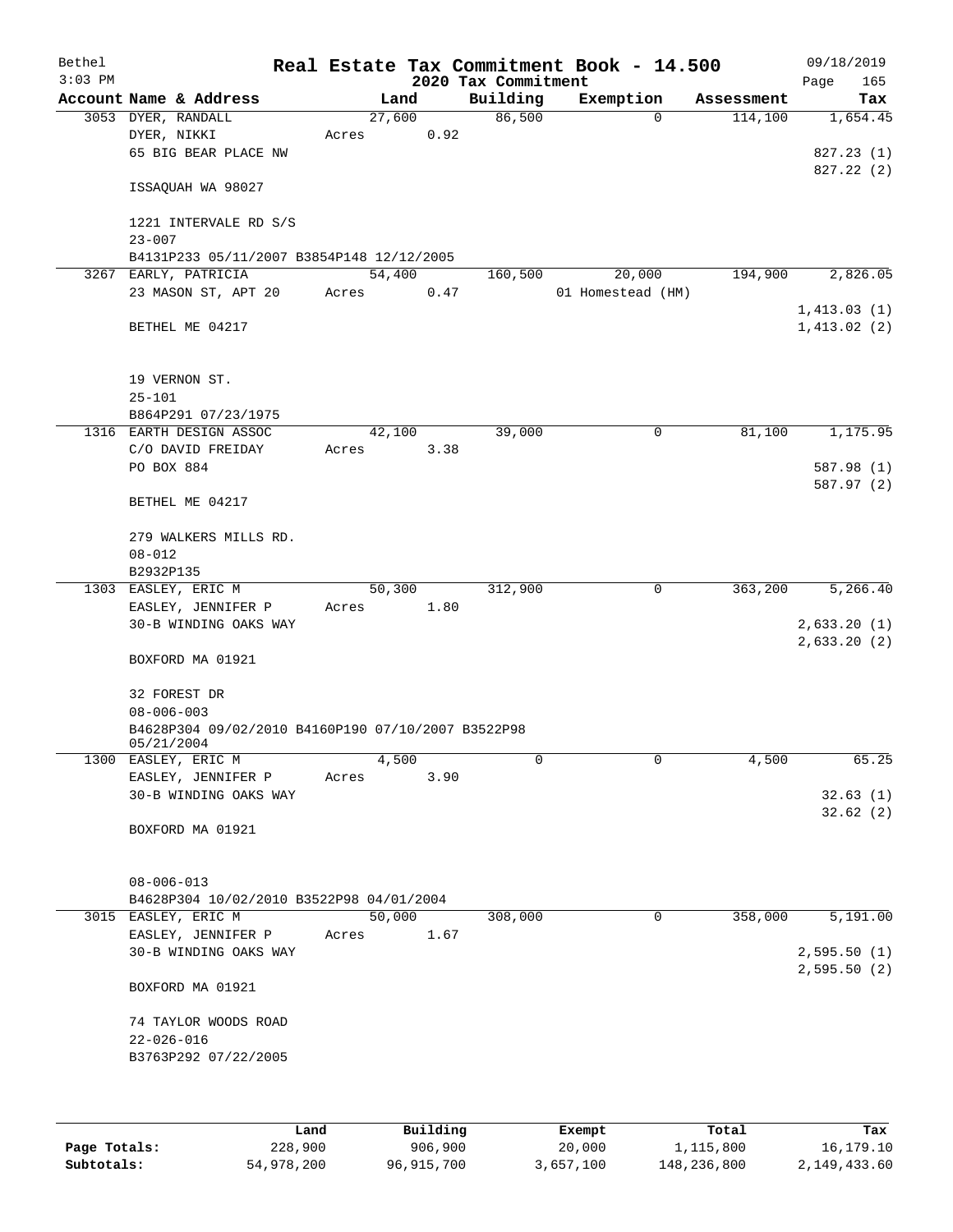| Bethel    |                                                                               |       |                 |                     | Real Estate Tax Commitment Book - 14.500 |            | 09/18/2019   |
|-----------|-------------------------------------------------------------------------------|-------|-----------------|---------------------|------------------------------------------|------------|--------------|
| $3:03$ PM |                                                                               |       |                 | 2020 Tax Commitment |                                          |            | 166<br>Page  |
|           | Account Name & Address                                                        |       | Land            | Building            | Exemption                                | Assessment | Tax          |
|           | 3684 EATON, NANCY L<br>PO BOX 83                                              | Acres | 34,500<br>0.55  | 81,600              | $\mathbf 0$                              | 116, 100   | 1,683.45     |
|           |                                                                               |       |                 |                     |                                          |            | 841.73 (1)   |
|           | WEST BETHEL ME 04286                                                          |       |                 |                     |                                          |            | 841.72 (2)   |
|           |                                                                               |       |                 |                     |                                          |            |              |
|           |                                                                               |       |                 |                     |                                          |            |              |
|           | 22 FLAT RD                                                                    |       |                 |                     |                                          |            |              |
|           | $28 - 027$                                                                    |       |                 |                     |                                          |            |              |
|           | B3202P293 11/26/2002                                                          |       |                 | 151,800             | 0                                        | 206,500    |              |
|           | 1503 ECLIMONT, LLC<br>728 ORANGE AVE.                                         | Acres | 54,700<br>5.30  |                     |                                          |            | 2,994.25     |
|           |                                                                               |       |                 |                     |                                          |            | 1,497.13(1)  |
|           | LOS ALTOS CA 94022                                                            |       |                 |                     |                                          |            | 1,497.12(2)  |
|           |                                                                               |       |                 |                     |                                          |            |              |
|           |                                                                               |       |                 |                     |                                          |            |              |
|           | 646 WEST BETHEL RD.                                                           |       |                 |                     |                                          |            |              |
|           | $11 - 012 - 001$                                                              |       |                 |                     |                                          |            |              |
|           | B5433P503 09/28/2018 B1628P063 B1468P203<br>2959 EDGERLEY, ROBERT             |       | 33,600          | 109,600             | $\mathbf 0$                              | 143,200    | 2,076.40     |
|           | EDGERLEY, NADRA                                                               |       |                 |                     |                                          |            |              |
|           | 9 GRAPEVINE LANE                                                              |       |                 |                     |                                          |            | 1,038.20(1)  |
|           |                                                                               |       |                 |                     |                                          |            | 1,038.20(2)  |
|           | SCARBOROUGH ME 04074                                                          |       |                 |                     |                                          |            |              |
|           |                                                                               |       |                 |                     |                                          |            |              |
|           | 22 CHERRY LANE                                                                |       |                 |                     |                                          |            |              |
|           | $22 - 002 - 001 - 036$<br>B5276P392 04/11/2016 B5276P390 04/11/2016 B4165P104 |       |                 |                     |                                          |            |              |
|           | 07/13/2007 B3063P2                                                            |       |                 |                     |                                          |            |              |
|           | 3432 EDNABL, LLC                                                              |       | 121,000         | 176,300             | $\mathbf 0$                              | 297,300    | 4,310.85     |
|           | 175 BETHEL RD                                                                 | Acres | 1.34            |                     |                                          |            |              |
|           |                                                                               |       |                 |                     |                                          |            | 2, 155.43(1) |
|           | WEST PARIS ME 04289                                                           |       |                 |                     |                                          |            | 2, 155.42(2) |
|           |                                                                               |       |                 |                     |                                          |            |              |
|           | 33 MAYVILLE RD.                                                               |       |                 |                     |                                          |            |              |
|           | $25 - 246$                                                                    |       |                 |                     |                                          |            |              |
|           | B4703P313 03/24/2011 B3004P93 09/27/2001                                      |       |                 |                     |                                          |            |              |
|           | 3433 EDNABL, LLC                                                              |       | 63,500          | 164,100             | 0                                        | 227,600    | 3,300.20     |
|           | 175 BETHEL RD.                                                                | Acres | 0.28            |                     |                                          |            |              |
|           |                                                                               |       |                 |                     |                                          |            | 1,650.10(1)  |
|           | WEST PARIS ME 04289                                                           |       |                 |                     |                                          |            | 1,650.10(2)  |
|           |                                                                               |       |                 |                     |                                          |            |              |
|           | 37 MAYVILLE RD.                                                               |       |                 |                     |                                          |            |              |
|           | $25 - 247$                                                                    |       |                 |                     |                                          |            |              |
|           | B5316P566 11/18/2016 B2195P290 01/30/1995 B2137P287                           |       |                 |                     |                                          |            |              |
|           | 07/07/1994 B2107P328 03/28/1994<br>3224 EGEBERG, MARK                         |       | 50,900          | 183,400             | 20,000                                   | 214,300    | 3,107.35     |
|           | PO BOX 257                                                                    | Acres | 0.30            |                     | 01 Homestead (HM)                        |            |              |
|           |                                                                               |       |                 |                     |                                          |            | 1,553.68(1)  |
|           | BETHEL ME 04217                                                               |       |                 |                     |                                          |            | 1,553.67(2)  |
|           |                                                                               |       |                 |                     |                                          |            |              |
|           |                                                                               |       |                 |                     |                                          |            |              |
|           | 6 MECHANIC ST.                                                                |       |                 |                     |                                          |            |              |
|           | $25 - 063$                                                                    |       |                 |                     |                                          |            |              |
|           | B3104P90 04/30/2002                                                           |       |                 |                     |                                          |            |              |
|           |                                                                               |       |                 |                     |                                          |            |              |
|           |                                                                               | Land. | <b>Building</b> |                     | <b>Fromnt</b>                            | $T$ ctal   | Tav          |

|              | Land       | Building   | Exempt    | Total       | Tax          |
|--------------|------------|------------|-----------|-------------|--------------|
| Page Totals: | 358,200    | 866,800    | 20,000    | 1,205,000   | 17,472.50    |
| Subtotals:   | 55,336,400 | 97,782,500 | 3,677,100 | 149,441,800 | 2,166,906.10 |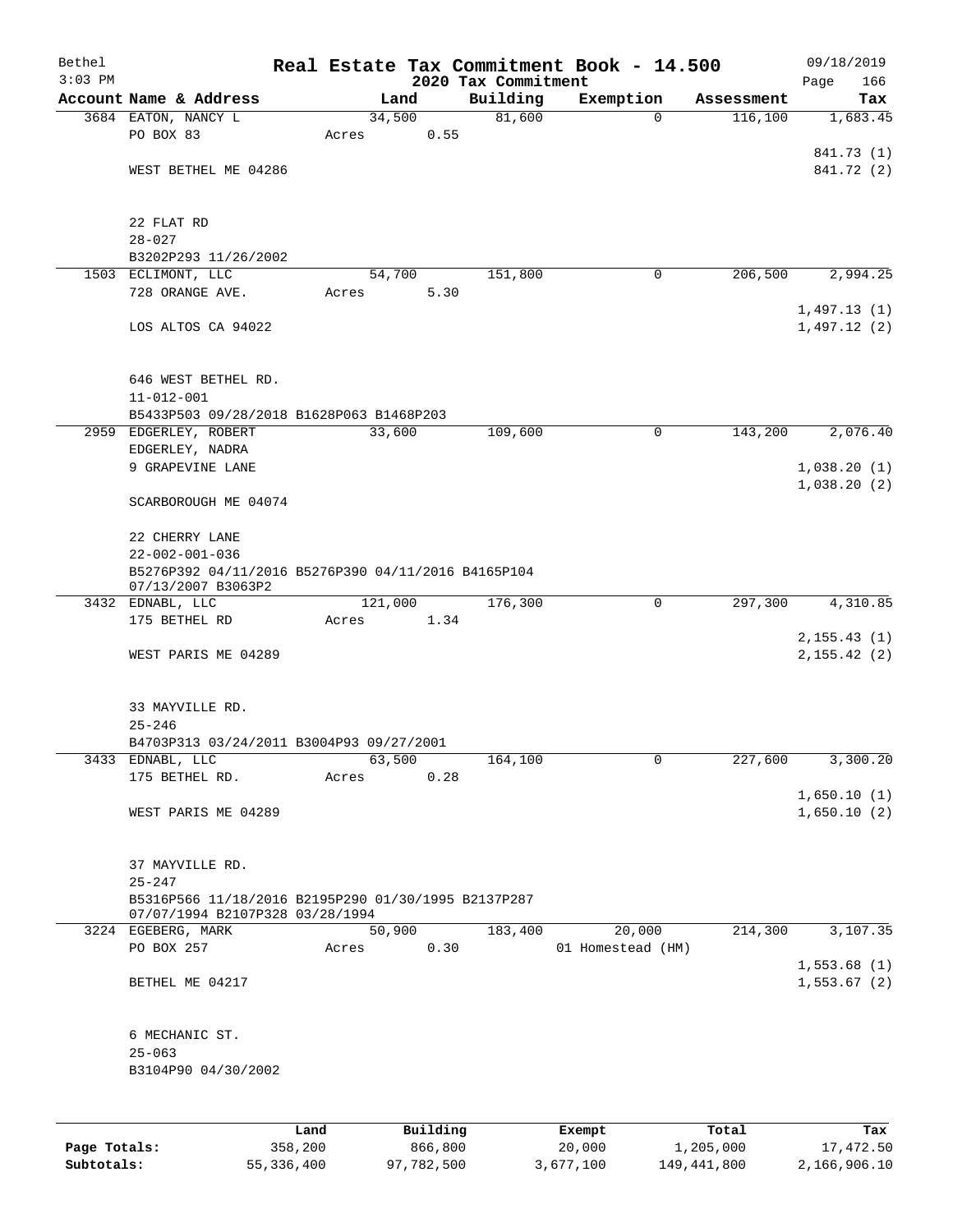| Bethel       |                                                                        |       |                     |                     | Real Estate Tax Commitment Book - 14.500 |                  | 09/18/2019                 |
|--------------|------------------------------------------------------------------------|-------|---------------------|---------------------|------------------------------------------|------------------|----------------------------|
| $3:03$ PM    |                                                                        |       |                     | 2020 Tax Commitment |                                          |                  | Page<br>167                |
|              | Account Name & Address                                                 |       | Land                | Building            | Exemption                                | Assessment       | Tax                        |
|              | 3096 EICHELBERGER, JOHN A<br>EICHELBERGER, MEGHNA G<br>1 CURTIS CIRCLE | Acres | 37,800<br>0.54      | 68,100              | 0                                        | 105,900          | 1,535.55<br>767.78(1)      |
|              | WINCHESTER MA 01890                                                    |       |                     |                     |                                          |                  | 767.77(2)                  |
|              | 27 NORTH ROAD<br>$24 - 019$                                            |       |                     |                     |                                          |                  |                            |
|              | B4210P237 10/15/2007                                                   |       |                     |                     |                                          |                  |                            |
|              | 3789 EKHOLM, BRUCE K                                                   |       | 58,300              | $\Omega$            | 0                                        | 58,300           | 845.35                     |
|              | EKHOLM, MARGARET T                                                     | Acres | 1.13                |                     |                                          |                  |                            |
|              | 15 EVANGELINE ROAD                                                     |       |                     |                     |                                          |                  | 422.68(1)                  |
|              | FALMOUTH MA 02540                                                      |       |                     |                     |                                          |                  | 422.67(2)                  |
|              | RIDGE ROAD                                                             |       |                     |                     |                                          |                  |                            |
|              | $26 - 060 - 007$                                                       |       |                     |                     |                                          |                  |                            |
|              | B3391P228 10/03/2003                                                   |       |                     |                     |                                          |                  |                            |
|              | 4712 ELDRIDGE, BRENDAN L                                               |       | 36,100              | 0                   | 0                                        | 36,100           | 523.45                     |
|              | ELDRIDGE, JULIE A                                                      | Acres | 2.05                |                     |                                          |                  |                            |
|              | 434 THE RIDGE                                                          |       |                     |                     |                                          |                  | 261.73(1)                  |
|              | HASTINGS, EAST SUSSEX<br>TN3Y2RY ENGLAND                               |       |                     |                     |                                          |                  | 261.72(2)                  |
|              | FARWELL MTN. ESTATES<br>$22 - 029 - 007$                               |       |                     |                     |                                          |                  |                            |
|              | B3735P330 06/01/2005                                                   |       |                     |                     |                                          |                  |                            |
| 2729         | ELDRIDGE, WILLIAM &<br>CHRISTINE                                       |       | 53,700              | 93,300              | 0                                        | 147,000          | 2,131.50                   |
|              | MAYO, JOSEPH & TAMRA                                                   | Acres | 0.52                |                     |                                          |                  |                            |
|              | 37 KATHLEEN CIRCLE                                                     |       |                     |                     |                                          |                  | 1,065.75(1)<br>1,065.75(2) |
|              | ROWLEY MA 01969                                                        |       |                     |                     |                                          |                  |                            |
|              | 23 RIVER VALLEY ACRES<br>$17 - 043$                                    |       |                     |                     |                                          |                  |                            |
|              | B4121P51 04/23/2007 B2420P141                                          |       |                     |                     |                                          |                  |                            |
|              | 3599 ELIOT, JOHN F., JR &                                              |       | 61,100              | 112,900             | 0                                        | 174,000          | 2,523.00                   |
|              | TANIA J.                                                               |       |                     |                     |                                          |                  |                            |
|              | 188 PARADISE ROAD                                                      | Acres | 0.80                |                     |                                          |                  | 1,261.50(1)                |
|              | BETHEL MA 04217                                                        |       |                     |                     |                                          |                  | 1,261.50(2)                |
|              | 188 PARADISE RD.                                                       |       |                     |                     |                                          |                  |                            |
|              | $27 - 010$                                                             |       |                     |                     |                                          |                  |                            |
|              | B5358P363 07/28/2017 B2811P304 04/27/2000                              |       |                     |                     |                                          |                  |                            |
|              | 3755 ELLIOTT, JOHN R                                                   |       | 35,200              | 194,000             | 20,000                                   | 209,200          | 3,033.40                   |
|              | MCDONOUGH, MORIAH L<br>214 INTERVALE RD                                | Acres | 0.79                |                     | 01 Homestead (HM)                        |                  | 1,516.70(1)                |
|              | BETHEL ME 04217                                                        |       |                     |                     |                                          |                  | 1,516.70(2)                |
|              | 214 INTERVALE RD.                                                      |       |                     |                     |                                          |                  |                            |
|              | $13 - 001 - 001$<br>B4981P1 05/01/2013 B4430P14 04/16/2009 B3856P220   |       |                     |                     |                                          |                  |                            |
|              | 12/14/2005                                                             |       |                     |                     |                                          |                  |                            |
|              |                                                                        |       |                     |                     |                                          |                  |                            |
| Page Totals: | Land<br>282,200                                                        |       | Building<br>468,300 |                     | Exempt<br>20,000                         | Total<br>730,500 | Tax<br>10,592.25           |

**Subtotals:** 55,618,600 98,250,800 3,697,100 150,172,300 2,177,498.35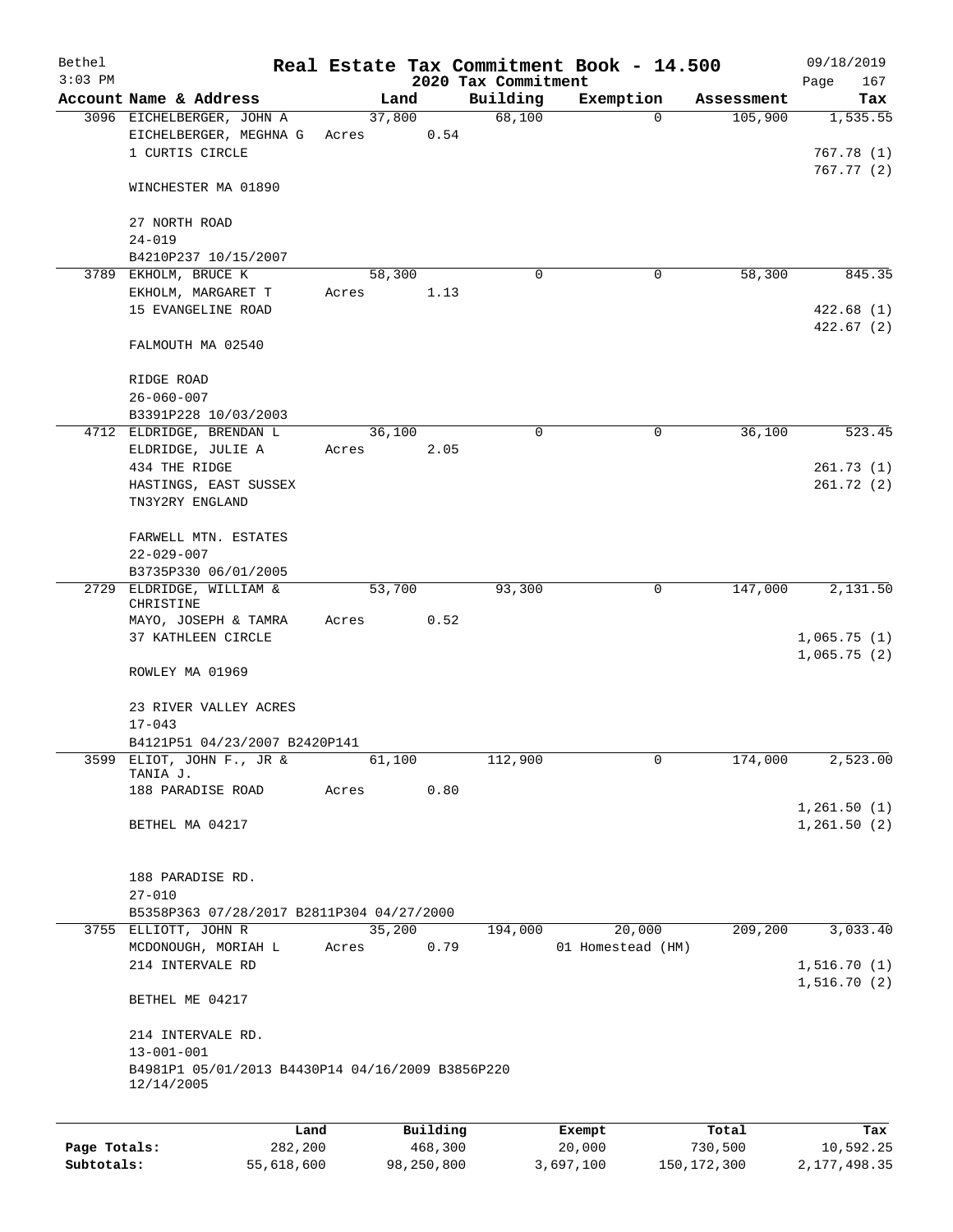| Bethel    |                                                                                     |         |       |                     | Real Estate Tax Commitment Book - 14.500 |            | 09/18/2019  |  |  |
|-----------|-------------------------------------------------------------------------------------|---------|-------|---------------------|------------------------------------------|------------|-------------|--|--|
| $3:03$ PM |                                                                                     |         |       | 2020 Tax Commitment |                                          |            | 168<br>Page |  |  |
|           | Account Name & Address                                                              |         | Land  | Building            | Exemption                                | Assessment | Tax         |  |  |
|           | 4720 EQUITY TRUST COMPANY                                                           | 66,200  |       | 253,900             | $\Omega$                                 | 320, 100   | 4,641.45    |  |  |
|           | CUST. IRA FBO<br>BENHARRIS, DAVID ROBERT Acres                                      |         | 2.01  |                     |                                          |            |             |  |  |
|           | 324 SPRING STREET                                                                   |         |       |                     |                                          |            | 2,320.73(1) |  |  |
|           |                                                                                     |         |       |                     |                                          |            | 2,320.72(2) |  |  |
|           | WRENTHAM MA 02093                                                                   |         |       |                     |                                          |            |             |  |  |
|           | 44 DEERVIEW ROAD                                                                    |         |       |                     |                                          |            |             |  |  |
|           | $12 - 073 - 003$                                                                    |         |       |                     |                                          |            |             |  |  |
|           | B5240P210 08/27/2015 B5057P3 10/30/2013 B4582P31<br>04/29/2010 B3903P333 03/16/2006 |         |       |                     |                                          |            |             |  |  |
|           | 11 ERICKSON, JEFFREY B                                                              | 65,600  |       | 144,700             | 20,000                                   | 190, 300   | 2,759.35    |  |  |
|           | 471 FLAT RD                                                                         | Acres   | 29.00 |                     | 01 Homestead (HM)                        |            |             |  |  |
|           |                                                                                     |         |       |                     |                                          |            | 1,379.68(1) |  |  |
|           | BETHEL ME 04217                                                                     |         |       |                     |                                          |            | 1,379.67(2) |  |  |
|           |                                                                                     |         |       |                     |                                          |            |             |  |  |
|           |                                                                                     |         |       |                     |                                          |            |             |  |  |
|           | 471 FLAT RD                                                                         |         |       |                     |                                          |            |             |  |  |
|           | $01 - 009$<br>B5272P128 03/15/2016 B5066P262 11/25/2013 B4497P102                   |         |       |                     |                                          |            |             |  |  |
|           | 09/16/2009                                                                          |         |       |                     |                                          |            |             |  |  |
|           | 4734 ERICKSON, MATTHEW C                                                            | 69,300  |       | 369,600             | 0                                        | 438,900    | 6, 364.05   |  |  |
|           | ERICKSON, NICHOLETTE L                                                              | Acres   | 3.41  |                     |                                          |            |             |  |  |
|           | PO BOX 390                                                                          |         |       |                     |                                          |            | 3,182.03(1) |  |  |
|           | BETHEL ME 04217                                                                     |         |       |                     |                                          |            | 3,182.02(2) |  |  |
|           |                                                                                     |         |       |                     |                                          |            |             |  |  |
|           | 16 BEECH LANE                                                                       |         |       |                     |                                          |            |             |  |  |
|           | 12-073-017                                                                          |         |       |                     |                                          |            |             |  |  |
|           | B3603P255 10/08/2004                                                                |         |       |                     |                                          |            |             |  |  |
|           | 4680 ERWICH, MARK                                                                   | 42,900  |       | 234,800             | $\mathbf 0$                              | 277,700    | 4,026.65    |  |  |
|           | SOETRISNO,                                                                          | Acres   | 0.96  |                     |                                          |            |             |  |  |
|           | ROOSLINAJATIE                                                                       |         |       |                     |                                          |            |             |  |  |
|           | 501 SUMMER ST                                                                       |         |       |                     |                                          |            | 2,013.33(1) |  |  |
|           |                                                                                     |         |       |                     |                                          |            | 2,013.32(2) |  |  |
|           | LYNNFIELD MA 01940 2003                                                             |         |       |                     |                                          |            |             |  |  |
|           |                                                                                     |         |       |                     |                                          |            |             |  |  |
|           | 21 BROOK RD                                                                         |         |       |                     |                                          |            |             |  |  |
|           | $13 - 022 - 002$                                                                    |         |       |                     |                                          |            |             |  |  |
|           | B4075P139 01/05/2007 B3917P288 04/07/2006 B3482P257                                 |         |       |                     |                                          |            |             |  |  |
|           | 3097 ESCLIMONT, LLC                                                                 | 161,200 |       | 884,000             | $\mathbf 0$                              | 1,045,200  | 15, 155.40  |  |  |
|           | 728 ORANGE AVENUE                                                                   | Acres   | 5.00  |                     |                                          |            |             |  |  |
|           |                                                                                     |         |       |                     |                                          |            | 7,577.70(1) |  |  |
|           | LOS ALTOS CA 94022                                                                  |         |       |                     |                                          |            | 7,577.70(2) |  |  |
|           |                                                                                     |         |       |                     |                                          |            |             |  |  |
|           | 134 MAYVILLE RD.                                                                    |         |       |                     |                                          |            |             |  |  |
|           | $24 - 020$                                                                          |         |       |                     |                                          |            |             |  |  |
|           | B5377P486 11/09/2017 B4402P38 02/10/2009                                            |         |       |                     |                                          |            |             |  |  |

|              | Land       | Building    | Exempt    | Total       | Tax          |
|--------------|------------|-------------|-----------|-------------|--------------|
| Page Totals: | 405,200    | 1,887,000   | 20,000    | 2,272,200   | 32,946.90    |
| Subtotals:   | 56,023,800 | 100,137,800 | 3,717,100 | 152,444,500 | 2,210,445.25 |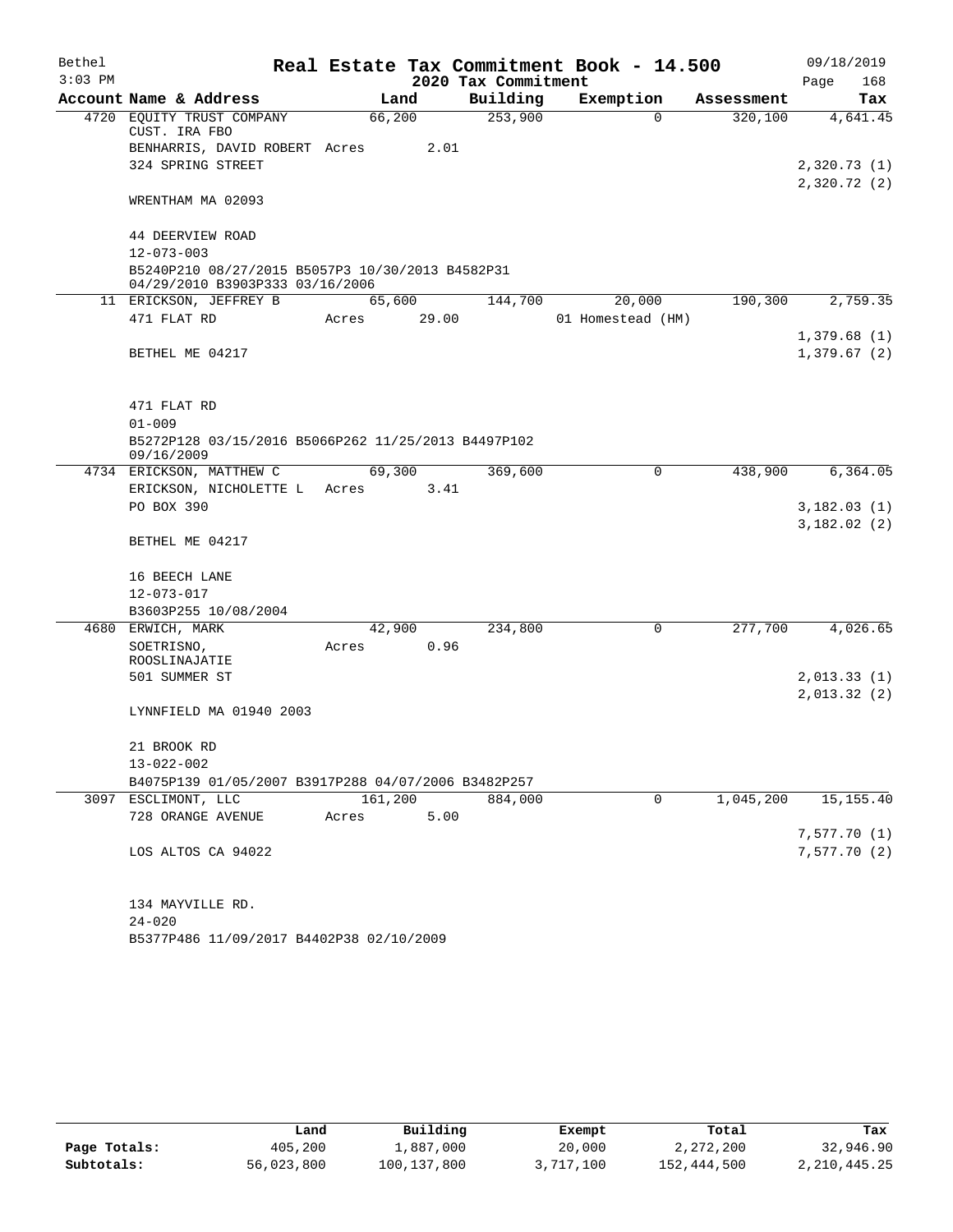| Bethel<br>$3:03$ PM |                                                              |                 |                 | 2020 Tax Commitment | Real Estate Tax Commitment Book - 14.500 |            | 09/18/2019<br>Page<br>169  |
|---------------------|--------------------------------------------------------------|-----------------|-----------------|---------------------|------------------------------------------|------------|----------------------------|
|                     | Account Name & Address                                       |                 | Land            | Building            | Exemption                                | Assessment | Tax                        |
|                     | 228 ESSLINGER, DIANE L,                                      | 32,500          |                 | 6,000               | $\Omega$                                 | 38,500     | 558.25                     |
|                     | TRUSTEE<br>DIANE L. ESSLINGER                                | Acres           | 10.00           |                     |                                          |            |                            |
|                     | TRUST<br>123 PLEASANT ST                                     |                 |                 |                     |                                          |            | 279.13(1)                  |
|                     | COHASSET MA 02025                                            |                 |                 |                     |                                          |            | 279.12 (2)                 |
|                     | BIRD HILL RD.<br>$04 - 069$                                  |                 |                 |                     |                                          |            |                            |
|                     | B5279P390 05/04/2016 B4478P298 08/04/2009 B1612P91           |                 |                 |                     |                                          |            |                            |
|                     | 3111 ETHERIDGE, STEVE R                                      | 143,600         |                 | 454,600             | 0                                        | 598,200    | 8,673.90                   |
|                     | PO BOX 856                                                   | Acres           | 2.45            |                     |                                          |            |                            |
|                     |                                                              |                 |                 |                     |                                          |            | 4,336.95(1)                |
|                     | BETHEL ME 04217                                              |                 |                 |                     |                                          |            | 4,336.95 (2)               |
|                     | 159 MAYVILLE RD.                                             |                 |                 |                     |                                          |            |                            |
|                     | $24 - 032$                                                   |                 |                 |                     |                                          |            |                            |
|                     | B3431P48 11/26/2003                                          |                 |                 |                     |                                          |            |                            |
|                     | 4857 ETHERIDGE, STEVEN R<br>PO BOX 856                       | 33,600          |                 | 67,300              | $\mathbf 0$                              | 100,900    | 1,463.05                   |
|                     | BETHEL ME 04217                                              |                 |                 |                     |                                          |            | 731.53(1)<br>731.52(2)     |
|                     |                                                              |                 |                 |                     |                                          |            |                            |
|                     | 30 CHERRY LANE                                               |                 |                 |                     |                                          |            |                            |
|                     | $22 - 002 - 001 - 054$<br>B3966P14 07/07/2006                |                 |                 |                     |                                          |            |                            |
|                     | 4560 EVANS, JOHN M                                           | 21,600          |                 | 0                   | $\mathbf 0$                              | 21,600     | 313.20                     |
|                     | 640 WEST BETHEL RD                                           | Acres 40.00     |                 |                     |                                          |            |                            |
|                     |                                                              |                 |                 |                     |                                          |            | 156.60(1)                  |
|                     | BETHEL ME 04217                                              |                 |                 |                     |                                          |            | 156.60(2)                  |
|                     |                                                              |                 |                 |                     |                                          |            |                            |
|                     | $11 - 005 - 00A$                                             |                 |                 |                     |                                          |            |                            |
|                     | B3553P170 07/14/2004<br>1502 EVANS, JOHN M                   | 27,400          |                 | 0                   | 0                                        | 27,400     | 397.30                     |
|                     | 640 WEST BETHEL RD                                           | Acres           | 6.74            |                     |                                          |            |                            |
|                     |                                                              |                 |                 |                     |                                          |            | 198.65(1)                  |
|                     | BETHEL ME 04217                                              |                 |                 |                     |                                          |            | 198.65(2)                  |
|                     | WEST BETHEL RD.                                              |                 |                 |                     |                                          |            |                            |
|                     | $11 - 011$                                                   |                 |                 |                     |                                          |            |                            |
|                     | B3553P170 07/14/2004                                         |                 |                 |                     |                                          |            |                            |
|                     | 1494 EVANS, JOHN M<br>640 WEST BETHEL RD                     | 34,300<br>Acres | 1.92            | 238,100             | $\mathbf 0$                              | 272,400    | 3,949.80                   |
|                     | BETHEL ME 04217                                              |                 |                 |                     |                                          |            | 1,974.90(1)<br>1,974.90(2) |
|                     | 108 EVANS HILL                                               |                 |                 |                     |                                          |            |                            |
|                     | $11 - 005 - 001$<br>B4859P44 06/15/2012 B3553P170 07/14/2004 |                 |                 |                     |                                          |            |                            |
|                     |                                                              |                 |                 |                     |                                          |            |                            |
|                     | Land.                                                        |                 | <b>Building</b> |                     | $F$ vomnt                                | $T$ ctal   | To y                       |

|              | Land         | Building    | Exempt    | Total       | Tax          |
|--------------|--------------|-------------|-----------|-------------|--------------|
| Page Totals: | 293,000      | 766,000     |           | 1,059,000   | 15,355.50    |
| Subtotals:   | 56, 316, 800 | 100,903,800 | 3,717,100 | 153,503,500 | 2,225,800.75 |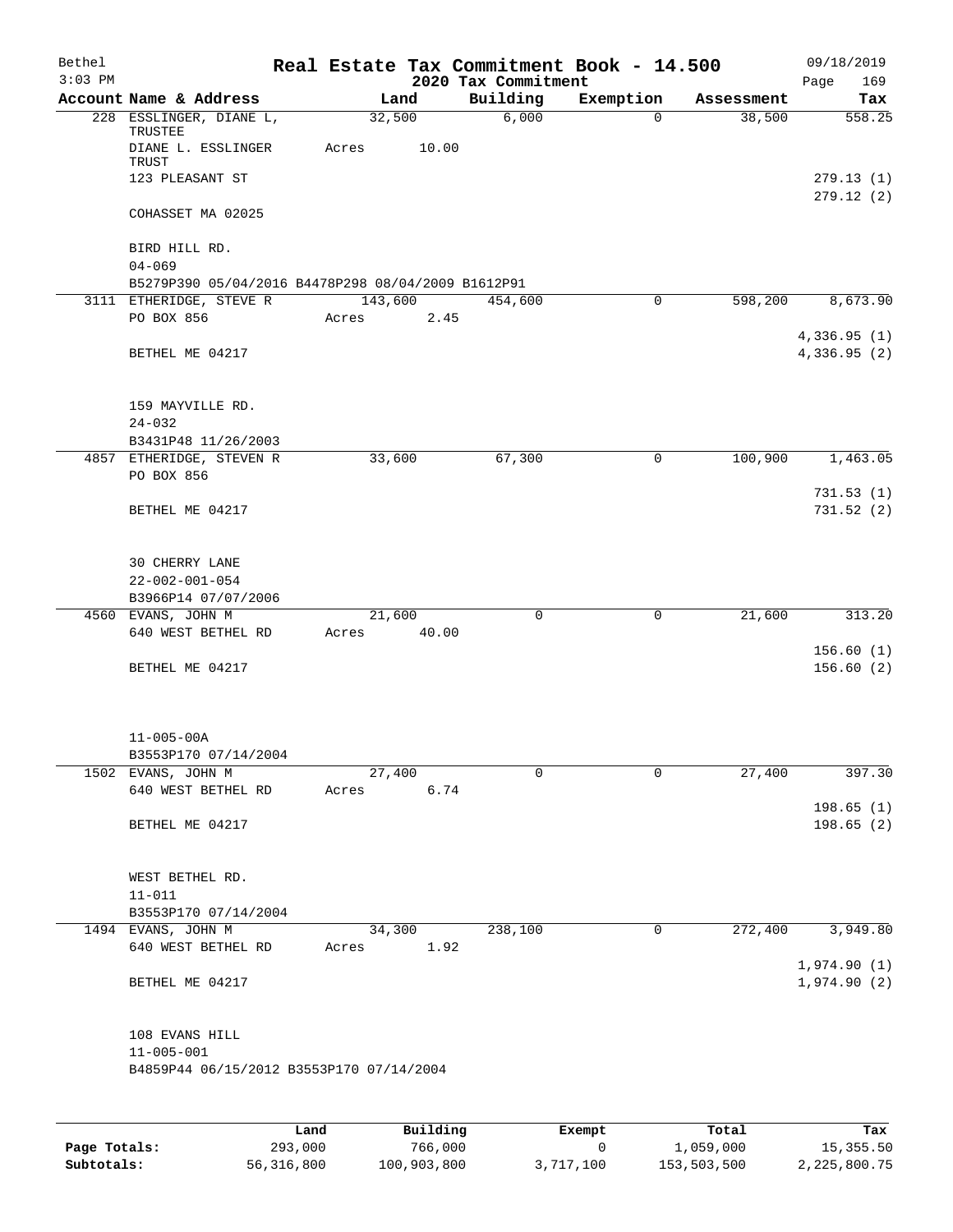| Bethel<br>$3:03$ PM |                                                                        |        |       | 2020 Tax Commitment | Real Estate Tax Commitment Book - 14.500 |            | 09/18/2019<br>Page<br>170   |
|---------------------|------------------------------------------------------------------------|--------|-------|---------------------|------------------------------------------|------------|-----------------------------|
|                     | Account Name & Address                                                 |        | Land  | Building            | Exemption                                | Assessment | Tax                         |
|                     | 514 EVANS, JOHN M                                                      | 41,100 |       | 0                   | $\Omega$                                 | 41,100     | 595.95                      |
|                     | 640 WEST BETHEL RD                                                     | Acres  | 22.20 |                     |                                          |            | 297.98 (1)                  |
|                     | BETHEL ME 04217                                                        |        |       |                     |                                          |            | 297.97 (2)                  |
|                     | WEST BETHEL ROAD                                                       |        |       |                     |                                          |            |                             |
|                     | $11 - 005$                                                             |        |       |                     |                                          |            |                             |
|                     | B3553P170 06/15/2012                                                   |        |       |                     |                                          |            |                             |
|                     | 1589 EVANS, JOHN MICHAEL                                               | 38,800 |       | 39,200              | 0                                        | 78,000     | 1,131.00                    |
|                     | 640 WEST BETHEL RD                                                     | Acres  | 1.10  |                     |                                          |            | 565.50(1)                   |
|                     | BETHEL ME 04217                                                        |        |       |                     |                                          |            | 565.50(2)                   |
|                     | 152 BARKER RD.                                                         |        |       |                     |                                          |            |                             |
|                     | $11 - 055 - 001$                                                       |        |       |                     |                                          |            |                             |
|                     | B5009P227 07/11/2013                                                   |        |       |                     |                                          |            |                             |
|                     | 5211 EVANS, STEPHEN G                                                  | 75,200 |       | 222,900             | $\mathbf 0$                              | 298,100    | 4,322.45                    |
|                     | EVANS, KELLY ANNE                                                      | Acres  | 0.83  |                     |                                          |            |                             |
|                     | 5 MCTEE DRIVE                                                          |        |       |                     |                                          |            | 2, 161.23(1)<br>2,161.22(2) |
|                     | NORTON MA 02776                                                        |        |       |                     |                                          |            |                             |
|                     | 13 NEVEL RD                                                            |        |       |                     |                                          |            |                             |
|                     | $09 - 006 - 002 - A$                                                   |        |       |                     |                                          |            |                             |
|                     | B4557P276 02/05/2010 B4502P227 09/29/2009<br>4753 EVCO PROPERTIES, LLC | 33,800 |       | $\mathbf 0$         | $\mathbf 0$                              | 33,800     | 490.10                      |
|                     | PO BOX 399                                                             | Acres  | 1.06  |                     |                                          |            |                             |
|                     |                                                                        |        |       |                     |                                          |            | 245.05(1)                   |
|                     | SOUTH PARIS ME 04281                                                   |        |       |                     |                                          |            | 245.05(2)                   |
|                     | TALL PINES                                                             |        |       |                     |                                          |            |                             |
|                     | $01 - 005 - 001$                                                       |        |       |                     |                                          |            |                             |
|                     | B5237P220 08/12/2015 B3695P196                                         |        |       |                     |                                          |            |                             |
|                     | 4754 EVCO PROPERTIES, LLC                                              | 33,600 |       | 0                   | $\mathbf 0$                              | 33,600     | 487.20                      |
|                     | PO BOX 399                                                             | Acres  | 1.01  |                     |                                          |            |                             |
|                     | SOUTH PARIS ME 04281                                                   |        |       |                     |                                          |            | 243.60(1)<br>243.60(2)      |
|                     |                                                                        |        |       |                     |                                          |            |                             |
|                     | TALL PINES                                                             |        |       |                     |                                          |            |                             |
|                     | $01 - 005 - 002$                                                       |        |       |                     |                                          |            |                             |
|                     | B3695P196<br>4755 EVCO PROPERTIES, LLC                                 | 34,600 |       | 0                   | 0                                        | 34,600     | 501.70                      |
|                     | PO BOX 399                                                             | Acres  | 1.36  |                     |                                          |            |                             |
|                     |                                                                        |        |       |                     |                                          |            | 250.85(1)                   |
|                     | SOUTH PARIS ME 04281                                                   |        |       |                     |                                          |            | 250.85(2)                   |
|                     | TALL PINES                                                             |        |       |                     |                                          |            |                             |
|                     | $01 - 005 - 003$                                                       |        |       |                     |                                          |            |                             |
|                     | B5237P220 08/12/2015 B3695P196                                         |        |       |                     |                                          |            |                             |
|                     |                                                                        |        |       |                     |                                          |            |                             |
|                     |                                                                        |        |       |                     |                                          |            |                             |

|              | Land       | Building    | Exempt    | Total       | Tax             |
|--------------|------------|-------------|-----------|-------------|-----------------|
| Page Totals: | 257,100    | 262,100     |           | 519,200     | 7,528.40        |
| Subtotals:   | 56,573,900 | 101,165,900 | 3,717,100 | 154,022,700 | 2, 233, 329. 15 |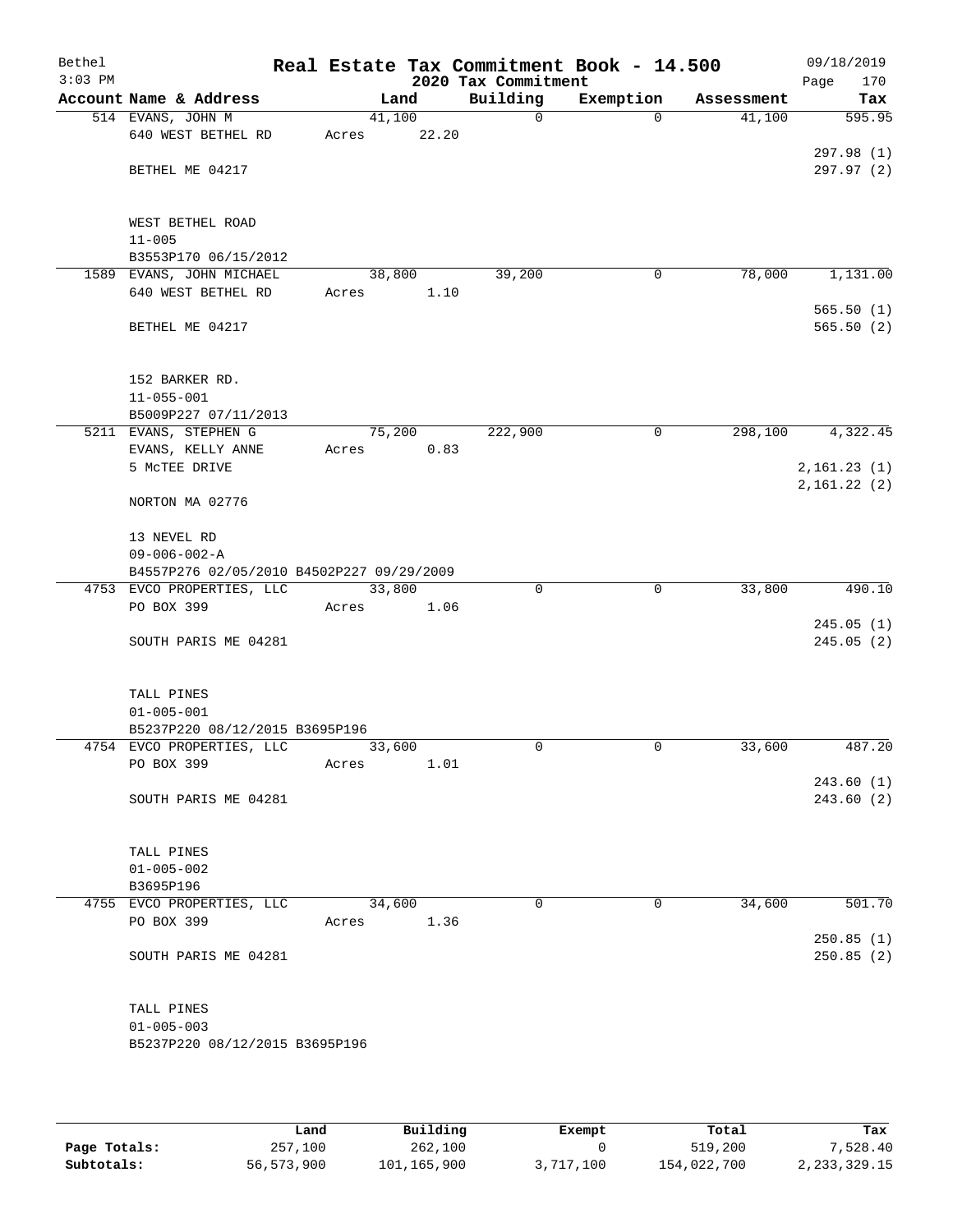| Bethel<br>$3:03$ PM |                                                     |       |        | 2020 Tax Commitment | Real Estate Tax Commitment Book - 14.500 |            | 09/18/2019<br>171<br>Page |
|---------------------|-----------------------------------------------------|-------|--------|---------------------|------------------------------------------|------------|---------------------------|
|                     | Account Name & Address                              |       | Land   | Building            | Exemption                                | Assessment | Tax                       |
|                     | 4756 EVCO PROPERTIES, LLC                           |       | 100    | $\overline{0}$      | $\Omega$                                 | 100        | 1.45                      |
|                     | PO BOX 399                                          | Acres | 0.78   |                     |                                          |            |                           |
|                     |                                                     |       |        |                     |                                          |            | 0.73(1)                   |
|                     | SOUTH PARIS ME 04281                                |       |        |                     |                                          |            | 0.72(2)                   |
|                     |                                                     |       |        |                     |                                          |            |                           |
|                     |                                                     |       |        |                     |                                          |            |                           |
|                     | TALL PINES                                          |       |        |                     |                                          |            |                           |
|                     | $01 - 005 - 004$                                    |       |        |                     |                                          |            |                           |
|                     | B5237P220 08/12/2015 B3695P196                      |       | 4,200  | $\Omega$            | 0                                        | 4,200      | 60.90                     |
|                     | 6 EVCO PROPERTIES, LLC<br>PO BOX 399                | Acres | 14.00  |                     |                                          |            |                           |
|                     |                                                     |       |        |                     |                                          |            | 30.45(1)                  |
|                     | SOUTH PARIS ME 04281                                |       |        |                     |                                          |            | 30.45(2)                  |
|                     |                                                     |       |        |                     |                                          |            |                           |
|                     |                                                     |       |        |                     |                                          |            |                           |
|                     | FLAT RD                                             |       |        |                     |                                          |            |                           |
|                     | $01 - 005$                                          |       |        |                     |                                          |            |                           |
|                     | B5237P220 08/12/2015 B3695P196 04/04/2005           |       |        |                     |                                          |            |                           |
|                     | 1309 EVERETT LEASING, LLC                           |       | 42,900 | 163,900             | $\mathbf 0$                              | 206,800    | 2,998.60                  |
|                     | 1 EVERETT DRIVE                                     | Acres | 4.25   |                     |                                          |            |                           |
|                     |                                                     |       |        |                     |                                          |            | 1,499.30(1)               |
|                     | WEST PARIS ME 04289                                 |       |        |                     |                                          |            | 1,499.30(2)               |
|                     |                                                     |       |        |                     |                                          |            |                           |
|                     | 175 WALKERS MILLS RD.                               |       |        |                     |                                          |            |                           |
|                     | $08 - 006 - 009$                                    |       |        |                     |                                          |            |                           |
|                     | B5424P253 08/13/2018 B4480P315 08/10/2009 B2098P321 |       |        |                     |                                          |            |                           |
|                     | 1 EVERETT TREE FARMS LLC                            |       | 39,800 | $\mathbf 0$         | $\overline{0}$                           | 39,800     | 577.10                    |
|                     | PO BOX 399                                          | Acres | 9.00   |                     |                                          |            |                           |
|                     |                                                     |       |        |                     |                                          |            | 288.55(1)                 |
|                     | SOUTH PARIS ME 04281                                |       |        |                     |                                          |            | 288.55(2)                 |
|                     |                                                     |       |        |                     |                                          |            |                           |
|                     |                                                     |       |        |                     |                                          |            |                           |
|                     | FLAT RD                                             |       |        |                     |                                          |            |                           |
|                     | $01 - 001$                                          |       |        |                     |                                          |            |                           |
|                     | B3992P171 08/15/2006 B2633P312 11/16/1998           |       |        |                     |                                          |            |                           |
|                     | 33 EVERETT TREE FARMS LLC                           |       | 4,400  | $\Omega$            | $\mathbf 0$                              | 4,400      | 63.80                     |
|                     | PO BOX 399                                          | Acres | 24.00  |                     |                                          |            | 31.90(1)                  |
|                     | SOUTH PARIS ME 04281                                |       |        |                     |                                          |            | 31.90(2)                  |
|                     |                                                     |       |        |                     |                                          |            |                           |
|                     |                                                     |       |        |                     |                                          |            |                           |
|                     | 1028 GROVER HILL RD.                                |       |        |                     |                                          |            |                           |
|                     | $01 - 029$                                          |       |        |                     |                                          |            |                           |
|                     | B4918P258 11/13/2012 B3992P171 08/15/2006           |       |        |                     |                                          |            |                           |
|                     | 187 EVERETT, JODI                                   |       | 40,000 | 199,700             | 0                                        | 239,700    | 3,475.65                  |
|                     | EVERETT, RALPH                                      | Acres | 8.00   |                     |                                          |            |                           |
|                     | P.O. 144                                            |       |        |                     |                                          |            | 1,737.83(1)               |
|                     |                                                     |       |        |                     |                                          |            | 1,737.82(2)               |
|                     | NEWRY ME 04261                                      |       |        |                     |                                          |            |                           |
|                     | 78 EAST BETHEL RD.                                  |       |        |                     |                                          |            |                           |
|                     | $04 - 040$                                          |       |        |                     |                                          |            |                           |
|                     | B5388P224 01/09/2018 B971P38 01/10/1978             |       |        |                     |                                          |            |                           |
|                     |                                                     |       |        |                     |                                          |            |                           |
|                     |                                                     |       |        |                     |                                          |            |                           |

|              | Land       | Building    | Exempt    | Total       | Tax          |
|--------------|------------|-------------|-----------|-------------|--------------|
| Page Totals: | 131,400    | 363,600     |           | 495,000     | 7,177.50     |
| Subtotals:   | 56,705,300 | 101,529,500 | 3,717,100 | 154,517,700 | 2,240,506.65 |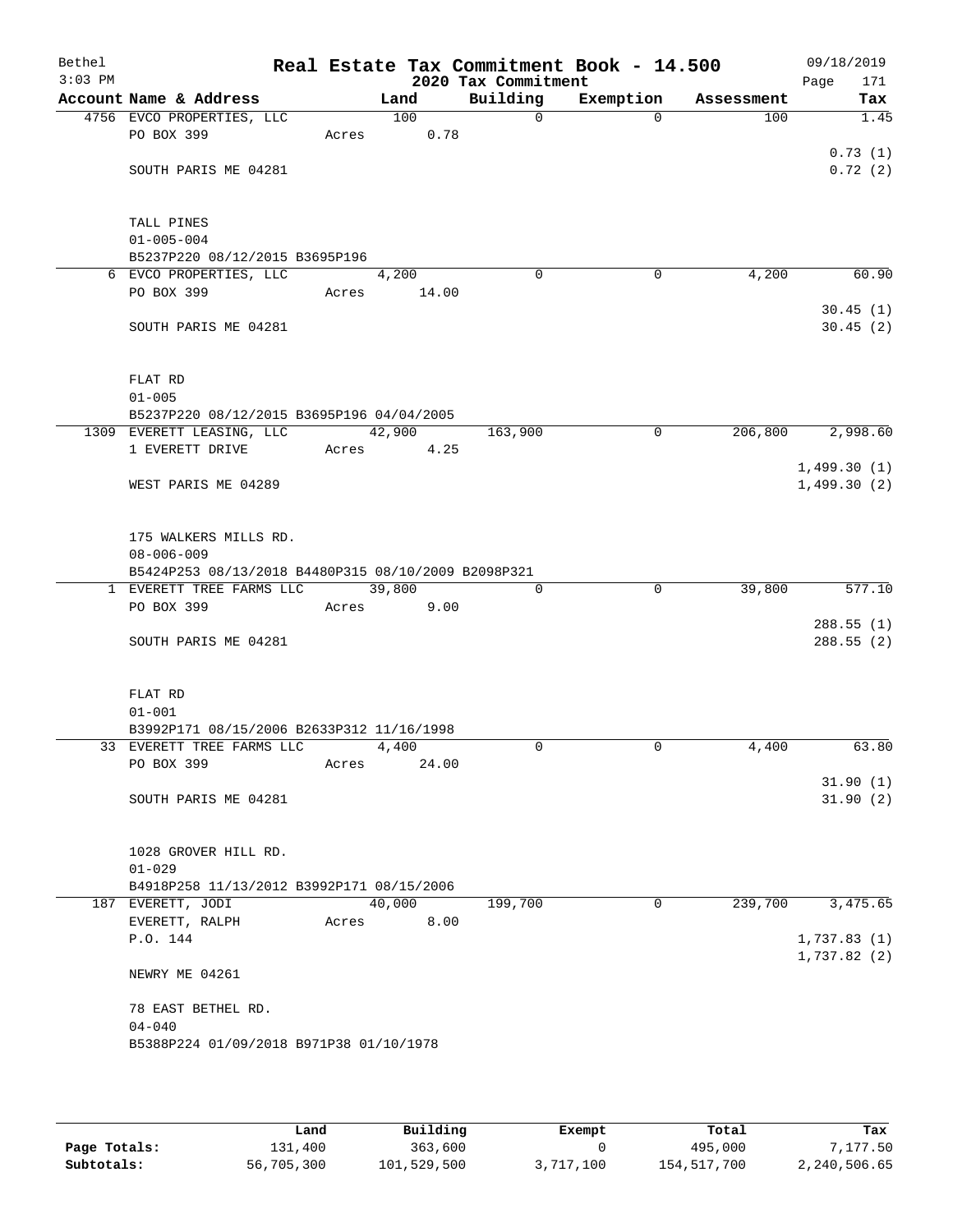| Bethel<br>$3:03$ PM |                                               | Real Estate Tax Commitment Book - 14.500 | 2020 Tax Commitment |                             |            | 09/18/2019<br>172<br>Page  |
|---------------------|-----------------------------------------------|------------------------------------------|---------------------|-----------------------------|------------|----------------------------|
|                     | Account Name & Address                        | Land                                     | Building            | Exemption                   | Assessment | Tax                        |
|                     | 5 EVERETT, ROBERT<br>657 FLAT RD.             | 53,000<br>3.97<br>Acres                  | 224,200             | 26,000<br>01 Homestead (HM) | 251,200    | 3,642.40                   |
|                     | BETHEL ME 04217                               |                                          |                     | 12 WW2 Vet Res              |            | 1,821.20(1)<br>1,821.20(2) |
|                     | 657 FLAT RD<br>$01 - 004$                     |                                          |                     |                             |            |                            |
|                     | B3759P76 07/15/2005                           |                                          |                     |                             |            |                            |
|                     | 4946 EVERETT, ROBERT PR<br>657 FLAT RD.       | $\mathbf 0$                              | 14,300              | $\mathbf 0$                 | 14,300     | 207.35<br>103.68(1)        |
|                     | BETHEL ME 04217                               |                                          |                     |                             |            | 103.67(2)                  |
|                     | 683 FLAT RD<br>$01 - 004.001$                 |                                          |                     |                             |            |                            |
|                     | 2768 EYPPER, EDITH ESTATE OF                  | 107,700                                  | 133,900             | 0                           | 241,600    | 3,503.20                   |
|                     | C/O CHARLES H. EYPPER                         | 89.00<br>Acres                           |                     |                             |            |                            |
|                     | GROSSER HASENPFAD 25                          |                                          |                     |                             |            | 1,751.60(1)                |
|                     | 60598 FRANKFURT am MAIN<br>00000              |                                          |                     |                             |            | 1,751.60(2)                |
|                     | 72 EYPPER RD.<br>$18 - 024$                   |                                          |                     |                             |            |                            |
|                     | 2828 EYPPER, EDITH ESTATE OF                  | 3,200                                    | $\Omega$            | $\mathbf 0$                 | 3,200      | 46.40                      |
|                     | C/O CHARLES H. EYPPER<br>GROSSER HASENPFAD 25 | 12.00<br>Acres                           |                     |                             |            | 23.20(1)                   |
|                     | 60598 FRANKFURT am MAIN<br>0000               |                                          |                     |                             |            | 23.20(2)                   |
|                     | INTERVALE S/S<br>$18 - 070$                   |                                          |                     |                             |            |                            |
|                     | B1383P102 04/16/1986                          |                                          |                     |                             |            |                            |
|                     | 2772 EYPPER, EDITH ESTATE OF                  | 2,900                                    | $\Omega$            | 0                           | 2,900      | 42.05                      |
|                     | C/O CHARLES H EYPPER Acres 10.00              |                                          |                     |                             |            |                            |
|                     | GROSSER HASENPFAD 25                          |                                          |                     |                             |            | 21.03(1)<br>21.02(2)       |
|                     | 60598 FRANKFURT am MAIN<br>0000               |                                          |                     |                             |            |                            |
|                     | INTERVALE W/S<br>$18 - 028$                   |                                          |                     |                             |            |                            |
|                     | 2693 F L MALONE INC                           | 42,800                                   | 0                   | 0                           | 42,800     | 620.60                     |
|                     | 244 DOVER POINT RD                            | 0.50<br>Acres                            |                     |                             |            |                            |
|                     | DOVER NH 03820                                |                                          |                     |                             |            | 310.30(1)<br>310.30(2)     |
|                     | RIVER VALLEY AC<br>$17 - 031$                 |                                          |                     |                             |            |                            |
|                     | B1442P107                                     |                                          |                     |                             |            |                            |

|              | Land       | Building    | Exempt    | Total       | Tax          |
|--------------|------------|-------------|-----------|-------------|--------------|
| Page Totals: | 209,600    | 372,400     | 26,000    | 556,000     | 8,062.00     |
| Subtotals:   | 56,914,900 | 101,901,900 | 3,743,100 | 155,073,700 | 2,248,568.65 |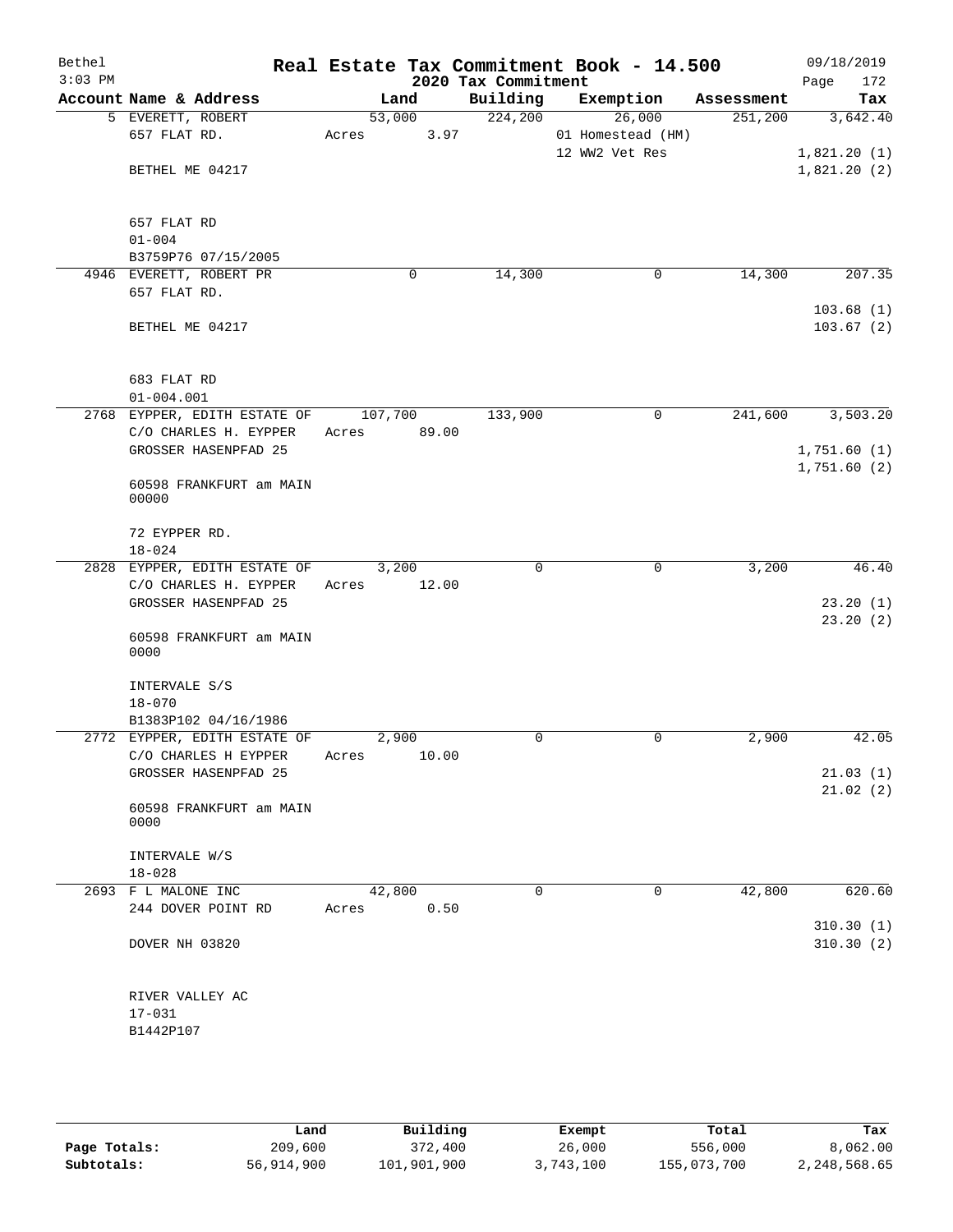| Bethel       |                                                     |            |                  |                |                                 |           | Real Estate Tax Commitment Book - 14.500 |             |            |      | 09/18/2019    |
|--------------|-----------------------------------------------------|------------|------------------|----------------|---------------------------------|-----------|------------------------------------------|-------------|------------|------|---------------|
| $3:03$ PM    | Account Name & Address                              |            |                  | Land           | 2020 Tax Commitment<br>Building |           | Exemption                                |             | Assessment | Page | 173           |
|              | 2836 FACEY, MARK D                                  |            |                  | 17,700         |                                 | 0         |                                          | 0           | 17,700     |      | Tax<br>256.65 |
|              | 4 WOODLAND DR                                       |            | Acres            | 26.40          |                                 |           |                                          |             |            |      |               |
|              |                                                     |            |                  |                |                                 |           |                                          |             |            |      | 128.33(1)     |
|              | COHASSET MA 02025                                   |            |                  |                |                                 |           |                                          |             |            |      | 128.32(2)     |
|              |                                                     |            |                  |                |                                 |           |                                          |             |            |      |               |
|              |                                                     |            |                  |                |                                 |           |                                          |             |            |      |               |
|              | SWAN HILL RD<br>$19 - 005 - 002$                    |            |                  |                |                                 |           |                                          |             |            |      |               |
|              | B1400P140                                           |            |                  |                |                                 |           |                                          |             |            |      |               |
|              | 1372 FADEYEV, CHRISTOPHER                           |            |                  | 48,000         | 198,500                         |           |                                          | $\mathbf 0$ | 246,500    |      | 3,574.25      |
|              | FADEYEV, KAREN                                      |            | Acres            | 1.00           |                                 |           |                                          |             |            |      |               |
|              | 387 NORTH 9th STREET                                |            |                  |                |                                 |           |                                          |             |            |      | 1,787.13(1)   |
|              |                                                     |            |                  |                |                                 |           |                                          |             |            |      | 1,787.12(2)   |
|              | SURF CITY NJ 08008                                  |            |                  |                |                                 |           |                                          |             |            |      |               |
|              | 11 BAILEY RD.                                       |            |                  |                |                                 |           |                                          |             |            |      |               |
|              | $08 - 053 - 001 - 001$                              |            |                  |                |                                 |           |                                          |             |            |      |               |
|              | B5144P340 08/04/2014 B4809P90 11/25/2011 B2634P218  |            |                  |                |                                 |           |                                          |             |            |      |               |
|              | 11/17/1998<br>3534 FALL, ADAM                       |            |                  | 33,600         | 96,000                          |           |                                          | 0           | 129,600    |      | 1,879.20      |
|              | FALL, TALBOT                                        |            |                  |                |                                 |           |                                          |             |            |      |               |
|              | 25 WILLOW ROAD                                      |            |                  |                |                                 |           |                                          |             |            |      | 939.60(1)     |
|              |                                                     |            |                  |                |                                 |           |                                          |             |            |      | 939.60(2)     |
|              | MARBLEHEAD MA 01945                                 |            |                  |                |                                 |           |                                          |             |            |      |               |
|              | 135 VERNON ST.                                      |            |                  |                |                                 |           |                                          |             |            |      |               |
|              | $26 - 076 - 001 - 01D$                              |            |                  |                |                                 |           |                                          |             |            |      |               |
|              | B5407P312 05/11/2018 B5277P305 04/19/2016 B4726P113 |            |                  |                |                                 |           |                                          |             |            |      |               |
|              | 06/10/2011 B4540P1 12/17/2009 B2892P335 12/08/2000  |            |                  |                |                                 |           |                                          |             |            |      |               |
|              | 497 FAMILY DOLLAR, INC<br>P.O. BOX 59365            |            | 122,300<br>Acres | 1.10           | 385,300                         |           |                                          | $\mathbf 0$ | 507,600    |      | 7,360.20      |
|              |                                                     |            |                  |                |                                 |           |                                          |             |            |      | 3,680.10(1)   |
|              | SCHAUMBURG IL 60159                                 |            |                  |                |                                 |           |                                          |             |            |      | 3,680.10(2)   |
|              | 0365                                                |            |                  |                |                                 |           |                                          |             |            |      |               |
|              |                                                     |            |                  |                |                                 |           |                                          |             |            |      |               |
|              | <b>36 MAYVILLE ROAD</b>                             |            |                  |                |                                 |           |                                          |             |            |      |               |
|              | $25 - 248$                                          |            |                  |                |                                 |           |                                          |             |            |      |               |
|              | B5215P12 03/27/2015                                 |            |                  |                |                                 |           |                                          |             |            |      |               |
|              | 336 FARNUM, DAVID P<br>FARNUM, SANDRA               |            |                  | 31,500<br>0.91 | 45,900                          |           | 20,000<br>01 Homestead (HM)              |             | 57,400     |      | 832.30        |
|              | 923 ROUTE 232                                       |            | Acres            |                |                                 |           |                                          |             |            |      | 416.15(1)     |
|              |                                                     |            |                  |                |                                 |           |                                          |             |            |      | 416.15(2)     |
|              | BRYANT POND ME 04219                                |            |                  |                |                                 |           |                                          |             |            |      |               |
|              |                                                     |            |                  |                |                                 |           |                                          |             |            |      |               |
|              | 923 ROUTE 232<br>$05 - 042$                         |            |                  |                |                                 |           |                                          |             |            |      |               |
|              | B711P296                                            |            |                  |                |                                 |           |                                          |             |            |      |               |
|              | 337 FARNUM, MARK                                    |            |                  | 31,500         | 106,800                         |           | 20,000                                   |             | 118,300    |      | 1,715.35      |
|              | FARNUM, SONDRA                                      |            | Acres            | 0.91           |                                 |           | 01 Homestead (HM)                        |             |            |      |               |
|              | 915 RT. 232                                         |            |                  |                |                                 |           |                                          |             |            |      | 857.68 (1)    |
|              |                                                     |            |                  |                |                                 |           |                                          |             |            |      | 857.67 (2)    |
|              | BRYANT POND ME 04219                                |            |                  |                |                                 |           |                                          |             |            |      |               |
|              | 915 ROUTE 232                                       |            |                  |                |                                 |           |                                          |             |            |      |               |
|              | $05 - 042 - 001$                                    |            |                  |                |                                 |           |                                          |             |            |      |               |
|              | B711P296                                            |            |                  |                |                                 |           |                                          |             |            |      |               |
|              |                                                     |            |                  |                |                                 |           |                                          |             |            |      |               |
|              |                                                     | Land       |                  | Building       |                                 |           | Exempt                                   |             | Total      |      | Tax           |
| Page Totals: |                                                     | 284,600    |                  | 832,500        |                                 |           | 40,000                                   |             | 1,077,100  |      | 15,617.95     |
| Subtotals:   |                                                     | 57,199,500 |                  | 102,734,400    |                                 | 3,783,100 |                                          | 156,150,800 |            |      | 2,264,186.60  |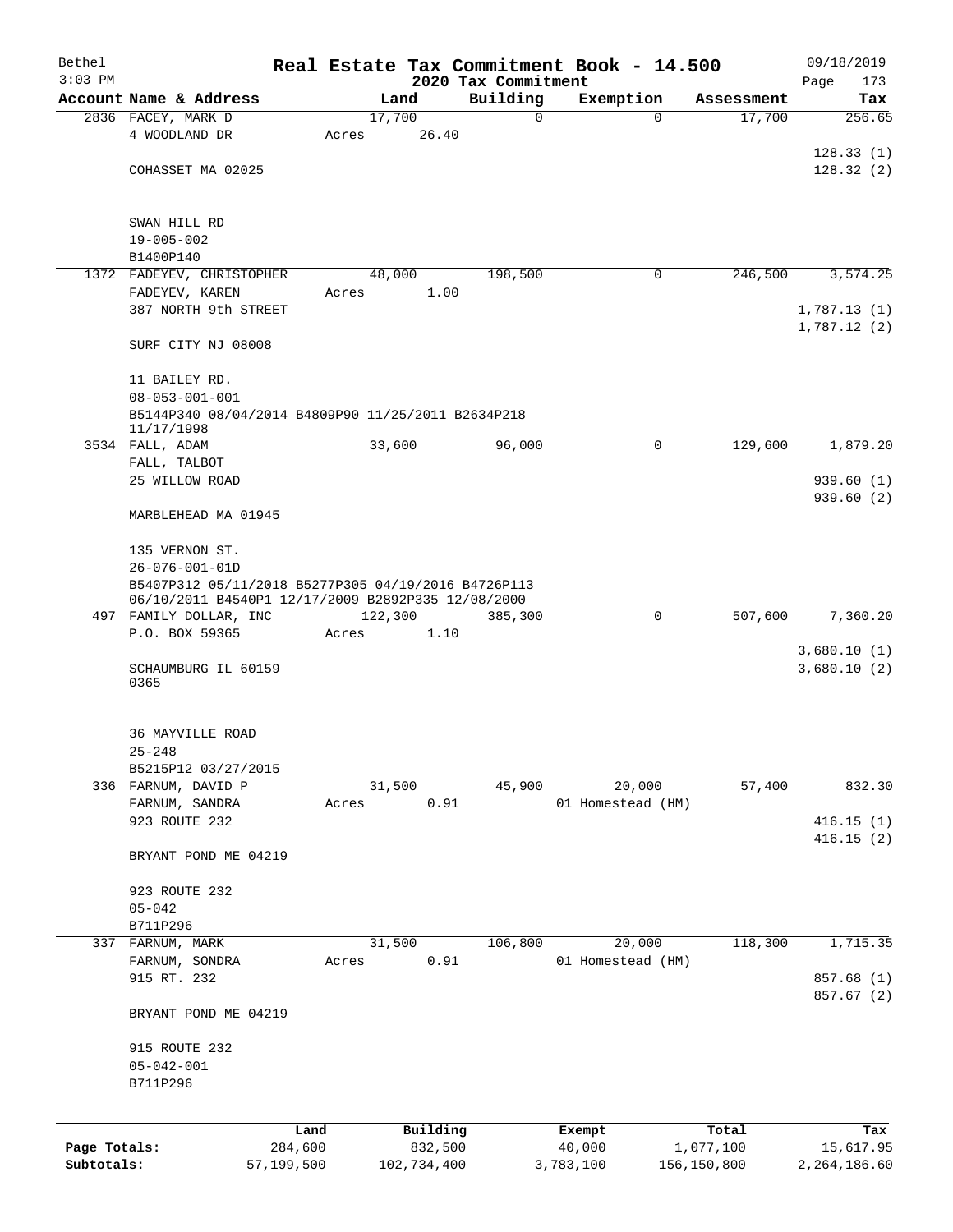| Bethel    |                                                                   |       |        |      |                     | Real Estate Tax Commitment Book - 14.500 |            | 09/18/2019             |
|-----------|-------------------------------------------------------------------|-------|--------|------|---------------------|------------------------------------------|------------|------------------------|
| $3:03$ PM |                                                                   |       |        |      | 2020 Tax Commitment |                                          |            | 174<br>Page            |
|           | Account Name & Address                                            |       | Land   |      | Building            | Exemption                                | Assessment | Tax                    |
|           | 377 FARRELL, ELKE                                                 |       | 45,500 |      | 12,900              | $\Omega$                                 | 58,400     | 846.80                 |
|           | FARRELL, BRIAN                                                    | Acres |        | 5.10 |                     |                                          |            |                        |
|           | PO BOX 917                                                        |       |        |      |                     |                                          |            | 423.40(1)              |
|           | WEST TISBURY MA 02575<br>0917                                     |       |        |      |                     |                                          |            | 423.40 (2)             |
|           | 56 PINE BLUFF RD.<br>$06 - 016 - 006$                             |       |        |      |                     |                                          |            |                        |
|           | B5234P136 07/27/2015 B3134P176 08/21/2003                         |       |        |      |                     |                                          |            |                        |
|           | 3678 FARREN, RICHARD L                                            |       | 30,000 |      | 83,000              | 26,000                                   | 87,000     | 1,261.50               |
|           | FARREN, KATHY JO                                                  | Acres |        | 0.79 |                     | 01 Homestead (HM)                        |            |                        |
|           | PO BOX 13                                                         |       |        |      |                     | 12 WW2 Vet Res                           |            | 630.75 (1)             |
|           | W BETHEL ME 04286                                                 |       |        |      |                     |                                          |            | 630.75 (2)             |
|           | 728 WEST BETHEL RD.                                               |       |        |      |                     |                                          |            |                        |
|           | $28 - 021$                                                        |       |        |      |                     |                                          |            |                        |
|           | B1247P26 02/13/1984                                               |       |        |      |                     |                                          |            |                        |
|           | 3794 FAULDS, MICHELLE S                                           |       | 57,800 |      | 174,100             | 0                                        | 231,900    | 3,362.55               |
|           | 6 ROWE AVENUE                                                     | Acres |        | 1.03 |                     |                                          |            | 1,681.28(1)            |
|           | ROCKPORT ME 01966                                                 |       |        |      |                     |                                          |            | 1,681.27(2)            |
|           | 68 RIDGE ROAD                                                     |       |        |      |                     |                                          |            |                        |
|           | $26 - 060 - 012$                                                  |       |        |      |                     |                                          |            |                        |
|           | B5453P220 02/28/2019 B5270P320 03/01/2016 B3469P113<br>02/24/2004 |       |        |      |                     |                                          |            |                        |
|           | 345 FAULKNER, RANDALL                                             |       | 33,800 |      | 104,200             | 0                                        | 138,000    | 2,001.00               |
|           | FAULKNER, JEAN                                                    | Acres |        | 1.60 |                     |                                          |            |                        |
|           | 59 AVON STREET                                                    |       |        |      |                     |                                          |            | 1,000.50(1)            |
|           | SOMERVILLE MA 02143                                               |       |        |      |                     |                                          |            | 1,000.50(2)            |
|           | 765 ROUTE 232                                                     |       |        |      |                     |                                          |            |                        |
|           | $05 - 050 - 001$                                                  |       |        |      |                     |                                          |            |                        |
|           | B4137P294 05/25/2007 B3598P329 09/30/2004                         |       |        |      |                     |                                          |            |                        |
|           | 169 FEDERAL NATIONAL<br>MORTGAGE ASSOC                            |       | 33,300 |      | 41,900              | 0                                        | 75,200     | 1,090.40               |
|           | 14221 DALLAS PARKWAY,<br>SUITE 1000                               | Acres |        | 1.30 |                     |                                          |            |                        |
|           | DALLAS TX 75254                                                   |       |        |      |                     |                                          |            | 545.20(1)<br>545.20(2) |
|           |                                                                   |       |        |      |                     |                                          |            |                        |
|           | 708 WALKERS MILLS RD.                                             |       |        |      |                     |                                          |            |                        |
|           | $04 - 024$                                                        |       |        |      |                     |                                          |            |                        |
|           | B5401P389 05/06/2018 B4227P30 11/21/2007 B3807P302<br>08/25/2005  |       |        |      |                     |                                          |            |                        |

|              | Land       | Building    | Exempt    | Total       | Tax            |
|--------------|------------|-------------|-----------|-------------|----------------|
| Page Totals: | 200,400    | 416,100     | 26,000    | 590,500     | 8,562.25       |
| Subtotals:   | 57,399,900 | 103,150,500 | 3,809,100 | 156,741,300 | 2, 272, 748.85 |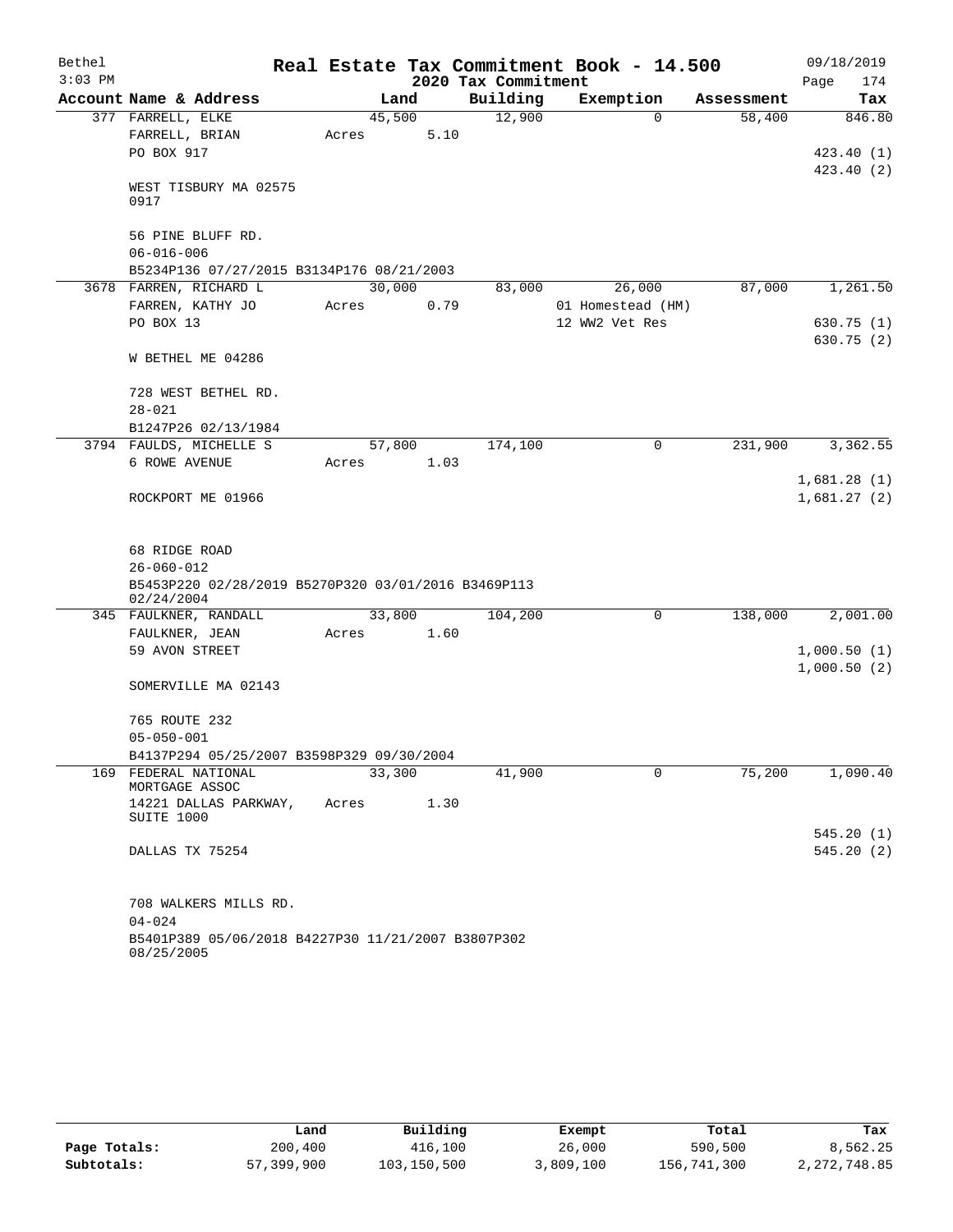| Bethel       |                                                                                        |            |                            |          |                                 | Real Estate Tax Commitment Book - 14.500 |             |                       | 09/18/2019      |
|--------------|----------------------------------------------------------------------------------------|------------|----------------------------|----------|---------------------------------|------------------------------------------|-------------|-----------------------|-----------------|
| $3:03$ PM    | Account Name & Address                                                                 |            | Land                       |          | 2020 Tax Commitment<br>Building | Exemption                                |             |                       | Page<br>175     |
|              | 3362 FEDERAL NATIONAL                                                                  |            | 54,000                     |          | 221,700                         |                                          | $\Omega$    | Assessment<br>275,700 | Tax<br>3,997.65 |
|              | MORTGAGE ASSOC                                                                         |            |                            |          |                                 |                                          |             |                       |                 |
|              | 14221 DALLAS PARKWAY,                                                                  | Acres      |                            | 0.90     |                                 |                                          |             |                       |                 |
|              | SUITE 1000                                                                             |            |                            |          |                                 |                                          |             |                       | 1,998.83(1)     |
|              | DALLAS TX 75254                                                                        |            |                            |          |                                 |                                          |             |                       | 1,998.82(2)     |
|              |                                                                                        |            |                            |          |                                 |                                          |             |                       |                 |
|              |                                                                                        |            |                            |          |                                 |                                          |             |                       |                 |
|              | 55 MASON ST.                                                                           |            |                            |          |                                 |                                          |             |                       |                 |
|              | $25 - 183$                                                                             |            |                            |          |                                 |                                          |             |                       |                 |
|              | B5463P929 05/29/2019 B5455P903 03/26/2019 B4151P144<br>06/22/2007 B3820P102 10/17/2005 |            |                            |          |                                 |                                          |             |                       |                 |
|              | 353 FEENEY, PATRICK                                                                    |            | 36,200                     |          | 117,400                         | 20,000                                   |             | 133,600               | 1,937.20        |
|              | FEENEY, CHRISTY                                                                        | Acres      |                            | 4.00     |                                 | 01 Homestead (HM)                        |             |                       |                 |
|              | 711 RTE. 232                                                                           |            |                            |          |                                 |                                          |             |                       | 968.60(1)       |
|              |                                                                                        |            |                            |          |                                 |                                          |             |                       | 968.60(2)       |
|              | BRYANT POND ME 04219                                                                   |            |                            |          |                                 |                                          |             |                       |                 |
|              | 711 ROUTE 232                                                                          |            |                            |          |                                 |                                          |             |                       |                 |
|              | $05 - 055$                                                                             |            |                            |          |                                 |                                          |             |                       |                 |
|              | B5036P170 09/13/2013 B3112P27 05/20/2002                                               |            |                            |          |                                 |                                          |             |                       |                 |
|              | 4762 FEINBERG, GEORGE                                                                  |            | 70,800                     |          | 224,300                         |                                          | 0           | 295,100               | 4,278.95        |
|              | 127 HARDY RD                                                                           | Acres      |                            | 1.04     |                                 |                                          |             |                       |                 |
|              |                                                                                        |            |                            |          |                                 |                                          |             |                       | 2,139.48(1)     |
|              | FALMOUTH ME 04105                                                                      |            |                            |          |                                 |                                          |             |                       | 2,139.47(2)     |
|              |                                                                                        |            |                            |          |                                 |                                          |             |                       |                 |
|              | 17 LOCKE VIEW DRIVE                                                                    |            |                            |          |                                 |                                          |             |                       |                 |
|              | $17 - 035 - 029$                                                                       |            |                            |          |                                 |                                          |             |                       |                 |
|              | B4872P123 07/31/2012 B4387P339 12/24/2008                                              |            |                            |          |                                 |                                          |             |                       |                 |
|              | 1709 FELCH, MYLES                                                                      |            | 43,500                     |          | 78,900                          |                                          | $\mathbf 0$ | 122,400               | 1,774.80        |
|              | 489 NORTH RD                                                                           | Acres      |                            | 0.78     |                                 |                                          |             |                       |                 |
|              |                                                                                        |            |                            |          |                                 |                                          |             |                       | 887.40 (1)      |
|              | BETHEL ME 04217                                                                        |            |                            |          |                                 |                                          |             |                       | 887.40 (2)      |
|              |                                                                                        |            |                            |          |                                 |                                          |             |                       |                 |
|              | 474 NORTH ROAD                                                                         |            |                            |          |                                 |                                          |             |                       |                 |
|              | $12 - 057$                                                                             |            |                            |          |                                 |                                          |             |                       |                 |
|              | B5410P211 05/29/2018 B5319P562 12/06/2016                                              |            |                            |          |                                 |                                          |             |                       |                 |
|              | 4698 FENNELL, JOHN W                                                                   |            | 87,800                     |          | 242,300                         |                                          | 0           | 330,100               | 4,786.45        |
|              | FENNELL, NANCY O'NEILL<br>FENNELL                                                      | Acres      |                            | 2.29     |                                 |                                          |             |                       |                 |
|              | 54 GRAPE VINE RD                                                                       |            |                            |          |                                 |                                          |             |                       | 2,393.23(1)     |
|              |                                                                                        |            |                            |          |                                 |                                          |             |                       | 2,393.22 (2)    |
|              | BEDFORD NH 03110                                                                       |            |                            |          |                                 |                                          |             |                       |                 |
|              |                                                                                        |            |                            |          |                                 |                                          |             |                       |                 |
|              | 103 MOUNTAIN VALLEY<br>$09 - 005 - 008$                                                |            |                            |          |                                 |                                          |             |                       |                 |
|              | B3881P46 01/31/2006                                                                    |            |                            |          |                                 |                                          |             |                       |                 |
|              | 4731 FERGUSON, DANIEL                                                                  |            | 69,200                     |          | 257,000                         |                                          | 0           | 326, 200              | 4,729.90        |
|              | FERGUSON, JANET                                                                        | Acres      |                            | 3.34     |                                 |                                          |             |                       |                 |
|              | 140 DEER VIEW ROAD                                                                     |            |                            |          |                                 |                                          |             |                       | 2,364.95(1)     |
|              |                                                                                        |            |                            |          |                                 |                                          |             |                       | 2,364.95(2)     |
|              | BETHEL ME 04217                                                                        |            |                            |          |                                 |                                          |             |                       |                 |
|              | 140 DEER VIEW ROAD                                                                     |            |                            |          |                                 |                                          |             |                       |                 |
|              | $12 - 073 - 014$                                                                       |            |                            |          |                                 |                                          |             |                       |                 |
|              | B5398P131 03/20/2018 B5039P22 09/19/2013 B4814P77                                      |            |                            |          |                                 |                                          |             |                       |                 |
|              | 02/14/2012 B3675P266 02/22/2005                                                        |            |                            |          |                                 |                                          |             |                       |                 |
|              |                                                                                        | Land       |                            | Building |                                 | Exempt                                   |             | Total                 | Tax             |
| Page Totals: |                                                                                        | 361,500    | 1,141,600<br>104, 292, 100 |          |                                 | 20,000                                   |             | 1,483,100             | 21,504.95       |
| Subtotals:   |                                                                                        | 57,761,400 |                            |          |                                 | 3,829,100                                |             | 158, 224, 400         | 2, 294, 253.80  |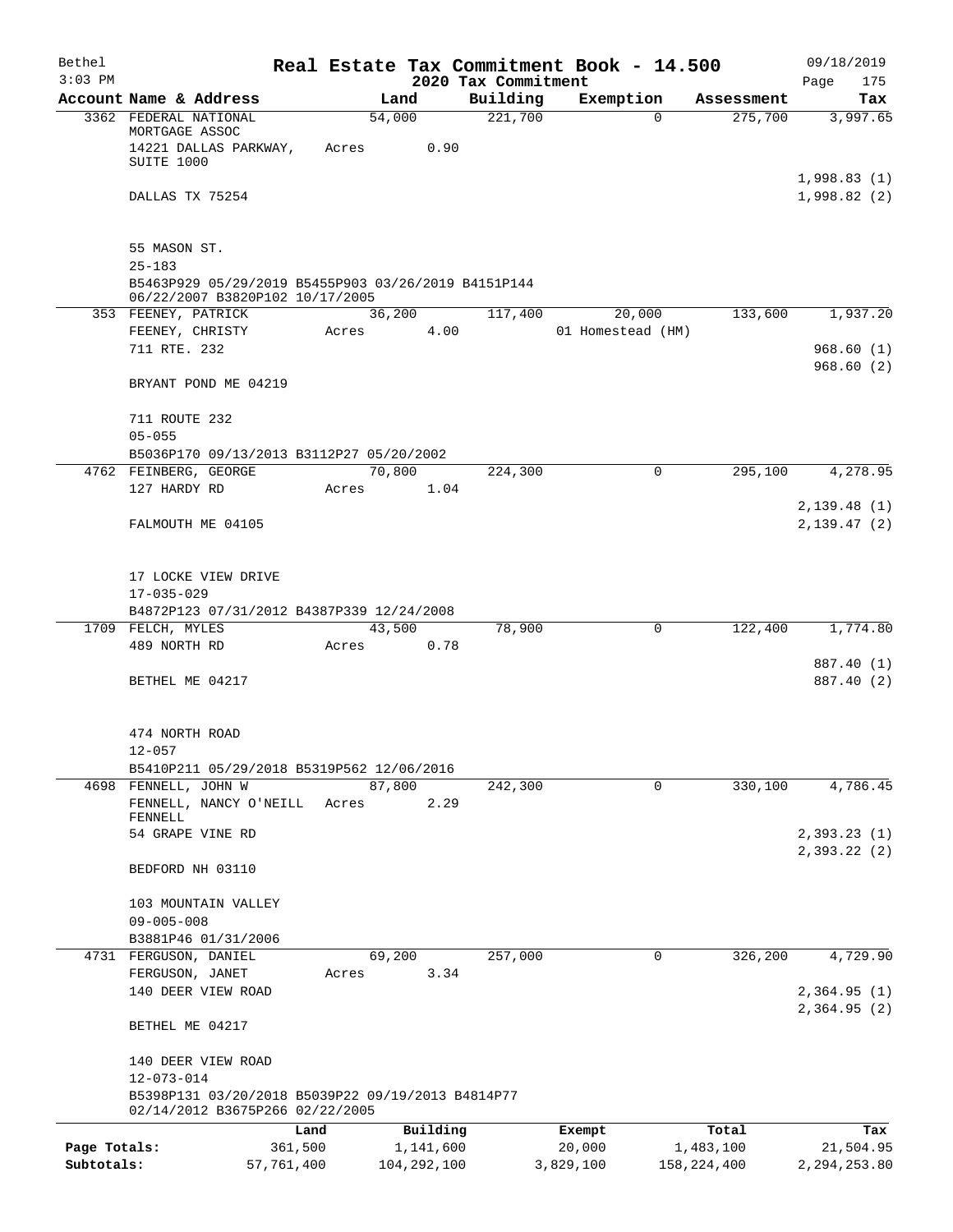| Bethel    |                                                                  |       |        |          |                                 | Real Estate Tax Commitment Book - 14.500 |                       | 09/18/2019                 |
|-----------|------------------------------------------------------------------|-------|--------|----------|---------------------------------|------------------------------------------|-----------------------|----------------------------|
| $3:03$ PM | Account Name & Address                                           |       | Land   |          | 2020 Tax Commitment<br>Building |                                          |                       | 176<br>Page                |
|           | 3673 FERLAND, PAUL J                                             |       | 33,500 |          | 99,100                          | Exemption<br>0                           | Assessment<br>132,600 | Tax<br>1,922.70            |
|           | P.O. BOX 6262                                                    | Acres |        | 0.69     |                                 |                                          |                       |                            |
|           |                                                                  |       |        |          |                                 |                                          |                       | 961.35(1)                  |
|           | FALL RIVER MA 02724                                              |       |        |          |                                 |                                          |                       | 961.35(2)                  |
|           |                                                                  |       |        |          |                                 |                                          |                       |                            |
|           | 29 MOUNTAIN VIEW CIRCLE<br>$28 - 017$                            |       |        |          |                                 |                                          |                       |                            |
|           | B4455P88 06/12/2009 B4448P127 05/29/2009 B3966P237<br>06/29/2006 |       |        |          |                                 |                                          |                       |                            |
|           | 1098 FERREIRA, DENNIS                                            |       | 33,600 |          | 131,700                         | $\mathbf 0$                              | 165,300               | 2,396.85                   |
|           | FERREIRA, YVONNE                                                 |       |        |          |                                 |                                          |                       |                            |
|           | 734 ADAMS STREET                                                 |       |        |          |                                 |                                          |                       | 1, 198.43(1)               |
|           |                                                                  |       |        |          |                                 |                                          |                       | 1, 198.42(2)               |
|           | HOLLISTON MA 01746                                               |       |        |          |                                 |                                          |                       |                            |
|           | 74 FAIRWAY ROAD                                                  |       |        |          |                                 |                                          |                       |                            |
|           | $07 - 028 - 566$                                                 |       |        |          |                                 |                                          |                       |                            |
|           | B3670P2 02/02/2005                                               |       |        |          |                                 |                                          |                       |                            |
|           | 3758 FERRO, MICHAEL A<br>101 WALLACE STREET #3                   |       | 60,200 | 23.00    | 114,600                         | 0                                        | 174,800               | 2,534.60                   |
|           |                                                                  | Acres |        |          |                                 |                                          |                       | 1, 267.30(1)               |
|           | MALDEN MA 02148                                                  |       |        |          |                                 |                                          |                       | 1, 267.30(2)               |
|           |                                                                  |       |        |          |                                 |                                          |                       |                            |
|           | 197 INTERVALE RD                                                 |       |        |          |                                 |                                          |                       |                            |
|           | $13 - 015 - 001$                                                 |       |        |          |                                 |                                          |                       |                            |
|           | B5258P419 12/14/2015 B3216P61                                    |       |        |          |                                 |                                          |                       |                            |
|           | 2467 FILES, GREGORY W                                            |       | 38,400 |          | 111,200                         | 0                                        | 149,600               | 2,169.20                   |
|           | FILES, COLLEEN A                                                 | Acres |        | 1.00     |                                 |                                          |                       |                            |
|           | 75 WOODLAND RD                                                   |       |        |          |                                 |                                          |                       | 1,084.60(1)<br>1,084.60(2) |
|           | WINDHAM ME 04062                                                 |       |        |          |                                 |                                          |                       |                            |
|           | 25 TERRACE ROAD                                                  |       |        |          |                                 |                                          |                       |                            |
|           | $14 - 002 - 002$                                                 |       |        |          |                                 |                                          |                       |                            |
|           | B3459P192 09/29/2003 B1719P178                                   |       |        |          |                                 |                                          |                       |                            |
|           | 3452 FINLEY, T KEVIN                                             |       | 77,500 |          | 126,600                         | 20,000                                   | 184,100               | 2,669.45                   |
|           | 55 PARADISE RD.                                                  | Acres |        | 0.57     |                                 | 01 Homestead (HM)                        |                       |                            |
|           |                                                                  |       |        |          |                                 |                                          |                       | 1,334.73(1)                |
|           | BETHEL ME 04217                                                  |       |        |          |                                 |                                          |                       | 1,334.72(2)                |
|           |                                                                  |       |        |          |                                 |                                          |                       |                            |
|           | 55 PARADISE RD.<br>$26 - 011$                                    |       |        |          |                                 |                                          |                       |                            |
|           | B5159P23 09/12/2014 B2271P203 11/01/1995 B1025P3                 |       |        |          |                                 |                                          |                       |                            |
|           | 03/01/1979                                                       |       |        |          |                                 |                                          |                       |                            |
|           | 2716 FIORE, MICHAEL J                                            |       | 71,500 |          | 210,900                         | 0                                        | 282,400               | 4,094.80                   |
|           | FIORE, KATHLEEN ROYAL                                            | Acres |        | 1.17     |                                 |                                          |                       |                            |
|           | 210 SOUTH ST, UNIT 3-2                                           |       |        |          |                                 |                                          |                       | 2,047.40(1)                |
|           | BOSTON MA 02111                                                  |       |        |          |                                 |                                          |                       | 2,047.40(2)                |
|           | 10 MEGAN'S WAY                                                   |       |        |          |                                 |                                          |                       |                            |
|           | $17 - 035 - 004$                                                 |       |        |          |                                 |                                          |                       |                            |
|           | B4593P254 06/02/2010 B3804P259 09/26/2005                        |       |        |          |                                 |                                          |                       |                            |
|           |                                                                  |       |        |          |                                 |                                          |                       |                            |
|           |                                                                  | Land  |        | Building |                                 | Exempt                                   | Total                 | Tax                        |

**Page Totals:** 314,700 794,100 20,000 1,088,800 15,787.60 **Subtotals:** 58,076,100 105,086,200 3,849,100 159,313,200 2,310,041.40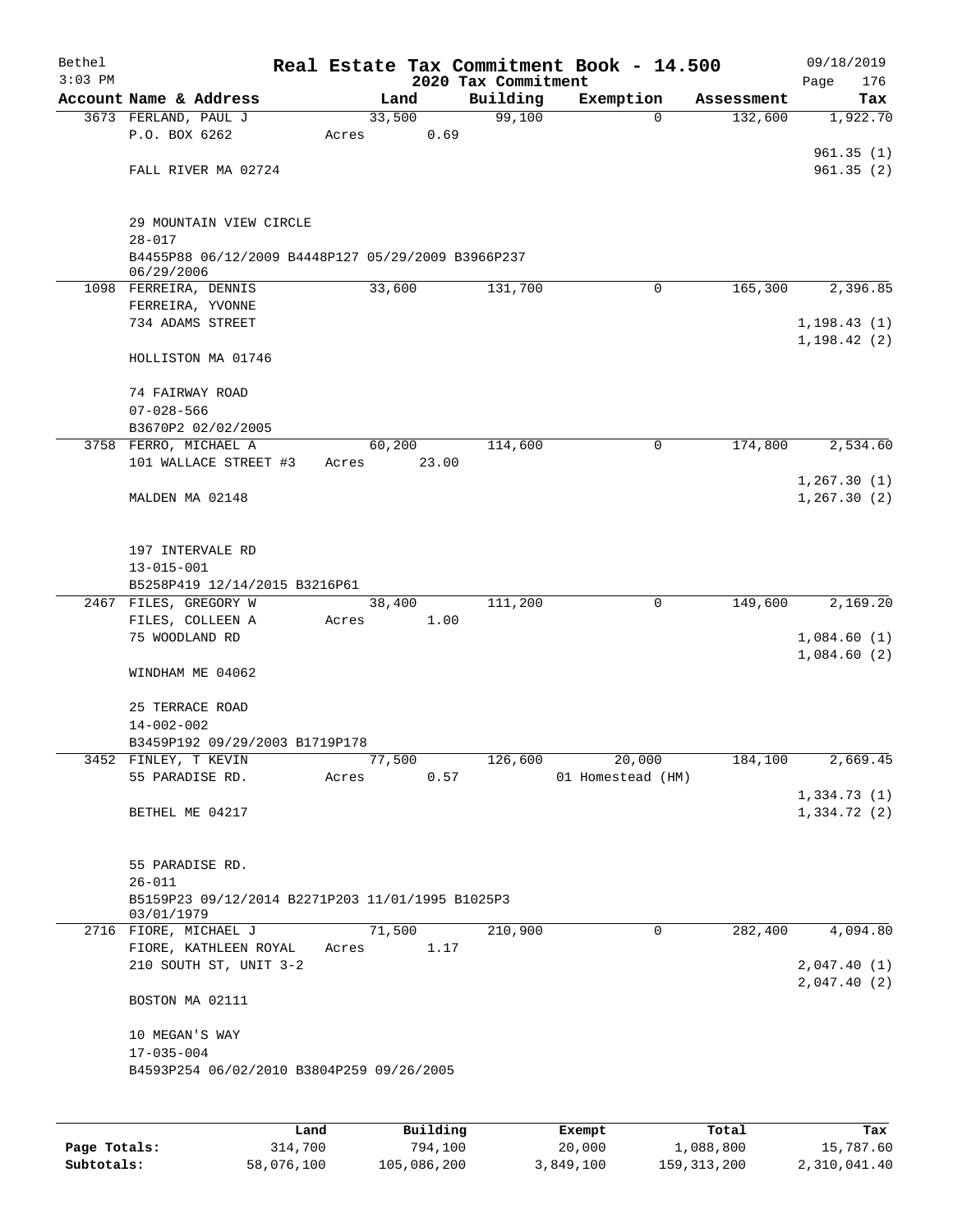| Bethel       |                                                                                       |               |                                 | Real Estate Tax Commitment Book - 14.500 |             | 09/18/2019         |
|--------------|---------------------------------------------------------------------------------------|---------------|---------------------------------|------------------------------------------|-------------|--------------------|
| $3:03$ PM    | Account Name & Address                                                                | Land          | 2020 Tax Commitment<br>Building | Exemption                                | Assessment  | Page<br>177<br>Tax |
|              | 3155 FIORENTINI, REGINA L                                                             | 16,800        | 48,000                          | $\Omega$                                 | 64,800      | 939.60             |
|              | PO BOX 625                                                                            |               |                                 |                                          |             |                    |
|              |                                                                                       |               |                                 |                                          |             | 469.80(1)          |
|              | BETHEL ME 04217                                                                       |               |                                 |                                          |             | 469.80(2)          |
|              |                                                                                       |               |                                 |                                          |             |                    |
|              | 15 MILL HILL                                                                          |               |                                 |                                          |             |                    |
|              | $25 - 008 - 023$<br>B5211P111 03/03/2015 B4925P117 11/28/2012 B4872P272               |               |                                 |                                          |             |                    |
|              | 08/01/2012 B3860P178 12/09/2005                                                       |               |                                 |                                          |             |                    |
|              | 5006 FIRST COMMERCIAL<br>LENDERS INC.                                                 | 60,500        | 0                               | $\mathbf 0$                              | 60,500      | 877.25             |
|              | 216 THORNTON DRIVE                                                                    |               |                                 |                                          |             |                    |
|              |                                                                                       |               |                                 |                                          |             | 438.63 (1)         |
|              | HYANNIS MA 02601                                                                      |               |                                 |                                          |             | 438.62(2)          |
|              |                                                                                       |               |                                 |                                          |             |                    |
|              | CONDO SITES UNITS 5-18                                                                |               |                                 |                                          |             |                    |
|              | $24 - 028 - C$                                                                        |               |                                 |                                          |             |                    |
|              | B4316P24 06/26/2008<br>4514 FISHER WOLF, LLC                                          | 47,600        | 177,300                         | 0                                        | 224,900     | 3,261.05           |
|              | 177 BIRCH DRIVE                                                                       | 0.62<br>Acres |                                 |                                          |             |                    |
|              |                                                                                       |               |                                 |                                          |             | 1,630.53(1)        |
|              | POLAND SPRING ME 04274                                                                |               |                                 |                                          |             | 1,630.52(2)        |
|              |                                                                                       |               |                                 |                                          |             |                    |
|              | 47 RIVER VALLEY ACRES                                                                 |               |                                 |                                          |             |                    |
|              | $17 - 041 - 002$                                                                      |               |                                 |                                          |             |                    |
|              | B5370P678 10/02/2017 B4449P164 06/01/2009 B3922P74<br>04/19/2006 B3803P213 09/21/2005 |               |                                 |                                          |             |                    |
|              | 3505 FISHER, KURT W                                                                   | 79,100        | 151,300                         | 0                                        | 230,400     | 3,340.80           |
|              | FISHER, CATHERINE J<br>120 PARADISE RD                                                | 0.68<br>Acres |                                 |                                          |             | 1,670.40(1)        |
|              |                                                                                       |               |                                 |                                          |             | 1,670.40(2)        |
|              | BETHEL ME 04217                                                                       |               |                                 |                                          |             |                    |
|              | 120 PARADISE RD.                                                                      |               |                                 |                                          |             |                    |
|              | $26 - 062$                                                                            |               |                                 |                                          |             |                    |
|              | B5207P204 02/09/2015 B4839P300 04/30/2012 B4708P310                                   |               |                                 |                                          |             |                    |
|              | 04/08/2011 B614P117 02/23/1962<br>2854 FISKE ET. AL., BRADLEY                         | 7,500         | 8,600                           | 0                                        | 16,100      | 233.45             |
|              | FISKE, SUZANNE                                                                        | 7.10<br>Acres |                                 |                                          |             |                    |
|              | 2105 S.R. #129                                                                        |               |                                 |                                          |             | 116.73(1)          |
|              | SOUTH BRISTOL ME 04568                                                                |               |                                 |                                          |             | 116.72(2)          |
|              |                                                                                       |               |                                 |                                          |             |                    |
|              | INTERVALE RD.                                                                         |               |                                 |                                          |             |                    |
|              | $19 - 014$                                                                            |               |                                 |                                          |             |                    |
|              | B5453P441 03/04/2019<br>2873 FISKE ET. AL., BRADLEY                                   | 73,700        | 173,300                         | 26,000                                   | 221,000     | 3,204.50           |
|              | THE FISKE FAMILY TRUST                                                                | 6.80<br>Acres |                                 | 01 Homestead (HM)                        |             |                    |
|              | 2105 S.R. #129                                                                        |               |                                 | 12 WW2 Vet Res                           |             | 1,602.25(1)        |
|              | SOUTH BRISTOL ME 04568                                                                |               |                                 |                                          |             | 1,602.25(2)        |
|              |                                                                                       |               |                                 |                                          |             |                    |
|              | 1472 INTERVALE RD.<br>$19 - 019$                                                      |               |                                 |                                          |             |                    |
|              | B5453P441 03/04/2019 B2411P290 02/20/1997 B1639P201<br>03/10/1989                     |               |                                 |                                          |             |                    |
|              | Land                                                                                  | Building      |                                 | Exempt                                   | Total       | Tax                |
| Page Totals: | 285,200                                                                               | 558,500       |                                 | 26,000                                   | 817,700     | 11,856.65          |
| Subtotals:   | 58, 361, 300                                                                          | 105,644,700   |                                 | 3,875,100                                | 160,130,900 | 2,321,898.05       |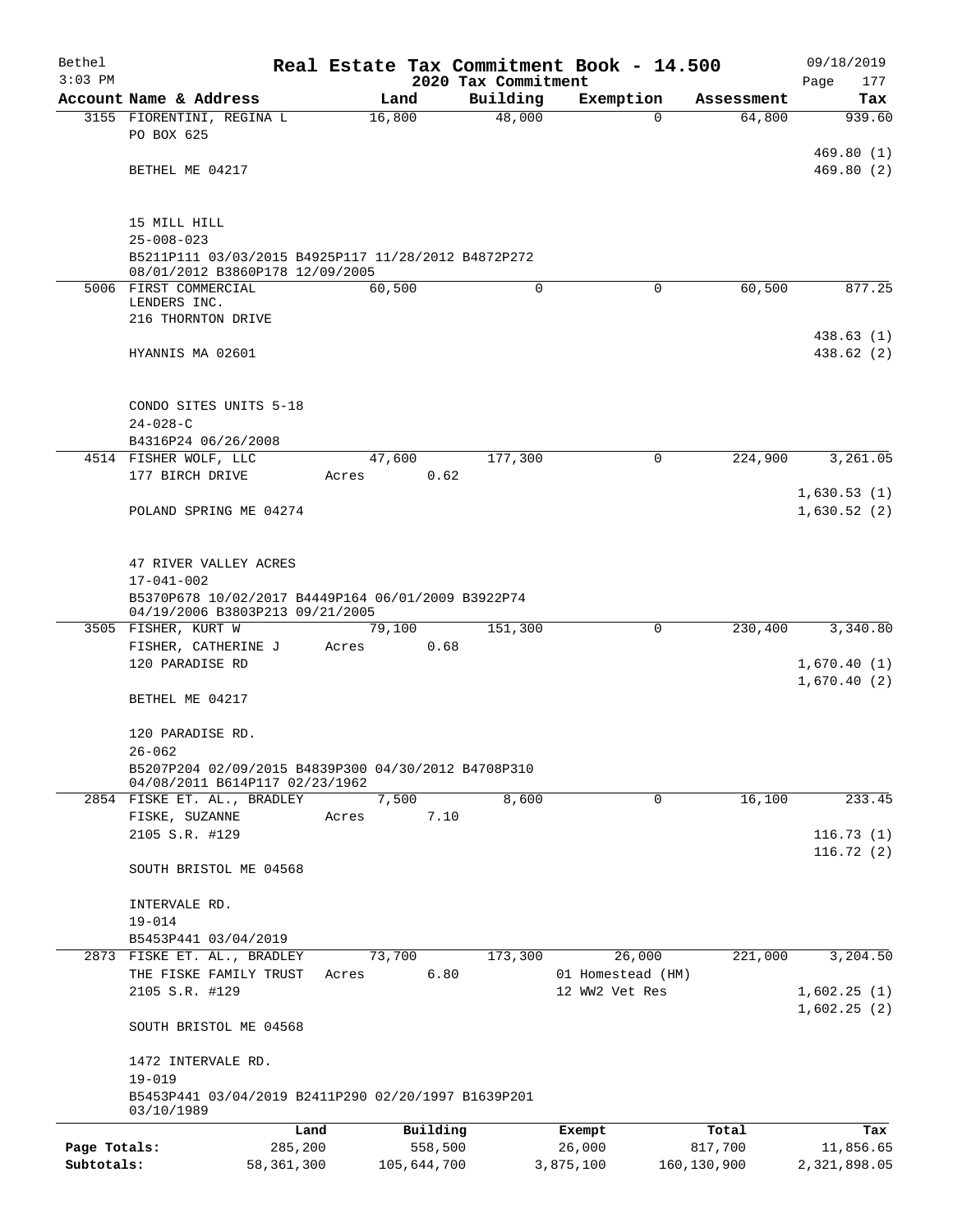| Bethel    |                                                                                                                                                                           |                 |      |                     | Real Estate Tax Commitment Book - 14.500 |            | 09/18/2019                 |
|-----------|---------------------------------------------------------------------------------------------------------------------------------------------------------------------------|-----------------|------|---------------------|------------------------------------------|------------|----------------------------|
| $3:03$ PM |                                                                                                                                                                           |                 |      | 2020 Tax Commitment |                                          |            | Page<br>178                |
|           | Account Name & Address                                                                                                                                                    |                 | Land | Building            | Exemption                                | Assessment | Tax                        |
|           | 1413 FITZGERALD, JAMES F.<br>373 S. WILLOW STREET<br>D1-1 PMB 424                                                                                                         | 40,900<br>Acres | 2.28 | 103,500             | $\Omega$                                 | 144,400    | 2,093.80                   |
|           | MANCHESTER NH 03103                                                                                                                                                       |                 |      |                     |                                          |            | 1,046.90(1)<br>1,046.90(2) |
|           | 105 CHANDLER HILL RD.                                                                                                                                                     |                 |      |                     |                                          |            |                            |
|           | $08 - 070 - 007$                                                                                                                                                          |                 |      |                     |                                          |            |                            |
|           | B5442P646 11/20/2018 B5139P234 07/16/2014 B5119P66<br>05/27/2014 B4746P238 08/09/2011 B4546P267 01/04/2010<br>B4462P142 06/26/2009 B3415P273 11/07/2003 B2851P275<br>B0P0 |                 |      |                     |                                          |            |                            |
|           | 1460 FITZMORRIS, LOUISE                                                                                                                                                   | 38,100          |      | 59,800              | 20,000                                   | 77,900     | 1,129.55                   |
|           | WHEATLEY, LISA M. &<br>TYLER, LAURA J.                                                                                                                                    | Acres           | 2.10 |                     | 01 Homestead (HM)                        |            |                            |
|           | 549 EAST BETHEL RD.                                                                                                                                                       |                 |      |                     |                                          |            | 564.78(1)<br>564.77(2)     |
|           | BETHEL ME 04217                                                                                                                                                           |                 |      |                     |                                          |            |                            |
|           | 549 EAST BETHEL RD.<br>$09 - 037$                                                                                                                                         |                 |      |                     |                                          |            |                            |
|           | B4978P341 04/25/2013 B1716P160 02/28/1990 B1063P122<br>11/29/1979 B638P362 04/01/1965                                                                                     |                 |      |                     |                                          |            |                            |
|           | 2647 FIVE ACRES FARM<br>PROPERTIES                                                                                                                                        | 43,700          |      | 137,700             | $\Omega$                                 | 181,400    | 2,630.30                   |
|           | PO BOX 1943                                                                                                                                                               | Acres           | 5.00 |                     |                                          |            | 1,315.15(1)                |
|           | BETHEL ME 04217 1943                                                                                                                                                      |                 |      |                     |                                          |            | 1,315.15(2)                |
|           | 791 NORTH ROAD                                                                                                                                                            |                 |      |                     |                                          |            |                            |
|           | $16 - 021$                                                                                                                                                                |                 |      |                     |                                          |            |                            |
|           | B5022P207 08/09/2013                                                                                                                                                      |                 |      |                     |                                          |            |                            |
|           | 5122 FLAT ROAD, LLC                                                                                                                                                       | 38,800          |      | $\Omega$            | $\Omega$                                 | 38,800     | 562.60                     |
|           | 101 EAST INDUSTRIAL<br>PARK DRIVE                                                                                                                                         | Acres           | 3.22 |                     |                                          |            |                            |
|           | MANCHESTER NH 03109                                                                                                                                                       |                 |      |                     |                                          |            | 281.30(1)<br>281.30(2)     |
|           |                                                                                                                                                                           |                 |      |                     |                                          |            |                            |
|           | WINTERPARK                                                                                                                                                                |                 |      |                     |                                          |            |                            |
|           | $01 - 010 - 020$                                                                                                                                                          |                 |      |                     |                                          |            |                            |
|           | B3962P119                                                                                                                                                                 |                 |      |                     |                                          |            |                            |
|           | 3064 FLEMING, DAVID J                                                                                                                                                     | 44,200          |      | 221,000             | 0                                        | 265,200    | 3,845.40                   |
|           | MINOR, BRENDA C                                                                                                                                                           | Acres           | 5.40 |                     |                                          |            |                            |
|           | 80 NAUGUS AVE.                                                                                                                                                            |                 |      |                     |                                          |            | 1,922.70(1)                |
|           | MARBLEHEAD MA 01945                                                                                                                                                       |                 |      |                     |                                          |            | 1,922.70(2)                |
|           | 8 CUMMINGS RD.                                                                                                                                                            |                 |      |                     |                                          |            |                            |
|           | $23 - 016$                                                                                                                                                                |                 |      |                     |                                          |            |                            |
|           | B2433P145 05/15/1997                                                                                                                                                      |                 |      |                     |                                          |            |                            |
|           |                                                                                                                                                                           |                 |      |                     |                                          |            |                            |

|              | Land       | Building    | Exempt    | Total       | Tax          |
|--------------|------------|-------------|-----------|-------------|--------------|
| Page Totals: | 205,700    | 522,000     | 20,000    | 707,700     | 10,261.65    |
| Subtotals:   | 58,567,000 | 106,166,700 | 3,895,100 | 160,838,600 | 2,332,159.70 |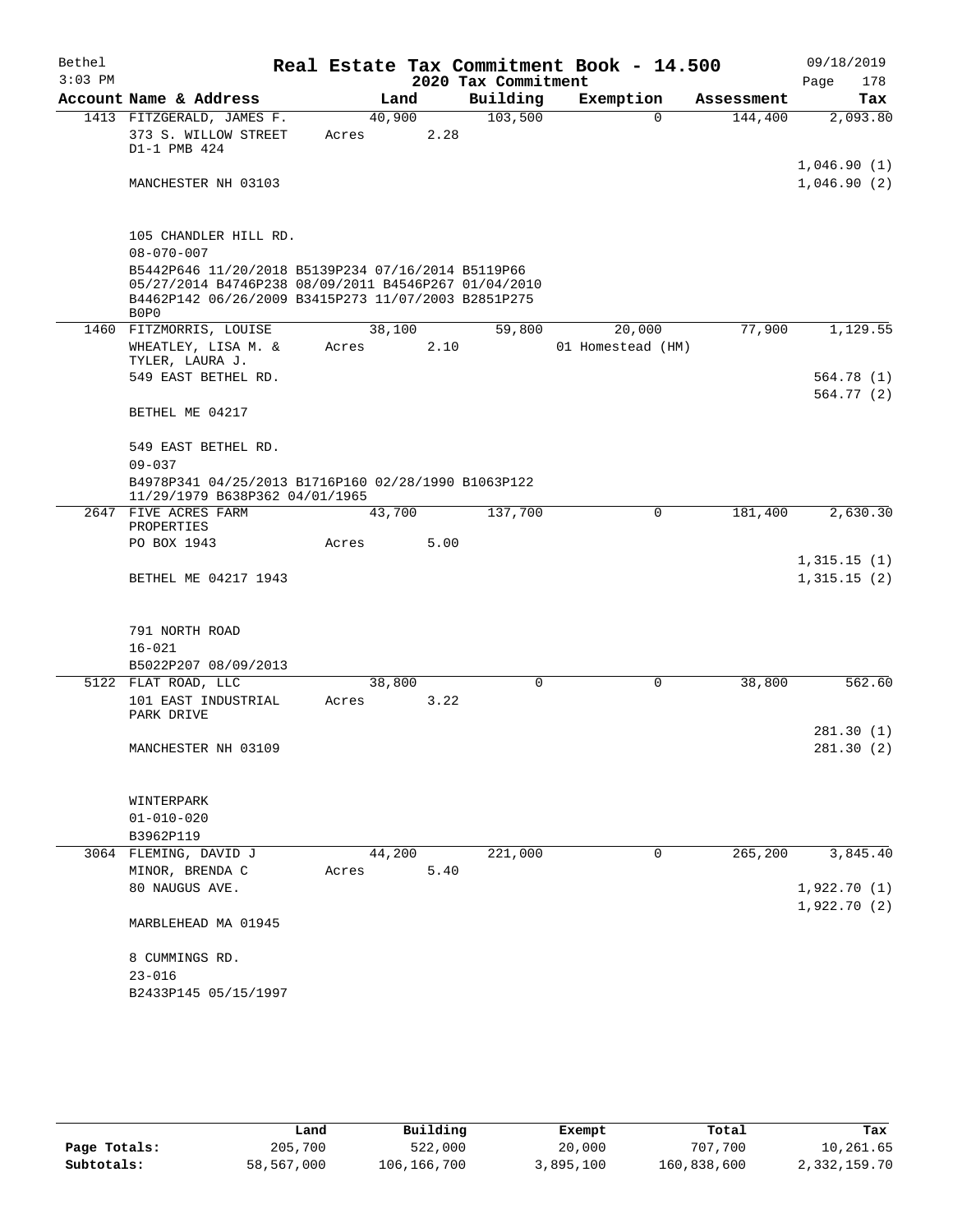| Bethel<br>$3:03$ PM |                                                                                                           |        |             |                                 | Real Estate Tax Commitment Book - 14.500 |             | 09/18/2019             |
|---------------------|-----------------------------------------------------------------------------------------------------------|--------|-------------|---------------------------------|------------------------------------------|-------------|------------------------|
|                     | Account Name & Address                                                                                    |        | Land        | 2020 Tax Commitment<br>Building | Exemption                                | Assessment  | Page<br>179<br>Tax     |
|                     | 2954 FLEMING, RICHARD W                                                                                   | 33,600 |             | 109,600                         | $\Omega$                                 | 143,200     | 2,076.40               |
|                     | FLEMING, PATRICIA M                                                                                       |        |             |                                 |                                          |             |                        |
|                     | 143 CHERRY ST.                                                                                            |        |             |                                 |                                          |             | 1,038.20(1)            |
|                     |                                                                                                           |        |             |                                 |                                          |             | 1,038.20(2)            |
|                     | WENHAM MA 01984                                                                                           |        |             |                                 |                                          |             |                        |
|                     | 22 CHERRY LANE                                                                                            |        |             |                                 |                                          |             |                        |
|                     | $22 - 002 - 001 - 031$                                                                                    |        |             |                                 |                                          |             |                        |
|                     | B2303P166 02/22/1996                                                                                      |        |             |                                 |                                          |             |                        |
|                     | 34 FLETCHER, CRAIG                                                                                        | 39,700 |             | 85,400                          | 0                                        | 125,100     | 1,813.95               |
|                     | 12 BROADVIEW LANE                                                                                         | Acres  | 7.00        |                                 |                                          |             |                        |
|                     | EAST WINDSOR CT 06088<br>9639                                                                             |        |             |                                 |                                          |             | 906.98(1)<br>906.97(2) |
|                     |                                                                                                           |        |             |                                 |                                          |             |                        |
|                     | 1054 GROVER HILL RD                                                                                       |        |             |                                 |                                          |             |                        |
|                     | $01 - 030$                                                                                                |        |             |                                 |                                          |             |                        |
|                     | B4994P113 06/06/2013 B4918P260 11/13/2012 B4918P256<br>11/13/2012 B1193P86 02/17/1983 B659P381 05/06/1967 |        |             |                                 |                                          |             |                        |
|                     | 5054 FLETCHER, SHARON H                                                                                   | 54,100 |             | 204,000                         | 0                                        | 258,100     | 3,742.45               |
|                     | FLETCHER, GORDON W                                                                                        | Acres  | 1.34        |                                 |                                          |             |                        |
|                     | 252 WICKFORD POINT ROAD                                                                                   |        |             |                                 |                                          |             | 1,871.23(1)            |
|                     |                                                                                                           |        |             |                                 |                                          |             | 1,871.22(2)            |
|                     | NORTH KINGSTON RI 02852                                                                                   |        |             |                                 |                                          |             |                        |
|                     | 26 HOMESTEAD LANE                                                                                         |        |             |                                 |                                          |             |                        |
|                     | $18 - 060 - 030$                                                                                          |        |             |                                 |                                          |             |                        |
|                     | B5081P323 01/13/2014 B4915P207 11/02/2012 B3568P322<br>08/06/2004                                         |        |             |                                 |                                          |             |                        |
|                     | 402 FLYNN, BRIAN                                                                                          | 46,100 |             | 0                               | 0                                        | 46,100      | 668.45                 |
|                     | FLYNN, CARIE A                                                                                            | Acres  | 5.60        |                                 |                                          |             |                        |
|                     | 1309 85TH CT NW STREET                                                                                    |        |             |                                 |                                          |             | 334.23(1)              |
|                     |                                                                                                           |        |             |                                 |                                          |             | 334.22 (2)             |
|                     | BRADENTON FL 34209                                                                                        |        |             |                                 |                                          |             |                        |
|                     | CHESTNUT KNOLL LANE                                                                                       |        |             |                                 |                                          |             |                        |
|                     | $06 - 027 - 010$                                                                                          |        |             |                                 |                                          |             |                        |
|                     | B1608P20                                                                                                  |        |             |                                 |                                          |             |                        |
|                     | 4699 FOLEY, EDWARD J                                                                                      | 72,600 |             | $\Omega$                        | $\Omega$                                 | 72,600      | 1,052.70               |
|                     | FOLEY, KAREN NADINA                                                                                       | Acres  | 1.09        |                                 |                                          |             |                        |
|                     | 35 LANCASHIRE DR                                                                                          |        |             |                                 |                                          |             | 526.35(1)              |
|                     | MANSFIELD MA 02048 1766                                                                                   |        |             |                                 |                                          |             | 526.35(2)              |
|                     |                                                                                                           |        |             |                                 |                                          |             |                        |
|                     | MOUNTAIN VALLEY                                                                                           |        |             |                                 |                                          |             |                        |
|                     | $09 - 005 - 009$                                                                                          |        |             |                                 |                                          |             |                        |
|                     | B3820P215 10/13/2005                                                                                      |        |             |                                 |                                          |             |                        |
|                     | 96 FOLEY, KATHERINE                                                                                       | 36,000 |             | 97,200                          | 0                                        | 133,200     | 1,931.40               |
|                     | PARSONS, PETER MICHAEL<br>PO BOX 171                                                                      | Acres  | 2.10        |                                 |                                          |             | 965.70(1)              |
|                     | BETHEL ME 04217                                                                                           |        |             |                                 |                                          |             | 965.70(2)              |
|                     |                                                                                                           |        |             |                                 |                                          |             |                        |
|                     | 46 BAKER RD.                                                                                              |        |             |                                 |                                          |             |                        |
|                     | $02 - 017$                                                                                                |        |             |                                 |                                          |             |                        |
|                     | B4891P338 09/11/2012 B4715P245 05/06/2011 B4272P167<br>03/14/2008 B1017P88 12/12/1978                     |        |             |                                 |                                          |             |                        |
|                     | Land                                                                                                      |        | Building    |                                 | Exempt                                   | Total       | Tax                    |
| Page Totals:        | 282,100                                                                                                   |        | 496,200     |                                 | 0                                        | 778,300     | 11,285.35              |
| Subtotals:          | 58,849,100                                                                                                |        | 106,662,900 |                                 | 3,895,100                                | 161,616,900 | 2, 343, 445.05         |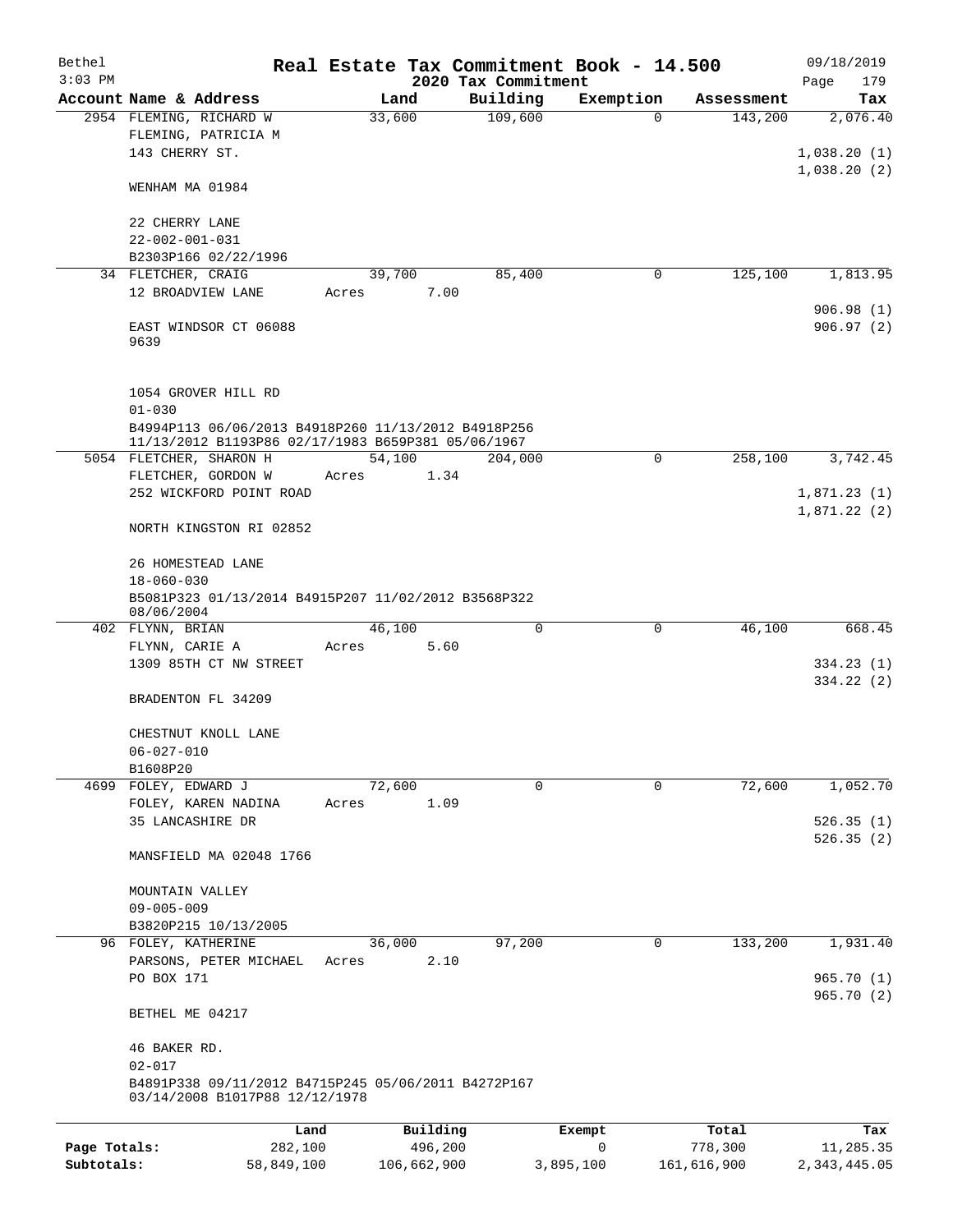| Bethel    |                                                                       |                  |                                 | Real Estate Tax Commitment Book - 14.500 |            | 09/18/2019              |
|-----------|-----------------------------------------------------------------------|------------------|---------------------------------|------------------------------------------|------------|-------------------------|
| $3:03$ PM | Account Name & Address                                                | Land             | 2020 Tax Commitment<br>Building | Exemption                                | Assessment | 180<br>Page<br>Tax      |
|           | 5404 FOLSOM STREET, LLC                                               | 177,700          | 286, 800                        | $\Omega$                                 | 464,500    | 6,735.25                |
|           | PO BOX 505                                                            | Acres            | 7.40                            |                                          |            |                         |
|           |                                                                       |                  |                                 |                                          |            | 3,367.63(1)             |
|           | BETHEL ME 04217                                                       |                  |                                 |                                          |            | 3,367.62(2)             |
|           | 303 MAYVILLE ROAD<br>$12 - 076 - 001$                                 |                  |                                 |                                          |            |                         |
|           | B5409P184 05/17/2018 B5289P84 06/23/2016                              |                  |                                 |                                          |            |                         |
|           | 1544 FONG, PEGGY S<br>18 ARBOR LANE                                   | 10,800           | 48,600                          | 0                                        | 59,400     | 861.30                  |
|           |                                                                       |                  |                                 |                                          |            | 430.65(1)               |
|           | WINCHESTER MA 01890<br>1650                                           |                  |                                 |                                          |            | 430.65 (2)              |
|           | 788 WEST BETHEL RD.                                                   |                  |                                 |                                          |            |                         |
|           | $11 - 027 - 001 - 005$                                                |                  |                                 |                                          |            |                         |
|           | B3646P249 12/17/2004                                                  | 10,800           | 48,600                          | 0                                        | 59,400     | 861.30                  |
|           | 1548 FONG, PEGGY S<br>18 ARBOR LANE                                   |                  |                                 |                                          |            |                         |
|           | WINCHESTER MA 01890<br>1650                                           |                  |                                 |                                          |            | 430.65(1)<br>430.65(2)  |
|           | 788 WEST BETHEL RD.<br>$11 - 027 - 001 - 009$<br>B3719P288 05/13/2005 |                  |                                 |                                          |            |                         |
|           | 1549 FONG, PEGGY S                                                    | 34,400           | 90,400                          | 0                                        | 124,800    | 1,809.60                |
|           | 18 ARBOR LN                                                           | Acres            | 2.00                            |                                          |            |                         |
|           | WINCHESTER MA 01890                                                   |                  |                                 |                                          |            | 904.80(1)<br>904.80(2)  |
|           | WEST BETHEL RD.<br>$11 - 027 - 002$<br>B3646P277 12/17/2004           |                  |                                 |                                          |            |                         |
|           | 1596 FONT, MIGUEL F                                                   | 40,000           | 70,100                          | 20,000                                   | 90,100     | 1,306.45                |
|           | FONT, BARBARA A                                                       | Acres            | 1.70                            | 01 Homestead (HM)                        |            |                         |
|           | 98 BARKER RD                                                          |                  |                                 |                                          |            | 653.23(1)<br>653.22 (2) |
|           | BETHEL ME 04217                                                       |                  |                                 |                                          |            |                         |
|           | 98 BARKER RD.<br>$11 - 060 - 002$                                     |                  |                                 |                                          |            |                         |
|           | B5157P317 09/09/2014 B4232P93 12/03/2007 B2550P76                     |                  |                                 |                                          |            |                         |
|           | 5152 FONTAINE, RANDY A                                                | 78,500           | 306,800                         | $\mathbf{0}$                             | 385,300    | 5,586.85                |
|           | FONTAINE, HEATHER A<br>50 TRUE RD                                     | Acres            | 2.00                            |                                          |            | 2,793.43 (1)            |
|           | SALISBURY MA 01952 1426                                               |                  |                                 |                                          |            | 2,793.42(2)             |
|           | 12 PICNIC ROCK ROAD                                                   |                  |                                 |                                          |            |                         |
|           | $21 - 002 - 025$                                                      |                  |                                 |                                          |            |                         |
|           | B4703P154 03/23/2011 B3679P183 02/28/2005                             |                  |                                 |                                          |            |                         |
|           |                                                                       |                  |                                 |                                          |            |                         |
|           |                                                                       | Building<br>Land |                                 | <b>Exempt</b>                            | Total      | Tax                     |

|              | Land       | Building    | Exempt    | Total       | Tax          |
|--------------|------------|-------------|-----------|-------------|--------------|
| Page Totals: | 352,200    | 851,300     | 20,000    | 1,183,500   | 17,160.75    |
| Subtotals:   | 59,201,300 | 107,514,200 | 3,915,100 | 162,800,400 | 2,360,605.80 |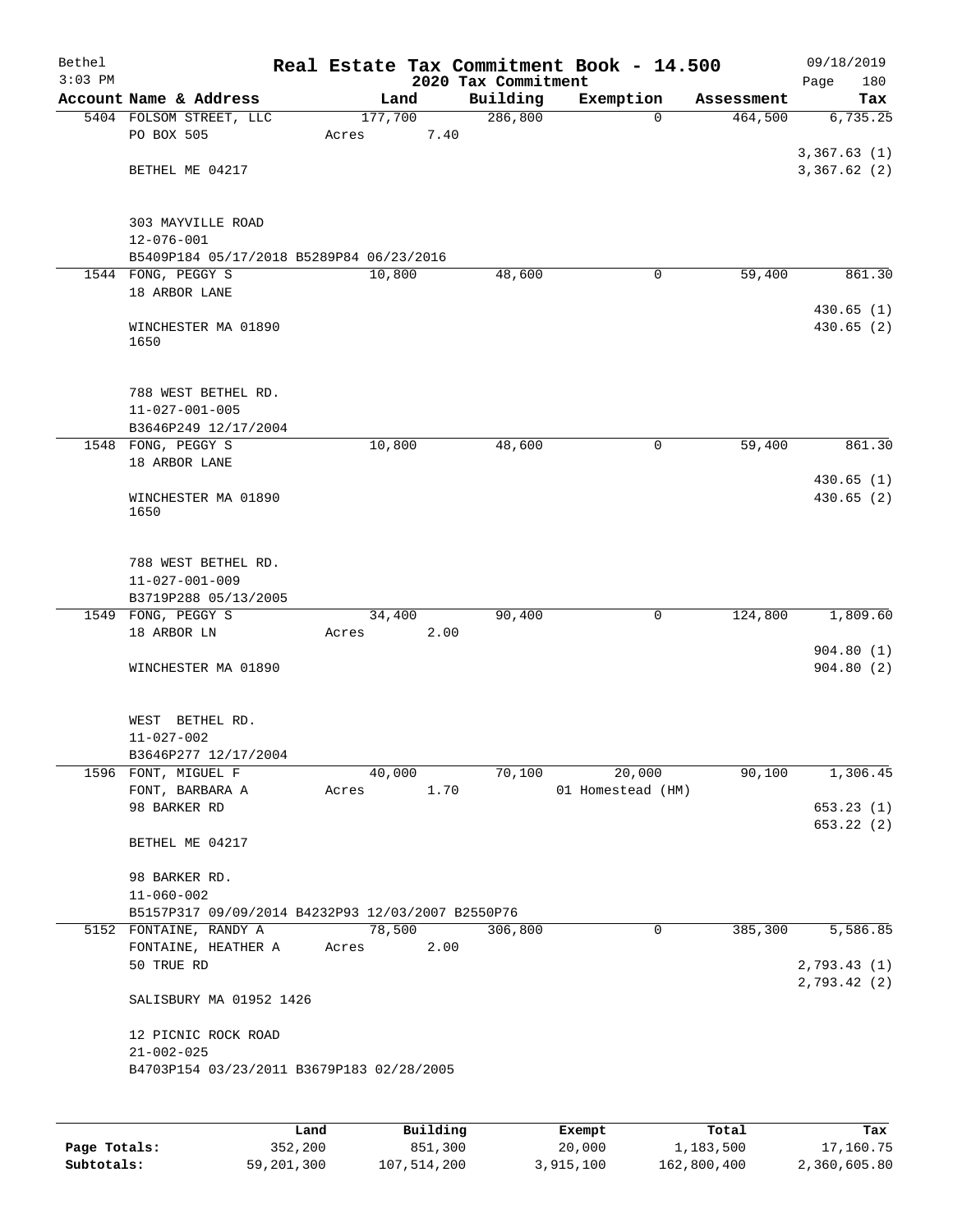| Bethel    |                                                                               |        | Real Estate Tax Commitment Book - 14.500 |             |            | 09/18/2019              |  |  |  |  |  |  |  |
|-----------|-------------------------------------------------------------------------------|--------|------------------------------------------|-------------|------------|-------------------------|--|--|--|--|--|--|--|
| $3:03$ PM |                                                                               |        | 2020 Tax Commitment                      |             |            | 181<br>Page             |  |  |  |  |  |  |  |
|           | Account Name & Address                                                        | Land   | Building                                 | Exemption   | Assessment | Tax                     |  |  |  |  |  |  |  |
|           | 2933 FOOTE, ROBERT M.,<br>TRUSTEE                                             | 33,600 | 60,600                                   | $\Omega$    | 94,200     | 1,365.90                |  |  |  |  |  |  |  |
|           | FOOTE, JANET L.,<br>TRUSTEE                                                   |        |                                          |             |            |                         |  |  |  |  |  |  |  |
|           | 9 HOMESTEAD LANE                                                              |        |                                          |             |            | 682.95(1)<br>682.95 (2) |  |  |  |  |  |  |  |
|           | ROWLEY MA 01969                                                               |        |                                          |             |            |                         |  |  |  |  |  |  |  |
|           | 9 CHERRY LANE                                                                 |        |                                          |             |            |                         |  |  |  |  |  |  |  |
|           | $22 - 002 - 001 - 011$<br>B4942P192 01/11/2013 B4059P135 12/08/2006 B3752P302 |        |                                          |             |            |                         |  |  |  |  |  |  |  |
|           | 06/18/2005                                                                    |        |                                          |             |            |                         |  |  |  |  |  |  |  |
|           | 5045 FOREVER SUNDAY LODGE,<br>LLC                                             | 55,500 | 236,500                                  | 0           | 292,000    | 4,234.00                |  |  |  |  |  |  |  |
|           | 168 LANE ROAD                                                                 | Acres  | 1.82                                     |             |            |                         |  |  |  |  |  |  |  |
|           |                                                                               |        |                                          |             |            | 2,117.00(1)             |  |  |  |  |  |  |  |
|           | CHESTER NH 03036                                                              |        |                                          |             |            | 2,117.00(2)             |  |  |  |  |  |  |  |
|           | 19 PLEASANT KNOLL                                                             |        |                                          |             |            |                         |  |  |  |  |  |  |  |
|           | $18 - 060 - 020$                                                              |        |                                          |             |            |                         |  |  |  |  |  |  |  |
|           | B4798P97 12/22/2011 B4659P318 11/15/2010 B3568P322<br>08/06/2004              |        |                                          |             |            |                         |  |  |  |  |  |  |  |
|           | 5043 FOREVER SUNDAY LODGE,<br>LLC                                             | 36,000 | $\Omega$                                 | $\mathbf 0$ | 36,000     | 522.00                  |  |  |  |  |  |  |  |
|           | 168 LANE ROAD                                                                 | Acres  | 1.49                                     |             |            |                         |  |  |  |  |  |  |  |
|           |                                                                               |        |                                          |             |            | 261.00(1)               |  |  |  |  |  |  |  |
|           | CHESTER NH 03036                                                              |        |                                          |             |            | 261.00(2)               |  |  |  |  |  |  |  |
|           | $18 - 060 - 019$                                                              |        |                                          |             |            |                         |  |  |  |  |  |  |  |
|           | B5071P215 12/09/2013 B3568P322 08/06/2004                                     |        |                                          |             |            |                         |  |  |  |  |  |  |  |
|           | 5040 FORGET DEVELOPMENT                                                       | 35,500 | 0                                        | 0           | 35,500     | 514.75                  |  |  |  |  |  |  |  |
|           | 728 ORANGE AVENUE                                                             | Acres  | 1.32                                     |             |            |                         |  |  |  |  |  |  |  |
|           |                                                                               |        |                                          |             |            | 257.38(1)               |  |  |  |  |  |  |  |
|           | LOS ALTOS CA 94022                                                            |        |                                          |             |            | 257.37(2)               |  |  |  |  |  |  |  |
|           |                                                                               |        |                                          |             |            |                         |  |  |  |  |  |  |  |
|           | $18 - 060 - 017$                                                              |        |                                          |             |            |                         |  |  |  |  |  |  |  |
|           | B5438P51 10/22/2018 B3568P322 08/06/2004                                      |        |                                          |             |            |                         |  |  |  |  |  |  |  |
|           | 5037 FORGET DEVELOPMENT                                                       | 37,500 | 0                                        | 0           | 37,500     | 543.75                  |  |  |  |  |  |  |  |
|           | 728 ORANGE AVENUE                                                             | Acres  | 2.28                                     |             |            |                         |  |  |  |  |  |  |  |
|           | LOS ALTOS CA 94022                                                            |        |                                          |             |            | 271.88(1)<br>271.87(2)  |  |  |  |  |  |  |  |
|           |                                                                               |        |                                          |             |            |                         |  |  |  |  |  |  |  |

B5438P51 10/22/2018 B3568P322 08/06/2004 18-060-015

|              | Land       | Building    | Exempt    | Total       | Tax          |
|--------------|------------|-------------|-----------|-------------|--------------|
| Page Totals: | 198,100    | 297,100     |           | 495,200     | 7,180.40     |
| Subtotals:   | 59,399,400 | 107,811,300 | 3,915,100 | 163,295,600 | 2,367,786.20 |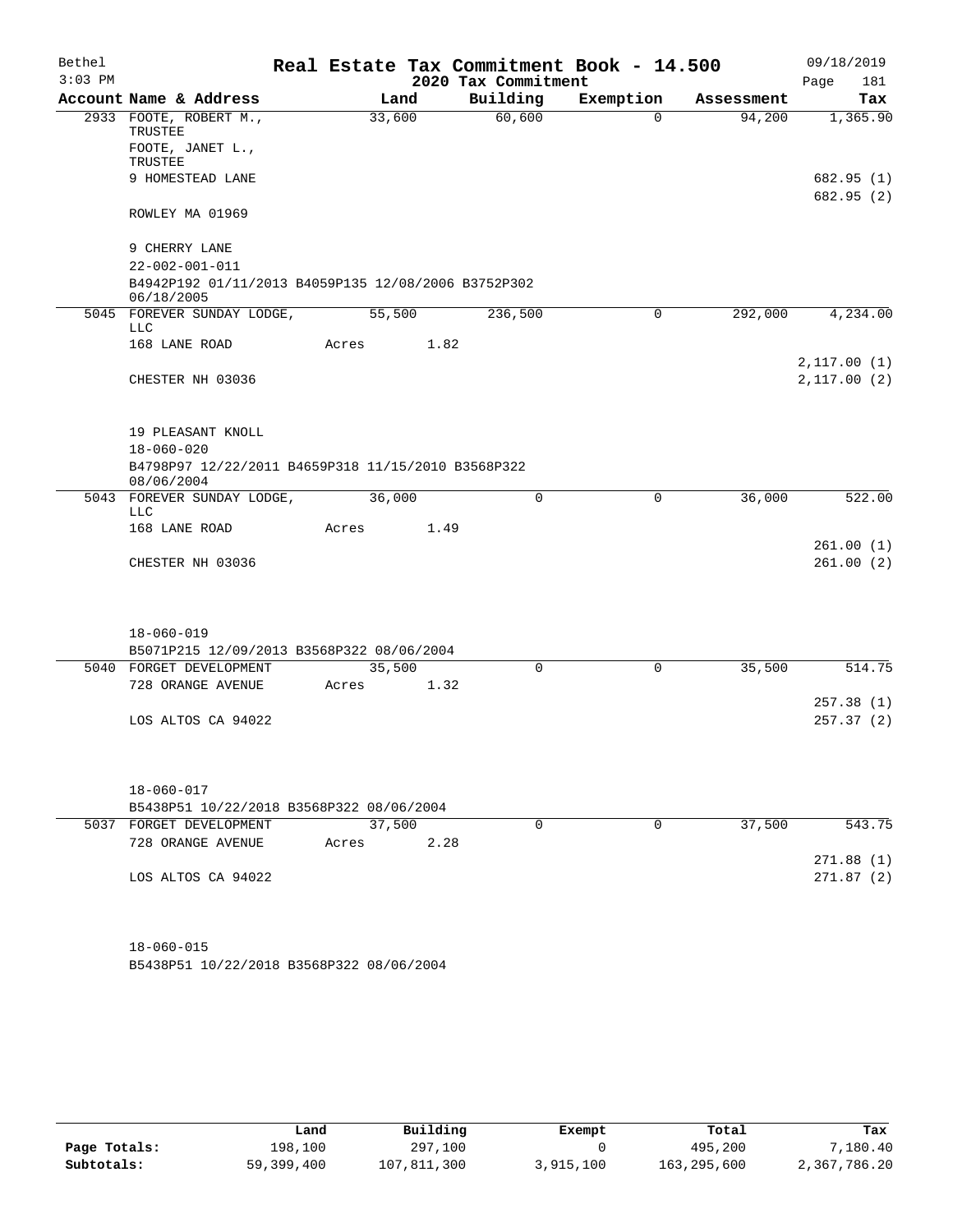| Bethel<br>$3:03$ PM |                                                                            |        |       | 2020 Tax Commitment | Real Estate Tax Commitment Book - 14.500 |            | 09/18/2019<br>182<br>Page |
|---------------------|----------------------------------------------------------------------------|--------|-------|---------------------|------------------------------------------|------------|---------------------------|
|                     | Account Name & Address                                                     |        | Land  | Building            | Exemption                                | Assessment | Tax                       |
|                     | 5038 FORGET DEVELOPMENT                                                    | 36,900 |       | $\mathbf 0$         | $\Omega$                                 | 36,900     | 535.05                    |
|                     | 728 ORANGE AVENUE                                                          | Acres  | 1.93  |                     |                                          |            |                           |
|                     |                                                                            |        |       |                     |                                          |            | 267.53(1)                 |
|                     | LOS ALTOS CA 94022                                                         |        |       |                     |                                          |            | 267.52(2)                 |
|                     |                                                                            |        |       |                     |                                          |            |                           |
|                     | $18 - 060 - 016$<br>B5438P51 10/22/2018 B3568P322 08/06/2004               |        |       |                     |                                          |            |                           |
|                     | 5022 FORGET DEVELOPMENT                                                    | 47,200 |       | $\Omega$            | 0                                        | 47,200     | 684.40                    |
|                     | 728 ORANGE AVENUE                                                          | Acres  | 2.41  |                     |                                          |            |                           |
|                     |                                                                            |        |       |                     |                                          |            | 342.20(1)                 |
|                     | LOS ALTOS CA 94022                                                         |        |       |                     |                                          |            | 342.20(2)                 |
|                     |                                                                            |        |       |                     |                                          |            |                           |
|                     | $18 - 060 - 002$                                                           |        |       |                     |                                          |            |                           |
|                     | B5226P531 06/15/2015 B3568P322 08/06/2004<br>5079 FORGET DEVELOPMENT       | 47,100 |       | 0                   | $\mathbf 0$                              | 47,100     | 682.95                    |
|                     | 728 ORANGE AVENUE                                                          | Acres  | 2.36  |                     |                                          |            |                           |
|                     |                                                                            |        |       |                     |                                          |            | 341.48(1)                 |
|                     | LOS ALTOS CA 94022                                                         |        |       |                     |                                          |            | 341.47(2)                 |
|                     |                                                                            |        |       |                     |                                          |            |                           |
|                     | $18 - 060 - 058$                                                           |        |       |                     |                                          |            |                           |
|                     | B5226P540 06/15/2015 B3568P322 08/06/2004                                  |        |       |                     |                                          |            |                           |
|                     | 3098 FORGET DEVELOPMENT                                                    | 67,800 |       | 0                   | $\mathbf 0$                              | 67,800     | 983.10                    |
|                     | 728 ORANGE AVENUE                                                          | Acres  | 1.00  |                     |                                          |            |                           |
|                     | LOS ALTOS CA 94022                                                         |        |       |                     |                                          |            | 491.55(1)<br>491.55(2)    |
|                     | 142 MAYVILLE RD.                                                           |        |       |                     |                                          |            |                           |
|                     | $24 - 021$                                                                 |        |       |                     |                                          |            |                           |
|                     | B5434P354 10/03/2018 B4402P34 02/10/2009 B2281P103<br>11/22/1995           |        |       |                     |                                          |            |                           |
|                     | 3099 FORGET DEVELOPMENT                                                    |        | 8,700 | 0                   | 0                                        | 8,700      | 126.15                    |
|                     | 728 ORANGE AVENUE                                                          | Acres  | 8.24  |                     |                                          |            |                           |
|                     | LOS ALTOS CA 94022                                                         |        |       |                     |                                          |            | 63.08(1)<br>63.07(2)      |
|                     |                                                                            |        |       |                     |                                          |            |                           |
|                     | 144 MAYVILLE RD.                                                           |        |       |                     |                                          |            |                           |
|                     | $24 - 022$                                                                 |        |       |                     |                                          |            |                           |
|                     | B5434P354 10/03/2018 B4402P40 02/10/2009 B4335P327<br>08/14/2008 B2833P265 |        |       |                     |                                          |            |                           |
|                     | 3100 FORGET DEVELOPMENT                                                    | 52,800 |       | $\mathbf 0$         | $\mathbf 0$                              | 52,800     | 765.60                    |
|                     | 728 ORANGE AVENUE                                                          | Acres  | 0.78  |                     |                                          |            | 382.80(1)                 |
|                     | LOS ALTOS CA 94022                                                         |        |       |                     |                                          |            | 382.80(2)                 |
|                     | MAYVILLE RD.                                                               |        |       |                     |                                          |            |                           |
|                     | $24 - 022 - 001$                                                           |        |       |                     |                                          |            |                           |
|                     | B5434P354 10/03/2018 B4402P40 02/10/2009 B2833P267                         |        |       |                     |                                          |            |                           |
|                     |                                                                            |        |       |                     |                                          |            |                           |

|              | Land       | Building    | Exempt    | Total       | Tax          |
|--------------|------------|-------------|-----------|-------------|--------------|
| Page Totals: | 260,500    |             |           | 260,500     | 3,777.25     |
| Subtotals:   | 59,659,900 | 107,811,300 | 3,915,100 | 163,556,100 | 2,371,563.45 |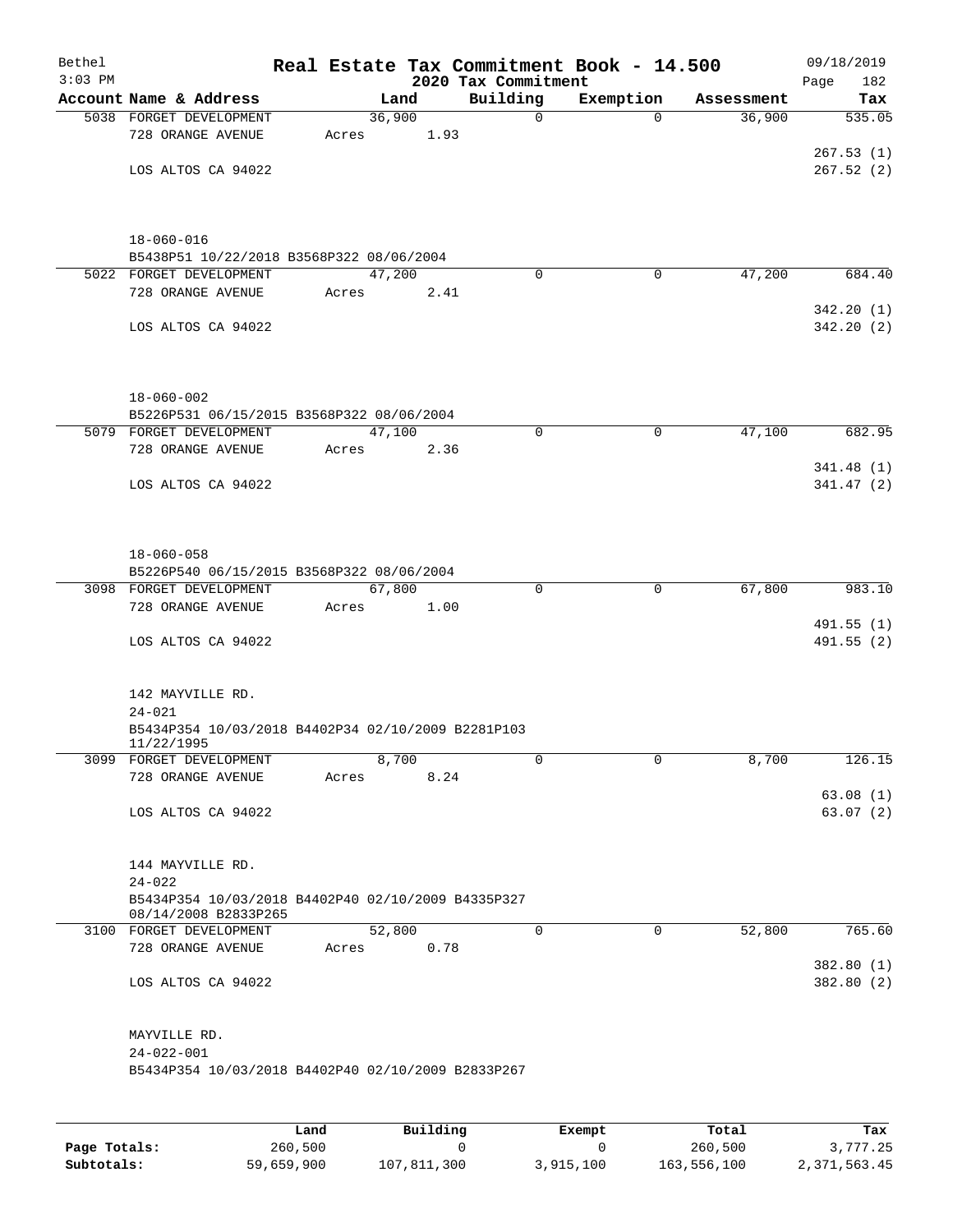| Bethel<br>$3:03$ PM |                                                                          | Real Estate Tax Commitment Book - 14.500 | 2020 Tax Commitment |             |            | 09/18/2019<br>183<br>Page |
|---------------------|--------------------------------------------------------------------------|------------------------------------------|---------------------|-------------|------------|---------------------------|
|                     | Account Name & Address                                                   | Land                                     | Building            | Exemption   | Assessment | Tax                       |
|                     | 4522 FORGET DEVELOPMENT                                                  | 3,000                                    | $\mathsf{O}$        | $\Omega$    | 3,000      | 43.50                     |
|                     | 728 ORANGE AVENUE                                                        | 2.83<br>Acres                            |                     |             |            |                           |
|                     |                                                                          |                                          |                     |             |            | 21.75(1)                  |
|                     | LOS ALTOS CA 94022                                                       |                                          |                     |             |            | 21.75(2)                  |
|                     |                                                                          |                                          |                     |             |            |                           |
|                     | AIRPORT EASEMENT                                                         |                                          |                     |             |            |                           |
|                     | $24 - 022 - 002$                                                         |                                          |                     |             |            |                           |
|                     | B5434P354 10/03/2018 B4335P3427 08/14/2008 B4335P326                     |                                          |                     |             |            |                           |
|                     | 08/14/2008 B1953P61 10/30/1992<br>5068 FORGET DEVELOPMENT, LLC           | 46,200                                   | $\Omega$            | $\Omega$    | 46,200     | 669.90                    |
|                     | 728 ORANGE AVE                                                           | Acres 1.97                               |                     |             |            |                           |
|                     |                                                                          |                                          |                     |             |            | 334.95(1)                 |
|                     | LOS ALTOS CA 94022                                                       |                                          |                     |             |            | 334.95(2)                 |
|                     |                                                                          |                                          |                     |             |            |                           |
|                     | $18 - 060 - 048$                                                         |                                          |                     |             |            |                           |
|                     | B5204P307 01/23/2015 B3568P322 08/06/2004                                |                                          |                     |             |            |                           |
|                     | 5160 FORGET DEVELOPMENT, LLC                                             | 34,500                                   | $\Omega$            | $\mathbf 0$ | 34,500     | 500.25                    |
|                     | 728 ORANGE AVE                                                           | 1.30<br>Acres                            |                     |             |            |                           |
|                     |                                                                          |                                          |                     |             |            | 250.13(1)                 |
|                     | LOS ALTOS CA 94002 3948                                                  |                                          |                     |             |            | 250.12(2)                 |
|                     | MOOSE LANE                                                               |                                          |                     |             |            |                           |
|                     | $02 - 010 - 004$                                                         |                                          |                     |             |            |                           |
|                     | B4867P62 07/16/2012 B4629P35 09/02/2010 B4522P239<br>11/05/2009 B3815P42 |                                          |                     |             |            |                           |
|                     | 5438 FORGET DEVELOPMENT, LLC                                             | 49,100                                   | $\mathbf 0$         | $\mathbf 0$ | 49,100     | 711.95                    |
|                     | 728 ORANGE AVE                                                           | Acres 18.60                              |                     |             |            |                           |
|                     |                                                                          |                                          |                     |             |            | 355.98(1)                 |
|                     | LOS ALTOS CA 94022                                                       |                                          |                     |             |            | 355.97(2)                 |
|                     | BAILEY RD                                                                |                                          |                     |             |            |                           |
|                     | $08 - 055 - 00B$                                                         |                                          |                     |             |            |                           |
|                     | B5274P654 03/28/2016                                                     |                                          |                     |             |            |                           |
|                     | 2688 FORMAN, DAVID A                                                     | 53,700                                   | 203,400             | 0           | 257,100    | 3,727.95                  |
|                     | FORMAN, JACQUELINE S                                                     | 0.52<br>Acres                            |                     |             |            |                           |
|                     | 2 JOHNSON STREET                                                         |                                          |                     |             |            | 1,863.98(1)               |
|                     | PEABODY MA 01960                                                         |                                          |                     |             |            | 1,863.97(2)               |
|                     | 30 RIVER VALLEY ACRES                                                    |                                          |                     |             |            |                           |
|                     | $17 - 025$                                                               |                                          |                     |             |            |                           |
|                     | B3820P283 10/14/2005                                                     |                                          |                     |             |            |                           |
|                     | 5049 FORTIER, DAVID                                                      | 41,300                                   | 0                   | $\mathbf 0$ | 41,300     | 598.85                    |
|                     | 67 STONEHENGE ROAD                                                       | 1.81<br>Acres                            |                     |             |            |                           |
|                     |                                                                          |                                          |                     |             |            | 299.43(1)                 |
|                     | LONDONDERRY NH 03053                                                     |                                          |                     |             |            | 299.42 (2)                |
|                     |                                                                          |                                          |                     |             |            |                           |
|                     | $18 - 060 - 025$                                                         |                                          |                     |             |            |                           |
|                     | B5261P70 12/28/2015 B3568P322 08/06/2004                                 |                                          |                     |             |            |                           |

|              | Land       | Building    | Exempt    | Total       | Tax          |
|--------------|------------|-------------|-----------|-------------|--------------|
| Page Totals: | 227,800    | 203,400     |           | 431,200     | 6.252.40     |
| Subtotals:   | 59,887,700 | 108,014,700 | 3,915,100 | 163,987,300 | 2,377,815.85 |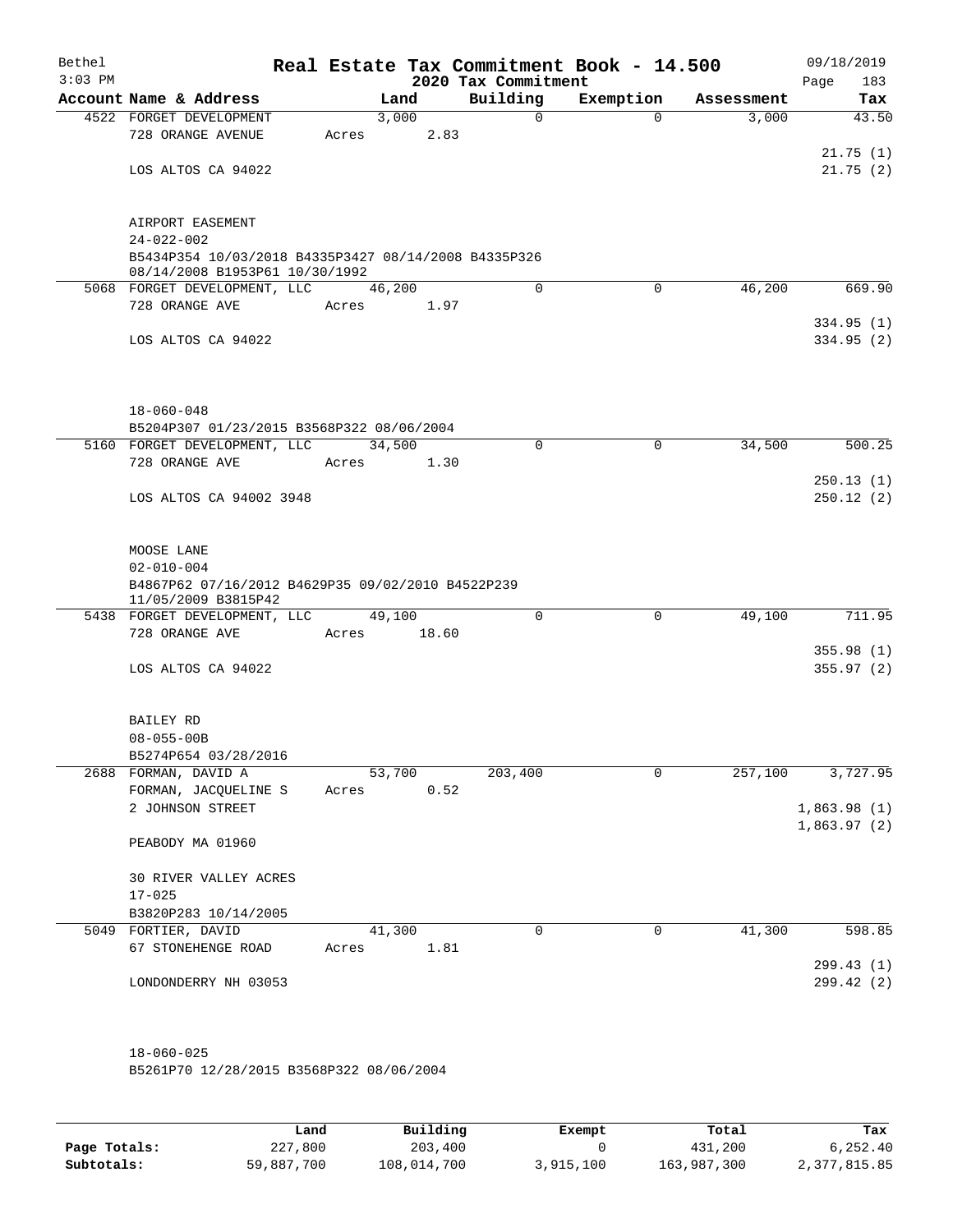| Bethel       |                                                                   |                 |                     |                     | Real Estate Tax Commitment Book - 14.500 |                  | 09/18/2019                 |  |  |  |  |  |  |
|--------------|-------------------------------------------------------------------|-----------------|---------------------|---------------------|------------------------------------------|------------------|----------------------------|--|--|--|--|--|--|
| $3:03$ PM    |                                                                   |                 |                     | 2020 Tax Commitment |                                          |                  | Page<br>184                |  |  |  |  |  |  |
|              | Account Name & Address                                            |                 | Land                | Building            | Exemption                                | Assessment       | Tax                        |  |  |  |  |  |  |
|              | 5055 FORTIER, DAVID<br>67 STONEHENGE ROAD                         | Acres           | 39,400<br>1.14      | 0                   | $\Omega$                                 | 39,400           | 571.30                     |  |  |  |  |  |  |
|              |                                                                   |                 |                     |                     |                                          |                  | 285.65(1)                  |  |  |  |  |  |  |
|              | LONDONDERRY NH 03053                                              |                 |                     |                     |                                          |                  | 285.65(2)                  |  |  |  |  |  |  |
|              |                                                                   |                 |                     |                     |                                          |                  |                            |  |  |  |  |  |  |
|              | $18 - 060 - 032$                                                  |                 |                     |                     |                                          |                  |                            |  |  |  |  |  |  |
|              | B5259P532 12/21/2015 B5083P321 01/21/2014 B3568P322<br>08/06/2004 |                 |                     |                     |                                          |                  |                            |  |  |  |  |  |  |
|              | 3606 FORTIN, BRYAN W                                              |                 | 72,700              | 233,300             | $\mathbf 0$                              | 306,000          | 4,437.00                   |  |  |  |  |  |  |
|              | FORTIN, LORI A                                                    | Acres           | 2.50                |                     |                                          |                  |                            |  |  |  |  |  |  |
|              | 76 BATTERYMARCH ST #3                                             |                 |                     |                     |                                          |                  | 2,218.50(1)<br>2,218.50(2) |  |  |  |  |  |  |
|              | BOSTON MA 02110                                                   |                 |                     |                     |                                          |                  |                            |  |  |  |  |  |  |
|              | 302 PARADISE ROAD                                                 |                 |                     |                     |                                          |                  |                            |  |  |  |  |  |  |
|              | $27 - 013 - 004$                                                  |                 |                     |                     |                                          |                  |                            |  |  |  |  |  |  |
|              | B3603P245 10/08/2004                                              |                 |                     |                     |                                          |                  |                            |  |  |  |  |  |  |
|              | 154 FORTIN, SCOTT                                                 |                 | 13,500              | 1,500               | 0                                        | 15,000           | 217.50                     |  |  |  |  |  |  |
|              | 1859 CONGRESS ST                                                  | Acres           | 9.30                |                     |                                          |                  | 108.75(1)                  |  |  |  |  |  |  |
|              | PORTLAND ME 04102                                                 |                 |                     |                     |                                          |                  | 108.75(2)                  |  |  |  |  |  |  |
|              |                                                                   |                 |                     |                     |                                          |                  |                            |  |  |  |  |  |  |
|              | 849 WALKERS MILLS RD.                                             |                 |                     |                     |                                          |                  |                            |  |  |  |  |  |  |
|              | $04 - 011$<br>B5317P176 11/22/2016 B5028P322 08/23/2013 B4338P3   |                 |                     |                     |                                          |                  |                            |  |  |  |  |  |  |
|              | 08/19/2008 B1167P4 04/29/1982                                     |                 |                     |                     |                                          |                  |                            |  |  |  |  |  |  |
|              | 4847 FOSSETT, BETH T                                              |                 | 33,600              | 120,100             | 0                                        | 153,700          | 2,228.65                   |  |  |  |  |  |  |
|              | FOSSETT, TIMOTHY A<br>3 LEDGEWATER DR.                            |                 |                     |                     |                                          |                  | 1, 114.33(1)               |  |  |  |  |  |  |
|              |                                                                   |                 |                     |                     |                                          |                  | 1, 114.32(2)               |  |  |  |  |  |  |
|              | KENNEBUNK ME 04043                                                |                 |                     |                     |                                          |                  |                            |  |  |  |  |  |  |
|              | 26 CHERRY LANE                                                    |                 |                     |                     |                                          |                  |                            |  |  |  |  |  |  |
|              | $22 - 002 - 001 - 049$                                            |                 |                     |                     |                                          |                  |                            |  |  |  |  |  |  |
|              | B5222P159 05/15/2015 B3943P302 05/31/2006 B3901P144               |                 |                     |                     |                                          |                  |                            |  |  |  |  |  |  |
|              | 03/10/2006<br>5323 FOSTER, JOHN                                   |                 | 39,500              | $\Omega$            | $\mathbf 0$                              | 39,500           | 572.75                     |  |  |  |  |  |  |
|              | PO BOX 15                                                         | Acres           | 17.50               |                     |                                          |                  |                            |  |  |  |  |  |  |
|              |                                                                   |                 |                     |                     |                                          |                  | 286.38(1)                  |  |  |  |  |  |  |
|              | ANDOVER ME 04216                                                  |                 |                     |                     |                                          |                  | 286.37(2)                  |  |  |  |  |  |  |
|              |                                                                   |                 |                     |                     |                                          |                  |                            |  |  |  |  |  |  |
|              | NORDY HILL                                                        |                 |                     |                     |                                          |                  |                            |  |  |  |  |  |  |
|              | $09 - 034 - 006$                                                  |                 |                     |                     |                                          |                  |                            |  |  |  |  |  |  |
|              | B5319P480 12/05/2016 B13P4636 04/27/2010                          |                 | 6,900               | 0                   | 0                                        | 6,900            | 100.05                     |  |  |  |  |  |  |
|              | 1449 FOSTER, JOHN<br>P.O. BOX 15                                  | Acres           | 28.00               |                     |                                          |                  |                            |  |  |  |  |  |  |
|              |                                                                   |                 |                     |                     |                                          |                  | 50.03(1)                   |  |  |  |  |  |  |
|              | ANDOVER ME 04216                                                  |                 |                     |                     |                                          |                  | 50.02(2)                   |  |  |  |  |  |  |
|              | LOCKE MILLS/E BETHEL                                              |                 |                     |                     |                                          |                  |                            |  |  |  |  |  |  |
|              | $09 - 026$                                                        |                 |                     |                     |                                          |                  |                            |  |  |  |  |  |  |
|              | B1900P247                                                         |                 |                     |                     |                                          |                  |                            |  |  |  |  |  |  |
|              |                                                                   |                 |                     |                     |                                          |                  |                            |  |  |  |  |  |  |
| Page Totals: |                                                                   | Land<br>205,600 | Building<br>354,900 |                     | Exempt<br>0                              | Total<br>560,500 | Tax<br>8,127.25            |  |  |  |  |  |  |
| Subtotals:   |                                                                   | 60,093,300      | 108,369,600         |                     | 3,915,100                                | 164,547,800      | 2,385,943.10               |  |  |  |  |  |  |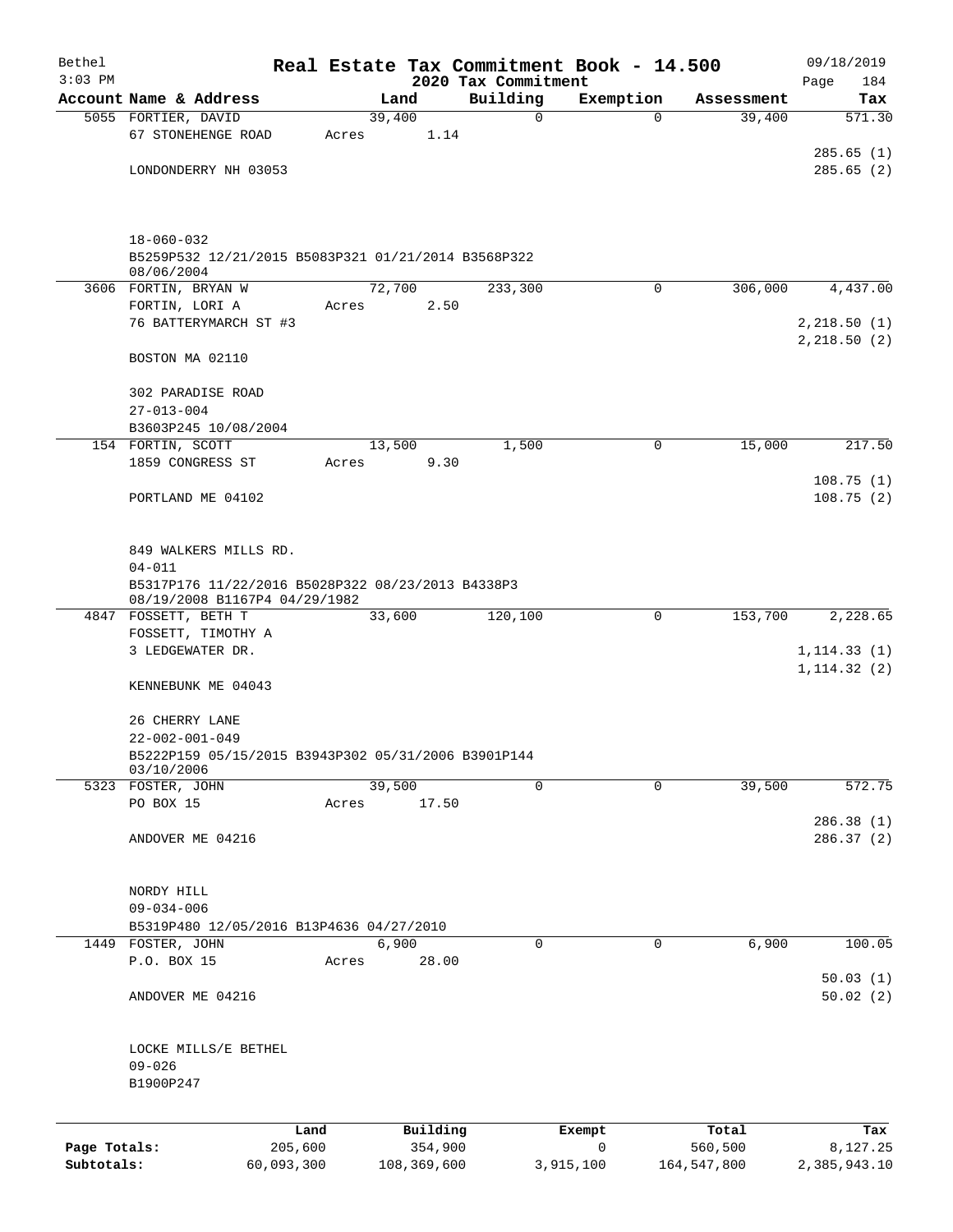| Bethel       |                                                                                                            |       |                |                                 | Real Estate Tax Commitment Book - 14.500 |            | 09/18/2019         |
|--------------|------------------------------------------------------------------------------------------------------------|-------|----------------|---------------------------------|------------------------------------------|------------|--------------------|
| $3:03$ PM    | Account Name & Address                                                                                     |       | Land           | 2020 Tax Commitment<br>Building | Exemption                                | Assessment | Page<br>185<br>Tax |
|              | 3515 FOSTER, LAWRENCE S                                                                                    |       | 47,100         | 161,300                         | $\Omega$                                 | 208,400    | 3,021.80           |
|              | 27 FAIRGREEN PLACE                                                                                         | Acres | 3.02           |                                 |                                          |            |                    |
|              |                                                                                                            |       |                |                                 |                                          |            | 1,510.90(1)        |
|              | CHESTNUT HILL MA 02467                                                                                     |       |                |                                 |                                          |            | 1,510.90(2)        |
|              | 243 VERNON ST./VISTA                                                                                       |       |                |                                 |                                          |            |                    |
|              | $26 - 070 - 001$                                                                                           |       |                |                                 |                                          |            |                    |
|              | B3181P61 10/16/2002<br>1665 FOUKE, CHAD S                                                                  |       |                | 74,900                          | 0                                        | 116,600    | 1,690.70           |
|              | HARTE, LESLEY C                                                                                            | Acres | 41,700<br>9.77 |                                 |                                          |            |                    |
|              | 48 OTHMAR ST                                                                                               |       |                |                                 |                                          |            | 845.35(1)          |
|              |                                                                                                            |       |                |                                 |                                          |            | 845.35 (2)         |
|              | NARRAGANSETT RI 02882                                                                                      |       |                |                                 |                                          |            |                    |
|              | 382 WEST BETHEL RD.                                                                                        |       |                |                                 |                                          |            |                    |
|              | $12 - 022$<br>B4787P109 11/28/2011 B1910P205 06/16/1992                                                    |       |                |                                 |                                          |            |                    |
|              | 5202 FOULSHAM, JOHN A                                                                                      |       | 24,500         | 0                               | $\mathbf 0$                              | 24,500     | 355.25             |
|              | HEALY, COLLEEN B.                                                                                          | Acres | 1.00           |                                 |                                          |            |                    |
|              | 115 GRIDLEY STREET                                                                                         |       |                |                                 |                                          |            | 177.63(1)          |
|              |                                                                                                            |       |                |                                 |                                          |            | 177.62(2)          |
|              | QUINCY MA 02169                                                                                            |       |                |                                 |                                          |            |                    |
|              | GRANDVIEW PH2                                                                                              |       |                |                                 |                                          |            |                    |
|              | $15 - 022 - 024$                                                                                           |       |                |                                 |                                          |            |                    |
|              | B5438P151 10/23/2018 B4755P109 09/01/2011 B4734P318<br>07/07/2011 B4651P60 10/26/2010 B4252P298 12/27/2007 |       |                |                                 |                                          |            |                    |
|              | 5203 FOULSHAM, JOHN A                                                                                      |       | 24,500         | $\Omega$                        | $\mathbf 0$                              | 24,500     | 355.25             |
|              | HEALY, COLLEEN B.<br>115 GRIDLEY STREET                                                                    | Acres | 1.02           |                                 |                                          |            | 177.63(1)          |
|              |                                                                                                            |       |                |                                 |                                          |            | 177.62(2)          |
|              | QUINCY MA 02169                                                                                            |       |                |                                 |                                          |            |                    |
|              | GRANDVIEW PH2                                                                                              |       |                |                                 |                                          |            |                    |
|              | $15 - 022 - 025$                                                                                           |       |                |                                 |                                          |            |                    |
|              | B5438P151 10/23/2018 B4755P109 09/01/2011 B4734P318<br>07/07/2011 B4651P60 10/26/2010 B4252P298 12/27/2007 |       |                |                                 |                                          |            |                    |
|              | 5204 FOULSHAM, JOHN A                                                                                      |       | 24,800         | $\Omega$                        | $\Omega$                                 | 24,800     | 359.60             |
|              | 115 GRIDLEY STREET                                                                                         | Acres | 1.13           |                                 |                                          |            |                    |
|              |                                                                                                            |       |                |                                 |                                          |            | 179.80(1)          |
|              | OUINCY MA 02169                                                                                            |       |                |                                 |                                          |            | 179.80(2)          |
|              | GRANDVIEW PH2                                                                                              |       |                |                                 |                                          |            |                    |
|              | $15 - 022 - 026$                                                                                           |       |                |                                 |                                          |            |                    |
|              | B5438P151 10/23/2018 B4755P109 09/01/2011 B4734P318<br>07/07/2011 B4651P60 10/26/2010 B4252P298 12/27/2007 |       |                |                                 |                                          |            |                    |
|              | 5205 FOULSHAM, JOHN A                                                                                      |       | 25,000         | 0                               | $\Omega$                                 | 25,000     | 362.50             |
|              | 115 GRIDLEY STREET                                                                                         | Acres | 1.21           |                                 |                                          |            | 181.25(1)          |
|              | QUINCY MA 02169                                                                                            |       |                |                                 |                                          |            | 181.25(2)          |
|              | GRANDVIEW PH2                                                                                              |       |                |                                 |                                          |            |                    |
|              | $15 - 022 - 027$                                                                                           |       |                |                                 |                                          |            |                    |
|              | B5074P140 12/16/2013 B4755P109 09/01/2011 B4734P318<br>07/07/2011 B4651P60 10/26/2010 B4252P298 12/27/2007 |       |                |                                 |                                          |            |                    |
|              |                                                                                                            | Land  | Building       |                                 | Exempt                                   | Total      | Tax                |
| Page Totals: | 187,600                                                                                                    |       | 236,200        |                                 | 0                                        | 423,800    | 6,145.10           |

**Subtotals:** 60,280,900 108,605,800 3,915,100 164,971,600 2,392,088.20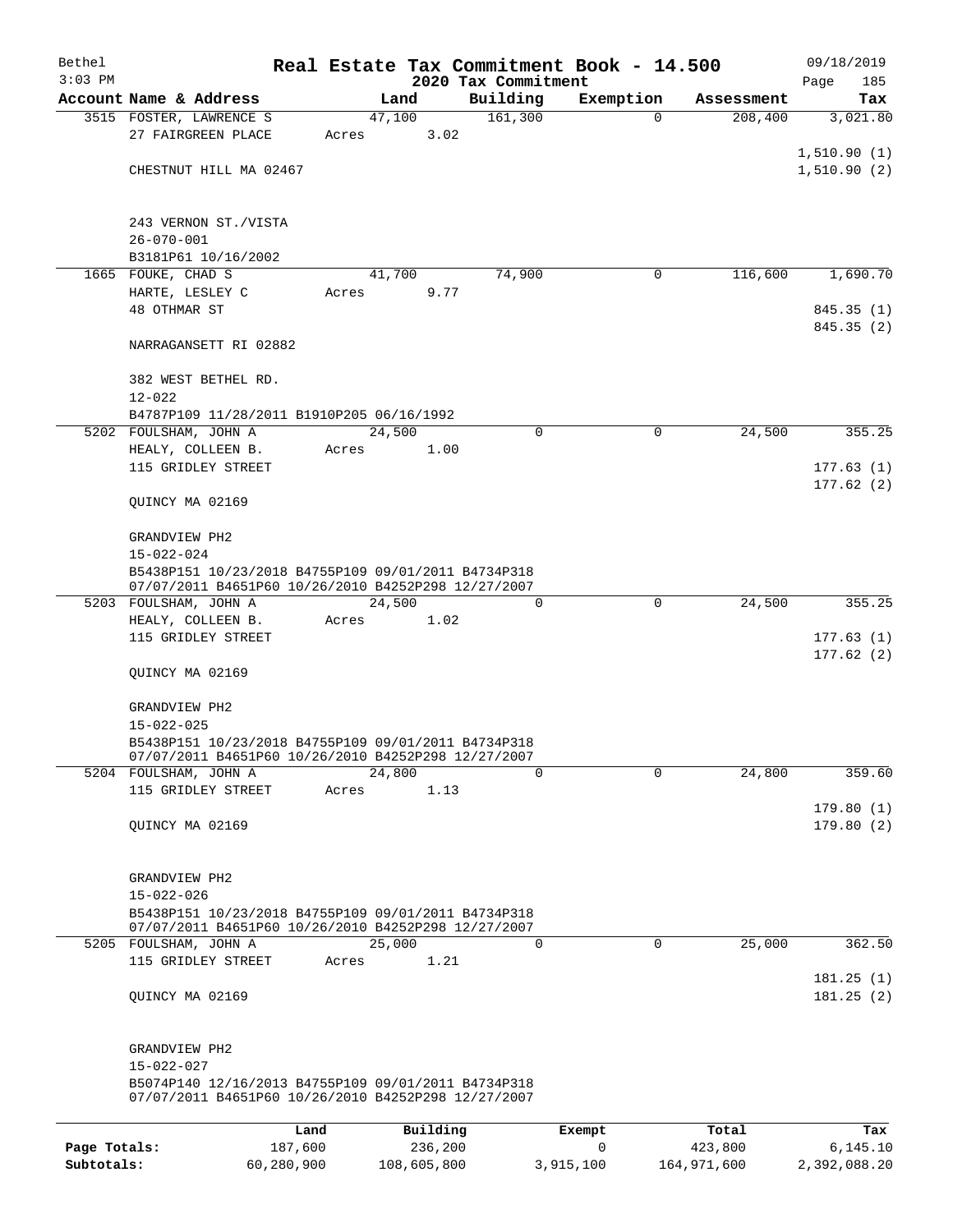| Bethel    |                                                                                                            |       |       |        |      | Real Estate Tax Commitment Book - 14.500 |                   |            | 09/18/2019   |
|-----------|------------------------------------------------------------------------------------------------------------|-------|-------|--------|------|------------------------------------------|-------------------|------------|--------------|
| $3:03$ PM |                                                                                                            |       |       |        |      | 2020 Tax Commitment                      |                   |            | Page<br>186  |
|           | Account Name & Address                                                                                     |       |       | Land   |      | Building                                 | Exemption         | Assessment | Tax          |
|           | 5206 FOULSHAM, JOHN W                                                                                      |       |       | 24,900 | 1.20 | 0                                        | $\Omega$          | 24,900     | 361.05       |
|           | FOULSHAM, BARBARA A<br>272 ATLANTIC ST                                                                     | Acres |       |        |      |                                          |                   |            | 180.53(1)    |
|           |                                                                                                            |       |       |        |      |                                          |                   |            | 180.52(2)    |
|           | QUINCY MA 02171                                                                                            |       |       |        |      |                                          |                   |            |              |
|           | GRANDVIEW PH2                                                                                              |       |       |        |      |                                          |                   |            |              |
|           | $15 - 022 - 028$                                                                                           |       |       |        |      |                                          |                   |            |              |
|           | B5074P142 12/16/2013 B4755P109 09/01/2011 B4734P318<br>07/07/2011 B4651P60 10/26/2010 B4252P298 12/27/2009 |       |       |        |      |                                          |                   |            |              |
|           | 2592 FOULSHAM, JOHN W                                                                                      |       |       | 33,100 |      | 170,500                                  | 0                 | 203,600    | 2,952.20     |
|           | FOULSHAM, BARBARA A                                                                                        | Acres |       |        | 1.22 |                                          |                   |            |              |
|           | 272 ATLANTIC STREET                                                                                        |       |       |        |      |                                          |                   |            | 1,476.10(1)  |
|           | QUINCY MA 02171                                                                                            |       |       |        |      |                                          |                   |            | 1,476.10(2)  |
|           | 16 VALLEY VIEW DRIVE<br>$15 - 022 - 010$                                                                   |       |       |        |      |                                          |                   |            |              |
|           | B3521P279 05/24/2004 B3287P145 05/08/2003 B2841P138                                                        |       |       |        |      |                                          |                   |            |              |
|           | 223 FOWLER, CHARLES A                                                                                      |       |       | 57,000 |      | 114,300                                  | $\mathbf 0$       | 171,300    | 2,483.85     |
|           | PREBLE, VANESSA L                                                                                          | Acres |       |        | 2.55 |                                          |                   |            |              |
|           | 9 PINE WOODS ROAD                                                                                          |       |       |        |      |                                          |                   |            | 1,241.93(1)  |
|           |                                                                                                            |       |       |        |      |                                          |                   |            | 1,241.92(2)  |
|           | EAST KINGSTON NH 03827                                                                                     |       |       |        |      |                                          |                   |            |              |
|           | 192 BIRD HILL RD.                                                                                          |       |       |        |      |                                          |                   |            |              |
|           | $04 - 064 - 002 - A$                                                                                       |       |       |        |      |                                          |                   |            |              |
|           | B5303P80 09/07/2016 B3402P316 10/23/2003                                                                   |       |       |        |      |                                          |                   |            |              |
|           | 3671 FOWLES, BRUCE W                                                                                       |       |       | 35,700 |      | 137,700                                  | 20,000            | 153,400    | 2,224.30     |
|           | FOWLES, DEANNA L                                                                                           | Acres |       |        | 0.82 |                                          | 01 Homestead (HM) |            |              |
|           | 4 LIBERTY LANE                                                                                             |       |       |        |      |                                          |                   |            | 1, 112.15(1) |
|           | BETHEL ME 04217                                                                                            |       |       |        |      |                                          |                   |            | 1, 112.15(2) |
|           | 4 LIBERTY LANE                                                                                             |       |       |        |      |                                          |                   |            |              |
|           | $28 - 015$                                                                                                 |       |       |        |      |                                          |                   |            |              |
|           | B3768P320 07/29/2005                                                                                       |       |       |        |      |                                          |                   |            |              |
|           | 1652 FOX, NANCY J                                                                                          |       |       | 32,900 |      | 43,400                                   | 20,000            | 56,300     | 816.35       |
|           | PO BOX 494                                                                                                 |       | Acres |        | 1.11 |                                          | 01 Homestead (HM) |            |              |
|           |                                                                                                            |       |       |        |      |                                          |                   |            | 408.18 (1)   |
|           | BETHEL ME 04217                                                                                            |       |       |        |      |                                          |                   |            | 408.17(2)    |
|           | 226 WEST BETHEL RD.                                                                                        |       |       |        |      |                                          |                   |            |              |
|           | $12 - 009$                                                                                                 |       |       |        |      |                                          |                   |            |              |
|           | B1342P203 09/17/1985                                                                                       |       |       |        |      |                                          |                   |            |              |
|           | 3078 FRANGIPANE, ANTHONY S                                                                                 |       |       | 38,600 |      | 140,300                                  | 20,000            | 158,900    | 2,304.05     |
|           | 1404 INTERVALE RD.                                                                                         |       | Acres |        | 2.70 |                                          | 01 Homestead (HM) |            |              |
|           |                                                                                                            |       |       |        |      |                                          |                   |            | 1,152.03(1)  |
|           | BETHEL ME 04217                                                                                            |       |       |        |      |                                          |                   |            | 1,152.02(2)  |
|           | 1404 INTERVALE RD.                                                                                         |       |       |        |      |                                          |                   |            |              |
|           | $23 - 028 - 002$                                                                                           |       |       |        |      |                                          |                   |            |              |
|           | B4773P170 10/19/2011                                                                                       |       |       |        |      |                                          |                   |            |              |
|           |                                                                                                            |       |       |        |      |                                          |                   |            |              |
|           |                                                                                                            |       |       |        |      |                                          |                   |            |              |

|              | Land       | Building    | Exempt    | Total       | Tax          |
|--------------|------------|-------------|-----------|-------------|--------------|
| Page Totals: | 222,200    | 606,200     | 60,000    | 768,400     | 11,141.80    |
| Subtotals:   | 60,503,100 | 109,212,000 | 3,975,100 | 165,740,000 | 2,403,230.00 |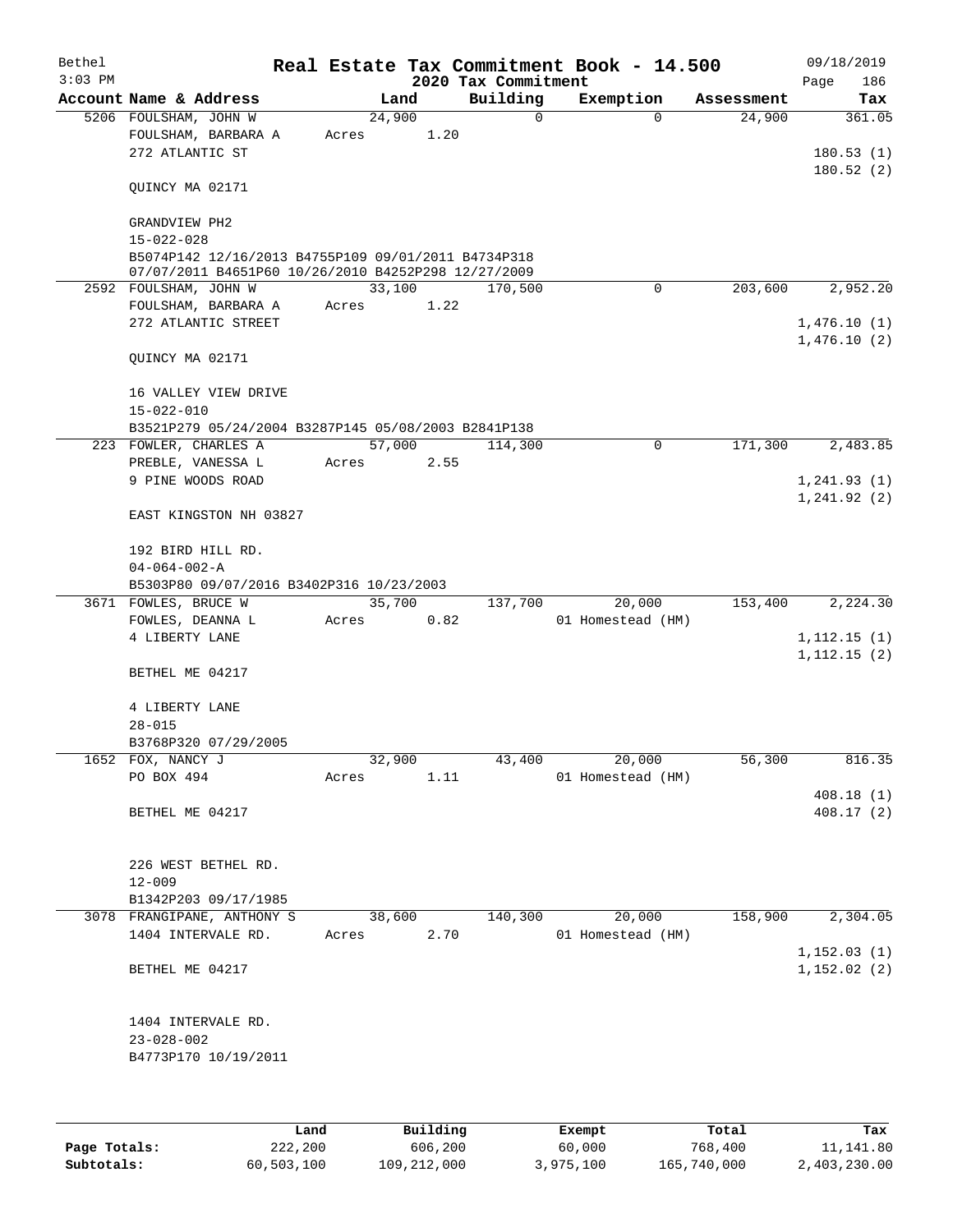| Bethel       |                                                                                                     |                 |       |                     |                     | Real Estate Tax Commitment Book - 14.500 |                      | 09/18/2019                  |
|--------------|-----------------------------------------------------------------------------------------------------|-----------------|-------|---------------------|---------------------|------------------------------------------|----------------------|-----------------------------|
| $3:03$ PM    |                                                                                                     |                 |       |                     | 2020 Tax Commitment |                                          |                      | 187<br>Page                 |
|              | Account Name & Address<br>5081 FRANKLIN, CHRISTOPHER                                                |                 |       | Land<br>44,000      | Building<br>35,500  | Exemption<br>$\Omega$                    | Assessment<br>79,500 | Tax<br>1,152.75             |
|              | FRANKLIN, JULIE<br>271 MAIN STREET                                                                  |                 | Acres | 1.26                |                     |                                          |                      | 576.38(1)                   |
|              | CUMBERLAND ME 04021                                                                                 |                 |       |                     |                     |                                          |                      | 576.37(2)                   |
|              | 12 MT WILL FARM RD<br>$22 - 019 - 001$                                                              |                 |       |                     |                     |                                          |                      |                             |
|              | B5447P686 01/02/2019 B4833P192 04/10/2012 B3440P145<br>12/17/2003                                   |                 |       |                     |                     |                                          |                      |                             |
|              | 5463 Frascaria, John R                                                                              |                 |       | 33,100              | 0                   | $\mathbf 0$                              | 33,100               | 479.95                      |
|              | 437 Grover Hill Rd                                                                                  |                 | Acres | 4.00                |                     |                                          |                      | 239.98(1)                   |
|              | Bethel ME 04217                                                                                     |                 |       |                     |                     |                                          |                      | 239.97(2)                   |
|              | GROVER HILL RD                                                                                      |                 |       |                     |                     |                                          |                      |                             |
|              | $06 - 035 - 002 - 001$                                                                              |                 |       |                     |                     |                                          |                      |                             |
|              | B5415P618 06/29/2018                                                                                |                 |       |                     |                     |                                          |                      |                             |
|              | 3282 FRASER, DORIS<br>P.O. BOX 1235                                                                 |                 | Acres | 54,800<br>0.49      | 57,300              | 26,000<br>01 Homestead (HM)              | 86,100               | 1,248.45                    |
|              |                                                                                                     |                 |       |                     |                     | 12 WW2 Vet Res                           |                      | 624.23(1)                   |
|              | BETHEL ME 04217                                                                                     |                 |       |                     |                     |                                          |                      | 624.22(2)                   |
|              | 44 CHAPMAN ST.                                                                                      |                 |       |                     |                     |                                          |                      |                             |
|              | $25 - 116$                                                                                          |                 |       |                     |                     |                                          |                      |                             |
|              | B505P392 06/19/1950                                                                                 |                 |       |                     |                     |                                          |                      |                             |
|              | 86 FRASER, KELLEY                                                                                   |                 |       | 44,900              | 225,200             | $\mathbf 0$                              | 270,100              | 3,916.45                    |
|              | PO BOX 737                                                                                          |                 | Acres | 1.62                |                     |                                          |                      |                             |
|              | BETHEL ME 04217                                                                                     |                 |       |                     |                     |                                          |                      | 1,958.23(1)<br>1,958.22(2)  |
|              |                                                                                                     |                 |       |                     |                     |                                          |                      |                             |
|              | 411 SONGO POND RD<br>$02 - 010 - 006$                                                               |                 |       |                     |                     |                                          |                      |                             |
|              | B4544P235 12/29/2009 B4522P239 11/05/2009 B3815P42<br>10/04/2005                                    |                 |       |                     |                     |                                          |                      |                             |
|              | 2451 FRASER, MICHAEL                                                                                |                 |       | 34,200              | 375,100             | 20,000                                   | 389,300              | 5,644.85                    |
|              | PO BOX 844                                                                                          |                 | Acres | 0.73                |                     | 01 Homestead (HM)                        |                      |                             |
|              | BETHEL ME 04217                                                                                     |                 |       |                     |                     |                                          |                      | 2,822.43(1)<br>2,822.42 (2) |
|              | 279 INTERVALE RD.                                                                                   |                 |       |                     |                     |                                          |                      |                             |
|              | $13 - 010$                                                                                          |                 |       |                     |                     |                                          |                      |                             |
|              | B2377P219<br>2440 FRASER, MICHAEL                                                                   |                 |       | 35,200              | 215,500             | $\mathbf 0$                              | 250,700              | 3,635.15                    |
|              | P.O. BOX 844                                                                                        |                 | Acres | 0.79                |                     |                                          |                      | 1,817.58(1)                 |
|              | BETHEL ME 04217                                                                                     |                 |       |                     |                     |                                          |                      | 1,817.57(2)                 |
|              | 276 INTERVALE RD.<br>$13 - 003$<br>B5043P230 09/30/2013 B3511P133 05/12/2004 B2907P51<br>02/06/2001 |                 |       |                     |                     |                                          |                      |                             |
|              |                                                                                                     |                 |       |                     |                     |                                          |                      |                             |
| Page Totals: |                                                                                                     | Land<br>246,200 |       | Building<br>908,600 |                     | Exempt<br>46,000                         | Total<br>1,108,800   | Tax<br>16,077.60            |

**Subtotals:** 60,749,300 110,120,600 4,021,100 166,848,800 2,419,307.60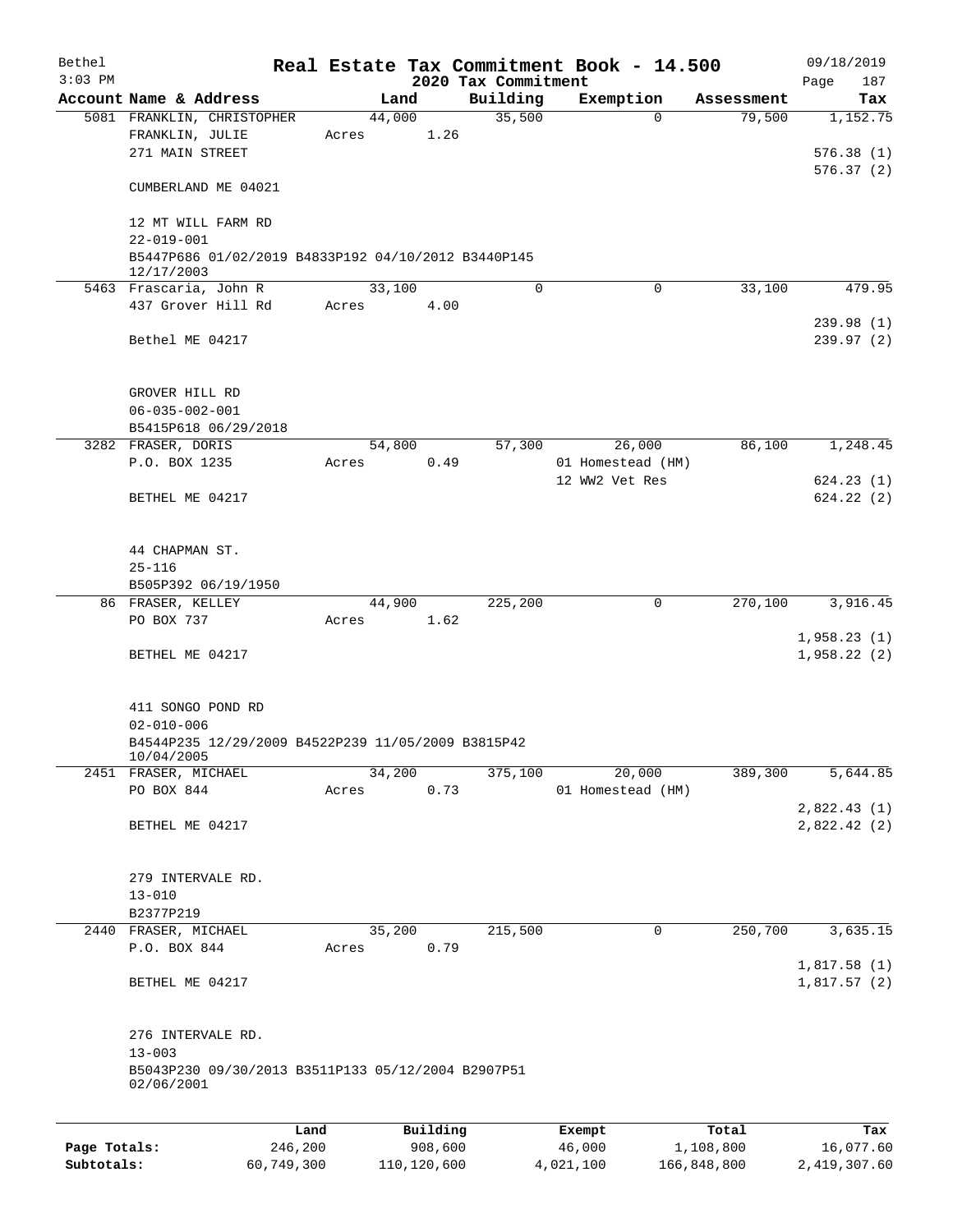| Bethel<br>$3:03$ PM        |                                                                 |                       |        |                        |                                 | Real Estate Tax Commitment Book - 14.500 |                          |            | 09/18/2019                   |
|----------------------------|-----------------------------------------------------------------|-----------------------|--------|------------------------|---------------------------------|------------------------------------------|--------------------------|------------|------------------------------|
|                            | Account Name & Address                                          |                       | Land   |                        | 2020 Tax Commitment<br>Building | Exemption                                |                          | Assessment | 188<br>Page<br>Tax           |
|                            | 4757 FRASER, MICHAEL                                            |                       | 29,500 |                        | 0                               |                                          | $\Omega$                 | 29,500     | 427.75                       |
|                            | PO BOX 844                                                      | Acres                 |        | 1.25                   |                                 |                                          |                          |            |                              |
|                            |                                                                 |                       |        |                        |                                 |                                          |                          |            | 213.88(1)                    |
|                            | BETHEL ME 04217                                                 |                       |        |                        |                                 |                                          |                          |            | 213.87(2)                    |
|                            |                                                                 |                       |        |                        |                                 |                                          |                          |            |                              |
|                            |                                                                 |                       |        |                        |                                 |                                          |                          |            |                              |
|                            | INTERVALE RD<br>$13 - 009 - 003$                                |                       |        |                        |                                 |                                          |                          |            |                              |
|                            | B3800P150 09/16/2005                                            |                       |        |                        |                                 |                                          |                          |            |                              |
|                            | 3502 FRASER, SCOTT M. KORAL                                     |                       | 82,900 |                        | 234,400                         | 20,000                                   |                          | 297,300    | 4,310.85                     |
|                            | L.                                                              |                       |        |                        |                                 |                                          |                          |            |                              |
|                            | PO BOX 1053                                                     | Acres                 |        | 1.00                   |                                 | 01 Homestead (HM)                        |                          |            |                              |
|                            | BETHEL ME 04217                                                 |                       |        |                        |                                 |                                          |                          |            | 2, 155.43(1)<br>2, 155.42(2) |
|                            |                                                                 |                       |        |                        |                                 |                                          |                          |            |                              |
|                            |                                                                 |                       |        |                        |                                 |                                          |                          |            |                              |
|                            | 108 PARADISE RD.                                                |                       |        |                        |                                 |                                          |                          |            |                              |
|                            | $26 - 060 - 015$                                                |                       |        |                        |                                 |                                          |                          |            |                              |
|                            | B5315P482 11/14/2016 B4517P153 10/26/2009 B4493P214             |                       |        |                        |                                 |                                          |                          |            |                              |
|                            | 09/04/2009 B2931P38<br>5373 FREDA, LISA P                       |                       | 38,300 |                        | 111,300                         | 20,000                                   |                          | 129,600    | 1,879.20                     |
|                            | 131 SUNDAY RIVER RD.                                            | Acres                 |        | 0.56                   |                                 | 01 Homestead (HM)                        |                          |            |                              |
|                            |                                                                 |                       |        |                        |                                 |                                          |                          |            | 939.60(1)                    |
|                            | BETHEL ME 04217                                                 |                       |        |                        |                                 |                                          |                          |            | 939.60(2)                    |
|                            |                                                                 |                       |        |                        |                                 |                                          |                          |            |                              |
|                            |                                                                 |                       |        |                        |                                 |                                          |                          |            |                              |
|                            | 131 SUNDAY RIVER RD                                             |                       |        |                        |                                 |                                          |                          |            |                              |
|                            | $18 - 001 - 002$<br>B2265P120 10/17/1995                        |                       |        |                        |                                 |                                          |                          |            |                              |
|                            | 5053 FREDERICK, CHRISTINE                                       |                       | 55,100 |                        | 277,500                         |                                          | 0                        | 332,600    | 4,822.70                     |
|                            | 366 CYPRESS ROAD                                                | Acres                 |        | 1.67                   |                                 |                                          |                          |            |                              |
|                            |                                                                 |                       |        |                        |                                 |                                          |                          |            | 2,411.35(1)                  |
|                            | NEWINGTON CT 06111                                              |                       |        |                        |                                 |                                          |                          |            | 2,411.35(2)                  |
|                            |                                                                 |                       |        |                        |                                 |                                          |                          |            |                              |
|                            | 30 HOMESTEAD LANE                                               |                       |        |                        |                                 |                                          |                          |            |                              |
|                            | $18 - 060 - 029$                                                |                       |        |                        |                                 |                                          |                          |            |                              |
|                            | B5319P190 12/02/2016 B4936P97 12/28/2012 B3568P322              |                       |        |                        |                                 |                                          |                          |            |                              |
|                            | 08/06/2004                                                      |                       |        |                        |                                 |                                          |                          |            |                              |
|                            | 3286 FREEMAN, HUGH                                              |                       | 55,100 |                        | 98,900                          |                                          | 0                        | 154,000    | 2,233.00                     |
|                            | 2 HICKORY STREET                                                | Acres                 |        | 0.51                   |                                 |                                          |                          |            | 1, 116.50(1)                 |
|                            | GLOUCESTER MA 01930                                             |                       |        |                        |                                 |                                          |                          |            | 1, 116.50(2)                 |
|                            |                                                                 |                       |        |                        |                                 |                                          |                          |            |                              |
|                            |                                                                 |                       |        |                        |                                 |                                          |                          |            |                              |
|                            | 20 CHAPMAN ST.                                                  |                       |        |                        |                                 |                                          |                          |            |                              |
|                            | $25 - 120$                                                      |                       |        |                        |                                 |                                          |                          |            |                              |
|                            | B5316P76 11/14/2016 B4455P201 06/15/2009 B4417P67<br>03/19/2009 |                       |        |                        |                                 |                                          |                          |            |                              |
|                            | 3633 FREEMAN, PAMELA S                                          |                       | 39,400 |                        | 200,500                         |                                          | 0                        | 239,900    | 3,478.55                     |
|                            | FREEMAN, CLIFFORD M                                             | Acres                 |        | 1.41                   |                                 |                                          |                          |            |                              |
|                            | 21 BORDER ROAD                                                  |                       |        |                        |                                 |                                          |                          |            | 1,739.28(1)                  |
|                            |                                                                 |                       |        |                        |                                 |                                          |                          |            | 1,739.27(2)                  |
|                            | NEEDHAM MA 02492                                                |                       |        |                        |                                 |                                          |                          |            |                              |
|                            | 6 HILLSIDE LANE                                                 |                       |        |                        |                                 |                                          |                          |            |                              |
|                            | $27 - 036 - 005 - 001$                                          |                       |        |                        |                                 |                                          |                          |            |                              |
|                            | B3762P108 07/15/2005                                            |                       |        |                        |                                 |                                          |                          |            |                              |
|                            |                                                                 |                       |        |                        |                                 |                                          |                          |            |                              |
|                            |                                                                 | Land                  |        | Building               |                                 | Exempt                                   |                          | Total      | Tax                          |
| Page Totals:<br>Subtotals: |                                                                 | 300,300<br>61,049,600 |        | 922,600<br>111,043,200 |                                 | 40,000<br>4,061,100                      | 1,182,900<br>168,031,700 |            | 17,152.05<br>2,436,459.65    |
|                            |                                                                 |                       |        |                        |                                 |                                          |                          |            |                              |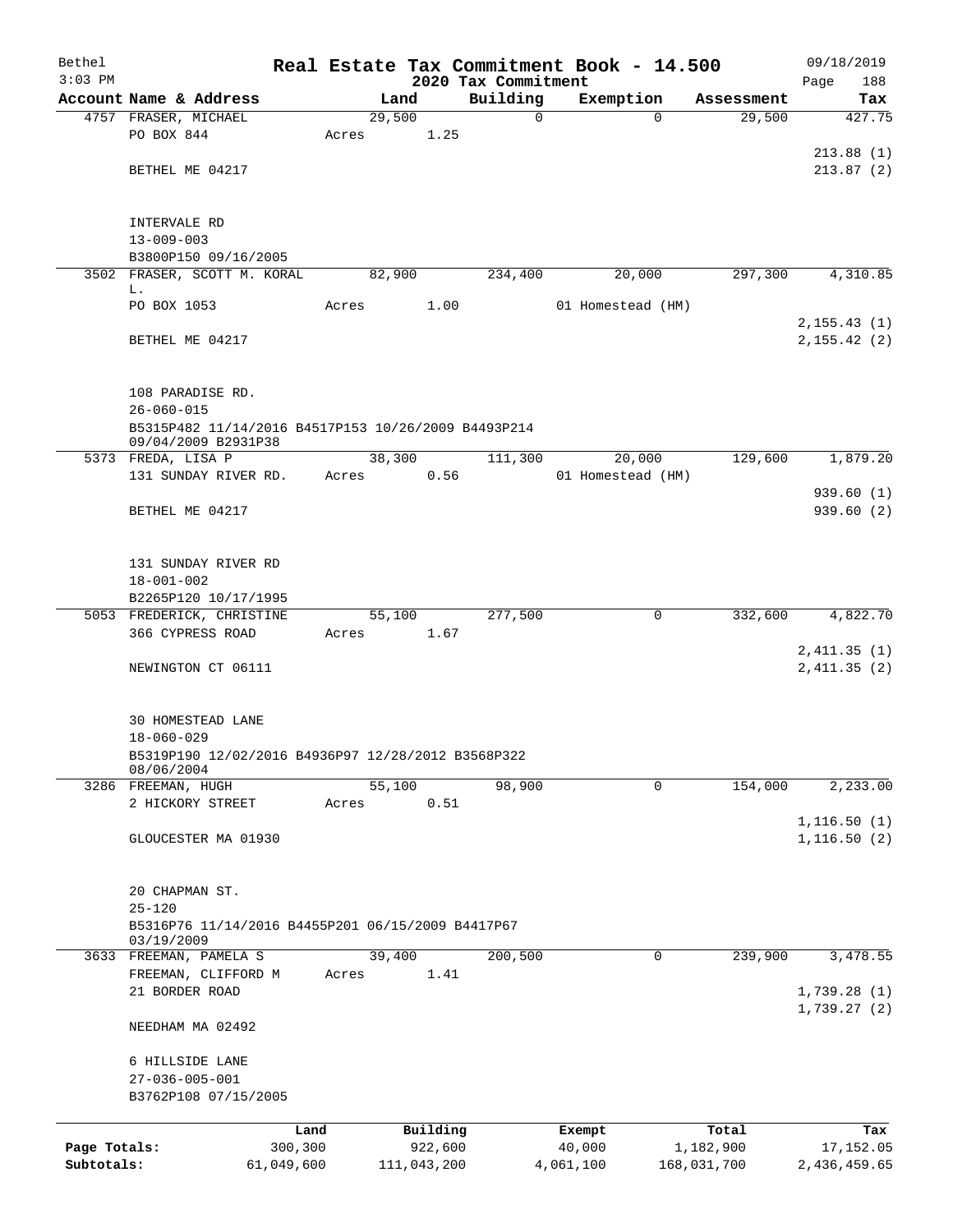| Bethel    |                                                                                      |       |        |                     | Real Estate Tax Commitment Book - 14.500 |            | 09/18/2019  |
|-----------|--------------------------------------------------------------------------------------|-------|--------|---------------------|------------------------------------------|------------|-------------|
| $3:03$ PM |                                                                                      |       |        | 2020 Tax Commitment |                                          |            | Page<br>189 |
|           | Account Name & Address                                                               |       | Land   | Building            | Exemption                                | Assessment | Tax         |
|           | 5198 FREEMAN, VICKY                                                                  |       | 33,100 | 343,400             | $\Omega$                                 | 376,500    | 5,459.25    |
|           | FREEMAN, J. TIMOTHY                                                                  | Acres | 1.22   |                     |                                          |            |             |
|           | PO BOX 671                                                                           |       |        |                     |                                          |            | 2,729.63(1) |
|           |                                                                                      |       |        |                     |                                          |            | 2,729.62(2) |
|           | BETHEL ME 04217                                                                      |       |        |                     |                                          |            |             |
|           | 46 KATIE VIEW ROAD                                                                   |       |        |                     |                                          |            |             |
|           | $15 - 022 - 020$                                                                     |       |        |                     |                                          |            |             |
|           | B5438P54 10/22/2018 B4755P109 B4734P318 07/07/2011                                   |       |        |                     |                                          |            |             |
|           | 352 FREIDAY, DAVID N                                                                 |       | 61,600 | 96,700              | 20,000                                   | 138,300    | 2,005.35    |
|           | P.O. BOX 884                                                                         | Acres | 46.00  |                     | 01 Homestead (HM)                        |            |             |
|           |                                                                                      |       |        |                     |                                          |            | 1,002.68(1) |
|           | BETHEL ME 04217                                                                      |       |        |                     |                                          |            | 1,002.67(2) |
|           |                                                                                      |       |        |                     |                                          |            |             |
|           |                                                                                      |       |        |                     |                                          |            |             |
|           | 723 ROUTE 232                                                                        |       |        |                     |                                          |            |             |
|           | $05 - 054$                                                                           |       |        |                     |                                          |            |             |
|           | B1937P233 09/08/1992                                                                 |       |        |                     |                                          |            |             |
|           | 4549 FRENCH, KIMBALL                                                                 |       | 34,800 | 57,500              | 0                                        | 92,300     | 1,338.35    |
|           | 100 MAPLE ST                                                                         | Acres | 2.33   |                     |                                          |            |             |
|           |                                                                                      |       |        |                     |                                          |            | 669.18(1)   |
|           | METHUEN MA 01844                                                                     |       |        |                     |                                          |            | 669.17(2)   |
|           |                                                                                      |       |        |                     |                                          |            |             |
|           |                                                                                      |       |        |                     |                                          |            |             |
|           | 288 WEST BETHEL ROAD                                                                 |       |        |                     |                                          |            |             |
|           | $12 - 016 - 001$                                                                     |       |        |                     |                                          |            |             |
|           | B5272P58 03/14/2016 B5228P67 06/22/2015 B5225P292<br>06/05/2015 B3906P207 03/22/2006 |       |        |                     |                                          |            |             |
|           | 5188 FROMENT, DAVID & JILL,                                                          |       | 33,700 | 183,000             | 0                                        | 216,700    | 3, 142. 15  |
|           | TRUSTEES                                                                             |       |        |                     |                                          |            |             |
|           | TWENTY-SIX EAGLE RIDGE                                                               | Acres | 0.70   |                     |                                          |            |             |
|           | ROAD NRT                                                                             |       |        |                     |                                          |            |             |
|           | 45 ROUNSEVELL RD                                                                     |       |        |                     |                                          |            | 1,571.08(1) |
|           | TEWKSBURY MA 01876 2212                                                              |       |        |                     |                                          |            | 1,571.07(2) |
|           |                                                                                      |       |        |                     |                                          |            |             |
|           | 26 EAGLE RIDGE RD                                                                    |       |        |                     |                                          |            |             |
|           | $27 - 036 - 003 - 003$                                                               |       |        |                     |                                          |            |             |
|           | B5235P478 08/03/2015 B4583P66 05/03/2010 B4475P154                                   |       |        |                     |                                          |            |             |
|           | 07/27/2009 B4461P344 06/25/2009 B4233P288 09/14/2007                                 |       |        |                     |                                          |            |             |
|           | 3464 FRONGILLO, WILLIAM &                                                            |       | 70,700 | 313,900             | $\mathbf 0$                              | 384,600    | 5,576.70    |
|           | GAIL                                                                                 |       |        |                     |                                          |            |             |
|           | TRUSTEES FRONGILLO<br>REALTY TRUST                                                   | Acres | 0.61   |                     |                                          |            |             |
|           | 23 MARY LANE                                                                         |       |        |                     |                                          |            | 2,788.35(1) |
|           |                                                                                      |       |        |                     |                                          |            | 2,788.35(2) |
|           | CUMBERLAND FORESIDE ME                                                               |       |        |                     |                                          |            |             |
|           | 04110 1442                                                                           |       |        |                     |                                          |            |             |
|           |                                                                                      |       |        |                     |                                          |            |             |
|           | 28 BROAD ST.                                                                         |       |        |                     |                                          |            |             |
|           | $26 - 023$                                                                           |       |        |                     |                                          |            |             |
|           | B3353P283                                                                            |       |        |                     |                                          |            |             |
|           |                                                                                      |       |        |                     |                                          |            |             |

|              | Land       | Building    | Exempt    | Total       | Tax          |
|--------------|------------|-------------|-----------|-------------|--------------|
| Page Totals: | 233,900    | 994,500     | 20,000    | 1,208,400   | 17,521.80    |
| Subtotals:   | 61,283,500 | 112,037,700 | 4,081,100 | 169,240,100 | 2,453,981.45 |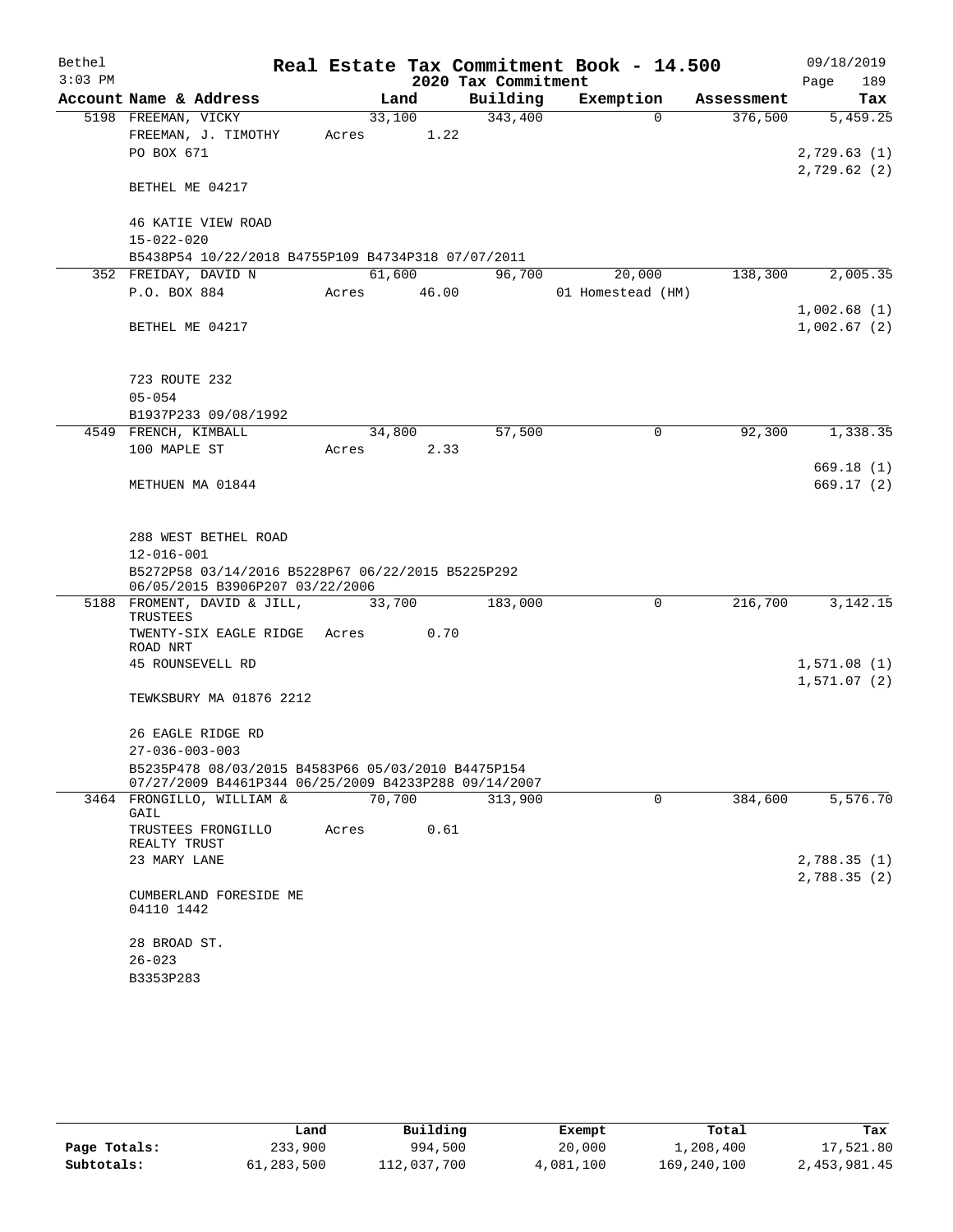| Bethel<br>$3:03$ PM |                                                               | Real Estate Tax Commitment Book - 14.500 | 2020 Tax Commitment |             |            | 09/18/2019<br>Page<br>190 |
|---------------------|---------------------------------------------------------------|------------------------------------------|---------------------|-------------|------------|---------------------------|
|                     | Account Name & Address                                        | Land                                     | Building            | Exemption   | Assessment | Tax                       |
|                     | 1323 FRONTIER VISION                                          | $\mathbf 0$                              | 16,500              | 0           | 16,500     | 239.25                    |
|                     | OPERATING PTNRS.                                              |                                          |                     |             |            |                           |
|                     | TIME WARNER NY CABLE                                          |                                          |                     |             |            |                           |
|                     | PO Box 7467                                                   |                                          |                     |             |            | 119.63(1)                 |
|                     | CHARLOTTE NC 28241 7467                                       |                                          |                     |             |            | 119.62(2)                 |
|                     | 383 WALKERS MILLS RD.                                         |                                          |                     |             |            |                           |
|                     | $08 - 017 - 001$                                              |                                          |                     |             |            |                           |
|                     | 3296 FROST, ELDON - TRUSTEE<br>ELDON D. FROST REVOC.<br>TRUST | 58,400                                   | 154,900             | 0           | 213,300    | 3,092.85                  |
|                     | FROST, RITA - TRUSTEE<br>RITA M. FROST REVOC.<br>TRUST        | 0.75<br>Acres                            |                     |             |            |                           |
|                     | 1 BRAVE BOAT HARBOR RD                                        |                                          |                     |             |            | 1,546.43(1)               |
|                     |                                                               |                                          |                     |             |            | 1,546.42(2)               |
|                     | YORK ME 03909                                                 |                                          |                     |             |            |                           |
|                     | 21 CHAPMAN ST.                                                |                                          |                     |             |            |                           |
|                     | $25 - 129$                                                    |                                          |                     |             |            |                           |
|                     | B3660P43 01/10/2005                                           |                                          |                     |             |            |                           |
|                     | 3790 FUCHS, HAL                                               | 61,300                                   | $\mathbf 0$         | 0           | 61,300     | 888.85                    |
|                     | FUCHS, JANE                                                   | 1.87<br>Acres                            |                     |             |            |                           |
|                     | PO BOX 28                                                     |                                          |                     |             |            | 444.43 (1)                |
|                     | FARMINGDALE NY 11735                                          |                                          |                     |             |            | 444.42 (2)                |
|                     |                                                               |                                          |                     |             |            |                           |
|                     | RIDGE ROAD                                                    |                                          |                     |             |            |                           |
|                     | $26 - 060 - 008$                                              |                                          |                     |             |            |                           |
|                     | B3185P340 10/25/2002                                          |                                          |                     |             |            |                           |
|                     | 2997 FULGHUM, JOHN R. III &                                   | 45,400                                   | 122,900             | 0           | 168,300    | 2,440.35                  |
|                     | DECENZO, MAUREEN T                                            | 1.90<br>Acres                            |                     |             |            |                           |
|                     | 29 RANGE RD                                                   |                                          |                     |             |            | 1,220.18(1)               |
|                     |                                                               |                                          |                     |             |            | 1,220.17(2)               |
|                     | NAHANT MA 01908                                               |                                          |                     |             |            |                           |
|                     | 973 MAYVILLE RD                                               |                                          |                     |             |            |                           |
|                     | 22-019-002                                                    |                                          |                     |             |            |                           |
|                     | B4833P169 04/10/2012 B3440P145 02/10/1998                     |                                          |                     |             |            |                           |
|                     | 2671 FULLER, LINDA ET AL.                                     | 17,400                                   | 0                   | $\mathbf 0$ | 17,400     | 252.30                    |
|                     | 84 LYMBURNER ROAD                                             | 106.00<br>Acres                          |                     |             |            |                           |
|                     |                                                               |                                          |                     |             |            | 126.15(1)                 |
|                     | OTIS ME 04605                                                 |                                          |                     |             |            | 126.15(2)                 |
|                     |                                                               |                                          |                     |             |            |                           |
|                     | NORTH RD                                                      |                                          |                     |             |            |                           |
|                     | $17 - 013$                                                    |                                          |                     |             |            |                           |
|                     | B5163P240 09/24/2014 B2872P285 08/22/2000 B1576P65            |                                          |                     |             |            |                           |

|              | Land       | Building    | Exempt    | Total       | Tax          |
|--------------|------------|-------------|-----------|-------------|--------------|
| Page Totals: | 182,500    | 294,300     |           | 476,800     | 6.913.60     |
| Subtotals:   | 61,466,000 | 112,332,000 | 4,081,100 | 169,716,900 | 2,460,895.05 |

06/21/1988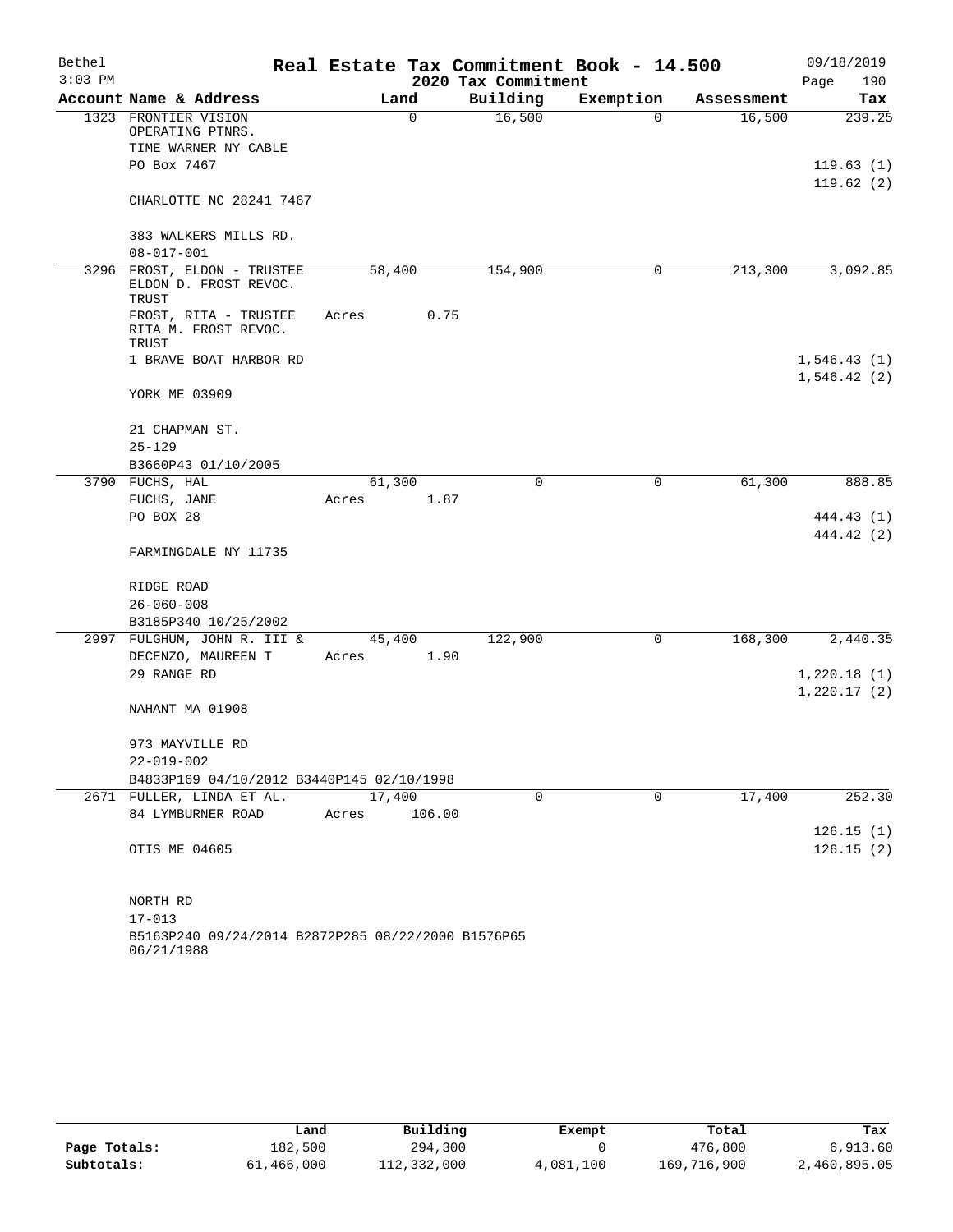| Bethel       |                                                    |         |       |                |                     | Real Estate Tax Commitment Book - 14.500 |                       | 09/18/2019      |
|--------------|----------------------------------------------------|---------|-------|----------------|---------------------|------------------------------------------|-----------------------|-----------------|
| $3:03$ PM    | Account Name & Address                             |         |       |                | 2020 Tax Commitment |                                          |                       | Page<br>191     |
|              | 1308 FULTZ, AARON                                  |         |       | Land<br>52,000 | Building<br>226,100 | Exemption<br>$\Omega$                    | Assessment<br>278,100 | Tax<br>4,032.45 |
|              | FULTZ, CYNTHIA                                     |         | Acres | 2.70           |                     |                                          |                       |                 |
|              | 9 FOREST DRIVE                                     |         |       |                |                     |                                          |                       | 2,016.23(1)     |
|              |                                                    |         |       |                |                     |                                          |                       | 2,016.22(2)     |
|              | BETHEL ME 04217 4856                               |         |       |                |                     |                                          |                       |                 |
|              | 9 FOREST DR.                                       |         |       |                |                     |                                          |                       |                 |
|              | $08 - 006 - 008$                                   |         |       |                |                     |                                          |                       |                 |
|              | B4326P199 07/21/2008 B4267P186 03/03/2008 B3930P88 |         |       |                |                     |                                          |                       |                 |
|              | 05/02/2006 B2611P13                                |         |       | 52,100         | 0                   | $\Omega$                                 | 52,100                | 755.45          |
|              | 359 GABLE, JOAN CLARK<br>853 FLAT RD.              |         | Acres | 33.00          |                     |                                          |                       |                 |
|              |                                                    |         |       |                |                     |                                          |                       | 377.73(1)       |
|              | ALBANY TOWNSHIP ME                                 |         |       |                |                     |                                          |                       | 377.72 (2)      |
|              | 04217                                              |         |       |                |                     |                                          |                       |                 |
|              |                                                    |         |       |                |                     |                                          |                       |                 |
|              | FLAT RD.                                           |         |       |                |                     |                                          |                       |                 |
|              | $06 - 005$                                         |         |       |                |                     |                                          |                       |                 |
|              | B2858P283                                          |         |       |                |                     |                                          |                       |                 |
|              | 3341 GADD, PETER<br>GADD, SHERRIE                  |         |       | 20,200         | 86,400              | $\mathbf 0$                              | 106,600               | 1,545.70        |
|              | 415 MIDDLE ST.                                     |         |       |                |                     |                                          |                       | 772.85(1)       |
|              |                                                    |         |       |                |                     |                                          |                       | 772.85(2)       |
|              | NEWBURY MA 01985                                   |         |       |                |                     |                                          |                       |                 |
|              | 12 MASON ST.                                       |         |       |                |                     |                                          |                       |                 |
|              | $25 - 167 - 001 - 005$                             |         |       |                |                     |                                          |                       |                 |
|              | B3022P157                                          |         |       |                |                     |                                          |                       |                 |
|              | 284 GAGE, MARY P                                   |         |       | 24,100         | $\mathbf 0$         | 0                                        | 24,100                | 349.45          |
|              | 119 MCCRILLIS BROOK                                |         | Acres | 6.68           |                     |                                          |                       |                 |
|              | ROAD                                               |         |       |                |                     |                                          |                       | 174.73(1)       |
|              | BRYANT POND ME 04219                               |         |       |                |                     |                                          |                       | 174.72(2)       |
|              |                                                    |         |       |                |                     |                                          |                       |                 |
|              | MCCRILLIS BROOK RD                                 |         |       |                |                     |                                          |                       |                 |
|              | $04 - 093 - 002$                                   |         |       |                |                     |                                          |                       |                 |
|              | B4015P244 09/26/2006 B1987P190                     |         |       |                |                     |                                          |                       |                 |
|              | 390 GAGNE, STEPHEN J                               |         |       | 45,900         | $\mathbf 0$         | 0                                        | 45,900                | 665.55          |
|              | GAGNE, CHRISTOPHER                                 |         | Acres | 5.40           |                     |                                          |                       |                 |
|              | 320 SALEM RD                                       |         |       |                |                     |                                          |                       | 332.78 (1)      |
|              | DRACUT MA 01826                                    |         |       |                |                     |                                          |                       | 332.77 (2)      |
|              |                                                    |         |       |                |                     |                                          |                       |                 |
|              | SPARROWHAWK MT RD.                                 |         |       |                |                     |                                          |                       |                 |
|              | $06 - 018 - 007$                                   |         |       |                |                     |                                          |                       |                 |
|              | B1779P179                                          |         |       |                |                     |                                          |                       |                 |
|              | 3624 GAGNON, LINDSAY B                             |         |       | 40,200         | 183,700             | 20,000                                   | 203,900               | 2,956.55        |
|              | GAGNON, RYAN E<br>PO BOX 716                       |         | Acres | 1.83           |                     | 01 Homestead (HM)                        |                       | 1,478.28(1)     |
|              |                                                    |         |       |                |                     |                                          |                       | 1,478.27(2)     |
|              | BETHEL ME 04217                                    |         |       |                |                     |                                          |                       |                 |
|              | 21 DUMONT CIRCLE                                   |         |       |                |                     |                                          |                       |                 |
|              | $27 - 030$                                         |         |       |                |                     |                                          |                       |                 |
|              | B5297P385 08/09/2016 B2950P155 06/01/2001          |         |       |                |                     |                                          |                       |                 |
|              |                                                    |         |       |                |                     |                                          |                       |                 |
|              |                                                    | Land    |       | Building       |                     | Exempt                                   | Total                 | Tax             |
| Page Totals: |                                                    | 234,500 |       | 496,200        |                     | 20,000                                   | 710,700               | 10,305.15       |

**Subtotals:** 61,700,500 112,828,200 4,101,100 170,427,600 2,471,200.20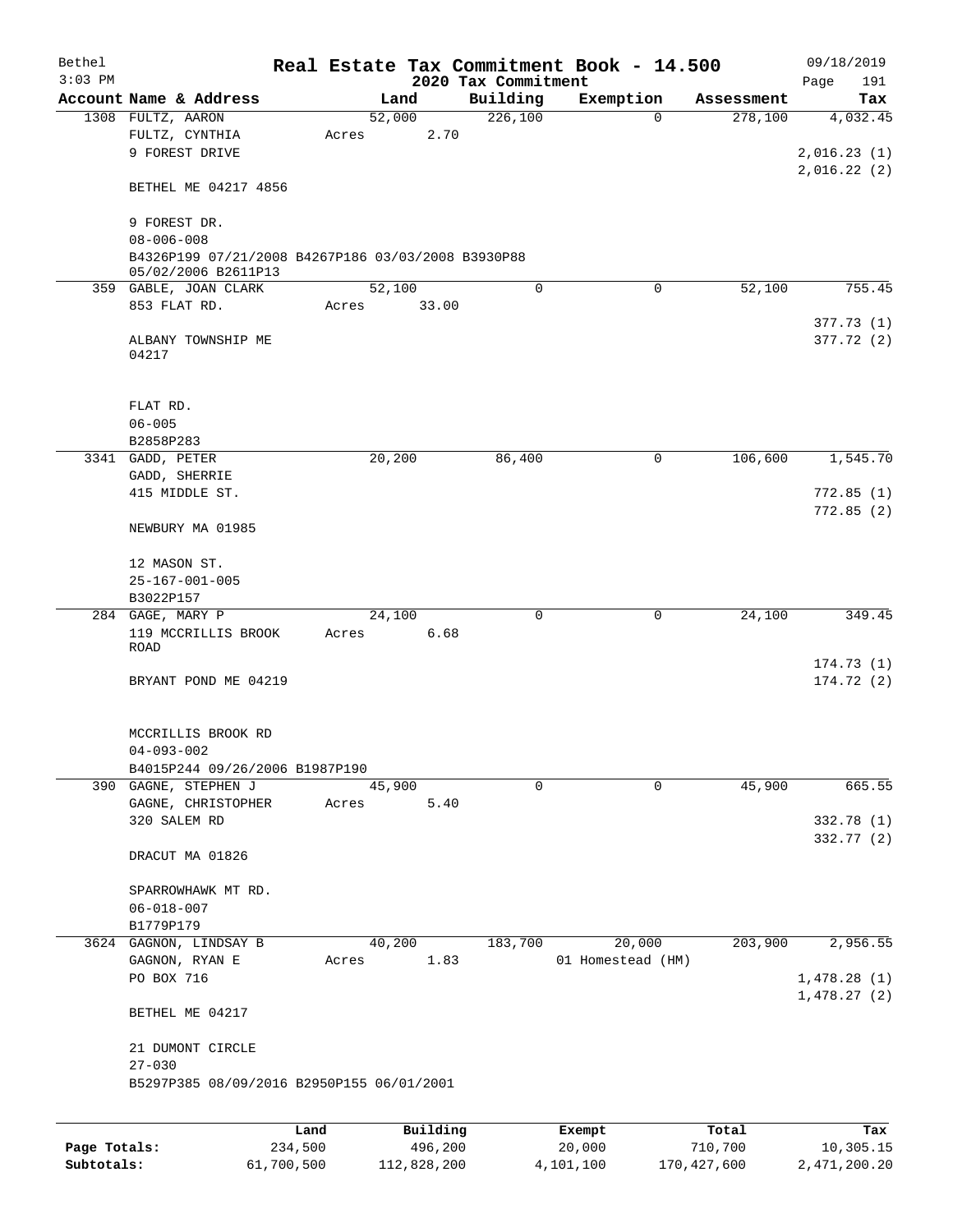| Bethel       |                                                                  |       |                     |                     | Real Estate Tax Commitment Book - 14.500 |                  | 09/18/2019             |
|--------------|------------------------------------------------------------------|-------|---------------------|---------------------|------------------------------------------|------------------|------------------------|
| $3:03$ PM    |                                                                  |       |                     | 2020 Tax Commitment |                                          |                  | 192<br>Page            |
|              | Account Name & Address                                           |       | Land                | Building            | Exemption                                | Assessment       | Tax                    |
|              | 3625 GAGNON, LINDSAY B<br>GAGNON, RYAN E                         | Acres | 26,900<br>0.87      | 0                   | $\Omega$                                 | 26,900           | 390.05                 |
|              | PO BOX 716                                                       |       |                     |                     |                                          |                  | 195.03(1)              |
|              |                                                                  |       |                     |                     |                                          |                  | 195.02(2)              |
|              | BETHEL ME 04217 1840                                             |       |                     |                     |                                          |                  |                        |
|              |                                                                  |       |                     |                     |                                          |                  |                        |
|              | $27 - 031$<br>B5362P621 08/21/2017 B2950P155 06/01/2001          |       |                     |                     |                                          |                  |                        |
|              | 3682 GAGNON, MALINDA                                             |       | 26,100              | 103,000             | 0                                        | 129,100          | 1,871.95               |
|              | GAGNON, BRIAN                                                    | Acres | 0.53                |                     |                                          |                  |                        |
|              | PO BOX 1407                                                      |       |                     |                     |                                          |                  | 935.98 (1)             |
|              |                                                                  |       |                     |                     |                                          |                  | 935.97 (2)             |
|              | BETHEL ME 04217                                                  |       |                     |                     |                                          |                  |                        |
|              | 12 FLAT RD                                                       |       |                     |                     |                                          |                  |                        |
|              | $28 - 025$                                                       |       |                     |                     |                                          |                  |                        |
|              | B4697P347 03/07/2011<br>2489 GAINEY, CHRISTINA K                 |       | 21,200              | 0                   | $\mathbf 0$                              | 21,200           | 307.40                 |
|              | GAINEY, CLINT E                                                  | Acres | 69.00               |                     |                                          |                  |                        |
|              | 672 EAST BETHEL RD                                               |       |                     |                     |                                          |                  | 153.70(1)              |
|              |                                                                  |       |                     |                     |                                          |                  | 153.70(2)              |
|              | BETHEL ME 04217                                                  |       |                     |                     |                                          |                  |                        |
|              | WATERSPOUT MT RD S/S                                             |       |                     |                     |                                          |                  |                        |
|              | $14 - 016$                                                       |       |                     |                     |                                          |                  |                        |
|              | B5329P586 02/06/2017 B2821P350 05/25/2000                        |       |                     |                     |                                          |                  |                        |
|              | 1446 GAINEY, CHRISTINA K                                         |       | 48,500              | 175,700             | $\mathbf 0$                              | 224,200          | 3,250.90               |
|              | GAINEY, CLINT E                                                  | Acres | 36.00               |                     |                                          |                  |                        |
|              | 672 EAST BETHEL RD                                               |       |                     |                     |                                          |                  | 1,625.45(1)            |
|              | BETHEL ME 04217                                                  |       |                     |                     |                                          |                  | 1,625.45(2)            |
|              | 672 EAST BETHEL RD.                                              |       |                     |                     |                                          |                  |                        |
|              | $09 - 023$                                                       |       |                     |                     |                                          |                  |                        |
|              | B5329P586 02/06/2017 B5307P304 09/28/2016 B1395P31<br>06/04/1986 |       |                     |                     |                                          |                  |                        |
|              | 1448 GAINEY, CHRISTINA K                                         |       | 45,600              | 0                   | 0                                        | 45,600           | 661.20                 |
|              | GAINEY, CLINT E                                                  | Acres | 151.00              |                     |                                          |                  |                        |
|              | 672 EAST BETHEL RD                                               |       |                     |                     |                                          |                  | 330.60(1)              |
|              |                                                                  |       |                     |                     |                                          |                  | 330.60(2)              |
|              | BETHEL ME 04217                                                  |       |                     |                     |                                          |                  |                        |
|              | LOCKE MILLS/E BETHEL                                             |       |                     |                     |                                          |                  |                        |
|              | $09 - 025$                                                       |       |                     |                     |                                          |                  |                        |
|              | B5329P586 02/06/2017 B5307P304 09/28/2016 B2821P350              |       |                     |                     |                                          |                  |                        |
|              | 05/25/2000                                                       |       |                     |                     |                                          |                  |                        |
|              | 3535 GAJDA, THOMAS J                                             |       | 33,600              | 96,000              | 0                                        | 129,600          | 1,879.20               |
|              | GAJDA, SARAH R                                                   |       |                     |                     |                                          |                  |                        |
|              | 10 RICKER CIRCLE                                                 |       |                     |                     |                                          |                  | 939.60(1)<br>939.60(2) |
|              | SOUTH HAMILTON MA 01982                                          |       |                     |                     |                                          |                  |                        |
|              | 135 VERNON ST.                                                   |       |                     |                     |                                          |                  |                        |
|              | 26-076-001-01E                                                   |       |                     |                     |                                          |                  |                        |
|              | B4908P38 10/16/2012 B4540P12 12/17/2009 B3025P238<br>11/06/2001  |       |                     |                     |                                          |                  |                        |
|              |                                                                  |       |                     |                     |                                          |                  |                        |
| Page Totals: | Land<br>201,900                                                  |       | Building<br>374,700 |                     | Exempt<br>0                              | Total<br>576,600 | Tax<br>8,360.70        |
| Subtotals:   | 61,902,400                                                       |       | 113,202,900         |                     | 4,101,100                                | 171,004,200      | 2,479,560.90           |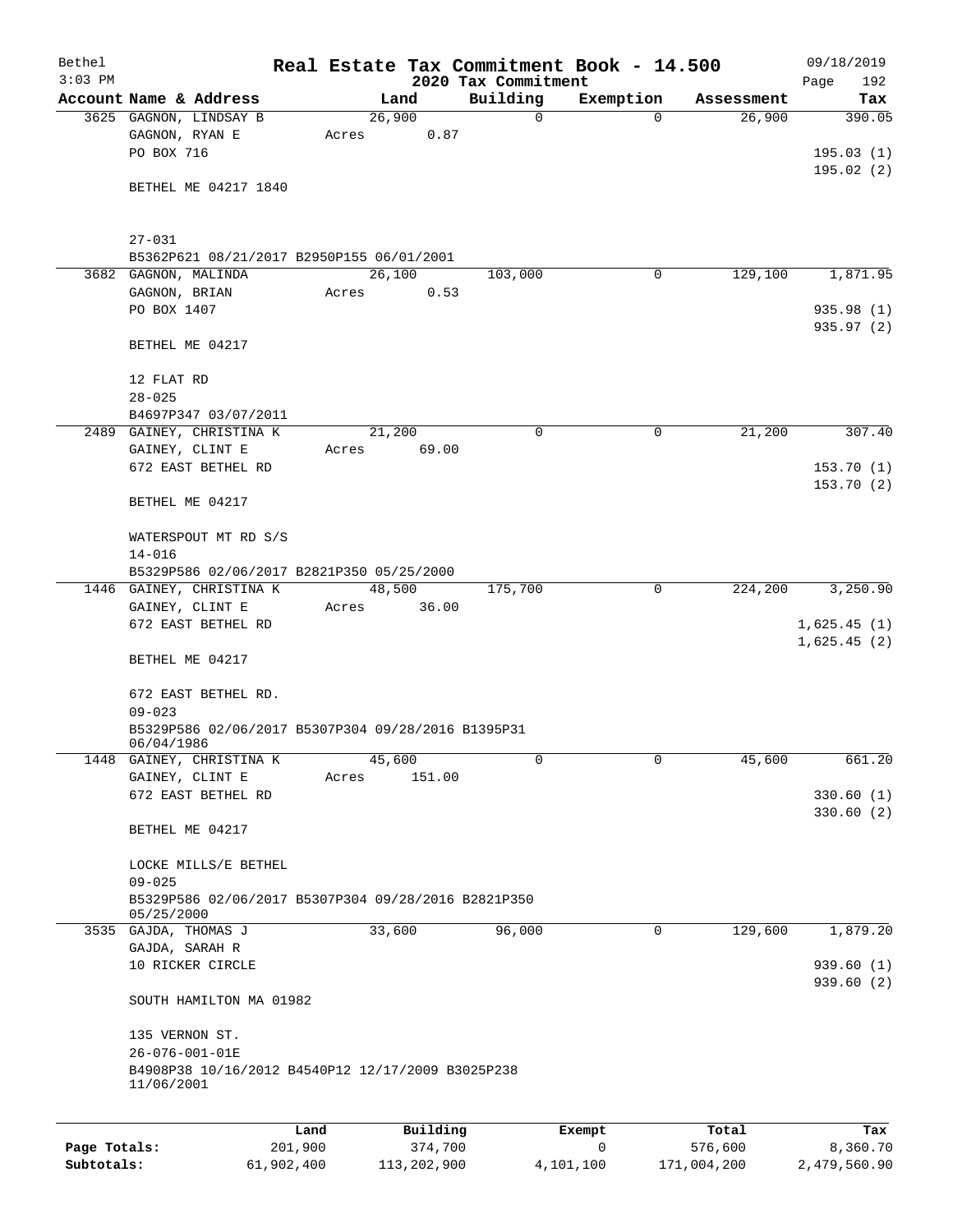| Bethel    |                                                    |       |                 |      |                     | Real Estate Tax Commitment Book - 14.500 |            | 09/18/2019              |
|-----------|----------------------------------------------------|-------|-----------------|------|---------------------|------------------------------------------|------------|-------------------------|
| $3:03$ PM |                                                    |       |                 |      | 2020 Tax Commitment |                                          |            | 193<br>Page             |
|           | Account Name & Address                             |       | Land            |      | Building            | Exemption                                | Assessment | Tax                     |
|           | 3561 GALLAGHER, STACY                              |       | 33,600          |      | 98,500              | $\Omega$                                 | 132,100    | 1,915.45                |
|           | GALLAGHER, JAMES                                   |       |                 |      |                     |                                          |            |                         |
|           | 13 OAKLAND STREET                                  |       |                 |      |                     |                                          |            | 957.73 (1)              |
|           | MATTAPOISETT MA 02739                              |       |                 |      |                     |                                          |            | 957.72 (2)              |
|           | 135 VERNON ST.                                     |       |                 |      |                     |                                          |            |                         |
|           | 26-076-001-05E                                     |       |                 |      |                     |                                          |            |                         |
|           | B5379P638 11/27/2017 B4544P179 12/29/2009 B3701P75 |       |                 |      |                     |                                          |            |                         |
|           | 04/14/2005                                         |       |                 |      |                     |                                          |            |                         |
|           | 3518 GALLANT, WAYNE                                |       | 43,600          |      | 185,700             | 26,000                                   | 203,300    | 2,947.85                |
|           | 221 VERNON ST                                      | Acres |                 | 1.12 |                     | 01 Homestead (HM)                        |            |                         |
|           | NEW AUCKLAND QLD                                   |       |                 |      |                     | 12 WW2 Vet Res                           |            | 1,473.93(1)             |
|           | BETHEL ME 04217                                    |       |                 |      |                     |                                          |            | 1,473.92(2)             |
|           | 221 VERNON ST.                                     |       |                 |      |                     |                                          |            |                         |
|           | $26 - 070 - 004$                                   |       |                 |      |                     |                                          |            |                         |
|           | B5342P93 04/26/2017 B4337P279 08/19/2008           |       |                 |      |                     |                                          |            |                         |
|           | 1367 GAMBLE, LESLIE B                              |       | 39,100          |      | 142,500             | 20,000                                   | 161,600    | 2,343.20                |
|           | GAMBLE, LINDA C                                    | Acres |                 | 1.26 |                     | 01 Homestead (HM)                        |            |                         |
|           | 248 WALKERS MILLS ROAD                             |       |                 |      |                     |                                          |            | 1, 171.60(1)            |
|           |                                                    |       |                 |      |                     |                                          |            | 1, 171.60(2)            |
|           | BETHEL ME 04217                                    |       |                 |      |                     |                                          |            |                         |
|           | 248 WALKERS MILLS RD.                              |       |                 |      |                     |                                          |            |                         |
|           | $08 - 050$                                         |       |                 |      |                     |                                          |            |                         |
|           | B1625P142 12/26/1988                               |       |                 |      |                     |                                          |            |                         |
|           | 3215 GAMMON, JACKLYN                               |       | 30,800          |      | 56,500              | $\mathbf 0$                              | 87,300     | 1,265.85                |
|           | P.O. BOX 135                                       | Acres |                 | 0.11 |                     |                                          |            |                         |
|           | BRYANT POND ME 04219                               |       |                 |      |                     |                                          |            | 632.93(1)<br>632.92 (2) |
|           |                                                    |       |                 |      |                     |                                          |            |                         |
|           | 16 HIGH ST.                                        |       |                 |      |                     |                                          |            |                         |
|           | $25 - 056$                                         |       |                 |      |                     |                                          |            |                         |
|           | B638P1                                             |       |                 |      | 1,000               |                                          |            |                         |
|           | 2621 GAMMON, LESLIE R<br>GAMMON, MARIANNE          | Acres | 28,900<br>70.00 |      |                     | 0                                        | 29,900     | 433.55                  |
|           | 1193 WATERFORD RD.                                 |       |                 |      |                     |                                          |            | 216.78(1)               |
|           |                                                    |       |                 |      |                     |                                          |            | 216.77(2)               |
|           | WATERFORD ME 04088                                 |       |                 |      |                     |                                          |            |                         |
|           | INTERVALE RD S/S                                   |       |                 |      |                     |                                          |            |                         |
|           | $15 - 029$                                         |       |                 |      |                     |                                          |            |                         |
|           | B4750P338 08/19/2011 B774P257 03/03/1973           |       |                 |      |                     |                                          |            |                         |
|           | 4547 GANDEE, KEVIN C                               |       | 52,100          |      | 174,100             | $\mathbf 0$                              | 226,200    | 3,279.90                |
|           | GANDEE, COURTNEY M                                 | Acres |                 | 2.79 |                     |                                          |            |                         |
|           | PO BOX 416                                         |       |                 |      |                     |                                          |            | 1,639.95(1)             |
|           | BETHEL ME 04217                                    |       |                 |      |                     |                                          |            | 1,639.95(2)             |
|           |                                                    |       |                 |      |                     |                                          |            |                         |
|           | 18 BLAKE RD                                        |       |                 |      |                     |                                          |            |                         |
|           | $08 - 062 - 003$                                   |       |                 |      |                     |                                          |            |                         |
|           | B5395P640 03/05/2018 B5229P555 B3294P22 05/16/2003 |       |                 |      |                     |                                          |            |                         |
|           |                                                    |       |                 |      |                     |                                          |            |                         |

|              | Land       | Building    | Exempt    | Total       | Tax          |
|--------------|------------|-------------|-----------|-------------|--------------|
| Page Totals: | 228,100    | 658,300     | 46,000    | 840,400     | 12,185.80    |
| Subtotals:   | 62,130,500 | 113,861,200 | 4,147,100 | 171,844,600 | 2,491,746.70 |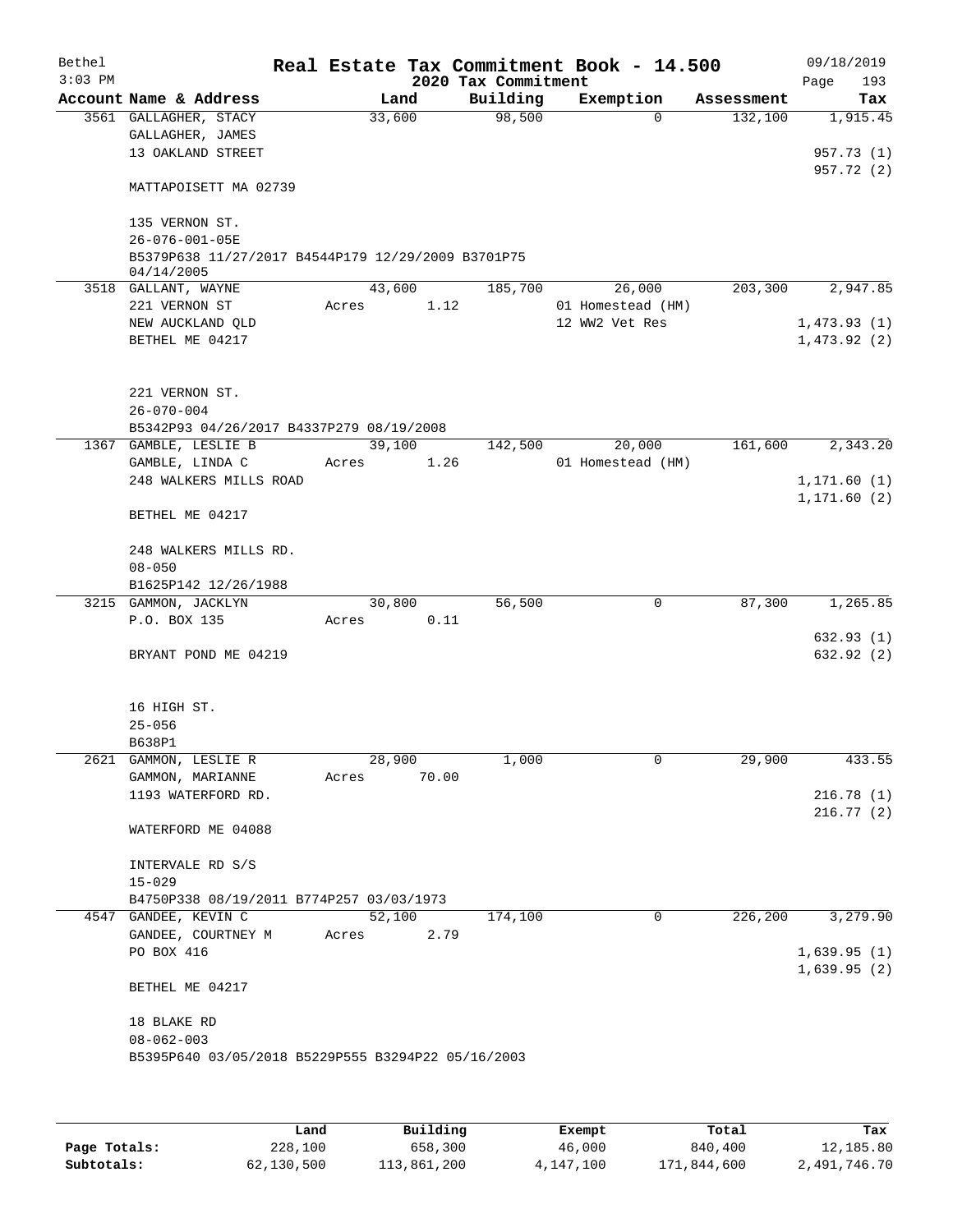| Bethel<br>$3:03$ PM |                                          |             |        | 2020 Tax Commitment | Real Estate Tax Commitment Book - 14.500 |            | 09/18/2019<br>Page<br>194 |
|---------------------|------------------------------------------|-------------|--------|---------------------|------------------------------------------|------------|---------------------------|
|                     | Account Name & Address                   |             | Land   | Building            | Exemption                                | Assessment | Tax                       |
|                     | 1290 GARDNER, JOHANNA                    |             | 0      | 7,000               | $\Omega$                                 | 7,000      | 101.50                    |
|                     | 30 JONATHAN CLARK LANE                   |             |        |                     |                                          |            |                           |
|                     |                                          |             |        |                     |                                          |            | 50.75(1)                  |
|                     | BETHEL ME 04217                          |             |        |                     |                                          |            | 50.75(2)                  |
|                     |                                          |             |        |                     |                                          |            |                           |
|                     |                                          |             |        |                     |                                          |            |                           |
|                     | 30 JONATHAN CLARK LANE                   |             |        |                     |                                          |            |                           |
|                     | $07 - 082 - B - ON$                      |             |        |                     |                                          |            |                           |
|                     | 1344 GARVEY, DANIEL                      | 22,800      |        | $\mathbf 0$         | 0                                        | 22,800     | 330.60                    |
|                     | 20 REMICKS LANE                          | Acres       | 36.00  |                     |                                          |            |                           |
|                     |                                          |             |        |                     |                                          |            | 165.30(1)                 |
|                     | KITTERY ME 03904                         |             |        |                     |                                          |            | 165.30(2)                 |
|                     |                                          |             |        |                     |                                          |            |                           |
|                     |                                          |             |        |                     |                                          |            |                           |
|                     | RTE 26 N/S                               |             |        |                     |                                          |            |                           |
|                     | $08 - 038$                               |             |        |                     |                                          |            |                           |
|                     | B1493P323                                |             |        |                     |                                          |            |                           |
|                     | 5358 GAUDET, LISA                        | 27,600      |        | $\mathbf 0$         | $\mathbf 0$                              | 27,600     | 400.20                    |
|                     | 47 PLEASANT HILL RD                      | Acres       | 4.00   |                     |                                          |            |                           |
|                     |                                          |             |        |                     |                                          |            | 200.10(1)                 |
|                     | FREEPORT ME 04032 6441                   |             |        |                     |                                          |            | 200.10(2)                 |
|                     |                                          |             |        |                     |                                          |            |                           |
|                     |                                          |             |        |                     |                                          |            |                           |
|                     | BIRD HILL RD                             |             |        |                     |                                          |            |                           |
|                     | $04 - 082 - 001$                         |             |        |                     |                                          |            |                           |
|                     | B4748P19 08/08/2011                      |             |        |                     |                                          |            |                           |
|                     | 5359 GAUDET, LISA M                      | 28,700      |        | 0                   | 0                                        | 28,700     | 416.15                    |
|                     | 47 PLEASANT HILL RD                      | Acres       | 5.18   |                     |                                          |            |                           |
|                     |                                          |             |        |                     |                                          |            | 208.08(1)                 |
|                     | FREEPORT ME 04032 6441                   |             |        |                     |                                          |            | 208.07(2)                 |
|                     |                                          |             |        |                     |                                          |            |                           |
|                     |                                          |             |        |                     |                                          |            |                           |
|                     | BIRD HILL ROAD                           |             |        |                     |                                          |            |                           |
|                     | $04 - 082 - 002$                         |             |        |                     |                                          |            |                           |
|                     | B5249P261 10/16/2015 B4751P60 08/09/2011 |             |        |                     |                                          |            |                           |
|                     | 1343 GAUDREAU, GEOFFREY                  | 42,100      |        | $\mathbf 0$         | 0                                        | 42,100     | 610.45                    |
|                     | 560 WALKERS MILLS RD.                    | Acres       | 23.00  |                     |                                          |            |                           |
|                     |                                          |             |        |                     |                                          |            | 305.23(1)                 |
|                     | BETHEL ME 04217                          |             |        |                     |                                          |            | 305.22(2)                 |
|                     |                                          |             |        |                     |                                          |            |                           |
|                     |                                          |             |        |                     |                                          |            |                           |
|                     | RTE 26 N/S                               |             |        |                     |                                          |            |                           |
|                     | $08 - 037$                               |             |        |                     |                                          |            |                           |
|                     | B2864P121                                |             |        |                     |                                          |            |                           |
|                     | 1336 GAUDREAU, GEOFFREY                  |             | 44,900 | 140,700             | 20,000                                   | 165,600    | 2,401.20                  |
|                     | 554 WALKERS MILLS ROAD                   | Acres 14.00 |        |                     | 01 Homestead (HM)                        |            |                           |
|                     |                                          |             |        |                     |                                          |            | 1,200.60(1)               |
|                     | BETHEL ME 04217                          |             |        |                     |                                          |            | 1,200.60(2)               |
|                     |                                          |             |        |                     |                                          |            |                           |
|                     |                                          |             |        |                     |                                          |            |                           |
|                     | 554 WALKERS MILLS RD.                    |             |        |                     |                                          |            |                           |
|                     | $08 - 030$                               |             |        |                     |                                          |            |                           |
|                     | B785P194                                 |             |        |                     |                                          |            |                           |
|                     |                                          |             |        |                     |                                          |            |                           |
|                     |                                          |             |        |                     |                                          |            |                           |
|                     |                                          |             |        |                     |                                          |            |                           |
|                     |                                          |             |        |                     |                                          |            |                           |

|              | Land       | Building    | Exempt    | Total       | Tax          |
|--------------|------------|-------------|-----------|-------------|--------------|
| Page Totals: | 166,100    | 147,700     | 20,000    | 293,800     | 4,260.10     |
| Subtotals:   | 62,296,600 | 114,008,900 | 4,167,100 | 172,138,400 | 2,496,006.80 |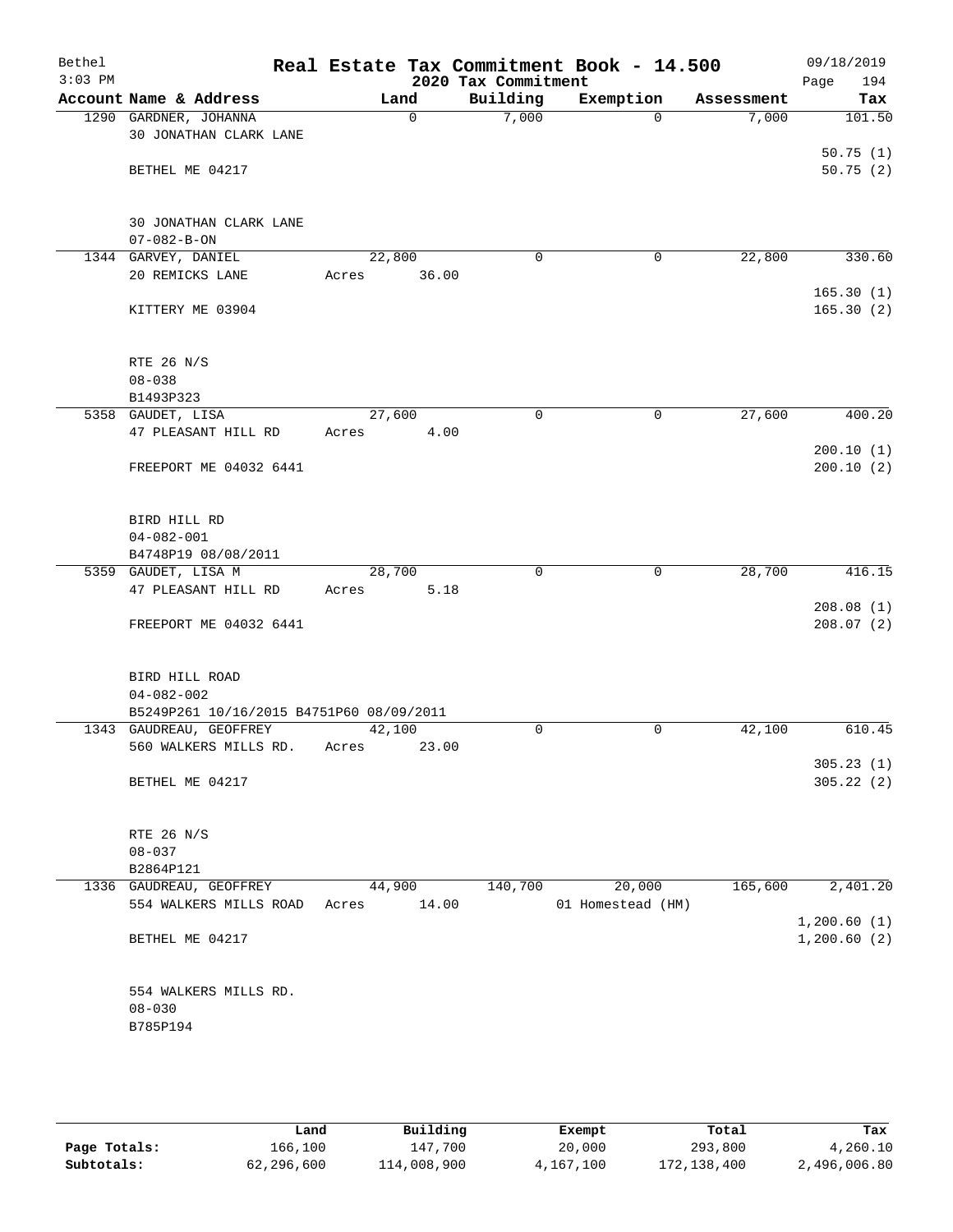| Bethel<br>$3:03$ PM |                                                     |        |             |      | 2020 Tax Commitment | Real Estate Tax Commitment Book - 14.500 |            | 09/18/2019<br>Page<br>195 |
|---------------------|-----------------------------------------------------|--------|-------------|------|---------------------|------------------------------------------|------------|---------------------------|
|                     | Account Name & Address                              | Land   |             |      | Building            | Exemption                                | Assessment | Tax                       |
|                     | 1338 GAUDREAU, GEOFFREY                             | 22,600 |             |      | 6,200               | $\Omega$                                 | 28,800     | 417.60                    |
|                     | 554 WALKERS MILLS RD.                               | Acres  | 0.34        |      |                     |                                          |            |                           |
|                     |                                                     |        |             |      |                     |                                          |            | 208.80(1)                 |
|                     | BETHEL ME 04217                                     |        |             |      |                     |                                          |            | 208.80(2)                 |
|                     |                                                     |        |             |      |                     |                                          |            |                           |
|                     |                                                     |        |             |      |                     |                                          |            |                           |
|                     | 548 WALKERS MILLS RD.                               |        |             |      |                     |                                          |            |                           |
|                     | $08 - 032$                                          |        |             |      |                     |                                          |            |                           |
|                     | B2618P302 10/08/1998                                |        |             |      |                     |                                          |            |                           |
|                     | 1337 GAUDREAU, GEOFFREY G                           | 25,800 |             |      | 61,000              | 20,000                                   | 66,800     | 968.60                    |
|                     | 560 WALKERS MILLS ROAD                              | Acres  |             | 0.51 |                     | 01 Homestead (HM)                        |            |                           |
|                     |                                                     |        |             |      |                     |                                          |            | 484.30 (1)                |
|                     | BETHEL ME 04217                                     |        |             |      |                     |                                          |            | 484.30 (2)                |
|                     |                                                     |        |             |      |                     |                                          |            |                           |
|                     |                                                     |        |             |      |                     |                                          |            |                           |
|                     | 560 WALKERS MILLS RD.                               |        |             |      |                     |                                          |            |                           |
|                     | $08 - 031$                                          |        |             |      |                     |                                          |            |                           |
|                     | B5281P696 05/19/2016 B673P401 08/06/1968 B669P39    |        |             |      |                     |                                          |            |                           |
|                     | 01/31/1968<br>4956 GAUMONT, TANYA                   |        | $\mathbf 0$ |      | 19,600              | 0                                        | 19,600     | 284.20                    |
|                     | 2247 INTERVALE RD                                   |        |             |      |                     |                                          |            |                           |
|                     |                                                     |        |             |      |                     |                                          |            | 142.10(1)                 |
|                     | Bethel ME 04217                                     |        |             |      |                     |                                          |            | 142.10(2)                 |
|                     |                                                     |        |             |      |                     |                                          |            |                           |
|                     |                                                     |        |             |      |                     |                                          |            |                           |
|                     | 2247 INTERVALE RD                                   |        |             |      |                     |                                          |            |                           |
|                     | $20 - 033 - ON$                                     |        |             |      |                     |                                          |            |                           |
|                     | 4918 GAY, ERIC                                      | 25,100 |             |      | $\Omega$            | 0                                        | 25,100     | 363.95                    |
|                     | 24 HARDY RD                                         | Acres  | 2.60        |      |                     |                                          |            |                           |
|                     |                                                     |        |             |      |                     |                                          |            | 181.98(1)                 |
|                     | FALMOUTH ME 04105                                   |        |             |      |                     |                                          |            | 181.97(2)                 |
|                     |                                                     |        |             |      |                     |                                          |            |                           |
|                     |                                                     |        |             |      |                     |                                          |            |                           |
|                     | JORDAN WOODS LOT 8                                  |        |             |      |                     |                                          |            |                           |
|                     | $11 - 088 - 008$                                    |        |             |      |                     |                                          |            |                           |
|                     | B5258P179 12/11/2015 B5255P534 11/25/2015 B3928P296 |        |             |      |                     |                                          |            |                           |
|                     | 418 GEIGER, RAY                                     | 45,600 |             |      | 70,600              | 0                                        | 116,200    | 1,684.90                  |
|                     | YOUMANS, YOUMANS, WENDY Acres                       |        | 2.00        |      |                     |                                          |            |                           |
|                     | PO BOX 322                                          |        |             |      |                     |                                          |            | 842.45 (1)                |
|                     |                                                     |        |             |      |                     |                                          |            | 842.45 (2)                |
|                     | BETHEL ME 04217                                     |        |             |      |                     |                                          |            |                           |
|                     | 292 FLAT RD.                                        |        |             |      |                     |                                          |            |                           |
|                     | $06 - 028 - 001$                                    |        |             |      |                     |                                          |            |                           |
|                     | B4952P300 02/12/2013 B4844P339 05/14/2012 B2348P113 |        |             |      |                     |                                          |            |                           |
|                     | 07/17/1996                                          |        |             |      |                     |                                          |            |                           |
|                     | 1297 GENTILI, PAUL T.                               | 51,300 |             |      | 269,900             | $\Omega$                                 | 321,200    | 4,657.40                  |
|                     | GENTILI, MARY E.                                    | Acres  | 2.30        |      |                     |                                          |            |                           |
|                     | 27 STANWOOD DRIVE                                   |        |             |      |                     |                                          |            | 2,328.70 (1)              |
|                     |                                                     |        |             |      |                     |                                          |            | 2,328.70(2)               |
|                     | FRANKILN MA 02038                                   |        |             |      |                     |                                          |            |                           |
|                     |                                                     |        |             |      |                     |                                          |            |                           |
|                     | 21 FOREST DRIVE                                     |        |             |      |                     |                                          |            |                           |
|                     | $08 - 006 - 010$                                    |        |             |      |                     |                                          |            |                           |
|                     | B5456P929 04/03/2019 B5146P135 08/08/2014           |        |             |      |                     |                                          |            |                           |
|                     |                                                     |        |             |      |                     |                                          |            |                           |
|                     |                                                     |        |             |      |                     |                                          |            |                           |
|                     |                                                     |        |             |      |                     |                                          |            |                           |

|              | Land       | Building    | Exempt    | Total       | Tax          |
|--------------|------------|-------------|-----------|-------------|--------------|
| Page Totals: | 170.400    | 427,300     | 20,000    | 577,700     | 8,376.65     |
| Subtotals:   | 62,467,000 | 114,436,200 | 4,187,100 | 172,716,100 | 2,504,383.45 |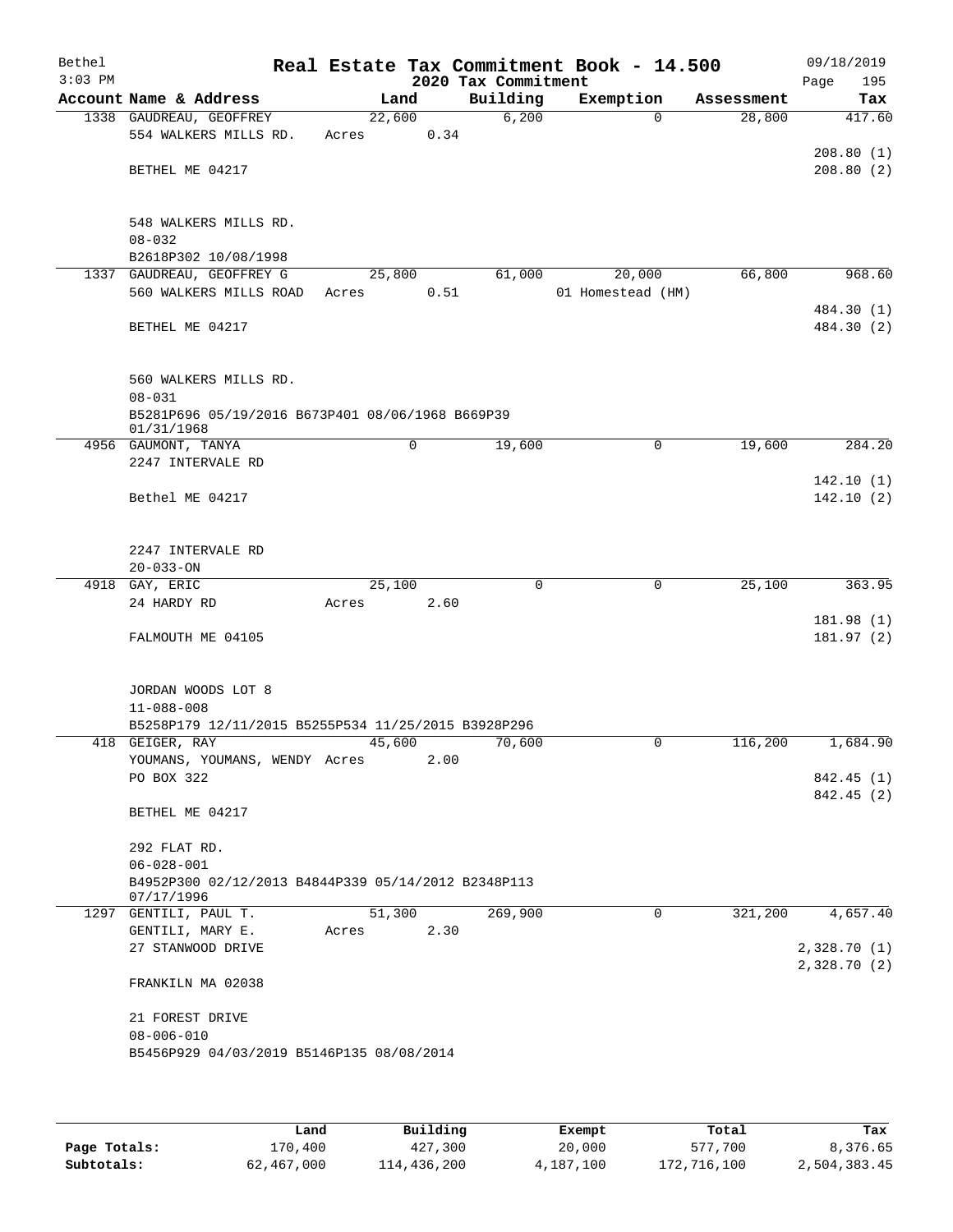| Bethel    |                                                                                       |       |                |                     | Real Estate Tax Commitment Book - 14.500 |                       | 09/18/2019                  |
|-----------|---------------------------------------------------------------------------------------|-------|----------------|---------------------|------------------------------------------|-----------------------|-----------------------------|
| $3:03$ PM | Account Name & Address                                                                |       |                | 2020 Tax Commitment |                                          |                       | 196<br>Page                 |
|           | 227 GEORGE, KATHRYN                                                                   |       | Land<br>45,000 | Building<br>57,700  | Exemption<br>$\Omega$                    | Assessment<br>102,700 | Tax<br>1,489.15             |
|           | SALLY ANNE DANTICO<br>2 STONELEIGH PARK                                               | Acres | 39.00          |                     |                                          |                       | 744.58(1)                   |
|           | WESTFIELD NJ 07090                                                                    |       |                |                     |                                          |                       | 744.57(2)                   |
|           | 340 BIRD HILL RD.<br>$04 - 068$                                                       |       |                |                     |                                          |                       |                             |
|           | B2822P100 05/25/2000                                                                  |       |                |                     |                                          |                       |                             |
|           | 133 GERTZMAN, MARK I                                                                  |       | 36,400         | 119,600             | 0                                        | 156,000               | 2,262.00                    |
|           | DEVINE, DEVINE,                                                                       | Acres | 10.47          |                     |                                          |                       |                             |
|           | ADRIANNA<br>450 VERNON STREET                                                         |       |                |                     |                                          |                       | 1, 131.00(1)                |
|           | BETHEL ME 04217                                                                       |       |                |                     |                                          |                       | 1, 131.00(2)                |
|           | 450 VERNON ST.                                                                        |       |                |                     |                                          |                       |                             |
|           | $03 - 014$                                                                            |       |                |                     |                                          |                       |                             |
|           | B5375P499 10/30/2017 B4980P328 05/01/2013 B4468P66<br>07/10/2009 B3671P157 02/08/2005 |       |                |                     |                                          |                       |                             |
|           | 3299 GETCHELL, KATHERINE G                                                            |       | 61,700         | 107,400             | 0                                        | 169,100               | 2,451.95                    |
|           | GETCHELL, PHILIP J                                                                    | Acres | 1.30           |                     |                                          |                       |                             |
|           | 1313 WASHINGTON ST,                                                                   |       |                |                     |                                          |                       | 1,225.98(1)                 |
|           | #104                                                                                  |       |                |                     |                                          |                       | 1,225.97(2)                 |
|           | BOSTON MA 02118                                                                       |       |                |                     |                                          |                       |                             |
|           | 39 CHAPMAN ST.                                                                        |       |                |                     |                                          |                       |                             |
|           | $25 - 132$                                                                            |       |                |                     |                                          |                       |                             |
|           | B4737P285 07/07/2011 B3096P344 04/17/2002                                             |       |                |                     |                                          |                       |                             |
| 4738      | GETMAN, DIANA                                                                         |       | 58,500         | 363,300             | 0                                        | 421,800               | 6,116.10                    |
|           | 53 SPRING ROAD                                                                        | Acres | 2.80           |                     |                                          |                       |                             |
|           | RYE NH 03870                                                                          |       |                |                     |                                          |                       | 3,058.05(1)<br>3,058.05(2)  |
|           | 54 BEECH LANE<br>$12 - 073 - 021$                                                     |       |                |                     |                                          |                       |                             |
|           | B4027P94 10/06/2006 B3735P107 06/08/2005                                              |       |                |                     |                                          |                       |                             |
|           | 3508 GIBBS, DANIEL                                                                    |       | 82,900         | 77,800              | 0                                        | 160,700               | 2,330.15                    |
|           | GIBBS, ANITA                                                                          | Acres | 1.00           |                     |                                          |                       |                             |
|           | PO BOX 391                                                                            |       |                |                     |                                          |                       | 1,165.08(1)<br>1, 165.07(2) |
|           | BETHEL ME 04217                                                                       |       |                |                     |                                          |                       |                             |
|           | 138 PARADISE RD.                                                                      |       |                |                     |                                          |                       |                             |
|           | $26 - 065$                                                                            |       |                |                     |                                          |                       |                             |
|           | B2570P327 06/11/1998 B2570P325 06/11/1998<br>1615 GIBBS, DANIEL                       |       | 66,600         | 127,100             | 20,000                                   | 173,700               | 2,518.65                    |
|           | GIBBS, ANITA K                                                                        | Acres | 3.44           |                     | 01 Homestead (HM)                        |                       |                             |
|           | PO BOX 391                                                                            |       |                |                     |                                          |                       | 1, 259.33(1)                |
|           | BETHEL ME 04217                                                                       |       |                |                     |                                          |                       | 1, 259.32(2)                |
|           | 674 NORTH ROAD<br>$11 - 072$                                                          |       |                |                     |                                          |                       |                             |
|           | B5385P427 12/20/2017 B4512P252 10/19/2009 B1057P197                                   |       |                |                     |                                          |                       |                             |
|           |                                                                                       |       |                |                     |                                          |                       |                             |
|           |                                                                                       | Land  | Building       |                     | Exempt                                   | Total                 | Tax                         |

**Page Totals:** 351,100 852,900 20,000 1,184,000 17,168.00 **Subtotals:** 62,818,100 115,289,100 4,207,100 173,900,100 2,521,551.45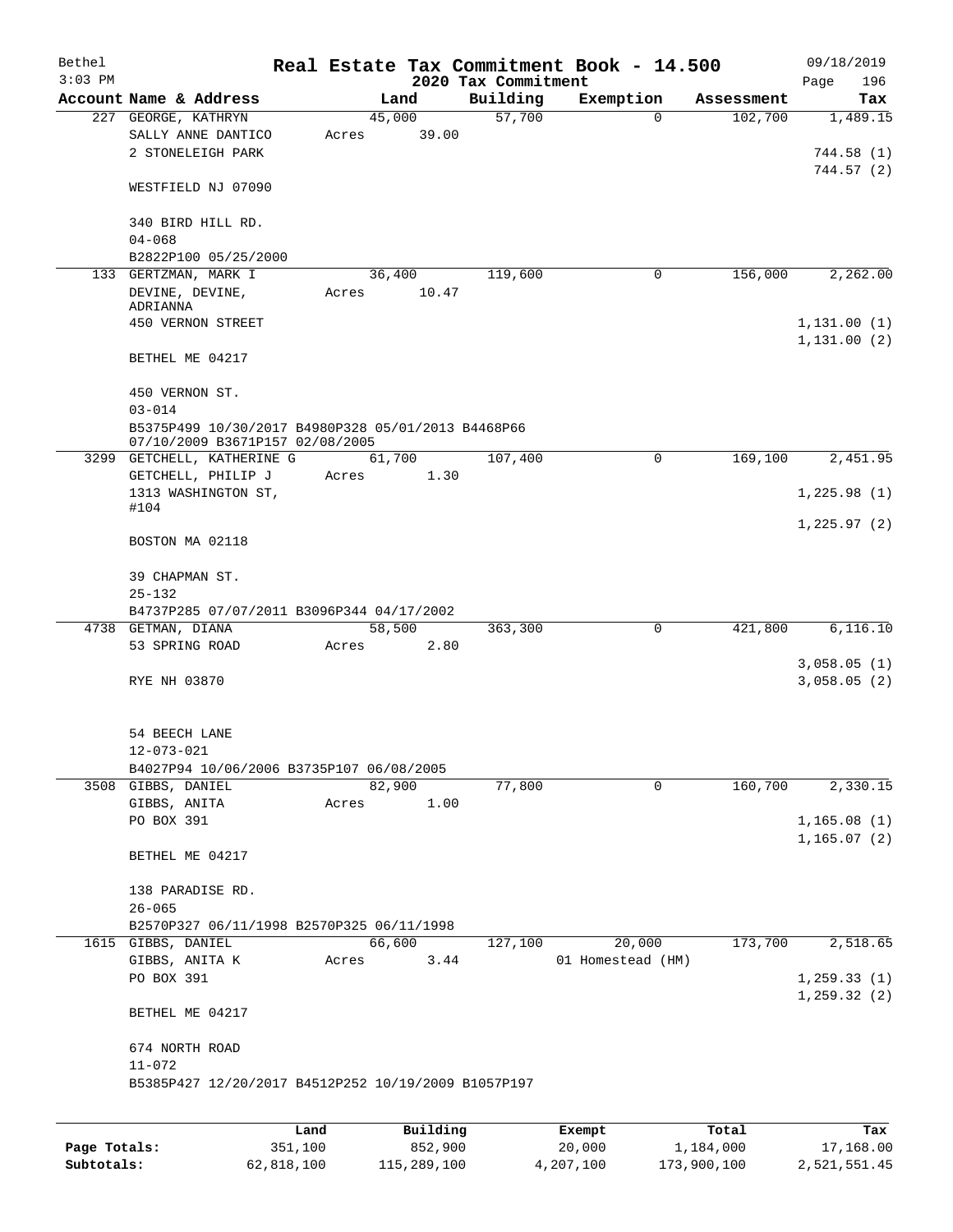| Bethel    |                                                               |       |        |       |                     | Real Estate Tax Commitment Book - 14.500 |            | 09/18/2019               |
|-----------|---------------------------------------------------------------|-------|--------|-------|---------------------|------------------------------------------|------------|--------------------------|
| $3:03$ PM |                                                               |       |        |       | 2020 Tax Commitment |                                          |            | Page<br>197              |
|           | Account Name & Address                                        |       | Land   |       | Building            | Exemption                                | Assessment | Tax                      |
|           | 1272 GIBBS, JOSHEPH<br>HUTCHINS, HUTCHINS,<br><b>BURLEIGH</b> | Acres | 30,000 | 0.79  | 110,400             | 20,000<br>01 Homestead (HM)              | 120,400    | 1,745.80                 |
|           | 113 WEST BETHEL ROAD                                          |       |        |       |                     |                                          |            | 872.90 (1)<br>872.90 (2) |
|           | BETHEL ME 04217                                               |       |        |       |                     |                                          |            |                          |
|           | 113 WEST BETHEL RD.<br>$07 - 075$                             |       |        |       |                     |                                          |            |                          |
|           | B5273P533 03/23/2016 B3922P1 04/05/2006 B2814P31              |       |        |       |                     |                                          |            |                          |
|           | 3662 GIBBS, THOMAS H                                          |       | 60,100 |       | 80,400              | 20,000                                   | 120,500    | 1,747.25                 |
|           | GIBBS, LINDA C                                                | Acres |        | 0.77  |                     | 01 Homestead (HM)                        |            |                          |
|           | 40 MOUNTAIN VIEW CIRCLE                                       |       |        |       |                     |                                          |            | 873.63 (1)<br>873.62(2)  |
|           | BETHEL ME 04217                                               |       |        |       |                     |                                          |            |                          |
|           | 40 MOUNTAIN VIEW CIRCLE<br>$28 - 006$                         |       |        |       |                     |                                          |            |                          |
|           | B1122P277                                                     |       |        |       |                     |                                          |            |                          |
|           | 1624 GIBSON, GEORGE A                                         |       | 43,600 |       | $\mathbf 0$         | $\mathsf{O}$                             | 43,600     | 632.20                   |
|           | 55 GIBSON RD                                                  | Acres |        | 0.75  |                     |                                          |            |                          |
|           | BETHEL ME 04217                                               |       |        |       |                     |                                          |            | 316.10(1)<br>316.10(2)   |
|           |                                                               |       |        |       |                     |                                          |            |                          |
|           | GIBSON RD E/S<br>$11 - 080$                                   |       |        |       |                     |                                          |            |                          |
|           | B2888P308 12/04/2000                                          |       |        |       |                     |                                          |            |                          |
|           | 1628 GIBSON, GEORGE A                                         |       | 63,100 |       | 75,200              | 20,000                                   | 118,300    | 1,715.35                 |
|           | 55 GIBSON ROAD                                                | Acres |        | 5.16  |                     | 01 Homestead (HM)                        |            |                          |
|           |                                                               |       |        |       |                     |                                          |            | 857.68 (1)               |
|           | BETHEL ME 04217                                               |       |        |       |                     |                                          |            | 857.67 (2)               |
|           | 55 GIBSON RD.                                                 |       |        |       |                     |                                          |            |                          |
|           | $11 - 082$                                                    |       |        |       |                     |                                          |            |                          |
|           | B4708P30 04/07/2011 B2424P291 04/14/1997                      |       |        |       |                     |                                          |            |                          |
|           | 2474 GIBSON, GRACE<br>WILSON, ESTHER &                        | Acres | 35,200 | 0.79  | 108,600             | 20,000<br>01 Homestead (HM)              | 123,800    | 1,795.10                 |
|           | CROCKETT, JACQUELINE                                          |       |        |       |                     |                                          |            |                          |
|           | 291 CHANDLER HILL RD.                                         |       |        |       |                     |                                          |            | 897.55 (1)               |
|           | BETHEL ME 04217 4931                                          |       |        |       |                     |                                          |            | 897.55 (2)               |
|           |                                                               |       |        |       |                     |                                          |            |                          |
|           | 291 CHANDLER HILL                                             |       |        |       |                     |                                          |            |                          |
|           | $14 - 004$                                                    |       |        |       |                     |                                          |            |                          |
|           | B5279P204 05/03/2016 B1725P319 B1065P267                      |       |        |       |                     |                                          |            |                          |
|           | 1625 GIBSON, IRA                                              |       | 63,100 |       | 153,500             | 20,000                                   | 196,600    | 2,850.70                 |
|           | 36 GIBSON ROAD                                                | Acres |        | 10.70 |                     | 01 Homestead (HM)                        |            | 1,425.35(1)              |
|           | BETHEL ME 04217                                               |       |        |       |                     |                                          |            | 1,425.35(2)              |
|           | 36 GIBSON RD                                                  |       |        |       |                     |                                          |            |                          |
|           | $11 - 080 - 001$                                              |       |        |       |                     |                                          |            |                          |
|           | B4740P45 07/25/2011 B1479P34 05/26/1987                       |       |        |       |                     |                                          |            |                          |
|           |                                                               |       |        |       |                     |                                          |            |                          |
|           |                                                               |       |        |       |                     |                                          |            |                          |

|              | Land         | Building    | Exempt    | Total       | Tax          |
|--------------|--------------|-------------|-----------|-------------|--------------|
| Page Totals: | 295,100      | 528,100     | 100,000   | 723,200     | 10,486.40    |
| Subtotals:   | 63, 113, 200 | 115,817,200 | 4,307,100 | 174,623,300 | 2,532,037.85 |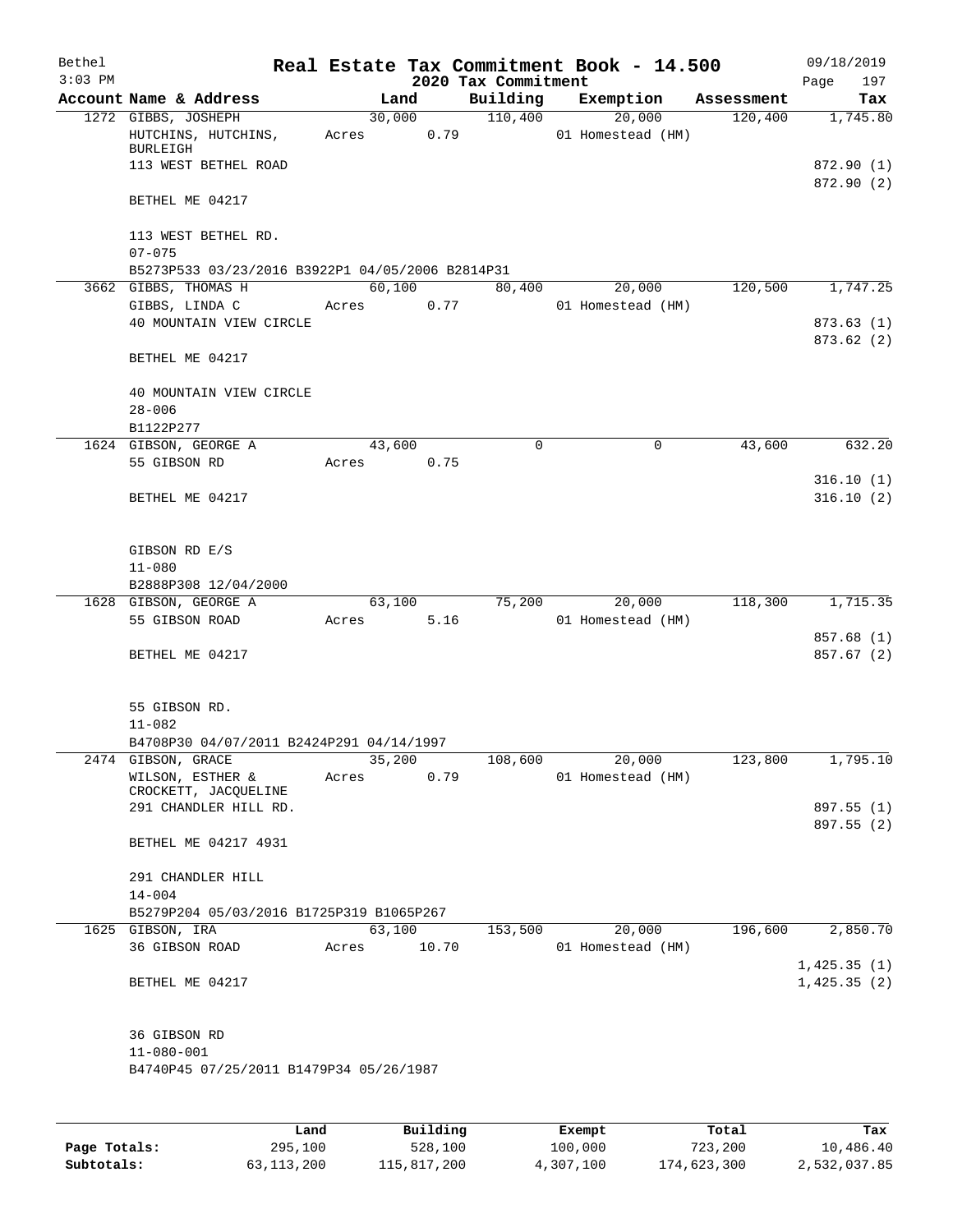| Bethel    |                                                               |       |                 |                     | Real Estate Tax Commitment Book - 14.500 |            | 09/18/2019         |
|-----------|---------------------------------------------------------------|-------|-----------------|---------------------|------------------------------------------|------------|--------------------|
| $3:03$ PM |                                                               |       |                 | 2020 Tax Commitment |                                          |            | Page<br>198        |
|           | Account Name & Address                                        |       | Land            | Building            | Exemption                                | Assessment | Tax                |
|           | 1623 GIBSON, IRA A                                            |       | 2,800           | 0                   | 0                                        | 2,800      | 40.60              |
|           | 36 GIBSON ROAD                                                | Acres | 10.00           |                     |                                          |            |                    |
|           |                                                               |       |                 |                     |                                          |            | 20.30(1)           |
|           | BETHEL ME 04217                                               |       |                 |                     |                                          |            | 20.30(2)           |
|           | GIBSON RD E/S                                                 |       |                 |                     |                                          |            |                    |
|           | $11 - 079$                                                    |       |                 |                     |                                          |            |                    |
|           | B4580P28 04/26/2010 B1467P93 03/31/1987                       |       |                 |                     |                                          |            |                    |
|           | 1424 GIBSON, KRISTIN H                                        |       | 32,800          | 82,200              | 0                                        | 115,000    | 1,667.50           |
|           | PO BOX 1055                                                   | Acres | 1.09            |                     |                                          |            |                    |
|           |                                                               |       |                 |                     |                                          |            | 833.75 (1)         |
|           | BETHEL ME 04217                                               |       |                 |                     |                                          |            | 833.75 (2)         |
|           | 400 EAST BETHEL RD.                                           |       |                 |                     |                                          |            |                    |
|           | $09 - 009$                                                    |       |                 |                     |                                          |            |                    |
|           | B4784P169 11/17/2011 B908P31 06/09/1976 B713P98<br>07/14/1971 |       |                 |                     |                                          |            |                    |
|           | 1235 GIBSON, THERESA                                          |       | 38,400          | 17,500              | 20,000                                   | 35,900     | 520.55             |
|           | MILLS, MILLS, DUSTIN                                          | Acres | 1.00            |                     | 01 Homestead (HM)                        |            |                    |
|           | 197 GROVER HILL RD                                            |       |                 |                     |                                          |            | 260.28(1)          |
|           |                                                               |       |                 |                     |                                          |            | 260.27(2)          |
|           | BETHEL ME 04217                                               |       |                 |                     |                                          |            |                    |
|           | 197 GROVER HILL RD.                                           |       |                 |                     |                                          |            |                    |
|           | $07 - 040 - 001$                                              |       |                 |                     |                                          |            |                    |
|           | B4962P166 03/11/2013 B3769P253 08/01/2005                     |       |                 |                     |                                          |            |                    |
|           | 4624 GIBSON, THERESA                                          |       | 41,400          | 0                   | 0                                        | 41,400     | 600.30             |
|           | MILLS, MILLS, DUSTIN                                          | Acres | 11.89           |                     |                                          |            |                    |
|           | 197 GROVER HILL RD                                            |       |                 |                     |                                          |            | 300.15(1)          |
|           |                                                               |       |                 |                     |                                          |            | 300.15(2)          |
|           | BETHEL ME 04217                                               |       |                 |                     |                                          |            |                    |
|           |                                                               |       |                 |                     |                                          |            |                    |
|           | GROVER HILL                                                   |       |                 |                     |                                          |            |                    |
|           | $07 - 040 - 004$                                              |       |                 |                     |                                          |            |                    |
|           | B4962P166 03/11/2013 B3769P253 08/01/2005                     |       |                 |                     |                                          |            |                    |
|           | 160 GILBERT, DUANE L SR<br>911 SYCAMORE SHOALS                | Acres | 32,800<br>14.00 | 0                   | 0                                        | 32,800     | 475.60             |
|           | DRIVE                                                         |       |                 |                     |                                          |            |                    |
|           |                                                               |       |                 |                     |                                          |            | 237.80(1)          |
|           | ELIZABETHTON TN 37643                                         |       |                 |                     |                                          |            | 237.80(2)          |
|           |                                                               |       |                 |                     |                                          |            |                    |
|           |                                                               |       |                 |                     |                                          |            |                    |
|           | WALKERS MILLS RD.                                             |       |                 |                     |                                          |            |                    |
|           | $04 - 016$                                                    |       |                 |                     |                                          |            |                    |
|           | B2270P325 10/31/1995                                          |       |                 |                     |                                          |            |                    |
|           | 144 GILBERT, DUANE L SR                                       |       | 600             | $\Omega$            | $\mathbf 0$                              | 600        | 8.70               |
|           | 911 SYCAMORE SHOALS<br>DRIVE                                  | Acres | 0.60            |                     |                                          |            |                    |
|           | ELIZABETHTON TN 37643                                         |       |                 |                     |                                          |            | 4.35(1)<br>4.35(2) |
|           | RABBIT RD.                                                    |       |                 |                     |                                          |            |                    |
|           | $03 - 024$                                                    |       |                 |                     |                                          |            |                    |
|           | B2270P325 10/31/1995 B654P316                                 |       |                 |                     |                                          |            |                    |
|           |                                                               |       |                 |                     |                                          |            |                    |
|           |                                                               | Land  | Building        |                     | Exempt                                   | Total      | Tax                |

|              | Land       | Building    | Exempt    | Total       | Tax          |
|--------------|------------|-------------|-----------|-------------|--------------|
| Page Totals: | 148,800    | 99,700      | 20,000    | 228,500     | 3, 313, 25   |
| Subtotals:   | 63,262,000 | 115,916,900 | 4,327,100 | 174,851,800 | 2,535,351.10 |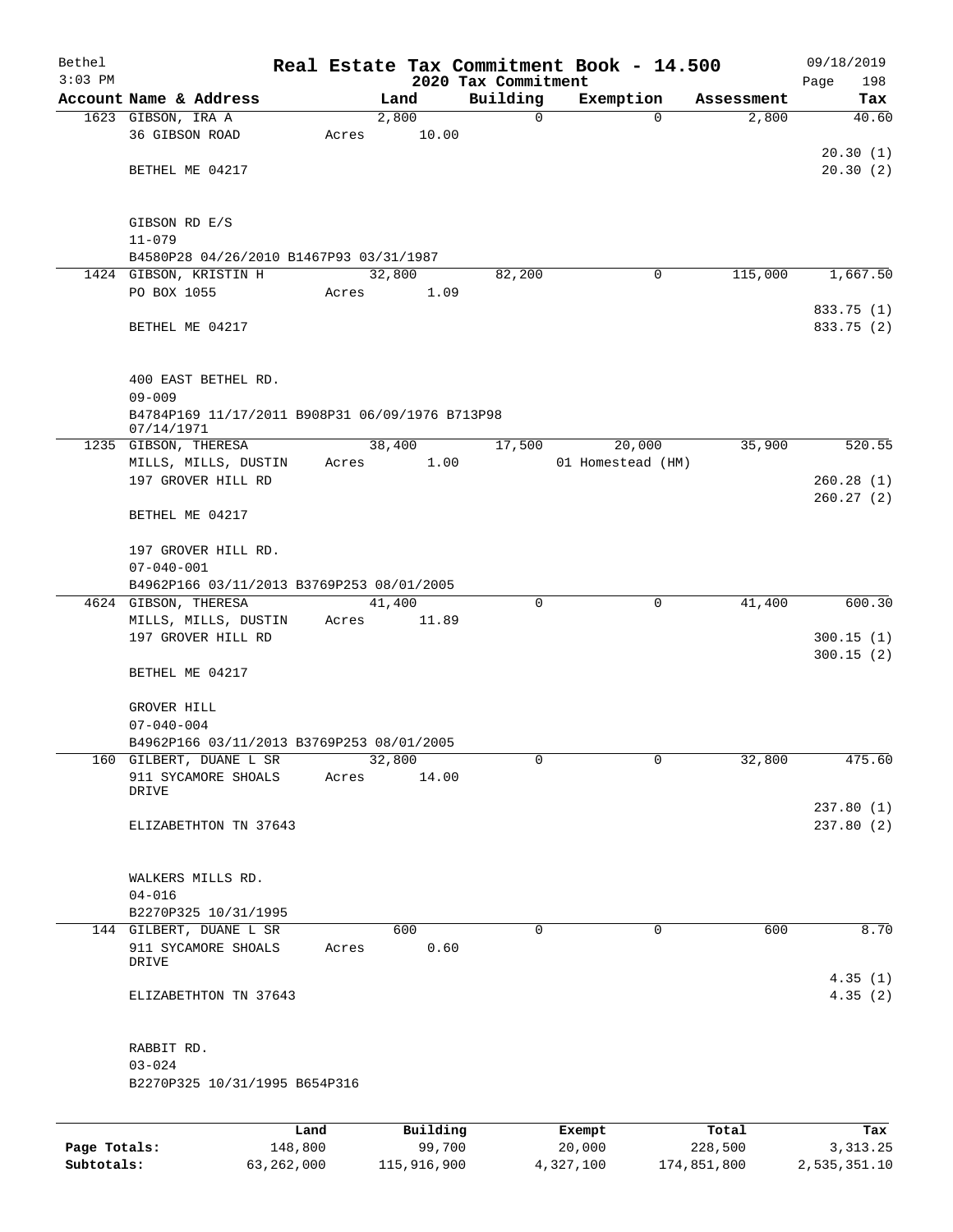| Bethel<br>$3:03$ PM |                                                                                                           |       |             | 2020 Tax Commitment | Real Estate Tax Commitment Book - 14.500 |             | 09/18/2019<br>199<br>Page   |
|---------------------|-----------------------------------------------------------------------------------------------------------|-------|-------------|---------------------|------------------------------------------|-------------|-----------------------------|
|                     | Account Name & Address                                                                                    |       | Land        | Building            | Exemption                                | Assessment  | Tax                         |
|                     | 142 GILBERT, DUANE L SR                                                                                   |       | 24,300      | 0                   | $\Omega$                                 | 24,300      | 352.35                      |
|                     | 911 SYCAMORE SHOALS DR                                                                                    | Acres | 3.80        |                     |                                          |             |                             |
|                     | ELIZABETHTON TN 37643<br>6727                                                                             |       |             |                     |                                          |             | 176.18(1)<br>176.17(2)      |
|                     | WALKERS MILLS RD.<br>$03 - 022$                                                                           |       |             |                     |                                          |             |                             |
|                     | B2270P325 10/31/1995                                                                                      |       |             |                     |                                          |             |                             |
|                     | 3708 GILBERT, GLEN, NEIL,<br>SCOTT, BRENT                                                                 |       | 53,200      | 49,400              | 0                                        | 102,600     | 1,487.70                    |
|                     | HALE, ARLYNN & RAMSEY,<br>CHERYL & CROCKETT,<br>CAROL                                                     | Acres | 0.75        |                     |                                          |             |                             |
|                     | PO BOX 14                                                                                                 |       |             |                     |                                          |             | 743.85(1)                   |
|                     | W BETHEL ME 04286                                                                                         |       |             |                     |                                          |             | 743.85(2)                   |
|                     | 18 RANDY LANE<br>$28 - 050$                                                                               |       |             |                     |                                          |             |                             |
|                     | B3268P264 04/03/2003                                                                                      |       |             |                     |                                          |             |                             |
|                     | 2990 GILBERT, GREGORY P                                                                                   |       | 65,500      | 330,000             | $\mathbf 0$                              | 395,500     | 5,734.75                    |
|                     | GILBERT, MARY ELLEN<br>9 POWDERHOUSE LANE                                                                 | Acres | 2.82        |                     |                                          |             | 2,867.38(1)                 |
|                     | BOXFORD MA 01921                                                                                          |       |             |                     |                                          |             | 2,867.37(2)                 |
|                     | 2 LANGLEY RD.<br>$22 - 016 - 003$                                                                         |       |             |                     |                                          |             |                             |
|                     | B5218P157 04/21/2014 B5144P100 08/04/2014 B5144P95<br>08/04/2014 B5144P92 08/04/2014 B3593P163 09/15/2004 |       |             |                     |                                          |             |                             |
|                     | 2648 GILBERT, LAURIE K.                                                                                   |       | 36,200      | 65,100              | $\mathbf 0$                              | 101,300     | 1,468.85                    |
|                     | 823 NORTH ROAD                                                                                            | Acres | 0.48        |                     |                                          |             | 734.43(1)                   |
|                     | BETHEL ME 04217                                                                                           |       |             |                     |                                          |             | 734.42(2)                   |
|                     | 823 NORTH ROAD                                                                                            |       |             |                     |                                          |             |                             |
|                     | $16 - 022$<br>B5442P721 11/20/2018 B1090P64 09/04/1980                                                    |       |             |                     |                                          |             |                             |
|                     | 3120 GILBERT, MICHAEL                                                                                     |       | 51,200      | 119,400             | 0                                        | 170,600     | 2,473.70                    |
|                     | GILBERT, LINDA                                                                                            | Acres | 0.63        |                     |                                          |             |                             |
|                     | PO BOX 256                                                                                                |       |             |                     |                                          |             | 1,236.85(1)<br>1, 236.85(2) |
|                     | BETHEL ME 04217                                                                                           |       |             |                     |                                          |             |                             |
|                     | 43 MAYVILLE RD.                                                                                           |       |             |                     |                                          |             |                             |
|                     | $24 - 041$                                                                                                |       |             |                     |                                          |             |                             |
|                     | B825P144<br>2866 GILBERT, NICHOLAS R                                                                      |       | 38,800      | 127,600             | 0                                        | 166,400     | 2,412.80                    |
|                     | GILBERT, DANIELLE M                                                                                       | Acres | 1.15        |                     |                                          |             |                             |
|                     | 1395 INTERVALE RD                                                                                         |       |             |                     |                                          |             | 1,206.40(1)<br>1,206.40(2)  |
|                     | BETHEL ME 04217                                                                                           |       |             |                     |                                          |             |                             |
|                     | 1395 INTERVALE RD.                                                                                        |       |             |                     |                                          |             |                             |
|                     | 19-017-002<br>B4955P190 02/19/2013                                                                        |       |             |                     |                                          |             |                             |
|                     | Land                                                                                                      |       | Building    |                     | Exempt                                   | Total       | Tax                         |
| Page Totals:        | 269,200                                                                                                   |       | 691,500     |                     | $\mathbf 0$                              | 960,700     | 13,930.15                   |
| Subtotals:          | 63,531,200                                                                                                |       | 116,608,400 |                     | 4,327,100                                | 175,812,500 | 2,549,281.25                |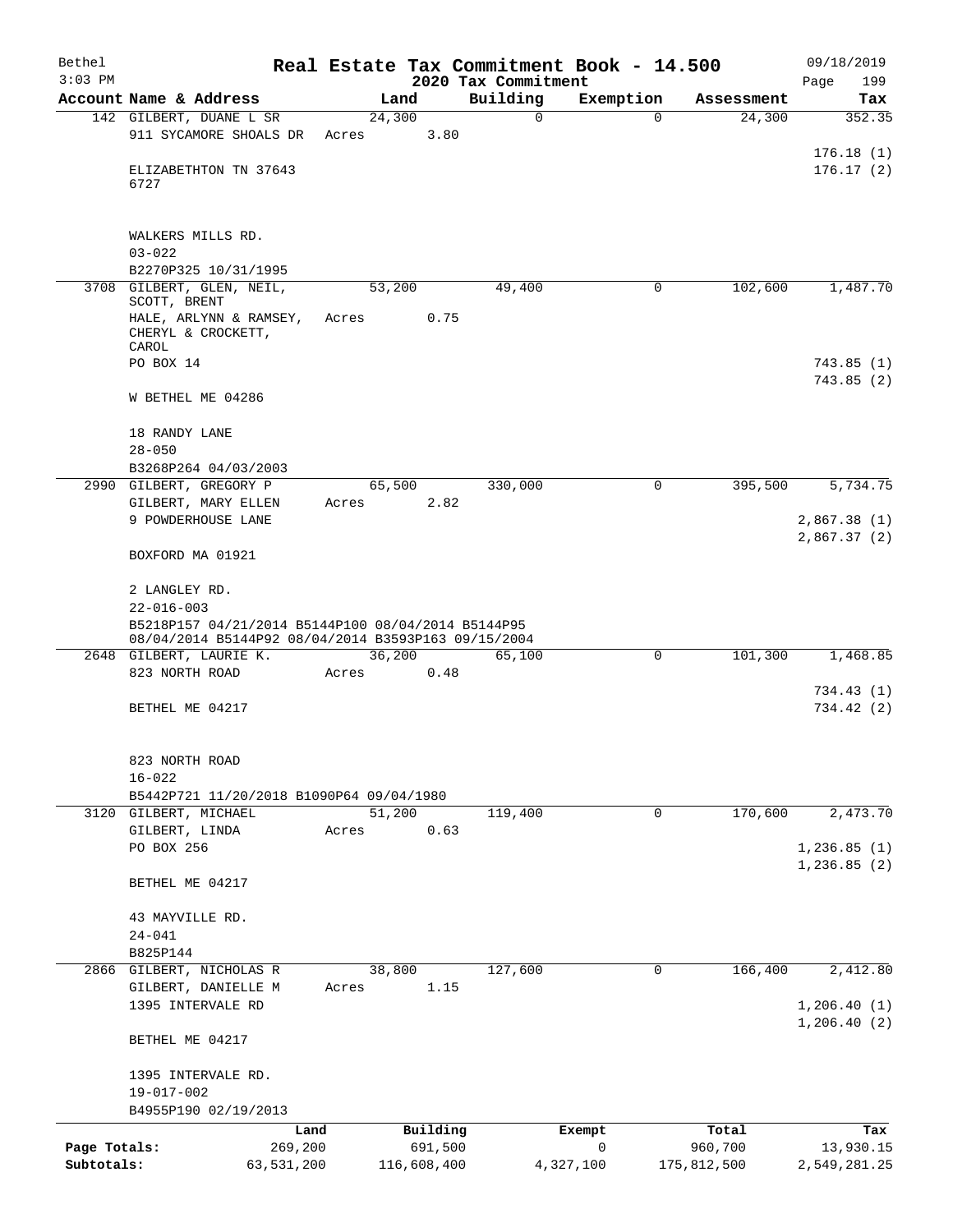| Bethel    |                                                            |        |        |                     | Real Estate Tax Commitment Book - 14.500 |            | 09/18/2019                 |
|-----------|------------------------------------------------------------|--------|--------|---------------------|------------------------------------------|------------|----------------------------|
| $3:03$ PM |                                                            |        |        | 2020 Tax Commitment |                                          |            | 200<br>Page                |
|           | Account Name & Address                                     |        | Land   | Building            | Exemption                                | Assessment | Tax                        |
|           | 421 GILBERT, REGINALD                                      | 43,500 |        | 103,500             | 20,000                                   | 127,000    | 1,841.50                   |
|           | DONCASTER, DONCASTER,<br>REBECCA                           | Acres  | 8.60   |                     | 01 Homestead (HM)                        |            |                            |
|           | 352 FLAT ROAD                                              |        |        |                     |                                          |            | 920.75(1)<br>920.75(2)     |
|           | BETHEL ME 04217                                            |        |        |                     |                                          |            |                            |
|           | 352 FLAT RD.                                               |        |        |                     |                                          |            |                            |
|           | $06 - 030$                                                 |        |        |                     |                                          |            |                            |
|           | B955P174                                                   |        |        |                     |                                          |            |                            |
|           | 3685 GILBERT, REGINALD, LEE<br>ANN KENNIE, LINDA<br>BLAKE, | 37,300 |        | 86,400              | 26,000                                   | 97,700     | 1,416.65                   |
|           | & MARILYN GILBERT LIFE<br>ESTATE                           | Acres  | 0.68   |                     | 01 Homestead (HM)                        |            |                            |
|           | 30 FLAT RD.                                                |        |        |                     | 12 WW2 Vet Res                           |            | 708.33(1)                  |
|           |                                                            |        |        |                     |                                          |            | 708.32(2)                  |
|           | BETHEL ME 04217                                            |        |        |                     |                                          |            |                            |
|           | 30 FLAT RD                                                 |        |        |                     |                                          |            |                            |
|           | $28 - 028$                                                 |        |        |                     |                                          |            |                            |
|           | B3825P12 10/20/2005 B1263P84 06/14/1984                    |        |        |                     |                                          |            |                            |
|           | 2665 GILBERT, ROBIN                                        |        | 52,000 | 188,700             | $\mathsf{O}$                             | 240,700    | 3,490.15                   |
|           | 431 NORTH RD.                                              | Acres  | 2.70   |                     |                                          |            |                            |
|           | BETHEL ME 04217                                            |        |        |                     |                                          |            | 1,745.08(1)<br>1,745.07(2) |
|           |                                                            |        |        |                     |                                          |            |                            |
|           | 431 NORTH ROAD                                             |        |        |                     |                                          |            |                            |
|           | $17 - 007$                                                 |        |        |                     |                                          |            |                            |
|           | B3697P149 03/18/2005                                       |        |        |                     |                                          |            |                            |
|           | 3705 GILBERT, TRAVIS M.,<br>MARY JANE & BRENT<br>GILBERT   | 33,300 |        | 52,500              | 0                                        | 85,800     | 1,244.10                   |
|           | PO BOX 74                                                  | Acres  | 1.30   |                     |                                          |            |                            |
|           |                                                            |        |        |                     |                                          |            | 622.05(1)                  |
|           | WEST BETHEL ME 04286                                       |        |        |                     |                                          |            | 622.05(2)                  |
|           | 762 WEST BETHEL RD.                                        |        |        |                     |                                          |            |                            |
|           | $28 - 047$                                                 |        |        |                     |                                          |            |                            |
|           | B3764P1 06/28/2005                                         |        |        |                     |                                          |            |                            |
|           | 4661 GILL, JEFFREY A                                       | 24,500 |        | 125,600             | 0                                        | 150,100    | 2,176.45                   |
|           | GILL, NANCY J                                              | Acres  | 1.00   |                     |                                          |            |                            |
|           | PO BOX 424                                                 |        |        |                     |                                          |            | 1,088.23(1)                |
|           | ELIOT ME 03903                                             |        |        |                     |                                          |            | 1,088.22(2)                |
|           | 22 COUNTRYSIDE LANE                                        |        |        |                     |                                          |            |                            |
|           | $15 - 004 - 007$                                           |        |        |                     |                                          |            |                            |
|           | B3642P288 12/11/2004                                       |        |        |                     |                                          |            |                            |

|              | Land       | Building    | Exempt    | Total       | Tax          |
|--------------|------------|-------------|-----------|-------------|--------------|
| Page Totals: | 190,600    | 556,700     | 46,000    | 701,300     | 10,168.85    |
| Subtotals:   | 63,721,800 | 117,165,100 | 4,373,100 | 176,513,800 | 2,559,450.10 |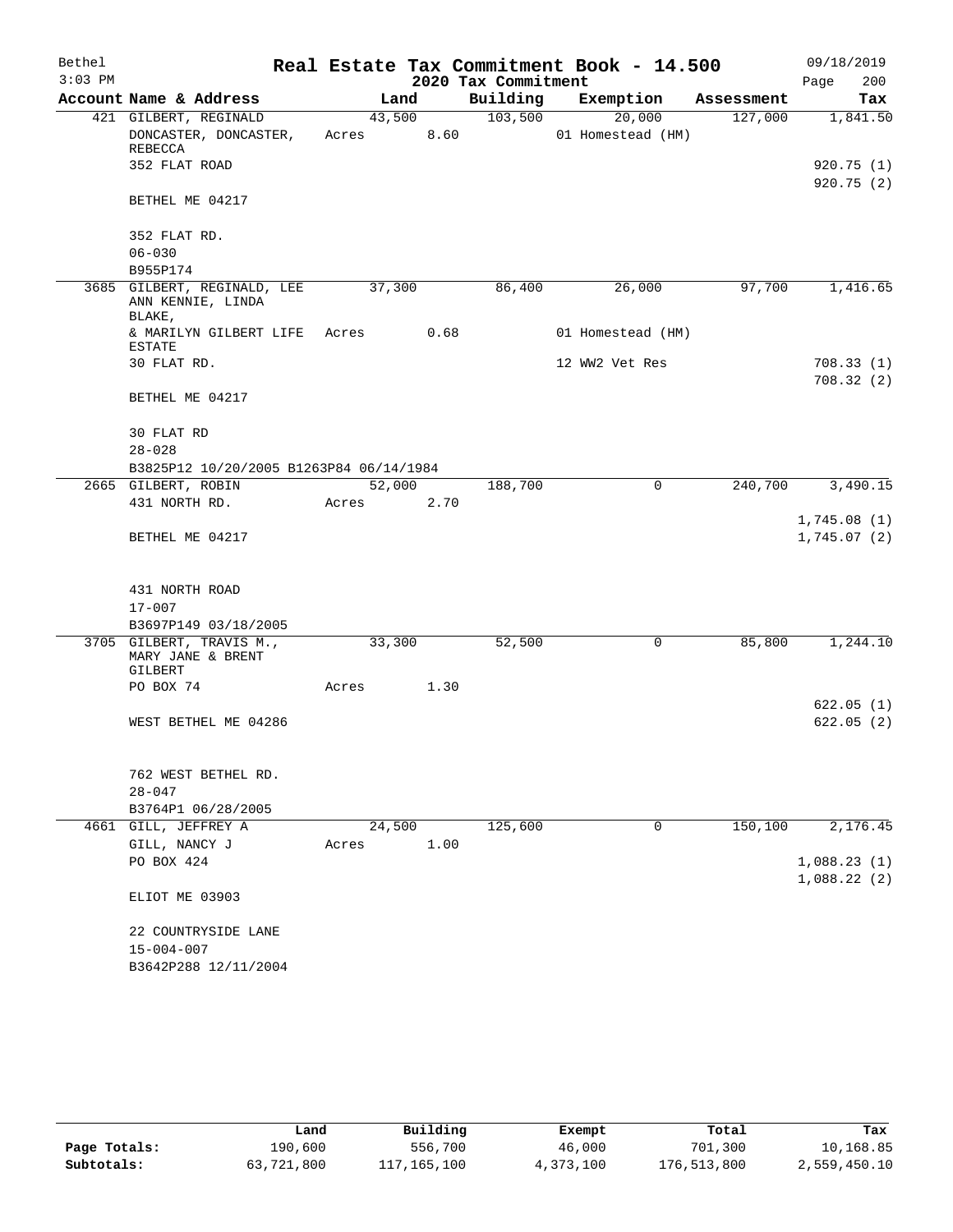| Bethel<br>$3:03$ PM |                                           |       |        | 2020 Tax Commitment | Real Estate Tax Commitment Book - 14.500 |            | 09/18/2019<br>201<br>Page |
|---------------------|-------------------------------------------|-------|--------|---------------------|------------------------------------------|------------|---------------------------|
|                     | Account Name & Address                    |       | Land   | Building            | Exemption                                | Assessment | Tax                       |
|                     | 4779 GILL, JEFFREY A                      |       | 30,200 | $\Omega$            | $\Omega$                                 | 30,200     | 437.90                    |
|                     | GILL, NANCY J                             | Acres | 1.63   |                     |                                          |            |                           |
|                     | PO BOX 424                                |       |        |                     |                                          |            | 218.95(1)                 |
|                     |                                           |       |        |                     |                                          |            | 218.95(2)                 |
|                     | ELIOT ME 03903                            |       |        |                     |                                          |            |                           |
|                     |                                           |       |        |                     |                                          |            |                           |
|                     | RIVER GLEN SUB<br>$18 - 033 - 001 - 012$  |       |        |                     |                                          |            |                           |
|                     | B3970P137 07/17/2006 B3801P114            |       |        |                     |                                          |            |                           |
|                     | 1604 GILL, MARK                           |       | 44,100 | 88,800              | 0                                        | 132,900    | 1,927.05                  |
|                     | 61 WHITTIER RD                            | Acres | 5.32   |                     |                                          |            |                           |
|                     |                                           |       |        |                     |                                          |            | 963.53(1)                 |
|                     | WELLESLEY MA 02481                        |       |        |                     |                                          |            | 963.52(2)                 |
|                     |                                           |       |        |                     |                                          |            |                           |
|                     |                                           |       |        |                     |                                          |            |                           |
|                     | 85 BARKER RD.                             |       |        |                     |                                          |            |                           |
|                     | $11 - 062 - 005$                          |       |        |                     |                                          |            |                           |
|                     | B4131P236 05/14/2007 B3712P181 05/06/2005 |       |        |                     |                                          |            |                           |
|                     | 410 GILL, MARK S                          |       | 55,300 | 200,400             | $\mathbf 0$                              | 255,700    | 3,707.65                  |
|                     | 61 WHITTIER ROAD                          | Acres | 5.30   |                     |                                          |            |                           |
|                     |                                           |       |        |                     |                                          |            | 1,853.83(1)               |
|                     | WELLESLEY MA 02481                        |       |        |                     |                                          |            | 1,853.82(2)               |
|                     |                                           |       |        |                     |                                          |            |                           |
|                     | 22 VINCENT STREET                         |       |        |                     |                                          |            |                           |
|                     | $06 - 027 - 003$                          |       |        |                     |                                          |            |                           |
|                     | B1608P70                                  |       |        |                     |                                          |            |                           |
|                     | 2969 GILLESPIE, JOHN K                    |       | 33,600 | 106,900             | 0                                        | 140,500    | 2,037.25                  |
|                     | GILLESPIE, CHERYL G                       |       |        |                     |                                          |            |                           |
|                     | 287 HUNTER WAY                            |       |        |                     |                                          |            | 1,018.63(1)               |
|                     |                                           |       |        |                     |                                          |            | 1,018.62(2)               |
|                     | FALMOUTH ME 04105                         |       |        |                     |                                          |            |                           |
|                     |                                           |       |        |                     |                                          |            |                           |
|                     | 7 CHERRY LANE                             |       |        |                     |                                          |            |                           |
|                     | $22 - 002 - 001 - 005$                    |       |        |                     |                                          |            |                           |
|                     | B4642P53 10/05/2010 B3572P19 09/13/2004   |       |        |                     |                                          |            |                           |
|                     | 412 GILLIS, JOHN                          |       | 56,000 | 259,200             | 20,000                                   | 295,200    | 4,280.40                  |
|                     | GILLIS, DONNA<br>27 CHESTNUT KNOLL        | Acres | 5.80   |                     | 01 Homestead (HM)                        |            | 2,140.20(1)               |
|                     |                                           |       |        |                     |                                          |            | 2,140.20(2)               |
|                     | BETHEL ME 04217                           |       |        |                     |                                          |            |                           |
|                     |                                           |       |        |                     |                                          |            |                           |
|                     | 27 CHESTNUT KNOLL LANE                    |       |        |                     |                                          |            |                           |
|                     | $06 - 027 - 005$                          |       |        |                     |                                          |            |                           |
|                     | B2345P187 07/08/1996                      |       |        |                     |                                          |            |                           |
|                     | 4511 GILMAN, GREGORY L                    |       | 48,500 | 127,400             | 20,000                                   | 155,900    | 2,260.55                  |
|                     | GILMAN, JAIME M                           | Acres | 1.15   |                     | 01 Homestead (HM)                        |            |                           |
|                     | PO BOX 352                                |       |        |                     |                                          |            | 1,130.28(1)               |
|                     |                                           |       |        |                     |                                          |            | 1, 130.27(2)              |
|                     | BETHEL ME 04217                           |       |        |                     |                                          |            |                           |
|                     |                                           |       |        |                     |                                          |            |                           |
|                     | 51 CHAPMAN HILL ROAD                      |       |        |                     |                                          |            |                           |
|                     | $16 - 010 - 001$                          |       |        |                     |                                          |            |                           |
|                     | B5163P279 09/24/2014 B3331P51 07/11/2003  |       |        |                     |                                          |            |                           |
|                     |                                           |       |        |                     |                                          |            |                           |

|              | Land       | Building    | Exempt    | Total       | Tax          |
|--------------|------------|-------------|-----------|-------------|--------------|
| Page Totals: | 267,700    | 782,700     | 40,000    | 1,010,400   | 14,650.80    |
| Subtotals:   | 63,989,500 | 117,947,800 | 4,413,100 | 177,524,200 | 2,574,100.90 |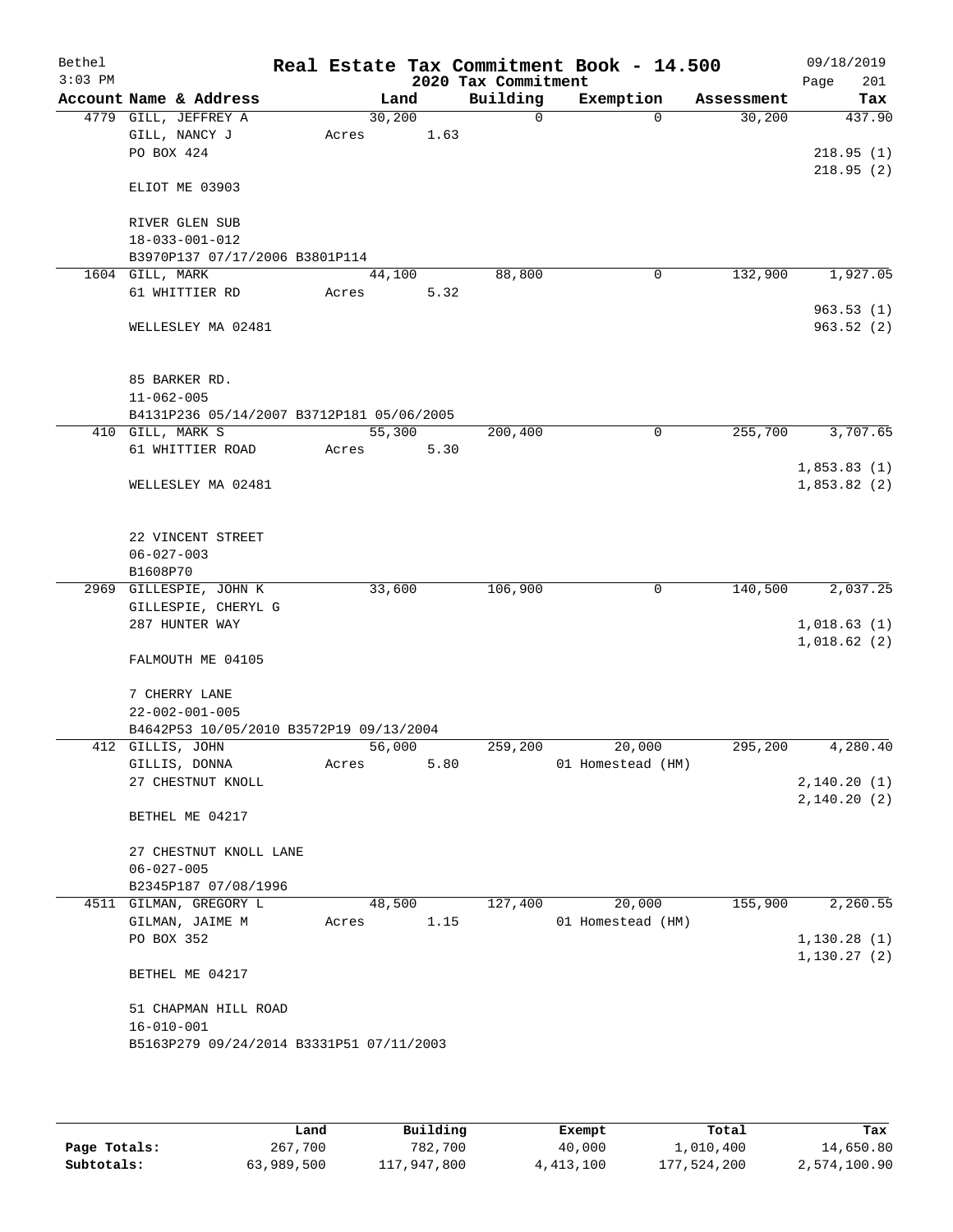| Bethel       |                                                                             |              |       |             |          |                                 | Real Estate Tax Commitment Book - 14.500 |          |             | 09/18/2019                 |
|--------------|-----------------------------------------------------------------------------|--------------|-------|-------------|----------|---------------------------------|------------------------------------------|----------|-------------|----------------------------|
| $3:03$ PM    | Account Name & Address                                                      |              |       | Land        |          | 2020 Tax Commitment<br>Building | Exemption                                |          | Assessment  | 202<br>Page                |
|              | 2841 GILMORE, MARK                                                          |              |       | 16,200      |          | 31,100                          |                                          | $\Omega$ | 47,300      | Tax<br>685.85              |
|              | GILMORE, JANE                                                               |              | Acres |             | 10.37    |                                 |                                          |          |             |                            |
|              | 136 FROST HILL RD.                                                          |              |       |             |          |                                 |                                          |          |             | 342.93(1)                  |
|              |                                                                             |              |       |             |          |                                 |                                          |          |             | 342.92 (2)                 |
|              | NORWAY ME 04268                                                             |              |       |             |          |                                 |                                          |          |             |                            |
|              | 11 ABBOTT FARM RD.                                                          |              |       |             |          |                                 |                                          |          |             |                            |
|              | $19 - 006$                                                                  |              |       |             |          |                                 |                                          |          |             |                            |
|              | B2598P24                                                                    |              |       |             |          |                                 |                                          |          |             |                            |
| 2952         | GILMORE, RICHARD S.                                                         |              |       | 33,600      |          | 61,400                          |                                          | 0        | 95,000      | 1,377.50                   |
|              | JR., TRUSTEE<br>29 RIVERBEND REALTY                                         |              |       |             |          |                                 |                                          |          |             |                            |
|              | TRUST                                                                       |              |       |             |          |                                 |                                          |          |             |                            |
|              | 8 LAKE SHORE DR.                                                            |              |       |             |          |                                 |                                          |          |             | 688.75 (1)                 |
|              |                                                                             |              |       |             |          |                                 |                                          |          |             | 688.75 (2)                 |
|              | GEORGETOWN MA 01833                                                         |              |       |             |          |                                 |                                          |          |             |                            |
|              | 22 CHERRY LANE                                                              |              |       |             |          |                                 |                                          |          |             |                            |
|              | $22 - 002 - 001 - 029$                                                      |              |       |             |          |                                 |                                          |          |             |                            |
|              | B4789P43 12/01/2011 B3843P261 11/21/2005                                    |              |       |             |          |                                 |                                          |          |             |                            |
|              | 4637 GINGRAS FAMILY TRUST                                                   |              |       | 51,800      |          | 261,200                         |                                          | 0        | 313,000     | 4,538.50                   |
|              | 25 BLAKE RD                                                                 |              | Acres |             | 2.57     |                                 |                                          |          |             |                            |
|              |                                                                             |              |       |             |          |                                 |                                          |          |             | 2,269.25(1)                |
|              | BETHEL ME 04217                                                             |              |       |             |          |                                 |                                          |          |             | 2, 269.25 (2)              |
|              |                                                                             |              |       |             |          |                                 |                                          |          |             |                            |
|              | 25 BLAKE RD.                                                                |              |       |             |          |                                 |                                          |          |             |                            |
|              | $08 - 062 - 004$                                                            |              |       |             |          |                                 |                                          |          |             |                            |
|              | B5344P453 05/10/2017 B3612P13 10/22/2004                                    |              |       |             |          |                                 |                                          |          |             |                            |
|              | 263 GIONET, MICHAEL                                                         |              |       | 72,200      |          | 114,900                         |                                          | 0        | 187,100     | 2,712.95                   |
|              | GIONET, NANCY<br>20 MURIEL LANE                                             |              | Acres |             | 2.29     |                                 |                                          |          |             |                            |
|              |                                                                             |              |       |             |          |                                 |                                          |          |             | 1,356.48(1)<br>1,356.47(2) |
|              | BETHEL ME 04217                                                             |              |       |             |          |                                 |                                          |          |             |                            |
|              | 20 MURIEL LANE                                                              |              |       |             |          |                                 |                                          |          |             |                            |
|              | $04 - 083 - 00D - 002$                                                      |              |       |             |          |                                 |                                          |          |             |                            |
|              | B5434P479 10/03/2018 B1660P285                                              |              |       |             |          |                                 |                                          |          |             |                            |
|              | 1514 GLASFELD, ANDREW H                                                     |              |       | 37,200      |          | 169,200                         | 20,000                                   |          | 186,400     | 2,702.80                   |
|              | GLASFELD, SARAH E                                                           |              | Acres |             | 5.00     |                                 | 01 Homestead (HM)                        |          |             |                            |
|              | 143 WESTWOOD RD                                                             |              |       |             |          |                                 |                                          |          |             | 1,351.40(1)                |
|              |                                                                             |              |       |             |          |                                 |                                          |          |             | 1,351.40(2)                |
|              | BETHEL ME 04217                                                             |              |       |             |          |                                 |                                          |          |             |                            |
|              | 143 WESTWOODS RD.                                                           |              |       |             |          |                                 |                                          |          |             |                            |
|              | $11 - 012 - 009$                                                            |              |       |             |          |                                 |                                          |          |             |                            |
|              | B3870P336 01/06/2006                                                        |              |       |             |          |                                 |                                          |          |             |                            |
|              | 2557 GLEW, RAYMOND L                                                        |              |       | 25,600      |          | 153,100                         | 20,000                                   |          | 158,700     | 2,301.15                   |
|              | GLEW, NANCY L                                                               |              | Acres |             | 0.50     |                                 | 01 Homestead (HM)                        |          |             |                            |
|              | 8 BALSAM RD                                                                 |              |       |             |          |                                 |                                          |          |             | 1,150.58(1)                |
|              | BETHEL ME 04217                                                             |              |       |             |          |                                 |                                          |          |             | 1,150.57(2)                |
|              | 8 BALSAM ROAD                                                               |              |       |             |          |                                 |                                          |          |             |                            |
|              | $15 - 016 - 010$                                                            |              |       |             |          |                                 |                                          |          |             |                            |
|              | B4449P185 06/01/2009 B4310P145 06/12/2008 B4270P284<br>03/10/2008 B2172P124 |              |       |             |          |                                 |                                          |          |             |                            |
|              |                                                                             |              |       |             |          |                                 |                                          |          |             |                            |
|              |                                                                             | Land         |       |             | Building |                                 | Exempt                                   |          | Total       | Tax                        |
| Page Totals: |                                                                             | 236,600      |       |             | 790,900  |                                 | 40,000                                   |          | 987,500     | 14, 318.75                 |
| Subtotals:   |                                                                             | 64, 226, 100 |       | 118,738,700 |          |                                 | 4,453,100                                |          | 178,511,700 | 2,588,419.65               |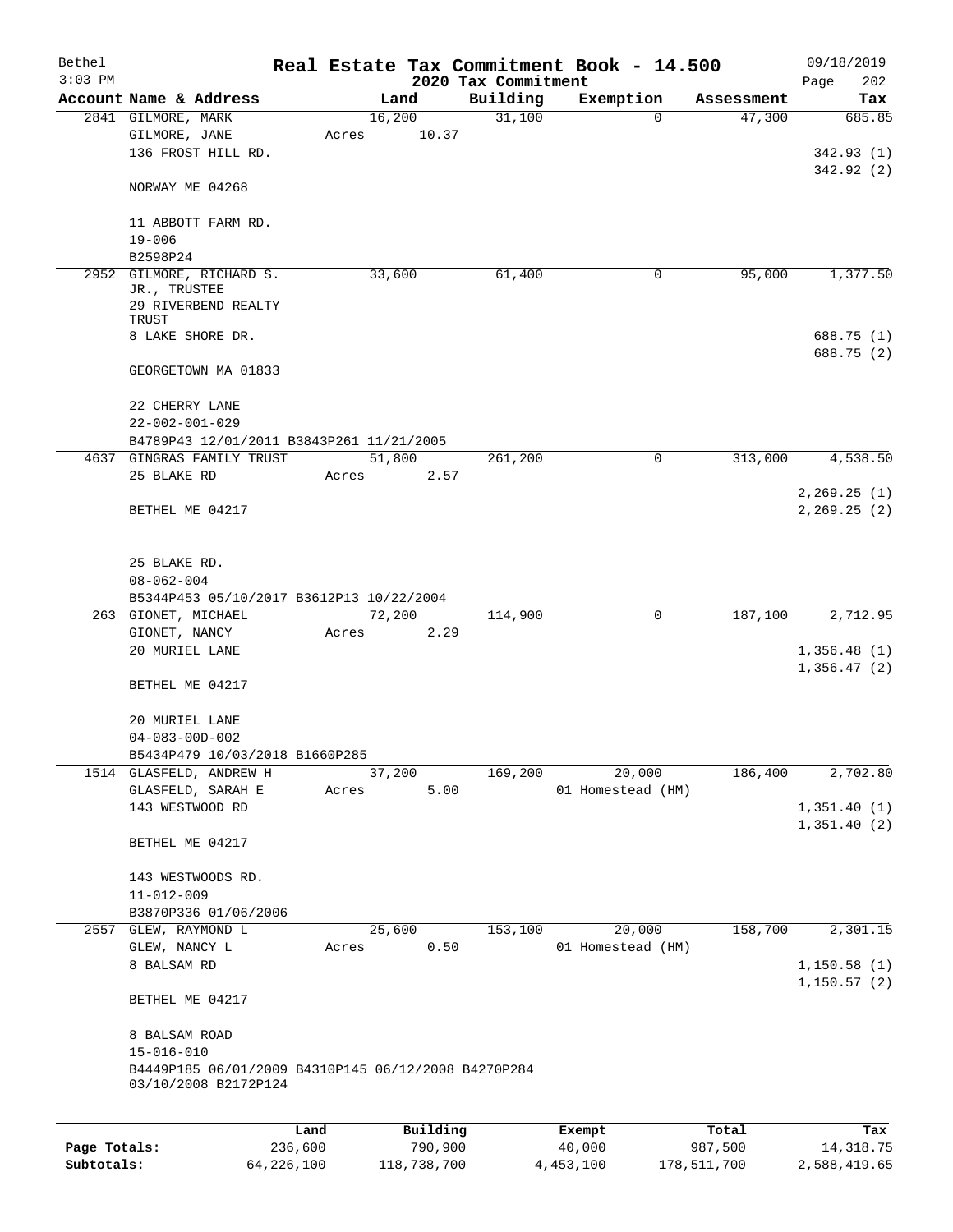| Bethel<br>$3:03$ PM |                                                                    |                 |      | 2020 Tax Commitment | Real Estate Tax Commitment Book - 14.500 |            | 09/18/2019<br>203<br>Page |
|---------------------|--------------------------------------------------------------------|-----------------|------|---------------------|------------------------------------------|------------|---------------------------|
|                     | Account Name & Address                                             |                 | Land | Building            | Exemption                                | Assessment | Tax                       |
|                     | 3208 GLIDDEN, CARL                                                 | 86,800          |      | 651,800             | $\Omega$                                 | 738,600    | 10,709.70                 |
|                     | P.O. BOX 1387                                                      | Acres           | 1.23 |                     |                                          |            |                           |
|                     |                                                                    |                 |      |                     |                                          |            | 5,354.85(1)               |
|                     | BETHEL ME 04217                                                    |                 |      |                     |                                          |            | 5,354.85(2)               |
|                     |                                                                    |                 |      |                     |                                          |            |                           |
|                     | 72 MAIN ST.                                                        |                 |      |                     |                                          |            |                           |
|                     | $25 - 050$                                                         |                 |      |                     |                                          |            |                           |
|                     | B1469P108 03/30/1987                                               |                 |      |                     |                                          |            |                           |
| 3209                | GLIDDEN, CARL<br>P.O. BOX 1387                                     | 72,700          |      | 438,800             | 0                                        | 511,500    | 7,416.75                  |
|                     |                                                                    | Acres           | 0.32 |                     |                                          |            | 3,708.38(1)               |
|                     | BETHEL ME 04217                                                    |                 |      |                     |                                          |            | 3,708.37(2)               |
|                     |                                                                    |                 |      |                     |                                          |            |                           |
|                     |                                                                    |                 |      |                     |                                          |            |                           |
|                     | 82 MAIN STREET                                                     |                 |      |                     |                                          |            |                           |
|                     | $25 - 051$                                                         |                 |      |                     |                                          |            |                           |
|                     | B2376P183 10/16/1996 B1173P51 08/26/1982<br>4844 GLOBAL TOWER, LLC |                 | 0    | 140,400             | 0                                        | 140,400    | 2,035.80                  |
|                     | C/O PROPERTY TAX DEPT.                                             |                 |      |                     |                                          |            |                           |
|                     | PO BOX 723597                                                      |                 |      |                     |                                          |            | 1,017.90(1)               |
|                     |                                                                    |                 |      |                     |                                          |            | 1,017.90(2)               |
|                     | ATLANTA GA 31139                                                   |                 |      |                     |                                          |            |                           |
|                     |                                                                    |                 |      |                     |                                          |            |                           |
|                     | 206 ASH RD<br>$20 - 029 - 005 - 001$                               |                 |      |                     |                                          |            |                           |
| 2517                | GLOVER, CHRISTOPHER L                                              | 23,800          |      | 51,600              | 0                                        | 75,400     | 1,093.30                  |
|                     | GLOVER, KATELYN R                                                  | Acres           | 0.40 |                     |                                          |            |                           |
|                     | 972 EAST BETHEL ROAD                                               |                 |      |                     |                                          |            | 546.65(1)                 |
|                     |                                                                    |                 |      |                     |                                          |            | 546.65(2)                 |
|                     | BETHEL ME 04217                                                    |                 |      |                     |                                          |            |                           |
|                     | 972 EAST BETHEL RD.                                                |                 |      |                     |                                          |            |                           |
|                     | $14 - 037$                                                         |                 |      |                     |                                          |            |                           |
|                     | B5411P407 06/01/2018 B5357P326 07/24/2017 B5310P402                |                 |      |                     |                                          |            |                           |
|                     | 10/13/2016 B4356P186 09/25/2008                                    |                 |      |                     |                                          |            |                           |
|                     | 2921 GOBBI, JOSEPH R JR<br>GOBBI, JOSEPH R                         | 44,900<br>Acres | 6.10 | 118,600             | 0                                        | 163,500    | 2,370.75                  |
|                     | PO BOX 125                                                         |                 |      |                     |                                          |            | 1,185.38(1)               |
|                     |                                                                    |                 |      |                     |                                          |            | 1, 185.37(2)              |
|                     | PORTSMOUTH NH 03801                                                |                 |      |                     |                                          |            |                           |
|                     |                                                                    |                 |      |                     |                                          |            |                           |
|                     | 2261 INTERVALE RD.                                                 |                 |      |                     |                                          |            |                           |
|                     | $20 - 032$<br>B3932P78 05/05/2006 B3618P75 10/28/2004              |                 |      |                     |                                          |            |                           |
|                     | 1255 GOBEL, JOHN A                                                 | 48,400          |      | 106,400             | 0                                        | 154,800    | 2,244.60                  |
|                     | 34 JACOBS WAY                                                      | Acres           | 1.10 |                     |                                          |            |                           |
|                     |                                                                    |                 |      |                     |                                          |            | 1, 122.30(1)              |
|                     | GORHAM ME 04038                                                    |                 |      |                     |                                          |            | 1, 122.30(2)              |
|                     |                                                                    |                 |      |                     |                                          |            |                           |
|                     | 160 WEST BETHEL RD.                                                |                 |      |                     |                                          |            |                           |
|                     | $07 - 058$                                                         |                 |      |                     |                                          |            |                           |
|                     | B5398P296 03/21/2018 B5220P170 05/04/2015 B4866P127                |                 |      |                     |                                          |            |                           |
|                     | 07/12/2012 B4291P251 05/01/2008 B2396P106 12/13/1996               |                 |      |                     |                                          |            |                           |
|                     |                                                                    |                 |      |                     |                                          |            |                           |

|              | Land       | Building    | Exempt    | Total         | Tax          |
|--------------|------------|-------------|-----------|---------------|--------------|
| Page Totals: | 276,600    | 1,507,600   |           | 1,784,200     | 25,870.90    |
| Subtotals:   | 64,502,700 | 120,246,300 | 4,453,100 | 180, 295, 900 | 2,614,290.55 |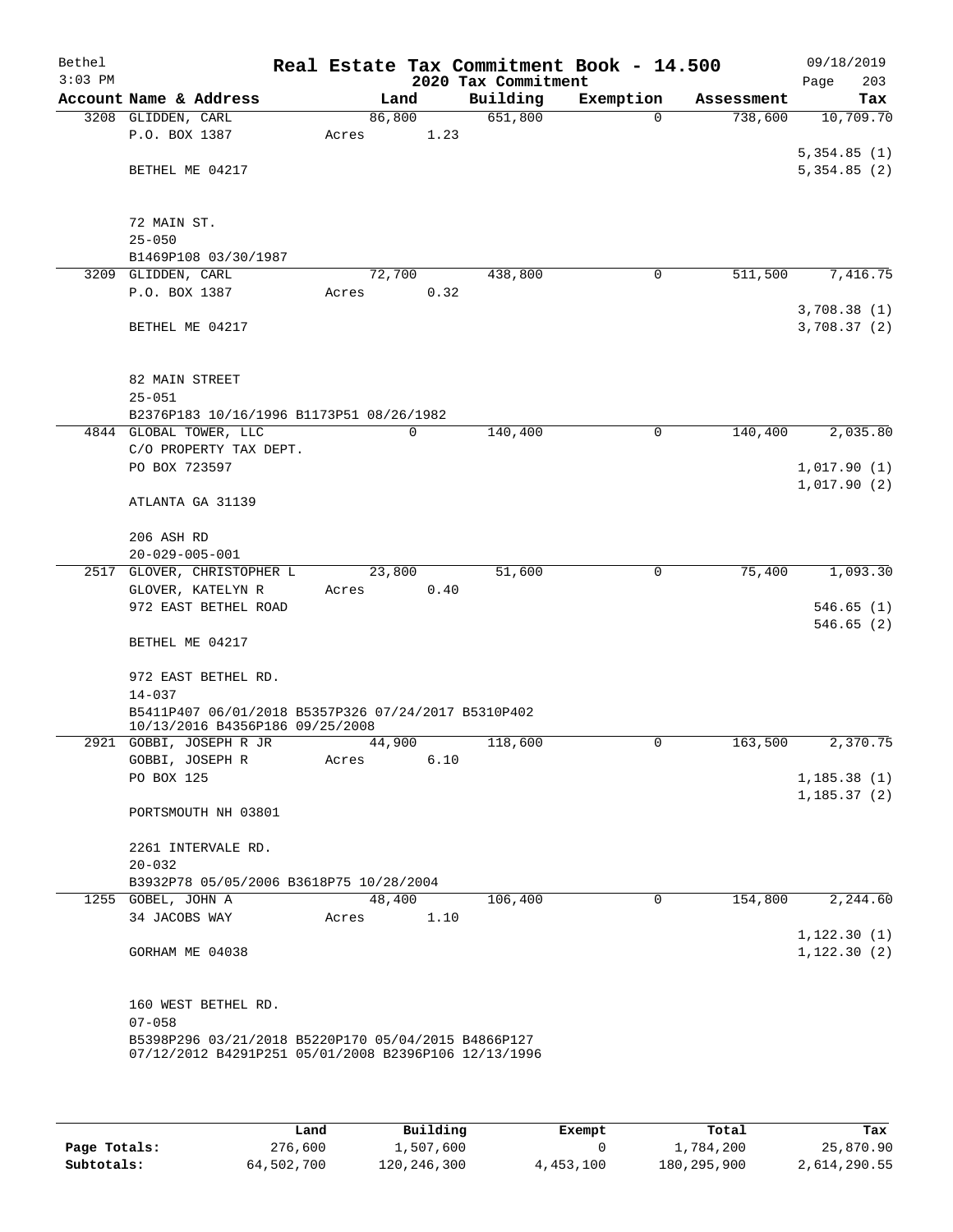| Bethel<br>$3:03$ PM        |                                                                                        |                       |                 |                        | 2020 Tax Commitment | Real Estate Tax Commitment Book - 14.500 |              |                          | 09/18/2019<br>204<br>Page  |
|----------------------------|----------------------------------------------------------------------------------------|-----------------------|-----------------|------------------------|---------------------|------------------------------------------|--------------|--------------------------|----------------------------|
|                            | Account Name & Address                                                                 |                       | Land            |                        | Building            | Exemption                                |              | Assessment               | Tax                        |
|                            | 1231 GOCLOWSKI, BERNARD J<br>GOCLOWSKI, CLARA P<br>PO BOX 26                           |                       | 28,900<br>Acres | 0.45                   | 272,100             |                                          | $\Omega$     | 301,000                  | 4,364.50<br>2,182.25(1)    |
|                            | MONTAGUE MA 01351                                                                      |                       |                 |                        |                     |                                          |              |                          | 2,182.25(2)                |
|                            | 18 LOVERS LANE<br>$07 - 037 - 001$                                                     |                       |                 |                        |                     |                                          |              |                          |                            |
|                            | B5303P388 09/08/2016 B5255P408 11/23/2015 B5012P332<br>07/19/2013 B3659P111 12/17/2004 |                       |                 |                        |                     |                                          |              |                          |                            |
|                            | 3370 GOLDBERG, JONATHAN<br>GOLDBERG, KATHRYN                                           |                       | 62,200<br>Acres | 1.51                   | 126,200             | 20,000<br>01 Homestead (HM)              |              | 168,400                  | 2,441.80                   |
|                            | PO BOX 731                                                                             |                       |                 |                        |                     |                                          |              |                          | 1,220.90(1)<br>1,220.90(2) |
|                            | BETHEL ME 04217                                                                        |                       |                 |                        |                     |                                          |              |                          |                            |
|                            | 31 TYLER ST.<br>$25 - 191$                                                             |                       |                 |                        |                     |                                          |              |                          |                            |
|                            | B2104P274 03/08/1994                                                                   |                       |                 |                        |                     |                                          |              |                          |                            |
|                            | 5191 GOLDMAN, RICHARD A                                                                |                       | 39,400          |                        | 180,000             |                                          | 0            | 219,400                  | 3,181.30                   |
|                            | GOLDMAN, HOLLY H<br>180 MILL ROAD                                                      |                       | Acres           | 1.40                   |                     |                                          |              |                          | 1,590.65(1)                |
|                            | NORTH ANDOVER MA 01845                                                                 |                       |                 |                        |                     |                                          |              |                          | 1,590.65(2)                |
|                            | 19 EAGLE RIDGE RD                                                                      |                       |                 |                        |                     |                                          |              |                          |                            |
|                            | $27 - 036 - 003 - 006$<br>B4614P208 07/27/2010 B4475P156 07/27/2009 B4461P344          |                       |                 |                        |                     |                                          |              |                          |                            |
|                            | 06/25/2009 B4223P288 11/14/2009<br>3695 GOODRICH, BRIAN                                |                       |                 | 0                      | 7,500               |                                          | $\mathsf{O}$ | 7,500                    | 108.75                     |
|                            | PO BOX 1674                                                                            |                       |                 |                        |                     |                                          |              |                          |                            |
|                            | BETHEL ME 04217                                                                        |                       |                 |                        |                     |                                          |              |                          | 54.38(1)<br>54.37(2)       |
|                            | 57 FLAT RD.                                                                            |                       |                 |                        |                     |                                          |              |                          |                            |
|                            | 28-037.001                                                                             |                       |                 |                        |                     |                                          |              |                          |                            |
|                            | 1391 GORDET, RICHARD E<br>192 WREN ST.                                                 |                       | 41,200<br>Acres | 2.50                   | 149,800             |                                          | U            | 191,000                  | 2,769.50                   |
|                            | WEST ROXBURY MA 02132                                                                  |                       |                 |                        |                     |                                          |              |                          | 1,384.75(1)<br>1,384.75(2) |
|                            |                                                                                        |                       |                 |                        |                     |                                          |              |                          |                            |
|                            | 170 WALKERS MILLS RD.                                                                  |                       |                 |                        |                     |                                          |              |                          |                            |
|                            | $08 - 056 - 001$<br>B3353P293 08/15/2003 B2620P156                                     |                       |                 |                        |                     |                                          |              |                          |                            |
|                            | 3541 GORDET, STEPHEN, ESTATE                                                           |                       | 33,600          |                        | 83,600              |                                          | 0            | 117,200                  | 1,699.40                   |
|                            | OF<br>c/o ELISSA GORDET                                                                |                       |                 |                        |                     |                                          |              |                          |                            |
|                            | FRANCO<br>566 HIGH ST                                                                  |                       |                 |                        |                     |                                          |              |                          | 849.70 (1)                 |
|                            | WESTWOOD MA 02090                                                                      |                       |                 |                        |                     |                                          |              |                          | 849.70 (2)                 |
|                            | 135 VERNON ST.                                                                         |                       |                 |                        |                     |                                          |              |                          |                            |
|                            | 26-076-001-02E<br>B1621P119 12/08/1988                                                 |                       |                 |                        |                     |                                          |              |                          |                            |
|                            |                                                                                        |                       |                 |                        |                     |                                          |              |                          |                            |
|                            |                                                                                        | Land                  |                 | Building               |                     | Exempt                                   |              | Total                    | Tax                        |
| Page Totals:<br>Subtotals: |                                                                                        | 205,300<br>64,708,000 |                 | 819,200<br>121,065,500 |                     | 20,000<br>4, 473, 100                    |              | 1,004,500<br>181,300,400 | 14,565.25<br>2,628,855.80  |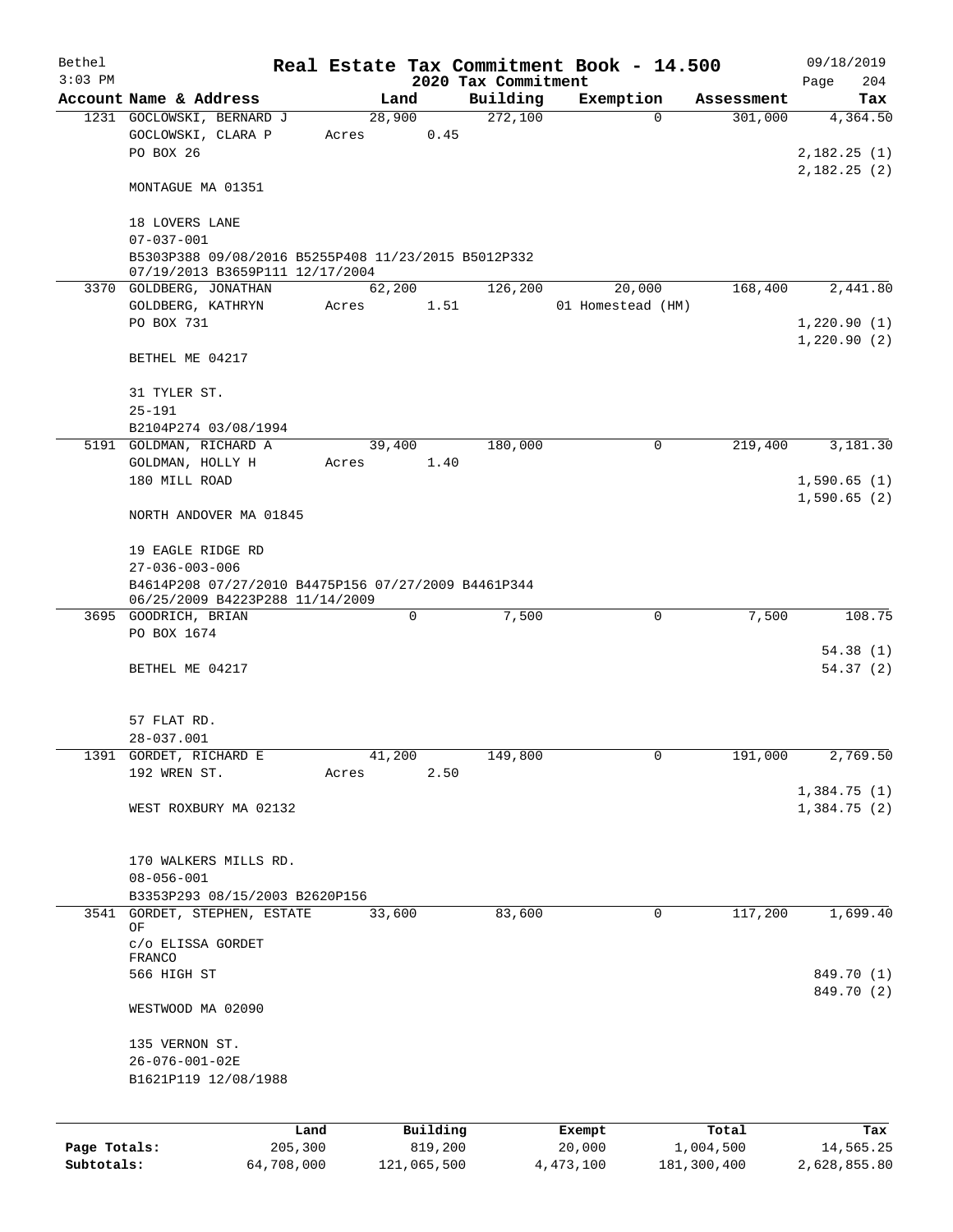| Bethel    |                                           |        |       | Real Estate Tax Commitment Book - 14.500 |                   |            | 09/18/2019  |
|-----------|-------------------------------------------|--------|-------|------------------------------------------|-------------------|------------|-------------|
| $3:03$ PM |                                           |        |       | 2020 Tax Commitment                      |                   |            | 205<br>Page |
|           | Account Name & Address                    |        | Land  | Building                                 | Exemption         | Assessment | Tax         |
|           | 3548 GORDON, ANDREW E<br>LEDOUX, LEAH L   | 33,600 |       | 104,700                                  | $\Omega$          | 138,300    | 2,005.35    |
|           | 43 N HOWELLS POINT RD.                    |        |       |                                          |                   |            | 1,002.68(1) |
|           |                                           |        |       |                                          |                   |            | 1,002.67(2) |
|           | BELLPORT NY 11713                         |        |       |                                          |                   |            |             |
|           | 135 VERNON ST.                            |        |       |                                          |                   |            |             |
|           | $26 - 076 - 001 - 03F$                    |        |       |                                          |                   |            |             |
|           | B2875P54 10/24/2000                       |        |       |                                          |                   |            |             |
| 3359      | GORMAN, JANE                              | 51,800 |       | 52,400                                   | 20,000            | 84,200     | 1,220.90    |
|           | 12 CRESCENT LANE                          | Acres  | 0.34  |                                          | 01 Homestead (HM) |            | 610.45(1)   |
|           | BETHEL ME 04217                           |        |       |                                          |                   |            | 610.45(2)   |
|           |                                           |        |       |                                          |                   |            |             |
|           | 11 CRESCENT LANE                          |        |       |                                          |                   |            |             |
|           | $25 - 180$                                |        |       |                                          |                   |            |             |
|           | B3274P230 04/11/2003                      |        |       |                                          |                   |            |             |
|           | 2754 GORTMANS, DEBORAH                    |        | 4,000 | $\mathbf 0$                              | 0                 | 4,000      | 58.00       |
|           | 12918 W LIMEWOOD DR.                      | Acres  | 1.70  |                                          |                   |            |             |
|           |                                           |        |       |                                          |                   |            | 29.00(1)    |
|           | SUN CITY WEST AZ 85375                    |        |       |                                          |                   |            | 29.00(2)    |
|           | RTE 2 N/S                                 |        |       |                                          |                   |            |             |
|           | $18 - 013$                                |        |       |                                          |                   |            |             |
|           | B3188P311                                 |        |       |                                          |                   |            |             |
|           | 2998 GOTJEN, ELAINE                       | 65,300 |       | 0                                        | 0                 | 65,300     | 946.85      |
|           | GOTJEN, REGINALD                          | Acres  | 12.50 |                                          |                   |            |             |
|           | 7 LYNDON ST                               |        |       |                                          |                   |            | 473.43 (1)  |
|           | WARREN RI 02825                           |        |       |                                          |                   |            | 473.42 (2)  |
|           | RTE 2 S/S                                 |        |       |                                          |                   |            |             |
|           | $22 - 019 - A$                            |        |       |                                          |                   |            |             |
|           | B1308P44 04/02/1985                       |        |       |                                          |                   |            |             |
|           | 3193 GOULD ACADEMY                        | 78,200 |       | 299,100                                  | 0                 | 377,300    | 5,470.85    |
|           | ATTN: BUSINESS OFFICE,                    | Acres  | 0.52  |                                          |                   |            |             |
|           | BETH MCWILLIAMS, CFO                      |        |       |                                          |                   |            |             |
|           | PO BOX 860                                |        |       |                                          |                   |            | 2,735.43(1) |
|           | BETHEL ME 04217                           |        |       |                                          |                   |            | 2,735.42(2) |
|           | 20 ELM ST                                 |        |       |                                          |                   |            |             |
|           | $25 - 034 - 001$                          |        |       |                                          |                   |            |             |
|           | 3194 GOULD ACADEMY                        | 45,500 |       | 11,700                                   | $\mathbf 0$       | 57,200     | 829.40      |
|           | ATTN: BUSINESS OFFICE,                    | Acres  | 0.24  |                                          |                   |            |             |
|           | BETH MCWILLIAMS, CFO<br>PO BOX 860        |        |       |                                          |                   |            | 414.70 (1)  |
|           |                                           |        |       |                                          |                   |            | 414.70 (2)  |
|           | BETHEL ME 04217                           |        |       |                                          |                   |            |             |
|           | 23 CHURCH ST.                             |        |       |                                          |                   |            |             |
|           | $25 - 035$                                |        |       |                                          |                   |            |             |
|           | B4682P263 01/14/2011 B3976P318 07/24/2006 |        |       |                                          |                   |            |             |
|           |                                           |        |       |                                          |                   |            |             |
|           |                                           |        |       |                                          |                   |            |             |

|              | Land       | Building    | Exempt    | Total       | Tax          |
|--------------|------------|-------------|-----------|-------------|--------------|
| Page Totals: | 278,400    | 467,900     | 20,000    | 726,300     | 10,531.35    |
| Subtotals:   | 64,986,400 | 121,533,400 | 4,493,100 | 182,026,700 | 2,639,387.15 |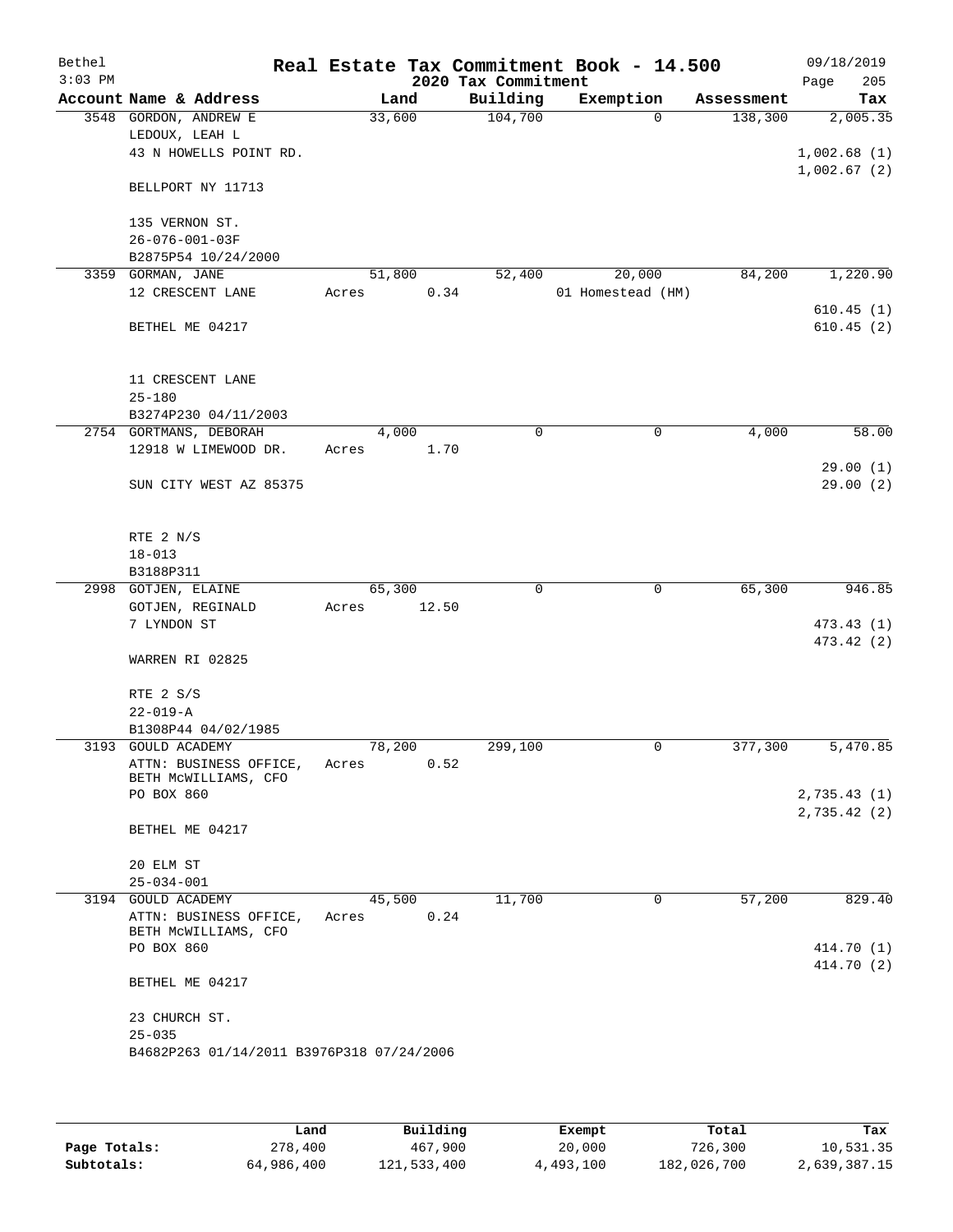| Bethel<br>$3:03$ PM |                                                                                    |                 |      | 2020 Tax Commitment | Real Estate Tax Commitment Book - 14.500 |            | 09/18/2019<br>Page<br>206  |
|---------------------|------------------------------------------------------------------------------------|-----------------|------|---------------------|------------------------------------------|------------|----------------------------|
|                     | Account Name & Address                                                             | Land            |      | Building            | Exemption                                | Assessment | Tax                        |
|                     | 3178 GOULD ACADEMY<br>ATTN: BUSINESS OFFICE,<br>BETH MCWILLIAMS, CFO<br>PO BOX 860 | 26,300<br>Acres | 0.08 | 116,000             | 0                                        | 142,300    | 2,063.35<br>1,031.68(1)    |
|                     | BETHEL ME 04217                                                                    |                 |      |                     |                                          |            | 1,031.67(2)                |
|                     | 5 PARK ST.<br>$25 - 023$                                                           |                 |      |                     |                                          |            |                            |
|                     | B4806P162 01/17/2012 B3143P140 07/29/2002                                          |                 |      |                     |                                          |            |                            |
|                     | 3185 GOULD ACADEMY<br>ATTN: BUSINESS OFFICE,<br>BETH MCWILLIAMS, CFO<br>PO BOX 860 | 56,800<br>Acres | 0.96 | 168,400             | 0                                        | 225,200    | 3,265.40<br>1,632.70(1)    |
|                     | BETHEL ME 04217                                                                    |                 |      |                     |                                          |            | 1,632.70(2)                |
|                     | CHURCH ST E/S<br>$25 - 030 - 001$                                                  |                 |      |                     |                                          |            |                            |
|                     | 3230 GOULD ACADEMY                                                                 | 49,200          |      | 0                   | 0                                        | 49,200     | 713.40                     |
|                     | ATTN: BUSINESS OFFICE<br>PO BOX 860                                                | Acres           | 0.28 |                     |                                          |            | 356.70(1)<br>356.70(2)     |
|                     | Bethel ME 04217                                                                    |                 |      |                     |                                          |            |                            |
|                     | 53 ELM ST.                                                                         |                 |      |                     |                                          |            |                            |
|                     | $25 - 067$                                                                         |                 |      |                     |                                          |            |                            |
|                     | B1224P83 09/07/1983                                                                |                 |      |                     |                                          |            |                            |
|                     | 1229 GOULD ACADEMY<br>ATTN: BUSINESS OFFICE,<br>BETH MCWILLIAMS, CFO               | 26,100<br>Acres | 0.33 | 53,300              | 0                                        | 79,400     | 1,151.30                   |
|                     | PO BOX 860                                                                         |                 |      |                     |                                          |            | 575.65(1)<br>575.65(2)     |
|                     | BETHEL ME 04217                                                                    |                 |      |                     |                                          |            |                            |
|                     | 62 LOVERS LANE<br>$07 - 036$                                                       |                 |      |                     |                                          |            |                            |
|                     | B4817P18 02/23/2012 B4775P309 10/26/2011 B620P358<br>05/09/1963                    |                 |      |                     |                                          |            |                            |
|                     | 3220 GOULD ACADEMY (BRYANT)                                                        | 43,600          |      | 97,100              | $\mathbf 0$                              | 140,700    | 2,040.15                   |
|                     | ATTN: BUSINESS OFFICE<br>PO BOX 860                                                | Acres           | 0.22 |                     |                                          |            | 1,020.08(1)<br>1,020.07(2) |
|                     | BETHEL ME 04217                                                                    |                 |      |                     |                                          |            |                            |
|                     | $25 - 060 - 002$                                                                   |                 |      |                     |                                          |            |                            |
|                     | 3229 GOULD ACADEMY (CLARK)                                                         | 53,700          |      | 112,100             | 0                                        | 165,800    | 2,404.10                   |
|                     | ATTN: BUSINESS OFFICE                                                              | Acres           | 0.43 |                     |                                          |            |                            |
|                     | PO BOX 860                                                                         |                 |      |                     |                                          |            | 1,202.05(1)<br>1,202.05(2) |
|                     | BETHEL ME 04217                                                                    |                 |      |                     |                                          |            |                            |
|                     | $25 - 066 - 003$                                                                   |                 |      |                     |                                          |            |                            |

|              | Land       | Building    | Exempt    | Total       | Tax          |
|--------------|------------|-------------|-----------|-------------|--------------|
| Page Totals: | 255,700    | 546,900     |           | 802,600     | 11,637.70    |
| Subtotals:   | 65,242,100 | 122,080,300 | 4,493,100 | 182,829,300 | 2,651,024.85 |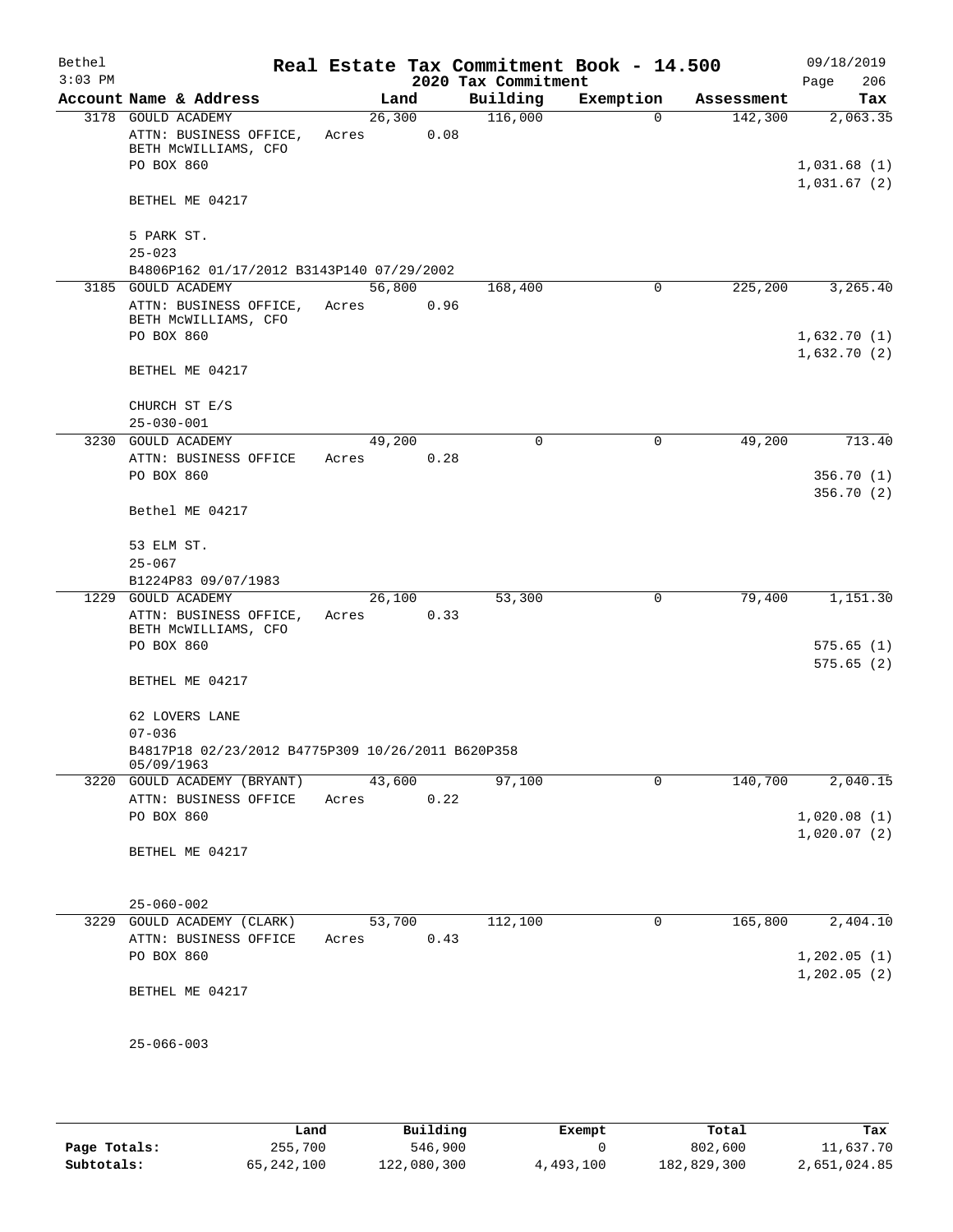| Bethel    |                                      |        |             |                     | Real Estate Tax Commitment Book - 14.500 |            | 09/18/2019                   |
|-----------|--------------------------------------|--------|-------------|---------------------|------------------------------------------|------------|------------------------------|
| $3:03$ PM |                                      |        |             | 2020 Tax Commitment |                                          |            | 207<br>Page                  |
|           | Account Name & Address               |        | Land        | Building            | Exemption                                | Assessment | Tax                          |
|           | 3168 GOULD ACADEMY (COX)             | 42,600 |             | 209,900             | $\Omega$                                 | 252,500    | 3,661.25                     |
|           | ATTN: BUSINESS OFFICE                | Acres  | 0.21        |                     |                                          |            |                              |
|           | PO BOX 860                           |        |             |                     |                                          |            | 1,830.63(1)                  |
|           | BETHEL ME 04217                      |        |             |                     |                                          |            | 1,830.62(2)                  |
|           | 14 CHURCH ST                         |        |             |                     |                                          |            |                              |
|           | $25 - 013 - 00B$                     |        |             |                     |                                          |            |                              |
|           | 3188 GOULD ACADEMY (GARBER)          | 51,100 |             | 107,900             | 0                                        | 159,000    | 2,305.50                     |
|           | ATTN: BUSINESS OFFICE                | Acres  | 0.31        |                     |                                          |            |                              |
|           | PO BOX 860                           |        |             |                     |                                          |            | 1,152.75(1)                  |
|           |                                      |        |             |                     |                                          |            | 1,152.75(2)                  |
|           | BETHEL ME 04217                      |        |             |                     |                                          |            |                              |
|           | 8 WINTER STREET                      |        |             |                     |                                          |            |                              |
|           | $25 - 030 - 004$                     |        |             |                     |                                          |            |                              |
|           | 4985 GOULD ACADEMY (GARDEN<br>HOUSE) | 11,000 |             | 220,400             | $\Omega$                                 | 231,400    | 3,355.30                     |
|           | ATTN: BUSINESS OFFICE                | Acres  | 0.21        |                     |                                          |            |                              |
|           | PO BOX 860                           |        |             |                     |                                          |            | 1,677.65(1)                  |
|           |                                      |        |             |                     |                                          |            | 1,677.65(2)                  |
|           | BETHEL ME 04217                      |        |             |                     |                                          |            |                              |
|           | 1 WINTER ST                          |        |             |                     |                                          |            |                              |
|           | $25 - 030 - 005$                     |        |             |                     |                                          |            |                              |
|           | 3221 GOULD ACADEMY (HALL             | 43,600 |             | 86,200              | 0                                        | 129,800    | 1,882.10                     |
|           | HOUSE)                               |        |             |                     |                                          |            |                              |
|           | ATTN: BUSINESS OFFICE                | Acres  | 0.22        |                     |                                          |            |                              |
|           | PO BOX 860                           |        |             |                     |                                          |            | 941.05(1)                    |
|           | BETHEL ME 04217                      |        |             |                     |                                          |            | 941.05(2)                    |
|           |                                      |        |             |                     |                                          |            |                              |
|           | ELM ST E/S                           |        |             |                     |                                          |            |                              |
|           | $25 - 060 - 003$                     |        |             |                     |                                          |            |                              |
|           | 4948 GOULD ACADEMY                   |        | $\mathbf 0$ | 541,200             | 0                                        | 541,200    | 7,847.40                     |
|           | (HEADMASTER HOUSE)                   |        |             |                     |                                          |            |                              |
|           | ATTN: BUSINESS OFFICE                |        |             |                     |                                          |            |                              |
|           | P.O. BOX 860                         |        |             |                     |                                          |            | 3,923.70 (1)<br>3,923.70 (2) |
|           | BETHEL ME 04217                      |        |             |                     |                                          |            |                              |
|           |                                      |        |             |                     |                                          |            |                              |
|           | CHURCH STREET                        |        |             |                     |                                          |            |                              |
|           | $25 - 029.001$                       |        |             |                     |                                          |            |                              |
|           | 3186 GOULD ACADEMY<br>(HUTCHINSON)   | 55,700 |             | 94,600              | $\Omega$                                 | 150,300    | 2,179.35                     |
|           | ATTN: BUSINESS OFFICE                | Acres  | 0.55        |                     |                                          |            |                              |
|           | PO BOX 860                           |        |             |                     |                                          |            | 1,089.68(1)                  |
|           |                                      |        |             |                     |                                          |            | 1,089.67(2)                  |
|           | BETHEL ME 04217                      |        |             |                     |                                          |            |                              |
|           |                                      |        |             |                     |                                          |            |                              |

25-030-002

|              | Land       | Building    | Exempt    | Total       | Tax          |
|--------------|------------|-------------|-----------|-------------|--------------|
| Page Totals: | 204,000    | 1,260,200   |           | 1,464,200   | 21,230.90    |
| Subtotals:   | 65,446,100 | 123,340,500 | 4,493,100 | 184,293,500 | 2,672,255.75 |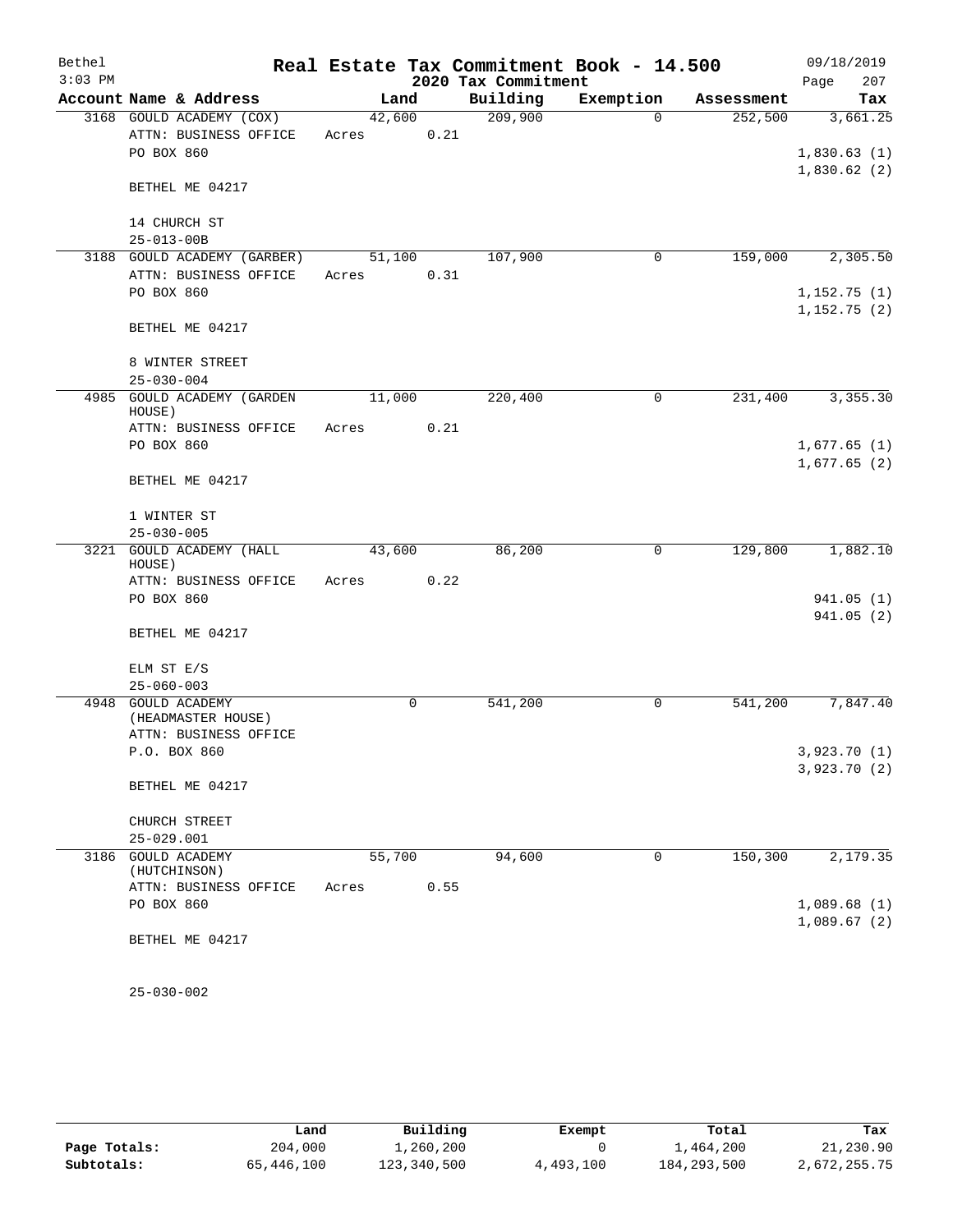| $3:03$ PM<br>2020 Tax Commitment<br>208<br>Page<br>Account Name & Address<br>Building<br>Exemption<br>Land<br>Tax<br>Assessment<br>205,600<br>3176 GOULD ACADEMY (KAILEY)<br>43,600<br>249,200<br>3,613.40<br>$\Omega$<br>ATTN: BUSINESS OFFICE<br>0.22<br>Acres<br>PO BOX 860<br>1,806.70(1)<br>1,806.70(2)<br>BETHEL ME 04217<br>36 PARK ST.<br>$25 - 021$<br>B1493P133<br>119,300<br>173,000<br>2,508.50<br>3228<br>GOULD ACADEMY (KNAPP)<br>53,700<br>0<br>ATTN: BUSINESS OFFICE<br>Acres<br>0.43<br>PO BOX 860<br>1, 254.25(1)<br>1, 254.25(2)<br>BETHEL ME 04217<br>45 ELM<br>$25 - 066 - 002$<br>3219 GOULD ACADEMY (LOWELL)<br>105,000<br>148,600<br>2,154.70<br>43,600<br>0<br>ATTN: BUSINESS OFFICE<br>0.22<br>Acres<br>PO BOX 860<br>1,077.35(1)<br>1,077.35(2)<br>BETHEL ME 04217<br>$25 - 060 - 001$<br>74,200<br>128,800<br>1,867.60<br><b>GOULD ACADEMY</b><br>54,600<br>0<br>3187<br>(THOMPSON)<br>ATTN: BUSINESS OFFICE<br>0.48<br>Acres<br>PO BOX 860<br>933.80 (1)<br>933.80 (2)<br>BETHEL ME 04217<br>$25 - 030 - 003$<br>3203 GOULD ACADEMY (VAN)<br>50,000<br>176,700<br>0<br>226,700<br>3,287.15<br>ATTN: BUSINESS OFFICE<br>0.29<br>Acres<br>PO BOX 860<br>1,643.58(1)<br>1,643.57(2)<br>BETHEL ME 04217<br>4 ELM ST.<br>$25 - 045$<br>53,700<br>125,900<br>$\mathbf 0$<br>179,600<br>2,604.20<br>3227 GOULD ACADEMY (ZALLEN)<br>ATTN: BUSINESS OFFICE<br>0.43<br>Acres<br>1,302.10(1)<br>PO BOX 860<br>1,302.10(2)<br>BETHEL ME 04217<br>47 ELM ST E/S<br>$25 - 066 - 001$ | Bethel |  |  | Real Estate Tax Commitment Book - 14.500 | 09/18/2019 |
|-----------------------------------------------------------------------------------------------------------------------------------------------------------------------------------------------------------------------------------------------------------------------------------------------------------------------------------------------------------------------------------------------------------------------------------------------------------------------------------------------------------------------------------------------------------------------------------------------------------------------------------------------------------------------------------------------------------------------------------------------------------------------------------------------------------------------------------------------------------------------------------------------------------------------------------------------------------------------------------------------------------------------------------------------------------------------------------------------------------------------------------------------------------------------------------------------------------------------------------------------------------------------------------------------------------------------------------------------------------------------------------------------------------------------------------------------------------------------------------------------------|--------|--|--|------------------------------------------|------------|
|                                                                                                                                                                                                                                                                                                                                                                                                                                                                                                                                                                                                                                                                                                                                                                                                                                                                                                                                                                                                                                                                                                                                                                                                                                                                                                                                                                                                                                                                                                     |        |  |  |                                          |            |
|                                                                                                                                                                                                                                                                                                                                                                                                                                                                                                                                                                                                                                                                                                                                                                                                                                                                                                                                                                                                                                                                                                                                                                                                                                                                                                                                                                                                                                                                                                     |        |  |  |                                          |            |
|                                                                                                                                                                                                                                                                                                                                                                                                                                                                                                                                                                                                                                                                                                                                                                                                                                                                                                                                                                                                                                                                                                                                                                                                                                                                                                                                                                                                                                                                                                     |        |  |  |                                          |            |
|                                                                                                                                                                                                                                                                                                                                                                                                                                                                                                                                                                                                                                                                                                                                                                                                                                                                                                                                                                                                                                                                                                                                                                                                                                                                                                                                                                                                                                                                                                     |        |  |  |                                          |            |
|                                                                                                                                                                                                                                                                                                                                                                                                                                                                                                                                                                                                                                                                                                                                                                                                                                                                                                                                                                                                                                                                                                                                                                                                                                                                                                                                                                                                                                                                                                     |        |  |  |                                          |            |
|                                                                                                                                                                                                                                                                                                                                                                                                                                                                                                                                                                                                                                                                                                                                                                                                                                                                                                                                                                                                                                                                                                                                                                                                                                                                                                                                                                                                                                                                                                     |        |  |  |                                          |            |
|                                                                                                                                                                                                                                                                                                                                                                                                                                                                                                                                                                                                                                                                                                                                                                                                                                                                                                                                                                                                                                                                                                                                                                                                                                                                                                                                                                                                                                                                                                     |        |  |  |                                          |            |
|                                                                                                                                                                                                                                                                                                                                                                                                                                                                                                                                                                                                                                                                                                                                                                                                                                                                                                                                                                                                                                                                                                                                                                                                                                                                                                                                                                                                                                                                                                     |        |  |  |                                          |            |
|                                                                                                                                                                                                                                                                                                                                                                                                                                                                                                                                                                                                                                                                                                                                                                                                                                                                                                                                                                                                                                                                                                                                                                                                                                                                                                                                                                                                                                                                                                     |        |  |  |                                          |            |
|                                                                                                                                                                                                                                                                                                                                                                                                                                                                                                                                                                                                                                                                                                                                                                                                                                                                                                                                                                                                                                                                                                                                                                                                                                                                                                                                                                                                                                                                                                     |        |  |  |                                          |            |
|                                                                                                                                                                                                                                                                                                                                                                                                                                                                                                                                                                                                                                                                                                                                                                                                                                                                                                                                                                                                                                                                                                                                                                                                                                                                                                                                                                                                                                                                                                     |        |  |  |                                          |            |
|                                                                                                                                                                                                                                                                                                                                                                                                                                                                                                                                                                                                                                                                                                                                                                                                                                                                                                                                                                                                                                                                                                                                                                                                                                                                                                                                                                                                                                                                                                     |        |  |  |                                          |            |
|                                                                                                                                                                                                                                                                                                                                                                                                                                                                                                                                                                                                                                                                                                                                                                                                                                                                                                                                                                                                                                                                                                                                                                                                                                                                                                                                                                                                                                                                                                     |        |  |  |                                          |            |
|                                                                                                                                                                                                                                                                                                                                                                                                                                                                                                                                                                                                                                                                                                                                                                                                                                                                                                                                                                                                                                                                                                                                                                                                                                                                                                                                                                                                                                                                                                     |        |  |  |                                          |            |
|                                                                                                                                                                                                                                                                                                                                                                                                                                                                                                                                                                                                                                                                                                                                                                                                                                                                                                                                                                                                                                                                                                                                                                                                                                                                                                                                                                                                                                                                                                     |        |  |  |                                          |            |
|                                                                                                                                                                                                                                                                                                                                                                                                                                                                                                                                                                                                                                                                                                                                                                                                                                                                                                                                                                                                                                                                                                                                                                                                                                                                                                                                                                                                                                                                                                     |        |  |  |                                          |            |
|                                                                                                                                                                                                                                                                                                                                                                                                                                                                                                                                                                                                                                                                                                                                                                                                                                                                                                                                                                                                                                                                                                                                                                                                                                                                                                                                                                                                                                                                                                     |        |  |  |                                          |            |
|                                                                                                                                                                                                                                                                                                                                                                                                                                                                                                                                                                                                                                                                                                                                                                                                                                                                                                                                                                                                                                                                                                                                                                                                                                                                                                                                                                                                                                                                                                     |        |  |  |                                          |            |
|                                                                                                                                                                                                                                                                                                                                                                                                                                                                                                                                                                                                                                                                                                                                                                                                                                                                                                                                                                                                                                                                                                                                                                                                                                                                                                                                                                                                                                                                                                     |        |  |  |                                          |            |
|                                                                                                                                                                                                                                                                                                                                                                                                                                                                                                                                                                                                                                                                                                                                                                                                                                                                                                                                                                                                                                                                                                                                                                                                                                                                                                                                                                                                                                                                                                     |        |  |  |                                          |            |
|                                                                                                                                                                                                                                                                                                                                                                                                                                                                                                                                                                                                                                                                                                                                                                                                                                                                                                                                                                                                                                                                                                                                                                                                                                                                                                                                                                                                                                                                                                     |        |  |  |                                          |            |
|                                                                                                                                                                                                                                                                                                                                                                                                                                                                                                                                                                                                                                                                                                                                                                                                                                                                                                                                                                                                                                                                                                                                                                                                                                                                                                                                                                                                                                                                                                     |        |  |  |                                          |            |
|                                                                                                                                                                                                                                                                                                                                                                                                                                                                                                                                                                                                                                                                                                                                                                                                                                                                                                                                                                                                                                                                                                                                                                                                                                                                                                                                                                                                                                                                                                     |        |  |  |                                          |            |
|                                                                                                                                                                                                                                                                                                                                                                                                                                                                                                                                                                                                                                                                                                                                                                                                                                                                                                                                                                                                                                                                                                                                                                                                                                                                                                                                                                                                                                                                                                     |        |  |  |                                          |            |
|                                                                                                                                                                                                                                                                                                                                                                                                                                                                                                                                                                                                                                                                                                                                                                                                                                                                                                                                                                                                                                                                                                                                                                                                                                                                                                                                                                                                                                                                                                     |        |  |  |                                          |            |
|                                                                                                                                                                                                                                                                                                                                                                                                                                                                                                                                                                                                                                                                                                                                                                                                                                                                                                                                                                                                                                                                                                                                                                                                                                                                                                                                                                                                                                                                                                     |        |  |  |                                          |            |
|                                                                                                                                                                                                                                                                                                                                                                                                                                                                                                                                                                                                                                                                                                                                                                                                                                                                                                                                                                                                                                                                                                                                                                                                                                                                                                                                                                                                                                                                                                     |        |  |  |                                          |            |
|                                                                                                                                                                                                                                                                                                                                                                                                                                                                                                                                                                                                                                                                                                                                                                                                                                                                                                                                                                                                                                                                                                                                                                                                                                                                                                                                                                                                                                                                                                     |        |  |  |                                          |            |
|                                                                                                                                                                                                                                                                                                                                                                                                                                                                                                                                                                                                                                                                                                                                                                                                                                                                                                                                                                                                                                                                                                                                                                                                                                                                                                                                                                                                                                                                                                     |        |  |  |                                          |            |
|                                                                                                                                                                                                                                                                                                                                                                                                                                                                                                                                                                                                                                                                                                                                                                                                                                                                                                                                                                                                                                                                                                                                                                                                                                                                                                                                                                                                                                                                                                     |        |  |  |                                          |            |
|                                                                                                                                                                                                                                                                                                                                                                                                                                                                                                                                                                                                                                                                                                                                                                                                                                                                                                                                                                                                                                                                                                                                                                                                                                                                                                                                                                                                                                                                                                     |        |  |  |                                          |            |
|                                                                                                                                                                                                                                                                                                                                                                                                                                                                                                                                                                                                                                                                                                                                                                                                                                                                                                                                                                                                                                                                                                                                                                                                                                                                                                                                                                                                                                                                                                     |        |  |  |                                          |            |
|                                                                                                                                                                                                                                                                                                                                                                                                                                                                                                                                                                                                                                                                                                                                                                                                                                                                                                                                                                                                                                                                                                                                                                                                                                                                                                                                                                                                                                                                                                     |        |  |  |                                          |            |
|                                                                                                                                                                                                                                                                                                                                                                                                                                                                                                                                                                                                                                                                                                                                                                                                                                                                                                                                                                                                                                                                                                                                                                                                                                                                                                                                                                                                                                                                                                     |        |  |  |                                          |            |
|                                                                                                                                                                                                                                                                                                                                                                                                                                                                                                                                                                                                                                                                                                                                                                                                                                                                                                                                                                                                                                                                                                                                                                                                                                                                                                                                                                                                                                                                                                     |        |  |  |                                          |            |
|                                                                                                                                                                                                                                                                                                                                                                                                                                                                                                                                                                                                                                                                                                                                                                                                                                                                                                                                                                                                                                                                                                                                                                                                                                                                                                                                                                                                                                                                                                     |        |  |  |                                          |            |
|                                                                                                                                                                                                                                                                                                                                                                                                                                                                                                                                                                                                                                                                                                                                                                                                                                                                                                                                                                                                                                                                                                                                                                                                                                                                                                                                                                                                                                                                                                     |        |  |  |                                          |            |
|                                                                                                                                                                                                                                                                                                                                                                                                                                                                                                                                                                                                                                                                                                                                                                                                                                                                                                                                                                                                                                                                                                                                                                                                                                                                                                                                                                                                                                                                                                     |        |  |  |                                          |            |
|                                                                                                                                                                                                                                                                                                                                                                                                                                                                                                                                                                                                                                                                                                                                                                                                                                                                                                                                                                                                                                                                                                                                                                                                                                                                                                                                                                                                                                                                                                     |        |  |  |                                          |            |
|                                                                                                                                                                                                                                                                                                                                                                                                                                                                                                                                                                                                                                                                                                                                                                                                                                                                                                                                                                                                                                                                                                                                                                                                                                                                                                                                                                                                                                                                                                     |        |  |  |                                          |            |
|                                                                                                                                                                                                                                                                                                                                                                                                                                                                                                                                                                                                                                                                                                                                                                                                                                                                                                                                                                                                                                                                                                                                                                                                                                                                                                                                                                                                                                                                                                     |        |  |  |                                          |            |
|                                                                                                                                                                                                                                                                                                                                                                                                                                                                                                                                                                                                                                                                                                                                                                                                                                                                                                                                                                                                                                                                                                                                                                                                                                                                                                                                                                                                                                                                                                     |        |  |  |                                          |            |
|                                                                                                                                                                                                                                                                                                                                                                                                                                                                                                                                                                                                                                                                                                                                                                                                                                                                                                                                                                                                                                                                                                                                                                                                                                                                                                                                                                                                                                                                                                     |        |  |  |                                          |            |

|              | Land       | Building    | Exempt    | Total       | Tax          |
|--------------|------------|-------------|-----------|-------------|--------------|
| Page Totals: | 299,200    | 806,700     |           | 1,105,900   | 16,035.55    |
| Subtotals:   | 65,745,300 | 124,147,200 | 4,493,100 | 185,399,400 | 2,688,291.30 |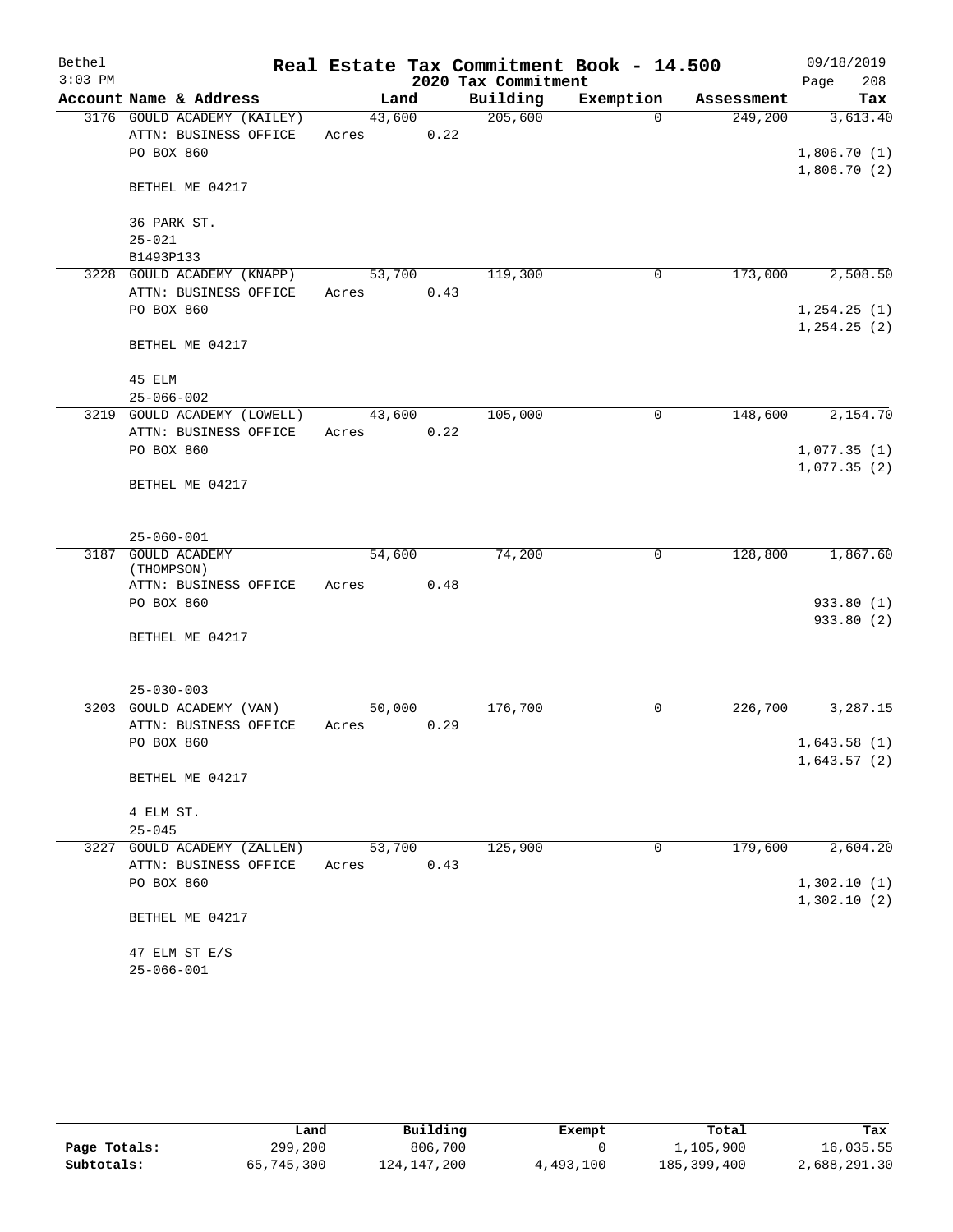| Bethel    |                                                                   |       |        |      |                                 | Real Estate Tax Commitment Book - 14.500 |            |                            | 09/18/2019 |
|-----------|-------------------------------------------------------------------|-------|--------|------|---------------------------------|------------------------------------------|------------|----------------------------|------------|
| $3:03$ PM | Account Name & Address                                            |       | Land   |      | 2020 Tax Commitment<br>Building | Exemption                                | Assessment | Page                       | 209<br>Tax |
|           | 4510 GOULD, D SCOTT                                               |       | 70,600 |      | 345,800                         | 20,000                                   | 396,400    |                            | 5,747.80   |
|           | GOULD, CAROL A                                                    | Acres |        | 0.60 |                                 | 01 Homestead (HM)                        |            |                            |            |
|           | 66 BROAD STREET                                                   |       |        |      |                                 |                                          |            | 2,873.90(1)                |            |
|           |                                                                   |       |        |      |                                 |                                          |            | 2,873.90(2)                |            |
|           | BETHEL ME 04217                                                   |       |        |      |                                 |                                          |            |                            |            |
|           | 66 BROAD STREET                                                   |       |        |      |                                 |                                          |            |                            |            |
|           | $26 - 016 - 001$                                                  |       |        |      |                                 |                                          |            |                            |            |
|           | B5186P166 11/24/2014 B3421P324 11/05/2003                         |       |        |      |                                 |                                          |            |                            |            |
| 3526      | GOULD, ROBERT C JR                                                |       | 28,800 |      | 98,400                          | 20,000                                   | 107,200    |                            | 1,554.40   |
|           | GOULD, JUDY A                                                     | Acres |        | 1.00 |                                 | 01 Homestead (HM)                        |            |                            |            |
|           | 173 VERNON ST.                                                    |       |        |      |                                 |                                          |            |                            | 777.20(1)  |
|           |                                                                   |       |        |      |                                 |                                          |            |                            | 777.20(2)  |
|           | BETHEL ME 04217                                                   |       |        |      |                                 |                                          |            |                            |            |
|           |                                                                   |       |        |      |                                 |                                          |            |                            |            |
|           | 173 VERNON ST.                                                    |       |        |      |                                 |                                          |            |                            |            |
|           | $26 - 073$                                                        |       |        |      |                                 |                                          |            |                            |            |
|           | B2542P64 11/12/1997<br>5248 GOULDING, STEVEN P                    |       | 82,200 |      | 249,600                         | 0                                        | 331,800    |                            | 4,811.10   |
|           | GOULDING, CLAIRE M                                                | Acres |        | 1.09 |                                 |                                          |            |                            |            |
|           | 18 ACORN PATH                                                     |       |        |      |                                 |                                          |            | 2,405.55(1)                |            |
|           |                                                                   |       |        |      |                                 |                                          |            | 2,405.55(2)                |            |
|           | GROTON MA 01450                                                   |       |        |      |                                 |                                          |            |                            |            |
|           |                                                                   |       |        |      |                                 |                                          |            |                            |            |
|           | 36 QUAIL RUN                                                      |       |        |      |                                 |                                          |            |                            |            |
|           | $09 - 006 - 006 - 005$<br>B4660P45 11/16/2010 B12P4549 08/14/2009 |       |        |      |                                 |                                          |            |                            |            |
| 2561      | GOULET, RONALD &                                                  |       | 17,000 |      | 0                               | 0                                        | 17,000     |                            | 246.50     |
|           | <b>JESSICA MARY</b>                                               |       |        |      |                                 |                                          |            |                            |            |
|           | TENANTS IN COMMON                                                 | Acres |        | 0.50 |                                 |                                          |            |                            |            |
|           | 140 CATMOUSAM ROAD                                                |       |        |      |                                 |                                          |            |                            | 123.25(1)  |
|           |                                                                   |       |        |      |                                 |                                          |            |                            | 123.25(2)  |
|           | KENNEBUNK ME 04043                                                |       |        |      |                                 |                                          |            |                            |            |
|           | 19 HOLLY PLACE                                                    |       |        |      |                                 |                                          |            |                            |            |
|           | $15 - 016 - 014$                                                  |       |        |      |                                 |                                          |            |                            |            |
|           | B4025P171 10/11/2006 B2634P198                                    |       |        |      |                                 |                                          |            |                            |            |
|           | 2559 GOULET, ZACHARY T                                            |       | 26,300 |      | 78,800                          | 0                                        | 105,100    |                            | 1,523.95   |
|           | 97 STEBBINS ROAD                                                  | Acres |        | 0.54 |                                 |                                          |            |                            |            |
|           |                                                                   |       |        |      |                                 |                                          |            |                            | 761.98(1)  |
|           | SANFORD ME 04073                                                  |       |        |      |                                 |                                          |            |                            | 761.97(2)  |
|           |                                                                   |       |        |      |                                 |                                          |            |                            |            |
|           | 12 ASPEN RD.                                                      |       |        |      |                                 |                                          |            |                            |            |
|           | $15 - 016 - 012$                                                  |       |        |      |                                 |                                          |            |                            |            |
|           | B5429P694 09/10/2018 B2085P76 B1889P138                           |       |        |      |                                 |                                          |            |                            |            |
|           | 4702 GRAF, OWEN D                                                 |       | 88,000 |      | 233,000                         | $\mathbf 0$                              | 321,000    |                            | 4,654.50   |
|           | GRAF, EDITH B                                                     | Acres |        | 2.34 |                                 |                                          |            |                            |            |
|           | 110 OLD BASS RIVER RD                                             |       |        |      |                                 |                                          |            | 2,327.25(1)<br>2,327.25(2) |            |
|           | SOUTH DENNIS MA 02660                                             |       |        |      |                                 |                                          |            |                            |            |
|           |                                                                   |       |        |      |                                 |                                          |            |                            |            |
|           | 51 MOUNTAIN VALLEY road<br>$09 - 005 - 012$                       |       |        |      |                                 |                                          |            |                            |            |
|           | B4852P107 06/07/2012 B4694P321 02/25/2011 B3879P329               |       |        |      |                                 |                                          |            |                            |            |
|           | 01/30/2006                                                        |       |        |      |                                 |                                          |            |                            |            |
|           |                                                                   |       |        |      |                                 |                                          |            |                            |            |
|           |                                                                   |       |        |      |                                 |                                          |            |                            |            |

|              | Land       | Building      | Exempt    | Total       | Tax          |
|--------------|------------|---------------|-----------|-------------|--------------|
| Page Totals: | 312,900    | 1,005,600     | 40,000    | 1,278,500   | 18,538.25    |
| Subtotals:   | 66,058,200 | 125, 152, 800 | 4,533,100 | 186,677,900 | 2,706,829.55 |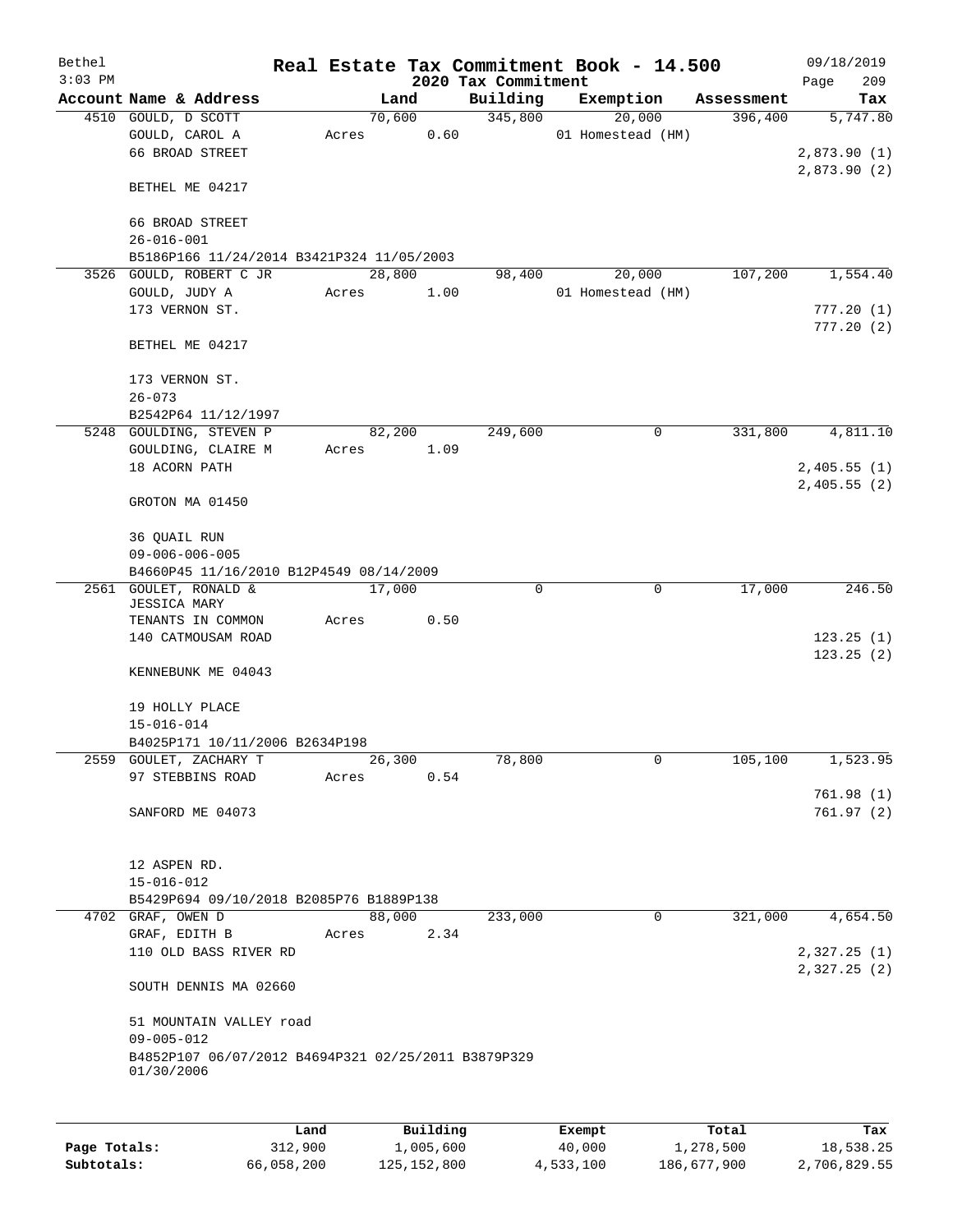| Bethel    |                                                                 |                 |      |                     | Real Estate Tax Commitment Book - 14.500 |            | 09/18/2019   |
|-----------|-----------------------------------------------------------------|-----------------|------|---------------------|------------------------------------------|------------|--------------|
| $3:03$ PM |                                                                 |                 |      | 2020 Tax Commitment |                                          |            | 210<br>Page  |
|           | Account Name & Address                                          |                 | Land | Building            | Exemption                                | Assessment | Tax          |
|           | 1040 GRAHAM, MICHAEL G<br>GRAHAM, NOREEN                        | 33,600          |      | 131,700             | $\Omega$                                 | 165,300    | 2,396.85     |
|           | 62 PINEHURST ROAD                                               |                 |      |                     |                                          |            | 1, 198.43(1) |
|           |                                                                 |                 |      |                     |                                          |            | 1, 198.42(2) |
|           | MARSHFIELD MA 02050                                             |                 |      |                     |                                          |            |              |
|           |                                                                 |                 |      |                     |                                          |            |              |
|           | 88 FAIRWAY ROAD                                                 |                 |      |                     |                                          |            |              |
|           | $07 - 028 - 550$                                                |                 |      |                     |                                          |            |              |
|           | B5390P569 01/29/2018 B5155P80 09/02/2014                        |                 |      |                     |                                          |            |              |
|           | 4915 GRAIVER, WILLIAM<br>324 GRAY ROAD                          | 20,600<br>Acres | 2.07 | $\mathbf 0$         | 0                                        | 20,600     | 298.70       |
|           |                                                                 |                 |      |                     |                                          |            | 149.35(1)    |
|           | FALMOUTH ME 04105                                               |                 |      |                     |                                          |            | 149.35 (2)   |
|           |                                                                 |                 |      |                     |                                          |            |              |
|           |                                                                 |                 |      |                     |                                          |            |              |
|           | JORDAN WOODS LOT 5                                              |                 |      |                     |                                          |            |              |
|           | $11 - 088 - 005$                                                |                 |      |                     |                                          |            |              |
|           | B5264P623 01/25/2016 B5255P534 11/25/2015 B3928P296             |                 |      |                     |                                          |            |              |
|           | 3387 GRAMMAS, COREY A<br>GRAMMAS, ELIZABETH                     | 53,500<br>Acres | 0.42 | 127,200             | 0                                        | 180,700    | 2,620.15     |
|           | COMPTON CAPITAL                                                 |                 |      |                     |                                          |            | 1,310.08(1)  |
|           | PO BOX 609                                                      |                 |      |                     |                                          |            | 1,310.07(2)  |
|           | BETHEL ME 04217                                                 |                 |      |                     |                                          |            |              |
|           |                                                                 |                 |      |                     |                                          |            |              |
|           | 24 VERNON ST.                                                   |                 |      |                     |                                          |            |              |
|           | $25 - 208 - 001$                                                |                 |      |                     |                                          |            |              |
|           | B4616P96 08/02/2010 B3457P319 01/30/2004                        |                 | 700  | $\Omega$            | $\mathbf 0$                              |            |              |
|           | 2669 GRANT, LUTHER C<br>PO BOX 11                               | Acres           | 7.70 |                     |                                          | 700        | 10.15        |
|           |                                                                 |                 |      |                     |                                          |            | 5.08(1)      |
|           | MANSFIELD MA 02048                                              |                 |      |                     |                                          |            | 5.07(2)      |
|           |                                                                 |                 |      |                     |                                          |            |              |
|           |                                                                 |                 |      |                     |                                          |            |              |
|           | NORTH RD.                                                       |                 |      |                     |                                          |            |              |
|           | $17 - 011$                                                      |                 |      |                     |                                          |            |              |
|           | B5239P388 08/21/2015 B2647P63 12/16/1998<br>3638 GRANT, SHAWN P | 39,900          |      | 193,100             | 0                                        | 233,000    | 3,378.50     |
|           | GRANT, KEVIN J CALL                                             | Acres           | 1.67 |                     |                                          |            |              |
|           | 29 CRYSTAL LANE                                                 |                 |      |                     |                                          |            | 1,689.25(1)  |
|           |                                                                 |                 |      |                     |                                          |            | 1,689.25(2)  |
|           | WINDHAM ME 04062                                                |                 |      |                     |                                          |            |              |
|           |                                                                 |                 |      |                     |                                          |            |              |
|           | 7 HILLSIDE LANE                                                 |                 |      |                     |                                          |            |              |
|           | $27 - 036 - 005 - 002$<br>B3671P193 01/31/2005                  |                 |      |                     |                                          |            |              |
|           | 2894 GRATTAN, WALTER, W., JR                                    | 31,100          |      | $\Omega$            | $\mathbf 0$                              | 31,100     | 450.95       |
|           | 25 WALNUT FARM DRIVE                                            | Acres           | 4.00 |                     |                                          |            |              |
|           |                                                                 |                 |      |                     |                                          |            | 225.48(1)    |
|           | FARMINGTON CT 06032                                             |                 |      |                     |                                          |            | 225.47(2)    |
|           |                                                                 |                 |      |                     |                                          |            |              |
|           |                                                                 |                 |      |                     |                                          |            |              |
|           | INTERVALE RD N/S                                                |                 |      |                     |                                          |            |              |
|           | $20 - 012 - 001$<br>B4293P111 05/06/2008                        |                 |      |                     |                                          |            |              |
|           |                                                                 |                 |      |                     |                                          |            |              |
|           |                                                                 |                 |      |                     |                                          |            |              |

|              | Land       | Building    | Exempt    | Total       | Tax          |
|--------------|------------|-------------|-----------|-------------|--------------|
| Page Totals: | 179,400    | 452,000     |           | 631,400     | 9,155.30     |
| Subtotals:   | 66,237,600 | 125,604,800 | 4,533,100 | 187,309,300 | 2,715,984.85 |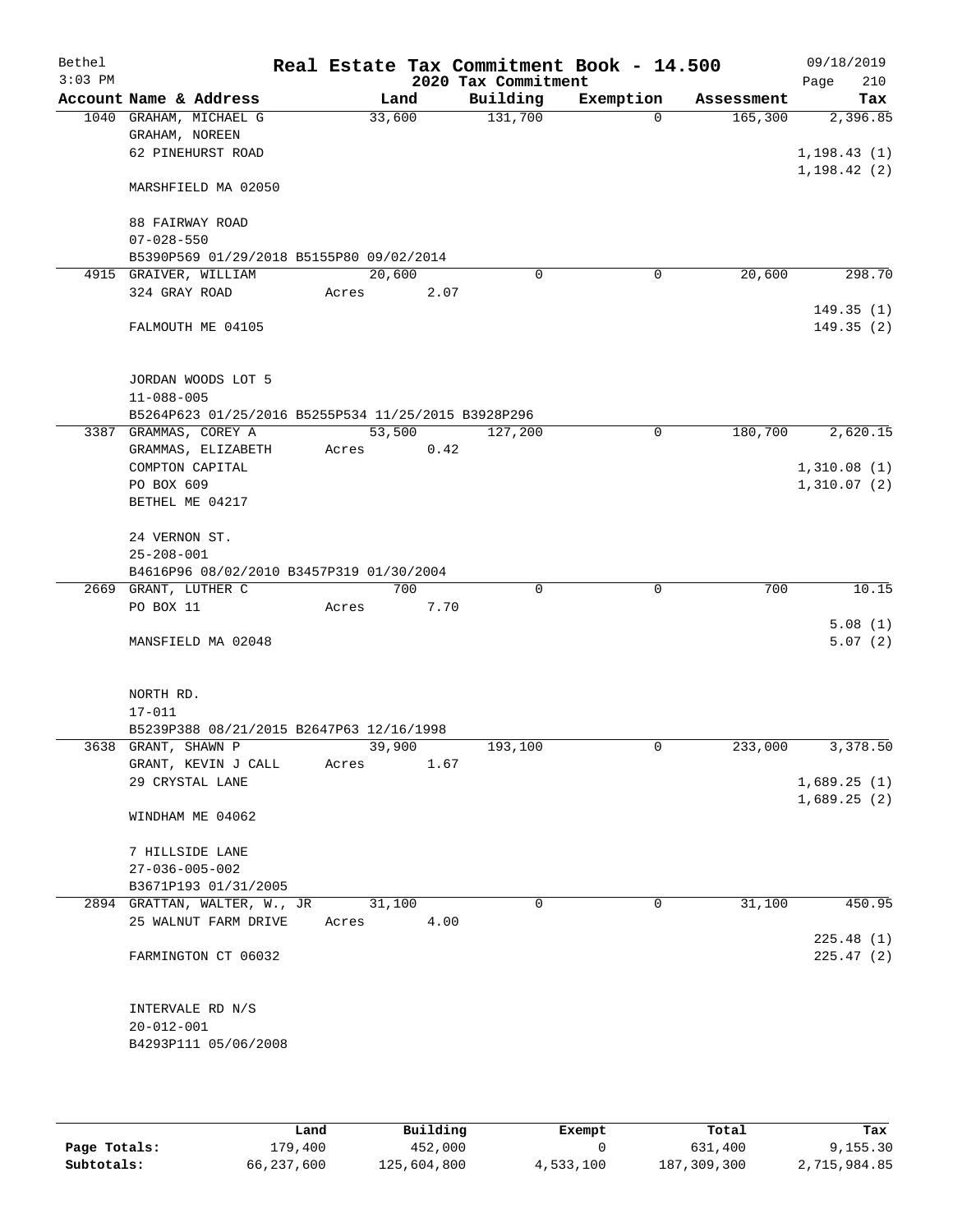| Bethel    |                                                                                   |        |        |                     | Real Estate Tax Commitment Book - 14.500 |            | 09/18/2019  |
|-----------|-----------------------------------------------------------------------------------|--------|--------|---------------------|------------------------------------------|------------|-------------|
| $3:03$ PM |                                                                                   |        |        | 2020 Tax Commitment |                                          |            | 211<br>Page |
|           | Account Name & Address                                                            |        | Land   | Building            | Exemption                                | Assessment | Tax         |
|           | 3026 GRAUL, CHRISTOPHER                                                           |        | 51,200 | 314,200             | $\Omega$                                 | 365,400    | 5,298.30    |
|           | GRAUL, REGINA                                                                     | Acres  | 2.21   |                     |                                          |            |             |
|           | 14 PINE BROOKWAY                                                                  |        |        |                     |                                          |            | 2,649.15(1) |
|           | DUXBURY MA 02332                                                                  |        |        |                     |                                          |            | 2,649.15(2) |
|           |                                                                                   |        |        |                     |                                          |            |             |
|           | 14 TAYLOR WOODS RD.<br>$22 - 026 - 003$                                           |        |        |                     |                                          |            |             |
|           | B5337P307 03/28/2017 B4518P226 10/23/2009 B3707P74                                |        |        |                     |                                          |            |             |
|           | 04/27/2005                                                                        |        |        |                     |                                          |            |             |
|           | 2717 GRAWEHR, BRIAN P. &                                                          | 71,800 |        | 152,600             | $\Omega$                                 | 224,400    | 3,253.80    |
|           | DORMAN, TIMOTHY R                                                                 | Acres  | 1.22   |                     |                                          |            |             |
|           | 144 BROWN AVENUE, UNIT                                                            |        |        |                     |                                          |            | 1,626.90(1) |
|           | 2                                                                                 |        |        |                     |                                          |            |             |
|           | ROSLINDALE MA 02131                                                               |        |        |                     |                                          |            | 1,626.90(2) |
|           |                                                                                   |        |        |                     |                                          |            |             |
|           | 14 MEGAN'S WAY                                                                    |        |        |                     |                                          |            |             |
|           | $17 - 035 - 005$                                                                  |        |        |                     |                                          |            |             |
|           | B4937P201 12/31/2012 B2967P302 06/22/2001<br>2654 GRAY BIRCH LAND INVEST, 125,300 |        |        | $\Omega$            | 0                                        | 125,300    | 1,816.85    |
|           | LLC                                                                               |        |        |                     |                                          |            |             |
|           | 1351 W ALTGELD, 1F                                                                | Acres  | 410.00 |                     |                                          |            |             |
|           |                                                                                   |        |        |                     |                                          |            | 908.43(1)   |
|           | CHICAGO IL 60614                                                                  |        |        |                     |                                          |            | 908.42(2)   |
|           |                                                                                   |        |        |                     |                                          |            |             |
|           | NORTH RD                                                                          |        |        |                     |                                          |            |             |
|           | $16 - 027$                                                                        |        |        |                     |                                          |            |             |
|           | B5054P91 10/24/2013 B3569P173 08/06/2004 B2383P50                                 |        |        |                     |                                          |            |             |
|           | 2125 GRAY, JANE D                                                                 | 19,200 |        | 53,100              | 0                                        | 72,300     | 1,048.35    |
|           | TRUSTEE RIVERVIEW TRUST                                                           |        |        |                     |                                          |            |             |
|           | PO BOX 535                                                                        |        |        |                     |                                          |            | 524.18(1)   |
|           |                                                                                   |        |        |                     |                                          |            | 524.17(2)   |
|           | HARRISON ME 04040                                                                 |        |        |                     |                                          |            |             |
|           | 357 MAYVILLE RD.                                                                  |        |        |                     |                                          |            |             |
|           | $12 - 080 - 206$                                                                  |        |        |                     |                                          |            |             |
|           | B3120P262 06/10/2002                                                              |        |        |                     |                                          |            |             |
|           | 2230 GRAY, JANE D                                                                 | 19,200 |        | 53,100              | 0                                        | 72,300     | 1,048.35    |
|           | TRUSTEE RIVERVIEW TRUST                                                           |        |        |                     |                                          |            |             |
|           | PO BOX 535                                                                        |        |        |                     |                                          |            | 524.18(1)   |
|           |                                                                                   |        |        |                     |                                          |            | 524.17(2)   |
|           | HARRISON ME 04040                                                                 |        |        |                     |                                          |            |             |
|           | 357 MAYVILLE RD.                                                                  |        |        |                     |                                          |            |             |
|           | $12 - 080 - 209$                                                                  |        |        |                     |                                          |            |             |
|           | 2435 GRAY, JANE D                                                                 | 19,200 |        | 53,100              | 0                                        | 72,300     | 1,048.35    |
|           | TRUSTEE RIVERVIEW TRUST                                                           |        |        |                     |                                          |            |             |
|           | PO BOX 535                                                                        |        |        |                     |                                          |            | 524.18(1)   |
|           |                                                                                   |        |        |                     |                                          |            | 524.17(2)   |
|           | HARRISON ME 04040                                                                 |        |        |                     |                                          |            |             |
|           | 357 MAYVILLE RD.                                                                  |        |        |                     |                                          |            |             |
|           | $12 - 080 - 214$                                                                  |        |        |                     |                                          |            |             |
|           |                                                                                   |        |        |                     |                                          |            |             |
|           |                                                                                   |        |        |                     |                                          |            |             |

|              | Land       | Building    | Exempt    | Total       | Tax          |
|--------------|------------|-------------|-----------|-------------|--------------|
| Page Totals: | 305,900    | 626,100     |           | 932,000     | 13,514.00    |
| Subtotals:   | 66,543,500 | 126,230,900 | 4,533,100 | 188,241,300 | 2,729,498.85 |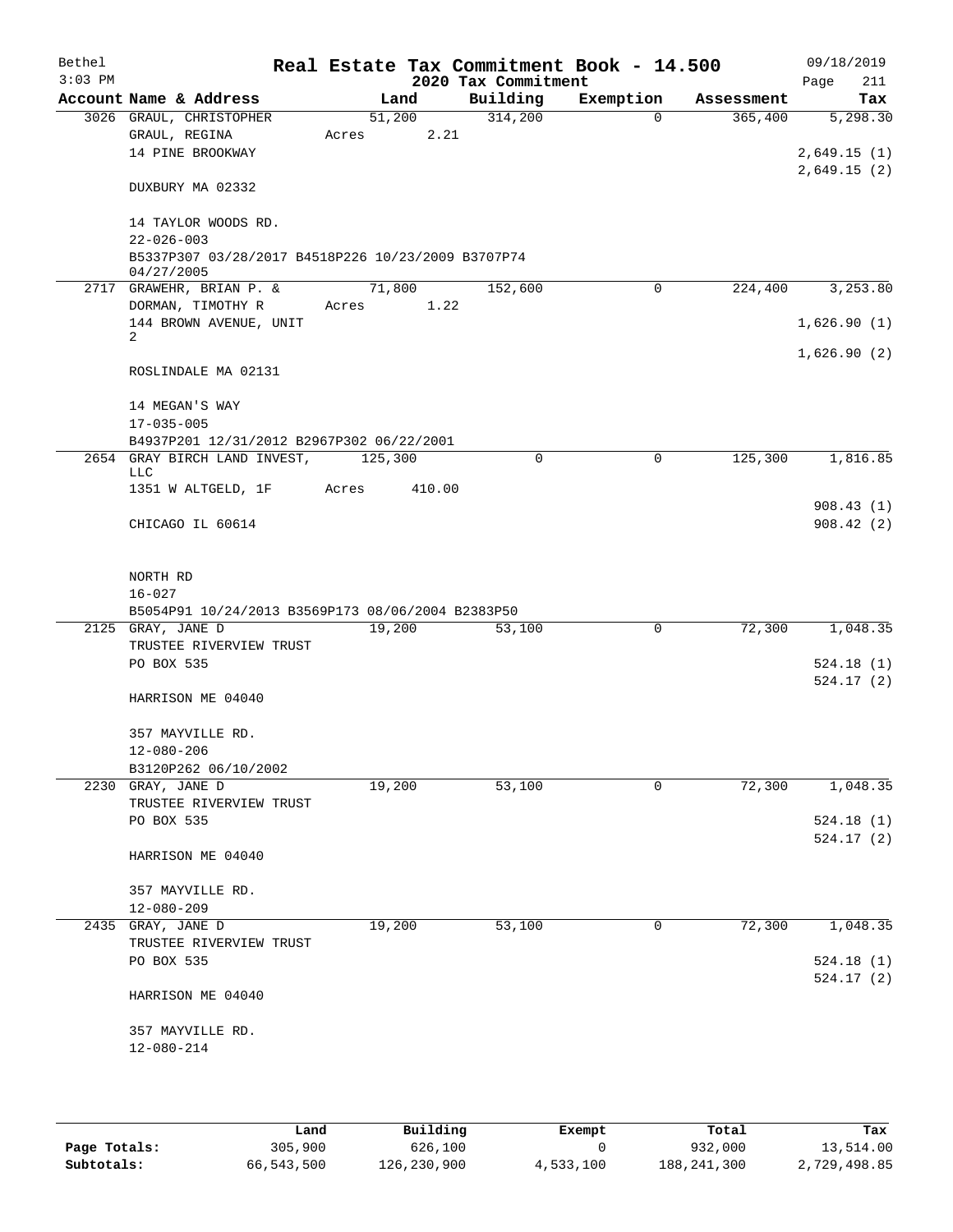| Bethel<br>$3:03$ PM |                                              |        | Real Estate Tax Commitment Book - 14.500<br>2020 Tax Commitment |           |            | 09/18/2019<br>212<br>Page |
|---------------------|----------------------------------------------|--------|-----------------------------------------------------------------|-----------|------------|---------------------------|
|                     | Account Name & Address                       | Land   | Building                                                        | Exemption | Assessment | Tax                       |
|                     | 1750 GRAY, JANE D                            | 19,200 | 53,100                                                          | $\Omega$  | 72,300     | 1,048.35                  |
|                     | TRUSTEE RIVERVIEW TRUST                      |        |                                                                 |           |            |                           |
|                     | PO BOX 535                                   |        |                                                                 |           |            | 524.18(1)                 |
|                     | HARRISON ME 04040                            |        |                                                                 |           |            | 524.17(2)                 |
|                     | 357 MAYVILLE RD.                             |        |                                                                 |           |            |                           |
|                     | 12-080-102                                   |        |                                                                 |           |            |                           |
|                     | B3061P111                                    |        |                                                                 |           |            |                           |
|                     | 1751 GRAY, JANE D                            | 19,200 | 53,100                                                          | 0         | 72,300     | 1,048.35                  |
|                     | TRUSTEE RIVERVIEW TRUST<br>PO BOX 535        |        |                                                                 |           |            | 524.18(1)                 |
|                     |                                              |        |                                                                 |           |            | 524.17(2)                 |
|                     | HARRISON ME 04040                            |        |                                                                 |           |            |                           |
|                     | 357 MAYVILLE RD.                             |        |                                                                 |           |            |                           |
|                     | $12 - 080 - 103$                             |        |                                                                 |           |            |                           |
|                     | B3061P111                                    |        |                                                                 |           |            |                           |
|                     | 1752 GRAY, JANE D                            | 19,200 | 53,100                                                          | 0         | 72,300     | 1,048.35                  |
|                     | TRUSTEE RIVERVIEW TRUST                      |        |                                                                 |           |            |                           |
|                     | PO BOX 535                                   |        |                                                                 |           |            | 524.18(1)<br>524.17(2)    |
|                     | HARRISON ME 04040                            |        |                                                                 |           |            |                           |
|                     | 357 MAYVILLE RD.                             |        |                                                                 |           |            |                           |
|                     | $12 - 080 - 104$                             |        |                                                                 |           |            |                           |
|                     | B3061P111                                    |        |                                                                 |           |            |                           |
|                     | 1804 GRAY, JANE D                            | 19,200 | 53,100                                                          | 0         | 72,300     | 1,048.35                  |
|                     | TRUSTEE RIVERVIEW TRUST                      |        |                                                                 |           |            |                           |
|                     | PO BOX 535                                   |        |                                                                 |           |            | 524.18(1)                 |
|                     | HARRISON ME 04040                            |        |                                                                 |           |            | 524.17(2)                 |
|                     | 357 MAYVILLE RD.                             |        |                                                                 |           |            |                           |
|                     | $12 - 080 - 106$                             |        |                                                                 |           |            |                           |
| 2014                | GRAY, JANE D                                 | 19,200 | 53,100                                                          | 0         | 72,300     | 1,048.35                  |
|                     | TRUSTEE RIVERVIEW TRUST                      |        |                                                                 |           |            |                           |
|                     | PO BOX 535                                   |        |                                                                 |           |            | 524.18(1)                 |
|                     | HARRISON ME 04040                            |        |                                                                 |           |            | 524.17(2)                 |
|                     |                                              |        |                                                                 |           |            |                           |
|                     | 357 MAYVILLE RD.                             |        |                                                                 |           |            |                           |
|                     | $12 - 080 - 111$                             |        |                                                                 | 0         | 72,300     |                           |
|                     | 2119 GRAY, JANE D<br>TRUSTEE RIVERVIEW TRUST | 19,200 | 53,100                                                          |           |            | 1,048.35                  |
|                     | PO BOX 535                                   |        |                                                                 |           |            | 524.18(1)                 |
|                     |                                              |        |                                                                 |           |            | 524.17(2)                 |
|                     | HARRISON ME 04040                            |        |                                                                 |           |            |                           |
|                     | 357 MAYVILLE RD.                             |        |                                                                 |           |            |                           |
|                     | 12-080-114                                   |        |                                                                 |           |            |                           |
|                     |                                              |        |                                                                 |           |            |                           |

|              | Land       | Building    | Exempt    | Total       | Tax          |
|--------------|------------|-------------|-----------|-------------|--------------|
| Page Totals: | 115,200    | 318,600     |           | 433,800     | 6.290.10     |
| Subtotals:   | 66,658,700 | 126,549,500 | 4,533,100 | 188,675,100 | 2,735,788.95 |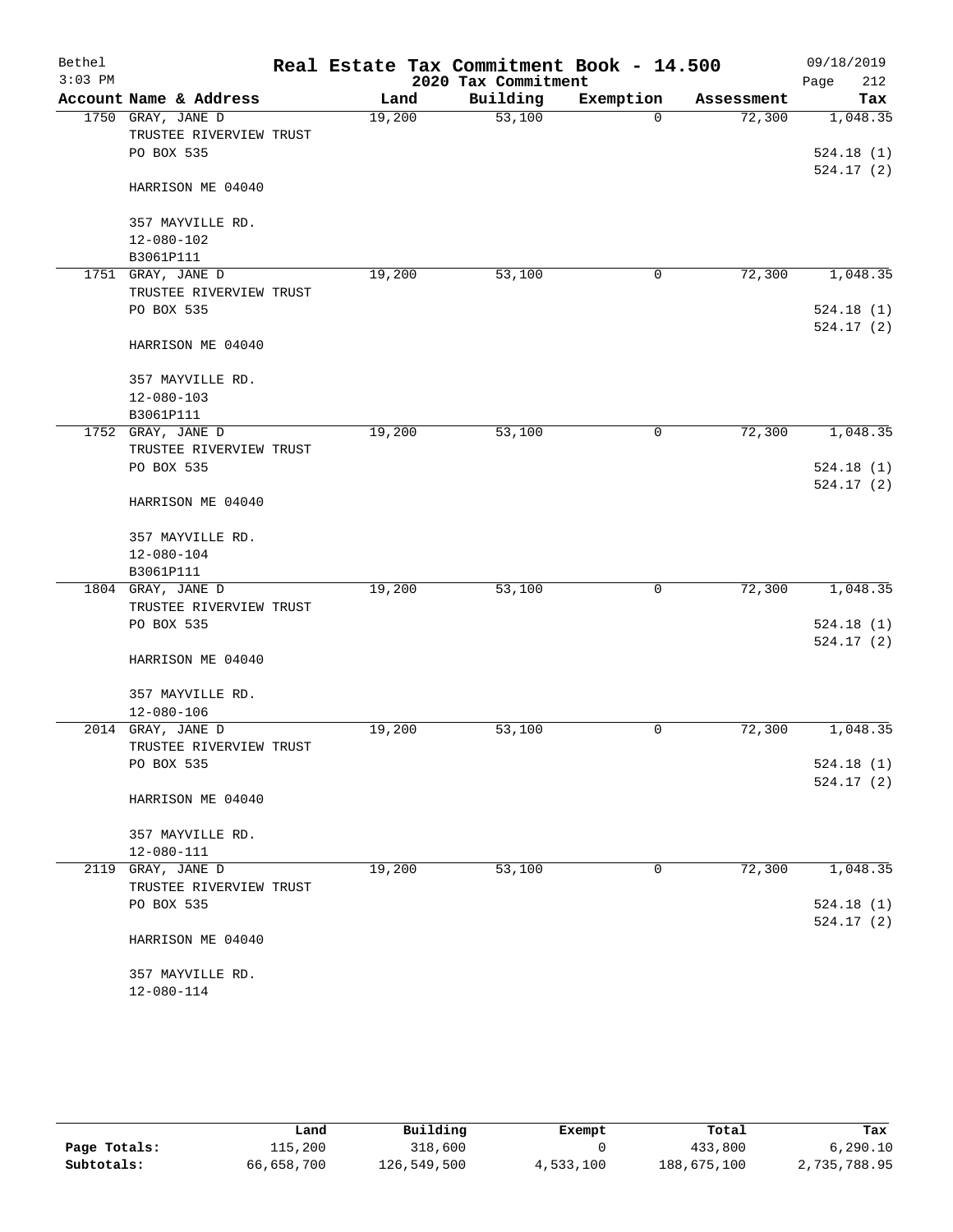| Bethel<br>$3:03$ PM |                                              |        | Real Estate Tax Commitment Book - 14.500<br>2020 Tax Commitment |           |            | 09/18/2019<br>213<br>Page |
|---------------------|----------------------------------------------|--------|-----------------------------------------------------------------|-----------|------------|---------------------------|
|                     | Account Name & Address                       | Land   | Building                                                        | Exemption | Assessment | Tax                       |
|                     | 2120 GRAY, JANE D                            | 19,200 | 53,100                                                          | $\Omega$  | 72,300     | 1,048.35                  |
|                     | TRUSTEE RIVERVIEW TRUST<br>PO BOX 535        |        |                                                                 |           |            | 524.18(1)                 |
|                     | HARRISON ME 04040                            |        |                                                                 |           |            | 524.17(2)                 |
|                     | 357 MAYVILLE RD.                             |        |                                                                 |           |            |                           |
|                     | $12 - 080 - 201$<br>B3120P262 06/10/2002     |        |                                                                 |           |            |                           |
|                     | 2121 GRAY, JANE D                            | 19,200 | 53,100                                                          | 0         | 72,300     | 1,048.35                  |
|                     | TRUSTEE RIVERVIEW TRUST                      |        |                                                                 |           |            |                           |
|                     | PO BOX 535                                   |        |                                                                 |           |            | 524.18(1)<br>524.17(2)    |
|                     | HARRISON ME 04040                            |        |                                                                 |           |            |                           |
|                     | 357 MAYVILLE RD.                             |        |                                                                 |           |            |                           |
|                     | $12 - 080 - 202$                             |        |                                                                 |           |            |                           |
|                     | B3120P262 06/10/2002                         |        |                                                                 |           |            |                           |
|                     | 2122 GRAY, JANE D<br>TRUSTEE RIVERVIEW TRUST | 19,200 | 53,100                                                          | 0         | 72,300     | 1,048.35                  |
|                     | PO BOX 535                                   |        |                                                                 |           |            | 524.18(1)                 |
|                     | HARRISON ME 04040                            |        |                                                                 |           |            | 524.17(2)                 |
|                     | 357 MAYVILLE RD.                             |        |                                                                 |           |            |                           |
|                     | $12 - 080 - 203$                             |        |                                                                 |           |            |                           |
|                     | B3120P262 06/10/2002                         |        |                                                                 |           |            |                           |
|                     | 2123 GRAY, JANE D                            | 19,200 | 53,100                                                          | 0         | 72,300     | 1,048.35                  |
|                     | TRUSTEE RIVERVIEW TRUST                      |        |                                                                 |           |            |                           |
|                     | PO BOX 535                                   |        |                                                                 |           |            | 524.18(1)<br>524.17(2)    |
|                     | HARRISTON ME 04040                           |        |                                                                 |           |            |                           |
|                     | 357 MAYVILLE RD.                             |        |                                                                 |           |            |                           |
|                     | $12 - 080 - 204$                             |        |                                                                 |           |            |                           |
|                     | B3120P262 06/10/2002                         |        |                                                                 |           |            |                           |
|                     | 1745 GRAY, JANE D                            | 19,200 | 53,100                                                          | 0         | 72,300     | 1,048.35                  |
|                     | TRUSTEE RIVERVIEW TRUST<br>PO BOX 535        |        |                                                                 |           |            | 524.18(1)                 |
|                     |                                              |        |                                                                 |           |            | 524.17(2)                 |
|                     | HARRISON ME 04040                            |        |                                                                 |           |            |                           |
|                     | 357 MAYVILLE RD.                             |        |                                                                 |           |            |                           |
|                     | 12-080-001                                   |        |                                                                 |           |            |                           |
|                     | B3061P111                                    |        |                                                                 |           |            |                           |
|                     | 1746 GRAY, JANE D                            | 19,200 | 53,100                                                          | 0         | 72,300     | 1,048.35                  |
|                     | TRUSTEE RIVERVIEW TRUST<br>PO BOX 535        |        |                                                                 |           |            | 524.18(1)                 |
|                     |                                              |        |                                                                 |           |            | 524.17(2)                 |
|                     | HARRISON ME 04040                            |        |                                                                 |           |            |                           |
|                     | 357 MAYVILLE RD.                             |        |                                                                 |           |            |                           |
|                     | 12-080-002                                   |        |                                                                 |           |            |                           |
|                     | B3061P111                                    |        |                                                                 |           |            |                           |
|                     |                                              |        |                                                                 |           |            |                           |
|                     |                                              |        |                                                                 |           |            |                           |

|              | Land       | Building    | Exempt    | Total       | Tax          |
|--------------|------------|-------------|-----------|-------------|--------------|
| Page Totals: | 115,200    | 318,600     |           | 433,800     | 6.290.10     |
| Subtotals:   | 66,773,900 | 126,868,100 | 4,533,100 | 189,108,900 | 2,742,079.05 |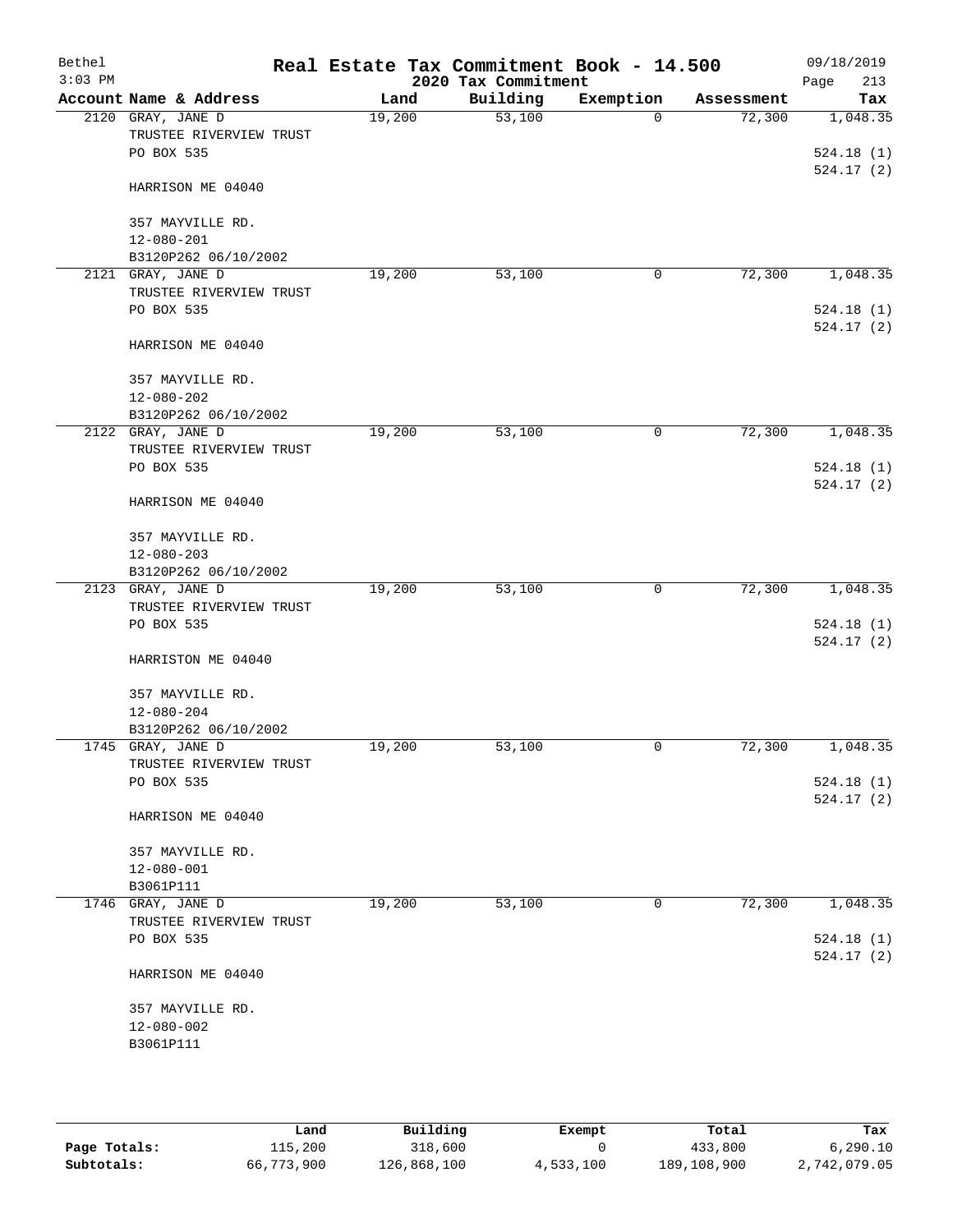| Bethel<br>$3:03$ PM |                                                            | Real Estate Tax Commitment Book - 14.500 | 2020 Tax Commitment |           |            | 09/18/2019<br>214<br>Page |
|---------------------|------------------------------------------------------------|------------------------------------------|---------------------|-----------|------------|---------------------------|
|                     | Account Name & Address                                     | Land                                     | Building            | Exemption | Assessment | Tax                       |
|                     | 1747 GRAY, JANE D                                          | 19,200                                   | 53,100              | $\Omega$  | 72,300     | 1,048.35                  |
|                     | TRUSTEE RIVERVIEW TRUST                                    |                                          |                     |           |            |                           |
|                     | PO BOX 535                                                 |                                          |                     |           |            | 524.18(1)                 |
|                     | HARRISON ME 04040                                          |                                          |                     |           |            | 524.17(2)                 |
|                     | 357 MAYVILLE RD.                                           |                                          |                     |           |            |                           |
|                     | $12 - 080 - 003$                                           |                                          |                     |           |            |                           |
|                     | B3061P111                                                  |                                          |                     |           |            |                           |
| 1748                | GRAY, JANE D                                               | 19,200                                   | 53,100              | 0         | 72,300     | 1,048.35                  |
|                     | TRUSTEE RIVERVIEW TRUST                                    |                                          |                     |           |            |                           |
|                     | PO BOX 535                                                 |                                          |                     |           |            | 524.18(1)                 |
|                     | HARRISON ME 04040                                          |                                          |                     |           |            | 524.17(2)                 |
|                     | 357 MAYVILLE RD.                                           |                                          |                     |           |            |                           |
|                     | $12 - 080 - 004$                                           |                                          |                     |           |            |                           |
|                     | B3061P111                                                  |                                          |                     |           |            |                           |
|                     | 2124 GRAY, JANE D. TRUSTEE<br>RIVERVIEW TIMESHARE<br>TRUST | 19,200                                   | 53,100              | 0         | 72,300     | 1,048.35                  |
|                     | PO BOX 535                                                 |                                          |                     |           |            | 524.18(1)                 |
|                     |                                                            |                                          |                     |           |            | 524.17(2)                 |
|                     | HARRISON ME 04040                                          |                                          |                     |           |            |                           |
|                     | 357 MAYVILLE RD.                                           |                                          |                     |           |            |                           |
|                     | $12 - 080 - 205$                                           |                                          |                     |           |            |                           |
|                     | B3120P262 06/10/2002                                       |                                          |                     |           |            |                           |
|                     | 4562 GRAY, JANE D. TRUSTEE                                 | 19,200                                   | 53,100              | 0         | 72,300     | 1,048.35                  |
|                     | RIVERVIEW TIMESHARE                                        |                                          |                     |           |            |                           |
|                     | TRUST<br>PO BOX 535                                        |                                          |                     |           |            | 524.18(1)                 |
|                     |                                                            |                                          |                     |           |            | 524.17(2)                 |
|                     | HARRISON ME 04040                                          |                                          |                     |           |            |                           |
|                     | 357 MAYVILLE RD.                                           |                                          |                     |           |            |                           |
|                     | $12 - 080 - 105$                                           |                                          |                     |           |            |                           |
|                     | 4563 GRAY, JANE D. TRUSTEE                                 | 19,200                                   | 53,100              | U         | 72,300     | 1,048.35                  |
|                     | RIVERVIEW TIMESHARE                                        |                                          |                     |           |            |                           |
|                     | TRUST                                                      |                                          |                     |           |            |                           |
|                     | PO BOX 535                                                 |                                          |                     |           |            | 524.18(1)                 |
|                     | HARRISON ME 04040                                          |                                          |                     |           |            | 524.17(2)                 |
|                     |                                                            |                                          |                     |           |            |                           |
|                     | 357 MAYVILLE RD.                                           |                                          |                     |           |            |                           |
|                     | 12-080-107<br>4564 GRAY, JANE D. TRUSTEE                   | 19,200                                   | 53,100              | 0         | 72,300     | 1,048.35                  |
|                     | RIVERVIEW TIMESHARE                                        |                                          |                     |           |            |                           |
|                     | TRUST                                                      |                                          |                     |           |            |                           |
|                     | PO BOX 535                                                 |                                          |                     |           |            | 524.18(1)                 |
|                     | HARRISON ME 04040                                          |                                          |                     |           |            | 524.17(2)                 |
|                     |                                                            |                                          |                     |           |            |                           |
|                     | 357 MAYVILLE RD.                                           |                                          |                     |           |            |                           |
|                     | $12 - 080 - 108$                                           |                                          |                     |           |            |                           |
|                     |                                                            |                                          |                     |           |            |                           |

|              | Land       | Building      | Exempt    | Total       | Tax          |
|--------------|------------|---------------|-----------|-------------|--------------|
| Page Totals: | 115,200    | 318,600       |           | 433,800     | 6.290.10     |
| Subtotals:   | 66,889,100 | 127, 186, 700 | 4,533,100 | 189,542,700 | 2,748,369.15 |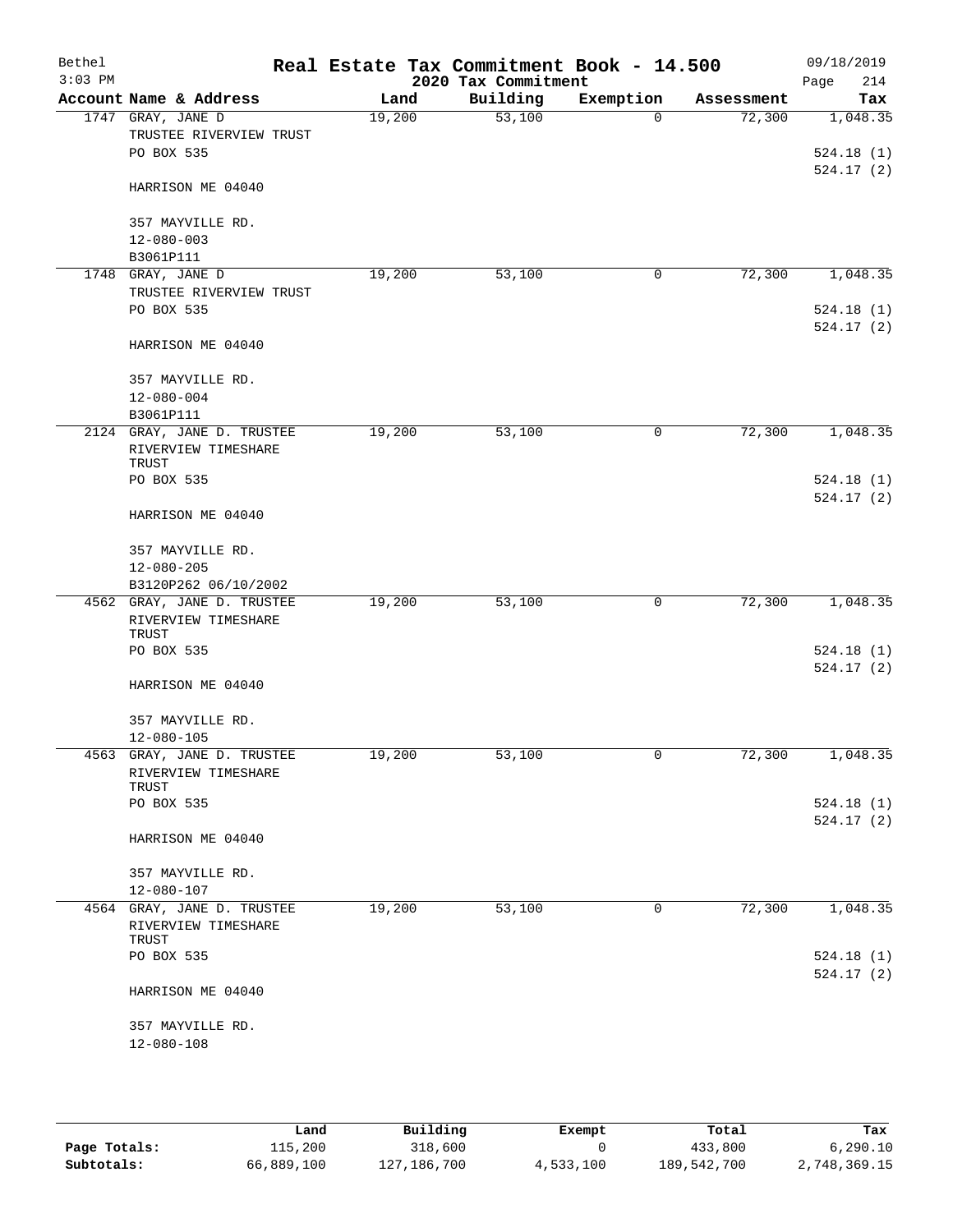| Bethel    |                                                            |        | Real Estate Tax Commitment Book - 14.500 |             |            | 09/18/2019             |
|-----------|------------------------------------------------------------|--------|------------------------------------------|-------------|------------|------------------------|
| $3:03$ PM |                                                            |        | 2020 Tax Commitment                      |             |            | Page<br>215            |
|           | Account Name & Address                                     | Land   | Building                                 | Exemption   | Assessment | Tax                    |
|           | 4565 GRAY, JANE D. TRUSTEE<br>RIVERVIEW TIMESHARE<br>TRUST | 19,200 | 53,100                                   | $\Omega$    | 72,300     | 1,048.35               |
|           | PO BOX 535                                                 |        |                                          |             |            | 524.18(1)<br>524.17(2) |
|           | HARRISON ME 04040                                          |        |                                          |             |            |                        |
|           | 357 MAYVILLE RD.                                           |        |                                          |             |            |                        |
|           | $12 - 080 - 109$                                           |        |                                          |             |            |                        |
|           | 4566 GRAY, JANE D. TRUSTEE<br>RIVERVIEW TIMESHARE<br>TRUST | 19,200 | 53,100                                   | 0           | 72,300     | 1,048.35               |
|           | PO BOX 535                                                 |        |                                          |             |            | 524.18(1)<br>524.17(2) |
|           | HARRISON ME 04040                                          |        |                                          |             |            |                        |
|           | 357 MAYVILLE RD.<br>$12 - 080 - 110$                       |        |                                          |             |            |                        |
|           | 4567 GRAY, JANE D. TRUSTEE<br>RIVERVIEW TIMESHARE<br>TRUST | 19,200 | 53,100                                   | 0           | 72,300     | 1,048.35               |
|           | PO BOX 535                                                 |        |                                          |             |            | 524.18(1)<br>524.17(2) |
|           | HARRISON ME 04040                                          |        |                                          |             |            |                        |
|           | 357 MAYVILLE RD.<br>12-080-112                             |        |                                          |             |            |                        |
|           | 4568 GRAY, JANE D. TRUSTEE                                 | 19,200 | 53,100                                   | 0           | 72,300     | 1,048.35               |
|           | RIVERVIEW TIMESHARE<br>TRUST                               |        |                                          |             |            |                        |
|           | PO BOX 535                                                 |        |                                          |             |            | 524.18(1)<br>524.17(2) |
|           | HARRISON ME 04040                                          |        |                                          |             |            |                        |
|           | 357 MAYVILLE RD.                                           |        |                                          |             |            |                        |
|           | $12 - 080 - 113$                                           |        |                                          |             |            |                        |
| 4569      | GRAY, JANE D. TRUSTEE<br>RIVERVIEW TIMESHARE<br>TRUST      | 19,200 | 53,100                                   | 0           | 72,300     | 1,048.35               |
|           | PO BOX 535                                                 |        |                                          |             |            | 524.18(1)<br>524.17(2) |
|           | HARRISON ME 04040                                          |        |                                          |             |            |                        |
|           | 357 MAYVILLE RD.<br>$12 - 080 - 207$                       |        |                                          |             |            |                        |
|           | 4570 GRAY, JANE D. TRUSTEE                                 | 19,200 | 53,100                                   | $\mathbf 0$ | 72,300     | 1,048.35               |
|           | RIVERVIEW TIMESHARE<br>TRUST                               |        |                                          |             |            |                        |
|           | PO BOX 535                                                 |        |                                          |             |            | 524.18(1)<br>524.17(2) |
|           | HARRISON ME 04040                                          |        |                                          |             |            |                        |
|           | 357 MAYVILLE RD.<br>$12 - 080 - 208$                       |        |                                          |             |            |                        |
|           |                                                            |        |                                          |             |            |                        |

|              | Land       | Building    | Exempt    | Total       | Tax          |
|--------------|------------|-------------|-----------|-------------|--------------|
| Page Totals: | 115,200    | 318,600     |           | 433,800     | 6.290.10     |
| Subtotals:   | 67,004,300 | 127,505,300 | 4,533,100 | 189,976,500 | 2,754,659.25 |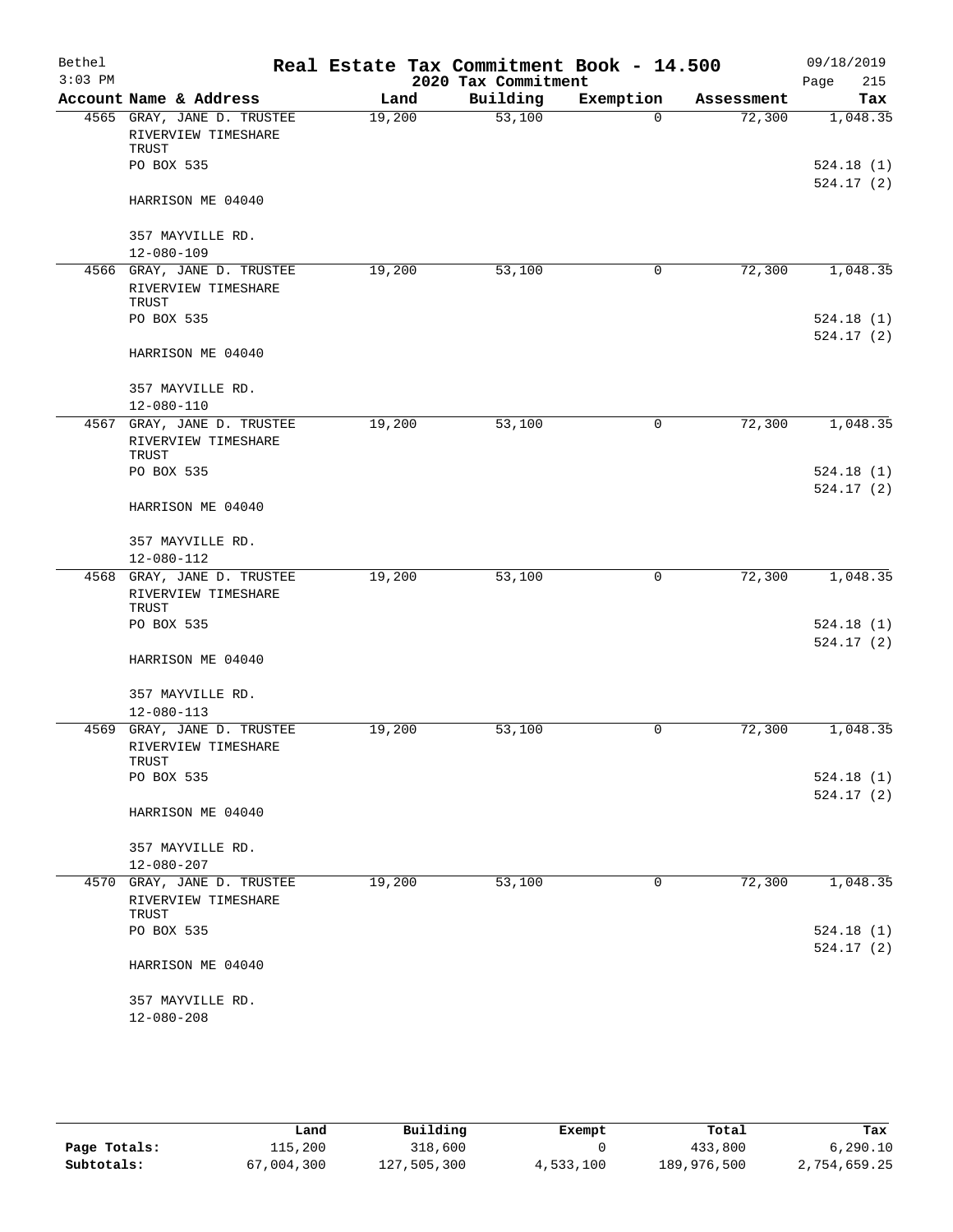| Bethel<br>$3:03$ PM |                                                                             | Real Estate Tax Commitment Book - 14.500 | 2020 Tax Commitment |                   |            | 09/18/2019<br>216<br>Page |
|---------------------|-----------------------------------------------------------------------------|------------------------------------------|---------------------|-------------------|------------|---------------------------|
|                     | Account Name & Address                                                      | Land                                     | Building            | Exemption         | Assessment | Tax                       |
|                     | 4571 GRAY, JANE D. TRUSTEE<br>RIVERVIEW TIMESHARE<br>TRUST<br>PO BOX 535    | 19,200                                   | 53,100              | $\Omega$          | 72,300     | 1,048.35<br>524.18(1)     |
|                     | HARRISON ME 04040                                                           |                                          |                     |                   |            | 524.17(2)                 |
|                     | 357 MAYVILLE RD.                                                            |                                          |                     |                   |            |                           |
|                     | $12 - 080 - 210$                                                            |                                          |                     |                   |            |                           |
|                     | 4572 GRAY, JANE D. TRUSTEE<br>RIVERVIEW TIMESHARE<br>TRUST<br>PO BOX 535    | 19,200                                   | 53,100              | 0                 | 72,300     | 1,048.35<br>524.18(1)     |
|                     | HARRISON ME 04040                                                           |                                          |                     |                   |            | 524.17(2)                 |
|                     | 357 MAYVILLE RD.<br>$12 - 080 - 211$                                        |                                          |                     |                   |            |                           |
|                     | 4573 GRAY, JANE D. TRUSTEE                                                  | 19,200                                   | 53,100              | 0                 | 72,300     | 1,048.35                  |
|                     | RIVERVIEW TIMESHARE<br>TRUST                                                |                                          |                     |                   |            |                           |
|                     | PO BOX 535                                                                  |                                          |                     |                   |            | 524.18(1)<br>524.17(2)    |
|                     | HARRISON ME 04040                                                           |                                          |                     |                   |            |                           |
|                     | 357 MAYVILLE RD.                                                            |                                          |                     |                   |            |                           |
|                     | $12 - 080 - 212$                                                            |                                          |                     |                   |            |                           |
|                     | 4574 GRAY, JANE D. TRUSTEE<br>RIVERVIEW TIMESHARE<br>TRUST                  | 19,200                                   | 53,100              | 0                 | 72,300     | 1,048.35                  |
|                     | PO BOX 535                                                                  |                                          |                     |                   |            | 524.18(1)<br>524.17(2)    |
|                     | HARRISON ME 04040                                                           |                                          |                     |                   |            |                           |
|                     | 357 MAYVILLE RD.<br>$12 - 080 - 213$                                        |                                          |                     |                   |            |                           |
|                     | 104 GRAY, JOHN A JR                                                         | 96,300                                   | 104,500             | 20,000            | 180,800    | 2,621.60                  |
|                     | PO BOX 3                                                                    | 43.00<br>Acres                           |                     | 01 Homestead (HM) |            | 1,310.80(1)               |
|                     | BETHEL ME 04217                                                             |                                          |                     |                   |            | 1,310.80(2)               |
|                     | 331 PARADISE RD.<br>$02 - 024$                                              |                                          |                     |                   |            |                           |
|                     | B1024P243 02/26/1979 B873P249 10/08/1975                                    |                                          |                     |                   |            |                           |
|                     | 5395 GREAT COMANOE, LLC<br>39 SHEFFIELD RD                                  | 60,400<br>0.50<br>Acres                  | 0                   | 0                 | 60,400     | 875.80                    |
|                     | BOXFORD MA 04217                                                            |                                          |                     |                   |            | 437.90 (1)<br>437.90 (2)  |
|                     | PARADISE RD<br>$26 - 010 - 003$<br>B5294P322 07/25/2016 B730P122 12/16/1971 |                                          |                     |                   |            |                           |
|                     |                                                                             |                                          |                     |                   |            |                           |

|              | Land       | Building    | Exempt    | Total       | Tax          |
|--------------|------------|-------------|-----------|-------------|--------------|
| Page Totals: | 233,500    | 316,900     | 20,000    | 530,400     | 7,690.80     |
| Subtotals:   | 67,237,800 | 127,822,200 | 4,553,100 | 190,506,900 | 2,762,350.05 |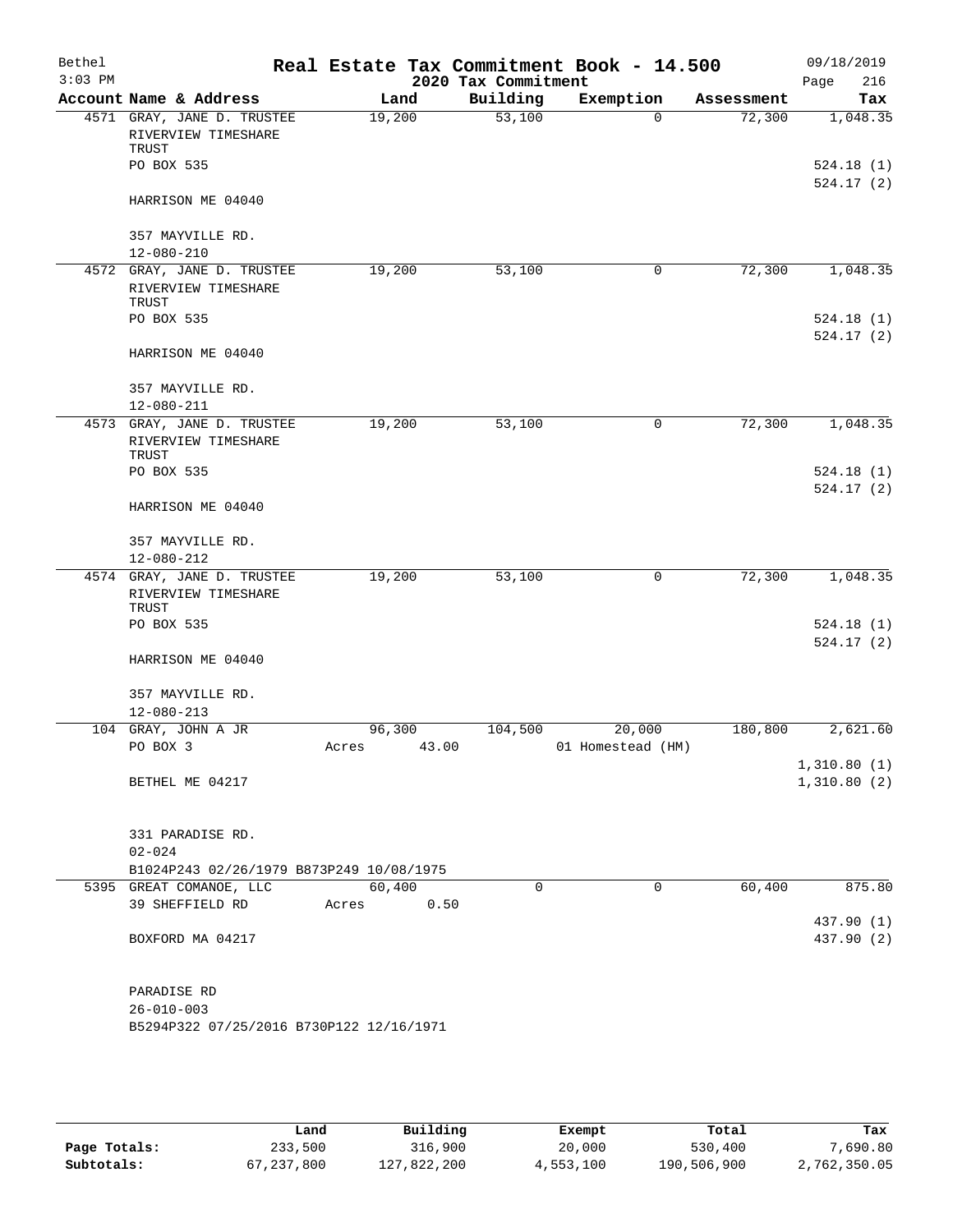| Bethel<br>$3:03$ PM |                                           |                 |      | 2020 Tax Commitment | Real Estate Tax Commitment Book - 14.500 |            | 09/18/2019<br>217<br>Page |
|---------------------|-------------------------------------------|-----------------|------|---------------------|------------------------------------------|------------|---------------------------|
|                     | Account Name & Address                    | Land            |      | Building            | Exemption                                | Assessment | Tax                       |
|                     | 5397 GREAT COMANOE, LLC                   | 4,500           |      | 0                   | $\Omega$                                 | 4,500      | 65.25                     |
|                     | 39 SHEFFIELD RD                           | Acres           | 6.11 |                     |                                          |            |                           |
|                     |                                           |                 |      |                     |                                          |            | 32.63(1)                  |
|                     | BOXFORD MA 04217                          |                 |      |                     |                                          |            | 32.62(2)                  |
|                     |                                           |                 |      |                     |                                          |            |                           |
|                     |                                           |                 |      |                     |                                          |            |                           |
|                     | PARADISE RD                               |                 |      |                     |                                          |            |                           |
|                     | $26 - 010$                                |                 |      |                     |                                          |            |                           |
|                     | B5294P331 07/19/2016                      |                 |      |                     |                                          |            |                           |
|                     | 1100 GREELY, JOHN                         | 33,600          |      | 131,700             | 0                                        | 165,300    | 2,396.85                  |
|                     | GREELY, CLAUDIA                           |                 |      |                     |                                          |            |                           |
|                     | 7 WHALE COVE ROAD                         |                 |      |                     |                                          |            | 1, 198.43(1)              |
|                     |                                           |                 |      |                     |                                          |            | 1, 198.42(2)              |
|                     | ROCKPORT MA 01966 1921                    |                 |      |                     |                                          |            |                           |
|                     |                                           |                 |      |                     |                                          |            |                           |
|                     | 74 FAIRWAY ROAD                           |                 |      |                     |                                          |            |                           |
|                     | $07 - 028 - 570$<br>254 GREENE, REID      |                 |      | 222,800             | $\mathbf 0$                              | 299,800    |                           |
|                     | 17 BARBERRY LANE                          | 77,000<br>Acres | 5.01 |                     |                                          |            | 4,347.10                  |
|                     |                                           |                 |      |                     |                                          |            | 2, 173.55(1)              |
|                     | W NEWBURY MA 01985                        |                 |      |                     |                                          |            | 2, 173.55(2)              |
|                     |                                           |                 |      |                     |                                          |            |                           |
|                     |                                           |                 |      |                     |                                          |            |                           |
|                     | 49 HIGHLAND AVE.                          |                 |      |                     |                                          |            |                           |
|                     | $04 - 083 - 004$                          |                 |      |                     |                                          |            |                           |
|                     | B1641P161                                 |                 |      |                     |                                          |            |                           |
|                     | 2906 GREENE, STEPHEN                      | 44,100          |      | 147,300             | 0                                        | 191,400    | 2,775.30                  |
|                     | LAWRENCE, AMY                             | Acres           | 5.30 |                     |                                          |            |                           |
|                     | 905 EAST BROADWAY                         |                 |      |                     |                                          |            | 1,387.65(1)               |
|                     |                                           |                 |      |                     |                                          |            | 1,387.65 (2)              |
|                     | SOUTH BOSTON MA 02127                     |                 |      |                     |                                          |            |                           |
|                     |                                           |                 |      |                     |                                          |            |                           |
|                     | 2375 INTERVALE ROAD                       |                 |      |                     |                                          |            |                           |
|                     | $20 - 022$                                |                 |      |                     |                                          |            |                           |
|                     | B4069P9 B3930P293 B3788P55 08/23/2005     |                 |      |                     |                                          |            |                           |
|                     | 3271 GREENLEAF, NATHAN E, PR              | 54,600          |      | 94,100              | 0                                        | 148,700    | 2,156.15                  |
|                     | GREENLEAF, ELIZABETH,                     | Acres           | 0.48 |                     |                                          |            |                           |
|                     | ESTATE OF<br>8 COLTON AVENUE              |                 |      |                     |                                          |            | 1,078.08(1)               |
|                     |                                           |                 |      |                     |                                          |            | 1,078.07(2)               |
|                     | STOW ME 04037                             |                 |      |                     |                                          |            |                           |
|                     |                                           |                 |      |                     |                                          |            |                           |
|                     | 16 KILBORN ST.                            |                 |      |                     |                                          |            |                           |
|                     | $25 - 104$                                |                 |      |                     |                                          |            |                           |
|                     | B5376P641 11/03/2017 B2452P205 07/08/1997 |                 |      |                     |                                          |            |                           |
|                     | 3751 GREENWELL, JERI B                    | 52,200          |      | 448,000             | $\mathbf 0$                              | 500,200    | 7,252.90                  |
|                     | PO BOX 4                                  | Acres           | 5.00 |                     |                                          |            |                           |
|                     |                                           |                 |      |                     |                                          |            | 3,626.45(1)               |
|                     | BETHEL ME 04217                           |                 |      |                     |                                          |            | 3,626.45(2)               |
|                     |                                           |                 |      |                     |                                          |            |                           |
|                     |                                           |                 |      |                     |                                          |            |                           |
|                     | 715 GROVER HILL RD.                       |                 |      |                     |                                          |            |                           |
|                     | $01 - 039 - 001$                          |                 |      |                     |                                          |            |                           |
|                     | B3634P215 12/01/2004                      |                 |      |                     |                                          |            |                           |
|                     |                                           |                 |      |                     |                                          |            |                           |

|              | Land       | Building    | Exempt    | Total       | Tax          |
|--------------|------------|-------------|-----------|-------------|--------------|
| Page Totals: | 266,000    | 1,043,900   |           | 1,309,900   | 18,993.55    |
| Subtotals:   | 67,503,800 | 128,866,100 | 4,553,100 | 191,816,800 | 2,781,343.60 |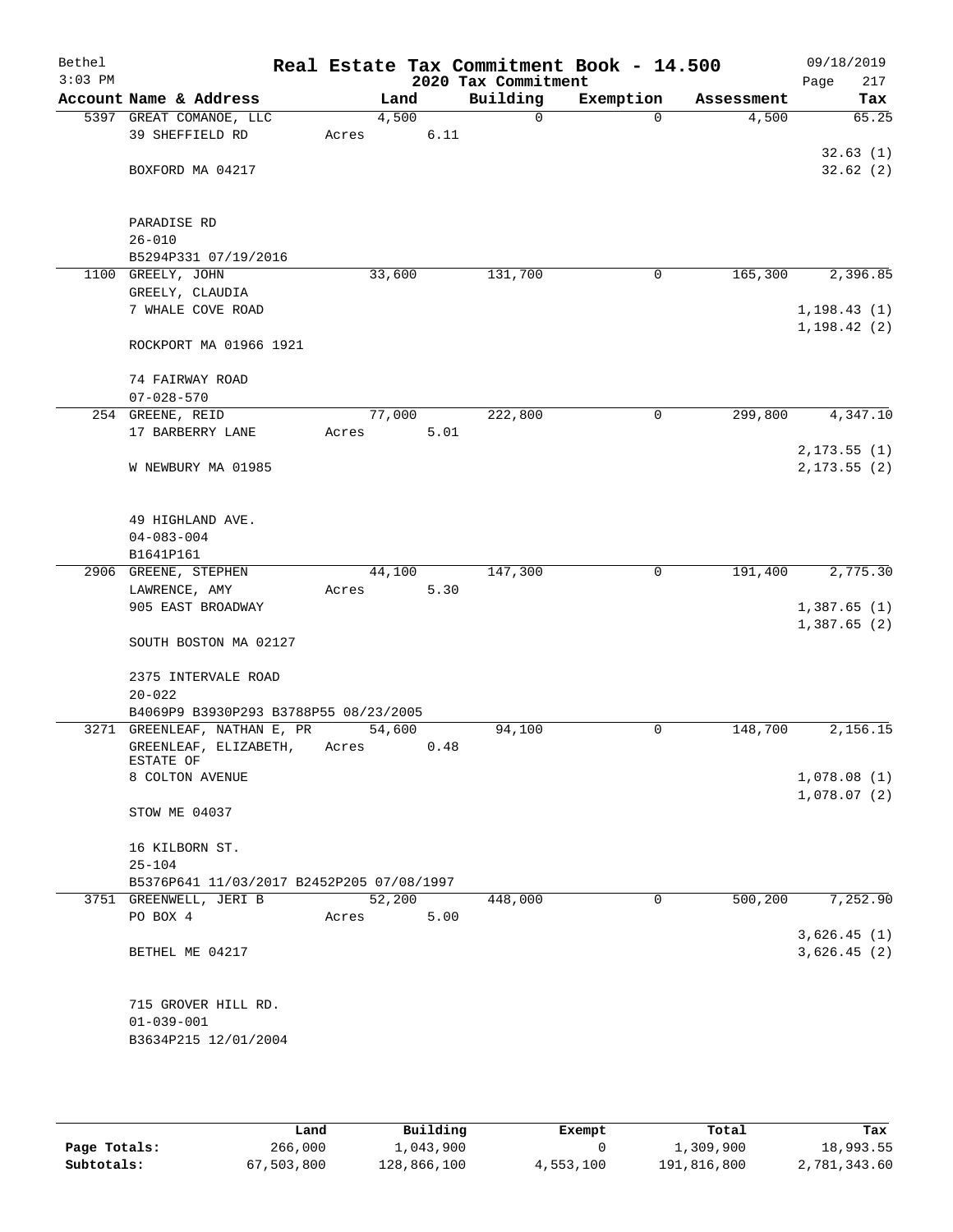| Bethel       |                                                       |            |       |                |             |                     | Real Estate Tax Commitment Book - 14.500 |                                  | 09/18/2019                 |
|--------------|-------------------------------------------------------|------------|-------|----------------|-------------|---------------------|------------------------------------------|----------------------------------|----------------------------|
| $3:03$ PM    |                                                       |            |       |                |             | 2020 Tax Commitment |                                          |                                  | Page<br>218                |
|              | Account Name & Address<br>5007 GREENWELL, JERI B      |            |       | Land<br>38,300 |             | Building<br>0       | Exemption                                | Assessment<br>38,300<br>$\Omega$ | Tax<br>555.35              |
|              | P.O. BOX 4                                            |            | Acres |                | 1.00        |                     |                                          |                                  |                            |
|              |                                                       |            |       |                |             |                     |                                          |                                  | 277.68(1)                  |
|              | BETHEL ME 04217                                       |            |       |                |             |                     |                                          |                                  | 277.67(2)                  |
|              |                                                       |            |       |                |             |                     |                                          |                                  |                            |
|              |                                                       |            |       |                |             |                     |                                          |                                  |                            |
|              | GROVER HILL RD<br>$01 - 044 - 001$                    |            |       |                |             |                     |                                          |                                  |                            |
|              | B4317P232 06/30/2008 B4125P81 05/02/2007              |            |       |                |             |                     |                                          |                                  |                            |
|              | 1298 GREGORY, NIKOLAS K                               |            |       | 41,700         |             | 187,200             |                                          | 228,900<br>0                     | 3,319.05                   |
|              | GREGORY, LAURA M                                      |            | Acres |                | 3.00        |                     |                                          |                                  |                            |
|              | 5 EMBASSY LANE                                        |            |       |                |             |                     |                                          |                                  | 1,659.53(1)                |
|              |                                                       |            |       |                |             |                     |                                          |                                  | 1,659.52(2)                |
|              | ANDOVER MA 01810                                      |            |       |                |             |                     |                                          |                                  |                            |
|              | 203 WALKERS MILLS RD                                  |            |       |                |             |                     |                                          |                                  |                            |
|              | $08 - 006 - 011$                                      |            |       |                |             |                     |                                          |                                  |                            |
|              | B4783P84 11/14/2011 B4406P86 02/20/2009 B4314P234     |            |       |                |             |                     |                                          |                                  |                            |
|              | 06/23/2008 B3363P215 08/27/2003 B2549P47              |            |       |                |             |                     |                                          |                                  |                            |
|              | 5384 GRIBBON, CELINE L. &                             |            |       | 55,100         |             | 270,100             |                                          | 325,200<br>0                     | 4,715.40                   |
|              | CLARK, WILLIAM R                                      |            | Acres |                | 5.10        |                     |                                          |                                  |                            |
|              | 3 DRUMMER LANE                                        |            |       |                |             |                     |                                          |                                  | 2,357.70(1)                |
|              |                                                       |            |       |                |             |                     |                                          |                                  | 2,357.70(2)                |
|              | CHELMFSORD MA 01824                                   |            |       |                |             |                     |                                          |                                  |                            |
|              | 115 BAILEY RD                                         |            |       |                |             |                     |                                          |                                  |                            |
|              | $08 - 055 - 00B - 001$                                |            |       |                |             |                     |                                          |                                  |                            |
|              | B5385P237 12/20/2017 B5274P654 03/28/2016             |            |       |                |             |                     |                                          |                                  |                            |
|              | 3189 GRIFFITHS, SARAH J                               |            |       | 52,100         |             | 141,800             |                                          | 0<br>193,900                     | 2,811.55                   |
|              | BORCHERT, DONALD                                      |            | Acres |                | 0.35        |                     |                                          |                                  |                            |
|              | 117 HARDY RD                                          |            |       |                |             |                     |                                          |                                  | 1,405.78(1)                |
|              |                                                       |            |       |                |             |                     |                                          |                                  | 1,405.77(2)                |
|              | FALMOUTH ME 04105                                     |            |       |                |             |                     |                                          |                                  |                            |
|              |                                                       |            |       |                |             |                     |                                          |                                  |                            |
|              | 68 ELM ST.<br>$25 - 031$                              |            |       |                |             |                     |                                          |                                  |                            |
|              | B5216P56 04/03/2015 B4753P271 08/26/2011 B4180P111    |            |       |                |             |                     |                                          |                                  |                            |
|              | 08/17/2007                                            |            |       |                |             |                     |                                          |                                  |                            |
| 2630         | GROGAN, PAUL S                                        |            |       | 52,000         |             | 242,100             |                                          | $\mathbf 0$<br>294,100           | 4,264.45                   |
|              | 8 WEST HILL PLACE, APT                                |            | Acres |                | 2.70        |                     |                                          |                                  |                            |
|              | 1                                                     |            |       |                |             |                     |                                          |                                  |                            |
|              | BOSTON MA 02114                                       |            |       |                |             |                     |                                          |                                  | 2,132.23(1)<br>2,132.22(2) |
|              |                                                       |            |       |                |             |                     |                                          |                                  |                            |
|              |                                                       |            |       |                |             |                     |                                          |                                  |                            |
|              | 511 NORTH ROAD                                        |            |       |                |             |                     |                                          |                                  |                            |
|              | $16 - 004$                                            |            |       |                |             |                     |                                          |                                  |                            |
|              | B4916P32 11/05/2012 B4895P57 09/18/2012 B4699P273     |            |       |                |             |                     |                                          |                                  |                            |
|              | 03/11/2011 B3711P11 05/05/2005<br>171 GROSS, ALVIN JR |            |       | 39,700         |             | 60,600              | 20,000                                   | 80,300                           | 1,164.35                   |
|              | LORD, CINDY                                           |            | Acres |                | 7.60        |                     | 01 Homestead (HM)                        |                                  |                            |
|              | PO BOX 126                                            |            |       |                |             |                     |                                          |                                  | 582.18(1)                  |
|              |                                                       |            |       |                |             |                     |                                          |                                  | 582.17 (2)                 |
|              | GREENWOOD ME 04255                                    |            |       |                |             |                     |                                          |                                  |                            |
|              |                                                       |            |       |                |             |                     |                                          |                                  |                            |
|              | 760 WALKERS MILLS RD.<br>$04 - 026$                   |            |       |                |             |                     |                                          |                                  |                            |
|              | B2791P161                                             |            |       |                |             |                     |                                          |                                  |                            |
|              |                                                       |            |       |                |             |                     |                                          |                                  |                            |
|              |                                                       | Land       |       |                | Building    |                     | Exempt                                   | Total                            | Tax                        |
| Page Totals: |                                                       | 278,900    |       |                | 901,800     |                     | 20,000                                   | 1,160,700                        | 16,830.15                  |
| Subtotals:   |                                                       | 67,782,700 |       |                | 129,767,900 |                     | 4,573,100                                | 192,977,500                      | 2,798,173.75               |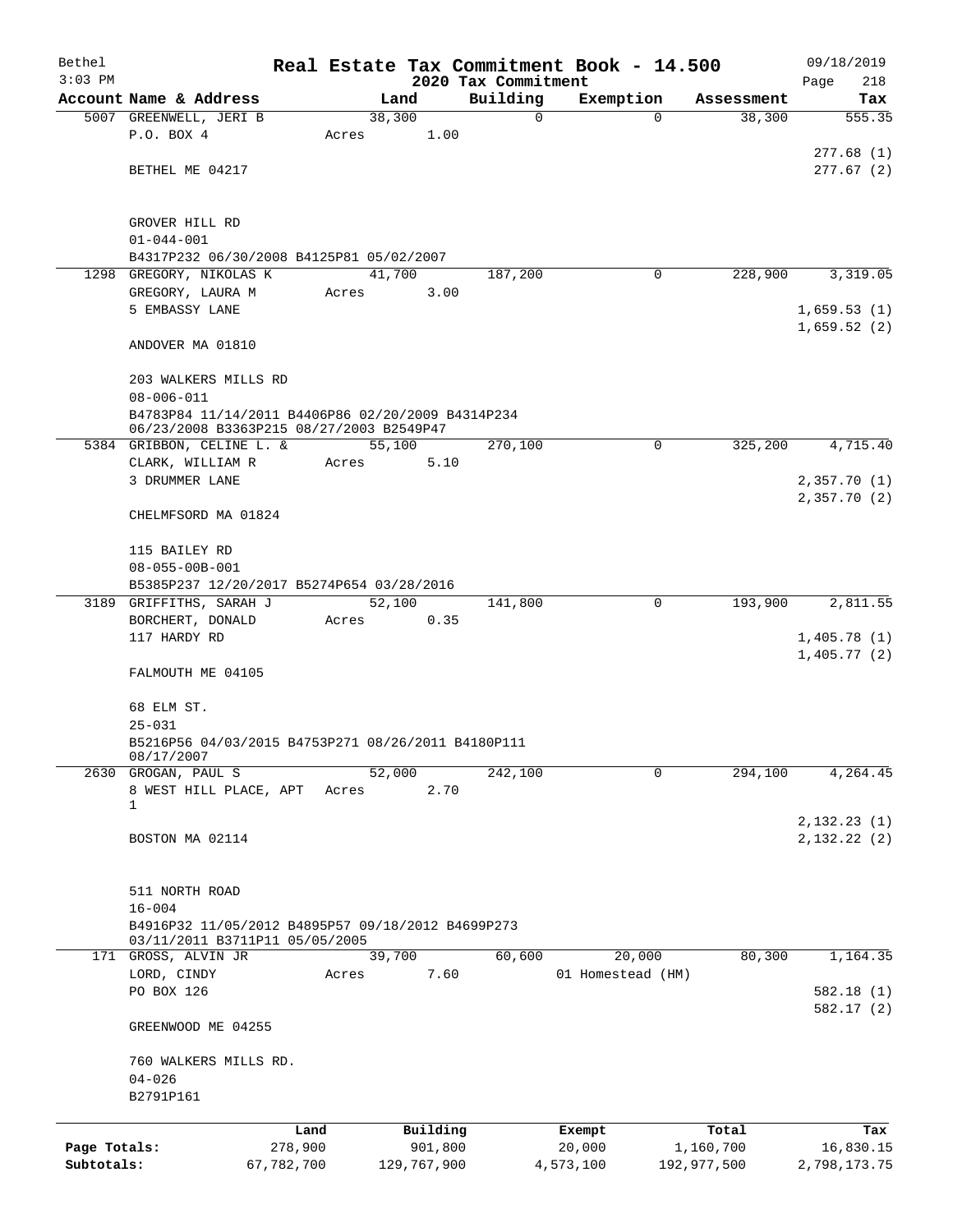| Bethel    |                                                                 |       |        |                     | Real Estate Tax Commitment Book - 14.500 |            | 09/18/2019  |
|-----------|-----------------------------------------------------------------|-------|--------|---------------------|------------------------------------------|------------|-------------|
| $3:03$ PM |                                                                 |       |        | 2020 Tax Commitment |                                          |            | 219<br>Page |
|           | Account Name & Address                                          |       | Land   | Building            | Exemption                                | Assessment | Tax         |
|           | 3511 GROSS, MURRAY &<br>BARBARA, TRUSTEES                       |       | 86,900 | 381,700             | $\Omega$                                 | 468,600    | 6,794.70    |
|           | 9 ELIOT LANE                                                    | Acres | 1.48   |                     |                                          |            |             |
|           | WESTON MA 02493                                                 |       |        |                     |                                          |            | 3,397.35(1) |
|           |                                                                 |       |        |                     |                                          |            | 3,397.35(2) |
|           | 164 PARADISE RD                                                 |       |        |                     |                                          |            |             |
|           | $26 - 066 - 002$                                                |       |        |                     |                                          |            |             |
|           | B4960P25 03/04/2013 B4952P271 02/12/2013 B2784P72<br>01/11/2000 |       |        |                     |                                          |            |             |
|           | 1381 GROVE, ANN C. REVOCABLE<br>TRUST                           |       | 40,400 | $\mathbf 0$         | 0                                        | 40,400     | 585.80      |
|           | 884 HANLON WAY                                                  | Acres | 1.65   |                     |                                          |            |             |
|           |                                                                 |       |        |                     |                                          |            | 292.90 (1)  |
|           | BENICIA CA 94510                                                |       |        |                     |                                          |            | 292.90(2)   |
|           | BAILEY RD                                                       |       |        |                     |                                          |            |             |
|           | $08 - 055 - 015$                                                |       |        |                     |                                          |            |             |
|           | B5210P607 03/02/2015 B1493P333 07/22/1987                       |       |        |                     |                                          |            |             |
| 5213      | GROVER HILL HOLDINGS<br><b>LLC</b>                              |       | 31,000 | $\mathbf 0$         | 0                                        | 31,000     | 449.50      |
|           | 294 VALLEY ROAD                                                 | Acres | 102.00 |                     |                                          |            |             |
|           |                                                                 |       |        |                     |                                          |            | 224.75(1)   |
|           | MIDDLETOWN RI 02842                                             |       |        |                     |                                          |            | 224.75 (2)  |
|           | GROVER HILL RD                                                  |       |        |                     |                                          |            |             |
|           | $01 - 041 - A - 012$                                            |       |        |                     |                                          |            |             |
|           | B4696P226 03/03/2011                                            |       |        |                     |                                          |            |             |
|           | 5351 GROVER HILL HOLDINGS<br><b>LLC</b>                         |       | 40,900 | $\Omega$            | 0                                        | 40,900     | 593.05      |
|           | 294 VALLEY ROAD                                                 | Acres | 1.90   |                     |                                          |            | 296.53(1)   |
|           | MIDDLETOWN RI 02842                                             |       |        |                     |                                          |            | 296.52 (2)  |
|           |                                                                 |       |        |                     |                                          |            |             |
|           | WILL'S WAY<br>$01 - 041 - A - 007$                              |       |        |                     |                                          |            |             |
|           | B4696P226                                                       |       |        |                     |                                          |            |             |
| 5352      | GROVER HILL HOLDINGS                                            |       | 42,600 | 0                   | 0                                        | 42,600     | 617.70      |
|           | <b>LLC</b>                                                      |       |        |                     |                                          |            |             |
|           | 294 VALLEY ROAD                                                 | Acres | 2.82   |                     |                                          |            | 308.85(1)   |
|           | MIDDLETOWN RI 02842                                             |       |        |                     |                                          |            | 308.85(2)   |
|           |                                                                 |       |        |                     |                                          |            |             |
|           | WILL'S WAY                                                      |       |        |                     |                                          |            |             |
|           | $01 - 041 - A - 008$                                            |       |        |                     |                                          |            |             |
|           | B4626P226                                                       |       |        |                     |                                          |            |             |

|              | Land       | Building    | Exempt    | Total       | Tax          |
|--------------|------------|-------------|-----------|-------------|--------------|
| Page Totals: | 241,800    | 381,700     |           | 623,500     | 9,040.75     |
| Subtotals:   | 68,024,500 | 130,149,600 | 4,573,100 | 193,601,000 | 2,807,214.50 |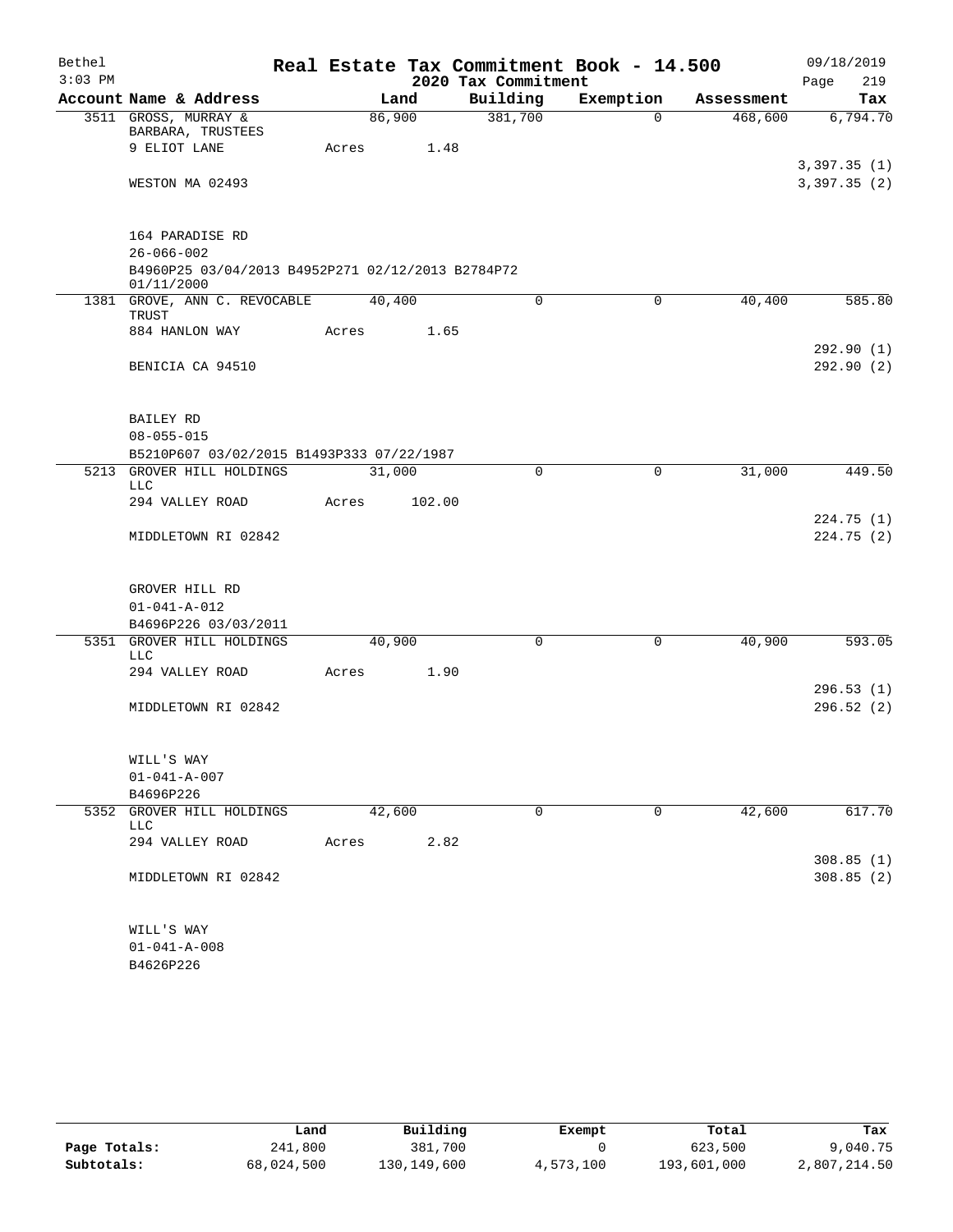| Bethel<br>$3:03$ PM |                                                |             |                | 2020 Tax Commitment | Real Estate Tax Commitment Book - 14.500 |            | 09/18/2019<br>Page<br>220 |
|---------------------|------------------------------------------------|-------------|----------------|---------------------|------------------------------------------|------------|---------------------------|
|                     | Account Name & Address                         |             | Land           | Building            | Exemption                                | Assessment | Tax                       |
|                     | 5345 GROVER HILL HOLDINGS                      |             | 46,100         | $\mathbf 0$         | $\Omega$                                 | 46,100     | 668.45                    |
|                     | LLC<br>294 VALLEY ROAD                         | Acres       | 5.69           |                     |                                          |            |                           |
|                     |                                                |             |                |                     |                                          |            | 334.23(1)                 |
|                     | MIDDLETOWN RI 02842                            |             |                |                     |                                          |            | 334.22(2)                 |
|                     |                                                |             |                |                     |                                          |            |                           |
|                     |                                                |             |                |                     |                                          |            |                           |
|                     | GROVER HILL ROAD<br>$01 - 041 - A - 001$       |             |                |                     |                                          |            |                           |
|                     | B4696P226                                      |             |                |                     |                                          |            |                           |
|                     | 2524 GROVER, DAWN R. & JAMES 33,600            |             |                | 103,900             | 0                                        | 137,500    | 1,993.75                  |
|                     | К.                                             |             |                |                     |                                          |            |                           |
|                     | GROVER, DAWN R                                 | Acres       | 1.50           |                     |                                          |            |                           |
|                     | 826 EAST BETHEL ROAD                           |             |                |                     |                                          |            | 996.88(1)<br>996.87(2)    |
|                     | BETHEL ME 04217                                |             |                |                     |                                          |            |                           |
|                     | 826 EAST BETHEL RD.                            |             |                |                     |                                          |            |                           |
|                     | $14 - 045$                                     |             |                |                     |                                          |            |                           |
|                     | B5115P234 05/16/2014 B1139P77 10/30/1981       |             |                |                     |                                          |            |                           |
|                     | 3700 GROVER, EVANNA M                          |             | 40,200         | 128,600             | $\mathbf 0$                              | 168,800    | 2,447.60                  |
|                     | PO BOX 38                                      | Acres       | 0.83           |                     |                                          |            | 1,223.80(1)               |
|                     | WEST BETHEL ME 04286                           |             |                |                     |                                          |            | 1,223.80(2)               |
|                     |                                                |             |                |                     |                                          |            |                           |
|                     |                                                |             |                |                     |                                          |            |                           |
|                     | 17 FLAT RD                                     |             |                |                     |                                          |            |                           |
|                     | $28 - 042$<br>B3979P108 07/31/2006 B781P238    |             |                |                     |                                          |            |                           |
|                     | 2527 GROVER, KENNETH                           |             | 32,500         | 11,300              | $\mathbf 0$                              | 43,800     | 635.10                    |
|                     | 789 EAST BETHEL ROAD                           | Acres 10.00 |                |                     |                                          |            |                           |
|                     |                                                |             |                |                     |                                          |            | 317.55(1)                 |
|                     | BETHEL ME 04217                                |             |                |                     |                                          |            | 317.55(2)                 |
|                     |                                                |             |                |                     |                                          |            |                           |
|                     | EAST BETHEL RD W/S                             |             |                |                     |                                          |            |                           |
|                     | $14 - 048$                                     |             |                |                     |                                          |            |                           |
|                     | B1400P341                                      |             |                |                     |                                          |            |                           |
|                     | 2530 GROVER, KENNETH R<br>789 EAST BETHEL ROAD | Acres       | 35,600<br>3.20 | 84,000              | 20,000<br>01 Homestead (HM)              | 99,600     | 1, 444.20                 |
|                     |                                                |             |                |                     |                                          |            | 722.10(1)                 |
|                     | BETHEL ME 04217                                |             |                |                     |                                          |            | 722.10(2)                 |
|                     |                                                |             |                |                     |                                          |            |                           |
|                     |                                                |             |                |                     |                                          |            |                           |
|                     | 789 EAST BETHEL RD.<br>$14 - 051$              |             |                |                     |                                          |            |                           |
|                     | B4767P244 10/04/2011 B1220P259 08/22/1983      |             |                |                     |                                          |            |                           |
|                     | 2531 GROVER, KENNETH R. C/O 26,600             |             |                | 4,700               | 20,000                                   | 11,300     | 163.85                    |
|                     | GROVER, JEAN                                   | Acres       | 1.00           |                     | 01 Homestead (HM)                        |            |                           |
|                     | PO BOX 28                                      |             |                |                     |                                          |            | 81.93(1)                  |
|                     | GREENWOOD ME 04255                             |             |                |                     |                                          |            | 81.92(2)                  |
|                     | 811 EAST BETHEL RD.                            |             |                |                     |                                          |            |                           |
|                     | $14 - 052$                                     |             |                |                     |                                          |            |                           |
|                     | B4767P243 10/04/2011 B1220P259 08/22/1983      |             |                |                     |                                          |            |                           |
|                     |                                                |             |                |                     |                                          |            |                           |
|                     |                                                |             |                |                     |                                          |            |                           |

|              | Land       | Building    | Exempt    | Total       | Tax          |
|--------------|------------|-------------|-----------|-------------|--------------|
| Page Totals: | 214,600    | 332,500     | 40,000    | 507,100     | 7,352.95     |
| Subtotals:   | 68,239,100 | 130,482,100 | 4,613,100 | 194,108,100 | 2,814,567.45 |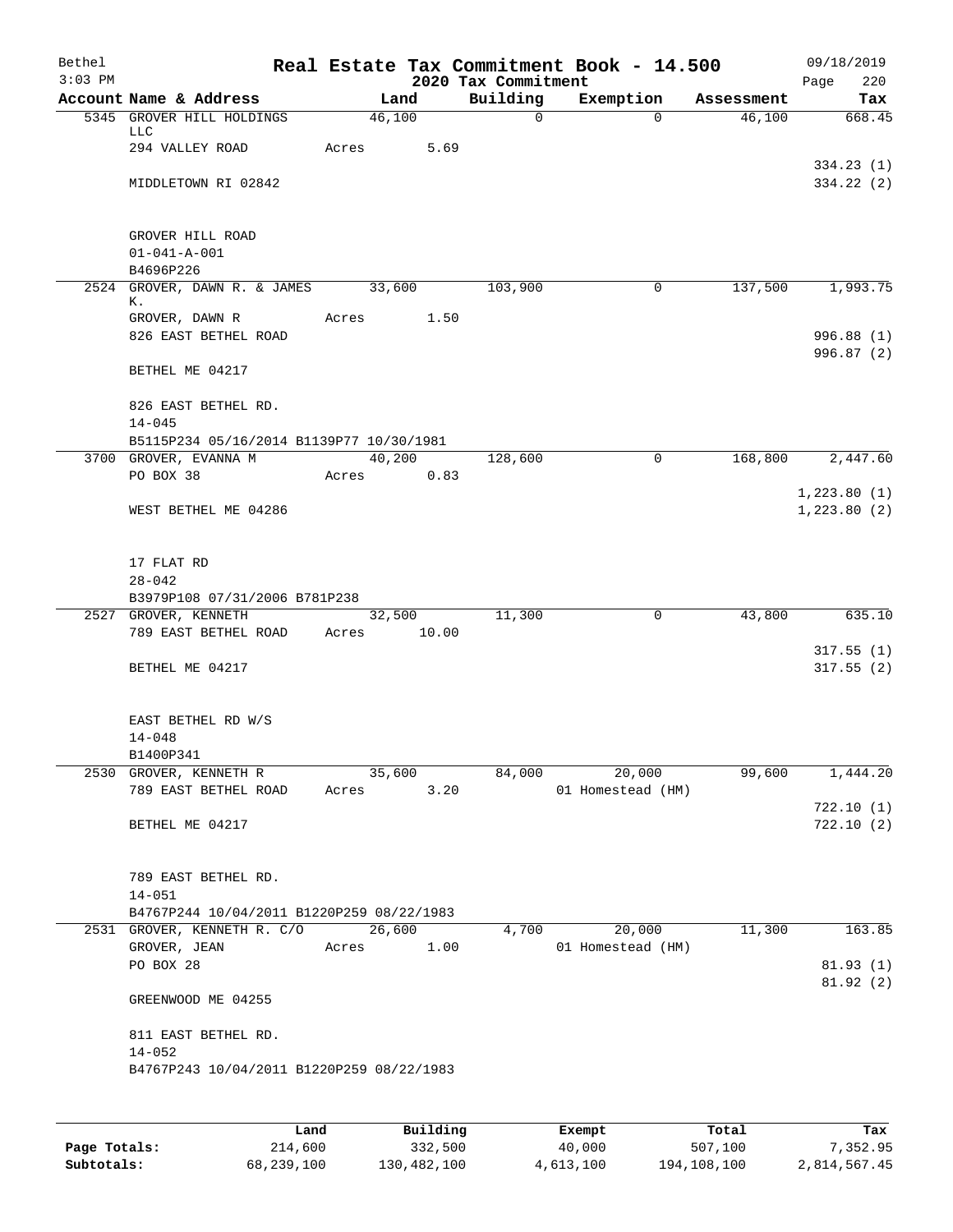| Bethel    |                                                                           |        |       |                     | Real Estate Tax Commitment Book - 14.500 |            | 09/18/2019             |
|-----------|---------------------------------------------------------------------------|--------|-------|---------------------|------------------------------------------|------------|------------------------|
| $3:03$ PM |                                                                           |        |       | 2020 Tax Commitment |                                          |            | Page<br>221            |
|           | Account Name & Address                                                    |        | Land  | Building            | Exemption                                | Assessment | Tax                    |
|           | 1496 GROVER, MARTHA H. &<br>LYDIA C.                                      | 58,800 |       | 147,600             | $\Omega$                                 | 206,400    | 2,992.80               |
|           | C/O GROVER, DANIEL T.<br>NANCY W.                                         | Acres  | 9.31  |                     |                                          |            |                        |
|           | 50 KINGS HIGHWAY                                                          |        |       |                     |                                          |            | 1,496.40(1)            |
|           | MASON TOWNSHIP ME 04217                                                   |        |       |                     |                                          |            | 1,496.40(2)            |
|           | 630 WEST BETHEL RD                                                        |        |       |                     |                                          |            |                        |
|           | $11 - 006 - 001$                                                          |        |       |                     |                                          |            |                        |
|           | B5320P633 12/12/2016 B2290P243 01/04/1996 B1681P85<br>09/13/1989 B682P411 |        |       |                     |                                          |            |                        |
|           | 1590 GROVER, RUPERT H, JR &<br><b>SUZANNE</b>                             | 78,300 |       | 239,100             | 0                                        | 317,400    | 4,602.30               |
|           | PO BOX 223                                                                | Acres  | 13.60 |                     |                                          |            | 2,301.15(1)            |
|           | NORWAY ME 04268                                                           |        |       |                     |                                          |            | 2,301.15(2)            |
|           | 157 BARKER RD.                                                            |        |       |                     |                                          |            |                        |
|           | $11 - 056$                                                                |        |       |                     |                                          |            |                        |
|           | B4877P190 08/13/2012 B2426P27 03/30/1997 B1257P115                        |        |       |                     |                                          |            |                        |
|           | 05/07/1984                                                                |        |       |                     |                                          |            |                        |
|           | 3210 GROVER, RUTH D                                                       | 58,800 |       | 305,500             | 20,000                                   | 344,300    | 4,992.35               |
|           | GROVER, JAIME ELIZABETH Acres                                             |        | 0.20  |                     | 01 Homestead (HM)                        |            |                        |
|           | PO BOX 8                                                                  |        |       |                     |                                          |            | 2,496.18 (1)           |
|           | BETHEL ME 04217                                                           |        |       |                     |                                          |            | 2,496.17(2)            |
|           | 88 MAIN ST.                                                               |        |       |                     |                                          |            |                        |
|           | $25 - 052$                                                                |        |       |                     |                                          |            |                        |
|           | B5395P248 02/28/2018 B1308P281 04/08/1985                                 |        |       |                     |                                          |            |                        |
|           | 494 GTP ACQUISITION                                                       |        | 0     | 110,700             | 0                                        | 110,700    | 1,605.15               |
|           | PARTNERS II, LLC                                                          |        |       |                     |                                          |            |                        |
|           | C/O AMERICAN TOWER                                                        |        |       |                     |                                          |            |                        |
|           | 10 PRESIDENTIAL WAY                                                       |        |       |                     |                                          |            | 802.58 (1)             |
|           | WOBURN MA 01801                                                           |        |       |                     |                                          |            | 802.57(2)              |
|           | TOWER                                                                     |        |       |                     |                                          |            |                        |
|           | $11 - 005 - ON$                                                           |        |       |                     |                                          |            |                        |
|           | B5324P425 11/14/2016                                                      |        |       |                     |                                          |            |                        |
|           | 3704 GUAY, RACHAEL                                                        | 36,700 |       | 68,700              | 20,000                                   | 85,400     | 1,238.30               |
|           | 754 WEST BETHEL RD                                                        | Acres  | 4.50  |                     | 01 Homestead (HM)                        |            |                        |
|           | BETHEL ME 04217                                                           |        |       |                     |                                          |            | 619.15(1)<br>619.15(2) |
|           |                                                                           |        |       |                     |                                          |            |                        |
|           | 754 WEST BETHEL RD.                                                       |        |       |                     |                                          |            |                        |
|           | $28 - 046$<br>B5073P234 12/13/2013 B4964P93 03/12/2013 B647P373           |        |       |                     |                                          |            |                        |
|           | 05/02/1966                                                                |        |       |                     |                                          |            |                        |

|              | Land       | Building    | Exempt    | Total         | Tax          |
|--------------|------------|-------------|-----------|---------------|--------------|
| Page Totals: | 232,600    | 871,600     | 40,000    | 1,064,200     | 15,430.90    |
| Subtotals:   | 68,471,700 | 131,353,700 | 4,653,100 | 195, 172, 300 | 2,829,998.35 |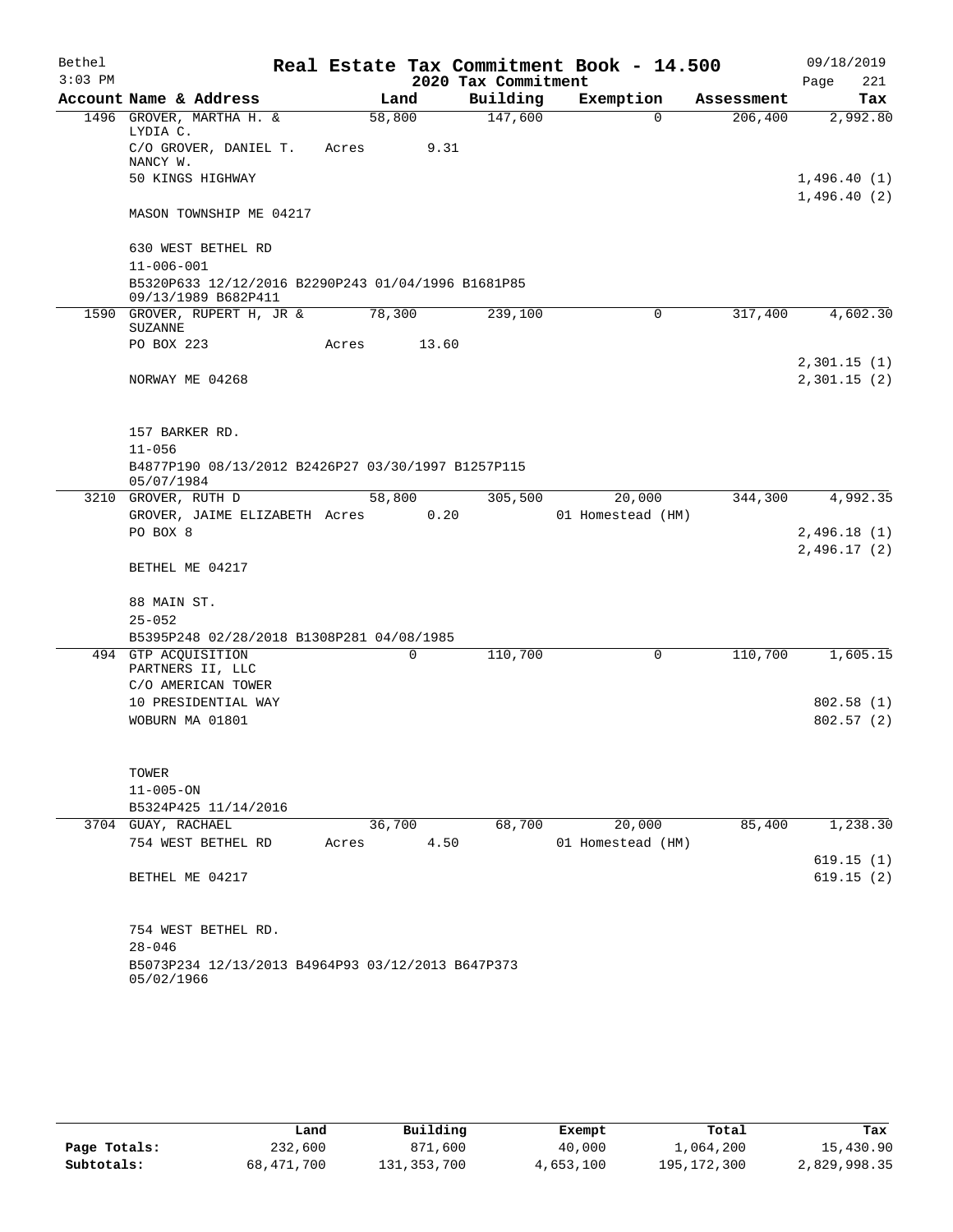| Bethel                     |                                                                                                   |       |                        |                     | Real Estate Tax Commitment Book - 14.500 |                        | 09/18/2019                |
|----------------------------|---------------------------------------------------------------------------------------------------|-------|------------------------|---------------------|------------------------------------------|------------------------|---------------------------|
| $3:03$ PM                  |                                                                                                   |       |                        | 2020 Tax Commitment |                                          |                        | Page<br>222               |
|                            | Account Name & Address                                                                            |       | Land                   | Building            | Exemption                                | Assessment             | Tax                       |
|                            | 4742 GUERIN, JOHN J TTE<br>GUERIN, MARCIA D TTE<br>136 CLIFWOOD LANE                              | Acres | 66,500<br>2.11         | 234,900             | $\Omega$                                 | 301,400                | 4,370.30<br>2, 185.15(1)  |
|                            | FALMOUTH MA 02540                                                                                 |       |                        |                     |                                          |                        | 2,185.15(2)               |
|                            | 43 DEER VIEW ROAD<br>$12 - 073 - 025$                                                             |       |                        |                     |                                          |                        |                           |
|                            | B5436P102 10/12/2018 B4372P268 11/03/2008 B3872P178<br>01/11/2006                                 |       |                        |                     |                                          |                        |                           |
|                            | 3588 GUERNSEY, BRUCE H.,<br>WOOLLEN-DANNER,<br>VICTORIA                                           |       | 71,300                 | 103,900             | 0                                        | 175,200                | 2,540.40                  |
|                            | 5130 18TH STREET                                                                                  | Acres | 1.98                   |                     |                                          |                        | 1, 270.20(1)              |
|                            | CHARLESTON IL 61920                                                                               |       |                        |                     |                                          |                        | 1, 270.20(2)              |
|                            | 305 PARADISE RD.<br>$27 - 002$                                                                    |       |                        |                     |                                          |                        |                           |
|                            | B3503P169 04/28/2004                                                                              |       |                        |                     |                                          |                        |                           |
|                            | 1500 GULLY, DAVID<br>596 B WEST BETHEL ROAD                                                       | Acres | 24,900<br>0.46         | 89,200              | 0                                        | 114,100                | 1,654.45                  |
|                            | BETHEL ME 04217                                                                                   |       |                        |                     |                                          |                        | 827.23(1)<br>827.22(2)    |
|                            | 596 WEST BETHEL RD.<br>$11 - 008 - 002 - B$<br>B5435P292 10/09/2018 B5269P43 02/23/2016 B2619P303 |       |                        |                     |                                          |                        |                           |
|                            | 10/13/1998<br>3650 GUNAPATI, BHARATH                                                              |       | 39,800                 | 40,800              | 0                                        | 80,600                 | 1,168.70                  |
|                            | GUNAPATI, SHERYL                                                                                  | Acres | 1.60                   |                     |                                          |                        |                           |
|                            | 159 RAMBLEWOOD DR                                                                                 |       |                        |                     |                                          |                        | 584.35(1)<br>584.35(2)    |
|                            | RAYNHAM MA 02767                                                                                  |       |                        |                     |                                          |                        |                           |
|                            | 319 VERNON ST.<br>$27 - 042 - 001$                                                                |       |                        |                     |                                          |                        |                           |
|                            | B5175P224 10/22/2014 B3416P164 11/07/2003                                                         |       |                        |                     |                                          |                        |                           |
|                            | 508 GUNAPATI, SHERYL W<br>159 RAMBLEWOOD DR.                                                      | Acres | 37,700<br>8.40         | 0                   | $\Omega$                                 | 37,700                 | 546.65                    |
|                            | RAYNHAM MA 02767                                                                                  |       |                        |                     |                                          |                        | 273.33(1)<br>273.32(2)    |
|                            | VERNON ST                                                                                         |       |                        |                     |                                          |                        |                           |
|                            | $27 - 042$<br>B5246P649 09/30/2015 B3416P164 11/07/2003                                           |       |                        |                     |                                          |                        |                           |
| 1403                       | GUNDERSEN, ROBERT                                                                                 |       | 38,900                 | 64,500              | 0                                        | 103,400                | 1,499.30                  |
|                            | GUNDERSEN, ROBIN<br>14 OLD GORE RD.                                                               | Acres | 1.20                   |                     |                                          |                        | 749.65(1)                 |
|                            | BRYANT POND ME 04219                                                                              |       |                        |                     |                                          |                        | 749.65(2)                 |
|                            | 55 SUNSET RD.<br>$08 - 066$                                                                       |       |                        |                     |                                          |                        |                           |
|                            | B2686P257 04/05/1999                                                                              |       |                        |                     |                                          |                        |                           |
|                            | Land                                                                                              |       | Building               |                     | Exempt                                   | Total                  | Tax                       |
| Page Totals:<br>Subtotals: | 279,100<br>68,750,800                                                                             |       | 533,300<br>131,887,000 |                     | 0<br>4,653,100                           | 812,400<br>195,984,700 | 11,779.80<br>2,841,778.15 |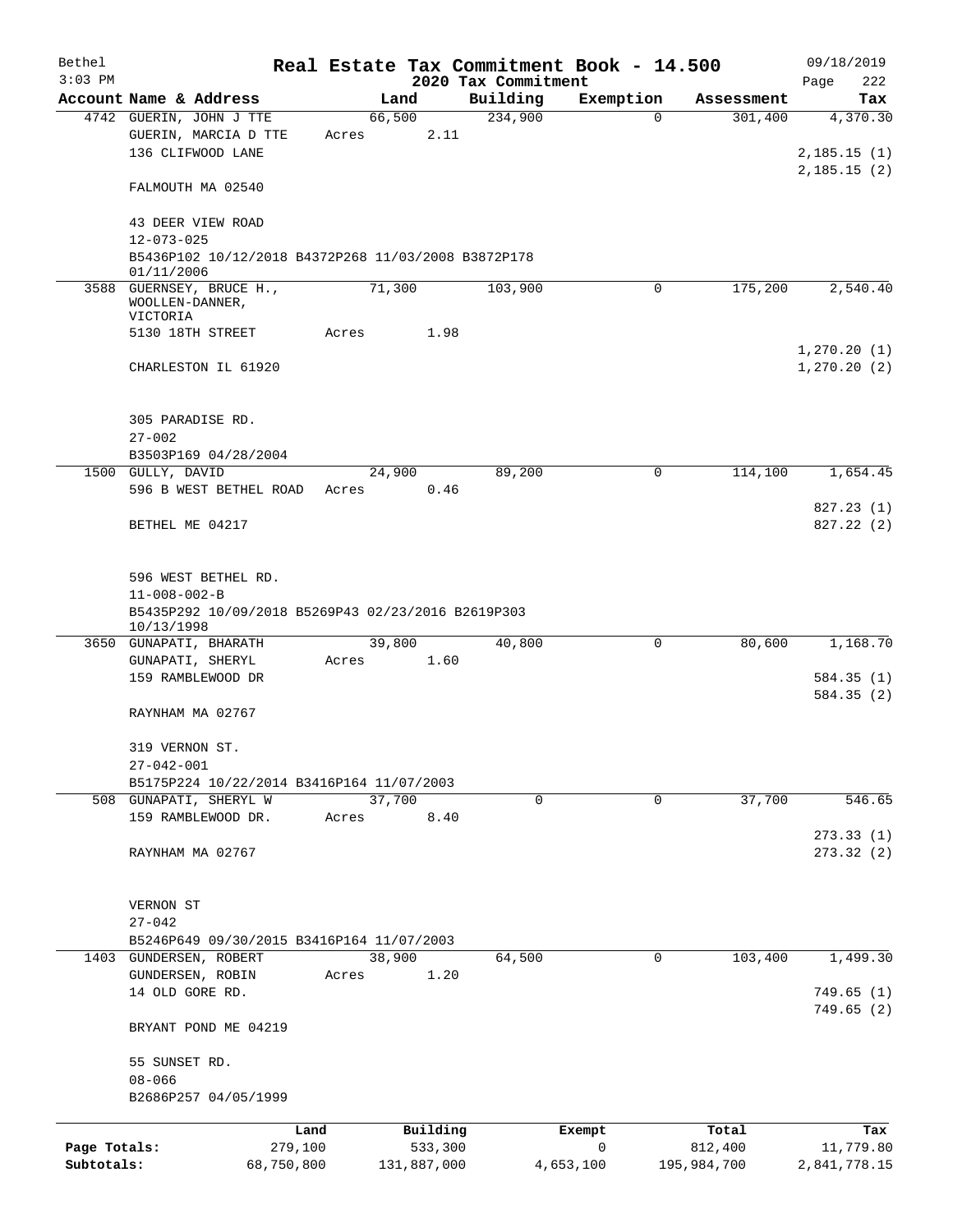| Bethel       |                                                                                                                                    |       |                |                                 | Real Estate Tax Commitment Book - 14.500 |            | 09/18/2019                 |
|--------------|------------------------------------------------------------------------------------------------------------------------------------|-------|----------------|---------------------------------|------------------------------------------|------------|----------------------------|
| $3:03$ PM    | Account Name & Address                                                                                                             |       | Land           | 2020 Tax Commitment<br>Building | Exemption                                | Assessment | Page<br>223                |
|              | 1642 GUNDERSEN, ROBERT L                                                                                                           |       | 38,400         | 65,600                          | $\Omega$                                 | 104,000    | Tax<br>1,508.00            |
|              | GUNDERSEN, ROBIN L<br>14 OLD GORE RD.                                                                                              | Acres | 1.00           |                                 |                                          |            | 754.00(1)<br>754.00(2)     |
|              | BRYANT POND ME 04219                                                                                                               |       |                |                                 |                                          |            |                            |
|              | 67 ANNIS RD.<br>$12 - 001$                                                                                                         |       |                |                                 |                                          |            |                            |
|              | B4885P341 08/31/2012 B4189P229 07/19/2007 B1524P73                                                                                 |       |                |                                 |                                          |            |                            |
|              | 3734 GUNTHER, ANDREA MAE                                                                                                           |       | 46,600         | 159,700                         | $\mathbf 0$                              | 206,300    | 2,991.35                   |
|              | 560 WALKERS MILL RD                                                                                                                | Acres | 2.60           |                                 |                                          |            |                            |
|              | BETHEL ME 04217                                                                                                                    |       |                |                                 |                                          |            | 1,495.68(1)<br>1,495.67(2) |
|              | 24 MOZEE'S WAY<br>$06 - 015 - 1$                                                                                                   |       |                |                                 |                                          |            |                            |
|              | B5322P362 12/19/2016 B3923P229 04/24/2006 B3184P302<br>10/23/2002 B0P0                                                             |       |                |                                 |                                          |            |                            |
|              | 1373 GUNTHER, H SCOTT<br>TRUSTEE OF ERIC GUNTHER Acres                                                                             |       | 51,300<br>2.30 | 135,700                         | $\mathbf 0$                              | 187,000    | 2,711.50                   |
|              | TRUST                                                                                                                              |       |                |                                 |                                          |            |                            |
|              | 27 BAILEY RD.                                                                                                                      |       |                |                                 |                                          |            | 1,355.75(1)                |
|              | BETHEL ME 04217                                                                                                                    |       |                |                                 |                                          |            | 1,355.75(2)                |
|              | 27 BAILEY RD.<br>$08 - 054$                                                                                                        |       |                |                                 |                                          |            |                            |
|              | B5094P233 03/04/2014 B5092P342 02/27/2014 B4992P180<br>05/22/2013 B3475P253 03/12/2004 B1675P349 06/30/1989<br>B991P165 06/27/1978 |       |                |                                 |                                          |            |                            |
|              | 1586 GUNTHER, JACQUELINE                                                                                                           |       | 33,300         | 137,500                         | 20,000                                   | 150,800    | 2,186.60                   |
|              | P.O. BOX 334                                                                                                                       | Acres | 0.68           |                                 | 01 Homestead (HM)                        |            |                            |
|              | BETHEL ME 04217                                                                                                                    |       |                |                                 |                                          |            | 1,093.30(1)<br>1,093.30(2) |
|              | 172 BARKER RD.<br>$11 - 054$                                                                                                       |       |                |                                 |                                          |            |                            |
|              | B1251P199                                                                                                                          |       |                |                                 |                                          |            |                            |
|              | 2710 GUNVILLE, MARK R                                                                                                              |       | 70,600         | 230,900                         | 0                                        | 301,500    | 4,371.75                   |
|              | 526 EAST MAIN ST                                                                                                                   | Acres | 1.01           |                                 |                                          |            |                            |
|              |                                                                                                                                    |       |                |                                 |                                          |            | 2,185.88(1)                |
|              | YARMOUTH ME 04096                                                                                                                  |       |                |                                 |                                          |            | 2,185.87(2)                |
|              | 39 WILL VIEW ROAD LOT                                                                                                              |       |                |                                 |                                          |            |                            |
|              | $17 - 035 - 020$                                                                                                                   |       |                |                                 |                                          |            |                            |
| 2459         | B5278P176 04/25/2016 B3488P171 04/02/2004<br>GUT, PHILIPPE E                                                                       |       | 16,900         | $\mathbf 0$                     | $\mathbf 0$                              | 16,900     | 245.05                     |
|              | 16 GRAFTON RD                                                                                                                      | Acres | 62.40          |                                 |                                          |            |                            |
|              | UPTON MA 01568                                                                                                                     |       |                |                                 |                                          |            | 122.53(1)<br>122.52(2)     |
|              | BAILEY RD<br>$13 - 018$                                                                                                            |       |                |                                 |                                          |            |                            |
|              | B4737P330 07/19/2011 B3633P216 11/30/2004                                                                                          |       |                |                                 |                                          |            |                            |
|              | Land                                                                                                                               |       | Building       |                                 | Exempt                                   | Total      | Tax                        |
| Page Totals: | 257,100                                                                                                                            |       | 729,400        |                                 | 20,000                                   | 966,500    | 14,014.25                  |

**Subtotals:** 69,007,900 132,616,400 4,673,100 196,951,200 2,855,792.40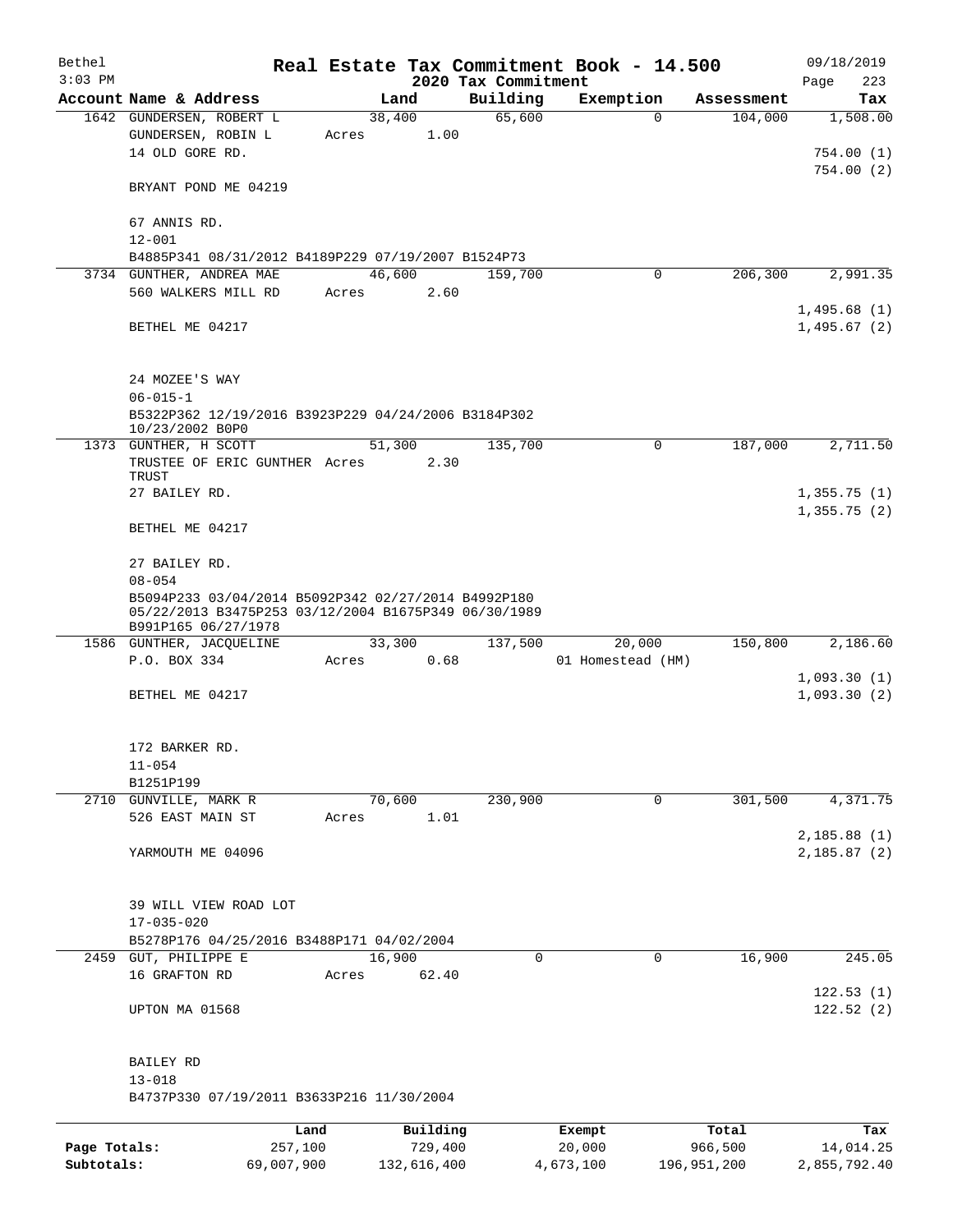| Bethel       |                                                                  |       |                     |                     | Real Estate Tax Commitment Book - 14.500 |                       | 09/18/2019              |
|--------------|------------------------------------------------------------------|-------|---------------------|---------------------|------------------------------------------|-----------------------|-------------------------|
| $3:03$ PM    |                                                                  |       |                     | 2020 Tax Commitment |                                          |                       | Page<br>224             |
|              | Account Name & Address                                           |       | Land<br>33,600      | Building<br>67,300  | Exemption<br>0                           | Assessment<br>100,900 | Tax<br>1,463.05         |
|              | 4850 GUTIN, BORIS<br>GUTIN, MARINA                               |       |                     |                     |                                          |                       |                         |
|              | 31 ARNOLD TERRACE                                                |       |                     |                     |                                          |                       | 731.53(1)               |
|              |                                                                  |       |                     |                     |                                          |                       | 731.52(2)               |
|              | MARBLEHEAD MA 01945                                              |       |                     |                     |                                          |                       |                         |
|              | 26 CHERRY LANE                                                   |       |                     |                     |                                          |                       |                         |
|              | $22 - 002 - 001 - 047$                                           |       |                     |                     |                                          |                       |                         |
|              | B3952P116 06/09/2006                                             |       |                     |                     |                                          |                       |                         |
|              | 4855 GUTIN, BORIS                                                |       | 33,600              | 67,300              | 0                                        | 100,900               | 1,463.05                |
|              | GUTIN, MARINA                                                    |       |                     |                     |                                          |                       |                         |
|              | 31 ARNOLD TERRACE                                                |       |                     |                     |                                          |                       | 731.53(1)<br>731.52 (2) |
|              | MARBLEHEAD MA 01945                                              |       |                     |                     |                                          |                       |                         |
|              | 26 CHERRY LANE                                                   |       |                     |                     |                                          |                       |                         |
|              | $22 - 002 - 001 - 048$                                           |       |                     |                     |                                          |                       |                         |
|              | B3952P116 06/09/2006                                             |       |                     |                     |                                          |                       |                         |
|              | 2723 GWOZDZ, MARK A                                              |       | 64,200              | 136,600             | 0                                        | 200,800               | 2,911.60                |
|              | GWOZDZ, JENNIFER A                                               | Acres | 0.80                |                     |                                          |                       |                         |
|              | 230 STAPLES TREET                                                |       |                     |                     |                                          |                       | 1,455.80(1)             |
|              | EAST TAUNTON MA 02719                                            |       |                     |                     |                                          |                       | 1,455.80(2)             |
|              | 89 RIVER VALLEY ACRES                                            |       |                     |                     |                                          |                       |                         |
|              | $17 - 037$                                                       |       |                     |                     |                                          |                       |                         |
|              | B3162P27                                                         |       |                     |                     |                                          |                       |                         |
|              | 3447 HABERMAN, JULES J. &<br>MARY L. CO-TRUSTEES                 |       | 83,700              | 303,200             | 26,000                                   | 360,900               | 5,233.05                |
|              | THE HABERMAN FAMILY<br>TRUST                                     | Acres | 1.31                |                     | 01 Homestead (HM)                        |                       |                         |
|              | PO BOX 576                                                       |       |                     |                     | 12 WW2 Vet Res                           |                       | 2,616.53(1)             |
|              | BETHEL ME 04217                                                  |       |                     |                     |                                          |                       | 2,616.52(2)             |
|              | 107 PARADISE RD                                                  |       |                     |                     |                                          |                       |                         |
|              | $26 - 006$                                                       |       |                     |                     |                                          |                       |                         |
|              | B3120P120 05/22/2002                                             |       |                     |                     |                                          |                       |                         |
| 400          | HADDOCK, DOUGLAS                                                 |       | 49,400              | 72,000              | 0                                        | 121,400               | 1,760.30                |
|              | C/O DOUG HADDOCK                                                 | Acres | 5.10                |                     |                                          |                       |                         |
|              | 1275 WINSTED RD, UNIT<br>319                                     |       |                     |                     |                                          |                       | 880.15 (1)              |
|              | TORRINGTON CT 06790                                              |       |                     |                     |                                          |                       | 880.15 (2)              |
|              | 272 FLAT RD.                                                     |       |                     |                     |                                          |                       |                         |
|              | $06 - 026$                                                       |       |                     |                     |                                          |                       |                         |
|              | B5348P609 06/05/2017 B5236P354 08/07/2015 B1349P67<br>10/22/1985 |       |                     |                     |                                          |                       |                         |
|              | 5353 HADFIELD, ANDREA                                            |       | 39,600              | 0                   | 0                                        | 39,600                | 574.20                  |
|              | 9 RANGE ROAD                                                     | Acres | 1.35                |                     |                                          |                       |                         |
|              | DORCHESTER MA 02124                                              |       |                     |                     |                                          |                       | 287.10 (1)<br>287.10(2) |
|              | WILL'S WAY                                                       |       |                     |                     |                                          |                       |                         |
|              | $01 - 041 - A - 009$                                             |       |                     |                     |                                          |                       |                         |
|              | B5174P265 10/20/2014 B4771P137 10/04/2011 B4626P226              |       |                     |                     |                                          |                       |                         |
|              |                                                                  |       |                     |                     |                                          |                       |                         |
| Page Totals: | Land<br>304,100                                                  |       | Building<br>646,400 |                     | Exempt<br>26,000                         | Total<br>924,500      | Tax<br>13,405.25        |
|              |                                                                  |       |                     |                     |                                          |                       |                         |

**Subtotals:** 69,312,000 133,262,800 4,699,100 197,875,700 2,869,197.65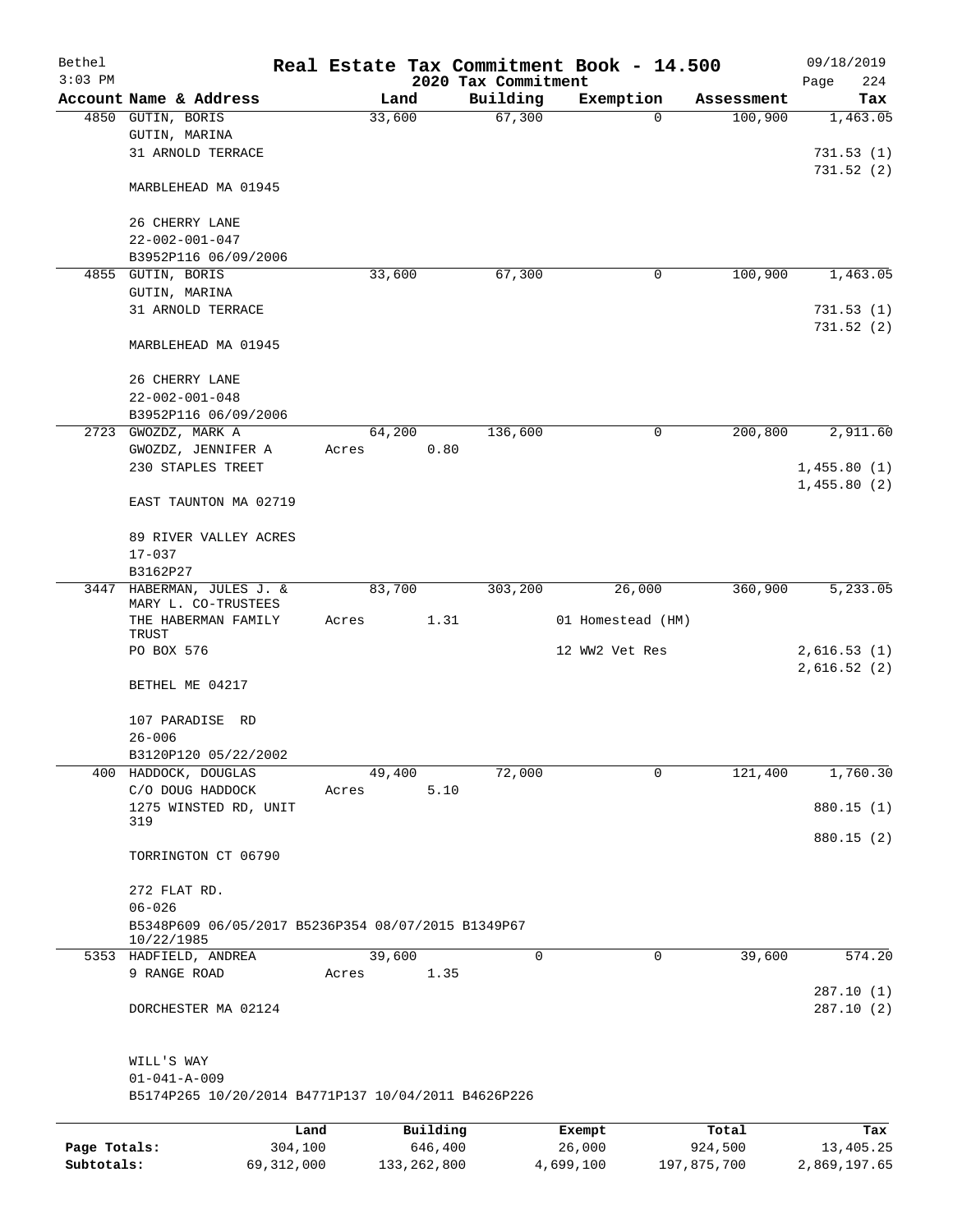| Bethel<br>$3:03$ PM |                                       |       |        | 2020 Tax Commitment | Real Estate Tax Commitment Book - 14.500 |            | 09/18/2019<br>Page<br>225 |
|---------------------|---------------------------------------|-------|--------|---------------------|------------------------------------------|------------|---------------------------|
|                     | Account Name & Address                |       | Land   | Building            | Exemption                                | Assessment | Tax                       |
|                     | 5354 HADFIELD, MATTHEW                |       | 49,300 | 288,000             | $\Omega$                                 | 337,300    | 4,890.85                  |
|                     | 294 VALLEY ROAD                       | Acres | 1.41   |                     |                                          |            |                           |
|                     |                                       |       |        |                     |                                          |            | 2,445.43(1)               |
|                     | MIDDLETOWN RI 02842                   |       |        |                     |                                          |            | 2,445.42 (2)              |
|                     |                                       |       |        |                     |                                          |            |                           |
|                     |                                       |       |        |                     |                                          |            |                           |
|                     | 19 WILL'S WAY<br>$01 - 041 - A - 010$ |       |        |                     |                                          |            |                           |
|                     | B4770P340 10/07/2011 B4326P226        |       |        |                     |                                          |            |                           |
|                     | 2493 HAINES, CHARLES                  |       | 4,000  | $\Omega$            | 0                                        | 4,000      | 58.00                     |
|                     | 1788 INTERVALE RD.                    | Acres | 13.00  |                     |                                          |            |                           |
|                     |                                       |       |        |                     |                                          |            | 29.00(1)                  |
|                     | BETHEL ME 04217                       |       |        |                     |                                          |            | 29.00(2)                  |
|                     |                                       |       |        |                     |                                          |            |                           |
|                     |                                       |       |        |                     |                                          |            |                           |
|                     | INTERVALE RD.                         |       |        |                     |                                          |            |                           |
|                     | $14 - 019$                            |       |        |                     |                                          |            |                           |
|                     | B2975P132                             |       |        |                     |                                          |            |                           |
|                     | 2496 HAINES, CHARLES                  |       | 35,600 | 0                   | 0                                        | 35,600     | 516.20                    |
|                     | 1788 INTERVALE RD                     | Acres | 140.00 |                     |                                          |            |                           |
|                     |                                       |       |        |                     |                                          |            | 258.10(1)                 |
|                     | BETHEL ME 04217                       |       |        |                     |                                          |            | 258.10(2)                 |
|                     |                                       |       |        |                     |                                          |            |                           |
|                     | INTERVALE RD.                         |       |        |                     |                                          |            |                           |
|                     | $14 - 022$                            |       |        |                     |                                          |            |                           |
|                     | B3031P59                              |       |        |                     |                                          |            |                           |
|                     | 2497 HAINES, CHARLES                  |       | 35,200 | $\mathbf 0$         | $\mathbf 0$                              | 35,200     | 510.40                    |
|                     | 1788 INTERVALE ROAD                   | Acres | 124.00 |                     |                                          |            |                           |
|                     |                                       |       |        |                     |                                          |            | 255.20(1)                 |
|                     | BETHEL ME 04217                       |       |        |                     |                                          |            | 255.20(2)                 |
|                     |                                       |       |        |                     |                                          |            |                           |
|                     |                                       |       |        |                     |                                          |            |                           |
|                     | INTERVALE N/S                         |       |        |                     |                                          |            |                           |
|                     | $14 - 023$                            |       |        |                     |                                          |            |                           |
|                     | B3031P59<br>2510 HAINES, CHARLES      |       | 66,200 | 85,100              | 20,000                                   | 131,300    | 1,903.85                  |
|                     | 1788 INTERVALE ROAD                   | Acres | 49.00  |                     | 01 Homestead (HM)                        |            |                           |
|                     |                                       |       |        |                     |                                          |            | 951.93(1)                 |
|                     | BETHEL ME 04217                       |       |        |                     |                                          |            | 951.92(2)                 |
|                     |                                       |       |        |                     |                                          |            |                           |
|                     |                                       |       |        |                     |                                          |            |                           |
|                     | 1798 INTERVALE RD.                    |       |        |                     |                                          |            |                           |
|                     | $14 - 033$                            |       |        |                     |                                          |            |                           |
|                     | B2505P112 04/21/1998                  |       |        |                     |                                          |            |                           |
|                     | 2511 HAINES, CHARLES                  |       | 33,700 | 73,900              | 0                                        | 107,600    | 1,560.20                  |
|                     | HAINES, MARY                          | Acres | 0.70   |                     |                                          |            |                           |
|                     | 1788 INTERVALE ROAD                   |       |        |                     |                                          |            | 780.10(1)                 |
|                     |                                       |       |        |                     |                                          |            | 780.10(2)                 |
|                     | BETHEL ME 04217                       |       |        |                     |                                          |            |                           |
|                     | 1788 INTERVALE RD.                    |       |        |                     |                                          |            |                           |
|                     | $14 - 033 - 001$                      |       |        |                     |                                          |            |                           |
|                     | B669P290 05/21/1968                   |       |        |                     |                                          |            |                           |
|                     |                                       |       |        |                     |                                          |            |                           |
|                     |                                       |       |        |                     |                                          |            |                           |

|              | Land       | Building    | Exempt    | Total       | Tax          |
|--------------|------------|-------------|-----------|-------------|--------------|
| Page Totals: | 224,000    | 447,000     | 20,000    | 651,000     | 9,439.50     |
| Subtotals:   | 69,536,000 | 133,709,800 | 4,719,100 | 198,526,700 | 2,878,637.15 |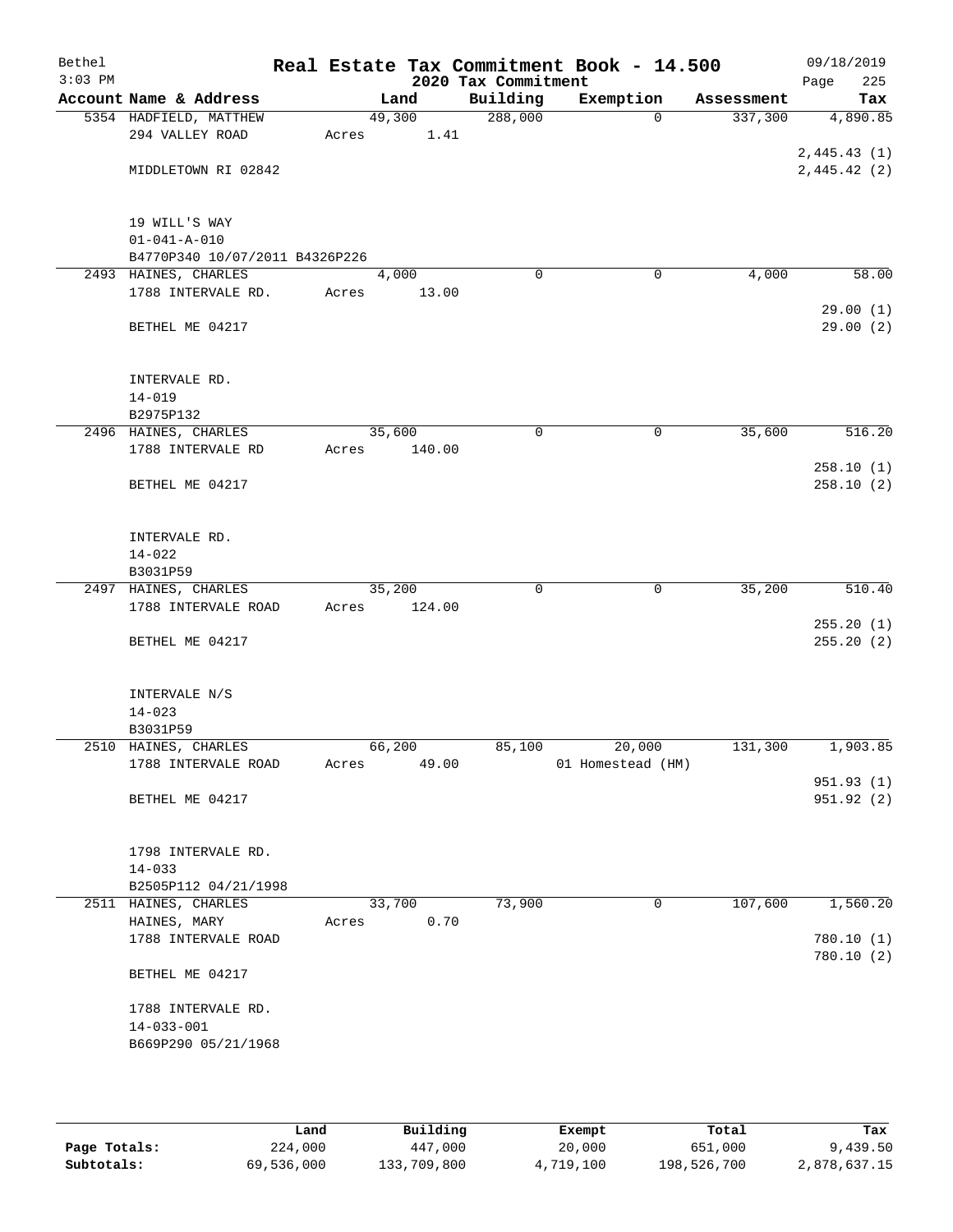| Bethel       |                                                    |         |        |             | Real Estate Tax Commitment Book - 14.500 |                |                       | 09/18/2019      |  |  |
|--------------|----------------------------------------------------|---------|--------|-------------|------------------------------------------|----------------|-----------------------|-----------------|--|--|
| $3:03$ PM    |                                                    |         |        |             | 2020 Tax Commitment                      |                |                       | 226<br>Page     |  |  |
|              | Account Name & Address<br>2893 HAINES, JAMES L     |         | 77,900 | Land        | Building<br>132,000                      | Exemption<br>0 | Assessment<br>209,900 | Tax<br>3,043.55 |  |  |
|              | 1968 INTERVALE RD.                                 | Acres   |        | 12.12       |                                          |                |                       |                 |  |  |
|              |                                                    |         |        |             |                                          |                |                       | 1,521.78(1)     |  |  |
|              | BETHEL ME 04217                                    |         |        |             |                                          |                |                       | 1,521.77(2)     |  |  |
|              |                                                    |         |        |             |                                          |                |                       |                 |  |  |
|              |                                                    |         |        |             |                                          |                |                       |                 |  |  |
|              | 1968 INTERVALE RD.<br>$20 - 011 - 001$             |         |        |             |                                          |                |                       |                 |  |  |
|              | B4829P169 03/28/2012 B743P194 05/15/1972           |         |        |             |                                          |                |                       |                 |  |  |
|              | 2553 HAINES, JAMES L                               |         | 41,700 |             | $\Omega$                                 | 0              | 41,700                | 604.65          |  |  |
|              | MERCER, NANCY                                      | Acres   |        | 3.00        |                                          |                |                       |                 |  |  |
|              | 1968 INTERVALE ROAD                                |         |        |             |                                          |                |                       | 302.33(1)       |  |  |
|              |                                                    |         |        |             |                                          |                |                       | 302.32 (2)      |  |  |
|              | BETHEL ME 04217                                    |         |        |             |                                          |                |                       |                 |  |  |
|              |                                                    |         |        |             |                                          |                |                       |                 |  |  |
|              | INTERVALE RD S/S<br>$15 - 013$                     |         |        |             |                                          |                |                       |                 |  |  |
|              | B4904P71 09/07/2012 B4829P169 03/28/2012 B743P194  |         |        |             |                                          |                |                       |                 |  |  |
|              | 05/15/1972                                         |         |        |             |                                          |                |                       |                 |  |  |
|              | 1486 HAINES, JAMES L                               |         | 29,900 |             | $\mathbf 0$                              | 0              | 29,900                | 433.55          |  |  |
|              | HAINES, GEORGE K                                   | Acres   |        | 103.00      |                                          |                |                       |                 |  |  |
|              | 1968 INVERVALE ROAD                                |         |        |             |                                          |                |                       | 216.78(1)       |  |  |
|              | BETHEL ME 04217                                    |         |        |             |                                          |                |                       | 216.77(2)       |  |  |
|              |                                                    |         |        |             |                                          |                |                       |                 |  |  |
|              | RT 232 N/S                                         |         |        |             |                                          |                |                       |                 |  |  |
|              | $10 - 005$                                         |         |        |             |                                          |                |                       |                 |  |  |
|              | B4904P75 09/07/2012 B4829P169 03/28/2012 B743P194  |         |        |             |                                          |                |                       |                 |  |  |
|              | 05/15/1972<br>5444 HAINES, JAMES L                 |         | 97,400 |             | 0                                        | 0              | 97,400                | 1,412.30        |  |  |
|              | 1968 INTERVALE RD                                  | Acres   |        | 190.00      |                                          |                |                       |                 |  |  |
|              |                                                    |         |        |             |                                          |                |                       | 706.15(1)       |  |  |
|              | BETHEL ME 04217                                    |         |        |             |                                          |                |                       | 706.15(2)       |  |  |
|              |                                                    |         |        |             |                                          |                |                       |                 |  |  |
|              |                                                    |         |        |             |                                          |                |                       |                 |  |  |
|              | 168 KIMBALL HILL RD.<br>$10 - 003 - 001$           |         |        |             |                                          |                |                       |                 |  |  |
|              | B5400P262 03/30/2018 B5359P459 08/03/2017 B763P32  |         |        |             |                                          |                |                       |                 |  |  |
|              | 10/16/1972                                         |         |        |             |                                          |                |                       |                 |  |  |
|              | 465 HAINES, JAMES L.,                              |         | 23,800 |             | $\Omega$                                 | 0              | 23,800                | 345.10          |  |  |
|              | HAINES, GEORGE K.<br>HAINES, LISA                  | Acres   |        | 58.00       |                                          |                |                       |                 |  |  |
|              | 1968 INTERVALE ROAD                                |         |        |             |                                          |                |                       | 172.55(1)       |  |  |
|              |                                                    |         |        |             |                                          |                |                       | 172.55(2)       |  |  |
|              | BETHEL ME 04217                                    |         |        |             |                                          |                |                       |                 |  |  |
|              |                                                    |         |        |             |                                          |                |                       |                 |  |  |
|              | INTERVALE ROAD                                     |         |        |             |                                          |                |                       |                 |  |  |
|              | $20 - 011$                                         |         |        |             |                                          |                |                       |                 |  |  |
|              | B4904P68 09/07/2012 B2945P218<br>2895 HAINES, LISA |         | 22,700 |             | $\Omega$                                 | 0              | 22,700                | 329.15          |  |  |
|              | HAINES, JAMES L                                    | Acres   |        | 56.00       |                                          |                |                       |                 |  |  |
|              | 168 KIMBALL HILL ROAD                              |         |        |             |                                          |                |                       | 164.58(1)       |  |  |
|              |                                                    |         |        |             |                                          |                |                       | 164.57(2)       |  |  |
|              | BETHEL ME 04217                                    |         |        |             |                                          |                |                       |                 |  |  |
|              |                                                    |         |        |             |                                          |                |                       |                 |  |  |
|              | INTERVALE RD N/S<br>$20 - 013$                     |         |        |             |                                          |                |                       |                 |  |  |
|              | B4618P293 08/06/2010                               |         |        |             |                                          |                |                       |                 |  |  |
|              |                                                    |         |        |             |                                          |                |                       |                 |  |  |
|              |                                                    | Land    |        | Building    |                                          | Exempt         | Total                 | Tax             |  |  |
| Page Totals: |                                                    | 293,400 |        | 132,000     |                                          | 0              | 425,400               | 6,168.30        |  |  |
| Subtotals:   | 69,829,400                                         |         |        | 133,841,800 |                                          | 4,719,100      | 198,952,100           | 2,884,805.45    |  |  |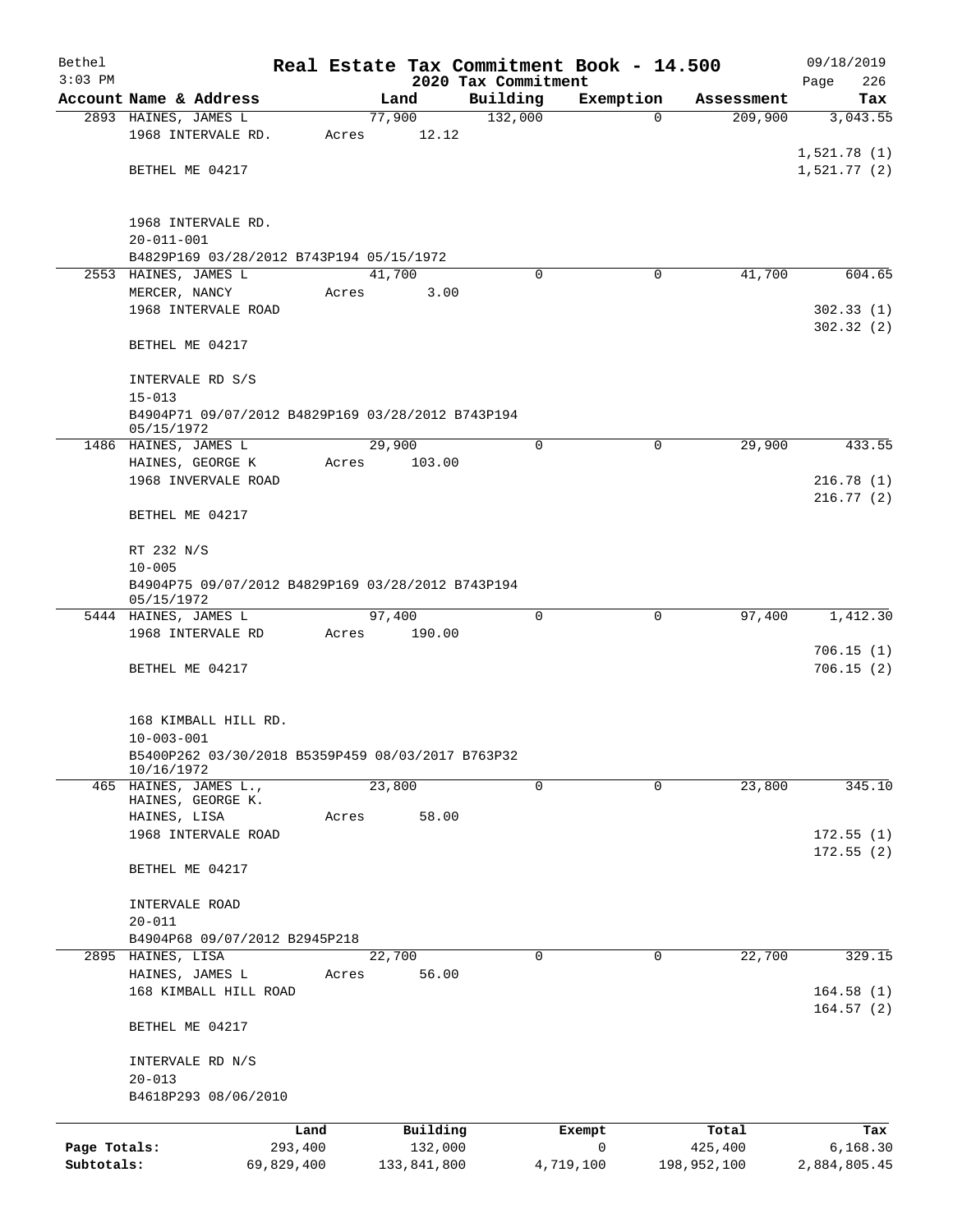| Bethel       |                                                                                                 |            |       |        |             |                     |   | Real Estate Tax Commitment Book - 14.500 |             | 09/18/2019                 |
|--------------|-------------------------------------------------------------------------------------------------|------------|-------|--------|-------------|---------------------|---|------------------------------------------|-------------|----------------------------|
| $3:03$ PM    |                                                                                                 |            |       |        |             | 2020 Tax Commitment |   |                                          |             | Page<br>227                |
|              | Account Name & Address                                                                          |            |       | Land   |             | Building            |   | Exemption                                | Assessment  | Tax                        |
|              | 1484 HAINES, LISA M<br>168 KIMBALL HILL ROAD                                                    |            | Acres | 52,200 | 2.80        | 157,300             |   | $\Omega$                                 | 209,500     | 3,037.75                   |
|              |                                                                                                 |            |       |        |             |                     |   |                                          |             | 1,518.88(1)                |
|              | BETHEL ME 04217                                                                                 |            |       |        |             |                     |   |                                          |             | 1,518.87(2)                |
|              |                                                                                                 |            |       |        |             |                     |   |                                          |             |                            |
|              |                                                                                                 |            |       |        |             |                     |   |                                          |             |                            |
|              | 168 KIMBALL HILL RD.<br>$10 - 003$                                                              |            |       |        |             |                     |   |                                          |             |                            |
|              | B5400P248 03/30/2018 B5400P248 03/27/2018 B5359P459                                             |            |       |        |             |                     |   |                                          |             |                            |
|              | 08/03/2017 B763P32 10/16/1972                                                                   |            |       |        |             |                     |   |                                          |             |                            |
|              | 2512 HAINES, SCOTT                                                                              |            |       | 38,400 |             | 111,700             |   | $\Omega$                                 | 150,100     | 2,176.45                   |
|              | HAINES, JUDY<br>1096 COUNTY ROAD 152                                                            |            | Acres |        | 1.00        |                     |   |                                          |             |                            |
|              |                                                                                                 |            |       |        |             |                     |   |                                          |             | 1,088.23(1)<br>1,088.22(2) |
|              | COLUMBUS TX 78934 1649                                                                          |            |       |        |             |                     |   |                                          |             |                            |
|              | 1786 INTERVALE RD                                                                               |            |       |        |             |                     |   |                                          |             |                            |
|              | $14 - 033 - 002$                                                                                |            |       |        |             |                     |   |                                          |             |                            |
|              | B2547P316 04/21/1998                                                                            |            |       |        |             |                     |   |                                          |             |                            |
|              | 1552 HALE, ARLYNNE G                                                                            |            |       | 43,400 |             | 64,400              |   | 20,000                                   | 87,800      | 1,273.10                   |
|              | PO BOX 52                                                                                       |            | Acres |        | 16.26       |                     |   | 01 Homestead (HM)                        |             |                            |
|              |                                                                                                 |            |       |        |             |                     |   |                                          |             | 636.55(1)                  |
|              | W BETHEL ME 04286                                                                               |            |       |        |             |                     |   |                                          |             | 636.55(2)                  |
|              |                                                                                                 |            |       |        |             |                     |   |                                          |             |                            |
|              | 12 FLEMING RD.                                                                                  |            |       |        |             |                     |   |                                          |             |                            |
|              | $11 - 029$                                                                                      |            |       |        |             |                     |   |                                          |             |                            |
|              | B5410P189 05/29/2018 B4526P320 11/16/2009 B2353P87                                              |            |       |        |             |                     |   |                                          |             |                            |
|              | 3489 HALE, RICHARD A                                                                            |            |       | 67,700 |             | 131,900             |   | 26,000                                   | 173,600     | 2,517.20                   |
|              | HALE, JANINE D                                                                                  |            | Acres |        | 1.24        |                     |   | 01 Homestead (HM)                        |             |                            |
|              | 76 PARADISE ROAD                                                                                |            |       |        |             |                     |   | 12 WW2 Vet Res                           |             | 1,258.60(1)                |
|              |                                                                                                 |            |       |        |             |                     |   |                                          |             | 1,258.60(2)                |
|              | BETHEL ME 04217                                                                                 |            |       |        |             |                     |   |                                          |             |                            |
|              | 76 PARADISE RD.                                                                                 |            |       |        |             |                     |   |                                          |             |                            |
|              | $26 - 049$                                                                                      |            |       |        |             |                     |   |                                          |             |                            |
|              | B4359P32 10/02/2008 B3494P46 04/07/2004                                                         |            |       |        |             |                     |   |                                          |             |                            |
| 256          | HALE, WILLIAM M.,                                                                               |            |       | 67,400 |             |                     | 0 | 0                                        | 67,400      | 977.30                     |
|              | TRUSTEE<br>41 MORDECAI LINCOLN RD                                                               |            | Acres |        | 5.00        |                     |   |                                          |             |                            |
|              |                                                                                                 |            |       |        |             |                     |   |                                          |             | 488.65(1)                  |
|              | SITUATE MA 02066                                                                                |            |       |        |             |                     |   |                                          |             | 488.65 (2)                 |
|              |                                                                                                 |            |       |        |             |                     |   |                                          |             |                            |
|              |                                                                                                 |            |       |        |             |                     |   |                                          |             |                            |
|              | HIGHLAND AVE.                                                                                   |            |       |        |             |                     |   |                                          |             |                            |
|              | $04 - 083 - 006$<br>B4117P311 04/17/2007 B2785P204                                              |            |       |        |             |                     |   |                                          |             |                            |
|              | 3544 HALL, MARK                                                                                 |            |       | 33,600 |             | 98,500              |   | $\mathsf{O}$                             | 132,100     | 1,915.45                   |
|              | ELG, LAUREN                                                                                     |            |       |        |             |                     |   |                                          |             |                            |
|              | PO BOX 1084                                                                                     |            |       |        |             |                     |   |                                          |             | 957.73 (1)                 |
|              |                                                                                                 |            |       |        |             |                     |   |                                          |             | 957.72 (2)                 |
|              | BETHEL ME 04217                                                                                 |            |       |        |             |                     |   |                                          |             |                            |
|              | 135 VERNON ST.                                                                                  |            |       |        |             |                     |   |                                          |             |                            |
|              | $26 - 076 - 001 - 03B$                                                                          |            |       |        |             |                     |   |                                          |             |                            |
|              | B5446P801 12/21/2018 B5274P601 03/30/2016 B4916P71<br>11/05/2012 B4215P256 10/29/2007 B3243P114 |            |       |        |             |                     |   |                                          |             |                            |
|              |                                                                                                 |            |       |        |             |                     |   |                                          |             |                            |
|              |                                                                                                 | Land       |       |        | Building    |                     |   | Exempt                                   | Total       | Tax                        |
| Page Totals: |                                                                                                 | 302,700    |       |        | 563,800     |                     |   | 46,000                                   | 820,500     | 11,897.25                  |
| Subtotals:   |                                                                                                 | 70,132,100 |       |        | 134,405,600 |                     |   | 4,765,100                                | 199,772,600 | 2,896,702.70               |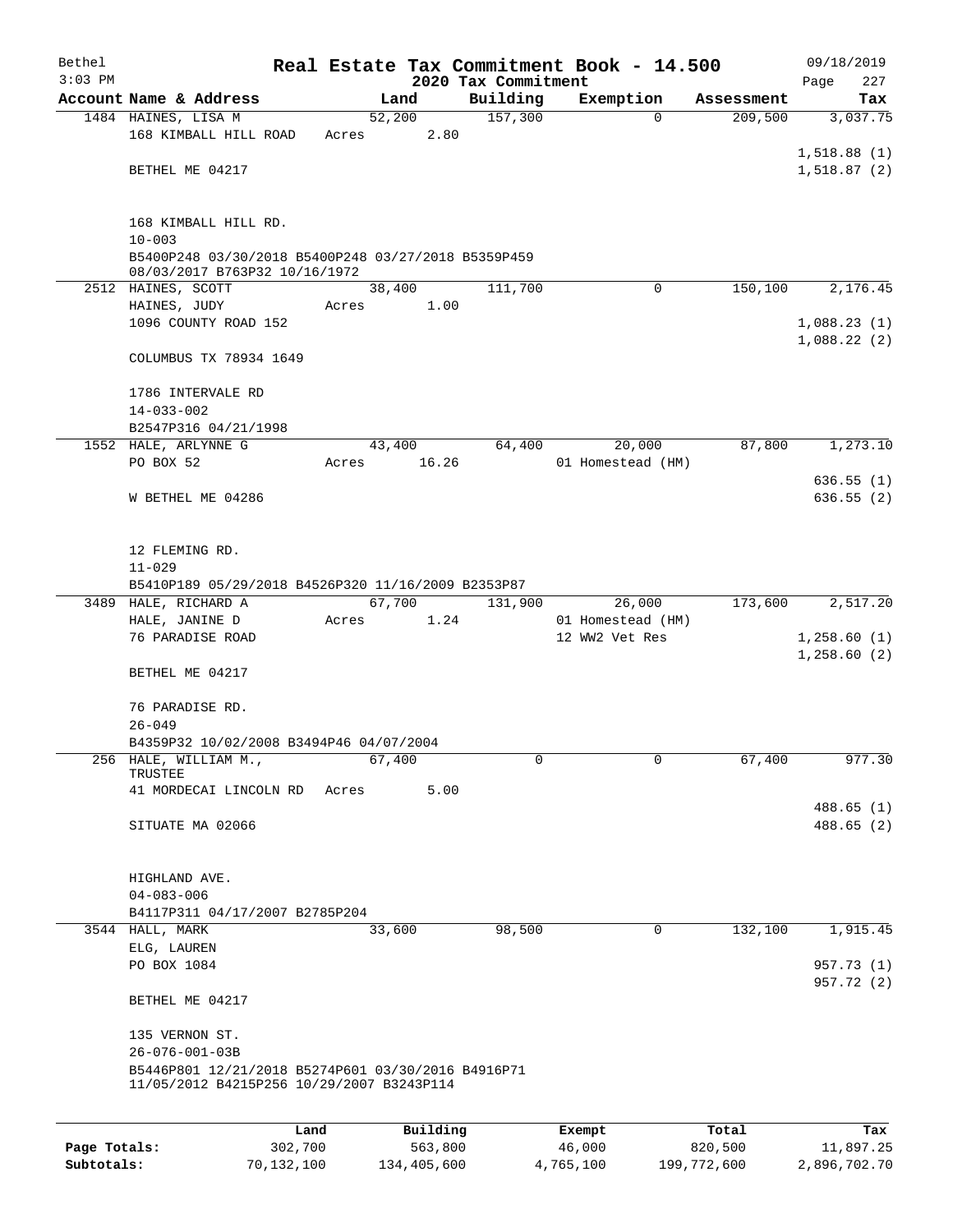| Bethel       |                                                                                        |                 |                                 | Real Estate Tax Commitment Book - 14.500 |                       | 09/18/2019                  |
|--------------|----------------------------------------------------------------------------------------|-----------------|---------------------------------|------------------------------------------|-----------------------|-----------------------------|
| $3:03$ PM    | Account Name & Address                                                                 |                 | 2020 Tax Commitment<br>Building |                                          |                       | 228<br>Page                 |
|              | 4854 HALL, WAYNE A., JR. REV                                                           | Land<br>33,600  | 67,300                          | Exemption<br>$\Omega$                    | Assessment<br>100,900 | Tax<br>1,463.05             |
|              | TRUST<br>47 NOTTINGHAM ROAD                                                            |                 |                                 |                                          |                       |                             |
|              |                                                                                        |                 |                                 |                                          |                       | 731.53 (1)                  |
|              | RAYMOND NH 03077                                                                       |                 |                                 |                                          |                       | 731.52(2)                   |
|              | <b>30 CHERRY LANE</b>                                                                  |                 |                                 |                                          |                       |                             |
|              | $22 - 002 - 001 - 056$<br>B5383P108 12/11/2017 B5304P321 08/12/2016 B3938P237          |                 |                                 |                                          |                       |                             |
|              | 11/30/2005                                                                             |                 |                                 |                                          |                       |                             |
|              | 3358 HALLETT, BARRY J JR<br>HALLETT, BROOKE L                                          | 54,600<br>Acres | 88,700<br>0.48                  | 0                                        | 143,300               | 2,077.85                    |
|              | PO BOX 896                                                                             |                 |                                 |                                          |                       | 1,038.93(1)<br>1,038.92(2)  |
|              | BETHEL ME 04217                                                                        |                 |                                 |                                          |                       |                             |
|              | 47 MASON ST.                                                                           |                 |                                 |                                          |                       |                             |
|              | $25 - 179$<br>B3471P348                                                                |                 |                                 |                                          |                       |                             |
|              | 1328 HAMEL, KEITH                                                                      | 34,600          | 128,600                         | 0                                        | 163,200               | 2,366.40                    |
|              | HAMEL, MARILYN                                                                         | Acres           | 2.20                            |                                          |                       |                             |
|              | 112 BAYSIDE RD                                                                         |                 |                                 |                                          |                       | 1,183.20(1)<br>1,183.20(2)  |
|              | ELLSWORTH ME 04605                                                                     |                 |                                 |                                          |                       |                             |
|              | 507 WALKERS MILLS RD.<br>$08 - 023$                                                    |                 |                                 |                                          |                       |                             |
|              | B3253P169 03/05/2003                                                                   |                 |                                 |                                          |                       |                             |
|              | 3481 HAMEL, WILLIAM J                                                                  | 56,800          | 23,800                          | 0                                        | 80,600                | 1,168.70                    |
|              | HAMEL, CHRISTINA M                                                                     | Acres           | 0.33                            |                                          |                       |                             |
|              | 175 LAUNDALE AVE.                                                                      |                 |                                 |                                          |                       | 584.35 (1)<br>584.35 (2)    |
|              | FRANKLIN NH 03235                                                                      |                 |                                 |                                          |                       |                             |
|              | 15 EVERGREEN RD.<br>$26 - 041$                                                         |                 |                                 |                                          |                       |                             |
|              | B4965P258 03/18/2013 B4894P174 09/17/2012 B4788P107<br>11/08/2011 B2137P159 07/06/1994 |                 |                                 |                                          |                       |                             |
|              | 2649 HAMMAN, MARK A                                                                    | 88,300          | 117,400                         | 20,000                                   | 185,700               | 2,692.65                    |
|              | HAMMAN, NANCY C                                                                        | Acres           | 49.00                           | 01 Homestead (HM)                        |                       |                             |
|              | PO BOX 362                                                                             |                 |                                 |                                          |                       | 1,346.33(1)<br>1,346.32(2)  |
|              | BETHEL ME 04217                                                                        |                 |                                 |                                          |                       |                             |
|              | 857 NORTH ROAD                                                                         |                 |                                 |                                          |                       |                             |
|              | $16 - 023$<br>B3180P97 10/10/2002                                                      |                 |                                 |                                          |                       |                             |
|              | 4730 HAMNER, STACIE                                                                    | 67,900          | 226,600                         | 0                                        | 294,500               | 4,270.25                    |
|              | 60 COLLINS AVENUE                                                                      | Acres           | 2.68                            |                                          |                       |                             |
|              | AMESBURY MA 01913                                                                      |                 |                                 |                                          |                       | 2,135.13(1)<br>2, 135.12(2) |
|              | 130 DEER VIEW ROAD                                                                     |                 |                                 |                                          |                       |                             |
|              | $12 - 073 - 013$                                                                       |                 |                                 |                                          |                       |                             |
|              | B5388P283 01/16/2018 B3928P268 04/25/2006 B3866P217<br>12/30/2005                      |                 |                                 |                                          |                       |                             |
|              | Land                                                                                   |                 | Building                        | Exempt                                   | Total                 | Tax                         |
| Page Totals: | 335,800                                                                                |                 | 652,400                         | 20,000                                   | 968,200               | 14,038.90                   |
| Subtotals:   | 70,467,900                                                                             | 135,058,000     |                                 | 4,785,100                                | 200,740,800           | 2,910,741.60                |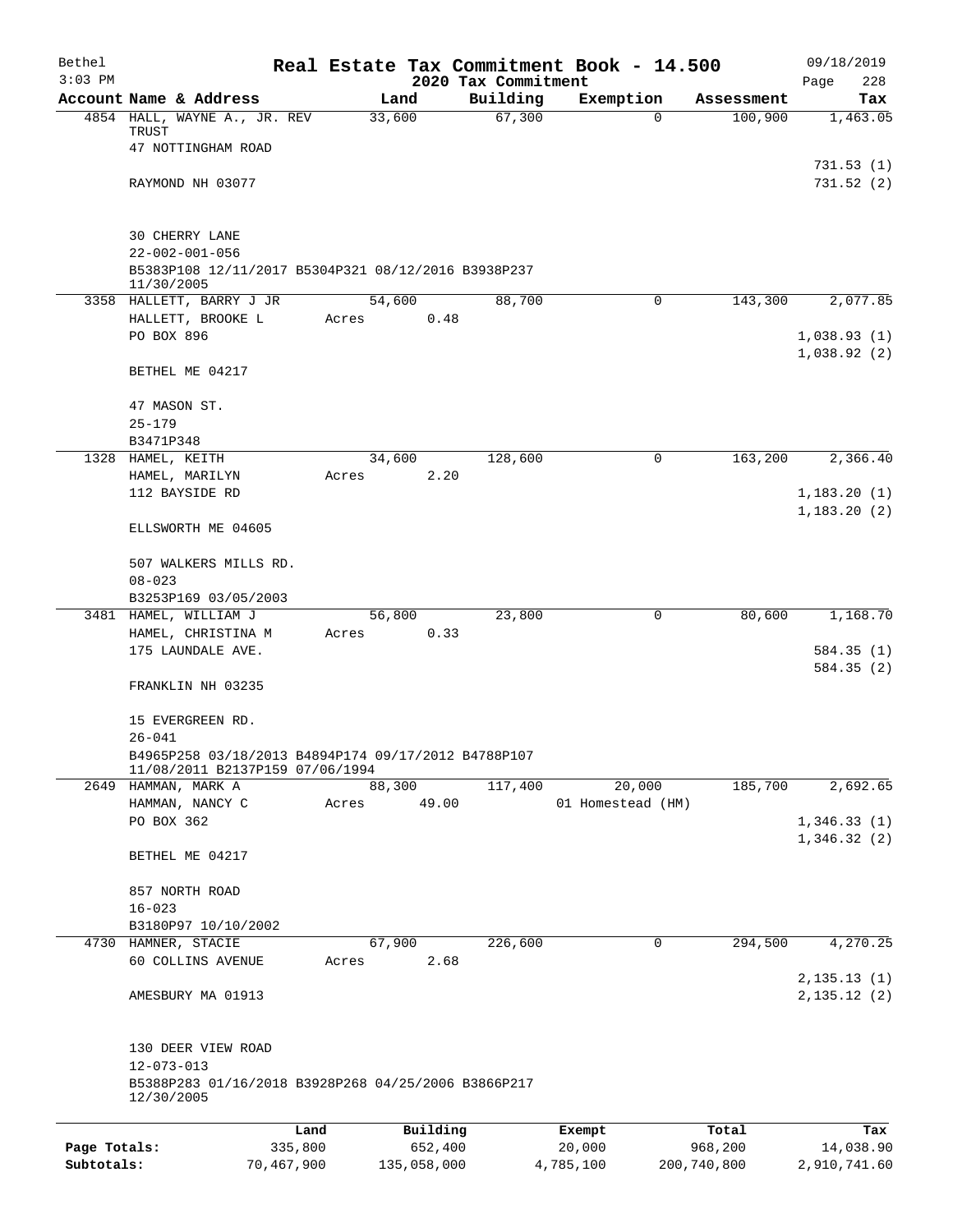| Bethel<br>$3:03$ PM |                                                                 |         |       | 2020 Tax Commitment | Real Estate Tax Commitment Book - 14.500 |            | 09/18/2019<br>229<br>Page |
|---------------------|-----------------------------------------------------------------|---------|-------|---------------------|------------------------------------------|------------|---------------------------|
|                     | Account Name & Address                                          |         | Land  | Building            | Exemption                                | Assessment | Tax                       |
|                     | 139 HANCOCK BETHEL LLC                                          | 148,200 |       | 2,553,200           | $\mathbf 0$                              | 2,701,400  | 39,170.30                 |
|                     | PO BOX 299                                                      | Acres   | 70.00 |                     |                                          |            |                           |
|                     |                                                                 |         |       |                     |                                          |            | 19,585.15                 |
|                     | CASCO ME 04015                                                  |         |       |                     |                                          |            | 19,585.15                 |
|                     |                                                                 |         |       |                     |                                          |            |                           |
|                     | 639 WALKERS MILLS RD.                                           |         |       |                     |                                          |            |                           |
|                     | $03 - 021$<br>B2866P47 09/26/2000                               |         |       |                     |                                          |            |                           |
|                     | 483 HANCOCK LUMBER CO. INC.                                     | 34,600  |       | $\mathbf 0$         | 0                                        | 34,600     | 501.70                    |
|                     | PO BOX 299                                                      | Acres   | 5.40  |                     |                                          |            |                           |
|                     |                                                                 |         |       |                     |                                          |            | 250.85(1)                 |
|                     | CASCO ME 04015                                                  |         |       |                     |                                          |            | 250.85(2)                 |
|                     |                                                                 |         |       |                     |                                          |            |                           |
|                     | WALKERS MILLS RD                                                |         |       |                     |                                          |            |                           |
|                     | $03 - 021 - 003$                                                |         |       |                     |                                          |            |                           |
|                     | B2866P47 09/26/2000                                             |         |       |                     |                                          |            |                           |
|                     | 1364 HANLEY, ERIN A                                             | 38,700  |       | 195,600             | 0                                        | 234,300    | 3,397.35                  |
|                     | HANLEY, ERIN A<br>PO BOX 1083                                   | Acres   | 1.10  |                     |                                          |            | 1,698.68(1)               |
|                     |                                                                 |         |       |                     |                                          |            | 1,698.67(2)               |
|                     | BETHEL ME 04217                                                 |         |       |                     |                                          |            |                           |
|                     | 340 WALKERS MILLS RD.                                           |         |       |                     |                                          |            |                           |
|                     | $08 - 046$                                                      |         |       |                     |                                          |            |                           |
|                     | B5368P522 09/20/2017 B3441P274 12/24/2003 B3421P319<br>B989P225 |         |       |                     |                                          |            |                           |
|                     | 127 HANLEY, KATHLEEN                                            | 47,000  |       | 67,600              | 0                                        | 114,600    | 1,661.70                  |
|                     | HANLEY, BRIAN                                                   | Acres   | 19.00 |                     |                                          |            |                           |
|                     | 46 DAVENPORT ROAD                                               |         |       |                     |                                          |            | 830.85 (1)                |
|                     | PLYMOUTH MA 02360                                               |         |       |                     |                                          |            | 830.85 (2)                |
|                     |                                                                 |         |       |                     |                                          |            |                           |
|                     | 350 VERNON ST.                                                  |         |       |                     |                                          |            |                           |
|                     | $03 - 008$<br>B2059P328 10/25/1993 B998P236 09/09/1978 B0P0     |         |       |                     |                                          |            |                           |
|                     | 245 HANNA, THOMAS                                               | 68,200  |       | 102,600             | 0                                        | 170,800    | 2,476.60                  |
|                     | #6 SEDGEWICK LANE                                               | Acres   | 5.60  |                     |                                          |            |                           |
|                     |                                                                 |         |       |                     |                                          |            | 1,238.30(1)               |
|                     | SANDWICH MA 02563                                               |         |       |                     |                                          |            | 1,238.30(2)               |
|                     |                                                                 |         |       |                     |                                          |            |                           |
|                     | 70 HIGHLAND AVE.                                                |         |       |                     |                                          |            |                           |
|                     | $04 - 083 - 012$                                                |         |       |                     |                                          |            |                           |
|                     | B1559P182<br>3681 HANSCOM, DAVID                                | 23,600  |       | 57,300              | 20,000                                   | 60,900     | 883.05                    |
|                     | HANSCOM, AMY                                                    | Acres   | 0.39  |                     | 01 Homestead (HM)                        |            |                           |
|                     | PO BOX 103                                                      |         |       |                     |                                          |            | 441.53(1)                 |
|                     |                                                                 |         |       |                     |                                          |            | 441.52 (2)                |
|                     | WEST BETHEL ME 04286                                            |         |       |                     |                                          |            |                           |
|                     | 8 FLAT RD                                                       |         |       |                     |                                          |            |                           |
|                     | $28 - 024$                                                      |         |       |                     |                                          |            |                           |
|                     | B2469P9 09/28/1997 B1191P246 02/01/1983                         |         |       |                     |                                          |            |                           |
|                     |                                                                 |         |       |                     |                                          |            |                           |
|                     |                                                                 |         |       |                     |                                          |            |                           |

|              | Land       | Building    | Exempt    | Total       | Tax          |
|--------------|------------|-------------|-----------|-------------|--------------|
| Page Totals: | 360,300    | 2,976,300   | 20,000    | 3,316,600   | 48,090.70    |
| Subtotals:   | 70,828,200 | 138,034,300 | 4,805,100 | 204,057,400 | 2,958,832.30 |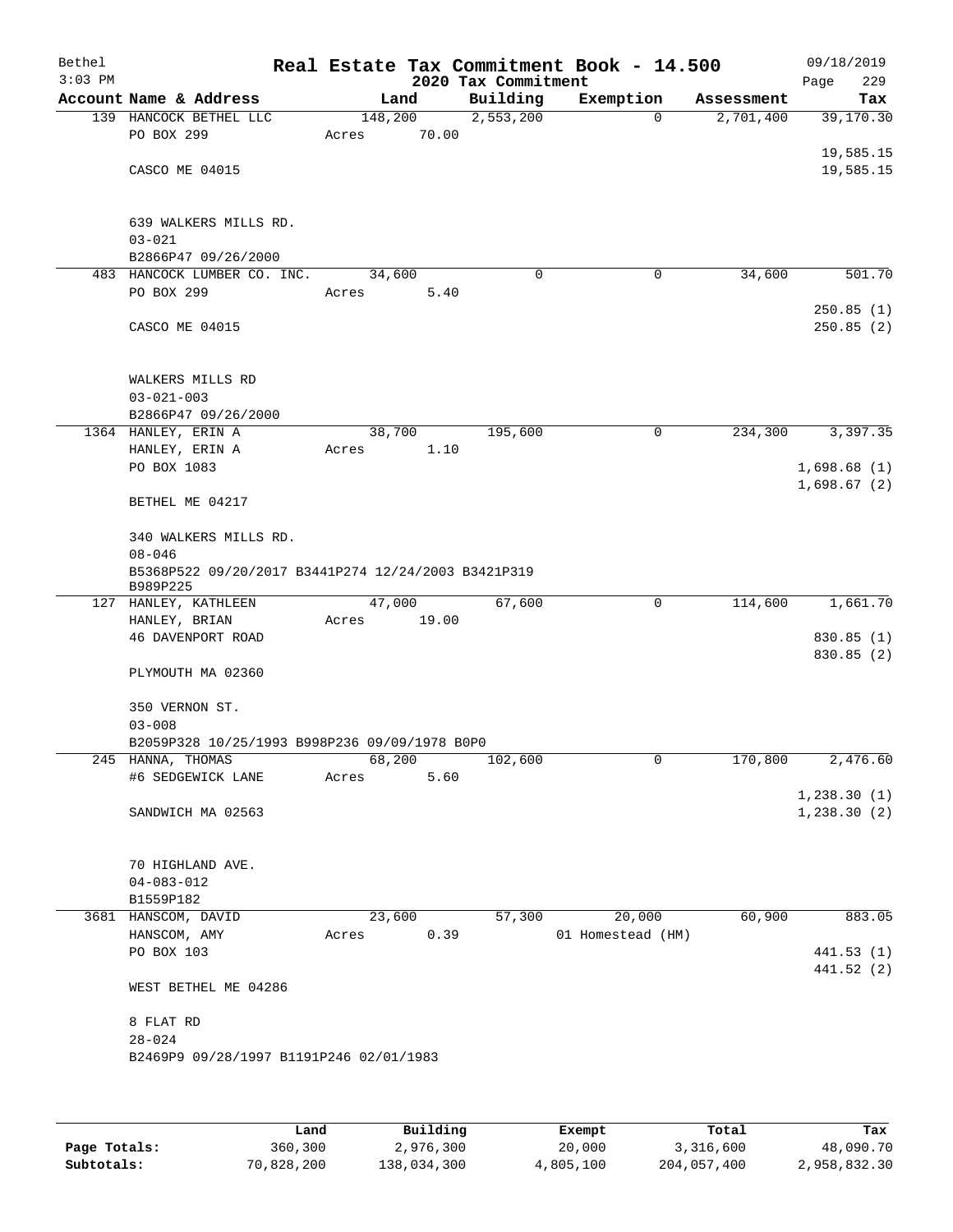| Bethel<br>$3:03$ PM |                                   |                                                     |       |             | 2020 Tax Commitment |             | Real Estate Tax Commitment Book - 14.500 |            |         | 09/18/2019<br>230<br>Page |
|---------------------|-----------------------------------|-----------------------------------------------------|-------|-------------|---------------------|-------------|------------------------------------------|------------|---------|---------------------------|
|                     |                                   | Account Name & Address                              |       | Land        | Building            |             | Exemption                                | Assessment |         | Tax                       |
|                     | 4751 HANSCOM, RODNEY              |                                                     |       | $\mathbf 0$ |                     | 9,100       | $\Omega$                                 |            | 9,100   | 131.95                    |
|                     |                                   | HANSCOM, KATHLEEN                                   |       |             |                     |             |                                          |            |         |                           |
|                     | PO BOX 644                        |                                                     |       |             |                     |             |                                          |            |         | 65.98(1)                  |
|                     |                                   |                                                     |       |             |                     |             |                                          |            |         | 65.97(2)                  |
|                     | BETHEL ME 04217                   |                                                     |       |             |                     |             |                                          |            |         |                           |
|                     |                                   |                                                     |       |             |                     |             |                                          |            |         |                           |
|                     |                                   | CHANDLER HILL RD                                    |       |             |                     |             |                                          |            |         |                           |
|                     |                                   | $08 - 041 - 005 - 001.01$                           |       |             |                     |             |                                          |            |         |                           |
| 4809                | HANSON, JOHN                      |                                                     |       | 33,800      |                     | $\mathbf 0$ | 0                                        |            | 33,800  | 490.10                    |
|                     | HANSON, NANCY                     |                                                     | Acres |             | 1.05                |             |                                          |            |         |                           |
|                     |                                   | 353 CARRIAGE SHOP RD                                |       |             |                     |             |                                          |            |         | 245.05(1)                 |
|                     |                                   |                                                     |       |             |                     |             |                                          |            |         | 245.05(2)                 |
|                     |                                   | EAST FALMOUTH MA 02536                              |       |             |                     |             |                                          |            |         |                           |
|                     |                                   |                                                     |       |             |                     |             |                                          |            |         |                           |
|                     | $07 - 040 - 011$                  | COBBLESTONE FARM LOT 3                              |       |             |                     |             |                                          |            |         |                           |
|                     |                                   | B4885P339 08/31/2012 B3843P257 11/15/2005           |       |             |                     |             |                                          |            |         |                           |
|                     | 5410 HAPPY TRAIL LLC              |                                                     |       | 0           |                     | 84,600      | $\mathbf 0$                              |            | 84,600  | 1,226.70                  |
|                     | P.O. BOX 1064                     |                                                     |       |             |                     |             |                                          |            |         |                           |
|                     |                                   |                                                     |       |             |                     |             |                                          |            |         | 613.35(1)                 |
|                     |                                   | BOYLSTON MA 02061                                   |       |             |                     |             |                                          |            |         | 613.35(2)                 |
|                     |                                   |                                                     |       |             |                     |             |                                          |            |         |                           |
|                     |                                   |                                                     |       |             |                     |             |                                          |            |         |                           |
|                     | AIRPORT HANGAR                    |                                                     |       |             |                     |             |                                          |            |         |                           |
|                     | 12-068.003                        |                                                     |       |             |                     |             |                                          |            |         |                           |
|                     |                                   | 4724 HARITOS, NICHOLAS C                            |       | 66,200      | 334,400             |             | $\mathbf 0$                              |            | 400,600 | 5,808.70                  |
|                     |                                   | 7 SPRING CREEK LANE                                 | Acres |             | 2.00                |             |                                          |            |         |                           |
|                     |                                   |                                                     |       |             |                     |             |                                          |            |         | 2,904.35(1)               |
|                     |                                   | STRATHAM NH 03885 1567                              |       |             |                     |             |                                          |            |         | 2,904.35(2)               |
|                     |                                   |                                                     |       |             |                     |             |                                          |            |         |                           |
|                     |                                   | 82 DEER VIEW ROAD                                   |       |             |                     |             |                                          |            |         |                           |
|                     | $12 - 073 - 007$                  |                                                     |       |             |                     |             |                                          |            |         |                           |
|                     |                                   | B3763P136 07/20/2005                                |       |             |                     |             |                                          |            |         |                           |
|                     |                                   | 3170 HARKINS, ROBERT J                              |       | 51,600      | 120,700             |             | 0                                        |            | 172,300 | 2,498.35                  |
|                     |                                   | HARKINS, SALLY F                                    | Acres |             | 0.33                |             |                                          |            |         |                           |
|                     | PO BOX 45                         |                                                     |       |             |                     |             |                                          |            |         | 1, 249.18(1)              |
|                     |                                   |                                                     |       |             |                     |             |                                          |            |         | 1, 249.17(2)              |
|                     | BETHEL ME 04217                   |                                                     |       |             |                     |             |                                          |            |         |                           |
|                     |                                   |                                                     |       |             |                     |             |                                          |            |         |                           |
|                     | 14 PARK ST.                       |                                                     |       |             |                     |             |                                          |            |         |                           |
|                     | $25 - 015$                        |                                                     |       |             |                     |             |                                          |            |         |                           |
|                     |                                   | B5369P243 09/25/2017 B4722P126 05/31/2011 B4620P304 |       |             |                     |             |                                          |            |         |                           |
|                     | 08/13/2010<br>1451 HARLOW, KENT E |                                                     |       | 46,600      | 245,200             |             | 20,000                                   |            | 271,800 | 3,941.10                  |
|                     |                                   | KIBBE, JANIS PRESCOTT                               | Acres | 15.24       |                     |             | 01 Homestead (HM)                        |            |         |                           |
|                     |                                   | 740 EAST BETHEL RD                                  |       |             |                     |             |                                          |            |         | 1,970.55(1)               |
|                     |                                   |                                                     |       |             |                     |             |                                          |            |         | 1,970.55(2)               |
|                     | BETHEL ME 04217                   |                                                     |       |             |                     |             |                                          |            |         |                           |
|                     |                                   |                                                     |       |             |                     |             |                                          |            |         |                           |
|                     |                                   | 740 EAST BETHEL RD.                                 |       |             |                     |             |                                          |            |         |                           |
|                     | $09 - 028$                        |                                                     |       |             |                     |             |                                          |            |         |                           |
|                     |                                   | B5443P698 11/21/2018 B4551P3 01/19/2010 B1047P48    |       |             |                     |             |                                          |            |         |                           |
|                     | 08/10/1979                        |                                                     |       |             |                     |             |                                          |            |         |                           |
|                     |                                   |                                                     |       |             |                     |             |                                          |            |         |                           |
|                     |                                   |                                                     |       |             |                     |             |                                          |            |         |                           |

|              | Land       | Building    | Exempt    | Total       | Tax          |
|--------------|------------|-------------|-----------|-------------|--------------|
| Page Totals: | 198,200    | 794,000     | 20,000    | 972,200     | 14,096.90    |
| Subtotals:   | 71,026,400 | 138,828,300 | 4,825,100 | 205,029,600 | 2,972,929.20 |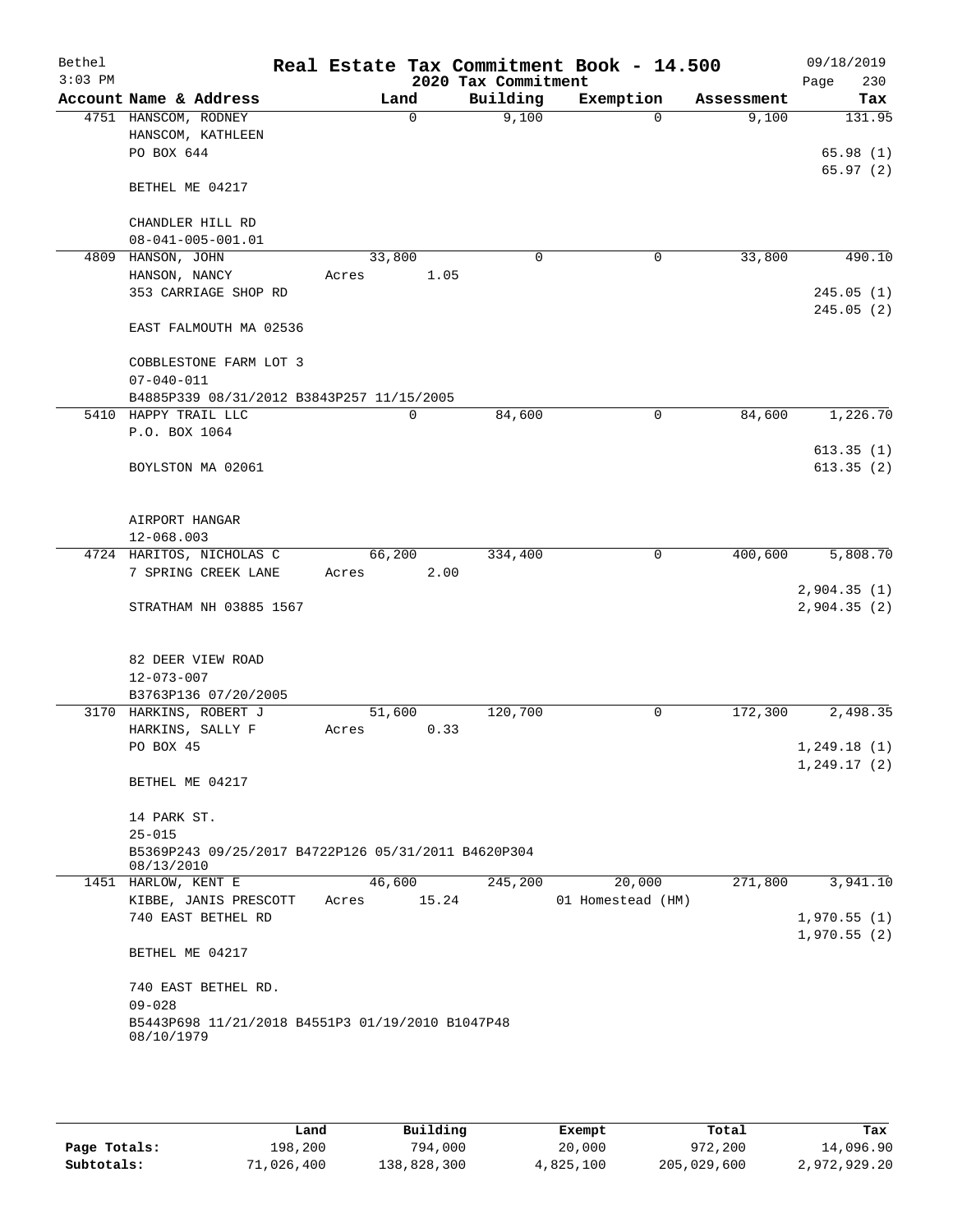| Bethel<br>$3:03$ PM |                                                                                                       |                 |        | 2020 Tax Commitment | Real Estate Tax Commitment Book - 14.500 |            | 09/18/2019<br>231<br>Page          |
|---------------------|-------------------------------------------------------------------------------------------------------|-----------------|--------|---------------------|------------------------------------------|------------|------------------------------------|
|                     | Account Name & Address                                                                                |                 | Land   | Building            | Exemption                                | Assessment | Tax                                |
|                     | 5130 HARMON, GREGORY W<br>HARMON, ANNETTE M<br>211 WHITE OAK HILL ROAD                                | 69,700<br>Acres | 2.58   | 0                   | $\Omega$                                 | 69,700     | 1,010.65<br>505.33(1)<br>505.32(2) |
|                     | POLAND ME 04274                                                                                       |                 |        |                     |                                          |            |                                    |
|                     | LOCKE SUMMIT MT<br>$21 - 002 - 003$                                                                   |                 |        |                     |                                          |            |                                    |
|                     | B4734P328 07/07/2011                                                                                  |                 |        |                     |                                          |            |                                    |
|                     | 9 HARRINGTON, ANNE                                                                                    | 53,500          |        | 220,100             | 0                                        | 273,600    | 3,967.20                           |
|                     | DURANT, JOHN R<br><b>46 LINNAEAN ST</b>                                                               | Acres           | 10.00  |                     |                                          |            | 1,983.60(1)<br>1,983.60(2)         |
|                     | CAMBRIDGE MA 02148                                                                                    |                 |        |                     |                                          |            |                                    |
|                     | 493 FLAT RD<br>$01 - 008$                                                                             |                 |        |                     |                                          |            |                                    |
|                     | B4988P342 05/24/2013 B3503P167 04/27/2004                                                             |                 |        |                     |                                          |            |                                    |
|                     | 2522 HARRINGTON, ARLENE                                                                               | 65,700          |        | 7,500               | $\mathbf 0$                              | 73,200     | 1,061.40                           |
|                     | 891 EAST BETHEL ROAD                                                                                  | Acres           | 71.93  |                     |                                          |            |                                    |
|                     | BETHEL ME 04217                                                                                       |                 |        |                     |                                          |            | 530.70(1)<br>530.70 (2)            |
|                     | 892 EAST BETHEL RD.<br>$14 - 041$<br>B3441P235 12/23/2003 B3441P235 12/23/2003 B2584P145<br>B2584P145 |                 |        |                     |                                          |            |                                    |
|                     | 2539 HARRINGTON, ARLENE                                                                               | 37,600          |        | 74,300              | 26,000                                   | 85,900     | 1,245.55                           |
|                     | 891 EAST BETHEL ROAD                                                                                  | Acres           | 5.40   |                     | 01 Homestead (HM)<br>12 WW2 Vet Res      |            | 622.78 (1)                         |
|                     | BETHEL ME 04217                                                                                       |                 |        |                     |                                          |            | 622.77 (2)                         |
|                     | 891 EAST BETHEL RD.<br>$14 - 060$                                                                     |                 |        |                     |                                          |            |                                    |
|                     | B1162P49 06/09/1982<br>3095 HARRINGTON, FRANK D                                                       | 48,500          |        | 33,300              | 0                                        | 81,800     | 1,186.10                           |
|                     | 740 MAYVILLE ROAD                                                                                     | Acres           | 18.50  |                     |                                          |            |                                    |
|                     | BETHEL ME 04217                                                                                       |                 |        |                     |                                          |            | 593.05(1)<br>593.05(2)             |
|                     | NW BETHEL RD N/S<br>$24 - 018$                                                                        |                 |        |                     |                                          |            |                                    |
|                     | B2833P259 06/27/2000                                                                                  |                 |        |                     |                                          |            |                                    |
|                     | 2975 HARRINGTON, FRANKLIN                                                                             | 45,900          |        | $\Omega$            | 0                                        | 45,900     | 665.55                             |
|                     | 740 MAYVILLE RD.                                                                                      | Acres           | 160.00 |                     |                                          |            | 332.78 (1)                         |
|                     | BETHEL ME 04217                                                                                       |                 |        |                     |                                          |            | 332.77 (2)                         |
|                     | EMERY RD<br>$22 - 004$                                                                                |                 |        |                     |                                          |            |                                    |
|                     | B848P183 02/11/1975                                                                                   |                 |        |                     |                                          |            |                                    |
|                     |                                                                                                       |                 |        |                     |                                          |            |                                    |

|              | Land       | Building      | Exempt    | Total       | Tax          |
|--------------|------------|---------------|-----------|-------------|--------------|
| Page Totals: | 320,900    | 335,200       | 26,000    | 630,100     | 9,136.45     |
| Subtotals:   | 71,347,300 | 139, 163, 500 | 4,851,100 | 205,659,700 | 2,982,065.65 |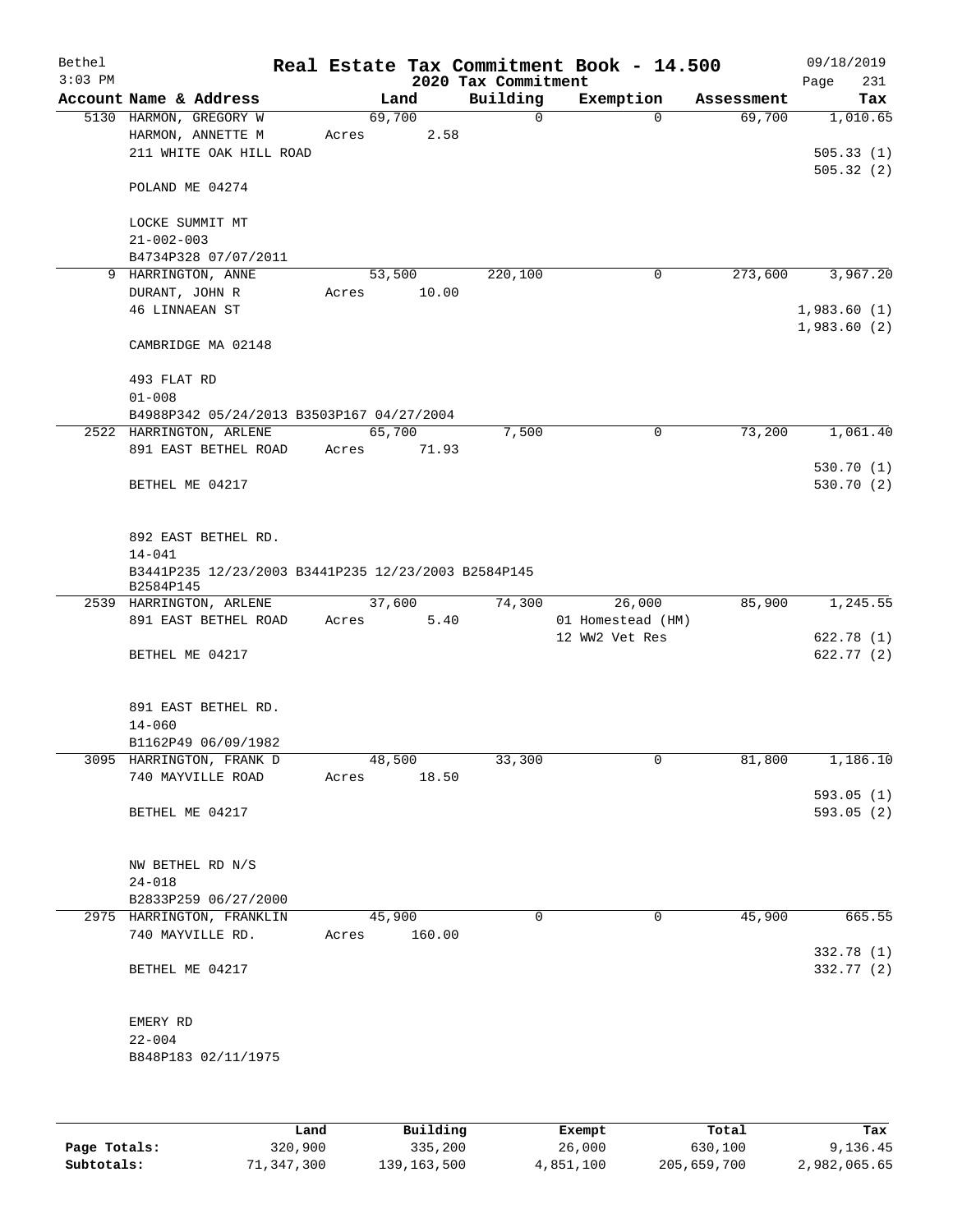| Bethel<br>$3:03$ PM |                                                     |       |        |        | 2020 Tax Commitment | Real Estate Tax Commitment Book - 14.500 |            | 09/18/2019<br>232<br>Page  |
|---------------------|-----------------------------------------------------|-------|--------|--------|---------------------|------------------------------------------|------------|----------------------------|
|                     | Account Name & Address                              |       | Land   |        | Building            | Exemption                                | Assessment | Tax                        |
|                     | 2758 HARRINGTON, FRANKLIN                           |       | 44,600 |        | 89,900              | 20,000                                   | 114,500    | 1,660.25                   |
|                     | HARRINGTON, SHEILA R                                | Acres |        | 1.50   |                     | 01 Homestead (HM)                        |            |                            |
|                     | 740 MAYVILLE ROAD                                   |       |        |        |                     |                                          |            | 830.13(1)                  |
|                     |                                                     |       |        |        |                     |                                          |            | 830.12 (2)                 |
|                     | BETHEL ME 04217                                     |       |        |        |                     |                                          |            |                            |
|                     |                                                     |       |        |        |                     |                                          |            |                            |
|                     | 740 MAYVILLE RD.                                    |       |        |        |                     |                                          |            |                            |
|                     | $18 - 017$                                          |       |        |        |                     |                                          |            |                            |
|                     | 3493 HARRINGTON, FRANKLIN                           |       | 62,400 |        | 80,700              | 0                                        | 143,100    | 2,074.95                   |
|                     | HARRINGTON, SUSIE                                   | Acres |        | 0.62   |                     |                                          |            |                            |
|                     | 740 MAYVILLE ROAD                                   |       |        |        |                     |                                          |            | 1,037.48(1)<br>1,037.47(2) |
|                     | BETHEL ME 04217                                     |       |        |        |                     |                                          |            |                            |
|                     |                                                     |       |        |        |                     |                                          |            |                            |
|                     | 23 EDEN LANE                                        |       |        |        |                     |                                          |            |                            |
|                     | $26 - 052$                                          |       |        |        |                     |                                          |            |                            |
|                     | B675P448                                            |       |        |        |                     |                                          |            |                            |
|                     | 2763 HARRINGTON, KELLY D                            |       | 44,700 |        | 132,700             | 20,000                                   | 157,400    | 2,282.30                   |
|                     | 721 MAYVILLE RD.                                    | Acres |        | 1.55   |                     | 01 Homestead (HM)                        |            |                            |
|                     |                                                     |       |        |        |                     |                                          |            | 1, 141.15(1)               |
|                     | BETHEL ME 04217                                     |       |        |        |                     |                                          |            | 1, 141.15(2)               |
|                     |                                                     |       |        |        |                     |                                          |            |                            |
|                     |                                                     |       |        |        |                     |                                          |            |                            |
|                     | 721 MAYVILLE RD.                                    |       |        |        |                     |                                          |            |                            |
|                     | $18 - 019 - 001$                                    |       |        |        |                     |                                          |            |                            |
|                     | B4125P186 05/01/2007 B2792P268                      |       |        |        |                     |                                          |            |                            |
|                     | 2540 HARRINGTON, RALPH B<br>91 MONKEY BROOK ROAD    | Acres | 35,000 |        | $\mathbf 0$         | $\mathbf 0$                              | 35,000     | $\overline{507}$ .50       |
|                     |                                                     |       |        | 140.00 |                     |                                          |            | 253.75(1)                  |
|                     | NEWRY ME 04261                                      |       |        |        |                     |                                          |            | 253.75 (2)                 |
|                     |                                                     |       |        |        |                     |                                          |            |                            |
|                     |                                                     |       |        |        |                     |                                          |            |                            |
|                     | KIMBALL HILL E/S                                    |       |        |        |                     |                                          |            |                            |
|                     | $15 - 001$                                          |       |        |        |                     |                                          |            |                            |
|                     | B5104P265 04/11/2014 B4956P172 02/20/2013 B738P164  |       |        |        |                     |                                          |            |                            |
|                     | 03/29/1972                                          |       |        |        |                     |                                          |            |                            |
|                     | 3113 HARRINGTON, RALPH B                            |       | 82,500 |        | 2,000               | 0                                        | 84,500     | 1,225.25                   |
|                     | HARRINGTON, FRANKLIN D                              | Acres |        | 33.30  |                     |                                          |            |                            |
|                     | 740 MAYVILLE ROAD                                   |       |        |        |                     |                                          |            | 612.63(1)<br>612.62(2)     |
|                     | BETHEL ME 04217                                     |       |        |        |                     |                                          |            |                            |
|                     |                                                     |       |        |        |                     |                                          |            |                            |
|                     | RTE $2 E/S$                                         |       |        |        |                     |                                          |            |                            |
|                     | $24 - 034$                                          |       |        |        |                     |                                          |            |                            |
|                     | B5369P285 09/22/2017 B4907P198 10/16/2012 B1249P240 |       |        |        |                     |                                          |            |                            |
|                     | 03/07/1984                                          |       |        |        |                     |                                          |            |                            |
|                     | 3222 HARRINGTON, RALPH B                            |       | 9,800  |        | 0                   | $\mathbf 0$                              | 9,800      | 142.10                     |
|                     | FOURNIER, PEGGY J                                   | Acres |        | 0.28   |                     |                                          |            |                            |
|                     | 740 MAYVILLE RD                                     |       |        |        |                     |                                          |            | 71.05(1)                   |
|                     |                                                     |       |        |        |                     |                                          |            | 71.05(2)                   |
|                     | BETHEL ME 04217                                     |       |        |        |                     |                                          |            |                            |
|                     | SUMMER ST                                           |       |        |        |                     |                                          |            |                            |
|                     | $25 - 061$                                          |       |        |        |                     |                                          |            |                            |
|                     | B4907P198 10/16/2012                                |       |        |        |                     |                                          |            |                            |
|                     |                                                     |       |        |        |                     |                                          |            |                            |
|                     |                                                     |       |        |        |                     |                                          |            |                            |
|                     |                                                     |       |        |        |                     |                                          |            |                            |

|              | Land       | Building    | Exempt    | Total         | Tax          |
|--------------|------------|-------------|-----------|---------------|--------------|
| Page Totals: | 279,000    | 305,300     | 40,000    | 544,300       | 7.892.35     |
| Subtotals:   | 71,626,300 | 139,468,800 | 4,891,100 | 206, 204, 000 | 2,989,958.00 |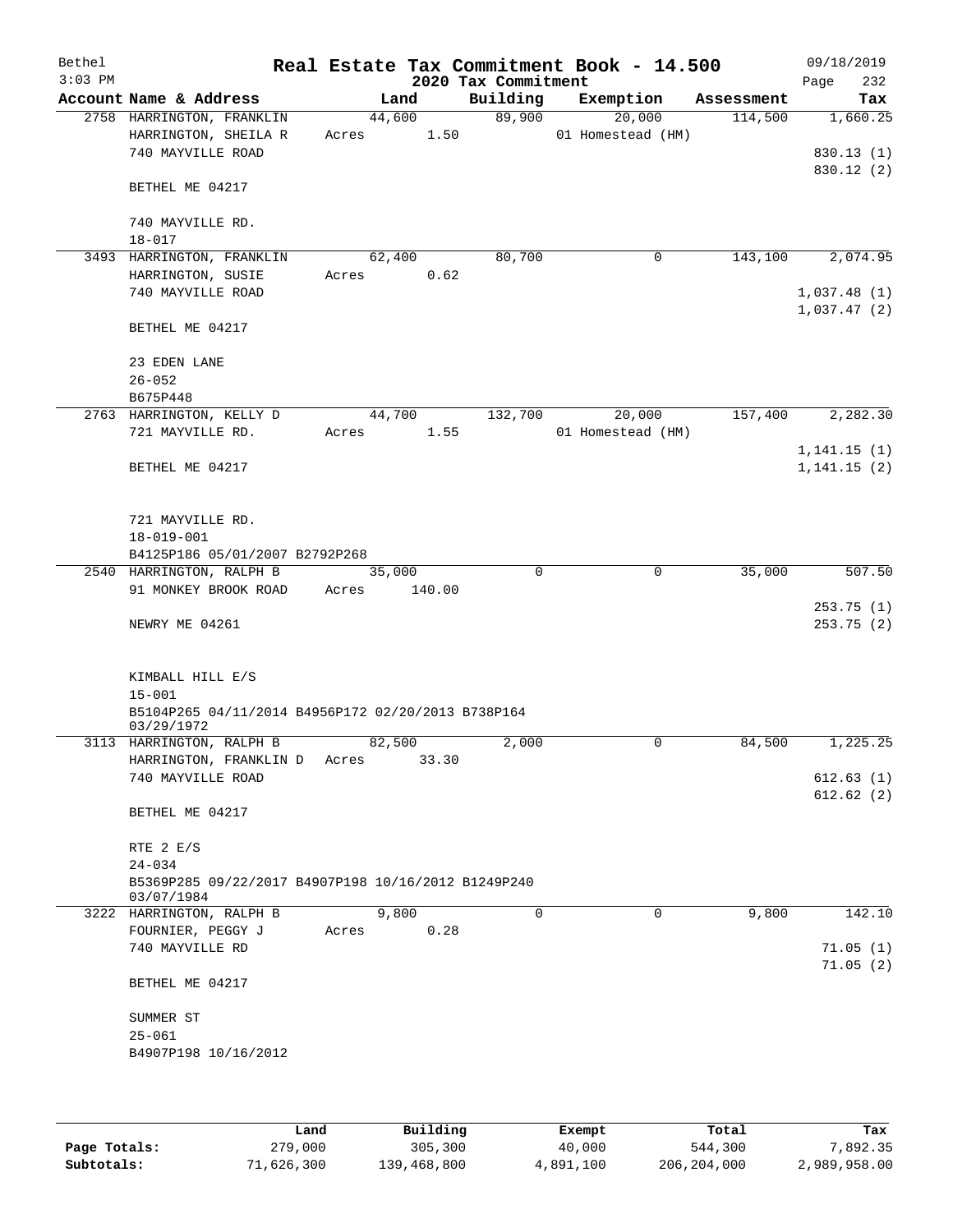| Bethel<br>$3:03$ PM |                                                   |        |        | 2020 Tax Commitment | Real Estate Tax Commitment Book - 14.500 |            | 09/18/2019<br>Page<br>233  |
|---------------------|---------------------------------------------------|--------|--------|---------------------|------------------------------------------|------------|----------------------------|
|                     | Account Name & Address                            |        | Land   | Building            | Exemption                                | Assessment | Tax                        |
|                     | 1485 HARRINGTON, RALPH B                          | 37,300 |        | 8,300               | $\Omega$                                 | 45,600     | 661.20                     |
|                     | 91 MONKEY BROOK ROAD                              | Acres  | 130.00 |                     |                                          |            |                            |
|                     |                                                   |        |        |                     |                                          |            | 330.60(1)                  |
|                     | NEWRY ME 04261                                    |        |        |                     |                                          |            | 330.60 (2)                 |
|                     | KIMBALL HILL RD E/S                               |        |        |                     |                                          |            |                            |
|                     | $10 - 004$                                        |        |        |                     |                                          |            |                            |
|                     | B5104P265 04/11/2014 B4956P172 02/20/2013 B763P32 |        |        |                     |                                          |            |                            |
|                     | 5275 HARRINGTON, RANDY S                          | 44,400 |        | 191,500             | 0                                        | 235,900    | 3,420.55                   |
|                     | 6 EMERY ROAD                                      | Acres  | 1.40   |                     |                                          |            | 1,710.28(1)                |
|                     | BETHEL ME 04217                                   |        |        |                     |                                          |            | 1,710.27(2)                |
|                     | 742 MAYVILLE RD.                                  |        |        |                     |                                          |            |                            |
|                     | $18 - 016 - A$                                    |        |        |                     |                                          |            |                            |
|                     | B4597P337 06/17/2010                              |        |        |                     |                                          |            |                            |
|                     | 2979 HARRINGTON, SHEILA                           | 5,400  |        | 0                   | 0                                        | 5,400      | 78.30                      |
|                     | 740 MAYVILLE RD                                   | Acres  | 8.10   |                     |                                          |            |                            |
|                     | BETHEL ME 04217                                   |        |        |                     |                                          |            | 39.15(1)<br>39.15(2)       |
|                     | RTE 2 N/S                                         |        |        |                     |                                          |            |                            |
|                     | $22 - 007$                                        |        |        |                     |                                          |            |                            |
|                     | B1760P208 09/28/1990                              |        |        |                     |                                          |            |                            |
|                     | 2699 HARRISON, AMANDA S                           | 70,600 |        | 99,400              | $\mathbf 0$                              | 170,000    | 2,465.00                   |
|                     | 678 HALE STREET                                   | Acres  | 1.01   |                     |                                          |            |                            |
|                     |                                                   |        |        |                     |                                          |            | 1,232.50(1)                |
|                     | BEVERLY MA 01915                                  |        |        |                     |                                          |            | 1, 232.50 (2)              |
|                     | 7 CONFORTI COURT                                  |        |        |                     |                                          |            |                            |
|                     | $17 - 035 - 010$<br>B4642P347 10/06/2010 B2963P1  |        |        |                     |                                          |            |                            |
|                     | 1333 HART, BARBARA                                | 28,100 |        | 10,200              | 20,000                                   | 18,300     | 265.35                     |
|                     | 561 WALKERS MILLS ROAD                            | Acres  | 0.66   |                     | 01 Homestead (HM)                        |            |                            |
|                     |                                                   |        |        |                     |                                          |            | 132.68(1)                  |
|                     | BETHEL ME 04217                                   |        |        |                     |                                          |            | 132.67(2)                  |
|                     | 561 WALKERS MILLS RD.                             |        |        |                     |                                          |            |                            |
|                     | $08 - 027$                                        |        |        |                     |                                          |            |                            |
|                     | B1116P52 04/29/1981 B659P579 07/12/1967           |        |        |                     |                                          |            |                            |
|                     | 3385 HART, DAN                                    | 55,900 |        | 181,800             | 20,000                                   | 217,700    | 3,156.65                   |
|                     | HART, JULIE                                       | Acres  | 1.43   |                     | 01 Homestead (HM)                        |            |                            |
|                     | PO BOX 552                                        |        |        |                     |                                          |            | 1,578.33(1)<br>1,578.32(2) |
|                     | BETHEL ME 04217                                   |        |        |                     |                                          |            |                            |
|                     | 32 VERNON ST.                                     |        |        |                     |                                          |            |                            |
|                     | $25 - 207$                                        |        |        |                     |                                          |            |                            |
|                     | B2253P213 09/12/1995                              |        |        |                     |                                          |            |                            |
|                     |                                                   |        |        |                     |                                          |            |                            |
|                     |                                                   |        |        |                     |                                          |            |                            |

|              | Land       | Building    | Exempt    | Total       | Tax          |
|--------------|------------|-------------|-----------|-------------|--------------|
| Page Totals: | 241,700    | 491,200     | 40,000    | 692,900     | 10,047.05    |
| Subtotals:   | 71,868,000 | 139,960,000 | 4,931,100 | 206,896,900 | 3,000,005.05 |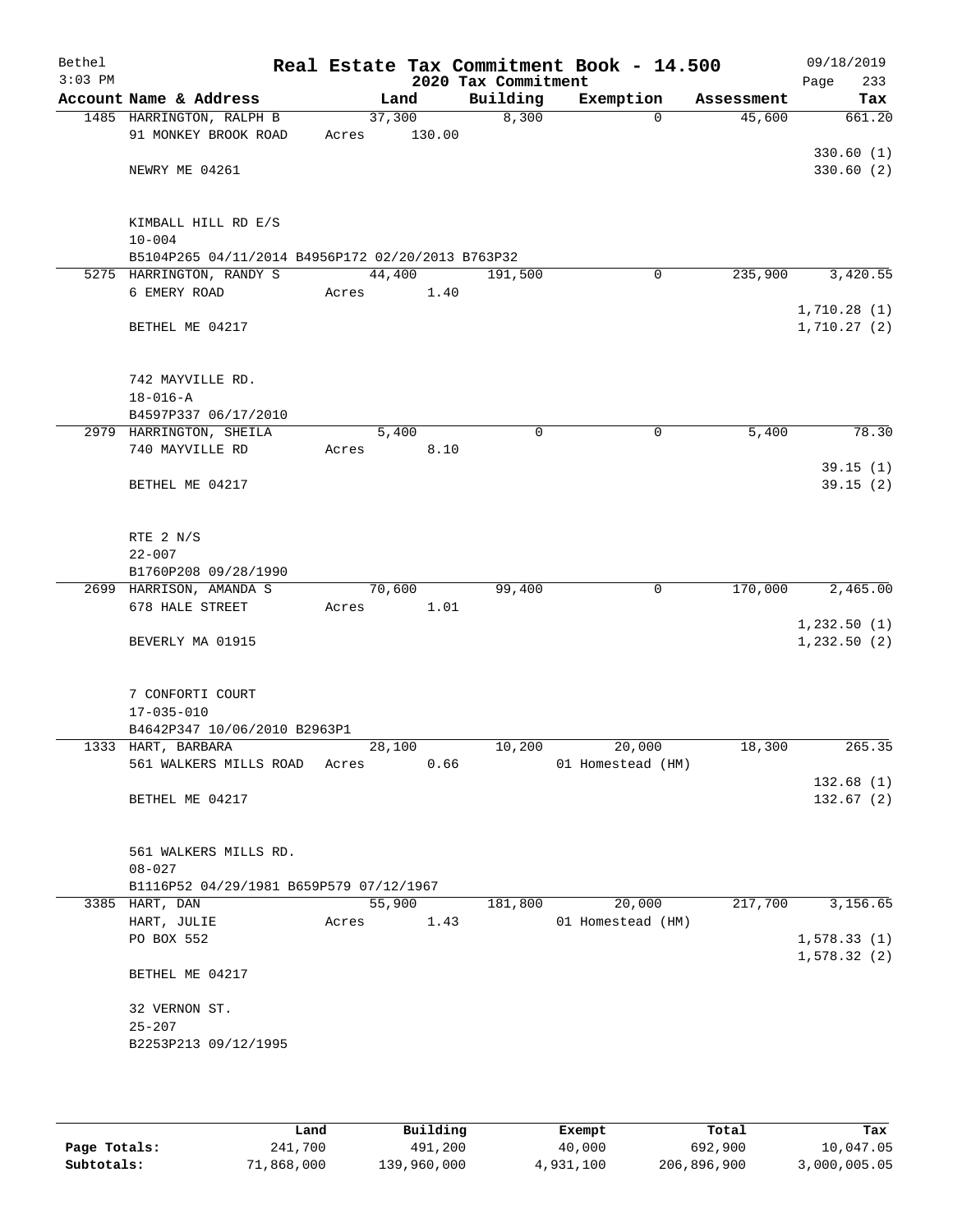| Bethel       |                                                     |            |       |                |               |                     | Real Estate Tax Commitment Book - 14.500 |                      | 09/18/2019      |
|--------------|-----------------------------------------------------|------------|-------|----------------|---------------|---------------------|------------------------------------------|----------------------|-----------------|
| $3:03$ PM    |                                                     |            |       |                |               | 2020 Tax Commitment |                                          |                      | 234<br>Page     |
|              | Account Name & Address<br>168 HART, EARL            |            |       | Land<br>36,900 |               | Building<br>66,100  | Exemption<br>20,000                      | Assessment<br>83,000 | Tax<br>1,203.50 |
|              | HART, FREIDA                                        |            | Acres |                | 4.70          |                     | 01 Homestead (HM)                        |                      |                 |
|              | 706 WALKERS MILLS ROAD                              |            |       |                |               |                     |                                          |                      | 601.75(1)       |
|              |                                                     |            |       |                |               |                     |                                          |                      | 601.75(2)       |
|              | BETHEL ME 04217                                     |            |       |                |               |                     |                                          |                      |                 |
|              |                                                     |            |       |                |               |                     |                                          |                      |                 |
|              | 706 WALKERS MILLS RD.                               |            |       |                |               |                     |                                          |                      |                 |
|              | $04 - 023$                                          |            |       |                |               |                     |                                          |                      |                 |
|              | B2600P162 08/26/1998 B663P62 07/31/1967             |            |       |                |               |                     |                                          |                      |                 |
|              | 2475 HART, MAURICE F                                |            |       | 35,200         |               | 59,400              | 20,000                                   | 74,600               | 1,081.70        |
|              | HART, YVONNE                                        |            | Acres |                | 0.79          |                     | 01 Homestead (HM)                        |                      |                 |
|              | PO BOX 551                                          |            |       |                |               |                     |                                          |                      | 540.85(1)       |
|              | BETHEL ME 04217                                     |            |       |                |               |                     |                                          |                      | 540.85 (2)      |
|              |                                                     |            |       |                |               |                     |                                          |                      |                 |
|              | 299 CHANDLER HILL                                   |            |       |                |               |                     |                                          |                      |                 |
|              | $14 - 005$                                          |            |       |                |               |                     |                                          |                      |                 |
|              | B1065P272 01/29/1980                                |            |       |                |               |                     |                                          |                      |                 |
|              | 137 HART, VICTOR B                                  |            |       | 8,200          |               | 4,900               | 0                                        | 13,100               | 189.95          |
|              | 60 DEERFOOT RD                                      |            | Acres |                | 2.40          |                     |                                          |                      |                 |
|              |                                                     |            |       |                |               |                     |                                          |                      | 94.98 (1)       |
|              | SOUTHBOROUGH MA 01772                               |            |       |                |               |                     |                                          |                      | 94.97 (2)       |
|              |                                                     |            |       |                |               |                     |                                          |                      |                 |
|              |                                                     |            |       |                |               |                     |                                          |                      |                 |
|              | 35 EDDIES ROAD                                      |            |       |                |               |                     |                                          |                      |                 |
|              | $03 - 019$                                          |            |       |                |               |                     |                                          |                      |                 |
|              | B3220P332 12/30/2002                                |            |       |                |               |                     |                                          |                      |                 |
|              | 3396 HARTAI, THOMAS M<br>HARTAI, JENNIFER J         |            | Acres | 53,300         | 0.41          | 82,500              | 0                                        | 135,800              | 1,969.10        |
|              | 1 AVON ROAD                                         |            |       |                |               |                     |                                          |                      | 984.55 (1)      |
|              |                                                     |            |       |                |               |                     |                                          |                      | 984.55(2)       |
|              | BEDFORD MA 01730                                    |            |       |                |               |                     |                                          |                      |                 |
|              |                                                     |            |       |                |               |                     |                                          |                      |                 |
|              | 20 CLARK ST.                                        |            |       |                |               |                     |                                          |                      |                 |
|              | $25 - 217$                                          |            |       |                |               |                     |                                          |                      |                 |
|              | B3449P102 07/01/2003                                |            |       |                |               |                     |                                          |                      |                 |
|              | 462 HARVEST TABLE LLC                               |            |       | 46,100         |               | 20,200              | 0                                        | 66,300               | 961.35          |
|              | 16 BAILEY RD                                        |            | Acres |                | 19.00         |                     |                                          |                      |                 |
|              |                                                     |            |       |                |               |                     |                                          |                      | 480.68(1)       |
|              | BETHEL ME 04217                                     |            |       |                |               |                     |                                          |                      | 480.67(2)       |
|              |                                                     |            |       |                |               |                     |                                          |                      |                 |
|              | SONGO POND ROAD                                     |            |       |                |               |                     |                                          |                      |                 |
|              | $07 - 027$                                          |            |       |                |               |                     |                                          |                      |                 |
|              | B5439P530 10/29/2018 B873P180                       |            |       |                |               |                     |                                          |                      |                 |
|              | 2850 HARVEY, ADELE P.,                              |            |       | 39,200         |               | 0                   | 0                                        | 39,200               | 568.40          |
|              | TRUSTEE                                             |            |       |                |               |                     |                                          |                      |                 |
|              | ADELE P.HARVEY TRUST                                |            | Acres |                | 9.80          |                     |                                          |                      |                 |
|              | 140 LINCOLN ROAD, UNIT<br>215                       |            |       |                |               |                     |                                          |                      | 284.20 (1)      |
|              |                                                     |            |       |                |               |                     |                                          |                      | 284.20(2)       |
|              | LINCOLN MA 01773                                    |            |       |                |               |                     |                                          |                      |                 |
|              |                                                     |            |       |                |               |                     |                                          |                      |                 |
|              | INTERVAL RD W/S                                     |            |       |                |               |                     |                                          |                      |                 |
|              | 19-011-001                                          |            |       |                |               |                     |                                          |                      |                 |
|              | B4922P332 11/20/2012 B4887P154 09/04/2012 B3577P296 |            |       |                |               |                     |                                          |                      |                 |
|              | 08/26/2004 B1150P115                                |            |       |                |               |                     |                                          |                      |                 |
|              |                                                     |            |       |                |               |                     |                                          |                      |                 |
|              |                                                     | Land       |       |                | Building      |                     | Exempt                                   | Total                | Tax             |
| Page Totals: |                                                     | 218,900    |       |                | 233,100       |                     | 40,000                                   | 412,000              | 5,974.00        |
| Subtotals:   |                                                     | 72,086,900 |       |                | 140, 193, 100 |                     | 4,971,100                                | 207,308,900          | 3,005,979.05    |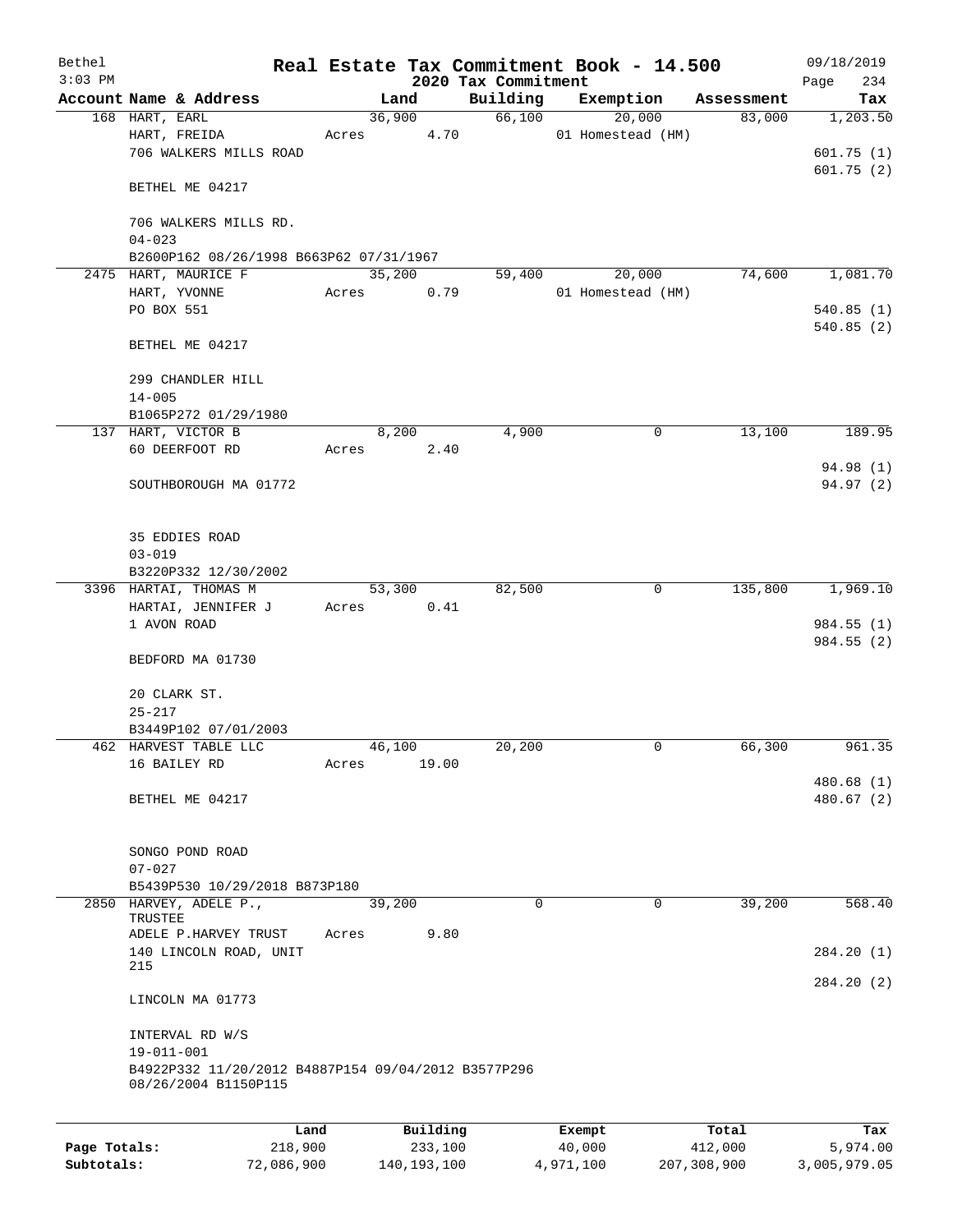| Bethel       |                                                                        |            |       |                |                     | Real Estate Tax Commitment Book - 14.500 |                       | 09/18/2019                   |
|--------------|------------------------------------------------------------------------|------------|-------|----------------|---------------------|------------------------------------------|-----------------------|------------------------------|
| $3:03$ PM    |                                                                        |            |       |                | 2020 Tax Commitment |                                          |                       | Page<br>235                  |
|              | Account Name & Address<br>2851 HARVEY, ADELE P.,                       |            |       | Land<br>49,700 | Building<br>204,600 | Exemption<br>$\Omega$                    | Assessment<br>254,300 | Tax<br>3,687.35              |
|              | TRUSTEE                                                                |            |       |                |                     |                                          |                       |                              |
|              | ADELE P.HARVEY TRUST                                                   |            | Acres | 10.60          |                     |                                          |                       |                              |
|              | 140 LINCOLN ROAD, UNIT                                                 |            |       |                |                     |                                          |                       | 1,843.68(1)                  |
|              | 215                                                                    |            |       |                |                     |                                          |                       | 1,843.67(2)                  |
|              | LINCOLN MA 01773                                                       |            |       |                |                     |                                          |                       |                              |
|              | 1583 INTERVALE RD.                                                     |            |       |                |                     |                                          |                       |                              |
|              | $19 - 011 - 002$                                                       |            |       |                |                     |                                          |                       |                              |
|              | B3871P38 01/06/2006<br>2618 HARVEY, JOHN F                             |            |       | 21,300         | 0                   | 0                                        | 21,300                | 308.85                       |
|              | HARVEY, ANGELA M                                                       |            | Acres | 41.40          |                     |                                          |                       |                              |
|              | 167 RINALDI RD                                                         |            |       |                |                     |                                          |                       | 154.43(1)                    |
|              |                                                                        |            |       |                |                     |                                          |                       | 154.42(2)                    |
|              | BETHEL ME 04217                                                        |            |       |                |                     |                                          |                       |                              |
|              | $15 - 028 - 001$                                                       |            |       |                |                     |                                          |                       |                              |
|              | B5104P343 04/14/2014 B5104P342 04/14/2014 B5004P257                    |            |       |                |                     |                                          |                       |                              |
|              | 07/01/2013 B4820P196 03/05/2012 B2430P298 05/02/1997                   |            |       |                |                     |                                          |                       |                              |
|              | 2620 HARVEY, JOHN FREDERICK                                            |            |       | 12,200         | 61,000              | 0                                        | 73,200                | 1,061.40                     |
|              | HARVEY, ANGELA<br>167 RINALDI RD                                       |            | Acres | 11.00          |                     |                                          |                       | 530.70(1)                    |
|              |                                                                        |            |       |                |                     |                                          |                       | 530.70(2)                    |
|              | BETHEL ME 04217 0181                                                   |            |       |                |                     |                                          |                       |                              |
|              | 167 RINALDI ROAD                                                       |            |       |                |                     |                                          |                       |                              |
|              | $15 - 028 - 003$                                                       |            |       |                |                     |                                          |                       |                              |
|              | B3116P20 05/21/2002                                                    |            |       |                |                     |                                          |                       |                              |
|              | 2878 HARVEY, SCOTT                                                     |            |       | 55,500         | 261,300             | $\mathbf 0$                              | 316,800               | 4,593.60                     |
|              | HARVEY, TAMMY F.                                                       |            | Acres | 24.00          |                     |                                          |                       |                              |
|              | 19 JUSTICE HILL RD                                                     |            |       |                |                     |                                          |                       | 2, 296.80(1)<br>2, 296.80(2) |
|              | STERLING MA 01564                                                      |            |       |                |                     |                                          |                       |                              |
|              | 1662 INTERVALE RD.                                                     |            |       |                |                     |                                          |                       |                              |
|              | $19 - 023$                                                             |            |       |                |                     |                                          |                       |                              |
|              | B5450P524 01/31/2019 B5428P490 09/05/2018 B5422P74                     |            |       |                |                     |                                          |                       |                              |
|              | 07/31/2018 B3243P177 02/12/2003 B8P13 08/13/1979<br>3233 HARVIE, SCOTT |            |       | 37,200         | 80,700              | 0                                        | 117,900               | 1,709.55                     |
|              | 120 WASHINGTON ST.                                                     |            | Acres | 0.16           |                     |                                          |                       |                              |
|              |                                                                        |            |       |                |                     |                                          |                       | 854.78 (1)                   |
|              | CAMDEN ME 04843                                                        |            |       |                |                     |                                          |                       | 854.77 (2)                   |
|              |                                                                        |            |       |                |                     |                                          |                       |                              |
|              | 63 ELM ST.                                                             |            |       |                |                     |                                          |                       |                              |
|              | $25 - 070$<br>B2954P129                                                |            |       |                |                     |                                          |                       |                              |
|              | 4786 HASSAN, EDWARD                                                    |            |       | 44,300         | 248,200             | 0                                        | 292,500               | 4,241.25                     |
|              | 3 HEATHER WAY                                                          |            | Acres | 1.38           |                     |                                          |                       |                              |
|              |                                                                        |            |       |                |                     |                                          |                       | 2,120.63(1)                  |
|              | RAYNHAM MA 02767                                                       |            |       |                |                     |                                          |                       | 2,120.62(2)                  |
|              | 25 HALEY LANE                                                          |            |       |                |                     |                                          |                       |                              |
|              | $18 - 054 - 015$                                                       |            |       |                |                     |                                          |                       |                              |
|              | B4125P2 05/01/2007 B3845P1 11/22/2005                                  |            |       |                |                     |                                          |                       |                              |
|              |                                                                        | Land       |       | Building       |                     | Exempt                                   | Total                 | Tax                          |
| Page Totals: |                                                                        | 220,200    |       | 855,800        |                     | 0                                        | 1,076,000             | 15,602.00                    |
| Subtotals:   |                                                                        | 72,307,100 |       | 141,048,900    |                     | 4,971,100                                | 208, 384, 900         | 3,021,581.05                 |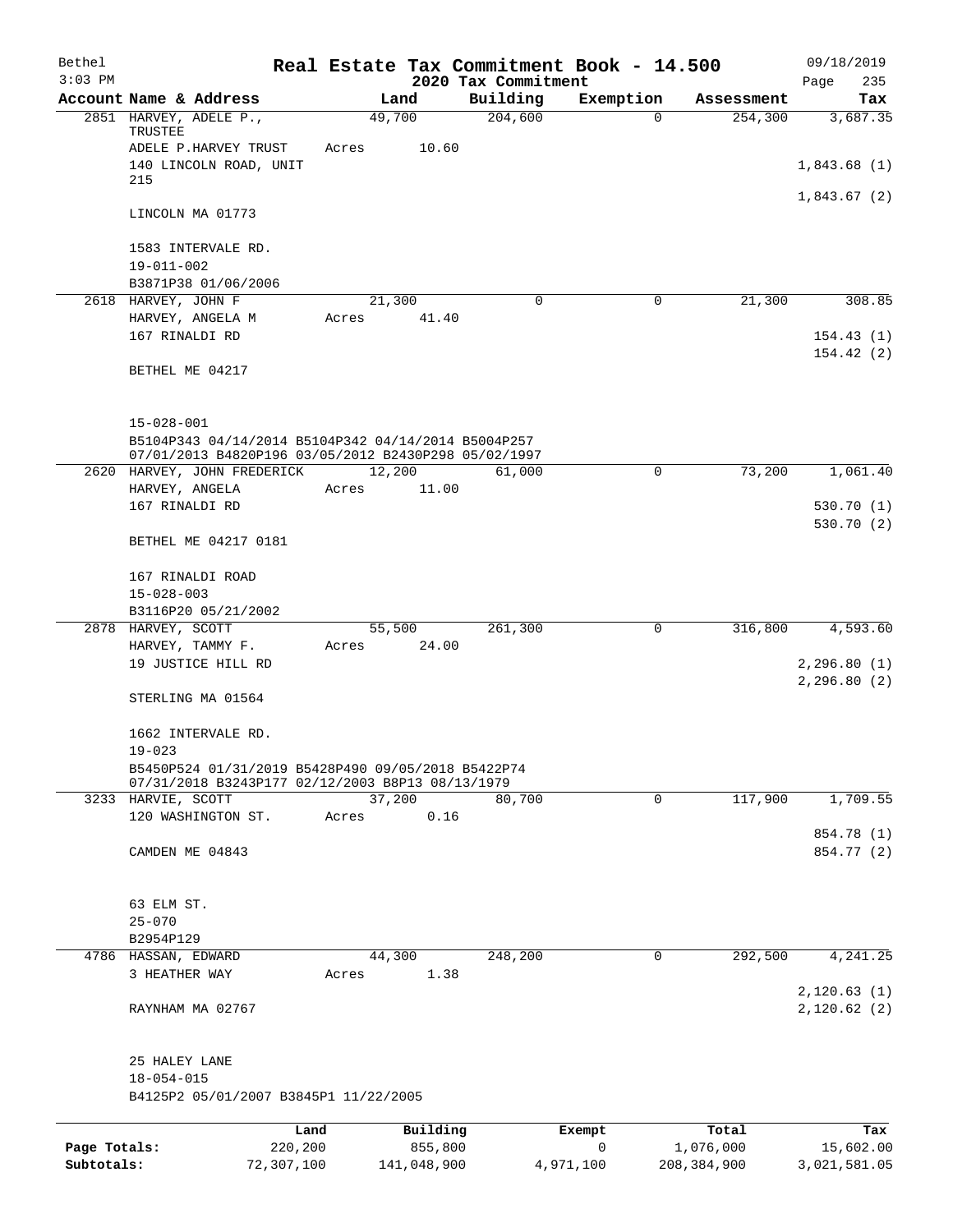| Bethel    |                                                                         |       |             |                                 | Real Estate Tax Commitment Book - 14.500 |            | 09/18/2019           |
|-----------|-------------------------------------------------------------------------|-------|-------------|---------------------------------|------------------------------------------|------------|----------------------|
| $3:03$ PM | Account Name & Address                                                  |       | Land        | 2020 Tax Commitment<br>Building | Exemption                                | Assessment | 236<br>Page<br>Tax   |
|           | 4789 HASSETT, JAMES R. ET.                                              |       | 46,400      | 315,700                         | $\Omega$                                 | 362,100    | 5,250.45             |
|           | AL.                                                                     |       |             |                                 |                                          |            |                      |
|           | 10 ARBOR ROAD                                                           | Acres | 2.49        |                                 |                                          |            | 2,625.23(1)          |
|           | FALMOUTH ME 04105                                                       |       |             |                                 |                                          |            | 2,625.22(2)          |
|           |                                                                         |       |             |                                 |                                          |            |                      |
|           |                                                                         |       |             |                                 |                                          |            |                      |
|           | 36 HALEY LANE                                                           |       |             |                                 |                                          |            |                      |
|           | $18 - 054 - 018$<br>B5386P585 01/03/2018 B5118P289 05/23/2014 B4944P104 |       |             |                                 |                                          |            |                      |
|           | 01/16/2013 B4012P271 09/19/2006 B3845P1 11/22/2005                      |       |             |                                 |                                          |            |                      |
|           | 4642 HASTINGS, JAY R                                                    |       | 33,600      | 0                               | $\mathbf 0$                              | 33,600     | 487.20               |
|           | 1738 INTERVALE RD                                                       | Acres | 61.58       |                                 |                                          |            | 243.60(1)            |
|           | BETHEL ME 04217                                                         |       |             |                                 |                                          |            | 243.60(2)            |
|           |                                                                         |       |             |                                 |                                          |            |                      |
|           |                                                                         |       |             |                                 |                                          |            |                      |
|           | INTERVALE RD.<br>$20 - 004 - 001$                                       |       |             |                                 |                                          |            |                      |
|           | B4093P89 06/23/2006 B3692P133 B3692P133                                 |       |             |                                 |                                          |            |                      |
|           | 5360 HASTINGS, JAY R                                                    |       | 10,900      | $\Omega$                        | 0                                        | 10,900     | 158.05               |
|           | 1738 INTERVALE ROAD                                                     | Acres | 17.20       |                                 |                                          |            |                      |
|           | BETHEL ME 04217                                                         |       |             |                                 |                                          |            | 79.03(1)<br>79.02(2) |
|           |                                                                         |       |             |                                 |                                          |            |                      |
|           |                                                                         |       |             |                                 |                                          |            |                      |
|           | OFF INTERVALE ROAD                                                      |       |             |                                 |                                          |            |                      |
|           | 19-022-002                                                              |       |             |                                 |                                          |            |                      |
|           | B4751P168 08/23/2011<br>2886 HASTINGS, JAY R                            |       | 9,100       | $\mathbf 0$                     | $\mathbf 0$                              | 9,100      | 131.95               |
|           | 1738 INTERVALE RD                                                       |       | Acres 20.00 |                                 |                                          |            |                      |
|           |                                                                         |       |             |                                 |                                          |            | 65.98(1)             |
|           | BETHEL ME 04217                                                         |       |             |                                 |                                          |            | 65.97(2)             |
|           |                                                                         |       |             |                                 |                                          |            |                      |
|           | INTERVALE RD N/S                                                        |       |             |                                 |                                          |            |                      |
|           | $20 - 005$                                                              |       |             |                                 |                                          |            |                      |
|           | B4913P100 10/29/2012 B4879P244 08/20/2012 B3699P31                      |       |             |                                 |                                          |            |                      |
|           | 04/12/2005 B477P413 06/18/1947<br>2508 HASTINGS, JAY R                  |       | 38,400      | 111,300                         | $\mathbf 0$                              | 149,700    | 2,170.65             |
|           | 1738 INTERVALE RD.                                                      | Acres | 1.00        |                                 |                                          |            |                      |
|           |                                                                         |       |             |                                 |                                          |            | 1,085.33(1)          |
|           | BETHEL ME 04217                                                         |       |             |                                 |                                          |            | 1,085.32(2)          |
|           |                                                                         |       |             |                                 |                                          |            |                      |
|           | 1738 INTERVALE RD.                                                      |       |             |                                 |                                          |            |                      |
|           | $14 - 031 - 001$                                                        |       |             |                                 |                                          |            |                      |
|           | B5218P189 03/19/2015                                                    |       |             |                                 |                                          |            |                      |
|           | 2503 HASTINGS, ROBERT D                                                 |       | 0           | 55,800                          | 0                                        | 55,800     | 809.10               |
|           | HASTINGS, FLORENCE<br>1751 INTERVALE ROAD                               |       |             |                                 |                                          |            | 404.55(1)            |
|           |                                                                         |       |             |                                 |                                          |            | 404.55(2)            |
|           | BETHEL ME 04217                                                         |       |             |                                 |                                          |            |                      |
|           |                                                                         |       |             |                                 |                                          |            |                      |
|           | 1751 INTERVALE RD.<br>$14 - 027 - 001$                                  |       |             |                                 |                                          |            |                      |
|           |                                                                         |       |             |                                 |                                          |            |                      |
|           |                                                                         |       |             |                                 |                                          |            |                      |
|           |                                                                         | Land  | Building    |                                 | Exempt                                   | Total      | Tax                  |
|           |                                                                         |       |             |                                 |                                          |            |                      |

| Page Totals: | 138,400    | 482,800     |           | 621,200     | 9,007.40     |
|--------------|------------|-------------|-----------|-------------|--------------|
| Subtotals:   | 72,445,500 | 141,531,700 | 4,971,100 | 209,006,100 | 3,030,588.45 |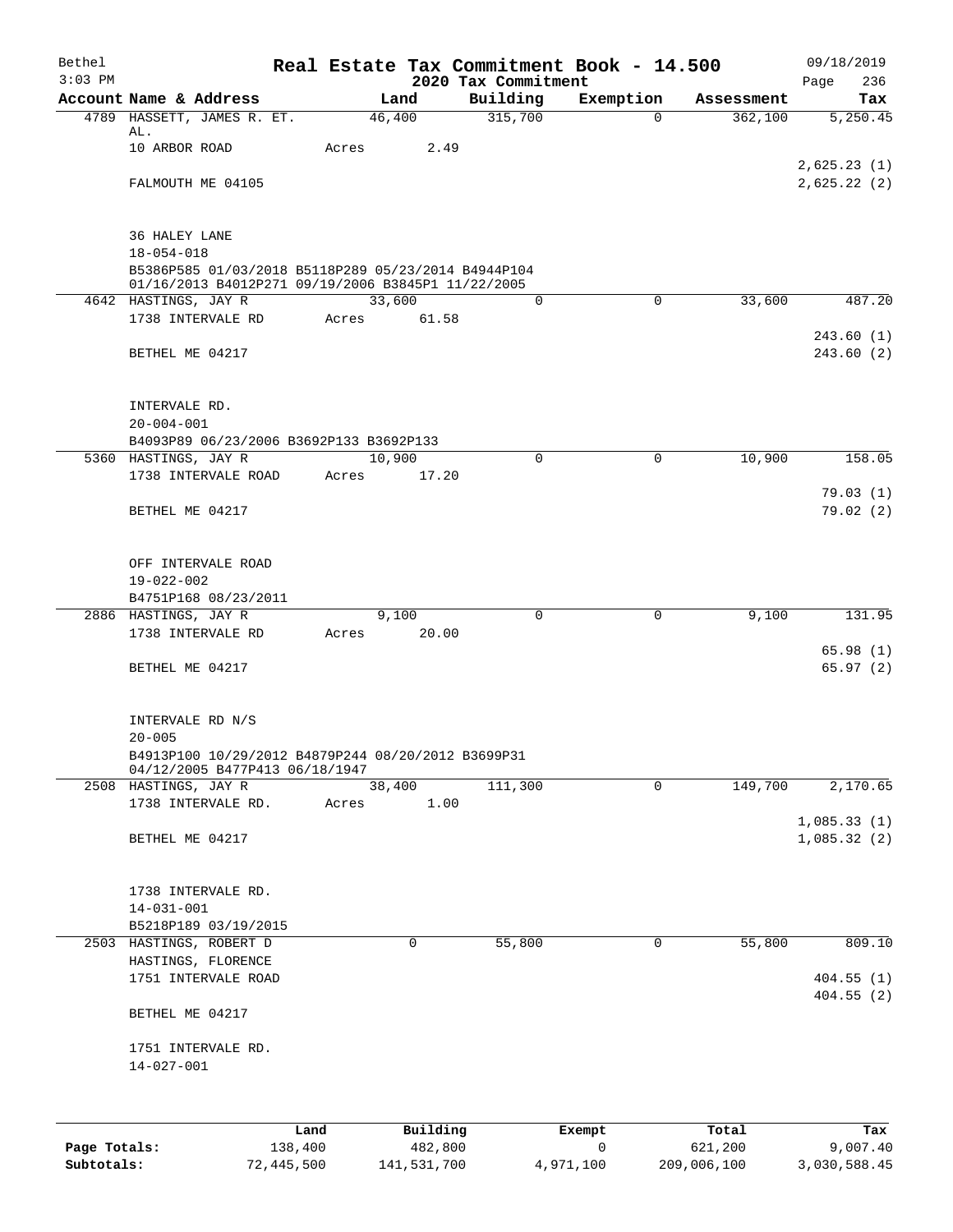| $3:03$ PM |                             |         |        | 2020 Tax Commitment | Real Estate Tax Commitment Book - 14.500 |            | 09/18/2019<br>Page<br>237 |
|-----------|-----------------------------|---------|--------|---------------------|------------------------------------------|------------|---------------------------|
|           | Account Name & Address      |         | Land   | Building            | Exemption                                | Assessment | Tax                       |
|           | 2505 HASTINGS, ROBERT W     |         | 2,200  | 0                   | $\Omega$                                 | 2,200      | 31.90                     |
|           | 1751 INTERVALE RD.          | Acres   | 9.00   |                     |                                          |            |                           |
|           |                             |         |        |                     |                                          |            | 15.95(1)                  |
|           | BETHEL ME 04217             |         |        |                     |                                          |            | 15.95(2)                  |
|           |                             |         |        |                     |                                          |            |                           |
|           |                             |         |        |                     |                                          |            |                           |
|           | INTERVALE RD W/S            |         |        |                     |                                          |            |                           |
|           | $14 - 029$                  |         |        |                     |                                          |            |                           |
|           | B3031P59                    |         |        |                     |                                          |            |                           |
|           | 2502 HASTINGS, ROBERT W     | 153,100 |        | 152,700             | 20,000                                   | 285,800    | 4,144.10                  |
|           | 1751 INTERVALE RD.          | Acres   | 232.40 |                     | 01 Homestead (HM)                        |            |                           |
|           |                             |         |        |                     |                                          |            | 2,072.05(1)               |
|           | BETHEL ME 04217             |         |        |                     |                                          |            | 2,072.05(2)               |
|           |                             |         |        |                     |                                          |            |                           |
|           | 1747 INTERVALE RD.          |         |        |                     |                                          |            |                           |
|           | $14 - 027$                  |         |        |                     |                                          |            |                           |
|           | B560P575 B560P575           |         |        |                     |                                          |            |                           |
|           | 2887 HASTINGS, ROBERT W     | 15,800  |        | $\mathbf 0$         | 0                                        | 15,800     | 229.10                    |
|           | 1751 INTERVALE RD.          | Acres   | 30.00  |                     |                                          |            |                           |
|           |                             |         |        |                     |                                          |            | 114.55(1)                 |
|           | BETHEL ME 04217             |         |        |                     |                                          |            | 114.55(2)                 |
|           |                             |         |        |                     |                                          |            |                           |
|           |                             |         |        |                     |                                          |            |                           |
|           | INTERVALE RD N/S            |         |        |                     |                                          |            |                           |
|           | $20 - 006$                  |         |        |                     |                                          |            |                           |
|           | B602P328 08/29/1961         |         |        |                     |                                          |            |                           |
|           | 2879 HASTINGS, ROBERT W     |         | 43,100 | $\mathbf 0$         | $\mathbf 0$                              | 43,100     | 624.95                    |
|           | 1751 INTERVALE RD.          | Acres   | 62.00  |                     |                                          |            |                           |
|           |                             |         |        |                     |                                          |            | 312.48(1)                 |
|           | BETHEL ME 04217             |         |        |                     |                                          |            | 312.47(2)                 |
|           |                             |         |        |                     |                                          |            |                           |
|           | INTERVALE E/S               |         |        |                     |                                          |            |                           |
|           | $19 - 024$                  |         |        |                     |                                          |            |                           |
|           | 2881 HASTINGS, ROBERT W     | 16,200  |        | 0                   | 0                                        | 16,200     | 234.90                    |
|           | 1751 INTERVALE RD.          | Acres   | 20.00  |                     |                                          |            |                           |
|           |                             |         |        |                     |                                          |            | 117.45(1)                 |
|           | BETHEL ME 04217             |         |        |                     |                                          |            | 117.45(2)                 |
|           |                             |         |        |                     |                                          |            |                           |
|           |                             |         |        |                     |                                          |            |                           |
|           | INTERVALE RD                |         |        |                     |                                          |            |                           |
|           | $19 - 026$                  |         |        |                     |                                          |            |                           |
|           | 2874 HASTINGS, ROBERT W     |         | 36,300 | 0                   | 0                                        | 36,300     | 526.35                    |
|           | 1751 INTERVALE RD.          | Acres   | 58.00  |                     |                                          |            |                           |
|           |                             |         |        |                     |                                          |            | 263.18(1)                 |
|           | BETHEL ME 04217             |         |        |                     |                                          |            | 263.17(2)                 |
|           |                             |         |        |                     |                                          |            |                           |
|           |                             |         |        |                     |                                          |            |                           |
|           | INTERVALE RD.<br>$19 - 020$ |         |        |                     |                                          |            |                           |
|           |                             |         |        |                     |                                          |            |                           |

|              | Land       | Building    | Exempt    | Total       | Tax          |
|--------------|------------|-------------|-----------|-------------|--------------|
| Page Totals: | 266,700    | 152,700     | 20,000    | 399,400     | 5,791.30     |
| Subtotals:   | 72,712,200 | 141,684,400 | 4,991,100 | 209,405,500 | 3,036,379.75 |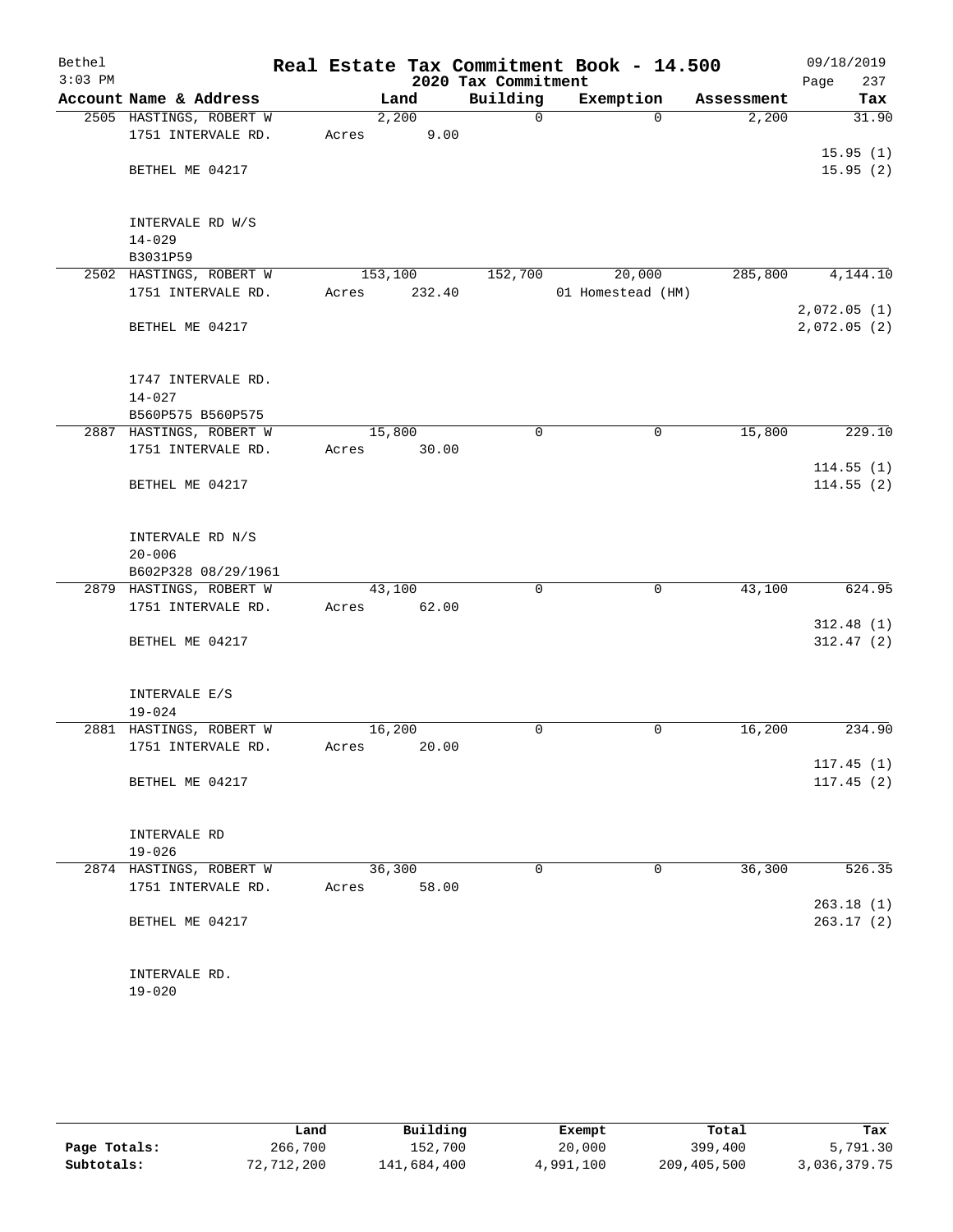| Bethel    |                                          |       |        |      |                     | Real Estate Tax Commitment Book - 14.500 |            | 09/18/2019  |
|-----------|------------------------------------------|-------|--------|------|---------------------|------------------------------------------|------------|-------------|
| $3:03$ PM |                                          |       |        |      | 2020 Tax Commitment |                                          |            | 238<br>Page |
|           | Account Name & Address                   |       | Land   |      | Building            | Exemption                                | Assessment | Tax         |
|           | 2875 HASTINGS, ROBERT W                  |       | 35,400 |      | 8,300               | $\Omega$                                 | 43,700     | 633.65      |
|           | 1751 INTERVALE RD.                       | Acres |        | 0.80 |                     |                                          |            |             |
|           |                                          |       |        |      |                     |                                          |            | 316.83(1)   |
|           | BETHEL ME 04217                          |       |        |      |                     |                                          |            | 316.82(2)   |
|           |                                          |       |        |      |                     |                                          |            |             |
|           | 1566 INTERVALE RD.                       |       |        |      |                     |                                          |            |             |
|           | $19 - 021$                               |       |        |      |                     |                                          |            |             |
|           | B658P416                                 |       |        |      |                     |                                          |            |             |
|           | 5387 HASTINGS, ROBERT W                  |       | 37,400 |      | $\mathbf 0$         | 0                                        | 37,400     | 542.30      |
|           | HASTINGS, BETTYANNE E                    | Acres |        | 9.00 |                     |                                          |            |             |
|           | 1751 INTERVALE ROAD                      |       |        |      |                     |                                          |            | 271.15(1)   |
|           |                                          |       |        |      |                     |                                          |            | 271.15(2)   |
|           | Bethel ME 04217                          |       |        |      |                     |                                          |            |             |
|           | INTERVALE RD                             |       |        |      |                     |                                          |            |             |
|           | $14 - 031$                               |       |        |      |                     |                                          |            |             |
|           | 1382 HATCH, WALTER H                     |       | 57,000 |      | 263,100             | 26,000                                   | 294,100    | 4,264.45    |
|           | HATCH, CAROLYN                           | Acres |        | 6.60 |                     | 01 Homestead (HM)                        |            |             |
|           | 70 BAILEY ROAD                           |       |        |      |                     | 12 WW2 Vet Res                           |            | 2,132.23(1) |
|           |                                          |       |        |      |                     |                                          |            | 2,132.22(2) |
|           | BETHEL ME 04217                          |       |        |      |                     |                                          |            |             |
|           | 70 BAILEY RD.                            |       |        |      |                     |                                          |            |             |
|           | $08 - 055 - 002$                         |       |        |      |                     |                                          |            |             |
|           | B1420P155 09/17/1986                     |       |        |      |                     |                                          |            |             |
|           | 1384 HATCH, WALTER H                     |       | 43,400 |      | $\Omega$            | 0                                        | 43,400     | 629.30      |
|           | HATCH, CAROLYN                           | Acres |        | 3.40 |                     |                                          |            |             |
|           | 70 BAILEY ROAD                           |       |        |      |                     |                                          |            | 314.65(1)   |
|           |                                          |       |        |      |                     |                                          |            | 314.65(2)   |
|           | BETHEL ME 04217                          |       |        |      |                     |                                          |            |             |
|           | <b>BAILEY RD</b>                         |       |        |      |                     |                                          |            |             |
|           | $08 - 055 - 004$                         |       |        |      |                     |                                          |            |             |
|           | B1486P80 05/23/1987                      |       |        |      |                     |                                          |            |             |
|           | 1283 HATSTAT, REBECCA                    |       | 0      |      | 9,400               | 0                                        | 9,400      | 136.30      |
|           | OWENS, OWENS, ROBERT                     |       |        |      |                     |                                          |            |             |
|           | 1 BLUE CT                                |       |        |      |                     |                                          |            | 68.15(1)    |
|           |                                          |       |        |      |                     |                                          |            | 68.15(2)    |
|           | BETHEL ME 04217 3435                     |       |        |      |                     |                                          |            |             |
|           | 1 BLUE COURT                             |       |        |      |                     |                                          |            |             |
|           | $07 - 082 - B - ON$                      |       |        |      |                     |                                          |            |             |
|           | B4590P331 05/24/2010                     |       |        |      |                     |                                          |            |             |
|           | 5008 HAWKE, KATIE J                      |       | 33,600 |      | 163,400             | 0                                        | 197,000    | 2,856.50    |
|           | GROTE, ELIZABETH A                       |       |        |      |                     |                                          |            |             |
|           | 7 NEWFIELD RD                            |       |        |      |                     |                                          |            | 1,428.25(1) |
|           | FREEPORT ME 04032                        |       |        |      |                     |                                          |            | 1,428.25(2) |
|           |                                          |       |        |      |                     |                                          |            |             |
|           | 232 MAYVILLE RD., UNIT                   |       |        |      |                     |                                          |            |             |
|           | $24 - 028 - C2$                          |       |        |      |                     |                                          |            |             |
|           | B4403P247 02/13/2009 B4316P23 06/26/2008 |       |        |      |                     |                                          |            |             |
|           |                                          |       |        |      |                     |                                          |            |             |

|              | Land       | Building    | Exempt    | Total       | Tax          |
|--------------|------------|-------------|-----------|-------------|--------------|
| Page Totals: | 206,800    | 444,200     | 26,000    | 625,000     | 9,062.50     |
| Subtotals:   | 72,919,000 | 142,128,600 | 5,017,100 | 210,030,500 | 3,045,442.25 |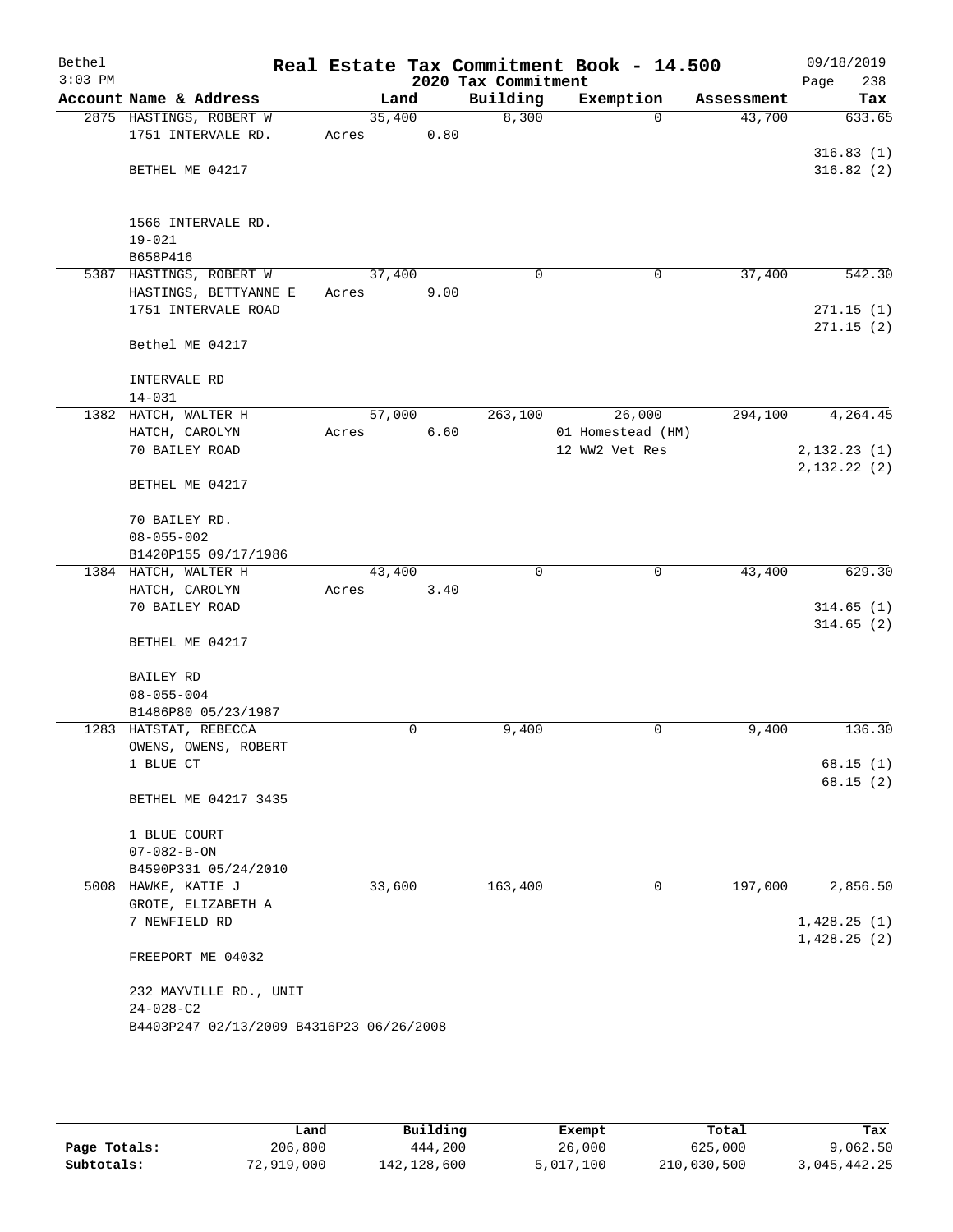| Bethel    |                                                                                       |        |       | Real Estate Tax Commitment Book - 14.500 |                   |            | 09/18/2019                 |
|-----------|---------------------------------------------------------------------------------------|--------|-------|------------------------------------------|-------------------|------------|----------------------------|
| $3:03$ PM |                                                                                       |        |       | 2020 Tax Commitment                      |                   |            | 239<br>Page                |
|           | Account Name & Address                                                                |        | Land  | Building                                 | Exemption         | Assessment | Tax                        |
|           | 2877 HAWKINS, BARBARA M,<br>MANN, ELIJAH A., & MANN<br>PETER A.                       | 12,100 |       | $\mathbf 0$                              | $\Omega$          | 12,100     | 175.45                     |
|           | 56 CAPTAIN COOK LN                                                                    | Acres  | 10.72 |                                          |                   |            | 87.73(1)                   |
|           | CENTERVILLE MA 02632                                                                  |        |       |                                          |                   |            | 87.72 (2)                  |
|           | INTERVALE                                                                             |        |       |                                          |                   |            |                            |
|           | $19 - 022 - 001$<br>B5454P920 03/18/2019 B4562P162 02/04/2010 B4155P113<br>06/29/2007 |        |       |                                          |                   |            |                            |
|           | 1507 HAYDEN, JUSTIN K.                                                                | 37,200 |       | 108,800                                  | 0                 | 146,000    | 2,117.00                   |
|           | HAYDEN, ALISON J.                                                                     | Acres  | 5.00  |                                          |                   |            |                            |
|           | 32 AUTUMN BROOK WAY                                                                   |        |       |                                          |                   |            | 1,058.50(1)<br>1,058.50(2) |
|           | GORHAM ME 04038                                                                       |        |       |                                          |                   |            |                            |
|           | 41 WESTWOODS ROAD                                                                     |        |       |                                          |                   |            |                            |
|           | $11 - 012 - 002$                                                                      |        |       |                                          |                   |            |                            |
|           | B5444P169 12/04/2018 B5099P33 03/20/2014 B3577P243<br>08/23/2004                      |        |       |                                          |                   |            |                            |
|           | 238 HAYES IRREVOCABLE LAND<br>TRUST                                                   | 52,000 |       | 230,600                                  | 20,000            | 262,600    | 3,807.70                   |
|           | 449 BIRD HILL RD.                                                                     | Acres  | 25.00 |                                          | 01 Homestead (HM) |            | 1,903.85(1)                |
|           | BETHEL ME 04217                                                                       |        |       |                                          |                   |            | 1,903.85(2)                |
|           | 449 BIRD HILL RD.                                                                     |        |       |                                          |                   |            |                            |
|           | $04 - 078$                                                                            |        |       |                                          |                   |            |                            |
|           | B4862P2 07/02/2012 B1366P252 01/07/1986 B1014P26<br>11/01/1978                        |        |       |                                          |                   |            |                            |
|           | 239 HAYES IRREVOCABLE LAND<br>TRUST                                                   | 27,700 |       | 0                                        | $\mathbf 0$       | 27,700     | 401.65                     |
|           | 449 BIRD HILL ROAD                                                                    | Acres  | 13.00 |                                          |                   |            |                            |
|           |                                                                                       |        |       |                                          |                   |            | 200.83(1)                  |
|           | BETHEL ME 04217                                                                       |        |       |                                          |                   |            | 200.82(2)                  |
|           | BIRD HILL RD                                                                          |        |       |                                          |                   |            |                            |
|           | $04 - 080$                                                                            |        |       |                                          |                   |            |                            |
|           | B4862P9 07/02/2012 B4446P286 05/26/2009 B4019P8<br>10/02/2006 B994P256 07/18/1978     |        |       |                                          |                   |            |                            |
|           | 240 HAYES IRREVOCABLE LAND<br>TRUST                                                   | 30,300 |       | $\Omega$                                 | $\mathbf 0$       | 30,300     | 439.35                     |
|           | 449 BIRD HILL RD.                                                                     | Acres  | 15.74 |                                          |                   |            |                            |
|           | BETHEL ME 04217                                                                       |        |       |                                          |                   |            | 219.68 (1)<br>219.67(2)    |
|           |                                                                                       |        |       |                                          |                   |            |                            |
|           | BIRD HILL RD.                                                                         |        |       |                                          |                   |            |                            |
|           | $04 - 081$                                                                            |        |       |                                          |                   |            |                            |
|           | B4862P5 07/02/2012 B2523P195 02/10/1998                                               |        |       |                                          |                   |            |                            |
|           |                                                                                       |        |       |                                          |                   |            |                            |

|              | Land       | Building    | Exempt    | Total       | Tax          |
|--------------|------------|-------------|-----------|-------------|--------------|
| Page Totals: | 159,300    | 339,400     | 20,000    | 478,700     | 6,941.15     |
| Subtotals:   | 73,078,300 | 142,468,000 | 5,037,100 | 210,509,200 | 3,052,383.40 |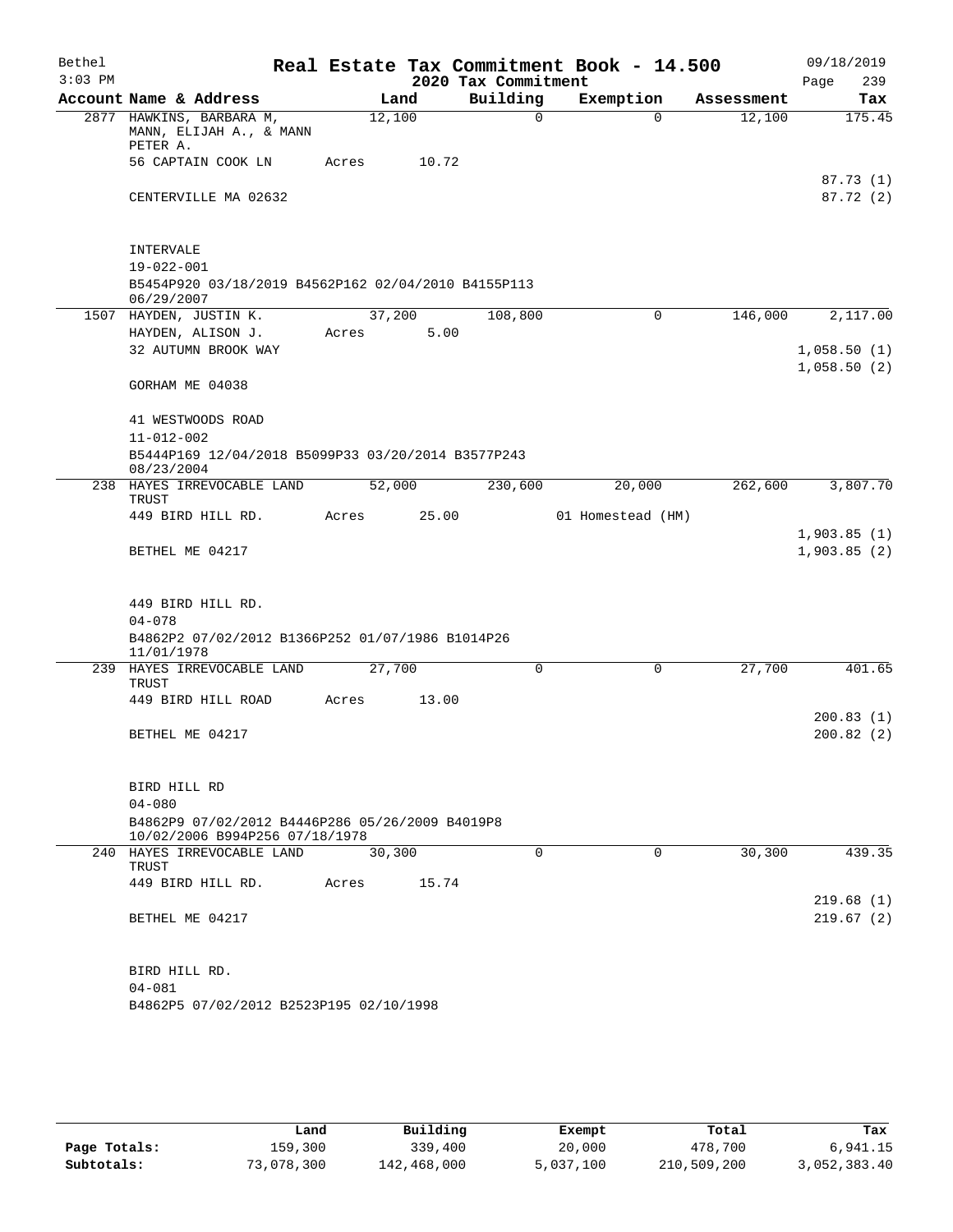| Bethel<br>$3:03$ PM |                                                                                          |              |       |                 | 2020 Tax Commitment | Real Estate Tax Commitment Book - 14.500 |             | 09/18/2019<br>240<br>Page  |
|---------------------|------------------------------------------------------------------------------------------|--------------|-------|-----------------|---------------------|------------------------------------------|-------------|----------------------------|
|                     | Account Name & Address                                                                   |              |       | Land            | Building            | Exemption                                | Assessment  | Tax                        |
|                     | 235 HAYES IRREVOCABLE LAND<br>TRUST                                                      |              |       | 1,200           | $\mathbf 0$         | $\Omega$                                 | 1,200       | 17.40                      |
|                     | 449 BIRD HILL ROAD                                                                       |              | Acres | 3.90            |                     |                                          |             |                            |
|                     | BETHEL ME 04217                                                                          |              |       |                 |                     |                                          |             | 8.70(1)<br>8.70(2)         |
|                     | BIRD HILL RD.                                                                            |              |       |                 |                     |                                          |             |                            |
|                     | $04 - 076$                                                                               |              |       |                 |                     |                                          |             |                            |
|                     | B4862P4 07/02/2012 B4260P131 02/08/2008                                                  |              |       |                 |                     |                                          |             |                            |
|                     | 290 HAYES IRREVOCABLE LAND<br>TRUST                                                      |              |       | 11,600          | 0                   | $\mathbf 0$                              | 11,600      | 168.20                     |
|                     | 449 BIRD HILL RD.                                                                        |              | Acres | 38.00           |                     |                                          |             |                            |
|                     | BETHEL ME 04217                                                                          |              |       |                 |                     |                                          |             | 84.10 (1)<br>84.10 (2)     |
|                     | BIRD HILL RD.                                                                            |              |       |                 |                     |                                          |             |                            |
|                     | $04 - 096$                                                                               |              |       |                 |                     |                                          |             |                            |
|                     | B4862P1 07/02/2012 B2834P274 06/22/2000                                                  |              |       |                 |                     |                                          |             |                            |
|                     | 2917 HAYES, GEORGE F III<br>HAYES, ANNE I                                                |              | Acres | 38,000<br>11.10 | $\Omega$            | $\Omega$                                 | 38,000      | 551.00                     |
|                     | 15 FINGER LANE                                                                           |              |       |                 |                     |                                          |             | 275.50(1)                  |
|                     | WEST HARTFORD CT 06107                                                                   |              |       |                 |                     |                                          |             | 275.50(2)                  |
|                     | 207 ASH RD.                                                                              |              |       |                 |                     |                                          |             |                            |
|                     | $20 - 029 - 005$<br>B5236P290 08/06/2015 B4346P318 09/05/2008 B2589P47                   |              |       |                 |                     |                                          |             |                            |
|                     | 2918 HAYES, GEORGE F III                                                                 |              |       | 38,000          | 144,500             | $\mathbf 0$                              | 182,500     | 2,646.25                   |
|                     | HAYES, ANNE I                                                                            |              | Acres | 11.40           |                     |                                          |             |                            |
|                     | 15 FINGER LANE                                                                           |              |       |                 |                     |                                          |             | 1,323.13(1)<br>1,323.12(2) |
|                     | WEST HARTFORD CT 06107                                                                   |              |       |                 |                     |                                          |             |                            |
|                     | 205 ASH RD.                                                                              |              |       |                 |                     |                                          |             |                            |
|                     | $20 - 029 - 004$                                                                         |              |       |                 |                     |                                          |             |                            |
|                     | B5236P292 08/06/2015 B4346P318 09/05/2008 B2589P47<br>07/24/1998                         |              |       |                 |                     |                                          |             |                            |
|                     | 2945 HAYWARD, REBECCA A                                                                  |              |       | 33,600          | 108,200             | 0                                        | 141,800     | 2,056.10                   |
|                     | HAYWARD, JOSEPH J<br>58 TORREY ST                                                        |              |       |                 |                     |                                          |             | 1,028.05(1)                |
|                     |                                                                                          |              |       |                 |                     |                                          |             | 1,028.05(2)                |
|                     | PORTLAND ME 04103                                                                        |              |       |                 |                     |                                          |             |                            |
|                     | 11 CHERRY LANE                                                                           |              |       |                 |                     |                                          |             |                            |
|                     | $22 - 002 - 001 - 022$                                                                   |              |       |                 |                     |                                          |             |                            |
|                     | B5137P30 07/09/2014 B4976P69 04/18/2013 B4769P49<br>10/06/2011 B2180P114 11/29/1994 B0P0 |              |       |                 |                     |                                          |             |                            |
|                     | 3239 HEAD DAVID & FRANCES                                                                |              |       | 73,400          | 112,900             | 0                                        | 186,300     | 2,701.35                   |
|                     | PO BOX 61                                                                                |              | Acres | 0.34            |                     |                                          |             |                            |
|                     | WEST BETHEL ME 04286                                                                     |              |       |                 |                     |                                          |             | 1,350.68(1)<br>1,350.67(2) |
|                     | 20 RAILROAD ST.                                                                          |              |       |                 |                     |                                          |             |                            |
|                     | $25 - 076$<br>B4242P91 12/24/2007 B3190P152 11/01/2002                                   |              |       |                 |                     |                                          |             |                            |
|                     |                                                                                          | Land         |       | Building        |                     | Exempt                                   | Total       | Tax                        |
| Page Totals:        |                                                                                          | 195,800      |       | 365,600         |                     | 0                                        | 561,400     | 8,140.30                   |
| Subtotals:          |                                                                                          | 73, 274, 100 |       | 142,833,600     |                     | 5,037,100                                | 211,070,600 | 3,060,523.70               |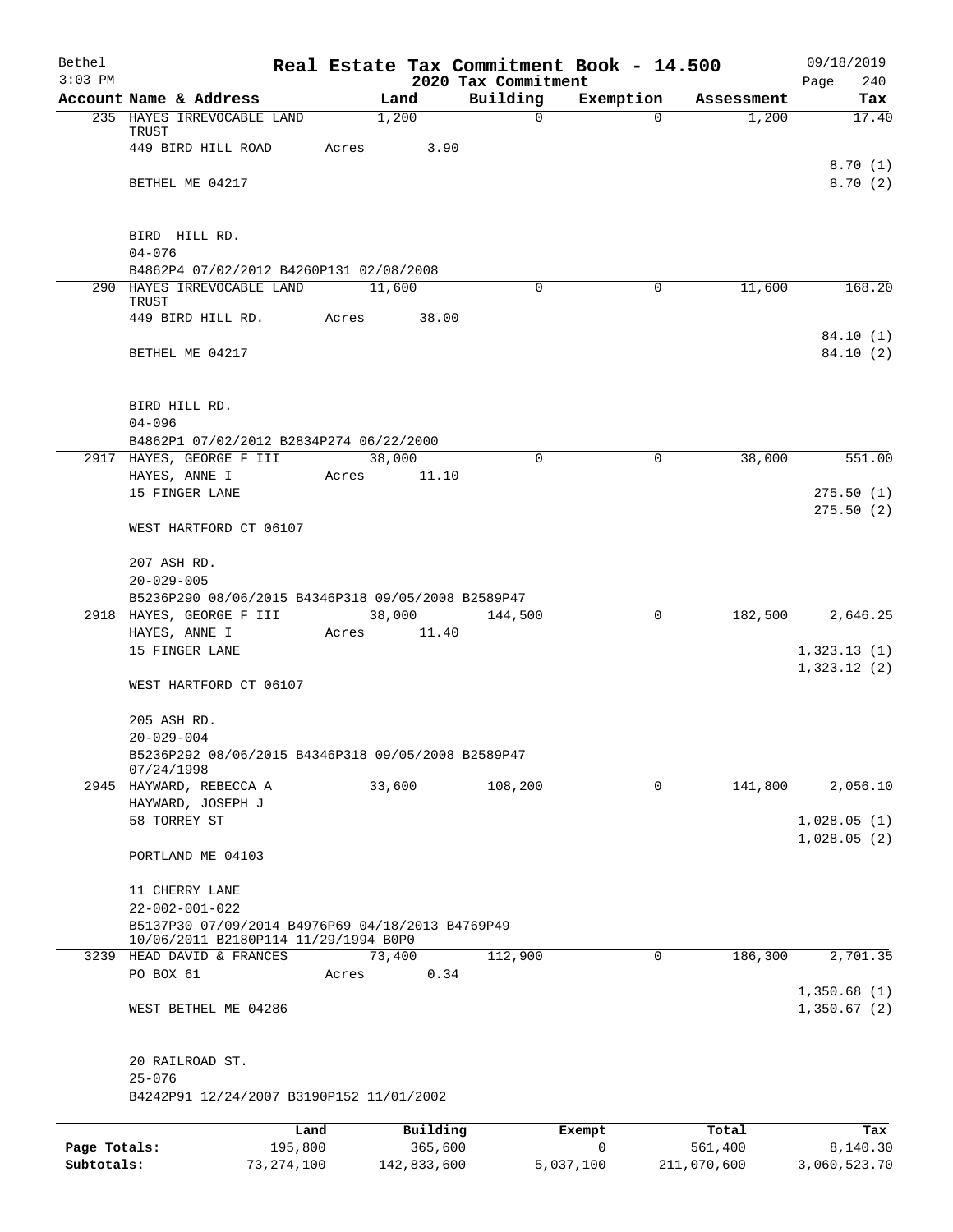| Bethel       |                                                                                                   |            |                 |                                 | Real Estate Tax Commitment Book - 14.500 |             | 09/18/2019                  |
|--------------|---------------------------------------------------------------------------------------------------|------------|-----------------|---------------------------------|------------------------------------------|-------------|-----------------------------|
| $3:03$ PM    | Account Name & Address                                                                            |            | Land            | 2020 Tax Commitment<br>Building | Exemption                                | Assessment  | 241<br>Page<br>Tax          |
|              | 458 HEAD, DAVID                                                                                   |            | 38,400          | 135,100                         | 20,000                                   | 153,500     | 2,225.75                    |
|              | HEAD, FRANCES                                                                                     |            | Acres 1.00      |                                 | 01 Homestead (HM)                        |             |                             |
|              | PO BOX 61                                                                                         |            |                 |                                 |                                          |             | 1, 112.88(1)                |
|              | WEST BETHEL ME 04286                                                                              |            |                 |                                 |                                          |             | 1, 112.87(2)                |
|              | 53 SONGO POND ROAD                                                                                |            |                 |                                 |                                          |             |                             |
|              | $07 - 024$                                                                                        |            |                 |                                 |                                          |             |                             |
|              | B4331P145 08/04/2008 B918P245 11/03/1976<br>1491 HEAD, DAVID & FRANCIS                            |            | 57,900          | $\Omega$                        | 0                                        | 57,900      | 839.55                      |
|              | M. TRUSTEES                                                                                       |            |                 |                                 |                                          |             |                             |
|              | PO BOX 61                                                                                         |            | 216.00<br>Acres |                                 |                                          |             |                             |
|              |                                                                                                   |            |                 |                                 |                                          |             | 419.78 (1)                  |
|              | W BETHEL ME 04286                                                                                 |            |                 |                                 |                                          |             | 419.77 (2)                  |
|              | RTE 2 S/S                                                                                         |            |                 |                                 |                                          |             |                             |
|              | $11 - 002$                                                                                        |            |                 |                                 |                                          |             |                             |
|              | B4953P101 02/07/2013 B647P220                                                                     |            |                 |                                 |                                          |             |                             |
|              | 1599 HEAD, DAVID & FRANCIS                                                                        |            | 44,100          | 96,800                          | $\mathbf 0$                              | 140,900     | 2,043.05                    |
|              | M. TRUSTEES                                                                                       |            |                 |                                 |                                          |             |                             |
|              | PO BOX 61                                                                                         | Acres      | 5.38            |                                 |                                          |             |                             |
|              |                                                                                                   |            |                 |                                 |                                          |             | 1,021.53(1)                 |
|              | W BETHEL ME 04286                                                                                 |            |                 |                                 |                                          |             | 1,021.52(2)                 |
|              | 101 BARKER RD.                                                                                    |            |                 |                                 |                                          |             |                             |
|              | $11 - 061$                                                                                        |            |                 |                                 |                                          |             |                             |
|              | B4953P101 02/13/2013 B624P225                                                                     |            |                 |                                 |                                          |             |                             |
|              | 1657 HEAD, DAVID & FRANCIS<br>M. TRUSTEES                                                         |            | 10,400          | 0                               | 0                                        | 10,400      | 150.80                      |
|              | PO BOX 61                                                                                         | Acres      | 44.00           |                                 |                                          |             |                             |
|              |                                                                                                   |            |                 |                                 |                                          |             | 75.40(1)                    |
|              | W BETHEL ME 04286                                                                                 |            |                 |                                 |                                          |             | 75.40(2)                    |
|              | RTE 2 S/S                                                                                         |            |                 |                                 |                                          |             |                             |
|              | $12 - 014$                                                                                        |            |                 |                                 |                                          |             |                             |
|              | B4953P101 02/17/2013 B1476P50 05/12/1987                                                          |            |                 |                                 |                                          |             |                             |
|              | 1473 HEAD, DAVID A                                                                                |            | 41,300          | 116,800                         | $\mathbf 0$                              | 158,100     | 2,292.45                    |
|              | HEAD, FRANCES M                                                                                   | Acres      | 1.00            |                                 |                                          |             |                             |
|              | PO BOX 61                                                                                         |            |                 |                                 |                                          |             | 1, 146.23(1)<br>1,146.22(2) |
|              | WEST BETHEL ME 04286                                                                              |            |                 |                                 |                                          |             |                             |
|              | 487 EAST BETHEL RD.                                                                               |            |                 |                                 |                                          |             |                             |
|              | $09 - 042$<br>B5319P123 12/01/2016 B5319P120 12/01/2016 B5319P117                                 |            |                 |                                 |                                          |             |                             |
|              | 12/01/2016 B5220P446 05/07/2015 B5099P214 03/21/2014<br>B4981P317 05/03/2012 B3613P226 11/25/2004 |            |                 |                                 |                                          |             |                             |
|              | 1572 HEAD, DAVID A                                                                                |            | 43,200          | 135,000                         | 0                                        | 178,200     | 2,583.90                    |
|              | HEAD, FRANCES M                                                                                   | Acres      | 1.00            |                                 |                                          |             |                             |
|              | PO BOX 61                                                                                         |            |                 |                                 |                                          |             | 1, 291.95(1)                |
|              | WEST BETHEL ME 04286                                                                              |            |                 |                                 |                                          |             | 1, 291.95(2)                |
|              | 21 OAK DRIVE                                                                                      |            |                 |                                 |                                          |             |                             |
|              | $11 - 042 - 006$                                                                                  |            |                 |                                 |                                          |             |                             |
|              | B4346P236 09/04/2008 B2661P274 12/30/1998                                                         |            |                 |                                 |                                          |             |                             |
|              |                                                                                                   | Land       | Building        |                                 | Exempt                                   | Total       | Tax                         |
| Page Totals: |                                                                                                   | 235,300    | 483,700         |                                 | 20,000                                   | 699,000     | 10,135.50                   |
| Subtotals:   |                                                                                                   | 73,509,400 | 143, 317, 300   |                                 | 5,057,100                                | 211,769,600 | 3,070,659.20                |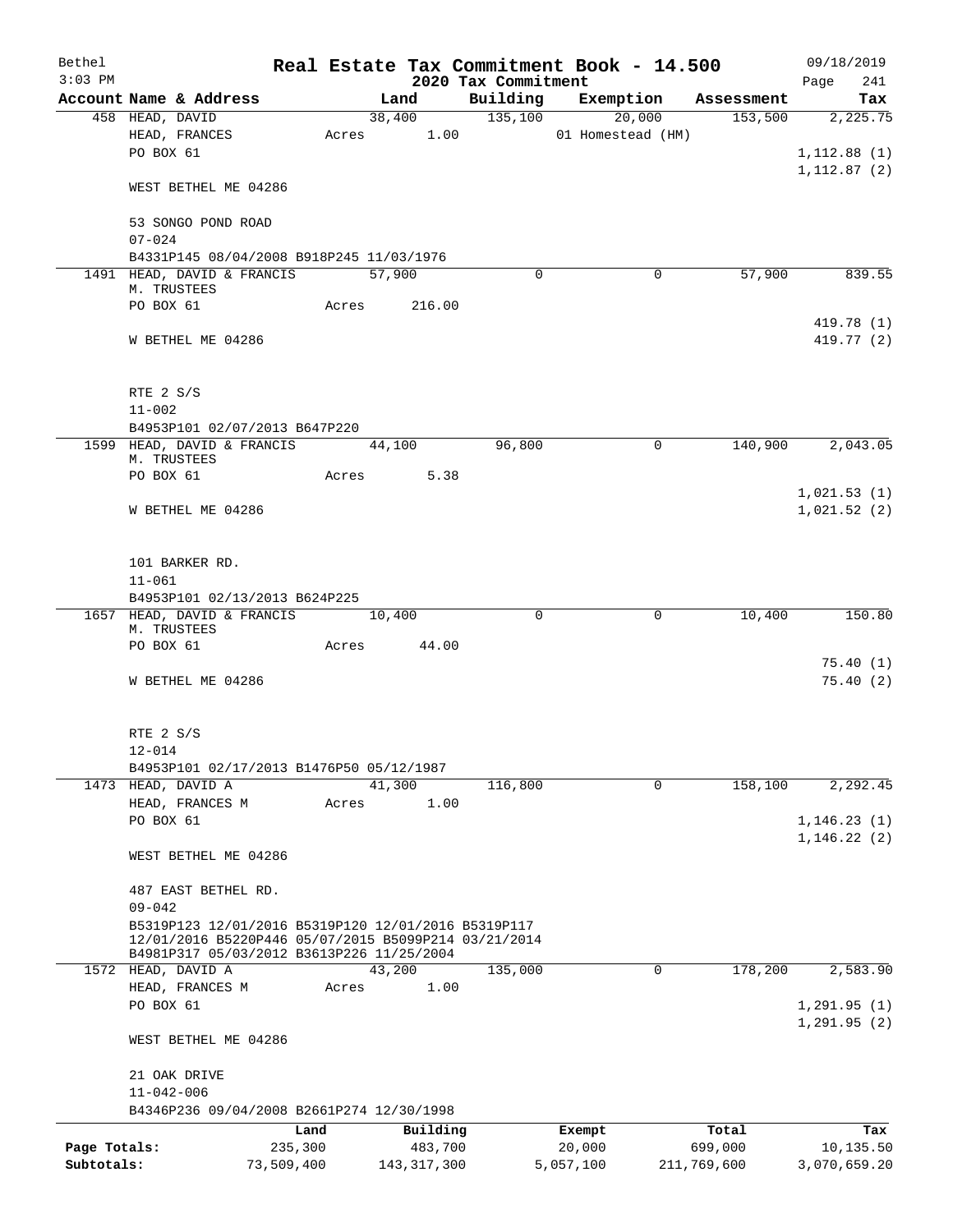| Bethel<br>$3:03$ PM |                                                                                |       |        |      | 2020 Tax Commitment | Real Estate Tax Commitment Book - 14.500 |            | 09/18/2019<br>Page<br>242 |
|---------------------|--------------------------------------------------------------------------------|-------|--------|------|---------------------|------------------------------------------|------------|---------------------------|
|                     | Account Name & Address                                                         |       | Land   |      | Building            | Exemption                                | Assessment | Tax                       |
|                     | 1327 HEAD, DAVID A<br>HEAD, FRANCES M                                          | Acres | 32,000 | 8.60 | $\mathbf 0$         | $\Omega$                                 | 32,000     | 464.00                    |
|                     | PO BOX 61                                                                      |       |        |      |                     |                                          |            | 232.00(1)<br>232.00(2)    |
|                     | WEST BETHEL ME 04286                                                           |       |        |      |                     |                                          |            |                           |
|                     | RTE 26 S/S<br>$08 - 022$<br>B5273P176 03/21/2016 B4603P47 06/28/2010 B3855P303 |       |        |      |                     |                                          |            |                           |
|                     | 12/12/2005                                                                     |       |        |      |                     |                                          |            |                           |
|                     | 232 HEAD, DAVID A                                                              |       | 32,600 |      | 45,900              | 0                                        | 78,500     | 1,138.25                  |
|                     | HEAD, FRANCES M                                                                | Acres |        | 1.00 |                     |                                          |            |                           |
|                     | PO BOX 61                                                                      |       |        |      |                     |                                          |            | 569.13(1)<br>569.12(2)    |
|                     | WEST BETHEL ME 04286                                                           |       |        |      |                     |                                          |            |                           |
|                     | 341 EAST BETHEL RD.<br>$04 - 073 - 002$                                        |       |        |      |                     |                                          |            |                           |
|                     | B5308P550 10/05/2016 B1007P216 10/07/1978                                      |       |        |      |                     |                                          |            |                           |
|                     | 3706 HEAD, DAVID A                                                             |       | 32,000 |      | 69,000              | $\mathsf{O}$                             | 101,000    | 1,464.50                  |
|                     | HEAD, FRANCES M                                                                | Acres |        | 0.95 |                     |                                          |            |                           |
|                     | PO BOX 61                                                                      |       |        |      |                     |                                          |            | 732.25(1)                 |
|                     | WEST BETHEL ME 04286                                                           |       |        |      |                     |                                          |            | 732.25(2)                 |
|                     |                                                                                |       |        |      |                     |                                          |            |                           |
|                     | 761 WEST BETHEL RD.<br>$28 - 048$                                              |       |        |      |                     |                                          |            |                           |
|                     | B5350P459 06/14/2017 B4855P160 06/15/2012                                      |       |        |      |                     |                                          |            |                           |
|                     | 3679 HEAD, DAVID A                                                             |       | 13,800 |      | 19,600              | $\mathbf 0$                              | 33,400     | 484.30                    |
|                     | HEAD, FRANCIS M                                                                | Acres |        | 0.33 |                     |                                          |            |                           |
|                     | PO BOX 61                                                                      |       |        |      |                     |                                          |            | 242.15(1)                 |
|                     |                                                                                |       |        |      |                     |                                          |            | 242.15(2)                 |
|                     | W BETHEL ME 04286                                                              |       |        |      |                     |                                          |            |                           |
|                     | 732 WEST BETHEL RD.                                                            |       |        |      |                     |                                          |            |                           |
|                     | $28 - 022$                                                                     |       |        |      |                     |                                          |            |                           |
|                     | B4953P101 02/13/2013 B677P405 02/24/1968                                       |       |        |      |                     |                                          |            |                           |
|                     | 5298 HEAD, DAVID A                                                             |       | 27,800 |      | 0                   | $\overline{0}$                           | 27,800     | 403.10                    |
|                     | HEAD, FRANCES M<br>P.O. BOX 61                                                 | Acres |        | 1.39 |                     |                                          |            | 201.55(1)                 |
|                     |                                                                                |       |        |      |                     |                                          |            | 201.55(2)                 |
|                     | WEST BETHEL ME 04286                                                           |       |        |      |                     |                                          |            |                           |
|                     | SECOND ST                                                                      |       |        |      |                     |                                          |            |                           |
|                     | $22 - 029 - 016$                                                               |       |        |      |                     |                                          |            |                           |
|                     | B5361P510 08/14/2017 B13P4653 06/23/2010                                       |       |        |      |                     |                                          |            |                           |
|                     | 5304 HEAD, DAVID A                                                             |       | 28,600 |      | $\Omega$            | 0                                        | 28,600     | 414.70                    |
|                     | HEAD, FRANCES M<br>P.O. BOX 61                                                 | Acres |        | 1.88 |                     |                                          |            |                           |
|                     |                                                                                |       |        |      |                     |                                          |            | 207.35(1)                 |
|                     | WEST BETHEL ME 04286                                                           |       |        |      |                     |                                          |            | 207.35(2)                 |
|                     | FIRST ST                                                                       |       |        |      |                     |                                          |            |                           |
|                     | $22 - 029 - 022$                                                               |       |        |      |                     |                                          |            |                           |
|                     | B5361P510 08/14/2017 B13P4653 06/23/2010                                       |       |        |      |                     |                                          |            |                           |
|                     |                                                                                |       |        |      |                     |                                          |            |                           |

|              | Land       | Building    | Exempt    | Total       | Tax          |
|--------------|------------|-------------|-----------|-------------|--------------|
| Page Totals: | 166,800    | 134,500     |           | 301,300     | 4,368.85     |
| Subtotals:   | 73,676,200 | 143,451,800 | 5,057,100 | 212,070,900 | 3,075,028.05 |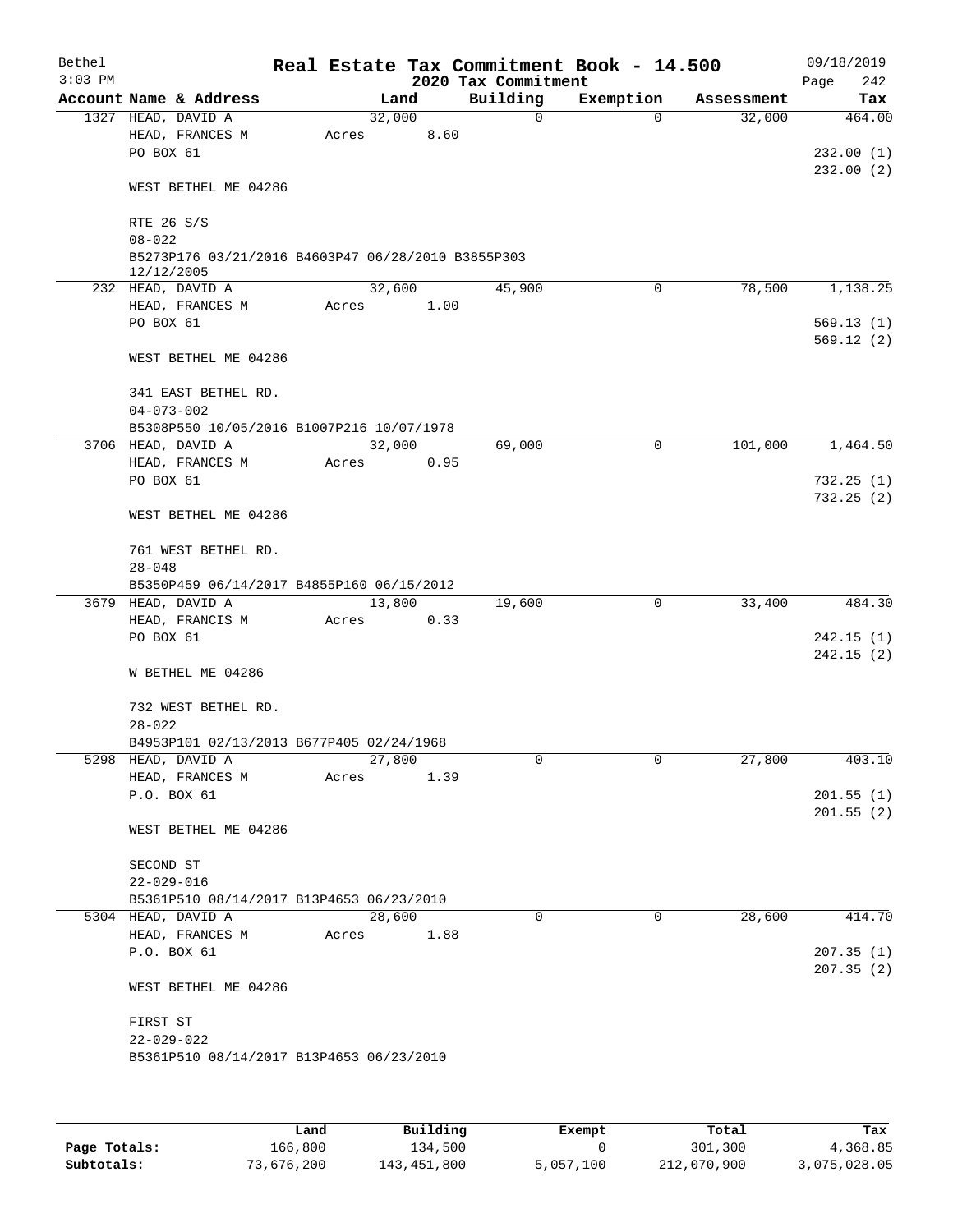| Bethel       |                                                                           |         |       |        |          |                     | Real Estate Tax Commitment Book - 14.500 |            | 09/18/2019   |
|--------------|---------------------------------------------------------------------------|---------|-------|--------|----------|---------------------|------------------------------------------|------------|--------------|
| $3:03$ PM    |                                                                           |         |       |        |          | 2020 Tax Commitment |                                          |            | 243<br>Page  |
|              | Account Name & Address                                                    |         |       | Land   |          | Building            | Exemption                                | Assessment | Tax          |
|              | 5285 HEAD, DAVID A                                                        |         |       | 28,400 |          | $\mathbf 0$         | $\Omega$                                 | 28,400     | 411.80       |
|              | HEAD, FRANCES M                                                           |         | Acres |        | 1.71     |                     |                                          |            |              |
|              | P.O. BOX 61                                                               |         |       |        |          |                     |                                          |            | 205.90(1)    |
|              | WEST BETHEL ME 04286                                                      |         |       |        |          |                     |                                          |            | 205.90(2)    |
|              | SECOND ST                                                                 |         |       |        |          |                     |                                          |            |              |
|              | $22 - 029 - 003 - A$                                                      |         |       |        |          |                     |                                          |            |              |
|              | B5361P510 08/14/2017 B13P4653 06/23/2010                                  |         |       |        |          |                     |                                          |            |              |
|              | 5289 HEAD, DAVID A                                                        |         |       | 28,500 |          | $\Omega$            | 0                                        | 28,500     | 413.25       |
|              | HEAD, FRANCES M                                                           |         | Acres |        | 1.79     |                     |                                          |            |              |
|              | P.O. BOX 61                                                               |         |       |        |          |                     |                                          |            | 206.63(1)    |
|              |                                                                           |         |       |        |          |                     |                                          |            | 206.62(2)    |
|              | WEST BETHEL ME 04286                                                      |         |       |        |          |                     |                                          |            |              |
|              | SECOND ST                                                                 |         |       |        |          |                     |                                          |            |              |
|              | $22 - 029 - 007 - A$                                                      |         |       |        |          |                     |                                          |            |              |
|              | B5361P510 08/14/2017 B13P4653 06/23/2010                                  |         |       |        |          |                     |                                          |            |              |
|              | 3712 HEAD, FUMIKO                                                         |         |       | 36,200 |          | 41,800              | $\mathbf 0$                              | 78,000     | 1,131.00     |
|              | PO BOX 7                                                                  |         | Acres |        | 0.48     |                     |                                          |            |              |
|              |                                                                           |         |       |        |          |                     |                                          |            | 565.50(1)    |
|              | BETHEL ME 04217                                                           |         |       |        |          |                     |                                          |            | 565.50(2)    |
|              |                                                                           |         |       |        |          |                     |                                          |            |              |
|              |                                                                           |         |       |        |          |                     |                                          |            |              |
|              | 737 WEST BETHEL RD.                                                       |         |       |        |          |                     |                                          |            |              |
|              | $28 - 054$                                                                |         |       |        |          |                     |                                          |            |              |
|              | B857P166 05/27/1975                                                       |         |       |        |          |                     |                                          |            |              |
|              | 3388 HEAD, JOHN                                                           |         |       | 60,400 |          | 272,200             | 26,000                                   | 306,600    | 4,445.70     |
|              | HEAD, FUMIKO                                                              |         | Acres |        | 0.94     |                     | 01 Homestead (HM)                        |            |              |
|              | PO BOX 7                                                                  |         |       |        |          |                     | 22 WW2 Widow Res.                        |            | 2,222.85(1)  |
|              |                                                                           |         |       |        |          |                     |                                          |            | 2,222.85 (2) |
|              | BETHEL ME 04217                                                           |         |       |        |          |                     |                                          |            |              |
|              |                                                                           |         |       |        |          |                     |                                          |            |              |
|              | 14 VERNON ST.                                                             |         |       |        |          |                     |                                          |            |              |
|              | $25 - 209$<br>B852P68 04/01/1975                                          |         |       |        |          |                     |                                          |            |              |
|              | 3711 HEAD, JOHNATHAN                                                      |         |       | 26,600 |          | 71,300              | 20,000                                   | 77,900     | 1,129.55     |
|              | HEAD, JENNIFER                                                            |         | Acres |        | 0.56     |                     | 01 Homestead (HM)                        |            |              |
|              | PO BOX 566                                                                |         |       |        |          |                     |                                          |            | 564.78(1)    |
|              |                                                                           |         |       |        |          |                     |                                          |            | 564.77(2)    |
|              | BETHEL ME 04217                                                           |         |       |        |          |                     |                                          |            |              |
|              |                                                                           |         |       |        |          |                     |                                          |            |              |
|              | 743 WEST BETHEL RD.                                                       |         |       |        |          |                     |                                          |            |              |
|              | $28 - 053$                                                                |         |       |        |          |                     |                                          |            |              |
|              | B2429P244                                                                 |         |       |        |          |                     |                                          |            |              |
|              | 1682 HEALY, KATHERINE L                                                   |         |       | 400    |          | $\mathbf 0$         | $\mathbf 0$                              | 400        | 5.80         |
|              | SWAIN                                                                     |         |       |        |          |                     |                                          |            |              |
|              | 12 NOYES STREET                                                           |         | Acres |        | 6.77     |                     |                                          |            |              |
|              |                                                                           |         |       |        |          |                     |                                          |            | 2.90(1)      |
|              | CONCORD NH 03301                                                          |         |       |        |          |                     |                                          |            | 2.90(2)      |
|              |                                                                           |         |       |        |          |                     |                                          |            |              |
|              | CLARK ISLAND                                                              |         |       |        |          |                     |                                          |            |              |
|              | $12 - 039$                                                                |         |       |        |          |                     |                                          |            |              |
|              | B5417P673 07/12/2018 B2535P155 03/17/1998 B4604P72<br>06/30/2010 B623P362 |         |       |        |          |                     |                                          |            |              |
|              |                                                                           |         |       |        |          |                     |                                          |            |              |
|              |                                                                           | Land    |       |        | Building |                     | Exempt                                   | Total      | Tax          |
| Page Totals: |                                                                           | 180,500 |       |        | 385,300  |                     | 46,000                                   | 519,800    | 7,537.10     |

**Subtotals:** 73,856,700 143,837,100 5,103,100 212,590,700 3,082,565.15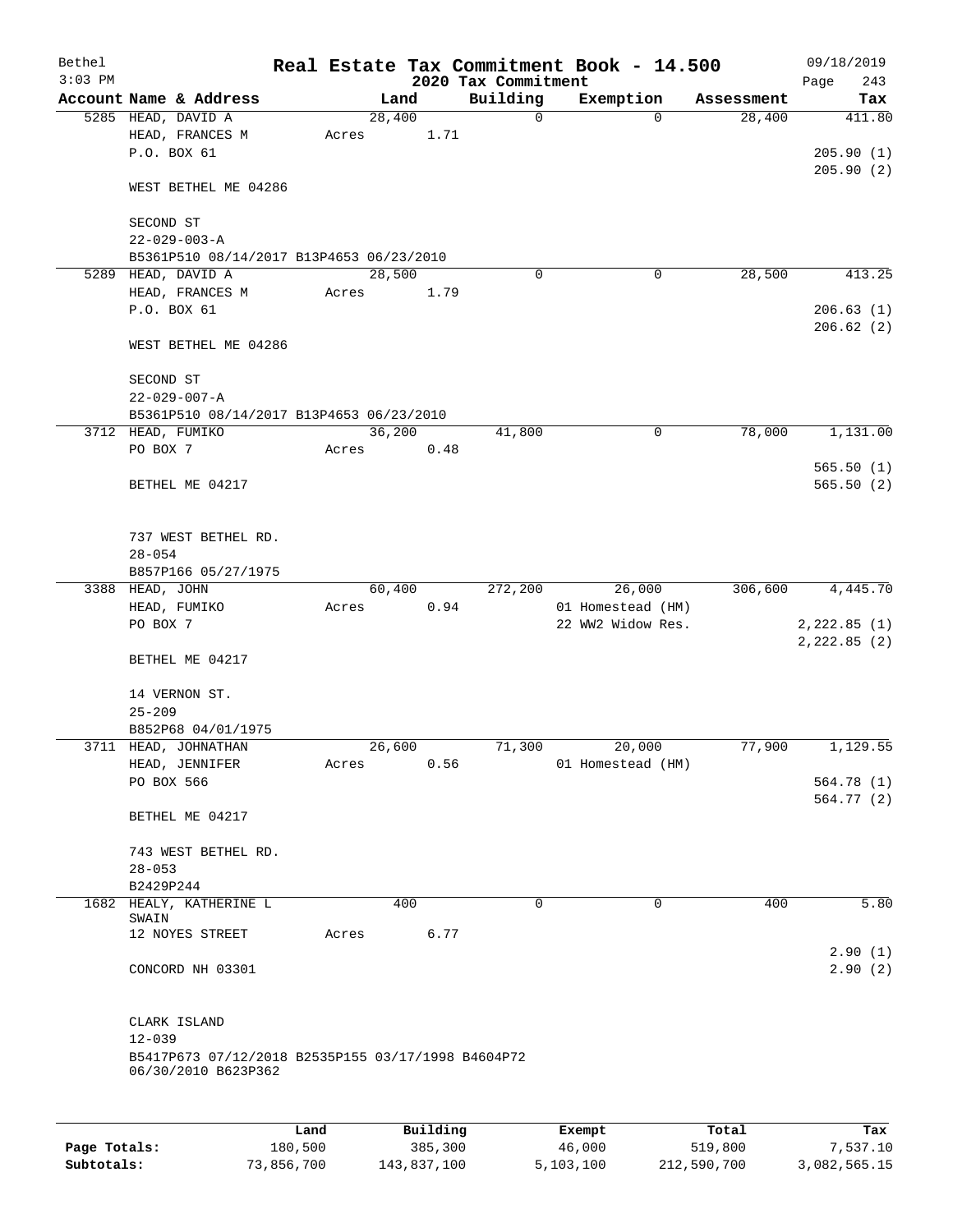| Bethel    |                                                     |       |             |                     | Real Estate Tax Commitment Book - 14.500 |            | 09/18/2019  |
|-----------|-----------------------------------------------------|-------|-------------|---------------------|------------------------------------------|------------|-------------|
| $3:03$ PM |                                                     |       |             | 2020 Tax Commitment |                                          |            | 244<br>Page |
|           | Account Name & Address                              |       | Land        | Building            | Exemption                                | Assessment | Tax         |
|           | 1648 HEALY, KATHERINE L                             |       | 32,700      | $\Omega$            | $\Omega$                                 | 32,700     | 474.15      |
|           | SWAIN<br>12 NOYES STREET                            | Acres | 3.60        |                     |                                          |            |             |
|           |                                                     |       |             |                     |                                          |            | 237.08(1)   |
|           | CONCORD NH 03301                                    |       |             |                     |                                          |            | 237.07(2)   |
|           |                                                     |       |             |                     |                                          |            |             |
|           |                                                     |       |             |                     |                                          |            |             |
|           | ANNIS RD                                            |       |             |                     |                                          |            |             |
|           | $12 - 005$                                          |       |             |                     |                                          |            |             |
|           | B2535P155 03/17/1998 B725P190 10/28/1971            |       |             |                     |                                          |            |             |
|           | 5233 HEALY, KATHERINE SWAIN                         |       | 46,700      | $\Omega$            | $\Omega$                                 | 46,700     | 677.15      |
|           | 12 NOYES STREET                                     |       | Acres 16.90 |                     |                                          |            |             |
|           |                                                     |       |             |                     |                                          |            | 338.58(1)   |
|           | CONCORD NH 03301                                    |       |             |                     |                                          |            | 338.57(2)   |
|           |                                                     |       |             |                     |                                          |            |             |
|           | ANNIS                                               |       |             |                     |                                          |            |             |
|           | $12 - 002 - A$                                      |       |             |                     |                                          |            |             |
|           | B4604P72 06/30/2010 B4558P288 02/10/2010            |       |             |                     |                                          |            |             |
|           | 5283 HEATH, AIMEE E                                 |       | 28,100      | $\Omega$            | $\Omega$                                 | 28,100     | 407.45      |
|           | 413 SAWIN HILL ROAD                                 | Acres | 1.58        |                     |                                          |            |             |
|           |                                                     |       |             |                     |                                          |            | 203.73(1)   |
|           | ALBANY TWP ME 04217                                 |       |             |                     |                                          |            | 203.72(2)   |
|           |                                                     |       |             |                     |                                          |            |             |
|           |                                                     |       |             |                     |                                          |            |             |
|           | SECOND ST<br>$22 - 029 - 001 - A$                   |       |             |                     |                                          |            |             |
|           | B5369P550 09/27/2017 B5368P479 09/20/2017 B5361P510 |       |             |                     |                                          |            |             |
|           | 08/14/2017 B13P4653 06/23/2010                      |       |             |                     |                                          |            |             |
|           | 5284 HEATH, AIMEE E                                 |       | 28,500      | $\mathbf 0$         | $\mathbf 0$                              | 28,500     | 413.25      |
|           | 413 SAWIN HILL ROAD                                 | Acres | 1.80        |                     |                                          |            |             |
|           |                                                     |       |             |                     |                                          |            | 206.63(1)   |
|           | ALBANY TWP ME 04217                                 |       |             |                     |                                          |            | 206.62(2)   |
|           |                                                     |       |             |                     |                                          |            |             |
|           | SECOND ST                                           |       |             |                     |                                          |            |             |
|           | $22 - 029 - 002 - A$                                |       |             |                     |                                          |            |             |
|           | B5369P550 09/27/2017 B5368P479 09/20/2017 B5361P510 |       |             |                     |                                          |            |             |
|           | 08/14/2017 B13P4653 06/23/2010                      |       |             |                     |                                          |            |             |
| 2521      | HEATH, JAMES, SR. &<br>CYNTHIA                      |       | 34,000      | 91,100              | 20,000                                   | 105,100    | 1,523.95    |
|           | HEATH, JAMES, JR. &<br>HEATH, JERED                 | Acres |             | 1.72                | 01 Homestead (HM)                        |            |             |
|           | PO BOX 61                                           |       |             |                     |                                          |            | 761.98 (1)  |
|           |                                                     |       |             |                     |                                          |            | 761.97(2)   |
|           | LOCKE MILLS ME 04255                                |       |             |                     |                                          |            |             |
|           | 917 EAST BETHEL RD.                                 |       |             |                     |                                          |            |             |
|           | $14 - 040 - 001$                                    |       |             |                     |                                          |            |             |
|           | B5334P275 03/07/2017 B2584P145 07/14/1998           |       |             |                     |                                          |            |             |

|              | Land       | Building    | Exempt    | Total       | Tax          |
|--------------|------------|-------------|-----------|-------------|--------------|
| Page Totals: | L70,000    | 91,100      | 20,000    | 241,100     | 3,495.95     |
| Subtotals:   | 74,026,700 | 143,928,200 | 5,123,100 | 212,831,800 | 3,086,061.10 |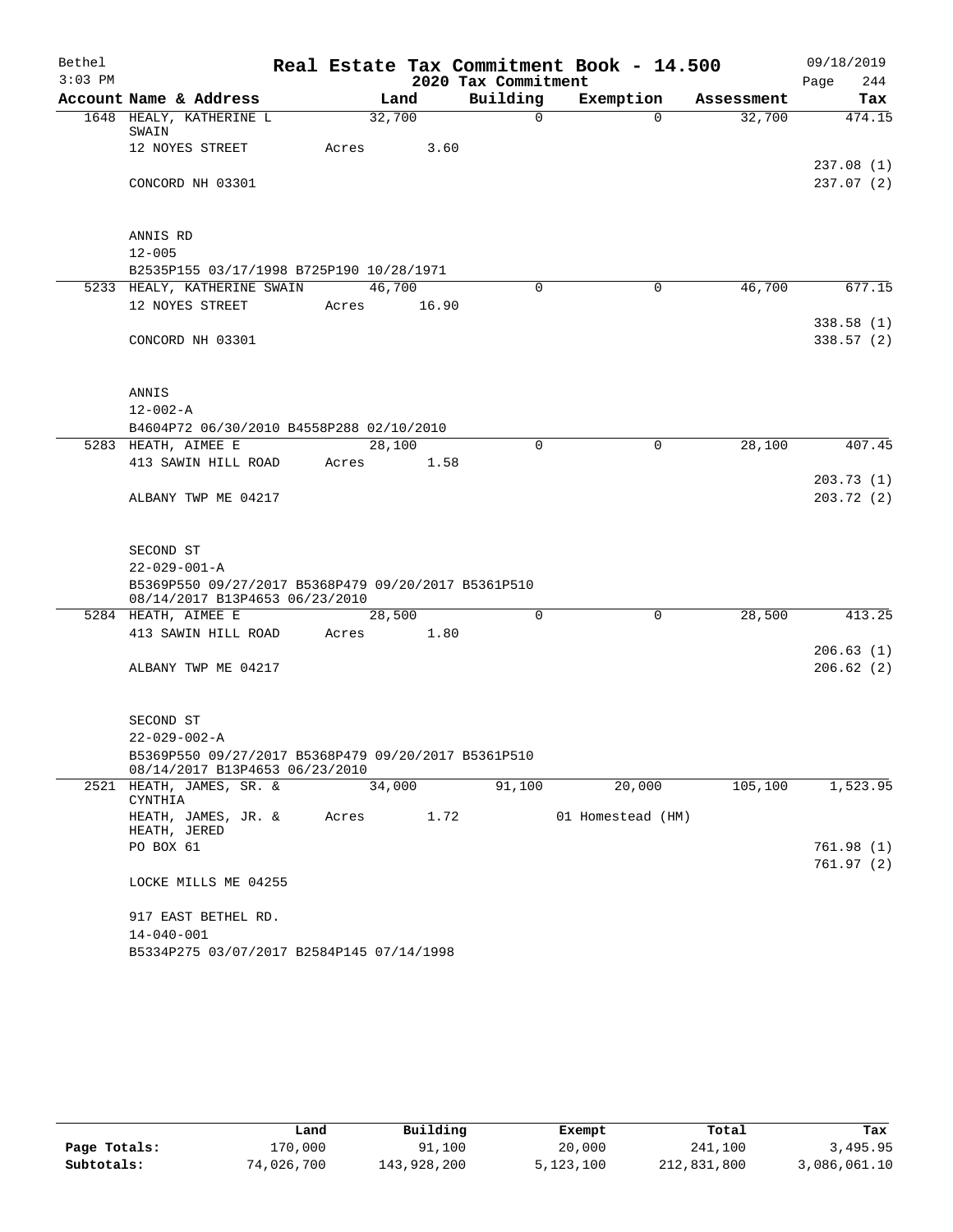| Bethel<br>$3:03$ PM |                                                                 |       |                 |                                 | Real Estate Tax Commitment Book - 14.500 |            | 09/18/2019         |
|---------------------|-----------------------------------------------------------------|-------|-----------------|---------------------------------|------------------------------------------|------------|--------------------|
|                     | Account Name & Address                                          |       | Land            | 2020 Tax Commitment<br>Building | Exemption                                | Assessment | 245<br>Page<br>Tax |
|                     | 1410 HEBERT, SR, MICHAEL E &                                    |       | 41,600          | 130,600                         | $\Omega$                                 | 172,200    | 2,496.90           |
|                     | DAWN A<br>43 KINSMAN STREET                                     | Acres | 2.84            |                                 |                                          |            |                    |
|                     |                                                                 |       |                 |                                 |                                          |            | 1,248.45(1)        |
|                     | CUMBERLAND RI 02864                                             |       |                 |                                 |                                          |            | 1, 248.45(2)       |
|                     | 119 CHANDLER HILL RD.                                           |       |                 |                                 |                                          |            |                    |
|                     | $08 - 070 - 004$                                                |       |                 |                                 |                                          |            |                    |
|                     | B4368P18 10/22/2008 B3488P130 02/25/2004 B2331P188              |       |                 |                                 |                                          |            |                    |
|                     | 358 HEDDEN, PETER<br>WILKERSON, TRACEY K                        | Acres | 51,000<br>30.00 | 74,100                          | $\mathbf 0$                              | 125,100    | 1,813.95           |
|                     | PO BOX 134                                                      |       |                 |                                 |                                          |            | 906.98(1)          |
|                     |                                                                 |       |                 |                                 |                                          |            | 906.97(2)          |
|                     | BETHEL ME 04217                                                 |       |                 |                                 |                                          |            |                    |
|                     | 391 FLAT RD.                                                    |       |                 |                                 |                                          |            |                    |
|                     | $06 - 004$                                                      |       |                 |                                 |                                          |            |                    |
|                     | B5441P55 11/06/2018 B3493P127 04/09/2004                        |       |                 |                                 |                                          |            |                    |
|                     | 422 HEDDEN, PETER W<br>HEDDEN, TRACEY                           | Acres | 55,900<br>19.00 | 268,000                         | 0                                        | 323,900    | 4,696.55           |
|                     | WILKERSON                                                       |       |                 |                                 |                                          |            |                    |
|                     | PO BOX 134                                                      |       |                 |                                 |                                          |            | 2,348.28(1)        |
|                     | BETHEL ME 04217                                                 |       |                 |                                 |                                          |            | 2,348.27 (2)       |
|                     |                                                                 |       |                 |                                 |                                          |            |                    |
|                     | 386 FLAT RD.<br>$06 - 031$                                      |       |                 |                                 |                                          |            |                    |
|                     | B955P174                                                        |       |                 |                                 |                                          |            |                    |
|                     | 423 HEDDEN, PETER W                                             |       | 69,500          | 105,700                         | 0                                        | 175,200    | 2,540.40           |
|                     | WILKERSON, TRACY K                                              | Acres | 82.00           |                                 |                                          |            |                    |
|                     | PO BOX 134                                                      |       |                 |                                 |                                          |            | 1, 270.20(1)       |
|                     | BETHEL ME 04217                                                 |       |                 |                                 |                                          |            | 1, 270.20(2)       |
|                     |                                                                 |       |                 |                                 |                                          |            |                    |
|                     | 402 FLAT RD                                                     |       |                 |                                 |                                          |            |                    |
|                     | $06 - 032$                                                      |       |                 |                                 |                                          |            |                    |
| 1207                | B4780P213 11/07/2011 B966P168 11/29/1977<br>HEFFERNAN, PHILIP N |       | 43,700          | 254,400                         | 0                                        | 298,100    | 4,322.45           |
|                     | HEFFERNAN, RACHEL                                               |       |                 |                                 |                                          |            |                    |
|                     | <b>BETHANY</b>                                                  |       |                 |                                 |                                          |            |                    |
|                     | 129 ATLANTIC AVE                                                |       |                 |                                 |                                          |            | 2,161.23(1)        |
|                     | NORTH HAMPTON NH 03862                                          |       |                 |                                 |                                          |            | 2,161.22(2)        |
|                     | 46 MILL HILL RD.                                                |       |                 |                                 |                                          |            |                    |
|                     | $07 - 028 - 578 - 604 - 05$                                     |       |                 |                                 |                                          |            |                    |
|                     | B5324P8695 01/04/2017 B3410P75 11/03/2003                       |       |                 |                                 |                                          |            |                    |
|                     | 1287 HELMS, ALEX                                                |       | 0               | 4,000                           | 0                                        | 4,000      | 58.00              |
|                     | P.O. BOX 44                                                     |       |                 |                                 |                                          |            |                    |
|                     |                                                                 |       |                 |                                 |                                          |            | 29.00(1)           |
|                     | BRYANT POND ME 04217                                            |       |                 |                                 |                                          |            | 29.00(2)           |
|                     | 5 WHITE COURT                                                   |       |                 |                                 |                                          |            |                    |
|                     | $07 - 082 - B - ON$                                             |       |                 |                                 |                                          |            |                    |
|                     |                                                                 |       |                 |                                 |                                          |            |                    |
|                     |                                                                 |       |                 |                                 |                                          |            |                    |
|                     | Land                                                            |       | Building        |                                 | Exempt                                   | Total      | Tax                |
| Page Totals:        | 261,700                                                         |       | 836,800         |                                 | 0                                        | 1,098,500  | 15,928.25          |

**Subtotals:** 74,288,400 144,765,000 5,123,100 213,930,300 3,101,989.35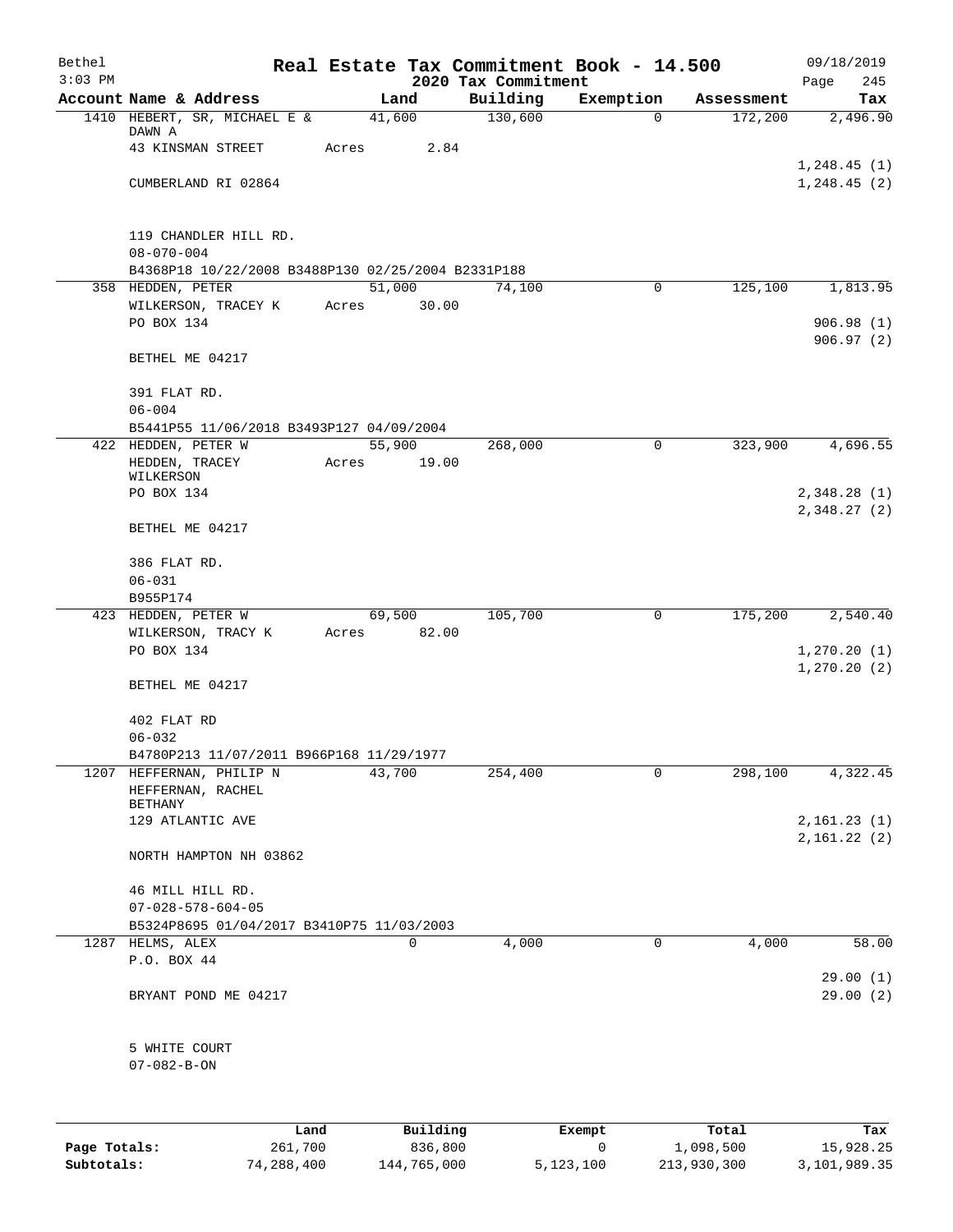| Bethel<br>$3:03$ PM |                                                                                      |        |      | 2020 Tax Commitment | Real Estate Tax Commitment Book - 14.500 |            | 09/18/2019<br>246<br>Page |
|---------------------|--------------------------------------------------------------------------------------|--------|------|---------------------|------------------------------------------|------------|---------------------------|
|                     | Account Name & Address                                                               |        | Land | Building            | Exemption                                | Assessment | Tax                       |
|                     | 3259 HEMEON, SARA                                                                    | 81,800 |      | 319,200             | $\Omega$                                 | 401,000    | 5,814.50                  |
|                     | PO BOX 652                                                                           | Acres  | 0.70 |                     |                                          |            |                           |
|                     |                                                                                      |        |      |                     |                                          |            | 2,907.25(1)               |
|                     | BETHEL ME 04217                                                                      |        |      |                     |                                          |            | 2,907.25(2)               |
|                     | 162 MAIN ST.                                                                         |        |      |                     |                                          |            |                           |
|                     | $25 - 093$                                                                           |        |      |                     |                                          |            |                           |
|                     | B5449P50 01/14/2019 B2137P165 07/06/1994 B1467P94<br>03/18/1987                      |        |      |                     |                                          |            |                           |
|                     | 23 HENNESSEY, JEREMIA<br>ROBERT                                                      | 33,600 |      | $\mathbf 0$         | $\Omega$                                 | 33,600     | 487.20                    |
|                     | <b>46 EVERGREEN ROAD</b>                                                             | Acres  | 1.00 |                     |                                          |            |                           |
|                     |                                                                                      |        |      |                     |                                          |            | 243.60(1)                 |
|                     | NORTON MA 02766                                                                      |        |      |                     |                                          |            | 243.60 (2)                |
|                     | DRAGON FLY DRIVE                                                                     |        |      |                     |                                          |            |                           |
|                     | $01 - 020$                                                                           |        |      |                     |                                          |            |                           |
|                     | B5327P1 01/17/2017 B5095P275 03/07/2014 B2917P271<br>03/14/2001 B1707P166 12/27/1989 |        |      |                     |                                          |            |                           |
|                     | 24 HENNESSEY, JEREMIA<br>ROBERT                                                      | 45,200 |      | 62,100              | $\mathbf 0$                              | 107,300    | 1,555.85                  |
|                     | <b>46 EVERGREEN ROAD</b>                                                             | Acres  | 1.80 |                     |                                          |            |                           |
|                     | NORTON MA 02766                                                                      |        |      |                     |                                          |            | 777.93 (1)<br>777.92 (2)  |
|                     | 60 DRAGON FLY DRIVE                                                                  |        |      |                     |                                          |            |                           |
|                     | $01 - 021$                                                                           |        |      |                     |                                          |            |                           |
|                     | B5327P1 01/17/2017 B5095P275 03/07/2014 B2917P271<br>03/14/2001                      |        |      |                     |                                          |            |                           |
|                     | 4986 HENSCHEL, ASHLEY N                                                              | 33,100 |      | 127,700             | $\mathsf{O}$                             | 160,800    | 2,331.60                  |
|                     | 165 OLD WATERFORD RD.                                                                | Acres  | 1.20 |                     |                                          |            |                           |
|                     |                                                                                      |        |      |                     |                                          |            | 1,165.80(1)               |
|                     | LOVELL ME 04051                                                                      |        |      |                     |                                          |            | 1, 165.80(2)              |
|                     | 763 RTE 232                                                                          |        |      |                     |                                          |            |                           |
|                     | $05 - 050 - 002$                                                                     |        |      |                     |                                          |            |                           |
|                     | B5310P527 10/14/2016 B5211P265 03/05/2015 B5198P71<br>01/05/2015 B4773P67 10/18/2011 |        |      |                     |                                          |            |                           |
|                     | 5295 HENSON, JEFFREY                                                                 | 29,900 |      | $\Omega$            | 0                                        | 29,900     | 433.55                    |
|                     | P O BOX 9263                                                                         | Acres  | 2.89 |                     |                                          |            |                           |
|                     | FALL RIVER MA 02720                                                                  |        |      |                     |                                          |            | 216.78(1)<br>216.77(2)    |
|                     |                                                                                      |        |      |                     |                                          |            |                           |
|                     |                                                                                      |        |      |                     |                                          |            |                           |
|                     | SECOND ST                                                                            |        |      |                     |                                          |            |                           |
|                     | $22 - 029 - 013 - A$                                                                 |        |      |                     |                                          |            |                           |

B5052P269 10/21/2013 B13P4653 06/23/2010

|              | Land       | Building    | Exempt    | Total       | Tax          |
|--------------|------------|-------------|-----------|-------------|--------------|
| Page Totals: | 223,600    | 509,000     |           | 732,600     | 10,622.70    |
| Subtotals:   | 74,512,000 | 145,274,000 | 5,123,100 | 214,662,900 | 3,112,612.05 |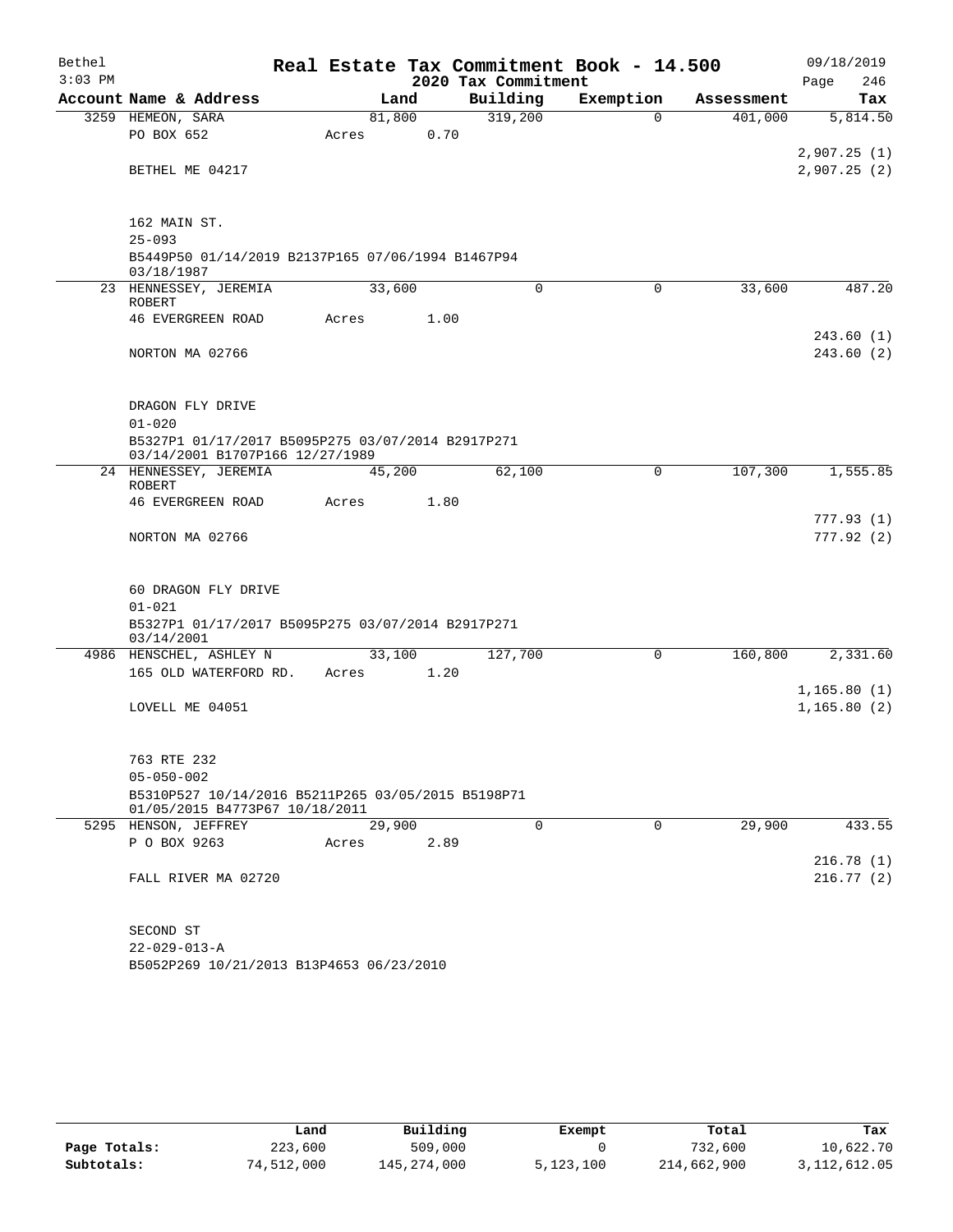| Bethel       |                                                     | Real Estate Tax Commitment Book - 14.500 |        |          |                                 |        |                   |            | 09/18/2019           |
|--------------|-----------------------------------------------------|------------------------------------------|--------|----------|---------------------------------|--------|-------------------|------------|----------------------|
| $3:03$ PM    | Account Name & Address                              |                                          | Land   |          | 2020 Tax Commitment<br>Building |        | Exemption         | Assessment | Page<br>247<br>Tax   |
|              | 2963 HEPPNER, CATHERINE J                           |                                          | 33,600 |          | 59,900                          |        | 0                 | 93,500     | 1,355.75             |
|              | 2 DOWNING CT.                                       |                                          |        |          |                                 |        |                   |            |                      |
|              |                                                     |                                          |        |          |                                 |        |                   |            | 677.88(1)            |
|              | EXETER NH 03833                                     |                                          |        |          |                                 |        |                   |            | 677.87(2)            |
|              |                                                     |                                          |        |          |                                 |        |                   |            |                      |
|              | 7 CHERRY LANE                                       |                                          |        |          |                                 |        |                   |            |                      |
|              | $22 - 002 - 001 - 004$                              |                                          |        |          |                                 |        |                   |            |                      |
|              | B3717P109 05/13/2005                                |                                          |        |          |                                 |        |                   |            |                      |
|              | 1534 HERRICK, CHESTER                               |                                          | 49,200 |          | 99,000                          |        | 20,000            | 128,200    | 1,858.90             |
|              | HERRICK, THIRZA                                     | Acres                                    |        | 4.97     |                                 |        | 01 Homestead (HM) |            |                      |
|              | 103 FLAT ROAD                                       |                                          |        |          |                                 |        |                   |            | 929.45(1)            |
|              | BETHEL ME 04217                                     |                                          |        |          |                                 |        |                   |            | 929.45(2)            |
|              |                                                     |                                          |        |          |                                 |        |                   |            |                      |
|              | 103 FLAT RD.                                        |                                          |        |          |                                 |        |                   |            |                      |
|              | $11 - 024$                                          |                                          |        |          |                                 |        |                   |            |                      |
|              | B642P111 09/07/1965                                 |                                          |        |          |                                 |        |                   |            |                      |
|              | 2523 HERTELL, DEBRA C/O<br>HERTELL, ARTHUR          |                                          | 66,000 |          | 122,700                         |        | 20,000            | 168,700    | 2,446.15             |
|              | 868 EAST BETHEL ROAD                                | Acres                                    |        | 56.00    |                                 |        | 01 Homestead (HM) |            |                      |
|              |                                                     |                                          |        |          |                                 |        |                   |            | 1,223.08(1)          |
|              | BETHEL ME 04217                                     |                                          |        |          |                                 |        |                   |            | 1, 223.07(2)         |
|              |                                                     |                                          |        |          |                                 |        |                   |            |                      |
|              |                                                     |                                          |        |          |                                 |        |                   |            |                      |
|              | 868 EAST BETHEL RD.                                 |                                          |        |          |                                 |        |                   |            |                      |
|              | $14 - 043$<br>B5195P47 12/22/2014 B1371P265         |                                          |        |          |                                 |        |                   |            |                      |
|              | 2535 HERTELL, DEBRA C/O                             |                                          | 7,000  |          | 0                               |        | 0                 | 7,000      | 101.50               |
|              | HERTELL, ARTHUR                                     |                                          |        |          |                                 |        |                   |            |                      |
|              | 868 EAST BETHEL ROAD                                | Acres                                    |        | 5.50     |                                 |        |                   |            |                      |
|              | BETHEL ME 04217                                     |                                          |        |          |                                 |        |                   |            | 50.75(1)<br>50.75(2) |
|              |                                                     |                                          |        |          |                                 |        |                   |            |                      |
|              |                                                     |                                          |        |          |                                 |        |                   |            |                      |
|              | EAST BETHEL RD                                      |                                          |        |          |                                 |        |                   |            |                      |
|              | $14 - 056$                                          |                                          |        |          |                                 |        |                   |            |                      |
|              | B5195P47 12/22/2014 B647P516<br>HERTZ, GEORGE       |                                          |        |          | 83,600                          |        | 0                 |            |                      |
| 3540         | HERTZ, CAMILLA                                      |                                          | 33,600 |          |                                 |        |                   | 117,200    | 1,699.40             |
|              | P.O. BOX 269                                        |                                          |        |          |                                 |        |                   |            | 849.70 (1)           |
|              |                                                     |                                          |        |          |                                 |        |                   |            | 849.70 (2)           |
|              | WESTWOOD MA 02090                                   |                                          |        |          |                                 |        |                   |            |                      |
|              |                                                     |                                          |        |          |                                 |        |                   |            |                      |
|              | 135 VERNON ST.                                      |                                          |        |          |                                 |        |                   |            |                      |
|              | $26 - 076 - 001 - 02D$<br>B2086P84 01/10/1994       |                                          |        |          |                                 |        |                   |            |                      |
|              | 5363 HESSINGER, ERIC                                |                                          | 40,100 |          | 160,900                         |        | 0                 | 201,000    | 2,914.50             |
|              | HESSINGER, DEBORAH                                  | Acres                                    |        | 0.23     |                                 |        |                   |            |                      |
|              | 201 HUCH FARM LANE                                  |                                          |        |          |                                 |        |                   |            | 1,457.25(1)          |
|              |                                                     |                                          |        |          |                                 |        |                   |            | 1,457.25(2)          |
|              | MARS PA 16046                                       |                                          |        |          |                                 |        |                   |            |                      |
|              | 6 HIGH ST                                           |                                          |        |          |                                 |        |                   |            |                      |
|              | $25 - 059 - 001$                                    |                                          |        |          |                                 |        |                   |            |                      |
|              | B5422P204 08/01/2018 B4968P273 03/27/2013 B3957P136 |                                          |        |          |                                 |        |                   |            |                      |
|              | 06/02/2006                                          |                                          |        |          |                                 |        |                   |            |                      |
|              |                                                     |                                          |        |          |                                 |        |                   |            |                      |
|              |                                                     | Land                                     |        | Building |                                 | Exempt |                   | Total      | Tax                  |
| Page Totals: |                                                     | 229,500                                  |        | 526,100  |                                 | 40,000 |                   | 715,600    | 10,376.20            |

**Subtotals:** 74,741,500 145,800,100 5,163,100 215,378,500 3,122,988.25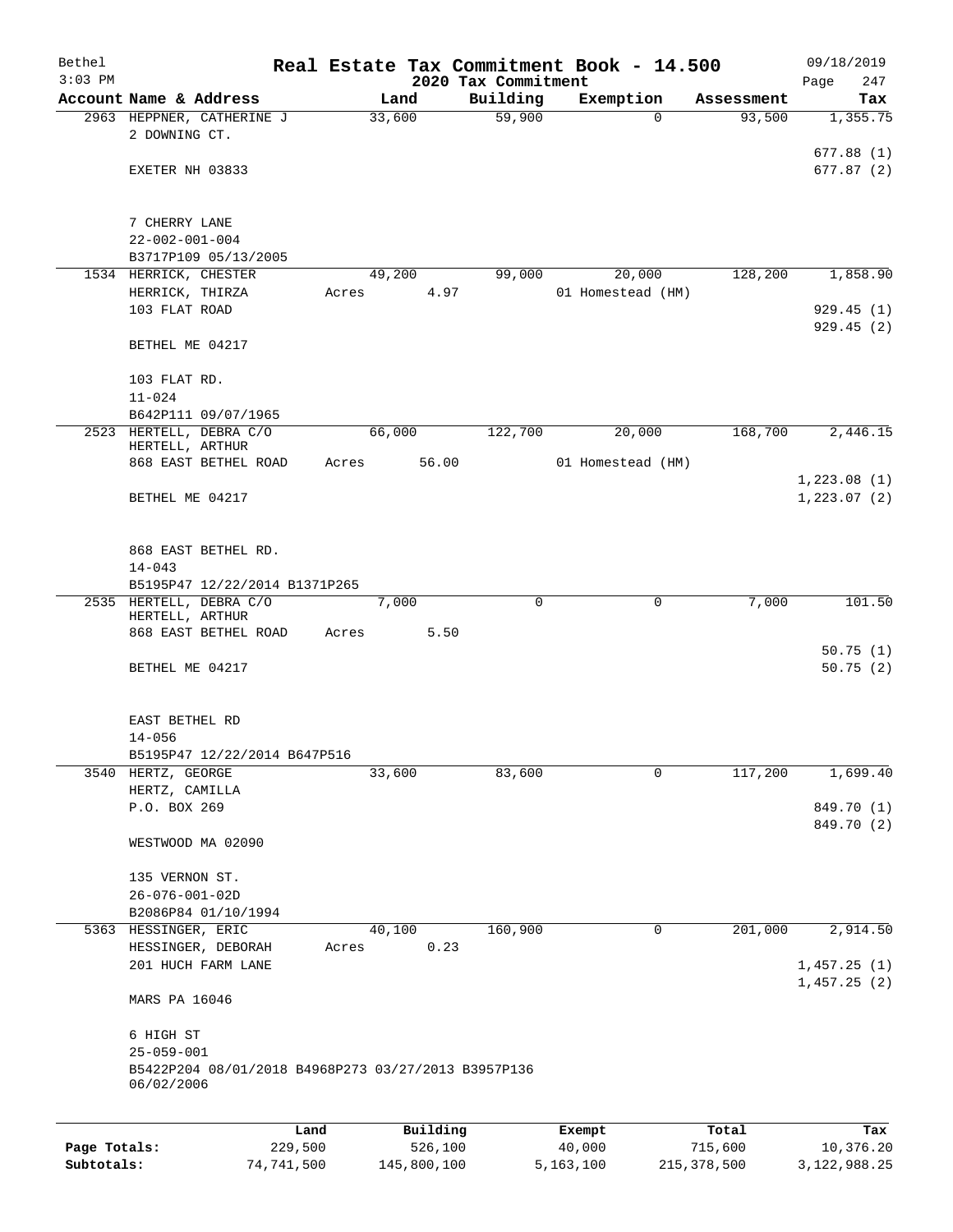| Bethel    |                                                     |       |        |          |                     | Real Estate Tax Commitment Book - 14.500 |            | 09/18/2019                   |     |
|-----------|-----------------------------------------------------|-------|--------|----------|---------------------|------------------------------------------|------------|------------------------------|-----|
| $3:03$ PM |                                                     |       |        |          | 2020 Tax Commitment |                                          |            | Page                         | 248 |
|           | Account Name & Address                              |       |        | Land     | Building            | Exemption                                | Assessment |                              | Tax |
|           | 1463 HICINBOTHEM, TORI                              |       | 33,300 |          | 120,100             | $\Omega$                                 | 153,400    | 2,224.30                     |     |
|           | 409 EAST BETHEL RD.                                 | Acres |        | 1.30     |                     |                                          |            |                              |     |
|           | BETHEL ME 04217                                     |       |        |          |                     |                                          |            | 1, 112.15(1)<br>1, 112.15(2) |     |
|           |                                                     |       |        |          |                     |                                          |            |                              |     |
|           |                                                     |       |        |          |                     |                                          |            |                              |     |
|           | 409 EAST BETHEL RD.                                 |       |        |          |                     |                                          |            |                              |     |
|           | $09 - 038 - 001$                                    |       |        |          |                     |                                          |            |                              |     |
|           | B4272P64 03/14/2008 B3602P1 10/04/2004              |       |        |          |                     |                                          |            |                              |     |
|           | 175 HICKS, MICHAEL                                  |       | 47,300 |          | 88,400              | 20,000                                   | 115,700    | 1,677.65                     |     |
|           | P.O. BOX 577                                        | Acres |        | 18.00    |                     | 01 Homestead (HM)                        |            |                              |     |
|           | BETHEL ME 04217                                     |       |        |          |                     |                                          |            | 838.83 (1)<br>838.82 (2)     |     |
|           |                                                     |       |        |          |                     |                                          |            |                              |     |
|           |                                                     |       |        |          |                     |                                          |            |                              |     |
|           | 850 WALKERS MILLS RD.                               |       |        |          |                     |                                          |            |                              |     |
|           | $04 - 031 - 001$                                    |       |        |          |                     |                                          |            |                              |     |
|           | B2716P307 06/24/1999 B2178P5 11/21/1994             |       |        |          |                     |                                          |            |                              |     |
|           | 72 HIEBERT, CYNTHIA                                 |       | 54,200 |          | 278,900             | 20,000                                   | 313,100    | 4,539.95                     |     |
|           | HIEBERT, MARK                                       | Acres |        | 10.10    |                     | 01 Homestead (HM)                        |            |                              |     |
|           | P.O. BOX 809                                        |       |        |          |                     |                                          |            | 2, 269.98(1)                 |     |
|           |                                                     |       |        |          |                     |                                          |            | 2, 269.97(2)                 |     |
|           | BETHEL ME 04217                                     |       |        |          |                     |                                          |            |                              |     |
|           | 81 SKILLINGS ROAD                                   |       |        |          |                     |                                          |            |                              |     |
|           | $01 - 051 - 006$                                    |       |        |          |                     |                                          |            |                              |     |
|           | B2188P227 12/29/1994                                |       |        |          |                     |                                          |            |                              |     |
|           | 5032 HIEBERT, LUCAS C                               |       |        | 55,000   | 359,500             | 20,000                                   | 394,500    | 5,720.25                     |     |
|           | HIEBERT, TRACY B                                    | Acres |        | 1.65     |                     | 01 Homestead (HM)                        |            |                              |     |
|           | PO BOX 92                                           |       |        |          |                     |                                          |            | 2,860.13(1)                  |     |
|           |                                                     |       |        |          |                     |                                          |            | 2,860.12(2)                  |     |
|           | BETHEL ME 04217                                     |       |        |          |                     |                                          |            |                              |     |
|           | 8 WOODLAND WAY                                      |       |        |          |                     |                                          |            |                              |     |
|           | $18 - 060 - 010$                                    |       |        |          |                     |                                          |            |                              |     |
|           | B4732P172 06/30/2011 B3568P322 08/06/2004           |       |        |          |                     |                                          |            |                              |     |
|           | 5058 HIEBERT, MATTHEW                               |       | 40,700 |          | $\Omega$            | 0                                        | 40,700     | 590.15                       |     |
|           | HIEBERT, SARAH                                      | Acres |        | 1.59     |                     |                                          |            |                              |     |
|           | 238 WALKERS MILLS ROAD                              |       |        |          |                     |                                          |            | 295.08(1)                    |     |
|           |                                                     |       |        |          |                     |                                          |            | 295.07(2)                    |     |
|           | BETHEL ME 04217                                     |       |        |          |                     |                                          |            |                              |     |
|           |                                                     |       |        |          |                     |                                          |            |                              |     |
|           | TIMBER CREEK<br>$18 - 060 - 034$                    |       |        |          |                     |                                          |            |                              |     |
|           | B5417P159 07/09/2018 B5083P319 01/21/2014 B3568P322 |       |        |          |                     |                                          |            |                              |     |
|           | 08/06/2004                                          |       |        |          |                     |                                          |            |                              |     |
|           | 3162 HIEBERT, MATTHEW G                             |       | 16,800 |          | 69,800              | 0                                        | 86,600     | 1,255.70                     |     |
|           | HIEBERT, SARAH C                                    |       |        |          |                     |                                          |            |                              |     |
|           | PO BOX 819                                          |       |        |          |                     |                                          |            | 627.85(1)                    |     |
|           |                                                     |       |        |          |                     |                                          |            | 627.85(2)                    |     |
|           | BETHEL ME 04217                                     |       |        |          |                     |                                          |            |                              |     |
|           | 15 MILL HILL                                        |       |        |          |                     |                                          |            |                              |     |
|           | $25 - 008 - 00M$                                    |       |        |          |                     |                                          |            |                              |     |
|           | B5387P132 01/06/2018 B5216P593 04/09/2015 B5061P198 |       |        |          |                     |                                          |            |                              |     |
|           | 11/13/2013 B2109P193 04/01/1994                     |       |        |          |                     |                                          |            |                              |     |
|           |                                                     |       |        |          |                     |                                          |            |                              |     |
|           |                                                     |       |        |          |                     |                                          |            |                              |     |
|           |                                                     | Land  |        | Building |                     | Exempt                                   | Total      |                              | Tax |

|              | Land       | Building    | Exempt    | Total       | Tax          |
|--------------|------------|-------------|-----------|-------------|--------------|
| Page Totals: | 247,300    | 916,700     | 60,000    | 1,104,000   | 16,008.00    |
| Subtotals:   | 74,988,800 | 146,716,800 | 5,223,100 | 216,482,500 | 3,138,996.25 |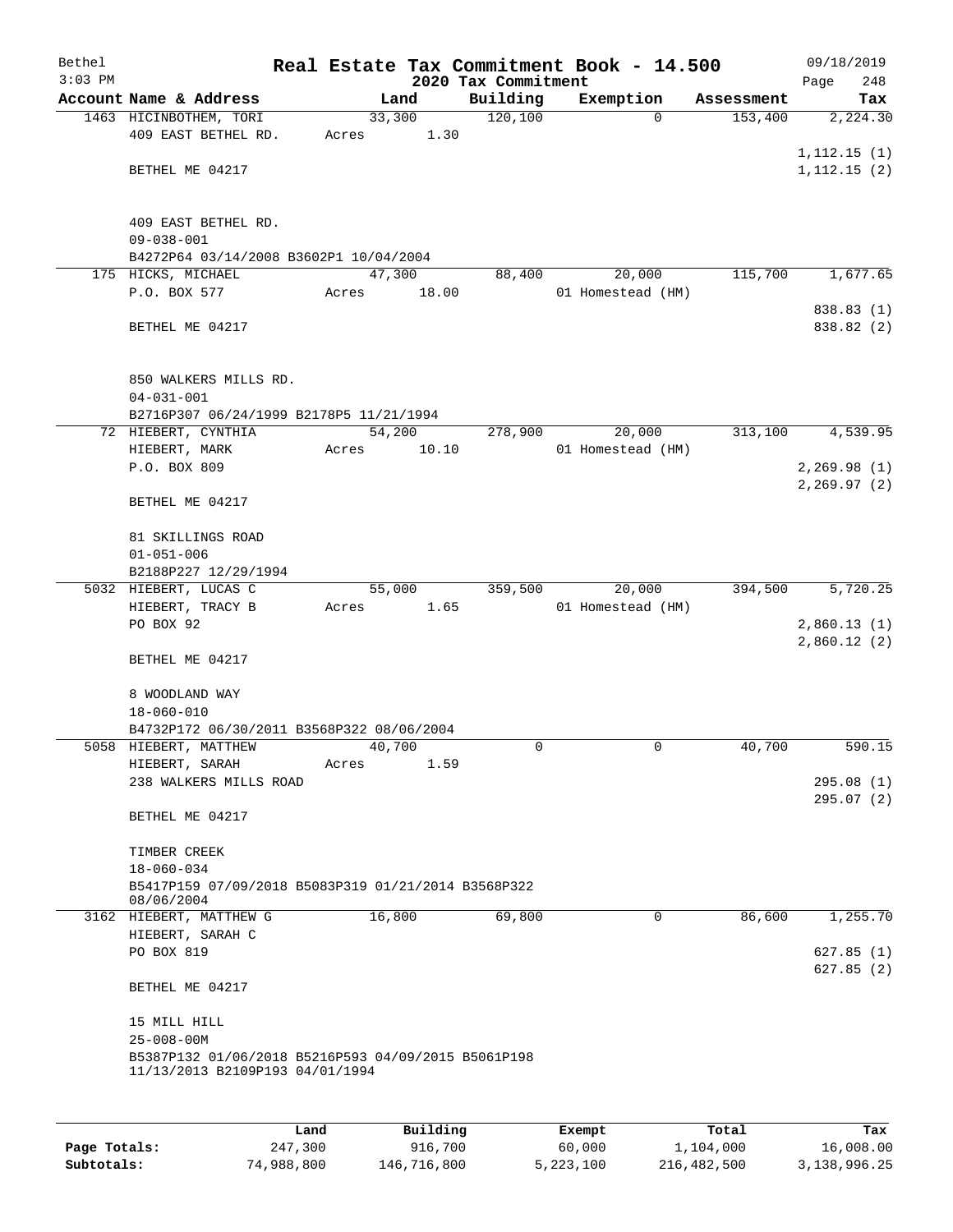| Bethel<br>$3:03$ PM |                                                                     |        |        | 2020 Tax Commitment | Real Estate Tax Commitment Book - 14.500 |            | 09/18/2019<br>249<br>Page  |
|---------------------|---------------------------------------------------------------------|--------|--------|---------------------|------------------------------------------|------------|----------------------------|
|                     | Account Name & Address                                              |        | Land   | Building            | Exemption                                | Assessment | Tax                        |
|                     | 5292 HIEGER, BROCK M                                                | 30,900 |        | $\mathbf 0$         | $\Omega$                                 | 30,900     | 448.05                     |
|                     | HIEGER, TARA K                                                      | Acres  | 3.97   |                     |                                          |            |                            |
|                     | 6 KIMBERLY DRIVE                                                    |        |        |                     |                                          |            | 224.03(1)                  |
|                     |                                                                     |        |        |                     |                                          |            | 224.02(2)                  |
|                     | SACO ME 04072                                                       |        |        |                     |                                          |            |                            |
|                     |                                                                     |        |        |                     |                                          |            |                            |
|                     | SECOND ST                                                           |        |        |                     |                                          |            |                            |
|                     | $22 - 029 - 010 - A$                                                |        |        |                     |                                          |            |                            |
|                     | B4739P133 07/22/2011 B3509P327 05/12/2004<br>3012 HILL FAMILY TRUST | 63,600 |        | $\Omega$            | 0                                        | 63,600     | 922.20                     |
|                     | C/O HILL, KAREN K.                                                  | Acres  | 2.70   |                     |                                          |            |                            |
|                     | 363 WETHERSFIELD STREET                                             |        |        |                     |                                          |            | 461.10(1)                  |
|                     |                                                                     |        |        |                     |                                          |            | 461.10(2)                  |
|                     | ROWLEY MA 01969                                                     |        |        |                     |                                          |            |                            |
|                     | TAYLOR WOODS/LOT 13                                                 |        |        |                     |                                          |            |                            |
|                     | $22 - 026 - 013$                                                    |        |        |                     |                                          |            |                            |
|                     | B5375P509 10/31/2017 B3366P138 08/29/2003                           |        |        |                     |                                          |            |                            |
|                     | 249 HILL, CHRISTOPHER                                               | 77,000 |        | 112,600             | 0                                        | 189,600    | 2,749.20                   |
|                     | HILL, DONNA                                                         | Acres  | 5.02   |                     |                                          |            |                            |
|                     | 918 LUMBERTS HILL ROAD                                              |        |        |                     |                                          |            | 1,374.60(1)                |
|                     |                                                                     |        |        |                     |                                          |            | 1,374.60(2)                |
|                     | MARSTONS MILLS MA 02648                                             |        |        |                     |                                          |            |                            |
|                     | 26 HIGHLAND AVE.                                                    |        |        |                     |                                          |            |                            |
|                     | $04 - 083 - 016$                                                    |        |        |                     |                                          |            |                            |
|                     | B1559P182                                                           |        |        |                     |                                          |            |                            |
|                     | 2803 HILLSIDE TREE FARM, LLC                                        | 83,200 |        | 125,400             | 20,000                                   | 188,600    | 2,734.70                   |
|                     | ALVIN R. & ALICE R.                                                 | Acres  | 134.00 |                     | 01 Homestead (HM)                        |            |                            |
|                     | <b>STEVENS</b><br>94 STEVENS ROAD                                   |        |        |                     |                                          |            |                            |
|                     |                                                                     |        |        |                     |                                          |            | 1,367.35(1)<br>1,367.35(2) |
|                     | BETHEL ME 04217                                                     |        |        |                     |                                          |            |                            |
|                     |                                                                     |        |        |                     |                                          |            |                            |
|                     | 94 STEVENS RD<br>$18 - 051$                                         |        |        |                     |                                          |            |                            |
|                     | B4838P229 04/24/2012 B647P217 03/08/1966                            |        |        |                     |                                          |            |                            |
|                     | 4767 HINAMAN, THEODORE W II                                         | 70,800 |        | 316,500             | 20,000                                   | 367,300    | 5,325.85                   |
|                     | 115 WILL VIEW RD                                                    | Acres  | 1.04   |                     | 01 Homestead (HM)                        |            |                            |
|                     |                                                                     |        |        |                     |                                          |            | 2,662.93(1)                |
|                     | BETHEL ME 04217                                                     |        |        |                     |                                          |            | 2,662.92(2)                |
|                     |                                                                     |        |        |                     |                                          |            |                            |
|                     |                                                                     |        |        |                     |                                          |            |                            |
|                     | 115 WILL VIEW ROAD                                                  |        |        |                     |                                          |            |                            |
|                     | $17 - 035 - 034$                                                    |        |        |                     |                                          |            |                            |
|                     | B4803P173 01/09/2012 B2796P48 11/29/1999                            |        |        |                     |                                          |            |                            |
|                     | 3051 HINCKLEY, WILLIAM                                              | 35,400 |        | 35,800              | 20,000                                   | 51,200     | 742.40                     |
|                     | 1251 INTERVALE ROAD                                                 | Acres  | 0.80   |                     | 01 Homestead (HM)                        |            | 371.20(1)                  |
|                     | BETHEL ME 04217                                                     |        |        |                     |                                          |            | 371.20(2)                  |
|                     |                                                                     |        |        |                     |                                          |            |                            |
|                     |                                                                     |        |        |                     |                                          |            |                            |
|                     | 1251 INTERVALE RD.                                                  |        |        |                     |                                          |            |                            |
|                     | $23 - 005$                                                          |        |        |                     |                                          |            |                            |
|                     | B2969P145                                                           |        |        |                     |                                          |            |                            |
|                     |                                                                     |        |        |                     |                                          |            |                            |
|                     |                                                                     |        |        |                     |                                          |            |                            |

|              | Land       | Building    | Exempt    | Total       | Tax          |
|--------------|------------|-------------|-----------|-------------|--------------|
| Page Totals: | 360,900    | 590,300     | 60,000    | 891,200     | 12,922.40    |
| Subtotals:   | 75,349,700 | 147,307,100 | 5,283,100 | 217,373,700 | 3,151,918.65 |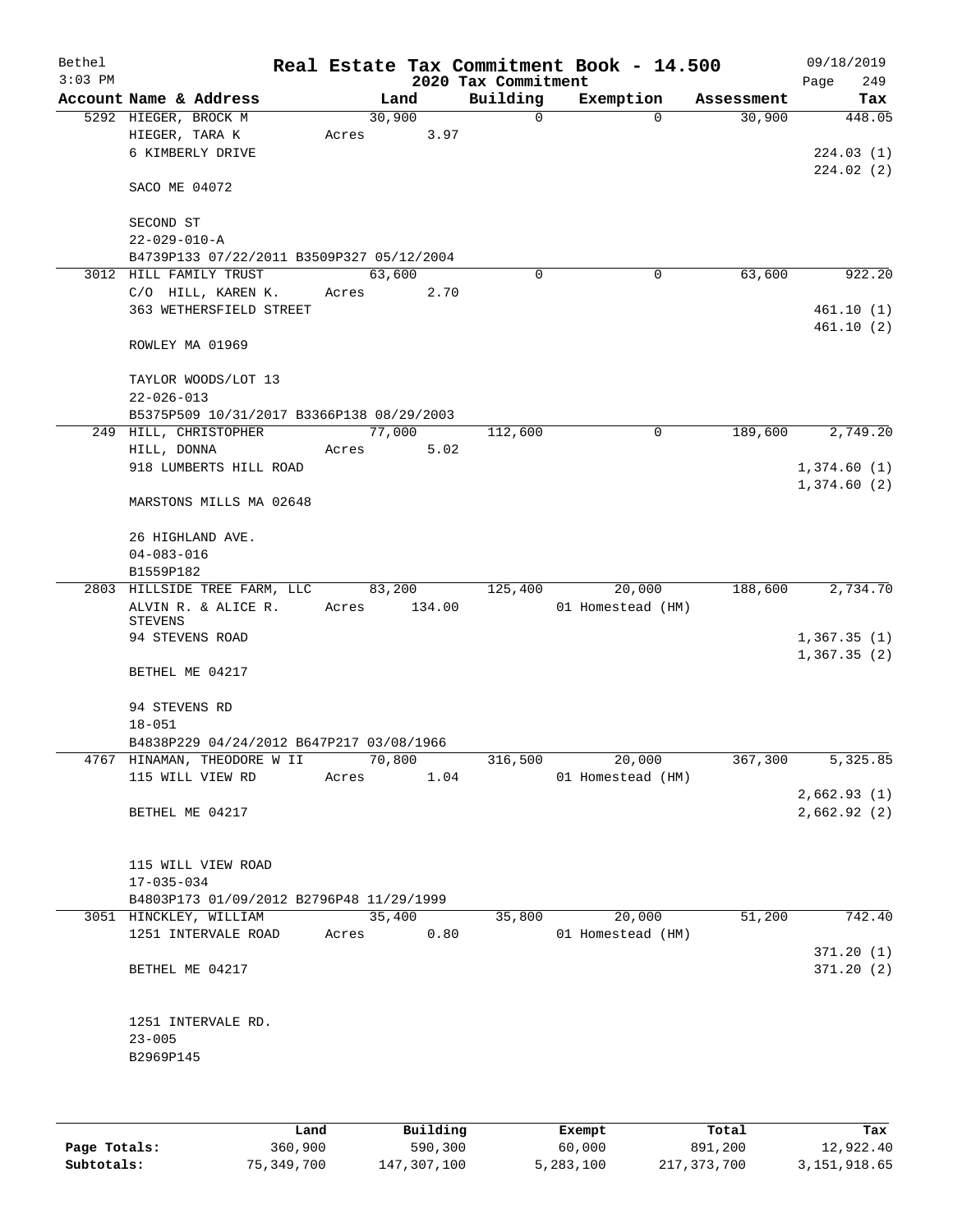| 2020 Tax Commitment<br>Account Name & Address<br>Building<br>Exemption<br>Land<br>Assessment<br>Tax<br>57,500<br>38,400<br>79 HINDMAN, MARK<br>95,900<br>1,390.55<br>0<br>PO BOX 641<br>1.00<br>Acres<br>695.28(1)<br>BETHEL ME 04217<br>345 SONGO POND RD<br>$02 - 004$<br>B2411P264<br>4700 HITCHINGS, MARK T<br>269,500<br>353,900<br>5,131.55<br>84,400<br>0<br>HITCHINGS, COLLEEN A<br>Acres<br>1.47<br>91 HOLLY HILLS LANE<br>2,565.78(1)<br>2,565.77(2)<br>SAUNDERSTOWN RI 02874<br>83 MOUNTAIN VALLEY ROAD<br>$09 - 005 - 010$<br>B4611P149 07/20/2010<br>5349 HODGES FAMILY TRUST<br>0<br>0<br>42,200<br>611.90<br>42,200<br>106 ATLANTIC AVE<br>2.55<br>Acres<br>305.95(1)<br>305.95(2)<br>NORTH HAMPTON NH 03862<br>WILL'S WAY<br>$01 - 041 - A - 005$<br>B5375P486 10/30/2017 B4696P226 03/03/2011<br>395 HOEFER, DEBRA<br>54,000<br>178,700<br>$\mathbf 0$<br>232,700<br>HOEFER, RICHARD G JR<br>Acres<br>9.50<br>149 BUTTONWOOD ST.<br>1,687.08(1)<br>1,687.07(2)<br>DORCHESTER MA 02125<br>206 FLAT RD.<br>$06 - 021$<br>B3204P289<br>3499 HOEH, RICHARD C<br>64,000<br>193,200<br>26,000<br>231,200<br>12 WW2 Vet Res<br>HOEH, DOLORES B<br>0.73<br>Acres<br>01 Homestead (HM)<br>3 EDEN LANE<br>1,676.20(2)<br>BETHEL ME 04217<br>3 EDEN LANE<br>$26 - 058$<br>B4564P279 03/02/2010 B4282P274 04/07/2008 B4173P319<br>08/06/2007 B3581P91 08/30/2004<br>$\Omega$<br>$\mathbf 0$<br>36,300<br>4711 HOFFMAN, JANE S<br>36,300<br>P.O. BOX 636<br>2.14<br>Acres<br>263.18(1)<br>263.17(2)<br>SOUTH CHATHAM MA 02659<br>FARWELL MTN. ESTATES<br>$22 - 029 - 006$<br>B3938P243 05/19/2006 B3836P328 11/08/2005 | Bethel    |  |  | Real Estate Tax Commitment Book - 14.500 | 09/18/2019  |
|----------------------------------------------------------------------------------------------------------------------------------------------------------------------------------------------------------------------------------------------------------------------------------------------------------------------------------------------------------------------------------------------------------------------------------------------------------------------------------------------------------------------------------------------------------------------------------------------------------------------------------------------------------------------------------------------------------------------------------------------------------------------------------------------------------------------------------------------------------------------------------------------------------------------------------------------------------------------------------------------------------------------------------------------------------------------------------------------------------------------------------------------------------------------------------------------------------------------------------------------------------------------------------------------------------------------------------------------------------------------------------------------------------------------------------------------------------------------------------------------------------------------------------------------------------------------------------------------------------------------------|-----------|--|--|------------------------------------------|-------------|
|                                                                                                                                                                                                                                                                                                                                                                                                                                                                                                                                                                                                                                                                                                                                                                                                                                                                                                                                                                                                                                                                                                                                                                                                                                                                                                                                                                                                                                                                                                                                                                                                                            | $3:03$ PM |  |  |                                          | 250<br>Page |
|                                                                                                                                                                                                                                                                                                                                                                                                                                                                                                                                                                                                                                                                                                                                                                                                                                                                                                                                                                                                                                                                                                                                                                                                                                                                                                                                                                                                                                                                                                                                                                                                                            |           |  |  |                                          |             |
|                                                                                                                                                                                                                                                                                                                                                                                                                                                                                                                                                                                                                                                                                                                                                                                                                                                                                                                                                                                                                                                                                                                                                                                                                                                                                                                                                                                                                                                                                                                                                                                                                            |           |  |  |                                          |             |
|                                                                                                                                                                                                                                                                                                                                                                                                                                                                                                                                                                                                                                                                                                                                                                                                                                                                                                                                                                                                                                                                                                                                                                                                                                                                                                                                                                                                                                                                                                                                                                                                                            |           |  |  |                                          |             |
|                                                                                                                                                                                                                                                                                                                                                                                                                                                                                                                                                                                                                                                                                                                                                                                                                                                                                                                                                                                                                                                                                                                                                                                                                                                                                                                                                                                                                                                                                                                                                                                                                            |           |  |  |                                          | 695.27(2)   |
|                                                                                                                                                                                                                                                                                                                                                                                                                                                                                                                                                                                                                                                                                                                                                                                                                                                                                                                                                                                                                                                                                                                                                                                                                                                                                                                                                                                                                                                                                                                                                                                                                            |           |  |  |                                          |             |
|                                                                                                                                                                                                                                                                                                                                                                                                                                                                                                                                                                                                                                                                                                                                                                                                                                                                                                                                                                                                                                                                                                                                                                                                                                                                                                                                                                                                                                                                                                                                                                                                                            |           |  |  |                                          |             |
|                                                                                                                                                                                                                                                                                                                                                                                                                                                                                                                                                                                                                                                                                                                                                                                                                                                                                                                                                                                                                                                                                                                                                                                                                                                                                                                                                                                                                                                                                                                                                                                                                            |           |  |  |                                          |             |
|                                                                                                                                                                                                                                                                                                                                                                                                                                                                                                                                                                                                                                                                                                                                                                                                                                                                                                                                                                                                                                                                                                                                                                                                                                                                                                                                                                                                                                                                                                                                                                                                                            |           |  |  |                                          |             |
|                                                                                                                                                                                                                                                                                                                                                                                                                                                                                                                                                                                                                                                                                                                                                                                                                                                                                                                                                                                                                                                                                                                                                                                                                                                                                                                                                                                                                                                                                                                                                                                                                            |           |  |  |                                          |             |
|                                                                                                                                                                                                                                                                                                                                                                                                                                                                                                                                                                                                                                                                                                                                                                                                                                                                                                                                                                                                                                                                                                                                                                                                                                                                                                                                                                                                                                                                                                                                                                                                                            |           |  |  |                                          |             |
|                                                                                                                                                                                                                                                                                                                                                                                                                                                                                                                                                                                                                                                                                                                                                                                                                                                                                                                                                                                                                                                                                                                                                                                                                                                                                                                                                                                                                                                                                                                                                                                                                            |           |  |  |                                          |             |
|                                                                                                                                                                                                                                                                                                                                                                                                                                                                                                                                                                                                                                                                                                                                                                                                                                                                                                                                                                                                                                                                                                                                                                                                                                                                                                                                                                                                                                                                                                                                                                                                                            |           |  |  |                                          |             |
|                                                                                                                                                                                                                                                                                                                                                                                                                                                                                                                                                                                                                                                                                                                                                                                                                                                                                                                                                                                                                                                                                                                                                                                                                                                                                                                                                                                                                                                                                                                                                                                                                            |           |  |  |                                          |             |
|                                                                                                                                                                                                                                                                                                                                                                                                                                                                                                                                                                                                                                                                                                                                                                                                                                                                                                                                                                                                                                                                                                                                                                                                                                                                                                                                                                                                                                                                                                                                                                                                                            |           |  |  |                                          |             |
|                                                                                                                                                                                                                                                                                                                                                                                                                                                                                                                                                                                                                                                                                                                                                                                                                                                                                                                                                                                                                                                                                                                                                                                                                                                                                                                                                                                                                                                                                                                                                                                                                            |           |  |  |                                          |             |
|                                                                                                                                                                                                                                                                                                                                                                                                                                                                                                                                                                                                                                                                                                                                                                                                                                                                                                                                                                                                                                                                                                                                                                                                                                                                                                                                                                                                                                                                                                                                                                                                                            |           |  |  |                                          |             |
|                                                                                                                                                                                                                                                                                                                                                                                                                                                                                                                                                                                                                                                                                                                                                                                                                                                                                                                                                                                                                                                                                                                                                                                                                                                                                                                                                                                                                                                                                                                                                                                                                            |           |  |  |                                          |             |
|                                                                                                                                                                                                                                                                                                                                                                                                                                                                                                                                                                                                                                                                                                                                                                                                                                                                                                                                                                                                                                                                                                                                                                                                                                                                                                                                                                                                                                                                                                                                                                                                                            |           |  |  |                                          |             |
|                                                                                                                                                                                                                                                                                                                                                                                                                                                                                                                                                                                                                                                                                                                                                                                                                                                                                                                                                                                                                                                                                                                                                                                                                                                                                                                                                                                                                                                                                                                                                                                                                            |           |  |  |                                          |             |
|                                                                                                                                                                                                                                                                                                                                                                                                                                                                                                                                                                                                                                                                                                                                                                                                                                                                                                                                                                                                                                                                                                                                                                                                                                                                                                                                                                                                                                                                                                                                                                                                                            |           |  |  |                                          |             |
|                                                                                                                                                                                                                                                                                                                                                                                                                                                                                                                                                                                                                                                                                                                                                                                                                                                                                                                                                                                                                                                                                                                                                                                                                                                                                                                                                                                                                                                                                                                                                                                                                            |           |  |  |                                          |             |
|                                                                                                                                                                                                                                                                                                                                                                                                                                                                                                                                                                                                                                                                                                                                                                                                                                                                                                                                                                                                                                                                                                                                                                                                                                                                                                                                                                                                                                                                                                                                                                                                                            |           |  |  |                                          |             |
|                                                                                                                                                                                                                                                                                                                                                                                                                                                                                                                                                                                                                                                                                                                                                                                                                                                                                                                                                                                                                                                                                                                                                                                                                                                                                                                                                                                                                                                                                                                                                                                                                            |           |  |  |                                          |             |
|                                                                                                                                                                                                                                                                                                                                                                                                                                                                                                                                                                                                                                                                                                                                                                                                                                                                                                                                                                                                                                                                                                                                                                                                                                                                                                                                                                                                                                                                                                                                                                                                                            |           |  |  |                                          |             |
|                                                                                                                                                                                                                                                                                                                                                                                                                                                                                                                                                                                                                                                                                                                                                                                                                                                                                                                                                                                                                                                                                                                                                                                                                                                                                                                                                                                                                                                                                                                                                                                                                            |           |  |  |                                          |             |
|                                                                                                                                                                                                                                                                                                                                                                                                                                                                                                                                                                                                                                                                                                                                                                                                                                                                                                                                                                                                                                                                                                                                                                                                                                                                                                                                                                                                                                                                                                                                                                                                                            |           |  |  |                                          | 3, 374. 15  |
|                                                                                                                                                                                                                                                                                                                                                                                                                                                                                                                                                                                                                                                                                                                                                                                                                                                                                                                                                                                                                                                                                                                                                                                                                                                                                                                                                                                                                                                                                                                                                                                                                            |           |  |  |                                          |             |
|                                                                                                                                                                                                                                                                                                                                                                                                                                                                                                                                                                                                                                                                                                                                                                                                                                                                                                                                                                                                                                                                                                                                                                                                                                                                                                                                                                                                                                                                                                                                                                                                                            |           |  |  |                                          |             |
|                                                                                                                                                                                                                                                                                                                                                                                                                                                                                                                                                                                                                                                                                                                                                                                                                                                                                                                                                                                                                                                                                                                                                                                                                                                                                                                                                                                                                                                                                                                                                                                                                            |           |  |  |                                          |             |
|                                                                                                                                                                                                                                                                                                                                                                                                                                                                                                                                                                                                                                                                                                                                                                                                                                                                                                                                                                                                                                                                                                                                                                                                                                                                                                                                                                                                                                                                                                                                                                                                                            |           |  |  |                                          |             |
|                                                                                                                                                                                                                                                                                                                                                                                                                                                                                                                                                                                                                                                                                                                                                                                                                                                                                                                                                                                                                                                                                                                                                                                                                                                                                                                                                                                                                                                                                                                                                                                                                            |           |  |  |                                          |             |
|                                                                                                                                                                                                                                                                                                                                                                                                                                                                                                                                                                                                                                                                                                                                                                                                                                                                                                                                                                                                                                                                                                                                                                                                                                                                                                                                                                                                                                                                                                                                                                                                                            |           |  |  |                                          |             |
|                                                                                                                                                                                                                                                                                                                                                                                                                                                                                                                                                                                                                                                                                                                                                                                                                                                                                                                                                                                                                                                                                                                                                                                                                                                                                                                                                                                                                                                                                                                                                                                                                            |           |  |  |                                          |             |
|                                                                                                                                                                                                                                                                                                                                                                                                                                                                                                                                                                                                                                                                                                                                                                                                                                                                                                                                                                                                                                                                                                                                                                                                                                                                                                                                                                                                                                                                                                                                                                                                                            |           |  |  |                                          | 3,352.40    |
|                                                                                                                                                                                                                                                                                                                                                                                                                                                                                                                                                                                                                                                                                                                                                                                                                                                                                                                                                                                                                                                                                                                                                                                                                                                                                                                                                                                                                                                                                                                                                                                                                            |           |  |  |                                          |             |
|                                                                                                                                                                                                                                                                                                                                                                                                                                                                                                                                                                                                                                                                                                                                                                                                                                                                                                                                                                                                                                                                                                                                                                                                                                                                                                                                                                                                                                                                                                                                                                                                                            |           |  |  |                                          | 1,676.20(1) |
|                                                                                                                                                                                                                                                                                                                                                                                                                                                                                                                                                                                                                                                                                                                                                                                                                                                                                                                                                                                                                                                                                                                                                                                                                                                                                                                                                                                                                                                                                                                                                                                                                            |           |  |  |                                          |             |
|                                                                                                                                                                                                                                                                                                                                                                                                                                                                                                                                                                                                                                                                                                                                                                                                                                                                                                                                                                                                                                                                                                                                                                                                                                                                                                                                                                                                                                                                                                                                                                                                                            |           |  |  |                                          |             |
|                                                                                                                                                                                                                                                                                                                                                                                                                                                                                                                                                                                                                                                                                                                                                                                                                                                                                                                                                                                                                                                                                                                                                                                                                                                                                                                                                                                                                                                                                                                                                                                                                            |           |  |  |                                          |             |
|                                                                                                                                                                                                                                                                                                                                                                                                                                                                                                                                                                                                                                                                                                                                                                                                                                                                                                                                                                                                                                                                                                                                                                                                                                                                                                                                                                                                                                                                                                                                                                                                                            |           |  |  |                                          |             |
|                                                                                                                                                                                                                                                                                                                                                                                                                                                                                                                                                                                                                                                                                                                                                                                                                                                                                                                                                                                                                                                                                                                                                                                                                                                                                                                                                                                                                                                                                                                                                                                                                            |           |  |  |                                          |             |
|                                                                                                                                                                                                                                                                                                                                                                                                                                                                                                                                                                                                                                                                                                                                                                                                                                                                                                                                                                                                                                                                                                                                                                                                                                                                                                                                                                                                                                                                                                                                                                                                                            |           |  |  |                                          |             |
|                                                                                                                                                                                                                                                                                                                                                                                                                                                                                                                                                                                                                                                                                                                                                                                                                                                                                                                                                                                                                                                                                                                                                                                                                                                                                                                                                                                                                                                                                                                                                                                                                            |           |  |  |                                          | 526.35      |
|                                                                                                                                                                                                                                                                                                                                                                                                                                                                                                                                                                                                                                                                                                                                                                                                                                                                                                                                                                                                                                                                                                                                                                                                                                                                                                                                                                                                                                                                                                                                                                                                                            |           |  |  |                                          |             |
|                                                                                                                                                                                                                                                                                                                                                                                                                                                                                                                                                                                                                                                                                                                                                                                                                                                                                                                                                                                                                                                                                                                                                                                                                                                                                                                                                                                                                                                                                                                                                                                                                            |           |  |  |                                          |             |
|                                                                                                                                                                                                                                                                                                                                                                                                                                                                                                                                                                                                                                                                                                                                                                                                                                                                                                                                                                                                                                                                                                                                                                                                                                                                                                                                                                                                                                                                                                                                                                                                                            |           |  |  |                                          |             |
|                                                                                                                                                                                                                                                                                                                                                                                                                                                                                                                                                                                                                                                                                                                                                                                                                                                                                                                                                                                                                                                                                                                                                                                                                                                                                                                                                                                                                                                                                                                                                                                                                            |           |  |  |                                          |             |
|                                                                                                                                                                                                                                                                                                                                                                                                                                                                                                                                                                                                                                                                                                                                                                                                                                                                                                                                                                                                                                                                                                                                                                                                                                                                                                                                                                                                                                                                                                                                                                                                                            |           |  |  |                                          |             |
|                                                                                                                                                                                                                                                                                                                                                                                                                                                                                                                                                                                                                                                                                                                                                                                                                                                                                                                                                                                                                                                                                                                                                                                                                                                                                                                                                                                                                                                                                                                                                                                                                            |           |  |  |                                          |             |
|                                                                                                                                                                                                                                                                                                                                                                                                                                                                                                                                                                                                                                                                                                                                                                                                                                                                                                                                                                                                                                                                                                                                                                                                                                                                                                                                                                                                                                                                                                                                                                                                                            |           |  |  |                                          |             |
|                                                                                                                                                                                                                                                                                                                                                                                                                                                                                                                                                                                                                                                                                                                                                                                                                                                                                                                                                                                                                                                                                                                                                                                                                                                                                                                                                                                                                                                                                                                                                                                                                            |           |  |  |                                          |             |
|                                                                                                                                                                                                                                                                                                                                                                                                                                                                                                                                                                                                                                                                                                                                                                                                                                                                                                                                                                                                                                                                                                                                                                                                                                                                                                                                                                                                                                                                                                                                                                                                                            |           |  |  |                                          |             |
|                                                                                                                                                                                                                                                                                                                                                                                                                                                                                                                                                                                                                                                                                                                                                                                                                                                                                                                                                                                                                                                                                                                                                                                                                                                                                                                                                                                                                                                                                                                                                                                                                            |           |  |  |                                          |             |

|              | Land       | Building    | Exempt    | Total       | Tax          |
|--------------|------------|-------------|-----------|-------------|--------------|
| Page Totals: | 319,300    | 698,900     | 26,000    | 992,200     | 14,386.90    |
| Subtotals:   | 75,669,000 | 148,006,000 | 5,309,100 | 218,365,900 | 3,166,305.55 |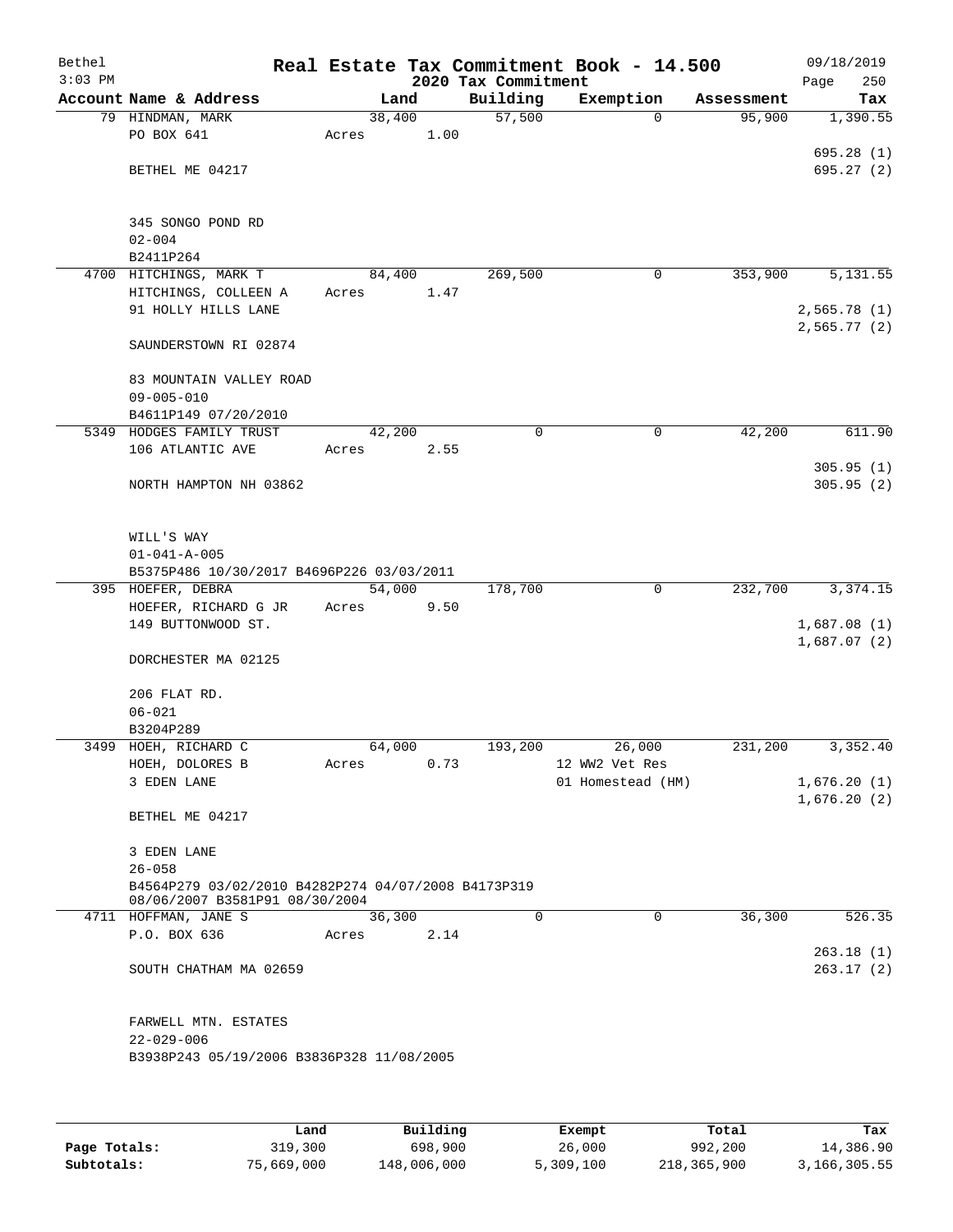| Bethel    |                                                                                                           |       |                 |                     | Real Estate Tax Commitment Book - 14.500 |            | 09/18/2019              |
|-----------|-----------------------------------------------------------------------------------------------------------|-------|-----------------|---------------------|------------------------------------------|------------|-------------------------|
| $3:03$ PM |                                                                                                           |       |                 | 2020 Tax Commitment |                                          |            | Page<br>251             |
|           | Account Name & Address                                                                                    |       | Land            | Building            | Exemption                                | Assessment | Tax                     |
|           | 4692 HOFFMAN, JOSHUA<br>HOFFMAN, BRYAN<br>28 MOUNTAIN VALLEY ROAD                                         | Acres | 80, 300<br>2.38 | 263,000             | $\Omega$                                 | 343,300    | 4,977.85<br>2,488.93(1) |
|           | BETHEL ME 04217                                                                                           |       |                 |                     |                                          |            | 2,488.92(2)             |
|           | 28 MOUNTAIN VALLEY ROAD<br>$09 - 005 - 002$                                                               |       |                 |                     |                                          |            |                         |
|           | B5425P602 08/22/2018 B3735P181 06/03/2005                                                                 |       |                 |                     |                                          |            |                         |
|           | 3151 HOGAN, PAUL                                                                                          |       | 16,800          | 56,000              | 0                                        | 72,800     | 1,055.60                |
|           | FITZGERALD, FITZGERALD,                                                                                   |       |                 |                     |                                          |            |                         |
|           | GERALYN<br>324 KINGS HIGHWAY                                                                              |       |                 |                     |                                          |            | 527.80(1)<br>527.80(2)  |
|           | KENNEBUNKPORT ME 04046                                                                                    |       |                 |                     |                                          |            |                         |
|           | 15 MILL HILL                                                                                              |       |                 |                     |                                          |            |                         |
|           | $25 - 008 - 001$                                                                                          |       |                 |                     |                                          |            |                         |
|           | B5415P673 07/02/2018 B5294P334 07/25/2016 B3113P264<br>05/28/2002                                         |       |                 |                     |                                          |            |                         |
|           | 2934 HOLLORAN, THOMAS J<br>HOLLORAN, KERRY J                                                              |       | 33,600          | 60,600              | 0                                        | 94,200     | 1,365.90                |
|           | 30 CHESTNUT ST                                                                                            |       |                 |                     |                                          |            | 682.95 (1)              |
|           |                                                                                                           |       |                 |                     |                                          |            | 682.95 (2)              |
|           | WOBURN MA 01801                                                                                           |       |                 |                     |                                          |            |                         |
|           | 9 CHERRY LANE                                                                                             |       |                 |                     |                                          |            |                         |
|           | $22 - 002 - 001 - 012$                                                                                    |       |                 |                     |                                          |            |                         |
|           | B5170P41 10/06/2014 B1976P177 01/06/1993                                                                  |       |                 |                     |                                          |            |                         |
|           | 1444 HOLT, HEIDI                                                                                          |       | 48,900          | 77,100              | 20,000                                   | 106,000    | 1,537.00                |
|           | 688 EAST BETHEL ROAD                                                                                      | Acres | 31.64           |                     | 01 Homestead (HM)                        |            | 768.50(1)               |
|           | BETHEL ME 04217                                                                                           |       |                 |                     |                                          |            | 768.50(2)               |
|           | 688 EAST BETHEL RD.<br>$09 - 022$                                                                         |       |                 |                     |                                          |            |                         |
|           | B5443P701 11/28/2018 B2813P10 05/03/2000                                                                  |       |                 |                     |                                          |            |                         |
|           | 1455 HOLT, JEROME A                                                                                       |       | 49,600          | 393,800             | 20,000                                   | 423,400    | 6, 139.30               |
|           | 691 EAST BETHEL ROAD                                                                                      |       | Acres 19.60     |                     | 01 Homestead (HM)                        |            | 3,069.65(1)             |
|           | BETHEL ME 04217                                                                                           |       |                 |                     |                                          |            | 3,069.65(2)             |
|           | 691 EAST BETHEL RD.                                                                                       |       |                 |                     |                                          |            |                         |
|           | $09 - 032 - 001$                                                                                          |       |                 |                     |                                          |            |                         |
|           | B5324P616 12/28/2016 B5117P50 05/19/2014 B5104P340<br>04/14/2014 B4539P47 12/16/2009 B3195P224 11/13/2002 |       |                 |                     |                                          |            |                         |
|           | 1454 HOLT, SCOTT J                                                                                        |       | 65,600          | 135,200             | 0                                        | 200,800    | 2,911.60                |
|           | HOLT, PAMELA A                                                                                            | Acres | 36.00           |                     |                                          |            |                         |
|           | PO BOX 118                                                                                                |       |                 |                     |                                          |            | 1,455.80(1)             |
|           | GREENWOOD ME 04255                                                                                        |       |                 |                     |                                          |            | 1,455.80(2)             |
|           | 47 TOOTIE LANE<br>$09 - 032$                                                                              |       |                 |                     |                                          |            |                         |
|           | B3536P66 06/22/2004 B3536P66 06/22/2004                                                                   |       |                 |                     |                                          |            |                         |
|           |                                                                                                           |       |                 |                     |                                          |            |                         |

|              | Land       | Building    | Exempt    | Total       | Tax          |
|--------------|------------|-------------|-----------|-------------|--------------|
| Page Totals: | 294,800    | 985,700     | 40,000    | 1,240,500   | 17,987.25    |
| Subtotals:   | 75,963,800 | 148,991,700 | 5,349,100 | 219,606,400 | 3,184,292.80 |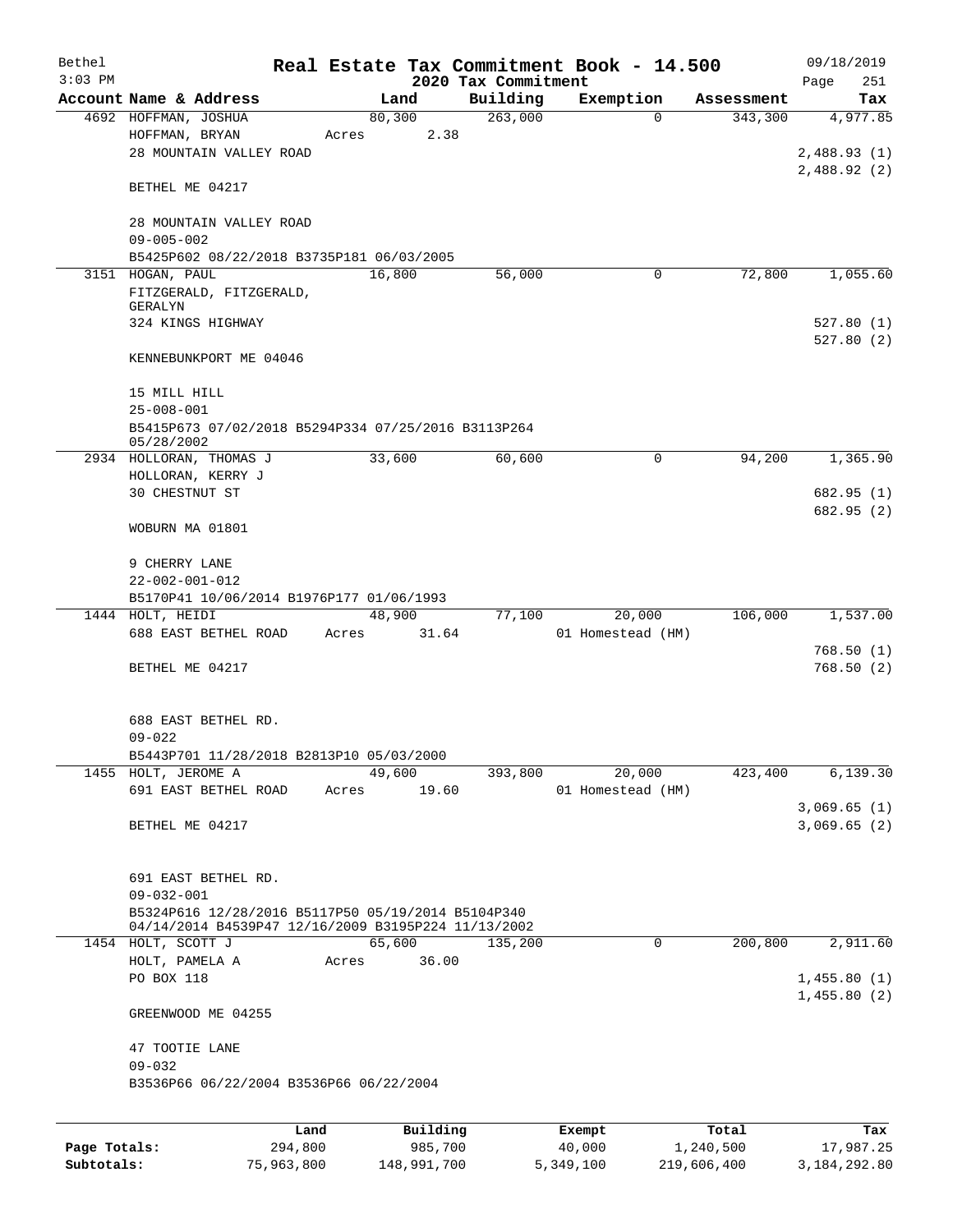| Bethel    |                                                                   |       |        |      |                     | Real Estate Tax Commitment Book - 14.500 |            | 09/18/2019             |
|-----------|-------------------------------------------------------------------|-------|--------|------|---------------------|------------------------------------------|------------|------------------------|
| $3:03$ PM |                                                                   |       |        |      | 2020 Tax Commitment |                                          |            | Page<br>252            |
|           | Account Name & Address                                            |       | Land   |      | Building            | Exemption                                | Assessment | Tax                    |
|           | 3072 HONKALA, RUDOLF                                              |       | 44,100 |      | 150, 300            | 26,000                                   | 168,400    | 2,441.80               |
|           | HONKALA, BARBARA                                                  | Acres |        | 5.30 |                     | 01 Homestead (HM)                        |            |                        |
|           | 1262 INTERVALE RD                                                 |       |        |      |                     | 12 WW2 Vet Res                           |            | 1,220.90(1)            |
|           | BETHEL ME 04217                                                   |       |        |      |                     |                                          |            | 1,220.90(2)            |
|           | 1262 INTERVALE RD.<br>$23 - 025$                                  |       |        |      |                     |                                          |            |                        |
|           | B1689P282 10/20/1989 B1689P280 10/20/1989 B1689P278<br>10/20/1989 |       |        |      |                     |                                          |            |                        |
|           | 90 HOPKINS, ALLISON N                                             |       | 42,000 |      | 181,700             | 26,000                                   | 197,700    | 2,866.65               |
|           | 512 SONGO POND RD                                                 | Acres |        | 3.24 |                     | 01 Homestead (HM)                        |            |                        |
|           |                                                                   |       |        |      |                     | 12 WW2 Vet Res                           |            | 1,433.33(1)            |
|           | BETHEL ME 04217                                                   |       |        |      |                     |                                          |            | 1,433.32(2)            |
|           | 512 SONGO POND RD                                                 |       |        |      |                     |                                          |            |                        |
|           | $02 - 013$                                                        |       |        |      |                     |                                          |            |                        |
|           | B5267P157 02/08/2016 B3448P207 01/12/2004 B3015P112<br>10/20/2001 |       |        |      |                     |                                          |            |                        |
|           | 4991 HOPKINS, NANCY J                                             |       | 24,400 |      | $\Omega$            | 0                                        | 24,400     | 353.80                 |
|           | 58 HILLS RD                                                       | Acres |        | 0.72 |                     |                                          |            |                        |
|           | HARRISVILLE RI 02830                                              |       |        |      |                     |                                          |            | 176.90(1)<br>176.90(2) |
|           | 104                                                               |       |        |      |                     |                                          |            |                        |
|           | INTERVALE RD                                                      |       |        |      |                     |                                          |            |                        |
|           | $20 - 003 - 001$                                                  |       |        |      |                     |                                          |            |                        |
|           | B4182P7 08/20/2007                                                |       |        |      |                     |                                          |            |                        |
|           | 2884 HOPKINS, RALPH                                               |       | 31,700 |      | 37,700              | 0                                        | 69,400     | 1,006.30               |
|           | 58 HILL RD                                                        | Acres |        | 4.20 |                     |                                          |            |                        |
|           |                                                                   |       |        |      |                     |                                          |            | 503.15(1)              |
|           | HARRISVILLE RI 02830<br>1004                                      |       |        |      |                     |                                          |            | 503.15(2)              |
|           | 1874 INTERVALE RD.                                                |       |        |      |                     |                                          |            |                        |
|           | $20 - 003$                                                        |       |        |      |                     |                                          |            |                        |
|           | B3692P100 03/19/2005                                              |       |        |      |                     |                                          |            |                        |
|           | 3547 HORTON, ANDREW L                                             |       | 33,600 |      | 98,500              | 0                                        | 132,100    | 1,915.45               |
|           | HORTON, CATHERINE B                                               |       |        |      |                     |                                          |            |                        |
|           | 51 ISLINGTON STREET,<br>UNIT 504                                  |       |        |      |                     |                                          |            | 957.73 (1)             |
|           | PORTSMOUTH NH 03801                                               |       |        |      |                     |                                          |            | 957.72 (2)             |
|           | 135 VERNON ST.                                                    |       |        |      |                     |                                          |            |                        |
|           | 26-076-001-03E                                                    |       |        |      |                     |                                          |            |                        |
|           | B3871P40 12/29/2005                                               |       |        |      |                     |                                          |            |                        |

|              | Land       | Building    | Exempt    | Total       | Tax          |
|--------------|------------|-------------|-----------|-------------|--------------|
| Page Totals: | 175,800    | 468,200     | 52,000    | 592,000     | 8,584.00     |
| Subtotals:   | 76,139,600 | 149,459,900 | 5,401,100 | 220,198,400 | 3,192,876.80 |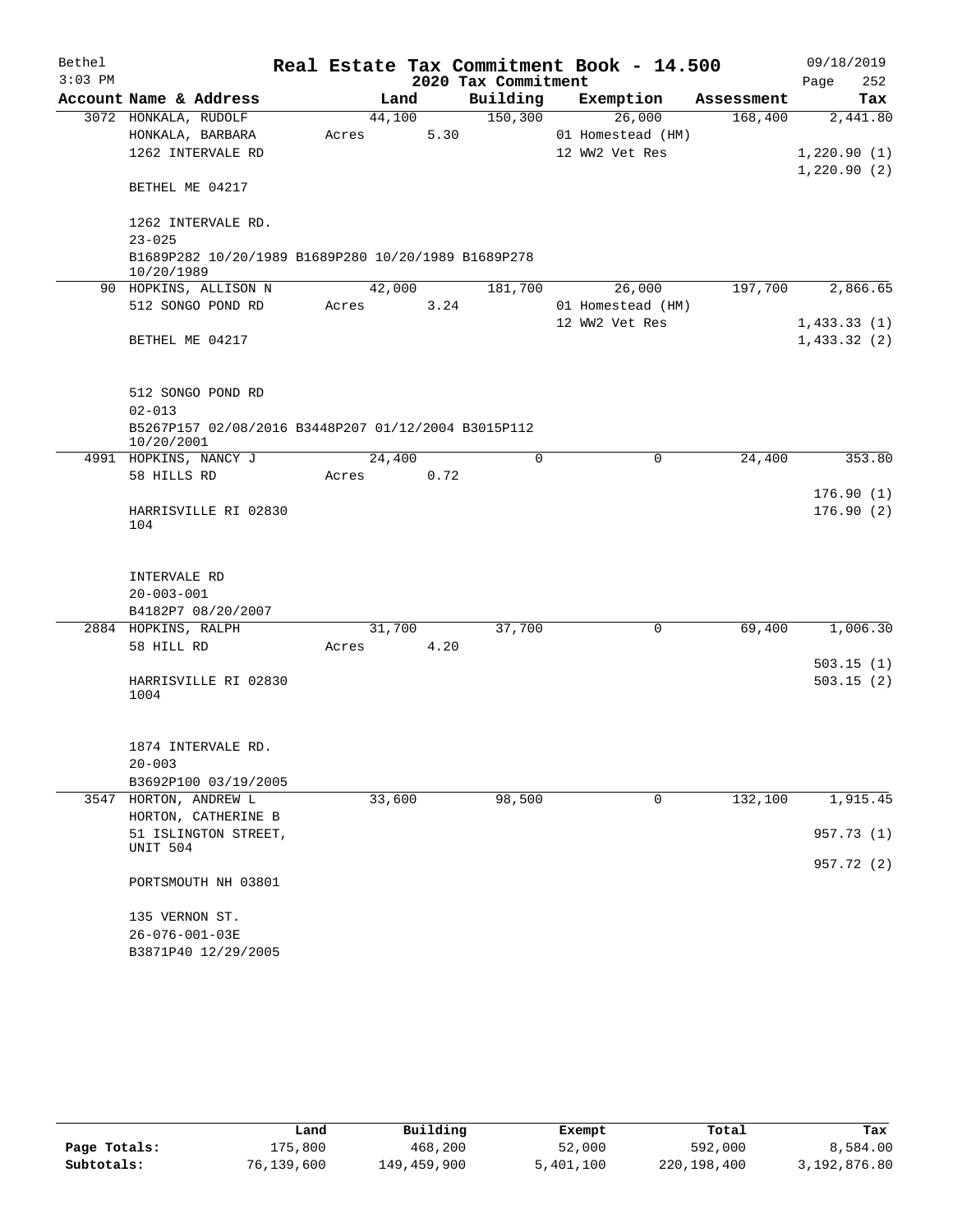| Bethel    |                                                                                                                                   |        |      |                     | Real Estate Tax Commitment Book - 14.500 |            | 09/18/2019    |
|-----------|-----------------------------------------------------------------------------------------------------------------------------------|--------|------|---------------------|------------------------------------------|------------|---------------|
| $3:03$ PM |                                                                                                                                   |        |      | 2020 Tax Commitment |                                          |            | Page<br>253   |
|           | Account Name & Address                                                                                                            | Land   |      | Building            | Exemption                                | Assessment | Tax           |
|           | 5297 HORTON, KYLE F.                                                                                                              | 35,200 |      | 253,800             | $\mathbf 0$                              | 289,000    | 4,190.50      |
|           | HORTON, DANIELLE T.                                                                                                               | Acres  | 1.27 |                     |                                          |            |               |
|           | 15 OCCIDENT CIRCLE                                                                                                                |        |      |                     |                                          |            | 2,095.25(1)   |
|           | WALPOLE MA 02081                                                                                                                  |        |      |                     |                                          |            | 2,095.25(2)   |
|           | 28 SECOND ST                                                                                                                      |        |      |                     |                                          |            |               |
|           | $22 - 029 - 015$                                                                                                                  |        |      |                     |                                          |            |               |
|           | B5451P563 02/11/2019 B5371P98 10/02/2017 B5369P550<br>09/27/2017 B5368P479 09/20/2017 B5361P510 08/14/2017<br>B13P4653 06/23/2010 |        |      |                     |                                          |            |               |
|           | 3701 HOSTERMAN, JANE                                                                                                              | 34,100 |      | 89,200              | 6,000                                    | 117,300    | 1,700.85      |
|           | C/O SUE SMITH                                                                                                                     | Acres  | 1.80 |                     |                                          |            |               |
|           | 52 OLD OAKEN BUCKET                                                                                                               |        |      |                     | 12 WW2 Vet Res                           |            | 850.43 (1)    |
|           | ROAD                                                                                                                              |        |      |                     |                                          |            |               |
|           | SCITUATE MA 02066                                                                                                                 |        |      |                     |                                          |            | 850.42 (2)    |
|           | 9 FLAT RD                                                                                                                         |        |      |                     |                                          |            |               |
|           | $28 - 043$                                                                                                                        |        |      |                     |                                          |            |               |
|           | B851P244 03/27/1975                                                                                                               |        |      |                     |                                          |            |               |
|           | 4704 HOTOPP, KENNETH P                                                                                                            | 78,700 |      | 215,600             | 0                                        | 294,300    | 4, 267.35     |
|           | HOTOPP, MARY R GORRELL<br>PO BOX 1298                                                                                             | Acres  | 1.90 |                     |                                          |            | 2,133.68(1)   |
|           |                                                                                                                                   |        |      |                     |                                          |            | 2, 133.67 (2) |
|           | BETHEL ME 04217                                                                                                                   |        |      |                     |                                          |            |               |
|           | 15 MOUNTAIN VALLEY ROAD                                                                                                           |        |      |                     |                                          |            |               |
|           | $09 - 005 - 014$                                                                                                                  |        |      |                     |                                          |            |               |
|           | B3887P246 02/14/2006                                                                                                              |        |      |                     |                                          |            |               |
|           | 329 HOUGHTON, JOSHUA<br>LEVESQUE, LEVESQUE,                                                                                       | 12,300 | 4.00 | 0                   | 0                                        | 12,300     | 178.35        |
|           | MICHELLE                                                                                                                          | Acres  |      |                     |                                          |            |               |
|           | 156 CUMBERLAND AVE. #1                                                                                                            |        |      |                     |                                          |            | 89.18 (1)     |
|           |                                                                                                                                   |        |      |                     |                                          |            | 89.17 (2)     |
|           | PORTLAND ME 04101                                                                                                                 |        |      |                     |                                          |            |               |
|           | ROUTE 232                                                                                                                         |        |      |                     |                                          |            |               |
|           | $05 - 036$                                                                                                                        |        |      |                     |                                          |            |               |
|           | B4595P188 06/08/2010 B3863P167 12/23/2005                                                                                         |        |      |                     |                                          |            |               |
|           | 92 HOWARD, TERESA, INMAN,<br>ANTHONY & MICHAEL                                                                                    | 40,500 |      | 79,500              | $\mathbf 0$                              | 120,000    | 1,740.00      |
|           | BUTTERS, RENITA                                                                                                                   | Acres  | 2.00 |                     |                                          |            |               |
|           | 12 BARTON RD.                                                                                                                     |        |      |                     |                                          |            | 870.00 (1)    |
|           | ALBANY TOWNSHIP ME<br>04217                                                                                                       |        |      |                     |                                          |            | 870.00 (2)    |
|           | 20 BAKER RD.                                                                                                                      |        |      |                     |                                          |            |               |
|           | $02 - 015$                                                                                                                        |        |      |                     |                                          |            |               |
|           | B3383P34 09/25/2003 B2650P222 12/23/1998                                                                                          |        |      |                     |                                          |            |               |

|              | Land       | Building    | Exempt    | Total       | Tax          |
|--------------|------------|-------------|-----------|-------------|--------------|
| Page Totals: | 200,800    | 638,100     | 6,000     | 832,900     | 12,077.05    |
| Subtotals:   | 76,340,400 | 150,098,000 | 5,407,100 | 221,031,300 | 3,204,953.85 |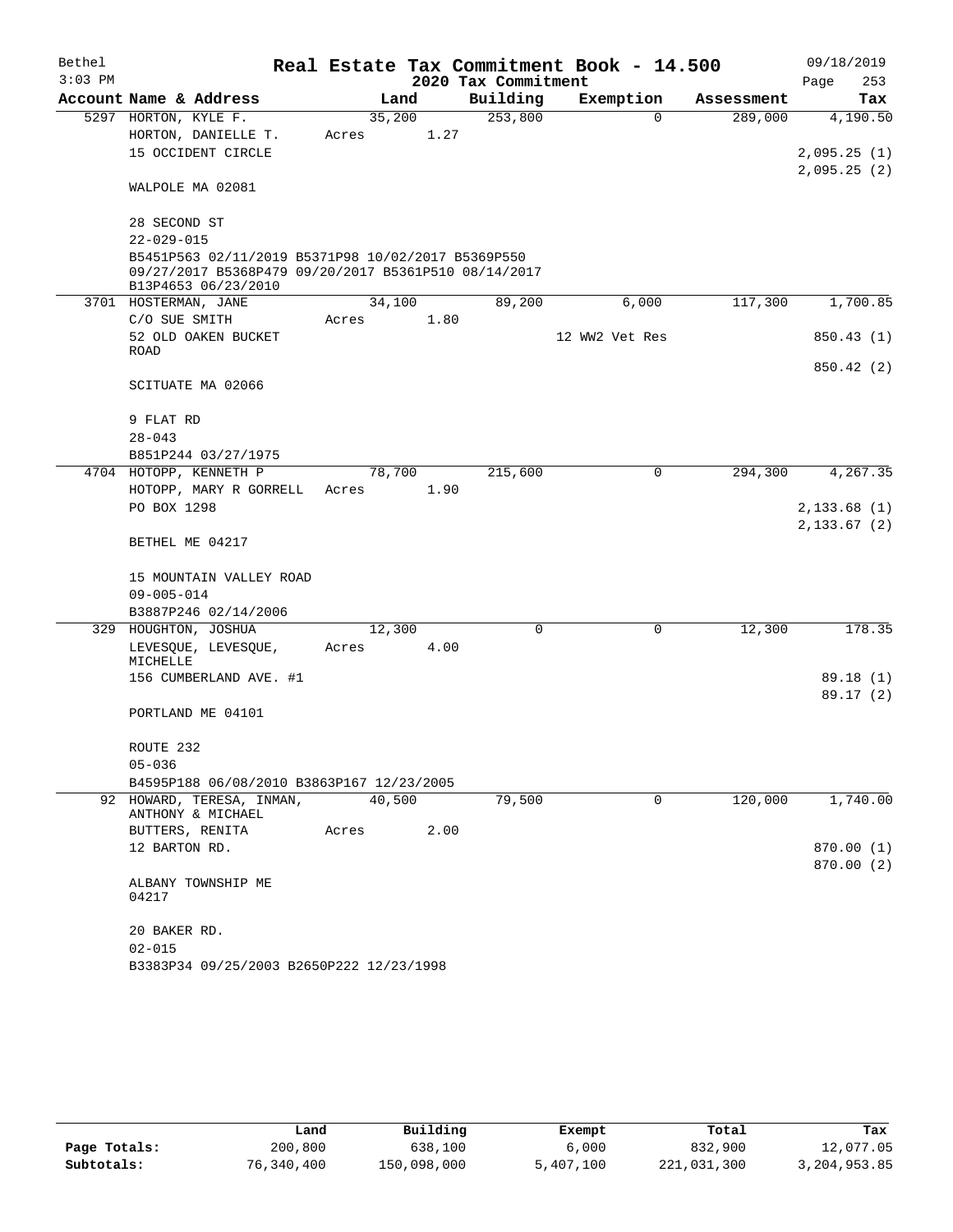| Bethel<br>$3:03$ PM |                                                     |         |       |        |          | 2020 Tax Commitment | Real Estate Tax Commitment Book - 14.500 |             |            | 09/18/2019<br>254<br>Page |
|---------------------|-----------------------------------------------------|---------|-------|--------|----------|---------------------|------------------------------------------|-------------|------------|---------------------------|
|                     | Account Name & Address                              |         |       |        | Land     | Building            | Exemption                                |             | Assessment | Tax                       |
|                     | 2438 HOWE, CATHY                                    |         |       | 13,000 |          | $\mathbf 0$         |                                          | $\Omega$    | 13,000     | 188.50                    |
|                     | 257 INTERVALE RD                                    |         | Acres |        | 21.20    |                     |                                          |             |            |                           |
|                     |                                                     |         |       |        |          |                     |                                          |             |            | 94.25(1)                  |
|                     | BETHEL ME 04217                                     |         |       |        |          |                     |                                          |             |            | 94.25(2)                  |
|                     |                                                     |         |       |        |          |                     |                                          |             |            |                           |
|                     |                                                     |         |       |        |          |                     |                                          |             |            |                           |
|                     | INTERVALE RD.                                       |         |       |        |          |                     |                                          |             |            |                           |
|                     | $13 - 002$                                          |         |       |        |          |                     |                                          |             |            |                           |
|                     | B5194P265 12/19/2014 B4879P244 08/20/2012 B3699P31  |         |       |        |          |                     |                                          |             |            |                           |
|                     | 04/12/2005 B3031P59 11/27/2001<br>2448 HOWE, CATHY  |         |       | 57,700 |          | 53,900              |                                          | $\Omega$    | 111,600    | 1,618.20                  |
|                     | 257 INTERVALE RD                                    |         | Acres |        | 56.00    |                     |                                          |             |            |                           |
|                     |                                                     |         |       |        |          |                     |                                          |             |            | 809.10(1)                 |
|                     | BETHEL ME 04217                                     |         |       |        |          |                     |                                          |             |            | 809.10(2)                 |
|                     |                                                     |         |       |        |          |                     |                                          |             |            |                           |
|                     |                                                     |         |       |        |          |                     |                                          |             |            |                           |
|                     | 257 INTERVALE RD.                                   |         |       |        |          |                     |                                          |             |            |                           |
|                     | $13 - 009$                                          |         |       |        |          |                     |                                          |             |            |                           |
|                     | B5194P265 12/19/2014 B4879P245 08/20/2012 B3699P31  |         |       |        |          |                     |                                          |             |            |                           |
|                     | 04/12/2005 B3031P59 11/27/2001                      |         |       |        |          |                     |                                          |             |            |                           |
|                     | 2449 HOWE, CATHY E                                  |         |       | 20,000 |          | $\Omega$            |                                          | $\mathbf 0$ | 20,000     | 290.00                    |
|                     | 257 INTERVALE ROAD                                  |         | Acres |        | 0.86     |                     |                                          |             |            |                           |
|                     | BETHEL MA 04217                                     |         |       |        |          |                     |                                          |             |            | 145.00(1)<br>145.00(2)    |
|                     |                                                     |         |       |        |          |                     |                                          |             |            |                           |
|                     |                                                     |         |       |        |          |                     |                                          |             |            |                           |
|                     | INTERVALE RD                                        |         |       |        |          |                     |                                          |             |            |                           |
|                     | $13 - 009 - 001$                                    |         |       |        |          |                     |                                          |             |            |                           |
|                     | B5388P337 01/16/2018 B5257P619 12/10/2015 B2287P285 |         |       |        |          |                     |                                          |             |            |                           |
|                     | 2447 HOWE, CLARENCE W                               |         |       | 44,500 |          | 0                   |                                          | 0           | 44,500     | 645.25                    |
|                     | 356 INTERVALE ROAD                                  |         | Acres |        | 145.00   |                     |                                          |             |            |                           |
|                     |                                                     |         |       |        |          |                     |                                          |             |            | 322.63(1)                 |
|                     | BETHEL ME 04217                                     |         |       |        |          |                     |                                          |             |            | 322.62(2)                 |
|                     |                                                     |         |       |        |          |                     |                                          |             |            |                           |
|                     |                                                     |         |       |        |          |                     |                                          |             |            |                           |
|                     | INTERVALE RD E/S                                    |         |       |        |          |                     |                                          |             |            |                           |
|                     | $13 - 008$                                          |         |       |        |          |                     |                                          |             |            |                           |
|                     | B2942P42                                            |         |       |        |          |                     |                                          |             |            |                           |
|                     | 2441 HOWE, CLARENCE W<br>356 INTERVALE ROAD         |         | Acres | 56,200 | 51.30    | 125,100             | 01 Homestead (HM)                        | 20,000      | 161,300    | 2,338.85                  |
|                     |                                                     |         |       |        |          |                     |                                          |             |            | 1, 169.43(1)              |
|                     | BETHEL ME 04217                                     |         |       |        |          |                     |                                          |             |            | 1, 169.42(2)              |
|                     |                                                     |         |       |        |          |                     |                                          |             |            |                           |
|                     |                                                     |         |       |        |          |                     |                                          |             |            |                           |
|                     | 356 INTERVALE RD.                                   |         |       |        |          |                     |                                          |             |            |                           |
|                     | $13 - 005$                                          |         |       |        |          |                     |                                          |             |            |                           |
|                     | B5376P98 10/31/2017 B2890P299 12/12/2000            |         |       |        |          |                     |                                          |             |            |                           |
|                     | 2458 HOWE, CLARENCE W                               |         |       | 26,500 |          | $\mathbf 0$         |                                          | $\mathbf 0$ | 26,500     | 384.25                    |
|                     | 356 INTERVALE RD.                                   |         | Acres |        | 90.00    |                     |                                          |             |            |                           |
|                     |                                                     |         |       |        |          |                     |                                          |             |            | 192.13(1)                 |
|                     | BETHEL ME 04217                                     |         |       |        |          |                     |                                          |             |            | 192.12(2)                 |
|                     |                                                     |         |       |        |          |                     |                                          |             |            |                           |
|                     |                                                     |         |       |        |          |                     |                                          |             |            |                           |
|                     | INTERVALE RD E/S                                    |         |       |        |          |                     |                                          |             |            |                           |
|                     | $13 - 017$                                          |         |       |        |          |                     |                                          |             |            |                           |
|                     | B3241P189 02/07/2003                                |         |       |        |          |                     |                                          |             |            |                           |
|                     |                                                     |         |       |        |          |                     |                                          |             |            |                           |
|                     |                                                     |         |       |        |          |                     |                                          |             |            |                           |
|                     |                                                     | Land    |       |        | Building |                     | Exempt                                   |             | Total      | Tax                       |
| Page Totals:        |                                                     | 217,900 |       |        | 179,000  |                     | 20,000                                   |             | 376,900    | 5,465.05                  |

**Subtotals:** 76,558,300 150,277,000 5,427,100 221,408,200 3,210,418.90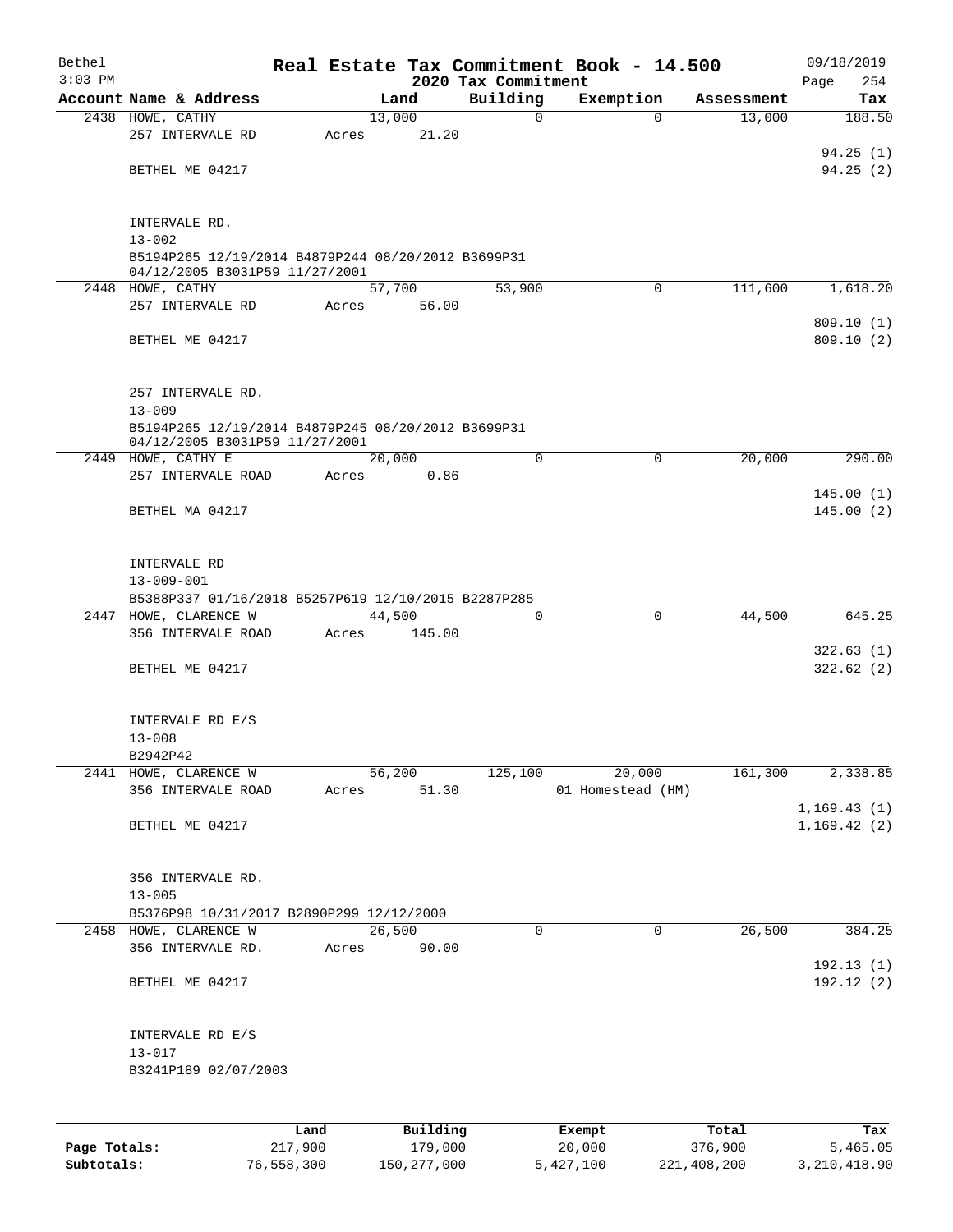| Bethel<br>$3:03$ PM |                                |       |        | 2020 Tax Commitment | Real Estate Tax Commitment Book - 14.500 |            | 09/18/2019<br>255<br>Page |
|---------------------|--------------------------------|-------|--------|---------------------|------------------------------------------|------------|---------------------------|
|                     | Account Name & Address         |       | Land   | Building            | Exemption                                | Assessment | Tax                       |
|                     | 2500 HOWE, DIANE               |       | 43,700 | 8,200               | $\Omega$                                 | 51,900     | 752.55                    |
|                     | 1760 INTERVALE ROAD            | Acres | 15.00  |                     |                                          |            |                           |
|                     |                                |       |        |                     |                                          |            | 376.28(1)                 |
|                     | BETHEL ME 04217                |       |        |                     |                                          |            | 376.27(2)                 |
|                     |                                |       |        |                     |                                          |            |                           |
|                     |                                |       |        |                     |                                          |            |                           |
|                     | INTERVALE W/S                  |       |        |                     |                                          |            |                           |
|                     | $14 - 026$                     |       |        |                     |                                          |            |                           |
|                     | B3184P337                      |       |        |                     |                                          |            |                           |
| 2509                | HOWE, DIANE                    |       | 43,300 | 94,400              | 20,000                                   | 117,700    | 1,706.65                  |
|                     | 1760 INTERVALE ROAD            | Acres | 4.60   |                     | 01 Homestead (HM)                        |            |                           |
|                     |                                |       |        |                     |                                          |            | 853.33 (1)                |
|                     | BETHEL ME 04217                |       |        |                     |                                          |            | 853.32 (2)                |
|                     |                                |       |        |                     |                                          |            |                           |
|                     | 1760 INTERVALE RD.             |       |        |                     |                                          |            |                           |
|                     | $14 - 032$                     |       |        |                     |                                          |            |                           |
|                     | B3465P254 02/23/2004 B1235P261 |       |        |                     |                                          |            |                           |
|                     | 5218 HOWE, JONATHAN C          |       | 35,900 | 10,200              | 0                                        | 46,100     | 668.45                    |
|                     | 2037 NORTH ROAD                | Acres | 0.47   |                     |                                          |            |                           |
|                     |                                |       |        |                     |                                          |            | 334.23(1)                 |
|                     | GILEAD ME 04217                |       |        |                     |                                          |            | 334.22 (2)                |
|                     |                                |       |        |                     |                                          |            |                           |
|                     |                                |       |        |                     |                                          |            |                           |
|                     | 819 NORTH RD                   |       |        |                     |                                          |            |                           |
|                     | $16 - 022 - A$                 |       |        |                     |                                          |            |                           |
|                     | B4468P96 07/10/2009            |       |        |                     |                                          |            |                           |
|                     | 2519 HOWE, REBEKAH             |       | 32,600 | 53,000              | 20,000                                   | 65,600     | 951.20                    |
|                     | HOWE, JASON COOLIDGE           | Acres | 1.00   |                     | 01 Homestead (HM)                        |            |                           |
|                     | 964 EAST BETHEL ROAD           |       |        |                     |                                          |            | 475.60(1)                 |
|                     |                                |       |        |                     |                                          |            | 475.60(2)                 |
|                     | BETHEL ME 04217                |       |        |                     |                                          |            |                           |
|                     | 964 EAST BETHEL RD.            |       |        |                     |                                          |            |                           |
|                     | $14 - 039$                     |       |        |                     |                                          |            |                           |
|                     | B3901P276 03/13/2006           |       |        |                     |                                          |            |                           |
|                     | 2443 HOWE, ROBERT W            |       | 40,800 | 118,400             | 20,000                                   | 139,200    | 2,018.40                  |
|                     | HOWE, LINDA                    | Acres | 2.20   |                     | 01 Homestead (HM)                        |            |                           |
|                     | 346 INTERVALE RD.              |       |        |                     |                                          |            | 1,009.20(1)               |
|                     |                                |       |        |                     |                                          |            | 1,009.20(2)               |
|                     | BETHEL ME 04217                |       |        |                     |                                          |            |                           |
|                     |                                |       |        |                     |                                          |            |                           |
|                     | 346 INTERVALE RD.              |       |        |                     |                                          |            |                           |
|                     | $13 - 005 - 001$               |       |        |                     |                                          |            |                           |
|                     | B2946P234                      |       |        |                     |                                          |            |                           |
|                     | 3348 HOWE, STANLEY             |       | 74,600 | 223,100             | 20,000                                   | 277,700    | 4,026.65                  |
|                     | PO BOX 113                     | Acres | 1.50   |                     | 01 Homestead (HM)                        |            |                           |
|                     |                                |       |        |                     |                                          |            | 2,013.33(1)               |
|                     | BETHEL ME 04217                |       |        |                     |                                          |            | 2,013.32(2)               |
|                     |                                |       |        |                     |                                          |            |                           |
|                     |                                |       |        |                     |                                          |            |                           |
|                     | 18 BROAD ST.<br>$25 - 170$     |       |        |                     |                                          |            |                           |
|                     |                                |       |        |                     |                                          |            |                           |
|                     | B1575P21 06/20/1988            |       |        |                     |                                          |            |                           |
|                     |                                |       |        |                     |                                          |            |                           |
|                     |                                |       |        |                     |                                          |            |                           |

|              | Land       | Building    | Exempt    | Total       | Tax          |
|--------------|------------|-------------|-----------|-------------|--------------|
| Page Totals: | 270,900    | 507,300     | 80,000    | 698,200     | 10,123.90    |
| Subtotals:   | 76,829,200 | 150,784,300 | 5,507,100 | 222,106,400 | 3,220,542.80 |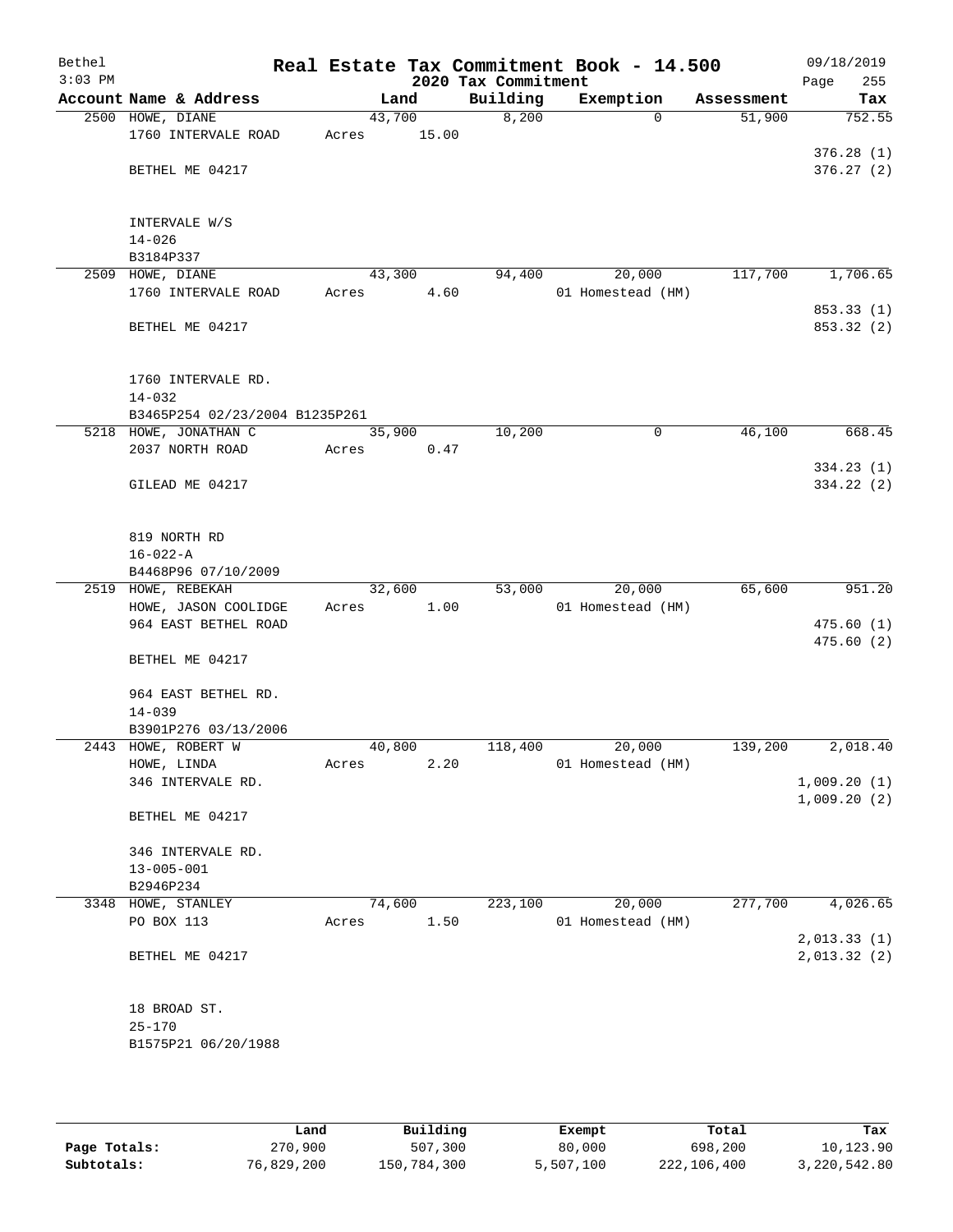| Bethel       |                                                       |            |       |                |             |                         | Real Estate Tax Commitment Book - 14.500 |              |                      |      | 09/18/2019    |
|--------------|-------------------------------------------------------|------------|-------|----------------|-------------|-------------------------|------------------------------------------|--------------|----------------------|------|---------------|
| $3:03$ PM    |                                                       |            |       |                |             | 2020 Tax Commitment     |                                          |              |                      | Page | 256           |
|              | Account Name & Address                                |            |       | Land<br>26,900 |             | Building<br>$\mathbf 0$ | Exemption                                | $\Omega$     | Assessment<br>26,900 |      | Tax<br>390.05 |
|              | 5449 HOWE, SUE JEAN<br>P.O. BOX 472                   |            | Acres |                | 0.87        |                         |                                          |              |                      |      |               |
|              |                                                       |            |       |                |             |                         |                                          |              |                      |      | 195.03(1)     |
|              | BETHEL ME 04217                                       |            |       |                |             |                         |                                          |              |                      |      | 195.02(2)     |
|              |                                                       |            |       |                |             |                         |                                          |              |                      |      |               |
|              |                                                       |            |       |                |             |                         |                                          |              |                      |      |               |
|              | INTERVALE RD                                          |            |       |                |             |                         |                                          |              |                      |      |               |
|              | $13 - 009 - 004$                                      |            |       |                |             |                         |                                          |              |                      |      |               |
|              | B5388P340 01/09/2018<br>2436 HOWE, THOMAS             |            |       |                |             |                         | 20,000                                   |              |                      |      | 3,026.15      |
|              | HOWE, SUZANNE                                         |            | Acres | 42,100         | 3.32        | 186,600                 | 01 Homestead (HM)                        |              | 208,700              |      |               |
|              | 234 INTERVALE RD.                                     |            |       |                |             |                         |                                          |              |                      |      | 1, 513.08(1)  |
|              |                                                       |            |       |                |             |                         |                                          |              |                      |      | 1, 513.07(2)  |
|              | BETHEL ME 04217                                       |            |       |                |             |                         |                                          |              |                      |      |               |
|              |                                                       |            |       |                |             |                         |                                          |              |                      |      |               |
|              | 234 INTERVALE RD.                                     |            |       |                |             |                         |                                          |              |                      |      |               |
|              | $13 - 001$                                            |            |       |                |             |                         |                                          |              |                      |      |               |
|              | B2008P282 05/13/1993                                  |            |       |                |             |                         |                                          |              |                      |      |               |
|              | 215 HOWLEY, DENISE ANN                                |            |       | 30,100         |             | 94,800                  |                                          | $\mathsf{O}$ | 124,900              |      | 1,811.05      |
|              | PO BOX 478                                            |            | Acres |                | 0.80        |                         |                                          |              |                      |      | 905.53(1)     |
|              | BETHEL ME 04217                                       |            |       |                |             |                         |                                          |              |                      |      | 905.52(2)     |
|              |                                                       |            |       |                |             |                         |                                          |              |                      |      |               |
|              |                                                       |            |       |                |             |                         |                                          |              |                      |      |               |
|              | 67 EAST BETHEL RD.                                    |            |       |                |             |                         |                                          |              |                      |      |               |
|              | $04 - 058$                                            |            |       |                |             |                         |                                          |              |                      |      |               |
|              | B5396P455 02/23/2018 B4822P67 03/07/2012 B4544P139    |            |       |                |             |                         |                                          |              |                      |      |               |
|              | 12/29/2009 B2965P35 06/29/2001<br>3052 HOY, DOUGLAS J |            |       | 41,900         |             | 125,900                 | 20,000                                   |              | 147,800              |      | 2,143.10      |
|              | HOY, CECELIA J                                        |            | Acres |                | 3.10        |                         | 01 Homestead (HM)                        |              |                      |      |               |
|              | PO BOX 712                                            |            |       |                |             |                         |                                          |              |                      |      | 1,071.55(1)   |
|              |                                                       |            |       |                |             |                         |                                          |              |                      |      | 1,071.55(2)   |
|              | BETHEL ME 04217                                       |            |       |                |             |                         |                                          |              |                      |      |               |
|              |                                                       |            |       |                |             |                         |                                          |              |                      |      |               |
|              | 29 HOLT HILL RD.                                      |            |       |                |             |                         |                                          |              |                      |      |               |
|              | $23 - 006$                                            |            |       |                |             |                         |                                          |              |                      |      |               |
|              | B1209P293 06/16/1983                                  |            |       |                |             |                         |                                          |              |                      |      |               |
| 207          | HUARD, DAVID J. &<br>JENNIFER R. SHAW &               |            |       | 33,300         |             | 83,800                  |                                          | 0            | 117,100              |      | 1,697.95      |
|              | SHAW, LEONARD                                         |            | Acres |                | 1.33        |                         |                                          |              |                      |      |               |
|              | 83 EAST BETHEL RD.                                    |            |       |                |             |                         |                                          |              |                      |      | 848.98 (1)    |
|              |                                                       |            |       |                |             |                         |                                          |              |                      |      | 848.97 (2)    |
|              | BETHEL ME 04217                                       |            |       |                |             |                         |                                          |              |                      |      |               |
|              |                                                       |            |       |                |             |                         |                                          |              |                      |      |               |
|              | 83 EAST BETHEL RD.<br>$04 - 056 - 001$                |            |       |                |             |                         |                                          |              |                      |      |               |
|              | B4764P72 09/23/2011 B1223P57 08/30/1983               |            |       |                |             |                         |                                          |              |                      |      |               |
|              | 371 HUBBARD, JEFFREY L                                |            |       | 56,200         |             | 373,300                 |                                          | 0            | 429,500              |      | 6,227.75      |
|              | HUBBARD, PURVI SEVAK                                  |            | Acres |                | 6.00        |                         |                                          |              |                      |      |               |
|              | 4126 27TH ST, APT 5D                                  |            |       |                |             |                         |                                          |              |                      |      | 3, 113.88(1)  |
|              |                                                       |            |       |                |             |                         |                                          |              |                      |      | 3, 113.87 (2) |
|              | LONG ISLAND CITY NY                                   |            |       |                |             |                         |                                          |              |                      |      |               |
|              | 11101                                                 |            |       |                |             |                         |                                          |              |                      |      |               |
|              | 92 PINE BLUFF RD.                                     |            |       |                |             |                         |                                          |              |                      |      |               |
|              | $06 - 016 - 001$                                      |            |       |                |             |                         |                                          |              |                      |      |               |
|              | B3300P306 05/29/2003                                  |            |       |                |             |                         |                                          |              |                      |      |               |
|              |                                                       |            |       |                |             |                         |                                          |              |                      |      |               |
|              |                                                       | Land       |       |                | Building    |                         |                                          |              | Total                |      | Tax           |
| Page Totals: |                                                       | 230,500    |       |                | 864,400     |                         | Exempt<br>40,000                         |              | 1,054,900            |      | 15,296.05     |
| Subtotals:   |                                                       | 77,059,700 |       |                | 151,648,700 |                         | 5,547,100                                |              | 223, 161, 300        |      | 3,235,838.85  |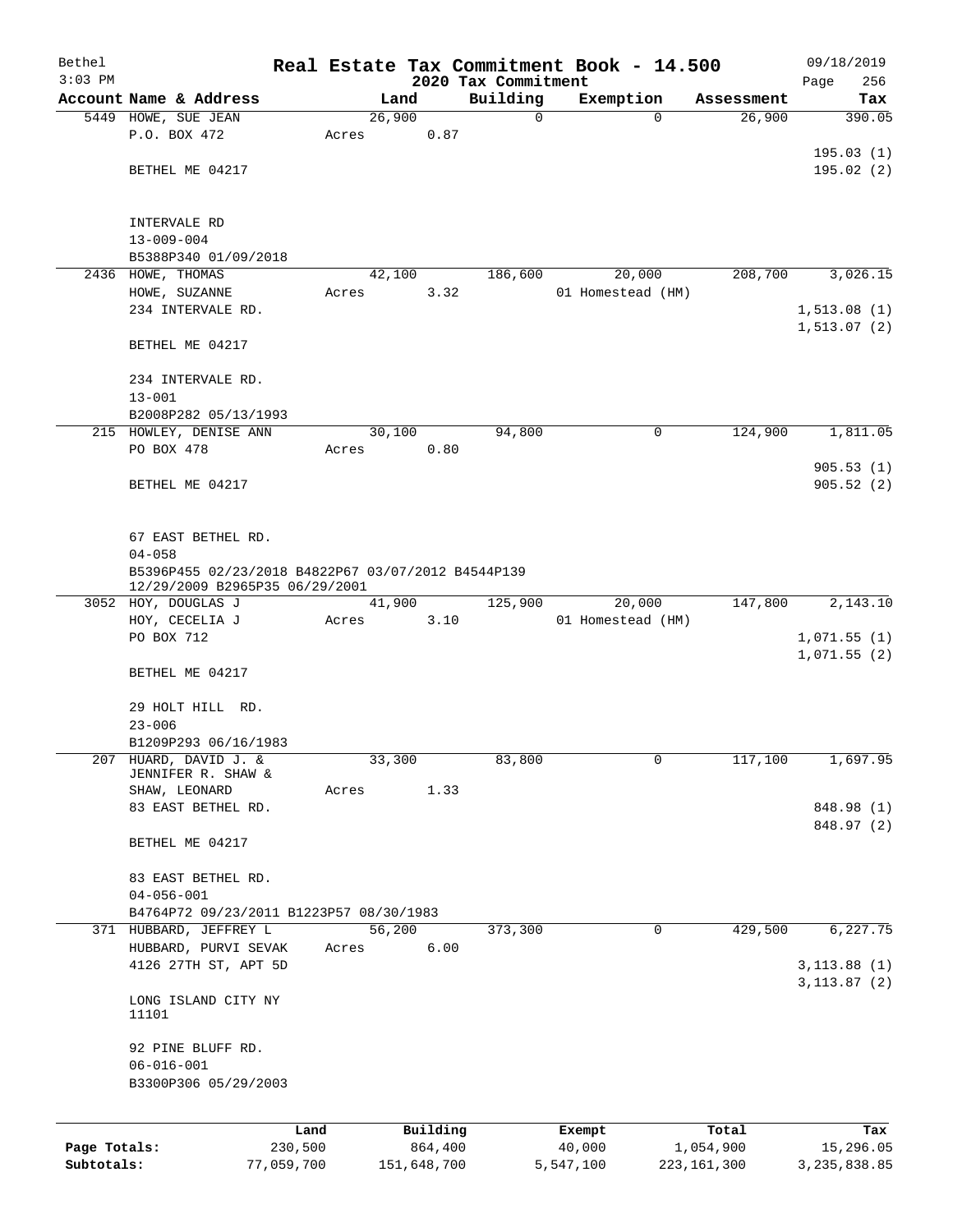| Bethel       |                                                                                    |       |        |             |                     | Real Estate Tax Commitment Book - 14.500 |             | 09/18/2019   |
|--------------|------------------------------------------------------------------------------------|-------|--------|-------------|---------------------|------------------------------------------|-------------|--------------|
| $3:03$ PM    |                                                                                    |       |        |             | 2020 Tax Commitment |                                          |             | Page<br>257  |
|              | Account Name & Address                                                             |       | Land   |             | Building            | Exemption                                | Assessment  | Tax          |
|              | 373 HUBBARD, JEFFREY L                                                             |       | 45,400 |             | 0                   | $\Omega$                                 | 45,400      | 658.30       |
|              | HUBBARD, PURVI SEVAK<br>4126 27TH ST, APT 5D                                       | Acres |        | 5.00        |                     |                                          |             | 329.15(1)    |
|              |                                                                                    |       |        |             |                     |                                          |             | 329.15(2)    |
|              | LONG ISLAND CITY NY                                                                |       |        |             |                     |                                          |             |              |
|              | 11101                                                                              |       |        |             |                     |                                          |             |              |
|              |                                                                                    |       |        |             |                     |                                          |             |              |
|              | PINE BLUFF RD.                                                                     |       |        |             |                     |                                          |             |              |
|              | $06 - 016 - 002$                                                                   |       |        |             |                     |                                          |             |              |
| 4949 HUD     |                                                                                    |       | 23,400 |             | 90,900              | 0                                        | 114,300     | 1,657.35     |
|              | 2401 NW 23RD ST, SUITE<br>1D                                                       | Acres |        | 0.95        |                     |                                          |             |              |
|              |                                                                                    |       |        |             |                     |                                          |             | 828.68(1)    |
|              | OKLAHOMA CITY OK 73107                                                             |       |        |             |                     |                                          |             | 828.67(2)    |
|              |                                                                                    |       |        |             |                     |                                          |             |              |
|              |                                                                                    |       |        |             |                     |                                          |             |              |
|              | 489 EAST BETHEL RD BACK                                                            |       |        |             |                     |                                          |             |              |
|              | $09 - 042 - 001$                                                                   |       |        |             |                     |                                          |             |              |
|              | B5444P767 12/06/2018 B5444P759 12/06/2018 B4930P103                                |       |        |             |                     |                                          |             |              |
|              | 12/13/2012 B4818P36 02/28/2012 B3776P171 08/12/2005<br>3284 HUGHES, WOODLEIGH H. & |       | 60,600 |             | 127,800             | 20,000                                   | 168,400     | 2,441.80     |
|              | LEE MORISON                                                                        |       |        |             |                     |                                          |             |              |
|              | TRUSTEES, HUGHES                                                                   | Acres |        | 0.96        |                     | 01 Homestead (HM)                        |             |              |
|              | REVOCABLE TRUSTS                                                                   |       |        |             |                     |                                          |             |              |
|              | 32 CHAPMAN ST                                                                      |       |        |             |                     |                                          |             | 1,220.90(1)  |
|              | BETHEL ME 04217                                                                    |       |        |             |                     |                                          |             | 1,220.90(2)  |
|              |                                                                                    |       |        |             |                     |                                          |             |              |
|              | 32 CHAPMAN ST.                                                                     |       |        |             |                     |                                          |             |              |
|              | $25 - 118$                                                                         |       |        |             |                     |                                          |             |              |
|              | B5247P373 10/02/2015 B3322P55 06/27/2003 B2848P298                                 |       |        |             |                     |                                          |             |              |
|              | 4602 HULL, CATHERINE Z                                                             |       | 29,400 |             | 62,100              | 0                                        | 91,500      | 1,326.75     |
|              | HULL, BARRY J                                                                      | Acres |        | 0.10        |                     |                                          |             |              |
|              | 299 LUNT RD                                                                        |       |        |             |                     |                                          |             | 663.38(1)    |
|              |                                                                                    |       |        |             |                     |                                          |             | 663.37 (2)   |
|              | BRUNSWICK ME 04011                                                                 |       |        |             |                     |                                          |             |              |
|              |                                                                                    |       |        |             |                     |                                          |             |              |
|              | 44 RAILROAD STREET<br>$25 - 072 - 001$                                             |       |        |             |                     |                                          |             |              |
|              | B5323P374 12/23/2016 B4485P205 08/20/2009 B3837P209                                |       |        |             |                     |                                          |             |              |
|              | 11/09/2005                                                                         |       |        |             |                     |                                          |             |              |
|              | 435 HUNT, BRADFORD P                                                               |       | 41,100 |             | 231,400             | 0                                        | 272,500     | 3,951.25     |
|              | HURLEY, KATHLEEN M                                                                 | Acres |        | 6.50        |                     |                                          |             |              |
|              | PO BOX 111                                                                         |       |        |             |                     |                                          |             | 1,975.63(1)  |
|              |                                                                                    |       |        |             |                     |                                          |             | 1,975.62(2)  |
|              | READINGTON NJ 08870                                                                |       |        |             |                     |                                          |             |              |
|              | 504 GROVER HILL RD.                                                                |       |        |             |                     |                                          |             |              |
|              | $06 - 042$                                                                         |       |        |             |                     |                                          |             |              |
|              | B5372P24 10/06/2017 B4203P5 10/02/2007 B1470P278                                   |       |        |             |                     |                                          |             |              |
|              | 40 HUNT, THOMAS M                                                                  |       | 40,600 |             | 148,400             | 0                                        | 189,000     | 2,740.50     |
|              | 1815 BLAKELEY ROAD                                                                 | Acres |        | 2.10        |                     |                                          |             |              |
|              |                                                                                    |       |        |             |                     |                                          |             | 1,370.25(1)  |
|              | EAST AURORA NY 14052                                                               |       |        |             |                     |                                          |             | 1,370.25(2)  |
|              |                                                                                    |       |        |             |                     |                                          |             |              |
|              |                                                                                    |       |        |             |                     |                                          |             |              |
|              | 857 GROVER HILL RD.                                                                |       |        |             |                     |                                          |             |              |
|              | $01 - 035 - 001$                                                                   |       |        |             |                     |                                          |             |              |
|              | B5055P61 10/28/2013 B1611P168 10/20/1988                                           |       |        |             |                     |                                          |             |              |
|              | Land                                                                               |       |        | Building    |                     | Exempt                                   | Total       | Tax          |
| Page Totals: | 240,500                                                                            |       |        | 660,600     |                     | 20,000                                   | 881,100     | 12,775.95    |
| Subtotals:   | 77,300,200                                                                         |       |        | 152,309,300 |                     | 5,567,100                                | 224,042,400 | 3,248,614.80 |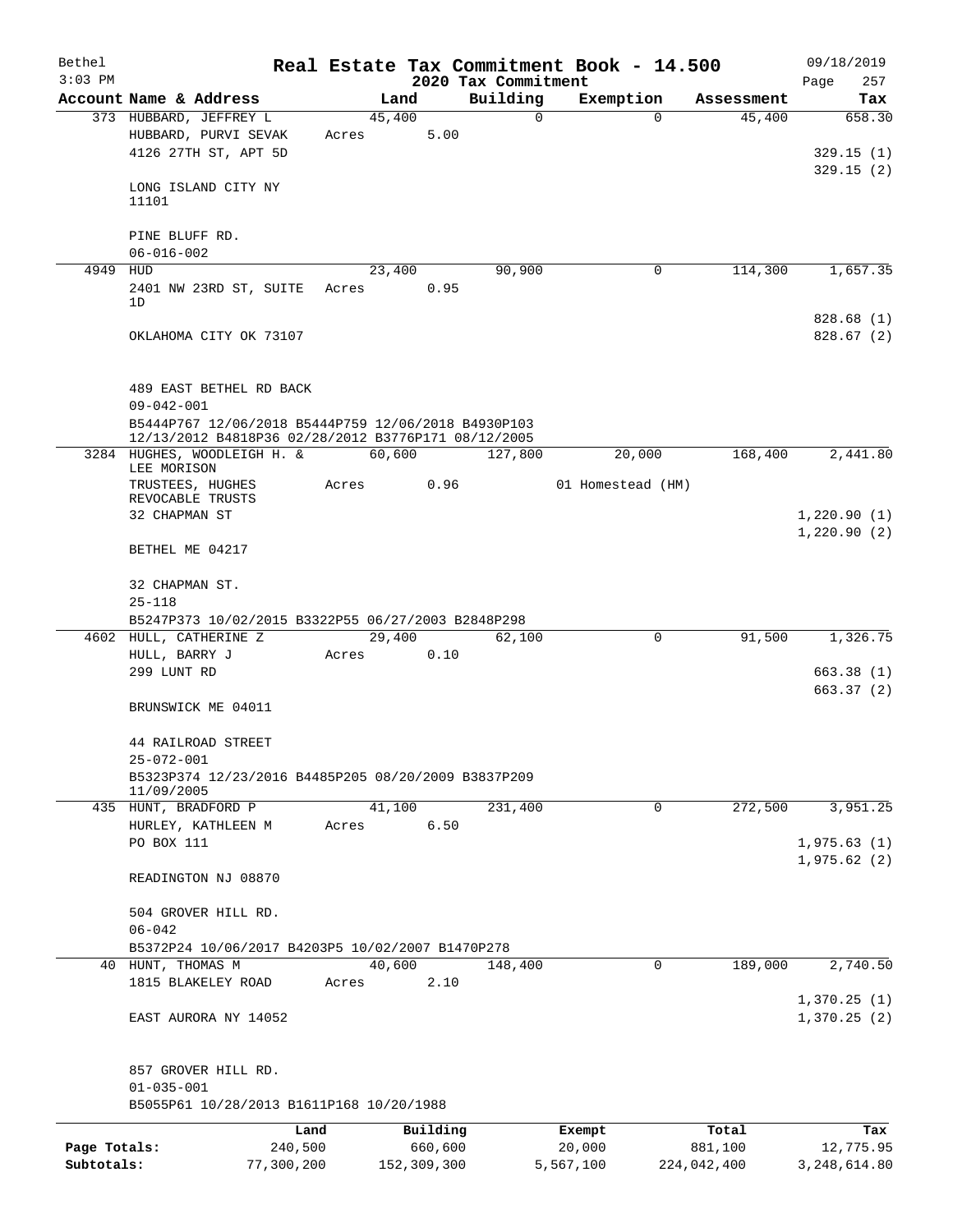| Bethel       |                                                                   |            |       |                |          |                         | Real Estate Tax Commitment Book - 14.500 |                      | 09/18/2019             |
|--------------|-------------------------------------------------------------------|------------|-------|----------------|----------|-------------------------|------------------------------------------|----------------------|------------------------|
| $3:03$ PM    |                                                                   |            |       |                |          | 2020 Tax Commitment     |                                          |                      | Page<br>258            |
|              | Account Name & Address                                            |            |       | Land<br>30,700 |          | Building<br>$\mathbf 0$ | Exemption<br>$\mathbf 0$                 | Assessment<br>30,700 | Tax<br>445.15          |
|              | 43 HUNT, THOMAS M<br>1815 BLAKELEY RD                             |            | Acres |                | 7.68     |                         |                                          |                      |                        |
|              |                                                                   |            |       |                |          |                         |                                          |                      | 222.58(1)              |
|              | EAST AURORA NY 14052                                              |            |       |                |          |                         |                                          |                      | 222.57(2)              |
|              |                                                                   |            |       |                |          |                         |                                          |                      |                        |
|              | GROVER HILL RD.                                                   |            |       |                |          |                         |                                          |                      |                        |
|              | $01 - 035 - 004$                                                  |            |       |                |          |                         |                                          |                      |                        |
|              | B5055P61 10/28/2013 B2440P98 05/29/1997                           |            |       |                |          |                         |                                          |                      |                        |
| 5185         | HUNT, THOMAS M                                                    |            |       | 10,700         |          | $\Omega$                | 0                                        | 10,700               | 155.15                 |
|              | HUNT, PATRICK<br>1815 BLAKELEY RD                                 |            | Acres |                | 37.00    |                         |                                          |                      | 77.58(1)               |
|              |                                                                   |            |       |                |          |                         |                                          |                      | 77.57(2)               |
|              | EAST AURORA NY 14052                                              |            |       |                |          |                         |                                          |                      |                        |
|              | GROVER HILL RD                                                    |            |       |                |          |                         |                                          |                      |                        |
|              | $01 - 039 - 003$                                                  |            |       |                |          |                         |                                          |                      |                        |
|              | B5407P160 05/10/2018 B5375P453 10/30/2017 B4287P141<br>04/16/2009 |            |       |                |          |                         |                                          |                      |                        |
|              | 5432 HUNT, THOMAS M                                               |            |       | 2,900          |          | $\mathbf 0$             | $\mathbf 0$                              | 2,900                | 42.05                  |
|              | HUNT, PATRICK                                                     |            | Acres |                | 10.00    |                         |                                          |                      |                        |
|              | 1815 BLAKELEY RD                                                  |            |       |                |          |                         |                                          |                      | 21.03(1)               |
|              | EAST AURORA NY 14052                                              |            |       |                |          |                         |                                          |                      | 21.02(2)               |
|              | 699 GROVER HILL ROAD                                              |            |       |                |          |                         |                                          |                      |                        |
|              | $01 - 039 - 004$                                                  |            |       |                |          |                         |                                          |                      |                        |
|              | B5375P453 10/30/2017 B4287P141 04/16/2009                         |            |       |                |          |                         |                                          |                      |                        |
|              | 3198 HURD, CHARLES JR                                             |            |       | 24,600         |          | 80,600                  | 20,000                                   | 85,200               | 1,235.40               |
|              | HURD, DONNA L MALLAHY                                             |            | Acres |                | 0.07     |                         | 01 Homestead (HM)                        |                      |                        |
|              | PO BOX 613                                                        |            |       |                |          |                         |                                          |                      | 617.70(1)<br>617.70(2) |
|              | BETHEL ME 04217                                                   |            |       |                |          |                         |                                          |                      |                        |
|              | 9 CHURCH ST                                                       |            |       |                |          |                         |                                          |                      |                        |
|              | $25 - 039$                                                        |            |       |                |          |                         |                                          |                      |                        |
|              | B3687P225 03/16/2005                                              |            |       |                |          |                         |                                          |                      |                        |
|              | 317 HURD, KATHRYN, & DAY,                                         |            |       | 44,700         |          | 0                       | 0                                        | 44,700               | 648.15                 |
|              | ROBERT H. JR.                                                     |            |       |                |          |                         |                                          |                      |                        |
|              | 284 GORE RD                                                       |            | Acres |                | 28.00    |                         |                                          |                      | 324.08(1)              |
|              | BRYANT POND ME 04219                                              |            |       |                |          |                         |                                          |                      | 324.07(2)              |
|              |                                                                   |            |       |                |          |                         |                                          |                      |                        |
|              | ROUTE 232                                                         |            |       |                |          |                         |                                          |                      |                        |
|              | $05 - 026$                                                        |            |       |                |          |                         |                                          |                      |                        |
|              | B4290P297 05/01/2008 B4217P336 11/01/2007 B3931P72                |            |       |                |          |                         |                                          |                      |                        |
|              | B1637P213<br>291 HURD, KATHRYN, & DAY,                            |            |       | 28,200         |          | 0                       | 0                                        | 28,200               | 408.90                 |
|              | ROBERT H. JR.<br>284 GORE RD                                      |            | Acres |                | 100.00   |                         |                                          |                      |                        |
|              |                                                                   |            |       |                |          |                         |                                          |                      | 204.45(1)              |
|              | BRYANT POND ME 04219                                              |            |       |                |          |                         |                                          |                      | 204.45(2)              |
|              |                                                                   |            |       |                |          |                         |                                          |                      |                        |
|              | GORE RD.<br>$05 - 001$                                            |            |       |                |          |                         |                                          |                      |                        |
|              | B4304P48 05/30/2008                                               |            |       |                |          |                         |                                          |                      |                        |
|              |                                                                   | Land       |       |                | Building |                         | Exempt                                   | Total                | Tax                    |
| Page Totals: |                                                                   | 141,800    |       |                | 80,600   |                         | 20,000                                   | 202,400              | 2,934.80               |
| Subtotals:   |                                                                   | 77,442,000 |       | 152,389,900    |          |                         | 5,587,100                                | 224, 244, 800        | 3, 251, 549.60         |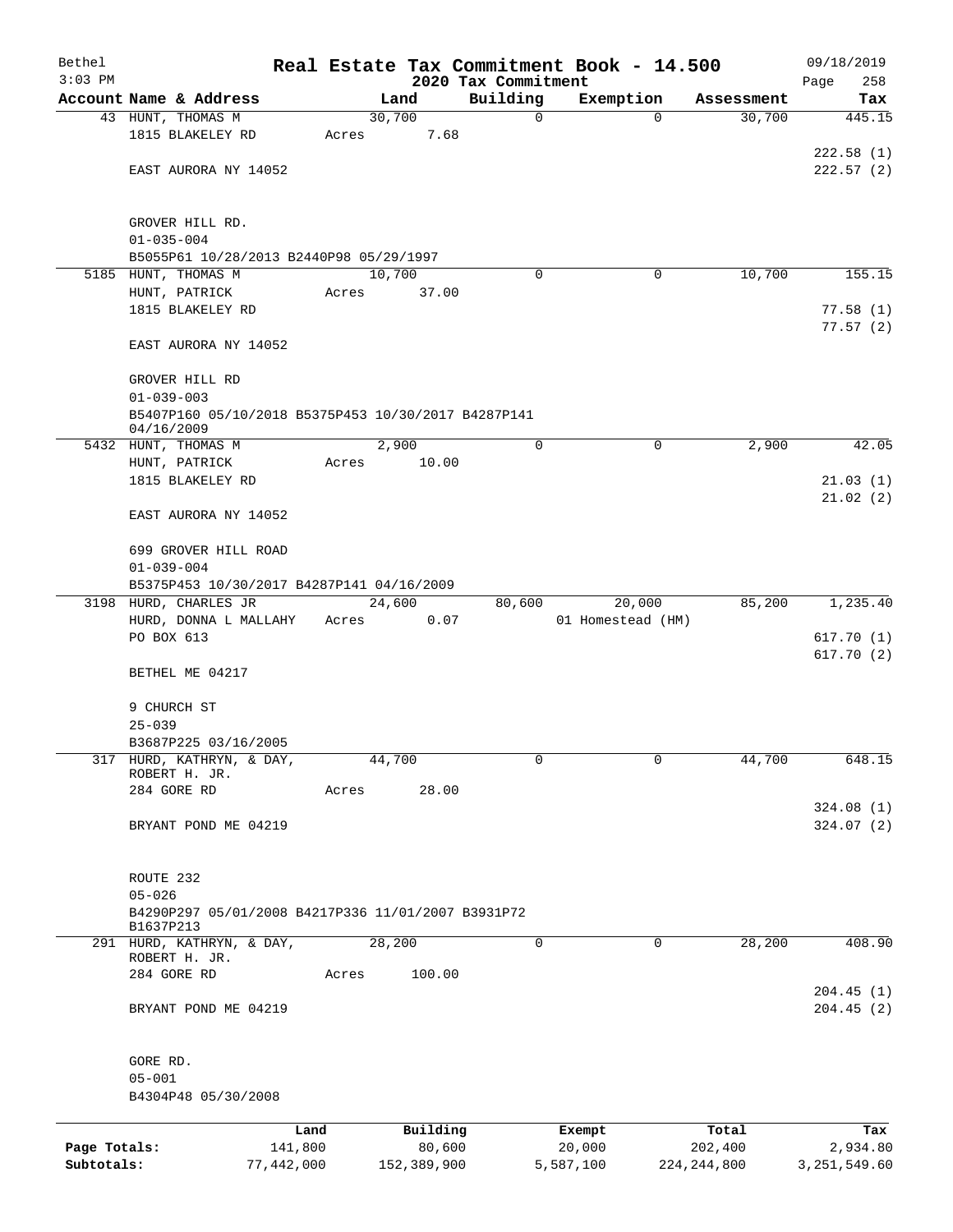| Bethel    |                                                                |        |       |                     | Real Estate Tax Commitment Book - 14.500 |            | 09/18/2019  |
|-----------|----------------------------------------------------------------|--------|-------|---------------------|------------------------------------------|------------|-------------|
| $3:03$ PM |                                                                |        |       | 2020 Tax Commitment |                                          |            | 259<br>Page |
|           | Account Name & Address                                         |        | Land  | Building            | Exemption                                | Assessment | Tax         |
|           | 3075 HUSSEY, STEVEN J                                          | 37,800 |       | 37,500              | $\Omega$                                 | 75,300     | 1,091.85    |
|           | HUSSEY, SUSAN V                                                | Acres  | 0.96  |                     |                                          |            |             |
|           | 602 MEGOUIER HILL ROAD                                         |        |       |                     |                                          |            | 545.93(1)   |
|           | POLAND ME 04274                                                |        |       |                     |                                          |            | 545.92 (2)  |
|           | 1328 INTERVALE RD.                                             |        |       |                     |                                          |            |             |
|           | $23 - 027$                                                     |        |       |                     |                                          |            |             |
|           | B5363P507 08/24/2017 B1276P195 09/07/1984                      |        |       |                     |                                          |            |             |
|           | 3127 HUTCHINS ONE FAMILY<br>TRUST                              | 60,500 |       | $\Omega$            | 0                                        | 60,500     | 877.25      |
|           | HUTCHINS, MARK L.<br>TRUSTEE                                   | Acres  | 3.88  |                     |                                          |            |             |
|           | 121 INTERVALE RD                                               |        |       |                     |                                          |            | 438.63 (1)  |
|           |                                                                |        |       |                     |                                          |            | 438.62 (2)  |
|           | BETHEL ME 04217                                                |        |       |                     |                                          |            |             |
|           | INTERVALE RD.                                                  |        |       |                     |                                          |            |             |
|           | $24 - 047 - 001$                                               |        |       |                     |                                          |            |             |
|           | B5154P185 08/29/2014 B2745P143 09/13/1999                      |        |       |                     |                                          |            |             |
|           | 3133 HUTCHINS ONE FAMILY                                       | 38,900 |       | 118,200             | 0                                        | 157,100    | 2,277.95    |
|           | <b>TRUST</b>                                                   |        |       |                     |                                          |            |             |
|           | HUTCHINS, MARK L.,<br>TRUSTEE                                  | Acres  | 1.20  |                     |                                          |            |             |
|           | 121 INTERVALE RD                                               |        |       |                     |                                          |            | 1,138.98(1) |
|           |                                                                |        |       |                     |                                          |            | 1,138.97(2) |
|           | BETHEL ME 04217                                                |        |       |                     |                                          |            |             |
|           | 121 INTERVALE RD.                                              |        |       |                     |                                          |            |             |
|           | $24 - 051$                                                     |        |       |                     |                                          |            |             |
|           | B5154P185 08/29/2014 B2745P143 09/03/1999                      |        |       |                     |                                          |            |             |
|           | 3080 HUTCHINS, DAVID M., PR                                    | 52,500 |       | 61,500              | 0                                        | 114,000    | 1,653.00    |
|           | ESTATE OF JAMES E.<br>HUTCHINS                                 | Acres  | 0.75  |                     |                                          |            |             |
|           | 202 RIVER RD                                                   |        |       |                     |                                          |            | 826.50(1)   |
|           |                                                                |        |       |                     |                                          |            | 826.50(2)   |
|           | CHELSEA ME 04330                                               |        |       |                     |                                          |            |             |
|           | 44 MAYVILLE RD.                                                |        |       |                     |                                          |            |             |
|           | $24 - 002$                                                     |        |       |                     |                                          |            |             |
|           | B5213P38 03/16/2015 B5016P53 07/29/2013 B584P518<br>02/28/1968 |        |       |                     |                                          |            |             |
|           | 1254 HUTCHINS, JEFFREY                                         |        | 1,000 | $\Omega$            | $\Omega$                                 | 1,000      | 14.50       |
|           | 1329 NORTH ROAD                                                | Acres  | 4.80  |                     |                                          |            |             |
|           |                                                                |        |       |                     |                                          |            | 7.25(1)     |
|           | GILEAD ME 04217                                                |        |       |                     |                                          |            | 7.25(2)     |
|           |                                                                |        |       |                     |                                          |            |             |
|           | RTE 2 S/S                                                      |        |       |                     |                                          |            |             |
|           | $07 - 057$                                                     |        |       |                     |                                          |            |             |

B1094P100 10/08/1980 B575P63

|              | Land       | Building    | Exempt    | Total       | Tax             |
|--------------|------------|-------------|-----------|-------------|-----------------|
| Page Totals: | 190,700    | 217,200     |           | 407,900     | 5,914.55        |
| Subtotals:   | 77,632,700 | 152,607,100 | 5,587,100 | 224,652,700 | 3, 257, 464. 15 |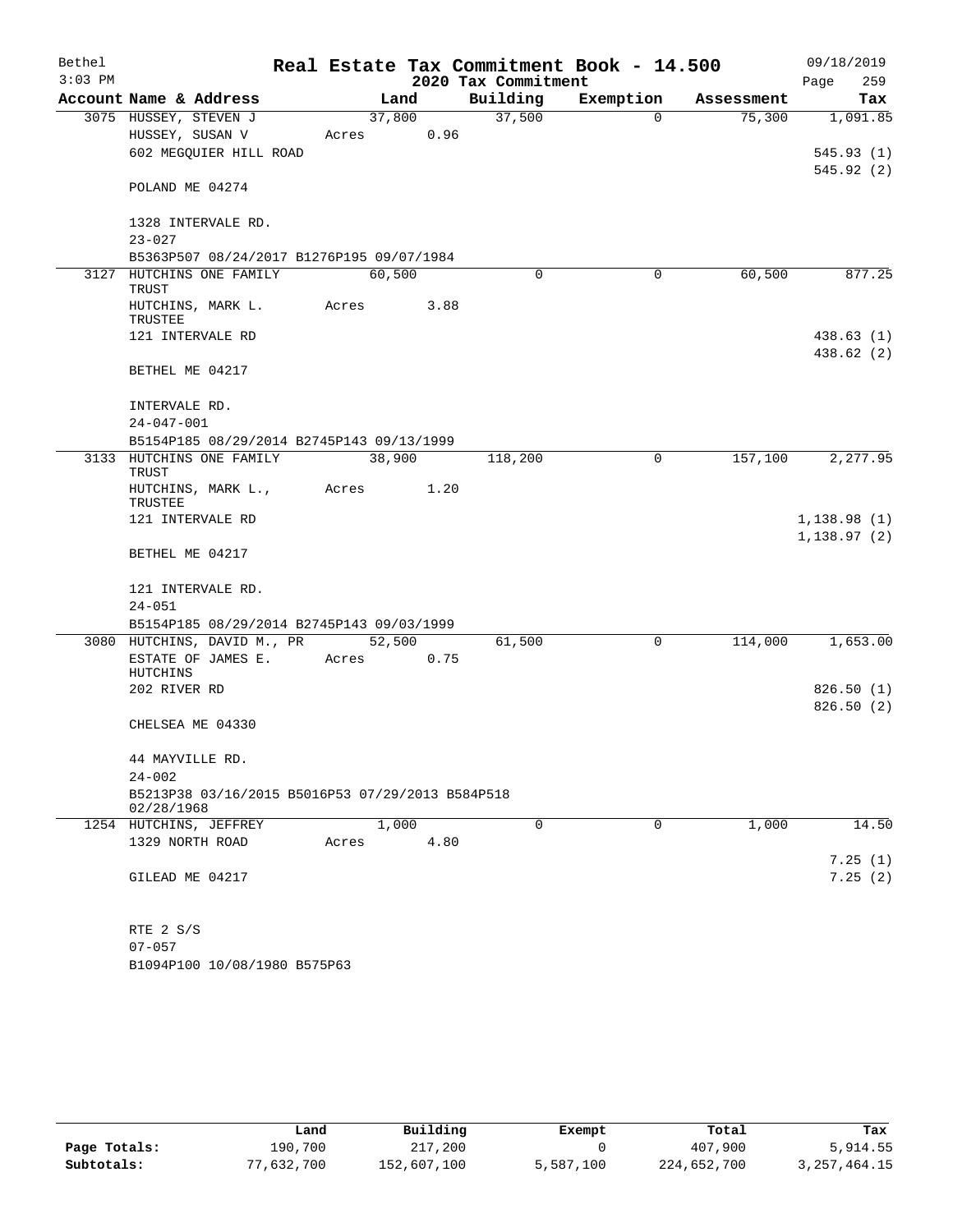| Bethel<br>$3:03$ PM        |                                                                                             |                       |       |                        |                                 | Real Estate Tax Commitment Book - 14.500 |                          | 09/18/2019                   |
|----------------------------|---------------------------------------------------------------------------------------------|-----------------------|-------|------------------------|---------------------------------|------------------------------------------|--------------------------|------------------------------|
|                            | Account Name & Address                                                                      |                       |       | Land                   | 2020 Tax Commitment<br>Building | Exemption                                | Assessment               | 260<br>Page<br>Tax           |
|                            | 1489 HUTCHINS, KRISTIE                                                                      |                       |       | 8,000                  | 0                               |                                          | 8,000<br>$\Omega$        | 116.00                       |
|                            | 1023 ROUTE 232                                                                              |                       | Acres | 21.00                  |                                 |                                          |                          | 58.00(1)                     |
|                            | MILTON TOWNSHIP ME<br>04219                                                                 |                       |       |                        |                                 |                                          |                          | 58.00(2)                     |
|                            | RTE 232 N/S<br>$10 - 008$                                                                   |                       |       |                        |                                 |                                          |                          |                              |
|                            | B4216P109 10/30/2007 B3931P72 B827P108                                                      |                       |       |                        |                                 |                                          |                          |                              |
|                            | 1529 HUTCHINSON, JUDITH                                                                     |                       |       | 500                    | $\Omega$                        |                                          | $\Omega$<br>500          | 7.25                         |
|                            | 1103 LAKE MOXIE RD                                                                          |                       | Acres | 4.80                   |                                 |                                          |                          |                              |
|                            | WEST FORKS ME 04286                                                                         |                       |       |                        |                                 |                                          |                          | 3.63(1)<br>3.62(2)           |
|                            | $11 - 019$<br>B4758P261 09/12/2011 B4512P17 10/16/2009 B2142P347                            |                       |       |                        |                                 |                                          |                          |                              |
|                            | B845P185<br>3690 HUTCHINSON, JUDITH                                                         |                       |       | 70,300                 | 98,700                          | 20,000                                   | 149,000                  | 2,160.50                     |
|                            | 1103 LAKE MOXIE RD                                                                          |                       |       | Acres 32.00            |                                 | 01 Homestead (HM)                        |                          |                              |
|                            | WEST FORKS ME 04985                                                                         |                       |       |                        |                                 |                                          |                          | 1,080.25(1)<br>1,080.25(2)   |
|                            | 62 FLAT RD<br>$28 - 033$                                                                    |                       |       |                        |                                 |                                          |                          |                              |
|                            | B4758P261 09/12/2011 B4512P17 10/16/2009 B2142P347                                          |                       |       |                        |                                 |                                          |                          |                              |
|                            | 5244 HUTCHINSON, MAJORIE A<br>HUTCHINSON, DALE W                                            |                       | Acres | 83,200<br>1.25         | 274,400                         | 20,000<br>01 Homestead (HM)              | 337,600                  | 4,895.20                     |
|                            | 18 QUAIL RUN                                                                                |                       |       |                        |                                 |                                          |                          | 2,447.60(1)<br>2,447.60(2)   |
|                            | BETHEL ME 04217                                                                             |                       |       |                        |                                 |                                          |                          |                              |
|                            | 18 QUAIL RUN<br>$09 - 006 - 006 - 001$<br>B5255P66 11/19/2015 B4640P344 10/01/2010 B12P4549 |                       |       |                        |                                 |                                          |                          |                              |
|                            | 08/14/2009<br>74 HUTCHINSON, THOMAS C                                                       |                       |       | 45,900                 | 158,000                         |                                          | 203,900<br>0             | 2,956.55                     |
|                            | C/O BETH WALKER                                                                             |                       | Acres | 7.00                   |                                 |                                          |                          |                              |
|                            | 104 SKILLINGS RD.                                                                           |                       |       |                        |                                 |                                          |                          | 1,478.28(1)<br>1,478.27(2)   |
|                            | BETHEL ME 04217                                                                             |                       |       |                        |                                 |                                          |                          |                              |
|                            | 104 SKILLINGS RD<br>$01 - 053$                                                              |                       |       |                        |                                 |                                          |                          |                              |
|                            | B5308P646 10/06/2016 B4626P317 08/27/2010 B4608P265<br>07/13/2010 B1321P24 06/11/1985       |                       |       |                        |                                 |                                          |                          |                              |
|                            | 3202 HW BETHEL REALTY, LLC                                                                  |                       |       | 81,900                 | 422,000                         |                                          | 503,900<br>0             | 7,306.55                     |
|                            | 227 SKIWAY ROAD                                                                             |                       | Acres | 0.71                   |                                 |                                          |                          |                              |
|                            | NEWRY ME 04262                                                                              |                       |       |                        |                                 |                                          |                          | 3,653.28(1)<br>3,653.27(2)   |
|                            | 32 MAIN ST.<br>$25 - 043$                                                                   |                       |       |                        |                                 |                                          |                          |                              |
|                            | B5420P417 07/25/2018 B4593P188 06/01/2010                                                   |                       |       |                        |                                 |                                          |                          |                              |
|                            |                                                                                             | Land                  |       | Building               |                                 | Exempt                                   | Total                    | Tax                          |
| Page Totals:<br>Subtotals: |                                                                                             | 289,800<br>77,922,500 |       | 953,100<br>153,560,200 |                                 | 40,000<br>5,627,100                      | 1,202,900<br>225,855,600 | 17,442.05<br>3, 274, 906. 20 |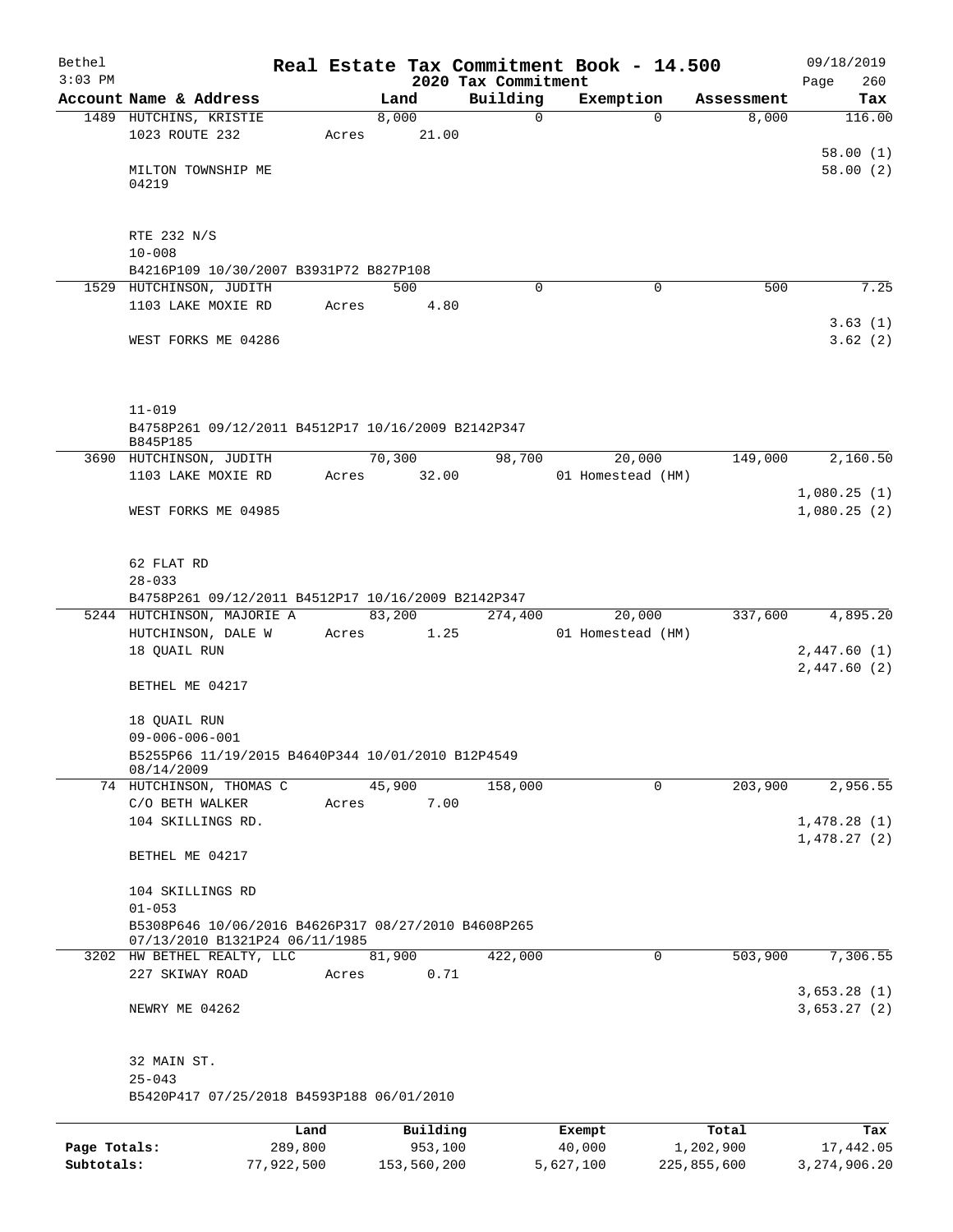| Bethel       |                                                                                     |         |             |                     | Real Estate Tax Commitment Book - 14.500 |             | 09/18/2019    |
|--------------|-------------------------------------------------------------------------------------|---------|-------------|---------------------|------------------------------------------|-------------|---------------|
| $3:03$ PM    |                                                                                     |         |             | 2020 Tax Commitment |                                          |             | 261<br>Page   |
|              | Account Name & Address                                                              |         | Land        | Building            | Exemption                                | Assessment  | Tax           |
|              | 1702 HYMAN, MICHAEL                                                                 |         | 108,600     | 438,200             | $\Omega$                                 | 546,800     | 7,928.60      |
|              | HYMAN, SHERRY                                                                       | Acres   | 3.21        |                     |                                          |             |               |
|              | 4301 SOUTH FLAGER DR.                                                               |         |             |                     |                                          |             | 3,964.30(1)   |
|              |                                                                                     |         |             |                     |                                          |             | 3,964.30(2)   |
|              | WEST PALM BEACH FL<br>33405                                                         |         |             |                     |                                          |             |               |
|              |                                                                                     |         |             |                     |                                          |             |               |
|              | 50 RIPPS TRAIL                                                                      |         |             |                     |                                          |             |               |
|              | $12 - 052 - 005$                                                                    |         |             |                     |                                          |             |               |
|              | B4960P275 03/01/2013 B3256P172                                                      |         |             |                     |                                          |             |               |
|              | 1422 HYNEK, SCOTT                                                                   |         | 74,600      | 257,000             | 20,000                                   | 311,600     | 4,518.20      |
|              | PO BOX 1144                                                                         | Acres   | 29.50       |                     | 01 Homestead (HM)                        |             |               |
|              |                                                                                     |         |             |                     |                                          |             | 2, 259.10(1)  |
|              | BETHEL ME 04217                                                                     |         |             |                     |                                          |             | 2, 259.10 (2) |
|              |                                                                                     |         |             |                     |                                          |             |               |
|              |                                                                                     |         |             |                     |                                          |             |               |
|              | 23 GOSS POND RD.                                                                    |         |             |                     |                                          |             |               |
|              | $09 - 007 - 001$                                                                    |         |             |                     |                                          |             |               |
|              | B2519P295 B2519P295                                                                 |         |             |                     |                                          |             |               |
|              | 3264 HYNEK, SCOTT                                                                   |         | 72,000      | 135,400             | 0                                        | 207,400     | 3,007.30      |
|              | PO BOX 1144                                                                         | Acres   | 0.30        |                     |                                          |             |               |
|              |                                                                                     |         |             |                     |                                          |             | 1,503.65(1)   |
|              | BETHEL ME 04217                                                                     |         |             |                     |                                          |             | 1,503.65(2)   |
|              |                                                                                     |         |             |                     |                                          |             |               |
|              |                                                                                     |         |             |                     |                                          |             |               |
|              | 111 MAIN ST.                                                                        |         |             |                     |                                          |             |               |
|              | $25 - 098$                                                                          |         |             |                     |                                          |             |               |
|              | B3299P130 05/27/2003                                                                |         |             |                     |                                          |             |               |
|              | 3116 IANNUZZI FAMILY TRUST                                                          |         | 60,600      | 189,600             | 0                                        | 250,200     | 3,627.90      |
|              | 579 HIGHWAY AIA 302                                                                 | Acres   | 6.18        |                     |                                          |             |               |
|              |                                                                                     |         |             |                     |                                          |             | 1,813.95(1)   |
|              | SATELLITE BEACH FL                                                                  |         |             |                     |                                          |             | 1,813.95(2)   |
|              | 32937                                                                               |         |             |                     |                                          |             |               |
|              |                                                                                     |         |             |                     |                                          |             |               |
|              |                                                                                     |         |             |                     |                                          |             |               |
|              | 73 MAYVILLE RD.                                                                     |         |             |                     |                                          |             |               |
|              | $24 - 037$                                                                          |         |             |                     |                                          |             |               |
|              | B5402P408 04/13/2018 B5356P530 07/19/2017 B1286P130                                 |         |             |                     |                                          |             |               |
|              | 10/30/1984                                                                          |         |             |                     |                                          |             |               |
|              | 3101 IDEAS UNDAUNTED, LLC                                                           |         | 124,500     | 324,900             | $\Omega$                                 | 449,400     | 6, 516.30     |
|              | PO BOX 250                                                                          | Acres   | 1.20        |                     |                                          |             |               |
|              |                                                                                     |         |             |                     |                                          |             | 3, 258.15 (1) |
|              | BETHEL ME 04217                                                                     |         |             |                     |                                          |             | 3, 258.15 (2) |
|              |                                                                                     |         |             |                     |                                          |             |               |
|              |                                                                                     |         |             |                     |                                          |             |               |
|              | 150 MAYVILLE RD.                                                                    |         |             |                     |                                          |             |               |
|              | $24 - 023$                                                                          |         |             |                     |                                          |             |               |
|              | B5266P76 02/01/2016 B4528P73 11/15/2009 B4335P333<br>08/14/2008 B3663P38 01/24/2005 |         |             |                     |                                          |             |               |
|              | 3507 ILES, ROBERT, D. &                                                             |         | 57,800      | 125,200             | 26,000                                   | 157,000     | 2,276.50      |
|              | ALLIDAH, L.                                                                         |         |             |                     |                                          |             |               |
|              | 132 PARADISE RD.                                                                    | Acres   | 0.70        |                     | 01 Homestead (HM)                        |             |               |
|              |                                                                                     |         |             |                     | 12 WW2 Vet Res                           |             | 1, 138.25(1)  |
|              | BETHEL ME 04217                                                                     |         |             |                     |                                          |             | 1, 138.25(2)  |
|              |                                                                                     |         |             |                     |                                          |             |               |
|              |                                                                                     |         |             |                     |                                          |             |               |
|              | 132 PARADISE RD.                                                                    |         |             |                     |                                          |             |               |
|              | $26 - 064$                                                                          |         |             |                     |                                          |             |               |
|              | B4294P89 05/03/2008 B574P303                                                        |         |             |                     |                                          |             |               |
|              |                                                                                     | Land    | Building    |                     | Exempt                                   | Total       | Tax           |
| Page Totals: |                                                                                     | 498,100 | 1,470,300   |                     | 46,000                                   | 1,922,400   | 27,874.80     |
| Subtotals:   | 78,420,600                                                                          |         | 155,030,500 |                     | 5,673,100                                | 227,778,000 | 3,302,781.00  |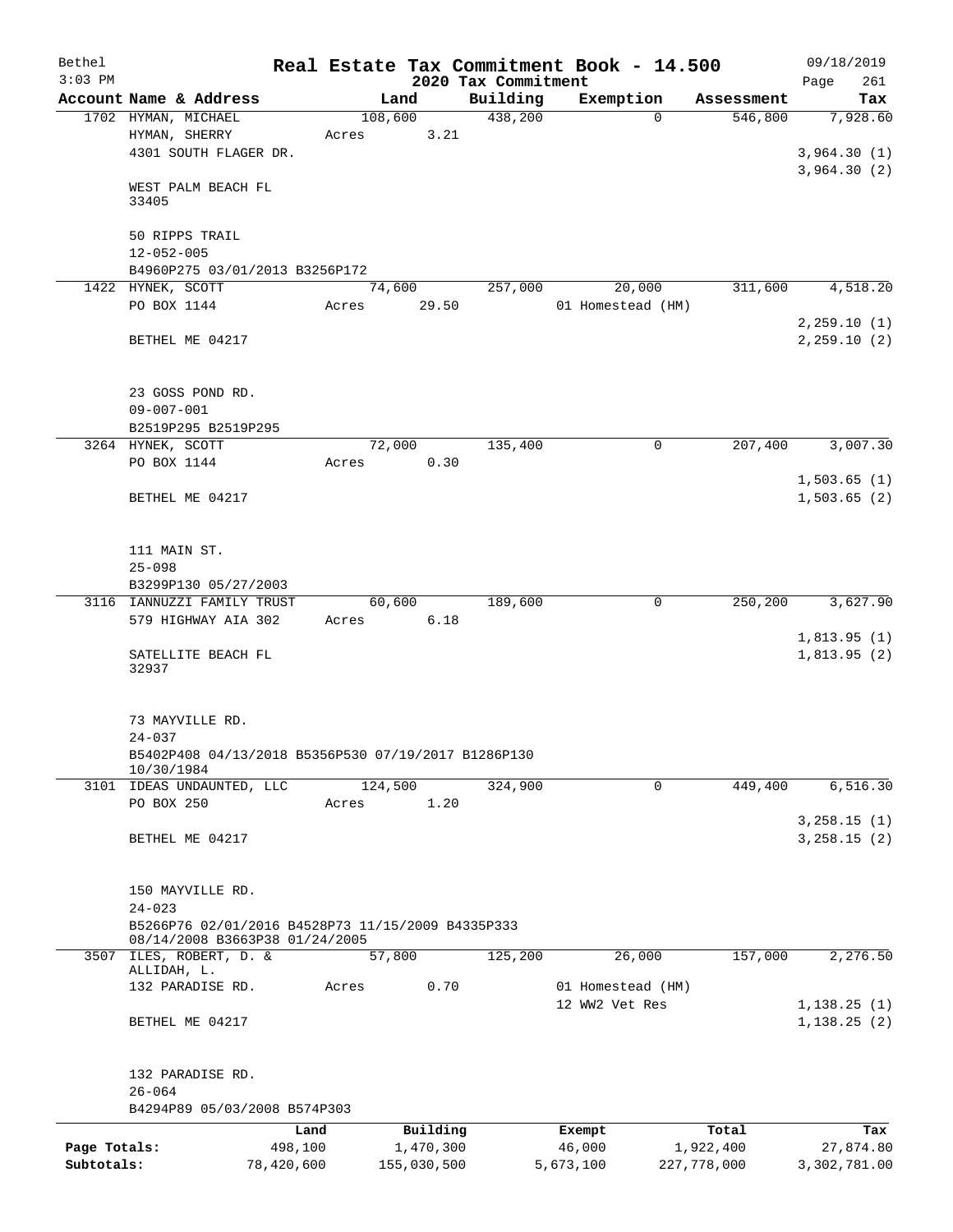| Bethel    |                                                                                     |        |          |                     | Real Estate Tax Commitment Book - 14.500 |            | 09/18/2019  |
|-----------|-------------------------------------------------------------------------------------|--------|----------|---------------------|------------------------------------------|------------|-------------|
| $3:03$ PM |                                                                                     |        |          | 2020 Tax Commitment |                                          |            | 262<br>Page |
|           | Account Name & Address                                                              |        | Land     | Building            | Exemption                                | Assessment | Tax         |
|           | 5340 INDERMUEHLE, JOSHUA                                                            |        | $\Omega$ | 8,200               | $\Omega$                                 | 8,200      | 118.90      |
|           | 23 AIRPORT ROAD                                                                     |        |          |                     |                                          |            |             |
|           |                                                                                     |        |          |                     |                                          |            | 59.45(1)    |
|           | ANDOVER ME 04216                                                                    |        |          |                     |                                          |            | 59.45(2)    |
|           |                                                                                     |        |          |                     |                                          |            |             |
|           | 1 WHITE COURT                                                                       |        |          |                     |                                          |            |             |
|           | $07 - 082 - B - ON$                                                                 |        |          |                     |                                          |            |             |
| 1387      | INGLESIDE PROPERTIES<br>NORTH, LLC                                                  | 50,300 |          | 208,700             | 0                                        | 259,000    | 3,755.50    |
|           | 99 BAILEY RD                                                                        | Acres  | 1.80     |                     |                                          |            |             |
|           |                                                                                     |        |          |                     |                                          |            | 1,877.75(1) |
|           | BETHEL ME 04217                                                                     |        |          |                     |                                          |            | 1,877.75(2) |
|           |                                                                                     |        |          |                     |                                          |            |             |
|           | 99 BAILEY RD.                                                                       |        |          |                     |                                          |            |             |
|           | $08 - 055 - 007$                                                                    |        |          |                     |                                          |            |             |
|           | B4447P169 05/27/2009 B4131P348 05/09/2007 B3406P261<br>10/27/2003 B2760P332         |        |          |                     |                                          |            |             |
|           | 428 INNELLA, MICHAEL A.,<br>ELIZABETH, GERALD                                       | 41,600 |          | 50,000              | 0                                        | 91,600     | 1,328.20    |
|           | 622 WEST SIDNEY ROAD                                                                | Acres  | 12.00    |                     |                                          |            |             |
|           |                                                                                     |        |          |                     |                                          |            | 664.10(1)   |
|           | PITTSTOWN NJ 08867                                                                  |        |          |                     |                                          |            | 664.10 (2)  |
|           |                                                                                     |        |          |                     |                                          |            |             |
|           | 453 GROVER HILL RD                                                                  |        |          |                     |                                          |            |             |
|           | $06 - 035 - 001$                                                                    |        |          |                     |                                          |            |             |
|           | B4816P76 02/21/2012 B4362P205 10/08/2008 B4203P6<br>10/02/2007 B2817P348 05/11/2000 |        |          |                     |                                          |            |             |
|           | 3200 INTEGRITY HOLDINGS, LLC                                                        | 50,900 |          | 453,100             | 0                                        | 504,000    | 7,308.00    |
|           | 46 CUNNINGHAM ROAD                                                                  | Acres  | 0.15     |                     |                                          |            |             |
|           |                                                                                     |        |          |                     |                                          |            | 3,654.00(1) |
|           | FREEPORT ME 04032                                                                   |        |          |                     |                                          |            | 3,654.00(2) |
|           |                                                                                     |        |          |                     |                                          |            |             |
|           | 14 MAIN ST.                                                                         |        |          |                     |                                          |            |             |
|           | $25 - 041$                                                                          |        |          |                     |                                          |            |             |
|           | B4199P129 09/25/2007 B2759P55                                                       |        |          |                     |                                          |            |             |
|           | 3319 IRIE HOLDINGS, LLC                                                             | 75,200 |          | 186,300             | $\Omega$                                 | 261,500    | 3,791.75    |
|           | C/O JESSICA & BRIAN<br>NICHOLS                                                      | Acres  | 0.40     |                     |                                          |            |             |
|           | PO BOX 72                                                                           |        |          |                     |                                          |            | 1,895.88(1) |
|           |                                                                                     |        |          |                     |                                          |            | 1,895.87(2) |
|           | BETHEL ME 04217                                                                     |        |          |                     |                                          |            |             |
|           | 43 MAIN ST.                                                                         |        |          |                     |                                          |            |             |
|           | $25 - 150 - 001$                                                                    |        |          |                     |                                          |            |             |
|           | B5300P205 08/24/2016 B3281P265 04/30/2003 B2761P222                                 |        |          |                     |                                          |            |             |

|              | Land       | Building    | Exempt    | Total       | Tax          |
|--------------|------------|-------------|-----------|-------------|--------------|
| Page Totals: | 218,000    | 906,300     |           | 1,124,300   | 16,302.35    |
| Subtotals:   | 78,638,600 | 155,936,800 | 5,673,100 | 228,902,300 | 3,319,083.35 |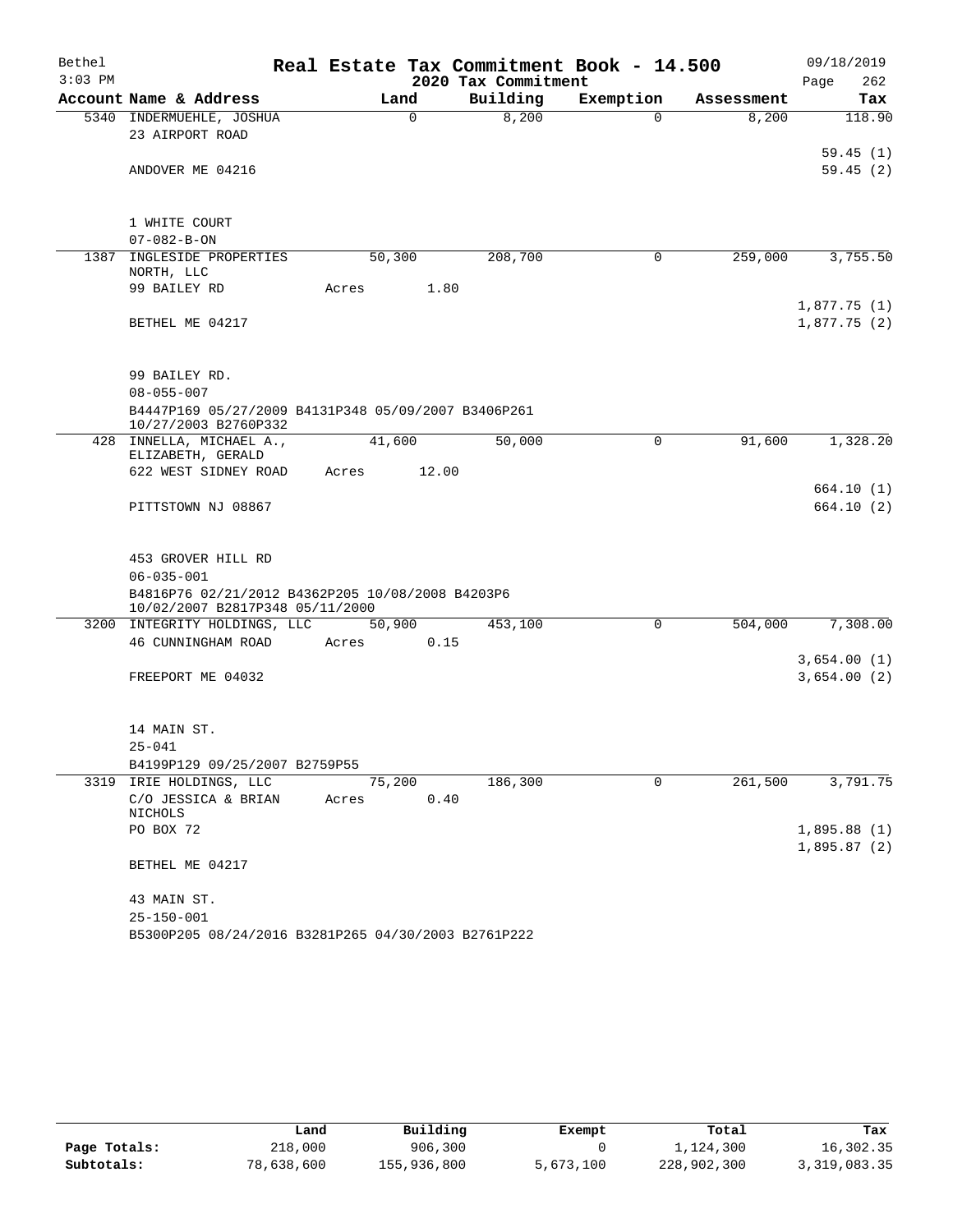| Bethel       |                                                                                                                         |            |                 |                |                     | Real Estate Tax Commitment Book - 14.500 |             | 09/18/2019                  |
|--------------|-------------------------------------------------------------------------------------------------------------------------|------------|-----------------|----------------|---------------------|------------------------------------------|-------------|-----------------------------|
| $3:03$ PM    |                                                                                                                         |            |                 |                | 2020 Tax Commitment |                                          |             | Page<br>263                 |
|              | Account Name & Address                                                                                                  |            |                 | Land           | Building            | Exemption                                | Assessment  | Tax                         |
|              | 3320 IRIE HOLDINGS, LLC<br>C/O JESSICA & BRIAN<br>NICHOLS                                                               |            | 67,000<br>Acres | 0.26           | 0                   | 0                                        | 67,000      | 971.50                      |
|              | P.O. BOX 72                                                                                                             |            |                 |                |                     |                                          |             | 485.75 (1)<br>485.75 (2)    |
|              | BETHEL ME 04217                                                                                                         |            |                 |                |                     |                                          |             |                             |
|              | 41 MAIN ST.                                                                                                             |            |                 |                |                     |                                          |             |                             |
|              | $25 - 151$<br>B5300P205 08/24/2016 B4442P37 05/18/2009 B4121P256<br>08/24/2007 B3943P296 05/26/2006 B3841P19 11/09/2005 |            |                 |                |                     |                                          |             |                             |
|              | 3109 IRVING OIL LIMITED                                                                                                 |            | 121,200         |                | 313,800             | $\mathbf 0$                              | 435,000     | 6,307.50                    |
|              | ATTN: CORPORATE REAL<br>ESTATE                                                                                          |            | Acres           | 1.05           |                     |                                          |             |                             |
|              | PO BOX 868                                                                                                              |            |                 |                |                     |                                          |             | 3,153.75(1)<br>3, 153.75(2) |
|              | CALAIS ME 04619                                                                                                         |            |                 |                |                     |                                          |             |                             |
|              | 211 MAYVILLE RD.<br>$24 - 030$                                                                                          |            |                 |                |                     |                                          |             |                             |
|              | B4754P133 08/29/2011 B4390P200 01/02/2009 B1230P146                                                                     |            |                 |                |                     |                                          |             |                             |
|              | 5365 IRVING OIL LIMITED                                                                                                 |            |                 | 0              | 15,200              | 0                                        | 15,200      | 220.40                      |
|              | ATTN: CORPORATE REAL                                                                                                    |            |                 |                |                     |                                          |             |                             |
|              | ESTATE                                                                                                                  |            |                 |                |                     |                                          |             |                             |
|              | PO BOX 868                                                                                                              |            |                 |                |                     |                                          |             | 110.20(1)<br>110.20(2)      |
|              | CALAIS ME 04619                                                                                                         |            |                 |                |                     |                                          |             |                             |
|              | MAYVILLE ROAD - CANOPY                                                                                                  |            |                 |                |                     |                                          |             |                             |
|              | 24-030 ON                                                                                                               |            |                 |                |                     | $\mathbf 0$                              |             |                             |
|              | 4690 IRWIN, JEANNE, E.<br>218 HARRIET ST.                                                                               |            | Acres           | 43,400<br>1.07 | 201,100             |                                          | 244,500     | 3,545.25                    |
|              | SOUTH PORTLAND ME 04106                                                                                                 |            |                 |                |                     |                                          |             | 1,772.63(1)<br>1,772.62(2)  |
|              |                                                                                                                         |            |                 |                |                     |                                          |             |                             |
|              | 16 BROOK RD                                                                                                             |            |                 |                |                     |                                          |             |                             |
|              | 13-022-012                                                                                                              |            |                 |                |                     |                                          |             |                             |
|              | B4301P297 05/23/2008 B3917P313 04/07/2006 B3482P257<br>3604 ISELIN, SARAH                                               |            | 109,100         |                | 121,400             | $\mathbf 0$                              | 230,500     | 3, 342.25                   |
|              | 60 HULL STREET                                                                                                          |            | Acres           | 2.50           |                     |                                          |             |                             |
|              |                                                                                                                         |            |                 |                |                     |                                          |             | 1,671.13(1)                 |
|              | NEWTON MA 02460                                                                                                         |            |                 |                |                     |                                          |             | 1,671.12(2)                 |
|              | 280 PARADISE RD                                                                                                         |            |                 |                |                     |                                          |             |                             |
|              | $27 - 013 - 002$<br>B5405P477 05/01/2018 B5281P187 05/16/2016 B3302P106                                                 |            |                 |                |                     |                                          |             |                             |
|              | 05/29/2003                                                                                                              |            |                 |                |                     |                                          |             |                             |
|              | 2869 ISHAM, TAMARA                                                                                                      |            |                 | 38,400         | 83,000              | 0                                        | 121,400     | 1,760.30                    |
|              | PO BOX 592                                                                                                              |            | Acres           | 1.00           |                     |                                          |             | 880.15 (1)                  |
|              | BETHEL ME 04217                                                                                                         |            |                 |                |                     |                                          |             | 880.15(2)                   |
|              | 1371 INTERVALE RD.                                                                                                      |            |                 |                |                     |                                          |             |                             |
|              | 19-017-005                                                                                                              |            |                 |                |                     |                                          |             |                             |
|              | B5347P231 05/26/2017 B5259P338 02/18/2015 B2609P288<br>09/16/1998                                                       |            |                 |                |                     |                                          |             |                             |
|              |                                                                                                                         | Land       |                 | Building       |                     | Exempt                                   | Total       | Tax                         |
| Page Totals: |                                                                                                                         | 379,100    |                 | 734,500        |                     | $\mathbf 0$                              | 1,113,600   | 16, 147. 20                 |
| Subtotals:   |                                                                                                                         | 79,017,700 |                 | 156,671,300    |                     | 5,673,100                                | 230,015,900 | 3, 335, 230.55              |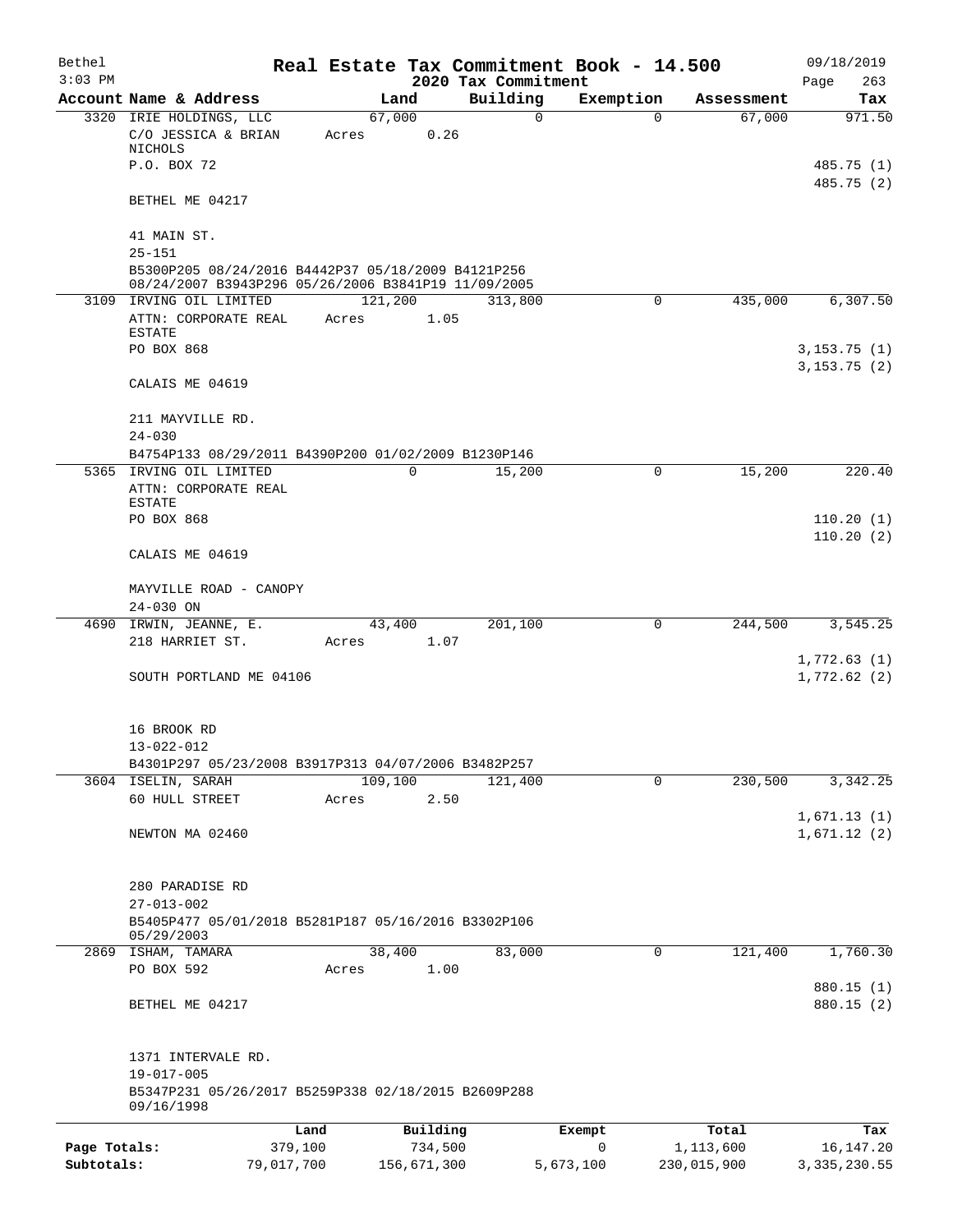| Bethel       |                                                                   |                 |          |                                 | Real Estate Tax Commitment Book - 14.500 |                       | 09/18/2019                 |
|--------------|-------------------------------------------------------------------|-----------------|----------|---------------------------------|------------------------------------------|-----------------------|----------------------------|
| $3:03$ PM    | Account Name & Address                                            |                 |          | 2020 Tax Commitment<br>Building |                                          |                       | 264<br>Page                |
|              | 4533 IVANOV, MARK N                                               | 48,000          | Land     | 330,800                         | Exemption<br>$\Omega$                    | Assessment<br>378,800 | Tax<br>5,492.60            |
|              | VICENS-IVANOV, MARIA D<br>31 RIVER RD.                            | Acres           | 1.00     |                                 |                                          |                       | 2,746.30(1)                |
|              | IPSWICH MA 01938                                                  |                 |          |                                 |                                          |                       | 2,746.30 (2)               |
|              | 11 Merriman Road<br>$08 - 060 - 002$                              |                 |          |                                 |                                          |                       |                            |
|              | B4499P103 09/21/2009 B4420P248 03/26/2009 B3535P254<br>06/04/2004 |                 |          |                                 |                                          |                       |                            |
|              | 3050 JACKSON, DENNIS                                              |                 | 42,700   | 86,100                          | 20,000                                   | 108,800               | 1,577.60                   |
|              | 1289 INTERVALE ROAD                                               | Acres           | 4.00     |                                 | 01 Homestead (HM)                        |                       | 788.80 (1)                 |
|              | BETHEL ME 04217                                                   |                 |          |                                 |                                          |                       | 788.80 (2)                 |
|              | 1289 INTERVALE RD.<br>$23 - 004$                                  |                 |          |                                 |                                          |                       |                            |
|              | B2987P271<br>4769 JACKSON, WILLIAM E III                          | 25,600          |          | $\mathbf 0$                     | 0                                        | 25,600                | 371.20                     |
|              | 47 SUGAR HILL CIRCLE                                              | Acres           | 1.55     |                                 |                                          |                       |                            |
|              |                                                                   |                 |          |                                 |                                          |                       | 185.60(1)                  |
|              | METHUEN MA 01844 1836                                             |                 |          |                                 |                                          |                       | 185.60(2)                  |
|              | RIVER GLEN SUB                                                    |                 |          |                                 |                                          |                       |                            |
|              | $18 - 033 - 001 - 002$<br>B3991P227 08/17/2006 B3801P114          |                 |          |                                 |                                          |                       |                            |
|              | 876 JACOBS, DAVID                                                 |                 | 33,600   | 131,700                         | 0                                        | 165,300               | 2,396.85                   |
|              | JACOBS, DANIELLE                                                  |                 |          |                                 |                                          |                       |                            |
|              | 91 POND ST.                                                       |                 |          |                                 |                                          |                       | 1, 198.43(1)               |
|              | MARBLEHEAD MA 01945                                               |                 |          |                                 |                                          |                       | 1, 198.42(2)               |
|              | 100 FAIRWAY ROAD                                                  |                 |          |                                 |                                          |                       |                            |
|              | $07 - 028 - 522$                                                  |                 |          |                                 |                                          |                       |                            |
|              | B2455P277                                                         |                 |          |                                 |                                          |                       |                            |
|              | 476 JACQUES, BEAU                                                 | 36,800<br>Acres | 1.40     | 219,600                         | 0                                        | 256,400               | 3,717.80                   |
|              | JACQUES, ERIKA<br>56 THAYER WAY                                   |                 |          |                                 |                                          |                       | 1,858.90(1)<br>1,858.90(2) |
|              | BETHEL ME 04217                                                   |                 |          |                                 |                                          |                       |                            |
|              | 56 THAYER WAY                                                     |                 |          |                                 |                                          |                       |                            |
|              | $08 - 041 - 002 - 006$                                            |                 |          |                                 |                                          |                       |                            |
|              | B5343P75 05/02/2017 B5180P4 11/04/2014 B4840P201<br>05/01/2012    |                 |          |                                 |                                          |                       |                            |
|              | 2912 JACQUES, BRIAN R<br>82 PICADILLY ROAD                        | 17,200<br>Acres | 24.60    | $\mathbf 0$                     | $\mathbf 0$                              | 17,200                | 249.40                     |
|              | HAMPSTEAD NH 03841                                                |                 |          |                                 |                                          |                       | 124.70(1)<br>124.70(2)     |
|              | 16 INTERVALE RD.                                                  |                 |          |                                 |                                          |                       |                            |
|              | $20 - 028$                                                        |                 |          |                                 |                                          |                       |                            |
|              | B1564P287 05/11/1988                                              |                 |          |                                 |                                          |                       |                            |
|              |                                                                   |                 |          |                                 |                                          |                       |                            |
|              | Land                                                              |                 | Building |                                 | Exempt                                   | Total                 | Tax                        |
| Page Totals: | 203,900                                                           |                 | 768,200  |                                 | 20,000                                   | 952,100               | 13,805.45                  |

**Subtotals:** 79,221,600 157,439,500 5,693,100 230,968,000 3,349,036.00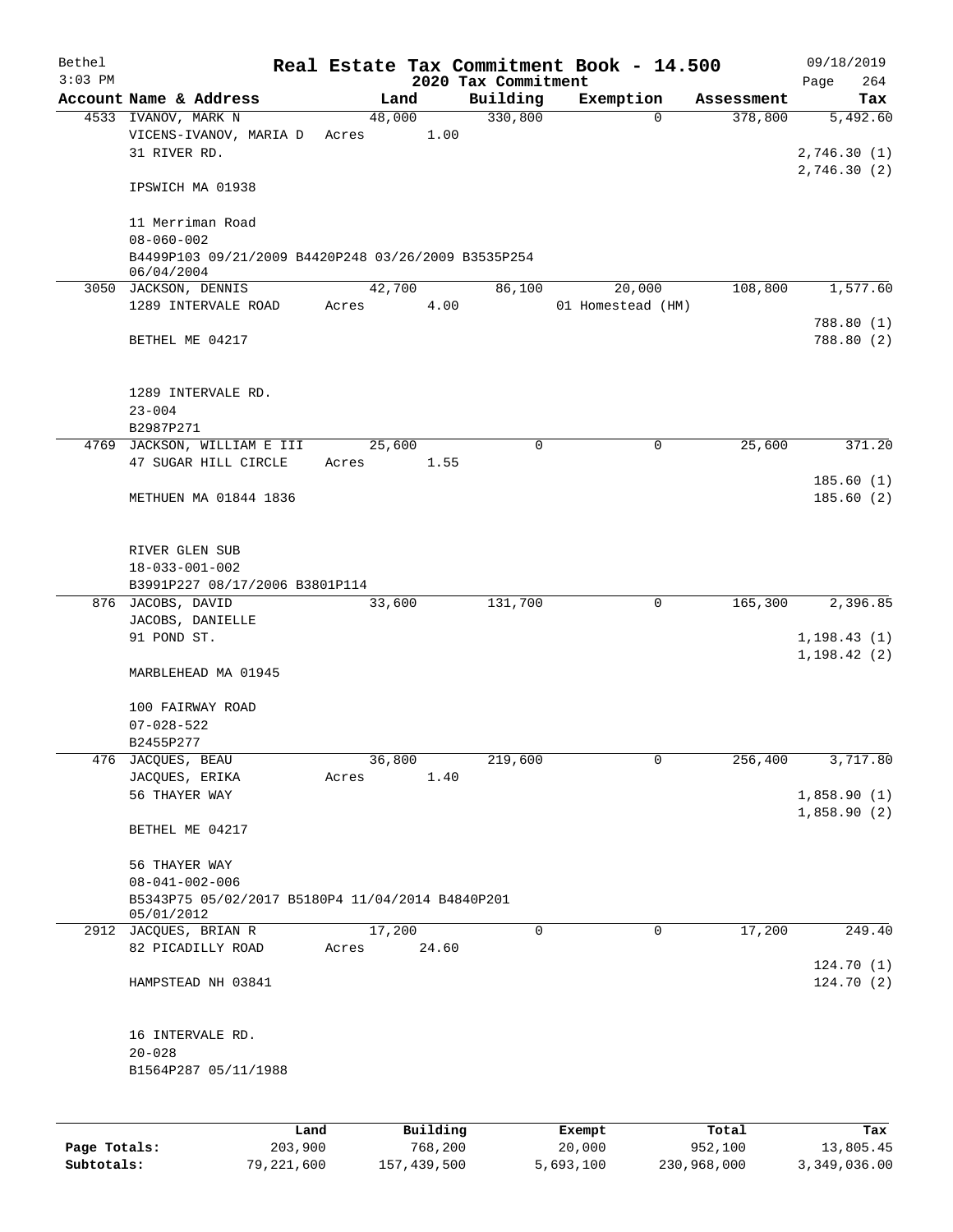| Bethel<br>$3:03$ PM |                                                             |                 |      | 2020 Tax Commitment | Real Estate Tax Commitment Book - 14.500 |            | 09/18/2019<br>265<br>Page  |
|---------------------|-------------------------------------------------------------|-----------------|------|---------------------|------------------------------------------|------------|----------------------------|
|                     | Account Name & Address                                      | Land            |      | Building            | Exemption                                | Assessment | Tax                        |
|                     | 3055 JALBERT, JOHN F<br>JALBERT, CONSTANCE<br>14 DEXTER AVE | 44,500<br>Acres | 5.70 | 39,400              | $\Omega$                                 | 83,900     | 1,216.55<br>608.28(1)      |
|                     | AUBURN ME 04240                                             |                 |      |                     |                                          |            | 608.27(2)                  |
|                     | 59 HOLT HILL RD.<br>$23 - 009$                              |                 |      |                     |                                          |            |                            |
|                     | B1764P17 10/18/1990                                         |                 |      |                     |                                          |            |                            |
|                     | 4873 JAMES, RICHARD G JR                                    | 32,700          |      | 172,200             | 0                                        | 204,900    | 2,971.05                   |
|                     | JAMES, TAMMY L                                              | Acres           | 1.02 |                     |                                          |            |                            |
|                     | 15 ENGLISH WOODS RD.                                        |                 |      |                     |                                          |            | 1,485.53(1)<br>1,485.52(2) |
|                     | BETHEL ME 04217                                             |                 |      |                     |                                          |            |                            |
|                     | 15 ENGLISH WOODS DRIVE                                      |                 |      |                     |                                          |            |                            |
|                     | $15 - 008 - 003$                                            |                 |      |                     |                                          |            |                            |
|                     | B4358P82 10/01/2008                                         |                 |      |                     |                                          |            |                            |
|                     | 416 JAMISON, MICHAEL A                                      | 56,100          |      | 118,400             | 0                                        | 174,500    | 2,530.25                   |
|                     | JAMISON, PAMELA J                                           | Acres           | 5.90 |                     |                                          |            |                            |
|                     | 195 MIDDLE RD.                                              |                 |      |                     |                                          |            | 1, 265.13(1)               |
|                     | BYFIELD MA 01922                                            |                 |      |                     |                                          |            | 1, 265.12(2)               |
|                     | 63 CHESTNUT KNOLL LANE                                      |                 |      |                     |                                          |            |                            |
|                     | $06 - 027 - 009$                                            |                 |      |                     |                                          |            |                            |
|                     | B4687P342 01/31/2011 B3070P304                              | 45,500          |      | 103,700             | $\mathbf 0$                              | 149,200    | 2,163.40                   |
|                     | 3307 JANICKI, ERIK<br>JANICKI, MARGARET FOLEY Acres         |                 | 0.24 |                     |                                          |            |                            |
|                     | 20 MAIN STREET                                              |                 |      |                     |                                          |            | 1,081.70(1)                |
|                     | EXETER NH 03833                                             |                 |      |                     |                                          |            | 1,081.70(2)                |
|                     | 18 PHILBROOK ST.                                            |                 |      |                     |                                          |            |                            |
|                     | $25 - 140$                                                  |                 |      |                     |                                          |            |                            |
|                     | B3578P312 08/30/2004<br>2736 JBEGOOD, LLC                   | 175,400         |      | 150,600             | 0                                        | 326,000    | 4,727.00                   |
|                     | PO BOX 24                                                   | Acres           | 6.60 |                     |                                          |            |                            |
|                     |                                                             |                 |      |                     |                                          |            | 2,363.50(1)                |
|                     | NO WOODSTOCK NH 03262<br>0657                               |                 |      |                     |                                          |            | 2,363.50(2)                |
|                     | 119 SUNDAY RIVER RD.                                        |                 |      |                     |                                          |            |                            |
|                     | $18 - 002$                                                  |                 |      |                     |                                          |            |                            |
|                     | B3785P346 08/16/2005                                        |                 |      |                     |                                          |            |                            |
|                     | 2711 JELOVCICH, SYLVIO<br>BELSANTI, LINDA                   | 71,000<br>Acres | 1.07 | 207,700             | 0                                        | 278,700    | 4,041.15                   |
|                     | 7 APPALOOSA DRIVE                                           |                 |      |                     |                                          |            | 2,020.58(1)                |
|                     | NORTH GRAFTON MA 01536                                      |                 |      |                     |                                          |            | 2,020.57(2)                |
|                     | 29 WILL VIEW ROAD                                           |                 |      |                     |                                          |            |                            |
|                     | $17 - 035 - 021$<br>B4503P295 09/30/2009                    |                 |      |                     |                                          |            |                            |
|                     |                                                             |                 |      |                     |                                          |            |                            |

|              | Land       | Building    | Exempt    | Total       | Tax          |
|--------------|------------|-------------|-----------|-------------|--------------|
| Page Totals: | 425,200    | 792,000     |           | 1,217,200   | 17,649.40    |
| Subtotals:   | 79,646,800 | 158,231,500 | 5,693,100 | 232,185,200 | 3,366,685.40 |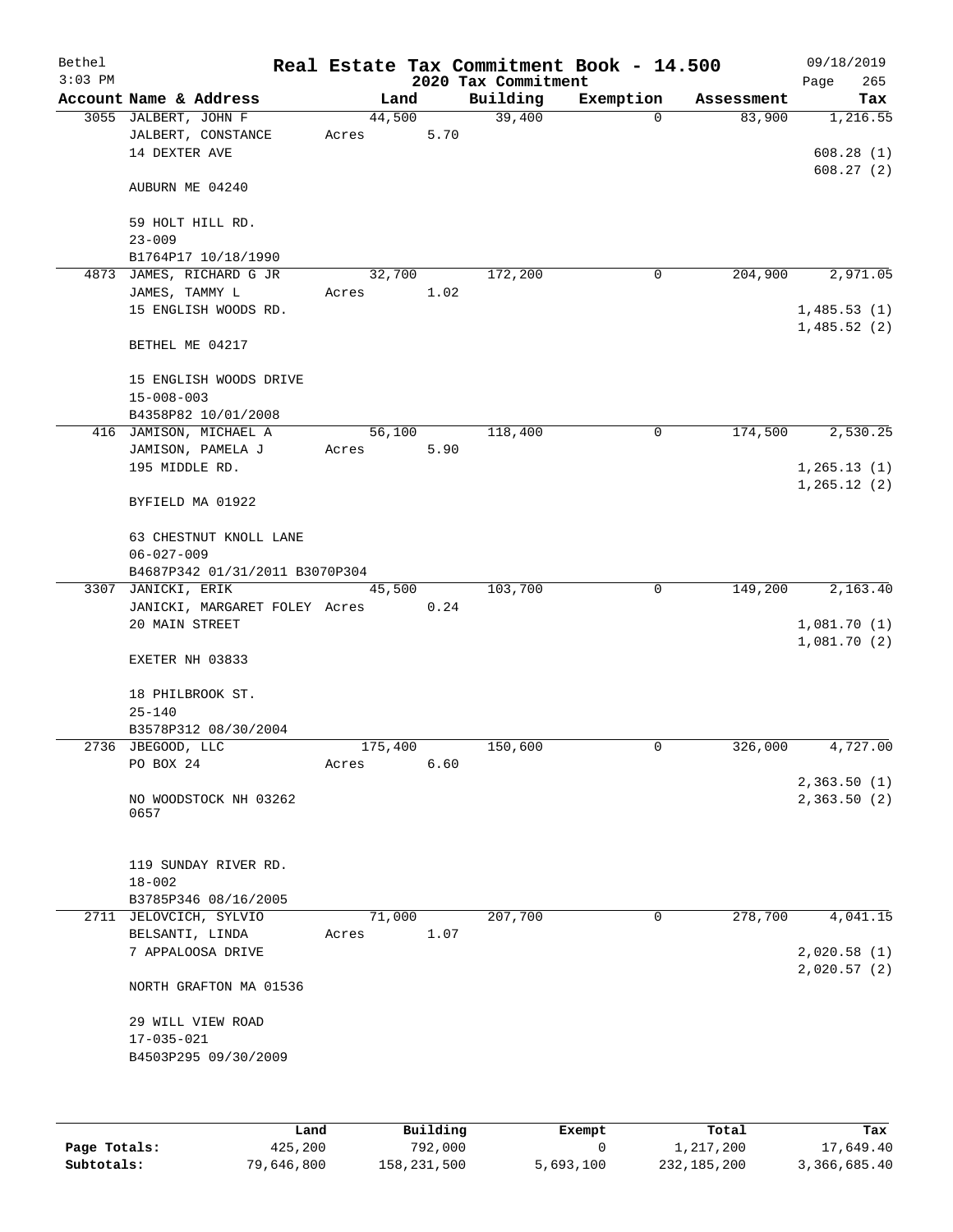| Bethel                     |                                                                         |                       |       |                |                        | Real Estate Tax Commitment Book - 14.500 |                       |                        | 09/18/2019                 |
|----------------------------|-------------------------------------------------------------------------|-----------------------|-------|----------------|------------------------|------------------------------------------|-----------------------|------------------------|----------------------------|
| $3:03$ PM                  |                                                                         |                       |       |                |                        | 2020 Tax Commitment                      |                       |                        | 266<br>Page                |
|                            | Account Name & Address<br>2807 JENNINGS LIVING TRUST                    |                       |       | Land<br>44,300 |                        | Building<br>113,100                      | Exemption<br>$\Omega$ | Assessment<br>157,400  | Tax<br>2,282.30            |
|                            | 59 EARLS RD.                                                            |                       | Acres |                | 1.39                   |                                          |                       |                        | 1, 141.15(1)               |
|                            | SOUTH BERWICK ME 03908                                                  |                       |       |                |                        |                                          |                       |                        | 1, 141.15(2)               |
|                            | 661 INTERVALE RD.<br>$18 - 054 - 001$                                   |                       |       |                |                        |                                          |                       |                        |                            |
|                            | B5359P357 08/03/2017 B2996P238 09/02/2001                               |                       |       |                |                        |                                          |                       |                        |                            |
|                            | 3023 JENSEN, CARLA E                                                    |                       |       | 41,000         |                        | $\Omega$                                 | 0                     | 41,000                 | 594.50                     |
|                            | 20 BIGWOOD LANE                                                         |                       | Acres |                | 1.93                   |                                          |                       |                        | 297.25(1)                  |
|                            | BURLINGTON CT 06013<br>1415                                             |                       |       |                |                        |                                          |                       |                        | 297.25 (2)                 |
|                            | TAYLOR WOODS/LOT 23<br>$22 - 026 - 023$                                 |                       |       |                |                        |                                          |                       |                        |                            |
|                            | B3850P271 12/05/2005                                                    |                       |       |                |                        |                                          |                       |                        |                            |
| 1718                       | JERBECK CONSTRUCTION,<br><b>INC</b>                                     |                       |       | 62,600         |                        | $\mathbf 0$                              | 0                     | 62,600                 | 907.70                     |
|                            | P.O. BOX 1015                                                           |                       | Acres |                | 21.84                  |                                          |                       |                        |                            |
|                            | BETHEL ME 04217                                                         |                       |       |                |                        |                                          |                       |                        | 453.85(1)<br>453.85(2)     |
|                            | 245 NORTH RD                                                            |                       |       |                |                        |                                          |                       |                        |                            |
|                            | $12 - 064$                                                              |                       |       |                |                        |                                          |                       |                        |                            |
|                            | B5182P176 11/12/2014 B3835P114 11/03/2005<br>5100 JERBECK CONSTRUCTION, |                       |       | 25,000         |                        | $\mathbf 0$                              | $\mathbf 0$           | 25,000                 | 362.50                     |
|                            | INC.                                                                    |                       |       |                |                        |                                          |                       |                        |                            |
|                            | PO BOX 1015                                                             |                       | Acres |                | 1.50                   |                                          |                       |                        | 181.25(1)                  |
|                            | BETHEL ME 04217                                                         |                       |       |                |                        |                                          |                       |                        | 181.25(2)                  |
|                            | HEMLOCK RIDGE<br>$12 - 045 - 009$                                       |                       |       |                |                        |                                          |                       |                        |                            |
|                            | B5292P692 07/18/2016 B3835P114 11/07/2005                               |                       |       |                |                        |                                          |                       |                        |                            |
|                            | 5101 JERBECK CONSTRUCTION,                                              |                       |       | 24,600         |                        | 0                                        | $\Omega$              | 24,600                 | 356.70                     |
|                            | INC.<br>PO BOX 1015                                                     |                       | Acres |                | 1.27                   |                                          |                       |                        |                            |
|                            | BETHEL ME 04217                                                         |                       |       |                |                        |                                          |                       |                        | 178.35(1)<br>178.35(2)     |
|                            |                                                                         |                       |       |                |                        |                                          |                       |                        |                            |
|                            | HEMLOCK RIDGE<br>$12 - 045 - 010$                                       |                       |       |                |                        |                                          |                       |                        |                            |
|                            | B5292P692 07/18/2016 B3835P114 11/07/2005                               |                       |       |                |                        |                                          |                       |                        |                            |
|                            | 5103 JERBECK CONSTRUCTION,<br>INC.                                      |                       |       | 34,400         |                        | 229,800                                  | 0                     | 264,200                | 3,830.90                   |
|                            | PO BOX 1015                                                             |                       | Acres |                | 2.06                   |                                          |                       |                        |                            |
|                            | BETHEL ME 04217                                                         |                       |       |                |                        |                                          |                       |                        | 1,915.45(1)<br>1,915.45(2) |
|                            | 23 HEMLOCK RIDGE DRIVE<br>12-045-012                                    |                       |       |                |                        |                                          |                       |                        |                            |
|                            | B5292P692 07/18/2016 B3835P114 11/07/2005                               |                       |       |                |                        |                                          |                       |                        |                            |
|                            |                                                                         | Land                  |       |                | Building               |                                          | Exempt                | Total                  | Tax                        |
| Page Totals:<br>Subtotals: |                                                                         | 231,900<br>79,878,700 |       |                | 342,900<br>158,574,400 |                                          | 0<br>5,693,100        | 574,800<br>232,760,000 | 8,334.60<br>3,375,020.00   |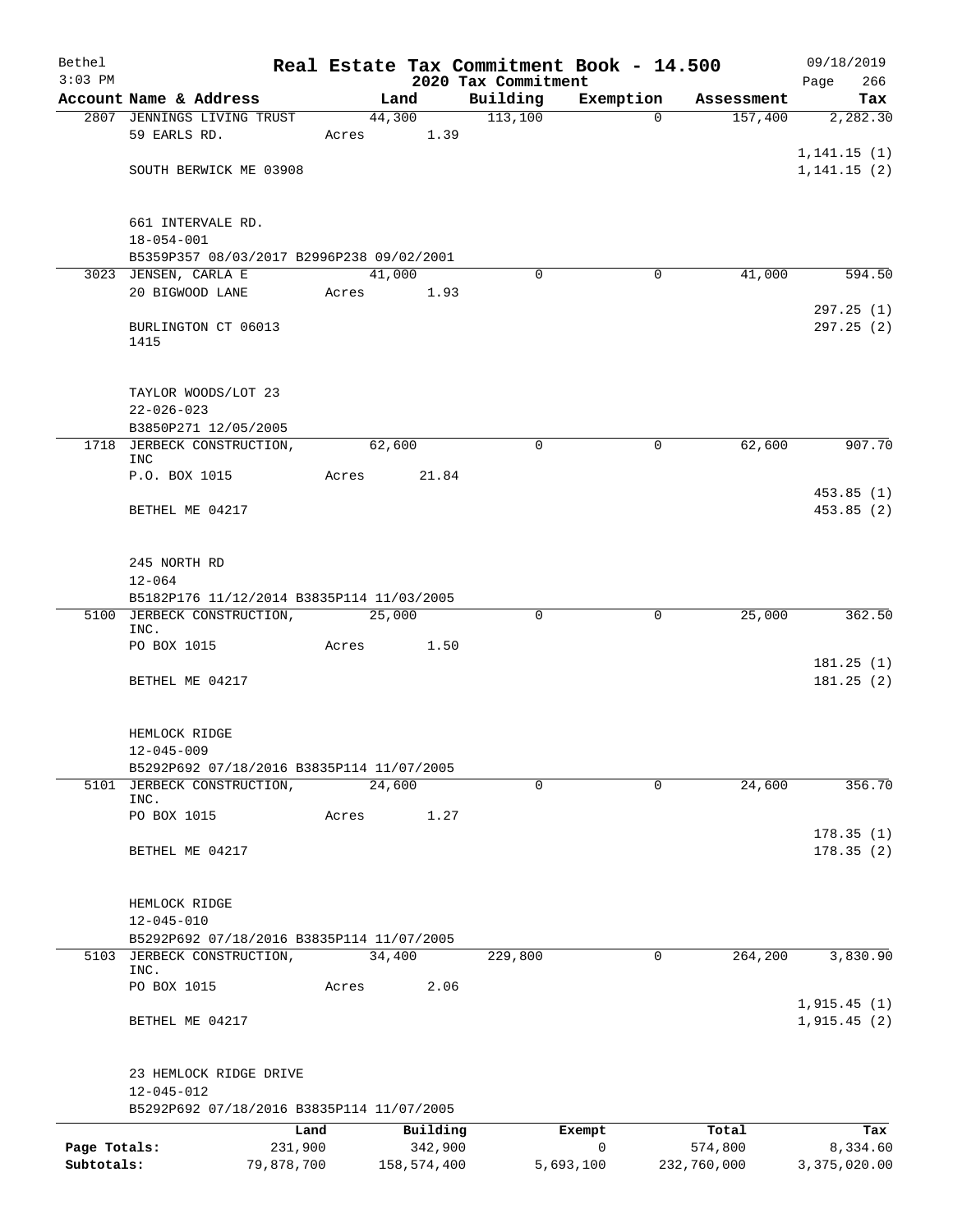| Bethel<br>$3:03$ PM |                                                                  |       |                |                                 | Real Estate Tax Commitment Book - 14.500 |            | 09/18/2019                 |
|---------------------|------------------------------------------------------------------|-------|----------------|---------------------------------|------------------------------------------|------------|----------------------------|
|                     | Account Name & Address                                           |       | Land           | 2020 Tax Commitment<br>Building | Exemption                                | Assessment | 267<br>Page<br>Tax         |
|                     | 3608 JEROME, BRADLEY G                                           |       | 68,700         | 271,400                         | 20,000                                   | 320,100    | 4,641.45                   |
|                     | JEROME, KAY E<br>PO BOX 1134                                     | Acres | 1.30           |                                 | 01 Homestead (HM)                        |            | 2,320.73 (1)               |
|                     | BETHEL ME 04217                                                  |       |                |                                 |                                          |            | 2,320.72(2)                |
|                     | 320 PARADISE RD.<br>$27 - 013 - 006$                             |       |                |                                 |                                          |            |                            |
|                     | B5286P142 06/10/2016 B2790P94 02/08/2000 B2048P176<br>09/22/1993 |       |                |                                 |                                          |            |                            |
|                     | 1099 JESSE, SANDRA                                               |       | 33,600         | 131,700                         | 0                                        | 165,300    | 2,396.85                   |
|                     | 148 SCHOOL ST                                                    |       |                |                                 |                                          |            | 1, 198.43(1)               |
|                     | MANCHESTER BY THE SEA<br>MA 01944 1235                           |       |                |                                 |                                          |            | 1, 198.42(2)               |
|                     | 74 FAIRWAY ROAD<br>$07 - 028 - 568$                              |       |                |                                 |                                          |            |                            |
|                     | B3712P298 05/06/2005                                             |       |                |                                 |                                          |            |                            |
|                     | 4650 JFS INVESTMENT TRUST                                        |       | 36,400         | 185,300                         | 0                                        | 221,700    | 3,214.65                   |
|                     | PO BOX 149                                                       |       | Acres 1.13     |                                 |                                          |            | 1,607.33(1)                |
|                     | YARMOUTH PORT MA 02675                                           |       |                |                                 |                                          |            | 1,607.32(2)                |
|                     | 32 TILSON BURKE RD<br>$02 - 025 - 002$                           |       |                |                                 |                                          |            |                            |
|                     | B5343P233 05/03/2017 B3803P46 09/20/2005                         |       |                |                                 |                                          |            |                            |
|                     | 1654 JODREY, ELEANOR                                             |       | 25,400         | $\mathbf 0$                     | 0                                        | 25,400     | 368.30                     |
|                     | 75 VERNON STREET                                                 | Acres | 1.79           |                                 |                                          |            | 184.15(1)                  |
|                     | BETHEL ME 04217                                                  |       |                |                                 |                                          |            | 184.15(2)                  |
|                     | 240 WEST BETHEL RD.                                              |       |                |                                 |                                          |            |                            |
|                     | $12 - 011$                                                       |       |                |                                 |                                          |            |                            |
|                     | B3571P221 08/04/2004<br>1265 JODREY, ELEANOR                     |       | 67,000         | $\mathbf 0$                     | 0                                        | 67,000     | 971.50                     |
|                     | 75 VERNON ST                                                     | Acres | 91.00          |                                 |                                          |            |                            |
|                     | BETHEL ME 04217                                                  |       |                |                                 |                                          |            | 485.75 (1)<br>485.75 (2)   |
|                     | RTE 2 S/S                                                        |       |                |                                 |                                          |            |                            |
|                     | $07 - 067$                                                       |       |                |                                 |                                          |            |                            |
|                     | B3571P223 08/04/2004                                             |       |                |                                 |                                          |            |                            |
|                     | 3371 JODREY, ELEANOR<br>75 VERNON STREET                         | Acres | 54,200<br>0.46 | 150,700                         | 20,000<br>01 Homestead (HM)              | 184,900    | 2,681.05                   |
|                     | BETHEL ME 04217                                                  |       |                |                                 |                                          |            | 1,340.53(1)<br>1,340.52(2) |
|                     | 75 VERNON ST.<br>$25 - 192$<br>B584P207                          |       |                |                                 |                                          |            |                            |
|                     |                                                                  |       |                |                                 |                                          |            |                            |
|                     |                                                                  | Land  | Building       |                                 | Exempt                                   | Total      | Tax                        |
| Page Totals:        | 285,300                                                          |       | 739,100        |                                 | 40,000                                   | 984,400    | 14,273.80                  |

**Subtotals:** 80,164,000 159,313,500 5,733,100 233,744,400 3,389,293.80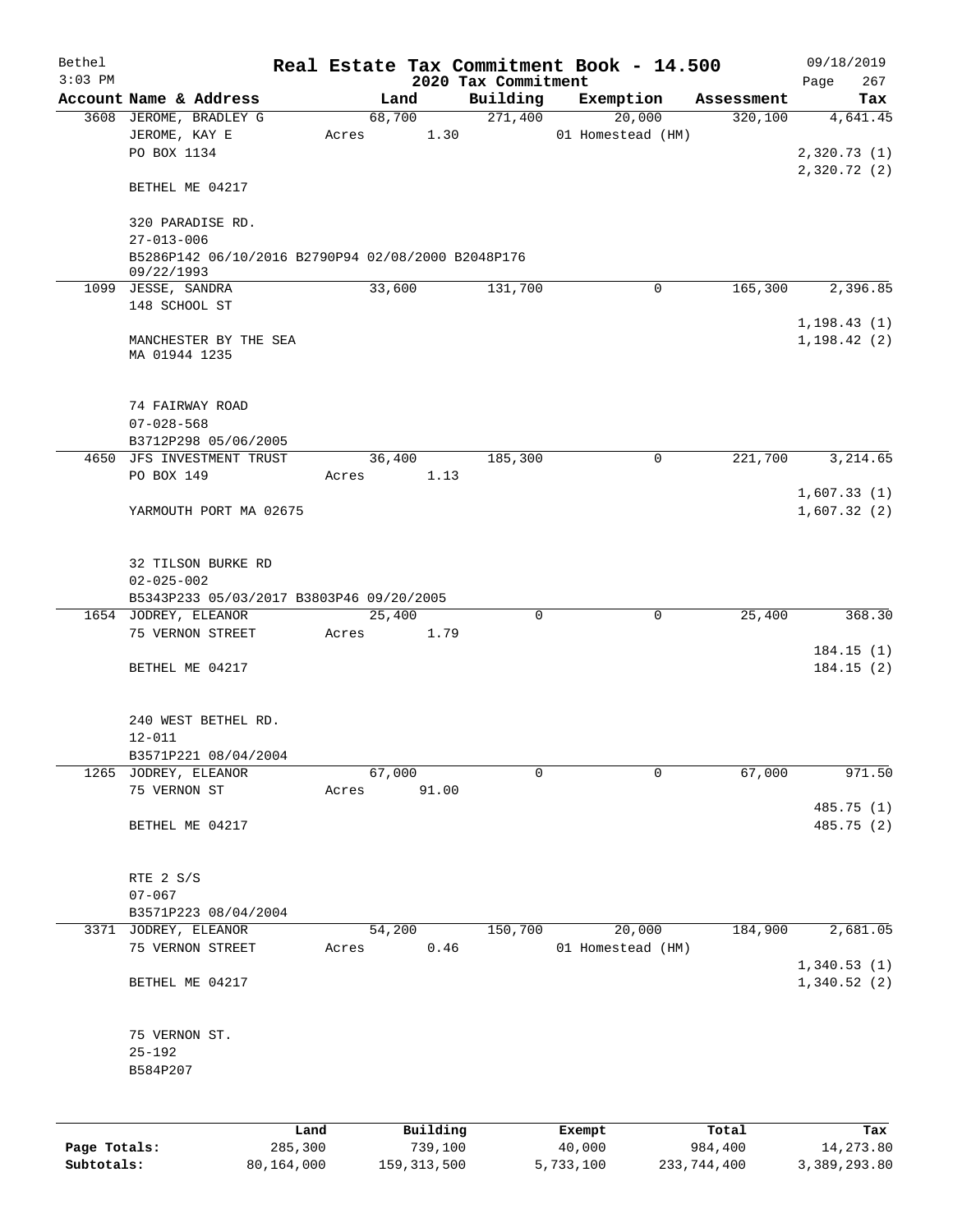| Bethel<br>$3:03$ PM |                                                                       |       |          | 2020 Tax Commitment | Real Estate Tax Commitment Book - 14.500 |            | 09/18/2019<br>Page<br>268 |
|---------------------|-----------------------------------------------------------------------|-------|----------|---------------------|------------------------------------------|------------|---------------------------|
|                     | Account Name & Address                                                |       | Land     | Building            | Exemption                                | Assessment | Tax                       |
|                     | 3372 JODREY, ELEANOR                                                  |       | 55,300   | 58,000              | $\Omega$                                 | 113,300    | 1,642.85                  |
|                     | 75 VERNON STREET                                                      | Acres | 0.52     |                     |                                          |            |                           |
|                     |                                                                       |       |          |                     |                                          |            | 821.43 (1)                |
|                     | BETHEL ME 04217                                                       |       |          |                     |                                          |            | 821.42(2)                 |
|                     |                                                                       |       |          |                     |                                          |            |                           |
|                     |                                                                       |       |          |                     |                                          |            |                           |
|                     | 79 VERNON ST.                                                         |       |          |                     |                                          |            |                           |
|                     | $25 - 193$<br>B878P2                                                  |       |          |                     |                                          |            |                           |
|                     | 3380 JODREY, ELEANOR                                                  |       | 28,600   | 0                   | 0                                        | 28,600     | 414.70                    |
|                     | 75 VERNON STREET                                                      | Acres | 20.00    |                     |                                          |            |                           |
|                     |                                                                       |       |          |                     |                                          |            | 207.35(1)                 |
|                     | BETHEL ME 04217                                                       |       |          |                     |                                          |            | 207.35(2)                 |
|                     |                                                                       |       |          |                     |                                          |            |                           |
|                     |                                                                       |       |          |                     |                                          |            |                           |
|                     | VERNON ST E/S                                                         |       |          |                     |                                          |            |                           |
|                     | $25 - 202$                                                            |       |          |                     |                                          |            |                           |
|                     | B3571P227 08/04/2004                                                  |       | 61,900   | 86,700              | $\mathsf{O}$                             | 148,600    | 2,154.70                  |
|                     | 3381 JODREY, ELEANOR<br>75 VERNON STREET                              | Acres | 1.40     |                     |                                          |            |                           |
|                     |                                                                       |       |          |                     |                                          |            | 1,077.35(1)               |
|                     | BETHEL ME 04217                                                       |       |          |                     |                                          |            | 1,077.35(2)               |
|                     |                                                                       |       |          |                     |                                          |            |                           |
|                     |                                                                       |       |          |                     |                                          |            |                           |
|                     | 60 VERNON ST.                                                         |       |          |                     |                                          |            |                           |
|                     | $25 - 203$                                                            |       |          |                     |                                          |            |                           |
|                     | B3571P225 08/04/2004                                                  |       |          |                     |                                          |            |                           |
|                     | 3652 JODREY, MICHAEL                                                  |       | 46,900   | 257,900             | 20,000                                   | 284,800    | 4,129.60                  |
|                     | 275 VERNON STREET                                                     | Acres | 8.00     |                     | 01 Homestead (HM)                        |            | 2,064.80(1)               |
|                     | BETHEL ME 04217                                                       |       |          |                     |                                          |            | 2,064.80(2)               |
|                     |                                                                       |       |          |                     |                                          |            |                           |
|                     |                                                                       |       |          |                     |                                          |            |                           |
|                     | 275 VERNON ST.                                                        |       |          |                     |                                          |            |                           |
|                     | $27 - 044$                                                            |       |          |                     |                                          |            |                           |
|                     | B1812P184 06/20/1991                                                  |       |          |                     |                                          |            |                           |
|                     | 4717 JOHANNAH PROPERTIES,<br>LLC                                      |       | 45,300   | 178,300             | 0                                        | 223,600    | 3,242.20                  |
|                     | PO BOX 636                                                            | Acres | 1.84     |                     |                                          |            |                           |
|                     |                                                                       |       |          |                     |                                          |            | 1,621.10(1)               |
|                     | SOUTH CHATHAM MA 02659                                                |       |          |                     |                                          |            | 1,621.10(2)               |
|                     |                                                                       |       |          |                     |                                          |            |                           |
|                     |                                                                       |       |          |                     |                                          |            |                           |
|                     | 54 SWAN HILL ROAD                                                     |       |          |                     |                                          |            |                           |
|                     | $22 - 029 - 012$<br>B4565P29 03/03/2010 B4551P97 01/19/2010 B3836P328 |       |          |                     |                                          |            |                           |
|                     | 11/08/2005                                                            |       |          |                     |                                          |            |                           |
|                     | 2926 JOHN MAROTTA                                                     |       | 74,700   | $\mathbf 0$         | $\mathbf 0$                              | 74,700     | 1,083.15                  |
|                     | CONSTRUCTION COMPANY                                                  |       |          |                     |                                          |            |                           |
|                     | PO BOX 44                                                             | Acres | 5.38     |                     |                                          |            |                           |
|                     | NEWRY ME 04261                                                        |       |          |                     |                                          |            | 541.58(1)<br>541.57(2)    |
|                     |                                                                       |       |          |                     |                                          |            |                           |
|                     |                                                                       |       |          |                     |                                          |            |                           |
|                     | LOCKE SUMMIT MT                                                       |       |          |                     |                                          |            |                           |
|                     | $21 - 002 - 002$                                                      |       |          |                     |                                          |            |                           |
|                     | B5085P308 01/20/2014 B3679P183 02/28/2005                             |       |          |                     |                                          |            |                           |
|                     |                                                                       |       |          |                     |                                          |            |                           |
|                     | Land                                                                  |       | Building |                     | Exempt                                   | Total      | Tax                       |
| Page Totals:        | 312,700                                                               |       | 580,900  |                     | 20,000                                   | 873,600    | 12,667.20                 |

**Subtotals:** 80,476,700 159,894,400 5,753,100 234,618,000 3,401,961.00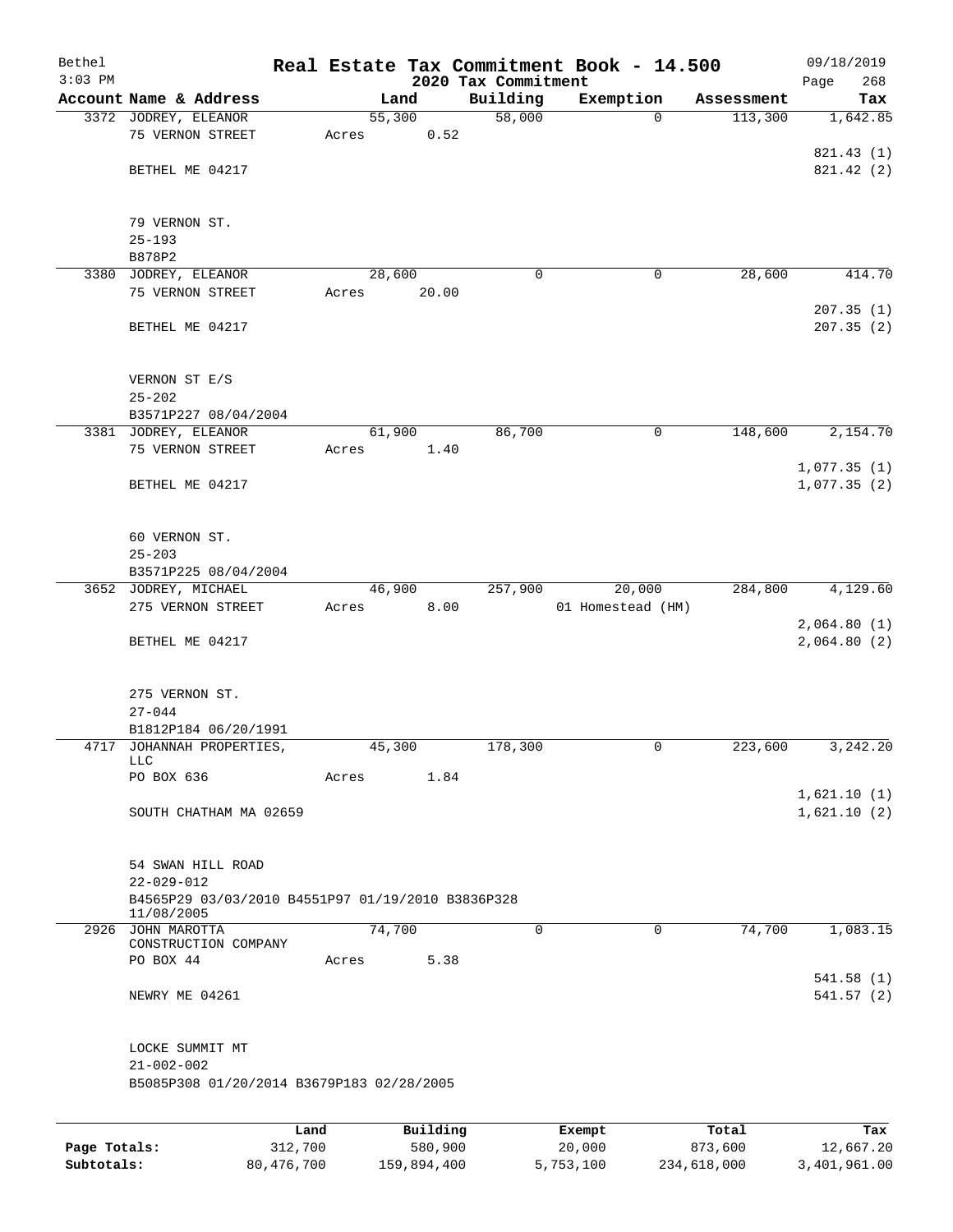| Bethel                     |                                                                                        | Real Estate Tax Commitment Book - 14.500 |                                 |                |                          | 09/18/2019               |
|----------------------------|----------------------------------------------------------------------------------------|------------------------------------------|---------------------------------|----------------|--------------------------|--------------------------|
| $3:03$ PM                  | Account Name & Address                                                                 | Land                                     | 2020 Tax Commitment<br>Building | Exemption      | Assessment               | 269<br>Page<br>Tax       |
| 5429                       | JOHN MAROTTA                                                                           | 29,700                                   | 0                               | $\Omega$       | 29,700                   | 430.65                   |
|                            | CONSTRUCTION CORP                                                                      |                                          |                                 |                |                          |                          |
|                            | PO BOX 44                                                                              | 1.36<br>Acres                            |                                 |                |                          | 215.33(1)                |
|                            | NEWRY ME 04261                                                                         |                                          |                                 |                |                          | 215.32(2)                |
|                            | GROVER HILL RD.                                                                        |                                          |                                 |                |                          |                          |
|                            | $07 - 011 - 005$                                                                       |                                          |                                 |                |                          |                          |
|                            | B5347P221 05/26/2017 B5342P470 04/28/2017 B2987P199<br>08/24/2001 B2164P118 10/03/1994 |                                          |                                 |                |                          |                          |
|                            | 5426 JOHN MAROTTA                                                                      | 29,200                                   | 0                               | 0              | 29,200                   | 423.40                   |
|                            | CONSTRUCTION CORP<br>PO BOX 44                                                         | 1.14<br>Acres                            |                                 |                |                          |                          |
|                            |                                                                                        |                                          |                                 |                |                          | 211.70(1)                |
|                            | NEWRY ME 04261                                                                         |                                          |                                 |                |                          | 211.70(2)                |
|                            | GROVER HILL RD.                                                                        |                                          |                                 |                |                          |                          |
|                            | $07 - 011 - 002$                                                                       |                                          |                                 |                |                          |                          |
|                            | B5347P221 05/26/2017 B5342P470 04/28/2017 B2987P199<br>08/24/2001 B2164P118 10/03/1994 |                                          |                                 |                |                          |                          |
|                            | 3674 JOHNSON, DAVID W<br>43 GEORGE AVE APT. A                                          | 23,900<br>0.69<br>Acres                  | $\mathbf 0$                     | 0              | 23,900                   | 346.55                   |
|                            |                                                                                        |                                          |                                 |                |                          | 173.28(1)                |
|                            | GROTON CT 06340 4938                                                                   |                                          |                                 |                |                          | 173.27(2)                |
|                            | MOUNTAIN VIEW CIRCLE                                                                   |                                          |                                 |                |                          |                          |
|                            | $28 - 018$                                                                             |                                          |                                 |                |                          |                          |
|                            | B3021P131                                                                              |                                          |                                 |                |                          |                          |
|                            | 272 JOHNSON, EDWARD<br>JOHNSON, DEBORAH                                                | 32,300<br>15.00<br>Acres                 | 107,800                         | 0              | 140,100                  | 2,031.45                 |
|                            | 2 OUIMBY ROAD                                                                          |                                          |                                 |                |                          | 1,015.73(1)              |
|                            |                                                                                        |                                          |                                 |                |                          | 1,015.72(2)              |
|                            | ATKINSON NH 03811 2186                                                                 |                                          |                                 |                |                          |                          |
|                            | 206 MCCRILLISS BROOK                                                                   |                                          |                                 |                |                          |                          |
|                            | $04 - 087$<br>B3871P1 01/06/2006                                                       |                                          |                                 |                |                          |                          |
| 3017                       | JOHNSON, EVAN K                                                                        | 38,400                                   | 237,700                         | 0              | 276,100                  | 4,003.45                 |
|                            | 201 MAIN STREET, #10                                                                   | 1.00<br>Acres                            |                                 |                |                          |                          |
|                            |                                                                                        |                                          |                                 |                |                          | 2,001.73(1)              |
|                            | WOBURN MA 01801                                                                        |                                          |                                 |                |                          | 2,001.72(2)              |
|                            | 930 INTERVALE RD.                                                                      |                                          |                                 |                |                          |                          |
|                            | $22 - 026 - B$<br>B5330P49 02/06/2017 B5113P342 05/12/2014 B4293P196                   |                                          |                                 |                |                          |                          |
|                            | 05/07/2008 B3619P23 10/29/2004<br>2943 JOHNSON, JOAN M                                 | 33,600                                   | 60,600                          | 0              | 94,200                   | 1,365.90                 |
|                            | 653 MARTINS POND ROAD                                                                  |                                          |                                 |                |                          |                          |
|                            |                                                                                        |                                          |                                 |                |                          | 682.95 (1)               |
|                            | GROTON MA 01450                                                                        |                                          |                                 |                |                          | 682.95 (2)               |
|                            | 11 CHERRY LANE                                                                         |                                          |                                 |                |                          |                          |
|                            | $22 - 002 - 001 - 020$                                                                 |                                          |                                 |                |                          |                          |
|                            | B5336P570 03/24/2017 B2289P160 12/29/1995                                              |                                          |                                 |                |                          |                          |
|                            | Land                                                                                   | Building                                 |                                 | Exempt         | Total                    | Tax                      |
| Page Totals:<br>Subtotals: | 187,100<br>80,663,800                                                                  | 406,100<br>160,300,500                   |                                 | 0<br>5,753,100 | 593,200<br>235, 211, 200 | 8,601.40<br>3,410,562.40 |
|                            |                                                                                        |                                          |                                 |                |                          |                          |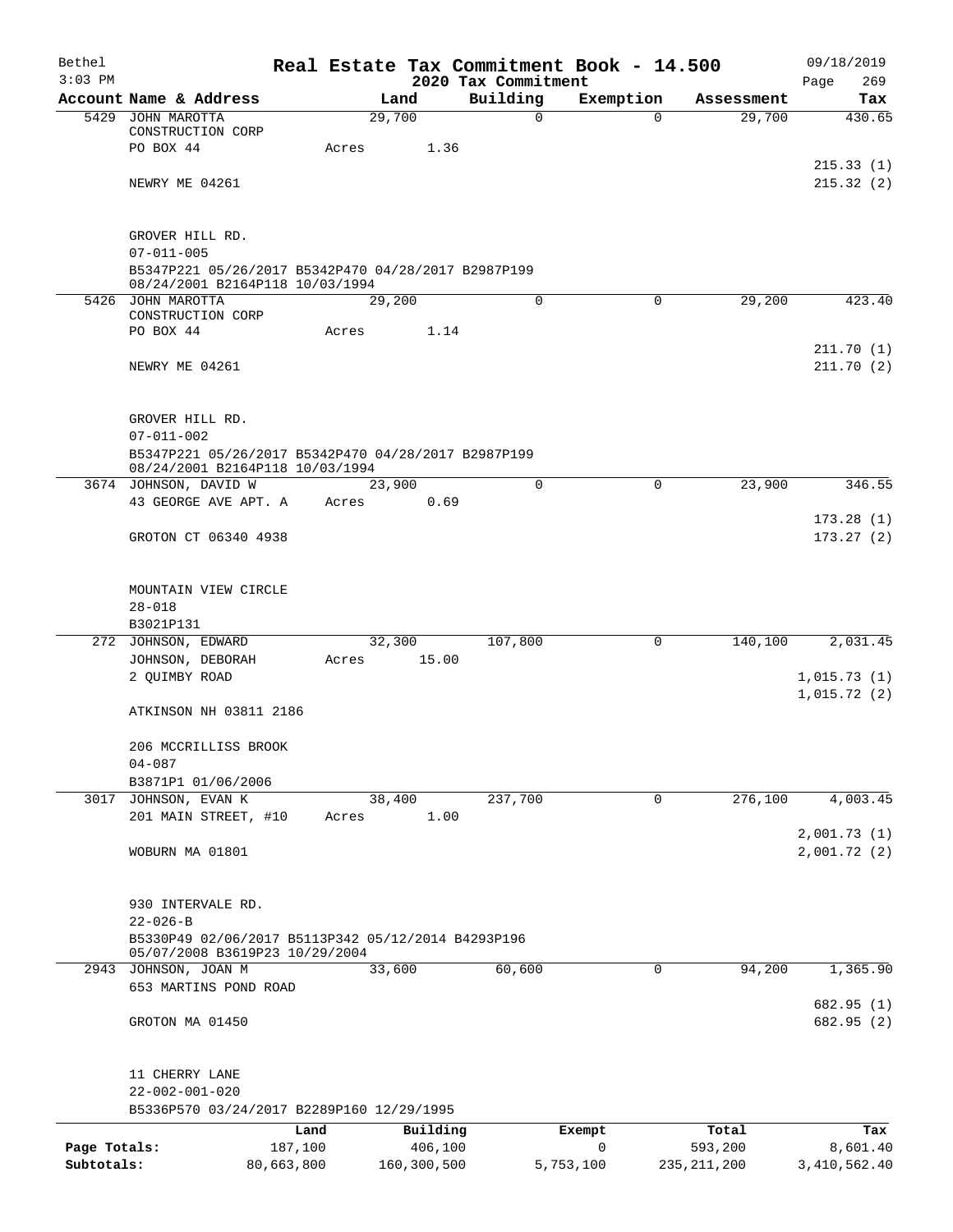| Bethel    |                                                                                        |       |       |        |                                 | Real Estate Tax Commitment Book - 14.500 |            | 09/18/2019                 |
|-----------|----------------------------------------------------------------------------------------|-------|-------|--------|---------------------------------|------------------------------------------|------------|----------------------------|
| $3:03$ PM | Account Name & Address                                                                 |       |       | Land   | 2020 Tax Commitment<br>Building | Exemption                                | Assessment | 270<br>Page<br>Tax         |
|           | 2555 JOHNSON, MONA                                                                     |       |       | 38,400 | 88,100                          | 20,000                                   | 106,500    | 1,544.25                   |
|           | PO BOX 676                                                                             | Acres |       | 1.00   |                                 | 01 Homestead (HM)                        |            |                            |
|           |                                                                                        |       |       |        |                                 |                                          |            | 772.13(1)                  |
|           | BETHEL ME 04217                                                                        |       |       |        |                                 |                                          |            | 772.12(2)                  |
|           |                                                                                        |       |       |        |                                 |                                          |            |                            |
|           |                                                                                        |       |       |        |                                 |                                          |            |                            |
|           | 1999 INTERVALE RD.                                                                     |       |       |        |                                 |                                          |            |                            |
|           | $15 - 015$                                                                             |       |       |        |                                 |                                          |            |                            |
|           | B5146P76 08/08/2014 B4154P64 06/25/2007<br>3037 JOHNSON, WILLIAM                       |       |       | 71,600 | 81,100                          | 0                                        | 152,700    | 2, 214.15                  |
|           | 70 NEVEDA ST.                                                                          | Acres |       | 5.10   |                                 |                                          |            |                            |
|           |                                                                                        |       |       |        |                                 |                                          |            | 1,107.08(1)                |
|           | MARSHFIELD MA 02050                                                                    |       |       |        |                                 |                                          |            | 1, 107.07(2)               |
|           |                                                                                        |       |       |        |                                 |                                          |            |                            |
|           |                                                                                        |       |       |        |                                 |                                          |            |                            |
|           | 47 TIMBER WAY                                                                          |       |       |        |                                 |                                          |            |                            |
|           | $22 - 028 - 004$                                                                       |       |       |        |                                 |                                          |            |                            |
|           | B3106P109<br>241 JOHNSTON, JEFFERY                                                     |       |       | 29,600 | $\mathbf 0$                     | $\mathbf 0$                              | 29,600     | 429.20                     |
|           | JOHNSTON, COREY                                                                        | Acres |       | 6.10   |                                 |                                          |            |                            |
|           | 198 UNION STREET                                                                       |       |       |        |                                 |                                          |            | 214.60(1)                  |
|           |                                                                                        |       |       |        |                                 |                                          |            | 214.60(2)                  |
|           | PORTSMOUTH NH 03801                                                                    |       |       |        |                                 |                                          |            |                            |
|           |                                                                                        |       |       |        |                                 |                                          |            |                            |
|           | 309 BIRD HILL RD                                                                       |       |       |        |                                 |                                          |            |                            |
|           | $04 - 082$<br>B5382P563 12/07/2017 B4947P286 01/28/2013                                |       |       |        |                                 |                                          |            |                            |
|           | 4828 JOHNSTON, SCOTT, TTEE                                                             |       |       | 65,900 | 202,900                         | $\mathbf 0$                              | 268,800    | 3,897.60                   |
|           | JOHNSTON, SCOTT TRUST                                                                  | Acres |       | 3.00   |                                 |                                          |            |                            |
|           | 6110 PAUL DRIVE                                                                        |       |       |        |                                 |                                          |            | 1,948.80(1)                |
|           |                                                                                        |       |       |        |                                 |                                          |            | 1,948.80(2)                |
|           | CLINTON OH 44216                                                                       |       |       |        |                                 |                                          |            |                            |
|           |                                                                                        |       |       |        |                                 |                                          |            |                            |
|           | 36 LOST BROOK RD<br>$11 - 070 - 004$                                                   |       |       |        |                                 |                                          |            |                            |
|           | B51980P272 01/07/2015 B5118P181 05/22/2014 B5118P179                                   |       |       |        |                                 |                                          |            |                            |
|           | 05/22/2014 B3817P50 10/13/2005                                                         |       |       |        |                                 |                                          |            |                            |
|           | 3784 JONES, DAVID ROBERT &                                                             |       |       | 69,400 | 172,800                         | 20,000                                   | 222,200    | 3,221.90                   |
|           | CONNELLY, ANGELA JANE                                                                  |       | Acres | 1.46   |                                 | 01 Homestead (HM)                        |            |                            |
|           | PO BOX 678                                                                             |       |       |        |                                 |                                          |            | 1,610.95(1)<br>1,610.95(2) |
|           | BETHEL ME 04217                                                                        |       |       |        |                                 |                                          |            |                            |
|           |                                                                                        |       |       |        |                                 |                                          |            |                            |
|           | 14 RIDGE ROAD                                                                          |       |       |        |                                 |                                          |            |                            |
|           | $26 - 060 - 002$                                                                       |       |       |        |                                 |                                          |            |                            |
|           | B4949P189 01/31/2013 B3139P274 07/23/2002                                              |       |       |        |                                 |                                          |            |                            |
|           | 1564 JONES, DOUGLAS G                                                                  |       |       | 14,700 | 14,000                          | $\mathbf 0$                              | 28,700     | 416.15                     |
|           | 22 STORMY BROOK RD                                                                     |       | Acres | 0.59   |                                 |                                          |            | 208.08(1)                  |
|           | FALMOUTH ME 04105                                                                      |       |       |        |                                 |                                          |            | 208.07(2)                  |
|           |                                                                                        |       |       |        |                                 |                                          |            |                            |
|           |                                                                                        |       |       |        |                                 |                                          |            |                            |
|           | 10 FERRY RD                                                                            |       |       |        |                                 |                                          |            |                            |
|           | $11 - 039$                                                                             |       |       |        |                                 |                                          |            |                            |
|           | B5208P503 02/17/2015 B4568P190 03/16/2010 B4450P235<br>08/07/2009 B3662P211 12/28/2004 |       |       |        |                                 |                                          |            |                            |
|           |                                                                                        |       |       |        |                                 |                                          |            |                            |
|           |                                                                                        |       |       |        |                                 |                                          |            |                            |
|           |                                                                                        |       |       |        |                                 |                                          |            |                            |

|              | Land       | Building    | Exempt    | Total       | Tax          |
|--------------|------------|-------------|-----------|-------------|--------------|
| Page Totals: | 289,600    | 558,900     | 40,000    | 808,500     | 11,723.25    |
| Subtotals:   | 80,953,400 | 160,859,400 | 5,793,100 | 236,019,700 | 3,422,285.65 |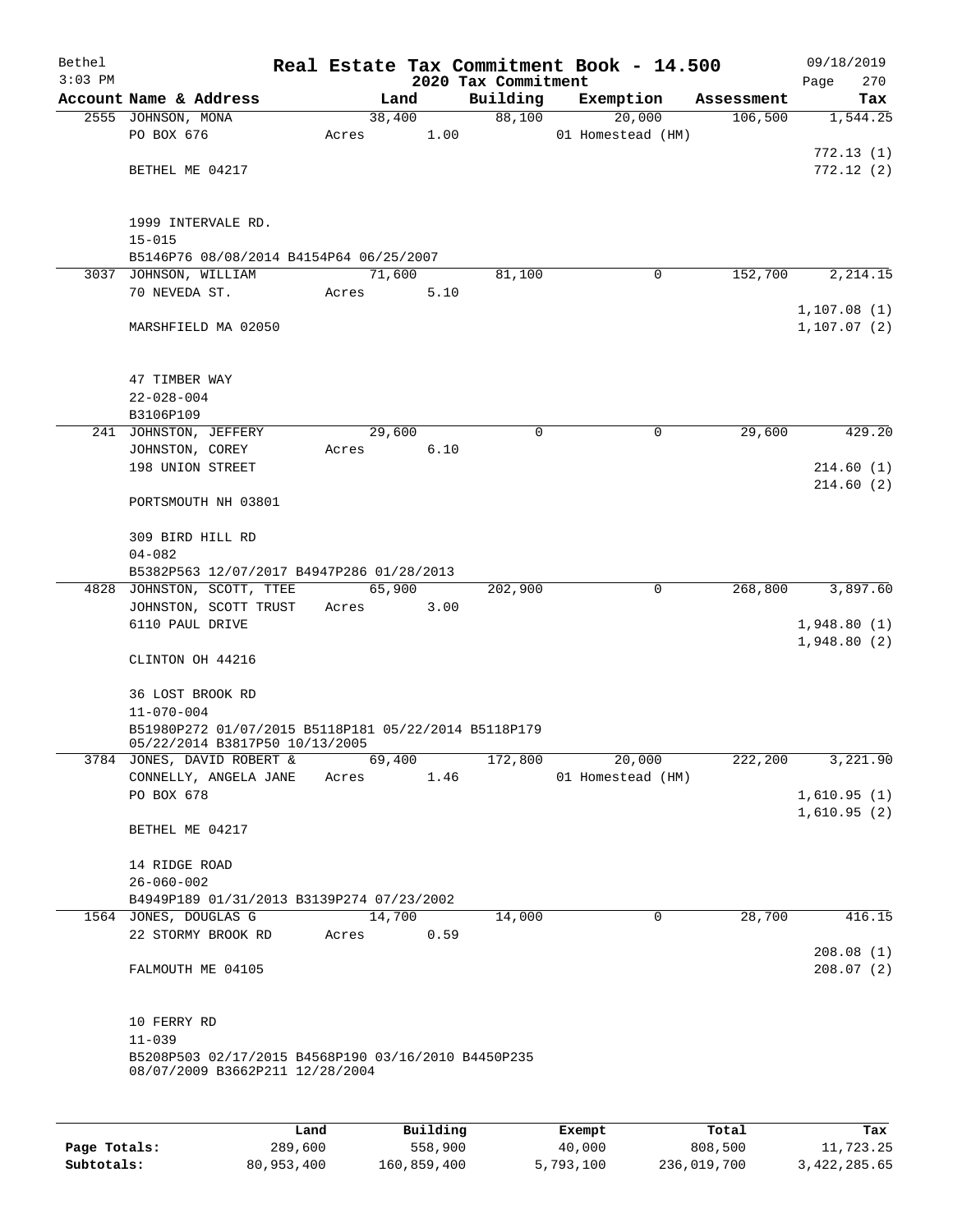| Bethel       |                                                                                       |       |                     |                     | Real Estate Tax Commitment Book - 14.500 |                  | 09/18/2019              |  |  |
|--------------|---------------------------------------------------------------------------------------|-------|---------------------|---------------------|------------------------------------------|------------------|-------------------------|--|--|
| $3:03$ PM    |                                                                                       |       |                     | 2020 Tax Commitment |                                          |                  | Page<br>271             |  |  |
|              | Account Name & Address                                                                |       | Land                | Building            | Exemption                                | Assessment       | Tax                     |  |  |
|              | 1565 JONES, DOUGLAS GRANT                                                             |       | 66,300              | 23,100              | 0                                        | 89,400           | 1,296.30                |  |  |
|              | 22 STORMY BROOK ROAD                                                                  | Acres | 17.17               |                     |                                          |                  |                         |  |  |
|              | FALMOUTH ME 04105                                                                     |       |                     |                     |                                          |                  | 648.15 (1)<br>648.15(2) |  |  |
|              |                                                                                       |       |                     |                     |                                          |                  |                         |  |  |
|              |                                                                                       |       |                     |                     |                                          |                  |                         |  |  |
|              | 8 FERRY RD.                                                                           |       |                     |                     |                                          |                  |                         |  |  |
|              | $11 - 040$                                                                            |       |                     |                     |                                          |                  |                         |  |  |
|              | B5324P355 12/30/2016 B5261P636 12/31/2015 B4198P7<br>09/21/2007 B3020P287             |       |                     |                     |                                          |                  |                         |  |  |
|              | 502 JONES, MICHAEL J                                                                  |       | 38,200              | 13,000              | 0                                        | 51,200           | 742.40                  |  |  |
|              | 25 LEARY DRIVE                                                                        | Acres | 15.70               |                     |                                          |                  |                         |  |  |
|              |                                                                                       |       |                     |                     |                                          |                  | 371.20(1)               |  |  |
|              | SAVANNAH GA 31406                                                                     |       |                     |                     |                                          |                  | 371.20(2)               |  |  |
|              |                                                                                       |       |                     |                     |                                          |                  |                         |  |  |
|              |                                                                                       |       |                     |                     |                                          |                  |                         |  |  |
|              | 85 DAISY BRYANT RD                                                                    |       |                     |                     |                                          |                  |                         |  |  |
|              | $17 - 003 - 00C$                                                                      |       |                     |                     |                                          |                  |                         |  |  |
|              | B5172P170 10/07/2014                                                                  |       |                     | 211,300             |                                          | 255,700          | 3,707.65                |  |  |
| 4870         | JORGENSEN, CLAUS<br>JORGENSEN, GAIL M.                                                | Acres | 44,400<br>1.85      |                     | 0                                        |                  |                         |  |  |
|              | 26 BELLIS ROAD                                                                        |       |                     |                     |                                          |                  | 1,853.83(1)             |  |  |
|              |                                                                                       |       |                     |                     |                                          |                  | 1,853.82(2)             |  |  |
|              | MILFORD NJ 08848                                                                      |       |                     |                     |                                          |                  |                         |  |  |
|              |                                                                                       |       |                     |                     |                                          |                  |                         |  |  |
|              | 14 THUNDER SNOW ROAD                                                                  |       |                     |                     |                                          |                  |                         |  |  |
|              | $01 - 010 - 001$                                                                      |       |                     |                     |                                          |                  |                         |  |  |
|              | B5447P659 12/31/2018 B4714P158 05/02/2011 B4433P83<br>04/27/2009 B3962P119 06/30/2006 |       |                     |                     |                                          |                  |                         |  |  |
|              | 3716 JOSEY, BARRY                                                                     |       | 24,200              | 40,600              | 0                                        | 64,800           | 939.60                  |  |  |
|              | JOSEY, JANIS                                                                          | Acres | 0.42                |                     |                                          |                  |                         |  |  |
|              | 403 Weaverly Rd                                                                       |       |                     |                     |                                          |                  | 469.80(1)               |  |  |
|              |                                                                                       |       |                     |                     |                                          |                  | 469.80 (2)              |  |  |
|              | Dartmouth Canada B2X2E7                                                               |       |                     |                     |                                          |                  |                         |  |  |
|              | ΝS                                                                                    |       |                     |                     |                                          |                  |                         |  |  |
|              | 719 WEST BETHEL RD.                                                                   |       |                     |                     |                                          |                  |                         |  |  |
|              | $28 - 058$                                                                            |       |                     |                     |                                          |                  |                         |  |  |
|              | B5229P163 06/26/2015 B4287P177 04/22/2008                                             |       |                     |                     |                                          |                  |                         |  |  |
|              | 2456 JS HOLDINGS, LLC                                                                 |       | 38,400              | 98,600              | 0                                        | 137,000          | 1,986.50                |  |  |
|              | 6 SOD FARM LANE                                                                       | Acres | 1.00                |                     |                                          |                  |                         |  |  |
|              |                                                                                       |       |                     |                     |                                          |                  | 993.25(1)               |  |  |
|              | SACO ME 04072                                                                         |       |                     |                     |                                          |                  | 993.25(2)               |  |  |
|              |                                                                                       |       |                     |                     |                                          |                  |                         |  |  |
|              | 205 INTERVALE RD.                                                                     |       |                     |                     |                                          |                  |                         |  |  |
|              | $13 - 015$                                                                            |       |                     |                     |                                          |                  |                         |  |  |
|              | B5393P78 02/12/2018 B4606P122 07/06/2010 B3216P61                                     |       |                     |                     |                                          |                  |                         |  |  |
|              | 12/17/2002                                                                            |       |                     |                     |                                          |                  |                         |  |  |
|              | 3425 JSC ENTERPRISES, INC                                                             |       | 86,700              | 120,100             | 0                                        | 206,800          | 2,998.60                |  |  |
|              | 250 TAYLOR SMITH ROAD                                                                 | Acres | 1.20                |                     |                                          |                  |                         |  |  |
|              |                                                                                       |       |                     |                     |                                          |                  | 1,499.30(1)             |  |  |
|              | BETHEL ME 04217                                                                       |       |                     |                     |                                          |                  | 1,499.30(2)             |  |  |
|              |                                                                                       |       |                     |                     |                                          |                  |                         |  |  |
|              | 22 PARKWAY                                                                            |       |                     |                     |                                          |                  |                         |  |  |
|              | $25 - 241 - 002$                                                                      |       |                     |                     |                                          |                  |                         |  |  |
|              | B5141P330 07/24/2014 B2881P27                                                         |       |                     |                     |                                          |                  |                         |  |  |
|              |                                                                                       |       |                     |                     |                                          |                  |                         |  |  |
| Page Totals: | Land<br>298,200                                                                       |       | Building<br>506,700 |                     | Exempt<br>0                              | Total<br>804,900 | Tax<br>11,671.05        |  |  |
| Subtotals:   | 81,251,600                                                                            |       | 161, 366, 100       |                     | 5,793,100                                | 236,824,600      | 3,433,956.70            |  |  |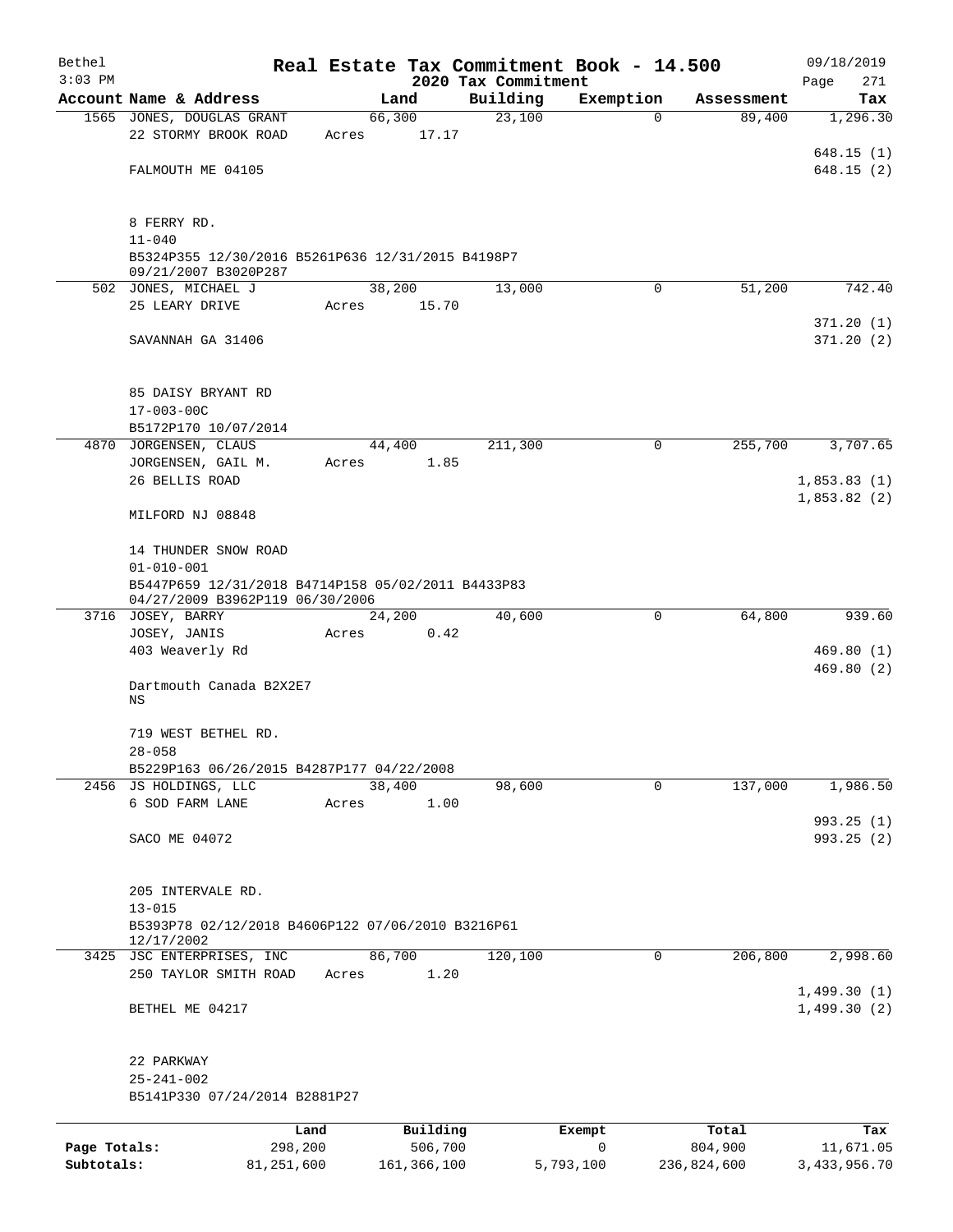| Bethel<br>$3:03$ PM |                                                                                                                         |                 | Real Estate Tax Commitment Book - 14.500<br>2020 Tax Commitment |           |            | 09/18/2019<br>272<br>Page     |
|---------------------|-------------------------------------------------------------------------------------------------------------------------|-----------------|-----------------------------------------------------------------|-----------|------------|-------------------------------|
|                     | Account Name & Address                                                                                                  | Land            | Building                                                        | Exemption | Assessment | Tax                           |
|                     | 3573 JUTRAS, JENNA IVERSEN<br>JUTRAS, NORMAN JR<br>118 FRIEND ST                                                        | 50,800<br>Acres | 74,200<br>0.60                                                  | $\Omega$  | 125,000    | 1,812.50<br>906.25(1)         |
|                     | AMESBURY MA 01913 2731                                                                                                  |                 |                                                                 |           |            | 906.25(2)                     |
|                     | 133 VERNON ST.<br>$26 - 077 - 001$                                                                                      |                 |                                                                 |           |            |                               |
|                     | B3470P1 02/27/2004                                                                                                      |                 |                                                                 |           |            |                               |
|                     | 491 JUTRAS, JENNA IVERSON                                                                                               | 27,600          | $\mathbf 0$                                                     | 0         | 27,600     | 400.20                        |
|                     | 118 FRIEND STREET                                                                                                       | Acres           | 1.09                                                            |           |            |                               |
|                     | AMESBURY MA 01913                                                                                                       |                 |                                                                 |           |            | 200.10(1)<br>200.10(2)        |
|                     | VERNON STREET<br>$26 - 078 - 001$                                                                                       |                 |                                                                 |           |            |                               |
|                     | B5270P387 03/02/2016 B5063P121 11/14/2013 B3435P347                                                                     |                 |                                                                 |           |            |                               |
|                     | 3365 KAISER, SHARON A                                                                                                   | 52,500          | 64,900                                                          | 0         | 117,400    | 1,702.30                      |
|                     | KAISER, PETER M                                                                                                         | Acres           | 0.37                                                            |           |            |                               |
|                     | 48 POOR FARM RD.                                                                                                        |                 |                                                                 |           |            | 851.15(1)                     |
|                     | FARMINGTON NH 03835                                                                                                     |                 |                                                                 |           |            | 851.15(2)                     |
|                     | 52 CHAPMAN ST.<br>$25 - 186$                                                                                            |                 |                                                                 |           |            |                               |
|                     | B3305P331 05/30/2003                                                                                                    |                 |                                                                 |           |            |                               |
|                     | 3563 KANDLE, JEFF                                                                                                       | 33,600          | 104,700                                                         | 0         | 138,300    | 2,005.35                      |
|                     | KANDLE, TERESA                                                                                                          |                 |                                                                 |           |            |                               |
|                     | 18 FELICITY TRACE PLACE                                                                                                 |                 |                                                                 |           |            | 1,002.68(1)<br>1,002.67(2)    |
|                     | THE WOODLANDS TX 77382                                                                                                  |                 |                                                                 |           |            |                               |
|                     | 135 VERNON ST.                                                                                                          |                 |                                                                 |           |            |                               |
|                     | $26 - 076 - 001 - 06A$                                                                                                  |                 |                                                                 |           |            |                               |
|                     | B3118P134 06/05/2002<br>49 KARG, RICHARD J                                                                              |                 |                                                                 |           |            |                               |
|                     | CHATFIELD, LESLIE ANN                                                                                                   | 55,100<br>Acres | 246,200<br>25.37                                                | 0         | 301,300    | 4,368.85                      |
|                     | 596 GROVER HILL ROAD                                                                                                    |                 |                                                                 |           |            | 2,184.43(1)<br>2, 184. 42 (2) |
|                     | BETHEL ME 04217                                                                                                         |                 |                                                                 |           |            |                               |
|                     | 596 GROVER HILL RD.<br>$01 - 041$                                                                                       |                 |                                                                 |           |            |                               |
|                     | B4540P243 12/18/2009 B4540P225 12/18/2009 B4433P53<br>04/27/2009 B4328P145 07/25/2008 B1404P178 07/08/1986<br>B1404P178 |                 |                                                                 |           |            |                               |
|                     | 2812 KAUF, KRISTIE                                                                                                      | 37,200          | 86,300                                                          | 0         | 123,500    | 1,790.75                      |
|                     | 6 OSGOOD RD.                                                                                                            | Acres           | 0.92                                                            |           |            |                               |
|                     | BETHEL ME 04217                                                                                                         |                 |                                                                 |           |            | 895.38 (1)<br>895.37 (2)      |
|                     | 6 OSGOOD ROAD                                                                                                           |                 |                                                                 |           |            |                               |
|                     | $18 - 056$<br>B4765P37 09/27/2011 B1471P135 04/14/1987                                                                  |                 |                                                                 |           |            |                               |
|                     |                                                                                                                         |                 |                                                                 |           |            |                               |

|              | Land       | Building    | Exempt    | Total       | Tax          |
|--------------|------------|-------------|-----------|-------------|--------------|
| Page Totals: | 256,800    | 576,300     |           | 833,100     | 12,079.95    |
| Subtotals:   | 81,508,400 | 161,942,400 | 5,793,100 | 237,657,700 | 3,446,036.65 |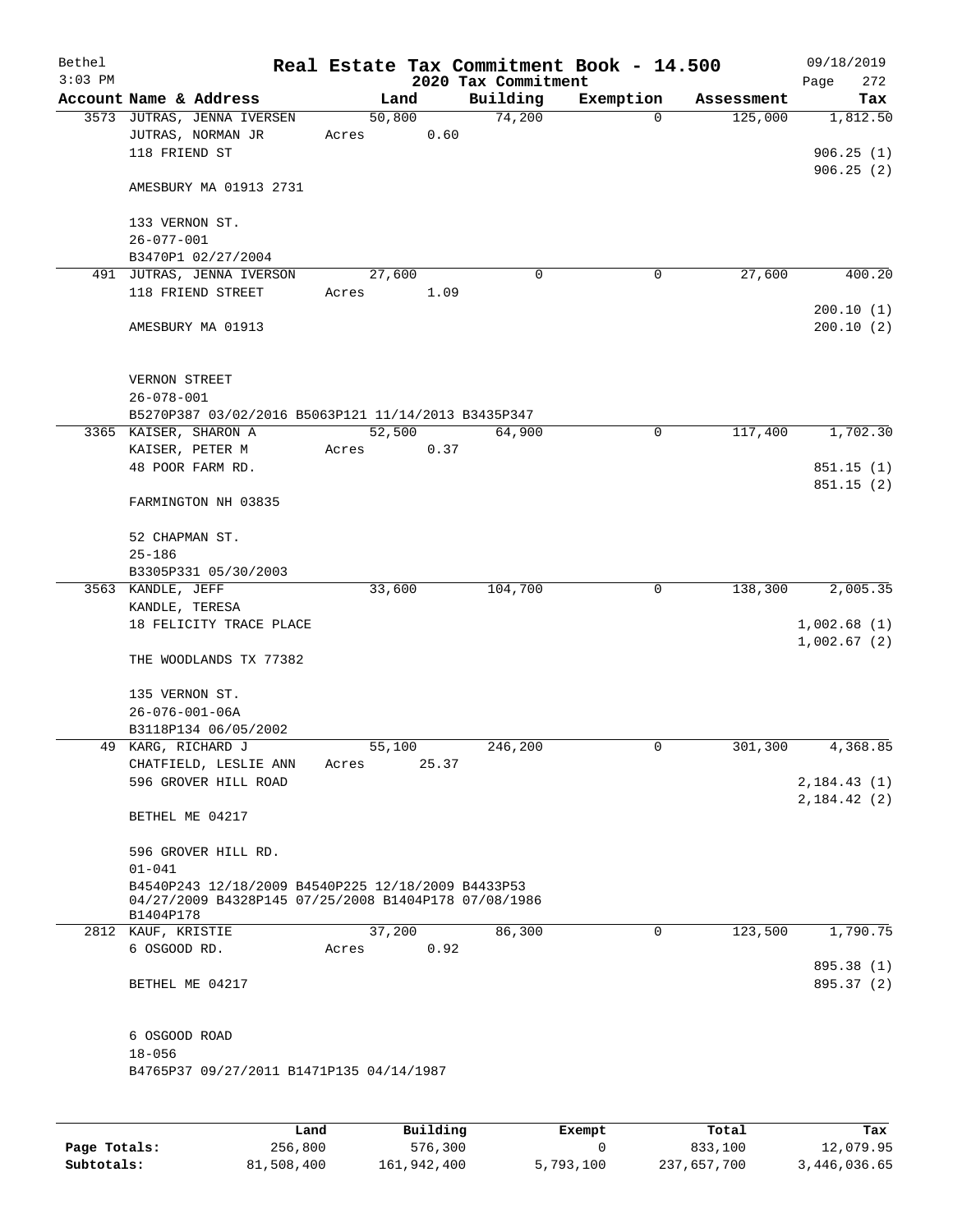| Bethel    |                                           |        |      |                     | Real Estate Tax Commitment Book - 14.500 |            | 09/18/2019   |
|-----------|-------------------------------------------|--------|------|---------------------|------------------------------------------|------------|--------------|
| $3:03$ PM |                                           |        |      | 2020 Tax Commitment |                                          |            | 273<br>Page  |
|           | Account Name & Address                    | Land   |      | Building            | Exemption                                | Assessment | Tax          |
|           | 3245 KAUFMAN, ELLIOT M                    | 64,600 |      | 184,600             | $\Omega$                                 | 249,200    | 3,613.40     |
|           | KAUFMAN, JANICE                           | Acres  | 2.51 |                     |                                          |            |              |
|           | 714 BEAR ROCK RD.                         |        |      |                     |                                          |            | 1,806.70(1)  |
|           |                                           |        |      |                     |                                          |            | 1,806.70(2)  |
|           | STEWARTSTOWN NH 03576                     |        |      |                     |                                          |            |              |
|           |                                           |        |      |                     |                                          |            |              |
|           | 18 MECHANIC ST.                           |        |      |                     |                                          |            |              |
|           | $25 - 080$                                |        |      |                     |                                          |            |              |
|           | B1448P298 12/30/1986                      |        |      |                     |                                          |            |              |
|           | 1497 KAVANAGH, LESLIE                     | 49,600 |      | 44,600              | 0                                        | 94,200     | 1,365.90     |
|           | SAWYER, SALLY S                           | Acres  | 1.50 |                     |                                          |            |              |
|           | PO BOX 994                                |        |      |                     |                                          |            | 682.95 (1)   |
|           |                                           |        |      |                     |                                          |            | 682.95 (2)   |
|           | BETHEL ME 04217                           |        |      |                     |                                          |            |              |
|           |                                           |        |      |                     |                                          |            |              |
|           | 590 WEST BETHEL RD.                       |        |      |                     |                                          |            |              |
|           | $11 - 007$                                |        |      |                     |                                          |            |              |
|           | B1515P203 10/15/1987                      |        |      | 120,100             | 0                                        |            | 2,228.65     |
|           | 4859 KAVANAUGH, LISA C                    | 33,600 |      |                     |                                          | 153,700    |              |
|           | TRASK, NORMAN E                           |        |      |                     |                                          |            |              |
|           | 41 NORTH SHORE LANE                       |        |      |                     |                                          |            | 1, 114.33(1) |
|           |                                           |        |      |                     |                                          |            | 1, 114.32(2) |
|           | WINTHROP ME 04364                         |        |      |                     |                                          |            |              |
|           | 30 CHERRY LN                              |        |      |                     |                                          |            |              |
|           | $22 - 002 - 001 - 057$                    |        |      |                     |                                          |            |              |
|           | B3962P298 06/28/2006                      |        |      |                     |                                          |            |              |
|           | 3122 KAVANAUGH, PAUL                      | 27,800 |      | 66,700              | 0                                        | 94,500     | 1,370.25     |
|           | 312 BENNETT ST                            | Acres  | 0.40 |                     |                                          |            |              |
|           |                                           |        |      |                     |                                          |            | 685.13(1)    |
|           | WRENTHAM MA 02093                         |        |      |                     |                                          |            | 685.12 (2)   |
|           |                                           |        |      |                     |                                          |            |              |
|           |                                           |        |      |                     |                                          |            |              |
|           | 78 INTERVALE RD.                          |        |      |                     |                                          |            |              |
|           | $24 - 043$                                |        |      |                     |                                          |            |              |
|           | B5177P221 05/20/2014 B3168P196 09/23/2002 |        |      |                     |                                          |            |              |
|           | 3473 KAVANAUGH, WADE P                    | 63,600 |      | 147,300             | 0                                        | 210,900    | 3,058.05     |
|           | WEISBERGER, BETHANY M                     | Acres  | 0.70 |                     |                                          |            |              |
|           | 76 OLD WEST BETHEL RD                     |        |      |                     |                                          |            | 1,529.03(1)  |
|           |                                           |        |      |                     |                                          |            | 1,529.02(2)  |
|           | ALBANY TWP ME 04217                       |        |      |                     |                                          |            |              |
|           |                                           |        |      |                     |                                          |            |              |
|           | 24 PARADISE RD.                           |        |      |                     |                                          |            |              |
|           | $26 - 033$                                |        |      |                     |                                          |            |              |
|           | B5369P560 09/27/2017 B2548P324 04/23/1998 |        |      |                     |                                          |            |              |
|           | 124 KEANE, STEVEN                         | 30,900 |      | 4,900               | $\mathbf 0$                              | 35,800     | 519.10       |
|           | KEANE, MARIE                              | Acres  | 2.00 |                     |                                          |            |              |
|           | PO BOX 754                                |        |      |                     |                                          |            | 259.55(1)    |
|           |                                           |        |      |                     |                                          |            | 259.55 (2)   |
|           | BETHEL ME 04217                           |        |      |                     |                                          |            |              |
|           |                                           |        |      |                     |                                          |            |              |
|           | VERNON ST                                 |        |      |                     |                                          |            |              |
|           | $03 - 006 - 002$                          |        |      |                     |                                          |            |              |
|           |                                           |        |      |                     |                                          |            |              |

|              | Land       | Building    | Exempt    | Total       | Tax          |
|--------------|------------|-------------|-----------|-------------|--------------|
| Page Totals: | 270,100    | 568,200     |           | 838,300     | 12, 155.35   |
| Subtotals:   | 81,778,500 | 162,510,600 | 5,793,100 | 238,496,000 | 3,458,192.00 |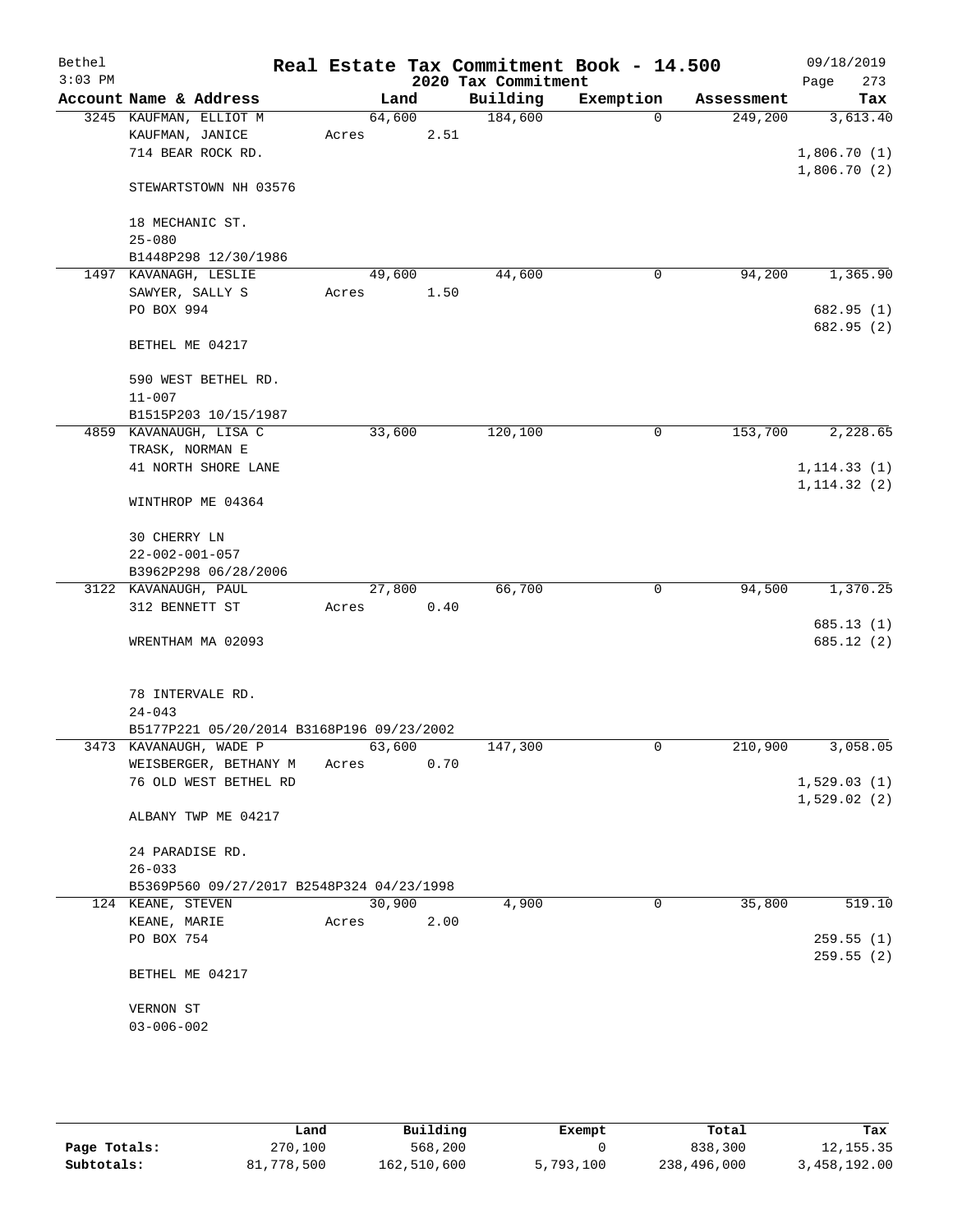| Bethel       |                                                                   |       |          |       |                     | Real Estate Tax Commitment Book - 14.500 |            | 09/18/2019                 |     |
|--------------|-------------------------------------------------------------------|-------|----------|-------|---------------------|------------------------------------------|------------|----------------------------|-----|
| $3:03$ PM    |                                                                   |       |          |       | 2020 Tax Commitment |                                          |            | Page                       | 274 |
|              | Account Name & Address                                            |       | Land     |       | Building            | Exemption                                | Assessment | Tax                        |     |
|              | 122 KEANE, STEVEN<br>KEANE, MARIE CORBIN                          | Acres | 42,100   | 3.40  | 158,700             | 20,000<br>01 Homestead (HM)              | 180,800    | 2,621.60                   |     |
|              | PO BOX 754                                                        |       |          |       |                     |                                          |            | 1,310.80(1)<br>1,310.80(2) |     |
|              | BETHEL ME 04217                                                   |       |          |       |                     |                                          |            |                            |     |
|              | 288 VERNON ST.<br>$03 - 006$                                      |       |          |       |                     |                                          |            |                            |     |
|              | B1672P261 08/08/1989 B1533P322 12/21/1987                         |       |          |       |                     |                                          |            |                            |     |
|              | 1602 KEARNEY, RIAN & PAMELA                                       |       | 63,100   |       | 127,700             | 0                                        | 190,800    | 2,766.60                   |     |
|              | ROBINSON, JADE                                                    | Acres |          | 5.15  |                     |                                          |            |                            |     |
|              | 65 SEAVIEW DRIVE                                                  |       |          |       |                     |                                          |            | 1,383.30(1)                |     |
|              |                                                                   |       |          |       |                     |                                          |            | 1,383.30(2)                |     |
|              | MARSHFIELD MA 02050                                               |       |          |       |                     |                                          |            |                            |     |
|              | 24 ANDROSCOGGIN ROAD<br>$11 - 062 - 003$                          |       |          |       |                     |                                          |            |                            |     |
|              | B5323P534 12/27/2016 B5232P560 07/16/2015 B3550P336<br>06/04/2004 |       |          |       |                     |                                          |            |                            |     |
|              | 1509 KEARNS, RICHARD TTE                                          |       | 39,100   |       | 91,600              | $\mathbf 0$                              | 130,700    | 1,895.15                   |     |
|              | KEARNS, JILL K. TTE                                               | Acres |          | 7.00  |                     |                                          |            |                            |     |
|              | 577 SANDY POINT AVENUE                                            |       |          |       |                     |                                          |            | 947.58 (1)<br>947.57 (2)   |     |
|              | PORTSMOUTH RI 02871                                               |       |          |       |                     |                                          |            |                            |     |
|              | 64 WESTWOODS RD.<br>$11 - 012 - 004$                              |       |          |       |                     |                                          |            |                            |     |
|              | B5445P681 12/14/2018 B5352P274 06/26/2017 B3110P183<br>05/20/2002 |       |          |       |                     |                                          |            |                            |     |
|              | 3551 KEITH, CELESTE N                                             |       | 33,600   |       | 98,500              | $\mathbf 0$                              | 132,100    | 1,915.45                   |     |
|              | PO BOX 832                                                        |       |          |       |                     |                                          |            |                            |     |
|              |                                                                   |       |          |       |                     |                                          |            | 957.73(1)                  |     |
|              | BETHEL ME 04217                                                   |       |          |       |                     |                                          |            | 957.72 (2)                 |     |
|              | 135 VERNON ST.                                                    |       |          |       |                     |                                          |            |                            |     |
|              | $26 - 076 - 001 - 04C$                                            |       |          |       |                     |                                          |            |                            |     |
|              | B5328P420 01/26/2017 B4985P274 05/15/2013 B4673P259               |       |          |       |                     |                                          |            |                            |     |
|              | 12/20/2010 B3796P245 09/06/2005                                   |       |          |       |                     |                                          |            |                            |     |
|              | 4780 KEITH, NANCY                                                 |       | 74,900   |       | 40,700              | $\Omega$                                 | 115,600    | 1,676.20                   |     |
|              | LACER, JOHN                                                       | Acres |          | 16.34 |                     |                                          |            |                            |     |
|              | 300 FALMOUTH ROAD, UNIT<br>12D                                    |       |          |       |                     |                                          |            | 838.10 (1)                 |     |
|              |                                                                   |       |          |       |                     |                                          |            | 838.10 (2)                 |     |
|              | MASHPEE MA 02649                                                  |       |          |       |                     |                                          |            |                            |     |
|              | 636 INTERVALE RD                                                  |       |          |       |                     |                                          |            |                            |     |
|              | $18 - 033 - 001 - 013 - A$                                        |       |          |       |                     |                                          |            |                            |     |
|              | B3966P2 06/30/2006 B3801P114                                      |       |          |       |                     |                                          |            |                            |     |
|              | 3353 KEITH, SCOTT A                                               |       | 57,000   |       | 112,100             | 0                                        | 169,100    | 2,451.95                   |     |
|              | 423 SOUTH MEADOW ROAD                                             | Acres |          | 0.64  |                     |                                          |            |                            |     |
|              |                                                                   |       |          |       |                     |                                          |            | 1,225.98(1)                |     |
|              | LANCASTER MA 01523                                                |       |          |       |                     |                                          |            | 1, 225.97(2)               |     |
|              | 31 MASON ST.                                                      |       |          |       |                     |                                          |            |                            |     |
|              | $25 - 174$                                                        |       |          |       |                     |                                          |            |                            |     |
|              | B4949P1 01/31/2013 B3672P218 02/11/2005                           |       |          |       |                     |                                          |            |                            |     |
|              |                                                                   | Land  | Building |       |                     | Exempt                                   | Total      |                            | Tax |
| Page Totals: | 309,800                                                           |       | 629,300  |       |                     | 20,000                                   | 919,100    | 13,326.95                  |     |

**Subtotals:** 82,088,300 163,139,900 5,813,100 239,415,100 3,471,518.95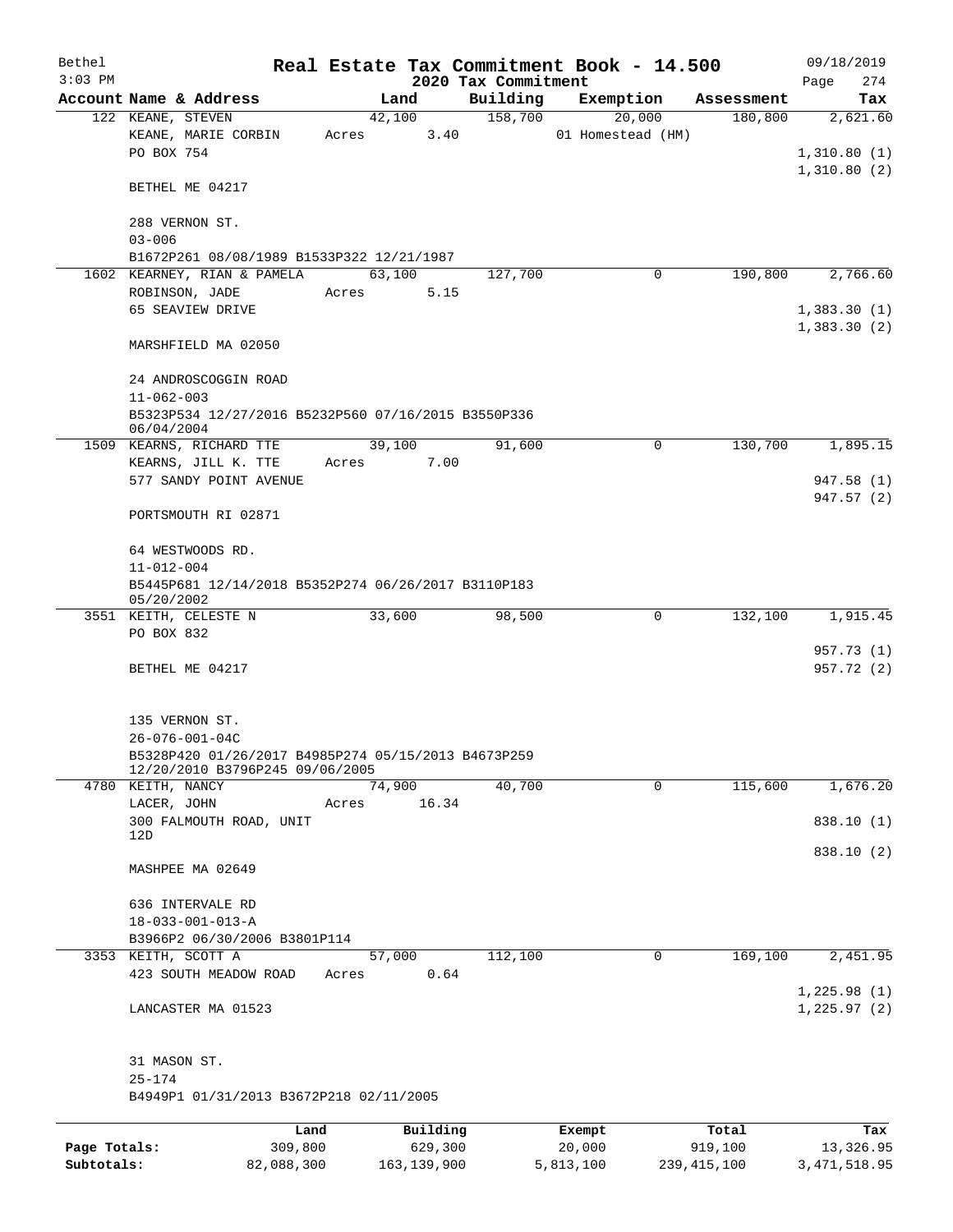| Bethel    |                                                     |        |      |                     | Real Estate Tax Commitment Book - 14.500 |                      | 09/18/2019  |
|-----------|-----------------------------------------------------|--------|------|---------------------|------------------------------------------|----------------------|-------------|
| $3:03$ PM |                                                     |        |      | 2020 Tax Commitment |                                          |                      | 275<br>Page |
|           | Account Name & Address                              |        | Land | Building            | Exemption                                | Assessment           | Tax         |
|           | 2626 KELLEHER, ETHAN                                | 25,200 |      | 166,700             | $\Omega$                                 | 191,900              | 2,782.55    |
|           | KELLEHER, MEGAN                                     | Acres  | 1.49 |                     |                                          |                      |             |
|           | 18 GRISTMILL LN                                     |        |      |                     |                                          |                      | 1,391.28(1) |
|           |                                                     |        |      |                     |                                          |                      | 1,391.27(2) |
|           | NORTHBOROUGH MA 01532                               |        |      |                     |                                          |                      |             |
|           |                                                     |        |      |                     |                                          |                      |             |
|           | 23 COUNTRYSIDE LANE                                 |        |      |                     |                                          |                      |             |
|           | $15 - 004 - 004$                                    |        |      |                     |                                          |                      |             |
|           | B3785P192 08/23/2005                                |        |      |                     |                                          |                      |             |
|           | 5088 KELLEHER, JOHN W                               | 63,900 |      | 224,400             | 0                                        | 288,300              | 4,180.35    |
|           | KELLEHER, THERESE A                                 | Acres  | 2.10 |                     |                                          |                      |             |
|           | <b>38 BROOKHOUSE DRIVE</b>                          |        |      |                     |                                          |                      | 2,090.18(1) |
|           |                                                     |        |      |                     |                                          |                      | 2,090.17(2) |
|           | MARBLEHEAD MA 01945                                 |        |      |                     |                                          |                      |             |
|           |                                                     |        |      |                     |                                          |                      |             |
|           | 6 ELEANOR - WILLIAMS                                |        |      |                     |                                          |                      |             |
|           | $22 - 019 - 009$                                    |        |      |                     |                                          |                      |             |
|           | B5222P302 05/15/2015 B4842P162 05/04/2012 B3440P145 |        |      |                     |                                          |                      |             |
|           | 05/04/2012                                          |        |      |                     |                                          |                      |             |
|           | 1582 KELLER, JAMES                                  | 32,600 |      | 91,800              | $\mathbf 0$                              | 124,400              | 1,803.80    |
|           | 207 BARKER RD.                                      | Acres  | 1.00 |                     |                                          |                      |             |
|           |                                                     |        |      |                     |                                          |                      | 901.90(1)   |
|           | BETHEL ME 04217                                     |        |      |                     |                                          |                      | 901.90(2)   |
|           |                                                     |        |      |                     |                                          |                      |             |
|           |                                                     |        |      |                     |                                          |                      |             |
|           | 207 BARKER RD.                                      |        |      |                     |                                          |                      |             |
|           | $11 - 051$                                          |        |      |                     |                                          |                      |             |
|           | B2840P337 07/19/2000                                |        |      |                     |                                          |                      |             |
|           | 1755 KELLEY, MATHEW                                 | 11,800 |      | 59,100              | 0                                        | 70,900               | 1,028.05    |
|           | 231 MAIN STREET                                     |        |      |                     |                                          |                      |             |
|           |                                                     |        |      |                     |                                          |                      | 514.03(1)   |
|           | NORWAY ME 04268                                     |        |      |                     |                                          |                      | 514.02(2)   |
|           |                                                     |        |      |                     |                                          |                      |             |
|           |                                                     |        |      |                     |                                          |                      |             |
|           | 31 PARK ST                                          |        |      |                     |                                          |                      |             |
|           | $25 - 020 - 003$                                    |        |      |                     |                                          |                      |             |
|           | B4915P228 11/05/2012 B4709P208 04/08/2011           |        |      |                     |                                          |                      |             |
|           | 3225 KELLEYS AUTO PARTS                             | 75,500 |      | 157,000             | 0                                        | $2\overline{32,500}$ | 3,371.25    |
|           | 505 3RD AVENUE                                      | Acres  | 0.41 |                     |                                          |                      |             |
|           |                                                     |        |      |                     |                                          |                      | 1,685.63(1) |
|           | BERLIN NH 03570                                     |        |      |                     |                                          |                      | 1,685.62(2) |
|           |                                                     |        |      |                     |                                          |                      |             |
|           |                                                     |        |      |                     |                                          |                      |             |
|           | 10 MECHANIC ST.                                     |        |      |                     |                                          |                      |             |
|           | $25 - 064$                                          |        |      |                     |                                          |                      |             |
|           | B1066P123                                           |        |      |                     |                                          |                      |             |
|           | 3082 KELLOGG, BENJAMIN                              | 46,700 |      | 108,300             | 26,000                                   | 129,000              | 1,870.50    |
|           | KELLOGG, DIANA                                      | Acres  | 0.34 |                     | 01 Homestead (HM)                        |                      |             |
|           | PO BOX 172                                          |        |      |                     | 12 WW2 Vet Res                           |                      | 935.25 (1)  |
|           |                                                     |        |      |                     |                                          |                      | 935.25(2)   |
|           | BETHEL ME 04217                                     |        |      |                     |                                          |                      |             |
|           |                                                     |        |      |                     |                                          |                      |             |
|           | 4 RIVERSIDE LANE                                    |        |      |                     |                                          |                      |             |
|           | $24 - 005$                                          |        |      |                     |                                          |                      |             |
|           | B673P282 06/04/1968                                 |        |      |                     |                                          |                      |             |
|           |                                                     |        |      |                     |                                          |                      |             |
|           |                                                     |        |      |                     |                                          |                      |             |
|           |                                                     |        |      |                     |                                          |                      |             |

|              | Land       | Building    | Exempt    | Total       | Tax          |
|--------------|------------|-------------|-----------|-------------|--------------|
| Page Totals: | 255,700    | 807,300     | 26,000    | 1,037,000   | 15,036.50    |
| Subtotals:   | 82,344,000 | 163,947,200 | 5,839,100 | 240,452,100 | 3,486,555.45 |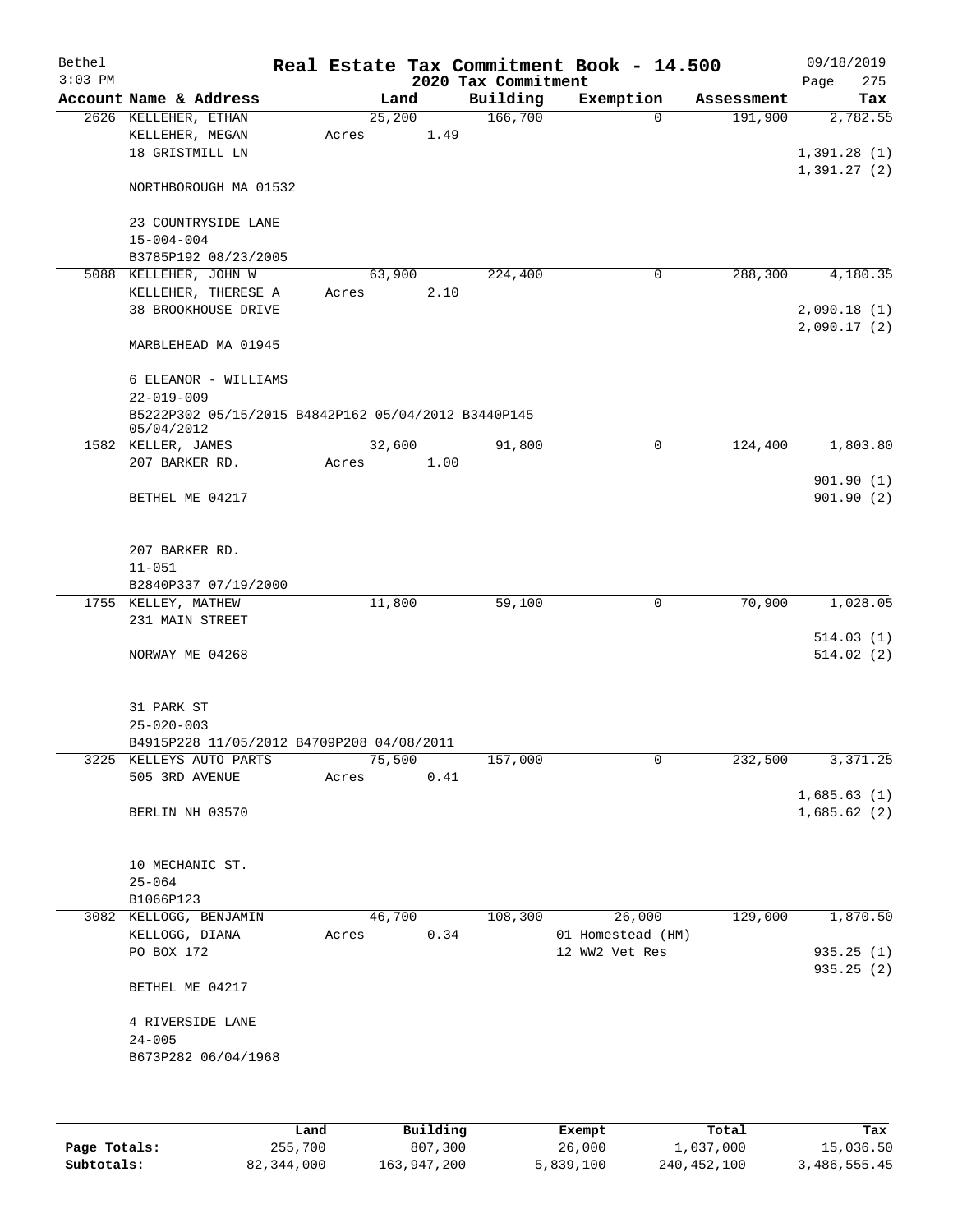| Bethel    |                                                       |                 |      |                     | Real Estate Tax Commitment Book - 14.500 |            | 09/18/2019              |
|-----------|-------------------------------------------------------|-----------------|------|---------------------|------------------------------------------|------------|-------------------------|
| $3:03$ PM |                                                       |                 |      | 2020 Tax Commitment |                                          |            | 276<br>Page             |
|           | Account Name & Address                                |                 | Land | Building            | Exemption                                | Assessment | Tax                     |
|           | 4701 KELLY, BRIAN<br>KELLY, CYNTHIA J                 | 74,800<br>Acres | 1.47 | 0                   | $\Omega$                                 | 74,800     | 1,084.60                |
|           | 241 MEADOWS END RD                                    |                 |      |                     |                                          |            | 542.30(1)               |
|           |                                                       |                 |      |                     |                                          |            | 542.30 (2)              |
|           | MONROE CT 06468                                       |                 |      |                     |                                          |            |                         |
|           |                                                       |                 |      |                     |                                          |            |                         |
|           | MOUNTAIN VALLEY SUB/LOT                               |                 |      |                     |                                          |            |                         |
|           | $09 - 005 - 011$<br>B3823P107 10/19/2005              |                 |      |                     |                                          |            |                         |
|           | 321 KELLY, DELIA C                                    | 34,400          |      | 86,200              | 20,000                                   | 100,600    | 1,458.70                |
|           | 954 RTE 232                                           | Acres           | 2.00 |                     | 01 Homestead (HM)                        |            |                         |
|           |                                                       |                 |      |                     |                                          |            | 729.35(1)               |
|           | BRYANT POND ME 04219                                  |                 |      |                     |                                          |            | 729.35(2)               |
|           | 954 ROUTE 232                                         |                 |      |                     |                                          |            |                         |
|           | $05 - 029$                                            |                 |      |                     |                                          |            |                         |
|           | B3165P144 09/17/2002                                  |                 |      |                     |                                          |            |                         |
|           | 87 KELLY, EUGENE L                                    | 41,100          |      | 117,800             | 26,000                                   | 132,900    | 1,927.05                |
|           | KELLY, VIRGINIA<br>15 SKILLINGS RD.                   | Acres           | 2.45 |                     | 01 Homestead (HM)<br>12 WW2 Vet Res      |            | 963.53(1)               |
|           |                                                       |                 |      |                     |                                          |            | 963.52(2)               |
|           | BETHEL ME 04217                                       |                 |      |                     |                                          |            |                         |
|           | 15 SKILLINGS RD                                       |                 |      |                     |                                          |            |                         |
|           | $02 - 011$                                            |                 |      |                     |                                          |            |                         |
|           | B971P268 01/17/1978                                   |                 |      |                     |                                          |            |                         |
|           | 5448 KELLY, MATTHEW                                   |                 | 0    | 12,000              | 0                                        | 12,000     | 174.00                  |
|           | 4 WHITE COURT                                         |                 |      |                     |                                          |            |                         |
|           | BETHEL ME 04217                                       |                 |      |                     |                                          |            | 87.00(1)<br>87.00(2)    |
|           |                                                       |                 |      |                     |                                          |            |                         |
|           |                                                       |                 |      |                     |                                          |            |                         |
|           | 4 WHITE COURT                                         |                 |      |                     |                                          |            |                         |
|           | $07 - 082 - B - ON$                                   |                 |      |                     |                                          |            |                         |
|           | 425 KELLY, MERYL A                                    | 44,100          | 5.31 | 53,800              | 0                                        | 97,900     | 1,419.55                |
|           | LENBERG, LENBERG, BRIAN Acres<br>575 GROVER HILL ROAD |                 |      |                     |                                          |            | 709.78 (1)              |
|           |                                                       |                 |      |                     |                                          |            | 709.77 (2)              |
|           | BETHEL ME 04217                                       |                 |      |                     |                                          |            |                         |
|           | 575 GROVER HILL RD.                                   |                 |      |                     |                                          |            |                         |
|           | $06 - 033 - 001$                                      |                 |      |                     |                                          |            |                         |
|           | B5358P555 07/31/2017 B2970P279 07/13/2001             |                 |      |                     |                                          |            |                         |
|           | 5235 KELLY, MICHAEL T                                 | 29,600          |      | 2,500               | 0                                        | 32,100     | 465.45                  |
|           | 11 SKILLINGS ROAD                                     | Acres           | 1.32 |                     |                                          |            |                         |
|           | Bethel ME 04217                                       |                 |      |                     |                                          |            | 232.73(1)<br>232.72 (2) |
|           |                                                       |                 |      |                     |                                          |            |                         |
|           | SKILLINGS & SONGO POND                                |                 |      |                     |                                          |            |                         |
|           | $02 - 011 - 002$                                      |                 |      |                     |                                          |            |                         |
|           | B4570P69 03/23/2010                                   |                 |      |                     |                                          |            |                         |
|           |                                                       |                 |      |                     |                                          |            |                         |

|              | Land       | Building    | Exempt    | Total       | Tax          |
|--------------|------------|-------------|-----------|-------------|--------------|
| Page Totals: | 224,000    | 272,300     | 46,000    | 450,300     | 6.529.35     |
| Subtotals:   | 82,568,000 | 164,219,500 | 5,885,100 | 240,902,400 | 3,493,084.80 |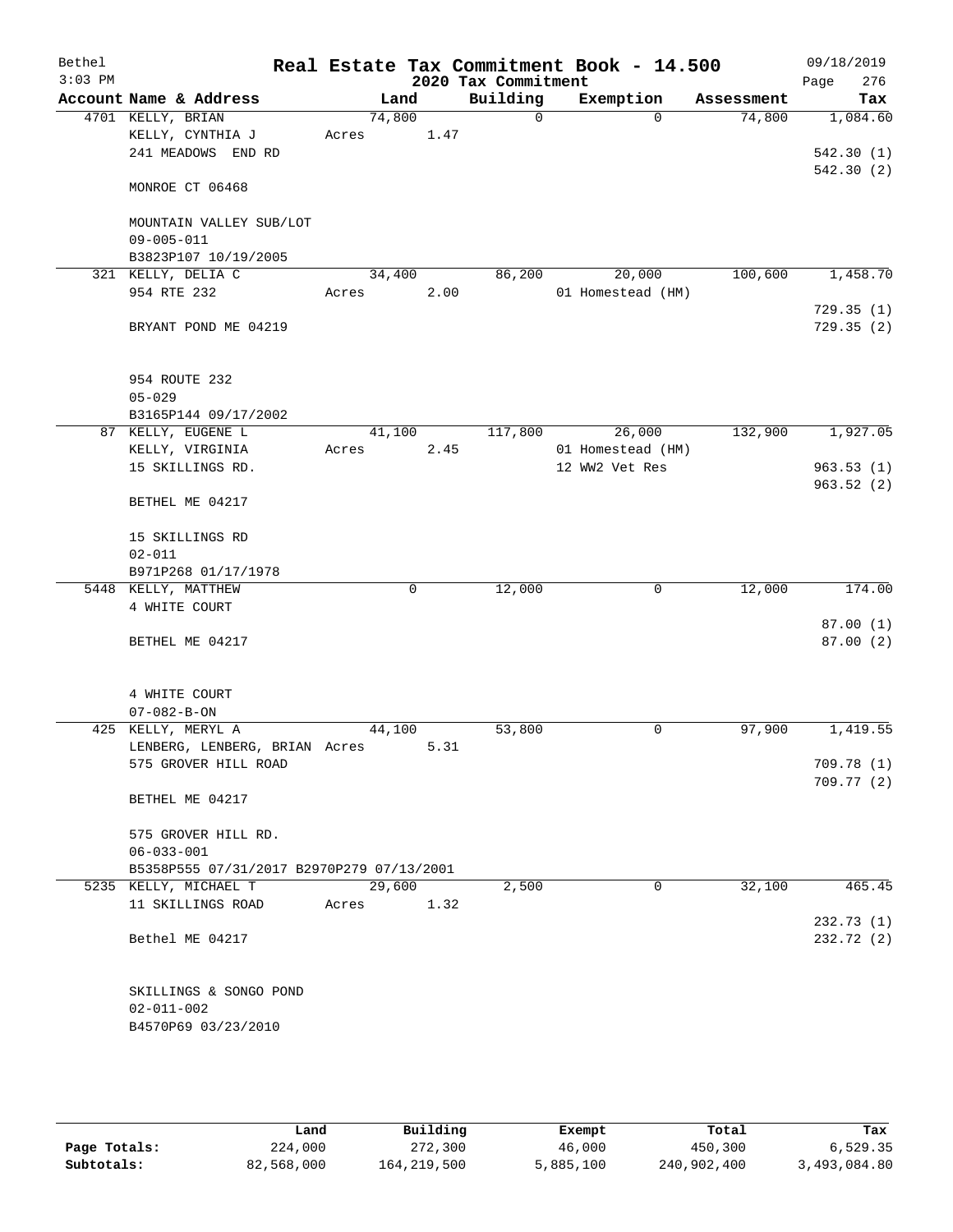| Bethel       |                                                     |       |                     |                                 | Real Estate Tax Commitment Book - 14.500 |                    | 09/18/2019         |
|--------------|-----------------------------------------------------|-------|---------------------|---------------------------------|------------------------------------------|--------------------|--------------------|
| $3:03$ PM    | Account Name & Address                              |       | Land                | 2020 Tax Commitment<br>Building | Exemption                                | Assessment         | 277<br>Page<br>Tax |
|              | 2932 KELLY, SUE N                                   |       | 33,600              | 60,600                          | 0                                        | 94,200             | 1,365.90           |
|              | 105 POPE RD.                                        |       |                     |                                 |                                          |                    |                    |
|              |                                                     |       |                     |                                 |                                          |                    | 682.95 (1)         |
|              | WINDHAM ME 04062                                    |       |                     |                                 |                                          |                    | 682.95 (2)         |
|              |                                                     |       |                     |                                 |                                          |                    |                    |
|              |                                                     |       |                     |                                 |                                          |                    |                    |
|              | 9 CHERRY LANE<br>$22 - 002 - 001 - 010$             |       |                     |                                 |                                          |                    |                    |
|              | B3213P14 12/12/2002                                 |       |                     |                                 |                                          |                    |                    |
|              | 3595 KENDALL, MARGUERITE                            |       | 108,300             | 144,000                         | 26,000                                   | 226,300            | 3,281.35           |
|              | KENDALL, RONALD                                     | Acres | 2.30                |                                 | 01 Homestead (HM)                        |                    |                    |
|              | PO BOX 1                                            |       |                     |                                 | 12 WW2 Vet Res                           |                    | 1,640.68(1)        |
|              |                                                     |       |                     |                                 |                                          |                    | 1,640.67(2)        |
|              | BETHEL ME 04217                                     |       |                     |                                 |                                          |                    |                    |
|              |                                                     |       |                     |                                 |                                          |                    |                    |
|              | 221 PARADISE RD.<br>$27 - 006$                      |       |                     |                                 |                                          |                    |                    |
|              | B5351P147 06/19/2017 B1494P198 07/24/1987           |       |                     |                                 |                                          |                    |                    |
|              | 1236 KENDALL, MARK                                  |       | 36,700              | 0                               | 0                                        | 36,700             | 532.15             |
|              | PO BOX 443                                          | Acres | 8.30                |                                 |                                          |                    |                    |
|              |                                                     |       |                     |                                 |                                          |                    | 266.08(1)          |
|              | BETHEL ME 04217 0443                                |       |                     |                                 |                                          |                    | 266.07(2)          |
|              |                                                     |       |                     |                                 |                                          |                    |                    |
|              |                                                     |       |                     |                                 |                                          |                    |                    |
|              | GROVER HILL RD.                                     |       |                     |                                 |                                          |                    |                    |
|              | $07 - 040 - 002$<br>B2624P131                       |       |                     |                                 |                                          |                    |                    |
|              | 1237 KENDALL, MARK                                  |       | 38,900              | 227,800                         | 0                                        | 266,700            | 3,867.15           |
|              | RAND-MAINES,                                        | Acres | 1.20                |                                 |                                          |                    |                    |
|              | RAND-MAINES, BRENDA                                 |       |                     |                                 |                                          |                    |                    |
|              | PO BOX 443                                          |       |                     |                                 |                                          |                    | 1,933.58(1)        |
|              |                                                     |       |                     |                                 |                                          |                    | 1,933.57(2)        |
|              | BETHEL ME 04217 0443                                |       |                     |                                 |                                          |                    |                    |
|              | 221 GROVER HILL RD.                                 |       |                     |                                 |                                          |                    |                    |
|              | $07 - 040 - 002 - 001$                              |       |                     |                                 |                                          |                    |                    |
|              | B5302P480 09/06/2016 B2710P175 06/08/1999 B2624P131 |       |                     |                                 |                                          |                    |                    |
|              | 10/23/1998                                          |       |                     |                                 |                                          |                    |                    |
| 3458         | KENNEBEC LAND COMPANY,<br><b>LLC</b>                |       | 242,600             | 434,200                         | 0                                        | 676,800            | 9,813.60           |
|              | 10 WATER ST, BOX 68                                 | Acres | 10.30               |                                 |                                          |                    |                    |
|              |                                                     |       |                     |                                 |                                          |                    | 4,906.80(1)        |
|              | WATERVILLE ME 04901                                 |       |                     |                                 |                                          |                    | 4,906.80(2)        |
|              |                                                     |       |                     |                                 |                                          |                    |                    |
|              |                                                     |       |                     |                                 |                                          |                    |                    |
|              | 70 BROAD ST. (MERGED                                |       |                     |                                 |                                          |                    |                    |
|              | $26 - 017$<br>B4643P156 10/07/2010                  |       |                     |                                 |                                          |                    |                    |
|              | 378 KENNIE, LEE ANN & JAMES                         |       | 46,000              | 7,500                           | 0                                        | 53,500             | 775.75             |
|              | W. III, TRUSTEES                                    |       |                     |                                 |                                          |                    |                    |
|              | 18 MEADOWCREEK LANE                                 | Acres | 5.50                |                                 |                                          |                    |                    |
|              |                                                     |       |                     |                                 |                                          |                    | 387.88 (1)         |
|              | NORTH YARMOUTH ME 04097                             |       |                     |                                 |                                          |                    | 387.87 (2)         |
|              |                                                     |       |                     |                                 |                                          |                    |                    |
|              | 8 PINE BLUFF RD.                                    |       |                     |                                 |                                          |                    |                    |
|              | $06 - 016 - 007$                                    |       |                     |                                 |                                          |                    |                    |
|              | B3396P132 10/09/2003                                |       |                     |                                 |                                          |                    |                    |
|              |                                                     |       |                     |                                 |                                          |                    |                    |
| Page Totals: | 506,100                                             | Land  | Building<br>874,100 |                                 | Exempt<br>26,000                         | Total<br>1,354,200 | Tax<br>19,635.90   |
| Subtotals:   | 83,074,100                                          |       | 165,093,600         |                                 | 5,911,100                                | 242, 256, 600      | 3,512,720.70       |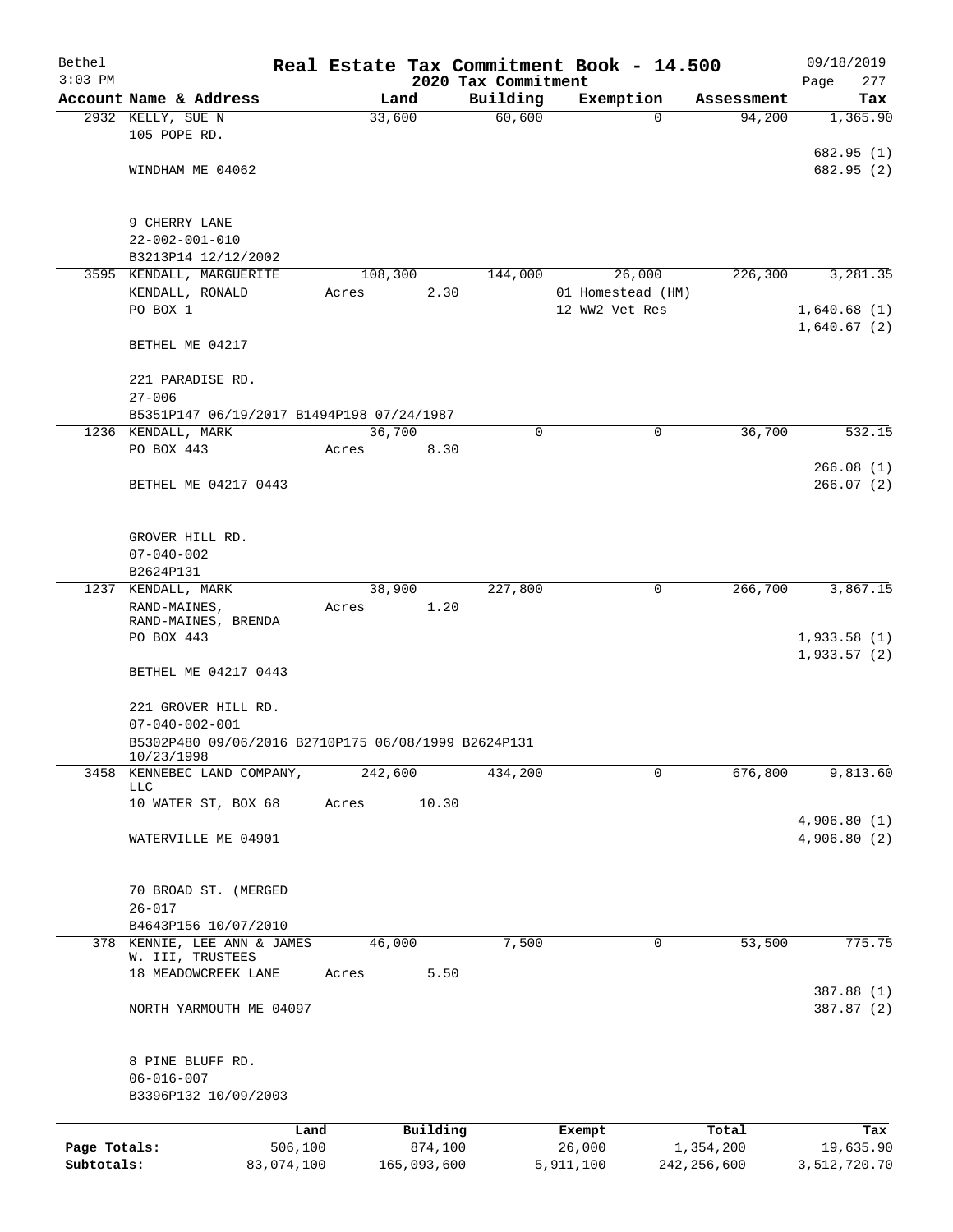| Bethel    |                                                    |        |       |                     | Real Estate Tax Commitment Book - 14.500 |            | 09/18/2019  |
|-----------|----------------------------------------------------|--------|-------|---------------------|------------------------------------------|------------|-------------|
| $3:03$ PM |                                                    |        |       | 2020 Tax Commitment |                                          |            | 278<br>Page |
|           | Account Name & Address                             | Land   |       | Building            | Exemption                                | Assessment | Tax         |
|           | 2464 KENNY, VICTORIA A.                            | 40,000 |       | 25,100              | $\mathbf 0$                              | 65,100     | 943.95      |
|           | PO BOX 202                                         | Acres  | 1.70  |                     |                                          |            |             |
|           |                                                    |        |       |                     |                                          |            | 471.98 (1)  |
|           | BOOTHBAY HARBOR ME<br>04538                        |        |       |                     |                                          |            | 471.97 (2)  |
|           |                                                    |        |       |                     |                                          |            |             |
|           | 259 CHANDLER HILL                                  |        |       |                     |                                          |            |             |
|           | $14 - 001$                                         |        |       |                     |                                          |            |             |
|           | B5434P576 10/04/2018 B2467P341 08/26/1997          |        |       |                     |                                          |            |             |
|           | 4512 KENYON, STEPHEN B                             | 52,800 |       | 227,900             | 0                                        | 280,700    | 4,070.15    |
|           | KENYON, LAURA K                                    | Acres  | 0.50  |                     |                                          |            |             |
|           | 18 SOUTHWINDS DR.                                  |        |       |                     |                                          |            | 2,035.08(1) |
|           |                                                    |        |       |                     |                                          |            | 2,035.07(2) |
|           | WAKEFIELD RI 02879                                 |        |       |                     |                                          |            |             |
|           | 70 RIVER VALLEY ACRES                              |        |       |                     |                                          |            |             |
|           | $17 - 030 - 001$                                   |        |       |                     |                                          |            |             |
|           | B3482P260 03/26/2004                               |        |       |                     |                                          |            |             |
|           | 188 KERNOZEK, KATIE L.                             | 38,200 |       | 145,600             | $\mathbf 0$                              | 183,800    | 2,665.10    |
|           | LLOYD, KATHY A.                                    | Acres  | 6.10  |                     |                                          |            |             |
|           | 17 FARM POND RD                                    |        |       |                     |                                          |            | 1,332.55(1) |
|           | NORTH STONINGTON CT<br>06359                       |        |       |                     |                                          |            | 1,332.55(2) |
|           | 108 EAST BETHEL RD.                                |        |       |                     |                                          |            |             |
|           | $04 - 041 - 001$                                   |        |       |                     |                                          |            |             |
|           | B5448P668 01/10/2019 B5351P40 06/15/2017 B1723P141 |        |       |                     |                                          |            |             |
|           | 04/09/1990                                         |        |       |                     |                                          |            |             |
|           | 2452 KETTINGER, SUSAN B                            | 19,500 |       | $\Omega$            | 0                                        | 19,500     | 282.75      |
|           | 39 JOSEPH RD                                       | Acres  | 0.46  |                     |                                          |            |             |
|           |                                                    |        |       |                     |                                          |            | 141.38(1)   |
|           | SALEM NH 03079                                     |        |       |                     |                                          |            | 141.37(2)   |
|           | INTERVALE RD E/S                                   |        |       |                     |                                          |            |             |
|           | $13 - 011$                                         |        |       |                     |                                          |            |             |
|           | B2377P219                                          |        |       |                     |                                          |            |             |
| 2611      | KEYES, DENNIS                                      | 50,400 |       | 0                   | 0                                        | 50,400     | 730.80      |
|           | SWEEZY, KENNETH JR                                 | Acres  | 40.50 |                     |                                          |            |             |
|           | 51 MATTAKEESETT ST                                 |        |       |                     |                                          |            | 365.40(1)   |
|           |                                                    |        |       |                     |                                          |            | 365.40(2)   |
|           | HANSON MA 02341                                    |        |       |                     |                                          |            |             |
|           |                                                    |        |       |                     |                                          |            |             |
|           | $15 - 027 - 001$                                   |        |       |                     |                                          |            |             |
|           | B3085P163                                          |        |       |                     |                                          |            |             |

|              | Land         | Building    | Exempt    | Total       | Tax          |
|--------------|--------------|-------------|-----------|-------------|--------------|
| Page Totals: | 200,900      | 398,600     |           | 599,500     | 8,692.75     |
| Subtotals:   | 83, 275, 000 | 165,492,200 | 5,911,100 | 242,856,100 | 3,521,413.45 |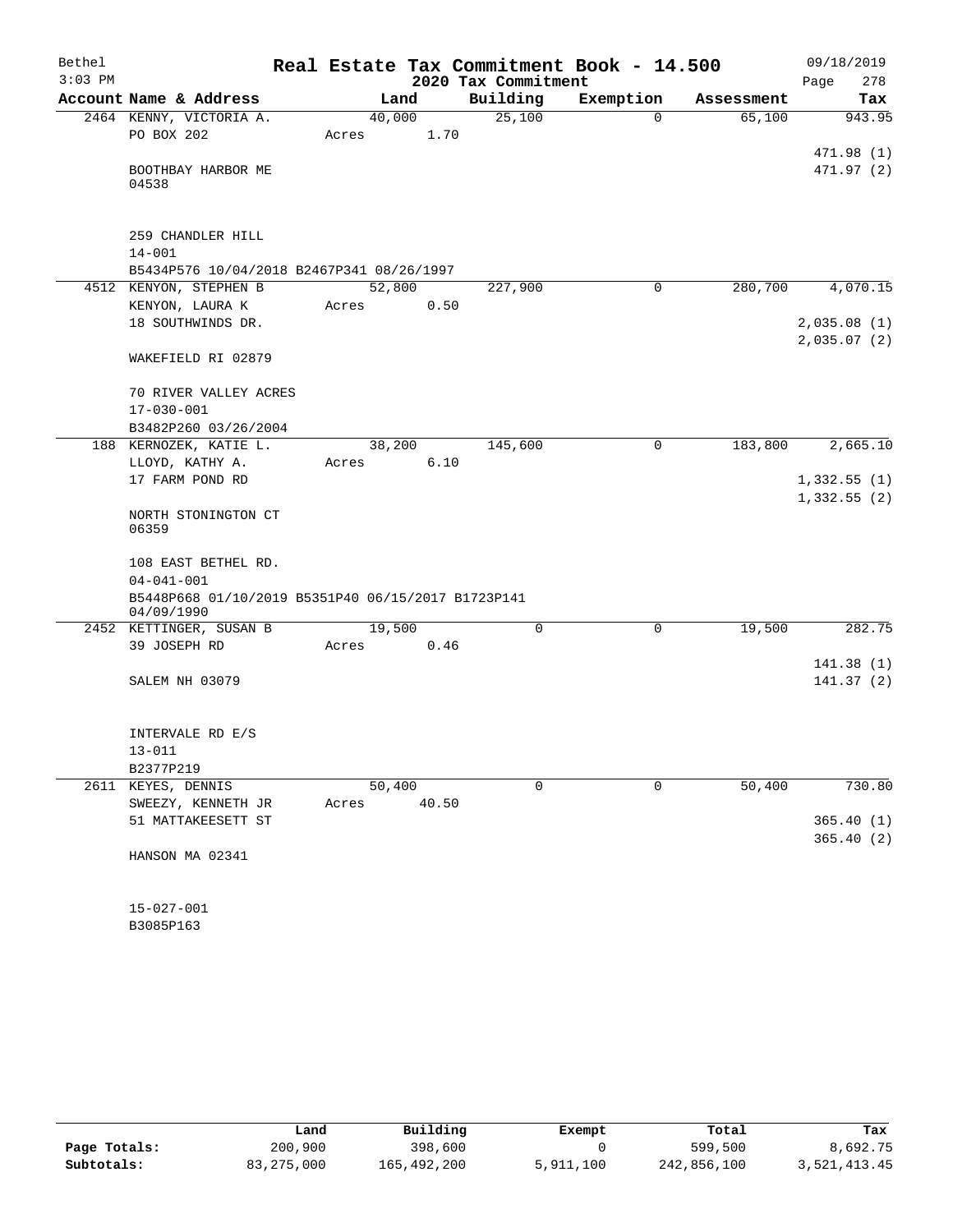| Bethel    |                                                                                 |        |        |                     | Real Estate Tax Commitment Book - 14.500 |            | 09/18/2019  |
|-----------|---------------------------------------------------------------------------------|--------|--------|---------------------|------------------------------------------|------------|-------------|
| $3:03$ PM |                                                                                 |        |        | 2020 Tax Commitment |                                          |            | 279<br>Page |
|           | Account Name & Address                                                          |        | Land   | Building            | Exemption                                | Assessment | Tax         |
|           | 2785 KIEFFER, WILLIAM H III,<br>TTEE  REALTY TRUST                              | 31,900 |        | 211,600             | $\Omega$                                 | 243,500    | 3,530.75    |
|           | MAY, JAMES M, TTEE<br>JAMES M. MAY REALTY<br>TRUST                              | Acres  | 0.60   |                     |                                          |            |             |
|           | PO BOX 746                                                                      |        |        |                     |                                          |            | 1,765.38(1) |
|           | BETHEL ME 04217                                                                 |        |        |                     |                                          |            | 1,765.37(2) |
|           | 714 INTERVALE RD.                                                               |        |        |                     |                                          |            |             |
|           | $18 - 036$<br>B4653P260 10/26/2010 B4633P258 10/26/2010 B2668P194<br>02/02/1999 |        |        |                     |                                          |            |             |
|           | 1376 KIESEL, RICHARD                                                            |        | 51,300 | 203,800             | 0                                        | 255,100    | 3,698.95    |
|           | KIESEL, KAREN                                                                   | Acres  | 2.30   |                     |                                          |            |             |
|           | 90 HORNE STREET                                                                 |        |        |                     |                                          |            | 1,849.48(1) |
|           |                                                                                 |        |        |                     |                                          |            | 1,849.47(2) |
|           | DOVER NH 03820                                                                  |        |        |                     |                                          |            |             |
|           | 124 BAILEY RD.                                                                  |        |        |                     |                                          |            |             |
|           | $08 - 055 - 010$                                                                |        |        |                     |                                          |            |             |
|           | B2755P217 10/13/1999                                                            |        |        |                     |                                          |            |             |
|           | 2498 KIMBALL, AMOS                                                              | 12,700 |        | $\mathbf 0$         | $\mathbf 0$                              | 12,700     | 184.15      |
|           | 1727 INTERVALE ROAD                                                             | Acres  | 45.00  |                     |                                          |            |             |
|           |                                                                                 |        |        |                     |                                          |            | 92.08(1)    |
|           | BETHEL ME 04217                                                                 |        |        |                     |                                          |            | 92.07(2)    |
|           | INTERVALE RD W/S                                                                |        |        |                     |                                          |            |             |
|           | $14 - 024$                                                                      |        |        |                     |                                          |            |             |
|           | B5397P323 03/16/2018 B2297P129 01/31/1996                                       |        |        |                     |                                          |            |             |
|           | 2506 KIMBALL, AMOS A                                                            |        | 48,100 | 363,900             | 20,000                                   | 392,000    | 5,684.00    |
|           | KIMBALL, CARRIE L                                                               | Acres  | 9.10   |                     | 01 Homestead (HM)                        |            |             |
|           | 1727 INTERVALE RD.                                                              |        |        |                     |                                          |            | 2,842.00(1) |
|           | BETHEL ME 04217                                                                 |        |        |                     |                                          |            | 2,842.00(2) |
|           |                                                                                 |        |        |                     |                                          |            |             |
|           | 1727 INTERVALE RD.                                                              |        |        |                     |                                          |            |             |
|           | $14 - 030$                                                                      |        |        |                     |                                          |            |             |
|           | B5294P01 07/21/2016 B5231P552 07/21/2015 B2506P301<br>11/20/2007 B2252P25       |        |        |                     |                                          |            |             |
|           | 5439 KIMBALL, AMOS A                                                            |        | 400    | 1,000               | 0                                        | 1,400      | 20.30       |
|           | 1727 INTERVALE RD                                                               | Acres  | 0.90   |                     |                                          |            |             |
|           |                                                                                 |        |        |                     |                                          |            | 10.15(1)    |
|           | Bethel ME 04217                                                                 |        |        |                     |                                          |            | 10.15(2)    |
|           |                                                                                 |        |        |                     |                                          |            |             |
|           | INTERVALE RD W/S                                                                |        |        |                     |                                          |            |             |
|           | $14 - 024 - 001$                                                                |        |        |                     |                                          |            |             |
|           | B5381P606 12/01/2017                                                            |        |        |                     |                                          |            |             |

|              | Land         | Building    | Exempt    | Total       | Tax          |
|--------------|--------------|-------------|-----------|-------------|--------------|
| Page Totals: | 144,400      | 780,300     | 20,000    | 904,700     | 13, 118. 15  |
| Subtotals:   | 83, 419, 400 | 166,272,500 | 5,931,100 | 243,760,800 | 3,534,531.60 |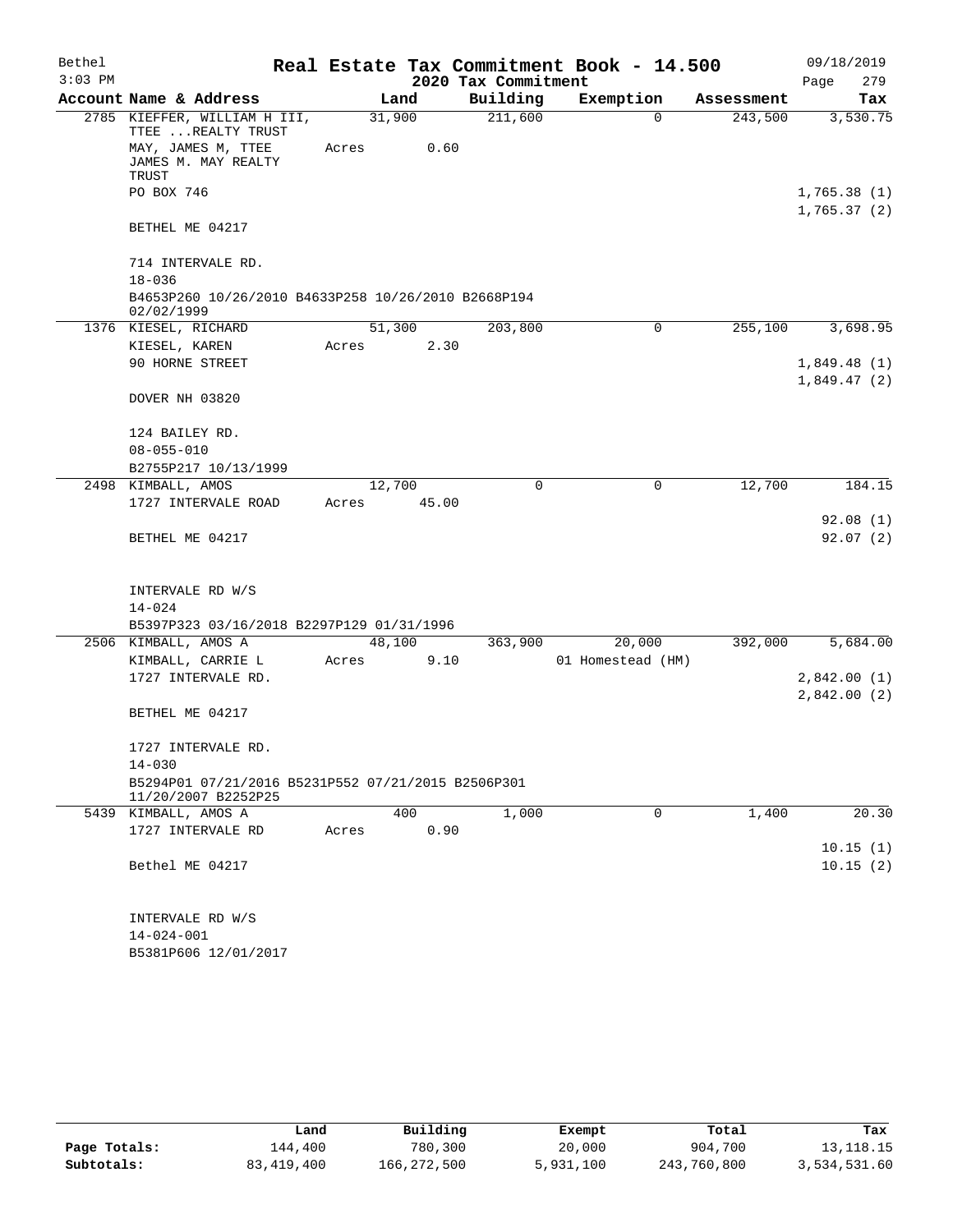| Bethel<br>$3:03$ PM |                                                                  |                 |             |                     | 2020 Tax Commitment | Real Estate Tax Commitment Book - 14.500 |          |                  | 09/18/2019<br>280<br>Page |
|---------------------|------------------------------------------------------------------|-----------------|-------------|---------------------|---------------------|------------------------------------------|----------|------------------|---------------------------|
|                     | Account Name & Address                                           |                 | Land        |                     | Building            | Exemption                                |          | Assessment       | Tax                       |
|                     | 112 KIMBALL, CARRIE L. &                                         |                 | 39,800      |                     | 91,700              | 20,000                                   |          | 111,500          | 1,616.75                  |
|                     | DEAN, LORI M.<br>C/O ANITA MASON                                 |                 | Acres       | 1.60                |                     | 01 Homestead (HM)                        |          |                  |                           |
|                     | <b>463 VERNON STREET</b>                                         |                 |             |                     |                     |                                          |          |                  | 808.38(1)                 |
|                     |                                                                  |                 |             |                     |                     |                                          |          |                  | 808.37(2)                 |
|                     | BETHEL ME 04217                                                  |                 |             |                     |                     |                                          |          |                  |                           |
|                     | 463 VERNON ST.                                                   |                 |             |                     |                     |                                          |          |                  |                           |
|                     | $02 - 028$                                                       |                 |             |                     |                     |                                          |          |                  |                           |
|                     | B5285P647 06/09/2016 B689P288 01/06/1970                         |                 |             |                     |                     |                                          |          |                  |                           |
|                     | 2499 KIMBALL, GLENDON M                                          |                 | 1,800       |                     | $\Omega$            |                                          | $\Omega$ | 1,800            | 26.10                     |
|                     | 86 BIRD HILL RD.                                                 |                 | Acres       | 3.70                |                     |                                          |          |                  | 13.05(1)                  |
|                     | GREENWOOD ME 04255                                               |                 |             |                     |                     |                                          |          |                  | 13.05(2)                  |
|                     |                                                                  |                 |             |                     |                     |                                          |          |                  |                           |
|                     | INTERVALE RD W/S                                                 |                 |             |                     |                     |                                          |          |                  |                           |
|                     | $14 - 025$<br>B4537P272 12/11/2009 B3184P337 10/23/2002 B1659P36 |                 |             |                     |                     |                                          |          |                  |                           |
|                     | 04/28/1989                                                       |                 |             |                     |                     |                                          |          |                  |                           |
|                     | 1342 KIMBALL, JULIE A                                            |                 | 48,300      |                     | 84,900              |                                          | 0        | 133,200          | 1,931.40                  |
|                     | P.O. BOX 334                                                     |                 | Acres 36.00 |                     |                     |                                          |          |                  |                           |
|                     |                                                                  |                 |             |                     |                     |                                          |          |                  | 965.70(1)                 |
|                     | BETHEL ME 04217                                                  |                 |             |                     |                     |                                          |          |                  | 965.70(2)                 |
|                     | 512 WALKERS MILLS RD.                                            |                 |             |                     |                     |                                          |          |                  |                           |
|                     | $08 - 036$                                                       |                 |             |                     |                     |                                          |          |                  |                           |
|                     | B2945P197                                                        |                 |             |                     |                     |                                          |          |                  |                           |
|                     | 4623 KIMBALL, NANCY                                              |                 | 32,600      |                     | 54,000              | 20,000                                   |          | 66,600           | 965.70                    |
|                     | 75 East Bethel Rd.                                               |                 | Acres 1.00  |                     |                     | 01 Homestead (HM)                        |          |                  |                           |
|                     | Bethel ME 04217 5114                                             |                 |             |                     |                     |                                          |          |                  | 482.85 (1)<br>482.85(2)   |
|                     |                                                                  |                 |             |                     |                     |                                          |          |                  |                           |
|                     | 75 EAST BETHEL RD.                                               |                 |             |                     |                     |                                          |          |                  |                           |
|                     | $04 - 057 - 001 - 001$                                           |                 |             |                     |                     |                                          |          |                  |                           |
|                     | B3714P232 05/12/2005                                             |                 |             |                     |                     |                                          |          |                  |                           |
|                     | 5367 KIMBALL, PAUL                                               |                 | 50,000      |                     | 84,300              | 20,000                                   |          | 114,300          | 1,657.35                  |
|                     | KIMBALL, CHARLOTTE<br>PO BOX 1                                   |                 | Acres       | 20.19               |                     | 01 Homestead (HM)                        |          |                  |                           |
|                     |                                                                  |                 |             |                     |                     |                                          |          |                  | 828.68 (1)<br>828.67(2)   |
|                     | GREENWOOD ME 04255                                               |                 |             |                     |                     |                                          |          |                  |                           |
|                     | 91 EAST BETHEL RD.                                               |                 |             |                     |                     |                                          |          |                  |                           |
|                     | $04 - 056$                                                       |                 |             |                     |                     |                                          |          |                  |                           |
|                     | B3644P202 12/20/2004 B2820P199 05/23/2000 B1223P57<br>09/01/1983 |                 |             |                     |                     |                                          |          |                  |                           |
|                     | 5471 KIMBALL, RICHARD &<br>PATRICIA                              |                 | 32,700      |                     | 0                   |                                          | 0        | 32,700           | 474.15                    |
|                     | TRUSTEES OF THE KIMBALL Acres<br>FAMILY TRUST                    |                 |             | 35.00               |                     |                                          |          |                  |                           |
|                     | 100 ROCKY ROAD                                                   |                 |             |                     |                     |                                          |          |                  | 237.08(1)                 |
|                     |                                                                  |                 |             |                     |                     |                                          |          |                  | 237.07(2)                 |
|                     | BRYANT POND ME 04219                                             |                 |             |                     |                     |                                          |          |                  |                           |
|                     | 1726 INTERVALE RD.                                               |                 |             |                     |                     |                                          |          |                  |                           |
|                     | $19 - 025$                                                       |                 |             |                     |                     |                                          |          |                  |                           |
|                     | B2297P129 01/31/1996                                             |                 |             |                     |                     |                                          |          |                  |                           |
| Page Totals:        |                                                                  | Land<br>205,200 |             | Building<br>314,900 |                     | Exempt<br>60,000                         |          | Total<br>460,100 | Tax<br>6,671.45           |
| Subtotals:          |                                                                  | 83,624,600      | 166,587,400 |                     |                     | 5,991,100                                |          | 244,220,900      | 3,541,203.05              |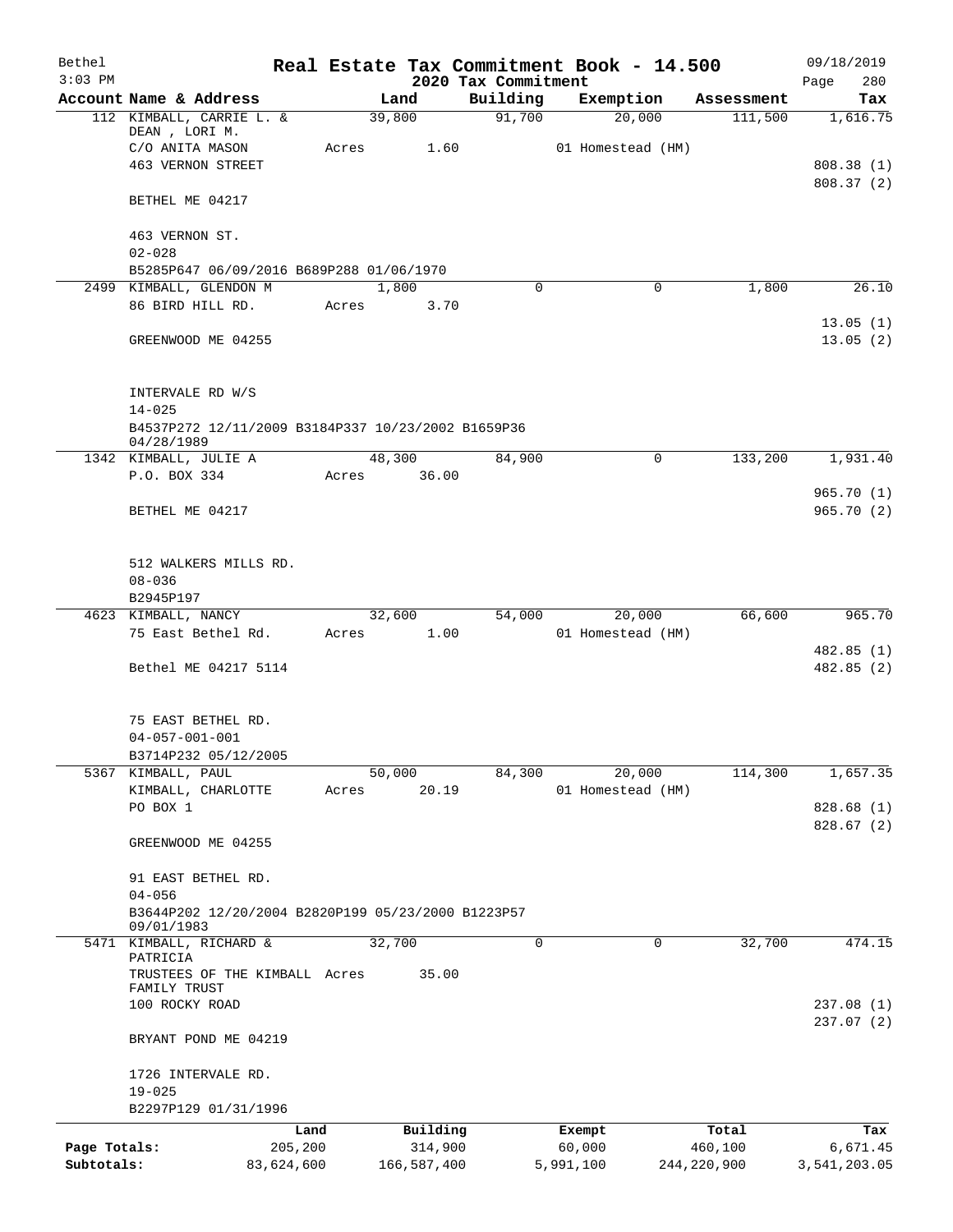| Bethel<br>$3:03$ PM |                                                                                        |       |        |                     | 2020 Tax Commitment |          | Real Estate Tax Commitment Book - 14.500 |                  | 09/18/2019<br>281<br>Page |
|---------------------|----------------------------------------------------------------------------------------|-------|--------|---------------------|---------------------|----------|------------------------------------------|------------------|---------------------------|
|                     | Account Name & Address                                                                 |       | Land   |                     | Building            |          | Exemption                                | Assessment       | Tax                       |
|                     | 3710 KIMBALL, RODNEY                                                                   |       | 24,200 |                     | 91,100              |          | 20,000                                   | 95,300           | 1,381.85                  |
|                     | ATTN: KRISTEN CANNELL<br>172 PARSONS ROAD                                              | Acres |        | 0.42                |                     |          | 01 Homestead (HM)                        |                  | 690.93 (1)                |
|                     |                                                                                        |       |        |                     |                     |          |                                          |                  | 690.92 (2)                |
|                     | NORWAY ME 04268                                                                        |       |        |                     |                     |          |                                          |                  |                           |
|                     | 747 WEST BETHEL RD.                                                                    |       |        |                     |                     |          |                                          |                  |                           |
|                     | $28 - 052$                                                                             |       |        |                     |                     |          |                                          |                  |                           |
|                     | B637P440 09/03/1964                                                                    |       |        |                     |                     |          |                                          |                  |                           |
|                     | 1490 KIMBALL, RODNEY E                                                                 |       | 57,300 |                     |                     | $\Omega$ | 0                                        | 57,300           | 830.85                    |
|                     | NATTN: KRISTEN CANNELL<br>172 PARSONS RD                                               | Acres |        | 52.00               |                     |          |                                          |                  | 415.43(1)                 |
|                     |                                                                                        |       |        |                     |                     |          |                                          |                  | 415.42(2)                 |
|                     | NORWAY ME 04268                                                                        |       |        |                     |                     |          |                                          |                  |                           |
|                     | RTE 2 S/S                                                                              |       |        |                     |                     |          |                                          |                  |                           |
|                     | $11 - 001$                                                                             |       |        |                     |                     |          |                                          |                  |                           |
|                     | 394 KIMBALL, RYAN                                                                      |       | 43,200 |                     | 167,700             |          | 0                                        | 210,900          | 3,058.05                  |
|                     | KIMBALL, KARA                                                                          | Acres |        | 1.01                |                     |          |                                          |                  |                           |
|                     | PO BOX 758                                                                             |       |        |                     |                     |          |                                          |                  | 1,529.03(1)               |
|                     | BETHEL ME 04217                                                                        |       |        |                     |                     |          |                                          |                  | 1,529.02(2)               |
|                     |                                                                                        |       |        |                     |                     |          |                                          |                  |                           |
|                     | 12 LEDGE CIRCLE                                                                        |       |        |                     |                     |          |                                          |                  |                           |
|                     | $06 - 020 - 004$<br>B5378P113 11/13/2017 B4191P141 09/06/2007 B3954P3                  |       |        |                     |                     |          |                                          |                  |                           |
|                     | B3221P170                                                                              |       |        |                     |                     |          |                                          |                  |                           |
|                     | 4993 KIMBALL, RYAN                                                                     |       | 33,600 |                     |                     | 0        | $\mathbf 0$                              | 33,600           | 487.20                    |
|                     | KIMBALL, KARA                                                                          | Acres |        | 1.01                |                     |          |                                          |                  |                           |
|                     | PO BOX 758                                                                             |       |        |                     |                     |          |                                          |                  | 243.60(1)<br>243.60 (2)   |
|                     | BETHEL ME 04217                                                                        |       |        |                     |                     |          |                                          |                  |                           |
|                     | 14 LEDGE CIRCLE                                                                        |       |        |                     |                     |          |                                          |                  |                           |
|                     | $06 - 020 - 002$                                                                       |       |        |                     |                     |          |                                          |                  |                           |
|                     | B5378P113 11/13/2017 B5279P216 05/03/2016 B5274P344<br>03/28/2016 B4235P216 12/10/2007 |       |        |                     |                     |          |                                          |                  |                           |
|                     | 3539 KING, DANIEL J                                                                    |       | 33,600 |                     | 83,600              |          |                                          | 117,200          | 1,699.40                  |
|                     | 135 VERNON STREET, UNIT                                                                |       |        |                     |                     |          |                                          |                  |                           |
|                     | 2C                                                                                     |       |        |                     |                     |          |                                          |                  | 849.70 (1)                |
|                     | BETHEL ME 04217                                                                        |       |        |                     |                     |          |                                          |                  | 849.70 (2)                |
|                     |                                                                                        |       |        |                     |                     |          |                                          |                  |                           |
|                     | 135 VERNON ST.                                                                         |       |        |                     |                     |          |                                          |                  |                           |
|                     | $26 - 076 - 001 - 02C$                                                                 |       |        |                     |                     |          |                                          |                  |                           |
|                     | B5366P106 09/07/2017 B4449P278 06/02/2009 B3752P307<br>06/27/2005                      |       |        |                     |                     |          |                                          |                  |                           |
|                     | 2584 KING, MATTHEW T                                                                   |       | 26,400 |                     | 81,500              |          | 0                                        | 107,900          | 1,564.55                  |
|                     | KING, DEBORAH H                                                                        | Acres |        | 0.55                |                     |          |                                          |                  |                           |
|                     | 108 HILL STREET                                                                        |       |        |                     |                     |          |                                          |                  | 782.28 (1)<br>782.27 (2)  |
|                     | WEYMOUTH MA 02189                                                                      |       |        |                     |                     |          |                                          |                  |                           |
|                     | 4 BALSAM ROAD                                                                          |       |        |                     |                     |          |                                          |                  |                           |
|                     | $15 - 016 - 009$                                                                       |       |        |                     |                     |          |                                          |                  |                           |
|                     | B3445P9 12/23/2004 B3023P90                                                            |       |        |                     |                     |          |                                          |                  |                           |
|                     |                                                                                        |       |        |                     |                     |          |                                          |                  |                           |
| Page Totals:        | Land<br>218,300                                                                        |       |        | Building<br>423,900 |                     |          | Exempt<br>20,000                         | Total<br>622,200 | Tax<br>9,021.90           |
|                     |                                                                                        |       |        |                     |                     |          |                                          |                  |                           |

**Subtotals:** 83,842,900 167,011,300 6,011,100 244,843,100 3,550,224.95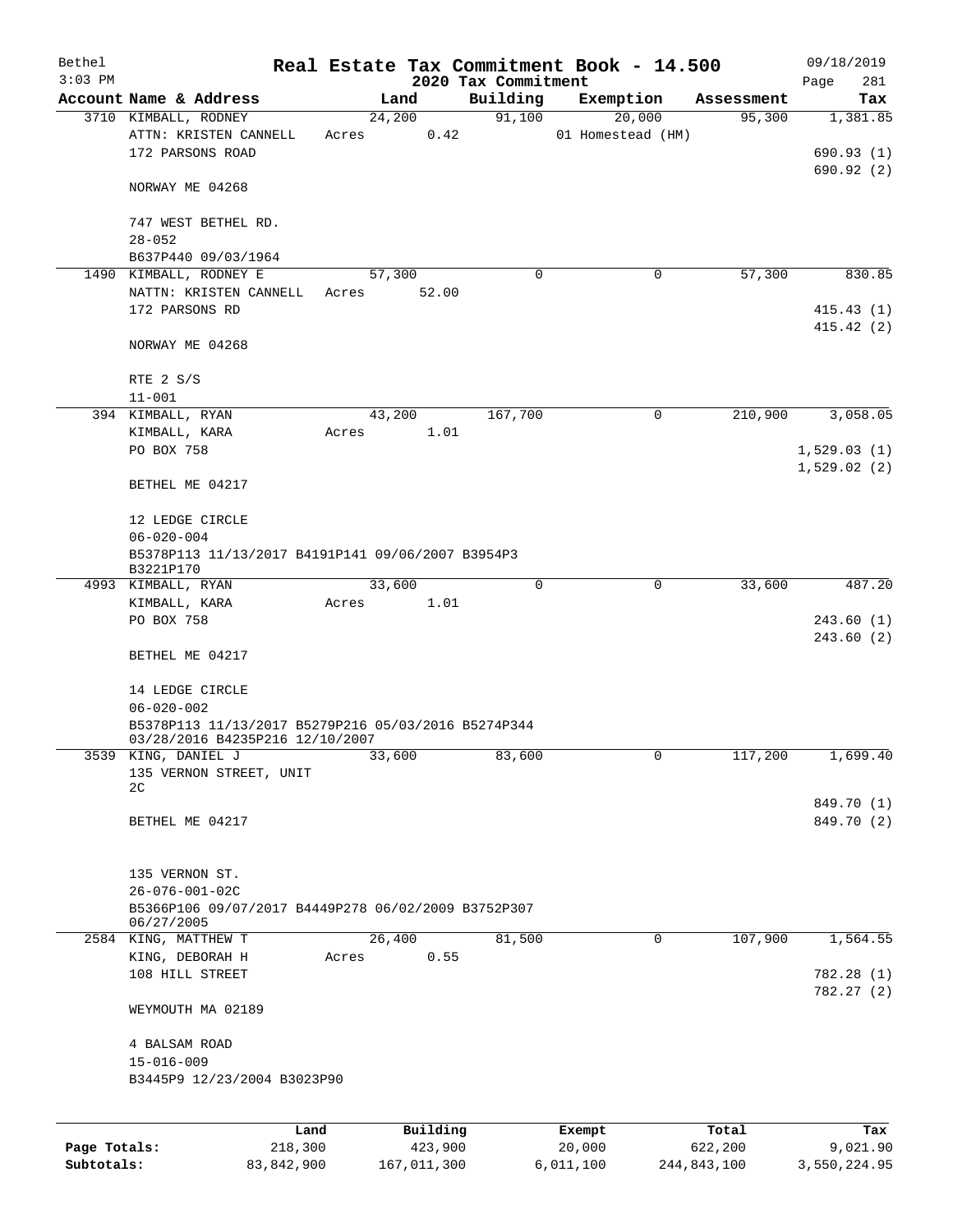| $3:03$ PM<br>2020 Tax Commitment<br>282<br>Page<br>Building<br>Account Name & Address<br>Exemption<br>Land<br>Tax<br>Assessment<br>90, 300<br>3415 KINGPINS LLC<br>0<br>90, 300<br>1,309.35<br>$\Omega$<br>PO BOX 1130<br>2.69<br>Acres<br>654.68(1)<br>654.67(2)<br>BETHEL ME 04217<br>CROSS ST.<br>$25 - 236 - 001$<br>B5456P711 04/01/2019 B5443P874 12/03/2018 B5422P287<br>08/02/2018<br>38,700<br>101,900<br>140,600<br>2,038.70<br>2469 KINGSLEY, HELEN H<br>$\Omega$<br>57 ELM STREET<br>1.10<br>Acres<br>1,019.35(1)<br>1,019.35(2)<br>EAST BRIDGEWATER MA<br>02333<br>27 TERRACE ROAD<br>$14 - 002 - 003$<br>B3036P5<br>448 KINLAW, WILLIAM B III<br>35,800<br>212,200<br>248,000<br>3,596.00<br>0<br>0.83<br>KINLAW, SARAH<br>Acres<br><b>BRISSENDEN</b><br>37 LARAMIE RD<br>1,798.00(1)<br>1,798.00(2)<br>ETNA NH 03750<br>16 GROVER HILL RD.<br>$07 - 013$<br>B4472P16 07/17/2009 B4214P164 10/17/2007 B3921P38<br>04/13/2006 B3709P133 04/28/2005<br>2709 KIRCHNER, MATTHEW &<br>71,000<br>120,400<br>$\mathbf 0$<br>2,775.30<br>191,400<br>WENDY TRUST<br>46 BOWDEN AVE<br>1.08<br>Acres<br>1,387.65(1)<br>1,387.65(2)<br>BARRINGTON RI 02806<br>14 WILL VIEW RD.<br>$17 - 035 - 002$<br>B5341P601 04/25/2017 B4387P342 12/24/2008 B3399P298<br>10/17/2003<br>102,300<br>21 KIRGIS, DANIEL P<br>38,100<br>64,200<br>0<br>1,483.35<br>KIRGIS, CYNTHIA L<br>1.75<br>Acres<br>SALISBURY<br>516 FLAT RD<br>741.68(1)<br>741.67(2)<br>BETHEL ME 04217<br>516 FLAT RD.<br>$01 - 018$<br>B3806P69 09/23/2005 | Bethel |  |  |  | Real Estate Tax Commitment Book - 14.500 | 09/18/2019 |
|----------------------------------------------------------------------------------------------------------------------------------------------------------------------------------------------------------------------------------------------------------------------------------------------------------------------------------------------------------------------------------------------------------------------------------------------------------------------------------------------------------------------------------------------------------------------------------------------------------------------------------------------------------------------------------------------------------------------------------------------------------------------------------------------------------------------------------------------------------------------------------------------------------------------------------------------------------------------------------------------------------------------------------------------------------------------------------------------------------------------------------------------------------------------------------------------------------------------------------------------------------------------------------------------------------------------------------------------------------------------------------------------------------------------------------------------------------------------------------------------------------------------|--------|--|--|--|------------------------------------------|------------|
|                                                                                                                                                                                                                                                                                                                                                                                                                                                                                                                                                                                                                                                                                                                                                                                                                                                                                                                                                                                                                                                                                                                                                                                                                                                                                                                                                                                                                                                                                                                      |        |  |  |  |                                          |            |
|                                                                                                                                                                                                                                                                                                                                                                                                                                                                                                                                                                                                                                                                                                                                                                                                                                                                                                                                                                                                                                                                                                                                                                                                                                                                                                                                                                                                                                                                                                                      |        |  |  |  |                                          |            |
|                                                                                                                                                                                                                                                                                                                                                                                                                                                                                                                                                                                                                                                                                                                                                                                                                                                                                                                                                                                                                                                                                                                                                                                                                                                                                                                                                                                                                                                                                                                      |        |  |  |  |                                          |            |
|                                                                                                                                                                                                                                                                                                                                                                                                                                                                                                                                                                                                                                                                                                                                                                                                                                                                                                                                                                                                                                                                                                                                                                                                                                                                                                                                                                                                                                                                                                                      |        |  |  |  |                                          |            |
|                                                                                                                                                                                                                                                                                                                                                                                                                                                                                                                                                                                                                                                                                                                                                                                                                                                                                                                                                                                                                                                                                                                                                                                                                                                                                                                                                                                                                                                                                                                      |        |  |  |  |                                          |            |
|                                                                                                                                                                                                                                                                                                                                                                                                                                                                                                                                                                                                                                                                                                                                                                                                                                                                                                                                                                                                                                                                                                                                                                                                                                                                                                                                                                                                                                                                                                                      |        |  |  |  |                                          |            |
|                                                                                                                                                                                                                                                                                                                                                                                                                                                                                                                                                                                                                                                                                                                                                                                                                                                                                                                                                                                                                                                                                                                                                                                                                                                                                                                                                                                                                                                                                                                      |        |  |  |  |                                          |            |
|                                                                                                                                                                                                                                                                                                                                                                                                                                                                                                                                                                                                                                                                                                                                                                                                                                                                                                                                                                                                                                                                                                                                                                                                                                                                                                                                                                                                                                                                                                                      |        |  |  |  |                                          |            |
|                                                                                                                                                                                                                                                                                                                                                                                                                                                                                                                                                                                                                                                                                                                                                                                                                                                                                                                                                                                                                                                                                                                                                                                                                                                                                                                                                                                                                                                                                                                      |        |  |  |  |                                          |            |
|                                                                                                                                                                                                                                                                                                                                                                                                                                                                                                                                                                                                                                                                                                                                                                                                                                                                                                                                                                                                                                                                                                                                                                                                                                                                                                                                                                                                                                                                                                                      |        |  |  |  |                                          |            |
|                                                                                                                                                                                                                                                                                                                                                                                                                                                                                                                                                                                                                                                                                                                                                                                                                                                                                                                                                                                                                                                                                                                                                                                                                                                                                                                                                                                                                                                                                                                      |        |  |  |  |                                          |            |
|                                                                                                                                                                                                                                                                                                                                                                                                                                                                                                                                                                                                                                                                                                                                                                                                                                                                                                                                                                                                                                                                                                                                                                                                                                                                                                                                                                                                                                                                                                                      |        |  |  |  |                                          |            |
|                                                                                                                                                                                                                                                                                                                                                                                                                                                                                                                                                                                                                                                                                                                                                                                                                                                                                                                                                                                                                                                                                                                                                                                                                                                                                                                                                                                                                                                                                                                      |        |  |  |  |                                          |            |
|                                                                                                                                                                                                                                                                                                                                                                                                                                                                                                                                                                                                                                                                                                                                                                                                                                                                                                                                                                                                                                                                                                                                                                                                                                                                                                                                                                                                                                                                                                                      |        |  |  |  |                                          |            |
|                                                                                                                                                                                                                                                                                                                                                                                                                                                                                                                                                                                                                                                                                                                                                                                                                                                                                                                                                                                                                                                                                                                                                                                                                                                                                                                                                                                                                                                                                                                      |        |  |  |  |                                          |            |
|                                                                                                                                                                                                                                                                                                                                                                                                                                                                                                                                                                                                                                                                                                                                                                                                                                                                                                                                                                                                                                                                                                                                                                                                                                                                                                                                                                                                                                                                                                                      |        |  |  |  |                                          |            |
|                                                                                                                                                                                                                                                                                                                                                                                                                                                                                                                                                                                                                                                                                                                                                                                                                                                                                                                                                                                                                                                                                                                                                                                                                                                                                                                                                                                                                                                                                                                      |        |  |  |  |                                          |            |
|                                                                                                                                                                                                                                                                                                                                                                                                                                                                                                                                                                                                                                                                                                                                                                                                                                                                                                                                                                                                                                                                                                                                                                                                                                                                                                                                                                                                                                                                                                                      |        |  |  |  |                                          |            |
|                                                                                                                                                                                                                                                                                                                                                                                                                                                                                                                                                                                                                                                                                                                                                                                                                                                                                                                                                                                                                                                                                                                                                                                                                                                                                                                                                                                                                                                                                                                      |        |  |  |  |                                          |            |
|                                                                                                                                                                                                                                                                                                                                                                                                                                                                                                                                                                                                                                                                                                                                                                                                                                                                                                                                                                                                                                                                                                                                                                                                                                                                                                                                                                                                                                                                                                                      |        |  |  |  |                                          |            |
|                                                                                                                                                                                                                                                                                                                                                                                                                                                                                                                                                                                                                                                                                                                                                                                                                                                                                                                                                                                                                                                                                                                                                                                                                                                                                                                                                                                                                                                                                                                      |        |  |  |  |                                          |            |
|                                                                                                                                                                                                                                                                                                                                                                                                                                                                                                                                                                                                                                                                                                                                                                                                                                                                                                                                                                                                                                                                                                                                                                                                                                                                                                                                                                                                                                                                                                                      |        |  |  |  |                                          |            |
|                                                                                                                                                                                                                                                                                                                                                                                                                                                                                                                                                                                                                                                                                                                                                                                                                                                                                                                                                                                                                                                                                                                                                                                                                                                                                                                                                                                                                                                                                                                      |        |  |  |  |                                          |            |
|                                                                                                                                                                                                                                                                                                                                                                                                                                                                                                                                                                                                                                                                                                                                                                                                                                                                                                                                                                                                                                                                                                                                                                                                                                                                                                                                                                                                                                                                                                                      |        |  |  |  |                                          |            |
|                                                                                                                                                                                                                                                                                                                                                                                                                                                                                                                                                                                                                                                                                                                                                                                                                                                                                                                                                                                                                                                                                                                                                                                                                                                                                                                                                                                                                                                                                                                      |        |  |  |  |                                          |            |
|                                                                                                                                                                                                                                                                                                                                                                                                                                                                                                                                                                                                                                                                                                                                                                                                                                                                                                                                                                                                                                                                                                                                                                                                                                                                                                                                                                                                                                                                                                                      |        |  |  |  |                                          |            |
|                                                                                                                                                                                                                                                                                                                                                                                                                                                                                                                                                                                                                                                                                                                                                                                                                                                                                                                                                                                                                                                                                                                                                                                                                                                                                                                                                                                                                                                                                                                      |        |  |  |  |                                          |            |
|                                                                                                                                                                                                                                                                                                                                                                                                                                                                                                                                                                                                                                                                                                                                                                                                                                                                                                                                                                                                                                                                                                                                                                                                                                                                                                                                                                                                                                                                                                                      |        |  |  |  |                                          |            |
|                                                                                                                                                                                                                                                                                                                                                                                                                                                                                                                                                                                                                                                                                                                                                                                                                                                                                                                                                                                                                                                                                                                                                                                                                                                                                                                                                                                                                                                                                                                      |        |  |  |  |                                          |            |
|                                                                                                                                                                                                                                                                                                                                                                                                                                                                                                                                                                                                                                                                                                                                                                                                                                                                                                                                                                                                                                                                                                                                                                                                                                                                                                                                                                                                                                                                                                                      |        |  |  |  |                                          |            |
|                                                                                                                                                                                                                                                                                                                                                                                                                                                                                                                                                                                                                                                                                                                                                                                                                                                                                                                                                                                                                                                                                                                                                                                                                                                                                                                                                                                                                                                                                                                      |        |  |  |  |                                          |            |
|                                                                                                                                                                                                                                                                                                                                                                                                                                                                                                                                                                                                                                                                                                                                                                                                                                                                                                                                                                                                                                                                                                                                                                                                                                                                                                                                                                                                                                                                                                                      |        |  |  |  |                                          |            |
|                                                                                                                                                                                                                                                                                                                                                                                                                                                                                                                                                                                                                                                                                                                                                                                                                                                                                                                                                                                                                                                                                                                                                                                                                                                                                                                                                                                                                                                                                                                      |        |  |  |  |                                          |            |
|                                                                                                                                                                                                                                                                                                                                                                                                                                                                                                                                                                                                                                                                                                                                                                                                                                                                                                                                                                                                                                                                                                                                                                                                                                                                                                                                                                                                                                                                                                                      |        |  |  |  |                                          |            |
|                                                                                                                                                                                                                                                                                                                                                                                                                                                                                                                                                                                                                                                                                                                                                                                                                                                                                                                                                                                                                                                                                                                                                                                                                                                                                                                                                                                                                                                                                                                      |        |  |  |  |                                          |            |
|                                                                                                                                                                                                                                                                                                                                                                                                                                                                                                                                                                                                                                                                                                                                                                                                                                                                                                                                                                                                                                                                                                                                                                                                                                                                                                                                                                                                                                                                                                                      |        |  |  |  |                                          |            |
|                                                                                                                                                                                                                                                                                                                                                                                                                                                                                                                                                                                                                                                                                                                                                                                                                                                                                                                                                                                                                                                                                                                                                                                                                                                                                                                                                                                                                                                                                                                      |        |  |  |  |                                          |            |
|                                                                                                                                                                                                                                                                                                                                                                                                                                                                                                                                                                                                                                                                                                                                                                                                                                                                                                                                                                                                                                                                                                                                                                                                                                                                                                                                                                                                                                                                                                                      |        |  |  |  |                                          |            |
|                                                                                                                                                                                                                                                                                                                                                                                                                                                                                                                                                                                                                                                                                                                                                                                                                                                                                                                                                                                                                                                                                                                                                                                                                                                                                                                                                                                                                                                                                                                      |        |  |  |  |                                          |            |
|                                                                                                                                                                                                                                                                                                                                                                                                                                                                                                                                                                                                                                                                                                                                                                                                                                                                                                                                                                                                                                                                                                                                                                                                                                                                                                                                                                                                                                                                                                                      |        |  |  |  |                                          |            |
|                                                                                                                                                                                                                                                                                                                                                                                                                                                                                                                                                                                                                                                                                                                                                                                                                                                                                                                                                                                                                                                                                                                                                                                                                                                                                                                                                                                                                                                                                                                      |        |  |  |  |                                          |            |
|                                                                                                                                                                                                                                                                                                                                                                                                                                                                                                                                                                                                                                                                                                                                                                                                                                                                                                                                                                                                                                                                                                                                                                                                                                                                                                                                                                                                                                                                                                                      |        |  |  |  |                                          |            |
|                                                                                                                                                                                                                                                                                                                                                                                                                                                                                                                                                                                                                                                                                                                                                                                                                                                                                                                                                                                                                                                                                                                                                                                                                                                                                                                                                                                                                                                                                                                      |        |  |  |  |                                          |            |
|                                                                                                                                                                                                                                                                                                                                                                                                                                                                                                                                                                                                                                                                                                                                                                                                                                                                                                                                                                                                                                                                                                                                                                                                                                                                                                                                                                                                                                                                                                                      |        |  |  |  |                                          |            |
|                                                                                                                                                                                                                                                                                                                                                                                                                                                                                                                                                                                                                                                                                                                                                                                                                                                                                                                                                                                                                                                                                                                                                                                                                                                                                                                                                                                                                                                                                                                      |        |  |  |  |                                          |            |

|              | Land         | Building    | Exempt    | Total       | Tax          |
|--------------|--------------|-------------|-----------|-------------|--------------|
| Page Totals: | 273,900      | 498,700     |           | 772,600     | 11,202.70    |
| Subtotals:   | 84, 116, 800 | 167,510,000 | 6,011,100 | 245,615,700 | 3,561,427.65 |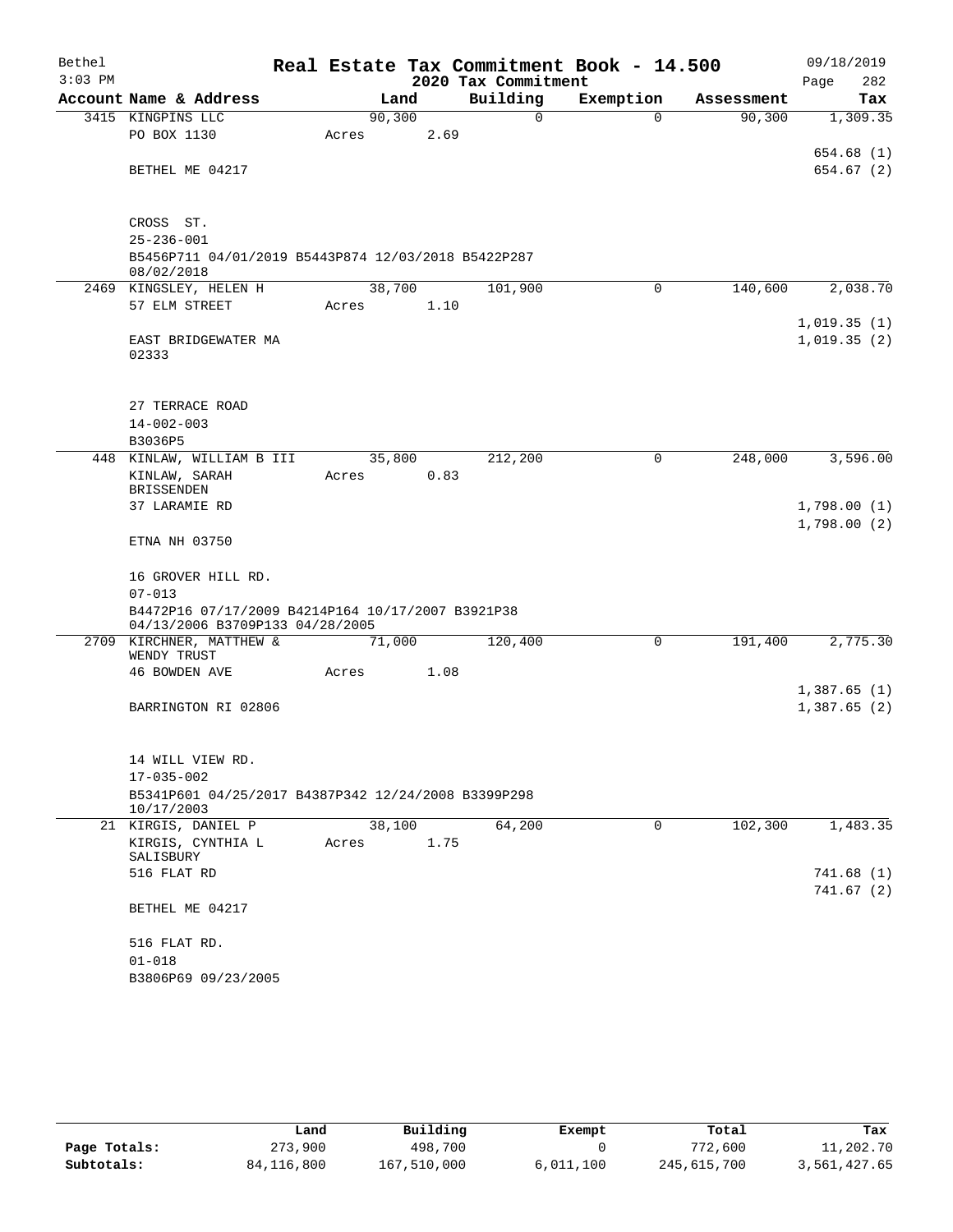| Bethel    |                                                                             |       |        |          |                     | Real Estate Tax Commitment Book - 14.500 |            | 09/18/2019             |
|-----------|-----------------------------------------------------------------------------|-------|--------|----------|---------------------|------------------------------------------|------------|------------------------|
| $3:03$ PM |                                                                             |       |        |          | 2020 Tax Commitment |                                          |            | Page<br>283            |
|           | Account Name & Address                                                      |       | Land   |          | Building            | Exemption                                | Assessment | Tax                    |
|           | 2994 KIRLEIS, ERIC<br>KIRLEIS, KATHLEEN<br>71 BOYLSTON ST                   | Acres | 65,900 | 3.05     | 41,100              | 0                                        | 107,000    | 1,551.50<br>775.75(1)  |
|           | JAMAICA PLAIN MA 02130                                                      |       |        |          |                     |                                          |            | 775.75(2)              |
|           | 1115 MAYVILLE RD<br>$22 - 016 - 007$                                        |       |        |          |                     |                                          |            |                        |
|           | B5146P342 08/11/2014 B2226P140 05/27/1995 B2104P142<br>03/10/1994 B1359P163 |       |        |          |                     |                                          |            |                        |
|           | 4833 KIRSCHEMANN, IAN                                                       |       | 45,500 |          | 68,500              | 0                                        | 114,000    | 1,653.00               |
|           | JONES, JONES, LESLIE<br>154 BIRKDALE DRIVE                                  | Acres |        | 1.93     |                     |                                          |            | 826.50(1)<br>826.50(2) |
|           | BLUE BELL PA 19422                                                          |       |        |          |                     |                                          |            |                        |
|           | 8 ELLINGWOOD MOUNTAIN<br>$16 - 019 - 001$                                   |       |        |          |                     |                                          |            |                        |
|           | B5184P97 11/18/2014 B4267P154 03/03/2008 B3900P185<br>03/10/2006            |       |        |          |                     |                                          |            |                        |
|           | 1329 KISSEL, RANDALL A                                                      |       | 29,700 |          | 169,600             | 0                                        | 199,300    | 2,889.85               |
|           | BALLARD, MEGAN A                                                            | Acres |        | 1.38     |                     |                                          |            |                        |
|           | PO BOX 181                                                                  |       |        |          |                     |                                          |            | 1,444.93(1)            |
|           | GREENWOOD ME 02455                                                          |       |        |          |                     |                                          |            | 1,444.92(2)            |
|           | 513 WALKERS MILLS RD.<br>$08 - 023 - 001$                                   |       |        |          |                     |                                          |            |                        |
|           | B4781P232 11/08/2011 B3664P195 12/23/2004                                   |       |        |          |                     |                                          |            |                        |
|           | 2544 KITTREDGE, JOHN S                                                      |       | 35,400 |          | 116,900             | 20,000                                   | 132,300    | 1,918.35               |
|           | KITTREDGE, PENNY B                                                          | Acres |        | 3.00     |                     | 01 Homestead (HM)                        |            |                        |
|           | PO BOX 286                                                                  |       |        |          |                     |                                          |            | 959.18(1)<br>959.17(2) |
|           | GREENWOOD ME 04255                                                          |       |        |          |                     |                                          |            |                        |
|           | 985 EAST BETHEL RD.<br>$15 - 005 - 001$                                     |       |        |          |                     |                                          |            |                        |
|           | B1650P342 05/09/1989                                                        |       |        |          |                     |                                          |            |                        |
|           | 1452 KITTREDGE, PENNY B                                                     |       | 39,000 |          | 62,700              | 0                                        | 101,700    | 1,474.65               |
|           | C/O PENNY KITTREDGE, PR Acres<br>PO BOX 286                                 |       |        | 1.90     |                     |                                          |            | 737.33(1)              |
|           |                                                                             |       |        |          |                     |                                          |            | 737.32(2)              |
|           | GREENWOOD ME 04255                                                          |       |        |          |                     |                                          |            |                        |
|           | 748 EAST BETHEL RD.<br>$09 - 029$                                           |       |        |          |                     |                                          |            |                        |
|           | B5357P328 07/24/2017 B5310P402 10/13/2016                                   |       |        |          |                     |                                          |            |                        |
|           | 4803 KLAESIUS, WARREN A                                                     |       | 35,000 |          | 0                   | 0                                        | 35,000     | 507.50                 |
|           | LICITRA, LOUIS E                                                            | Acres |        | 1.51     |                     |                                          |            |                        |
|           | 29162 BOUGAINVILLEA<br>LANE                                                 |       |        |          |                     |                                          |            | 253.75(1)              |
|           | BIG PINE KEY FL 33043                                                       |       |        |          |                     |                                          |            | 253.75(2)              |
|           | COBBLESTONE FARM                                                            |       |        |          |                     |                                          |            |                        |
|           | $07 - 040 - 003 - 001$                                                      |       |        |          |                     |                                          |            |                        |
|           | B5386P315 01/02/2018 B3531P18 06/15/2004                                    |       |        |          |                     |                                          |            |                        |
|           |                                                                             |       |        |          |                     |                                          |            |                        |
|           |                                                                             | Land  |        | Building |                     | Exempt                                   | Total      | Tax                    |

|              | -----      | --------    | -------   | -----       | .            |
|--------------|------------|-------------|-----------|-------------|--------------|
| Page Totals: | 250,500    | 458,800     | 20,000    | 689,300     | 9,994.85     |
| Subtotals:   | 84,367,300 | 167,968,800 | 6,031,100 | 246,305,000 | 3,571,422.50 |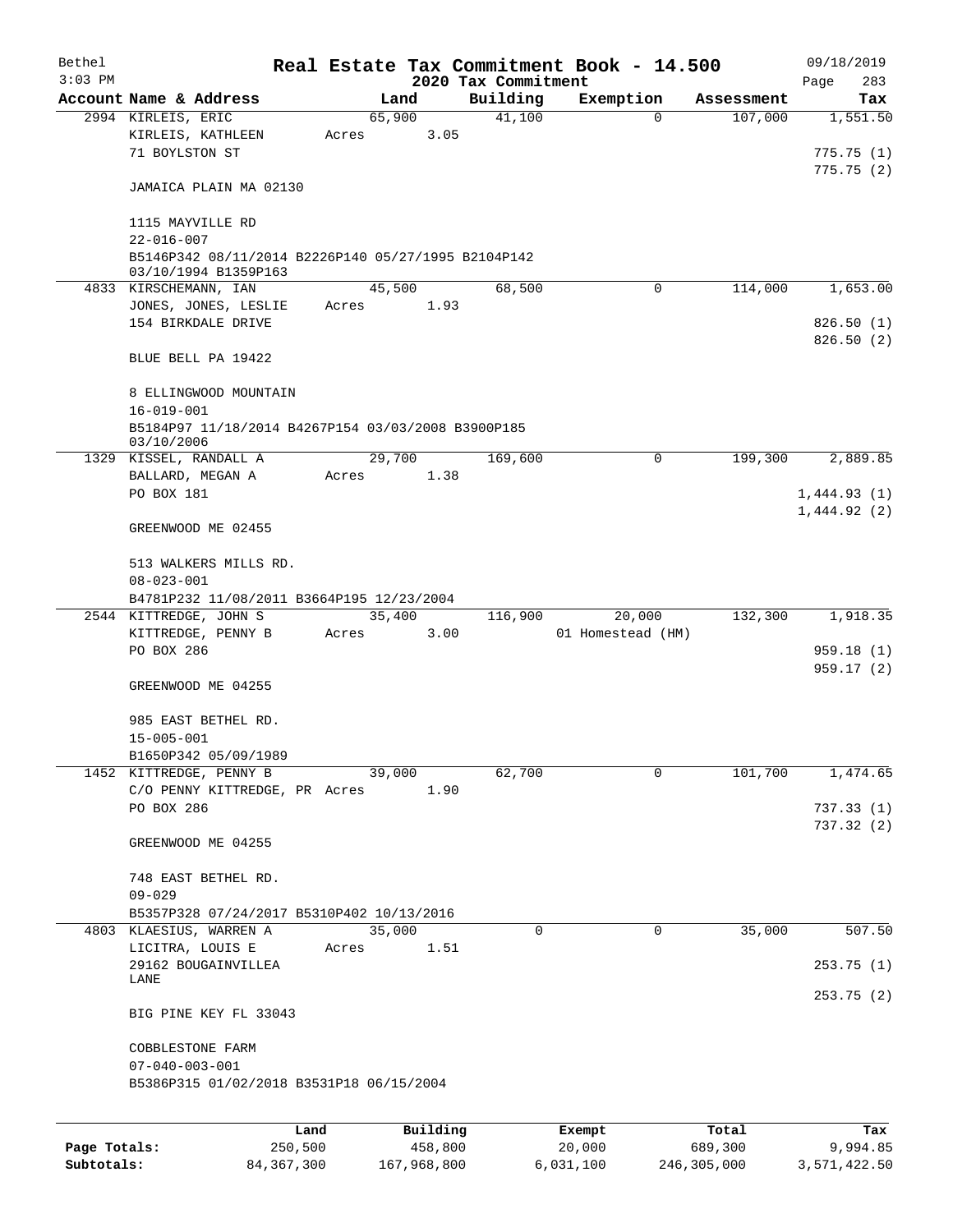| Bethel<br>$3:03$ PM |                                                                            |                 |       | 2020 Tax Commitment | Real Estate Tax Commitment Book - 14.500 |            | 09/18/2019<br>284<br>Page |
|---------------------|----------------------------------------------------------------------------|-----------------|-------|---------------------|------------------------------------------|------------|---------------------------|
|                     | Account Name & Address                                                     |                 | Land  | Building            | Exemption                                | Assessment | Tax                       |
|                     | 4622 KLAESIUS, WARREN A<br>LICITRA, LOUIS E<br>29162 BOUGAINVILLEA<br>LANE | 44,900<br>Acres | 1.63  | 130,000             | $\Omega$                                 | 174,900    | 2,536.05<br>1, 268.03(1)  |
|                     | BIG PINE KEY FL 33043                                                      |                 |       |                     |                                          |            | 1,268.02(2)               |
|                     | 10 COBBLESTONE FARM RD.<br>$07 - 040 - 003$                                |                 |       |                     |                                          |            |                           |
|                     | B5386P315 01/02/2018 B3531P18 06/14/2004                                   |                 |       |                     |                                          |            |                           |
|                     | 3675 KLATSKY, GREGG<br>KLATSKY, SHEILA A<br>KLATSKY                        | 34,500<br>Acres | 0.75  | 62,000              | 20,000<br>01 Homestead (HM)              | 76,500     | 1,109.25                  |
|                     | PO BOX 293                                                                 |                 |       |                     |                                          |            | 554.63(1)<br>554.62 (2)   |
|                     | BETHEL ME 04217                                                            |                 |       |                     |                                          |            |                           |
|                     | 19 MOUNTAIN VIEW CIRCLE<br>$28 - 019$                                      |                 |       |                     |                                          |            |                           |
|                     | B3895P183 03/02/2006                                                       |                 |       |                     |                                          |            |                           |
|                     | 4741 KNIGHT, ROBERT                                                        | 56,900          |       | $\Omega$            | 0                                        | 56,900     | 825.05                    |
|                     | KNIGHT, NANCY<br>24 SOUTHRIDGE DRIVE                                       | Acres           | 2.10  |                     |                                          |            | 412.53(1)                 |
|                     | STANDISH ME 04084                                                          |                 |       |                     |                                          |            | 412.52(2)                 |
|                     | BIRCH WOODS<br>$12 - 073 - 024$                                            |                 |       |                     |                                          |            |                           |
|                     | B3640P11 12/03/2004                                                        |                 |       |                     |                                          |            |                           |
|                     | 1555 KNUDSEN, JAY MORGAN                                                   |                 | 5,900 | $\mathbf 0$         | 0                                        | 5,900      | 85.55                     |
|                     | KNUDSEN, ERICA LYNN                                                        | Acres           | 1.30  |                     |                                          |            |                           |
|                     | 23 FOX RUN                                                                 |                 |       |                     |                                          |            | 42.78(1)                  |
|                     | KENNEBUNKPORT ME 04046                                                     |                 |       |                     |                                          |            | 42.77(2)                  |
|                     | FLEMING RD.<br>$11 - 031 - 001$                                            |                 |       |                     |                                          |            |                           |
|                     | B5372P636 10/13/2017 B2653P106 12/30/1998                                  |                 |       |                     |                                          |            |                           |
|                     | 1554 KNUDSEN, JAY MORGAN                                                   | 36,400          |       | 0                   | 0                                        | 36,400     | 527.80                    |
|                     | KNUDSEN, ERICA LYNN                                                        | Acres           | 7.10  |                     |                                          |            |                           |
|                     | 23 FOX RUN                                                                 |                 |       |                     |                                          |            | 263.90(1)<br>263.90(2)    |
|                     | KENNEBUNKPORT ME 04046                                                     |                 |       |                     |                                          |            |                           |
|                     | 43 FLEMING RD.                                                             |                 |       |                     |                                          |            |                           |
|                     | $11 - 031$<br>B5372P636 10/13/2017 B2653P106 12/30/1998                    |                 |       |                     |                                          |            |                           |
|                     | 1556 KNUDSEN, JAY MORGAN                                                   |                 | 5,900 | $\mathbf 0$         | $\mathbf 0$                              | 5,900      | 85.55                     |
|                     | KNUDSEN, ERICA LYNN                                                        | Acres           | 1.20  |                     |                                          |            |                           |
|                     | 23 FOX RUN                                                                 |                 |       |                     |                                          |            | 42.78 (1)<br>42.77 (2)    |
|                     | KENNEBUNKPORT ME 04046                                                     |                 |       |                     |                                          |            |                           |
|                     | FLEMING RD.                                                                |                 |       |                     |                                          |            |                           |
|                     | $11 - 031 - 002$<br>B5372P636 10/13/2017 B2653P106 12/30/1998              |                 |       |                     |                                          |            |                           |
|                     |                                                                            |                 |       |                     |                                          |            |                           |

|              | Land       | Building    | Exempt    | Total       | Tax          |
|--------------|------------|-------------|-----------|-------------|--------------|
| Page Totals: | 184,500    | 192,000     | 20,000    | 356,500     | 5,169.25     |
| Subtotals:   | 84,551,800 | 168,160,800 | 6.051.100 | 246,661,500 | 3,576,591.75 |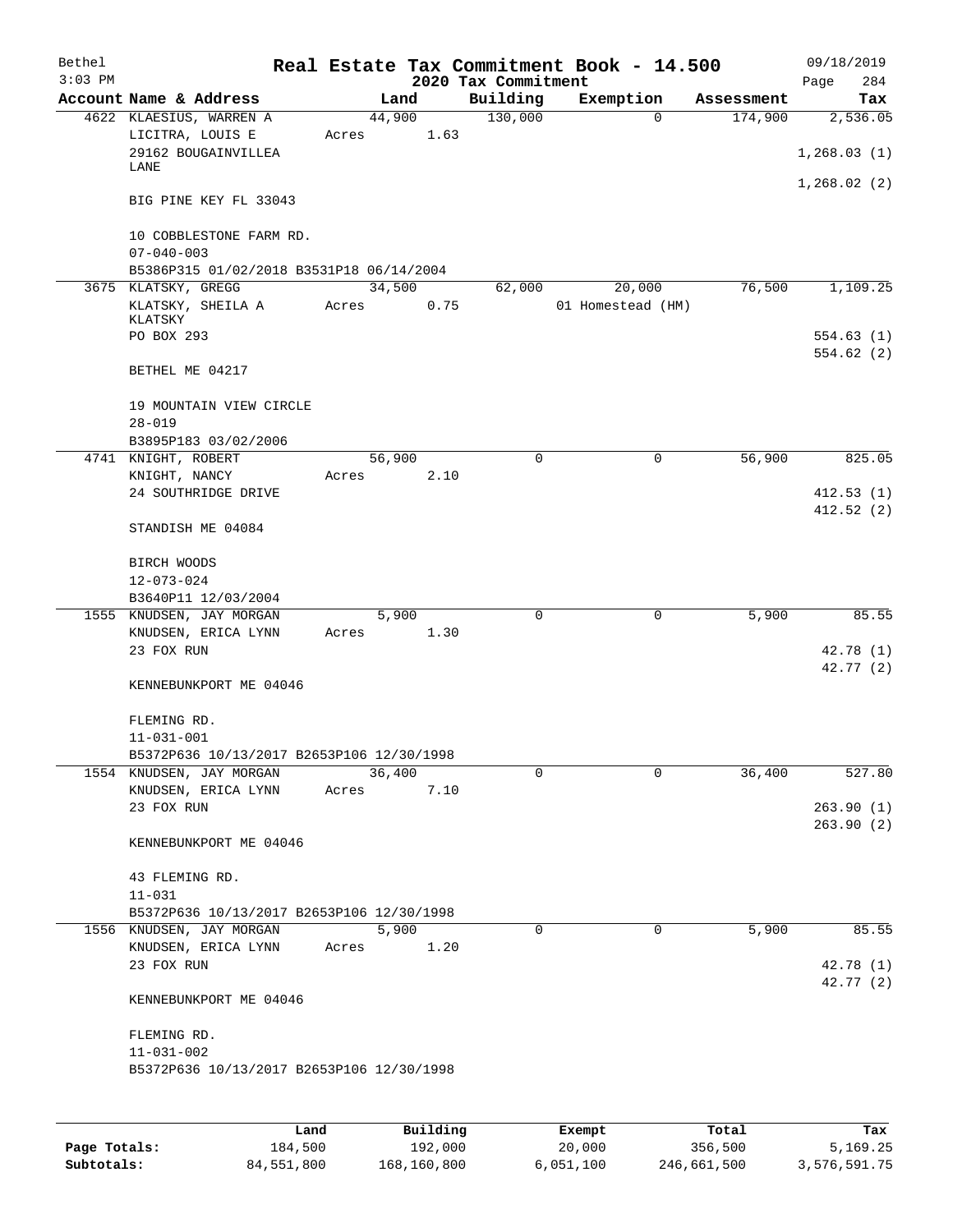| Bethel       |                                                     |            |         |               |                     | Real Estate Tax Commitment Book - 14.500 |             | 09/18/2019      |
|--------------|-----------------------------------------------------|------------|---------|---------------|---------------------|------------------------------------------|-------------|-----------------|
| $3:03$ PM    | Account Name & Address                              |            |         |               | 2020 Tax Commitment |                                          |             | 285<br>Page     |
|              |                                                     |            |         | Land          | Building<br>88,100  | Exemption<br>26,000                      | Assessment  | Tax<br>2,492.55 |
|              | 57 KORHONEN, TIMOTHY                                |            | 109,800 |               |                     |                                          | 171,900     |                 |
|              | KORHONEN, JO-ANN                                    |            | Acres   | 210.00        |                     | 01 Homestead (HM)                        |             |                 |
|              | 192 SKILLINGS ROAD                                  |            |         |               |                     | 12 WW2 Vet Res                           |             | 1,246.28(1)     |
|              |                                                     |            |         |               |                     |                                          |             | 1,246.27(2)     |
|              | BETHEL ME 04217                                     |            |         |               |                     |                                          |             |                 |
|              |                                                     |            |         |               |                     |                                          |             |                 |
|              | 192 SKILLINGS RD                                    |            |         |               |                     |                                          |             |                 |
|              | $01 - 047$                                          |            |         |               |                     |                                          |             |                 |
|              | B2900P298 01/16/2001                                |            |         |               |                     |                                          |             |                 |
|              | 5052 KOVALIK, JEFFREY &                             |            |         | 54,700        | 310,700             | 0                                        | 365,400     | 5,298.30        |
|              | MARCIA S.                                           |            |         |               |                     |                                          |             |                 |
|              | CO-TRUSTEES OF THE                                  |            | Acres   | 1.54          |                     |                                          |             |                 |
|              | KOVALIK FAMILY TRUST<br>21 DEERTREES LN             |            |         |               |                     |                                          |             |                 |
|              |                                                     |            |         |               |                     |                                          |             | 2,649.15(1)     |
|              |                                                     |            |         |               |                     |                                          |             | 2,649.15(2)     |
|              | NEWFIELDS NH 03856                                  |            |         |               |                     |                                          |             |                 |
|              |                                                     |            |         |               |                     |                                          |             |                 |
|              | 33 HOMESTEAD LANE                                   |            |         |               |                     |                                          |             |                 |
|              | $18 - 060 - 028$                                    |            |         |               |                     |                                          |             |                 |
|              | B5299P159 08/19/2016 B4906P311 10/15/2012 B3568P322 |            |         |               |                     |                                          |             |                 |
|              | 08/06/2004<br>229 KOWALZYK, CHARLES                 |            |         | 34,400        | 0                   | $\mathbf 0$                              | 34,400      | 498.80          |
|              | 635 HANCOCK ST                                      |            |         | 12.00         |                     |                                          |             |                 |
|              |                                                     |            | Acres   |               |                     |                                          |             |                 |
|              |                                                     |            |         |               |                     |                                          |             | 249.40 (1)      |
|              | RUMFORD ME 04276                                    |            |         |               |                     |                                          |             | 249.40 (2)      |
|              |                                                     |            |         |               |                     |                                          |             |                 |
|              |                                                     |            |         |               |                     |                                          |             |                 |
|              | BIRD HILL RD.                                       |            |         |               |                     |                                          |             |                 |
|              | $04 - 070$                                          |            |         |               |                     |                                          |             |                 |
|              | B1321P296                                           |            |         |               |                     |                                          |             |                 |
|              | 3401 KRAMER, ELIZABETH A                            |            |         | 40,500        | 142,400             | 0                                        | 182,900     | 2,652.05        |
|              | (TTEE)                                              |            |         |               |                     |                                          |             |                 |
|              | PO BOX 842                                          |            | Acres   | 0.19          |                     |                                          |             |                 |
|              |                                                     |            |         |               |                     |                                          |             | 1,326.03(1)     |
|              | GREENLAND NH 03840                                  |            |         |               |                     |                                          |             | 1,326.02(2)     |
|              |                                                     |            |         |               |                     |                                          |             |                 |
|              |                                                     |            |         |               |                     |                                          |             |                 |
|              | 153 MAIN ST.                                        |            |         |               |                     |                                          |             |                 |
|              | $25 - 222$                                          |            |         |               |                     |                                          |             |                 |
|              | B4646P294 10/14/2010 B3108P197                      |            |         |               |                     |                                          |             |                 |
|              | 5209 KRAMER, PATRICIA C                             |            |         | 73,900        | 252,000             | $\mathbf 0$                              | 325,900     | 4,725.55        |
|              | KRAMER, ANDREW M                                    |            | Acres   | 1.72          |                     |                                          |             |                 |
|              | 7 CLIFTON AVE                                       |            |         |               |                     |                                          |             | 2,362.78(1)     |
|              |                                                     |            |         |               |                     |                                          |             | 2,362.77(2)     |
|              | MARBLEHEAD MA 01945                                 |            |         |               |                     |                                          |             |                 |
|              |                                                     |            |         |               |                     |                                          |             |                 |
|              | 93 RIVER VALLEY ACRES                               |            |         |               |                     |                                          |             |                 |
|              | $17 - 035 - 023 - C$                                |            |         |               |                     |                                          |             |                 |
|              | B4848P108 05/23/2012 B2796P48 03/11/2000 B12P4474   |            |         |               |                     |                                          |             |                 |
|              | 3191 KULIK, MARTIN M JR                             |            |         | 40,500        | 173,900             | 26,000                                   | 188,400     | 2,731.80        |
|              | KULIK, LYNNE Z                                      |            | Acres   | 0.19          |                     | 01 Homestead (HM)                        |             |                 |
|              | 60 ELM ST                                           |            |         |               |                     | 12 WW2 Vet Res                           |             | 1,365.90(1)     |
|              |                                                     |            |         |               |                     |                                          |             | 1,365.90(2)     |
|              | BETHEL ME 04217                                     |            |         |               |                     |                                          |             |                 |
|              |                                                     |            |         |               |                     |                                          |             |                 |
|              | 60 ELM ST.                                          |            |         |               |                     |                                          |             |                 |
|              | $25 - 033$                                          |            |         |               |                     |                                          |             |                 |
|              | B5254P280 11/16/2015 B4014P342 09/22/2006 B2634P168 |            |         |               |                     |                                          |             |                 |
|              |                                                     |            |         |               |                     |                                          |             |                 |
|              |                                                     | Land       |         | Building      |                     | Exempt                                   | Total       | Tax             |
| Page Totals: |                                                     | 353,800    |         | 967,100       |                     | 52,000                                   | 1,268,900   | 18,399.05       |
| Subtotals:   |                                                     | 84,905,600 |         | 169, 127, 900 |                     | 6, 103, 100                              | 247,930,400 | 3,594,990.80    |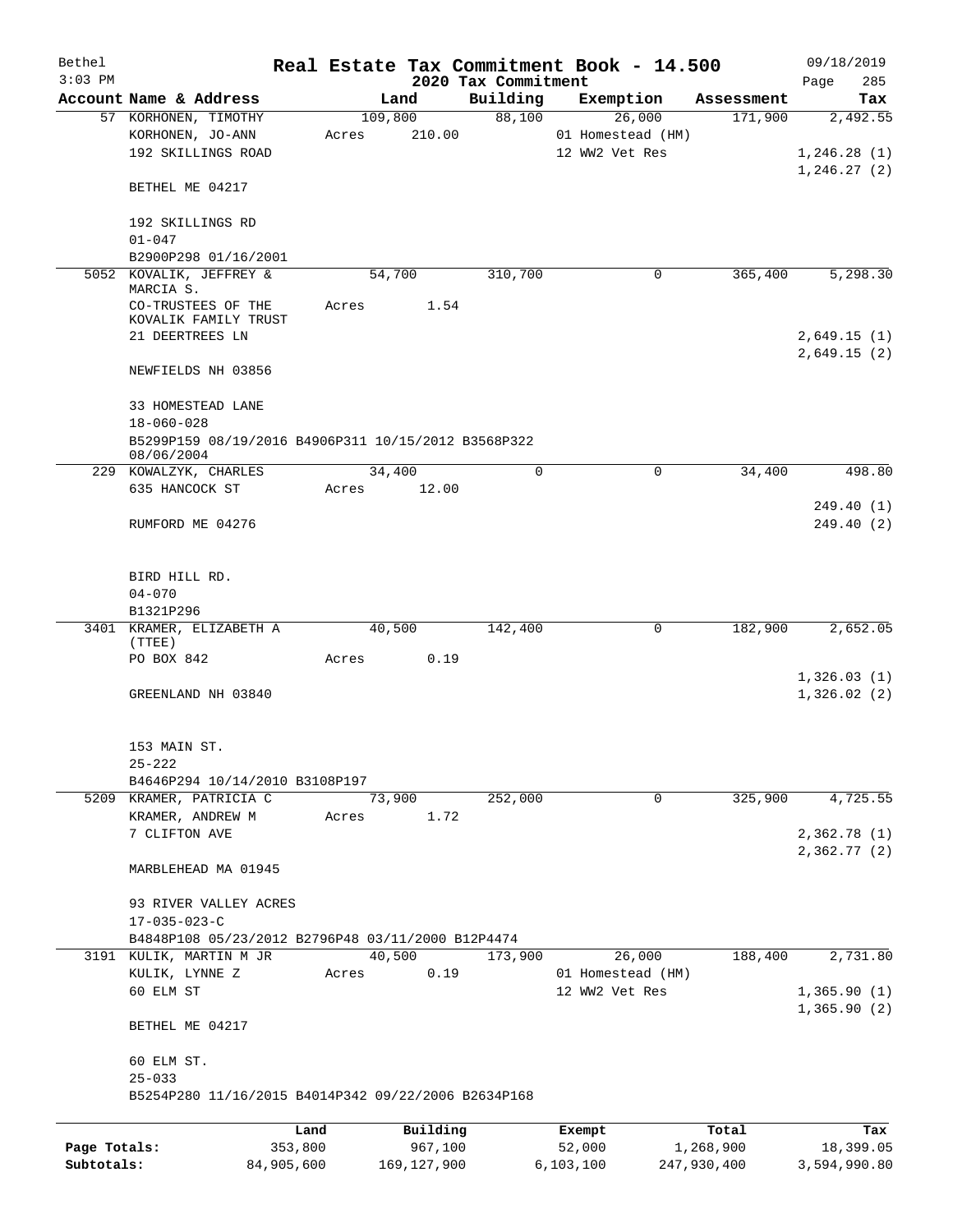| Bethel<br>$3:03$ PM |                                                          |       |        |          | 2020 Tax Commitment | Real Estate Tax Commitment Book - 14.500 |            | 09/18/2019<br>286 |  |
|---------------------|----------------------------------------------------------|-------|--------|----------|---------------------|------------------------------------------|------------|-------------------|--|
|                     | Account Name & Address                                   |       | Land   |          | Building            | Exemption                                | Assessment | Page<br>Tax       |  |
|                     | 2604 KUZMESKAS, MARK J                                   |       | 25,600 |          | 0                   | $\Omega$                                 | 25,600     | 371.20            |  |
|                     | KUZMESKAS, KIMBERLY M                                    | Acres |        | 1.44     |                     |                                          |            |                   |  |
|                     | 300 HANCOCK STREET                                       |       |        |          |                     |                                          |            | 185.60(1)         |  |
|                     |                                                          |       |        |          |                     |                                          |            | 185.60(2)         |  |
|                     | WRENTHAM MA 02093                                        |       |        |          |                     |                                          |            |                   |  |
|                     |                                                          |       |        |          |                     |                                          |            |                   |  |
|                     | GRAND VIEW ESTATES LOT<br>$15 - 022 - 007$               |       |        |          |                     |                                          |            |                   |  |
|                     | B3572P70 08/20/2004                                      |       |        |          |                     |                                          |            |                   |  |
|                     | 2605 KUZMESKAS, MARK J                                   |       | 26,100 |          | $\mathbf 0$         | 0                                        | 26,100     | 378.45            |  |
|                     | KUZMESKAS, KIMBERLY M                                    | Acres |        | 1.90     |                     |                                          |            |                   |  |
|                     | 300 HANCOCK STREET                                       |       |        |          |                     |                                          |            | 189.23(1)         |  |
|                     |                                                          |       |        |          |                     |                                          |            | 189.22(2)         |  |
|                     | WRENTHAM MA 02093                                        |       |        |          |                     |                                          |            |                   |  |
|                     |                                                          |       |        |          |                     |                                          |            |                   |  |
|                     | GRAND VIEW ESTATES LOT<br>$15 - 022 - 008$               |       |        |          |                     |                                          |            |                   |  |
|                     | B3572P70 08/20/2004                                      |       |        |          |                     |                                          |            |                   |  |
|                     | 4710 KUZMESKAS, MARK J                                   |       | 46,000 |          | 202,200             | $\mathsf{O}$                             | 248,200    | 3,598.90          |  |
|                     | KUZMESKAS, KIMBERLY M                                    | Acres |        | 2.25     |                     |                                          |            |                   |  |
|                     | 399 HANCOCK STREET                                       |       |        |          |                     |                                          |            | 1,799.45(1)       |  |
|                     |                                                          |       |        |          |                     |                                          |            | 1,799.45(2)       |  |
|                     | WRENTHAM MA 02093                                        |       |        |          |                     |                                          |            |                   |  |
|                     | 28 FIRST ST.                                             |       |        |          |                     |                                          |            |                   |  |
|                     | $22 - 029 - 005$                                         |       |        |          |                     |                                          |            |                   |  |
|                     | B3802P309 09/15/2005                                     |       |        |          |                     |                                          |            |                   |  |
|                     | 2999 KUZYK, PETER L                                      |       | 74,000 |          | 101,800             | 26,000                                   | 149,800    | 2,172.10          |  |
|                     | 895 MAYVILLE RD.                                         | Acres |        | 10.90    |                     | 01 Homestead (HM)                        |            |                   |  |
|                     |                                                          |       |        |          |                     | 12 WW2 Vet Res                           |            | 1,086.05(1)       |  |
|                     | BETHEL ME 04217                                          |       |        |          |                     |                                          |            | 1,086.05(2)       |  |
|                     |                                                          |       |        |          |                     |                                          |            |                   |  |
|                     | 895 MAYVILLE RD.                                         |       |        |          |                     |                                          |            |                   |  |
|                     | $22 - 020$                                               |       |        |          |                     |                                          |            |                   |  |
|                     | B985P170 05/26/1978                                      |       |        |          |                     |                                          |            |                   |  |
|                     | 3000 KUZYK, PETER L                                      |       | 60,000 |          | 98,600              | 0                                        | 158,600    | 2,299.70          |  |
|                     | KUZYK, LINDA T                                           | Acres |        | 1.00     |                     |                                          |            |                   |  |
|                     | 895 MAYVILLE RD.                                         |       |        |          |                     |                                          |            | 1,149.85(1)       |  |
|                     | BETHEL ME 04217                                          |       |        |          |                     |                                          |            | 1, 149.85(2)      |  |
|                     |                                                          |       |        |          |                     |                                          |            |                   |  |
|                     | 897 MAYVILLE RD.                                         |       |        |          |                     |                                          |            |                   |  |
|                     | $22 - 020 - 001$                                         |       |        |          |                     |                                          |            |                   |  |
|                     | B5312P587 10/26/2016 B5307P164 09/26/2016 B2004P238      |       |        |          |                     |                                          |            |                   |  |
|                     | 05/03/1993<br>496 LACER, VANESSA JADE                    |       | 31,900 |          | $\Omega$            | 0                                        | 31,900     | 462.55            |  |
|                     | 1511 S. 4TH STREET                                       | Acres |        | 2.77     |                     |                                          |            |                   |  |
|                     |                                                          |       |        |          |                     |                                          |            | 231.28(1)         |  |
|                     | WILMINGTON NC 28401                                      |       |        |          |                     |                                          |            | 231.27(2)         |  |
|                     |                                                          |       |        |          |                     |                                          |            |                   |  |
|                     |                                                          |       |        |          |                     |                                          |            |                   |  |
|                     | INTERVALE ROAD                                           |       |        |          |                     |                                          |            |                   |  |
|                     | $18 - 033 - 001 - 013 - B$<br>B5430P7 08/10/2018 B3966P2 |       |        |          |                     |                                          |            |                   |  |
|                     |                                                          |       |        |          |                     |                                          |            |                   |  |
|                     |                                                          |       |        |          |                     |                                          |            |                   |  |
|                     |                                                          |       |        |          |                     |                                          |            |                   |  |
|                     | Land                                                     |       |        | Building |                     | Exempt                                   | Total      | Tax               |  |

**Page Totals:** 263,600 402,600 26,000 640,200 9,282.90 **Subtotals:** 85,169,200 169,530,500 6,129,100 248,570,600 3,604,273.70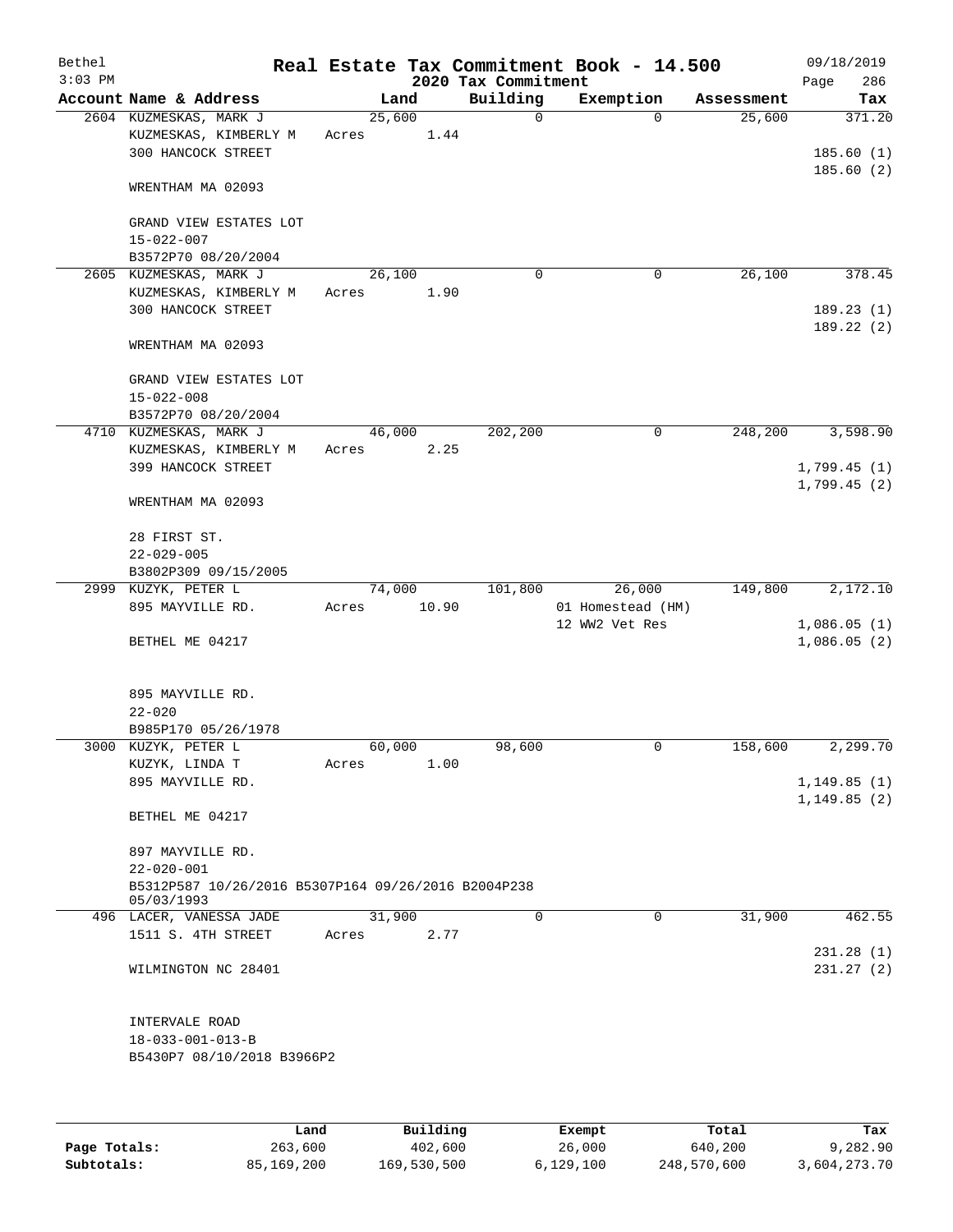| Bethel<br>$3:03$ PM |                                                                                                             |        |      | 2020 Tax Commitment | Real Estate Tax Commitment Book - 14.500 |            | 09/18/2019<br>287<br>Page |  |  |  |
|---------------------|-------------------------------------------------------------------------------------------------------------|--------|------|---------------------|------------------------------------------|------------|---------------------------|--|--|--|
|                     | Account Name & Address                                                                                      | Land   |      | Building            | Exemption                                | Assessment | Tax                       |  |  |  |
|                     | 5428 LACEY, PETER                                                                                           | 39,300 |      | 199,800             | $\Omega$                                 | 239,100    | 3,466.95                  |  |  |  |
|                     | 7 POND STREET                                                                                               | Acres  | 1.36 |                     |                                          |            |                           |  |  |  |
|                     |                                                                                                             |        |      |                     |                                          |            | 1,733.48(1)               |  |  |  |
|                     | NEWBURYPORT MA 01950                                                                                        |        |      |                     |                                          |            | 1,733.47(2)               |  |  |  |
|                     | 74 GROVER HILL RD.                                                                                          |        |      |                     |                                          |            |                           |  |  |  |
|                     | $07 - 011 - 004$                                                                                            |        |      |                     |                                          |            |                           |  |  |  |
|                     | B5436P364 10/15/2018 B5347P221 05/26/2017 B5342P470<br>04/28/2017 B2987P199 08/24/2001 B2164P118 10/03/1994 |        |      |                     |                                          |            |                           |  |  |  |
|                     | 3791 LAFORTE, MICHAEL K                                                                                     | 68,500 |      | 166,100             | $\mathbf 0$                              | 234,600    | 3,401.70                  |  |  |  |
|                     | 59 RIDGE RD                                                                                                 | Acres  | 1.24 |                     |                                          |            |                           |  |  |  |
|                     |                                                                                                             |        |      |                     |                                          |            | 1,700.85(1)               |  |  |  |
|                     | BETHEL ME 04217                                                                                             |        |      |                     |                                          |            | 1,700.85(2)               |  |  |  |
|                     | 59 RIDGE ROAD                                                                                               |        |      |                     |                                          |            |                           |  |  |  |
|                     | $26 - 060 - 009$                                                                                            |        |      |                     |                                          |            |                           |  |  |  |
|                     | B4890P216 09/07/2012 B3396P261 10/10/2003                                                                   |        |      |                     |                                          |            |                           |  |  |  |
|                     | 1537 LAKEMONT BRIDGE, LLC                                                                                   | 14,500 |      | $\mathbf 0$         | $\mathbf 0$                              | 14,500     | 210.25                    |  |  |  |
|                     | PO BOX 590253                                                                                               | Acres  | 1.10 |                     |                                          |            |                           |  |  |  |
|                     |                                                                                                             |        |      |                     |                                          |            | 105.13(1)                 |  |  |  |
|                     | NEWTON MA 02459                                                                                             |        |      |                     |                                          |            | 105.12(2)                 |  |  |  |
|                     | MONARCH CIRCLE LOT 1                                                                                        |        |      |                     |                                          |            |                           |  |  |  |
|                     | $11 - 026 - 001$                                                                                            |        |      |                     |                                          |            |                           |  |  |  |
|                     | B3889P248 02/17/2006                                                                                        |        |      |                     |                                          |            |                           |  |  |  |
|                     | 4930 LAKEMONT BRIDGE, LLC                                                                                   | 14,800 |      | $\Omega$            | $\mathbf 0$                              | 14,800     | 214.60                    |  |  |  |
|                     | PO BOX 590253                                                                                               | Acres  | 1.34 |                     |                                          |            |                           |  |  |  |
|                     |                                                                                                             |        |      |                     |                                          |            | 107.30(1)                 |  |  |  |
|                     | NEWTON MQ 02459                                                                                             |        |      |                     |                                          |            | 107.30(2)                 |  |  |  |
|                     | MONARCH CIRCLE LOT 2                                                                                        |        |      |                     |                                          |            |                           |  |  |  |
|                     | $11 - 026 - 002$                                                                                            |        |      |                     |                                          |            |                           |  |  |  |
|                     | B3889P248                                                                                                   |        |      |                     |                                          |            |                           |  |  |  |
|                     | 4931 LAKEMONT BRIDGE, LLC                                                                                   | 14,900 |      | 0                   | $\overline{0}$                           | 14,900     | 216.05                    |  |  |  |
|                     | PO BOX 590253                                                                                               | Acres  | 1.39 |                     |                                          |            | 108.03(1)                 |  |  |  |
|                     | NEWTON MA 02459                                                                                             |        |      |                     |                                          |            | 108.02(2)                 |  |  |  |
|                     |                                                                                                             |        |      |                     |                                          |            |                           |  |  |  |
|                     | MONARCH CIRCLE LOT 3                                                                                        |        |      |                     |                                          |            |                           |  |  |  |
|                     | $11 - 026 - 003$                                                                                            |        |      |                     |                                          |            |                           |  |  |  |
|                     | 4932 LAKEMONT BRIDGE, LLC                                                                                   | 14,500 |      | $\Omega$            | $\Omega$                                 | 14,500     | 210.25                    |  |  |  |
|                     | PO BOX 590253                                                                                               | Acres  | 1.10 |                     |                                          |            |                           |  |  |  |
|                     | NEWTON MA 02459                                                                                             |        |      |                     |                                          |            | 105.13(1)<br>105.12(2)    |  |  |  |
|                     |                                                                                                             |        |      |                     |                                          |            |                           |  |  |  |
|                     | MONARCH CIRCLE LOT 4                                                                                        |        |      |                     |                                          |            |                           |  |  |  |
|                     | $11 - 026 - 004$                                                                                            |        |      |                     |                                          |            |                           |  |  |  |

|              | Land         | Building    | Exempt    | Total       | Tax          |
|--------------|--------------|-------------|-----------|-------------|--------------|
| Page Totals: | 166,500      | 365,900     |           | 532,400     | 7,719.80     |
| Subtotals:   | 85, 335, 700 | 169,896,400 | 6.129.100 | 249,103,000 | 3,611,993.50 |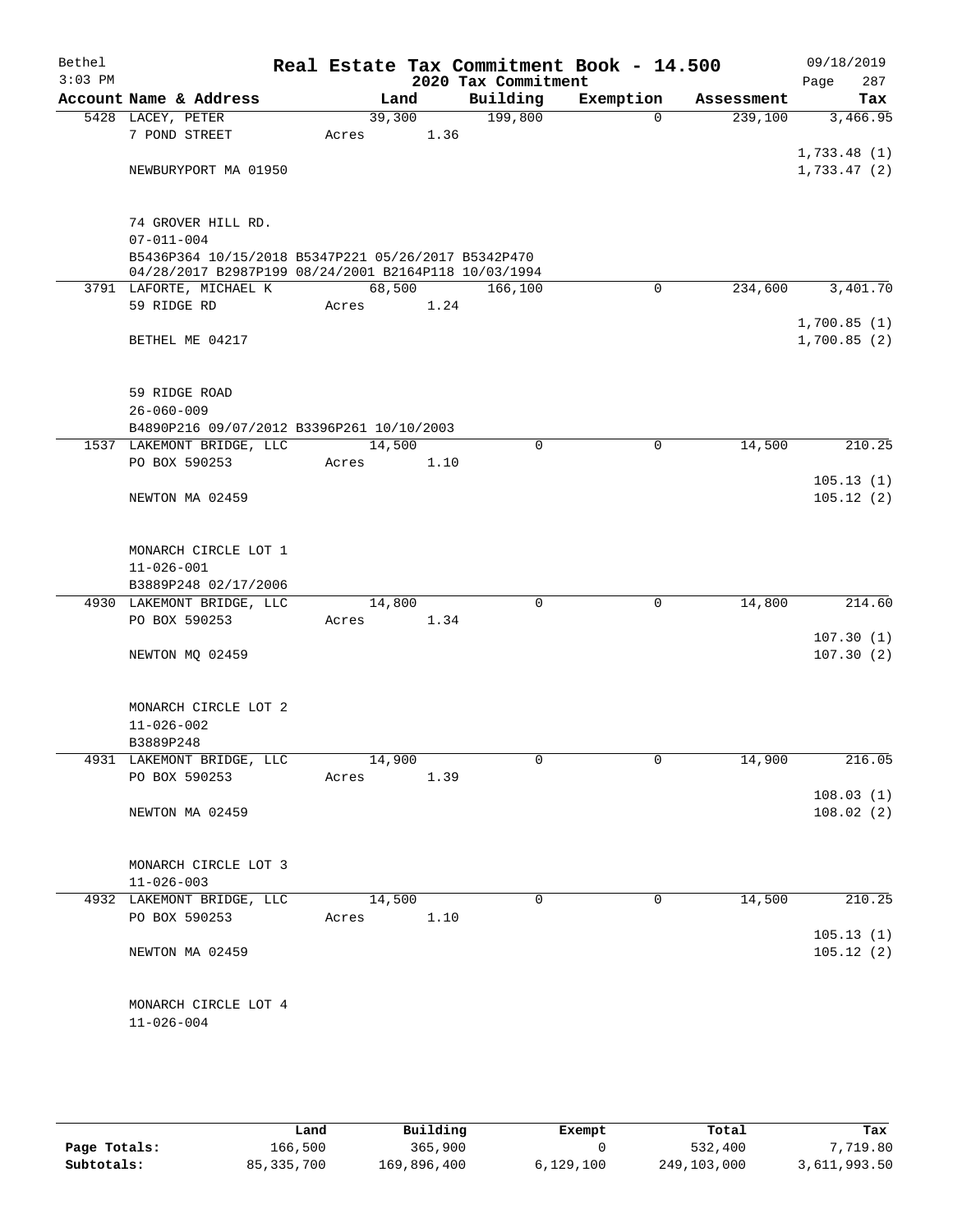| Bethel                     |                                               |                       |       |        |             | Real Estate Tax Commitment Book - 14.500 |                            |                        | 09/18/2019               |
|----------------------------|-----------------------------------------------|-----------------------|-------|--------|-------------|------------------------------------------|----------------------------|------------------------|--------------------------|
| $3:03$ PM                  | Account Name & Address                        |                       |       | Land   |             | 2020 Tax Commitment<br>Building          | Exemption                  | Assessment             | Page<br>288<br>Tax       |
|                            | 4933 LAKEMONT BRIDGE, LLC                     |                       |       | 14,700 |             | $\mathbf 0$                              | $\mathbf 0$                | 14,700                 | 213.15                   |
|                            | PO BOX 590253                                 |                       | Acres |        | 1.23        |                                          |                            |                        |                          |
|                            |                                               |                       |       |        |             |                                          |                            |                        | 106.58(1)                |
|                            | NEWTON MA 02459                               |                       |       |        |             |                                          |                            |                        | 106.57(2)                |
|                            | MONARCH CIRCLE LOT 5<br>$11 - 026 - 005$      |                       |       |        |             |                                          |                            |                        |                          |
|                            | 4934 LAKEMONT BRIDGE, LLC                     |                       |       | 14,600 |             | $\Omega$                                 | 0                          | 14,600                 | 211.70                   |
|                            | PO BOX 590253                                 |                       | Acres |        | 1.16        |                                          |                            |                        |                          |
|                            | NEWTON MA 02459                               |                       |       |        |             |                                          |                            |                        | 105.85(1)<br>105.85(2)   |
|                            | MONARCH CIRCLE LOT 6<br>$11 - 026 - 006$      |                       |       |        |             |                                          |                            |                        |                          |
|                            | 4935 LAKEMONT BRIDGE, LLC                     |                       |       | 15,200 |             | $\mathbf 0$                              | $\mathbf 0$                | 15,200                 | 220.40                   |
|                            | PO BOX 590253                                 |                       | Acres |        | 1.70        |                                          |                            |                        |                          |
|                            |                                               |                       |       |        |             |                                          |                            |                        | 110.20(1)                |
|                            | NEWTON MA 02459                               |                       |       |        |             |                                          |                            |                        | 110.20(2)                |
|                            | MONARCH CIRCLE LOT 7<br>$11 - 026 - 007$      |                       |       |        |             |                                          |                            |                        |                          |
|                            | 4936 LAKEMONT BRIDGE, LLC                     |                       |       | 16,500 |             | $\mathbf 0$                              | 0                          | 16,500                 | 239.25                   |
|                            | PO BOX 590253                                 |                       | Acres |        | 3.90        |                                          |                            |                        |                          |
|                            | NEWTON MA 02459                               |                       |       |        |             |                                          |                            |                        | 119.63(1)<br>119.62(2)   |
|                            | MONARCH CIRCLE LOT 8<br>$11 - 026 - 008$      |                       |       |        |             |                                          |                            |                        |                          |
|                            | 4937 LAKEMONT BRIDGE, LLC                     |                       |       | 14,800 |             | $\mathbf 0$                              | $\mathbf 0$                | 14,800                 | 214.60                   |
|                            | PO BOX 590253                                 |                       | Acres |        | 1.30        |                                          |                            |                        | 107.30(1)                |
|                            | NEWTON MA 02459                               |                       |       |        |             |                                          |                            |                        | 107.30(2)                |
|                            | MONARCH CIRCLE LOT 9<br>$11 - 026 - 009$      |                       |       |        |             |                                          |                            |                        |                          |
|                            | 4938 LAKEMONT BRIDGE, LLC                     |                       |       | 14,600 |             | $\mathbf 0$                              | $\mathbf 0$                | 14,600                 | 211.70                   |
|                            | PO BOX 590253                                 |                       | Acres |        | 1.16        |                                          |                            |                        |                          |
|                            | NEWTON MA 02459                               |                       |       |        |             |                                          |                            |                        | 105.85(1)<br>105.85(2)   |
|                            | MONARCH CIRCLE LOT 10                         |                       |       |        |             |                                          |                            |                        |                          |
|                            | $11 - 026 - 010$<br>4939 LAKEMONT BRIDGE, LLC |                       |       | 14,800 |             | $\mathbf 0$                              | 0                          | 14,800                 | 214.60                   |
|                            | PO BOX 590253                                 |                       | Acres |        | 1.28        |                                          |                            |                        | 107.30(1)                |
|                            | NEWTON MA 02459                               |                       |       |        |             |                                          |                            |                        | 107.30(2)                |
|                            | MONARCH CIRCLE LOT 11<br>$11 - 026 - 011$     |                       |       |        |             |                                          |                            |                        |                          |
|                            |                                               | Land                  |       |        | Building    |                                          | Exempt                     | Total                  | Tax                      |
| Page Totals:<br>Subtotals: |                                               | 105,200<br>85,440,900 |       |        | 169,896,400 | $\Omega$                                 | $\mathbf 0$<br>6, 129, 100 | 105,200<br>249,208,200 | 1,525.40<br>3,613,518.90 |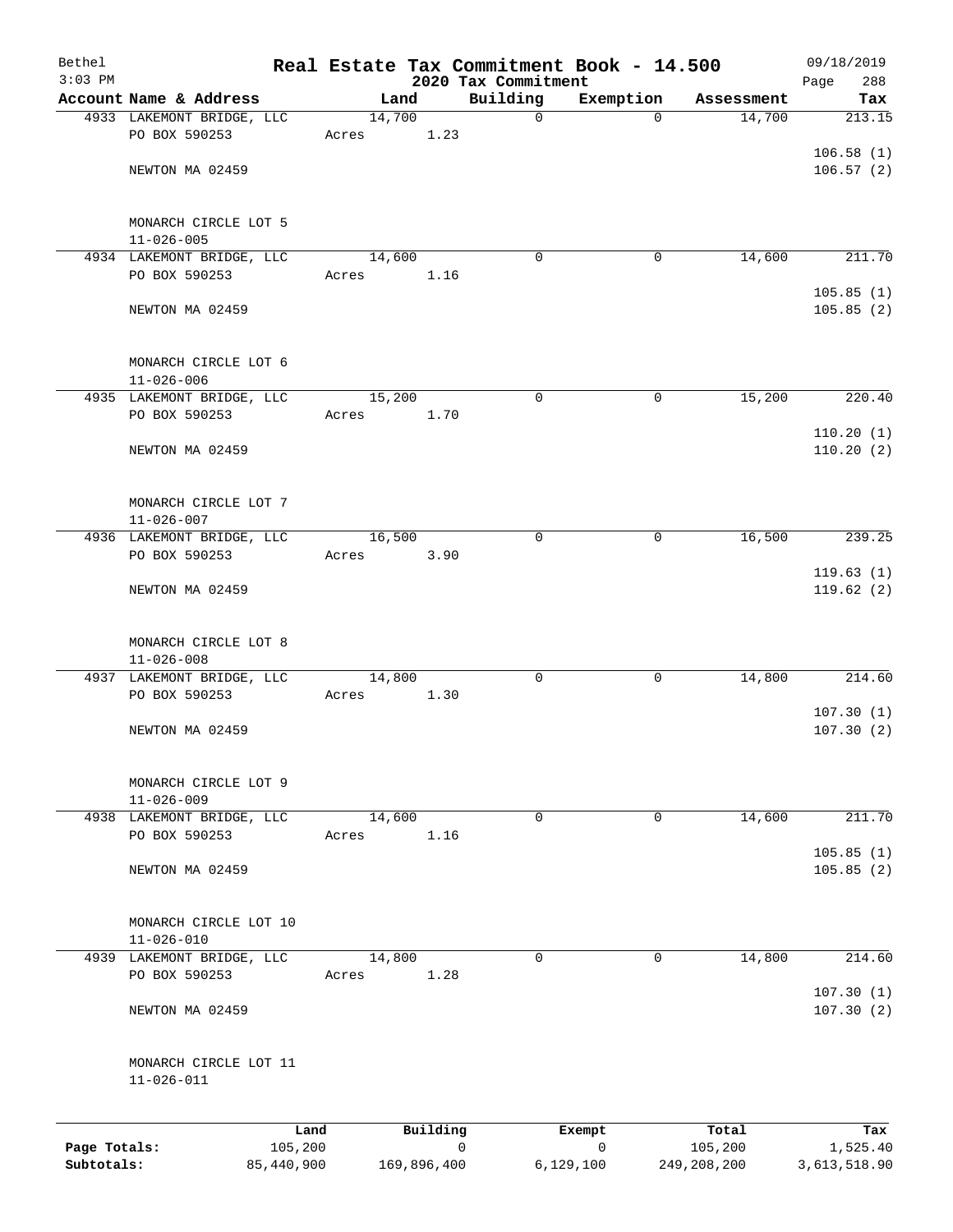| Bethel    |                                            |        |        |                     | Real Estate Tax Commitment Book - 14.500 |            | 09/18/2019   |
|-----------|--------------------------------------------|--------|--------|---------------------|------------------------------------------|------------|--------------|
| $3:03$ PM |                                            |        |        | 2020 Tax Commitment |                                          |            | Page<br>289  |
|           | Account Name & Address                     |        | Land   | Building            | Exemption                                | Assessment | Tax          |
|           | 4940 LAKEMONT BRIDGE, LLC                  | 14,700 |        | $\mathbf 0$         | $\Omega$                                 | 14,700     | 213.15       |
|           | PO BOX 590253                              | Acres  | 1.27   |                     |                                          |            |              |
|           |                                            |        |        |                     |                                          |            | 106.58(1)    |
|           | NEWTON MA 02459                            |        |        |                     |                                          |            | 106.57(2)    |
|           |                                            |        |        |                     |                                          |            |              |
|           |                                            |        |        |                     |                                          |            |              |
|           | MONARCH CIRCLE LOT 12                      |        |        |                     |                                          |            |              |
|           | $11 - 026 - 012$                           | 14,500 |        | 0                   |                                          | 14,500     | 210.25       |
|           | 4941 LAKEMONT BRIDGE, LLC<br>PO BOX 590253 | Acres  | 1.10   |                     | 0                                        |            |              |
|           |                                            |        |        |                     |                                          |            | 105.13(1)    |
|           | NEWTON MA 02459                            |        |        |                     |                                          |            | 105.12(2)    |
|           |                                            |        |        |                     |                                          |            |              |
|           |                                            |        |        |                     |                                          |            |              |
|           | MONARCH CIRCLE LOT 13                      |        |        |                     |                                          |            |              |
|           | $11 - 026 - 013$                           |        |        |                     |                                          |            |              |
|           | 4942 LAKEMONT BRIDGE, LLC                  | 15,500 |        | 0                   | 0                                        | 15,500     | 224.75       |
|           | PO BOX 590253                              | Acres  | 2.10   |                     |                                          |            |              |
|           |                                            |        |        |                     |                                          |            | 112.38(1)    |
|           | NEWTON MA 02459                            |        |        |                     |                                          |            | 112.37(2)    |
|           |                                            |        |        |                     |                                          |            |              |
|           |                                            |        |        |                     |                                          |            |              |
|           | MONARCH CIRCLE LOT 14                      |        |        |                     |                                          |            |              |
|           | $11 - 026 - 014$                           |        |        |                     |                                          |            |              |
|           | 4943 LAKEMONT BRIDGE, LLC                  | 18,200 |        | $\mathbf 0$         | 0                                        | 18,200     | 263.90       |
|           | PO BOX 590253                              | Acres  | 5.60   |                     |                                          |            |              |
|           |                                            |        |        |                     |                                          |            | 131.95(1)    |
|           | NEWTON MA 02459                            |        |        |                     |                                          |            | 131.95(2)    |
|           |                                            |        |        |                     |                                          |            |              |
|           |                                            |        |        |                     |                                          |            |              |
|           | MONARCH CIRCLE LOT 15                      |        |        |                     |                                          |            |              |
|           | $11 - 026 - 015$                           |        |        |                     |                                          |            |              |
|           | 4861 LAM, PHILLIP, H.                      | 33,600 |        | 120,100             | 0                                        | 153,700    | 2,228.65     |
|           | LEE, CATHERINE, N.                         |        |        |                     |                                          |            |              |
|           | 510 E 85TH ST                              |        |        |                     |                                          |            | 1, 114.33(1) |
|           | $#PH-C2$<br>NEW YORK NY 10028              |        |        |                     |                                          |            | 1, 114.32(2) |
|           |                                            |        |        |                     |                                          |            |              |
|           | 26 CHERRY LANE                             |        |        |                     |                                          |            |              |
|           | $22 - 002 - 001 - 052$                     |        |        |                     |                                          |            |              |
|           | B3943P300 05/31/2006 B3933P346 05/08/2006  |        |        |                     |                                          |            |              |
|           | 338 LAMB, PAULA                            | 35,600 |        | $\Omega$            | 0                                        | 35,600     | 516.20       |
|           | 51 HILL STREET                             | Acres  | 128.00 |                     |                                          |            |              |
|           |                                            |        |        |                     |                                          |            | 258.10(1)    |
|           | SOUTH PARIS ME 04281                       |        |        |                     |                                          |            | 258.10(2)    |
|           |                                            |        |        |                     |                                          |            |              |
|           |                                            |        |        |                     |                                          |            |              |
|           | ROUTE 232                                  |        |        |                     |                                          |            |              |
|           | $05 - 043$                                 |        |        |                     |                                          |            |              |

B4246P161 12/31/2007 B3879P208 01/27/2006

|              | Land       | Building    | Exempt    | Total       | Tax          |
|--------------|------------|-------------|-----------|-------------|--------------|
| Page Totals: | 132,100    | 120,100     |           | 252,200     | 3,656.90     |
| Subtotals:   | 85,573,000 | 170,016,500 | 6,129,100 | 249,460,400 | 3,617,175.80 |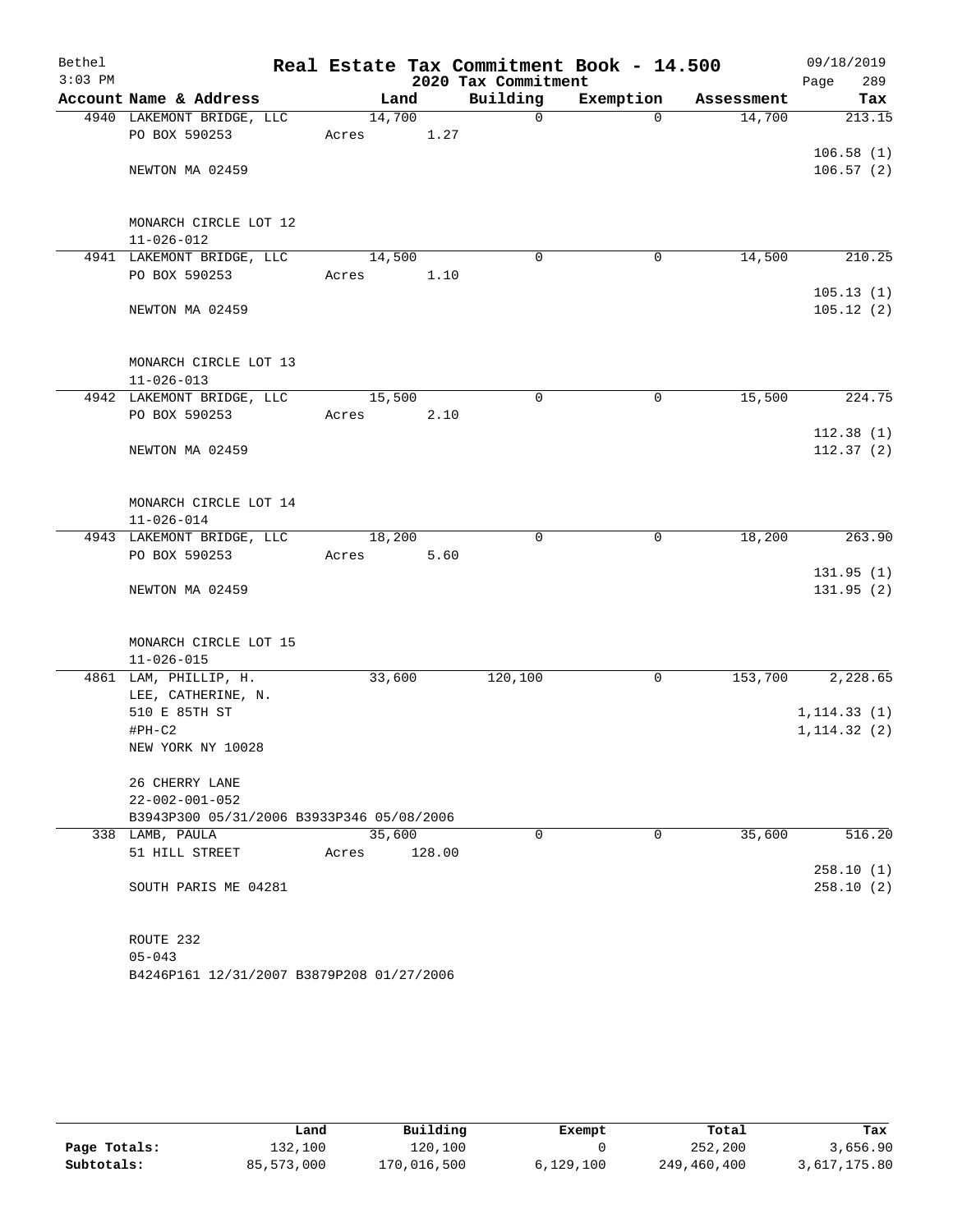| Bethel<br>$3:03$ PM |                                                             |         |        | 2020 Tax Commitment | Real Estate Tax Commitment Book - 14.500 |            | 09/18/2019<br>290<br>Page  |
|---------------------|-------------------------------------------------------------|---------|--------|---------------------|------------------------------------------|------------|----------------------------|
|                     | Account Name & Address                                      |         | Land   | Building            | Exemption                                | Assessment | Tax                        |
|                     | 343 LAMB, PAULA J M                                         | 30,600  |        | $\mathbf 0$         | $\Omega$                                 | 30,600     | 443.70                     |
|                     | 51 HILL ST.                                                 | Acres   | 128.00 |                     |                                          |            |                            |
|                     |                                                             |         |        |                     |                                          |            | 221.85(1)                  |
|                     | SOUTH PARIS ME 04281                                        |         |        |                     |                                          |            | 221.85(2)                  |
|                     | ROUTE 232                                                   |         |        |                     |                                          |            |                            |
|                     | $05 - 048$                                                  |         |        |                     |                                          |            |                            |
|                     | B591P319                                                    |         |        |                     |                                          |            |                            |
|                     | 3503 LAMBERT, NICHOLAS B                                    | 86, 300 |        | 291,000             | 0                                        | 377,300    | 5,470.85                   |
|                     | LAMBERT, DARCY P                                            | Acres   | 2.30   |                     |                                          |            |                            |
|                     | PO BOX 36                                                   |         |        |                     |                                          |            | 2,735.43(1)<br>2,735.42(2) |
|                     | BETHEL ME 04217                                             |         |        |                     |                                          |            |                            |
|                     | 114 PARADISE RD.                                            |         |        |                     |                                          |            |                            |
|                     | $26 - 061$<br>B5048P34 10/08/2013 B3109P56 05/15/2007       |         |        |                     |                                          |            |                            |
|                     | 1671 LAMONTAGNE, JUDITH                                     | 32,600  |        | 57,500              | 20,000                                   | 70,100     | 1,016.45                   |
|                     | PO BOX 642                                                  | Acres   | 1.00   |                     | 01 Homestead (HM)                        |            |                            |
|                     |                                                             |         |        |                     |                                          |            | 508.23(1)                  |
|                     | BETHEL ME 04217                                             |         |        |                     |                                          |            | 508.22(2)                  |
|                     |                                                             |         |        |                     |                                          |            |                            |
|                     |                                                             |         |        |                     |                                          |            |                            |
|                     | 339 WEST BETHEL RD.                                         |         |        |                     |                                          |            |                            |
|                     | $12 - 028$                                                  |         |        |                     |                                          |            |                            |
|                     | B4153P72 06/25/2007 B669P260<br>4897 LAMPMAN, TIMOTHY J TTE | 33,600  |        | 166,100             | 0                                        | 199,700    | 2,895.65                   |
|                     | LAMPMAN, SELVI TTE                                          |         |        |                     |                                          |            |                            |
|                     | 14 HALE FARM ROAD                                           |         |        |                     |                                          |            | 1,447.83(1)                |
|                     |                                                             |         |        |                     |                                          |            | 1,447.82(2)                |
|                     | LEE NH 03861                                                |         |        |                     |                                          |            |                            |
|                     | 135 VERNON ST                                               |         |        |                     |                                          |            |                            |
|                     | $26 - 076 - 1 - 8E$                                         |         |        |                     |                                          |            |                            |
|                     | B5436P314 10/15/2018 B5280P510 05/11/2016 B4062P170         |         |        |                     |                                          |            |                            |
|                     | 12/12/2006<br>1569 LAMPPU, ERKKI I.,                        | 50,400  |        | 1,500               | 0                                        | 51,900     | 752.55                     |
|                     | PIRKKO & DIANA                                              |         |        |                     |                                          |            |                            |
|                     | 4394 WASHINGTON ST                                          | Acres   | 1.00   |                     |                                          |            |                            |
|                     |                                                             |         |        |                     |                                          |            | 376.28(1)                  |
|                     | ROSLINDALE MA 02130                                         |         |        |                     |                                          |            | 376.27(2)                  |
|                     |                                                             |         |        |                     |                                          |            |                            |
|                     | 20 OAK DRIVE                                                |         |        |                     |                                          |            |                            |
|                     | $11 - 042 - 003$                                            |         |        |                     |                                          |            |                            |
|                     | B4865P335 07/11/2012 B3168P189 09/23/2002                   |         |        |                     |                                          |            |                            |
|                     | 190 LANDES, CHRISTINE                                       |         | 33,800 | 105,400             | $\mathbf 0$                              | 139,200    | 2,018.40                   |
|                     | LANDES, TRAVIS W                                            | Acres   | 1.63   |                     |                                          |            |                            |
|                     | PO BOX 512                                                  |         |        |                     |                                          |            | 1,009.20(1)                |
|                     | GARDINER ME 04345                                           |         |        |                     |                                          |            | 1,009.20(2)                |
|                     |                                                             |         |        |                     |                                          |            |                            |
|                     | 192 EAST BETHEL RD.<br>$04 - 043$                           |         |        |                     |                                          |            |                            |
|                     | B5274P155 03/25/2016 B1391P336 05/20/1986                   |         |        |                     |                                          |            |                            |
|                     |                                                             |         |        |                     |                                          |            |                            |
|                     |                                                             |         |        |                     |                                          |            |                            |
|                     |                                                             |         |        |                     |                                          |            |                            |

|              | Land       | Building    | Exempt    | Total       | Tax          |
|--------------|------------|-------------|-----------|-------------|--------------|
| Page Totals: | 267,300    | 621,500     | 20,000    | 868,800     | 12,597.60    |
| Subtotals:   | 85,840,300 | 170,638,000 | 6,149,100 | 250,329,200 | 3,629,773.40 |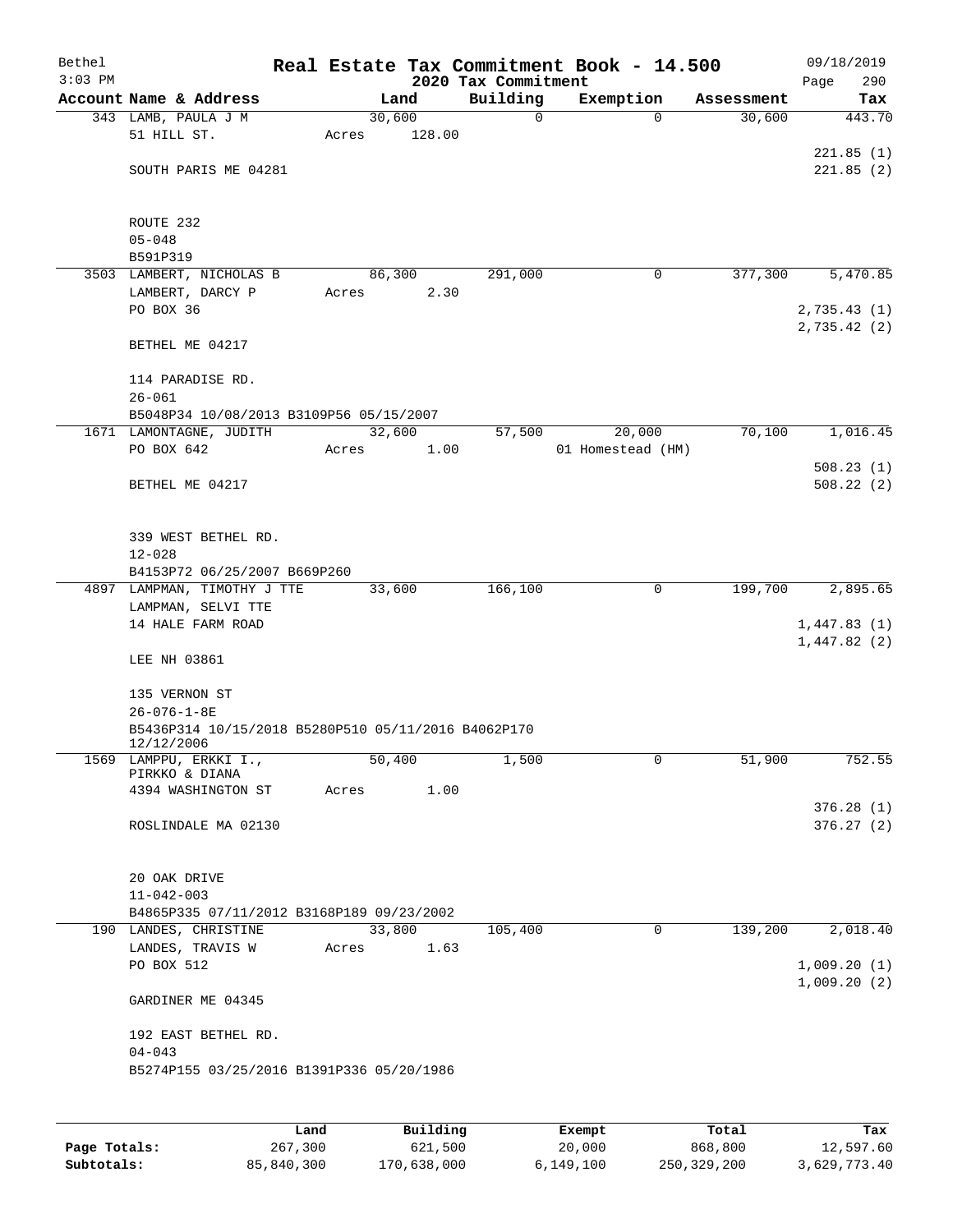| Bethel       |                                                                                                            |       |                |                     | Real Estate Tax Commitment Book - 14.500 |                       | 09/18/2019              |
|--------------|------------------------------------------------------------------------------------------------------------|-------|----------------|---------------------|------------------------------------------|-----------------------|-------------------------|
| $3:03$ PM    | Account Name & Address                                                                                     |       |                | 2020 Tax Commitment |                                          |                       | 291<br>Page             |
|              | 2698 LANDSBERGEN, THOMAS                                                                                   |       | Land<br>71,200 | Building<br>281,600 | Exemption<br>$\Omega$                    | Assessment<br>352,800 | Tax<br>5,115.60         |
|              | MALTEMPI, MALTEMPI,<br>CAMILLE                                                                             | Acres | 1.11           |                     |                                          |                       |                         |
|              | 675 WOLFES NECK ROAD                                                                                       |       |                |                     |                                          |                       | 2,557.80(1)             |
|              | FREEPORT ME 04032                                                                                          |       |                |                     |                                          |                       | 2,557.80(2)             |
|              | 12 WILL VIEW ROAD                                                                                          |       |                |                     |                                          |                       |                         |
|              | $17 - 035 - 001$                                                                                           |       |                |                     |                                          |                       |                         |
|              | B5410P377 05/30/2018 B5023P257 08/13/2013 B4944P272<br>01/17/2013 B4915P210 11/02/2012 B3401P90 10/17/2003 |       |                |                     |                                          |                       |                         |
|              | 1412 LANE, DAVID L                                                                                         |       | 40,800         | 93,700              | $\mathbf 0$                              | 134,500               | 1,950.25                |
|              | LANE, ANDREA J                                                                                             | Acres | 2.21           |                     |                                          |                       |                         |
|              | 25 NORTHERN LIGHTS FARM                                                                                    |       |                |                     |                                          |                       | 975.13(1)               |
|              | ROAD                                                                                                       |       |                |                     |                                          |                       |                         |
|              | UPTON ME 04261                                                                                             |       |                |                     |                                          |                       | 975.12(2)               |
|              | 107 CHANDLER HILL RD.                                                                                      |       |                |                     |                                          |                       |                         |
|              | $08 - 070 - 006$                                                                                           |       |                |                     |                                          |                       |                         |
|              | B5375P627 10/31/2017 B2251P327 09/07/1995                                                                  |       |                |                     |                                          |                       |                         |
|              | 4536 LANE, POK SUN                                                                                         |       | 41,600         | 0                   | 0                                        | 41,600                | 603.20                  |
|              | PO BOX 807                                                                                                 | Acres | 2.24           |                     |                                          |                       |                         |
|              | BETHEL ME 04217                                                                                            |       |                |                     |                                          |                       | 301.60(1)<br>301.60(2)  |
|              | SUNSET HILL SUB                                                                                            |       |                |                     |                                          |                       |                         |
|              | $08 - 060 - 005$                                                                                           |       |                |                     |                                          |                       |                         |
|              | B3705P187 04/19/2005                                                                                       |       |                |                     |                                          |                       |                         |
|              | 3406 LANE, POK SUN                                                                                         |       | 24,000         | $\Omega$            | 0                                        | 24,000                | 348.00                  |
|              | PO BOX 807                                                                                                 | Acres | 0.90           |                     |                                          |                       |                         |
|              |                                                                                                            |       |                |                     |                                          |                       | 174.00(1)               |
|              | BETHEL ME 04217                                                                                            |       |                |                     |                                          |                       | 174.00(2)               |
|              | MAIN ST S/S                                                                                                |       |                |                     |                                          |                       |                         |
|              | $25 - 227$                                                                                                 |       |                |                     |                                          |                       |                         |
|              | B5215P206 03/30/2015 B3027P78 11/16/2001                                                                   |       | 75,200         |                     |                                          |                       |                         |
|              | 3404 LANE, POK SUN<br>PO BOX 807                                                                           | Acres | 0.40           | 73,500              | $\mathbf 0$                              | 148,700               | 2,156.15                |
|              |                                                                                                            |       |                |                     |                                          |                       | 1,078.08(1)             |
|              | BETHEL ME 04217                                                                                            |       |                |                     |                                          |                       | 1,078.07(2)             |
|              | 177 MAIN ST.                                                                                               |       |                |                     |                                          |                       |                         |
|              | $25 - 225$                                                                                                 |       |                |                     |                                          |                       |                         |
|              | B5215P206 03/30/2015 B3027P78 11/16/2001                                                                   |       |                |                     |                                          |                       |                         |
|              | 3248 LANE, POK SUN                                                                                         |       | 27,900         | 106,900             | 0                                        | 134,800               | 1,954.60                |
|              | PO BOX 807                                                                                                 | Acres | 0.09           |                     |                                          |                       |                         |
|              | BETHEL ME 04217                                                                                            |       |                |                     |                                          |                       | 977.30(1)<br>977.30 (2) |
|              | 7 MECHANIC ST.                                                                                             |       |                |                     |                                          |                       |                         |
|              | $25 - 083$                                                                                                 |       |                |                     |                                          |                       |                         |
|              | B4211P22 10/19/2007 B2797P309                                                                              |       |                |                     |                                          |                       |                         |
|              |                                                                                                            |       |                |                     |                                          |                       |                         |
|              | Land                                                                                                       |       | Building       |                     | Exempt                                   | Total                 | Tax                     |
| Page Totals: | 280,700                                                                                                    |       | 555,700        |                     | 0                                        | 836,400               | 12,127.80               |

**Subtotals:** 86,121,000 171,193,700 6,149,100 251,165,600 3,641,901.20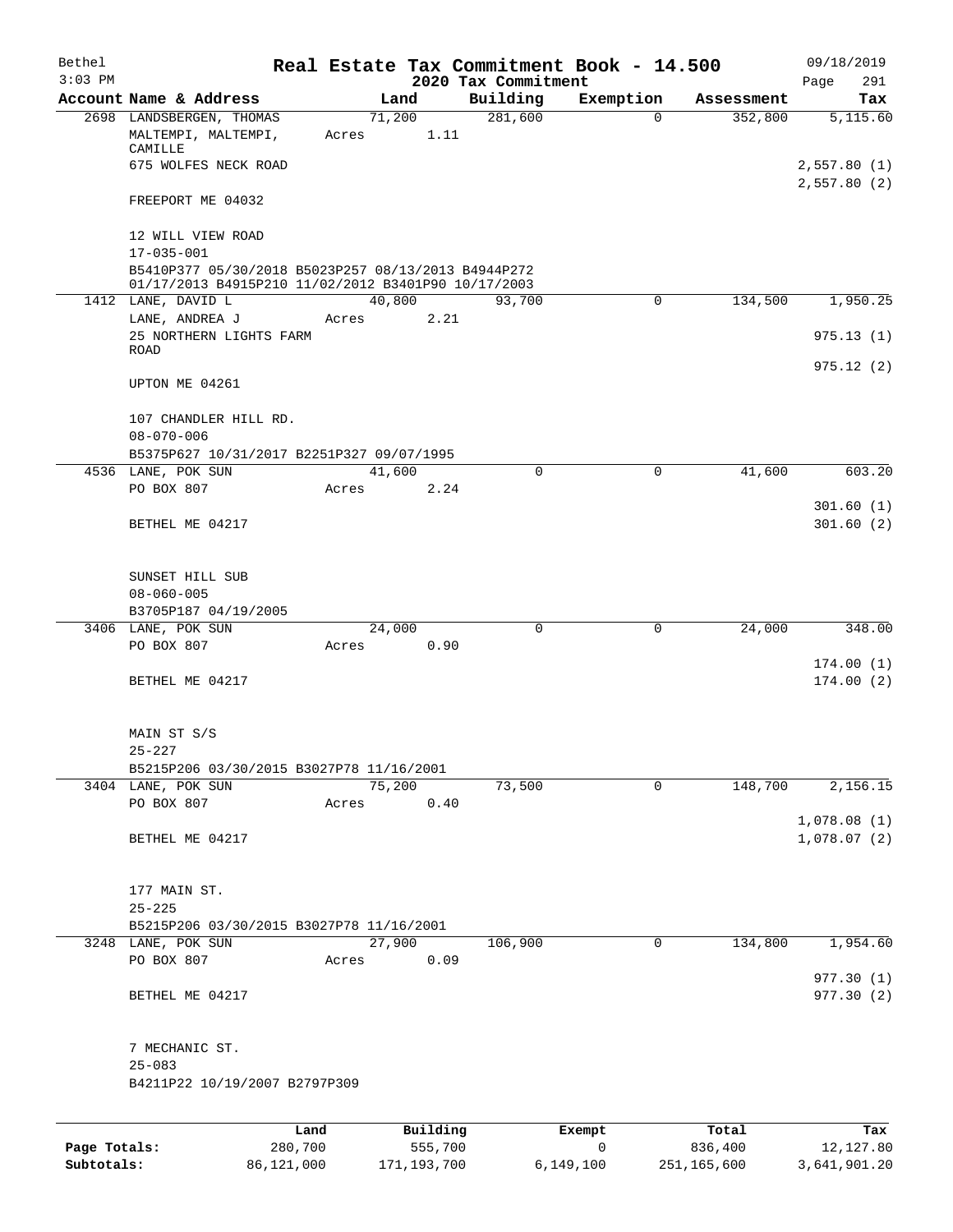| Bethel<br>$3:03$ PM |                                                                                       |       |         | 2020 Tax Commitment | Real Estate Tax Commitment Book - 14.500 |            | 09/18/2019         |
|---------------------|---------------------------------------------------------------------------------------|-------|---------|---------------------|------------------------------------------|------------|--------------------|
|                     | Account Name & Address                                                                |       | Land    | Building            | Exemption                                | Assessment | 292<br>Page<br>Tax |
|                     | 3393 LANE, POK SUN                                                                    |       | 74,900  | 356,000             | $\mathbf 0$                              | 430,900    | 6, 248.05          |
|                     | CHO SUN RESTARAUNT                                                                    | Acres | 0.39    |                     |                                          |            |                    |
|                     | PO BOX 807                                                                            |       |         |                     |                                          |            | 3, 124.03(1)       |
|                     |                                                                                       |       |         |                     |                                          |            | 3, 124.02(2)       |
|                     | BETHEL ME 04217                                                                       |       |         |                     |                                          |            |                    |
|                     |                                                                                       |       |         |                     |                                          |            |                    |
|                     | 141 MAIN ST.                                                                          |       |         |                     |                                          |            |                    |
|                     | $25 - 214$                                                                            |       |         |                     |                                          |            |                    |
|                     | B5159P94 09/12/2014 B3629P269 11/12/2004<br>3249 LANE, POK-SUN                        |       | 50,000  | 0                   | 0                                        | 50,000     | 725.00             |
|                     | PO BOX 807                                                                            | Acres | 0.29    |                     |                                          |            |                    |
|                     |                                                                                       |       |         |                     |                                          |            | 362.50(1)          |
|                     | BETHEL ME 04217                                                                       |       |         |                     |                                          |            | 362.50(2)          |
|                     |                                                                                       |       |         |                     |                                          |            |                    |
|                     |                                                                                       |       |         |                     |                                          |            |                    |
|                     | MECHANIC ST.                                                                          |       |         |                     |                                          |            |                    |
|                     | $25 - 084$                                                                            |       |         |                     |                                          |            |                    |
|                     | B4211P22 10/19/2007 B2798P161                                                         |       |         |                     |                                          |            |                    |
|                     | 3262 LANE, POK-SUN                                                                    |       | 52,600  | 196,500             | 0                                        | 249,100    | 3,611.95           |
|                     | PO BOX 807                                                                            | Acres | 0.16    |                     |                                          |            |                    |
|                     |                                                                                       |       |         |                     |                                          |            | 1,805.98(1)        |
|                     | BETHEL ME 04217                                                                       |       |         |                     |                                          |            | 1,805.97(2)        |
|                     |                                                                                       |       |         |                     |                                          |            |                    |
|                     | 130 MAIN ST                                                                           |       |         |                     |                                          |            |                    |
|                     | $25 - 096$                                                                            |       |         |                     |                                          |            |                    |
|                     | B3629P268 11/12/2004                                                                  |       |         |                     |                                          |            |                    |
|                     | 3355 LANE, POK-SUN                                                                    |       | 46,900  | $\Omega$            | $\mathbf 0$                              | 46,900     | 680.05             |
|                     | LANE, BRUCE                                                                           | Acres | 1.50    |                     |                                          |            |                    |
|                     | PO BOX 807                                                                            |       |         |                     |                                          |            | 340.03(1)          |
|                     |                                                                                       |       |         |                     |                                          |            | 340.02(2)          |
|                     | BETHEL ME 04217                                                                       |       |         |                     |                                          |            |                    |
|                     |                                                                                       |       |         |                     |                                          |            |                    |
|                     | 39 MASON ST.                                                                          |       |         |                     |                                          |            |                    |
|                     | $25 - 176$<br>B3629P266 11/12/2004                                                    |       |         |                     |                                          |            |                    |
|                     | 3605 LAPOINTE, THOMAS D                                                               |       | 109,500 | 220,800             | 0                                        | 330,300    | 4,789.35           |
|                     | LAPOINTE, CATHLEEN J                                                                  | Acres | 2.60    |                     |                                          |            |                    |
|                     | 282 PARADISE RD                                                                       |       |         |                     |                                          |            | 2,394.68 (1)       |
|                     |                                                                                       |       |         |                     |                                          |            | 2,394.67(2)        |
|                     | BETHEL ME 04217                                                                       |       |         |                     |                                          |            |                    |
|                     |                                                                                       |       |         |                     |                                          |            |                    |
|                     | 282 PARADISE ROAD                                                                     |       |         |                     |                                          |            |                    |
|                     | $27 - 013 - 003$                                                                      |       |         |                     |                                          |            |                    |
|                     | B4817P183 02/24/2012 B4817P181 02/24/2012 B4817P179<br>02/24/2012 B2848P52 08/05/2000 |       |         |                     |                                          |            |                    |
|                     | 4706 LAROCHE, PAUL                                                                    |       | 46,400  | 220,500             | $\mathbf 0$                              | 266,900    | 3,870.05           |
|                     | LAROCHE, MARIAN B                                                                     | Acres | 2.46    |                     |                                          |            |                    |
|                     | 26 SWAN HILL RD                                                                       |       |         |                     |                                          |            | 1,935.03(1)        |
|                     |                                                                                       |       |         |                     |                                          |            | 1,935.02(2)        |
|                     | BETHEL ME 04217                                                                       |       |         |                     |                                          |            |                    |
|                     |                                                                                       |       |         |                     |                                          |            |                    |
|                     | 26 SWAN HILL ROAD                                                                     |       |         |                     |                                          |            |                    |
|                     | $22 - 029 - 001$                                                                      |       |         |                     |                                          |            |                    |
|                     | B3648P11 12/21/2004                                                                   |       |         |                     |                                          |            |                    |
|                     |                                                                                       |       |         |                     |                                          |            |                    |
|                     |                                                                                       |       |         |                     |                                          |            |                    |
|                     |                                                                                       |       |         |                     |                                          |            |                    |

|              | Land       | Building    | Exempt    | Total       | Tax          |
|--------------|------------|-------------|-----------|-------------|--------------|
| Page Totals: | 380,300    | 993,800     |           | 1,374,100   | 19,924.45    |
| Subtotals:   | 86,501,300 | 172,187,500 | 6.149.100 | 252,539,700 | 3,661,825.65 |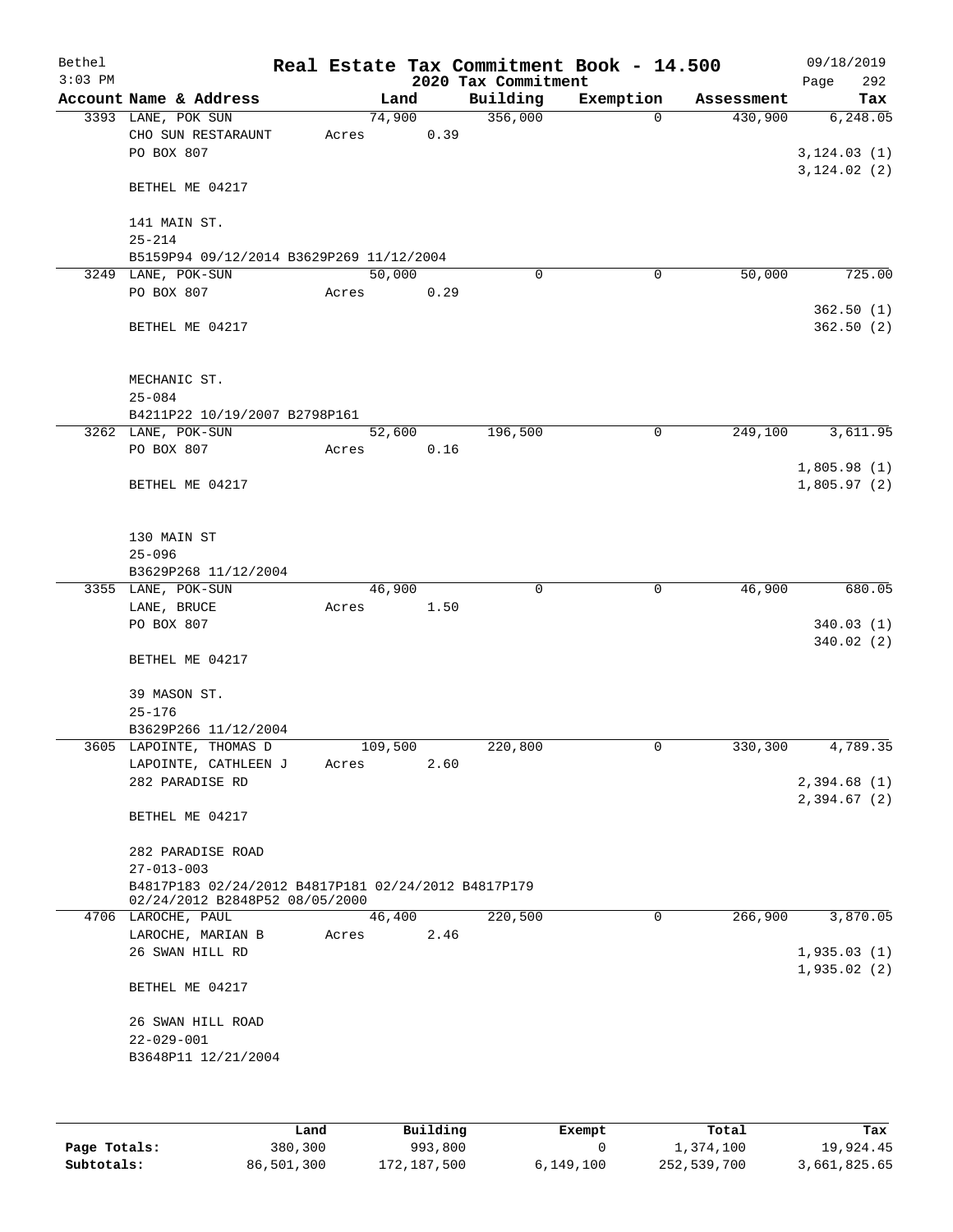| Bethel       |                                                                      |       |                |                     | Real Estate Tax Commitment Book - 14.500 |                       | 09/18/2019                 |
|--------------|----------------------------------------------------------------------|-------|----------------|---------------------|------------------------------------------|-----------------------|----------------------------|
| $3:03$ PM    |                                                                      |       |                | 2020 Tax Commitment |                                          |                       | 293<br>Page                |
|              | Account Name & Address<br>4793 LAROCHE, PAUL G                       |       | Land<br>45,200 | Building<br>540,300 | Exemption<br>$\Omega$                    | Assessment<br>585,500 | Tax<br>8,489.75            |
|              | LAROCHE, MARION B<br>26 SWAN HILL ROAD                               | Acres | 1.77           |                     |                                          |                       | 4, 244.88(1)               |
|              | BETHEL ME 04217                                                      |       |                |                     |                                          |                       | 4, 244.87 (2)              |
|              | 7 HARMONY ROW<br>$23 - 013 - 001 - 005$                              |       |                |                     |                                          |                       |                            |
|              | B5304P662 09/14/2016 B4216P55 10/29/2007                             |       |                |                     |                                          |                       |                            |
|              | 370 LAURENDEAU, THOMAS &<br><b>DIANE</b>                             |       | 48,600         | 136,700             | 0                                        | 185,300               | 2,686.85                   |
|              | 362 EAST SHORE DRIVE                                                 | Acres | 4.36           |                     |                                          |                       |                            |
|              | ACTON ME 04001                                                       |       |                |                     |                                          |                       | 1,343.43(1)<br>1,343.42(2) |
|              | 5 MOZEE'S WAY<br>$06 - 015$                                          |       |                |                     |                                          |                       |                            |
|              | B5451P663 02/12/2019 B4945P44 01/18/2013 B3184P302                   |       |                |                     |                                          |                       |                            |
|              | 2662 LAUX, ROBERT<br>MORAN-LAUX, MORAN-LAUX, Acres<br><b>CYNTHIA</b> |       | 52,800<br>7.50 | 352,100             | 26,000<br>01 Homestead (HM)              | 378,900               | 5,494.05                   |
|              | PO BOX 997                                                           |       |                |                     | 12 WW2 Vet Res                           |                       | 2,747.03(1)<br>2,747.02(2) |
|              | BETHEL ME 04217                                                      |       |                |                     |                                          |                       |                            |
|              | 459 NORTH RD.                                                        |       |                |                     |                                          |                       |                            |
|              | $17 - 004 - 001$                                                     |       |                |                     |                                          |                       |                            |
|              | B2513P322                                                            |       |                |                     |                                          |                       |                            |
|              | 1557 LAVALLEE, ELIZABETH S<br>27 FLEMING RD.                         | Acres | 32,100<br>3.00 | $\mathbf 0$         | $\mathbf 0$                              | 32,100                | 465.45                     |
|              | BETHEL ME 04217                                                      |       |                |                     |                                          |                       | 232.73(1)<br>232.72 (2)    |
|              | RTE 2 S/S<br>$11 - 032$                                              |       |                |                     |                                          |                       |                            |
|              | B3733P329 06/02/2005                                                 |       |                |                     |                                          |                       |                            |
|              | 2844 LAVALLIERE, ROGER                                               |       | 12,200         | 200                 | 0                                        | 12,400                | 179.80                     |
|              | 81 FORBES LANE                                                       | Acres | 10.90          |                     |                                          |                       |                            |
|              |                                                                      |       |                |                     |                                          |                       | 89.90 (1)                  |
|              | WINDHAM ME 04062                                                     |       |                |                     |                                          |                       | 89.90 (2)                  |
|              | ABBOTT FARM RD.                                                      |       |                |                     |                                          |                       |                            |
|              | $19 - 007$<br>B3078P54                                               |       |                |                     |                                          |                       |                            |
| 2960         | LAVENDA, RONALD G                                                    |       | 33,600         | 65,800              | 0                                        | 99,400                | 1,441.30                   |
|              | LAVENDA, LINDA G                                                     |       |                |                     |                                          |                       |                            |
|              | 39 BROWNLEA RD.                                                      |       |                |                     |                                          |                       | 720.65(1)<br>720.65(2)     |
|              | FRAMINGHAM MA 01701                                                  |       |                |                     |                                          |                       |                            |
|              | 24 CHERRY LANE                                                       |       |                |                     |                                          |                       |                            |
|              | $22 - 002 - 001 - 037$                                               |       |                |                     |                                          |                       |                            |
|              | B3525P243 05/14/2004                                                 |       |                |                     |                                          |                       |                            |
|              |                                                                      | Land  | Building       |                     | Exempt                                   | Total                 | Tax                        |
| Page Totals: | 224,500                                                              |       | 1,095,100      |                     | 26,000                                   | 1,293,600             | 18,757.20                  |
| Subtotals:   | 86,725,800                                                           |       | 173, 282, 600  |                     | 6,175,100                                | 253,833,300           | 3,680,582.85               |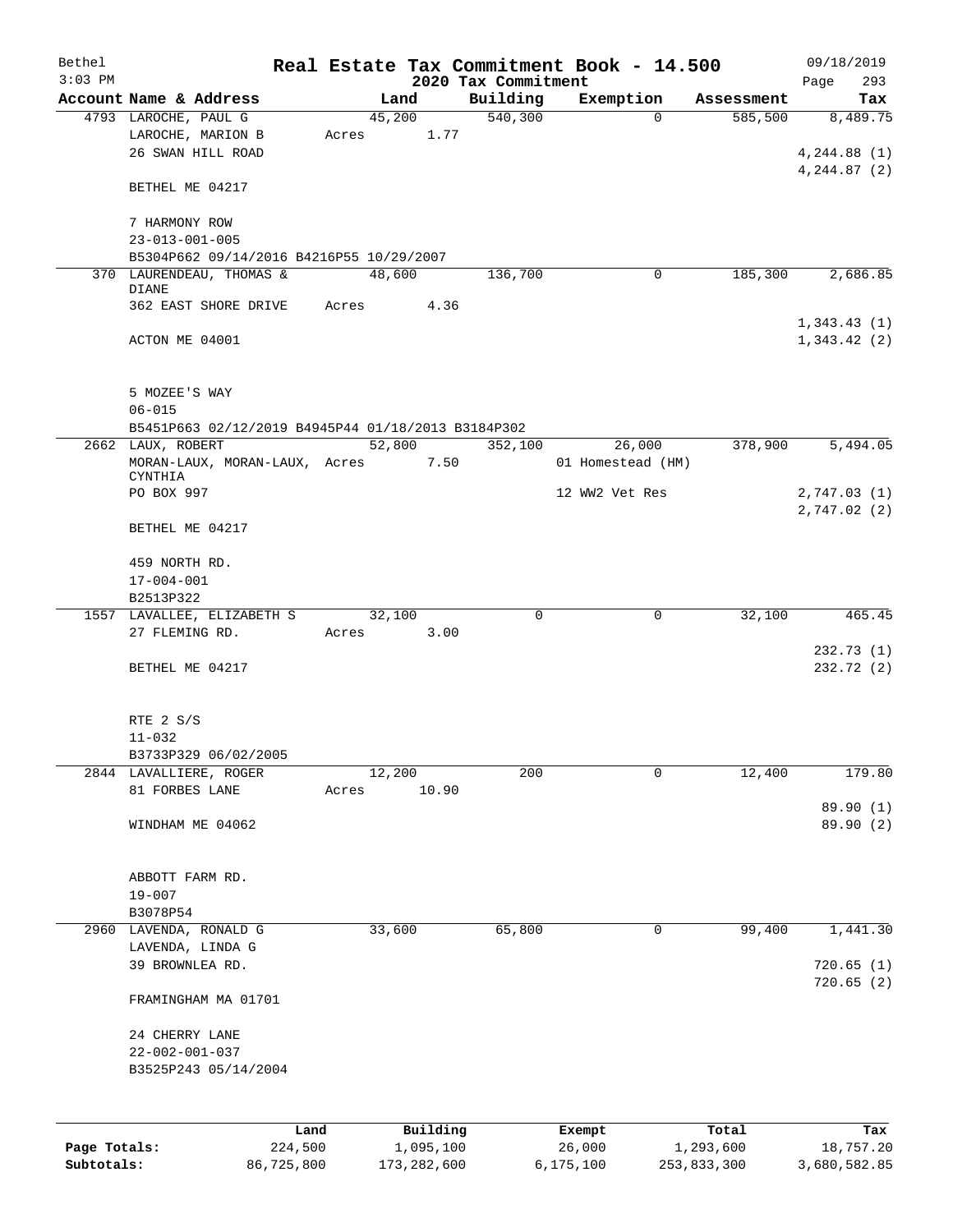| Bethel<br>$3:03$ PM |                                                                                                                       |                 |        | 2020 Tax Commitment | Real Estate Tax Commitment Book - 14.500 |            | 09/18/2019<br>294<br>Page        |
|---------------------|-----------------------------------------------------------------------------------------------------------------------|-----------------|--------|---------------------|------------------------------------------|------------|----------------------------------|
|                     | Account Name & Address                                                                                                |                 | Land   | Building            | Exemption                                | Assessment | Tax                              |
|                     | 2601 LAVIGNE, ERNEST L III<br>LAVIGNE, STACEY R<br>3 RAINONE COURT                                                    | 24,700<br>Acres | 1.10   | $\mathsf{O}$        | $\Omega$                                 | 24,700     | 358.15<br>179.08(1)<br>179.07(2) |
|                     | COVENTRY RI 02816                                                                                                     |                 |        |                     |                                          |            |                                  |
|                     | <b>GRAND VIEW ESTATES</b><br>$15 - 022 - 004$<br>B3623P241 11/08/2004                                                 |                 |        |                     |                                          |            |                                  |
|                     | 4884 LAWLESS, MICHAEL J                                                                                               | 33,200          |        | 187,500             | $\mathbf 0$                              | 220,700    | 3,200.15                         |
|                     | 48 ADAMS ST                                                                                                           | Acres           | 1.25   |                     |                                          |            | 1,600.08(1)                      |
|                     | DUNSTABLE MA 01872                                                                                                    |                 |        |                     |                                          |            | 1,600.07(2)                      |
|                     | 78 ENGLISH WOODS<br>$15 - 008 - 014$                                                                                  |                 |        |                     |                                          |            |                                  |
|                     | B4511P232 10/15/2009 B4149P174 06/19/2007 B3924P104                                                                   |                 |        | $\Omega$            |                                          |            |                                  |
|                     | 4882 LAWLESS, MICHAEL J<br>PO BOX 437                                                                                 | 25,300<br>Acres | 1.39   |                     | 0                                        | 25,300     | 366.85                           |
|                     | DUNSTABLE MA 01872                                                                                                    |                 |        |                     |                                          |            | 183.43(1)<br>183.42(2)           |
|                     | ENGLISH WOODS<br>$15 - 008 - 012$                                                                                     |                 |        |                     |                                          |            |                                  |
|                     | B5042P23 09/25/2013 B4997P17 06/12/2013 B4898P206<br>09/26/2012 B4060P112 12/08/2006 B4030P73 10/18/2006<br>B3924P104 |                 |        |                     |                                          |            |                                  |
|                     | 319 LAWRENCE, DONALD                                                                                                  |                 | 28,900 | 61,600              | 0                                        | 90,500     | 1,312.25                         |
|                     | LAWRENCE, JOHANNA<br>PO BOX 157                                                                                       | Acres           | 0.71   |                     |                                          |            | 656.13(1)<br>656.12(2)           |
|                     | BRYANT POND ME 04219                                                                                                  |                 |        |                     |                                          |            |                                  |
|                     | 952 ROUTE 232<br>$05 - 028$                                                                                           |                 |        |                     |                                          |            |                                  |
|                     | B5327P55 01/17/2017 B910P206 08/30/1976 B1748P96                                                                      |                 |        |                     |                                          |            |                                  |
|                     | 273 LAWRENCE, DONALD D                                                                                                | 24,200          |        | 6,600               | $\mathbf 0$                              | 30,800     | 446.60                           |
|                     | PO BOX 157<br>BRYANT POND ME 04219                                                                                    | Acres           | 8.80   |                     |                                          |            | 223.30(1)<br>223.30(2)           |
|                     |                                                                                                                       |                 |        |                     |                                          |            |                                  |
|                     | 219 MCCRILLIS BROOK RD.<br>$04 - 087 - 001$                                                                           |                 |        |                     |                                          |            |                                  |
|                     | B5365P251 09/05/2017 B5358P242 07/27/2017 B3394P277                                                                   |                 |        |                     |                                          |            |                                  |
|                     | 10/09/2003 B3242P280 02/11/2003<br>1282 LAWRENCE, DONALD D                                                            |                 | 0      | 12,000              | 0                                        | 12,000     | 174.00                           |
|                     | LAWRENCE, JOHANNA<br>PO BOX 157                                                                                       |                 |        |                     |                                          |            | 87.00(1)                         |
|                     | BRYANT POND ME 04219                                                                                                  |                 |        |                     |                                          |            | 87.00(2)                         |
|                     | 2 RED COURT                                                                                                           |                 |        |                     |                                          |            |                                  |
|                     | $07 - 082 - B - ON$                                                                                                   |                 |        |                     |                                          |            |                                  |
|                     |                                                                                                                       |                 |        |                     |                                          |            |                                  |

|              | ∟and       | Building    | Exempt    | Total         | Tax          |
|--------------|------------|-------------|-----------|---------------|--------------|
| Page Totals: | 136,300    | 267,700     |           | 404,000       | 5,858.00     |
| Subtotals:   | 86,862,100 | 173,550,300 | 6,175,100 | 254, 237, 300 | 3,686,440.85 |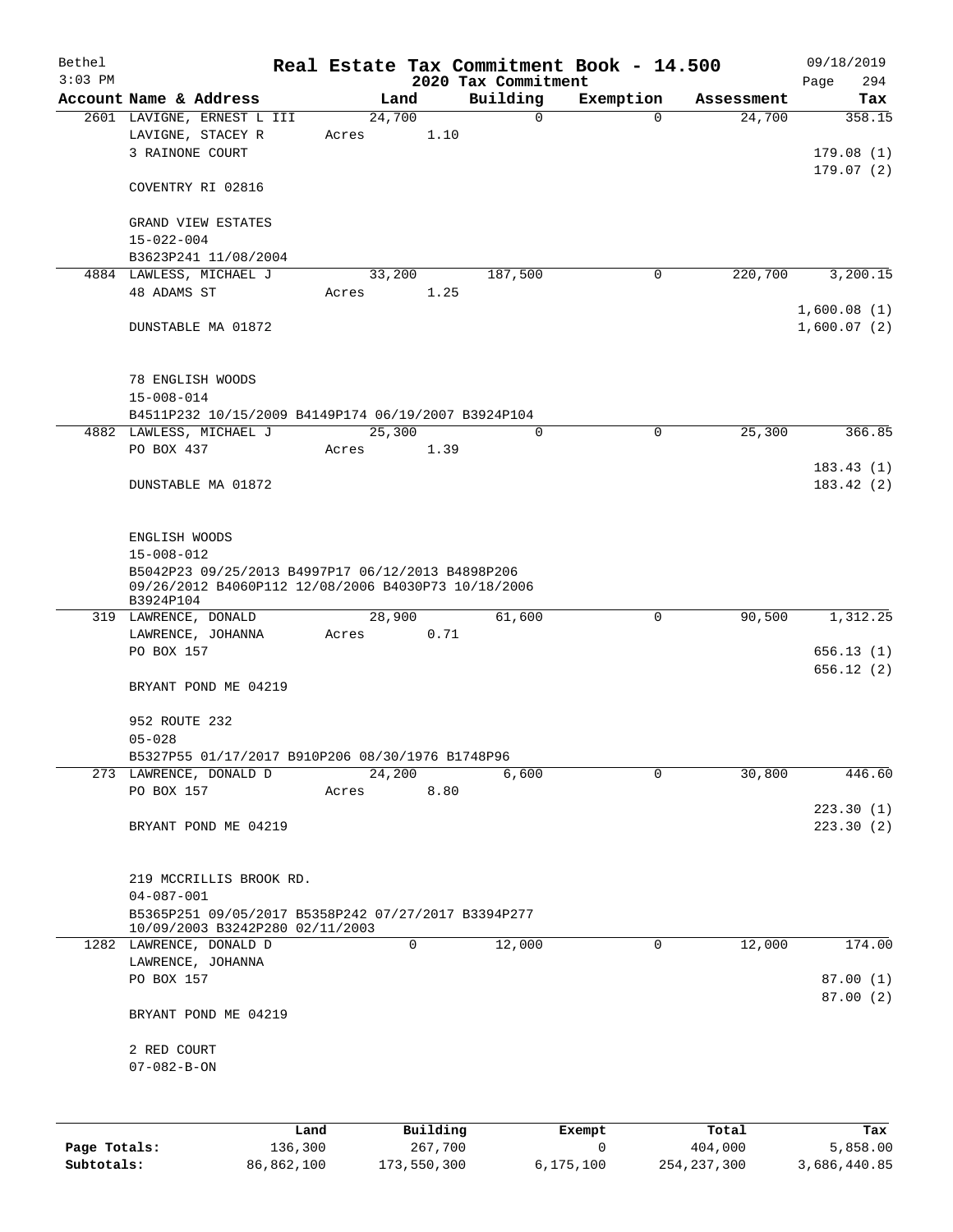| Bethel<br>$3:03$ PM |                                                                                | Real Estate Tax Commitment Book - 14.500 | 2020 Tax Commitment |           |            | 09/18/2019<br>295<br>Page |
|---------------------|--------------------------------------------------------------------------------|------------------------------------------|---------------------|-----------|------------|---------------------------|
|                     | Account Name & Address                                                         | Land                                     | Building            | Exemption | Assessment | Tax                       |
|                     | 490 LAWRENCE, DONALD D                                                         | $\Omega$                                 | 18,000              | $\Omega$  | 18,000     | 261.00                    |
|                     | LAWRENCE, JOHANNA                                                              |                                          |                     |           |            |                           |
|                     | PO BOX 157                                                                     |                                          |                     |           |            | 130.50(1)                 |
|                     | BRYANT POND ME 04219                                                           |                                          |                     |           |            | 130.50(2)                 |
|                     |                                                                                |                                          |                     |           |            |                           |
|                     | 8 RED COURT                                                                    |                                          |                     |           |            |                           |
|                     | $07 - 082 - B - ON$                                                            |                                          | 84,900              |           |            |                           |
|                     | 2586 LAWRENCE, DONALD D<br>LAWRENCE, JOHANNA J                                 | 25,200<br>Acres                          | 0.60                | 0         | 110, 100   | 1,596.45                  |
|                     | PO BOX 157                                                                     |                                          |                     |           |            | 798.23 (1)                |
|                     |                                                                                |                                          |                     |           |            | 798.22 (2)                |
|                     | BRYANT POND ME 04219                                                           |                                          |                     |           |            |                           |
|                     | 2067 INTERVALE RD.                                                             |                                          |                     |           |            |                           |
|                     | $15 - 018$                                                                     |                                          |                     |           |            |                           |
|                     | B5148P270 08/18/2014 B5130P74 06/26/2014 B5051P76                              |                                          |                     |           |            |                           |
|                     | 10/17/2013 B2561P74 05/20/1998 B1417P105 09/02/1986<br>4995 LAWRENCE, DONALD D | 33,800                                   | 8,900               | 0         | 42,700     | 619.15                    |
|                     | PO BOX 157                                                                     | Acres                                    | 1.60                |           |            |                           |
|                     |                                                                                |                                          |                     |           |            | 309.58(1)                 |
|                     | BRYANT POND ME 04219                                                           |                                          |                     |           |            | 309.57(2)                 |
|                     |                                                                                |                                          |                     |           |            |                           |
|                     | 505 EAST BETHEL RD.                                                            |                                          |                     |           |            |                           |
|                     | $09 - 041 - 001 - A$                                                           |                                          |                     |           |            |                           |
|                     | B5108P345 04/29/2014 B4222P289 11/13/2007                                      |                                          |                     |           |            |                           |
|                     | 5447 LAWRENCE, DONALD D                                                        | 0                                        | 15,000              | 0         | 15,000     | 217.50                    |
|                     | LAWRENCE, JOHANNA                                                              |                                          |                     |           |            |                           |
|                     | PO BOX 157                                                                     |                                          |                     |           |            | 108.75(1)                 |
|                     |                                                                                |                                          |                     |           |            | 108.75(2)                 |
|                     | BRYANT POND ME 04219                                                           |                                          |                     |           |            |                           |
|                     | 4 RED COURT                                                                    |                                          |                     |           |            |                           |
|                     | $07 - 082 - B - ON$                                                            |                                          |                     |           |            |                           |
|                     | 5357 LAWRENCE, DONALD D                                                        | 71,400                                   | 0                   | 0         | 71,400     | 1,035.30                  |
|                     | LAWRENCE, JOHANNA                                                              | Acres                                    | 4.40                |           |            |                           |
|                     | PO BOX 157                                                                     |                                          |                     |           |            | 517.65(1)                 |
|                     | BRYANT POND ME 04219                                                           |                                          |                     |           |            | 517.65(2)                 |
|                     |                                                                                |                                          |                     |           |            |                           |
|                     | 30 JONATHON CLARK LN<br>$07 - 082 - B$                                         |                                          |                     |           |            |                           |
|                     | B4756P117 09/06/2011                                                           |                                          |                     |           |            |                           |
|                     | 320 LAWRENCE, DONALD D.                                                        | 1,000                                    | 0                   | $\Omega$  | 1,000      | 14.50                     |
|                     | JOHANNA J.                                                                     |                                          |                     |           |            |                           |
|                     | PO BOX 157                                                                     | Acres                                    | 1.00                |           |            |                           |
|                     |                                                                                |                                          |                     |           |            | 7.25(1)                   |
|                     | BRYANT POND ME 04219                                                           |                                          |                     |           |            | 7.25(2)                   |
|                     |                                                                                |                                          |                     |           |            |                           |
|                     |                                                                                |                                          |                     |           |            |                           |
|                     |                                                                                |                                          |                     |           |            |                           |
|                     | $05 - 028 - 001$                                                               |                                          |                     |           |            |                           |

B5342P228 04/26/2017 B1748P96

|              | Land       | Building    | Exempt    | Total       | Tax          |
|--------------|------------|-------------|-----------|-------------|--------------|
| Page Totals: | 131,400    | 126,800     |           | 258,200     | 3,743.90     |
| Subtotals:   | 86,993,500 | 173,677,100 | 6,175,100 | 254,495,500 | 3,690,184.75 |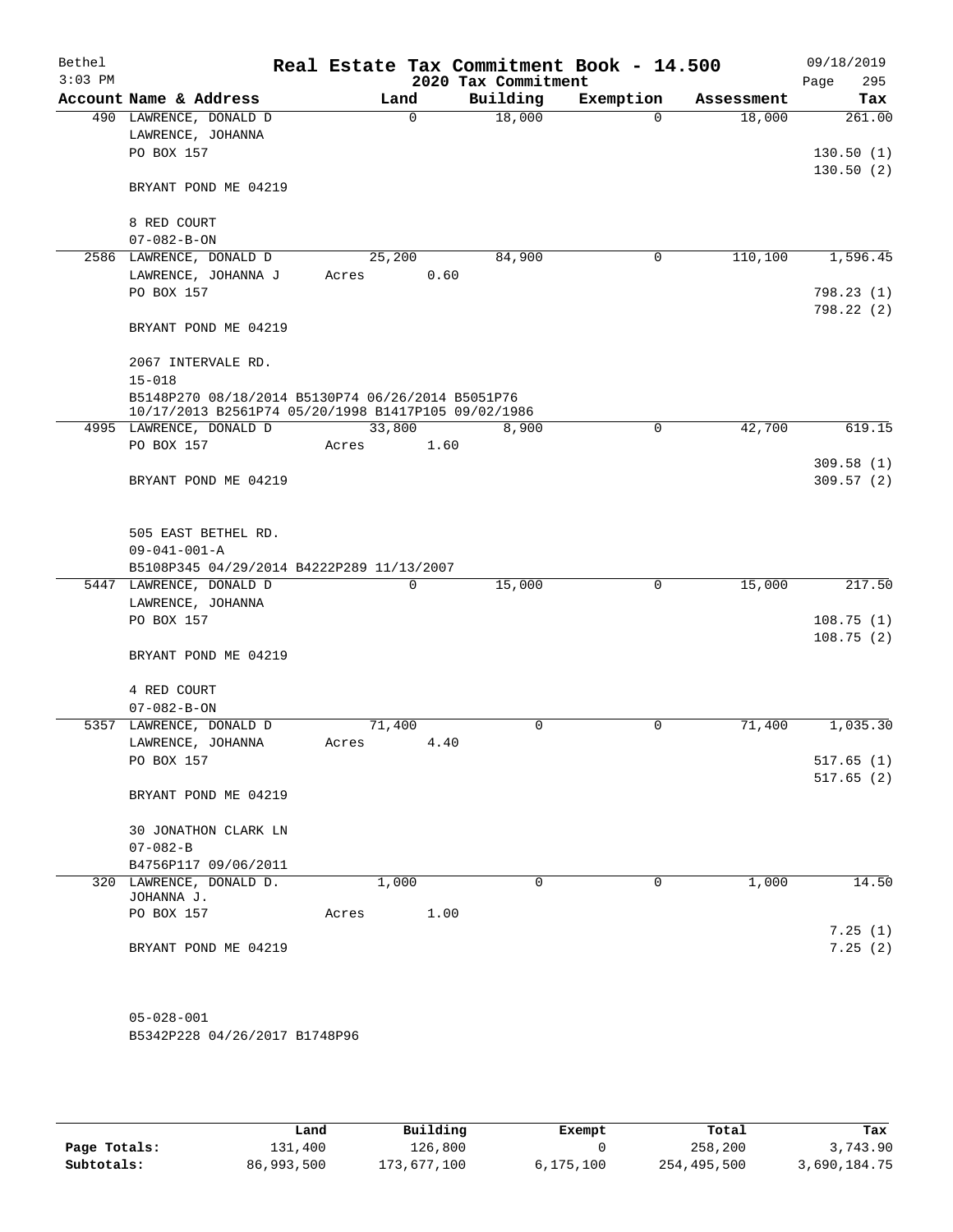| Bethel<br>$3:03$ PM |                                                                                      |        |      |                                 | Real Estate Tax Commitment Book - 14.500 |            | 09/18/2019         |
|---------------------|--------------------------------------------------------------------------------------|--------|------|---------------------------------|------------------------------------------|------------|--------------------|
|                     | Account Name & Address                                                               | Land   |      | 2020 Tax Commitment<br>Building | Exemption                                | Assessment | 296<br>Page<br>Tax |
|                     | 4768 LEAHY, KATHLEEN P                                                               | 38,800 |      | 145,000                         | $\Omega$                                 | 183,800    | 2,665.10           |
|                     | 258 GRANIT STREET EXT<br>Acres                                                       |        | 1.16 |                                 |                                          |            |                    |
|                     |                                                                                      |        |      |                                 |                                          |            | 1,332.55(1)        |
|                     | BIDDEFORD ME 01006                                                                   |        |      |                                 |                                          |            | 1,332.55(2)        |
|                     |                                                                                      |        |      |                                 |                                          |            |                    |
|                     |                                                                                      |        |      |                                 |                                          |            |                    |
|                     | 4 RIVER GLEN RD                                                                      |        |      |                                 |                                          |            |                    |
|                     | $18 - 033 - 001 - 001$                                                               |        |      |                                 |                                          |            |                    |
|                     | B4776P257 10/28/2011 B3801P114 09/20/2005<br>2973 LEAVITT, CHRISTOPHER               | 33,600 |      | 60,600                          | 0                                        | 94,200     | 1,365.90           |
|                     | TANG, GRACE CHEN                                                                     |        |      |                                 |                                          |            |                    |
|                     | 288 MAGNOLIA AVE.                                                                    |        |      |                                 |                                          |            | 682.95(1)          |
|                     |                                                                                      |        |      |                                 |                                          |            | 682.95 (2)         |
|                     | GLOUCESTER MA 01930                                                                  |        |      |                                 |                                          |            |                    |
|                     |                                                                                      |        |      |                                 |                                          |            |                    |
|                     | 9 CHERRY LANE                                                                        |        |      |                                 |                                          |            |                    |
|                     | $22 - 002 - 001 - 009$                                                               |        |      |                                 |                                          |            |                    |
|                     | B5293P230 07/19/2016 B5293P206 07/19/2016 B4440P28<br>05/13/2009 B3850P65 09/21/2005 |        |      |                                 |                                          |            |                    |
|                     | 408 LEBLOND, MARC L                                                                  | 59,800 |      | 222,600                         | 26,000                                   | 256,400    | 3,717.80           |
|                     | LEBLOND, KELLY D<br>Acres                                                            |        | 8.88 |                                 | 01 Homestead (HM)                        |            |                    |
|                     | 180 CHESTNUT KNOLL LANE                                                              |        |      |                                 | 12 WW2 Vet Res                           |            | 1,858.90(1)        |
|                     |                                                                                      |        |      |                                 |                                          |            | 1,858.90(2)        |
|                     | BETHEL ME 04217                                                                      |        |      |                                 |                                          |            |                    |
|                     |                                                                                      |        |      |                                 |                                          |            |                    |
|                     | 180 CHESTNUT KNOLL LANE                                                              |        |      |                                 |                                          |            |                    |
|                     | $06 - 027 - 016$<br>B4914P280 11/01/2012 B4864P219 07/09/2012 B1608P70               |        |      |                                 |                                          |            |                    |
|                     | 10/18/1988                                                                           |        |      |                                 |                                          |            |                    |
|                     | 3584 LECLERC, DAVID K                                                                | 48,000 |      | 115,700                         | $\mathbf 0$                              | 163,700    | 2,373.65           |
|                     | 172 VERNON ST<br>Acres                                                               |        | 8.99 |                                 |                                          |            |                    |
|                     |                                                                                      |        |      |                                 |                                          |            | 1, 186.83(1)       |
|                     | BETHEL ME 04217                                                                      |        |      |                                 |                                          |            | 1,186.82(2)        |
|                     |                                                                                      |        |      |                                 |                                          |            |                    |
|                     | 172 VERNON ST.                                                                       |        |      |                                 |                                          |            |                    |
|                     | $26 - 088$                                                                           |        |      |                                 |                                          |            |                    |
|                     | B4446P333 05/27/2009 B2810P326 03/31/2000                                            |        |      |                                 |                                          |            |                    |
|                     | 310 LEE, CHRISTOPHER                                                                 | 36,400 |      | 102,500                         | 20,000                                   | 118,900    | 1,724.05           |
|                     | LEE, ALICE<br>Acres                                                                  |        | 6.18 |                                 | 01 Homestead (HM)                        |            |                    |
|                     | PO BOX 727                                                                           |        |      |                                 |                                          |            | 862.03(1)          |
|                     |                                                                                      |        |      |                                 |                                          |            | 862.02 (2)         |
|                     | BETHEL ME 04217                                                                      |        |      |                                 |                                          |            |                    |
|                     | 724 ROUTE 232                                                                        |        |      |                                 |                                          |            |                    |
|                     | $05 - 020$                                                                           |        |      |                                 |                                          |            |                    |
|                     | B2444P182 07/16/1997 B965P136 11/21/1977                                             |        |      |                                 |                                          |            |                    |
|                     | 4748 LEE, DAVID A                                                                    | 66,200 |      | 341,900                         | $\mathbf 0$                              | 408,100    | 5,917.45           |
|                     | BRINGOLA, THOMAS J<br>Acres                                                          |        | 2.01 |                                 |                                          |            |                    |
|                     | 33 WESTERN AVE                                                                       |        |      |                                 |                                          |            | 2,958.73 (1)       |
|                     |                                                                                      |        |      |                                 |                                          |            | 2,958.72(2)        |
|                     | WAKEFIELD MA 01887                                                                   |        |      |                                 |                                          |            |                    |
|                     | 151 DEER VIEW RD                                                                     |        |      |                                 |                                          |            |                    |
|                     | $12 - 073 - 031$                                                                     |        |      |                                 |                                          |            |                    |
|                     | B4791P195 12/07/2011 B3609P5 10/13/2004                                              |        |      |                                 |                                          |            |                    |
|                     |                                                                                      |        |      |                                 |                                          |            |                    |
|                     |                                                                                      |        |      |                                 |                                          |            |                    |
|                     |                                                                                      |        |      |                                 |                                          |            |                    |

|              | Land         | Building    | Exempt    | Total       | Tax          |
|--------------|--------------|-------------|-----------|-------------|--------------|
| Page Totals: | 282,800      | 988,300     | 46,000    | 1,225,100   | 17,763.95    |
| Subtotals:   | 87, 276, 300 | 174,665,400 | 6,221,100 | 255,720,600 | 3,707,948.70 |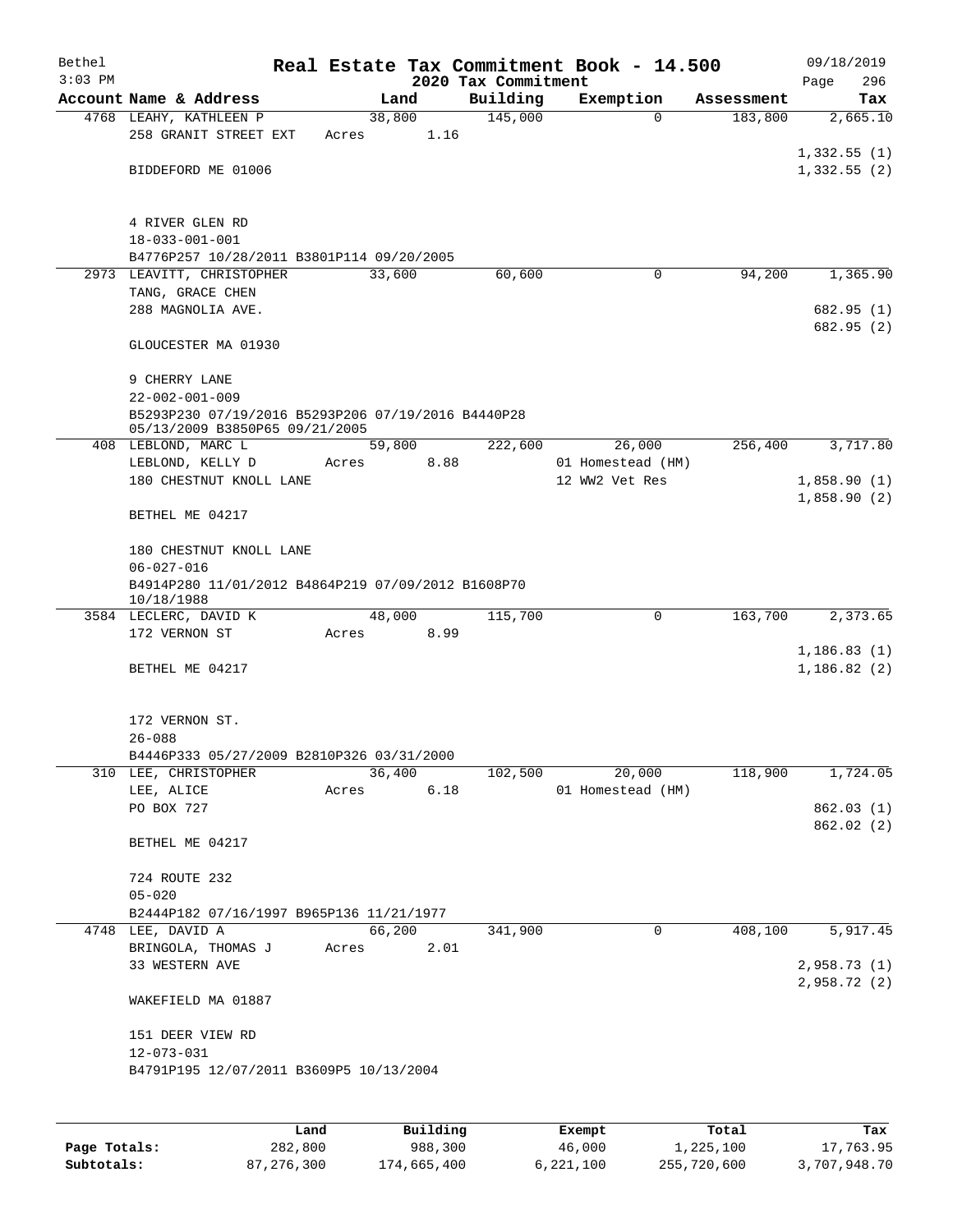| Bethel    |                                                      |         |                |                     | Real Estate Tax Commitment Book - 14.500 |                       | 09/18/2019                 |
|-----------|------------------------------------------------------|---------|----------------|---------------------|------------------------------------------|-----------------------|----------------------------|
| $3:03$ PM |                                                      |         |                | 2020 Tax Commitment |                                          |                       | 297<br>Page                |
|           | Account Name & Address<br>4898 LEE, KAREN            |         | Land<br>33,600 | Building<br>176,400 | Exemption<br>$\Omega$                    | Assessment<br>210,000 | Tax<br>3,045.00            |
|           | 106 THIRTEENTH ST UNIT<br>206                        |         |                |                     |                                          |                       |                            |
|           | CHARLESTOWN MA 02129                                 |         |                |                     |                                          |                       | 1,522.50(1)<br>1,522.50(2) |
|           | 135 VERNON ST                                        |         |                |                     |                                          |                       |                            |
|           | $26 - 076 - 1 - 8F$                                  |         |                |                     |                                          |                       |                            |
|           | B5115P144 05/16/2014                                 |         |                |                     |                                          |                       |                            |
|           | 1435 LEIGHTON, AMANDA                                |         | 34,700         | 79,300              | 20,000                                   | 94,000                | 1,363.00                   |
|           | LEIGHTON, TOBY                                       | Acres   | 2.29           |                     | 01 Homestead (HM)                        |                       |                            |
|           | PO BOX 774                                           |         |                |                     |                                          |                       | 681.50(1)<br>681.50 (2)    |
|           | BETHEL ME 04217                                      |         |                |                     |                                          |                       |                            |
|           | 504 EAST BETHEL RD.                                  |         |                |                     |                                          |                       |                            |
|           | $09 - 012 - 001$                                     |         |                |                     |                                          |                       |                            |
|           | B2880P26                                             |         |                |                     |                                          |                       |                            |
|           | 4713 LENNIG, FREDERICK III                           |         | 45,600         | 346,300             | 0                                        | 391,900               | 5,682.55                   |
|           | 7 MARION WAY, UNIT 7204 Acres                        |         | 1.98           |                     |                                          |                       |                            |
|           | FALMOUTH ME 04105 1993                               |         |                |                     |                                          |                       | 2,841.28(1)<br>2,841.27(2) |
|           | 41 FIRST STREET<br>$22 - 029 - 008$                  |         |                |                     |                                          |                       |                            |
|           | B4061P167 12/08/2006 B3836P328 11/18/2005            |         |                |                     |                                          |                       |                            |
|           | 3045 LENNOX, RICHARD J                               |         | 41,500         | 156,300             | 0                                        | 197,800               | 2,868.10                   |
|           | LENNOX, JANE M                                       | Acres   | 2.80           |                     |                                          |                       |                            |
|           | 20 STOWE ROAD                                        |         |                |                     |                                          |                       | 1,434.05(1)                |
|           | SANDWICH MA 02563                                    |         |                |                     |                                          |                       | 1,434.05(2)                |
|           | 1339 INTERVALE RD.<br>$23 - 002$                     |         |                |                     |                                          |                       |                            |
|           | B3542P329 06/29/2004                                 |         |                |                     |                                          |                       |                            |
|           | 5383 LEPICH, JAMES                                   | 60,000  |                | 178,800             | 20,000                                   | 218,800               | 3,172.60                   |
|           | LEPICH, SHARON                                       | Acres   | 1.00           |                     | 01 Homestead (HM)                        |                       |                            |
|           | 10 BRUCE ROAD                                        |         |                |                     |                                          |                       | 1,586.30(1)                |
|           | BETHEL ME 04217                                      |         |                |                     |                                          |                       | 1,586.30(2)                |
|           | 10 BRUCE ROAD                                        |         |                |                     |                                          |                       |                            |
|           | $09 - 006 - 003 - 001$                               |         |                |                     |                                          |                       |                            |
|           | B5232P420 07/15/2015<br>1483 LES BOIS CARTHAGE, INC. | 422,100 |                | 0                   | $\mathbf 0$                              | 422,100               | 6, 120.45                  |
|           | 103 RUSSELL ROAD                                     | Acres   | 1403.00        |                     |                                          |                       | 3,060.23(1)                |
|           | MADISON ME 04920                                     |         |                |                     |                                          |                       | 3,060.22(2)                |
|           | KIMBALL HILL RD                                      |         |                |                     |                                          |                       |                            |
|           | $10 - 002$<br>B3569P173 08/06/2004 B2383P50          |         |                |                     |                                          |                       |                            |
|           |                                                      |         |                |                     |                                          |                       |                            |
|           |                                                      |         |                |                     |                                          |                       |                            |
|           |                                                      |         |                |                     |                                          |                       |                            |

|              | Land       | Building    | Exempt    | Total         | Tax          |
|--------------|------------|-------------|-----------|---------------|--------------|
| Page Totals: | 637,500    | 937,100     | 40,000    | 1,534,600     | 22,251.70    |
| Subtotals:   | 87,913,800 | 175,602,500 | 6,261,100 | 257, 255, 200 | 3,730,200.40 |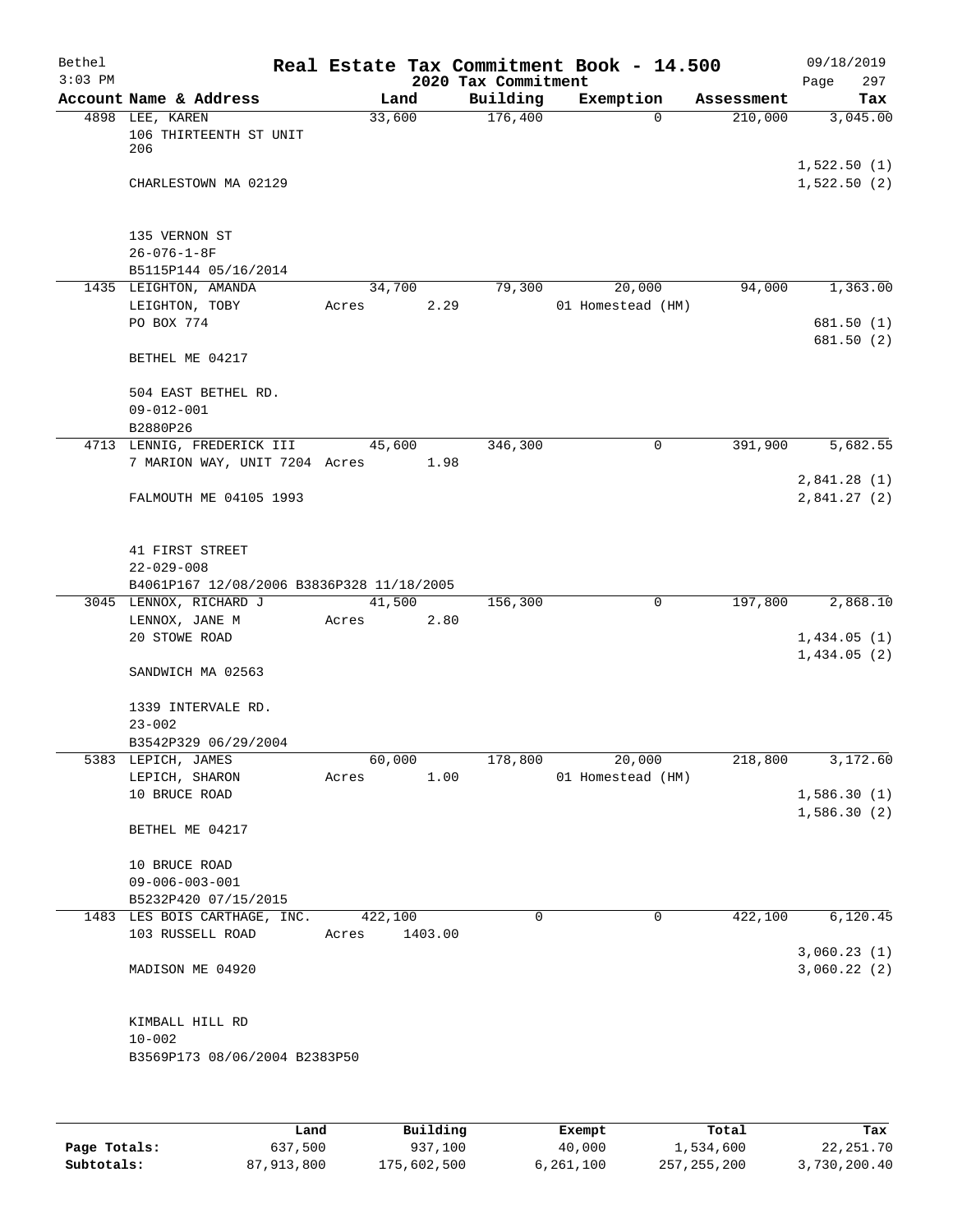| Bethel<br>$3:03$ PM |                                                     |        |      | 2020 Tax Commitment | Real Estate Tax Commitment Book - 14.500 |            | 09/18/2019<br>298<br>Page |
|---------------------|-----------------------------------------------------|--------|------|---------------------|------------------------------------------|------------|---------------------------|
|                     | Account Name & Address                              |        | Land | Building            | Exemption                                | Assessment | Tax                       |
|                     | 4681 LESTE, MARIA L                                 | 45,900 |      | 199,900             | $\Omega$                                 | 245,800    | 3,564.10                  |
|                     | 26 HARRIS AVE                                       | Acres  | 2.14 |                     |                                          |            |                           |
|                     |                                                     |        |      |                     |                                          |            | 1,782.05(1)               |
|                     | WARREN RI 02885                                     |        |      |                     |                                          |            | 1,782.05(2)               |
|                     |                                                     |        |      |                     |                                          |            |                           |
|                     |                                                     |        |      |                     |                                          |            |                           |
|                     | 43 BROOK RD<br>$13 - 022 - 003$                     |        |      |                     |                                          |            |                           |
|                     | B3917P300 04/07/2006 B3917P290 04/07/2006 B3482P257 |        |      |                     |                                          |            |                           |
|                     | 3664 LEVEILLE, RYAN                                 | 34,200 |      | 59,100              | 20,000                                   | 73,300     | 1,062.85                  |
|                     | 50 MOUNTAIN VIEW CIRCLE Acres                       |        | 0.73 |                     | 01 Homestead (HM)                        |            |                           |
|                     |                                                     |        |      |                     |                                          |            | 531.43(1)                 |
|                     | BETHEL ME 04217                                     |        |      |                     |                                          |            | 531.42 (2)                |
|                     |                                                     |        |      |                     |                                          |            |                           |
|                     |                                                     |        |      |                     |                                          |            |                           |
|                     | 50 MOUNTAIN VIEW CIRCLE                             |        |      |                     |                                          |            |                           |
|                     | $28 - 008$                                          |        |      |                     |                                          |            |                           |
|                     | B3057P323                                           | 44,800 |      | 80,500              |                                          |            | 1,526.85                  |
|                     | 3077 LEVESQUE, FRANCIS<br>LEVESQUE, KAREN           | Acres  | 6.00 |                     | 20,000<br>01 Homestead (HM)              | 105,300    |                           |
|                     | 1348 INTERVALE ROAD                                 |        |      |                     |                                          |            | 763.43(1)                 |
|                     |                                                     |        |      |                     |                                          |            | 763.42(2)                 |
|                     | BETHEL ME 04217                                     |        |      |                     |                                          |            |                           |
|                     |                                                     |        |      |                     |                                          |            |                           |
|                     | 1348 INTERVALE RD.                                  |        |      |                     |                                          |            |                           |
|                     | $23 - 028 - 001$                                    |        |      |                     |                                          |            |                           |
|                     | B3022P184                                           |        |      |                     |                                          |            |                           |
|                     | 4667 LEVESQUE, RICHARD A                            | 18,200 |      | $\Omega$            | $\mathbf 0$                              | 18,200     | 263.90                    |
|                     | 10 1/2 B RANGERS DRIVE Acres                        |        | 1.09 |                     |                                          |            |                           |
|                     | HUDSON NH 03051                                     |        |      |                     |                                          |            | 131.95(1)<br>131.95 (2)   |
|                     |                                                     |        |      |                     |                                          |            |                           |
|                     |                                                     |        |      |                     |                                          |            |                           |
|                     | COUNTRYSIDE ACRES/LOT                               |        |      |                     |                                          |            |                           |
|                     | $15 - 004 - 014$                                    |        |      |                     |                                          |            |                           |
|                     | B3795P257 09/09/2005                                |        |      |                     |                                          |            |                           |
|                     | 5391 LEWIS, GLORIA                                  | 21,800 |      | 61,300              | 20,000                                   | 63,100     | 914.95                    |
|                     | 596 WEST BETHEL RD                                  | Acres  | 0.30 |                     | 01 Homestead (HM)                        |            |                           |
|                     | BETHEL ME 04217                                     |        |      |                     |                                          |            | 457.48 (1)<br>457.47 (2)  |
|                     |                                                     |        |      |                     |                                          |            |                           |
|                     |                                                     |        |      |                     |                                          |            |                           |
|                     | 596 WEST BETHEL RD.                                 |        |      |                     |                                          |            |                           |
|                     | $11 - 008 - 002 - A$                                |        |      |                     |                                          |            |                           |
|                     | B5269P43 02/23/2016                                 |        |      |                     |                                          |            |                           |
|                     | 2533 LEWIS, JOHN                                    | 33,300 |      | 85,300              | $\mathbf 0$                              | 118,600    | 1,719.70                  |
|                     | LEWIS, TONYA                                        | Acres  | 1.30 |                     |                                          |            |                           |
|                     | 831 EAST BETHEL RD                                  |        |      |                     |                                          |            | 859.85 (1)                |
|                     |                                                     |        |      |                     |                                          |            | 859.85 (2)                |
|                     | BETHEL ME 04217                                     |        |      |                     |                                          |            |                           |
|                     | 831 EAST BETHEL RD.                                 |        |      |                     |                                          |            |                           |
|                     | $14 - 054$                                          |        |      |                     |                                          |            |                           |
|                     | B5432P284 09/21/2018 B1259P168                      |        |      |                     |                                          |            |                           |
|                     |                                                     |        |      |                     |                                          |            |                           |
|                     |                                                     |        |      |                     |                                          |            |                           |

|              | Land       | Building    | Exempt    | Total       | Tax          |
|--------------|------------|-------------|-----------|-------------|--------------|
| Page Totals: | 198,200    | 486,100     | 60,000    | 624,300     | 9,052.35     |
| Subtotals:   | 88,112,000 | 176,088,600 | 6,321,100 | 257,879,500 | 3,739,252.75 |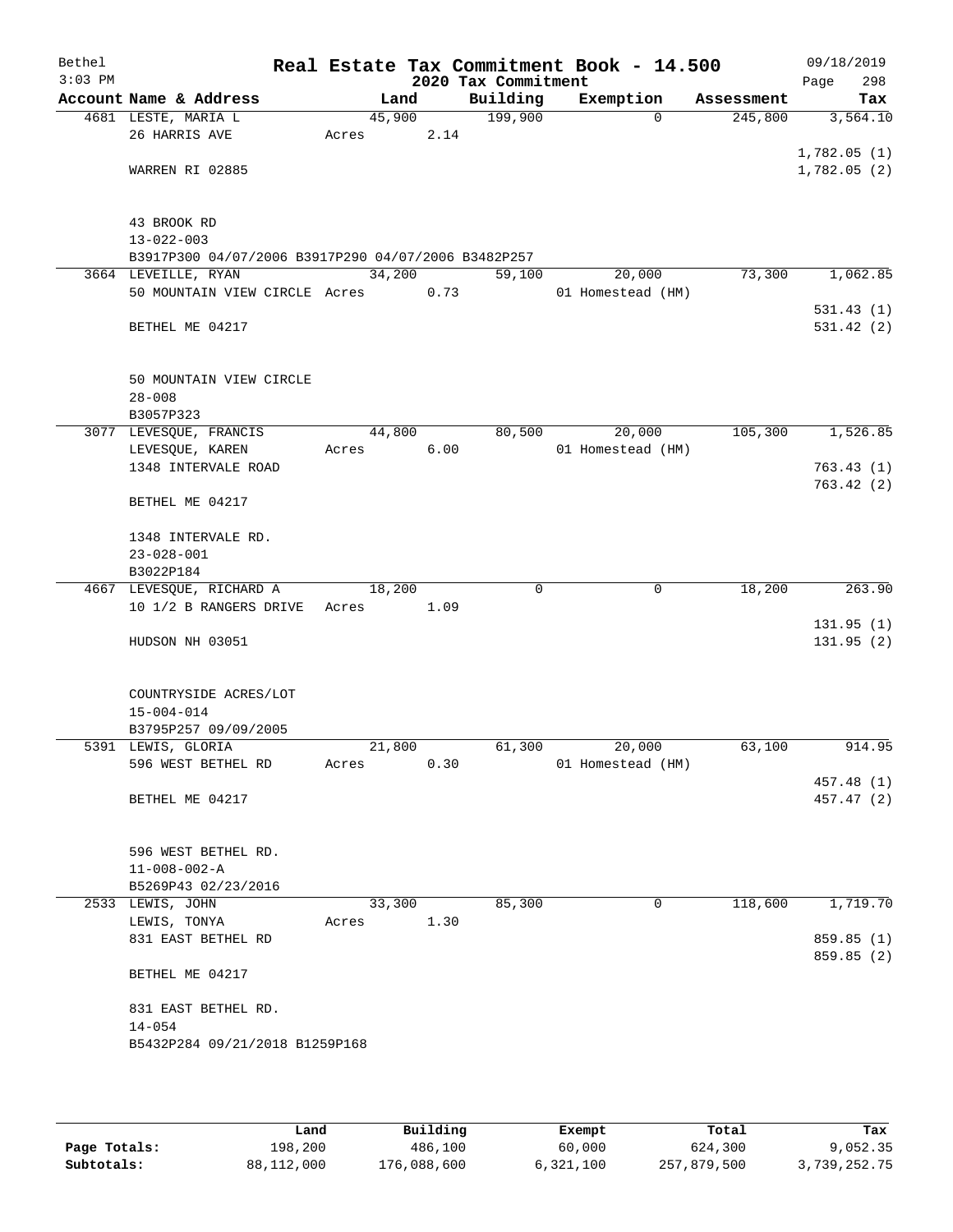| Bethel       |                                                                       |         |        |               |                     | Real Estate Tax Commitment Book - 14.500 |                     | 09/18/2019                 |
|--------------|-----------------------------------------------------------------------|---------|--------|---------------|---------------------|------------------------------------------|---------------------|----------------------------|
| $3:03$ PM    |                                                                       |         |        |               | 2020 Tax Commitment |                                          |                     | 299<br>Page                |
|              | Account Name & Address                                                |         |        | Land          | Building            | Exemption                                | Assessment          | Tax                        |
|              | 2705 LEWIS, MARK S<br>PO BOX 165                                      | Acres   | 71,700 | 1.20          | 109,400             |                                          | $\Omega$<br>181,100 | 2,625.95                   |
|              |                                                                       |         |        |               |                     |                                          |                     | 1,312.98(1)                |
|              | WAKEFIELD RI 02880                                                    |         |        |               |                     |                                          |                     | 1,312.97(2)                |
|              |                                                                       |         |        |               |                     |                                          |                     |                            |
|              |                                                                       |         |        |               |                     |                                          |                     |                            |
|              | 17 MAHANEY'S LANE                                                     |         |        |               |                     |                                          |                     |                            |
|              | $17 - 035 - 016$<br>B4841P88 05/02/2012 B4643P41 10/07/2010 B3270P165 |         |        |               |                     |                                          |                     |                            |
|              | 04/04/2003                                                            |         |        |               |                     |                                          |                     |                            |
|              | 2910 LEWIS, SCOTT A                                                   |         | 12,800 |               | 11,000              |                                          | 23,800<br>$\Omega$  | 345.10                     |
|              | 824 ALDERLEAF DRIVE                                                   | Acres   |        | 12.20         |                     |                                          |                     |                            |
|              |                                                                       |         |        |               |                     |                                          |                     | 172.55(1)                  |
|              | FUQUAY-VARINA NC 27526                                                |         |        |               |                     |                                          |                     | 172.55(2)                  |
|              |                                                                       |         |        |               |                     |                                          |                     |                            |
|              | INTERVALE S/S                                                         |         |        |               |                     |                                          |                     |                            |
|              | $20 - 026$                                                            |         |        |               |                     |                                          |                     |                            |
|              | B5284P49 05/31/2016 B2138P161 07/08/1994 B1214P182<br>07/19/1983      |         |        |               |                     |                                          |                     |                            |
|              | 4747 LIBERTI, MICHAEL J                                               |         | 66,200 |               | 281,300             |                                          | $\Omega$<br>347,500 | 5,038.75                   |
|              | LIBERTI, CHRISTINE L                                                  | Acres   |        | 2.00          |                     |                                          |                     |                            |
|              | 151 VISTA ROAD                                                        |         |        |               |                     |                                          |                     | 2,519.38(1)                |
|              | NEWRY ME 04261                                                        |         |        |               |                     |                                          |                     | 2,519.37(2)                |
|              |                                                                       |         |        |               |                     |                                          |                     |                            |
|              | 139 DEER VIEW ROAD                                                    |         |        |               |                     |                                          |                     |                            |
|              | $12 - 073 - 030$                                                      |         |        |               |                     |                                          |                     |                            |
|              | B5249P478 10/20/2015 B3688P121 03/17/2005                             |         |        |               |                     |                                          |                     |                            |
|              | 5181 LIEBLEIN, KELLY S                                                |         |        | 42,300        | 112,600             | $\mathbf 0$                              | 154,900             | 2,246.05                   |
|              | 2341 FOREST HILLS DRIVE Acres                                         |         |        | 3.58          |                     |                                          |                     | 1, 123.03(1)               |
|              | HARRISBURG PA 17112                                                   |         |        |               |                     |                                          |                     | 1, 123.02(2)               |
|              |                                                                       |         |        |               |                     |                                          |                     |                            |
|              |                                                                       |         |        |               |                     |                                          |                     |                            |
|              | 405 VERNON ST.                                                        |         |        |               |                     |                                          |                     |                            |
|              | $27 - 036 - 004 - 001$                                                |         |        |               |                     |                                          |                     |                            |
|              | B5198P207 01/06/2015 B4379P86 11/24/2008 B3744P84<br>06/22/2005       |         |        |               |                     |                                          |                     |                            |
|              | 4862 LIKHTERMAN, VLADIMIR                                             |         | 33,600 |               | 120,100             |                                          | 153,700<br>0        | 2,228.65                   |
|              | GUTMAN, IRINA                                                         |         |        |               |                     |                                          |                     |                            |
|              | 12 BALDWIN RD                                                         |         |        |               |                     |                                          |                     | 1, 114.33(1)               |
|              |                                                                       |         |        |               |                     |                                          |                     | 1, 114.32(2)               |
|              | MARBLEHEAD MA 01945                                                   |         |        |               |                     |                                          |                     |                            |
|              | 26 CHERRY LANE                                                        |         |        |               |                     |                                          |                     |                            |
|              | $22 - 002 - 001 - 050$                                                |         |        |               |                     |                                          |                     |                            |
|              | B4905P247 10/11/2012 B1632P261 12/12/1988                             |         |        |               |                     |                                          |                     |                            |
|              | 1618 LILLY, BRUCE                                                     |         | 72,500 |               | 1,011,700           | 20,000                                   | 1,064,200           | 15,430.90                  |
|              | LILLY, SHEILA                                                         | Acres   |        | 8.90          |                     | 01 Homestead (HM)                        |                     |                            |
|              | 750 NORTH RD.                                                         |         |        |               |                     |                                          |                     | 7,715.45(1)<br>7,715.45(2) |
|              | BETHEL ME 04217                                                       |         |        |               |                     |                                          |                     |                            |
|              |                                                                       |         |        |               |                     |                                          |                     |                            |
|              | 746 NORTH ROAD                                                        |         |        |               |                     |                                          |                     |                            |
|              | $11 - 075$                                                            |         |        |               |                     |                                          |                     |                            |
|              | B4015P247 09/26/2006 B3629P271 11/19/2004                             |         |        |               |                     |                                          |                     |                            |
|              |                                                                       |         |        |               |                     |                                          |                     |                            |
|              |                                                                       | Land    |        | Building      |                     | Exempt                                   | Total               | Tax                        |
| Page Totals: |                                                                       | 299,100 |        | 1,646,100     |                     | 20,000                                   | 1,925,200           | 27,915.40                  |
| Subtotals:   | 88, 411, 100                                                          |         |        | 177, 734, 700 |                     | 6,341,100                                | 259,804,700         | 3,767,168.15               |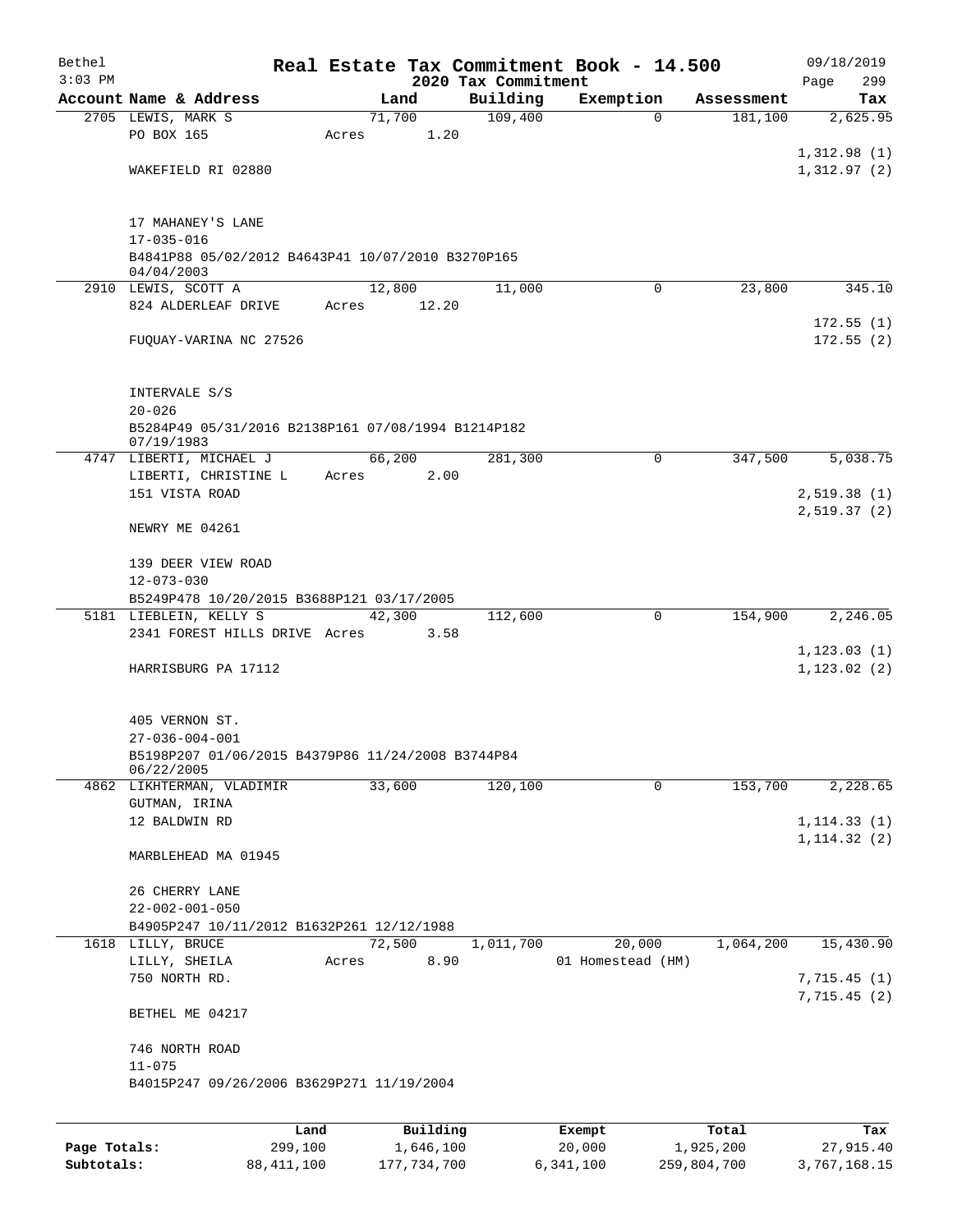| Bethel                     |                                                                   |                       |       |         |                          |                     | Real Estate Tax Commitment Book - 14.500 |                          | 09/18/2019                |
|----------------------------|-------------------------------------------------------------------|-----------------------|-------|---------|--------------------------|---------------------|------------------------------------------|--------------------------|---------------------------|
| $3:03$ PM                  |                                                                   |                       |       |         |                          | 2020 Tax Commitment |                                          |                          | 300<br>Page               |
|                            | Account Name & Address                                            |                       |       | Land    |                          | Building<br>0       | Exemption<br>$\Omega$                    | Assessment               | Tax                       |
|                            | 4835 LILLY, BRUCE R<br>750 NORTH RD.                              |                       | Acres | 36,200  | 2.08                     |                     |                                          | 36,200                   | 524.90                    |
|                            |                                                                   |                       |       |         |                          |                     |                                          |                          | 262.45(1)                 |
|                            | BETHEL ME 04217                                                   |                       |       |         |                          |                     |                                          |                          | 262.45(2)                 |
|                            |                                                                   |                       |       |         |                          |                     |                                          |                          |                           |
|                            | ELLINGWOOD MOUNTAIN                                               |                       |       |         |                          |                     |                                          |                          |                           |
|                            | $16 - 019 - 003$                                                  |                       |       |         |                          |                     |                                          |                          |                           |
|                            | B4267P156 03/03/2008 B3900P185 03/10/2006                         |                       |       |         |                          |                     |                                          |                          |                           |
|                            | 4834 LILLY, JASON M                                               |                       |       | 45,500  |                          | 246,100             | 0                                        | 291,600                  | 4,228.20                  |
|                            | LILLY, AMY J                                                      |                       | Acres |         | 1.93                     |                     |                                          |                          |                           |
|                            | 750 NORTH RD.                                                     |                       |       |         |                          |                     |                                          |                          | 2,114.10(1)               |
|                            | BETHEL ME 04217                                                   |                       |       |         |                          |                     |                                          |                          | 2,114.10(2)               |
|                            | 20 ELLINGWOOD MOUNTAIN                                            |                       |       |         |                          |                     |                                          |                          |                           |
|                            | $16 - 019 - 002$                                                  |                       |       |         |                          |                     |                                          |                          |                           |
|                            | B4522P229 11/05/2009 B4267P155 03/03/2008 B3900P185               |                       |       |         |                          |                     |                                          |                          |                           |
|                            | 03/10/2006                                                        |                       |       |         |                          |                     |                                          |                          |                           |
|                            | 4792 LILLY, ROBERT<br>C/O LILLY                                   |                       | Acres | 35,600  | 1.76                     | $\mathbf 0$         | 0                                        | 35,600                   | 516.20                    |
|                            | 25 COUNTRY CLUB DRIVE                                             |                       |       |         |                          |                     |                                          |                          | 258.10 (1)                |
|                            |                                                                   |                       |       |         |                          |                     |                                          |                          | 258.10 (2)                |
|                            | SACO ME 04072                                                     |                       |       |         |                          |                     |                                          |                          |                           |
|                            | SWAN HILL AT INTERVALE                                            |                       |       |         |                          |                     |                                          |                          |                           |
|                            | $23 - 013 - 001 - 004$                                            |                       |       |         |                          |                     |                                          |                          |                           |
|                            | B4233P187 12/04/2007 B4216P54 10/29/2007                          |                       |       |         |                          |                     |                                          |                          |                           |
|                            | 5443 LILLY, SHEILA MARIE                                          |                       |       | 53,700  |                          | 334,900             | 0                                        | 388,600                  | 5,634.70                  |
|                            | LILLY, BRUCE<br>750 NORTH RD.                                     |                       | Acres |         | 4.00                     |                     |                                          |                          | 2,817.35(1)               |
|                            |                                                                   |                       |       |         |                          |                     |                                          |                          | 2,817.35(2)               |
|                            | BETHEL ME 04217                                                   |                       |       |         |                          |                     |                                          |                          |                           |
|                            | 750 NORTH ROAD                                                    |                       |       |         |                          |                     |                                          |                          |                           |
|                            | $11 - 075 - 002$                                                  |                       |       |         |                          |                     |                                          |                          |                           |
|                            | B3664P83 01/19/2005                                               |                       |       |         |                          |                     |                                          |                          |                           |
|                            | 3593 LINCOLN, MICHAEL B                                           |                       |       | 100,800 |                          | 361,700             | 0                                        | 462,500                  | 6,706.25                  |
|                            | ROSEMARY, ROSEMARY, C.                                            |                       | Acres |         | 1.00                     |                     |                                          |                          |                           |
|                            | 106 THIRTEENTH STREET,<br>UNIT 327                                |                       |       |         |                          |                     |                                          |                          | 3,353.13(1)               |
|                            |                                                                   |                       |       |         |                          |                     |                                          |                          | 3,353.12(2)               |
|                            | CHARLESTOWN MA 02129                                              |                       |       |         |                          |                     |                                          |                          |                           |
|                            | 269 PARADISE RD.                                                  |                       |       |         |                          |                     |                                          |                          |                           |
|                            | $27 - 004 - 001$                                                  |                       |       |         |                          |                     |                                          |                          |                           |
|                            | B4907P145 10/15/2012 B1628P282 01/12/1989 B1056P269<br>10/29/1979 |                       |       |         |                          |                     |                                          |                          |                           |
|                            | 3070 LINCOLN, SUSAN F                                             |                       |       | 24,800  |                          | 85,000              | $\mathbf 0$                              | 109,800                  | 1,592.10                  |
|                            | KERR, GLENN                                                       |                       | Acres |         | 0.28                     |                     |                                          |                          |                           |
|                            | PO Box 596                                                        |                       |       |         |                          |                     |                                          |                          | 796.05 (1)                |
|                            | DRIGGS ID 83422                                                   |                       |       |         |                          |                     |                                          |                          | 796.05(2)                 |
|                            |                                                                   |                       |       |         |                          |                     |                                          |                          |                           |
|                            | 1160 INTERVALE RD.                                                |                       |       |         |                          |                     |                                          |                          |                           |
|                            | $23 - 022$                                                        |                       |       |         |                          |                     |                                          |                          |                           |
|                            | B933P148                                                          |                       |       |         |                          |                     |                                          |                          |                           |
|                            |                                                                   |                       |       |         |                          |                     |                                          |                          |                           |
|                            |                                                                   | Land                  |       |         | Building                 |                     | Exempt                                   | Total                    | Tax                       |
| Page Totals:<br>Subtotals: |                                                                   | 296,600<br>88,707,700 |       |         | 1,027,700<br>178,762,400 |                     | 0<br>6,341,100                           | 1,324,300<br>261,129,000 | 19,202.35<br>3,786,370.50 |
|                            |                                                                   |                       |       |         |                          |                     |                                          |                          |                           |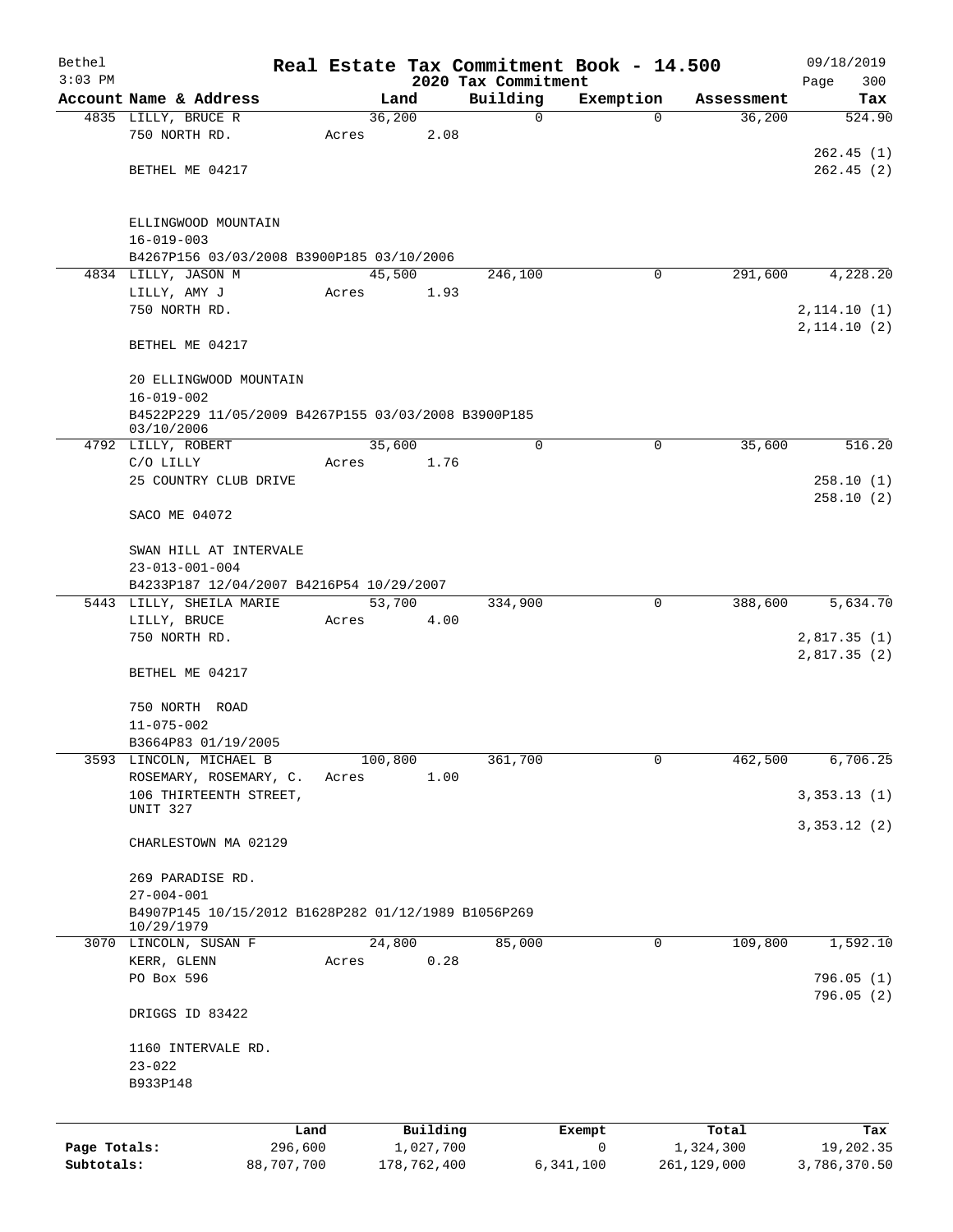| Bethel    |                                                                         |       |        |                 |                                 | Real Estate Tax Commitment Book - 14.500 |            | 09/18/2019                 |
|-----------|-------------------------------------------------------------------------|-------|--------|-----------------|---------------------------------|------------------------------------------|------------|----------------------------|
| $3:03$ PM | Account Name & Address                                                  |       | Land   |                 | 2020 Tax Commitment<br>Building | Exemption                                | Assessment | Page<br>301<br>Tax         |
|           | 362 LIST, ERIC                                                          |       | 49,900 |                 | 168,200                         | 20,000                                   | 198,100    | 2,872.45                   |
|           | TREFETHEN, TREFETHEN,<br>CHRISTINE                                      | Acres |        | 5.64            |                                 | 01 Homestead (HM)                        |            |                            |
|           | P.O. BOX 667                                                            |       |        |                 |                                 |                                          |            | 1,436.23(1)<br>1,436.22(2) |
|           | BETHEL ME 04217                                                         |       |        |                 |                                 |                                          |            |                            |
|           | 343 FLAT RD.<br>$06 - 007 - 001$                                        |       |        |                 |                                 |                                          |            |                            |
|           | B2463P129 08/11/1997                                                    |       |        |                 |                                 |                                          |            |                            |
|           | 3536 LISTER, GEORGE                                                     |       | 33,600 |                 | 102,000                         | 0                                        | 135,600    | 1,966.20                   |
|           | LISTER, VIRGINIA                                                        |       |        |                 |                                 |                                          |            |                            |
|           | 3560 MARIANNA PLACE                                                     |       |        |                 |                                 |                                          |            | 983.10 (1)<br>983.10 (2)   |
|           | THE VILLAGES FL 32163                                                   |       |        |                 |                                 |                                          |            |                            |
|           | 135 VERNON ST.<br>26-076-001-01F                                        |       |        |                 |                                 |                                          |            |                            |
|           | B5437P203 10/18/2018 B3657P207 01/05/2005                               |       |        |                 |                                 |                                          |            |                            |
|           | 138 LITTLEFIELD, J RICHARD                                              |       | 35,800 |                 | 129,900                         | 26,000                                   | 139,700    | 2,025.65                   |
|           | LITTLEFIELD, NESTA                                                      | Acres |        | 3.50            |                                 | 01 Homestead (HM)                        |            |                            |
|           | PO BOX 331                                                              |       |        |                 |                                 | 12 WW2 Vet Res                           |            | 1,012.83(1)                |
|           |                                                                         |       |        |                 |                                 |                                          |            | 1,012.82(2)                |
|           | BETHEL ME 04217                                                         |       |        |                 |                                 |                                          |            |                            |
|           | 39 RABBIT RD                                                            |       |        |                 |                                 |                                          |            |                            |
|           | $03 - 020$                                                              |       |        |                 |                                 |                                          |            |                            |
|           | B1169P277 08/14/1982<br>2986 LITTLEHALE, TERRI                          |       | 900    |                 | 0                               | $\mathbf 0$                              | 900        | 13.05                      |
|           | 31 LONE PINE ROAD                                                       | Acres |        | 3.01            |                                 |                                          |            |                            |
|           |                                                                         |       |        |                 |                                 |                                          |            | 6.53(1)                    |
|           | NEWRY ME 04261                                                          |       |        |                 |                                 |                                          |            | 6.52(2)                    |
|           |                                                                         |       |        |                 |                                 |                                          |            |                            |
|           | RTE 2 N/S                                                               |       |        |                 |                                 |                                          |            |                            |
|           | $22 - 014$                                                              |       |        |                 |                                 |                                          |            |                            |
|           | B2507P78 12/17/1997 B1241P203 12/20/1983                                |       |        |                 |                                 |                                          |            |                            |
|           | 4808 LOCKE SUMMIT ESTATES<br>29 INDUSTRIAL PARK ROAD Acres              |       | 33,800 | 1.06            | 0                               | 0                                        | 33,800     | 490.10                     |
|           |                                                                         |       |        |                 |                                 |                                          |            | 245.05(1)                  |
|           | RUMFORD ME 04276                                                        |       |        |                 |                                 |                                          |            | 245.05(2)                  |
|           |                                                                         |       |        |                 |                                 |                                          |            |                            |
|           | COBBLESTONE FARM LOT 4                                                  |       |        |                 |                                 |                                          |            |                            |
|           | $07 - 040 - 010$                                                        |       |        |                 |                                 |                                          |            |                            |
|           | B4734P331 07/07/2011 B3767P270 07/28/2005<br>4804 LOCKE SUMMIT ESTATES, |       | 34,400 |                 | $\Omega$                        | $\Omega$                                 | 34,400     | 498.80                     |
|           | <b>LLC</b>                                                              |       |        |                 |                                 |                                          |            |                            |
|           | 29 INDUSTRIAL PARK ROAD Acres                                           |       |        | 1.28            |                                 |                                          |            | 249.40(1)                  |
|           | RUMFORD ME 04276                                                        |       |        |                 |                                 |                                          |            | 249.40(2)                  |
|           | COBBLESTONE FARM                                                        |       |        |                 |                                 |                                          |            |                            |
|           | $07 - 040 - 005$                                                        |       |        |                 |                                 |                                          |            |                            |
|           | B4734P331 07/07/2011 B3767P272 07/28/2005                               |       |        |                 |                                 |                                          |            |                            |
|           |                                                                         |       |        |                 |                                 |                                          |            |                            |
|           | Land,                                                                   |       |        | <b>Building</b> |                                 | <b>Fromnt</b>                            | $T$ ctal   | Tav                        |

|              | Land       | Building    | Exempt    | Total       | Tax          |
|--------------|------------|-------------|-----------|-------------|--------------|
| Page Totals: | 188,400    | 400,100     | 46,000    | 542,500     | 7.866.25     |
| Subtotals:   | 88,896,100 | 179,162,500 | 6,387,100 | 261,671,500 | 3,794,236.75 |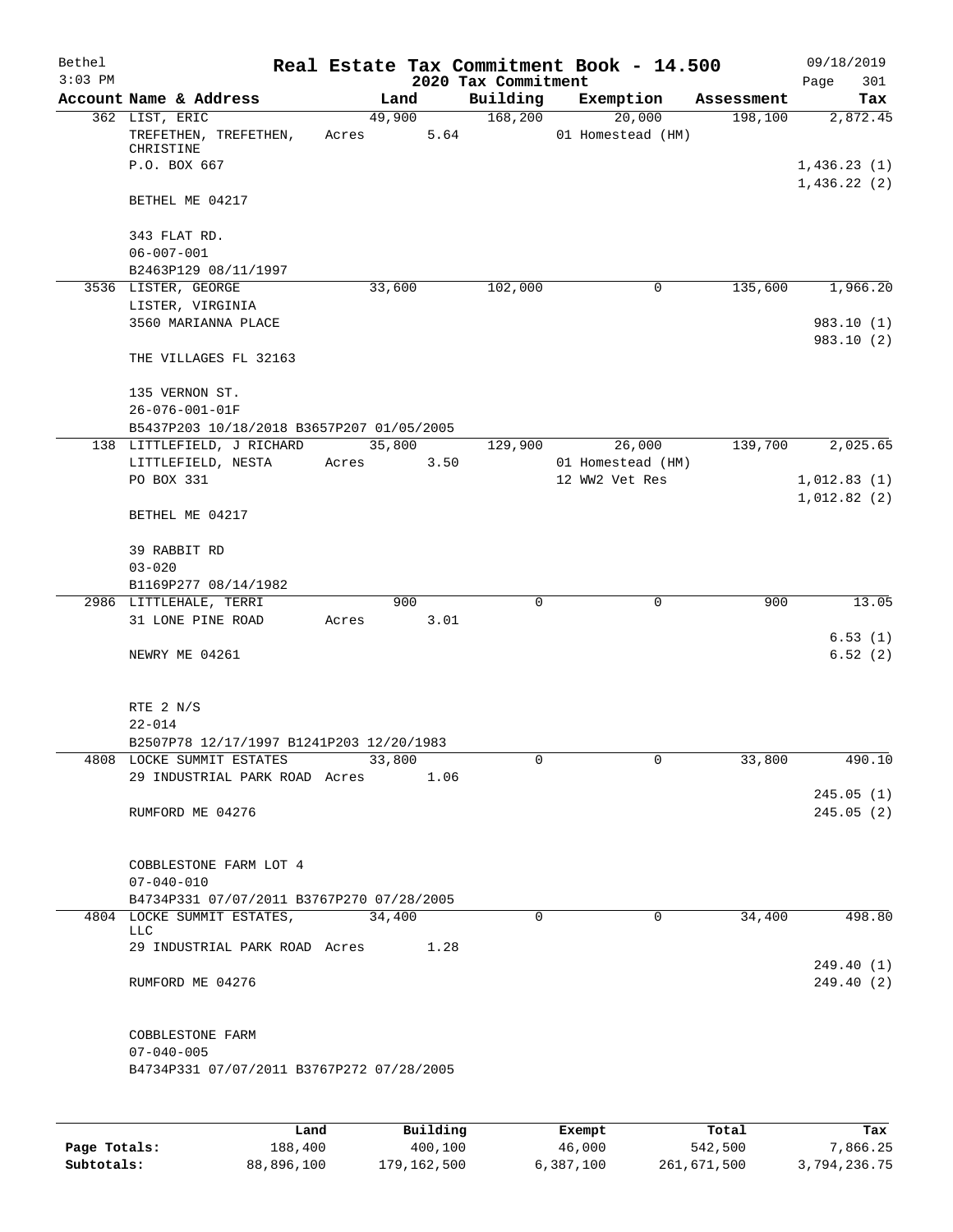| Bethel    |                                          |        |      |                     | Real Estate Tax Commitment Book - 14.500 |            | 09/18/2019             |
|-----------|------------------------------------------|--------|------|---------------------|------------------------------------------|------------|------------------------|
| $3:03$ PM |                                          |        |      | 2020 Tax Commitment |                                          |            | Page<br>302            |
|           | Account Name & Address                   | Land   |      | Building            | Exemption                                | Assessment | Tax                    |
|           | 4807 LOCKE SUMMIT ESTATES,<br>LLC        | 39,400 |      | $\mathsf{O}$        | $\Omega$                                 | 39,400     | 571.30                 |
|           | 29 INDUSTRIAL PARK                       | Acres  | 4.78 |                     |                                          |            |                        |
|           |                                          |        |      |                     |                                          |            | 285.65(1)              |
|           | RUMFORD ME 04276                         |        |      |                     |                                          |            | 285.65(2)              |
|           | COBBLESTONE FARM                         |        |      |                     |                                          |            |                        |
|           | $07 - 040 - 009$                         |        |      |                     |                                          |            |                        |
|           | B3912P245 04/27/2006 B3595P277           |        |      |                     |                                          |            |                        |
|           | 5156 LOCKE SUMMIT ESTATES,<br>LLC        | 71,600 |      | $\Omega$            | $\mathbf 0$                              | 71,600     | 1,038.20               |
|           | 29 INDUSTRIAL PARK                       | Acres  | 3.41 |                     |                                          |            |                        |
|           | RUMFORD ME 04276                         |        |      |                     |                                          |            | 519.10(1)<br>519.10(2) |
|           | LOCKE SUMMIT MT                          |        |      |                     |                                          |            |                        |
|           | $21 - 002 - 028$                         |        |      |                     |                                          |            |                        |
|           | B3679P183                                |        |      |                     |                                          |            |                        |
|           | 5139 LOCKE SUMMIT ESTATES,               | 41,900 |      | $\mathbf 0$         | $\mathbf 0$                              | 41,900     | 607.55                 |
|           | <b>LLC</b>                               |        |      |                     |                                          |            |                        |
|           | 29 INDUSTRIAL PARK                       | Acres  | 2.42 |                     |                                          |            | 303.78(1)              |
|           | RUMFORD ME 04276                         |        |      |                     |                                          |            | 303.77(2)              |
|           | LOCKE SUMMIT MT                          |        |      |                     |                                          |            |                        |
|           | $21 - 002 - 012$                         |        |      |                     |                                          |            |                        |
|           | B3679P183                                |        |      |                     |                                          |            |                        |
|           | 5140 LOCKE SUMMIT ESTATES,<br><b>LLC</b> | 41,800 |      | $\mathbf 0$         | $\mathbf 0$                              | 41,800     | 606.10                 |
|           | 29 INDUSTRIAL PARK                       | Acres  | 2.31 |                     |                                          |            |                        |
|           |                                          |        |      |                     |                                          |            | 303.05(1)              |
|           | RUMFORD ME 04276                         |        |      |                     |                                          |            | 303.05(2)              |
|           | LOCKE SUMMIT MT                          |        |      |                     |                                          |            |                        |
|           | $21 - 002 - 013$                         |        |      |                     |                                          |            |                        |
|           | B3679P183                                |        |      |                     |                                          |            |                        |
|           | 5134 LOCKE SUMMIT ESTATES,<br>LLC        | 49,600 |      | $\mathbf 0$         | $\mathbf 0$                              | 49,600     | 719.20                 |
|           | 29 INDUSTRIAL PARK                       | Acres  | 8.39 |                     |                                          |            |                        |
|           | RUMFORD ME 04276                         |        |      |                     |                                          |            | 359.60(1)<br>359.60(2) |
|           | LOCKE SUMMIT MT                          |        |      |                     |                                          |            |                        |
|           | $21 - 002 - 007$                         |        |      |                     |                                          |            |                        |
|           | B3679P183                                |        |      |                     |                                          |            |                        |

|              | Land       | Building    | Exempt    | Total       | Tax          |
|--------------|------------|-------------|-----------|-------------|--------------|
| Page Totals: | 244,300    |             |           | 244,300     | 3,542.35     |
| Subtotals:   | 89,140,400 | 179,162,500 | 6,387,100 | 261,915,800 | 3,797,779.10 |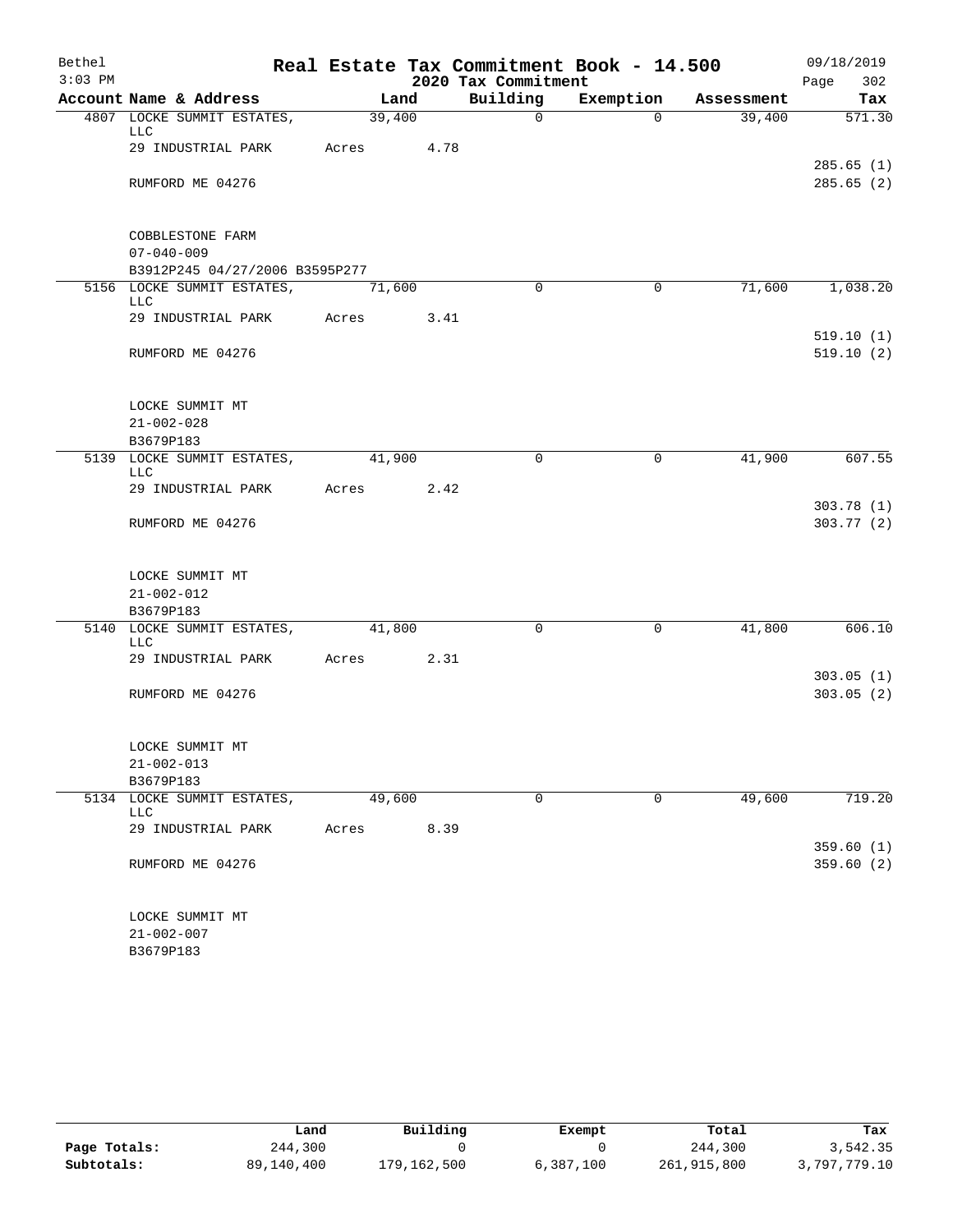| Bethel<br>$3:03$ PM        |                                                |       |        |                  |                                 | Real Estate Tax Commitment Book - 14.500 |                        | 09/18/2019               |
|----------------------------|------------------------------------------------|-------|--------|------------------|---------------------------------|------------------------------------------|------------------------|--------------------------|
|                            | Account Name & Address                         |       | Land   |                  | 2020 Tax Commitment<br>Building | Exemption                                | Assessment             | Page<br>303<br>Tax       |
|                            | 5135 LOCKE SUMMIT ESTATES,                     |       | 49,400 |                  | $\mathbf 0$                     | $\Omega$                                 | 49,400                 | 716.30                   |
|                            | <b>LLC</b><br>29 INDUSTRIAL PARK               | Acres |        | 8.21             |                                 |                                          |                        |                          |
|                            | RUMFORD ME 04276                               |       |        |                  |                                 |                                          |                        | 358.15(1)<br>358.15(2)   |
|                            | LOCKE SUMMIT MT                                |       |        |                  |                                 |                                          |                        |                          |
|                            | $21 - 002 - 008$                               |       |        |                  |                                 |                                          |                        |                          |
|                            | B3679P183                                      |       |        |                  |                                 |                                          |                        |                          |
|                            | 5136 LOCKE SUMMIT ESTATES,<br>LLC              |       | 41,200 |                  | 0                               | 0                                        | 41,200                 | 597.40                   |
|                            | 29 INDUSTRIAL PARK                             | Acres |        | 2.02             |                                 |                                          |                        | 298.70 (1)               |
|                            | RUMFORD ME 04276                               |       |        |                  |                                 |                                          |                        | 298.70 (2)               |
|                            | LOCKE SUMMIT MT                                |       |        |                  |                                 |                                          |                        |                          |
|                            | $21 - 002 - 009$<br>B3679P183                  |       |        |                  |                                 |                                          |                        |                          |
|                            | 5137 LOCKE SUMMIT ESTATES,                     |       | 41,200 |                  | $\Omega$                        | 0                                        | 41,200                 | 597.40                   |
|                            | <b>LLC</b><br>29 INDUSTRIAL PARK               | Acres |        | 2.00             |                                 |                                          |                        |                          |
|                            | RUMFORD ME 04276                               |       |        |                  |                                 |                                          |                        | 298.70 (1)<br>298.70 (2) |
|                            | LOCKE SUMMIT MT                                |       |        |                  |                                 |                                          |                        |                          |
|                            | $21 - 002 - 010$<br>5149 LOCKE SUMMIT ESTATES, |       | 43,000 |                  | $\mathbf 0$                     | $\mathbf 0$                              | 43,000                 | 623.50                   |
|                            | <b>LLC</b><br>29 INDUSTRIAL PARK               | Acres |        | 3.12             |                                 |                                          |                        |                          |
|                            | RUMFORD ME 04276                               |       |        |                  |                                 |                                          |                        | 311.75(1)<br>311.75(2)   |
|                            |                                                |       |        |                  |                                 |                                          |                        |                          |
|                            | LOCKE SUMMIT MT                                |       |        |                  |                                 |                                          |                        |                          |
|                            | $21 - 002 - 022$<br>B3679P183                  |       |        |                  |                                 |                                          |                        |                          |
| 5150                       | LOCKE SUMMIT ESTATES,<br><b>LLC</b>            |       | 42,900 |                  | $\mathbf 0$                     | $\Omega$                                 | 42,900                 | 622.05                   |
|                            | 29 INDUSTRIAL PARK                             | Acres |        | 3.03             |                                 |                                          |                        |                          |
|                            | RUMFORD ME 04276                               |       |        |                  |                                 |                                          |                        | 311.03(1)<br>311.02(2)   |
|                            |                                                |       |        |                  |                                 |                                          |                        |                          |
|                            | LOCKE SUMMIT MT                                |       |        |                  |                                 |                                          |                        |                          |
|                            | $21 - 002 - 023$                               |       |        |                  |                                 |                                          |                        |                          |
|                            | B3679P183<br>5151 LOCKE SUMMIT ESTATES,        |       | 44,700 |                  | $\Omega$                        | 0                                        | 44,700                 | 648.15                   |
|                            | LLC<br>29 INDUSTRIAL PARK                      | Acres |        | 4.51             |                                 |                                          |                        |                          |
|                            |                                                |       |        |                  |                                 |                                          |                        | 324.08(1)                |
|                            | RUMFORD ME 04276                               |       |        |                  |                                 |                                          |                        | 324.07 (2)               |
|                            | LOCKE SUMMIT MT                                |       |        |                  |                                 |                                          |                        |                          |
|                            | $21 - 002 - 024$<br>B3679P183                  |       |        |                  |                                 |                                          |                        |                          |
|                            |                                                | Land  |        | Building         |                                 | Exempt                                   | Total                  | Tax                      |
| Page Totals:<br>Subtotals: | 262,400<br>89,402,800                          |       |        | 0<br>179,162,500 |                                 | $\mathsf{O}$<br>6,387,100                | 262,400<br>262,178,200 | 3,804.80<br>3,801,583.90 |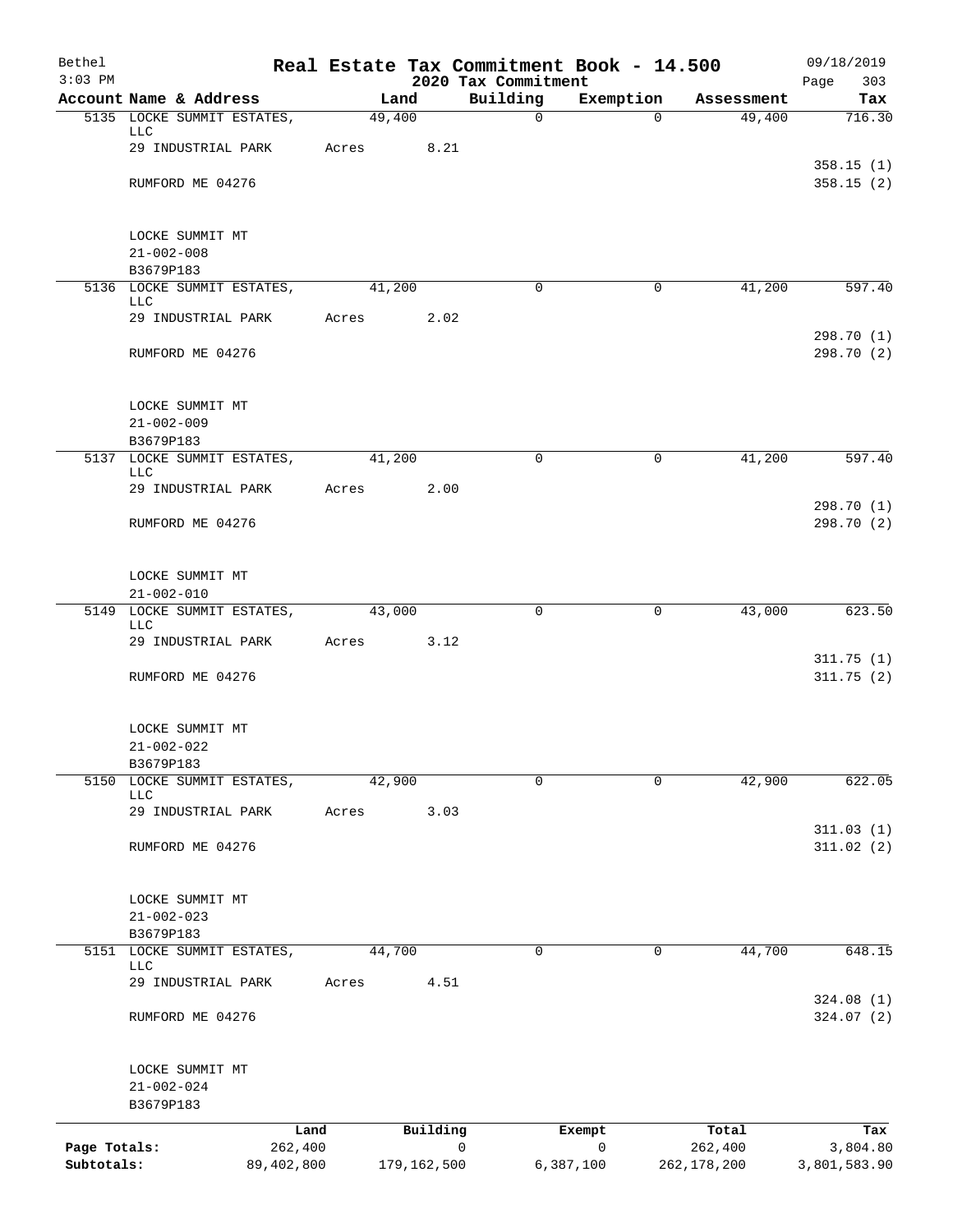| Bethel<br>$3:03$ PM |                                         |       |             |                                 | Real Estate Tax Commitment Book - 14.500 |             | 09/18/2019              |
|---------------------|-----------------------------------------|-------|-------------|---------------------------------|------------------------------------------|-------------|-------------------------|
|                     | Account Name & Address                  |       | Land        | 2020 Tax Commitment<br>Building | Exemption                                | Assessment  | Page<br>304<br>Tax      |
|                     | 5142 LOCKE SUMMIT ESTATES,              |       | 41,300      | $\mathbf 0$                     | $\Omega$                                 | 41,300      | 598.85                  |
|                     | LLC<br>29 INDUSTRIAL PARK               | Acres | 2.05        |                                 |                                          |             |                         |
|                     | RUMFORD ME 04276                        |       |             |                                 |                                          |             | 299.43(1)<br>299.42 (2) |
|                     | LOCKE SUMMIT MT                         |       |             |                                 |                                          |             |                         |
|                     | $21 - 002 - 015$                        |       |             |                                 |                                          |             |                         |
|                     | B3679P183<br>5143 LOCKE SUMMIT ESTATES, |       | 41,800      | $\mathbf 0$                     | $\mathbf 0$                              | 41,800      | 606.10                  |
|                     | LLC                                     |       |             |                                 |                                          |             |                         |
|                     | 29 INDUSTRIAL PARK                      | Acres | 2.35        |                                 |                                          |             | 303.05(1)               |
|                     | RUMFORD ME 04276                        |       |             |                                 |                                          |             | 303.05(2)               |
|                     | LOCKE SUMMIT MT                         |       |             |                                 |                                          |             |                         |
|                     | $21 - 002 - 016$                        |       |             |                                 |                                          |             |                         |
|                     | 5144 LOCKE SUMMIT ESTATES,<br>LLC       |       | 42,500      | 0                               | 0                                        | 42,500      | 616.25                  |
|                     | 29 INDUSTRIAL PARK                      | Acres | 2.74        |                                 |                                          |             |                         |
|                     | RUMFORD ME 04276                        |       |             |                                 |                                          |             | 308.13(1)<br>308.12(2)  |
|                     | LOCKE SUMMIT MT                         |       |             |                                 |                                          |             |                         |
|                     | $21 - 002 - 017$                        |       |             |                                 |                                          |             |                         |
|                     | B3679P183<br>5145 LOCKE SUMMIT ESTATES, |       | 43,400      | 0                               | 0                                        | 43,400      | 629.30                  |
|                     | <b>LLC</b>                              |       |             |                                 |                                          |             |                         |
|                     | 29 INDUSTRIAL PARK                      | Acres | 3.40        |                                 |                                          |             | 314.65(1)               |
|                     | RUMFORD ME 04276                        |       |             |                                 |                                          |             | 314.65(2)               |
|                     | LOCKE SUMMIT MT                         |       |             |                                 |                                          |             |                         |
|                     | $21 - 002 - 018$<br>B3679P183           |       |             |                                 |                                          |             |                         |
| 5146                | LOCKE SUMMIT ESTATES,                   |       | 40,000      | $\mathbf 0$                     | $\mathbf 0$                              | 40,000      | 580.00                  |
|                     | <b>LLC</b><br>29 INDUSTRIAL PARK        | Acres | 1.52        |                                 |                                          |             |                         |
|                     |                                         |       |             |                                 |                                          |             | 290.00 (1)              |
|                     | RUMFORD ME 04276                        |       |             |                                 |                                          |             | 290.00 (2)              |
|                     | LOCKE SUMMIT MT<br>$21 - 002 - 019$     |       |             |                                 |                                          |             |                         |
|                     | B3679P183                               |       |             |                                 |                                          |             |                         |
|                     | 2925 LOCKE SUMMIT ESTATES,              |       | 21,000      | 2,300                           | 0                                        | 23,300      | 337.85                  |
|                     | LLC<br>29 INDUSTRIAL PARK               | Acres | 0.30        |                                 |                                          |             |                         |
|                     |                                         |       |             |                                 |                                          |             | 168.93(1)               |
|                     | RUMFORD ME 04276                        |       |             |                                 |                                          |             | 168.92(2)               |
|                     | 192 SUNDAY RIVER RD.                    |       |             |                                 |                                          |             |                         |
|                     | $21 - 002 - 001$<br>B3726P27 05/25/2005 |       |             |                                 |                                          |             |                         |
|                     | Land                                    |       | Building    |                                 | Exempt                                   | Total       | Tax                     |
| Page Totals:        | 230,000                                 |       | 2,300       |                                 | $\mathbf 0$                              | 232,300     | 3,368.35                |
| Subtotals:          | 89,632,800                              |       | 179,164,800 |                                 | 6,387,100                                | 262,410,500 | 3,804,952.25            |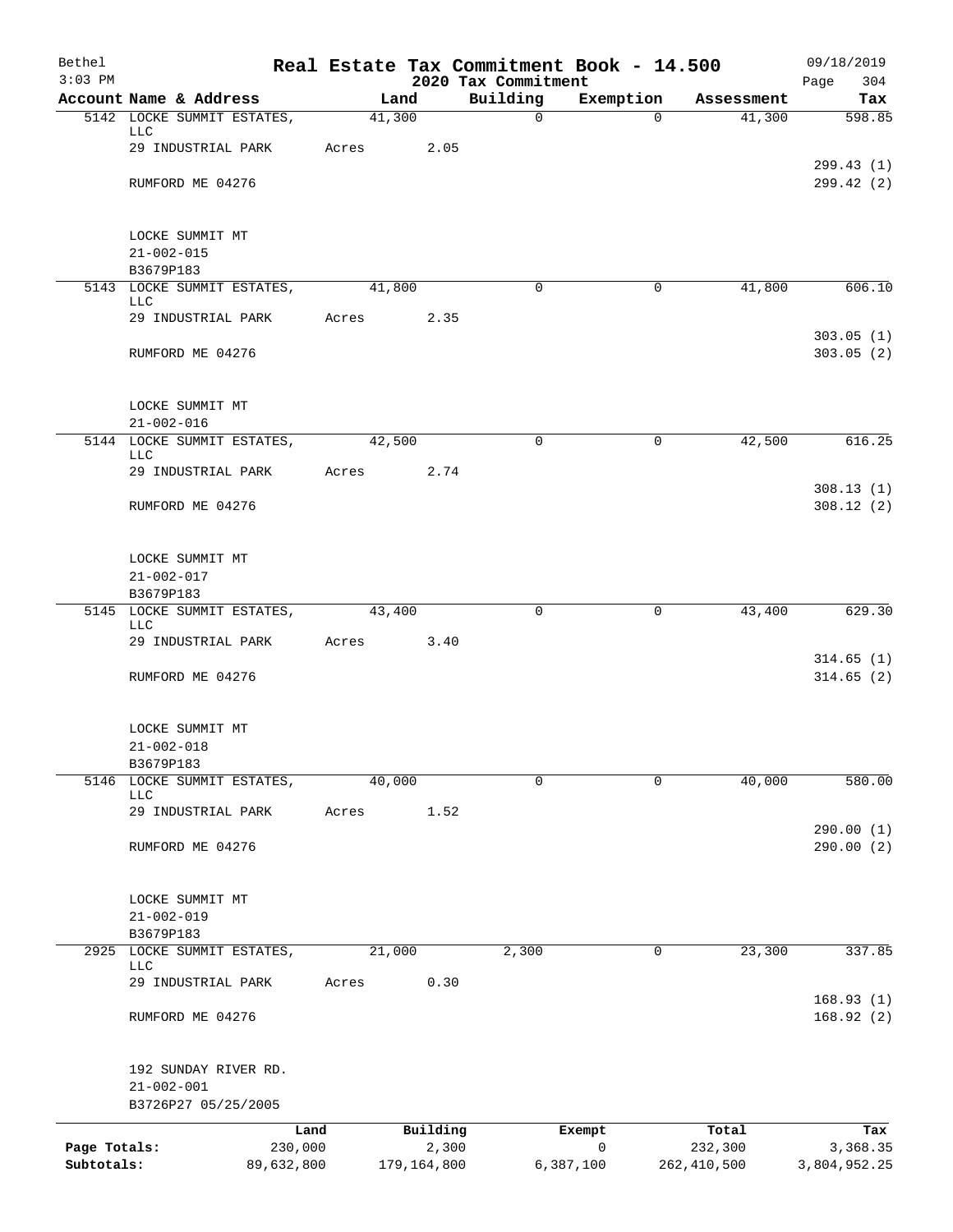| Bethel<br>$3:03$ PM |                                                    |       |        |      | Real Estate Tax Commitment Book - 14.500<br>2020 Tax Commitment |                |                   |            | 09/18/2019<br>Page<br>305 |
|---------------------|----------------------------------------------------|-------|--------|------|-----------------------------------------------------------------|----------------|-------------------|------------|---------------------------|
|                     | Account Name & Address                             |       | Land   |      | Building                                                        |                | Exemption         | Assessment | Tax                       |
|                     | 189 LOCKLIN, THOMAS P, JR                          |       | 36,500 |      | 34,900                                                          |                | $\mathbf 0$       | 71,400     | 1,035.30                  |
|                     | KNOX, JANIE M                                      | Acres |        | 4.30 |                                                                 |                |                   |            |                           |
|                     | PO BOX 222                                         |       |        |      |                                                                 |                |                   |            | 517.65(1)                 |
|                     |                                                    |       |        |      |                                                                 |                |                   |            | 517.65(2)                 |
|                     | GREENWOOD ME 04255                                 |       |        |      |                                                                 |                |                   |            |                           |
|                     |                                                    |       |        |      |                                                                 |                |                   |            |                           |
|                     | 164 EAST BETHEL RD                                 |       |        |      |                                                                 |                |                   |            |                           |
|                     | $04 - 042$                                         |       |        |      |                                                                 |                |                   |            |                           |
|                     | B4320P34 07/03/2008 B1317P135 09/28/1985           |       |        |      |                                                                 |                |                   |            |                           |
|                     | 109 LONG, CHERYLLE A<br>PO BOX 1193                | Acres | 38,400 |      | 57,600                                                          |                | 20,000            | 76,000     | 1,102.00                  |
|                     |                                                    |       |        | 1.00 |                                                                 |                | 01 Homestead (HM) |            | 551.00(1)                 |
|                     | BETHEL ME 04217                                    |       |        |      |                                                                 |                |                   |            | 551.00(2)                 |
|                     |                                                    |       |        |      |                                                                 |                |                   |            |                           |
|                     |                                                    |       |        |      |                                                                 |                |                   |            |                           |
|                     | 423 PARADISE RD                                    |       |        |      |                                                                 |                |                   |            |                           |
|                     | $02 - 026 - 003$                                   |       |        |      |                                                                 |                |                   |            |                           |
|                     | B3411P236 10/30/2003 B2521P229                     |       |        |      |                                                                 |                |                   |            |                           |
|                     | 1443 LONG, DANNY JR                                |       | 35,900 |      | 10,800                                                          |                | 0                 | 46,700     | 677.15                    |
|                     | PO BOX 507                                         | Acres |        | 8.00 |                                                                 |                |                   |            |                           |
|                     |                                                    |       |        |      |                                                                 |                |                   |            | 338.58(1)                 |
|                     | BETHEL ME 04217                                    |       |        |      |                                                                 |                |                   |            | 338.57(2)                 |
|                     |                                                    |       |        |      |                                                                 |                |                   |            |                           |
|                     |                                                    |       |        |      |                                                                 |                |                   |            |                           |
|                     | 654 EAST BETHEL ROAD                               |       |        |      |                                                                 |                |                   |            |                           |
|                     | $09 - 021$                                         |       |        |      |                                                                 |                |                   |            |                           |
|                     | B2406P63 01/27/1997<br>270 LORD, JOHN              |       | 32,600 |      | 101,600                                                         |                | 20,000            | 114,200    | 1,655.90                  |
|                     | 123 BIRD HILL RD.                                  | Acres |        | 1.00 |                                                                 |                | 01 Homestead (HM) |            |                           |
|                     |                                                    |       |        |      |                                                                 |                |                   |            | 827.95 (1)                |
|                     | BETHEL ME 04217                                    |       |        |      |                                                                 |                |                   |            | 827.95 (2)                |
|                     |                                                    |       |        |      |                                                                 |                |                   |            |                           |
|                     |                                                    |       |        |      |                                                                 |                |                   |            |                           |
|                     | 123 BIRD HILL RD                                   |       |        |      |                                                                 |                |                   |            |                           |
|                     | $04 - 085$                                         |       |        |      |                                                                 |                |                   |            |                           |
|                     | B2727P209 07/22/1999                               |       |        |      |                                                                 |                |                   |            |                           |
|                     | 4765 LORD, KEVIN M                                 |       | 71,300 |      | 165,600                                                         |                | 0                 | 236,900    | 3,435.05                  |
|                     | LORD, KELLY M                                      | Acres |        | 1.13 |                                                                 |                |                   |            |                           |
|                     | PO BOX 1730                                        |       |        |      |                                                                 |                |                   |            | 1,717.53(1)               |
|                     |                                                    |       |        |      |                                                                 |                |                   |            | 1,717.52(2)               |
|                     | KENNEBUNKPORT ME 04046                             |       |        |      |                                                                 |                |                   |            |                           |
|                     | 103 WILL VIEW PHASE II                             |       |        |      |                                                                 |                |                   |            |                           |
|                     | $17 - 035 - 032$                                   |       |        |      |                                                                 |                |                   |            |                           |
|                     | B5322P574 12/20/2016 B4941P42 01/07/2013 B4445P247 |       |        |      |                                                                 |                |                   |            |                           |
|                     | 05/22/2009                                         |       |        |      |                                                                 |                |                   |            |                           |
|                     | 3718 LOVEJOY, ALANSON                              |       | 17,900 |      | 73,600                                                          |                | 26,000            | 65,500     | 949.75                    |
|                     | PO BOX 5                                           | Acres |        | 0.15 |                                                                 |                | 01 Homestead (HM) |            |                           |
|                     |                                                    |       |        |      |                                                                 | 12 WW2 Vet Res |                   |            | 474.88 (1)                |
|                     | W BETHEL ME 04286                                  |       |        |      |                                                                 |                |                   |            | 474.87 (2)                |
|                     |                                                    |       |        |      |                                                                 |                |                   |            |                           |
|                     | 709 WEST BETHEL RD.                                |       |        |      |                                                                 |                |                   |            |                           |
|                     | $28 - 060$                                         |       |        |      |                                                                 |                |                   |            |                           |
|                     | B885P42 02/09/1976                                 |       |        |      |                                                                 |                |                   |            |                           |
|                     |                                                    |       |        |      |                                                                 |                |                   |            |                           |
|                     |                                                    |       |        |      |                                                                 |                |                   |            |                           |
|                     |                                                    |       |        |      |                                                                 |                |                   |            |                           |
|                     |                                                    |       |        |      |                                                                 |                |                   |            |                           |

|              | Land       | Building    | Exempt    | Total       | Tax          |
|--------------|------------|-------------|-----------|-------------|--------------|
| Page Totals: | 232,600    | 444,100     | 66,000    | 610,700     | 8,855.15     |
| Subtotals:   | 89,865,400 | 179,608,900 | 6,453,100 | 263,021,200 | 3,813,807.40 |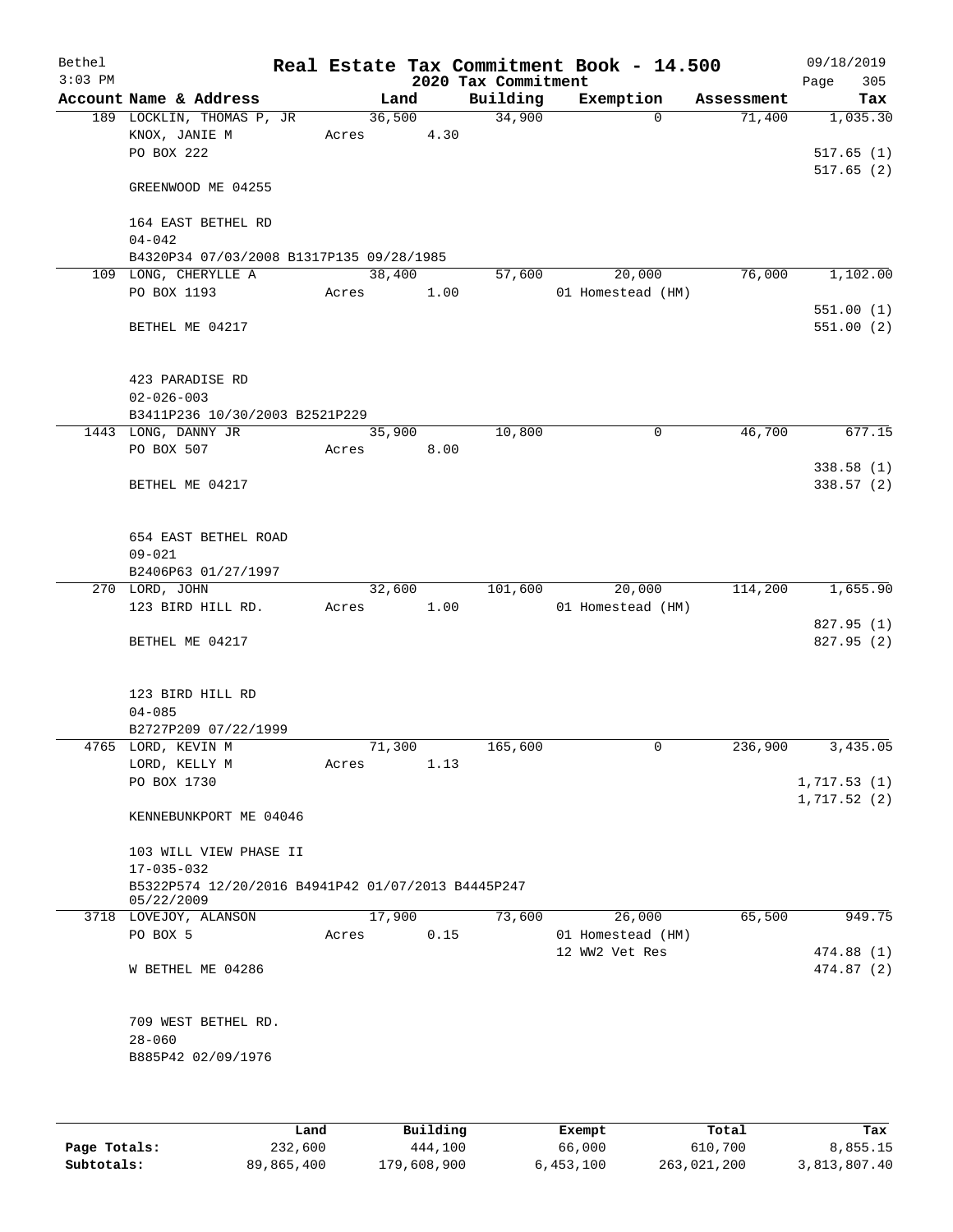| Bethel    |                                             |        |                |                     | Real Estate Tax Commitment Book - 14.500 |                       | 09/18/2019  |
|-----------|---------------------------------------------|--------|----------------|---------------------|------------------------------------------|-----------------------|-------------|
| $3:03$ PM |                                             |        |                | 2020 Tax Commitment |                                          |                       | 306<br>Page |
|           | Account Name & Address                      |        | Land           | Building            | Exemption                                | Assessment<br>119,200 | Tax         |
|           | 356 LOVEJOY, CATHRYN ET AL<br>415 FLAT ROAD | Acres  | 35,200<br>2.75 | 110,000             | 26,000<br>01 Homestead (HM)              |                       | 1,728.40    |
|           |                                             |        |                |                     | 12 WW2 Vet Res                           |                       | 864.20 (1)  |
|           | BETHEL ME 04217                             |        |                |                     |                                          |                       | 864.20 (2)  |
|           |                                             |        |                |                     |                                          |                       |             |
|           |                                             |        |                |                     |                                          |                       |             |
|           | 415 FLAT RD.                                |        |                |                     |                                          |                       |             |
|           | $06 - 002$                                  |        |                |                     |                                          |                       |             |
|           | B4760P58 09/16/2011 B1818P222 09/10/1991    |        |                |                     |                                          |                       |             |
|           | 50 LOVEJOY, STEPHEN                         | 38,600 |                | 6,500               | 0                                        | 45,100                | 653.95      |
|           | LOVEJOY, LOUISE                             | Acres  | 22.00          |                     |                                          |                       |             |
|           | 633 GROVER HILL RD                          |        |                |                     |                                          |                       | 326.98(1)   |
|           | BETHEL ME 04217                             |        |                |                     |                                          |                       | 326.97(2)   |
|           |                                             |        |                |                     |                                          |                       |             |
|           | GROVER HILL RD                              |        |                |                     |                                          |                       |             |
|           | $01 - 042$                                  |        |                |                     |                                          |                       |             |
|           | B1009P217 10/20/1978                        |        |                |                     |                                          |                       |             |
|           | 48 LOVEJOY, STEPHEN                         |        | 51,300         | 156,600             | 20,000                                   | 187,900               | 2,724.55    |
|           | LOVEJOY, LOUISE                             | Acres  | 18.00          |                     | 01 Homestead (HM)                        |                       |             |
|           | 633 GROVER HILL RD                          |        |                |                     |                                          |                       | 1,362.28(1) |
|           |                                             |        |                |                     |                                          |                       | 1,362.27(2) |
|           | BETHEL ME 04217                             |        |                |                     |                                          |                       |             |
|           | 633 GROVER HILL RD                          |        |                |                     |                                          |                       |             |
|           | $01 - 040$                                  |        |                |                     |                                          |                       |             |
|           | B1009P218 10/20/1978 B1009P217 10/20/1978   |        |                |                     |                                          |                       |             |
|           | 3514 LOWE, ALAN                             |        | 50,600         | 65,800              | 20,000                                   | 96,400                | 1,397.80    |
|           | LOWE, CHRISTINA                             | Acres  | 11.50          |                     | 01 Homestead (HM)                        |                       |             |
|           | 257 VERNON STREET                           |        |                |                     |                                          |                       | 698.90 (1)  |
|           |                                             |        |                |                     |                                          |                       | 698.90 (2)  |
|           | BETHEL ME 04217                             |        |                |                     |                                          |                       |             |
|           | 257 VERNON ST.                              |        |                |                     |                                          |                       |             |
|           | $26 - 069$                                  |        |                |                     |                                          |                       |             |
|           | B1528P163 12/01/1987                        |        |                |                     |                                          |                       |             |
|           | 292 LOWE, MICHAEL                           |        | 5,100          | 0                   | 0                                        | 5,100                 | 73.95       |
|           | 268 GORE RD.                                | Acres  | 11.00          |                     |                                          |                       |             |
|           |                                             |        |                |                     |                                          |                       | 36.98(1)    |
|           | BRYANT POND ME 04219                        |        |                |                     |                                          |                       | 36.97(2)    |
|           |                                             |        |                |                     |                                          |                       |             |
|           |                                             |        |                |                     |                                          |                       |             |
|           | GORE RD<br>$05 - 002$                       |        |                |                     |                                          |                       |             |
|           | B2642P73 12/07/1998                         |        |                |                     |                                          |                       |             |
|           | 4868 LOWELL, PATRICIA M                     |        | 41,400         | 124,400             | 20,000                                   | 145,800               | 2,114.10    |
|           | 104 CHANDLER HILL RD                        | Acres  | 2.73           |                     | 01 Homestead (HM)                        |                       |             |
|           |                                             |        |                |                     |                                          |                       | 1,057.05(1) |
|           | BETHEL ME 04217                             |        |                |                     |                                          |                       | 1,057.05(2) |
|           |                                             |        |                |                     |                                          |                       |             |
|           |                                             |        |                |                     |                                          |                       |             |
|           | 104 CHANDLER HILL                           |        |                |                     |                                          |                       |             |
|           | $08 - 041 - 008$                            |        |                |                     |                                          |                       |             |
|           | B4771P125 10/12/2011                        |        |                |                     |                                          |                       |             |
|           |                                             |        |                |                     |                                          |                       |             |

|              | Land       | Building    | Exempt    | Total       | Tax          |
|--------------|------------|-------------|-----------|-------------|--------------|
| Page Totals: | 222,200    | 463,300     | 86,000    | 599,500     | 8,692.75     |
| Subtotals:   | 90,087,600 | 180,072,200 | 6,539,100 | 263,620,700 | 3,822,500.15 |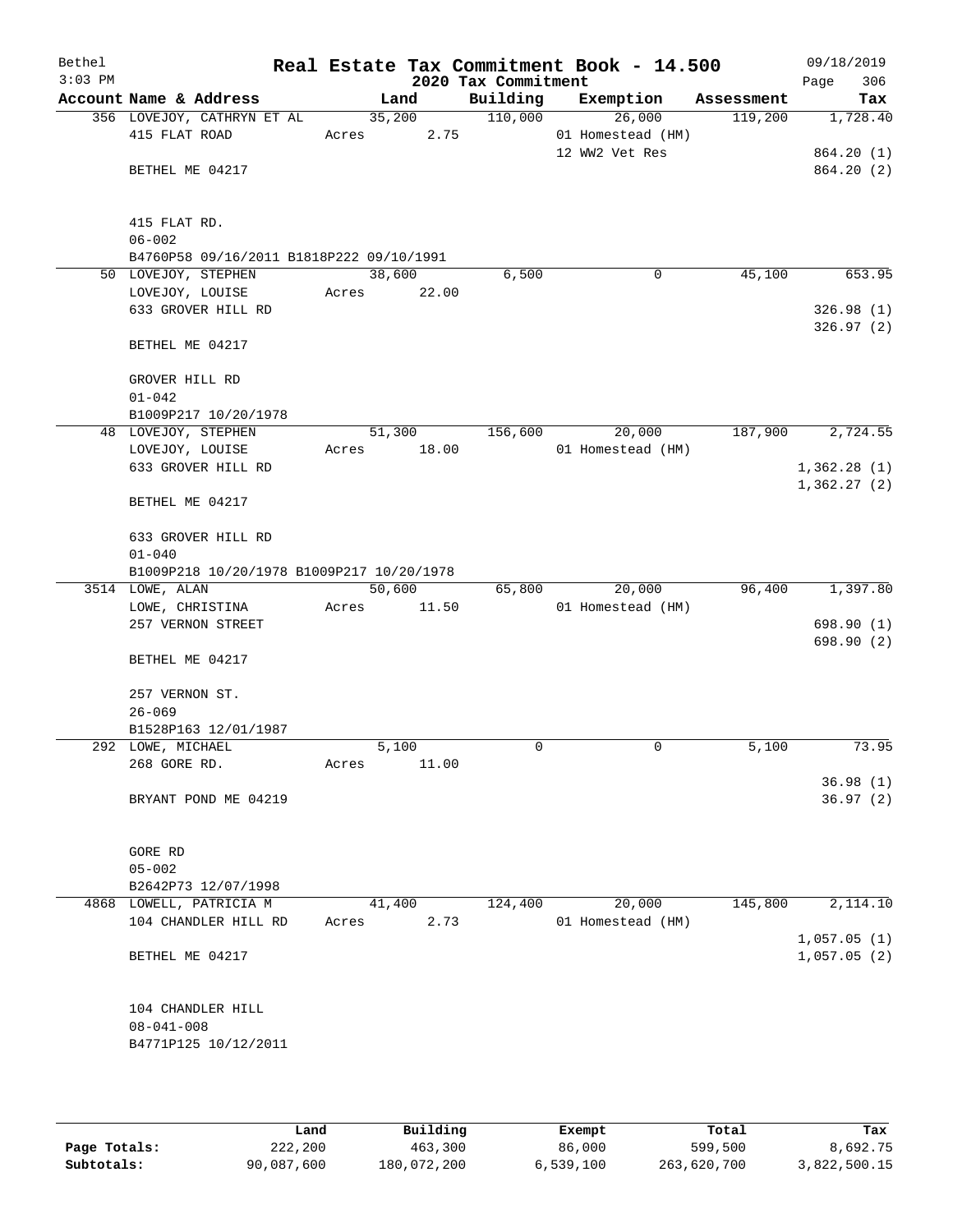| Bethel<br>$3:03$ PM |                                                                  |                 |        | 2020 Tax Commitment | Real Estate Tax Commitment Book - 14.500 |            | 09/18/2019<br>307<br>Page |
|---------------------|------------------------------------------------------------------|-----------------|--------|---------------------|------------------------------------------|------------|---------------------------|
|                     | Account Name & Address                                           |                 | Land   | Building            | Exemption                                | Assessment | Tax                       |
|                     | 1312 LOWELL, ROBERT                                              |                 | 58,900 | 100, 200            | 26,000                                   | 133,100    | 1,929.95                  |
|                     | CROSS, SUSAN                                                     | Acres           | 24.00  |                     | 01 Homestead (HM)                        |            |                           |
|                     | 241 WALKERS MILLS ROAD                                           |                 |        |                     | 12 WW2 Vet Res                           |            | 964.98(1)                 |
|                     | BETHEL ME 04217                                                  |                 |        |                     |                                          |            | 964.97(2)                 |
|                     | 241 WALKERS MILLS RD.                                            |                 |        |                     |                                          |            |                           |
|                     | $08 - 009$                                                       |                 |        |                     |                                          |            |                           |
|                     | B2426P218                                                        |                 |        |                     |                                          |            |                           |
|                     | 1313 LOWELL, ROBERT                                              |                 | 0      | 11,200              | $\mathbf 0$                              | 11,200     | 162.40                    |
|                     | 241 WAKERS MILLS ROAD                                            |                 |        |                     |                                          |            |                           |
|                     |                                                                  |                 |        |                     |                                          |            | 81.20(1)                  |
|                     | BETHEL ME 04217                                                  |                 |        |                     |                                          |            | 81.20(2)                  |
|                     |                                                                  |                 |        |                     |                                          |            |                           |
|                     | $08 - 009.001$<br>1311 LOWELL, ROBERT L                          |                 |        |                     |                                          |            |                           |
|                     | 241 WALKERS MILLS RD                                             | 34,500<br>Acres | 0.75   | $\mathbf 0$         | $\mathbf 0$                              | 34,500     | 500.25                    |
|                     |                                                                  |                 |        |                     |                                          |            | 250.13(1)                 |
|                     | BETHEL ME 04217                                                  |                 |        |                     |                                          |            | 250.12(2)                 |
|                     |                                                                  |                 |        |                     |                                          |            |                           |
|                     | 233 WALKERS MILLS RD.                                            |                 |        |                     |                                          |            |                           |
|                     | $08 - 008$                                                       |                 |        |                     |                                          |            |                           |
|                     | B5007P306 07/08/2013 B4990P214 05/30/2013 B529P358<br>04/29/1953 |                 |        |                     |                                          |            |                           |
|                     | 3717 LUCARELLI, CAREN                                            | 19,900          |        | 76,700              | 20,000                                   | 76,600     | 1,110.70                  |
|                     | 713 WEST BETHEL ROAD                                             | Acres           | 0.22   |                     | 01 Homestead (HM)                        |            |                           |
|                     |                                                                  |                 |        |                     |                                          |            | 555.35(1)                 |
|                     | BETHEL ME 04217                                                  |                 |        |                     |                                          |            | 555.35(2)                 |
|                     | 713 WEST BETHEL RD.                                              |                 |        |                     |                                          |            |                           |
|                     | $28 - 059$                                                       |                 |        |                     |                                          |            |                           |
|                     | B5401P62 04/04/2018 B1090P278 09/11/1980                         |                 |        |                     |                                          |            |                           |
|                     | 4784 LUCAS, JEFFREY H                                            | 43,900          |        | 237,200             | 0                                        | 281,100    | 4,075.95                  |
|                     | LUCAS, DEBORAH L                                                 | Acres           | 1.22   |                     |                                          |            |                           |
|                     | 100 BRATTLE ST.                                                  |                 |        |                     |                                          |            | 2,037.98(1)               |
|                     | ARLINGTON MA 02474                                               |                 |        |                     |                                          |            | 2,037.97(2)               |
|                     |                                                                  |                 |        |                     |                                          |            |                           |
|                     | 17 HALEY LANE<br>$18 - 054 - 013$                                |                 |        |                     |                                          |            |                           |
|                     | B4903P238 10/05/2012 B4140P338 06/01/2007 B3845P4                |                 |        |                     |                                          |            |                           |
|                     | 11/22/2005                                                       |                 |        |                     |                                          |            |                           |
|                     | 2725 LUCE, CHAD                                                  |                 | 70,600 | 240,300             | 0                                        | 310,900    | 4,508.05                  |
|                     | LUCE, MEGAN E                                                    | Acres           | 1.00   |                     |                                          |            |                           |
|                     | 31 WILLOW LANE                                                   |                 |        |                     |                                          |            | 2, 254.03(1)              |
|                     | PORTSMOUTH NH 03801                                              |                 |        |                     |                                          |            | 2, 254.02(2)              |
|                     |                                                                  |                 |        |                     |                                          |            |                           |
|                     | 81 RIVER VALLEY ACRES<br>$17 - 039$                              |                 |        |                     |                                          |            |                           |
|                     | B4769P227 10/07/2011 B3752P309 06/30/2005                        |                 |        |                     |                                          |            |                           |
|                     |                                                                  |                 |        |                     |                                          |            |                           |
|                     |                                                                  |                 |        |                     |                                          |            |                           |
|                     |                                                                  |                 |        |                     |                                          |            |                           |

|              | Land       | Building    | Exempt    | Total       | Tax          |
|--------------|------------|-------------|-----------|-------------|--------------|
| Page Totals: | 227,800    | 665,600     | 46,000    | 847,400     | 12,287.30    |
| Subtotals:   | 90,315,400 | 180,737,800 | 6,585,100 | 264,468,100 | 3,834,787.45 |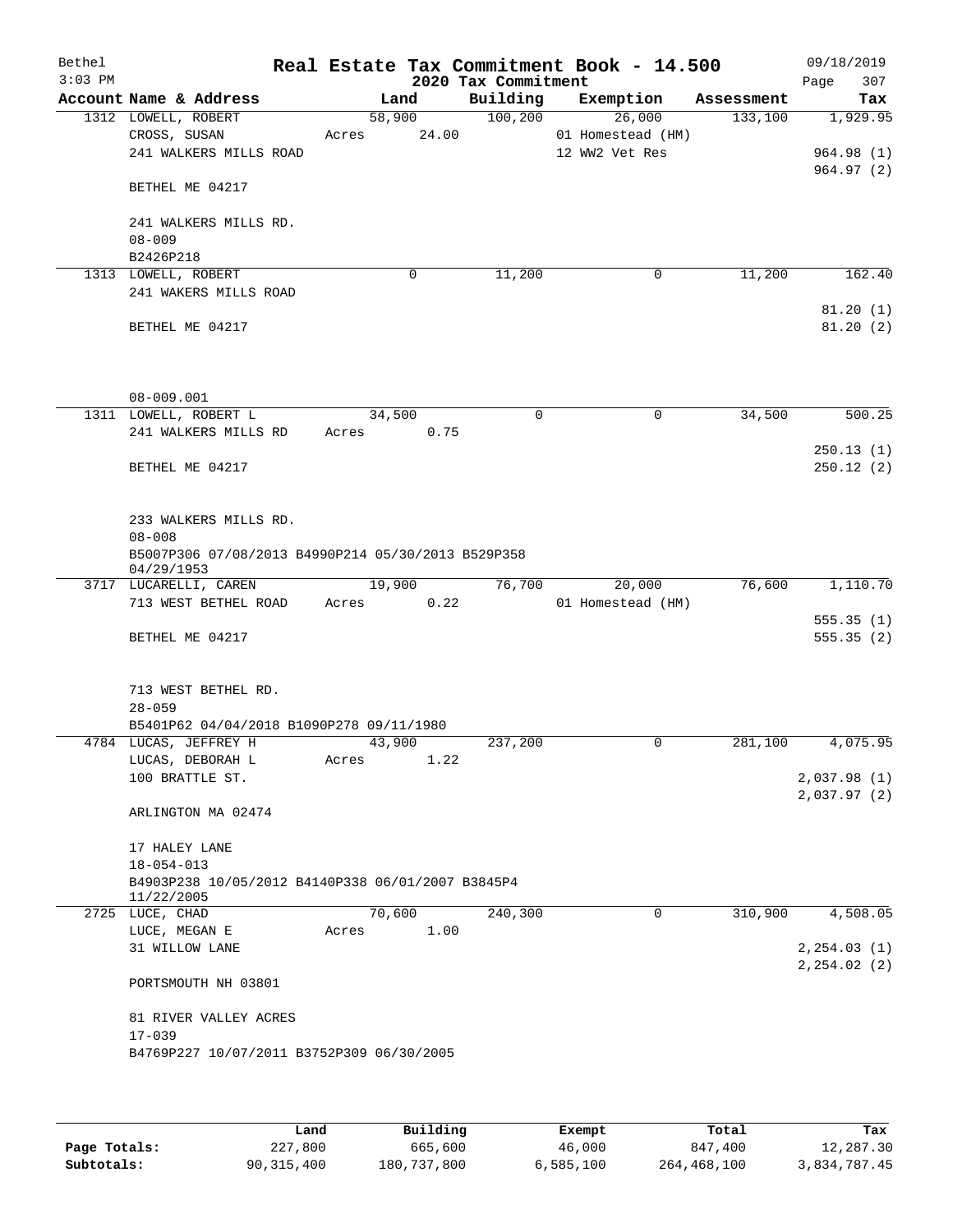| Bethel       |                                                     |       |                |                     | Real Estate Tax Commitment Book - 14.500 |                      | 09/18/2019             |
|--------------|-----------------------------------------------------|-------|----------------|---------------------|------------------------------------------|----------------------|------------------------|
| $3:03$ PM    | Account Name & Address                              |       |                | 2020 Tax Commitment |                                          |                      | 308<br>Page            |
|              | 300 LUCE, GLENDON N JR                              |       | Land<br>21,700 | Building<br>0       | Exemption<br>$\Omega$                    | Assessment<br>21,700 | Tax<br>314.65          |
|              | PO BOX 33                                           | Acres | 73.00          |                     |                                          |                      |                        |
|              |                                                     |       |                |                     |                                          |                      | 157.33(1)              |
|              | TURNER ME 04282 0033                                |       |                |                     |                                          |                      | 157.32(2)              |
|              |                                                     |       |                |                     |                                          |                      |                        |
|              | GORE RD.                                            |       |                |                     |                                          |                      |                        |
|              | $05 - 010$                                          |       |                |                     |                                          |                      |                        |
|              | B2820P283 05/23/2000                                |       |                |                     |                                          |                      |                        |
|              | 5346 LUKE, ROBERT                                   |       | 43,400         | 0                   | 0                                        | 43,400               | 629.30                 |
|              | LUKE, BARBARA                                       | Acres | 3.37           |                     |                                          |                      |                        |
|              | 45 KIRKWOOD ROAD                                    |       |                |                     |                                          |                      | 314.65(1)              |
|              |                                                     |       |                |                     |                                          |                      | 314.65(2)              |
|              | SCARBORO ME 04074                                   |       |                |                     |                                          |                      |                        |
|              | GROVER HILL ROAD                                    |       |                |                     |                                          |                      |                        |
|              | $01 - 041 - A - 002$                                |       |                |                     |                                          |                      |                        |
|              | B4763P111 09/15/2011 B4696P226                      |       |                |                     |                                          |                      |                        |
|              | 3252 LUNNEY, JAMES F                                |       | 51,600         | 132,300             | 20,000                                   | 163,900              | 2,376.55               |
|              | PO BOX 681                                          | Acres | 0.33           |                     | 01 Homestead (HM)                        |                      |                        |
|              |                                                     |       |                |                     |                                          |                      | 1,188.28(1)            |
|              | BETHEL ME 04217                                     |       |                |                     |                                          |                      | 1,188.27(2)            |
|              |                                                     |       |                |                     |                                          |                      |                        |
|              |                                                     |       |                |                     |                                          |                      |                        |
|              | 25 MECHANIC ST.                                     |       |                |                     |                                          |                      |                        |
|              | $25 - 087$                                          |       |                |                     |                                          |                      |                        |
|              | B2043P83 09/07/1993 B1416P285 08/29/1986            |       |                |                     |                                          |                      |                        |
|              | 3519 LUNNEY, MEAGAN A                               |       | 42,900         | 96,800              | 0                                        | 139,700              | 2,025.65               |
|              | PO BOX 681                                          | Acres | 0.98           |                     |                                          |                      |                        |
|              |                                                     |       |                |                     |                                          |                      | 1,012.83(1)            |
|              | BETHEL ME 04217                                     |       |                |                     |                                          |                      | 1,012.82(2)            |
|              |                                                     |       |                |                     |                                          |                      |                        |
|              | 217 VERNON ST./VISTA                                |       |                |                     |                                          |                      |                        |
|              | $26 - 070 - 005$                                    |       |                |                     |                                          |                      |                        |
|              | B5111P102 05/05/2014 B5106P176 04/17/2014 B4810P102 |       |                |                     |                                          |                      |                        |
|              | 01/26/2012 B3496P336 04/22/2004                     |       |                |                     |                                          |                      |                        |
|              | 1598 LUNNEY, TARA L                                 |       | 40,000         | 87,700              | 0                                        | 127,700              | 1,851.65               |
|              | PO BOX 681                                          | Acres | 1.70           |                     |                                          |                      |                        |
|              |                                                     |       |                |                     |                                          |                      | 925.83(1)              |
|              | BETHEL ME 04217                                     |       |                |                     |                                          |                      | 925.82 (2)             |
|              |                                                     |       |                |                     |                                          |                      |                        |
|              | 76 BARKER RD                                        |       |                |                     |                                          |                      |                        |
|              | $11 - 060 - 004$                                    |       |                |                     |                                          |                      |                        |
|              | B5303P463 09/09/2016 B3923P242 04/21/2006 B2591P184 |       |                |                     |                                          |                      |                        |
|              | 08/03/1998                                          |       |                |                     |                                          |                      |                        |
|              | 3668 LUXTON, DAVID                                  |       | 34,900         | 82,500              | 0                                        | 117,400              | 1,702.30               |
|              | LUXTON, DEBORAH                                     | Acres | 0.77           |                     |                                          |                      |                        |
|              | P.O. BOX 274                                        |       |                |                     |                                          |                      | 851.15(1)<br>851.15(2) |
|              | BETHEL ME 04217                                     |       |                |                     |                                          |                      |                        |
|              |                                                     |       |                |                     |                                          |                      |                        |
|              | 63 MOUNTAIN VIEW CIRCLE                             |       |                |                     |                                          |                      |                        |
|              | $28 - 012$                                          |       |                |                     |                                          |                      |                        |
|              | B1589P309                                           |       |                |                     |                                          |                      |                        |
|              |                                                     |       |                |                     |                                          |                      |                        |
|              |                                                     |       |                |                     |                                          |                      |                        |
|              | Land                                                |       | Building       |                     | Exempt                                   | Total                | Tax                    |
| Page Totals: | 234,500                                             |       | 399,300        |                     | 20,000                                   | 613,800              | 8,900.10               |

**Subtotals:** 90,549,900 181,137,100 6,605,100 265,081,900 3,843,687.55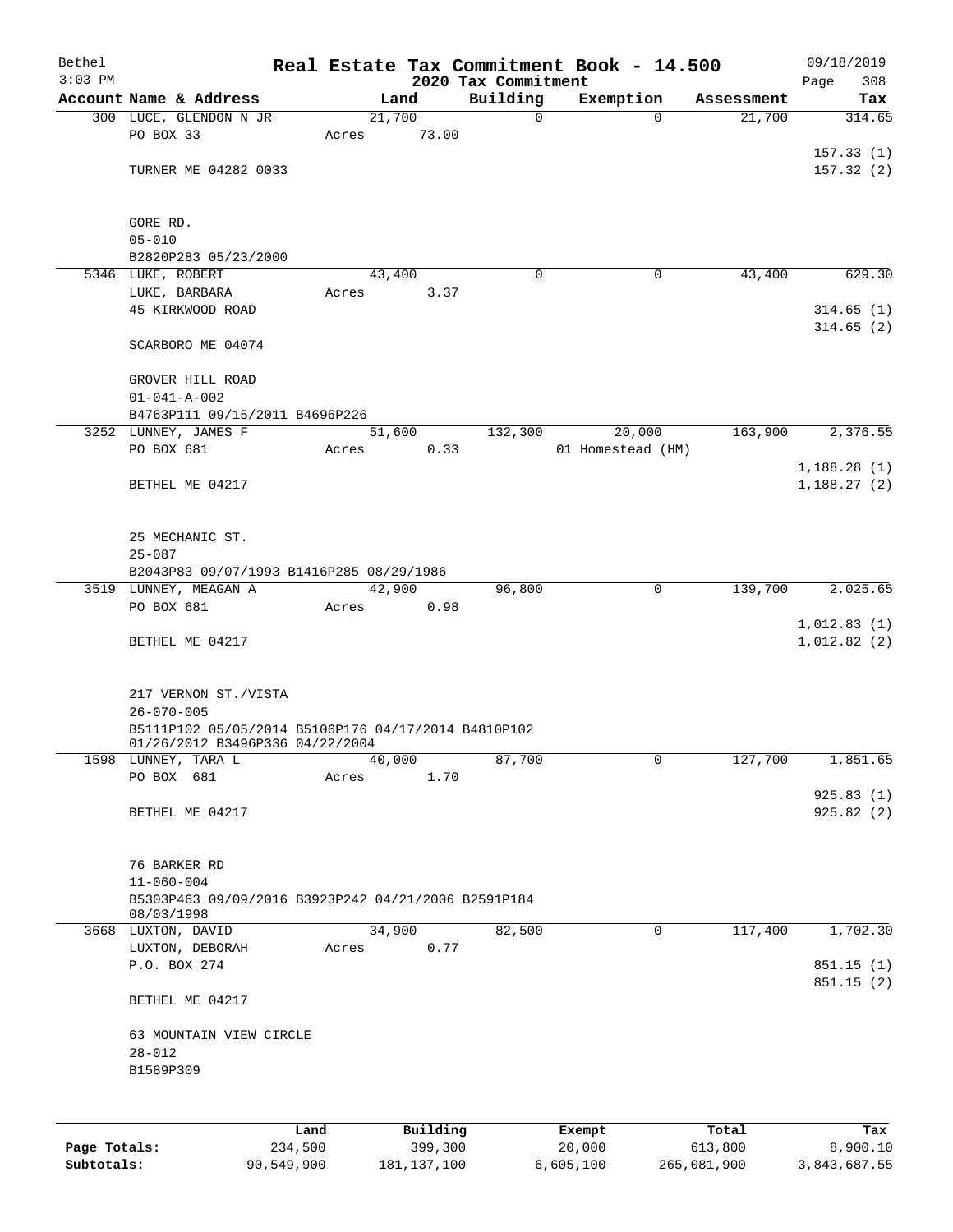| Bethel<br>$3:03$ PM |                                                                                        |       |                | 2020 Tax Commitment | Real Estate Tax Commitment Book - 14.500 |            | 09/18/2019<br>309<br>Page |
|---------------------|----------------------------------------------------------------------------------------|-------|----------------|---------------------|------------------------------------------|------------|---------------------------|
|                     | Account Name & Address                                                                 |       | Land           | Building            | Exemption                                | Assessment | Tax                       |
|                     | 1561 LUXTON, DAVID C<br>LUXTON, DEBORAH                                                | Acres | 29,000<br>6.49 | 91,900              | 20,000<br>01 Homestead (HM)              | 100,900    | 1,463.05                  |
|                     | PO BOX 274                                                                             |       |                |                     |                                          |            | 731.53(1)<br>731.52(2)    |
|                     | BETHEL ME 04217                                                                        |       |                |                     |                                          |            |                           |
|                     | 891 WEST BETHEL RD.<br>$11 - 035$                                                      |       |                |                     |                                          |            |                           |
|                     | B859P170 06/10/1975                                                                    |       |                |                     |                                          |            |                           |
|                     | 1580 LUXTON, DONALD                                                                    |       | 32,600         | 34,900              | 20,000                                   | 47,500     | 688.75                    |
|                     | 227 BARKER ROAD                                                                        | Acres | 1.00           |                     | 01 Homestead (HM)                        |            |                           |
|                     | BETHEL ME 04217                                                                        |       |                |                     |                                          |            | 344.38 (1)<br>344.37 (2)  |
|                     | 227 BARKER RD.<br>$11 - 049 - 001$                                                     |       |                |                     |                                          |            |                           |
|                     | B1588P48                                                                               |       |                |                     |                                          |            |                           |
|                     | 4798 LYON, JOHN C III                                                                  |       | 44,900         | 227,900             | 0                                        | 272,800    | 3,955.60                  |
|                     | LYON, CHERYL P                                                                         | Acres | 1.65           |                     |                                          |            |                           |
|                     | 14 YEARLING LANE                                                                       |       |                |                     |                                          |            | 1,977.80(1)               |
|                     | TOLAND CT 06084                                                                        |       |                |                     |                                          |            | 1,977.80(2)               |
|                     | 39 HARMONY ROW                                                                         |       |                |                     |                                          |            |                           |
|                     | $23 - 013 - 001 - 010$                                                                 |       |                |                     |                                          |            |                           |
|                     | B5282P570 05/24/2016                                                                   |       |                |                     |                                          |            |                           |
|                     | 386 LYON, SEABURY A III                                                                |       | 55,800         | 121,300             | 20,000                                   | 157,100    | 2,277.95                  |
|                     | LYON, SHARON B<br>99 SPARROWHAWK MTN. RD.                                              | Acres | 5.70           |                     | 01 Homestead (HM)                        |            | 1,138.98(1)               |
|                     |                                                                                        |       |                |                     |                                          |            | 1, 138.97(2)              |
|                     | BETHEL ME 04217                                                                        |       |                |                     |                                          |            |                           |
|                     | 99 SPARROWHAWK MT RD                                                                   |       |                |                     |                                          |            |                           |
|                     | $06 - 018 - 003$                                                                       |       |                |                     |                                          |            |                           |
|                     | B2884P264<br>2967 LYONS, JEFFREY                                                       |       | 33,600         | 117,500             | 0                                        | 151,100    | 2,190.95                  |
|                     | LYONS, KELLY                                                                           |       |                |                     |                                          |            |                           |
|                     | 43 ARDSMOOR ROAD                                                                       |       |                |                     |                                          |            | 1,095.48(1)               |
|                     |                                                                                        |       |                |                     |                                          |            | 1,095.47(2)               |
|                     | MELROSE MA 02176                                                                       |       |                |                     |                                          |            |                           |
|                     | 24 CHERRY LANE                                                                         |       |                |                     |                                          |            |                           |
|                     | $22 - 002 - 001 - 043$                                                                 |       |                |                     |                                          |            |                           |
|                     | B5410P462 05/31/2018 B5255P412 11/23/2015 B4418P138<br>03/23/2009 B3603P248 09/22/2004 |       |                |                     |                                          |            |                           |
|                     | 515 MACARTHUR, ROSALIE                                                                 |       | 48,100         | 24,700              | 0                                        | 72,800     | 1,055.60                  |
|                     | MACARTHUR, STEVEN<br>PO BOX 52                                                         | Acres | 1.03           |                     |                                          |            | 527.80(1)                 |
|                     |                                                                                        |       |                |                     |                                          |            | 527.80(2)                 |
|                     | EDDINGTON ME 04428                                                                     |       |                |                     |                                          |            |                           |
|                     | 564 NORTH ROAD                                                                         |       |                |                     |                                          |            |                           |
|                     | $11 - 070 - 005$                                                                       |       |                |                     |                                          |            |                           |
|                     | B5421P338 07/27/2018 B5364P67 08/28/2017 B4873P162<br>07/27/2012                       |       |                |                     |                                          |            |                           |
|                     |                                                                                        |       |                |                     |                                          |            |                           |
|                     |                                                                                        |       |                |                     |                                          |            |                           |

|              | Land       | Building    | Exempt    | Total       | Tax          |
|--------------|------------|-------------|-----------|-------------|--------------|
| Page Totals: | 244,000    | 618,200     | 60,000    | 802,200     | 11,631.90    |
| Subtotals:   | 90,793,900 | 181,755,300 | 6.665.100 | 265,884,100 | 3,855,319.45 |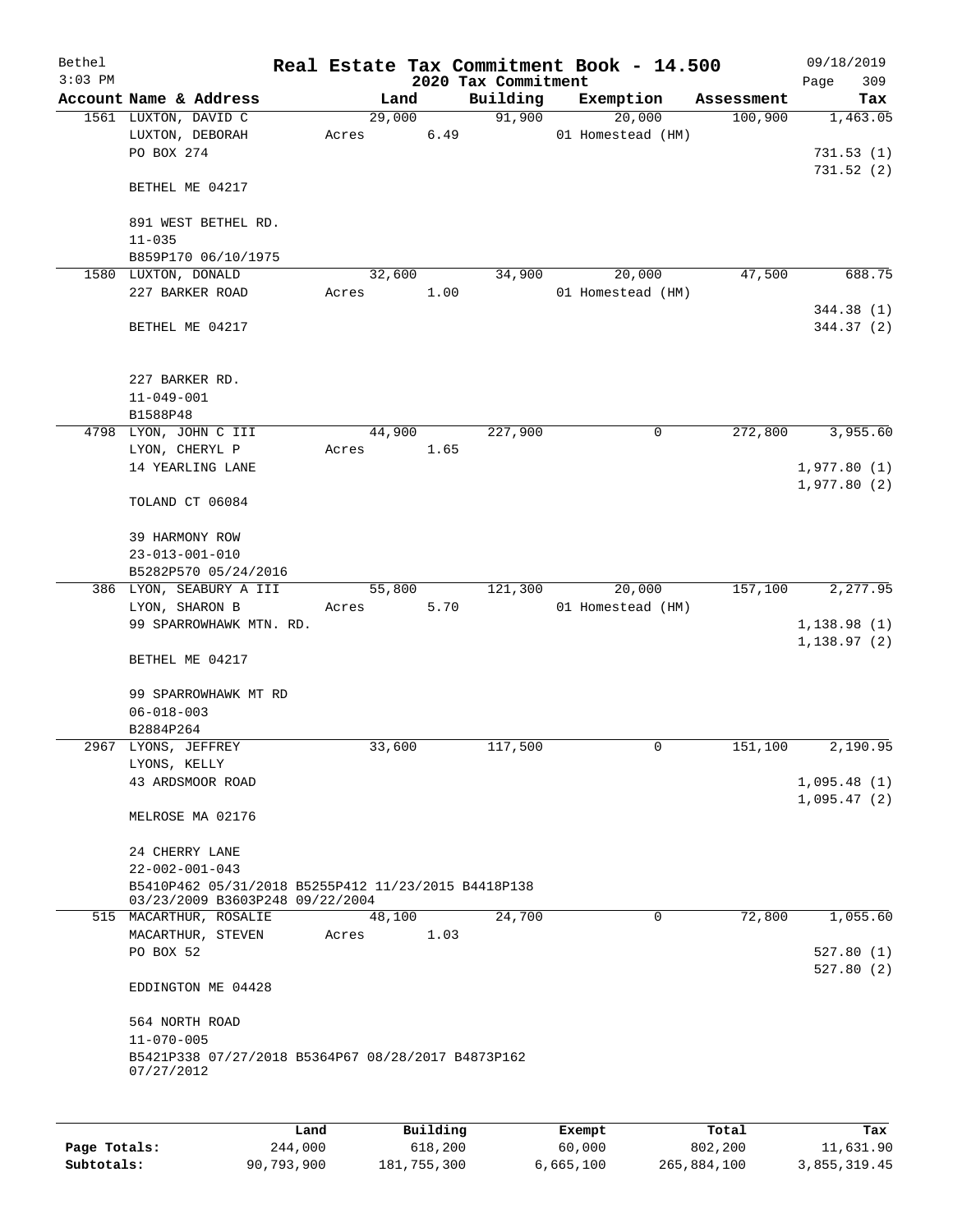| Bethel<br>$3:03$ PM |                                                                                                 |                 |          | 2020 Tax Commitment | Real Estate Tax Commitment Book - 14.500 |            | 09/18/2019<br>Page<br>310  |
|---------------------|-------------------------------------------------------------------------------------------------|-----------------|----------|---------------------|------------------------------------------|------------|----------------------------|
|                     | Account Name & Address                                                                          |                 | Land     | Building            | Exemption                                | Assessment | Tax                        |
|                     | 2843 MACDERMID, CLIFFORD S<br>MACDERMID, DORI J<br>37 DORCAS DRIVE                              | 12,300<br>Acres | 11.20    | 0                   | $\Omega$                                 | 12,300     | 178.35<br>89.18 (1)        |
|                     | BARNSTABLE MA 02630                                                                             |                 |          |                     |                                          |            | 89.17 (2)                  |
|                     | $19 - 006 - 002$<br>B3546P133 06/30/2004                                                        |                 |          |                     |                                          |            |                            |
|                     | 2549 MACDONALD, BRIDGET A                                                                       | 38, 400         |          | 110,200             | 0                                        | 148,600    | 2,154.70                   |
|                     | MACDONALD, BRIAN J<br>MACDONALD                                                                 | Acres           | 1.00     |                     |                                          |            |                            |
|                     | 73 WATER ST                                                                                     |                 |          |                     |                                          |            | 1,077.35(1)                |
|                     | HANOVER MA 02339                                                                                |                 |          |                     |                                          |            | 1,077.35(2)                |
|                     | 1913 INTERVALE RD.<br>$15 - 009$                                                                |                 |          |                     |                                          |            |                            |
|                     | B3378P125 08/29/2003                                                                            |                 |          |                     |                                          |            |                            |
|                     | 3278 MACDONALD, SARAH E                                                                         | 51,800          |          | 93,800              | 0                                        | 145,600    | 2,111.20                   |
|                     | MACDONALD, SCOTT M<br>4 MERRILL BROOK DRIVE                                                     | Acres           | 0.34     |                     |                                          |            | 1,055.60(1)<br>1,055.60(2) |
|                     | SCARBOROUGH ME 04074                                                                            |                 |          |                     |                                          |            |                            |
|                     | 20 TYLER ST.<br>$25 - 111$                                                                      |                 |          |                     |                                          |            |                            |
|                     | B5393P692 02/20/2018 B5344P334 05/09/2017 B4723P107<br>06/01/2011 B2931P299 04/19/2001 B1476P52 |                 |          |                     |                                          |            |                            |
|                     | 5051 MACEACHERN, STUART P                                                                       | 55,400          |          | 293,600             | $\mathbf 0$                              | 349,000    | 5,060.50                   |
|                     | LOCKNER, JULIE A<br>55 NORTH MILL STREET                                                        | Acres           | 1.78     |                     |                                          |            | 2,530.25(1)                |
|                     |                                                                                                 |                 |          |                     |                                          |            | 2,530.25(2)                |
|                     | HOPKINTON MA 01748                                                                              |                 |          |                     |                                          |            |                            |
|                     | 13 HOMESTEAD LANE                                                                               |                 |          |                     |                                          |            |                            |
|                     | $18 - 060 - 026$                                                                                |                 |          |                     |                                          |            |                            |
|                     | B5264P37 01/19/2016 B4724P242 06/03/2011 B3568P322<br>08/06/2004                                |                 |          |                     |                                          |            |                            |
|                     | 1606 MACINNIS, MERRILL                                                                          |                 | 9,000    | 8,300               | 0                                        | 17,300     | 250.85                     |
|                     | PO BOX 708                                                                                      | Acres           | 1.50     |                     |                                          |            | 125.43(1)                  |
|                     | BETHEL ME 04217                                                                                 |                 |          |                     |                                          |            | 125.42(2)                  |
|                     | RTE 2 S/S                                                                                       |                 |          |                     |                                          |            |                            |
|                     | $11 - 064$                                                                                      |                 |          |                     |                                          |            |                            |
|                     | B4061P124 B2488P66<br>1607 MACINNIS, MERRILL                                                    | 48,900          |          | $\mathbf 0$         | 0                                        | 48,900     | 709.05                     |
|                     | PO BOX 708                                                                                      | Acres           | 6.06     |                     |                                          |            | 354.53 (1)                 |
|                     | BETHEL ME 04217                                                                                 |                 |          |                     |                                          |            | 354.52(2)                  |
|                     | 61 BARKER RD.                                                                                   |                 |          |                     |                                          |            |                            |
|                     | $11 - 065$<br>B4061P124 12/08/2006 B2488P66 B2488P66                                            |                 |          |                     |                                          |            |                            |
|                     |                                                                                                 |                 |          |                     |                                          |            |                            |
|                     | Land                                                                                            |                 | Building |                     | Exempt                                   | Total      | Tax                        |
| Page Totals:        | 215,800                                                                                         |                 | 505,900  |                     | $\mathbf 0$                              | 721,700    | 10,464.65                  |

**Subtotals:** 91,009,700 182,261,200 6,665,100 266,605,800 3,865,784.10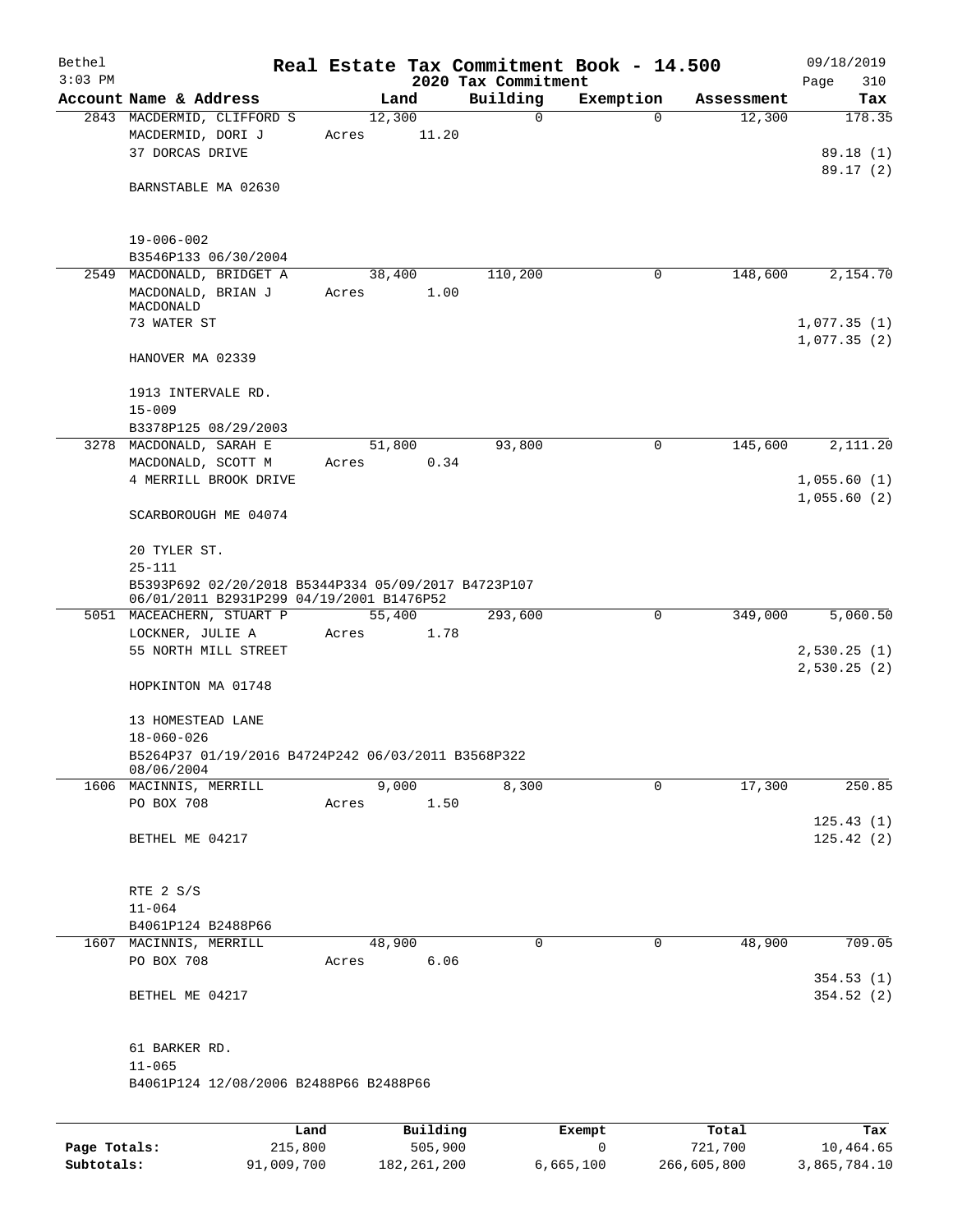| Bethel       |                                                                                       |       |             |          | Real Estate Tax Commitment Book - 14.500 |             |             | 09/18/2019                 |
|--------------|---------------------------------------------------------------------------------------|-------|-------------|----------|------------------------------------------|-------------|-------------|----------------------------|
| $3:03$ PM    | Account Name & Address                                                                |       | Land        |          | 2020 Tax Commitment<br>Building          | Exemption   | Assessment  | Page<br>311                |
|              | 1608 MACINNIS, MERRILL                                                                |       | 100         |          | $\mathbf 0$                              | 0           | 100         | Tax<br>1.45                |
|              | PO BOX 708                                                                            | Acres |             | 0.06     |                                          |             |             |                            |
|              |                                                                                       |       |             |          |                                          |             |             | 0.73(1)                    |
|              | BETHEL ME 04217                                                                       |       |             |          |                                          |             |             | 0.72(2)                    |
|              | RTE 2 N/S                                                                             |       |             |          |                                          |             |             |                            |
|              | $11 - 066$                                                                            |       |             |          |                                          |             |             |                            |
|              | B4061P124 B2507P307                                                                   |       |             |          |                                          |             |             |                            |
|              | 5362 MACINNIS, MERRILL REAL<br><b>ESTATE TRUST</b><br>CATERINE, SANDRA Y.             | Acres | 83,100      | 18.04    | 301,400                                  | $\mathbf 0$ | 384,500     | 5,575.25                   |
|              | REAL ESTATE TRUST<br>P.O. BOX 708                                                     |       |             |          |                                          |             |             | 2,787.63(1)<br>2,787.62(2) |
|              | BETHEL ME 04217                                                                       |       |             |          |                                          |             |             |                            |
|              | 59 BARKER ROAD                                                                        |       |             |          |                                          |             |             |                            |
|              | $11 - 065 - 001$<br>B4775P185 10/25/2011                                              |       |             |          |                                          |             |             |                            |
|              | 3568 MACLEAN, KEITH                                                                   |       | 33,600      |          | 98,500                                   | 0           | 132,100     | 1,915.45                   |
|              | MACLEAN, CANDACE                                                                      |       |             |          |                                          |             |             |                            |
|              | 13 KENDRICKS COURT                                                                    |       |             |          |                                          |             |             | 957.73 (1)                 |
|              | AMESBURY MA 01913                                                                     |       |             |          |                                          |             |             | 957.72 (2)                 |
|              | 135 VERNON ST.                                                                        |       |             |          |                                          |             |             |                            |
|              | 26-076-001-06F                                                                        |       |             |          |                                          |             |             |                            |
|              | B4711P232 12/09/2010 B3243P9<br>1251 MACMUNN, ELEANOR EST.                            |       | 31,400      |          | 80,600                                   | 0           | 112,000     | 1,624.00                   |
|              | OF/BRUCE MACMUNN, PR                                                                  |       |             |          |                                          |             |             |                            |
|              | 723 ALLEN POND RD.                                                                    | Acres |             | 0.90     |                                          |             |             |                            |
|              | GREENE ME 04236                                                                       |       |             |          |                                          |             |             | 812.00(1)<br>812.00(2)     |
|              | 188 WEST BETHEL RD.                                                                   |       |             |          |                                          |             |             |                            |
|              | $07 - 054$                                                                            |       |             |          |                                          |             |             |                            |
|              | B3709P43 05/02/2005                                                                   |       |             |          |                                          |             |             |                            |
|              | 3569 MACPHERSON, DOUGLAS, P.                                                          |       | 33,600      |          | 98,500                                   | 0           | 132,100     | 1,915.45                   |
|              | MACPHERSON, JOAN F<br>187 TILLINGHAST ROAD                                            |       |             |          |                                          |             |             | 957.73 (1)                 |
|              |                                                                                       |       |             |          |                                          |             |             | 957.72 (2)                 |
|              | EAST GREENWICH RI 02818                                                               |       |             |          |                                          |             |             |                            |
|              | 135 VERNON ST.                                                                        |       |             |          |                                          |             |             |                            |
|              | 26-076-001-06G                                                                        |       |             |          |                                          |             |             |                            |
|              | B4049P307 11/20/2006                                                                  |       |             |          |                                          |             |             |                            |
|              | 4520 MACPHIE, SARAH<br>19 PINE HAVEN LANE                                             | Acres | 44,400      | 1.41     | 248,100                                  | 0           | 292,500     | 4,241.25                   |
|              | BETHEL ME 04217                                                                       |       |             |          |                                          |             |             | 2,120.63(1)<br>2,120.62(2) |
|              | 19 PINE HAVEN LANE                                                                    |       |             |          |                                          |             |             |                            |
|              | $18 - 054 - 008$<br>B5250P466 10/27/2015 B4181P246 08/22/2007 B3849P218<br>11/14/2005 |       |             |          |                                          |             |             |                            |
|              |                                                                                       | Land  |             | Building |                                          | Exempt      | Total       | Tax                        |
| Page Totals: | 226,200                                                                               |       |             | 827,100  |                                          | 0           | 1,053,300   | 15, 272.85                 |
| Subtotals:   | 91,235,900                                                                            |       | 183,088,300 |          |                                          | 6,665,100   | 267,659,100 | 3,881,056.95               |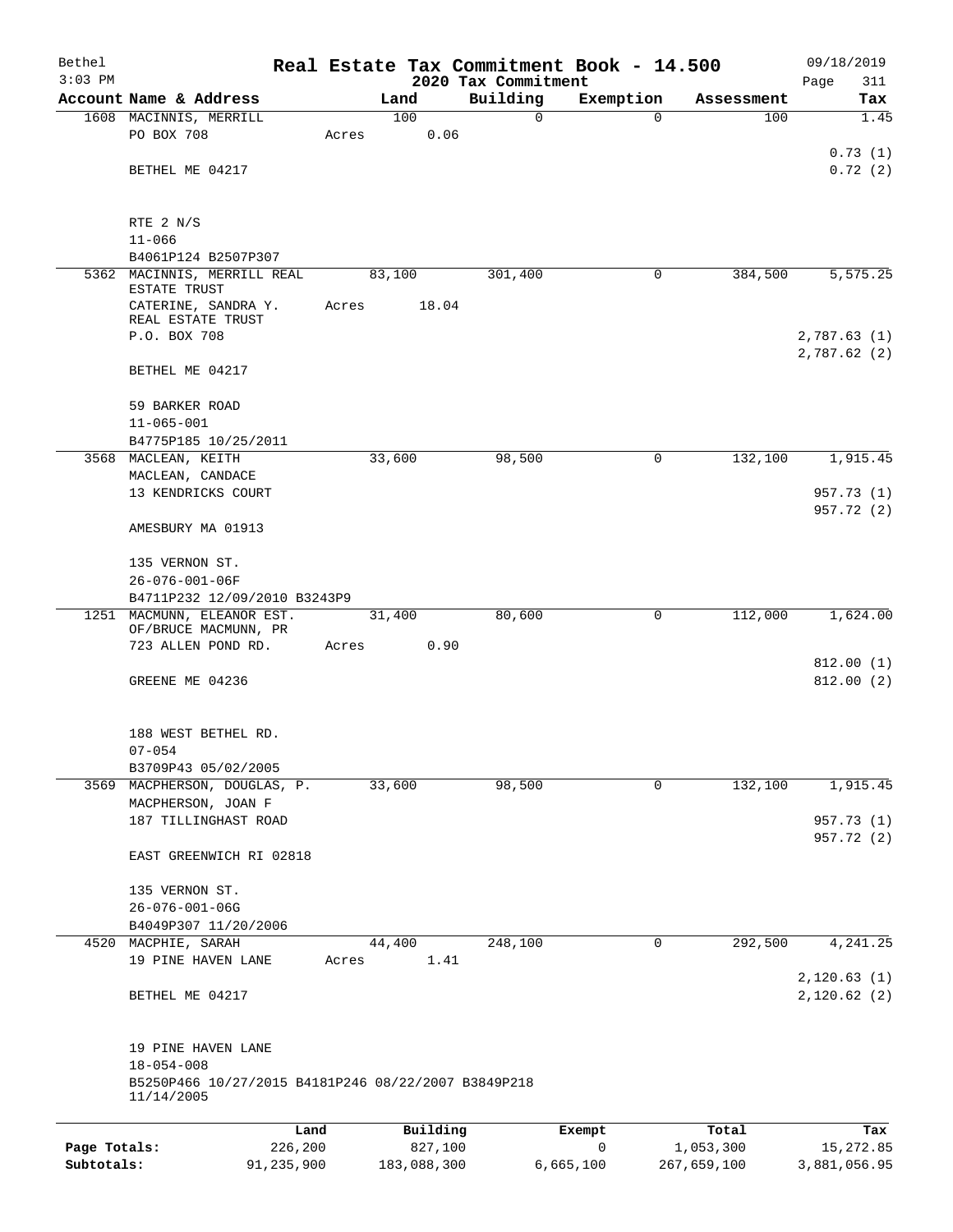| Bethel                     |                                                                                        |                       |                 |          |                                 | Real Estate Tax Commitment Book - 14.500 |                        | 09/18/2019                 |
|----------------------------|----------------------------------------------------------------------------------------|-----------------------|-----------------|----------|---------------------------------|------------------------------------------|------------------------|----------------------------|
| $3:03$ PM                  | Account Name & Address                                                                 |                       | Land            |          | 2020 Tax Commitment<br>Building | Exemption                                | Assessment             | 312<br>Page<br>Tax         |
|                            | 2724 MADDEN, ELIZABETH ET                                                              |                       | 56,700          |          | $\mathbf 0$                     | $\Omega$                                 | 56,700                 | 822.15                     |
|                            | AL<br>11 GLORIA DR                                                                     |                       | Acres           | 0.88     |                                 |                                          |                        |                            |
|                            | MANSFIELD MA 02048                                                                     |                       |                 |          |                                 |                                          |                        | 411.08(1)<br>411.07(2)     |
|                            |                                                                                        |                       |                 |          |                                 |                                          |                        |                            |
|                            | RIVER VALLEY AC                                                                        |                       |                 |          |                                 |                                          |                        |                            |
|                            | $17 - 038$<br>B3162P27                                                                 |                       |                 |          |                                 |                                          |                        |                            |
|                            | 2558 MADGE, PETER                                                                      |                       | 25,600          |          | 214,600                         | $\mathbf 0$                              | 240,200                | 3,482.90                   |
|                            | MADGE, TRACI                                                                           |                       | Acres           | 0.50     |                                 |                                          |                        |                            |
|                            | 237 UNION ST                                                                           |                       |                 |          |                                 |                                          |                        | 1,741.45(1)<br>1,741.45(2) |
|                            | MARSHFIELD MA 02050<br>5275                                                            |                       |                 |          |                                 |                                          |                        |                            |
|                            | 1 HOLLY PLACE                                                                          |                       |                 |          |                                 |                                          |                        |                            |
|                            | $15 - 016 - 011$                                                                       |                       |                 |          |                                 |                                          |                        |                            |
|                            | B3740P342 06/15/2005<br>3223 MADMAC'S REALTY LLC                                       |                       |                 |          | 192,400                         | 0                                        |                        |                            |
|                            | PO BOX 896                                                                             |                       | 50,900<br>Acres | 0.30     |                                 |                                          | 243,300                | 3,527.85                   |
|                            | BETHEL ME 04217                                                                        |                       |                 |          |                                 |                                          |                        | 1,763.93(1)<br>1,763.92(2) |
|                            | 19 SUMMER ST                                                                           |                       |                 |          |                                 |                                          |                        |                            |
|                            | $25 - 062$                                                                             |                       |                 |          |                                 |                                          |                        |                            |
|                            | B5178P220 10/30/2014 B3678P220 02/25/2005<br>1414 MADMACS'S LLC                        |                       | 40,900          |          | 51,000                          | $\mathsf{O}$                             | 91,900                 | 1,332.55                   |
|                            | PO BOX 896                                                                             |                       | Acres           | 2.30     |                                 |                                          |                        |                            |
|                            | BETHEL ME 04217                                                                        |                       |                 |          |                                 |                                          |                        | 666.28(1)<br>666.27(2)     |
|                            |                                                                                        |                       |                 |          |                                 |                                          |                        |                            |
|                            | 93 CHANDLER HILL RD.<br>$08 - 070 - 008$                                               |                       |                 |          |                                 |                                          |                        |                            |
|                            | B5178P218 10/30/2014 B5133P196 07/02/2014 B4543P278<br>12/28/2009 B3819P317 10/11/2005 |                       |                 |          |                                 |                                          |                        |                            |
|                            | 3343 MAGEE, JAMES                                                                      |                       | 20,200          |          | 86,400                          | 0                                        | 106,600                | 1,545.70                   |
|                            | MAGEE, MARILYN<br>373 FOX DEN CIRCLE                                                   |                       |                 |          |                                 |                                          |                        | 772.85(1)                  |
|                            |                                                                                        |                       |                 |          |                                 |                                          |                        | 772.85(2)                  |
|                            | NAPLES FL 34104                                                                        |                       |                 |          |                                 |                                          |                        |                            |
|                            | 16 MASON ST.                                                                           |                       |                 |          |                                 |                                          |                        |                            |
|                            | $25 - 167 - 001 - 007$                                                                 |                       |                 |          |                                 |                                          |                        |                            |
|                            | B2347P2<br>3275 MAGNER, MICHAEL R                                                      |                       | 48,300          |          | 64,700                          | 0                                        | 113,000                | 1,638.50                   |
|                            | 644 HALE ST                                                                            |                       | Acres           | 0.27     |                                 |                                          |                        |                            |
|                            | BEVERLY MA 01915 1435                                                                  |                       |                 |          |                                 |                                          |                        | 819.25(1)<br>819.25(2)     |
|                            | 47 VERNON ST.                                                                          |                       |                 |          |                                 |                                          |                        |                            |
|                            | $25 - 108$<br>B5310P250 10/12/2016 B5282P8 05/19/2016 B5282P8                          |                       |                 |          |                                 |                                          |                        |                            |
|                            | 05/19/2016 B3640P61 12/01/2004                                                         |                       |                 |          |                                 |                                          |                        |                            |
|                            |                                                                                        | Land                  |                 | Building |                                 | Exempt                                   | Total                  | Tax                        |
| Page Totals:<br>Subtotals: |                                                                                        | 242,600<br>91,478,500 | 183,697,400     | 609,100  |                                 | 0<br>6,665,100                           | 851,700<br>268,510,800 | 12,349.65<br>3,893,406.60  |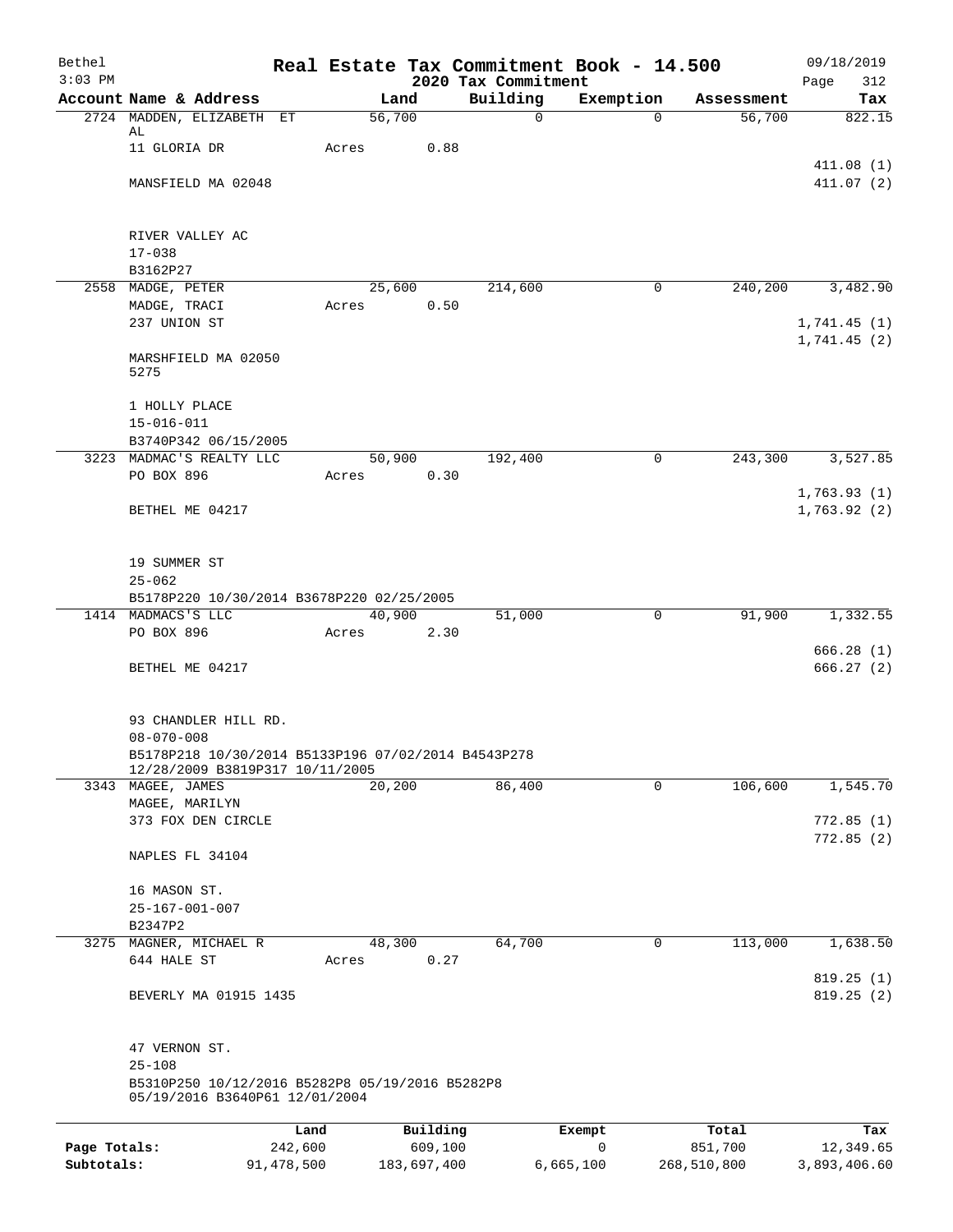| Bethel       |                                                                                       |         |             |           |                     | Real Estate Tax Commitment Book - 14.500 |          |             | 09/18/2019                 |        |
|--------------|---------------------------------------------------------------------------------------|---------|-------------|-----------|---------------------|------------------------------------------|----------|-------------|----------------------------|--------|
| $3:03$ PM    |                                                                                       |         |             |           | 2020 Tax Commitment |                                          |          |             | Page                       | 313    |
|              | Account Name & Address                                                                |         | Land        |           | Building            | Exemption                                |          | Assessment  |                            | Tax    |
|              | 250 MAGUIRE, FREDERICK<br>MAGUIRE, SHEILA<br>4 JERICHO RD.                            | Acres   | 77,100      | 5.08      | 223,600             |                                          | $\Omega$ | 300,700     | 4,360.15<br>2,180.08(1)    |        |
|              | SCITUATE MA 02066                                                                     |         |             |           |                     |                                          |          |             | 2,180.07(2)                |        |
|              | 22 HIGHLAND AVE.<br>$04 - 083 - 017$                                                  |         |             |           |                     |                                          |          |             |                            |        |
|              | B2330P26                                                                              |         |             |           |                     |                                          |          |             |                            |        |
| 3659         | MAHAR, JOHN P III                                                                     |         | 28,400      |           | 127,700             | 20,000                                   |          | 136,100     | 1,973.45                   |        |
|              | MAHAR, LORNA L                                                                        | Acres   |             | 0.68      |                     | 01 Homestead (HM)                        |          |             |                            |        |
|              | PO BOX 116                                                                            |         |             |           |                     |                                          |          |             | 986.73 (1)                 |        |
|              | WEST BETHEL ME 04286                                                                  |         |             |           |                     |                                          |          |             | 986.72 (2)                 |        |
|              | 704 WEST BETHEL RD.                                                                   |         |             |           |                     |                                          |          |             |                            |        |
|              | $28 - 003$<br>B2228P210 06/16/1995                                                    |         |             |           |                     |                                          |          |             |                            |        |
|              | 5183 MAHAR, JOHN, P. &<br>LORNA, L                                                    |         | 54,700      |           | 13,800              |                                          | 0        | 68,500      |                            | 993.25 |
|              | PO BOX 116                                                                            | Acres   |             | 7.50      |                     |                                          |          |             |                            |        |
|              |                                                                                       |         |             |           |                     |                                          |          |             | 496.63(1)                  |        |
|              | WEST BETHEL ME 04217                                                                  |         |             |           |                     |                                          |          |             | 496.62 (2)                 |        |
|              | 171 BARKER RD                                                                         |         |             |           |                     |                                          |          |             |                            |        |
|              | $11 - 052 - 00A$                                                                      |         |             |           |                     |                                          |          |             |                            |        |
|              | B4392P272 01/12/2009                                                                  |         |             |           |                     |                                          |          |             |                            |        |
|              | 4654 MAHONEY, CAROLE JOY                                                              |         | 36,000      |           | 156,000             |                                          | 0        | 192,000     | 2,784.00                   |        |
|              | 73 TILSON BURKE RD.                                                                   | Acres   |             | 1.32      |                     |                                          |          |             | 1,392.00(1)                |        |
|              | BETHEL ME 04217                                                                       |         |             |           |                     |                                          |          |             | 1,392.00(2)                |        |
|              | 73 TILSON BURKE ROAD<br>$02 - 025 - 006$                                              |         |             |           |                     |                                          |          |             |                            |        |
|              | B5434P521 10/03/2018 B5288P314 06/23/2016 B5058P341<br>II/05/2013 B3803P46 09/20/2005 |         |             |           |                     |                                          |          |             |                            |        |
| 4558         | MAHOOSUC PROPERTIES,<br>INC.                                                          |         | 87,300      |           | 354,900             |                                          | 0        | 442,200     | 6,411.90                   |        |
|              | PO BOX 508                                                                            | Acres   |             | 1.42      |                     |                                          |          |             | 3, 205.95 (1)              |        |
|              | BETHEL ME 04217                                                                       |         |             |           |                     |                                          |          |             | 3, 205.95 (2)              |        |
|              | 16 PARKWAY                                                                            |         |             |           |                     |                                          |          |             |                            |        |
|              | $25 - 241 - 001 - 001$                                                                |         |             |           |                     |                                          |          |             |                            |        |
|              | B3434P122 12/10/2003                                                                  |         |             |           |                     |                                          |          |             |                            |        |
|              | 5260 MAIKATH, KYLE K                                                                  |         | 34,700      |           | 148,000             |                                          | 0        | 182,700     | 2,649.15                   |        |
|              | FISHER, ANNIE P                                                                       | Acres   |             | 2.24      |                     |                                          |          |             |                            |        |
|              | 22 BRIMMER ST.                                                                        |         |             |           |                     |                                          |          |             | 1,324.58(1)<br>1,324.57(2) |        |
|              | WATERTOWN MA 02472                                                                    |         |             |           |                     |                                          |          |             |                            |        |
|              | 650 EAST BETHEL ROAD<br>$09 - 018 - 003$                                              |         |             |           |                     |                                          |          |             |                            |        |
|              | B5280P332 05/09/2016 B4891P349 09/12/2012 B4427P212<br>04/08/2009                     |         |             |           |                     |                                          |          |             |                            |        |
|              |                                                                                       | Land    |             | Building  |                     | Exempt                                   |          | Total       |                            | Tax    |
| Page Totals: |                                                                                       | 318,200 |             | 1,024,000 |                     | 20,000                                   |          | 1,322,200   | 19,171.90                  |        |
| Subtotals:   | 91,796,700                                                                            |         | 184,721,400 |           |                     | 6,685,100                                |          | 269,833,000 | 3,912,578.50               |        |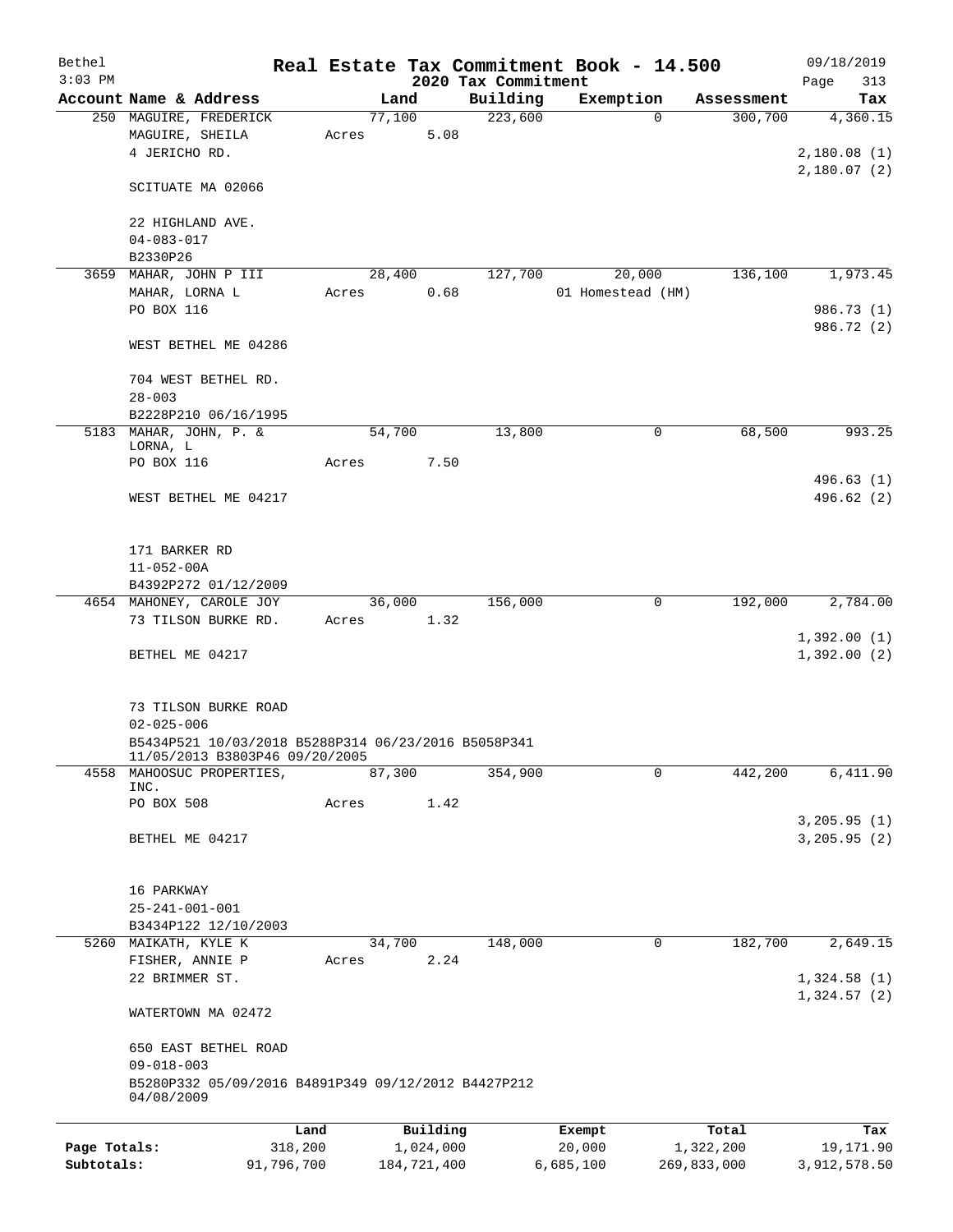| Bethel    |                                                                                       |       |        |          |                          | Real Estate Tax Commitment Book - 14.500 |                      | 09/18/2019                 |
|-----------|---------------------------------------------------------------------------------------|-------|--------|----------|--------------------------|------------------------------------------|----------------------|----------------------------|
| $3:03$ PM |                                                                                       |       |        |          | 2020 Tax Commitment      |                                          |                      | 314<br>Page                |
|           | Account Name & Address                                                                |       | Land   |          | Building<br>$\mathsf{O}$ | Exemption<br>$\Omega$                    | Assessment<br>26,000 | Tax<br>377.00              |
|           | 5261 MAIKATH, KYLE K<br>FISHER, ANNIE P<br>54 LANGDON AVE                             | Acres | 26,000 | 2.48     |                          |                                          |                      | 188.50(1)                  |
|           | WATERTOWN MA 02472                                                                    |       |        |          |                          |                                          |                      | 188.50(2)                  |
|           | OTTER BROOK                                                                           |       |        |          |                          |                                          |                      |                            |
|           | $09 - 018 - 004$<br>B5280P332 05/09/2016 B4891P349 09/12/2012 B4427P212<br>04/08/2009 |       |        |          |                          |                                          |                      |                            |
|           | 5465 MAINE MINERAL & GEM                                                              |       | 55,800 |          | 28,100                   | 0                                        | 83,900               | 1,216.55                   |
|           | MUSEUM<br>PO BOX 500                                                                  | Acres |        | 0.20     |                          |                                          |                      |                            |
|           |                                                                                       |       |        |          |                          |                                          |                      | 608.28(1)                  |
|           | BETHEL ME 04217                                                                       |       |        |          |                          |                                          |                      | 608.27(2)                  |
|           | 12 PHILBROOK ST                                                                       |       |        |          |                          |                                          |                      |                            |
|           | $25 - 142 - 1$                                                                        |       |        |          |                          |                                          |                      |                            |
|           | B5446P889 12/14/2018<br>3293 MAINE MINERAL & GEM                                      |       | 41,500 |          | 214,000                  | $\mathbf 0$                              | 255,500              | 3,704.75                   |
|           | MUSEUM                                                                                |       |        |          |                          |                                          |                      |                            |
|           | PO BOX 500                                                                            | Acres |        | 0.20     |                          |                                          |                      |                            |
|           | BETHEL ME 04217                                                                       |       |        |          |                          |                                          |                      | 1,852.38(1)<br>1,852.37(2) |
|           | 2 METEORITE LANDING                                                                   |       |        |          |                          |                                          |                      |                            |
|           | $25 - 127$                                                                            |       |        |          |                          |                                          |                      |                            |
|           | B5100P194 03/25/2014 B3777P183 08/01/2005<br>5255 MAINE SKI HOLDINGS LLC              |       | 35,800 |          | $\Omega$                 | $\mathbf 0$                              | 35,800               | 519.10                     |
|           | PO BOX 508                                                                            | Acres |        | 1.43     |                          |                                          |                      |                            |
|           |                                                                                       |       |        |          |                          |                                          |                      | 259.55(1)                  |
|           | BETHEL ME 04217                                                                       |       |        |          |                          |                                          |                      | 259.55(2)                  |
|           | WINTERPARK                                                                            |       |        |          |                          |                                          |                      |                            |
|           | $01 - 010 - 030$<br>B5452P553 02/22/2019                                              |       |        |          |                          |                                          |                      |                            |
|           | 5256 MAINE SKI HOLDINGS LLC                                                           |       | 33,500 |          | $\Omega$                 | $\Omega$                                 | 33,500               | 485.75                     |
|           | PO BOX 508                                                                            | Acres |        | 0.94     |                          |                                          |                      |                            |
|           |                                                                                       |       |        |          |                          |                                          |                      | 242.88(1)                  |
|           | BETHEL ME 04217                                                                       |       |        |          |                          |                                          |                      | 242.87 (2)                 |
|           | WINTERPARK                                                                            |       |        |          |                          |                                          |                      |                            |
|           | $01 - 010 - 031$                                                                      |       |        |          |                          |                                          |                      |                            |
|           | B5452P553 02/22/2019                                                                  |       |        |          |                          |                                          |                      |                            |
|           | 5229 MAINE SKI HOLDINGS LLC<br>PO BOX 508                                             | Acres | 36,600 | 1.76     | 0                        | 0                                        | 36,600               | 530.70                     |
|           |                                                                                       |       |        |          |                          |                                          |                      | 265.35(1)                  |
|           | BETHEL ME 04217                                                                       |       |        |          |                          |                                          |                      | 265.35(2)                  |
|           | WINTERPARK                                                                            |       |        |          |                          |                                          |                      |                            |
|           | $01 - 010 - 027$                                                                      |       |        |          |                          |                                          |                      |                            |
|           | B5452P553 02/22/2019 B12P4567 10/29/2009                                              |       |        |          |                          |                                          |                      |                            |
|           |                                                                                       | Land  |        | Building |                          | Exempt                                   | Total                | Tax                        |
|           |                                                                                       |       |        |          |                          |                                          |                      |                            |

|              | nana       | <b>DULLULIN</b> | <b>BACILDL</b> | TOCAT       | ⊥a∧          |
|--------------|------------|-----------------|----------------|-------------|--------------|
| Page Totals: | 229,200    | 242,100         |                | 471,300     | 6,833.85     |
| Subtotals:   | 92,025,900 | 184,963,500     | 6.685.100      | 270,304,300 | 3,919,412.35 |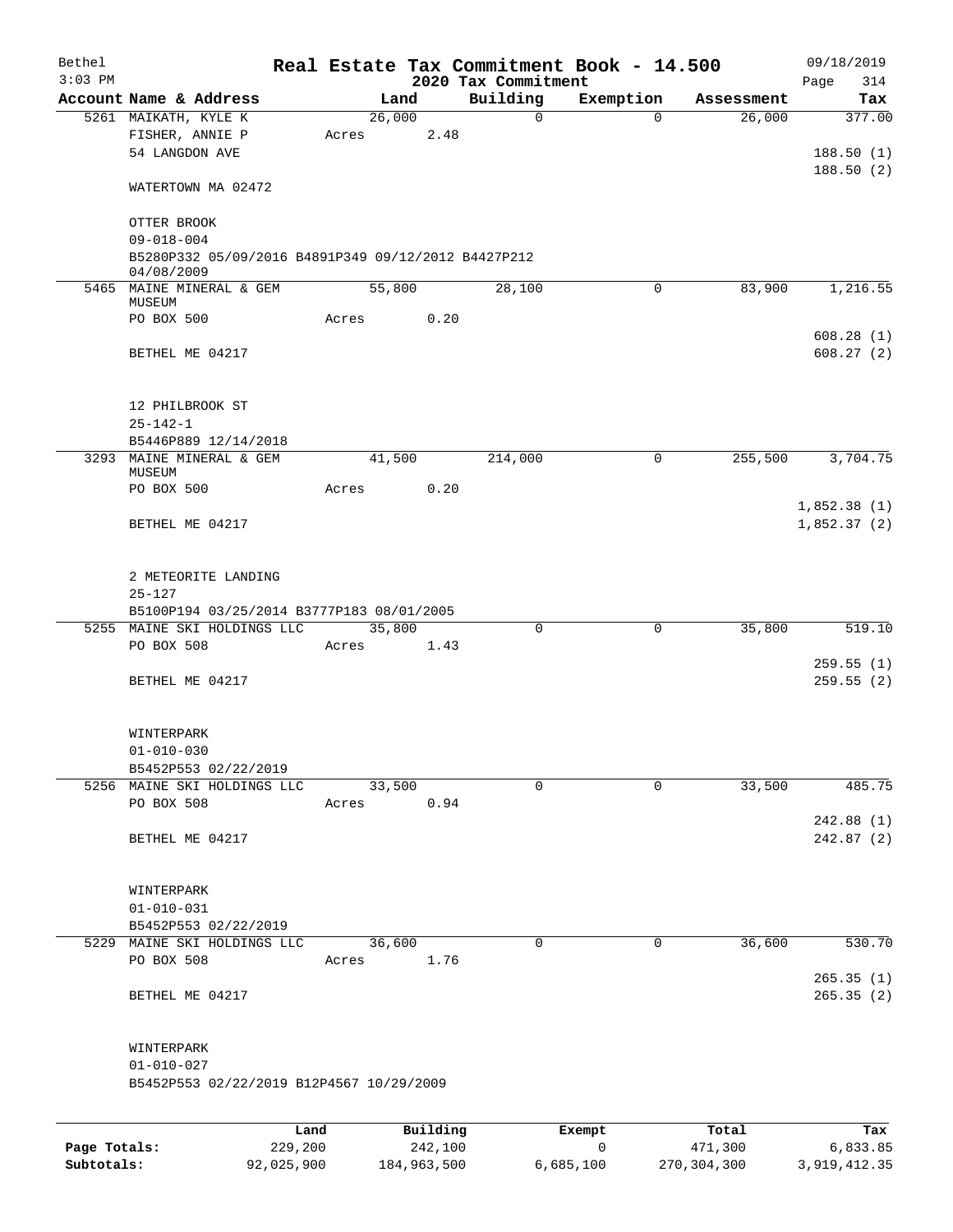| Bethel<br>$3:03$ PM |                                                    |        |      | 2020 Tax Commitment | Real Estate Tax Commitment Book - 14.500 |            | 09/18/2019<br>Page<br>315 |
|---------------------|----------------------------------------------------|--------|------|---------------------|------------------------------------------|------------|---------------------------|
|                     | Account Name & Address                             | Land   |      | Building            | Exemption                                | Assessment | Tax                       |
|                     | 5230 MAINE SKI HOLDINGS LLC                        | 35,000 |      | $\mathbf 0$         | $\Omega$                                 | 35,000     | 507.50                    |
|                     | PO BOX 508                                         | Acres  | 1.15 |                     |                                          |            |                           |
|                     |                                                    |        |      |                     |                                          |            | 253.75(1)                 |
|                     | BETHEL ME 04217                                    |        |      |                     |                                          |            | 253.75(2)                 |
|                     | WINTERPARK                                         |        |      |                     |                                          |            |                           |
|                     | $01 - 010 - 028$                                   |        |      |                     |                                          |            |                           |
|                     | B5452P553 02/22/2019 B12P4567 10/29/2009           |        |      |                     |                                          |            |                           |
|                     | 5106 MAINE SKI HOLDINGS LLC                        | 41,000 |      | $\Omega$            | 0                                        | 41,000     | 594.50                    |
|                     | PO BOX 508                                         | Acres  | 1.72 |                     |                                          |            |                           |
|                     | BETHEL ME 04217                                    |        |      |                     |                                          |            | 297.25(1)<br>297.25 (2)   |
|                     | $01 - 010 - 003$                                   |        |      |                     |                                          |            |                           |
|                     | B5452P553 02/22/2019 B3962P119                     |        |      |                     |                                          |            |                           |
|                     | 5107 MAINE SKI HOLDINGS LLC                        | 42,100 |      | $\mathbf 0$         | $\mathbf 0$                              | 42,100     | 610.45                    |
|                     | PO BOX 508                                         | Acres  | 2.23 |                     |                                          |            |                           |
|                     | BETHEL ME 04217                                    |        |      |                     |                                          |            | 305.23(1)<br>305.22(2)    |
|                     | WINTERPARK                                         |        |      |                     |                                          |            |                           |
|                     | $01 - 010 - 004$                                   |        |      |                     |                                          |            |                           |
|                     | B5452P553 02/22/2019 B3962P119                     |        |      |                     |                                          |            |                           |
|                     | 5108 MAINE SKI HOLDINGS LLC                        | 41,600 |      | $\Omega$            | 0                                        | 41,600     | 603.20                    |
|                     | PO BOX 508                                         | Acres  | 1.95 |                     |                                          |            |                           |
|                     | BETHEL ME 04217                                    |        |      |                     |                                          |            | 301.60(1)<br>301.60(2)    |
|                     | WINTERPARK                                         |        |      |                     |                                          |            |                           |
|                     | $01 - 010 - 005$                                   |        |      |                     |                                          |            |                           |
|                     | B5452P553 02/22/2019 B3962P119                     |        |      |                     |                                          |            |                           |
|                     | 5109 MAINE SKI HOLDINGS LLC                        | 40,800 |      | $\Omega$            | 0                                        | 40,800     | 591.60                    |
|                     | PO BOX 508                                         | Acres  | 1.60 |                     |                                          |            |                           |
|                     |                                                    |        |      |                     |                                          |            | 295.80(1)                 |
|                     | BETHEL ME 04217                                    |        |      |                     |                                          |            | 295.80(2)                 |
|                     | WINTERPARK                                         |        |      |                     |                                          |            |                           |
|                     | $01 - 010 - 006$<br>B5452P553 02/22/2019 B3962P119 |        |      |                     |                                          |            |                           |
|                     | 5110 MAINE SKI HOLDINGS LLC                        | 39,800 |      | $\Omega$            | $\Omega$                                 | 39,800     | 577.10                    |
|                     | PO BOX 508                                         | Acres  | 1.27 |                     |                                          |            |                           |
|                     |                                                    |        |      |                     |                                          |            | 288.55(1)                 |
|                     | BETHEL ME 04217                                    |        |      |                     |                                          |            | 288.55(2)                 |
|                     | WINTERPARK                                         |        |      |                     |                                          |            |                           |
|                     | $01 - 010 - 007$                                   |        |      |                     |                                          |            |                           |
|                     | B5452P553 02/22/2019 B3962P119                     |        |      |                     |                                          |            |                           |
|                     |                                                    |        |      |                     |                                          |            |                           |

|              | Land       | Building    | Exempt    | Total       | Tax          |
|--------------|------------|-------------|-----------|-------------|--------------|
| Page Totals: | 240,300    |             |           | 240,300     | 3,484.35     |
| Subtotals:   | 92,266,200 | 184,963,500 | 6,685,100 | 270,544,600 | 3,922,896.70 |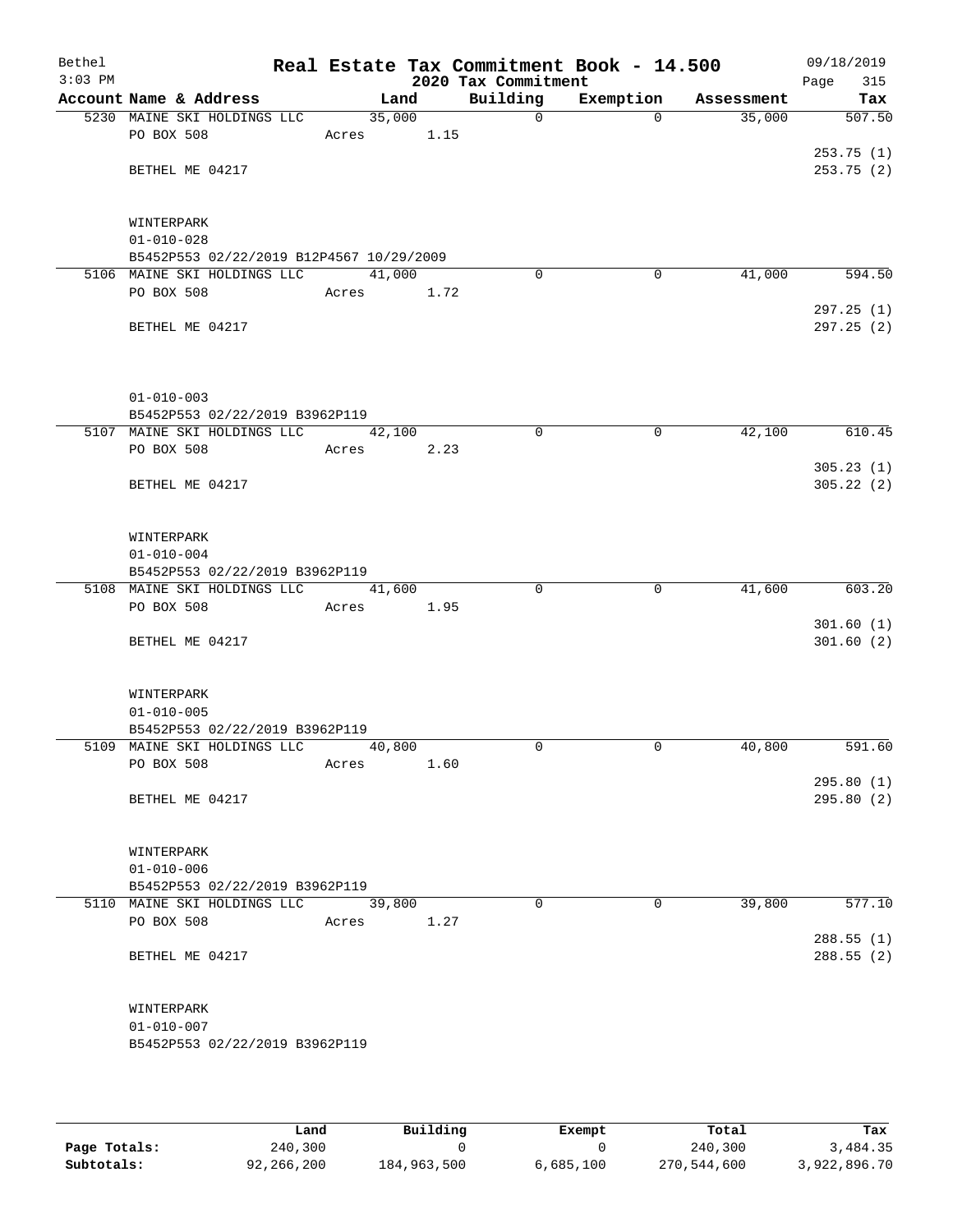| Bethel<br>$3:03$ PM |                                                                             |       |            |      | Real Estate Tax Commitment Book - 14.500<br>2020 Tax Commitment |                |            | 09/18/2019<br>Page     | 316    |
|---------------------|-----------------------------------------------------------------------------|-------|------------|------|-----------------------------------------------------------------|----------------|------------|------------------------|--------|
|                     | Account Name & Address                                                      |       | Land       |      | Building                                                        | Exemption      | Assessment |                        | Tax    |
|                     | 5127 MAINE SKI HOLDINGS LLC                                                 |       | 38,100     |      | 0                                                               | $\Omega$       | 38,100     |                        | 552.45 |
|                     | PO BOX 508                                                                  | Acres |            | 2.64 |                                                                 |                |            |                        |        |
|                     |                                                                             |       |            |      |                                                                 |                |            | 276.23(1)              |        |
|                     | BETHEL ME 04217                                                             |       |            |      |                                                                 |                |            | 276.22(2)              |        |
|                     | WINTERPARK                                                                  |       |            |      |                                                                 |                |            |                        |        |
|                     | $01 - 010 - 024$                                                            |       |            |      |                                                                 |                |            |                        |        |
|                     | B5452P553 02/22/2019 B4727P285 06/16/2011 B4466P330<br>07/07/2009 B3962P119 |       |            |      |                                                                 |                |            |                        |        |
|                     | 5128 MAINE SKI HOLDINGS LLC                                                 |       | 37,800     |      | 0                                                               | $\mathbf 0$    | 37,800     |                        | 548.10 |
|                     | PO BOX 508                                                                  | Acres |            | 2.46 |                                                                 |                |            |                        |        |
|                     | BETHEL ME 04217                                                             |       |            |      |                                                                 |                |            | 274.05(1)<br>274.05(2) |        |
|                     |                                                                             |       |            |      |                                                                 |                |            |                        |        |
|                     | WINTERPARK                                                                  |       |            |      |                                                                 |                |            |                        |        |
|                     | $01 - 010 - 025$                                                            |       |            |      |                                                                 |                |            |                        |        |
|                     | B5452P553 02/22/2019 B3962P119<br>5129 MAINE SKI HOLDINGS LLC               |       | 38,100     |      | $\mathbf 0$                                                     | $\mathbf 0$    | 38,100     |                        | 552.45 |
|                     | PO BOX 508                                                                  | Acres |            | 2.66 |                                                                 |                |            |                        |        |
|                     |                                                                             |       |            |      |                                                                 |                |            | 276.23(1)              |        |
|                     | BETHEL ME 04217                                                             |       |            |      |                                                                 |                |            | 276.22(2)              |        |
|                     | WINTERPARK                                                                  |       |            |      |                                                                 |                |            |                        |        |
|                     | $01 - 010 - 026$                                                            |       |            |      |                                                                 |                |            |                        |        |
|                     | B5452P553 02/22/2019 B3962P119                                              |       |            |      |                                                                 |                |            |                        |        |
|                     | 5124 MAINE SKI HOLDINGS LLC                                                 |       | 36,400     |      | $\Omega$                                                        | 0              | 36,400     |                        | 527.80 |
|                     | PO BOX 508                                                                  | Acres |            | 1.69 |                                                                 |                |            |                        |        |
|                     | BETHEL ME 04217                                                             |       |            |      |                                                                 |                |            | 263.90(1)<br>263.90(2) |        |
|                     |                                                                             |       |            |      |                                                                 |                |            |                        |        |
|                     | WINTERPARK                                                                  |       |            |      |                                                                 |                |            |                        |        |
|                     | $01 - 010 - 021$                                                            |       |            |      |                                                                 |                |            |                        |        |
|                     | B5452P553 02/22/2019 B3962P119<br>5125 MAINE SKI HOLDINGS LLC               |       | 38,200     |      | $\overline{0}$                                                  | $\overline{0}$ | 38,200     |                        | 553.90 |
|                     | PO BOX 508                                                                  | Acres |            | 2.70 |                                                                 |                |            |                        |        |
|                     |                                                                             |       |            |      |                                                                 |                |            | 276.95(1)              |        |
|                     | BETHEL ME 04217                                                             |       |            |      |                                                                 |                |            | 276.95(2)              |        |
|                     | WINTERPARK                                                                  |       |            |      |                                                                 |                |            |                        |        |
|                     | $01 - 010 - 022$                                                            |       |            |      |                                                                 |                |            |                        |        |
|                     | B5452P553 02/22/2019 B3962P119                                              |       |            |      |                                                                 |                |            |                        |        |
|                     | 5115 MAINE SKI HOLDINGS LLC 39,300                                          |       |            |      | $\Omega$                                                        | $\Omega$       | 39,300     |                        | 569.85 |
|                     | PO BOX 508                                                                  |       | Acres 1.12 |      |                                                                 |                |            |                        |        |
|                     |                                                                             |       |            |      |                                                                 |                |            | 284.93 (1)             |        |
|                     | BETHEL ME 04217                                                             |       |            |      |                                                                 |                |            | 284.92 (2)             |        |
|                     | WINTERPARK                                                                  |       |            |      |                                                                 |                |            |                        |        |
|                     | $01 - 010 - 012$                                                            |       |            |      |                                                                 |                |            |                        |        |
|                     | B5452P553 02/22/2019 B3962P119                                              |       |            |      |                                                                 |                |            |                        |        |
|                     |                                                                             |       |            |      |                                                                 |                |            |                        |        |
|                     |                                                                             |       |            |      |                                                                 |                |            |                        |        |

|              | Land       | Building    | Exempt    | Total       | Tax          |
|--------------|------------|-------------|-----------|-------------|--------------|
| Page Totals: | 227,900    |             |           | 227,900     | 3,304.55     |
| Subtotals:   | 92,494,100 | 184,963,500 | 6.685.100 | 270,772,500 | 3,926,201.25 |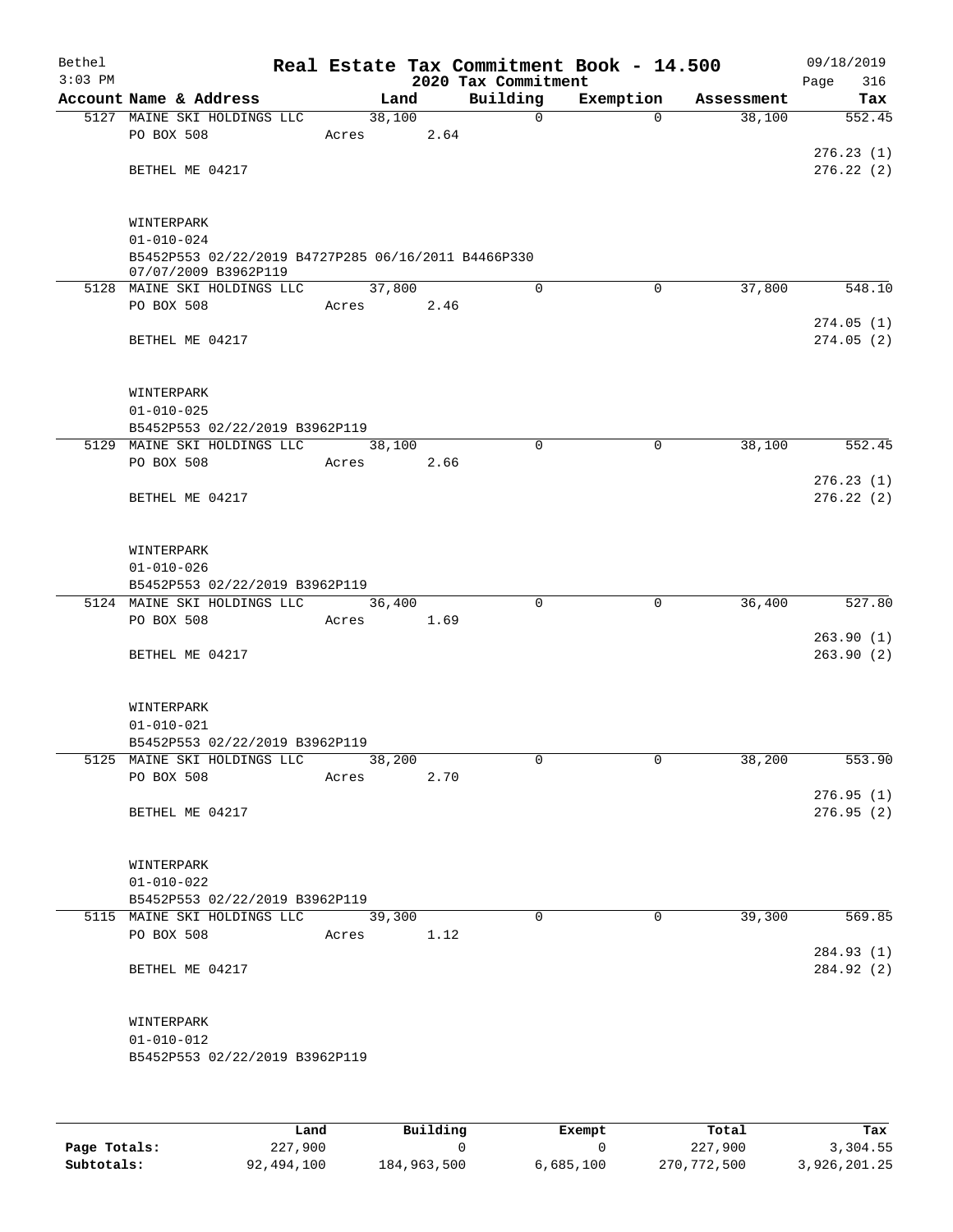| Bethel<br>$3:03$ PM |                                                               |                 |      | 2020 Tax Commitment | Real Estate Tax Commitment Book - 14.500 |            | 09/18/2019<br>Page<br>317 |
|---------------------|---------------------------------------------------------------|-----------------|------|---------------------|------------------------------------------|------------|---------------------------|
|                     | Account Name & Address                                        | Land            |      | Building            | Exemption                                | Assessment | Tax                       |
|                     | 5116 MAINE SKI HOLDINGS LLC                                   | 40,500          |      | $\mathsf{O}$        | $\Omega$                                 | 40,500     | 587.25                    |
|                     | PO BOX 508                                                    | Acres           | 1.50 |                     |                                          |            |                           |
|                     |                                                               |                 |      |                     |                                          |            | 293.63(1)                 |
|                     | BETHEL ME 04217                                               |                 |      |                     |                                          |            | 293.62(2)                 |
|                     |                                                               |                 |      |                     |                                          |            |                           |
|                     |                                                               |                 |      |                     |                                          |            |                           |
|                     | WINTERPARK                                                    |                 |      |                     |                                          |            |                           |
|                     | $01 - 010 - 013$                                              |                 |      |                     |                                          |            |                           |
|                     | B5452P553 02/22/2019 B3962P119<br>5117 MAINE SKI HOLDINGS LLC |                 |      | $\Omega$            |                                          | 42,300     |                           |
|                     | PO BOX 508                                                    | 42,300<br>Acres |      |                     | 0                                        |            | 613.35                    |
|                     |                                                               |                 | 2.35 |                     |                                          |            | 306.68(1)                 |
|                     | BETHEL ME 04217                                               |                 |      |                     |                                          |            | 306.67(2)                 |
|                     |                                                               |                 |      |                     |                                          |            |                           |
|                     |                                                               |                 |      |                     |                                          |            |                           |
|                     | WINTERPARK                                                    |                 |      |                     |                                          |            |                           |
|                     | $01 - 010 - 014$                                              |                 |      |                     |                                          |            |                           |
|                     | B5452P553 02/22/2019 B3962P119                                |                 |      |                     |                                          |            |                           |
|                     | 5112 MAINE SKI HOLDINGS LLC                                   | 47,500          |      | 0                   | 0                                        | 47,500     | 688.75                    |
|                     | PO BOX 508                                                    | Acres           | 2.56 |                     |                                          |            |                           |
|                     |                                                               |                 |      |                     |                                          |            | 344.38 (1)                |
|                     | BETHEL ME 04217                                               |                 |      |                     |                                          |            | 344.37 (2)                |
|                     |                                                               |                 |      |                     |                                          |            |                           |
|                     |                                                               |                 |      |                     |                                          |            |                           |
|                     | WINTERPARK                                                    |                 |      |                     |                                          |            |                           |
|                     | $01 - 010 - 009$                                              |                 |      |                     |                                          |            |                           |
|                     | B5452P553 02/22/2019 B3962P119                                |                 |      | $\Omega$            | $\mathbf 0$                              |            | 685.85                    |
|                     | 5113 MAINE SKI HOLDINGS LLC<br>PO BOX 508                     | 47,300<br>Acres | 2.47 |                     |                                          | 47,300     |                           |
|                     |                                                               |                 |      |                     |                                          |            | 342.93 (1)                |
|                     | BETHEL ME 04217                                               |                 |      |                     |                                          |            | 342.92(2)                 |
|                     |                                                               |                 |      |                     |                                          |            |                           |
|                     |                                                               |                 |      |                     |                                          |            |                           |
|                     |                                                               |                 |      |                     |                                          |            |                           |
|                     | $01 - 010 - 002$                                              |                 |      |                     |                                          |            |                           |
|                     | B5452P553 02/22/2019 B3962P119                                |                 |      |                     |                                          |            |                           |
|                     | 5119 MAINE SKI HOLDINGS LLC                                   | 42,300          |      | $\Omega$            | $\mathbf 0$                              | 42,300     | 613.35                    |
|                     | PO BOX 508                                                    | Acres           | 2.31 |                     |                                          |            |                           |
|                     |                                                               |                 |      |                     |                                          |            | 306.68(1)                 |
|                     | BETHEL ME 04217                                               |                 |      |                     |                                          |            | 306.67(2)                 |
|                     |                                                               |                 |      |                     |                                          |            |                           |
|                     |                                                               |                 |      |                     |                                          |            |                           |
|                     | WINTERPARK<br>$01 - 010 - 016$                                |                 |      |                     |                                          |            |                           |
|                     | B5452P553 02/22/2019 B3962P119                                |                 |      |                     |                                          |            |                           |
|                     | 5120 MAINE SKI HOLDINGS LLC                                   | 41,500          |      | $\Omega$            | $\Omega$                                 | 41,500     | 601.75                    |
|                     | PO BOX 508                                                    | Acres           | 1.90 |                     |                                          |            |                           |
|                     |                                                               |                 |      |                     |                                          |            | 300.88(1)                 |
|                     | BETHEL ME 04217                                               |                 |      |                     |                                          |            | 300.87(2)                 |
|                     |                                                               |                 |      |                     |                                          |            |                           |
|                     |                                                               |                 |      |                     |                                          |            |                           |
|                     | WINTERPARK                                                    |                 |      |                     |                                          |            |                           |
|                     | $01 - 010 - 017$                                              |                 |      |                     |                                          |            |                           |
|                     | B5452P553 02/22/2019 B3962P119                                |                 |      |                     |                                          |            |                           |
|                     |                                                               |                 |      |                     |                                          |            |                           |

|              | Land       | Building    | Exempt    | Total       | Tax          |
|--------------|------------|-------------|-----------|-------------|--------------|
| Page Totals: | 261,400    |             |           | 261,400     | 3,790.30     |
| Subtotals:   | 92,755,500 | 184,963,500 | 6,685,100 | 271,033,900 | 3,929,991.55 |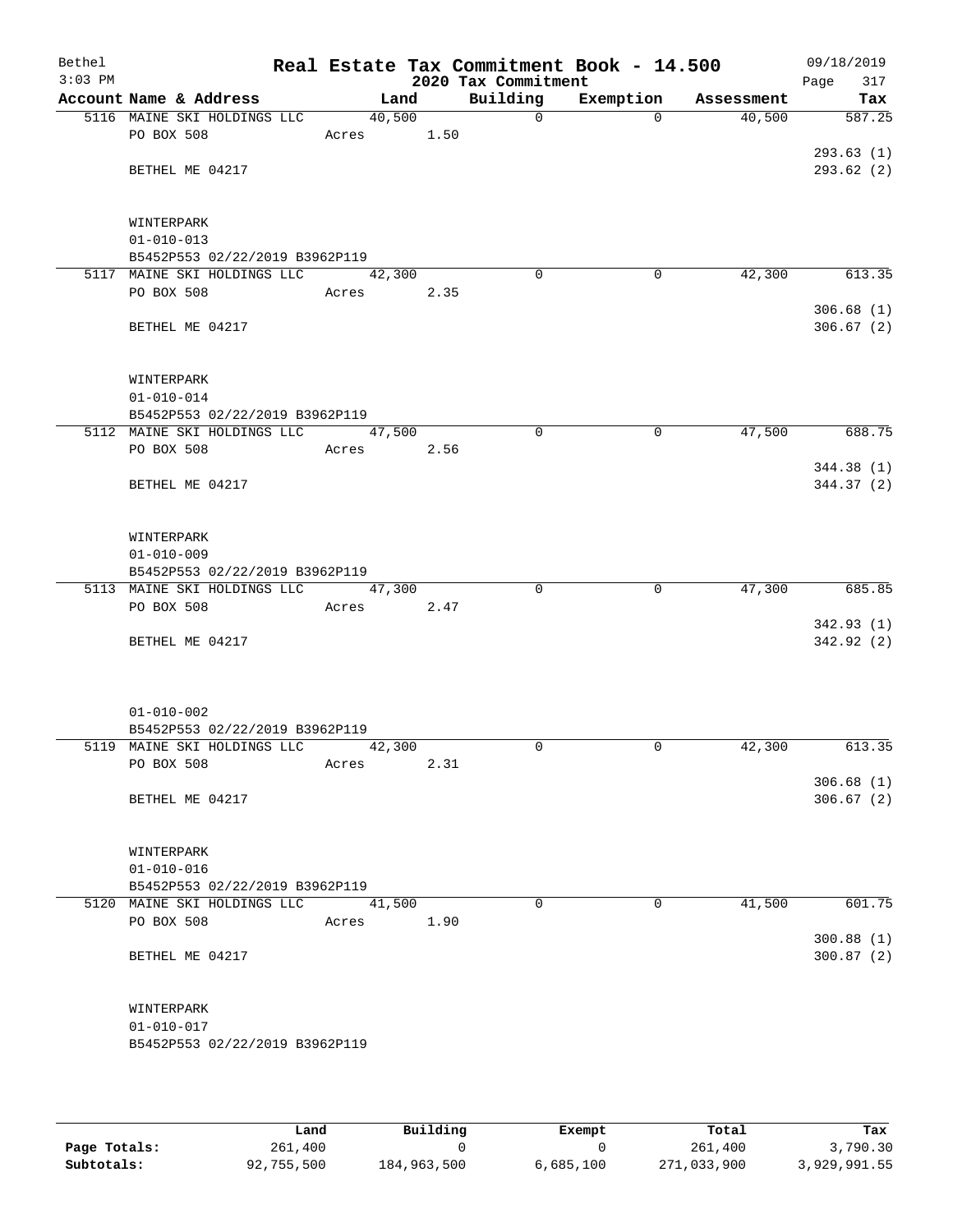| Bethel<br>$3:03$ PM |                                           |       |        | 2020 Tax Commitment | Real Estate Tax Commitment Book - 14.500 |            | 09/18/2019<br>Page<br>318 |
|---------------------|-------------------------------------------|-------|--------|---------------------|------------------------------------------|------------|---------------------------|
|                     | Account Name & Address                    |       | Land   | Building            | Exemption                                | Assessment | Tax                       |
|                     | 5121 MAINE SKI HOLDINGS LLC               |       | 41,700 | $\mathsf{O}$        | $\Omega$                                 | 41,700     | 604.65                    |
|                     | PO BOX 508                                | Acres | 2.03   |                     |                                          |            |                           |
|                     |                                           |       |        |                     |                                          |            | 302.33(1)                 |
|                     | BETHEL ME 04217                           |       |        |                     |                                          |            | 302.32(2)                 |
|                     |                                           |       |        |                     |                                          |            |                           |
|                     | WINTERPARK                                |       |        |                     |                                          |            |                           |
|                     | $01 - 010 - 018$                          |       |        |                     |                                          |            |                           |
|                     | B5452P553 02/22/2019 B3962P119            |       |        |                     |                                          |            |                           |
|                     | 3761 MAIONE, ROBERT W                     |       | 33,700 | 431,600             | $\mathbf 0$                              | 465,300    | 6,746.85                  |
|                     | MAIONE, LYNN M                            | Acres | 52.00  |                     |                                          |            |                           |
|                     | 11 WOODSIA TRIAL                          |       |        |                     |                                          |            | 3,373.43(1)               |
|                     |                                           |       |        |                     |                                          |            | 3,373.42(2)               |
|                     | SOUTH KINGSTON RI 02879                   |       |        |                     |                                          |            |                           |
|                     |                                           |       |        |                     |                                          |            |                           |
|                     | 195 TARA'S WAY<br>$15 - 021 - 003$        |       |        |                     |                                          |            |                           |
|                     | B3235P1 01/27/2003                        |       |        |                     |                                          |            |                           |
|                     | 392 MALATESTA, ROBERT P JR                |       | 55,100 | 149,500             | 0                                        | 204,600    | 2,966.70                  |
|                     | AYR, LAURA J                              | Acres | 5.10   |                     |                                          |            |                           |
|                     | 11 LINNET ST.                             |       |        |                     |                                          |            | 1,483.35(1)               |
|                     |                                           |       |        |                     |                                          |            | 1,483.35(2)               |
|                     | WEST ROXBURY MA 02132                     |       |        |                     |                                          |            |                           |
|                     |                                           |       |        |                     |                                          |            |                           |
|                     | 74 SPARROWHAWK MT RD.                     |       |        |                     |                                          |            |                           |
|                     | $06 - 018 - 009$                          |       |        |                     |                                          |            |                           |
|                     | B4292P332 05/05/2008 B1460P354            |       |        |                     |                                          |            |                           |
|                     | 4797 MALENCHINI, PAUL                     |       | 44,400 | 209,500             | $\mathbf 0$                              | 253,900    | 3,681.55                  |
|                     | MALENCHINI, MAUREEN                       | Acres | 1.41   |                     |                                          |            |                           |
|                     | 9 BOUNDARY STONE RD                       |       |        |                     |                                          |            | 1,840.78(1)               |
|                     |                                           |       |        |                     |                                          |            | 1,840.77(2)               |
|                     | SUTTON MA 01590                           |       |        |                     |                                          |            |                           |
|                     | 29 HARMONY ROW                            |       |        |                     |                                          |            |                           |
|                     | $23 - 013 - 001 - 009$                    |       |        |                     |                                          |            |                           |
|                     | B4949P310 02/01/2013 B4627P297 08/31/2010 |       |        |                     |                                          |            |                           |
|                     | 1442 MALGIERI, GENNARO                    |       | 20,200 | 35,800              | $\mathbf 0$                              | 56,000     | 812.00                    |
|                     | MICHAUD, THEODORE                         | Acres | 0.23   |                     |                                          |            |                           |
|                     | 577 SPRING STREET                         |       |        |                     |                                          |            | 406.00(1)                 |
|                     |                                           |       |        |                     |                                          |            | 406.00(2)                 |
|                     | NEWPORT RI 02840                          |       |        |                     |                                          |            |                           |
|                     |                                           |       |        |                     |                                          |            |                           |
|                     | 656 EAST BETHEL RD                        |       |        |                     |                                          |            |                           |
|                     | $09 - 020$                                |       |        |                     |                                          |            |                           |
|                     | B883P142                                  |       |        |                     |                                          |            |                           |
|                     | 2924 MALLEY, TODD W                       |       | 34,400 | 79,700              | 20,000                                   | 94,100     | 1,364.45                  |
|                     | MALLEY, HANNAH K                          | Acres | 0.74   |                     | 01 Homestead (HM)                        |            |                           |
|                     | 2159 INTERVALE RD                         |       |        |                     |                                          |            | 682.23 (1)                |
|                     |                                           |       |        |                     |                                          |            | 682.22 (2)                |
|                     | BETHEL ME 04217                           |       |        |                     |                                          |            |                           |
|                     | 2159 INTERVALE RD.                        |       |        |                     |                                          |            |                           |
|                     | $20 - 035$                                |       |        |                     |                                          |            |                           |
|                     | B3583P30 08/31/2004                       |       |        |                     |                                          |            |                           |
|                     |                                           |       |        |                     |                                          |            |                           |
|                     |                                           |       |        |                     |                                          |            |                           |
|                     |                                           |       |        |                     |                                          |            |                           |

|              | Land       | Building    | Exempt    | Total       | Tax          |
|--------------|------------|-------------|-----------|-------------|--------------|
| Page Totals: | 229,500    | 906,100     | 20,000    | 1,115,600   | 16,176.20    |
| Subtotals:   | 92,985,000 | 185,869,600 | 6.705.100 | 272,149,500 | 3,946,167.75 |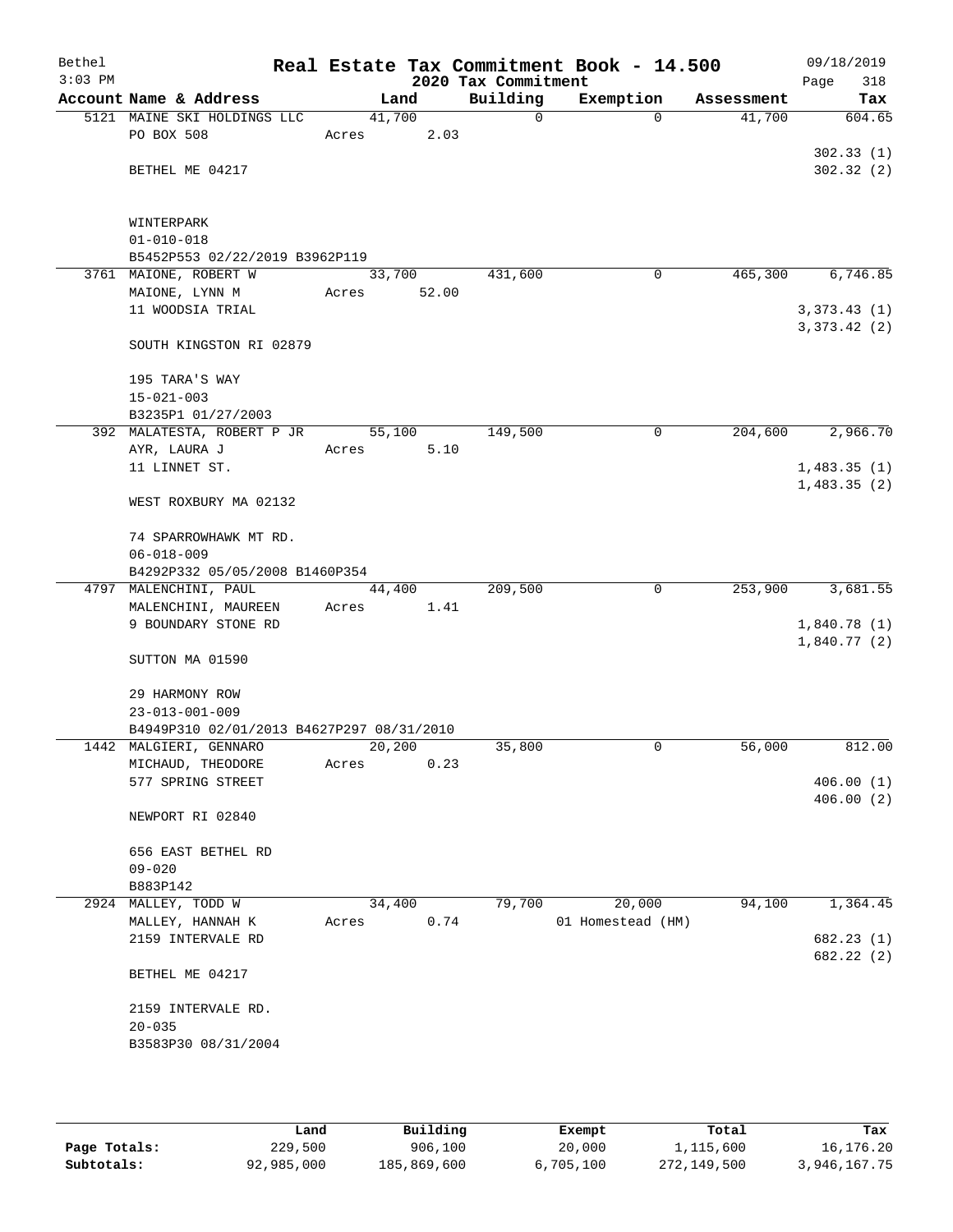| Bethel    |                                                                                       |       |        |       |                     | Real Estate Tax Commitment Book - 14.500 |            |             | 09/18/2019 |
|-----------|---------------------------------------------------------------------------------------|-------|--------|-------|---------------------|------------------------------------------|------------|-------------|------------|
| $3:03$ PM |                                                                                       |       |        |       | 2020 Tax Commitment |                                          |            | Page        | 319        |
|           | Account Name & Address                                                                |       | Land   |       | Building            | Exemption                                | Assessment |             | Tax        |
|           | 2484 MALLORY, MARK                                                                    |       | 38,400 |       | 77,200              | 20,000                                   | 95,600     |             | 1,386.20   |
|           | MALLORY, SUSAN                                                                        | Acres |        | 1.00  |                     | 01 Homestead (HM)                        |            |             |            |
|           | 8 CHASE RD.                                                                           |       |        |       |                     |                                          |            |             | 693.10(1)  |
|           |                                                                                       |       |        |       |                     |                                          |            |             | 693.10 (2) |
|           | BETHEL ME 04217                                                                       |       |        |       |                     |                                          |            |             |            |
|           | 8 CHASE RD.                                                                           |       |        |       |                     |                                          |            |             |            |
|           | $14 - 012 - 001$                                                                      |       |        |       |                     |                                          |            |             |            |
|           | B5436P657 10/17/2018 B2630P145 11/05/1998                                             |       |        |       |                     |                                          |            |             |            |
|           | 2485 MALLORY, SUSAN J                                                                 |       | 49,100 |       | 57,100              | 20,000                                   | 86,200     |             | 1,249.90   |
|           | 8 CHASE ROAD                                                                          | Acres |        | 11.00 |                     | 01 Homestead (HM)                        |            |             |            |
|           |                                                                                       |       |        |       |                     |                                          |            |             | 624.95(1)  |
|           | BETHEL ME 04217                                                                       |       |        |       |                     |                                          |            |             | 624.95(2)  |
|           |                                                                                       |       |        |       |                     |                                          |            |             |            |
|           |                                                                                       |       |        |       |                     |                                          |            |             |            |
|           | 403 CHANDLER HILL                                                                     |       |        |       |                     |                                          |            |             |            |
|           | $14 - 013$                                                                            |       |        |       |                     |                                          |            |             |            |
|           | B5412P37 06/07/2018 B5380P520 11/29/2017 B5372P429                                    |       |        |       |                     |                                          |            |             |            |
|           | 10/12/2017 B818P47 04/22/1974 B659P595 07/17/1967                                     |       |        |       |                     |                                          |            |             |            |
|           | 4927 MALLOY, MICHAEL                                                                  |       | 43,500 |       | 258,400             | $\mathbf 0$                              | 301,900    |             | 4,377.55   |
|           | MALLOY, BETH ANN                                                                      | Acres |        | 1.09  |                     |                                          |            |             |            |
|           | 190 LUMBER STREET                                                                     |       |        |       |                     |                                          |            | 2,188.78(1) |            |
|           |                                                                                       |       |        |       |                     |                                          |            | 2,188.77(2) |            |
|           | HOPKINGTON MA 01748                                                                   |       |        |       |                     |                                          |            |             |            |
|           | 11 LEDGE CIRCLE                                                                       |       |        |       |                     |                                          |            |             |            |
|           | $06 - 020 - 001$                                                                      |       |        |       |                     |                                          |            |             |            |
|           | B5274P256 03/28/2016 B4229P64 11/28/2007 B4020P1                                      |       |        |       |                     |                                          |            |             |            |
|           | 09/28/2006                                                                            |       |        |       |                     |                                          |            |             |            |
|           | 5287 MAM, SANGTY                                                                      |       | 28,900 |       | 0                   | 0                                        | 28,900     |             | 419.05     |
|           | 16 SAINT ANDREWS                                                                      | Acres |        | 2.03  |                     |                                          |            |             |            |
|           | CROSSOVER                                                                             |       |        |       |                     |                                          |            |             |            |
|           |                                                                                       |       |        |       |                     |                                          |            |             | 209.53(1)  |
|           | SEVERNA PARK MD 21146                                                                 |       |        |       |                     |                                          |            |             | 209.52(2)  |
|           |                                                                                       |       |        |       |                     |                                          |            |             |            |
|           | SECOND ST                                                                             |       |        |       |                     |                                          |            |             |            |
|           | $22 - 029 - 005 - A$                                                                  |       |        |       |                     |                                          |            |             |            |
|           | B5388P387 01/16/2018 B5366P453 09/11/2017 B5361P510                                   |       |        |       |                     |                                          |            |             |            |
|           | 08/14/2017 B13P4653 06/23/2010                                                        |       |        |       |                     |                                          |            |             |            |
|           | 5288 MAM, SANGTY                                                                      |       | 28,200 |       | $\mathbf 0$         | $\mathbf 0$                              | 28,200     |             | 408.90     |
|           | 16 SAINT ANDREWS                                                                      | Acres |        | 1.60  |                     |                                          |            |             |            |
|           | CROSSOVER                                                                             |       |        |       |                     |                                          |            |             |            |
|           |                                                                                       |       |        |       |                     |                                          |            |             | 204.45 (1) |
|           | SEVERNA PARK MD 21146                                                                 |       |        |       |                     |                                          |            |             | 204.45(2)  |
|           |                                                                                       |       |        |       |                     |                                          |            |             |            |
|           |                                                                                       |       |        |       |                     |                                          |            |             |            |
|           | SECOND ST                                                                             |       |        |       |                     |                                          |            |             |            |
|           | $22 - 029 - 006 - A$                                                                  |       |        |       |                     |                                          |            |             |            |
|           | B5392P156 02/05/2018 B5366P453 09/11/2017 B5361P510<br>08/14/2017 B13P4653 06/23/2010 |       |        |       |                     |                                          |            |             |            |

|              | Land         | Building    | Exempt    | Total       | Tax          |
|--------------|--------------|-------------|-----------|-------------|--------------|
| Page Totals: | 188,100      | 392,700     | 40,000    | 540,800     | 7,841.60     |
| Subtotals:   | 93, 173, 100 | 186,262,300 | 6,745,100 | 272,690,300 | 3,954,009.35 |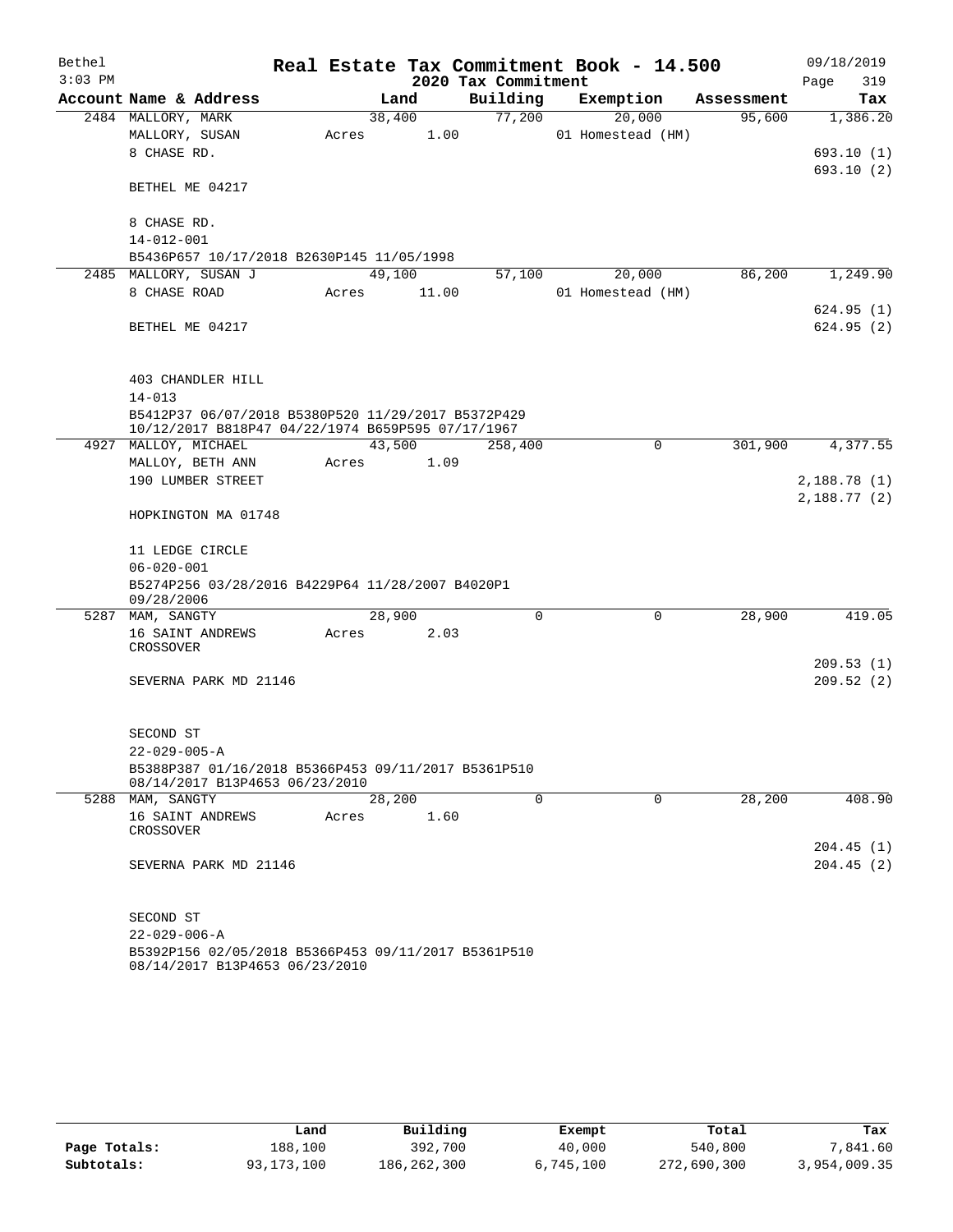| Bethel    |                                                                          |        |       |                     | Real Estate Tax Commitment Book - 14.500 |            | 09/18/2019             |
|-----------|--------------------------------------------------------------------------|--------|-------|---------------------|------------------------------------------|------------|------------------------|
| $3:03$ PM |                                                                          |        |       | 2020 Tax Commitment |                                          |            | Page<br>320            |
|           | Account Name & Address                                                   |        | Land  | Building            | Exemption                                | Assessment | Tax                    |
|           | 288 MANETTA, MAXIMILLIAN                                                 | 22,200 |       | 26, 200             | $\Omega$                                 | 48,400     | 701.80                 |
|           | 463 FRANKLINVILLE RD                                                     | Acres  | 4.18  |                     |                                          |            |                        |
|           |                                                                          |        |       |                     |                                          |            | 350.90(1)              |
|           | SWEDESBORO NJ 08005<br>1833                                              |        |       |                     |                                          |            | 350.90 (2)             |
|           |                                                                          |        |       |                     |                                          |            |                        |
|           | 79 MCCRILLIS BROOK RD.                                                   |        |       |                     |                                          |            |                        |
|           | $04 - 094$                                                               |        |       |                     |                                          |            |                        |
|           | B3793P68 08/31/2005                                                      |        |       |                     |                                          |            |                        |
|           | 271 MANGION, CHRISTOPHER<br><b>PAUL</b>                                  | 45,400 |       | 22,000              | 0                                        | 67,400     | 977.30                 |
|           | MANGION, MARCY                                                           | Acres  | 32.80 |                     |                                          |            |                        |
|           | 283 SOUTH MAIN ST                                                        |        |       |                     |                                          |            | 488.65(1)              |
|           |                                                                          |        |       |                     |                                          |            | 488.65(2)              |
|           | ATTLEBORO MA 02703                                                       |        |       |                     |                                          |            |                        |
|           | 104 MCCRILLIS BROOK RD.                                                  |        |       |                     |                                          |            |                        |
|           | $04 - 089 - 003$                                                         |        |       |                     |                                          |            |                        |
|           | B5383P122 12/11/2017 B4520P24 11/02/2009 B4058P188<br>12/04/2006 B2965P8 |        |       |                     |                                          |            |                        |
|           | 4990 MANN, ELI                                                           | 19,500 |       | 24,500              | $\mathbf 0$                              | 44,000     | 638.00                 |
|           | P.O. BOX 757                                                             | Acres  | 0.46  |                     |                                          |            |                        |
|           |                                                                          |        |       |                     |                                          |            | 319.00(1)              |
|           | Bethel ME 04217                                                          |        |       |                     |                                          |            | 319.00(2)              |
|           |                                                                          |        |       |                     |                                          |            |                        |
|           | 73 INTERVALE RD                                                          |        |       |                     |                                          |            |                        |
|           | $24 - 058 - 001$                                                         |        |       |                     |                                          |            |                        |
|           | B4133P10 05/17/2008                                                      |        |       |                     |                                          |            |                        |
|           | 467 MANN, ELIJAH A                                                       | 40,500 |       | $\Omega$            | $\mathbf 0$                              | 40,500     | 587.25                 |
|           | PO BOX 757                                                               | Acres  | 11.00 |                     |                                          |            |                        |
|           | BETHEL ME 04217                                                          |        |       |                     |                                          |            | 293.63(1)<br>293.62(2) |
|           |                                                                          |        |       |                     |                                          |            |                        |
|           | INTERVALE RD                                                             |        |       |                     |                                          |            |                        |
|           | $19 - 011 - 004$                                                         |        |       |                     |                                          |            |                        |
|           | B5385P213 12/22/2017 B4970P281 03/02/2013                                |        |       |                     |                                          |            |                        |
|           | 2849 MANN, ELIJAH A                                                      | 50,100 |       | 5,800               | 0                                        | 55,900     | 810.55                 |
|           | PO BOX 757                                                               | Acres  | 11.00 |                     |                                          |            |                        |
|           |                                                                          |        |       |                     |                                          |            | 405.28(1)              |
|           | BETHEL ME 04217                                                          |        |       |                     |                                          |            | 405.27(2)              |
|           | 1615 INTERVALE ROAD                                                      |        |       |                     |                                          |            |                        |
|           | $19 - 011$                                                               |        |       |                     |                                          |            |                        |
|           | B5061P123 11/12/2013 B4970P279 03/02/2013 B4562P162                      |        |       |                     |                                          |            |                        |
|           | 04/04/2010 B4155P113 06/29/2007                                          |        |       |                     |                                          |            |                        |

|              | Land       | Building    | Exempt    | Total       | Tax          |
|--------------|------------|-------------|-----------|-------------|--------------|
| Page Totals: | 177,700    | 78,500      |           | 256,200     | 3,714.90     |
| Subtotals:   | 93,350,800 | 186,340,800 | 6,745,100 | 272,946,500 | 3,957,724.25 |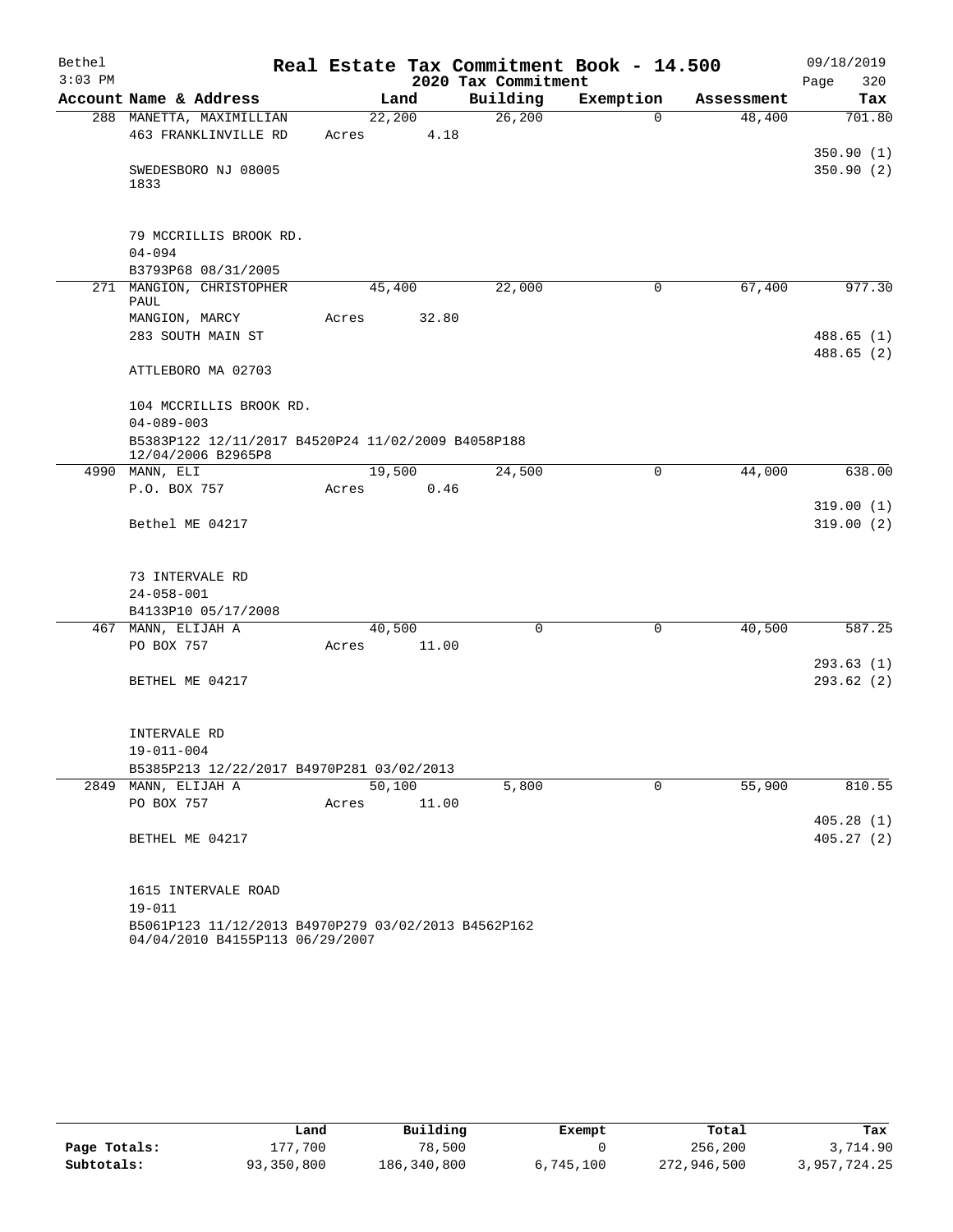| Bethel    |                                                    |                                                     |        |        |                     | Real Estate Tax Commitment Book - 14.500 |            | 09/18/2019                 |
|-----------|----------------------------------------------------|-----------------------------------------------------|--------|--------|---------------------|------------------------------------------|------------|----------------------------|
| $3:03$ PM |                                                    |                                                     |        |        | 2020 Tax Commitment |                                          |            | Page<br>321                |
|           | Account Name & Address                             |                                                     |        | Land   | Building            | Exemption                                | Assessment | Tax                        |
|           | 2947 MANSFIELD, KAREN L. &<br>J. PATRICK, TRUSTEES |                                                     | 33,600 |        | 108,200             | 0                                        | 141,800    | 2,056.10                   |
|           | <b>TRUST</b>                                       | KAREN L. MANSFIELD 1994                             |        |        |                     |                                          |            |                            |
|           | 64 GREAT HILL DR                                   |                                                     |        |        |                     |                                          |            | 1,028.05(1)<br>1,028.05(2) |
|           | TOPSFIELD MA 01983                                 |                                                     |        |        |                     |                                          |            |                            |
|           | 11 CHERRY LANE                                     |                                                     |        |        |                     |                                          |            |                            |
|           | $22 - 002 - 001 - 024$                             |                                                     |        |        |                     |                                          |            |                            |
|           |                                                    | B5090P56 02/14/2014 B2179P163 11/28/1994            |        |        |                     |                                          |            |                            |
|           | K, TRUSTEES                                        | 1705 MANSON, DAVID W & ELLEN                        | 71,200 |        | 408,200             | 0                                        | 479,400    | 6,951.30                   |
|           | TRUSTS                                             | MANSON REVOCABLE LIVING Acres                       |        | 1.97   |                     |                                          |            |                            |
|           | PO BOX 1276                                        |                                                     |        |        |                     |                                          |            | 3,475.65(1)<br>3,475.65(2) |
|           | BETHEL ME 04217                                    |                                                     |        |        |                     |                                          |            |                            |
|           | 25 RIPPS TRAIL                                     |                                                     |        |        |                     |                                          |            |                            |
|           | $12 - 052 - 008$                                   |                                                     |        |        |                     |                                          |            |                            |
|           | 05/08/2006 B3255P255                               | B5117P93 05/20/2014 B4123P156 04/27/2007 B3931P222  |        |        |                     |                                          |            |                            |
|           | 4543 MARATHON, DEBORA                              |                                                     |        | 39,700 | $\Omega$            | 0                                        | 39,700     | 575.65                     |
|           | PO BOX 781                                         |                                                     | Acres  | 1.39   |                     |                                          |            |                            |
|           | OGUNQUIT ME 03907                                  |                                                     |        |        |                     |                                          |            | 287.83 (1)<br>287.82 (2)   |
|           | SUNSET HILL SUB                                    |                                                     |        |        |                     |                                          |            |                            |
|           | $08 - 060 - 012$                                   |                                                     |        |        |                     |                                          |            |                            |
|           |                                                    | B4271P256 03/13/2008 B3452P243 12/19/2003           |        |        |                     |                                          |            |                            |
|           | 1258 MARCHAND, KENNETH                             |                                                     | 17,900 |        | 32,200              | $\mathbf 0$                              | 50,100     | 726.45                     |
|           | MARCHAND, SALLY                                    |                                                     | Acres  | 0.15   |                     |                                          |            |                            |
|           | PO BOX 1310                                        |                                                     |        |        |                     |                                          |            | 363.23(1)                  |
|           |                                                    |                                                     |        |        |                     |                                          |            | 363.22(2)                  |
|           | YORK HARBOR ME 03911                               |                                                     |        |        |                     |                                          |            |                            |
|           | 134 WEST BETHEL RD.                                |                                                     |        |        |                     |                                          |            |                            |
|           | $07 - 061$                                         |                                                     |        |        |                     |                                          |            |                            |
|           | 05/05/2005                                         | B5276P134 04/08/2016 B5269P390 02/24/2016 B3712P300 |        |        |                     |                                          |            |                            |
|           | 1256 MARIN, RICHARD                                |                                                     |        | 34,200 | 51,300              | 20,000                                   | 65,500     | 949.75                     |
|           | PO BOX 606                                         |                                                     | Acres  | 1.90   |                     | 01 Homestead (HM)                        |            |                            |
|           |                                                    |                                                     |        |        |                     |                                          |            | 474.88 (1)                 |
|           | BETHEL ME 04217                                    |                                                     |        |        |                     |                                          |            | 474.87 (2)                 |
|           | 150 WEST BETHEL ROAD                               |                                                     |        |        |                     |                                          |            |                            |
|           | $07 - 059$                                         |                                                     |        |        |                     |                                          |            |                            |
|           | B1761P205 10/09/1990                               |                                                     |        |        |                     |                                          |            |                            |

|              | Land       | Building    | Exempt    | Total       | Tax          |
|--------------|------------|-------------|-----------|-------------|--------------|
| Page Totals: | 196,600    | 599,900     | 20,000    | 776,500     | 11,259.25    |
| Subtotals:   | 93,547,400 | 186,940,700 | 6,765,100 | 273,723,000 | 3,968,983.50 |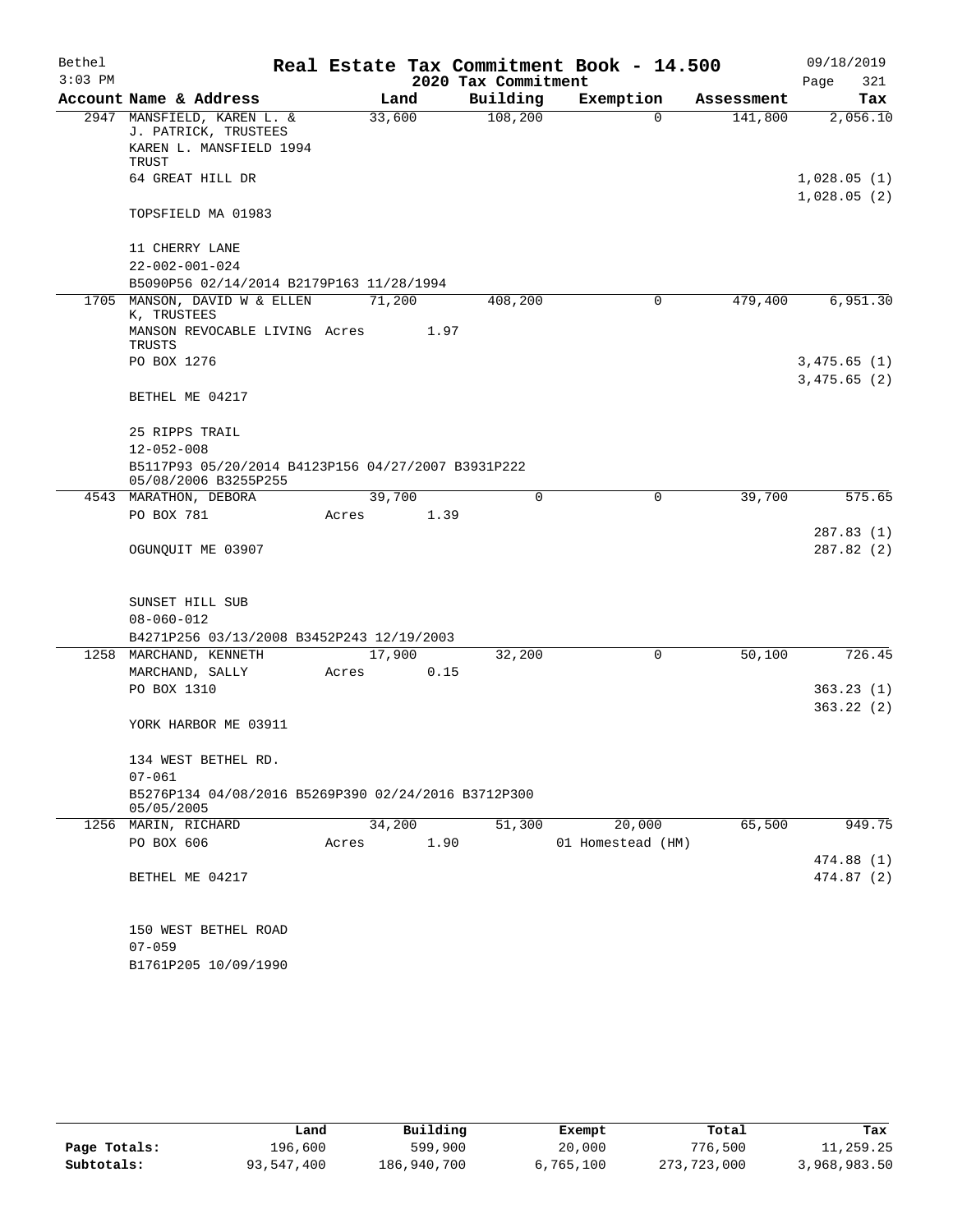| Bethel<br>$3:03$ PM |                                                      |       |               |                                 | Real Estate Tax Commitment Book - 14.500 |               | 09/18/2019                 |
|---------------------|------------------------------------------------------|-------|---------------|---------------------------------|------------------------------------------|---------------|----------------------------|
|                     | Account Name & Address                               |       | Land          | 2020 Tax Commitment<br>Building | Exemption                                | Assessment    | 322<br>Page<br>Tax         |
|                     | 296 MARKS, JANICE                                    |       | 12,300        | $\Omega$                        | $\Omega$                                 | 12,300        | 178.35                     |
|                     | MARKS, JURGEN                                        | Acres | 46.00         |                                 |                                          |               |                            |
|                     | PO BOX 125                                           |       |               |                                 |                                          |               | 89.18(1)                   |
|                     |                                                      |       |               |                                 |                                          |               | 89.17(2)                   |
|                     | BETHEL ME 04217                                      |       |               |                                 |                                          |               |                            |
|                     |                                                      |       |               |                                 |                                          |               |                            |
|                     | GORE RD.<br>$05 - 006$                               |       |               |                                 |                                          |               |                            |
|                     |                                                      |       |               |                                 |                                          |               |                            |
|                     | B4492P97 09/01/2009 B1408P297 07/28/1986 B985P266    |       | 40,200        |                                 | 0                                        | 207,200       |                            |
| 5430                | MAROTTA, JAKE                                        |       |               | 167,000                         |                                          |               | 3,004.40                   |
|                     | 78 TIMBERLINE DRIVE                                  | Acres | 2.79          |                                 |                                          |               |                            |
|                     | NEWRY ME 04261                                       |       |               |                                 |                                          |               | 1,502.20(1)<br>1,502.20(2) |
|                     | 66 GROVER HILL RD.<br>$07 - 011 - 006$               |       |               |                                 |                                          |               |                            |
|                     | B5395P161 02/27/2018 B5347P221 05/26/2017 B5342P470  |       |               |                                 |                                          |               |                            |
|                     | 04/28/2017 B2987P199 08/24/2001 B2164P118 10/03/1994 |       |               |                                 |                                          |               |                            |
|                     | 433 MARSH, DWAYNE A                                  |       | 2,500         | 0                               | $\mathbf 0$                              | 2,500         | 36.25                      |
|                     | MARSH, KATHLEEN F                                    | Acres | 8.71          |                                 |                                          |               |                            |
|                     | 17 PULASKI RD                                        |       |               |                                 |                                          |               | 18.13(1)                   |
|                     |                                                      |       |               |                                 |                                          |               | 18.12(2)                   |
|                     | WHITEHOUSE STATION NJ<br>08889                       |       |               |                                 |                                          |               |                            |
|                     |                                                      |       |               |                                 |                                          |               |                            |
|                     | GROVER HILL RD.                                      |       |               |                                 |                                          |               |                            |
|                     | $06 - 040$                                           |       |               |                                 |                                          |               |                            |
|                     | B5324P804 12/27/2016 B4303P5 10/02/2007 B2638P239    |       |               |                                 |                                          |               |                            |
|                     | 434 MARSH, DWAYNE A                                  |       | 50,500        | 86,600                          | 0                                        | 137,100       | 1,987.95                   |
|                     | MARSH, KATHLEEN F                                    | Acres | 25.33         |                                 |                                          |               |                            |
|                     | 17 PULASKI ROAD                                      |       |               |                                 |                                          |               | 993.98 (1)                 |
|                     | WHITEHOUSE STATION NJ<br>08889                       |       |               |                                 |                                          |               | 993.97 (2)                 |
|                     | 460 GROVER HILL RD.                                  |       |               |                                 |                                          |               |                            |
|                     | $06 - 041$                                           |       |               |                                 |                                          |               |                            |
|                     | B4979P289 04/21/2014 B3423P104                       |       |               |                                 |                                          |               |                            |
|                     | 2764 MARSHALL, KEVIN                                 |       | 66,500        | 80,000                          | 20,000                                   | 126,500       | 1,834.25                   |
|                     | C/O JOHN & BONITA<br>MARSHALL                        | Acres | 25.00         |                                 | 01 Homestead (HM)                        |               |                            |
|                     | 679 MAYVILLE RD                                      |       |               |                                 |                                          |               | 917.13 (1)                 |
|                     |                                                      |       |               |                                 |                                          |               | 917.12(2)                  |
|                     | BETHEL ME 04217                                      |       |               |                                 |                                          |               |                            |
|                     | 679 MAYVILLE RD.                                     |       |               |                                 |                                          |               |                            |
|                     | $18 - 020$                                           |       |               |                                 |                                          |               |                            |
|                     | B5301P36 08/29/2016 B4285P37 04/16/2008              |       |               |                                 |                                          |               |                            |
|                     | 1371 MARSHALL, PAUL C                                |       | 48,000        | 129,100                         | 0                                        | 177,100       | 2,567.95                   |
|                     | MARSHALL, DANIELLE                                   | Acres | 1.00          |                                 |                                          |               |                            |
|                     | LAROCHE                                              |       |               |                                 |                                          |               |                            |
|                     | 7 BAILEY RD.                                         |       |               |                                 |                                          |               | 1,283.98(1)                |
|                     |                                                      |       |               |                                 |                                          |               | 1, 283.97(2)               |
|                     | BETHEL ME 04217                                      |       |               |                                 |                                          |               |                            |
|                     | 7 BAILEY RD.                                         |       |               |                                 |                                          |               |                            |
|                     | $08 - 053 - 001$                                     |       |               |                                 |                                          |               |                            |
|                     | B4860P241 06/28/2012 B3387P24 09/30/2003 B2717P2     |       |               |                                 |                                          |               |                            |
|                     | Land                                                 |       | Building      |                                 | Exempt                                   | Total         | Tax                        |
| Page Totals:        | 220,000                                              |       | 462,700       |                                 | 20,000                                   | 662,700       | 9,609.15                   |
| Subtotals:          | 93,767,400                                           |       | 187, 403, 400 |                                 | 6,785,100                                | 274, 385, 700 | 3,978,592.65               |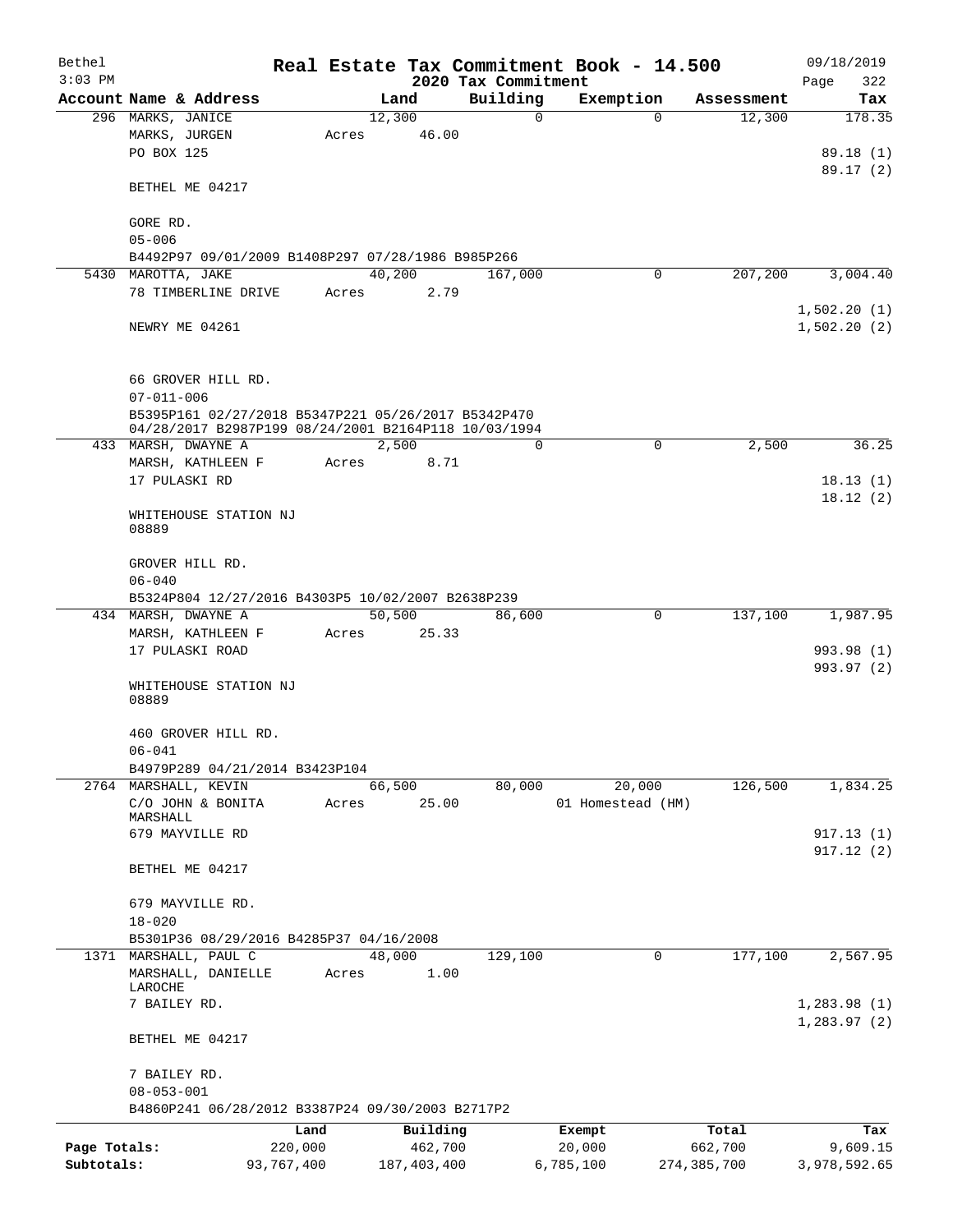| Bethel<br>$3:03$ PM |                                                                  |                                                    |             |          | 2020 Tax Commitment | Real Estate Tax Commitment Book - 14.500 |             | 09/18/2019<br>323<br>Page |
|---------------------|------------------------------------------------------------------|----------------------------------------------------|-------------|----------|---------------------|------------------------------------------|-------------|---------------------------|
|                     | Account Name & Address                                           |                                                    | Land        |          | Building            | Exemption                                | Assessment  | Tax                       |
|                     | 1605 MARSHALL, ROBERT A                                          |                                                    | 38,700      |          | 130, 200            | $\Omega$                                 | 168,900     | 2,449.05                  |
|                     | MARSHALL, ALESSANDRA S                                           | Acres                                              |             | 1.10     |                     |                                          |             |                           |
|                     | 5 ALDERBROOK DRIVE                                               |                                                    |             |          |                     |                                          |             | 1,224.53(1)               |
|                     |                                                                  |                                                    |             |          |                     |                                          |             | 1,224.52(2)               |
|                     | TOPSFIELD MA 01983                                               |                                                    |             |          |                     |                                          |             |                           |
|                     |                                                                  |                                                    |             |          |                     |                                          |             |                           |
|                     | 73 BARKER RD.                                                    |                                                    |             |          |                     |                                          |             |                           |
|                     | $11 - 063$                                                       |                                                    |             |          |                     |                                          |             |                           |
|                     | B3641P209 12/10/2004 B2594P218                                   |                                                    |             |          |                     |                                          |             |                           |
|                     | 3715 MARTHA HENRY LLC                                            |                                                    | 22,400      |          | 25,500              | 0                                        | 47,900      | 694.55                    |
|                     | 19 MENDUM AVENUE                                                 | Acres                                              |             | 0.21     |                     |                                          |             |                           |
|                     |                                                                  |                                                    |             |          |                     |                                          |             | 347.28(1)                 |
|                     |                                                                  |                                                    |             |          |                     |                                          |             | 347.27(2)                 |
|                     | KITTERY ME 03904                                                 |                                                    |             |          |                     |                                          |             |                           |
|                     |                                                                  |                                                    |             |          |                     |                                          |             |                           |
|                     |                                                                  |                                                    |             |          |                     |                                          |             |                           |
|                     | 721 WEST BETHEL RD.                                              |                                                    |             |          |                     |                                          |             |                           |
|                     | $28 - 057$                                                       |                                                    |             |          |                     |                                          |             |                           |
|                     | B5447P688 01/02/2019 B5349P155 06/07/2017 B224P468<br>03/31/1891 |                                                    |             |          |                     |                                          |             |                           |
|                     | 331 MARTIN, BRADLEY                                              |                                                    | 21,300      |          | 51,500              | 0                                        | 72,800      | 1,055.60                  |
|                     | MARTIN, WILLIAM A                                                | Acres                                              |             | 0.28     |                     |                                          |             |                           |
|                     | 968 RT. 232                                                      |                                                    |             |          |                     |                                          |             | 527.80(1)                 |
|                     |                                                                  |                                                    |             |          |                     |                                          |             | 527.80(2)                 |
|                     |                                                                  |                                                    |             |          |                     |                                          |             |                           |
|                     | BRYANT POND ME 04219                                             |                                                    |             |          |                     |                                          |             |                           |
|                     |                                                                  |                                                    |             |          |                     |                                          |             |                           |
|                     | 968 ROUTE 232                                                    |                                                    |             |          |                     |                                          |             |                           |
|                     | $05 - 037$                                                       |                                                    |             |          |                     |                                          |             |                           |
|                     | B5376P393 11/03/2017 B2035P134 08/11/1993                        |                                                    |             |          |                     |                                          |             |                           |
|                     | 5241 MARTIN, DEAN M                                              |                                                    | 100         |          | $\Omega$            | $\mathbf 0$                              | 100         | 1.45                      |
|                     | ANDERSON, KAREN L                                                | Acres                                              |             | 0.77     |                     |                                          |             |                           |
|                     | 21 HIGH STREET<br><b>EXTENSION</b>                               |                                                    |             |          |                     |                                          |             | 0.73(1)                   |
|                     |                                                                  |                                                    |             |          |                     |                                          |             | 0.72(2)                   |
|                     | LANCASTER MA 01523                                               |                                                    |             |          |                     |                                          |             |                           |
|                     |                                                                  |                                                    |             |          |                     |                                          |             |                           |
|                     | GORE RD                                                          |                                                    |             |          |                     |                                          |             |                           |
|                     | $05 - 057$                                                       |                                                    |             |          |                     |                                          |             |                           |
|                     |                                                                  | B4640P276 10/01/2010 B4601P148 06/24/2010 B4078P91 |             |          |                     |                                          |             |                           |
|                     | 01/17/2007                                                       |                                                    |             |          |                     |                                          |             |                           |
| 2727                | MARTIN, ESTATE OF,                                               |                                                    | 70,600      |          | 239,000             | 0                                        | 309,600     | 4,489.20                  |
|                     | ROBERT                                                           |                                                    |             |          |                     |                                          |             |                           |
|                     | C/O DOREEN MARTIN                                                | Acres                                              |             | 1.00     |                     |                                          |             |                           |
|                     | 56 WHISPER LANE                                                  |                                                    |             |          |                     |                                          |             | 2, 244.60(1)              |
|                     |                                                                  |                                                    |             |          |                     |                                          |             | 2, 244.60 (2)             |
|                     | NORTH KINGSTON RI 02852                                          |                                                    |             |          |                     |                                          |             |                           |
|                     |                                                                  |                                                    |             |          |                     |                                          |             |                           |
|                     | 59 RIVER VALLEY ACRES                                            |                                                    |             |          |                     |                                          |             |                           |
|                     | $17 - 041$                                                       |                                                    |             |          |                     |                                          |             |                           |
|                     | B3358P199 08/21/2003 B1360P185                                   |                                                    |             |          |                     |                                          |             |                           |
| 4528                | MARTIN, JEFFREY M                                                |                                                    | 47,500      |          | 164,100             | 26,000                                   | 185,600     | 2,691.20                  |
|                     | MARTIN, KATHLEEN F                                               | Acres                                              |             | 3.20     |                     | 01 Homestead (HM)                        |             |                           |
|                     | 111 SKILLINGS RD                                                 |                                                    |             |          |                     | 12 WW2 Vet Res                           |             | 1,345.60(1)               |
|                     |                                                                  |                                                    |             |          |                     |                                          |             | 1,345.60(2)               |
|                     | BETHEL ME 04217                                                  |                                                    |             |          |                     |                                          |             |                           |
|                     |                                                                  |                                                    |             |          |                     |                                          |             |                           |
|                     | 111 SKILLINGS ROAD                                               |                                                    |             |          |                     |                                          |             |                           |
|                     | $01 - 051 - 005 - 001$                                           |                                                    |             |          |                     |                                          |             |                           |
|                     | B3640P15 12/09/2004                                              |                                                    |             |          |                     |                                          |             |                           |
|                     |                                                                  |                                                    |             |          |                     |                                          |             |                           |
|                     |                                                                  | Land                                               |             | Building |                     | Exempt                                   | Total       | Tax                       |
| Page Totals:        |                                                                  | 200,600                                            |             | 610,300  |                     | 26,000                                   | 784,900     | 11,381.05                 |
| Subtotals:          |                                                                  | 93,968,000                                         | 188,013,700 |          |                     | 6,811,100                                | 275,170,600 | 3,989,973.70              |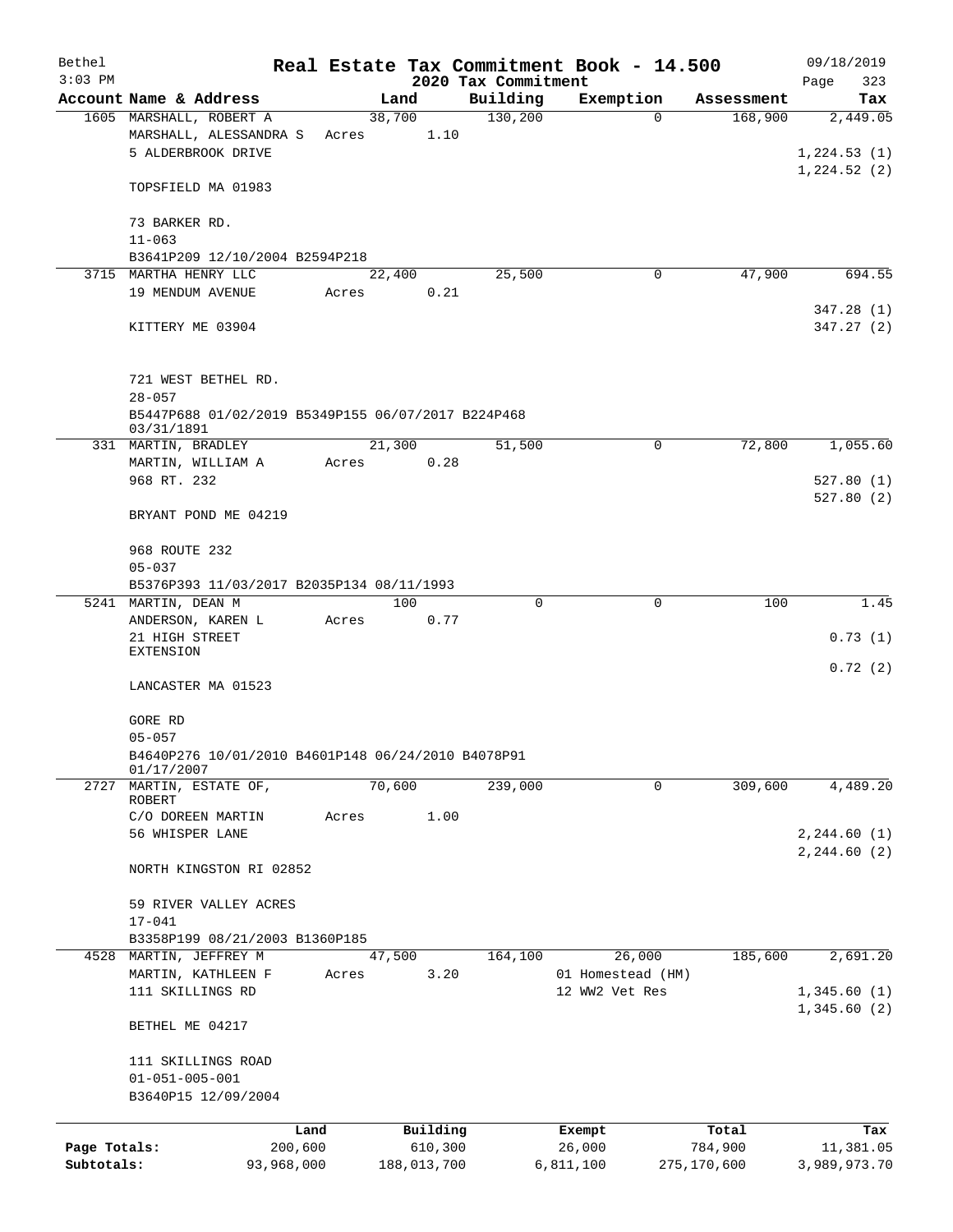| Bethel       |                                                  |       |                |          |                         | Real Estate Tax Commitment Book - 14.500 |                      | 09/18/2019    |
|--------------|--------------------------------------------------|-------|----------------|----------|-------------------------|------------------------------------------|----------------------|---------------|
| $3:03$ PM    |                                                  |       |                |          | 2020 Tax Commitment     |                                          |                      | 324<br>Page   |
|              | Account Name & Address<br>5274 MARTIN, LUCAS H   |       | Land<br>44,600 |          | Building<br>$\mathbf 0$ | Exemption<br>$\Omega$                    | Assessment<br>44,600 | Tax<br>646.70 |
|              | MARTIN, MICHAEL J                                | Acres |                | 0.23     |                         |                                          |                      |               |
|              | 2241 HOPKINTON RD                                |       |                |          |                         |                                          |                      | 323.35(1)     |
|              |                                                  |       |                |          |                         |                                          |                      | 323.35(2)     |
|              | HOPKINTON NH 03229                               |       |                |          |                         |                                          |                      |               |
|              | CRESCENT LANE                                    |       |                |          |                         |                                          |                      |               |
|              | $25 - 181 - A$                                   |       |                |          |                         |                                          |                      |               |
|              | B5277P425 04/20/2016 B4595P297 06/09/2010        |       |                |          |                         |                                          |                      |               |
|              | 3735 MARTIN, RACHARD                             |       | 41,200         |          | $\Omega$                | 0                                        | 41,200               | 597.40        |
|              | MARTIN, TINA<br>ZANI-MARTIN                      | Acres |                | 2.00     |                         |                                          |                      |               |
|              | PO BOX 722                                       |       |                |          |                         |                                          |                      | 298.70 (1)    |
|              |                                                  |       |                |          |                         |                                          |                      | 298.70 (2)    |
|              | RINDGE NH 03461                                  |       |                |          |                         |                                          |                      |               |
|              |                                                  |       |                |          |                         |                                          |                      |               |
|              |                                                  |       |                |          |                         |                                          |                      |               |
|              | $08 - 041 - 002 - B$                             |       |                |          |                         |                                          |                      |               |
|              | B3115P54                                         |       |                |          |                         |                                          |                      |               |
|              | 2835 MARTIROS, CHRISTOPHER                       |       | 9,600          |          | 0                       | 0                                        | 9,600                | 139.20        |
|              | 22 ROUND HOUSE RD                                | Acres |                | 5.50     |                         |                                          |                      |               |
|              |                                                  |       |                |          |                         |                                          |                      | 69.60(1)      |
|              | BOURNE MA 02532                                  |       |                |          |                         |                                          |                      | 69.60(2)      |
|              |                                                  |       |                |          |                         |                                          |                      |               |
|              |                                                  |       |                |          |                         |                                          |                      |               |
|              |                                                  |       |                |          |                         |                                          |                      |               |
|              | $19 - 005 - 001$                                 |       |                |          |                         |                                          |                      |               |
|              | B4137P349 05/25/2007 B1457P60                    |       |                |          |                         |                                          |                      |               |
| 1510         | MARVIN FAMILY<br>REVCOCABLE TRUST 2009           |       | 28,700         |          | 0                       | 0                                        | 28,700               | 416.15        |
|              | 80 LOCKE ROAD                                    | Acres |                | 5.20     |                         |                                          |                      |               |
|              |                                                  |       |                |          |                         |                                          |                      | 208.08(1)     |
|              | RYE NH 03870                                     |       |                |          |                         |                                          |                      | 208.07(2)     |
|              |                                                  |       |                |          |                         |                                          |                      |               |
|              |                                                  |       |                |          |                         |                                          |                      |               |
|              | 5 WESTWOODS RD.                                  |       |                |          |                         |                                          |                      |               |
|              | $11 - 012 - 005$                                 |       |                |          |                         |                                          |                      |               |
|              | B5222P569 05/19/2015 B4020P3 10/02/2006 B1554P95 |       |                |          |                         |                                          |                      |               |
| 1512         | MARVIN, BRADLEY D. JR.                           |       | 37,200         |          | 152,700                 | 0                                        | 189,900              | 2,753.55      |
|              | & KRISTINE E.<br>TTEES MARVIN FAMILY             |       |                |          |                         |                                          |                      |               |
|              | REV. TRUST                                       | Acres |                | 5.00     |                         |                                          |                      |               |
|              | 80 LOCKE ROAD                                    |       |                |          |                         |                                          |                      | 1,376.78(1)   |
|              |                                                  |       |                |          |                         |                                          |                      | 1,376.77(2)   |
|              | RYE NH 03870                                     |       |                |          |                         |                                          |                      |               |
|              |                                                  |       |                |          |                         |                                          |                      |               |
|              | 123 WESTWOODS RD                                 |       |                |          |                         |                                          |                      |               |
|              | $11 - 012 - 007$                                 |       |                |          |                         |                                          |                      |               |
|              | B4478P106 08/03/2009 B3890P211 02/21/2006        |       |                |          |                         |                                          |                      |               |
|              | 37 MASON PETER A.                                |       | 24,500         |          | 8,600                   | 0                                        | 33,100               | 479.95        |
|              | DAVIS, LAWRENCE                                  | Acres |                | 1.00     |                         |                                          |                      |               |
|              | PO BOX 24                                        |       |                |          |                         |                                          |                      | 239.98 (1)    |
|              |                                                  |       |                |          |                         |                                          |                      | 239.97(2)     |
|              | WEST BETHEL ME 04286                             |       |                |          |                         |                                          |                      |               |
|              | 936 GROVER HILL RD.                              |       |                |          |                         |                                          |                      |               |
|              | $01 - 033$                                       |       |                |          |                         |                                          |                      |               |
|              | B5258P537 12/15/2015 B1083P108 07/09/1980        |       |                |          |                         |                                          |                      |               |
|              |                                                  |       |                |          |                         |                                          |                      |               |
|              | Land                                             |       |                | Building |                         | Exempt                                   | Total                | Tax           |
| Page Totals: | 185,800                                          |       |                | 161,300  |                         | 0                                        | 347,100              | 5,032.95      |

**Subtotals:** 94,153,800 188,175,000 6,811,100 275,517,700 3,995,006.65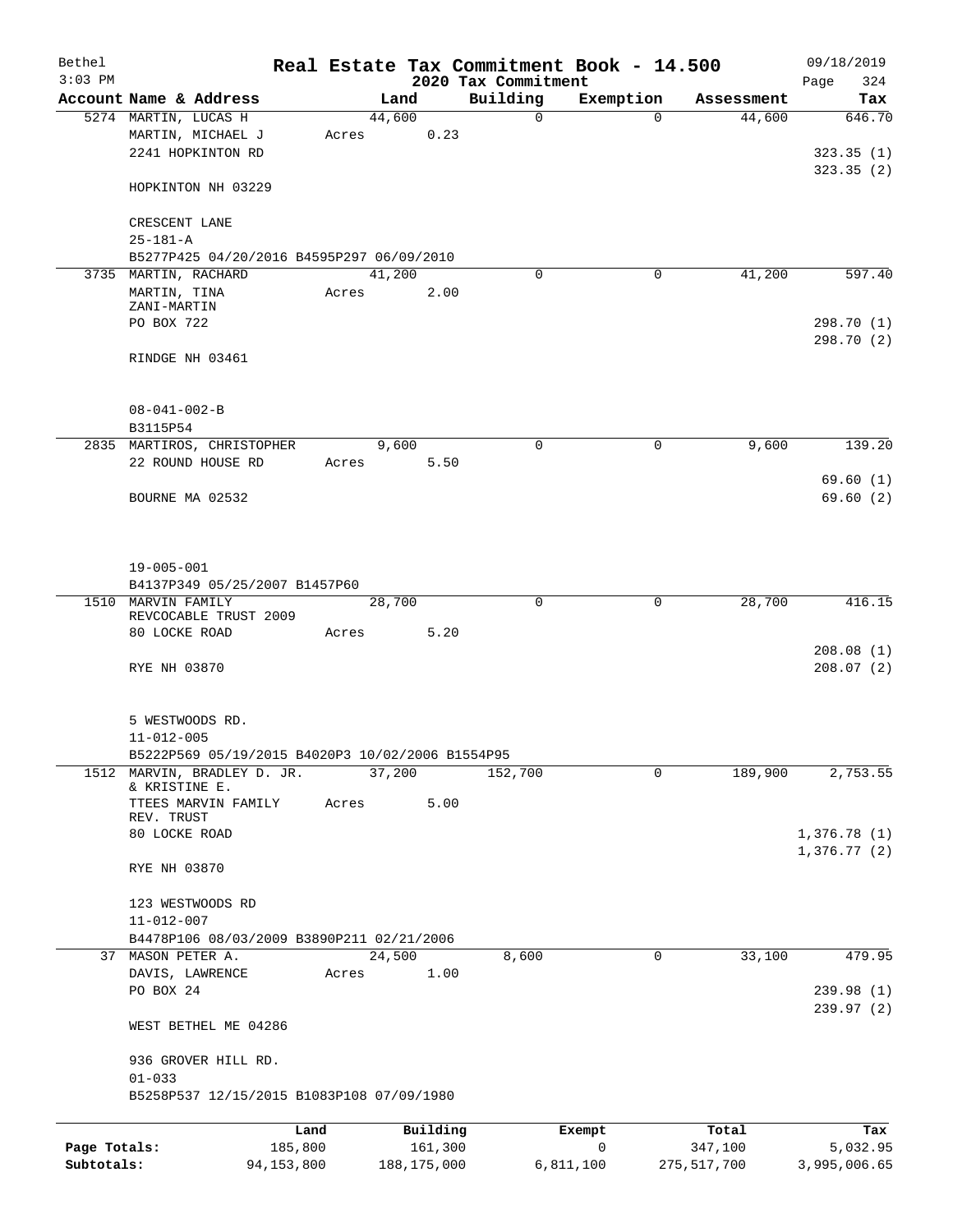| Bethel    |                                                    |       |                |                     | Real Estate Tax Commitment Book - 14.500 |                       | 09/18/2019             |
|-----------|----------------------------------------------------|-------|----------------|---------------------|------------------------------------------|-----------------------|------------------------|
| $3:03$ PM |                                                    |       |                | 2020 Tax Commitment |                                          |                       | Page<br>325            |
|           | Account Name & Address<br>3598 MASON, FREDERICK IV |       | Land<br>61,100 | Building<br>115,900 | Exemption<br>0                           | Assessment<br>177,000 | Tax<br>2,566.50        |
|           | MASON, SARAH                                       | Acres |                | 0.80                |                                          |                       |                        |
|           | 74 FACULTY DRIVE                                   |       |                |                     |                                          |                       | 1, 283.25(1)           |
|           |                                                    |       |                |                     |                                          |                       | 1, 283.25(2)           |
|           | MIDDLETOWN RI 02842                                |       |                |                     |                                          |                       |                        |
|           | 184 PARADISE RD                                    |       |                |                     |                                          |                       |                        |
|           | $27 - 009$                                         |       |                |                     |                                          |                       |                        |
|           | B5422P185 08/01/2018 B2876P122 10/26/2000          |       |                |                     |                                          |                       |                        |
|           | 3090 MASON, JOHN                                   |       | 67,300         | 266,800             | 0                                        | 334,100               | 4,844.45               |
|           | P.O. BOX 570                                       | Acres |                | 3.90                |                                          |                       |                        |
|           |                                                    |       |                |                     |                                          |                       | 2,422.23(1)            |
|           | BETHEL ME 04217                                    |       |                |                     |                                          |                       | 2,422.22(2)            |
|           |                                                    |       |                |                     |                                          |                       |                        |
|           | 24 NORTH ROAD                                      |       |                |                     |                                          |                       |                        |
|           | $24 - 014$                                         |       |                |                     |                                          |                       |                        |
|           | B4134P343 05/18/2007                               |       |                |                     |                                          |                       |                        |
|           | 1416 MASON, JOHN                                   |       | 39,400         | 0                   | 0                                        | 39,400                | 571.30                 |
|           | MASON, TRACY                                       | Acres | 19.00          |                     |                                          |                       |                        |
|           | PO BOX 570                                         |       |                |                     |                                          |                       | 285.65(1)              |
|           |                                                    |       |                |                     |                                          |                       | 285.65(2)              |
|           | BETHEL ME 04217                                    |       |                |                     |                                          |                       |                        |
|           |                                                    |       |                |                     |                                          |                       |                        |
|           | TAYLOR SMITH RD<br>$09 - 002$                      |       |                |                     |                                          |                       |                        |
|           | B4134P343 05/18/2007                               |       |                |                     |                                          |                       |                        |
|           | 3670 MASON, PETER                                  |       | 34,900         | 111,100             | 20,000                                   | 126,000               | 1,827.00               |
|           | MASON, CHRISTEN                                    | Acres |                | 0.77                | 01 Homestead (HM)                        |                       |                        |
|           | PO BOX 24                                          |       |                |                     |                                          |                       | 913.50(1)              |
|           |                                                    |       |                |                     |                                          |                       | 913.50(2)              |
|           | WEST BETHEL ME 04286                               |       |                |                     |                                          |                       |                        |
|           |                                                    |       |                |                     |                                          |                       |                        |
|           | 51 MOUNTAIN VIEW CIRCLE                            |       |                |                     |                                          |                       |                        |
|           | $28 - 014$                                         |       |                |                     |                                          |                       |                        |
|           | B3328P24 06/17/2003<br>4726 MASS HAULING CORP.     |       | 58,600         | 0                   | 0                                        | 58,600                | 849.70                 |
|           | 200 LIBBEY INDUSTRIAL                              | Acres |                | 2.85                |                                          |                       |                        |
|           | PKWY                                               |       |                |                     |                                          |                       |                        |
|           |                                                    |       |                |                     |                                          |                       | 424.85(1)              |
|           | EAST WEYMOUTH MA 02189                             |       |                |                     |                                          |                       | 424.85(2)              |
|           |                                                    |       |                |                     |                                          |                       |                        |
|           | BIRCH WOODS                                        |       |                |                     |                                          |                       |                        |
|           | $12 - 073 - 009$                                   |       |                |                     |                                          |                       |                        |
|           | B3808P143 09/28/2005                               |       |                |                     |                                          |                       |                        |
|           | 3589 MASTROIANNI, ROBERT L                         |       | 62,900         | $\Omega$            | 0                                        | 62,900                | 912.05                 |
|           | MASTROIANNI, STEPHANIE                             | Acres | 2.40           |                     |                                          |                       |                        |
|           | S                                                  |       |                |                     |                                          |                       |                        |
|           | 11 PETER GROVER RD                                 |       |                |                     |                                          |                       | 456.03(1)<br>456.02(2) |
|           | BETHEL ME 04217                                    |       |                |                     |                                          |                       |                        |
|           |                                                    |       |                |                     |                                          |                       |                        |
|           | PARADISE RD<br>$27 - 002 - 001$                    |       |                |                     |                                          |                       |                        |
|           | B5300P271 08/24/2016 B3762P137 07/20/2005          |       |                |                     |                                          |                       |                        |
|           |                                                    |       |                |                     |                                          |                       |                        |
|           |                                                    |       |                |                     |                                          |                       |                        |
|           |                                                    | Land  | Building       |                     | Exempt                                   | Total                 | Tax                    |

|              | Land       | Building    | Exempt    | Total       | Tax          |
|--------------|------------|-------------|-----------|-------------|--------------|
| Page Totals: | 324,200    | 493,800     | 20,000    | 798,000     | 11,571.00    |
| Subtotals:   | 94,478,000 | 188,668,800 | 6,831,100 | 276,315,700 | 4,006,577.65 |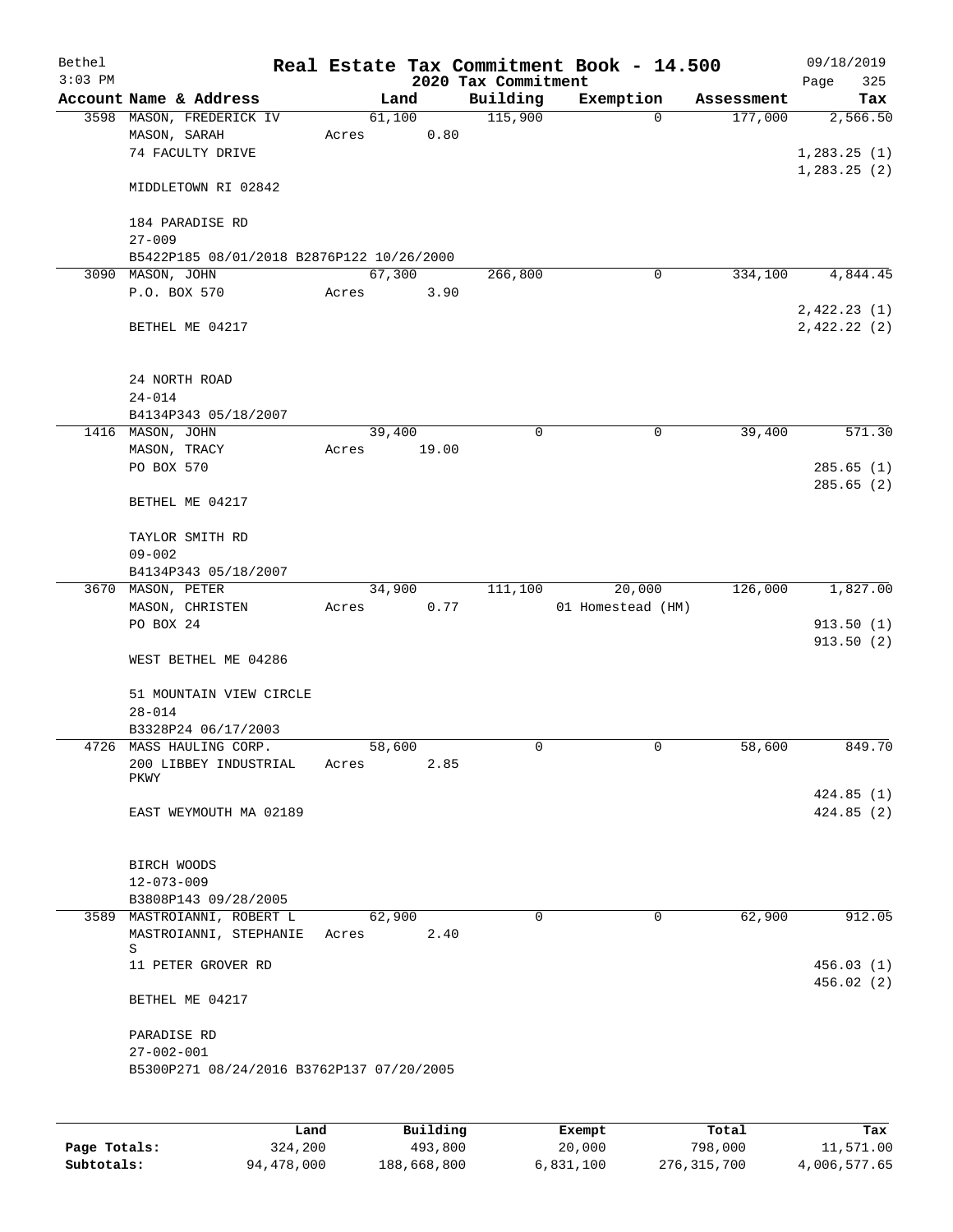| Bethel    |                                                                                        | Real Estate Tax Commitment Book - 14.500 |                     |             |            | 09/18/2019                 |
|-----------|----------------------------------------------------------------------------------------|------------------------------------------|---------------------|-------------|------------|----------------------------|
| $3:03$ PM |                                                                                        |                                          | 2020 Tax Commitment |             |            | 326<br>Page                |
|           | Account Name & Address                                                                 | Land                                     | Building            | Exemption   | Assessment | Tax                        |
|           | 3590 MASTROIANNI, ROBERT L<br>MASTROIANNI, STEPHANIE<br>S                              | 59,200<br>1.32<br>Acres                  | $\Omega$            | $\Omega$    | 59,200     | 858.40                     |
|           | 11 PETER GROVER RD.                                                                    |                                          |                     |             |            | 429.20(1)<br>429.20(2)     |
|           | BETHEL ME 04217                                                                        |                                          |                     |             |            |                            |
|           | PARADISE RD.                                                                           |                                          |                     |             |            |                            |
|           | $27 - 002 - 001 - 00A$                                                                 |                                          |                     |             |            |                            |
|           | B530P273 08/24/2016 B4018P175 09/29/2006 B3762P135<br>07/20/2005                       |                                          |                     |             |            |                            |
|           | 3587 MASTROIANNI, STEPHANIE<br>S                                                       | 77,300                                   | 236,700             | $\mathbf 0$ | 314,000    | 4,553.00                   |
|           | MASTROIANNI, ROBERT L                                                                  | 5.20<br>Acres                            |                     |             |            |                            |
|           | 11 PETER GROVER RD.                                                                    |                                          |                     |             |            | 2, 276.50(1)               |
|           |                                                                                        |                                          |                     |             |            | 2, 276.50(2)               |
|           | BETHEL ME 04217                                                                        |                                          |                     |             |            |                            |
|           | 11 PETER GROVER RD.                                                                    |                                          |                     |             |            |                            |
|           | $27 - 001$                                                                             |                                          |                     |             |            |                            |
|           | B5270P393 03/02/2016 B4018P177 09/29/2006 B2167P330<br>10/19/1994 B1409P112 07/29/1986 |                                          |                     |             |            |                            |
|           | 5009 MATOSIC, MATTHEW J                                                                | 33,600                                   | 163,400             | $\mathbf 0$ | 197,000    | 2,856.50                   |
|           | 63 MELCHER STREET, APT<br>201                                                          |                                          |                     |             |            |                            |
|           | BOSTON MA 02210                                                                        |                                          |                     |             |            | 1,428.25(1)<br>1,428.25(2) |
|           |                                                                                        |                                          |                     |             |            |                            |
|           | 232 MAYVILLE RD., UNIT                                                                 |                                          |                     |             |            |                            |
|           | $24 - 028 - C3$                                                                        |                                          |                     |             |            |                            |
|           | B5356P425 07/17/2017 B4203P252 10/02/2007                                              |                                          |                     |             |            |                            |
|           | 450 MATSON, DAVID P<br>124 RATTLESNAKE HILL RD Acres                                   | 22,500<br>0.20                           | 132,600             | $\mathbf 0$ | 155,100    | 2,248.95                   |
|           |                                                                                        |                                          |                     |             |            | 1, 124.48(1)               |
|           | ANDOVER MA 01810 6045                                                                  |                                          |                     |             |            | 1, 124.47(2)               |
|           |                                                                                        |                                          |                     |             |            |                            |
|           | 1 SONGO POND RD                                                                        |                                          |                     |             |            |                            |
|           | $07 - 016$                                                                             |                                          |                     |             |            |                            |
|           | B4684P173 01/20/2011 B3019P78                                                          |                                          |                     |             |            |                            |
|           | 1380 MATTHEWS, DAVID J                                                                 | 49,800                                   | 125,100             | 0           | 174,900    | 2,536.05                   |
|           | MATTHEWS, GINA F<br>15 FLEETWOOD DRIVE                                                 | 1.57<br>Acres                            |                     |             |            | 1, 268.03(1)               |
|           |                                                                                        |                                          |                     |             |            | 1,268.02(2)                |
|           | NORFOLK MA 02056                                                                       |                                          |                     |             |            |                            |
|           | 150 BAILEY RD                                                                          |                                          |                     |             |            |                            |
|           | $08 - 055 - 014$                                                                       |                                          |                     |             |            |                            |
|           | B5129P19 06/23/2014 B3651P320 12/17/2004                                               |                                          |                     |             |            |                            |

|              | Land       | Building    | Exempt    | Total       | Tax          |
|--------------|------------|-------------|-----------|-------------|--------------|
| Page Totals: | 242,400    | 657,800     |           | 900,200     | 13,052.90    |
| Subtotals:   | 94,720,400 | 189,326,600 | 6,831,100 | 277,215,900 | 4,019,630.55 |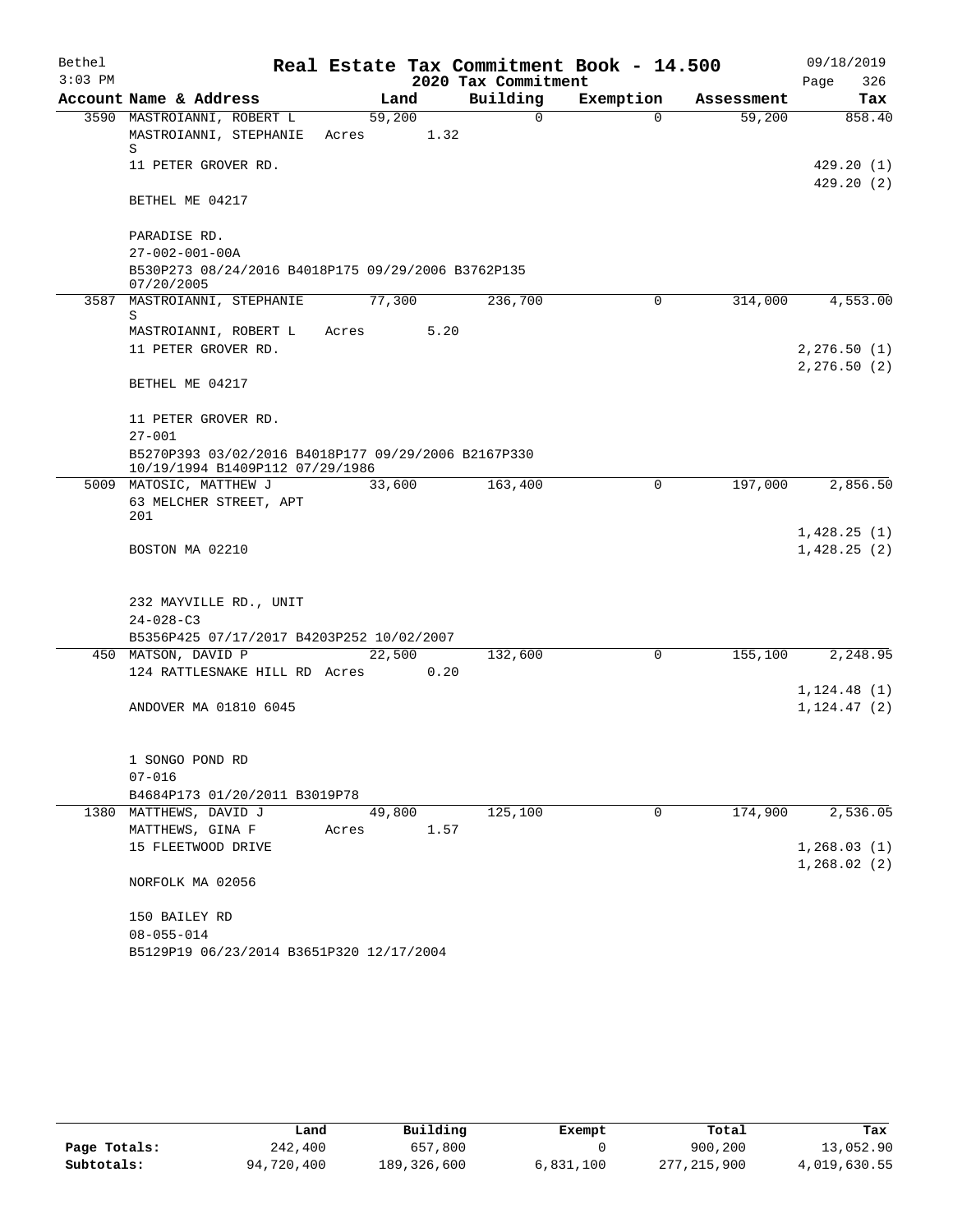| Bethel       |                                                                                      |            |                |          |                     | Real Estate Tax Commitment Book - 14.500 |                        | 09/18/2019                 |
|--------------|--------------------------------------------------------------------------------------|------------|----------------|----------|---------------------|------------------------------------------|------------------------|----------------------------|
| $3:03$ PM    |                                                                                      |            |                |          | 2020 Tax Commitment |                                          |                        | Page<br>327                |
|              | Account Name & Address<br>4795 MAXIM, MERRITT S. &                                   |            | Land<br>44,700 |          | Building<br>205,800 | Exemption<br>$\Omega$                    | Assessment<br>250, 500 | Tax<br>3,632.25            |
|              | MICHAEL-MAXIM, LEFKI<br>MAXIM FAMILY REALTY<br>TRUST                                 | Acres      |                | 1.53     |                     |                                          |                        |                            |
|              | PO BOX 351                                                                           |            |                |          |                     |                                          |                        | 1,816.13(1)<br>1,816.12(2) |
|              | BETHEL ME 04217                                                                      |            |                |          |                     |                                          |                        |                            |
|              | 21 HARMONY ROW<br>$23 - 013 - 001 - 007$                                             |            |                |          |                     |                                          |                        |                            |
|              | B4846P69 05/16/2012 B4738P108 07/19/2011 B4627P296<br>08/31/2010                     |            |                |          |                     |                                          |                        |                            |
|              | 2632 MAYNARD, MELISSA C                                                              |            | 53,000         |          | 147,100             | 0                                        | 200,100                | 2,901.45                   |
|              | MAYNARD, STEVEN                                                                      | Acres      |                | 3.40     |                     |                                          |                        |                            |
|              | 448 LAPHAM MILLS RD                                                                  |            |                |          |                     |                                          |                        | 1,450.73(1)                |
|              | PERU NY 12972 5030                                                                   |            |                |          |                     |                                          |                        | 1,450.72(2)                |
|              | 531 NORTH ROAD                                                                       |            |                |          |                     |                                          |                        |                            |
|              | $16 - 006$<br>B3361P99 08/22/2003                                                    |            |                |          |                     |                                          |                        |                            |
|              | 4837 MC DEVELOPMENT, LLC                                                             |            | 35,600         |          | 0                   | 0                                        | 35,600                 | 516.20                     |
|              | 420 GROVER HILL ROAD                                                                 | Acres      |                | 1.77     |                     |                                          |                        |                            |
|              |                                                                                      |            |                |          |                     |                                          |                        | 258.10(1)                  |
|              | BETHEL ME 04217                                                                      |            |                |          |                     |                                          |                        | 258.10(2)                  |
|              | ELLINGWOOD MOUNTAIN                                                                  |            |                |          |                     |                                          |                        |                            |
|              | $16 - 019 - 005$                                                                     |            |                |          |                     |                                          |                        |                            |
|              | B3900P185 03/10/2006                                                                 |            |                |          |                     |                                          |                        |                            |
|              | 157 MCALLISTER, JOYCE<br>P.O. BOX 626                                                | Acres      | 33,300         | 1.30     | 51,700              | 20,000<br>01 Homestead (HM)              | 65,000                 | 942.50                     |
|              |                                                                                      |            |                |          |                     |                                          |                        | 471.25 (1)                 |
|              | BETHEL ME 04217                                                                      |            |                |          |                     |                                          |                        | 471.25(2)                  |
|              | 783 WALKERS MILLS RD.                                                                |            |                |          |                     |                                          |                        |                            |
|              | $04 - 014$<br>B1961P45 12/01/1992 B1619P8                                            |            |                |          |                     |                                          |                        |                            |
|              | 2940 MCATAVEY, RICHARD                                                               |            | 33,600         |          | 60,600              | 0                                        | 94,200                 | 1,365.90                   |
|              | MCATAVEY, BRENDA                                                                     |            |                |          |                     |                                          |                        |                            |
|              | 1 COTTAGE LANE                                                                       |            |                |          |                     |                                          |                        | 682.95 (1)                 |
|              | ROLLINSFORD NH 03869                                                                 |            |                |          |                     |                                          |                        | 682.95 (2)                 |
|              | 11 CHERRY LANE                                                                       |            |                |          |                     |                                          |                        |                            |
|              | $22 - 002 - 001 - 018$                                                               |            |                |          |                     |                                          |                        |                            |
|              | B4332P253 08/05/2009 B3611P146 10/19/2004 B2443P308                                  |            |                |          |                     |                                          |                        |                            |
|              | 2700 MCCABE, THOMAS A                                                                |            | 70,700         |          | 215,100             | 0                                        | 285,800                | 4,144.10                   |
|              | SOLTERO, GLISETTE M<br>9 NANTUCKET AVE                                               | Acres      |                | 1.03     |                     |                                          |                        | 2,072.05(1)                |
|              |                                                                                      |            |                |          |                     |                                          |                        | 2,072.05(2)                |
|              | SWAMPSCOT MA 01907                                                                   |            |                |          |                     |                                          |                        |                            |
|              | 3 CONFORTI COURT                                                                     |            |                |          |                     |                                          |                        |                            |
|              | 17-035-011                                                                           |            |                |          |                     |                                          |                        |                            |
|              | B4322P96 07/10/2008 B4276P340 03/20/2008 B4276P338<br>03/20/2008 B3713P37 04/28/2005 |            |                |          |                     |                                          |                        |                            |
|              |                                                                                      | Land       |                | Building |                     | Exempt                                   | Total                  | Tax                        |
| Page Totals: |                                                                                      | 270,900    |                | 680,300  |                     | 20,000                                   | 931,200                | 13,502.40                  |
| Subtotals:   |                                                                                      | 94,991,300 | 190,006,900    |          |                     | 6,851,100                                | 278, 147, 100          | 4,033,132.95               |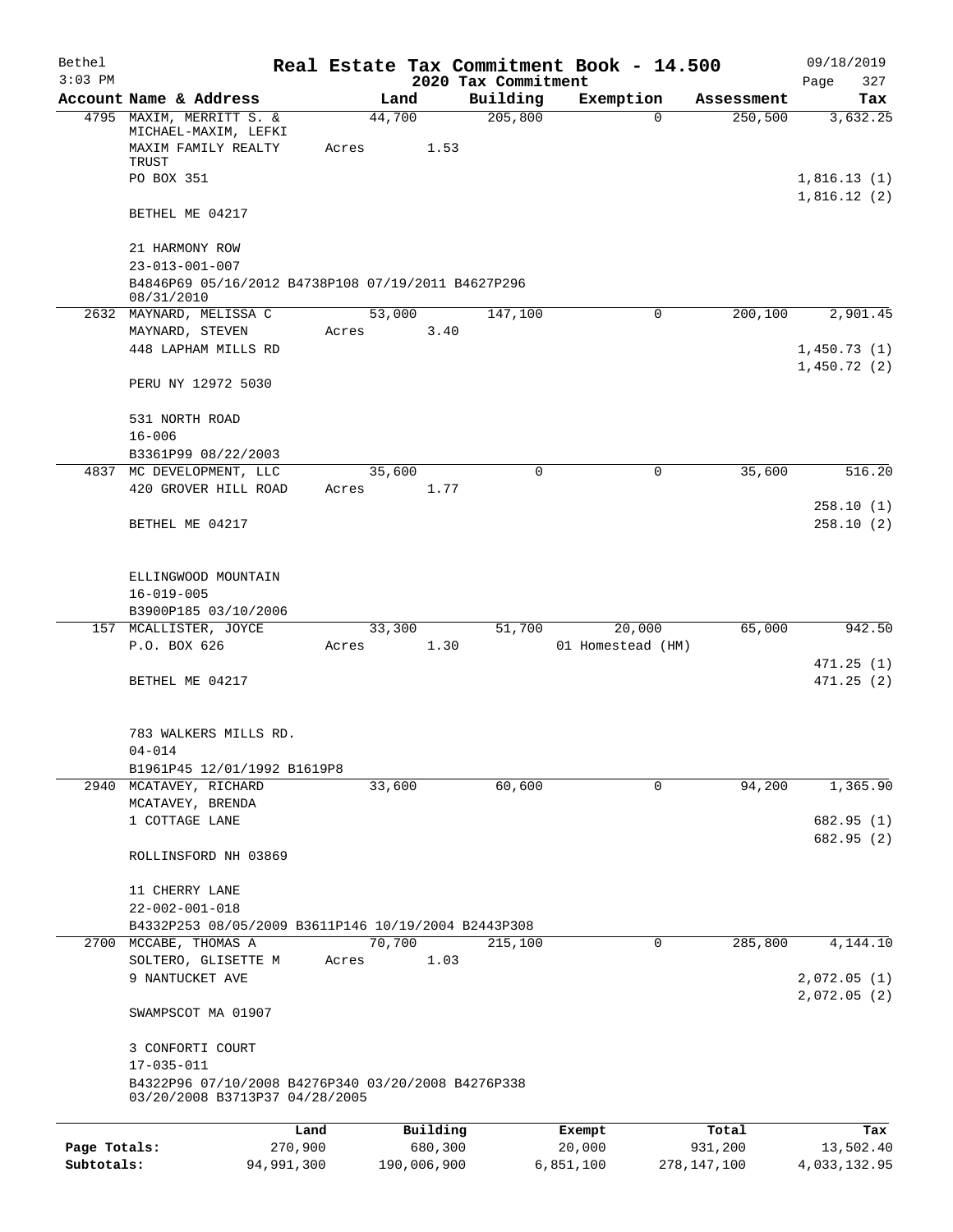| Bethel    |                                                                                                                             |               |                     | Real Estate Tax Commitment Book - 14.500 |         | 09/18/2019                             |
|-----------|-----------------------------------------------------------------------------------------------------------------------------|---------------|---------------------|------------------------------------------|---------|----------------------------------------|
| $3:03$ PM |                                                                                                                             |               | 2020 Tax Commitment |                                          |         | 328<br>Page                            |
|           | Account Name & Address                                                                                                      | Land          |                     | Building Exemption Assessment            |         | Tax                                    |
|           | 4521 MCCANNELL, NANCY C<br>MCCANNELL, MARY MADDEN Acres 1.41<br>5 PINE HAVEN LN.                                            | 44,400        | 157,400             | 20,000<br>01 Homestead (HM)              | 181,800 | 2,636.10<br>1,318.05(1)<br>1,318.05(2) |
|           | BETHEL ME 04217                                                                                                             |               |                     |                                          |         |                                        |
|           | 5 PINE HAVEN LANE<br>$18 - 054 - 009$                                                                                       |               |                     |                                          |         |                                        |
|           | B3495P344 04/15/2004 B3374P204 09/11/2003                                                                                   |               |                     |                                          |         |                                        |
|           | 2634 MCCLAIN, BRADLEY S                                                                                                     | 50,800        | 76,200              | $\mathbf 0$                              | 127,000 | 1,841.50                               |
|           | MASON, CAROLE L<br>559 NORTH RD.                                                                                            | Acres 2.00    |                     |                                          |         | 920.75(1)<br>920.75(2)                 |
|           | BETHEL ME 04217 0104                                                                                                        |               |                     |                                          |         |                                        |
|           | 559 NORTH ROAD                                                                                                              |               |                     |                                          |         |                                        |
|           | $16 - 008$                                                                                                                  |               |                     |                                          |         |                                        |
|           | B1248P76 02/23/1984 B642P46 06/15/1965 B560P219                                                                             |               |                     |                                          |         |                                        |
|           | 5034 MCCLURE, CHRISINE                                                                                                      | 52,700        | 282,700             | $\mathbf 0$                              | 335,400 | 4,863.30                               |
|           | 94 KRISTEN LANE                                                                                                             | Acres 3.52    |                     |                                          |         |                                        |
|           | MAPLEVILLE RI 02839                                                                                                         |               |                     |                                          |         | 2,431.65(1)<br>2,431.65(2)             |
|           | 49 TWIN BROOKS ROAD<br>18-060-012                                                                                           |               |                     |                                          |         |                                        |
|           | B5159P315 09/15/2014 B3568P322 08/06/2004                                                                                   |               |                     |                                          |         |                                        |
|           | 5036 MCCLURE, CHRISTINE J                                                                                                   | 39,600        | $\Omega$            | $\mathbf 0$                              | 39,600  | 574.20                                 |
|           | 94 KRISTEN LANE                                                                                                             | Acres<br>3.92 |                     |                                          |         |                                        |
|           | MAPLEVILLE RI 02839                                                                                                         |               |                     |                                          |         | 287.10(1)<br>287.10(2)                 |
|           | $18 - 060 - 014$<br>B5408P577 05/18/2018 B3568P322 08/06/2004                                                               |               |                     |                                          |         |                                        |
|           | 5396 MCCONATHY, STEVE A                                                                                                     | 61,600        | 235,500             | 6,000                                    | 291,100 | 4,220.95                               |
|           | PO BOX 1295                                                                                                                 | Acres<br>0.57 |                     | 12 WW2 Vet Res                           |         |                                        |
|           | BETHEL ME 04217                                                                                                             |               |                     |                                          |         | 2,110.48(1)<br>2,110.47(2)             |
|           | 71 PARADISE RD<br>$26 - 010 - 001$<br>B5430P299 09/12/2018 B5340P581 04/18/2017 B5294P331<br>07/19/2016 B668P452 11/08/1967 |               |                     |                                          |         |                                        |
|           | 5296 MCCONNELL, DIANNA                                                                                                      | 30,400        | $\Omega$            | $\Omega$                                 | 30,400  | 440.80                                 |
|           | 49 LOGAN AVENUE                                                                                                             | 3.45<br>Acres |                     |                                          |         | 220.40(1)                              |
|           | SWANSEA MA 02777                                                                                                            |               |                     |                                          |         | 220.40(2)                              |
|           | SECOND ST                                                                                                                   |               |                     |                                          |         |                                        |
|           | $22 - 029 - 014$<br>B5076P231 12/23/2013 B3509P327 05/12/2004                                                               |               |                     |                                          |         |                                        |
|           |                                                                                                                             |               |                     |                                          |         |                                        |

|              | Land       | Building    | Exempt    | Total       | Tax          |
|--------------|------------|-------------|-----------|-------------|--------------|
| Page Totals: | 279,500    | 751,800     | 26,000    | 1,005,300   | 14,576.85    |
| Subtotals:   | 95,270,800 | 190,758,700 | 6,877,100 | 279,152,400 | 4,047,709.80 |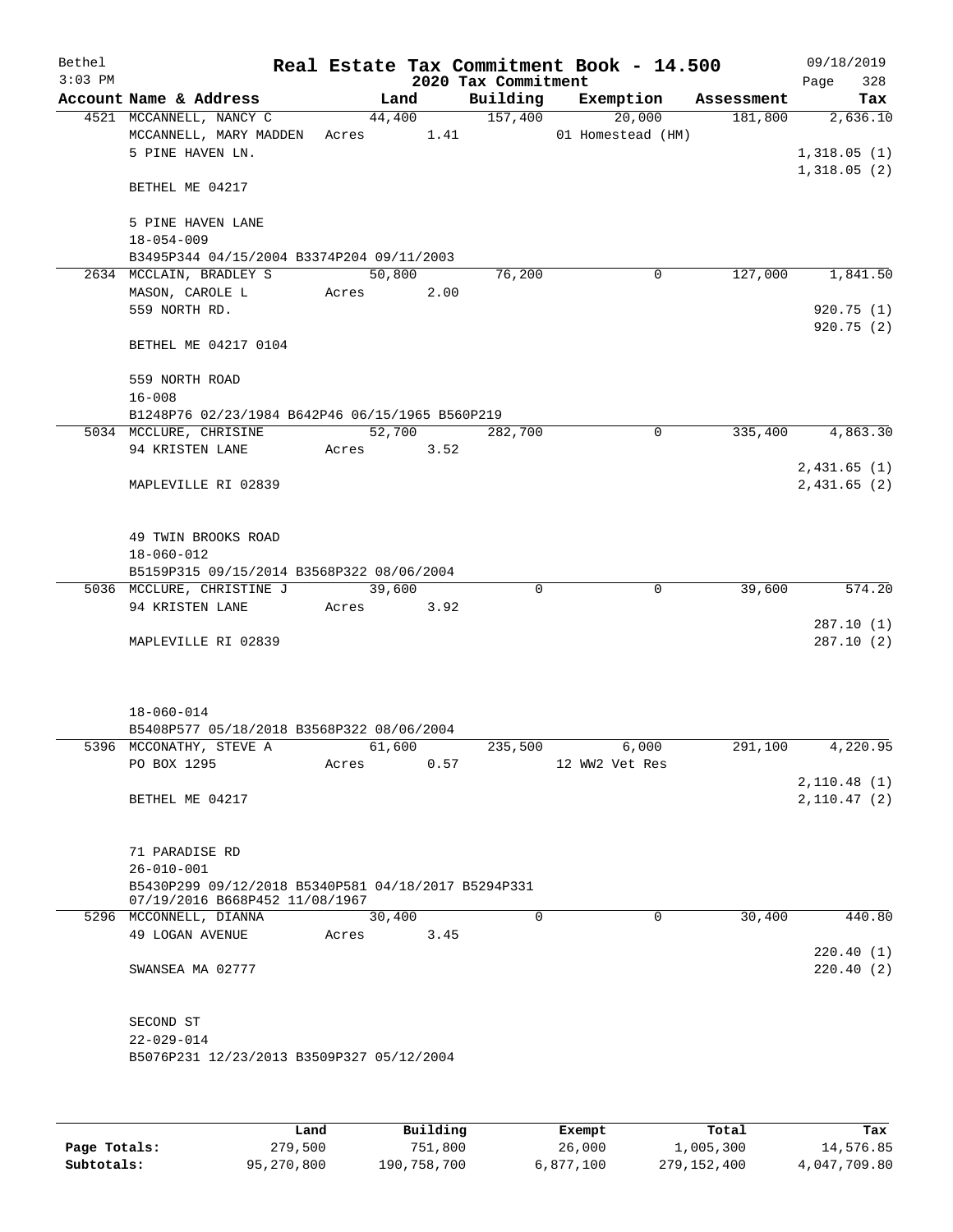| Bethel    |                                                                        |       |                |       |                         | Real Estate Tax Commitment Book - 14.500 |                      | 09/18/2019    |
|-----------|------------------------------------------------------------------------|-------|----------------|-------|-------------------------|------------------------------------------|----------------------|---------------|
| $3:03$ PM |                                                                        |       |                |       | 2020 Tax Commitment     |                                          |                      | Page<br>329   |
|           | Account Name & Address<br>5303 MCCONNELL, DIANNA                       |       | Land<br>28,500 |       | Building<br>$\mathbf 0$ | Exemption<br>$\Omega$                    | Assessment<br>28,500 | Tax<br>413.25 |
|           | 49 LOGAN AVENUE                                                        | Acres |                | 1.80  |                         |                                          |                      |               |
|           |                                                                        |       |                |       |                         |                                          |                      | 206.63(1)     |
|           | SWANSEA MA 02777                                                       |       |                |       |                         |                                          |                      | 206.62(2)     |
|           |                                                                        |       |                |       |                         |                                          |                      |               |
|           |                                                                        |       |                |       |                         |                                          |                      |               |
|           | FIRST ST                                                               |       |                |       |                         |                                          |                      |               |
|           | $22 - 029 - 021$                                                       |       |                |       |                         |                                          |                      |               |
|           | B5076P231 12/23/2014 B3509P327 05/12/2004<br>2439 MCCORMICK, CHARLES R |       | 39,600         |       | 193,500                 | 20,000                                   | 213,100              | 3,089.95      |
|           | PO BOX 958                                                             | Acres |                | 1.50  |                         | 01 Homestead (HM)                        |                      |               |
|           |                                                                        |       |                |       |                         |                                          |                      | 1,544.98(1)   |
|           | BETHEL ME 04217                                                        |       |                |       |                         |                                          |                      | 1,544.97(2)   |
|           |                                                                        |       |                |       |                         |                                          |                      |               |
|           |                                                                        |       |                |       |                         |                                          |                      |               |
|           | 322 INTERVALE RD                                                       |       |                |       |                         |                                          |                      |               |
|           | $13 - 002 - 001$                                                       |       |                |       |                         |                                          |                      |               |
|           | B5273P366 03/22/2016 B2699P79 05/11/1999<br>4820 MCCORMICK, CHARLES R  |       | 29,300         |       | 0                       | $\mathbf 0$                              | 29,300               | 424.85        |
|           | PO BOX 958                                                             | Acres |                | 1.20  |                         |                                          |                      |               |
|           |                                                                        |       |                |       |                         |                                          |                      | 212.43(1)     |
|           | BETHEL ME 04217                                                        |       |                |       |                         |                                          |                      | 212.42(2)     |
|           |                                                                        |       |                |       |                         |                                          |                      |               |
|           |                                                                        |       |                |       |                         |                                          |                      |               |
|           | INTERVALE RD                                                           |       |                |       |                         |                                          |                      |               |
|           | $13 - 002 - 002$<br>B5273P366 03/22/2016 B3850P329 12/05/2005          |       |                |       |                         |                                          |                      |               |
|           | 4822 MCCRUM LAND, LLC                                                  |       | 65,100         |       | $\mathbf 0$             | 0                                        | 65,100               | 943.95        |
|           | PO BOX 660                                                             | Acres |                | 69.18 |                         |                                          |                      |               |
|           | INDUSTRIAL ST                                                          |       |                |       |                         |                                          |                      | 471.98 (1)    |
|           | MARS HILL ME 04758                                                     |       |                |       |                         |                                          |                      | 471.97 (2)    |
|           |                                                                        |       |                |       |                         |                                          |                      |               |
|           |                                                                        |       |                |       |                         |                                          |                      |               |
|           | JONATHAN CLARK LN<br>$07 - 082$                                        |       |                |       |                         |                                          |                      |               |
|           | B4932P273 12/19/2012 B4742P296 09/01/2011 B3708P128                    |       |                |       |                         |                                          |                      |               |
|           | 05/02/2005                                                             |       |                |       |                         |                                          |                      |               |
|           | 4639 MCCRUM LAND, LLC                                                  |       | 1,400          |       | 0                       | 0                                        | 1,400                | 20.30         |
|           | PO BOX 660                                                             | Acres |                | 1.15  |                         |                                          |                      | 10.15(1)      |
|           | MARS HILL ME 04758                                                     |       |                |       |                         |                                          |                      | 10.15(2)      |
|           |                                                                        |       |                |       |                         |                                          |                      |               |
|           |                                                                        |       |                |       |                         |                                          |                      |               |
|           |                                                                        |       |                |       |                         |                                          |                      |               |
|           | $12 - 078 - 001$                                                       |       |                |       |                         |                                          |                      |               |
|           | B4932P273 12/19/2012 B3585P322 09/10/2004<br>1743 MCCRUM LAND, LLC     |       |                |       |                         |                                          |                      |               |
|           | PO BOX 660                                                             | Acres | 76,900         | 37.00 | $\Omega$                | $\Omega$                                 | 76,900               | 1,115.05      |
|           |                                                                        |       |                |       |                         |                                          |                      | 557.53(1)     |
|           | MARS HILL ME 04758                                                     |       |                |       |                         |                                          |                      | 557.52(2)     |
|           |                                                                        |       |                |       |                         |                                          |                      |               |
|           |                                                                        |       |                |       |                         |                                          |                      |               |
|           | MAYVILLE RD.                                                           |       |                |       |                         |                                          |                      |               |
|           | $12 - 078$                                                             |       |                |       |                         |                                          |                      |               |
|           | B4932P273 12/19/2012 B3585P310 09/10/2004                              |       |                |       |                         |                                          |                      |               |
|           |                                                                        |       |                |       |                         |                                          |                      |               |
|           |                                                                        |       |                |       |                         |                                          |                      |               |
|           |                                                                        |       |                |       |                         |                                          |                      |               |

|              | Land       | Building    | Exempt    | Total       | Tax          |
|--------------|------------|-------------|-----------|-------------|--------------|
| Page Totals: | 240,800    | 193,500     | 20,000    | 414,300     | 6,007.35     |
| Subtotals:   | 95,511,600 | 190,952,200 | 6,897,100 | 279,566,700 | 4,053,717.15 |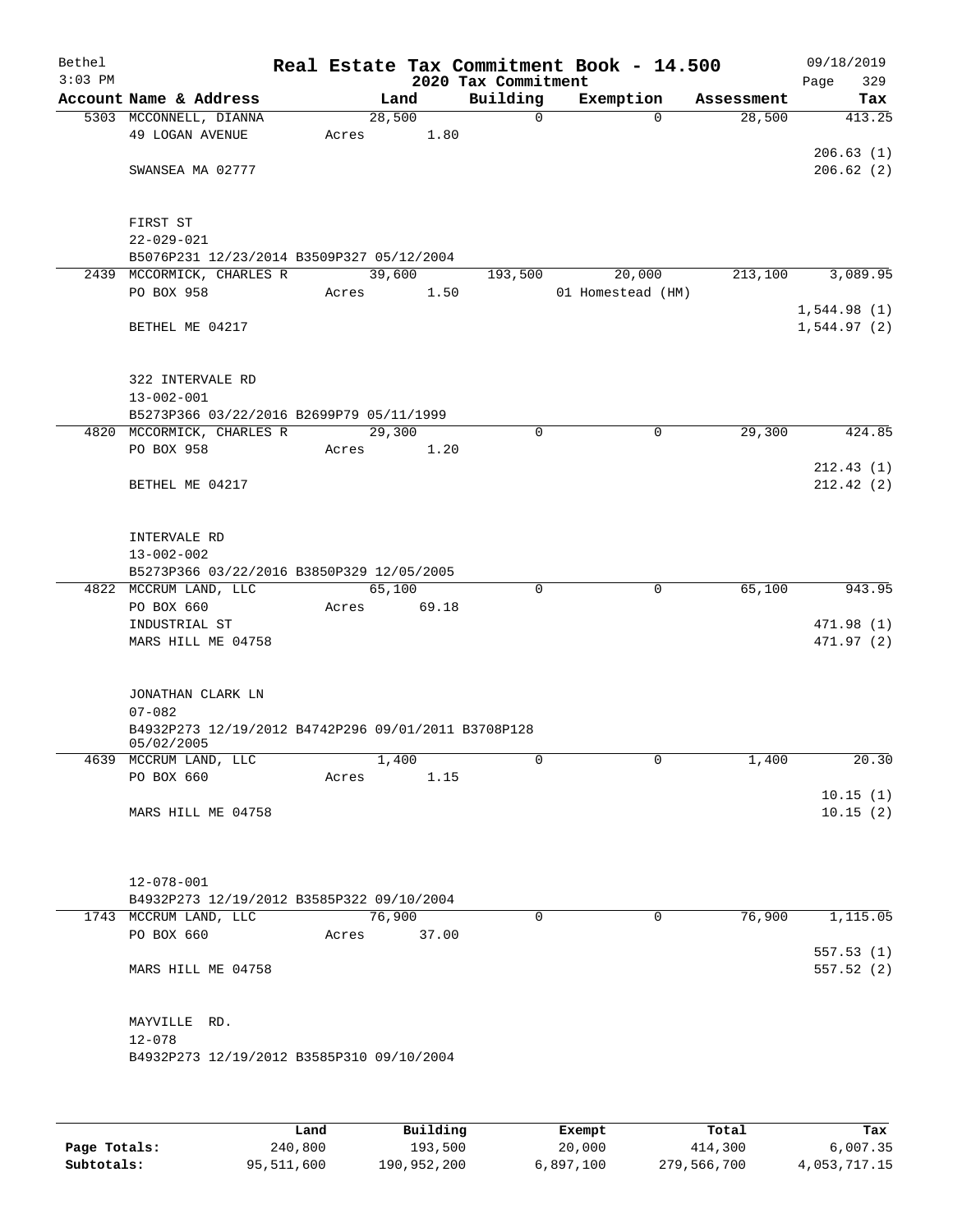| Bethel<br>$3:03$ PM |                                                                                                        |       |          | 2020 Tax Commitment | Real Estate Tax Commitment Book - 14.500 |            | 09/18/2019<br>330<br>Page  |
|---------------------|--------------------------------------------------------------------------------------------------------|-------|----------|---------------------|------------------------------------------|------------|----------------------------|
|                     | Account Name & Address                                                                                 |       | Land     | Building            | Exemption                                | Assessment | Tax                        |
|                     | 1688 MCCRUM LAND, LLC                                                                                  |       | 23,600   | $\mathbf 0$         | $\Omega$                                 | 23,600     | 342.20                     |
|                     | PO BOX 660                                                                                             | Acres | 41.00    |                     |                                          |            |                            |
|                     |                                                                                                        |       |          |                     |                                          |            | 171.10(1)                  |
|                     | MARS HILL ME 04758                                                                                     |       |          |                     |                                          |            | 171.10(2)                  |
|                     | NORTH RD                                                                                               |       |          |                     |                                          |            |                            |
|                     | $12 - 045$                                                                                             |       |          |                     |                                          |            |                            |
|                     | B4932P273 12/19/2012 B3585P309 09/10/2004                                                              |       |          |                     |                                          |            |                            |
|                     | 1691 MCCRUM LAND, LLC                                                                                  |       | 28,800   | $\Omega$            | 0                                        | 28,800     | 417.60                     |
|                     | PO BOX 660                                                                                             | Acres | 50.00    |                     |                                          |            |                            |
|                     | MARS HILL ME 04758                                                                                     |       |          |                     |                                          |            | 208.80(1)<br>208.80(2)     |
|                     | NORTH RD<br>$12 - 047$                                                                                 |       |          |                     |                                          |            |                            |
|                     | B4932P273 12/19/2012 B3585P310 09/10/2004                                                              |       |          |                     |                                          |            |                            |
|                     | 3110 MCCRUM LAND, LLC                                                                                  |       | 92,500   | 276,700             | $\mathbf 0$                              | 369,200    | 5,353.40                   |
|                     | PO BOX 660                                                                                             | Acres | 64.00    |                     |                                          |            |                            |
|                     | MARS HILL ME 04758                                                                                     |       |          |                     |                                          |            | 2,676.70(1)<br>2,676.70(2) |
|                     | 175 MAYVILLE RD.                                                                                       |       |          |                     |                                          |            |                            |
|                     | $24 - 031$<br>B4932P273 12/19/2012 B3585P326 09/10/2004                                                |       |          |                     |                                          |            |                            |
|                     | 3112 MCCRUM LAND, LLC                                                                                  |       | 14,900   | 0                   | 0                                        | 14,900     | 216.05                     |
|                     | PO BOX 660                                                                                             | Acres | 31.00    |                     |                                          |            | 108.03(1)                  |
|                     | MARS HILL ME 04758                                                                                     |       |          |                     |                                          |            | 108.02(2)                  |
|                     | RTE 2 E/S                                                                                              |       |          |                     |                                          |            |                            |
|                     | $24 - 033$                                                                                             |       |          |                     |                                          |            |                            |
|                     | B4932P273 12/19/2012 B3585P326 09/10/2004                                                              |       |          |                     |                                          |            |                            |
|                     | 3297 MCCRUM, DAVID B                                                                                   |       | 55,900   | 88,600              | 0                                        | 144,500    | 2,095.25                   |
|                     | MCCRUM, PATRICIA T<br>PO BOX 629                                                                       | Acres | 0.56     |                     |                                          |            |                            |
|                     |                                                                                                        |       |          |                     |                                          |            | 1,047.63(1)<br>1,047.62(2) |
|                     | MARS HILL ME 04758                                                                                     |       |          |                     |                                          |            |                            |
|                     | 25 CHAPMAN ST.<br>$25 - 130$                                                                           |       |          |                     |                                          |            |                            |
|                     | B5357P236 07/21/2017 B744P170 05/22/1972 B744P169<br>05/22/1972 B744P168 05/22/1972 B668P74 08/04/1967 |       |          |                     |                                          |            |                            |
| 3009                | MCCUE, ROBERT B. ESTATE                                                                                |       | 38,400   | $\Omega$            | $\Omega$                                 | 38,400     | 556.80                     |
|                     | OF<br>MCCUE, SEAN M. & MCCUE<br>MATTHEW R. % MARY MCCUE                                                | Acres | 1.00     |                     |                                          |            |                            |
|                     | 38 VIRGINIA RD.                                                                                        |       |          |                     |                                          |            | 278.40(1)<br>278.40(2)     |
|                     | WALTHAM MA 02453                                                                                       |       |          |                     |                                          |            |                            |
|                     | 37 TAYLOR WOODS/LOT 1<br>$22 - 026 - 001$                                                              |       |          |                     |                                          |            |                            |
|                     | B4197P138 09/20/2007 B2896P148                                                                         |       |          |                     |                                          |            |                            |
|                     | Land                                                                                                   |       | Building |                     | Exempt                                   | Total      | Tax                        |
| Page Totals:        | 254,100                                                                                                |       | 365,300  |                     | 0                                        | 619,400    | 8,981.30                   |

**Subtotals:** 95,765,700 191,317,500 6,897,100 280,186,100 4,062,698.45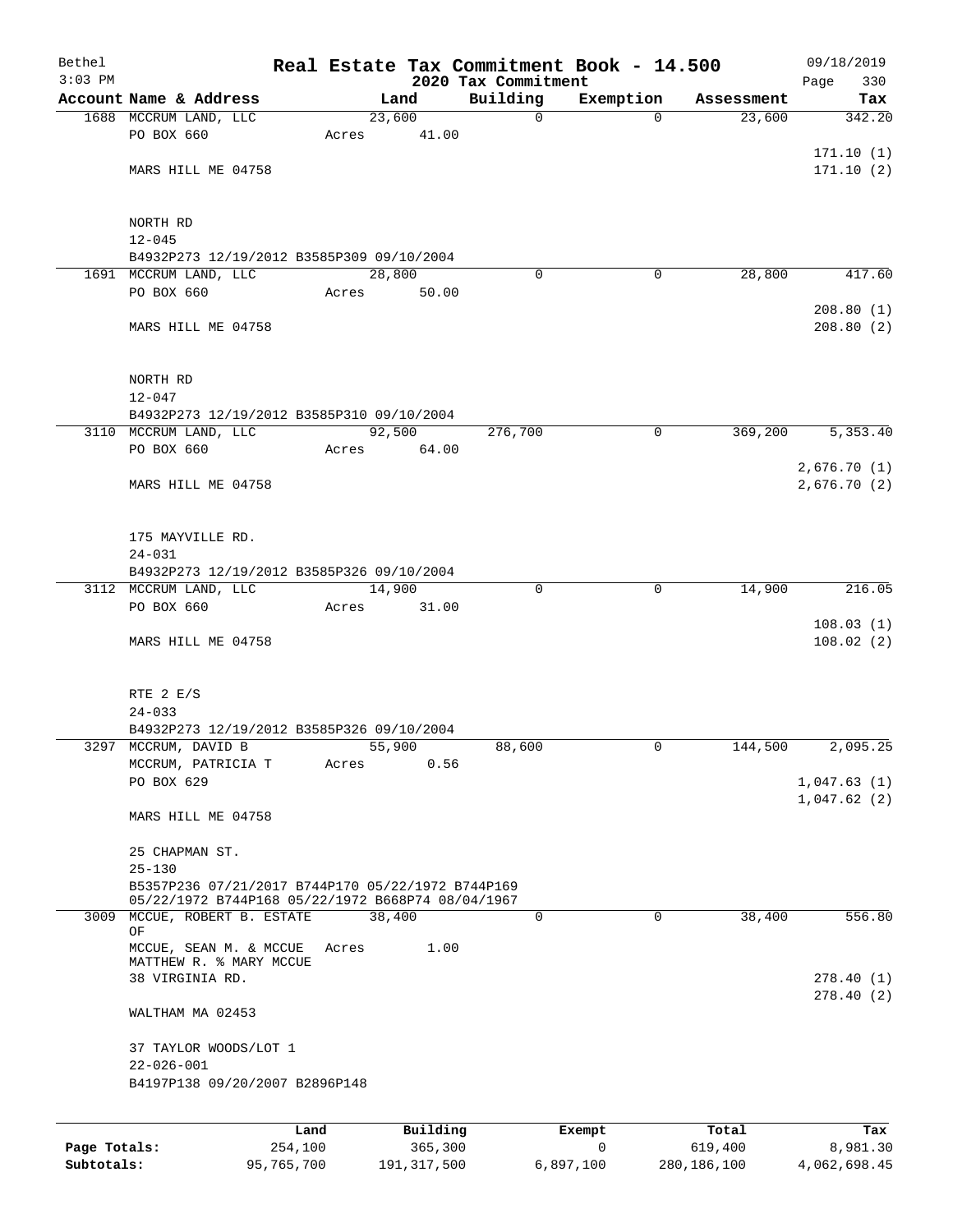| Bethel<br>$3:03$ PM |                                                                            |        |      | 2020 Tax Commitment | Real Estate Tax Commitment Book - 14.500 |            | 09/18/2019<br>Page<br>331 |
|---------------------|----------------------------------------------------------------------------|--------|------|---------------------|------------------------------------------|------------|---------------------------|
|                     | Account Name & Address                                                     | Land   |      | Building            | Exemption                                | Assessment | Tax                       |
|                     | 3027 MCCUE, ROBERT B. ESTATE                                               | 49,500 |      | 291,500             | $\Omega$                                 | 341,000    | 4,944.50                  |
|                     | ΟF<br>MCCUE, SEAN M. & MCCUE<br>MATTHEW R. % MARY MCCUE<br>38 VIRGINIA RD. | Acres  | 1.46 |                     |                                          |            | 2,472.25(1)               |
|                     | WALTHAM MA 02453                                                           |        |      |                     |                                          |            | 2,472.25(2)               |
|                     | 21 TAYLOR WOODS RD.<br>$22 - 026 - 004$                                    |        |      |                     |                                          |            |                           |
|                     | B4197P136 09/20/2007 B2648P245                                             |        |      |                     |                                          |            |                           |
|                     | 3028 MCCUE, ROBERT B. ESTATE<br>OF                                         | 40,000 |      | $\mathbf 0$         | $\mathbf 0$                              | 40,000     | 580.00                    |
|                     | MCCUE, SEAN M. & MCCUE<br>MATTHEW R. % MARY MCCUE                          | Acres  | 1.52 |                     |                                          |            |                           |
|                     | 38 VIRGINIA RD.                                                            |        |      |                     |                                          |            | 290.00(1)<br>290.00(2)    |
|                     | WALTHAM MA 02453                                                           |        |      |                     |                                          |            |                           |
|                     | TAYLOR WOODS SUB                                                           |        |      |                     |                                          |            |                           |
|                     | $22 - 026 - 005$<br>B4197P134 09/20/2007 B2648P246                         |        |      |                     |                                          |            |                           |
|                     | 3349 MCDERMOTT, PAUL S                                                     | 47,400 |      | 95,000              | $\mathbf 0$                              | 142,400    | 2,064.80                  |
|                     | MCDERMOTT, JANINE M                                                        | Acres  | 0.26 |                     |                                          |            |                           |
|                     | 3 BRIGHTSIDE AVE, UNIT<br>$\mathbf{1}$                                     |        |      |                     |                                          |            | 1,032.40(1)               |
|                     | GLOUCESTER MA 01930                                                        |        |      |                     |                                          |            | 1,032.40(2)               |
|                     | 11 MASON ST.                                                               |        |      |                     |                                          |            |                           |
|                     | $25 - 171$                                                                 |        |      |                     |                                          |            |                           |
|                     | B4163P5 07/12/2007 B3831P139 10/26/2005                                    |        |      |                     |                                          |            |                           |
|                     | 100 MCDONNELL, CYNTHIA                                                     | 41,700 |      | 200                 | 0                                        | 41,900     | 607.55                    |
|                     | 60 SOUTH GROVE ST. #1                                                      | Acres  | 3.00 |                     |                                          |            |                           |
|                     |                                                                            |        |      |                     |                                          |            | 303.78(1)                 |
|                     | AUGUSTA ME 04334                                                           |        |      |                     |                                          |            | 303.77(2)                 |
|                     | 336 SONGO POND ROAD                                                        |        |      |                     |                                          |            |                           |
|                     | $02 - 021 - 001$                                                           |        |      |                     |                                          |            |                           |
|                     | B2689P197 04/13/1999                                                       |        |      |                     |                                          |            |                           |
|                     | 3574 MCDONOUGH, BRIAN S                                                    | 55,400 |      | 72,700              | 0                                        | 128,100    | 1,857.45                  |
|                     | MCDONOUGH, SUSAN Y                                                         | Acres  | 1.24 |                     |                                          |            |                           |
|                     | 8 ELDRIDGE ROAD                                                            |        |      |                     |                                          |            | 928.73 (1)                |
|                     | YORK ME 03909                                                              |        |      |                     |                                          |            | 928.72 (2)                |
|                     | 119 VERNON ST.                                                             |        |      |                     |                                          |            |                           |
|                     | $26 - 078$                                                                 |        |      |                     |                                          |            |                           |
|                     | B5318P684 11/30/2016 B5063P121 11/15/2013 B3435P347<br>12/09/2003          |        |      |                     |                                          |            |                           |

|              | Land       | Building    | Exempt    | Total       | Tax          |
|--------------|------------|-------------|-----------|-------------|--------------|
| Page Totals: | 234,000    | 459,400     |           | 693,400     | 10,054.30    |
| Subtotals:   | 95,999,700 | 191,776,900 | 6,897,100 | 280,879,500 | 4,072,752.75 |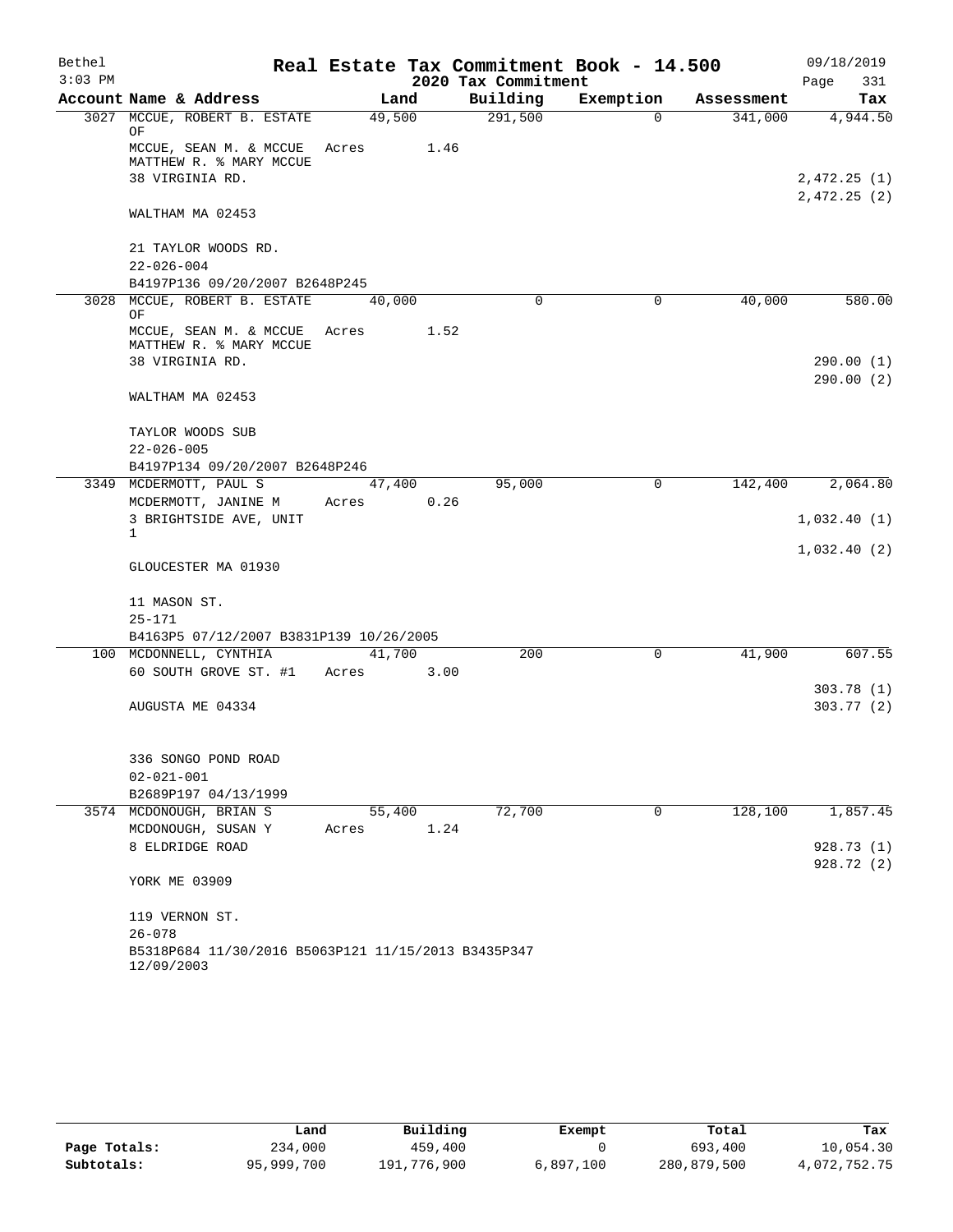| Bethel    |                                                                  |       |        |      |                                 | Real Estate Tax Commitment Book - 14.500 |            | 09/18/2019         |
|-----------|------------------------------------------------------------------|-------|--------|------|---------------------------------|------------------------------------------|------------|--------------------|
| $3:03$ PM | Account Name & Address                                           |       | Land   |      | 2020 Tax Commitment<br>Building | Exemption                                | Assessment | 332<br>Page<br>Tax |
|           | 2471 MCDONOUGH, MICHAEL J                                        |       | 39,900 |      | 0                               | $\Omega$                                 | 39,900     | 578.55             |
|           | 43 SUNRISE AVE                                                   | Acres |        | 1.66 |                                 |                                          |            |                    |
|           |                                                                  |       |        |      |                                 |                                          |            | 289.28 (1)         |
|           | GRAFTON MA 01519                                                 |       |        |      |                                 |                                          |            | 289.27(2)          |
|           |                                                                  |       |        |      |                                 |                                          |            |                    |
|           | CHANDLER HILL TER                                                |       |        |      |                                 |                                          |            |                    |
|           | $14 - 003$                                                       |       |        |      |                                 |                                          |            |                    |
|           | B1543P350                                                        |       |        |      |                                 |                                          |            |                    |
|           | 1276 MCDONOUGH, PETER                                            |       | 18,500 |      | 30,300                          | 20,000                                   | 28,800     | 417.60             |
|           | 135 WEST BETHEL ROAD                                             | Acres |        | 0.17 |                                 | 01 Homestead (HM)                        |            |                    |
|           |                                                                  |       |        |      |                                 |                                          |            | 208.80(1)          |
|           | BETHEL ME 04217                                                  |       |        |      |                                 |                                          |            | 208.80(2)          |
|           |                                                                  |       |        |      |                                 |                                          |            |                    |
|           | 135 WEST BETHEL RD.                                              |       |        |      |                                 |                                          |            |                    |
|           | $07 - 078$                                                       |       |        |      |                                 |                                          |            |                    |
|           | B1628P134 01/10/1989                                             |       |        |      |                                 |                                          |            |                    |
|           | 4516 MCELROY, KAREN                                              |       | 42,400 |      | 148,700                         | 20,000                                   | 171,100    | 2,480.95           |
|           | UNDERHILL, JANICE                                                | Acres |        | 3.64 |                                 | 01 Homestead (HM)                        |            |                    |
|           | PO BOX 1203                                                      |       |        |      |                                 |                                          |            | 1, 240.48(1)       |
|           | BETHEL ME 04217                                                  |       |        |      |                                 |                                          |            | 1,240.47(2)        |
|           |                                                                  |       |        |      |                                 |                                          |            |                    |
|           | 426 INTERVALE RD.                                                |       |        |      |                                 |                                          |            |                    |
|           | $18 - 022 - 001$                                                 |       |        |      |                                 |                                          |            |                    |
|           | B4197P132 09/20/2007 B3651P324 07/30/2004                        |       |        |      |                                 |                                          |            |                    |
|           | 4665 MCENTEE, JOHN F                                             |       | 24,700 |      | 232,100                         | 0                                        | 256,800    | 3,723.60           |
|           | MCENTEE, CHARLENE<br>4 TANGLEWOOD DRIVE                          | Acres |        | 1.10 |                                 |                                          |            | 1,861.80(1)        |
|           |                                                                  |       |        |      |                                 |                                          |            | 1,861.80(2)        |
|           | PLAINVILLE MA 02762                                              |       |        |      |                                 |                                          |            |                    |
|           |                                                                  |       |        |      |                                 |                                          |            |                    |
|           | 47 COUNTRYSIDE LANE                                              |       |        |      |                                 |                                          |            |                    |
|           | $15 - 004 - 012$                                                 |       |        |      |                                 |                                          |            |                    |
|           | B3920P184 04/14/2006 B3795P283 09/09/2005<br>415 MCEVOY, MICHAEL |       | 56,700 |      | 127,000                         | 26,000                                   | 157,700    | 2,286.65           |
|           | 114 CHESTNUT KNOLL LN                                            | Acres |        | 6.40 |                                 | 14 WW2 Vet Non                           |            |                    |
|           |                                                                  |       |        |      |                                 | 01 Homestead (HM)                        |            | 1, 143.33(1)       |
|           | BETHEL ME 04217                                                  |       |        |      |                                 |                                          |            | 1, 143.32(2)       |
|           |                                                                  |       |        |      |                                 |                                          |            |                    |
|           |                                                                  |       |        |      |                                 |                                          |            |                    |
|           | 114 CHESTNUT KNOLL LANE<br>$06 - 027 - 008$                      |       |        |      |                                 |                                          |            |                    |
|           | B2989P347 08/29/2001                                             |       |        |      |                                 |                                          |            |                    |
|           | 4709 MCEWEN, KARIN E                                             |       | 46,000 |      | 247,800                         | $\mathbf 0$                              | 293,800    | 4,260.10           |
|           | MCEWEN, GREGORY A                                                | Acres |        | 2.20 |                                 |                                          |            |                    |
|           | 4 FISKE POND ROAD                                                |       |        |      |                                 |                                          |            | 2,130.05(1)        |
|           |                                                                  |       |        |      |                                 |                                          |            | 2,130.05(2)        |
|           | HOLLISTON MA 01746                                               |       |        |      |                                 |                                          |            |                    |
|           | 24 FIRST STREET                                                  |       |        |      |                                 |                                          |            |                    |
|           | $22 - 029 - 004$                                                 |       |        |      |                                 |                                          |            |                    |
|           | B3938P244 05/19/2006 B3836P328 11/08/2005                        |       |        |      |                                 |                                          |            |                    |
|           |                                                                  |       |        |      |                                 |                                          |            |                    |
|           |                                                                  |       |        |      |                                 |                                          |            |                    |

|              | Land         | Building    | Exempt    | Total       | Tax          |
|--------------|--------------|-------------|-----------|-------------|--------------|
| Page Totals: | 228,200      | 785,900     | 66,000    | 948,100     | 13,747.45    |
| Subtotals:   | 96, 227, 900 | 192,562,800 | 6,963,100 | 281,827,600 | 4,086,500.20 |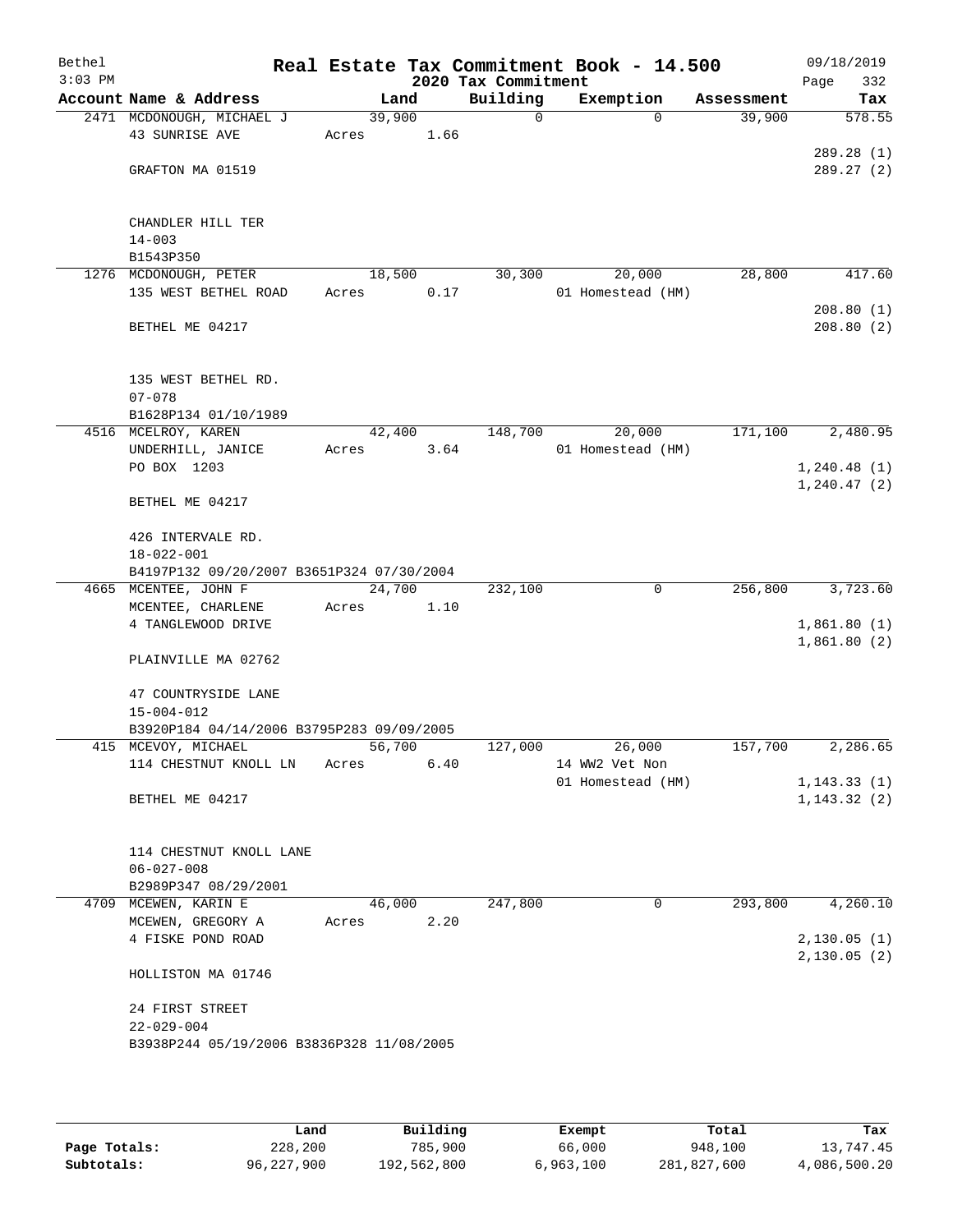| Bethel<br>$3:03$ PM |                                                                  |        |      | 2020 Tax Commitment | Real Estate Tax Commitment Book - 14.500 |            | 09/18/2019<br>333<br>Page |
|---------------------|------------------------------------------------------------------|--------|------|---------------------|------------------------------------------|------------|---------------------------|
|                     | Account Name & Address                                           | Land   |      | Building            | Exemption                                | Assessment | Tax                       |
|                     | 2560 MCGARRY, ELIZABETH                                          | 26,100 |      | 151,200             | $\Omega$                                 | 177,300    | 2,570.85                  |
|                     | 69 JOB ST.                                                       | Acres  | 0.53 |                     |                                          |            |                           |
|                     |                                                                  |        |      |                     |                                          |            | 1, 285.43(1)              |
|                     | PROVIDENCE RI 02904                                              |        |      |                     |                                          |            | 1, 285.42(2)              |
|                     |                                                                  |        |      |                     |                                          |            |                           |
|                     | 37 HOLLY PLACE<br>$15 - 016 - 013$                               |        |      |                     |                                          |            |                           |
|                     | B4198P196 09/21/2007 B1889P138                                   |        |      |                     |                                          |            |                           |
|                     | 3643 MCGEE, KEVIN                                                | 39,600 |      | 92,700              | 0                                        | 132,300    | 1,918.35                  |
|                     | 390R MERRIMAC STREET                                             | Acres  | 1.49 |                     |                                          |            |                           |
|                     |                                                                  |        |      |                     |                                          |            | 959.18(1)                 |
|                     | NEWBURYPORT MA 01950                                             |        |      |                     |                                          |            | 959.17(2)                 |
|                     | 400 PARADISE RD.                                                 |        |      |                     |                                          |            |                           |
|                     | $27 - 036 - 005 - 007$                                           |        |      |                     |                                          |            |                           |
|                     | B5360P137 08/07/2017 B3495P46 04/15/2004                         |        |      |                     |                                          |            |                           |
|                     | 3644 MCGEE, KEVIN                                                | 31,500 |      | 0                   | $\mathbf 0$                              | 31,500     | 456.75                    |
|                     | 390R MERRIMAC STREET                                             | Acres  | 2.44 |                     |                                          |            |                           |
|                     | NEWBURYPORT MA 01950                                             |        |      |                     |                                          |            | 228.38(1)<br>228.37(2)    |
|                     |                                                                  |        |      |                     |                                          |            |                           |
|                     | HILLSIDE PINES                                                   |        |      |                     |                                          |            |                           |
|                     | $27 - 036 - 005 - 008$                                           |        |      |                     |                                          |            |                           |
|                     | B5360P155 08/07/2017 B3538P320 06/28/2004<br>4761 MCGEE, KEVIN R | 73,400 |      | 267,700             | $\mathbf 0$                              | 341,100    | 4,945.95                  |
|                     | 250 FIRST AVENUE UNIT                                            | Acres  | 1.59 |                     |                                          |            |                           |
|                     | 606                                                              |        |      |                     |                                          |            |                           |
|                     |                                                                  |        |      |                     |                                          |            | 2,472.98(1)               |
|                     | CHARLESTOWN MA 02129                                             |        |      |                     |                                          |            | 2,472.97(2)               |
|                     | 14 LOCKE VIEW DRIVE                                              |        |      |                     |                                          |            |                           |
|                     | $17 - 035 - 028$                                                 |        |      |                     |                                          |            |                           |
|                     | B4629P262 09/07/2010                                             |        |      |                     |                                          |            |                           |
|                     | 5457 MCGINLEY, CLAUDE E                                          | 37,700 |      | 0                   | 0                                        | 37,700     | 546.65                    |
|                     | ARGUIN, AUDREY A<br>465 SCHOOL STREET                            | Acres  | 3.14 |                     |                                          |            | 273.33(1)                 |
|                     |                                                                  |        |      |                     |                                          |            | 273.32(2)                 |
|                     | SANFORD ME 04073                                                 |        |      |                     |                                          |            |                           |
|                     | MOZEE'S WAY                                                      |        |      |                     |                                          |            |                           |
|                     | $06 - 015 - 2$                                                   |        |      |                     |                                          |            |                           |
| 3300                | MCGUIRE, MICHAEL C                                               | 52,700 |      | 94,500              | 0                                        | 147,200    | 2,134.40                  |
|                     | MCGUIRE, MEGAN E                                                 | Acres  | 0.38 |                     |                                          |            |                           |
|                     | 41 CHAPMAN STREET                                                |        |      |                     |                                          |            | 1,067.20(1)               |
|                     | BETHEL ME 04217                                                  |        |      |                     |                                          |            | 1,067.20(2)               |
|                     |                                                                  |        |      |                     |                                          |            |                           |
|                     | 41 CHAPMAN ST.                                                   |        |      |                     |                                          |            |                           |
|                     | $25 - 133$                                                       |        |      |                     |                                          |            |                           |
|                     | B5399P408 03/27/2018 B5299P361 08/16/2016                        |        |      |                     |                                          |            |                           |
|                     |                                                                  |        |      |                     |                                          |            |                           |

|              | Land       | Building    | Exempt    | Total       | Tax          |
|--------------|------------|-------------|-----------|-------------|--------------|
| Page Totals: | 261,000    | 606,100     |           | 867,100     | 12,572.95    |
| Subtotals:   | 96,488,900 | 193,168,900 | 6,963,100 | 282,694,700 | 4,099,073.15 |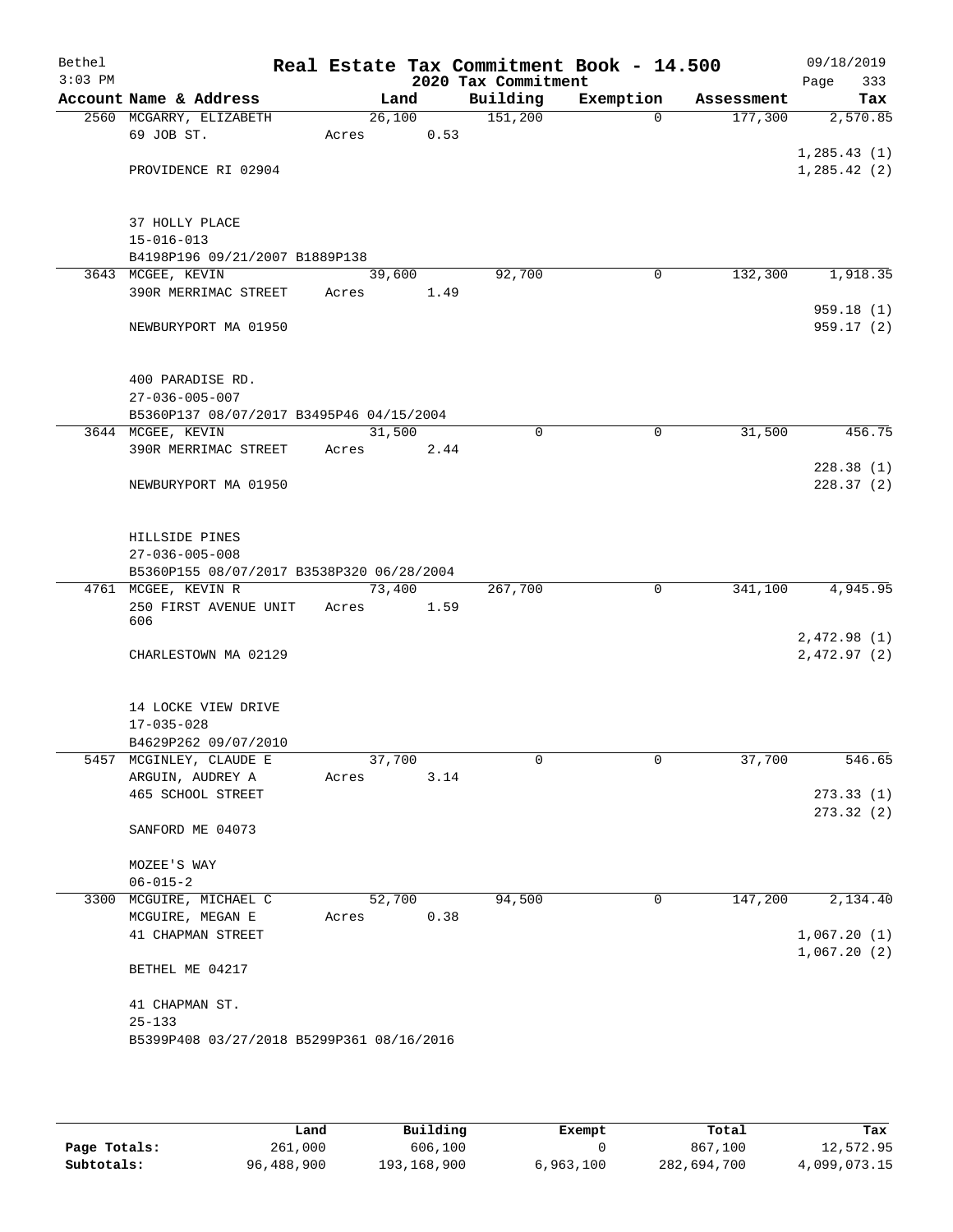| Bethel       |                                                                                                 |       |                     |                     | Real Estate Tax Commitment Book - 14.500 |                  | 09/18/2019                 |
|--------------|-------------------------------------------------------------------------------------------------|-------|---------------------|---------------------|------------------------------------------|------------------|----------------------------|
| $3:03$ PM    |                                                                                                 |       |                     | 2020 Tax Commitment |                                          |                  | Page<br>334                |
|              | Account Name & Address                                                                          |       | Land                | Building            | Exemption                                | Assessment       | Tax                        |
|              | 2864 MCGUIRE, TIMOTHY<br>MYERS, M BETH<br>93 MILE RD                                            | Acres | 33,700<br>4.60      | 0                   | $\Omega$                                 | 33,700           | 488.65<br>244.33(1)        |
|              | THORNDIKE ME 04986                                                                              |       |                     |                     |                                          |                  | 244.32 (2)                 |
|              | INTERVALE RD SW/S<br>$19 - 016$                                                                 |       |                     |                     |                                          |                  |                            |
|              | B2622P215 10/19/1998                                                                            |       |                     |                     |                                          |                  |                            |
|              | 3107 MCHOWELL, SUSANNE<br>C/O MAHOUSUC REALTY &<br>RENTAL                                       |       | 33,600              | 192,200             | 0                                        | 225,800          | 3,274.10                   |
|              | PO BOX 508<br>BETHEL ME 04217                                                                   |       |                     |                     |                                          |                  | 1,637.05(1)<br>1,637.05(2) |
|              | 232 MAYVILLE RD., UNIT<br>$24 - 028 - C1$<br>B4295P175 05/12/2008 B4151P174 06/22/2007 B3482P61 |       |                     |                     |                                          |                  |                            |
|              | 03/19/2004                                                                                      |       |                     |                     |                                          |                  |                            |
|              | 4992 MCLAUGHLIN, JAMES E III<br>PO BOX 729                                                      | Acres | 43,200<br>1.01      | 164,700             | 20,000<br>01 Homestead (HM)              | 187,900          | 2,724.55                   |
|              | BETHEL ME 04217                                                                                 |       |                     |                     |                                          |                  | 1,362.28(1)<br>1,362.27(2) |
|              | 15 LEDGE CIRCLE<br>$06 - 020 - 003$                                                             |       |                     |                     |                                          |                  |                            |
|              | B4576P259 10/28/2009 B4259P65 02/04/2008                                                        |       |                     |                     |                                          |                  |                            |
|              | 404 MCLAUGHLIN, LUCILLE                                                                         |       | 55,600              | 120,700             | 26,000                                   | 150,300          | 2,179.35                   |
|              | MCLAUGHLIN, LOUIS<br>189 CHESTNUT KNOLL RD.                                                     | Acres | 5.52                |                     | 01 Homestead (HM)<br>12 WW2 Vet Res      |                  | 1,089.68(1)<br>1,089.67(2) |
|              | BETHEL ME 04217                                                                                 |       |                     |                     |                                          |                  |                            |
|              | 189 CHESTNUT KNOLL LANE<br>$06 - 027 - 012$                                                     |       |                     |                     |                                          |                  |                            |
|              | B2945P104 05/22/2001                                                                            |       |                     |                     |                                          |                  |                            |
|              | 3369 MCLEAN, ANGELA G<br>PO BOX 709                                                             | Acres | 61,100<br>1.07      | 54,000              | 20,000<br>01 Homestead (HM)              | 95,100           | 1,378.95                   |
|              | BETHEL ME 04217                                                                                 |       |                     |                     |                                          |                  | 689.48 (1)<br>689.47 (2)   |
|              | 21 TYLER ST.<br>$25 - 190$<br>B4703P194 03/23/2011 B4295P196 05/12/2008 B711P6                  |       |                     |                     |                                          |                  |                            |
|              | 01/04/1971<br>439 MCLELLAN, EDWARD C III                                                        |       | 54,500              | 0                   | 0                                        | 54,500           | 790.25                     |
|              | 17 WASHINGTON WAY                                                                               | Acres | 33.00               |                     |                                          |                  | 395.13(1)                  |
|              | KINGSTON NH 03848                                                                               |       |                     |                     |                                          |                  | 395.12 (2)                 |
|              | HALL RD E/S<br>$07 - 004$                                                                       |       |                     |                     |                                          |                  |                            |
|              | B3117P181 B3117P181                                                                             |       |                     |                     |                                          |                  |                            |
| Page Totals: | Land<br>281,700                                                                                 |       | Building<br>531,600 |                     | Exempt<br>66,000                         | Total<br>747,300 | Tax<br>10,835.85           |

**Subtotals:** 96,770,600 193,700,500 7,029,100 283,442,000 4,109,909.00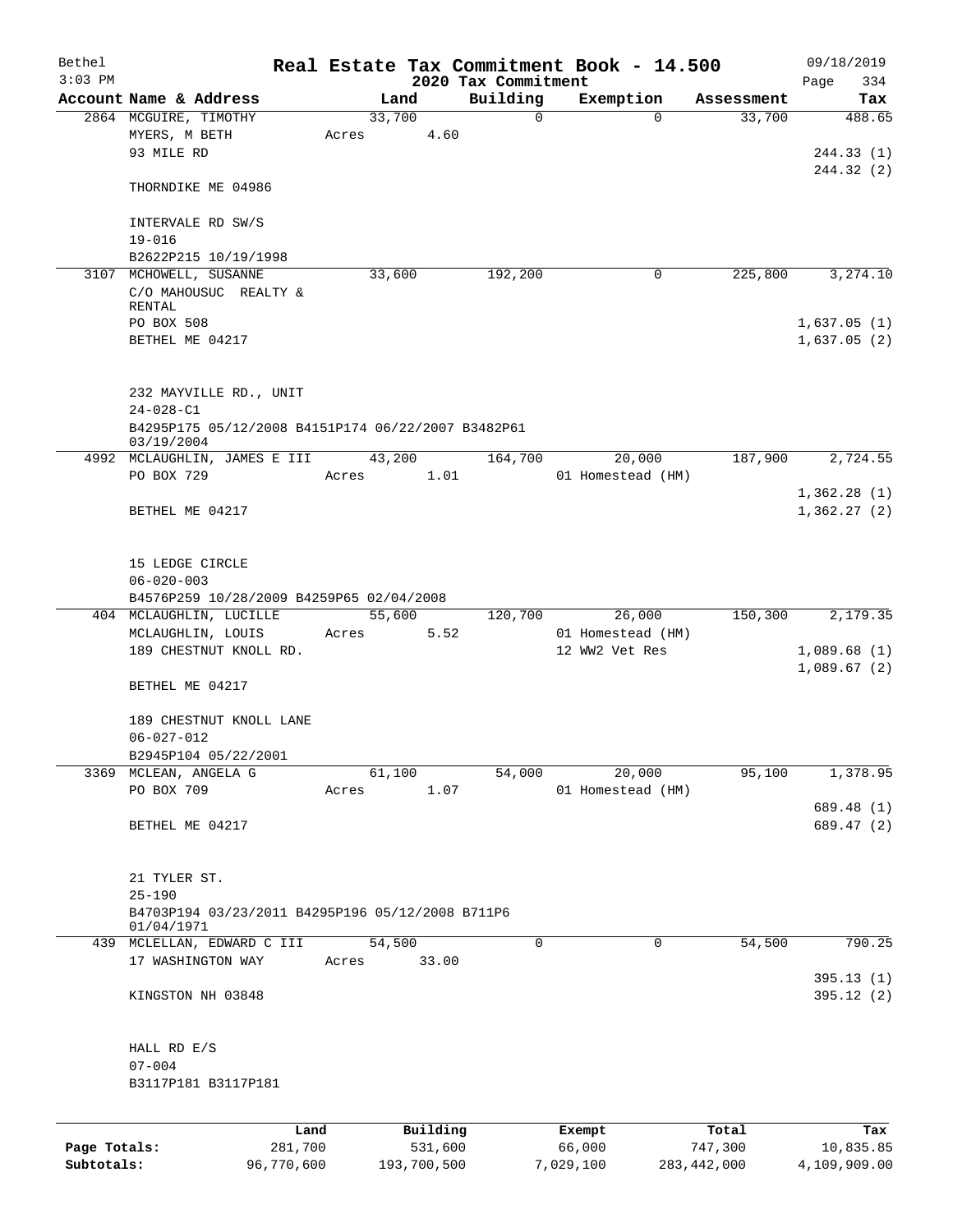| Bethel<br>$3:03$ PM |                                                |        |       | 2020 Tax Commitment | Real Estate Tax Commitment Book - 14.500 |            | 09/18/2019<br>Page<br>335  |
|---------------------|------------------------------------------------|--------|-------|---------------------|------------------------------------------|------------|----------------------------|
|                     | Account Name & Address                         |        | Land  | Building            | Exemption                                | Assessment | Tax                        |
|                     | 2784 MCMAHON, TIMOTHY L                        | 38,700 |       | 280, 200            | 6,000                                    | 312,900    | 4,537.05                   |
|                     | MCMAHON, DIANE M                               | Acres  | 1.10  |                     | 12 WW2 Vet Res                           |            |                            |
|                     | 676 INTERVALE RD                               |        |       |                     |                                          |            | 2, 268.53(1)               |
|                     |                                                |        |       |                     |                                          |            | 2, 268.52(2)               |
|                     | BETHEL ME 04217                                |        |       |                     |                                          |            |                            |
|                     |                                                |        |       |                     |                                          |            |                            |
|                     | 676 INTERVALE RD.<br>$18 - 035 - 001$          |        |       |                     |                                          |            |                            |
|                     | B2408P214 02/04/1997                           |        |       |                     |                                          |            |                            |
|                     | 4537 MCMANMON, JAMES P                         | 40,700 |       | $\mathbf 0$         | 0                                        | 40,700     | 590.15                     |
|                     | 755 METHUEN STREET                             | Acres  | 1.78  |                     |                                          |            |                            |
|                     |                                                |        |       |                     |                                          |            | 295.08(1)                  |
|                     | DRACUT MA 01826                                |        |       |                     |                                          |            | 295.07(2)                  |
|                     |                                                |        |       |                     |                                          |            |                            |
|                     |                                                |        |       |                     |                                          |            |                            |
|                     | SUNSET HILL SUB                                |        |       |                     |                                          |            |                            |
|                     | $08 - 060 - 006$                               |        |       |                     |                                          |            |                            |
|                     | B3702P193 04/13/2005                           |        |       |                     |                                          |            |                            |
|                     | 1388 MCMANUS, EDWARD J                         | 50,800 |       | 140,600             | 0                                        | 191,400    | 2,775.30                   |
|                     | MCMANUS, JUDY E                                | Acres  | 2.00  |                     |                                          |            |                            |
|                     | 21 ORCHARD ST                                  |        |       |                     |                                          |            | 1,387.65(1)<br>1,387.65(2) |
|                     | N. QUINCY MA 02171                             |        |       |                     |                                          |            |                            |
|                     |                                                |        |       |                     |                                          |            |                            |
|                     | 90 BAILEY RD.                                  |        |       |                     |                                          |            |                            |
|                     | $08 - 055 - 008$                               |        |       |                     |                                          |            |                            |
|                     | B1602P13 09/23/1988                            |        |       |                     |                                          |            |                            |
|                     | 3014 MCMENIMEN, JOSEPH P                       | 40,300 |       | $\mathbf 0$         | $\mathbf 0$                              | 40,300     | 584.35                     |
|                     | MCMENIMEN, KAREN L                             | Acres  | 1.62  |                     |                                          |            |                            |
|                     | PO BOX 1492                                    |        |       |                     |                                          |            | 292.18(1)                  |
|                     |                                                |        |       |                     |                                          |            | 292.17(2)                  |
|                     | BETHEL ME 04217                                |        |       |                     |                                          |            |                            |
|                     |                                                |        |       |                     |                                          |            |                            |
|                     | TAYLOR WOODS/LOT 15<br>$22 - 026 - 015$        |        |       |                     |                                          |            |                            |
|                     | B3305P57 06/04/2003                            |        |       |                     |                                          |            |                            |
|                     | 3007 MCMENIMEN, JOSEPH P                       | 49,500 |       | 283,100             | 20,000                                   | 312,600    | 4,532.70                   |
|                     | MCMENIMEN, KAREN L                             | Acres  | 1.48  |                     | 01 Homestead (HM)                        |            |                            |
|                     | P.O. BOX 1492                                  |        |       |                     |                                          |            | 2, 266.35(1)               |
|                     |                                                |        |       |                     |                                          |            | 2, 266.35(2)               |
|                     | BETHEL ME 04217                                |        |       |                     |                                          |            |                            |
|                     |                                                |        |       |                     |                                          |            |                            |
|                     | 46 TAYLOR WOODS RD.                            |        |       |                     |                                          |            |                            |
|                     | $22 - 026 - 010$                               |        |       |                     |                                          |            |                            |
|                     | B3014P136 10/22/2001<br>4629 MCNAMARA, BLAKE T | 11,800 |       | $\Omega$            | 0                                        |            | 171.10                     |
|                     |                                                |        |       |                     |                                          | 11,800     |                            |
|                     | MCNAMARA, JAMES DELANEY Acres<br>70 MARC DRIVE |        | 10.20 |                     |                                          |            | 85.55(1)                   |
|                     |                                                |        |       |                     |                                          |            | 85.55(2)                   |
|                     | RIDGE NY 11961                                 |        |       |                     |                                          |            |                            |
|                     |                                                |        |       |                     |                                          |            |                            |
|                     |                                                |        |       |                     |                                          |            |                            |
|                     | $15 - 021 - 008 - 001$                         |        |       |                     |                                          |            |                            |
|                     | B5117P89 05/20/2014 B3491P59 04/09/2004        |        |       |                     |                                          |            |                            |
|                     |                                                |        |       |                     |                                          |            |                            |

|              | Land       | Building    | Exempt   | Total       | Tax          |
|--------------|------------|-------------|----------|-------------|--------------|
| Page Totals: | 231,800    | 703,900     | 26,000   | 909,700     | 13,190.65    |
| Subtotals:   | 97,002,400 | 194,404,400 | .055.100 | 284,351,700 | 4,123,099.65 |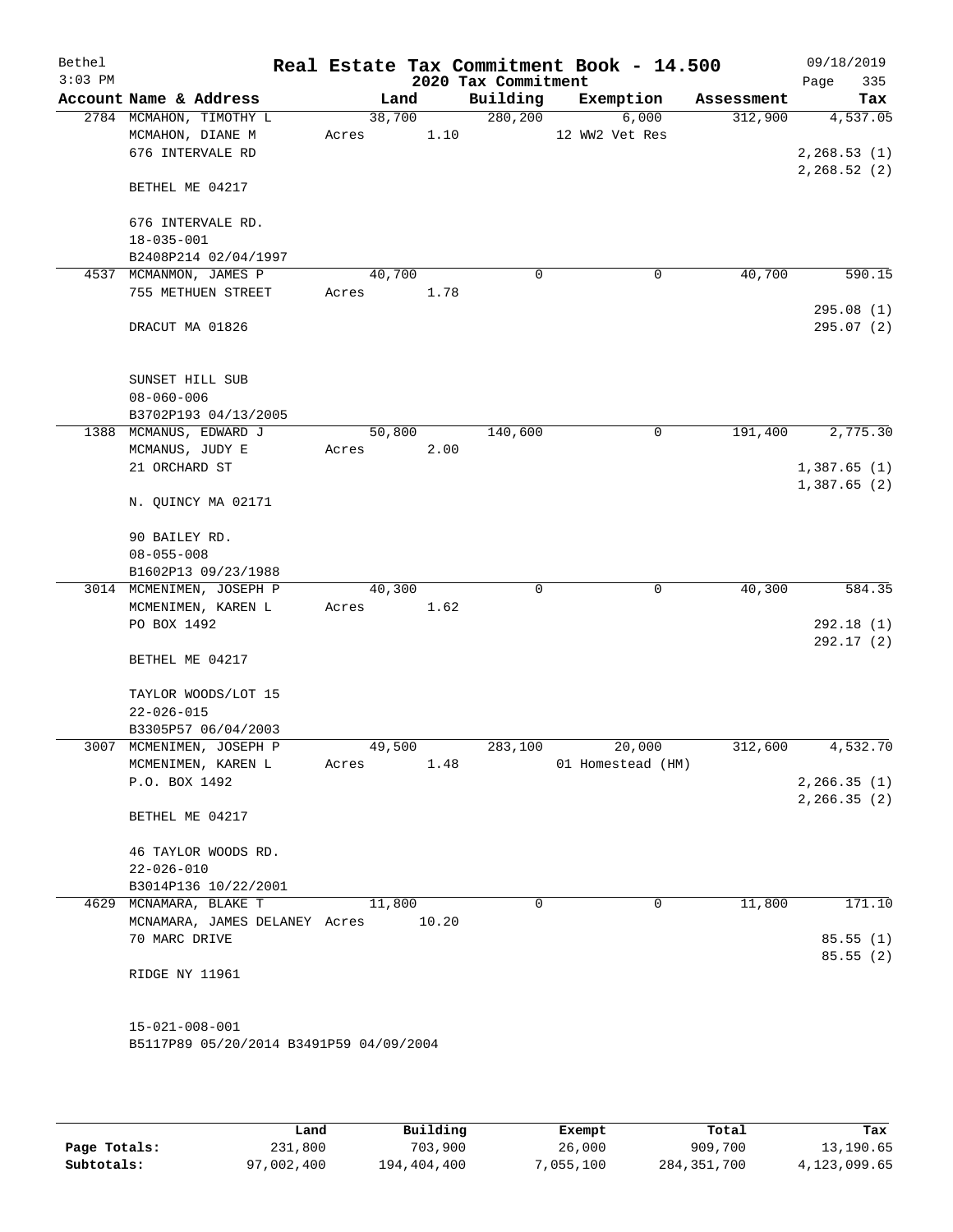| Bethel<br>$3:03$ PM |                                                          |       |        |      | 2020 Tax Commitment | Real Estate Tax Commitment Book - 14.500 |            | 09/18/2019<br>336<br>Page  |
|---------------------|----------------------------------------------------------|-------|--------|------|---------------------|------------------------------------------|------------|----------------------------|
|                     | Account Name & Address                                   |       | Land   |      | Building            | Exemption                                | Assessment | Tax                        |
|                     | 3034 MCNARY, K SCOTT<br>MCNARY, CHRISTINE<br>PO BOX 1542 | Acres | 34,200 | 5.10 | 0                   | $\Omega$                                 | 34,200     | 495.90<br>247.95(1)        |
|                     | BETHEL ME 04217                                          |       |        |      |                     |                                          |            | 247.95(2)                  |
|                     | INTERVALE RD.<br>$22 - 028 - 001$                        |       |        |      |                     |                                          |            |                            |
|                     | B3281P7 04/22/2003                                       |       |        |      |                     |                                          |            |                            |
|                     | 3035 MCNARY, K SCOTT                                     |       | 62,800 |      | 0                   | 0                                        | 62,800     | 910.60                     |
|                     | MCNARY, CHRISTINE<br>PO BOX 1542                         | Acres |        | 9.40 |                     |                                          |            | 455.30 (1)<br>455.30 (2)   |
|                     | BETHEL ME 04217                                          |       |        |      |                     |                                          |            |                            |
|                     | $22 - 028 - 002$<br>B3281P7 04/22/2003                   |       |        |      |                     |                                          |            |                            |
|                     | 3036 MCNARY, K SCOTT                                     |       | 71,600 |      | 180,900             | 0                                        | 252,500    | 3,661.25                   |
|                     | MCNARY, CHRISTINE                                        | Acres |        | 5.10 |                     |                                          |            |                            |
|                     | PO BOX 1542                                              |       |        |      |                     |                                          |            | 1,830.63(1)<br>1,830.62(2) |
|                     | BETHEL ME 04217                                          |       |        |      |                     |                                          |            |                            |
|                     | 52 TIMBER WAY                                            |       |        |      |                     |                                          |            |                            |
|                     | $22 - 028 - 003$                                         |       |        |      |                     |                                          |            |                            |
|                     | B2754P182<br>101 MCPHERSON, MARK A                       |       | 41,700 |      | 103,300             | 0                                        | 145,000    | 2,102.50                   |
|                     | PO BOX 692                                               | Acres |        | 2.95 |                     |                                          |            | 1,051.25(1)                |
|                     | BETHEL ME 04217                                          |       |        |      |                     |                                          |            | 1,051.25(2)                |
|                     | 338 SONGO POND ROAD<br>$02 - 021$                        |       |        |      |                     |                                          |            |                            |
|                     | B3611P1 10/22/2004                                       |       |        |      |                     |                                          |            |                            |
|                     | 3509 MEADOWS, ELIZABETH H<br>AND                         |       | 94,500 |      | 174,400             | 0                                        | 268,900    | 3,899.05                   |
|                     | EASTER, EDWARD R                                         | Acres |        | 5.40 |                     |                                          |            |                            |
|                     | PO BOX 1114                                              |       |        |      |                     |                                          |            | 1,949.53(1)                |
|                     | BETHEL ME 04217                                          |       |        |      |                     |                                          |            | 1,949.52(2)                |
|                     | 146 PARADISE RD.                                         |       |        |      |                     |                                          |            |                            |
|                     | $26 - 066$                                               |       |        |      |                     |                                          |            |                            |
|                     | B5369P134 B3835P42 11/03/2005                            |       |        |      |                     |                                          |            |                            |
|                     | 3565 MEISNER, VICTORIA A<br>135 VERNON ST. UNIT 6C       |       | 33,600 |      | 98,500              | 20,000<br>01 Homestead (HM)              | 112,100    | 1,625.45                   |
|                     | BETHEL ME 04217                                          |       |        |      |                     |                                          |            | 812.73 (1)<br>812.72 (2)   |
|                     | 135 VERNON ST.<br>$26 - 076 - 001 - 06C$                 |       |        |      |                     |                                          |            |                            |
|                     | B4747P68 08/10/2011 B3178P148 10/08/2002                 |       |        |      |                     |                                          |            |                            |
|                     |                                                          |       |        |      |                     |                                          |            |                            |

|              | Land       | Building    | Exempt    | Total         | Tax          |
|--------------|------------|-------------|-----------|---------------|--------------|
| Page Totals: | 338,400    | 557,100     | 20,000    | 875,500       | 12,694.75    |
| Subtotals:   | 97,340,800 | 194,961,500 | 7,075,100 | 285, 227, 200 | 4,135,794.40 |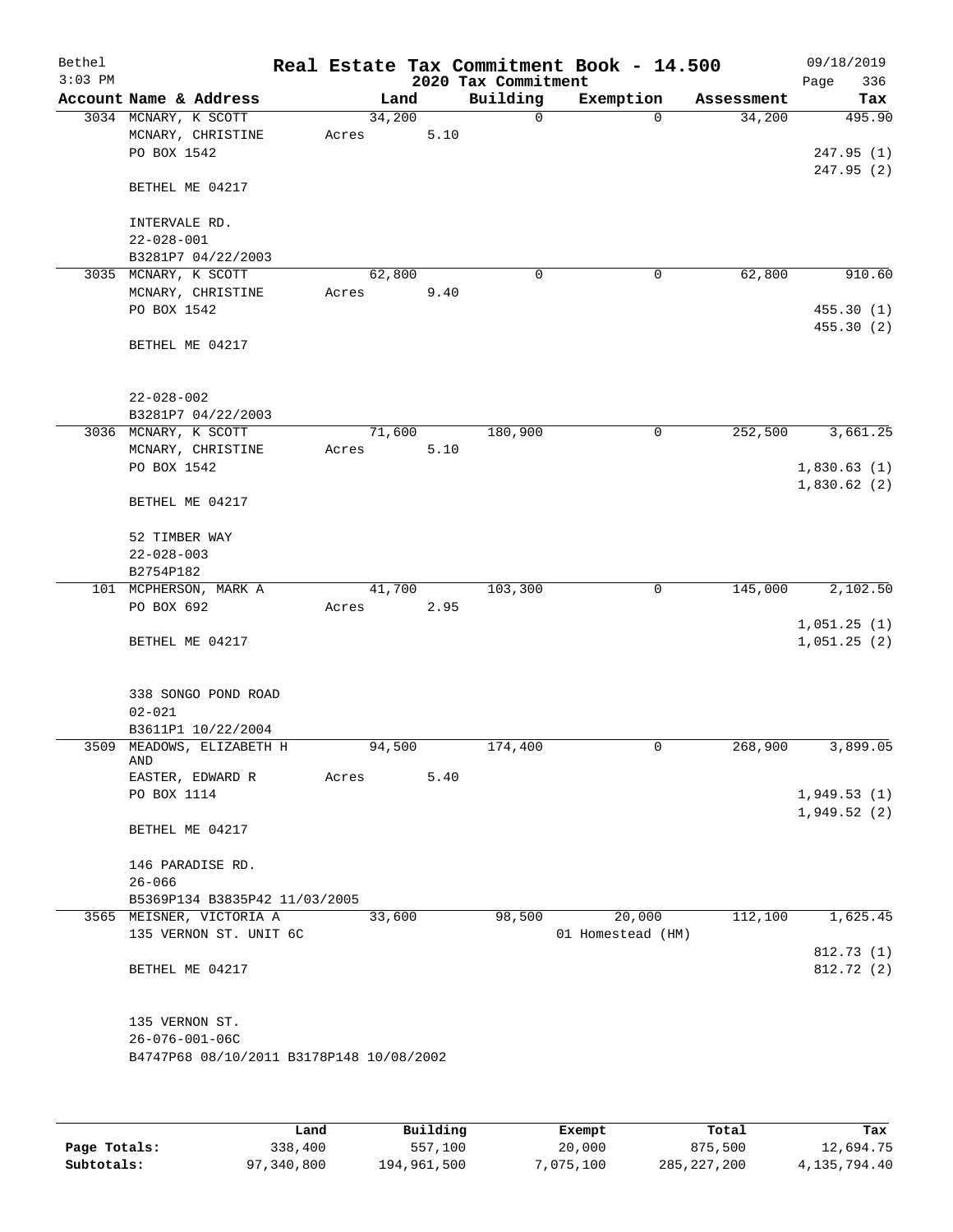| Bethel<br>$3:03$ PM |                                                                                        |         |        |          | 2020 Tax Commitment | Real Estate Tax Commitment Book - 14.500 |                        | 09/18/2019<br>Page<br>337 |
|---------------------|----------------------------------------------------------------------------------------|---------|--------|----------|---------------------|------------------------------------------|------------------------|---------------------------|
|                     | Account Name & Address                                                                 |         |        | Land     | Building            | Exemption                                | Assessment             | Tax                       |
|                     | 59 MEISNER, VINCENT                                                                    |         | 45,300 |          | $\mathbf 0$         |                                          | 45,300<br>$\Omega$     | 656.85                    |
|                     | MEISNER, EILEEN                                                                        |         | Acres  | 17.00    |                     |                                          |                        |                           |
|                     | 214 SHAMROCK ROAD                                                                      |         |        |          |                     |                                          |                        | 328.43(1)                 |
|                     |                                                                                        |         |        |          |                     |                                          |                        | 328.42(2)                 |
|                     | ALBANY ME 04217                                                                        |         |        |          |                     |                                          |                        |                           |
|                     | SKILLINGS RD.                                                                          |         |        |          |                     |                                          |                        |                           |
|                     | $01 - 049$                                                                             |         |        |          |                     |                                          |                        |                           |
|                     | B5232P546 07/16/2015 B5205P38 01/25/2015 B5107P222                                     |         |        |          |                     |                                          |                        |                           |
|                     | 04/23/2014 B2023P274 07/06/1993                                                        |         |        |          |                     |                                          |                        |                           |
|                     | 3140 MELANSON, MARK M                                                                  |         | 29,100 |          | 113,300             |                                          | 142,400<br>$\Omega$    | 2,064.80                  |
|                     | MELANSON, LAURIE A                                                                     |         | Acres  | 0.46     |                     |                                          |                        |                           |
|                     | 35 PHEASANT RUN                                                                        |         |        |          |                     |                                          |                        | 1,032.40(1)               |
|                     |                                                                                        |         |        |          |                     |                                          |                        | 1,032.40(2)               |
|                     | ALFRED ME 04002                                                                        |         |        |          |                     |                                          |                        |                           |
|                     | 69 INTERVALE RD.                                                                       |         |        |          |                     |                                          |                        |                           |
|                     | $24 - 058$                                                                             |         |        |          |                     |                                          |                        |                           |
|                     | B4301P347 05/27/2008                                                                   |         |        |          |                     |                                          |                        |                           |
|                     | 3635 MENGES, JOEL                                                                      |         | 30,200 |          | $\mathbf 0$         |                                          | 0<br>30,200            | 437.90                    |
|                     | SIGNORI, SIGNORI,                                                                      |         | Acres  | 1.63     |                     |                                          |                        |                           |
|                     | ANTOINETTE                                                                             |         |        |          |                     |                                          |                        |                           |
|                     | 6607 TUCKER AVENUE                                                                     |         |        |          |                     |                                          |                        | 218.95(1)                 |
|                     |                                                                                        |         |        |          |                     |                                          |                        | 218.95(2)                 |
|                     | MCLEAN VA 22101                                                                        |         |        |          |                     |                                          |                        |                           |
|                     |                                                                                        |         |        |          |                     |                                          |                        |                           |
|                     |                                                                                        |         |        |          |                     |                                          |                        |                           |
|                     | $27 - 036 - 005 - 011$                                                                 |         |        |          |                     |                                          |                        |                           |
|                     | B3512P189 05/13/2004                                                                   |         |        |          |                     |                                          |                        |                           |
|                     | 1039 MENICI, MARK                                                                      |         | 33,600 |          | 131,700             |                                          | 0<br>165,300           | 2,396.85                  |
|                     | 28 ABINGTON ROAD                                                                       |         |        |          |                     |                                          |                        |                           |
|                     |                                                                                        |         |        |          |                     |                                          |                        | 1, 198.43(1)              |
|                     | DANVERS MA 01923                                                                       |         |        |          |                     |                                          |                        | 1, 198.42(2)              |
|                     |                                                                                        |         |        |          |                     |                                          |                        |                           |
|                     |                                                                                        |         |        |          |                     |                                          |                        |                           |
|                     | 88 FAIRWAY ROAD                                                                        |         |        |          |                     |                                          |                        |                           |
|                     | $07 - 028 - 548$                                                                       |         |        |          |                     |                                          |                        |                           |
|                     | B2719P168                                                                              |         |        |          |                     |                                          |                        |                           |
|                     | 2554 MERCER, NANCY H                                                                   |         | 42,200 |          | 79,200              | 26,000                                   | 95,400                 | 1,383.30                  |
|                     | 1987 INTERVALE ROAD                                                                    |         | Acres  | 3.43     |                     | 01 Homestead (HM)                        |                        |                           |
|                     |                                                                                        |         |        |          |                     | 12 WW2 Vet Res                           |                        | 691.65(1)                 |
|                     | BETHEL ME 04217                                                                        |         |        |          |                     |                                          |                        | 691.65(2)                 |
|                     |                                                                                        |         |        |          |                     |                                          |                        |                           |
|                     |                                                                                        |         |        |          |                     |                                          |                        |                           |
|                     | 1987 INTERVALE RD.                                                                     |         |        |          |                     |                                          |                        |                           |
|                     | $15 - 014$                                                                             |         |        |          |                     |                                          |                        |                           |
|                     | B802P91 10/16/1973                                                                     |         |        |          |                     |                                          |                        |                           |
| 5089                | MERHIGE FAMILY TRUST                                                                   |         | 66,600 |          | 321,700             |                                          | $\mathbf 0$<br>388,300 | 5,630.35                  |
|                     | 51 FOX RUN RD                                                                          |         | Acres  | 3.40     |                     |                                          |                        |                           |
|                     |                                                                                        |         |        |          |                     |                                          |                        | 2,815.18(1)               |
|                     | SUDBURY MA 01776                                                                       |         |        |          |                     |                                          |                        | 2,815.17(2)               |
|                     |                                                                                        |         |        |          |                     |                                          |                        |                           |
|                     |                                                                                        |         |        |          |                     |                                          |                        |                           |
|                     | 15 MT WILL FARM RD                                                                     |         |        |          |                     |                                          |                        |                           |
|                     | $22 - 019 - 010$                                                                       |         |        |          |                     |                                          |                        |                           |
|                     | B5322P332 12/19/2016 B5219P244 04/29/2015 B4842P162<br>05/04/2012 B3440P145 12/17/2003 |         |        |          |                     |                                          |                        |                           |
|                     |                                                                                        |         |        |          |                     |                                          |                        |                           |
|                     |                                                                                        |         |        |          |                     |                                          |                        |                           |
|                     |                                                                                        | Land    |        | Building |                     | Exempt                                   | Total                  | Tax                       |
| Page Totals:        |                                                                                        | 247,000 |        | 645,900  |                     | 26,000                                   | 866,900                | 12,570.05                 |

**Subtotals:** 97,587,800 195,607,400 7,101,100 286,094,100 4,148,364.45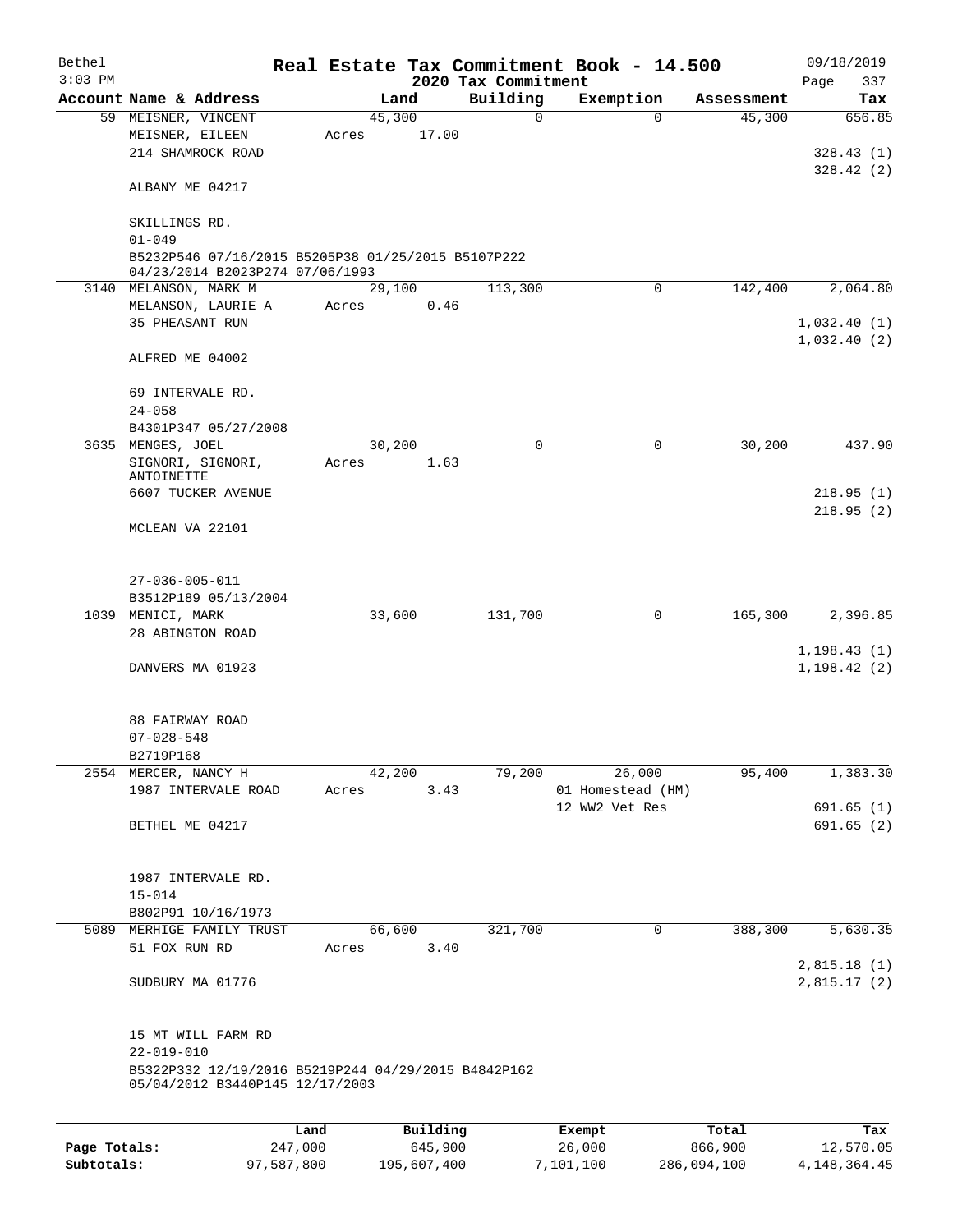| Bethel       |                                                     |         |                |          | Real Estate Tax Commitment Book - 14.500 |                   |             |                      | 09/18/2019             |
|--------------|-----------------------------------------------------|---------|----------------|----------|------------------------------------------|-------------------|-------------|----------------------|------------------------|
| $3:03$ PM    |                                                     |         |                |          | 2020 Tax Commitment                      |                   |             |                      | Page<br>338            |
|              | Account Name & Address<br>1518 MERRILL, ALMA        |         | Land<br>33,800 |          | Building<br>39,300                       | Exemption         | 26,000      | Assessment<br>47,100 | Tax<br>682.95          |
|              | MERRILL, FLORENCE                                   | Acres   |                | 0.52     |                                          | 01 Homestead (HM) |             |                      |                        |
|              | 149 FLAT ROAD                                       |         |                |          |                                          | 22 WW2 Widow Res. |             |                      | 341.48(1)              |
|              |                                                     |         |                |          |                                          |                   |             |                      | 341.47(2)              |
|              | BETHEL ME 04217                                     |         |                |          |                                          |                   |             |                      |                        |
|              | 149 FLAT RD.                                        |         |                |          |                                          |                   |             |                      |                        |
|              | $11 - 016$                                          |         |                |          |                                          |                   |             |                      |                        |
|              | B689P32 09/09/1969                                  |         |                |          |                                          |                   |             |                      |                        |
|              | 1729 MERRILL, CHRIS                                 |         | 0              |          | 69,600                                   |                   | 0           | 69,600               | 1,009.20               |
|              | 85 SUMNER BEAN RD                                   |         |                |          |                                          |                   |             |                      |                        |
|              | ALBANY TWP ME 04217                                 |         |                |          |                                          |                   |             |                      | 504.60(1)<br>504.60(2) |
|              | 6233                                                |         |                |          |                                          |                   |             |                      |                        |
|              |                                                     |         |                |          |                                          |                   |             |                      |                        |
|              | AIRPORT HANGAR AT                                   |         |                |          |                                          |                   |             |                      |                        |
|              | 12-068.002<br>2814 MERRILL, CHRISTOPHER O           |         | 33,300         |          | 71,800                                   |                   | 0           | 105,100              |                        |
|              | MERRILL, DIANE E                                    | Acres   |                | 0.68     |                                          |                   |             |                      | 1,523.95               |
|              | 85 SUMNER BEAN RD.                                  |         |                |          |                                          |                   |             |                      | 761.98(1)              |
|              |                                                     |         |                |          |                                          |                   |             |                      | 761.97(2)              |
|              | ALBANY ME 04217                                     |         |                |          |                                          |                   |             |                      |                        |
|              | 16 OSGOOD ROAD                                      |         |                |          |                                          |                   |             |                      |                        |
|              | $18 - 058$                                          |         |                |          |                                          |                   |             |                      |                        |
|              | B5054P325 10/25/2013 B4983P106 05/08/2013 B4124P199 |         |                |          |                                          |                   |             |                      |                        |
|              | 04/20/2007 B2494P131                                |         |                |          |                                          |                   |             |                      |                        |
|              | 1659 MERRILL, ELIZABETH C/O                         |         | 30,500         |          | 0                                        |                   | $\mathbf 0$ | 30,500               | 442.25                 |
|              | MERRILL, ALBERTA, LIFE Acres<br>TENANT              |         |                | 7.02     |                                          |                   |             |                      |                        |
|              | PO BOX 262                                          |         |                |          |                                          |                   |             |                      | 221.13(1)              |
|              |                                                     |         |                |          |                                          |                   |             |                      | 221.12(2)              |
|              | BETHEL ME 04217                                     |         |                |          |                                          |                   |             |                      |                        |
|              | WEST BETHEL ROAD                                    |         |                |          |                                          |                   |             |                      |                        |
|              | $12 - 016$                                          |         |                |          |                                          |                   |             |                      |                        |
|              | B5095P165 02/14/2014                                |         |                |          |                                          |                   |             |                      |                        |
| 1660         | MERRILL, ELIZABETH C/O                              |         | 32,600         |          | 61,600                                   |                   | 0           | 94,200               | 1,365.90               |
|              | MERRILL, ALBERTA, LIFE                              | Acres   |                | 1.00     |                                          |                   |             |                      |                        |
|              | TENANT,<br>PO BOX 262                               |         |                |          |                                          |                   |             |                      | 682.95 (1)             |
|              |                                                     |         |                |          |                                          |                   |             |                      | 682.95 (2)             |
|              | BETHEL ME 04217                                     |         |                |          |                                          |                   |             |                      |                        |
|              | 314 WEST BETHEL RD.                                 |         |                |          |                                          |                   |             |                      |                        |
|              | $12 - 017$                                          |         |                |          |                                          |                   |             |                      |                        |
|              | B5095P163 02/04/2014                                |         |                |          |                                          |                   |             |                      |                        |
| 363          | MERRILL, JAMES C                                    |         | 54,900         |          | 120,000                                  |                   | 20,000      | 154,900              | 2, 246.05              |
|              | MERRILL, MARY F                                     | Acres   |                | 14.00    |                                          | 01 Homestead (HM) |             |                      |                        |
|              | 306 FLAT ROAD                                       |         |                |          |                                          |                   |             |                      | 1, 123.03(1)           |
|              | BETHEL ME 04217                                     |         |                |          |                                          |                   |             |                      | 1, 123.02(2)           |
|              |                                                     |         |                |          |                                          |                   |             |                      |                        |
|              | 333 FLAT RD.                                        |         |                |          |                                          |                   |             |                      |                        |
|              | $06 - 008$                                          |         |                |          |                                          |                   |             |                      |                        |
|              | B3204P278 12/02/2002                                |         |                |          |                                          |                   |             |                      |                        |
|              |                                                     | Land    |                | Building |                                          | Exempt            |             | Total                | Tax                    |
| Page Totals: |                                                     | 185,100 |                | 362,300  |                                          | 46,000            |             | 501,400              | 7,270.30               |
| Subtotals:   | 97,772,900                                          |         | 195,969,700    |          |                                          | 7,147,100         |             | 286,595,500          | 4, 155, 634. 75        |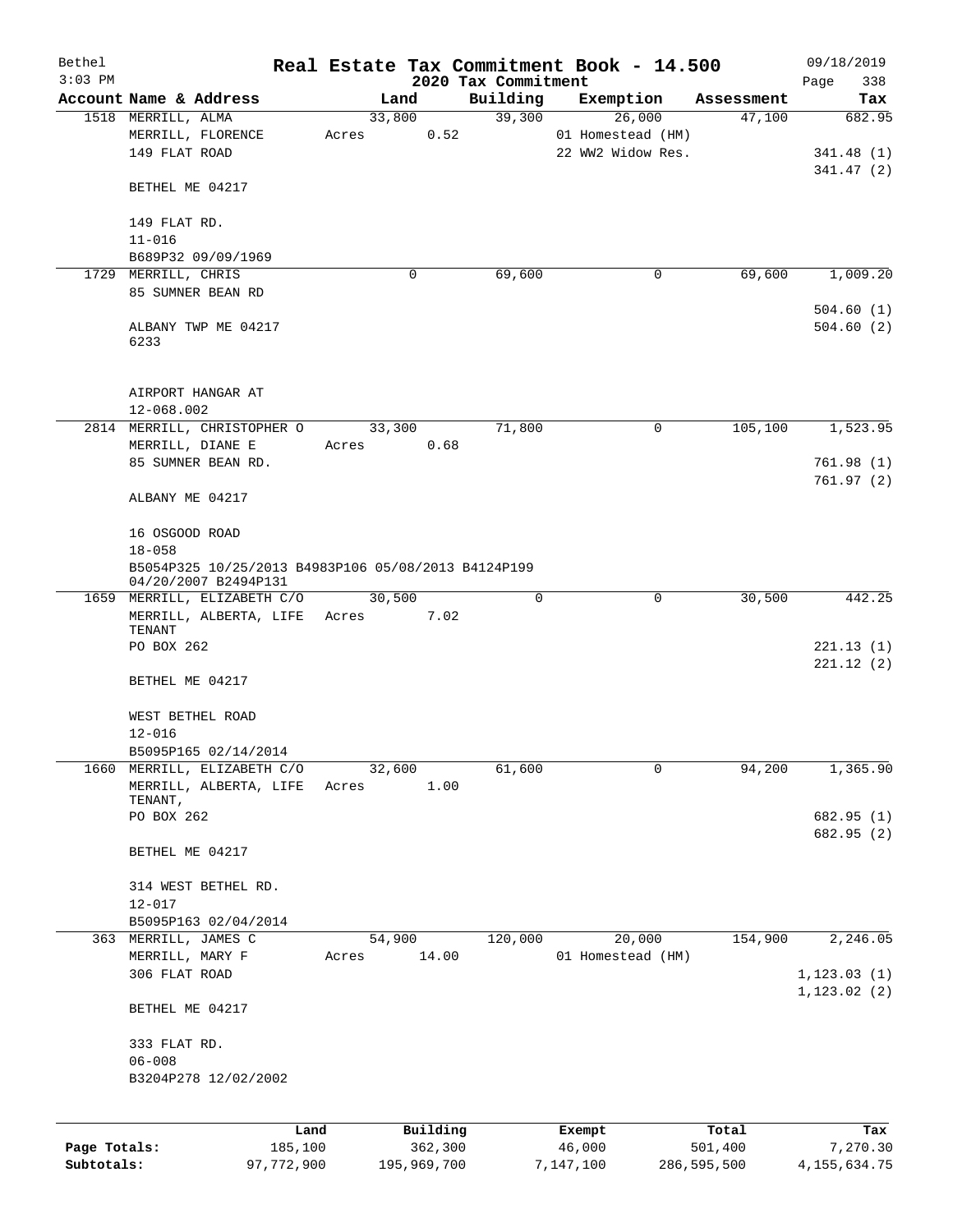| Bethel       |                                                                        |            |       |        |               |                                 |             | Real Estate Tax Commitment Book - 14.500 |               | 09/18/2019   |            |
|--------------|------------------------------------------------------------------------|------------|-------|--------|---------------|---------------------------------|-------------|------------------------------------------|---------------|--------------|------------|
| $3:03$ PM    | Account Name & Address                                                 |            |       | Land   |               | 2020 Tax Commitment<br>Building |             | Exemption                                | Assessment    | Page         | 339<br>Tax |
|              | 1603 MERRILL, JOAN M                                                   |            |       | 69,100 |               | 110,500                         |             | $\Omega$                                 | 179,600       |              | 2,604.20   |
|              | GOUCHER, ALLEN F                                                       |            | Acres |        | 5.29          |                                 |             |                                          |               |              |            |
|              | 11 DEWEY ST.                                                           |            |       |        |               |                                 |             |                                          |               | 1,302.10(1)  |            |
|              |                                                                        |            |       |        |               |                                 |             |                                          |               | 1,302.10(2)  |            |
|              | AMESBURY MA 01913                                                      |            |       |        |               |                                 |             |                                          |               |              |            |
|              |                                                                        |            |       |        |               |                                 |             |                                          |               |              |            |
|              | 38 ANDROSCOGGIN RD                                                     |            |       |        |               |                                 |             |                                          |               |              |            |
|              | $11 - 062 - 004$                                                       |            |       |        |               |                                 |             |                                          |               |              |            |
|              | B3146P57                                                               |            |       |        |               |                                 |             |                                          |               |              |            |
| 420          | MERRILL, RUSSELL &<br><b>JAMES</b>                                     |            |       | 30,400 |               |                                 | 0           | 0                                        | 30,400        |              | 440.80     |
|              | C/O MERRILL, EMERSON &                                                 |            | Acres |        | 71.00         |                                 |             |                                          |               |              |            |
|              | LORETTA                                                                |            |       |        |               |                                 |             |                                          |               |              |            |
|              | 11 MERRILL DR                                                          |            |       |        |               |                                 |             |                                          |               |              | 220.40(1)  |
|              |                                                                        |            |       |        |               |                                 |             |                                          |               |              | 220.40(2)  |
|              | BETHEL ME 04217                                                        |            |       |        |               |                                 |             |                                          |               |              |            |
|              | FLAT RD.                                                               |            |       |        |               |                                 |             |                                          |               |              |            |
|              | $06 - 029$                                                             |            |       |        |               |                                 |             |                                          |               |              |            |
|              | B5296P199 08/03/2016 B3203P82 11/27/2002                               |            |       |        |               |                                 |             |                                          |               |              |            |
|              | 4843 MERRILL, RUSSELL E                                                |            |       | 44,600 |               | 175,400                         |             | 20,000                                   | 200,000       |              | 2,900.00   |
|              | 10 MERRILL DRIVE                                                       |            | Acres |        | 1.50          |                                 |             | 01 Homestead (HM)                        |               |              |            |
|              |                                                                        |            |       |        |               |                                 |             |                                          |               | 1,450.00(1)  |            |
|              | BETHEL ME 04217                                                        |            |       |        |               |                                 |             |                                          |               | 1,450.00(2)  |            |
|              |                                                                        |            |       |        |               |                                 |             |                                          |               |              |            |
|              |                                                                        |            |       |        |               |                                 |             |                                          |               |              |            |
|              | 10 MERRILL DRIVE                                                       |            |       |        |               |                                 |             |                                          |               |              |            |
|              | $06 - 028 - 003$                                                       |            |       |        |               |                                 |             |                                          |               |              |            |
|              | B3897P103 03/06/2006                                                   |            |       |        |               |                                 |             |                                          |               |              |            |
|              | 417 MERRILL, RUSSELL,                                                  |            |       | 54,000 |               | 124,300                         |             | 20,000                                   | 158,300       |              | 2,295.35   |
|              | SAMANTHA & JAMES                                                       |            |       |        |               |                                 |             |                                          |               |              |            |
|              | C/O MERRILL, EMERSON &                                                 |            | Acres |        | 4.20          |                                 |             | 01 Homestead (HM)                        |               |              |            |
|              | LORETTA                                                                |            |       |        |               |                                 |             |                                          |               |              |            |
|              | 11 MERRILL DR                                                          |            |       |        |               |                                 |             |                                          |               | 1,147.68(1)  |            |
|              |                                                                        |            |       |        |               |                                 |             |                                          |               | 1, 147.67(2) |            |
|              | BETHEL ME 04217                                                        |            |       |        |               |                                 |             |                                          |               |              |            |
|              |                                                                        |            |       |        |               |                                 |             |                                          |               |              |            |
|              | 11 MERRILL DRIVE                                                       |            |       |        |               |                                 |             |                                          |               |              |            |
|              | $06 - 028$                                                             |            |       |        |               |                                 |             |                                          |               |              |            |
|              | B5296P193 08/03/2016 B3897P103 03/06/2006<br>4707 MESSIER, HENRY       |            |       | 38,800 |               |                                 | $\mathbf 0$ | $\mathbf 0$                              | 38,800        |              | 562.60     |
|              | 65 BAILEY ROAD                                                         |            | Acres |        | 4.18          |                                 |             |                                          |               |              |            |
|              |                                                                        |            |       |        |               |                                 |             |                                          |               |              | 281.30(1)  |
|              | BETHEL ME 04217                                                        |            |       |        |               |                                 |             |                                          |               |              | 281.30(2)  |
|              |                                                                        |            |       |        |               |                                 |             |                                          |               |              |            |
|              |                                                                        |            |       |        |               |                                 |             |                                          |               |              |            |
|              | FARWELL MTN. ESTATES                                                   |            |       |        |               |                                 |             |                                          |               |              |            |
|              | $22 - 029 - 002$                                                       |            |       |        |               |                                 |             |                                          |               |              |            |
|              | B3720P34 05/20/2005                                                    |            |       |        |               |                                 |             |                                          |               |              |            |
|              | 4708 MESSIER, HENRY E                                                  |            |       | 38,300 |               |                                 | $\mathbf 0$ | $\mathbf 0$                              | 38,300        |              | 555.35     |
|              | 65 BAILEY RD                                                           |            | Acres |        | 3.66          |                                 |             |                                          |               |              |            |
|              |                                                                        |            |       |        |               |                                 |             |                                          |               |              | 277.68(1)  |
|              | BETHEL ME 04217                                                        |            |       |        |               |                                 |             |                                          |               |              | 277.67(2)  |
|              |                                                                        |            |       |        |               |                                 |             |                                          |               |              |            |
|              |                                                                        |            |       |        |               |                                 |             |                                          |               |              |            |
|              | FARWELL MTN. ESTATES                                                   |            |       |        |               |                                 |             |                                          |               |              |            |
|              | $22 - 029 - 003$<br>B5317P182 11/22/2016 B5029P24 08/23/2013 B3739P125 |            |       |        |               |                                 |             |                                          |               |              |            |
|              | 06/01/2005                                                             |            |       |        |               |                                 |             |                                          |               |              |            |
|              |                                                                        | Land       |       |        | Building      |                                 |             | Exempt                                   | Total         |              | Tax        |
| Page Totals: |                                                                        | 275,200    |       |        | 410,200       |                                 |             | 40,000                                   | 645,400       |              | 9,358.30   |
| Subtotals:   |                                                                        | 98,048,100 |       |        | 196, 379, 900 |                                 |             | 7,187,100                                | 287, 240, 900 | 4,164,993.05 |            |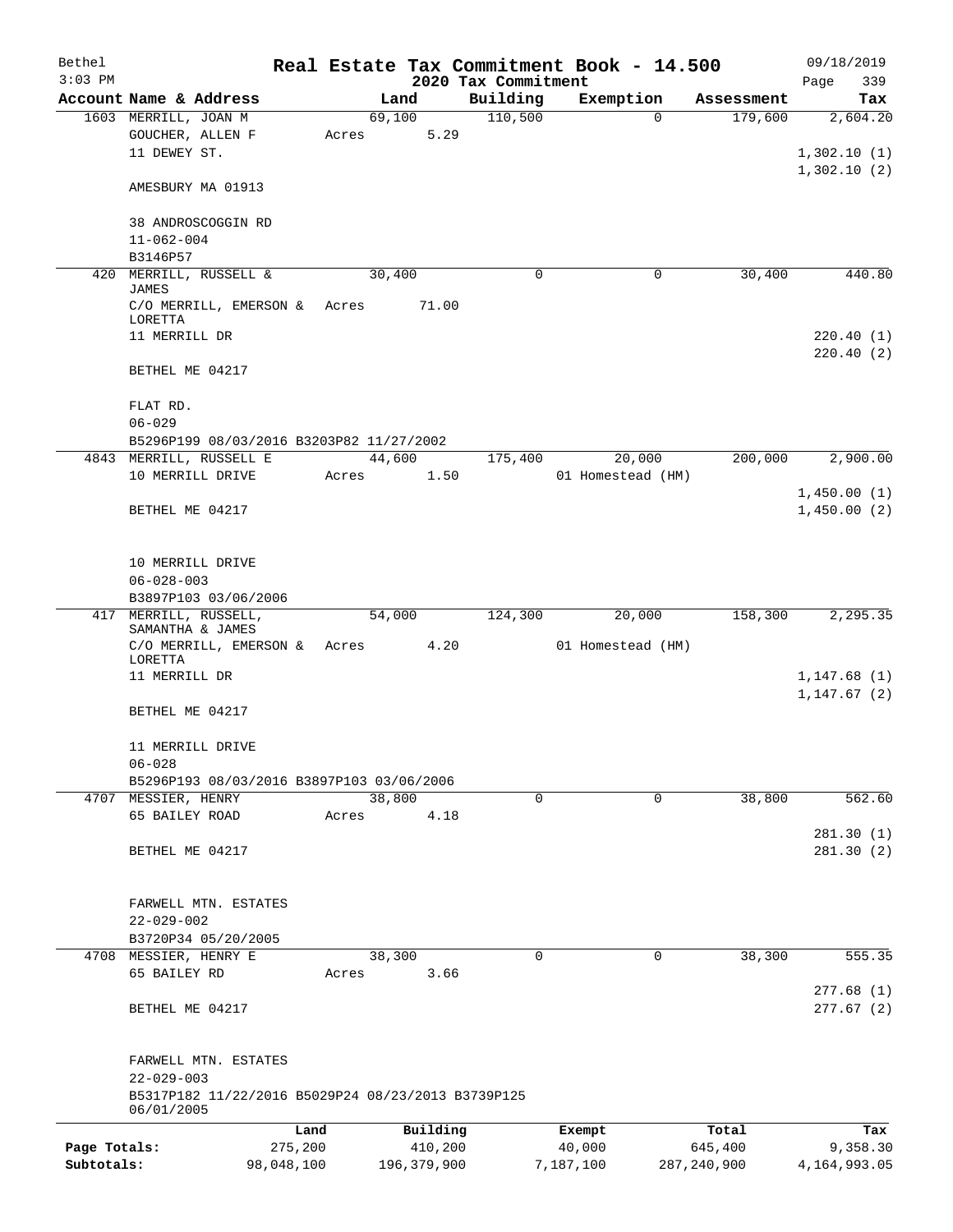| Bethel<br>$3:03$ PM |                                                                                       |       |                | 2020 Tax Commitment | Real Estate Tax Commitment Book - 14.500      |            | 09/18/2019<br>340<br>Page |
|---------------------|---------------------------------------------------------------------------------------|-------|----------------|---------------------|-----------------------------------------------|------------|---------------------------|
|                     | Account Name & Address                                                                |       | Land           | Building            | Exemption                                     | Assessment | Tax                       |
|                     | 1383 MESSIER, HENRY E<br>65 BAILEY RD.                                                | Acres | 55,500<br>5.40 | 138,800             | 26,000<br>01 Homestead (HM)<br>12 WW2 Vet Res | 168,300    | 2,440.35<br>1,220.18(1)   |
|                     | BETHEL ME 04217                                                                       |       |                |                     |                                               |            | 1,220.17(2)               |
|                     | 65 BAILEY RD.<br>$08 - 055 - 003$                                                     |       |                |                     |                                               |            |                           |
|                     | B5264P252 01/20/2016 B2742P34 09/03/1999<br>132 MESSINA, ANTONIO                      |       | 9,100          | $\Omega$            | $\mathbf 0$                                   | 9,100      | 131.95                    |
|                     | 4 REMINGTON CIR                                                                       | Acres | 15.00          |                     |                                               |            | 65.98(1)                  |
|                     | N SMITHFIELD RI 02895                                                                 |       |                |                     |                                               |            | 65.97(2)                  |
|                     | VERNON ST.                                                                            |       |                |                     |                                               |            |                           |
|                     | $03 - 013$<br>131 MESSINA, ANTONIO W                                                  |       | 29,100         | $\Omega$            | $\mathbf 0$                                   | 29,100     | 421.95                    |
|                     | MESSINA, LYNNE C                                                                      | Acres | 4.20           |                     |                                               |            |                           |
|                     | 4 REMINGTON CIRCLE                                                                    |       |                |                     |                                               |            | 210.98(1)<br>210.97(2)    |
|                     | NORTH SMITHFIELD RI<br>02896                                                          |       |                |                     |                                               |            |                           |
|                     | VERNON ST.                                                                            |       |                |                     |                                               |            |                           |
|                     | $03 - 012$                                                                            |       |                |                     |                                               |            |                           |
|                     | B4544P89 12/28/2009 B3967P38 07/06/2006 B857P117                                      |       | 10,600         | $\Omega$            | $\mathbf 0$                                   | 10,600     | 153.70                    |
|                     | 134 MESSINA, IANTONIO W<br>MESSINA, LYNNE C                                           | Acres | 23.00          |                     |                                               |            |                           |
|                     | 4 REMINGTON CIRCLE                                                                    |       |                |                     |                                               |            | 76.85(1)<br>76.85(2)      |
|                     | NORTH SMITHFIELD RI<br>02896                                                          |       |                |                     |                                               |            |                           |
|                     | VERNON ST.<br>$03 - 015$                                                              |       |                |                     |                                               |            |                           |
|                     | B4544P89 12/28/2009 B3967P38 07/06/2006 B721P68                                       |       |                |                     |                                               |            |                           |
|                     | 3304 METHODIST CHURCH<br>P.O. BOX 387                                                 | Acres | 45,500<br>0.24 | 101,700             | 20,000<br>53 Parsonages                       | 127,200    | 1,844.40                  |
|                     | BETHEL ME 04217                                                                       |       |                |                     |                                               |            | 922.20(1)<br>922.20(2)    |
|                     | 34 MASON ST.<br>$25 - 137$                                                            |       |                |                     |                                               |            |                           |
|                     | 5097 MICHAELS, ROSS I. &<br>LINDA M., TRUSTEES                                        |       | 35,900         | 320,000             | 20,000                                        | 335,900    | 4,870.55                  |
|                     | PO BOX 1974                                                                           | Acres | 3.55           |                     | 01 Homestead (HM)                             |            | 2,435.28(1)               |
|                     | BETHEL ME 04217                                                                       |       |                |                     |                                               |            | 2,435.27(2)               |
|                     | 57 HEMLOCK RIDGE DRIVE                                                                |       |                |                     |                                               |            |                           |
|                     | $12 - 045 - 006$<br>B4979P101 04/26/2013 B4872P320 08/01/2012 B3835P114<br>11/03/2005 |       |                |                     |                                               |            |                           |
|                     |                                                                                       |       |                |                     |                                               |            |                           |

|              | Land         | Building    | Exempt    | Total       | Tax          |
|--------------|--------------|-------------|-----------|-------------|--------------|
| Page Totals: | 185,700      | 560,500     | 66,000    | 680,200     | 9,862.90     |
| Subtotals:   | 98, 233, 800 | 196,940,400 | 7,253,100 | 287,921,100 | 4,174,855.95 |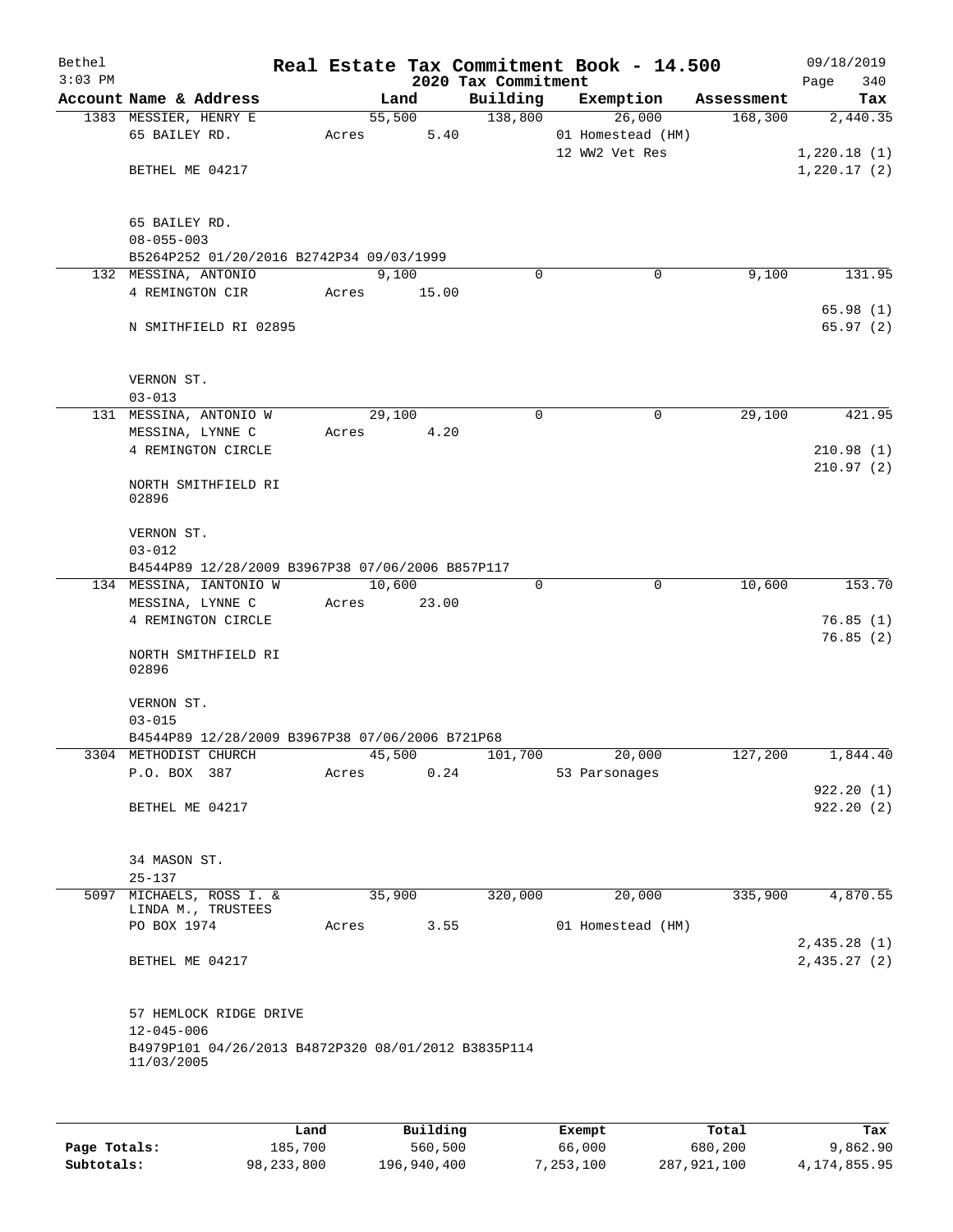| Bethel    |                                                                                                 |        |      |                      | Real Estate Tax Commitment Book - 14.500 |            | 09/18/2019  |
|-----------|-------------------------------------------------------------------------------------------------|--------|------|----------------------|------------------------------------------|------------|-------------|
| $3:03$ PM |                                                                                                 |        |      | 2020 Tax Commitment  |                                          |            | Page<br>341 |
|           | Account Name & Address                                                                          | Land   |      | Building<br>$\Omega$ | Exemption                                | Assessment | Tax         |
|           | 5096 MICHAELS, ROSS I.<br>LIVING TRUST                                                          | 28,800 |      |                      | $\Omega$                                 | 28,800     | 417.60      |
|           | PO BOX 1974                                                                                     | Acres  | 5.32 |                      |                                          |            |             |
|           |                                                                                                 |        |      |                      |                                          |            | 208.80(1)   |
|           | BETHEL ME 04217                                                                                 |        |      |                      |                                          |            | 208.80(2)   |
|           |                                                                                                 |        |      |                      |                                          |            |             |
|           | HEMLOCK RIDGE                                                                                   |        |      |                      |                                          |            |             |
|           | $12 - 045 - 005$                                                                                |        |      |                      |                                          |            |             |
|           | B5146P179 08/08/2014 B3835P114 11/07/2005                                                       |        |      |                      |                                          |            |             |
|           | 4683 MICHAL, THOMAS J. JR. &<br>MICHAL, MEGAN                                                   | 45,800 |      | 210,000              | 0                                        | 255,800    | 3,709.10    |
|           | FIVE BROOK RD NOMINEE<br>REALTY TRUST                                                           | Acres  | 2.10 |                      |                                          |            |             |
|           | 15 SAWMILL DRIVE                                                                                |        |      |                      |                                          |            | 1,854.55(1) |
|           |                                                                                                 |        |      |                      |                                          |            | 1,854.55(2) |
|           | WESTFORD MA 01886                                                                               |        |      |                      |                                          |            |             |
|           | 95 BROOK RD                                                                                     |        |      |                      |                                          |            |             |
|           | $13 - 022 - 005$                                                                                |        |      |                      |                                          |            |             |
|           | B4716P77 05/09/2011 B4285P107 04/16/2008 B4124P280<br>05/01/2007 B3917P292 04/07/2006 B3482P257 |        |      |                      |                                          |            |             |
|           | 3550 MILES FAMILY REV LIVING                                                                    | 33,600 |      | 98,500               | 0                                        | 132,100    | 1,915.45    |
|           | TRUST<br>34 TRYON AVENUE                                                                        |        |      |                      |                                          |            |             |
|           |                                                                                                 |        |      |                      |                                          |            | 957.73 (1)  |
|           | EAST PROVIDENCE RI                                                                              |        |      |                      |                                          |            | 957.72 (2)  |
|           | 02916                                                                                           |        |      |                      |                                          |            |             |
|           |                                                                                                 |        |      |                      |                                          |            |             |
|           | 135 VERNON ST.                                                                                  |        |      |                      |                                          |            |             |
|           | $26 - 076 - 001 - 04B$                                                                          |        |      |                      |                                          |            |             |
|           | B5289P430 06/29/2016 B4066P278 12/19/2006 B3253P256                                             |        |      |                      |                                          |            |             |
|           | 3165 MILL HILL PROPERTIES,<br><b>LLC</b>                                                        | 51,800 |      | 205,200              | 0                                        | 257,000    | 3,726.50    |
|           | C/O MOREAU, MICHAEL F.                                                                          | Acres  | 0.34 |                      |                                          |            |             |
|           | & ANNIE M.                                                                                      |        |      |                      |                                          |            |             |
|           | 41 BUNKER HILL AVE                                                                              |        |      |                      |                                          |            | 1,863.25(1) |
|           | STRATHAM NH 03885                                                                               |        |      |                      |                                          |            | 1,863.25(2) |
|           |                                                                                                 |        |      |                      |                                          |            |             |
|           | 5 MILL HILL                                                                                     |        |      |                      |                                          |            |             |
|           | $25 - 011$                                                                                      |        |      |                      |                                          |            |             |
|           | B4421P259 03/30/2009                                                                            |        |      |                      |                                          |            |             |
|           | 3298 MILLARD, CHARLES E. JR.<br>& MARY C. MILLARD,                                              | 58,100 |      | 153,200              | 0                                        | 211,300    | 3,063.85    |
|           | TRUSTEE<br>CHARLES MILLARD                                                                      | Acres  | 0.73 |                      |                                          |            |             |
|           | REV.TRST/MARY MILLARD<br>REV. TRUST                                                             |        |      |                      |                                          |            |             |
|           | 620 HOPE ST.                                                                                    |        |      |                      |                                          |            | 1,531.93(1) |
|           |                                                                                                 |        |      |                      |                                          |            | 1,531.92(2) |
|           | BRISTOL RI 02809                                                                                |        |      |                      |                                          |            |             |
|           | 31 CHAPMAN ST.                                                                                  |        |      |                      |                                          |            |             |
|           | $25 - 131$                                                                                      |        |      |                      |                                          |            |             |
|           | B3878P194 01/25/2006                                                                            |        |      |                      |                                          |            |             |
|           |                                                                                                 |        |      |                      |                                          |            |             |

|              | Land       | Building    | Exempt    | Total       | Tax          |
|--------------|------------|-------------|-----------|-------------|--------------|
| Page Totals: | 218,100    | 666,900     |           | 885,000     | 12,832.50    |
| Subtotals:   | 98,451,900 | 197,607,300 | 7,253,100 | 288,806,100 | 4,187,688.45 |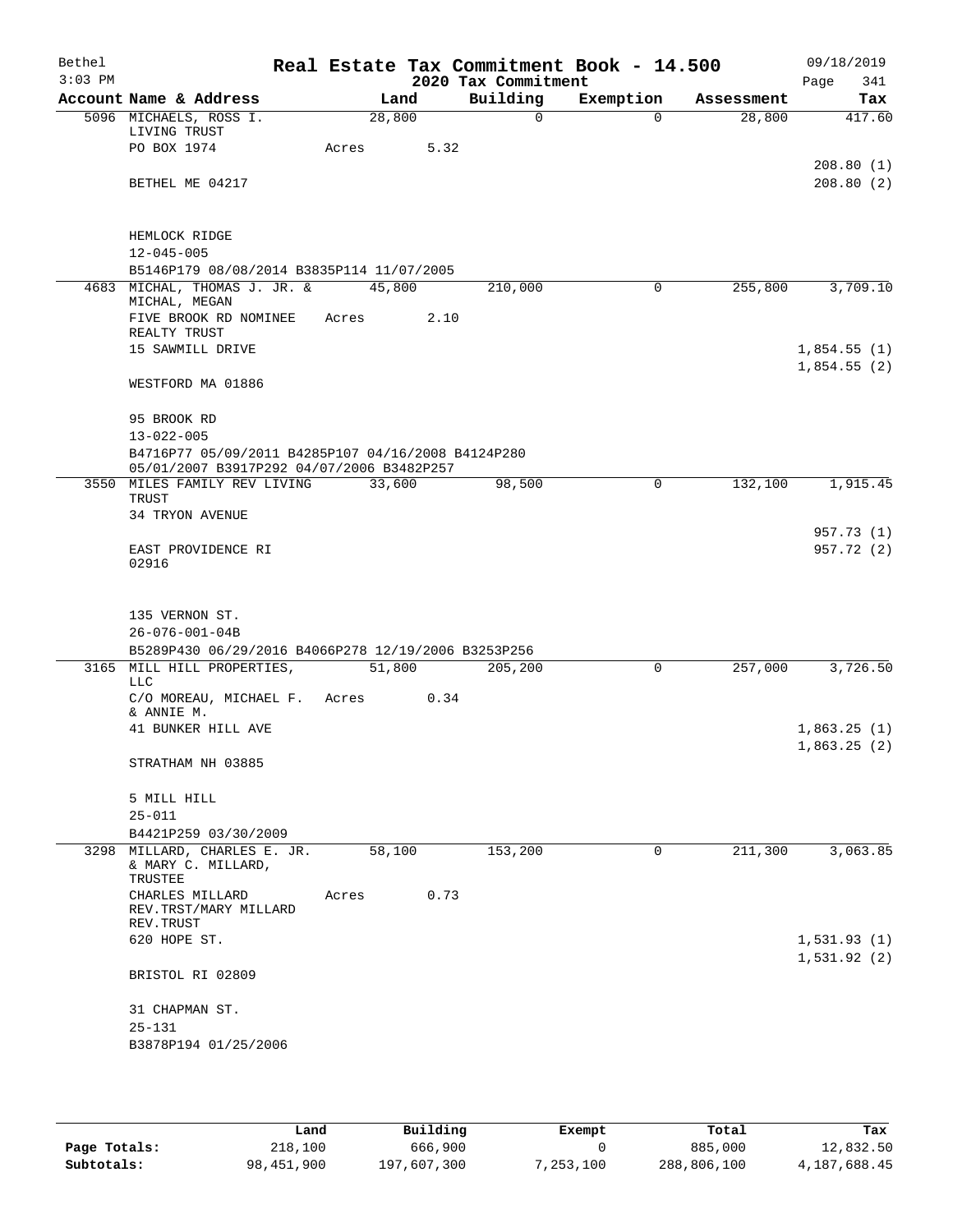| Bethel<br>$3:03$ PM |                                                                         |         |       |                | 2020 Tax Commitment | Real Estate Tax Commitment Book - 14.500 |            | 09/18/2019<br>Page<br>342 |
|---------------------|-------------------------------------------------------------------------|---------|-------|----------------|---------------------|------------------------------------------|------------|---------------------------|
|                     | Account Name & Address                                                  |         |       | Land           | Building            | Exemption                                | Assessment | Tax                       |
|                     | 3767 MILLER, MICHAEL                                                    |         |       | 24,600         | $\mathbf 0$         | $\Omega$                                 | 24,600     | 356.70                    |
|                     | MILLER, NINA                                                            |         | Acres | 50.30          |                     |                                          |            |                           |
|                     | 6 CROSS ST.                                                             |         |       |                |                     |                                          |            | 178.35(1)                 |
|                     |                                                                         |         |       |                |                     |                                          |            | 178.35(2)                 |
|                     | WAYLAND MA 01778                                                        |         |       |                |                     |                                          |            |                           |
|                     |                                                                         |         |       |                |                     |                                          |            |                           |
|                     | $15 - 021 - 009$<br>B5312P576 10/03/2017 B4234P232 12/06/2007 B3245P171 |         |       |                |                     |                                          |            |                           |
|                     | 3658 MILLIGAN, LEONARD E.,                                              |         |       | 28,000         | 76,000              | 0                                        | 104,000    | 1,508.00                  |
|                     | III                                                                     |         |       |                |                     |                                          |            |                           |
|                     | 694 WEST BETHEL RD                                                      |         | Acres | 0.65           |                     |                                          |            |                           |
|                     |                                                                         |         |       |                |                     |                                          |            | 754.00(1)                 |
|                     | BETHEL ME 04217                                                         |         |       |                |                     |                                          |            | 754.00(2)                 |
|                     |                                                                         |         |       |                |                     |                                          |            |                           |
|                     | 694 WEST BETHEL RD.                                                     |         |       |                |                     |                                          |            |                           |
|                     | $28 - 002$<br>B5031P36 08/28/2013 B4988P337 05/24/2013 B3549P298        |         |       |                |                     |                                          |            |                           |
|                     | 07/12/2004                                                              |         |       |                |                     |                                          |            |                           |
|                     | 1594 MILLS, CYNTHIA                                                     |         |       | 38,700         | 124,400             | 20,000                                   | 143,100    | 2,074.95                  |
|                     | P.O. BOX 95                                                             |         | Acres | 1.10           |                     | 01 Homestead (HM)                        |            |                           |
|                     |                                                                         |         |       |                |                     |                                          |            | 1,037.48(1)               |
|                     | WEST BETHEL ME 04286                                                    |         |       |                |                     |                                          |            | 1,037.47(2)               |
|                     |                                                                         |         |       |                |                     |                                          |            |                           |
|                     | 122 BARKER RD.                                                          |         |       |                |                     |                                          |            |                           |
|                     | $11 - 059$                                                              |         |       |                |                     |                                          |            |                           |
|                     | B1192P150 02/09/1983                                                    |         |       |                | 95,200              | 20,000                                   | 98,000     | 1,421.00                  |
|                     | 3263 MILLS, DEBRA<br>PO BOX 183                                         |         | Acres | 22,800<br>0.06 |                     | 01 Homestead (HM)                        |            |                           |
|                     |                                                                         |         |       |                |                     |                                          |            | 710.50(1)                 |
|                     | BETHEL ME 04217                                                         |         |       |                |                     |                                          |            | 710.50(2)                 |
|                     |                                                                         |         |       |                |                     |                                          |            |                           |
|                     | 126 MAIN ST                                                             |         |       |                |                     |                                          |            |                           |
|                     | $25 - 097$                                                              |         |       |                |                     |                                          |            |                           |
|                     | B1285P19                                                                |         |       |                |                     |                                          |            |                           |
|                     | 2488 MILLS, DORIS                                                       |         |       | 67,500         | 38,800              | 20,000                                   | 86,300     | 1,251.35                  |
|                     | 435 CHANDLER HILL ROAD                                                  |         | Acres | 77.00          |                     | 01 Homestead (HM)                        |            | 625.68(1)                 |
|                     | BETHEL ME 04217                                                         |         |       |                |                     |                                          |            | 625.67(2)                 |
|                     |                                                                         |         |       |                |                     |                                          |            |                           |
|                     | 435 CHANDLER HILL ROAD                                                  |         |       |                |                     |                                          |            |                           |
|                     | $14 - 015$                                                              |         |       |                |                     |                                          |            |                           |
|                     | B863P10 07/08/1975 B751P223 07/14/1972 B0P0                             |         |       |                |                     |                                          |            |                           |
|                     | 2480 MILLS, DORIS                                                       |         |       | 4,300          | $\mathbf 0$         | $\Omega$                                 | 4,300      | 62.35                     |
|                     | 435 CHANDLER HILL                                                       |         | Acres | 20.40          |                     |                                          |            | 31.18(1)                  |
|                     | BETHEL ME 04217                                                         |         |       |                |                     |                                          |            | 31.17(2)                  |
|                     |                                                                         |         |       |                |                     |                                          |            |                           |
|                     | CHASE RD W/S                                                            |         |       |                |                     |                                          |            |                           |
|                     | $14 - 010$                                                              |         |       |                |                     |                                          |            |                           |
|                     | B1682P133                                                               |         |       |                |                     |                                          |            |                           |
|                     |                                                                         |         |       |                |                     |                                          |            |                           |
|                     |                                                                         | Land    |       | Building       |                     | Exempt                                   | Total      | Tax                       |
| Page Totals:        |                                                                         | 185,900 |       | 334,400        |                     | 60,000                                   | 460,300    | 6,674.35                  |

**Subtotals:** 98,637,800 197,941,700 7,313,100 289,266,400 4,194,362.80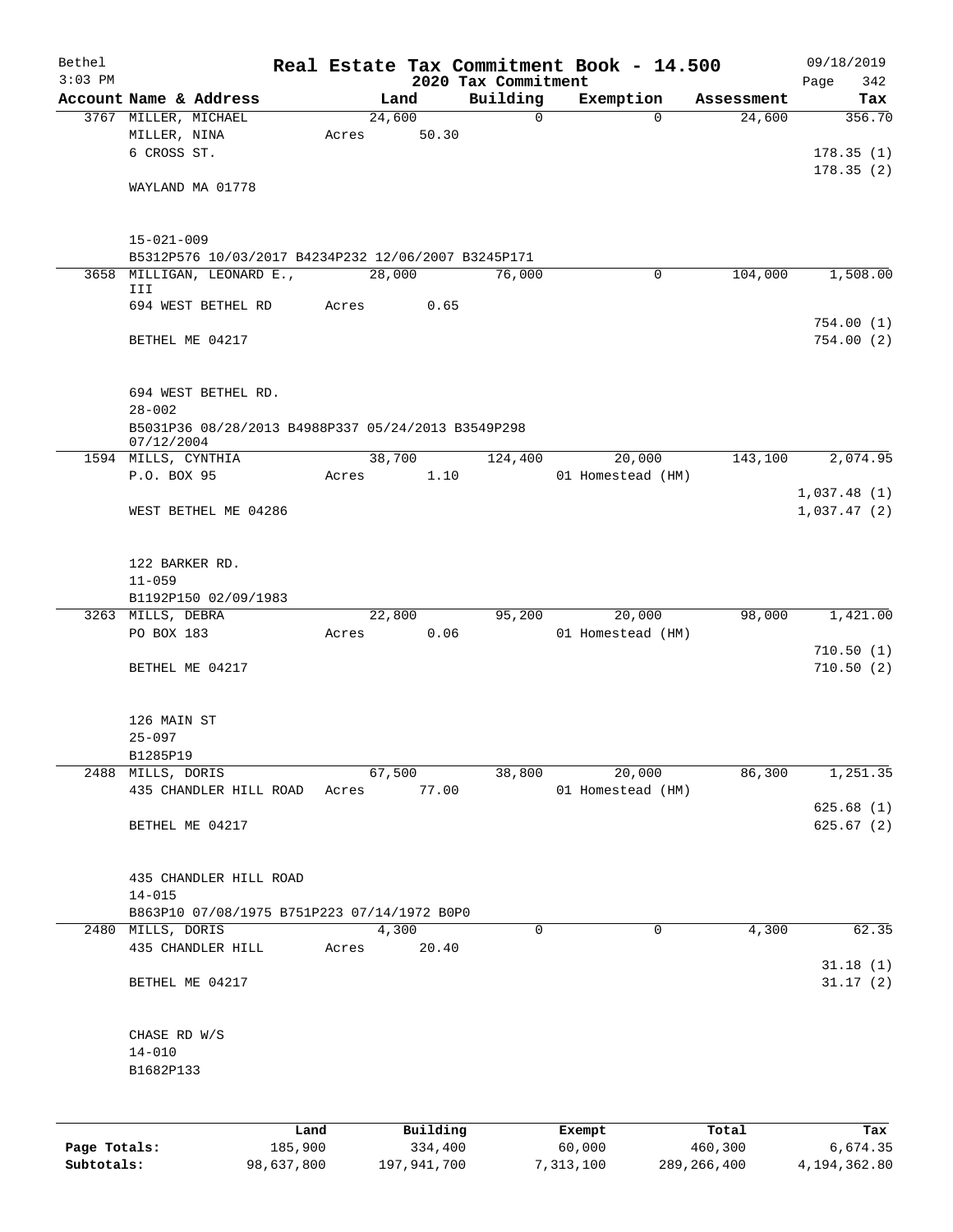| Bethel<br>$3:03$ PM |                                                  |       |                 | 2020 Tax Commitment | Real Estate Tax Commitment Book - 14.500 |            | 09/18/2019<br>Page<br>343 |
|---------------------|--------------------------------------------------|-------|-----------------|---------------------|------------------------------------------|------------|---------------------------|
|                     | Account Name & Address                           |       | Land            | Building            | Exemption                                | Assessment | Tax                       |
|                     | 2532 MILLS, RANDALL O. PR<br>277 PLEASANT STREET | Acres | 19,100<br>68.00 | $\mathbf 0$         | $\Omega$                                 | 19,100     | 276.95                    |
|                     | OXFORD ME 04270                                  |       |                 |                     |                                          |            | 138.48(1)<br>138.47(2)    |
|                     | EAST BETHEL RD NE/S<br>$14 - 053$<br>B951P194    |       |                 |                     |                                          |            |                           |
|                     | 2525 MILLS, RANDALL O. PR<br>277 PLEASANT STREET | Acres | 3,200<br>11.00  | 200                 | 0                                        | 3,400      | 49.30                     |
|                     | OXFORD ME 04270                                  |       |                 |                     |                                          |            | 24.65(1)<br>24.65(2)      |
|                     | EAST BETHEL RD SW/S<br>$14 - 046$                |       |                 |                     |                                          |            |                           |
|                     | B1135P1<br>2495 MILLS, RANDALL O. PR             |       | 9,800           | 0                   | 0                                        | 9,800      | 142.10                    |
|                     | 277 PLEASANT STREET                              | Acres | 36.00           |                     |                                          |            | 71.05(1)                  |
|                     | OXFORD ME 04270                                  |       |                 |                     |                                          |            | 71.05(2)                  |
|                     | WATERSPOUT MT RD S/S<br>$14 - 021$<br>B3031P59   |       |                 |                     |                                          |            |                           |
|                     | 1482 MILLS, RANDALL O. PR                        |       | 9,600           | 0                   | $\mathbf 0$                              | 9,600      | 139.20                    |
|                     | 277 PLEASANT STREET                              | Acres | 33.00           |                     |                                          |            | 69.60(1)                  |
|                     | OXFORD ME 04270                                  |       |                 |                     |                                          |            | 69.60(2)                  |
|                     | EAST BETHEL RD E/S<br>$10 - 001$                 |       |                 |                     |                                          |            |                           |
|                     | B951P194<br>297 MILLS, RANDALL O. PR             |       | 53,000          | 0                   | 0                                        | 53,000     | 768.50                    |
|                     | 277 PLEASANT STREET                              | Acres | 180.00          |                     |                                          |            |                           |
|                     | OXFORD ME 04270                                  |       |                 |                     |                                          |            | 384.25(1)<br>384.25 (2)   |
|                     | GORE RD.<br>$05 - 007$                           |       |                 |                     |                                          |            |                           |
|                     | 38 MILLS, RANDALL O. PR                          |       | 9,600           | 0                   | 0                                        | 9,600      | 139.20                    |
|                     | 277 PLEASANT STREET                              | Acres | 50.00           |                     |                                          |            | 69.60(1)                  |
|                     | OXFORD ME 04270                                  |       |                 |                     |                                          |            | 69.60(2)                  |
|                     | GROVER HILL RD.<br>$01 - 034$                    |       |                 |                     |                                          |            |                           |

|              | Land       | Building    | Exempt     | Total       | Tax          |
|--------------|------------|-------------|------------|-------------|--------------|
| Page Totals: | 104,300    | 200         |            | 104,500     | 1,515.25     |
| Subtotals:   | 98,742,100 | 197,941,900 | , 313, 100 | 289,370,900 | 4,195,878.05 |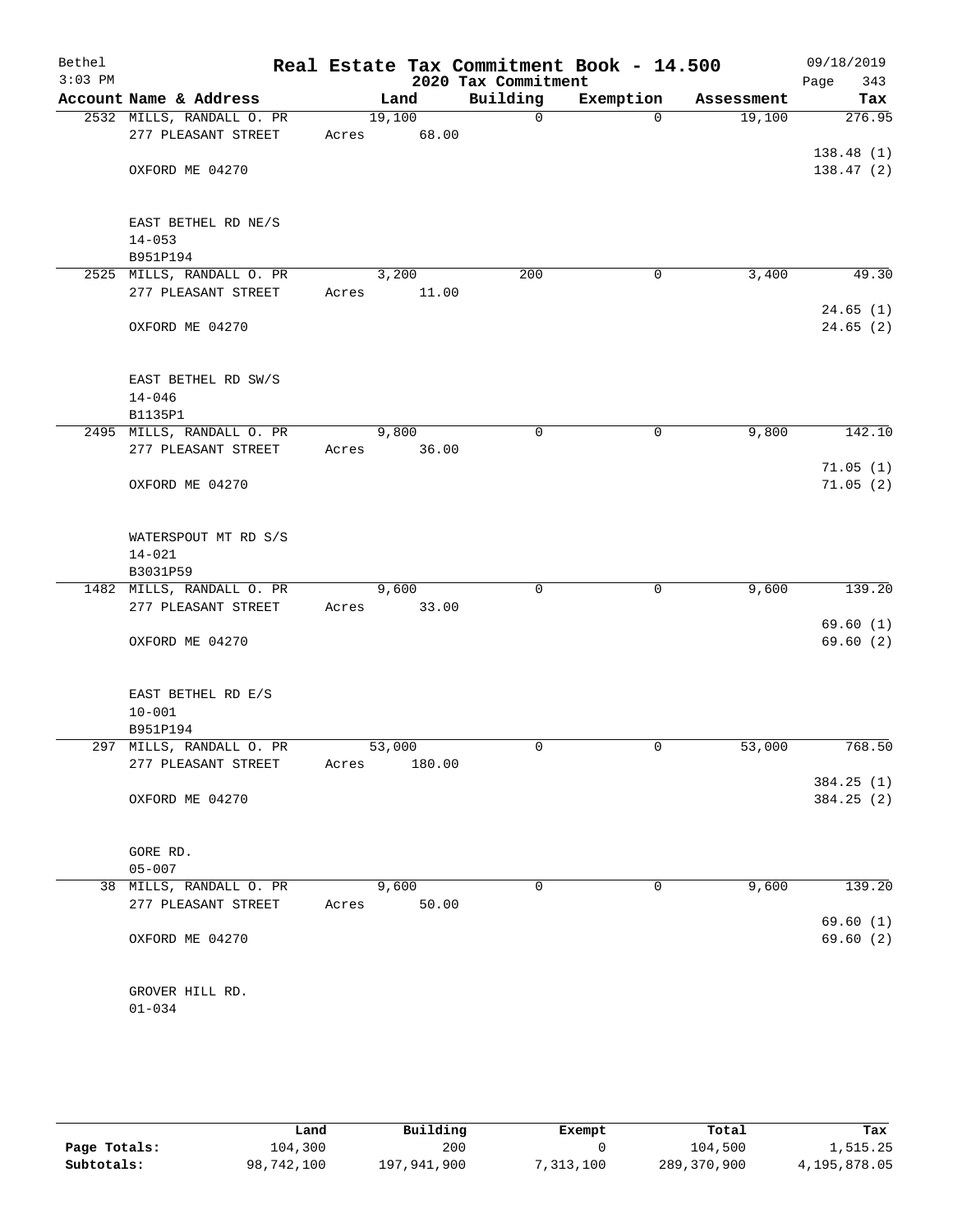| Bethel<br>$3:03$ PM |                                                    |       |         |        | Real Estate Tax Commitment Book - 14.500<br>2020 Tax Commitment |                   |             |            | 09/18/2019<br>344<br>Page |
|---------------------|----------------------------------------------------|-------|---------|--------|-----------------------------------------------------------------|-------------------|-------------|------------|---------------------------|
|                     | Account Name & Address                             |       | Land    |        | Building                                                        | Exemption         |             | Assessment | Tax                       |
|                     | 35 MILLS, RANDALL O. PR                            |       | 87,000  |        | $\Omega$                                                        |                   | $\Omega$    | 87,000     | 1,261.50                  |
|                     | 277 PLEASANT STREET                                | Acres |         | 283.00 |                                                                 |                   |             |            |                           |
|                     |                                                    |       |         |        |                                                                 |                   |             |            | 630.75(1)                 |
|                     | OXFORD ME 04270                                    |       |         |        |                                                                 |                   |             |            | 630.75 (2)                |
|                     |                                                    |       |         |        |                                                                 |                   |             |            |                           |
|                     |                                                    |       |         |        |                                                                 |                   |             |            |                           |
|                     | GROVER HILL RD.<br>$01 - 031$                      |       |         |        |                                                                 |                   |             |            |                           |
|                     | B669P149 03/25/1968                                |       |         |        |                                                                 |                   |             |            |                           |
|                     | 2769 MILLS, RYAN                                   |       | 105,400 |        | $\mathbf 0$                                                     |                   | $\mathbf 0$ | 105,400    | 1,528.30                  |
|                     | 465 INTERVALE RD                                   | Acres |         | 100.00 |                                                                 |                   |             |            |                           |
|                     |                                                    |       |         |        |                                                                 |                   |             |            | 764.15(1)                 |
|                     | BETHEL ME 04217                                    |       |         |        |                                                                 |                   |             |            | 764.15(2)                 |
|                     |                                                    |       |         |        |                                                                 |                   |             |            |                           |
|                     |                                                    |       |         |        |                                                                 |                   |             |            |                           |
|                     | INTERVALE RD W/S                                   |       |         |        |                                                                 |                   |             |            |                           |
|                     | $18 - 025$                                         |       |         |        |                                                                 |                   |             |            |                           |
|                     | 2827 MILLS, RYAN                                   |       | 44,800  |        | 81,500                                                          |                   | 20,000      | 106,300    | 1,541.35                  |
|                     | 465 INTERVALE RD                                   | Acres |         | 6.00   |                                                                 | 01 Homestead (HM) |             |            |                           |
|                     |                                                    |       |         |        |                                                                 |                   |             |            | 770.68(1)                 |
|                     | BETHEL ME 04217                                    |       |         |        |                                                                 |                   |             |            | 770.67(2)                 |
|                     |                                                    |       |         |        |                                                                 |                   |             |            |                           |
|                     |                                                    |       |         |        |                                                                 |                   |             |            |                           |
|                     | 465 INTERVALE RD.                                  |       |         |        |                                                                 |                   |             |            |                           |
|                     | $18 - 069$<br>B2338P83 06/17/1996                  |       |         |        |                                                                 |                   |             |            |                           |
|                     | 2957 MILLS, SCOTT J                                |       | 33,600  |        | 109,600                                                         |                   | $\mathbf 0$ | 143,200    | 2,076.40                  |
|                     | DUFFY, MATTHEW T III                               |       |         |        |                                                                 |                   |             |            |                           |
|                     | 2 CLARENDON ST., #405                              |       |         |        |                                                                 |                   |             |            | 1,038.20(1)               |
|                     |                                                    |       |         |        |                                                                 |                   |             |            | 1,038.20(2)               |
|                     | BOSTON MA 02116                                    |       |         |        |                                                                 |                   |             |            |                           |
|                     |                                                    |       |         |        |                                                                 |                   |             |            |                           |
|                     | 22 CHERRY LANE                                     |       |         |        |                                                                 |                   |             |            |                           |
|                     | $22 - 002 - 001 - 034$                             |       |         |        |                                                                 |                   |             |            |                           |
|                     | B5170P173 10/07/2014 B3475P59 03/12/2004           |       |         |        |                                                                 |                   |             |            |                           |
|                     | 1655 MITCHELL, EDWARD G                            |       | 36,100  |        | 82,200                                                          |                   | 0           | 118,300    | 1,715.35                  |
|                     | MITCHELL, MELISSA A                                | Acres |         | 3.79   |                                                                 |                   |             |            |                           |
|                     | PO BOX 15                                          |       |         |        |                                                                 |                   |             |            | 857.68 (1)                |
|                     | WEST BETHEL ME 04286                               |       |         |        |                                                                 |                   |             |            | 857.67 (2)                |
|                     |                                                    |       |         |        |                                                                 |                   |             |            |                           |
|                     | 248 WEST BETHEL RD.                                |       |         |        |                                                                 |                   |             |            |                           |
|                     | $12 - 012$                                         |       |         |        |                                                                 |                   |             |            |                           |
|                     | B5277P418 04/20/2016 B4603P261 06/29/2010 B4039P88 |       |         |        |                                                                 |                   |             |            |                           |
|                     | 10/30/2006 B3626P76 11/05/2004                     |       |         |        |                                                                 |                   |             |            |                           |
|                     | 172 MITCHELL, FREDERICK W                          |       | 32,600  |        | 6,500                                                           |                   | $\mathbf 0$ | 39,100     | 566.95                    |
|                     | MITCHELL, KIMBERLY W                               | Acres |         | 1.00   |                                                                 |                   |             |            |                           |
|                     | 379 ELM STREET                                     |       |         |        |                                                                 |                   |             |            | 283.48 (1)                |
|                     |                                                    |       |         |        |                                                                 |                   |             |            | 283.47 (2)                |
|                     | MECHANICS FALLS ME<br>04256                        |       |         |        |                                                                 |                   |             |            |                           |
|                     |                                                    |       |         |        |                                                                 |                   |             |            |                           |
|                     | 772 WALKERS MILLS RD.                              |       |         |        |                                                                 |                   |             |            |                           |
|                     | $04 - 027$                                         |       |         |        |                                                                 |                   |             |            |                           |
|                     | B5277P638 04/22/2016 B3762P288 07/22/2005          |       |         |        |                                                                 |                   |             |            |                           |
|                     |                                                    |       |         |        |                                                                 |                   |             |            |                           |
|                     |                                                    |       |         |        |                                                                 |                   |             |            |                           |

|              | Land       | Building    | Exempt    | Total       | Tax          |
|--------------|------------|-------------|-----------|-------------|--------------|
| Page Totals: | 339,500    | 279,800     | 20,000    | 599,300     | 8,689.85     |
| Subtotals:   | 99,081,600 | 198,221,700 | 7,333,100 | 289,970,200 | 4,204,567.90 |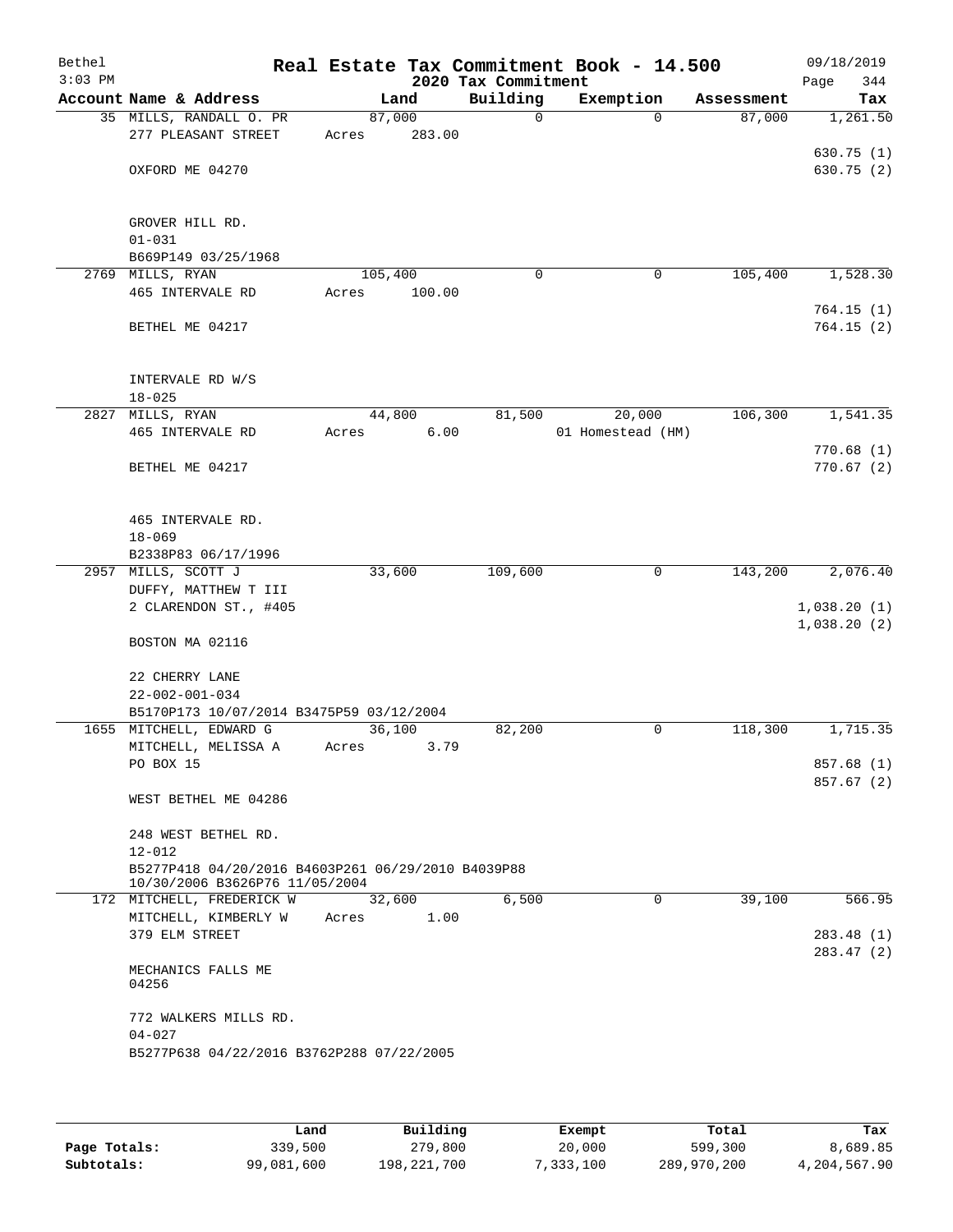| Bethel<br>$3:03$ PM |                                                                                                 |       |        |           | 2020 Tax Commitment | Real Estate Tax Commitment Book - 14.500 |            | 09/18/2019<br>Page<br>345    |
|---------------------|-------------------------------------------------------------------------------------------------|-------|--------|-----------|---------------------|------------------------------------------|------------|------------------------------|
|                     | Account Name & Address                                                                          |       | Land   |           | Building            | Exemption                                | Assessment | Tax                          |
|                     | 5250 MITCHELL, JOSEPH F                                                                         |       | 90,700 |           | 215,900             | $\Omega$                                 | 306,600    | 4,445.70                     |
|                     | DIAS-MITCHELL, LAURIE A Acres<br>1612 C DRIFT ROAD                                              |       |        | 3.29      |                     |                                          |            | 2,222.85(1)<br>2, 222.85 (2) |
|                     | WESTPORT MA 02790                                                                               |       |        |           |                     |                                          |            |                              |
|                     | 25 QUAIL RUN<br>$09 - 006 - 006 - 007$                                                          |       |        |           |                     |                                          |            |                              |
|                     | B4676P138 12/28/2010 B12P4549 08/14/2009                                                        |       |        |           |                     |                                          |            |                              |
|                     | 3279 MOGHTADER, PAUL                                                                            |       | 53,100 |           | 115,100             | 0                                        | 168,200    | 2,438.90                     |
|                     | MOGHTADER, SARAH<br>16 CHILTON ST                                                               | Acres |        | 0.40      |                     |                                          |            | 1, 219.45(1)<br>1, 219.45(2) |
|                     | BROOKLINE MA 02446                                                                              |       |        |           |                     |                                          |            |                              |
|                     | 16 TYLER ST.<br>$25 - 112$                                                                      |       |        |           |                     |                                          |            |                              |
|                     | B4723P109 06/01/2011 B3811P338 09/30/2005                                                       |       |        |           |                     |                                          |            |                              |
|                     | 3602 MOGHTADER, PAUL F                                                                          |       | 99,500 |           | 405,300             | $\mathbf 0$                              | 504,800    | 7,319.60                     |
|                     | MOGHTADER, SARAH<br>16 CHILTON STREET                                                           | Acres |        | 0.97      |                     |                                          |            | 3,659.80(1)<br>3,659.80(2)   |
|                     | BROOKLINE MA 02446                                                                              |       |        |           |                     |                                          |            |                              |
|                     | 204 PARADISE RD.<br>$27 - 012 - 001$                                                            |       |        |           |                     |                                          |            |                              |
|                     | B5446P63 12/18/2018 B2567P27 06/02/1998                                                         |       |        |           |                     |                                          |            |                              |
|                     | 5153 MOLASKEY, JOHN M                                                                           |       | 79,000 |           | 294,300             | 0                                        | 373,300    | 5,412.85                     |
|                     | MOLASKEY, ELAINE M                                                                              | Acres |        | 2.17      |                     |                                          |            |                              |
|                     | 17 SILVER HILL ROAD                                                                             |       |        |           |                     |                                          |            | 2,706.43(1)<br>2,706.42(2)   |
|                     | ACTON MA 01720                                                                                  |       |        |           |                     |                                          |            |                              |
|                     | 76 LOCKE SUMMIT ROAD<br>$21 - 002 - 026$<br>B5083P292 01/21/2014 B5006P241 07/03/2013 B3679P183 |       |        |           |                     |                                          |            |                              |
|                     | 03/02/2005                                                                                      |       |        |           |                     |                                          |            |                              |
|                     | 4685 MOLLICA, RUSSELL                                                                           |       | 45,900 |           | 180,900             | 0                                        | 226,800    | 3,288.60                     |
|                     | MOLLICA, ELIZABETH                                                                              | Acres |        | 2.17      |                     |                                          |            |                              |
|                     | 4 RIVER OAK RD                                                                                  |       |        |           |                     |                                          |            | 1,644.30(1)<br>1,644.30(2)   |
|                     | BARRINGTON RI 02806                                                                             |       |        |           |                     |                                          |            |                              |
|                     | 104 BROOK RD                                                                                    |       |        |           |                     |                                          |            |                              |
|                     | $13 - 022 - 007$<br>B4240P209 12/20/2007 B4124P281 05/01/2007 B3917P294<br>04/07/2006 B3482P257 |       |        |           |                     |                                          |            |                              |
|                     | 2599 MOLLICONE, NINA R<br>83 GRAND VIEW ROAD                                                    | Acres | 34,300 | 1.95      | 175,100             | 20,000<br>01 Homestead (HM)              | 189,400    | 2,746.30                     |
|                     |                                                                                                 |       |        |           |                     |                                          |            | 1,373.15(1)                  |
|                     | BETHEL ME 04217                                                                                 |       |        |           |                     |                                          |            | 1,373.15(2)                  |
|                     | 83 GRANDVIEW ROAD                                                                               |       |        |           |                     |                                          |            |                              |
|                     | $15 - 022 - 002$<br>B3511P288 05/14/2004                                                        |       |        |           |                     |                                          |            |                              |
|                     |                                                                                                 |       |        |           |                     |                                          |            |                              |
|                     | Land                                                                                            |       |        | Building  |                     | Exempt                                   | Total      | Tax                          |
| Page Totals:        | 402,500                                                                                         |       |        | 1,386,600 |                     | 20,000                                   | 1,769,100  | 25,651.95                    |

**Subtotals:** 99,484,100 199,608,300 7,353,100 291,739,300 4,230,219.85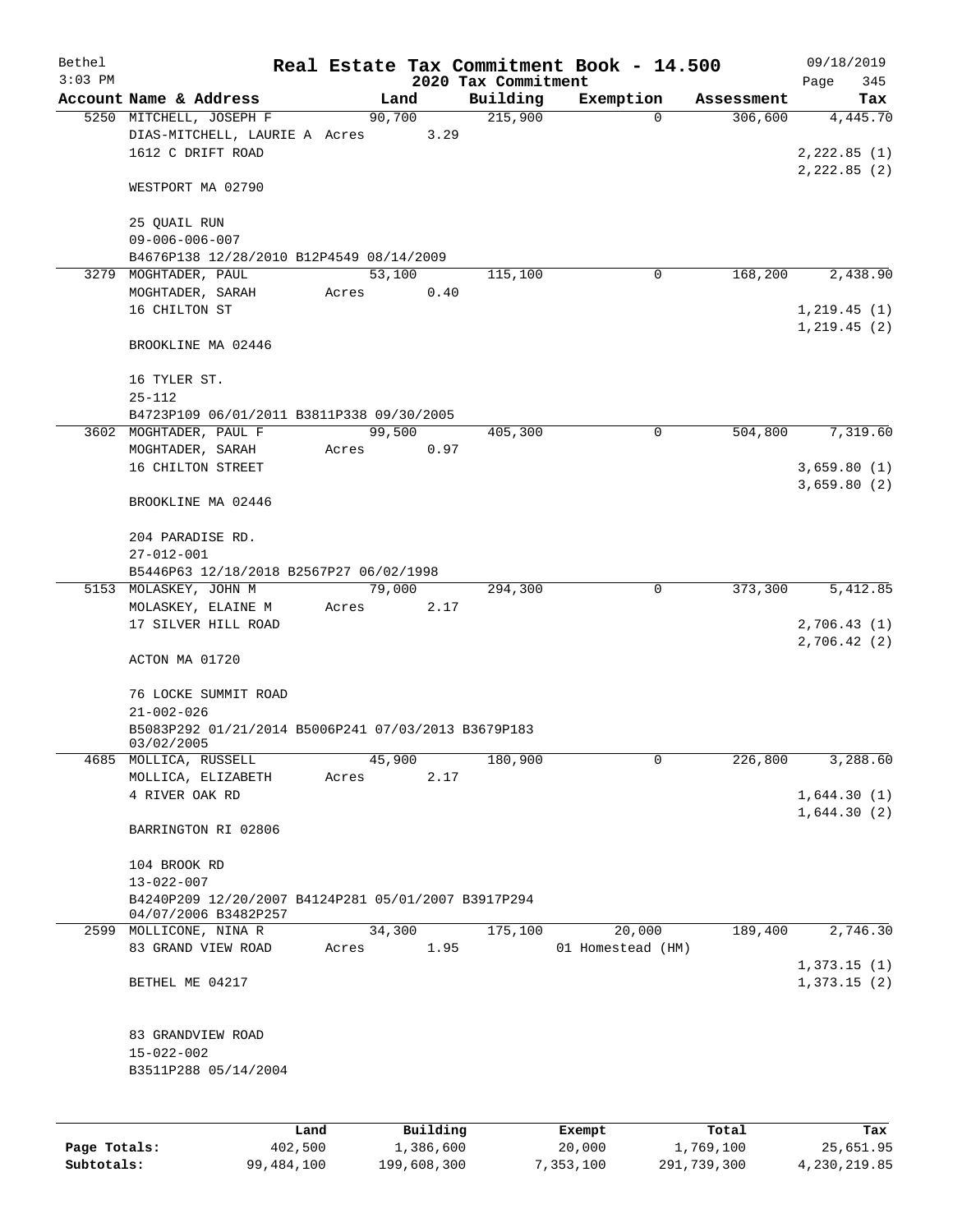| Bethel       |                                                                      |            |       |                |       | Real Estate Tax Commitment Book - 14.500 |                   |          |                      | 09/18/2019                   |               |
|--------------|----------------------------------------------------------------------|------------|-------|----------------|-------|------------------------------------------|-------------------|----------|----------------------|------------------------------|---------------|
| $3:03$ PM    |                                                                      |            |       |                |       | 2020 Tax Commitment                      |                   |          |                      | Page                         | 346           |
|              | Account Name & Address                                               |            |       | Land<br>18,200 |       | Building<br>0                            | Exemption         | $\Omega$ | Assessment<br>18,200 |                              | Tax<br>263.90 |
|              | 2588 MOLLICONE, NINA, PR<br>EST. OF LESLIE NOYES<br>83 GRANDVIEW RD. |            | Acres |                | 28.00 |                                          |                   |          |                      | 131.95(1)                    |               |
|              | BETHEL ME 04217                                                      |            |       |                |       |                                          |                   |          |                      | 131.95(2)                    |               |
|              | INTERVALE RD S/S<br>$15 - 020$                                       |            |       |                |       |                                          |                   |          |                      |                              |               |
|              | B3412P46 11/03/2003 B3141P151                                        |            |       |                |       |                                          |                   |          |                      |                              |               |
|              | 4952 MONTEIRO, GUILHERME                                             |            |       | 30,100         |       | 135,000                                  |                   | 0        | 165, 100             |                              | 2,393.95      |
|              | MONTEIRO, MARCIA                                                     |            | Acres |                | 1.53  |                                          |                   |          |                      |                              |               |
|              | 15 BOLTON ST                                                         |            |       |                |       |                                          |                   |          |                      | 1, 196.98(1)<br>1, 196.97(2) |               |
|              | HUDSON MA 01749                                                      |            |       |                |       |                                          |                   |          |                      |                              |               |
|              | 444 VERNON ST.                                                       |            |       |                |       |                                          |                   |          |                      |                              |               |
|              | $03 - 014 - 001$<br>B4127P241 05/04/2007                             |            |       |                |       |                                          |                   |          |                      |                              |               |
|              | 1233 MONZO, MICHAEL JR                                               |            |       | 38,400         |       | 135,900                                  |                   | 20,000   | 154,300              |                              | 2,237.35      |
|              | C/O JEAN MONZO                                                       |            | Acres |                | 1.00  |                                          | 01 Homestead (HM) |          |                      |                              |               |
|              | 201 GROVER HILL ROAD                                                 |            |       |                |       |                                          |                   |          |                      | 1,118.68(1)                  |               |
|              | BETHEL ME 04217                                                      |            |       |                |       |                                          |                   |          |                      | 1, 118.67(2)                 |               |
|              | 201 GROVER HILL RD.<br>$07 - 039$                                    |            |       |                |       |                                          |                   |          |                      |                              |               |
|              | B4988P281 05/23/2013 B4974P42 04/12/2013 B3495P329<br>04/16/2004     |            |       |                |       |                                          |                   |          |                      |                              |               |
|              | 4877 MOORE, JOHN                                                     |            |       | 33,100         |       | 128,000                                  |                   | 0        | 161,100              |                              | 2,335.95      |
|              | JOHNSON, JOHNSON,<br>HARRIET                                         |            | Acres |                | 1.21  |                                          |                   |          |                      |                              |               |
|              | 1 DOGWOODS ROAD                                                      |            |       |                |       |                                          |                   |          |                      | 1,167.98(1)<br>1, 167.97(2)  |               |
|              | BOURNE MA 02532                                                      |            |       |                |       |                                          |                   |          |                      |                              |               |
|              | 37 ENGLISH WOODS DR                                                  |            |       |                |       |                                          |                   |          |                      |                              |               |
|              | $15 - 008 - 007$                                                     |            |       |                |       |                                          |                   |          |                      |                              |               |
|              | B4630P114 09/08/2010 B4406P241 02/23/2009 B4285P21                   |            |       |                |       |                                          |                   |          |                      |                              |               |
|              | 04/15/2008 B4268P345 03/06/2008 B3924P104 04/18/2006                 |            |       |                |       |                                          |                   |          |                      |                              |               |
|              | 3474 MOOREHEAD, ROBERT JOAN<br>S                                     |            |       | 134,100        |       | 980,700                                  |                   | 0        | 1,114,800            |                              | 16,164.60     |
|              | PO BOX 24                                                            |            | Acres |                | 2.00  |                                          |                   |          |                      |                              |               |
|              |                                                                      |            |       |                |       |                                          |                   |          |                      | 8,082.30(1)                  |               |
|              | PARIS ME 04271 0024                                                  |            |       |                |       |                                          |                   |          |                      | 8,082.30(2)                  |               |
|              | 12 EVERGREEN RD.                                                     |            |       |                |       |                                          |                   |          |                      |                              |               |
|              | $26 - 034$                                                           |            |       |                |       |                                          |                   |          |                      |                              |               |
|              | B4863P339 07/05/2012 B925P264 01/12/1977                             |            |       |                |       |                                          |                   |          |                      |                              |               |
|              | 3212 MORAN SMITH, LLC                                                |            |       | 72,000         |       | 71,600                                   |                   | 0        | 143,600              |                              | 2,082.20      |
|              | PO BOX 1176                                                          |            | Acres |                | 0.30  |                                          |                   |          |                      | 1,041.10(1)                  |               |
|              | BETHEL ME 04217                                                      |            |       |                |       |                                          |                   |          |                      | 1,041.10(2)                  |               |
|              | 2 MECHANIC ST.<br>$25 - 054$                                         |            |       |                |       |                                          |                   |          |                      |                              |               |
|              | B4967P277 03/25/2013 B2953P290 06/11/2001                            |            |       |                |       |                                          |                   |          |                      |                              |               |
|              |                                                                      | Land       |       | Building       |       |                                          | Exempt            |          | Total                |                              | Tax           |
| Page Totals: |                                                                      | 325,900    |       | 1,451,200      |       |                                          | 20,000            |          | 1,757,100            |                              | 25, 477.95    |
| Subtotals:   |                                                                      | 99,810,000 |       | 201,059,500    |       |                                          | 7,373,100         |          | 293, 496, 400        | 4,255,697.80                 |               |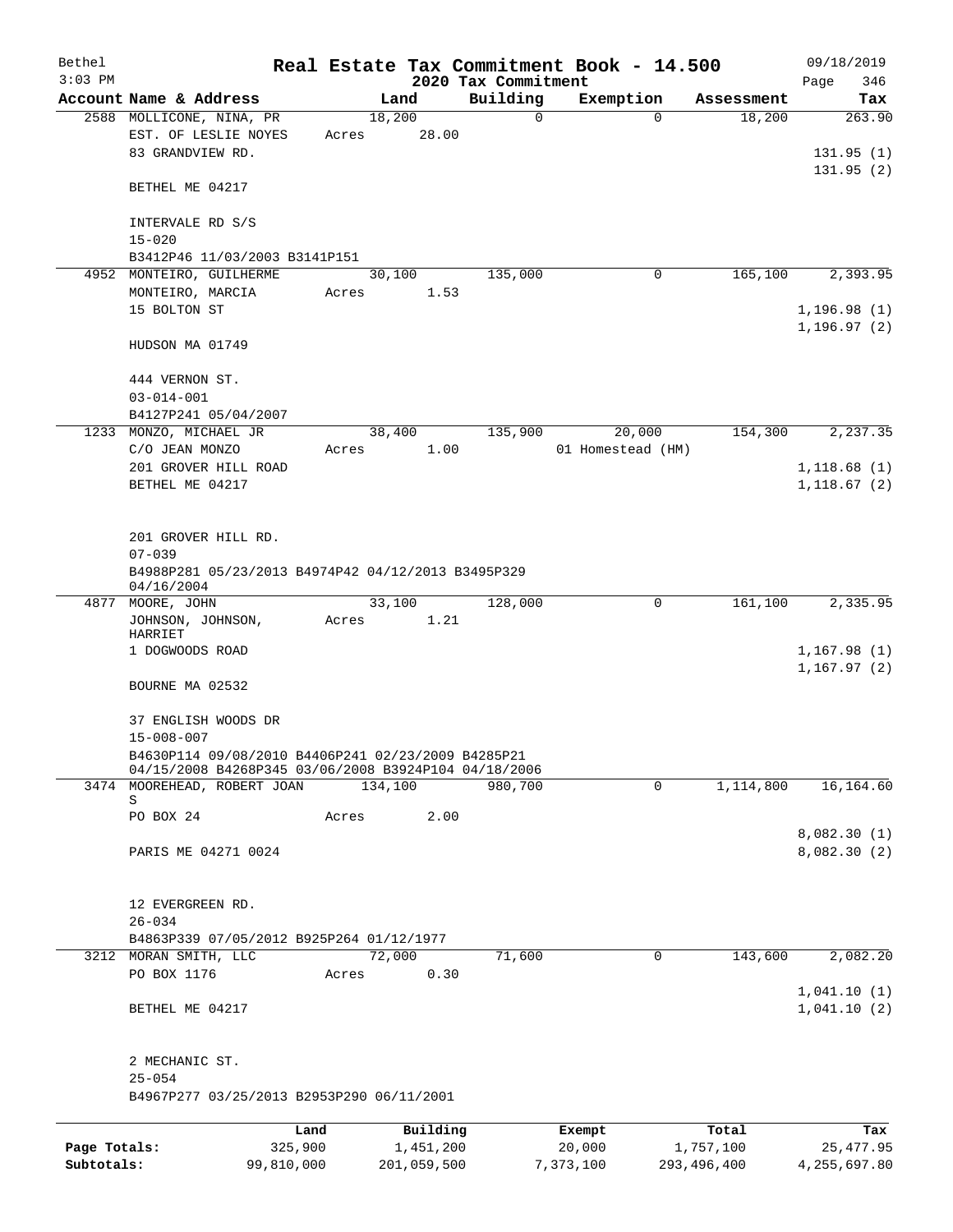| Bethel       |                                                                                      |             |       |                |          |                     | Real Estate Tax Commitment Book - 14.500 |                      | 09/18/2019     |
|--------------|--------------------------------------------------------------------------------------|-------------|-------|----------------|----------|---------------------|------------------------------------------|----------------------|----------------|
| $3:03$ PM    |                                                                                      |             |       |                |          | 2020 Tax Commitment |                                          |                      | 347<br>Page    |
|              | Account Name & Address                                                               |             |       | Land<br>40,800 |          | Building<br>0       | Exemption<br>$\Omega$                    | Assessment<br>40,800 | Tax<br>591.60  |
|              | 2907 MORAN, ANNE<br>1188 IMPERIAL DR                                                 |             | Acres |                | 11.30    |                     |                                          |                      |                |
|              |                                                                                      |             |       |                |          |                     |                                          |                      | 295.80(1)      |
|              | NAPLES FL 34110                                                                      |             |       |                |          |                     |                                          |                      | 295.80(2)      |
|              |                                                                                      |             |       |                |          |                     |                                          |                      |                |
|              |                                                                                      |             |       |                |          |                     |                                          |                      |                |
|              | INTERVALE RD S/S                                                                     |             |       |                |          |                     |                                          |                      |                |
|              | $20 - 023$                                                                           |             |       |                |          |                     |                                          |                      |                |
|              | B1155P164 04/22/1982 B1065P79 01/18/1980 B967P135<br>11/29/1973 B796P221 08/29/1973  |             |       |                |          |                     |                                          |                      |                |
|              | 670 MORGAN, GWYNNE ELLEN                                                             |             |       | 33,600         |          | 131,700             | $\Omega$                                 | 165,300              | 2,396.85       |
|              | TRUST 2007                                                                           |             |       |                |          |                     |                                          |                      |                |
|              | MORGAN, GWYNNE                                                                       |             |       |                |          |                     |                                          |                      |                |
|              | 52 RICHWOOD ST                                                                       |             |       |                |          |                     |                                          |                      | 1, 198.43(1)   |
|              |                                                                                      |             |       |                |          |                     |                                          |                      | 1,198.42(2)    |
|              | WEST ROXBURY MA 02132                                                                |             |       |                |          |                     |                                          |                      |                |
|              | 114 FAIRWAY ROAD                                                                     |             |       |                |          |                     |                                          |                      |                |
|              | $07 - 028 - 510$                                                                     |             |       |                |          |                     |                                          |                      |                |
|              | B5380P464 11/28/2017 B1553P92 03/18/1988                                             |             |       |                |          |                     |                                          |                      |                |
|              | 484 MORGAN, JOYCE C                                                                  |             |       | 52,500         |          | 213,600             | 26,000                                   | 240,100              | 3,481.45       |
|              | 807 NORTH RD                                                                         |             | Acres |                | 3.00     |                     | 01 Homestead (HM)                        |                      |                |
|              |                                                                                      |             |       |                |          |                     | 12 WW2 Vet Res                           |                      | 1,740.73(1)    |
|              | BETHEL ME 04217                                                                      |             |       |                |          |                     |                                          |                      | 1,740.72(2)    |
|              |                                                                                      |             |       |                |          |                     |                                          |                      |                |
|              |                                                                                      |             |       |                |          |                     |                                          |                      |                |
|              | 807 NORTH RD                                                                         |             |       |                |          |                     |                                          |                      |                |
|              | $16 - 021 - 001$                                                                     |             |       |                |          |                     |                                          |                      |                |
|              | B5225P474 06/08/2015 B1174P277 03/13/1982 B858P156<br>06/04/1975 B729P116 12/06/1971 |             |       |                |          |                     |                                          |                      |                |
|              | 5090 MORGAN, MARTIN L                                                                |             |       | 58,500         |          | $\Omega$            | $\Omega$                                 | 58,500               | 848.25         |
|              | MORGAN, PAMELA L                                                                     |             | Acres |                | 4.50     |                     |                                          |                      |                |
|              | 58 LIGHTHOUSE LANE                                                                   |             |       |                |          |                     |                                          |                      | 424.13(1)      |
|              |                                                                                      |             |       |                |          |                     |                                          |                      | 424.12 (2)     |
|              | RUMFORD ME 04276                                                                     |             |       |                |          |                     |                                          |                      |                |
|              |                                                                                      |             |       |                |          |                     |                                          |                      |                |
|              |                                                                                      |             |       |                |          |                     |                                          |                      |                |
|              | $22 - 019 - 011$<br>B4590P103 05/24/2010                                             |             |       |                |          |                     |                                          |                      |                |
|              | 2868 MORGENSTERN, MAUREEN L                                                          |             |       | 38,600         |          | 73,900              | 20,000                                   | 92,500               | 1,341.25       |
|              | 1381 INTERVALE RD                                                                    |             | Acres |                | 1.09     |                     | 01 Homestead (HM)                        |                      |                |
|              |                                                                                      |             |       |                |          |                     |                                          |                      | 670.63(1)      |
|              | BETHEL ME 04217                                                                      |             |       |                |          |                     |                                          |                      | 670.62(2)      |
|              |                                                                                      |             |       |                |          |                     |                                          |                      |                |
|              |                                                                                      |             |       |                |          |                     |                                          |                      |                |
|              | 1381 INTERVALE RD.                                                                   |             |       |                |          |                     |                                          |                      |                |
|              | $19 - 017 - 004$                                                                     |             |       |                |          |                     |                                          |                      |                |
|              | B5203P26 01/16/2015 B5112P300 05/12/2014 B2763P309                                   |             |       |                |          |                     |                                          |                      |                |
|              | 1411 MORIN, ANTHONY                                                                  |             |       | 40,900         |          | 86,700              | 20,000                                   | 107,600              | 1,560.20       |
|              | MORIN, TRACY<br>115 CHANDLER HILL ROAD                                               |             | Acres |                | 2.30     |                     | 01 Homestead (HM)                        |                      | 780.10 (1)     |
|              |                                                                                      |             |       |                |          |                     |                                          |                      | 780.10 (2)     |
|              | BETHEL ME 04217 4929                                                                 |             |       |                |          |                     |                                          |                      |                |
|              |                                                                                      |             |       |                |          |                     |                                          |                      |                |
|              | 115 CHANDLER HILL RD.                                                                |             |       |                |          |                     |                                          |                      |                |
|              | $08 - 070 - 005$                                                                     |             |       |                |          |                     |                                          |                      |                |
|              | B2275P34 11/09/1995                                                                  |             |       |                |          |                     |                                          |                      |                |
|              |                                                                                      |             |       |                |          |                     |                                          |                      |                |
|              |                                                                                      | Land        |       |                | Building |                     | Exempt                                   | Total                | Tax            |
| Page Totals: |                                                                                      | 264,900     |       |                | 505,900  |                     | 66,000                                   | 704,800              | 10,219.60      |
| Subtotals:   |                                                                                      | 100,074,900 |       | 201,565,400    |          |                     | 7,439,100                                | 294, 201, 200        | 4, 265, 917.40 |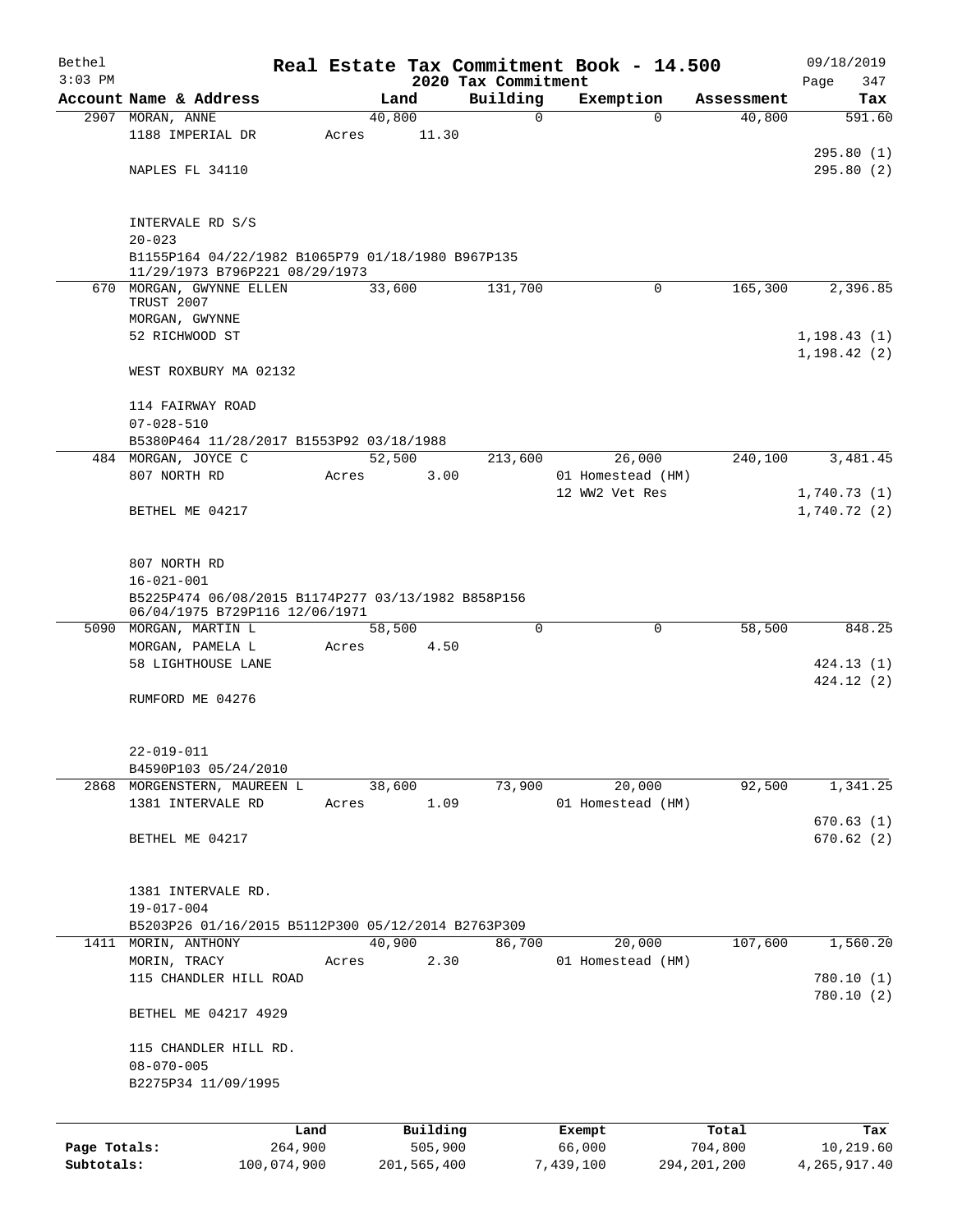| Bethel    |                                                                  |       |        |          |                     | Real Estate Tax Commitment Book - 14.500 |            | 09/18/2019                 |
|-----------|------------------------------------------------------------------|-------|--------|----------|---------------------|------------------------------------------|------------|----------------------------|
| $3:03$ PM |                                                                  |       |        |          | 2020 Tax Commitment |                                          |            | Page<br>348                |
|           | Account Name & Address                                           |       | Land   |          | Building<br>92,500  | Exemption<br>$\mathbf 0$                 | Assessment | Tax                        |
|           | 192 MORIN, GERALD<br>MORIN, ANGELA                               |       | 32,900 | 1.10     |                     |                                          | 125,400    | 1,818.30                   |
|           | 204 EAST BETHEL RD.                                              | Acres |        |          |                     |                                          |            | 909.15(1)                  |
|           |                                                                  |       |        |          |                     |                                          |            | 909.15(2)                  |
|           | BETHEL ME 04217                                                  |       |        |          |                     |                                          |            |                            |
|           | 204 EAST BETHEL RD.                                              |       |        |          |                     |                                          |            |                            |
|           | $04 - 043 - 001 - 001$                                           |       |        |          |                     |                                          |            |                            |
|           | B2853P106 08/25/2000                                             |       |        |          |                     |                                          |            |                            |
|           | 3792 MORIN, KATE B                                               |       | 67,900 |          | 219,300             | 0                                        | 287,200    | 4,164.40                   |
|           | PO BOX 767                                                       | Acres |        | 1.12     |                     |                                          |            |                            |
|           | BETHEL ME 04217                                                  |       |        |          |                     |                                          |            | 2,082.20(1)<br>2,082.20(2) |
|           | 62 RIDGE ROAD                                                    |       |        |          |                     |                                          |            |                            |
|           | $26 - 060 - 010$                                                 |       |        |          |                     |                                          |            |                            |
|           | B5228P440 06/23/2015 B4094P321 02/23/2007 B3295P53<br>05/05/2003 |       |        |          |                     |                                          |            |                            |
|           | 3043 MORISSETTE, GARY G                                          |       | 50,100 |          | 217,900             | 0                                        | 268,000    | 3,886.00                   |
|           | MORISSETTE, SARAH J                                              | Acres |        | 1.70     |                     |                                          |            |                            |
|           | 33 WESTWIND ROAD                                                 |       |        |          |                     |                                          |            | 1,943.00(1)                |
|           | ANDOVER MA 01810                                                 |       |        |          |                     |                                          |            | 1,943.00(2)                |
|           | 115 TAYLOR WOODS RD                                              |       |        |          |                     |                                          |            |                            |
|           | $22 - 026 - 026$                                                 |       |        |          |                     |                                          |            |                            |
|           | B5423P92 08/06/2018 B4099P50 03/02/2007                          |       |        |          |                     |                                          |            |                            |
|           | 367 MORRILL-DREHER, GEMMA                                        |       | 46,900 |          | 117,400             | 20,000                                   | 144,300    | 2,092.35                   |
|           | PO BOX 267                                                       | Acres |        | 2.84     |                     | 01 Homestead (HM)                        |            |                            |
|           | BETHEL ME 04217                                                  |       |        |          |                     |                                          |            | 1,046.18(1)<br>1,046.17(2) |
|           | 163 FLAT RD.                                                     |       |        |          |                     |                                          |            |                            |
|           | $06 - 012$                                                       |       |        |          |                     |                                          |            |                            |
|           | B1583P281 07/18/1988                                             |       |        |          |                     |                                          |            |                            |
|           | 385 MORRISON, ROBERT                                             |       | 58,000 |          | 137,300             | 0                                        | 195,300    | 2,831.85                   |
|           | MORRISON, EMILY                                                  | Acres |        | 7.40     |                     |                                          |            |                            |
|           | 18 WELLINGTON ST.                                                |       |        |          |                     |                                          |            | 1,415.93(1)                |
|           | ARLINGTON MA 02476                                               |       |        |          |                     |                                          |            | 1,415.92(2)                |
|           | 119 SPARROWHAWK MT RD                                            |       |        |          |                     |                                          |            |                            |
|           | $06 - 018 - 002$                                                 |       |        |          |                     |                                          |            |                            |
|           | B2817P329                                                        |       |        |          |                     |                                          |            |                            |
|           | 5217 MORRISSEY, ELIZABETH                                        |       | 32,900 |          | $\Omega$            | 0                                        | 32,900     | 477.05                     |
|           | 225 PROSPECT ST.                                                 | Acres |        | 3.80     |                     |                                          |            | 238.53(1)                  |
|           | PORTLAND ME 04103 3038                                           |       |        |          |                     |                                          |            | 238.52(2)                  |
|           |                                                                  |       |        |          |                     |                                          |            |                            |
|           | HOLT HILL RD                                                     |       |        |          |                     |                                          |            |                            |
|           | $23 - 003 - 003 - A$                                             |       |        |          |                     |                                          |            |                            |
|           | B4456P170 06/16/2009                                             |       |        |          |                     |                                          |            |                            |
|           |                                                                  |       |        |          |                     |                                          |            |                            |
|           |                                                                  | Land  |        | Building |                     | Exempt                                   | Total      | Tax                        |

|              | úand        | Building    | Exempt    | Total         | Tax          |
|--------------|-------------|-------------|-----------|---------------|--------------|
| Page Totals: | 288,700     | 784,400     | 20,000    | 1,053,100     | 15,269.95    |
| Subtotals:   | 100,363,600 | 202,349,800 | 7,459,100 | 295, 254, 300 | 4,281,187.35 |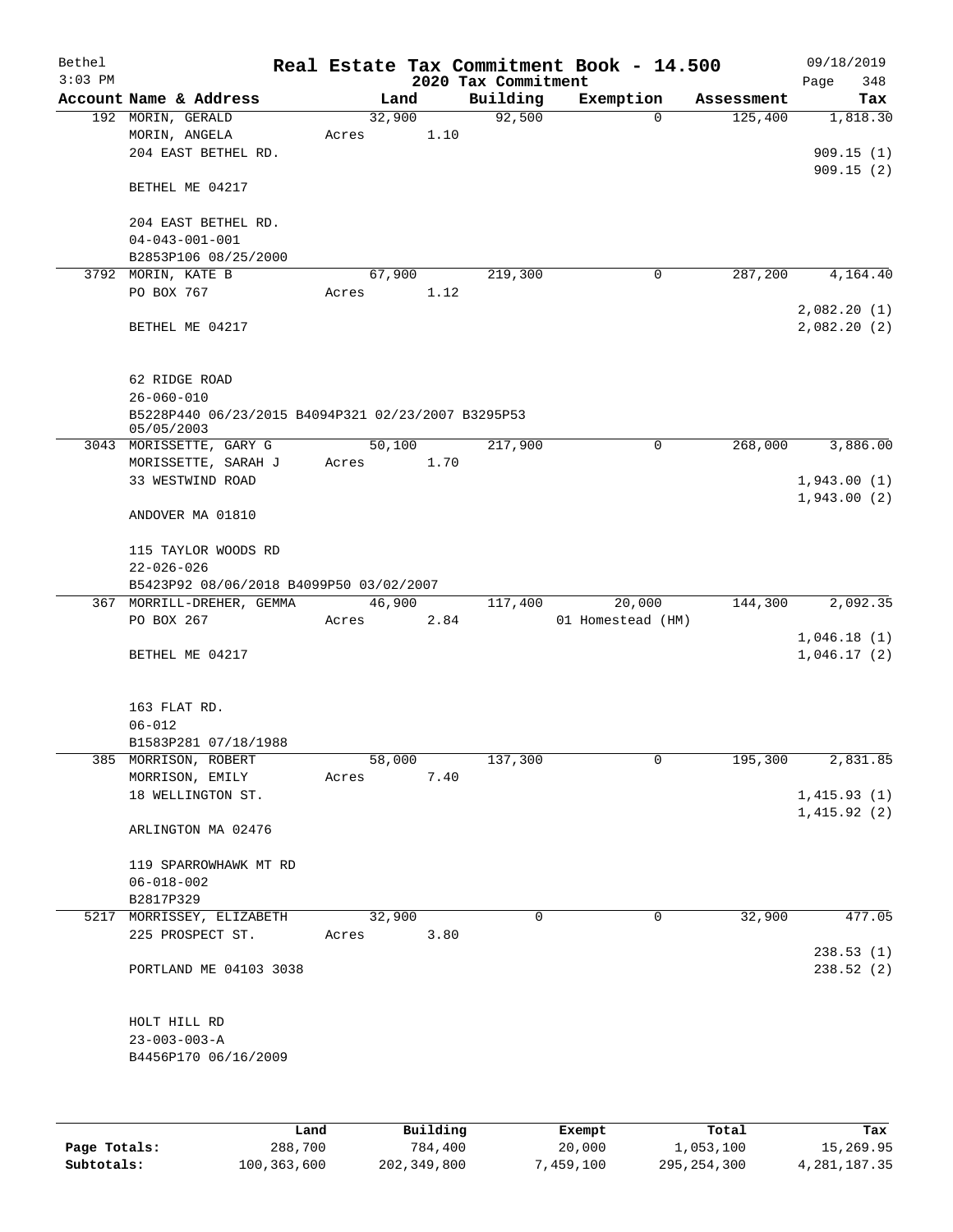| Bethel<br>$3:03$ PM |                                                                          |                 |       |        |                     | 2020 Tax Commitment | Real Estate Tax Commitment Book - 14.500 |             |                    | 09/18/2019<br>Page<br>349   |
|---------------------|--------------------------------------------------------------------------|-----------------|-------|--------|---------------------|---------------------|------------------------------------------|-------------|--------------------|-----------------------------|
|                     | Account Name & Address                                                   |                 |       | Land   |                     | Building            | Exemption                                |             | Assessment         | Tax                         |
|                     | 4876 MORSE, DEBRA                                                        |                 |       | 25,200 |                     | 0                   |                                          | $\Omega$    | 25,200             | 365.40                      |
|                     | GILBERT, KENNETH, JR<br>5 EASEMENT RD                                    |                 | Acres |        | 1.36                |                     |                                          |             |                    | 182.70(1)<br>182.70(2)      |
|                     | TEWKSBURY MA 01876                                                       |                 |       |        |                     |                     |                                          |             |                    |                             |
|                     | ENGLISH WOODS<br>$15 - 008 - 006$                                        |                 |       |        |                     |                     |                                          |             |                    |                             |
|                     | B5032P336 09/03/2013 B4569P84 03/19/2010 B3924P104<br>04/18/2006         |                 |       |        |                     |                     |                                          |             |                    |                             |
|                     | 1508 MORTIMER, TAVISH A                                                  |                 |       | 37,800 |                     | 118,900             |                                          | 0           | 156,700            | 2,272.15                    |
|                     | FITZGERALD, ELLEN C<br>1 ABERDEEN WAY, STE 219                           |                 | Acres |        | 5.70                |                     |                                          |             |                    | 1,136.08(1)<br>1, 136.07(2) |
|                     | CAMBRIDGE MA 02138 2692                                                  |                 |       |        |                     |                     |                                          |             |                    |                             |
|                     | 60 WESTWOODS ROAD<br>$11 - 012 - 003$                                    |                 |       |        |                     |                     |                                          |             |                    |                             |
|                     | B5348P213 05/22/2017 B1547P349 02/23/1988                                |                 |       |        |                     |                     |                                          |             |                    |                             |
|                     | 4554 MORTON, THOMAS E                                                    |                 |       | 25,200 |                     | 149,400             |                                          | $\mathbf 0$ | 174,600            | 2,531.70                    |
|                     | 1100 BELCHER ROAD                                                        |                 |       |        |                     |                     |                                          |             |                    |                             |
|                     | LARGO FL 33771                                                           |                 |       |        |                     |                     |                                          |             |                    | 1,265.85(1)<br>1,265.85(2)  |
|                     | 45 MILL HILL<br>$25 - 005 - 001$                                         |                 |       |        |                     |                     |                                          |             |                    |                             |
|                     | B5334P60 03/07/2017 B3401P60 10/17/2003                                  |                 |       |        |                     |                     |                                          |             |                    |                             |
|                     | 3269 MOSSEY, JUSTIN M                                                    |                 |       | 57,300 |                     | 130,900             |                                          | 0           | 188,200            | 2,728.90                    |
|                     | 31 VERNON ST.                                                            |                 | Acres |        | 0.66                |                     |                                          |             |                    |                             |
|                     | BETHEL ME 04217                                                          |                 |       |        |                     |                     |                                          |             |                    | 1,364.45(1)<br>1,364.45(2)  |
|                     | 31 VERNON ST.                                                            |                 |       |        |                     |                     |                                          |             |                    |                             |
|                     | $25 - 102 - 001$                                                         |                 |       |        |                     |                     |                                          |             |                    |                             |
|                     | B5314P366 11/07/2016 B4287P147 04/22/2008                                |                 |       |        |                     |                     |                                          |             |                    |                             |
|                     | 4687 MOTTS, PAUL H                                                       |                 |       | 43,500 | 1.10                | 192,400             |                                          | 20,000      | 215,900            | 3,130.55                    |
|                     | MOTTS, GRETCHEN<br>88 BROOK RD.                                          |                 | Acres |        |                     |                     | 01 Homestead (HM)                        |             |                    | 1,565.28(1)<br>1,565.27(2)  |
|                     | BETHEL ME 04217                                                          |                 |       |        |                     |                     |                                          |             |                    |                             |
|                     | 88 BROOK RD                                                              |                 |       |        |                     |                     |                                          |             |                    |                             |
|                     | $13 - 022 - 009$                                                         |                 |       |        |                     |                     |                                          |             |                    |                             |
|                     | B5256P53 12/01/2015 B4380P110 11/25/2008 B3941P1<br>05/19/2006 B3482P257 |                 |       |        |                     |                     |                                          |             |                    |                             |
|                     | 4682 MOULTON, MICHAEL D. &<br>SCANLON-MOULTON, DARCY<br>Α                |                 | Acres | 44,400 | 1.44                | 207,600             |                                          | $\mathbf 0$ | 252,000            | 3,654.00                    |
|                     | 13 ABBOTT LANE                                                           |                 |       |        |                     |                     |                                          |             |                    | 1,827.00(1)<br>1,827.00(2)  |
|                     | IPSWICH MA 01938                                                         |                 |       |        |                     |                     |                                          |             |                    |                             |
|                     | 73 BROOK RD<br>$13 - 022 - 004$                                          |                 |       |        |                     |                     |                                          |             |                    |                             |
|                     | B4806P131 01/17/2012 B4303P203 05/29/2008                                |                 |       |        |                     |                     |                                          |             |                    |                             |
|                     |                                                                          |                 |       |        |                     |                     |                                          |             |                    |                             |
| Page Totals:        |                                                                          | Land<br>233,400 |       |        | Building<br>799,200 |                     | Exempt<br>20,000                         |             | Total<br>1,012,600 | Tax<br>14,682.70            |

**Subtotals:** 100,597,000 203,149,000 7,479,100 296,266,900 4,295,870.05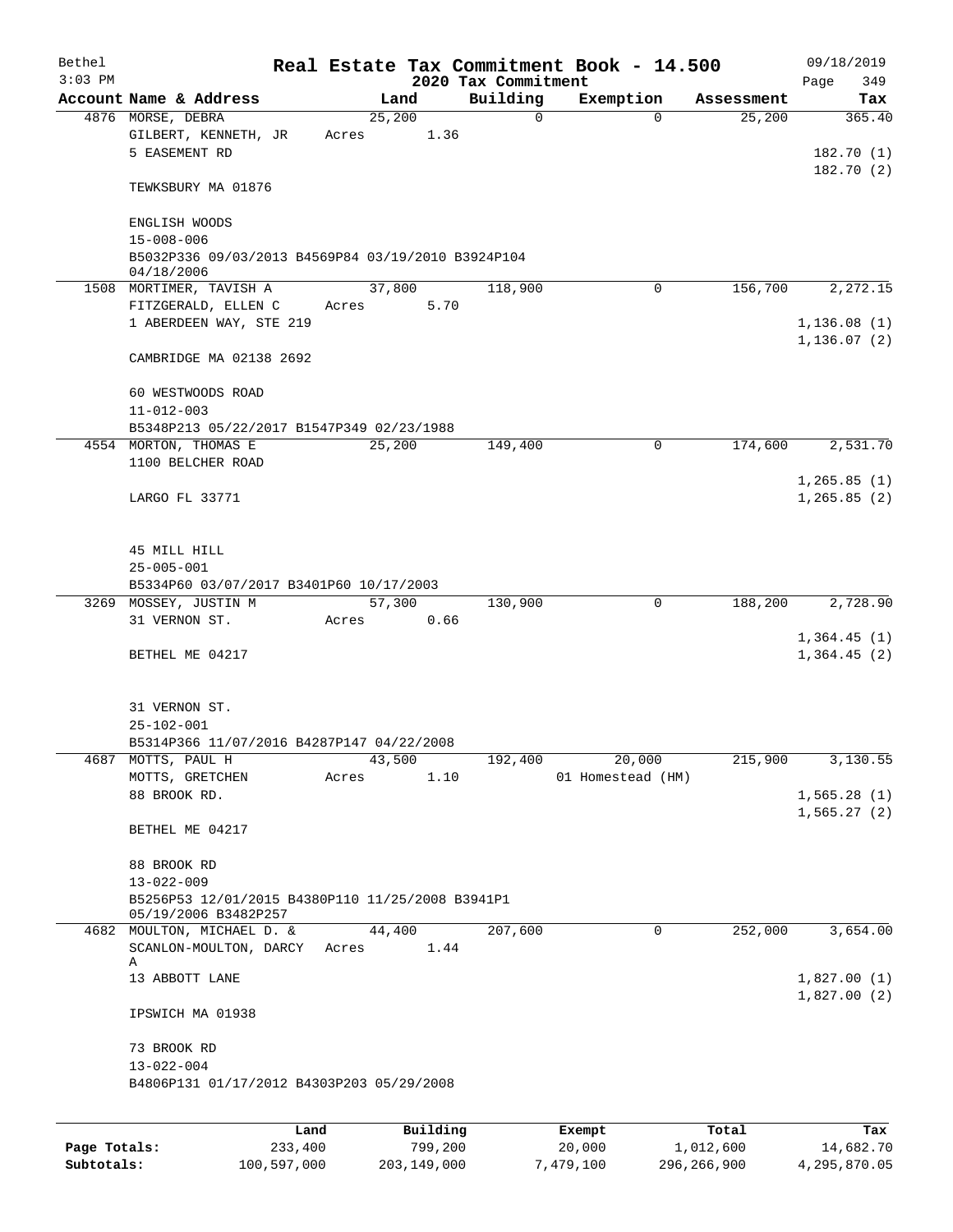| Bethel       |                                                                                                                                     |       |                     |                     | Real Estate Tax Commitment Book - 14.500 |                    | 09/18/2019                  |
|--------------|-------------------------------------------------------------------------------------------------------------------------------------|-------|---------------------|---------------------|------------------------------------------|--------------------|-----------------------------|
| $3:03$ PM    |                                                                                                                                     |       |                     | 2020 Tax Commitment |                                          |                    | Page<br>350                 |
|              | Account Name & Address                                                                                                              |       | Land                | Building            | Exemption                                | Assessment         | Tax                         |
|              | 1567 MOUNTFORD, ANDREW<br>BOSWORTH, BOSWORTH,<br>ELIZABETH                                                                          | Acres | 60,900<br>1.20      | 150,900             | $\Omega$                                 | 211,800            | 3,071.10                    |
|              | 17 GARDEN ST                                                                                                                        |       |                     |                     |                                          |                    | 1,535.55(1)<br>1,535.55(2)  |
|              | MEDFORD MA 02155                                                                                                                    |       |                     |                     |                                          |                    |                             |
|              | 10 OAK DRIVE                                                                                                                        |       |                     |                     |                                          |                    |                             |
|              | $11 - 042 - 001$<br>B4782P348 11/14/2011 B3540P6 06/25/2004                                                                         |       |                     |                     |                                          |                    |                             |
|              | 3609 MOURA TRUSTEES                                                                                                                 |       | 70,000              | 354,700             | 0                                        | 424,700            | 6,158.15                    |
|              | DAVID MOURA SPOUSAL<br>ACCESS TRUST                                                                                                 | Acres | 1.60                |                     |                                          |                    |                             |
|              | 1193 ASHLEY BLVD, REAR                                                                                                              |       |                     |                     |                                          |                    | 3,079.08(1)<br>3,079.07(2)  |
|              | NEW BEDFORD MA 02745                                                                                                                |       |                     |                     |                                          |                    |                             |
|              | 326 PARADISE RD.<br>$27 - 013 - 006 - 001$                                                                                          |       |                     |                     |                                          |                    |                             |
|              | B5330P375 02/09/2017 B5192P232 12/16/2014 B5158P126<br>09/10/2014 B4840P238 05/01/2012 B4044P275 11/10/2006<br>B3531P254 06/11/2004 |       |                     |                     |                                          |                    |                             |
|              | 1651 MOWERY, JOSHUA                                                                                                                 |       | 48,400              | 47,200              | $\mathsf{O}$                             | 95,600             | 1,386.20                    |
|              | MOWERY, ERIN                                                                                                                        | Acres | 1.10                |                     |                                          |                    |                             |
|              | 191 FLAT ROAD                                                                                                                       |       |                     |                     |                                          |                    | 693.10 (1)                  |
|              | BETHEL ME 04217                                                                                                                     |       |                     |                     |                                          |                    | 693.10(2)                   |
|              | 214 WEST BETHEL RD.<br>$12 - 008$                                                                                                   |       |                     |                     |                                          |                    |                             |
|              | B4749P146 08/16/2011 B3759P76 07/15/2005                                                                                            |       |                     |                     |                                          |                    |                             |
|              | 366 MOWERY, JOSHUA A                                                                                                                |       | 47,900              | 117,600             | 0                                        | 165,500            | 2,399.75                    |
|              | MOWERY, ERIN E                                                                                                                      | Acres | 25.80               |                     |                                          |                    |                             |
|              | 191 FLAT RD                                                                                                                         |       |                     |                     |                                          |                    | 1,199.88(1)<br>1, 199.87(2) |
|              | BETHEL ME 04217                                                                                                                     |       |                     |                     |                                          |                    |                             |
|              | 191 FLAT RD.<br>$06 - 011$                                                                                                          |       |                     |                     |                                          |                    |                             |
|              | B5079P44 01/02/2014 B5079P42 01/02/2014 B5079P40<br>01/02/2014 B4235P234 12/10/2007                                                 |       |                     |                     |                                          |                    |                             |
|              | 3197 MOWERY, JOSHUA A                                                                                                               |       | 44,600              | 188,800             | 0                                        | 233,400            | 3,384.30                    |
|              | MOWERY, ERIN E<br>191 FLAT RD                                                                                                       | Acres | 0.23                |                     |                                          |                    | 1,692.15(1)                 |
|              | BETHEL ME 04217                                                                                                                     |       |                     |                     |                                          |                    | 1,692.15(2)                 |
|              | 15 CHURCH ST.                                                                                                                       |       |                     |                     |                                          |                    |                             |
|              | $25 - 038$                                                                                                                          |       |                     |                     |                                          |                    |                             |
|              | B4310P260 06/13/2008<br>1568 MOY, QUINCY K                                                                                          |       | 50,400              | $\Omega$            | $\mathbf 0$                              | 50,400             | 730.80                      |
|              | ELLEN DRISCOLL                                                                                                                      | Acres | 1.00                |                     |                                          |                    |                             |
|              | 22 TANGLEWOOD DRIVE                                                                                                                 |       |                     |                     |                                          |                    | 365.40(1)<br>365.40(2)      |
|              | KENNEBUNK ME 04043                                                                                                                  |       |                     |                     |                                          |                    |                             |
|              | FERRY RD                                                                                                                            |       |                     |                     |                                          |                    |                             |
|              | $11 - 042 - 002$                                                                                                                    |       |                     |                     |                                          |                    |                             |
|              | B3213P16 12/13/2002                                                                                                                 |       |                     |                     |                                          |                    |                             |
| Page Totals: | Land<br>322,200                                                                                                                     |       | Building<br>859,200 |                     | Exempt<br>0                              | Total<br>1,181,400 | Tax<br>17,130.30            |
| Subtotals:   | 100,919,200                                                                                                                         |       | 204,008,200         |                     | 7,479,100                                | 297, 448, 300      | 4, 313, 000.35              |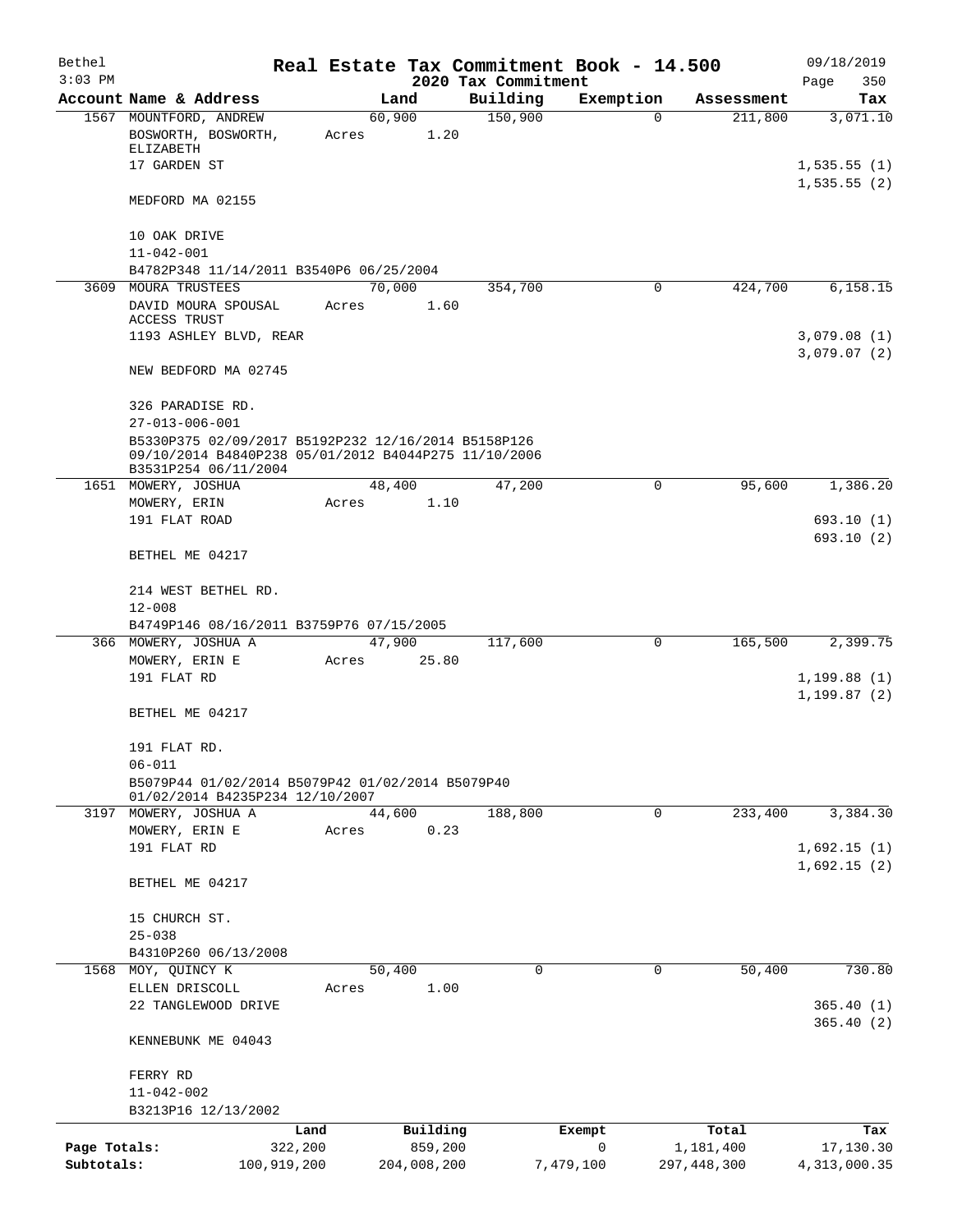| Bethel<br>$3:03$ PM |                                                   |        |      | 2020 Tax Commitment | Real Estate Tax Commitment Book - 14.500 |            | 09/18/2019<br>351<br>Page |
|---------------------|---------------------------------------------------|--------|------|---------------------|------------------------------------------|------------|---------------------------|
|                     | Account Name & Address                            | Land   |      | Building            | Exemption                                | Assessment | Tax                       |
|                     | 3384 MUFF, CLAUDE                                 | 65,800 |      | 156,500             | $\Omega$                                 | 222,300    | 3, 223.35                 |
|                     | PO BOX 1003                                       | Acres  | 3.03 |                     |                                          |            |                           |
|                     |                                                   |        |      |                     |                                          |            | 1,611.68(1)               |
|                     | BETHEL ME 04217                                   |        |      |                     |                                          |            | 1,611.67(2)               |
|                     |                                                   |        |      |                     |                                          |            |                           |
|                     | 36 VERNON ST.                                     |        |      |                     |                                          |            |                           |
|                     | $25 - 206$                                        |        |      |                     |                                          |            |                           |
|                     | B3071P140                                         |        |      |                     |                                          |            |                           |
|                     | 3462 MUFF, CLAUDE W                               | 71,600 |      | 420,700             | $\mathbf 0$                              | 492,300    | 7,138.35                  |
|                     | PO BOX 1003                                       | Acres  | 0.66 |                     |                                          |            |                           |
|                     |                                                   |        |      |                     |                                          |            | 3,569.18(1)               |
|                     | BETHEL ME 04217                                   |        |      |                     |                                          |            | 3,569.17(2)               |
|                     |                                                   |        |      |                     |                                          |            |                           |
|                     |                                                   |        |      |                     |                                          |            |                           |
|                     | 45 BROAD ST                                       |        |      |                     |                                          |            |                           |
|                     | $26 - 021$                                        |        |      |                     |                                          |            |                           |
|                     | B4623P196 08/23/2010 B1993P218                    |        |      |                     |                                          |            |                           |
|                     | 2777 MUIR, FREDERICK R JR                         | 39,400 |      | 83,900              | 20,000                                   | 103,300    | 1,497.85                  |
|                     | MARCIA J, MICHAEL J<br><b>30 YALE ROAD</b>        | Acres  | 1.40 |                     | 01 Homestead (HM)                        |            |                           |
|                     |                                                   |        |      |                     |                                          |            | 748.93(1)<br>748.92 (2)   |
|                     | NEEDHAM MA 02494                                  |        |      |                     |                                          |            |                           |
|                     |                                                   |        |      |                     |                                          |            |                           |
|                     | 608 INTERVALE RD.                                 |        |      |                     |                                          |            |                           |
|                     | $18 - 032$                                        |        |      |                     |                                          |            |                           |
|                     | B3805P328 09/26/2005                              |        |      |                     |                                          |            |                           |
|                     | 4819 MULLER, JOSEPH                               | 31,100 |      | 0                   | 0                                        | 31,100     | 450.95                    |
|                     | 24 WOODHULL LANE                                  | Acres  | 4.10 |                     |                                          |            |                           |
|                     |                                                   |        |      |                     |                                          |            | 225.48(1)                 |
|                     | SAYVILLE NY 11782                                 |        |      |                     |                                          |            | 225.47(2)                 |
|                     |                                                   |        |      |                     |                                          |            |                           |
|                     | WEST VISTA/EAST BETHEL                            |        |      |                     |                                          |            |                           |
|                     | $20 - 012 - 003$                                  |        |      |                     |                                          |            |                           |
|                     | B4293P105 05/06/2008 B3740P334                    |        |      |                     |                                          |            |                           |
|                     | 2565 MULLER, JOSEPH W                             | 17,000 |      | 0                   | 0                                        | 17,000     | 246.50                    |
|                     | 24 WOODHULL LANE                                  | Acres  | 0.50 |                     |                                          |            |                           |
|                     |                                                   |        |      |                     |                                          |            | 123.25(1)                 |
|                     | SAYVILLE NY 11782                                 |        |      |                     |                                          |            | 123.25(2)                 |
|                     |                                                   |        |      |                     |                                          |            |                           |
|                     |                                                   |        |      |                     |                                          |            |                           |
|                     | 5 HOLLY PLACE                                     |        |      |                     |                                          |            |                           |
|                     | $15 - 016 - 017$                                  |        |      |                     |                                          |            |                           |
|                     | B3743P308 06/14/2005<br>2691 MULLINS, NATHANIEL   | 52,800 |      | 287,500             | 0                                        | 340,300    | 4,934.35                  |
|                     | MULLINS, REBECCA                                  | Acres  | 0.50 |                     |                                          |            |                           |
|                     | 28 CRESTVIEW DR                                   |        |      |                     |                                          |            | 2,467.18(1)               |
|                     |                                                   |        |      |                     |                                          |            | 2,467.17(2)               |
|                     | EAST SANDWICH MA 02537                            |        |      |                     |                                          |            |                           |
|                     |                                                   |        |      |                     |                                          |            |                           |
|                     | 60 RIVER VALLEY ACRES                             |        |      |                     |                                          |            |                           |
|                     | $17 - 029$                                        |        |      |                     |                                          |            |                           |
|                     | B4982P321 05/07/2013 B4787P73 11/21/2011 B1397P50 |        |      |                     |                                          |            |                           |
|                     |                                                   |        |      |                     |                                          |            |                           |
|                     |                                                   |        |      |                     |                                          |            |                           |

|              | Land        | Building    | Exempt   | Total       | Tax          |
|--------------|-------------|-------------|----------|-------------|--------------|
| Page Totals: | 277,700     | 948,600     | 20,000   | 1,206,300   | 17,491.35    |
| Subtotals:   | 101,196,900 | 204,956,800 | 499,100" | 298,654,600 | 4,330,491.70 |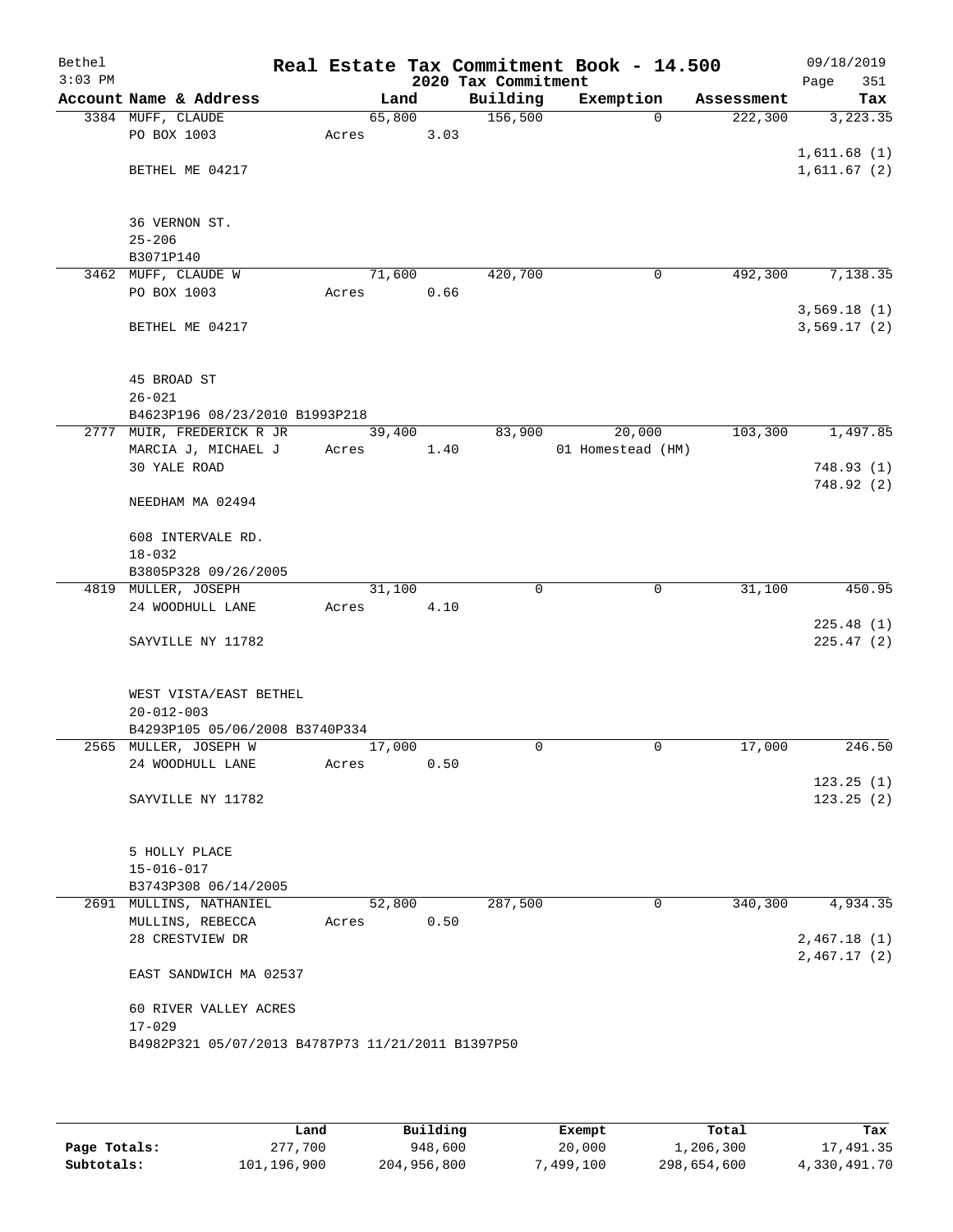| Bethel<br>$3:03$ PM |                                           |         |       | 2020 Tax Commitment | Real Estate Tax Commitment Book - 14.500 |            | 09/18/2019         |
|---------------------|-------------------------------------------|---------|-------|---------------------|------------------------------------------|------------|--------------------|
|                     | Account Name & Address                    |         | Land  | Building            | Exemption                                | Assessment | 352<br>Page<br>Tax |
|                     | 5132 MUNRO, SCOTT W., TTE                 | 85,100  |       | 230,800             | $\Omega$                                 | 315,900    | 4,580.55           |
|                     | 3216 RIVERSIDE AVE.                       | Acres   | 5.31  |                     |                                          |            |                    |
|                     |                                           |         |       |                     |                                          |            | 2,290.28(1)        |
|                     | SOMERSET MA 02726                         |         |       |                     |                                          |            | 2, 290.27(2)       |
|                     |                                           |         |       |                     |                                          |            |                    |
|                     |                                           |         |       |                     |                                          |            |                    |
|                     | 21 LOOK AMOOSE DR                         |         |       |                     |                                          |            |                    |
|                     | $21 - 002 - 005$                          |         |       |                     |                                          |            |                    |
|                     | B5085P314 01/30/2014 B3679P183            |         |       |                     |                                          |            |                    |
|                     | 5118 MURLEY, RUSSELL D                    | 50,400  |       | 198,400             | 0                                        | 248,800    | 3,607.60           |
|                     | PO BOX 1                                  | Acres   | 2.06  |                     |                                          |            | 1,803.80(1)        |
|                     | WEST BETHEL ME 04286                      |         |       |                     |                                          |            | 1,803.80(2)        |
|                     |                                           |         |       |                     |                                          |            |                    |
|                     |                                           |         |       |                     |                                          |            |                    |
|                     | 42 GENTLE BEN LANE                        |         |       |                     |                                          |            |                    |
|                     | $01 - 010 - 015$                          |         |       |                     |                                          |            |                    |
|                     | B5267P275 02/08/2016 B4597P173 06/16/2010 |         |       |                     |                                          |            |                    |
|                     | 3103 MURPHY, ARTHUR                       | 132,000 |       | 258,300             | $\mathbf 0$                              | 390,300    | 5,659.35           |
|                     | MURPHY, SUSAN                             | Acres   | 1.61  |                     |                                          |            |                    |
|                     | 510 RANDOLPH AVE                          |         |       |                     |                                          |            | 2,829.68(1)        |
|                     |                                           |         |       |                     |                                          |            | 2,829.67(2)        |
|                     | MILTON MA 02186                           |         |       |                     |                                          |            |                    |
|                     | 162 MAYVILLE RD.                          |         |       |                     |                                          |            |                    |
|                     | $24 - 025$                                |         |       |                     |                                          |            |                    |
|                     | B5053P160 10/10/2013 B4701P65 03/15/2011  |         |       |                     |                                          |            |                    |
|                     | 1546 MURPHY, DANIEL J                     | 10,800  |       | 48,600              | $\mathbf{0}$                             | 59,400     | 861.30             |
|                     | MURPHY, MARY ANNE                         |         |       |                     |                                          |            |                    |
|                     | 13 WINTERBERRY ROAD                       |         |       |                     |                                          |            | 430.65(1)          |
|                     |                                           |         |       |                     |                                          |            | 430.65(2)          |
|                     | PELHAM NH 03076 3574                      |         |       |                     |                                          |            |                    |
|                     | 788 WEST BETHEL RD.                       |         |       |                     |                                          |            |                    |
|                     | $11 - 027 - 001 - 007$                    |         |       |                     |                                          |            |                    |
|                     | B2782P290                                 |         |       |                     |                                          |            |                    |
|                     | 2980 MURPHY, DAVID                        | 66,900  |       | 157,100             | 20,000                                   | 204,000    | 2,958.00           |
|                     | MURPHY, NANCY                             | Acres   | 45.00 |                     | 01 Homestead (HM)                        |            |                    |
|                     | 844 MAYVILLE ROAD                         |         |       |                     |                                          |            | 1,479.00(1)        |
|                     |                                           |         |       |                     |                                          |            | 1,479.00(2)        |
|                     | BETHEL ME 04217                           |         |       |                     |                                          |            |                    |
|                     |                                           |         |       |                     |                                          |            |                    |
|                     | 844 MAYVILLE RD.                          |         |       |                     |                                          |            |                    |
|                     | $22 - 008$<br>B1815P129 07/01/1991        |         |       |                     |                                          |            |                    |
|                     | 3002 MURPHY, DAVID                        | 74,000  |       | $\mathbf 0$         | 0                                        | 74,000     | 1,073.00           |
|                     | MURPHY, NANCY                             | Acres   | 45.00 |                     |                                          |            |                    |
|                     | 844 MAYVILLE ROAD                         |         |       |                     |                                          |            | 536.50(1)          |
|                     |                                           |         |       |                     |                                          |            | 536.50(2)          |
|                     | BETHEL ME 04217                           |         |       |                     |                                          |            |                    |
|                     |                                           |         |       |                     |                                          |            |                    |
|                     | RTE 2 S/S                                 |         |       |                     |                                          |            |                    |
|                     | $22 - 022$                                |         |       |                     |                                          |            |                    |
|                     | B1815P130 07/01/1991 B1446P268            |         |       |                     |                                          |            |                    |
|                     |                                           |         |       |                     |                                          |            |                    |
|                     |                                           |         |       |                     |                                          |            |                    |

|              | Land        | Building    | Exempt    | Total       | Tax          |
|--------------|-------------|-------------|-----------|-------------|--------------|
| Page Totals: | 419,200     | 893,200     | 20,000    | 1,292,400   | 18,739.80    |
| Subtotals:   | 101,616,100 | 205,850,000 | 7,519,100 | 299,947,000 | 4,349,231.50 |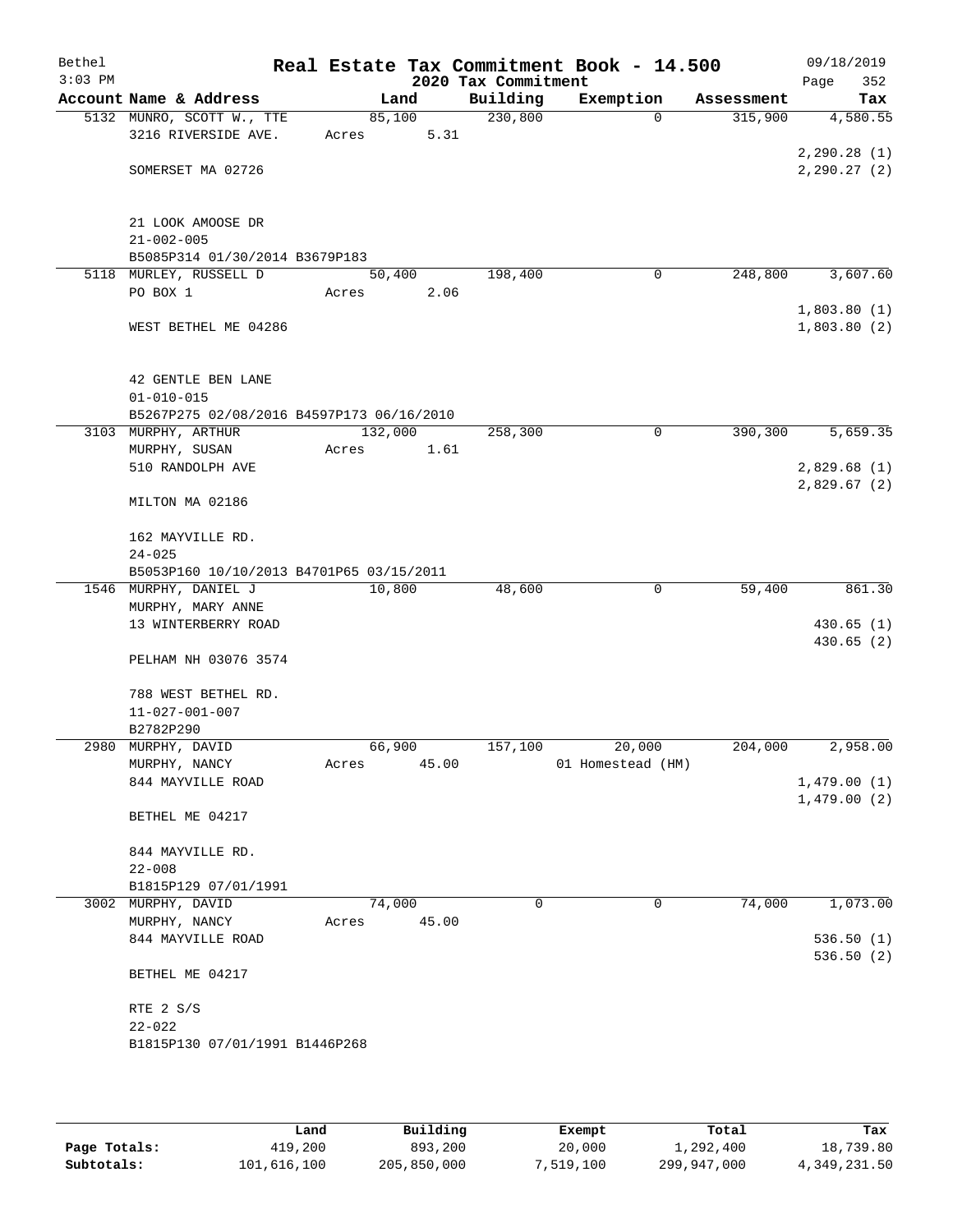| Bethel       |                                          |       |        |          |                     | Real Estate Tax Commitment Book - 14.500 |                        | 09/18/2019  |
|--------------|------------------------------------------|-------|--------|----------|---------------------|------------------------------------------|------------------------|-------------|
| $3:03$ PM    |                                          |       |        |          | 2020 Tax Commitment |                                          |                        | Page<br>353 |
|              | Account Name & Address                   |       | Land   |          | Building            | Exemption                                | Assessment             | Tax         |
|              | 3121 MURPHY, DAVID & NANCY               |       | 39,200 |          | 93,800              |                                          | $\mathbf 0$<br>133,000 | 1,928.50    |
|              | ROMA, PATRICK & JOYCE                    | Acres |        | 0.22     |                     |                                          |                        |             |
|              | 844 MAYVILLE ROAD                        |       |        |          |                     |                                          |                        | 964.25(1)   |
|              |                                          |       |        |          |                     |                                          |                        | 964.25(2)   |
|              | BETHEL ME 04217                          |       |        |          |                     |                                          |                        |             |
|              |                                          |       |        |          |                     |                                          |                        |             |
|              | 39 MAYVILLE RD.                          |       |        |          |                     |                                          |                        |             |
|              | $24 - 042$                               |       |        |          |                     |                                          |                        |             |
|              | B3243P101 01/29/2003 B1417P118           |       |        |          |                     |                                          |                        |             |
|              | 246 MURPHY, MATTHEW                      |       | 77,200 |          | 155,400             | 20,000                                   | 212,600                | 3,082.70    |
|              | MURPHY, NANCY                            | Acres |        | 5.12     |                     | 01 Homestead (HM)                        |                        |             |
|              | 60 HIGHLAND AVE                          |       |        |          |                     |                                          |                        | 1,541.35(1) |
|              |                                          |       |        |          |                     |                                          |                        | 1,541.35(2) |
|              | BETHEL ME 04217 5902                     |       |        |          |                     |                                          |                        |             |
|              |                                          |       |        |          |                     |                                          |                        |             |
|              | 60 HIGHLAND AVE.                         |       |        |          |                     |                                          |                        |             |
|              | $04 - 083 - 013$                         |       |        |          |                     |                                          |                        |             |
|              | B2129P217 06/10/1994                     |       |        |          |                     |                                          |                        |             |
|              | 1744 MURPHY, PAUL B                      |       | 43,400 |          | 115,000             |                                          | $\mathbf 0$<br>158,400 | 2,296.80    |
|              | MACMILLAN, JEANNE M                      | Acres |        | 1.05     |                     |                                          |                        |             |
|              | 12 WESTBRANCH RD.                        |       |        |          |                     |                                          |                        | 1,148.40(1) |
|              |                                          |       |        |          |                     |                                          |                        | 1,148.40(2) |
|              | CUMBERLAND ME 04021                      |       |        |          |                     |                                          |                        |             |
|              |                                          |       |        |          |                     |                                          |                        |             |
|              | 347 MAYVILLE RD.                         |       |        |          |                     |                                          |                        |             |
|              | $12 - 079$                               |       |        |          |                     |                                          |                        |             |
|              | B3502P296 04/30/2004                     |       |        |          |                     |                                          |                        |             |
|              | 1585 MURPHY, WILLIAM R                   |       | 38,400 |          | $\mathbf 0$         |                                          | $\mathbf 0$<br>38,400  | 556.80      |
|              | C/O WILLIAM & SYLVIE                     | Acres |        | 1.00     |                     |                                          |                        |             |
|              | MURPHY                                   |       |        |          |                     |                                          |                        |             |
|              | 309 ROUTE 232                            |       |        |          |                     |                                          |                        | 278.40(1)   |
|              |                                          |       |        |          |                     |                                          |                        | 278.40(2)   |
|              | WOODSTOCK ME 04219 6225                  |       |        |          |                     |                                          |                        |             |
|              |                                          |       |        |          |                     |                                          |                        |             |
|              | 190 BARKER RD.                           |       |        |          |                     |                                          |                        |             |
|              | $11 - 053$                               |       |        |          |                     |                                          |                        |             |
|              | B5233P528 07/23/2015 B804P135 11/05/1973 |       |        |          |                     |                                          |                        |             |
|              | 5466 MURRAY W. THURSTON<br>FAMILY TRUST  |       | 73,500 |          | 0                   |                                          | 0<br>73,500            | 1,065.75    |
|              | DAVID P. THURSTON,                       | Acres |        | 58.65    |                     |                                          |                        |             |
|              | TRUSTEE                                  |       |        |          |                     |                                          |                        |             |
|              | P.O. BOX                                 |       |        |          |                     |                                          |                        | 532.88(1)   |
|              | OLD LYME CT 06371                        |       |        |          |                     |                                          |                        | 532.87(2)   |
|              |                                          |       |        |          |                     |                                          |                        |             |
|              |                                          |       |        |          |                     |                                          |                        |             |
|              | MAYVILLE RD                              |       |        |          |                     |                                          |                        |             |
|              | $17 - 015 - 001$                         |       |        |          |                     |                                          |                        |             |
|              | 3579 MYERS LOGGING INC                   |       |        | 700      | $\mathbf 0$         |                                          | $\mathbf 0$<br>700     | 10.15       |
|              | 64 BIRCH ST.                             | Acres |        | 8.43     |                     |                                          |                        |             |
|              |                                          |       |        |          |                     |                                          |                        | 5.08(1)     |
|              | BRYANT POND ME 04219                     |       |        |          |                     |                                          |                        | 5.07(2)     |
|              |                                          |       |        |          |                     |                                          |                        |             |
|              |                                          |       |        |          |                     |                                          |                        |             |
|              | GREENWOOD E/S                            |       |        |          |                     |                                          |                        |             |
|              | $26 - 083$                               |       |        |          |                     |                                          |                        |             |
|              | B1590P38 08/08/1988                      |       |        |          |                     |                                          |                        |             |
|              |                                          |       |        |          |                     |                                          |                        |             |
|              |                                          |       |        |          |                     |                                          |                        |             |
|              |                                          |       |        |          |                     |                                          |                        |             |
|              | Land                                     |       |        | Building |                     | Exempt                                   | Total                  | Tax         |
| Page Totals: | 272,400                                  |       |        | 364,200  |                     | 20,000                                   | 616,600                | 8,940.70    |

**Subtotals:** 101,888,500 206,214,200 7,539,100 300,563,600 4,358,172.20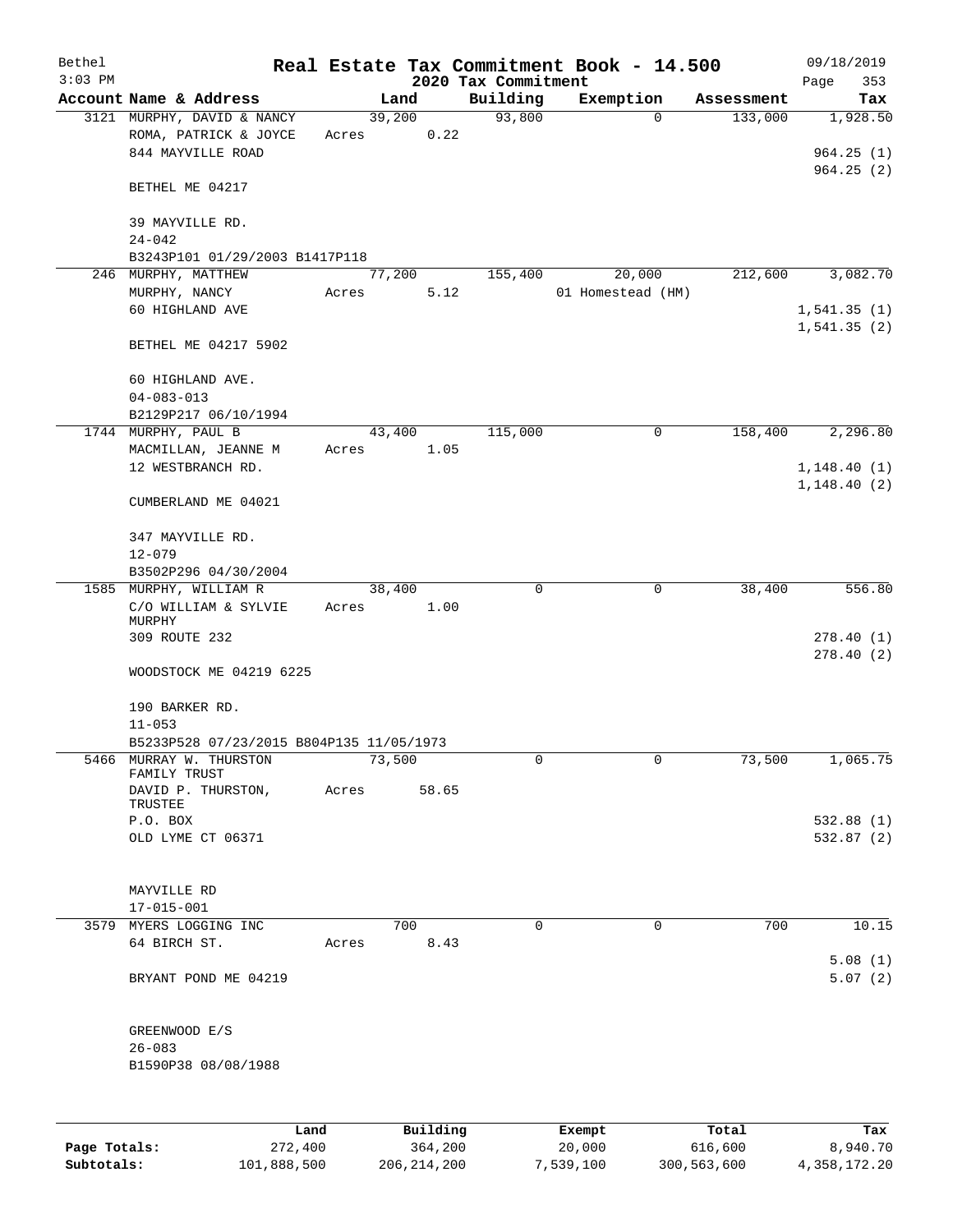| Bethel<br>$3:03$ PM |                                                    |                 |       | 2020 Tax Commitment | Real Estate Tax Commitment Book - 14.500 |            | 09/18/2019<br>Page<br>354 |
|---------------------|----------------------------------------------------|-----------------|-------|---------------------|------------------------------------------|------------|---------------------------|
|                     | Account Name & Address                             |                 | Land  | Building            | Exemption                                | Assessment | Tax                       |
|                     | 3377 MYERS, KELLY                                  | 61,300          |       | 101, 100            | $\mathbf 0$                              | 162,400    | 2,354.80                  |
|                     | 99 VERNON ST.                                      | Acres           | 1.14  |                     |                                          |            |                           |
|                     |                                                    |                 |       |                     |                                          |            | 1, 177.40(1)              |
|                     | BETHEL ME 04217                                    |                 |       |                     |                                          |            | 1, 177.40(2)              |
|                     |                                                    |                 |       |                     |                                          |            |                           |
|                     | 99 VERNON ST.                                      |                 |       |                     |                                          |            |                           |
|                     | $25 - 199$                                         |                 |       |                     |                                          |            |                           |
|                     | B3395P19 09/23/2003                                |                 |       |                     |                                          |            |                           |
|                     | 3376 MYERS, WILBUR<br>64 BIRCH ST.                 | 61,300<br>Acres | 1.04  | 21,600              | 0                                        | 82,900     | 1,202.05                  |
|                     |                                                    |                 |       |                     |                                          |            | 601.03(1)                 |
|                     | BRYANT POND ME 04219                               |                 |       |                     |                                          |            | 601.02(2)                 |
|                     |                                                    |                 |       |                     |                                          |            |                           |
|                     |                                                    |                 |       |                     |                                          |            |                           |
|                     | 97 VERNON ST.                                      |                 |       |                     |                                          |            |                           |
|                     | $25 - 198$                                         |                 |       |                     |                                          |            |                           |
|                     | B1060P280 12/05/1979<br>3577 MYERS, WILBUR         | 25,700          |       | $\mathbf 0$         | 0                                        | 25,700     | 372.65                    |
|                     | MYERS, VICKY                                       | Acres           | 14.00 |                     |                                          |            |                           |
|                     | 64 BIRCH ST.                                       |                 |       |                     |                                          |            | 186.33(1)                 |
|                     |                                                    |                 |       |                     |                                          |            | 186.32 (2)                |
|                     | BRYANT POND ME 04219                               |                 |       |                     |                                          |            |                           |
|                     | VERNON ST W/S                                      |                 |       |                     |                                          |            |                           |
|                     | $26 - 081$                                         |                 |       |                     |                                          |            |                           |
|                     | B3077P29 03/05/2002                                |                 |       |                     |                                          |            |                           |
|                     | 3258 NAPLES, MITZIE J                              | 39,400          |       | 139,300             | 20,000                                   | 158,700    | 2,301.15                  |
|                     | PO BOX 757                                         | Acres           | 0.18  |                     | 01 Homestead (HM)                        |            |                           |
|                     |                                                    |                 |       |                     |                                          |            | 1,150.58(1)               |
|                     | BETHEL ME 04217                                    |                 |       |                     |                                          |            | 1,150.57(2)               |
|                     |                                                    |                 |       |                     |                                          |            |                           |
|                     | 170 MAIN ST.                                       |                 |       |                     |                                          |            |                           |
|                     | $25 - 092$                                         |                 |       |                     |                                          |            |                           |
|                     | B1327P245 07/09/1985                               |                 |       |                     |                                          |            |                           |
|                     | 1536 NAPLES, MITZIE J                              | 53,600          |       | 62,300              | 0                                        | 115,900    | 1,680.55                  |
|                     | PO BOX 757                                         | Acres           | 10.00 |                     |                                          |            |                           |
|                     | BETHEL ME 04217                                    |                 |       |                     |                                          |            | 840.28 (1)<br>840.27 (2)  |
|                     |                                                    |                 |       |                     |                                          |            |                           |
|                     |                                                    |                 |       |                     |                                          |            |                           |
|                     | 81 FLAT RD.                                        |                 |       |                     |                                          |            |                           |
|                     | $11 - 025$                                         |                 |       |                     |                                          |            |                           |
|                     | B5381P216 12/01/2017 B658P72 07/28/1966            |                 |       |                     |                                          |            |                           |
|                     | 3338 NARDONE FAMILY<br>TRUST-2011                  | 20,200          |       | 86,400              | 0                                        | 106,600    | 1,545.70                  |
|                     | NARDONE, MARIE A                                   |                 |       |                     |                                          |            |                           |
|                     | 15 MORELAND ST                                     |                 |       |                     |                                          |            | 772.85(1)                 |
|                     | JOHNSTON RI 02919                                  |                 |       |                     |                                          |            | 772.85(2)                 |
|                     |                                                    |                 |       |                     |                                          |            |                           |
|                     | 23 SPRING ST                                       |                 |       |                     |                                          |            |                           |
|                     | $25 - 167 - 001 - 002$                             |                 |       |                     |                                          |            |                           |
|                     | B4751P347 08/23/2011 B4092P64 02/15/2007 B2868P333 |                 |       |                     |                                          |            |                           |
|                     |                                                    |                 |       |                     |                                          |            |                           |

|              | Land        | Building    | Exempt    | Total       | Tax          |
|--------------|-------------|-------------|-----------|-------------|--------------|
| Page Totals: | 261,500     | 410,700     | 20,000    | 652,200     | 9,456.90     |
| Subtotals:   | 102,150,000 | 206,624,900 | 7,559,100 | 301,215,800 | 4,367,629.10 |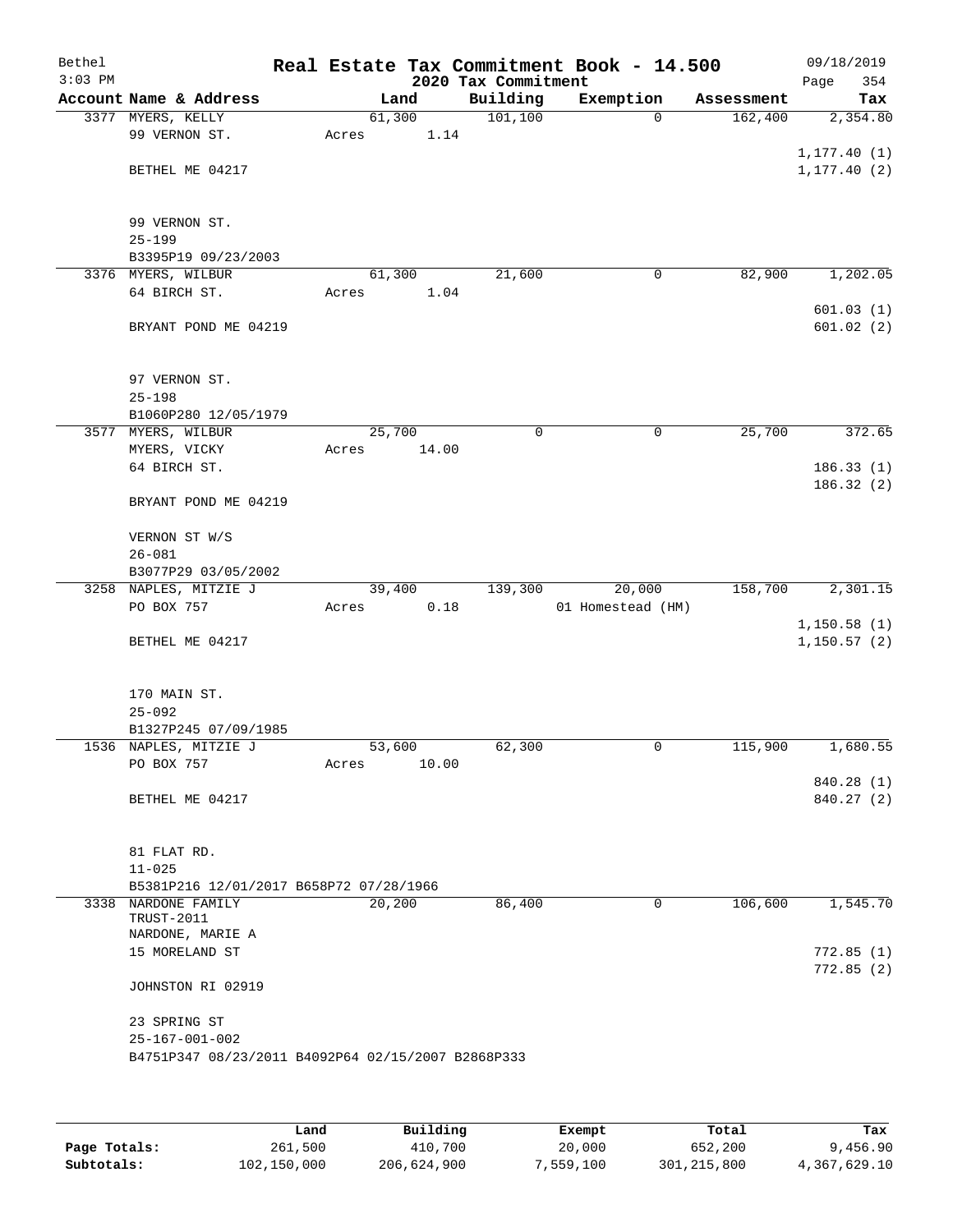| Bethel<br>$3:03$ PM |                                                                   | Real Estate Tax Commitment Book - 14.500 | 2020 Tax Commitment |                   |            | 09/18/2019<br>Page<br>355 |
|---------------------|-------------------------------------------------------------------|------------------------------------------|---------------------|-------------------|------------|---------------------------|
|                     | Account Name & Address                                            | Land                                     | Building            | Exemption         | Assessment | Tax                       |
|                     | 3549 NATTERSTAD, JERRY                                            | 33,600                                   | 98,500              | $\mathbf 0$       | 132,100    | 1,915.45                  |
|                     | 673 BAYSIDE RD                                                    |                                          |                     |                   |            |                           |
|                     |                                                                   |                                          |                     |                   |            | 957.73 (1)                |
|                     | ELLSWORTH ME 04605 3836                                           |                                          |                     |                   |            | 957.72 (2)                |
|                     | 135 VERNON ST.                                                    |                                          |                     |                   |            |                           |
|                     | $26 - 076 - 001 - 04A$                                            |                                          |                     |                   |            |                           |
|                     | B2014P23 06/04/1993                                               |                                          |                     |                   |            |                           |
| 3128                | NEE, TIMOTHY                                                      | 66,800                                   | 59,700              | 0                 | 126,500    | 1,834.25                  |
|                     | NEE, BARBARA                                                      | 2.23<br>Acres                            |                     |                   |            |                           |
|                     | 37 DRAKE ROAD #708                                                |                                          |                     |                   |            | 917.13(1)                 |
|                     | ARLINGTON MA 02476                                                |                                          |                     |                   |            | 917.12(2)                 |
|                     | 196 INTERVALE RD                                                  |                                          |                     |                   |            |                           |
|                     | $24 - 048$                                                        |                                          |                     |                   |            |                           |
|                     | B3197P344 11/15/2002                                              |                                          |                     |                   |            |                           |
|                     | 3119 NELSON, ALIDA                                                | 51,500                                   | 41,600              | $\mathbf 0$       | 93,100     | 1,349.95                  |
|                     | 47 MAYVILLE ROAD                                                  | 0.66<br>Acres                            |                     |                   |            |                           |
|                     | BETHEL ME 04217                                                   |                                          |                     |                   |            | 674.98(1)<br>674.97(2)    |
|                     |                                                                   |                                          |                     |                   |            |                           |
|                     | 47 MAYVILLE RD.                                                   |                                          |                     |                   |            |                           |
|                     | $24 - 040$                                                        |                                          |                     |                   |            |                           |
|                     | B5295P315 08/01/2016 B4845P141 05/14/2012 B4426P104<br>04/08/2009 |                                          |                     |                   |            |                           |
|                     | 224 NELSON, JOHN W                                                | 26,600                                   | 0                   | $\mathbf 0$       | 26,600     | 385.70                    |
|                     | NELSON, BARBARA B                                                 | 2.84<br>Acres                            |                     |                   |            |                           |
|                     | 178 MAIN STREET                                                   |                                          |                     |                   |            | 192.85(1)                 |
|                     |                                                                   |                                          |                     |                   |            | 192.85(2)                 |
|                     | SPRINGVALE ME 04083                                               |                                          |                     |                   |            |                           |
|                     | 204 BIRD HILL RD.                                                 |                                          |                     |                   |            |                           |
|                     | $04 - 064 - 002 - B$                                              |                                          |                     |                   |            |                           |
|                     | B4995P117 06/07/2013 B3477P96 03/16/2004 B2638P60                 |                                          |                     |                   |            |                           |
|                     | 83 NELSON, ROBERT H                                               | 38,400                                   | 38,700              | 0                 | 77,100     | 1,117.95                  |
|                     | NELSON, BONNIE                                                    | 1.00<br>Acres                            |                     |                   |            |                           |
|                     | 23 ARROWSIC ROAD                                                  |                                          |                     |                   |            | 558.98(1)<br>558.97(2)    |
|                     | ARROWSIC ME 04530                                                 |                                          |                     |                   |            |                           |
|                     | 369 SONGO POND RD                                                 |                                          |                     |                   |            |                           |
|                     | $02 - 007$                                                        |                                          |                     |                   |            |                           |
|                     | B1068P282 03/04/1980                                              |                                          |                     |                   |            |                           |
| 1447                | NEVEL, ROBIN                                                      | 155,300                                  | 136,400             | 20,000            | 271,700    | 3,939.65                  |
|                     | NEVEL, BARRY                                                      | 100.00<br>Acres                          |                     | 01 Homestead (HM) |            |                           |
|                     | PO BOX 573                                                        |                                          |                     |                   |            | 1,969.83(1)               |
|                     | BETHEL ME 04217                                                   |                                          |                     |                   |            | 1,969.82(2)               |
|                     | 148 NEVEL RD.                                                     |                                          |                     |                   |            |                           |
|                     | $09 - 024$                                                        |                                          |                     |                   |            |                           |
|                     | B2484P295 10/14/1997                                              |                                          |                     |                   |            |                           |
|                     |                                                                   |                                          |                     |                   |            |                           |
|                     |                                                                   |                                          |                     |                   |            |                           |

|              | ⊥and        | Building    | Exempt    | Total       | Tax          |
|--------------|-------------|-------------|-----------|-------------|--------------|
| Page Totals: | 372,200     | 374,900     | 20,000    | 727,100     | 10,542.95    |
| Subtotals:   | 102,522,200 | 206,999,800 | 7,579,100 | 301,942,900 | 4,378,172.05 |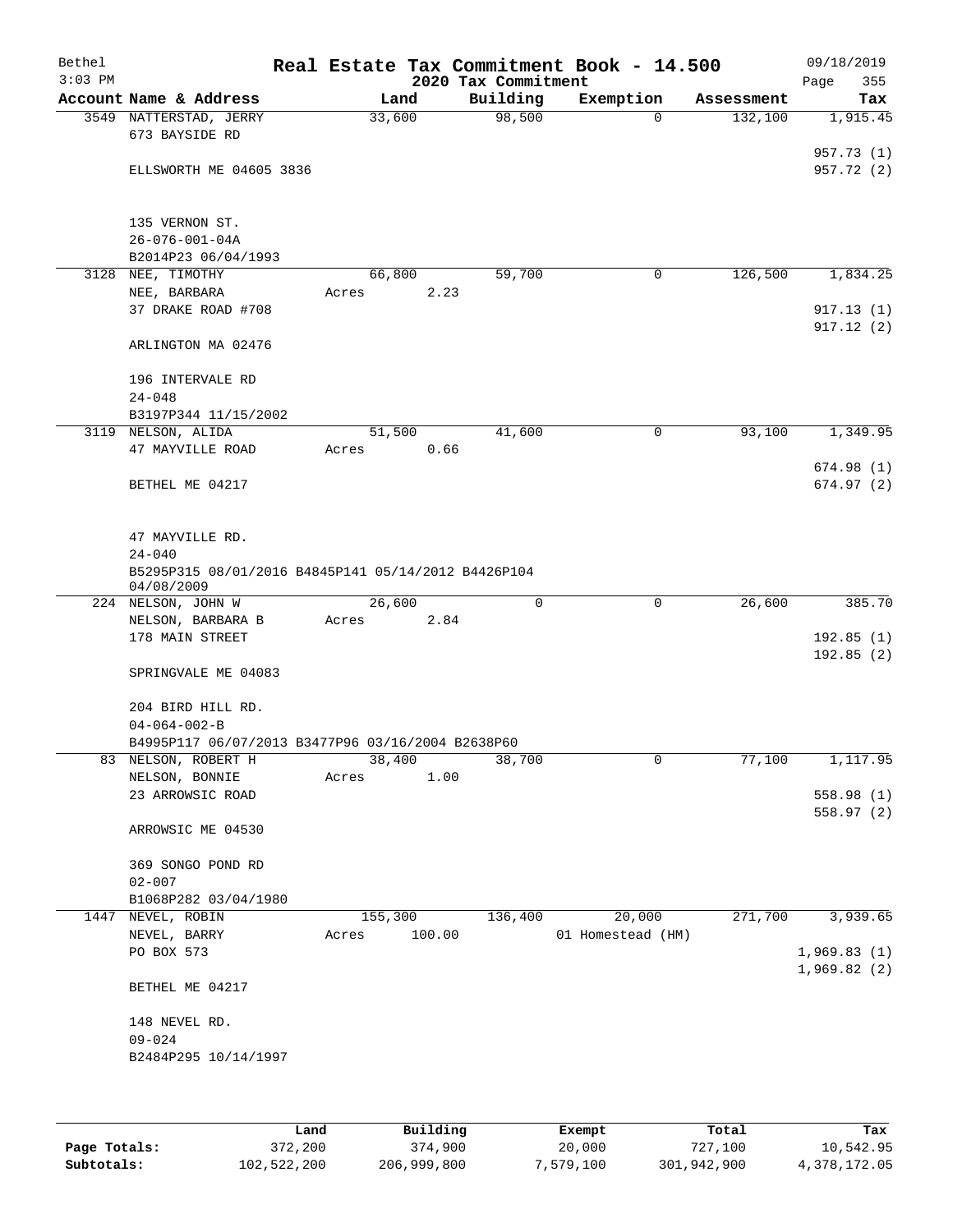| Bethel       |                                                      |       |        |             |                     | Real Estate Tax Commitment Book - 14.500 |             | 09/18/2019                 |
|--------------|------------------------------------------------------|-------|--------|-------------|---------------------|------------------------------------------|-------------|----------------------------|
| $3:03$ PM    |                                                      |       |        |             | 2020 Tax Commitment |                                          |             | 356<br>Page                |
|              | Account Name & Address                               |       | Land   |             | Building            | Exemption                                | Assessment  | Tax                        |
|              | 2483 NEVEL, ROBIN                                    |       | 28,800 |             | $\Omega$            | $\Omega$                                 | 28,800      | 417.60                     |
|              | NEVEL, BARRY<br>PO BOX 573                           | Acres |        | 1.00        |                     |                                          |             | 208.80(1)                  |
|              |                                                      |       |        |             |                     |                                          |             | 208.80(2)                  |
|              | BETHEL ME 04217                                      |       |        |             |                     |                                          |             |                            |
|              | CHASE RD.                                            |       |        |             |                     |                                          |             |                            |
|              | $14 - 012$                                           |       |        |             |                     |                                          |             |                            |
|              | B5436P659 10/17/2018 B1233P218 11/07/1983            |       |        |             |                     |                                          |             |                            |
|              | 4636 NEVEU, MARK                                     |       | 54,700 |             | 345,900             | 0                                        | 400,600     | 5,808.70                   |
|              | BLANCO, RICARDO DE<br><b>JESUS</b>                   | Acres |        | 4.90        |                     |                                          |             |                            |
|              | 70 BEHARRELL STREET,                                 |       |        |             |                     |                                          |             | 2,904.35(1)                |
|              | APT 209                                              |       |        |             |                     |                                          |             | 2,904.35(2)                |
|              | CONCORD MA 01742                                     |       |        |             |                     |                                          |             |                            |
|              | 44 MERRIMAN ROAD                                     |       |        |             |                     |                                          |             |                            |
|              | $08 - 060 - 013$                                     |       |        |             |                     |                                          |             |                            |
|              | B4426P278 04/08/2009 B3769P163 07/29/2005            |       |        |             |                     |                                          |             |                            |
|              | 446 NEWELL, MATTHEW ISAIAH<br>AND                    |       | 40,100 |             | 107,100             | 20,000                                   | 127,200     | 1,844.40                   |
|              | AMBER LEE                                            | Acres |        | 1.75        |                     | 01 Homestead (HM)                        |             |                            |
|              | PO BOX 1763                                          |       |        |             |                     |                                          |             | 922.20(1)                  |
|              | ALBANY ME 04217                                      |       |        |             |                     |                                          |             | 922.20(2)                  |
|              |                                                      |       |        |             |                     |                                          |             |                            |
|              | 96 GROVER HILL RD.<br>$07 - 011 - 001$               |       |        |             |                     |                                          |             |                            |
|              | B5352P515 06/23/2017 B5347P221 05/26/2017 B5342P470  |       |        |             |                     |                                          |             |                            |
|              | 04/28/2017 B2987P199 08/24/2001 B2164P118 10/03/1994 |       |        |             |                     |                                          |             |                            |
|              | 3733 NEWKIRK, KELLY O.,<br>C.P.A., P.C.              |       | 29,300 |             | 131,500             | 0                                        | 160,800     | 2,331.60                   |
|              | PO BOX 151                                           | Acres |        | 0.47        |                     |                                          |             |                            |
|              |                                                      |       |        |             |                     |                                          |             | 1,165.80(1)                |
|              | BETHEL ME 04217                                      |       |        |             |                     |                                          |             | 1, 165.80(2)               |
|              | 918 WALKERS MILLS ROAD                               |       |        |             |                     |                                          |             |                            |
|              | $04 - 037 - 001$                                     |       |        |             |                     |                                          |             |                            |
|              | B4775P326 10/26/2011 B3697P245 03/31/2005            |       |        |             |                     |                                          |             |                            |
|              | 2773 NEWSOM, JEFFREY C                               |       | 36,600 |             | 0                   | 0                                        | 36,600      | 530.70                     |
|              | C/O JAY HASTINGS                                     | Acres |        | 56.00       |                     |                                          |             |                            |
|              | 69 WINSLOW RD                                        |       |        |             |                     |                                          |             | 265.35(1)                  |
|              | BETHEL ME 04217                                      |       |        |             |                     |                                          |             | 265.35(2)                  |
|              | INTERVALE W/S                                        |       |        |             |                     |                                          |             |                            |
|              | $18 - 029$                                           |       |        |             |                     |                                          |             |                            |
|              | B4815P98 02/16/2012 B645P151 01/01/1965              |       |        |             |                     |                                          |             |                            |
|              | 2774 NEWSOM, JEFFREY C                               |       | 44,900 |             | 210,700             | 0                                        | 255,600     | 3,706.20                   |
|              | 69 WINSLOW RD.                                       | Acres |        | 6.10        |                     |                                          |             |                            |
|              | BETHEL ME 04217                                      |       |        |             |                     |                                          |             | 1,853.10(1)<br>1,853.10(2) |
|              |                                                      |       |        |             |                     |                                          |             |                            |
|              | 69 WINSLOW ROAD                                      |       |        |             |                     |                                          |             |                            |
|              | $18 - 030$<br>B4241P245 12/21/2007 B1650P339         |       |        |             |                     |                                          |             |                            |
|              |                                                      | Land  |        | Building    |                     | Exempt                                   | Total       | Tax                        |
| Page Totals: | 234,400                                              |       |        | 795,200     |                     | 20,000                                   | 1,009,600   | 14,639.20                  |
| Subtotals:   | 102,756,600                                          |       |        | 207,795,000 |                     | 7,599,100                                | 302,952,500 | 4,392,811.25               |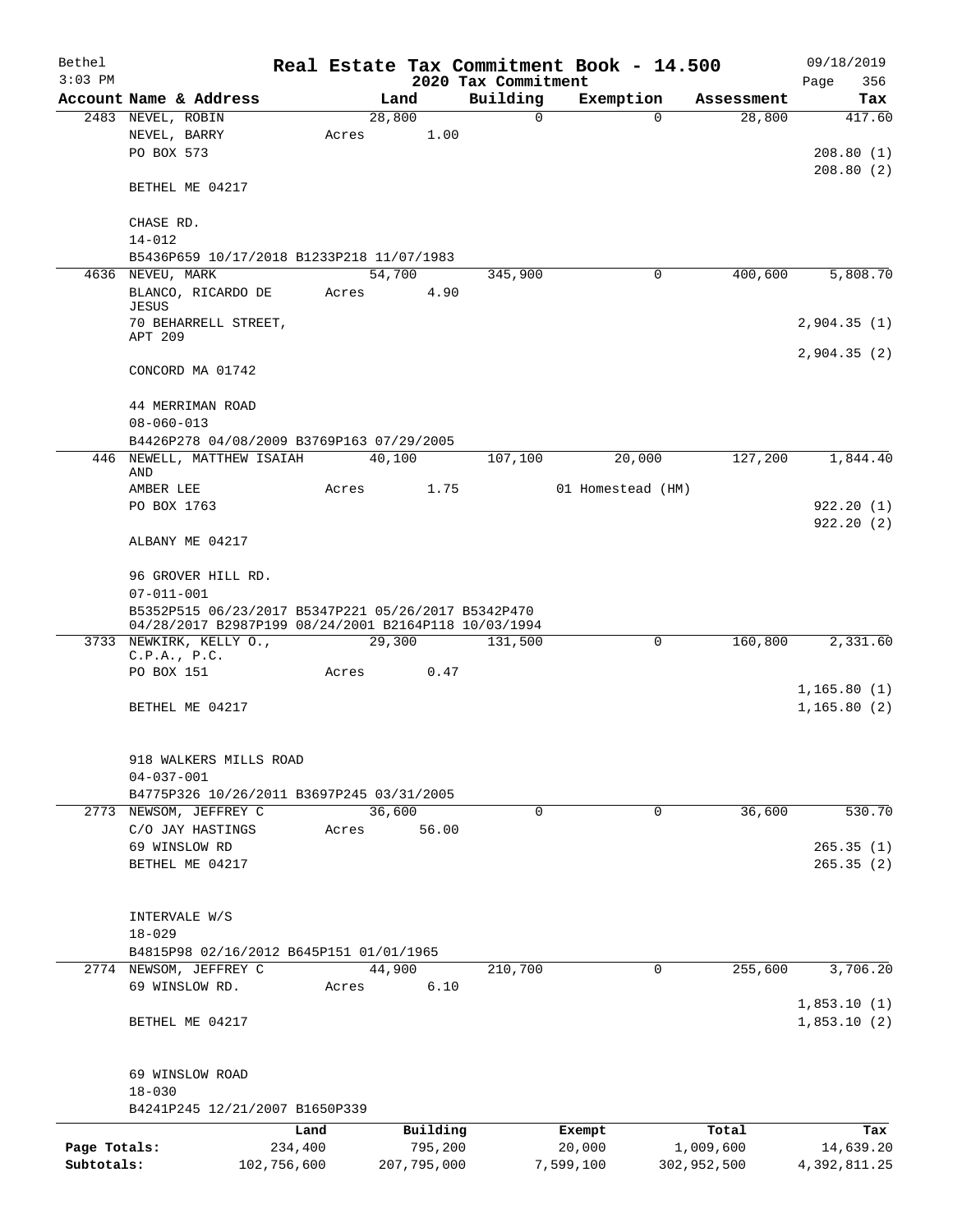| Bethel    |                                                                       |        |       |                     | Real Estate Tax Commitment Book - 14.500 |            | 09/18/2019   |
|-----------|-----------------------------------------------------------------------|--------|-------|---------------------|------------------------------------------|------------|--------------|
| $3:03$ PM |                                                                       |        |       | 2020 Tax Commitment |                                          |            | Page<br>357  |
|           | Account Name & Address                                                | Land   |       | Building            | Exemption                                | Assessment | Tax          |
|           | 3029 NGUYEN, CONG V                                                   | 49,500 |       | 142,600             | $\Omega$                                 | 192,100    | 2,785.45     |
|           | GORDON, TAMMY L                                                       | Acres  | 1.48  |                     |                                          |            |              |
|           | 26 TAYLOR WOODS RD.                                                   |        |       |                     |                                          |            | 1,392.73(1)  |
|           | BETHEL ME 04217                                                       |        |       |                     |                                          |            | 1,392.72 (2) |
|           | 26 TAYLOR WOODS RD.<br>$22 - 026 - 006$                               |        |       |                     |                                          |            |              |
|           | B4873P170 09/02/2012 B4252P17 01/15/2008 B3160P30<br>08/29/2002       |        |       |                     |                                          |            |              |
|           | 3766 NICHOLLS, MATTHEW                                                | 21,700 |       | 0                   | 0                                        | 21,700     | 314.65       |
|           | 77 GRIDLEY ST                                                         | Acres  | 40.20 |                     |                                          |            |              |
|           |                                                                       |        |       |                     |                                          |            | 157.33(1)    |
|           | QUINCY MA 02169                                                       |        |       |                     |                                          |            | 157.32(2)    |
|           |                                                                       |        |       |                     |                                          |            |              |
|           |                                                                       |        |       |                     |                                          |            |              |
|           |                                                                       |        |       |                     |                                          |            |              |
|           | $15 - 021 - 008$                                                      |        |       |                     |                                          |            |              |
|           | B4209P3 10/16/2007 B3560P30 07/30/2004<br>3272 NICKERSON IRREV FAMILY | 56,200 |       | 189,400             | 0                                        | 245,600    | 3,561.20     |
|           | <b>TRUST</b>                                                          |        |       |                     |                                          |            |              |
|           | WIGHT, KATE N., TRUSTEE Acres                                         |        | 0.58  |                     |                                          |            |              |
|           | 47 GARRISON STREET, APT                                               |        |       |                     |                                          |            | 1,780.60(1)  |
|           | Β.                                                                    |        |       |                     |                                          |            |              |
|           |                                                                       |        |       |                     |                                          |            | 1,780.60(2)  |
|           | BRUNSWICK ME 04011                                                    |        |       |                     |                                          |            |              |
|           | 10 KILBORN ST.                                                        |        |       |                     |                                          |            |              |
|           | $25 - 105$                                                            |        |       |                     |                                          |            |              |
|           | B5421P430 07/30/2018 B2452P201 07/08/1997                             |        |       |                     |                                          |            |              |
|           | 3479 NICKERSON, LAURA K                                               | 64,800 |       | 160,700             | 0                                        | 225,500    | 3,269.75     |
|           | WILLIAMS, GRAHAM CD                                                   | Acres  | 0.80  |                     |                                          |            |              |
|           | 35 EVERGREEN RD                                                       |        |       |                     |                                          |            | 1,634.88(1)  |
|           |                                                                       |        |       |                     |                                          |            | 1,634.87(2)  |
|           | BETHEL ME 04217 3634                                                  |        |       |                     |                                          |            |              |
|           |                                                                       |        |       |                     |                                          |            |              |
|           | 35 EVERGREEN RD.                                                      |        |       |                     |                                          |            |              |
|           | $26 - 039$                                                            |        |       |                     |                                          |            |              |
|           | B5279P65 05/02/2016 B5256P183 12/01/2015 B2432P320                    |        |       |                     |                                          |            |              |
|           | 3021 NICKINELLO, KIMBERLY &<br>PRUNTY, HOLLY                          | 50,400 |       | 217,300             | 20,000                                   | 247,700    | 3,591.65     |
|           | C/O CASAVANT, ROBERT C. Acres                                         |        | 1.84  |                     | 01 Homestead (HM)                        |            |              |
|           | & SARAH M.                                                            |        |       |                     |                                          |            |              |
|           | 106 TAYLOR WOODS                                                      |        |       |                     |                                          |            | 1,795.83(1)  |
|           | BETHEL ME 04217                                                       |        |       |                     |                                          |            | 1,795.82(2)  |
|           | 106 TAYLOR WOODS ROAD                                                 |        |       |                     |                                          |            |              |
|           | $22 - 026 - 021$                                                      |        |       |                     |                                          |            |              |
|           | B5177P332 10/29/2014 B3684P160 02/28/2005                             |        |       |                     |                                          |            |              |

|              | Land        | Building    | Exempt    | Total       | Tax          |
|--------------|-------------|-------------|-----------|-------------|--------------|
| Page Totals: | 242,600     | 710,000     | 20,000    | 932,600     | 13,522.70    |
| Subtotals:   | 102,999,200 | 208,505,000 | 7,619,100 | 303,885,100 | 4,406,333.95 |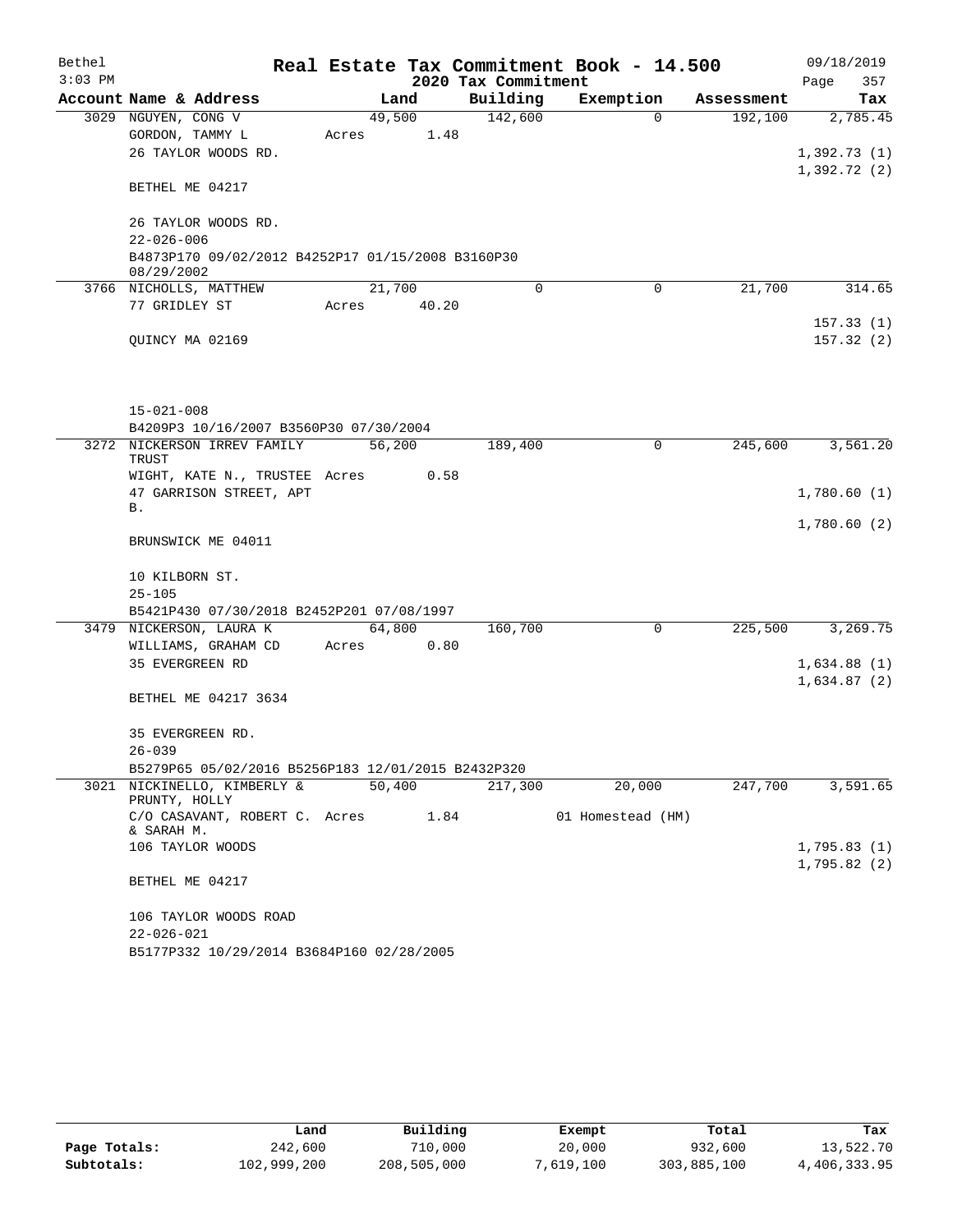| Bethel                     |                                                                        |       |                |                                 |             | Real Estate Tax Commitment Book - 14.500 |             | 09/18/2019                 |
|----------------------------|------------------------------------------------------------------------|-------|----------------|---------------------------------|-------------|------------------------------------------|-------------|----------------------------|
| $3:03$ PM                  | Account Name & Address                                                 |       | Land           | 2020 Tax Commitment<br>Building |             | Exemption                                | Assessment  | 358<br>Page<br>Tax         |
|                            | 261 NIVUS, DAVID                                                       |       | 75,400         |                                 | 137,900     | 20,000                                   | 193,300     | 2,802.85                   |
|                            | HALE-NIVUS, HALE-NIVUS, Acres<br>HEATHER                               |       | 3.81           |                                 |             | 01 Homestead (HM)                        |             |                            |
|                            | PO BOX 467                                                             |       |                |                                 |             |                                          |             | 1,401.43(1)<br>1,401.42(2) |
|                            | BETHEL ME 04217                                                        |       |                |                                 |             |                                          |             |                            |
|                            | 37 MURIEL LANE<br>$04 - 083 - 00D$                                     |       |                |                                 |             |                                          |             |                            |
|                            | B3189P324 11/01/2002                                                   |       |                |                                 |             |                                          |             |                            |
|                            | 4645 NIVUS, DAVID                                                      |       | 27,900         |                                 | 0           | 0                                        | 27,900      | 404.55                     |
|                            | HALE-NIVUS, HALE-NIVUS, Acres                                          |       | 0.60           |                                 |             |                                          |             |                            |
|                            | HEATHER<br>PO BOX 467                                                  |       |                |                                 |             |                                          |             | 202.28(1)                  |
|                            |                                                                        |       |                |                                 |             |                                          |             | 202.27(2)                  |
|                            | BETHEL ME 04217                                                        |       |                |                                 |             |                                          |             |                            |
|                            | RT. 2                                                                  |       |                |                                 |             |                                          |             |                            |
|                            | $24 - 028 - 001$                                                       |       |                |                                 |             |                                          |             |                            |
|                            | B3625P130 11/12/2004                                                   |       |                |                                 |             |                                          |             |                            |
|                            | 3108 NIVUS-HALE<br>P.O. BOX 467                                        | Acres | 76,400<br>0.50 |                                 | 196,600     | $\Omega$                                 | 273,000     | 3,958.50                   |
|                            |                                                                        |       |                |                                 |             |                                          |             | 1,979.25(1)                |
|                            | BETHEL ME 04217                                                        |       |                |                                 |             |                                          |             | 1,979.25(2)                |
|                            | 212 MAYVILLE RD.                                                       |       |                |                                 |             |                                          |             |                            |
|                            | $24 - 029$                                                             |       |                |                                 |             |                                          |             |                            |
|                            | B2115P218 04/27/1994 B1918P124 07/13/1992 B1518P9                      |       |                |                                 |             |                                          |             |                            |
|                            | 2703 NOCE, MAURA A TTEE                                                |       | 62,200         |                                 | $\mathbf 0$ | $\mathbf 0$                              | 62,200      | 901.90                     |
|                            | 99 APPLETON STREET                                                     | Acres | 1.08           |                                 |             |                                          |             |                            |
|                            | REALTY TRUST<br>20 WHARF LANE                                          |       |                |                                 |             |                                          |             | 450.95(1)                  |
|                            |                                                                        |       |                |                                 |             |                                          |             | 450.95(2)                  |
|                            | HAVERHILL MA 01830                                                     |       |                |                                 |             |                                          |             |                            |
|                            | WILL VIEW                                                              |       |                |                                 |             |                                          |             |                            |
|                            | $17 - 035 - 014$                                                       |       |                |                                 |             |                                          |             |                            |
|                            | B4508P102 10/06/2009 B3401P342 10/21/2003<br>5057 NOCE, MAURA A., TTEE |       | 49,000         |                                 | 211,800     | $\Omega$                                 | 260,800     | 3,781.60                   |
|                            | 99 APPLETON STREET                                                     | Acres | 1.47           |                                 |             |                                          |             |                            |
|                            | REALTY TRUST                                                           |       |                |                                 |             |                                          |             |                            |
|                            | 20 WHARF LANE                                                          |       |                |                                 |             |                                          |             | 1,890.80(1)                |
|                            | HAVERHILL MA 01830                                                     |       |                |                                 |             |                                          |             | 1,890.80(2)                |
|                            | 65 OSGOOD ROAD                                                         |       |                |                                 |             |                                          |             |                            |
|                            | $18 - 060 - 033$                                                       |       |                |                                 |             |                                          |             |                            |
|                            | B4516P276 10/23/2009 B3568P322 08/06/2004                              |       |                |                                 |             |                                          |             |                            |
| 3046                       | NOLAN, TIMOTHY & DANIEL                                                |       | 33,400         |                                 | $\Omega$    | $\Omega$                                 | 33,400      | 484.30                     |
|                            | ET AL                                                                  |       |                |                                 |             |                                          |             |                            |
|                            | PIKE, JOSEPH & SEAN<br>133 HURRICANE RD.                               | Acres | 4.30           |                                 |             |                                          |             | 242.15(1)                  |
|                            |                                                                        |       |                |                                 |             |                                          |             | 242.15(2)                  |
|                            | FALMOUTH ME 04105 2525                                                 |       |                |                                 |             |                                          |             |                            |
|                            | Holt Hill Rd                                                           |       |                |                                 |             |                                          |             |                            |
|                            | $23 - 003 - 001$                                                       |       |                |                                 |             |                                          |             |                            |
|                            | B2973P68 07/23/2001                                                    |       |                |                                 |             |                                          |             |                            |
|                            | Land                                                                   |       | Building       |                                 |             | Exempt                                   | Total       | Tax                        |
| Page Totals:<br>Subtotals: | 324,300                                                                |       | 546,300        |                                 |             | 20,000                                   | 850,600     | 12,333.70                  |
|                            | 103, 323, 500                                                          |       | 209,051,300    |                                 |             | 7,639,100                                | 304,735,700 | 4, 418, 667.65             |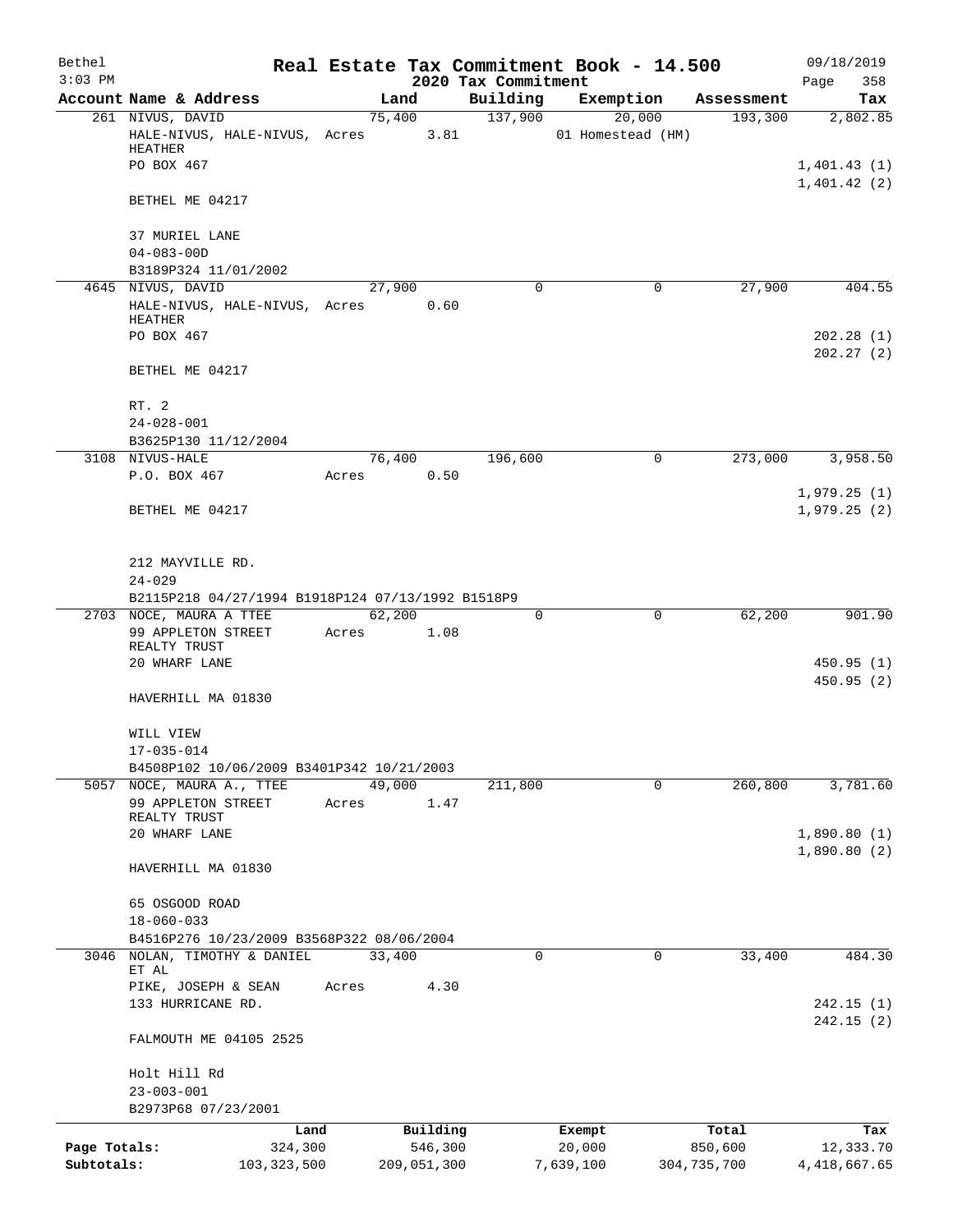| Bethel<br>$3:03$ PM |                                                     |       |        | 2020 Tax Commitment | Real Estate Tax Commitment Book - 14.500 |            | 09/18/2019<br>Page<br>359  |
|---------------------|-----------------------------------------------------|-------|--------|---------------------|------------------------------------------|------------|----------------------------|
|                     | Account Name & Address                              |       | Land   | Building            | Exemption                                | Assessment | Tax                        |
|                     | 3166 NOLTE, FRED                                    |       | 72,900 | 322,500             | 20,000                                   | 375,400    | 5,443.30                   |
|                     | NOLTE, SANDRA FRYE                                  | Acres | 0.46   |                     | 01 Homestead (HM)                        |            |                            |
|                     | PO BOX 341                                          |       |        |                     |                                          |            | 2,721.65(1)                |
|                     |                                                     |       |        |                     |                                          |            | 2,721.65(2)                |
|                     | BETHEL ME 04217                                     |       |        |                     |                                          |            |                            |
|                     |                                                     |       |        |                     |                                          |            |                            |
|                     | 1 MILL HILL                                         |       |        |                     |                                          |            |                            |
|                     | $25 - 012$                                          |       |        |                     |                                          |            |                            |
|                     | B2552P1 05/01/1998<br>4695 NOONAN, JOHN F           |       | 87,900 | 281,000             | 0                                        | 368,900    | 5,349.05                   |
|                     | NOONAN, LOIS A                                      | Acres | 2.31   |                     |                                          |            |                            |
|                     | 47 MILK ST.                                         |       |        |                     |                                          |            | 2,674.53(1)                |
|                     |                                                     |       |        |                     |                                          |            | 2,674.52(2)                |
|                     | NEWBURYPORT MA 01950                                |       |        |                     |                                          |            |                            |
|                     |                                                     |       |        |                     |                                          |            |                            |
|                     | 70 MOUNTAIN VALLEY ROAD                             |       |        |                     |                                          |            |                            |
|                     | $09 - 005 - 005$                                    |       |        |                     |                                          |            |                            |
|                     | B5281P162 05/13/2016 B4316P269 06/20/2008           |       |        |                     |                                          |            |                            |
|                     | 3482 NORTH, DAVID                                   |       | 56,000 | 165,900             | $\mathbf 0$                              | 221,900    | 3,217.55                   |
|                     | PO BOX 207                                          | Acres | 0.30   |                     |                                          |            |                            |
|                     | CENTER CONWAY NH 03813                              |       |        |                     |                                          |            | 1,608.78(1)<br>1,608.77(2) |
|                     |                                                     |       |        |                     |                                          |            |                            |
|                     |                                                     |       |        |                     |                                          |            |                            |
|                     | 28 PARADISE RD.                                     |       |        |                     |                                          |            |                            |
|                     | $26 - 042$                                          |       |        |                     |                                          |            |                            |
|                     | B5380P512 11/29/2017 B4877P279 08/14/2012 B3672P129 |       |        |                     |                                          |            |                            |
|                     | 02/08/2005                                          |       |        |                     |                                          |            |                            |
|                     | 2713 NORTH, DAVID G                                 |       | 1,300  | 0                   | 0                                        | 1,300      | 18.85                      |
|                     | PO BOX 207                                          | Acres | 3.40   |                     |                                          |            |                            |
|                     | CENTER CONWAY NH 03813                              |       |        |                     |                                          |            | 9.43(1)<br>9.42(2)         |
|                     |                                                     |       |        |                     |                                          |            |                            |
|                     |                                                     |       |        |                     |                                          |            |                            |
|                     | RIVER VALLEY ACRES RD                               |       |        |                     |                                          |            |                            |
|                     | $17 - 035 - 023$                                    |       |        |                     |                                          |            |                            |
|                     | B2892P141 12/14/2000 B2796P50 B2796P49 B2796P48     |       |        |                     |                                          |            |                            |
|                     | 2714 NORTH, DAVID G                                 |       | 73,300 | 53,400              | 0                                        | 126,700    | 1,837.15                   |
|                     | PO BOX 207                                          | Acres | 1.55   |                     |                                          |            |                            |
|                     |                                                     |       |        |                     |                                          |            | 918.58(1)                  |
|                     | CENTER CONWAY NH 03813                              |       |        |                     |                                          |            | 918.57(2)                  |
|                     |                                                     |       |        |                     |                                          |            |                            |
|                     | 93 WILL VIEW ROAD                                   |       |        |                     |                                          |            |                            |
|                     | $17 - 035 - 024$                                    |       |        |                     |                                          |            |                            |
|                     | B2982P1                                             |       |        |                     |                                          |            |                            |
|                     | 1440 NORTH, DAVID G                                 |       | 2,700  | $\Omega$            | $\mathbf 0$                              | 2,700      | 39.15                      |
|                     | PO BOX 207                                          | Acres | 3.87   |                     |                                          |            |                            |
|                     |                                                     |       |        |                     |                                          |            | 19.58(1)                   |
|                     | CENTER CONWAY NH 03109                              |       |        |                     |                                          |            | 19.57(2)                   |
|                     |                                                     |       |        |                     |                                          |            |                            |
|                     |                                                     |       |        |                     |                                          |            |                            |
|                     | OTTER BROOK<br>$09 - 018$                           |       |        |                     |                                          |            |                            |
|                     | B4891P349 09/12/2012 B4427P212 04/09/2009 B1900P247 |       |        |                     |                                          |            |                            |
|                     |                                                     |       |        |                     |                                          |            |                            |
|                     |                                                     |       |        |                     |                                          |            |                            |
|                     |                                                     |       |        |                     |                                          |            |                            |

|              | Land        | Building    | Exempt    | Total       | Tax          |
|--------------|-------------|-------------|-----------|-------------|--------------|
| Page Totals: | 294,100     | 822,800     | 20,000    | 1,096,900   | 15,905.05    |
| Subtotals:   | 103,617,600 | 209,874,100 | 7,659,100 | 305,832,600 | 4,434,572.70 |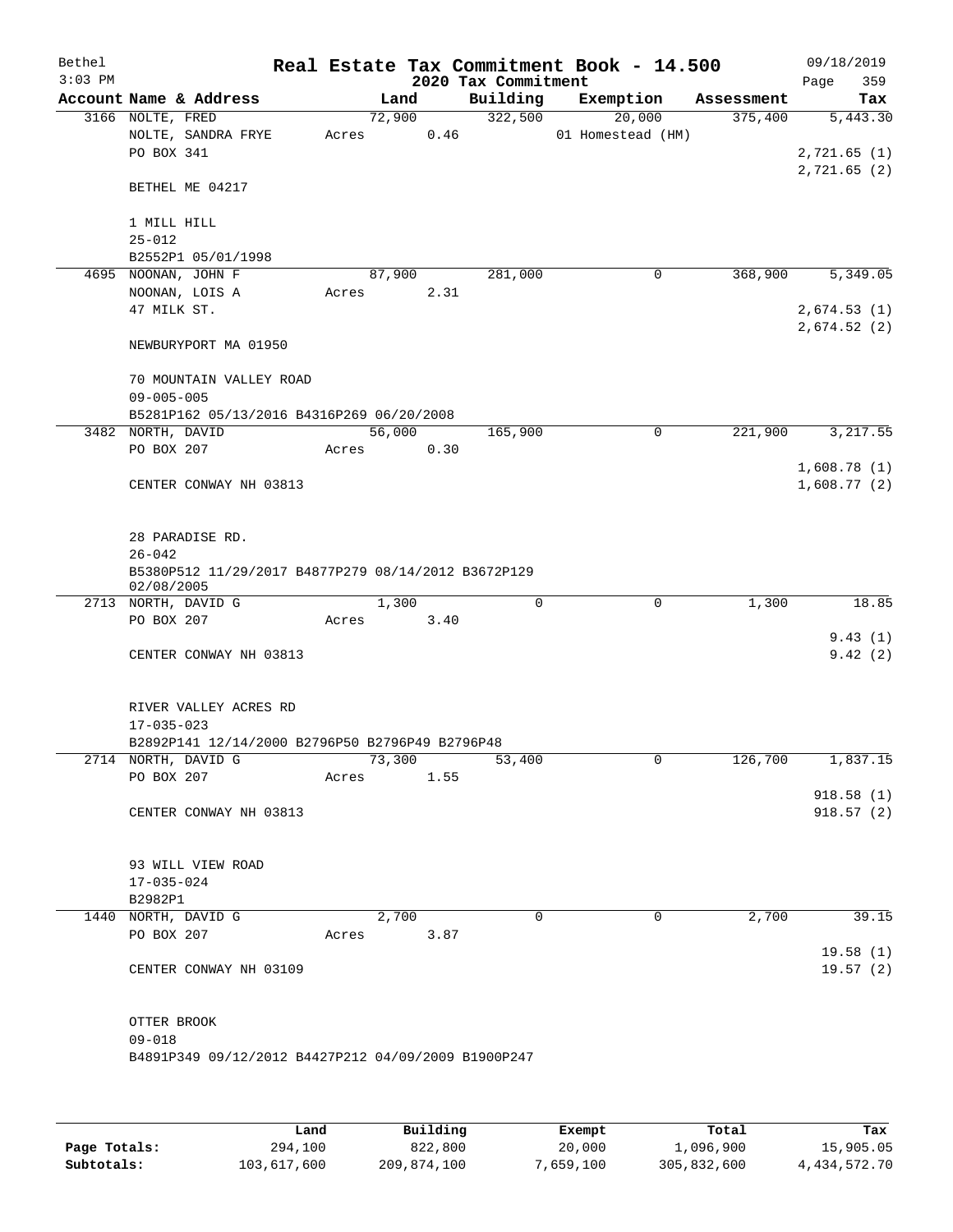| Bethel<br>$3:03$ PM |                                           |       |        | 2020 Tax Commitment | Real Estate Tax Commitment Book - 14.500 |            | 09/18/2019<br>360<br>Page |
|---------------------|-------------------------------------------|-------|--------|---------------------|------------------------------------------|------------|---------------------------|
|                     | Account Name & Address                    |       | Land   | Building            | Exemption                                | Assessment | Tax                       |
|                     | 5207 NORTH, DAVID G                       |       | 63,500 | 17,100              | 0                                        | 80,600     | 1,168.70                  |
|                     | PO BOX 207                                | Acres | 2.18   |                     |                                          |            |                           |
|                     |                                           |       |        |                     |                                          |            | 584.35(1)                 |
|                     | CENTER CONWAY NH 03813                    |       |        |                     |                                          |            | 584.35(2)                 |
|                     |                                           |       |        |                     |                                          |            |                           |
|                     | 97 WILL VIEW RD.                          |       |        |                     |                                          |            |                           |
|                     | $17 - 035 - 023 - A$                      |       |        |                     |                                          |            |                           |
|                     | B2796P48 03/11/2000 B12P4474              |       |        |                     |                                          |            |                           |
|                     | 5208 NORTH, DAVID G                       |       | 82,300 | 271,200             | 0                                        | 353,500    | 5,125.75                  |
|                     | PO BOX 207                                | Acres | 8.53   |                     |                                          |            |                           |
|                     |                                           |       |        |                     |                                          |            | 2,562.88(1)               |
|                     | CENTER CONWAY NH 03813                    |       |        |                     |                                          |            | 2,562.87 (2)              |
|                     |                                           |       |        |                     |                                          |            |                           |
|                     | 95 WILL VIEW RD.                          |       |        |                     |                                          |            |                           |
|                     | $17 - 035 - 023 - B$                      |       |        |                     |                                          |            |                           |
|                     | B2796P48 03/01/2000                       |       |        |                     |                                          |            |                           |
|                     | 5259 NORTH, DAVID G                       |       | 34,500 | 149,100             | $\mathbf 0$                              | 183,600    | 2,662.20                  |
|                     | PO BOX 207                                | Acres | 2.12   |                     |                                          |            |                           |
|                     |                                           |       |        |                     |                                          |            | 1,331.10(1)               |
|                     | CENTER CONWAY NH 03109                    |       |        |                     |                                          |            | 1,331.10(2)               |
|                     |                                           |       |        |                     |                                          |            |                           |
|                     | 7 OTTER BROOK                             |       |        |                     |                                          |            |                           |
|                     | $09 - 018 - 002$                          |       |        |                     |                                          |            |                           |
|                     | B4891P349 09/12/2012 B4427P212 04/08/2009 |       |        |                     |                                          |            |                           |
|                     | 5262 NORTH, DAVID G                       |       | 33,100 | 18,300              | $\mathbf 0$                              | 51,400     | 745.30                    |
|                     | PO BOX 207                                | Acres | 13.36  |                     |                                          |            |                           |
|                     |                                           |       |        |                     |                                          |            | 372.65(1)                 |
|                     | CENTER CONWAY NH 03109                    |       |        |                     |                                          |            | 372.65(2)                 |
|                     |                                           |       |        |                     |                                          |            |                           |
|                     | OTTER BROOK                               |       |        |                     |                                          |            |                           |
|                     | $09 - 018 - 005$                          |       |        |                     |                                          |            |                           |
|                     | B4891P349 09/12/2012 B4427P212 04/08/2009 |       |        |                     |                                          |            |                           |
|                     | 5263 NORTH, DAVID G                       |       | 24,300 | $\Omega$            | $\mathbf 0$                              | 24,300     | 352.35                    |
|                     | PO BOX 207                                | Acres | 1.80   |                     |                                          |            |                           |
|                     |                                           |       |        |                     |                                          |            | 176.18(1)                 |
|                     | CENTER CONWAY NH 03109                    |       |        |                     |                                          |            | 176.17(2)                 |
|                     |                                           |       |        |                     |                                          |            |                           |
|                     | OTTER BROOK                               |       |        |                     |                                          |            |                           |
|                     | $09 - 018 - 006$                          |       |        |                     |                                          |            |                           |
|                     | B4891P349 09/12/2012 B4427P212 04/08/2009 |       |        |                     |                                          |            |                           |
|                     | 5264 NORTH, DAVID G                       |       | 25,800 | $\Omega$            | 0                                        | 25,800     | 374.10                    |
|                     | PO BOX 207                                | Acres | 2.42   |                     |                                          |            |                           |
|                     |                                           |       |        |                     |                                          |            | 187.05(1)                 |
|                     | CENTER CONWAY NH 03109                    |       |        |                     |                                          |            | 187.05(2)                 |
|                     |                                           |       |        |                     |                                          |            |                           |
|                     | OTTER BROOK                               |       |        |                     |                                          |            |                           |
|                     | $09 - 018 - 007$                          |       |        |                     |                                          |            |                           |
|                     | B4891P349 09/12/2012 B4427P212 04/08/2009 |       |        |                     |                                          |            |                           |
|                     |                                           |       |        |                     |                                          |            |                           |
|                     |                                           |       |        |                     |                                          |            |                           |

|              | Land        | Building    | Exempt    | Total       | Tax          |
|--------------|-------------|-------------|-----------|-------------|--------------|
| Page Totals: | 263,500     | 455,700     |           | 719,200     | 10,428.40    |
| Subtotals:   | 103,881,100 | 210,329,800 | 7,659,100 | 306,551,800 | 4,445,001.10 |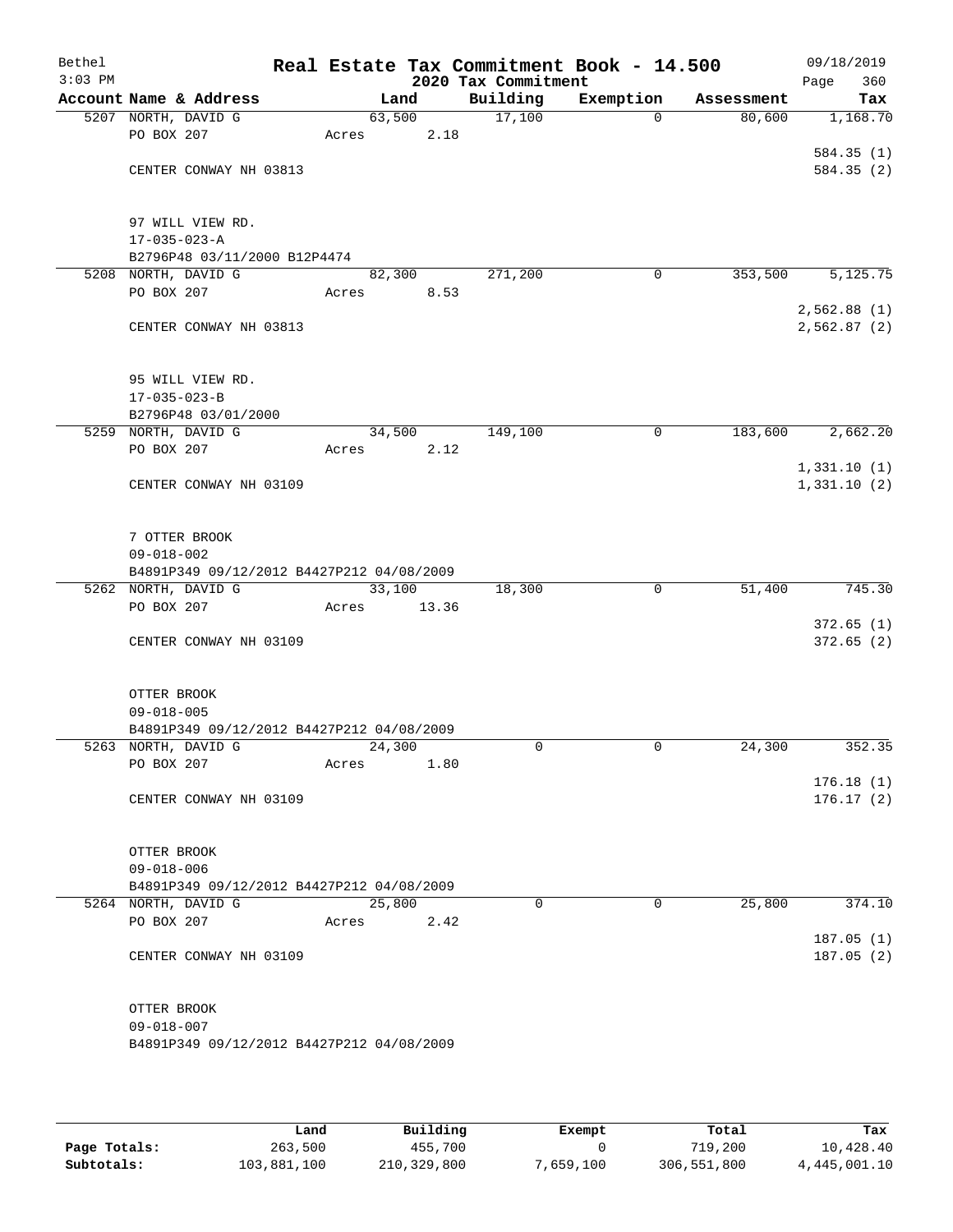| Bethel<br>$3:03$ PM |                                                               |         |      | 2020 Tax Commitment | Real Estate Tax Commitment Book - 14.500 |            | 09/18/2019<br>361<br>Page |
|---------------------|---------------------------------------------------------------|---------|------|---------------------|------------------------------------------|------------|---------------------------|
|                     | Account Name & Address                                        | Land    |      | Building            | Exemption                                | Assessment | Tax                       |
|                     | 5265 NORTH, DAVID G                                           | 26, 300 |      | $\mathsf{O}$        | $\Omega$                                 | 26, 300    | 381.35                    |
|                     | PO BOX 207                                                    | Acres   | 3.29 |                     |                                          |            |                           |
|                     |                                                               |         |      |                     |                                          |            | 190.68(1)                 |
|                     | CENTER CONWAY NH 03109                                        |         |      |                     |                                          |            | 190.67(2)                 |
|                     |                                                               |         |      |                     |                                          |            |                           |
|                     |                                                               |         |      |                     |                                          |            |                           |
|                     | OTTER BROOK<br>$09 - 018 - 008$                               |         |      |                     |                                          |            |                           |
|                     | B4891P349 09/12/2012 B4427P212 04/08/2009                     |         |      |                     |                                          |            |                           |
|                     | 5266 NORTH, DAVID G                                           | 28,300  |      | $\Omega$            | 0                                        | 28,300     | 410.35                    |
|                     | PO BOX 207                                                    | Acres   | 4.94 |                     |                                          |            |                           |
|                     |                                                               |         |      |                     |                                          |            | 205.18(1)                 |
|                     | CENTER CONWAY NH 03109                                        |         |      |                     |                                          |            | 205.17(2)                 |
|                     |                                                               |         |      |                     |                                          |            |                           |
|                     |                                                               |         |      |                     |                                          |            |                           |
|                     | OTTER BROOK<br>$09 - 018 - 009$                               |         |      |                     |                                          |            |                           |
|                     | B4891P349 09/12/2012 B4427P212 04/08/2009                     |         |      |                     |                                          |            |                           |
|                     | 5267 NORTH, DAVID G                                           | 26,900  |      | 0                   | $\mathbf 0$                              | 26,900     | 390.05                    |
|                     | PO BOX 207                                                    | Acres   | 3.83 |                     |                                          |            |                           |
|                     |                                                               |         |      |                     |                                          |            | 195.03(1)                 |
|                     | CENTER CONWAY NH 03109                                        |         |      |                     |                                          |            | 195.02 (2)                |
|                     |                                                               |         |      |                     |                                          |            |                           |
|                     |                                                               |         |      |                     |                                          |            |                           |
|                     | OTTER BROOK                                                   |         |      |                     |                                          |            |                           |
|                     | $09 - 018 - 010$<br>B4891P349 09/12/2012 B4427P212 04/08/2009 |         |      |                     |                                          |            |                           |
|                     | 5268 NORTH, DAVID G                                           | 25,200  |      | $\Omega$            | $\mathbf 0$                              | 25,200     | 365.40                    |
|                     | PO BOX 207                                                    | Acres   | 3.27 |                     |                                          |            |                           |
|                     |                                                               |         |      |                     |                                          |            | 182.70(1)                 |
|                     | CENTER CONWAY NH 03109                                        |         |      |                     |                                          |            | 182.70 (2)                |
|                     |                                                               |         |      |                     |                                          |            |                           |
|                     |                                                               |         |      |                     |                                          |            |                           |
|                     | OTTER BROOK                                                   |         |      |                     |                                          |            |                           |
|                     | $09 - 018 - 011$<br>B4891P349 09/12/2012 B4427P212 04/08/2009 |         |      |                     |                                          |            |                           |
|                     | 5269 NORTH, DAVID G                                           | 27,000  |      | $\Omega$            | 0                                        | 27,000     | 391.50                    |
|                     | PO BOX 207                                                    | Acres   | 6.05 |                     |                                          |            |                           |
|                     |                                                               |         |      |                     |                                          |            | 195.75(1)                 |
|                     | CENTER CONWAY NH 03109                                        |         |      |                     |                                          |            | 195.75(2)                 |
|                     |                                                               |         |      |                     |                                          |            |                           |
|                     |                                                               |         |      |                     |                                          |            |                           |
|                     | OTTER BROOK<br>$09 - 018 - 012$                               |         |      |                     |                                          |            |                           |
|                     | B4891P349 09/12/2012 B4427P212 04/08/2009                     |         |      |                     |                                          |            |                           |
|                     | 5270 NORTH, DAVID G                                           | 28,000  |      | $\Omega$            | $\Omega$                                 | 28,000     | 406.00                    |
|                     | PO BOX 207                                                    | Acres   | 4.38 |                     |                                          |            |                           |
|                     |                                                               |         |      |                     |                                          |            | 203.00(1)                 |
|                     | CENTER CONWAY NH 03109                                        |         |      |                     |                                          |            | 203.00(2)                 |
|                     |                                                               |         |      |                     |                                          |            |                           |
|                     |                                                               |         |      |                     |                                          |            |                           |
|                     | OTTER BROOK                                                   |         |      |                     |                                          |            |                           |
|                     | $09 - 018 - 013$<br>B4891P349 09/12/2012 B4427P212 04/08/2009 |         |      |                     |                                          |            |                           |
|                     |                                                               |         |      |                     |                                          |            |                           |
|                     |                                                               |         |      |                     |                                          |            |                           |

|              | Land        | Building    | Exempt   | Total       | Tax             |
|--------------|-------------|-------------|----------|-------------|-----------------|
| Page Totals: | 161.700     |             |          | 161,700     | 2,344.65        |
| Subtotals:   | 104,042,800 | 210,329,800 | ,659,100 | 306,713,500 | 4, 447, 345. 75 |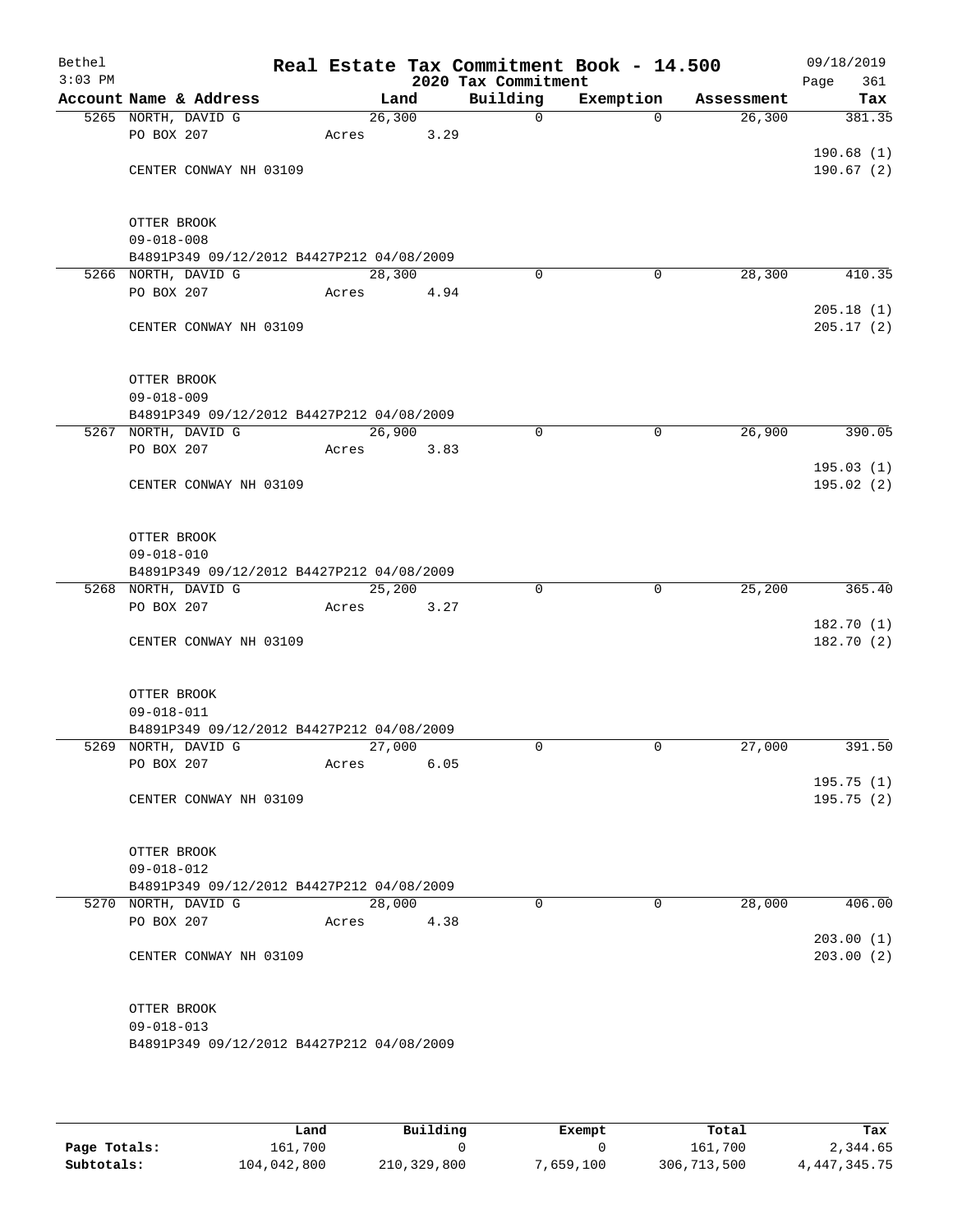| Bethel    |                                                    |      |                  |          |                     | Real Estate Tax Commitment Book - 14.500 |                       | 09/18/2019      |
|-----------|----------------------------------------------------|------|------------------|----------|---------------------|------------------------------------------|-----------------------|-----------------|
| $3:03$ PM | Account Name & Address                             |      |                  |          | 2020 Tax Commitment |                                          |                       | 362<br>Page     |
|           | 3332 NORTHEAST BANK                                |      | 57,300           | Land     | Building<br>568,000 | Exemption<br>0                           | Assessment<br>625,300 | Tax<br>9,066.85 |
|           | PO BOX 850                                         |      | Acres            | 0.19     |                     |                                          |                       |                 |
|           |                                                    |      |                  |          |                     |                                          |                       | 4,533.43(1)     |
|           | BETHEL ME 04217                                    |      |                  |          |                     |                                          |                       | 4,533.42(2)     |
|           | 11 MAIN ST.                                        |      |                  |          |                     |                                          |                       |                 |
|           | $25 - 163$                                         |      |                  |          |                     |                                          |                       |                 |
|           | 5381 NORTHEAST WIRELESS                            |      |                  | 0        | 90,000              | 0                                        | 90,000                | 1,305.00        |
|           | NETWORKS, LLC<br>243 MOUNT AUBURN AVE,             |      |                  |          |                     |                                          |                       |                 |
|           | SUITE C                                            |      |                  |          |                     |                                          |                       |                 |
|           |                                                    |      |                  |          |                     |                                          |                       | 652.50 (1)      |
|           | AUBURN ME 04210                                    |      |                  |          |                     |                                          |                       | 652.50(2)       |
|           | FAIRWAY RD                                         |      |                  |          |                     |                                          |                       |                 |
|           | $07 - 028 - ON$                                    |      |                  |          |                     |                                          |                       |                 |
|           | 3237 NORTHERN OXFORD HEALTH<br>AND SERVICE COUNCIL |      | 51,400           |          | 75,100              | 0                                        | 126,500               | 1,834.25        |
|           | PO BOX 959                                         |      | Acres            | 0.32     |                     |                                          |                       |                 |
|           |                                                    |      |                  |          |                     |                                          |                       | 917.13(1)       |
|           | BETHEL ME 04217                                    |      |                  |          |                     |                                          |                       | 917.12(2)       |
|           | 30 RAILROAD ST.                                    |      |                  |          |                     |                                          |                       |                 |
|           | $25 - 074$                                         |      |                  |          |                     |                                          |                       |                 |
|           | B4813P200 02/09/2012 B691P179 08/18/1970           |      |                  |          |                     |                                          |                       |                 |
|           | 3431 NORWAY SAVINGS BANK<br>ATTN. BRIAN SHIBLES,   |      | 122,200<br>Acres | 1.75     | 1,438,600           | 0                                        | 1,560,800             | 22,631.60       |
|           | VICE PRES/CFO                                      |      |                  |          |                     |                                          |                       |                 |
|           | PO BOX 347                                         |      |                  |          |                     |                                          |                       | 11,315.80       |
|           | NORWAY ME 04268                                    |      |                  |          |                     |                                          |                       | 11,315.80       |
|           | 1 PARKWAY                                          |      |                  |          |                     |                                          |                       |                 |
|           | $25 - 245 - 001$                                   |      |                  |          |                     |                                          |                       |                 |
|           | B2778P182 12/21/1999                               |      |                  |          |                     | 0                                        |                       |                 |
|           | 219 NOYES, BRANDON<br>62 1/2 EVERGREEN AVE.        |      | 17,100<br>Acres  | 0.51     | 0                   |                                          | 17,100                | 247.95          |
|           |                                                    |      |                  |          |                     |                                          |                       | 123.98(1)       |
|           | OLD ORCHARD BEACH ME<br>04064                      |      |                  |          |                     |                                          |                       | 123.97(2)       |
|           |                                                    |      |                  |          |                     |                                          |                       |                 |
|           | BIRD HILL RD.<br>$04 - 062$                        |      |                  |          |                     |                                          |                       |                 |
|           | B3538P294 06/16/2004                               |      |                  |          |                     |                                          |                       |                 |
|           | 5290 NUNES, JOHN S                                 |      | 36,300           |          | 124,700             | $\mathbf 0$                              | 161,000               | 2,334.50        |
|           | NUNES, MARCELLE M                                  |      | Acres            | 1.89     |                     |                                          |                       |                 |
|           | 15 REED ST.                                        |      |                  |          |                     |                                          |                       | 1,167.25(1)     |
|           | TIVERTON RI 02878                                  |      |                  |          |                     |                                          |                       | 1, 167.25(2)    |
|           | 61 SECOND ST                                       |      |                  |          |                     |                                          |                       |                 |
|           | $22 - 029 - 008 - A$                               |      |                  |          |                     |                                          |                       |                 |
|           | B5056P1 10/29/2013 B13P4653 06/23/2010             |      |                  |          |                     |                                          |                       |                 |
|           |                                                    |      |                  |          |                     |                                          |                       |                 |
|           |                                                    | Land |                  | Building |                     | Exempt                                   | Total                 | Tax             |
|           |                                                    |      |                  |          |                     |                                          |                       |                 |

|              | nand L      | Building    | Exempt    | Total       | тах          |
|--------------|-------------|-------------|-----------|-------------|--------------|
| Page Totals: | 284,300     | 2,296,400   |           | 2,580,700   | 37,420.15    |
| Subtotals:   | 104,327,100 | 212,626,200 | 7,659,100 | 309,294,200 | 4,484,765.90 |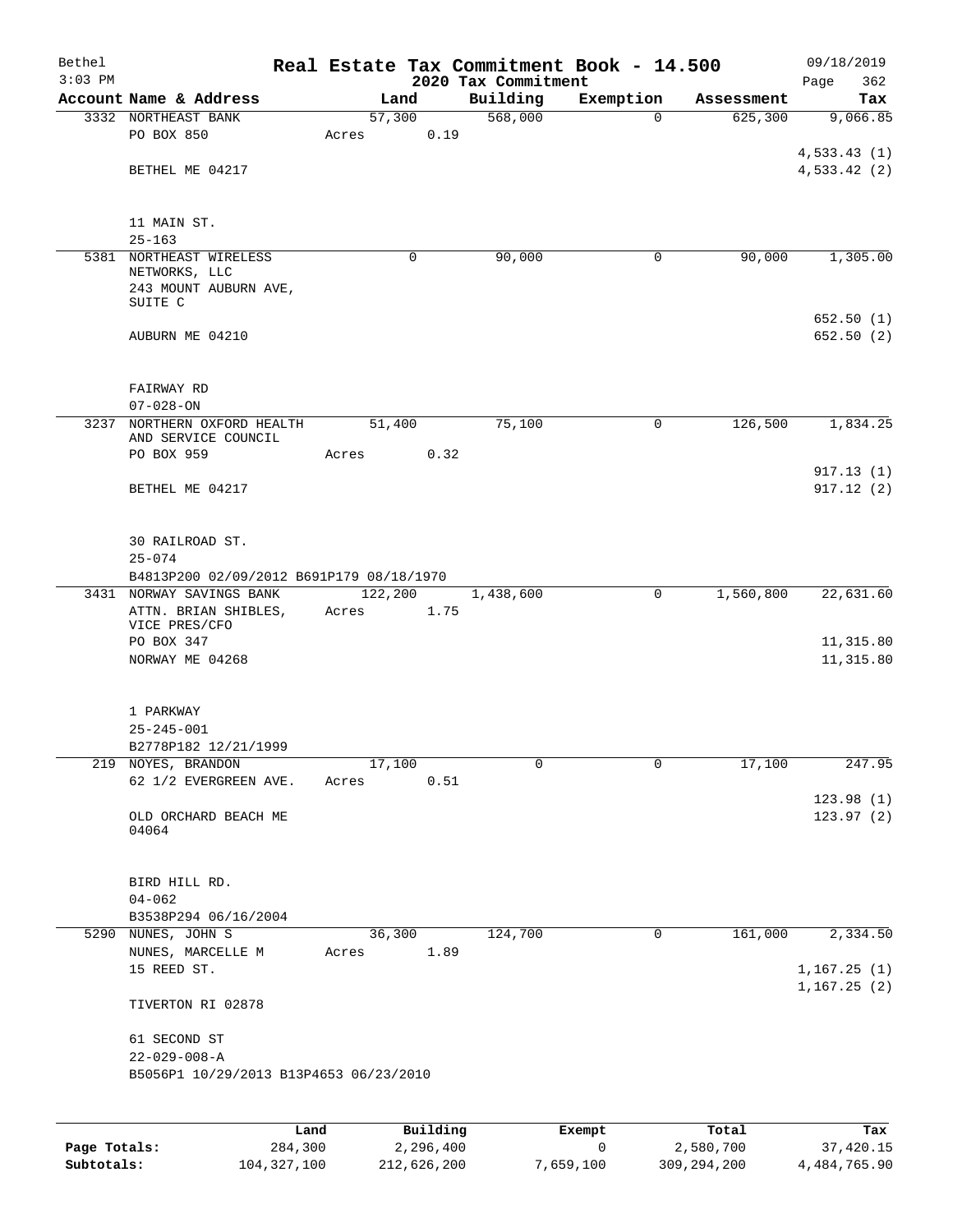| Bethel       |                                                                      |       |                |                     | Real Estate Tax Commitment Book - 14.500 |                       | 09/18/2019                 |
|--------------|----------------------------------------------------------------------|-------|----------------|---------------------|------------------------------------------|-----------------------|----------------------------|
| $3:03$ PM    |                                                                      |       |                | 2020 Tax Commitment |                                          |                       | Page<br>363                |
|              | Account Name & Address<br>3486 NUTTING-BAILEY, WENDY L               |       | Land<br>69,700 | Building<br>115,700 | Exemption<br>20,000                      | Assessment<br>165,400 | Tax<br>2,398.30            |
|              | 44 PARADISE ROAD                                                     | Acres | 2.00           |                     | 01 Homestead (HM)                        |                       |                            |
|              |                                                                      |       |                |                     |                                          |                       | 1, 199.15(1)               |
|              | BETHEL ME 04217                                                      |       |                |                     |                                          |                       | 1, 199.15(2)               |
|              |                                                                      |       |                |                     |                                          |                       |                            |
|              |                                                                      |       |                |                     |                                          |                       |                            |
|              | 44 PARADISE RD.<br>$26 - 046$                                        |       |                |                     |                                          |                       |                            |
|              | B3910P194 03/29/2006                                                 |       |                |                     |                                          |                       |                            |
|              | 1479 OAKES, DONALD E                                                 |       | 48,700         | 171,900             | 0                                        | 220,600               | 3,198.70                   |
|              | 176 FORESIDE RD                                                      | Acres | 1.20           |                     |                                          |                       |                            |
|              |                                                                      |       |                |                     |                                          |                       | 1,599.35(1)                |
|              | FALMOUTH ME 04105 1719                                               |       |                |                     |                                          |                       | 1,599.35(2)                |
|              |                                                                      |       |                |                     |                                          |                       |                            |
|              | 11 GOSS POND RD.                                                     |       |                |                     |                                          |                       |                            |
|              | $09 - 007 - 001 - 004$                                               |       |                |                     |                                          |                       |                            |
|              | B3569P138 08/12/2004 B3235P151                                       |       |                |                     |                                          |                       |                            |
|              | 1415 OAKES, EDWARD FINLEY                                            |       | 83,800         | 76,800              | $\mathsf{O}$                             | 160,600               | 2,328.70                   |
|              | MAINE REALTY TRUST                                                   | Acres | 242.00         |                     |                                          |                       |                            |
|              | 428 RICHMOND RD                                                      |       |                |                     |                                          |                       | 1, 164.35(1)               |
|              | TROY NH 03465                                                        |       |                |                     |                                          |                       | 1, 164.35(2)               |
|              |                                                                      |       |                |                     |                                          |                       |                            |
|              | 116 CHASE ROAD                                                       |       |                |                     |                                          |                       |                            |
|              | $09 - 001$                                                           |       |                |                     |                                          |                       |                            |
|              | B5197P71 12/30/2014 B4441P268 05/18/2009 B3955P45                    |       |                |                     |                                          |                       |                            |
|              | 03/31/2006 B623P231<br>2660 OBEAR, THOMAS ROBERT                     |       | 33,500         | 0                   | 0                                        | 33,500                | 485.75                     |
|              | 191 DAMON RD                                                         | Acres | 10.00          |                     |                                          |                       |                            |
|              |                                                                      |       |                |                     |                                          |                       | 242.88(1)                  |
|              | SUMNER ME 04292                                                      |       |                |                     |                                          |                       | 242.87(2)                  |
|              |                                                                      |       |                |                     |                                          |                       |                            |
|              | DAISY BRYANT ROAD                                                    |       |                |                     |                                          |                       |                            |
|              | $17 - 003 - 00A$                                                     |       |                |                     |                                          |                       |                            |
|              | B5147P172 08/08/2014 B3481P86 03/22/2004                             |       |                |                     |                                          |                       |                            |
|              | 4703 OBERY, CURTIS                                                   |       | 91,400         | 299,200             | 0                                        | 390,600               | 5,663.70                   |
|              | OBERY, LISA                                                          | Acres | 3.60           |                     |                                          |                       |                            |
|              | 88 ROCK RIDGE ROAD                                                   |       |                |                     |                                          |                       | 2,831.85(1)<br>2,831.85(2) |
|              | CUMBERLAND ME 04021                                                  |       |                |                     |                                          |                       |                            |
|              |                                                                      |       |                |                     |                                          |                       |                            |
|              | 43 MOUNTAIN VALLEY ROAD                                              |       |                |                     |                                          |                       |                            |
|              | $09 - 005 - 013$                                                     |       |                |                     |                                          |                       |                            |
|              | B3979P121 07/31/2006 B3868P62 01/04/2006<br>5433 OBRIEN, CAROLYN C & |       | 73,300         | $\Omega$            | 0                                        | 73,300                | 1,062.85                   |
|              | ROBERT E, TRUSTEES                                                   |       |                |                     |                                          |                       |                            |
|              | OF THE CAROLYN OBRIEN                                                | Acres | 1.82           |                     |                                          |                       |                            |
|              | LIVING TRUST<br>PO BOX 567                                           |       |                |                     |                                          |                       | 531.43(1)                  |
|              |                                                                      |       |                |                     |                                          |                       | 531.42(2)                  |
|              | BETHEL ME 04217                                                      |       |                |                     |                                          |                       |                            |
|              | 146 PARADISE RD.                                                     |       |                |                     |                                          |                       |                            |
|              | $26 - 066 - 003$                                                     |       |                |                     |                                          |                       |                            |
|              | B5369P134 B3835P42 11/03/2005                                        |       |                |                     |                                          |                       |                            |
|              |                                                                      |       |                |                     |                                          |                       |                            |
|              | Land                                                                 |       | Building       |                     | Exempt                                   | Total                 | Tax                        |
| Page Totals: | 400,400                                                              |       | 663,600        |                     | 20,000                                   | 1,044,000             | 15,138.00                  |

**Subtotals:** 104,727,500 213,289,800 7,679,100 310,338,200 4,499,903.90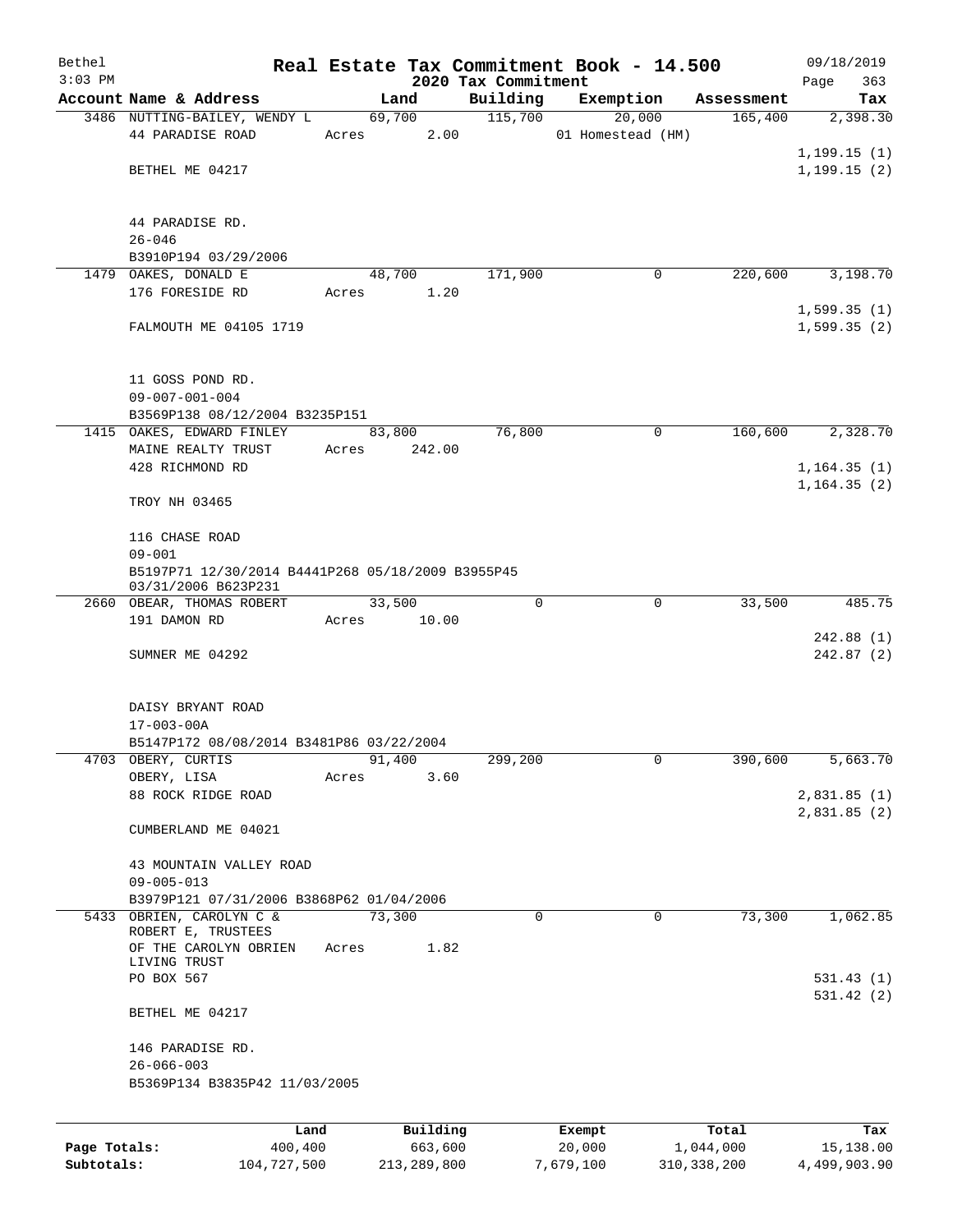| Bethel<br>$3:03$ PM |                                                                                         |                 |        | Real Estate Tax Commitment Book - 14.500<br>2020 Tax Commitment |             |            | 09/18/2019<br>364<br>Page |
|---------------------|-----------------------------------------------------------------------------------------|-----------------|--------|-----------------------------------------------------------------|-------------|------------|---------------------------|
|                     | Account Name & Address                                                                  | Land            |        | Building                                                        | Exemption   | Assessment | Tax                       |
|                     | 2888 OBRIEN, CAROLYN C &<br>ROBERT E, TRUSTEES<br>OF THE CAROLYN OBRIEN<br>LIVING TRUST | 21,700<br>Acres | 3.00   | $\mathbf 0$                                                     | $\Omega$    | 21,700     | 314.65                    |
|                     | 2879 S. PONTE VEDRA<br>BLVD.                                                            |                 |        |                                                                 |             |            | 157.33(1)                 |
|                     | PONTE VEDRA FL 32082<br>4529                                                            |                 |        |                                                                 |             |            | 157.32(2)                 |
|                     | INTERVALE RD N/S<br>$20 - 007$                                                          |                 |        |                                                                 |             |            |                           |
|                     | B3835P42 11/03/2005                                                                     |                 |        |                                                                 |             |            |                           |
|                     | 1668 OBRIEN, CAROLYN C &<br>ROBERT E, TRUSTEES                                          | 9,300           |        | 0                                                               | 0           | 9,300      | 134.85                    |
|                     | OF THE CAROLYN OBRIEN<br>LIVING TRUST                                                   | Acres           | 18.00  |                                                                 |             |            |                           |
|                     | 2879 S. PONTE VEDRA<br><b>BLVD</b>                                                      |                 |        |                                                                 |             |            | 67.43(1)                  |
|                     | PONTE VEDRA FL 32082<br>4529                                                            |                 |        |                                                                 |             |            | 67.42(2)                  |
|                     | RTE 2 N/S<br>$12 - 025$                                                                 |                 |        |                                                                 |             |            |                           |
|                     | B3835P42 11/03/2005                                                                     |                 |        |                                                                 |             |            |                           |
|                     | 76 OBRIEN, CAROLYN C &<br>ROBERT E, TRUSTEES<br>OF THE CAROLYN OBRIEN                   | 33,400<br>Acres | 140.00 | 0                                                               | $\mathbf 0$ | 33,400     | 484.30                    |
|                     | LIVING TRUST<br>2879 S. PONTE VEDRA                                                     |                 |        |                                                                 |             |            | 242.15(1)                 |
|                     | BLVD.                                                                                   |                 |        |                                                                 |             |            | 242.15(2)                 |
|                     | PONTE VEDRA FL 32082<br>4529                                                            |                 |        |                                                                 |             |            |                           |
|                     | SONGO POND RD.<br>$02 - 002$                                                            |                 |        |                                                                 |             |            |                           |
|                     | B3835P42 11/03/2005                                                                     |                 |        |                                                                 |             |            |                           |
|                     | 165 OCHOA, KAYLA<br>STEVENSON, STEVENSON,<br>DENISE                                     | 34,700<br>Acres | 2.30   | 64,700                                                          | 0           | 99,400     | 1,441.30                  |
|                     | 620 MEADOWBRIAR STREET                                                                  |                 |        |                                                                 |             |            | 720.65(1)<br>720.65(2)    |
|                     | LEAGUE CITY TX 77573                                                                    |                 |        |                                                                 |             |            |                           |
|                     | 678 WALKERS MILLS RD.<br>$04 - 021$                                                     |                 |        |                                                                 |             |            |                           |
|                     | B5422P662 08/03/2018 B4977P240 04/23/2013 B4428P128<br>02/17/2009                       |                 |        |                                                                 |             |            |                           |
|                     | 3030 OCHTERA, CAROLINE<br>28 TAYLOR WOODS ROAD                                          | 48,900<br>Acres | 1.25   | 203,800                                                         | 0           | 252,700    | 3,664.15                  |
|                     |                                                                                         |                 |        |                                                                 |             |            | 1,832.08(1)               |
|                     | BETHEL ME 04217                                                                         |                 |        |                                                                 |             |            | 1,832.07(2)               |
|                     | 28 TAYLOR WOODS RD.                                                                     |                 |        |                                                                 |             |            |                           |
|                     | $22 - 026 - 007$<br>B4329P132 07/30/2008 B3414P273 11/07/2003                           |                 |        |                                                                 |             |            |                           |
|                     |                                                                                         |                 |        |                                                                 |             |            |                           |
|                     |                                                                                         |                 |        |                                                                 |             |            |                           |

|              | Land        | Building    | Exempt    | Total       | Tax          |
|--------------|-------------|-------------|-----------|-------------|--------------|
| Page Totals: | 148,000     | 268,500     |           | 416,500     | 6.039.25     |
| Subtotals:   | 104,875,500 | 213,558,300 | 7,679,100 | 310,754,700 | 4,505,943.15 |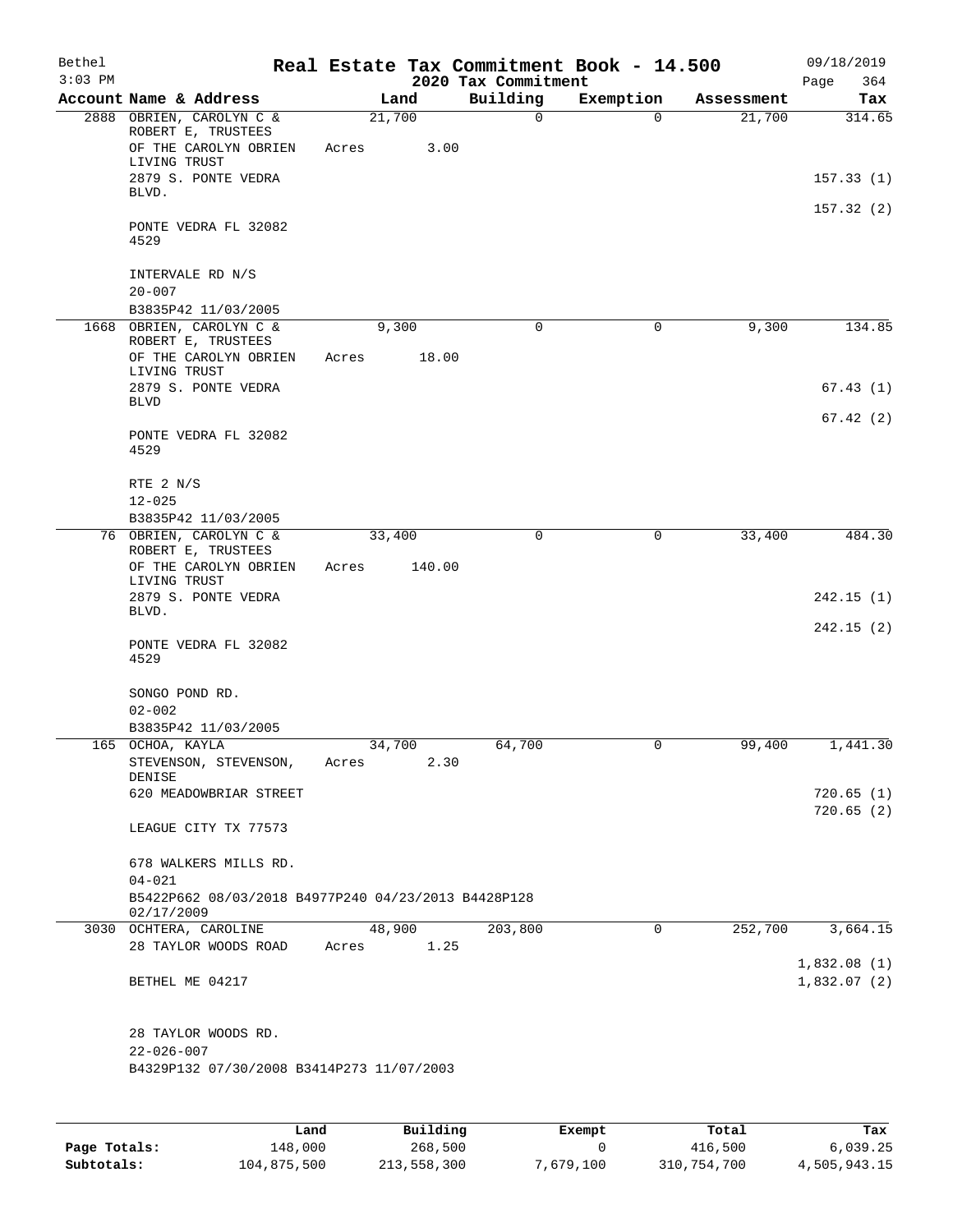| Bethel<br>$3:03$ PM |                                           |        |        | 2020 Tax Commitment | Real Estate Tax Commitment Book - 14.500 |            | 09/18/2019<br>365<br>Page |
|---------------------|-------------------------------------------|--------|--------|---------------------|------------------------------------------|------------|---------------------------|
|                     | Account Name & Address                    |        | Land   | Building            | Exemption                                | Assessment | Tax                       |
|                     | 407 OCHTERA, JON M                        |        | 57,000 | 114,500             | $\mathbf{0}$                             | 171,500    | 2,486.75                  |
|                     | ANDREWS, WILLOW                           | Acres  | 6.60   |                     |                                          |            |                           |
|                     | PO BOX 1792                               |        |        |                     |                                          |            | 1, 243.38(1)              |
|                     | BETHEL ME 04217                           |        |        |                     |                                          |            | 1, 243.37(2)              |
|                     | 182 CHESTNUT KNOLL LANE                   |        |        |                     |                                          |            |                           |
|                     | $06 - 027 - 015$                          |        |        |                     |                                          |            |                           |
|                     | B4320P63 07/03/2008                       |        |        |                     |                                          |            |                           |
|                     | 929 O'CONNELL, CANDICE M                  |        | 33,600 | 131,700             | 0                                        | 165,300    | 2,396.85                  |
|                     | O'CONNELL, BRENDAN                        |        |        |                     |                                          |            |                           |
|                     | 18 DEERFIELD STREET                       |        |        |                     |                                          |            | 1, 198.43(1)              |
|                     | QUINCY MA 02171                           |        |        |                     |                                          |            | 1, 198.42(2)              |
|                     | 100 FAIRWAY ROAD                          |        |        |                     |                                          |            |                           |
|                     | $07 - 028 - 528$                          |        |        |                     |                                          |            |                           |
|                     | B5354P223 07/05/2017 B3433P6 12/10/2003   |        |        |                     |                                          |            |                           |
|                     | 5138 O'CONNER, MAURICE                    |        | 41,700 | 0                   | 0                                        | 41,700     | 604.65                    |
|                     | 7615 PALMER CT                            | Acres  | 2.26   |                     |                                          |            |                           |
|                     |                                           |        |        |                     |                                          |            | 302.33(1)                 |
|                     | NAPLES FL 34113                           |        |        |                     |                                          |            | 302.32(2)                 |
|                     |                                           |        |        |                     |                                          |            |                           |
|                     | LOCKE SUMMIT ESTATES                      |        |        |                     |                                          |            |                           |
|                     | $21 - 002 - 011$                          |        |        |                     |                                          |            |                           |
|                     | B4849P319 05/30/2012 B3679P183 02/28/2005 |        |        |                     |                                          |            |                           |
|                     | 3018 O'CONNOR, JAMES L                    | 64,900 |        | $\Omega$            | $\mathbf 0$                              | 64,900     | 941.05                    |
|                     | O'CONNOR, LAURETTA L                      | Acres  | 3.30   |                     |                                          |            |                           |
|                     | 65 ELM ST.                                |        |        |                     |                                          |            | 470.53(1)                 |
|                     | CHELMSFORD MA 08124                       |        |        |                     |                                          |            | 470.52(2)                 |
|                     | TAYLOR WOODS/LOT 18                       |        |        |                     |                                          |            |                           |
|                     | $22 - 026 - 018$                          |        |        |                     |                                          |            |                           |
|                     | B3176P247                                 |        |        |                     |                                          |            |                           |
|                     | 125 O'CONNOR, TIM                         |        | 41,600 | 137,800             | 20,000                                   | 159,400    | 2,311.30                  |
|                     | O'CONNOR, TERESA                          | Acres  | 2.87   |                     | 01 Homestead (HM)                        |            |                           |
|                     | 326 VERNON ST.                            |        |        |                     |                                          |            | 1, 155.65(1)              |
|                     |                                           |        |        |                     |                                          |            | 1, 155.65(2)              |
|                     | BETHEL ME 04217                           |        |        |                     |                                          |            |                           |
|                     | 326 VERNON ST.                            |        |        |                     |                                          |            |                           |
|                     | $03 - 006 - 003$                          |        |        |                     |                                          |            |                           |
|                     | B2130P60 06/13/1994 B1701P284 12/05/1989  |        |        |                     |                                          |            |                           |
|                     | 1593 O'DONNELL, BARBARA SUE               | 28,800 |        | 0                   | 0                                        | 28,800     | 417.60                    |
|                     | PO BOX 728                                | Acres  | 1.00   |                     |                                          |            |                           |
|                     |                                           |        |        |                     |                                          |            | 208.80(1)                 |
|                     | BETHEL ME 04217                           |        |        |                     |                                          |            | 208.80(2)                 |
|                     |                                           |        |        |                     |                                          |            |                           |
|                     |                                           |        |        |                     |                                          |            |                           |
|                     | BARKER RD.                                |        |        |                     |                                          |            |                           |
|                     | $11 - 058 - 001$                          |        |        |                     |                                          |            |                           |
|                     | B2634P69                                  |        |        |                     |                                          |            |                           |
|                     |                                           |        |        |                     |                                          |            |                           |
|                     |                                           |        |        |                     |                                          |            |                           |

|              | Land        | Building    | Exempt    | Total       | Tax          |
|--------------|-------------|-------------|-----------|-------------|--------------|
| Page Totals: | 267,600     | 384,000     | 20,000    | 631,600     | 9,158.20     |
| Subtotals:   | 105,143,100 | 213,942,300 | 7,699,100 | 311,386,300 | 4,515,101.35 |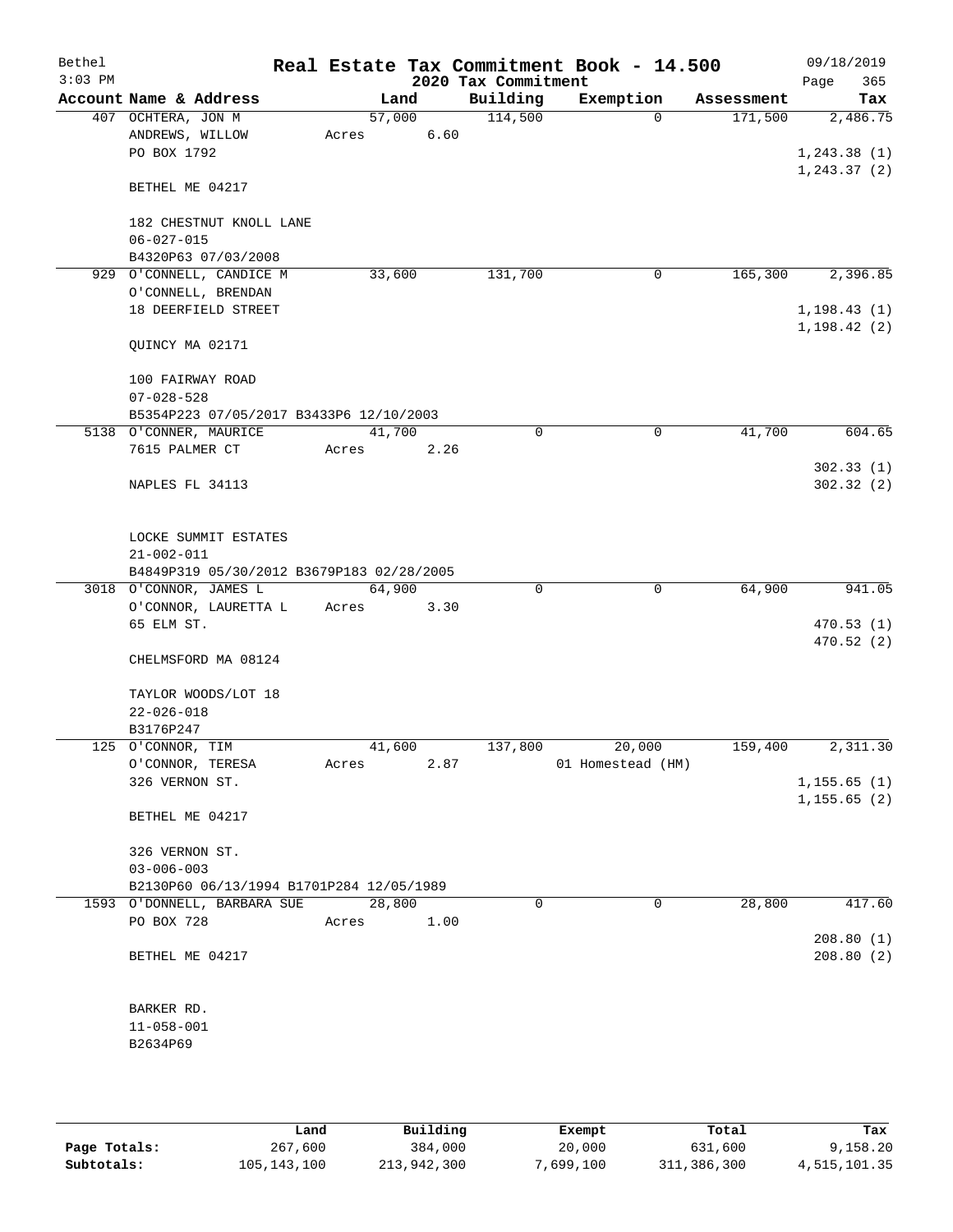| Bethel<br>$3:03$ PM |                                                                 |       |        |            | 2020 Tax Commitment | Real Estate Tax Commitment Book - 14.500 |            | 09/18/2019<br>366<br>Page |
|---------------------|-----------------------------------------------------------------|-------|--------|------------|---------------------|------------------------------------------|------------|---------------------------|
|                     | Account Name & Address                                          |       | Land   |            | Building            | Exemption                                | Assessment | Tax                       |
|                     | 3329 O'DONNELL, BARBARA SUE                                     |       | 67,000 |            | 236,400             | 20,000                                   | 283,400    | 4,109.30                  |
|                     | PO BOX 728                                                      | Acres |        | 0.26       |                     | 01 Homestead (HM)                        |            |                           |
|                     |                                                                 |       |        |            |                     |                                          |            | 2,054.65(1)               |
|                     | BETHEL ME 04217                                                 |       |        |            |                     |                                          |            | 2,054.65(2)               |
|                     |                                                                 |       |        |            |                     |                                          |            |                           |
|                     |                                                                 |       |        |            |                     |                                          |            |                           |
|                     | 29 MAIN ST.<br>$25 - 160$                                       |       |        |            |                     |                                          |            |                           |
|                     | B5107P216 04/23/2014 B3841P13 08/25/2005                        |       |        |            |                     |                                          |            |                           |
|                     | 3318 O'DONNELL, BARBARA SUE                                     |       | 9,600  |            | 0                   | 0                                        | 9,600      | 139.20                    |
|                     | PO BOX 728                                                      | Acres |        | 0.17       |                     |                                          |            |                           |
|                     |                                                                 |       |        |            |                     |                                          |            | 69.60(1)                  |
|                     | BETHEL ME 04217                                                 |       |        |            |                     |                                          |            | 69.60(2)                  |
|                     |                                                                 |       |        |            |                     |                                          |            |                           |
|                     |                                                                 |       |        |            |                     |                                          |            |                           |
|                     | 14 SPRING ST.<br>$25 - 150$                                     |       |        |            |                     |                                          |            |                           |
|                     | B5107P216 04/23/2014 B3841P13 08/25/2005                        |       |        |            |                     |                                          |            |                           |
|                     | 2972 OGDEN, DIANE                                               |       | 33,600 |            | 106,900             | $\mathbf 0$                              | 140,500    | 2,037.25                  |
|                     | MONGEON, BETHANY C                                              |       |        |            |                     |                                          |            |                           |
|                     | <b>GOEBEL % SAFE HARBOR</b>                                     |       |        |            |                     |                                          |            | 1,018.63(1)               |
|                     | MARINA                                                          |       |        |            |                     |                                          |            |                           |
|                     | 6810 FRONT ST #178                                              |       |        |            |                     |                                          |            | 1,018.62(2)               |
|                     | STOCK ISLAND FL 33040                                           |       |        |            |                     |                                          |            |                           |
|                     | 7 CHERRY LANE                                                   |       |        |            |                     |                                          |            |                           |
|                     | $22 - 002 - 001 - 008$                                          |       |        |            |                     |                                          |            |                           |
|                     | B3247P120 02/17/2003                                            |       |        |            |                     |                                          |            |                           |
|                     | 1511 OILER, JOHN P                                              |       | 29,500 |            | 0                   | 0                                        | 29,500     | 427.75                    |
|                     | 2506 LAKESIDE DRIVE                                             | Acres |        | 6.00       |                     |                                          |            |                           |
|                     | BALDWIN NY 11510                                                |       |        |            |                     |                                          |            | 213.88(1)<br>213.87(2)    |
|                     |                                                                 |       |        |            |                     |                                          |            |                           |
|                     |                                                                 |       |        |            |                     |                                          |            |                           |
|                     | WESTWOODS RD.                                                   |       |        |            |                     |                                          |            |                           |
|                     | $11 - 012 - 006$                                                |       |        |            |                     |                                          |            |                           |
|                     | B5333P151 03/01/2017 B4079P295 01/19/2007 B3132P1<br>07/02/2002 |       |        |            |                     |                                          |            |                           |
|                     | 1464 OJEDA, HERIBERTO                                           |       | 33,900 |            | 79,600              | 20,000                                   | 93,500     | 1,355.75                  |
|                     | OJEDA, MERRIE L                                                 |       | Acres  | 1.70       |                     | 01 Homestead (HM)                        |            |                           |
|                     | PO BOX 714                                                      |       |        |            |                     |                                          |            | 677.88(1)                 |
|                     |                                                                 |       |        |            |                     |                                          |            | 677.87(2)                 |
|                     | BETHEL ME 04217                                                 |       |        |            |                     |                                          |            |                           |
|                     |                                                                 |       |        |            |                     |                                          |            |                           |
|                     | 401 EAST BETHEL RD.<br>$09 - 038 - 002$                         |       |        |            |                     |                                          |            |                           |
|                     | B2243P347 08/11/1995                                            |       |        |            |                     |                                          |            |                           |
|                     | 3327 OJEDA, MERRIE LEE                                          |       | 43,600 |            | 84,200              | 0                                        | 127,800    | 1,853.10                  |
|                     | PO BOX 714                                                      |       |        | Acres 0.22 |                     |                                          |            |                           |
|                     |                                                                 |       |        |            |                     |                                          |            | 926.55(1)                 |
|                     | BETHEL ME 04217                                                 |       |        |            |                     |                                          |            | 926.55(2)                 |
|                     |                                                                 |       |        |            |                     |                                          |            |                           |
|                     | 15 SPRING ST                                                    |       |        |            |                     |                                          |            |                           |
|                     | $25 - 158$                                                      |       |        |            |                     |                                          |            |                           |
|                     | BP B5313P504 11/01/2016 B651P471 03/30/1971                     |       |        |            |                     |                                          |            |                           |
|                     |                                                                 |       |        |            |                     |                                          |            |                           |
|                     |                                                                 |       |        |            |                     |                                          |            |                           |

|              | Land        | Building    | Exempt    | Total       | Tax          |
|--------------|-------------|-------------|-----------|-------------|--------------|
| Page Totals: | 217,200     | 507,100     | 40,000    | 684,300     | 9,922.35     |
| Subtotals:   | 105,360,300 | 214,449,400 | 7,739,100 | 312,070,600 | 4,525,023.70 |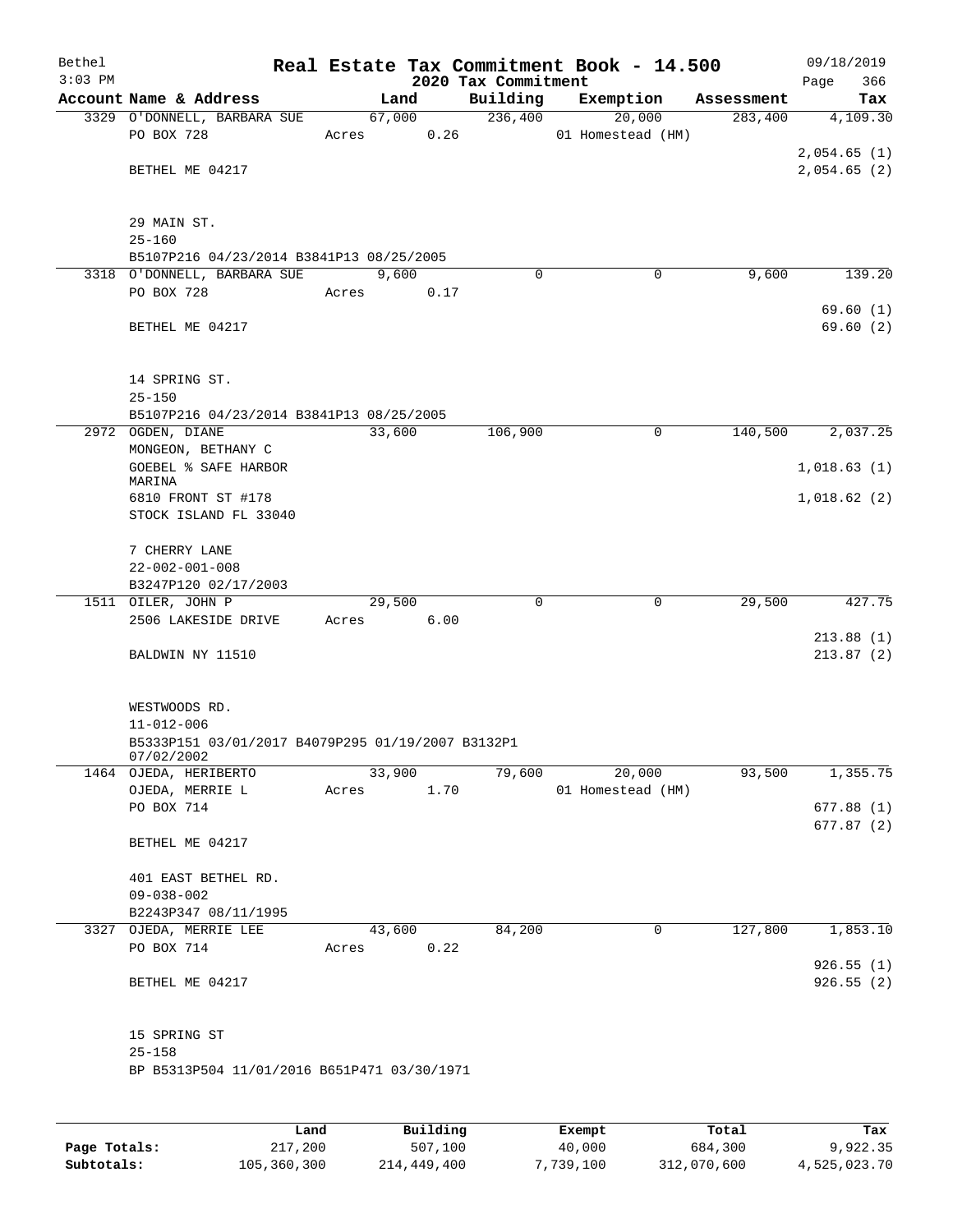| Bethel<br>$3:03$ PM |                                                                                               |       |        |       | 2020 Tax Commitment | Real Estate Tax Commitment Book - 14.500 |            | 09/18/2019<br>Page<br>367  |
|---------------------|-----------------------------------------------------------------------------------------------|-------|--------|-------|---------------------|------------------------------------------|------------|----------------------------|
|                     | Account Name & Address                                                                        |       | Land   |       | Building            | Exemption                                | Assessment | Tax                        |
|                     | 244 OKENQUIST, GARY R<br>OKENQUIST, EDITH D<br>78 HIGHLAND AVENUE.                            | Acres | 68,100 | 5.52  | 242,000             | 20,000<br>01 Homestead (HM)              | 290,100    | 4,206.45<br>2, 103.23(1)   |
|                     | BETHEL ME 04217 5902                                                                          |       |        |       |                     |                                          |            | 2,103.22(2)                |
|                     | 78 HIGHLAND AVE.<br>$04 - 083 - 011$<br>B1559P182 12/09/1992                                  |       |        |       |                     |                                          |            |                            |
|                     | 3312 OLIVER, ASHLEY E                                                                         |       | 35,500 |       | 51,400              | 0                                        | 86,900     | 1,260.05                   |
|                     | 15 PHILBROOK ST                                                                               | Acres |        | 0.18  |                     |                                          |            | 630.03(1)                  |
|                     | BETHEL ME 04217                                                                               |       |        |       |                     |                                          |            | 630.02(2)                  |
|                     | 15 PHILBROOK ST.<br>$25 - 145$<br>B5329P283 02/01/2017 B5295P319 08/01/2016 B4852P181         |       |        |       |                     |                                          |            |                            |
|                     | 06/08/2012 B4843P79 05/08/2012 B3008P252 09/28/2001                                           |       |        |       |                     |                                          |            |                            |
|                     | 202 OLIVER, BRIAN                                                                             |       | 23,100 |       | 30,800              | 0                                        | 53,900     | 781.55                     |
|                     | 37 ROYAL RD.                                                                                  | Acres |        | 0.48  |                     |                                          |            |                            |
|                     | POWNAL ME 04069                                                                               |       |        |       |                     |                                          |            | 390.78 (1)<br>390.77 (2)   |
|                     | 137 EAST BETHEL RD.<br>$04 - 051$<br>B907P280 08/10/1976 B623P338 07/12/1963                  |       |        |       |                     |                                          |            |                            |
|                     | 5099 OLIVER, DEBRA A., LLC                                                                    |       | 35,000 |       | 195,700             | $\mathbf 0$                              | 230,700    | 3, 345. 15                 |
|                     | 13 DENNETT ROAD                                                                               | Acres |        | 2.56  |                     |                                          |            |                            |
|                     | KITTERY ME 03904                                                                              |       |        |       |                     |                                          |            | 1,672.58(1)<br>1,672.57(2) |
|                     | 51 HEMLOCK RIDGE DRIVE<br>$12 - 045 - 008$                                                    |       |        |       |                     |                                          |            |                            |
|                     | B3835P114 11/07/2005<br>3607 OLIVER, JAMES W.                                                 |       |        |       |                     |                                          |            |                            |
|                     | DEBORAH DAY                                                                                   |       | 71,900 |       | 292,700             | 20,000                                   | 344,600    | 4,996.70                   |
|                     | P.O. BOX 915                                                                                  | Acres |        | 2.20  |                     | 01 Homestead (HM)                        |            |                            |
|                     | BETHEL ME 04217                                                                               |       |        |       |                     |                                          |            | 2,498.35(1)<br>2,498.35(2) |
|                     | 310 PARADISE ROAD<br>$27 - 013 - 005$                                                         |       |        |       |                     |                                          |            |                            |
|                     | B5405P642 05/02/2018 B3612P117 10/15/2004                                                     |       |        |       |                     |                                          |            |                            |
|                     | 68 OLIVER, MARK D                                                                             |       | 58,100 |       | 312,200             | 0                                        | 370,300    | 5,369.35                   |
|                     | OLIVER, SARA M<br>5 HERON LANDING DRIVE                                                       | Acres |        | 12.70 |                     |                                          |            | 2,684.68(1)                |
|                     | WELLS ME 04090                                                                                |       |        |       |                     |                                          |            | 2,684.67(2)                |
|                     | 45 LYMAN WHEELER RD<br>$01 - 051 - 002$<br>B4783P44 11/14/2011 B4204P146 10/03/2007 B2750P350 |       |        |       |                     |                                          |            |                            |
|                     |                                                                                               |       |        |       |                     |                                          |            |                            |

|              | Land        | Building    | Exempt    | Total       | Tax          |
|--------------|-------------|-------------|-----------|-------------|--------------|
| Page Totals: | 291,700     | 1,124,800   | 40,000    | 1,376,500   | 19,959.25    |
| Subtotals:   | 105,652,000 | 215,574,200 | 7,779,100 | 313,447,100 | 4,544,982.95 |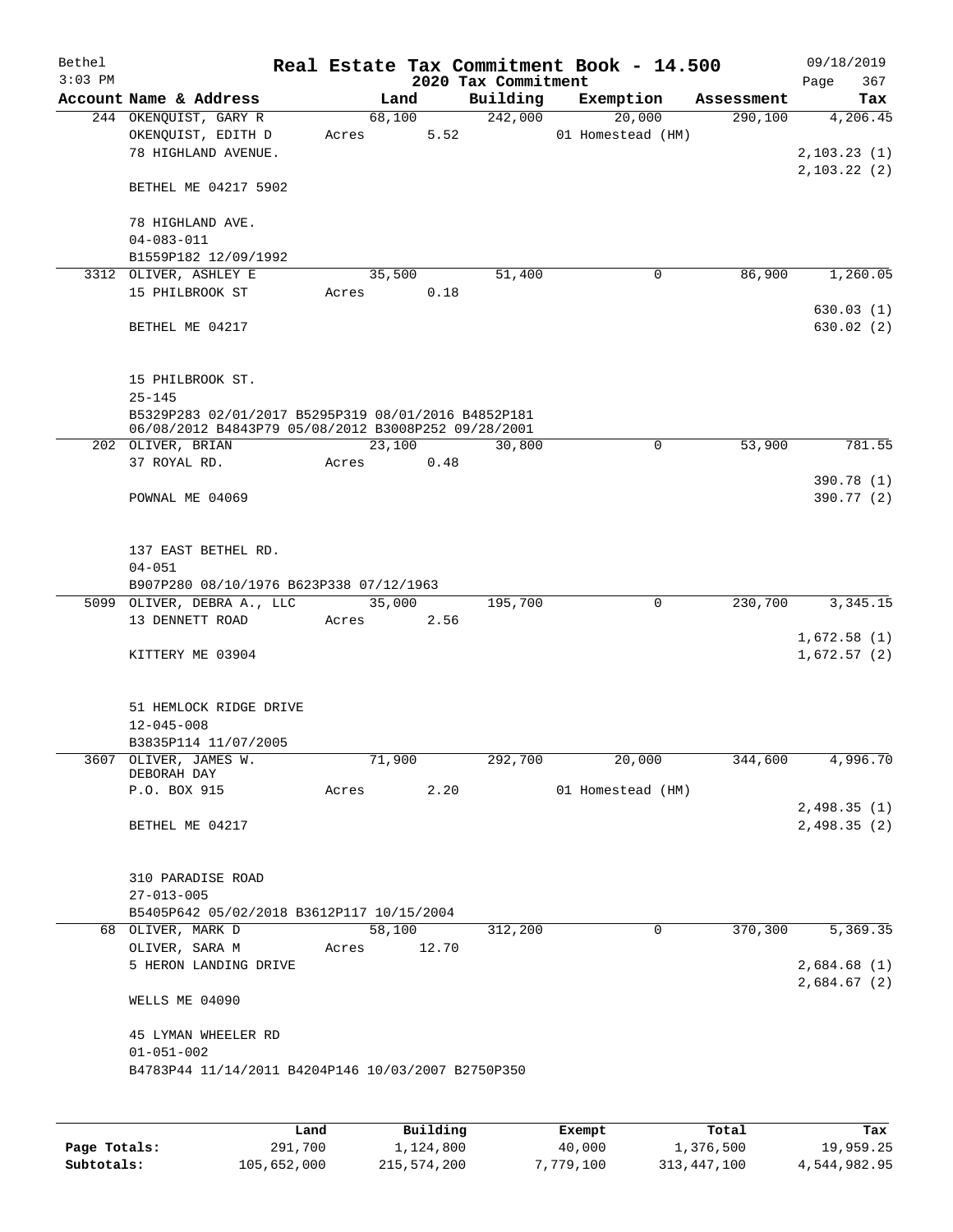| Bethel    |                                                     |        |      |                     | Real Estate Tax Commitment Book - 14.500 |            | 09/18/2019  |
|-----------|-----------------------------------------------------|--------|------|---------------------|------------------------------------------|------------|-------------|
| $3:03$ PM |                                                     |        |      | 2020 Tax Commitment |                                          |            | 368<br>Page |
|           | Account Name & Address                              |        | Land | Building            | Exemption                                | Assessment | Tax         |
|           | 4725 OLIVER, MARK K                                 | 67,700 |      | 297,200             | $\Omega$                                 | 364,900    | 5,291.05    |
|           | OLIVER, GLENNA S                                    | Acres  | 2.62 |                     |                                          |            |             |
|           | PO BOX 1004                                         |        |      |                     |                                          |            | 2,645.53(1) |
|           |                                                     |        |      |                     |                                          |            | 2,645.52(2) |
|           | BETHEL ME 04217                                     |        |      |                     |                                          |            |             |
|           |                                                     |        |      |                     |                                          |            |             |
|           | 94 DEER VIEW ROAD                                   |        |      |                     |                                          |            |             |
|           | $12 - 073 - 008$                                    |        |      |                     |                                          |            |             |
|           | B4096P234 02/28/2007 B3763P138 07/20/2005           |        |      |                     |                                          |            |             |
| 4880      | OLMSTED, DAVID G                                    | 33,600 |      | 202,500             | 0                                        | 236,100    | 3,423.45    |
|           | KARST, NATHANIEL J                                  | Acres  | 1.46 |                     |                                          |            |             |
|           | 32 CHARNWOOD RD                                     |        |      |                     |                                          |            | 1,711.73(1) |
|           |                                                     |        |      |                     |                                          |            | 1,711.72(2) |
|           | SOMERVILLE MA 02144                                 |        |      |                     |                                          |            |             |
|           | 56 ENGLISH WOODS DR                                 |        |      |                     |                                          |            |             |
|           | $15 - 008 - 010$                                    |        |      |                     |                                          |            |             |
|           | B5055P206 10/29/2013 B4404P209 02/17/2009 B3924P104 |        |      |                     |                                          |            |             |
|           | 04/19/2006                                          |        |      |                     |                                          |            |             |
|           | 2902 OLSON, CHRISTOPHER D                           | 39,800 |      | 74,100              | 20,000                                   | 93,900     | 1,361.55    |
|           | OLSON, CYNDY KANE                                   | Acres  | 1.60 |                     | 01 Homestead (HM)                        |            |             |
|           | 2242 INTERVALE ROAD                                 |        |      |                     |                                          |            | 680.78 (1)  |
|           |                                                     |        |      |                     |                                          |            | 680.77 (2)  |
|           | BETHEL ME 04217                                     |        |      |                     |                                          |            |             |
|           |                                                     |        |      |                     |                                          |            |             |
|           | 2242 INTERVALE RD.                                  |        |      |                     |                                          |            |             |
|           | $20 - 019$                                          |        |      |                     |                                          |            |             |
|           | B5177P286 10/28/2014 B1109P196                      |        |      |                     |                                          |            |             |
|           | 1453 OLSON, NEIL                                    | 33,300 |      | 180,800             | 20,000                                   | 194,100    | 2,814.45    |
|           | OLSON, LINDA                                        | Acres  | 1.30 |                     | 01 Homestead (HM)                        |            |             |
|           | 760 EAST BETHEL ROAD                                |        |      |                     |                                          |            | 1,407.23(1) |
|           |                                                     |        |      |                     |                                          |            | 1,407.22(2) |
|           | BETHEL ME 04217                                     |        |      |                     |                                          |            |             |
|           |                                                     |        |      |                     |                                          |            |             |
|           | 760 EAST BETHEL RD.                                 |        |      |                     |                                          |            |             |
|           | $09 - 031$<br>339 OMAN HUGHES, MARISSA L            | 32,600 |      | 42,100              | 0                                        | 74,700     | 1,083.15    |
|           | 231 MAIN STREET 3187                                | Acres  | 1.00 |                     |                                          |            |             |
|           |                                                     |        |      |                     |                                          |            | 541.58(1)   |
|           | NORWAY ME 04268                                     |        |      |                     |                                          |            | 541.57(2)   |
|           |                                                     |        |      |                     |                                          |            |             |
|           |                                                     |        |      |                     |                                          |            |             |
|           | 841 ROUTE 232                                       |        |      |                     |                                          |            |             |
|           | $05 - 044$                                          |        |      |                     |                                          |            |             |
|           | B5249P272 10/16/2015 B3256P163                      |        |      |                     |                                          |            |             |
|           | 4830 O'NEIL, BRIAN T                                | 84,700 |      | 135,900             | $\Omega$                                 | 220,600    | 3,198.70    |
|           | O'NEIL, KATHERINE L                                 | Acres  | 1.70 |                     |                                          |            |             |
|           | 81 PARADISE ROAD                                    |        |      |                     |                                          |            | 1,599.35(1) |
|           |                                                     |        |      |                     |                                          |            | 1,599.35(2) |
|           | BETHEL ME 04217                                     |        |      |                     |                                          |            |             |
|           |                                                     |        |      |                     |                                          |            |             |
|           | 81 PARADISE ROAD                                    |        |      |                     |                                          |            |             |
|           | $26 - 009 - 001$                                    |        |      |                     |                                          |            |             |
|           | B5356P143 07/17/2017 B3715P205 05/12/2005           |        |      |                     |                                          |            |             |
|           |                                                     |        |      |                     |                                          |            |             |

|              | Land        | Building    | Exempt    | Total       | Tax          |
|--------------|-------------|-------------|-----------|-------------|--------------|
| Page Totals: | 291,700     | 932,600     | 40,000    | 1,184,300   | 17, 172.35   |
| Subtotals:   | 105,943,700 | 216,506,800 | 7,819,100 | 314,631,400 | 4,562,155.30 |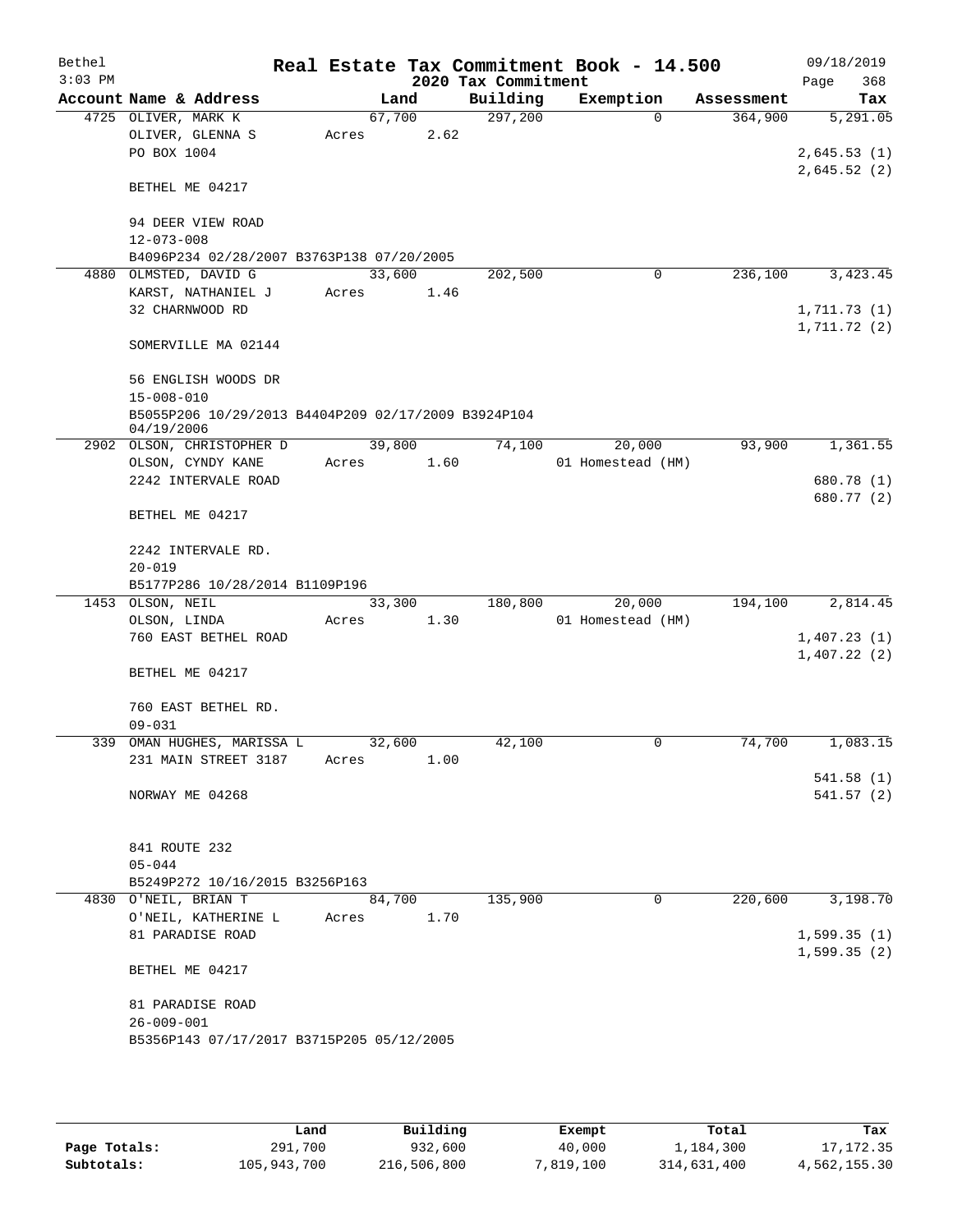| Bethel<br>$3:03$ PM |                                                                   |        |       | 2020 Tax Commitment | Real Estate Tax Commitment Book - 14.500 |            | 09/18/2019<br>369 |
|---------------------|-------------------------------------------------------------------|--------|-------|---------------------|------------------------------------------|------------|-------------------|
|                     | Account Name & Address                                            |        | Land  | Building            | Exemption                                | Assessment | Page<br>Tax       |
|                     | 389 ONEIL, FRANCIS                                                | 55,500 |       | 167,100             | $\Omega$                                 | 222,600    | 3,227.70          |
|                     | ONEIL, PATRICIA                                                   | Acres  | 5.40  |                     |                                          |            |                   |
|                     | 49 SUMMER ST.                                                     |        |       |                     |                                          |            | 1,613.85(1)       |
|                     |                                                                   |        |       |                     |                                          |            | 1,613.85(2)       |
|                     | ANDOVER MA 01810                                                  |        |       |                     |                                          |            |                   |
|                     | 37 SPARROW HAWK                                                   |        |       |                     |                                          |            |                   |
|                     | $06 - 018 - 006$                                                  |        |       |                     |                                          |            |                   |
|                     | B2620P298                                                         |        |       |                     |                                          |            |                   |
| 4788                | ONEY, JASON                                                       | 44,300 |       | 160,900             | 0                                        | 205,200    | 2,975.40          |
|                     | ONEY, LINDSEY                                                     | Acres  | 1.38  |                     |                                          |            |                   |
|                     | 177 FORESIDE ROAD                                                 |        |       |                     |                                          |            | 1,487.70(1)       |
|                     |                                                                   |        |       |                     |                                          |            | 1,487.70(2)       |
|                     | FALMOUTH ME 04105                                                 |        |       |                     |                                          |            |                   |
|                     | 31 & HALEY LANE                                                   |        |       |                     |                                          |            |                   |
|                     | $18 - 054 - 017$                                                  |        |       |                     |                                          |            |                   |
|                     | B4094P13 02/21/2007 B3845P1 11/22/2005                            |        |       |                     |                                          |            |                   |
|                     | 3610 OPIE, EILEEN                                                 | 54,600 |       | 122,700             | 0                                        | 177,300    | 2,570.85          |
|                     | 356 PARADISE RD                                                   | Acres  | 0.61  |                     |                                          |            |                   |
|                     |                                                                   |        |       |                     |                                          |            | 1, 285.43(1)      |
|                     | BETHEL ME 04217                                                   |        |       |                     |                                          |            | 1, 285.42(2)      |
|                     |                                                                   |        |       |                     |                                          |            |                   |
|                     |                                                                   |        |       |                     |                                          |            |                   |
|                     | 348 PARADISE RD                                                   |        |       |                     |                                          |            |                   |
|                     | $27 - 014$                                                        |        |       |                     |                                          |            |                   |
|                     | B1637P333                                                         |        |       |                     |                                          |            |                   |
|                     | 2624 ORDWAY, CAROL M                                              | 24,500 |       | 268,100             | $\mathsf{O}$                             | 292,600    | 4,242.70          |
|                     | ORDWAY, DONALD W                                                  | Acres  | 1.01  |                     |                                          |            |                   |
|                     | 17 ALBION ROAD                                                    |        |       |                     |                                          |            | 2, 121.35(1)      |
|                     |                                                                   |        |       |                     |                                          |            | 2, 121.35 (2)     |
|                     | WOLLASTON MA 02790                                                |        |       |                     |                                          |            |                   |
|                     |                                                                   |        |       |                     |                                          |            |                   |
|                     | 9 COUNTRYSIDE LANE                                                |        |       |                     |                                          |            |                   |
|                     | $15 - 004 - 002$                                                  |        |       |                     |                                          |            |                   |
|                     | B3926P252 04/28/2006 B3591P310 09/17/2004                         |        |       |                     |                                          |            |                   |
|                     | 3552 ORFFER, JOHANNES RETIEF                                      | 33,600 |       | 98,500              | $\mathbf 0$                              | 132,100    | 1,915.45          |
|                     | 135 VERNON ST., UNIT 4D                                           |        |       |                     |                                          |            |                   |
|                     |                                                                   |        |       |                     |                                          |            | 957.73 (1)        |
|                     | BETHEL ME 04217                                                   |        |       |                     |                                          |            | 957.72 (2)        |
|                     |                                                                   |        |       |                     |                                          |            |                   |
|                     |                                                                   |        |       |                     |                                          |            |                   |
|                     | 135 VERNON ST.                                                    |        |       |                     |                                          |            |                   |
|                     | $26 - 076 - 001 - 04D$                                            |        |       |                     |                                          |            |                   |
|                     | B5312P642 10/26/2016 B5258P513 12/15/2015 B3442P142<br>12/22/2003 |        |       |                     |                                          |            |                   |
|                     | 63 ORINO, ROMEO J III                                             | 45,200 |       | $\Omega$            | 0                                        | 45,200     | 655.40            |
|                     | ORINO, WANDA J                                                    | Acres  | 17.80 |                     |                                          |            |                   |
|                     | 18 SOUTH SHORE LANE                                               |        |       |                     |                                          |            | 327.70(1)         |
|                     |                                                                   |        |       |                     |                                          |            | 327.70(2)         |
|                     | ALBANY TWP. ME 04217                                              |        |       |                     |                                          |            |                   |
|                     |                                                                   |        |       |                     |                                          |            |                   |
|                     | WHEELER ACRES                                                     |        |       |                     |                                          |            |                   |
|                     | $01 - 050 - 007$<br>B2942P31 05/16/2001                           |        |       |                     |                                          |            |                   |
|                     |                                                                   |        |       |                     |                                          |            |                   |
|                     |                                                                   |        |       |                     |                                          |            |                   |
|                     |                                                                   |        |       |                     |                                          |            |                   |
|                     |                                                                   |        |       |                     |                                          |            |                   |

|              | Land        | Building    | Exempt    | Total       | Tax          |
|--------------|-------------|-------------|-----------|-------------|--------------|
| Page Totals: | 257,700     | 817,300     |           | 1,075,000   | 15,587.50    |
| Subtotals:   | 106,201,400 | 217,324,100 | 7,819,100 | 315,706,400 | 4,577,742.80 |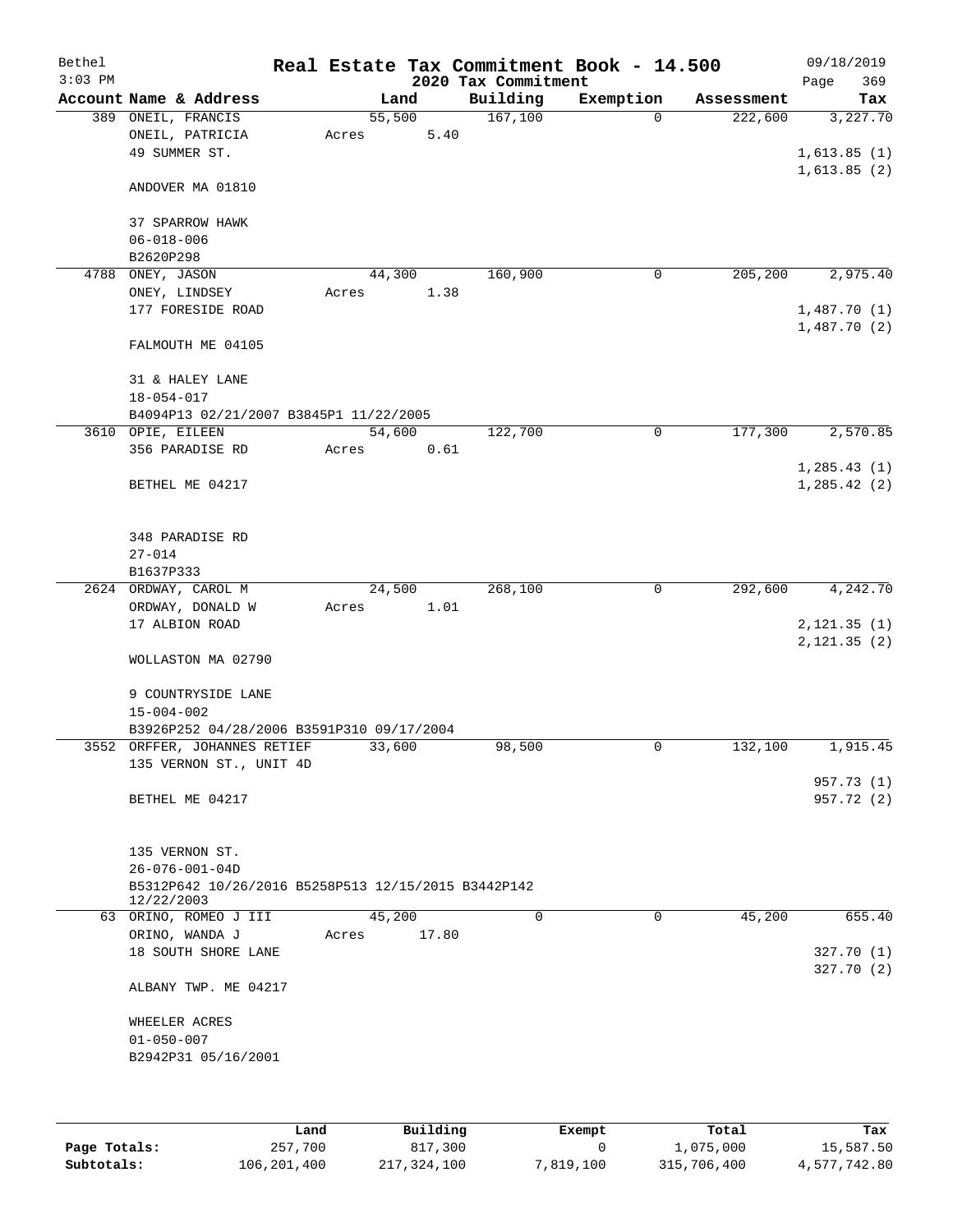| Bethel       |                                                                                       |       |             |                     | Real Estate Tax Commitment Book - 14.500 |             | 09/18/2019             |
|--------------|---------------------------------------------------------------------------------------|-------|-------------|---------------------|------------------------------------------|-------------|------------------------|
| $3:03$ PM    |                                                                                       |       |             | 2020 Tax Commitment |                                          |             | 370<br>Page            |
|              | Account Name & Address                                                                |       | Land        | Building            | Exemption                                | Assessment  | Tax                    |
|              | 4794 ORNDORFF, PATRICIA                                                               |       | 36,000      | $\mathbf 0$         |                                          | $\Omega$    | 36,000<br>522.00       |
|              | HOYT, HOYT, SALLY<br>906 CHESTER RIVER DRIVE                                          | Acres | 2.01        |                     |                                          |             |                        |
|              |                                                                                       |       |             |                     |                                          |             | 261.00(1)<br>261.00(2) |
|              | GRASONVILLE MD 21638                                                                  |       |             |                     |                                          |             |                        |
|              | SWAN HILL AT INTERVALE                                                                |       |             |                     |                                          |             |                        |
|              | $23 - 013 - 001 - 006$                                                                |       |             |                     |                                          |             |                        |
|              | B4718P24 05/16/2011                                                                   |       |             |                     |                                          |             |                        |
|              | 1470 O'ROURKE, MICHAEL S                                                              |       | 33,900      | 116,800             |                                          | 0           | 150,700<br>2,185.15    |
|              | 545 EAST BETHEL RD                                                                    | Acres | 1.70        |                     |                                          |             |                        |
|              |                                                                                       |       |             |                     |                                          |             | 1,092.58(1)            |
|              | BETHEL ME 04217                                                                       |       |             |                     |                                          |             | 1,092.57(2)            |
|              | 545 EAST BETHEL RD.                                                                   |       |             |                     |                                          |             |                        |
|              | $09 - 039$                                                                            |       |             |                     |                                          |             |                        |
|              | B5269P682 02/26/2016 B638P341 03/31/1965 B602P137<br>07/07/1961                       |       |             |                     |                                          |             |                        |
|              | 4675 OSMECKI, JACEK                                                                   |       | 39,800      | $\mathbf 0$         |                                          | $\mathbf 0$ | 39,800<br>577.10       |
|              | 3 ANNIE TERRACE DRIVE                                                                 | Acres | 1.43        |                     |                                          |             |                        |
|              |                                                                                       |       |             |                     |                                          |             | 288.55(1)              |
|              | HUDSON MA 01749                                                                       |       |             |                     |                                          |             | 288.55(2)              |
|              | 19 HIDE-A-WAY LANE                                                                    |       |             |                     |                                          |             |                        |
|              | $08 - 041 - 003 - 004$                                                                |       |             |                     |                                          |             |                        |
|              | B5382P247 12/06/2017 B4581P343 04/29/2010 B4499P97<br>09/21/2009 B4477P116 07/30/2009 |       |             |                     |                                          |             |                        |
|              | 3796 OTTEN, BENJAMIN J                                                                |       | 79,700      | 241,300             |                                          | $\mathbf 0$ | 321,000<br>4,654.50    |
|              | OTTEN, KRISTIN B                                                                      | Acres | 0.72        |                     |                                          |             |                        |
|              | 98 PARADISE RD                                                                        |       |             |                     |                                          |             | 2,327.25(1)            |
|              | BETHEL ME 04217                                                                       |       |             |                     |                                          |             | 2,327.25(2)            |
|              |                                                                                       |       |             |                     |                                          |             |                        |
|              | 98 PARADISE RD<br>$26 - 060 - 014$                                                    |       |             |                     |                                          |             |                        |
|              | B4785P153 11/21/2011 B3836P301 11/09/2005                                             |       |             |                     |                                          |             |                        |
|              | 3442 OUWINGA, MARVIN                                                                  |       | 85,200      | 178,500             | 20,000                                   |             | 243,700<br>3,533.65    |
|              | OUWINGA, TRIJNTJE                                                                     | Acres | 1.89        |                     | 01 Homestead (HM)                        |             |                        |
|              | PO BOX 407                                                                            |       |             |                     |                                          |             | 1,766.83(1)            |
|              |                                                                                       |       |             |                     |                                          |             | 1,766.82(2)            |
|              | BETHEL ME 04217                                                                       |       |             |                     |                                          |             |                        |
|              | 159 PARADISE RD.                                                                      |       |             |                     |                                          |             |                        |
|              | $26 - 002$                                                                            |       |             |                     |                                          |             |                        |
|              | B1425P262 10/07/1986                                                                  |       |             |                     |                                          |             |                        |
|              | 1349 OVERWETER, NICOLE                                                                |       | 41,100      | 193,700             |                                          | 0           | 234,800<br>3,404.60    |
|              | OVERWETER, PETER H. DE<br>BLAAK, AARTJE VAN                                           | Acres | 2.44        |                     |                                          |             |                        |
|              | BEETHOVEN ST #51                                                                      |       |             |                     |                                          |             | 1,702.30(1)            |
|              | ST. MAARTEN                                                                           |       |             |                     |                                          |             | 1,702.30(2)            |
|              | NETHERLAND ANTILLES                                                                   |       |             |                     |                                          |             |                        |
|              | 110 CHANDLER HILL RD<br>$08 - 041 - 007$                                              |       |             |                     |                                          |             |                        |
|              | B5333P640 03/06/2017 B5333P638 03/06/2017 B5198P43                                    |       |             |                     |                                          |             |                        |
|              | 01/02/2015 B3923P250 04/21/2006 B3306P192 06/07/2003<br>B2753P233                     |       |             |                     |                                          |             |                        |
|              |                                                                                       | Land  | Building    |                     | Exempt                                   | Total       | Tax                    |
| Page Totals: | 315,700                                                                               |       | 730,300     |                     | 20,000                                   | 1,026,000   | 14,877.00              |
| Subtotals:   | 106,517,100                                                                           |       | 218,054,400 |                     | 7,839,100                                | 316,732,400 | 4,592,619.80           |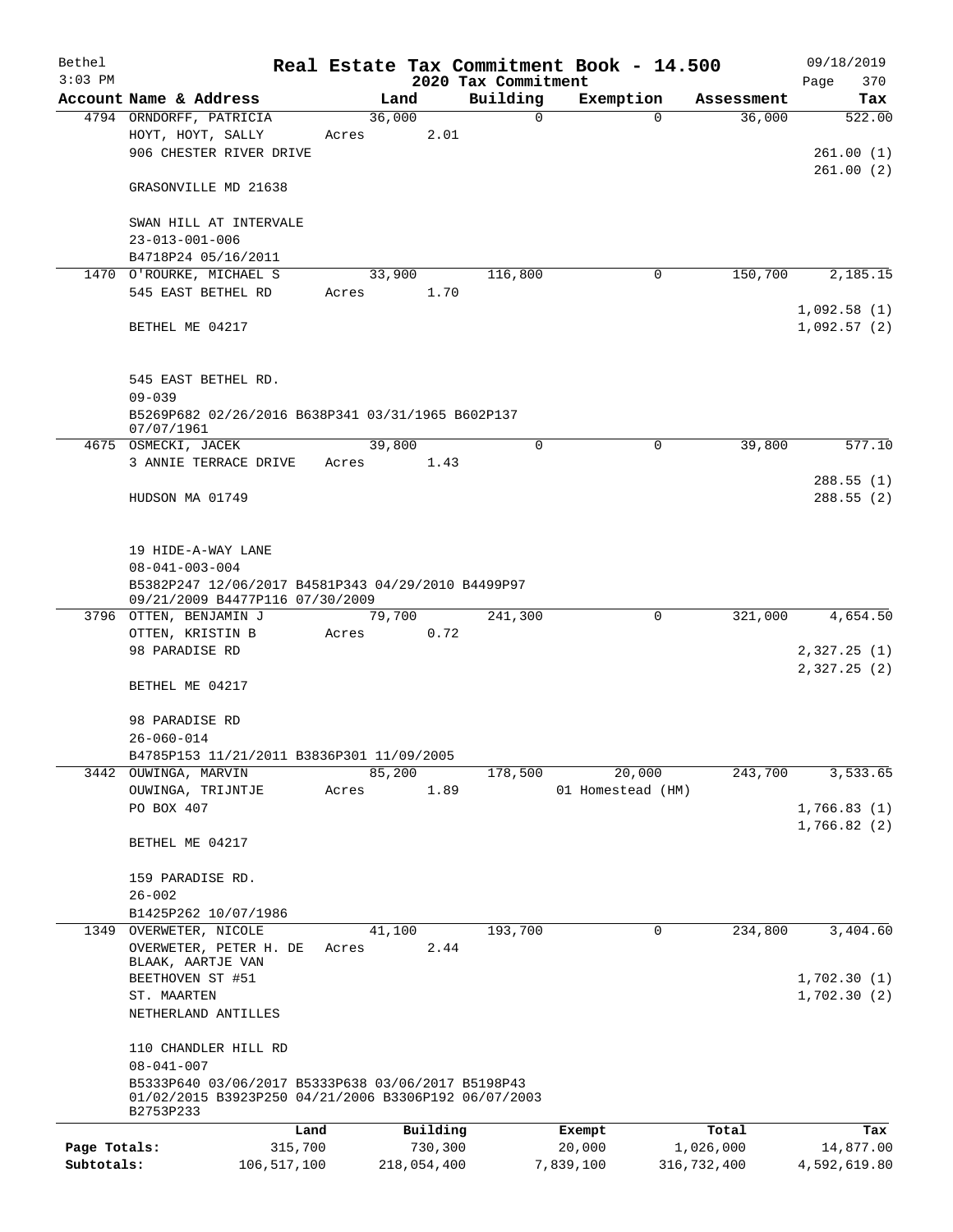| Bethel<br>$3:03$ PM |                                                                  |        |      | 2020 Tax Commitment | Real Estate Tax Commitment Book - 14.500 |            | 09/18/2019<br>Page<br>371 |
|---------------------|------------------------------------------------------------------|--------|------|---------------------|------------------------------------------|------------|---------------------------|
|                     | Account Name & Address                                           | Land   |      | Building            | Exemption                                | Assessment | Tax                       |
|                     | 456 OWEN, JEAN K                                                 | 37,100 |      | 93,400              | 20,000                                   | 110,500    | 1,602.25                  |
|                     | PO BOX 481                                                       | Acres  | 0.91 |                     | 01 Homestead (HM)                        |            |                           |
|                     |                                                                  |        |      |                     |                                          |            | 801.13 (1)                |
|                     | BETHEL ME 04217                                                  |        |      |                     |                                          |            | 801.12(2)                 |
|                     | 33 SONGO POND ROAD                                               |        |      |                     |                                          |            |                           |
|                     | $07 - 022$                                                       |        |      |                     |                                          |            |                           |
|                     | B677P246                                                         |        |      |                     |                                          |            |                           |
|                     | 2481 OWENS, DAVID L                                              | 42,100 |      | 43,800              | $\mathbf 0$                              | 85,900     | 1,245.55                  |
|                     | 24 CHASE RD.                                                     | Acres  | 3.30 |                     |                                          |            |                           |
|                     |                                                                  |        |      |                     |                                          |            | 622.78(1)                 |
|                     | BETHEL ME 04217                                                  |        |      |                     |                                          |            | 622.77(2)                 |
|                     | 24 CHASE ROAD                                                    |        |      |                     |                                          |            |                           |
|                     | $14 - 010 - 001$                                                 |        |      |                     |                                          |            |                           |
|                     | B3735P40 06/03/2005                                              |        |      |                     |                                          |            |                           |
|                     | 3204 OXFORD NETWORKS                                             | 70,000 |      | 67,500              | 0                                        | 137,500    | 1,993.75                  |
|                     | 491 LISBON ST.                                                   | Acres  | 0.35 |                     |                                          |            |                           |
|                     | LEWISTON ME 04243                                                |        |      |                     |                                          |            | 996.88 (1)<br>996.87 (2)  |
|                     |                                                                  |        |      |                     |                                          |            |                           |
|                     | 8 ELM ST.                                                        |        |      |                     |                                          |            |                           |
|                     | $25 - 046$                                                       |        |      |                     |                                          |            |                           |
|                     | B2145P285 07/27/1994                                             |        |      |                     |                                          |            |                           |
|                     | 3719 OXFORD NETWORKS                                             | 10,200 |      | 15,100              | $\mathbf 0$                              | 25,300     | 366.85                    |
|                     | 471 LISBON ST.                                                   | Acres  | 0.07 |                     |                                          |            |                           |
|                     |                                                                  |        |      |                     |                                          |            | 183.43(1)                 |
|                     | LEWISTON ME 04243                                                |        |      |                     |                                          |            | 183.42(2)                 |
|                     | 707 WEST BETHEL RD.                                              |        |      |                     |                                          |            |                           |
|                     | $28 - 061$                                                       |        |      |                     |                                          |            |                           |
|                     | 2695 PAISLEY, ROBERT G                                           | 52,000 |      | $\mathbf 0$         | $\mathsf{O}$                             | 52,000     | 754.00                    |
|                     | 80 REVERE ST.                                                    | Acres  | 0.74 |                     |                                          |            |                           |
|                     |                                                                  |        |      |                     |                                          |            | 377.00(1)                 |
|                     | PORTLAND ME 04103                                                |        |      |                     |                                          |            | 377.00(2)                 |
|                     | RIVER VALLEY AC                                                  |        |      |                     |                                          |            |                           |
|                     | $17 - 033$                                                       |        |      |                     |                                          |            |                           |
|                     | B5287P372 06/20/2016 B2301P033 02/14/1996 B1530P96<br>12/08/1987 |        |      |                     |                                          |            |                           |
|                     | 147 PALMER, FRANCIS W. &<br>LOUISE                               | 32,600 |      | 45,700              | 26,000                                   | 52,300     | 758.35                    |
|                     | KARAS, MELISSA L                                                 | Acres  | 1.00 |                     | 22 WW2 Widow Res.                        |            |                           |
|                     | 933 WALKERS MILLS RD                                             |        |      |                     | 01 Homestead (HM)                        |            | 379.18 (1)                |
|                     |                                                                  |        |      |                     |                                          |            | 379.17(2)                 |
|                     | BETHEL ME 04217                                                  |        |      |                     |                                          |            |                           |
|                     | 933 WALKERS MILLS RD.<br>$04 - 004$                              |        |      |                     |                                          |            |                           |
|                     | B2296P190 01/26/1996                                             |        |      |                     |                                          |            |                           |
|                     |                                                                  |        |      |                     |                                          |            |                           |
|                     |                                                                  |        |      |                     |                                          |            |                           |

|              | Land        | Building    | Exempt    | Total       | Tax          |  |  |
|--------------|-------------|-------------|-----------|-------------|--------------|--|--|
| Page Totals: | 244,000     | 265,500     | 46,000    | 463,500     | 6,720.75     |  |  |
| Subtotals:   | 106,761,100 | 218,319,900 | 7,885,100 | 317,195,900 | 4,599,340.55 |  |  |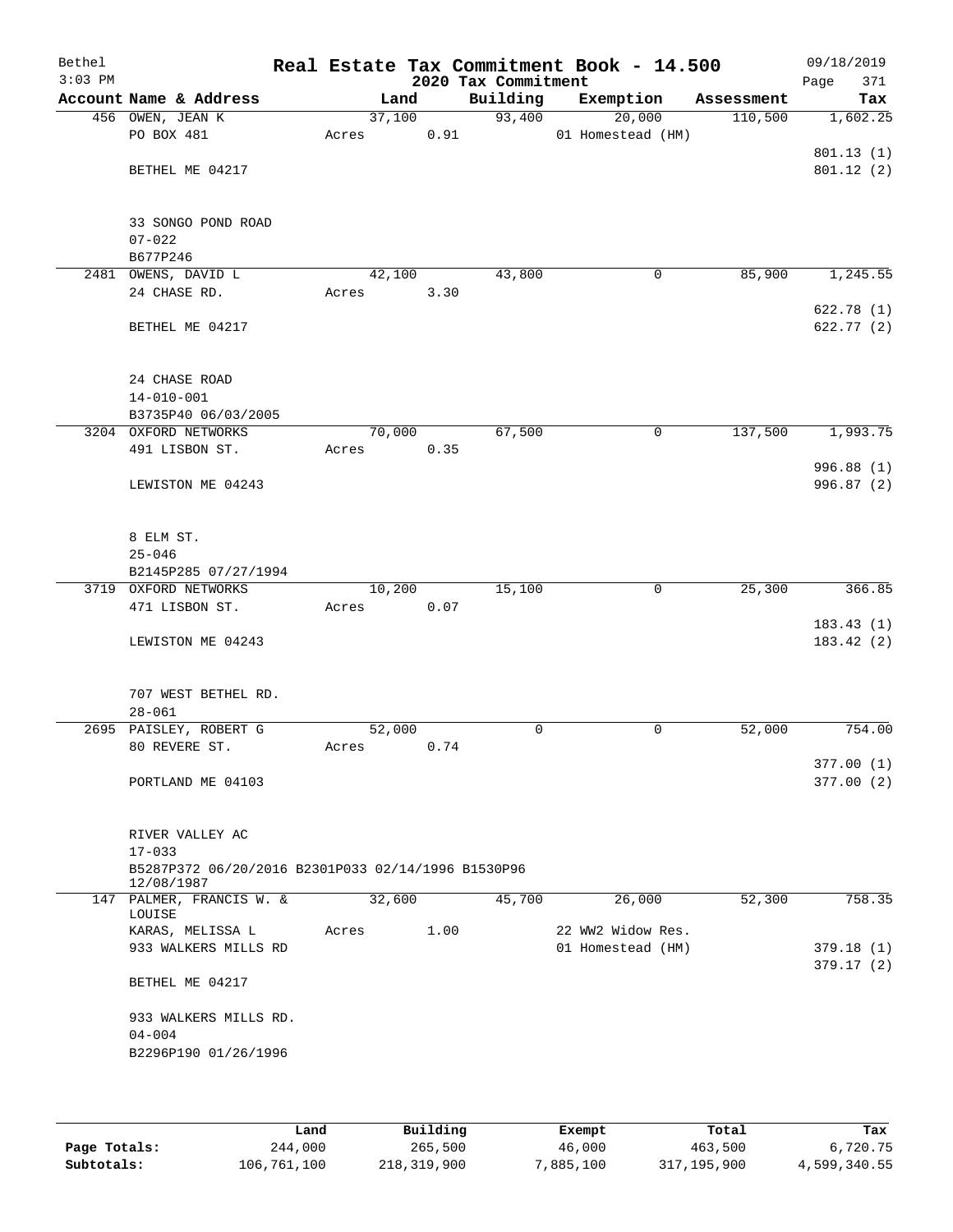| Bethel<br>$3:03$ PM |                                                                |       |                | 2020 Tax Commitment | Real Estate Tax Commitment Book - 14.500 |            | 09/18/2019<br>372<br>Page  |
|---------------------|----------------------------------------------------------------|-------|----------------|---------------------|------------------------------------------|------------|----------------------------|
|                     | Account Name & Address                                         |       | Land           | Building            | Exemption                                | Assessment | Tax                        |
|                     | 3130 PALMER, RUSSELL<br>PALMER, BRANDON                        | Acres | 30,000<br>0.50 | 22,700              | $\mathbf 0$                              | 52,700     | 764.15                     |
|                     | 202 INTERVALE RD                                               |       |                |                     |                                          |            | 382.08 (1)<br>382.07 (2)   |
|                     | BETHEL ME 04217                                                |       |                |                     |                                          |            |                            |
|                     | 202 INTERVALE RD.<br>$24 - 049 - 001$                          |       |                |                     |                                          |            |                            |
|                     | B4794P144 12/14/2011 B1573P74 06/10/1988                       |       |                |                     |                                          |            |                            |
|                     | 1225 PARENT, HELEN<br>PO BOX 208                               | Acres | 31,900<br>0.60 | 109,700             | 20,000<br>01 Homestead (HM)              | 121,600    | 1,763.20                   |
|                     | BETHEL ME 04217                                                |       |                |                     |                                          |            | 881.60 (1)<br>881.60 (2)   |
|                     | 110 LOVERS LANE                                                |       |                |                     |                                          |            |                            |
|                     | $07 - 032$                                                     |       |                |                     |                                          |            |                            |
|                     | B3181P197 10/16/2002<br>3049 PARENT, JOSEPH P                  |       | 43,800         | 150,300             | 0                                        | 194,100    | 2,814.45                   |
|                     | 20 MEADOW VIEW                                                 | Acres | 5.10           |                     |                                          |            |                            |
|                     | WINDHAM ME 04060                                               |       |                |                     |                                          |            | 1,407.23(1)<br>1,407.22(2) |
|                     | 1309 INTERVALE RD.<br>$23 - 003 - 004$<br>B3057P121 01/18/2002 |       |                |                     |                                          |            |                            |
|                     | 3153 PARIKH, NIMESH R                                          |       | 16,800         | 48,000              | 0                                        | 64,800     | 939.60                     |
|                     | PARIKH, SWETA N                                                |       |                |                     |                                          |            |                            |
|                     | 6 AULSEN RD                                                    |       |                |                     |                                          |            | 469.80(1)                  |
|                     |                                                                |       |                |                     |                                          |            | 469.80 (2)                 |
|                     | SALEM NH 03079                                                 |       |                |                     |                                          |            |                            |
|                     | 15 MILL HILL                                                   |       |                |                     |                                          |            |                            |
|                     | $25 - 008 - 021$                                               |       |                |                     |                                          |            |                            |
|                     | B4252P66 01/16/2008                                            |       |                |                     |                                          |            |                            |
|                     | 3532 PARKER, DAVID C                                           |       | 33,600         | 96,000              | 0                                        | 129,600    | 1,879.20                   |
|                     | PARKER, BARBARA T                                              |       |                |                     |                                          |            |                            |
|                     | 135 VERNON ST. UNIT 1B                                         |       |                |                     |                                          |            | 939.60 (1)<br>939.60(2)    |
|                     | BETHEL ME 04217                                                |       |                |                     |                                          |            |                            |
|                     | 135 VERNON ST.                                                 |       |                |                     |                                          |            |                            |
|                     | $26 - 076 - 001 - 01B$                                         |       |                |                     |                                          |            |                            |
|                     | B5092P19 02/24/2014 B4734P197 07/07/2011 B4539P326             |       |                |                     |                                          |            |                            |
|                     | 12/17/2009 B1756P226 09/12/1990<br>3504 PARKER, KEVIN          |       | 89,100         | 257,400             | 20,000                                   | 326,500    | 4,734.25                   |
|                     | PARKER, SUSAN                                                  | Acres | 3.34           |                     | 01 Homestead (HM)                        |            |                            |
|                     | P.O. BOX 1187                                                  |       |                |                     |                                          |            | 2,367.13(1)                |
|                     | BETHEL ME 04217                                                |       |                |                     |                                          |            | 2,367.12(2)                |
|                     | 116 PARADISE RD                                                |       |                |                     |                                          |            |                            |
|                     | $26 - 061 - 001$                                               |       |                |                     |                                          |            |                            |
|                     | B2487P133 12/20/1997                                           |       |                |                     |                                          |            |                            |
|                     |                                                                |       |                |                     |                                          |            |                            |
|                     |                                                                |       |                |                     |                                          |            |                            |
|                     |                                                                |       |                |                     |                                          |            |                            |

|              | Land        | Building    | Exempt    | Total       | Tax          |
|--------------|-------------|-------------|-----------|-------------|--------------|
| Page Totals: | 245,200     | 684,100     | 40,000    | 889,300     | 12,894.85    |
| Subtotals:   | 107,006,300 | 219,004,000 | 7,925,100 | 318,085,200 | 4,612,235.40 |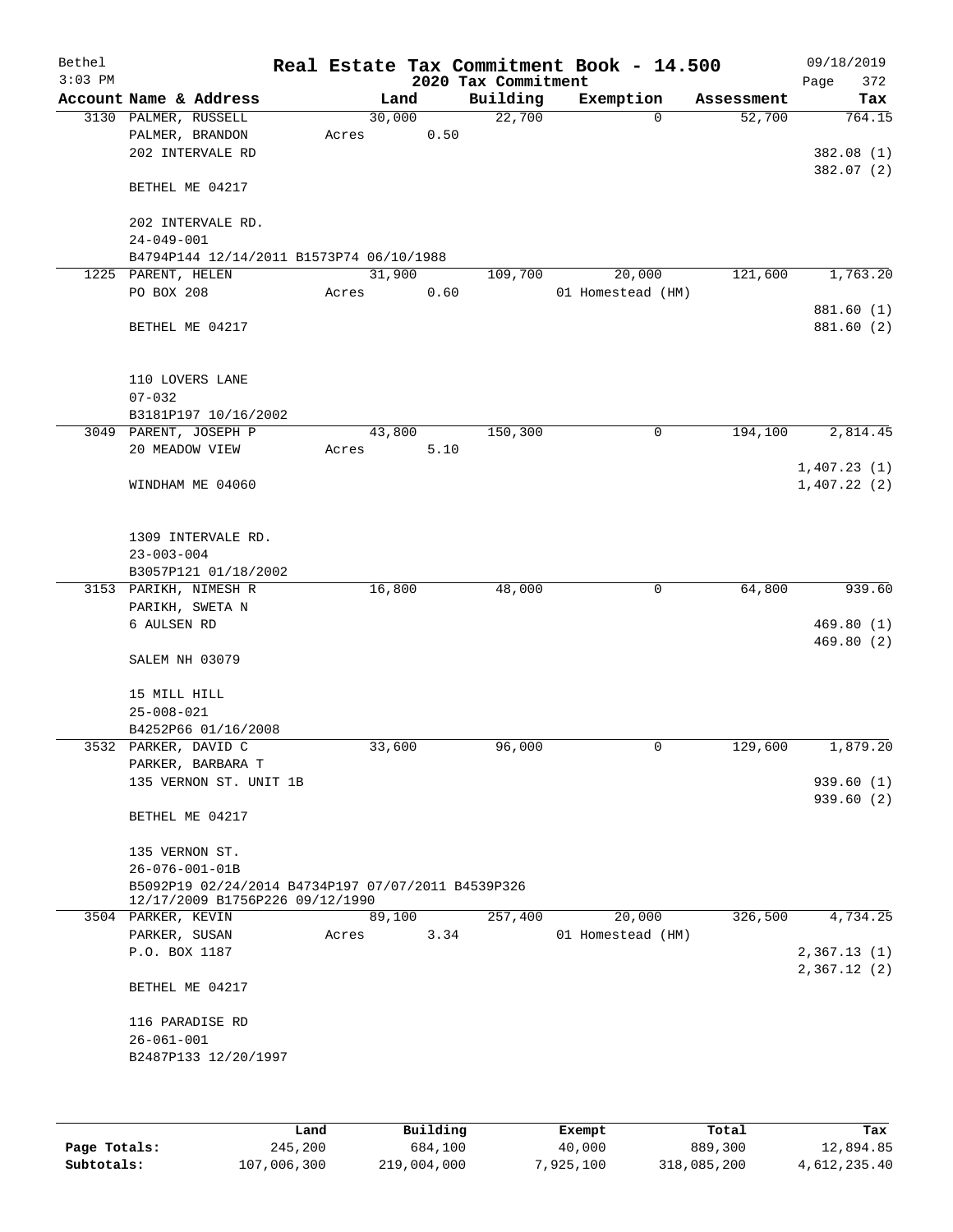| Bethel<br>$3:03$ PM |                                                   |        |      | 2020 Tax Commitment | Real Estate Tax Commitment Book - 14.500 |            | 09/18/2019<br>373<br>Page |
|---------------------|---------------------------------------------------|--------|------|---------------------|------------------------------------------|------------|---------------------------|
|                     | Account Name & Address                            |        | Land | Building            | Exemption                                | Assessment | Tax                       |
|                     | 384 PARKER, MARY E                                | 55,200 |      | 192,800             | $\Omega$                                 | 248,000    | 3,596.00                  |
|                     | PO BOX 1913                                       | Acres  | 5.20 |                     |                                          |            |                           |
|                     |                                                   |        |      |                     |                                          |            | 1,798.00(1)               |
|                     | BETHEL ME 04217                                   |        |      |                     |                                          |            | 1,798.00(2)               |
|                     |                                                   |        |      |                     |                                          |            |                           |
|                     |                                                   |        |      |                     |                                          |            |                           |
|                     | 124 SPARROWHAWK MT RD                             |        |      |                     |                                          |            |                           |
|                     | $06 - 018 - 010$                                  |        |      |                     |                                          |            |                           |
|                     | B1462P102<br>1676 PARKER, MICHAEL J               | 25,900 |      | 46,100              | 0                                        | 72,000     | 1,044.00                  |
|                     | 20 BUCKFIELD RD                                   | Acres  | 0.52 |                     |                                          |            |                           |
|                     |                                                   |        |      |                     |                                          |            | 522.00(1)                 |
|                     | SOUTH PARIS ME 04281                              |        |      |                     |                                          |            | 522.00(2)                 |
|                     |                                                   |        |      |                     |                                          |            |                           |
|                     |                                                   |        |      |                     |                                          |            |                           |
|                     | 233 WEST BETHEL RD.                               |        |      |                     |                                          |            |                           |
|                     | $12 - 033$                                        |        |      |                     |                                          |            |                           |
|                     | B1730P343 05/16/1990 B1250P52 03/13/1984          |        |      |                     |                                          |            |                           |
|                     | 3305 PARKER, SUSAN M                              | 61,900 |      | 100,700             | 0                                        | 162,600    | 2,357.70                  |
|                     | PO BOX 1187                                       | Acres  | 1.38 |                     |                                          |            |                           |
|                     |                                                   |        |      |                     |                                          |            | 1, 178.85(1)              |
|                     | BETHEL ME 04217                                   |        |      |                     |                                          |            | 1, 178.85(2)              |
|                     |                                                   |        |      |                     |                                          |            |                           |
|                     |                                                   |        |      |                     |                                          |            |                           |
|                     | 30 MASON ST.<br>$25 - 138$                        |        |      |                     |                                          |            |                           |
|                     | B5453P213 02/28/2019 B670P479 11/24/1969          |        |      |                     |                                          |            |                           |
|                     | 2696 PARKER, WALTER GORDON                        | 58,100 |      | 39,100              | $\mathbf 0$                              | 97,200     | 1,409.40                  |
|                     | JR                                                |        |      |                     |                                          |            |                           |
|                     | 1 SOUTH STREET                                    | Acres  | 0.63 |                     |                                          |            |                           |
|                     |                                                   |        |      |                     |                                          |            | 704.70(1)                 |
|                     | YARMOUTH ME 04096                                 |        |      |                     |                                          |            | 704.70(2)                 |
|                     |                                                   |        |      |                     |                                          |            |                           |
|                     |                                                   |        |      |                     |                                          |            |                           |
|                     | 95 RIVER VALLEY ACRES<br>$17 - 034$               |        |      |                     |                                          |            |                           |
|                     | 3333 PARKINSON, ALLSTON B. &                      | 33,200 |      | 92,900              | 0                                        | 126,100    | 1,828.45                  |
|                     | DEGOZZALDI, SUSAN                                 | Acres  | 0.20 |                     |                                          |            |                           |
|                     | 321 FALMOUTH RD                                   |        |      |                     |                                          |            | 914.23(1)                 |
|                     |                                                   |        |      |                     |                                          |            | 914.22(2)                 |
|                     | FALMOUTH ME 04105                                 |        |      |                     |                                          |            |                           |
|                     |                                                   |        |      |                     |                                          |            |                           |
|                     | 1 MAIN ST.                                        |        |      |                     |                                          |            |                           |
|                     | $25 - 164$                                        |        |      |                     |                                          |            |                           |
|                     | B4880P286 08/22/2012 B651P254 09/26/1968 B563P357 |        |      |                     |                                          |            |                           |
|                     | 01/09/1957<br>5015 PARSONS, ANNA M                | 9,300  |      | $\Omega$            | 0                                        | 9,300      | 134.85                    |
|                     | 527 YAUGER WAY NW                                 | Acres  | 5.00 |                     |                                          |            |                           |
|                     |                                                   |        |      |                     |                                          |            | 67.43(1)                  |
|                     | OLYMPIA WA 98502                                  |        |      |                     |                                          |            | 67.42(2)                  |
|                     |                                                   |        |      |                     |                                          |            |                           |
|                     |                                                   |        |      |                     |                                          |            |                           |
|                     | OFF HOLT HILL RD                                  |        |      |                     |                                          |            |                           |
|                     | $23 - 012 - 002$                                  |        |      |                     |                                          |            |                           |
|                     | B4168P347 06/26/2007                              |        |      |                     |                                          |            |                           |
|                     |                                                   |        |      |                     |                                          |            |                           |
|                     |                                                   |        |      |                     |                                          |            |                           |

|              | Land        | Building    | Exempt    | Total       | Tax          |
|--------------|-------------|-------------|-----------|-------------|--------------|
| Page Totals: | 243,600     | 471,600     |           | 715,200     | 10,370.40    |
| Subtotals:   | 107,249,900 | 219,475,600 | 7,925,100 | 318,800,400 | 4,622,605.80 |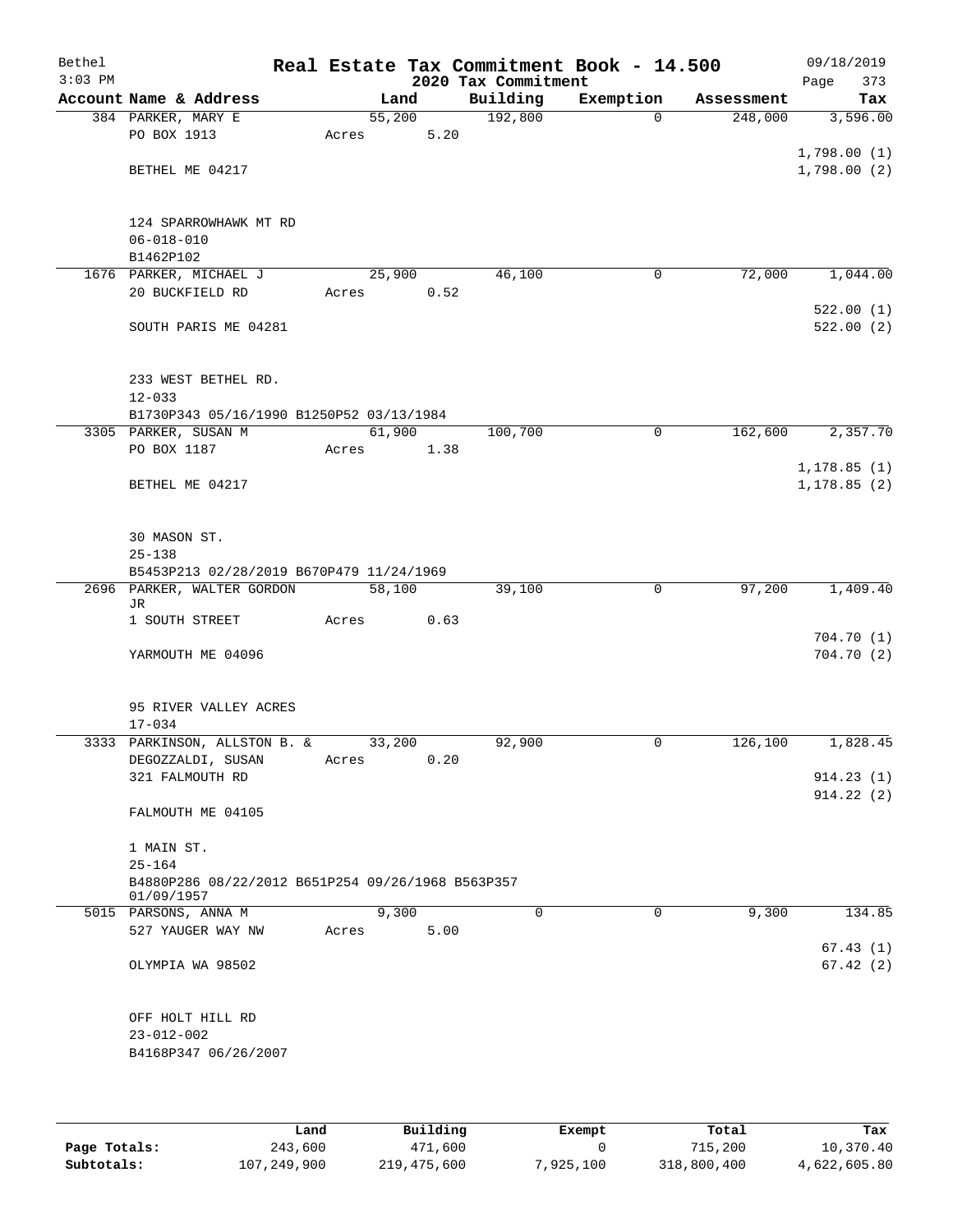| Bethel<br>$3:03$ PM |                                                                  |         |       | 2020 Tax Commitment | Real Estate Tax Commitment Book - 14.500 |            | 09/18/2019<br>Page<br>374 |
|---------------------|------------------------------------------------------------------|---------|-------|---------------------|------------------------------------------|------------|---------------------------|
|                     | Account Name & Address                                           | Land    |       | Building            | Exemption                                | Assessment | Tax                       |
|                     | 3141 PARSONS, JEFFREY                                            | 4,400   |       | 0                   | $\Omega$                                 | 4,400      | 63.80                     |
|                     | PARSONS, PATRICIA                                                | Acres   | 37.00 |                     |                                          |            |                           |
|                     | 121 MAYVILLE RD.                                                 |         |       |                     |                                          |            | 31.90(1)                  |
|                     |                                                                  |         |       |                     |                                          |            | 31.90(2)                  |
|                     | BETHEL ME 04217                                                  |         |       |                     |                                          |            |                           |
|                     |                                                                  |         |       |                     |                                          |            |                           |
|                     | HASTINGS ISLAND                                                  |         |       |                     |                                          |            |                           |
|                     | $24 - 059$                                                       |         |       |                     |                                          |            |                           |
|                     | B1440P193 01/22/2004                                             |         |       |                     |                                          |            |                           |
|                     | 3142 PARSONS, JEFFREY                                            | 1,500   |       | $\mathbf 0$         | $\mathbf 0$                              | 1,500      | 21.75                     |
|                     | PARSONS, PATRICIA                                                | Acres   | 12.50 |                     |                                          |            |                           |
|                     | 121 MAYVILLE RD.                                                 |         |       |                     |                                          |            | 10.88(1)                  |
|                     |                                                                  |         |       |                     |                                          |            | 10.87(2)                  |
|                     | BETHEL ME 04217                                                  |         |       |                     |                                          |            |                           |
|                     |                                                                  |         |       |                     |                                          |            |                           |
|                     | HASTI NGS ISLAND 1/2                                             |         |       |                     |                                          |            |                           |
|                     | $24 - 060$                                                       |         |       |                     |                                          |            |                           |
|                     | B3468P32 02/23/2004                                              |         |       |                     |                                          |            |                           |
|                     | 3115 PARSONS, JEFFREY                                            | 257,600 |       | 150,800             | 20,000                                   | 388,400    | 5,631.80                  |
|                     | PARSONS, PATRICIA                                                | Acres   | 21.90 |                     | 01 Homestead (HM)                        |            |                           |
|                     | 121 MAYVILLE RD.                                                 |         |       |                     |                                          |            | 2,815.90(1)               |
|                     | BETHEL ME 04217                                                  |         |       |                     |                                          |            | 2,815.90(2)               |
|                     |                                                                  |         |       |                     |                                          |            |                           |
|                     | 121 MAYVILLE RD.                                                 |         |       |                     |                                          |            |                           |
|                     | $24 - 036$                                                       |         |       |                     |                                          |            |                           |
|                     | B2316P151 04/11/1996 B1440P193                                   |         |       |                     |                                          |            |                           |
|                     | 3114 PARSONS, JEFFREY H                                          | 58,300  |       | 108,400             | $\mathbf 0$                              | 166,700    | 2,417.15                  |
|                     | PARSONS, PARTICIA                                                | Acres   | 1.50  |                     |                                          |            |                           |
|                     | 121 MAYVILLE RD.                                                 |         |       |                     |                                          |            | 1,208.58(1)               |
|                     |                                                                  |         |       |                     |                                          |            | 1,208.57(2)               |
|                     | BETHEL ME 04217                                                  |         |       |                     |                                          |            |                           |
|                     |                                                                  |         |       |                     |                                          |            |                           |
|                     | 137 MAYVILLE RD.                                                 |         |       |                     |                                          |            |                           |
|                     | $24 - 035$                                                       |         |       |                     |                                          |            |                           |
|                     | B3987P3 08/10/2006 B3521P162 05/27/2004                          |         |       |                     |                                          |            |                           |
|                     | 3564 PARSONS, KENT                                               | 33,600  |       | 98,500              | 0                                        | 132,100    | 1,915.45                  |
|                     | PARSONS, MARION                                                  |         |       |                     |                                          |            |                           |
|                     | PO BOX 1954                                                      |         |       |                     |                                          |            | 957.73 (1)                |
|                     |                                                                  |         |       |                     |                                          |            | 957.72 (2)                |
|                     | BETHEL ME 04217                                                  |         |       |                     |                                          |            |                           |
|                     |                                                                  |         |       |                     |                                          |            |                           |
|                     | 135 VERNON ST.                                                   |         |       |                     |                                          |            |                           |
|                     | $26 - 076 - 001 - 06B$                                           |         |       |                     |                                          |            |                           |
|                     | B1667P91 07/18/1989                                              |         |       |                     |                                          |            |                           |
|                     | 95 PARSONS, PETER MORRIS                                         | 29,700  |       | 25,600              | 0                                        | 55,300     | 801.85                    |
|                     | PO BOX 171                                                       | Acres   | 1.36  |                     |                                          |            |                           |
|                     |                                                                  |         |       |                     |                                          |            | 400.93(1)                 |
|                     | BETHEL ME 04217                                                  |         |       |                     |                                          |            | 400.92(2)                 |
|                     |                                                                  |         |       |                     |                                          |            |                           |
|                     |                                                                  |         |       |                     |                                          |            |                           |
|                     | 42 BAKER RD                                                      |         |       |                     |                                          |            |                           |
|                     | $02 - 016$                                                       |         |       |                     |                                          |            |                           |
|                     | B4891P338 09/11/2012 B4715P245 05/06/2011 B1178P53<br>10/14/1982 |         |       |                     |                                          |            |                           |
|                     |                                                                  |         |       |                     |                                          |            |                           |
|                     |                                                                  |         |       |                     |                                          |            |                           |
|                     |                                                                  |         |       |                     |                                          |            |                           |

|              | Land        | Building    | Exempt    | Total       | Tax          |
|--------------|-------------|-------------|-----------|-------------|--------------|
| Page Totals: | 385,100     | 383,300     | 20,000    | 748,400     | 10,851.80    |
| Subtotals:   | 107,635,000 | 219,858,900 | 7,945,100 | 319,548,800 | 4,633,457.60 |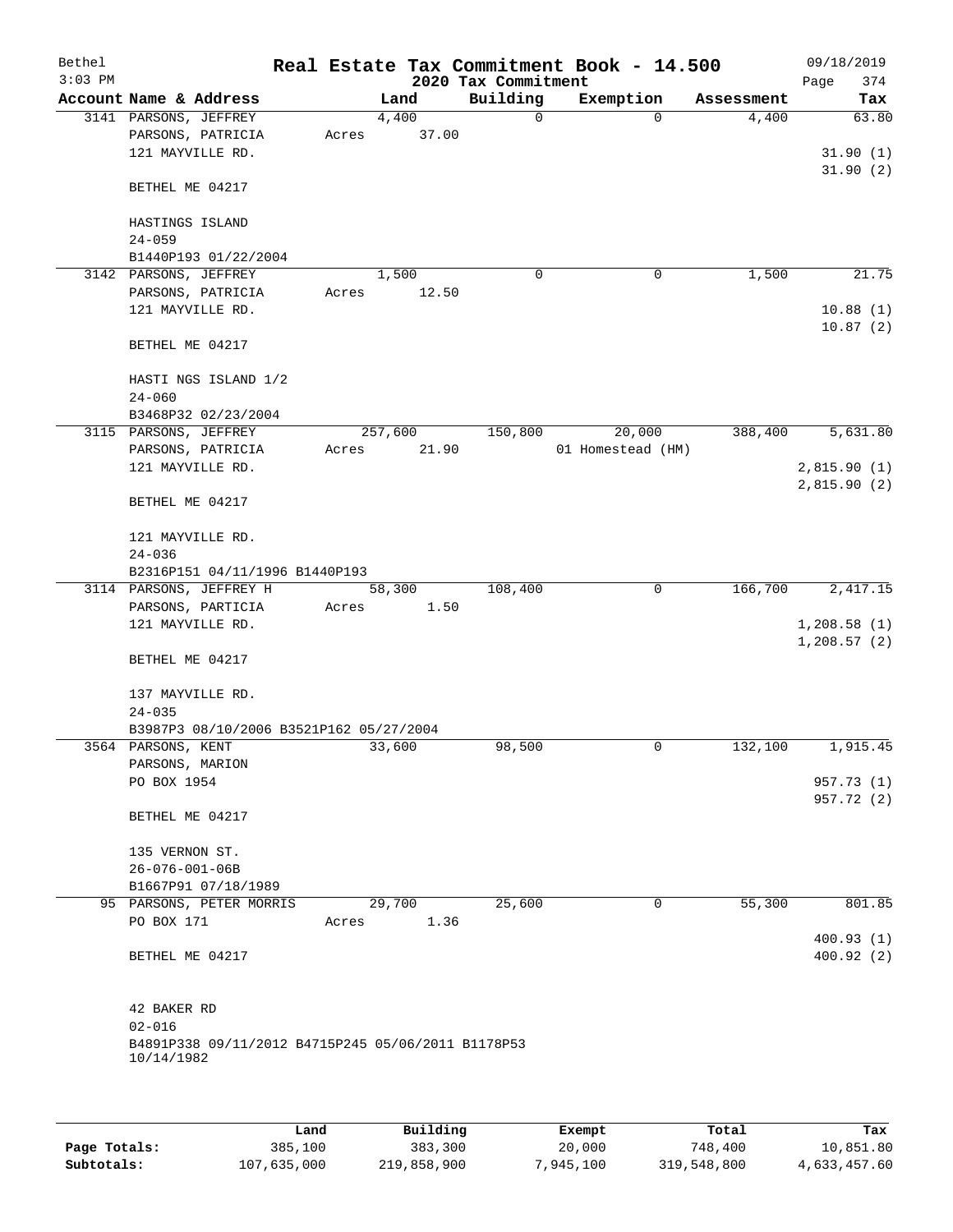| Bethel<br>$3:03$ PM |                                                                                        |       |        |      | 2020 Tax Commitment | Real Estate Tax Commitment Book - 14.500 |            | 09/18/2019<br>375<br>Page |
|---------------------|----------------------------------------------------------------------------------------|-------|--------|------|---------------------|------------------------------------------|------------|---------------------------|
|                     | Account Name & Address                                                                 |       | Land   |      | Building            | Exemption                                | Assessment | Tax                       |
|                     | 93 PARSONS, PETER MORRIS                                                               |       | 10,000 |      | $\mathbf 0$         | $\Omega$                                 | 10,000     | 145.00                    |
|                     | PO BOX 171                                                                             | Acres |        | 0.12 |                     |                                          |            |                           |
|                     |                                                                                        |       |        |      |                     |                                          |            | 72.50(1)                  |
|                     | BETHEL ME 04217                                                                        |       |        |      |                     |                                          |            | 72.50(2)                  |
|                     |                                                                                        |       |        |      |                     |                                          |            |                           |
|                     | BAKER RD                                                                               |       |        |      |                     |                                          |            |                           |
|                     | $02 - 015 - 001$                                                                       |       |        |      |                     |                                          |            |                           |
|                     | B4891P338 09/11/2012 B4715P245 05/06/2011 B2356P232                                    |       |        |      |                     |                                          |            |                           |
|                     | 08/08/1996<br>5017 PARSONS, TABITHA R                                                  |       | 9,300  |      | 0                   | 0                                        | 9,300      | 134.85                    |
|                     | PARSONS, ANNA M                                                                        | Acres |        | 5.00 |                     |                                          |            |                           |
|                     | 527 YAUGER WAY NW                                                                      |       |        |      |                     |                                          |            | 67.43(1)                  |
|                     |                                                                                        |       |        |      |                     |                                          |            | 67.42(2)                  |
|                     | OLYMPIA WA 98502                                                                       |       |        |      |                     |                                          |            |                           |
|                     |                                                                                        |       |        |      |                     |                                          |            |                           |
|                     | OFF HOLT HILL RD                                                                       |       |        |      |                     |                                          |            |                           |
|                     | $23 - 012 - 004$<br>3542 PARTHE, DAVID S                                               |       | 33,600 |      | 104,700             | $\mathbf 0$                              | 138,300    | 2,005.35                  |
|                     | CONRAD, KRISTEN, PARTHE                                                                |       |        |      |                     |                                          |            |                           |
|                     | 2 SAGITTARIUS LANE                                                                     |       |        |      |                     |                                          |            | 1,002.68(1)               |
|                     |                                                                                        |       |        |      |                     |                                          |            | 1,002.67(2)               |
|                     | TOWNSEND MA 01469                                                                      |       |        |      |                     |                                          |            |                           |
|                     |                                                                                        |       |        |      |                     |                                          |            |                           |
|                     | 135 VERNON ST.                                                                         |       |        |      |                     |                                          |            |                           |
|                     | 26-076-001-02F                                                                         |       |        |      |                     |                                          |            |                           |
|                     | B4008P253 09/13/2006 B3629P301 11/17/2004<br>3597 PARYS, KRISTIN M                     |       | 72,700 |      | 298,200             | 0                                        | 370,900    | 5,378.05                  |
|                     | PARYS, ADAM J                                                                          | Acres |        | 2.50 |                     |                                          |            |                           |
|                     | 177 PARADISE RD                                                                        |       |        |      |                     |                                          |            | 2,689.03(1)               |
|                     |                                                                                        |       |        |      |                     |                                          |            | 2,689.02(2)               |
|                     | BETHEL ME 04217                                                                        |       |        |      |                     |                                          |            |                           |
|                     |                                                                                        |       |        |      |                     |                                          |            |                           |
|                     | 177 PARADISE RD                                                                        |       |        |      |                     |                                          |            |                           |
|                     | $27 - 008$                                                                             |       |        |      |                     |                                          |            |                           |
|                     | B5254P405 11/17/2015 B4591P126 05/26/2010 B875P13                                      |       |        |      |                     |                                          |            |                           |
|                     | 4668 PASSARETTI, LISA J                                                                |       | 18,200 |      | 0                   | 0                                        | 18,200     | 263.90                    |
|                     | 128 LINCOLN AVENUE                                                                     | Acres |        | 1.14 |                     |                                          |            | 131.95(1)                 |
|                     | LITTLE FALLS NJ 07424                                                                  |       |        |      |                     |                                          |            | 131.95(2)                 |
|                     |                                                                                        |       |        |      |                     |                                          |            |                           |
|                     |                                                                                        |       |        |      |                     |                                          |            |                           |
|                     | COUNTRYSIDE ACRES                                                                      |       |        |      |                     |                                          |            |                           |
|                     | $15 - 004 - 015$                                                                       |       |        |      |                     |                                          |            |                           |
|                     | B5395P477 03/02/2018 B3615P105 10/27/2004                                              |       |        |      |                     |                                          |            |                           |
|                     | 4670 PASSARETTI, LISA J                                                                |       | 18,800 |      | $\Omega$            | $\Omega$                                 | 18,800     | 272.60                    |
|                     | 128 LINCOLN AVENUE                                                                     | Acres |        | 1.52 |                     |                                          |            |                           |
|                     | LITTLE FALLS NJ 07424                                                                  |       |        |      |                     |                                          |            | 136.30(1)<br>136.30(2)    |
|                     |                                                                                        |       |        |      |                     |                                          |            |                           |
|                     |                                                                                        |       |        |      |                     |                                          |            |                           |
|                     | COUNTRYSIDE ACRES/LOT                                                                  |       |        |      |                     |                                          |            |                           |
|                     | $15 - 004 - 017$                                                                       |       |        |      |                     |                                          |            |                           |
|                     | B5448P763 01/11/2019 B5442P528 11/19/2018 B5202P149<br>01/15/2015 B3615P103 10/27/2004 |       |        |      |                     |                                          |            |                           |
|                     |                                                                                        |       |        |      |                     |                                          |            |                           |
|                     |                                                                                        |       |        |      |                     |                                          |            |                           |

|              | Land        | Building    | Exempt    | Total         | Tax          |
|--------------|-------------|-------------|-----------|---------------|--------------|
| Page Totals: | 162,600     | 402,900     |           | 565,500       | 8,199.75     |
| Subtotals:   | 107,797,600 | 220,261,800 | 7,945,100 | 320, 114, 300 | 4,641,657.35 |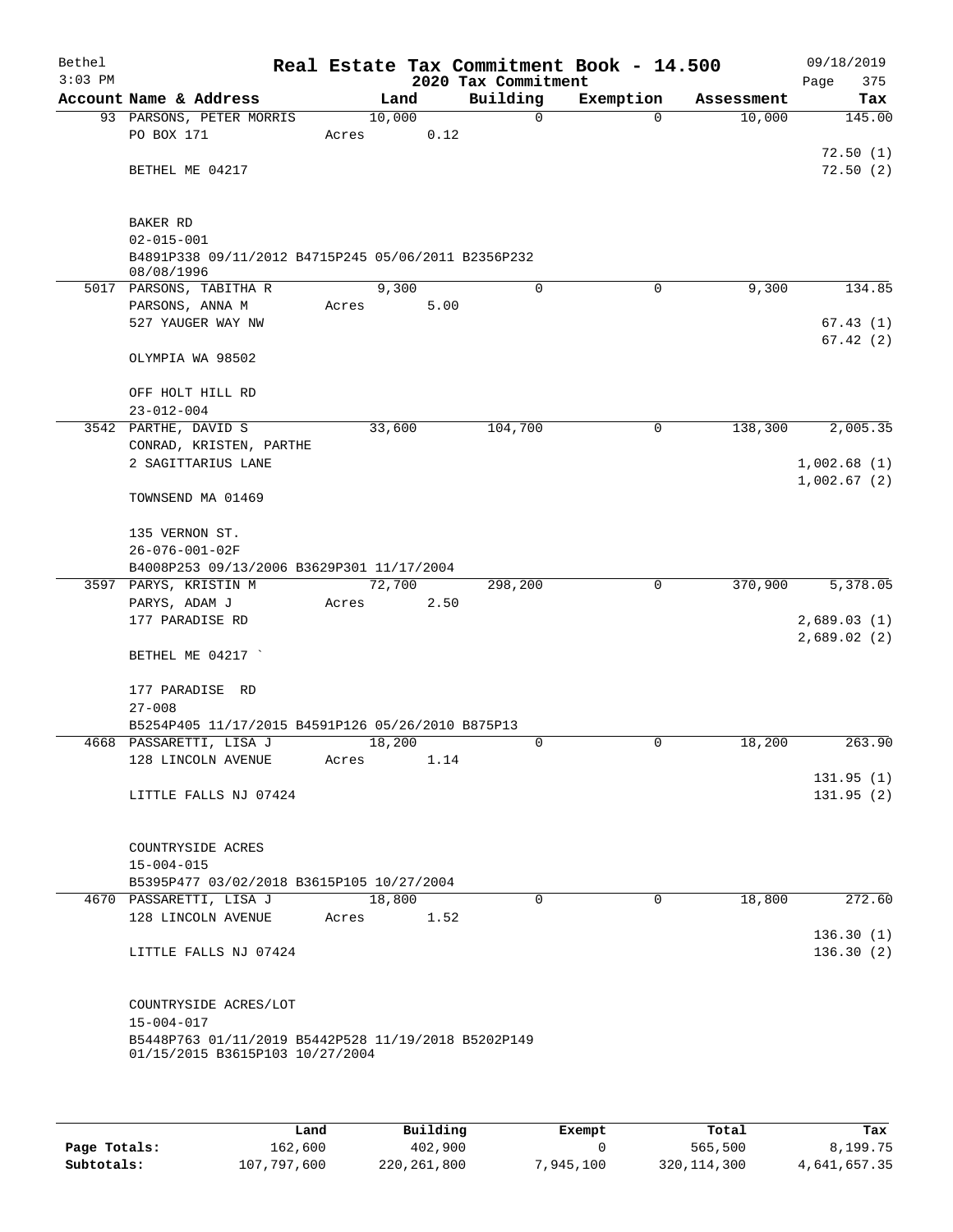| Bethel    |                                                                  |       |        |      |                                 | Real Estate Tax Commitment Book - 14.500 |            | 09/18/2019             |
|-----------|------------------------------------------------------------------|-------|--------|------|---------------------------------|------------------------------------------|------------|------------------------|
| $3:03$ PM | Account Name & Address                                           |       | Land   |      | 2020 Tax Commitment<br>Building | Exemption                                | Assessment | Page<br>376<br>Tax     |
|           | 252 PATEL, AKSHAY M                                              |       | 77,600 |      | 326,400                         | $\Omega$                                 | 404,000    | 5,858.00               |
|           | PATEL, RAHUL M                                                   | Acres |        | 5.51 |                                 |                                          |            |                        |
|           | 29 RUBBLEY RD.                                                   |       |        |      |                                 |                                          |            | 2,929.00(1)            |
|           |                                                                  |       |        |      |                                 |                                          |            | 2,929.00(2)            |
|           | WENHAM MA 01984                                                  |       |        |      |                                 |                                          |            |                        |
|           |                                                                  |       |        |      |                                 |                                          |            |                        |
|           | 25 HIGHLAND AVE.                                                 |       |        |      |                                 |                                          |            |                        |
|           | $04 - 083 - 002$                                                 |       |        |      |                                 |                                          |            |                        |
|           | B3663P334 12/17/2004                                             |       |        |      |                                 |                                          |            |                        |
|           | 1696 PATIPA, MICHAEL                                             |       | 44,100 |      | 0                               | 0                                        | 44,100     | 639.45                 |
|           | PATIPA, BONNIE<br>112 EBBTIDE DRIVE                              | Acres |        | 3.95 |                                 |                                          |            |                        |
|           |                                                                  |       |        |      |                                 |                                          |            | 319.73(1)<br>319.72(2) |
|           | NORTH PALM BEACH FL                                              |       |        |      |                                 |                                          |            |                        |
|           | 33408                                                            |       |        |      |                                 |                                          |            |                        |
|           |                                                                  |       |        |      |                                 |                                          |            |                        |
|           | 10 RIPPS TRAIL                                                   |       |        |      |                                 |                                          |            |                        |
|           | $12 - 052 - 001$                                                 |       |        |      |                                 |                                          |            |                        |
|           | B4937P199 12/31/2012 B3912P43 08/01/2005 B2776P256<br>12/15/1999 |       |        |      |                                 |                                          |            |                        |
|           | 1699 PATIPA, MICHAEL                                             |       | 61,300 |      | $\Omega$                        | 0                                        | 61,300     | 888.85                 |
|           | PATIPA, BONNIE                                                   | Acres |        | 1.87 |                                 |                                          |            |                        |
|           | 112 EBBTIDE DRIVE                                                |       |        |      |                                 |                                          |            | 444.43 (1)             |
|           |                                                                  |       |        |      |                                 |                                          |            | 444.42 (2)             |
|           | NORTH PALM BEACH FL                                              |       |        |      |                                 |                                          |            |                        |
|           | 33408                                                            |       |        |      |                                 |                                          |            |                        |
|           | 20 RIPPS TRAIL                                                   |       |        |      |                                 |                                          |            |                        |
|           | $12 - 052 - 002$                                                 |       |        |      |                                 |                                          |            |                        |
|           | B4937P200 12/31/2012 B4553P171 01/26/2010 B2935P93               |       |        |      |                                 |                                          |            |                        |
|           | 03/02/2001                                                       |       |        |      |                                 |                                          |            |                        |
|           | 1700 PATIPA, MICHAEL,                                            |       | 76,600 |      | 554,500                         | 0                                        | 631,100    | 9,150.95               |
|           | TRUSTEE<br>BONNIE PATIPA MAINE                                   | Acres |        | 4.68 |                                 |                                          |            |                        |
|           | QUALIFIED TRUST                                                  |       |        |      |                                 |                                          |            |                        |
|           | 112 EBBTIDE DRIVE                                                |       |        |      |                                 |                                          |            | 4,575.48(1)            |
|           |                                                                  |       |        |      |                                 |                                          |            | 4,575.47(2)            |
|           | NORTH PALM BEACH FL                                              |       |        |      |                                 |                                          |            |                        |
|           | 33408                                                            |       |        |      |                                 |                                          |            |                        |
|           | 45 RIPPS TRAIL                                                   |       |        |      |                                 |                                          |            |                        |
|           | $12 - 052 - 003$                                                 |       |        |      |                                 |                                          |            |                        |
|           | B4098P254 01/31/2007 B3469P91 02/11/2004 B3469P91                |       |        |      |                                 |                                          |            |                        |
|           | 02/11/2004                                                       |       |        |      |                                 |                                          |            |                        |
|           | 3672 PATNEAUDE, JAMIE L                                          |       | 33,500 |      | 90,900                          | 0                                        | 124,400    | 1,803.80               |
|           | 5 LIBERTY LANE                                                   | Acres |        | 0.69 |                                 |                                          |            |                        |
|           |                                                                  |       |        |      |                                 |                                          |            | 901.90(1)              |
|           | BETHEL ME 04217                                                  |       |        |      |                                 |                                          |            | 901.90(2)              |
|           | 5 LIBERTY LANE                                                   |       |        |      |                                 |                                          |            |                        |
|           | $28 - 016$                                                       |       |        |      |                                 |                                          |            |                        |
|           | B5301P140 08/29/2016 B3787P115 08/26/2005                        |       |        |      |                                 |                                          |            |                        |
|           |                                                                  |       |        |      |                                 |                                          |            |                        |

|              | Land        | Building      | Exempt    | Total       | Tax          |
|--------------|-------------|---------------|-----------|-------------|--------------|
| Page Totals: | 293,100     | 971,800       |           | ⊥,264,900   | 18,341.05    |
| Subtotals:   | 108,090,700 | 221, 233, 600 | 7,945,100 | 321,379,200 | 4,659,998.40 |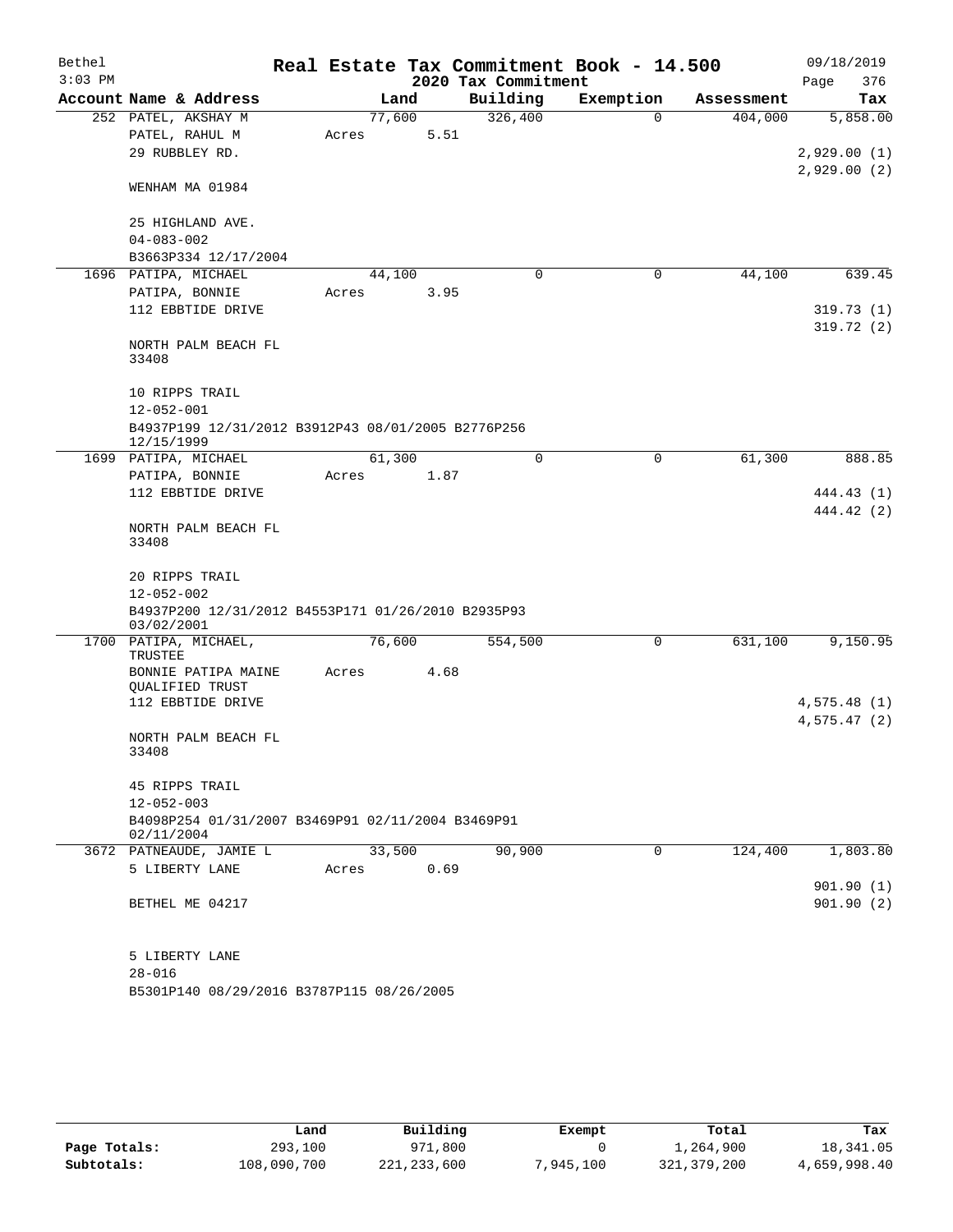| Bethel       |                                                                               |       |                |                     | Real Estate Tax Commitment Book - 14.500 |                       | 09/18/2019                 |
|--------------|-------------------------------------------------------------------------------|-------|----------------|---------------------|------------------------------------------|-----------------------|----------------------------|
| $3:03$ PM    |                                                                               |       |                | 2020 Tax Commitment |                                          |                       | Page<br>377                |
|              | Account Name & Address<br>4858 PATRICIA DAY AICHELE,                          |       | Land<br>33,600 | Building<br>67,300  | Exemption<br>$\Omega$                    | Assessment<br>100,900 | Tax<br>1,463.05            |
|              | AS TRUSTEE OF THE<br>PATRICIA DAY AICHELE<br>REVOCABLE TRUST                  |       |                |                     |                                          |                       |                            |
|              | 117 BLUE HERON DRIVE                                                          |       |                |                     |                                          |                       | 731.53(1)<br>731.52(2)     |
|              | PORTSMOUTH NH 03801<br>5179                                                   |       |                |                     |                                          |                       |                            |
|              | <b>30 CHERRY LANE</b><br>$22 - 002 - 001 - 055$                               |       |                |                     |                                          |                       |                            |
|              | B3964P263 06/30/2006<br>1719 PATTEN, ELLEN B                                  |       | 49,000         | 69,400              | 0                                        | 118,400               | 1,716.80                   |
|              | PO BOX 362                                                                    | Acres | 1.30           |                     |                                          |                       |                            |
|              |                                                                               |       |                |                     |                                          |                       | 858.40 (1)                 |
|              | OGUNQUIT ME 03907                                                             |       |                |                     |                                          |                       | 858.40 (2)                 |
|              | 241 NORTH ROAD<br>$12 - 065$                                                  |       |                |                     |                                          |                       |                            |
|              | B4746P48 08/08/2011 B4557P195 02/05/2010 B2624P1<br>B805P273 11/20/1973       |       |                |                     |                                          |                       |                            |
|              | 1692 PATTEN, ELLEN B                                                          |       | 44,100         | 23,300              | 0                                        | 67,400                | 977.30                     |
|              | PO BOX 362                                                                    | Acres | 4.00           |                     |                                          |                       |                            |
|              |                                                                               |       |                |                     |                                          |                       | 488.65(1)                  |
|              | OGUNQUIT ME 03907                                                             |       |                |                     |                                          |                       | 488.65(2)                  |
|              | NORTH RD                                                                      |       |                |                     |                                          |                       |                            |
|              | $12 - 048$<br>B4746P48 08/08/2011 B4557P195 02/10/2010 B3892P83<br>02/16/2006 |       |                |                     |                                          |                       |                            |
|              | 2478 PATTEN, LEROY L JR                                                       |       | 40,100         | 93,100              | 26,000                                   | 107,200               | 1,554.40                   |
|              | PATTEN, ANN                                                                   | Acres | 1.80           |                     | 01 Homestead (HM)                        |                       |                            |
|              | PO BOX 414                                                                    |       |                |                     | 12 WW2 Vet Res                           |                       | 777.20(1)<br>777.20(2)     |
|              | BETHEL ME 04217                                                               |       |                |                     |                                          |                       |                            |
|              | 328 CHANDLER HILL<br>$14 - 008$                                               |       |                |                     |                                          |                       |                            |
|              | B876P257 11/05/1975                                                           |       |                |                     |                                          |                       |                            |
|              | 3612 PATTEN, MAELYN                                                           |       | 39,300         | 174,300             | 0                                        | 213,600               | 3,097.20                   |
|              | P.O. BOX 414                                                                  | Acres | 1.38           |                     |                                          |                       |                            |
|              | BETHEL ME 04217                                                               |       |                |                     |                                          |                       | 1,548.60(1)<br>1,548.60(2) |
|              | 26 WILLARD RD                                                                 |       |                |                     |                                          |                       |                            |
|              | $27 - 016 - 017$                                                              |       |                |                     |                                          |                       |                            |
|              | B4460P72 06/23/2009 B4266P211 02/29/2008                                      |       |                |                     |                                          |                       |                            |
|              | 3081 PATTERSON, BARBARA<br><b>48 MAYVILLE ROAD</b>                            | Acres | 42,600<br>0.26 | 83,100              | 26,000<br>01 Homestead (HM)              | 99,700                | 1,445.65                   |
|              |                                                                               |       |                |                     | 12 WW2 Vet Res                           |                       | 722.83(1)                  |
|              | BETHEL ME 04217                                                               |       |                |                     |                                          |                       | 722.82(2)                  |
|              | 48 MAYVILLE RD.                                                               |       |                |                     |                                          |                       |                            |
|              | $24 - 003$                                                                    |       |                |                     |                                          |                       |                            |
|              | B673P280 06/04/1968                                                           |       |                |                     |                                          |                       |                            |
|              |                                                                               | Land  | Building       |                     | Exempt                                   | Total                 | Tax                        |
| Page Totals: | 248,700                                                                       |       | 510,500        |                     | 52,000                                   | 707,200               | 10,254.40                  |
| Subtotals:   | 108, 339, 400                                                                 |       | 221,744,100    |                     | 7,997,100                                | 322,086,400           | 4,670,252.80               |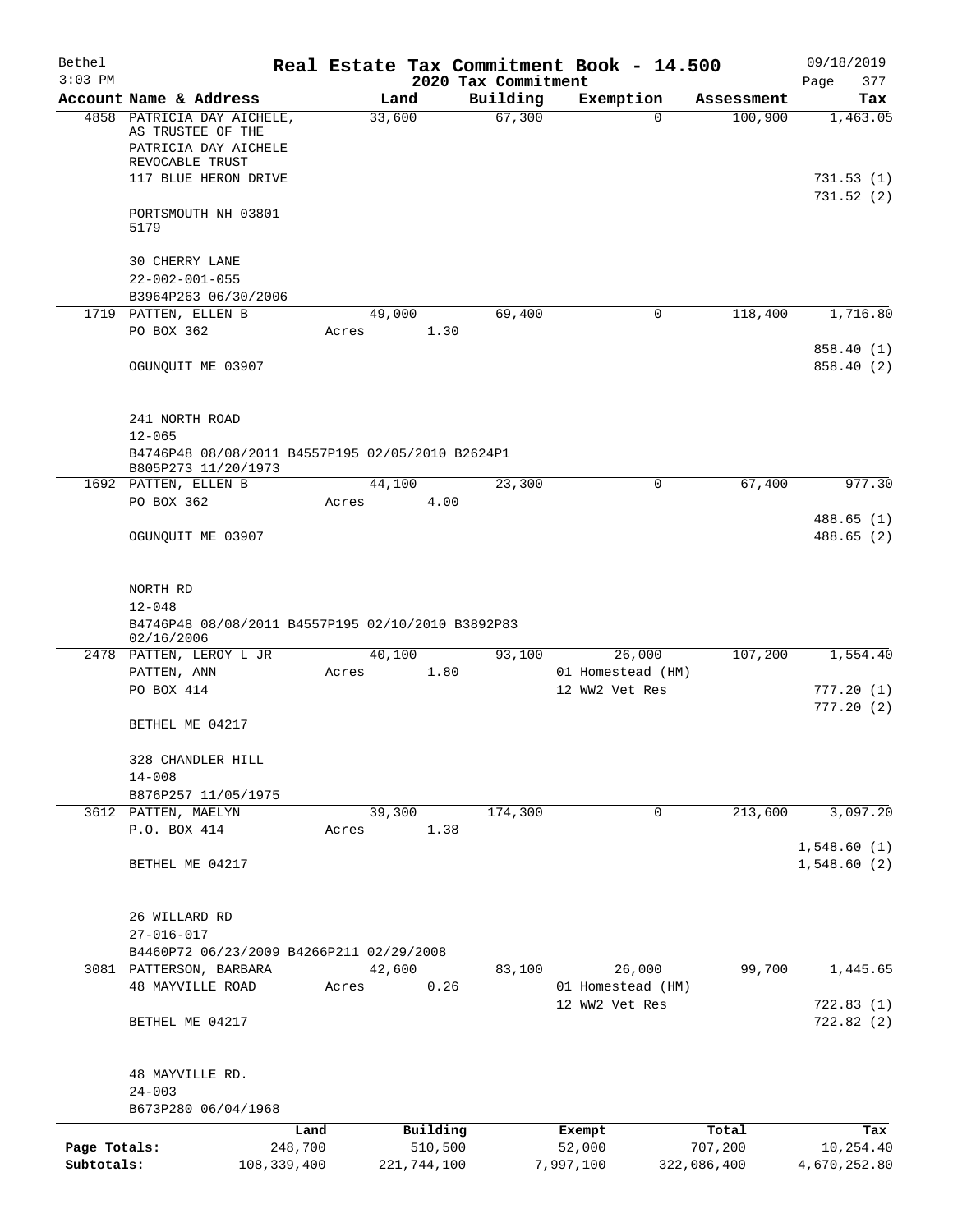| Bethel<br>$3:03$ PM |                                                                                              |       |        |      | 2020 Tax Commitment | Real Estate Tax Commitment Book - 14.500      |            | 09/18/2019<br>378<br>Page              |
|---------------------|----------------------------------------------------------------------------------------------|-------|--------|------|---------------------|-----------------------------------------------|------------|----------------------------------------|
|                     | Account Name & Address                                                                       |       | Land   |      | Building            | Exemption                                     | Assessment | Tax                                    |
|                     | 5111 PATTERSON, MICHAEL R<br>PATTERSON, LATRA L<br>PO BOX 148                                | Acres | 53,500 | 1.17 | 235,200             | 26,000<br>01 Homestead (HM)<br>12 WW2 Vet Res | 262,700    | 3,809.15<br>1,904.58(1)<br>1,904.57(2) |
|                     | BETHEL ME 04217                                                                              |       |        |      |                     |                                               |            |                                        |
|                     | 24 GENTLE BEN LANE<br>$01 - 010 - 008$<br>B4524P107 11/09/2009 B4376P61 11/13/2008 B3962P119 |       |        |      |                     |                                               |            |                                        |
|                     | 1501 PAUL, ERIC                                                                              |       | 33,200 |      | 54,200              | 0                                             | 87,400     | 1,267.30                               |
|                     | 634 W. BETHEL RD.                                                                            |       | Acres  | 1.26 |                     |                                               |            | 633.65(1)                              |
|                     | BETHEL ME 04217                                                                              |       |        |      |                     |                                               |            | 633.65(2)                              |
|                     | 634 WEST BETHEL RD.<br>$11 - 010$<br>B2454P124                                               |       |        |      |                     |                                               |            |                                        |
|                     | 1583 PAUL, ERIC                                                                              |       | 68,100 |      | 85,500              | 0                                             | 153,600    | 2,227.20                               |
|                     | 215 BARKER ROAD                                                                              |       | Acres  | 4.46 |                     |                                               |            |                                        |
|                     | BETHEL ME 04217                                                                              |       |        |      |                     |                                               |            | 1, 113.60(1)<br>1, 113.60(2)           |
|                     | 215 BARKER RD.<br>$11 - 051 - 001$<br>B5447P618 12/31/2018 B4453P50 06/08/2009 B2640P253     |       |        |      |                     |                                               |            |                                        |
|                     | 3628 PAUL, WILLIAM & BARBARA                                                                 |       | 40,800 |      | 143,800             | $\mathbf 0$                                   | 184,600    | 2,676.70                               |
|                     | TRUSTEES-HARDING ROAD<br>REALTY TRUST<br>302 WINTHROP TERRACE                                | Acres |        | 2.20 |                     |                                               |            | 1,338.35(1)                            |
|                     | BEDFORD MA 01730                                                                             |       |        |      |                     |                                               |            | 1,338.35(2)                            |
|                     | 11 WILLARD ROAD<br>$27 - 034$                                                                |       |        |      |                     |                                               |            |                                        |
|                     | 3627 PAUL, WILLIAM & BARBARA                                                                 |       | 29,800 |      | $\mathbf 0$         | $\mathbf 0$                                   | 29,800     | 432.10                                 |
|                     | TRUSTEES, HARDING ROAD<br>REALTY TRUST                                                       | Acres |        | 1.41 |                     |                                               |            |                                        |
|                     | 302 WINTHROP TERRACE                                                                         |       |        |      |                     |                                               |            | 216.05(1)                              |
|                     | BEDFORD MA 01730                                                                             |       |        |      |                     |                                               |            | 216.05(2)                              |
|                     | $27 - 033$                                                                                   |       |        |      |                     |                                               |            |                                        |
|                     | B2870P318<br>2876 PEABODY, MICHAEL E                                                         |       |        |      | 179,600             | 0                                             |            | 3,224.80                               |
|                     | PEABODY, SUSAN M                                                                             | Acres | 42,800 | 4.10 |                     |                                               | 222,400    |                                        |
|                     | 21 ELIZABETH DRIVE                                                                           |       |        |      |                     |                                               |            | 1,612.40(1)<br>1,612.40(2)             |
|                     | STOW MA 01775                                                                                |       |        |      |                     |                                               |            |                                        |
|                     | 1638 INTERVALE RD.                                                                           |       |        |      |                     |                                               |            |                                        |
|                     | $19 - 022$<br>B5251P481 11/02/2015 B2942P180 05/17/2001 B2181P187<br>12/01/1994              |       |        |      |                     |                                               |            |                                        |
|                     |                                                                                              |       |        |      |                     |                                               |            |                                        |

|              | Land        | Building    | Exempt    | Total       | Tax          |
|--------------|-------------|-------------|-----------|-------------|--------------|
| Page Totals: | 268,200     | 698,300     | 26,000    | 940,500     | 13,637.25    |
| Subtotals:   | 108,607,600 | 222,442,400 | 8,023,100 | 323,026,900 | 4,683,890.05 |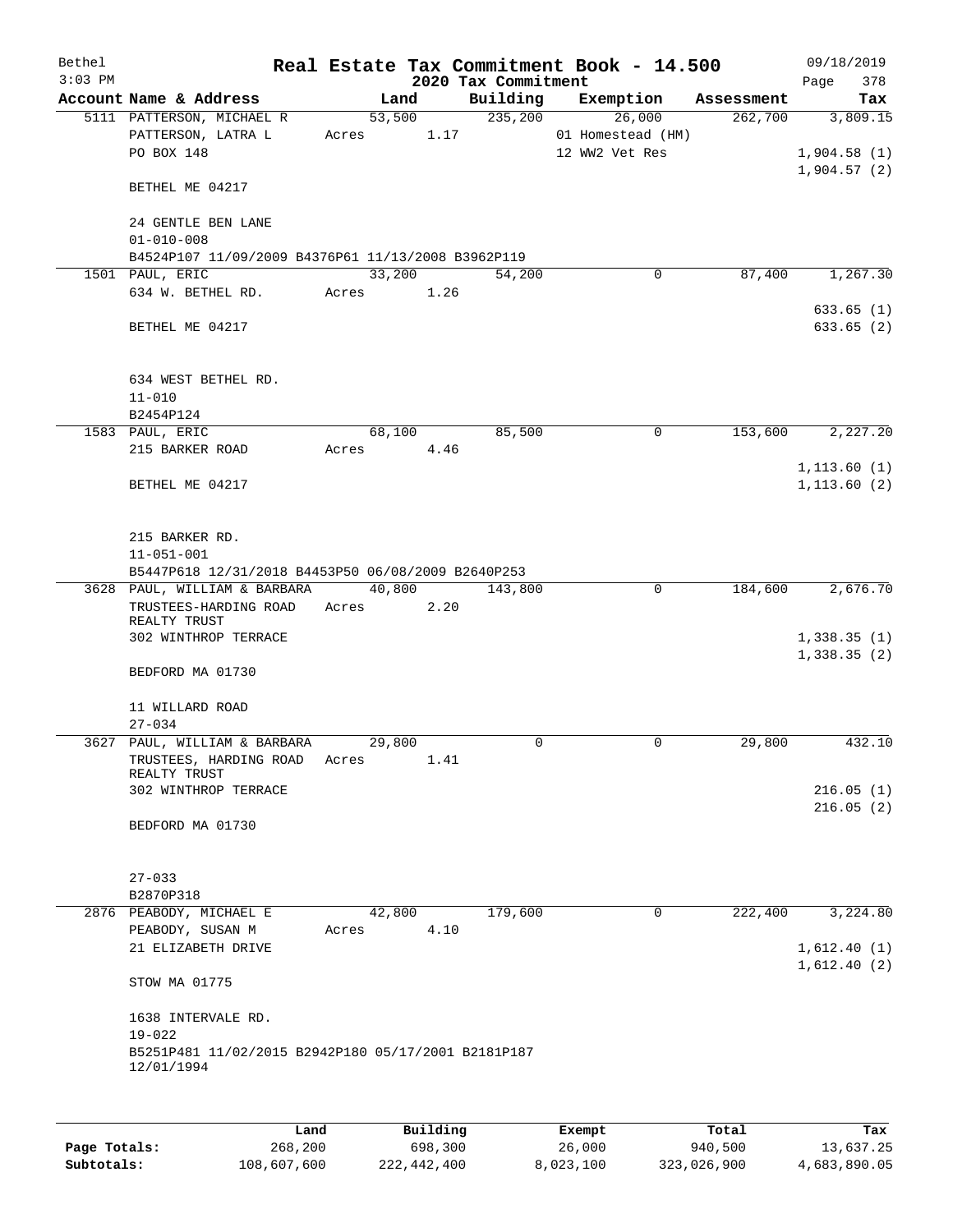| Bethel    |                                                                  |       |                |                         | Real Estate Tax Commitment Book - 14.500 |                      | 09/18/2019    |  |  |  |
|-----------|------------------------------------------------------------------|-------|----------------|-------------------------|------------------------------------------|----------------------|---------------|--|--|--|
| $3:03$ PM |                                                                  |       |                | 2020 Tax Commitment     |                                          |                      | 379<br>Page   |  |  |  |
|           | Account Name & Address<br>468 PEABODY, MICHAEL E                 |       | Land<br>40,500 | Building<br>$\mathbf 0$ | Exemption<br>0                           | Assessment<br>40,500 | Tax<br>587.25 |  |  |  |
|           | PEABODY, SUSAN M                                                 | Acres | 11.00          |                         |                                          |                      |               |  |  |  |
|           | 21 ELIZABETH DRIVE                                               |       |                |                         |                                          |                      | 293.63(1)     |  |  |  |
|           |                                                                  |       |                |                         |                                          |                      |               |  |  |  |
|           | STOW MA 01775                                                    |       |                |                         |                                          |                      | 293.62(2)     |  |  |  |
|           |                                                                  |       |                |                         |                                          |                      |               |  |  |  |
|           | INTERVALE ROAD                                                   |       |                |                         |                                          |                      |               |  |  |  |
|           | $19 - 011 - 005$                                                 |       |                |                         |                                          |                      |               |  |  |  |
|           | B5443P906 12/03/2018 B4970P283 03/14/2013                        |       |                |                         |                                          |                      |               |  |  |  |
|           | 3344 PEARL, KAREN D                                              |       | 20,200         | 89,400                  | 0                                        | 109,600              | 1,589.20      |  |  |  |
|           | PO BOX 81                                                        |       |                |                         |                                          |                      |               |  |  |  |
|           | 18 MASON STREET                                                  |       |                |                         |                                          |                      | 794.60 (1)    |  |  |  |
|           | BETHEL ME 04217                                                  |       |                |                         |                                          |                      | 794.60(2)     |  |  |  |
|           |                                                                  |       |                |                         |                                          |                      |               |  |  |  |
|           |                                                                  |       |                |                         |                                          |                      |               |  |  |  |
|           | 18 MASON ST.                                                     |       |                |                         |                                          |                      |               |  |  |  |
|           | $25 - 167 - 001 - 008$                                           |       |                |                         |                                          |                      |               |  |  |  |
|           | B5438P336 10/23/2018 B3078P40 03/06/2002                         |       |                |                         |                                          |                      |               |  |  |  |
|           | 3339 PEARSON, CHERYL E.                                          |       | 20,200         | 86,400                  | 0                                        | 106,600              | 1,545.70      |  |  |  |
|           | PEARSON, JON R.                                                  |       |                |                         |                                          |                      |               |  |  |  |
|           | 15 GROVE ST                                                      |       |                |                         |                                          |                      | 772.85(1)     |  |  |  |
|           | MERRIMAC MA 01860                                                |       |                |                         |                                          |                      | 772.85(2)     |  |  |  |
|           |                                                                  |       |                |                         |                                          |                      |               |  |  |  |
|           | 25 SPRING ST                                                     |       |                |                         |                                          |                      |               |  |  |  |
|           | $25 - 167 - 001 - 003$                                           |       |                |                         |                                          |                      |               |  |  |  |
|           | B5436P378 10/15/2018 B5333P183 03/01/2017 B4626P324              |       |                |                         |                                          |                      |               |  |  |  |
|           | 08/27/2010 B4493P41 B4336P315 08/18/2008 B4260P159               |       |                |                         |                                          |                      |               |  |  |  |
|           | 02/08/2008 B3718P77 05/13/2005                                   |       |                |                         |                                          |                      |               |  |  |  |
|           | 2749 PEARSON, MICHAEL W., TE 46,700                              |       |                | 180,000                 | 26,000                                   | 200,700              | 2,910.15      |  |  |  |
|           | P.O. BOX 275                                                     | Acres |                | 2.70                    | 01 Homestead (HM)                        |                      |               |  |  |  |
|           |                                                                  |       |                |                         | 12 WW2 Vet Res                           |                      | 1,455.08(1)   |  |  |  |
|           | BETHEL ME 04217                                                  |       |                |                         |                                          |                      | 1,455.07(2)   |  |  |  |
|           |                                                                  |       |                |                         |                                          |                      |               |  |  |  |
|           |                                                                  |       |                |                         |                                          |                      |               |  |  |  |
|           | 85 SUNDAY RIVER RD                                               |       |                |                         |                                          |                      |               |  |  |  |
|           | 18-007-001<br>B5252P459 11/05/2015 B5248P259 10/01/2015 B4640P47 |       |                |                         |                                          |                      |               |  |  |  |
|           | 09/30/2010 B2384P249                                             |       |                |                         |                                          |                      |               |  |  |  |
|           | 455 PEASE, KENNETH                                               |       | 30,000         | 25,100                  | 20,000                                   | 35,100               | 508.95        |  |  |  |
|           | 27 SONGO POND ROAD                                               | Acres |                | 0.50                    | 01 Homestead (HM)                        |                      |               |  |  |  |
|           |                                                                  |       |                |                         |                                          |                      | 254.48 (1)    |  |  |  |
|           | BETHEL ME 04217                                                  |       |                |                         |                                          |                      | 254.47 (2)    |  |  |  |
|           |                                                                  |       |                |                         |                                          |                      |               |  |  |  |
|           |                                                                  |       |                |                         |                                          |                      |               |  |  |  |
|           | 27 SONGO POND RD                                                 |       |                |                         |                                          |                      |               |  |  |  |
|           | $07 - 021$                                                       |       |                |                         |                                          |                      |               |  |  |  |
|           | B677P246 01/31/1969                                              |       |                |                         |                                          |                      |               |  |  |  |
|           | 2689 PEASE, MICHAEL S                                            |       | 58,100         | 131,200                 | 0                                        | 189,300              | 2,744.85      |  |  |  |
|           | CASEY, FRANCINE M                                                | Acres |                | 0.63                    |                                          |                      |               |  |  |  |
|           | PO BOX 131                                                       |       |                |                         |                                          |                      | 1,372.43(1)   |  |  |  |
|           |                                                                  |       |                |                         |                                          |                      | 1,372.42(2)   |  |  |  |
|           | NEWRY ME 04261                                                   |       |                |                         |                                          |                      |               |  |  |  |
|           |                                                                  |       |                |                         |                                          |                      |               |  |  |  |
|           | 40 RIVER VALLEY ACRES                                            |       |                |                         |                                          |                      |               |  |  |  |
|           | $17 - 027$<br>B5344P27 05/08/2017 B3847P1 11/21/2005 B2372P304   |       |                |                         |                                          |                      |               |  |  |  |
|           |                                                                  |       |                |                         |                                          |                      |               |  |  |  |
|           |                                                                  |       |                |                         |                                          |                      |               |  |  |  |
|           |                                                                  | Land  | Building       |                         | Exempt                                   | Total                | Tax           |  |  |  |

|              | nana        | <b>DULLULLY</b> | <b>DACINUL</b> | TOLAT       | ⊥a∧          |
|--------------|-------------|-----------------|----------------|-------------|--------------|
| Page Totals: | 215,700     | 512,100         | 46,000         | 681,800     | 9,886.10     |
| Subtotals:   | 108,823,300 | 222,954,500     | 8,069,100      | 323,708,700 | 4,693,776.15 |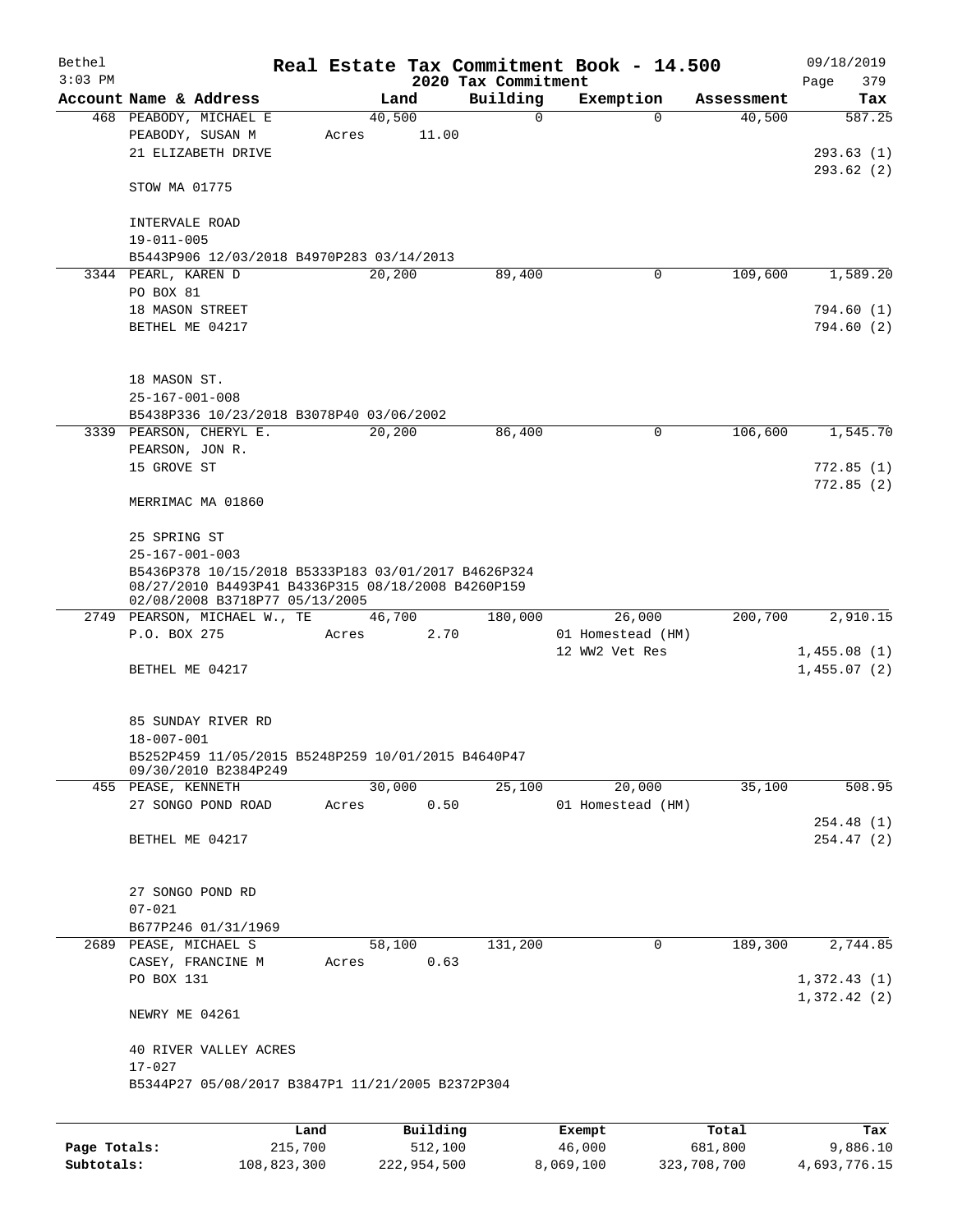| Bethel<br>$3:03$ PM |                                                                   |       |        | 2020 Tax Commitment | Real Estate Tax Commitment Book - 14.500 |            | 09/18/2019<br>Page<br>380    |
|---------------------|-------------------------------------------------------------------|-------|--------|---------------------|------------------------------------------|------------|------------------------------|
|                     | Account Name & Address                                            |       | Land   | Building            | Exemption                                | Assessment | Tax                          |
|                     | 3139 PEASLEE, GREGORY J                                           |       | 20,900 | 0                   | $\mathbf 0$                              | 20,900     | 303.05                       |
|                     | 377 N. MAIN ST.                                                   | Acres | 1.40   |                     |                                          |            |                              |
|                     |                                                                   |       |        |                     |                                          |            | 151.53(1)                    |
|                     | ANDOVER ME 04216 6025                                             |       |        |                     |                                          |            | 151.52(2)                    |
|                     |                                                                   |       |        |                     |                                          |            |                              |
|                     | INTERVALE RD E/S                                                  |       |        |                     |                                          |            |                              |
|                     | $24 - 057$                                                        |       |        |                     |                                          |            |                              |
|                     | B4320P1 07/03/2008                                                |       |        |                     |                                          |            |                              |
|                     | 2951 PECK, CLAIRE E                                               |       | 33,600 | 61,400              | 0                                        | 95,000     | 1,377.50                     |
|                     | PO BOX 331                                                        |       |        |                     |                                          |            |                              |
|                     |                                                                   |       |        |                     |                                          |            | 688.75 (1)                   |
|                     | GLEN NH 03838                                                     |       |        |                     |                                          |            | 688.75 (2)                   |
|                     |                                                                   |       |        |                     |                                          |            |                              |
|                     | 22 CHERRY LANE                                                    |       |        |                     |                                          |            |                              |
|                     | $22 - 002 - 001 - 028$                                            |       |        |                     |                                          |            |                              |
|                     | B5256P551 12/03/2015 B3654P101 01/05/2005                         |       |        |                     |                                          |            |                              |
|                     | 5070 PEELMAN, JESSICA H                                           |       | 57,100 | 249,100             | $\mathbf 0$                              | 306,200    | 4,439.90                     |
|                     | PEELMAN, AARON D                                                  | Acres | 2.58   |                     |                                          |            |                              |
|                     | 99 BROAD ST                                                       |       |        |                     |                                          |            | 2, 219.95(1)<br>2, 219.95(2) |
|                     | PORTSMOUTH NH 03801                                               |       |        |                     |                                          |            |                              |
|                     |                                                                   |       |        |                     |                                          |            |                              |
|                     | 84 OAK RIDGE ROAD                                                 |       |        |                     |                                          |            |                              |
|                     | $18 - 060 - 050$                                                  |       |        |                     |                                          |            |                              |
|                     | B5226P266 06/11/2015 B5083P312 01/21/2014 B3568P322<br>08/06/2004 |       |        |                     |                                          |            |                              |
|                     | 236 PELLETIER, BETH                                               |       | 28,000 | 0                   | 0                                        | 28,000     | 406.00                       |
|                     | PO BOX 97                                                         | Acres | 4.40   |                     |                                          |            |                              |
|                     |                                                                   |       |        |                     |                                          |            | 203.00(1)                    |
|                     | HANOVER ME 04237                                                  |       |        |                     |                                          |            | 203.00(2)                    |
|                     |                                                                   |       |        |                     |                                          |            |                              |
|                     | BIRD HILL RD                                                      |       |        |                     |                                          |            |                              |
|                     | $04 - 077$                                                        |       |        |                     |                                          |            |                              |
|                     | B971P110                                                          |       |        |                     |                                          |            |                              |
|                     | 210 PELLETIER, LAURENCE                                           |       | 43,600 | 0                   | 0                                        | 43,600     | 632.20                       |
|                     | PELLETIER, GENEVA                                                 | Acres | 23.60  |                     |                                          |            |                              |
|                     | 586 HOOKSET RD.                                                   |       |        |                     |                                          |            | 316.10(1)                    |
|                     | AUBURN NH 03022                                                   |       |        |                     |                                          |            | 316.10(2)                    |
|                     |                                                                   |       |        |                     |                                          |            |                              |
|                     |                                                                   |       |        |                     |                                          |            |                              |
|                     | $04 - 057 - 003$                                                  |       |        |                     |                                          |            |                              |
|                     | B2819P263 05/22/2000                                              |       |        |                     |                                          |            |                              |
|                     | 204 PELLETIER, LAURENCE                                           |       | 33,300 | 24,200              | 0                                        | 57,500     | 833.75                       |
|                     | PELLETIER, GENEVA<br>KIMBALL                                      | Acres | 1.30   |                     |                                          |            |                              |
|                     | 586 HOOKSET RD.                                                   |       |        |                     |                                          |            | 416.88(1)                    |
|                     |                                                                   |       |        |                     |                                          |            | 416.87(2)                    |
|                     | AUBURN NH 03022                                                   |       |        |                     |                                          |            |                              |
|                     |                                                                   |       |        |                     |                                          |            |                              |
|                     | 115 EAST BETHEL RD.<br>$04 - 053$                                 |       |        |                     |                                          |            |                              |
|                     | B5342P206 09/21/2018 B1411P298 08/08/1986                         |       |        |                     |                                          |            |                              |
|                     |                                                                   |       |        |                     |                                          |            |                              |
|                     |                                                                   |       |        |                     |                                          |            |                              |
|                     |                                                                   |       |        |                     |                                          |            |                              |

|              | Land        | Building    | Exempt    | Total       | Tax          |
|--------------|-------------|-------------|-----------|-------------|--------------|
| Page Totals: | 216,500     | 334,700     |           | 551,200     | 7,992.40     |
| Subtotals:   | 109,039,800 | 223,289,200 | 8,069,100 | 324,259,900 | 4,701,768.55 |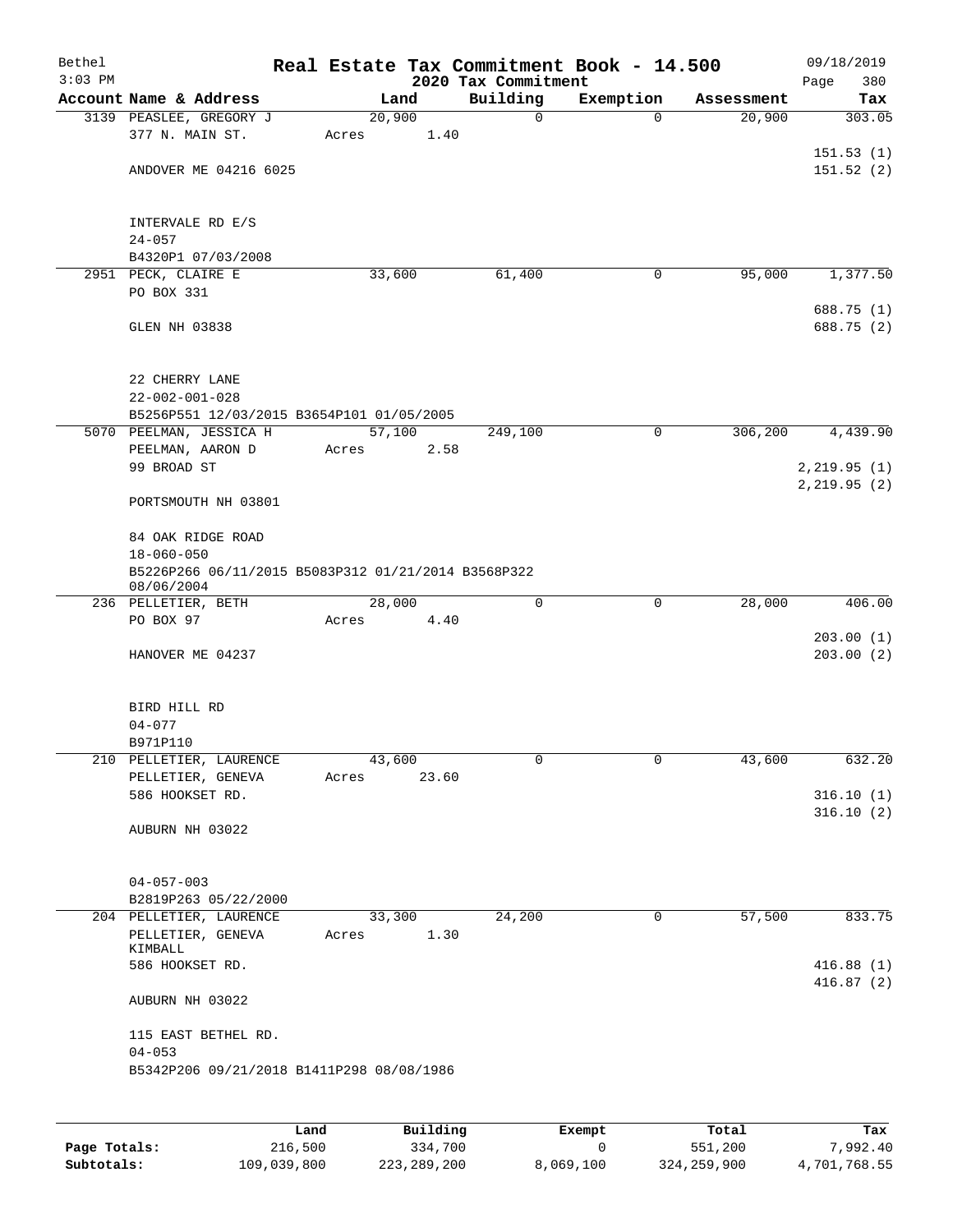| Bethel    |                                                                            |       |                |                                 | Real Estate Tax Commitment Book - 14.500 |            | 09/18/2019             |
|-----------|----------------------------------------------------------------------------|-------|----------------|---------------------------------|------------------------------------------|------------|------------------------|
| $3:03$ PM | Account Name & Address                                                     |       | Land           | 2020 Tax Commitment<br>Building | Exemption                                | Assessment | Page<br>381<br>Tax     |
|           | 328 PELLOCK, CHARLES                                                       |       | 8,700          | $\mathsf{O}$                    | $\Omega$                                 | 8,700      | 126.15                 |
|           | 15 VIA BACCHUS                                                             | Acres | 3.50           |                                 |                                          |            |                        |
|           |                                                                            |       |                |                                 |                                          |            | 63.08(1)               |
|           | ALISO VIEJO CA 92656                                                       |       |                |                                 |                                          |            | 63.07(2)               |
|           | 1600                                                                       |       |                |                                 |                                          |            |                        |
|           |                                                                            |       |                |                                 |                                          |            |                        |
|           | ROUTE 232                                                                  |       |                |                                 |                                          |            |                        |
|           | $05 - 035$                                                                 |       |                |                                 |                                          |            |                        |
|           | B926P241 01/25/1977                                                        |       |                |                                 |                                          |            |                        |
|           | 4666 PELOQUIN, MARK R<br>18 CREST VIEW RD                                  | Acres | 18,600<br>1.40 | $\Omega$                        | 0                                        | 18,600     | 269.70                 |
|           |                                                                            |       |                |                                 |                                          |            | 134.85(1)              |
|           | W GREEWICH RI 02817                                                        |       |                |                                 |                                          |            | 134.85(2)              |
|           | 2012                                                                       |       |                |                                 |                                          |            |                        |
|           |                                                                            |       |                |                                 |                                          |            |                        |
|           | COUNTRYSIDE ACRES/LOT                                                      |       |                |                                 |                                          |            |                        |
|           | $15 - 004 - 013$                                                           |       |                |                                 |                                          |            |                        |
|           | B3603P263 10/08/2004                                                       |       |                |                                 |                                          |            |                        |
|           | 2780 PENLEY & MILLS, INC.                                                  |       | 7,500          | $\mathbf 0$                     | 0                                        | 7,500      | 108.75                 |
|           | 8 COLLEGE HTS.                                                             | Acres | 29.00          |                                 |                                          |            |                        |
|           | ORONO ME 04473                                                             |       |                |                                 |                                          |            | 54.38(1)<br>54.37 (2)  |
|           |                                                                            |       |                |                                 |                                          |            |                        |
|           |                                                                            |       |                |                                 |                                          |            |                        |
|           | INTERVALE RD                                                               |       |                |                                 |                                          |            |                        |
|           | $18 - 033 - 002$                                                           |       |                |                                 |                                          |            |                        |
|           | 5294 PENLEY, COLIN M                                                       |       | 30,400         | $\mathbf 0$                     | $\mathbf 0$                              | 30,400     | 440.80                 |
|           | PO BOX 34                                                                  | Acres | 3.37           |                                 |                                          |            | 220.40(1)              |
|           | PARIS ME 04271                                                             |       |                |                                 |                                          |            | 220.40(2)              |
|           |                                                                            |       |                |                                 |                                          |            |                        |
|           |                                                                            |       |                |                                 |                                          |            |                        |
|           | SECOND ST                                                                  |       |                |                                 |                                          |            |                        |
|           | $22 - 029 - 012 - A$<br>B5452P624 02/22/2019 B5361P510 08/14/2017 B13P4653 |       |                |                                 |                                          |            |                        |
|           | 06/23/2010                                                                 |       |                |                                 |                                          |            |                        |
|           | 5293 PENLEY, COLIN M.                                                      |       | 30,800         | 0                               | 0                                        | 30,800     | 446.60                 |
|           | PO BOX 34                                                                  | Acres | 3.92           |                                 |                                          |            | 223.30(1)              |
|           | PARIS ME 04271                                                             |       |                |                                 |                                          |            | 223.30(2)              |
|           |                                                                            |       |                |                                 |                                          |            |                        |
|           |                                                                            |       |                |                                 |                                          |            |                        |
|           | SECOND ST                                                                  |       |                |                                 |                                          |            |                        |
|           | $22 - 029 - 011 - A$<br>B5452P624 02/22/2019 B5361P510 08/14/2017 B13P4653 |       |                |                                 |                                          |            |                        |
|           | 06/23/2010                                                                 |       |                |                                 |                                          |            |                        |
|           | 2920 PEREIRA, DOUGLAS                                                      |       | 43,800         | 97,100                          | 20,000                                   | 120,900    | 1,753.05               |
|           | PEREIRA, JOYCE                                                             | Acres | 5.08           |                                 | 01 Homestead (HM)                        |            |                        |
|           | PO BOX 54                                                                  |       |                |                                 |                                          |            | 876.53(1)<br>876.52(2) |
|           | BETHEL ME 04217                                                            |       |                |                                 |                                          |            |                        |
|           |                                                                            |       |                |                                 |                                          |            |                        |
|           | 2279 INTERVALE RD.                                                         |       |                |                                 |                                          |            |                        |
|           | $20 - 031$                                                                 |       |                |                                 |                                          |            |                        |
|           | B5263P145 01/11/2016 B2634P155 11/17/1998                                  |       |                |                                 |                                          |            |                        |
|           |                                                                            |       |                |                                 |                                          |            |                        |
|           |                                                                            |       |                |                                 |                                          |            |                        |

|              | Land        | Building    | Exempt    | Total       | Tax          |
|--------------|-------------|-------------|-----------|-------------|--------------|
| Page Totals: | 139,800     | 97,100      | 20,000    | 216,900     | 3,145.05     |
| Subtotals:   | 109,179,600 | 223,386,300 | 8,089,100 | 324,476,800 | 4,704,913.60 |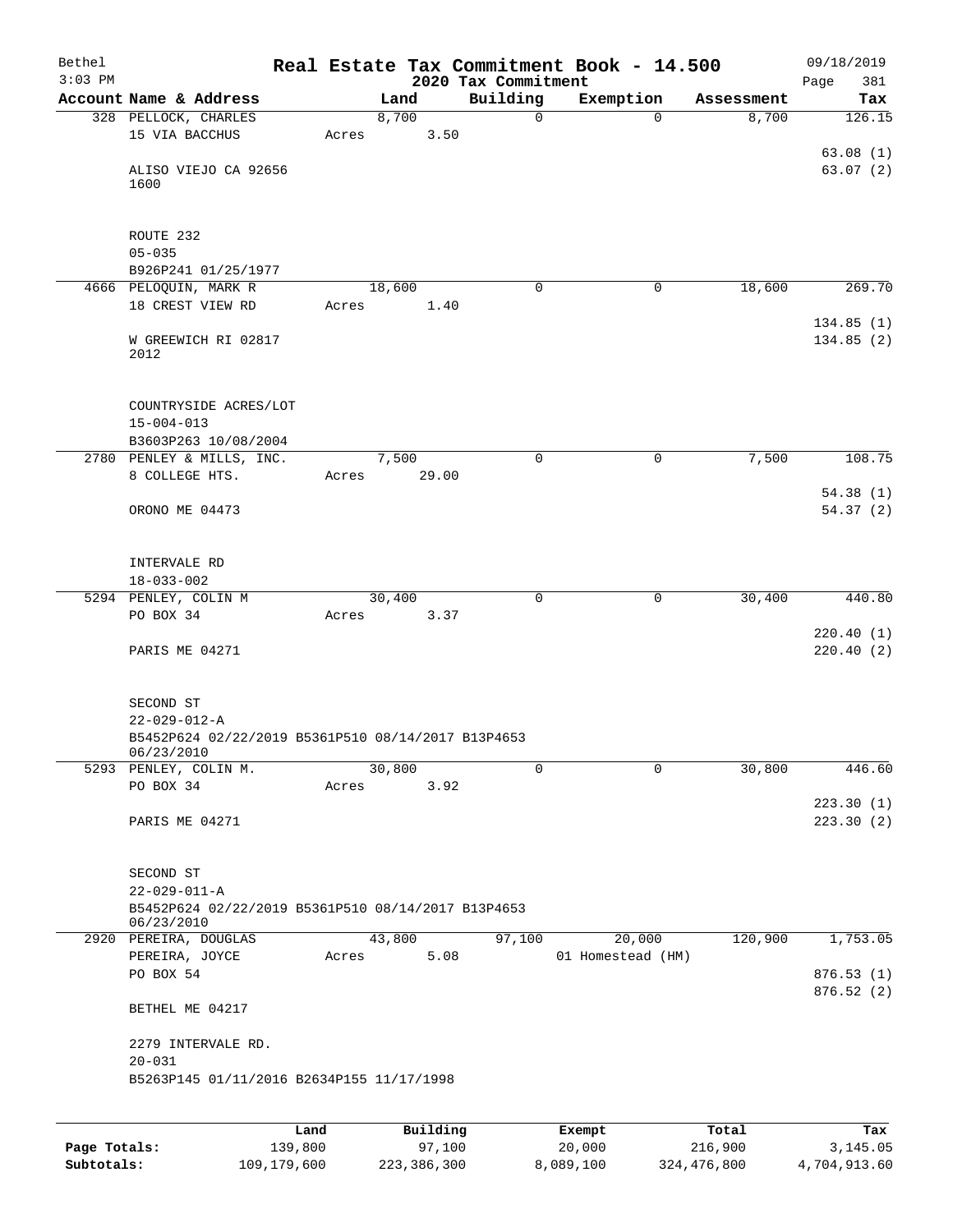| Bethel    |                                                                   |       |        |                     | Real Estate Tax Commitment Book - 14.500 |            | 09/18/2019  |
|-----------|-------------------------------------------------------------------|-------|--------|---------------------|------------------------------------------|------------|-------------|
| $3:03$ PM |                                                                   |       |        | 2020 Tax Commitment |                                          |            | 382<br>Page |
|           | Account Name & Address                                            |       | Land   | Building            | Exemption                                | Assessment | Tax         |
|           | 3361 PERKINS, GABRIEL M                                           |       | 50,000 | 93,300              | 20,000                                   | 123,300    | 1,787.85    |
|           | SEYMOUR, JESSIE R<br>53 MASON ST.                                 | Acres | 0.29   |                     | 01 Homestead (HM)                        |            | 893.93 (1)  |
|           |                                                                   |       |        |                     |                                          |            | 893.92 (2)  |
|           | BETHEL ME 04217                                                   |       |        |                     |                                          |            |             |
|           | 53 MASON ST.                                                      |       |        |                     |                                          |            |             |
|           | $25 - 182$                                                        |       |        |                     |                                          |            |             |
|           | B4413P173 03/09/2009 B4410P238 03/03/2009 B1094P101<br>10/08/1980 |       |        |                     |                                          |            |             |
|           | 5005 PERROTT HOLDINGS, INC.                                       |       | 10,100 | 0                   | $\mathbf 0$                              | 10,100     | 146.45      |
|           | 122 NILES HILL RD                                                 |       |        |                     |                                          |            |             |
|           |                                                                   |       |        |                     |                                          |            | 73.23(1)    |
|           | WATERFORD CT 06385                                                |       |        |                     |                                          |            | 73.22(2)    |
|           | PARKWAY CONDOS UNDEV                                              |       |        |                     |                                          |            |             |
|           | $25 - 241 - 003 - 7 - 12$                                         |       |        |                     |                                          |            |             |
|           | B4511P339 10/15/2009 B4481P249 08/10/2009                         |       |        |                     |                                          |            |             |
|           | 5003 PERROTT HOLDINGS, INC.                                       |       | 33,600 | 91,500              | $\mathbf 0$                              | 125,100    | 1,813.95    |
|           | 122 NILES HILL ROAD                                               |       |        |                     |                                          |            |             |
|           |                                                                   |       |        |                     |                                          |            | 906.98(1)   |
|           | WATERFORD CT 06385                                                |       |        |                     |                                          |            | 906.97(2)   |
|           | 32 PARKWAY CONDO UNIT 5                                           |       |        |                     |                                          |            |             |
|           | $25 - 241 - 003 - 5$                                              |       |        |                     |                                          |            |             |
|           | B4511P339 10/15/2009 B4481P249 08/10/2009                         |       |        |                     |                                          |            |             |
|           | 5001 PERROTT, GODFREY                                             |       | 33,600 | 144,300             | $\mathbf 0$                              | 177,900    | 2,579.55    |
|           | PERROTT, ANN                                                      |       |        |                     |                                          |            |             |
|           | 122 NILES HILL ROAD                                               |       |        |                     |                                          |            | 1,289.78(1) |
|           | WATERFORD CT 06385                                                |       |        |                     |                                          |            | 1,289.77(2) |
|           | 32 PARKWAY CONDO UNIT 1                                           |       |        |                     |                                          |            |             |
|           | $25 - 241 - 003 - 1$                                              |       |        |                     |                                          |            |             |
|           | B5424P1 08/10/2018 B4169P283 07/30/2007                           |       |        |                     |                                          |            |             |
|           | 5002 PERROTT, HOLDINGS LLC                                        |       | 33,600 | 144,300             | 0                                        | 177,900    | 2,579.55    |
|           | 122 NILES HILL RD                                                 |       |        |                     |                                          |            |             |
|           |                                                                   |       |        |                     |                                          |            | 1,289.78(1) |
|           | WATERFORD CT 06385                                                |       |        |                     |                                          |            | 1,289.77(2) |
|           |                                                                   |       |        |                     |                                          |            |             |
|           | 32 PARKWAY CONDO UNIT 2                                           |       |        |                     |                                          |            |             |
|           | $25 - 241 - 003 - 2$                                              |       |        |                     |                                          |            |             |
|           | B5451P842 02/14/2019 B4233P184 11/28/2007                         |       |        |                     |                                          |            |             |
|           | 5004 PERROTT, HOLDINGS LLC                                        |       | 33,600 | 183,000             | 0                                        | 216,600    | 3,140.70    |
|           | PERROTT, ANN M                                                    |       |        |                     |                                          |            |             |
|           | 122 NILES HILL RD                                                 |       |        |                     |                                          |            | 1,570.35(1) |
|           | WATERFORD CT 06385                                                |       |        |                     |                                          |            | 1,570.35(2) |
|           |                                                                   |       |        |                     |                                          |            |             |
|           | 32 PARKWAY CONDO UNIT 6                                           |       |        |                     |                                          |            |             |
|           | $25 - 241 - 003 - 6$<br>B4284P189 04/14/2008                      |       |        |                     |                                          |            |             |
|           |                                                                   |       |        |                     |                                          |            |             |
|           |                                                                   |       |        |                     |                                          |            |             |
|           |                                                                   |       |        |                     |                                          |            |             |

|              | Land        | Building    | Exempt    | Total         | Tax          |
|--------------|-------------|-------------|-----------|---------------|--------------|
| Page Totals: | 194,500     | 656,400     | 20,000    | 830,900       | 12,048.05    |
| Subtotals:   | 109,374,100 | 224,042,700 | 8,109,100 | 325, 307, 700 | 4,716,961.65 |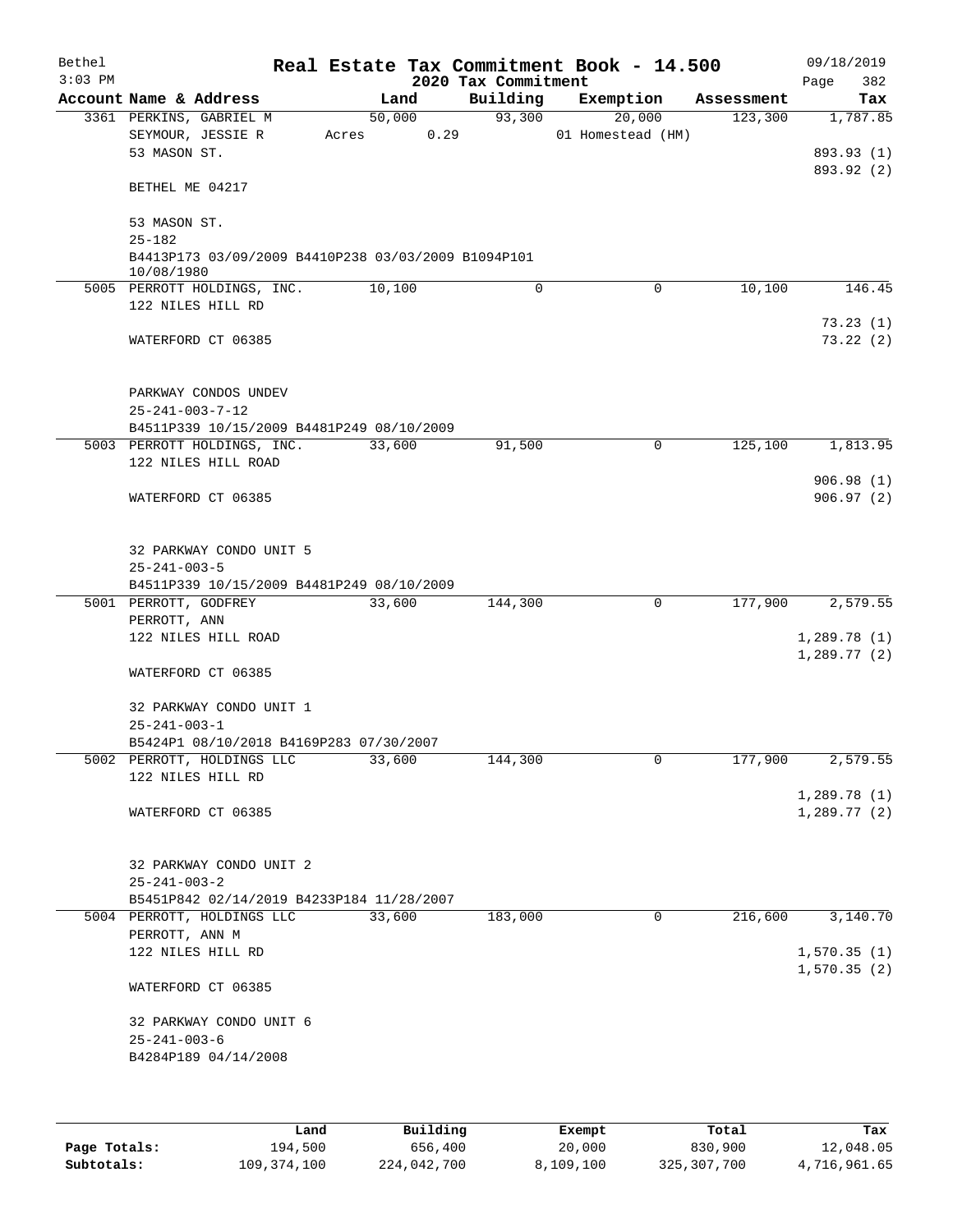| Bethel<br>$3:03$ PM |                                                                                       |       |             | 2020 Tax Commitment | Real Estate Tax Commitment Book - 14.500 |            | 09/18/2019<br>383<br>Page |
|---------------------|---------------------------------------------------------------------------------------|-------|-------------|---------------------|------------------------------------------|------------|---------------------------|
|                     | Account Name & Address                                                                |       | Land        | Building            | Exemption                                | Assessment | Tax                       |
|                     | 2890 PERRY, DONALD                                                                    |       | 41,300      | 105,800             | 26,000                                   | 121,100    | 1,755.95                  |
|                     | PERRY, CLAIRE                                                                         | Acres | 2.60        |                     | 01 Homestead (HM)                        |            |                           |
|                     | 1902 INTERVALE ROAD                                                                   |       |             |                     | 12 WW2 Vet Res                           |            | 877.98 (1)<br>877.97 (2)  |
|                     | BETHEL ME 04217                                                                       |       |             |                     |                                          |            |                           |
|                     | 1902 INTERVALE RD.                                                                    |       |             |                     |                                          |            |                           |
|                     | $20 - 008$                                                                            |       |             |                     |                                          |            |                           |
|                     | B689P61 09/17/1969                                                                    |       |             |                     |                                          |            |                           |
|                     | 3056 PERRY, GREGORY D                                                                 |       | 42,200      | 138,800             | $\mathbf 0$                              | 181,000    | 2,624.50                  |
|                     | PO BOX 1713                                                                           | Acres | 3.50        |                     |                                          |            | 1,312.25(1)               |
|                     | BETHEL ME 04217                                                                       |       |             |                     |                                          |            | 1,312.25(2)               |
|                     | 65 HOLT HILL RD.                                                                      |       |             |                     |                                          |            |                           |
|                     | $23 - 010$                                                                            |       |             |                     |                                          |            |                           |
|                     | B5249P576 10/20/2015 B2355P107                                                        |       |             |                     |                                          |            |                           |
|                     | 226 PERRY, KRISTIN A                                                                  |       | 47,200      | 100,000             | 20,000                                   | 127,200    | 1,844.40                  |
|                     | 298 BIRD HILL RD                                                                      |       | Acres 16.00 |                     | 01 Homestead (HM)                        |            |                           |
|                     | BETHEL ME 04217                                                                       |       |             |                     |                                          |            | 922.20(1)<br>922.20(2)    |
|                     | 298 BIRD HILL RD                                                                      |       |             |                     |                                          |            |                           |
|                     | $04 - 067$                                                                            |       |             |                     |                                          |            |                           |
|                     | B5282P34 05/19/2016 B4318P15 07/01/2008 B1418P276                                     |       |             |                     |                                          |            |                           |
|                     | 2702 PERSSON, NANCY                                                                   |       | 71,100      | 267,500             | 0                                        | 338,600    | 4,909.70                  |
|                     | LEONARD, MARK                                                                         | Acres | 1.10        |                     |                                          |            |                           |
|                     | 4 LYMAN WHEELOCK ROAD                                                                 |       |             |                     |                                          |            | 2,454.85(1)               |
|                     |                                                                                       |       |             |                     |                                          |            | 2,454.85(2)               |
|                     | SOUTH EASTON MA 02375                                                                 |       |             |                     |                                          |            |                           |
|                     | 8 MAHANEY'S LANE                                                                      |       |             |                     |                                          |            |                           |
|                     | $17 - 035 - 013$<br>B4016P170 09/27/2006 B3302P94 05/30/2003 B3218P253                |       |             |                     |                                          |            |                           |
|                     | 3788 PESA, MARTHA B.                                                                  |       | 68,200      | 146,200             | $\mathbf 0$                              | 214,400    | 3,108.80                  |
|                     | PESA, JOHN F. JR.                                                                     | Acres | 1.18        |                     |                                          |            |                           |
|                     | 39 FREEMAN DRIVE                                                                      |       |             |                     |                                          |            | 1,554.40(1)               |
|                     |                                                                                       |       |             |                     |                                          |            | 1,554.40(2)               |
|                     | PLYMOUTH MA 02360                                                                     |       |             |                     |                                          |            |                           |
|                     | 42 RIDGE ROAD<br>$26 - 060 - 006$                                                     |       |             |                     |                                          |            |                           |
|                     | B5447P143 12/26/2018 B3378P215 09/15/2003                                             |       |             |                     |                                          |            |                           |
|                     | 1260 PETERSON, BRIAN                                                                  |       | 20,200      | 23,000              | $\mathbf{0}$                             | 43,200     | 626.40                    |
|                     | PETERSON, SHELLEY                                                                     | Acres | 0.23        |                     |                                          |            |                           |
|                     | PO BOX 132                                                                            |       |             |                     |                                          |            | 313.20(1)                 |
|                     | BETHEL ME 04217                                                                       |       |             |                     |                                          |            | 313.20(2)                 |
|                     |                                                                                       |       |             |                     |                                          |            |                           |
|                     | 124 WEST BETHEL ROAD<br>$07 - 063$                                                    |       |             |                     |                                          |            |                           |
|                     | B5438P616 10/25/2018 B5407P408 05/14/2018 B5235P15<br>07/30/2015 B3800P296 08/25/2005 |       |             |                     |                                          |            |                           |
|                     |                                                                                       |       |             |                     |                                          |            |                           |

|              | Land        | Building    | Exempt    | Total       | Tax          |
|--------------|-------------|-------------|-----------|-------------|--------------|
| Page Totals: | 290,200     | 781,300     | 46,000    | 1,025,500   | 14,869.75    |
| Subtotals:   | 109,664,300 | 224,824,000 | 8,155,100 | 326,333,200 | 4,731,831.40 |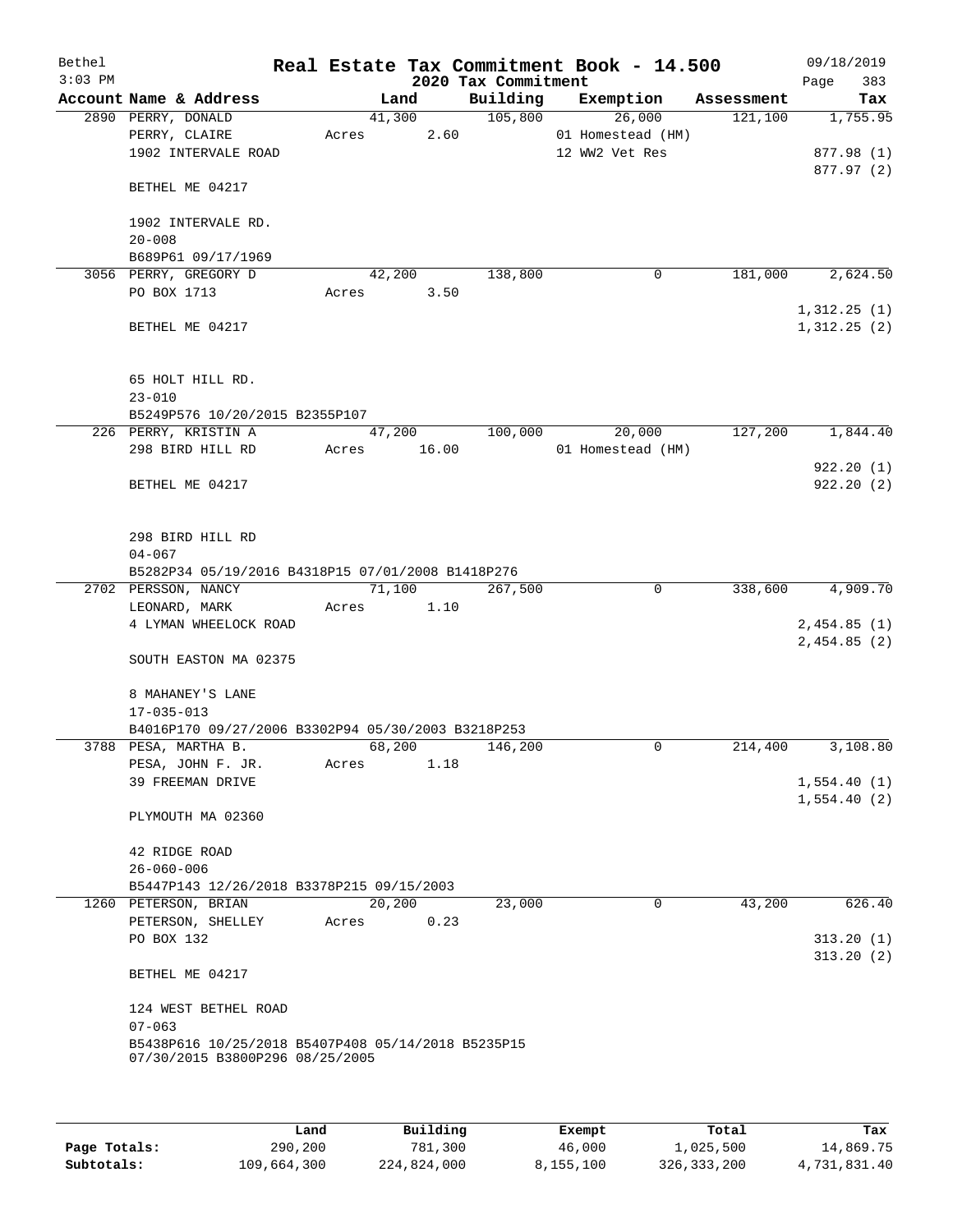| Bethel    |                                                                           |       |         |          |                                 | Real Estate Tax Commitment Book - 14.500 |          |                       | 09/18/2019                 |
|-----------|---------------------------------------------------------------------------|-------|---------|----------|---------------------------------|------------------------------------------|----------|-----------------------|----------------------------|
| $3:03$ PM | Account Name & Address                                                    |       | Land    |          | 2020 Tax Commitment<br>Building | Exemption                                |          |                       | Page<br>384                |
|           | 1261 PETERSON, BRIAN                                                      |       | 18,500  |          | 84,800                          |                                          | $\Omega$ | Assessment<br>103,300 | Tax<br>1,497.85            |
|           | PETERSON, SHELLEY<br>PO BOX 132                                           | Acres |         | 0.17     |                                 |                                          |          |                       | 748.93(1)                  |
|           | BETHEL ME 04217                                                           |       |         |          |                                 |                                          |          |                       | 748.92(2)                  |
|           | 122 WEST BETHEL RD.<br>$07 - 064$                                         |       |         |          |                                 |                                          |          |                       |                            |
|           | B5438P616 10/25/2018 B5407P408 05/14/2018 B5235P15<br>07/30/2015 B1544P21 |       |         |          |                                 |                                          |          |                       |                            |
|           | 5355 PETERSON, ERIC A                                                     |       | 49,100  |          | 228,700                         |                                          | 0        | 277,800               | 4,028.10                   |
|           | PETERSON, ANN G<br>29 DEERING RIDGE ROAD                                  | Acres |         | 1.33     |                                 |                                          |          |                       | 2,014.05(1)<br>2,014.05(2) |
|           | HOLLIS CENTER ME 04042                                                    |       |         |          |                                 |                                          |          |                       |                            |
|           | WILL'S WAY<br>$01 - 041 - A - 011$                                        |       |         |          |                                 |                                          |          |                       |                            |
|           | B4772P216 10/14/2011                                                      |       |         |          |                                 |                                          |          |                       |                            |
|           | 3603 PETERSON, MICHAEL                                                    |       | 109,100 |          | 276,600                         | 20,000                                   |          | 365,700               | 5,302.65                   |
|           | PETERSON, NORETTA                                                         | Acres |         | 2.50     |                                 | 01 Homestead (HM)                        |          |                       |                            |
|           | 278 PARADISE RD                                                           |       |         |          |                                 |                                          |          |                       | 2,651.33(1)                |
|           | BETHEL ME 04217                                                           |       |         |          |                                 |                                          |          |                       | 2,651.32(2)                |
|           | 278 PARADISE RD.                                                          |       |         |          |                                 |                                          |          |                       |                            |
|           | $27 - 013 - 001$<br>B5285P128 06/06/2016 B3745P284 06/24/2005 B2619P335   |       |         |          |                                 |                                          |          |                       |                            |
|           | 3234 PETERSON, SHELLEY LYNN                                               |       | 41,500  |          | 117,000                         | 20,000                                   |          | 138,500               | 2,008.25                   |
|           | PO BOX 132                                                                | Acres |         | 0.20     |                                 | 01 Homestead (HM)                        |          |                       |                            |
|           | BETHEL ME 04217                                                           |       |         |          |                                 |                                          |          |                       | 1,004.13(1)<br>1,004.12(2) |
|           |                                                                           |       |         |          |                                 |                                          |          |                       |                            |
|           | 46 RAILROAD ST.<br>$25 - 071$                                             |       |         |          |                                 |                                          |          |                       |                            |
|           | B3817P54 10/11/2005                                                       |       |         |          |                                 |                                          |          |                       |                            |
|           | 1646 PETILLO, FRANK                                                       |       | 38,400  |          | 89,100                          | 20,000                                   |          | 107,500               | 1,558.75                   |
|           | PETILLO, TERRY                                                            | Acres |         | 1.00     |                                 | 01 Homestead (HM)                        |          |                       |                            |
|           | 47 ANNIS ROAD                                                             |       |         |          |                                 |                                          |          |                       | 779.38(1)<br>779.37(2)     |
|           | BETHEL ME 04217                                                           |       |         |          |                                 |                                          |          |                       |                            |
|           | 47 ANNIS RD                                                               |       |         |          |                                 |                                          |          |                       |                            |
|           | $12 - 003 - 001$                                                          |       |         |          |                                 |                                          |          |                       |                            |
|           | B1497P41 08/04/1987                                                       |       |         |          |                                 |                                          |          |                       |                            |
|           | 3490 PETITE ABODE PROPERTIES                                              |       | 59,500  |          | 165,600                         |                                          | 0        | 225,100               | 3,263.95                   |
|           | PO BOX 1943                                                               | Acres |         | 0.45     |                                 |                                          |          |                       | 1,631.98(1)                |
|           | BETHEL ME 04217                                                           |       |         |          |                                 |                                          |          |                       | 1,631.97(2)                |
|           | 14 EDEN LANE                                                              |       |         |          |                                 |                                          |          |                       |                            |
|           | $26 - 050$                                                                |       |         |          |                                 |                                          |          |                       |                            |
|           | B5445P17 12/10/2018 B5396P426 03/09/2018 B1225P284<br>09/19/1983          |       |         |          |                                 |                                          |          |                       |                            |
|           |                                                                           |       |         |          |                                 |                                          |          |                       |                            |
|           | Land                                                                      |       |         | Building |                                 | Exempt                                   |          | Total                 | Tax                        |

|              | Land        | Building    | Exempt    | Total       | Tax          |
|--------------|-------------|-------------|-----------|-------------|--------------|
| Page Totals: | 316,100     | 961,800     | 60,000    | 1,217,900   | 17,659.55    |
| Subtotals:   | 109,980,400 | 225,785,800 | 8,215,100 | 327,551,100 | 4,749,490.95 |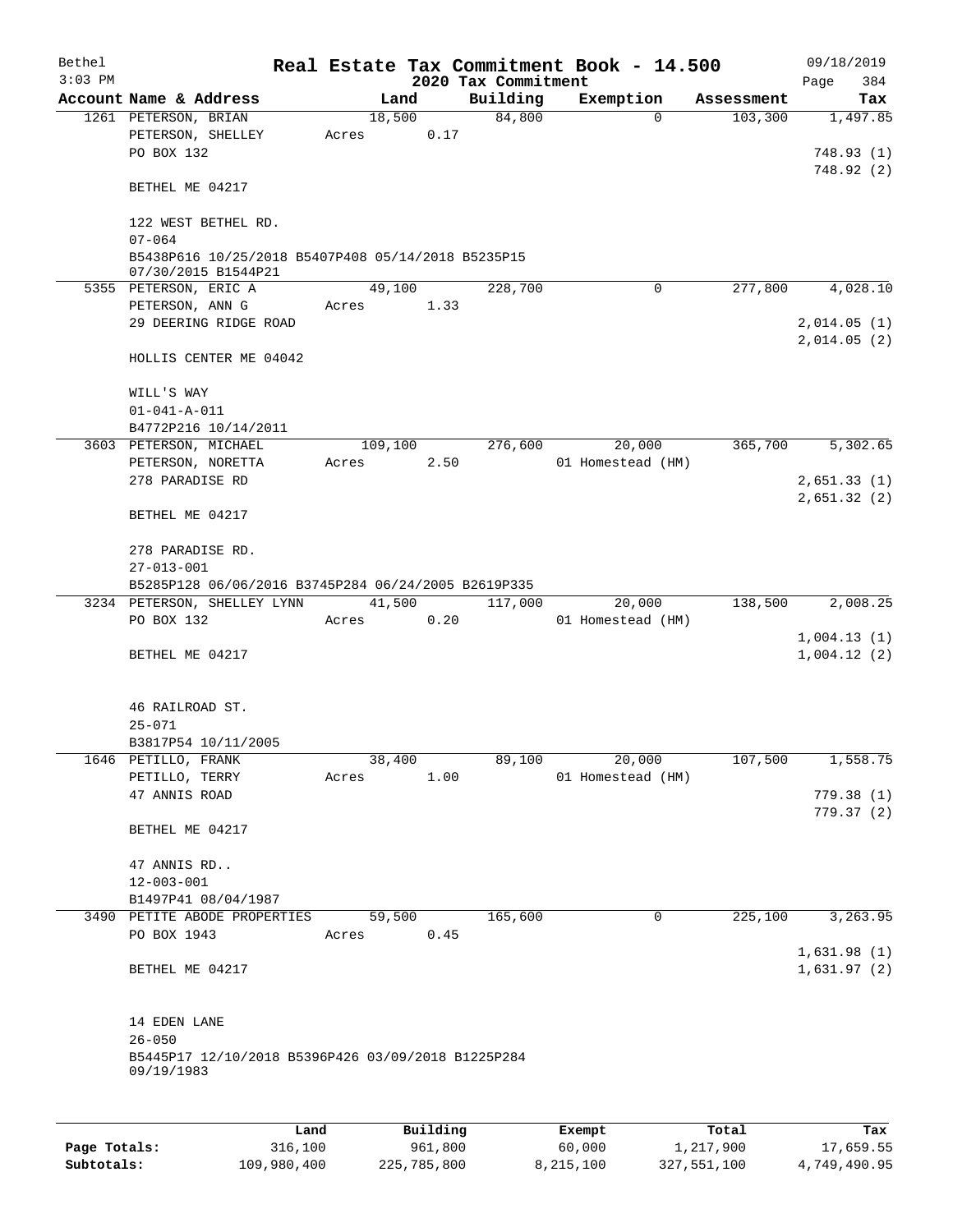| Bethel    |                                                           | Real Estate Tax Commitment Book - 14.500 |                                 |             |            | 09/18/2019         |
|-----------|-----------------------------------------------------------|------------------------------------------|---------------------------------|-------------|------------|--------------------|
| $3:03$ PM | Account Name & Address                                    | Land                                     | 2020 Tax Commitment<br>Building | Exemption   | Assessment | 385<br>Page<br>Tax |
|           | 3156 PETRIN, MICHAEL GEORGE                               | 16,800                                   | 45,800                          | $\Omega$    | 62,600     | 907.70             |
|           | LAVERRIERE, KATIE MARIE                                   |                                          |                                 |             |            |                    |
|           | 268 DENNETT ST                                            |                                          |                                 |             |            | 453.85(1)          |
|           |                                                           |                                          |                                 |             |            | 453.85(2)          |
|           | PORTSMOUTH NH 03801                                       |                                          |                                 |             |            |                    |
|           | 15 MILL HILL                                              |                                          |                                 |             |            |                    |
|           | $25 - 008 - 024$                                          |                                          |                                 |             |            |                    |
|           | B5439P658 10/30/2018 B5175P50 10/21/2014 B3210P234        |                                          |                                 |             |            |                    |
|           | 12/11/2002                                                |                                          |                                 |             |            |                    |
|           | 1037 PETTIT, DONALD R<br>3 RAVEN LANE                     | 33,600                                   | 131,700                         | $\mathbf 0$ | 165,300    | 2,396.85           |
|           |                                                           |                                          |                                 |             |            | 1, 198.43(1)       |
|           | GLOUCESTER MA 01930                                       |                                          |                                 |             |            | 1, 198.42(2)       |
|           | 4177                                                      |                                          |                                 |             |            |                    |
|           | 88 FAIRWAY ROAD                                           |                                          |                                 |             |            |                    |
|           | $07 - 028 - 544$                                          |                                          |                                 |             |            |                    |
|           | 1629 PEVEAR, ROBERTA C. &                                 | 48,000                                   | 50,400                          | 0           | 98,400     | 1,426.80           |
|           | GIBSON, IRA ALBERT                                        | Acres                                    | 1.00                            |             |            |                    |
|           | 7 RIVER WOODS DRIVE,<br>APT. D125                         |                                          |                                 |             |            | 713.40(1)          |
|           |                                                           |                                          |                                 |             |            | 713.40(2)          |
|           | EXETER NH 03833                                           |                                          |                                 |             |            |                    |
|           | 47 GIBSON RD.                                             |                                          |                                 |             |            |                    |
|           | $11 - 083$                                                |                                          |                                 |             |            |                    |
|           | B4952P89 02/11/2013 B4708P32 04/07/2011 B4124P194         |                                          |                                 |             |            |                    |
|           | 04/27/2007 B3524P269 06/01/2004<br>3218 PHILBRICK, MARY R | 44,600                                   | 106,300                         | $\mathbf 0$ | 150,900    | 2,188.05           |
|           | 71 MILLBROOK LANE                                         | Acres                                    | 0.23                            |             |            |                    |
|           |                                                           |                                          |                                 |             |            | 1,094.03(1)        |
|           | AUBURN ME 04210 8317                                      |                                          |                                 |             |            | 1,094.02(2)        |
|           |                                                           |                                          |                                 |             |            |                    |
|           | 4 HIGH ST.<br>$25 - 059$                                  |                                          |                                 |             |            |                    |
|           | B3952P136 06/02/2006                                      |                                          |                                 |             |            |                    |
|           | 4728 PHILLIPS, WILLIAM M                                  | 67,600                                   | 328,300                         | 0           | 395,900    | 5,740.55           |
|           | PHILLIPS, PAULA S                                         | Acres                                    | 2.55                            |             |            |                    |
|           | 134 FULTON ST. UNIT 3                                     |                                          |                                 |             |            | 2,870.28(1)        |
|           |                                                           |                                          |                                 |             |            | 2,870.27(2)        |
|           | BOSTON MA 02109                                           |                                          |                                 |             |            |                    |
|           | 112 DEER VIEW ROAD                                        |                                          |                                 |             |            |                    |
|           | $12 - 073 - 011$                                          |                                          |                                 |             |            |                    |
|           | B3724P148 05/20/2005                                      |                                          |                                 |             |            |                    |
|           | 2946 PHIPPS, DONALD F                                     | 33,600                                   | 108,200                         | $\mathbf 0$ | 141,800    | 2,056.10           |
|           | PHIPPS, FAITH A<br>1792 STATE ROAD                        |                                          |                                 |             |            | 1,028.05(1)        |
|           |                                                           |                                          |                                 |             |            | 1,028.05(2)        |
|           | ELIOT ME 03903                                            |                                          |                                 |             |            |                    |
|           | 11 CHERRY LANE                                            |                                          |                                 |             |            |                    |
|           | $22 - 002 - 001 - 023$                                    |                                          |                                 |             |            |                    |
|           | B4064P16 12/12/2006 B3853P69 12/06/2005                   |                                          |                                 |             |            |                    |
|           |                                                           |                                          |                                 |             |            |                    |
|           |                                                           |                                          |                                 |             |            |                    |

|              | Land        | Building    | Exempt    | Total       | Tax          |
|--------------|-------------|-------------|-----------|-------------|--------------|
| Page Totals: | 244,200     | 770,700     |           | 1,014,900   | 14,716.05    |
| Subtotals:   | 110,224,600 | 226,556,500 | 8,215,100 | 328,566,000 | 4,764,207.00 |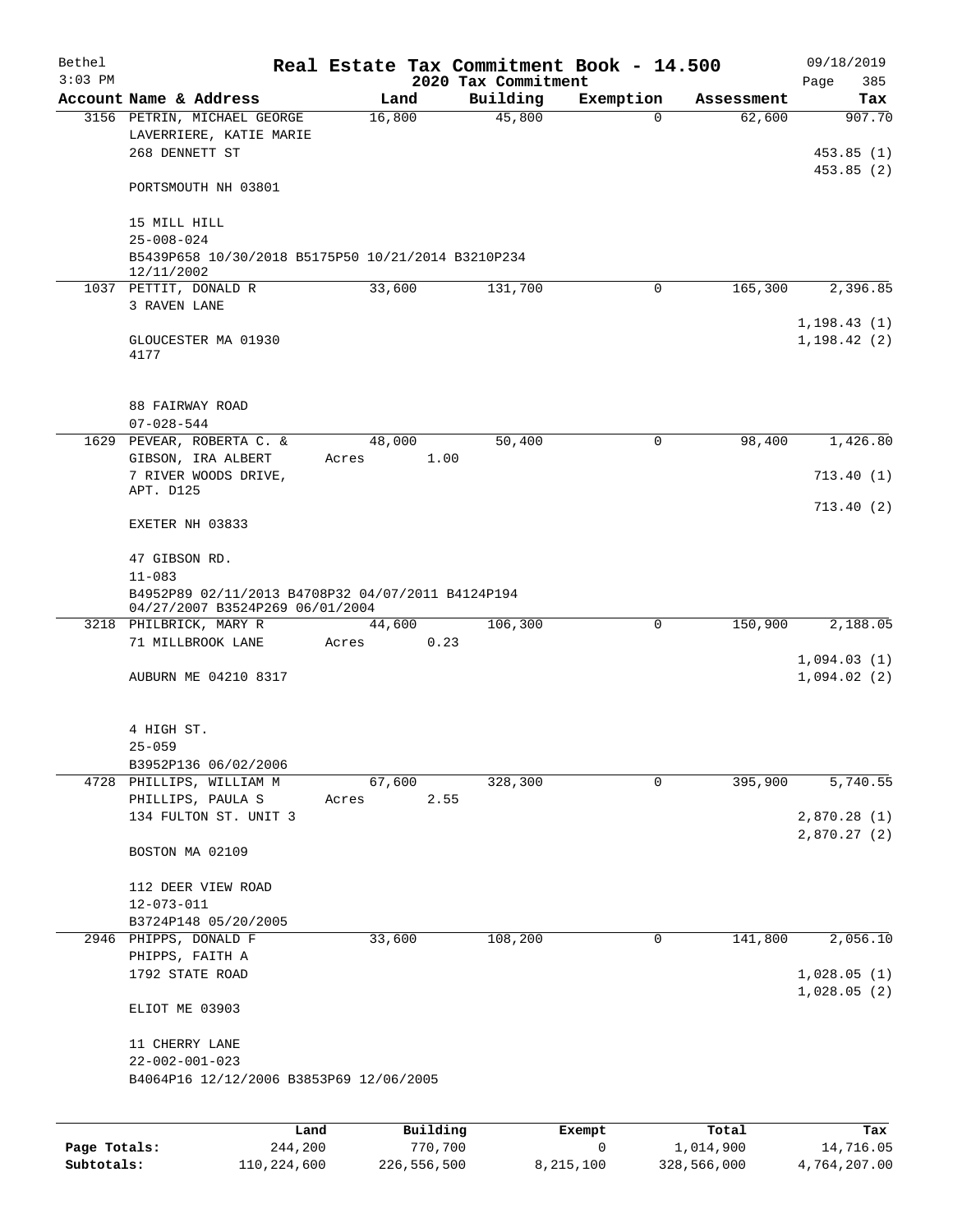| Bethel<br>$3:03$ PM |                        |                                           |       |        |      | 2020 Tax Commitment | Real Estate Tax Commitment Book - 14.500 |            | 09/18/2019<br>386<br>Page |
|---------------------|------------------------|-------------------------------------------|-------|--------|------|---------------------|------------------------------------------|------------|---------------------------|
|                     | Account Name & Address |                                           |       | Land   |      | Building            | Exemption                                | Assessment | Tax                       |
|                     | 5126 PHIPPS, WILLIAM   |                                           |       | 45,700 |      | 264,900             | $\Omega$                                 | 310,600    | 4,503.70                  |
|                     |                        | PHIPPS, GABRIELLE                         | Acres |        | 2.59 |                     |                                          |            |                           |
|                     | 15 DOTY AVENUE         |                                           |       |        |      |                     |                                          |            | 2, 251.85 (1)             |
|                     | DANVERS MA 01923       |                                           |       |        |      |                     |                                          |            | 2, 251.85 (2)             |
|                     |                        | 87 THUNDER SNOW RD                        |       |        |      |                     |                                          |            |                           |
|                     | $01 - 010 - 023$       |                                           |       |        |      |                     |                                          |            |                           |
|                     |                        | B5398P396 03/21/2018 B3962P119 06/30/2006 |       |        |      |                     |                                          |            |                           |
|                     | 1436 PIAWLOCK, BRIAN   |                                           |       | 35,600 |      | 27,500              | 20,000                                   | 43,100     | 624.95                    |
|                     |                        | 502 EAST BETHEL RD                        | Acres |        | 3.20 |                     | 01 Homestead (HM)                        |            |                           |
|                     | BETHEL ME 04217        |                                           |       |        |      |                     |                                          |            | 312.48(1)<br>312.47(2)    |
|                     | $09 - 013$             | 502 EAST BETHEL RD.                       |       |        |      |                     |                                          |            |                           |
|                     | B1211P54               |                                           |       |        |      |                     |                                          |            |                           |
|                     |                        | 294 PIAWLOCK, MICHAEL G                   |       | 15,800 |      | 84,700              | 0                                        | 100,500    | 1,457.25                  |
|                     |                        | 162 BONANZA DRIVE                         | Acres |        | 1.00 |                     |                                          |            |                           |
|                     |                        | BRYANT POND ME 04219                      |       |        |      |                     |                                          |            | 728.63(1)<br>728.62(2)    |
|                     | $05 - 004$             | 162 BONANZA DRIVE                         |       |        |      |                     |                                          |            |                           |
|                     |                        | B3165P241 09/17/2002                      |       |        |      |                     |                                          |            |                           |
|                     |                        | 30 PIAWLOCK, MICHAEL R                    |       | 3,100  |      | 0                   | 0                                        | 3,100      | 44.95                     |
|                     |                        | 1027 GROVER HILL RD                       | Acres |        | 2.50 |                     |                                          |            |                           |
|                     |                        |                                           |       |        |      |                     |                                          |            | 22.48(1)                  |
|                     |                        | BETHEL ME 04217 3408                      |       |        |      |                     |                                          |            | 22.47(2)                  |
|                     | GROVER HILL RD         |                                           |       |        |      |                     |                                          |            |                           |
|                     | $01 - 028$             |                                           |       |        |      |                     |                                          |            |                           |
|                     |                        | B4112P336 04/06/2007                      |       |        |      |                     |                                          |            |                           |
|                     |                        | 31 PIAWLOCK, MICHAEL R                    |       | 36,400 |      | 124,500             | 20,000                                   | 140,900    | 2,043.05                  |
|                     |                        | 1027 GROVER HILL ROAD                     | Acres |        | 1.40 |                     | 01 Homestead (HM)                        |            | 1,021.53(1)               |
|                     | BETHEL ME 04217        |                                           |       |        |      |                     |                                          |            | 1,021.52(2)               |
|                     | $01 - 028 - 001$       | 1027 GROVER HILL RD.                      |       |        |      |                     |                                          |            |                           |
|                     |                        | B2675P115 03/05/1999 B2261P16 10/02/1995  |       |        |      |                     |                                          |            |                           |
|                     |                        | 32 PIAWLOCK, MICHAEL R                    |       | 1,000  |      | $\Omega$            | $\Omega$                                 | 1,000      | 14.50                     |
|                     |                        | 1027 Grover Hill Rd.                      | Acres |        | 1.90 |                     |                                          |            |                           |
|                     |                        | BETHEL ME 04217 3408                      |       |        |      |                     |                                          |            | 7.25(1)<br>7.25(2)        |
|                     | GROVER HILL RD         |                                           |       |        |      |                     |                                          |            |                           |
|                     | $01 - 028 - 002$       |                                           |       |        |      |                     |                                          |            |                           |
|                     |                        | B2675P115 B2261P16 10/02/1995             |       |        |      |                     |                                          |            |                           |
|                     |                        |                                           |       |        |      |                     |                                          |            |                           |

|              | Land        | Building    | Exempt    | Total         | Tax          |
|--------------|-------------|-------------|-----------|---------------|--------------|
| Page Totals: | 137,600     | 501,600     | 40,000    | 599,200       | 8,688.40     |
| Subtotals:   | 110,362,200 | 227,058,100 | 8,255,100 | 329, 165, 200 | 4,772,895.40 |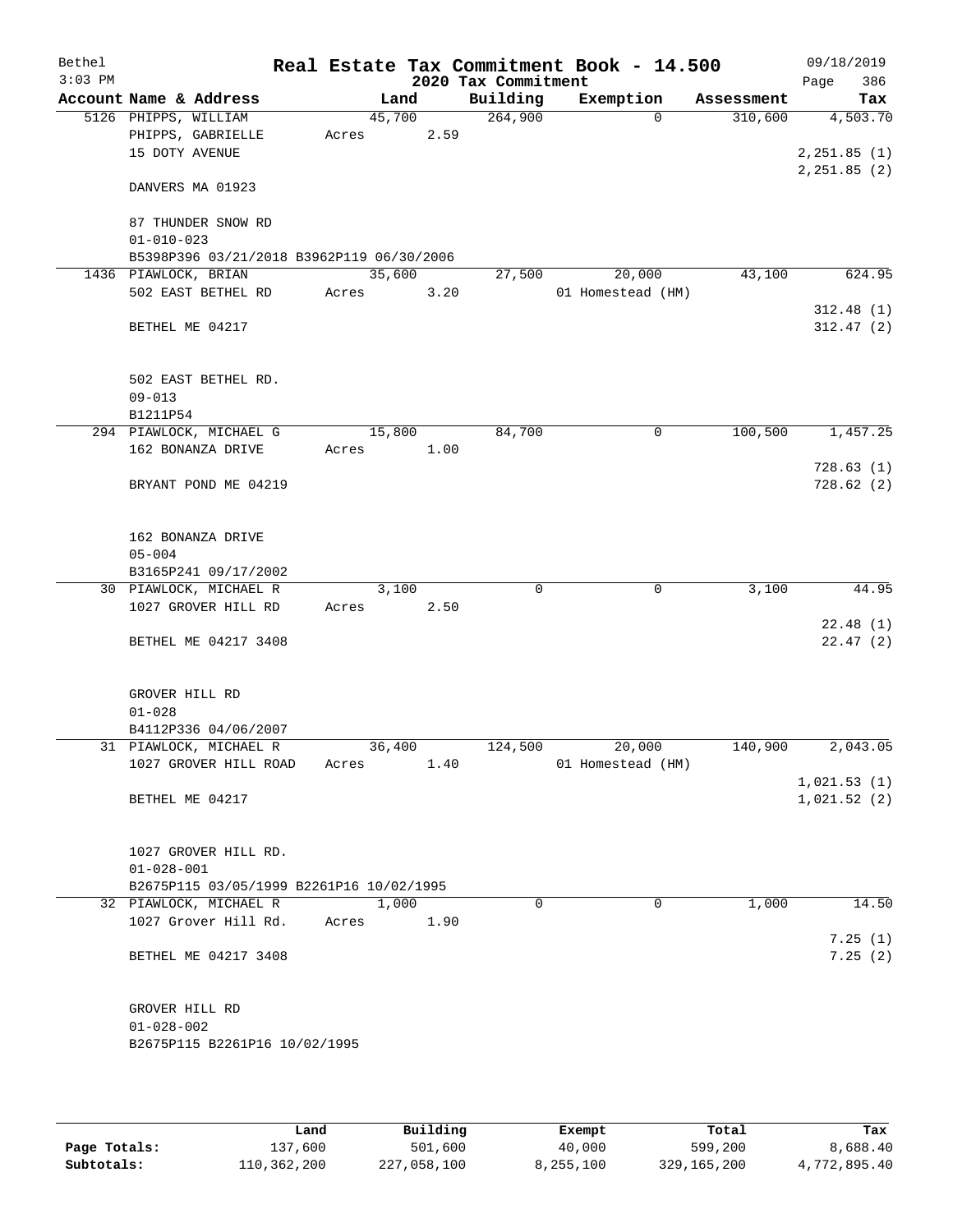| Bethel<br>$3:03$ PM |                                                    |        |        | 2020 Tax Commitment | Real Estate Tax Commitment Book - 14.500 |            | 09/18/2019<br>387<br>Page |
|---------------------|----------------------------------------------------|--------|--------|---------------------|------------------------------------------|------------|---------------------------|
|                     | Account Name & Address                             |        | Land   | Building            | Exemption                                | Assessment | Tax                       |
|                     | 1656 PIERCE, BENJAMIN F                            |        | 35,800 | 88,000              | $\Omega$                                 | 123,800    | 1,795.10                  |
|                     | PO BOX 770                                         | Acres  | 3.40   |                     |                                          |            |                           |
|                     |                                                    |        |        |                     |                                          |            | 897.55 (1)                |
|                     | BETHEL ME 04217                                    |        |        |                     |                                          |            | 897.55 (2)                |
|                     |                                                    |        |        |                     |                                          |            |                           |
|                     |                                                    |        |        |                     |                                          |            |                           |
|                     | 280 WEST BETHEL RD.                                |        |        |                     |                                          |            |                           |
|                     | $12 - 013$                                         |        |        |                     |                                          |            |                           |
|                     | B3851P133 12/06/2005                               |        |        |                     |                                          |            |                           |
|                     | 3680 PIERCE, FREDERICK A                           |        | 36,600 | 61,900              | 20,000                                   | 78,500     | 1,138.25                  |
|                     | PO BOX 110                                         | Acres  | 0.61   |                     | 01 Homestead (HM)                        |            |                           |
|                     |                                                    |        |        |                     |                                          |            | 569.13(1)                 |
|                     | WEST BETHEL ME 04286                               |        |        |                     |                                          |            | 569.12(2)                 |
|                     |                                                    |        |        |                     |                                          |            |                           |
|                     | 736 WEST BETHEL RD.                                |        |        |                     |                                          |            |                           |
|                     | $28 - 023$                                         |        |        |                     |                                          |            |                           |
|                     | B3756P309 07/07/2005                               |        |        |                     |                                          |            |                           |
|                     | 5339 PIERCE, JANET                                 |        | 0      | 9,200               | 0                                        | 9,200      | 133.40                    |
|                     | 160 MAYNESBORO ST                                  |        |        |                     |                                          |            |                           |
|                     |                                                    |        |        |                     |                                          |            | 66.70(1)                  |
|                     | BERLIN NH 03570                                    |        |        |                     |                                          |            | 66.70 (2)                 |
|                     |                                                    |        |        |                     |                                          |            |                           |
|                     |                                                    |        |        |                     |                                          |            |                           |
|                     | 7 BLUE COURT                                       |        |        |                     |                                          |            |                           |
|                     | $07 - 082 - B - ON$                                |        |        |                     |                                          |            |                           |
|                     | 3694 PILGRIM, ROBERT SR                            |        | 48,000 | 71,100              | 20,000                                   | 99,100     | 1,436.95                  |
|                     | PO BOX 47                                          | Acres  | 1.00   |                     | 01 Homestead (HM)                        |            |                           |
|                     |                                                    |        |        |                     |                                          |            | 718.48(1)                 |
|                     | W BETHEL ME 04286                                  |        |        |                     |                                          |            | 718.47(2)                 |
|                     |                                                    |        |        |                     |                                          |            |                           |
|                     | 59 FLAT RD.                                        |        |        |                     |                                          |            |                           |
|                     | $28 - 037$                                         |        |        |                     |                                          |            |                           |
|                     | B1208P137 06/03/1983                               |        |        |                     |                                          |            |                           |
|                     | 3475 PILGRIM-LOPRESTI,                             | 62,900 |        | 110,300             | 20,000                                   | 153,200    | 2,221.40                  |
|                     | MALEZA ANTIONETTE                                  |        |        |                     |                                          |            |                           |
|                     | 22 EVERGREEN RD.                                   | Acres  | 0.65   |                     | 01 Homestead (HM)                        |            |                           |
|                     |                                                    |        |        |                     |                                          |            | 1,110.70(1)               |
|                     | BETHEL ME 04217                                    |        |        |                     |                                          |            | 1,110.70(2)               |
|                     |                                                    |        |        |                     |                                          |            |                           |
|                     |                                                    |        |        |                     |                                          |            |                           |
|                     | 22 EVERGREEN RD.                                   |        |        |                     |                                          |            |                           |
|                     | $26 - 035$                                         |        |        |                     |                                          |            |                           |
|                     | B3207P231 12/04/2002                               |        |        |                     |                                          |            |                           |
|                     | 5193 PIM, ALISTAIR                                 |        | 33,700 | 170,100             | 0                                        | 203,800    | 2,955.10                  |
|                     | 34 UPTON ST, APT 1                                 | Acres  | 0.70   |                     |                                          |            |                           |
|                     |                                                    |        |        |                     |                                          |            | 1,477.55(1)               |
|                     | BOSTON MA 02118                                    |        |        |                     |                                          |            | 1,477.55(2)               |
|                     |                                                    |        |        |                     |                                          |            |                           |
|                     | 14 EAGLE RIDGE RD                                  |        |        |                     |                                          |            |                           |
|                     | $27 - 036 - 003 - 001$                             |        |        |                     |                                          |            |                           |
|                     | B5206P38 01/30/2015 B4476P194 07/29/2009 B4223P288 |        |        |                     |                                          |            |                           |
|                     | 11/14/2007                                         |        |        |                     |                                          |            |                           |
|                     |                                                    |        |        |                     |                                          |            |                           |
|                     |                                                    |        |        |                     |                                          |            |                           |
|                     |                                                    |        |        |                     |                                          |            |                           |

|              | Land        | Building    | Exempt    | Total       | Tax          |
|--------------|-------------|-------------|-----------|-------------|--------------|
| Page Totals: | 217,000     | 510,600     | 60,000    | 667,600     | 9,680.20     |
| Subtotals:   | 110,579,200 | 227,568,700 | 8,315,100 | 329,832,800 | 4,782,575.60 |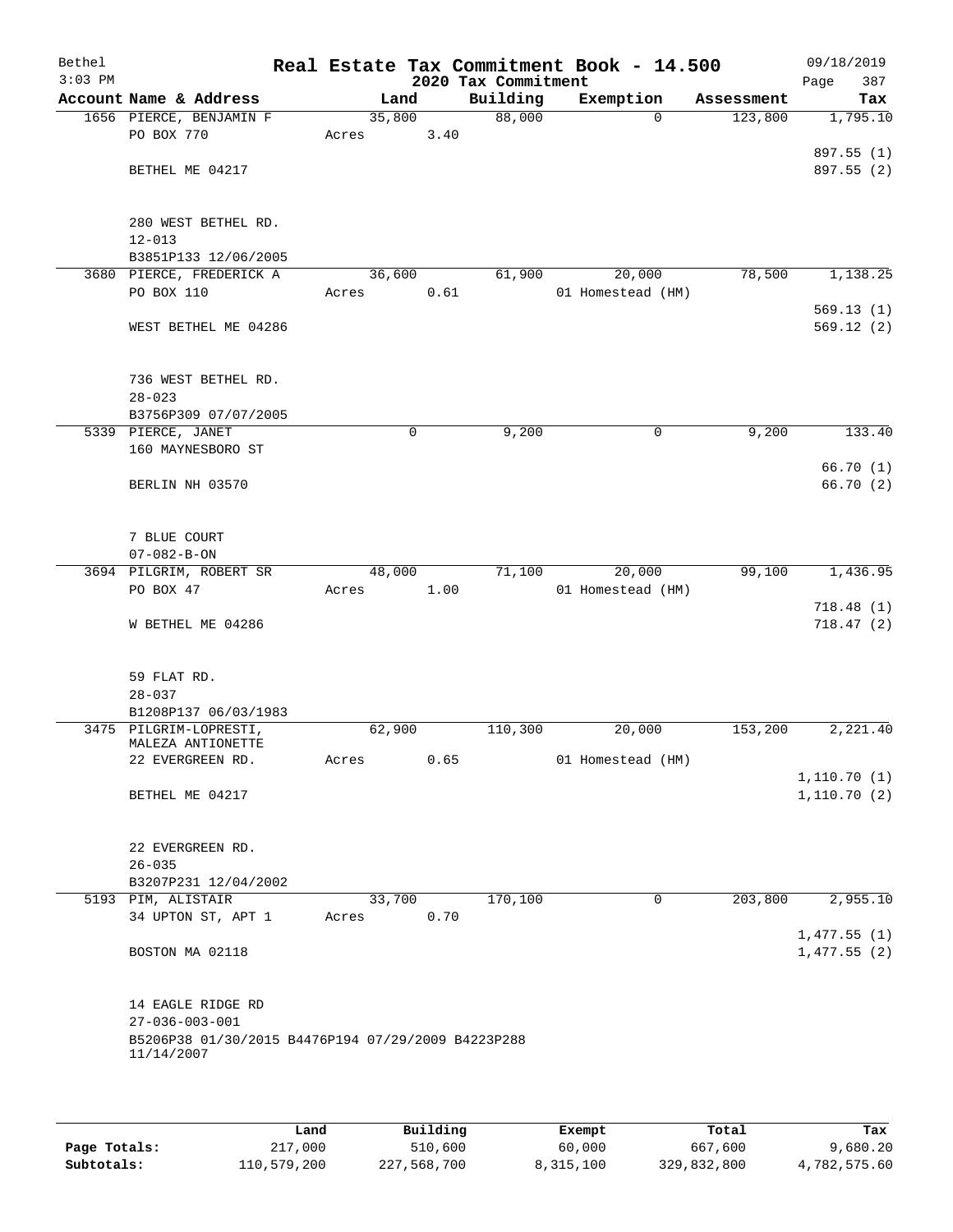| Bethel<br>$3:03$ PM |                                                                            |       |                | 2020 Tax Commitment | Real Estate Tax Commitment Book - 14.500 |             | 09/18/2019<br>388            |
|---------------------|----------------------------------------------------------------------------|-------|----------------|---------------------|------------------------------------------|-------------|------------------------------|
|                     | Account Name & Address                                                     |       | Land           | Building            | Exemption                                | Assessment  | Page<br>Tax                  |
|                     | 1319 PINE TREE WASTE                                                       |       | 40,500         | 118,600             | $\Omega$                                 | 159,100     | 2,306.95                     |
|                     | SERVICES OF MAINE                                                          |       |                |                     |                                          |             |                              |
|                     | c/o HARDING & CARBONE                                                      | Acres | 2.00           |                     |                                          |             |                              |
|                     | 3903 BELLAIRE BLVD                                                         |       |                |                     |                                          |             | 1, 153.48(1)<br>1, 153.47(2) |
|                     | HOUSTON TX 77025                                                           |       |                |                     |                                          |             |                              |
|                     | 299 WALKERS MILLS RD.                                                      |       |                |                     |                                          |             |                              |
|                     | $08 - 014$                                                                 |       |                |                     |                                          |             |                              |
|                     | B2750P276                                                                  |       |                |                     |                                          |             |                              |
|                     | 354 PINETTE, RAYMOND D<br>7778 S FAST HORSE RD.                            | Acres | 29,300<br>2.06 | 38,400              | 0                                        | 67,700      | 981.65                       |
|                     |                                                                            |       |                |                     |                                          |             | 490.83(1)                    |
|                     | TUCSON AZ 85756 8515                                                       |       |                |                     |                                          |             | 490.82 (2)                   |
|                     | 44 GORE RD                                                                 |       |                |                     |                                          |             |                              |
|                     | $05 - 056$                                                                 |       |                |                     |                                          |             |                              |
|                     | B1713P276 02/12/1990 B1611P273 11/01/1988                                  |       |                |                     |                                          |             |                              |
|                     | 3533 PIORO, THOMAS J. & MARA<br>J., TRUSTEES                               |       | 33,600         | 96,000              | $\mathsf{O}$                             | 129,600     | 1,879.20                     |
|                     | 82 ACADEMY HILL RD #2                                                      |       |                |                     |                                          |             | 939.60(1)                    |
|                     | BRIGHTON MA 02135                                                          |       |                |                     |                                          |             | 939.60(2)                    |
|                     | 135 VERNON ST.                                                             |       |                |                     |                                          |             |                              |
|                     | $26 - 076 - 001 - 01C$                                                     |       |                |                     |                                          |             |                              |
|                     | B4597P156 06/16/2010 B4539P337 12/17/2009 B4485P94<br>07/27/2009 B3199P296 |       |                |                     |                                          |             |                              |
|                     | 2610 PIRET, JACQUELINE                                                     |       | 35,500         | 0                   | 0                                        | 35,500      | 514.75                       |
|                     | TRUSTEE JACQUELINE<br>PIRET INDENTURE TRUST                                | Acres | 94.00          |                     |                                          |             |                              |
|                     | 79 UPLAND ROAD                                                             |       |                |                     |                                          |             | 257.38(1)                    |
|                     |                                                                            |       |                |                     |                                          |             | 257.37(2)                    |
|                     | CAMBRIDGE MA 02140                                                         |       |                |                     |                                          |             |                              |
|                     | INTERVALE RD S/S                                                           |       |                |                     |                                          |             |                              |
|                     | $15 - 026$                                                                 |       |                |                     |                                          |             |                              |
|                     | B3439P304 12/02/2003                                                       |       |                |                     |                                          |             |                              |
|                     | 5141 PLANTE, DALE R                                                        |       | 41,200         | 0                   | 0                                        | 41,200      | 597.40                       |
|                     | 49 CAL VISTA DRIVE                                                         | Acres | 2.02           |                     |                                          |             |                              |
|                     | DAYTON ME 04005                                                            |       |                |                     |                                          |             | 298.70 (1)<br>298.70 (2)     |
|                     |                                                                            |       |                |                     |                                          |             |                              |
|                     | LOCKE SUMMIT MT                                                            |       |                |                     |                                          |             |                              |
|                     | $21 - 002 - 014$                                                           |       |                |                     |                                          |             |                              |
|                     | B5302P607 09/06/2016 B3679P183 03/02/2005                                  |       |                |                     |                                          |             |                              |
| 1538                | PLEASANT RIVER<br>CAMPGROUND INC.                                          |       | 76,900         | 157,600             | 20,000                                   | 214,500     | 3,110.25                     |
|                     | PO BOX 92                                                                  | Acres | 32.22          |                     | 01 Homestead (HM)                        |             |                              |
|                     |                                                                            |       |                |                     |                                          |             | 1,555.13(1)                  |
|                     | WEST BETHEL ME 04286                                                       |       |                |                     |                                          |             | 1, 555.12(2)                 |
|                     | 800 WEST BETHEL RD.                                                        |       |                |                     |                                          |             |                              |
|                     | $11 - 027$                                                                 |       |                |                     |                                          |             |                              |
|                     | B2561P27 05/19/1998                                                        |       |                |                     |                                          |             |                              |
|                     | Land                                                                       |       | Building       |                     | Exempt                                   | Total       | Tax                          |
| Page Totals:        | 257,000                                                                    |       | 410,600        |                     | 20,000                                   | 647,600     | 9,390.20                     |
| Subtotals:          | 110,836,200                                                                |       | 227,979,300    |                     | 8,335,100                                | 330,480,400 | 4,791,965.80                 |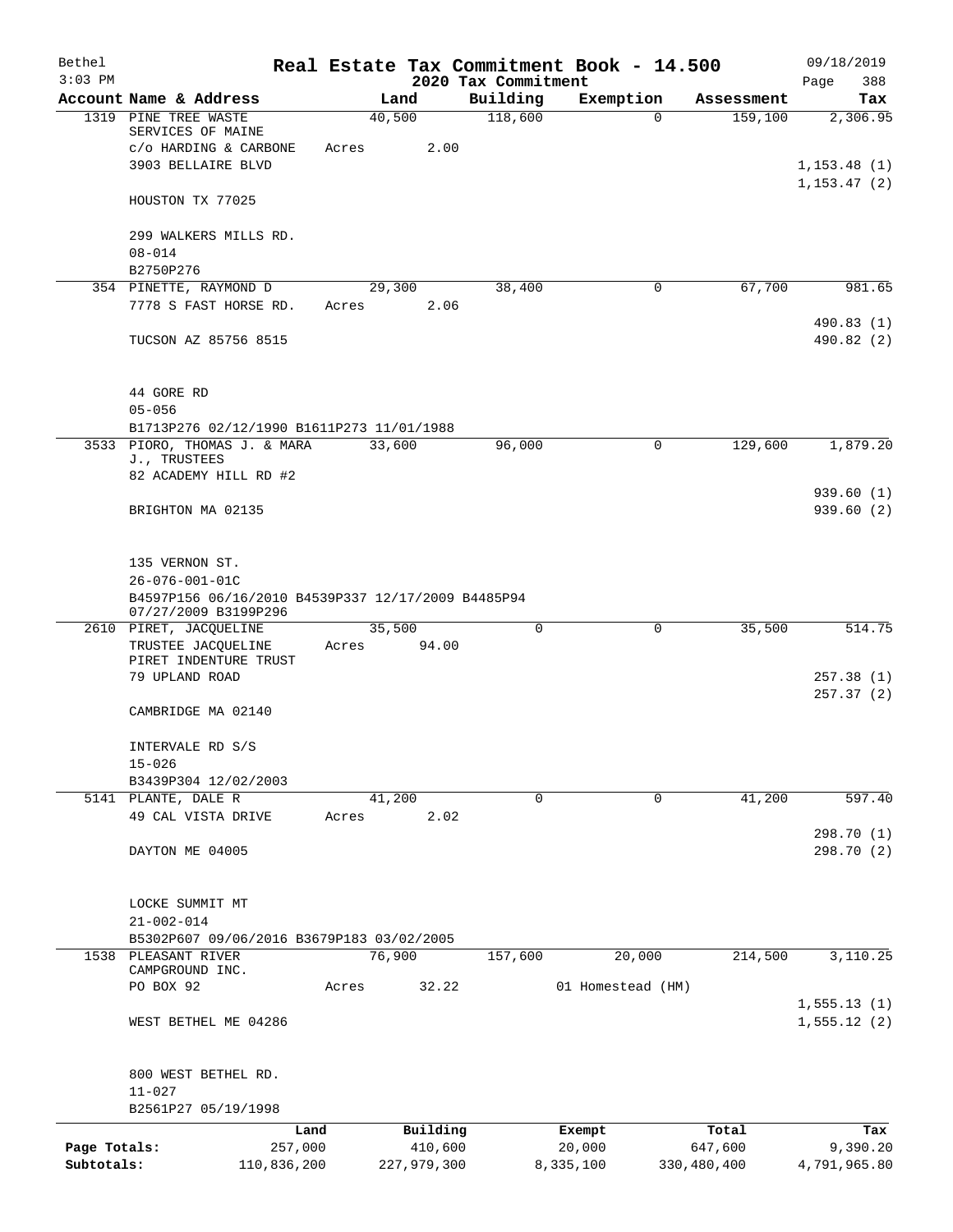| Bethel       |                                                                   |       |                |          |                     | Real Estate Tax Commitment Book - 14.500 |                      | 09/18/2019      |
|--------------|-------------------------------------------------------------------|-------|----------------|----------|---------------------|------------------------------------------|----------------------|-----------------|
| $3:03$ PM    |                                                                   |       |                |          | 2020 Tax Commitment |                                          |                      | 389<br>Page     |
|              | Account Name & Address<br>3666 PLEASANT VALLEY BIBLE              |       | Land<br>33,700 |          | Building<br>82,300  | Exemption<br>20,000                      | Assessment<br>96,000 | Tax<br>1,392.00 |
|              | CHURCH OF W                                                       |       |                |          |                     |                                          |                      |                 |
|              | 62 MOUNTAIN VIEW CIRCLE Acres                                     |       |                | 0.70     |                     | 53 Parsonages                            |                      |                 |
|              |                                                                   |       |                |          |                     |                                          |                      | 696.00(1)       |
|              | WEST BETHEL ME 04286                                              |       |                |          |                     |                                          |                      | 696.00 (2)      |
|              | 62 MOUNTAIN VIEW CIRCLE                                           |       |                |          |                     |                                          |                      |                 |
|              | $28 - 010$                                                        |       |                |          |                     |                                          |                      |                 |
|              | B1568P81 05/24/1988                                               |       |                |          |                     |                                          |                      |                 |
| 3418         | PLEISTOCENE HOLDING<br>COMPANY LLC                                |       | 78,200         |          | 467,100             | $\mathbf 0$                              | 545,300              | 7,906.85        |
|              | 23 CROSS ST.                                                      | Acres |                | 0.52     |                     |                                          |                      |                 |
|              |                                                                   |       |                |          |                     |                                          |                      | 3,953.43(1)     |
|              | BETHEL ME 04217                                                   |       |                |          |                     |                                          |                      | 3,953.42(2)     |
|              | CROSS ST.                                                         |       |                |          |                     |                                          |                      |                 |
|              | $25 - 238 - 002$                                                  |       |                |          |                     |                                          |                      |                 |
|              | B5256P350 12/01/2015 B5042P119 09/26/2013 B2894P247               |       |                |          |                     |                                          |                      |                 |
|              | 12/22/2000                                                        |       |                |          |                     |                                          |                      |                 |
|              | 341 POLAND, JOHN E<br>821 ROUTE 232                               |       | 25,500         | 1.80     | 0                   | 0                                        | 25,500               | 369.75          |
|              |                                                                   | Acres |                |          |                     |                                          |                      | 184.88(1)       |
|              | BRYANT POND ME 04219                                              |       |                |          |                     |                                          |                      | 184.87(2)       |
|              |                                                                   |       |                |          |                     |                                          |                      |                 |
|              | ROUTE 232                                                         |       |                |          |                     |                                          |                      |                 |
|              | $05 - 046$                                                        |       |                |          |                     |                                          |                      |                 |
|              | B3203P264 11/27/2002                                              |       |                |          |                     |                                          |                      |                 |
|              | 342 POLAND, JOHN E                                                |       | 33,300         |          | 83,000              | 20,000                                   | 96,300               | 1,396.35        |
|              | 821 ROUTE 232                                                     | Acres |                | 1.30     |                     | 01 Homestead (HM)                        |                      | 698.18 (1)      |
|              | BRYANT POND ME 04219                                              |       |                |          |                     |                                          |                      | 698.17 (2)      |
|              |                                                                   |       |                |          |                     |                                          |                      |                 |
|              | 821 ROUTE 232                                                     |       |                |          |                     |                                          |                      |                 |
|              | $05 - 047$                                                        |       |                |          |                     |                                          |                      |                 |
|              | B3203P264 11/26/2002                                              |       | 6,500          |          |                     |                                          |                      |                 |
|              | 314 POLAND, KENNETH<br>96 HIGH STREET                             | Acres |                | 6.80     | 0                   | 0                                        | 6,500                | 94.25           |
|              |                                                                   |       |                |          |                     |                                          |                      | 47.13(1)        |
|              | W PARIS ME 04289                                                  |       |                |          |                     |                                          |                      | 47.12(2)        |
|              |                                                                   |       |                |          |                     |                                          |                      |                 |
|              | ROUTE 232                                                         |       |                |          |                     |                                          |                      |                 |
|              | $05 - 023$<br>B635P1                                              |       |                |          |                     |                                          |                      |                 |
|              | 316 POLAND, KENNETH                                               |       | 42,700         |          | 0                   | 0                                        | 42,700               | 619.15          |
|              | BRADFORD, DANIEL R                                                | Acres |                | 32.50    |                     |                                          |                      |                 |
|              | 96 HIGH STREET                                                    |       |                |          |                     |                                          |                      | 309.58(1)       |
|              |                                                                   |       |                |          |                     |                                          |                      | 309.57(2)       |
|              | W PARIS ME 04289                                                  |       |                |          |                     |                                          |                      |                 |
|              | ROUTE 232                                                         |       |                |          |                     |                                          |                      |                 |
|              | $05 - 025$                                                        |       |                |          |                     |                                          |                      |                 |
|              | B5081P231 12/16/2013 B4756P165 09/06/2011 B1637P213<br>10/31/1988 |       |                |          |                     |                                          |                      |                 |
|              | Land                                                              |       |                | Building |                     | Exempt                                   | Total                | Tax             |
| Page Totals: | 219,900                                                           |       |                | 632,400  |                     | 40,000                                   | 812,300              | 11,778.35       |
| Subtotals:   | 111,056,100                                                       |       | 228,611,700    |          |                     | 8,375,100                                | 331, 292, 700        | 4,803,744.15    |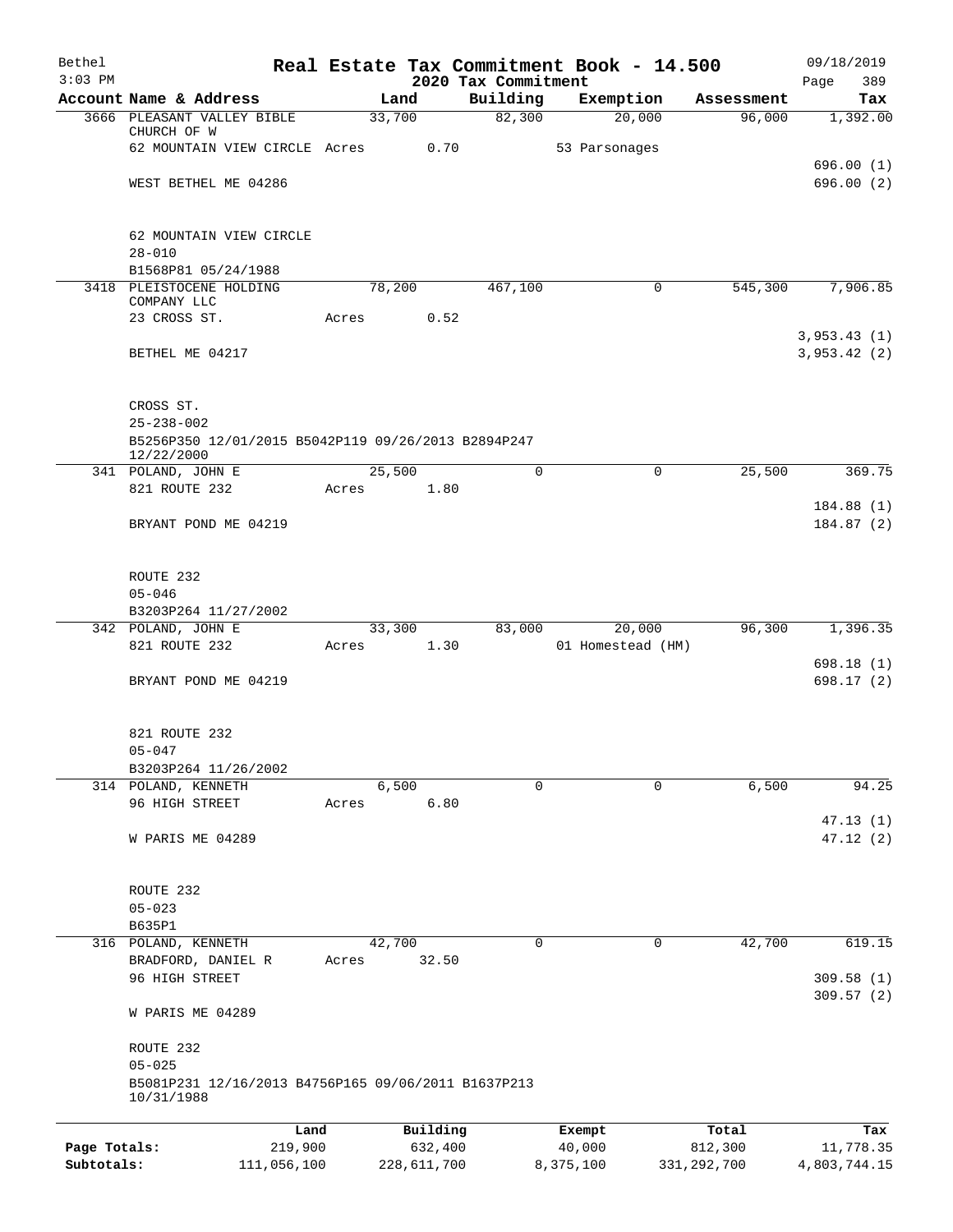| Bethel<br>$3:03$ PM |                                                             |        |       | 2020 Tax Commitment | Real Estate Tax Commitment Book - 14.500 |            | 09/18/2019<br>390<br>Page |
|---------------------|-------------------------------------------------------------|--------|-------|---------------------|------------------------------------------|------------|---------------------------|
|                     | Account Name & Address                                      |        | Land  | Building            | Exemption                                | Assessment | Tax                       |
|                     | 1352 POLAND, LLOYD L                                        | 60,000 |       | $\mathbf 0$         | $\Omega$                                 | 60,000     | 870.00                    |
|                     | 73 LONGVIE DRIVE                                            | Acres  | 45.27 |                     |                                          |            |                           |
|                     |                                                             |        |       |                     |                                          |            | 435.00 (1)                |
|                     | OXFORD ME 04270                                             |        |       |                     |                                          |            | 435.00 (2)                |
|                     |                                                             |        |       |                     |                                          |            |                           |
|                     |                                                             |        |       |                     |                                          |            |                           |
|                     |                                                             |        |       |                     |                                          |            |                           |
|                     | $08 - 041 - 005$<br>B5358P680 08/01/2017 B3150P7 08/15/2002 |        |       |                     |                                          |            |                           |
|                     | 492 POND, KEVIN                                             | 32,600 |       | 145,000             | 0                                        | 177,600    | 2,575.20                  |
|                     | PO BOX 48                                                   | Acres  | 1.00  |                     |                                          |            |                           |
|                     |                                                             |        |       |                     |                                          |            | 1,287.60(1)               |
|                     | WEST BETHEL ME 04286                                        |        |       |                     |                                          |            | 1,287.60(2)               |
|                     |                                                             |        |       |                     |                                          |            |                           |
|                     |                                                             |        |       |                     |                                          |            |                           |
|                     | 82 EVANS HILL                                               |        |       |                     |                                          |            |                           |
|                     | $11 - 005 - 002$                                            |        |       |                     |                                          |            |                           |
|                     | B5060P215 11/08/2013                                        |        |       |                     |                                          |            |                           |
|                     | 2722 PORTER, JONATHAN D                                     | 62,100 |       | 240,900             | 0                                        | 303,000    | 4,393.50                  |
|                     | PORTER, CAROLYN B                                           | Acres  | 0.74  |                     |                                          |            |                           |
|                     | 596 SUMMER ST                                               |        |       |                     |                                          |            | 2, 196.75(1)              |
|                     |                                                             |        |       |                     |                                          |            | 2,196.75(2)               |
|                     | MANCHESTER MA 01944                                         |        |       |                     |                                          |            |                           |
|                     | 91 RIVER VALLEY ACRES                                       |        |       |                     |                                          |            |                           |
|                     | $17 - 036$                                                  |        |       |                     |                                          |            |                           |
|                     | B5027P215 08/21/2013 B4833P110 04/09/2012 B789P140          |        |       |                     |                                          |            |                           |
|                     | 06/20/1973                                                  |        |       |                     |                                          |            |                           |
| 4                   | PORTLAND NATURAL GAS                                        |        | 0     | 10,973,800          | 0                                        | 10,973,800 | 159,120.10                |
|                     | C/O TRANSCANADA                                             |        |       |                     |                                          |            |                           |
|                     | ATTN. PROPERTY TAX DEPT                                     |        |       |                     |                                          |            |                           |
|                     | PO BOX 2168                                                 |        |       |                     |                                          |            | 79,560.05                 |
|                     | HOUSTON TX 77252 5200                                       |        |       |                     |                                          |            | 79,560.05                 |
|                     |                                                             |        |       |                     |                                          |            |                           |
|                     | VARIOUS                                                     |        |       |                     |                                          |            |                           |
|                     | $01 - 001 - 00C$                                            |        |       |                     |                                          |            |                           |
|                     | 3 PORTLAND PIPELINE                                         |        | 0     | 1,455,000           | U                                        | 1,455,000  | 21,097.50                 |
|                     | 30 HILL STREET                                              |        |       |                     |                                          |            |                           |
|                     |                                                             |        |       |                     |                                          |            | 10,548.75                 |
|                     | SOUTH PORTLAND ME 04106                                     |        |       |                     |                                          |            | 10,548.75                 |
|                     |                                                             |        |       |                     |                                          |            |                           |
|                     |                                                             |        |       |                     |                                          |            |                           |
|                     | $01 - 001 - 00B$                                            |        |       |                     |                                          |            |                           |
|                     | 2568 POULSON, MARC M                                        | 25,600 |       | 142,200             | 0                                        | 167,800    | 2,433.10                  |
|                     | POULSON, CARLA R                                            | Acres  | 0.50  |                     |                                          |            |                           |
|                     | 44 GILFORD RD                                               |        |       |                     |                                          |            | 1,216.55(1)               |
|                     |                                                             |        |       |                     |                                          |            | 1,216.55(2)               |
|                     | HINGHAM MA 02043                                            |        |       |                     |                                          |            |                           |
|                     |                                                             |        |       |                     |                                          |            |                           |
|                     | 13 BALSAM ROAD                                              |        |       |                     |                                          |            |                           |
|                     | $15 - 016 - 002$                                            |        |       |                     |                                          |            |                           |
|                     | B4616P184 07/27/2010 B3527P77 05/21/2004                    |        |       |                     |                                          |            |                           |
|                     |                                                             |        |       |                     |                                          |            |                           |

|              | Land        | Building    | Exempt    | Total       | Tax          |
|--------------|-------------|-------------|-----------|-------------|--------------|
| Page Totals: | 180,300     | 12,956,900  |           | 13,137,200  | 190,489.40   |
| Subtotals:   | 111,236,400 | 241,568,600 | 8,375,100 | 344,429,900 | 4,994,233.55 |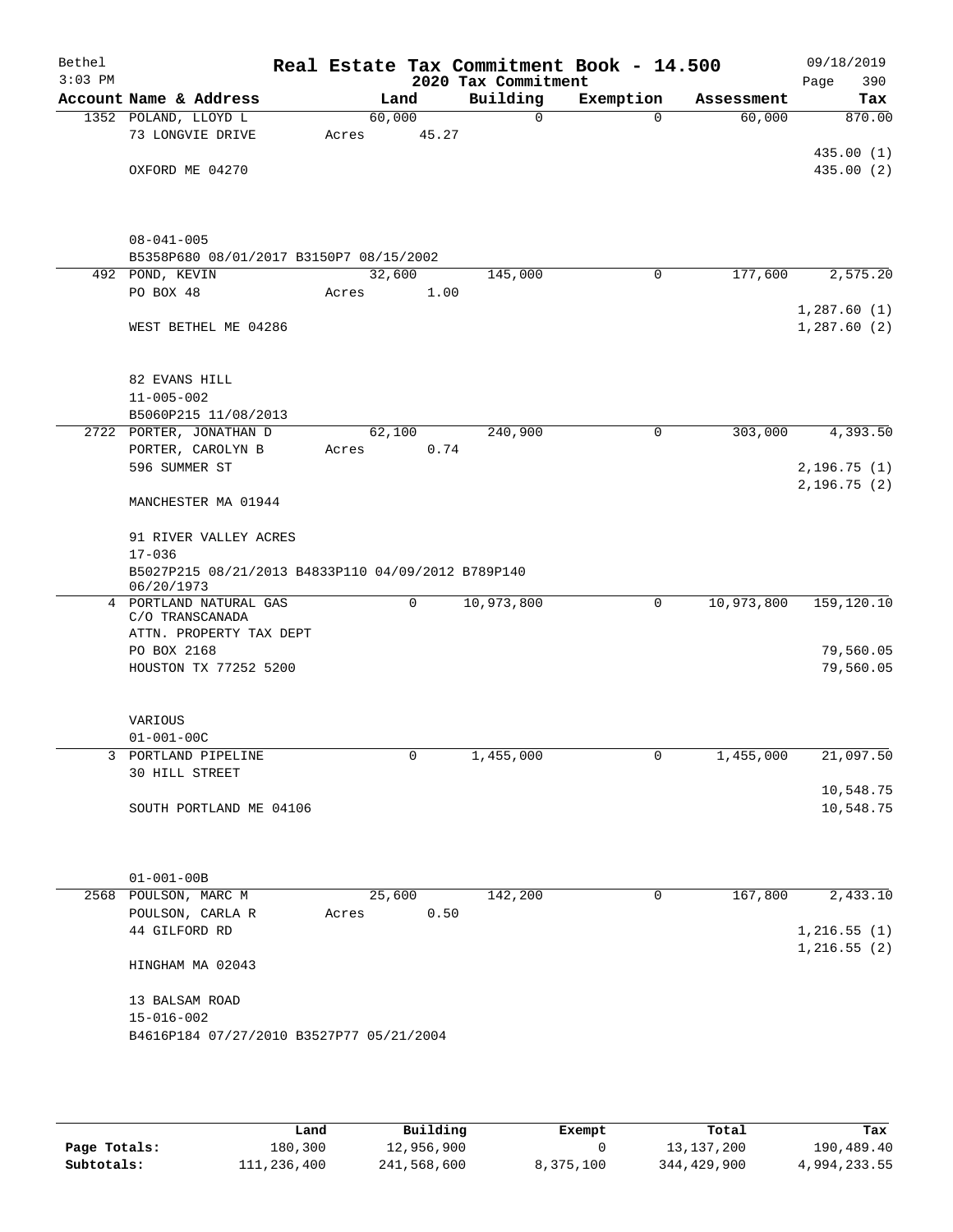| Bethel<br>$3:03$ PM |                                                                    |                 |          | 2020 Tax Commitment | Real Estate Tax Commitment Book - 14.500 |          |            | 09/18/2019<br>391<br>Page |
|---------------------|--------------------------------------------------------------------|-----------------|----------|---------------------|------------------------------------------|----------|------------|---------------------------|
|                     | Account Name & Address                                             | Land            |          | Building            | Exemption                                |          | Assessment | Tax                       |
|                     | 3159 POWER, THERESA M.<br>25 CHANNEL CENTER ST<br>Unit 412         | 16,800          |          | 57,500              |                                          | $\Omega$ | 74,300     | 1,077.35                  |
|                     | BOSTON MA 02210 3416                                               |                 |          |                     |                                          |          |            | 538.68(1)<br>538.67(2)    |
|                     | 15 MILL HILL                                                       |                 |          |                     |                                          |          |            |                           |
|                     | $25 - 008 - 003$<br>B5375P455 10/30/2017 B2887P208 11/30/2000      |                 |          |                     |                                          |          |            |                           |
|                     | 309 POWERS, CHERYL                                                 | 35,000          |          | 133,700             |                                          | 0        | 168,700    | 2,446.15                  |
|                     | TALBERT, TALBERT,                                                  | Acres           | 6.80     |                     |                                          |          |            |                           |
|                     | JOSEPH<br>107 TURNER ST                                            |                 |          |                     |                                          |          |            | 1,223.08(1)               |
|                     | BUCKFIELD ME 04220                                                 |                 |          |                     |                                          |          |            | 1, 223.07(2)              |
|                     | 708 ROUTE 232                                                      |                 |          |                     |                                          |          |            |                           |
|                     | $05 - 019$                                                         |                 |          |                     |                                          |          |            |                           |
|                     | B5277P580 04/22/2016 B794P9 08/08/1973<br>3480 PRADA-DUNN, JESSICA | 60,400          |          |                     |                                          |          |            |                           |
|                     | C/O PRADA, RAYMOND T. & Acres<br>ALITA M.                          |                 | 0.50     | 70,100              | 20,000<br>01 Homestead (HM)              |          | 110,500    | 1,602.25                  |
|                     | 25 EVERGREEN ROAD                                                  |                 |          |                     |                                          |          |            | 801.13(1)                 |
|                     | BETHEL ME 04217 3634                                               |                 |          |                     |                                          |          |            | 801.12(2)                 |
|                     | 25 EVERGREEN RD.<br>$26 - 040$                                     |                 |          |                     |                                          |          |            |                           |
|                     | B5068P88 12/02/2013 B3356P305 08/18/2003                           |                 |          |                     |                                          |          |            |                           |
|                     | 107 PRATT, SUSAN<br>377 PARADISE RD                                | 42,100<br>Acres | 3.34     | 128,700             |                                          | 0        | 170,800    | 2,476.60                  |
|                     |                                                                    |                 |          |                     |                                          |          |            | 1,238.30(1)               |
|                     | BETHEL ME 04217                                                    |                 |          |                     |                                          |          |            | 1, 238.30(2)              |
|                     | 377 PARADISE RD                                                    |                 |          |                     |                                          |          |            |                           |
|                     | $02 - 026 - 001$                                                   |                 |          |                     |                                          |          |            |                           |
|                     | B2568P144 06/04/1998<br>4617 PRATT, SUSAN T                        | 31,400          |          | $\Omega$            |                                          | 0        | 31,400     | 455.30                    |
|                     | 377 PARADISE RD                                                    | Acres           | 2.36     |                     |                                          |          |            |                           |
|                     | BETHEL ME 04217                                                    |                 |          |                     |                                          |          |            | 227.65(1)                 |
|                     |                                                                    |                 |          |                     |                                          |          |            | 227.65(2)                 |
|                     | PARADISE ROAD                                                      |                 |          |                     |                                          |          |            |                           |
|                     | $02 - 026 - 004$                                                   |                 |          |                     |                                          |          |            |                           |
|                     | B3587P139 08/24/2004<br>4651 PRATT, TYLER W                        |                 |          |                     |                                          | 0        | 193,000    | 2,798.50                  |
|                     | BONSANT, NORMAND J                                                 | 36,000<br>Acres | 1.26     | 157,000             |                                          |          |            |                           |
|                     | 11 SOUTH STREET                                                    |                 |          |                     |                                          |          |            | 1,399.25(1)               |
|                     | OQUNQUIT ME 03907                                                  |                 |          |                     |                                          |          |            | 1,399.25(2)               |
|                     | 50 TILSON BURKE ROAD<br>$02 - 025 - 003$                           |                 |          |                     |                                          |          |            |                           |
|                     | B5085P321 01/30/2014 B3803P46 09/20/2005                           |                 |          |                     |                                          |          |            |                           |
|                     |                                                                    | Land            | Building |                     | Exempt                                   |          | Total      | Tax                       |
| Page Totals:        | 221,700                                                            |                 | 547,000  |                     | 20,000                                   |          | 748,700    | 10,856.15                 |

**Subtotals:** 111,458,100 242,115,600 8,395,100 345,178,600 5,005,089.70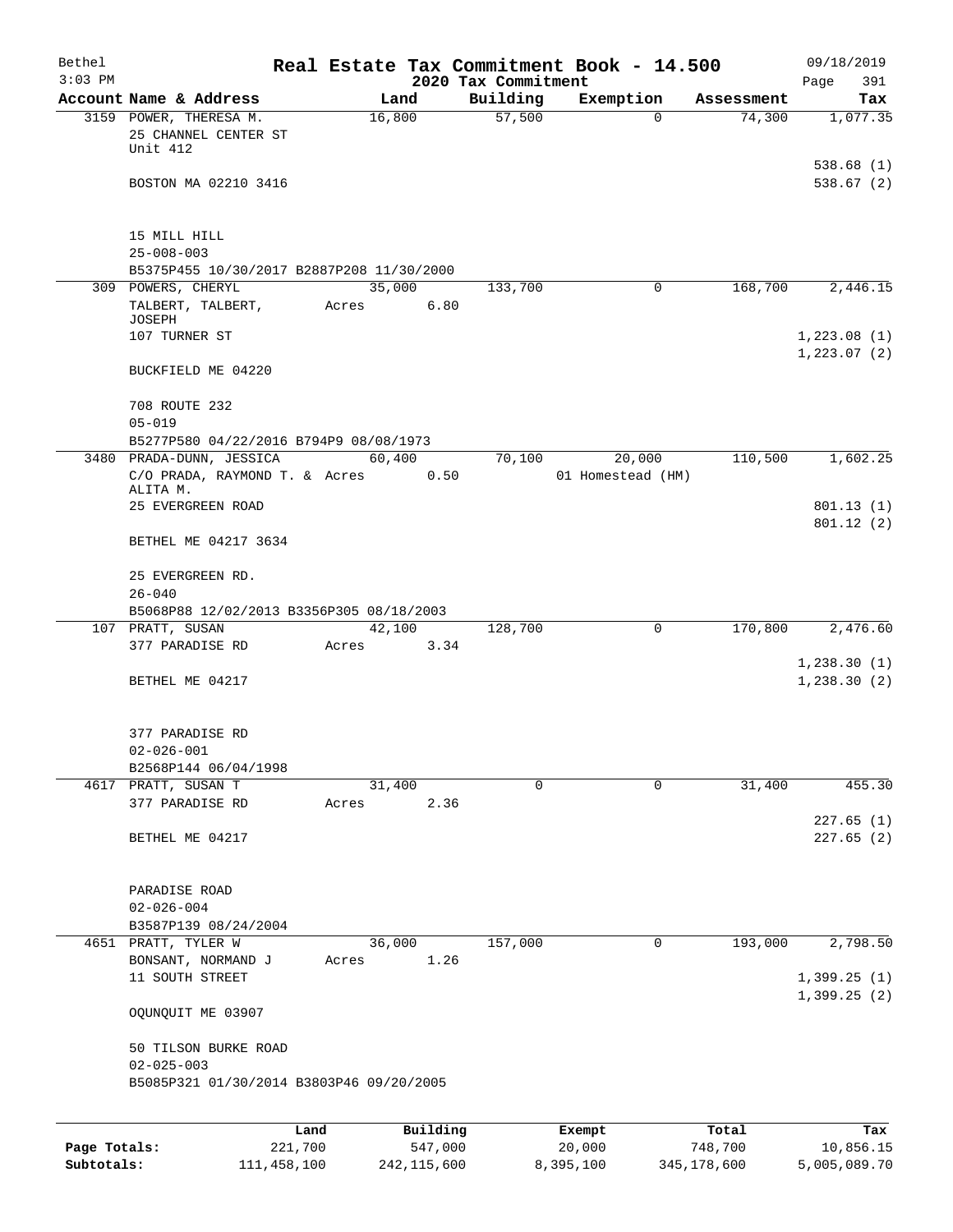| Bethel       |                                                                                                             |       |        |          |                     | Real Estate Tax Commitment Book - 14.500 |            | 09/18/2019                 |
|--------------|-------------------------------------------------------------------------------------------------------------|-------|--------|----------|---------------------|------------------------------------------|------------|----------------------------|
| $3:03$ PM    |                                                                                                             |       |        |          | 2020 Tax Commitment |                                          |            | Page<br>392                |
|              | Account Name & Address                                                                                      |       | Land   |          | Building            | Exemption                                | Assessment | Tax                        |
|              | 3617 PRENTICE, ROBIN A<br>5 COURT FARM LANE                                                                 |       | 31,900 |          | 92,500              | $\Omega$                                 | 124,400    | 1,803.80                   |
|              |                                                                                                             | Acres |        | 0.60     |                     |                                          |            | 901.90(1)                  |
|              | NEWBURYPORT MA 01950                                                                                        |       |        |          |                     |                                          |            | 901.90(2)                  |
|              |                                                                                                             |       |        |          |                     |                                          |            |                            |
|              |                                                                                                             |       |        |          |                     |                                          |            |                            |
|              | 50 DUMONT CIRCLE                                                                                            |       |        |          |                     |                                          |            |                            |
|              | $27 - 023$                                                                                                  |       |        |          |                     |                                          |            |                            |
|              | B5359P336 08/03/2017 B4921P259 11/19/2012                                                                   |       |        |          |                     |                                          |            |                            |
|              | 3148 PRENTICE, ROBIN A                                                                                      |       | 51,400 |          | 136,900             | 0                                        | 188,300    | 2,730.35                   |
|              | PRENTICE, PAUL FALLON                                                                                       | Acres |        | 0.32     |                     |                                          |            |                            |
|              | 5 COURT FARM LANE                                                                                           |       |        |          |                     |                                          |            | 1,365.18(1)<br>1,365.17(2) |
|              | NEWBURYPORT MA 01950                                                                                        |       |        |          |                     |                                          |            |                            |
|              |                                                                                                             |       |        |          |                     |                                          |            |                            |
|              | 37 MILL HILL                                                                                                |       |        |          |                     |                                          |            |                            |
|              | $25 - 006$                                                                                                  |       |        |          |                     |                                          |            |                            |
|              | B3901P216 03/13/2006                                                                                        |       |        |          |                     |                                          |            |                            |
|              | 2939 PRESCOTT, SARAH ANN                                                                                    |       | 33,600 |          | 60,600              | 0                                        | 94,200     | 1,365.90                   |
|              | PRESCOTT, ROBERT                                                                                            |       |        |          |                     |                                          |            |                            |
|              | 240 MEDOMAK ROAD                                                                                            |       |        |          |                     |                                          |            | 682.95 (1)                 |
|              |                                                                                                             |       |        |          |                     |                                          |            | 682.95 (2)                 |
|              | BREMEN ME 04551                                                                                             |       |        |          |                     |                                          |            |                            |
|              | 11 CHERRY LANE                                                                                              |       |        |          |                     |                                          |            |                            |
|              | $22 - 002 - 001 - 017$                                                                                      |       |        |          |                     |                                          |            |                            |
|              | B5454P907 03/18/2019 B4983P68 05/08/2013 B4121P152                                                          |       |        |          |                     |                                          |            |                            |
|              | 08/21/2007 B3734P348 05/06/2005                                                                             |       |        |          |                     |                                          |            |                            |
|              | 78 PRIVE, KEVIN                                                                                             |       | 38,400 |          | 600                 | 0                                        | 39,000     | 565.50                     |
|              | PRIVE, PATRICIA                                                                                             | Acres |        | 1.00     |                     |                                          |            |                            |
|              | 14 FRANCESTOWN ROAD                                                                                         |       |        |          |                     |                                          |            | 282.75(1)                  |
|              |                                                                                                             |       |        |          |                     |                                          |            | 282.75(2)                  |
|              | BENNINGTON NH 03442                                                                                         |       |        |          |                     |                                          |            |                            |
|              | 313 SONGO POND RD                                                                                           |       |        |          |                     |                                          |            |                            |
|              | $02 - 003 - 001$                                                                                            |       |        |          |                     |                                          |            |                            |
|              | B5343P200 05/03/2017 B5260P406 12/23/2015 B5243P470                                                         |       |        |          |                     |                                          |            |                            |
|              | 09/15/2015 B2622P19 10/16/1998                                                                              |       |        |          |                     |                                          |            |                            |
|              | 1354 PROBERT, RANDALL                                                                                       |       | 40,000 |          | 70,000              | 20,000                                   | 90,000     | 1,305.00                   |
|              | PO BOX 862                                                                                                  | Acres |        | 1.70     |                     | 01 Homestead (HM)                        |            |                            |
|              |                                                                                                             |       |        |          |                     |                                          |            | 652.50(1)                  |
|              | BETHEL ME 04217                                                                                             |       |        |          |                     |                                          |            | 652.50 (2)                 |
|              |                                                                                                             |       |        |          |                     |                                          |            |                            |
|              | 218 CHANDLER HILL RD.                                                                                       |       |        |          |                     |                                          |            |                            |
|              | $08 - 041 - 005 - 002$                                                                                      |       |        |          |                     |                                          |            |                            |
|              | B2943P264                                                                                                   |       |        |          |                     |                                          |            |                            |
|              | 150 PROPERTY MANAGEMENT,                                                                                    |       | 25,600 |          | 28,500              | 0                                        | 54,100     | 784.45                     |
|              | <b>LLC</b>                                                                                                  |       |        |          |                     |                                          |            |                            |
|              | 415B MAIN STREET                                                                                            | Acres |        | 0.50     |                     |                                          |            |                            |
|              |                                                                                                             |       |        |          |                     |                                          |            | 392.23(1)                  |
|              | WESTBROOK ME 04092                                                                                          |       |        |          |                     |                                          |            | 392.22(2)                  |
|              |                                                                                                             |       |        |          |                     |                                          |            |                            |
|              | 905 WALKERS MILLS RD.                                                                                       |       |        |          |                     |                                          |            |                            |
|              | $04 - 007$                                                                                                  |       |        |          |                     |                                          |            |                            |
|              | B5048P339 10/09/2013 B5007P211 07/05/2013 B4957P138<br>02/22/2013 B4534P254 12/07/2009 B3761P293 07/01/2005 |       |        |          |                     |                                          |            |                            |
|              |                                                                                                             |       |        |          |                     |                                          |            |                            |
|              | Land                                                                                                        |       |        | Building |                     | Exempt                                   | Total      | Tax                        |
| Page Totals: | 220,900                                                                                                     |       |        | 389,100  |                     | 20,000                                   | 590,000    | 8,555.00                   |

**Subtotals:** 111,679,000 242,504,700 8,415,100 345,768,600 5,013,644.70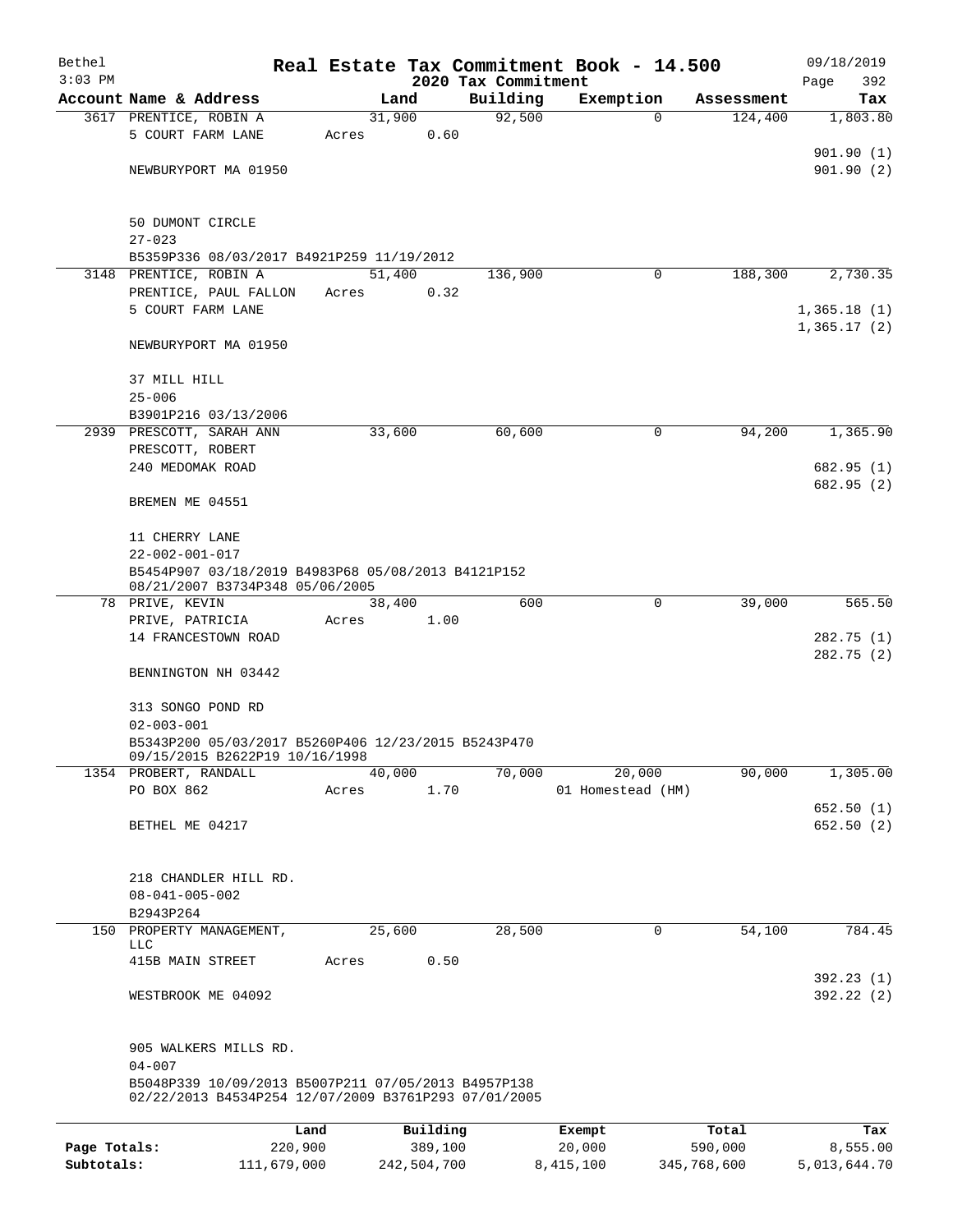| Bethel<br>$3:03$ PM |                                                                                     |       |        |          | 2020 Tax Commitment | Real Estate Tax Commitment Book - 14.500 |            | 09/18/2019<br>393<br>Page  |
|---------------------|-------------------------------------------------------------------------------------|-------|--------|----------|---------------------|------------------------------------------|------------|----------------------------|
|                     | Account Name & Address                                                              |       | Land   |          | Building            | Exemption                                | Assessment | Tax                        |
|                     | 176 PROSPER, KRISTEN MARIE<br>C/O SHARON FATHEREE<br>1088 SCHOOL STREET             | Acres | 19,900 | 2.70     | $\mathsf{O}$        | $\Omega$                                 | 19,900     | 288.55<br>144.28(1)        |
|                     | CANTON ME 04221                                                                     |       |        |          |                     |                                          |            | 144.27(2)                  |
|                     | $04 - 031 - 002$<br>B5341P484 04/24/2017 B5311P91 10/17/2016 B1966P25<br>12/15/1992 |       |        |          |                     |                                          |            |                            |
|                     | 2623 PROTO, RICHARD R<br>PROTO, ANN R                                               |       | 24,500 | 1.00     | 159,500             | $\Omega$                                 | 184,000    | 2,668.00                   |
|                     | 8 EIGHTEENTH DRIVE                                                                  | Acres |        |          |                     |                                          |            | 1,334.00(1)<br>1,334.00(2) |
|                     | FRANKLIN MA 02038                                                                   |       |        |          |                     |                                          |            |                            |
|                     | 1 COUNTRYSIDE LANE<br>$15 - 004 - 001$                                              |       |        |          |                     |                                          |            |                            |
|                     | B4563P154 02/25/2010 B3615P111 10/27/2004<br>4886 PROTO, RICHARD R                  |       | 34,400 |          | 181,800             | $\mathbf 0$                              | 216,200    | 3,134.90                   |
|                     | PROTO, ANN R                                                                        | Acres |        | 2.00     |                     |                                          |            |                            |
|                     | 8 EIGHTEENTH DRIVE                                                                  |       |        |          |                     |                                          |            | 1,567.45(1)<br>1,567.45(2) |
|                     | FRANKLIN MA 02038                                                                   |       |        |          |                     |                                          |            |                            |
|                     | 84 ENGLISH WOODS DR                                                                 |       |        |          |                     |                                          |            |                            |
|                     | $15 - 008 - 016$<br>B4267P168 03/03/2008 B3924P104                                  |       |        |          |                     |                                          |            |                            |
|                     | 5194 PROVENCHER, RONALD                                                             |       | 25,500 |          | 0                   | 0                                        | 25,500     | 369.75                     |
|                     | 928 CANTON POINT RD                                                                 | Acres |        | 1.50     |                     |                                          |            |                            |
|                     | DIXFIELD ME 04224                                                                   |       |        |          |                     |                                          |            | 184.88(1)<br>184.87(2)     |
|                     | GRAND VIEW PH 2                                                                     |       |        |          |                     |                                          |            |                            |
|                     | $15 - 022 - 016$<br>B4897P30 09/21/2012 B4755P109 08/17/2011 B4734P318              |       |        |          |                     |                                          |            |                            |
|                     | 07/07/2011 B4651P60 10/26/2010 B4292P298 12/27/2007                                 |       |        |          |                     |                                          |            |                            |
|                     | 29 PROVOST, CORY                                                                    |       | 46,100 |          | 14,200              | 0                                        | 60,300     | 874.35                     |
|                     | PROVOST, ANNA                                                                       | Acres |        | 12.00    |                     |                                          |            |                            |
|                     | 18 OUR ROAD                                                                         |       |        |          |                     |                                          |            | 437.18 (1)<br>437.17 (2)   |
|                     | SABATTUS ME 04280                                                                   |       |        |          |                     |                                          |            |                            |
|                     | 1074 GROVER HILL<br>$01 - 027$                                                      |       |        |          |                     |                                          |            |                            |
|                     | B4950P211 02/05/2013 B2405P281 01/24/1997                                           |       |        |          |                     |                                          |            |                            |
|                     | 3768 PUDDISTER, MARK S<br>PUDDISTER, SUSAN J                                        | Acres | 24,500 | 1.00     | $\mathbf 0$         | $\mathbf 0$                              | 24,500     | 355.25                     |
|                     | GARRITY<br>113 EDGEWATER DRIVE                                                      |       |        |          |                     |                                          |            | 177.63(1)                  |
|                     | PEMBROKE MA 02359                                                                   |       |        |          |                     |                                          |            | 177.62(2)                  |
|                     | $15 - 027 - 006 - 001$                                                              |       |        |          |                     |                                          |            |                            |
|                     | B3875P257 01/19/2006                                                                |       |        |          |                     |                                          |            |                            |
|                     |                                                                                     |       |        |          |                     |                                          |            |                            |
|                     |                                                                                     | Land  |        | Building |                     | Exempt                                   | Total      | Tax                        |

|              | --------    | ____________ | ______    | --------    | --------     |
|--------------|-------------|--------------|-----------|-------------|--------------|
| Page Totals: | 174,900     | 355,500      |           | 530,400     | 7,690.80     |
| Subtotals:   | 111,853,900 | 242,860,200  | 8,415,100 | 346,299,000 | 5,021,335.50 |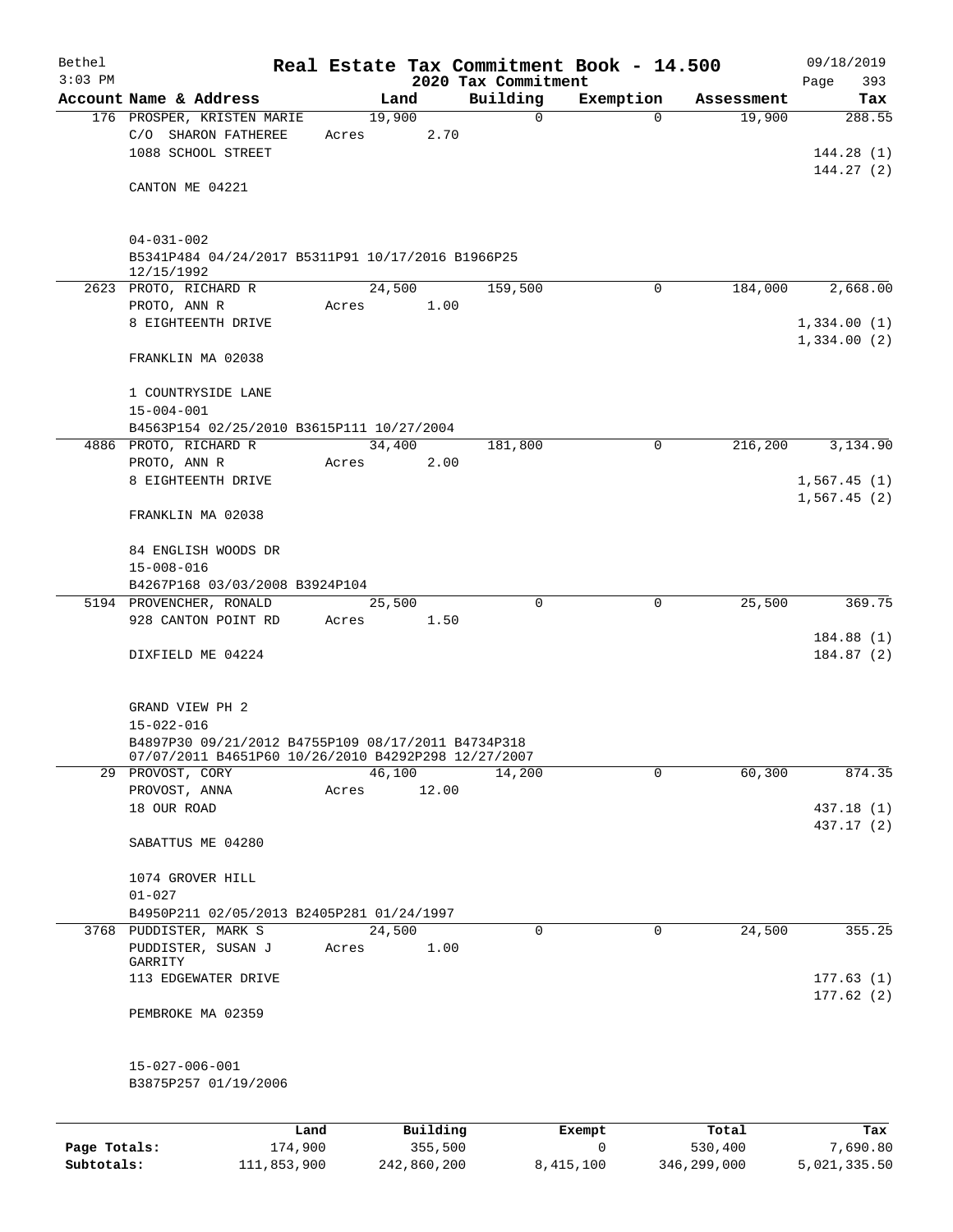| Bethel       |                                                                         |                |             |                     | Real Estate Tax Commitment Book - 14.500 |                       | 09/18/2019                  |
|--------------|-------------------------------------------------------------------------|----------------|-------------|---------------------|------------------------------------------|-----------------------|-----------------------------|
| $3:03$ PM    |                                                                         |                |             | 2020 Tax Commitment |                                          |                       | 394<br>Page                 |
|              | Account Name & Address<br>3520 PUGLIARES, DOMENIC                       | Land<br>43,300 |             | Building<br>132,800 | Exemption<br>$\Omega$                    | Assessment<br>176,100 | Tax<br>2,553.45             |
|              | PUGLIARES, SERENA<br>140 GRANITE POINT ROAD                             | Acres          | 1.02        |                     |                                          |                       | 1, 276.73(1)                |
|              | BIDDEFORD ME 04005                                                      |                |             |                     |                                          |                       | 1, 276.72(2)                |
|              | 211 VERNON ST/VISTA<br>$26 - 070 - 006$                                 |                |             |                     |                                          |                       |                             |
|              | B3247P119                                                               |                |             |                     |                                          |                       |                             |
|              | 4924 PUGLIARES, DOMENIC                                                 | 145,600        |             | 284,800             | 0                                        | 430,400               | 6, 240.80                   |
|              | 140 GRANITE POINT RD.                                                   | Acres          | 2.63        |                     |                                          |                       |                             |
|              | BIDDEFORD ME 04005                                                      |                |             |                     |                                          |                       | 3,120.40(1)<br>3,120.40(2)  |
|              | 284 MAYVILLE RD<br>$12 - 072 - 001$                                     |                |             |                     |                                          |                       |                             |
|              | B3930P343 05/08/2006                                                    |                |             |                     |                                          |                       |                             |
|              | 4878 PUSLYS, ADAM M                                                     | 33,400         |             | 144,000             | 0                                        | 177,400               | 2,572.30                    |
|              | 181 COOKS LANE                                                          | Acres          | 1.36        |                     |                                          |                       |                             |
|              | GUILFORD CT 06347                                                       |                |             |                     |                                          |                       | 1,286.15(1)<br>1,286.15(2)  |
|              | 46 ENGLISH WOODS<br>$15 - 008 - 008$                                    |                |             |                     |                                          |                       |                             |
|              | B4932P46 12/18/2012 B4186P89 08/17/2007 B4013P9<br>09/19/2006 B3924P104 |                |             |                     |                                          |                       |                             |
|              | 4652 PYENSON, MARK I                                                    | 36,000         |             | 121,100             | $\mathbf 0$                              | 157,100               | 2,277.95                    |
|              | PYENSON, LENA L<br>24 TIMBERLINE ROAD                                   | Acres          | 1.24        |                     |                                          |                       | 1,138.98(1)<br>1,138.97(2)  |
|              | MILLIS MA 02054                                                         |                |             |                     |                                          |                       |                             |
|              | 72 TILSON BURKE ROAD<br>$02 - 025 - 004$                                |                |             |                     |                                          |                       |                             |
|              | B5294P106 07/22/2016 B4331P22 08/01/2008 B3803P46<br>09/20/2005         |                |             |                     |                                          |                       |                             |
|              | 5246 PYLE, DAVID ALLEN                                                  | 81,600         |             | 296,000             | 0                                        | 377,600               | 5,475.20                    |
|              | PYLE, STEPHANIE A                                                       | Acres          | 1.00        |                     |                                          |                       |                             |
|              | 26 VAN DYKE ROAD                                                        |                |             |                     |                                          |                       | 2,737.60 (1)<br>2,737.60(2) |
|              | HOLLIS NH 03049                                                         |                |             |                     |                                          |                       |                             |
|              | 28 QUAIL RUN<br>$09 - 006 - 006 - 003$                                  |                |             |                     |                                          |                       |                             |
|              | B5412P470 06/12/2018 B5221P200 05/11/2015 B12P4549<br>08/14/2009        |                |             |                     |                                          |                       |                             |
|              | 327 QUARTIER, PHILIP III                                                | 27,200         |             | 0                   | 0                                        | 27,200                | 394.40                      |
|              | ALICINO, FRANCIS Q<br>11516 MANOR DRIVE                                 | Acres          | 3.50        |                     |                                          |                       | 197.20(1)                   |
|              | CARMEL IN 46033 3648                                                    |                |             |                     |                                          |                       | 197.20(2)                   |
|              | ROUTE 232                                                               |                |             |                     |                                          |                       |                             |
|              | $05 - 034$                                                              |                |             |                     |                                          |                       |                             |
|              | B954P180 08/30/1977                                                     |                |             |                     |                                          |                       |                             |
|              |                                                                         | Land           | Building    |                     | Exempt                                   | Total                 | Tax                         |
| Page Totals: | 367,100                                                                 |                | 978,700     |                     | 0                                        | 1,345,800             | 19,514.10                   |
| Subtotals:   | 112, 221, 000                                                           |                | 243,838,900 |                     | 8,415,100                                | 347,644,800           | 5,040,849.60                |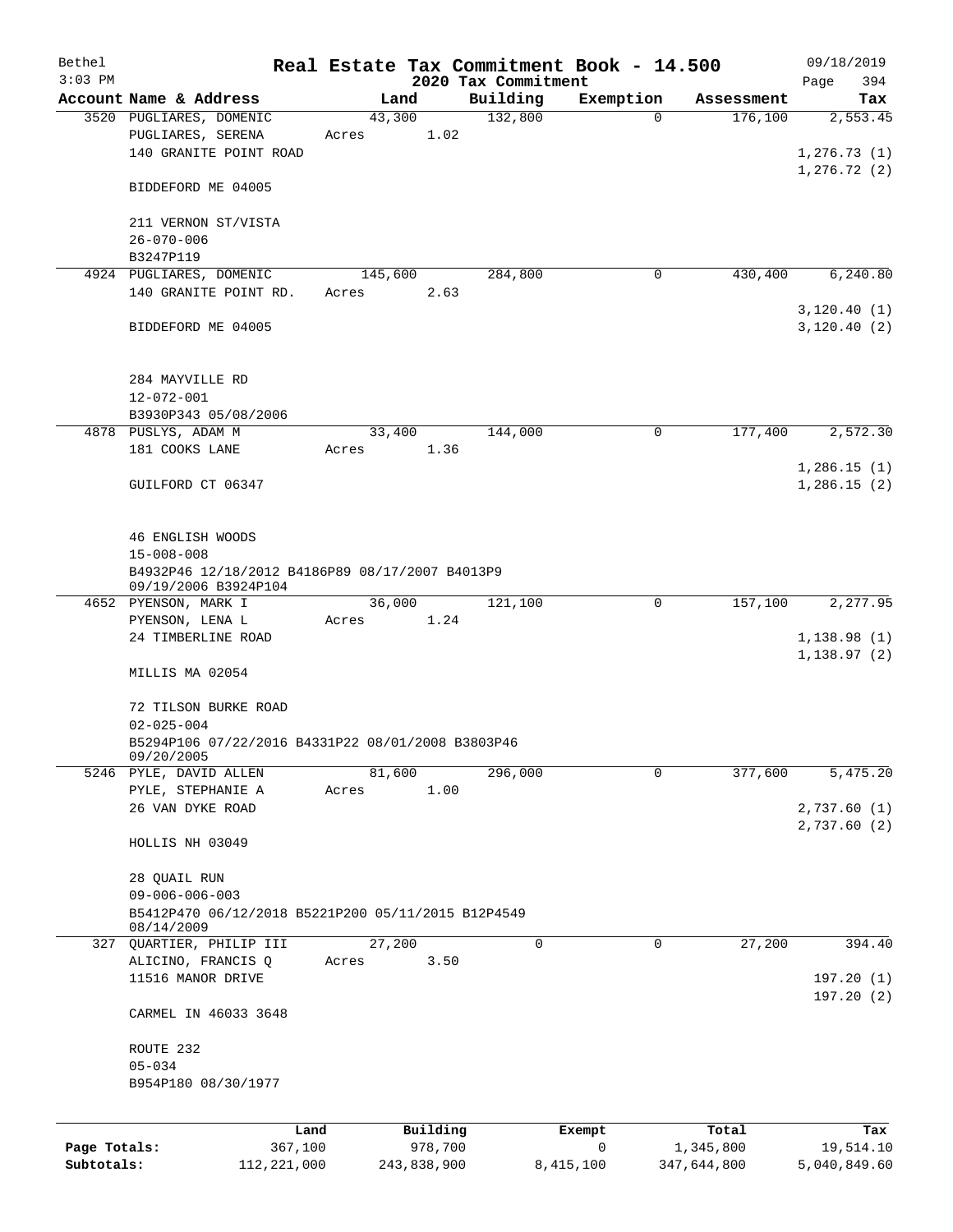| Bethel       |                                                                            |             |                |                     | Real Estate Tax Commitment Book - 14.500 |                       | 09/18/2019             |  |  |  |
|--------------|----------------------------------------------------------------------------|-------------|----------------|---------------------|------------------------------------------|-----------------------|------------------------|--|--|--|
| $3:03$ PM    |                                                                            |             |                | 2020 Tax Commitment |                                          |                       | 395<br>Page            |  |  |  |
|              | Account Name & Address<br>722 QUINLAN, RICHARD M                           |             | Land<br>33,600 | Building<br>131,700 | Exemption<br>$\Omega$                    | Assessment<br>165,300 | Tax<br>2,396.85        |  |  |  |
|              | QUINLAN, MELINDA K                                                         |             |                |                     |                                          |                       |                        |  |  |  |
|              | 14 DAMONS POINT RD.                                                        |             |                |                     |                                          |                       | 1, 198.43(1)           |  |  |  |
|              |                                                                            |             |                |                     |                                          |                       | 1, 198.42(2)           |  |  |  |
|              | MARSHFIELD MA 02050                                                        |             |                |                     |                                          |                       |                        |  |  |  |
|              | 114 FAIRWAY ROAD                                                           |             |                |                     |                                          |                       |                        |  |  |  |
|              | $07 - 028 - 514$                                                           |             |                |                     |                                          |                       |                        |  |  |  |
|              | B3837P51 10/12/2005                                                        |             |                |                     |                                          |                       |                        |  |  |  |
|              | 1587 OUINN, MAUREEN A                                                      |             | 28,300         | 62,600              | $\mathbf 0$                              | 90,900                | 1,318.05               |  |  |  |
|              | 18 CONWELL ST                                                              | Acres       | 0.42           |                     |                                          |                       |                        |  |  |  |
|              | SOMERVILLE MA 02143                                                        |             |                |                     |                                          |                       | 659.03(1)<br>659.02(2) |  |  |  |
|              |                                                                            |             |                |                     |                                          |                       |                        |  |  |  |
|              | 184 BARKER ROAD                                                            |             |                |                     |                                          |                       |                        |  |  |  |
|              | $11 - 054 - 001$                                                           |             |                |                     |                                          |                       |                        |  |  |  |
|              | B4965P234 03/18/2013 B3244P127 02/10/2003                                  |             |                |                     |                                          |                       |                        |  |  |  |
|              | 3274 QUIROZ, RICHARD                                                       |             | 50,900         | 115,700             | $\mathbf 0$                              | 166,600               | 2,415.70               |  |  |  |
|              | QUIROZ, CAROLE                                                             | Acres       | 0.30           |                     |                                          |                       |                        |  |  |  |
|              | 69 CAMBRIDGE RD                                                            |             |                |                     |                                          |                       | 1, 207.85(1)           |  |  |  |
|              |                                                                            |             |                |                     |                                          |                       | 1, 207.85(2)           |  |  |  |
|              | MONTCLAIR NJ 05075                                                         |             |                |                     |                                          |                       |                        |  |  |  |
|              | 19 KILBORN ST.                                                             |             |                |                     |                                          |                       |                        |  |  |  |
|              | $25 - 107$                                                                 |             |                |                     |                                          |                       |                        |  |  |  |
|              | B5329P100 01/30/2017 B4107P17 03/23/2007 B4104P162<br>03/16/2007 B2444P149 |             |                |                     |                                          |                       |                        |  |  |  |
|              | 3398 R & B REAL ESTATE, LLC                                                |             | 57,700         | 95,400              | $\mathbf 0$                              | 153,100               | 2,219.95               |  |  |  |
|              | PO BOX 369                                                                 | Acres       | 0.69           |                     |                                          |                       |                        |  |  |  |
|              |                                                                            |             |                |                     |                                          |                       | 1,109.98(1)            |  |  |  |
|              | BETHEL ME 04217                                                            |             |                |                     |                                          |                       | 1, 109.97(2)           |  |  |  |
|              |                                                                            |             |                |                     |                                          |                       |                        |  |  |  |
|              | 14 CLARK ST.                                                               |             |                |                     |                                          |                       |                        |  |  |  |
|              | $25 - 219$                                                                 |             |                |                     |                                          |                       |                        |  |  |  |
|              | B5337P281 03/28/2017 B4880P39 08/21/2012 B4248P298<br>01/07/2008 B3198P208 |             |                |                     |                                          |                       |                        |  |  |  |
|              | 3399 R & B REAL ESTATE, LLC                                                |             | 46,400         | 186,200             | 0                                        | 232,600               | 3,372.70               |  |  |  |
|              | PO BOX 369                                                                 | Acres       | 0.25           |                     |                                          |                       |                        |  |  |  |
|              |                                                                            |             |                |                     |                                          |                       | 1,686.35(1)            |  |  |  |
|              | BETHEL ME 04217                                                            |             |                |                     |                                          |                       | 1,686.35(2)            |  |  |  |
|              | 8 CLARK ST.                                                                |             |                |                     |                                          |                       |                        |  |  |  |
|              | $25 - 220$                                                                 |             |                |                     |                                          |                       |                        |  |  |  |
|              | B5337P281 03/28/2017 B4841P128 05/02/2012 B4248P295                        |             |                |                     |                                          |                       |                        |  |  |  |
|              | 01/07/2008 B2829P195                                                       |             |                |                     |                                          |                       |                        |  |  |  |
|              | 3400 R & B REAL ESTATE, LLC                                                |             | 79,700         | 601,100             | 0                                        | 680,800               | 9,871.60               |  |  |  |
|              | PO BOX 369                                                                 | Acres       | 0.59           |                     |                                          |                       |                        |  |  |  |
|              |                                                                            |             |                |                     |                                          |                       | 4,935.80(1)            |  |  |  |
|              | BETHEL ME 04217                                                            |             |                |                     |                                          |                       | 4,935.80(2)            |  |  |  |
|              |                                                                            |             |                |                     |                                          |                       |                        |  |  |  |
|              | 151 MAIN ST.<br>$25 - 221$                                                 |             |                |                     |                                          |                       |                        |  |  |  |
|              | BP B5337P281 03/28/2017 B4841P128 05/02/2012                               |             |                |                     |                                          |                       |                        |  |  |  |
|              | B4248P295 01/07/2008 B2829P195                                             |             |                |                     |                                          |                       |                        |  |  |  |
|              |                                                                            | Land        | Building       |                     | Exempt                                   | Total                 | Tax                    |  |  |  |
| Page Totals: |                                                                            | 296,600     | 1,192,700      |                     | $\mathbf 0$                              | 1,489,300             | 21,594.85              |  |  |  |
| Subtotals:   |                                                                            | 112,517,600 | 245,031,600    |                     | 8,415,100                                | 349,134,100           | 5,062,444.45           |  |  |  |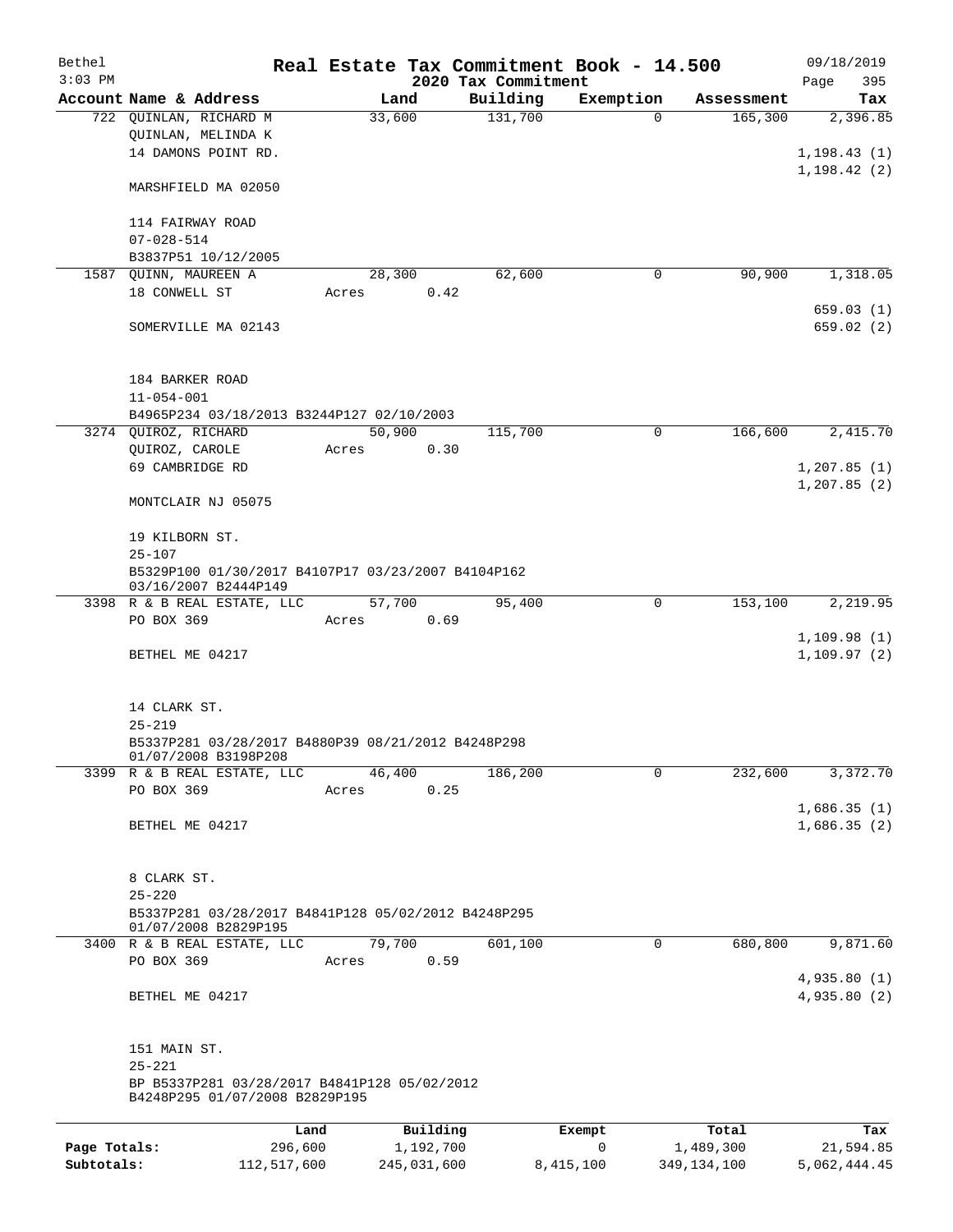| Bethel       |                                                         |                 |       |        |                     | Real Estate Tax Commitment Book - 14.500 |                             |                  |            |              | 09/18/2019             |
|--------------|---------------------------------------------------------|-----------------|-------|--------|---------------------|------------------------------------------|-----------------------------|------------------|------------|--------------|------------------------|
| $3:03$ PM    |                                                         |                 |       |        |                     | 2020 Tax Commitment                      |                             |                  |            | Page         | 396                    |
|              | Account Name & Address                                  |                 |       | Land   |                     | Building                                 | Exemption                   |                  | Assessment |              | Tax                    |
|              | 3169 RACKLIFFE, PETER<br>RACKLIFFE, VICKI<br>PO BOX 265 |                 | Acres | 51,100 | 0.31                | 123,800                                  | 20,000<br>01 Homestead (HM) |                  | 154,900    | 1, 123.03(1) | 2,246.05               |
|              | BETHEL ME 04217                                         |                 |       |        |                     |                                          |                             |                  |            | 1, 123.02(2) |                        |
|              | 12 PARK ST.<br>$25 - 014$                               |                 |       |        |                     |                                          |                             |                  |            |              |                        |
|              | B2949P159 05/31/2001                                    |                 |       |        |                     |                                          |                             |                  |            |              |                        |
|              | 2942 RAE, JANET C.                                      |                 |       | 33,600 |                     | 59,900                                   | $\mathbf 0$                 |                  | 93,500     |              | 1,355.75               |
|              | BERTSCH, GEORGE M.                                      |                 |       |        |                     |                                          |                             |                  |            |              |                        |
|              | 3 LITTLES BROOK COURT,<br>#83                           |                 |       |        |                     |                                          |                             |                  |            |              | 677.88(1)              |
|              | BURLINGTON MA 01803                                     |                 |       |        |                     |                                          |                             |                  |            |              | 677.87(2)              |
|              | 7 CHERRY LANE<br>$22 - 002 - 001 - 002$                 |                 |       |        |                     |                                          |                             |                  |            |              |                        |
|              | B5439P26 10/25/2018 B4411P145 03/04/2009 B3453P330      |                 |       |        |                     |                                          |                             |                  |            |              |                        |
|              | 01/16/2004<br>3092 RAHILLY, JEANNIE                     |                 |       | 31,700 |                     | 120,500                                  | 20,000                      |                  | 132,200    |              | 1,916.90               |
|              | 32 NORTH ROAD                                           |                 | Acres |        | 0.33                |                                          | 01 Homestead (HM)           |                  |            |              |                        |
|              |                                                         |                 |       |        |                     |                                          |                             |                  |            |              | 958.45(1)              |
|              | BETHEL ME 04217                                         |                 |       |        |                     |                                          |                             |                  |            |              | 958.45(2)              |
|              | 32 NORTH ROAD<br>$24 - 015$                             |                 |       |        |                     |                                          |                             |                  |            |              |                        |
|              | B1636P146 02/21/1989                                    |                 |       |        |                     |                                          |                             |                  |            |              |                        |
|              | 27 RAMANAUSKAS, RAYMOND                                 |                 |       | 38,900 |                     | 0                                        | $\mathbf 0$                 |                  | 38,900     |              | 564.05                 |
|              | RAMANAUSKAS, EILEEN<br>22 MISTLER DRIVE                 |                 | Acres |        | 7.00                |                                          |                             |                  |            |              | 282.03(1)<br>282.02(2) |
|              | CORNISH NH 03745                                        |                 |       |        |                     |                                          |                             |                  |            |              |                        |
|              | $01 - 025$                                              |                 |       |        |                     |                                          |                             |                  |            |              |                        |
|              | B2462P184 08/11/1997                                    |                 |       |        |                     |                                          |                             |                  |            |              |                        |
|              | 28 RAMANAUSKAS, RAYMOND<br>RAMANAUSKAS, EILEEN          |                 | Acres | 44,700 | 50.00               | 0                                        | $\mathbf 0$                 |                  | 44,700     |              | 648.15                 |
|              | 22 MISTLER DRIVE                                        |                 |       |        |                     |                                          |                             |                  |            |              | 324.08(1)<br>324.07(2) |
|              | CORNISH NH 03745                                        |                 |       |        |                     |                                          |                             |                  |            |              |                        |
|              | 624 FLAT RD.                                            |                 |       |        |                     |                                          |                             |                  |            |              |                        |
|              | $01 - 026$                                              |                 |       |        |                     |                                          |                             |                  |            |              |                        |
|              | B1377P266 03/18/1986                                    |                 |       |        |                     |                                          |                             |                  |            |              |                        |
|              | 2602 RAMSAY, RICHARD N                                  |                 |       | 25,400 |                     | $\mathbf 0$                              | 0                           |                  | 25,400     |              | 368.30                 |
|              | RAMSAY, SHERYL L<br>74 DAWES STREET                     |                 | Acres |        | 1.45                |                                          |                             |                  |            |              | 184.15(1)              |
|              | WEST WARWICK RI 02893                                   |                 |       |        |                     |                                          |                             |                  |            |              | 184.15(2)              |
|              | GRAND VIEW ESTATES LOT                                  |                 |       |        |                     |                                          |                             |                  |            |              |                        |
|              | $15 - 022 - 005$                                        |                 |       |        |                     |                                          |                             |                  |            |              |                        |
|              | B3610P54 10/19/2004                                     |                 |       |        |                     |                                          |                             |                  |            |              |                        |
|              |                                                         |                 |       |        |                     |                                          |                             |                  |            |              |                        |
| Page Totals: |                                                         | Land<br>225,400 |       |        | Building<br>304,200 |                                          | Exempt<br>40,000            | Total<br>489,600 |            |              | Tax<br>7,099.20        |
|              |                                                         |                 |       |        |                     |                                          |                             |                  |            |              |                        |

**Subtotals:** 112,743,000 245,335,800 8,455,100 349,623,700 5,069,543.65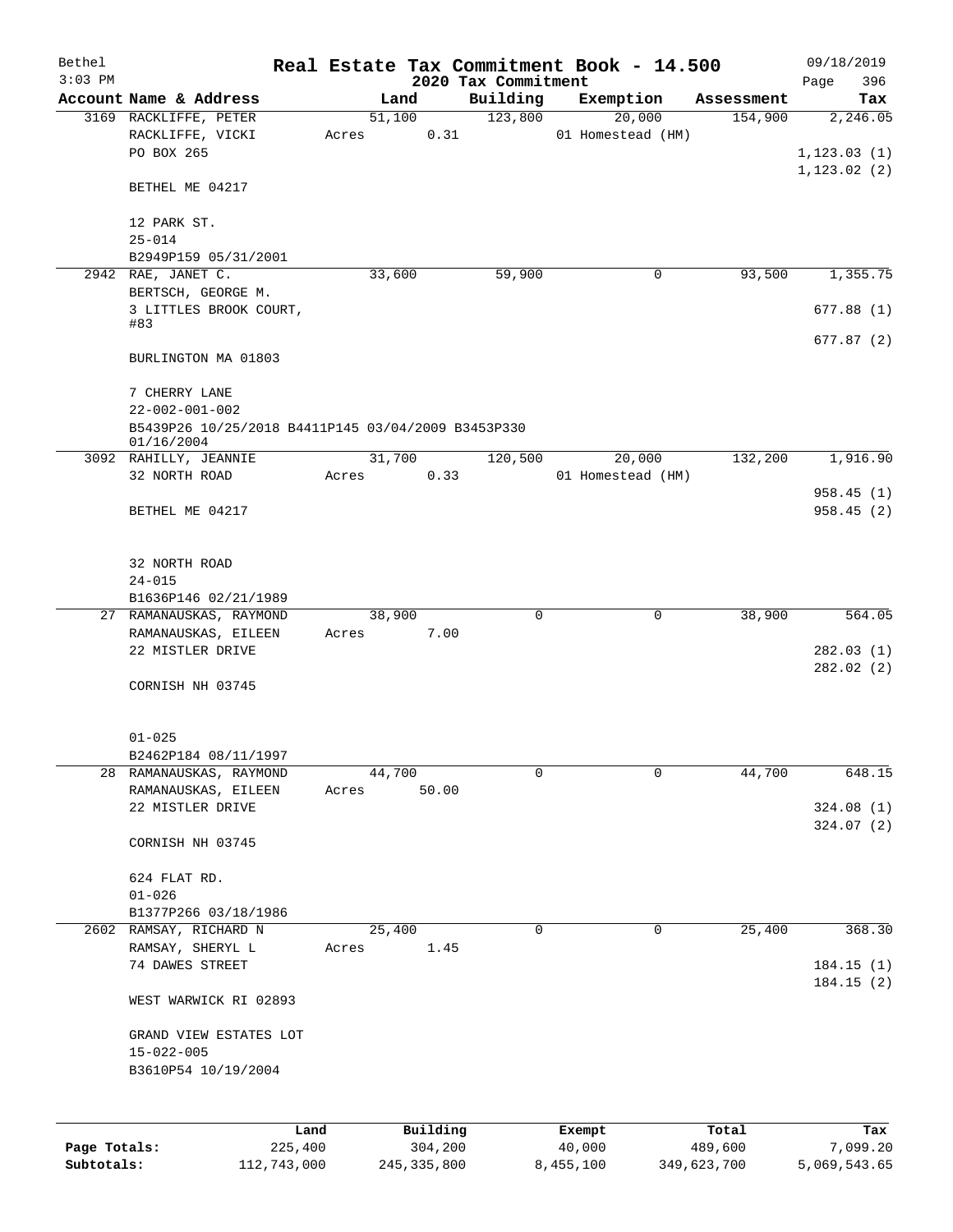| Bethel<br>$3:03$ PM |                                                                        |      |       |        |          | 2020 Tax Commitment | Real Estate Tax Commitment Book - 14.500 |            | 09/18/2019         |
|---------------------|------------------------------------------------------------------------|------|-------|--------|----------|---------------------|------------------------------------------|------------|--------------------|
|                     | Account Name & Address                                                 |      |       | Land   |          | Building            | Exemption                                | Assessment | 397<br>Page<br>Tax |
|                     | 4805 RAND REAL ESTATE, LLC                                             |      |       | 34,500 |          | 0                   | $\Omega$                                 | 34,500     | 500.25             |
|                     | 11 PRESIDENTIAL DRIVE                                                  |      | Acres |        | 1.31     |                     |                                          |            |                    |
|                     |                                                                        |      |       |        |          |                     |                                          |            | 250.13(1)          |
|                     | GRAY ME 04039                                                          |      |       |        |          |                     |                                          |            | 250.12(2)          |
|                     | COBBLESTONE FARM                                                       |      |       |        |          |                     |                                          |            |                    |
|                     | $07 - 040 - 007$<br>B5411P425 06/05/2018 B4241P72 12/21/2007 B3755P197 |      |       |        |          |                     |                                          |            |                    |
|                     | 07/06/2005<br>4655 RAND, ALBERT B., JR. &<br>BRANDY D.                 |      |       | 36,000 |          | 190,200             | $\mathbf 0$                              | 226,200    | 3,279.90           |
|                     | 55 REED ST                                                             |      | Acres |        | 1.11     |                     |                                          |            |                    |
|                     |                                                                        |      |       |        |          |                     |                                          |            | 1,639.95(1)        |
|                     | TIVERTON RI 02878                                                      |      |       |        |          |                     |                                          |            | 1,639.95(2)        |
|                     | 63 TILSON BURKE ROAD                                                   |      |       |        |          |                     |                                          |            |                    |
|                     | $02 - 025 - 007$                                                       |      |       |        |          |                     |                                          |            |                    |
|                     | B5190P338 12/08/2014 B3803P46 09/20/2005                               |      |       |        |          |                     | $\mathbf 0$                              |            |                    |
|                     | 2728 RANDAZZO, ANNE<br>RANDAZZO, RICHARD                               |      | Acres | 71,100 | 1.10     | 66,500              |                                          | 137,600    | 1,995.20           |
|                     | 25 WESTWIND DR.                                                        |      |       |        |          |                     |                                          |            | 997.60 (1)         |
|                     |                                                                        |      |       |        |          |                     |                                          |            | 997.60 (2)         |
|                     | METHUEN MA 01844 1959                                                  |      |       |        |          |                     |                                          |            |                    |
|                     | 35 RIVER VALLEY ACRES<br>$17 - 042$                                    |      |       |        |          |                     |                                          |            |                    |
|                     | B4584P204 05/06/2010 B4584P202 05/06/2010 B778P3                       |      |       |        |          |                     |                                          |            |                    |
|                     | 3469 RATOFF, JOHN                                                      |      |       | 74,900 |          | 287,200             | $\mathbf 0$                              | 362,100    | 5,250.45           |
|                     | RATOFF, KELLY                                                          |      | Acres |        | 0.89     |                     |                                          |            |                    |
|                     | 5 DWIGHT LANE                                                          |      |       |        |          |                     |                                          |            | 2,625.23(1)        |
|                     | KENNEBUNK ME 04043                                                     |      |       |        |          |                     |                                          |            | 2,625.22(2)        |
|                     | 54 BROAD ST.                                                           |      |       |        |          |                     |                                          |            |                    |
|                     | $26 - 029$                                                             |      |       |        |          |                     |                                          |            |                    |
|                     | B2442P74                                                               |      |       |        |          |                     |                                          |            |                    |
|                     | 2455 RAYMOND, ALBERT<br>C/O DEBORAH WILD                               |      | Acres | 38,700 | 1.10     | 42,400              | 0                                        | 81,100     | 1,175.95           |
|                     | 213 INTERVALE RD                                                       |      |       |        |          |                     |                                          |            | 587.98 (1)         |
|                     |                                                                        |      |       |        |          |                     |                                          |            | 587.97 (2)         |
|                     | BETHEL ME 04217                                                        |      |       |        |          |                     |                                          |            |                    |
|                     | 213 INTERVALE RD.                                                      |      |       |        |          |                     |                                          |            |                    |
|                     | $13 - 014$                                                             |      |       |        |          |                     |                                          |            |                    |
|                     | B638P65 11/13/1964                                                     |      |       |        |          |                     |                                          |            |                    |
|                     | 3463 RAYMOND, CHARLES F                                                |      |       | 63,900 |          | 160,500             | 20,000                                   | 204,400    | 2,963.80           |
|                     | RAYMOND, BETSY C                                                       |      | Acres |        | 0.31     |                     | 01 Homestead (HM)                        |            |                    |
|                     | 14 BROAD ST BOX 743                                                    |      |       |        |          |                     |                                          |            | 1,481.90(1)        |
|                     | BETHEL ME 04217                                                        |      |       |        |          |                     |                                          |            | 1,481.90(2)        |
|                     | 41 BROAD ST                                                            |      |       |        |          |                     |                                          |            |                    |
|                     | $26 - 022$                                                             |      |       |        |          |                     |                                          |            |                    |
|                     | B1449P175 12/31/1986                                                   |      |       |        |          |                     |                                          |            |                    |
|                     |                                                                        | Land |       |        | Building |                     | Exempt                                   | Total      | Tax                |

**Page Totals:** 319,100 746,800 20,000 1,045,900 15,165.55 **Subtotals:** 113,062,100 246,082,600 8,475,100 350,669,600 5,084,709.20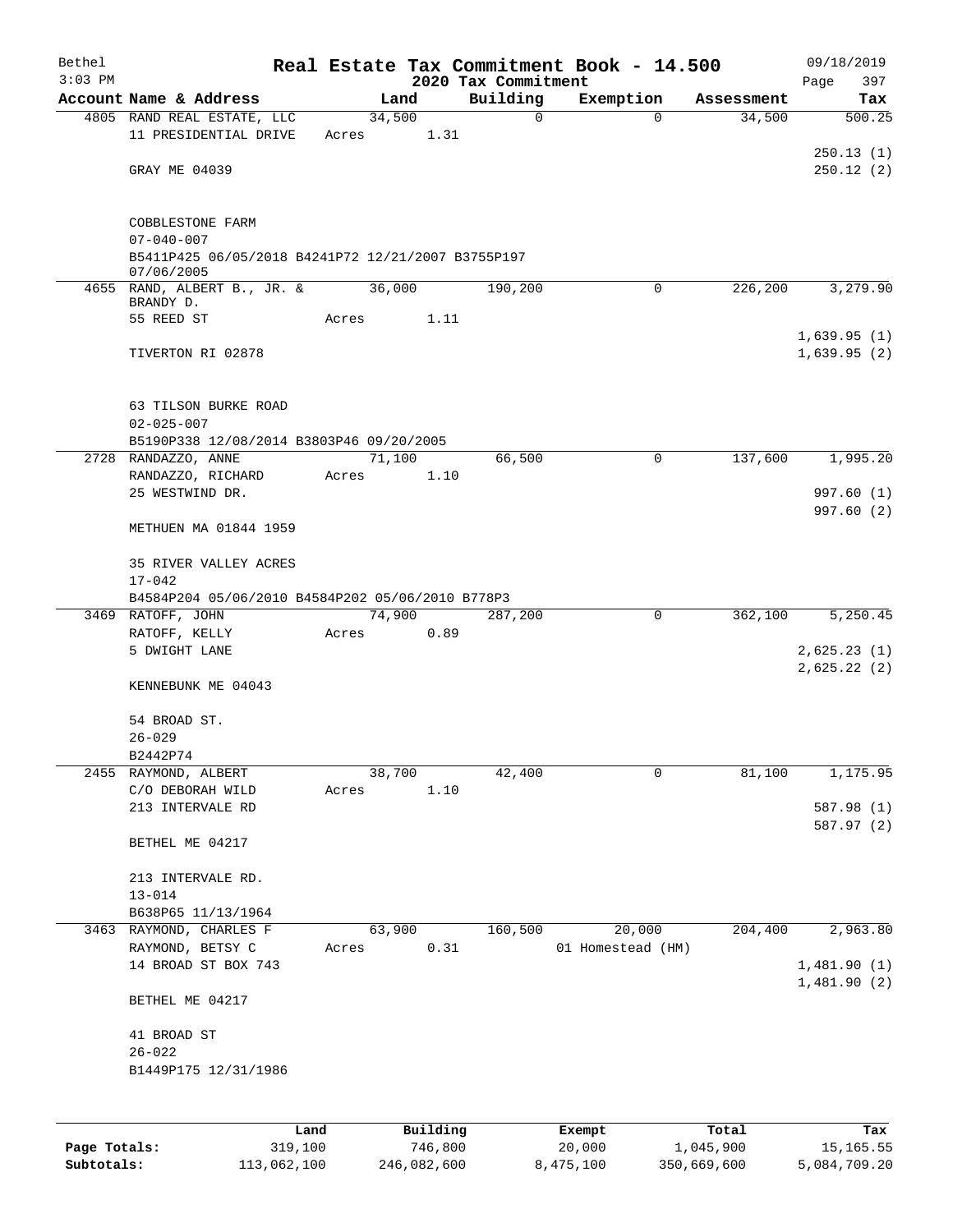| Bethel       |                                                                  |             |       |                |                     | Real Estate Tax Commitment Book - 14.500 |                       | 09/18/2019                 |
|--------------|------------------------------------------------------------------|-------------|-------|----------------|---------------------|------------------------------------------|-----------------------|----------------------------|
| $3:03$ PM    |                                                                  |             |       |                | 2020 Tax Commitment |                                          |                       | 398<br>Page                |
|              | Account Name & Address                                           |             |       | Land<br>36,200 | Building<br>147,200 | Exemption<br>$\Omega$                    | Assessment<br>183,400 | Tax<br>2,659.30            |
|              | 2526 RAYMOND, CYNTHIA S<br>PO BOX 1164                           |             | Acres | 4.00           |                     |                                          |                       |                            |
|              |                                                                  |             |       |                |                     |                                          |                       | 1,329.65(1)                |
|              | BETHEL ME 04217                                                  |             |       |                |                     |                                          |                       | 1,329.65(2)                |
|              |                                                                  |             |       |                |                     |                                          |                       |                            |
|              | 804 EAST BETHEL RD.                                              |             |       |                |                     |                                          |                       |                            |
|              | $14 - 047$                                                       |             |       |                |                     |                                          |                       |                            |
|              | B5294P343 07/25/2016 B2000P256 04/14/1993 B1479P124              |             |       |                |                     |                                          |                       |                            |
|              | 05/27/1987 B1128P251 07/15/1981<br>2903 RAYMOND, ROBERT T        |             |       | 72,800         | $\Omega$            | $\Omega$                                 | 72,800                | 1,055.60                   |
|              | RAYMOND, COLLEEN                                                 |             | Acres | 35.62          |                     |                                          |                       |                            |
|              | 2272 INTERVALE RD.                                               |             |       |                |                     |                                          |                       | 527.80(1)                  |
|              |                                                                  |             |       |                |                     |                                          |                       | 527.80(2)                  |
|              | BETHEL ME 04217                                                  |             |       |                |                     |                                          |                       |                            |
|              | INTERVALE RD.                                                    |             |       |                |                     |                                          |                       |                            |
|              | $20 - 020$                                                       |             |       |                |                     |                                          |                       |                            |
|              | B5109P307 05/01/2014 B3293P200 04/19/1999                        |             |       |                |                     |                                          |                       |                            |
|              | 2900 RAYMOND, ROBERT T                                           |             |       | 6,400          | 0                   | 0                                        | 6,400                 | 92.80                      |
|              | RAYMOND, COLLEEN                                                 |             | Acres | 12.00          |                     |                                          |                       |                            |
|              | 2272 INTERVALE RD                                                |             |       |                |                     |                                          |                       | 46.40(1)                   |
|              |                                                                  |             |       |                |                     |                                          |                       | 46.40(2)                   |
|              | BETHEL ME 04217                                                  |             |       |                |                     |                                          |                       |                            |
|              | INTERVALE RD N/S                                                 |             |       |                |                     |                                          |                       |                            |
|              | $20 - 018$                                                       |             |       |                |                     |                                          |                       |                            |
|              | B5109P307 05/01/2014 B2693P200 04/19/1999                        |             |       |                |                     |                                          |                       |                            |
|              | 2904 RAYMOND, ROBERT T. &                                        |             |       | 39,300         | 276,100             | $\Omega$                                 | 315,400               | 4,573.30                   |
|              | COLLEEN, TRUSTEES                                                |             |       |                |                     |                                          |                       |                            |
|              | THE STILLWATER TRUST                                             |             | Acres | 1.38           |                     |                                          |                       |                            |
|              | 2272 INTERVALE RD.                                               |             |       |                |                     |                                          |                       | 2,286.65(1)<br>2,286.65(2) |
|              | BETHEL ME 04217                                                  |             |       |                |                     |                                          |                       |                            |
|              |                                                                  |             |       |                |                     |                                          |                       |                            |
|              | 2272 INTERVALE RD                                                |             |       |                |                     |                                          |                       |                            |
|              | $20 - 020 - 001$                                                 |             |       |                |                     |                                          |                       |                            |
|              | B5205P89 01/26/2015 B5184P267 11/19/2014 B5177P289               |             |       |                |                     |                                          |                       |                            |
|              | 10/28/2014 B5109P279 05/01/2014 B2228P249 06/16/1995             |             |       |                |                     |                                          |                       |                            |
|              | 195 REAL ESTATE HOLDINGS,<br>LLC                                 |             |       | 30,200         | $\Omega$            | $\Omega$                                 | 30, 200               | 437.90                     |
|              | 200 NARRAGANSETT STREET Acres                                    |             |       | 12.00          |                     |                                          |                       |                            |
|              |                                                                  |             |       |                |                     |                                          |                       | 218.95(1)                  |
|              | GORHAM ME 04038                                                  |             |       |                |                     |                                          |                       | 218.95(2)                  |
|              |                                                                  |             |       |                |                     |                                          |                       |                            |
|              | EAST BETHEL RD.                                                  |             |       |                |                     |                                          |                       |                            |
|              | $04 - 046$                                                       |             |       |                |                     |                                          |                       |                            |
|              | B4265P224 02/27/2008 B2417P294                                   |             |       |                |                     |                                          |                       |                            |
|              | 3324 REARDON, MICHAEL                                            |             |       | 58,000         | 244,600             | 20,000                                   | 282,600               | 4,097.70                   |
|              | REARDON, SHEILA                                                  |             | Acres | 0.72           |                     | 01 Homestead (HM)                        |                       |                            |
|              | PO BOX 875                                                       |             |       |                |                     |                                          |                       | 2,048.85(1)                |
|              |                                                                  |             |       |                |                     |                                          |                       | 2,048.85(2)                |
|              | BETHEL ME 04217                                                  |             |       |                |                     |                                          |                       |                            |
|              | 16 SPRING ST                                                     |             |       |                |                     |                                          |                       |                            |
|              | $25 - 155$                                                       |             |       |                |                     |                                          |                       |                            |
|              | B5203P162 01/20/2015 B5110P38 05/01/2014 B2432P116<br>05/13/1997 |             |       |                |                     |                                          |                       |                            |
|              |                                                                  | Land        |       | Building       |                     | Exempt                                   | Total                 | Tax                        |
| Page Totals: |                                                                  | 242,900     |       | 667,900        |                     | 20,000                                   | 890,800               | 12,916.60                  |
| Subtotals:   |                                                                  | 113,305,000 |       | 246,750,500    |                     | 8,495,100                                | 351,560,400           | 5,097,625.80               |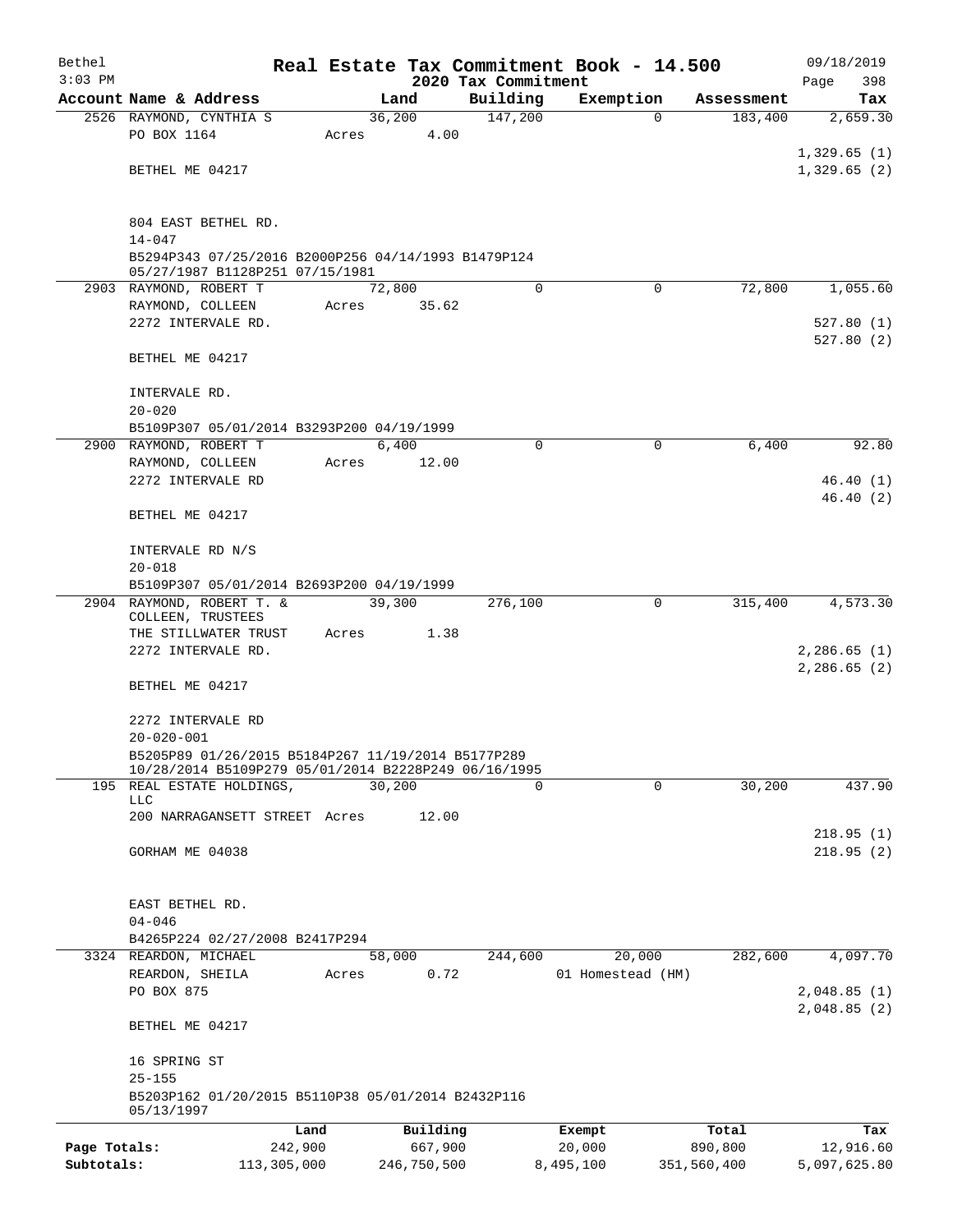| Bethel    |                                                                |        |                         |                      | Real Estate Tax Commitment Book - 14.500 |                       | 09/18/2019                  |
|-----------|----------------------------------------------------------------|--------|-------------------------|----------------------|------------------------------------------|-----------------------|-----------------------------|
| $3:03$ PM |                                                                |        |                         | 2020 Tax Commitment  |                                          |                       | 399<br>Page                 |
|           | Account Name & Address<br>3214 RECORD-EVANS, LLC               |        | Land<br>50,400          | Building<br>101, 100 | Exemption<br>$\Omega$                    | Assessment<br>151,500 | Tax<br>2,196.75             |
|           | C/O REBECCA RECORD                                             | Acres  | 0.30                    |                      |                                          |                       |                             |
|           | 640 WEST BETHEL ROAD                                           |        |                         |                      |                                          |                       | 1,098.38(1)                 |
|           |                                                                |        |                         |                      |                                          |                       | 1,098.37(2)                 |
|           | BETHEL ME 04217                                                |        |                         |                      |                                          |                       |                             |
|           |                                                                |        |                         |                      |                                          |                       |                             |
|           | 14 HIGH ST.                                                    |        |                         |                      |                                          |                       |                             |
|           | $25 - 055 - 001$                                               |        |                         |                      |                                          |                       |                             |
|           | B5372P35 10/10/2017 B4837P75 04/20/2012 B3248P81<br>02/25/2003 |        |                         |                      |                                          |                       |                             |
|           | 3445 RECTOR, GEORGIA KAY                                       |        | 87,100                  | 212,900              | 20,000                                   | 280,000               | 4,060.00                    |
|           | 143 PARADISE RD                                                | Acres  | 2.60                    |                      | 01 Homestead (HM)                        |                       |                             |
|           |                                                                |        |                         |                      |                                          |                       | 2,030.00(1)                 |
|           | BETHEL ME 04217                                                |        |                         |                      |                                          |                       | 2,030.00(2)                 |
|           |                                                                |        |                         |                      |                                          |                       |                             |
|           |                                                                |        |                         |                      |                                          |                       |                             |
|           | 143 PARADISE RD.                                               |        |                         |                      |                                          |                       |                             |
|           | $26 - 004 - 001$                                               |        |                         |                      |                                          |                       |                             |
|           | B1696P98 11/17/1989                                            |        |                         |                      |                                          |                       |                             |
|           | 2625 REDFERN, PETER A.                                         |        | 43,200                  | 152,400              | 0                                        | 195,600               | 2,836.20                    |
|           | KAREN REDFERN                                                  | Acres  | 2.45                    |                      |                                          |                       |                             |
|           | 7538 KICKLITTER LANE                                           |        |                         |                      |                                          |                       | 1,418.10(1)<br>1,418.10(2)  |
|           | LAND O LAKES FL 35637                                          |        |                         |                      |                                          |                       |                             |
|           |                                                                |        |                         |                      |                                          |                       |                             |
|           | 19 COUNTRYSIDE LANE                                            |        |                         |                      |                                          |                       |                             |
|           | $15 - 004 - 003$                                               |        |                         |                      |                                          |                       |                             |
|           | B5435P268 10/09/2018 B4440P98 05/14/2009 B4056P86              |        |                         |                      |                                          |                       |                             |
|           | 11/30/2006 B3844P134 11/16/2005                                |        |                         |                      |                                          |                       |                             |
|           | 3295 REIFF, JULIE                                              |        | 52,300                  | 114,000              | 0                                        | 166,300               | 2,411.35                    |
|           | PO BOX 1177                                                    | Acres  | 0.36                    |                      |                                          |                       |                             |
|           | BETHEL ME 04217                                                |        |                         |                      |                                          |                       | 1,205.68(1)<br>1, 205.67(2) |
|           |                                                                |        |                         |                      |                                          |                       |                             |
|           |                                                                |        |                         |                      |                                          |                       |                             |
|           | 15 CHAPMAN ST.                                                 |        |                         |                      |                                          |                       |                             |
|           | $25 - 128$                                                     |        |                         |                      |                                          |                       |                             |
|           | B5440P343 11/01/2018 B5050P154 10/15/2013                      |        |                         |                      |                                          |                       |                             |
|           | 3402 REISS, CHARLIE                                            | 79,300 |                         | 155,300              | 0                                        | 234,600               | 3,401.70                    |
|           | COLOMBOTOS, KATRINA                                            | Acres  | 0.57                    |                      |                                          |                       |                             |
|           | PO BOX 1888                                                    |        |                         |                      |                                          |                       | 1,700.85(1)                 |
|           |                                                                |        |                         |                      |                                          |                       | 1,700.85(2)                 |
|           | BETHEL ME 04217                                                |        |                         |                      |                                          |                       |                             |
|           |                                                                |        |                         |                      |                                          |                       |                             |
|           | 161 MAIN ST.                                                   |        |                         |                      |                                          |                       |                             |
|           | $25 - 223$<br>B2742P208                                        |        |                         |                      |                                          |                       |                             |
|           | 39 REMINGTON, DONNA G                                          |        | 68,600                  | 113,400              | $\mathbf 0$                              | 182,000               | 2,639.00                    |
|           | 791 GROVER HILL ROAD                                           | Acres  | 88.60                   |                      |                                          |                       |                             |
|           |                                                                |        |                         |                      |                                          |                       | 1,319.50(1)                 |
|           | BETHEL ME 04217                                                |        |                         |                      |                                          |                       | 1,319.50(2)                 |
|           |                                                                |        |                         |                      |                                          |                       |                             |
|           |                                                                |        |                         |                      |                                          |                       |                             |
|           | 791 GROVER HILL RD.                                            |        |                         |                      |                                          |                       |                             |
|           | $01 - 035$                                                     |        |                         |                      |                                          |                       |                             |
|           | B2135P237 06/29/1994 B1263P57 06/07/1984                       |        |                         |                      |                                          |                       |                             |
|           |                                                                |        |                         |                      |                                          |                       |                             |
|           |                                                                |        |                         |                      |                                          |                       |                             |
|           |                                                                |        | $P_{11}$ + 1.4 + $\sim$ |                      |                                          |                       |                             |

|              | Land        | Building    | Exempt    | Total       | Tax          |
|--------------|-------------|-------------|-----------|-------------|--------------|
| Page Totals: | 380,900     | 849,100     | 20,000    | 1,210,000   | 17,545.00    |
| Subtotals:   | 113,685,900 | 247,599,600 | 8,515,100 | 352,770,400 | 5,115,170.80 |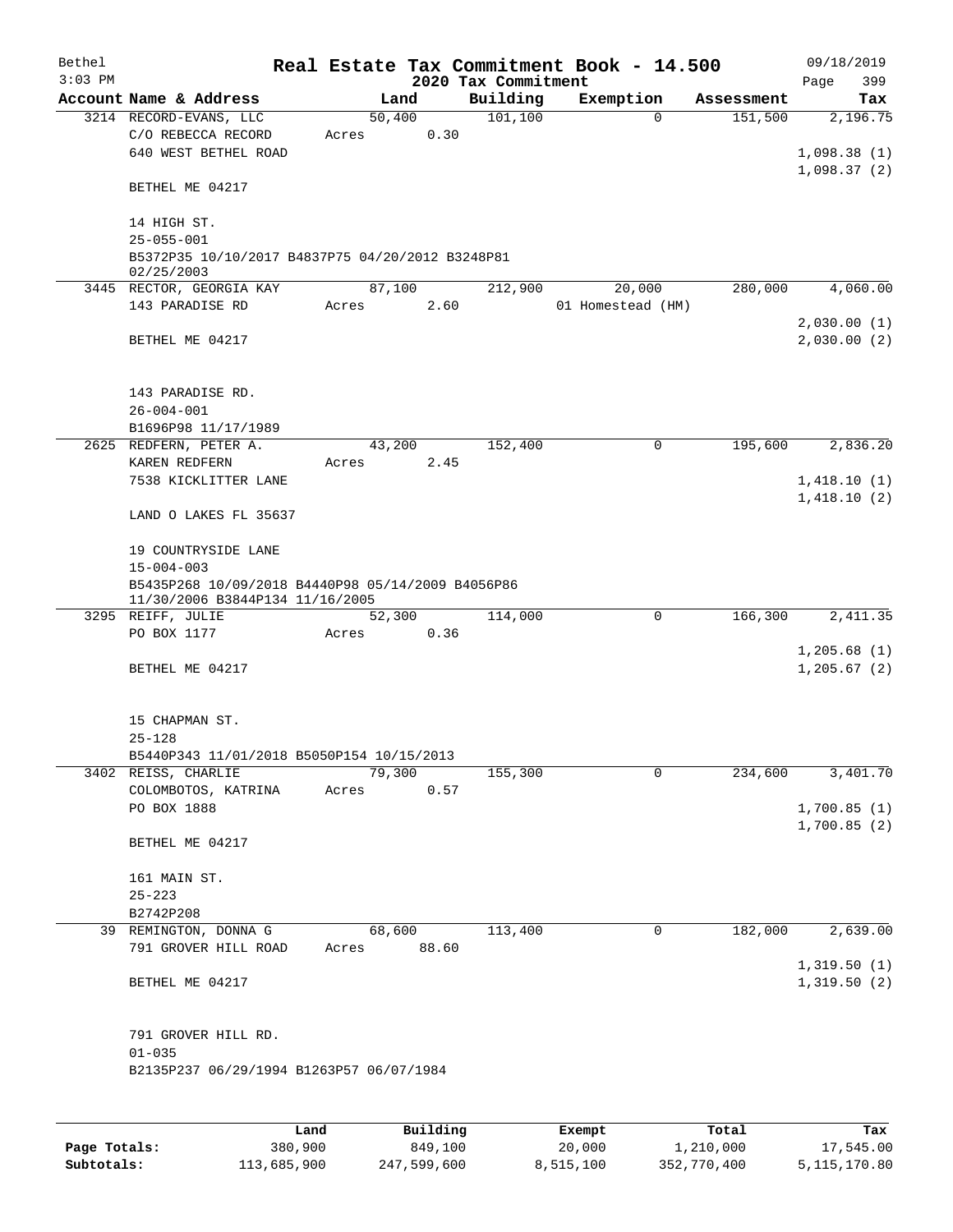| Bethel       |                                                                                                            |       |                |                     | Real Estate Tax Commitment Book - 14.500 |                       | 09/18/2019               |
|--------------|------------------------------------------------------------------------------------------------------------|-------|----------------|---------------------|------------------------------------------|-----------------------|--------------------------|
| $3:03$ PM    |                                                                                                            |       |                | 2020 Tax Commitment |                                          |                       | 400<br>Page              |
|              | Account Name & Address<br>1390 REMINGTON, THOMAS                                                           |       | Land<br>55,800 | Building<br>59,900  | Exemption<br>$\mathbf 0$                 | Assessment<br>115,700 | Tax<br>1,677.65          |
|              | REMINGTON, MELINDA                                                                                         | Acres |                | 5.70                |                                          |                       |                          |
|              | 1071 DONEGAN ROAD #313                                                                                     |       |                |                     |                                          |                       | 838.83 (1)<br>838.82 (2) |
|              | LARGO FL 33771                                                                                             |       |                |                     |                                          |                       |                          |
|              | 16 BAILEY RD.<br>$08 - 056$                                                                                |       |                |                     |                                          |                       |                          |
|              | B1389P320                                                                                                  |       |                |                     |                                          |                       |                          |
|              | 2813 REMINGTON, TIMOTHY A                                                                                  |       | 33,300         | 63,600              | 0                                        | 96,900                | 1,405.05                 |
|              | 740 VERNON ST                                                                                              | Acres |                | 0.68                |                                          |                       |                          |
|              | ALBANY TOWNSHIP ME<br>04217                                                                                |       |                |                     |                                          |                       | 702.53(1)<br>702.52(2)   |
|              | 12 OSGOOD RD<br>$18 - 057$                                                                                 |       |                |                     |                                          |                       |                          |
|              | B4616P198 08/02/2010 B3087P181                                                                             |       |                |                     |                                          |                       |                          |
|              | 4657 REPETTO, PHILIP III                                                                                   |       | 37,100         | 189,500             | $\mathbf 0$                              | 226,600               | 3,285.70                 |
|              | REPETTO, ELIZABETH                                                                                         | Acres |                | 1.45                |                                          |                       |                          |
|              | PO BOX 622                                                                                                 |       |                |                     |                                          |                       | 1,642.85(1)              |
|              | BETHEL ME 04217                                                                                            |       |                |                     |                                          |                       | 1,642.85(2)              |
|              | 9 TILSON BURKE ROAD                                                                                        |       |                |                     |                                          |                       |                          |
|              | $02 - 025 - 009$                                                                                           |       |                |                     |                                          |                       |                          |
|              | B5425P205 08/17/2018 B4753P328 08/26/2011 B4702P143<br>03/18/2011 B4348P227 09/08/2008 B3803P46 09/20/2005 |       |                |                     |                                          |                       |                          |
|              | 2962 RETI, KARL I                                                                                          |       | 33,600         | 65,800              | $\mathbf 0$                              | 99,400                | 1,441.30                 |
|              | RETI, ELIZABETH M                                                                                          |       |                |                     |                                          |                       |                          |
|              | 42 CROSSBOW LANE                                                                                           |       |                |                     |                                          |                       | 720.65(1)                |
|              | NORTH ANDOVER MA 01845                                                                                     |       |                |                     |                                          |                       | 720.65(2)                |
|              | 24 CHERRY LANE                                                                                             |       |                |                     |                                          |                       |                          |
|              | $22 - 002 - 001 - 039$                                                                                     |       |                |                     |                                          |                       |                          |
|              | B3589P334 09/09/2004                                                                                       |       |                |                     |                                          |                       |                          |
|              | 41 REUTER, JAMES R                                                                                         |       | 30,900         | 0                   | $\mathbf 0$                              | 30,900                | 448.05                   |
|              | REUTER, JULIA                                                                                              | Acres |                | 2.02                |                                          |                       |                          |
|              | 822 GROVER HILL RD                                                                                         |       |                |                     |                                          |                       | 224.03(1)<br>224.02(2)   |
|              | BETHEL ME 04217                                                                                            |       |                |                     |                                          |                       |                          |
|              | GROVER HILL RD.                                                                                            |       |                |                     |                                          |                       |                          |
|              | $01 - 035 - 006$                                                                                           |       |                |                     |                                          |                       |                          |
|              | B5009P294 07/10/2013                                                                                       |       |                |                     |                                          |                       |                          |
| 4609         | REUTER, JAMES R                                                                                            |       | 40,500         | 144,000             | 20,000                                   | 164,500               | 2,385.25                 |
|              | REUTER, JULIA B                                                                                            | Acres |                | 2.00                | 01 Homestead (HM)                        |                       |                          |
|              | 822 GROVER HILL ROAD                                                                                       |       |                |                     |                                          |                       | 1, 192.63(1)             |
|              | BETHEL ME 04217                                                                                            |       |                |                     |                                          |                       | 1,192.62 (2)             |
|              | 822 GROVER HILL RD                                                                                         |       |                |                     |                                          |                       |                          |
|              | $01 - 046 - 001$                                                                                           |       |                |                     |                                          |                       |                          |
|              | B1908P237 06/17/1992                                                                                       |       |                |                     |                                          |                       |                          |
|              |                                                                                                            |       |                |                     |                                          |                       |                          |
|              |                                                                                                            |       |                |                     |                                          |                       |                          |
|              | Land                                                                                                       |       | Building       |                     | Exempt                                   | Total                 | Tax                      |
| Page Totals: | 231,200                                                                                                    |       | 522,800        |                     | 20,000                                   | 734,000               | 10,643.00                |

**Subtotals:** 113,917,100 248,122,400 8,535,100 353,504,400 5,125,813.80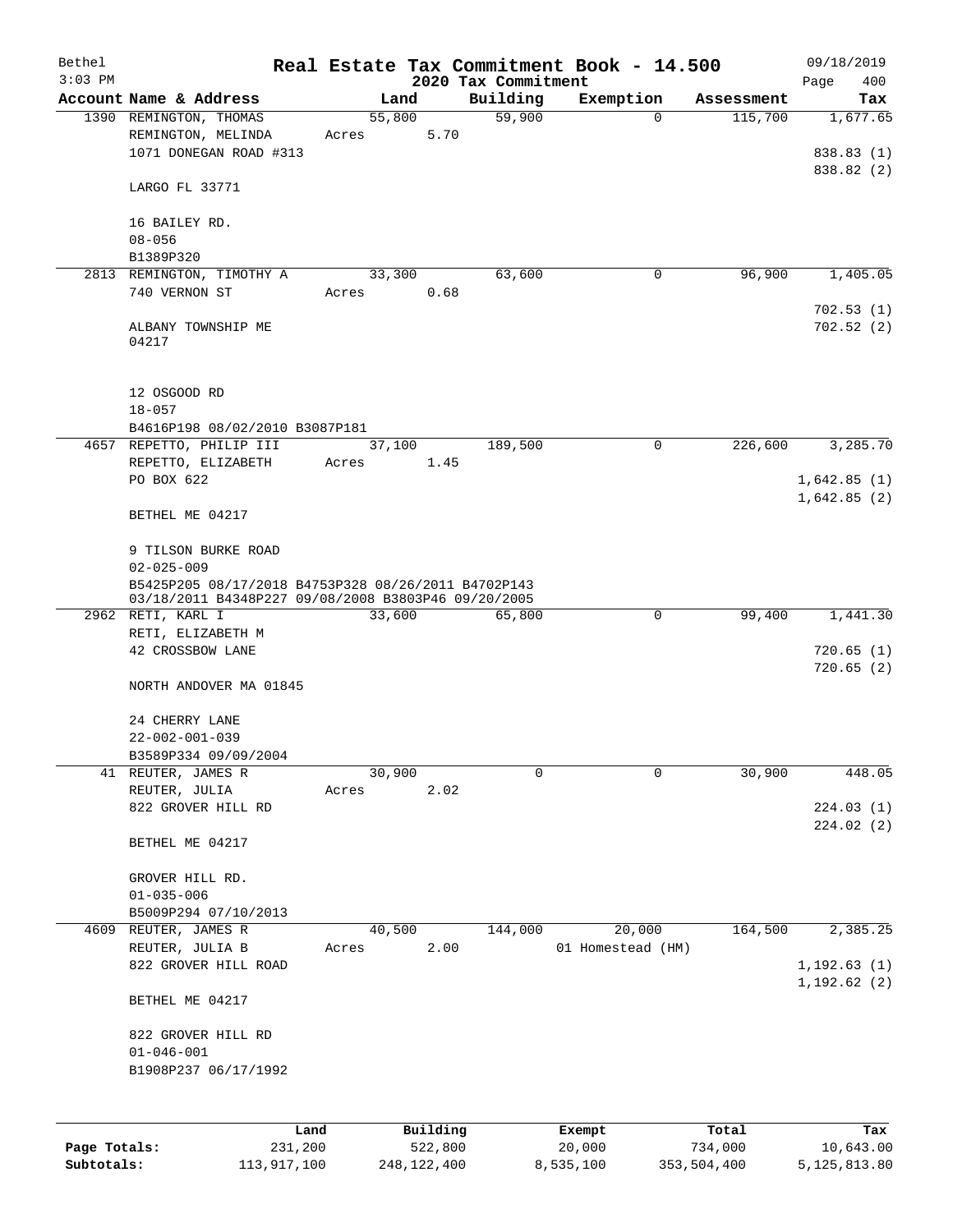| Bethel<br>$3:03$ PM |                                                    |        |      | 2020 Tax Commitment | Real Estate Tax Commitment Book - 14.500 |            | 09/18/2019<br>401<br>Page |
|---------------------|----------------------------------------------------|--------|------|---------------------|------------------------------------------|------------|---------------------------|
|                     | Account Name & Address                             | Land   |      | Building            | Exemption                                | Assessment | Tax                       |
|                     | 1310 REUTS CORP.                                   | 39,200 |      | 269,900             | $\Omega$                                 | 309,100    | 4,481.95                  |
|                     | 179 WALKERS MILLS RD.                              | Acres  | 1.30 |                     |                                          |            |                           |
|                     |                                                    |        |      |                     |                                          |            | 2, 240.98(1)              |
|                     | BETHEL ME 04217                                    |        |      |                     |                                          |            | 2, 240.97(2)              |
|                     | 179 WALKERS MILLS RD.                              |        |      |                     |                                          |            |                           |
|                     | $08 - 006 - 009 - 001$                             |        |      |                     |                                          |            |                           |
|                     | B2426P218                                          |        |      |                     |                                          |            |                           |
|                     | 5221 REUTS CORPORATION                             | 29,900 |      | 0                   | 0                                        | 29,900     | 433.55                    |
|                     | P.O. BOX 311                                       | Acres  | 1.46 |                     |                                          |            |                           |
|                     |                                                    |        |      |                     |                                          |            | 216.78(1)                 |
|                     | NORWAY ME 04268                                    |        |      |                     |                                          |            | 216.77(2)                 |
|                     | WALKERS MILLS RD                                   |        |      |                     |                                          |            |                           |
|                     | $08 - 006 - 009 - A$                               |        |      |                     |                                          |            |                           |
|                     | B4534P180 12/04/2009 B4480P315 08/10/2009          |        |      |                     |                                          |            |                           |
|                     | 3555 REYNOLDS, RUSSELL T                           | 33,600 |      | 98,500              | $\mathsf{O}$                             | 132,100    | 1,915.45                  |
|                     | 9 GOSS RD                                          |        |      |                     |                                          |            |                           |
|                     |                                                    |        |      |                     |                                          |            | 957.73 (1)                |
|                     | NORTH HAMPTON NH 03862                             |        |      |                     |                                          |            | 957.72 (2)                |
|                     |                                                    |        |      |                     |                                          |            |                           |
|                     | 135 VERNON ST.                                     |        |      |                     |                                          |            |                           |
|                     | 26-076-001-04G                                     |        |      |                     |                                          |            |                           |
|                     | B4300P92 05/21/2008 B3717P331 05/06/2005           |        |      |                     |                                          |            |                           |
|                     | 1547 REZENDES, BERNADETTE                          | 10,800 |      | 48,600              | $\mathbf 0$                              | 59,400     | 861.30                    |
|                     | REZENDES, RONALD                                   |        |      |                     |                                          |            |                           |
|                     | 2 JAIME PATH                                       |        |      |                     |                                          |            | 430.65(1)                 |
|                     | PLYMOUTH MA 02360                                  |        |      |                     |                                          |            | 430.65(2)                 |
|                     |                                                    |        |      |                     |                                          |            |                           |
|                     | 788 WEST BETHEL RD.                                |        |      |                     |                                          |            |                           |
|                     | $11 - 027 - 001 - 008$                             |        |      |                     |                                          |            |                           |
|                     | B3025P240<br>2721 RICE, HUGH A                     | 71,500 |      | 178,500             | 0                                        | 250,000    | 3,625.00                  |
|                     | RICE, ALISSA R                                     | Acres  | 1.16 |                     |                                          |            |                           |
|                     | 7R AUSTIN LANE                                     |        |      |                     |                                          |            | 1,812.50(1)               |
|                     |                                                    |        |      |                     |                                          |            | 1,812.50(2)               |
|                     | BYFIELD MA 01922                                   |        |      |                     |                                          |            |                           |
|                     | 6 CONFORTI COURT                                   |        |      |                     |                                          |            |                           |
|                     | $17 - 035 - 009$                                   |        |      |                     |                                          |            |                           |
|                     | B5306P414 09/23/2016 B4623P271 08/23/2010 B3101P45 |        |      |                     |                                          |            |                           |
|                     | 2815 RICE, WILLIAM                                 | 33,500 |      | 143,400             | 20,000                                   | 156,900    | 2,275.05                  |
|                     | RICE, LOUISE                                       | Acres  | 0.69 |                     | 01 Homestead (HM)                        |            |                           |
|                     | 24 OSGOOD ROAD                                     |        |      |                     |                                          |            | 1, 137.53(1)              |
|                     | BETHEL ME 04217                                    |        |      |                     |                                          |            | 1, 137.52(2)              |
|                     |                                                    |        |      |                     |                                          |            |                           |
|                     | 24 OSGOOD RD.                                      |        |      |                     |                                          |            |                           |
|                     | $18 - 059$                                         |        |      |                     |                                          |            |                           |
|                     | B2782P239                                          |        |      |                     |                                          |            |                           |
|                     |                                                    |        |      |                     |                                          |            |                           |
|                     |                                                    |        |      |                     |                                          |            |                           |

|              | Land        | Building    | Exempt    | Total       | Tax          |
|--------------|-------------|-------------|-----------|-------------|--------------|
| Page Totals: | 218,500     | 738,900     | 20,000    | 937,400     | 13,592.30    |
| Subtotals:   | 114,135,600 | 248,861,300 | 8,555,100 | 354,441,800 | 5,139,406.10 |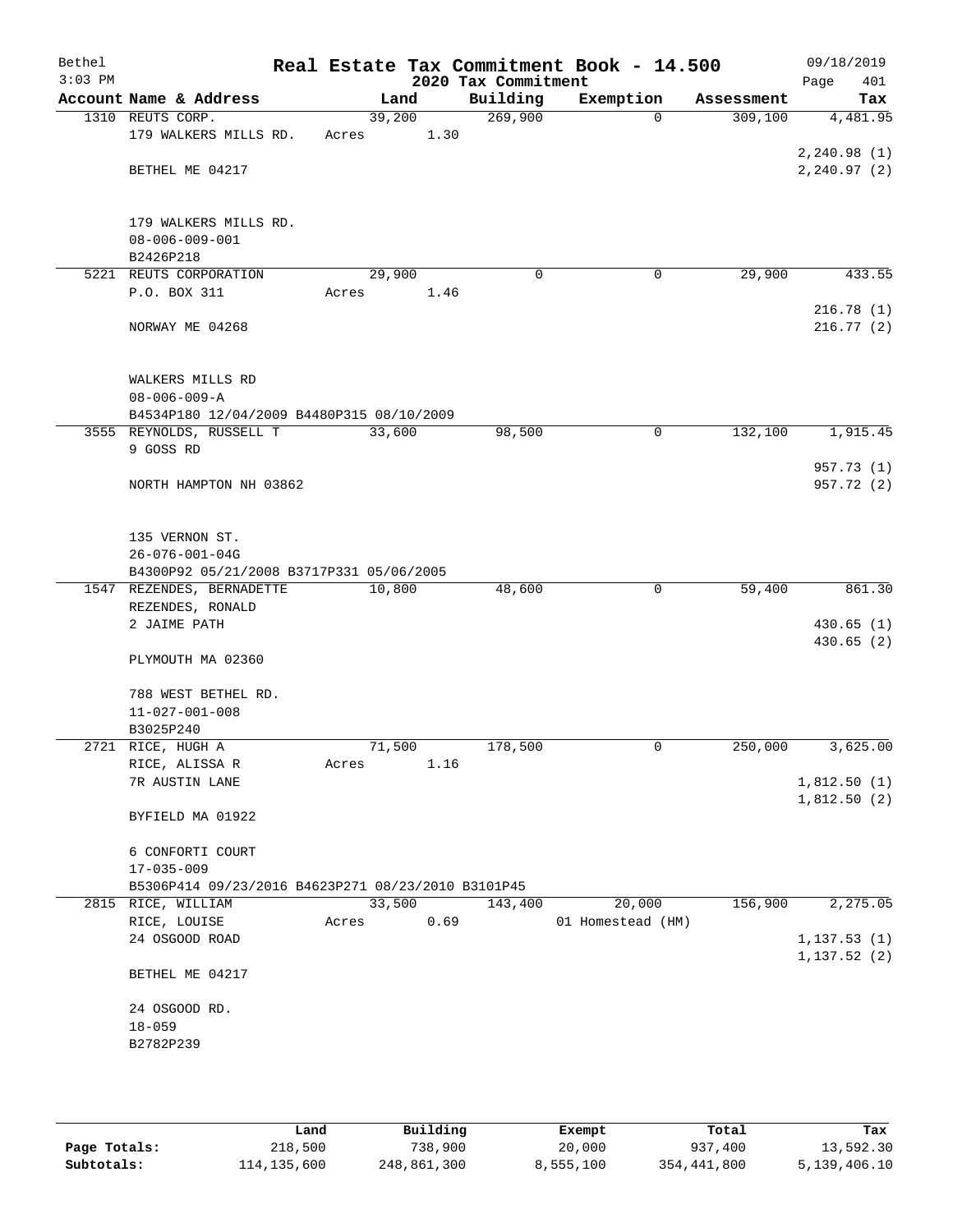| Bethel<br>$3:03$ PM |                                                                            |       |        |       | 2020 Tax Commitment | Real Estate Tax Commitment Book - 14.500 |            | 09/18/2019<br>Page<br>402  |
|---------------------|----------------------------------------------------------------------------|-------|--------|-------|---------------------|------------------------------------------|------------|----------------------------|
|                     | Account Name & Address                                                     |       | Land   |       | Building            | Exemption                                | Assessment | Tax                        |
|                     | 2590 RICH, JONATHAN W<br>1 RAMONA WAY                                      | Acres | 37,800 | 5.71  | 564,900             | $\Omega$                                 | 602,700    | 8,739.15                   |
|                     | WENHAM MA 01984                                                            |       |        |       |                     |                                          |            | 4,369.58(1)<br>4,369.57(2) |
|                     | 35 GRANDVIEW ROAD<br>$15 - 022 - A$                                        |       |        |       |                     |                                          |            |                            |
|                     | B5217P144 04/13/2015 B4334P64 08/08/2008 B4252P298<br>12/27/2007 B2841P138 |       |        |       |                     |                                          |            |                            |
|                     | 5242 RICHARDS, MICHAEL                                                     |       | 400    |       | $\Omega$            | $\Omega$                                 | 400        | 5.80                       |
|                     | RICHARDS, SUZANNE                                                          | Acres |        | 0.46  |                     |                                          |            |                            |
|                     | 4 MEADOWLARK RD                                                            |       |        |       |                     |                                          |            | 2.90(1)<br>2.90(2)         |
|                     | BRYANT POND ME 04219                                                       |       |        |       |                     |                                          |            |                            |
|                     | 4 MEADOWLARK RD<br>$05 - 009 - A$                                          |       |        |       |                     |                                          |            |                            |
|                     | B3279P256 04/28/2003                                                       |       |        |       |                     |                                          |            |                            |
|                     | 3448 RICHMOND, CHARLES &<br>FRANCES                                        |       | 85,500 |       | 166,200             | 20,000                                   | 231,700    | 3,359.65                   |
|                     | TRUSTEES RICHMOND<br>FAMILY TRUST                                          | Acres |        | 2.00  |                     | 01 Homestead (HM)                        |            |                            |
|                     | 99 PARADISE RD                                                             |       |        |       |                     |                                          |            | 1,679.83(1)<br>1,679.82(2) |
|                     | BETHEL ME 04217                                                            |       |        |       |                     |                                          |            |                            |
|                     | 99 PARADISE RD,                                                            |       |        |       |                     |                                          |            |                            |
|                     | $26 - 007$                                                                 |       |        |       |                     |                                          |            |                            |
|                     | B2897P18 12/29/2000                                                        |       |        |       |                     |                                          |            |                            |
|                     | 3782 RICHMOND, CHARLES F. &<br>FRANCES, TRUSTEES                           |       | 33,500 |       | 0                   | 0                                        | 33,500     | 485.75                     |
|                     | 99 PARADISE RD                                                             | Acres |        | 1.00  |                     |                                          |            |                            |
|                     | BETHEL ME 04217                                                            |       |        |       |                     |                                          |            | 242.88(1)<br>242.87(2)     |
|                     |                                                                            |       |        |       |                     |                                          |            |                            |
|                     | OFF PARADISE ROAD                                                          |       |        |       |                     |                                          |            |                            |
|                     | $26 - 006 - 001$<br>B4963P189 03/12/2013 B3116P245 05/23/2002              |       |        |       |                     |                                          |            |                            |
|                     | 2756 RICHMOND, ELIZABETH J.,                                               |       | 54,500 |       | 304,000             | $\mathbf 0$                              | 358,500    | 5,198.25                   |
|                     | WESLEY & SCOTT<br>11 SCHOOL STREET                                         | Acres |        | 10.00 |                     |                                          |            |                            |
|                     |                                                                            |       |        |       |                     |                                          |            | 2,599.13(1)                |
|                     | LAKEVILLE MA 02347                                                         |       |        |       |                     |                                          |            | 2,599.12(2)                |
|                     | 690 MAYVILLE RD                                                            |       |        |       |                     |                                          |            |                            |
|                     | $18 - 015$                                                                 |       |        |       |                     |                                          |            |                            |
|                     | B4374P242 11/07/2008 B2974P166                                             |       |        |       |                     |                                          |            |                            |

|              | Land        | Building    | Exempt    | Total       | Tax          |
|--------------|-------------|-------------|-----------|-------------|--------------|
| Page Totals: | 211,700     | 1,035,100   | 20,000    | 1,226,800   | 17,788.60    |
| Subtotals:   | 114,347,300 | 249,896,400 | 8,575,100 | 355,668,600 | 5,157,194.70 |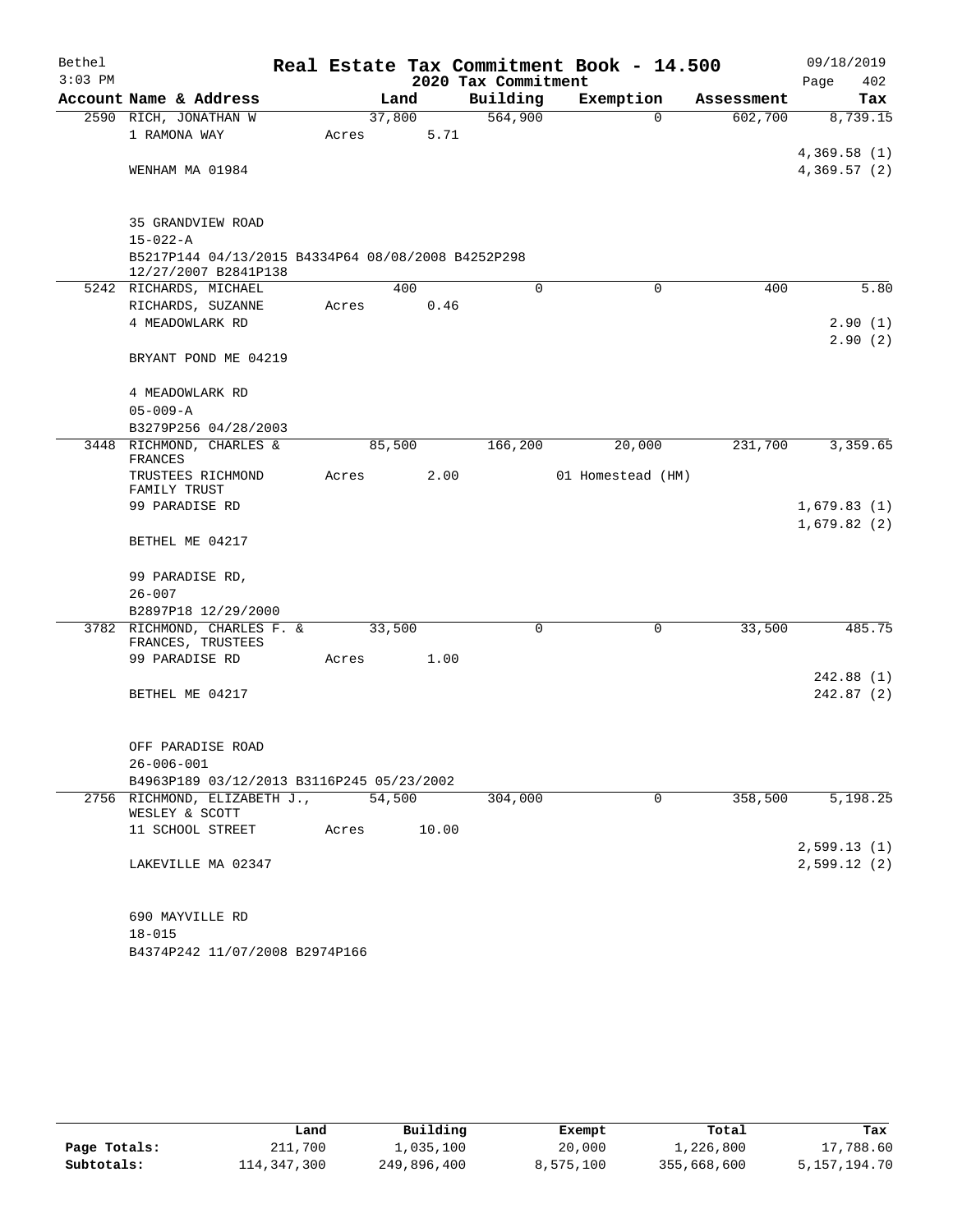| Bethel       |                                                                       |             |       |             |      | Real Estate Tax Commitment Book - 14.500 |                       |                       | 09/18/2019   |
|--------------|-----------------------------------------------------------------------|-------------|-------|-------------|------|------------------------------------------|-----------------------|-----------------------|--------------|
| $3:03$ PM    |                                                                       |             |       |             |      | 2020 Tax Commitment                      |                       |                       | Page<br>403  |
|              | Account Name & Address                                                |             |       | Land        |      | Building                                 | Exemption<br>$\Omega$ | Assessment<br>192,300 | Tax          |
|              | 4672 RIES, PETER M.<br>RIES, LAUREN M.                                |             | Acres | 46,600      | 0.93 | 145,700                                  |                       |                       | 2,788.35     |
|              | 17 DEWEY STREET, APT. 2                                               |             |       |             |      |                                          |                       |                       | 1,394.18(1)  |
|              |                                                                       |             |       |             |      |                                          |                       |                       | 1,394.17(2)  |
|              | WATERTOWN MA 02472                                                    |             |       |             |      |                                          |                       |                       |              |
|              |                                                                       |             |       |             |      |                                          |                       |                       |              |
|              | 14 HIDE-A-WAY LANE<br>$08 - 041 - 003 - 001$                          |             |       |             |      |                                          |                       |                       |              |
|              | B5427P171 08/29/2018 B4906P336 10/15/2012 B4459P24                    |             |       |             |      |                                          |                       |                       |              |
|              | 06/22/2009 B3928P23 04/28/2006                                        |             |       |             |      |                                          |                       |                       |              |
|              | 3787 RIGBY, MORGAN                                                    |             |       | 67,500      |      | 355,500                                  | $\mathbf 0$           | 423,000               | 6,133.50     |
|              | 5 SELMAN ST                                                           |             | Acres |             | 1.06 |                                          |                       |                       |              |
|              |                                                                       |             |       |             |      |                                          |                       |                       | 3,066.75(1)  |
|              | MARBLEHEAD MA 01945                                                   |             |       |             |      |                                          |                       |                       | 3,066.75(2)  |
|              | 2836                                                                  |             |       |             |      |                                          |                       |                       |              |
|              |                                                                       |             |       |             |      |                                          |                       |                       |              |
|              | 34 RIDGE ROAD                                                         |             |       |             |      |                                          |                       |                       |              |
|              | $26 - 060 - 005$                                                      |             |       |             |      |                                          |                       |                       |              |
|              | B4312P291 06/17/2008 B3708P83 04/29/2005                              |             |       |             |      |                                          |                       |                       |              |
|              | 3510 RIGBY, PAUL J                                                    |             |       | 76,300      |      | 66,700                                   | $\mathbf 0$           | 143,000               | 2,073.50     |
|              | RIGBY, KIMBALL L                                                      |             | Acres |             | 0.50 |                                          |                       |                       |              |
|              | 5 ABELL AVE                                                           |             |       |             |      |                                          |                       |                       | 1,036.75(1)  |
|              |                                                                       |             |       |             |      |                                          |                       |                       | 1,036.75(2)  |
|              | IPSWICH MA 01938                                                      |             |       |             |      |                                          |                       |                       |              |
|              |                                                                       |             |       |             |      |                                          |                       |                       |              |
|              | 160 PARADISE RD                                                       |             |       |             |      |                                          |                       |                       |              |
|              | $26 - 066 - 001$                                                      |             |       |             |      |                                          |                       |                       |              |
|              | B5169P12 10/06/2014 B3261P254 03/14/2003                              |             |       |             |      |                                          |                       |                       |              |
|              | 4676 RIGG, DONNA M                                                    |             |       | 46,600      |      | 211,400                                  | 0                     | 258,000               | 3,741.00     |
|              | KOENIG, KOENIG, GERHARD Acres                                         |             |       |             | 0.93 |                                          |                       |                       |              |
|              | 1662 COMM. AVE                                                        |             |       |             |      |                                          |                       |                       | 1,870.50(1)  |
|              |                                                                       |             |       |             |      |                                          |                       |                       | 1,870.50(2)  |
|              | NEWTON MA 02465                                                       |             |       |             |      |                                          |                       |                       |              |
|              | 34 HIDE-A-WAY LANE                                                    |             |       |             |      |                                          |                       |                       |              |
|              | $08 - 041 - 003 - 005$                                                |             |       |             |      |                                          |                       |                       |              |
|              | B4555P91 02/01/2010 B4553P172 01/26/2010 B4499P105                    |             |       |             |      |                                          |                       |                       |              |
|              | 09/21/2009 B4477P116 07/30/2009                                       |             |       |             |      |                                          |                       |                       |              |
|              | 4628 RILEY, CHRISTOPHER                                               |             |       | 39,500      |      | 74,700                                   | 0                     | 114,200               | 1,655.90     |
|              | RILEY, HYLAH                                                          |             | Acres |             | 1.46 |                                          |                       |                       |              |
|              | 35 SEA ROAD                                                           |             |       |             |      |                                          |                       |                       | 827.95 (1)   |
|              |                                                                       |             |       |             |      |                                          |                       |                       | 827.95 (2)   |
|              | KENNEBUNK ME 04043                                                    |             |       |             |      |                                          |                       |                       |              |
|              |                                                                       |             |       |             |      |                                          |                       |                       |              |
|              | <b>39 TERRACE ROAD</b>                                                |             |       |             |      |                                          |                       |                       |              |
|              | $14 - 006 - 002$                                                      |             |       |             |      |                                          |                       |                       |              |
|              | B5394P166 02/21/2018 B4999P161 06/18/2013 B3633P55<br>11/24/2004      |             |       |             |      |                                          |                       |                       |              |
|              | 4634 RILEY, CRAIG J                                                   |             |       | 50,000      |      | 286,100                                  | 0                     | 336,100               | 4,873.45     |
|              | 447 BAY LANE                                                          |             | Acres |             | 1.65 |                                          |                       |                       |              |
|              |                                                                       |             |       |             |      |                                          |                       |                       | 2,436.73(1)  |
|              | CENTERVILLE MA 02632                                                  |             |       |             |      |                                          |                       |                       | 2,436.72(2)  |
|              |                                                                       |             |       |             |      |                                          |                       |                       |              |
|              |                                                                       |             |       |             |      |                                          |                       |                       |              |
|              | 159 BAILEY ROAD                                                       |             |       |             |      |                                          |                       |                       |              |
|              | $08 - 055 - 017$<br>B5327P3 01/17/2017 B4239P131 12/18/2007 B3724P145 |             |       |             |      |                                          |                       |                       |              |
|              | 05/20/2005                                                            |             |       |             |      |                                          |                       |                       |              |
|              |                                                                       | Land        |       | Building    |      |                                          | Exempt                | Total                 | Tax          |
| Page Totals: |                                                                       | 326,500     |       | 1,140,100   |      |                                          | 0                     | 1,466,600             | 21,265.70    |
| Subtotals:   |                                                                       | 114,673,800 |       | 251,036,500 |      |                                          | 8,575,100             | 357, 135, 200         | 5,178,460.40 |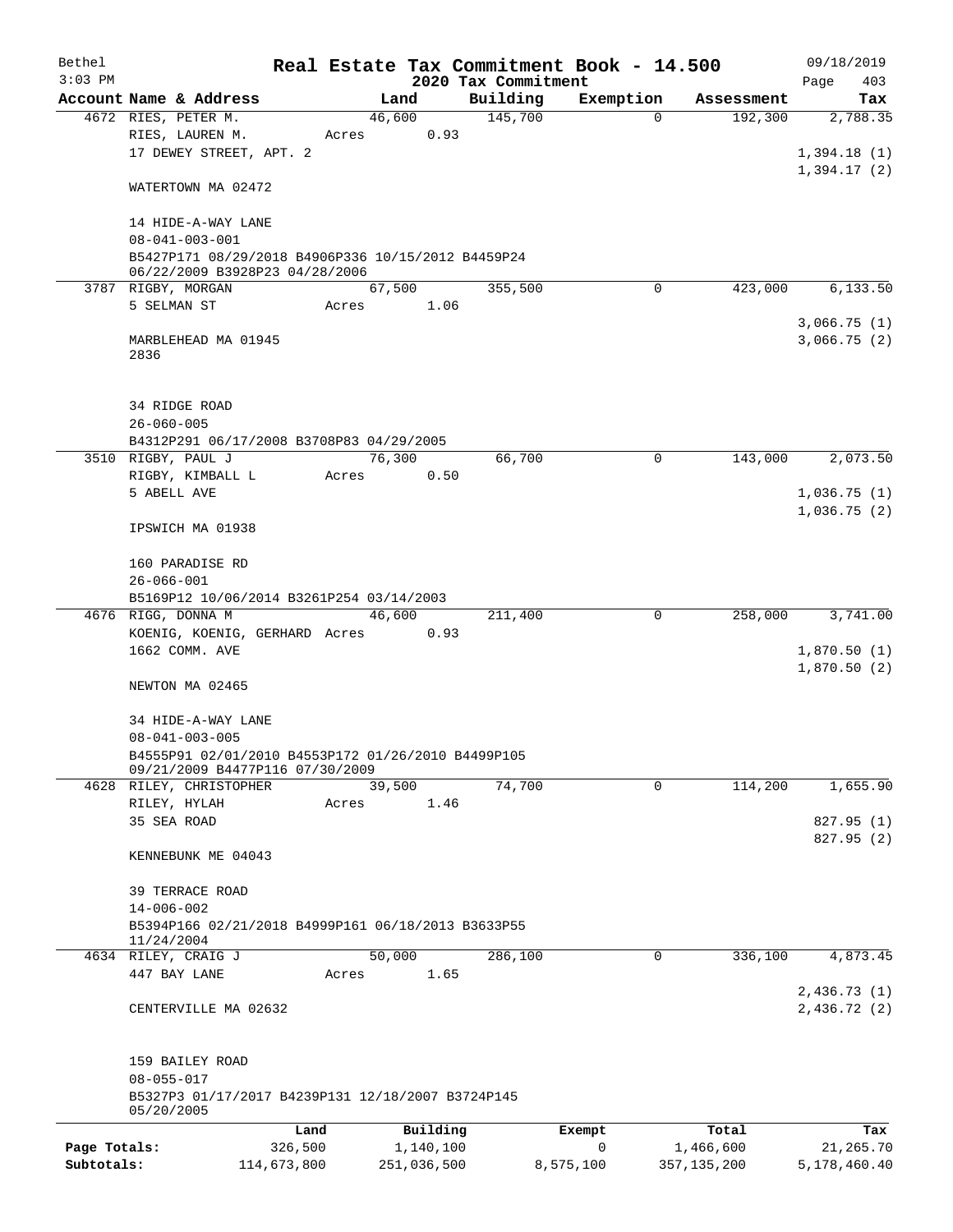| Bethel<br>$3:03$ PM |                                                                      |         |       |        |               |                                 |           | Real Estate Tax Commitment Book - 14.500 |             | 09/18/2019         |
|---------------------|----------------------------------------------------------------------|---------|-------|--------|---------------|---------------------------------|-----------|------------------------------------------|-------------|--------------------|
|                     | Account Name & Address                                               |         |       | Land   |               | 2020 Tax Commitment<br>Building |           | Exemption                                | Assessment  | Page<br>404<br>Tax |
|                     | 5436 RILEY, JOHN J III                                               |         |       | 9,400  |               |                                 | 0         | $\Omega$                                 | 9,400       | 136.30             |
|                     | PO BOX 501                                                           |         | Acres |        | 1.11          |                                 |           |                                          |             |                    |
|                     |                                                                      |         |       |        |               |                                 |           |                                          |             | 68.15(1)           |
|                     | BETHEL ME 04217                                                      |         |       |        |               |                                 |           |                                          |             | 68.15(2)           |
|                     |                                                                      |         |       |        |               |                                 |           |                                          |             |                    |
|                     | 17 TYLER ST.                                                         |         |       |        |               |                                 |           |                                          |             |                    |
|                     | $25 - 189 - 001$                                                     |         |       |        |               |                                 |           |                                          |             |                    |
|                     | B4382P185 12/05/2008 B3433P23 12/04/2003                             |         |       |        |               |                                 |           |                                          |             |                    |
|                     | 233 RING, KENNETH                                                    |         |       | 4,400  |               |                                 | $\Omega$  | 0                                        | 4,400       | 63.80              |
|                     | RING, AVERILL<br>PO BOX 36                                           |         | Acres |        | 15.00         |                                 |           |                                          |             | 31.90(1)           |
|                     |                                                                      |         |       |        |               |                                 |           |                                          |             | 31.90(2)           |
|                     | AMISSVILLE VA 20106                                                  |         |       |        |               |                                 |           |                                          |             |                    |
|                     |                                                                      |         |       |        |               |                                 |           |                                          |             |                    |
|                     | BIRD HILL RD.                                                        |         |       |        |               |                                 |           |                                          |             |                    |
|                     | $04 - 074$<br>B2865P51                                               |         |       |        |               |                                 |           |                                          |             |                    |
|                     | 5377 RIPATRAZONE, ROBERT S.                                          |         |       | 28,600 |               |                                 | 0         | $\mathbf 0$                              | 28,600      | 414.70             |
|                     | RIPATRAZONE, JOANNE M.                                               |         | Acres |        | 6.00          |                                 |           |                                          |             |                    |
|                     | PO BOX 1217                                                          |         |       |        |               |                                 |           |                                          |             | 207.35(1)          |
|                     |                                                                      |         |       |        |               |                                 |           |                                          |             | 207.35(2)          |
|                     | PEMBROKE MA 02359                                                    |         |       |        |               |                                 |           |                                          |             |                    |
|                     | 320 INTERVALE RD                                                     |         |       |        |               |                                 |           |                                          |             |                    |
|                     | $13 - 002 - 006$                                                     |         |       |        |               |                                 |           |                                          |             |                    |
|                     | B5455P711 03/25/2019 B5351P265 06/19/2017                            |         |       |        |               |                                 |           |                                          |             |                    |
|                     | 4824 RIPPE, ROBERT & MARY                                            |         |       | 29,700 |               |                                 | $\Omega$  | $\mathbf 0$                              | 29,700      | 430.65             |
|                     | ALICE FAMILY TRUST<br>5305 MAPLE LANE                                |         | Acres |        | 6.24          |                                 |           |                                          |             |                    |
|                     |                                                                      |         |       |        |               |                                 |           |                                          |             | 215.33(1)          |
|                     | COLLEYVILLE TX 76034                                                 |         |       |        |               |                                 |           |                                          |             | 215.32(2)          |
|                     |                                                                      |         |       |        |               |                                 |           |                                          |             |                    |
|                     |                                                                      |         |       |        |               |                                 |           |                                          |             |                    |
|                     | EAST BETHEL RD                                                       |         |       |        |               |                                 |           |                                          |             |                    |
|                     | $09 - 011 - 002$<br>B5364P539 08/30/2017 B5182P85 11/04/2014 B3710P8 |         |       |        |               |                                 |           |                                          |             |                    |
|                     | 05/03/2005                                                           |         |       |        |               |                                 |           |                                          |             |                    |
| 1431                | RIPPE, ROBERT & MARY                                                 |         |       | 52,500 |               | 150,500                         |           | 0                                        | 203,000     | 2,943.50           |
|                     | ALICE FAMILY TRUST<br>5305 MAPLE LANE                                |         | Acres |        | 3.00          |                                 |           |                                          |             |                    |
|                     |                                                                      |         |       |        |               |                                 |           |                                          |             | 1,471.75(1)        |
|                     | COLLEYVILLE TX 76034                                                 |         |       |        |               |                                 |           |                                          |             | 1,471.75(2)        |
|                     |                                                                      |         |       |        |               |                                 |           |                                          |             |                    |
|                     |                                                                      |         |       |        |               |                                 |           |                                          |             |                    |
|                     | 28 EGYPT MTN RD.<br>$09 - 011 - 002 - 001$                           |         |       |        |               |                                 |           |                                          |             |                    |
|                     | B5364P539 08/30/2017 B5182P85 11/12/2014 B3710P8                     |         |       |        |               |                                 |           |                                          |             |                    |
|                     | 04/18/2005 B0P0                                                      |         |       |        |               |                                 |           |                                          |             |                    |
|                     | 285 RISKO, LARRY                                                     |         |       | 29,900 |               | 151,300                         |           | 20,000                                   | 161,200     | 2,337.40           |
|                     | RISKO, MARY GAGE                                                     |         | Acres |        | 5.23          |                                 |           | 01 Homestead (HM)                        |             |                    |
|                     | 119 MCCRILLIS BROOK<br>ROAD                                          |         |       |        |               |                                 |           |                                          |             | 1,168.70(1)        |
|                     |                                                                      |         |       |        |               |                                 |           |                                          |             | 1,168.70(2)        |
|                     | BRYANT POND ME 04219                                                 |         |       |        |               |                                 |           |                                          |             |                    |
|                     | 119 MCCRILLIS BROOK RD.                                              |         |       |        |               |                                 |           |                                          |             |                    |
|                     | $04 - 093 - 003$                                                     |         |       |        |               |                                 |           |                                          |             |                    |
|                     | B1987P190 02/19/1993                                                 |         |       |        |               |                                 |           |                                          |             |                    |
|                     |                                                                      | Land    |       |        | Building      |                                 | Exempt    |                                          | Total       | Tax                |
| Page Totals:        |                                                                      | 154,500 |       |        | 301,800       |                                 | 20,000    |                                          | 436,300     | 6,326.35           |
| Subtotals:          | 114,828,300                                                          |         |       |        | 251, 338, 300 |                                 | 8,595,100 |                                          | 357,571,500 | 5, 184, 786. 75    |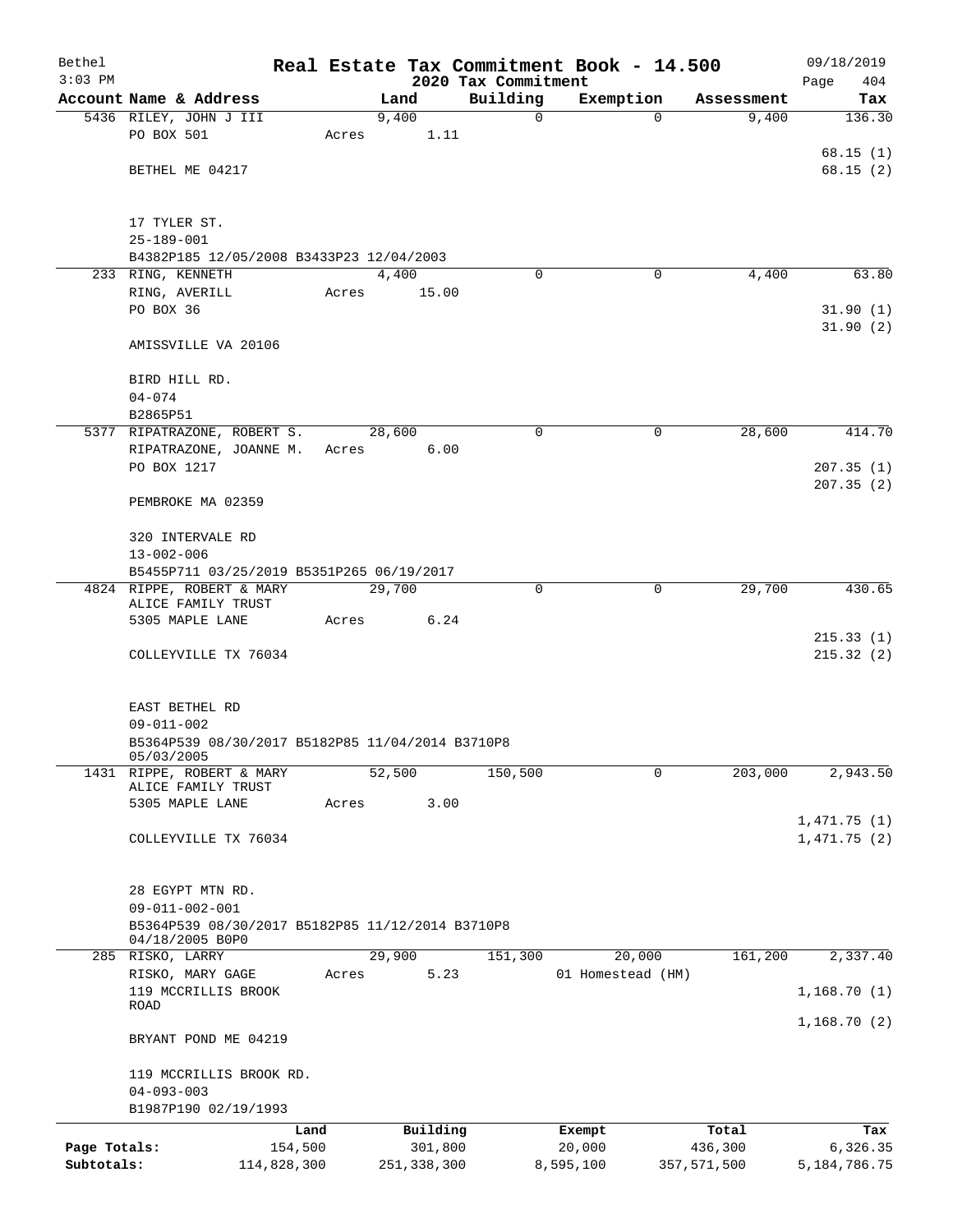| Bethel    |                                                                             |            |        |      |                     | Real Estate Tax Commitment Book - 14.500 |            | 09/18/2019   |     |
|-----------|-----------------------------------------------------------------------------|------------|--------|------|---------------------|------------------------------------------|------------|--------------|-----|
| $3:03$ PM |                                                                             |            |        |      | 2020 Tax Commitment |                                          |            | Page         | 405 |
|           | Account Name & Address                                                      |            | Land   |      |                     | Building Exemption                       | Assessment |              | Tax |
|           | 255 RISLEY, PERRY                                                           |            | 77,200 |      | 402,300             | 20,000                                   | 459,500    | 6,662.75     |     |
|           | RISLEY, SHARON K                                                            | Acres      |        | 5.11 |                     | 01 Homestead (HM)                        |            |              |     |
|           | 57 HIGHLAND AVE                                                             |            |        |      |                     |                                          |            | 3,331.38(1)  |     |
|           | BETHEL ME 04217                                                             |            |        |      |                     |                                          |            | 3,331.37(2)  |     |
|           | 57 HIGHLAND AVE.                                                            |            |        |      |                     |                                          |            |              |     |
|           | $04 - 083 - 005$                                                            |            |        |      |                     |                                          |            |              |     |
|           | B3512P187 05/13/2004                                                        |            |        |      |                     |                                          |            |              |     |
|           | 4777 RIVER GLEN DEVELOPMENT,<br>LLC                                         |            | 62,500 |      | $\Omega$            | 0                                        | 62,500     | 906.25       |     |
|           | 11 AUTUMN WAY                                                               | Acres      |        | 5.50 |                     |                                          |            |              |     |
|           |                                                                             |            |        |      |                     |                                          |            | 453.13(1)    |     |
|           | FALMOUTH ME 04105                                                           |            |        |      |                     |                                          |            | 453.12 (2)   |     |
|           | RIVER GLEN SUB                                                              |            |        |      |                     |                                          |            |              |     |
|           | $18 - 033 - 001 - 010$                                                      |            |        |      |                     |                                          |            |              |     |
|           | B5228P340 06/23/2015 B4315P154 06/24/2008 B3801P114                         |            |        |      |                     |                                          |            |              |     |
|           | 4770 RIVER GLEN DEVELOPMENT, 34,500 131,000<br>LLC                          |            |        |      |                     | $\mathbf 0$                              | 165,500    | 2,399.75     |     |
|           | 11 AUTUMN WAY Acres 2.07                                                    |            |        |      |                     |                                          |            |              |     |
|           |                                                                             |            |        |      |                     |                                          |            | 1, 199.88(1) |     |
|           | FALMOUTH ME 04105                                                           |            |        |      |                     |                                          |            | 1, 199.87(2) |     |
|           | RIVER GLEN SUB                                                              |            |        |      |                     |                                          |            |              |     |
|           | $18 - 033 - 001 - 003$                                                      |            |        |      |                     |                                          |            |              |     |
|           | B5228P342 06/23/2015 B3801P114                                              |            |        |      |                     |                                          |            |              |     |
|           | 4771 RIVER GLEN DEVELOPMENT, 34,700<br>LLC                                  |            |        |      | 132,200             | $\mathbf{0}$                             | 166,900    | 2,420.05     |     |
|           | 11 AUTUMN WAY                                                               | Acres 2.26 |        |      |                     |                                          |            |              |     |
|           |                                                                             |            |        |      |                     |                                          |            | 1, 210.03(1) |     |
|           | FALMOUTH ME 0415                                                            |            |        |      |                     |                                          |            | 1, 210.02(2) |     |
|           | 27 RIVER GLEN SUB                                                           |            |        |      |                     |                                          |            |              |     |
|           | $18 - 033 - 001 - 004$                                                      |            |        |      |                     |                                          |            |              |     |
|           | B5228P342 06/23/2015 B4312P289 06/17/2008 B4140P340<br>05/29/2007 B3801P114 |            |        |      |                     |                                          |            |              |     |
|           | 4772 RIVER GLEN DEVELOPMENT,<br>LLC                                         |            | 26,700 |      | $\mathbf 0$         | $\mathbf 0$                              | 26,700     | 387.15       |     |
|           | 11 AUTUMN WAY                                                               | Acres      |        | 2.41 |                     |                                          |            |              |     |
|           |                                                                             |            |        |      |                     |                                          |            | 193.58(1)    |     |
|           | FALMOUTH ME 0415                                                            |            |        |      |                     |                                          |            | 193.57(2)    |     |
|           | RIVER GLEN SUB                                                              |            |        |      |                     |                                          |            |              |     |
|           | $18 - 033 - 001 - 005$                                                      |            |        |      |                     |                                          |            |              |     |
|           | B5228P342 06/23/2015 B3801P114                                              |            |        |      |                     |                                          |            |              |     |

|              | Land        | Building    | Exempt    | Total       | Tax          |
|--------------|-------------|-------------|-----------|-------------|--------------|
| Page Totals: | 235,600     | 665,500     | 20,000    | 881,100     | 12,775.95    |
| Subtotals:   | 115,063,900 | 252,003,800 | 8,615,100 | 358,452,600 | 5,197,562.70 |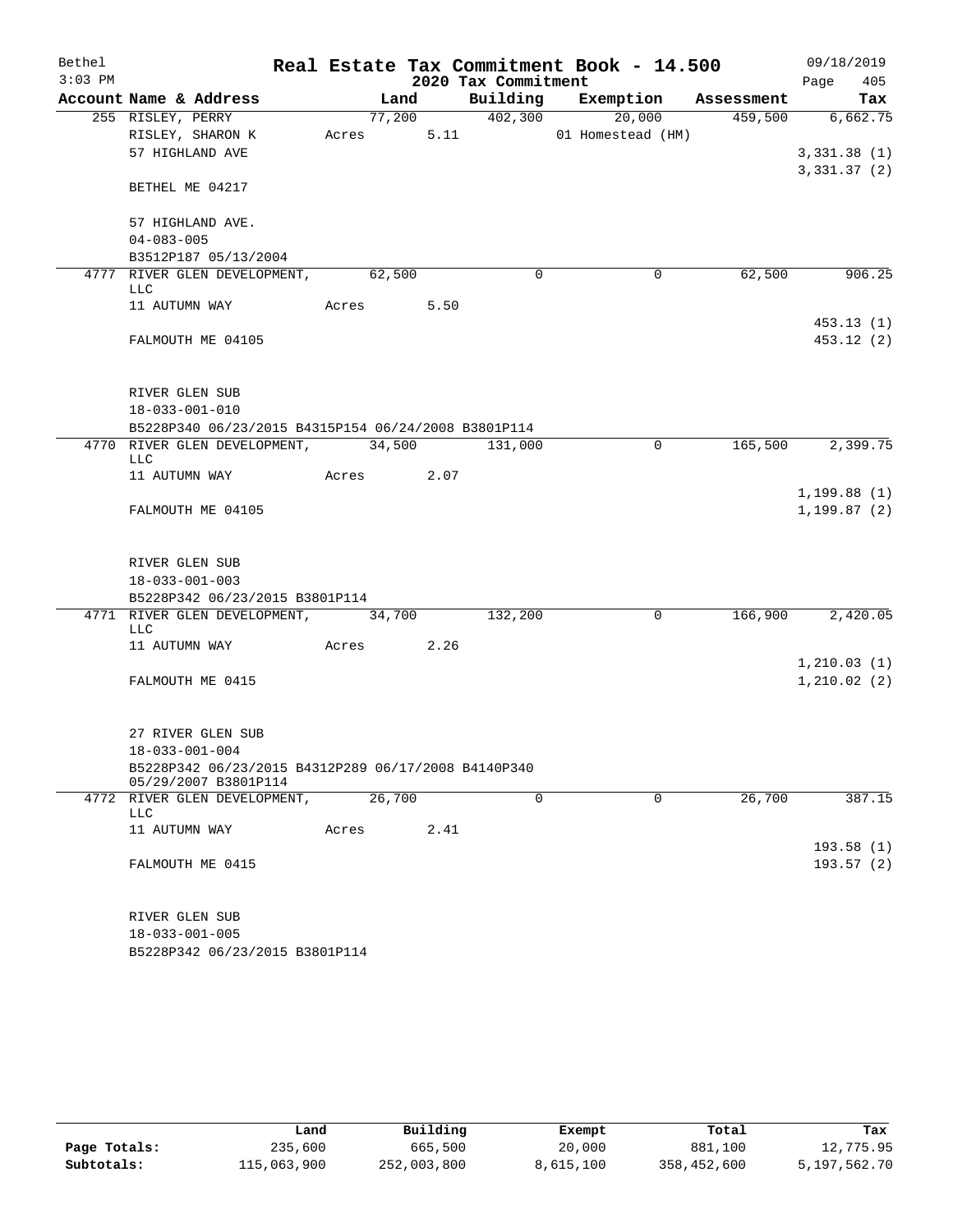| Bethel    |                                                                   |            |        |                     | Real Estate Tax Commitment Book - 14.500 |            | 09/18/2019  |
|-----------|-------------------------------------------------------------------|------------|--------|---------------------|------------------------------------------|------------|-------------|
| $3:03$ PM |                                                                   |            |        | 2020 Tax Commitment |                                          |            | Page<br>406 |
|           | Account Name & Address                                            |            | Land   | Building            | Exemption                                | Assessment | Tax         |
|           | 4773 RIVER GLEN DEVELOPMENT, 27,200<br>LLC                        |            |        | $\mathbf 0$         | $\Omega$                                 | 27,200     | 394.40      |
|           | 11 AUTUMN WAY                                                     | Acres 2.83 |        |                     |                                          |            |             |
|           |                                                                   |            |        |                     |                                          |            | 197.20(1)   |
|           | FALMOUTH ME 0415                                                  |            |        |                     |                                          |            | 197.20(2)   |
|           |                                                                   |            |        |                     |                                          |            |             |
|           |                                                                   |            |        |                     |                                          |            |             |
|           | RIVER GLEN SUB<br>$18 - 033 - 001 - 006$                          |            |        |                     |                                          |            |             |
|           | B5228P342 06/23/2015 B3801P114                                    |            |        |                     |                                          |            |             |
|           | 4774 RIVER GLEN DEVELOPMENT, 27,700                               |            |        | $\Omega$            | $\Omega$                                 | 27,700     | 401.65      |
|           | LLC                                                               |            |        |                     |                                          |            |             |
|           | 11 AUTUMN WAY                                                     | Acres 3.49 |        |                     |                                          |            | 200.83(1)   |
|           | FALMOUTH ME 0415                                                  |            |        |                     |                                          |            | 200.82(2)   |
|           |                                                                   |            |        |                     |                                          |            |             |
|           |                                                                   |            |        |                     |                                          |            |             |
|           | RIVER GLEN SUB                                                    |            |        |                     |                                          |            |             |
|           | $18 - 033 - 001 - 007$                                            |            |        |                     |                                          |            |             |
|           | B5228P342 06/23/2015 B3801P114                                    |            |        |                     |                                          |            |             |
|           | 4775 RIVER GLEN DEVELOPMENT, 27,400<br>LLC                        |            |        | $\Omega$            | $\mathbf 0$                              | 27,400     | 397.30      |
|           | 11 AUTUMN WAY                                                     | Acres      | 3.10   |                     |                                          |            |             |
|           |                                                                   |            |        |                     |                                          |            | 198.65(1)   |
|           | FALMOUTH ME 0415                                                  |            |        |                     |                                          |            | 198.65(2)   |
|           |                                                                   |            |        |                     |                                          |            |             |
|           | RIVER GLEN SUB                                                    |            |        |                     |                                          |            |             |
|           | $18 - 033 - 001 - 008$                                            |            |        |                     |                                          |            |             |
|           | B5228P342 06/23/2015 B3801P114                                    |            |        |                     |                                          |            |             |
|           | 2944 RIVERBEND 21 REALTY                                          |            | 33,600 | 108,200             | $\mathbf 0$                              | 141,800    | 2,056.10    |
|           | TRUST<br>8 LAKE SHORE DR                                          |            |        |                     |                                          |            |             |
|           |                                                                   |            |        |                     |                                          |            | 1,028.05(1) |
|           | GEORGETOWN MA 01833                                               |            |        |                     |                                          |            | 1,028.05(2) |
|           |                                                                   |            |        |                     |                                          |            |             |
|           |                                                                   |            |        |                     |                                          |            |             |
|           | 11 CHERRY LANE                                                    |            |        |                     |                                          |            |             |
|           | 22-002-001-021                                                    |            |        |                     |                                          |            |             |
|           | B5316P454 11/17/2016 B5247P346 10/02/2015 B2179P168<br>11/28/1994 |            |        |                     |                                          |            |             |
|           | 2799 RIVLIN, LENARD                                               |            | 27,600 | 0                   | 0                                        | 27,600     | 400.20      |
|           | RIVLIN, HOLLY                                                     | Acres      | 4.00   |                     |                                          |            |             |
|           | 313 COLONEL GREENE RD.                                            |            |        |                     |                                          |            | 200.10 (1)  |
|           |                                                                   |            |        |                     |                                          |            | 200.10(2)   |
|           | YORKTOWN HEIGHTS NY<br>10598                                      |            |        |                     |                                          |            |             |
|           | 67 HOWLING HOLE ROAD                                              |            |        |                     |                                          |            |             |
|           | 18-049-002                                                        |            |        |                     |                                          |            |             |
|           | B2787P347 01/28/2000                                              |            |        |                     |                                          |            |             |

|              | Land        | Building    | Exempt    | Total       | Tax          |
|--------------|-------------|-------------|-----------|-------------|--------------|
| Page Totals: | 143,500     | 108,200     |           | 251,700     | 3,649.65     |
| Subtotals:   | 115,207,400 | 252,112,000 | 8,615,100 | 358,704,300 | 5,201,212.35 |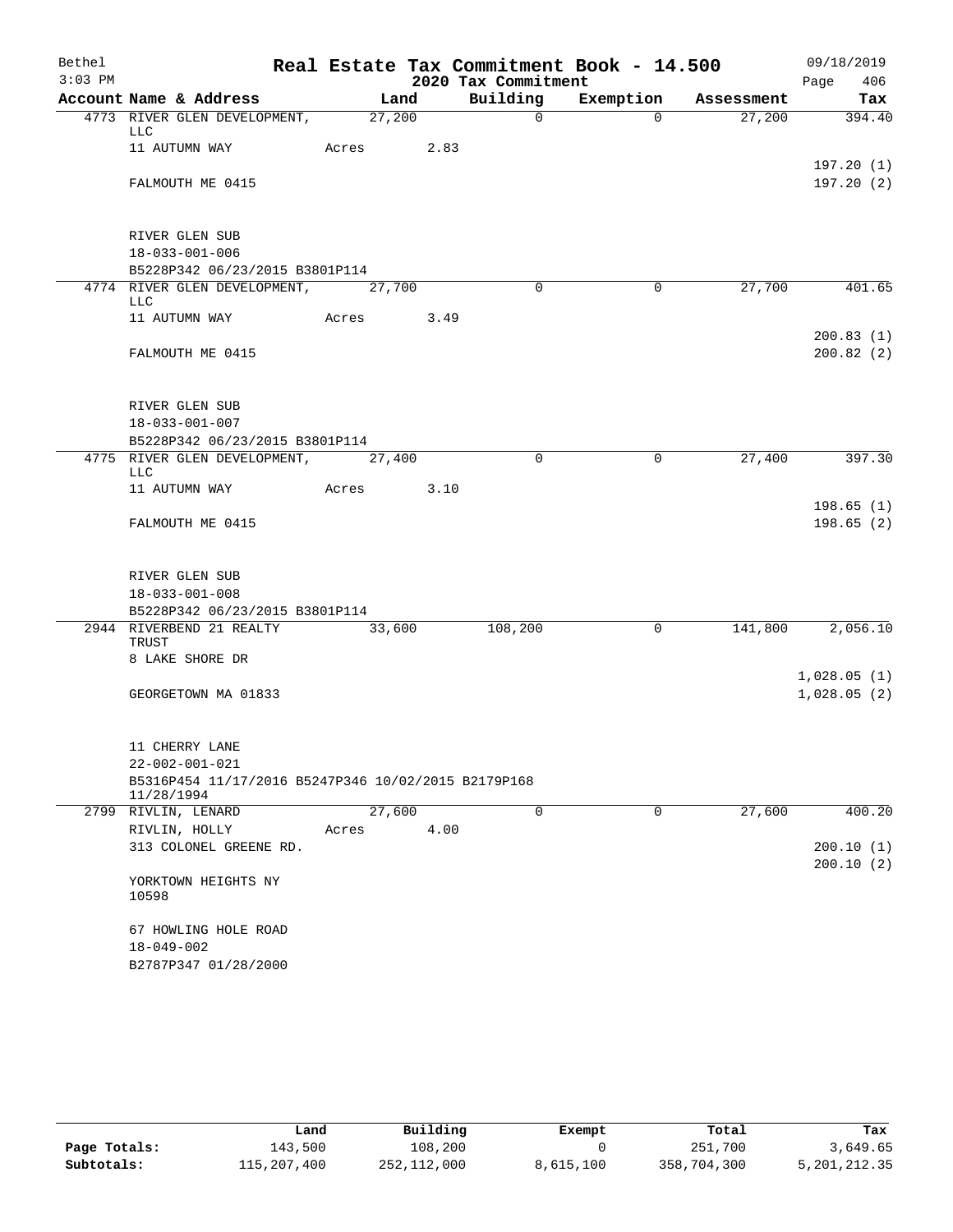| Bethel<br>$3:03$ PM |                                           |                 |        | 2020 Tax Commitment | Real Estate Tax Commitment Book - 14.500 |                        | 09/18/2019<br>407<br>Page |
|---------------------|-------------------------------------------|-----------------|--------|---------------------|------------------------------------------|------------------------|---------------------------|
|                     | Account Name & Address                    |                 | Land   | Building            | Exemption                                | Assessment             | Tax                       |
|                     | 3793 RIZZO, ANTHONY                       | 61,600          |        | 0                   |                                          | 61,600<br>$\mathbf 0$  | 893.20                    |
|                     | PO BOX 451                                | Acres           | 1.96   |                     |                                          |                        |                           |
|                     |                                           |                 |        |                     |                                          |                        | 446.60(1)                 |
|                     | SEABROOK NH 03874                         |                 |        |                     |                                          |                        | 446.60 (2)                |
|                     |                                           |                 |        |                     |                                          |                        |                           |
|                     |                                           |                 |        |                     |                                          |                        |                           |
|                     | RIDGE ROAD                                |                 |        |                     |                                          |                        |                           |
|                     | $26 - 060 - 011$                          |                 |        |                     |                                          |                        |                           |
|                     | B3286P131 04/15/2003                      |                 |        |                     |                                          |                        | 1,315.15                  |
|                     | 1360 ROBERGE, LUCIEN G<br>ROBERGE, TINA M | 39,800<br>Acres | 1.60   | 70,900              | 20,000<br>01 Homestead (HM)              | 90,700                 |                           |
|                     | 368 WALKERS MILLS ROAD                    |                 |        |                     |                                          |                        | 657.58(1)                 |
|                     |                                           |                 |        |                     |                                          |                        | 657.57 (2)                |
|                     | BETHEL ME 04217                           |                 |        |                     |                                          |                        |                           |
|                     |                                           |                 |        |                     |                                          |                        |                           |
|                     | 368 WALKERS MILLS RD.                     |                 |        |                     |                                          |                        |                           |
|                     | $08 - 043$                                |                 |        |                     |                                          |                        |                           |
|                     | B3822P123 10/14/2005                      |                 |        |                     |                                          |                        |                           |
|                     | 1553 ROBERTI, THOMAS                      | 42,500          |        | $\mathbf 0$         |                                          | 0<br>42,500            | 616.25                    |
|                     | ROBERTI, SUSAN                            | Acres           | 27.00  |                     |                                          |                        |                           |
|                     | 120 FLEMING RD.                           |                 |        |                     |                                          |                        | 308.13(1)                 |
|                     |                                           |                 |        |                     |                                          |                        | 308.12(2)                 |
|                     | BETHEL ME 04217                           |                 |        |                     |                                          |                        |                           |
|                     | RTE 2 S/S                                 |                 |        |                     |                                          |                        |                           |
|                     | $11 - 030$                                |                 |        |                     |                                          |                        |                           |
|                     | B3019P80 B3019P80                         |                 |        |                     |                                          |                        |                           |
|                     | 1520 ROBERTI, THOMAS                      | 141,300         |        | 753,500             |                                          | $\mathbf 0$<br>894,800 | 12,974.60                 |
|                     | ROBERTI, SUSAN                            | Acres           | 106.00 |                     |                                          |                        |                           |
|                     | 120 FLEMING RD.                           |                 |        |                     |                                          |                        | 6,487.30(1)               |
|                     |                                           |                 |        |                     |                                          |                        | 6,487.30(2)               |
|                     | BETHEL ME 04217                           |                 |        |                     |                                          |                        |                           |
|                     |                                           |                 |        |                     |                                          |                        |                           |
|                     | 120 FLEMING RD.                           |                 |        |                     |                                          |                        |                           |
|                     | $11 - 018$                                |                 |        |                     |                                          |                        |                           |
|                     | B2752P62 B2752P62                         |                 |        |                     |                                          |                        |                           |
|                     | 1521 ROBERTI, THOMAS                      |                 | 5,900  | 0                   | 0                                        | 5,900                  | 85.55                     |
|                     | ROBERTI, SUSAN                            | Acres           | 1.30   |                     |                                          |                        |                           |
|                     | 120 FLEMING RD.                           |                 |        |                     |                                          |                        | 42.78 (1)                 |
|                     | BETHEL ME 04217                           |                 |        |                     |                                          |                        | 42.77 (2)                 |
|                     |                                           |                 |        |                     |                                          |                        |                           |
|                     | FLEMING RD.                               |                 |        |                     |                                          |                        |                           |
|                     | $11 - 018 - 010$                          |                 |        |                     |                                          |                        |                           |
|                     | B2752P62                                  |                 |        |                     |                                          |                        |                           |
|                     | 1522 ROBERTI, THOMAS                      |                 | 6,000  | 0                   |                                          | 6,000<br>$\mathbf 0$   | 87.00                     |
|                     | ROBERTI, SUSAN                            | Acres           | 1.50   |                     |                                          |                        |                           |
|                     | 120 FLEMING ROAD                          |                 |        |                     |                                          |                        | 43.50(1)                  |
|                     |                                           |                 |        |                     |                                          |                        | 43.50 (2)                 |
|                     | BETHEL ME 04217                           |                 |        |                     |                                          |                        |                           |
|                     |                                           |                 |        |                     |                                          |                        |                           |
|                     | 1 NEWTON HIGHLANDS                        |                 |        |                     |                                          |                        |                           |
|                     | $11 - 018 - 003$                          |                 |        |                     |                                          |                        |                           |
|                     | B2752P62 10/01/1999                       |                 |        |                     |                                          |                        |                           |
|                     |                                           |                 |        |                     |                                          |                        |                           |
|                     |                                           |                 |        |                     |                                          |                        |                           |
|                     |                                           |                 |        |                     |                                          |                        |                           |

|              | Land        | Building    | Exempt    | Total       | Tax             |
|--------------|-------------|-------------|-----------|-------------|-----------------|
| Page Totals: | 297,100     | 824,400     | 20,000    | 1,101,500   | 15,971.75       |
| Subtotals:   | 115,504,500 | 252,936,400 | 8,635,100 | 359,805,800 | 5, 217, 184. 10 |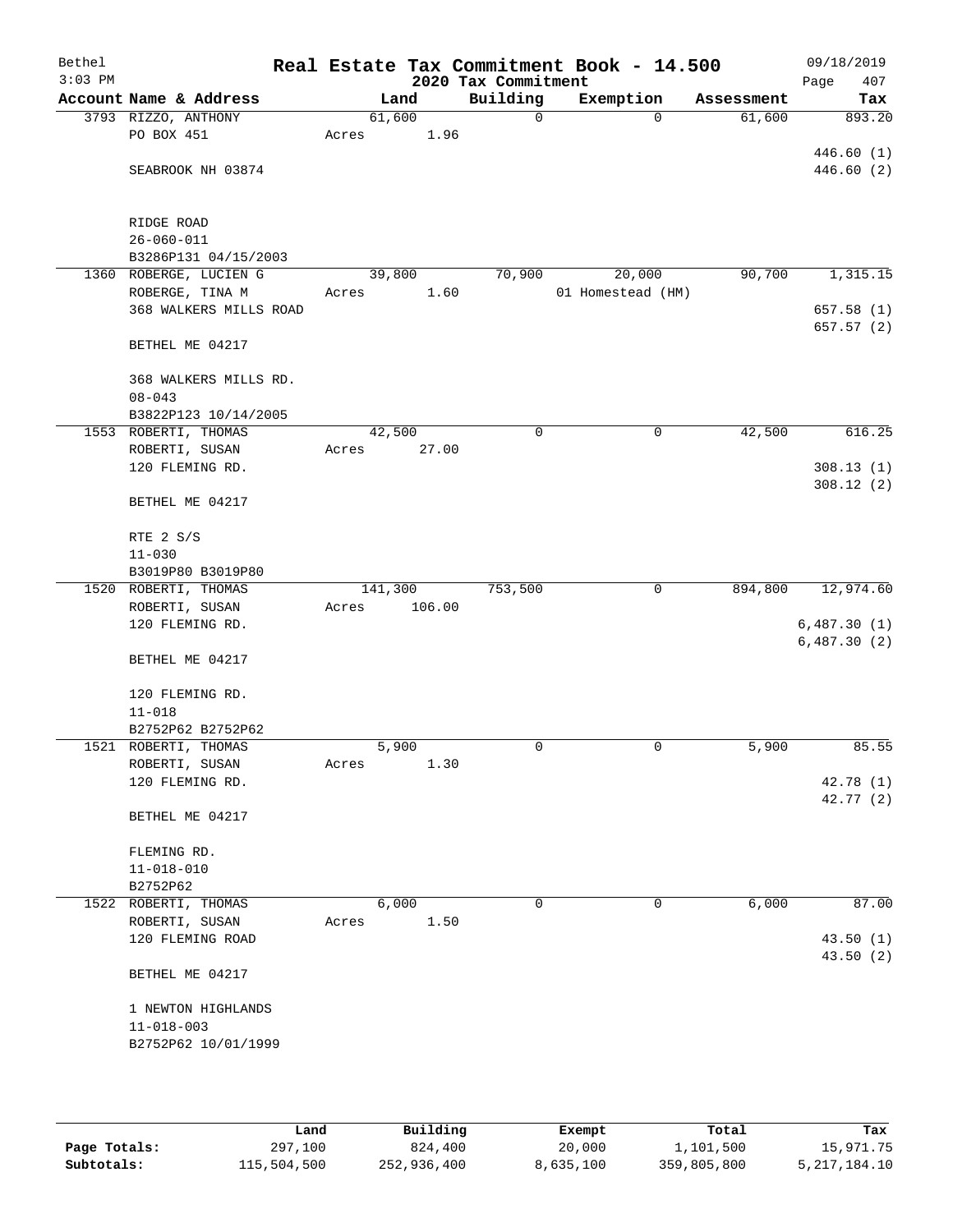| Bethel    |                        |       |        |      |                     | Real Estate Tax Commitment Book - 14.500 |            | 09/18/2019  |
|-----------|------------------------|-------|--------|------|---------------------|------------------------------------------|------------|-------------|
| $3:03$ PM |                        |       |        |      | 2020 Tax Commitment |                                          |            | 408<br>Page |
|           | Account Name & Address |       | Land   |      | Building            | Exemption                                | Assessment | Tax         |
|           | 1523 ROBERTI, THOMAS   |       | 39,200 |      | 232,300             | $\mathbf 0$                              | 271,500    | 3,936.75    |
|           | ROBERTI, SUSAN         | Acres |        | 1.30 |                     |                                          |            |             |
|           | 120 FLEMING RD.        |       |        |      |                     |                                          |            | 1,968.38(1) |
|           |                        |       |        |      |                     |                                          |            | 1,968.37(2) |
|           | BETHEL ME 04217        |       |        |      |                     |                                          |            |             |
|           |                        |       |        |      |                     |                                          |            |             |
|           | 80 FLEMING RD.         |       |        |      |                     |                                          |            |             |
|           | $11 - 018 - 004$       |       |        |      |                     |                                          |            |             |
|           | B2752P62               |       |        |      |                     |                                          |            |             |
|           | 1524 ROBERTI, THOMAS   |       | 6,000  |      | $\mathbf 0$         | 0                                        | 6,000      | 87.00       |
|           | ROBERTI, SUSAN         | Acres |        | 1.52 |                     |                                          |            |             |
|           | 120 FLEMING RD.        |       |        |      |                     |                                          |            | 43.50(1)    |
|           |                        |       |        |      |                     |                                          |            | 43.50(2)    |
|           | BETHEL ME 04217        |       |        |      |                     |                                          |            |             |
|           |                        |       |        |      |                     |                                          |            |             |
|           | FLEMING RD.            |       |        |      |                     |                                          |            |             |
|           | $11 - 018 - 005$       |       |        |      |                     |                                          |            |             |
|           | B2752P62               |       |        |      |                     |                                          |            |             |
|           | 1525 ROBERTI, THOMAS   |       | 5,900  |      | 0                   | 0                                        | 5,900      | 85.55       |
|           | ROBERTI, SUSAN         | Acres |        | 1.30 |                     |                                          |            |             |
|           | 120 FLEMING RD.        |       |        |      |                     |                                          |            | 42.78 (1)   |
|           |                        |       |        |      |                     |                                          |            | 42.77 (2)   |
|           | BETHEL ME 04217        |       |        |      |                     |                                          |            |             |
|           |                        |       |        |      |                     |                                          |            |             |
|           | FLEMING RD.            |       |        |      |                     |                                          |            |             |
|           | $11 - 018 - 006$       |       |        |      |                     |                                          |            |             |
|           | B2752P62               |       |        |      |                     |                                          |            |             |
|           | 1526 ROBERTI, THOMAS   |       | 6,000  |      | $\mathbf 0$         | $\mathbf 0$                              | 6,000      | 87.00       |
|           | ROBERTI, SUSAN         | Acres |        | 1.54 |                     |                                          |            |             |
|           | 120 FLEMING RD.        |       |        |      |                     |                                          |            | 43.50 (1)   |
|           |                        |       |        |      |                     |                                          |            | 43.50 (2)   |
|           | BETHEL ME 04217        |       |        |      |                     |                                          |            |             |
|           |                        |       |        |      |                     |                                          |            |             |
|           | FLEMING RD.            |       |        |      |                     |                                          |            |             |
|           | $11 - 018 - 007$       |       |        |      |                     |                                          |            |             |
|           | B2752P62               |       |        |      |                     |                                          |            |             |
|           | 1527 ROBERTI, THOMAS   |       | 5,900  |      | 0                   | 0                                        | 5,900      | 85.55       |
|           | ROBERTI, SUSAN         | Acres |        | 1.30 |                     |                                          |            |             |
|           | 120 FLEMING RD.        |       |        |      |                     |                                          |            | 42.78 (1)   |
|           |                        |       |        |      |                     |                                          |            | 42.77(2)    |
|           | BETHEL ME 04217        |       |        |      |                     |                                          |            |             |
|           |                        |       |        |      |                     |                                          |            |             |
|           | FLEMING RD.            |       |        |      |                     |                                          |            |             |
|           | $11 - 018 - 008$       |       |        |      |                     |                                          |            |             |
|           | B2752P62               |       |        |      |                     |                                          |            |             |
|           | 1528 ROBERTI, THOMAS   |       | 6,000  |      | $\mathbf 0$         | 0                                        | 6,000      | 87.00       |
|           | ROBERTI, SUSAN         | Acres |        | 1.56 |                     |                                          |            |             |
|           | 120 FLEMING RD.        |       |        |      |                     |                                          |            | 43.50(1)    |
|           |                        |       |        |      |                     |                                          |            | 43.50 (2)   |
|           | BETHEL ME 04217        |       |        |      |                     |                                          |            |             |
|           | FLEMING RD.            |       |        |      |                     |                                          |            |             |
|           | $11 - 018 - 009$       |       |        |      |                     |                                          |            |             |
|           | B2752P62               |       |        |      |                     |                                          |            |             |
|           |                        |       |        |      |                     |                                          |            |             |
|           |                        |       |        |      |                     |                                          |            |             |
|           |                        |       |        |      |                     |                                          |            |             |
|           |                        |       |        |      |                     |                                          |            |             |

|              | Land        | Building    | Exempt    | Total         | Tax          |
|--------------|-------------|-------------|-----------|---------------|--------------|
| Page Totals: | 69,000      | 232,300     |           | 301,300       | 4,368.85     |
| Subtotals:   | 115,573,500 | 253,168,700 | 8,635,100 | 360, 107, 100 | 5,221,552.95 |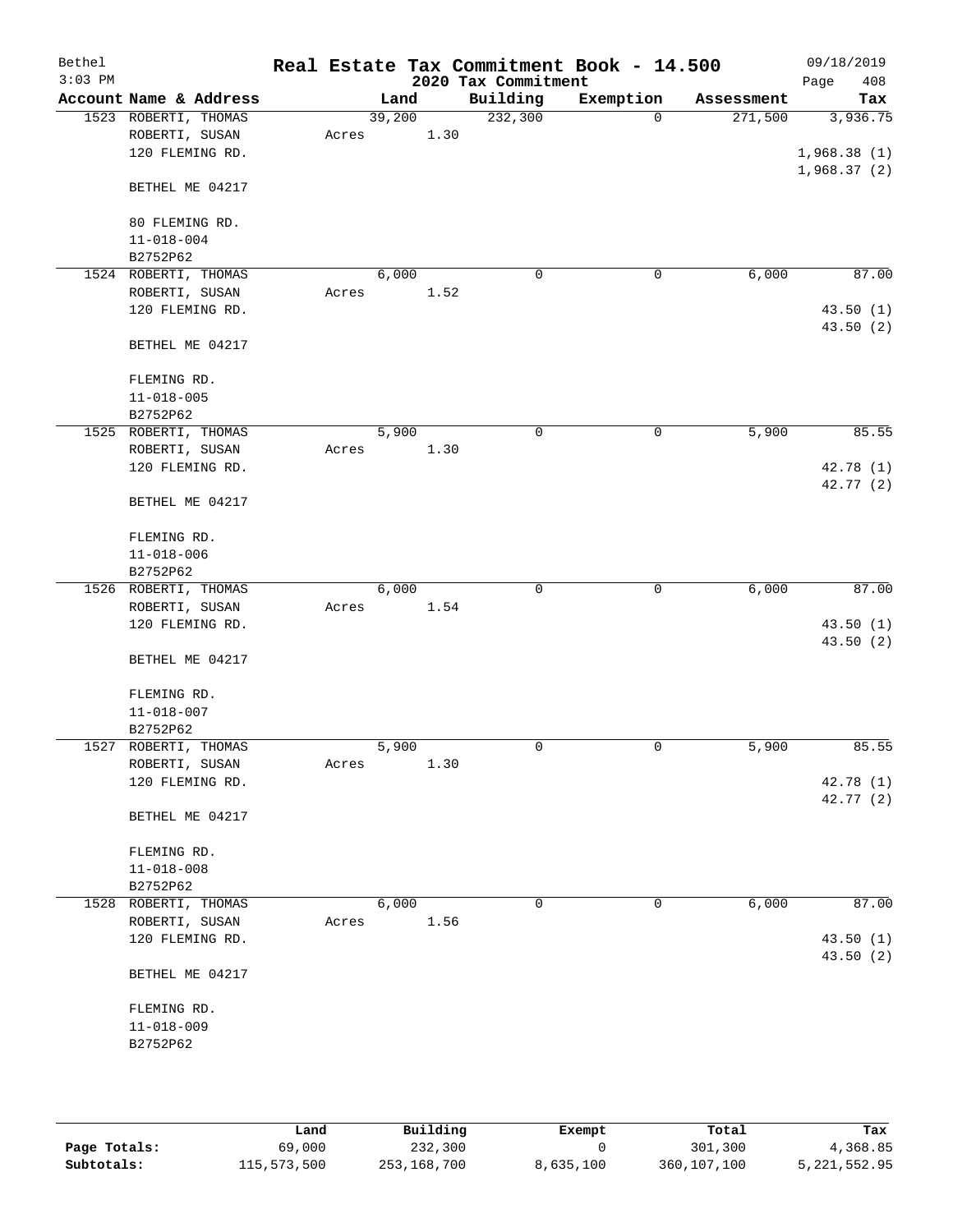| Bethel<br>$3:03$ PM |                                                                   | Real Estate Tax Commitment Book - 14.500 | 2020 Tax Commitment |             |            | 09/18/2019<br>409<br>Page |
|---------------------|-------------------------------------------------------------------|------------------------------------------|---------------------|-------------|------------|---------------------------|
|                     | Account Name & Address                                            | Land                                     | Building            | Exemption   | Assessment | Tax                       |
|                     | 2977 ROBERTS POULTRY FARM                                         | 1,600                                    | $\Omega$            | $\Omega$    | 1,600      | 23.20                     |
|                     | 740 MAYVILLE ROAD                                                 | 3.00<br>Acres                            |                     |             |            |                           |
|                     |                                                                   |                                          |                     |             |            | 11.60(1)                  |
|                     | BETHEL ME 04217                                                   |                                          |                     |             |            | 11.60(2)                  |
|                     |                                                                   |                                          |                     |             |            |                           |
|                     |                                                                   |                                          |                     |             |            |                           |
|                     | RTE 2 N/S                                                         |                                          |                     |             |            |                           |
|                     | $22 - 005 - 001 - 002$                                            |                                          |                     |             |            |                           |
|                     | 2757 ROBERTS POULTRY FARM                                         | 79,600                                   | 310,800             | $\mathbf 0$ | 390,400    | 5,660.80                  |
|                     | 740 MAYVILLE ROAD                                                 | 72.60<br>Acres                           |                     |             |            |                           |
|                     |                                                                   |                                          |                     |             |            | 2,830.40(1)               |
|                     | BETHEL ME 04217                                                   |                                          |                     |             |            | 2,830.40(2)               |
|                     |                                                                   |                                          |                     |             |            |                           |
|                     |                                                                   |                                          |                     |             |            |                           |
|                     | 6 EMERY RD.                                                       |                                          |                     |             |            |                           |
|                     | $18 - 016$                                                        |                                          |                     |             |            |                           |
|                     | 2760 ROBERTS POULTRY FARM                                         | 2,400                                    | $\Omega$            | $\mathbf 0$ | 2,400      | 34.80                     |
|                     | 740 MAYVILLE ROAD                                                 | 2.30<br>Acres                            |                     |             |            |                           |
|                     |                                                                   |                                          |                     |             |            | 17.40(1)                  |
|                     | BETHEL ME 04217                                                   |                                          |                     |             |            | 17.40(2)                  |
|                     |                                                                   |                                          |                     |             |            |                           |
|                     | RTE <sub>2</sub>                                                  |                                          |                     |             |            |                           |
|                     | $18 - 018 - 001$                                                  |                                          |                     |             |            |                           |
|                     | 2762 ROBERTS POULTRY FARM                                         | 7,800                                    | $\mathbf 0$         | $\mathbf 0$ | 7,800      | 113.10                    |
|                     | 740 MAYVILLE ROAD                                                 | Acres<br>14.00                           |                     |             |            |                           |
|                     |                                                                   |                                          |                     |             |            | 56.55(1)                  |
|                     | BETHEL ME 04217                                                   |                                          |                     |             |            | 56.55(2)                  |
|                     |                                                                   |                                          |                     |             |            |                           |
|                     |                                                                   |                                          |                     |             |            |                           |
|                     | RTE 2 S/S                                                         |                                          |                     |             |            |                           |
|                     | $18 - 019$                                                        |                                          |                     |             |            |                           |
|                     | 437 ROBERTS, DAVID                                                | 47,200                                   | 108,200             | $\mathbf 0$ | 155,400    | 2,253.30                  |
|                     | PO BOX 673                                                        | 8.30<br>Acres                            |                     |             |            |                           |
|                     |                                                                   |                                          |                     |             |            | 1, 126.65(1)              |
|                     | BETHEL ME 04217                                                   |                                          |                     |             |            | 1, 126.65(2)              |
|                     |                                                                   |                                          |                     |             |            |                           |
|                     |                                                                   |                                          |                     |             |            |                           |
|                     | 41 HALL RD.                                                       |                                          |                     |             |            |                           |
|                     | $07 - 002.001$                                                    |                                          |                     |             |            |                           |
|                     | B2561P93 05/20/1998 B2018P241 B489P191 01/11/3194                 |                                          |                     |             |            |                           |
|                     | 3632 ROBERTS, DIANE L                                             | 38,700                                   | 167,900             | $\mathbf 0$ | 206,600    | 2,995.70                  |
|                     | KNIGHT, KNIGHT, STACY                                             | 1.10<br>Acres                            |                     |             |            |                           |
|                     | 5814A BENNETT COURT                                               |                                          |                     |             |            | 1,497.85(1)               |
|                     |                                                                   |                                          |                     |             |            | 1,497.85(2)               |
|                     | JB ANDREWS MD 20762                                               |                                          |                     |             |            |                           |
|                     |                                                                   |                                          |                     |             |            |                           |
|                     | 4 BOB'S WAY                                                       |                                          |                     |             |            |                           |
|                     | $27 - 036 - 002 - 002$                                            |                                          |                     |             |            |                           |
|                     | B5415P678 07/02/2018 B5333P424 03/03/2017 B2901P325<br>01/19/2001 |                                          |                     |             |            |                           |
|                     |                                                                   |                                          |                     |             |            |                           |

|              | Land        | Building    | Exempt    | Total       | Tax          |
|--------------|-------------|-------------|-----------|-------------|--------------|
| Page Totals: | 177,300     | 586,900     |           | 764,200     | 11,080.90    |
| Subtotals:   | 115,750,800 | 253,755,600 | 8,635,100 | 360,871,300 | 5,232,633.85 |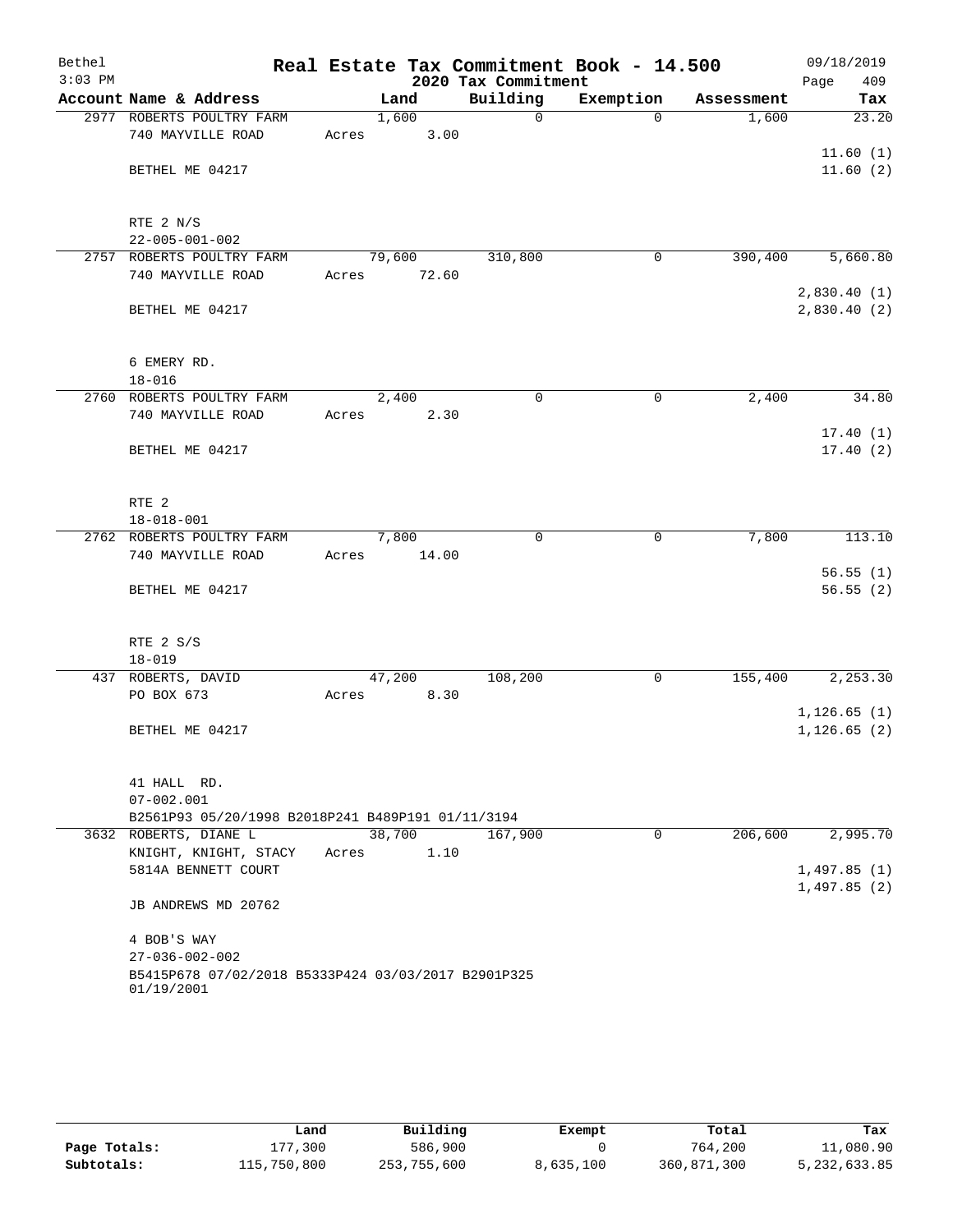| Bethel<br>$3:03$ PM |                       |                                              |       |                | 2020 Tax Commitment | Real Estate Tax Commitment Book - 14.500 |             |            | 09/18/2019<br>410<br>Page      |
|---------------------|-----------------------|----------------------------------------------|-------|----------------|---------------------|------------------------------------------|-------------|------------|--------------------------------|
|                     |                       | Account Name & Address                       |       | Land           | Building            | Exemption                                |             | Assessment | Tax                            |
|                     |                       | 1274 ROBERTS, GREGG T                        |       | 18,500         | 60,000              |                                          | $\Omega$    | 78,500     | 1,138.25                       |
|                     | ROBERTS, DAWN M       |                                              | Acres | 0.17           |                     |                                          |             |            |                                |
|                     | <b>48 BUTTERS ROW</b> |                                              |       |                |                     |                                          |             |            | 569.13(1)                      |
|                     |                       | WILMINGTON MA 01887                          |       |                |                     |                                          |             |            | 569.12(2)                      |
|                     |                       | 125 WEST BETHEL RD.                          |       |                |                     |                                          |             |            |                                |
|                     | $07 - 076$            |                                              |       |                |                     |                                          |             |            |                                |
|                     |                       | B3687P204 03/11/2005                         |       |                |                     |                                          |             |            |                                |
| 2562                | ROBERTS, HOLLY        |                                              |       | 29,100         | 300,300             |                                          | 20,000      | 309,400    | 4,486.30                       |
|                     |                       | 2011 INTERVALE RD.                           | Acres | 0.73           |                     | 01 Homestead (HM)                        |             |            |                                |
|                     | BETHEL ME 04217       |                                              |       |                |                     |                                          |             |            | 2, 243.15 (1)<br>2, 243.15 (2) |
|                     | 17 HOLLY PLACE        |                                              |       |                |                     |                                          |             |            |                                |
|                     | $15 - 016 - 015$      |                                              |       |                |                     |                                          |             |            |                                |
|                     |                       | B3593P169 09/23/2004 B2719P40                |       |                |                     |                                          |             |            |                                |
|                     |                       | 2563 ROBERTS, HOLLY J                        |       | 32,600         | 11,200              |                                          | 0           | 43,800     | 635.10                         |
|                     |                       | 2011 INTERVALE ROAD                          | Acres | 1.00           |                     |                                          |             |            |                                |
|                     | BETHEL ME 04217       |                                              |       |                |                     |                                          |             |            | 317.55(1)<br>317.55(2)         |
|                     |                       |                                              |       |                |                     |                                          |             |            |                                |
|                     | 11 HOLLY PLACE        |                                              |       |                |                     |                                          |             |            |                                |
|                     | $15 - 016$            |                                              |       |                |                     |                                          |             |            |                                |
|                     |                       | B3888P11 02/14/2006 B2719P40                 |       |                |                     |                                          |             |            |                                |
|                     |                       | 4752 ROBERTS, HOLLY J                        |       | 30,000         | 60,200              |                                          | $\mathbf 0$ | 90,200     | 1,307.90                       |
|                     |                       | 2011 INTERVALE ROAD                          | Acres | 0.50           |                     |                                          |             |            |                                |
|                     |                       |                                              |       |                |                     |                                          |             |            | 653.95(1)                      |
|                     | BETHEL ME 04217       |                                              |       |                |                     |                                          |             |            | 653.95(2)                      |
|                     |                       | 920 WALKERS MILLS RD                         |       |                |                     |                                          |             |            |                                |
|                     | $04 - 037 - 002$      |                                              |       |                |                     |                                          |             |            |                                |
|                     |                       | B4601P15 06/23/2010 B3736P186 06/10/2005     |       |                |                     |                                          |             |            |                                |
|                     |                       | 1389 ROBERTS, RICHARD F<br>ROBERTS, CHERYL T | Acres | 40,900<br>1.90 |                     | 0                                        | 0           | 40,900     | 593.05                         |
|                     | 99 BAILEY RD          |                                              |       |                |                     |                                          |             |            | 296.53(1)                      |
|                     |                       |                                              |       |                |                     |                                          |             |            | 296.52 (2)                     |
|                     |                       | BETHEL ME 04217                              |       |                |                     |                                          |             |            |                                |
|                     | <b>BAILEY RD</b>      |                                              |       |                |                     |                                          |             |            |                                |
|                     | $08 - 055 - 009$      |                                              |       |                |                     |                                          |             |            |                                |
|                     |                       | B5300P275 08/24/2016 B1482P205 06/09/1987    |       |                |                     |                                          |             |            |                                |
|                     |                       | 1345 ROBERTSON, DENNIS                       |       | 59,600         |                     | $\Omega$                                 | $\Omega$    | 59,600     | 864.20                         |
|                     |                       | 104 BEACON CREST                             | Acres | 50.00          |                     |                                          |             |            |                                |
|                     |                       |                                              |       |                |                     |                                          |             |            | 432.10(1)                      |
|                     |                       | NEWNAN GA 30265                              |       |                |                     |                                          |             |            | 432.10 (2)                     |
|                     |                       | CHANDLER HILL E/S                            |       |                |                     |                                          |             |            |                                |
|                     | $08 - 040$            |                                              |       |                |                     |                                          |             |            |                                |
|                     |                       | B658P35 07/18/1966                           |       |                |                     |                                          |             |            |                                |
|                     |                       |                                              |       |                |                     |                                          |             |            |                                |
|                     |                       |                                              |       |                |                     |                                          |             |            |                                |

|              | Land        | Building    | Exempt    | Total       | Tax             |
|--------------|-------------|-------------|-----------|-------------|-----------------|
| Page Totals: | 210,700     | 431,700     | 20,000    | 622,400     | 9,024.80        |
| Subtotals:   | 115,961,500 | 254,187,300 | 8,655,100 | 361,493,700 | 5, 241, 658. 65 |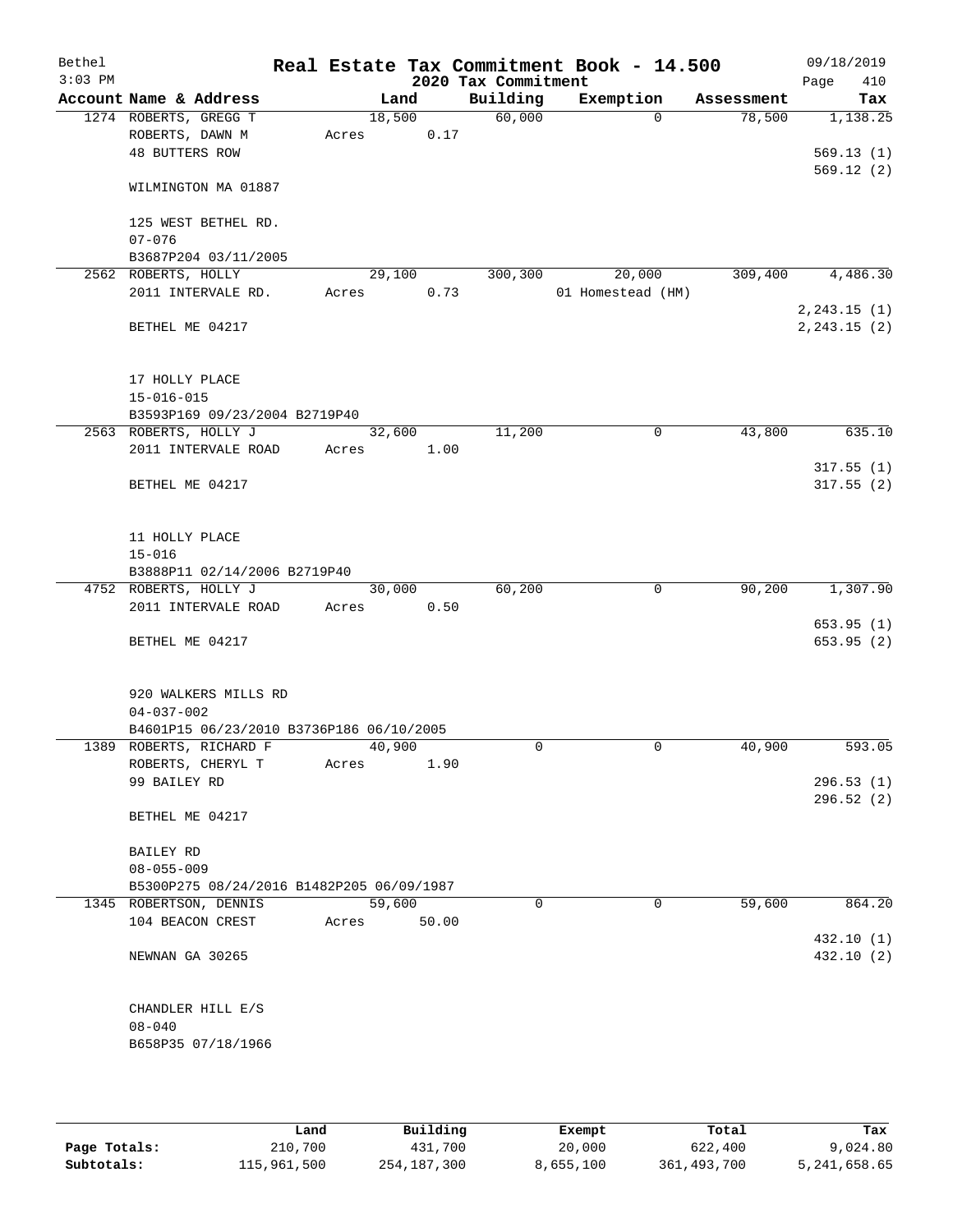| Bethel    |                                                                  |       |          |                     | Real Estate Tax Commitment Book - 14.500 |            | 09/18/2019  |  |  |  |
|-----------|------------------------------------------------------------------|-------|----------|---------------------|------------------------------------------|------------|-------------|--|--|--|
| $3:03$ PM |                                                                  |       |          | 2020 Tax Commitment |                                          |            | Page<br>411 |  |  |  |
|           | Account Name & Address                                           |       | Land     | Building            | Exemption                                | Assessment | Tax         |  |  |  |
|           | 4716 ROBINSON, ANDREW A                                          |       | 45,600   | 233,300             | $\Omega$                                 | 278,900    | 4,044.05    |  |  |  |
|           | ROBINSON, LISA W<br>6 TERRACE DRIVE                              | Acres |          | 1.97                |                                          |            | 2,022.03(1) |  |  |  |
|           |                                                                  |       |          |                     |                                          |            |             |  |  |  |
|           | BARRINGTON RI 02806                                              |       |          |                     |                                          |            | 2,022.02(2) |  |  |  |
|           | 68 SWAN HILL ROAD                                                |       |          |                     |                                          |            |             |  |  |  |
|           | $22 - 029 - 011$                                                 |       |          |                     |                                          |            |             |  |  |  |
|           | B4357P171 09/29/2008 B3836P328 11/08/2005                        |       |          |                     |                                          |            |             |  |  |  |
|           | 3686 ROBINSON, DANIEL G                                          |       | 33,500   | 144,700             | $\mathbf 0$                              | 178,200    | 2,583.90    |  |  |  |
|           | ROBINSON, JESSICA                                                | Acres |          | 0.69                |                                          |            |             |  |  |  |
|           | 6 LIBERTY LANE                                                   |       |          |                     |                                          |            | 1,291.95(1) |  |  |  |
|           |                                                                  |       |          |                     |                                          |            | 1,291.95(2) |  |  |  |
|           | BETHEL ME 04217                                                  |       |          |                     |                                          |            |             |  |  |  |
|           | 6 LIBERTY LANE                                                   |       |          |                     |                                          |            |             |  |  |  |
|           | $28 - 029$                                                       |       |          |                     |                                          |            |             |  |  |  |
|           | B5446P693 12/21/2018 B5125P36 06/11/2014 B3537P220<br>06/23/2004 |       |          |                     |                                          |            |             |  |  |  |
|           | 4722 ROBINSON, LEONARD B                                         |       | 66,300   | 214,500             | 0                                        | 280,800    | 4,071.60    |  |  |  |
|           | ROBINSON, KAREN H                                                | Acres |          | 2.04                |                                          |            |             |  |  |  |
|           | 174 GRAY ST.                                                     |       |          |                     |                                          |            | 2,035.80(1) |  |  |  |
|           |                                                                  |       |          |                     |                                          |            | 2,035.80(2) |  |  |  |
|           | NORTH ANDOVER MA 01845                                           |       |          |                     |                                          |            |             |  |  |  |
|           | 50 DEER VIEW RD.                                                 |       |          |                     |                                          |            |             |  |  |  |
|           | $12 - 073 - 004$                                                 |       |          |                     |                                          |            |             |  |  |  |
|           | B5019P225 08/02/2013 B3890P144 02/21/2006                        |       |          |                     |                                          |            |             |  |  |  |
|           | 1571 ROCHEFORT, DAVID R                                          |       | 43,200   | 120,000             | 0                                        | 163,200    | 2,366.40    |  |  |  |
|           | ROCHEFORT, SUZANNE                                               | Acres |          | 1.00                |                                          |            |             |  |  |  |
|           | 25 MIDDLEBURY RD.                                                |       |          |                     |                                          |            | 1,183.20(1) |  |  |  |
|           |                                                                  |       |          |                     |                                          |            | 1,183.20(2) |  |  |  |
|           | LEXINGTON MA 02421                                               |       |          |                     |                                          |            |             |  |  |  |
|           | 23 OAK DRIVE                                                     |       |          |                     |                                          |            |             |  |  |  |
|           | $11 - 042 - 005$                                                 |       |          |                     |                                          |            |             |  |  |  |
|           | B3170P116 09/25/2002                                             |       |          |                     |                                          |            |             |  |  |  |
|           | 3763 ROCKETT, GRAEME A                                           |       | 161,300  | 611,000             | 0                                        | 772,300    | 11,198.35   |  |  |  |
|           | 164 BRADLEE STREET                                               | Acres | 177.10   |                     |                                          |            |             |  |  |  |
|           |                                                                  |       |          |                     |                                          |            | 5,599.18(1) |  |  |  |
|           | SWAMPSCOTT MA 01907                                              |       |          |                     |                                          |            | 5,599.17(2) |  |  |  |
|           |                                                                  |       |          |                     |                                          |            |             |  |  |  |
|           | 287 TARA WAY                                                     |       |          |                     |                                          |            |             |  |  |  |
|           | $15 - 021 - 004$                                                 |       |          |                     |                                          |            |             |  |  |  |
|           | B5213P620 03/20/2015 B3443P90 12/24/2003 B3234P30                |       |          |                     |                                          |            |             |  |  |  |
|           | 281 RODERICK, HEATHER A                                          |       | 26,100   | 124,200             | 20,000                                   | 130,300    | 1,889.35    |  |  |  |
|           | 134 MCCRILLIS BROOK RD Acres                                     |       |          | 1.00                | 01 Homestead (HM)                        |            |             |  |  |  |
|           |                                                                  |       |          |                     |                                          |            | 944.68 (1)  |  |  |  |
|           | BRYANT POND ME 04219                                             |       |          |                     |                                          |            | 944.67 (2)  |  |  |  |
|           |                                                                  |       |          |                     |                                          |            |             |  |  |  |
|           | 134 MCCRILLIS BROOK RD.                                          |       |          |                     |                                          |            |             |  |  |  |
|           | $04 - 090 - 001$                                                 |       |          |                     |                                          |            |             |  |  |  |
|           | B5075P36 12/19/2013 B5014P219 07/25/2013 B3548P260<br>07/08/2004 |       |          |                     |                                          |            |             |  |  |  |
|           |                                                                  |       |          |                     |                                          |            |             |  |  |  |
|           | Land <sub>.</sub>                                                |       | Building |                     | <b>Fromnt</b>                            | $T$ otal   |             |  |  |  |

|              | Land        | Building    | Exempt    | Total         | Tax          |
|--------------|-------------|-------------|-----------|---------------|--------------|
| Page Totals: | 376,000     | 1,447,700   | 20,000    | 1,803,700     | 26,153.65    |
| Subtotals:   | 116,337,500 | 255,635,000 | 8,675,100 | 363, 297, 400 | 5,267,812.30 |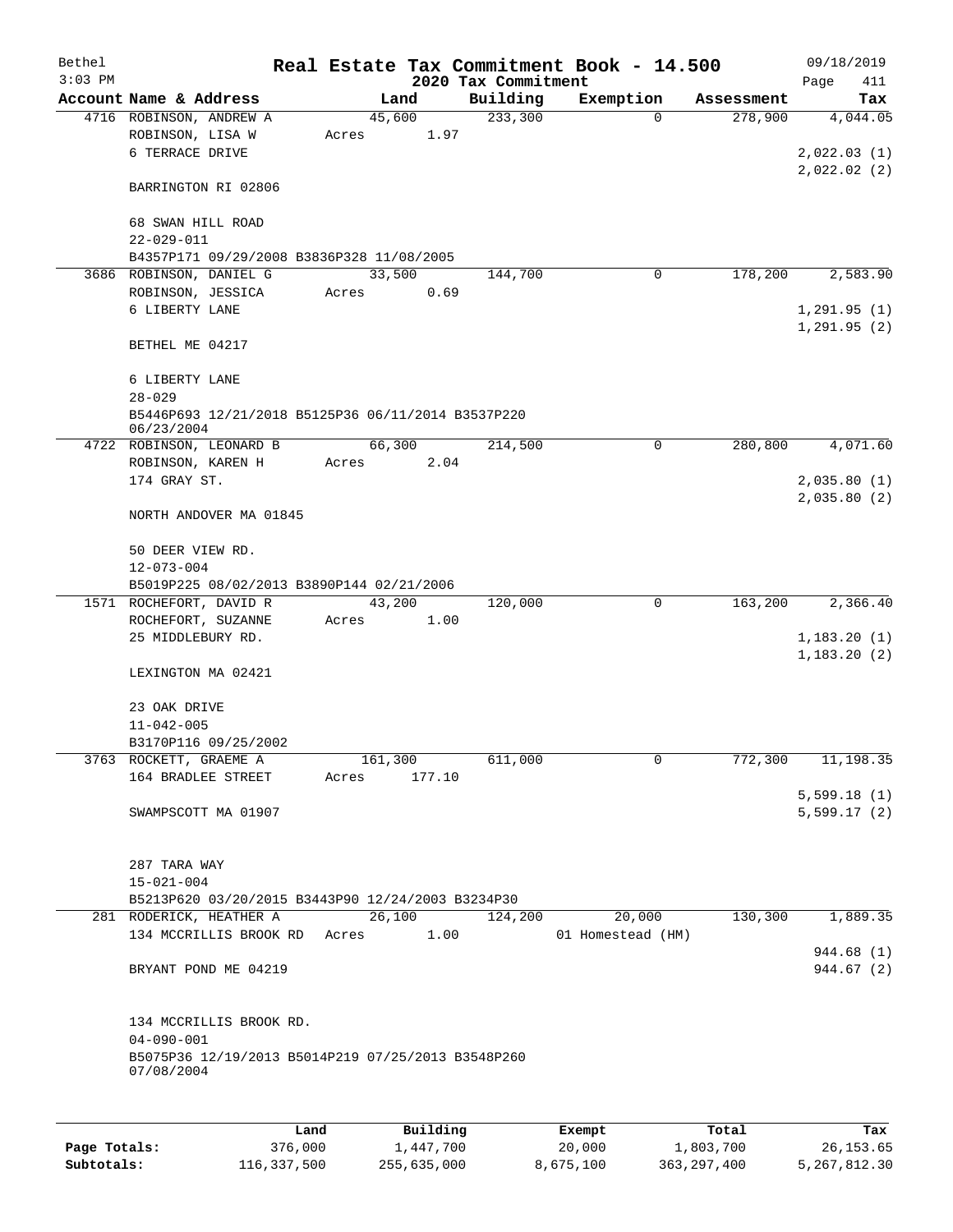| Bethel    |                                                                  |        |      |                     | Real Estate Tax Commitment Book - 14.500 |            | 09/18/2019                   |
|-----------|------------------------------------------------------------------|--------|------|---------------------|------------------------------------------|------------|------------------------------|
| $3:03$ PM |                                                                  |        |      | 2020 Tax Commitment |                                          |            | Page<br>412                  |
|           | Account Name & Address                                           |        | Land | Building            | Exemption                                | Assessment | Tax                          |
|           | 5245 RODRIGUES, GERRICK J                                        | 81,600 |      | 309,200             | $\Omega$                                 | 390,800    | 5,666.60                     |
|           | RODRIGUES, LAURIE-SUE                                            | Acres  | 1.00 |                     |                                          |            |                              |
|           | 18 STACEY STREET                                                 |        |      |                     |                                          |            | 2,833.30(1)                  |
|           | MARBLEHEAD MA 01945                                              |        |      |                     |                                          |            | 2,833.30(2)                  |
|           | 26 QUAIL RUN<br>$09 - 006 - 006 - 002$                           |        |      |                     |                                          |            |                              |
|           | B5312P528 10/26/2016 B4705P62 03/29/2011 B12P4549<br>08/14/2009  |        |      |                     |                                          |            |                              |
|           | 2578 RODRIGUES, RAYMOND JR                                       | 17,800 |      | $\Omega$            | 0                                        | 17,800     | 258.10                       |
|           | RODRIGUES, ADELINE                                               | Acres  | 0.55 |                     |                                          |            |                              |
|           | 55 BEACH RD.                                                     |        |      |                     |                                          |            | 129.05(1)<br>129.05(2)       |
|           | BRISTOL RI 02809                                                 |        |      |                     |                                          |            |                              |
|           | 4 ASPEN DRIVE                                                    |        |      |                     |                                          |            |                              |
|           | $15 - 016 - 003$                                                 |        |      |                     |                                          |            |                              |
|           | B2363P242                                                        |        |      |                     |                                          |            |                              |
|           | 2579 RODRIGUES, RAYMOND JR                                       | 17,000 |      | 0                   | 0                                        | 17,000     | 246.50                       |
|           | RODRIGUES, ADELINE                                               | Acres  | 0.50 |                     |                                          |            |                              |
|           | 55 BEACH RD.                                                     |        |      |                     |                                          |            | 123.25(1)                    |
|           | BRISTOL RI 02809                                                 |        |      |                     |                                          |            | 123.25(2)                    |
|           | <b>BALSAM ROAD</b>                                               |        |      |                     |                                          |            |                              |
|           | $15 - 016 - 004$                                                 |        |      |                     |                                          |            |                              |
|           | B2363P242                                                        |        |      |                     |                                          |            |                              |
|           | 4853 ROGACHEVSKY, YAKOV                                          | 33,600 |      | 67,300              | 0                                        | 100,900    | 1,463.05                     |
|           | ROGACHEVSKY, JULIA                                               |        |      |                     |                                          |            |                              |
|           | 406 PARADISE RD. APT.                                            |        |      |                     |                                          |            | 731.53(1)                    |
|           | 3N                                                               |        |      |                     |                                          |            |                              |
|           | SWAMPSCOTT MA 01907                                              |        |      |                     |                                          |            | 731.52(2)                    |
|           | 1367                                                             |        |      |                     |                                          |            |                              |
|           | 26 CHERRY LANE                                                   |        |      |                     |                                          |            |                              |
|           | $22 - 002 - 001 - 046$                                           |        |      |                     |                                          |            |                              |
|           | B3952P121 06/09/2006                                             |        |      |                     |                                          |            |                              |
|           | 2770 ROGERS, BARBARA,<br>TRUSTEE                                 | 58,300 |      | 100,300             | 0                                        | 158,600    | 2,299.70                     |
|           | ROGERS, BARBARA REV<br>TRUST                                     | Acres  | 0.85 |                     |                                          |            |                              |
|           | 9 EYPPER RD                                                      |        |      |                     |                                          |            | 1, 149.85(1)<br>1, 149.85(2) |
|           | BETHEL ME 04217                                                  |        |      |                     |                                          |            |                              |
|           | 9 EYPPER RD.                                                     |        |      |                     |                                          |            |                              |
|           | $18 - 026$                                                       |        |      |                     |                                          |            |                              |
|           | B5404P419 04/26/2018 B1714P332 02/20/1990 B1550P31<br>03/02/1988 |        |      |                     |                                          |            |                              |

|              | Land        | Building    | Exempt    | Total       | Tax            |
|--------------|-------------|-------------|-----------|-------------|----------------|
| Page Totals: | 208,300     | 476,800     |           | 685,100     | 9,933.95       |
| Subtotals:   | 116,545,800 | 256,111,800 | 8,675,100 | 363,982,500 | 5, 277, 746.25 |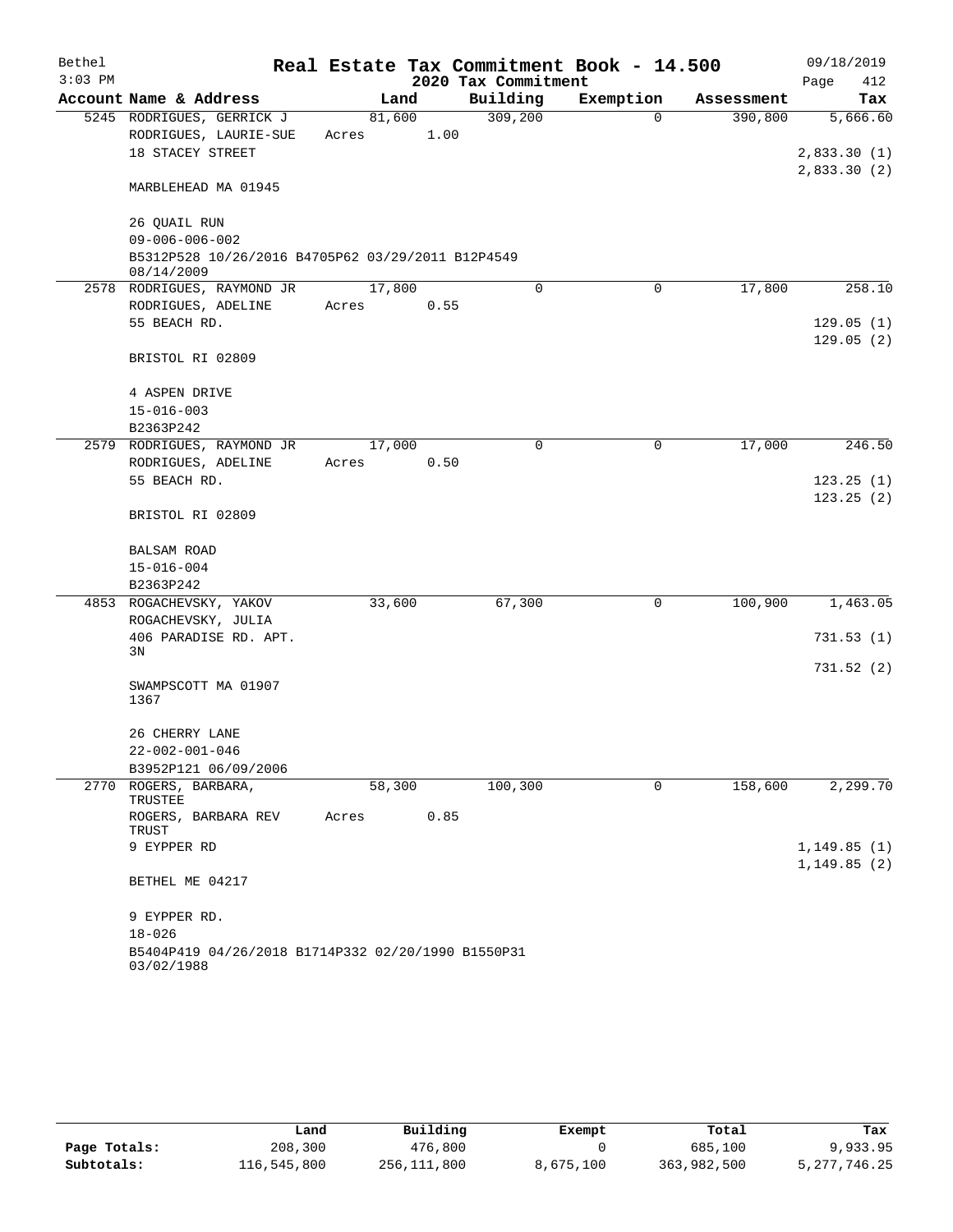| Bethel<br>$3:03$ PM |                                                                                       |       |                | 2020 Tax Commitment | Real Estate Tax Commitment Book - 14.500 |            | 09/18/2019<br>Page<br>413 |
|---------------------|---------------------------------------------------------------------------------------|-------|----------------|---------------------|------------------------------------------|------------|---------------------------|
|                     | Account Name & Address                                                                |       | Land           | Building            | Exemption                                | Assessment | Tax                       |
|                     | 3383 ROGOWSKY, MARCIA L<br>ROGOWSKY, ROBERT J<br>14 PEACH DRIVE                       | Acres | 52,700<br>0.38 | 75,400              | $\Omega$                                 | 128,100    | 1,857.45<br>928.73(1)     |
|                     | NASHUA NH 03060                                                                       |       |                |                     |                                          |            | 928.72(2)                 |
|                     | 42 VERNON ST.<br>$25 - 205$                                                           |       |                |                     |                                          |            |                           |
|                     | B5134P139 07/03/2014 B1336P249 02/07/1995                                             |       |                |                     |                                          |            |                           |
|                     | 3683 ROLFE, PHILIPPE E                                                                |       | 37,300         | 55,200              | 20,000                                   | 72,500     | 1,051.25                  |
|                     | 18 FLAT ROAD                                                                          | Acres | 0.68           |                     | 01 Homestead (HM)                        |            |                           |
|                     | BETHEL ME 04217                                                                       |       |                |                     |                                          |            | 525.63(1)<br>525.62(2)    |
|                     | 18 FLAT RD<br>$28 - 026$                                                              |       |                |                     |                                          |            |                           |
|                     | B3742P259 05/25/2005                                                                  |       |                |                     |                                          |            |                           |
|                     | 5102 ROLLER, CRAIG                                                                    |       | 34,500         | 363,500             | 0                                        | 398,000    | 5,771.00                  |
|                     | ROLLER, KELLY                                                                         | Acres | 2.13           |                     |                                          |            |                           |
|                     | 9 BITTERSWEET LANE                                                                    |       |                |                     |                                          |            | 2,885.50(1)               |
|                     | SOUTH HAMILTON MA 01982                                                               |       |                |                     |                                          |            | 2,885.50(2)               |
|                     | 33 HEMLOCK RIDGE DRIVE                                                                |       |                |                     |                                          |            |                           |
|                     | $12 - 045 - 011$<br>B5439P187 10/26/2018 B5292P692 07/18/2016 B3835P114<br>11/07/2005 |       |                |                     |                                          |            |                           |
|                     | 1350 ROMANS, CHARLES                                                                  |       | 84,400         | 35,600              | $\mathbf 0$                              | 120,000    | 1,740.00                  |
|                     | 44 HIDE-A-WAY LANE                                                                    | Acres | 48.00          |                     |                                          |            |                           |
|                     |                                                                                       |       |                |                     |                                          |            | 870.00 (1)                |
|                     | BETHEL ME 04217                                                                       |       |                |                     |                                          |            | 870.00 (2)                |
|                     | 44 HIDE-A-WAY LANE<br>$08 - 041 - 003 - 008$                                          |       |                |                     |                                          |            |                           |
|                     | B4554P93 01/28/2010 B4460P143 06/18/2009 B3150P13                                     |       |                |                     |                                          |            |                           |
|                     | 3795 ROSE, GARY W                                                                     |       | 62,600         | 0                   | $\mathbf 0$                              | 62,600     | 907.70                    |
|                     | ROSE, NANCY A<br>8 RIDGEWAY ROAD                                                      | Acres | 2.29           |                     |                                          |            | 453.85(1)                 |
|                     |                                                                                       |       |                |                     |                                          |            | 453.85 (2)                |
|                     | SCARBOROUGH ME 04074                                                                  |       |                |                     |                                          |            |                           |
|                     | RIDGE ROAD                                                                            |       |                |                     |                                          |            |                           |
|                     | $26 - 060 - 013$                                                                      |       |                |                     |                                          |            |                           |
|                     | B4066P298 12/19/2006 B3317P128 06/24/2003                                             |       |                |                     |                                          |            |                           |
|                     | 1714 ROSE, JAMES                                                                      |       | 40,700         | 0                   | 0                                        | 40,700     | 590.15                    |
|                     | 468 NORTH ROAD                                                                        | Acres | 1.80           |                     |                                          |            |                           |
|                     | BETHEL ME 04217                                                                       |       |                |                     |                                          |            | 295.08 (1)<br>295.07(2)   |
|                     | NORTH RD                                                                              |       |                |                     |                                          |            |                           |
|                     | $12 - 061$                                                                            |       |                |                     |                                          |            |                           |
|                     | B5278P209 04/26/2016 B729P60 12/02/1971                                               |       |                |                     |                                          |            |                           |
|                     |                                                                                       |       |                |                     |                                          |            |                           |

|              | Land        | Building    | Exempt    | Total       | Tax          |
|--------------|-------------|-------------|-----------|-------------|--------------|
| Page Totals: | 312,200     | 529,700     | 20,000    | 821,900     | 11,917.55    |
| Subtotals:   | 116,858,000 | 256,641,500 | 8,695,100 | 364,804,400 | 5,289,663.80 |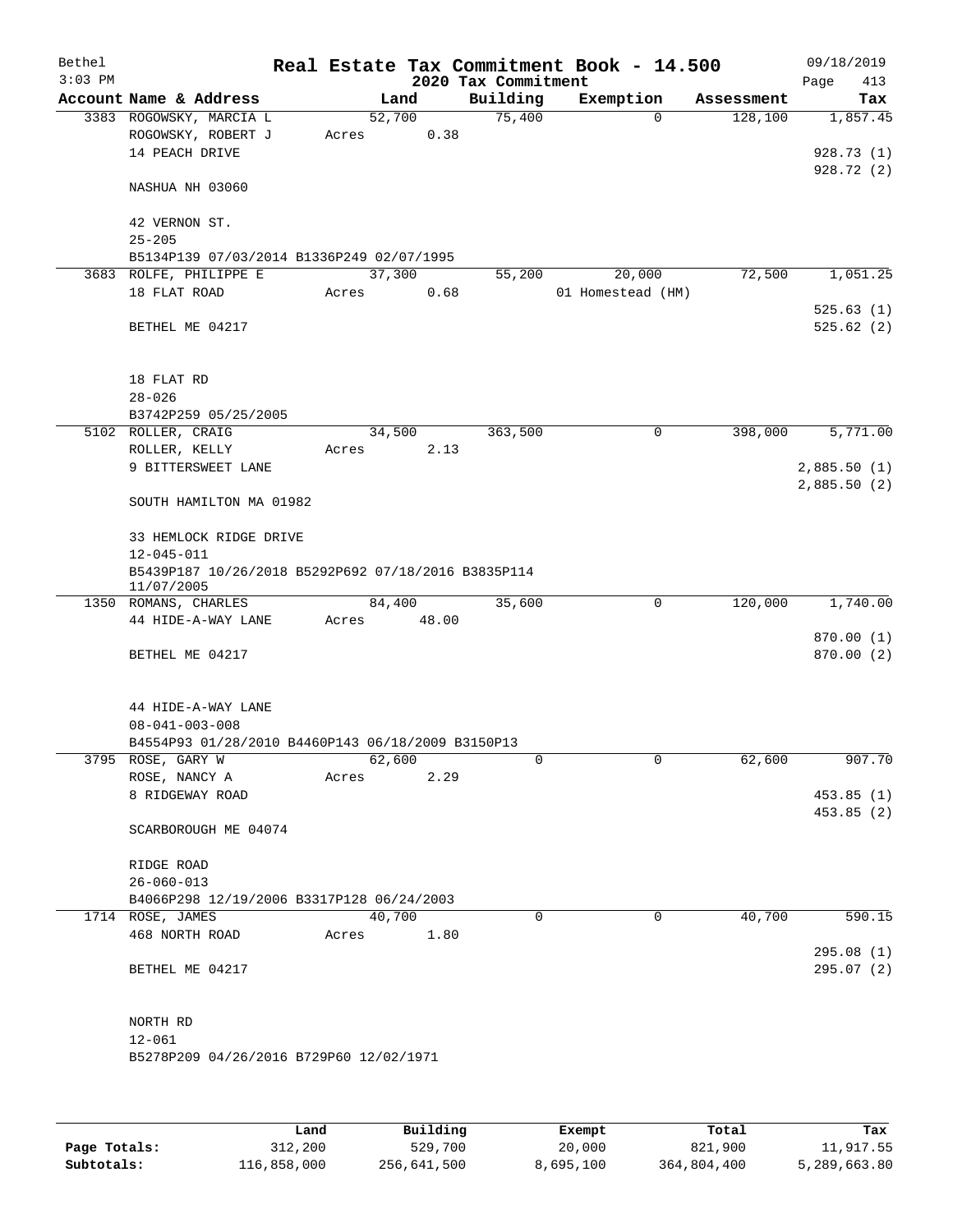| Bethel<br>$3:03$ PM |                                                                   |        |        | 2020 Tax Commitment | Real Estate Tax Commitment Book - 14.500 |            | 09/18/2019<br>Page<br>414 |
|---------------------|-------------------------------------------------------------------|--------|--------|---------------------|------------------------------------------|------------|---------------------------|
|                     | Account Name & Address                                            |        | Land   | Building            | Exemption                                | Assessment | Tax                       |
|                     | 1708 ROSE, JAMES                                                  |        | 39,800 | 130,000             | 20,000                                   | 149,800    | 2,172.10                  |
|                     | 468 NORTH RD.                                                     | Acres  | 0.62   |                     | 01 Homestead (HM)                        |            |                           |
|                     |                                                                   |        |        |                     |                                          |            | 1,086.05(1)               |
|                     | BETHEL ME 04217                                                   |        |        |                     |                                          |            | 1,086.05(2)               |
|                     | 468 NORTH ROAD                                                    |        |        |                     |                                          |            |                           |
|                     | $12 - 056$                                                        |        |        |                     |                                          |            |                           |
|                     | B4698P22 03/07/2011 B2976P100                                     |        |        |                     |                                          |            |                           |
|                     | 5291 ROSE, MILLARD A                                              |        | 30,700 | $\Omega$            | 0                                        | 30,700     | 445.15                    |
|                     | LACEY, ELIZABETH A                                                | Acres  | 3.77   |                     |                                          |            |                           |
|                     | 159 SILVER LEAF WAY<br>APT.# 31                                   |        |        |                     |                                          |            | 222.58(1)                 |
|                     | MARLBOROUGH MA 01752                                              |        |        |                     |                                          |            | 222.57(2)                 |
|                     | SECOND ST                                                         |        |        |                     |                                          |            |                           |
|                     | $22 - 029 - 009 - A$                                              |        |        |                     |                                          |            |                           |
|                     | B4781P231 11/08/2011                                              |        |        |                     |                                          |            |                           |
|                     | 1378 ROSENBERG, JASON R                                           |        | 50,200 | 268,300             | 0                                        | 318,500    | 4,618.25                  |
|                     | ROSENBERG, ANGELA M                                               | Acres  | 1.75   |                     |                                          |            |                           |
|                     | 138 BAILEY ROAD                                                   |        |        |                     |                                          |            | 2,309.13(1)               |
|                     | BETHEL ME 04217                                                   |        |        |                     |                                          |            | 2,309.12(2)               |
|                     | 138 BAILEY RD                                                     |        |        |                     |                                          |            |                           |
|                     | $08 - 055 - 012$                                                  |        |        |                     |                                          |            |                           |
|                     | B5034P12 09/06/2013 B4637P175 09/24/2010 B2385P146<br>11/06/1996  |        |        |                     |                                          |            |                           |
|                     | 3739 ROSENBERG, VICTORIA<br><b>BROOKE</b>                         | 96,300 |        | 403,600             | 20,000                                   | 479,900    | 6,958.55                  |
|                     | PO BOX 918                                                        | Acres  | 6.77   |                     | 01 Homestead (HM)                        |            |                           |
|                     |                                                                   |        |        |                     |                                          |            | 3,479.28(1)               |
|                     | BETHEL ME 04217                                                   |        |        |                     |                                          |            | 3,479.27(2)               |
|                     | 225 TAYLOR SMITH ROAD                                             |        |        |                     |                                          |            |                           |
|                     | $09 - 006 - 006 - 010$                                            |        |        |                     |                                          |            |                           |
|                     | B4783P213 11/30/2011 B4730P177 06/24/2011 B4031P189<br>10/18/2006 |        |        |                     |                                          |            |                           |
|                     | 105 ROSS, JOHN J                                                  |        | 36,000 | 201,800             | 0                                        | 237,800    | 3,448.10                  |
|                     | ROSS, TINA M                                                      | Acres  | 1.13   |                     |                                          |            |                           |
|                     | 37 TANANGER RD                                                    |        |        |                     |                                          |            | 1,724.05(1)               |
|                     |                                                                   |        |        |                     |                                          |            | 1,724.05(2)               |
|                     | PLYMOUTH MA 02360                                                 |        |        |                     |                                          |            |                           |
|                     | 4 TILSON BURKE RD.                                                |        |        |                     |                                          |            |                           |
|                     | $02 - 025 - 001$                                                  |        |        |                     |                                          |            |                           |
|                     | B4812P340 02/07/2012 B3803P46 09/20/2005                          |        |        |                     |                                          |            |                           |

|              | Land        | Building    | Exempt    | Total       | Tax          |
|--------------|-------------|-------------|-----------|-------------|--------------|
| Page Totals: | 253,000     | l,003,700   | 40,000    | l,216,700   | 17,642.15    |
| Subtotals:   | 117,111,000 | 257,645,200 | 8,735,100 | 366,021,100 | 5,307,305.95 |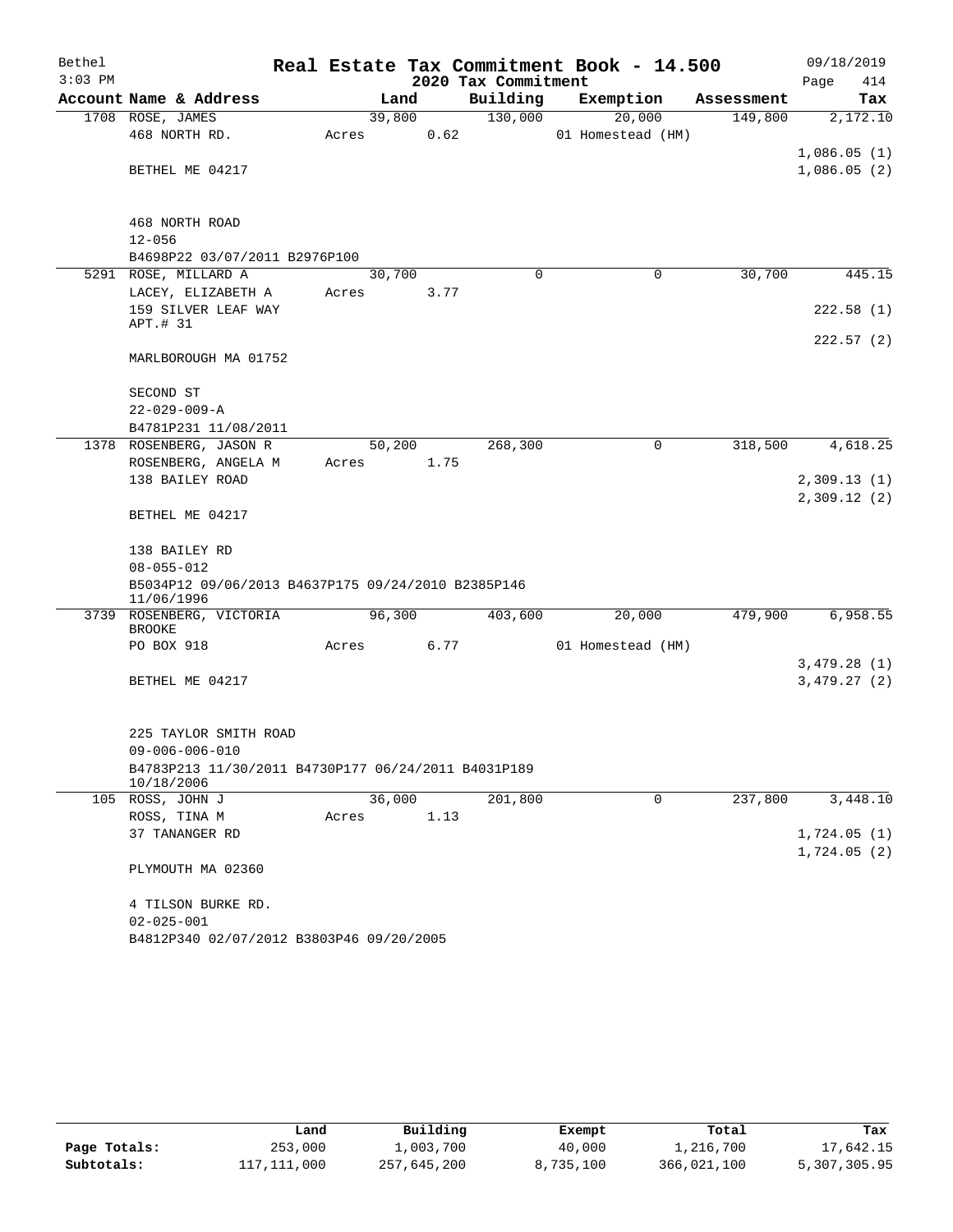| Bethel       |                                                                   |        |             |                                 | Real Estate Tax Commitment Book - 14.500 |             | 09/18/2019                 |
|--------------|-------------------------------------------------------------------|--------|-------------|---------------------------------|------------------------------------------|-------------|----------------------------|
| $3:03$ PM    | Account Name & Address                                            |        | Land        | 2020 Tax Commitment<br>Building | Exemption                                | Assessment  | Page<br>415<br>Tax         |
|              | 1611 ROSSI REV TRUST, MARK                                        | 50,200 |             | 6,800                           | 0                                        | 57,000      | 826.50                     |
|              | D.<br>92 OLD LOWELL ROAD                                          | Acres  | 8.90        |                                 |                                          |             |                            |
|              | WESTFORD MA 01886                                                 |        |             |                                 |                                          |             | 413.25(1)<br>413.25(2)     |
|              |                                                                   |        |             |                                 |                                          |             |                            |
|              | 578 NORTH RD<br>$11 - 070$                                        |        |             |                                 |                                          |             |                            |
|              | B5442P652 11/20/2018 B5412P51 06/07/2018 B3817P50<br>10/06/2005   |        |             |                                 |                                          |             |                            |
|              | 2720 ROSSI, JAMES F JR                                            | 70,700 |             | 148,200                         | 0                                        | 218,900     | 3,174.05                   |
|              | SHERIDAN, ALICE M<br>11 BECK STREET                               | Acres  | 1.03        |                                 |                                          |             | 1,587.03(1)<br>1,587.02(2) |
|              | NEWBURYPORT MA 01950                                              |        |             |                                 |                                          |             |                            |
|              | 66 WILL VIEW ROAD<br>$17 - 035 - 008$                             |        |             |                                 |                                          |             |                            |
|              | B3420P2 10/17/2003                                                |        |             |                                 |                                          |             |                            |
|              | 1612 ROSSI, MARK D                                                |        | 52,500      | 107,900                         | 0                                        | 160,400     | 2,325.80                   |
|              | ROSSI, JEAN L                                                     | Acres  | 3.00        |                                 |                                          |             |                            |
|              | 92 OLD LOWELL RD                                                  |        |             |                                 |                                          |             | 1,162.90(1)<br>1,162.90(2) |
|              | WESTFORD MA 01886                                                 |        |             |                                 |                                          |             |                            |
|              | 28 LOST BROOK RD                                                  |        |             |                                 |                                          |             |                            |
|              | $11 - 070 - 001$<br>B4827P313 03/26/2012 B3151P232 08/20/2002     |        |             |                                 |                                          |             |                            |
|              | 4548 ROSSI, MARK D                                                | 39,000 |             | $\mathbf 0$                     | 0                                        | 39,000      | 565.50                     |
|              | ROSSI, JEAN L                                                     | Acres  | 1.16        |                                 |                                          |             |                            |
|              | 92 OLD LOWELL ROAD                                                |        |             |                                 |                                          |             | 282.75(1)<br>282.75 (2)    |
|              | WESTFORD MA 01886                                                 |        |             |                                 |                                          |             |                            |
|              | NORTH RD                                                          |        |             |                                 |                                          |             |                            |
|              | $11 - 070 - 003$                                                  |        |             |                                 |                                          |             |                            |
|              | B5261P559 12/31/2015 B4549P143 01/12/2010 B3348P305<br>08/06/2003 |        |             |                                 |                                          |             |                            |
|              | 1457 ROTHROCK, STEVEN H                                           | 35,000 |             | 61,000                          | 0                                        | 96,000      | 1,392.00                   |
|              | ROTHROCK, EILEEN                                                  | Acres  | 2.53        |                                 |                                          |             |                            |
|              | 104 MAIN ST.                                                      |        |             |                                 |                                          |             | 696.00(1)<br>696.00(2)     |
|              | KENNEBUNK ME 04046                                                |        |             |                                 |                                          |             |                            |
|              | 619 EAST BETHEL RD.<br>$09 - 034$                                 |        |             |                                 |                                          |             |                            |
|              | B4560P342 02/18/2010 B4427P212 04/09/2009 B1900P247               |        |             |                                 |                                          |             |                            |
|              | 2472 ROVALDI, CHRISTOPHER                                         | 37,100 |             | 118,900                         | 0                                        | 156,000     | 2,262.00                   |
|              | 24 ORCHARD ROAD                                                   | Acres  | 0.91        |                                 |                                          |             | 1, 131.00(1)               |
|              | SWAMPSCOTT MA 01907                                               |        |             |                                 |                                          |             | 1, 131.00(2)               |
|              | 273 CHANDLER HILL                                                 |        |             |                                 |                                          |             |                            |
|              | $14 - 003 - 002$                                                  |        |             |                                 |                                          |             |                            |
|              | B3744P56 06/17/2005                                               |        |             |                                 |                                          |             |                            |
|              | Land                                                              |        | Building    |                                 | Exempt                                   | Total       | Tax                        |
| Page Totals: | 284,500                                                           |        | 442,800     |                                 | $\mathbf 0$                              | 727,300     | 10,545.85                  |
| Subtotals:   | 117,395,500                                                       |        | 258,088,000 |                                 | 8,735,100                                | 366,748,400 | 5, 317, 851.80             |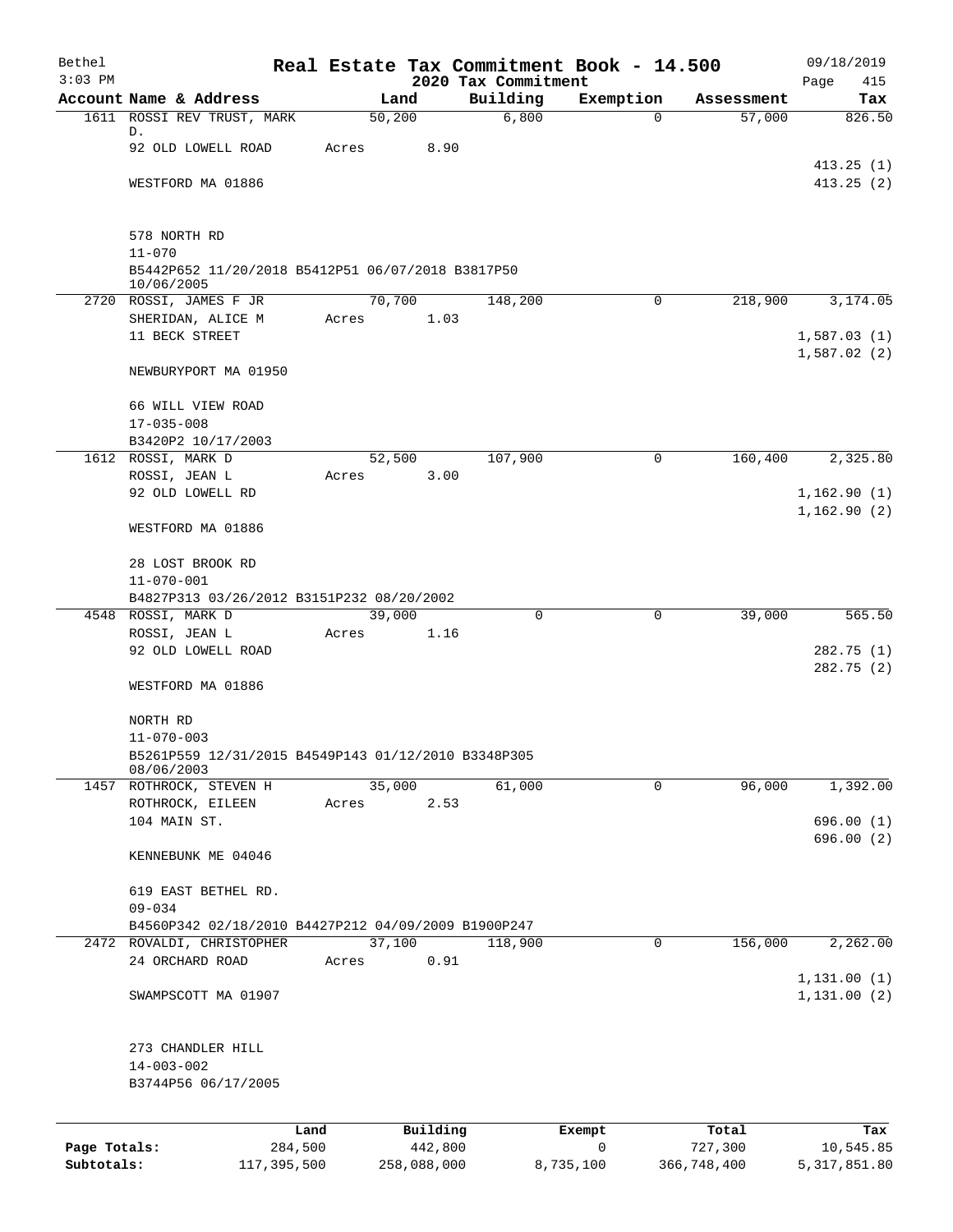| Bethel       |                                                                             |       |                     |                                 | Real Estate Tax Commitment Book - 14.500 |                  | 09/18/2019             |
|--------------|-----------------------------------------------------------------------------|-------|---------------------|---------------------------------|------------------------------------------|------------------|------------------------|
| $3:03$ PM    | Account Name & Address                                                      |       | Land                | 2020 Tax Commitment<br>Building | Exemption                                | Assessment       | Page<br>416<br>Tax     |
|              | 4688 ROVALDI, CHRISTOPHER R                                                 |       | 46,100              | 159,100                         | $\Omega$                                 | 205, 200         | 2,975.40               |
|              | 24 ORCHARD RD.                                                              | Acres |                     | 2.31                            |                                          |                  |                        |
|              |                                                                             |       |                     |                                 |                                          |                  | 1,487.70(1)            |
|              | SWAMPSCOTT MA 01907                                                         |       |                     |                                 |                                          |                  | 1,487.70(2)            |
|              |                                                                             |       |                     |                                 |                                          |                  |                        |
|              | 82 BROOK RD                                                                 |       |                     |                                 |                                          |                  |                        |
|              | $13 - 022 - 010$                                                            |       |                     |                                 |                                          |                  |                        |
|              | B4225P261 11/19/2007 B4208P159 10/15/2007 B3917P309<br>04/07/2006 B3482P257 |       |                     |                                 |                                          |                  |                        |
|              | 1539 ROWSELL, JANNETTE D. &                                                 |       | 10,800              | 48,600                          | 0                                        | 59,400           | 861.30                 |
|              | RICHARD P. CALLAGHAN<br>REVOCABLE TRUST                                     |       |                     |                                 |                                          |                  |                        |
|              | 37 PINE RIDGE RD                                                            |       |                     |                                 |                                          |                  | 430.65(1)              |
|              |                                                                             |       |                     |                                 |                                          |                  | 430.65(2)              |
|              | E WEYMOUTH MA 02189                                                         |       |                     |                                 |                                          |                  |                        |
|              | 788 WEST BETHEL RD.                                                         |       |                     |                                 |                                          |                  |                        |
|              | $11 - 027 - 001 - 001$                                                      |       |                     |                                 |                                          |                  |                        |
|              | B4457P246 06/18/2009 B3588P315 09/13/2004                                   |       |                     |                                 |                                          |                  |                        |
|              | 2955 ROY, LEONARD P., JR. &                                                 |       | 33,600              | 109,600                         | $\Omega$                                 | 143,200          | 2,076.40               |
|              | TERRI H.<br>290 MIDDLE ROAD                                                 |       |                     |                                 |                                          |                  |                        |
|              |                                                                             |       |                     |                                 |                                          |                  | 1,038.20(1)            |
|              | FALMOUTH ME 04105                                                           |       |                     |                                 |                                          |                  | 1,038.20(2)            |
|              |                                                                             |       |                     |                                 |                                          |                  |                        |
|              | 22 CHERRY LANE                                                              |       |                     |                                 |                                          |                  |                        |
|              | $22 - 002 - 001 - 032$                                                      |       |                     |                                 |                                          |                  |                        |
|              | B5256P312 12/01/2015 B2441P331 06/06/1997                                   |       |                     |                                 |                                          |                  |                        |
|              | 1531 ROY, MICHAEL & NORMA                                                   |       | 35,000              | 25,500                          | $\mathbf 0$                              | 60,500           | 877.25                 |
|              | C/O MELYNDA COTE<br>310 MASON ST.                                           | Acres |                     | 0.57                            |                                          |                  | 438.63 (1)             |
|              |                                                                             |       |                     |                                 |                                          |                  | 438.62 (2)             |
|              | WOONSOCKET RI 02895                                                         |       |                     |                                 |                                          |                  |                        |
|              |                                                                             |       |                     |                                 |                                          |                  |                        |
|              | 127 FLAT RD.<br>$11 - 021$                                                  |       |                     |                                 |                                          |                  |                        |
|              | B2626P336 10/28/1998                                                        |       |                     |                                 |                                          |                  |                        |
|              | 3585 ROY, PATRICIA CLOUGH                                                   |       | 30,400              | 69,600                          | 20,000                                   | 80,000           | 1,160.00               |
|              | 162 VERNON ST.                                                              | Acres |                     | 5.00                            | 01 Homestead (HM)                        |                  |                        |
|              | BETHEL ME 04217                                                             |       |                     |                                 |                                          |                  | 580.00(1)<br>580.00(2) |
|              |                                                                             |       |                     |                                 |                                          |                  |                        |
|              |                                                                             |       |                     |                                 |                                          |                  |                        |
|              | 162 VERNON STREET                                                           |       |                     |                                 |                                          |                  |                        |
|              | $26 - 088 - 001$<br>B3663P320 01/21/2005                                    |       |                     |                                 |                                          |                  |                        |
|              | 251 ROY, RICHARD R                                                          |       | 77,000              | 178,200                         | 0                                        | 255,200          | 3,700.40               |
|              | ROY, LISA B                                                                 | Acres |                     | 5.00                            |                                          |                  |                        |
|              | 1148 GOLDEN VALLEY<br>CHURCH ROAD                                           |       |                     |                                 |                                          |                  | 1,850.20(1)            |
|              |                                                                             |       |                     |                                 |                                          |                  | 1,850.20(2)            |
|              | BOSTIC NC 28018                                                             |       |                     |                                 |                                          |                  |                        |
|              |                                                                             |       |                     |                                 |                                          |                  |                        |
|              | 12 HIGHLAND AVE.<br>$04 - 083 - 018$                                        |       |                     |                                 |                                          |                  |                        |
|              | B2226P211 06/08/1995                                                        |       |                     |                                 |                                          |                  |                        |
|              |                                                                             |       |                     |                                 |                                          |                  |                        |
| Page Totals: | 232,900                                                                     | Land  | Building<br>590,600 |                                 | Exempt<br>20,000                         | Total<br>803,500 | Tax<br>11,650.75       |
| Subtotals:   | 117,628,400                                                                 |       | 258,678,600         |                                 | 8,755,100                                | 367,551,900      | 5,329,502.55           |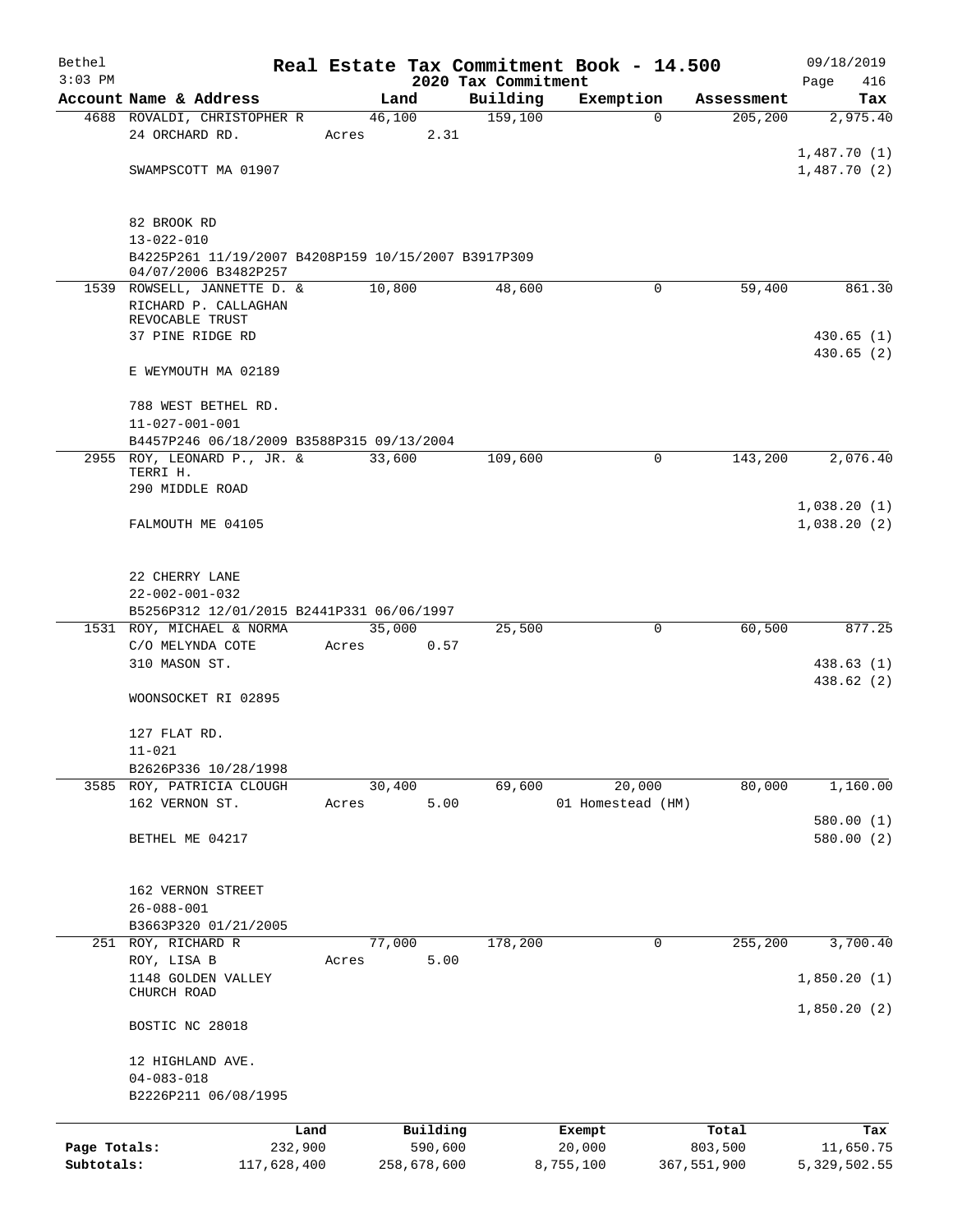| Bethel<br>$3:03$ PM |                                                     |       |       |        |             | 2020 Tax Commitment | Real Estate Tax Commitment Book - 14.500 |            | 09/18/2019<br>417<br>Page |
|---------------------|-----------------------------------------------------|-------|-------|--------|-------------|---------------------|------------------------------------------|------------|---------------------------|
|                     | Account Name & Address                              |       |       | Land   |             | Building            | Exemption                                | Assessment | Tax                       |
|                     | 346 ROY, SYLVIE M                                   |       |       | 26,600 |             | 6,300               | $\Omega$                                 | 32,900     | 477.05                    |
|                     | ROY, DONALD J                                       |       | Acres |        | 0.56        |                     |                                          |            |                           |
|                     | PO BOX 1062                                         |       |       |        |             |                     |                                          |            | 238.53(1)                 |
|                     |                                                     |       |       |        |             |                     |                                          |            | 238.52(2)                 |
|                     | BETHEL ME 04217                                     |       |       |        |             |                     |                                          |            |                           |
|                     |                                                     |       |       |        |             |                     |                                          |            |                           |
|                     | 743 ROUTE 232                                       |       |       |        |             |                     |                                          |            |                           |
|                     | $05 - 051$                                          |       |       |        |             |                     |                                          |            |                           |
|                     | B4532P129 12/01/2009 B4523P101 11/06/2009 B3291P275 |       |       |        |             |                     |                                          |            |                           |
|                     | 04/23/2003 B2796P19 02/29/2000<br>1395 RUNDLE, JILL |       |       | 54,400 |             | $\Omega$            | $\mathbf 0$                              | 54,400     | 788.80                    |
|                     | 4553 OLD CARRIAGE TRAIL Acres 12.97                 |       |       |        |             |                     |                                          |            |                           |
|                     |                                                     |       |       |        |             |                     |                                          |            | 394.40 (1)                |
|                     | OVIEDO FL 32765                                     |       |       |        |             |                     |                                          |            | 394.40 (2)                |
|                     |                                                     |       |       |        |             |                     |                                          |            |                           |
|                     |                                                     |       |       |        |             |                     |                                          |            |                           |
|                     | SUNSET HILL SUB                                     |       |       |        |             |                     |                                          |            |                           |
|                     | $08 - 060$                                          |       |       |        |             |                     |                                          |            |                           |
|                     | B3769P162 07/29/2005                                |       |       |        |             |                     |                                          |            |                           |
|                     | 3736 RUNDLE, JILL C                                 |       |       | 46,700 |             | $\mathbf 0$         | 0                                        | 46,700     | 677.15                    |
|                     | 4553 OLD CARRIAGE TRAIL Acres                       |       |       |        | 6.23        |                     |                                          |            |                           |
|                     |                                                     |       |       |        |             |                     |                                          |            | 338.58(1)                 |
|                     | OVIEDO FL 32765                                     |       |       |        |             |                     |                                          |            | 338.57 (2)                |
|                     |                                                     |       |       |        |             |                     |                                          |            |                           |
|                     |                                                     |       |       |        |             |                     |                                          |            |                           |
|                     |                                                     |       |       |        |             |                     |                                          |            |                           |
|                     | $08 - 060 - 015$                                    |       |       |        |             |                     |                                          |            |                           |
|                     | B3769P156 05/16/2005                                |       |       |        |             |                     |                                          |            |                           |
|                     | 2919 RUSSELL, ALAN                                  |       |       | 40,900 |             | $\Omega$            | $\mathbf 0$                              | 40,900     | 593.05                    |
|                     | RUSSELL, DEBRA                                      |       | Acres |        | 11.40       |                     |                                          |            |                           |
|                     | PO BOX 733                                          |       |       |        |             |                     |                                          |            | 296.53(1)                 |
|                     |                                                     |       |       |        |             |                     |                                          |            | 296.52(2)                 |
|                     | WATERBORO ME 04087                                  |       |       |        |             |                     |                                          |            |                           |
|                     |                                                     |       |       |        |             |                     |                                          |            |                           |
|                     | INTERVALE RD S/S                                    |       |       |        |             |                     |                                          |            |                           |
|                     | $20 - 030$<br>B1699P95 12/01/1989                   |       |       |        |             |                     |                                          |            |                           |
|                     | 5402 RUSSELL, JAMIE L                               |       |       | 29,600 |             | 39,700              | 0                                        | 69,300     | 1,004.85                  |
|                     | HOWARD, ANTHONY R                                   |       | Acres |        | 0.93        |                     |                                          |            |                           |
|                     | 147 EAST BETHEL RD                                  |       |       |        |             |                     |                                          |            | 502.43(1)                 |
|                     |                                                     |       |       |        |             |                     |                                          |            | 502.42(2)                 |
|                     | BETHEL ME 04217                                     |       |       |        |             |                     |                                          |            |                           |
|                     |                                                     |       |       |        |             |                     |                                          |            |                           |
|                     | 147 EAST BETHEL RD.                                 |       |       |        |             |                     |                                          |            |                           |
|                     | $04 - 051 - 001$                                    |       |       |        |             |                     |                                          |            |                           |
|                     | B5295P92 07/28/2016                                 |       |       |        |             |                     |                                          |            |                           |
|                     | 2477 RUSSO, BARRY                                   |       |       | 34,500 |             | 0                   | 0                                        | 34,500     | 500.25                    |
|                     | C/O MICHAEL P. RUSSO                                |       | Acres |        | 5.30        |                     |                                          |            |                           |
|                     | 491 MARS WAY                                        |       |       |        |             |                     |                                          |            | 250.13(1)                 |
|                     |                                                     |       |       |        |             |                     |                                          |            | 250.12(2)                 |
|                     | JUNO BEACH FL 33408                                 |       |       |        |             |                     |                                          |            |                           |
|                     |                                                     |       |       |        |             |                     |                                          |            |                           |
|                     | CHANDLER HILL RD S/S                                |       |       |        |             |                     |                                          |            |                           |
|                     | $14 - 007$                                          |       |       |        |             |                     |                                          |            |                           |
|                     | B2722P195 07/12/1999                                |       |       |        |             |                     |                                          |            |                           |
|                     |                                                     |       |       |        |             |                     |                                          |            |                           |
|                     |                                                     |       |       |        |             |                     |                                          |            |                           |
|                     |                                                     |       |       |        |             |                     |                                          |            |                           |
|                     |                                                     | Land. |       |        | $P1$ ilding |                     | $F$ vemnt                                | $T$ ctal   | The s                     |

|              | Land        | Building    | Exempt    | Total       | Tax          |
|--------------|-------------|-------------|-----------|-------------|--------------|
| Page Totals: | 232,700     | 46,000      |           | 278,700     | 4,041.15     |
| Subtotals:   | 117,861,100 | 258,724,600 | 8,755,100 | 367,830,600 | 5,333,543.70 |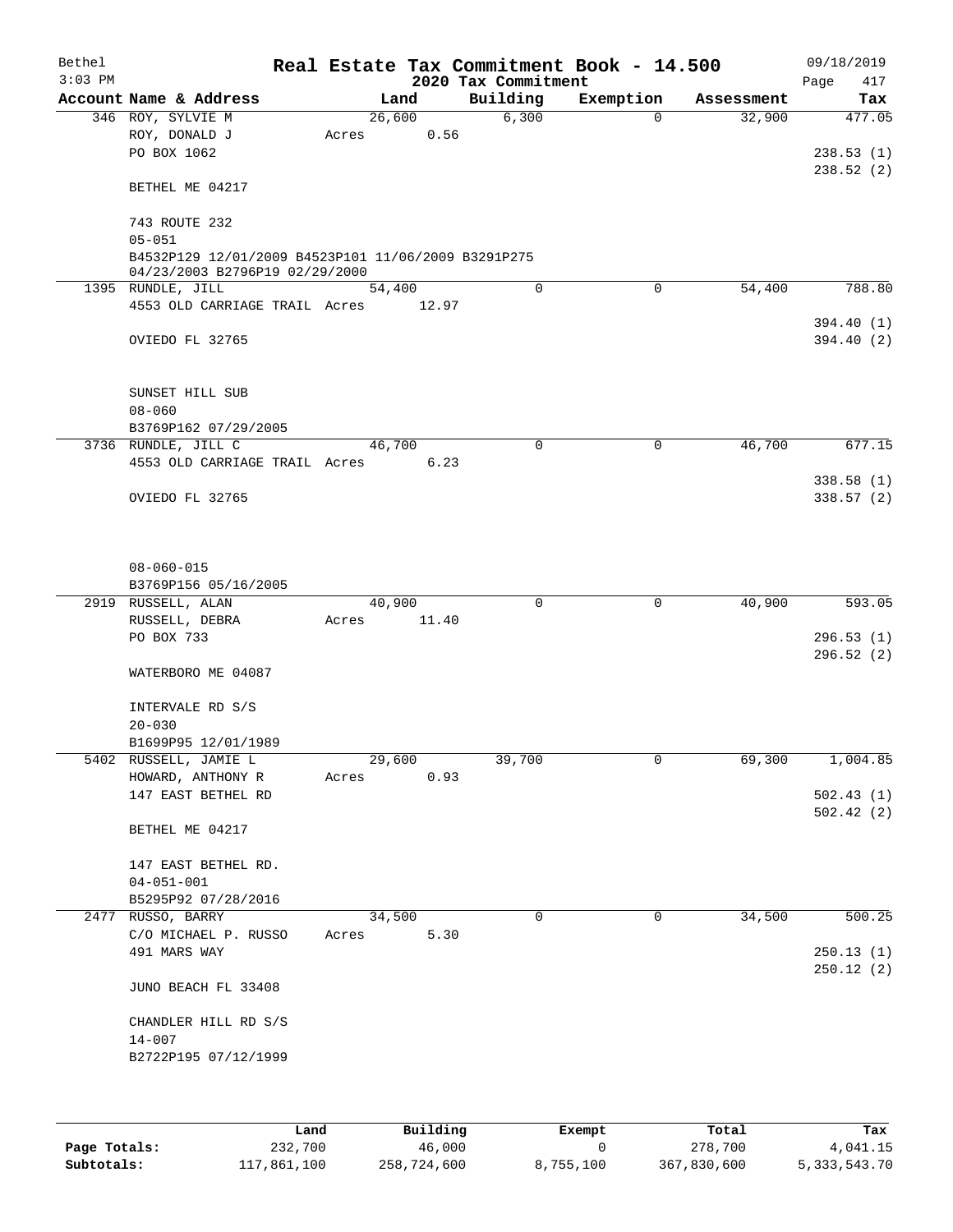| Bethel    |                                                                                                  |       |        |                     | Real Estate Tax Commitment Book - 14.500 |            | 09/18/2019  |
|-----------|--------------------------------------------------------------------------------------------------|-------|--------|---------------------|------------------------------------------|------------|-------------|
| $3:03$ PM |                                                                                                  |       |        | 2020 Tax Commitment |                                          |            | Page<br>418 |
|           | Account Name & Address                                                                           |       | Land   | Building            | Exemption                                | Assessment | Tax         |
|           | 2704 RYAN, CHRISTOPHER &<br>NANCY                                                                |       | 71,800 | 160,400             | $\Omega$                                 | 232,200    | 3,366.90    |
|           | RYAN, MICHAEL                                                                                    | Acres | 1.22   |                     |                                          |            |             |
|           | 19 VICKY ROAD                                                                                    |       |        |                     |                                          |            | 1,683.45(1) |
|           |                                                                                                  |       |        |                     |                                          |            | 1,683.45(2) |
|           | WEYMOUTH MA 02189                                                                                |       |        |                     |                                          |            |             |
|           | 20 MAHANEY'S LANE                                                                                |       |        |                     |                                          |            |             |
|           | $17 - 035 - 015$                                                                                 |       |        |                     |                                          |            |             |
|           | B3458P278 02/03/2004                                                                             |       |        |                     |                                          |            |             |
|           | 3149 RYAN, MICHAEL T                                                                             |       | 56,200 | 498,100             | 0                                        | 554,300    | 8,037.35    |
|           | RYAN, PATRICIA O                                                                                 | Acres | 1.57   |                     |                                          |            |             |
|           | PO BOX 111                                                                                       |       |        |                     |                                          |            | 4,018.68(1) |
|           | BETHEL ME 04217                                                                                  |       |        |                     |                                          |            | 4,018.67(2) |
|           |                                                                                                  |       |        |                     |                                          |            |             |
|           | 33 MILL HILL RD                                                                                  |       |        |                     |                                          |            |             |
|           | $25 - 007$                                                                                       |       |        |                     |                                          |            |             |
|           | B5360P561 08/09/2017 B4577P278 04/16/2010 B4450P301<br>06/03/2009 B3599P202 10/01/2004 B2969P200 |       |        |                     |                                          |            |             |
|           | 4684 RYAN, PATRICK C                                                                             |       | 45,300 | 232,700             | $\mathbf 0$                              | 278,000    | 4,031.00    |
|           | RYAN, COURTNEY A                                                                                 | Acres | 1.82   |                     |                                          |            |             |
|           | 257 NORTHAMPTON ST,                                                                              |       |        |                     |                                          |            | 2,015.50(1) |
|           | <b>UNIT 207</b>                                                                                  |       |        |                     |                                          |            |             |
|           | BOSTON MA 02118                                                                                  |       |        |                     |                                          |            | 2,015.50(2) |
|           | 107 BROOK RD                                                                                     |       |        |                     |                                          |            |             |
|           | $13 - 022 - 006$                                                                                 |       |        |                     |                                          |            |             |
|           | B5403P388 04/20/2018 B4852P147 06/07/2012 B4852P143<br>06/07/2012 B4281P159 04/07/2008           |       |        |                     |                                          |            |             |
|           | 2585 RYDER, PAULA B                                                                              |       | 39,400 | $\mathbf 0$         | $\mathbf 0$                              | 39,400     | 571.30      |
|           | 405 B SABBATHDAY RD                                                                              | Acres | 10.00  |                     |                                          |            |             |
|           |                                                                                                  |       |        |                     |                                          |            | 285.65(1)   |
|           | NEW GLOUCESTER ME 04260                                                                          |       |        |                     |                                          |            | 285.65(2)   |
|           | INTERVALE RD                                                                                     |       |        |                     |                                          |            |             |
|           | $15 - 017$                                                                                       |       |        |                     |                                          |            |             |
|           | B1511P78                                                                                         |       |        |                     |                                          |            |             |
|           | 123 RYERSON, JANE A                                                                              |       | 41,500 | 74,600              | 26,000                                   | 90,100     | 1,306.45    |
|           | RYERSON, CRAIG A                                                                                 | Acres | 2.80   |                     | 01 Homestead (HM)                        |            |             |
|           | PO BOX 152                                                                                       |       |        |                     | 12 WW2 Vet Res                           |            | 653.23 (1)  |
|           |                                                                                                  |       |        |                     |                                          |            | 653.22 (2)  |
|           | BETHEL ME 04217                                                                                  |       |        |                     |                                          |            |             |
|           | 264 VERNON ST                                                                                    |       |        |                     |                                          |            |             |
|           | $03 - 006 - 001$                                                                                 |       |        |                     |                                          |            |             |
|           | B5284P346 06/01/2016 B3727P319 05/20/2005                                                        |       |        |                     |                                          |            |             |

|              | Land        | Building    | Exempt    | Total       | Tax          |
|--------------|-------------|-------------|-----------|-------------|--------------|
| Page Totals: | 254,200     | 965,800     | 26,000    | 1,194,000   | 17,313.00    |
| Subtotals:   | 118,115,300 | 259,690,400 | 8,781,100 | 369,024,600 | 5,350,856.70 |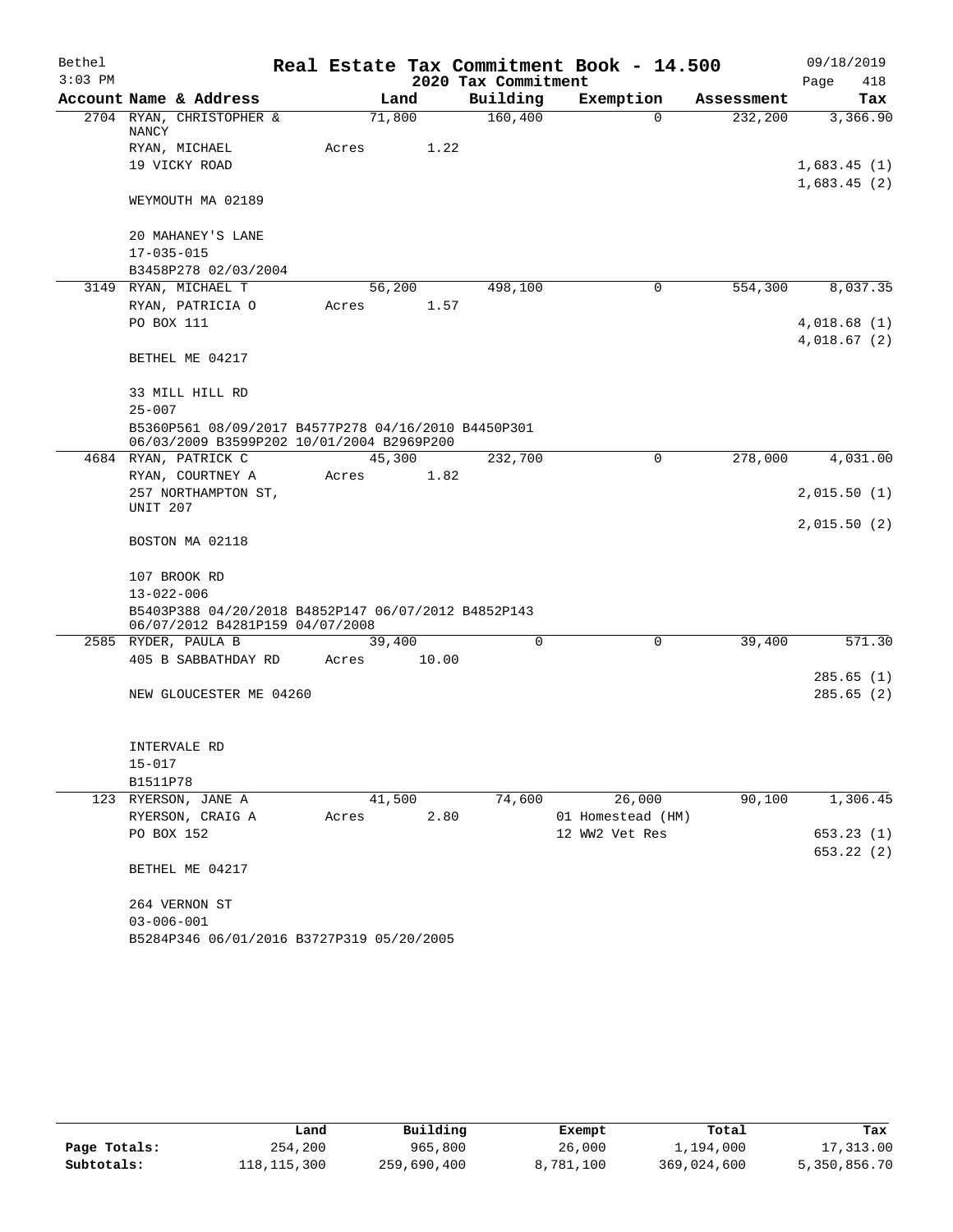| Bethel    |                                                                                                             |       |        |      |                     | Real Estate Tax Commitment Book - 14.500 |            | 09/18/2019                 |
|-----------|-------------------------------------------------------------------------------------------------------------|-------|--------|------|---------------------|------------------------------------------|------------|----------------------------|
| $3:03$ PM |                                                                                                             |       |        |      | 2020 Tax Commitment |                                          |            | 419<br>Page                |
|           | Account Name & Address                                                                                      |       | Land   |      | Building            | Exemption                                | Assessment | Tax                        |
|           | 5427 S & M REAL ESTATE<br>HOLDINGS LLC                                                                      |       | 30,000 |      | 0                   | $\Omega$                                 | 30,000     | 435.00                     |
|           | 3216 RIVERSIDE AVE.                                                                                         | Acres |        | 1.50 |                     |                                          |            | 217.50(1)                  |
|           | SOMERSET MA 02726                                                                                           |       |        |      |                     |                                          |            | 217.50(2)                  |
|           | GROVER HILL RD.                                                                                             |       |        |      |                     |                                          |            |                            |
|           | $07 - 011 - 003$                                                                                            |       |        |      |                     |                                          |            |                            |
|           | B5449P785 01/22/2019 B5347P221 05/26/2017 B5342P470<br>04/28/2017 B2987P199 08/24/2001 B2164P118 10/03/1994 |       |        |      |                     |                                          |            |                            |
|           | 4513 SAENZ-OTERO, ALVAR                                                                                     |       | 53,700 |      | 227,400             | 0                                        | 281,100    | 4,075.95                   |
|           | 790 MAIN STREET                                                                                             | Acres |        | 0.52 |                     |                                          |            |                            |
|           | CAMBRIDGE MA 02139                                                                                          |       |        |      |                     |                                          |            | 2,037.98(1)<br>2,037.97(2) |
|           | 55 RIVER VALLEY ACRES                                                                                       |       |        |      |                     |                                          |            |                            |
|           | $17 - 041 - 001$                                                                                            |       |        |      |                     |                                          |            |                            |
|           | B4505P240 10/05/2009 B3548P231 07/08/2004 B3361P259<br>08/23/2003                                           |       |        |      |                     |                                          |            |                            |
|           | 3488 SAHLBERG, MARILYN                                                                                      |       | 62,100 |      | 97,800              | 26,000                                   | 133,900    | 1,941.55                   |
|           | TTEE THE SAHLBERG<br>REV. TRUST                                                                             | Acres |        | 0.60 |                     | 01 Homestead (HM)                        |            |                            |
|           | 64 PARADISE RD                                                                                              |       |        |      |                     | 14 WW2 Vet Non                           |            | 970.78(1)                  |
|           | BETHEL ME 04217                                                                                             |       |        |      |                     |                                          |            | 970.77(2)                  |
|           | 64 PARADISE RD.                                                                                             |       |        |      |                     |                                          |            |                            |
|           | $26 - 048$                                                                                                  |       |        |      |                     |                                          |            |                            |
|           | B4985P91 05/15/2013 B2455P233 B602P275 08/16/1961<br>3326 SAITO, KAREN                                      |       | 51,400 |      | 94,200              | 20,000                                   | 125,600    | 1,821.20                   |
|           | PO BOX 143                                                                                                  | Acres |        | 0.32 |                     | 01 Homestead (HM)                        |            |                            |
|           |                                                                                                             |       |        |      |                     |                                          |            | 910.60(1)                  |
|           | BETHEL ME 04217                                                                                             |       |        |      |                     |                                          |            | 910.60(2)                  |
|           | 17 SPRING ST                                                                                                |       |        |      |                     |                                          |            |                            |
|           | $25 - 157$<br>B5357P123 07/20/2017 B5278P591 04/29/2016 B3863P94<br>12/22/2005                              |       |        |      |                     |                                          |            |                            |
|           | 2574 SAITO, OSAMU                                                                                           |       | 32,600 |      | 236,500             | 0                                        | 269,100    | 3,901.95                   |
|           | PO BOX 136                                                                                                  | Acres |        | 1.00 |                     |                                          |            |                            |
|           | BRYANT POND ME 04219                                                                                        |       |        |      |                     |                                          |            | 1,950.98(1)<br>1,950.97(2) |
|           | 37 BALSAM RD.                                                                                               |       |        |      |                     |                                          |            |                            |
|           | $15 - 016 - 025$                                                                                            |       |        |      |                     |                                          |            |                            |
|           | B5402P97 04/09/2018 B5188P319 12/02/2014 B3122P54<br>06/04/2002                                             |       |        |      |                     |                                          |            |                            |

|              | Land        | Building    | Exempt    | Total       | Tax          |
|--------------|-------------|-------------|-----------|-------------|--------------|
| Page Totals: | 229,800     | 655,900     | 46,000    | 839,700     | 12,175.65    |
| Subtotals:   | 118,345,100 | 260,346,300 | 8,827,100 | 369,864,300 | 5,363,032.35 |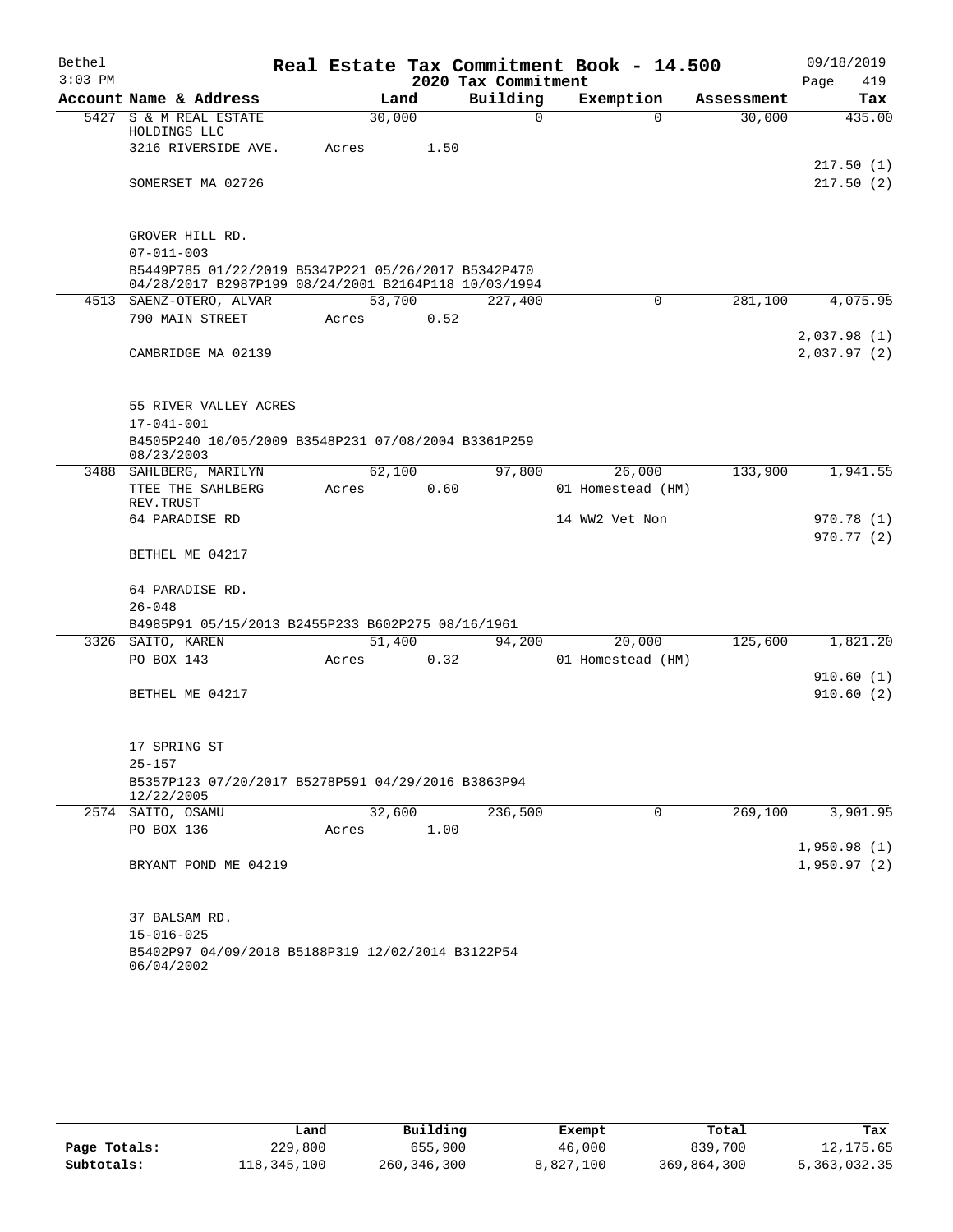| Bethel       |                                                                                      |         |                |                     | Real Estate Tax Commitment Book - 14.500 |                       | 09/18/2019                 |
|--------------|--------------------------------------------------------------------------------------|---------|----------------|---------------------|------------------------------------------|-----------------------|----------------------------|
| $3:03$ PM    |                                                                                      |         |                | 2020 Tax Commitment |                                          |                       | 420<br>Page                |
|              | Account Name & Address<br>4735 SALLER, GLENN H                                       |         | Land<br>72,700 | Building<br>355,200 | Exemption<br>20,000                      | Assessment<br>407,900 | Tax<br>5,914.55            |
|              | SALLER, BRENDA L<br>PO BOX 1591                                                      | Acres   | 5.93           |                     | 01 Homestead (HM)                        |                       | 2,957.28(1)                |
|              | BETHEL ME 04217                                                                      |         |                |                     |                                          |                       | 2,957.27(2)                |
|              | 26 BEECH LANE                                                                        |         |                |                     |                                          |                       |                            |
|              | $12 - 073 - 018$<br>B5286P221 06/13/2016 B4575P292 04/09/2010 B3634P24<br>11/23/2004 |         |                |                     |                                          |                       |                            |
|              | 4764 SALVO, KEVIN T                                                                  |         | 70,600         | 260,000             | 0                                        | 330,600               | 4,793.70                   |
|              | 6 FOX HALL ROAD                                                                      | Acres   | 1.01           |                     |                                          |                       |                            |
|              | FALMOUTH ME 04105                                                                    |         |                |                     |                                          |                       | 2,396.85(1)<br>2,396.85(2) |
|              | 5 LOCKE VIEW DRIVE                                                                   |         |                |                     |                                          |                       |                            |
|              | $17 - 035 - 031$                                                                     |         |                |                     |                                          |                       |                            |
|              | B4801P75 12/30/2011 B2796P48 11/29/1999<br>2640 SALVO, VICTOR                        |         | 33,600         | 69,000              | $\mathbf 0$                              | 102,600               | 1,487.70                   |
|              | PO BOX 164                                                                           | Acres   | 0.39           |                     |                                          |                       |                            |
|              |                                                                                      |         |                |                     |                                          |                       | 743.85(1)                  |
|              | GREENWOOD ME 04255                                                                   |         |                |                     |                                          |                       | 743.85(2)                  |
|              | 579 NORTH ROAD                                                                       |         |                |                     |                                          |                       |                            |
|              | $16 - 014$<br>B5435P340 10/09/2018 B5412P51 06/07/2018 B517P407<br>07/23/1953        |         |                |                     |                                          |                       |                            |
|              | 4669 SAMALIS, VIRGINIA M.                                                            |         | 26,600         | 193,600             | $\mathbf 0$                              | 220,200               | 3,192.90                   |
|              | TRUSTEE                                                                              |         |                |                     |                                          |                       |                            |
|              | 23 YALE AVE.                                                                         | Acres   | 3.12           |                     |                                          |                       |                            |
|              | WAKEFIELD MA 01880                                                                   |         |                |                     |                                          |                       | 1,596.45(1)<br>1,596.45(2) |
|              | 65 COUNTRYSIDE LANE                                                                  |         |                |                     |                                          |                       |                            |
|              | $15 - 004 - 016$<br>B4285P71 04/16/2008 B3590P325                                    |         |                |                     |                                          |                       |                            |
|              | 5123 SANBORN, CHARLES R                                                              |         | 42,100         | 0                   | $\Omega$                                 | 42,100                | 610.45                     |
|              | 46 RANDALL FARM RD                                                                   | Acres   | 2.24           |                     |                                          |                       |                            |
|              |                                                                                      |         |                |                     |                                          |                       | 305.23(1)                  |
|              | NORTH CONWAY NH 03109                                                                |         |                |                     |                                          |                       | 305.22(2)                  |
|              | WINTERPARK                                                                           |         |                |                     |                                          |                       |                            |
|              | $01 - 010 - 019$                                                                     |         |                |                     |                                          |                       |                            |
|              | B5339P329 04/10/2017 B4816P79 02/21/2012 B3962P119                                   |         |                |                     |                                          |                       |                            |
|              | 4718 SANDEFUR, LINDA<br>SANDEFUR, GLEN                                               | Acres   | 35,700<br>1.85 | 0                   | 0                                        | 35,700                | 517.65                     |
|              | 61 GREENLAND COVE RD                                                                 |         |                |                     |                                          |                       | 258.83(1)                  |
|              | BREMEN ME 04551                                                                      |         |                |                     |                                          |                       | 258.82 (2)                 |
|              | FARWELL MTN. ESTATES<br>$22 - 029 - 013$                                             |         |                |                     |                                          |                       |                            |
|              | B4326P93 07/18/2008 B3957P152 06/16/2006 B3836P328<br>11/08/2005                     |         |                |                     |                                          |                       |                            |
|              |                                                                                      | Land    | Building       |                     | Exempt                                   | Total                 | Tax                        |
| Page Totals: |                                                                                      | 281,300 | 877,800        |                     | 20,000                                   | 1,139,100             | 16,516.95                  |

**Subtotals:** 118,626,400 261,224,100 8,847,100 371,003,400 5,379,549.30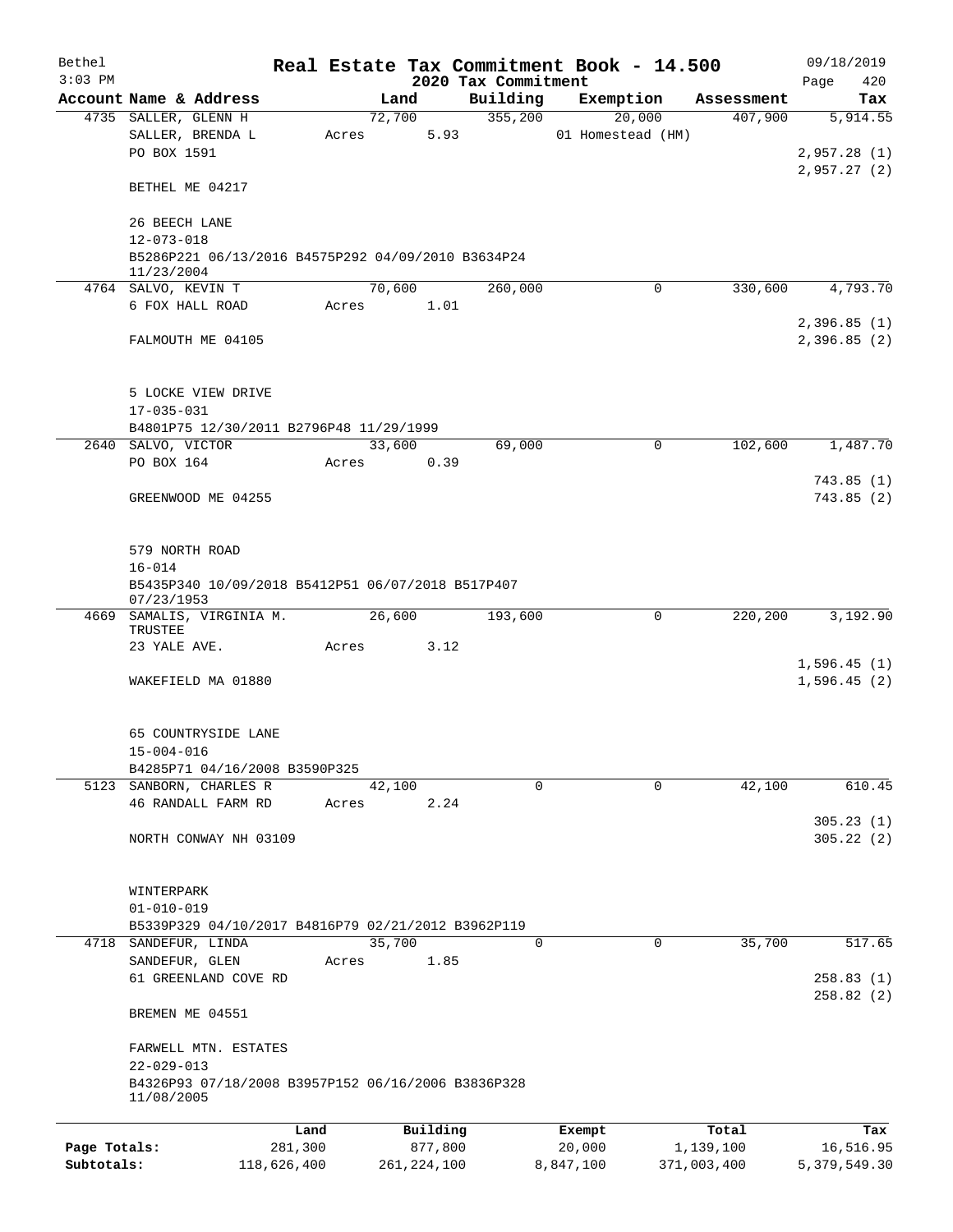| Bethel       |                                                                       |       |                 |                     | Real Estate Tax Commitment Book - 14.500 |            | 09/18/2019             |
|--------------|-----------------------------------------------------------------------|-------|-----------------|---------------------|------------------------------------------|------------|------------------------|
| $3:03$ PM    |                                                                       |       |                 | 2020 Tax Commitment |                                          |            | 421<br>Page            |
|              | Account Name & Address                                                |       | Land            | Building            | Exemption                                | Assessment | Tax                    |
|              | 5179 SANDERS, ROBERT C. JR.<br>PACE-SANDERS, DENISE<br>72 DECKER ROAD | Acres | 28,000<br>94.90 | $\mathbf 0$         | $\Omega$                                 | 28,000     | 406.00<br>203.00(1)    |
|              | FLEMINGTON NJ 08822                                                   |       |                 |                     |                                          |            | 203.00(2)              |
|              | GROVER HILL ROAD<br>$06 - 035$                                        |       |                 |                     |                                          |            |                        |
|              | B5454P227 03/11/2019 B5449P780 01/22/2019 B4362P205<br>10/08/2008     |       |                 |                     |                                          |            |                        |
|              | 2838 SANTOS, JOSEPH EDWARD                                            |       | 11,900          | 39,100              | 0                                        | 51,000     | 739.50                 |
|              | 118 MANSFIELD ST                                                      | Acres | 10.42           |                     |                                          |            |                        |
|              | SHARON MA 02067                                                       |       |                 |                     |                                          |            | 369.75(1)<br>369.75(2) |
|              | 34 ABBOTT FARM RD.<br>$19 - 005 - 004$                                |       |                 |                     |                                          |            |                        |
|              | 3093 SAPAK REALTY, LLC                                                |       | 70,000          | 255,800             | 0                                        | 325,800    | 4,724.10               |
|              | PO BOX 1627                                                           | Acres | 1.60            |                     |                                          |            | 2,362.05(1)            |
|              | BETHEL ME 04217                                                       |       |                 |                     |                                          |            | 2,362.05(2)            |
|              | 44 NORTH ROAD                                                         |       |                 |                     |                                          |            |                        |
|              | $24 - 016$                                                            |       |                 |                     |                                          |            |                        |
|              | B5339P377 04/07/2017                                                  |       |                 |                     |                                          |            |                        |
|              | 3446 SAPAK, JAN<br>SAPAK, JENNIFER M.                                 | Acres | 84,500<br>1.60  | 280,900             | 20,000<br>01 Homestead (HM)              | 345,400    | 5,008.30               |
|              | 129 PARADISE RD                                                       |       |                 |                     |                                          |            | 2,504.15(1)            |
|              | BETHEL ME 04217                                                       |       |                 |                     |                                          |            | 2,504.15(2)            |
|              | 129 PARADISE RD.                                                      |       |                 |                     |                                          |            |                        |
|              | $26 - 005$                                                            |       |                 |                     |                                          |            |                        |
|              | B5431P142 09/17/2018 B3702P195 04/20/2005                             |       |                 |                     |                                          |            |                        |
|              | 4729 SARANTEAS, KOSTAS,<br>YIANNIS AVRAMIDIS,                         |       | 58,100          | 0                   | 0                                        | 58,100     | 842.45                 |
|              | MAKRIS, IOANNIS                                                       | Acres | 2.60            |                     |                                          |            |                        |
|              | 13 LEBLANC DRIVE                                                      |       |                 |                     |                                          |            | 421.23(1)              |
|              | PEABODY MA 01960                                                      |       |                 |                     |                                          |            | 421.22(2)              |
|              | BIRCH WOODS                                                           |       |                 |                     |                                          |            |                        |
|              | $12 - 073 - 012$                                                      |       |                 |                     |                                          |            |                        |
|              | B3657P335 01/03/2005                                                  |       |                 |                     |                                          |            |                        |
|              | 4746 SARANTEAS, KOSTAS,                                               |       | 56,600          | $\mathbf 0$         | $\Omega$                                 | 56,600     | 820.70                 |
|              | YIANNIS AVRAMIDIS,<br>MAKRIS, IOANNIS                                 | Acres | 2.01            |                     |                                          |            |                        |
|              | 13 LEBLANC DRIVE                                                      |       |                 |                     |                                          |            | 410.35(1)              |
|              |                                                                       |       |                 |                     |                                          |            | 410.35(2)              |
|              | PEABODY MA 01960                                                      |       |                 |                     |                                          |            |                        |
|              | BIRCH WOODS                                                           |       |                 |                     |                                          |            |                        |
|              | $12 - 073 - 029$                                                      |       |                 |                     |                                          |            |                        |
|              | B3657P338 01/03/2005                                                  |       |                 |                     |                                          |            |                        |
|              |                                                                       |       |                 |                     |                                          |            |                        |
|              | Land                                                                  |       | Building        |                     | Exempt                                   | Total      | Tax                    |
| Page Totals: | 309,100                                                               |       | 575,800         |                     | 20,000                                   | 864,900    | 12,541.05              |

**Subtotals:** 118,935,500 261,799,900 8,867,100 371,868,300 5,392,090.35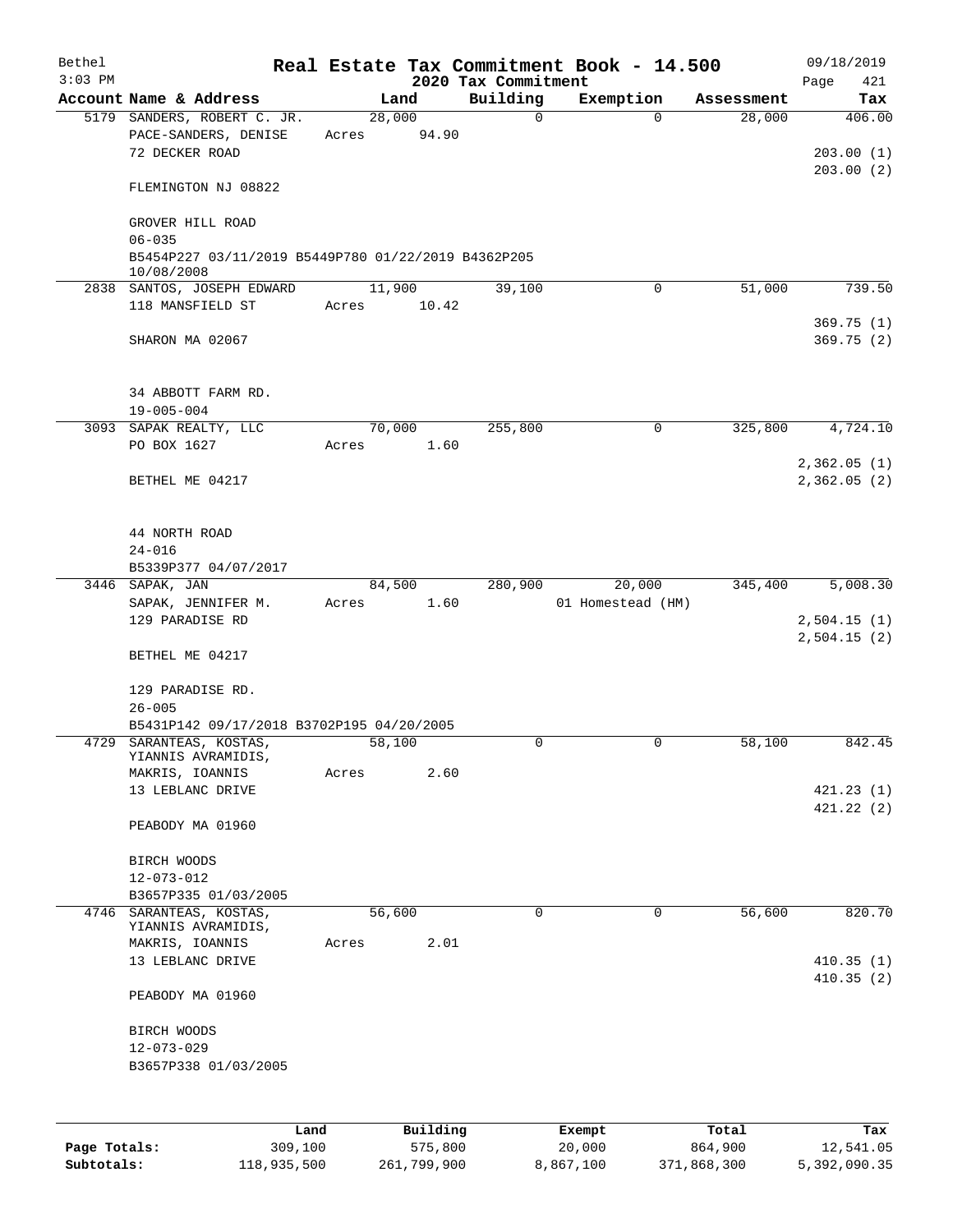| Bethel       |                                                     |            |                |                                 | Real Estate Tax Commitment Book - 14.500 |                       | 09/18/2019      |
|--------------|-----------------------------------------------------|------------|----------------|---------------------------------|------------------------------------------|-----------------------|-----------------|
| $3:03$ PM    |                                                     |            |                | 2020 Tax Commitment<br>Building |                                          |                       | 422<br>Page     |
|              | Account Name & Address<br>3031 SAUCIER, REGIS       |            | Land<br>49,600 | 211,200                         | Exemption<br>20,000                      | Assessment<br>240,800 | Tax<br>3,491.60 |
|              | SAUCIER, REGINA                                     | Acres 1.52 |                |                                 | 01 Homestead (HM)                        |                       |                 |
|              | 31 TAYLOR WOODS RD.                                 |            |                |                                 |                                          |                       | 1,745.80(1)     |
|              |                                                     |            |                |                                 |                                          |                       | 1,745.80(2)     |
|              | BETHEL ME 04217                                     |            |                |                                 |                                          |                       |                 |
|              | 31 TAYLOR WOODS RD.                                 |            |                |                                 |                                          |                       |                 |
|              | $22 - 026 - 008$                                    |            |                |                                 |                                          |                       |                 |
|              | B2390P285                                           |            |                |                                 |                                          |                       |                 |
|              | 5276 SAUNDERS, ALFRED                               |            | 15,400         | $\Omega$                        | 0                                        | 15,400                | 223.30          |
|              | PO BOX 65                                           | Acres      | 2.00           |                                 |                                          |                       |                 |
|              |                                                     |            |                |                                 |                                          |                       | 111.65(1)       |
|              | SOLON ME 04979                                      |            |                |                                 |                                          |                       | 111.65(2)       |
|              | OFF MCRILLIS BROOK ROAD                             |            |                |                                 |                                          |                       |                 |
|              | $04 - 091$                                          |            |                |                                 |                                          |                       |                 |
|              | B1387P87 04/25/1986                                 |            |                |                                 |                                          |                       |                 |
|              | 3146 SAUNDERS, ANNMARIE                             |            | 58,400         | 96,900                          | 0                                        | 155,300               | 2,251.85        |
|              | PO BOX 263                                          | Acres      | 0.75           |                                 |                                          |                       |                 |
|              |                                                     |            |                |                                 |                                          |                       | 1, 125.93(1)    |
|              | BETHEL ME 04217                                     |            |                |                                 |                                          |                       | 1, 125.92(2)    |
|              |                                                     |            |                |                                 |                                          |                       |                 |
|              |                                                     |            |                |                                 |                                          |                       |                 |
|              | 47 MILL HILL                                        |            |                |                                 |                                          |                       |                 |
|              | $25 - 004$                                          |            |                |                                 |                                          |                       |                 |
|              | B5177P323 10/29/2014 B4536P311 12/10/2009 B646P556  |            |                |                                 |                                          |                       |                 |
|              | 1268 SAVAGE AUTO REPAIR &                           |            | 21,300         | 37,600                          | $\mathbf 0$                              | 58,900                | 854.05          |
|              | TOWING<br>54 WEST BETHEL ROAD                       |            | 0.28           |                                 |                                          |                       |                 |
|              |                                                     | Acres      |                |                                 |                                          |                       | 427.03 (1)      |
|              | BETHEL ME 04217                                     |            |                |                                 |                                          |                       | 427.02(2)       |
|              |                                                     |            |                |                                 |                                          |                       |                 |
|              |                                                     |            |                |                                 |                                          |                       |                 |
|              | 68 WEST BETHEL RD.                                  |            |                |                                 |                                          |                       |                 |
|              | $07 - 070$                                          |            |                |                                 |                                          |                       |                 |
|              | B5406P297 05/07/2018 B5402P543 04/17/2018 B5326P596 |            |                |                                 |                                          |                       |                 |
|              | 01/13/2017 B3664P325 01/24/2005                     |            |                |                                 |                                          |                       |                 |
| 1269         | SAVAGE AUTO REPAIR &                                |            | 25,800         | 58,300                          | 0                                        | 84,100                | 1,219.45        |
|              | TOWING LLC<br>54 WEST BETHEL RD                     |            | 0.51           |                                 |                                          |                       |                 |
|              |                                                     | Acres      |                |                                 |                                          |                       | 609.73 (1)      |
|              | BETHEL ME 04217                                     |            |                |                                 |                                          |                       | 609.72(2)       |
|              |                                                     |            |                |                                 |                                          |                       |                 |
|              |                                                     |            |                |                                 |                                          |                       |                 |
|              | 64 WEST BETHEL RD.                                  |            |                |                                 |                                          |                       |                 |
|              | $07 - 071$                                          |            |                |                                 |                                          |                       |                 |
|              | B5209P97 02/19/2015 B5158P52 09/10/2014 B3344P152   |            |                |                                 |                                          |                       |                 |
|              | 08/01/2003 B2320P133                                |            |                |                                 |                                          |                       |                 |
|              | 1271 SAVAGE AUTO REPAIR &                           | 48,700     |                | 196,300                         | 0                                        | 245,000               | 3,552.50        |
|              | TOWING, LLC<br>54 WEST BETHEL RD                    | Acres      | 1.20           |                                 |                                          |                       |                 |
|              |                                                     |            |                |                                 |                                          |                       | 1,776.25(1)     |
|              | BETHEL ME 04217                                     |            |                |                                 |                                          |                       | 1,776.25(2)     |
|              |                                                     |            |                |                                 |                                          |                       |                 |
|              |                                                     |            |                |                                 |                                          |                       |                 |
|              | 52 WEST BETHEL RD.                                  |            |                |                                 |                                          |                       |                 |
|              | $07 - 073$                                          |            |                |                                 |                                          |                       |                 |
|              | B4595P17 06/07/2010 B4318P333 07/02/2008 B2620P58   |            |                |                                 |                                          |                       |                 |
|              | Land                                                |            | Building       |                                 | Exempt                                   | Total                 | Tax             |
| Page Totals: | 219,200                                             |            | 600,300        |                                 | 20,000                                   | 799,500               | 11,592.75       |
| Subtotals:   | 119, 154, 700                                       |            | 262,400,200    |                                 | 8,887,100                                | 372,667,800           | 5,403,683.10    |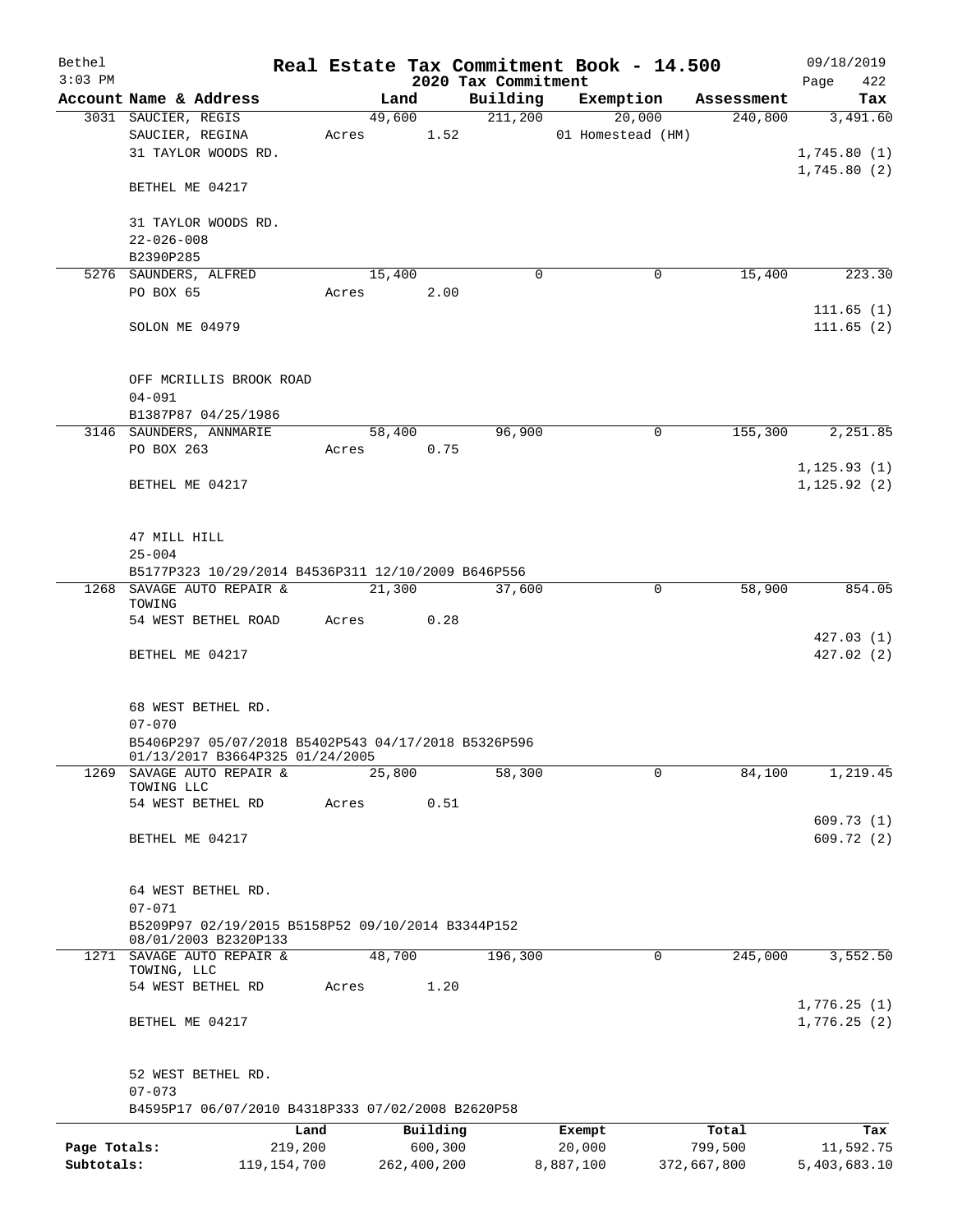| Bethel<br>$3:03$ PM |                                                                                               |         |             |          | 2020 Tax Commitment | Real Estate Tax Commitment Book - 14.500 |               | 09/18/2019<br>Page<br>423 |
|---------------------|-----------------------------------------------------------------------------------------------|---------|-------------|----------|---------------------|------------------------------------------|---------------|---------------------------|
|                     | Account Name & Address                                                                        |         | Land        |          | Building            | Exemption                                | Assessment    | Tax                       |
|                     | 334 SAVAGE AUTO REPAIR &                                                                      |         | 19,000      |          | 28,900              | $\Omega$                                 | 47,900        | 694.55                    |
|                     | TOWING, LLC                                                                                   |         |             |          |                     |                                          |               |                           |
|                     | 54 WEST BETHEL ROAD                                                                           | Acres   |             | 0.63     |                     |                                          |               |                           |
|                     | BETHEL ME 04217                                                                               |         |             |          |                     |                                          |               | 347.28(1)<br>347.27 (2)   |
|                     |                                                                                               |         |             |          |                     |                                          |               |                           |
|                     | ROUTE 232                                                                                     |         |             |          |                     |                                          |               |                           |
|                     | $05 - 040$                                                                                    |         |             |          |                     |                                          |               |                           |
|                     | B4595P15 06/07/2010 B4416P15 03/16/2009 B4359P151<br>10/02/2008 B4356P87 09/25/2008 B1438P238 |         |             |          |                     |                                          |               |                           |
|                     | 2683 SAVAGE LAND DEVELOPMENT                                                                  |         | 168,500     |          | 396,600             | 0                                        | 565,100       | 8,193.95                  |
|                     | PO BOX 358                                                                                    | Acres   |             | 4.20     |                     |                                          |               |                           |
|                     |                                                                                               |         |             |          |                     |                                          |               | 4,096.98(1)               |
|                     | BETHEL ME 04217                                                                               |         |             |          |                     |                                          |               | 4,096.97 (2)              |
|                     | 96 SUNDAY RIVER RD.                                                                           |         |             |          |                     |                                          |               |                           |
|                     | $17 - 021$                                                                                    |         |             |          |                     |                                          |               |                           |
|                     | B5092P137 02/25/2014 B4603P279 06/30/2010                                                     |         |             |          |                     |                                          |               |                           |
|                     | 2536 SAVAGE LAND DEVELOPMENT                                                                  |         | 25,000      |          | 10,500              | $\mathbf 0$                              | 35,500        | 514.75                    |
|                     | P.O. BOX 358                                                                                  | Acres   |             | 1.52     |                     |                                          |               |                           |
|                     |                                                                                               |         |             |          |                     |                                          |               | 257.38 (1)                |
|                     | BETHEL ME 04217                                                                               |         |             |          |                     |                                          |               | 257.37(2)                 |
|                     |                                                                                               |         |             |          |                     |                                          |               |                           |
|                     | 2 KIMBALL HILL RD                                                                             |         |             |          |                     |                                          |               |                           |
|                     | $14 - 057$<br>B4439P328 05/12/2009                                                            |         |             |          |                     |                                          |               |                           |
|                     | 5380 SAVAGE LAND DEVELOPMENT                                                                  |         | 42,000      |          | $\mathbf 0$         | 0                                        | 42,000        | 609.00                    |
|                     | PO BOX 358                                                                                    |         | Acres       | 9.93     |                     |                                          |               |                           |
|                     |                                                                                               |         |             |          |                     |                                          |               | 304.50(1)                 |
|                     | BETHEL ME 04217                                                                               |         |             |          |                     |                                          |               | 304.50(2)                 |
|                     |                                                                                               |         |             |          |                     |                                          |               |                           |
|                     | MAYVILLE ROAD                                                                                 |         |             |          |                     |                                          |               |                           |
|                     | $18 - 007$                                                                                    |         |             |          |                     |                                          |               |                           |
|                     | B5297P554 08/10/2016 B4640P47 09/30/2010 B2384P249                                            |         |             |          |                     |                                          |               |                           |
| 5272                | SAVAGE LAND<br>DEVELOPMENT, LLC                                                               |         | 1,700       |          | 0                   | 0                                        | 1,700         | 24.65                     |
|                     | PO BOX 358                                                                                    | Acres   |             | 1.60     |                     |                                          |               |                           |
|                     |                                                                                               |         |             |          |                     |                                          |               | 12.33(1)                  |
|                     | BETHEL ME 04217                                                                               |         |             |          |                     |                                          |               | 12.32(2)                  |
|                     |                                                                                               |         |             |          |                     |                                          |               |                           |
|                     | $12 - 074 - 00B - 003$                                                                        |         |             |          |                     |                                          |               |                           |
|                     | B4053P335                                                                                     |         |             |          |                     |                                          |               |                           |
| 4781                | SAVAGE LAND                                                                                   |         | 35,200      |          | 0                   | 0                                        | 35,200        | 510.40                    |
|                     | DEVELOPMENT, LLC                                                                              |         |             |          |                     |                                          |               |                           |
|                     | PO BOX 358                                                                                    | Acres   |             | 1.60     |                     |                                          |               |                           |
|                     | BETHEL ME 04217                                                                               |         |             |          |                     |                                          |               | 255.20(1)<br>255.20 (2)   |
|                     |                                                                                               |         |             |          |                     |                                          |               |                           |
|                     | PINE HAVEN-PHASE III                                                                          |         |             |          |                     |                                          |               |                           |
|                     | $18 - 054 - 010$                                                                              |         |             |          |                     |                                          |               |                           |
|                     | B3845P1 11/22/2005                                                                            |         |             |          |                     |                                          |               |                           |
|                     |                                                                                               | Land    |             | Building |                     | Exempt                                   | Total         | Tax                       |
| Page Totals:        |                                                                                               | 291,400 |             | 436,000  |                     | $\mathbf 0$                              | 727,400       | 10,547.30                 |
| Subtotals:          | 119,446,100                                                                                   |         | 262,836,200 |          |                     | 8,887,100                                | 373, 395, 200 | 5, 414, 230.40            |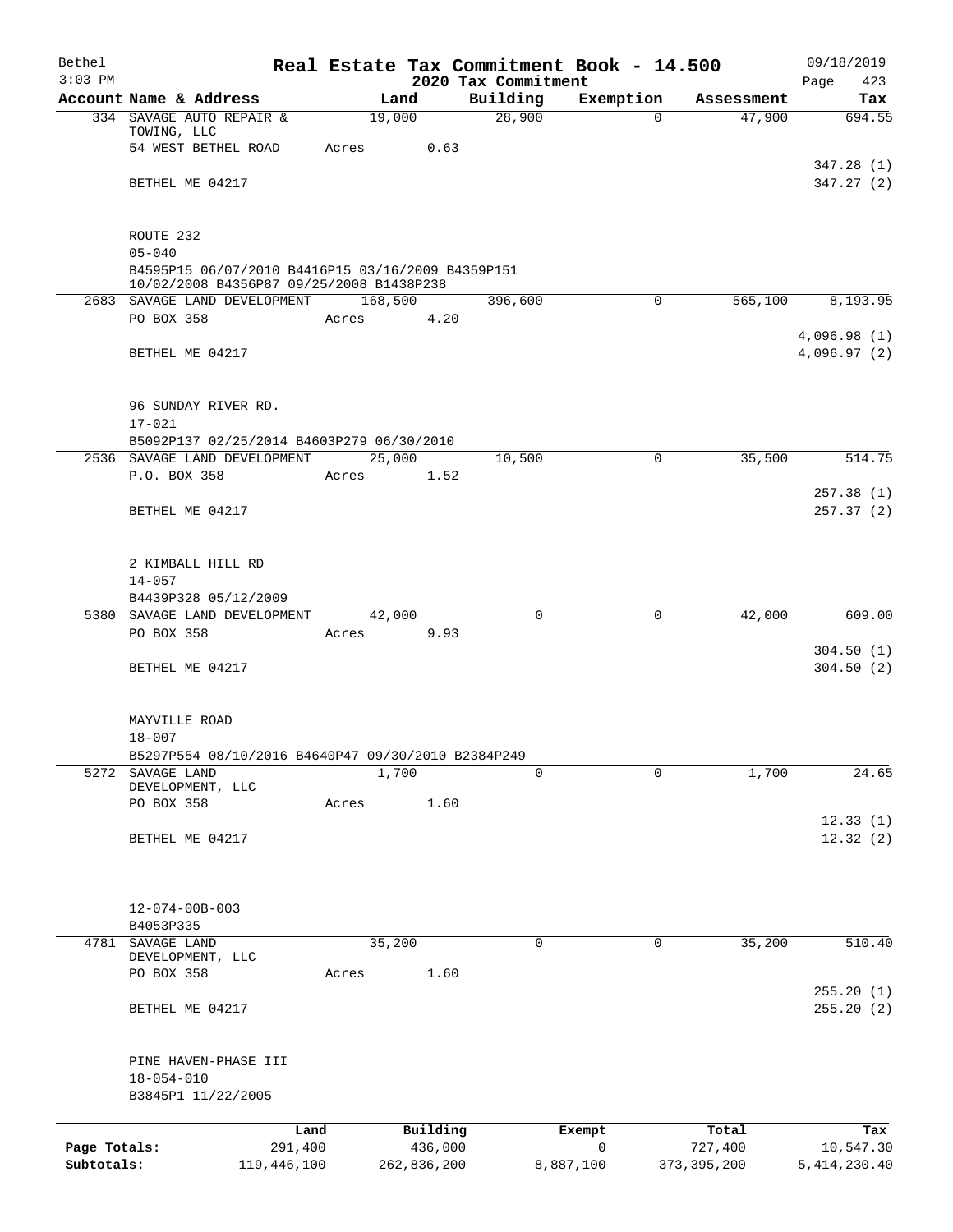| Bethel    |                                                        |         |        | Real Estate Tax Commitment Book - 14.500 |             |            | 09/18/2019                 |
|-----------|--------------------------------------------------------|---------|--------|------------------------------------------|-------------|------------|----------------------------|
| $3:03$ PM |                                                        |         |        | 2020 Tax Commitment                      |             |            | Page<br>424                |
|           | Account Name & Address                                 |         | Land   | Building                                 | Exemption   | Assessment | Tax                        |
|           | 4810 SAVAGE LAND<br>DEVELOPMENT, LLC                   |         | 45,100 | 0                                        | $\Omega$    | 45,100     | 653.95                     |
|           | PO BOX 358                                             | Acres   | 4.80   |                                          |             |            | 326.98(1)                  |
|           | BETHEL ME 04217                                        |         |        |                                          |             |            | 326.97 (2)                 |
|           | $12 - 074 - 00B - 001$<br>B4053P335 10/10/2006         |         |        |                                          |             |            |                            |
|           | 4811 SAVAGE LAND                                       |         | 1,400  | $\Omega$                                 | $\mathbf 0$ | 1,400      | 20.30                      |
|           | DEVELOPMENT, LLC                                       |         |        |                                          |             |            |                            |
|           | PO BOX 358                                             | Acres   | 1.10   |                                          |             |            |                            |
|           | BETHEL ME 04217                                        |         |        |                                          |             |            | 10.15(1)<br>10.15(2)       |
|           | $12 - 074 - 00B - 002$<br>B3761P192 07/19/2005         |         |        |                                          |             |            |                            |
|           | 4621 SAVAGE LAND                                       | 290,500 |        | $\Omega$                                 | $\mathbf 0$ | 290,500    | 4,212.25                   |
|           | DEVELOPMENT, LLC                                       |         |        |                                          |             |            |                            |
|           | PO BOX 358                                             | Acres   | 27.30  |                                          |             |            |                            |
|           | BETHEL ME 04217                                        |         |        |                                          |             |            | 2,106.13(1)<br>2,106.12(2) |
|           | $07 - 028 - 001$                                       |         |        |                                          |             |            |                            |
|           | B3609P27 10/15/2004                                    |         |        |                                          |             |            |                            |
|           | 5163 SAVAGE LAND<br>DEVELOPMENT, LLC                   |         | 31,200 | 0                                        | $\mathbf 0$ | 31,200     | 452.40                     |
|           | PO BOX 358                                             | Acres   | 0.86   |                                          |             |            |                            |
|           | BETHEL ME 04217                                        |         |        |                                          |             |            | 226.20(1)<br>226.20(2)     |
|           | MOOSE LANE<br>$02 - 010 - 008$<br>B4522P239 11/05/2009 |         |        |                                          |             |            |                            |
|           | 5077 SAVAGE LAND                                       |         | 48,300 | 0                                        | $\mathbf 0$ | 48,300     | 700.35                     |
|           | DEVELOPMENT, LLC                                       |         |        |                                          |             |            |                            |
|           | PO BOX 358                                             | Acres   | 3.03   |                                          |             |            |                            |
|           | BETHEL ME 04217                                        |         |        |                                          |             |            | 350.18 (1)<br>350.17(2)    |
|           | $18 - 060 - 057$                                       |         |        |                                          |             |            |                            |

B3568P322 08/06/2004

|              | Land        | Building    | Exempt    | Total       | Tax          |
|--------------|-------------|-------------|-----------|-------------|--------------|
| Page Totals: | 416,500     |             |           | 416,500     | 6.039.25     |
| Subtotals:   | 119,862,600 | 262,836,200 | 8,887,100 | 373,811,700 | 5,420,269.65 |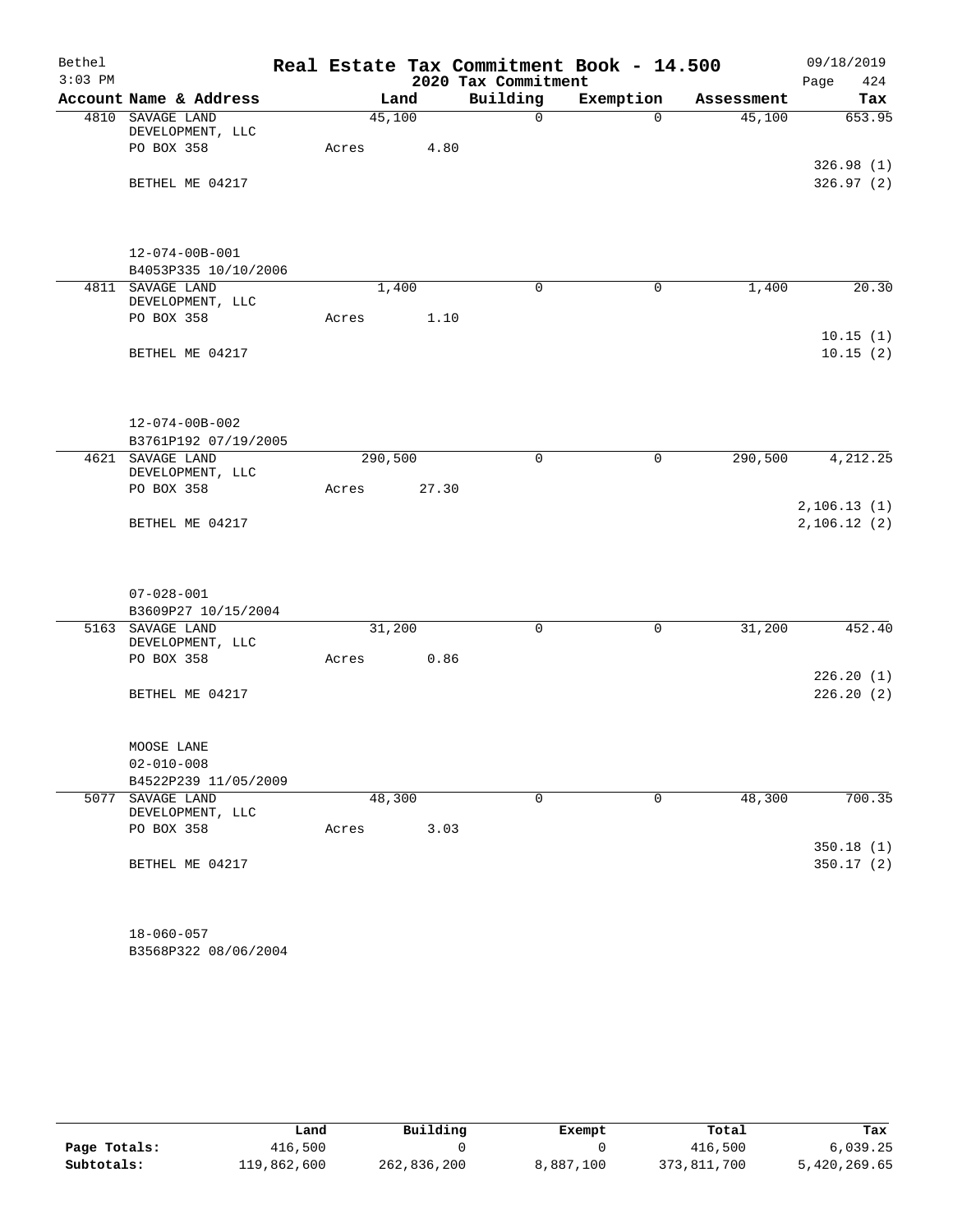| Bethel    |                                      |       |        |      | Real Estate Tax Commitment Book - 14.500 |              |            | 09/18/2019             |
|-----------|--------------------------------------|-------|--------|------|------------------------------------------|--------------|------------|------------------------|
| $3:03$ PM |                                      |       |        |      | 2020 Tax Commitment                      |              |            | Page<br>425            |
|           | Account Name & Address               |       | Land   |      | Building                                 | Exemption    | Assessment | Tax                    |
|           | 5060 SAVAGE LAND<br>DEVELOPMENT, LLC |       | 41,700 |      | $\mathbf 0$                              | $\Omega$     | 41,700     | 604.65                 |
|           | PO BOX 358                           | Acres |        | 2.01 |                                          |              |            |                        |
|           |                                      |       |        |      |                                          |              |            | 302.33(1)              |
|           | BETHEL ME 04217                      |       |        |      |                                          |              |            | 302.32(2)              |
|           | $18 - 060 - 035$                     |       |        |      |                                          |              |            |                        |
|           | B3568P322 08/06/2004                 |       |        |      |                                          |              |            |                        |
|           | 5029 SAVAGE LAND                     |       | 43,400 |      | $\mathbf 0$                              | $\mathbf 0$  | 43,400     | 629.30                 |
|           | DEVELOPMENT, LLC<br>PO BOX 358       | Acres |        | 3.03 |                                          |              |            |                        |
|           |                                      |       |        |      |                                          |              |            | 314.65(1)              |
|           | BETHEL ME 04217                      |       |        |      |                                          |              |            | 314.65(2)              |
|           |                                      |       |        |      |                                          |              |            |                        |
|           | $18 - 060 - 007$                     |       |        |      |                                          |              |            |                        |
|           | B3568P322 08/06/2004                 |       |        |      |                                          |              |            |                        |
|           | 5030 SAVAGE LAND<br>DEVELOPMENT, LLC |       | 43,400 |      | $\mathbf 0$                              | 0            | 43,400     | 629.30                 |
|           | PO BOX 358                           | Acres |        | 3.03 |                                          |              |            |                        |
|           |                                      |       |        |      |                                          |              |            | 314.65(1)              |
|           | BETHEL ME 04217                      |       |        |      |                                          |              |            | 314.65(2)              |
|           | $18 - 060 - 008$                     |       |        |      |                                          |              |            |                        |
|           | B3568P322 08/06/2004                 |       |        |      |                                          |              |            |                        |
|           | 5031 SAVAGE LAND<br>DEVELOPMENT, LLC |       | 43,200 |      | $\mathbf 0$                              | $\mathsf{O}$ | 43,200     | 626.40                 |
|           | PO BOX 358                           | Acres |        | 2.90 |                                          |              |            |                        |
|           |                                      |       |        |      |                                          |              |            | 313.20(1)              |
|           | BETHEL ME 04217                      |       |        |      |                                          |              |            | 313.20(2)              |
|           | $18 - 060 - 009$                     |       |        |      |                                          |              |            |                        |
|           | B3568P322 08/06/2004                 |       |        |      |                                          |              |            |                        |
|           | 5035 SAVAGE LAND<br>DEVELOPMENT, LLC |       | 35,700 |      | $\mathbf 0$                              | $\mathbf 0$  | 35,700     | 517.65                 |
|           | PO BOX 358                           | Acres |        | 1.38 |                                          |              |            |                        |
|           | BETHEL ME 04217                      |       |        |      |                                          |              |            | 258.83(1)<br>258.82(2) |
|           | $18 - 060 - 013$                     |       |        |      |                                          |              |            |                        |

B3568P322 08/06/2004

|              | Land        | Building    | Exempt    | Total       | Tax          |
|--------------|-------------|-------------|-----------|-------------|--------------|
| Page Totals: | 207,400     |             |           | 207,400     | 3,007.30     |
| Subtotals:   | 120,070,000 | 262,836,200 | 8,887,100 | 374,019,100 | 5,423,276.95 |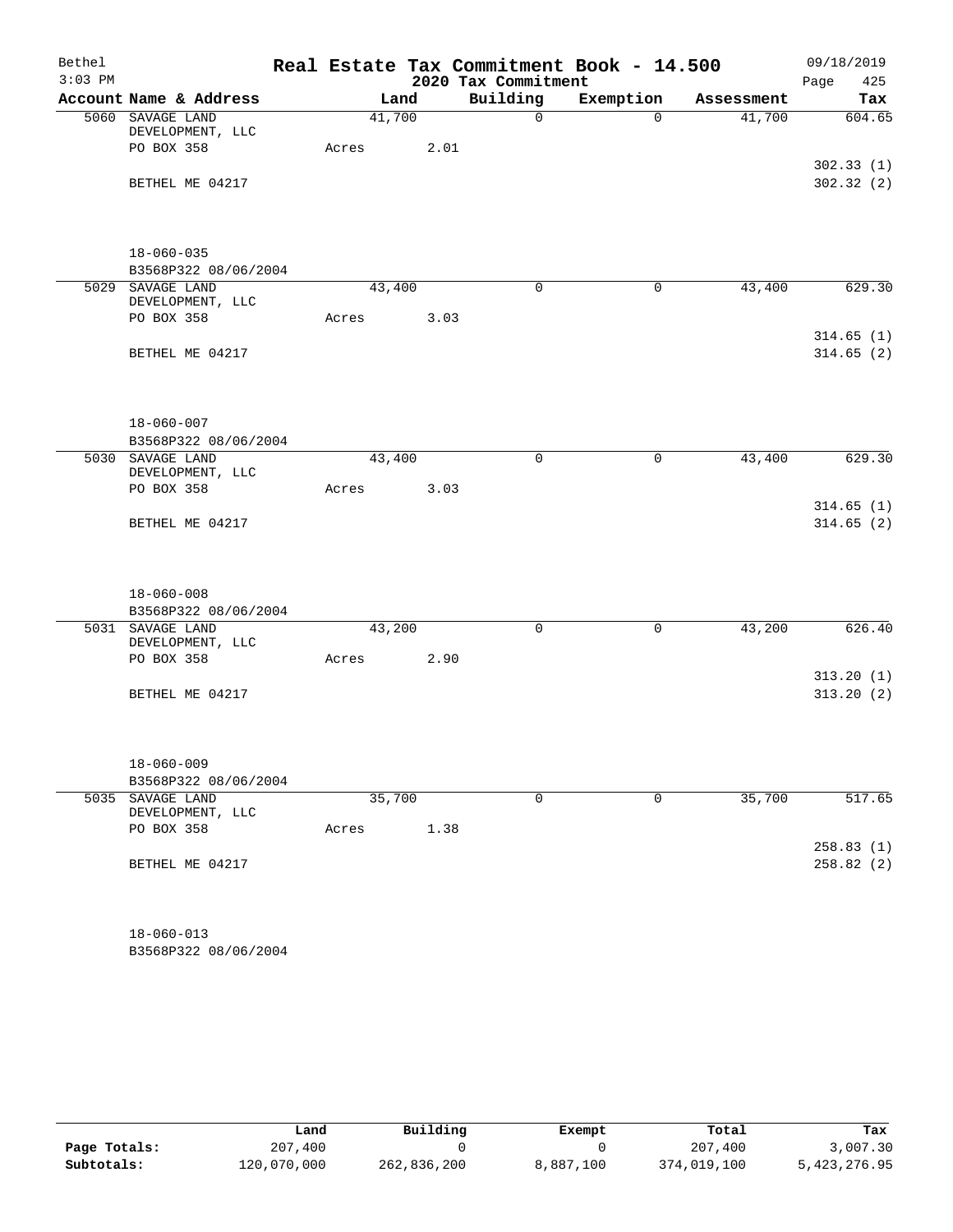| Bethel    |                                      |       |        |      |                     | Real Estate Tax Commitment Book - 14.500 |            | 09/18/2019  |
|-----------|--------------------------------------|-------|--------|------|---------------------|------------------------------------------|------------|-------------|
| $3:03$ PM |                                      |       |        |      | 2020 Tax Commitment |                                          |            | Page<br>426 |
|           | Account Name & Address               |       | Land   |      | Building            | Exemption                                | Assessment | Tax         |
|           | 5024 SAVAGE LAND<br>DEVELOPMENT, LLC |       | 41,100 |      | $\mathbf 0$         | $\Omega$                                 | 41,100     | 595.95      |
|           | PO BOX 358                           | Acres |        | 1.74 |                     |                                          |            |             |
|           |                                      |       |        |      |                     |                                          |            | 297.98 (1)  |
|           | BETHEL ME 04217                      |       |        |      |                     |                                          |            | 297.97 (2)  |
|           |                                      |       |        |      |                     |                                          |            |             |
|           | $18 - 060 - 004$                     |       |        |      |                     |                                          |            |             |
|           | B3568P322 08/06/2004                 |       |        |      |                     |                                          |            |             |
|           | 5025 SAVAGE LAND                     |       | 40,700 |      | $\Omega$            | $\mathbf 0$                              | 40,700     | 590.15      |
|           | DEVELOPMENT, LLC                     |       |        |      |                     |                                          |            |             |
|           | PO BOX 358                           | Acres |        | 1.59 |                     |                                          |            |             |
|           |                                      |       |        |      |                     |                                          |            | 295.08(1)   |
|           | BETHEL ME 04217                      |       |        |      |                     |                                          |            | 295.07 (2)  |
|           |                                      |       |        |      |                     |                                          |            |             |
|           | $18 - 060 - 005$                     |       |        |      |                     |                                          |            |             |
|           | B3568P322 08/06/2004                 |       |        |      |                     |                                          |            |             |
|           | 5026 SAVAGE LAND<br>DEVELOPMENT, LLC |       | 41,200 |      | $\mathbf 0$         | $\mathbf 0$                              | 41,200     | 597.40      |
|           | PO BOX 358                           | Acres |        | 1.77 |                     |                                          |            |             |
|           |                                      |       |        |      |                     |                                          |            | 298.70 (1)  |
|           | BETHEL ME 04217                      |       |        |      |                     |                                          |            | 298.70 (2)  |
|           |                                      |       |        |      |                     |                                          |            |             |
|           | $18 - 060 - 006$                     |       |        |      |                     |                                          |            |             |
|           | B3568P322 08/06/2004                 |       |        |      |                     |                                          |            |             |
|           | 5044 SAVAGE LAND<br>DEVELOPMENT, LLC |       | 51,300 |      | 0                   | $\mathbf 0$                              | 51,300     | 743.85      |
|           | PO BOX 358                           | Acres |        | 5.59 |                     |                                          |            |             |
|           |                                      |       |        |      |                     |                                          |            | 371.93(1)   |
|           | BETHEL ME 04217                      |       |        |      |                     |                                          |            | 371.92(2)   |
|           |                                      |       |        |      |                     |                                          |            |             |
|           | $18 - 060 - 021$                     |       |        |      |                     |                                          |            |             |
|           | B3568P322 08/06/2004                 |       |        |      |                     |                                          |            |             |
|           | 5042 SAVAGE LAND<br>DEVELOPMENT, LLC |       | 36,500 |      | 0                   | $\mathbf 0$                              | 36,500     | 529.25      |
|           | PO BOX 358                           | Acres |        | 1.73 |                     |                                          |            |             |
|           |                                      |       |        |      |                     |                                          |            | 264.63(1)   |
|           | BETHEL ME 04217                      |       |        |      |                     |                                          |            | 264.62(2)   |
|           |                                      |       |        |      |                     |                                          |            |             |
|           | $18 - 060 - 018$                     |       |        |      |                     |                                          |            |             |

B3568P322 08/06/2004

|              | Land        | Building    | Exempt    | Total       | Tax          |
|--------------|-------------|-------------|-----------|-------------|--------------|
| Page Totals: | 210,800     |             |           | 210,800     | 3,056.60     |
| Subtotals:   | 120,280,800 | 262,836,200 | 8,887,100 | 374,229,900 | 5,426,333.55 |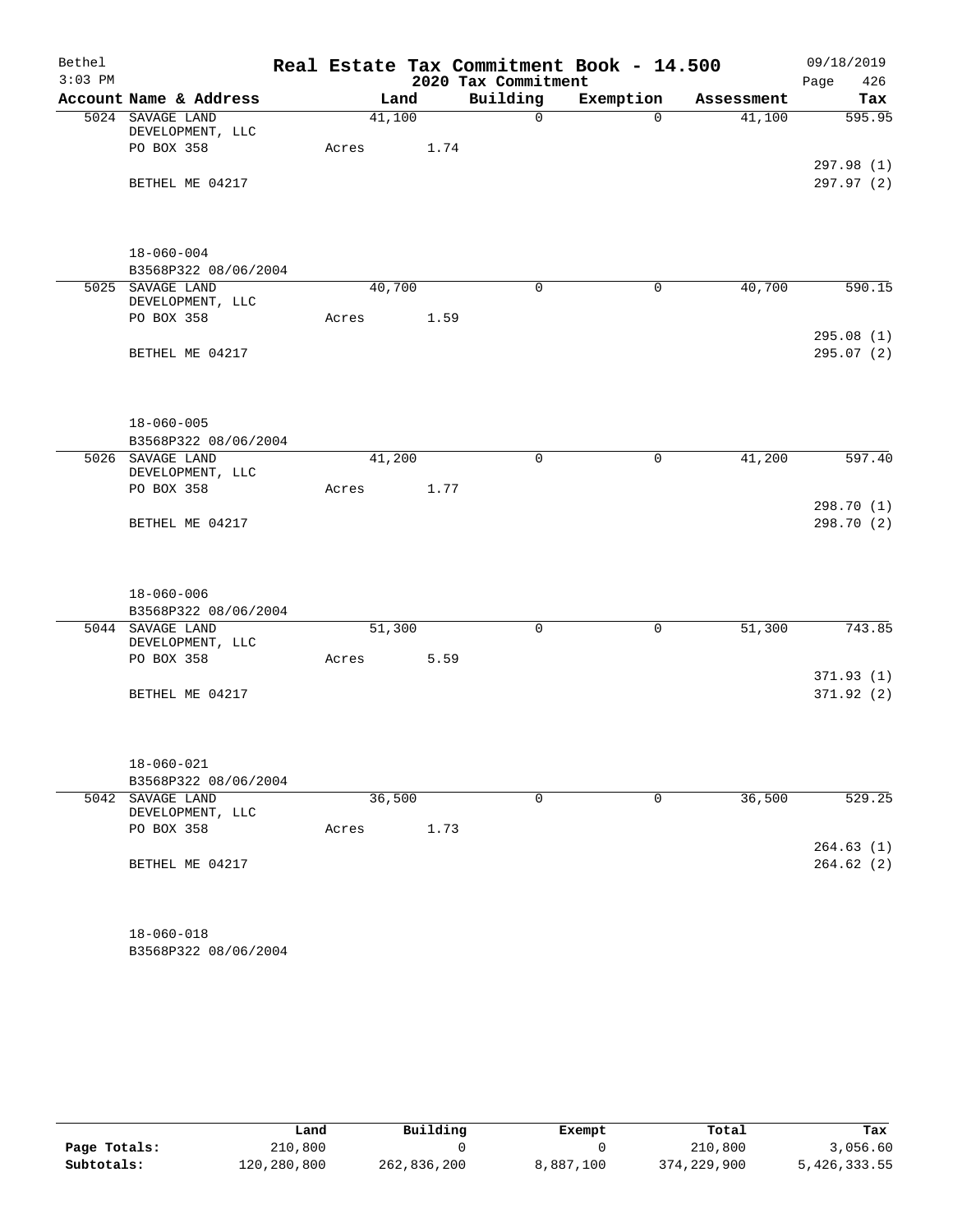| Bethel    |                                                    |       |         |                     | Real Estate Tax Commitment Book - 14.500 |            | 09/18/2019  |
|-----------|----------------------------------------------------|-------|---------|---------------------|------------------------------------------|------------|-------------|
| $3:03$ PM |                                                    |       |         | 2020 Tax Commitment |                                          |            | Page<br>427 |
|           | Account Name & Address                             |       | Land    | Building            | Exemption                                | Assessment | Tax         |
|           | 2571 SAVAGE LAND                                   |       | 18,000  | 0                   | $\Omega$                                 | 18,000     | 261.00      |
|           | DEVELOPMENT, LLC<br>PO BOX 358                     |       |         |                     |                                          |            |             |
|           |                                                    | Acres | 0.56    |                     |                                          |            | 130.50(1)   |
|           | BETHEL ME 04217                                    |       |         |                     |                                          |            | 130.50(2)   |
|           |                                                    |       |         |                     |                                          |            |             |
|           |                                                    |       |         |                     |                                          |            |             |
|           | <b>JOHNSON PARK</b>                                |       |         |                     |                                          |            |             |
|           | $15 - 016 - 022$                                   |       |         |                     |                                          |            |             |
|           | B4612P254 07/23/2010                               |       |         |                     |                                          |            |             |
|           | 3517 SAVAGE LAND                                   |       | 44,200  | 165,400             | $\mathbf 0$                              | 209,600    | 3,039.20    |
|           | DEVELOPMENT, LLC<br>PO BOX 358                     |       |         |                     |                                          |            |             |
|           |                                                    | Acres | 1.33    |                     |                                          |            | 1,519.60(1) |
|           | BETHEL ME 04217                                    |       |         |                     |                                          |            | 1,519.60(2) |
|           |                                                    |       |         |                     |                                          |            |             |
|           |                                                    |       |         |                     |                                          |            |             |
|           | 227 VERNON ST./VISTA                               |       |         |                     |                                          |            |             |
|           | $26 - 070 - 003$                                   |       |         |                     |                                          |            |             |
|           | B3873P174 01/17/2006                               |       |         |                     |                                          |            |             |
|           | 311 SAVAGE LAND<br>DEVELOPMENT, LLC                |       | 74,400  | $\mathbf 0$         | $\mathbf 0$                              | 74,400     | 1,078.80    |
|           | PO BOX 398                                         | Acres | 38.00   |                     |                                          |            |             |
|           |                                                    |       |         |                     |                                          |            | 539.40(1)   |
|           | BETHEL ME 04217                                    |       |         |                     |                                          |            | 539.40(2)   |
|           |                                                    |       |         |                     |                                          |            |             |
|           | ROUTE 232                                          |       |         |                     |                                          |            |             |
|           | $05 - 021$                                         |       |         |                     |                                          |            |             |
|           | B5231P556 07/13/2015 B3314P120 06/19/2003 B2879P92 |       |         |                     |                                          |            |             |
|           | 11/02/1998                                         |       |         |                     |                                          |            |             |
|           | 113 SAVAGE LAND                                    |       | 491,200 | 0                   | 0                                        | 491,200    | 7,122.40    |
|           | DEVELOPMENT, LLC<br>PO BOX 358                     | Acres | 149.00  |                     |                                          |            |             |
|           |                                                    |       |         |                     |                                          |            | 3,561.20(1) |
|           | BETHEL ME 04217                                    |       |         |                     |                                          |            | 3,561.20(2) |
|           |                                                    |       |         |                     |                                          |            |             |
|           |                                                    |       |         |                     |                                          |            |             |
|           |                                                    |       |         |                     |                                          |            |             |
|           | $02 - 029$                                         |       |         |                     |                                          |            |             |
|           | B3750P189 06/30/2005                               |       |         |                     |                                          |            |             |
| 111       | SAVAGE LAND<br>DEVELOPMENT, LLC                    |       | 29,300  | 0                   | 0                                        | 29,300     | 424.85      |
|           | PO BOX 358                                         | Acres | 1.20    |                     |                                          |            |             |
|           |                                                    |       |         |                     |                                          |            | 212.43(1)   |
|           | BETHEL ME 04217                                    |       |         |                     |                                          |            | 212.42(2)   |
|           |                                                    |       |         |                     |                                          |            |             |
|           | 438 PARADISE RD.                                   |       |         |                     |                                          |            |             |
|           | $02 - 027 - 001$                                   |       |         |                     |                                          |            |             |
|           | B4503P191 09/29/2009                               |       |         |                     |                                          |            |             |
|           |                                                    |       |         |                     |                                          |            |             |

|              | Land        | Building    | Exempt    | Total       | Tax          |
|--------------|-------------|-------------|-----------|-------------|--------------|
| Page Totals: | 657,100     | 165,400     |           | 822,500     | 11,926.25    |
| Subtotals:   | 120,937,900 | 263,001,600 | 8,887,100 | 375,052,400 | 5,438,259.80 |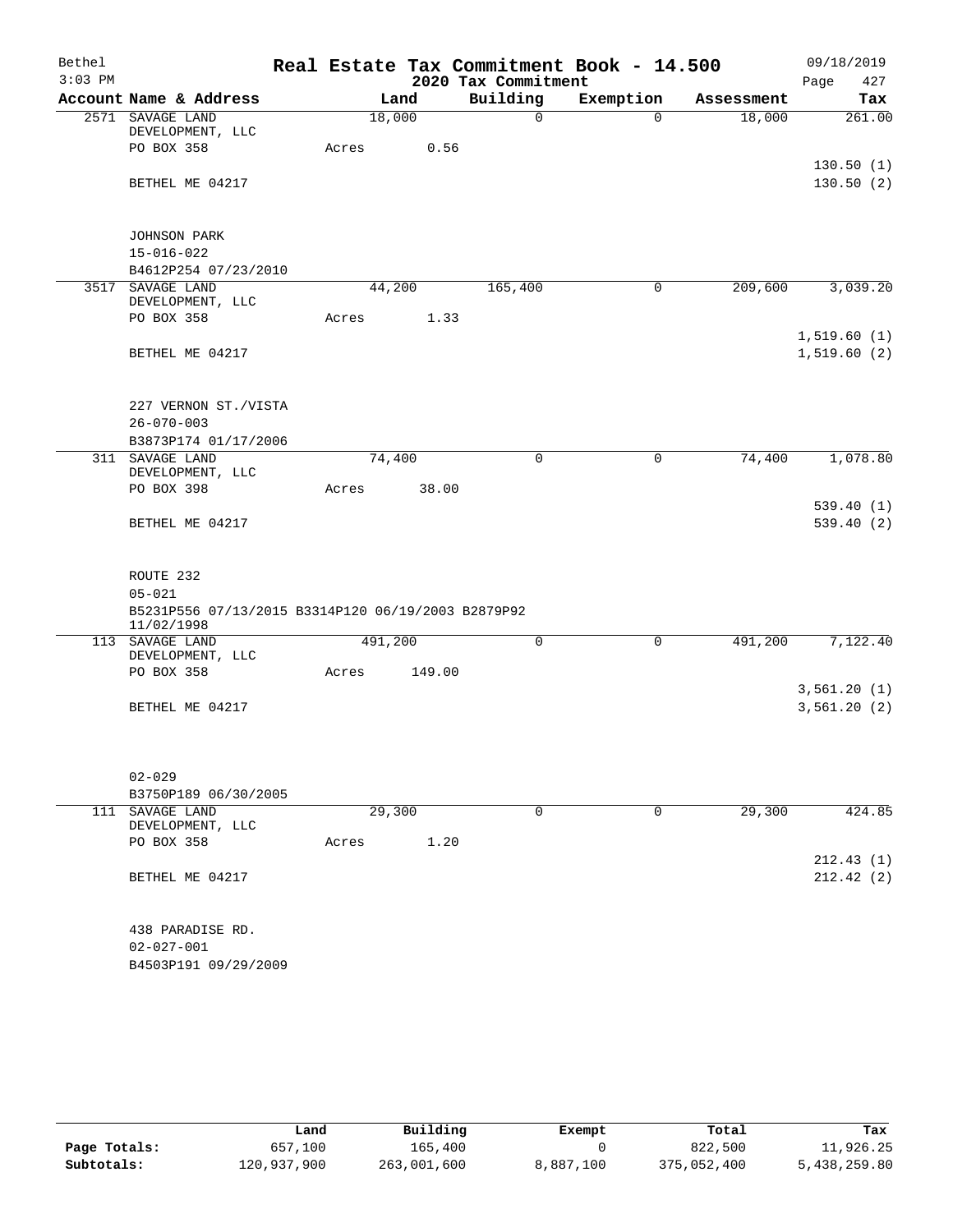| Bethel<br>$3:03$ PM |                                                     |       |               | 2020 Tax Commitment | Real Estate Tax Commitment Book - 14.500 |             | 09/18/2019<br>Page<br>428 |
|---------------------|-----------------------------------------------------|-------|---------------|---------------------|------------------------------------------|-------------|---------------------------|
|                     | Account Name & Address                              |       | Land          | Building            | Exemption                                | Assessment  | Tax                       |
|                     | 1666 SAVAGE LAND                                    |       | 18,600        | $\mathbf 0$         | $\Omega$                                 | 18,600      | 269.70                    |
|                     | DEVELOPMENT, LLC                                    |       |               |                     |                                          |             |                           |
|                     | P.O. BOX 358                                        | Acres | 2.80          |                     |                                          |             |                           |
|                     |                                                     |       |               |                     |                                          |             | 134.85(1)                 |
|                     | BETHEL ME 04217                                     |       |               |                     |                                          |             | 134.85(2)                 |
|                     |                                                     |       |               |                     |                                          |             |                           |
|                     | RTE 2 S/S                                           |       |               |                     |                                          |             |                           |
|                     | $12 - 023$                                          |       |               |                     |                                          |             |                           |
|                     | B4107P102 03/23/2007                                |       |               |                     |                                          |             |                           |
|                     | 2748 SAVAGE LAND                                    |       | 180,300       | 721,600             | 0                                        | 901,900     | 13,077.55                 |
|                     | DEVELOPMENT, LLC                                    |       |               |                     |                                          |             |                           |
|                     | PO BOX 358                                          | Acres | 8.30          |                     |                                          |             |                           |
|                     |                                                     |       |               |                     |                                          |             | 6,538.78(1)               |
|                     | BETHEL ME 04217                                     |       |               |                     |                                          |             | 6,538.77(2)               |
|                     |                                                     |       |               |                     |                                          |             |                           |
|                     | 29 SUNDAY RIVER RD                                  |       |               |                     |                                          |             |                           |
|                     | $18 - 006$                                          |       |               |                     |                                          |             |                           |
|                     | B5455P155 03/19/2019 B5343P331 05/04/2017 B2219P68  |       |               |                     |                                          |             |                           |
|                     | 04/28/1995                                          |       |               |                     |                                          |             |                           |
|                     | 335 SAVAGE, KEITH A                                 |       | 28,400        | 7,900               | $\mathbf 0$                              | 36,300      | 526.35                    |
|                     | SAVAGE, PENNY E                                     | Acres | 0.68          |                     |                                          |             |                           |
|                     | 609 OLD COUNTY RD.                                  |       |               |                     |                                          |             | 263.18(1)                 |
|                     | GREENWOOD ME 04255                                  |       |               |                     |                                          |             | 263.17(2)                 |
|                     |                                                     |       |               |                     |                                          |             |                           |
|                     | 951 ROUTE 232                                       |       |               |                     |                                          |             |                           |
|                     | $05 - 041$                                          |       |               |                     |                                          |             |                           |
|                     | B1579P279                                           |       |               |                     |                                          |             |                           |
|                     | 1281 SAVAGE, KEITH A JR                             |       | 37,700        | 158,900             | 0                                        | 196,600     | 2,850.70                  |
|                     | SAVAGE, ALYSSA M                                    | Acres | 5.60          |                     |                                          |             |                           |
|                     | 1 JONATHAN CLARK LANE                               |       |               |                     |                                          |             | 1,425.35(1)               |
|                     |                                                     |       |               |                     |                                          |             | 1,425.35(2)               |
|                     | BETHEL ME 04217                                     |       |               |                     |                                          |             |                           |
|                     | 9 JONATHAN CLARK LANE                               |       |               |                     |                                          |             |                           |
|                     | $07 - 082 - A$                                      |       |               |                     |                                          |             |                           |
|                     | B5305P307 09/19/2016 B5105P202 04/15/2014 B5067P84  |       |               |                     |                                          |             |                           |
|                     | 11/27/2013 B3708P128 04/22/2005                     |       |               |                     |                                          |             |                           |
|                     | 2861 SAVAGE, RICK A                                 |       | 62,000        | 325,600             | 20,000                                   | 367,600     | 5,330.20                  |
|                     | SAVAGE, MELISSA M                                   | Acres | 40.60         |                     | 01 Homestead (HM)                        |             |                           |
|                     | PO BOX 209                                          |       |               |                     |                                          |             | 2,665.10(1)               |
|                     | BETHEL ME 04217                                     |       |               |                     |                                          |             | 2,665.10(2)               |
|                     |                                                     |       |               |                     |                                          |             |                           |
|                     | 66 TOP OF MOUNTAIN RD.                              |       |               |                     |                                          |             |                           |
|                     | 19-015-007                                          |       |               |                     |                                          |             |                           |
|                     | B5236P360 08/07/2015 B5032P117 08/30/2013 B3825P212 |       |               |                     |                                          |             |                           |
|                     | 10/21/2005 B2979P108 08/06/2001                     |       |               |                     |                                          |             |                           |
|                     | 2859 SAVAGE, RICK, SR.                              |       | 21,900        | 24,900              | 0                                        | 46,800      | 678.60                    |
|                     | PO BOX 358                                          | Acres | 41.00         |                     |                                          |             |                           |
|                     |                                                     |       |               |                     |                                          |             | 339.30(1)                 |
|                     | BETHEL ME 04217                                     |       |               |                     |                                          |             | 339.30(2)                 |
|                     |                                                     |       |               |                     |                                          |             |                           |
|                     | 134 SAVAGE MOUNTAIN RD.                             |       |               |                     |                                          |             |                           |
|                     | $19 - 015 - 005$                                    |       |               |                     |                                          |             |                           |
|                     | B5373P127 10/16/2017 B2978P181 08/03/2001           |       |               |                     |                                          |             |                           |
|                     | Land                                                |       | Building      |                     | Exempt                                   | Total       | Tax                       |
| Page Totals:        | 348,900                                             |       | 1,238,900     |                     | 20,000                                   | 1,567,800   | 22,733.10                 |
| Subtotals:          | 121,286,800                                         |       | 264, 240, 500 |                     | 8,907,100                                | 376,620,200 | 5,460,992.90              |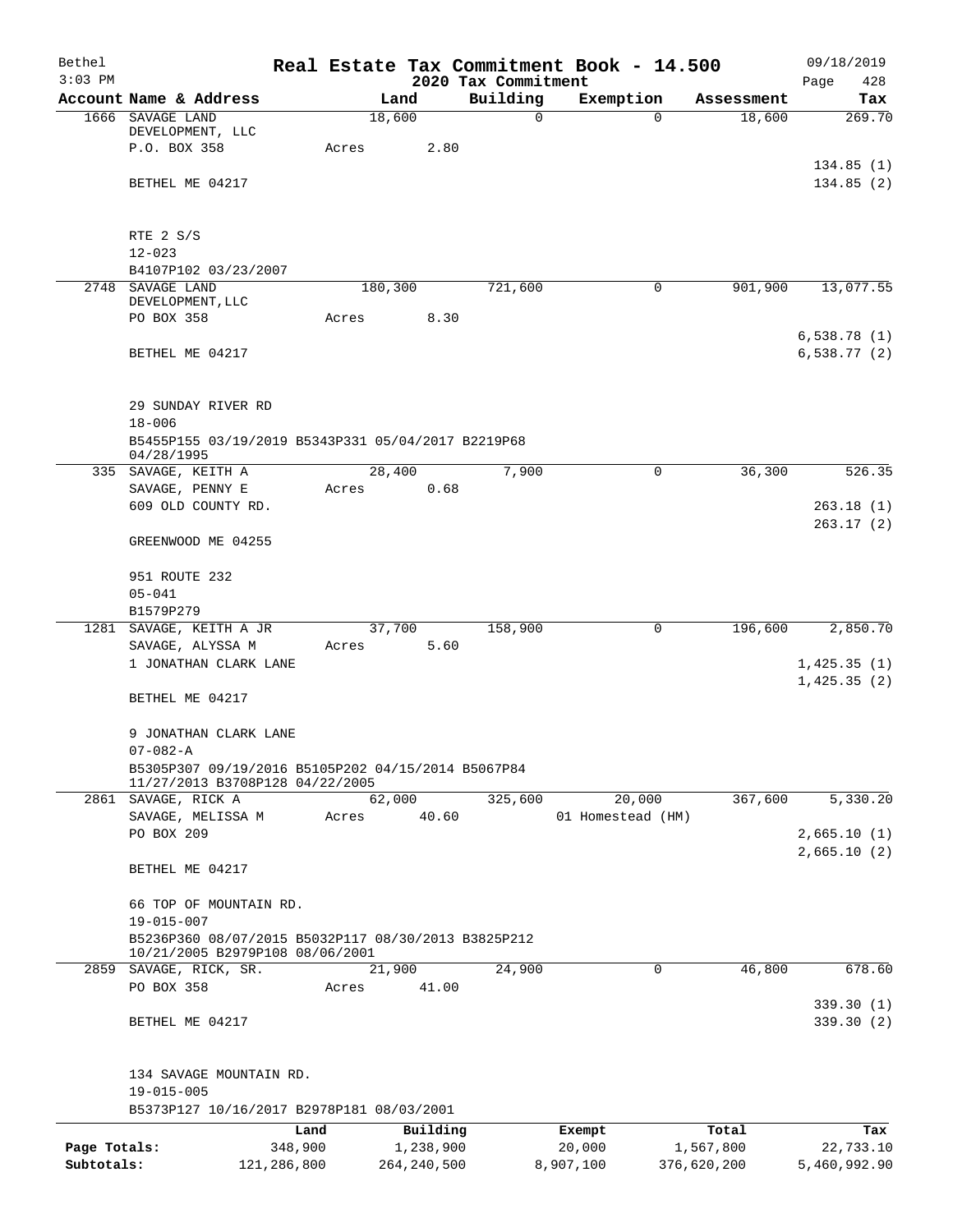| Bethel<br>$3:03$ PM |                        |        |       | 2020 Tax Commitment | Real Estate Tax Commitment Book - 14.500 |            | 09/18/2019<br>Page<br>429 |
|---------------------|------------------------|--------|-------|---------------------|------------------------------------------|------------|---------------------------|
|                     | Account Name & Address |        | Land  | Building            | Exemption                                | Assessment | Tax                       |
|                     | 2860 SAVAGE, RONALD W  | 12,600 |       | 0                   | $\Omega$                                 | 12,600     | 182.70                    |
|                     | PO BOX 358             | Acres  | 41.00 |                     |                                          |            |                           |
|                     |                        |        |       |                     |                                          |            | 91.35(1)                  |
|                     | BETHEL ME 04217        |        |       |                     |                                          |            | 91.35(2)                  |
|                     |                        |        |       |                     |                                          |            |                           |
|                     |                        |        |       |                     |                                          |            |                           |
|                     | $19 - 015 - 006$       |        |       |                     |                                          |            |                           |
|                     | B2979P108 08/06/2001   |        |       |                     |                                          |            |                           |
|                     | 2862 SAVAGE, RONALD W  | 22,200 |       | $\mathbf 0$         | $\mathsf{O}$                             | 22,200     | 321.90                    |
|                     | PO BOX 358             | Acres  | 40.60 |                     |                                          |            |                           |
|                     |                        |        |       |                     |                                          |            | 160.95(1)                 |
|                     | BETHEL ME 04217        |        |       |                     |                                          |            | 160.95(2)                 |
|                     |                        |        |       |                     |                                          |            |                           |
|                     |                        |        |       |                     |                                          |            |                           |
|                     | $19 - 015 - 008$       |        |       |                     |                                          |            |                           |
|                     | B2979P108 08/06/2001   |        |       |                     |                                          |            |                           |
|                     | 2863 SAVAGE, RONALD W  | 18,100 |       | 0                   | 0                                        | 18,100     | 262.45                    |
|                     | PO BOX 358             | Acres  | 35.60 |                     |                                          |            |                           |
|                     |                        |        |       |                     |                                          |            | 131.23(1)                 |
|                     | BETHEL ME 04217        |        |       |                     |                                          |            | 131.22 (2)                |
|                     |                        |        |       |                     |                                          |            |                           |
|                     |                        |        |       |                     |                                          |            |                           |
|                     | $19 - 015 - 009$       |        |       |                     |                                          |            |                           |
|                     | B2979P108 08/06/2001   |        |       |                     |                                          |            |                           |
|                     | 2870 SAVAGE, RONALD W  | 24,400 |       | $\mathbf 0$         | 0                                        | 24,400     | 353.80                    |
|                     | PO BOX 358             | Acres  | 0.72  |                     |                                          |            |                           |
|                     |                        |        |       |                     |                                          |            | 176.90(1)                 |
|                     | BETHEL ME 04217        |        |       |                     |                                          |            | 176.90(2)                 |
|                     |                        |        |       |                     |                                          |            |                           |
|                     | 1361 INTERVALE RD.     |        |       |                     |                                          |            |                           |
|                     | $19 - 017 - 006$       |        |       |                     |                                          |            |                           |
|                     | B3211P233              |        |       |                     |                                          |            |                           |
| 2855                | SAVAGE, RONALD W       | 15,000 |       | 0                   | $\mathbf 0$                              | 15,000     | 217.50                    |
|                     | PO BOX 358             | Acres  | 40.23 |                     |                                          |            |                           |
|                     |                        |        |       |                     |                                          |            | 108.75(1)                 |
|                     | BETHEL ME 04217        |        |       |                     |                                          |            | 108.75(2)                 |
|                     |                        |        |       |                     |                                          |            |                           |
|                     |                        |        |       |                     |                                          |            |                           |
|                     | $19 - 015 - 001$       |        |       |                     |                                          |            |                           |
|                     | B2979P108 08/06/2001   |        |       |                     |                                          |            |                           |
|                     | 2856 SAVAGE, RONALD W  |        | 9,000 | 0                   | $\mathsf{O}$                             | 9,000      | 130.50                    |
|                     | PO BOX 358             | Acres  | 37.57 |                     |                                          |            |                           |
|                     |                        |        |       |                     |                                          |            | 65.25(1)                  |
|                     | BETHEL ME 04217        |        |       |                     |                                          |            | 65.25(2)                  |
|                     |                        |        |       |                     |                                          |            |                           |
|                     |                        |        |       |                     |                                          |            |                           |
|                     | $19 - 015 - 002$       |        |       |                     |                                          |            |                           |
|                     | B2979P108 08/06/2001   |        |       |                     |                                          |            |                           |
|                     |                        |        |       |                     |                                          |            |                           |
|                     |                        |        |       |                     |                                          |            |                           |

**Page Totals:** 101,300 0 0 101,300 1,468.85<br>**Subtotals:** 121,388,100 264,240,500 8,907,100 376,721,500 5,462,461.75 **Subtotals:** 121,388,100 264,240,500 8,907,100 376,721,500 5,462,461.75 **Land Building Exempt Total Tax**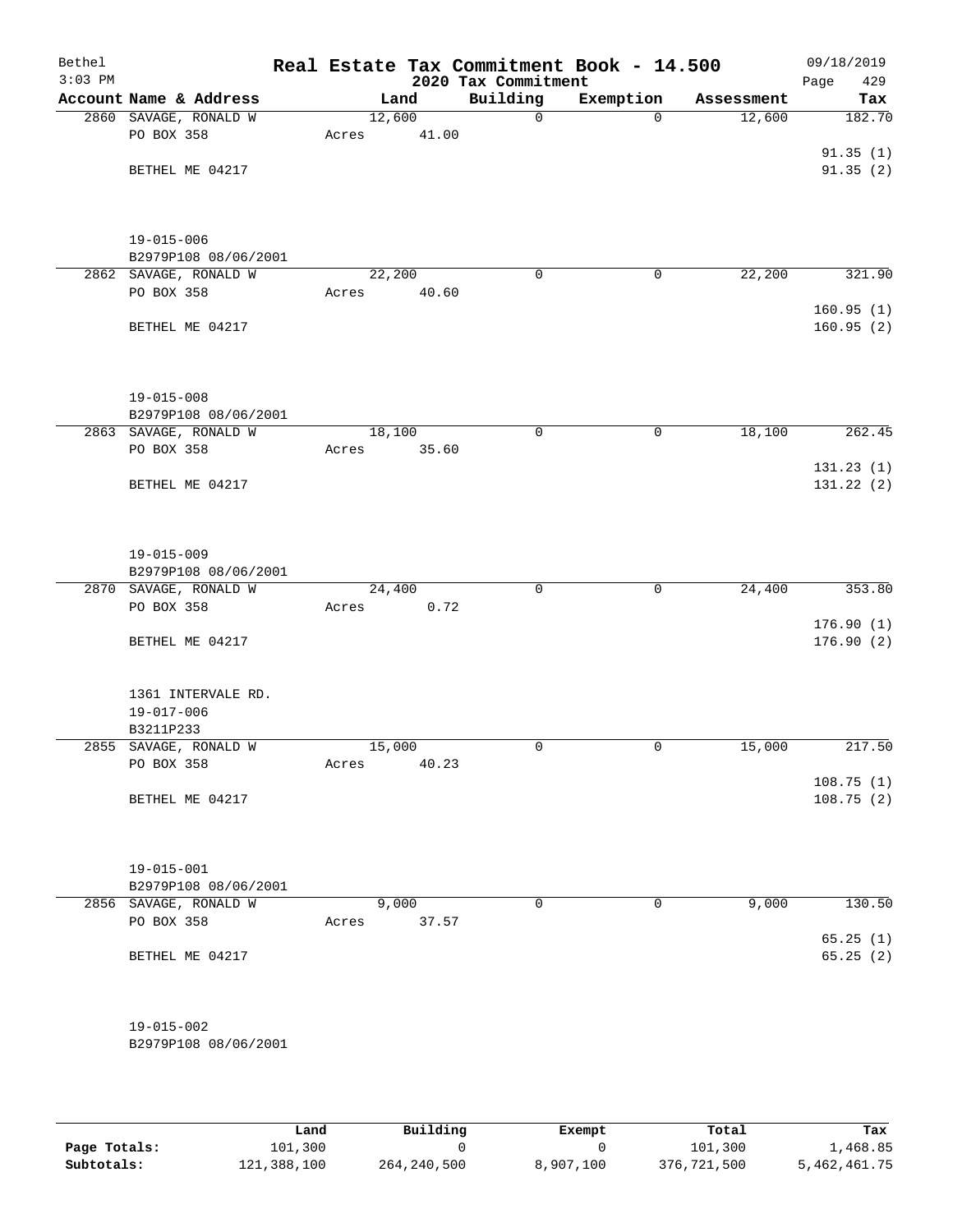| Bethel    |                                                                 |                 |       |                     | Real Estate Tax Commitment Book - 14.500 |            | 09/18/2019  |
|-----------|-----------------------------------------------------------------|-----------------|-------|---------------------|------------------------------------------|------------|-------------|
| $3:03$ PM |                                                                 |                 |       | 2020 Tax Commitment |                                          |            | Page<br>430 |
|           | Account Name & Address                                          |                 | Land  | Building            | Exemption                                | Assessment | Tax         |
|           | 2857 SAVAGE, RONALD W                                           | 23,800          |       | $\mathbf 0$         | $\Omega$                                 | 23,800     | 345.10      |
|           | PO BOX 358                                                      | Acres           | 38.50 |                     |                                          |            |             |
|           |                                                                 |                 |       |                     |                                          |            | 172.55(1)   |
|           | BETHEL ME 04217                                                 |                 |       |                     |                                          |            | 172.55(2)   |
|           |                                                                 |                 |       |                     |                                          |            |             |
|           | INTERVALE ROAD                                                  |                 |       |                     |                                          |            |             |
|           | $19 - 015 - 003$                                                |                 |       |                     |                                          |            |             |
|           | B2979P108 08/06/2001                                            |                 |       |                     |                                          |            |             |
| 2858      | SAVAGE, RONALD W                                                | 66,900          |       | 44,500              | 0                                        | 111,400    | 1,615.30    |
|           | PO BOX 358                                                      | Acres           | 40.60 |                     |                                          |            |             |
|           |                                                                 |                 |       |                     |                                          |            | 807.65(1)   |
|           | BETHEL ME 04217                                                 |                 |       |                     |                                          |            | 807.65 (2)  |
|           |                                                                 |                 |       |                     |                                          |            |             |
|           |                                                                 |                 |       |                     |                                          |            |             |
|           | 1447 INTERVALE RD.                                              |                 |       |                     |                                          |            |             |
|           | $19 - 015 - 004$                                                |                 |       |                     |                                          |            |             |
|           | B2979P108 08/06/2001                                            |                 |       |                     |                                          |            |             |
|           | 2573 SAVAGE, RONALD W                                           | 18,000          |       | $\mathbf 0$         | $\mathbf 0$                              | 18,000     | 261.00      |
|           | PO BOX 358                                                      | Acres           | 0.56  |                     |                                          |            |             |
|           |                                                                 |                 |       |                     |                                          |            | 130.50(1)   |
|           | BETHEL ME 04217                                                 |                 |       |                     |                                          |            | 130.50(2)   |
|           |                                                                 |                 |       |                     |                                          |            |             |
|           |                                                                 |                 |       |                     |                                          |            |             |
|           | <b>BALSAM ROAD</b>                                              |                 |       |                     |                                          |            |             |
|           | $15 - 016 - 024$                                                |                 |       |                     |                                          |            |             |
|           | B5188P317 12/02/2014 B2936P5 05/02/2001 B0P0                    |                 |       |                     |                                          |            |             |
|           | 2575 SAVAGE, RONALD W                                           | 20,400          |       | $\mathbf 0$         | $\mathbf 0$                              | 20,400     | 295.80      |
|           | PO BOX 358                                                      | Acres           | 0.72  |                     |                                          |            |             |
|           |                                                                 |                 |       |                     |                                          |            | 147.90(1)   |
|           | BETHEL ME 04217                                                 |                 |       |                     |                                          |            | 147.90(2)   |
|           |                                                                 |                 |       |                     |                                          |            |             |
|           |                                                                 |                 |       |                     |                                          |            |             |
|           |                                                                 |                 |       |                     |                                          |            |             |
|           | $15 - 016 - 026$                                                |                 |       |                     |                                          |            |             |
|           | B5188P321 12/02/2014 B2936P5 05/02/2001<br>197 SAVAGE, RONALD W |                 |       | 26,100              | $\mathbf 0$                              | 77,500     | 1,123.75    |
|           | PO BOX 358                                                      | 51,400<br>Acres | 24.00 |                     |                                          |            |             |
|           |                                                                 |                 |       |                     |                                          |            | 561.88(1)   |
|           | BETHEL ME 04217                                                 |                 |       |                     |                                          |            | 561.87(2)   |
|           |                                                                 |                 |       |                     |                                          |            |             |
|           |                                                                 |                 |       |                     |                                          |            |             |
|           | 204 EAST BETHEL RD.                                             |                 |       |                     |                                          |            |             |
|           | $04 - 048$                                                      |                 |       |                     |                                          |            |             |
|           | B4899P256 09/27/2012 B1966P17 12/03/1992 B624P490               |                 |       |                     |                                          |            |             |
|           | 03/30/1964                                                      |                 |       |                     |                                          |            |             |
|           | 1735 SAVAGE, RONALD W                                           | 92,500          |       | 387,300             | 20,000                                   | 459,800    | 6,667.10    |
|           | SAVAGE, CYNTHIA A                                               | Acres           | 14.23 |                     | 01 Homestead (HM)                        |            |             |
|           | PO BOX 358                                                      |                 |       |                     |                                          |            | 3,333.55(1) |
|           |                                                                 |                 |       |                     |                                          |            | 3,333.55(2) |
|           | BETHEL ME 04217                                                 |                 |       |                     |                                          |            |             |
|           |                                                                 |                 |       |                     |                                          |            |             |
|           | 11 DEER VIEW ROAD                                               |                 |       |                     |                                          |            |             |
|           | $12 - 073 - 001$                                                |                 |       |                     |                                          |            |             |
|           | B3282P97 05/02/2003 B2776P258 12/15/1999                        |                 |       |                     |                                          |            |             |
|           |                                                                 |                 |       |                     |                                          |            |             |
|           |                                                                 |                 |       |                     |                                          |            |             |

|              | Land        | Building    | Exempt    | Total       | Tax          |
|--------------|-------------|-------------|-----------|-------------|--------------|
| Page Totals: | 273,000     | 457,900     | 20,000    | 710,900     | 10,308.05    |
| Subtotals:   | 121,661,100 | 264,698,400 | 8,927,100 | 377,432,400 | 5,472,769.80 |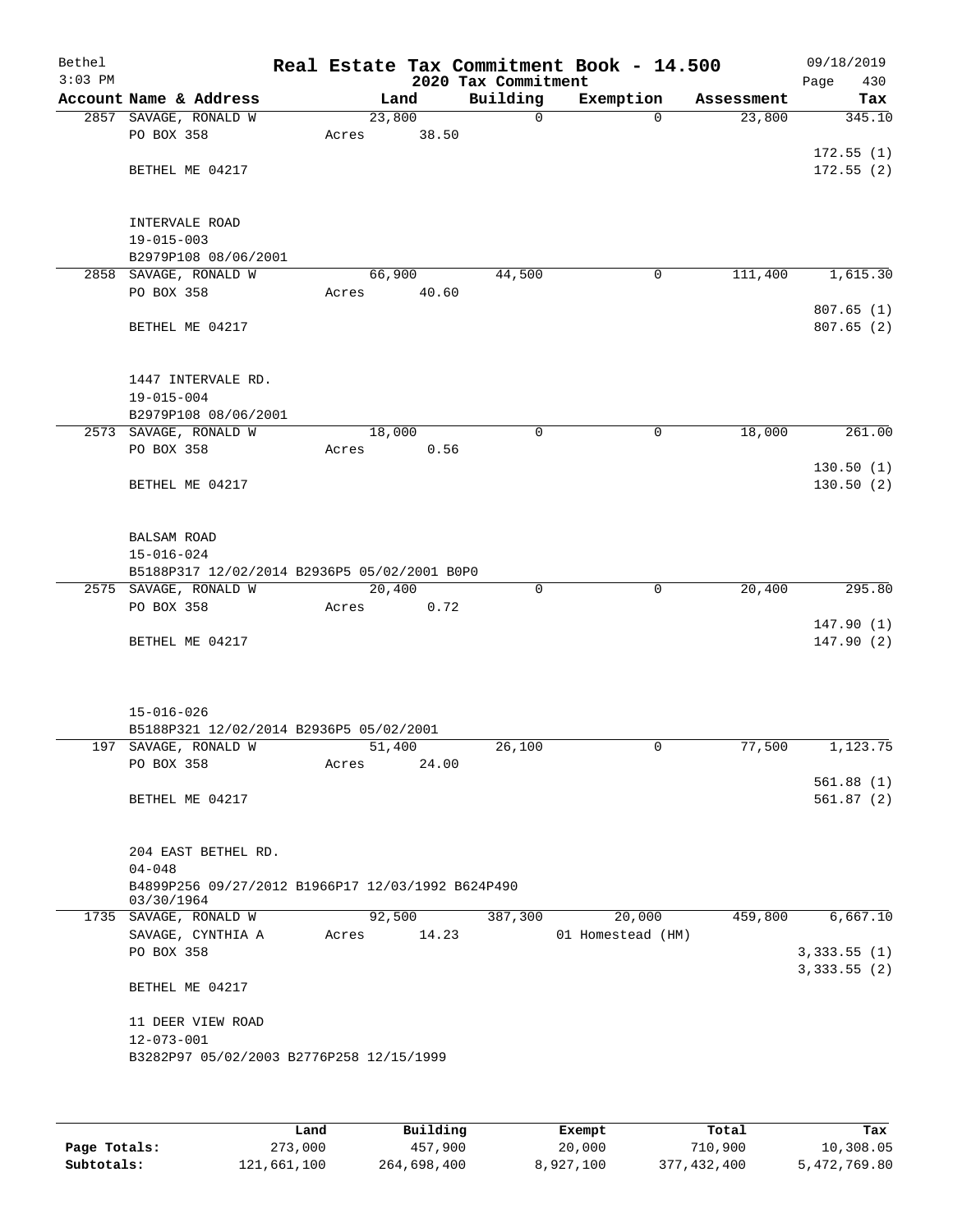| Bethel<br>$3:03$ PM |                                                                                              |       |                | 2020 Tax Commitment | Real Estate Tax Commitment Book - 14.500 |            | 09/18/2019                 |
|---------------------|----------------------------------------------------------------------------------------------|-------|----------------|---------------------|------------------------------------------|------------|----------------------------|
|                     | Account Name & Address                                                                       |       | Land           | Building            | Exemption                                | Assessment | Page<br>431<br>Tax         |
|                     | 503 SAVAGE, RYAN A                                                                           |       | 33,600         | 146,700             | $\Omega$                                 | 180,300    | 2,614.35                   |
|                     | SAVAGE, HANNAH N<br>P.O. BOX 813                                                             | Acres | 3.30           |                     |                                          |            | 1,307.18(1)                |
|                     | BETHEL ME 04217                                                                              |       |                |                     |                                          |            | 1,307.17(2)                |
|                     | 53 SAVAGE MOUNTAIN RD<br>19-015-002-001                                                      |       |                |                     |                                          |            |                            |
|                     | B5293P433 07/20/2016 B5197P86 12/19/2014                                                     |       |                |                     |                                          |            |                            |
|                     | 5234 SAVAGE, TIMOTHY J                                                                       |       | 39,800         | 148,200             | 20,000                                   | 168,000    | 2,436.00                   |
|                     | PO BOX 358                                                                                   | Acres | 1.60           |                     | 01 Homestead (HM)                        |            |                            |
|                     | BETHEL ME 04217                                                                              |       |                |                     |                                          |            | 1,218.00(1)<br>1,218.00(2) |
|                     | 4 SAVAGE MOUNTAIN RD<br>$19 - 015 - 003 - A$                                                 |       |                |                     |                                          |            |                            |
|                     | B4338P113 08/20/2010                                                                         |       |                |                     |                                          |            |                            |
|                     | 1480 SCANLON, DEBORAH E                                                                      |       | 48,700         | 151,000             | 0                                        | 199,700    | 2,895.65                   |
|                     | SCANLON, JOHN J<br>50 NIGHTINGALE ROAD,                                                      | Acres | 1.20           |                     |                                          |            | 1,447.83(1)                |
|                     | APT 11                                                                                       |       |                |                     |                                          |            |                            |
|                     | PLYMOUTH MA 02360                                                                            |       |                |                     |                                          |            | 1,447.82(2)                |
|                     | 15 GOSS POND RD.<br>$09 - 007 - 001 - 005$                                                   |       |                |                     |                                          |            |                            |
|                     | B3608P246 10/08/2004 B2071P239                                                               |       |                |                     |                                          |            |                            |
|                     | 376 SCANLON, NEIL A                                                                          |       | 57,200<br>6.80 | 177,000             | 0                                        | 234,200    | 3,395.90                   |
|                     | SCANLON, MARY E<br>PO BOX 1314                                                               | Acres |                |                     |                                          |            | 1,697.95(1)                |
|                     |                                                                                              |       |                |                     |                                          |            | 1,697.95(2)                |
|                     | BETHEL ME 04217                                                                              |       |                |                     |                                          |            |                            |
|                     | 45 PINE BLUFF RD.                                                                            |       |                |                     |                                          |            |                            |
|                     | $06 - 016 - 005$                                                                             |       |                |                     |                                          |            |                            |
|                     | B5105P261 04/16/2014 B3134P176 07/03/2002                                                    |       |                |                     |                                          |            |                            |
|                     | 5072 SCHAFFER, HANNA F<br>REVOCABLE TRUST<br>15 ASH ST                                       |       | 58,400<br>3.37 | 219,000             | $\mathsf{O}$                             | 277,400    | 4,022.30                   |
|                     |                                                                                              | Acres |                |                     |                                          |            | 2,011.15(1)                |
|                     | EXETER NH 03833                                                                              |       |                |                     |                                          |            | 2,011.15(2)                |
|                     | 68 OAK RIDGE ROAD<br>$18 - 060 - 052$<br>B5128P150 06/23/2014 B5083P315 01/21/2014 B3568P322 |       |                |                     |                                          |            |                            |
|                     | 08/06/2004                                                                                   |       |                |                     |                                          |            |                            |
|                     | 4743 SCHAFFER, NINA B                                                                        |       | 66,200         | 286,600             | 0                                        | 352,800    | 5,115.60                   |
|                     | SCHAFFER, JOSEPH H<br>23 EAST MARKET STREET                                                  | Acres | 2.00           |                     |                                          |            | 2,557.80(1)                |
|                     | BETHELHEM PA 18018                                                                           |       |                |                     |                                          |            | 2,557.80(2)                |
|                     | 169 DEER VIEW ROAD<br>$12 - 073 - 026$                                                       |       |                |                     |                                          |            |                            |
|                     | B5224P373 06/01/2015 B3861P109 12/20/2005                                                    |       |                |                     |                                          |            |                            |
|                     |                                                                                              |       |                |                     |                                          |            |                            |
|                     | Land                                                                                         |       | Building       |                     | Exempt                                   | Total      | Tax                        |
| Page Totals:        | 303,900                                                                                      |       | 1,128,500      |                     | 20,000                                   | 1,412,400  | 20,479.80                  |

**Subtotals:** 121,965,000 265,826,900 8,947,100 378,844,800 5,493,249.60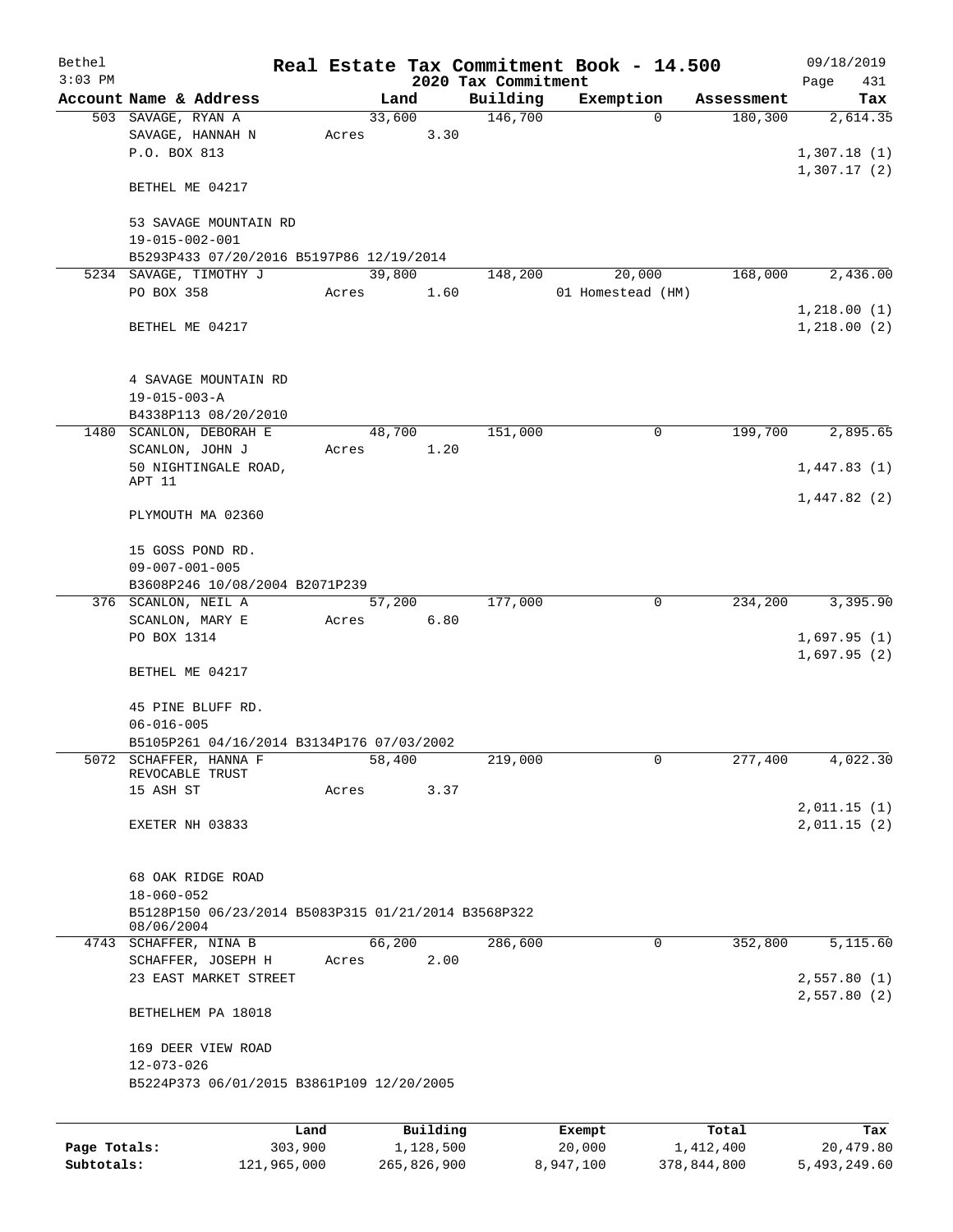| Bethel<br>$3:03$ PM |                                                                   |       |         | 2020 Tax Commitment | Real Estate Tax Commitment Book - 14.500 |            | 09/18/2019<br>Page<br>432  |
|---------------------|-------------------------------------------------------------------|-------|---------|---------------------|------------------------------------------|------------|----------------------------|
|                     | Account Name & Address                                            |       | Land    | Building            | Exemption                                | Assessment | Tax                        |
|                     | 1421 SCHECHTER, STEPHEN                                           |       | 53,300  | $\mathbf 0$         | $\Omega$                                 | 53,300     | 772.85                     |
|                     | SCHECHTER, ALYSSA                                                 | Acres | 40.00   |                     |                                          |            |                            |
|                     | 8408 MONUMENT OAK                                                 |       |         |                     |                                          |            | 386.43(1)                  |
|                     | BOERNE TX 78015                                                   |       |         |                     |                                          |            | 386.42 (2)                 |
|                     |                                                                   |       |         |                     |                                          |            |                            |
|                     |                                                                   |       |         |                     |                                          |            |                            |
|                     | $09 - 007$                                                        |       |         |                     |                                          |            |                            |
|                     | B3908P282 03/27/2006<br>3152 SCHEFFREEN, CHARLES                  |       | 16,800  | 63,000              | 0                                        | 79,800     | 1,157.10                   |
|                     | THOMPSON, CAROL                                                   |       |         |                     |                                          |            |                            |
|                     | 30 ORNE STREET                                                    |       |         |                     |                                          |            | 578.55(1)                  |
|                     |                                                                   |       |         |                     |                                          |            | 578.55 (2)                 |
|                     | MARBLEHEAD MA 01945                                               |       |         |                     |                                          |            |                            |
|                     | 15 MILL HILL                                                      |       |         |                     |                                          |            |                            |
|                     | $25 - 008 - 002$                                                  |       |         |                     |                                          |            |                            |
|                     | 1398 SCHEIDEGGER, BRIAN                                           |       | 52,500  | 111,500             | 20,000                                   | 144,000    | 2,088.00                   |
|                     | SCHEIDEGGER, LAURA                                                | Acres | 3.00    |                     | 01 Homestead (HM)                        |            |                            |
|                     | PO BOX 622                                                        |       |         |                     |                                          |            | 1,044.00(1)                |
|                     |                                                                   |       |         |                     |                                          |            | 1,044.00(2)                |
|                     | BETHEL ME 04217                                                   |       |         |                     |                                          |            |                            |
|                     | 6 BLAKE RD.                                                       |       |         |                     |                                          |            |                            |
|                     | $08 - 062 - 001$                                                  |       |         |                     |                                          |            |                            |
|                     | B3169P271 09/24/2002 B1975P281 01/05/1993                         |       |         |                     |                                          |            |                            |
|                     | 4523 SCHIAVI HOMES, LLC                                           |       | 157,100 | 1,000               | 0                                        | 158,100    | 2,292.45                   |
|                     | 754 MAIN STREET                                                   | Acres | 3.85    |                     |                                          |            |                            |
|                     |                                                                   |       |         |                     |                                          |            | 1, 146.23(1)               |
|                     | OXFORD ME 04270                                                   |       |         |                     |                                          |            | 1, 146.22(2)               |
|                     |                                                                   |       |         |                     |                                          |            |                            |
|                     | 163 MAYVILLE RD.                                                  |       |         |                     |                                          |            |                            |
|                     | $24 - 032 - 001$                                                  |       |         |                     |                                          |            |                            |
|                     | B3859P246 12/20/2005                                              |       |         |                     |                                          |            |                            |
|                     | 3073 SCHIFONE, WESTON                                             |       | 44,000  | 172,200             | 0                                        | 216,200    | 3,134.90                   |
|                     | MURPHY, MURPHY, DENISE                                            | Acres | 5.20    |                     |                                          |            |                            |
|                     | 43 VILLAGE CIRCLE                                                 |       |         |                     |                                          |            | 1,567.45(1)<br>1,567.45(2) |
|                     | MILFORD MA 01757                                                  |       |         |                     |                                          |            |                            |
|                     |                                                                   |       |         |                     |                                          |            |                            |
|                     | 1290 INTERVALE RD.                                                |       |         |                     |                                          |            |                            |
|                     | $23 - 026 - 002$                                                  |       |         |                     |                                          |            |                            |
|                     | B5361P47 08/09/2017 B3892P335 02/27/2006<br>4831 SCHIFONE, WESTON |       | 62,100  | 0                   | 0                                        | 62,100     | 900.45                     |
|                     | 43 VILLAGE CIR                                                    | Acres | 5.20    |                     |                                          |            |                            |
|                     |                                                                   |       |         |                     |                                          |            | 450.23(1)                  |
|                     | MILFORD MA 01757 1379                                             |       |         |                     |                                          |            | 450.22(2)                  |
|                     |                                                                   |       |         |                     |                                          |            |                            |
|                     |                                                                   |       |         |                     |                                          |            |                            |
|                     | INTERVALE ROAD<br>$23 - 026 - 003$                                |       |         |                     |                                          |            |                            |
|                     | B5369P537 09/26/2017 B4077P299 01/08/2007 B3892P335               |       |         |                     |                                          |            |                            |
|                     | 02/27/2006                                                        |       |         |                     |                                          |            |                            |
|                     |                                                                   |       |         |                     |                                          |            |                            |
|                     |                                                                   |       |         |                     |                                          |            |                            |
|                     |                                                                   |       |         |                     |                                          |            |                            |

|              | Land        | Building    | Exempt    | Total       | Tax          |
|--------------|-------------|-------------|-----------|-------------|--------------|
| Page Totals: | 385,800     | 347,700     | 20,000    | 713,500     | 10,345.75    |
| Subtotals:   | 122,350,800 | 266,174,600 | 8,967,100 | 379,558,300 | 5,503,595.35 |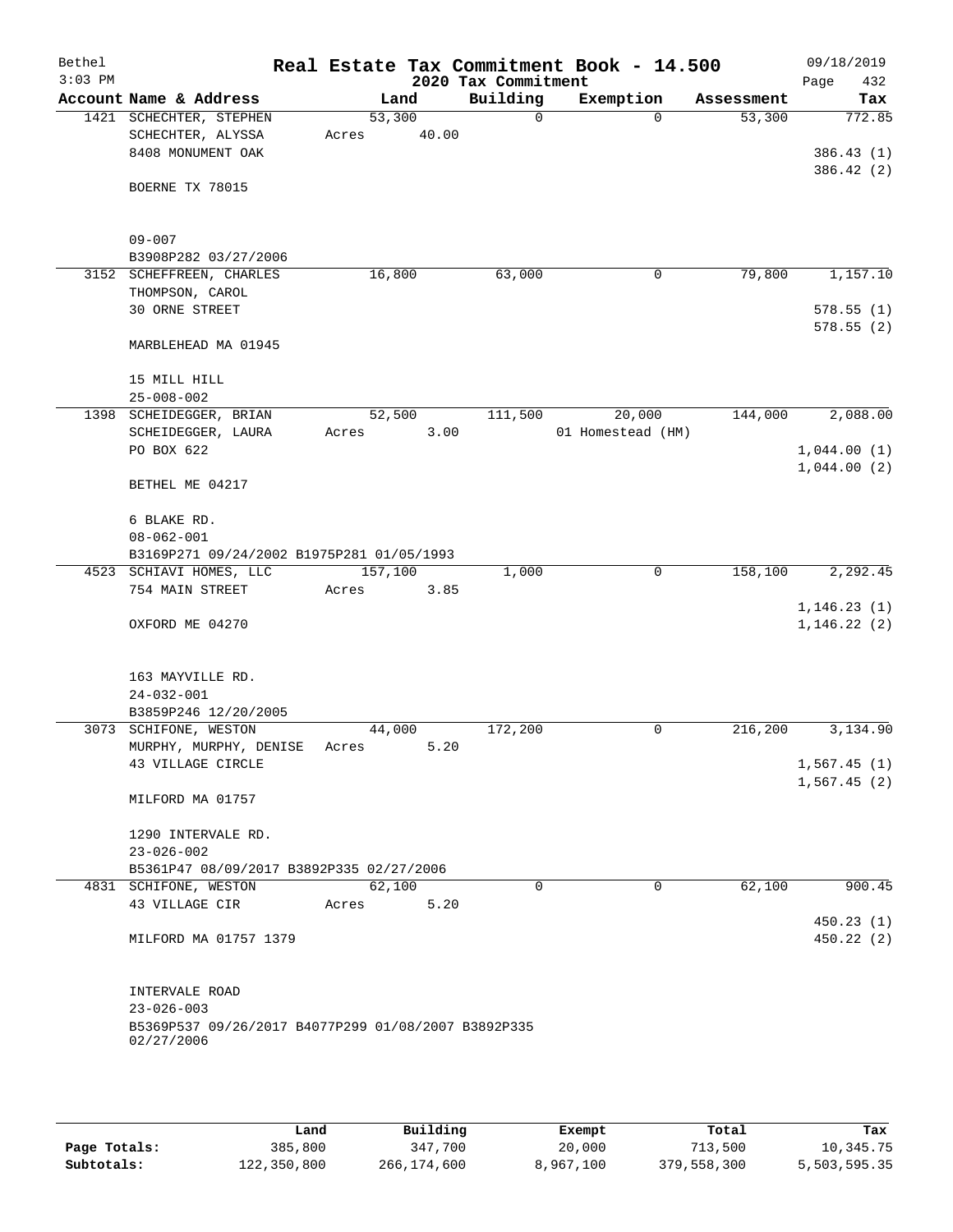| Bethel    |                                                                                      | Real Estate Tax Commitment Book - 14.500 |                     |             |            | 09/18/2019  |
|-----------|--------------------------------------------------------------------------------------|------------------------------------------|---------------------|-------------|------------|-------------|
| $3:03$ PM |                                                                                      |                                          | 2020 Tax Commitment |             |            | Page<br>433 |
|           | Account Name & Address                                                               | Land                                     | Building            | Exemption   | Assessment | Tax         |
|           | 3057 SCHNEIDER, BARBARA T                                                            | 54,200                                   | 133,600             | $\Omega$    | 187,800    | 2,723.10    |
|           | SCHNEIDER, WILLIAM J                                                                 | 17.00<br>Acres                           |                     |             |            |             |
|           | 50 ROUGH RIDER RD                                                                    |                                          |                     |             |            | 1,361.55(1) |
|           | DURHAM ME 04222                                                                      |                                          |                     |             |            | 1,361.55(2) |
|           | 82 HOLT HILL RD.                                                                     |                                          |                     |             |            |             |
|           | $23 - 011$                                                                           |                                          |                     |             |            |             |
|           | B5289P467 06/29/2016 B1237P292 12/05/1983                                            |                                          |                     |             |            |             |
|           | 3560 SCHNEIDER, GREGORY G                                                            | 33,600                                   | 98,500              | 0           | 132,100    | 1,915.45    |
|           | SCHNEIDER, LAURA                                                                     |                                          |                     |             |            |             |
|           | 26 MAPLE STREET                                                                      |                                          |                     |             |            | 957.73 (1)  |
|           |                                                                                      |                                          |                     |             |            | 957.72 (2)  |
|           | PLYMPTON MA 02367                                                                    |                                          |                     |             |            |             |
|           | 135 VERNON ST.                                                                       |                                          |                     |             |            |             |
|           | $26 - 076 - 001 - 05D$                                                               |                                          |                     |             |            |             |
|           | B3755P67 07/06/2005                                                                  |                                          |                     |             |            |             |
|           | 2992 SCHNEIDER, JOHN C &<br>SUZANNE M, TRUSTEES                                      | 55,700                                   | $\mathbf 0$         | 0           | 55,700     | 807.65      |
|           | THE SCHNEIDER FAMILY<br>REALTY TRUST                                                 | 2.70<br>Acres                            |                     |             |            |             |
|           | 17 CENTRAL ST. UNIT 7                                                                |                                          |                     |             |            | 403.83(1)   |
|           | SALEM MA 01970 3781                                                                  |                                          |                     |             |            | 403.82(2)   |
|           | LANGELEY RD                                                                          |                                          |                     |             |            |             |
|           | $22 - 016 - 005$                                                                     |                                          |                     |             |            |             |
|           | B5092P117 02/25/2014 B2547P97 04/17/1998                                             |                                          |                     |             |            |             |
|           | 153 SCHOOLING, EWAN                                                                  | 45,900                                   | 37,600              | 0           | 83,500     | 1,210.75    |
|           | 40 CYPRESS CREEK<br>PARKWAY, APT 359                                                 | 15.00<br>Acres                           |                     |             |            |             |
|           |                                                                                      |                                          |                     |             |            | 605.38(1)   |
|           | HOUSTON TX 04255                                                                     |                                          |                     |             |            | 605.37(2)   |
|           |                                                                                      |                                          |                     |             |            |             |
|           | 869 WALKERS MILLS RD.                                                                |                                          |                     |             |            |             |
|           | $04 - 010$                                                                           |                                          |                     |             |            |             |
|           | B5440P319 11/01/2018 B5341P484 04/24/2017 B5311P91<br>10/17/2016 B624P490 03/30/1964 |                                          |                     |             |            |             |
|           | 1678 SCHUELLEIN, WILLIAM H                                                           | 32,900                                   | 95,900              | $\mathbf 0$ | 128,800    | 1,867.60    |
|           | 221 WEST BETHEL RD                                                                   | 1.10<br>Acres                            |                     |             |            |             |
|           |                                                                                      |                                          |                     |             |            | 933.80 (1)  |
|           | BETHEL ME 04217                                                                      |                                          |                     |             |            | 933.80 (2)  |
|           |                                                                                      |                                          |                     |             |            |             |
|           |                                                                                      |                                          |                     |             |            |             |
|           | 221 WEST BETHEL RD.<br>$12 - 035$                                                    |                                          |                     |             |            |             |
|           |                                                                                      |                                          |                     |             |            |             |

B5400P197 03/29/2018 B3962P112 06/28/2006 B638P158

|              | Land        | Building    | Exempt    | Total       | Tax          |
|--------------|-------------|-------------|-----------|-------------|--------------|
| Page Totals: | 222,300     | 365,600     |           | 587,900     | 8,524.55     |
| Subtotals:   | 122,573,100 | 266,540,200 | 8,967,100 | 380,146,200 | 5,512,119.90 |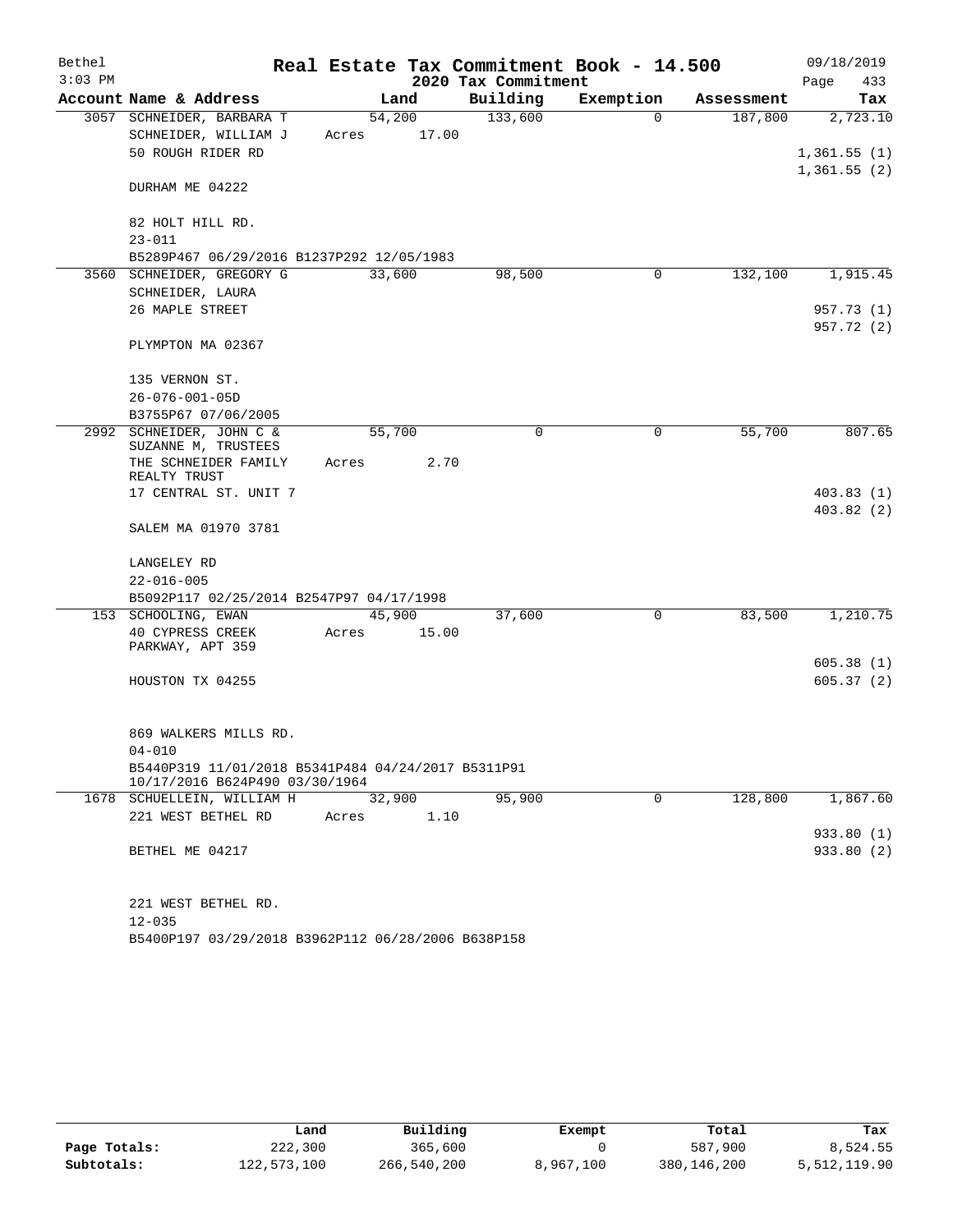| Bethel<br>$3:03$ PM |                                                                                            |                 |          | 2020 Tax Commitment | Real Estate Tax Commitment Book - 14.500 |            | 09/18/2019<br>434<br>Page          |
|---------------------|--------------------------------------------------------------------------------------------|-----------------|----------|---------------------|------------------------------------------|------------|------------------------------------|
|                     | Account Name & Address                                                                     |                 | Land     | Building            | Exemption                                | Assessment | Tax                                |
|                     | 3123 SCHUESLER, JACQUELINE K<br>SCHUESLER, ROBERT F<br>(JT)<br>81 INTERVALE ROAD           | 8,700<br>Acres  | 0.57     | 0                   | $\Omega$                                 | 8,700      | 126.15<br>63.08(1)                 |
|                     | BETHEL ME 04217                                                                            |                 |          |                     |                                          |            | 63.07(2)                           |
|                     | INTERVALE<br>$24 - 044$<br>B5207P157 02/09/2015 B5106P16 04/11/2014 B5076P72<br>12/18/2013 |                 |          |                     |                                          |            |                                    |
|                     | 1405 SCHUESLER, JACQUELYN K<br>SCHUESLER, ROBERT F<br>81 INTERVALE ROAD                    | 40,600<br>Acres | 2.11     | 65,500              | 20,000<br>01 Homestead (HM)              | 86,100     | 1,248.45<br>624.23(1)<br>624.22(2) |
|                     | BETHEL ME 04217                                                                            |                 |          |                     |                                          |            |                                    |
|                     | 81 INTERVALE RD.<br>$24 - 056$<br>B5207P157 02/09/2015 B5106P16 04/16/2014 B677P85         |                 |          |                     |                                          |            |                                    |
|                     | 08/19/1968<br>64 SCHWARZ, LUCIA L                                                          | 51,200          |          | 175,200             | 20,000                                   | 206,400    | 2,992.80                           |
|                     | 98 SKILLINGS ROAD                                                                          | Acres           | 13.00    |                     | 01 Homestead (HM)                        |            | 1,496.40(1)                        |
|                     | BETHEL ME 04217                                                                            |                 |          |                     |                                          |            | 1,496.40(2)                        |
|                     | 98 SKILLINGS RD<br>$01 - 050 - 008$<br>B2750P350 09/28/1999                                |                 |          |                     |                                          |            |                                    |
|                     | 3501 SCHWARZ, PETER H<br>SCHWARZ, KATHY D                                                  | 70,100<br>Acres | 1.63     | 283,100             | 20,000<br>01 Homestead (HM)              | 333,200    | 4,831.40                           |
|                     | 15 RIDGE RD                                                                                |                 |          |                     |                                          |            | 2,415.70(1)<br>2,415.70(2)         |
|                     | BETHEL ME 04217                                                                            |                 |          |                     |                                          |            |                                    |
|                     | 15 RIDGE ROAD<br>$26 - 060 - 001$<br>B3121P121 06/12/2002                                  |                 |          |                     |                                          |            |                                    |
|                     | 3665 SCOTT, GAIL A                                                                         | 33,700          |          | 135,800             | 26,000                                   | 143,500    | 2,080.75                           |
|                     | 56 MOUNTAIN VIEW CIR                                                                       | Acres           | 0.70     |                     | 01 Homestead (HM)                        |            |                                    |
|                     | BETHEL ME 04217                                                                            |                 |          |                     | 12 WW2 Vet Res                           |            | 1,040.38(1)<br>1,040.37(2)         |
|                     | 56 MOUNTAIN VIEW CIRCLE<br>$28 - 009$<br>B3488P17 04/05/2004                               |                 |          |                     |                                          |            |                                    |
|                     | 2896 SCRIBNER, JEFF                                                                        | 44,700          |          | 70,300              | 0                                        | 115,000    | 1,667.50                           |
|                     | SCRIBNER, CYNTHIA<br>216 THISTLE ST                                                        | Acres           | 7.70     |                     |                                          |            | 833.75 (1)                         |
|                     | UPTON ME 04261 4018                                                                        |                 |          |                     |                                          |            | 833.75 (2)                         |
|                     | 2052 INTERVALE RD.<br>$20 - 014$<br>B1836P73 09/24/1991 B172P235 04/03/1990                |                 |          |                     |                                          |            |                                    |
|                     |                                                                                            |                 |          |                     |                                          |            |                                    |
|                     | Land                                                                                       |                 | Building |                     | Exempt                                   | Total      | Tax                                |
| Page Totals:        | 249,000                                                                                    |                 | 729,900  |                     | 86,000                                   | 892,900    | 12,947.05                          |

**Subtotals:** 122,822,100 267,270,100 9,053,100 381,039,100 5,525,066.95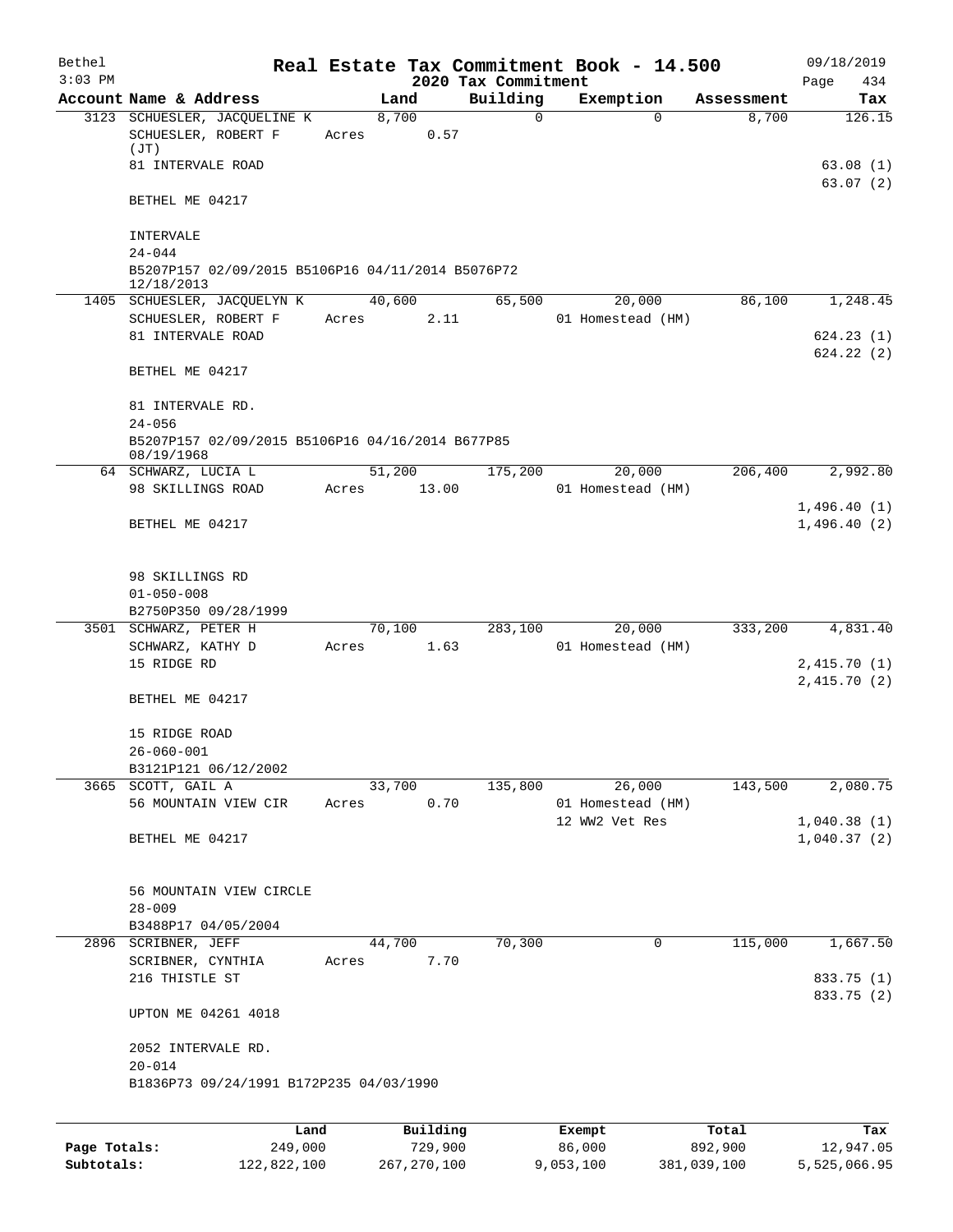| Bethel    |                                                                                      |                |        |                         | Real Estate Tax Commitment Book - 14.500 |                      | 09/18/2019                 |
|-----------|--------------------------------------------------------------------------------------|----------------|--------|-------------------------|------------------------------------------|----------------------|----------------------------|
| $3:03$ PM |                                                                                      |                |        | 2020 Tax Commitment     |                                          |                      | Page<br>435                |
|           | Account Name & Address<br>1488 SCRIBNER, RACHEL E                                    | Land<br>47,500 |        | Building<br>$\mathbf 0$ | Exemption<br>$\mathbf 0$                 | Assessment<br>47,500 | Tax<br>688.75              |
|           | 190 HASKELL HILL RD.                                                                 | Acres          | 155.00 |                         |                                          |                      |                            |
|           | HARRISON ME 04040 3720                                                               |                |        |                         |                                          |                      | 344.38 (1)<br>344.37 (2)   |
|           | RTE 232 N/S<br>$10 - 007$                                                            |                |        |                         |                                          |                      |                            |
|           | 1487 SCRIBNER, WENDELL B                                                             | 31,200         |        | $\mathbf 0$             | 0                                        | 31,200               | 452.40                     |
|           | SCRIBNER, RACHEL M                                                                   | Acres          | 102.00 |                         |                                          |                      |                            |
|           | 190 HASKELL HILL RD.                                                                 |                |        |                         |                                          |                      | 226.20(1)<br>226.20(2)     |
|           | HARRISON ME 04040 3720                                                               |                |        |                         |                                          |                      |                            |
|           | RTE 232 N/S<br>$10 - 006$                                                            |                |        |                         |                                          |                      |                            |
|           | B1521P110 10/30/1987 B1099P11 09/17/1980                                             |                |        |                         |                                          |                      |                            |
|           | 5067 SCULLY, THOMAS D                                                                | 57,300         |        | 267,500                 | 0                                        | 324,800              | 4,709.60                   |
|           | SCULLY, LAURA J                                                                      | Acres          | 2.67   |                         |                                          |                      |                            |
|           | 14 RICHDALE RD.                                                                      |                |        |                         |                                          |                      | 2,354.80(1)                |
|           | NEEDHAM MA 02194                                                                     |                |        |                         |                                          |                      | 2,354.80(2)                |
|           | 104 OAK RIDGE ROAD                                                                   |                |        |                         |                                          |                      |                            |
|           | $18 - 060 - 047$                                                                     |                |        |                         |                                          |                      |                            |
|           | B4867P87 07/07/2012 B4863P66 07/03/2012 B4292P226<br>05/02/2008 B3568P322 08/06/2004 |                |        |                         |                                          |                      |                            |
|           | 2872 SEASHORE, REBECCA MAY<br>128 NICOLL ST.                                         | 64,700         | 7.25   | $\mathbf 0$             | $\mathbf 0$                              | 64,700               | 938.15                     |
|           |                                                                                      | Acres          |        |                         |                                          |                      | 469.08(1)                  |
|           | NEW HAVEN CT 06511                                                                   |                |        |                         |                                          |                      | 469.07(2)                  |
|           | INTERVALE RD.<br>$19 - 018 - 001$                                                    |                |        |                         |                                          |                      |                            |
|           | B2622P230 10/19/1998                                                                 |                |        |                         |                                          |                      |                            |
|           | 3546 SEAVER, SANDRA                                                                  | 33,600         |        | 98,500                  | 20,000                                   | 112,100              | 1,625.45                   |
|           | PO BOX 187                                                                           |                |        |                         | 01 Homestead (HM)                        |                      |                            |
|           |                                                                                      |                |        |                         |                                          |                      | 812.73 (1)                 |
|           | BETHEL ME 04217                                                                      |                |        |                         |                                          |                      | 812.72 (2)                 |
|           | 135 VERNON ST.                                                                       |                |        |                         |                                          |                      |                            |
|           | $26 - 076 - 001 - 03D$                                                               |                |        |                         |                                          |                      |                            |
|           | B2923P77 03/28/2001<br>3118 SEIB PROPERTY                                            | 82,300         |        | 104,800                 | 0                                        | 187,100              | 2,712.95                   |
|           | MANAGEMENT, LLC                                                                      |                |        |                         |                                          |                      |                            |
|           | 80 BLOOMFIELD RD                                                                     | Acres          | 0.47   |                         |                                          |                      |                            |
|           | DEERFIELD NH 03037                                                                   |                |        |                         |                                          |                      | 1,356.48(1)<br>1,356.47(2) |
|           | 53 MAYVILLE RD.                                                                      |                |        |                         |                                          |                      |                            |
|           | $24 - 039$                                                                           |                |        |                         |                                          |                      |                            |
|           | B5213P522 03/19/2015 B4503P186 09/29/2009 B4442P1<br>05/18/2009 B1047P61             |                |        |                         |                                          |                      |                            |
|           |                                                                                      |                |        |                         |                                          |                      |                            |
|           |                                                                                      |                |        |                         |                                          |                      |                            |

|              | Land          | Building    | Exempt    | Total       | Tax          |
|--------------|---------------|-------------|-----------|-------------|--------------|
| Page Totals: | 316,600       | 470,800     | 20,000    | 767,400     | 11,127.30    |
| Subtotals:   | 123, 138, 700 | 267,740,900 | 9,073,100 | 381,806,500 | 5,536,194.25 |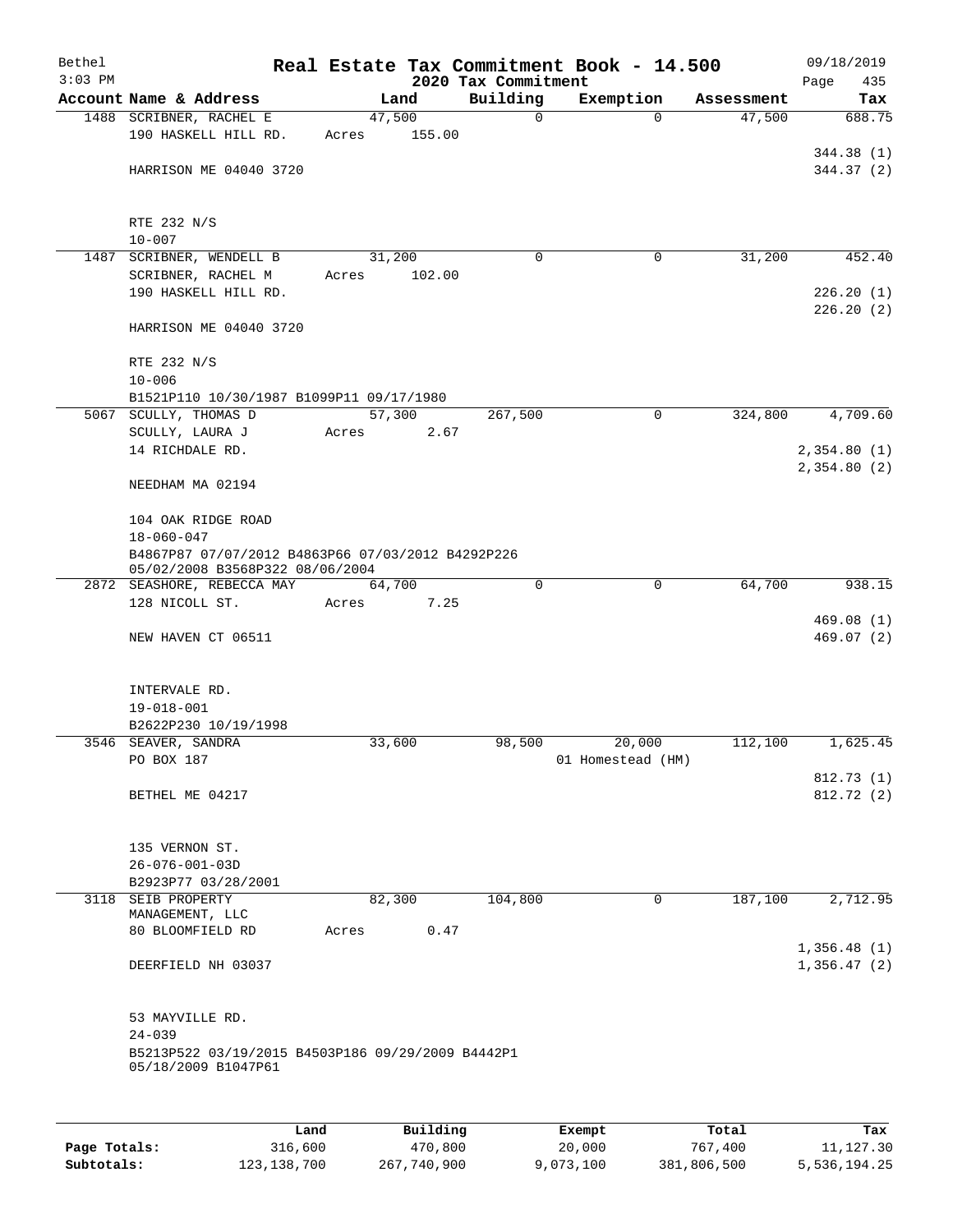| Bethel                     |                                                                        |             |                       | Real Estate Tax Commitment Book - 14.500 |                |                        | 09/18/2019               |
|----------------------------|------------------------------------------------------------------------|-------------|-----------------------|------------------------------------------|----------------|------------------------|--------------------------|
| $3:03$ PM                  | Account Name & Address                                                 |             | Land                  | 2020 Tax Commitment<br>Building          | Exemption      | Assessment             | Page<br>436<br>Tax       |
|                            | 2616 SENNEVILLE, JEFFREY S                                             |             | 59,700                | 25,000                                   | $\mathbf 0$    | 84,700                 | 1,228.15                 |
|                            | SENNEVILLE, WENDY T<br>PO BOX 192                                      | Acres 46.60 |                       |                                          |                |                        | 614.08(1)                |
|                            | BETHEL ME 04217                                                        |             |                       |                                          |                |                        | 614.07(2)                |
|                            | 239 GRAND VIEW RD.                                                     |             |                       |                                          |                |                        |                          |
|                            | $15 - 027 - 006$<br>B5220P148 05/04/2015 B3140P3                       |             |                       |                                          |                |                        |                          |
|                            | 3769 SENNEVILLE, JEFFREY S                                             |             | 26,200                | $\Omega$                                 | 0              | 26,200                 | 379.90                   |
|                            | SENNEVILLE, WENDY T                                                    | Acres       | 2.00                  |                                          |                |                        |                          |
|                            | PO BOX 192                                                             |             |                       |                                          |                |                        | 189.95 (1)<br>189.95(2)  |
|                            | EBETHEL ME 04217                                                       |             |                       |                                          |                |                        |                          |
|                            | $15 - 027 - 006 - 002$                                                 |             |                       |                                          |                |                        |                          |
|                            | B5220P145 05/04/2015 B3140P3 07/23/2002<br>1348 SHABLOM, NANCY E, TTEE |             | 92,400                | 0                                        | $\mathbf 0$    | 92,400                 | 1,339.80                 |
|                            | HAROLD C. SHABLOM JR.<br>LIVING TRUST                                  | Acres       | 121.52                |                                          |                |                        |                          |
|                            | 18 PHOEBE'S WAY                                                        |             |                       |                                          |                |                        | 669.90(1)<br>669.90(2)   |
|                            | CAPE ELIZABETH ME 04107                                                |             |                       |                                          |                |                        |                          |
|                            | OFF CHANDLER HILL<br>$08 - 041 - 002$                                  |             |                       |                                          |                |                        |                          |
|                            | B4840P201 05/01/2012 B3540P226 06/18/2004                              |             |                       |                                          |                |                        |                          |
|                            | 472 SHABLOM, NANCY E, TTEE<br>HAROLD C. SHABLOM JR.<br>LIVING TRUST    | Acres       | 27,100<br>1.30        | 0                                        | $\mathbf 0$    | 27,100                 | 392.95                   |
|                            | 18 PHOEBE'S WAY                                                        |             |                       |                                          |                |                        | 196.48(1)<br>196.47(2)   |
|                            | CAPE ELIZABETH ME 04107                                                |             |                       |                                          |                |                        |                          |
|                            | THAYER WAY                                                             |             |                       |                                          |                |                        |                          |
|                            | $08 - 041 - 002 - 002$                                                 |             |                       |                                          |                |                        |                          |
|                            | B4840P201 05/01/2012                                                   |             |                       |                                          |                |                        |                          |
| 473                        | SHABLOM, NANCY E, TTEE<br>HAROLD C. SHABLOM JR.                        | Acres       | 29,100<br>2.67        | 0                                        | $\mathbf 0$    | 29,100                 | 421.95                   |
|                            | LIVING TRUST                                                           |             |                       |                                          |                |                        |                          |
|                            | 18 PHOEBE'S WAY                                                        |             |                       |                                          |                |                        | 210.98(1)                |
|                            | CAPE ELIZABETH ME 04107                                                |             |                       |                                          |                |                        | 210.97(2)                |
|                            | THAYER WAY                                                             |             |                       |                                          |                |                        |                          |
|                            | $08 - 041 - 002 - 003$<br>B4840P201 05/01/2012                         |             |                       |                                          |                |                        |                          |
|                            | 474 SHABLOM, NANCY E, TTEE                                             |             | 28,800                | 0                                        | 0              | 28,800                 | 417.60                   |
|                            | HAROLD C. SHABLOM JR.                                                  | Acres       | 2.35                  |                                          |                |                        |                          |
|                            | LIVING TRUST<br>18 PHOEBE'S WAY                                        |             |                       |                                          |                |                        | 208.80(1)                |
|                            | CAPE ELIZABETH ME 04107                                                |             |                       |                                          |                |                        | 208.80(2)                |
|                            | THAYER WAY                                                             |             |                       |                                          |                |                        |                          |
|                            | $08 - 041 - 002 - 004$<br>B4840P201 05/12/2012                         |             |                       |                                          |                |                        |                          |
|                            |                                                                        | Land        | Building              |                                          | Exempt         | Total                  | Tax                      |
| Page Totals:<br>Subtotals: | 263,300<br>123,402,000                                                 |             | 25,000<br>267,765,900 |                                          | 0<br>9,073,100 | 288,300<br>382,094,800 | 4,180.35<br>5,540,374.60 |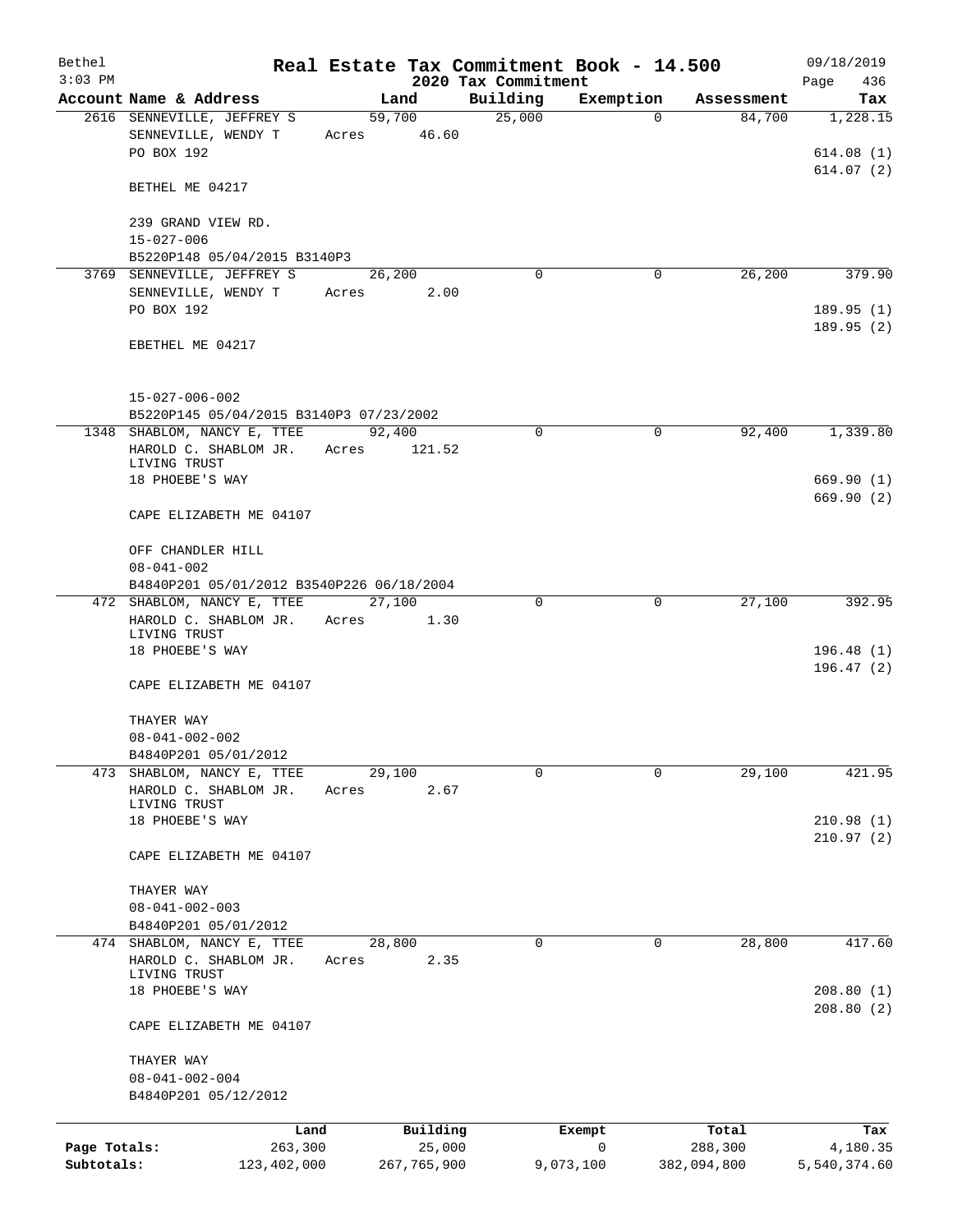| Bethel    |                                                                                        |                  |      |                     | Real Estate Tax Commitment Book - 14.500 |            | 09/18/2019             |
|-----------|----------------------------------------------------------------------------------------|------------------|------|---------------------|------------------------------------------|------------|------------------------|
| $3:03$ PM |                                                                                        |                  |      | 2020 Tax Commitment |                                          |            | 437<br>Page            |
|           | Account Name & Address                                                                 |                  | Land | Building            | Exemption                                | Assessment | Tax                    |
|           | 475 SHABLOM, NANCY E, TTEE<br>HAROLD C. SHABLOM JR.<br>LIVING TRUST<br>18 PHOEBE'S WAY | 28, 200<br>Acres | 1.91 | $\mathbf 0$         | $\Omega$                                 | 28, 200    | 408.90<br>204.45(1)    |
|           |                                                                                        |                  |      |                     |                                          |            | 204.45(2)              |
|           | CAPE ELIZABETH ME 04107                                                                |                  |      |                     |                                          |            |                        |
|           | THAYER WAY                                                                             |                  |      |                     |                                          |            |                        |
|           | $08 - 041 - 002 - 005$                                                                 |                  |      |                     |                                          |            |                        |
|           | B4840P201 05/01/2012                                                                   |                  |      |                     |                                          |            |                        |
|           | 477 SHABLOM, NANCY E, TTEE<br>HAROLD C. SHABLOM JR.<br>LIVING TRUST                    | 27,100<br>Acres  | 1.32 | 0                   | $\mathbf 0$                              | 27,100     | 392.95                 |
|           | 18 PHOEBE'S WAY                                                                        |                  |      |                     |                                          |            | 196.48(1)<br>196.47(2) |
|           | CAPE ELIZABETH ME 04107                                                                |                  |      |                     |                                          |            |                        |
|           | THAYER WAY                                                                             |                  |      |                     |                                          |            |                        |
|           | $08 - 041 - 002 - 007$                                                                 |                  |      |                     |                                          |            |                        |
|           | B4840P201 05/01/2012                                                                   |                  |      |                     |                                          |            |                        |
|           | 478 SHABLOM, NANCY E, TTEE<br>HAROLD C. SHABLOM JR.<br>LIVING TRUST                    | 27,100<br>Acres  | 1.32 | $\Omega$            | 0                                        | 27,100     | 392.95                 |
|           | 18 PHOEBE'S WAY                                                                        |                  |      |                     |                                          |            | 196.48(1)              |
|           |                                                                                        |                  |      |                     |                                          |            | 196.47(2)              |
|           | CAPE ELIZABETH ME 04107                                                                |                  |      |                     |                                          |            |                        |
|           | THAYER WAY                                                                             |                  |      |                     |                                          |            |                        |
|           | $08 - 041 - 002 - 008$                                                                 |                  |      |                     |                                          |            |                        |
|           | B4840P201 05/01/2012                                                                   |                  |      |                     |                                          |            |                        |
|           | 479 SHABLOM, NANCY E, TTEE                                                             | 27,000           |      | $\mathbf 0$         | 0                                        | 27,000     | 391.50                 |
|           | HAROLD C. SHABLOM JR.<br>LIVING TRUST                                                  | Acres            | 1.27 |                     |                                          |            |                        |
|           | 18 PHOEBE'S WAY                                                                        |                  |      |                     |                                          |            | 195.75(1)<br>195.75(2) |
|           | CAPE ELIZABETH ME 04107                                                                |                  |      |                     |                                          |            |                        |
|           | THAYER WAY                                                                             |                  |      |                     |                                          |            |                        |
|           | $08 - 041 - 002 - 009$                                                                 |                  |      |                     |                                          |            |                        |
|           | B4840P201 05/01/2012                                                                   |                  |      |                     |                                          |            |                        |
|           | 480 SHABLOM, NANCY E, TTEE                                                             | 27,100           |      | 0                   | 0                                        | 27,100     | 392.95                 |
|           | HAROLD C. SHABLOM JR.<br>LIVING TRUST                                                  | Acres            | 1.30 |                     |                                          |            |                        |
|           | 18 PHOEBE'S WAY                                                                        |                  |      |                     |                                          |            | 196.48(1)<br>196.47(2) |
|           | CAPE ELIZABETH ME 04107                                                                |                  |      |                     |                                          |            |                        |
|           | THAYER WAY                                                                             |                  |      |                     |                                          |            |                        |
|           | $08 - 041 - 002 - 010$                                                                 |                  |      |                     |                                          |            |                        |
|           | B4840P201 05/01/2012                                                                   |                  |      |                     |                                          |            |                        |

|              | Land        | Building    | Exempt    | Total         | Tax          |
|--------------|-------------|-------------|-----------|---------------|--------------|
| Page Totals: | 136,500     |             |           | 136,500       | 1,979.25     |
| Subtotals:   | 123,538,500 | 267,765,900 | 9,073,100 | 382, 231, 300 | 5,542,353.85 |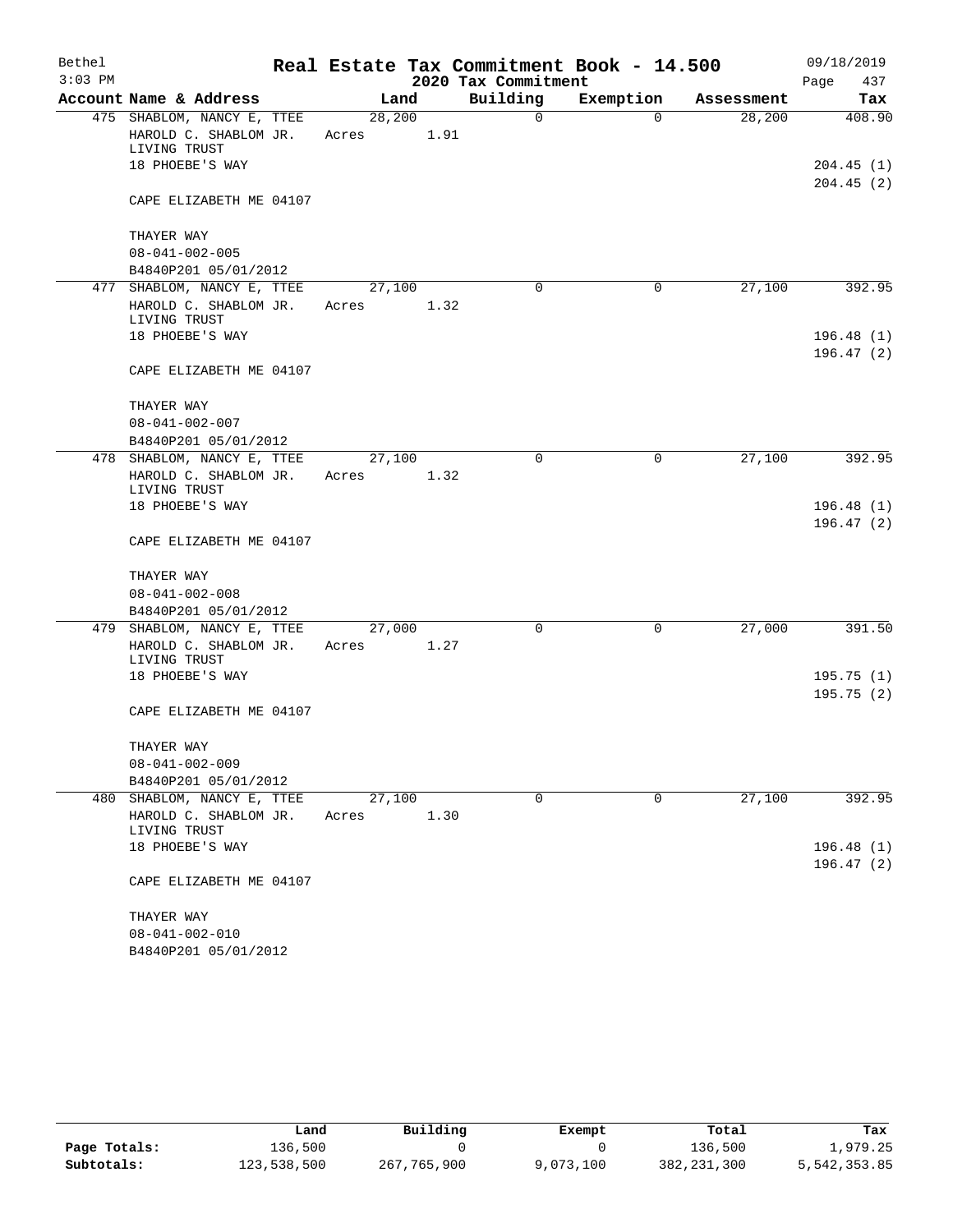| Bethel<br>$3:03$ PM |                                                                  |       |        |      | 2020 Tax Commitment | Real Estate Tax Commitment Book - 14.500 |            | 09/18/2019<br>Page<br>438  |
|---------------------|------------------------------------------------------------------|-------|--------|------|---------------------|------------------------------------------|------------|----------------------------|
|                     | Account Name & Address                                           |       | Land   |      | Building            | Exemption                                | Assessment | Tax                        |
|                     | 481 SHABLOM, NANCY E, TTEE                                       |       | 28,300 |      | 0                   | $\Omega$                                 | 28,300     | 410.35                     |
|                     | HAROLD C. SHABLOM JR.<br>LIVING TRUST                            | Acres |        | 1.99 |                     |                                          |            |                            |
|                     | 18 PHOEBE'S WAY                                                  |       |        |      |                     |                                          |            | 205.18(1)                  |
|                     | CAPE ELIZABETH ME 04107                                          |       |        |      |                     |                                          |            | 205.17(2)                  |
|                     | THAYER WAY                                                       |       |        |      |                     |                                          |            |                            |
|                     | $08 - 041 - 002 - 011$                                           |       |        |      |                     |                                          |            |                            |
|                     | B4840P201 05/01/2012                                             |       |        |      |                     |                                          |            |                            |
|                     | 482 SHABLOM, NANCY E, TTEE                                       |       | 28,200 |      | 0                   | $\mathbf 0$                              | 28,200     | 408.90                     |
|                     | HAROLD C. SHABLOM JR.<br>LIVING TRUST                            | Acres |        | 1.93 |                     |                                          |            |                            |
|                     | 18 PHOEBE'S WAY                                                  |       |        |      |                     |                                          |            | 204.45(1)                  |
|                     | CAPE ELIZABETH ME 04107                                          |       |        |      |                     |                                          |            | 204.45(2)                  |
|                     | THAYER WAY                                                       |       |        |      |                     |                                          |            |                            |
|                     | $08 - 041 - 002 - 012$                                           |       |        |      |                     |                                          |            |                            |
|                     | B4840P201 05/01/2012                                             |       |        |      |                     |                                          |            |                            |
|                     | 5033 SHACKETT, ANDREW                                            |       | 57,000 |      | 237,900             | 0                                        | 294,900    | 4,276.05                   |
|                     | SHACKETT, CHERYL                                                 | Acres |        | 2.52 |                     |                                          |            |                            |
|                     | 40 FISHER RIDGE CIRCLE                                           |       |        |      |                     |                                          |            | 2,138.03(1)<br>2,138.02(2) |
|                     | DUXBURY MA 02332                                                 |       |        |      |                     |                                          |            |                            |
|                     | 43 TWIN BROOKS RD                                                |       |        |      |                     |                                          |            |                            |
|                     | $18 - 060 - 011$                                                 |       |        |      |                     |                                          |            |                            |
|                     | B5254P46 11/13/2015 B3568P322 08/06/2004                         |       |        |      |                     |                                          |            |                            |
|                     | 3074 SHANAHAN, CHRISTOPHER L                                     |       | 45,500 |      | 132,900             | 0                                        | 178,400    | 2,586.80                   |
|                     | SHOEMAKER, HELEN A                                               | Acres |        | 6.71 |                     |                                          |            |                            |
|                     | 834 CENTRE STREET                                                |       |        |      |                     |                                          |            | 1, 293.40(1)               |
|                     | JAMAICA PLAIN MA 02130                                           |       |        |      |                     |                                          |            | 1, 293.40(2)               |
|                     | 1322 INTERVALE RD.                                               |       |        |      |                     |                                          |            |                            |
|                     | $23 - 026 - 001$                                                 |       |        |      |                     |                                          |            |                            |
|                     | B5078P163 12/30/2013 B4641P81 10/04/2010                         |       |        |      |                     |                                          |            |                            |
| 1407                | SHANE, ADAM M                                                    |       | 41,500 |      | 290,300             | 0                                        | 331,800    | 4,811.10                   |
|                     | SWANK, SWANK,<br>CHRISTOPHER                                     | Acres |        | 2.81 |                     |                                          |            |                            |
|                     | 100 E. BROOKLINE                                                 |       |        |      |                     |                                          |            | 2,405.55(1)                |
|                     | STREET, APT. 1                                                   |       |        |      |                     |                                          |            | 2,405.55(2)                |
|                     | BOSTON MA 02118                                                  |       |        |      |                     |                                          |            |                            |
|                     | 145 CHANDLER HILL                                                |       |        |      |                     |                                          |            |                            |
|                     | $08 - 070 - 001$                                                 |       |        |      |                     |                                          |            |                            |
|                     | B5397P19 03/13/2018 B4938P151 01/03/2013 B3151P199<br>08/13/2002 |       |        |      |                     |                                          |            |                            |

|              | Land        | Building    | Exempt    | Total       | Tax          |
|--------------|-------------|-------------|-----------|-------------|--------------|
| Page Totals: | 200,500     | 661,100     |           | 861,600     | 12,493.20    |
| Subtotals:   | 123,739,000 | 268,427,000 | 9,073,100 | 383,092,900 | 5,554,847.05 |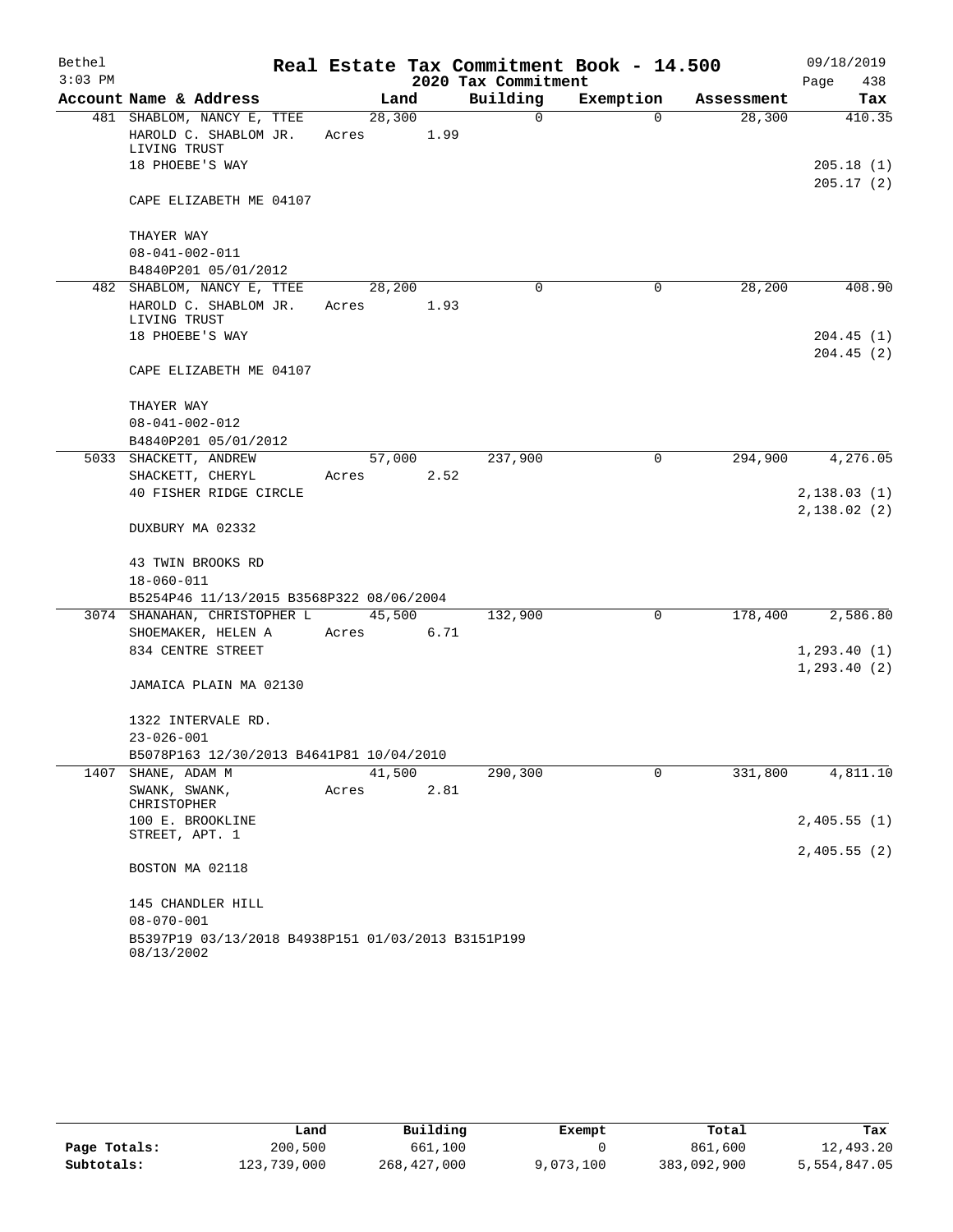| Bethel<br>$3:03$ PM |                                                        |       |                | 2020 Tax Commitment | Real Estate Tax Commitment Book - 14.500 |               | 09/18/2019<br>439<br>Page |
|---------------------|--------------------------------------------------------|-------|----------------|---------------------|------------------------------------------|---------------|---------------------------|
|                     | Account Name & Address                                 |       | Land           | Building            | Exemption                                | Assessment    | Tax                       |
|                     | 3640 SHANGRI-LA REALTY TRUST<br>FREEMAN AND GRANT,     | Acres | 30,600<br>1.82 | $\mathsf{O}$        | $\Omega$                                 | 30,600        | 443.70                    |
|                     | TRUSTEES                                               |       |                |                     |                                          |               |                           |
|                     | 29 CRYSTAL LN                                          |       |                |                     |                                          |               | 221.85(1)<br>221.85(2)    |
|                     | WINDHAM ME 04062                                       |       |                |                     |                                          |               |                           |
|                     | HILLSIDE PINES                                         |       |                |                     |                                          |               |                           |
|                     | $27 - 036 - 005 - 004$                                 |       |                |                     |                                          |               |                           |
|                     | B4147P148 06/13/2007 B3546P277 07/01/2004              |       |                |                     |                                          |               |                           |
|                     | 2528 SHANNON, KIM R<br>774 EAST BETHEL ROAD            | Acres | 33,300<br>1.30 | 37,200              | $\Omega$                                 | 70,500        | 1,022.25                  |
|                     |                                                        |       |                |                     |                                          |               | 511.13(1)                 |
|                     | BETHEL ME 04217                                        |       |                |                     |                                          |               | 511.12(2)                 |
|                     | 774 EAST BETHEL RD.<br>$14 - 049$                      |       |                |                     |                                          |               |                           |
|                     | B3446P38 12/19/2003 B1209P157                          |       |                |                     |                                          |               |                           |
|                     | 12 SHAPIRO, ANNE D                                     |       | 49,600         | 152,500             | 0                                        | 202,100       | 2,930.45                  |
|                     | 34 TARBELL SPRING ROAD                                 | Acres | 5.33           |                     |                                          |               |                           |
|                     |                                                        |       |                |                     |                                          |               | 1,465.23(1)               |
|                     | CONCORD MA 01742                                       |       |                |                     |                                          |               | 1,465.22(2)               |
|                     | 33 THUNDER SNOW ROAD<br>$01 - 010 - 029$               |       |                |                     |                                          |               |                           |
|                     | B5272P224 03/15/2016 B4575P24 04/07/2010 B1285P232     |       |                |                     |                                          |               |                           |
|                     | 2651 SHAW, LEONARD S. &<br>JONATHAN M.& JENNIFER<br>R. |       | 76,400         | 162,100             | 20,000                                   | 218,500       | 3,168.25                  |
|                     | PO BOX 955                                             | Acres | 98.00          |                     | 01 Homestead (HM)                        |               |                           |
|                     |                                                        |       |                |                     |                                          |               | 1,584.13(1)               |
|                     | BETHEL ME 04217                                        |       |                |                     |                                          |               | 1,584.12(2)               |
|                     | 951 NORTH ROAD<br>$16 - 025$                           |       |                |                     |                                          |               |                           |
|                     | B3750P338 06/21/2005 B0P0                              |       |                |                     |                                          |               |                           |
| 3714                | SHAW-DEGRUTTOLA, KATHY                                 |       | 27,800         | 67,400              | 20,000                                   | 75,200        | 1,090.40                  |
|                     | М<br>SHAW-DEGRUTTOLA, DAVID<br>DEGRUTTOLA              | Acres | 0.64           |                     | 01 Homestead (HM)                        |               |                           |
|                     | PO BOX 118                                             |       |                |                     |                                          |               | 545.20(1)<br>545.20(2)    |
|                     | WEST BETHEL ME 04286                                   |       |                |                     |                                          |               |                           |
|                     | 727 WEST BETHEL RD.<br>$28 - 056$                      |       |                |                     |                                          |               |                           |
|                     | B3683P342 02/24/2005                                   |       |                |                     |                                          |               |                           |
|                     | 2747 SHEEHAN, JOSEPH G                                 |       | 26,900         | 98,700              | 0                                        | 125,600       | 1,821.20                  |
|                     | SHEEHAN, PATRICK M                                     |       |                |                     |                                          |               |                           |
|                     | 9 SHADOW RIDGE DR.                                     |       |                |                     |                                          |               | 910.60(1)<br>910.60(2)    |
|                     | CAROLINA RI 02812                                      |       |                |                     |                                          |               |                           |
|                     | 53 SUNDAY RIVER RD.                                    |       |                |                     |                                          |               |                           |
|                     | $18 - 005 - 003$<br>B4071P267 12/07/2006 B2877P273     |       |                |                     |                                          |               |                           |
|                     | Land                                                   |       | Building       |                     | Exempt                                   | Total         | Tax                       |
| Page Totals:        | 244,600                                                |       | 517,900        |                     | 40,000                                   | 722,500       | 10,476.25                 |
| Subtotals:          | 123,983,600                                            |       | 268, 944, 900  |                     | 9,113,100                                | 383, 815, 400 | 5,565,323.30              |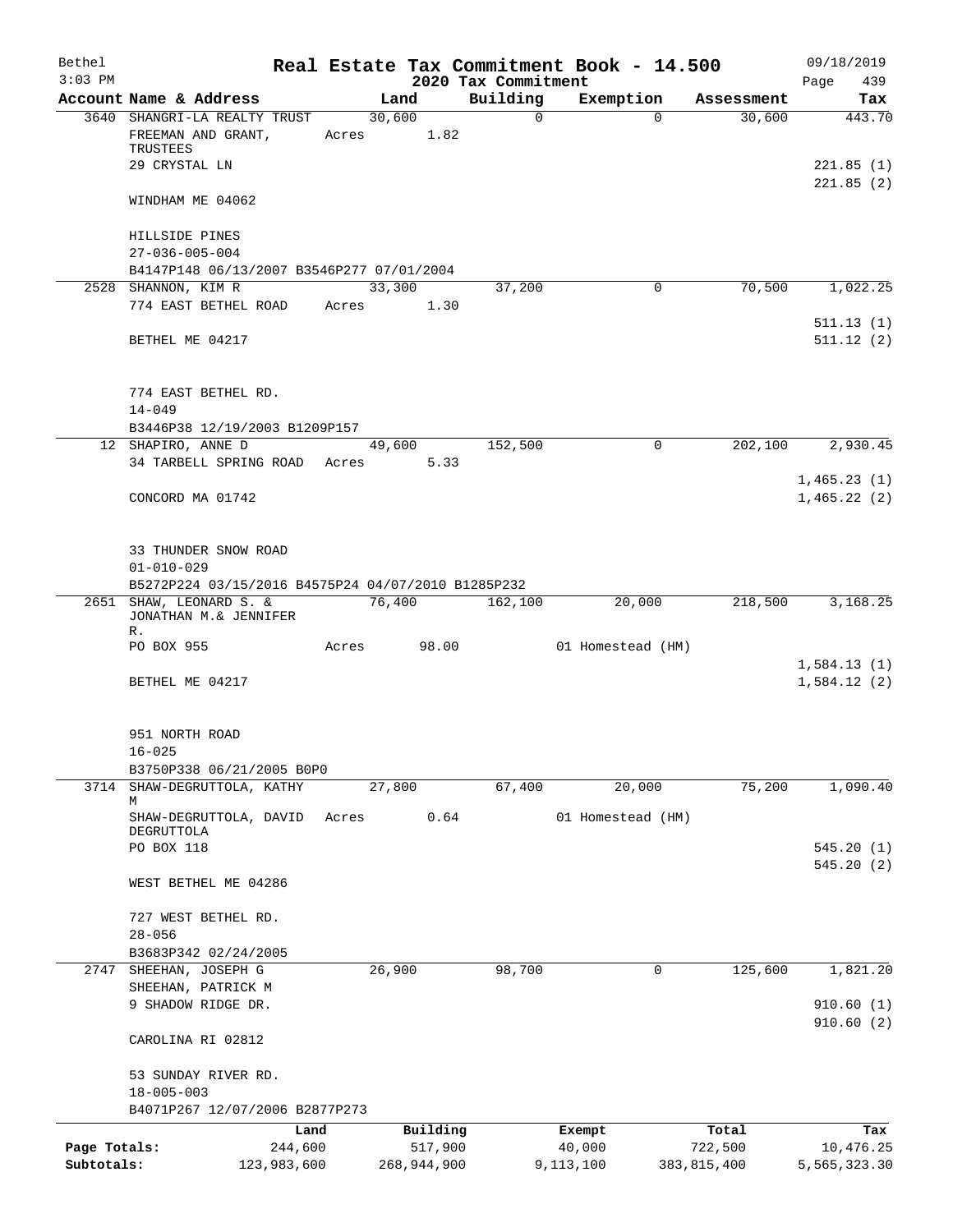| Bethel       |                                                                                                | Real Estate Tax Commitment Book - 14.500 |                     |                       |                       | 09/18/2019                 |
|--------------|------------------------------------------------------------------------------------------------|------------------------------------------|---------------------|-----------------------|-----------------------|----------------------------|
| $3:03$ PM    | Account Name & Address                                                                         |                                          | 2020 Tax Commitment |                       |                       | Page<br>440                |
|              | 5420 SHEPHERD, THOMAS                                                                          | Land<br>73,400                           | Building<br>358,600 | Exemption<br>$\Omega$ | Assessment<br>432,000 | Tax<br>6, 264.00           |
|              | SHEPHERD, ELIZABETH<br>PO BOX 185                                                              | 2.78<br>Acres                            |                     |                       |                       | 3,132.00(1)                |
|              | BETHEL ME 04217                                                                                |                                          |                     |                       |                       | 3,132.00(2)                |
|              | 32 CARIBOU MTN RD<br>$27 - 007 - 010$                                                          |                                          |                     |                       |                       |                            |
|              | B5421P336 07/27/2018 B5277P559 04/21/2016 B5250P481<br>10/27/2015                              |                                          |                     |                       |                       |                            |
|              | 5148 SHEPHERD, THOMAS A                                                                        | 43,600                                   | $\mathbf 0$         | $\mathbf 0$           | 43,600                | 632.20                     |
|              | SHEPHERD, ELIZABETH A<br>1 GARDEN SONG DRIVE                                                   | 3.54<br>Acres                            |                     |                       |                       | 316.10(1)<br>316.10(2)     |
|              | HOOKSETT NH 03106                                                                              |                                          |                     |                       |                       |                            |
|              | LOCKE SUMMIT MT<br>$21 - 002 - 021$                                                            |                                          |                     |                       |                       |                            |
|              | B5323P270 12/23/2016 B3679P183 03/02/2005                                                      |                                          |                     |                       |                       |                            |
|              | 4532 SHEPLEY, LORRAINE E TTE<br>PO BOX 420                                                     | 44,400<br>4.26<br>Acres                  | $\mathbf 0$         | 0                     | 44,400                | 643.80                     |
|              |                                                                                                |                                          |                     |                       |                       | 321.90(1)                  |
|              | W. HYANNISPORT MA 02672<br>0420                                                                |                                          |                     |                       |                       | 321.90(2)                  |
|              | SUNSET HILL SUB<br>$08 - 060 - 001$<br>B5438P610 10/25/2018 B3820P218 10/10/2005               |                                          |                     |                       |                       |                            |
|              | 1400 SHEPLEY, LORRAINE E TTE                                                                   | 84,500                                   | 593,600             | 0                     | 678,100               | 9,832.45                   |
|              | SHEPLEY, LORRAINE E                                                                            | 18.00<br>Acres                           |                     |                       |                       |                            |
|              | PO BOX 420                                                                                     |                                          |                     |                       |                       | 4,916.23(1)<br>4,916.22(2) |
|              | W. HYANNISPORT MA 02672<br>0420                                                                |                                          |                     |                       |                       |                            |
|              | 46 INTERVALE RD.<br>$08 - 063$                                                                 |                                          |                     |                       |                       |                            |
|              | B5438P610 10/25/2018 B3696P72 04/04/2005                                                       |                                          |                     |                       |                       |                            |
|              | 3553 SHERWOOD, GRAHAM D.<br>10 MAPLE AVENUE                                                    | 33,600                                   | 98,500              | 0                     | 132,100               | 1,915.45                   |
|              | SCARBOROUGH ME 04074                                                                           |                                          |                     |                       |                       | 957.73 (1)<br>957.72 (2)   |
|              | 135 VERNON ST.<br>$26 - 076 - 001 - 04E$<br>B5428P98 08/31/2018 B5081P321 01/13/2014 B4044P296 |                                          |                     |                       |                       |                            |
| 3277         | 11/09/2006 B3459P74 01/22/2004<br>SHIMAMURA, WILLIAM                                           | 54,200                                   | 63,000              | 20,000                | 97,200                | 1,409.40                   |
|              | 225 SAM INGALLS ROAD                                                                           | 0.46<br>Acres                            |                     | 01 Homestead (HM)     |                       | 704.70(1)                  |
|              | BRIDGETON ME 0409                                                                              |                                          |                     |                       |                       | 704.70(2)                  |
|              | 59 VERNON ST.<br>$25 - 110$<br>B5247P60 10/01/2015 B912P157 09/14/1976                         |                                          |                     |                       |                       |                            |
|              |                                                                                                |                                          |                     |                       |                       |                            |
| Page Totals: | Land<br>333,700                                                                                | Building<br>1,113,700                    |                     | Exempt<br>20,000      | Total<br>1,427,400    | Tax<br>20,697.30           |

**Subtotals:** 124,317,300 270,058,600 9,133,100 385,242,800 5,586,020.60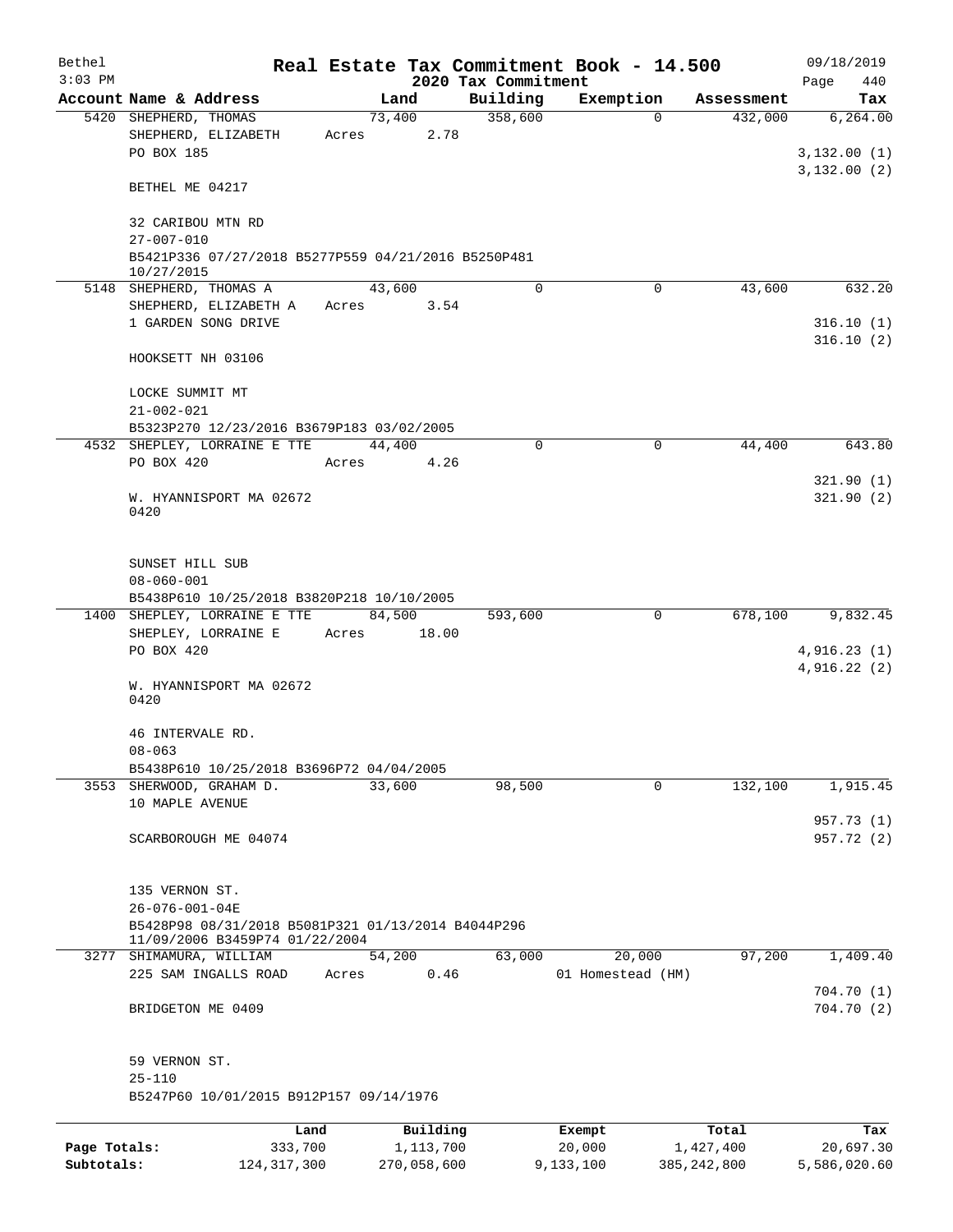| Bethel<br>$3:03$ PM |                                                     |        |       | Real Estate Tax Commitment Book - 14.500<br>2020 Tax Commitment |             |            | 09/18/2019<br>441<br>Page    |
|---------------------|-----------------------------------------------------|--------|-------|-----------------------------------------------------------------|-------------|------------|------------------------------|
|                     | Account Name & Address                              |        | Land  | Building                                                        | Exemption   | Assessment | Tax                          |
|                     | 3389 SHORB, JOHN K                                  | 56,700 |       | 310,900                                                         | 0           | 367,600    | 5,330.20                     |
|                     | 4 CARTER BROOK DRIVE                                | Acres  | 0.62  |                                                                 |             |            |                              |
|                     |                                                     |        |       |                                                                 |             |            | 2,665.10(1)                  |
|                     | SCARBOROUGH ME 04074                                |        |       |                                                                 |             |            | 2,665.10(2)                  |
|                     | 8 VERNON ST.                                        |        |       |                                                                 |             |            |                              |
|                     | $25 - 210$                                          |        |       |                                                                 |             |            |                              |
|                     | B1554P255 03/24/1988 B1307P37 03/26/1985            |        |       |                                                                 |             |            |                              |
|                     | 381 SHORTSLEEVES, FRANCIS                           | 18,500 |       | $\Omega$                                                        | 0           | 18,500     | 268.25                       |
|                     | SHORTSLEEVES, MARIE                                 | Acres  | 29.00 |                                                                 |             |            |                              |
|                     | PO BOX 95                                           |        |       |                                                                 |             |            | 134.13(1)<br>134.12 (2)      |
|                     | WAKEFIELD MA 01880 0195                             |        |       |                                                                 |             |            |                              |
|                     | SPARROWHAWK MT RD.                                  |        |       |                                                                 |             |            |                              |
|                     | $06 - 017$                                          |        |       |                                                                 |             |            |                              |
|                     | B1467P75                                            |        |       |                                                                 |             |            |                              |
|                     | 382 SHORTSLEEVES, FRANCIS                           | 75,200 |       | 200,600                                                         | $\mathbf 0$ | 275,800    | 3,999.10                     |
|                     | SHORTSLEEVES, MARIE                                 | Acres  | 28.00 |                                                                 |             |            |                              |
|                     | PO BOX 95                                           |        |       |                                                                 |             |            | 1,999.55(1)<br>1,999.55(2)   |
|                     | WAKEFIELD MA 01880 0195                             |        |       |                                                                 |             |            |                              |
|                     | 121 SPARROWHAWK MT RD                               |        |       |                                                                 |             |            |                              |
|                     | $06 - 017 - 001$                                    |        |       |                                                                 |             |            |                              |
|                     | B1651P120                                           |        |       |                                                                 |             |            |                              |
|                     | 397 SHORTSLEEVES, FRANCIS                           |        | 8,400 | $\Omega$                                                        | $\mathbf 0$ | 8,400      | 121.80                       |
|                     | SHORTSLEEVES, MARIE                                 | Acres  | 29.00 |                                                                 |             |            |                              |
|                     | PO BOX 95                                           |        |       |                                                                 |             |            | 60.90(1)                     |
|                     | WAKEFIELD MA 01880 0195                             |        |       |                                                                 |             |            | 60.90(2)                     |
|                     |                                                     |        |       |                                                                 |             |            |                              |
|                     | FLAT RD.                                            |        |       |                                                                 |             |            |                              |
|                     | $06 - 023$                                          |        |       |                                                                 |             |            |                              |
|                     | B1934P86 08/26/1992 B659P187 03/28/1967             |        |       |                                                                 |             |            |                              |
|                     | 3242 SHRIGLEY, WILFRED R III                        | 38,300 |       | 127,400                                                         | 0           | 165,700    | 2,402.65                     |
|                     | 20 CENTENNIAL AVE.                                  | Acres  | 0.17  |                                                                 |             |            |                              |
|                     | GLOUCESTER MA 01930                                 |        |       |                                                                 |             |            | 1, 201.33(1)<br>1, 201.32(2) |
|                     |                                                     |        |       |                                                                 |             |            |                              |
|                     |                                                     |        |       |                                                                 |             |            |                              |
|                     | 28 MECHANIC ST.<br>$25 - 078$                       |        |       |                                                                 |             |            |                              |
|                     | B3194P308                                           |        |       |                                                                 |             |            |                              |
|                     | 4963 SILVA, CHRISTOPHER                             | 35,700 |       | $\mathbf 0$                                                     | $\mathbf 0$ | 35,700     | 517.65                       |
|                     | 131 LIVINGTONE AVE.                                 | Acres  | 13.40 |                                                                 |             |            |                              |
|                     |                                                     |        |       |                                                                 |             |            | 258.83(1)                    |
|                     | BEVERLY MA 01915                                    |        |       |                                                                 |             |            | 258.82(2)                    |
|                     |                                                     |        |       |                                                                 |             |            |                              |
|                     | EAST BETHEL RD.<br>$04 - 057 - 005$                 |        |       |                                                                 |             |            |                              |
|                     | B5430P450 09/13/2018 B4746P239 09/09/2011 B3867P345 |        |       |                                                                 |             |            |                              |
|                     | 01/04/2006 B3810P266 09/27/2005                     |        |       |                                                                 |             |            |                              |
|                     |                                                     |        |       |                                                                 |             |            |                              |
|                     |                                                     |        |       |                                                                 |             |            |                              |
|                     |                                                     |        |       |                                                                 |             |            |                              |

|              | Land        | Building    | Exempt    | Total         | Tax          |
|--------------|-------------|-------------|-----------|---------------|--------------|
| Page Totals: | 232,800     | 638,900     |           | 871,700       | 12,639.65    |
| Subtotals:   | 124,550,100 | 270,697,500 | 9,133,100 | 386, 114, 500 | 5,598,660.25 |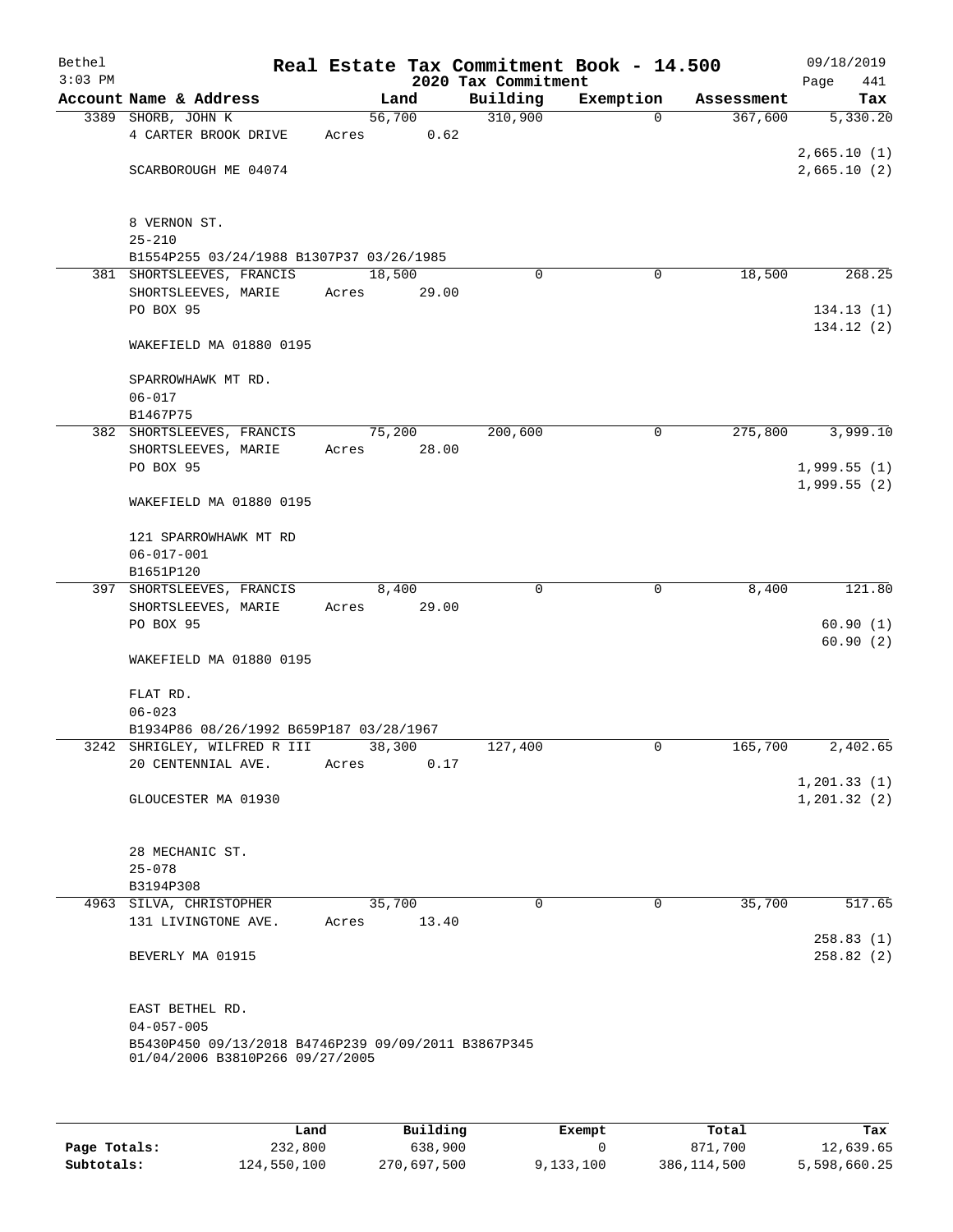| Bethel<br>$3:03$ PM |                                                                                      |       |        |      | Real Estate Tax Commitment Book - 14.500<br>2020 Tax Commitment |             |            | 09/18/2019<br>Page<br>442 |  |
|---------------------|--------------------------------------------------------------------------------------|-------|--------|------|-----------------------------------------------------------------|-------------|------------|---------------------------|--|
|                     | Account Name & Address                                                               |       | Land   |      | Building                                                        | Exemption   | Assessment | Tax                       |  |
|                     | 1645 SIMIS, MARIANNE                                                                 |       | 40,000 |      | 57,700                                                          | $\mathbf 0$ | 97,700     | 1,416.65                  |  |
|                     | 15 HILLCREST ROAD                                                                    | Acres |        | 1.70 |                                                                 |             |            |                           |  |
|                     |                                                                                      |       |        |      |                                                                 |             |            | 708.33(1)                 |  |
|                     | BURLINGTON MA 01803                                                                  |       |        |      |                                                                 |             |            | 708.32(2)                 |  |
|                     |                                                                                      |       |        |      |                                                                 |             |            |                           |  |
|                     | 39 ANNIS RD.                                                                         |       |        |      |                                                                 |             |            |                           |  |
|                     | $12 - 003$                                                                           |       |        |      |                                                                 |             |            |                           |  |
|                     | B5453P50 02/27/2019 B5398P672 03/23/2018 B5365P621<br>09/05/2017 B4671P60 12/14/2010 |       |        |      |                                                                 |             |            |                           |  |
|                     | 186 SIMMONDS, ROY M                                                                  |       | 600    |      | $\Omega$                                                        | 0           | 600        | 8.70                      |  |
|                     | SIMMONDS, THELMA                                                                     | Acres |        | 0.26 |                                                                 |             |            |                           |  |
|                     | 40 EAST BETHEL ROAD                                                                  |       |        |      |                                                                 |             |            | 4.35(1)                   |  |
|                     |                                                                                      |       |        |      |                                                                 |             |            | 4.35(2)                   |  |
|                     | GREENWOOD ME 04255                                                                   |       |        |      |                                                                 |             |            |                           |  |
|                     | EAST BETHEL RD.                                                                      |       |        |      |                                                                 |             |            |                           |  |
|                     | $04 - 039$                                                                           |       |        |      |                                                                 |             |            |                           |  |
|                     | B2951P237 06/05/2001                                                                 |       |        |      |                                                                 |             |            |                           |  |
|                     | 375 SIMONDS, JULIA                                                                   |       | 48,600 |      | $\mathbf 0$                                                     | 0           | 48,600     | 704.70                    |  |
|                     | 74 LITTLEFIELD ST                                                                    | Acres |        | 7.60 |                                                                 |             |            |                           |  |
|                     |                                                                                      |       |        |      |                                                                 |             |            | 352.35(1)                 |  |
|                     | QUINCY MA 02169                                                                      |       |        |      |                                                                 |             |            | 352.35(2)                 |  |
|                     |                                                                                      |       |        |      |                                                                 |             |            |                           |  |
|                     | PINE BLUFF RD.<br>$06 - 016 - 004$                                                   |       |        |      |                                                                 |             |            |                           |  |
|                     | B1739P91 06/25/1990                                                                  |       |        |      |                                                                 |             |            |                           |  |
|                     | 4625 SIMPLY MAINE LAND, LLC                                                          |       | 67,100 |      | $\mathbf 0$                                                     | $\mathbf 0$ | 67,100     | 972.95                    |  |
|                     | 134 SOLITUDE ACRES RD.                                                               | Acres | 127.00 |      |                                                                 |             |            |                           |  |
|                     |                                                                                      |       |        |      |                                                                 |             |            | 486.48 (1)                |  |
|                     | OXFORD ME 04270                                                                      |       |        |      |                                                                 |             |            | 486.47 (2)                |  |
|                     |                                                                                      |       |        |      |                                                                 |             |            |                           |  |
|                     |                                                                                      |       |        |      |                                                                 |             |            |                           |  |
|                     | $08 - 039$                                                                           |       |        |      |                                                                 |             |            |                           |  |
|                     | B5445P861 12/17/2018 B5358P680 08/01/2017                                            |       |        |      |                                                                 |             |            |                           |  |
|                     | 5467 SIMPLY MAINE LAND, LLC                                                          |       | 18,700 |      | 0                                                               | 0           | 18,700     | 271.15                    |  |
|                     | 134 SOLITUDE ACRES RD.                                                               | Acres |        | 2.90 |                                                                 |             |            |                           |  |
|                     |                                                                                      |       |        |      |                                                                 |             |            | 135.58(1)                 |  |
|                     | OXFORD ME 04270                                                                      |       |        |      |                                                                 |             |            | 135.57(2)                 |  |
|                     |                                                                                      |       |        |      |                                                                 |             |            |                           |  |
|                     |                                                                                      |       |        |      |                                                                 |             |            |                           |  |
|                     | DEER RUN LOT 1                                                                       |       |        |      |                                                                 |             |            |                           |  |
|                     | $08 - 039 - 1$<br>B5445P861 12/17/2018 B5358P680 08/01/2017                          |       |        |      |                                                                 |             |            |                           |  |
|                     | 5468 SIMPLY MAINE LAND, LLC                                                          |       | 17,600 |      | $\Omega$                                                        | $\Omega$    | 17,600     | 255.20                    |  |
|                     | 134 SOLITUDE ACRES RD.                                                               | Acres |        | 1.60 |                                                                 |             |            |                           |  |
|                     |                                                                                      |       |        |      |                                                                 |             |            | 127.60(1)                 |  |
|                     | OXFORD ME 04270                                                                      |       |        |      |                                                                 |             |            | 127.60(2)                 |  |
|                     |                                                                                      |       |        |      |                                                                 |             |            |                           |  |
|                     |                                                                                      |       |        |      |                                                                 |             |            |                           |  |
|                     | DEER RUN LOT 2<br>$08 - 039 - 2$                                                     |       |        |      |                                                                 |             |            |                           |  |
|                     | B5445P861 12/17/2018 B5358P680 08/01/2017                                            |       |        |      |                                                                 |             |            |                           |  |
|                     |                                                                                      |       |        |      |                                                                 |             |            |                           |  |
|                     |                                                                                      |       |        |      |                                                                 |             |            |                           |  |
|                     |                                                                                      |       |        |      |                                                                 |             |            |                           |  |

|              | Land        | Building      | Exempt    | Total       | Tax          |
|--------------|-------------|---------------|-----------|-------------|--------------|
| Page Totals: | 192,600     | 57,700        |           | 250,300     | 3,629.35     |
| Subtotals:   | 124,742,700 | 270, 755, 200 | 9,133,100 | 386,364,800 | 5,602,289.60 |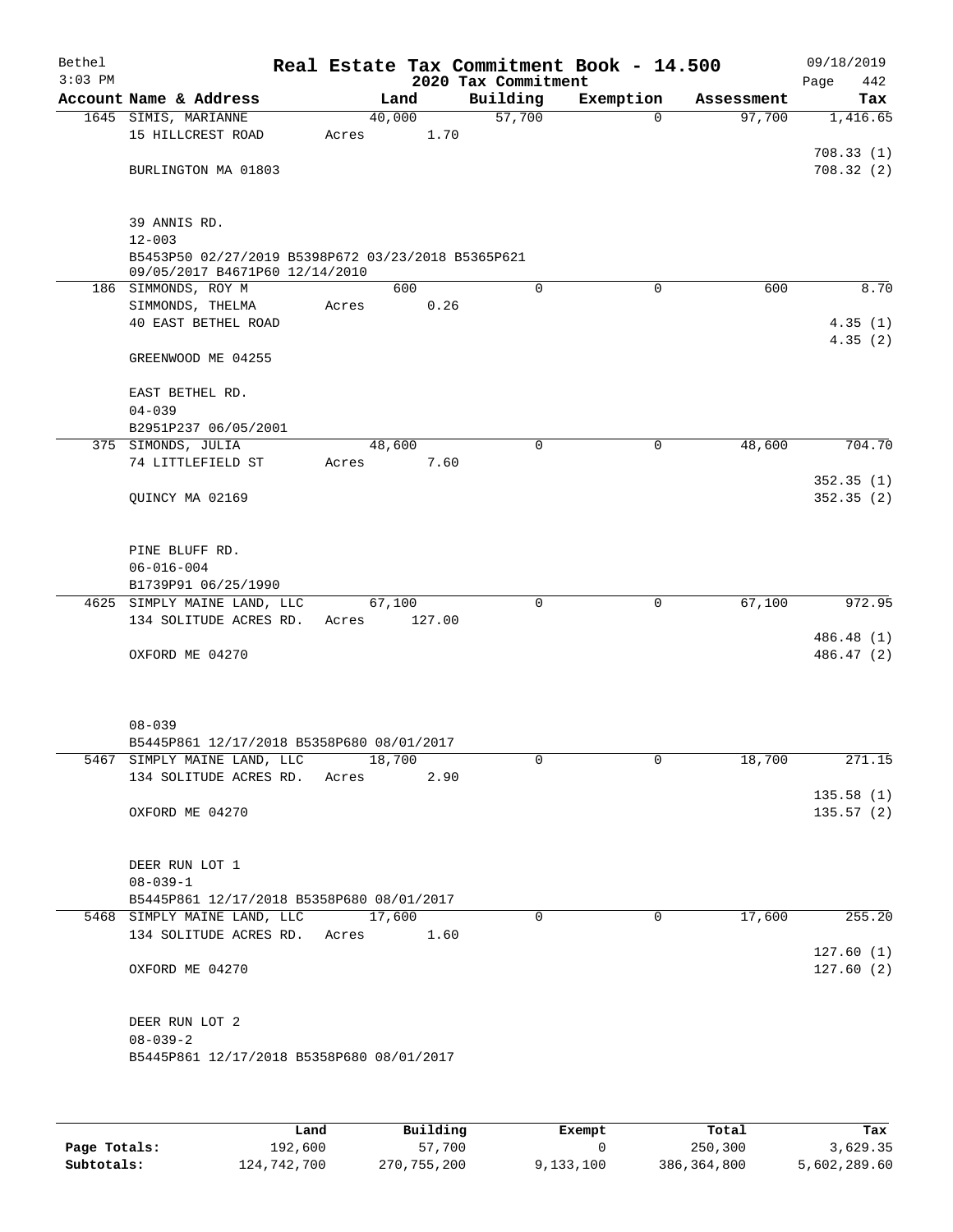| Bethel<br>$3:03$ PM |                                                                                                             |        |                | 2020 Tax Commitment | Real Estate Tax Commitment Book - 14.500 |            | 09/18/2019<br>443<br>Page |
|---------------------|-------------------------------------------------------------------------------------------------------------|--------|----------------|---------------------|------------------------------------------|------------|---------------------------|
|                     | Account Name & Address                                                                                      |        | Land           | Building            | Exemption                                | Assessment | Tax                       |
|                     | 5469 SIMPLY MAINE LAND, LLC                                                                                 |        | 20,000         | 0                   | $\Omega$                                 | 20,000     | 290.00                    |
|                     | 134 SOLITUDE ACRES RD.                                                                                      | Acres  | 5.00           |                     |                                          |            |                           |
|                     |                                                                                                             |        |                |                     |                                          |            | 145.00(1)                 |
|                     | OXFORD ME 04270                                                                                             |        |                |                     |                                          |            | 145.00(2)                 |
|                     |                                                                                                             |        |                |                     |                                          |            |                           |
|                     | DEER RUN LOT 3                                                                                              |        |                |                     |                                          |            |                           |
|                     | $08 - 039 - 3$                                                                                              |        |                |                     |                                          |            |                           |
|                     | B5445P861 12/17/2018 B5358P680 08/01/2017                                                                   |        |                |                     |                                          |            |                           |
|                     | 5470 SIMPLY MAINE LAND, LLC<br>134 SOLITUDE ACRES RD.                                                       | Acres  | 20,600<br>5.90 | $\Omega$            | 0                                        | 20,600     | 298.70                    |
|                     |                                                                                                             |        |                |                     |                                          |            | 149.35(1)                 |
|                     | OXFORD ME 04270                                                                                             |        |                |                     |                                          |            | 149.35 (2)                |
|                     |                                                                                                             |        |                |                     |                                          |            |                           |
|                     |                                                                                                             |        |                |                     |                                          |            |                           |
|                     | DEER RUN LOT 4<br>$08 - 039 - 4$                                                                            |        |                |                     |                                          |            |                           |
|                     | B5445P861 12/17/2018 B5358P680 08/01/2017                                                                   |        |                |                     |                                          |            |                           |
|                     | 5322 SINDELIR, ANTHINY                                                                                      | 24,700 |                | 0                   | $\mathbf 0$                              | 24,700     | 358.15                    |
|                     | SINDELIR, JENNIFER L                                                                                        | Acres  | 3.81           |                     |                                          |            |                           |
|                     | 42 UPPER SHORE ROAD                                                                                         |        |                |                     |                                          |            | 179.08(1)                 |
|                     | CASCO ME 04015                                                                                              |        |                |                     |                                          |            | 179.07(2)                 |
|                     |                                                                                                             |        |                |                     |                                          |            |                           |
|                     | NORDY HILL                                                                                                  |        |                |                     |                                          |            |                           |
|                     | $09 - 034 - 004$                                                                                            |        |                |                     |                                          |            |                           |
|                     | B5387P85 01/05/2018 B5319P480 12/05/2016 B13P4636<br>04/27/2010                                             |        |                |                     |                                          |            |                           |
|                     | 5332 SINDELIR, ANTHONY C                                                                                    |        | 22,600         | 0                   | 0                                        | 22,600     | 327.70                    |
|                     | SINDELIR, JENNIFER L                                                                                        | Acres  | 47.15          |                     |                                          |            |                           |
|                     | 42 UPPER SHORE DRIVE                                                                                        |        |                |                     |                                          |            | 163.85(1)                 |
|                     |                                                                                                             |        |                |                     |                                          |            | 163.85(2)                 |
|                     | CASCO ME 04015                                                                                              |        |                |                     |                                          |            |                           |
|                     | NORDY HILL                                                                                                  |        |                |                     |                                          |            |                           |
|                     | $09 - 034 - 015$                                                                                            |        |                |                     |                                          |            |                           |
|                     | B5298P662 08/17/2016 B5298P659 08/17/2016 B5235P154<br>07/31/2015 B4876P230 08/10/2012 B3546P194 06/29/2004 |        |                |                     |                                          |            |                           |
| 1459                | SINDELIR, ANTHONY C                                                                                         | 55,000 |                | $\Omega$            | $\mathbf 0$                              | 55,000     | 797.50                    |
|                     | SINDELIR, JENNIFER L                                                                                        | Acres  | 200.90         |                     |                                          |            |                           |
|                     | 42 UPPER SHORE DRIVE                                                                                        |        |                |                     |                                          |            | 398.75 (1)                |
|                     | CASCO ME 04015                                                                                              |        |                |                     |                                          |            | 398.75 (2)                |
|                     |                                                                                                             |        |                |                     |                                          |            |                           |
|                     | LOCKE MILLS/E BETHEL                                                                                        |        |                |                     |                                          |            |                           |
|                     | $09 - 036$                                                                                                  |        |                |                     |                                          |            |                           |
|                     | B5298P662 08/17/2016 B5298P659 08/17/2016 B5235P154<br>07/31/2015 B4876P230 08/10/2012 B3546P194 06/29/2004 |        |                |                     |                                          |            |                           |
|                     | 470 SINDELIR, ANTHONY C                                                                                     |        | 28,500         | 0                   | $\mathbf 0$                              | 28,500     | 413.25                    |
|                     | SINDELIR, JENNIFER L                                                                                        | Acres  | 7.83           |                     |                                          |            |                           |
|                     | 42 UPPER SHORE ROAD                                                                                         |        |                |                     |                                          |            | 206.63(1)                 |
|                     |                                                                                                             |        |                |                     |                                          |            | 206.62(2)                 |
|                     | CASCO ME 04015                                                                                              |        |                |                     |                                          |            |                           |
|                     | NORDY HILL                                                                                                  |        |                |                     |                                          |            |                           |
|                     | $09 - 034 - 005$                                                                                            |        |                |                     |                                          |            |                           |
|                     | B5387P85 01/05/2018 B5319P480 12/05/2016 B13P4636<br>04/27/2010                                             |        |                |                     |                                          |            |                           |
|                     |                                                                                                             |        |                |                     |                                          |            |                           |
|                     | Land                                                                                                        |        | Building       |                     | Exempt                                   | Total      | Tax                       |
| Page Totals:        | 171,400                                                                                                     |        |                | 0                   | 0                                        | 171,400    | 2,485.30                  |

**Subtotals:** 124,914,100 270,755,200 9,133,100 386,536,200 5,604,774.90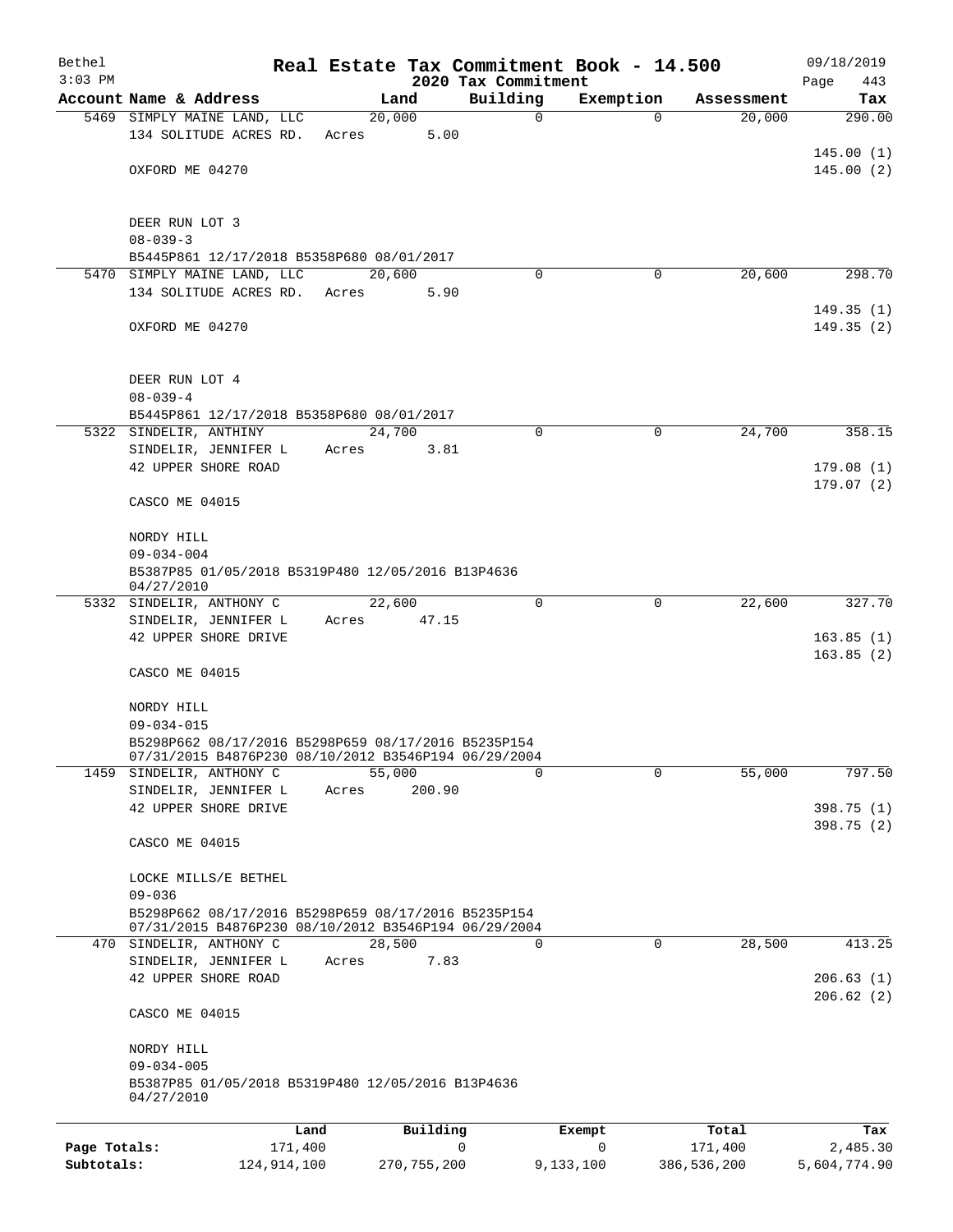| Bethel    |                                                                        |        |        |                     | Real Estate Tax Commitment Book - 14.500 |            | 09/18/2019  |  |  |
|-----------|------------------------------------------------------------------------|--------|--------|---------------------|------------------------------------------|------------|-------------|--|--|
| $3:03$ PM |                                                                        |        |        | 2020 Tax Commitment |                                          |            | 444<br>Page |  |  |
|           | Account Name & Address                                                 |        | Land   | Building            | Exemption                                | Assessment | Tax         |  |  |
|           | 5011 SIRACO, JANICE S.,<br>LAWRENCE P. &                               |        | 41,700 | 94,400              | $\Omega$                                 | 136,100    | 1,973.45    |  |  |
|           | WRIGHT, KATHLEEN E                                                     | Acres  | 3.00   |                     |                                          |            |             |  |  |
|           | 438 FERRY ST, APT 2                                                    |        |        |                     |                                          |            | 986.73 (1)  |  |  |
|           |                                                                        |        |        |                     |                                          |            | 986.72 (2)  |  |  |
|           | EVERETT MA 02149                                                       |        |        |                     |                                          |            |             |  |  |
|           | 699 GROVER HILL ROAD                                                   |        |        |                     |                                          |            |             |  |  |
|           | $01 - 039 - 002$                                                       |        |        |                     |                                          |            |             |  |  |
|           | B5364P326 08/29/2017 B4287P141 04/16/2009                              |        |        |                     |                                          |            |             |  |  |
|           | 4910 SIROONIAN, ANN-MARIE                                              |        | 50,100 | 365,200             | $\Omega$                                 | 415,300    | 6,021.85    |  |  |
|           | P.O. BOX 157                                                           | Acres  | 1.70   |                     |                                          |            |             |  |  |
|           |                                                                        |        |        |                     |                                          |            | 3,010.93(1) |  |  |
|           | MONUMENT BEACH MA 02553                                                |        |        |                     |                                          |            | 3,010.92(2) |  |  |
|           |                                                                        |        |        |                     |                                          |            |             |  |  |
|           |                                                                        |        |        |                     |                                          |            |             |  |  |
|           | 117 TAYLOR WOODS RD                                                    |        |        |                     |                                          |            |             |  |  |
|           | $22 - 026 - 028$                                                       |        |        |                     |                                          |            |             |  |  |
|           | B4098P32 03/02/2007                                                    |        |        |                     |                                          |            |             |  |  |
|           | 4974 SIROONIAN, GREGORY                                                |        | 40,800 | $\Omega$            | $\mathbf 0$                              | 40,800     | 591.60      |  |  |
|           | SIROONIAN, GABRIELLE                                                   | Acres  | 1.85   |                     |                                          |            |             |  |  |
|           | PO BOX 157                                                             |        |        |                     |                                          |            | 295.80(1)   |  |  |
|           | MONUMENT BEACH MA 02553                                                |        |        |                     |                                          |            | 295.80(2)   |  |  |
|           |                                                                        |        |        |                     |                                          |            |             |  |  |
|           | TAYLOR WOODS RD                                                        |        |        |                     |                                          |            |             |  |  |
|           | $22 - 026 - 031$                                                       |        |        |                     |                                          |            |             |  |  |
|           | B5409P182 05/21/2018 B2565P330 05/29/1998<br>5085 SITTING BULL REALTY, |        | 55,200 | 0                   | $\mathbf 0$                              | 55,200     | 800.40      |  |  |
|           | <b>LLC</b>                                                             |        |        |                     |                                          |            |             |  |  |
|           | PO BOX 32                                                              | Acres  | 2.50   |                     |                                          |            |             |  |  |
|           |                                                                        |        |        |                     |                                          |            | 400.20(1)   |  |  |
|           | EXETER NH 03833                                                        |        |        |                     |                                          |            | 400.20(2)   |  |  |
|           |                                                                        |        |        |                     |                                          |            |             |  |  |
|           |                                                                        |        |        |                     |                                          |            |             |  |  |
|           | 8 SPUR RD                                                              |        |        |                     |                                          |            |             |  |  |
|           | $22 - 019 - 006$                                                       |        |        |                     |                                          |            |             |  |  |
|           | B5111P59 05/05/2014 B4842P162 05/04/2012 B3440P145<br>12/17/2003       |        |        |                     |                                          |            |             |  |  |
|           | 5086 SITTING BULL REALTY,                                              | 62,400 |        | 179,600             | $\Omega$                                 | 242,000    | 3,509.00    |  |  |
|           | LLC<br>PO BOX 32                                                       | Acres  | 1.60   |                     |                                          |            |             |  |  |
|           |                                                                        |        |        |                     |                                          |            | 1,754.50(1) |  |  |
|           | EXETER NH 03833                                                        |        |        |                     |                                          |            | 1,754.50(2) |  |  |
|           |                                                                        |        |        |                     |                                          |            |             |  |  |
|           | 9 SPUR ROAD                                                            |        |        |                     |                                          |            |             |  |  |
|           | $22 - 019 - 007$                                                       |        |        |                     |                                          |            |             |  |  |
|           | B5111P59 05/05/2014 B4842P162 05/04/2012 B3440P145<br>12/17/2003       |        |        |                     |                                          |            |             |  |  |

|              | Land        | Building    | Exempt    | Total       | Tax          |
|--------------|-------------|-------------|-----------|-------------|--------------|
| Page Totals: | 250,200     | 639,200     |           | 889,400     | 12,896.30    |
| Subtotals:   | 125,164,300 | 271,394,400 | 9,133,100 | 387,425,600 | 5,617,671.20 |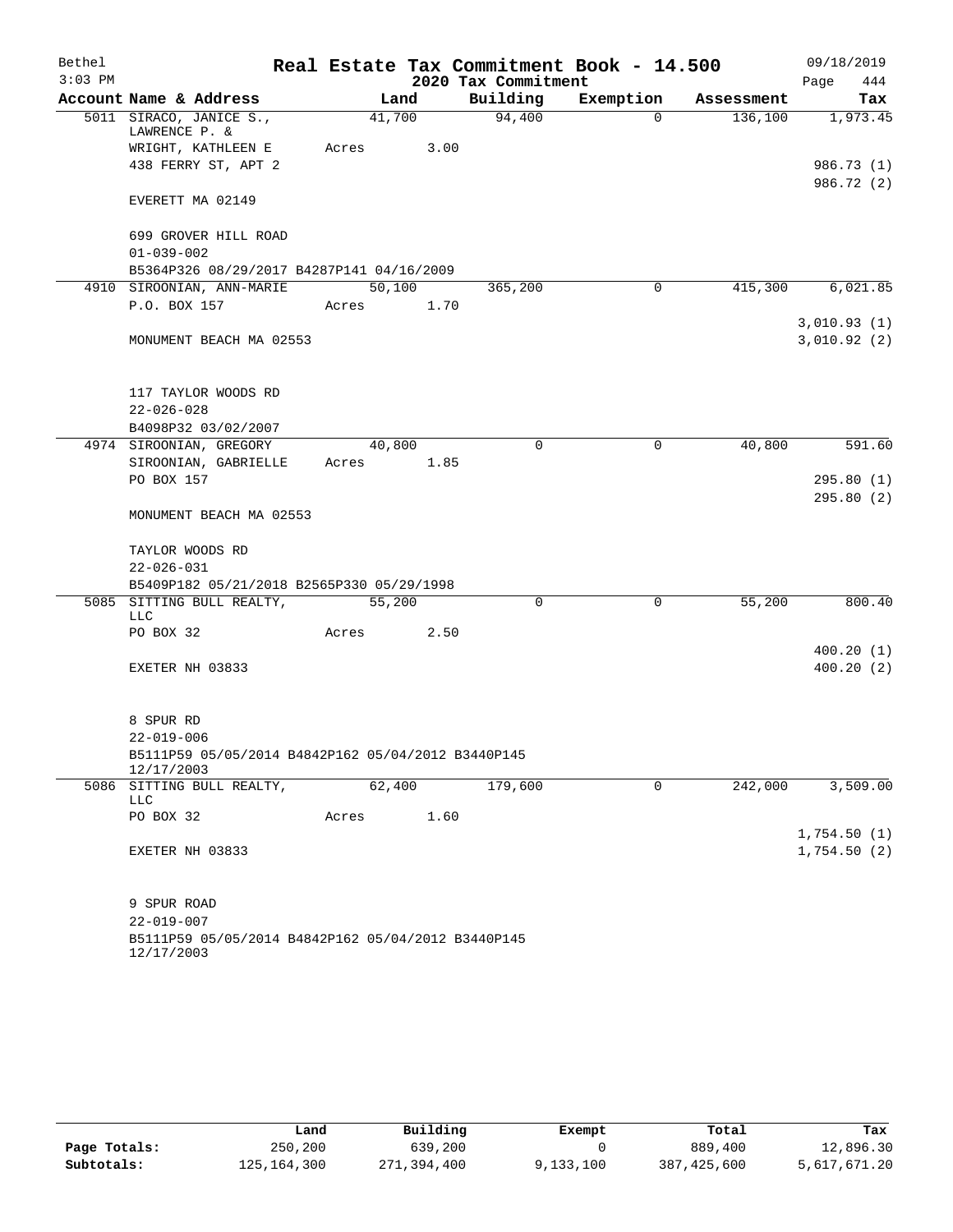| Bethel    |                                           |       |        |                     | Real Estate Tax Commitment Book - 14.500 |            | 09/18/2019  |
|-----------|-------------------------------------------|-------|--------|---------------------|------------------------------------------|------------|-------------|
| $3:03$ PM |                                           |       |        | 2020 Tax Commitment |                                          |            | 445<br>Page |
|           | Account Name & Address                    |       | Land   | Building            | Exemption                                | Assessment | Tax         |
|           | 2845 SITTNICK FAMILY REV<br>TRUST         |       | 17,600 | 18,400              | $\Omega$                                 | 36,000     | 522.00      |
|           | 4 48TH ST                                 | Acres | 26.00  |                     |                                          |            |             |
|           |                                           |       |        |                     |                                          |            | 261.00(1)   |
|           | NEWBURY MA 01951                          |       |        |                     |                                          |            | 261.00(2)   |
|           | 143 ABBOTT FARM RD.                       |       |        |                     |                                          |            |             |
|           | $19 - 007 - 001$                          |       |        |                     |                                          |            |             |
|           | B5327P582 01/23/2017 B1373P203 02/18/1986 |       |        |                     |                                          |            |             |
|           | 2965 SIVRET, WILLIAM TTE                  |       | 33,600 | 117,500             | 0                                        | 151,100    | 2,190.95    |
|           | SIVRET, ANN-MARIE TTE                     |       |        |                     |                                          |            |             |
|           | 37 LAWS LANE                              |       |        |                     |                                          |            | 1,095.48(1) |
|           | STOW MA 01775                             |       |        |                     |                                          |            | 1,095.47(2) |
|           |                                           |       |        |                     |                                          |            |             |
|           | 24 CHERRY LANE                            |       |        |                     |                                          |            |             |
|           | $22 - 002 - 001 - 041$                    |       |        |                     |                                          |            |             |
|           | B5444P635 12/06/2018 B2784P36 01/07/2000  |       |        |                     |                                          |            |             |
|           | 4541 SJM REAL ESTATE TRUST                |       | 42,100 | $\mathbf 0$         | $\mathbf 0$                              | 42,100     | 610.45      |
|           | MORISSETTE, GARRY &<br>SARAH TTS          | Acres | 2.49   |                     |                                          |            |             |
|           | 33 WESTWIND RD                            |       |        |                     |                                          |            | 305.23(1)   |
|           | ANDOVER MA 01810                          |       |        |                     |                                          |            | 305.22(2)   |
|           | SUNSET HILL SUB                           |       |        |                     |                                          |            |             |
|           | $08 - 060 - 010$                          |       |        |                     |                                          |            |             |
|           | B4181P156 12/07/1982 B3713P66 04/26/2005  |       |        |                     |                                          |            |             |
|           | 4911 SKI TRACKS INC.                      |       | 43,000 | $\Omega$            | $\mathbf 0$                              | 43,000     | 623.50      |
|           | 202 MAPLECREST DRIVE                      | Acres | 3.11   |                     |                                          |            |             |
|           |                                           |       |        |                     |                                          |            | 311.75(1)   |
|           | PAWTUCKET RI 02861                        |       |        |                     |                                          |            | 311.75(2)   |
|           |                                           |       |        |                     |                                          |            |             |
|           | TAYLOR WOODS RD<br>$22 - 026 - 029$       |       |        |                     |                                          |            |             |
|           | 5445 SKI TRACKS INC.                      |       | 30,500 | 23,200              |                                          | 53,700     | 778.65      |
|           | C/O DOREEN MARTIN                         | Acres | 5.96   |                     |                                          |            |             |
|           | 202 MAPLECREST DR                         |       |        |                     |                                          |            | 389.33 (1)  |
|           |                                           |       |        |                     |                                          |            | 389.32 (2)  |
|           | PAWTUCKET RI 02861                        |       |        |                     |                                          |            |             |
|           | 86 MCCRILLIS BROOK RD.                    |       |        |                     |                                          |            |             |
|           | $04 - 089 - 005$                          |       |        |                     |                                          |            |             |
|           | B2317P31 04/12/1996                       |       |        |                     |                                          |            |             |
|           | 3022 SKI TRACKS INC.                      |       | 40,500 | $\Omega$            | $\mathbf 0$                              | 40,500     | 587.25      |
|           | C/O DOREEN MARTIN                         | Acres | 1.70   |                     |                                          |            |             |
|           | 202 MAPLECREST DR                         |       |        |                     |                                          |            | 293.63(1)   |
|           | PAWTUCKET RI 02861                        |       |        |                     |                                          |            | 293.62(2)   |
|           |                                           |       |        |                     |                                          |            |             |
|           | 101 TAYLOR WOODS ROAD                     |       |        |                     |                                          |            |             |
|           | $22 - 026 - 022$                          |       |        |                     |                                          |            |             |
|           |                                           |       |        |                     |                                          |            |             |

|              | Land        | Building    | Exempt    | Total       | Tax          |
|--------------|-------------|-------------|-----------|-------------|--------------|
| Page Totals: | 207,300     | 159,100     |           | 366,400     | 5,312.80     |
| Subtotals:   | 125,371,600 | 271,553,500 | 9,133,100 | 387,792,000 | 5,622,984.00 |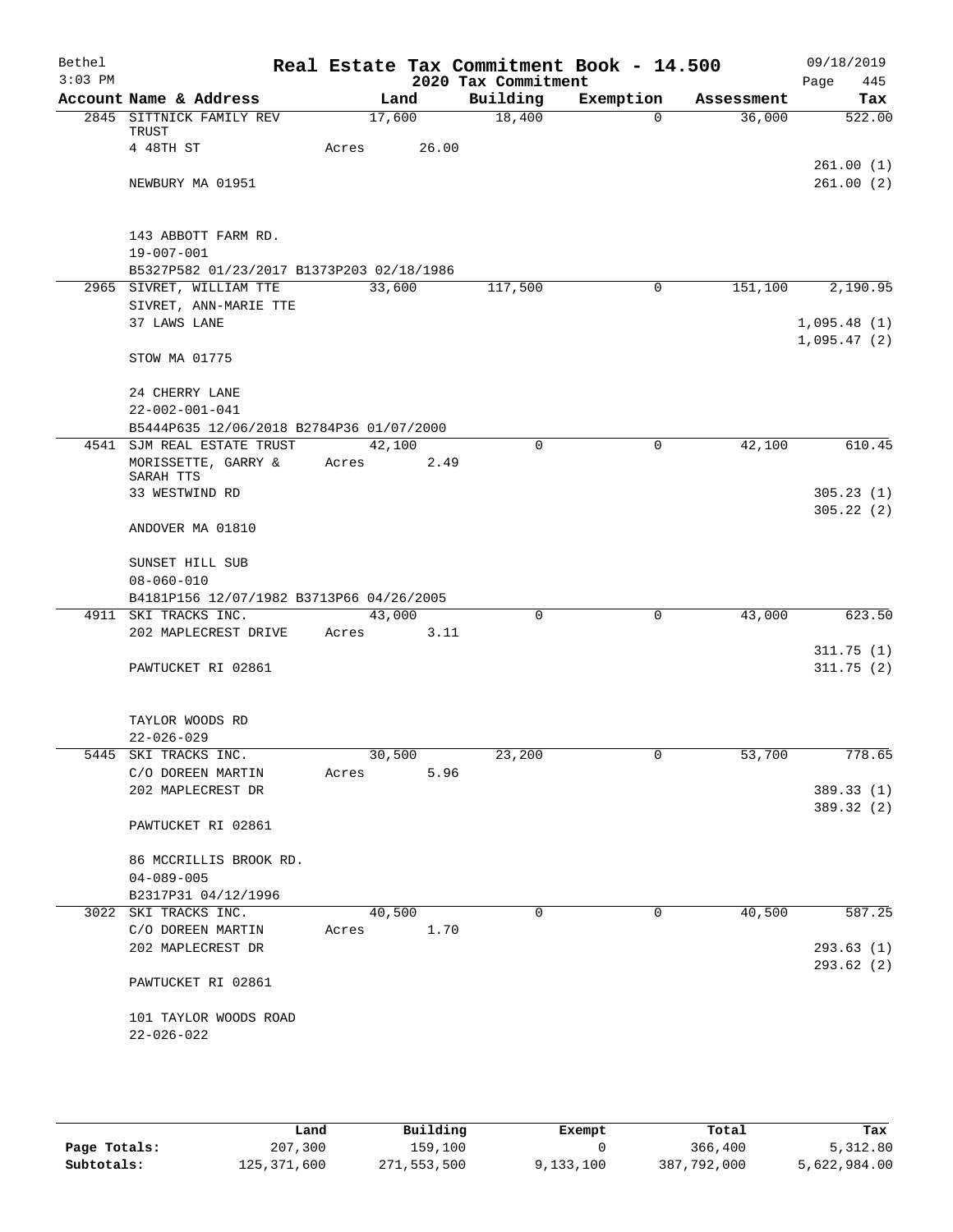| Bethel<br>$3:03$ PM |                                           |                 |       | 2020 Tax Commitment | Real Estate Tax Commitment Book - 14.500 |            | 09/18/2019<br>446<br>Page |
|---------------------|-------------------------------------------|-----------------|-------|---------------------|------------------------------------------|------------|---------------------------|
|                     | Account Name & Address                    | Land            |       | Building            | Exemption                                | Assessment | Tax                       |
|                     | 3033 SKI TRACKS INC.<br>C/O DOREEN MARTIN | 14,000<br>Acres | 25.00 | 0                   | $\Omega$                                 | 14,000     | 203.00                    |
|                     | 202 MAPLECREST DR                         |                 |       |                     |                                          |            | 101.50(1)<br>101.50(2)    |
|                     | PAWTUCKET RI 02861                        |                 |       |                     |                                          |            |                           |
|                     | INTERVALE RD W/S<br>$22 - 027$            |                 |       |                     |                                          |            |                           |
|                     | B3394P283 10/08/2003                      |                 |       |                     |                                          |            |                           |
| 4977                | SKI TRACKS INC.                           | 41,600          |       | $\mathbf 0$         | 0                                        | 41,600     | 603.20                    |
|                     | C/O DOREEN MARTIN                         | Acres           | 2.20  |                     |                                          |            |                           |
|                     | 202 MAPLECREST DR                         |                 |       |                     |                                          |            | 301.60(1)<br>301.60(2)    |
|                     | PAWTUCKET RI 02861                        |                 |       |                     |                                          |            |                           |
|                     | TAYLOR WOODS RD<br>$22 - 026 - 034$       |                 |       |                     |                                          |            |                           |
| 4978                | SKI TRACKS INC.                           | 42,100          |       | 0                   | 0                                        | 42,100     | 610.45                    |
|                     | C/O DOREEN MARTIN                         | Acres           | 2.48  |                     |                                          |            |                           |
|                     | 202 MAPLECREST DR                         |                 |       |                     |                                          |            | 305.23(1)                 |
|                     |                                           |                 |       |                     |                                          |            | 305.22(2)                 |
|                     | PAWTUCKET RI 02861                        |                 |       |                     |                                          |            |                           |
|                     | TAYLOR WOODS RD                           |                 |       |                     |                                          |            |                           |
|                     | $22 - 026 - 033$                          |                 |       |                     |                                          |            |                           |
| 3020                | SKI TRACKS INC.                           | 50,100          |       | 351,400             | 0                                        | 401,500    | 5,821.75                  |
|                     | C/O DOREEN MARTIN                         | Acres           | 1.70  |                     |                                          |            |                           |
|                     | 202 MAPLECREST DR                         |                 |       |                     |                                          |            | 2,910.88(1)               |
|                     | PAWTUCKET RI 02861                        |                 |       |                     |                                          |            | 2,910.87(2)               |
|                     | 93 TAYLOR WOODS ROAD                      |                 |       |                     |                                          |            |                           |
| 1209                | $22 - 026 - 020$<br>SKRZYPCZAK, CASIMIR   | 43,700          |       | 254,400             | 0                                        | 298,100    | 4,322.45                  |
|                     | SKRZYPCZAK, GRACE                         |                 |       |                     |                                          |            |                           |
|                     | 90 OXFORD RD                              |                 |       |                     |                                          |            | 2,161.23(1)               |
|                     |                                           |                 |       |                     |                                          |            | 2,161.22(2)               |
|                     | ROCKVILLE CENTER NY<br>11570              |                 |       |                     |                                          |            |                           |
|                     | 46 MILL HILL RD.                          |                 |       |                     |                                          |            |                           |
|                     | $07 - 028 - 578 - 606 - 07$               |                 |       |                     |                                          |            |                           |
|                     | B3124P270                                 |                 |       |                     |                                          |            |                           |
|                     | 5069 SLASON, DANIEL                       | 57,400          |       | 275,500             | 0                                        | 332,900    | 4,827.05                  |
|                     | SLASON, LORRAINE                          | Acres           | 2.76  |                     |                                          |            |                           |
|                     | 18 BLACK LOCH DR                          |                 |       |                     |                                          |            | 2,413.53(1)               |
|                     | HARWICH MA 02645                          |                 |       |                     |                                          |            | 2,413.52(2)               |
|                     | 92 OAK RIDGE ROAD                         |                 |       |                     |                                          |            |                           |
|                     | $18 - 060 - 049$                          |                 |       |                     |                                          |            |                           |
|                     | B4353P3 09/18/2008 B3568P322 08/06/2004   |                 |       |                     |                                          |            |                           |

|              | Land        | Building    | Exempt    | Total       | Tax          |
|--------------|-------------|-------------|-----------|-------------|--------------|
| Page Totals: | 248,900     | 881,300     |           | 1,130,200   | 16,387.90    |
| Subtotals:   | 125,620,500 | 272,434,800 | 9,133,100 | 388,922,200 | 5,639,371.90 |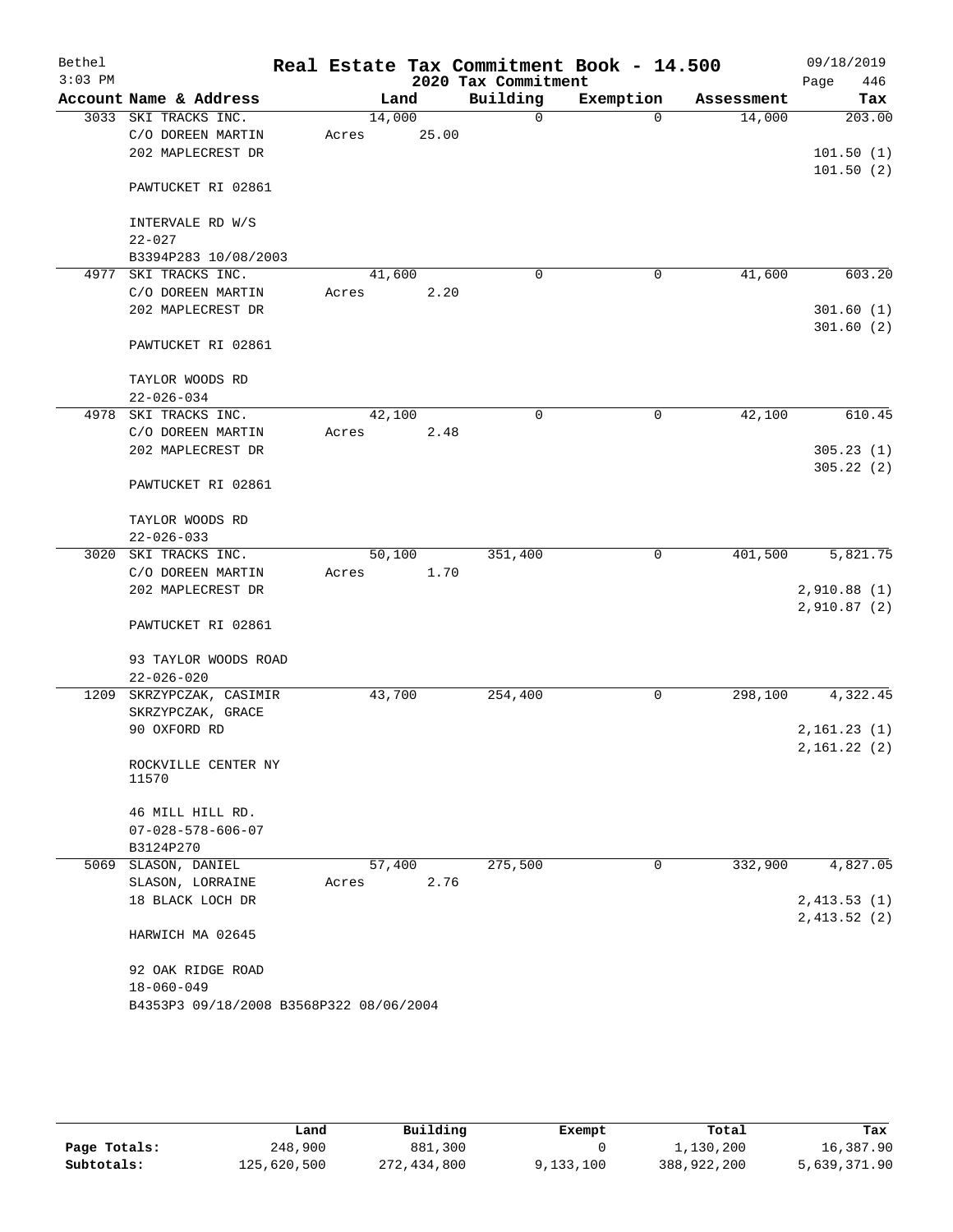| Bethel       |                                                                       |             |       |                |                     | Real Estate Tax Commitment Book - 14.500 |             |             | 09/18/2019             |
|--------------|-----------------------------------------------------------------------|-------------|-------|----------------|---------------------|------------------------------------------|-------------|-------------|------------------------|
| $3:03$ PM    |                                                                       |             |       |                | 2020 Tax Commitment |                                          |             |             | Page<br>447            |
|              | Account Name & Address                                                |             |       | Land           | Building            | Exemption                                |             | Assessment  | Tax                    |
|              | 208 SLATTERY, WILLIAM D<br>7 VAIL WAY                                 |             | Acres | 33,300<br>1.30 | 51,000              | 20,000<br>01 Homestead (HM)              |             | 64,300      | 932.35                 |
|              |                                                                       |             |       |                |                     |                                          |             |             | 466.18(1)              |
|              | BETHEL ME 04217                                                       |             |       |                |                     |                                          |             |             | 466.17(2)              |
|              |                                                                       |             |       |                |                     |                                          |             |             |                        |
|              |                                                                       |             |       |                |                     |                                          |             |             |                        |
|              | 7 VAIL WAY                                                            |             |       |                |                     |                                          |             |             |                        |
|              | $04 - 057 - 001$                                                      |             |       |                |                     |                                          |             |             |                        |
|              | B5294P610 07/27/2016 B3867P345 01/04/2006<br>5023 SLOAN, JEFFREY A    |             |       | 54,800         | 211,700             |                                          | 0           | 266,500     | 3,864.25               |
|              | SLOAN, SARA M                                                         |             | Acres | 1.57           |                     |                                          |             |             |                        |
|              | PO BOX 1043                                                           |             |       |                |                     |                                          |             |             | 1,932.13(1)            |
|              |                                                                       |             |       |                |                     |                                          |             |             | 1,932.12(2)            |
|              | BETHEL ME 04217                                                       |             |       |                |                     |                                          |             |             |                        |
|              |                                                                       |             |       |                |                     |                                          |             |             |                        |
|              | 9 WOODLAND WAY                                                        |             |       |                |                     |                                          |             |             |                        |
|              | $18 - 060 - 003$                                                      |             |       |                |                     |                                          |             |             |                        |
|              | B5352P61 06/22/2017 B5226P534 06/15/2015 B3568P322<br>08/06/2004      |             |       |                |                     |                                          |             |             |                        |
| 2437         | SLOVENSKI, KENTON                                                     |             |       | 39,900         | 261,600             |                                          | 0           | 301,500     | 4,371.75               |
|              | 175 GRANT AVENUE                                                      |             | Acres | 1.68           |                     |                                          |             |             |                        |
|              |                                                                       |             |       |                |                     |                                          |             |             | 2,185.88(1)            |
|              | PORTSMOUTH NH 03801                                                   |             |       |                |                     |                                          |             |             | 2,185.87(2)            |
|              |                                                                       |             |       |                |                     |                                          |             |             |                        |
|              |                                                                       |             |       |                |                     |                                          |             |             |                        |
|              | 216 INTERVALE RD.                                                     |             |       |                |                     |                                          |             |             |                        |
|              | $13 - 001 - 002$                                                      |             |       |                |                     |                                          |             |             |                        |
|              | B5395P269 02/28/2018 B3587P25 09/08/2004 B2538P292<br>03/26/1998 B0P0 |             |       |                |                     |                                          |             |             |                        |
|              | 2889 SMALL, SHERMAN R                                                 |             |       | 35,400         | 100,700             | 20,000                                   |             | 116,100     | 1,683.45               |
|              | PO BOX 621                                                            |             | Acres | 3.10           |                     | 01 Homestead (HM)                        |             |             |                        |
|              |                                                                       |             |       |                |                     |                                          |             |             | 841.73 (1)             |
|              | BETHEL ME 04217                                                       |             |       |                |                     |                                          |             |             | 841.72 (2)             |
|              |                                                                       |             |       |                |                     |                                          |             |             |                        |
|              |                                                                       |             |       |                |                     |                                          |             |             |                        |
|              | 1924 INTERVALE RD.                                                    |             |       |                |                     |                                          |             |             |                        |
|              | $20 - 007 - 001$                                                      |             |       |                |                     |                                          |             |             |                        |
|              | B1629P218                                                             |             |       |                |                     |                                          |             |             |                        |
| 4920         | SMEDBERG, PETER                                                       |             |       | 24,800         | 0                   |                                          | $\mathbf 0$ | 24,800      | 359.60                 |
|              | 33 INDEPENDENCE DRIVE                                                 |             | Acres | 2.30           |                     |                                          |             |             |                        |
|              | OXFORD ME 04270                                                       |             |       |                |                     |                                          |             |             | 179.80(1)<br>179.80(2) |
|              |                                                                       |             |       |                |                     |                                          |             |             |                        |
|              |                                                                       |             |       |                |                     |                                          |             |             |                        |
|              | JORDAN WOODS LOT 10                                                   |             |       |                |                     |                                          |             |             |                        |
|              | $11 - 088 - 010$                                                      |             |       |                |                     |                                          |             |             |                        |
|              | B5364P252 08/28/2017 B5258P188 12/11/2015 B3928P296                   |             |       |                |                     |                                          |             |             |                        |
|              | 4913 SMEDBERG, PETER                                                  |             |       | 20,800         | 0                   |                                          | $\mathbf 0$ | 20,800      | 301.60                 |
|              | 33 INDEPENDENCE DRIVE                                                 |             | Acres | 2.23           |                     |                                          |             |             |                        |
|              |                                                                       |             |       |                |                     |                                          |             |             | 150.80(1)              |
|              | OXFORD ME 04270                                                       |             |       |                |                     |                                          |             |             | 150.80(2)              |
|              |                                                                       |             |       |                |                     |                                          |             |             |                        |
|              |                                                                       |             |       |                |                     |                                          |             |             |                        |
|              | JORDAN WOODS LOT 3                                                    |             |       |                |                     |                                          |             |             |                        |
|              | $11 - 088 - 003$<br>B5364P252 08/28/2017 B5311P48 10/17/2016 B5270P38 |             |       |                |                     |                                          |             |             |                        |
|              | 02/29/2016 B3928P296                                                  |             |       |                |                     |                                          |             |             |                        |
|              |                                                                       |             |       |                |                     |                                          |             |             |                        |
|              |                                                                       | Land        |       | Building       |                     |                                          |             | Total       | Tax                    |
| Page Totals: |                                                                       | 209,000     |       | 625,000        |                     | Exempt<br>40,000                         |             | 794,000     | 11,513.00              |
| Subtotals:   |                                                                       | 125,829,500 |       | 273,059,800    |                     | 9,173,100                                |             | 389,716,200 | 5,650,884.90           |
|              |                                                                       |             |       |                |                     |                                          |             |             |                        |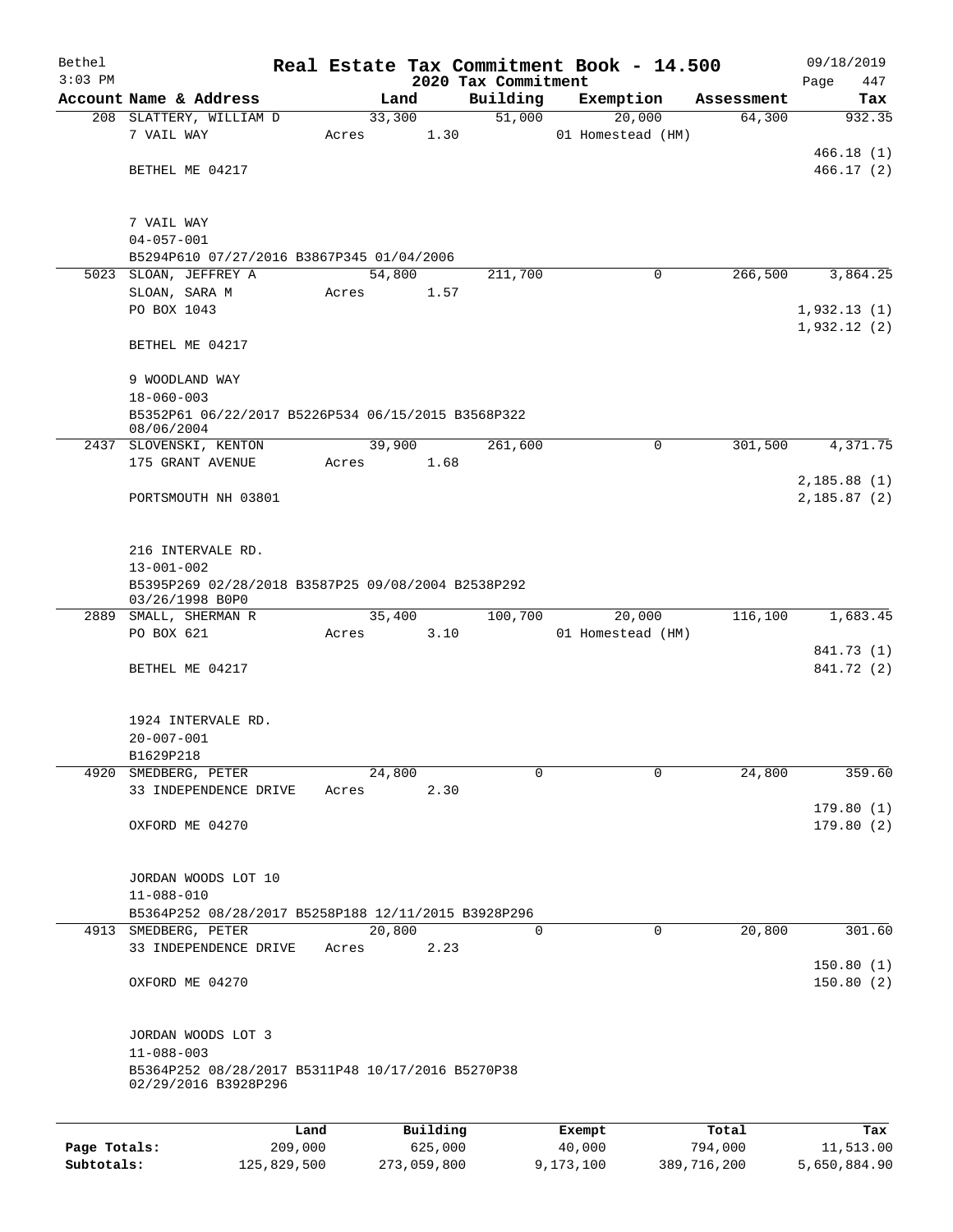| Bethel    |                                                   |       |                |      | Real Estate Tax Commitment Book - 14.500 |                   |                      |      | 09/18/2019    |
|-----------|---------------------------------------------------|-------|----------------|------|------------------------------------------|-------------------|----------------------|------|---------------|
| $3:03$ PM | Account Name & Address                            |       |                |      | 2020 Tax Commitment                      | Exemption         |                      | Page | 448           |
| 2491      | SMEGCORP                                          |       | Land<br>29,700 |      | Building<br>17,000                       | $\Omega$          | Assessment<br>46,700 |      | Tax<br>677.15 |
|           | C/O CHRIS MCINERNEY                               | Acres | 79.00          |      |                                          |                   |                      |      |               |
|           | 102 HIGHLAND AVE                                  |       |                |      |                                          |                   |                      |      | 338.58(1)     |
|           |                                                   |       |                |      |                                          |                   |                      |      | 338.57(2)     |
|           | GREENFIELD MA 01301                               |       |                |      |                                          |                   |                      |      |               |
|           |                                                   |       |                |      |                                          |                   |                      |      |               |
|           | 17 WATERSPOUT MT RD.                              |       |                |      |                                          |                   |                      |      |               |
|           |                                                   |       |                |      |                                          |                   |                      |      |               |
|           | $14 - 018$<br>B2975P130 06/29/2001                |       |                |      |                                          |                   |                      |      |               |
|           |                                                   |       |                |      | 11,900                                   | 0                 | 60,300               |      | 874.35        |
| 1613      | SMITH, ADAM D<br>602 NORTH ROAD                   |       | 48,400         | 1.10 |                                          |                   |                      |      |               |
|           |                                                   | Acres |                |      |                                          |                   |                      |      | 437.18 (1)    |
|           |                                                   |       |                |      |                                          |                   |                      |      |               |
|           | BETHEL ME 04217                                   |       |                |      |                                          |                   |                      |      | 437.17 (2)    |
|           |                                                   |       |                |      |                                          |                   |                      |      |               |
|           |                                                   |       |                |      |                                          |                   |                      |      |               |
|           | 602 NORTH ROAD                                    |       |                |      |                                          |                   |                      |      |               |
|           | $11 - 070 - 002$                                  |       |                |      |                                          |                   |                      |      |               |
|           | B3781P64 08/12/2005                               |       |                |      | 304,600                                  |                   |                      |      |               |
|           | 3785 SMITH, ALI M                                 |       | 70,500         |      |                                          | 0                 | 375,100              |      | 5,438.95      |
|           | THOMAS, STEVEN D                                  | Acres |                | 1.75 |                                          |                   |                      |      |               |
|           | PO BOX 768                                        |       |                |      |                                          |                   |                      |      | 2,719.48 (1)  |
|           |                                                   |       |                |      |                                          |                   |                      |      | 2,719.47(2)   |
|           | BETHEL ME 04217                                   |       |                |      |                                          |                   |                      |      |               |
|           |                                                   |       |                |      |                                          |                   |                      |      |               |
|           | 20 RIDGE ROAD                                     |       |                |      |                                          |                   |                      |      |               |
|           | $26 - 060 - 003$                                  |       |                |      |                                          |                   |                      |      |               |
|           | B3325P108 06/27/2003 B3139P278                    |       |                |      |                                          |                   |                      |      |               |
|           | 2638 SMITH, E VICKI                               |       | 49,400         |      | 117,300                                  | 20,000            | 146,700              |      | 2,127.15      |
|           | PO BOX 1264                                       | Acres |                | 1.43 |                                          | 01 Homestead (HM) |                      |      |               |
|           | BETHEL ME 04217                                   |       |                |      |                                          |                   |                      |      | 1,063.58(1)   |
|           |                                                   |       |                |      |                                          |                   |                      |      | 1,063.57(2)   |
|           |                                                   |       |                |      |                                          |                   |                      |      |               |
|           | 52 CHAPMAN HILL RD.                               |       |                |      |                                          |                   |                      |      |               |
|           | $16 - 012$                                        |       |                |      |                                          |                   |                      |      |               |
|           | B4179P310 08/17/2007 B1610P157                    |       |                |      |                                          |                   |                      |      |               |
|           | 3334 SMITH, G SCOTT                               |       | 30,800         |      | 142,100                                  | 0                 | 172,900              |      | 2,507.05      |
|           | MACDONALD, LORINDA M                              | Acres |                | 0.11 |                                          |                   |                      |      |               |
|           | PO BOX 312                                        |       |                |      |                                          |                   |                      |      | 1, 253.53(1)  |
|           |                                                   |       |                |      |                                          |                   |                      |      | 1, 253.52(2)  |
|           | BETHEL ME 04217                                   |       |                |      |                                          |                   |                      |      |               |
|           |                                                   |       |                |      |                                          |                   |                      |      |               |
|           | 2 BROAD ST                                        |       |                |      |                                          |                   |                      |      |               |
|           | $25 - 165$                                        |       |                |      |                                          |                   |                      |      |               |
|           | B5439P217 10/26/2018 B5170P52 10/06/2014 B2604P19 |       |                |      |                                          |                   |                      |      |               |
|           | 09/27/1998                                        |       |                |      |                                          |                   |                      |      |               |
|           | 361 SMITH, IAN MATTHEW                            |       | 44,100         |      | $\Omega$                                 | 0                 | 44,100               |      | 639.45        |
|           | 321 BLANCHARD RD                                  | Acres | 121.00         |      |                                          |                   |                      |      |               |
|           |                                                   |       |                |      |                                          |                   |                      |      | 319.73(1)     |
|           | CUMBERLAND ME 04021                               |       |                |      |                                          |                   |                      |      | 319.72 (2)    |
|           |                                                   |       |                |      |                                          |                   |                      |      |               |
|           |                                                   |       |                |      |                                          |                   |                      |      |               |
|           | SMITH FARM RD.                                    |       |                |      |                                          |                   |                      |      |               |
|           | $06 - 007$                                        |       |                |      |                                          |                   |                      |      |               |
|           | B5371P589 10/06/2017 B2744P131 09/09/1999         |       |                |      |                                          |                   |                      |      |               |
|           |                                                   |       |                |      |                                          |                   |                      |      |               |
|           |                                                   |       |                |      |                                          |                   |                      |      |               |
|           |                                                   |       |                |      |                                          |                   |                      |      |               |
|           |                                                   |       |                |      |                                          |                   |                      |      |               |

|              | Land        | Building    | Exempt    | Total       | Tax          |
|--------------|-------------|-------------|-----------|-------------|--------------|
| Page Totals: | 272,900     | 592,900     | 20,000    | 845,800     | 12,264.10    |
| Subtotals:   | 126,102,400 | 273,652,700 | 9,193,100 | 390,562,000 | 5,663,149.00 |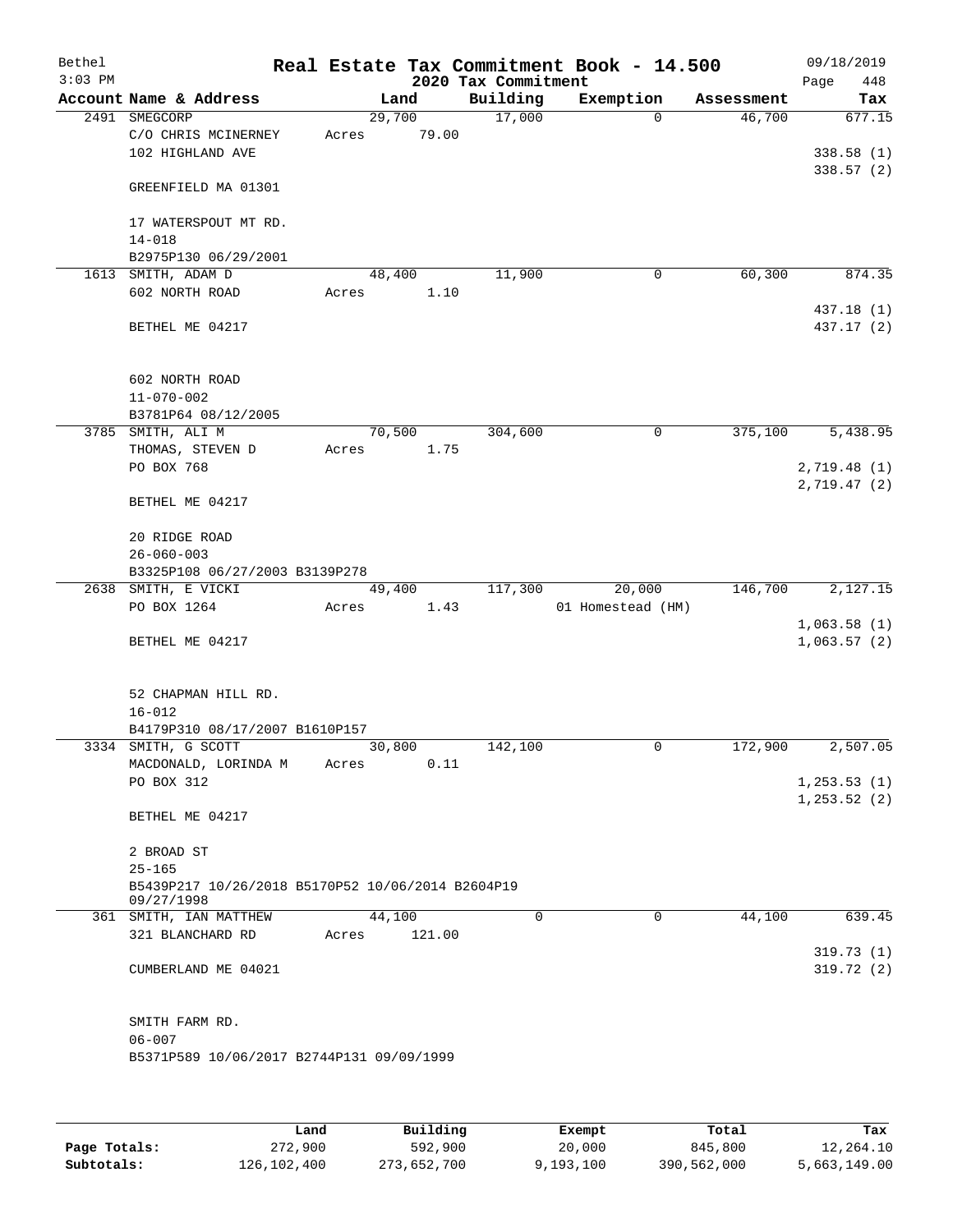| Bethel    |                                  | Real Estate Tax Commitment Book - 14.500 |                     |             |            | 09/18/2019             |
|-----------|----------------------------------|------------------------------------------|---------------------|-------------|------------|------------------------|
| $3:03$ PM |                                  |                                          | 2020 Tax Commitment |             |            | Page<br>449            |
|           | Account Name & Address           | Land                                     | Building            | Exemption   | Assessment | Tax                    |
|           | 3470 SMITH, JAMES W JR           | 57,500                                   | 107,000             | $\Omega$    | 164,500    | 2,385.25               |
|           | SMITH, CHERYL A                  | 0.36<br>Acres                            |                     |             |            |                        |
|           | 52 LONG HIGHWAY                  |                                          |                     |             |            | 1,192.63(1)            |
|           | LITTLE COMPTON RI 02837          |                                          |                     |             |            | 1, 192.62(2)           |
|           | 8 PARADISE RD                    |                                          |                     |             |            |                        |
|           | $26 - 030$                       |                                          |                     |             |            |                        |
|           | B3998P158 B3260P81               |                                          |                     |             |            |                        |
| 3571      | SMITH, JANET W.,                 | 80,600                                   | 0                   | $\mathbf 0$ | 80,600     | 1,168.70               |
|           | TRUSTEE                          |                                          |                     |             |            |                        |
|           | SMITH FAMILY REVOCABLE<br>TRUST  |                                          |                     |             |            |                        |
|           | 1327 TURTLE DUNES CT             |                                          |                     |             |            | 584.35(1)              |
|           |                                  |                                          |                     |             |            | 584.35(2)              |
|           | PONTE VEDRA FL 32082             |                                          |                     |             |            |                        |
|           | 135 VERNON ST                    |                                          |                     |             |            |                        |
|           | $26 - 076 - 1 - 7A - F$          |                                          |                     |             |            |                        |
|           | B3943P178 05/22/2006             |                                          |                     |             |            |                        |
|           | 4894 SMITH, JANET W.,<br>TRUSTEE | 33,600                                   | 166,100             | 0           | 199,700    | 2,895.65               |
|           | SMITH FAMILY REVOCABLE<br>TRUST  |                                          |                     |             |            |                        |
|           | 1327 TURTLE DUNES CT             |                                          |                     |             |            | 1,447.83(1)            |
|           |                                  |                                          |                     |             |            | 1,447.82(2)            |
|           | PONTE VEDRA FL 32082             |                                          |                     |             |            |                        |
|           | 135 VERNON ST                    |                                          |                     |             |            |                        |
|           | $26 - 076 - 1 - 8B$              |                                          |                     |             |            |                        |
|           | B4189P37 09/05/2007 B3942P178    |                                          |                     |             |            |                        |
| 4896      | SMITH, JANET W.,                 | 33,600                                   | 166,100             | 0           | 199,700    | 2,895.65               |
|           | TRUSTEE                          |                                          |                     |             |            |                        |
|           | SMITH FAMILY REVOCABLE<br>TRUST  |                                          |                     |             |            |                        |
|           | 1327 TURTLE DUNES CT             |                                          |                     |             |            | 1,447.83(1)            |
|           |                                  |                                          |                     |             |            | 1,447.82(2)            |
|           | PONTE VEDRA FL 32082             |                                          |                     |             |            |                        |
|           | 135 VERNON ST                    |                                          |                     |             |            |                        |
|           | $26 - 076 - 1 - 8D$              |                                          |                     |             |            |                        |
|           | B3942P178 05/30/2006             |                                          |                     |             |            |                        |
|           | 4975 SMITH, JEREMY J             | 41,600                                   | $\Omega$            | $\Omega$    | 41,600     | 603.20                 |
|           | P.O. BOX 2111                    | 2.20<br>Acres                            |                     |             |            |                        |
|           | VINEYARD HAVEN MA 02568          |                                          |                     |             |            | 301.60(1)<br>301.60(2) |
|           |                                  |                                          |                     |             |            |                        |
|           | TAYLOR WOODS RD                  |                                          |                     |             |            |                        |
|           | $22 - 026 - 032$                 |                                          |                     |             |            |                        |

B4566P43 03/05/2010 B2565P330 05/06/1998

|              | Land        | Building    | Exempt    | Total       | Tax          |
|--------------|-------------|-------------|-----------|-------------|--------------|
| Page Totals: | 246,900     | 439,200     |           | 686,100     | 9,948.45     |
| Subtotals:   | 126,349,300 | 274,091,900 | 9,193,100 | 391,248,100 | 5,673,097.45 |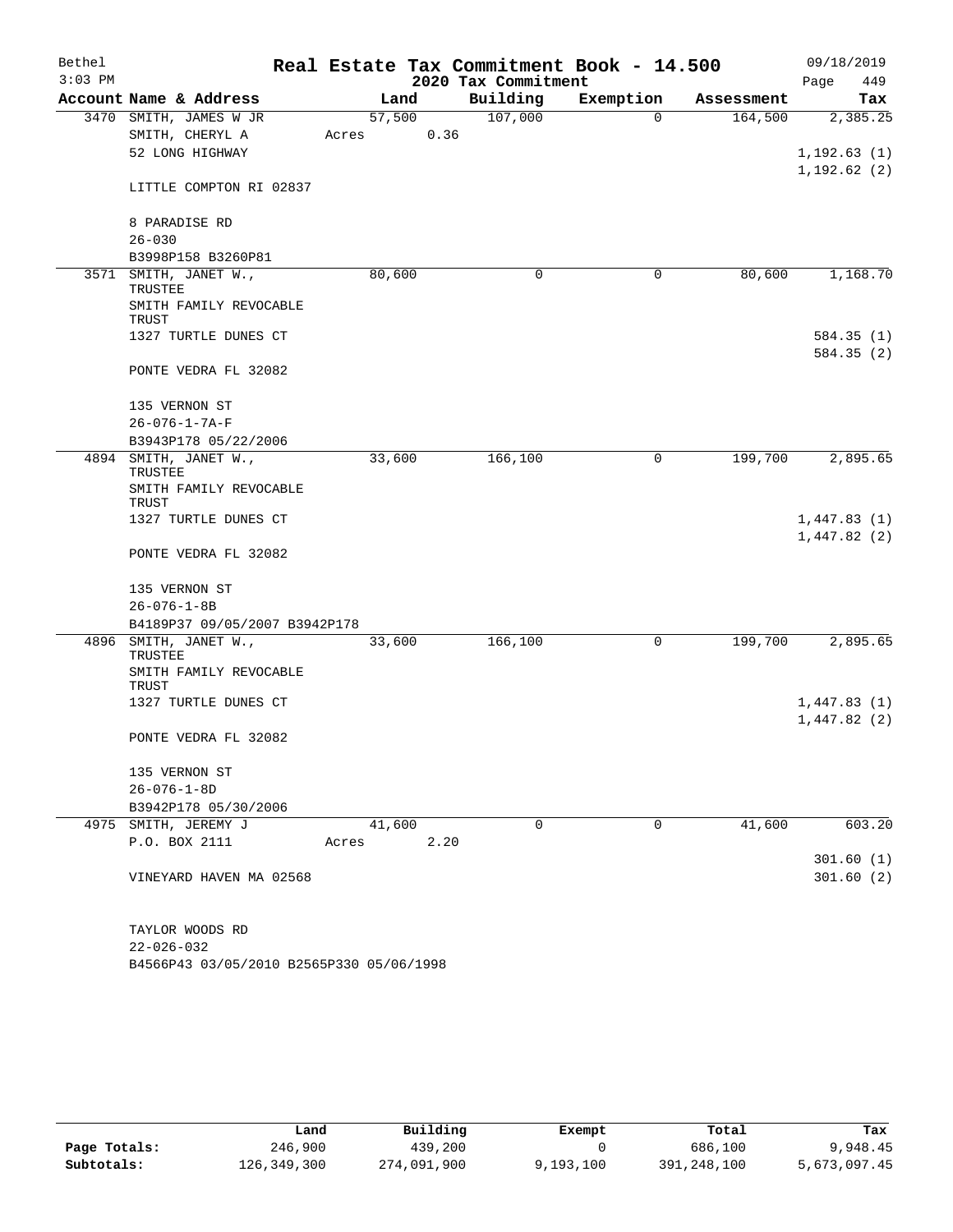| Bethel    |                                                                                                            |       |        |                     | Real Estate Tax Commitment Book - 14.500 |            | 09/18/2019                 |
|-----------|------------------------------------------------------------------------------------------------------------|-------|--------|---------------------|------------------------------------------|------------|----------------------------|
| $3:03$ PM |                                                                                                            |       |        | 2020 Tax Commitment |                                          |            | Page<br>450                |
|           | Account Name & Address                                                                                     |       | Land   | Building            | Exemption                                | Assessment | Tax                        |
| 269       | SMITH, JOHN E                                                                                              |       | 33,500 | 62,900              | $\mathbf 0$                              | 96,400     | 1,397.80                   |
|           | 113 BIRD HILL RD.                                                                                          | Acres | 1.40   |                     |                                          |            |                            |
|           |                                                                                                            |       |        |                     |                                          |            | 698.90(1)                  |
|           | BETHEL ME 04217                                                                                            |       |        |                     |                                          |            | 698.90 (2)                 |
|           |                                                                                                            |       |        |                     |                                          |            |                            |
|           | 113 BIRD HILL RD.                                                                                          |       |        |                     |                                          |            |                            |
|           | $04 - 084$                                                                                                 |       |        |                     |                                          |            |                            |
|           | B4578P232 04/21/2010 B3049P36 12/26/2001                                                                   |       |        |                     |                                          |            |                            |
| 3615      | SMITH, JOHNATHAN                                                                                           |       | 37,400 | 189,400             | 0                                        | 226,800    | 3,288.60                   |
|           | MIKENAS-SMITH,                                                                                             | Acres | 0.93   |                     |                                          |            |                            |
|           | MIKENAS-SMITH,                                                                                             |       |        |                     |                                          |            |                            |
|           | ELIZABETH<br>PO BOX 73                                                                                     |       |        |                     |                                          |            | 1,644.30(1)                |
|           |                                                                                                            |       |        |                     |                                          |            | 1,644.30(2)                |
|           | BETHEL ME 04217                                                                                            |       |        |                     |                                          |            |                            |
|           |                                                                                                            |       |        |                     |                                          |            |                            |
|           | 16 DUMONT CIRCLE                                                                                           |       |        |                     |                                          |            |                            |
|           | $27 - 020$                                                                                                 |       |        |                     |                                          |            |                            |
|           | B2817P335                                                                                                  |       |        |                     |                                          |            |                            |
| 460       | SMITH, LARRY G SR,                                                                                         |       | 82,600 | 37,100              | 0                                        | 119,700    | 1,735.65                   |
|           | ESTATE OF<br>SMITH, LARRY G. JR., PR Acres                                                                 |       | 69.20  |                     |                                          |            |                            |
|           | 2110 COUNTY RD 112                                                                                         |       |        |                     |                                          |            | 867.83(1)                  |
|           |                                                                                                            |       |        |                     |                                          |            | 867.82(2)                  |
|           | CARBONDALE CO 81623                                                                                        |       |        |                     |                                          |            |                            |
|           |                                                                                                            |       |        |                     |                                          |            |                            |
|           | 99 SONGO POND RD                                                                                           |       |        |                     |                                          |            |                            |
|           | $07 - 026$                                                                                                 |       |        |                     |                                          |            |                            |
|           | B1153P24                                                                                                   |       |        |                     |                                          |            |                            |
| 3276      | SMITH, LYNDSEY A                                                                                           |       | 55,100 | 149,000             | 20,000                                   | 184,100    | 2,669.45                   |
|           | 51 VERNON ST                                                                                               | Acres | 0.51   |                     | 01 Homestead (HM)                        |            |                            |
|           | BETHEL ME 04217                                                                                            |       |        |                     |                                          |            | 1,334.73(1)<br>1,334.72(2) |
|           |                                                                                                            |       |        |                     |                                          |            |                            |
|           |                                                                                                            |       |        |                     |                                          |            |                            |
|           | 51 VERNON ST.                                                                                              |       |        |                     |                                          |            |                            |
|           | 25-109                                                                                                     |       |        |                     |                                          |            |                            |
|           | B5227P29 06/16/2015 B4365P54 10/16/2008 B4335P136                                                          |       |        |                     |                                          |            |                            |
|           | 08/13/2008 B2822P346 05/26/2000                                                                            |       |        |                     |                                          |            |                            |
|           | 5286 SMITH, MARIE                                                                                          |       | 35,900 | 142,600             | $\mathbf 0$                              | 178,500    | 2,588.25                   |
|           | 2 MORTON HILL AVENUE                                                                                       | Acres | 1.64   |                     |                                          |            | 1, 294.13(1)               |
|           | SWAMPSCOTT MA 01907                                                                                        |       |        |                     |                                          |            | 1,294.12(2)                |
|           |                                                                                                            |       |        |                     |                                          |            |                            |
|           |                                                                                                            |       |        |                     |                                          |            |                            |
|           | 27 SECOND ST                                                                                               |       |        |                     |                                          |            |                            |
|           | $22 - 029 - 004 - A$                                                                                       |       |        |                     |                                          |            |                            |
|           | B5419P282 07/17/2018 B5369P487 09/26/2017 B5366P453<br>09/11/2017 B5361P510 08/14/2017 B13P4653 06/23/2010 |       |        |                     |                                          |            |                            |

|              | Land        | Building    | Exempt    | Total       | Tax          |
|--------------|-------------|-------------|-----------|-------------|--------------|
| Page Totals: | 244,500     | 581,000     | 20,000    | 805,500     | 11,679.75    |
| Subtotals:   | 126,593,800 | 274,672,900 | 9,213,100 | 392,053,600 | 5,684,777.20 |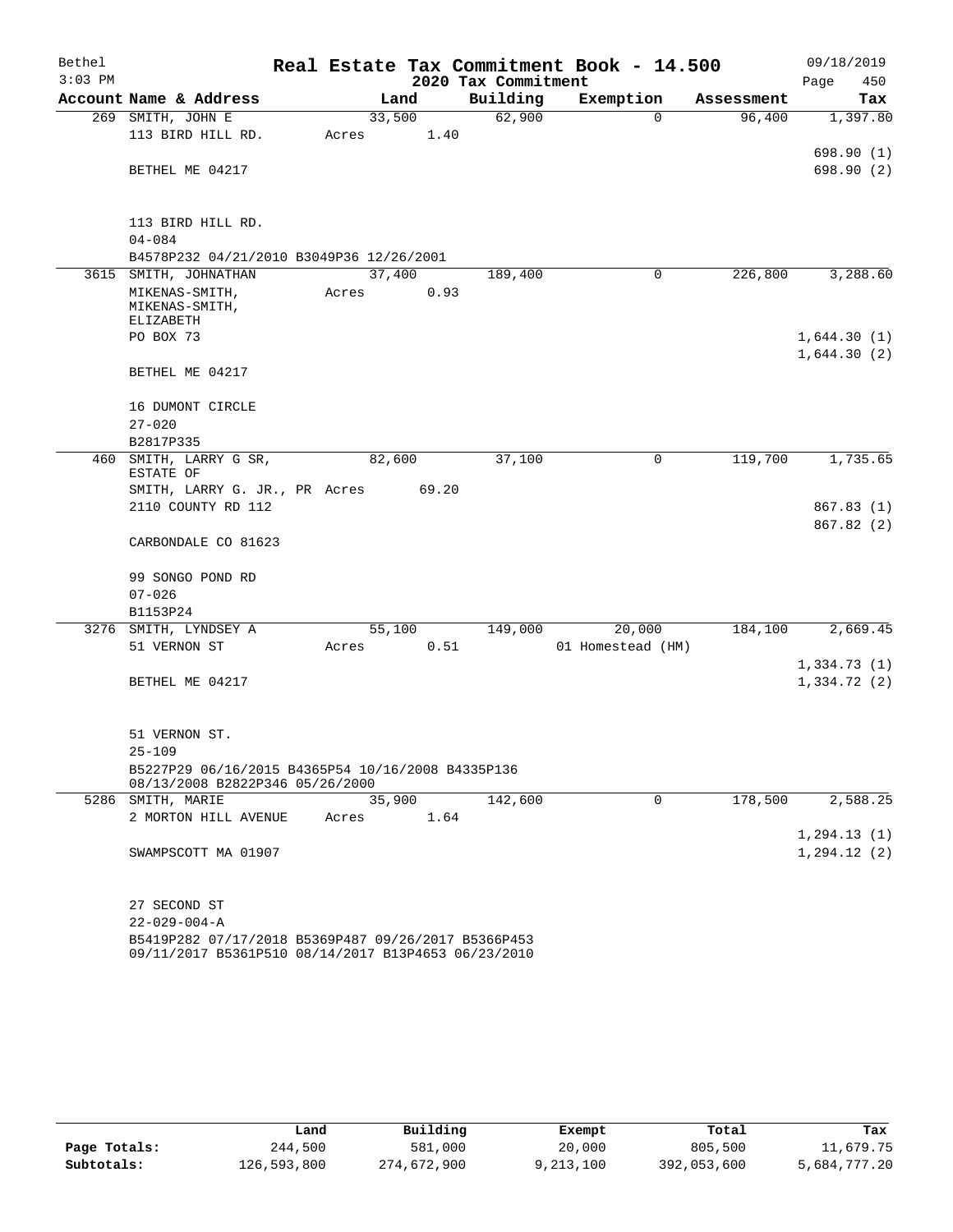| Bethel       |                                                                                      |                 |               |                     |                                 | Real Estate Tax Commitment Book - 14.500 |                  | 09/18/2019                 |
|--------------|--------------------------------------------------------------------------------------|-----------------|---------------|---------------------|---------------------------------|------------------------------------------|------------------|----------------------------|
| $3:03$ PM    | Account Name & Address                                                               |                 | Land          |                     | 2020 Tax Commitment<br>Building | Exemption                                | Assessment       | Page<br>451<br>Tax         |
| 3382         | SMITH, PHYLLIS, ESTATE                                                               |                 | 68,800        |                     | 99,700                          | $\Omega$                                 | 168,500          | 2,443.25                   |
|              | ΟF                                                                                   |                 |               |                     |                                 |                                          |                  |                            |
|              | ELAINE S. CROSS, PR                                                                  | Acres           |               | 25.00               |                                 |                                          |                  |                            |
|              | <b>309 VERNON STREET</b>                                                             |                 |               |                     |                                 |                                          |                  | 1,221.63(1)<br>1,221.62(2) |
|              | BETHEL ME 04217                                                                      |                 |               |                     |                                 |                                          |                  |                            |
|              | 46 VERNON ST.                                                                        |                 |               |                     |                                 |                                          |                  |                            |
|              | $25 - 204$                                                                           |                 |               |                     |                                 |                                          |                  |                            |
|              | B5294P58 07/22/2016 B4980P226 05/01/2013 B4405P341<br>02/19/2009 B505P247 12/30/1949 |                 |               |                     |                                 |                                          |                  |                            |
|              | 88 SNELL, STEPHANIE                                                                  |                 | 44,700        |                     | 56,100                          | 0                                        | 100,800          | 1,461.60                   |
|              | PO BOX 1391                                                                          | Acres           |               | 5.92                |                                 |                                          |                  |                            |
|              |                                                                                      |                 |               |                     |                                 |                                          |                  | 730.80(1)                  |
|              | NAPLES ME 04055                                                                      |                 |               |                     |                                 |                                          |                  | 730.80(2)                  |
|              | 11 SKILLINGS RD                                                                      |                 |               |                     |                                 |                                          |                  |                            |
|              | $02 - 011 - 001$                                                                     |                 |               |                     |                                 |                                          |                  |                            |
|              | B5414P14 06/19/2018 B4109P69 03/27/2007 B2319P15                                     |                 |               |                     |                                 |                                          |                  |                            |
|              | 04/22/1996<br>3285 SNOGREN, KYLE C &                                                 |                 | 58,400        |                     | 127,400                         | $\mathbf 0$                              | 185,800          | 2,694.10                   |
|              | BOTSAS, CHRYSOVALANTOU                                                               |                 | Acres         | 0.75                |                                 |                                          |                  |                            |
|              | 24 CHAPMAN ST.                                                                       |                 |               |                     |                                 |                                          |                  | 1,347.05(1)                |
|              | BETHEL ME 04217                                                                      |                 |               |                     |                                 |                                          |                  | 1,347.05(2)                |
|              | 24 CHAPMAN ST.                                                                       |                 |               |                     |                                 |                                          |                  |                            |
|              | $25 - 119$                                                                           |                 |               |                     |                                 |                                          |                  |                            |
|              | B4796P223 12/19/2011 B4402P36 02/10/2009 B4000P162<br>08/31/2006 B2028P172           |                 |               |                     |                                 |                                          |                  |                            |
|              | 276 SNOW, BENJAMIN D.                                                                |                 | 31,000        |                     | 32,600                          | $\mathbf 0$                              | 63,600           | 922.20                     |
|              | SNOW, DAVID A.                                                                       | Acres           |               | 6.71                |                                 |                                          |                  |                            |
|              | 86 MCCRILLIS BROOK RD                                                                |                 |               |                     |                                 |                                          |                  | 461.10(1)                  |
|              | BRYANT POND ME 04219                                                                 |                 |               |                     |                                 |                                          |                  | 461.10(2)                  |
|              | 86 MCCRILLIS BROOK RD.                                                               |                 |               |                     |                                 |                                          |                  |                            |
|              | $04 - 089$                                                                           |                 |               |                     |                                 |                                          |                  |                            |
|              | B5430P678 08/14/2018 B2317P31 04/12/1996                                             |                 |               |                     |                                 |                                          |                  |                            |
|              | 3496 SNOW, JENNIFER A                                                                |                 | 67,300        |                     | 134,100                         | 0                                        | 201,400          | 2,920.30                   |
|              | 15 EDEN LANE                                                                         | Acres           |               | 1.10                |                                 |                                          |                  |                            |
|              | BETHEL ME 04217                                                                      |                 |               |                     |                                 |                                          |                  | 1,460.15(1)<br>1,460.15(2) |
|              |                                                                                      |                 |               |                     |                                 |                                          |                  |                            |
|              |                                                                                      |                 |               |                     |                                 |                                          |                  |                            |
|              | 15 EDEN LANE<br>$26 - 055$                                                           |                 |               |                     |                                 |                                          |                  |                            |
|              | B5133P344 05/12/2014 B2399P38 12/23/1996                                             |                 |               |                     |                                 |                                          |                  |                            |
|              | 3451 SNOWE, JOHN                                                                     |                 | 60,800        |                     | 171,500                         | 0                                        | 232,300          | 3,368.35                   |
|              | POSTON, COURTNEY                                                                     | Acres           |               | 0.52                |                                 |                                          |                  |                            |
|              | 65 PARADISE RD                                                                       |                 |               |                     |                                 |                                          |                  | 1,684.18(1)                |
|              | BETHEL ME 04217                                                                      |                 |               |                     |                                 |                                          |                  | 1,684.17(2)                |
|              | 65 PARADISE RD                                                                       |                 |               |                     |                                 |                                          |                  |                            |
|              | $26 - 010 - 002$<br>B5438P98 10/23/2018 B5294P328 07/25/2016 B669P222                |                 |               |                     |                                 |                                          |                  |                            |
|              | 04/30/1968                                                                           |                 |               |                     |                                 |                                          |                  |                            |
| Page Totals: |                                                                                      | Land<br>331,000 |               | Building<br>621,400 |                                 | Exempt<br>0                              | Total<br>952,400 | Tax<br>13,809.80           |
| Subtotals:   |                                                                                      | 126,924,800     | 275, 294, 300 |                     |                                 | 9,213,100                                | 393,006,000      | 5,698,587.00               |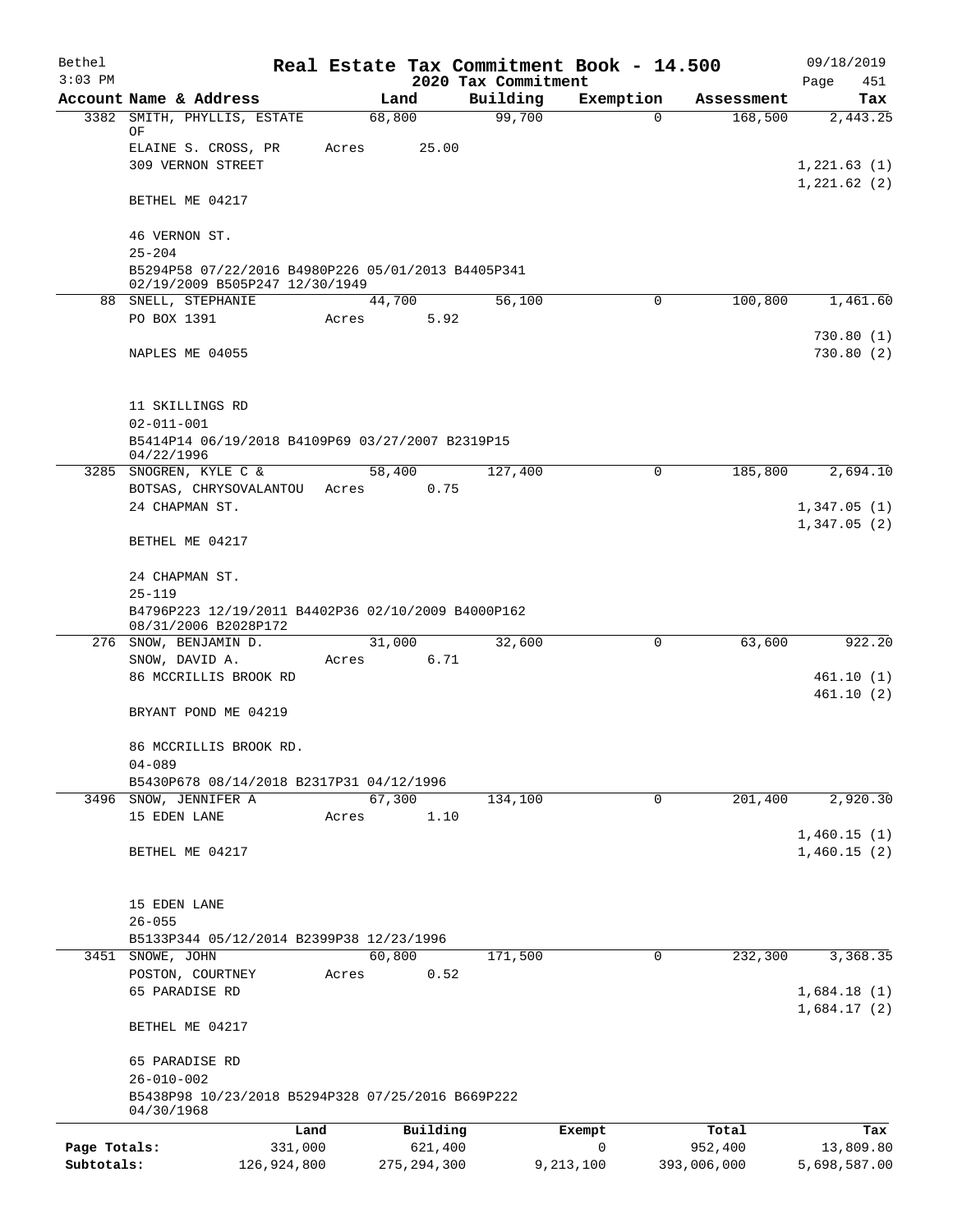| Bethel    |                                                                                                     |         |      |                     | Real Estate Tax Commitment Book - 14.500 |            | 09/18/2019  |
|-----------|-----------------------------------------------------------------------------------------------------|---------|------|---------------------|------------------------------------------|------------|-------------|
| $3:03$ PM |                                                                                                     |         |      | 2020 Tax Commitment |                                          |            | Page<br>452 |
|           | Account Name & Address                                                                              |         | Land | Building            | Exemption                                | Assessment | Tax         |
|           | 3106 SOJAN, LLC                                                                                     | 148,800 |      | 584,500             | $\Omega$                                 | 733,300    | 10,632.85   |
|           | 186 MAYVILLE RD                                                                                     | Acres   | 4.41 |                     |                                          |            |             |
|           |                                                                                                     |         |      |                     |                                          |            | 5,316.43(1) |
|           | BETHEL ME 04217                                                                                     |         |      |                     |                                          |            | 5,316.42(2) |
|           | 186 MAYVILLE RD.                                                                                    |         |      |                     |                                          |            |             |
|           | $24 - 027$<br>B5260P554 12/28/2015 B3583P77 09/07/2004 B2912P313<br>02/28/2001 B2476P186 09/19/1997 |         |      |                     |                                          |            |             |
|           | 3351 SOLARI, GEORGE, ESTATE                                                                         | 62,600  |      | 341,100             | $\Omega$                                 | 403,700    | 5,853.65    |
|           | ΟF                                                                                                  |         |      |                     |                                          |            |             |
|           | PATRICIA THURSTON, PR                                                                               | Acres   | 1.20 |                     |                                          |            |             |
|           | PO BOX 249                                                                                          |         |      |                     |                                          |            | 2,926.83(1) |
|           | BETHEL ME 04217                                                                                     |         |      |                     |                                          |            | 2,926.82(2) |
|           |                                                                                                     |         |      |                     |                                          |            |             |
|           | 17 MASON ST.                                                                                        |         |      |                     |                                          |            |             |
|           | $25 - 172 - 001$                                                                                    |         |      |                     |                                          |            |             |
|           | B4309P173 06/05/2008 B4057P164 12/06/2006                                                           |         |      |                     |                                          |            |             |
|           | 2580 SOUSA, JOSEPH                                                                                  | 17,000  |      | $\Omega$            | $\Omega$                                 | 17,000     | 246.50      |
|           | 33 DUFFIELD                                                                                         | Acres   | 0.50 |                     |                                          |            |             |
|           |                                                                                                     |         |      |                     |                                          |            | 123.25(1)   |
|           | BRISTOL RI 02809                                                                                    |         |      |                     |                                          |            | 123.25(2)   |
|           | 25 BALSAM ROAD                                                                                      |         |      |                     |                                          |            |             |
|           | $15 - 016 - 005$                                                                                    |         |      |                     |                                          |            |             |
|           | B2363P242                                                                                           |         |      |                     |                                          |            |             |
|           | 3226 SOUTHAM, PETER                                                                                 | 61,600  |      | 21,700              | 0                                        | 83,300     | 1,207.85    |
|           | SOUTHAM, SARAH                                                                                      | Acres   | 1.25 |                     |                                          |            |             |
|           | PO BOX 1111                                                                                         |         |      |                     |                                          |            | 603.93(1)   |
|           |                                                                                                     |         |      |                     |                                          |            | 603.92(2)   |
|           | BETHEL ME 04217                                                                                     |         |      |                     |                                          |            |             |
|           | 6 SUMMER ST.                                                                                        |         |      |                     |                                          |            |             |
|           | $25 - 065$                                                                                          |         |      |                     |                                          |            |             |
|           | B5370P658 10/02/2017 B4907P198 10/16/2012 B1298P297<br>01/23/1985                                   |         |      |                     |                                          |            |             |
|           | 84 SOUTHAM, PETER                                                                                   | 46,900  |      | 205,200             | 20,000                                   | 232,100    | 3,365.45    |
|           | SOUTHAM, SARAH                                                                                      | Acres   | 8.00 |                     | 01 Homestead (HM)                        |            |             |
|           | PO BOX 111                                                                                          |         |      |                     |                                          |            | 1,682.73(1) |
|           |                                                                                                     |         |      |                     |                                          |            | 1,682.72(2) |
|           | BETHEL ME 04217                                                                                     |         |      |                     |                                          |            |             |
|           | 377 SONGO POND RD                                                                                   |         |      |                     |                                          |            |             |
|           | $02 - 008$                                                                                          |         |      |                     |                                          |            |             |
|           | B1753P254 08/30/1990 B1340P287 09/10/1985                                                           |         |      |                     |                                          |            |             |

|              | Land        | Building    | Exempt    | Total       | Tax          |
|--------------|-------------|-------------|-----------|-------------|--------------|
| Page Totals: | 336,900     | 1,152,500   | 20,000    | 1,469,400   | 21,306.30    |
| Subtotals:   | 127,261,700 | 276,446,800 | 9,233,100 | 394,475,400 | 5,719,893.30 |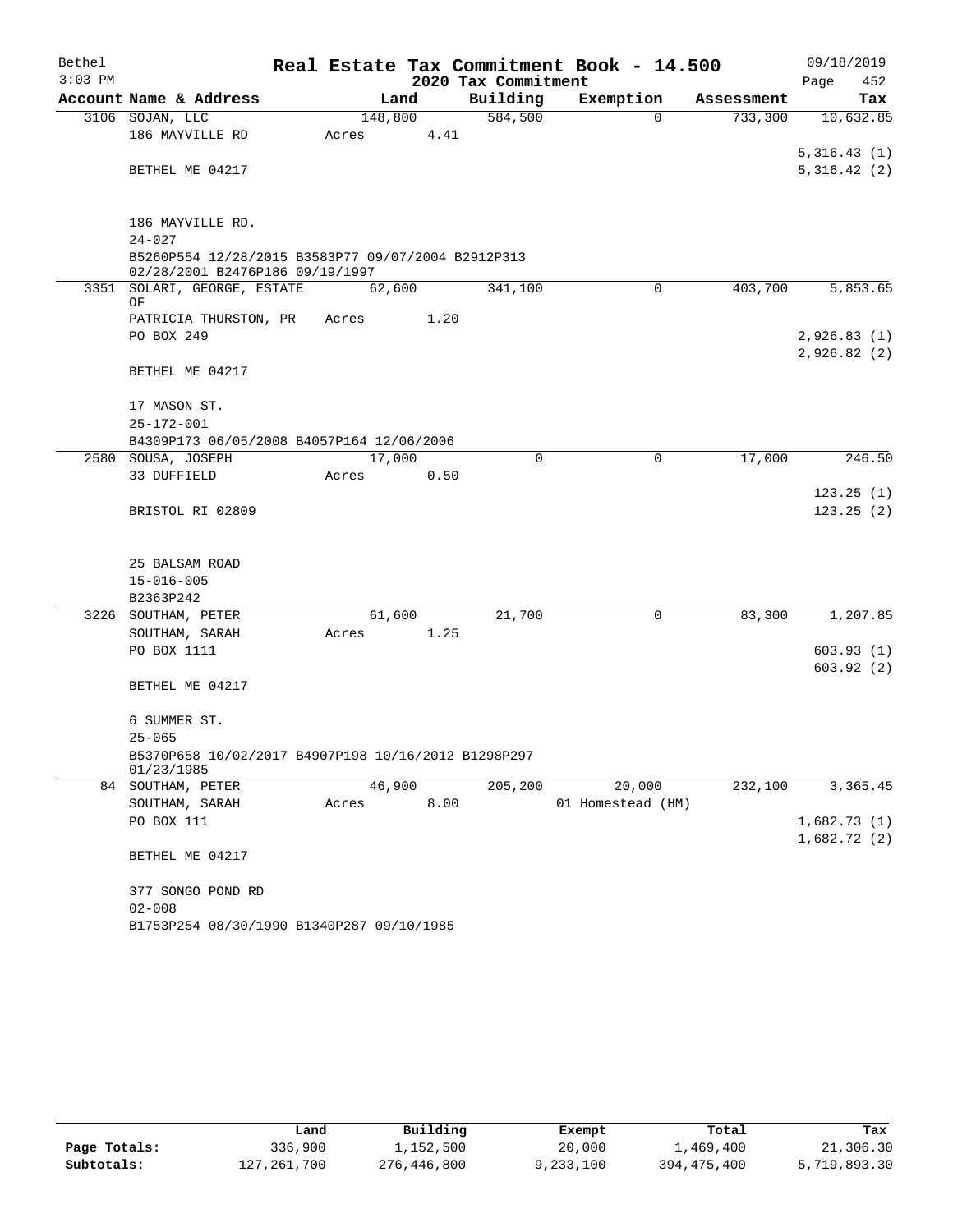| Bethel<br>$3:03$ PM |                                                                                                            |        |       | 2020 Tax Commitment | Real Estate Tax Commitment Book - 14.500 |            | 09/18/2019<br>Page<br>453  |
|---------------------|------------------------------------------------------------------------------------------------------------|--------|-------|---------------------|------------------------------------------|------------|----------------------------|
|                     | Account Name & Address                                                                                     | Land   |       | Building            | Exemption                                | Assessment | Tax                        |
|                     | 5083 SOUTHCOAST<br>REDEVELOPMENT, LLC                                                                      | 34,900 |       | 188,700             | 0                                        | 223,600    | 3,242.20                   |
|                     | DAVID MOURA SPOUSAL<br>ACCESS TRUST                                                                        | Acres  | 2.42  |                     |                                          |            |                            |
|                     | 1193 ASHLEY BLVD, REAR                                                                                     |        |       |                     |                                          |            | 1,621.10(1)<br>1,621.10(2) |
|                     | NEW BEDFORD MA 02745                                                                                       |        |       |                     |                                          |            |                            |
|                     | 54 MT WILL FARM RD<br>$22 - 019 - 004$                                                                     |        |       |                     |                                          |            |                            |
|                     | B5403P55 04/18/2018 B5330P378 02/09/2017 B5312P318                                                         |        |       |                     |                                          |            |                            |
|                     | 10/24/2016 B4842P162 05/04/2012 B3440P145 12/17/2003                                                       |        |       |                     |                                          |            |                            |
|                     | 5084 SOUTHCOAST<br>REDEVELOPMENT, LLC                                                                      | 34,100 |       | 188,700             | 0                                        | 222,800    | 3,230.60                   |
|                     | DAVID MOURA SPOUSAL<br>ACCESS TRUST                                                                        | Acres  | 1.79  |                     |                                          |            |                            |
|                     | 1193 ASHLEY BLVD, REAR                                                                                     |        |       |                     |                                          |            | 1,615.30(1)<br>1,615.30(2) |
|                     | NEW BEDFORD MA 02745                                                                                       |        |       |                     |                                          |            |                            |
|                     | 59 MT WILL FARM RD                                                                                         |        |       |                     |                                          |            |                            |
|                     | $22 - 019 - 005$                                                                                           |        |       |                     |                                          |            |                            |
|                     | B5403P60 04/18/2018 B5330P381 02/09/2017 B5077P264<br>12/27/2013 B4842P162 05/04/2012 B3440P145 12/17/2003 |        |       |                     |                                          |            |                            |
|                     | 3367 SPADINGER, MICHAEL                                                                                    | 52,300 |       | 96,500              | $\mathbf 0$                              | 148,800    | 2,157.60                   |
|                     | SPADINGER, LYNN L                                                                                          | Acres  | 0.36  |                     |                                          |            |                            |
|                     | 17 MCAULEY ROAD                                                                                            |        |       |                     |                                          |            | 1,078.80(1)<br>1,078.80(2) |
|                     | CAPE ELIZABETH ME 04107                                                                                    |        |       |                     |                                          |            |                            |
|                     | 11 TYLER ST.                                                                                               |        |       |                     |                                          |            |                            |
|                     | $25 - 188$<br>B3833P229 11/03/2005                                                                         |        |       |                     |                                          |            |                            |
|                     | 4875 SPEAKMAN, JOEL T                                                                                      | 33,300 |       | 178,600             | $\mathbf 0$                              | 211,900    | 3,072.55                   |
|                     | SPEAKMAN, HEATHER MARIE Acres                                                                              |        | 1.29  |                     |                                          |            |                            |
|                     | PO BOX 128                                                                                                 |        |       |                     |                                          |            | 1,536.28(1)                |
|                     | GREENWOOD ME 04255 0128                                                                                    |        |       |                     |                                          |            | 1,536.27(2)                |
|                     |                                                                                                            |        |       |                     |                                          |            |                            |
|                     | 25 ENGLISH WOODS<br>$15 - 008 - 005$                                                                       |        |       |                     |                                          |            |                            |
|                     | B4271P44 03/11/2008 B4247P72 01/02/2008 B4030P75<br>10/18/2006 B3924P104                                   |        |       |                     |                                          |            |                            |
|                     | 488 SPELLIOS, PETER A                                                                                      | 57,800 |       | 294,800             | $\mathbf 0$                              | 352,600    | 5,112.70                   |
|                     | SPELLIOS, REBECCA S                                                                                        | Acres  | 27.80 |                     |                                          |            |                            |
|                     | 7 OUTLOOK ROAD                                                                                             |        |       |                     |                                          |            | 2,556.35(1)                |
|                     | SWAMPSCOTT MA 01907                                                                                        |        |       |                     |                                          |            | 2,556.35(2)                |
|                     | 548 NORTH RD                                                                                               |        |       |                     |                                          |            |                            |
|                     | $11 - 069$                                                                                                 |        |       |                     |                                          |            |                            |
|                     | B5360P158 08/07/2017 B5275P268 03/31/2016 B5061P117<br>11/08/2013                                          |        |       |                     |                                          |            |                            |

|              | Land        | Building    | Exempt    | Total       | Tax          |
|--------------|-------------|-------------|-----------|-------------|--------------|
| Page Totals: | 212,400     | 947,300     |           | 1,159,700   | 16,815.65    |
| Subtotals:   | 127,474,100 | 277,394,100 | 9,233,100 | 395,635,100 | 5,736,708.95 |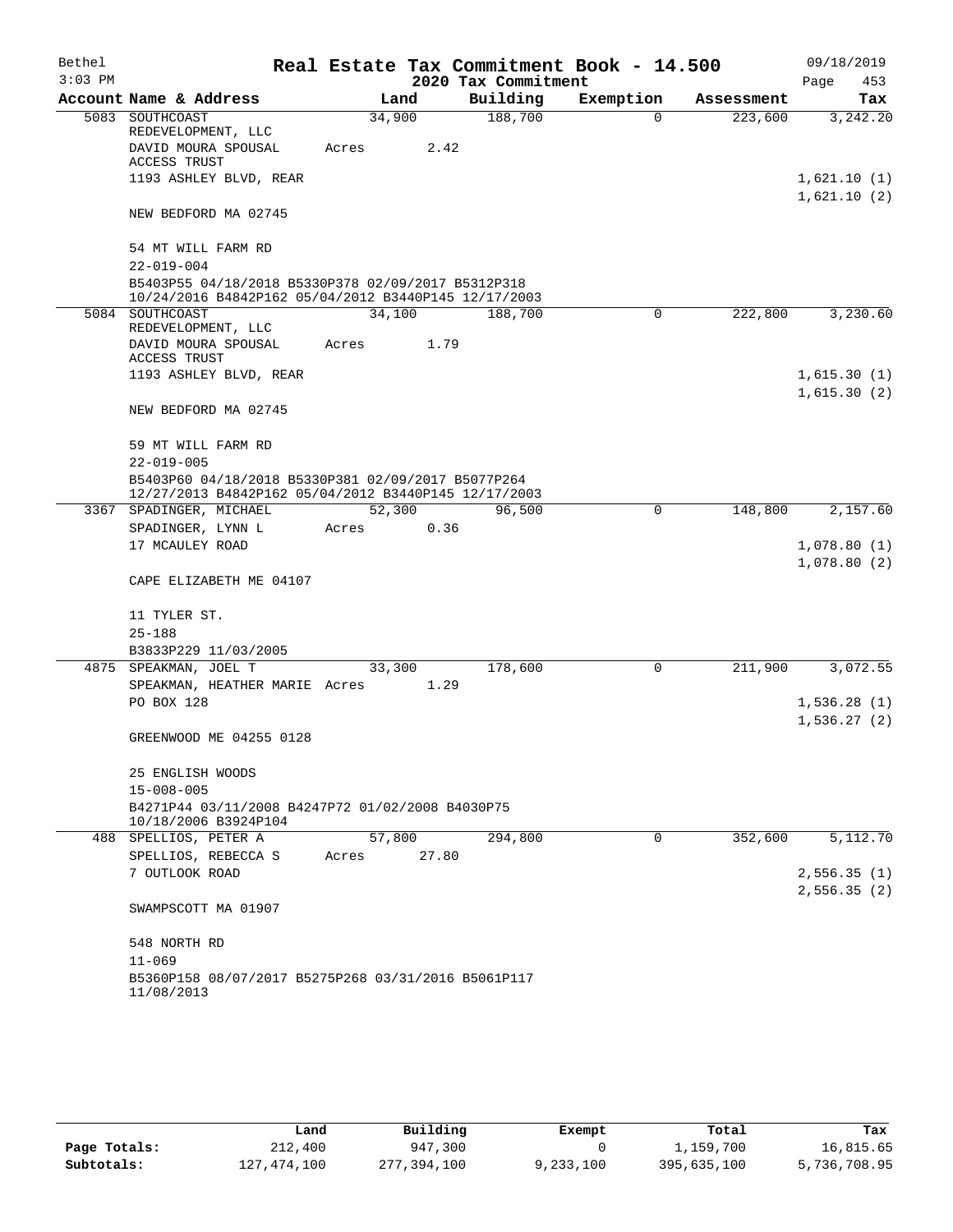| Bethel<br>$3:03$ PM |                                                                            |       |             | 2020 Tax Commitment | Real Estate Tax Commitment Book - 14.500 |                       | 09/18/2019<br>Page<br>454 |
|---------------------|----------------------------------------------------------------------------|-------|-------------|---------------------|------------------------------------------|-----------------------|---------------------------|
|                     | Account Name & Address                                                     |       | Land        | Building            | Exemption                                | Assessment            | Tax                       |
|                     | 2848 SPETH, ANN                                                            |       | 56,000      | 0                   |                                          | 56,000<br>$\Omega$    | 812.00                    |
|                     | SMITH, SMITH, ROGER                                                        | Acres | 82.00       |                     |                                          |                       |                           |
|                     | 1511 INTERVALE ROAD                                                        |       |             |                     |                                          |                       | 406.00(1)                 |
|                     |                                                                            |       |             |                     |                                          |                       | 406.00(2)                 |
|                     | BETHEL ME 04217                                                            |       |             |                     |                                          |                       |                           |
|                     |                                                                            |       |             |                     |                                          |                       |                           |
|                     | INTERVALE RD                                                               |       |             |                     |                                          |                       |                           |
|                     | $19 - 010$                                                                 |       |             |                     |                                          |                       |                           |
|                     | B4609P246 07/15/2010 B4485P181 01/02/2002 B4094P68<br>02/26/2007           |       |             |                     |                                          |                       |                           |
|                     | 2852 SPETH, ANN                                                            |       | 54,800      | $\mathbf 0$         |                                          | $\mathbf 0$<br>54,800 | 794.60                    |
|                     | SMITH, ROGER H                                                             | Acres | 186.40      |                     |                                          |                       |                           |
|                     | 1511 INTERVALE ROAD                                                        |       |             |                     |                                          |                       | 397.30 (1)                |
|                     |                                                                            |       |             |                     |                                          |                       | 397.30(2)                 |
|                     | BETHEL ME 04217                                                            |       |             |                     |                                          |                       |                           |
|                     |                                                                            |       |             |                     |                                          |                       |                           |
|                     | INTERVALE RD                                                               |       |             |                     |                                          |                       |                           |
|                     | $19 - 012$                                                                 |       |             |                     |                                          |                       |                           |
|                     | B5258P414 12/14/2015 B5256P419 12/01/2015 B5185P136<br>11/20/2014 B645P151 |       |             |                     |                                          |                       |                           |
|                     | 2853 SPETH, ANN                                                            |       | 31,200      | 117,600             | 20,000                                   | 128,800               | 1,867.60                  |
|                     | SMITH, SMITH, ROGER                                                        | Acres | 2.20        |                     | 01 Homestead (HM)                        |                       |                           |
|                     | 1511 INTERVALE ROAD                                                        |       |             |                     |                                          |                       | 933.80 (1)                |
|                     |                                                                            |       |             |                     |                                          |                       | 933.80 (2)                |
|                     | BETHEL ME 04217                                                            |       |             |                     |                                          |                       |                           |
|                     |                                                                            |       |             |                     |                                          |                       |                           |
|                     | 1511 INTERVALE RD.                                                         |       |             |                     |                                          |                       |                           |
|                     | $19 - 013$                                                                 |       |             |                     |                                          |                       |                           |
|                     | B2118P214 05/06/1994                                                       |       |             |                     |                                          |                       |                           |
|                     | 3067 SPRAGUE, RICHARD                                                      |       | 40,900      | 155,700             |                                          | 196,600<br>0          | 2,850.70                  |
|                     | 1060 INTERVALE RD.                                                         | Acres | 2.27        |                     |                                          |                       |                           |
|                     |                                                                            |       |             |                     |                                          |                       | 1,425.35(1)               |
|                     | BETHEL ME 04217                                                            |       |             |                     |                                          |                       | 1,425.35(2)               |
|                     |                                                                            |       |             |                     |                                          |                       |                           |
|                     | 1060 INTERVALE RD.                                                         |       |             |                     |                                          |                       |                           |
|                     | $23 - 019$                                                                 |       |             |                     |                                          |                       |                           |
|                     | B5220P625 05/08/2015 B5050P91 10/15/2013 B2481P339                         |       |             |                     |                                          |                       |                           |
| 3439                | ST LAWRENCE & ATLANTIC                                                     |       | 16,300      | 0                   |                                          | 16,300<br>0           | 236.35                    |
|                     | RR CO.                                                                     |       |             |                     |                                          |                       |                           |
|                     | 9001 boul. de l'Acadie                                                     | Acres | 0.69        |                     |                                          |                       |                           |
|                     | SUITE 600                                                                  |       |             |                     |                                          |                       | 118.18(1)                 |
|                     | MONTREAL QC H4N 3H5                                                        |       |             |                     |                                          |                       | 118.17(2)                 |
|                     |                                                                            |       |             |                     |                                          |                       |                           |
|                     |                                                                            |       |             |                     |                                          |                       |                           |
|                     | RAILROAD ST N/S                                                            |       |             |                     |                                          |                       |                           |
|                     | $25 - 252$<br>B1653P60                                                     |       |             |                     |                                          |                       |                           |
|                     | 5243 ST. HILAIRE, JOHN                                                     |       | 23,200      | 0                   |                                          | 0<br>23,200           | 336.40                    |
|                     | ST. HILAIRE, JEANNINE I Acres                                              |       | 2.00        |                     |                                          |                       |                           |
|                     | 252 GENERAL TURNER HILL                                                    |       |             |                     |                                          |                       | 168.20(1)                 |
|                     | RD                                                                         |       |             |                     |                                          |                       |                           |
|                     |                                                                            |       |             |                     |                                          |                       | 168.20(2)                 |
|                     | TURNER ME 04282                                                            |       |             |                     |                                          |                       |                           |
|                     |                                                                            |       |             |                     |                                          |                       |                           |
|                     | OFF WALKERS MILLS RD                                                       |       |             |                     |                                          |                       |                           |
|                     | $04 - 025 - A$                                                             |       |             |                     |                                          |                       |                           |
|                     | B4454P128 06/10/2009 B3951P36 06/07/2006                                   |       |             |                     |                                          |                       |                           |
|                     |                                                                            | Land  | Building    |                     | Exempt                                   | Total                 | Tax                       |
| Page Totals:        | 222,400                                                                    |       | 273,300     |                     | 20,000                                   | 475,700               | 6,897.65                  |
| Subtotals:          | 127,696,500                                                                |       | 277,667,400 |                     | 9,253,100                                | 396,110,800           | 5,743,606.60              |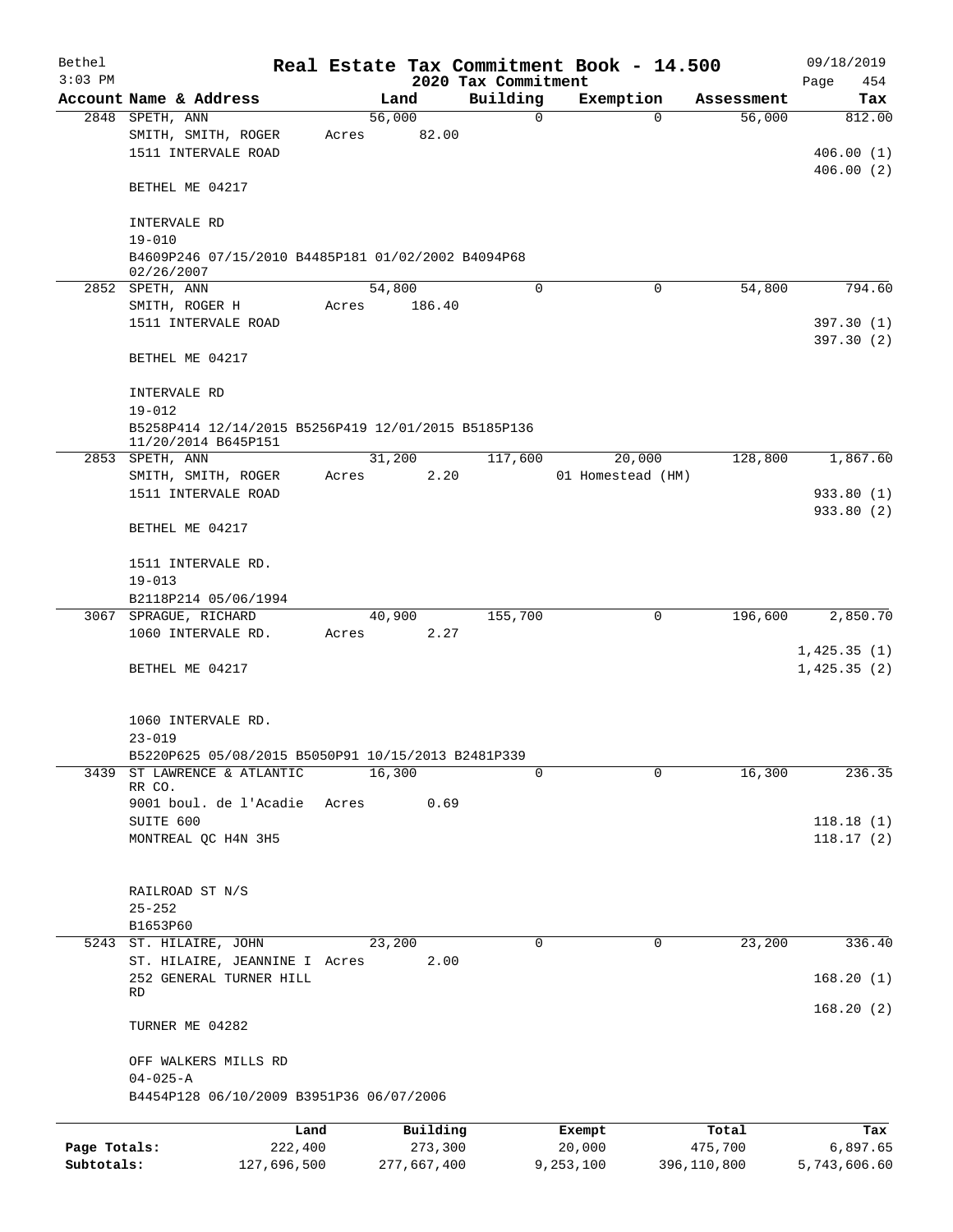| Bethel    |                                        |        |       |                     | Real Estate Tax Commitment Book - 14.500 |            | 09/18/2019  |
|-----------|----------------------------------------|--------|-------|---------------------|------------------------------------------|------------|-------------|
| $3:03$ PM |                                        |        |       | 2020 Tax Commitment |                                          |            | Page<br>455 |
|           | Account Name & Address                 |        | Land  | Building            | Exemption                                | Assessment | Tax         |
|           | 2981 ST. PIERRE, EDWARD                | 52,900 |       | 500                 | $\Omega$                                 | 53,400     | 774.30      |
|           | ST. PIERRE, CONNIE<br>894 MAYVILLE RD. | Acres  | 68.00 |                     |                                          |            | 387.15(1)   |
|           |                                        |        |       |                     |                                          |            | 387.15(2)   |
|           | BETHEL ME 04217                        |        |       |                     |                                          |            |             |
|           | RTE 2 N/S                              |        |       |                     |                                          |            |             |
|           | $22 - 009$                             |        |       |                     |                                          |            |             |
|           | B2677P96 03/10/1999                    |        |       |                     |                                          |            |             |
|           | 2982 ST. PIERRE, EDWARD                | 48,500 |       | 202,200             | 20,000                                   | 230,700    | 3,345.15    |
|           | ST. PIERRE, CONNIE                     | Acres  | 12.00 |                     | 01 Homestead (HM)                        |            |             |
|           | 894 MAYVILLE ROAD                      |        |       |                     |                                          |            | 1,672.58(1) |
|           | BETHEL ME 04217                        |        |       |                     |                                          |            | 1,672.57(2) |
|           | 894 MAYVILLE RD.                       |        |       |                     |                                          |            |             |
|           | $22 - 010$                             |        |       |                     |                                          |            |             |
|           | B1096P267 10/28/1980                   |        |       |                     |                                          |            |             |
|           | 3001 ST. PIERRE, EDWARD                | 51,300 |       | $\mathbf 0$         | $\mathbf 0$                              | 51,300     | 743.85      |
|           | ST. PIERRE, CONNIE<br>894 MAYVILLE RD. | Acres  | 20.00 |                     |                                          |            | 371.93 (1)  |
|           |                                        |        |       |                     |                                          |            | 371.92 (2)  |
|           | BETHEL ME 04217                        |        |       |                     |                                          |            |             |
|           | RTE 2 S/S                              |        |       |                     |                                          |            |             |
|           | $22 - 021$                             |        |       |                     |                                          |            |             |
|           | 278 STADNICKI, THOMAS                  | 38,000 |       | 53,700              | $\mathbf 0$                              | 91,700     | 1,329.65    |
|           | 92 ROCKY HILL RD.                      | Acres  | 26.68 |                     |                                          |            |             |
|           |                                        |        |       |                     |                                          |            | 664.83(1)   |
|           | REHBOTH MA 02769                       |        |       |                     |                                          |            | 664.82 (2)  |
|           | 236 MCCRILLIS BROOK RD.                |        |       |                     |                                          |            |             |
|           | $04 - 089 - 002$                       |        |       |                     |                                          |            |             |
|           | B2489P283                              |        |       |                     |                                          |            |             |
|           | 22 STAFFORD, JAMES A                   | 31,900 |       | 7,000               | 0                                        | 38,900     | 564.05      |
|           | STAFFORD, JUDITH I<br>114 MORSE PLACE  | Acres  | 1.70  |                     |                                          |            | 282.03 (1)  |
|           |                                        |        |       |                     |                                          |            | 282.02 (2)  |
|           | BURLINGTON VT 05401                    |        |       |                     |                                          |            |             |
|           | 526 FLAT RD                            |        |       |                     |                                          |            |             |
|           | $01 - 019$                             |        |       |                     |                                          |            |             |
|           | B1151P3 03/03/1982                     |        |       |                     |                                          |            |             |
|           | 5092 STAG PROPERTIES, LLC              | 24,500 |       | 0                   | $\mathbf 0$                              | 24,500     | 355.25      |
|           | 537 HIGH ST.                           | Acres  | 1.24  |                     |                                          |            |             |
|           |                                        |        |       |                     |                                          |            | 177.63(1)   |
|           | W GARDINER ME 04345                    |        |       |                     |                                          |            | 177.62(2)   |
|           | HEMLOCK RIDGE                          |        |       |                     |                                          |            |             |
|           | $12 - 045 - 001$                       |        |       |                     |                                          |            |             |
|           | B3835P114 11/07/2005                   |        |       |                     |                                          |            |             |
|           |                                        |        |       |                     |                                          |            |             |

|              | Land        | Building    | Exempt    | Total       | Tax          |
|--------------|-------------|-------------|-----------|-------------|--------------|
| Page Totals: | 247,100     | 263,400     | 20,000    | 490,500     | 7.112.25     |
| Subtotals:   | 127,943,600 | 277,930,800 | 9,273,100 | 396,601,300 | 5,750,718.85 |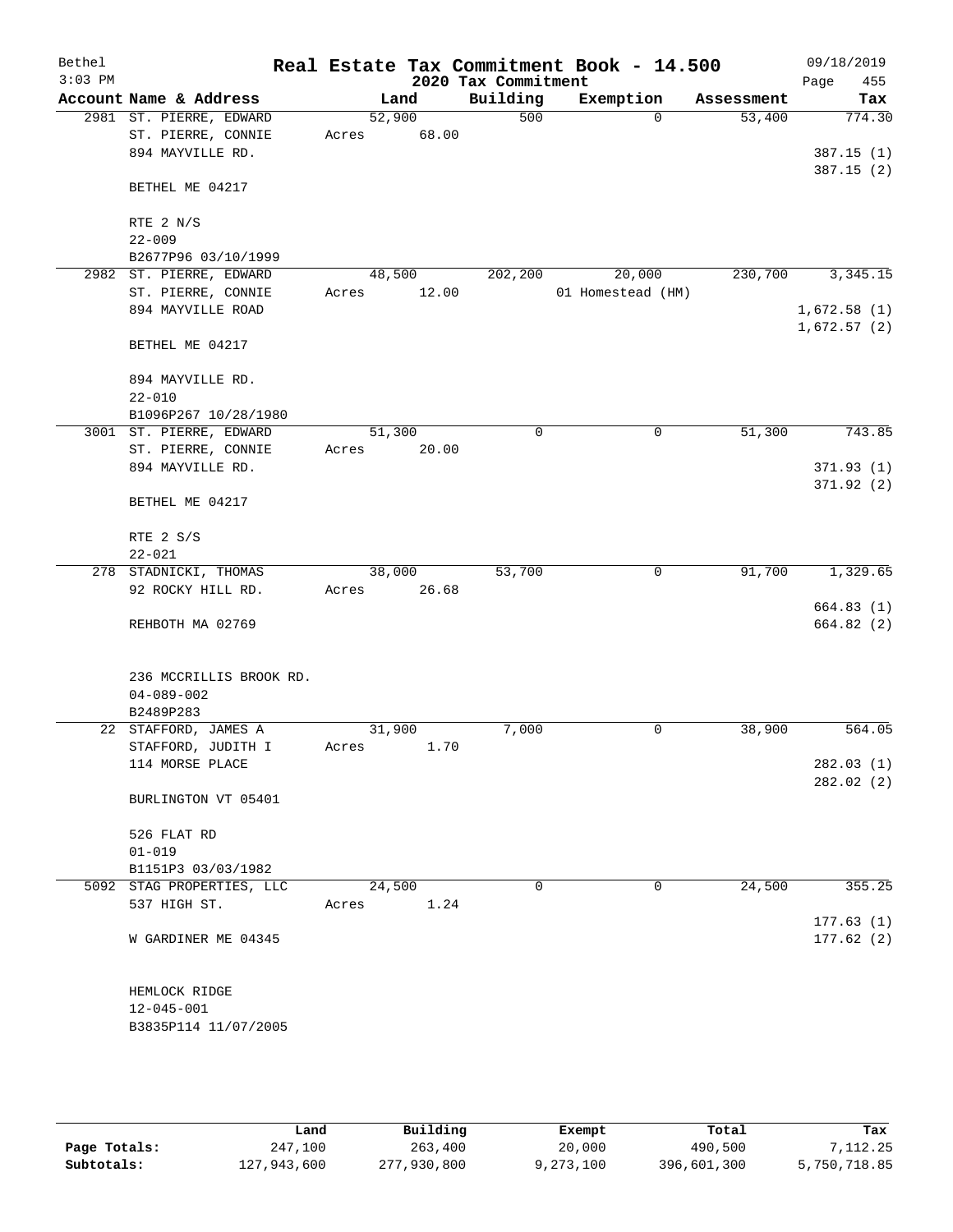| Bethel<br>$3:03$ PM |                                              |         |        | 2020 Tax Commitment | Real Estate Tax Commitment Book - 14.500 |            | 09/18/2019<br>Page<br>456 |
|---------------------|----------------------------------------------|---------|--------|---------------------|------------------------------------------|------------|---------------------------|
|                     | Account Name & Address                       | Land    |        | Building            | Exemption                                | Assessment | Tax                       |
|                     | 5094 STAG PROPERTIES, LLC                    | 25,800  |        | $\mathsf{O}$        | $\Omega$                                 | 25,800     | 374.10                    |
|                     | 537 HIGH ST.                                 | Acres   | 2.04   |                     |                                          |            |                           |
|                     |                                              |         |        |                     |                                          |            | 187.05 (1)                |
|                     | W GARDINER ME 04345                          |         |        |                     |                                          |            | 187.05(2)                 |
|                     |                                              |         |        |                     |                                          |            |                           |
|                     | HEMLOCK RIDGE                                |         |        |                     |                                          |            |                           |
|                     | $12 - 045 - 003$<br>B3835P114 11/07/2005     |         |        |                     |                                          |            |                           |
|                     | 5093 STAG PROPERTIES, LLC                    | 25,200  |        | $\mathbf 0$         | 0                                        | 25,200     | 365.40                    |
|                     | 537 HIGH ST.                                 | Acres   | 1.65   |                     |                                          |            |                           |
|                     |                                              |         |        |                     |                                          |            | 182.70(1)                 |
|                     | W GARDINER ME 04345                          |         |        |                     |                                          |            | 182.70 (2)                |
|                     | HEMLOCK RIDGE                                |         |        |                     |                                          |            |                           |
|                     | $12 - 045 - 002$                             |         |        |                     |                                          |            |                           |
|                     | B3835P114 11/07/2005                         |         |        |                     |                                          |            |                           |
|                     | 1715 STAG PROPERTIES, LLC                    | 64,400  |        | 0                   | 0                                        | 64,400     | 933.80                    |
|                     | 537 HIGH ST.                                 | Acres   | 18.90  |                     |                                          |            |                           |
|                     |                                              |         |        |                     |                                          |            | 466.90 (1)                |
|                     | W GARDINER ME 04345                          |         |        |                     |                                          |            | 466.90(2)                 |
|                     | NORTH RD                                     |         |        |                     |                                          |            |                           |
|                     | $12 - 062$                                   |         |        |                     |                                          |            |                           |
|                     | B3835P114 11/03/2005                         |         |        |                     |                                          |            |                           |
|                     | 2733 STAG PROPERTIES, LLC                    | 257,300 |        | 0                   | $\mathbf 0$                              | 257,300    | 3,730.85                  |
|                     | 537 HIGH ST.                                 | Acres   | 891.60 |                     |                                          |            |                           |
|                     |                                              |         |        |                     |                                          |            | 1,865.43(1)               |
|                     | W GARDINER ME 04345                          |         |        |                     |                                          |            | 1,865.42(2)               |
|                     | NORTH RD                                     |         |        |                     |                                          |            |                           |
|                     | $17 - 045$                                   |         |        |                     |                                          |            |                           |
|                     | B3835P114 11/07/2005 B3835P114 11/07/2005    |         |        |                     |                                          |            |                           |
|                     | 405 STANDARD, JOHN K                         | 45,900  |        | 0                   | 0                                        | 45,900     | 665.55                    |
|                     | STANDARD, SEONA M                            | Acres   | 5.46   |                     |                                          |            |                           |
|                     | 430 HIGH ROCK ST.                            |         |        |                     |                                          |            | 332.78 (1)<br>332.77 (2)  |
|                     | NEEDHAM MA 02492                             |         |        |                     |                                          |            |                           |
|                     | CHESTNUT KNOLL LANE                          |         |        |                     |                                          |            |                           |
|                     | $06 - 027 - 013$                             |         |        |                     |                                          |            |                           |
|                     | B3188P59                                     |         |        |                     |                                          |            |                           |
|                     | 19 STANDLEY, STACY B<br>STANDLEY, BRADFORD D | 27,100  | 1.20   | 0                   | 0                                        | 27,100     | 392.95                    |
|                     | 498 FLAT ROAD                                | Acres   |        |                     |                                          |            | 196.48(1)                 |
|                     |                                              |         |        |                     |                                          |            | 196.47(2)                 |
|                     | BETHEL ME 04217                              |         |        |                     |                                          |            |                           |
|                     | FLAT RD                                      |         |        |                     |                                          |            |                           |
|                     | $01 - 016$                                   |         |        |                     |                                          |            |                           |
|                     | B5218P191 04/21/2015 B1945P51 10/02/1992     |         |        |                     |                                          |            |                           |
|                     |                                              |         |        |                     |                                          |            |                           |

|              | Land        | Building    | Exempt    | Total       | Tax          |
|--------------|-------------|-------------|-----------|-------------|--------------|
| Page Totals: | 445,700     |             |           | 445,700     | 6,462.65     |
| Subtotals:   | 128,389,300 | 277,930,800 | 9,273,100 | 397,047,000 | 5,757,181.50 |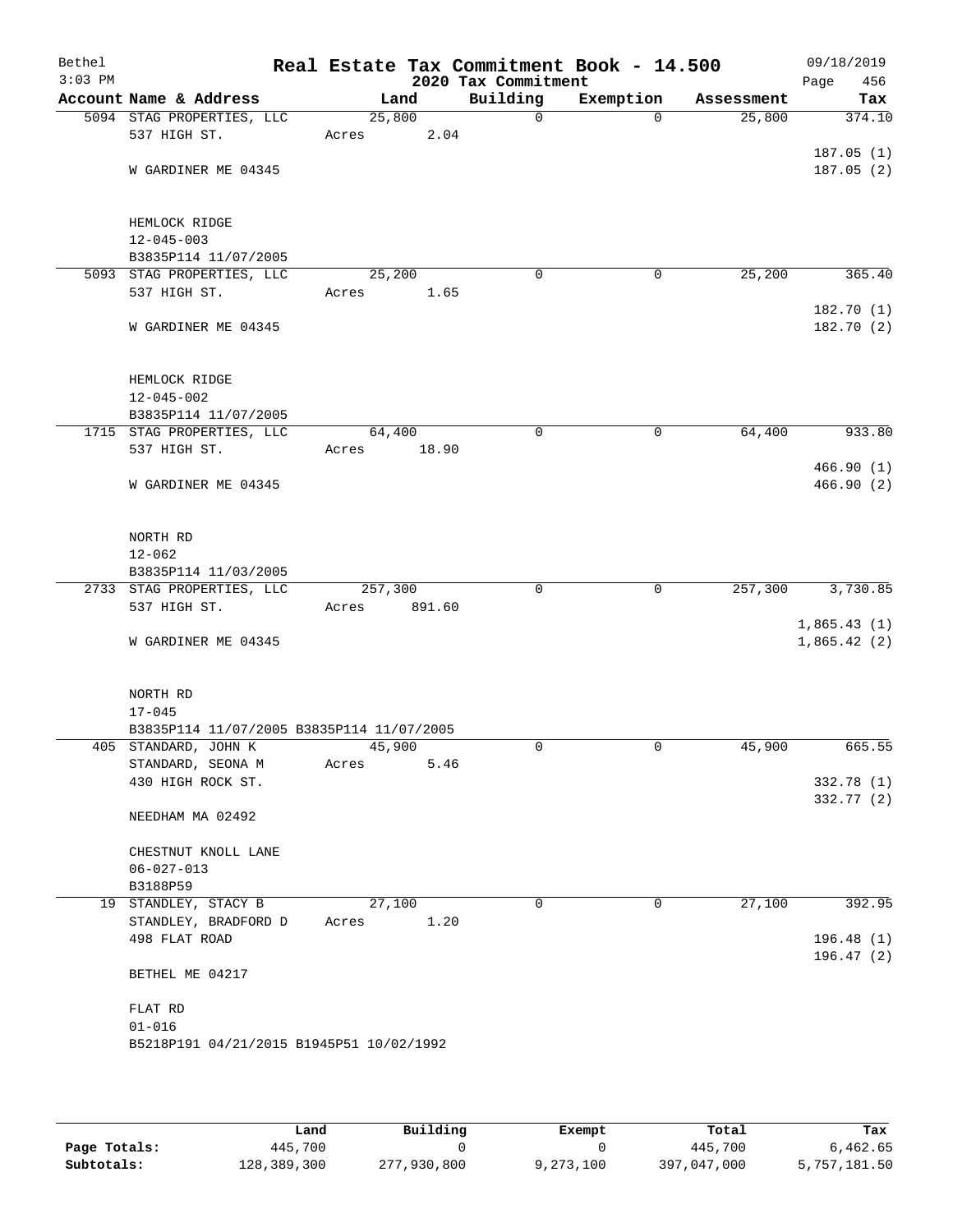| Bethel<br>$3:03$ PM |                                                              |                |       | 2020 Tax Commitment | Real Estate Tax Commitment Book - 14.500 |            | 09/18/2019<br>Page<br>457    |
|---------------------|--------------------------------------------------------------|----------------|-------|---------------------|------------------------------------------|------------|------------------------------|
|                     | Account Name & Address                                       | Land           |       | Building            | Exemption                                | Assessment | Tax                          |
|                     | 2450 STANLEY, DAWN<br>1825 MADISON AVE. APT.<br>$8 - B$      | 5,800<br>Acres | 20.00 | $\mathbf 0$         | $\Omega$                                 | 5,800      | 84.10                        |
|                     | NEW YORK NY 10035                                            |                |       |                     |                                          |            | 42.05(1)<br>42.05(2)         |
|                     |                                                              |                |       |                     |                                          |            |                              |
|                     | INTERVALE RD<br>$13 - 009 - 002$                             |                |       |                     |                                          |            |                              |
|                     | B2377P219                                                    |                |       |                     |                                          |            |                              |
|                     | 1038 STANTON, PAT                                            | 33,600         |       | 131,700             | 0                                        | 165,300    | 2,396.85                     |
|                     | STANTON, JAMES<br>26 ANNAPOLIS WAY                           |                |       |                     |                                          |            | 1, 198.43(1)<br>1, 198.42(2) |
|                     | NEWBURY MA 01951 2004                                        |                |       |                     |                                          |            |                              |
|                     | 88 FAIRWAY ROAD<br>$07 - 028 - 546$                          |                |       |                     |                                          |            |                              |
|                     | 2823 STARBIRD, CARLA MARIE                                   | 33,300         |       | 63,200              | 20,000                                   | 76,500     | 1,109.25                     |
|                     | C/O HOLIDAY, JOHN D. & Acres<br>ROSALIE B.                   |                | 0.68  |                     | 01 Homestead (HM)                        |            |                              |
|                     | P.O. BOX 1188                                                |                |       |                     |                                          |            | 554.63(1)                    |
|                     | BETHEL ME 04217                                              |                |       |                     |                                          |            | 554.62(2)                    |
|                     | 9 SCHOOLHOUSE BROOK RD                                       |                |       |                     |                                          |            |                              |
|                     | $18 - 065$<br>B5062P95 B2261P233 10/04/1995                  |                |       |                     |                                          |            |                              |
|                     | 5386 STARKWEATHER FAMILY                                     |                |       | 0                   | 0                                        | 121,500    | 1,761.75                     |
|                     | ENTERPRISES, LLC                                             | 121,500        |       |                     |                                          |            |                              |
|                     | 37 ST. MATHEWS DRIVE                                         | Acres          | 4.95  |                     |                                          |            |                              |
|                     |                                                              |                |       |                     |                                          |            | 880.88 (1)                   |
|                     | BARRINGTON NY 03825                                          |                |       |                     |                                          |            | 880.87 (2)                   |
|                     | MAYVILLE ROAD                                                |                |       |                     |                                          |            |                              |
|                     | $12 - 070$                                                   |                |       |                     |                                          |            |                              |
|                     | B5147P41 08/12/2014<br>3456 STASINOS, JESSICA                | 80,100         |       | 64,500              | 0                                        | 144,600    | 2,096.70                     |
|                     | 2 DALE ST                                                    | Acres          | 0.75  |                     |                                          |            |                              |
|                     |                                                              |                |       |                     |                                          |            | 1,048.35(1)                  |
|                     | PEABODY MA 01960                                             |                |       |                     |                                          |            | 1,048.35(2)                  |
|                     | 25 PARADISE RD                                               |                |       |                     |                                          |            |                              |
|                     | $26 - 015$                                                   |                |       |                     |                                          |            |                              |
|                     | B5439P589 10/30/2018 B3509P286 05/10/2004                    |                |       |                     |                                          |            |                              |
|                     | 1619 STAY FOR GOOD LLC                                       | 52,600         |       | 75,800              | $\mathbf 0$                              | 128,400    | 1,861.80                     |
|                     | 750 NORTH RD.                                                | Acres          | 3.10  |                     |                                          |            |                              |
|                     | BETHEL ME 04217                                              |                |       |                     |                                          |            | 930.90 (1)<br>930.90 (2)     |
|                     | 748 NORTH ROAD                                               |                |       |                     |                                          |            |                              |
|                     | $11 - 075 - 001$<br>B5397P194 03/12/2018 B3664P83 01/19/2005 |                |       |                     |                                          |            |                              |
|                     |                                                              |                |       |                     |                                          |            |                              |
|                     |                                                              |                |       |                     |                                          |            |                              |

|              | Land        | Building    | Exempt    | Total       | Tax          |
|--------------|-------------|-------------|-----------|-------------|--------------|
| Page Totals: | 326,900     | 335,200     | 20,000    | 642,100     | 9,310.45     |
| Subtotals:   | 128,716,200 | 278,266,000 | 9,293,100 | 397,689,100 | 5,766,491.95 |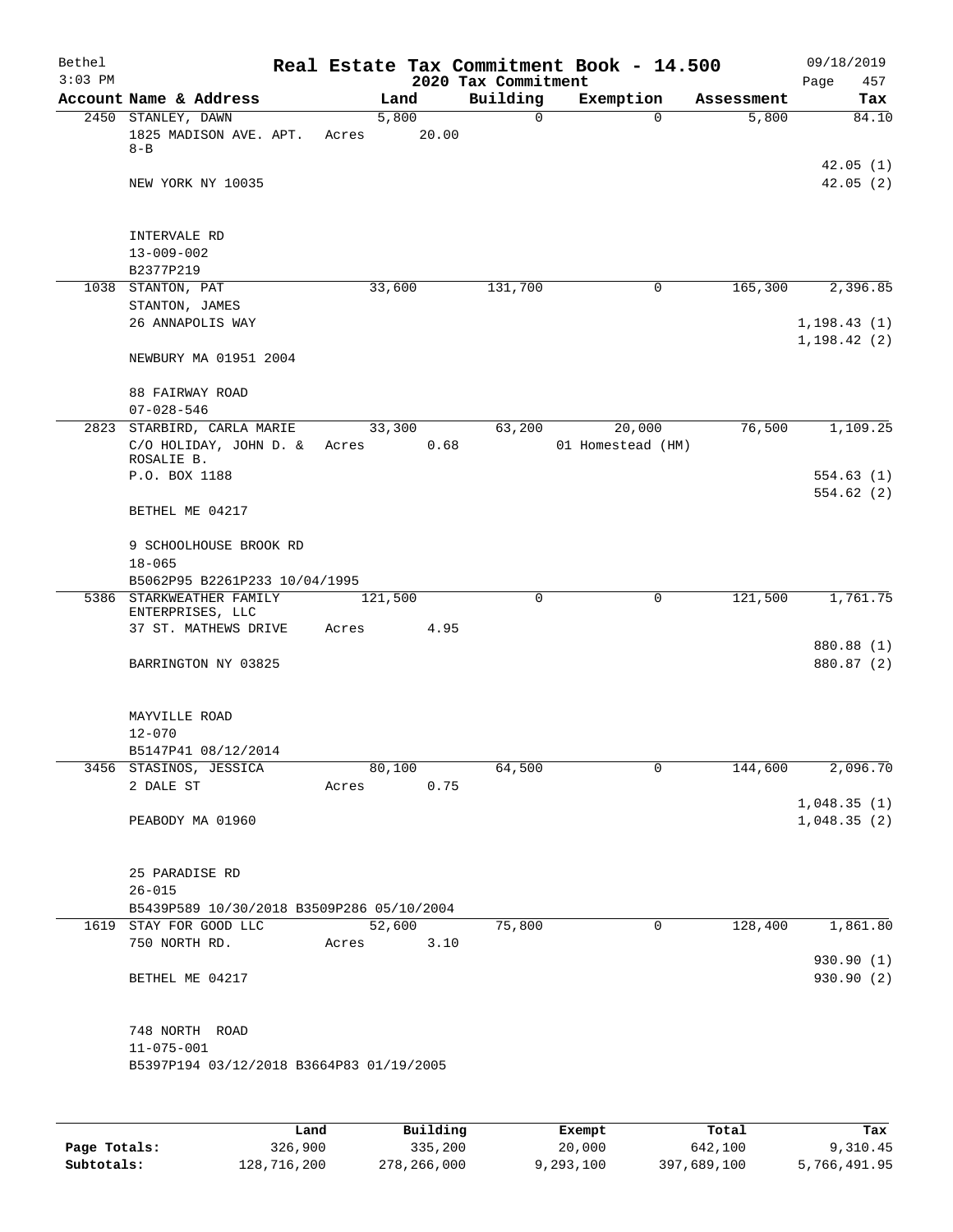| Bethel<br>$3:03$ PM |                                                   |       |         |                                 | Real Estate Tax Commitment Book - 14.500 |            | 09/18/2019             |
|---------------------|---------------------------------------------------|-------|---------|---------------------------------|------------------------------------------|------------|------------------------|
|                     | Account Name & Address                            |       | Land    | 2020 Tax Commitment<br>Building | Exemption                                | Assessment | 458<br>Page<br>Tax     |
|                     | 2643 STEARNS, DEBRA                               |       | 52,500  | 7,500                           | $\Omega$                                 | 60,000     | 870.00                 |
|                     | 646 NORTH RD.                                     | Acres | 3.00    |                                 |                                          |            |                        |
|                     |                                                   |       |         |                                 |                                          |            | 435.00(1)              |
|                     | BETHEL ME 04217                                   |       |         |                                 |                                          |            | 435.00(2)              |
|                     |                                                   |       |         |                                 |                                          |            |                        |
|                     |                                                   |       |         |                                 |                                          |            |                        |
|                     | 611 NORTH ROAD                                    |       |         |                                 |                                          |            |                        |
|                     | $16 - 017$<br>B902P66                             |       |         |                                 |                                          |            |                        |
|                     | 2682 STEARNS, JEFFREY                             |       | 41,300  | $\mathbf 0$                     | 0                                        | 41,300     | 598.85                 |
|                     | 39 SHEFFIELD ROAD                                 | Acres | 0.68    |                                 |                                          |            |                        |
|                     |                                                   |       |         |                                 |                                          |            | 299.43(1)              |
|                     | BOXFORD MA 01921                                  |       |         |                                 |                                          |            | 299.42 (2)             |
|                     |                                                   |       |         |                                 |                                          |            |                        |
|                     |                                                   |       |         |                                 |                                          |            |                        |
|                     | 84 SUNDAY RIVER RD                                |       |         |                                 |                                          |            |                        |
|                     | $17 - 020$                                        |       |         |                                 |                                          |            |                        |
|                     | B5286P680 06/15/2016 B4717P66 05/12/2011 B4640P49 |       |         |                                 |                                          |            |                        |
|                     | 09/30/2010 B2342P237<br>5075 STEARNS, JEFFREY     |       | 45,900  | $\mathbf 0$                     | 0                                        | 45,900     | 665.55                 |
|                     | 39 SHEFFIELD RD                                   | Acres | 1.82    |                                 |                                          |            |                        |
|                     |                                                   |       |         |                                 |                                          |            | 332.78(1)              |
|                     | BOXFORD MA 1905                                   |       |         |                                 |                                          |            | 332.77 (2)             |
|                     |                                                   |       |         |                                 |                                          |            |                        |
|                     |                                                   |       |         |                                 |                                          |            |                        |
|                     | TIMBER CREEK                                      |       |         |                                 |                                          |            |                        |
|                     | $18 - 060 - 055$                                  |       |         |                                 |                                          |            |                        |
|                     | B4292P222 05/02/2008 B3568P322 08/06/2004         |       |         |                                 |                                          |            |                        |
|                     | 5061 STEARNS, JEFFREY                             |       | 43,700  | $\mathbf 0$                     | $\mathbf 0$                              | 43,700     | 633.65                 |
|                     | 39 SHEFFIELD RD                                   | Acres | 1.13    |                                 |                                          |            |                        |
|                     | BOXFORD MA 01921 1905                             |       |         |                                 |                                          |            | 316.83(1)<br>316.82(2) |
|                     |                                                   |       |         |                                 |                                          |            |                        |
|                     |                                                   |       |         |                                 |                                          |            |                        |
|                     | TIMBER CREEK                                      |       |         |                                 |                                          |            |                        |
|                     | $18 - 060 - 040$                                  |       |         |                                 |                                          |            |                        |
|                     | B4292P222 05/02/2008 B3568P322 08/06/2004         |       |         |                                 |                                          |            |                        |
|                     | 2668 STEARNS, JOYCE                               |       | 500     | 0                               | 0                                        | 500        | 7.25                   |
|                     | STEARNS, DEBRA                                    | Acres | 5.40    |                                 |                                          |            |                        |
|                     | 646 NORTH ROAD                                    |       |         |                                 |                                          |            | 3.63(1)                |
|                     |                                                   |       |         |                                 |                                          |            | 3.62(2)                |
|                     | BETHEL ME 04217                                   |       |         |                                 |                                          |            |                        |
|                     | NORTH RD                                          |       |         |                                 |                                          |            |                        |
|                     | $17 - 010$                                        |       |         |                                 |                                          |            |                        |
|                     | B711P270                                          |       |         |                                 |                                          |            |                        |
|                     | 2642 STEARNS, JOYCE                               |       | 120,300 | 0                               | 0                                        | 120,300    | 1,744.35               |
|                     | STEARNS, DEBRA                                    | Acres | 133.00  |                                 |                                          |            |                        |
|                     | 646 NORTH ROAD                                    |       |         |                                 |                                          |            | 872.18 (1)             |
|                     |                                                   |       |         |                                 |                                          |            | 872.17 (2)             |
|                     | BETHEL ME 04217                                   |       |         |                                 |                                          |            |                        |
|                     |                                                   |       |         |                                 |                                          |            |                        |
|                     | NORTH RD                                          |       |         |                                 |                                          |            |                        |
|                     | $16 - 016$<br>B615P248                            |       |         |                                 |                                          |            |                        |
|                     |                                                   |       |         |                                 |                                          |            |                        |
|                     |                                                   |       |         |                                 |                                          |            |                        |
|                     |                                                   |       |         |                                 |                                          |            |                        |

|              | Land        | Building      | Exempt    | Total       | Tax          |
|--------------|-------------|---------------|-----------|-------------|--------------|
| Page Totals: | 304,200     | 7,500         |           | 311,700     | 4,519.65     |
| Subtotals:   | 129,020,400 | 278, 273, 500 | 9,293,100 | 398,000,800 | 5,771,011.60 |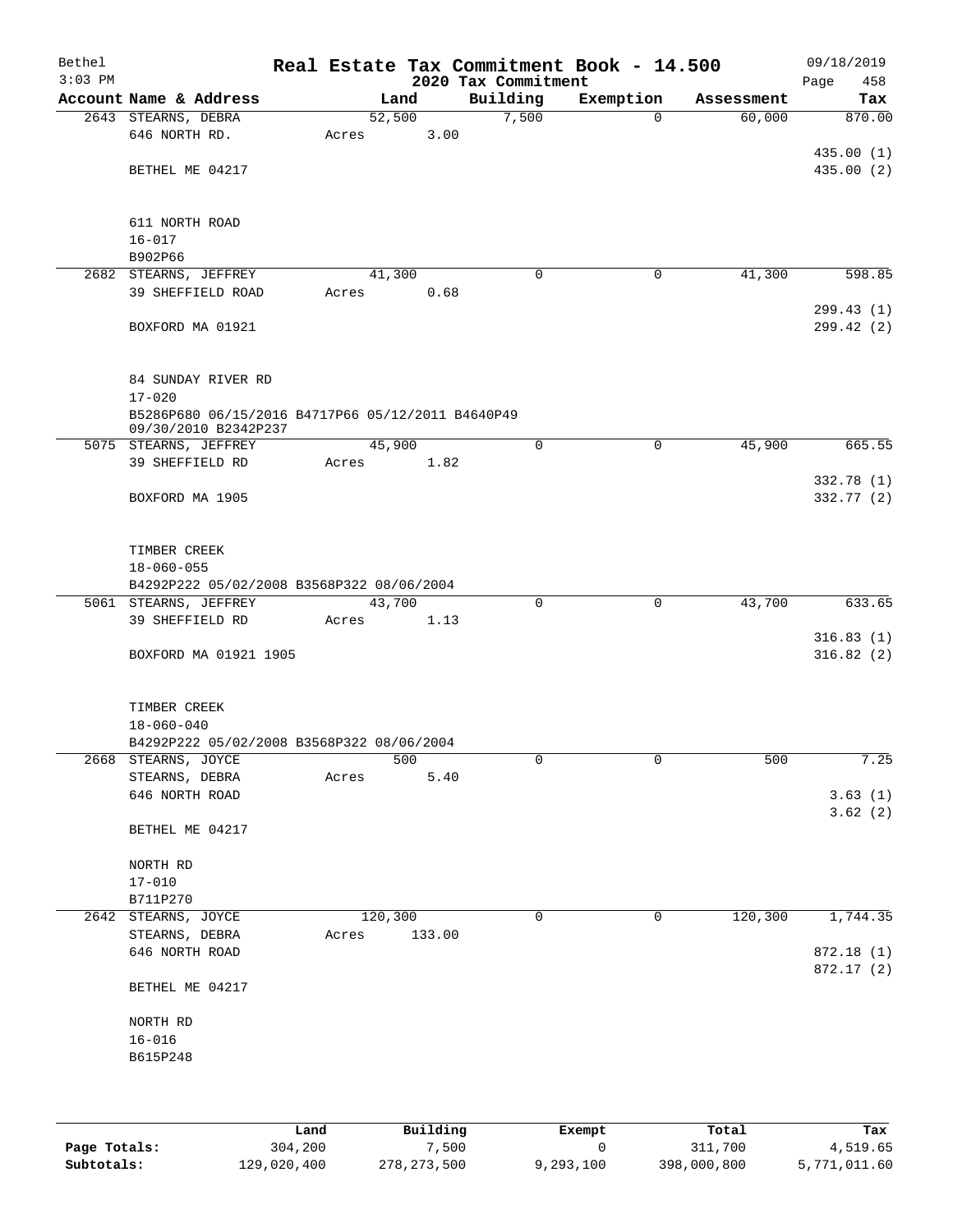| Bethel    |                                                |       |        |                     | Real Estate Tax Commitment Book - 14.500 |            | 09/18/2019                   |
|-----------|------------------------------------------------|-------|--------|---------------------|------------------------------------------|------------|------------------------------|
| $3:03$ PM |                                                |       |        | 2020 Tax Commitment |                                          |            | 459<br>Page                  |
|           | Account Name & Address                         |       | Land   | Building            | Exemption                                | Assessment | Tax                          |
|           | 1614 STEARNS, JOYCE                            |       | 82,300 | 92,900              | 20,000                                   | 155,200    | 2,250.40                     |
|           | STEARNS, DEBRA<br>646 NORTH ROAD               | Acres | 24.00  |                     | 01 Homestead (HM)                        |            | 1, 125.20(1)                 |
|           |                                                |       |        |                     |                                          |            | 1, 125.20(2)                 |
|           | BETHEL ME 04217                                |       |        |                     |                                          |            |                              |
|           | 646 NORTH ROAD                                 |       |        |                     |                                          |            |                              |
|           | $11 - 071$<br>B2246P273 08/22/1995             |       |        |                     |                                          |            |                              |
| 3629      | STECHER, WINONA M                              |       | 71,900 | 106,200             | 26,000                                   | 152,100    | 2, 205.45                    |
|           | 370 PARADISE ROAD                              | Acres | 2.20   |                     | 12 WW2 Vet Res                           |            |                              |
|           |                                                |       |        |                     | 01 Homestead (HM)                        |            | 1,102.73(1)                  |
|           | BETHEL ME 04217                                |       |        |                     |                                          |            | 1,102.72(2)                  |
|           | 370 PARADISE RD                                |       |        |                     |                                          |            |                              |
|           | $27 - 035$                                     |       |        |                     |                                          |            |                              |
|           | B3699P138 04/12/2005<br>3630 STECHER, WINONA M |       | 29,200 | 0                   | $\mathbf 0$                              | 29,200     | 423.40                       |
|           | 370 PARADISE RD.                               | Acres | 1.16   |                     |                                          |            |                              |
|           |                                                |       |        |                     |                                          |            | 211.70(1)                    |
|           | BETHEL ME 04217                                |       |        |                     |                                          |            | 211.70(2)                    |
|           | $27 - 036 - 001 - 001$<br>B2983P79             |       |        |                     |                                          |            |                              |
|           | 5370 STEPHENSON, ERIC R                        |       | 35,900 | 150,600             | 20,000                                   | 166,500    | 2,414.25                     |
|           | STEPHENSON, JANET M                            | Acres | 0.88   |                     | 01 Homestead (HM)                        |            |                              |
|           | 13 PHILBROOK ST                                |       |        |                     |                                          |            | 1, 207.13(1)<br>1, 207.12(2) |
|           | BETHEL ME 04217                                |       |        |                     |                                          |            |                              |
|           | 13 PHILBROOK ST.<br>$25 - 145 - 001$           |       |        |                     |                                          |            |                              |
|           | B4852P181 06/08/2012 B4843P79 05/08/2012       |       |        |                     |                                          |            |                              |
|           | 4517 STEVEN, MICHAEL T                         |       | 43,500 | 199,000             | 20,000                                   | 222,500    | 3,226.25                     |
|           | STEVEN, MARGARET B                             | Acres | 1.10   |                     | 01 Homestead (HM)                        |            |                              |
|           | 30 PINE HAVEN LANE                             |       |        |                     |                                          |            | 1,613.13(1)                  |
|           | BETHEL ME 04217                                |       |        |                     |                                          |            | 1,613.12(2)                  |
|           | <b>30 PINE HAVEN LANE</b>                      |       |        |                     |                                          |            |                              |
|           | $18 - 054 - 005$<br>B3492P221 04/14/2004       |       |        |                     |                                          |            |                              |
|           | 2825 STEVENS, DALE                             |       | 38,900 | 105,300             | 20,000                                   | 124,200    | 1,800.90                     |
|           | STEVENS, BARBARA                               | Acres | 1.20   |                     | 01 Homestead (HM)                        |            |                              |
|           | 507 INTERVALE ROAD                             |       |        |                     |                                          |            | 900.45(1)                    |
|           |                                                |       |        |                     |                                          |            | 900.45(2)                    |
|           | BETHEL ME 04217                                |       |        |                     |                                          |            |                              |
|           | 507 INTERVALE RD.<br>$18 - 067$                |       |        |                     |                                          |            |                              |
|           |                                                |       |        |                     |                                          |            |                              |

|              | Land        | Building    | Exempt    | Total       | Tax          |
|--------------|-------------|-------------|-----------|-------------|--------------|
| Page Totals: | 301,700     | 654,000     | 106,000   | 849,700     | 12,320.65    |
| Subtotals:   | 129,322,100 | 278,927,500 | 9,399,100 | 398,850,500 | 5,783,332.25 |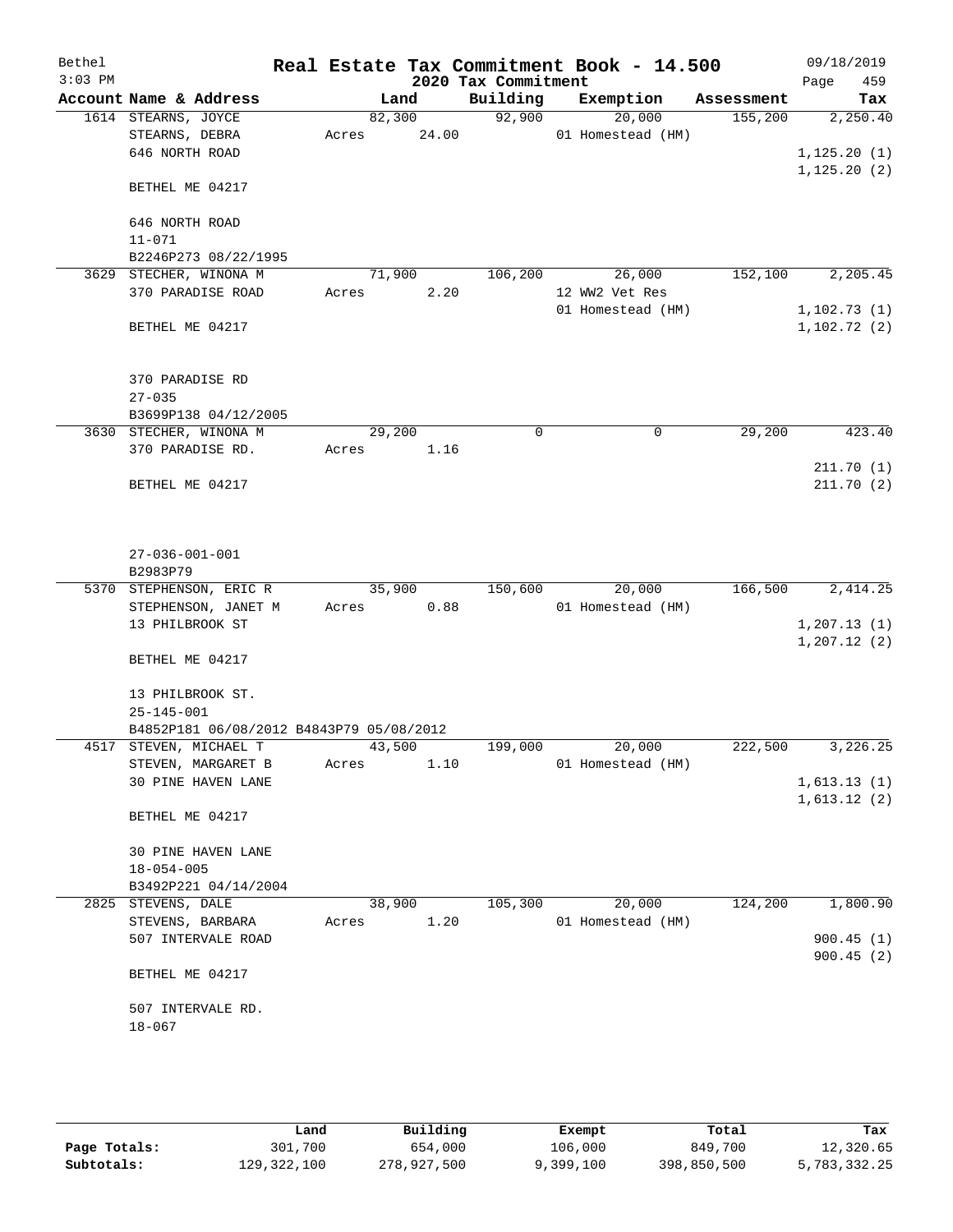| Bethel<br>$3:03$ PM |                                                     |        |       | 2020 Tax Commitment | Real Estate Tax Commitment Book - 14.500 |            | 09/18/2019<br>460 |
|---------------------|-----------------------------------------------------|--------|-------|---------------------|------------------------------------------|------------|-------------------|
|                     | Account Name & Address                              |        | Land  | Building            | Exemption                                | Assessment | Page<br>Tax       |
|                     | 2826 STEVENS, DALE                                  | 34,600 |       | $\Omega$            | $\Omega$                                 | 34,600     | 501.70            |
|                     | STEVENS, BARBARA                                    | Acres  | 5.40  |                     |                                          |            |                   |
|                     | 507 INTERVALE RD.                                   |        |       |                     |                                          |            | 250.85(1)         |
|                     |                                                     |        |       |                     |                                          |            | 250.85(2)         |
|                     | BETHEL ME 04217                                     |        |       |                     |                                          |            |                   |
|                     |                                                     |        |       |                     |                                          |            |                   |
|                     | INTERVALE RD S/S                                    |        |       |                     |                                          |            |                   |
|                     | $18 - 068$                                          |        |       |                     |                                          |            |                   |
|                     | 2829 STEVENS, DALE                                  | 13,000 |       | 8,400               | $\mathbf 0$                              | 21,400     | 310.30            |
|                     | 507 INTERVALE ROAD                                  | Acres  | 30.00 |                     |                                          |            |                   |
|                     |                                                     |        |       |                     |                                          |            | 155.15(1)         |
|                     | BETHEL ME 04217                                     |        |       |                     |                                          |            | 155.15(2)         |
|                     |                                                     |        |       |                     |                                          |            |                   |
|                     | 223 SWAN HILL RD.                                   |        |       |                     |                                          |            |                   |
|                     | $19 - 001$                                          |        |       |                     |                                          |            |                   |
|                     | B1111P140 03/18/1981                                |        |       |                     |                                          |            |                   |
|                     | 2801 STEVENS, DALE                                  | 4,100  |       | $\mathbf 0$         | $\mathbf 0$                              | 4,100      | 59.45             |
|                     | STEVENS, BARBARA                                    | Acres  | 15.00 |                     |                                          |            |                   |
|                     | 507 INTERVALE RD.                                   |        |       |                     |                                          |            | 29.73(1)          |
|                     |                                                     |        |       |                     |                                          |            | 29.72(2)          |
|                     | BETHEL ME 04217                                     |        |       |                     |                                          |            |                   |
|                     |                                                     |        |       |                     |                                          |            |                   |
|                     | STEVENS RD.                                         |        |       |                     |                                          |            |                   |
|                     | $18 - 050 - 001$                                    |        |       |                     |                                          |            |                   |
|                     | B2226P54                                            |        |       |                     |                                          |            |                   |
|                     | 4519 STEVENS, GREGORY P                             | 44,500 |       | 132,800             | 0                                        | 177,300    | 2,570.85          |
|                     | STEVENS, DAWN M                                     | Acres  | 1.47  |                     |                                          |            |                   |
|                     | 18 ADELINE DR.                                      |        |       |                     |                                          |            | 1,285.43(1)       |
|                     |                                                     |        |       |                     |                                          |            | 1, 285.42(2)      |
|                     | GORHAM ME 04038                                     |        |       |                     |                                          |            |                   |
|                     |                                                     |        |       |                     |                                          |            |                   |
|                     | 21 PINE HAVEN LANE                                  |        |       |                     |                                          |            |                   |
|                     | $18 - 054 - 007$                                    |        |       |                     |                                          |            |                   |
|                     | B5225P501 06/08/2015 B4983P325 05/13/2013 B4067P275 |        |       |                     |                                          |            |                   |
|                     | 12/18/2006 B3801P276 09/20/2005                     |        |       |                     |                                          |            |                   |
|                     | 2805 STEVENS, ROBERT A                              | 42,900 |       | 104,300             | 20,000                                   | 127,200    | 1,844.40          |
|                     | 49 STEVENS ROAD                                     | Acres  | 4.25  |                     | 01 Homestead (HM)                        |            | 922.20(1)         |
|                     | BETHEL ME 04217                                     |        |       |                     |                                          |            | 922.20(2)         |
|                     |                                                     |        |       |                     |                                          |            |                   |
|                     |                                                     |        |       |                     |                                          |            |                   |
|                     | 49 STEVENS RD                                       |        |       |                     |                                          |            |                   |
|                     | $18 - 053$                                          |        |       |                     |                                          |            |                   |
|                     | B1024P57                                            |        |       |                     |                                          |            |                   |
| 2800                | STEVENS, ROBERT A                                   | 19,300 |       | 3,400               | 0                                        | 22,700     | 329.15            |
|                     | STEVENS, ALTHEA                                     | Acres  | 50.00 |                     |                                          |            |                   |
|                     | 49 STEVENS RD.                                      |        |       |                     |                                          |            | 164.58(1)         |
|                     |                                                     |        |       |                     |                                          |            | 164.57(2)         |
|                     | BETHEL ME 04217                                     |        |       |                     |                                          |            |                   |
|                     |                                                     |        |       |                     |                                          |            |                   |
|                     | INTERVALE RD S/S                                    |        |       |                     |                                          |            |                   |
|                     | $18 - 050$                                          |        |       |                     |                                          |            |                   |
|                     |                                                     |        |       |                     |                                          |            |                   |
|                     |                                                     |        |       |                     |                                          |            |                   |

|              | Land        | Building    | Exempt    | Total         | Tax          |
|--------------|-------------|-------------|-----------|---------------|--------------|
| Page Totals: | 158,400     | 248,900     | 20,000    | 387,300       | 5,615.85     |
| Subtotals:   | 129,480,500 | 279,176,400 | 9,419,100 | 399, 237, 800 | 5,788,948.10 |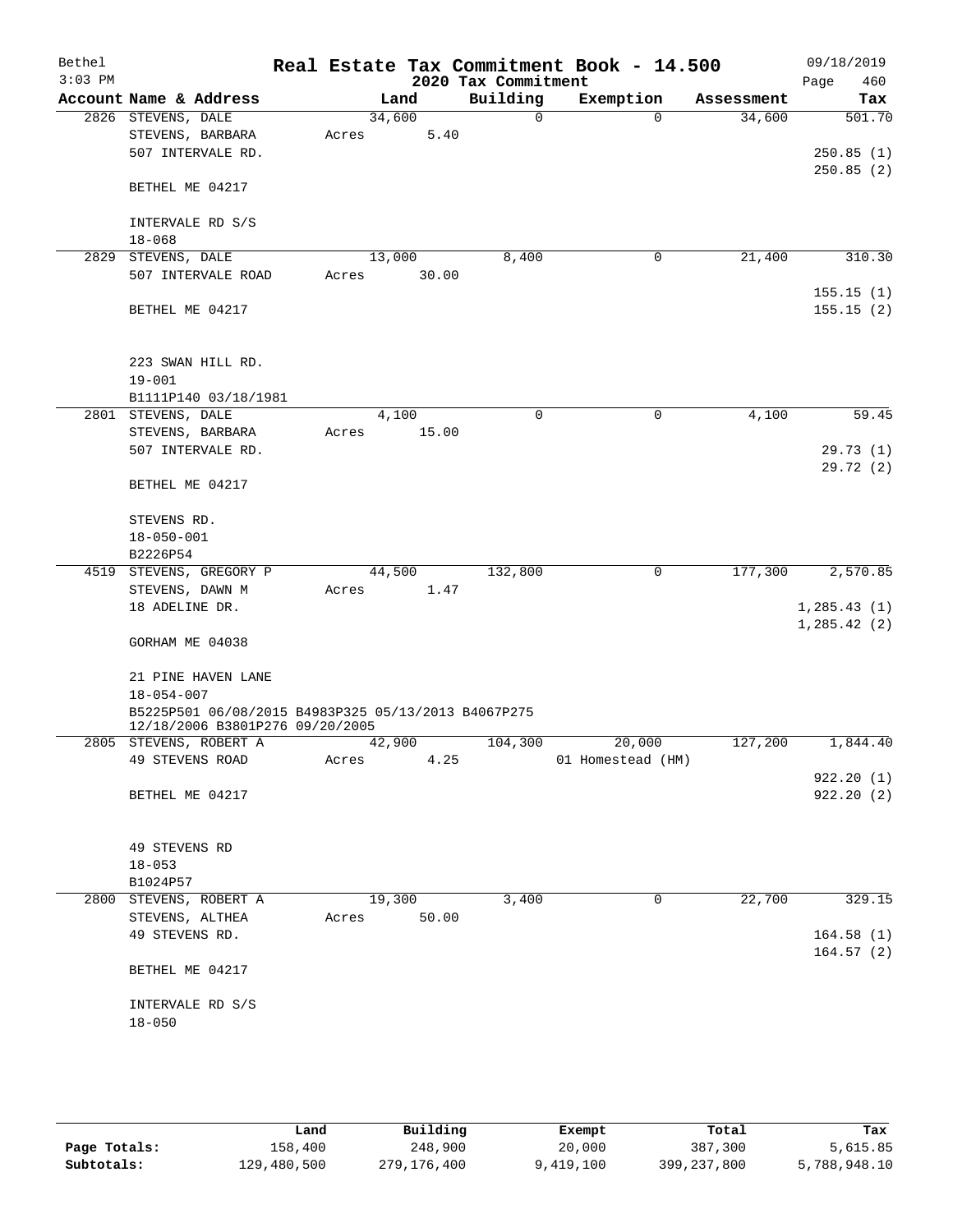| Bethel       |                                                                                      |         |       |          |         |                                 | Real Estate Tax Commitment Book - 14.500 |          |            | 09/18/2019         |
|--------------|--------------------------------------------------------------------------------------|---------|-------|----------|---------|---------------------------------|------------------------------------------|----------|------------|--------------------|
| $3:03$ PM    | Account Name & Address                                                               |         |       | Land     |         | 2020 Tax Commitment<br>Building | Exemption                                |          | Assessment | Page<br>461<br>Tax |
|              | 58 STEVENS, SALLY L                                                                  |         |       | 58,800   |         | 153,200                         |                                          | $\Omega$ | 212,000    | 3,074.00           |
|              | LEIGH, DAVID W                                                                       |         | Acres |          | 23.00   |                                 |                                          |          |            |                    |
|              | PO BOX 41                                                                            |         |       |          |         |                                 |                                          |          |            | 1,537.00(1)        |
|              |                                                                                      |         |       |          |         |                                 |                                          |          |            | 1,537.00(2)        |
|              | LUMBERVILLE PA 18933                                                                 |         |       |          |         |                                 |                                          |          |            |                    |
|              | 139 SKILLINGS ROAD                                                                   |         |       |          |         |                                 |                                          |          |            |                    |
|              | $01 - 048$                                                                           |         |       |          |         |                                 |                                          |          |            |                    |
|              | B3817P52 10/07/2005                                                                  |         |       |          |         |                                 |                                          |          |            |                    |
|              | 2804 STEVENS, SCOTT                                                                  |         |       | 40,300   |         | 73,600                          | 20,000                                   |          | 93,900     | 1,361.55           |
|              | STEVENS, AMYLYNN                                                                     |         | Acres |          | 1.90    |                                 | 01 Homestead (HM)                        |          |            |                    |
|              | 25 STEVENS ROAD                                                                      |         |       |          |         |                                 |                                          |          |            | 680.78 (1)         |
|              |                                                                                      |         |       |          |         |                                 |                                          |          |            | 680.77 (2)         |
|              | BETHEL ME 04217                                                                      |         |       |          |         |                                 |                                          |          |            |                    |
|              |                                                                                      |         |       |          |         |                                 |                                          |          |            |                    |
|              | 25 STEVENS RD                                                                        |         |       |          |         |                                 |                                          |          |            |                    |
|              | $18 - 052$                                                                           |         |       |          |         |                                 |                                          |          |            |                    |
|              | B2484P124 10/10/1997 B2484P123 10/10/1997                                            |         |       |          |         |                                 |                                          |          | 66,400     |                    |
|              | 1238 STEWARD, JOHN F                                                                 |         |       | 34,500   |         | 31,900                          |                                          | 0        |            | 962.80             |
|              | STEWARD, TABAITHA M                                                                  |         | Acres |          | 0.75    |                                 |                                          |          |            |                    |
|              | PO BOX 636                                                                           |         |       |          |         |                                 |                                          |          |            | 481.40 (1)         |
|              |                                                                                      |         |       |          |         |                                 |                                          |          |            | 481.40 (2)         |
|              | BETHEL ME 04217                                                                      |         |       |          |         |                                 |                                          |          |            |                    |
|              | 243 GROVER HILL RD.                                                                  |         |       |          |         |                                 |                                          |          |            |                    |
|              | $07 - 041$                                                                           |         |       |          |         |                                 |                                          |          |            |                    |
|              | B5298P57 08/11/2016 B693P95 09/25/1970                                               |         |       |          |         |                                 |                                          |          |            |                    |
|              | 80 STEWARD, TABITHA                                                                  |         |       | 29,100   |         | 42,100                          |                                          | 0        | 71,200     | 1,032.40           |
|              | STEWARD, JOHN                                                                        |         | Acres |          | 0.46    |                                 |                                          |          |            |                    |
|              | PO BOX 636                                                                           |         |       |          |         |                                 |                                          |          |            | 516.20(1)          |
|              |                                                                                      |         |       |          |         |                                 |                                          |          |            | 516.20(2)          |
|              | BETHEL ME 04217                                                                      |         |       |          |         |                                 |                                          |          |            |                    |
|              |                                                                                      |         |       |          |         |                                 |                                          |          |            |                    |
|              | 349 SONGO POND RD                                                                    |         |       |          |         |                                 |                                          |          |            |                    |
|              | $02 - 005$                                                                           |         |       |          |         |                                 |                                          |          |            |                    |
|              | B5177P41 10/27/2014 B3449P334 01/05/2004                                             |         |       |          |         |                                 |                                          |          |            |                    |
|              | 3567 STIFLER, LAWRENCE                                                               |         |       | 33,600   |         | 98,500                          |                                          | 0        | 132,100    | 1,915.45           |
|              | MCFADDEN, MCFADDEN,                                                                  |         |       |          |         |                                 |                                          |          |            |                    |
|              | MARY                                                                                 |         |       |          |         |                                 |                                          |          |            |                    |
|              | 100 CODMAN RD                                                                        |         |       |          |         |                                 |                                          |          |            | 957.73 (1)         |
|              |                                                                                      |         |       |          |         |                                 |                                          |          |            | 957.72 (2)         |
|              | BROOKLINE MA 02445                                                                   |         |       |          |         |                                 |                                          |          |            |                    |
|              |                                                                                      |         |       |          |         |                                 |                                          |          |            |                    |
|              | 135 VERNON ST.                                                                       |         |       |          |         |                                 |                                          |          |            |                    |
|              | 26-076-001-06E                                                                       |         |       |          |         |                                 |                                          |          |            |                    |
|              | B4891P103 09/10/2012 B4773P256 10/19/2011 B4761P50<br>09/19/2011 B3893P89 02/27/2006 |         |       |          |         |                                 |                                          |          |            |                    |
|              | 1223 STIFLER, LAWRENCE T P                                                           |         |       | 39,500   |         | 30,300                          |                                          | 0        | 69,800     | 1,012.10           |
|              | STIFLER,                                                                             |         | Acres |          | 7.41    |                                 |                                          |          |            |                    |
|              | 100 CODMAN RD                                                                        |         |       |          |         |                                 |                                          |          |            | 506.05(1)          |
|              |                                                                                      |         |       |          |         |                                 |                                          |          |            | 506.05(2)          |
|              | BROOKLINE MA 02445                                                                   |         |       |          |         |                                 |                                          |          |            |                    |
|              | 14 WEST BETHEL RD.                                                                   |         |       |          |         |                                 |                                          |          |            |                    |
|              | $07 - 030$                                                                           |         |       |          |         |                                 |                                          |          |            |                    |
|              | B4856P88 06/18/2012 B4714P288 04/28/2011 B3929P17                                    |         |       |          |         |                                 |                                          |          |            |                    |
|              | B3888P59 02/14/2006                                                                  |         |       |          |         |                                 |                                          |          |            |                    |
|              |                                                                                      |         |       |          |         |                                 |                                          |          |            |                    |
|              |                                                                                      | Land    |       | Building |         |                                 | Exempt                                   |          | Total      | Tax                |
| Page Totals: |                                                                                      | 235,800 |       |          | 429,600 |                                 | 20,000                                   |          | 645,400    | 9,358.30           |

**Subtotals:** 129,716,300 279,606,000 9,439,100 399,883,200 5,798,306.40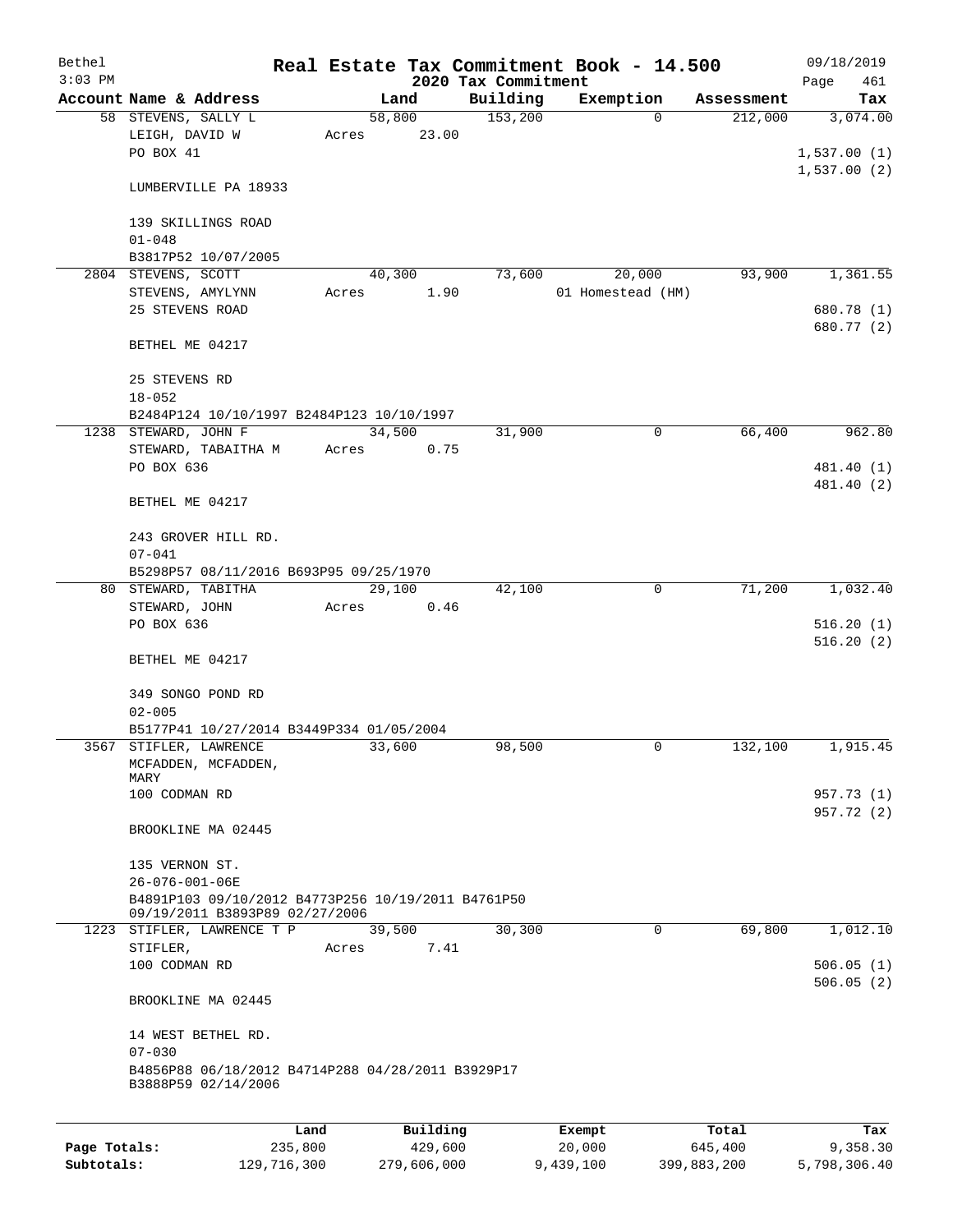| $3:03$ PM<br>2020 Tax Commitment<br>Page<br>462<br>Account Name & Address<br>Building<br>Exemption<br>Land<br>Assessment<br>Tax<br>70,600<br>1754 STOCKAMORE, BRENDA J<br>11,800<br>82,400<br>1,194.80<br>$\Omega$<br>STOCKAMORE, RICHARD D<br>82 PARK AVE<br>HAMPTON NH 03842<br>31 PARK ST<br>$25 - 020 - 004$<br>B5293P9 07/18/2016 B5252P182 11/03/2015 B4709P208<br>12/04/2011<br>11,100<br>55,700<br>355 STONE, JENNIFER<br>44,600<br>0<br>C/O JOYCE MCALLISTER<br>1.50<br>Acres<br>PO BOX 626<br>BETHEL ME 04217<br>425 FLAT RD.<br>$06 - 001$<br>B4947P218 01/28/2013 B2202P3 02/22/1995<br>57,300<br>140,700<br>1630 STONE, KELLY<br>103,400<br>20,000<br>2,040.15<br>6.90<br>01 Homestead (HM)<br>STONE, STEPHEN<br>Acres<br>852 NORTH ROAD<br>BETHEL ME 04217<br>852 NORTH ROAD<br>$11 - 084$<br>B2086P53 01/10/1994<br>186,200<br>1467 STOPPINI, MARY ANN,<br>34,400<br>151,800<br>0<br>2,699.90<br>TRUSTEE OF THE PROSTOP<br>TRUST<br>2.00<br>100 ELIZABETH ST<br>Acres<br>ELMHURST TOWNSHIP PA<br>18444<br>421 EAST<br>BETHEL RD.<br>$09 - 038 - 005 - 001$<br>B5109P252 05/01/2014 B4663P168 11/24/2010 B4212P123<br>10/22/2007 B3905P66 03/21/2006<br>5177 STOPPINI, MARY ANN,<br>35,400<br>14,500<br>49,900<br>723.55<br>0<br>TRUSTEE OF THE PROSTOP<br>TRUST<br>100 ELIZABETH ST<br>3.00<br>Acres<br>ELMHURST TOWNSHIP PA<br>18444<br>EAST BETHEL ROAD<br>$09 - 038 - 005$<br>B5109P252 05/01/2014 B4326P210 06/21/2008 | Bethel |  |  |  |  | Real Estate Tax Commitment Book - 14.500 |  | 09/18/2019 |  |
|-------------------------------------------------------------------------------------------------------------------------------------------------------------------------------------------------------------------------------------------------------------------------------------------------------------------------------------------------------------------------------------------------------------------------------------------------------------------------------------------------------------------------------------------------------------------------------------------------------------------------------------------------------------------------------------------------------------------------------------------------------------------------------------------------------------------------------------------------------------------------------------------------------------------------------------------------------------------------------------------------------------------------------------------------------------------------------------------------------------------------------------------------------------------------------------------------------------------------------------------------------------------------------------------------------------------------------------------------------------------------------------------------------------------------------------------|--------|--|--|--|--|------------------------------------------|--|------------|--|
| 597.40(1)<br>597.40(2)<br>807.65<br>403.83(1)<br>403.82(2)                                                                                                                                                                                                                                                                                                                                                                                                                                                                                                                                                                                                                                                                                                                                                                                                                                                                                                                                                                                                                                                                                                                                                                                                                                                                                                                                                                                |        |  |  |  |  |                                          |  |            |  |
|                                                                                                                                                                                                                                                                                                                                                                                                                                                                                                                                                                                                                                                                                                                                                                                                                                                                                                                                                                                                                                                                                                                                                                                                                                                                                                                                                                                                                                           |        |  |  |  |  |                                          |  |            |  |
|                                                                                                                                                                                                                                                                                                                                                                                                                                                                                                                                                                                                                                                                                                                                                                                                                                                                                                                                                                                                                                                                                                                                                                                                                                                                                                                                                                                                                                           |        |  |  |  |  |                                          |  |            |  |
|                                                                                                                                                                                                                                                                                                                                                                                                                                                                                                                                                                                                                                                                                                                                                                                                                                                                                                                                                                                                                                                                                                                                                                                                                                                                                                                                                                                                                                           |        |  |  |  |  |                                          |  |            |  |
|                                                                                                                                                                                                                                                                                                                                                                                                                                                                                                                                                                                                                                                                                                                                                                                                                                                                                                                                                                                                                                                                                                                                                                                                                                                                                                                                                                                                                                           |        |  |  |  |  |                                          |  |            |  |
|                                                                                                                                                                                                                                                                                                                                                                                                                                                                                                                                                                                                                                                                                                                                                                                                                                                                                                                                                                                                                                                                                                                                                                                                                                                                                                                                                                                                                                           |        |  |  |  |  |                                          |  |            |  |
|                                                                                                                                                                                                                                                                                                                                                                                                                                                                                                                                                                                                                                                                                                                                                                                                                                                                                                                                                                                                                                                                                                                                                                                                                                                                                                                                                                                                                                           |        |  |  |  |  |                                          |  |            |  |
|                                                                                                                                                                                                                                                                                                                                                                                                                                                                                                                                                                                                                                                                                                                                                                                                                                                                                                                                                                                                                                                                                                                                                                                                                                                                                                                                                                                                                                           |        |  |  |  |  |                                          |  |            |  |
|                                                                                                                                                                                                                                                                                                                                                                                                                                                                                                                                                                                                                                                                                                                                                                                                                                                                                                                                                                                                                                                                                                                                                                                                                                                                                                                                                                                                                                           |        |  |  |  |  |                                          |  |            |  |
|                                                                                                                                                                                                                                                                                                                                                                                                                                                                                                                                                                                                                                                                                                                                                                                                                                                                                                                                                                                                                                                                                                                                                                                                                                                                                                                                                                                                                                           |        |  |  |  |  |                                          |  |            |  |
|                                                                                                                                                                                                                                                                                                                                                                                                                                                                                                                                                                                                                                                                                                                                                                                                                                                                                                                                                                                                                                                                                                                                                                                                                                                                                                                                                                                                                                           |        |  |  |  |  |                                          |  |            |  |
|                                                                                                                                                                                                                                                                                                                                                                                                                                                                                                                                                                                                                                                                                                                                                                                                                                                                                                                                                                                                                                                                                                                                                                                                                                                                                                                                                                                                                                           |        |  |  |  |  |                                          |  |            |  |
|                                                                                                                                                                                                                                                                                                                                                                                                                                                                                                                                                                                                                                                                                                                                                                                                                                                                                                                                                                                                                                                                                                                                                                                                                                                                                                                                                                                                                                           |        |  |  |  |  |                                          |  |            |  |
|                                                                                                                                                                                                                                                                                                                                                                                                                                                                                                                                                                                                                                                                                                                                                                                                                                                                                                                                                                                                                                                                                                                                                                                                                                                                                                                                                                                                                                           |        |  |  |  |  |                                          |  |            |  |
|                                                                                                                                                                                                                                                                                                                                                                                                                                                                                                                                                                                                                                                                                                                                                                                                                                                                                                                                                                                                                                                                                                                                                                                                                                                                                                                                                                                                                                           |        |  |  |  |  |                                          |  |            |  |
|                                                                                                                                                                                                                                                                                                                                                                                                                                                                                                                                                                                                                                                                                                                                                                                                                                                                                                                                                                                                                                                                                                                                                                                                                                                                                                                                                                                                                                           |        |  |  |  |  |                                          |  |            |  |
|                                                                                                                                                                                                                                                                                                                                                                                                                                                                                                                                                                                                                                                                                                                                                                                                                                                                                                                                                                                                                                                                                                                                                                                                                                                                                                                                                                                                                                           |        |  |  |  |  |                                          |  |            |  |
| 1,020.08(1)<br>1,020.07(2)<br>1,349.95(1)<br>1,349.95(2)<br>361.78(1)<br>361.77(2)                                                                                                                                                                                                                                                                                                                                                                                                                                                                                                                                                                                                                                                                                                                                                                                                                                                                                                                                                                                                                                                                                                                                                                                                                                                                                                                                                        |        |  |  |  |  |                                          |  |            |  |
|                                                                                                                                                                                                                                                                                                                                                                                                                                                                                                                                                                                                                                                                                                                                                                                                                                                                                                                                                                                                                                                                                                                                                                                                                                                                                                                                                                                                                                           |        |  |  |  |  |                                          |  |            |  |
|                                                                                                                                                                                                                                                                                                                                                                                                                                                                                                                                                                                                                                                                                                                                                                                                                                                                                                                                                                                                                                                                                                                                                                                                                                                                                                                                                                                                                                           |        |  |  |  |  |                                          |  |            |  |
|                                                                                                                                                                                                                                                                                                                                                                                                                                                                                                                                                                                                                                                                                                                                                                                                                                                                                                                                                                                                                                                                                                                                                                                                                                                                                                                                                                                                                                           |        |  |  |  |  |                                          |  |            |  |
|                                                                                                                                                                                                                                                                                                                                                                                                                                                                                                                                                                                                                                                                                                                                                                                                                                                                                                                                                                                                                                                                                                                                                                                                                                                                                                                                                                                                                                           |        |  |  |  |  |                                          |  |            |  |
|                                                                                                                                                                                                                                                                                                                                                                                                                                                                                                                                                                                                                                                                                                                                                                                                                                                                                                                                                                                                                                                                                                                                                                                                                                                                                                                                                                                                                                           |        |  |  |  |  |                                          |  |            |  |
|                                                                                                                                                                                                                                                                                                                                                                                                                                                                                                                                                                                                                                                                                                                                                                                                                                                                                                                                                                                                                                                                                                                                                                                                                                                                                                                                                                                                                                           |        |  |  |  |  |                                          |  |            |  |
|                                                                                                                                                                                                                                                                                                                                                                                                                                                                                                                                                                                                                                                                                                                                                                                                                                                                                                                                                                                                                                                                                                                                                                                                                                                                                                                                                                                                                                           |        |  |  |  |  |                                          |  |            |  |
|                                                                                                                                                                                                                                                                                                                                                                                                                                                                                                                                                                                                                                                                                                                                                                                                                                                                                                                                                                                                                                                                                                                                                                                                                                                                                                                                                                                                                                           |        |  |  |  |  |                                          |  |            |  |
|                                                                                                                                                                                                                                                                                                                                                                                                                                                                                                                                                                                                                                                                                                                                                                                                                                                                                                                                                                                                                                                                                                                                                                                                                                                                                                                                                                                                                                           |        |  |  |  |  |                                          |  |            |  |
|                                                                                                                                                                                                                                                                                                                                                                                                                                                                                                                                                                                                                                                                                                                                                                                                                                                                                                                                                                                                                                                                                                                                                                                                                                                                                                                                                                                                                                           |        |  |  |  |  |                                          |  |            |  |
|                                                                                                                                                                                                                                                                                                                                                                                                                                                                                                                                                                                                                                                                                                                                                                                                                                                                                                                                                                                                                                                                                                                                                                                                                                                                                                                                                                                                                                           |        |  |  |  |  |                                          |  |            |  |
|                                                                                                                                                                                                                                                                                                                                                                                                                                                                                                                                                                                                                                                                                                                                                                                                                                                                                                                                                                                                                                                                                                                                                                                                                                                                                                                                                                                                                                           |        |  |  |  |  |                                          |  |            |  |
|                                                                                                                                                                                                                                                                                                                                                                                                                                                                                                                                                                                                                                                                                                                                                                                                                                                                                                                                                                                                                                                                                                                                                                                                                                                                                                                                                                                                                                           |        |  |  |  |  |                                          |  |            |  |
|                                                                                                                                                                                                                                                                                                                                                                                                                                                                                                                                                                                                                                                                                                                                                                                                                                                                                                                                                                                                                                                                                                                                                                                                                                                                                                                                                                                                                                           |        |  |  |  |  |                                          |  |            |  |
|                                                                                                                                                                                                                                                                                                                                                                                                                                                                                                                                                                                                                                                                                                                                                                                                                                                                                                                                                                                                                                                                                                                                                                                                                                                                                                                                                                                                                                           |        |  |  |  |  |                                          |  |            |  |
|                                                                                                                                                                                                                                                                                                                                                                                                                                                                                                                                                                                                                                                                                                                                                                                                                                                                                                                                                                                                                                                                                                                                                                                                                                                                                                                                                                                                                                           |        |  |  |  |  |                                          |  |            |  |
|                                                                                                                                                                                                                                                                                                                                                                                                                                                                                                                                                                                                                                                                                                                                                                                                                                                                                                                                                                                                                                                                                                                                                                                                                                                                                                                                                                                                                                           |        |  |  |  |  |                                          |  |            |  |
|                                                                                                                                                                                                                                                                                                                                                                                                                                                                                                                                                                                                                                                                                                                                                                                                                                                                                                                                                                                                                                                                                                                                                                                                                                                                                                                                                                                                                                           |        |  |  |  |  |                                          |  |            |  |
|                                                                                                                                                                                                                                                                                                                                                                                                                                                                                                                                                                                                                                                                                                                                                                                                                                                                                                                                                                                                                                                                                                                                                                                                                                                                                                                                                                                                                                           |        |  |  |  |  |                                          |  |            |  |
|                                                                                                                                                                                                                                                                                                                                                                                                                                                                                                                                                                                                                                                                                                                                                                                                                                                                                                                                                                                                                                                                                                                                                                                                                                                                                                                                                                                                                                           |        |  |  |  |  |                                          |  |            |  |
|                                                                                                                                                                                                                                                                                                                                                                                                                                                                                                                                                                                                                                                                                                                                                                                                                                                                                                                                                                                                                                                                                                                                                                                                                                                                                                                                                                                                                                           |        |  |  |  |  |                                          |  |            |  |
|                                                                                                                                                                                                                                                                                                                                                                                                                                                                                                                                                                                                                                                                                                                                                                                                                                                                                                                                                                                                                                                                                                                                                                                                                                                                                                                                                                                                                                           |        |  |  |  |  |                                          |  |            |  |
|                                                                                                                                                                                                                                                                                                                                                                                                                                                                                                                                                                                                                                                                                                                                                                                                                                                                                                                                                                                                                                                                                                                                                                                                                                                                                                                                                                                                                                           |        |  |  |  |  |                                          |  |            |  |
|                                                                                                                                                                                                                                                                                                                                                                                                                                                                                                                                                                                                                                                                                                                                                                                                                                                                                                                                                                                                                                                                                                                                                                                                                                                                                                                                                                                                                                           |        |  |  |  |  |                                          |  |            |  |
|                                                                                                                                                                                                                                                                                                                                                                                                                                                                                                                                                                                                                                                                                                                                                                                                                                                                                                                                                                                                                                                                                                                                                                                                                                                                                                                                                                                                                                           |        |  |  |  |  |                                          |  |            |  |
|                                                                                                                                                                                                                                                                                                                                                                                                                                                                                                                                                                                                                                                                                                                                                                                                                                                                                                                                                                                                                                                                                                                                                                                                                                                                                                                                                                                                                                           |        |  |  |  |  |                                          |  |            |  |
|                                                                                                                                                                                                                                                                                                                                                                                                                                                                                                                                                                                                                                                                                                                                                                                                                                                                                                                                                                                                                                                                                                                                                                                                                                                                                                                                                                                                                                           |        |  |  |  |  |                                          |  |            |  |
|                                                                                                                                                                                                                                                                                                                                                                                                                                                                                                                                                                                                                                                                                                                                                                                                                                                                                                                                                                                                                                                                                                                                                                                                                                                                                                                                                                                                                                           |        |  |  |  |  |                                          |  |            |  |
|                                                                                                                                                                                                                                                                                                                                                                                                                                                                                                                                                                                                                                                                                                                                                                                                                                                                                                                                                                                                                                                                                                                                                                                                                                                                                                                                                                                                                                           |        |  |  |  |  |                                          |  |            |  |
|                                                                                                                                                                                                                                                                                                                                                                                                                                                                                                                                                                                                                                                                                                                                                                                                                                                                                                                                                                                                                                                                                                                                                                                                                                                                                                                                                                                                                                           |        |  |  |  |  |                                          |  |            |  |

|              | Land        | Building    | Exempt    | Total       | Tax          |
|--------------|-------------|-------------|-----------|-------------|--------------|
| Page Totals: | 183,500     | 351,400     | 20,000    | 514,900     | .466.05      |
| Subtotals:   | 129,899,800 | 279,957,400 | 9,459,100 | 400,398,100 | 5,805,772.45 |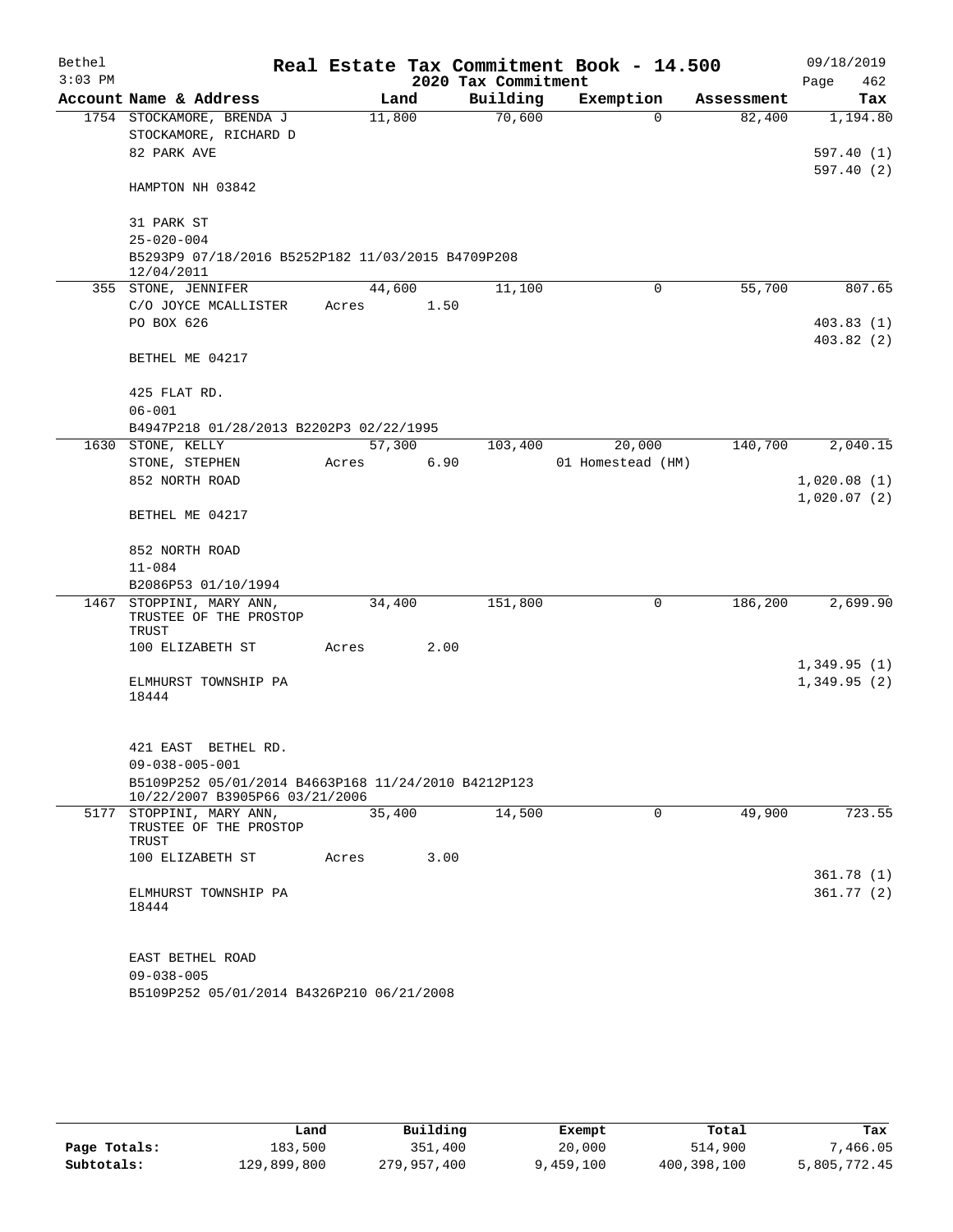| Bethel    |                                                                                        |                 |       |                     | Real Estate Tax Commitment Book - 14.500      |            | 09/18/2019                 |  |  |
|-----------|----------------------------------------------------------------------------------------|-----------------|-------|---------------------|-----------------------------------------------|------------|----------------------------|--|--|
| $3:03$ PM |                                                                                        |                 |       | 2020 Tax Commitment |                                               |            | 463<br>Page                |  |  |
|           | Account Name & Address                                                                 |                 | Land  | Building            | Exemption                                     | Assessment | Tax                        |  |  |
|           | 3443 STOWELL, JANET<br>PO BOX 1363                                                     | 93,400<br>Acres | 2.63  | 207,100             | 26,000<br>01 Homestead (HM)<br>12 WW2 Vet Res | 274,500    | 3,980.25<br>1,990.13(1)    |  |  |
|           | BETHEL ME 04217                                                                        |                 |       |                     |                                               |            | 1,990.12(2)                |  |  |
|           | 153 PARADISE RD.                                                                       |                 |       |                     |                                               |            |                            |  |  |
|           | $26 - 003$                                                                             |                 |       |                     |                                               |            |                            |  |  |
|           | B2342P246 07/01/1996<br>4914 STRAUB, H THEODORE                                        | 25,200          |       | $\Omega$            | 0                                             | 25,200     | 365.40                     |  |  |
|           | OWEN, HEIDI M                                                                          | Acres           | 2.70  |                     |                                               |            |                            |  |  |
|           | 204 EVERETT STREET                                                                     |                 |       |                     |                                               |            | 182.70 (1)<br>182.70(2)    |  |  |
|           | MIDDLEBORO MA 02346                                                                    |                 |       |                     |                                               |            |                            |  |  |
|           | JORDAN WOODS LOT 4                                                                     |                 |       |                     |                                               |            |                            |  |  |
|           | $11 - 088 - 004$<br>B5324P586 01/03/2017 B5265P11 01/25/2016 B5255P534                 |                 |       |                     |                                               |            |                            |  |  |
|           | 11/25/2015 B3928P296                                                                   |                 |       |                     |                                               |            |                            |  |  |
|           | 13 STRUGATSKIY, ALEKSANDER                                                             | 49,600          |       | 160,300             | $\mathbf 0$                                   | 209,900    | 3,043.55                   |  |  |
|           | Α<br>CHAMBERLIN, CHAMBERLIN, Acres<br>CATHERINE                                        |                 | 7.50  |                     |                                               |            |                            |  |  |
|           | 81 DRAGON FLY DRIVE                                                                    |                 |       |                     |                                               |            | 1,521.78(1)                |  |  |
|           | BETHEL ME 04217                                                                        |                 |       |                     |                                               |            | 1,521.77(2)                |  |  |
|           | 81 DRAGON FLY DRIVE<br>$01 - 010 - 00A$                                                |                 |       |                     |                                               |            |                            |  |  |
|           | B5362P603 08/21/2017 B4872P76 07/31/2012 B1410P40                                      |                 |       |                     |                                               |            |                            |  |  |
|           | 08/01/1986                                                                             | 60,800          |       | $\Omega$            | $\Omega$                                      | 60,800     | 881.60                     |  |  |
|           | 47 STRUGATSKIY, ALEXSANDR<br>Α<br>81 DRAGON FLY DRIVE                                  | Acres           | 96.20 |                     |                                               |            |                            |  |  |
|           |                                                                                        |                 |       |                     |                                               |            | 440.80 (1)                 |  |  |
|           | BETHEL ME 04217                                                                        |                 |       |                     |                                               |            | 440.80 (2)                 |  |  |
|           | GROVER HILL RD.                                                                        |                 |       |                     |                                               |            |                            |  |  |
|           | $01 - 039$                                                                             |                 |       |                     |                                               |            |                            |  |  |
|           | B5340P59 04/01/2017 B5179P329 11/04/2014 B4956P320<br>02/21/2013                       |                 |       |                     |                                               |            |                            |  |  |
|           | 3641 STRUMSKI, JOSEPH F., JR                                                           | 38,900          |       | 145,300             | $\mathbf 0$                                   | 184,200    | 2,670.90                   |  |  |
|           | 79 CYPRESS POINT                                                                       | Acres           | 1.17  |                     |                                               |            |                            |  |  |
|           | YARMOUTHPORT MA 02675                                                                  |                 |       |                     |                                               |            | 1,335.45(1)<br>1,335.45(2) |  |  |
|           | 408 PARADISE RD                                                                        |                 |       |                     |                                               |            |                            |  |  |
|           | $27 - 036 - 005 - 005$                                                                 |                 |       |                     |                                               |            |                            |  |  |
|           | B4186P116 08/30/2007 B4147P142 06/13/2007 B4120P215<br>03/20/2007 B3625P254 11/04/2004 |                 |       |                     |                                               |            |                            |  |  |

|              | Land          | Building    | Exempt    | Total       | Tax          |
|--------------|---------------|-------------|-----------|-------------|--------------|
| Page Totals: | 267,900       | 512,700     | 26,000    | 754,600     | 10,941.70    |
| Subtotals:   | 130, 167, 700 | 280,470,100 | 9,485,100 | 401,152,700 | 5,816,714.15 |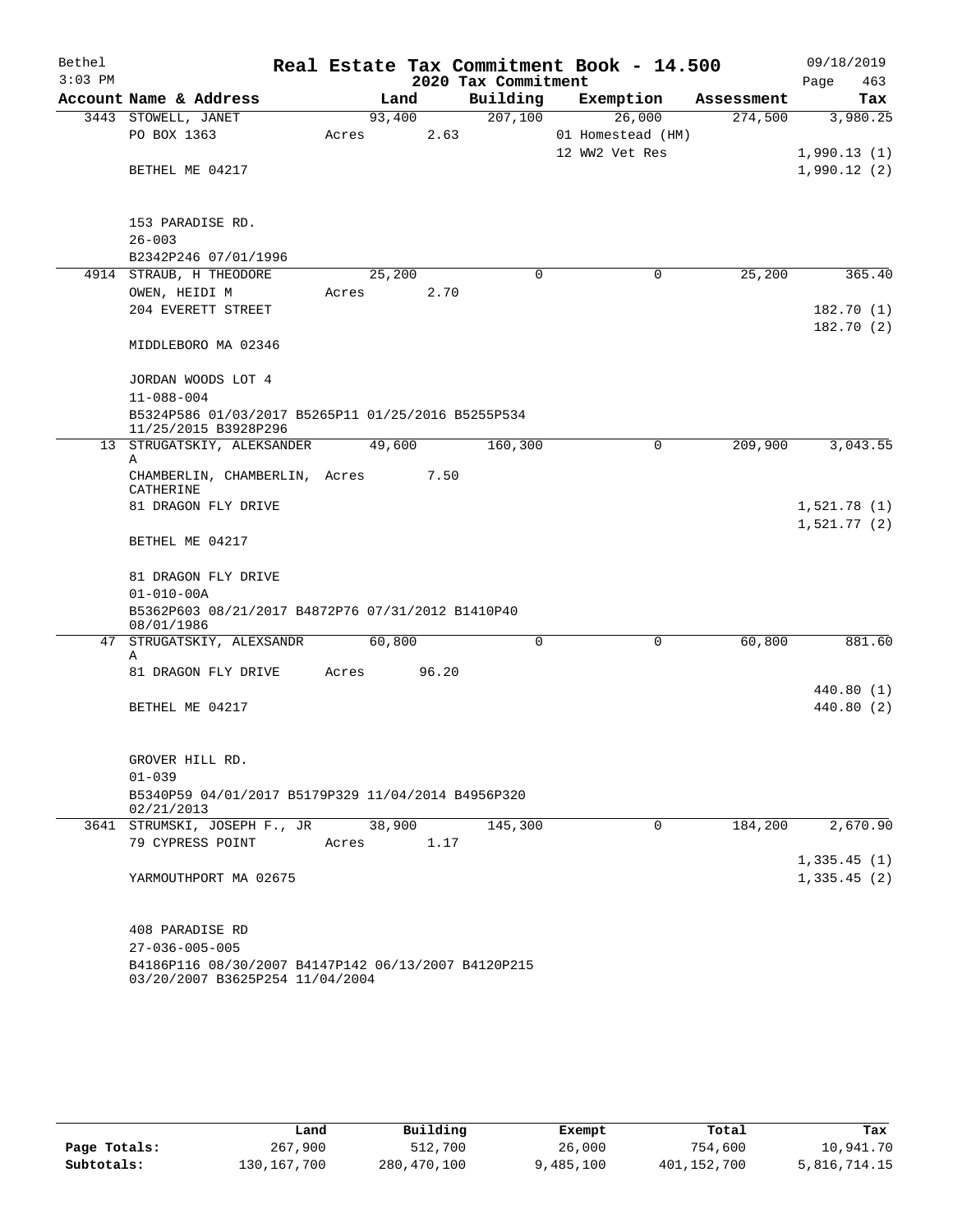| Bethel    |                                                                 |  |                 |      |                     | Real Estate Tax Commitment Book - 14.500 |            | 09/18/2019  |  |  |  |
|-----------|-----------------------------------------------------------------|--|-----------------|------|---------------------|------------------------------------------|------------|-------------|--|--|--|
| $3:03$ PM |                                                                 |  |                 |      | 2020 Tax Commitment |                                          |            | Page<br>464 |  |  |  |
|           | Account Name & Address                                          |  |                 | Land | Building            | Exemption                                | Assessment | Tax         |  |  |  |
|           | 4885 STRUNK, JUNE                                               |  | 25,600          |      | 0                   | 0                                        | 25,600     | 371.20      |  |  |  |
|           | STRUNK, ALAN                                                    |  | Acres           | 1.59 |                     |                                          |            |             |  |  |  |
|           | P.O. BOX 717                                                    |  |                 |      |                     |                                          |            | 185.60(1)   |  |  |  |
|           | OLD MYSTIC CT 06372<br>0717                                     |  |                 |      |                     |                                          |            | 185.60(2)   |  |  |  |
|           | ENGLISH WOODS                                                   |  |                 |      |                     |                                          |            |             |  |  |  |
|           | $15 - 008 - 015$                                                |  |                 |      |                     |                                          |            |             |  |  |  |
|           | B5027P53 08/21/2013 B4569P88 03/19/2010 B3924P104<br>04/18/2006 |  |                 |      |                     |                                          |            |             |  |  |  |
|           | 4883 STRUNK, JUNE D                                             |  | 24,600          |      | 0                   | 0                                        | 24,600     | 356.70      |  |  |  |
|           | STRUNK, ALAN W                                                  |  | Acres           | 1.07 |                     |                                          |            |             |  |  |  |
|           | P.O. BOX 717                                                    |  |                 |      |                     |                                          |            | 178.35(1)   |  |  |  |
|           | OLD MYSTIC CT 06372<br>0717                                     |  |                 |      |                     |                                          |            | 178.35(2)   |  |  |  |
|           | ENGLISH WOODS                                                   |  |                 |      |                     |                                          |            |             |  |  |  |
|           | $15 - 008 - 013$                                                |  |                 |      |                     |                                          |            |             |  |  |  |
|           | B5145P18 08/04/2014 B4093P169 02/16/2007 B4051P221<br>B3924P104 |  |                 |      |                     |                                          |            |             |  |  |  |
|           | 4632 STRUNK, JUNE D                                             |  | 24,500          |      | 188,400             | 0                                        | 212,900    | 3,087.05    |  |  |  |
|           | STRUNK, ALAN W                                                  |  | Acres           | 1.00 |                     |                                          |            |             |  |  |  |
|           | P.O. BOX 717                                                    |  |                 |      |                     |                                          |            | 1,543.53(1) |  |  |  |
|           | OLD MYSTIC CT 06372<br>0717                                     |  |                 |      |                     |                                          |            | 1,543.52(2) |  |  |  |
|           | 27 COUNTRYSIDE LANE<br>$15 - 004 - 008$                         |  |                 |      |                     |                                          |            |             |  |  |  |
|           | B5145P20 08/04/2014 B3729P5 05/27/2005                          |  |                 |      |                     |                                          |            |             |  |  |  |
|           | 2576 SULLIVAN, JEAN E                                           |  | 17,300<br>Acres |      | 28,300              | 0                                        | 45,600     | 661.20      |  |  |  |
|           | 22 BLACK POINT RD, APT<br>2F                                    |  |                 | 0.52 |                     |                                          |            |             |  |  |  |
|           |                                                                 |  |                 |      |                     |                                          |            | 330.60(1)   |  |  |  |
|           | SCARBOROUGH ME 04074                                            |  |                 |      |                     |                                          |            | 330.60(2)   |  |  |  |
|           | 47 BALSAM ROAD                                                  |  |                 |      |                     |                                          |            |             |  |  |  |
|           | $15 - 016 - 027$                                                |  |                 |      |                     |                                          |            |             |  |  |  |
|           | B3432P72 12/05/2003 B2936P5                                     |  |                 |      |                     |                                          |            |             |  |  |  |
|           | 2577 SULLIVAN, JEAN E                                           |  | 30,500          |      | 121,000             | 0                                        | 151,500    | 2,196.75    |  |  |  |
|           | 751 MAIN ST, APT. 120                                           |  | Acres           | 0.83 |                     |                                          |            |             |  |  |  |
|           |                                                                 |  |                 |      |                     |                                          |            | 1,098.38(1) |  |  |  |
|           | SO. PORTLAND ME 04106                                           |  |                 |      |                     |                                          |            | 1,098.37(2) |  |  |  |
|           | 49 BALSAM ROAD                                                  |  |                 |      |                     |                                          |            |             |  |  |  |
|           |                                                                 |  |                 |      |                     |                                          |            |             |  |  |  |

B3432P72 12/05/2003 B2596P302 15-016-028

|              | Land        | Building    | Exempt    | Total       | Tax          |
|--------------|-------------|-------------|-----------|-------------|--------------|
| Page Totals: | 122,500     | 337,700     |           | 460,200     | 6,672.90     |
| Subtotals:   | 130,290,200 | 280,807,800 | 9,485,100 | 401,612,900 | 5,823,387.05 |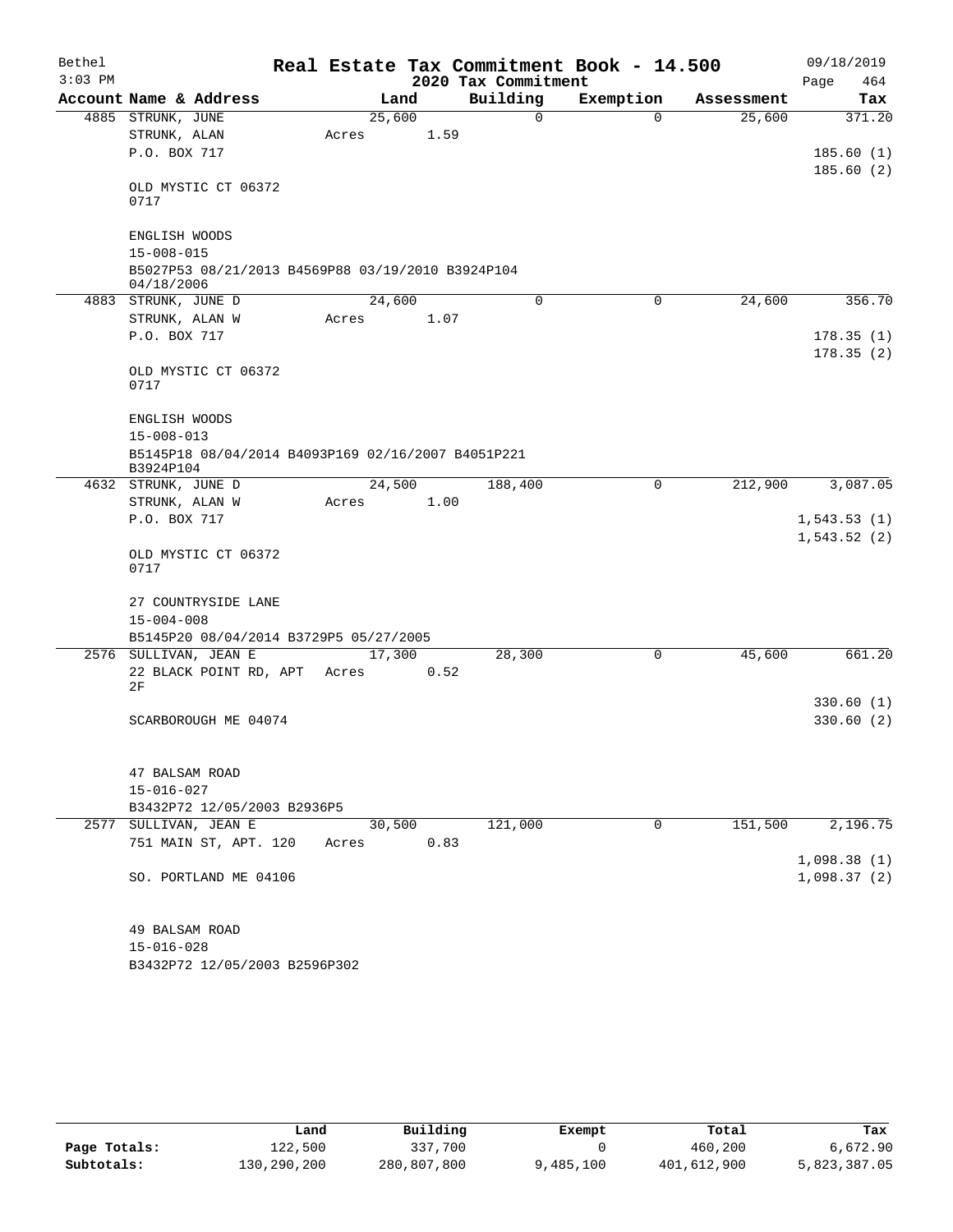| Bethel<br>$3:03$ PM |                                                                                 |       |                     | 2020 Tax Commitment | Real Estate Tax Commitment Book - 14.500 |                    | 09/18/2019<br>Page<br>465    |
|---------------------|---------------------------------------------------------------------------------|-------|---------------------|---------------------|------------------------------------------|--------------------|------------------------------|
|                     | Account Name & Address                                                          |       | Land                | Building            | Exemption                                | Assessment         | Tax                          |
|                     | 2743 SULLIVAN, ROBERT E &<br>LESLIE A<br>TRUSTEES OF REVOCABLE<br>TRUSTS        | Acres | 134,100<br>1.20     | 258,800             | 0                                        | 392,900            | 5,697.05                     |
|                     | BOX 1026                                                                        |       |                     |                     |                                          |                    | 2,848.53(1)<br>2,848.52(2)   |
|                     | NORTH CONWAY NH 03860                                                           |       |                     |                     |                                          |                    |                              |
|                     | 61 SUNDAY RIVER RD<br>$18 - 004$                                                |       |                     |                     |                                          |                    |                              |
|                     | B2335P51                                                                        |       |                     |                     |                                          |                    |                              |
|                     | 4612 SULLOWAY, STEWART E                                                        |       | 29,400              | 126,900             | 0                                        | 156,300            | 2,266.35                     |
|                     | SULLOWAY, MELISSA<br>520 UPPPER RIDGE RD                                        | Acres | 0.10                |                     |                                          |                    | 1, 133.18(1)<br>1, 133.17(2) |
|                     | BRIDGTON ME 04009                                                               |       |                     |                     |                                          |                    |                              |
|                     | 15 CLARK ST.<br>$25 - 214 - 001$                                                |       |                     |                     |                                          |                    |                              |
|                     | B3629P242 11/19/2004                                                            |       |                     |                     |                                          |                    |                              |
|                     | 2534 SULTAN CORP                                                                |       | 30,100              | 100,700             | 0                                        | 130,800            | 1,896.60                     |
|                     | PO BOX 7065                                                                     | Acres | 0.80                |                     |                                          |                    | 948.30 (1)                   |
|                     | LEWISTON ME 04243                                                               |       |                     |                     |                                          |                    | 948.30 (2)                   |
|                     | 843 EAST BETHEL RD.                                                             |       |                     |                     |                                          |                    |                              |
|                     | $14 - 055$<br>B5129P158 06/24/2014 B4599P316 06/22/2010 B4504P154<br>10/01/2009 |       |                     |                     |                                          |                    |                              |
|                     | 5361 SUMMERSON, DAVID                                                           |       | 52,800              | 248,000             | 0                                        | 300,800            | 4,361.60                     |
|                     | SUMMERSON, SANDRA<br>15 BARRELLS GROVE                                          | Acres | 0.50                |                     |                                          |                    | 2,180.80(1)                  |
|                     | YORK ME 03909                                                                   |       |                     |                     |                                          |                    | 2,180.80(2)                  |
|                     | 52 RIVER VALLEY ACRES<br>$17 - 029 - 001$                                       |       |                     |                     |                                          |                    |                              |
|                     | B5412P365 06/12/2018 B5016P233 07/30/2013 B4787P73<br>11/21/2011                |       |                     |                     |                                          |                    |                              |
|                     | 4740 SUMMERTON, GLEN B                                                          |       | 56,900              | 0                   | $\mathbf 0$                              | 56,900             | 825.05                       |
|                     | SUMMERTON, RONNI A                                                              | Acres | 2.11                |                     |                                          |                    |                              |
|                     | 37 GOLDEN MEADOW ROAD                                                           |       |                     |                     |                                          |                    | 412.53(1)<br>412.52(2)       |
|                     | HAMPSTEAD NH 03841                                                              |       |                     |                     |                                          |                    |                              |
|                     | BIRCH WOODS<br>$12 - 073 - 023$                                                 |       |                     |                     |                                          |                    |                              |
|                     | B5447P144 12/26/2018 B3603P260 10/08/2004                                       |       |                     |                     |                                          |                    |                              |
| 1535                | SUMNER, SCOTT                                                                   |       | 47,300              | 165,100             | 20,000                                   | 192,400            | 2,789.80                     |
|                     | SUMNER, LORRAINE                                                                | Acres | 3.13                |                     | 01 Homestead (HM)                        |                    |                              |
|                     | 111 FLAT ROAD                                                                   |       |                     |                     |                                          |                    | 1,394.90(1)<br>1,394.90(2)   |
|                     | BETHEL ME 04217                                                                 |       |                     |                     |                                          |                    |                              |
|                     | 111 FLAT RD.<br>$11 - 024 - 001$                                                |       |                     |                     |                                          |                    |                              |
|                     | B3397P68 10/10/2003                                                             |       |                     |                     |                                          |                    |                              |
| Page Totals:        | 350,600                                                                         | Land  | Building<br>899,500 |                     | Exempt<br>20,000                         | Total<br>1,230,100 | Tax<br>17,836.45             |
| Subtotals:          | 130,640,800                                                                     |       | 281,707,300         |                     | 9,505,100                                | 402,843,000        | 5,841,223.50                 |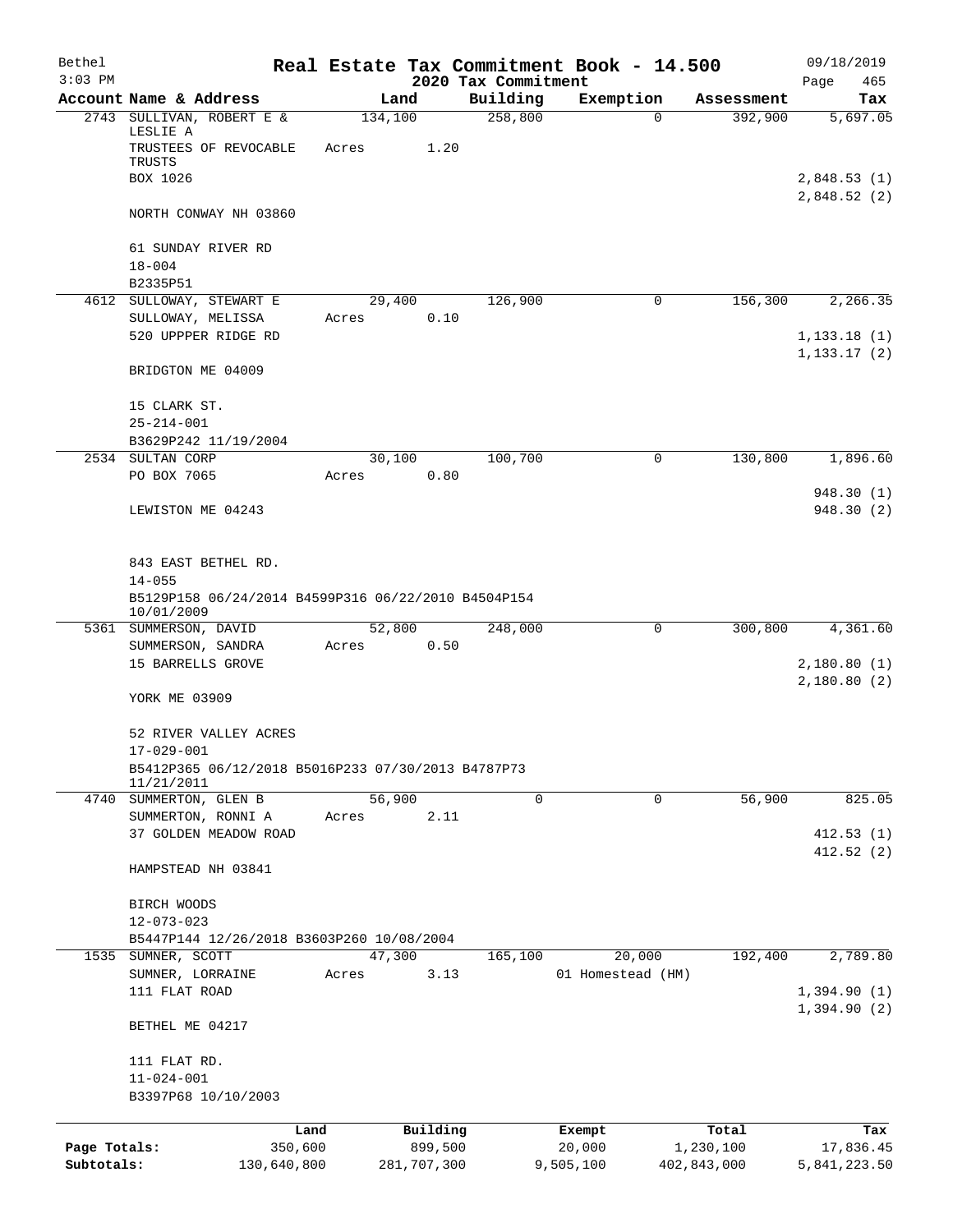| Bethel<br>$3:03$ PM |                                                        |       |                | 2020 Tax Commitment | Real Estate Tax Commitment Book - 14.500 |             | 09/18/2019<br>Page<br>466 |
|---------------------|--------------------------------------------------------|-------|----------------|---------------------|------------------------------------------|-------------|---------------------------|
|                     | Account Name & Address                                 |       | Land           | Building            | Exemption                                | Assessment  | Tax                       |
|                     | 5372 SUN VALLEY SELF                                   |       | 84,900         | 143,900             | $\Omega$                                 | 228,800     | 3,317.60                  |
|                     | STORAGE, LLC<br>P.O. BOX 44                            | Acres | 0.50           |                     |                                          |             |                           |
|                     |                                                        |       |                |                     |                                          |             | 1,658.80(1)               |
|                     | NEWRY ME 04261                                         |       |                |                     |                                          |             | 1,658.80(2)               |
|                     |                                                        |       |                |                     |                                          |             |                           |
|                     |                                                        |       |                |                     |                                          |             |                           |
|                     | 129 SUNDAY RIVER RD<br>$18 - 001 - 003$                |       |                |                     |                                          |             |                           |
|                     | B5277P179 04/13/2016 B2265P120 10/17/1995              |       |                |                     |                                          |             |                           |
|                     | 4739 SUNDQUIST, IRENE M                                |       | 66,500         | 178,200             | 0                                        | 244,700     | 3,548.15                  |
|                     | SUNDQUIST, BRIAN K                                     | Acres | 2.11           |                     |                                          |             |                           |
|                     | PO BOX 515                                             |       |                |                     |                                          |             | 1,774.08(1)               |
|                     | MONUMENT BEACH MA 02553                                |       |                |                     |                                          |             | 1,774.07(2)               |
|                     |                                                        |       |                |                     |                                          |             |                           |
|                     | 35 BEECH LANE                                          |       |                |                     |                                          |             |                           |
|                     | $12 - 073 - 022$                                       |       |                |                     |                                          |             |                           |
|                     | B5385P7 12/20/2017 B3645P7 12/16/2004                  |       |                | $\mathbf 0$         |                                          |             |                           |
|                     | 5369 SUNRISE MOUNTAIN<br>PROPERTIES, LLC               |       | 8,600          |                     | $\mathsf{O}$                             | 8,600       | 124.70                    |
|                     | 7 CHASE AVENUE                                         | Acres | 33.60          |                     |                                          |             |                           |
|                     |                                                        |       |                |                     |                                          |             | 62.35(1)                  |
|                     | MEXICO ME 04257                                        |       |                |                     |                                          |             | 62.35(2)                  |
|                     |                                                        |       |                |                     |                                          |             |                           |
|                     | GRAND VIEW DRIVE                                       |       |                |                     |                                          |             |                           |
|                     | $15 - 022$                                             |       |                |                     |                                          |             |                           |
|                     | B4651P60 10/26/2010 B4252P298 01/17/2008               |       |                |                     |                                          |             |                           |
|                     | 2679 SUORSA, PETER A<br>C/O NOVUS                      | Acres | 53,500<br>3.80 | $\mathbf 0$         | $\mathbf 0$                              | 53,500      | 775.75                    |
|                     | 48 MONROE ST.                                          |       |                |                     |                                          |             | 387.88 (1)                |
|                     |                                                        |       |                |                     |                                          |             | 387.87 (2)                |
|                     | AMESBURY MA 01913                                      |       |                |                     |                                          |             |                           |
|                     | 22 SUNDAY RIVER RD.                                    |       |                |                     |                                          |             |                           |
|                     | 17-018-001                                             |       |                |                     |                                          |             |                           |
|                     | B2295P121 01/23/1996                                   |       |                |                     |                                          |             |                           |
| 4663                | SURPRENANT, LAURIE A,                                  |       | 25,200         | 143,500             | $\mathbf 0$                              | 168,700     | 2,446.15                  |
|                     | TTEE<br>145 DEXTER LANE                                | Acres | 1.50           |                     |                                          |             |                           |
|                     |                                                        |       |                |                     |                                          |             | 1,223.08(1)               |
|                     | ROCHESTER MA 02770                                     |       |                |                     |                                          |             | 1, 223.07(2)              |
|                     |                                                        |       |                |                     |                                          |             |                           |
|                     | 38 COUNTRYSIDE LANE                                    |       |                |                     |                                          |             |                           |
|                     | $15 - 004 - 010$                                       |       |                |                     |                                          |             |                           |
|                     | B5272P220 03/15/2016 B4463P302 06/30/2009 B4306P52     |       |                |                     |                                          |             |                           |
|                     | 06/02/2008 B3822P345 10/17/2005<br>1681 SWAIN, MAUREEN |       | 7,300          | $\Omega$            | 0                                        | 7,300       | 105.85                    |
|                     | 185 WEST BETHEL ROAD                                   | Acres | 12.71          |                     |                                          |             |                           |
|                     |                                                        |       |                |                     |                                          |             | 52.93(1)                  |
|                     | BETHEL ME 04217                                        |       |                |                     |                                          |             | 52.92(2)                  |
|                     | $C$ & N RR N/S                                         |       |                |                     |                                          |             |                           |
|                     | $12 - 038$                                             |       |                |                     |                                          |             |                           |
|                     | B618P207 09/07/1962                                    |       |                |                     |                                          |             |                           |
|                     |                                                        |       | Building       |                     |                                          | Total       |                           |
| Page Totals:        | 246,000                                                | Land  | 465,600        |                     | Exempt<br>0                              | 711,600     | Tax<br>10,318.20          |
| Subtotals:          | 130,886,800                                            |       | 282, 172, 900  |                     | 9,505,100                                | 403,554,600 | 5,851,541.70              |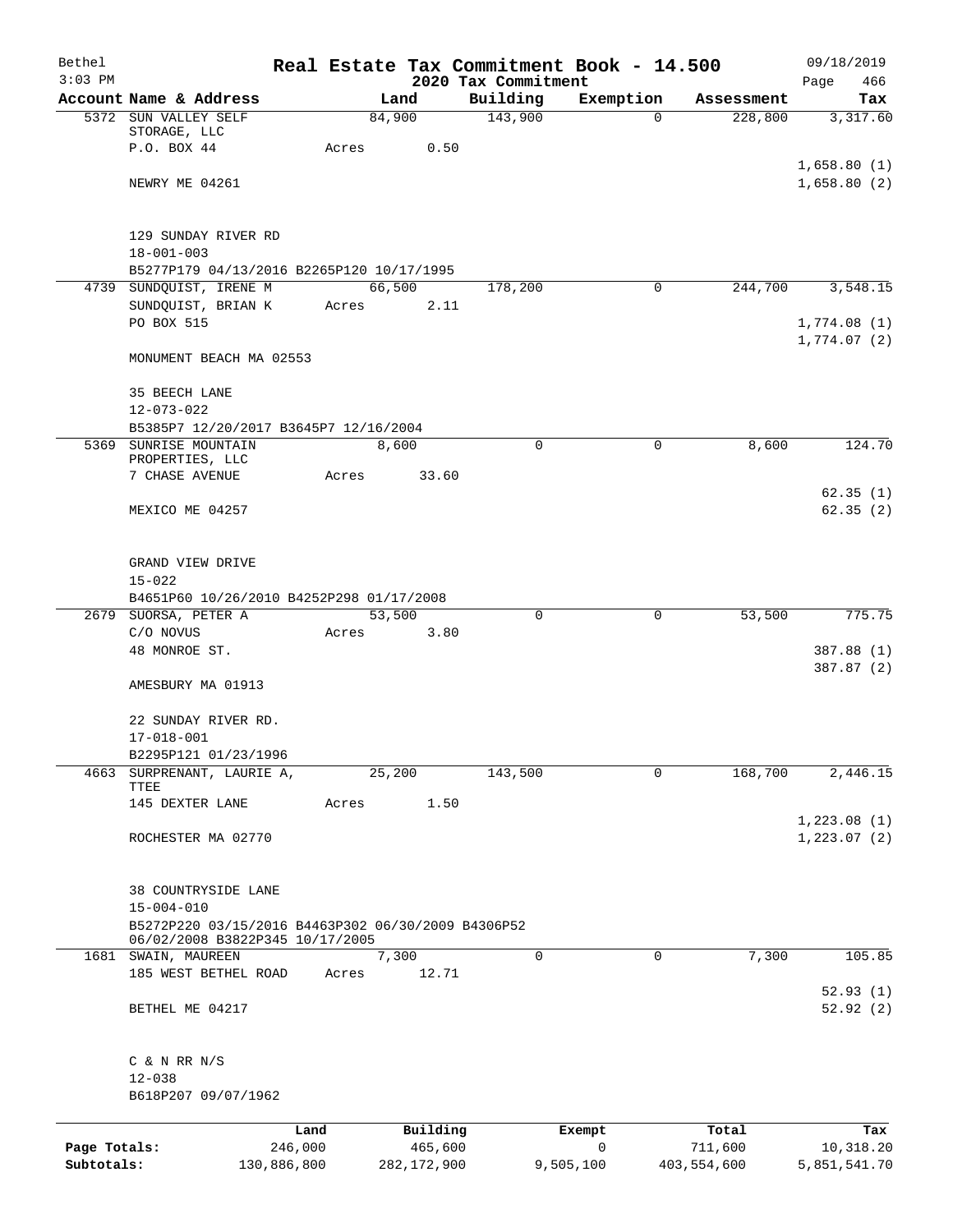| Bethel<br>$3:03$ PM |                                                                                     |        |          |                                 | Real Estate Tax Commitment Book - 14.500 |                   | 09/18/2019             |
|---------------------|-------------------------------------------------------------------------------------|--------|----------|---------------------------------|------------------------------------------|-------------------|------------------------|
|                     | Account Name & Address                                                              |        | Land     | 2020 Tax Commitment<br>Building |                                          |                   | Page<br>467            |
|                     |                                                                                     |        | 800      | 0                               | Exemption<br>$\mathbf 0$                 | Assessment<br>800 | Tax<br>11.60           |
|                     | 1683 SWAIN, MAUREEN<br>185 WEST BETHEL ROAD                                         | Acres  | 15.00    |                                 |                                          |                   |                        |
|                     |                                                                                     |        |          |                                 |                                          |                   | 5.80(1)                |
|                     | BETHEL ME 04217                                                                     |        |          |                                 |                                          |                   | 5.80(2)                |
|                     |                                                                                     |        |          |                                 |                                          |                   |                        |
|                     | BOND ISLAND                                                                         |        |          |                                 |                                          |                   |                        |
|                     | $12 - 040$                                                                          |        |          |                                 |                                          |                   |                        |
|                     | B623P362 07/19/1963                                                                 |        |          |                                 |                                          |                   |                        |
|                     | 1684 SWAIN, MAUREEN                                                                 |        | 700      | $\mathbf 0$                     | 0                                        | 700               | 10.15                  |
|                     | 185 WEST BETHEL ROAD                                                                | Acres  | 12.00    |                                 |                                          |                   |                        |
|                     |                                                                                     |        |          |                                 |                                          |                   | 5.08(1)                |
|                     | BETHEL ME 04217                                                                     |        |          |                                 |                                          |                   | 5.07(2)                |
|                     | <b>BOND ISLAND</b>                                                                  |        |          |                                 |                                          |                   |                        |
|                     | $12 - 041$                                                                          |        |          |                                 |                                          |                   |                        |
|                     | B623P362 07/19/1963                                                                 |        |          |                                 |                                          |                   |                        |
|                     | 1680 SWAIN, MAUREEN W., PR                                                          |        | 35,400   | 111,300                         | 20,000                                   | 126,700           | 1,837.15               |
|                     | SWAIN, RUEL E. SWAIN,                                                               | Acres  | 3.01     |                                 | 01 Homestead (HM)                        |                   |                        |
|                     | SR. ESTATE OF                                                                       |        |          |                                 |                                          |                   |                        |
|                     | 185 WEST BETHEL ROAD                                                                |        |          |                                 |                                          |                   | 918.58(1)              |
|                     |                                                                                     |        |          |                                 |                                          |                   | 918.57(2)              |
|                     | BETHEL ME 04217                                                                     |        |          |                                 |                                          |                   |                        |
|                     | 185 WEST BETHEL RD.                                                                 |        |          |                                 |                                          |                   |                        |
|                     | $12 - 037$                                                                          |        |          |                                 |                                          |                   |                        |
|                     | B2535P155 03/17/1998 B618P207 09/07/1962                                            |        |          |                                 |                                          |                   |                        |
| 1240                | SWAIN, MAUREEN W., PR                                                               |        | 84,200   | 0                               | 0                                        | 84,200            | 1,220.90               |
|                     | SWAIN, RUEL E. SWAIN,<br>SR. ESTATE OF                                              | Acres  | 102.57   |                                 |                                          |                   |                        |
|                     | 185 WEST BETHEL ROAD                                                                |        |          |                                 |                                          |                   | 610.45(1)              |
|                     |                                                                                     |        |          |                                 |                                          |                   | 610.45(2)              |
|                     | BETHEL ME 04217                                                                     |        |          |                                 |                                          |                   |                        |
|                     | OLD GROVER HILL S/S                                                                 |        |          |                                 |                                          |                   |                        |
|                     | $07 - 043$                                                                          |        |          |                                 |                                          |                   |                        |
|                     | 1245 SWAIN, MAUREEN W., PR                                                          | 41,400 |          | 43,000                          | 0                                        | 84,400            | 1,223.80               |
|                     | SWAIN, RUEL E. SWAIN,                                                               | Acres  | 2.67     |                                 |                                          |                   |                        |
|                     | SR. ESTATE OF                                                                       |        |          |                                 |                                          |                   |                        |
|                     | 185 WEST BETHEL ROAD                                                                |        |          |                                 |                                          |                   | 611.90(1)              |
|                     | BETHEL ME 04217                                                                     |        |          |                                 |                                          |                   | 611.90(2)              |
|                     |                                                                                     |        |          |                                 |                                          |                   |                        |
|                     | 66 ANNIS ROAD                                                                       |        |          |                                 |                                          |                   |                        |
|                     | $07 - 047$                                                                          |        |          |                                 |                                          |                   |                        |
|                     | B2924P109                                                                           |        |          |                                 |                                          |                   |                        |
|                     | 1679 SWAIN, RUEL                                                                    |        | 27,000   | $\mathbf 0$                     | 0                                        | 27,000            | 391.50                 |
|                     | SWAIN, LORI                                                                         | Acres  | 3.30     |                                 |                                          |                   |                        |
|                     | 3 ANNIS ROAD                                                                        |        |          |                                 |                                          |                   | 195.75(1)<br>195.75(2) |
|                     | BETHEL ME 04217                                                                     |        |          |                                 |                                          |                   |                        |
|                     | WEST BETHEL RD.                                                                     |        |          |                                 |                                          |                   |                        |
|                     | $12 - 036$                                                                          |        |          |                                 |                                          |                   |                        |
|                     | B5337P92 03/27/2017 B5317P179 11/22/2016 B4753P68<br>08/26/2011 B670P413 09/02/1969 |        |          |                                 |                                          |                   |                        |
|                     |                                                                                     |        |          |                                 |                                          |                   |                        |
|                     | Land                                                                                |        | Building |                                 | Exempt                                   | Total             | Tax                    |

|              | Land        | Building    | Exempt    | Total       | Tax          |
|--------------|-------------|-------------|-----------|-------------|--------------|
| Page Totals: | 189,500     | 154,300     | 20,000    | 323,800     | 4,695.10     |
| Subtotals:   | 131,076,300 | 282,327,200 | 9,525,100 | 403,878,400 | 5,856,236.80 |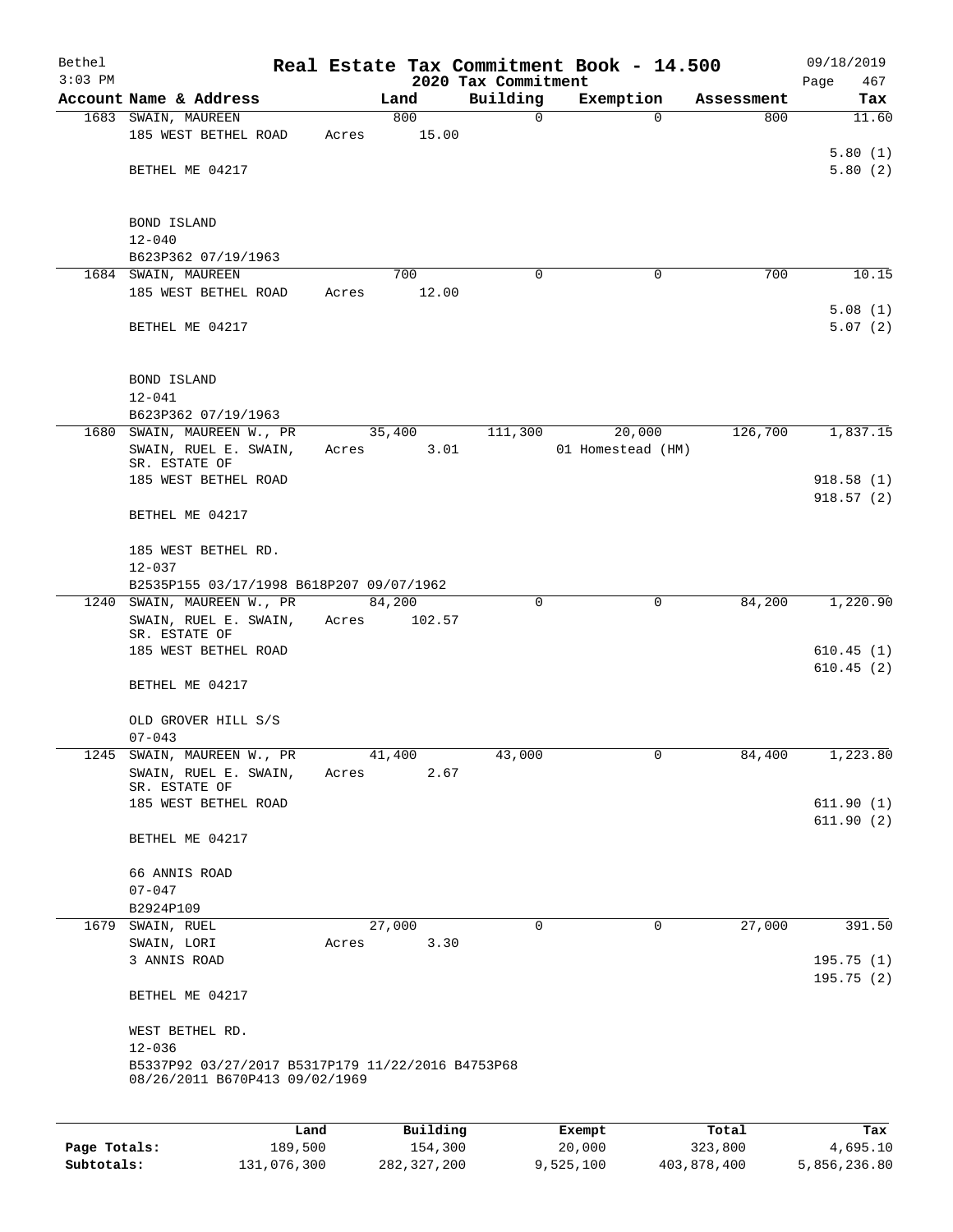| Bethel<br>$3:03$ PM |                                                     |         |          | 2020 Tax Commitment | Real Estate Tax Commitment Book - 14.500 |            | 09/18/2019<br>468<br>Page |
|---------------------|-----------------------------------------------------|---------|----------|---------------------|------------------------------------------|------------|---------------------------|
|                     | Account Name & Address                              |         | Land     | Building            | Exemption                                | Assessment | Tax                       |
|                     | 1650 SWAIN, RUEL                                    |         | 20,400   | $\mathbf 0$         | $\Omega$                                 | 20,400     | 295.80                    |
|                     | SWAIN, LORI                                         | Acres   | 0.72     |                     |                                          |            |                           |
|                     | 3 ANNIS ROAD                                        |         |          |                     |                                          |            | 147.90(1)                 |
|                     |                                                     |         |          |                     |                                          |            | 147.90(2)                 |
|                     | BETHEL ME 04217                                     |         |          |                     |                                          |            |                           |
|                     |                                                     |         |          |                     |                                          |            |                           |
|                     | RTE 2 S/S                                           |         |          |                     |                                          |            |                           |
|                     | $12 - 007$                                          |         |          |                     |                                          |            |                           |
|                     | B5317P185 11/22/2016 B4753P69 08/26/2011 B670P413   |         |          |                     |                                          |            |                           |
|                     | 09/02/1969                                          |         | 300      | $\Omega$            | 0                                        | 300        | 4.35                      |
|                     | 1686 SWAIN, RUEL E JR<br>3 ANNIS ROAD               |         | 4.17     |                     |                                          |            |                           |
|                     |                                                     | Acres   |          |                     |                                          |            | 2.18(1)                   |
|                     | BETHEL ME 04217                                     |         |          |                     |                                          |            | 2.17(2)                   |
|                     |                                                     |         |          |                     |                                          |            |                           |
|                     |                                                     |         |          |                     |                                          |            |                           |
|                     | <b>BOND ISLAND</b>                                  |         |          |                     |                                          |            |                           |
|                     | $12 - 043$                                          |         |          |                     |                                          |            |                           |
|                     | B4604P70 06/30/2010 B4558P286 02/10/2010 B1554P151  |         |          |                     |                                          |            |                           |
|                     | 1687 SWAIN, RUEL E JR                               |         | 1,800    | $\mathbf 0$         | $\mathbf 0$                              | 1,800      | 26.10                     |
|                     | 3 ANNIS ROAD                                        | Acres   | 52.25    |                     |                                          |            |                           |
|                     |                                                     |         |          |                     |                                          |            | 13.05(1)                  |
|                     | BETHEL ME 04217                                     |         |          |                     |                                          |            | 13.05(2)                  |
|                     |                                                     |         |          |                     |                                          |            |                           |
|                     |                                                     |         |          |                     |                                          |            |                           |
|                     | BOND ISLAND                                         |         |          |                     |                                          |            |                           |
|                     | $12 - 044$                                          |         |          |                     |                                          |            |                           |
|                     | B4604P70 06/30/2010 B4558P286 02/10/2010 B720P174   |         |          |                     |                                          |            |                           |
|                     | 1252 SWAIN, RUEL E JR                               |         | 23,900   | $\mathbf 0$         | $\mathbf 0$                              | 23,900     | 346.55                    |
|                     | 3 ANNIS ROAD                                        | Acres   | 0.99     |                     |                                          |            |                           |
|                     |                                                     |         |          |                     |                                          |            | 173.28(1)                 |
|                     | BETHEL ME 04217                                     |         |          |                     |                                          |            | 173.27(2)                 |
|                     |                                                     |         |          |                     |                                          |            |                           |
|                     |                                                     |         |          |                     |                                          |            |                           |
|                     | RTE 2 S/S                                           |         |          |                     |                                          |            |                           |
|                     | $07 - 055$                                          |         |          |                     |                                          |            |                           |
|                     | B4604P70 06/30/2010 B4558P287 02/10/2010 B1516P279  |         |          |                     |                                          |            |                           |
| 1643                | SWAIN, RUEL E., JR.                                 |         | 79,800   | 0                   | 0                                        | 79,800     | 1,157.10                  |
|                     | SWAIN, RUEL E. SWAIN,<br>SR. ESTATE OF              | Acres   | 83.40    |                     |                                          |            |                           |
|                     | 3 ANNIS ROAD                                        |         |          |                     |                                          |            | 578.55(1)                 |
|                     |                                                     |         |          |                     |                                          |            | 578.55(2)                 |
|                     | BETHEL ME 04217                                     |         |          |                     |                                          |            |                           |
|                     |                                                     |         |          |                     |                                          |            |                           |
|                     | ANNIS RD.                                           |         |          |                     |                                          |            |                           |
|                     | $12 - 002$                                          |         |          |                     |                                          |            |                           |
|                     | B5417P669 07/12/2018 B5142P245 07/29/2014 B4558P288 |         |          |                     |                                          |            |                           |
|                     | 02/10/2010 B2535P154 03/17/1998                     |         |          |                     |                                          |            |                           |
|                     | 1649 SWAIN, RUEL JR                                 |         | 24,800   | 95,300              | 20,000                                   | 100,100    | 1,451.45                  |
|                     | SWAIN, LORI                                         | Acres   | 0.28     |                     | 01 Homestead (HM)                        |            |                           |
|                     | 3 ANNIS RD                                          |         |          |                     |                                          |            | 725.73(1)                 |
|                     |                                                     |         |          |                     |                                          |            | 725.72(2)                 |
|                     | BETHEL ME 04217                                     |         |          |                     |                                          |            |                           |
|                     | 3 ANNIS ROAD                                        |         |          |                     |                                          |            |                           |
|                     | $12 - 006$                                          |         |          |                     |                                          |            |                           |
|                     | B4383P231 12/09/2008 B4304P335 04/10/2008 B2498P175 |         |          |                     |                                          |            |                           |
|                     |                                                     |         |          |                     |                                          |            |                           |
|                     |                                                     |         |          |                     |                                          |            |                           |
|                     |                                                     | Land    | Building |                     | Exempt                                   | Total      | Tax                       |
| Page Totals:        |                                                     | 151,000 | 95,300   |                     | 20,000                                   | 226,300    | 3,281.35                  |

**Subtotals:** 131,227,300 282,422,500 9,545,100 404,104,700 5,859,518.15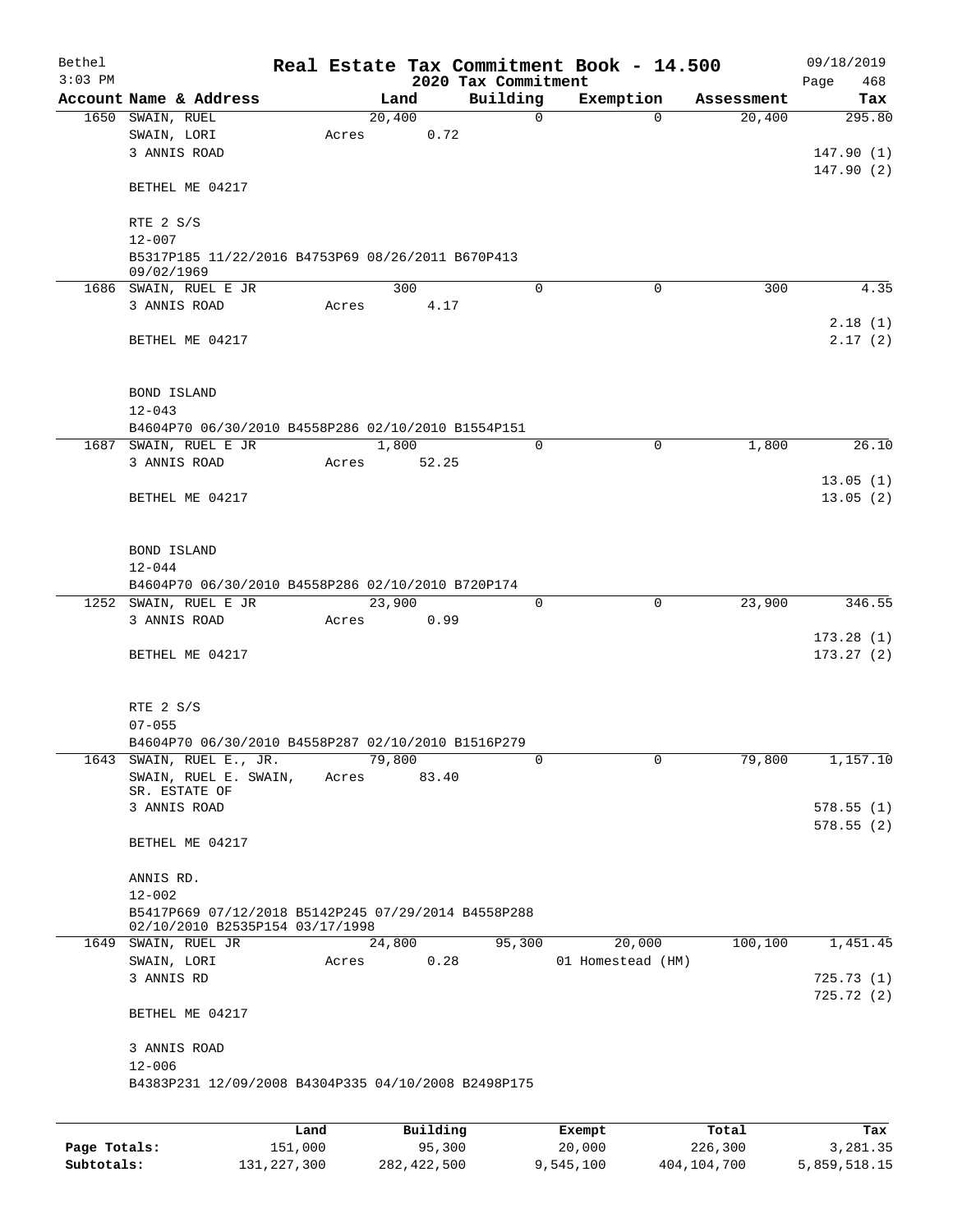| Bethel    |                            |       |        |       |                     | Real Estate Tax Commitment Book - 14.500 |            | 09/18/2019  |
|-----------|----------------------------|-------|--------|-------|---------------------|------------------------------------------|------------|-------------|
| $3:03$ PM |                            |       |        |       | 2020 Tax Commitment |                                          |            | 469<br>Page |
|           | Account Name & Address     |       | Land   |       | Building            | Exemption                                | Assessment | Tax         |
|           | 2476 SWAIN, RUEL JR        |       | 5,200  |       | $\Omega$            | $\Omega$                                 | 5,200      | 75.40       |
|           | SWAIN, LORI                | Acres |        | 2.59  |                     |                                          |            |             |
|           | 3 ANNIS RD                 |       |        |       |                     |                                          |            | 37.70(1)    |
|           |                            |       |        |       |                     |                                          |            | 37.70(2)    |
|           | BETHEL ME 04217            |       |        |       |                     |                                          |            |             |
|           |                            |       |        |       |                     |                                          |            |             |
|           | CHANDLER HILL S/S          |       |        |       |                     |                                          |            |             |
|           | $14 - 006$                 |       |        |       |                     |                                          |            |             |
|           | B3633P50 11/24/2004        |       |        |       |                     |                                          |            |             |
|           | 2465 SWAIN, RUEL JR        |       | 39,100 |       | 14,200              | 0                                        | 53,300     | 772.85      |
|           | SWAIN, LORI                | Acres |        | 1.27  |                     |                                          |            |             |
|           | 3 ANNIS RD                 |       |        |       |                     |                                          |            | 386.43(1)   |
|           |                            |       |        |       |                     |                                          |            | 386.42 (2)  |
|           | BETHEL ME 04217            |       |        |       |                     |                                          |            |             |
|           |                            |       |        |       |                     |                                          |            |             |
|           | <b>35 TERRACE ROAD</b>     |       |        |       |                     |                                          |            |             |
|           | $14 - 002$                 |       |        |       |                     |                                          |            |             |
|           | B1409P39                   |       |        |       |                     |                                          |            |             |
|           | 3060 SWAN HILL CORPORATION |       | 91,600 |       | 128,300             | $\mathbf 0$                              | 219,900    | 3,188.55    |
|           | 382 MORRELLS MILL ROAD     | Acres |        | 76.48 |                     |                                          |            |             |
|           |                            |       |        |       |                     |                                          |            | 1,594.28(1) |
|           | NORTH BERWICK ME 03906     |       |        |       |                     |                                          |            | 1,594.27(2) |
|           |                            |       |        |       |                     |                                          |            |             |
|           |                            |       |        |       |                     |                                          |            |             |
|           | 161 SWAN HILL RD           |       |        |       |                     |                                          |            |             |
|           | $23 - 013$                 |       |        |       |                     |                                          |            |             |
|           | B3660P233 12/14/2005       |       |        |       |                     |                                          |            |             |
|           | 3061 SWAN HILL CORPORATION |       | 31,300 |       | 0                   | 0                                        | 31,300     | 453.85      |
|           | 382 MORRELLS MILL ROAD     | Acres |        | 47.21 |                     |                                          |            |             |
|           |                            |       |        |       |                     |                                          |            | 226.93(1)   |
|           | NORTH BERWICK ME 03906     |       |        |       |                     |                                          |            | 226.92(2)   |
|           |                            |       |        |       |                     |                                          |            |             |
|           |                            |       |        |       |                     |                                          |            |             |
|           |                            |       |        |       |                     |                                          |            |             |
|           | $23 - 013 - 001$           |       |        |       |                     |                                          |            |             |
|           | B3640P2 12/09/2004         |       |        |       |                     |                                          |            |             |
| 4799      | SWAN HILL CORPORATION      |       | 36,400 |       | $\mathbf 0$         | $\mathbf 0$                              | 36,400     | 527.80      |
|           | 382 MORRELLS MILL ROAD     | Acres |        | 2.22  |                     |                                          |            |             |
|           |                            |       |        |       |                     |                                          |            | 263.90(1)   |
|           | NORTH BERWICK ME 03906     |       |        |       |                     |                                          |            | 263.90(2)   |
|           |                            |       |        |       |                     |                                          |            |             |
|           |                            |       |        |       |                     |                                          |            |             |
|           | SWAN HILL AT INTERVALE     |       |        |       |                     |                                          |            |             |
|           | $23 - 013 - 001 - 011$     |       |        |       |                     |                                          |            |             |
|           | 5302 SWAN HILL CORPORATION |       | 36,400 |       | 170,500             | 0                                        | 206,900    | 3,000.05    |
|           | 382 MORRELLS MILL ROAD     | Acres |        | 1.97  |                     |                                          |            |             |
|           |                            |       |        |       |                     |                                          |            | 1,500.03(1) |
|           | NORTH BERWICK ME 03906     |       |        |       |                     |                                          |            | 1,500.02(2) |
|           |                            |       |        |       |                     |                                          |            |             |
|           |                            |       |        |       |                     |                                          |            |             |
|           | 51 FIRST ST                |       |        |       |                     |                                          |            |             |
|           | $22 - 029 - 020$           |       |        |       |                     |                                          |            |             |
|           | B5298P67 08/11/2016        |       |        |       |                     |                                          |            |             |
|           |                            |       |        |       |                     |                                          |            |             |

|              | Land        | Building    | Exempt    | Total       | Tax          |
|--------------|-------------|-------------|-----------|-------------|--------------|
| Page Totals: | 240,000     | 313,000     |           | 553,000     | 8,018.50     |
| Subtotals:   | 131,467,300 | 282,735,500 | 9,545,100 | 404,657,700 | 5,867,536.65 |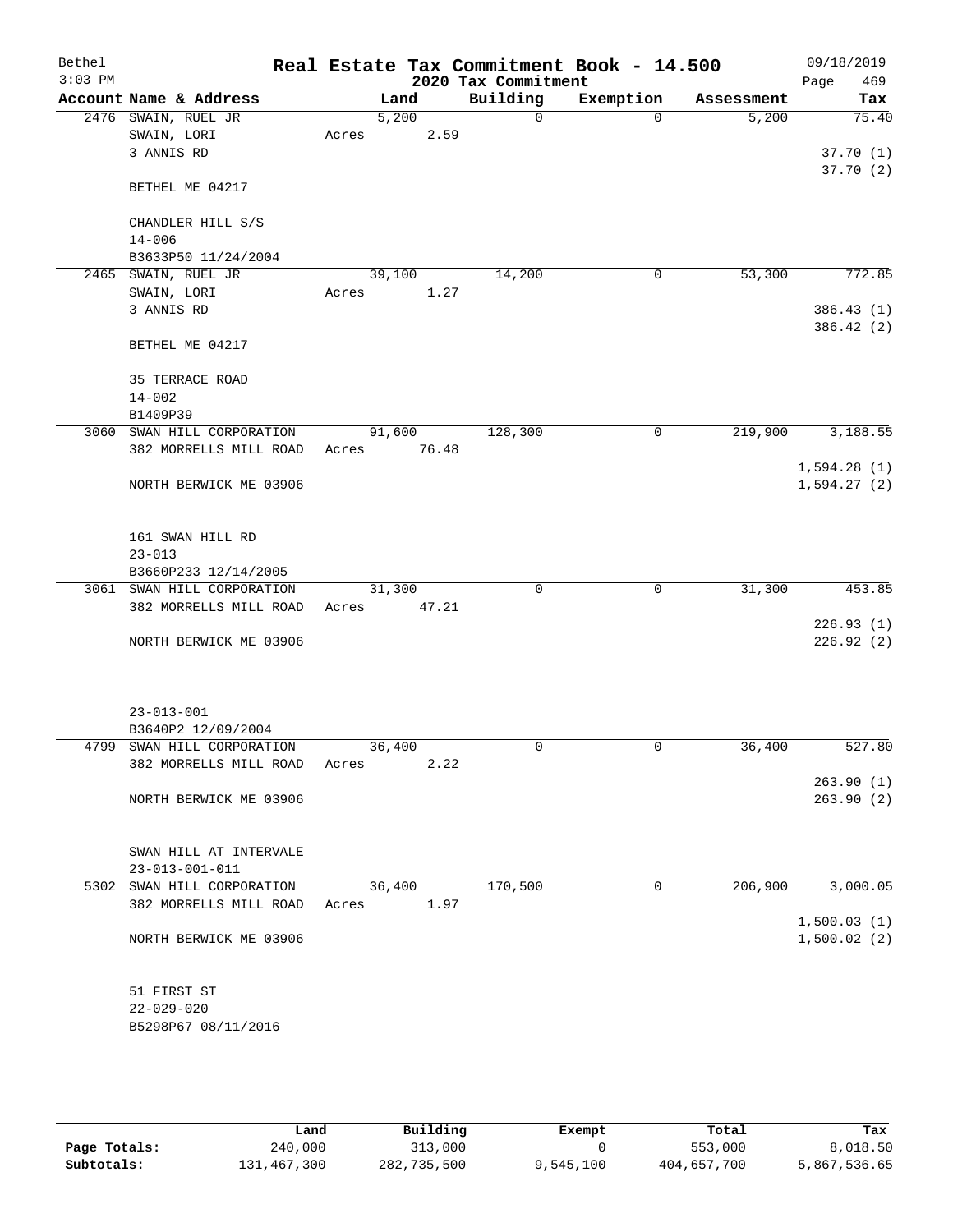| Bethel<br>$3:03$ PM |                                                              |        |                | 2020 Tax Commitment | Real Estate Tax Commitment Book - 14.500 |            | 09/18/2019<br>470<br>Page |
|---------------------|--------------------------------------------------------------|--------|----------------|---------------------|------------------------------------------|------------|---------------------------|
|                     | Account Name & Address                                       |        | Land           | Building            | Exemption                                | Assessment | Tax                       |
|                     | 2680 SWAN, BION NEAL                                         | 55,000 |                | 106,400             | $\Omega$                                 | 161,400    | 2,340.30                  |
|                     | 74 SUNDAY RIVER RD.                                          | Acres  | 5.00           |                     |                                          |            |                           |
|                     |                                                              |        |                |                     |                                          |            | 1, 170.15(1)              |
|                     | BETHEL ME 04217                                              |        |                |                     |                                          |            | 1, 170.15(2)              |
|                     |                                                              |        |                |                     |                                          |            |                           |
|                     |                                                              |        |                |                     |                                          |            |                           |
|                     | 48 SUNDAY RIVER ROAD                                         |        |                |                     |                                          |            |                           |
|                     | $17 - 019$<br>B4052P98 11/15/2006 B1634P314                  |        |                |                     |                                          |            |                           |
|                     | 15 SWAN, DOROTHY                                             | 50,000 |                | 42,000              | 20,000                                   | 72,000     | 1,044.00                  |
|                     | 460 FLAT RD.                                                 | Acres  | 1.80           |                     | 01 Homestead (HM)                        |            |                           |
|                     |                                                              |        |                |                     |                                          |            | 522.00(1)                 |
|                     | BETHEL ME 04217                                              |        |                |                     |                                          |            | 522.00(2)                 |
|                     |                                                              |        |                |                     |                                          |            |                           |
|                     |                                                              |        |                |                     |                                          |            |                           |
|                     | 460 FLAT RD                                                  |        |                |                     |                                          |            |                           |
|                     | $01 - 012$                                                   |        |                |                     |                                          |            |                           |
|                     | B1250P45 03/13/1984                                          |        |                |                     |                                          |            |                           |
|                     | 2681 SWAN, JAMES N                                           |        | 58,800         | 150,900             | 20,000                                   | 189,700    | 2,750.65                  |
|                     | SWAN, MARILYN A                                              | Acres  | 22.00          |                     | 01 Homestead (HM)                        |            |                           |
|                     | 74 SUNDAY RIVER ROAD                                         |        |                |                     |                                          |            | 1,375.33(1)               |
|                     |                                                              |        |                |                     |                                          |            | 1,375.32(2)               |
|                     | BETHEL ME 04217                                              |        |                |                     |                                          |            |                           |
|                     |                                                              |        |                |                     |                                          |            |                           |
|                     | 74 SUNDAY RIVER RD                                           |        |                |                     |                                          |            |                           |
|                     | $17 - 019 - 001$                                             |        |                |                     |                                          |            |                           |
|                     | B2892P141 12/15/2000 B2567P275<br>2731 SWAN, JON R           |        |                |                     |                                          | 190,700    | 2,765.15                  |
|                     | SWAN, DEBORA L                                               | Acres  | 58,300<br>7.70 | 152,400             | 20,000<br>01 Homestead (HM)              |            |                           |
|                     | 162 SUNDAY RIVER RD.                                         |        |                |                     |                                          |            | 1,382.58(1)               |
|                     |                                                              |        |                |                     |                                          |            | 1,382.57(2)               |
|                     | BETHEL ME 04217                                              |        |                |                     |                                          |            |                           |
|                     |                                                              |        |                |                     |                                          |            |                           |
|                     | 162 SUNDAY RIVER RD.                                         |        |                |                     |                                          |            |                           |
|                     | $17 - 044 - 001$                                             |        |                |                     |                                          |            |                           |
|                     | B5305P194 09/19/2016 B2567P277 06/03/1998                    |        |                |                     |                                          |            |                           |
|                     | 1541 SWAN, JOYCE E                                           | 10,800 |                | 48,600              | 0                                        | 59,400     | 861.30                    |
|                     | SWAN, BRUCE R                                                |        |                |                     |                                          |            |                           |
|                     | 27 TANNERY BROOK ROAD                                        |        |                |                     |                                          |            | 430.65(1)                 |
|                     |                                                              |        |                |                     |                                          |            | 430.65(2)                 |
|                     | GORHAM ME 04038                                              |        |                |                     |                                          |            |                           |
|                     |                                                              |        |                |                     |                                          |            |                           |
|                     | 788 WEST BETHEL RD.                                          |        |                |                     |                                          |            |                           |
|                     | $11 - 027 - 001 - 002$                                       |        |                |                     |                                          |            |                           |
|                     | B5354P213 07/05/2017 B3161P270 09/11/2002<br>3403 SWAN, ROSS | 61,100 |                | 209,000             | $\mathbf 0$                              | 270,100    | 3,916.45                  |
|                     | SWAN, BECKY                                                  | Acres  | 1.05           |                     |                                          |            |                           |
|                     | PO BOX 1056                                                  |        |                |                     |                                          |            | 1,958.23(1)               |
|                     |                                                              |        |                |                     |                                          |            | 1,958.22(2)               |
|                     | BETHEL ME 04217                                              |        |                |                     |                                          |            |                           |
|                     |                                                              |        |                |                     |                                          |            |                           |
|                     | 171 MAIN ST.                                                 |        |                |                     |                                          |            |                           |
|                     | $25 - 224$                                                   |        |                |                     |                                          |            |                           |
|                     | B3051P51 01/07/2002                                          |        |                |                     |                                          |            |                           |
|                     |                                                              |        |                |                     |                                          |            |                           |
|                     |                                                              |        |                |                     |                                          |            |                           |

|              | Land        | Building    | Exempt    | Total       | Tax          |
|--------------|-------------|-------------|-----------|-------------|--------------|
| Page Totals: | 294,000     | 709,300     | 60,000    | 943,300     | 13,677.85    |
| Subtotals:   | 131,761,300 | 283,444,800 | 9,605,100 | 405,601,000 | 5,881,214.50 |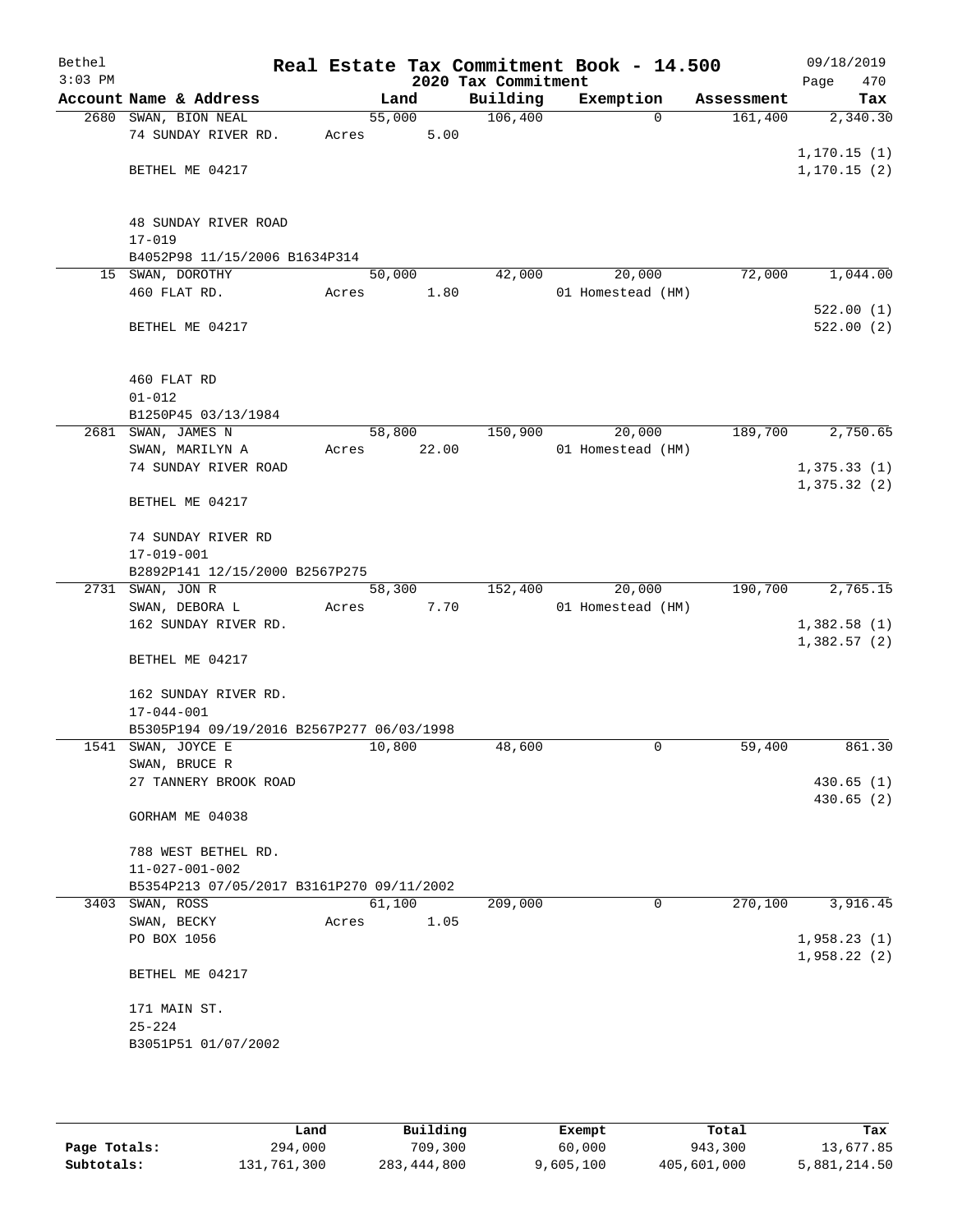| Bethel<br>$3:03$ PM |                                               |       |        | 2020 Tax Commitment | Real Estate Tax Commitment Book - 14.500 |            | 09/18/2019<br>Page<br>471 |
|---------------------|-----------------------------------------------|-------|--------|---------------------|------------------------------------------|------------|---------------------------|
|                     | Account Name & Address                        |       | Land   | Building            | Exemption                                | Assessment | Tax                       |
| 2730                | SWANDEROSA                                    |       | 49,500 | $\mathbf 0$         | $\Omega$                                 | 49,500     | 717.75                    |
|                     | C/O JAMES SWAN                                | Acres | 172.00 |                     |                                          |            |                           |
|                     | 74 SUNDAY RIVER RD                            |       |        |                     |                                          |            | 358.88(1)                 |
|                     |                                               |       |        |                     |                                          |            | 358.87(2)                 |
|                     | BETHEL ME 04217                               |       |        |                     |                                          |            |                           |
|                     |                                               |       |        |                     |                                          |            |                           |
|                     | SUNDAY RIVER RD                               |       |        |                     |                                          |            |                           |
|                     | $17 - 044$                                    |       |        |                     |                                          |            |                           |
|                     | B2728P290                                     |       |        |                     |                                          |            |                           |
| 2751                | SWANDEROSA                                    |       | 3,500  | $\mathbf 0$         | 0                                        | 3,500      | 50.75                     |
|                     | C/O JAMES SWAN                                | Acres | 6.00   |                     |                                          |            |                           |
|                     | 74 SUNDAY RIVER RD                            |       |        |                     |                                          |            | 25.38(1)                  |
|                     |                                               |       |        |                     |                                          |            | 25.37(2)                  |
|                     | BETHEL ME 04217                               |       |        |                     |                                          |            |                           |
|                     |                                               |       |        |                     |                                          |            |                           |
|                     | RTE 2 N/S                                     |       |        |                     |                                          |            |                           |
|                     | $18 - 009$                                    |       |        |                     |                                          |            |                           |
|                     | B2728P290                                     |       |        |                     |                                          |            |                           |
|                     | 2974 SWANDEROSA                               |       | 12,800 | 0                   | 0                                        | 12,800     | 185.60                    |
|                     | C/O JAMES SWAN                                | Acres | 30.00  |                     |                                          |            |                           |
|                     | 74 SUNDAY RIVER RD                            |       |        |                     |                                          |            | 92.80(1)                  |
|                     |                                               |       |        |                     |                                          |            | 92.80 (2)                 |
|                     | BETHEL ME 04217                               |       |        |                     |                                          |            |                           |
|                     |                                               |       |        |                     |                                          |            |                           |
|                     | SUNDAY RIVER RD E/S                           |       |        |                     |                                          |            |                           |
|                     | $22 - 003$                                    |       |        |                     |                                          |            |                           |
|                     | B2728P290 07/27/1999                          |       |        |                     |                                          |            |                           |
|                     | 5238 SWANDEROSA                               |       | 10,500 | $\mathbf 0$         | 0                                        | 10,500     | 152.25                    |
|                     | C/O JAMES SWAN                                | Acres | 2.50   |                     |                                          |            |                           |
|                     | 74 SUNDAY RIVER RD                            |       |        |                     |                                          |            | 76.13(1)                  |
|                     |                                               |       |        |                     |                                          |            | 76.12(2)                  |
|                     | BETHEL ME 04217                               |       |        |                     |                                          |            |                           |
|                     |                                               |       |        |                     |                                          |            |                           |
|                     | SUNDAY RIVER ROAD                             |       |        |                     |                                          |            |                           |
|                     | $21 - 001$                                    |       |        |                     |                                          |            |                           |
|                     | B2392P147                                     |       |        |                     |                                          |            |                           |
|                     | 2837 SWANSON, KAREN                           |       | 20,700 | 111,900             | 0                                        | 132,600    | 1,922.70                  |
|                     | 8 ABBOTT FARM ROAD                            | Acres | 10.60  |                     |                                          |            |                           |
|                     |                                               |       |        |                     |                                          |            | 961.35(1)                 |
|                     | BETHEL ME 04217                               |       |        |                     |                                          |            | 961.35(2)                 |
|                     |                                               |       |        |                     |                                          |            |                           |
|                     |                                               |       |        |                     |                                          |            |                           |
|                     | 8 ABBOTT FARM RD.                             |       |        |                     |                                          |            |                           |
|                     | $19 - 005 - 003$                              |       |        |                     |                                          |            |                           |
|                     | B2841P152 07/21/2000 B2367P26 09/12/1996 B0P0 |       |        |                     |                                          |            |                           |
|                     | 442 SWEATT, MARTHA                            |       | 40,400 | 14,200              | 0                                        | 54,600     | 791.70                    |
|                     | BONNEY, LINDA G                               | Acres | 6.70   |                     |                                          |            |                           |
|                     | PO BOX 184                                    |       |        |                     |                                          |            | 395.85(1)                 |
|                     |                                               |       |        |                     |                                          |            | 395.85(2)                 |
|                     | BETHEL ME 04217                               |       |        |                     |                                          |            |                           |
|                     |                                               |       |        |                     |                                          |            |                           |
|                     | 194 GROVER HILL RD                            |       |        |                     |                                          |            |                           |
|                     | $07 - 007$                                    |       |        |                     |                                          |            |                           |
|                     | B806P93                                       |       |        |                     |                                          |            |                           |
|                     |                                               |       |        |                     |                                          |            |                           |
|                     |                                               |       |        |                     |                                          |            |                           |

|              | Land        | Building    | Exempt    | Total       | Tax          |
|--------------|-------------|-------------|-----------|-------------|--------------|
| Page Totals: | 137,400     | 126,100     |           | 263,500     | 3,820.75     |
| Subtotals:   | 131,898,700 | 283,570,900 | 9,605,100 | 405,864,500 | 5,885,035.25 |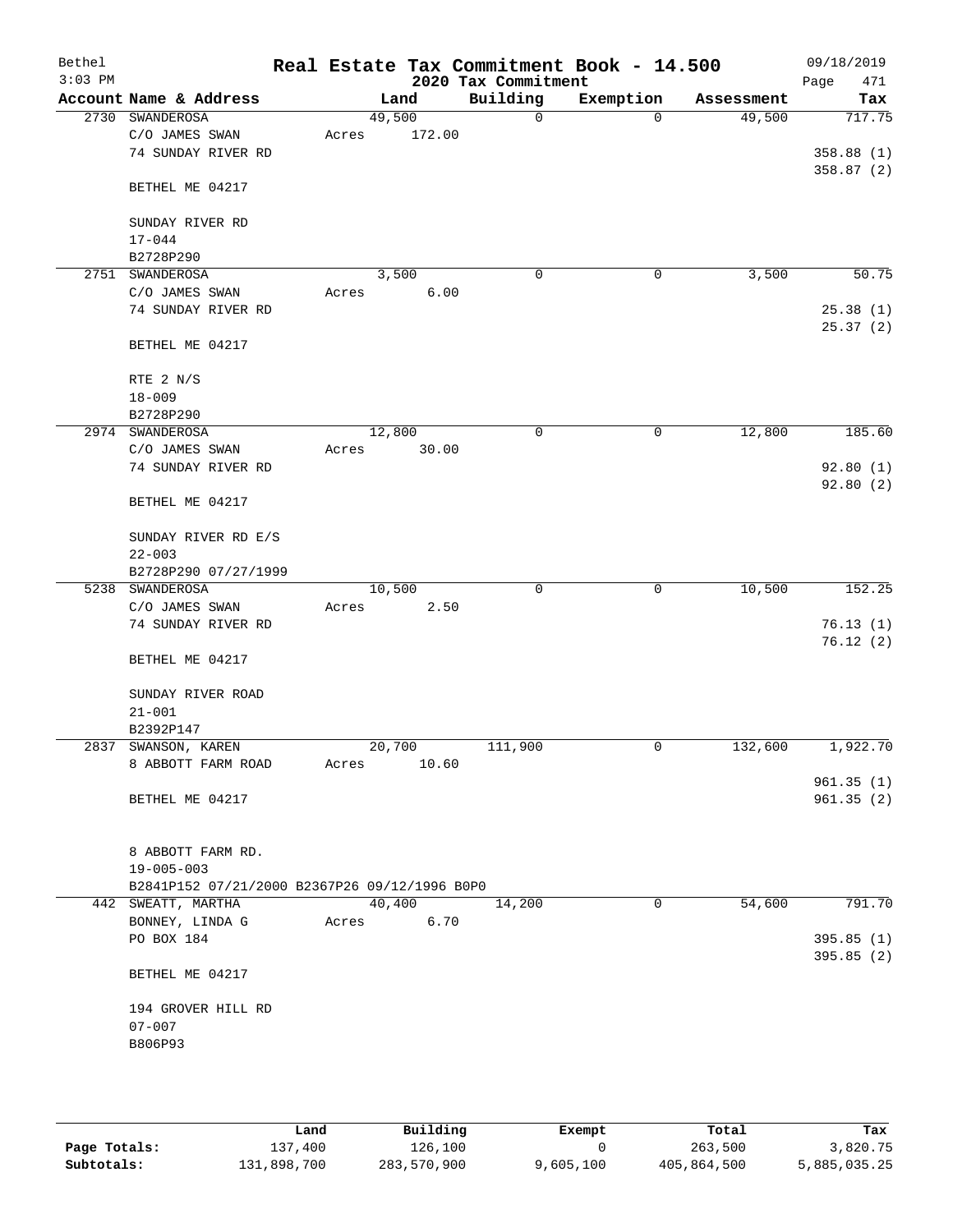| Bethel<br>$3:03$ PM |                                                    |        |      |      | 2020 Tax Commitment | Real Estate Tax Commitment Book - 14.500 |            | Page | 09/18/2019<br>472 |
|---------------------|----------------------------------------------------|--------|------|------|---------------------|------------------------------------------|------------|------|-------------------|
|                     | Account Name & Address                             |        | Land |      | Building            | Exemption                                | Assessment |      | Tax               |
|                     | 459 SWEATT, MARTHA                                 | 18,200 |      |      | 41,100              | 20,000                                   | 39,300     |      | 569.85            |
|                     | PO BOX 184                                         | Acres  |      | 0.09 |                     | 01 Homestead (HM)                        |            |      |                   |
|                     |                                                    |        |      |      |                     |                                          |            |      | 284.93 (1)        |
|                     | BETHEL ME 04217                                    |        |      |      |                     |                                          |            |      | 284.92 (2)        |
|                     |                                                    |        |      |      |                     |                                          |            |      |                   |
|                     | 61 SONGO POND ROAD                                 |        |      |      |                     |                                          |            |      |                   |
|                     | $07 - 025$                                         |        |      |      |                     |                                          |            |      |                   |
|                     | B1314P95<br>5224 SWEATT, MARY L                    | 22,200 |      |      | 19,100              | 26,000                                   | 15,300     |      | 221.85            |
|                     | 755 WEST BETHEL RD.                                | Acres  |      | 0.32 |                     | 01 Homestead (HM)                        |            |      |                   |
|                     |                                                    |        |      |      |                     | 22 WW2 Widow Res.                        |            |      | 110.93(1)         |
|                     | BETHEL ME 04217                                    |        |      |      |                     |                                          |            |      | 110.92(2)         |
|                     | 755 WEST BETHEL RD                                 |        |      |      |                     |                                          |            |      |                   |
|                     | $28 - 048 - A$                                     |        |      |      |                     |                                          |            |      |                   |
|                     | B4760P48 09/15/2011 B4650P129 10/22/2010 B4596P303 |        |      |      |                     |                                          |            |      |                   |
|                     | 06/14/2010 B4535P78 12/07/2009                     |        |      |      |                     |                                          |            |      |                   |
|                     | 5344 SWEATT, MARY L                                | 20,400 |      |      | 0                   | $\mathbf 0$                              | 20,400     |      | 295.80            |
|                     | 755 WEST BETHEL RD.                                | Acres  |      | 0.50 |                     |                                          |            |      | 147.90(1)         |
|                     | Bethel ME 04217                                    |        |      |      |                     |                                          |            |      | 147.90(2)         |
|                     |                                                    |        |      |      |                     |                                          |            |      |                   |
|                     | LOVERS LANE                                        |        |      |      |                     |                                          |            |      |                   |
|                     | $07 - 030 - 001$                                   |        |      |      |                     |                                          |            |      |                   |
|                     | B4714P288 05/03/2011 B3929P17 05/03/2006           |        |      |      |                     |                                          |            |      |                   |
|                     | 3321 SWEENEY, MARK J                               | 39,400 |      | 0.09 | 281,000             | 0                                        | 320,400    |      | 4,645.80          |
|                     | SWEENEY, KRISTIN B<br>225 LINDEN ST.               | Acres  |      |      |                     |                                          |            |      | 2,322.90(1)       |
|                     |                                                    |        |      |      |                     |                                          |            |      | 2,322.90(2)       |
|                     | BERLIN MA 01503                                    |        |      |      |                     |                                          |            |      |                   |
|                     | 2 SPRING ST.                                       |        |      |      |                     |                                          |            |      |                   |
|                     | $25 - 152$                                         |        |      |      |                     |                                          |            |      |                   |
|                     | B4489P347 08/28/2009 B1580P318                     |        |      |      |                     |                                          |            |      |                   |
|                     | 1247 SWEETSER, LLOYD W                             | 41,300 |      |      | 105,100             | 20,000                                   | 126,400    |      | 1,832.80          |
|                     | 54 ANNIS ROAD                                      | Acres  |      | 2.60 |                     | 01 Homestead (HM)                        |            |      |                   |
|                     |                                                    |        |      |      |                     |                                          |            |      | 916.40(1)         |
|                     | BETHEL ME 04217                                    |        |      |      |                     |                                          |            |      | 916.40(2)         |
|                     | 54 ANNIS RD.                                       |        |      |      |                     |                                          |            |      |                   |
|                     | $07 - 048$                                         |        |      |      |                     |                                          |            |      |                   |
|                     | B3192P260 11/07/2002                               |        |      |      |                     |                                          |            |      |                   |
|                     | 1339 SWEETSER, TOMMY I                             | 36,900 |      |      | 68,200              | 20,000                                   | 85,100     |      | 1,233.95          |
|                     | 544 WALKERS MILLS ROAD Acres                       |        |      | 4.70 |                     | 01 Homestead (HM)                        |            |      | 616.98(1)         |
|                     | BETHEL ME 04217                                    |        |      |      |                     |                                          |            |      | 616.97(2)         |
|                     |                                                    |        |      |      |                     |                                          |            |      |                   |
|                     | 544 WALKERS MILLS RD.<br>$08 - 033$                |        |      |      |                     |                                          |            |      |                   |
|                     | B3086P122                                          |        |      |      |                     |                                          |            |      |                   |
|                     |                                                    |        |      |      |                     |                                          |            |      |                   |
|                     |                                                    |        |      |      |                     |                                          |            |      |                   |
|                     |                                                    |        |      |      |                     |                                          |            |      |                   |

|              | Land        | Building    | Exempt    | Total         | Tax          |
|--------------|-------------|-------------|-----------|---------------|--------------|
| Page Totals: | L78,400     | 514,500     | 86,000    | 606,900       | 8,800.05     |
| Subtotals:   | 132,077,100 | 284,085,400 | 9,691,100 | 406, 471, 400 | 5,893,835.30 |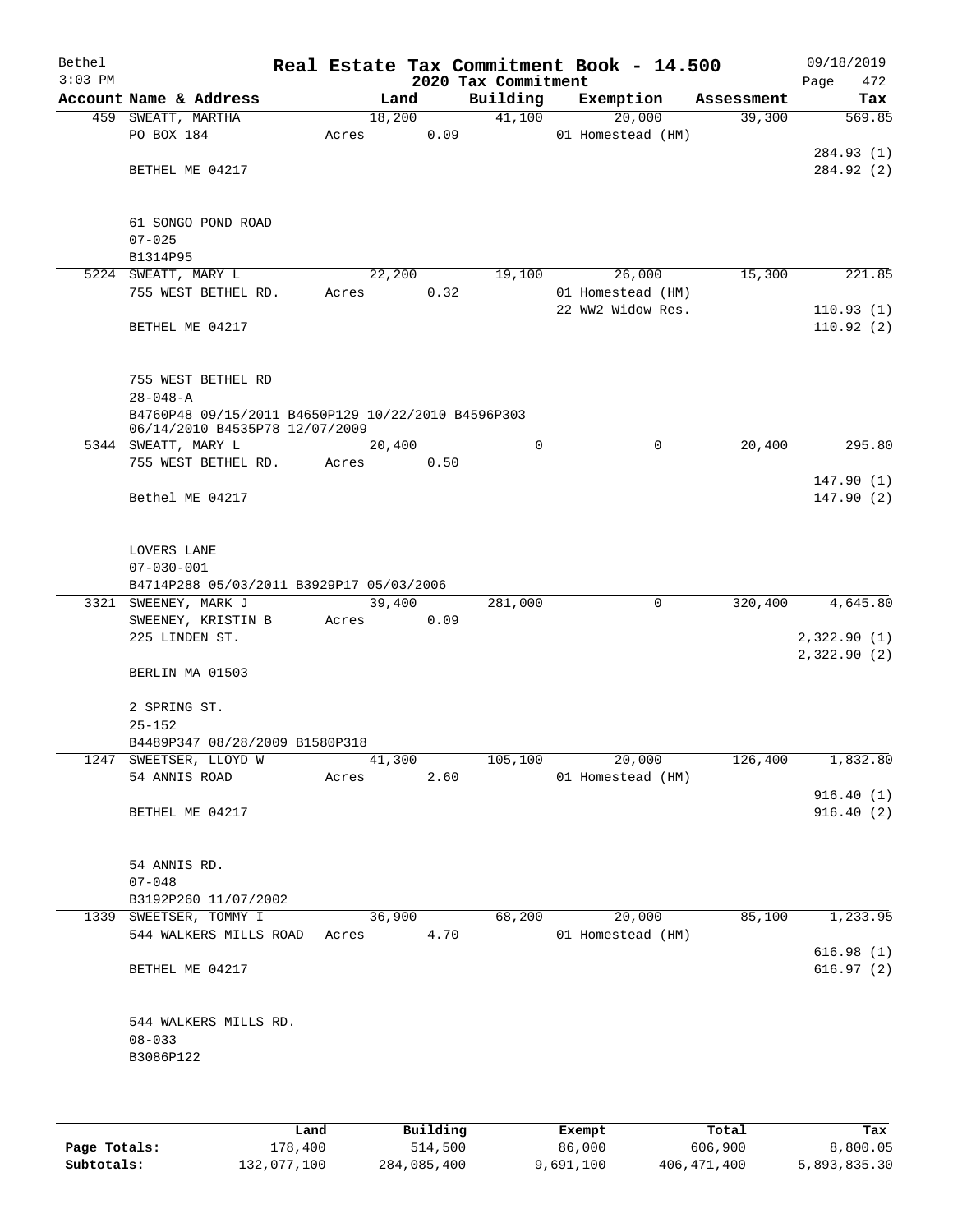| Bethel       |                                                                                                                                                                                |         |                |          |                         | Real Estate Tax Commitment Book - 14.500 |                      | 09/18/2019    |
|--------------|--------------------------------------------------------------------------------------------------------------------------------------------------------------------------------|---------|----------------|----------|-------------------------|------------------------------------------|----------------------|---------------|
| $3:03$ PM    | Account Name & Address                                                                                                                                                         |         |                |          | 2020 Tax Commitment     |                                          |                      | Page<br>473   |
|              | 1633 SZELIGA, MARK                                                                                                                                                             |         | Land<br>21,500 |          | Building<br>$\mathbf 0$ | Exemption<br>$\Omega$                    | Assessment<br>21,500 | Tax<br>311.75 |
|              | SZELIGA, CASSANDRA<br>PO BOX 505                                                                                                                                               | Acres   |                | 3.05     |                         |                                          |                      | 155.88(1)     |
|              | BETHEL ME 04217                                                                                                                                                                |         |                |          |                         |                                          |                      | 155.87(2)     |
|              | JORDAN WOODS LOT 1<br>$11 - 088 - 001$                                                                                                                                         |         |                |          |                         |                                          |                      |               |
|              | B5449P115 01/14/2019 B5436P309 10/15/2018 B5334P672<br>03/13/2017 B5334P670 03/13/2017 B5270P39 02/29/2016<br>B5255P534 11/25/2015 B3928P296 01/25/2006 B3811P47<br>07/07/2005 |         |                |          |                         |                                          |                      |               |
|              | 5435 SZELIGA, MARK H                                                                                                                                                           |         | 9,600          |          | $\mathbf 0$             | $\mathbf 0$                              | 9,600                | 139.20        |
|              | SZELIGA, CASSANDRA M                                                                                                                                                           | Acres   |                | 1.00     |                         |                                          |                      |               |
|              | 273 MAYVILLE RD                                                                                                                                                                |         |                |          |                         |                                          |                      | 69.60(1)      |
|              | BETHEL ME 04217                                                                                                                                                                |         |                |          |                         |                                          |                      | 69.60(2)      |
|              | NORTH RD<br>$16 - 026 - 001$                                                                                                                                                   |         |                |          |                         |                                          |                      |               |
|              | B5351P168 06/15/2017 B5288P37 06/21/2016                                                                                                                                       |         |                |          |                         |                                          |                      |               |
|              | 3173 SZUBA, SCOTT                                                                                                                                                              |         | 50,900         |          | 144,700                 | $\mathbf 0$                              | 195,600              | 2,836.20      |
|              | SZUBA, SIMONE                                                                                                                                                                  | Acres   |                | 0.30     |                         |                                          |                      |               |
|              | 140 NORTH ROAD                                                                                                                                                                 |         |                |          |                         |                                          |                      | 1,418.10(1)   |
|              | EAST KINGSTON NH 03827                                                                                                                                                         |         |                |          |                         |                                          |                      | 1,418.10(2)   |
|              | 20 PARK ST.<br>$25 - 018$                                                                                                                                                      |         |                |          |                         |                                          |                      |               |
|              | B5210P485 03/02/2015 B3769P343 07/29/2005                                                                                                                                      |         |                |          |                         |                                          |                      |               |
|              | 259 TANGUAY, JOHN                                                                                                                                                              |         | 77,000         |          | 331,600                 | 20,000                                   | 388,600              | 5,634.70      |
|              | SCHROEDER, SCHROEDER,<br>MARILYN                                                                                                                                               | Acres   |                | 5.01     |                         | 01 Homestead (HM)                        |                      |               |
|              | 87 HIGHLAND AVE                                                                                                                                                                |         |                |          |                         |                                          |                      | 2,817.35(1)   |
|              | BETHEL ME 04217                                                                                                                                                                |         |                |          |                         |                                          |                      | 2,817.35(2)   |
|              | 87 HIGHLAND AVE.<br>$04 - 083 - 009$                                                                                                                                           |         |                |          |                         |                                          |                      |               |
|              | B5286P375 06/14/2016 B4682P324 01/14/2011                                                                                                                                      |         |                |          |                         |                                          |                      |               |
|              | 3466 TARR, CHRISTOPHER S                                                                                                                                                       |         | 69,300         |          | 340,600                 | $\mathbf 0$                              | 409,900              | 5,943.55      |
|              | TARR, SUSAN M                                                                                                                                                                  | Acres   |                | 0.53     |                         |                                          |                      |               |
|              | 93 OVERBROOK DRIVE                                                                                                                                                             |         |                |          |                         |                                          |                      | 2,971.78(1)   |
|              | PRINCETON NJ 08540                                                                                                                                                             |         |                |          |                         |                                          |                      | 2,971.77(2)   |
|              | 36 BROAD ST<br>$26 - 025$                                                                                                                                                      |         |                |          |                         |                                          |                      |               |
|              | B4299P2 05/20/2008 B2460P265                                                                                                                                                   |         |                |          |                         |                                          |                      |               |
| 3687         | TASHA, ARIELLE T                                                                                                                                                               |         | 37,500         |          | 41,200                  | 0                                        | 78,700               | 1,141.15      |
|              | PO BOX 873                                                                                                                                                                     | Acres   |                | 0.69     |                         |                                          |                      |               |
|              |                                                                                                                                                                                |         |                |          |                         |                                          |                      | 570.58(1)     |
|              | TRURO MA 02666                                                                                                                                                                 |         |                |          |                         |                                          |                      | 570.57(2)     |
|              | 44 FLAT RD.<br>$28 - 030$                                                                                                                                                      |         |                |          |                         |                                          |                      |               |
|              | B4803P176 01/02/2012 B3974P79 07/24/2006 B3810P281<br>10/03/2005                                                                                                               |         |                |          |                         |                                          |                      |               |
|              |                                                                                                                                                                                | Land    |                | Building |                         | Exempt                                   | Total                | Tax           |
| Page Totals: |                                                                                                                                                                                | 265,800 |                | 858,100  |                         | 20,000                                   | 1,103,900            | 16,006.55     |
| Subtotals:   | 132, 342, 900                                                                                                                                                                  |         | 284,943,500    |          |                         | 9,711,100                                | 407,575,300          | 5,909,841.85  |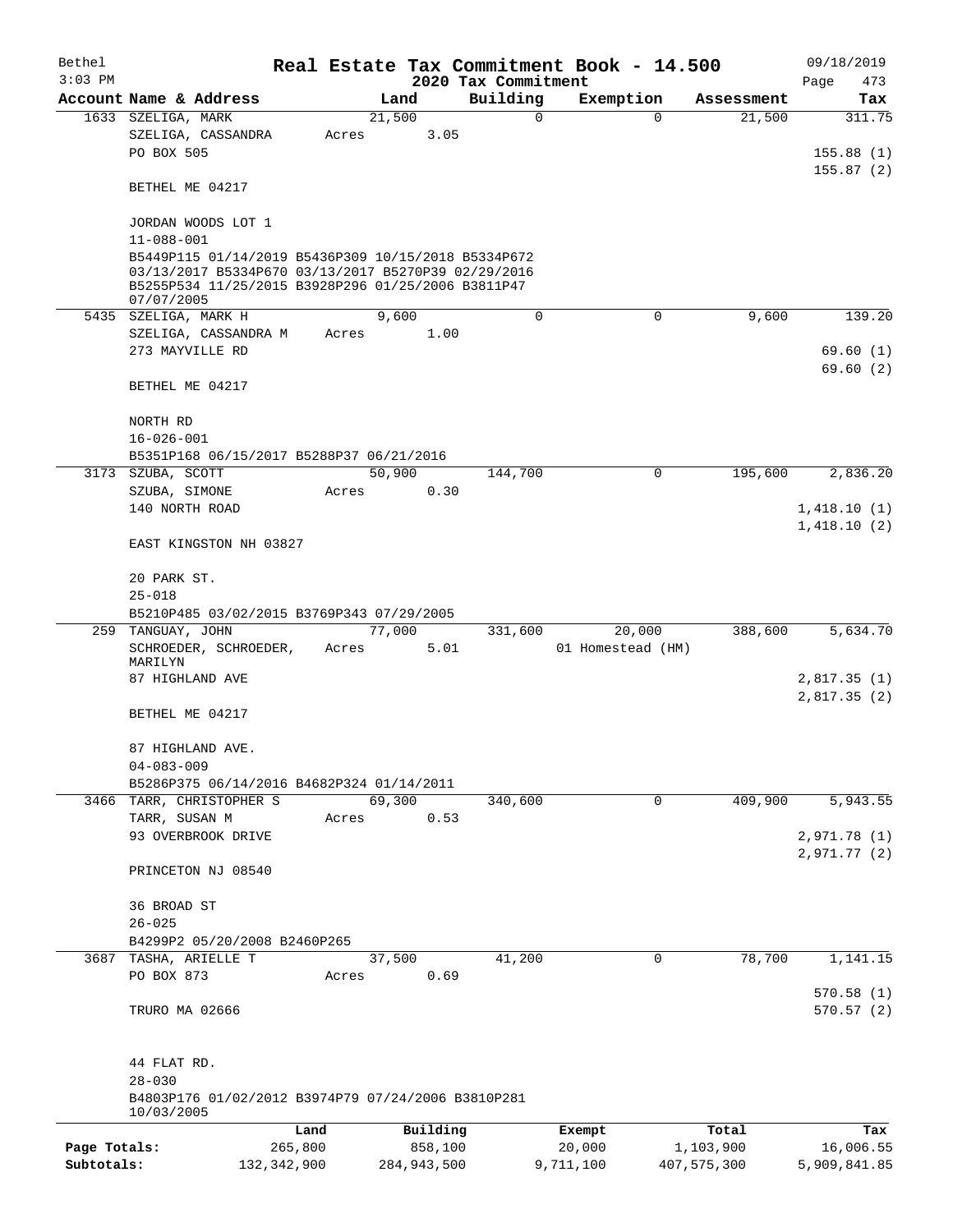| Bethel       |                                                                                      |             |         |             |                     | Real Estate Tax Commitment Book - 14.500 |                       | 09/18/2019                 |
|--------------|--------------------------------------------------------------------------------------|-------------|---------|-------------|---------------------|------------------------------------------|-----------------------|----------------------------|
| $3:03$ PM    |                                                                                      |             |         |             | 2020 Tax Commitment |                                          |                       | Page<br>474                |
|              | Account Name & Address                                                               |             | 144,000 | Land        | Building<br>412,700 | Exemption<br>$\Omega$                    | Assessment<br>556,700 | Tax<br>8,072.15            |
|              | 1734 TASSER, L.L.P.<br>P.O. BOX 92                                                   |             | Acres   | 1.76        |                     |                                          |                       |                            |
|              |                                                                                      |             |         |             |                     |                                          |                       | 4,036.08(1)                |
|              | BETHEL ME 04217                                                                      |             |         |             |                     |                                          |                       | 4,036.07(2)                |
|              |                                                                                      |             |         |             |                     |                                          |                       |                            |
|              |                                                                                      |             |         |             |                     |                                          |                       |                            |
|              | 288 MAYVILLE RD.                                                                     |             |         |             |                     |                                          |                       |                            |
|              | $12 - 072$                                                                           |             |         |             |                     |                                          |                       |                            |
|              | B5302P389 09/01/2016 B4996P6 06/07/2013 B3930P347<br>05/08/2006 B3930P343 05/08/2006 |             |         |             |                     |                                          |                       |                            |
|              | 3713 TAYLOR, KAYLA                                                                   |             |         | 25,600      | 82,100              | $\mathbf 0$                              | 107,700               | 1,561.65                   |
|              | PO BOX 371                                                                           |             | Acres   | 0.50        |                     |                                          |                       |                            |
|              |                                                                                      |             |         |             |                     |                                          |                       | 780.83 (1)                 |
|              | BETHEL ME 04217                                                                      |             |         |             |                     |                                          |                       | 780.82 (2)                 |
|              |                                                                                      |             |         |             |                     |                                          |                       |                            |
|              | 731 WEST BETHEL ROAD                                                                 |             |         |             |                     |                                          |                       |                            |
|              | $28 - 055$                                                                           |             |         |             |                     |                                          |                       |                            |
|              | B4874P272 08/07/2012 B4818P65 02/28/2012 B3469P168                                   |             |         |             |                     |                                          |                       |                            |
|              | 02/27/2004                                                                           |             |         |             |                     |                                          |                       |                            |
|              | 3087 TAYLOR, PAUL                                                                    |             |         | 46,700      | 64,700              | $\Omega$                                 | 111,400               | 1,615.30                   |
|              | TAYLOR, CYNTHIA                                                                      |             | Acres   | 0.34        |                     |                                          |                       |                            |
|              | 10 WOLF CREEK DRIVE                                                                  |             |         |             |                     |                                          |                       | 807.65(1)<br>807.65(2)     |
|              | WINDHAM ME 04062                                                                     |             |         |             |                     |                                          |                       |                            |
|              |                                                                                      |             |         |             |                     |                                          |                       |                            |
|              | 7 RIVERSIDE LANE                                                                     |             |         |             |                     |                                          |                       |                            |
|              | $24 - 010$                                                                           |             |         |             |                     |                                          |                       |                            |
|              | B5184P172 11/18/2014 B1601P63 01/17/1988                                             |             |         |             |                     |                                          |                       |                            |
|              | 4677 TAYLOR, RICHARD AS                                                              |             |         | 49,200      | 144,100             | 0                                        | 193,300               | 2,802.85                   |
|              | TAYLOR, JULIA M                                                                      |             | Acres   | 1.36        |                     |                                          |                       |                            |
|              | 25 HIDE A WAY LANE                                                                   |             |         |             |                     |                                          |                       | 1,401.43(1)<br>1,401.42(2) |
|              | BETHEL ME 04217                                                                      |             |         |             |                     |                                          |                       |                            |
|              |                                                                                      |             |         |             |                     |                                          |                       |                            |
|              | 25 HIDE-A-WAY LANE                                                                   |             |         |             |                     |                                          |                       |                            |
|              | $08 - 041 - 003 - 006$                                                               |             |         |             |                     |                                          |                       |                            |
|              | B4380P59 11/25/2008 B4378P271 11/21/2008                                             |             |         |             |                     |                                          |                       |                            |
| 1418         | TAYLOR, ROBERTA M                                                                    |             |         | 84,900      | 51,400              | 20,000                                   | 116,300               | 1,686.35                   |
|              | P.O. BOX 1068                                                                        |             | Acres   | 2.90        |                     | 01 Homestead (HM)                        |                       |                            |
|              | BETHEL ME 04217                                                                      |             |         |             |                     |                                          |                       | 843.18 (1)<br>843.17 (2)   |
|              |                                                                                      |             |         |             |                     |                                          |                       |                            |
|              |                                                                                      |             |         |             |                     |                                          |                       |                            |
|              | 132 TAYLOR SMITH ROAD                                                                |             |         |             |                     |                                          |                       |                            |
|              | $09 - 004$                                                                           |             |         |             |                     |                                          |                       |                            |
|              | B1381P261                                                                            |             |         |             |                     |                                          |                       |                            |
|              | 1257 TAYLOR, SALLY                                                                   |             |         | 42,700      | 0                   | 0                                        | 42,700                | 619.15                     |
|              | TAYLOR, RICHARD                                                                      |             | Acres   | 24.00       |                     |                                          |                       |                            |
|              | PO BOX 16                                                                            |             |         |             |                     |                                          |                       | 309.58(1)<br>309.57(2)     |
|              | BETHEL ME 04217                                                                      |             |         |             |                     |                                          |                       |                            |
|              |                                                                                      |             |         |             |                     |                                          |                       |                            |
|              | RTE 2 S/S                                                                            |             |         |             |                     |                                          |                       |                            |
|              | $07 - 060$                                                                           |             |         |             |                     |                                          |                       |                            |
|              | B2553P333 05/05/1998                                                                 |             |         |             |                     |                                          |                       |                            |
|              |                                                                                      |             |         |             |                     |                                          |                       |                            |
|              |                                                                                      |             |         |             |                     |                                          |                       |                            |
|              |                                                                                      | Land        |         | Building    |                     | Exempt                                   | Total                 | Tax                        |
| Page Totals: |                                                                                      | 393,100     |         | 755,000     |                     | 20,000                                   | 1,128,100             | 16, 357.45                 |
| Subtotals:   |                                                                                      | 132,736,000 |         | 285,698,500 |                     | 9,731,100                                | 408,703,400           | 5,926,199.30               |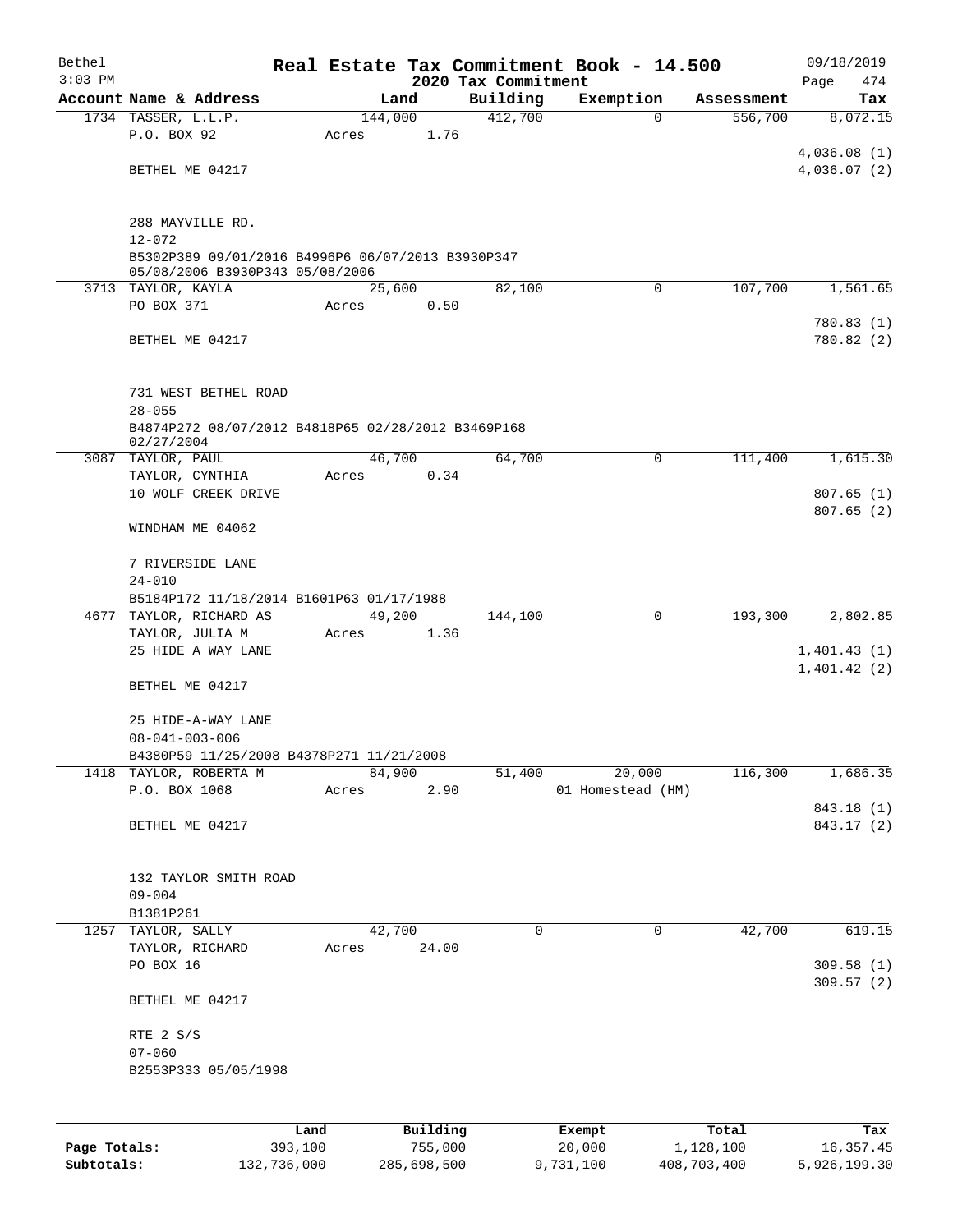| Bethel<br>$3:03$ PM |                                     |       |                | 2020 Tax Commitment | Real Estate Tax Commitment Book - 14.500 |            | 09/18/2019<br>Page<br>475 |
|---------------------|-------------------------------------|-------|----------------|---------------------|------------------------------------------|------------|---------------------------|
|                     | Account Name & Address              |       | Land           | Building            | Exemption                                | Assessment | Tax                       |
|                     | 3468 TAYLOR, SALLY                  |       | 91,800         | 275,200             | 26,000                                   | 341,000    | 4,944.50                  |
|                     | TAYLOR, RICHARD                     | Acres | 6.20           |                     | 01 Homestead (HM)                        |            |                           |
|                     | PO BOX 16                           |       |                |                     | 12 WW2 Vet Res                           |            | 2,472.25(1)               |
|                     |                                     |       |                |                     |                                          |            | 2,472.25(2)               |
|                     | BETHEL ME 04217                     |       |                |                     |                                          |            |                           |
|                     | 46 BROAD ST                         |       |                |                     |                                          |            |                           |
|                     | $26 - 028$                          |       |                |                     |                                          |            |                           |
|                     | B1448P342                           |       |                |                     |                                          |            |                           |
|                     | 2566 TEDESCHI, JOHN K               |       | 17,000         | 0                   | 0                                        | 17,000     | 246.50                    |
|                     | TEDESCHI, JOSEPH W                  | Acres | 0.50           |                     |                                          |            |                           |
|                     | MULLER<br>24 WOODHULL LANE          |       |                |                     |                                          |            | 123.25(1)                 |
|                     |                                     |       |                |                     |                                          |            | 123.25(2)                 |
|                     | SAYVILLE NY 11782                   |       |                |                     |                                          |            |                           |
|                     |                                     |       |                |                     |                                          |            |                           |
|                     | 3 HOLLY PLACE                       |       |                |                     |                                          |            |                           |
|                     | $15 - 016 - 018$                    |       |                |                     |                                          |            |                           |
|                     | B3740P339 06/15/2005                |       |                |                     |                                          |            |                           |
|                     | 2567 TEDESCHI, JOHN K               |       | 25,600         | 206,400             | $\mathbf 0$                              | 232,000    | 3,364.00                  |
|                     | TEDESCHI, JOSEPH W<br>MULLER        | Acres | 0.50           |                     |                                          |            |                           |
|                     | 24 WOODHULL LANE                    |       |                |                     |                                          |            | 1,682.00(1)               |
|                     |                                     |       |                |                     |                                          |            | 1,682.00(2)               |
|                     | SAYVILLE NY 11782                   |       |                |                     |                                          |            |                           |
|                     |                                     |       |                |                     |                                          |            |                           |
|                     | 3 HOLLY PLACE                       |       |                |                     |                                          |            |                           |
|                     | $15 - 016 - 019$                    |       |                |                     |                                          |            |                           |
|                     | B3740P336 06/15/2005                |       |                |                     |                                          |            |                           |
|                     | 4817 TEDESCHI, JOHN K<br>PO BOX 361 |       | 30,200<br>1.60 | $\mathbf 0$         | $\mathbf 0$                              | 30,200     | 437.90                    |
|                     |                                     | Acres |                |                     |                                          |            | 218.95(1)                 |
|                     | SITUATE MA 02066                    |       |                |                     |                                          |            | 218.95(2)                 |
|                     |                                     |       |                |                     |                                          |            |                           |
|                     |                                     |       |                |                     |                                          |            |                           |
|                     | WEST VISTA/EAST BETHEL              |       |                |                     |                                          |            |                           |
|                     | $20 - 012 - 004$                    |       |                |                     |                                          |            |                           |
|                     | B4293P114 05/06/2008 B3740P334      |       |                |                     |                                          |            |                           |
|                     | 4818 TEDESCHI, JOHN K<br>PO BOX 361 | Acres | 31,100<br>4.10 | 0                   | $\mathbf 0$                              | 31,100     | 450.95                    |
|                     |                                     |       |                |                     |                                          |            | 225.48(1)                 |
|                     | SITUATE MA 02066                    |       |                |                     |                                          |            | 225.47(2)                 |
|                     |                                     |       |                |                     |                                          |            |                           |
|                     |                                     |       |                |                     |                                          |            |                           |
|                     | WEST VISTA/EAST BETHEL              |       |                |                     |                                          |            |                           |
|                     | $20 - 012 - 002$                    |       |                |                     |                                          |            |                           |
|                     | B4293P108 05/06/2008 B3740P334      |       |                |                     |                                          |            |                           |
|                     | 2901 TEFFT, SUSAN J                 |       | 77,400         | 57,900              | 0                                        | 135,300    | 1,961.85                  |
|                     | 3665 SPALDING TER.                  | Acres | 18.00          |                     |                                          |            | 980.93 (1)                |
|                     | NORCROSS GA 30092                   |       |                |                     |                                          |            | 980.92 (2)                |
|                     |                                     |       |                |                     |                                          |            |                           |
|                     |                                     |       |                |                     |                                          |            |                           |
|                     | 2236 INTERVALE RD.                  |       |                |                     |                                          |            |                           |
|                     | $20 - 018 - 001$                    |       |                |                     |                                          |            |                           |
|                     | B2352P143 B2352P143                 |       |                |                     |                                          |            |                           |
|                     |                                     |       |                |                     |                                          |            |                           |
|                     |                                     |       |                |                     |                                          |            |                           |
|                     |                                     | Land  | Building       |                     | Exempt                                   | Total      | Tax                       |
| Page Totals:        | 273,100                             |       | 539,500        |                     | 26,000                                   | 786,600    | 11,405.70                 |

**Subtotals:** 133,009,100 286,238,000 9,757,100 409,490,000 5,937,605.00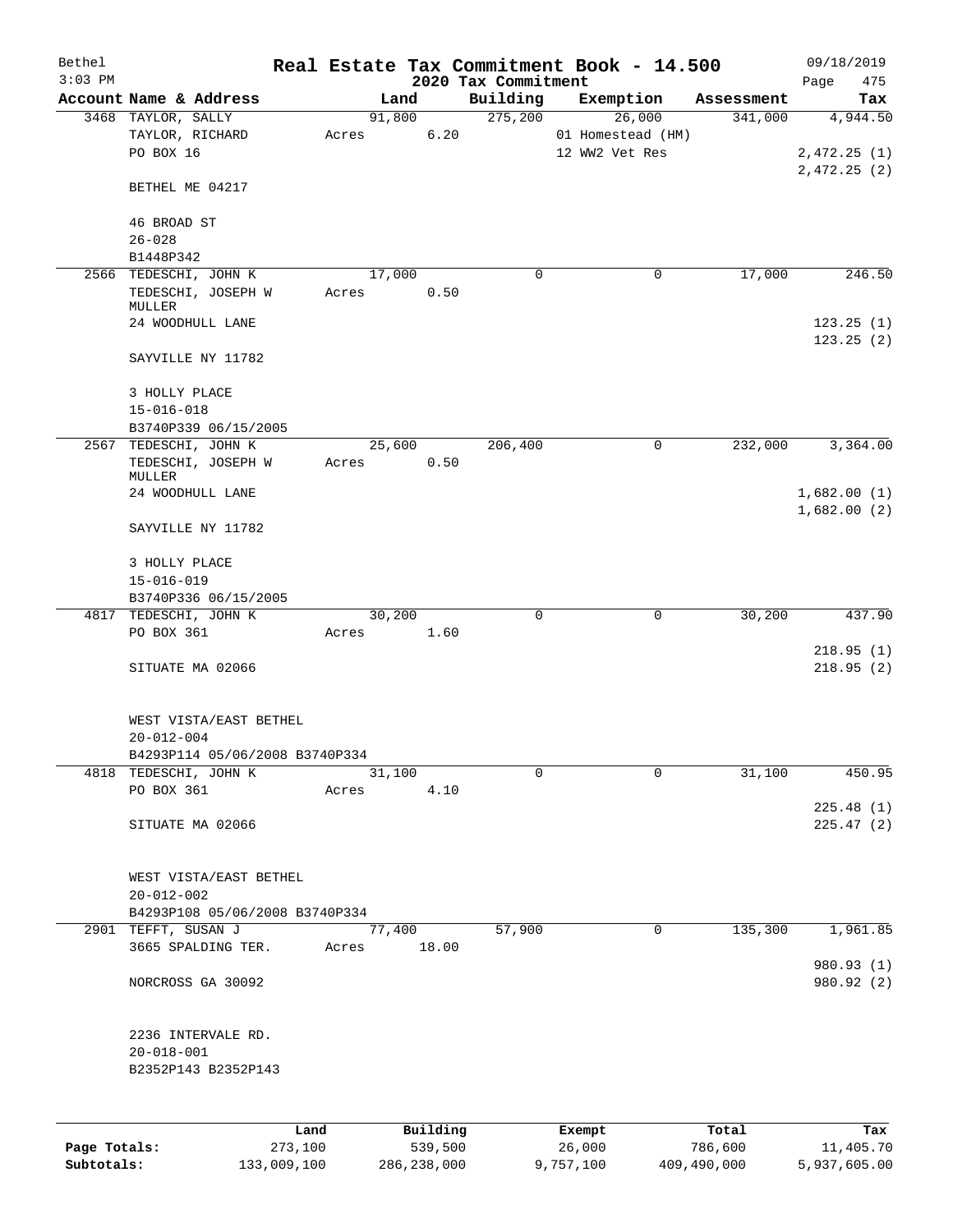| Bethel    |                                                     |        |      |                     | Real Estate Tax Commitment Book - 14.500 |            | 09/18/2019   |
|-----------|-----------------------------------------------------|--------|------|---------------------|------------------------------------------|------------|--------------|
| $3:03$ PM |                                                     |        |      | 2020 Tax Commitment |                                          |            | 476<br>Page  |
|           | Account Name & Address                              | Land   |      | Building            | Exemption                                | Assessment | Tax          |
|           | 4715 TEMPLETON, LAKE N                              | 43,600 |      | 234,600             | $\Omega$                                 | 278,200    | 4,033.90     |
|           | PO BOX 1222                                         | Acres  | 1.14 |                     |                                          |            |              |
|           |                                                     |        |      |                     |                                          |            | 2,016.95(1)  |
|           | BETHEL ME 04217                                     |        |      |                     |                                          |            | 2,016.95(2)  |
|           |                                                     |        |      |                     |                                          |            |              |
|           | 1 FIRST STREET                                      |        |      |                     |                                          |            |              |
|           | $22 - 029 - 010$                                    |        |      |                     |                                          |            |              |
|           | B5416P176 07/02/2018 B3764P246 07/26/2005           |        |      |                     |                                          |            |              |
|           | 4540 TERRA PINE, LLC                                | 51,400 |      | 198,800             | $\Omega$                                 | 250,200    | 3,627.90     |
|           | 11 ISLAND POND ROAD                                 | Acres  | 2.36 |                     |                                          |            |              |
|           |                                                     |        |      |                     |                                          |            | 1,813.95(1)  |
|           | CUMBERLAND FORESIDE ME                              |        |      |                     |                                          |            | 1,813.95(2)  |
|           | 04110                                               |        |      |                     |                                          |            |              |
|           |                                                     |        |      |                     |                                          |            |              |
|           | 72 MERRIMAN ROAD                                    |        |      |                     |                                          |            |              |
|           | $08 - 060 - 009$                                    |        |      |                     |                                          |            |              |
|           | B5421P75 07/26/2018 B5380P242 11/28/2017 B4406P216  |        |      |                     |                                          |            |              |
|           | 02/23/2009 B4191P125 09/07/2007 B3697P96 04/01/2005 |        |      |                     |                                          |            |              |
|           | 3199 TERRA PINE, LLC                                | 43,600 |      | 332,200             | 0                                        | 375,800    | 5,449.10     |
|           | 186 BEAR POND ROAD                                  | Acres  | 0.11 |                     |                                          |            |              |
|           |                                                     |        |      |                     |                                          |            | 2,724.55(1)  |
|           | WATERFORD ME 04088                                  |        |      |                     |                                          |            | 2,724.55 (2) |
|           |                                                     |        |      |                     |                                          |            |              |
|           | 2 MAIN ST.                                          |        |      |                     |                                          |            |              |
|           | $25 - 040$                                          |        |      |                     |                                          |            |              |
|           | B5413P345 06/15/2018 B2379P142 10/23/1996           |        |      |                     |                                          |            |              |
|           | 4921 THE AMOS COGGIN RIVER                          | 20,800 |      | 0                   | 0                                        | 20,800     | 301.60       |
|           | HOUSE                                               |        |      |                     |                                          |            |              |
|           | 168 LANE ROAD                                       | Acres  | 2.24 |                     |                                          |            |              |
|           |                                                     |        |      |                     |                                          |            | 150.80(1)    |
|           | CHESTER NH 03036                                    |        |      |                     |                                          |            | 150.80(2)    |
|           |                                                     |        |      |                     |                                          |            |              |
|           | JORDAN WOODS LOT 11                                 |        |      |                     |                                          |            |              |
|           | $11 - 088 - 011$                                    |        |      |                     |                                          |            |              |
|           | B5454P687 03/14/2019 B5400P213 03/30/2018 B5258P185 |        |      |                     |                                          |            |              |
|           | 12/11/2015 B5255P534 11/25/2015 B3928P296           |        |      |                     |                                          |            |              |
|           | 1205 THE BETHEL INN<br>CORPORATION                  | 43,700 |      | 254,400             | 0                                        | 298,100    | 4,322.45     |
|           | PO BOX 49                                           |        |      |                     |                                          |            |              |
|           |                                                     |        |      |                     |                                          |            | 2,161.23(1)  |
|           | BETHEL ME 04217                                     |        |      |                     |                                          |            | 2,161.22(2)  |
|           |                                                     |        |      |                     |                                          |            |              |
|           |                                                     |        |      |                     |                                          |            |              |
|           | 46 MILL HILL RD.                                    |        |      |                     |                                          |            |              |
|           | $07 - 028 - 578 - 602 - 3$                          |        |      |                     |                                          |            |              |
|           | B5279P106 05/02/2016 B3142P2 07/29/2002             |        |      |                     |                                          |            |              |

|              | Land        | Building      | Exempt    | Total       | Tax          |
|--------------|-------------|---------------|-----------|-------------|--------------|
| Page Totals: | 203,100     | 1,020,000     |           | 1,223,100   | 17,734.95    |
| Subtotals:   | 133,212,200 | 287, 258, 000 | 9,757,100 | 410,713,100 | 5,955,339.95 |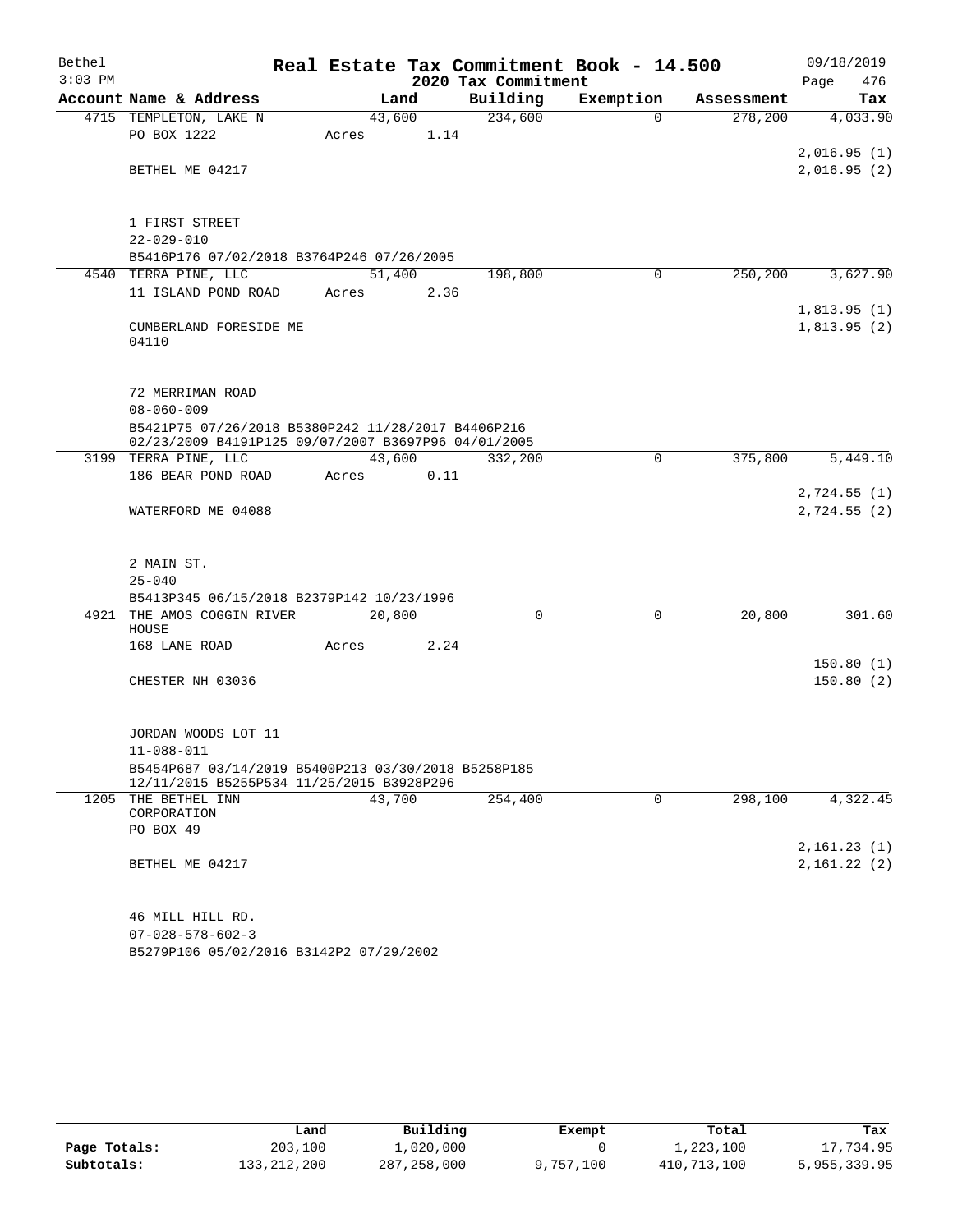| Bethel    |                                                                   |        |      |                     | Real Estate Tax Commitment Book - 14.500 |            |                              | 09/18/2019 |
|-----------|-------------------------------------------------------------------|--------|------|---------------------|------------------------------------------|------------|------------------------------|------------|
| $3:03$ PM |                                                                   |        |      | 2020 Tax Commitment |                                          |            | Page                         | 477        |
|           | Account Name & Address                                            |        | Land | Building            | Exemption                                | Assessment |                              | Tax        |
| 5277      | THE VON SACKEN FAMILY<br>REV TRUST                                | 25,800 |      | 140,800             | 0                                        | 166,600    |                              | 2,415.70   |
|           | VON SACKEN, PAUL,<br>TRUSTEE                                      | Acres  | 2.10 |                     |                                          |            |                              |            |
|           | 15 HUNT POND RD                                                   |        |      |                     |                                          |            | 1, 207.85(1)<br>1, 207.85(2) |            |
|           | SANDOWN NH 03873                                                  |        |      |                     |                                          |            |                              |            |
|           | 33 OTTER BROOK RD.                                                |        |      |                     |                                          |            |                              |            |
|           | $09 - 018 - 014$                                                  |        |      |                     |                                          |            |                              |            |
|           | B5378P385 11/15/2017 B4891P349 09/12/2012 B4427P212<br>04/08/2009 |        |      |                     |                                          |            |                              |            |
|           | 982 THEODORES, MATTHEW L                                          | 33,600 |      | 131,700             | 0                                        | 165,300    |                              | 2,396.85   |
|           | THEODORES, ELLEN H                                                |        |      |                     |                                          |            |                              |            |
|           | 11 LANTERN LANE                                                   |        |      |                     |                                          |            | 1, 198.43(1)                 |            |
|           |                                                                   |        |      |                     |                                          |            | 1, 198.42(2)                 |            |
|           | CUMBERLAND FORESIDE ME<br>04110                                   |        |      |                     |                                          |            |                              |            |
|           | 100 FAIRWAY ROAD                                                  |        |      |                     |                                          |            |                              |            |
|           | $07 - 028 - 534$                                                  |        |      |                     |                                          |            |                              |            |
|           | B4537P47 12/10/2009 B3338P299 07/24/2003                          |        |      |                     |                                          |            |                              |            |
|           | 2518 THERIAULT, TOBY A                                            | 31,900 |      | 60,000              | 0                                        | 91,900     |                              | 1,332.55   |
|           | PO BOX 216                                                        | Acres  | 0.94 |                     |                                          |            |                              |            |
|           |                                                                   |        |      |                     |                                          |            |                              | 666.28(1)  |
|           | GREENWOOD ME 04255                                                |        |      |                     |                                          |            |                              | 666.27(2)  |
|           | 938 EAST BETHEL RD.                                               |        |      |                     |                                          |            |                              |            |
|           | $14 - 038$                                                        |        |      |                     |                                          |            |                              |            |
|           | B4539P100 12/16/2009 B4539P99 12/16/2009 B3791P211<br>09/01/2005  |        |      |                     |                                          |            |                              |            |
|           | 243 THOM, VALERIE                                                 | 79,200 |      | 208,200             | 0                                        | 287,400    |                              | 4,167.30   |
|           | 16 LUNAR AV                                                       | Acres  | 6.73 |                     |                                          |            |                              |            |
|           |                                                                   |        |      |                     |                                          |            | 2,083.65(1)                  |            |
|           | BRAINTREE MA 02184                                                |        |      |                     |                                          |            | 2,083.65(2)                  |            |
|           | 90 HIGHLAND AVE.                                                  |        |      |                     |                                          |            |                              |            |
|           | $04 - 083 - 010$                                                  |        |      |                     |                                          |            |                              |            |
|           | B1559P182                                                         |        |      |                     |                                          |            |                              |            |
|           | 2701 THOMAS, JAYNE M                                              | 71,500 |      | 198,300             | 0                                        | 269,800    |                              | 3,912.10   |
|           | 2 HERITAGE COURT                                                  | Acres  | 1.17 |                     |                                          |            |                              |            |
|           |                                                                   |        |      |                     |                                          |            | 1,956.05(1)                  |            |
|           | CAPE ELIZABETH ME 04107                                           |        |      |                     |                                          |            | 1,956.05(2)                  |            |
|           | 83 WILL VIEW ROAD                                                 |        |      |                     |                                          |            |                              |            |
|           | $17 - 035 - 012$                                                  |        |      |                     |                                          |            |                              |            |

B4595P251 06/09/2010 B3661P145 01/12/2005

|              | Land        | Building    | Exempt    | Total       | Tax          |
|--------------|-------------|-------------|-----------|-------------|--------------|
| Page Totals: | 242,000     | 739,000     |           | 981,000     | 14,224.50    |
| Subtotals:   | 133,454,200 | 287,997,000 | 9,757,100 | 411,694,100 | 5,969,564.45 |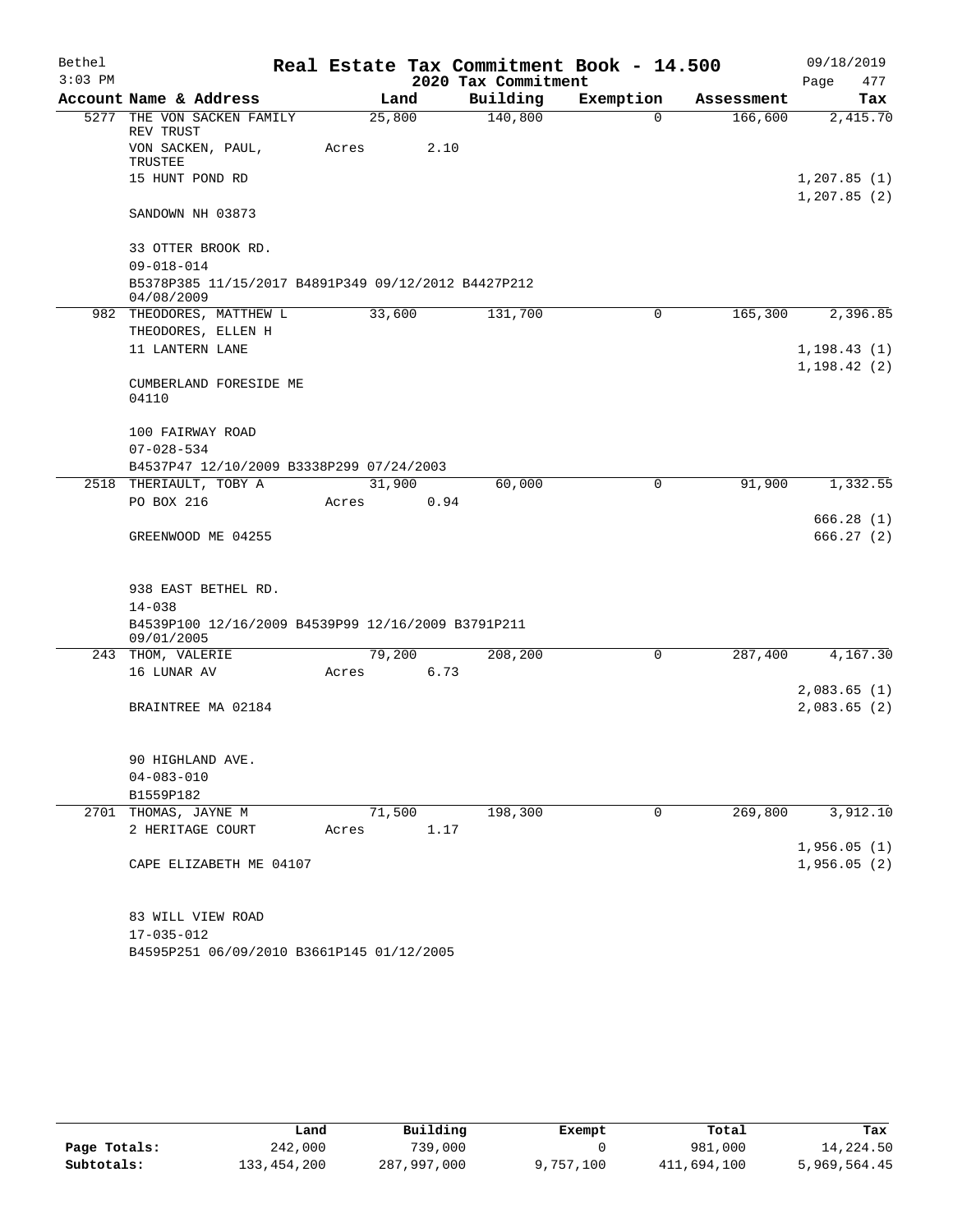| Bethel<br>$3:03$ PM |                                                                                      |       |          | 2020 Tax Commitment | Real Estate Tax Commitment Book - 14.500 |            | 09/18/2019         |
|---------------------|--------------------------------------------------------------------------------------|-------|----------|---------------------|------------------------------------------|------------|--------------------|
|                     | Account Name & Address                                                               |       | Land     | Building            | Exemption                                | Assessment | Page<br>478<br>Tax |
|                     | 4782 THOMAS, ZACKERY R                                                               |       | 44,400   | 191,900             | $\Omega$                                 | 236,300    | 3,426.35           |
|                     | THOMAS, MEGAN                                                                        | Acres | 1.41     |                     |                                          |            |                    |
|                     | 9 MISTY WAY                                                                          |       |          |                     |                                          |            | 1,713.18(1)        |
|                     |                                                                                      |       |          |                     |                                          |            | 1, 713.17(2)       |
|                     | FALMOUTH ME 04105                                                                    |       |          |                     |                                          |            |                    |
|                     | 10 HALEY LANE                                                                        |       |          |                     |                                          |            |                    |
|                     | $18 - 054 - 011$                                                                     |       |          |                     |                                          |            |                    |
|                     |                                                                                      |       |          |                     |                                          |            |                    |
|                     | B5438P513 10/24/2018 B5219P329 04/29/2015 B4221P334<br>11/09/2007 B3845P4 11/22/2005 |       |          |                     |                                          |            |                    |
|                     | 364 THOMPSON, BOYD                                                                   |       | 56,500   | 100,100             | $\mathbf 0$                              | 156,600    | 2,270.70           |
|                     | UBER, VALERIE                                                                        | Acres | 37.00    |                     |                                          |            |                    |
|                     | 4 BURR STREET                                                                        |       |          |                     |                                          |            | 1, 135.35(1)       |
|                     |                                                                                      |       |          |                     |                                          |            | 1, 135.35(2)       |
|                     | JAMAICA PLAIN MA 02130                                                               |       |          |                     |                                          |            |                    |
|                     |                                                                                      |       |          |                     |                                          |            |                    |
|                     | 253 FLAT RD                                                                          |       |          |                     |                                          |            |                    |
|                     | $06 - 009$                                                                           |       |          |                     |                                          |            |                    |
|                     | B569P45                                                                              |       |          |                     |                                          |            |                    |
|                     | 365 THOMPSON, BOYD                                                                   |       | 2,400    |                     | $\mathbf 0$<br>$\mathbf 0$               | 2,400      | 34.80              |
|                     |                                                                                      |       |          |                     |                                          |            |                    |
|                     | 4 BURR ST                                                                            | Acres | 5.00     |                     |                                          |            |                    |
|                     |                                                                                      |       |          |                     |                                          |            | 17.40(1)           |
|                     | JAMAICA PLAIN MA 02130                                                               |       |          |                     |                                          |            | 17.40(2)           |
|                     |                                                                                      |       |          |                     |                                          |            |                    |
|                     |                                                                                      |       |          |                     |                                          |            |                    |
|                     | FLAT RD.                                                                             |       |          |                     |                                          |            |                    |
|                     | $06 - 010$                                                                           |       |          |                     |                                          |            |                    |
|                     | B569P45                                                                              |       |          |                     |                                          |            |                    |
|                     | 398 THOMPSON, BOYD                                                                   |       | 38,000   |                     | $\mathbf 0$<br>$\mathbf 0$               | 38,000     | 551.00             |
|                     | UBER, VALERIE                                                                        | Acres | 3.40     |                     |                                          |            |                    |
|                     | 4 BURR STREET                                                                        |       |          |                     |                                          |            | 275.50(1)          |
|                     |                                                                                      |       |          |                     |                                          |            | 275.50(2)          |
|                     | JAMAICA PLAIN MA 02130                                                               |       |          |                     |                                          |            |                    |
|                     |                                                                                      |       |          |                     |                                          |            |                    |
|                     | FLAT RD.                                                                             |       |          |                     |                                          |            |                    |
|                     | $06 - 024$                                                                           |       |          |                     |                                          |            |                    |
|                     | B656P187                                                                             |       |          |                     |                                          |            |                    |
| 399                 | THOMPSON, BOYD                                                                       |       | 38,600   |                     | 0<br>$\mathbf 0$                         | 38,600     | 559.70             |
|                     | UBER, VALERIE                                                                        | Acres | 4.00     |                     |                                          |            |                    |
|                     | 4 BURR STREET                                                                        |       |          |                     |                                          |            | 279.85(1)          |
|                     |                                                                                      |       |          |                     |                                          |            | 279.85(2)          |
|                     | JAMAICA PLAIN MA 02130                                                               |       |          |                     |                                          |            |                    |
|                     |                                                                                      |       |          |                     |                                          |            |                    |
|                     | FLAT RD.                                                                             |       |          |                     |                                          |            |                    |
|                     | $06 - 025$                                                                           |       |          |                     |                                          |            |                    |
|                     | B656P187                                                                             |       |          |                     |                                          |            |                    |
| 5071                | THOMPSON, IRIS                                                                       |       | 58,200   | 220,900             | 0                                        | 279,100    | 4,046.95           |
|                     | 132 CARDING MACHINE                                                                  | Acres | 3.26     |                     |                                          |            |                    |
|                     | <b>ROAD</b>                                                                          |       |          |                     |                                          |            |                    |
|                     |                                                                                      |       |          |                     |                                          |            | 2,023.48(1)        |
|                     | BOWDOINHAM ME 04008                                                                  |       |          |                     |                                          |            | 2,023.47(2)        |
|                     |                                                                                      |       |          |                     |                                          |            |                    |
|                     |                                                                                      |       |          |                     |                                          |            |                    |
|                     | 74 OAK RIDGE ROAD                                                                    |       |          |                     |                                          |            |                    |
|                     | $18 - 060 - 051$                                                                     |       |          |                     |                                          |            |                    |
|                     | B5426P682 08/27/2018 B5022P79 08/08/2013 B4283P39                                    |       |          |                     |                                          |            |                    |
|                     | 04/09/2008                                                                           |       |          |                     |                                          |            |                    |
|                     |                                                                                      |       |          |                     |                                          |            |                    |
|                     | Land                                                                                 |       | Building |                     | Exempt                                   | Total      | Tax                |
| Page Totals:        | 238,100                                                                              |       | 512,900  |                     | $\mathbf 0$                              | 751,000    | 10,889.50          |

**Subtotals:** 133,692,300 288,509,900 9,757,100 412,445,100 5,980,453.95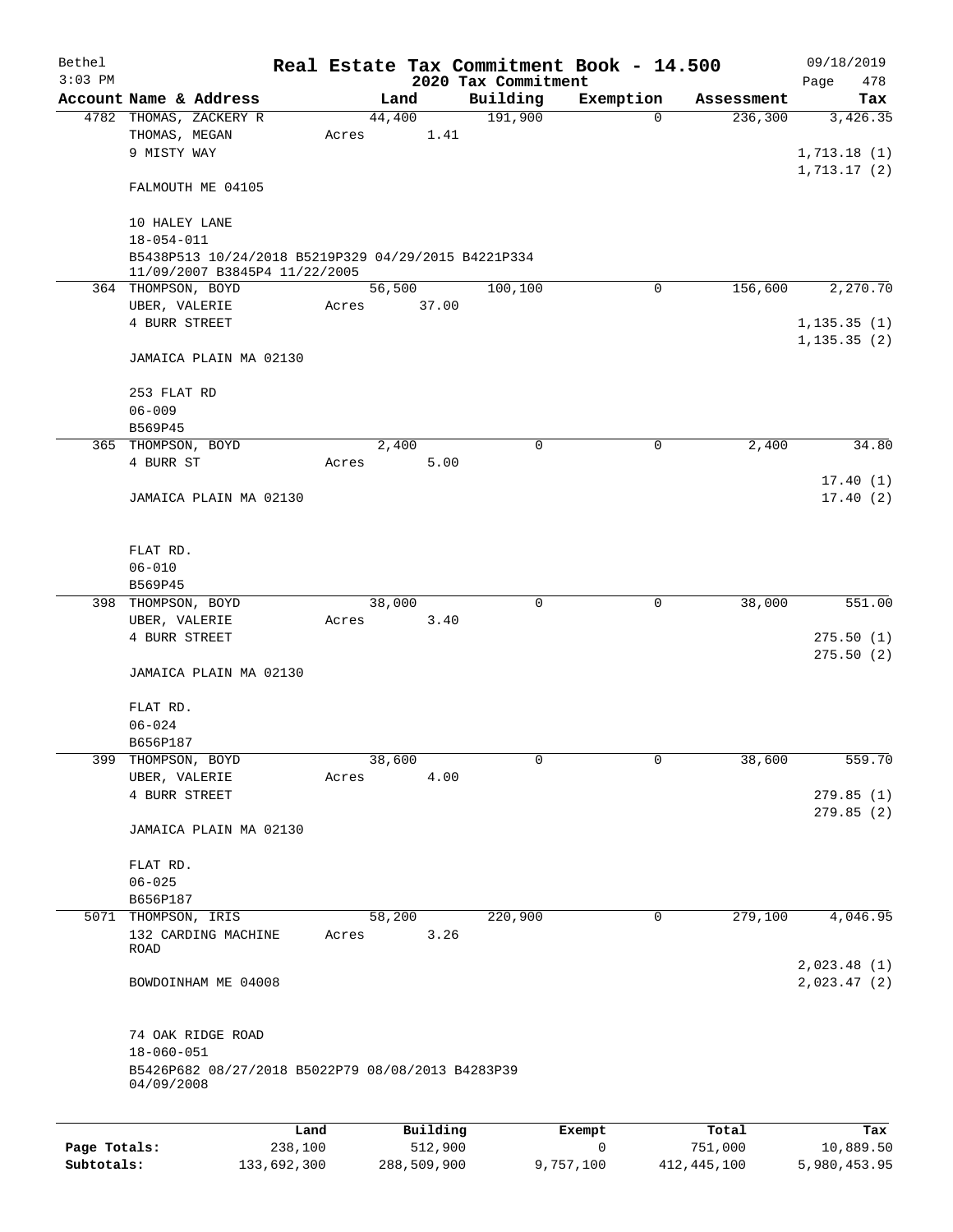| Bethel<br>$3:03$ PM |                                                                                |       |                 | 2020 Tax Commitment | Real Estate Tax Commitment Book - 14.500 |             | 09/18/2019<br>479<br>Page |
|---------------------|--------------------------------------------------------------------------------|-------|-----------------|---------------------|------------------------------------------|-------------|---------------------------|
|                     | Account Name & Address                                                         |       | Land            | Building            | Exemption                                | Assessment  | Tax                       |
|                     | 457 THORNTON, JAMES J                                                          |       | 38,400          | 171,400             | 20,000                                   | 189,800     | 2,752.10                  |
|                     | NASTA, PATRICIA M<br>43 SONGO POND ROAD                                        | Acres | 1.00            |                     | 01 Homestead (HM)                        |             | 1,376.05(1)               |
|                     | BETHEL ME 04217                                                                |       |                 |                     |                                          |             | 1,376.05(2)               |
|                     | 43 SONGO POND ROAD<br>$07 - 023$                                               |       |                 |                     |                                          |             |                           |
|                     | B3253P174                                                                      |       |                 |                     |                                          |             |                           |
|                     | 2676 THURSTON, CONSTANCE,<br>TTEE<br>C/O DAVID THURSTON                        | Acres | 24,600<br>46.00 | 0                   | 0                                        | 24,600      | 356.70                    |
|                     | PO BOX 662                                                                     |       |                 |                     |                                          |             | 178.35(1)<br>178.35(2)    |
|                     | OLD LYME CT 06371                                                              |       |                 |                     |                                          |             |                           |
|                     | RTE 2 E/S<br>$17 - 016$                                                        |       |                 |                     |                                          |             |                           |
|                     | B4503P100 09/29/2009 B1147P129 01/08/1982                                      |       |                 |                     |                                          |             |                           |
|                     | 2927 THURSTON, CONSTANCE,<br>TTEE                                              |       | 23,400          | 0                   | 0                                        | 23,400      | 339.30                    |
|                     | C/O DAVID THURSTON<br>PO BOX 662                                               | Acres | 73.00           |                     |                                          |             | 169.65(1)                 |
|                     | OLD LYME CT 06371                                                              |       |                 |                     |                                          |             | 169.65(2)                 |
|                     | SUNDAY RIVER RD W/S                                                            |       |                 |                     |                                          |             |                           |
|                     | $21 - 003$<br>B4708P192 04/07/2011 B4503P99 09/29/2009 B3621P340<br>11/08/2004 |       |                 |                     |                                          |             |                           |
|                     | 2674 THURSTON, DAVID P.                                                        |       | 44,300          | 176,700             | 0                                        | 221,000     | 3,204.50                  |
|                     | PO BOX 662                                                                     |       | Acres 13.10     |                     |                                          |             | 1,602.25(1)               |
|                     | OLD LYME CT 06371                                                              |       |                 |                     |                                          |             | 1,602.25(2)               |
|                     | 374 MAYVILLE RD                                                                |       |                 |                     |                                          |             |                           |
|                     | $17 - 015 - 001 - 2$<br>B5455P313 03/15/2019 B5410P103 05/25/2018 B5144P88     |       |                 |                     |                                          |             |                           |
|                     | 08/04/2014 B2369P108 09/20/1996                                                |       |                 |                     |                                          |             |                           |
|                     | 466 THURSTON, GLENDON                                                          |       | 27,500          | $\mathbf 0$         | $\mathbf 0$                              | 27,500      | 398.75                    |
|                     | 60 RTE 232                                                                     | Acres | 51.00           |                     |                                          |             | 199.38 (1)                |
|                     | RUMFORD ME 04276                                                               |       |                 |                     |                                          |             | 199.37(2)                 |
|                     | INTERVALE ROAD                                                                 |       |                 |                     |                                          |             |                           |
|                     | $20 - 010 - 001$                                                               |       |                 |                     |                                          |             |                           |
|                     | B4916P74 10/30/2012                                                            |       |                 |                     |                                          |             |                           |
| 2672                | THURSTON, MURRAY FAMILY<br>TRUST                                               |       | 13,200          | $\mathbf 0$         | 0                                        | 13,200      | 191.40                    |
|                     | C/O DAVID THURSTON<br>PO BOX 662                                               | Acres | 46.60           |                     |                                          |             | 95.70(1)                  |
|                     | OLD LYME CT 06371                                                              |       |                 |                     |                                          |             | 95.70(2)                  |
|                     | RTE 2 W/S<br>$17 - 014$                                                        |       |                 |                     |                                          |             |                           |
|                     | B4503P100 09/25/2009 B2833P276                                                 |       |                 |                     |                                          |             |                           |
|                     |                                                                                | Land  | Building        |                     | Exempt                                   | Total       | Tax                       |
| Page Totals:        | 171,400                                                                        |       | 348,100         |                     | 20,000                                   | 499,500     | 7,242.75                  |
| Subtotals:          | 133,863,700                                                                    |       | 288,858,000     |                     | 9,777,100                                | 412,944,600 | 5,987,696.70              |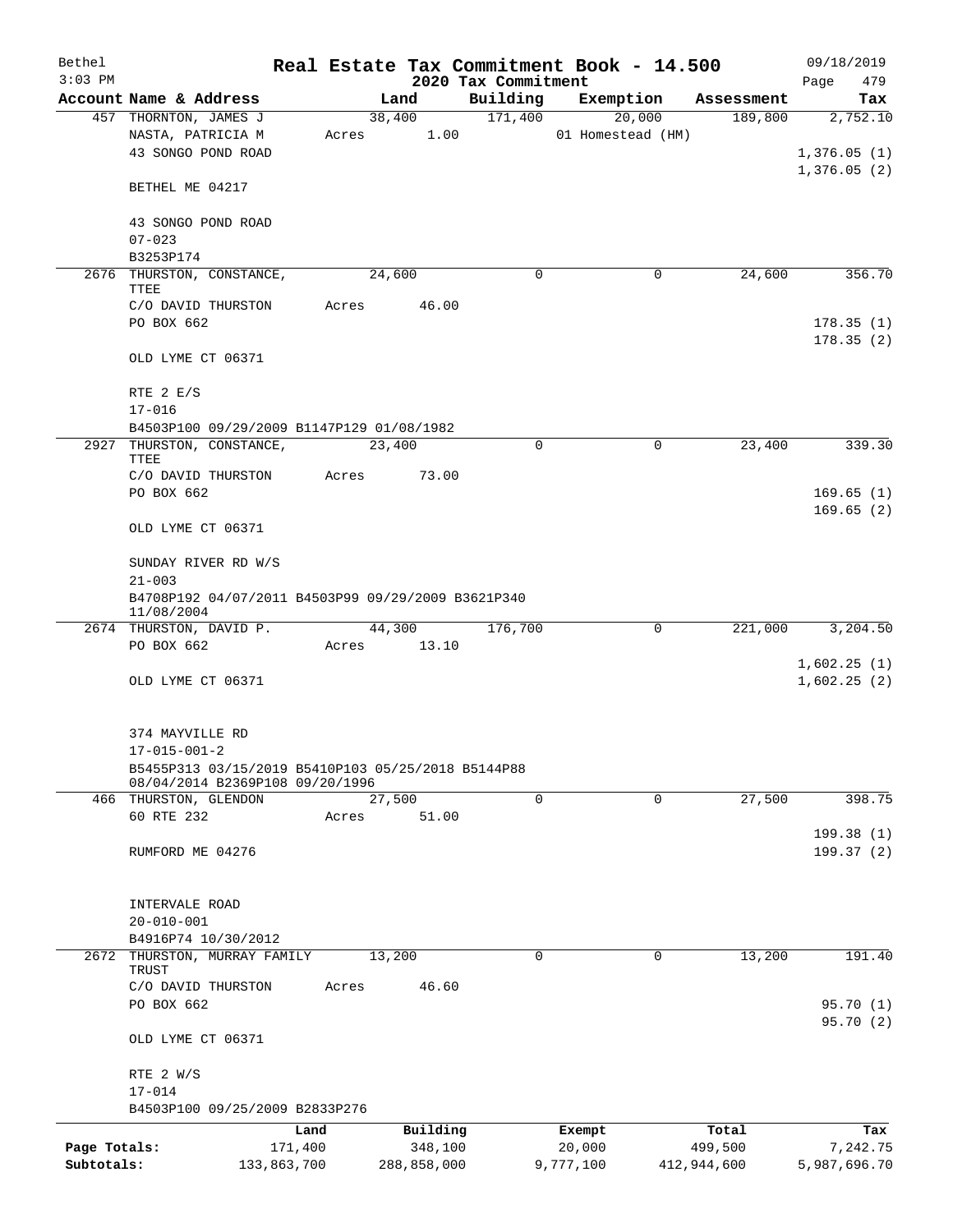| Bethel<br>$3:03$ PM |                                                                                                                 |                 |          | 2020 Tax Commitment | Real Estate Tax Commitment Book - 14.500 |            | 09/18/2019              |
|---------------------|-----------------------------------------------------------------------------------------------------------------|-----------------|----------|---------------------|------------------------------------------|------------|-------------------------|
|                     | Account Name & Address                                                                                          |                 | Land     | Building            | Exemption                                | Assessment | 480<br>Page<br>Tax      |
|                     | 2673 THURSTON, PETER &<br>VANDERZANDEN, DANIELLE<br>MURRAY THURSTON FAMILY                                      | 51,600<br>Acres | 7.27     | 212,600             | $\Omega$                                 | 264, 200   | 3,830.90                |
|                     | TRUST<br>5 FOX CHAPEL COURT                                                                                     |                 |          |                     |                                          |            | 1,915.45(1)             |
|                     | EXETER NH 03833                                                                                                 |                 |          |                     |                                          |            | 1,915.45(2)             |
|                     | 450 MAYVILLE RD.<br>$17 - 015$                                                                                  |                 |          |                     |                                          |            |                         |
|                     | BP B5410P107 05/25/2018 B5410P103 05/25/2018<br>B5144P88 08/04/2014 B4503P97 09/29/2009 B2369P108<br>09/16/1996 |                 |          |                     |                                          |            |                         |
|                     | 3174 TIBBETTS, BRIAN C                                                                                          | 52,300          |          | 131,000             | 20,000                                   | 163,300    | 2,367.85                |
|                     | TIBBETTS, KATHY B<br>PO BOX 123                                                                                 | Acres           | 0.73     |                     | 01 Homestead (HM)                        |            | 1, 183.93(1)            |
|                     | BETHEL ME 04217                                                                                                 |                 |          |                     |                                          |            | 1, 183.92(2)            |
|                     | 24 PARK ST.<br>$25 - 019$                                                                                       |                 |          |                     |                                          |            |                         |
|                     | B3106P321 05/09/2002                                                                                            |                 |          |                     |                                          |            |                         |
|                     | 214 TIBBETTS, PAMELA A                                                                                          | 41,000          |          | 9,700               | 0                                        | 50,700     | 735.15                  |
|                     | PO BOX 2681                                                                                                     | Acres           | 8.97     |                     |                                          |            | 367.58(1)               |
|                     | S PORTLAND ME 04116                                                                                             |                 |          |                     |                                          |            | 367.57(2)               |
|                     | 108 BIRD HILL ROAD                                                                                              |                 |          |                     |                                          |            |                         |
|                     | $04 - 057 - 006 - 001$                                                                                          |                 |          |                     |                                          |            |                         |
|                     | B4142P289 06/06/2007 B3232P69 12/22/2003                                                                        |                 |          |                     |                                          |            |                         |
|                     | 4955 TIBBETTS, RICHARD<br>73 LONGVIEW DR                                                                        | 52,000<br>Acres | 41.00    | $\Omega$            | $\Omega$                                 | 52,000     | 754.00                  |
|                     |                                                                                                                 |                 |          |                     |                                          |            | 377.00(1)               |
|                     | OXFORD ME 04270                                                                                                 |                 |          |                     |                                          |            | 377.00(2)               |
|                     | $05 - 027 - 001$                                                                                                |                 |          |                     |                                          |            |                         |
|                     | 464 TIBBETTS, RICHARD A                                                                                         | 28,900          |          | $\Omega$            | $\Omega$                                 | 28,900     | 419.05                  |
|                     | 73 LONGVIEW DRIVE                                                                                               | Acres           | 35.20    |                     |                                          |            | 209.53(1)               |
|                     | OXFORD ME 04270                                                                                                 |                 |          |                     |                                          |            | 209.52(2)               |
|                     | OFF NORTH RD                                                                                                    |                 |          |                     |                                          |            |                         |
|                     | $12 - 074 - 001$                                                                                                |                 |          |                     |                                          |            |                         |
|                     | B5005P112 06/27/2013<br>453 TIFFT, ROSABELLE                                                                    |                 | 30,000   | 14,900              | 20,000                                   | 24,900     | 361.05                  |
|                     | 12 EVERGREEN ROAD #2                                                                                            | Acres           | 0.50     |                     | 01 Homestead (HM)                        |            |                         |
|                     | BETHEL ME 04217                                                                                                 |                 |          |                     |                                          |            | 180.53(1)<br>180.52 (2) |
|                     | 15 SONGO POND RD                                                                                                |                 |          |                     |                                          |            |                         |
|                     | $07 - 019$<br>B1336P140 08/15/1985                                                                              |                 |          |                     |                                          |            |                         |
|                     |                                                                                                                 |                 |          |                     |                                          |            |                         |
|                     | Land                                                                                                            |                 | Building |                     | Exempt                                   | Total      | Tax                     |

|              | .           | <u>DULLULUM</u> | <b>BY CITING</b> | ----        | $-0.0$       |
|--------------|-------------|-----------------|------------------|-------------|--------------|
| Page Totals: | 255,800     | 368,200         | 40,000           | 584,000     | 8,468.00     |
| Subtotals:   | 134,119,500 | 289, 226, 200   | 9,817,100        | 413,528,600 | 5,996,164.70 |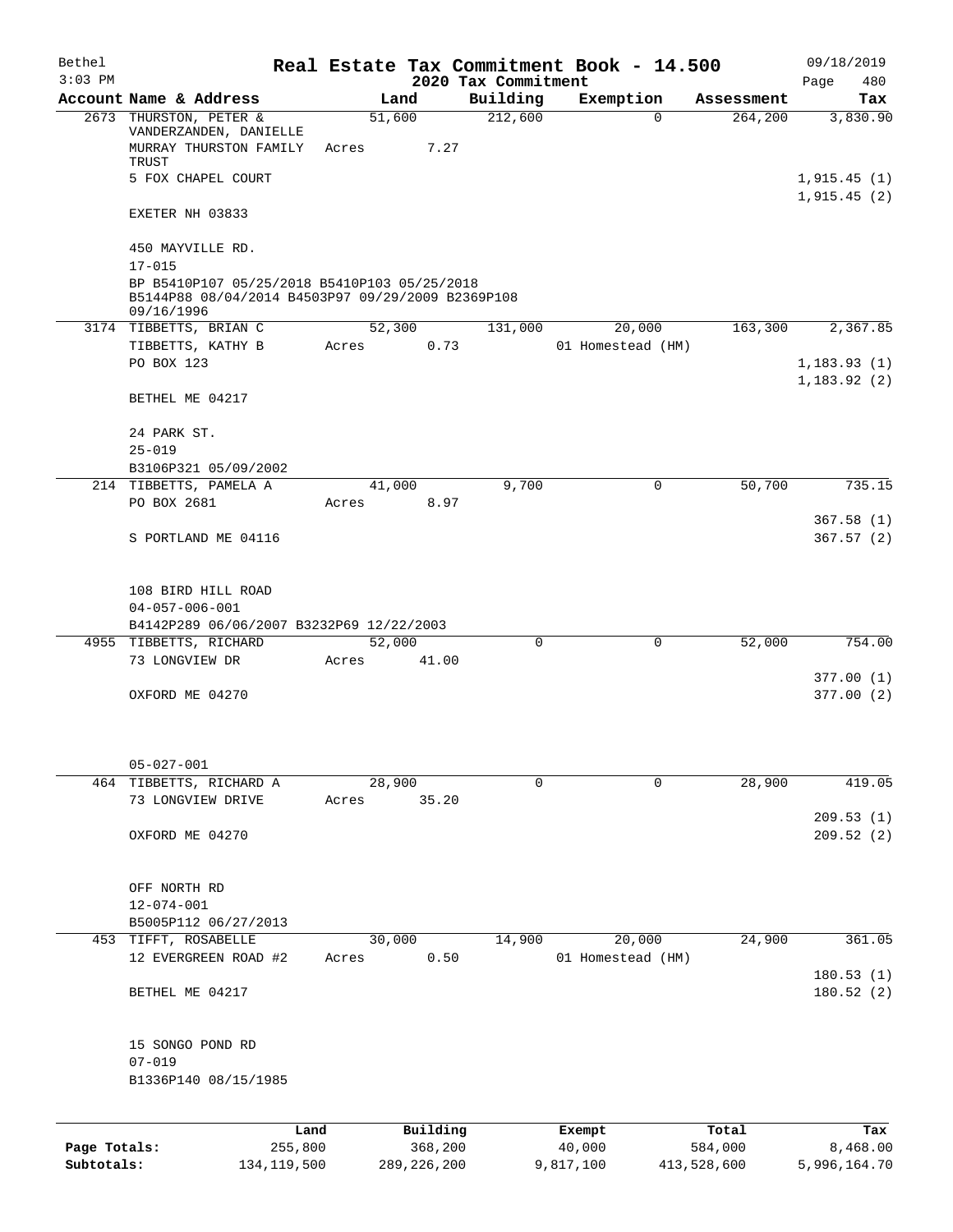| Bethel<br>$3:03$ PM |                                                                            |         |          | 2020 Tax Commitment | Real Estate Tax Commitment Book - 14.500 |            | 09/18/2019<br>Page<br>481  |
|---------------------|----------------------------------------------------------------------------|---------|----------|---------------------|------------------------------------------|------------|----------------------------|
|                     | Account Name & Address                                                     |         | Land     | Building            | Exemption                                | Assessment | Tax                        |
|                     | 3102 TIMBERLAKE, S ROSS                                                    |         | 130,100  | 162,000             | 20,000                                   | 272,100    | 3,945.45                   |
|                     | TIMBERLAKE, CAROLE A<br>MARTIN-TIMBERLAKE                                  | Acres   | 1.50     |                     | 01 Homestead (HM)                        |            |                            |
|                     | PO BOX 24                                                                  |         |          |                     |                                          |            | 1,972.73(1)<br>1,972.72(2) |
|                     | BETHEL ME 04217                                                            |         |          |                     |                                          |            |                            |
|                     | 158 MAYVILLE RD.<br>$24 - 024$                                             |         |          |                     |                                          |            |                            |
|                     | B4462P246 06/29/2009 B4149P68 06/18/2007 B2980P157                         |         |          |                     |                                          |            |                            |
|                     | 2707 TIMONEY, TERRY                                                        |         | 71,200   | 173,000             | $\mathbf 0$                              | 244,200    | 3,540.90                   |
|                     | TIMONEY, JAMES                                                             | Acres   | 1.12     |                     |                                          |            |                            |
|                     | 158 EAST SHORE ROAD                                                        |         |          |                     |                                          |            | 1,770.45(1)<br>1,770.45(2) |
|                     | AUBURN ME 04210                                                            |         |          |                     |                                          |            |                            |
|                     | 57 WILL VIEW RD                                                            |         |          |                     |                                          |            |                            |
|                     | $17 - 035 - 018$                                                           |         |          |                     |                                          |            |                            |
| 2572                | B5364P420 08/29/2017 B3741P305 06/16/2005<br>TOMCHIK, JEFFREY M            |         | 25,800   | 57,200              | 0                                        | 83,000     | 1,203.50                   |
|                     | TOMCHIK, JULIANA                                                           | Acres   | 0.51     |                     |                                          |            |                            |
|                     | 20 OYSTER WAY                                                              |         |          |                     |                                          |            | 601.75(1)                  |
|                     | MASHPEE MA 02649                                                           |         |          |                     |                                          |            | 601.75(2)                  |
|                     | 23 SPRUCE WAY                                                              |         |          |                     |                                          |            |                            |
|                     | $15 - 016 - 023$                                                           |         |          |                     |                                          |            |                            |
|                     | B5318P330 11/29/2016 B5182P83 11/12/2014 B5145P232<br>08/06/2014 B2840P144 |         |          |                     |                                          |            |                            |
|                     | 5212 TONRA, JAMES E                                                        |         | 32,600   | 219,500             | 0                                        | 252,100    | 3,655.45                   |
|                     | TONRA, ELIZABETH A                                                         | Acres   | 1.00     |                     |                                          |            |                            |
|                     | 13 PRESDINTIAL DRIVE                                                       |         |          |                     |                                          |            | 1,827.73(1)<br>1,827.72(2) |
|                     | WILMINGTON MA 01887<br>9565                                                |         |          |                     |                                          |            |                            |
|                     | 257 TAYLOR SMITH RD                                                        |         |          |                     |                                          |            |                            |
|                     | $09 - 006 - 002 - B$                                                       |         |          |                     |                                          |            |                            |
|                     | B5288P194 06/22/2016 B4510P293 10/13/2009 B4473P122<br>07/21/2009          |         |          |                     |                                          |            |                            |
|                     | 5374 TOOLEY, JENNIFER ELAINE                                               |         | 33,500   | 156,600             | $\mathbf 0$                              | 190,100    | 2,756.45                   |
|                     | 5 SIMONTON ROAD                                                            | Acres   | 1.42     |                     |                                          |            |                            |
|                     | CAMDEN ME 04843                                                            |         |          |                     |                                          |            | 1,378.23(1)<br>1,378.22(2) |
|                     |                                                                            |         |          |                     |                                          |            |                            |
|                     | 514 EAST BETHEL RD.                                                        |         |          |                     |                                          |            |                            |
|                     | $09 - 015 - 001$                                                           |         |          |                     |                                          |            |                            |
|                     | B5370P93 09/28/2017 B5114P70 05/12/2014                                    |         |          |                     |                                          |            |                            |
|                     | 3494 TORNBERG, ANDERS C                                                    |         | 67,800   | 110,400             | 0                                        | 178,200    | 2,583.90                   |
|                     | TORNBERG, MELANIE A<br>19 EDEN LANE                                        | Acres   | 1.30     |                     |                                          |            | 1,291.95(1)                |
|                     |                                                                            |         |          |                     |                                          |            | 1, 291.95(2)               |
|                     | BETHEL ME 04217                                                            |         |          |                     |                                          |            |                            |
|                     | 19 EDEN LANE                                                               |         |          |                     |                                          |            |                            |
|                     | $26 - 053$                                                                 |         |          |                     |                                          |            |                            |
|                     | B5211P148 03/03/2015 B3213P80 12/16/2002                                   |         |          |                     |                                          |            |                            |
|                     |                                                                            | Land    | Building |                     | Exempt                                   | Total      | Tax                        |
| Page Totals:        |                                                                            | 361,000 | 878,700  |                     | 20,000                                   | 1,219,700  | 17,685.65                  |

**Subtotals:** 134,480,500 290,104,900 9,837,100 414,748,300 6,013,850.35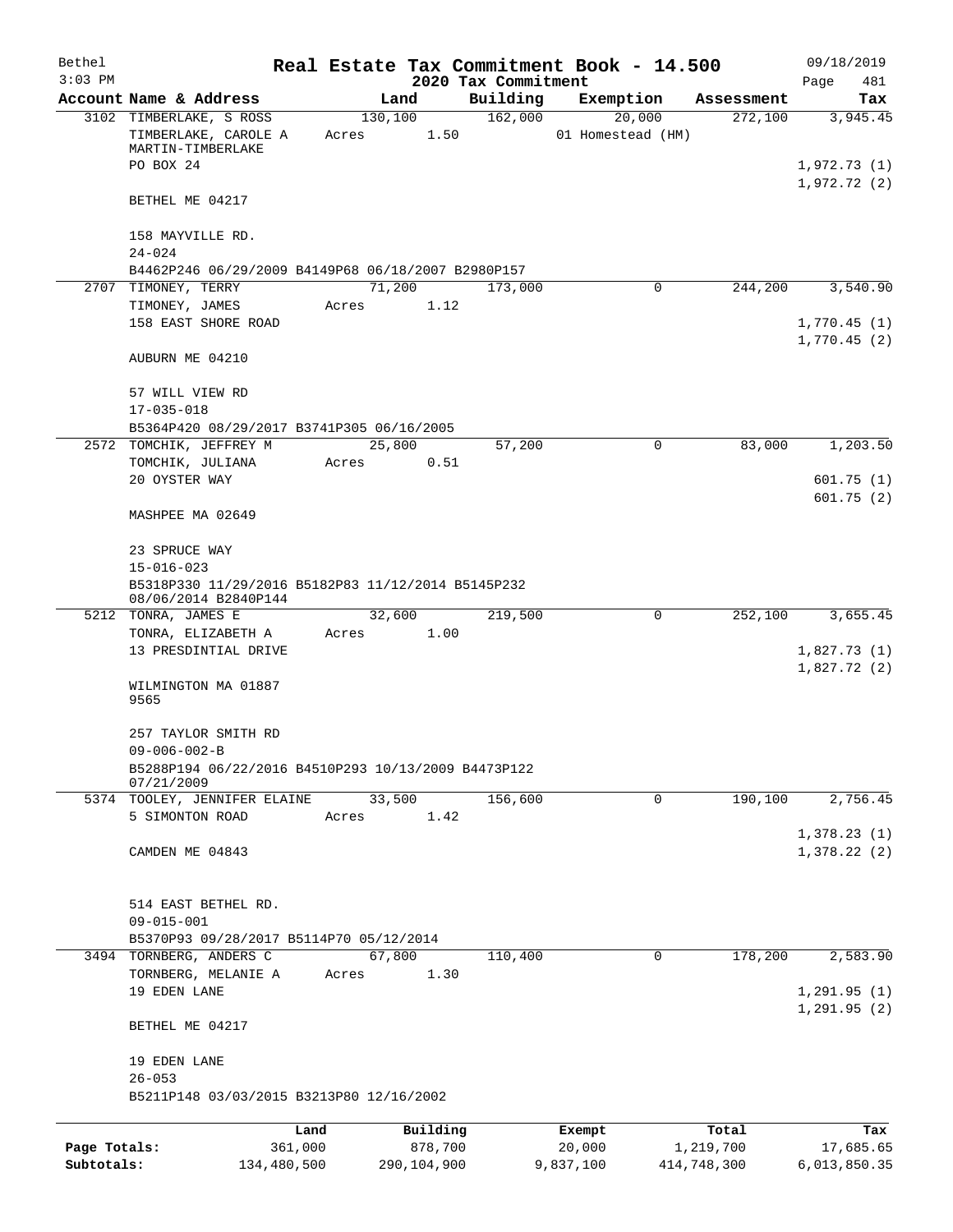| Bethel    |                                                                                                           |        |      |                     | Real Estate Tax Commitment Book - 14.500 |            |             | 09/18/2019 |
|-----------|-----------------------------------------------------------------------------------------------------------|--------|------|---------------------|------------------------------------------|------------|-------------|------------|
| $3:03$ PM |                                                                                                           |        |      | 2020 Tax Commitment |                                          |            | Page        | 482        |
|           | Account Name & Address                                                                                    | Land   |      | Building            | Exemption                                | Assessment |             | Tax        |
|           | 44 TORNROSE, RUSSELL T                                                                                    | 43,100 |      | 206,600             | 20,000                                   | 229,700    |             | 3,330.65   |
|           | PO BOX 95                                                                                                 | Acres  | 4.40 |                     | 01 Homestead (HM)                        |            | 1,665.33(1) |            |
|           | BETHEL ME 04217                                                                                           |        |      |                     |                                          |            | 1,665.32(2) |            |
|           |                                                                                                           |        |      |                     |                                          |            |             |            |
|           | 813 GROVER HILL RD.                                                                                       |        |      |                     |                                          |            |             |            |
|           | $01 - 035 - 005$                                                                                          |        |      |                     |                                          |            |             |            |
|           | BP B5410P568 06/01/2018 B3801P171 09/16/2005                                                              |        |      |                     |                                          |            |             |            |
|           | 5095 TOUT, WILLIAM A                                                                                      | 35,100 |      | 105,300             | 0                                        | 140,400    |             | 2,035.80   |
|           | 10700 RAVENNA WAY #101 Acres                                                                              |        | 2.69 |                     |                                          |            |             |            |
|           |                                                                                                           |        |      |                     |                                          |            | 1,017.90(1) |            |
|           | FORT MYERS ME 04218 7                                                                                     |        |      |                     |                                          |            | 1,017.90(2) |            |
|           |                                                                                                           |        |      |                     |                                          |            |             |            |
|           | 38 HEMLOCK RIDGE DRIVE                                                                                    |        |      |                     |                                          |            |             |            |
|           | $12 - 045 - 004$                                                                                          |        |      |                     |                                          |            |             |            |
|           | B4879P37 08/16/2012 B3835P114 11/03/2005                                                                  |        |      |                     |                                          |            |             |            |
|           | 1275 TOWLE, GREGORY J                                                                                     | 23,600 |      | 66,900              | $\mathbf 0$                              | 90,500     |             | 1,312.25   |
|           | 131 WEST BETHEL RD                                                                                        | Acres  | 0.39 |                     |                                          |            |             |            |
|           |                                                                                                           |        |      |                     |                                          |            |             | 656.13(1)  |
|           | BETHEL ME 04217                                                                                           |        |      |                     |                                          |            |             | 656.12(2)  |
|           |                                                                                                           |        |      |                     |                                          |            |             |            |
|           | 131 WEST BETHEL RD.                                                                                       |        |      |                     |                                          |            |             |            |
|           | $07 - 077$                                                                                                |        |      |                     |                                          |            |             |            |
|           | B5185P285 11/21/2014 B5146P218 08/11/2014 B2556P125<br>05/08/1998                                         |        |      |                     |                                          |            |             |            |
|           | 3232 TOWNSEND, DONALD                                                                                     | 41,500 |      | 108,100             | 0                                        | 149,600    |             | 2,169.20   |
|           | TOWNSEND, LESLIE                                                                                          | Acres  | 0.20 |                     |                                          |            |             |            |
|           | KRICHKO                                                                                                   |        |      |                     |                                          |            |             |            |
|           | 130 RAMAPOO RD.                                                                                           |        |      |                     |                                          |            | 1,084.60(1) |            |
|           |                                                                                                           |        |      |                     |                                          |            | 1,084.60(2) |            |
|           | RIDGEFIELD CT 06877                                                                                       |        |      |                     |                                          |            |             |            |
|           | 61 ELM ST.                                                                                                |        |      |                     |                                          |            |             |            |
|           | $25 - 069$                                                                                                |        |      |                     |                                          |            |             |            |
|           | B3880P202 01/30/2006                                                                                      |        |      |                     |                                          |            |             |            |
|           | 4829 TREADWELL, JAN N                                                                                     | 38,400 |      | 194,100             | $\mathbf 0$                              | 232,500    |             | 3,371.25   |
|           | TREADWELL, WILLIAM G                                                                                      | Acres  | 1.00 |                     |                                          |            |             |            |
|           | 17 TOASTIE WALK                                                                                           |        |      |                     |                                          |            | 1,685.63(1) |            |
|           |                                                                                                           |        |      |                     |                                          |            | 1,685.62(2) |            |
|           | BRUNSWICK ME 04011                                                                                        |        |      |                     |                                          |            |             |            |
|           | 67 INTERVALE ROAD                                                                                         |        |      |                     |                                          |            |             |            |
|           | $08 - 061 - 001$                                                                                          |        |      |                     |                                          |            |             |            |
|           | B5042P327 09/27/2013 B5014P113 07/24/2013 B4558P327                                                       |        |      |                     |                                          |            |             |            |
|           | 02/10/2010 B4551P100 01/19/2010 B4551P99 01/12/2010<br>B4549P201 01/12/2010 B4468P68 07/10/2009 B4265P162 |        |      |                     |                                          |            |             |            |
|           | 02/26/2008 B4133P4 05/11/2007 B3864P326 12/28/2005                                                        |        |      |                     |                                          |            |             |            |

|              | Land        | Building    | Exempt    | Total       | Tax          |
|--------------|-------------|-------------|-----------|-------------|--------------|
| Page Totals: | 181,700     | 681,000     | 20,000    | 842,700     | 12,219.15    |
| Subtotals:   | 134,662,200 | 290,785,900 | 9,857,100 | 415,591,000 | 6,026,069.50 |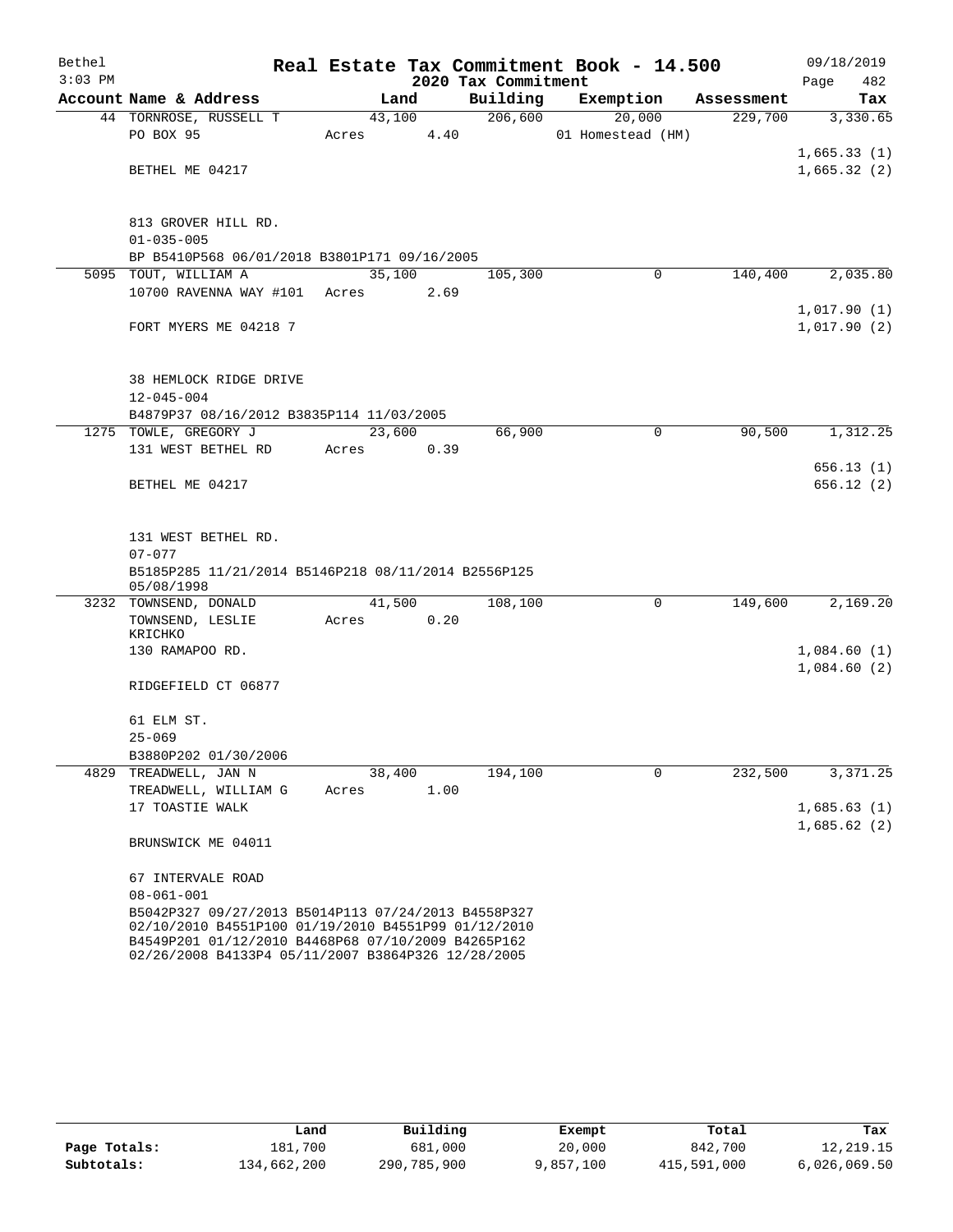| Bethel       |                                                     |       |               |                     | Real Estate Tax Commitment Book - 14.500 |             | 09/18/2019                   |
|--------------|-----------------------------------------------------|-------|---------------|---------------------|------------------------------------------|-------------|------------------------------|
| $3:03$ PM    |                                                     |       |               | 2020 Tax Commitment |                                          |             | 483<br>Page                  |
|              | Account Name & Address                              |       | Land          | Building            | Exemption                                | Assessment  | Tax                          |
|              | 2658 TRINWARD, KEVIN J<br>TRINWARD, CYNTHIA         |       | 45,200        | 10,800              | $\Omega$                                 | 56,000      | 812.00                       |
|              | 313 WEST GRAY RD                                    | Acres | 13.90         |                     |                                          |             | 406.00(1)                    |
|              |                                                     |       |               |                     |                                          |             | 406.00(2)                    |
|              | GRAY ME 04039                                       |       |               |                     |                                          |             |                              |
|              | 174 DAISY BRYANT ROAD<br>$17 - 001$                 |       |               |                     |                                          |             |                              |
|              | B5320P255 11/30/2016 B5268P299 02/16/2016 B1218P191 |       |               |                     |                                          |             |                              |
|              | 08/11/1983 B614P495 07/12/1962<br>3135 TRIPP, HALEY |       | 38,800        | 101,800             | 20,000                                   | 120,600     | 1,748.70                     |
|              | BLAKE, CYNTHIA                                      | Acres | 1.16          |                     | 01 Homestead (HM)                        |             |                              |
|              | 99 INTERVALE RD.                                    |       |               |                     |                                          |             | 874.35(1)                    |
|              |                                                     |       |               |                     |                                          |             | 874.35(2)                    |
|              | BETHEL ME 04217                                     |       |               |                     |                                          |             |                              |
|              | 99 INTERVALE RD.                                    |       |               |                     |                                          |             |                              |
|              | $24 - 053$                                          |       |               |                     |                                          |             |                              |
|              | B4038P315 10/31/2006 B2763P27                       |       |               |                     |                                          |             |                              |
|              | 2591 TRUFANT, PAUL R                                |       | 26, 200       | 197,900             | $\mathbf 0$                              | 224,100     | 3,249.45                     |
|              | LABBE-TRUFANT, NICOLE L Acres                       |       | 2.00          |                     |                                          |             |                              |
|              | 5 RIVER'S EDGE DRIVE                                |       |               |                     |                                          |             | 1,624.73(1)                  |
|              | KENNEBUNK ME 04043 3218                             |       |               |                     |                                          |             | 1,624.72(2)                  |
|              | GRAND VIEW ESTATES                                  |       |               |                     |                                          |             |                              |
|              | $15 - 022 - 001$                                    |       |               |                     |                                          |             |                              |
|              | B3940P210 05/24/2006 B3591P338 09/17/2004           |       |               |                     |                                          |             |                              |
|              | 441 TRUMAN, PATTI                                   |       | 15,500        | 0                   | $\mathbf 0$                              | 15,500      | 224.75                       |
|              | PO BOX 769                                          | Acres | 2.06          |                     |                                          |             |                              |
|              | BETHEL ME 04217                                     |       |               |                     |                                          |             | 112.38(1)<br>112.37(2)       |
|              |                                                     |       |               |                     |                                          |             |                              |
|              | GROVER HILL S/S                                     |       |               |                     |                                          |             |                              |
|              | $07 - 006$                                          |       |               |                     |                                          |             |                              |
|              | B2801P348 03/21/2000                                |       |               |                     |                                          |             |                              |
|              | 443 TRUMAN, PATTI                                   |       | 57,100        | 120,800             | 20,000                                   | 157,900     | 2,289.55                     |
|              | P.O. BOX 769                                        | Acres | 33.00         |                     | 01 Homestead (HM)                        |             |                              |
|              | BETHEL ME 04217                                     |       |               |                     |                                          |             | 1, 144.78(1)<br>1, 144.77(2) |
|              |                                                     |       |               |                     |                                          |             |                              |
|              | 208 GROVER HILL RD.                                 |       |               |                     |                                          |             |                              |
|              | $07 - 008$                                          |       |               |                     |                                          |             |                              |
|              | B1859P261 01/13/1992 B1155P171 04/22/1982           |       |               |                     |                                          |             |                              |
|              | 2830 TRUSTEES OF THE BUCK<br>FAMILY TRUST           |       | 14,200        | 1,000               | $\mathbf 0$                              | 15,200      | 220.40                       |
|              | C/O CATHERINE G.<br>PRESTON                         | Acres | 21.00         |                     |                                          |             |                              |
|              | 77 PREBLE STREET                                    |       |               |                     |                                          |             | 110.20(1)                    |
|              | SOUTH PORTLAND ME 04106                             |       |               |                     |                                          |             | 110.20(2)                    |
|              | SWAN HILL RD N/S                                    |       |               |                     |                                          |             |                              |
|              | $19 - 002$                                          |       |               |                     |                                          |             |                              |
|              | B4644P338 10/13/2010                                |       |               |                     |                                          |             |                              |
|              | Land                                                |       | Building      |                     | Exempt                                   | Total       | Tax                          |
| Page Totals: | 197,000                                             |       | 432,300       |                     | 40,000                                   | 589,300     | 8,544.85                     |
| Subtotals:   | 134,859,200                                         |       | 291, 218, 200 |                     | 9,897,100                                | 416,180,300 | 6,034,614.35                 |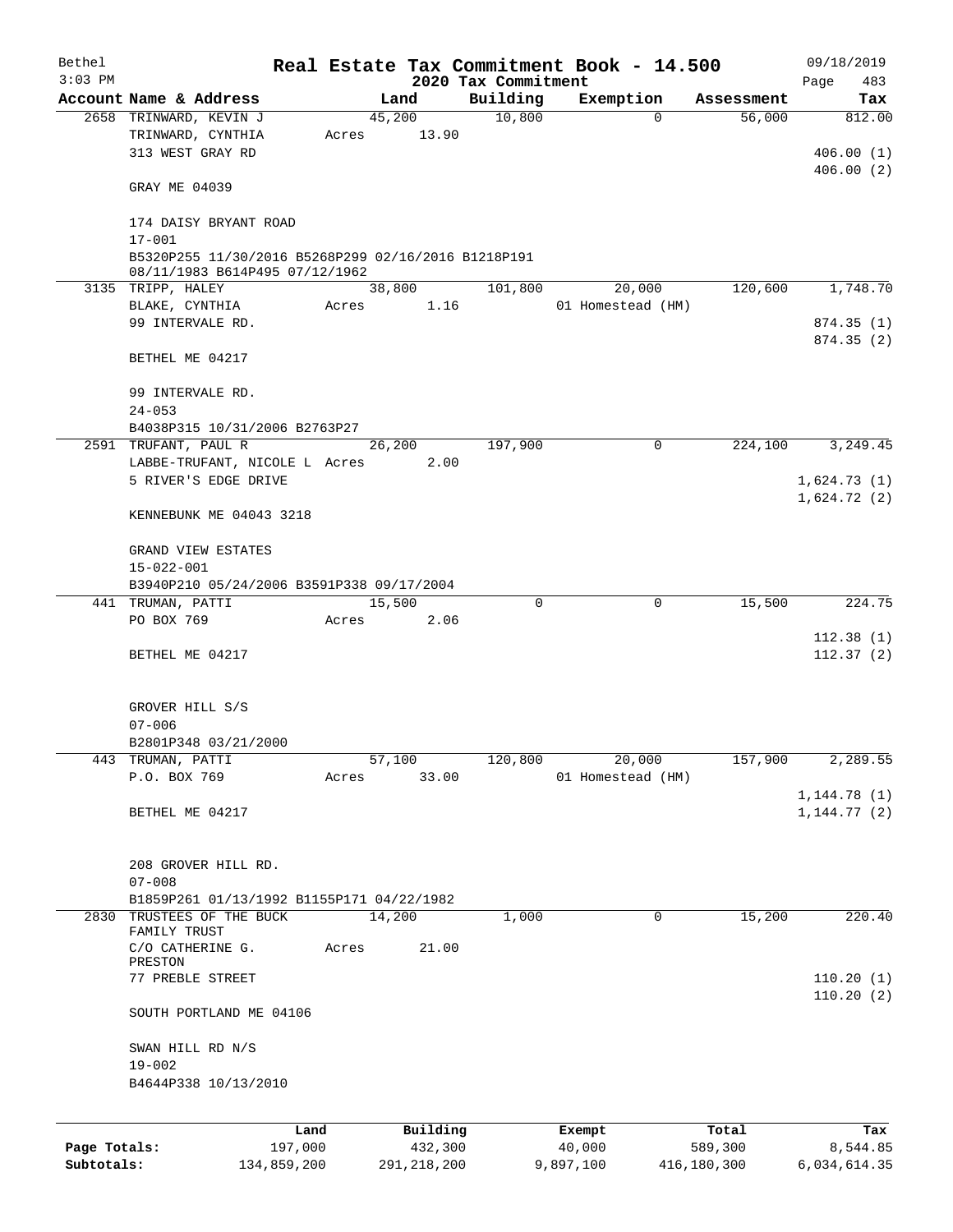| Bethel       |                                                                                                          |               |       |                |                     | Real Estate Tax Commitment Book - 14.500 |                      | 09/18/2019   |
|--------------|----------------------------------------------------------------------------------------------------------|---------------|-------|----------------|---------------------|------------------------------------------|----------------------|--------------|
| $3:03$ PM    |                                                                                                          |               |       |                | 2020 Tax Commitment |                                          |                      | 484<br>Page  |
|              | Account Name & Address                                                                                   |               |       | Land           | Building            | Exemption                                | Assessment           | Tax          |
|              | 3288 TSE, MAN S                                                                                          |               |       | 51,600<br>0.33 | 140,200             |                                          | 191,800<br>0         | 2,781.10     |
|              | CHEN, SU C<br>PO BOX 1241                                                                                |               | Acres |                |                     |                                          |                      | 1,390.55(1)  |
|              |                                                                                                          |               |       |                |                     |                                          |                      | 1,390.55(2)  |
|              | BETHEL ME 04217                                                                                          |               |       |                |                     |                                          |                      |              |
|              | 10 CHAPMAN ST                                                                                            |               |       |                |                     |                                          |                      |              |
|              | $25 - 122$                                                                                               |               |       |                |                     |                                          |                      |              |
|              | B4763P321 09/26/2011 B3475P251 03/12/2004<br>1550 TUCKER LAND COMPANY,                                   |               |       | 58,300         | 165,900             |                                          | 224,200<br>0         | 3,250.90     |
|              | LLC                                                                                                      |               |       |                |                     |                                          |                      |              |
|              | BROWN, MARK                                                                                              |               | Acres | 8.00           |                     |                                          |                      |              |
|              | PLEASANT RIVER MOTEL                                                                                     |               |       |                |                     |                                          |                      | 1,625.45(1)  |
|              | PO BOX 72                                                                                                |               |       |                |                     |                                          |                      | 1,625.45(2)  |
|              | WEST BETHEL ME 04286                                                                                     |               |       |                |                     |                                          |                      |              |
|              | 764 WEST BETHEL RD.                                                                                      |               |       |                |                     |                                          |                      |              |
|              | $11 - 027 - 003$                                                                                         |               |       |                |                     |                                          |                      |              |
|              | B3443P231 12/30/2003 B3198P81 11/18/2002                                                                 |               |       |                |                     |                                          |                      |              |
|              | 1377 TUCKER, SARAH S                                                                                     |               |       | 51,300         | 123,700             | 20,000                                   | 155,000              | 2,247.50     |
|              | 129 BAILEY RD.                                                                                           |               | Acres | 2.30           |                     | 01 Homestead (HM)                        |                      |              |
|              |                                                                                                          |               |       |                |                     |                                          |                      | 1, 123.75(1) |
|              | BETHEL ME 04217                                                                                          |               |       |                |                     |                                          |                      | 1, 123.75(2) |
|              |                                                                                                          |               |       |                |                     |                                          |                      |              |
|              |                                                                                                          |               |       |                |                     |                                          |                      |              |
|              | 129 BAILEY RD                                                                                            |               |       |                |                     |                                          |                      |              |
|              | $08 - 055 - 011$                                                                                         |               |       |                |                     |                                          |                      |              |
|              | B5229P510 06/30/2015 B3092P1 04/05/2002 B1923P334<br>07/28/1992 B1903P286 06/04/1992 B1492P65 07/15/1987 |               |       |                |                     |                                          |                      |              |
|              | 5385 TUCKER, SARAH S                                                                                     |               |       | 8,700          | $\Omega$            |                                          | $\mathbf 0$<br>8,700 | 126.15       |
|              | 129 BAILEY RD                                                                                            |               | Acres | 22.90          |                     |                                          |                      |              |
|              |                                                                                                          |               |       |                |                     |                                          |                      | 63.08(1)     |
|              | BETHEL ME 04217                                                                                          |               |       |                |                     |                                          |                      | 63.07(2)     |
|              |                                                                                                          |               |       |                |                     |                                          |                      |              |
|              |                                                                                                          |               |       |                |                     |                                          |                      |              |
|              | BAILEY RD<br>$08 - 055 - 00A$                                                                            |               |       |                |                     |                                          |                      |              |
|              | B5259P230 12/18/2016 B5264P255 01/20/2016                                                                |               |       |                |                     |                                          |                      |              |
| 260          | TUCKER, WILLIS                                                                                           |               |       | 37,000         | 8,300               |                                          | 0<br>45,300          | 656.85       |
|              | 6 BELMONT ST                                                                                             |               | Acres | 13.84          |                     |                                          |                      |              |
|              |                                                                                                          |               |       |                |                     |                                          |                      | 328.43(1)    |
|              | BRUNSWICK ME 04011                                                                                       |               |       |                |                     |                                          |                      | 328.42(2)    |
|              |                                                                                                          |               |       |                |                     |                                          |                      |              |
|              |                                                                                                          |               |       |                |                     |                                          |                      |              |
|              | 163 BIRD HILL RD                                                                                         |               |       |                |                     |                                          |                      |              |
|              | $04 - 083 - 00B$                                                                                         |               |       |                |                     |                                          |                      |              |
|              | B1559P181                                                                                                |               |       |                |                     |                                          |                      |              |
| 120          | TURGEON, DARA M                                                                                          |               |       | 37,400         | 119,700             |                                          | 157,100<br>0         | 2,277.95     |
|              | 250 VERNON ST                                                                                            |               | Acres | 2.00           |                     |                                          |                      |              |
|              |                                                                                                          |               |       |                |                     |                                          |                      | 1,138.98(1)  |
|              | BETHEL ME 04217                                                                                          |               |       |                |                     |                                          |                      | 1,138.97(2)  |
|              |                                                                                                          |               |       |                |                     |                                          |                      |              |
|              | 250 VERNON ST.                                                                                           |               |       |                |                     |                                          |                      |              |
|              | $03 - 004 - 001$                                                                                         |               |       |                |                     |                                          |                      |              |
|              | B4406P81 02/20/2009 B4370P182 10/29/2008 B3694P305<br>03/22/2005                                         |               |       |                |                     |                                          |                      |              |
|              |                                                                                                          |               |       |                |                     |                                          |                      |              |
|              |                                                                                                          | Land          |       | Building       |                     | Exempt                                   | Total                | Tax          |
| Page Totals: |                                                                                                          | 244,300       |       | 557,800        |                     | 20,000                                   | 782,100              | 11,340.45    |
| Subtotals:   |                                                                                                          | 135, 103, 500 |       | 291,776,000    |                     | 9,917,100                                | 416,962,400          | 6,045,954.80 |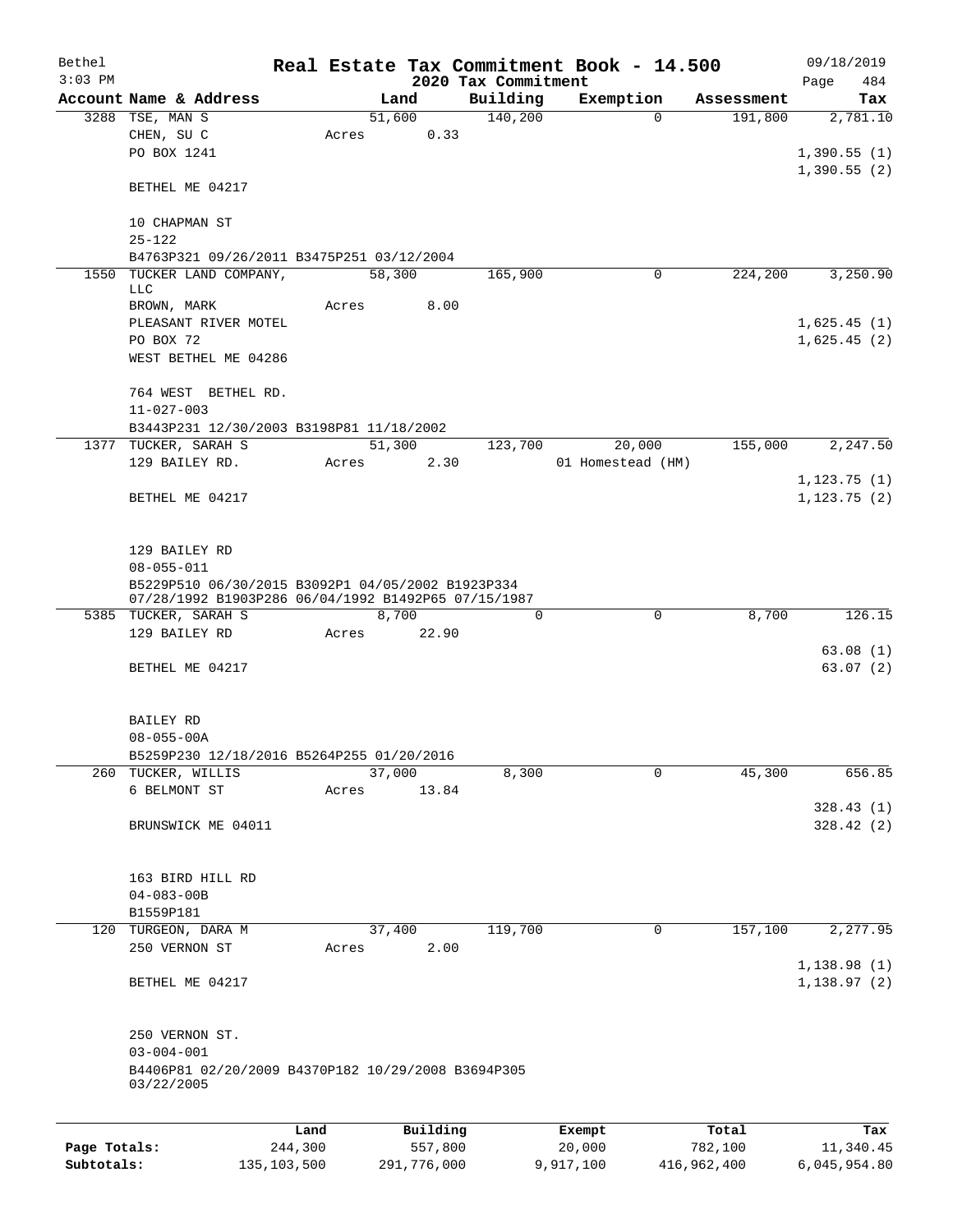| Bethel       |                                                                                                               |               |       |                 |                     | Real Estate Tax Commitment Book - 14.500 |             |                       | 09/18/2019               |
|--------------|---------------------------------------------------------------------------------------------------------------|---------------|-------|-----------------|---------------------|------------------------------------------|-------------|-----------------------|--------------------------|
| $3:03$ PM    |                                                                                                               |               |       |                 | 2020 Tax Commitment |                                          |             |                       | 485<br>Page              |
|              | Account Name & Address<br>5091 TURGEON, EDMOND                                                                |               |       | Land<br>26, 200 | Building            | Exemption<br>0                           | $\Omega$    | Assessment<br>26, 200 | Tax<br>379.90            |
|              | PO BOX 162                                                                                                    |               | Acres |                 | 2.42                |                                          |             |                       |                          |
|              |                                                                                                               |               |       |                 |                     |                                          |             |                       | 189.95(1)                |
|              | HANOVER ME 04237                                                                                              |               |       |                 |                     |                                          |             |                       | 189.95(2)                |
|              |                                                                                                               |               |       |                 |                     |                                          |             |                       |                          |
|              | $22 - 019 - 012$                                                                                              |               |       |                 |                     |                                          |             |                       |                          |
|              | B4842P162 05/04/2012 B3440P145 12/17/2003                                                                     |               |       |                 |                     |                                          |             |                       |                          |
|              | 5082 TURGEON, EDMOND                                                                                          |               |       | 25,300          |                     | $\Omega$                                 | 0           | 25,300                | 366.85                   |
|              | PO BOX 162                                                                                                    |               | Acres |                 | 1.70                |                                          |             |                       | 183.43(1)                |
|              | HANOVER ME 04237                                                                                              |               |       |                 |                     |                                          |             |                       | 183.42(2)                |
|              | $22 - 019 - 003$                                                                                              |               |       |                 |                     |                                          |             |                       |                          |
|              | B4842P162 05/04/2012 B3440P145 12/17/2003<br>5187 TURNBULL, DREW A                                            |               |       | 24,100          | 185,500             |                                          | $\mathbf 0$ | 209,600               | 3,039.20                 |
|              | 144 FISKE AVE.                                                                                                |               | Acres |                 | 0.70                |                                          |             |                       |                          |
|              |                                                                                                               |               |       |                 |                     |                                          |             |                       | 1,519.60(1)              |
|              | CUMBERLAND RI 02864                                                                                           |               |       |                 |                     |                                          |             |                       | 1,519.60(2)              |
|              | 20 EAGLE RIDGE RD                                                                                             |               |       |                 |                     |                                          |             |                       |                          |
|              | $27 - 036 - 003 - 002$                                                                                        |               |       |                 |                     |                                          |             |                       |                          |
|              | B4483P26 08/13/2009 B4475P152 07/27/2009 B4461P344<br>06/25/2009 B4223P288 11/14/2007<br>3065 TURNER, KELLY R |               |       | 46,700          |                     | 800                                      | $\mathbf 0$ | 47,500                | 688.75                   |
|              | 32 POINT STREET                                                                                               |               | Acres |                 | 7.80                |                                          |             |                       |                          |
|              | PROVINCETOWN MA 02657                                                                                         |               |       |                 |                     |                                          |             |                       | 344.38 (1)<br>344.37 (2) |
|              | 1 CUMMINGS RD<br>$23 - 017$<br>B5197P230 12/31/2014 B5122P175 06/04/2014 B2148P1<br>08/02/1994                |               |       |                 |                     |                                          |             |                       |                          |
|              | 1334 TUTTLE, MARGUERITE                                                                                       |               |       | 32,600          | 46,500              |                                          | 20,000      | 59,100                | 856.95                   |
|              | PO BOX 146                                                                                                    |               | Acres |                 | 1.00                | 01 Homestead (HM)                        |             |                       |                          |
|              |                                                                                                               |               |       |                 |                     |                                          |             |                       | 428.48 (1)               |
|              | GREENWOOD ME 04255                                                                                            |               |       |                 |                     |                                          |             |                       | 428.47 (2)               |
|              | 576 WALKERS MILLS RD.<br>$08 - 028$                                                                           |               |       |                 |                     |                                          |             |                       |                          |
|              | B908P68 08/12/1976 B753P32 07/24/1972                                                                         |               |       |                 |                     |                                          |             |                       |                          |
|              | 3175 TWADDEL, NATALIE                                                                                         |               |       | 11,800          | 111,200             |                                          | 0           | 123,000               | 1,783.50                 |
|              | TWADDEL, NORMAN                                                                                               |               |       |                 |                     |                                          |             |                       |                          |
|              | 10 LONGFELLOW ROAD                                                                                            |               |       |                 |                     |                                          |             |                       | 891.75 (1)               |
|              | GORHAM ME 04098                                                                                               |               |       |                 |                     |                                          |             |                       | 891.75 (2)               |
|              | 31 PARK ST<br>$25 - 020 - 001$                                                                                |               |       |                 |                     |                                          |             |                       |                          |
|              | B4965P9 03/15/2013 B4709P208 04/12/2011 B3994P74<br>08/22/2006 B3156P210                                      |               |       |                 |                     |                                          |             |                       |                          |
|              |                                                                                                               | Land          |       | Building        |                     | Exempt                                   |             | Total                 | Tax                      |
| Page Totals: |                                                                                                               | 166,700       |       | 344,000         |                     | 20,000                                   |             | 490,700               | 7,115.15                 |
| Subtotals:   |                                                                                                               | 135, 270, 200 |       | 292,120,000     |                     | 9,937,100                                |             | 417, 453, 100         | 6,053,069.95             |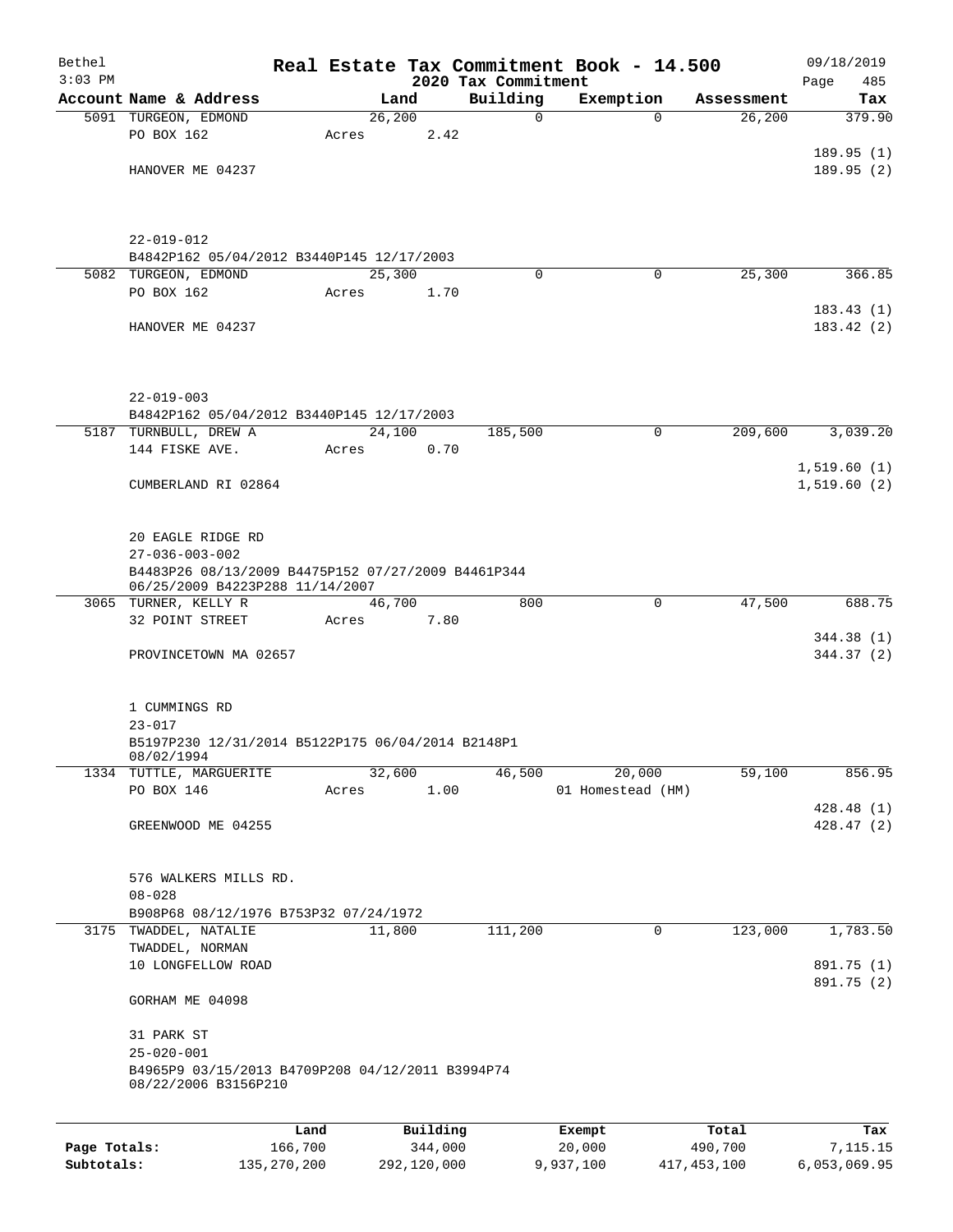| Bethel<br>$3:03$ PM |                                          |       |        | 2020 Tax Commitment | Real Estate Tax Commitment Book - 14.500 |            | 09/18/2019<br>Page<br>486 |
|---------------------|------------------------------------------|-------|--------|---------------------|------------------------------------------|------------|---------------------------|
|                     | Account Name & Address                   |       | Land   | Building            | Exemption                                | Assessment | Tax                       |
|                     | 2597 TYLER, BENJAMIN                     |       | 34,800 | 181,500             | $\Omega$                                 | 216,300    | 3,136.35                  |
|                     | PO BOX 117                               | Acres | 2.37   |                     |                                          |            |                           |
|                     |                                          |       |        |                     |                                          |            | 1,568.18(1)               |
|                     | GREENWOOD ME 04255                       |       |        |                     |                                          |            | 1,568.17(2)               |
|                     |                                          |       |        |                     |                                          |            |                           |
|                     | 25 VALLEY VIEW DRIVE                     |       |        |                     |                                          |            |                           |
|                     | $15 - 022 - 015$                         |       |        |                     |                                          |            |                           |
|                     | B3372P240 08/18/2003                     |       |        |                     |                                          |            |                           |
|                     | 91 TYLER, BERTHA                         |       | 9,800  | 0                   | 0                                        | 9,800      | 142.10                    |
|                     | 5645 STAMFORD STREET                     | Acres | 0.46   |                     |                                          |            |                           |
|                     |                                          |       |        |                     |                                          |            | 71.05(1)                  |
|                     | MIMS FL 32754                            |       |        |                     |                                          |            | 71.05(2)                  |
|                     |                                          |       |        |                     |                                          |            |                           |
|                     |                                          |       |        |                     |                                          |            |                           |
|                     | SONGO POND RD.<br>$02 - 014$             |       |        |                     |                                          |            |                           |
|                     | B2396P228 12/15/1996                     |       |        |                     |                                          |            |                           |
|                     | 4971 TYLER, EARL                         |       | 35,200 | 89,100              | 0                                        | 124,300    | 1,802.35                  |
|                     | P.O. BOX 403                             | Acres | 2.75   |                     |                                          |            |                           |
|                     |                                          |       |        |                     |                                          |            | 901.18(1)                 |
|                     | BETHEL ME 04217                          |       |        |                     |                                          |            | 901.17(2)                 |
|                     |                                          |       |        |                     |                                          |            |                           |
|                     |                                          |       |        |                     |                                          |            |                           |
|                     | 59 GRANDVIEW ROAD<br>$15 - 022 - 031$    |       |        |                     |                                          |            |                           |
|                     | B4651P60 10/26/2010 B4252P298 12/27/2007 |       |        |                     |                                          |            |                           |
|                     | 1471 TYLER, QUENTIN                      |       | 41,100 | 57,300              | $\mathbf 0$                              | 98,400     | 1,426.80                  |
|                     | TYLER, LAURA                             | Acres | 4.10   |                     |                                          |            |                           |
|                     | 517 EAST BETHEL RD.                      |       |        |                     |                                          |            | 713.40(1)                 |
|                     |                                          |       |        |                     |                                          |            | 713.40(2)                 |
|                     | BETHEL ME 04217                          |       |        |                     |                                          |            |                           |
|                     | 517 EAST BETHEL RD.                      |       |        |                     |                                          |            |                           |
|                     | $09 - 041 - 001$                         |       |        |                     |                                          |            |                           |
|                     | B3137P341 07/18/2002 B1338P62 08/27/1985 |       |        |                     |                                          |            |                           |
|                     | 3750 TYLER, QUENTIN                      |       | 80,600 | 0                   | 0                                        | 80,600     | 1,168.70                  |
|                     | 517 EAST BETHEL RD.                      | Acres | 100.40 |                     |                                          |            |                           |
|                     |                                          |       |        |                     |                                          |            | 584.35 (1)                |
|                     | BETHEL ME 04217                          |       |        |                     |                                          |            | 584.35 (2)                |
|                     |                                          |       |        |                     |                                          |            |                           |
|                     | EAST BETHEL ROAD                         |       |        |                     |                                          |            |                           |
|                     | $09 - 041$                               |       |        |                     |                                          |            |                           |
|                     | B1338P62 08/27/1985                      |       |        |                     |                                          |            |                           |
|                     | 1370 TYLER-NETHERLAND, LLC               |       | 41,700 | 178,200             | 0                                        | 219,900    | 3,188.55                  |
|                     | PO BOX 731                               | Acres | 3.00   |                     |                                          |            |                           |
|                     |                                          |       |        |                     |                                          |            | 1,594.28(1)               |
|                     | BETHEL ME 04217                          |       |        |                     |                                          |            | 1,594.27(2)               |
|                     |                                          |       |        |                     |                                          |            |                           |
|                     | 196 WALKERS MILLS RD.                    |       |        |                     |                                          |            |                           |
|                     | $08 - 053$                               |       |        |                     |                                          |            |                           |
|                     | B3640P70 12/07/2004                      |       |        |                     |                                          |            |                           |
|                     |                                          |       |        |                     |                                          |            |                           |

|              | Land        | Building    | Exempt    | Total       | Tax          |
|--------------|-------------|-------------|-----------|-------------|--------------|
| Page Totals: | 243,200     | 506,100     |           | 749,300     | 10,864.85    |
| Subtotals:   | 135,513,400 | 292,626,100 | 9,937,100 | 418,202,400 | 6,063,934.80 |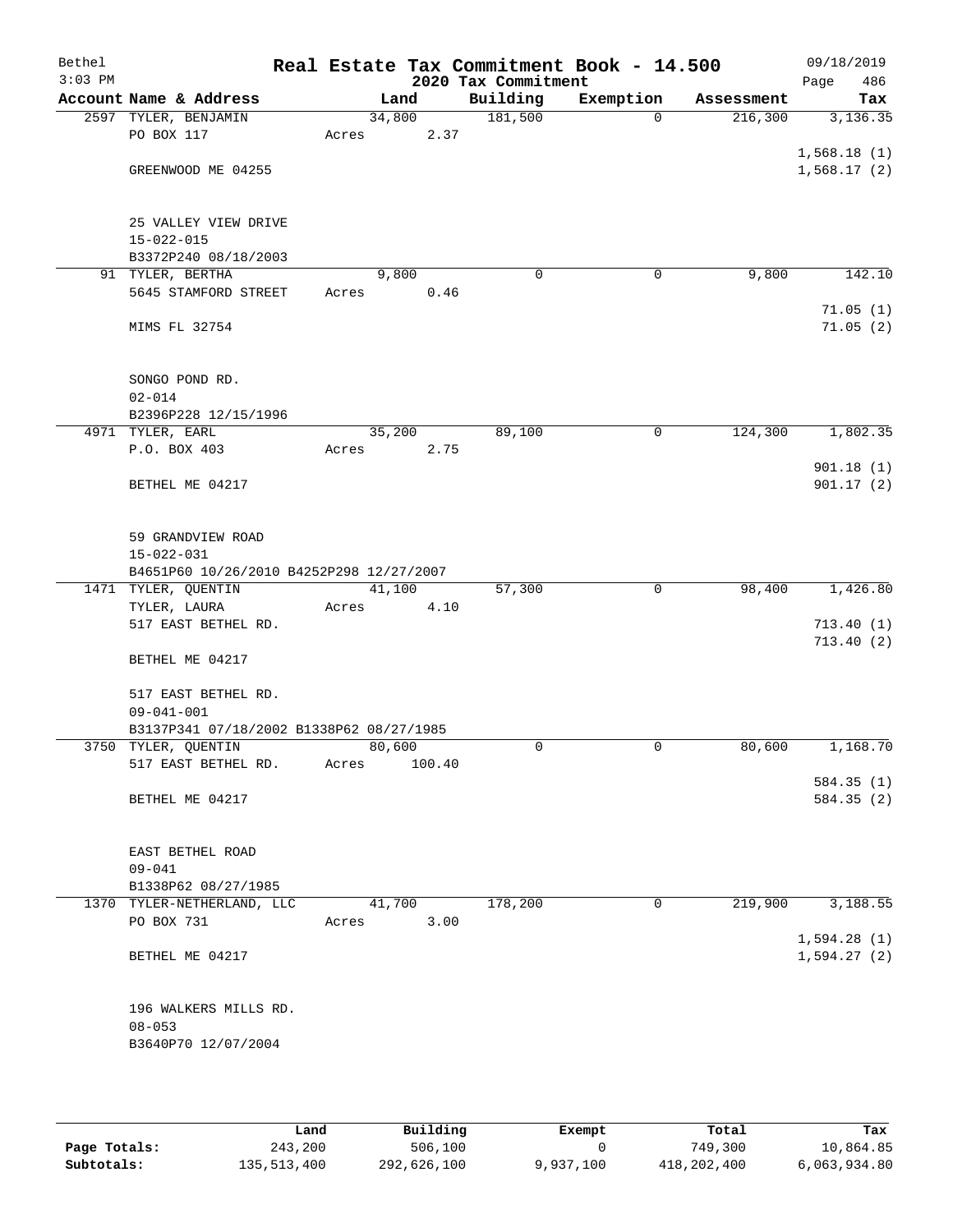| Bethel<br>$3:03$ PM |                                                         |         |                | 2020 Tax Commitment | Real Estate Tax Commitment Book - 14.500 |            | 09/18/2019<br>487 |
|---------------------|---------------------------------------------------------|---------|----------------|---------------------|------------------------------------------|------------|-------------------|
|                     | Account Name & Address                                  |         | Land           | Building            | Exemption                                | Assessment | Page<br>Tax       |
|                     | 196 ULRICKSON, ROY                                      |         | 45,200         | $\mathbf 0$         | $\Omega$                                 | 45,200     | 655.40            |
|                     | ULRICKSON, CHRISTINE                                    | Acres   | 29.10          |                     |                                          |            |                   |
|                     | 26 GOAT ISLAND WAY                                      |         |                |                     |                                          |            | 327.70(1)         |
|                     |                                                         |         |                |                     |                                          |            | 327.70(2)         |
|                     | NORWAY ME 04268 4553                                    |         |                |                     |                                          |            |                   |
|                     |                                                         |         |                |                     |                                          |            |                   |
|                     | EAST BETHEL RD.                                         |         |                |                     |                                          |            |                   |
|                     | $04 - 047$                                              |         |                |                     |                                          |            |                   |
|                     | B803P234                                                |         |                |                     |                                          |            |                   |
|                     | 108 UNRUH-KEMP, STACEY A                                |         | 40,000<br>1.70 | 89,600              | 20,000                                   | 109,600    | 1,589.20          |
|                     | MAILMAN, BILLY S.<br>393 PARADISE ROAD                  | Acres   |                |                     | 01 Homestead (HM)                        |            | 794.60(1)         |
|                     |                                                         |         |                |                     |                                          |            | 794.60(2)         |
|                     | BETHEL ME 04217                                         |         |                |                     |                                          |            |                   |
|                     |                                                         |         |                |                     |                                          |            |                   |
|                     | 393 PARADISE RD                                         |         |                |                     |                                          |            |                   |
|                     | $02 - 026 - 002$                                        |         |                |                     |                                          |            |                   |
|                     | B5428P463 09/05/2018 B5286P572 06/15/2016 B2257P82      |         |                |                     |                                          |            |                   |
|                     | 09/19/1995                                              |         |                |                     |                                          |            |                   |
|                     | 4618 UNRUH-KEMP, STACEY A                               |         | 5,300          | $\mathbf 0$         | $\mathbf 0$                              | 5,300      | 76.85             |
|                     | MAILMAN, BILLY S.                                       | Acres   | 5.03           |                     |                                          |            |                   |
|                     | 393 PARADISE RD                                         |         |                |                     |                                          |            | 38.43(1)          |
|                     |                                                         |         |                |                     |                                          |            | 38.42(2)          |
|                     | BETHEL ME 04217                                         |         |                |                     |                                          |            |                   |
|                     | PARADISE ROAD                                           |         |                |                     |                                          |            |                   |
|                     | $02 - 026 - 005$                                        |         |                |                     |                                          |            |                   |
|                     | B5428P463 09/05/2018 B5286P572 06/15/2016 B3511P62      |         |                |                     |                                          |            |                   |
|                     | 05/14/2004                                              |         |                |                     |                                          |            |                   |
|                     | 4619 UNRUH-KEMP, STACEY A                               |         | 4,500          | $\mathbf 0$         | $\mathbf 0$                              | 4,500      | 65.25             |
|                     | MAILMAN, BILLY S.                                       | Acres   | 4.25           |                     |                                          |            |                   |
|                     | 393 PARADISE RD                                         |         |                |                     |                                          |            | 32.63(1)          |
|                     |                                                         |         |                |                     |                                          |            | 32.62(2)          |
|                     | BETHEL ME 04217                                         |         |                |                     |                                          |            |                   |
|                     |                                                         |         |                |                     |                                          |            |                   |
|                     | PARADISE ROAD<br>$02 - 026 - 006$                       |         |                |                     |                                          |            |                   |
|                     | B5428P463 09/05/2018 B5286P572 06/15/2016 B3511P62      |         |                |                     |                                          |            |                   |
|                     | 05/14/2004                                              |         |                |                     |                                          |            |                   |
|                     | 2871 US BANK TRUST, N.A.                                |         | 79,800         | 154,000             | $\mathbf 0$                              | 233,800    | 3,390.10          |
|                     | 13801 WIRELESS WAY                                      | Acres   | 17.43          |                     |                                          |            |                   |
|                     |                                                         |         |                |                     |                                          |            | 1,695.05(1)       |
|                     | OKLAHOMA CITY OK 73134                                  |         |                |                     |                                          |            | 1,695.05(2)       |
|                     |                                                         |         |                |                     |                                          |            |                   |
|                     |                                                         |         |                |                     |                                          |            |                   |
|                     | 1460 INTERVALE RD.                                      |         |                |                     |                                          |            |                   |
|                     | $19 - 018$<br>B5451P795 02/13/2019 B2622P215 10/19/1998 |         |                |                     |                                          |            |                   |
|                     | 3450 VACHON, JASON, & RYAN                              |         | 106,800        | 1,000               | 0                                        | 107,800    | 1,563.10          |
|                     | PAUL VACHON TRUST                                       | Acres   | 9.10           |                     |                                          |            |                   |
|                     | 123 ADAMS DRIVE                                         |         |                |                     |                                          |            | 781.55(1)         |
|                     |                                                         |         |                |                     |                                          |            | 781.55(2)         |
|                     | PORTSMOUTH RI 02871                                     |         |                |                     |                                          |            |                   |
|                     |                                                         |         |                |                     |                                          |            |                   |
|                     | PARADISE RD.                                            |         |                |                     |                                          |            |                   |
|                     | $26 - 009$                                              |         |                |                     |                                          |            |                   |
|                     | B5264P633 01/25/2016 B4868P311 07/20/2012 B3882P189     |         |                |                     |                                          |            |                   |
|                     | 01/30/2006                                              |         |                |                     |                                          |            |                   |
|                     |                                                         | Land    | Building       |                     | Exempt                                   | Total      | Tax               |
| Page Totals:        |                                                         | 281,600 | 244,600        |                     | 20,000                                   | 506,200    | 7,339.90          |
|                     |                                                         |         |                |                     |                                          |            |                   |

**Subtotals:** 135,795,000 292,870,700 9,957,100 418,708,600 6,071,274.70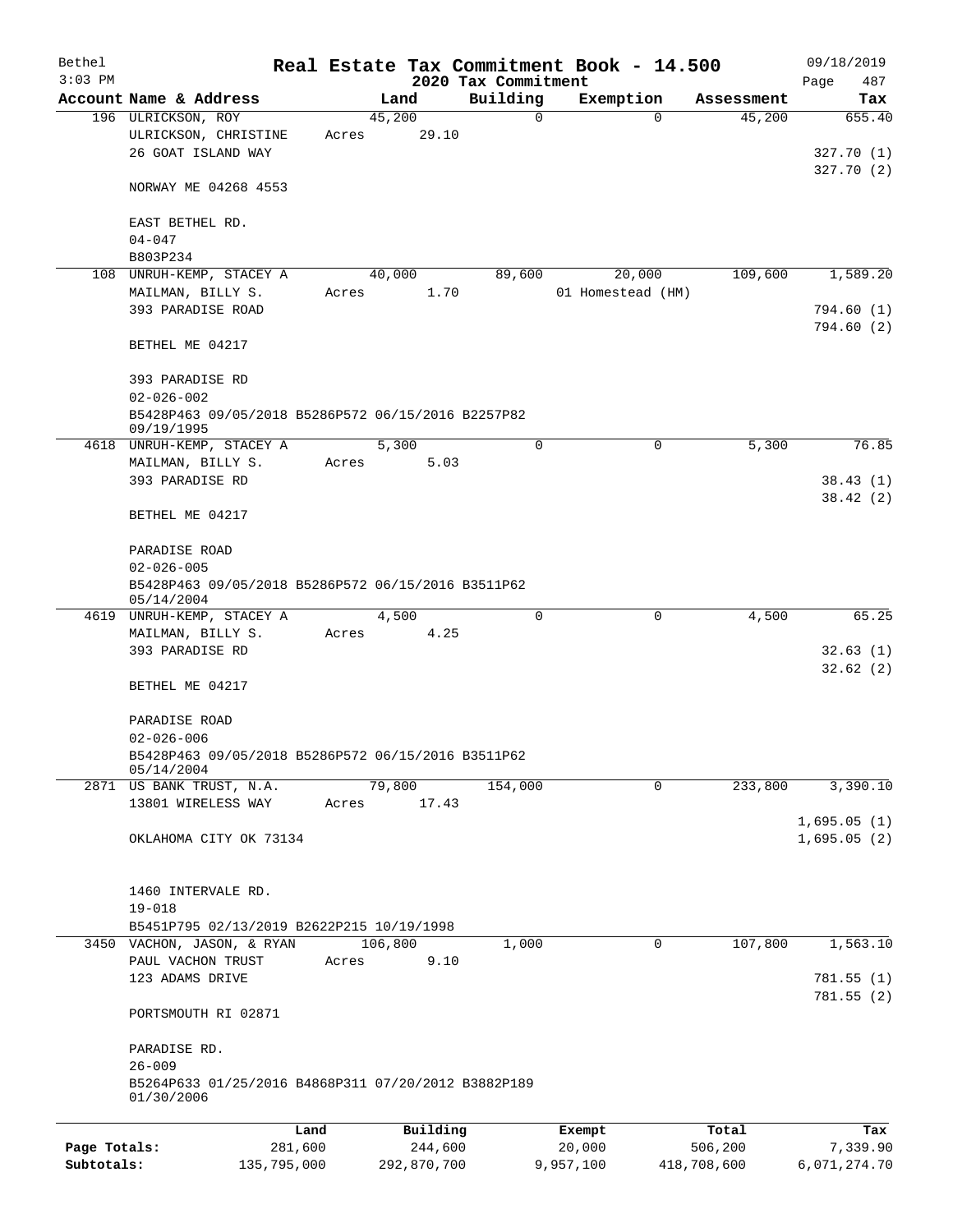| Bethel<br>$3:03$ PM |                                                                                                          |       |                       | 2020 Tax Commitment | Real Estate Tax Commitment Book - 14.500 |                    | 09/18/2019<br>Page<br>488 |
|---------------------|----------------------------------------------------------------------------------------------------------|-------|-----------------------|---------------------|------------------------------------------|--------------------|---------------------------|
|                     | Account Name & Address                                                                                   |       | Land                  | Building            | Exemption                                | Assessment         | Tax                       |
|                     | 212 VAIL, CHRISTOPHER L                                                                                  |       | 24,600                | 0                   | $\Omega$                                 | 24,600             | 356.70                    |
|                     | VAIL, SHERRIN M                                                                                          | Acres | 1.30                  |                     |                                          |                    |                           |
|                     | 1119 WASHINGTON AVE.                                                                                     |       |                       |                     |                                          |                    | 178.35(1)                 |
|                     |                                                                                                          |       |                       |                     |                                          |                    | 178.35(2)                 |
|                     | PORTLAND ME 04103                                                                                        |       |                       |                     |                                          |                    |                           |
|                     | 12 VAIL WAY                                                                                              |       |                       |                     |                                          |                    |                           |
|                     | $04 - 057 - 005 - 002$                                                                                   |       |                       |                     |                                          |                    |                           |
|                     | B4061P164 12/11/2006 B3867P345 01/04/2006                                                                |       |                       |                     |                                          |                    |                           |
|                     | 493 VALENTINO, MARK                                                                                      |       | 22,500                | $\Omega$            | 0                                        | 22,500             | 326.25                    |
|                     | RYLEY, RYLEY, DEBBIE                                                                                     | Acres | 1.50                  |                     |                                          |                    |                           |
|                     | 1609 OSGOOD ST.                                                                                          |       |                       |                     |                                          |                    | 163.13(1)                 |
|                     | NORTH ANDOVER MA 01845                                                                                   |       |                       |                     |                                          |                    | 163.12(2)                 |
|                     |                                                                                                          |       |                       |                     |                                          |                    |                           |
|                     | HOLT HILL RD.<br>$23 - 011 - 002$                                                                        |       |                       |                     |                                          |                    |                           |
|                     | B5280P549 05/11/2016 B5257P286 12/08/2015 B5034P10                                                       |       |                       |                     |                                          |                    |                           |
|                     | 09/06/2013                                                                                               |       |                       |                     |                                          |                    |                           |
|                     | 2766 VAN BUREN, DANIEL E                                                                                 |       | 63,100                | 1,157,600           | 0                                        | 1,220,700          | 17,700.15                 |
|                     | HERBECK, STEPHANIE L                                                                                     | Acres | 28.50                 |                     |                                          |                    |                           |
|                     | P.O. BOX 1688                                                                                            |       |                       |                     |                                          |                    | 8,850.08(1)               |
|                     | BETHEL ME 04217                                                                                          |       |                       |                     |                                          |                    | 8,850.07(2)               |
|                     |                                                                                                          |       |                       |                     |                                          |                    |                           |
|                     | 414 INTERVALE RD                                                                                         |       |                       |                     |                                          |                    |                           |
|                     | $18 - 022$<br>B4610P54 07/16/2010 B2589P282                                                              |       |                       |                     |                                          |                    |                           |
|                     | 501 VAN WINKLE, MARK                                                                                     |       | 34,000                | $\mathbf 0$         | $\mathbf 0$                              | 34,000             | 493.00                    |
|                     | 25 GULICK ROAD                                                                                           | Acres | 10.50                 |                     |                                          |                    |                           |
|                     |                                                                                                          |       |                       |                     |                                          |                    | 246.50(1)                 |
|                     | RAYMOND ME 04071                                                                                         |       |                       |                     |                                          |                    | 246.50(2)                 |
|                     |                                                                                                          |       |                       |                     |                                          |                    |                           |
|                     | DAISY BRYANT RD                                                                                          |       |                       |                     |                                          |                    |                           |
|                     | $17 - 003 - 00B$                                                                                         |       |                       |                     |                                          |                    |                           |
|                     | B5194P341 12/22/2014 B3035P185<br>1601 VANDENBULCKE, ROBERT                                              |       | 63,300                | 143,700             | 0                                        | 207,000            | 3,001.50                  |
|                     | 1 COMMONWEALTH AVE                                                                                       | Acres | 5.30                  |                     |                                          |                    |                           |
|                     |                                                                                                          |       |                       |                     |                                          |                    | 1,500.75(1)               |
|                     | SALISBURY MA 01952                                                                                       |       |                       |                     |                                          |                    | 1,500.75(2)               |
|                     |                                                                                                          |       |                       |                     |                                          |                    |                           |
|                     |                                                                                                          |       |                       |                     |                                          |                    |                           |
|                     | 7 ACRES RD.                                                                                              |       |                       |                     |                                          |                    |                           |
|                     | $11 - 062 - 002$                                                                                         |       |                       |                     |                                          |                    |                           |
|                     | B5373P633 10/19/2017 B4497P103 09/16/2009 B3128P228<br>06/26/2002                                        |       |                       |                     |                                          |                    |                           |
|                     | 170 VANDERLAAN, DAVID B.,                                                                                |       | 34,400                | 47,200              | 0                                        | 81,600             | 1,183.20                  |
|                     | PR                                                                                                       |       |                       |                     |                                          |                    |                           |
|                     | EST OF KIM VANDERLAAN<br>51 PINE KNOLL LN                                                                | Acres | 2.00                  |                     |                                          |                    | 591.60 (1)                |
|                     | WAKEFIELD RI 02879                                                                                       |       |                       |                     |                                          |                    | 591.60(2)                 |
|                     | 718 WALKERS MILLS RD.                                                                                    |       |                       |                     |                                          |                    |                           |
|                     | $04 - 025$                                                                                               |       |                       |                     |                                          |                    |                           |
|                     | B4498P50 09/18/2009 B4454P128 06/10/2009 B4454P126<br>06/10/2009 B3951P36 06/07/2006 B3597P50 09/27/2004 |       |                       |                     |                                          |                    |                           |
|                     |                                                                                                          |       |                       |                     |                                          |                    |                           |
| Page Totals:        | 241,900                                                                                                  | Land  | Building<br>1,348,500 |                     | Exempt<br>$\mathbf 0$                    | Total<br>1,590,400 | Tax<br>23,060.80          |
|                     |                                                                                                          |       |                       |                     |                                          |                    |                           |

**Subtotals:** 136,036,900 294,219,200 9,957,100 420,299,000 6,094,335.50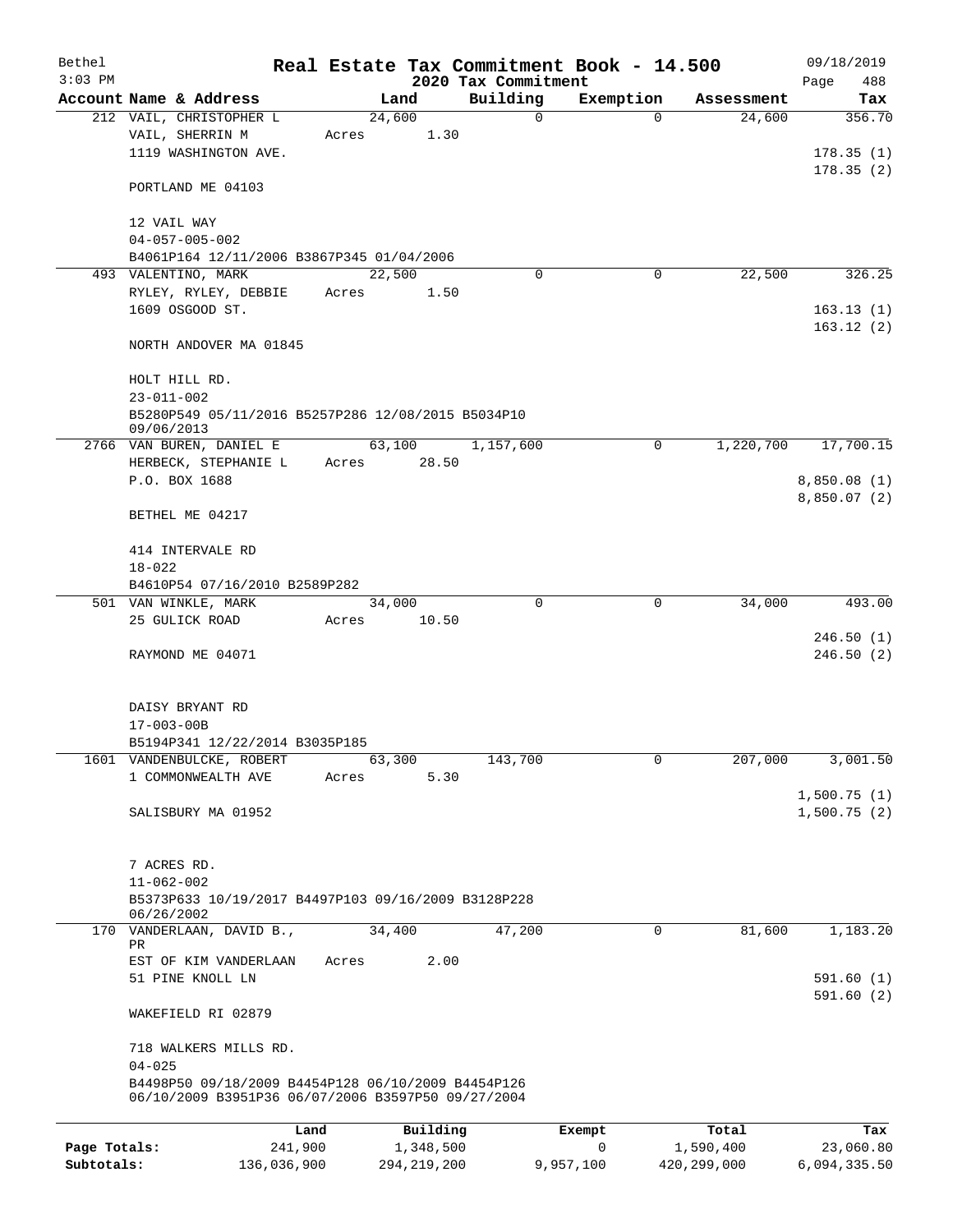| Bethel    |                                                                                       |       |          |                                 | Real Estate Tax Commitment Book - 14.500 |            | 09/18/2019                 |
|-----------|---------------------------------------------------------------------------------------|-------|----------|---------------------------------|------------------------------------------|------------|----------------------------|
| $3:03$ PM | Account Name & Address                                                                |       | Land     | 2020 Tax Commitment<br>Building | Exemption                                | Assessment | 489<br>Page<br>Tax         |
|           | 2746 VANNI, JANE A                                                                    |       | 26,900   | 98,700                          | $\Omega$                                 | 125,600    | 1,821.20                   |
|           | 536 LOVELL LAKE ROAD                                                                  |       |          |                                 |                                          |            |                            |
|           | SANBORNVILLE NH 03872                                                                 |       |          |                                 |                                          |            | 910.60(1)<br>910.60(2)     |
|           | 53 SUNDAY RIVER RD.<br>$18 - 005 - 002$                                               |       |          |                                 |                                          |            |                            |
|           | B4978P292 04/25/2013 B4504P240 10/01/2009 B3399P330<br>10/16/2003                     |       |          |                                 |                                          |            |                            |
|           | 2938 VANUDEN, MAUREEN E<br>8 SPRINGBROOK LN                                           |       | 33,600   | 108,200                         | $\mathbf 0$                              | 141,800    | 2,056.10                   |
|           | SCARBOROUGH ME 04074                                                                  |       |          |                                 |                                          |            | 1,028.05(1)<br>1,028.05(2) |
|           | 9 CHERRY LANE                                                                         |       |          |                                 |                                          |            |                            |
|           | $22 - 002 - 001 - 016$                                                                |       |          |                                 |                                          |            |                            |
|           | B4850P261 06/01/2012 B1970P13 12/28/1992                                              |       |          |                                 |                                          |            |                            |
|           | 3342 VARGIU, QUINTO<br>VARGIU, NANCY F                                                |       | 20,200   | 86,400                          | 0                                        | 106,600    | 1,545.70                   |
|           | PO BOX 465                                                                            |       |          |                                 |                                          |            | 772.85(1)                  |
|           | BETHEL ME 04217                                                                       |       |          |                                 |                                          |            | 772.85(2)                  |
|           | 14 MASON ST.                                                                          |       |          |                                 |                                          |            |                            |
|           | $25 - 167 - 001 - 006$<br>B4421P216 03/27/2009 B4421P159 02/28/2008 B3220P337         |       |          |                                 |                                          |            |                            |
|           | 3639 VARGIU, QUINTO                                                                   |       | 31,600   | 0                               | 0                                        | 31,600     | 458.20                     |
|           | VARGIU, NANCY F                                                                       | Acres | 2.54     |                                 |                                          |            |                            |
|           | PO BOX 465                                                                            |       |          |                                 |                                          |            | 229.10(1)                  |
|           | BETHEL ME 04217                                                                       |       |          |                                 |                                          |            | 229.10(2)                  |
|           | HILLSIDE PINES                                                                        |       |          |                                 |                                          |            |                            |
|           | $27 - 036 - 005 - 003$                                                                |       |          |                                 |                                          |            |                            |
|           | B3489P348 04/06/2004                                                                  |       |          |                                 |                                          |            |                            |
|           | 5048 VAUGHN, RICHARD J, JR                                                            |       | 42,300   | 247,600                         | 0                                        | 289,900    | 4,203.55                   |
|           | 9 NORTH WAY                                                                           | Acres | 2.32     |                                 |                                          |            | 2,101.78(1)                |
|           | MASHPEE MA 02649                                                                      |       |          |                                 |                                          |            | 2,101.77(2)                |
|           | 8 PLEASANT KNOLL                                                                      |       |          |                                 |                                          |            |                            |
|           | $18 - 060 - 024$<br>B5192P259 12/16/2014 B5095P170 03/06/2014 B3568P322<br>08/06/2004 |       |          |                                 |                                          |            |                            |
|           | 2755 VENIOS, SPEROS C                                                                 |       | 25,300   | 79,900                          | $\mathbf 0$                              | 105, 200   | 1,525.40                   |
|           | 12 PULASKI STREET                                                                     | Acres | 0.34     |                                 |                                          |            |                            |
|           | PEABODY MA 01960                                                                      |       |          |                                 |                                          |            | 762.70(1)<br>762.70(2)     |
|           | 3 MARTIN LANE                                                                         |       |          |                                 |                                          |            |                            |
|           | $18 - 014$<br>B3659P19 08/27/2004                                                     |       |          |                                 |                                          |            |                            |
|           |                                                                                       |       |          |                                 |                                          |            |                            |
|           |                                                                                       | Land  | Building |                                 | Exempt                                   | Total      | Tax                        |
|           |                                                                                       |       |          |                                 |                                          |            |                            |

**Page Totals:** 179,900 620,800 0 800,700 11,610.15 **Subtotals:** 136,216,800 294,840,000 9,957,100 421,099,700 6,105,945.65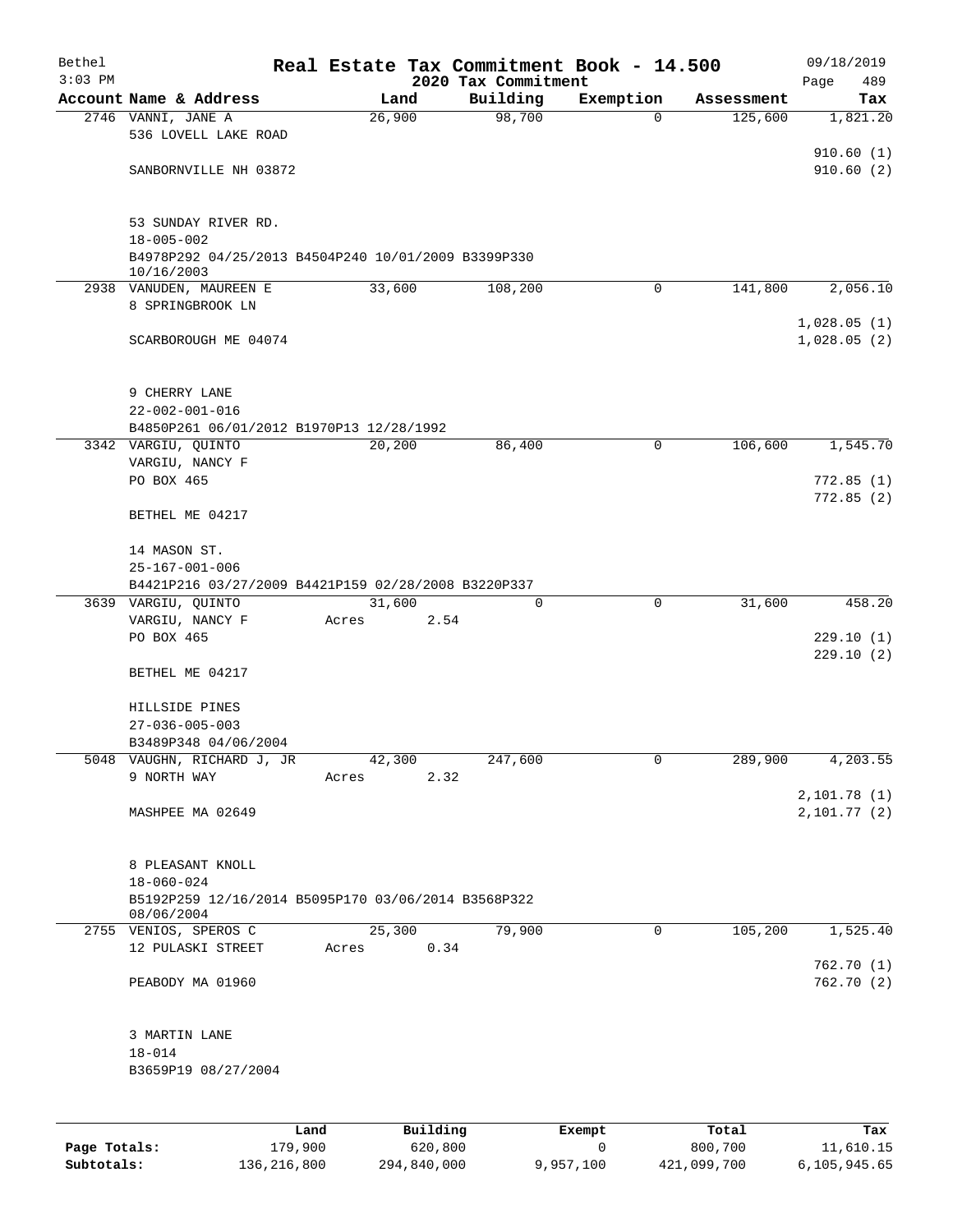| Bethel<br>$3:03$ PM |                                                                 |       |          |      | 2020 Tax Commitment | Real Estate Tax Commitment Book - 14.500 |            | 09/18/2019<br>490<br>Page |
|---------------------|-----------------------------------------------------------------|-------|----------|------|---------------------|------------------------------------------|------------|---------------------------|
|                     | Account Name & Address                                          |       | Land     |      | Building            | Exemption                                | Assessment | Tax                       |
|                     | 4922 VERIZON WIRELESS                                           |       | $\Omega$ |      | 110,400             | $\Omega$                                 | 110,400    | 1,600.80                  |
|                     | C/O VERIZON WIRELESS                                            |       |          |      |                     |                                          |            |                           |
|                     | PO BOX 2549                                                     |       |          |      |                     |                                          |            | 800.40(1)                 |
|                     | ADDISON TX 75001                                                |       |          |      |                     |                                          |            | 800.40(2)                 |
|                     | 17 HOWLING HOLE RD                                              |       |          |      |                     |                                          |            |                           |
|                     | 18-043.001                                                      |       |          |      |                     |                                          |            |                           |
|                     | 344 VERRILL, CARROLL                                            |       | 24,000   |      | 10,500              | 0                                        | 34,500     | 500.25                    |
|                     | C/O MICHAEL VERRILL                                             | Acres |          | 1.00 |                     |                                          |            |                           |
|                     | 51 STEARN HILL LANE                                             |       |          |      |                     |                                          |            | 250.13(1)                 |
|                     | HANOVER ME 04237                                                |       |          |      |                     |                                          |            | 250.12(2)                 |
|                     | 783 ROUTE 232                                                   |       |          |      |                     |                                          |            |                           |
|                     | $05 - 049$                                                      |       |          |      |                     |                                          |            |                           |
|                     | B1306P80 03/20/1985                                             |       |          |      |                     |                                          |            |                           |
|                     | 313 VERRILL, HEIRS OF LEWIS                                     |       | 29,200   |      | $\mathbf 0$         | $\mathbf 0$                              | 29,200     | 423.40                    |
|                     | C/O DOROTHY HALE<br>264 BROADTURN RD.                           | Acres |          | 5.70 |                     |                                          |            | 211.70(1)                 |
|                     |                                                                 |       |          |      |                     |                                          |            | 211.70(2)                 |
|                     | SCARBOROUGH ME 04074                                            |       |          |      |                     |                                          |            |                           |
|                     | ROUTE 232                                                       |       |          |      |                     |                                          |            |                           |
|                     | $05 - 022$                                                      |       |          |      |                     |                                          |            |                           |
| 258                 | VINTON, ANN H. & BURKE,<br>SARAH K. TTEE OF THE<br><b>BURKE</b> |       | 77,000   |      | 120,700             | 0                                        | 197,700    | 2,866.65                  |
|                     | FAMILY TRUST                                                    | Acres |          | 5.01 |                     |                                          |            |                           |
|                     | 36 KING ST                                                      |       |          |      |                     |                                          |            | 1,433.33(1)               |
|                     | NORFOLK MA 02056                                                |       |          |      |                     |                                          |            | 1,433.32(2)               |
|                     | 83 HIGHLAND AVE.<br>$04 - 083 - 008$                            |       |          |      |                     |                                          |            |                           |
|                     | B4430P156 B1559P182                                             |       |          |      |                     |                                          |            |                           |
|                     | 3465 VOGT, F. DANIEL,<br>TRUSTEE                                |       | 69,300   |      | 121,600             | 26,000                                   | 164,900    | 2,391.05                  |
|                     | VOGT REVOCABLE TRUST                                            | Acres |          | 0.53 |                     | 01 Homestead (HM)                        |            |                           |
|                     | PO BOX 1208                                                     |       |          |      |                     | 12 WW2 Vet Res                           |            | 1, 195.53(1)              |
|                     |                                                                 |       |          |      |                     |                                          |            | 1, 195.52(2)              |
|                     | BETHEL ME 04217                                                 |       |          |      |                     |                                          |            |                           |
|                     | 32 BROAD ST.                                                    |       |          |      |                     |                                          |            |                           |
|                     | $26 - 024$                                                      |       |          |      |                     |                                          |            |                           |
|                     | B5243P219 09/14/2015 B1219P119 08/15/1983                       |       |          |      |                     |                                          |            |                           |
|                     | 3397 VREELAND, ROBERT H                                         |       | 57,700   |      | 145,100             | $\mathbf 0$                              | 202,800    | 2,940.60                  |
|                     | VREELAND, MADELINE B                                            |       | Acres    | 0.69 |                     |                                          |            |                           |
|                     | P.O. BOX 736                                                    |       |          |      |                     |                                          |            | 1,470.30(1)               |
|                     | BETHEL ME 04217                                                 |       |          |      |                     |                                          |            | 1,470.30(2)               |
|                     |                                                                 |       |          |      |                     |                                          |            |                           |
|                     | 18 CLARK ST.                                                    |       |          |      |                     |                                          |            |                           |
|                     | $25 - 218$<br>B5251P485 11/02/2015 B2693P336 04/27/1999         |       |          |      |                     |                                          |            |                           |
|                     |                                                                 |       |          |      |                     |                                          |            |                           |
|                     |                                                                 |       |          |      |                     |                                          |            |                           |

|              | Land        | Building    | Exempt    | Total       | Tax          |
|--------------|-------------|-------------|-----------|-------------|--------------|
| Page Totals: | 257,200     | 508,300     | 26,000    | 739,500     | 10,722.75    |
| Subtotals:   | 136,474,000 | 295,348,300 | 9,983,100 | 421,839,200 | 6,116,668.40 |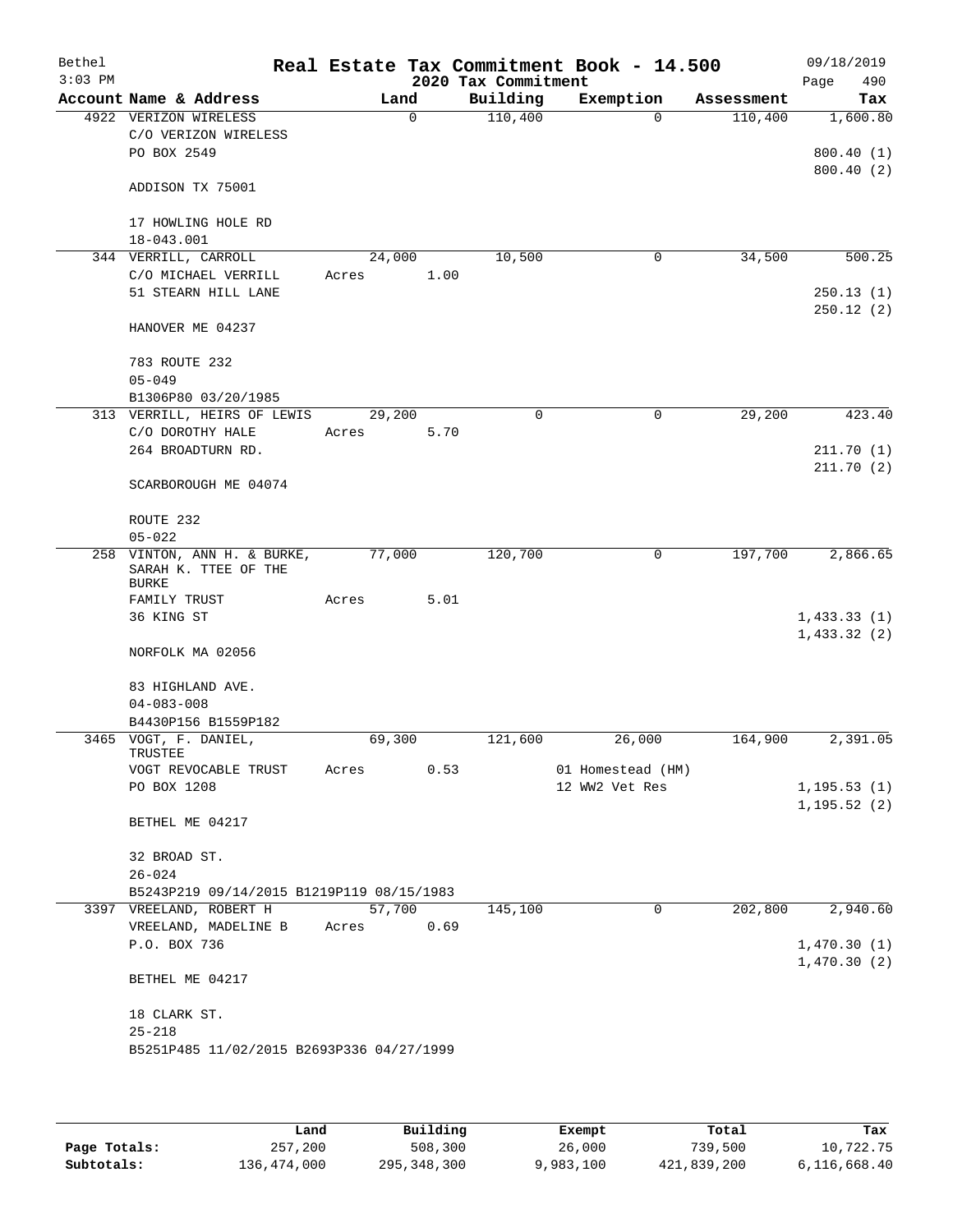| Bethel<br>$3:03$ PM |                                         |       |             |        | 2020 Tax Commitment | Real Estate Tax Commitment Book - 14.500 |               | 09/18/2019<br>Page<br>491 |
|---------------------|-----------------------------------------|-------|-------------|--------|---------------------|------------------------------------------|---------------|---------------------------|
|                     | Account Name & Address                  |       | Land        |        | Building            | Exemption                                | Assessment    | Tax                       |
|                     | 4860 WADZINSKI, NATALIE                 |       | 33,600      |        | 120, 100            | $\Omega$                                 | 153,700       | 2,228.65                  |
|                     | WADZINSKI, STEVEN                       |       |             |        |                     |                                          |               |                           |
|                     | 12 WAKEFIELD STREET                     |       |             |        |                     |                                          |               | 1, 114.33(1)              |
|                     |                                         |       |             |        |                     |                                          |               | 1, 114.32(2)              |
|                     | READING MA 01867                        |       |             |        |                     |                                          |               |                           |
|                     | 30 CHERRY LANE                          |       |             |        |                     |                                          |               |                           |
|                     | $22 - 002 - 001 - 058$                  |       |             |        |                     |                                          |               |                           |
|                     | B4597P5 06/15/2010                      |       |             |        |                     |                                          |               |                           |
|                     | 2824 WAKEFIELD-CAMPBELL,                |       | 11,900      |        | 0                   | 0                                        | 11,900        | 172.55                    |
|                     | CYNTHIA                                 |       |             |        |                     |                                          |               |                           |
|                     | 4 SCHOOL BROOK ROAD                     | Acres |             | 0.68   |                     |                                          |               |                           |
|                     |                                         |       |             |        |                     |                                          |               | 86.28(1)                  |
|                     | BETHEL ME 04217                         |       |             |        |                     |                                          |               | 86.27(2)                  |
|                     |                                         |       |             |        |                     |                                          |               |                           |
|                     | INTERVALE RD S/S                        |       |             |        |                     |                                          |               |                           |
|                     | $18 - 066$                              |       |             |        |                     |                                          |               |                           |
|                     | B1135P83                                |       |             |        |                     |                                          |               |                           |
|                     | 2821 WAKEFIELD-CAMPBELL,                |       | 33,300      |        | 86,200              | 20,000                                   | 99,500        | 1,442.75                  |
|                     | <b>CYNTHIA</b>                          |       |             |        |                     |                                          |               |                           |
|                     | 4 SCHOOLHOUSE BROOK                     | Acres |             | 0.68   |                     | 01 Homestead (HM)                        |               |                           |
|                     | <b>ROAD</b>                             |       |             |        |                     |                                          |               |                           |
|                     |                                         |       |             |        |                     |                                          |               | 721.38(1)                 |
|                     | BETHEL ME 04217                         |       |             |        |                     |                                          |               | 721.37(2)                 |
|                     |                                         |       |             |        |                     |                                          |               |                           |
|                     | 4 SCHOOLHOUSE BROOK RD                  |       |             |        |                     |                                          |               |                           |
|                     | $18 - 063$                              |       |             |        |                     |                                          |               |                           |
|                     | B1135P88 09/22/1981                     |       |             |        |                     |                                          |               |                           |
|                     | 1441 WALKER, CASEY J                    |       | 28,400      |        | 10,100              | 20,000                                   | 18,500        | 268.25                    |
|                     | WALKER, WALKER, MATTHEW Acres           |       |             | 0.68   |                     | 01 Homestead (HM)                        |               |                           |
|                     | 646 EAST BETHEL ROAD                    |       |             |        |                     |                                          |               | 134.13(1)                 |
|                     |                                         |       |             |        |                     |                                          |               | 134.12(2)                 |
|                     | BETHEL ME 04217                         |       |             |        |                     |                                          |               |                           |
|                     | 646 EAST BETHEL RD.                     |       |             |        |                     |                                          |               |                           |
|                     | $09 - 019$                              |       |             |        |                     |                                          |               |                           |
|                     | B5297P99 08/08/2016 B4566P42 03/05/2010 |       |             |        |                     |                                          |               |                           |
| 1306                | WALKER, DEAN                            |       | 56,500      |        | 225,300             | 26,000                                   | 255,800       | 3,709.10                  |
|                     | WALKER, PRISCILLA                       | Acres |             | $6.40$ |                     | 01 Homestead (HM)                        |               |                           |
|                     | 60 FORSET DRIVE                         |       |             |        |                     | 12 WW2 Vet Res                           |               | 1,854.55(1)               |
|                     |                                         |       |             |        |                     |                                          |               | 1,854.55(2)               |
|                     | BETHEL ME 04217                         |       |             |        |                     |                                          |               |                           |
|                     |                                         |       |             |        |                     |                                          |               |                           |
|                     | 60 FOREST DR.                           |       |             |        |                     |                                          |               |                           |
|                     | $08 - 006 - 006$                        |       |             |        |                     |                                          |               |                           |
|                     | B2832P15 06/26/2000                     |       |             |        |                     |                                          |               |                           |
| 1707                | WALKER, DOUGLAS                         |       | 49,000      |        | 12,500              | 20,000                                   | 41,500        | 601.75                    |
|                     | WALKER, JANE                            | Acres |             | 1.30   |                     | 01 Homestead (HM)                        |               |                           |
|                     | 432 NORTH ROAD                          |       |             |        |                     |                                          |               | 300.88 (1)                |
|                     |                                         |       |             |        |                     |                                          |               | 300.87(2)                 |
|                     | BETHEL ME 04217                         |       |             |        |                     |                                          |               |                           |
|                     | 432 NORTH ROAD                          |       |             |        |                     |                                          |               |                           |
|                     | $12 - 054$                              |       |             |        |                     |                                          |               |                           |
|                     | B1471P197 04/23/1987                    |       |             |        |                     |                                          |               |                           |
|                     |                                         |       |             |        |                     |                                          |               |                           |
|                     | Land                                    |       | Building    |        |                     | Exempt                                   | Total         | Tax                       |
| Page Totals:        | 212,700                                 |       | 454,200     |        |                     | 86,000                                   | 580,900       | 8,423.05                  |
| Subtotals:          | 136,686,700                             |       | 295,802,500 |        |                     | 10,069,100                               | 422, 420, 100 | 6,125,091.45              |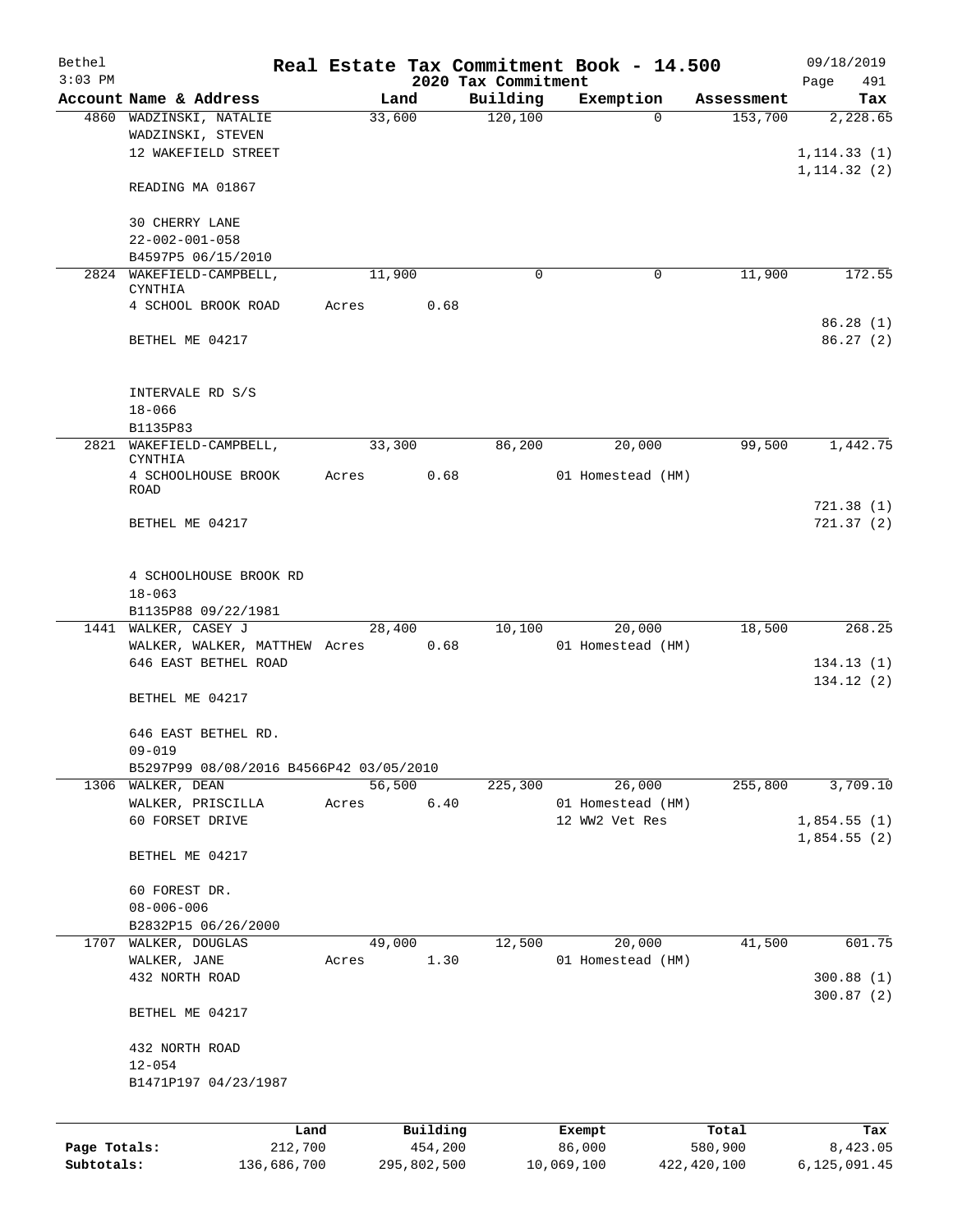| Bethel<br>$3:03$ PM |                                                                  |        |        | 2020 Tax Commitment | Real Estate Tax Commitment Book - 14.500 |            | 09/18/2019<br>492<br>Page |
|---------------------|------------------------------------------------------------------|--------|--------|---------------------|------------------------------------------|------------|---------------------------|
|                     | Account Name & Address                                           |        | Land   | Building            | Exemption                                | Assessment | Tax                       |
|                     | 1533 WALKER, FLORENCE                                            |        | 40,600 | 65,000              | 20,000                                   | 85,600     | 1,241.20                  |
|                     | 113 FLAT ROAD                                                    | Acres  | 0.85   |                     | 01 Homestead (HM)                        |            |                           |
|                     |                                                                  |        |        |                     |                                          |            | 620.60(1)                 |
|                     | BETHEL ME 04217                                                  |        |        |                     |                                          |            | 620.60(2)                 |
|                     | 113 FLAT RD.                                                     |        |        |                     |                                          |            |                           |
|                     | $11 - 023$                                                       |        |        |                     |                                          |            |                           |
|                     | B642P67 07/09/1965                                               |        |        |                     |                                          |            |                           |
|                     | 199 WALKER, JEFF                                                 |        | 38,100 | 50,800              | $\mathbf 0$                              | 88,900     | 1,289.05                  |
|                     | PO BOX 111                                                       | Acres  | 5.96   |                     |                                          |            |                           |
|                     |                                                                  |        |        |                     |                                          |            | 644.53(1)                 |
|                     | GREENWOOD ME 04255                                               |        |        |                     |                                          |            | 644.52 (2)                |
|                     | 24 WALKER LANE                                                   |        |        |                     |                                          |            |                           |
|                     | $04 - 048 - 002$                                                 |        |        |                     |                                          |            |                           |
|                     | B624P490 B624P490 B624P490                                       |        |        |                     |                                          |            |                           |
|                     | 198 WALKER, JEFFREY G                                            | 33,300 |        | $\mathbf 0$         | 0                                        | 33,300     | 482.85                    |
|                     | WALKER, ALISHA A                                                 | Acres  | 10.00  |                     |                                          |            |                           |
|                     | PO BOX 111                                                       |        |        |                     |                                          |            | 241.43 (1)                |
|                     |                                                                  |        |        |                     |                                          |            | 241.42(2)                 |
|                     | GREENWOOD ME 04255                                               |        |        |                     |                                          |            |                           |
|                     | $04 - 048 - 001$                                                 |        |        |                     |                                          |            |                           |
|                     | B5248P600 10/13/2015 B1966P19 12/15/1992 B624P490                |        |        |                     |                                          |            |                           |
|                     | 166 WALKER, MRS GERALD                                           | 41,200 |        | 46,800              | $\mathbf 0$                              | 88,000     | 1,276.00                  |
|                     | C/O STEVEN WALKER                                                | Acres  | 11.00  |                     |                                          |            |                           |
|                     | 692 WALKERS MILLS ROAD                                           |        |        |                     |                                          |            | 638.00 (1)                |
|                     |                                                                  |        |        |                     |                                          |            | 638.00(2)                 |
|                     | BETHEL ME 04217                                                  |        |        |                     |                                          |            |                           |
|                     | 688 WALKERS MILLS RD.                                            |        |        |                     |                                          |            |                           |
|                     | $04 - 022$                                                       |        |        |                     |                                          |            |                           |
|                     | B601P507 04/25/1961<br>173 WALKER, STANLEY                       | 28,400 |        | 6,100               | 26,000                                   |            | 123.25                    |
|                     |                                                                  |        | 0.68   |                     | 01 Homestead (HM)                        | 8,500      |                           |
|                     | 817 WALKERS MILLS RD                                             | Acres  |        |                     | 12 WW2 Vet Res                           |            | 61.63(1)                  |
|                     | BETHEL ME 04217                                                  |        |        |                     |                                          |            | 61.62(2)                  |
|                     |                                                                  |        |        |                     |                                          |            |                           |
|                     | 820 WALKERS MILLS RD.                                            |        |        |                     |                                          |            |                           |
|                     | $04 - 030$                                                       |        |        |                     |                                          |            |                           |
|                     | B5371P105 10/02/2017 B5190P173 12/08/2014 B642P285<br>04/12/1966 |        |        |                     |                                          |            |                           |
|                     | 167 WALKER, STEVE                                                |        | 0      | 21,400              | 0                                        | 21,400     | 310.30                    |
|                     | 692 WALKERS MILLS ROAD                                           |        |        |                     |                                          |            |                           |
|                     | BETHEL ME 04217                                                  |        |        |                     |                                          |            | 155.15(1)<br>155.15(2)    |
|                     |                                                                  |        |        |                     |                                          |            |                           |
|                     | 692 WALKERS MILLS RD.                                            |        |        |                     |                                          |            |                           |
|                     | $04 - 022.001$                                                   |        |        |                     |                                          |            |                           |
|                     |                                                                  |        |        |                     |                                          |            |                           |
|                     |                                                                  |        |        |                     |                                          |            |                           |

|              | Land        | Building    | Exempt     | Total       | Tax          |
|--------------|-------------|-------------|------------|-------------|--------------|
| Page Totals: | 181,600     | 190,100     | 46,000     | 325,700     | 4,722.65     |
| Subtotals:   | 136,868,300 | 295,992,600 | 10,115,100 | 422,745,800 | 6,129,814.10 |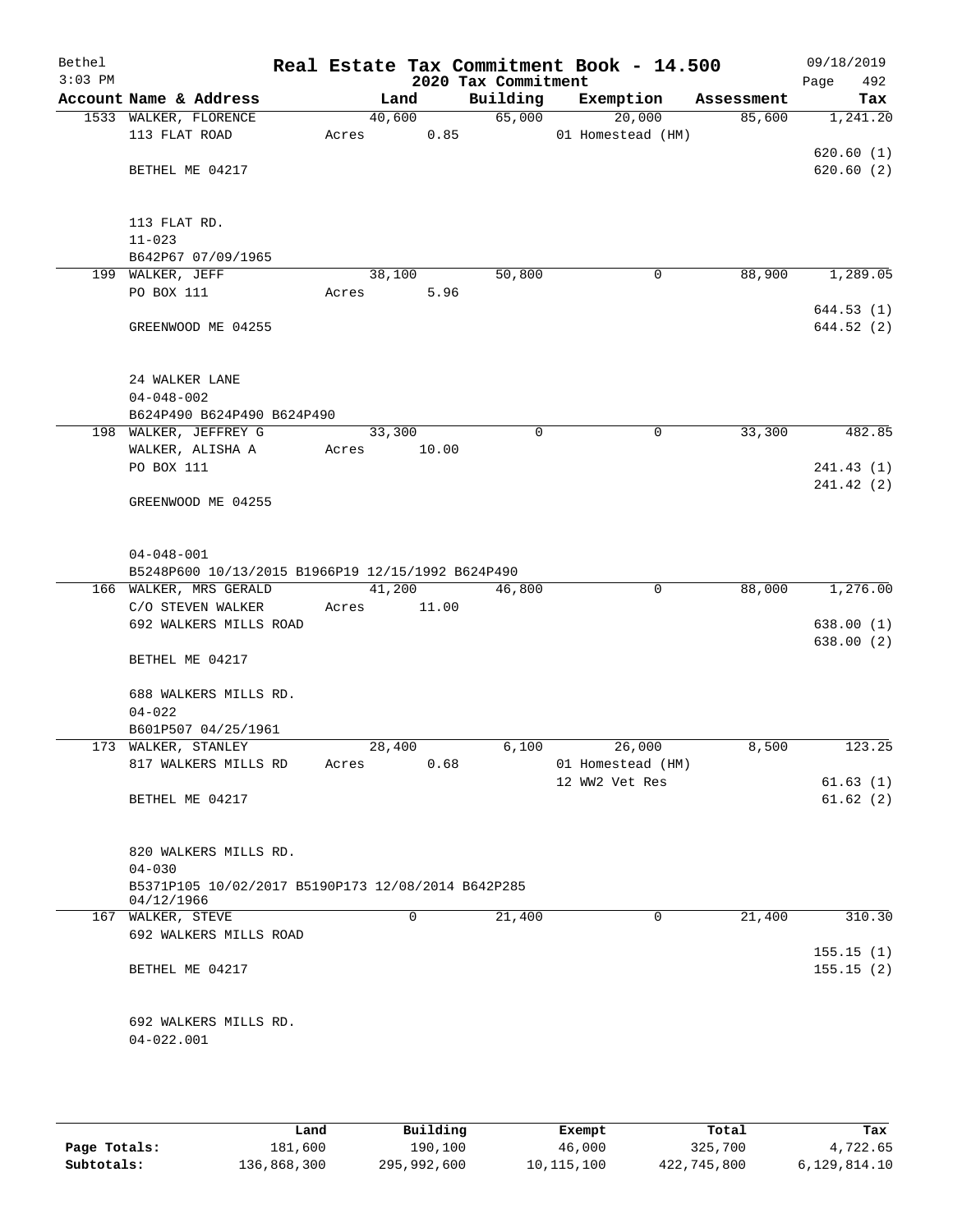| Bethel       |                                                                   |       |               |                     | Real Estate Tax Commitment Book - 14.500 |             | 09/18/2019   |
|--------------|-------------------------------------------------------------------|-------|---------------|---------------------|------------------------------------------|-------------|--------------|
| $3:03$ PM    |                                                                   |       |               | 2020 Tax Commitment |                                          |             | 493<br>Page  |
|              | Account Name & Address                                            |       | Land          | Building            | Exemption                                | Assessment  | Tax          |
|              | 1425 WALKER, TERESA & DONALD                                      |       | 53,800        |                     | 66,500<br>20,000                         | 100, 300    | 1,454.35     |
|              | COOLIDGE, RUBY                                                    |       | Acres 4.05    |                     | 01 Homestead (HM)                        |             |              |
|              | 434 EAST BETHEL ROAD                                              |       |               |                     |                                          |             | 727.18(1)    |
|              |                                                                   |       |               |                     |                                          |             | 727.17(2)    |
|              | BETHEL ME 04217                                                   |       |               |                     |                                          |             |              |
|              |                                                                   |       |               |                     |                                          |             |              |
|              | 434 EAST BETHEL RD.                                               |       |               |                     |                                          |             |              |
|              | $09 - 010$                                                        |       |               |                     |                                          |             |              |
|              | B5444P583 12/06/2018 B1978P334 01/15/1993 B1585P106<br>07/25/1988 |       |               |                     |                                          |             |              |
|              | 1532 WALKER, TOBY E                                               |       | 45,200        | 30,500              | 20,000                                   | 55,700      | 807.65       |
|              | WALKER, TRACY                                                     | Acres | 1.76          |                     | 01 Homestead (HM)                        |             |              |
|              | 117 FLAT RD                                                       |       |               |                     |                                          |             | 403.83(1)    |
|              |                                                                   |       |               |                     |                                          |             | 403.82(2)    |
|              | BETHEL ME 04217                                                   |       |               |                     |                                          |             |              |
|              |                                                                   |       |               |                     |                                          |             |              |
|              | 117 FLAT RD.                                                      |       |               |                     |                                          |             |              |
|              | $11 - 022$                                                        |       |               |                     |                                          |             |              |
|              | B2840P274 07/19/2000 B2830P349 06/22/2000                         |       |               |                     |                                          |             |              |
|              | 1317 WALKERS MILLS PLACE LLC                                      |       | 39,400        | 329,700             | 0                                        | 369,100     | 5,351.95     |
|              | 279 WALKERS MILLS ROAD Acres 1.42                                 |       |               |                     |                                          |             |              |
|              |                                                                   |       |               |                     |                                          |             | 2,675.98(1)  |
|              | BETHEL ME 04217                                                   |       |               |                     |                                          |             | 2,675.97(2)  |
|              |                                                                   |       |               |                     |                                          |             |              |
|              |                                                                   |       |               |                     |                                          |             |              |
|              | 281 WALKERS MILLS RD.                                             |       |               |                     |                                          |             |              |
|              | $08 - 012 - 001$                                                  |       |               |                     |                                          |             |              |
|              | B4143P10 03/06/2007 B2932P135                                     |       |               |                     |                                          |             |              |
|              | 2678 WALSH, JOANNE F                                              |       | 70,700        | 297,700             | 0                                        | 368,400     | 5,341.80     |
|              | 23 ROCK CREST DRIVE                                               |       | Acres 1.02    |                     |                                          |             |              |
|              |                                                                   |       |               |                     |                                          |             | 2,670.90(1)  |
|              | CAPE ELIZABETH ME 04107                                           |       |               |                     |                                          |             | 2,670.90 (2) |
|              |                                                                   |       |               |                     |                                          |             |              |
|              |                                                                   |       |               |                     |                                          |             |              |
|              | 28 TUCKERS WAY                                                    |       |               |                     |                                          |             |              |
|              | $17 - 018$                                                        |       |               |                     |                                          |             |              |
|              | B5266P622 02/05/2016 B5266P619 02/05/2016 B5264P204               |       |               |                     |                                          |             |              |
|              | 01/19/2016 B3800P223 09/16/2005                                   |       |               |                     |                                          |             |              |
| 4542         | WALSH, OLIVIA- TRUSTEE<br>OF OLIVIA WALSH TRUST                   |       | 40,600        | 0                   | 0                                        | 40,600      | 588.70       |
|              | 105 BEECHNUT STREET                                               | Acres | 1.73          |                     |                                          |             |              |
|              |                                                                   |       |               |                     |                                          |             | 294.35(1)    |
|              | WESTWOOD MA 02090                                                 |       |               |                     |                                          |             | 294.35(2)    |
|              |                                                                   |       |               |                     |                                          |             |              |
|              |                                                                   |       |               |                     |                                          |             |              |
|              | SUNSET HILL SUB                                                   |       |               |                     |                                          |             |              |
|              | $08 - 060 - 011$                                                  |       |               |                     |                                          |             |              |
|              | B3530P79 06/04/2004                                               |       |               |                     |                                          |             |              |
|              | 52 WARNER, COLLEEN M                                              |       | 66,000        | 258,700             | 0                                        | 324,700     | 4,708.15     |
|              | WARNER, GREGORY A                                                 | Acres | 1.90          |                     |                                          |             |              |
|              | 684 GROVER HILL ROAD                                              |       |               |                     |                                          |             | 2,354.08(1)  |
|              |                                                                   |       |               |                     |                                          |             | 2,354.07(2)  |
|              | BETHEL ME 04217                                                   |       |               |                     |                                          |             |              |
|              |                                                                   |       |               |                     |                                          |             |              |
|              | 684 GROVER HILL RD.                                               |       |               |                     |                                          |             |              |
|              | $01 - 044 - 002$                                                  |       |               |                     |                                          |             |              |
|              | B5179P329 11/04/2014 B4956P320 02/21/2013 B4317P242               |       |               |                     |                                          |             |              |
|              | 06/30/2008 B4317P240 06/30/2008 B4317P238 06/26/2008              |       |               |                     |                                          |             |              |
|              | B4317P232 06/30/2008 B3576P236 08/25/2004                         |       |               |                     |                                          |             |              |
|              |                                                                   | Land  | Building      |                     | Exempt                                   | Total       | Tax          |
| Page Totals: | 315,700                                                           |       | 983,100       |                     | 40,000                                   | 1,258,800   | 18,252.60    |
| Subtotals:   | 137, 184, 000                                                     |       | 296, 975, 700 |                     | 10,155,100                               | 424,004,600 | 6,148,066.70 |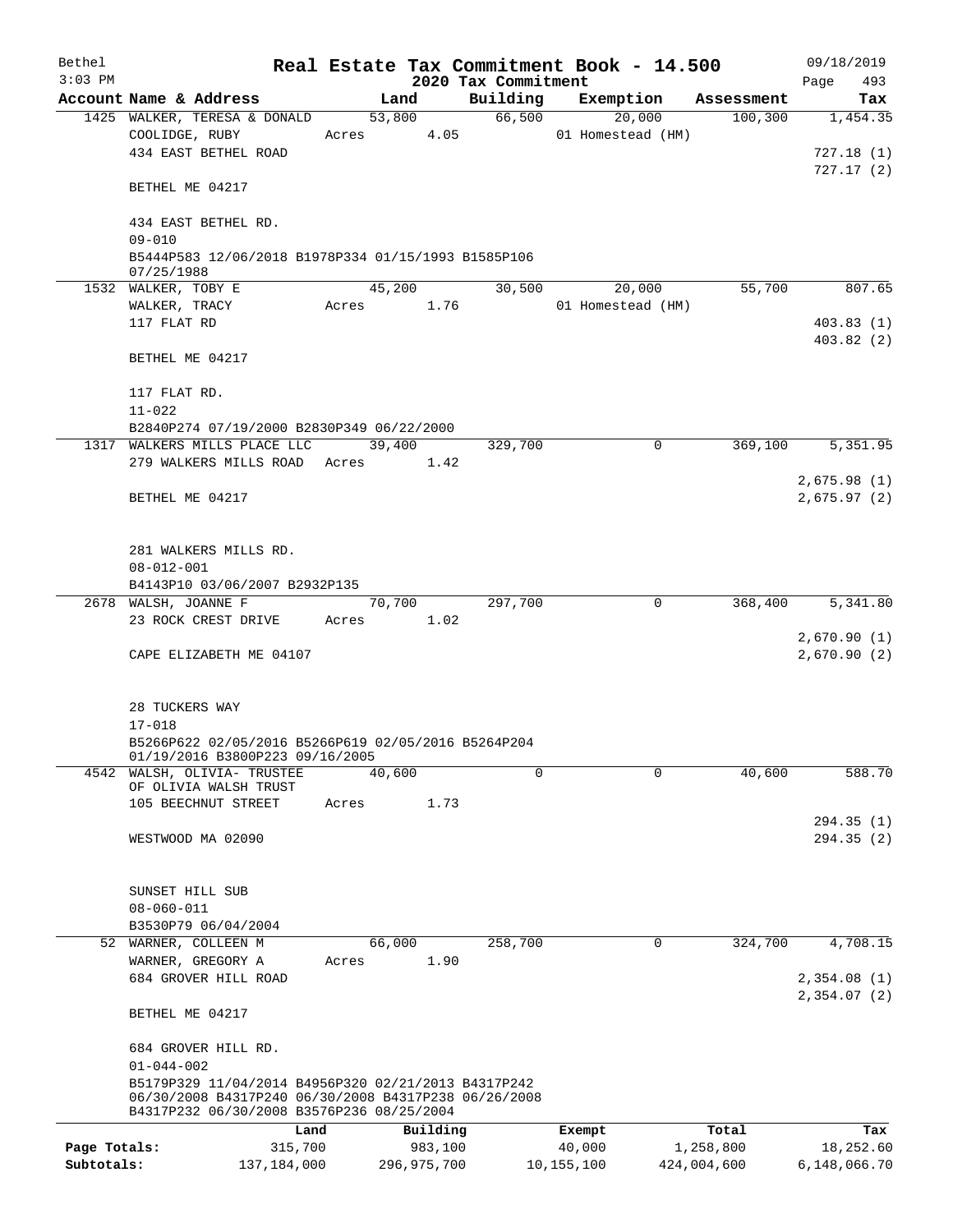| Bethel       |                                                                                                                                                                                  |               |       |        |             |                     | Real Estate Tax Commitment Book - 14.500 |              |             | 09/18/2019   |
|--------------|----------------------------------------------------------------------------------------------------------------------------------------------------------------------------------|---------------|-------|--------|-------------|---------------------|------------------------------------------|--------------|-------------|--------------|
| $3:03$ PM    |                                                                                                                                                                                  |               |       |        |             | 2020 Tax Commitment |                                          |              |             | 494<br>Page  |
|              | Account Name & Address                                                                                                                                                           |               |       | Land   |             | Building            | Exemption                                |              | Assessment  | Tax          |
|              | 5408 WARNER, COLLEEN M                                                                                                                                                           |               |       | 54,700 |             | 0                   |                                          | 0            | 54,700      | 793.15       |
|              | 684 GROVER HILL ROAD                                                                                                                                                             |               | Acres |        | 24.10       |                     |                                          |              |             |              |
|              |                                                                                                                                                                                  |               |       |        |             |                     |                                          |              |             | 396.58(1)    |
|              | BETHEL ME 04217                                                                                                                                                                  |               |       |        |             |                     |                                          |              |             | 396.57(2)    |
|              | GROVER HILL RD.                                                                                                                                                                  |               |       |        |             |                     |                                          |              |             |              |
|              | $01 - 044$                                                                                                                                                                       |               |       |        |             |                     |                                          |              |             |              |
|              | B5343P197 05/03/2017 B5179P329 11/04/2014 B4956P320<br>02/21/2013 B4317P242 06/30/2008 B4317P240 06/30/2008<br>B4317P238 06/26/2008 B4317P232 06/30/2008 B3576P236<br>08/25/2004 |               |       |        |             |                     |                                          |              |             |              |
|              | 1409 WARREN, ROBERT P                                                                                                                                                            |               |       | 41,000 |             | 192,400             |                                          | $\mathbf 0$  | 233,400     | 3,384.30     |
|              | WARREN, JULIA                                                                                                                                                                    |               | Acres |        | 2.36        |                     |                                          |              |             |              |
|              | 3 MERGANSER RD                                                                                                                                                                   |               |       |        |             |                     |                                          |              |             | 1,692.15(1)  |
|              | IPSWICH MA 01938                                                                                                                                                                 |               |       |        |             |                     |                                          |              |             | 1,692.15(2)  |
|              | 125 CHANDLER HILL RD.<br>$08 - 070 - 003$                                                                                                                                        |               |       |        |             |                     |                                          |              |             |              |
|              | B4357P311 09/30/2008                                                                                                                                                             |               |       |        |             |                     |                                          |              |             |              |
| 5440         | WASHO, MICHAEL                                                                                                                                                                   |               |       | 61,800 |             | 10,800              |                                          | 0            | 72,600      | 1,052.70     |
|              | WASHO, MOLLY                                                                                                                                                                     |               | Acres |        | 8.96        |                     |                                          |              |             |              |
|              | 120 DELWIN DR                                                                                                                                                                    |               |       |        |             |                     |                                          |              |             | 526.35(1)    |
|              | NORTH YARMOUTH ME 04097                                                                                                                                                          |               |       |        |             |                     |                                          |              |             | 526.35(2)    |
|              | NORTH RD.                                                                                                                                                                        |               |       |        |             |                     |                                          |              |             |              |
|              | $11 - 073 - 001$                                                                                                                                                                 |               |       |        |             |                     |                                          |              |             |              |
|              | B5392P184 02/05/2018 B4762P203 09/23/2011 B4762P201<br>09/23/2011 B4674P106 12/21/2010 B2777P59                                                                                  |               |       |        |             |                     |                                          |              |             |              |
|              | 3688 WATERHOUSE, ERNEST                                                                                                                                                          |               |       | 37,500 |             | 51,600              | 20,000                                   |              | 69,100      | 1,001.95     |
|              | WATERHOUSE, ROLANDE                                                                                                                                                              |               | Acres |        | 0.69        |                     | 01 Homestead (HM)                        |              |             |              |
|              | PO BOX 94                                                                                                                                                                        |               |       |        |             |                     |                                          |              |             | 500.98(1)    |
|              | WEST BETHEL ME 04286<br>0094                                                                                                                                                     |               |       |        |             |                     |                                          |              |             | 500.97(2)    |
|              |                                                                                                                                                                                  |               |       |        |             |                     |                                          |              |             |              |
|              | 52 FLAT RD.                                                                                                                                                                      |               |       |        |             |                     |                                          |              |             |              |
|              | $28 - 031$                                                                                                                                                                       |               |       |        |             |                     |                                          |              |             |              |
|              | B2330P333 05/29/1996                                                                                                                                                             |               |       |        |             |                     |                                          |              |             |              |
|              | 4827 WATERHOUSE, ROGER J                                                                                                                                                         |               |       | 20,600 |             | 9,900               |                                          | 0            | 30,500      | 442.25       |
|              | 964 ROUTE 232                                                                                                                                                                    |               | Acres |        | 0.25        |                     |                                          |              |             | 221.13(1)    |
|              | BRYANT POND ME 04219                                                                                                                                                             |               |       |        |             |                     |                                          |              |             | 221.12(2)    |
|              | 964 RT. 232                                                                                                                                                                      |               |       |        |             |                     |                                          |              |             |              |
|              | $05 - 038$                                                                                                                                                                       |               |       |        |             |                     |                                          |              |             |              |
|              | B4228P233 11/27/2007 B3863P167 12/23/2005                                                                                                                                        |               |       |        |             |                     |                                          |              |             |              |
|              | 3506 WEAFER, DONALD                                                                                                                                                              |               |       | 41,700 |             | 99,700              |                                          | $\mathbf{0}$ | 141,400     | 2,050.30     |
|              | WEAFER, SARAH                                                                                                                                                                    |               | Acres |        | 0.31        |                     |                                          |              |             |              |
|              | 211 PARADISE RD                                                                                                                                                                  |               |       |        |             |                     |                                          |              |             | 1,025.15(1)  |
|              | BETHEL ME 04217                                                                                                                                                                  |               |       |        |             |                     |                                          |              |             | 1,025.15(2)  |
|              | 126 PARADISE RD.                                                                                                                                                                 |               |       |        |             |                     |                                          |              |             |              |
|              | $26 - 063$                                                                                                                                                                       |               |       |        |             |                     |                                          |              |             |              |
|              | B5439P90 10/26/2018 B3424P112 11/21/2003                                                                                                                                         |               |       |        |             |                     |                                          |              |             |              |
|              |                                                                                                                                                                                  | Land          |       |        | Building    |                     | Exempt                                   |              | Total       | Tax          |
| Page Totals: |                                                                                                                                                                                  | 257,300       |       |        | 364,400     |                     | 20,000                                   |              | 601,700     | 8,724.65     |
| Subtotals:   |                                                                                                                                                                                  | 137, 441, 300 |       |        | 297,340,100 |                     | 10, 175, 100                             |              | 424,606,300 | 6,156,791.35 |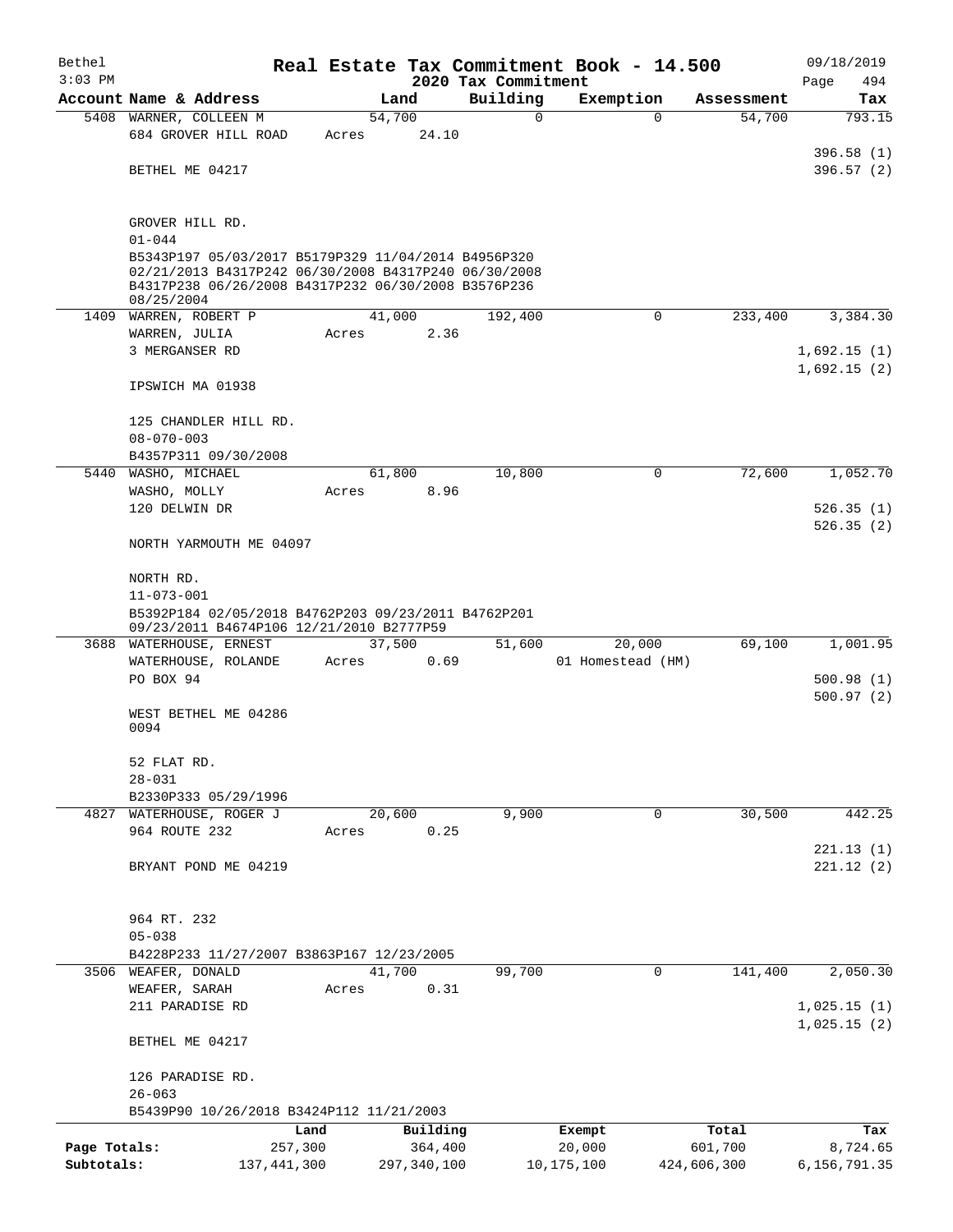| Bethel<br>$3:03$ PM |                                                     |         |      |                                 | Real Estate Tax Commitment Book - 14.500 |            | 09/18/2019               |
|---------------------|-----------------------------------------------------|---------|------|---------------------------------|------------------------------------------|------------|--------------------------|
|                     | Account Name & Address                              | Land    |      | 2020 Tax Commitment<br>Building | Exemption                                | Assessment | 495<br>Page<br>Tax       |
|                     | 3596 WEAFER, DONALD F III                           | 105,800 |      | 152,900                         | $\Omega$                                 | 258,700    | 3,751.15                 |
|                     | WEAFER, SARAH E                                     | Acres   | 1.75 |                                 |                                          |            |                          |
|                     | 211 PARADISE RD                                     |         |      |                                 |                                          |            | 1,875.58(1)              |
|                     |                                                     |         |      |                                 |                                          |            | 1,875.57(2)              |
|                     | BETHEL ME 04217                                     |         |      |                                 |                                          |            |                          |
|                     |                                                     |         |      |                                 |                                          |            |                          |
|                     | 211 PARADISE RD                                     |         |      |                                 |                                          |            |                          |
|                     | $27 - 007 - A$                                      |         |      |                                 |                                          |            |                          |
|                     | B4619P226 08/06/2010                                |         |      |                                 |                                          |            |                          |
|                     | 1404 WEAFER, SARAH                                  | 38,700  |      | 71,500                          | 0                                        | 110,200    | 1,597.90                 |
|                     | 211 PARADISE RD                                     | Acres   | 1.10 |                                 |                                          |            | 798.95 (1)               |
|                     | BETHEL ME 04217                                     |         |      |                                 |                                          |            | 798.95(2)                |
|                     |                                                     |         |      |                                 |                                          |            |                          |
|                     |                                                     |         |      |                                 |                                          |            |                          |
|                     | 67 SUNSET RD.                                       |         |      |                                 |                                          |            |                          |
|                     | $08 - 067$                                          |         |      |                                 |                                          |            |                          |
|                     | B5323P186 12/22/2016 B3101P43 07/22/2003            |         |      |                                 |                                          |            |                          |
|                     | 324 WEBB, BERNARD                                   | 33,800  |      | 89,400                          | 0                                        | 123,200    | 1,786.40                 |
|                     | 29 LAKE ROAD EAST                                   | Acres   | 1.60 |                                 |                                          |            |                          |
|                     |                                                     |         |      |                                 |                                          |            | 893.20 (1)<br>893.20 (2) |
|                     | WEST YARMOUTH MA 02673                              |         |      |                                 |                                          |            |                          |
|                     |                                                     |         |      |                                 |                                          |            |                          |
|                     | 11 CUSHING RD.                                      |         |      |                                 |                                          |            |                          |
|                     | $05 - 031$                                          |         |      |                                 |                                          |            |                          |
|                     | B5206P680 02/05/2015 B5155P273 09/03/2014 B5062P161 |         |      |                                 |                                          |            |                          |
|                     | 11/15/2013 B1017P187 12/15/1978                     |         |      |                                 |                                          |            |                          |
|                     | 2737 WEBB, GREGORY                                  | 48,000  |      | 276,400                         | $\mathbf 0$                              | 324,400    | 4,703.80                 |
|                     | WEBB, AMY<br>63 HARBOR LANE                         | Acres   | 1.00 |                                 |                                          |            | 2,351.90(1)              |
|                     |                                                     |         |      |                                 |                                          |            | 2,351.90(2)              |
|                     | NORWELL MA 02061 2337                               |         |      |                                 |                                          |            |                          |
|                     |                                                     |         |      |                                 |                                          |            |                          |
|                     | 123 SUNDAY RIVER RD.                                |         |      |                                 |                                          |            |                          |
|                     | $18 - 002 - 001$                                    |         |      |                                 |                                          |            |                          |
|                     | B3524P25 05/28/2004                                 |         |      |                                 |                                          |            |                          |
|                     | 4550 WEBB, GREGORY C                                |         | 0    | 84,600                          | 0                                        | 84,600     | 1,226.70                 |
|                     | 134 WASHINGTON STREET                               |         |      |                                 |                                          |            |                          |
|                     | NORWELL MA 02061                                    |         |      |                                 |                                          |            | 613.35(1)<br>613.35(2)   |
|                     |                                                     |         |      |                                 |                                          |            |                          |
|                     |                                                     |         |      |                                 |                                          |            |                          |
|                     | AIRPORT HANGAR                                      |         |      |                                 |                                          |            |                          |
|                     | $12 - 068 - 004$                                    |         |      |                                 |                                          |            |                          |
|                     | 3702 WEBSTER, DOUGLAS                               | 25,600  |      | 121,800                         | 0                                        | 147,400    | 2,137.30                 |
|                     | WEBSTER, DEBBIE                                     | Acres   | 0.50 |                                 |                                          |            |                          |
|                     | 4 BEAR RIVER RD.                                    |         |      |                                 |                                          |            | 1,068.65(1)              |
|                     |                                                     |         |      |                                 |                                          |            | 1,068.65(2)              |
|                     | NEWRY ME 04261 3828                                 |         |      |                                 |                                          |            |                          |
|                     | 3 FLAT RD                                           |         |      |                                 |                                          |            |                          |
|                     | $28 - 044$                                          |         |      |                                 |                                          |            |                          |
|                     | B2609P263 09/16/1998                                |         |      |                                 |                                          |            |                          |
|                     |                                                     |         |      |                                 |                                          |            |                          |

|              | Land        | Building    | Exempt     | Total       | Tax          |
|--------------|-------------|-------------|------------|-------------|--------------|
| Page Totals: | 251,900     | 796,600     |            | 1,048,500   | 15,203.25    |
| Subtotals:   | 137,693,200 | 298,136,700 | 10,175,100 | 425,654,800 | 6,171,994.60 |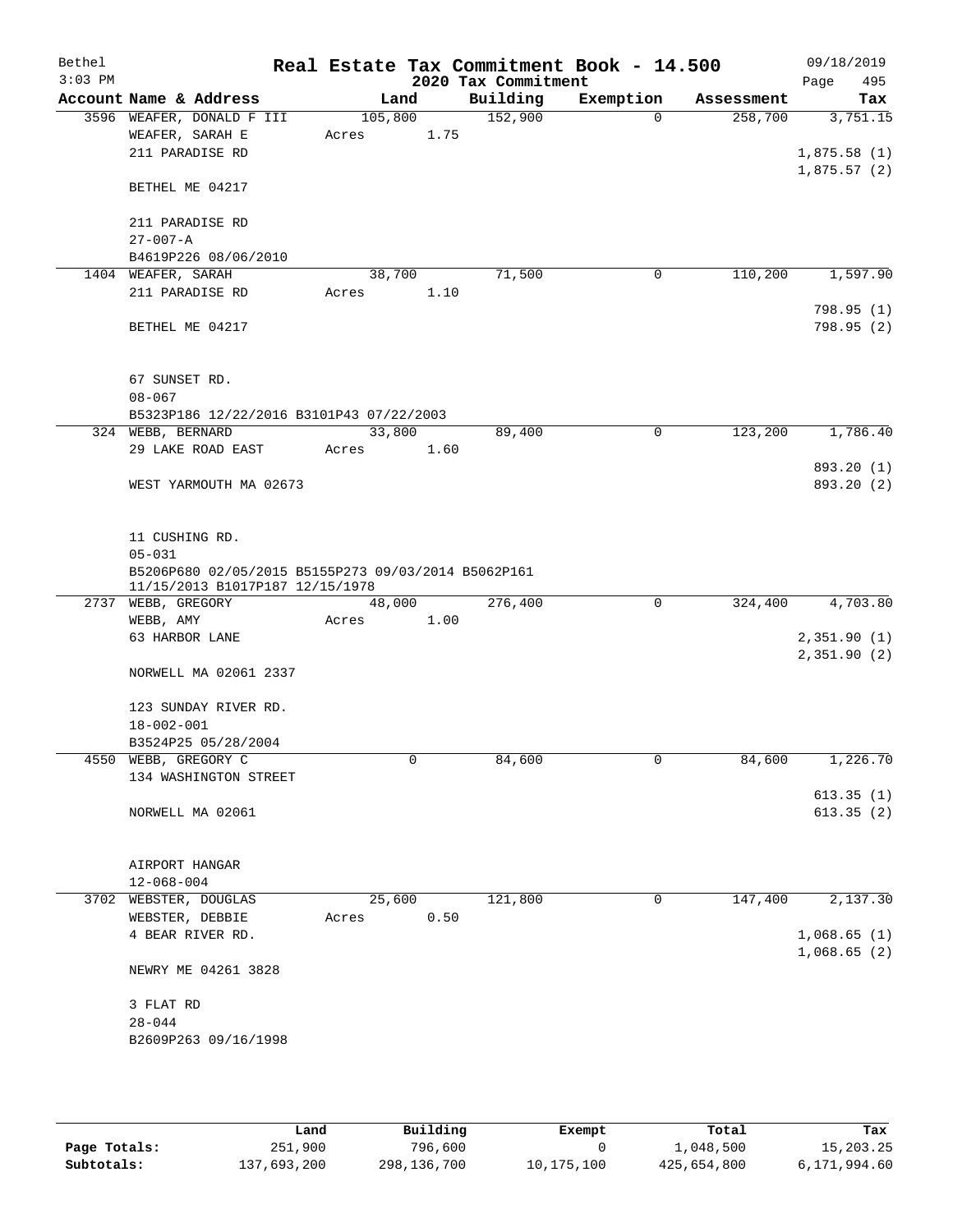| Bethel       |                                                    |       |             |                                 | Real Estate Tax Commitment Book - 14.500 |              | 09/18/2019                 |
|--------------|----------------------------------------------------|-------|-------------|---------------------------------|------------------------------------------|--------------|----------------------------|
| $3:03$ PM    | Account Name & Address                             |       | Land        | 2020 Tax Commitment<br>Building | Exemption                                | Assessment   | Page<br>496<br>Tax         |
|              | 3575 WEBSTER, DREW                                 |       | 55,300      | 86,700                          | 20,000                                   | 122,000      | 1,769.00                   |
|              | WEBSTER, JUDITH                                    | Acres | 1.20        |                                 | 01 Homestead (HM)                        |              |                            |
|              | PO BOX 131                                         |       |             |                                 |                                          |              | 884.50 (1)                 |
|              |                                                    |       |             |                                 |                                          |              | 884.50 (2)                 |
|              | BETHEL ME 04217                                    |       |             |                                 |                                          |              |                            |
|              | 111 VERNON ST.                                     |       |             |                                 |                                          |              |                            |
|              | $26 - 079$                                         |       |             |                                 |                                          |              |                            |
|              | B659P90 02/08/1967                                 |       |             |                                 |                                          |              |                            |
|              | 401 WEGGE, PAMELA                                  |       | 46,500      | 240,500                         | 20,000                                   | 267,000      | 3,871.50                   |
|              | PO BOX 43                                          | Acres | 5.90        |                                 | 01 Homestead (HM)                        |              |                            |
|              |                                                    |       |             |                                 |                                          |              | 1,935.75(1)                |
|              | W BETHEL ME 04286                                  |       |             |                                 |                                          |              | 1,935.75(2)                |
|              | 36 CHESTNUT KNOLL LANE                             |       |             |                                 |                                          |              |                            |
|              | $06 - 027 - 001$                                   |       |             |                                 |                                          |              |                            |
|              | B1608P20 10/18/1988                                |       |             |                                 |                                          |              |                            |
|              | 5412 WELCH, PAUL MICHAEL                           |       | 70,000      | 423,400                         |                                          | 0<br>493,400 | 7,154.30                   |
|              | WELCH, GLORIA CONE                                 | Acres | 1.61        |                                 |                                          |              |                            |
|              | 2a WORONZOW ROAD                                   |       |             |                                 |                                          |              | 3,577.15(1)                |
|              |                                                    |       |             |                                 |                                          |              | 3,577.15(2)                |
|              | LONDON NW86QE                                      |       |             |                                 |                                          |              |                            |
|              | 15 CARIBOU MOUNTAIN                                |       |             |                                 |                                          |              |                            |
|              | $27 - 007 - 002$                                   |       |             |                                 |                                          |              |                            |
|              | B5447P78 12/24/2018 B5277P559 04/21/2016 B5250P481 |       |             |                                 |                                          |              |                            |
|              | 10/27/2015                                         |       |             |                                 |                                          |              |                            |
|              | 4796 WELLE, LINDA D.                               |       | 36,900      | 0                               |                                          | 0<br>36,900  | 535.05                     |
|              | HOYT, HOYT, SALLY                                  | Acres | 2.52        |                                 |                                          |              |                            |
|              | 28 HUNTER'S POINTE                                 |       |             |                                 |                                          |              | 267.53(1)                  |
|              | DRIVE                                              |       |             |                                 |                                          |              |                            |
|              |                                                    |       |             |                                 |                                          |              | 267.52(2)                  |
|              | MILLSBORO DE 19966                                 |       |             |                                 |                                          |              |                            |
|              |                                                    |       |             |                                 |                                          |              |                            |
|              | SWAN HILL AT INTERVALE                             |       |             |                                 |                                          |              |                            |
|              | $23 - 013 - 001 - 008$                             |       |             |                                 |                                          |              |                            |
|              | B4718P24 05/16/2011                                |       |             |                                 |                                          |              |                            |
| 1429         | WELSH, CAROL S. LIVING<br>TRUST                    |       | 85,200      | 122,300                         |                                          | 207,500<br>0 | 3,008.75                   |
|              | 86 EGYPT MOUNTAIN ROAD                             | Acres | 83.70       |                                 |                                          |              |                            |
|              | BETHEL ME 04217                                    |       |             |                                 |                                          |              | 1,504.38(1)<br>1,504.37(2) |
|              |                                                    |       |             |                                 |                                          |              |                            |
|              | 81 EGYPT MTN RD.                                   |       |             |                                 |                                          |              |                            |
|              | $09 - 011$                                         |       |             |                                 |                                          |              |                            |
|              | B3908P280 03/27/2006 B3231P172 B1480P336           |       |             |                                 |                                          |              |                            |
|              | 299 WENTWORTH, MARC A                              |       | 100         | 0                               |                                          | 0<br>100     | 1.45                       |
|              | 191 CUSHMAN RD                                     | Acres | 0.06        |                                 |                                          |              |                            |
|              |                                                    |       |             |                                 |                                          |              | 0.73(1)                    |
|              | BRYANT POND ME 04219                               |       |             |                                 |                                          |              | 0.72(2)                    |
|              | 96 GORE RD                                         |       |             |                                 |                                          |              |                            |
|              | $05 - 008 - 001$                                   |       |             |                                 |                                          |              |                            |
|              | B1507P12                                           |       |             |                                 |                                          |              |                            |
|              |                                                    |       |             |                                 |                                          |              |                            |
|              | Land                                               |       | Building    |                                 | Exempt                                   | Total        | Tax                        |
| Page Totals: | 294,000                                            |       | 872,900     |                                 | 40,000                                   | 1,126,900    | 16,340.05                  |
| Subtotals:   | 137,987,200                                        |       | 299,009,600 |                                 | 10, 215, 100                             | 426,781,700  | 6,188,334.65               |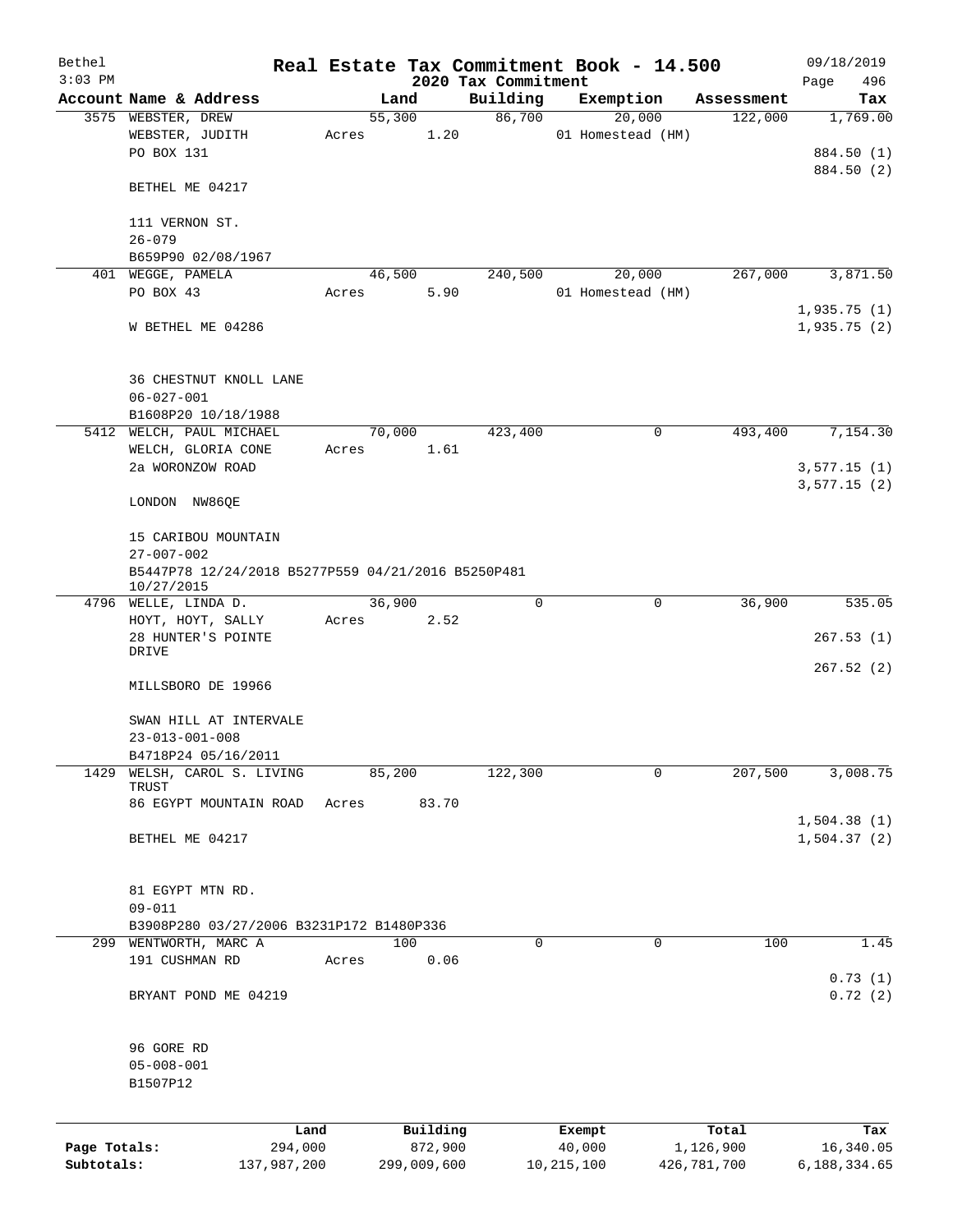| Bethel                     |                                                                         |       |                        |                                 | Real Estate Tax Commitment Book - 14.500 |                          | 09/18/2019                |  |  |  |  |
|----------------------------|-------------------------------------------------------------------------|-------|------------------------|---------------------------------|------------------------------------------|--------------------------|---------------------------|--|--|--|--|
| $3:03$ PM                  | Account Name & Address                                                  |       | Land                   | 2020 Tax Commitment<br>Building | Exemption                                | Assessment               | Page<br>497<br>Tax        |  |  |  |  |
|                            | 298 WENTWORTH, MARY L                                                   |       | 1,300                  | $\mathbf 0$                     | $\Omega$                                 | 1,300                    | 18.85                     |  |  |  |  |
|                            | 224 HANCOCK STREET                                                      | Acres | 1.31                   |                                 |                                          |                          |                           |  |  |  |  |
|                            |                                                                         |       |                        |                                 |                                          |                          | 9.43(1)                   |  |  |  |  |
|                            | RUMFORD ME 04276                                                        |       |                        |                                 |                                          |                          | 9.42(2)                   |  |  |  |  |
|                            | 112 GORE RD.                                                            |       |                        |                                 |                                          |                          |                           |  |  |  |  |
|                            | $05 - 008$                                                              |       |                        |                                 |                                          |                          |                           |  |  |  |  |
|                            | B5298P434 08/16/2016 B2857P346 09/07/2000<br>3268 WENTWORTH, THOMAS     |       | 58,600                 | 148,900                         | 20,000                                   | 187,500                  | 2,718.75                  |  |  |  |  |
|                            | HEFFERNAN, HEFFERNAN,<br>CATHARINE                                      | Acres | 0.77                   |                                 | 01 Homestead (HM)                        |                          |                           |  |  |  |  |
|                            | PO BOX 1116                                                             |       |                        |                                 |                                          |                          | 1,359.38(1)               |  |  |  |  |
|                            | BETHEL ME 04217                                                         |       |                        |                                 |                                          |                          | 1,359.37(2)               |  |  |  |  |
|                            | 25 VERNON ST.                                                           |       |                        |                                 |                                          |                          |                           |  |  |  |  |
|                            | $25 - 102$<br>B2466P182 08/22/1997                                      |       |                        |                                 |                                          |                          |                           |  |  |  |  |
| 4662                       | WESSON, GREGORY W                                                       |       | 33,000                 | 165,700                         | 0                                        | 198,700                  | 2,881.15                  |  |  |  |  |
|                            | WESSON, LINDA L                                                         | Acres | 1.14                   |                                 |                                          |                          |                           |  |  |  |  |
|                            | 15 LAKEWOOD RD                                                          |       |                        |                                 |                                          |                          | 1,440.58(1)               |  |  |  |  |
|                            | SAGAMORE BEACH MA 02562                                                 |       |                        |                                 |                                          |                          | 1,440.57(2)               |  |  |  |  |
|                            | 963 EAST BETHEL ROAD                                                    |       |                        |                                 |                                          |                          |                           |  |  |  |  |
|                            | $15 - 004 - 009$<br>B4926P222 12/03/2012 B4049P310 11/20/2006 B3825P187 |       |                        |                                 |                                          |                          |                           |  |  |  |  |
|                            | 10/21/2005                                                              |       |                        |                                 |                                          |                          |                           |  |  |  |  |
|                            | 3467 WEST PARISH CONGO<br><b>CHURCH</b>                                 |       | 76,200                 | 126,800                         | 0                                        | 203,000                  | 2,943.50                  |  |  |  |  |
|                            | PO BOX 23                                                               | Acres | 1.01                   |                                 |                                          |                          | 1,471.75(1)               |  |  |  |  |
|                            | BETHEL ME 04217                                                         |       |                        |                                 |                                          |                          | 1,471.75(2)               |  |  |  |  |
|                            | 40 BROAD ST.                                                            |       |                        |                                 |                                          |                          |                           |  |  |  |  |
|                            | $26 - 026$                                                              |       |                        |                                 |                                          |                          |                           |  |  |  |  |
| 3013                       | WEST, JASON T<br>WEST, HELEN CLAIRE<br>TAYLOR                           | Acres | 69,600<br>1.50         | 250,400                         | $\mathbf 0$                              | 320,000                  | 4,640.00                  |  |  |  |  |
|                            | 706 MEADOWMONT LANE                                                     |       |                        |                                 |                                          |                          | 2,320.00(1)               |  |  |  |  |
|                            | CHAPEL HILL NC 27517                                                    |       |                        |                                 |                                          |                          | 2,320.00(2)               |  |  |  |  |
|                            | 67 TAYLOR WOODS ROAD                                                    |       |                        |                                 |                                          |                          |                           |  |  |  |  |
|                            | $22 - 026 - 014$                                                        |       |                        |                                 |                                          |                          |                           |  |  |  |  |
|                            | B4922P101 11/19/2012 B3237P214 01/30/2003                               |       |                        |                                 |                                          |                          |                           |  |  |  |  |
| 2941                       | WESTCOTT, JULIA L<br>730 KINGSTOWN RD, UNIT<br>B2                       |       | 33,600                 | 60,600                          | 0                                        | 94,200                   | 1,365.90                  |  |  |  |  |
|                            | WAKEFIELD RI 02879 302                                                  |       |                        |                                 |                                          |                          | 682.95 (1)<br>682.95 (2)  |  |  |  |  |
|                            |                                                                         |       |                        |                                 |                                          |                          |                           |  |  |  |  |
|                            | 11 CHERRY LANE                                                          |       |                        |                                 |                                          |                          |                           |  |  |  |  |
|                            | $22 - 002 - 001 - 019$<br>B3603P250 10/08/2004                          |       |                        |                                 |                                          |                          |                           |  |  |  |  |
|                            |                                                                         |       |                        |                                 |                                          |                          |                           |  |  |  |  |
|                            | Land                                                                    |       | Building               |                                 | Exempt                                   | Total                    | Tax                       |  |  |  |  |
| Page Totals:<br>Subtotals: | 272,300<br>138,259,500                                                  |       | 752,400<br>299,762,000 |                                 | 20,000<br>10,235,100                     | 1,004,700<br>427,786,400 | 14,568.15<br>6,202,902.80 |  |  |  |  |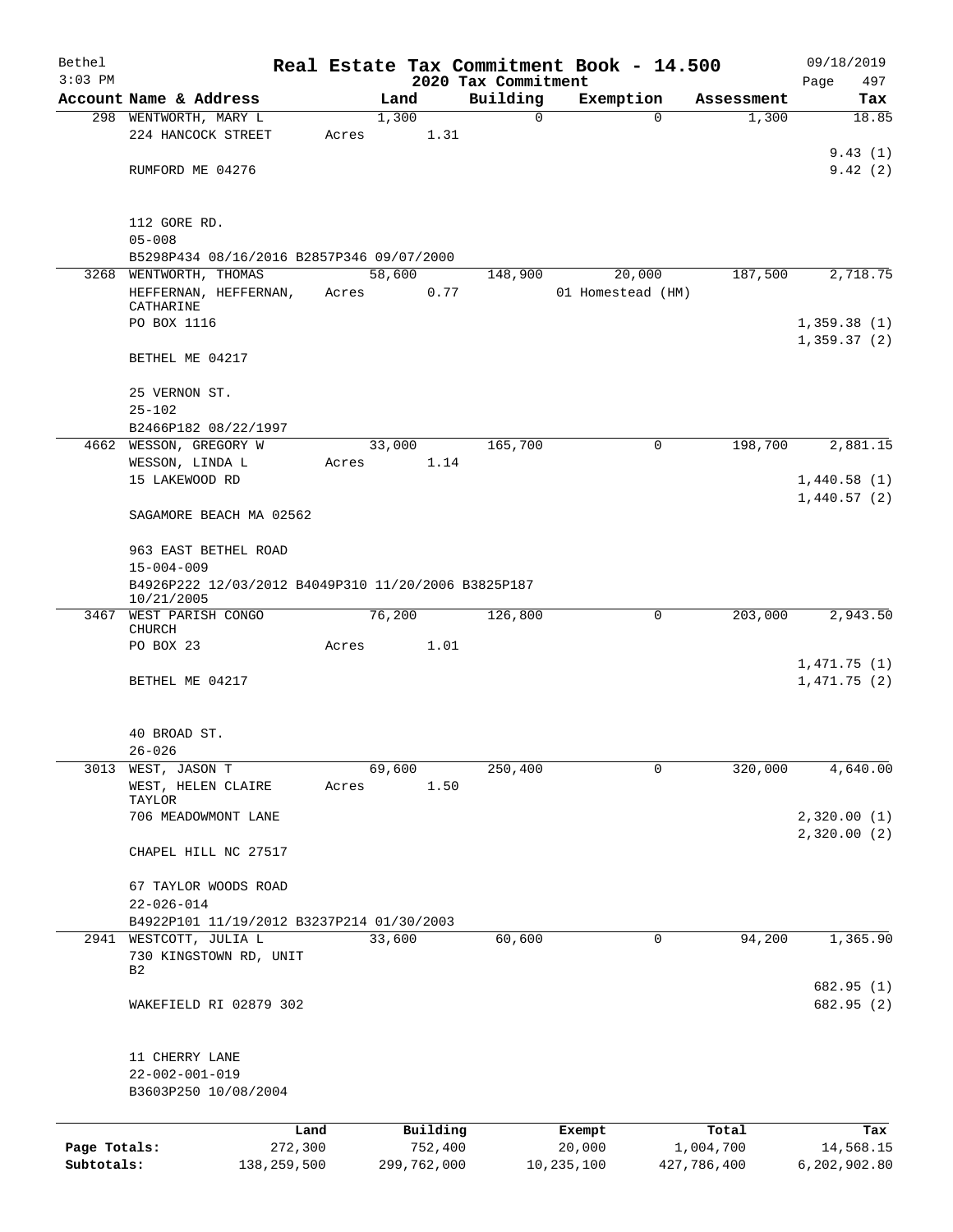| Bethel       |                                                     |       |                |                     | Real Estate Tax Commitment Book - 14.500 |                       | 09/18/2019      |
|--------------|-----------------------------------------------------|-------|----------------|---------------------|------------------------------------------|-----------------------|-----------------|
| $3:03$ PM    |                                                     |       |                | 2020 Tax Commitment |                                          |                       | Page<br>498     |
| 3421         | Account Name & Address<br>WESTERN HILLS HOUSING     |       | Land<br>50,000 | Building<br>246,400 | Exemption<br>$\Omega$                    | Assessment<br>296,400 | Tax<br>4,297.80 |
|              | ASSOC. LP                                           |       |                |                     |                                          |                       |                 |
|              | PROPERTY MANAGEMENT                                 | Acres | 1.71           |                     |                                          |                       |                 |
|              | 240 BATES ST.                                       |       |                |                     |                                          |                       | 2,148.90(1)     |
|              | LEWISTON ME 04240                                   |       |                |                     |                                          |                       | 2,148.90(2)     |
|              |                                                     |       |                |                     |                                          |                       |                 |
|              | 29 CROSS ST.                                        |       |                |                     |                                          |                       |                 |
|              | $25 - 239 - 001 - 001$                              |       |                |                     |                                          |                       |                 |
|              | B3100P227<br>3423 WESTERN MAINE SUPPLY              |       | 89,000         | 1,451,100           | 0                                        | 1,540,100             | 22, 331.45      |
|              | PO BOX 69                                           | Acres | 2.16           |                     |                                          |                       |                 |
|              |                                                     |       |                |                     |                                          |                       | 11,165.73       |
|              | BETHEL ME 04217                                     |       |                |                     |                                          |                       | 11,165.72       |
|              |                                                     |       |                |                     |                                          |                       |                 |
|              | 33 CROSS ST.                                        |       |                |                     |                                          |                       |                 |
|              | $25 - 240$                                          |       |                |                     |                                          |                       |                 |
|              | B665P577                                            |       |                |                     |                                          |                       |                 |
| 4689         | WESTERN MOUNTAIN<br>PROPERTIES                      |       | 46,300         | 287,300             | $\mathbf 0$                              | 333,600               | 4,837.20        |
|              | PO BOX 423                                          | Acres | 2.44           |                     |                                          |                       |                 |
|              |                                                     |       |                |                     |                                          |                       | 2,418.60(1)     |
|              | DIXFIELD ME 04224                                   |       |                |                     |                                          |                       | 2,418.60(2)     |
|              | 22 BROOK RD.                                        |       |                |                     |                                          |                       |                 |
|              | $13 - 022 - 011$                                    |       |                |                     |                                          |                       |                 |
|              | B5400P137 03/29/2018 B5395P669 03/05/2018 B5083P323 |       |                |                     |                                          |                       |                 |
|              | 01/21/2014 B4616P222 08/02/2010                     |       |                |                     |                                          |                       |                 |
|              | 1408 WESTFALL, ROBERT E                             |       | 41,500         | 205,200             | 20,000                                   | 226,700               | 3,287.15        |
|              | WESTFALL, JOAN A                                    | Acres | 2.79           |                     | 01 Homestead (HM)                        |                       |                 |
|              | 135 CHANDLER HILL RD.                               |       |                |                     |                                          |                       | 1,643.58(1)     |
|              | BETHEL ME 04217                                     |       |                |                     |                                          |                       | 1,643.57(2)     |
|              | 135 CHANDLER HILL RD.                               |       |                |                     |                                          |                       |                 |
|              | $08 - 070 - 002$                                    |       |                |                     |                                          |                       |                 |
|              | B4204P129 10/03/2007 B3151P200                      |       |                |                     |                                          |                       |                 |
|              | 348 WESTLEIGH, FRANCIS                              |       | 28,000         | 105,200             | 20,000                                   | 113,200               | 1,641.40        |
|              | RR 232 BOX 739                                      | Acres | 0.65           |                     | 01 Homestead (HM)                        |                       |                 |
|              |                                                     |       |                |                     |                                          |                       | 820.70 (1)      |
|              | BRYANT POND ME 04219                                |       |                |                     |                                          |                       | 820.70 (2)      |
|              | 739 ROUTE 232                                       |       |                |                     |                                          |                       |                 |
|              | $05 - 052$                                          |       |                |                     |                                          |                       |                 |
|              | B3088P348 03/28/2002                                |       |                |                     |                                          |                       |                 |
|              | 349 WESTLEIGH, FRANCIS                              |       | 28,400         | 0                   | 0                                        | 28,400                | 411.80          |
|              | WESTLEIGH, SALLY                                    | Acres | 0.68           |                     |                                          |                       |                 |
|              | RR 232 BOX 739                                      |       |                |                     |                                          |                       | 205.90(1)       |
|              | BRYANT POND ME 04219                                |       |                |                     |                                          |                       | 205.90(2)       |
|              |                                                     |       |                |                     |                                          |                       |                 |
|              | ROUTE 232                                           |       |                |                     |                                          |                       |                 |
|              | $05 - 053$                                          |       |                |                     |                                          |                       |                 |
|              | B3088P348                                           |       |                |                     |                                          |                       |                 |
|              |                                                     | Land  | Building       |                     | Exempt                                   | Total                 | Tax             |
| Page Totals: | 283,200                                             |       | 2,295,200      |                     | 40,000                                   | 2,538,400             | 36,806.80       |
| Subtotals:   | 138,542,700                                         |       | 302,057,200    |                     | 10, 275, 100                             | 430, 324, 800         | 6,239,709.60    |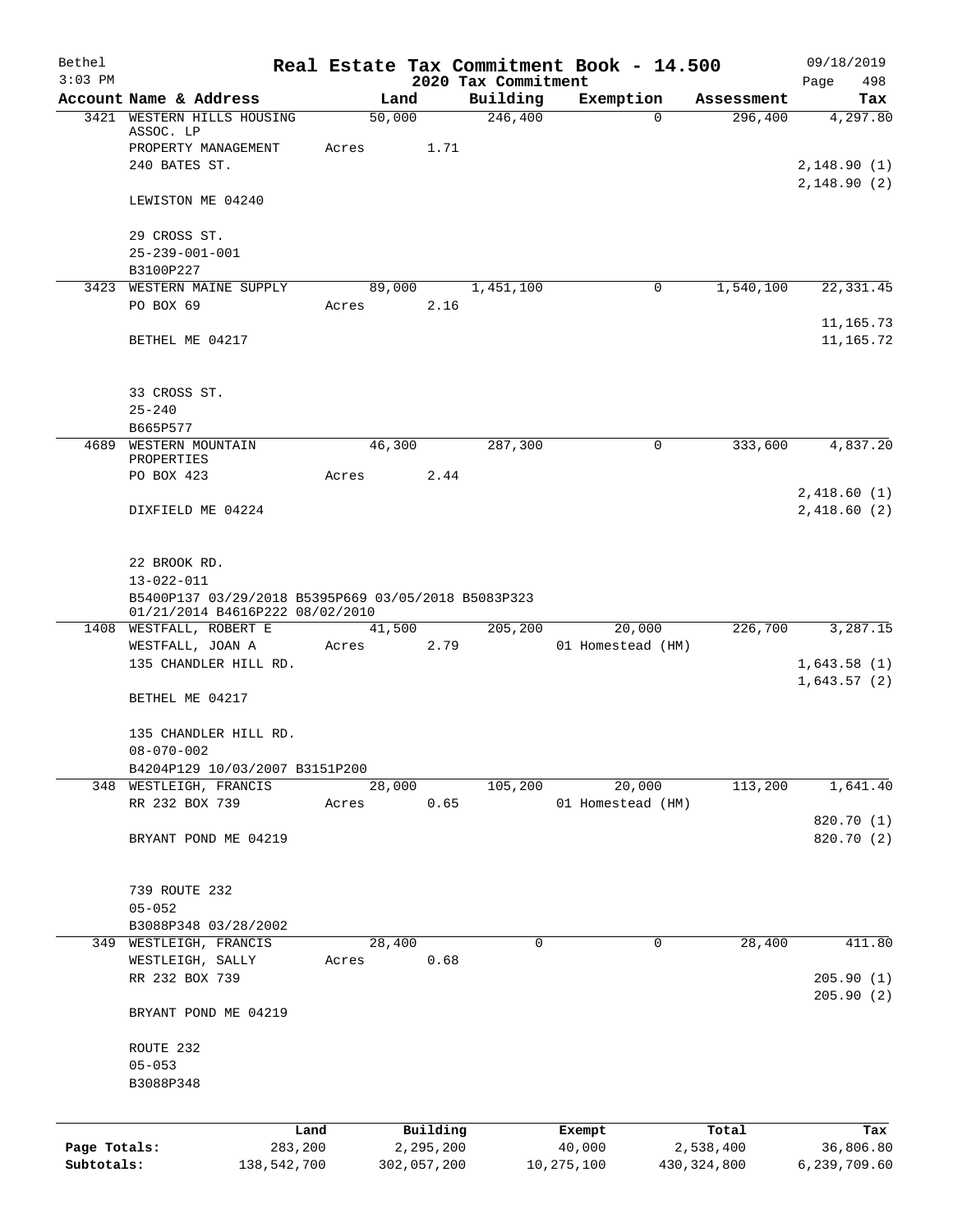| Bethel<br>$3:03$ PM |                                                               |       |        |      | 2020 Tax Commitment | Real Estate Tax Commitment Book - 14.500 |            | 09/18/2019<br>499<br>Page |
|---------------------|---------------------------------------------------------------|-------|--------|------|---------------------|------------------------------------------|------------|---------------------------|
|                     | Account Name & Address                                        |       | Land   |      | Building            | Exemption                                | Assessment | Tax                       |
|                     | 3691 WESTLEIGH, GEORGE                                        |       | 38,900 |      | 154,200             | 20,000                                   | 173,100    | 2,509.95                  |
|                     | WESTLEIGH, LINDA                                              | Acres |        | 0.76 |                     | 01 Homestead (HM)                        |            |                           |
|                     | 82 FLAT RD.                                                   |       |        |      |                     |                                          |            | 1,254.98(1)               |
|                     |                                                               |       |        |      |                     |                                          |            | 1, 254.97(2)              |
|                     | BETHEL ME 04217                                               |       |        |      |                     |                                          |            |                           |
|                     | 82 FLAT RD                                                    |       |        |      |                     |                                          |            |                           |
|                     | $28 - 034$                                                    |       |        |      |                     |                                          |            |                           |
|                     | B682P304 07/03/1969                                           |       |        |      |                     |                                          |            |                           |
|                     | 3032 WESTON, SHARON                                           |       | 49,600 |      | 146,800             | 0                                        | 196,400    | 2,847.80                  |
|                     | 890 EAST BETHEL ROAD                                          | Acres |        | 1.52 |                     |                                          |            |                           |
|                     |                                                               |       |        |      |                     |                                          |            | 1,423.90(1)               |
|                     | BETHEL ME 04217                                               |       |        |      |                     |                                          |            | 1,423.90(2)               |
|                     |                                                               |       |        |      |                     |                                          |            |                           |
|                     |                                                               |       |        |      |                     |                                          |            |                           |
|                     | 43 TAYLOR WOODS RD.                                           |       |        |      |                     |                                          |            |                           |
|                     | $22 - 026 - 009$<br>B4944P111 01/17/2013 B2768P308 11/18/1999 |       |        |      |                     |                                          |            |                           |
|                     | 1592 WHEELER, DENNIS A                                        |       | 38,900 |      | 151,500             | 20,000                                   | 170,400    | 2,470.80                  |
|                     | PO BOX 271                                                    | Acres |        | 1.20 |                     | 01 Homestead (HM)                        |            |                           |
|                     |                                                               |       |        |      |                     |                                          |            | 1, 235.40(1)              |
|                     | BETHEL ME 04217                                               |       |        |      |                     |                                          |            | 1, 235.40(2)              |
|                     |                                                               |       |        |      |                     |                                          |            |                           |
|                     |                                                               |       |        |      |                     |                                          |            |                           |
|                     | 144 BARKER ROAD                                               |       |        |      |                     |                                          |            |                           |
|                     | $11 - 058$                                                    |       |        |      |                     |                                          |            |                           |
|                     | B3371P155 09/08/2003                                          |       |        |      |                     |                                          |            |                           |
|                     | 3693 WHEELER, JOHN A<br>PO BOX 173                            | Acres | 35,000 | 2.10 | 105,200             | 20,000<br>01 Homestead (HM)              | 120,200    | 1,742.90                  |
|                     |                                                               |       |        |      |                     |                                          |            | 871.45(1)                 |
|                     | BETHEL ME 04217                                               |       |        |      |                     |                                          |            | 871.45 (2)                |
|                     |                                                               |       |        |      |                     |                                          |            |                           |
|                     |                                                               |       |        |      |                     |                                          |            |                           |
|                     | 63 FLAT RD                                                    |       |        |      |                     |                                          |            |                           |
|                     | $28 - 036$                                                    |       |        |      |                     |                                          |            |                           |
|                     | B3694P221 04/01/2005                                          |       |        |      |                     |                                          |            |                           |
|                     | 3720 WHEELER, JOHN A<br>PO BOX 173                            | Acres | 19,600 | 0.21 | 57,400              | $\mathbf 0$                              | 77,000     | 1,116.50                  |
|                     |                                                               |       |        |      |                     |                                          |            | 558.25(1)                 |
|                     | BETHEL ME 04217                                               |       |        |      |                     |                                          |            | 558.25(2)                 |
|                     |                                                               |       |        |      |                     |                                          |            |                           |
|                     |                                                               |       |        |      |                     |                                          |            |                           |
|                     | 703 WEST BETHEL RD.                                           |       |        |      |                     |                                          |            |                           |
|                     | $28 - 062$                                                    |       |        |      |                     |                                          |            |                           |
|                     | B3983P144 08/07/2006 B779P40                                  |       |        |      |                     |                                          |            |                           |
|                     | 1588 WHEELER, MICHAEL G                                       |       | 33,500 |      | 67,700              | 20,000                                   | 81,200     | 1,177.40                  |
|                     | WHEELER, NINA L<br>156 BARKER ROAD                            | Acres |        | 1.40 |                     | 01 Homestead (HM)                        |            | 588.70 (1)                |
|                     |                                                               |       |        |      |                     |                                          |            | 588.70 (2)                |
|                     | BETHEL ME 04217                                               |       |        |      |                     |                                          |            |                           |
|                     |                                                               |       |        |      |                     |                                          |            |                           |
|                     | 156 BARKER RD.                                                |       |        |      |                     |                                          |            |                           |
|                     | $11 - 055$                                                    |       |        |      |                     |                                          |            |                           |
|                     | B2426P27 04/17/1997 B1999P265 04/08/1993                      |       |        |      |                     |                                          |            |                           |
|                     |                                                               |       |        |      |                     |                                          |            |                           |
|                     |                                                               |       |        |      |                     |                                          |            |                           |

|              | úand        | Building    | Exempt     | Total         | Tax            |
|--------------|-------------|-------------|------------|---------------|----------------|
| Page Totals: | 215,500     | 682,800     | 80,000     | 818,300       | 11,865.35      |
| Subtotals:   | 138,758,200 | 302,740,000 | 10,355,100 | 431, 143, 100 | 6, 251, 574.95 |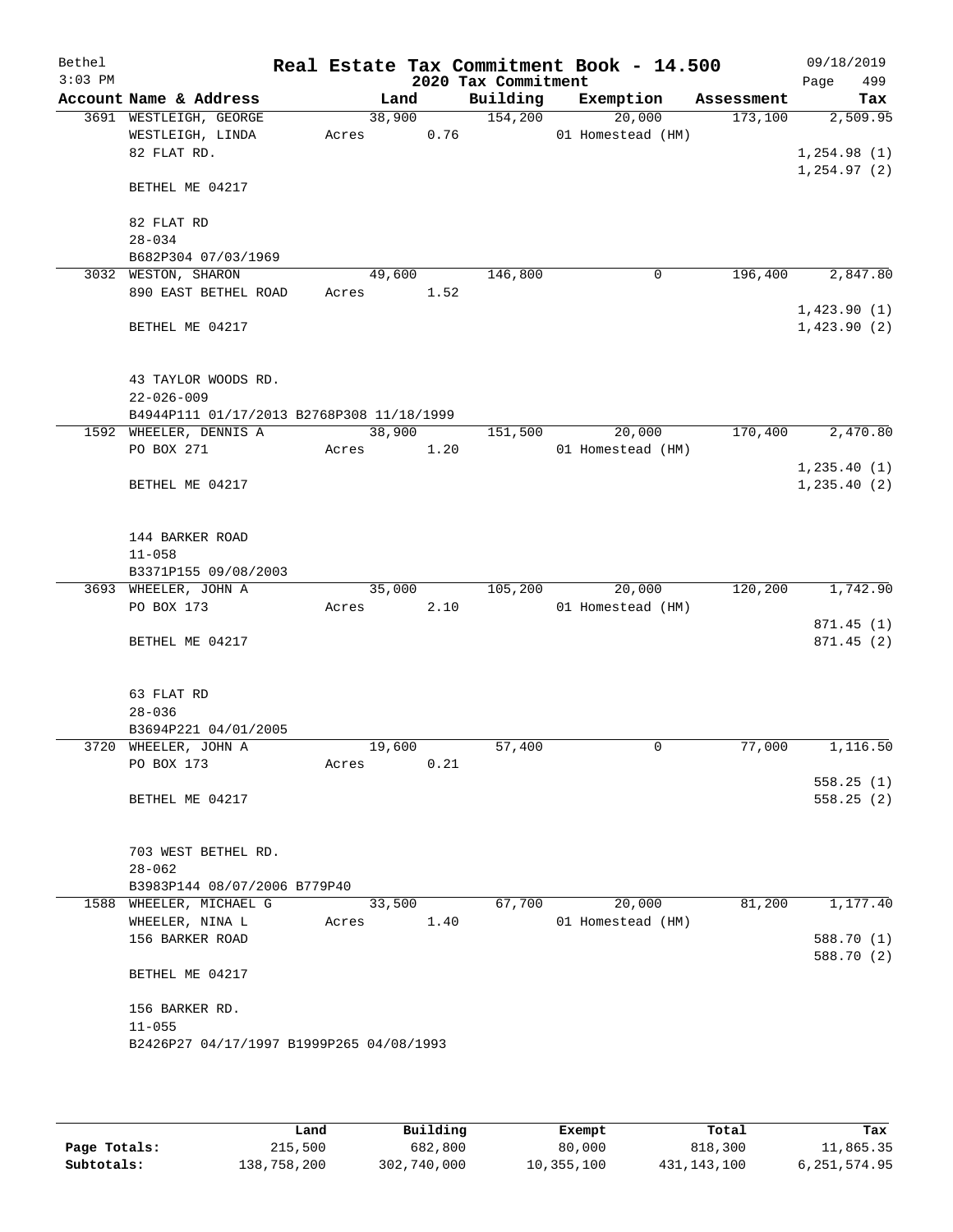| Bethel<br>$3:03$ PM |                                                                                      |       |        |                                     | 2020 Tax Commitment |             | Real Estate Tax Commitment Book - 14.500 |            | 09/18/2019<br>500<br>Page |
|---------------------|--------------------------------------------------------------------------------------|-------|--------|-------------------------------------|---------------------|-------------|------------------------------------------|------------|---------------------------|
|                     | Account Name & Address                                                               |       | Land   |                                     | Building            |             | Exemption                                | Assessment | Tax                       |
|                     | 429 WHEELER, ROGER A                                                                 |       | 48,200 |                                     |                     | 0           | $\Omega$                                 | 48,200     | 698.90                    |
|                     | PO BOX 478                                                                           | Acres |        | 159.00                              |                     |             |                                          |            |                           |
|                     |                                                                                      |       |        |                                     |                     |             |                                          |            | 349.45(1)                 |
|                     | BETHEL ME 04217                                                                      |       |        |                                     |                     |             |                                          |            | 349.45(2)                 |
|                     | GROVER HILL RD.                                                                      |       |        |                                     |                     |             |                                          |            |                           |
|                     | $06 - 036$                                                                           |       |        |                                     |                     |             |                                          |            |                           |
|                     | B4822P72 03/07/2012 B4544P139 12/29/2009 B696P254                                    |       |        |                                     |                     |             |                                          |            |                           |
|                     | 03/28/1971                                                                           |       |        |                                     |                     |             |                                          |            |                           |
|                     | 213 WHEELER, ROGER A                                                                 |       | 6,900  |                                     |                     | $\Omega$    | 0                                        | 6,900      | 100.05                    |
|                     | EST OF MARY WHEELER                                                                  | Acres |        | 7.14                                |                     |             |                                          |            |                           |
|                     | PO BOX 478                                                                           |       |        |                                     |                     |             |                                          |            | 50.03(1)                  |
|                     | BETHEL ME 04217                                                                      |       |        |                                     |                     |             |                                          |            | 50.02(2)                  |
|                     |                                                                                      |       |        |                                     |                     |             |                                          |            |                           |
|                     | EAST BETHEL RD                                                                       |       |        |                                     |                     |             |                                          |            |                           |
|                     | $04 - 057 - 006$                                                                     |       |        |                                     |                     |             |                                          |            |                           |
|                     | B4822P69 03/07/2012 B4544P139 12/29/2009 B3820P208<br>10/12/2005 B3098P39 04/18/2002 |       |        |                                     |                     |             |                                          |            |                           |
|                     | 60 WHEELER, ROGER A                                                                  |       | 40,600 |                                     |                     | $\Omega$    | 0                                        | 40,600     | 588.70                    |
|                     | EST MARY E WHEELER                                                                   | Acres |        | 12.00                               |                     |             |                                          |            |                           |
|                     | PO BOX 478                                                                           |       |        |                                     |                     |             |                                          |            | 294.35(1)                 |
|                     |                                                                                      |       |        |                                     |                     |             |                                          |            | 294.35(2)                 |
|                     | BETHEL ME 04217                                                                      |       |        |                                     |                     |             |                                          |            |                           |
|                     | WHEELER ACRES                                                                        |       |        |                                     |                     |             |                                          |            |                           |
|                     | $01 - 050 - 010$                                                                     |       |        |                                     |                     |             |                                          |            |                           |
|                     | B4822P72 03/07/2012 B4544P139 12/29/2009 B768P243                                    |       |        |                                     |                     |             |                                          |            |                           |
|                     | 61 WHEELER, ROGER A                                                                  |       | 38,500 |                                     |                     | $\mathbf 0$ | $\mathbf 0$                              | 38,500     | 558.25                    |
|                     | EST MARY E WHEELER                                                                   | Acres |        | 10.00                               |                     |             |                                          |            |                           |
|                     | PO BOX 478                                                                           |       |        |                                     |                     |             |                                          |            | 279.13(1)<br>279.12(2)    |
|                     | BETHEL ME 04217                                                                      |       |        |                                     |                     |             |                                          |            |                           |
|                     | WHEELER ACRES                                                                        |       |        |                                     |                     |             |                                          |            |                           |
|                     | $01 - 050 - 011$                                                                     |       |        |                                     |                     |             |                                          |            |                           |
|                     | B4822P72 03/07/2012 B4544P139 12/29/2009 B768P243                                    |       |        |                                     |                     |             |                                          |            |                           |
|                     | 62 WHEELER, ROGER A                                                                  |       | 38,500 |                                     |                     | 0           | 0                                        | 38,500     | 558.25                    |
|                     | EST MARY E WHEELER                                                                   | Acres |        | 10.00                               |                     |             |                                          |            |                           |
|                     | PO BOX 478                                                                           |       |        |                                     |                     |             |                                          |            | 279.13(1)                 |
|                     |                                                                                      |       |        |                                     |                     |             |                                          |            | 279.12(2)                 |
|                     | BETHEL ME 04217                                                                      |       |        |                                     |                     |             |                                          |            |                           |
|                     | WHEELER ACRES                                                                        |       |        |                                     |                     |             |                                          |            |                           |
|                     | $01 - 050 - 012$                                                                     |       |        |                                     |                     |             |                                          |            |                           |
|                     | B4822P72 03/07/2012 B4544P139 12/29/2009 B768P243                                    |       |        |                                     |                     |             |                                          |            |                           |
|                     | 65 WHEELER, ROGER A                                                                  |       | 40,800 |                                     |                     | 0           | 0                                        | 40,800     | 591.60                    |
|                     | EST MARY E WHEELER                                                                   | Acres |        | 12.20                               |                     |             |                                          |            |                           |
|                     | PO BOX 478                                                                           |       |        |                                     |                     |             |                                          |            | 295.80(1)                 |
|                     | BETHEL ME 04217                                                                      |       |        |                                     |                     |             |                                          |            | 295.80(2)                 |
|                     |                                                                                      |       |        |                                     |                     |             |                                          |            |                           |
|                     | WHEELER ACRES                                                                        |       |        |                                     |                     |             |                                          |            |                           |
|                     | $01 - 050 - 009$                                                                     |       |        |                                     |                     |             |                                          |            |                           |
|                     | B4822P72 03/07/2012 B2750P350                                                        |       |        |                                     |                     |             |                                          |            |                           |
|                     |                                                                                      |       |        |                                     |                     |             |                                          |            |                           |
|                     |                                                                                      |       |        |                                     |                     |             |                                          |            |                           |
|                     |                                                                                      |       |        | $P_{11}$ $P_{21}$ $P_{31}$ $P_{42}$ |                     |             | <b>Durame</b>                            |            |                           |

|              | Land        | Building    | Exempt     | Total       | Tax          |
|--------------|-------------|-------------|------------|-------------|--------------|
| Page Totals: | 213,500     |             |            | 213,500     | 3,095.75     |
| Subtotals:   | 138,971,700 | 302,740,000 | 10,355,100 | 431,356,600 | 6,254,670.70 |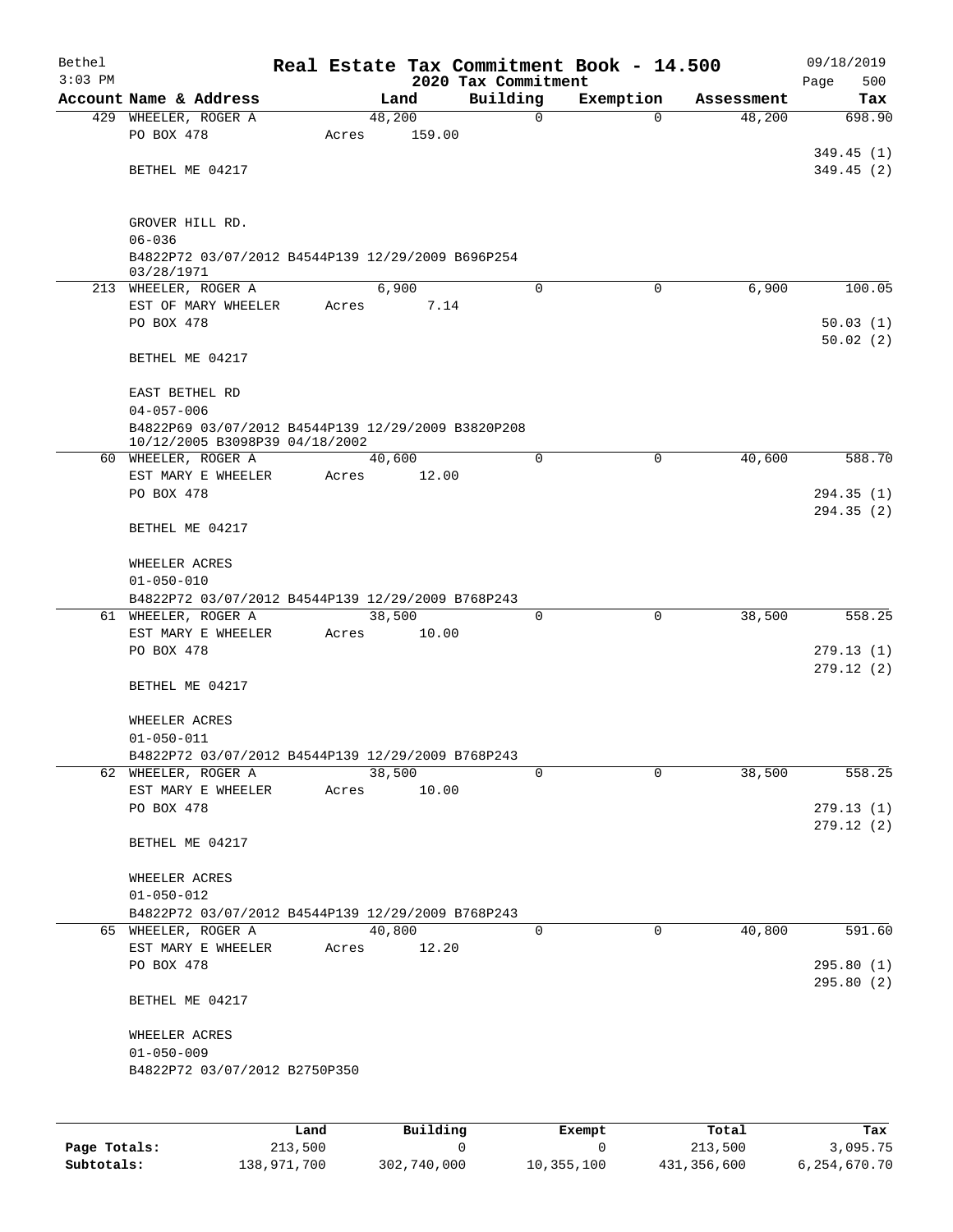| Bethel<br>$3:03$ PM |                                                                 |       |        | 2020 Tax Commitment | Real Estate Tax Commitment Book - 14.500 |            | 09/18/2019<br>501<br>Page |
|---------------------|-----------------------------------------------------------------|-------|--------|---------------------|------------------------------------------|------------|---------------------------|
|                     | Account Name & Address                                          |       | Land   | Building            | Exemption                                | Assessment | Tax                       |
|                     | 2752 WHEELER, ROGER A                                           |       | 38,900 | $\mathbf 0$         | $\Omega$                                 | 38,900     | 564.05                    |
|                     | PO BOX 478                                                      | Acres | 4.30   |                     |                                          |            |                           |
|                     |                                                                 |       |        |                     |                                          |            | 282.03(1)                 |
|                     | BETHEL ME 04217                                                 |       |        |                     |                                          |            | 282.02(2)                 |
|                     |                                                                 |       |        |                     |                                          |            |                           |
|                     |                                                                 |       |        |                     |                                          |            |                           |
|                     | RTE 2 N/S                                                       |       |        |                     |                                          |            |                           |
|                     | $18 - 010$                                                      |       |        |                     |                                          |            |                           |
|                     | BP B3328P39 07/10/2003 B1355P24 11/19/1985                      |       |        |                     |                                          |            |                           |
|                     | 5442 WHEELER, ROGER A                                           |       | 17,100 | 0                   | 0                                        | 17,100     | 247.95                    |
|                     | PO BOX 478                                                      | Acres | 1.20   |                     |                                          |            |                           |
|                     |                                                                 |       |        |                     |                                          |            | 123.98(1)                 |
|                     | BETHEL ME 04217                                                 |       |        |                     |                                          |            | 123.97(2)                 |
|                     |                                                                 |       |        |                     |                                          |            |                           |
|                     |                                                                 |       |        |                     |                                          |            |                           |
|                     | EAST BETHEL RD.                                                 |       |        |                     |                                          |            |                           |
|                     | $04 - 058 - 001$                                                |       |        |                     |                                          |            |                           |
|                     | B4822P67 03/07/2012 B4544P139 12/29/2009 B2965P35<br>06/29/2001 |       |        |                     |                                          |            |                           |
|                     | 5388 WHEELER, ROGER A                                           |       | 31,000 | $\mathbf 0$         | $\mathbf 0$                              | 31,000     | 449.50                    |
|                     | P.O. BOX 478                                                    | Acres | 2.10   |                     |                                          |            |                           |
|                     |                                                                 |       |        |                     |                                          |            | 224.75 (1)                |
|                     | BETHEL ME 04217                                                 |       |        |                     |                                          |            | 224.75 (2)                |
|                     |                                                                 |       |        |                     |                                          |            |                           |
|                     |                                                                 |       |        |                     |                                          |            |                           |
|                     | 437 GROVER HILL RD                                              |       |        |                     |                                          |            |                           |
|                     | $06 - 035 - 002$                                                |       |        |                     |                                          |            |                           |
|                     | B5253P11 10/29/2015                                             |       |        |                     |                                          |            |                           |
|                     | 67 WHEELER, ROGER A., PR                                        |       | 40,800 | $\mathbf 0$         | $\mathbf 0$                              | 40,800     | 591.60                    |
|                     | EST MARY E WHEELER                                              | Acres | 5.00   |                     |                                          |            |                           |
|                     | PO BOX 478                                                      |       |        |                     |                                          |            | 295.80(1)                 |
|                     | BETHEL ME 04217                                                 |       |        |                     |                                          |            | 295.80(2)                 |
|                     |                                                                 |       |        |                     |                                          |            |                           |
|                     | WHEELER ACRES                                                   |       |        |                     |                                          |            |                           |
|                     | $01 - 051 - 013$                                                |       |        |                     |                                          |            |                           |
|                     | B4544P139 12/29/2009 B2750P350                                  |       |        |                     |                                          |            |                           |
|                     | 1519 WHEELER, SANDRA                                            |       | 46,000 | 73,200              | 20,000                                   | 99,200     | 1,438.40                  |
|                     | 137 FLAT RD                                                     | Acres | 2.20   |                     | 01 Homestead (HM)                        |            |                           |
|                     |                                                                 |       |        |                     |                                          |            | 719.20(1)                 |
|                     | WEST BETHEL ME 04286                                            |       |        |                     |                                          |            | 719.20(2)                 |
|                     |                                                                 |       |        |                     |                                          |            |                           |
|                     |                                                                 |       |        |                     |                                          |            |                           |
|                     | 137 FLAT RD.                                                    |       |        |                     |                                          |            |                           |
|                     | $11 - 017$                                                      |       |        |                     |                                          |            |                           |
|                     | B3338P218 07/23/2003                                            |       |        |                     |                                          |            |                           |
|                     | 1578 WHEELER, STACEY L                                          |       | 23,800 | $\Omega$            | 0                                        | 23,800     | 345.10                    |
|                     | 29 TERRACE ROAD                                                 | Acres | 0.40   |                     |                                          |            |                           |
|                     | BETHEL ME 04217                                                 |       |        |                     |                                          |            | 172.55(1)<br>172.55(2)    |
|                     |                                                                 |       |        |                     |                                          |            |                           |
|                     |                                                                 |       |        |                     |                                          |            |                           |
|                     | 239 BARKER RD.                                                  |       |        |                     |                                          |            |                           |
|                     | $11 - 047$                                                      |       |        |                     |                                          |            |                           |
|                     | B3352P027 08/14/2003                                            |       |        |                     |                                          |            |                           |
|                     |                                                                 |       |        |                     |                                          |            |                           |
|                     |                                                                 |       |        |                     |                                          |            |                           |
|                     |                                                                 |       |        |                     |                                          |            |                           |

|              | Land        | Building    | Exempt     | Total       | Tax          |
|--------------|-------------|-------------|------------|-------------|--------------|
| Page Totals: | 197,600     | 73,200      | 20,000     | 250,800     | 3,636.60     |
| Subtotals:   | 139,169,300 | 302,813,200 | 10,375,100 | 431,607,400 | 6,258,307.30 |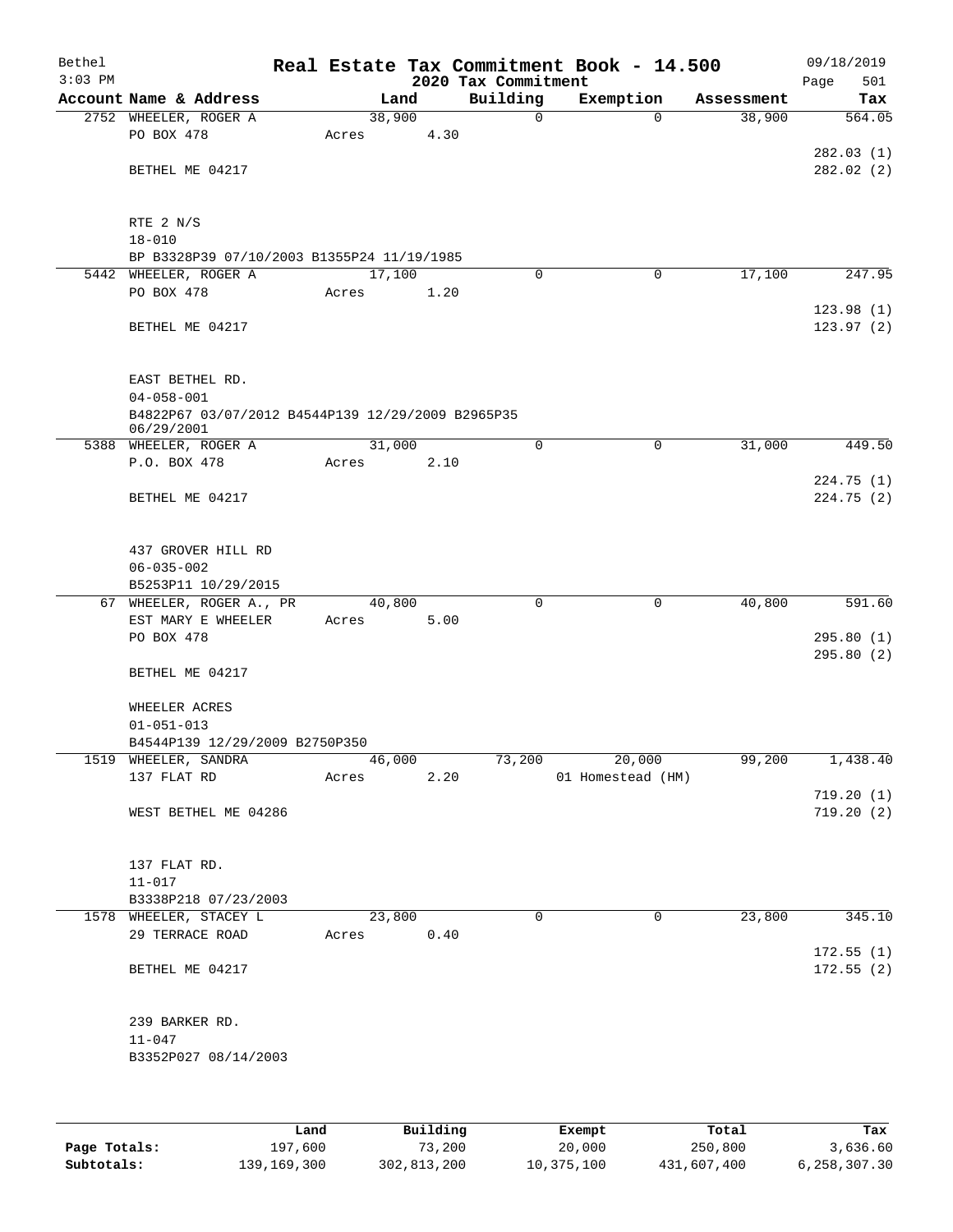| Bethel<br>$3:03$ PM |                                                    |       |                | 2020 Tax Commitment | Real Estate Tax Commitment Book - 14.500 |            | 09/18/2019<br>502<br>Page |
|---------------------|----------------------------------------------------|-------|----------------|---------------------|------------------------------------------|------------|---------------------------|
|                     | Account Name & Address                             |       | Land           | Building            | Exemption                                | Assessment | Tax                       |
|                     | 2470 WHEELER, TIMOTHY                              |       | 38,600         | 97,400              | 20,000                                   | 116,000    | 1,682.00                  |
|                     | WHEELER, STACEY                                    | Acres | 1.08           |                     | 01 Homestead (HM)                        |            |                           |
|                     | 29 TERRACE ROAD                                    |       |                |                     |                                          |            | 841.00 (1)                |
|                     |                                                    |       |                |                     |                                          |            | 841.00 (2)                |
|                     | BETHEL ME 04217                                    |       |                |                     |                                          |            |                           |
|                     |                                                    |       |                |                     |                                          |            |                           |
|                     | 29 TERRACE ROAD                                    |       |                |                     |                                          |            |                           |
|                     | $14 - 002 - 004$<br>B1421P1 09/18/1986             |       |                |                     |                                          |            |                           |
| 1359                | WHEELER, TODD                                      |       | 40,300         | 140,100             | 20,000                                   | 160,400    | 2,325.80                  |
|                     | WHEELER, AMY                                       | Acres | 1.90           |                     | 01 Homestead (HM)                        |            |                           |
|                     | 25 FARM HILL RD                                    |       |                |                     |                                          |            | 1,162.90(1)               |
|                     |                                                    |       |                |                     |                                          |            | 1,162.90(2)               |
|                     | BETHEL ME 04217                                    |       |                |                     |                                          |            |                           |
|                     |                                                    |       |                |                     |                                          |            |                           |
|                     | 25 FARM HILL RD.                                   |       |                |                     |                                          |            |                           |
|                     | $08 - 042 - 003$                                   |       |                |                     |                                          |            |                           |
|                     | B2344P276 07/03/1996                               |       |                |                     |                                          |            |                           |
|                     | 440 WHITE, CAROL                                   |       | 38,700         | 117,300             | 20,000                                   | 136,000    | 1,972.00                  |
|                     | 228 GROVER HILL RD.                                | Acres | 1.10           |                     | 01 Homestead (HM)                        |            |                           |
|                     |                                                    |       |                |                     |                                          |            | 986.00(1)                 |
|                     | BETHEL ME 04217                                    |       |                |                     |                                          |            | 986.00(2)                 |
|                     |                                                    |       |                |                     |                                          |            |                           |
|                     |                                                    |       |                |                     |                                          |            |                           |
|                     | 228 GROVER HILL RD.                                |       |                |                     |                                          |            |                           |
|                     | $07 - 005$                                         |       |                |                     |                                          |            |                           |
|                     | B2410P36 02/10/1997                                |       |                |                     | 0                                        | 283,500    | 4,110.75                  |
|                     | 17 WHITE, CATHERINE<br>WHITE, SCOTT                | Acres | 33,600<br>1.46 | 249,900             |                                          |            |                           |
|                     | 804 FLAT ROAD                                      |       |                |                     |                                          |            | 2,055.38(1)               |
|                     |                                                    |       |                |                     |                                          |            | 2,055.37(2)               |
|                     | ALBANY TWP ME 04217                                |       |                |                     |                                          |            |                           |
|                     |                                                    |       |                |                     |                                          |            |                           |
|                     | 488 FLAT RD                                        |       |                |                     |                                          |            |                           |
|                     | $01 - 014 - 001$                                   |       |                |                     |                                          |            |                           |
|                     | B5392P191 02/05/2018 B4864P284 07/09/2012 B4708P75 |       |                |                     |                                          |            |                           |
|                     | 03/29/2011                                         |       |                |                     |                                          |            |                           |
|                     | 4802 WHITE, MICHAEL P                              |       | 37,000         | 0                   | 0                                        | 37,000     | 536.50                    |
|                     | WHITE, GALE A                                      | Acres | 2.59           |                     |                                          |            |                           |
|                     | 217 JENNIE LANE                                    |       |                |                     |                                          |            | 268.25(1)                 |
|                     |                                                    |       |                |                     |                                          |            | 268.25(2)                 |
|                     | ELIOT ME 03903                                     |       |                |                     |                                          |            |                           |
|                     | SWAN HILL AT INTERVALE                             |       |                |                     |                                          |            |                           |
|                     | $23 - 013 - 001 - 014$                             |       |                |                     |                                          |            |                           |
|                     | B4687P39 01/28/2011                                |       |                |                     |                                          |            |                           |
| 5161                | WHITE, MICHAEL P                                   |       | 45,500         | 219,400             | 0                                        | 264,900    | 3,841.05                  |
|                     | WHITE, GALE A                                      | Acres | 1.96           |                     |                                          |            |                           |
|                     | 217 JENNIE LANE                                    |       |                |                     |                                          |            | 1,920.53(1)               |
|                     |                                                    |       |                |                     |                                          |            | 1,920.52(2)               |
|                     | ELIOT ME 03903                                     |       |                |                     |                                          |            |                           |
|                     |                                                    |       |                |                     |                                          |            |                           |
|                     | 419 SONGO POND RD                                  |       |                |                     |                                          |            |                           |
|                     | $02 - 010 - 005$                                   |       |                |                     |                                          |            |                           |
|                     | B5260P208 12/23/2015 B4522P239 11/05/2009          |       |                |                     |                                          |            |                           |
|                     |                                                    |       |                |                     |                                          |            |                           |
|                     |                                                    |       |                |                     |                                          |            |                           |
|                     |                                                    |       |                |                     |                                          |            |                           |

|              | Land        | Building    | Exempt     | Total       | Tax          |
|--------------|-------------|-------------|------------|-------------|--------------|
| Page Totals: | 233,700     | 824,100     | 60,000     | 997,800     | 14,468.10    |
| Subtotals:   | 139,403,000 | 303,637,300 | 10,435,100 | 432,605,200 | 6,272,775.40 |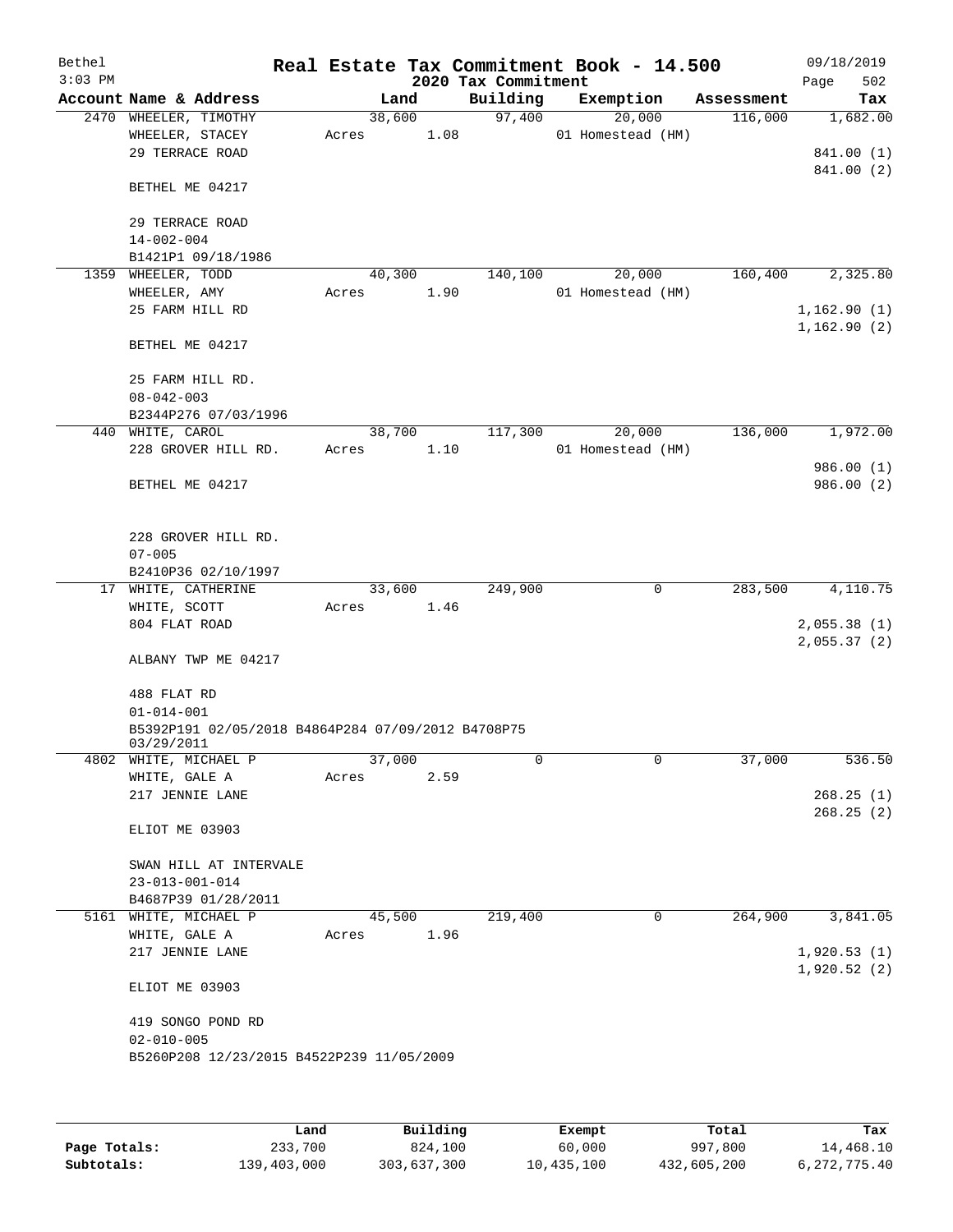| Bethel    |                                                                   |       |          |        |                                 | Real Estate Tax Commitment Book - 14.500 |                      | 09/18/2019             |
|-----------|-------------------------------------------------------------------|-------|----------|--------|---------------------------------|------------------------------------------|----------------------|------------------------|
| $3:03$ PM | Account Name & Address                                            |       | Land     |        | 2020 Tax Commitment<br>Building | Exemption                                |                      | 503<br>Page            |
|           | 1478 WHITE, PAULINE G                                             |       | 29,000   |        | $\mathbf 0$                     | $\Omega$                                 | Assessment<br>29,000 | Tax<br>420.50          |
|           | 301 LINDEN PONDS WAY,<br>APT #BC206                               | Acres |          | 1.09   |                                 |                                          |                      |                        |
|           | HINGHAM MA 02043                                                  |       |          |        |                                 |                                          |                      | 210.25(1)<br>210.25(2) |
|           | 5 GOSS POND RD.                                                   |       |          |        |                                 |                                          |                      |                        |
|           | $09 - 007 - 001 - 003$                                            |       |          |        |                                 |                                          |                      |                        |
|           | B3794P83 08/31/2005                                               |       |          |        |                                 |                                          |                      |                        |
|           | 18 WHITE, SCOTT A                                                 |       | 46,700   |        | 108,200                         | 0                                        | 154,900              | 2,246.05               |
|           | WHITE, CATHERINE A                                                | Acres |          | 2.70   |                                 |                                          |                      |                        |
|           | 804 FLAT ROAD                                                     |       |          |        |                                 |                                          |                      | 1, 123.03(1)           |
|           | ALBANY TWP ME 04217                                               |       |          |        |                                 |                                          |                      | 1, 123.02(2)           |
|           | 498 FLAT RD.                                                      |       |          |        |                                 |                                          |                      |                        |
|           | $01 - 015$                                                        |       |          |        |                                 |                                          |                      |                        |
|           | B5341P73 04/19/2017 B5218P191 04/21/2015 B1945P51<br>10/02/1992   |       |          |        |                                 |                                          |                      |                        |
|           | 54 WHITMAN, DANIEL C                                              |       | 68,100   |        | 97,700                          | 26,000                                   | 139,800              | 2,027.10               |
|           | WHITMAN, THOMAS L                                                 | Acres |          | 106.00 |                                 | 14 WW2 Vet Non                           |                      |                        |
|           | PO BOX 1153                                                       |       |          |        |                                 | 01 Homestead (HM)                        |                      | 1,013.55(1)            |
|           | BETHEL ME 04217                                                   |       |          |        |                                 |                                          |                      | 1,013.55(2)            |
|           | 800 GROVER HILL RD<br>$01 - 046$                                  |       |          |        |                                 |                                          |                      |                        |
|           | B4569P38 03/19/2010 B2516P300 01/14/1998                          |       |          |        |                                 |                                          |                      |                        |
|           | 2961 WHITMAN, DAVID B                                             |       | 33,600   |        | 65,800                          | 0                                        | 99,400               | 1,441.30               |
|           | WHITMAN, KRISTEN C                                                |       |          |        |                                 |                                          |                      |                        |
|           | 27 UPLAND STREET                                                  |       |          |        |                                 |                                          |                      | 720.65(1)              |
|           | HOLEBROOK MA 02343                                                |       |          |        |                                 |                                          |                      | 720.65(2)              |
|           | 24 CHERRY LANE                                                    |       |          |        |                                 |                                          |                      |                        |
|           | $22 - 002 - 001 - 038$                                            |       |          |        |                                 |                                          |                      |                        |
|           | B5249P613 10/20/2015 B3583P115 08/30/2004<br>5459 WHITNEY, ANDREW |       | 44,800   |        | 0                               | $\mathbf 0$                              | 44,800               | 649.60                 |
|           | PO BOX 356                                                        | Acres |          | 4.60   |                                 |                                          |                      |                        |
|           |                                                                   |       |          |        |                                 |                                          |                      | 324.80(1)              |
|           | BETHEL ME 04217                                                   |       |          |        |                                 |                                          |                      | 324.80(2)              |
|           |                                                                   |       |          |        |                                 |                                          |                      |                        |
|           | $08 - 060 - 015 - 001$                                            |       |          |        |                                 |                                          |                      |                        |
|           | B5447P535 12/18/2018                                              |       |          |        |                                 |                                          |                      |                        |
|           | 3058 WHITNEY, ANDREW R<br>PO BOX 356                              | Acres | 13,700   | 22.00  | 0                               | $\mathbf 0$                              | 13,700               | 198.65                 |
|           |                                                                   |       |          |        |                                 |                                          |                      | 99.33(1)               |
|           | BETHEL ME 04217                                                   |       |          |        |                                 |                                          |                      | 99.32 (2)              |
|           | HOLT HILL RD                                                      |       |          |        |                                 |                                          |                      |                        |
|           | $23 - 012 - 001$                                                  |       |          |        |                                 |                                          |                      |                        |
|           | B5380P147 11/28/2017 B4169P3 06/26/2007                           |       |          |        |                                 |                                          |                      |                        |
|           |                                                                   |       |          |        |                                 |                                          |                      |                        |
|           |                                                                   | Land, | Building |        |                                 | <b>Exempt</b>                            | Total                | Tax                    |

|              | Land        | Building    | Exempt     | Total       | Tax          |
|--------------|-------------|-------------|------------|-------------|--------------|
| Page Totals: | 235,900     | 271,700     | 26,000     | 481,600     | 6,983.20     |
| Subtotals:   | 139,638,900 | 303,909,000 | 10,461,100 | 433,086,800 | 6,279,758.60 |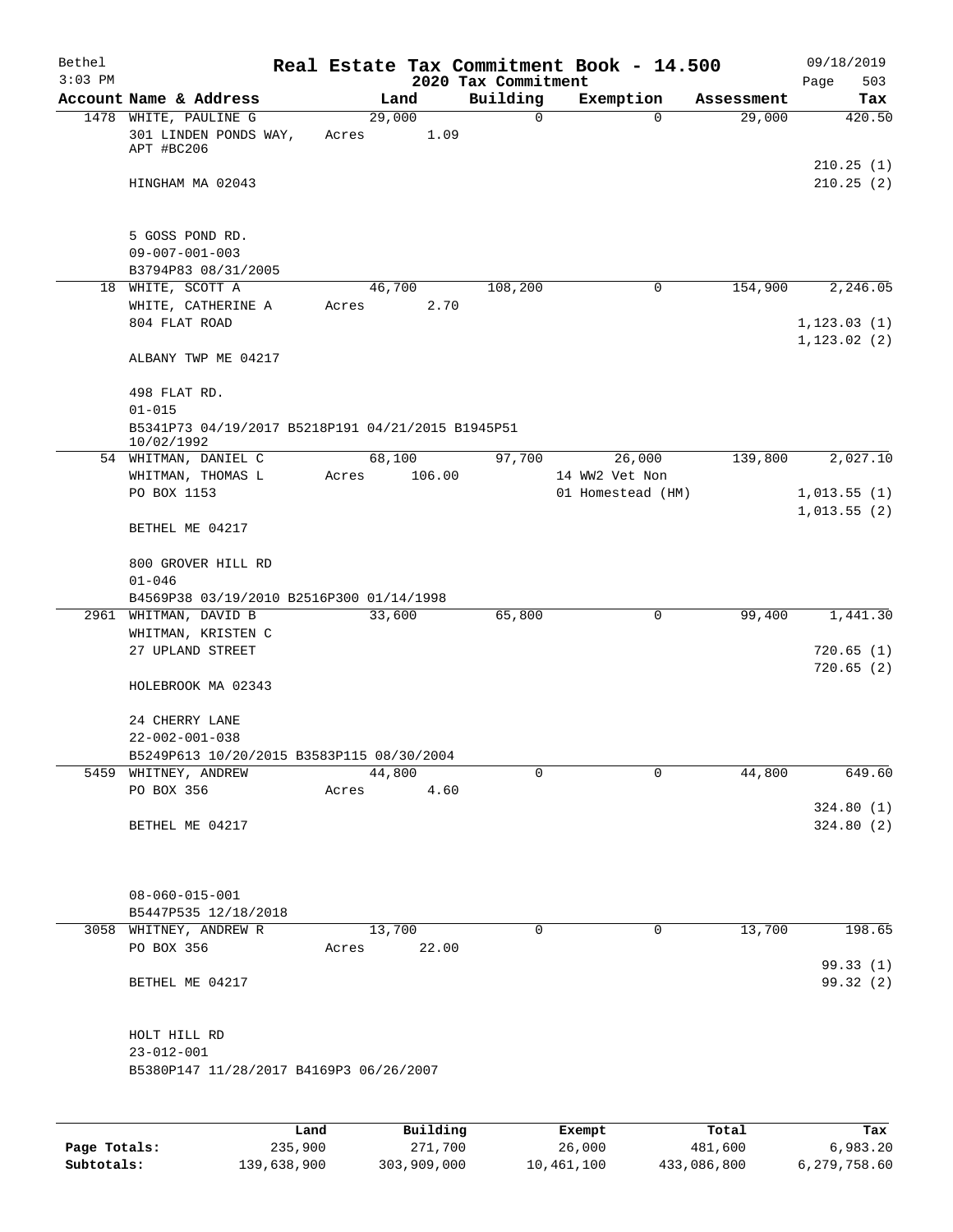| Bethel    |                                                                   |       |        |       |                     | Real Estate Tax Commitment Book - 14.500 |            |      | 09/18/2019             |
|-----------|-------------------------------------------------------------------|-------|--------|-------|---------------------|------------------------------------------|------------|------|------------------------|
| $3:03$ PM |                                                                   |       |        |       | 2020 Tax Commitment |                                          |            | Page | 504                    |
|           | Account Name & Address                                            |       | Land   |       | Building            | Exemption                                | Assessment |      | Tax                    |
|           | 3692 WHITNEY, ANDREW R<br>PO BOX 356                              | Acres | 45,600 | 2.00  | 85,300              | 20,000<br>01 Homestead (HM)              | 110,900    |      | 1,608.05               |
|           |                                                                   |       |        |       |                     |                                          |            |      | 804.03 (1)             |
|           | BETHEL ME 04217                                                   |       |        |       |                     |                                          |            |      | 804.02(2)              |
|           |                                                                   |       |        |       |                     |                                          |            |      |                        |
|           |                                                                   |       |        |       |                     |                                          |            |      |                        |
|           | 71 FLAT RD.                                                       |       |        |       |                     |                                          |            |      |                        |
|           | $28 - 035$                                                        |       |        |       |                     |                                          |            |      |                        |
|           | B5208P648 02/18/2015 B5122P120 06/03/2014 B3465P308<br>02/24/2004 |       |        |       |                     |                                          |            |      |                        |
|           | 3330 WHITNEY, RICHARD H                                           |       | 69,600 |       | 186,100             | 20,000                                   | 235,700    |      | 3, 417.65              |
|           | WHITNEY, ELLEN                                                    | Acres |        | 0.28  |                     | 01 Homestead (HM)                        |            |      |                        |
|           | PO BOX 356                                                        |       |        |       |                     |                                          |            |      | 1,708.83(1)            |
|           |                                                                   |       |        |       |                     |                                          |            |      | 1,708.82(2)            |
|           | BETHEL ME 04217                                                   |       |        |       |                     |                                          |            |      |                        |
|           |                                                                   |       |        |       |                     |                                          |            |      |                        |
|           | 23 MAIN ST.                                                       |       |        |       |                     |                                          |            |      |                        |
|           | $25 - 161$                                                        |       |        |       |                     |                                          |            |      |                        |
|           | B1195P233 03/15/1983                                              |       |        |       | 194,300             | 0                                        | 245,700    |      |                        |
|           | 71 WHITNEY, STEVEN M<br>WHITNEY, DONNA L                          | Acres | 51,400 | 8.60  |                     |                                          |            |      | 3,562.65               |
|           | 105 SKILLINGS RD                                                  |       |        |       |                     |                                          |            |      | 1,781.33(1)            |
|           |                                                                   |       |        |       |                     |                                          |            |      | 1,781.32(2)            |
|           | BETHEL ME 04217                                                   |       |        |       |                     |                                          |            |      |                        |
|           |                                                                   |       |        |       |                     |                                          |            |      |                        |
|           | 105 SKILLINGS ROAD                                                |       |        |       |                     |                                          |            |      |                        |
|           | $01 - 051 - 005$                                                  |       |        |       |                     |                                          |            |      |                        |
|           | B3724P337 05/19/2005                                              |       |        |       |                     |                                          |            |      |                        |
|           | 1516 WHITWORTH, JAN R                                             |       | 70,800 |       | 115,500             | 20,000                                   | 166,300    |      | 2, 411.35              |
|           | 130 FLAT ROAD                                                     | Acres |        | 33.00 |                     | 01 Homestead (HM)                        |            |      | 1,205.68(1)            |
|           | BETHEL ME 04217                                                   |       |        |       |                     |                                          |            |      | 1,205.67(2)            |
|           |                                                                   |       |        |       |                     |                                          |            |      |                        |
|           |                                                                   |       |        |       |                     |                                          |            |      |                        |
|           | 130 FLAT RD.                                                      |       |        |       |                     |                                          |            |      |                        |
|           | $11 - 014$                                                        |       |        |       |                     |                                          |            |      |                        |
|           | B2620P209 10/14/1998                                              |       |        |       |                     |                                          |            |      |                        |
|           | 66 WHOLEY, JOHN B                                                 |       | 45,000 |       | 0                   | 0                                        | 45,000     |      | 652.50                 |
|           | WHOLEY, JEANNE D                                                  | Acres |        | 8.70  |                     |                                          |            |      |                        |
|           | PO BOX 437                                                        |       |        |       |                     |                                          |            |      | 326.25(1)<br>326.25(2) |
|           | BETHEL ME 04217                                                   |       |        |       |                     |                                          |            |      |                        |
|           |                                                                   |       |        |       |                     |                                          |            |      |                        |
|           | WHEELER ACRES                                                     |       |        |       |                     |                                          |            |      |                        |
|           | $01 - 051 - 001$                                                  |       |        |       |                     |                                          |            |      |                        |
|           | B3729P3 05/27/2005                                                |       |        |       |                     |                                          |            |      |                        |
|           | 69 WHOLEY, JOHN B                                                 |       | 53,800 |       | 231,700             | 0                                        | 285,500    |      | 4,139.75               |
|           | WHOLEY, JEANNE D                                                  | Acres |        | 8.90  |                     |                                          |            |      |                        |
|           | PO BOX 437                                                        |       |        |       |                     |                                          |            |      | 2,069.88(1)            |
|           | BETHEL ME 04217                                                   |       |        |       |                     |                                          |            |      | 2,069.87(2)            |
|           |                                                                   |       |        |       |                     |                                          |            |      |                        |
|           | 26 LYMAN WHEELER RD                                               |       |        |       |                     |                                          |            |      |                        |
|           | $01 - 051 - 003$                                                  |       |        |       |                     |                                          |            |      |                        |
|           | B3724P208 05/20/2005                                              |       |        |       |                     |                                          |            |      |                        |
|           |                                                                   |       |        |       |                     |                                          |            |      |                        |
|           |                                                                   |       |        |       |                     |                                          |            |      |                        |
|           |                                                                   |       |        |       |                     |                                          |            |      |                        |

|              | Land        | Building    | Exempt     | Total       | Tax          |
|--------------|-------------|-------------|------------|-------------|--------------|
| Page Totals: | 336,200     | 812,900     | 60,000     | 1,089,100   | 15,791.95    |
| Subtotals:   | 139,975,100 | 304,721,900 | 10,521,100 | 434,175,900 | 6,295,550.55 |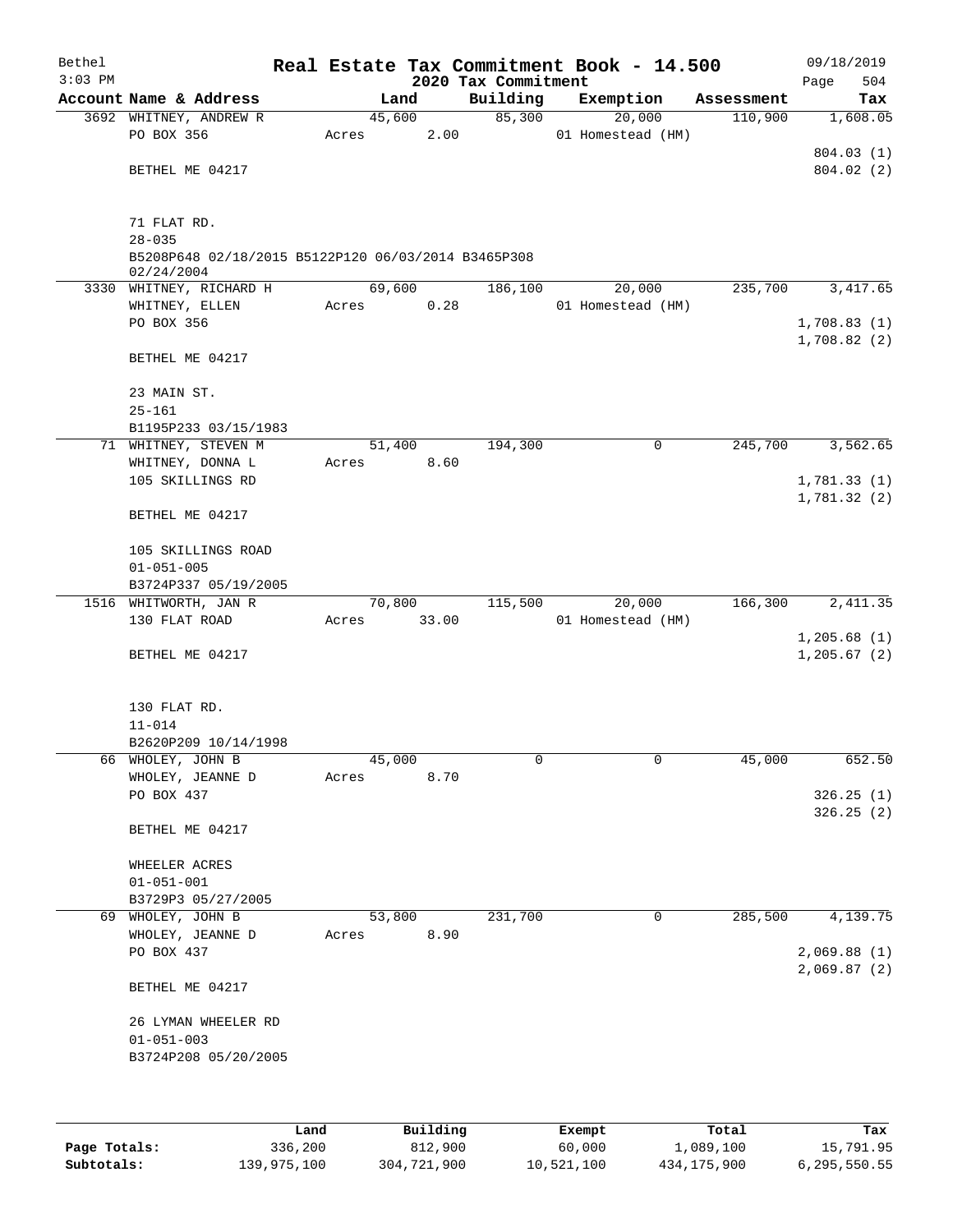| Bethel<br>$3:03$ PM |                                                         |       |        |       | 2020 Tax Commitment | Real Estate Tax Commitment Book - 14.500 |            | 09/18/2019<br>Page<br>505  |
|---------------------|---------------------------------------------------------|-------|--------|-------|---------------------|------------------------------------------|------------|----------------------------|
|                     | Account Name & Address                                  |       | Land   |       | Building            | Exemption                                | Assessment | Tax                        |
|                     | 3648 WIDBERG, ARTHUR<br>WIDBERG, JUDITH<br>68 DUNBAR ST | Acres | 7,300  | 0.26  | 15,100              | $\Omega$                                 | 22,400     | 324.80<br>162.40(1)        |
|                     | CANTON MA 02021                                         |       |        |       |                     |                                          |            | 162.40(2)                  |
|                     | 339 VERNON ST.<br>$27 - 040$                            |       |        |       |                     |                                          |            |                            |
|                     | B733P84                                                 |       |        |       |                     |                                          |            |                            |
|                     | 4630 WIGHT, AMANDA & NATHAN                             |       | 70,300 |       | 196,400             | 20,000                                   | 246,700    | 3,577.15                   |
|                     | C/O WIGHT, JOHN L. & J. Acres                           |       |        | 4.07  |                     | 01 Homestead (HM)                        |            |                            |
|                     | SUSAN O.<br>1466 INTERVALE RD                           |       |        |       |                     |                                          |            |                            |
|                     |                                                         |       |        |       |                     |                                          |            | 1,788.58(1)<br>1,788.57(2) |
|                     | BETHEL ME 04217                                         |       |        |       |                     |                                          |            |                            |
|                     | 1466 INTERVALE RD.<br>$19 - 018 - 002$                  |       |        |       |                     |                                          |            |                            |
|                     | B4402P258 02/11/2009 B3584P124 09/08/2004 B0P0          |       |        |       |                     |                                          |            |                            |
|                     | 2897 WIGHT, ERIC                                        |       | 78,900 |       | 180,600             | 20,000                                   | 239,500    | 3,472.75                   |
|                     | WIGHT, KAREN                                            | Acres |        | 6.08  |                     | 01 Homestead (HM)                        |            |                            |
|                     | 2100 INTERVALE ROAD                                     |       |        |       |                     |                                          |            | 1,736.38(1)                |
|                     | BETHEL ME 04217                                         |       |        |       |                     |                                          |            | 1,736.37(2)                |
|                     | 2100 INTERVALE RD.<br>$20 - 015$                        |       |        |       |                     |                                          |            |                            |
|                     | B1010P23 10/24/1978                                     |       |        |       |                     |                                          |            |                            |
|                     | 2905 WIGHT, ERIC T                                      |       | 44,500 |       | 0                   | 0                                        | 44,500     | 645.25                     |
|                     | WIGHT, KAREN P                                          | Acres |        | 84.00 |                     |                                          |            |                            |
|                     | 2100 INTERVALE RD                                       |       |        |       |                     |                                          |            | 322.63(1)                  |
|                     | BETHEL ME 04217                                         |       |        |       |                     |                                          |            | 322.62(2)                  |
|                     | INTERVALE RD N/S<br>$20 - 021$                          |       |        |       |                     |                                          |            |                            |
|                     | B4708P192 04/07/2011 B2774P349 12/10/1999               |       |        |       |                     |                                          |            |                            |
|                     | 2608 WIGHT, NATHAN                                      |       | 34,500 |       | 103,200             | 0                                        | 137,700    | 1,996.65                   |
|                     | WIGHT, DEBBIE                                           | Acres |        | 0.75  |                     |                                          |            |                            |
|                     | 2097 INTERVALE RD                                       |       |        |       |                     |                                          |            | 998.33 (1)                 |
|                     | BETHEL ME 04217                                         |       |        |       |                     |                                          |            | 998.32 (2)                 |
|                     | 2097 INTERVALE RD.                                      |       |        |       |                     |                                          |            |                            |
|                     | $15 - 024$<br>B1516P213                                 |       |        |       |                     |                                          |            |                            |
|                     | 2966 WILLARD, ABBOTT                                    |       | 33,600 |       | 117,500             | 0                                        | 151,100    | 2,190.95                   |
|                     | WILLARD, JENNIFER                                       |       |        |       |                     |                                          |            |                            |
|                     | 357 PACKERS FALLS ROAD                                  |       |        |       |                     |                                          |            | 1,095.48(1)<br>1,095.47(2) |
|                     | DURHAM NH 03824                                         |       |        |       |                     |                                          |            |                            |
|                     | 24 CHERRY LANE                                          |       |        |       |                     |                                          |            |                            |
|                     | $22 - 002 - 001 - 042$                                  |       |        |       |                     |                                          |            |                            |
|                     | B5439P510 10/29/2018 B3067P145 02/11/2002               |       |        |       |                     |                                          |            |                            |
|                     |                                                         |       |        |       |                     |                                          |            |                            |
|                     |                                                         |       |        |       |                     |                                          |            |                            |

|              | Land        | Building      | Exempt     | Total       | Tax          |
|--------------|-------------|---------------|------------|-------------|--------------|
| Page Totals: | 269,100     | 612,800       | 40,000     | 841,900     | 12,207.55    |
| Subtotals:   | 140,244,200 | 305, 334, 700 | 10,561,100 | 435,017,800 | 6,307,758.10 |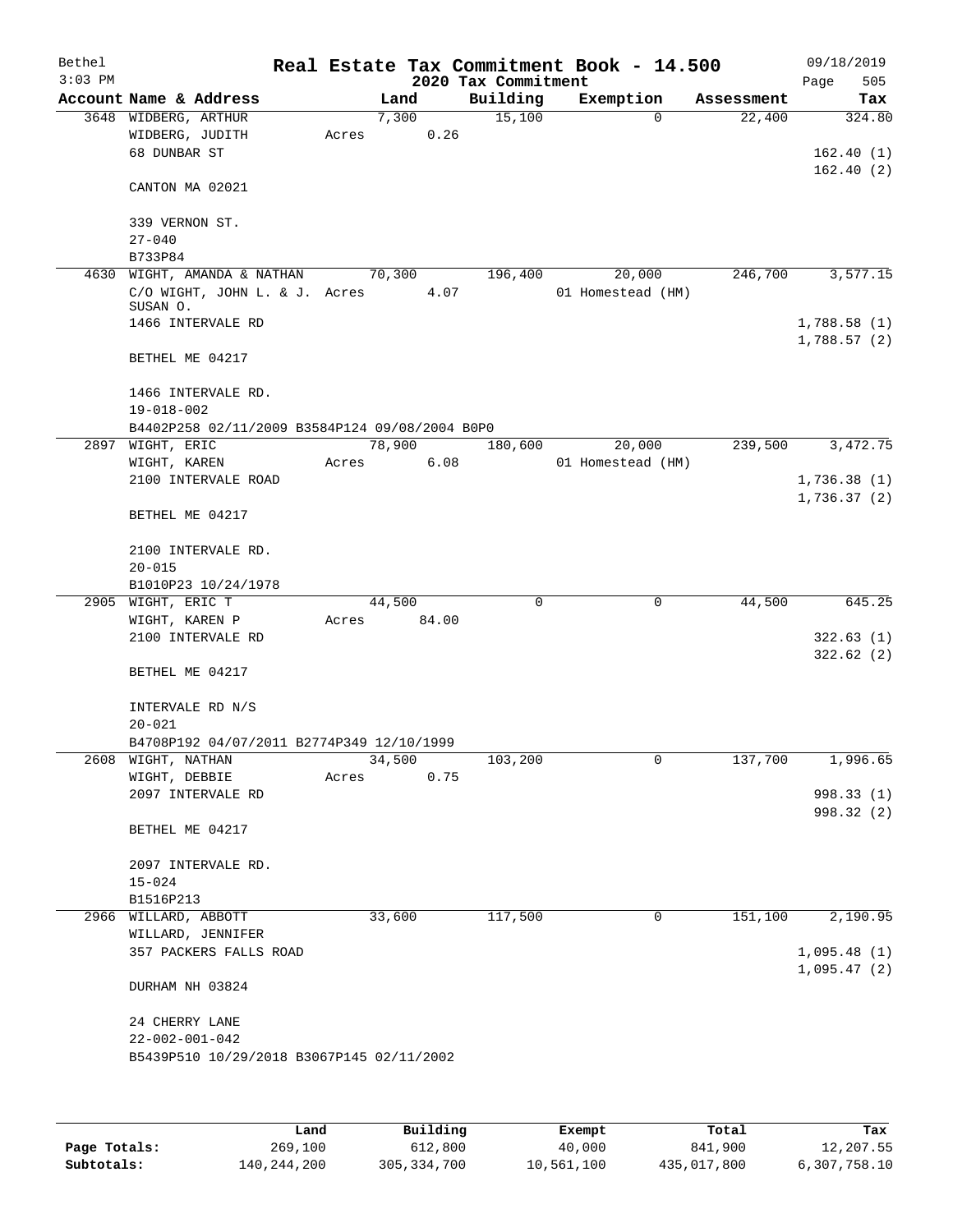| Bethel    |                                                                  |                 |       |                     | Real Estate Tax Commitment Book - 14.500 |            | 09/18/2019                 |
|-----------|------------------------------------------------------------------|-----------------|-------|---------------------|------------------------------------------|------------|----------------------------|
| $3:03$ PM |                                                                  |                 |       | 2020 Tax Commitment |                                          |            | 506<br>Page                |
|           | Account Name & Address                                           |                 | Land  | Building            | Exemption                                | Assessment | Tax                        |
|           | 2633 WILLARD, BARBARA<br>BOX 1982                                | 56,000<br>Acres | 24.00 | 107,600             | $\mathbf 0$                              | 163,600    | 2,372.20                   |
|           | RUIDOSO NM 88355                                                 |                 |       |                     |                                          |            | 1,186.10(1)<br>1,186.10(2) |
|           | 543 NORTH ROAD<br>$16 - 007$                                     |                 |       |                     |                                          |            |                            |
|           | B5061P117 11/08/2013 B5054P94 10/18/2013 B2054P94<br>10/18/2013  |                 |       |                     |                                          |            |                            |
|           | 3623 WILLARD, RONALD D                                           | 31,300          |       | $\Omega$            | 0                                        | 31,300     | 453.85                     |
|           | WILLARD, JOAN<br>A./REVOCABLE TRUST                              | Acres           | 2.31  |                     |                                          |            |                            |
|           | 7448 spring village dr.<br>#426                                  |                 |       |                     |                                          |            | 226.93(1)<br>226.92(2)     |
|           | SPRINGFIELD VA 22150<br>4469                                     |                 |       |                     |                                          |            |                            |
|           | PARADISE EAST RD                                                 |                 |       |                     |                                          |            |                            |
|           | $27 - 029$<br>1622 WILLIAMS, DOLORES G                           | 52,400          |       | 65,100              | 20,000                                   | 97,500     | 1,413.75                   |
|           | 820 NORTH ROAD                                                   | Acres           | 0.98  |                     | 01 Homestead (HM)                        |            |                            |
|           | BETHEL ME 04217 3204                                             |                 |       |                     |                                          |            | 706.88(1)<br>706.87(2)     |
|           | 816 NORTH ROAD                                                   |                 |       |                     |                                          |            |                            |
|           | $11 - 078$                                                       |                 |       |                     |                                          |            |                            |
|           | B1136P27 09/29/1981                                              |                 |       |                     |                                          |            |                            |
|           | 1798 WILLIAMS, ELLIS J<br>WILLIAMS, KAYLA J                      | 39,600<br>Acres | 1.50  | 85,100              | 20,000<br>01 Homestead (HM)              | 104,700    | 1,518.15                   |
|           | LEVEILLE                                                         |                 |       |                     |                                          |            |                            |
|           | 81 HOLT HILL ROAD                                                |                 |       |                     |                                          |            | 759.08(1)<br>759.07(2)     |
|           | BETHEL ME 04217 5305                                             |                 |       |                     |                                          |            |                            |
|           | 81 HOLT HILL RD.<br>$23 - 011 - 001$                             |                 |       |                     |                                          |            |                            |
|           | B5071P182 12/09/2013 B5034P10 09/06/2013 B3565P254<br>08/05/2004 |                 |       |                     |                                          |            |                            |
|           | 5392 WILLIAMS, HUGH F., JR.<br>&                                 | 20,300          |       | $\Omega$            | $\Omega$                                 | 20,300     | 294.35                     |
|           | BEHAN, MARGARET A                                                | Acres           | 37.80 |                     |                                          |            |                            |
|           | PO BOX 153                                                       |                 |       |                     |                                          |            | 147.18(1)<br>147.17(2)     |
|           | Bethel ME 04217                                                  |                 |       |                     |                                          |            |                            |
|           | OFF HOLT HILL                                                    |                 |       |                     |                                          |            |                            |
|           | $23 - 003 - 001 - 002$                                           |                 |       |                     |                                          |            |                            |
|           | B5240P412 08/25/2015                                             |                 |       |                     |                                          |            |                            |

|              | Land        | Building    | Exempt     | Total         | Tax          |
|--------------|-------------|-------------|------------|---------------|--------------|
| Page Totals: | 199,600     | 257,800     | 40,000     | 417,400       | 6,052.30     |
| Subtotals:   | 140,443,800 | 305,592,500 | 10,601,100 | 435, 435, 200 | 6,313,810.40 |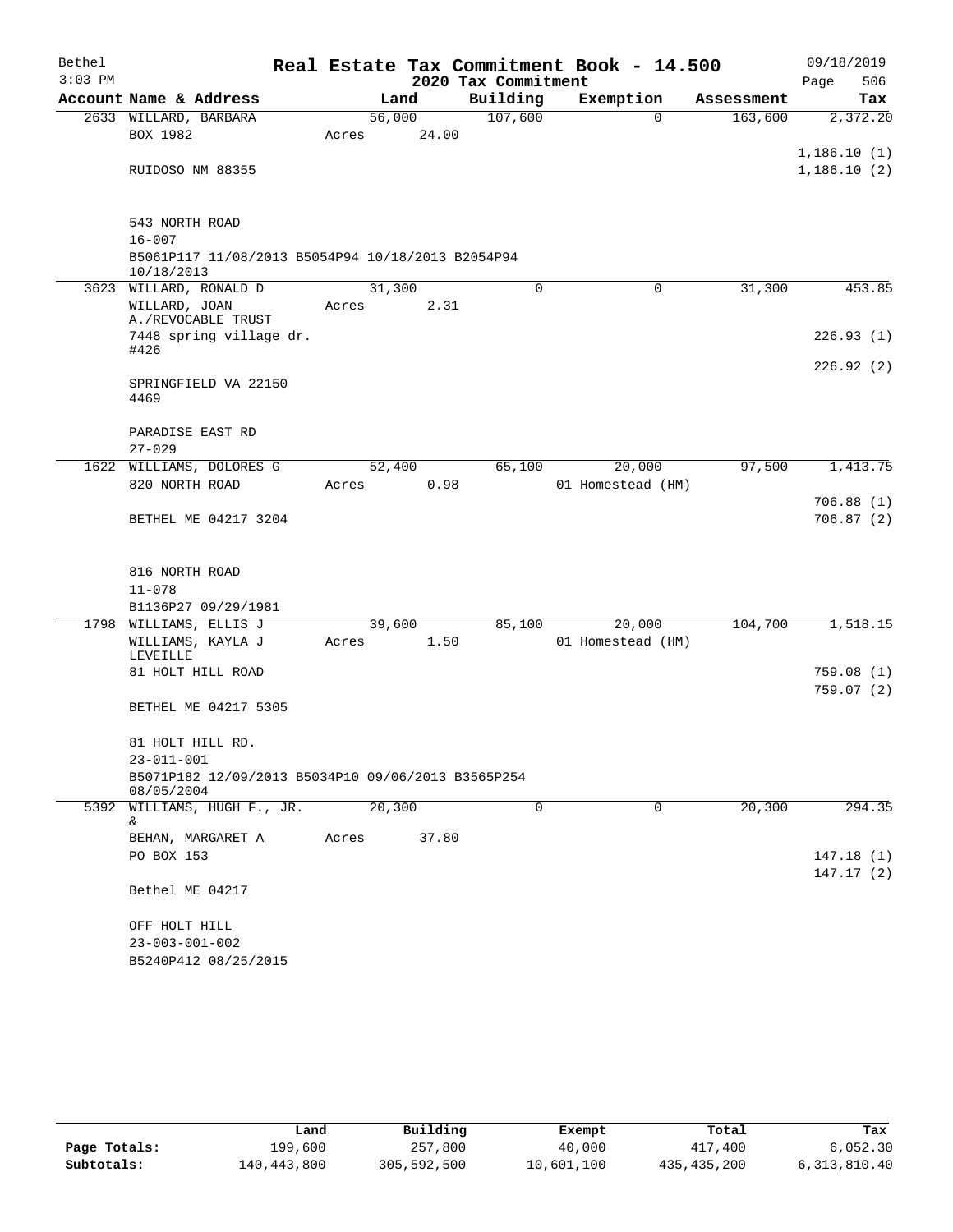| Bethel<br>$3:03$ PM |                                                                  |         |       |                 | 2020 Tax Commitment | Real Estate Tax Commitment Book - 14.500 |            | 09/18/2019<br>507<br>Page |
|---------------------|------------------------------------------------------------------|---------|-------|-----------------|---------------------|------------------------------------------|------------|---------------------------|
|                     | Account Name & Address                                           |         |       | Land            | Building            | Exemption                                | Assessment | Tax                       |
|                     | 454 WILLIAMS, LELA                                               |         |       | 34,500          | 91,300              | 0                                        | 125,800    | 1,824.10                  |
|                     | 142 PORT ROAD                                                    |         | Acres | 0.75            |                     |                                          |            |                           |
|                     |                                                                  |         |       |                 |                     |                                          |            | 912.05(1)                 |
|                     | KENNEBUNKPORT ME 04043                                           |         |       |                 |                     |                                          |            | 912.05(2)                 |
|                     |                                                                  |         |       |                 |                     |                                          |            |                           |
|                     |                                                                  |         |       |                 |                     |                                          |            |                           |
|                     | 23 SONGO POND ROAD                                               |         |       |                 |                     |                                          |            |                           |
|                     | $07 - 020$<br>B5183P226 11/17/2014 B4889P149 09/06/2012 B4528P98 |         |       |                 |                     |                                          |            |                           |
|                     | 12/14/2009 B3770P1 07/28/2005                                    |         |       |                 |                     |                                          |            |                           |
|                     | 4721 WILLIAMS, MONICA A                                          |         |       | 56,600          | $\Omega$            | $\Omega$                                 | 56,600     | 820.70                    |
|                     | 3263 COBBS DRIVE                                                 |         | Acres | 2.01            |                     |                                          |            |                           |
|                     |                                                                  |         |       |                 |                     |                                          |            | 410.35(1)                 |
|                     | PALM HARBOR FL 34684                                             |         |       |                 |                     |                                          |            | 410.35(2)                 |
|                     |                                                                  |         |       |                 |                     |                                          |            |                           |
|                     |                                                                  |         |       |                 |                     |                                          |            |                           |
|                     | BIRCH WOODS<br>$12 - 073 - 005$                                  |         |       |                 |                     |                                          |            |                           |
|                     | B4471P64 07/17/2009 B4232P129 12/03/2007 B3687P167               |         |       |                 |                     |                                          |            |                           |
|                     | 02/17/2005                                                       |         |       |                 |                     |                                          |            |                           |
|                     | 3094 WILLIAMS, STEPHEN C                                         |         |       | 54,700          | 106,500             | $\mathbf 0$                              | 161,200    | 2,337.40                  |
|                     | REECE, LISA RAE                                                  |         | Acres | 0.80            |                     |                                          |            |                           |
|                     | 320 ROBINHOOD RD                                                 |         |       |                 |                     |                                          |            | 1,168.70(1)               |
|                     |                                                                  |         |       |                 |                     |                                          |            | 1,168.70(2)               |
|                     | GEORGETOWN ME 04548                                              |         |       |                 |                     |                                          |            |                           |
|                     | 56 NORTH ROAD                                                    |         |       |                 |                     |                                          |            |                           |
|                     | $24 - 017$                                                       |         |       |                 |                     |                                          |            |                           |
|                     | B5370P365 09/28/2017 B3717P63 05/16/2005                         |         |       |                 |                     |                                          |            |                           |
|                     | 2718 WILLIAMSON, PETER C                                         |         |       | 10,100          | 180,500             | 0                                        | 190,600    | 2,763.70                  |
|                     | WILLIAMSON, LYNN G                                               |         | Acres | 1.00            |                     |                                          |            |                           |
|                     | 11 INVERNESS ROAD                                                |         |       |                 |                     |                                          |            | 1,381.85(1)               |
|                     |                                                                  |         |       |                 |                     |                                          |            | 1,381.85(2)               |
|                     | FALMOUTH ME 04105                                                |         |       |                 |                     |                                          |            |                           |
|                     |                                                                  |         |       |                 |                     |                                          |            |                           |
|                     | 15 MEGAN'S WAY                                                   |         |       |                 |                     |                                          |            |                           |
|                     | $17 - 035 - 006$                                                 |         |       |                 |                     |                                          |            |                           |
|                     | B3404P314 10/08/2003<br>3213 WILLIE, JANET L                     |         |       | 51,400          | 88,400              | 0                                        | 139,800    | 2,027.10                  |
|                     | PO BOX 944                                                       |         | Acres | 0.32            |                     |                                          |            |                           |
|                     |                                                                  |         |       |                 |                     |                                          |            | 1,013.55(1)               |
|                     | BETHEL ME 04217                                                  |         |       |                 |                     |                                          |            | 1,013.55(2)               |
|                     |                                                                  |         |       |                 |                     |                                          |            |                           |
|                     |                                                                  |         |       |                 |                     |                                          |            |                           |
|                     | 18 HIGH ST.                                                      |         |       |                 |                     |                                          |            |                           |
|                     | $25 - 055$                                                       |         |       |                 |                     |                                          |            |                           |
|                     | B3498P241 04/23/2004                                             |         |       |                 |                     |                                          |            |                           |
|                     | 2908 WILLIS, JOHN M. LOIS D.<br>96 ROCKAWAY RD.                  |         |       | 49,900<br>22.20 | $\mathbf 0$         | $\mathbf 0$                              | 49,900     | 723.55                    |
|                     |                                                                  |         | Acres |                 |                     |                                          |            | 361.78(1)                 |
|                     | FALMOUTH ME 04105                                                |         |       |                 |                     |                                          |            | 361.77(2)                 |
|                     |                                                                  |         |       |                 |                     |                                          |            |                           |
|                     |                                                                  |         |       |                 |                     |                                          |            |                           |
|                     | INTERVALE RD                                                     |         |       |                 |                     |                                          |            |                           |
|                     | $20 - 024$                                                       |         |       |                 |                     |                                          |            |                           |
|                     | B5292P683 07/18/2016 B5292P680 07/18/2016 B3892P329              |         |       |                 |                     |                                          |            |                           |
|                     | 02/27/2006                                                       |         |       |                 |                     |                                          |            |                           |
|                     |                                                                  |         |       |                 |                     |                                          |            |                           |
|                     |                                                                  | Land    |       | Building        |                     | Exempt                                   | Total      | Tax                       |
| Page Totals:        |                                                                  | 257,200 |       | 466,700         |                     | 0                                        | 723,900    | 10,496.55                 |

**Subtotals:** 140,701,000 306,059,200 10,601,100 436,159,100 6,324,306.95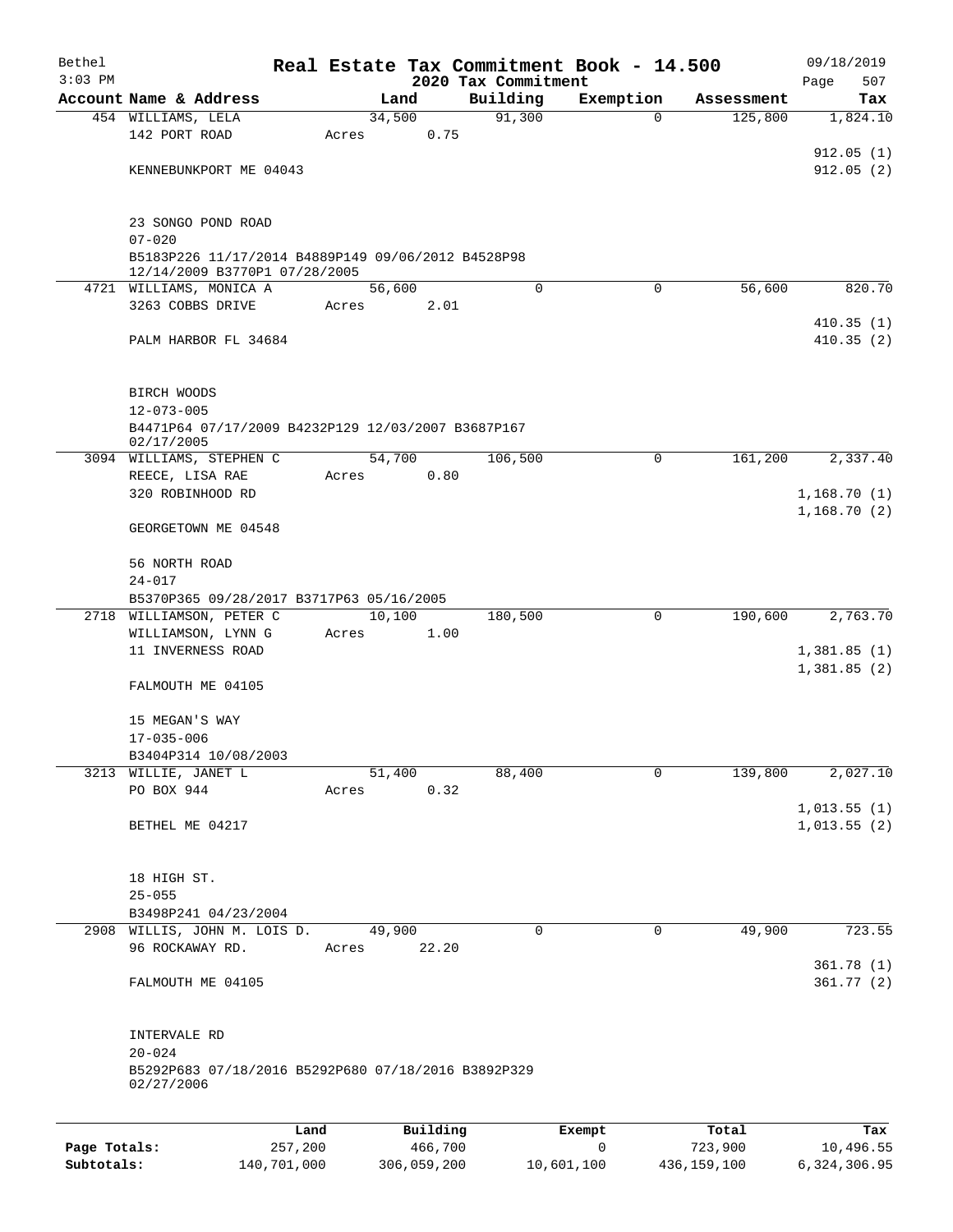| Bethel       |                                                                                                 |             |       |                |      |                     | Real Estate Tax Commitment Book - 14.500 |             | 09/18/2019                  |
|--------------|-------------------------------------------------------------------------------------------------|-------------|-------|----------------|------|---------------------|------------------------------------------|-------------|-----------------------------|
| $3:03$ PM    | Account Name & Address                                                                          |             |       |                |      | 2020 Tax Commitment |                                          | Assessment  | 508<br>Page                 |
|              | 3765 WILSON, BENJAMIN                                                                           |             |       | Land<br>23,600 |      | Building<br>0       | Exemption<br>$\Omega$                    | 23,600      | Tax<br>342.20               |
|              | HOFF, JOANN                                                                                     |             | Acres | 47.00          |      |                     |                                          |             |                             |
|              | PO BOX 236                                                                                      |             |       |                |      |                     |                                          |             | 171.10(1)                   |
|              |                                                                                                 |             |       |                |      |                     |                                          |             | 171.10(2)                   |
|              | TETON VILLAGE WY 83025                                                                          |             |       |                |      |                     |                                          |             |                             |
|              |                                                                                                 |             |       |                |      |                     |                                          |             |                             |
|              | $15 - 021 - 007$                                                                                |             |       |                |      |                     |                                          |             |                             |
|              | B4249P18 01/07/2008 B3310P10 06/09/2003                                                         |             |       |                |      |                     |                                          |             | 6,646.80                    |
| 4538         | WILSON, CHRISTOPHER M<br>TSAO, TSAO, JOANNE                                                     |             | Acres | 48,300         | 1.07 | 410,100             | 0                                        | 458,400     |                             |
|              | 127 COMMONWEALTH AVE                                                                            |             |       |                |      |                     |                                          |             | 3,323.40(1)                 |
|              |                                                                                                 |             |       |                |      |                     |                                          |             | 3,323.40(2)                 |
|              | CHESTNUT HILL MA 02467                                                                          |             |       |                |      |                     |                                          |             |                             |
|              | 1004                                                                                            |             |       |                |      |                     |                                          |             |                             |
|              | 67 MERRIMAN ROAD                                                                                |             |       |                |      |                     |                                          |             |                             |
|              | $08 - 060 - 007$                                                                                |             |       |                |      |                     |                                          |             |                             |
|              | B4606P129 07/02/2010 B3795P202 09/01/2005                                                       |             |       |                |      |                     |                                          |             |                             |
| 4539         | WILSON, CHRISTOPHER M                                                                           |             |       | 38,400         |      | 0                   | $\mathbf 0$                              | 38,400      | 556.80                      |
|              | TSAO, TSAO, JOANNE                                                                              |             | Acres | 1.00           |      |                     |                                          |             |                             |
|              | 170 EAST 87TH STREET                                                                            |             |       |                |      |                     |                                          |             | 278.40(1)                   |
|              | NEW YORK NY 10128                                                                               |             |       |                |      |                     |                                          |             | 278.40(2)                   |
|              | SUNSET HILL SUB                                                                                 |             |       |                |      |                     |                                          |             |                             |
|              | $08 - 060 - 008$                                                                                |             |       |                |      |                     |                                          |             |                             |
|              | B4606P129 07/02/2010                                                                            |             |       |                |      |                     |                                          |             |                             |
|              | 5247 WILSON, DANIEL R                                                                           |             |       | 81,800         |      | 261,100             | 0                                        | 342,900     | 4,972.05                    |
|              | WILSON, LORIE A                                                                                 |             | Acres |                | 1.03 |                     |                                          |             |                             |
|              | 14 BURNHAM RD                                                                                   |             |       |                |      |                     |                                          |             | 2,486.03(1)<br>2,486.02 (2) |
|              | LOWELL MA 01852                                                                                 |             |       |                |      |                     |                                          |             |                             |
|              | 34 QUAIL RUN                                                                                    |             |       |                |      |                     |                                          |             |                             |
|              | $09 - 006 - 006 - 004$                                                                          |             |       |                |      |                     |                                          |             |                             |
|              | B5108P310 04/28/2014 B12P4549 08/14/2009                                                        |             |       |                |      |                     |                                          |             |                             |
|              | 1368 WILSON, DANNA R.                                                                           |             |       | 42,200         |      | 106,000             | 0                                        | 148,200     | 2,148.90                    |
|              | LOUISON, ZACHARY                                                                                |             | Acres |                | 3.49 |                     |                                          |             |                             |
|              | PO BOX 635                                                                                      |             |       |                |      |                     |                                          |             | 1,074.45(1)                 |
|              | BETHEL ME 04217                                                                                 |             |       |                |      |                     |                                          |             | 1,074.45(2)                 |
|              |                                                                                                 |             |       |                |      |                     |                                          |             |                             |
|              | 238 WALKERS MILLS RD.<br>$08 - 051$                                                             |             |       |                |      |                     |                                          |             |                             |
|              | B5456P618 04/01/2019 B5032P117 08/30/2013 B4464P330                                             |             |       |                |      |                     |                                          |             |                             |
|              | 07/01/2009 B1625P142<br>4881 WILSON, DARLENE                                                    |             |       | 25,500         |      | 0                   | $\mathbf 0$                              | 25,500      | 369.75                      |
|              | WILSON, WALTER                                                                                  |             | Acres |                | 1.51 |                     |                                          |             |                             |
|              | 9 TARGET ROAD                                                                                   |             |       |                |      |                     |                                          |             | 184.88(1)                   |
|              | NEW GLOUCESTER ME 04260                                                                         |             |       |                |      |                     |                                          |             | 184.87(2)                   |
|              | ENGLISH WOODS                                                                                   |             |       |                |      |                     |                                          |             |                             |
|              | $15 - 008 - 011$                                                                                |             |       |                |      |                     |                                          |             |                             |
|              | B5395P373 02/28/2018 B4997P17 06/12/2013 B4898P206<br>09/26/2012 B4376P261 11/14/2008 B3924P104 |             |       |                |      |                     |                                          |             |                             |
|              |                                                                                                 | Land        |       | Building       |      |                     | Exempt                                   | Total       | Tax                         |
| Page Totals: |                                                                                                 | 259,800     |       | 777,200        |      |                     | 0                                        | 1,037,000   | 15,036.50                   |
| Subtotals:   |                                                                                                 | 140,960,800 |       | 306,836,400    |      |                     | 10,601,100                               | 437,196,100 | 6, 339, 343.45              |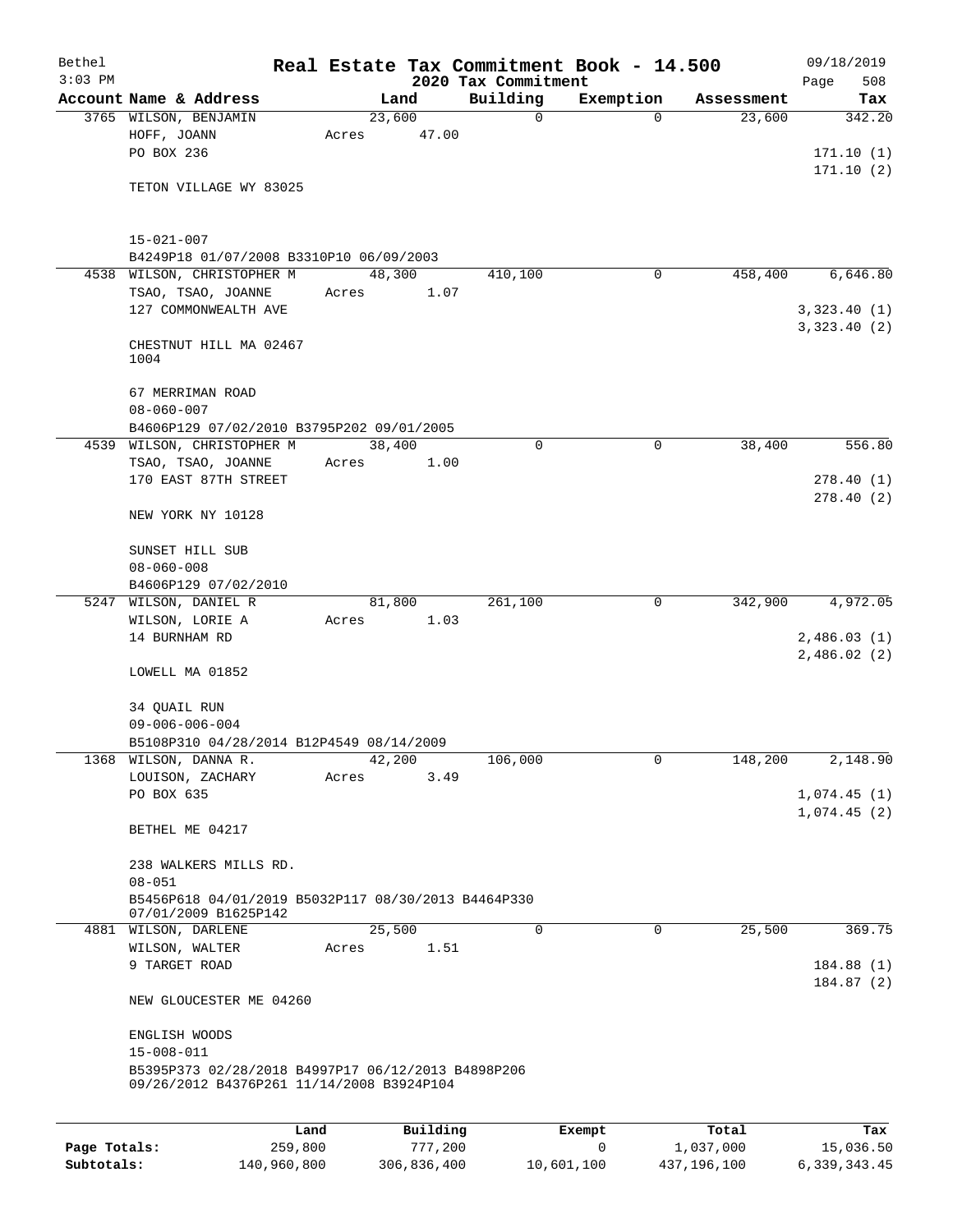| Bethel<br>$3:03$ PM |                        |       |        |       | 2020 Tax Commitment | Real Estate Tax Commitment Book - 14.500 |            | 09/18/2019<br>Page<br>509 |
|---------------------|------------------------|-------|--------|-------|---------------------|------------------------------------------|------------|---------------------------|
|                     | Account Name & Address |       | Land   |       | Building            | Exemption                                | Assessment | Tax                       |
|                     | 26 WILSON, DENNIS      |       | 3,800  |       | $\mathsf{O}$        | $\Omega$                                 | 3,800      | 55.10                     |
|                     | RFD #1 BOX 566         | Acres |        | 22.00 |                     |                                          |            |                           |
|                     |                        |       |        |       |                     |                                          |            | 27.55(1)                  |
|                     | BETHEL ME 04217        |       |        |       |                     |                                          |            | 27.55(2)                  |
|                     |                        |       |        |       |                     |                                          |            |                           |
|                     | FLAT RD                |       |        |       |                     |                                          |            |                           |
|                     | $01 - 024$             |       |        |       |                     |                                          |            |                           |
|                     | B2888P117 12/04/2000   |       |        |       |                     |                                          |            |                           |
|                     | 184 WILSON, DENNIS     |       | 4,200  |       | $\mathbf 0$         | 0                                        | 4,200      | 60.90                     |
|                     | RR 1 BOX 566           | Acres |        | 0.50  |                     |                                          |            |                           |
|                     |                        |       |        |       |                     |                                          |            | 30.45(1)                  |
|                     | BETHEL ME 04217        |       |        |       |                     |                                          |            | 30.45(2)                  |
|                     |                        |       |        |       |                     |                                          |            |                           |
|                     | 918 WALKERS MILLS RD.  |       |        |       |                     |                                          |            |                           |
|                     | $04 - 037$             |       |        |       |                     |                                          |            |                           |
|                     | B3736P186 06/10/2005   |       |        |       |                     |                                          |            |                           |
|                     | 158 WILSON, DENNIS     |       | 17,000 |       | 0                   | 0                                        | 17,000     | 246.50                    |
|                     | RFD 1                  | Acres |        | 0.50  |                     |                                          |            |                           |
|                     |                        |       |        |       |                     |                                          |            | 123.25(1)                 |
|                     | BETHEL ME 04217        |       |        |       |                     |                                          |            | 123.25(2)                 |
|                     | WALKERS MILLS RD.      |       |        |       |                     |                                          |            |                           |
|                     | $04 - 015$             |       |        |       |                     |                                          |            |                           |
|                     | B2882P37               |       |        |       |                     |                                          |            |                           |
|                     | 444 WILSON, DENNIS     |       | 37,200 |       | $\mathbf 0$         | 0                                        | 37,200     | 539.40                    |
|                     | RFD#1 BOX 566          | Acres |        | 21.00 |                     |                                          |            |                           |
|                     |                        |       |        |       |                     |                                          |            | 269.70 (1)                |
|                     | BETHEL ME 04217        |       |        |       |                     |                                          |            | 269.70 (2)                |
|                     | GROVER HILL S/S        |       |        |       |                     |                                          |            |                           |
|                     | $07 - 009$             |       |        |       |                     |                                          |            |                           |
|                     | B2888P117              |       |        |       |                     |                                          |            |                           |
|                     | 1530 WILSON, DENNIS    |       | 56,100 |       | 0                   | 0                                        | 56,100     | 813.45                    |
|                     | RFD 1 BOX 566          | Acres |        | 23.00 |                     |                                          |            | 406.73(1)                 |
|                     | BETHEL ME 04217        |       |        |       |                     |                                          |            | 406.72 (2)                |
|                     |                        |       |        |       |                     |                                          |            |                           |
|                     | FLAT RD W/S            |       |        |       |                     |                                          |            |                           |
|                     | $11 - 020$             |       |        |       |                     |                                          |            |                           |
|                     | B865P94                |       |        |       |                     |                                          |            |                           |
|                     | 4468 WILSON, DENNIS    |       | 3,100  |       | $\mathbf 0$         | 0                                        | 3,100      | 44.95                     |
|                     | RR 1 BOX 566           | Acres |        | 6.60  |                     |                                          |            |                           |
|                     | BETHEL ME 04217        |       |        |       |                     |                                          |            | 22.48(1)<br>22.47(2)      |
|                     |                        |       |        |       |                     |                                          |            |                           |
|                     | FLAT RD.               |       |        |       |                     |                                          |            |                           |
|                     | $01 - 023$             |       |        |       |                     |                                          |            |                           |
|                     | B3459P140 02/05/2004   |       |        |       |                     |                                          |            |                           |
|                     |                        |       |        |       |                     |                                          |            |                           |
|                     |                        |       |        |       |                     |                                          |            |                           |

|              | Land        | Building    | Exempt     | Total       | Tax          |
|--------------|-------------|-------------|------------|-------------|--------------|
| Page Totals: | 121,400     |             |            | 121,400     | 1,760.30     |
| Subtotals:   | 141,082,200 | 306,836,400 | 10,601,100 | 437,317,500 | 6,341,103.75 |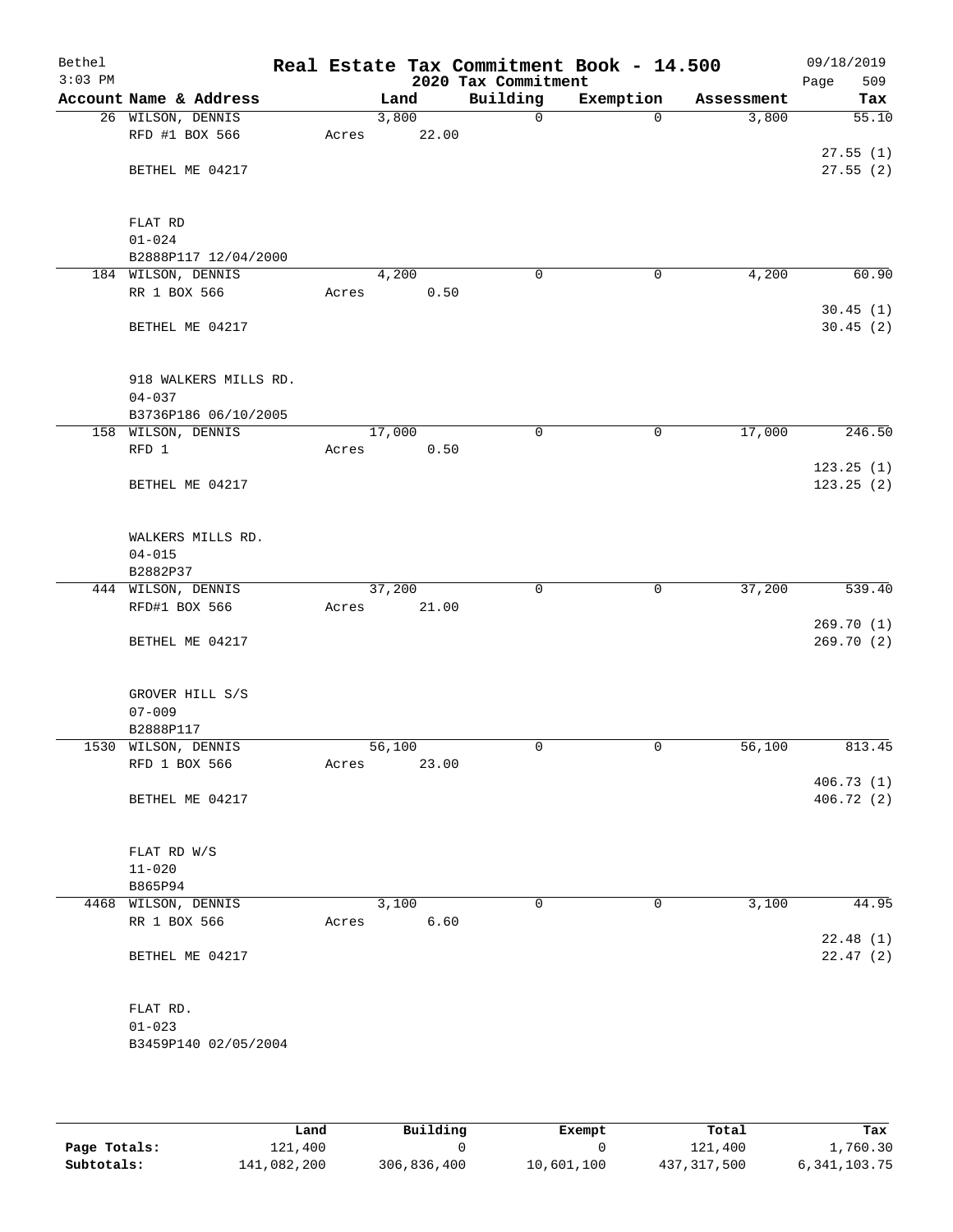| Bethel                     |                                                    |                        |       |                        |      |                         | Real Estate Tax Commitment Book - 14.500 |                        |      | 09/18/2019               |
|----------------------------|----------------------------------------------------|------------------------|-------|------------------------|------|-------------------------|------------------------------------------|------------------------|------|--------------------------|
| $3:03$ PM                  |                                                    |                        |       |                        |      | 2020 Tax Commitment     |                                          |                        | Page | 510                      |
|                            | Account Name & Address                             |                        |       | Land<br>52,000         |      | Building<br>$\mathbf 0$ | Exemption<br>$\Omega$                    | Assessment<br>52,000   |      | Tax<br>754.00            |
|                            | 3583 WILSON, DENNIS<br>RFD 1 BOX 566               |                        | Acres |                        | 0.70 |                         |                                          |                        |      |                          |
|                            |                                                    |                        |       |                        |      |                         |                                          |                        |      | 377.00(1)                |
|                            | BETHEL ME 04217                                    |                        |       |                        |      |                         |                                          |                        |      | 377.00(2)                |
|                            |                                                    |                        |       |                        |      |                         |                                          |                        |      |                          |
|                            | 152 VERNON ST.                                     |                        |       |                        |      |                         |                                          |                        |      |                          |
|                            | $26 - 087$                                         |                        |       |                        |      |                         |                                          |                        |      |                          |
|                            | B646P400                                           |                        |       |                        |      |                         |                                          |                        |      |                          |
|                            | 1305 WILSON, GARY G<br>WILSON, MARY J              |                        | Acres | 55,100                 | 5.20 | 145,300                 | 0                                        | 200,400                |      | 2,905.80                 |
|                            | PO BOX 52                                          |                        |       |                        |      |                         |                                          |                        |      | 1,452.90(1)              |
|                            | 52 FOREST DRIVE                                    |                        |       |                        |      |                         |                                          |                        |      | 1,452.90(2)              |
|                            | BETHEL ME 04217                                    |                        |       |                        |      |                         |                                          |                        |      |                          |
|                            | 52 FOREST DR.                                      |                        |       |                        |      |                         |                                          |                        |      |                          |
|                            | $08 - 006 - 005$                                   |                        |       |                        |      |                         |                                          |                        |      |                          |
|                            | B5268P569 02/18/2016 B2707P166 06/01/1999 B2440P30 |                        |       |                        |      |                         |                                          |                        |      |                          |
|                            | 06/03/1997 B2201P200 02/21/1995                    |                        |       |                        |      |                         |                                          |                        |      |                          |
|                            | 303 WILSON, LILLIAN J. &                           |                        |       | 34,600                 |      | 66,400                  | 20,000                                   | 81,000                 |      | 1,174.50                 |
|                            | ONDRIZEK, NELLIE I<br>48 GORE ROAD                 |                        | Acres |                        | 2.20 |                         | 01 Homestead (HM)                        |                        |      | 587.25(1)                |
|                            |                                                    |                        |       |                        |      |                         |                                          |                        |      | 587.25 (2)               |
|                            | BRYANT POND ME 04219                               |                        |       |                        |      |                         |                                          |                        |      |                          |
|                            | 48 GORE RD.                                        |                        |       |                        |      |                         |                                          |                        |      |                          |
|                            | $05 - 013$                                         |                        |       |                        |      |                         |                                          |                        |      |                          |
|                            | B5320P17 12/07/2016 B3629P99 11/19/2004            |                        |       |                        |      |                         |                                          |                        |      |                          |
|                            | 5226 WILSON, LUCILLE B                             |                        |       | 31,300                 |      | 0                       | $\mathbf 0$                              | 31,300                 |      | 453.85                   |
|                            | 1757 BROWN AVE                                     |                        | Acres | 11.70                  |      |                         |                                          |                        |      |                          |
|                            |                                                    |                        |       |                        |      |                         |                                          |                        |      | 226.93(1)                |
|                            | MANCHESTER NH 03103<br>6726                        |                        |       |                        |      |                         |                                          |                        |      | 226.92(2)                |
|                            |                                                    |                        |       |                        |      |                         |                                          |                        |      |                          |
|                            | OFF GORE RD                                        |                        |       |                        |      |                         |                                          |                        |      |                          |
|                            | $05 - 018$                                         |                        |       |                        |      |                         |                                          |                        |      |                          |
|                            | B1810P1 06/12/1991 B968P88 12/13/1977              |                        |       |                        |      |                         |                                          |                        |      |                          |
|                            | 3375 WILSON, LYNN K                                |                        |       | 54,200                 |      | 37,900                  | 20,000                                   | 72,100                 |      | 1,045.45                 |
|                            | 91 VERNON STREET                                   |                        | Acres |                        | 0.46 |                         | 01 Homestead (HM)                        |                        |      |                          |
|                            |                                                    |                        |       |                        |      |                         |                                          |                        |      | 522.73(1)                |
|                            | BETHEL ME 04217                                    |                        |       |                        |      |                         |                                          |                        |      | 522.72(2)                |
|                            | 91 VERNON ST.                                      |                        |       |                        |      |                         |                                          |                        |      |                          |
|                            | $25 - 197$                                         |                        |       |                        |      |                         |                                          |                        |      |                          |
|                            | B3425P242 11/26/2003                               |                        |       |                        |      |                         |                                          |                        |      |                          |
|                            | 305 WILSON, TODD                                   |                        |       | 37,300                 |      | 63,300                  | 0                                        | 100,600                |      | 1,458.70                 |
|                            | WILSON, MARY                                       |                        | Acres |                        | 5.10 |                         |                                          |                        |      |                          |
|                            | 57 GORE RD                                         |                        |       |                        |      |                         |                                          |                        |      | 729.35(1)                |
|                            |                                                    |                        |       |                        |      |                         |                                          |                        |      | 729.35(2)                |
|                            | BRYANT POND ME 04219<br>5713                       |                        |       |                        |      |                         |                                          |                        |      |                          |
|                            | 57 GORE RD.                                        |                        |       |                        |      |                         |                                          |                        |      |                          |
|                            | $05 - 015 - 001$                                   |                        |       |                        |      |                         |                                          |                        |      |                          |
|                            | B2612P261                                          |                        |       |                        |      |                         |                                          |                        |      |                          |
|                            |                                                    |                        |       |                        |      |                         |                                          |                        |      |                          |
|                            |                                                    | Land                   |       | Building               |      |                         | Exempt                                   | Total                  |      | Tax                      |
| Page Totals:<br>Subtotals: |                                                    | 264,500<br>141,346,700 |       | 312,900<br>307,149,300 |      |                         | 40,000<br>10,641,100                     | 537,400<br>437,854,900 |      | 7,792.30<br>6,348,896.05 |
|                            |                                                    |                        |       |                        |      |                         |                                          |                        |      |                          |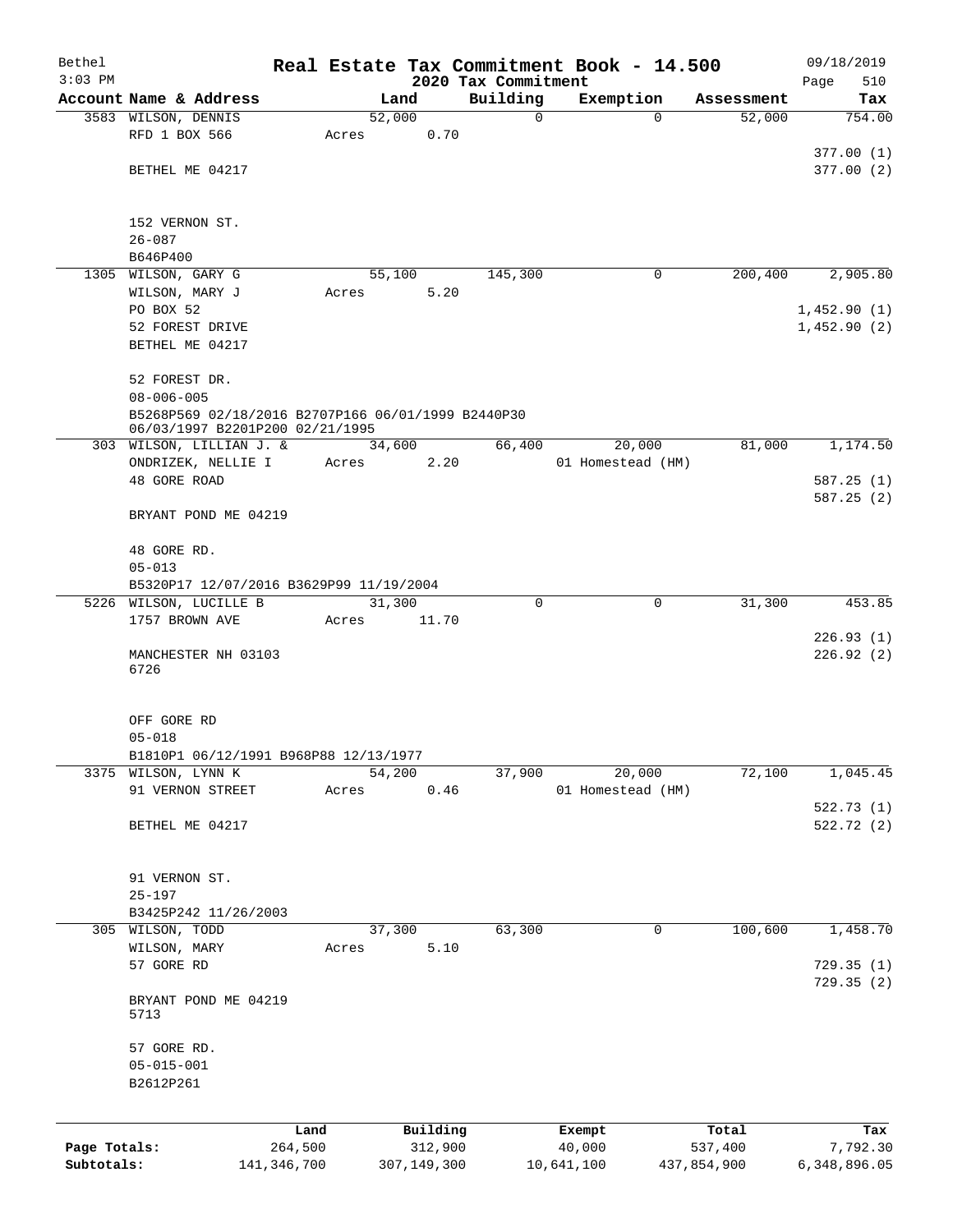| Bethel<br>$3:03$ PM |                                                                                                 |       |        |            | 2020 Tax Commitment | Real Estate Tax Commitment Book - 14.500 |            | 09/18/2019<br>511<br>Page |
|---------------------|-------------------------------------------------------------------------------------------------|-------|--------|------------|---------------------|------------------------------------------|------------|---------------------------|
|                     | Account Name & Address                                                                          |       | Land   |            | Building            | Exemption                                | Assessment | Tax                       |
|                     | 307 WILSON, TODD                                                                                |       | 76,900 |            | 1,000               | 0                                        | 77,900     | 1,129.55                  |
|                     | WILSON, MARY                                                                                    | Acres |        | 250.00     |                     |                                          |            |                           |
|                     | 57 GORE RD.                                                                                     |       |        |            |                     |                                          |            | 564.78 (1)                |
|                     |                                                                                                 |       |        |            |                     |                                          |            | 564.77 (2)                |
|                     | BRYANT POND ME 04219                                                                            |       |        |            |                     |                                          |            |                           |
|                     | GORE RD.                                                                                        |       |        |            |                     |                                          |            |                           |
|                     | $05 - 016$                                                                                      |       |        |            |                     |                                          |            |                           |
|                     | B5378P682 11/17/2017 B3587P118 09/14/2004                                                       |       |        |            |                     |                                          |            |                           |
|                     | 304 WILSON, TODD R                                                                              |       | 28,000 |            | 7,400               | 0                                        | 35,400     | 513.30                    |
|                     | 57 GORE ROAD                                                                                    | Acres |        | 5.30       |                     |                                          |            |                           |
|                     |                                                                                                 |       |        |            |                     |                                          |            | 256.65(1)                 |
|                     | BRYANT POND ME 04219                                                                            |       |        |            |                     |                                          |            | 256.65(2)                 |
|                     | 54 WILSON ROAD                                                                                  |       |        |            |                     |                                          |            |                           |
|                     | $05 - 014$                                                                                      |       |        |            |                     |                                          |            |                           |
|                     | B4646P161 10/14/2010 B2879P295                                                                  |       |        |            |                     |                                          |            |                           |
|                     | 4879 WILSON, WALTER S                                                                           |       | 33,000 |            | 177,200             | 0                                        | 210,200    | 3,047.90                  |
|                     | WILSON, DARLENE A                                                                               | Acres |        | 1.14       |                     |                                          |            |                           |
|                     | 9 TARGETT ROAD                                                                                  |       |        |            |                     |                                          |            | 1,523.95(1)               |
|                     |                                                                                                 |       |        |            |                     |                                          |            | 1,523.95(2)               |
|                     | NEW GLOUCESTER ME 04260                                                                         |       |        |            |                     |                                          |            |                           |
|                     | 49 ENGLISH WOODS DR                                                                             |       |        |            |                     |                                          |            |                           |
|                     | $15 - 008 - 009$                                                                                |       |        |            |                     |                                          |            |                           |
|                     | B5195P339 12/24/2014 B5108P170 04/25/2014 B4239P157<br>12/18/2007 B4013P13 09/19/2006 B3924P104 |       |        |            |                     |                                          |            |                           |
|                     | 4865 WINCHESTER, SCOTT H                                                                        |       | 40,200 |            | 49,000              | $\mathbf 0$                              | 89,200     | 1,293.40                  |
|                     | 169 LORD ROAD                                                                                   | Acres |        | 1.85       |                     |                                          |            |                           |
|                     |                                                                                                 |       |        |            |                     |                                          |            | 646.70 (1)                |
|                     | BUXTON ME 04093                                                                                 |       |        |            |                     |                                          |            | 646.70 (2)                |
|                     | STEVENS RD                                                                                      |       |        |            |                     |                                          |            |                           |
|                     | $18 - 048 - 001$                                                                                |       |        |            |                     |                                          |            |                           |
|                     | B4013P195 09/20/2006                                                                            |       |        |            |                     |                                          |            |                           |
|                     |                                                                                                 |       | 17,000 |            | 36,000              | 0                                        |            | 768.50                    |
|                     | 1273 WINKLER, RICHARD T<br>1316 WESTBROOK ST                                                    | Acres |        | 0.12       |                     |                                          | 53,000     |                           |
|                     |                                                                                                 |       |        |            |                     |                                          |            | 384.25(1)                 |
|                     | PORTLAND ME 04102                                                                               |       |        |            |                     |                                          |            | 384.25(2)                 |
|                     |                                                                                                 |       |        |            |                     |                                          |            |                           |
|                     | 119 WEST BETHEL RD.                                                                             |       |        |            |                     |                                          |            |                           |
|                     | $07 - 075 - 001$                                                                                |       |        |            |                     |                                          |            |                           |
|                     | B5190P292 12/08/2014 B2814P31                                                                   |       |        |            |                     |                                          |            |                           |
|                     | 2661 WINN, KATHERINE RUTH                                                                       |       | 42,200 |            | 25,200              | 0                                        | 67,400     | 977.30                    |
|                     | 12 HAMILTON ST                                                                                  |       |        | Acres 6.50 |                     |                                          |            | 488.65 (1)                |
|                     | SOUTH PORTLAND ME 04106                                                                         |       |        |            |                     |                                          |            | 488.65 (2)                |
|                     | 449 NORTH ROAD                                                                                  |       |        |            |                     |                                          |            |                           |
|                     | $17 - 004$                                                                                      |       |        |            |                     |                                          |            |                           |
|                     | B4971P252 04/08/2013 B4801P289 01/03/2012 B1725P287<br>04/19/1990                               |       |        |            |                     |                                          |            |                           |
|                     |                                                                                                 |       |        |            |                     |                                          |            |                           |
|                     |                                                                                                 | Land  |        | Building   |                     | Exempt                                   | Total      | Tax                       |

|              | Land        | Building    | Exempt     | Total       | Tax          |
|--------------|-------------|-------------|------------|-------------|--------------|
| Page Totals: | 237,300     | 295,800     |            | 533,100     | 7,729.95     |
| Subtotals:   | 141,584,000 | 307,445,100 | 10,641,100 | 438,388,000 | 6,356,626.00 |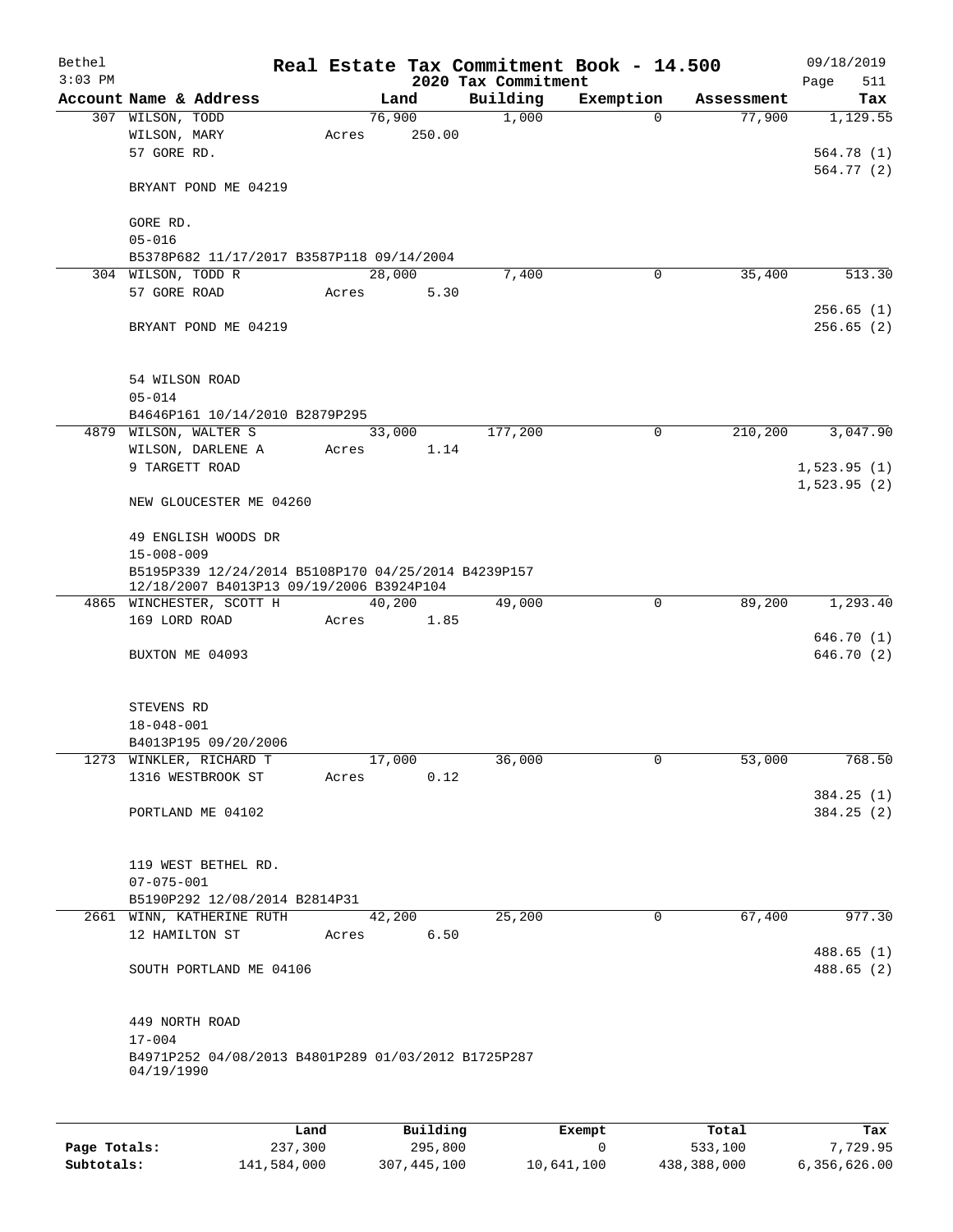| 2020 Tax Commitment<br>Building<br>Account Name & Address<br>Exemption<br>Land<br>Tax<br>Assessment<br>35,700<br>2842 WINSLOW, BRIAN B. II,<br>655.40<br>9,500<br>45,200<br>$\Omega$<br>TTE WINSLOW FAMILY<br>TRUST<br>344 GILMANTON ROAD<br>Acres<br>5.24<br>327.70(1)<br>BELMONT NH 03220<br>327.70(2)<br>19 ABBOTT FARM ROAD<br>$19 - 006 - 001$<br>B4390P210 01/05/2009 B2427P299 04/17/1997<br>108,500<br>20,000<br>366,500<br>5, 314.25<br>1704 WINSOR, KEVIN<br>278,000<br>WINSOR, LAURIE<br>3.16<br>01 Homestead (HM)<br>Acres<br>PO BOX 29<br>2,657.13(1)<br>2,657.12(2)<br>BETHEL ME 04217<br>35 RIPPS TRAIL<br>$12 - 052 - 007$<br>B4960P266 03/01/2013 B4254P202 01/24/2008 B2896P174<br>54,800<br>100,500<br>129,300<br>1,874.85<br>3190 WITTER, MARJORIE<br>26,000<br>PO BOX 882<br>0.49<br>01 Homestead (HM)<br>Acres<br>12 WW2 Vet Res<br>BETHEL ME 04217<br>62 ELM ST.<br>$25 - 032$<br>B2900P110 01/11/2001<br>1,000<br>$\mathsf{O}$<br>1,000<br>1685 WITTER, MICHAEL<br>0<br>16 ANNIS RD.<br>19.00<br>Acres<br>7.25(1)<br>BETHEL ME 04217<br>BOND ISLAND<br>$12 - 042$<br>B1554P151 03/22/1988<br>1253 WITTER, MICHAEL<br>71,200<br>34,000<br>105,200<br>0<br>56.00<br>16 ANNIS ROAD<br>Acres<br>762.70(1)<br>BETHEL ME 04217<br>172 WEST BETHEL RD<br>$07 - 056$<br>B1554P151<br>20,000<br>110,600<br>1250<br>39,600<br>91,000<br>WITTER, MICHAEL<br>WITTER, GAIL<br>1.51<br>01 Homestead (HM)<br>Acres<br>16 ANNIS ROAD<br>801.85 (1)<br>801.85(2)<br>BETHEL ME 04217<br>16 ANNIS RD.<br>$07 - 053$<br>B844P2 12/10/1974<br>Building<br>Land<br>Exempt<br>Total<br>539,200<br>284,600<br>66,000<br>757,800<br>10,988.10<br>Page Totals: | Bethel    |  |  | Real Estate Tax Commitment Book - 14.500 | 09/18/2019  |
|--------------------------------------------------------------------------------------------------------------------------------------------------------------------------------------------------------------------------------------------------------------------------------------------------------------------------------------------------------------------------------------------------------------------------------------------------------------------------------------------------------------------------------------------------------------------------------------------------------------------------------------------------------------------------------------------------------------------------------------------------------------------------------------------------------------------------------------------------------------------------------------------------------------------------------------------------------------------------------------------------------------------------------------------------------------------------------------------------------------------------------------------------------------------------------------------------------------------------------------------------------------------------------------------------------------------------------------------------------------------------------------------------------------------------------------------------------------------------------------------------------------------------------------------------------------------------------------------------------------------------------------------------------------|-----------|--|--|------------------------------------------|-------------|
|                                                                                                                                                                                                                                                                                                                                                                                                                                                                                                                                                                                                                                                                                                                                                                                                                                                                                                                                                                                                                                                                                                                                                                                                                                                                                                                                                                                                                                                                                                                                                                                                                                                              | $3:03$ PM |  |  |                                          | Page<br>512 |
|                                                                                                                                                                                                                                                                                                                                                                                                                                                                                                                                                                                                                                                                                                                                                                                                                                                                                                                                                                                                                                                                                                                                                                                                                                                                                                                                                                                                                                                                                                                                                                                                                                                              |           |  |  |                                          |             |
|                                                                                                                                                                                                                                                                                                                                                                                                                                                                                                                                                                                                                                                                                                                                                                                                                                                                                                                                                                                                                                                                                                                                                                                                                                                                                                                                                                                                                                                                                                                                                                                                                                                              |           |  |  |                                          |             |
|                                                                                                                                                                                                                                                                                                                                                                                                                                                                                                                                                                                                                                                                                                                                                                                                                                                                                                                                                                                                                                                                                                                                                                                                                                                                                                                                                                                                                                                                                                                                                                                                                                                              |           |  |  |                                          |             |
|                                                                                                                                                                                                                                                                                                                                                                                                                                                                                                                                                                                                                                                                                                                                                                                                                                                                                                                                                                                                                                                                                                                                                                                                                                                                                                                                                                                                                                                                                                                                                                                                                                                              |           |  |  |                                          |             |
|                                                                                                                                                                                                                                                                                                                                                                                                                                                                                                                                                                                                                                                                                                                                                                                                                                                                                                                                                                                                                                                                                                                                                                                                                                                                                                                                                                                                                                                                                                                                                                                                                                                              |           |  |  |                                          |             |
|                                                                                                                                                                                                                                                                                                                                                                                                                                                                                                                                                                                                                                                                                                                                                                                                                                                                                                                                                                                                                                                                                                                                                                                                                                                                                                                                                                                                                                                                                                                                                                                                                                                              |           |  |  |                                          |             |
|                                                                                                                                                                                                                                                                                                                                                                                                                                                                                                                                                                                                                                                                                                                                                                                                                                                                                                                                                                                                                                                                                                                                                                                                                                                                                                                                                                                                                                                                                                                                                                                                                                                              |           |  |  |                                          |             |
|                                                                                                                                                                                                                                                                                                                                                                                                                                                                                                                                                                                                                                                                                                                                                                                                                                                                                                                                                                                                                                                                                                                                                                                                                                                                                                                                                                                                                                                                                                                                                                                                                                                              |           |  |  |                                          |             |
|                                                                                                                                                                                                                                                                                                                                                                                                                                                                                                                                                                                                                                                                                                                                                                                                                                                                                                                                                                                                                                                                                                                                                                                                                                                                                                                                                                                                                                                                                                                                                                                                                                                              |           |  |  |                                          |             |
|                                                                                                                                                                                                                                                                                                                                                                                                                                                                                                                                                                                                                                                                                                                                                                                                                                                                                                                                                                                                                                                                                                                                                                                                                                                                                                                                                                                                                                                                                                                                                                                                                                                              |           |  |  |                                          |             |
|                                                                                                                                                                                                                                                                                                                                                                                                                                                                                                                                                                                                                                                                                                                                                                                                                                                                                                                                                                                                                                                                                                                                                                                                                                                                                                                                                                                                                                                                                                                                                                                                                                                              |           |  |  |                                          |             |
|                                                                                                                                                                                                                                                                                                                                                                                                                                                                                                                                                                                                                                                                                                                                                                                                                                                                                                                                                                                                                                                                                                                                                                                                                                                                                                                                                                                                                                                                                                                                                                                                                                                              |           |  |  |                                          |             |
|                                                                                                                                                                                                                                                                                                                                                                                                                                                                                                                                                                                                                                                                                                                                                                                                                                                                                                                                                                                                                                                                                                                                                                                                                                                                                                                                                                                                                                                                                                                                                                                                                                                              |           |  |  |                                          |             |
|                                                                                                                                                                                                                                                                                                                                                                                                                                                                                                                                                                                                                                                                                                                                                                                                                                                                                                                                                                                                                                                                                                                                                                                                                                                                                                                                                                                                                                                                                                                                                                                                                                                              |           |  |  |                                          |             |
|                                                                                                                                                                                                                                                                                                                                                                                                                                                                                                                                                                                                                                                                                                                                                                                                                                                                                                                                                                                                                                                                                                                                                                                                                                                                                                                                                                                                                                                                                                                                                                                                                                                              |           |  |  |                                          |             |
|                                                                                                                                                                                                                                                                                                                                                                                                                                                                                                                                                                                                                                                                                                                                                                                                                                                                                                                                                                                                                                                                                                                                                                                                                                                                                                                                                                                                                                                                                                                                                                                                                                                              |           |  |  |                                          | 937.43 (1)  |
|                                                                                                                                                                                                                                                                                                                                                                                                                                                                                                                                                                                                                                                                                                                                                                                                                                                                                                                                                                                                                                                                                                                                                                                                                                                                                                                                                                                                                                                                                                                                                                                                                                                              |           |  |  |                                          | 937.42 (2)  |
|                                                                                                                                                                                                                                                                                                                                                                                                                                                                                                                                                                                                                                                                                                                                                                                                                                                                                                                                                                                                                                                                                                                                                                                                                                                                                                                                                                                                                                                                                                                                                                                                                                                              |           |  |  |                                          |             |
|                                                                                                                                                                                                                                                                                                                                                                                                                                                                                                                                                                                                                                                                                                                                                                                                                                                                                                                                                                                                                                                                                                                                                                                                                                                                                                                                                                                                                                                                                                                                                                                                                                                              |           |  |  |                                          |             |
|                                                                                                                                                                                                                                                                                                                                                                                                                                                                                                                                                                                                                                                                                                                                                                                                                                                                                                                                                                                                                                                                                                                                                                                                                                                                                                                                                                                                                                                                                                                                                                                                                                                              |           |  |  |                                          |             |
|                                                                                                                                                                                                                                                                                                                                                                                                                                                                                                                                                                                                                                                                                                                                                                                                                                                                                                                                                                                                                                                                                                                                                                                                                                                                                                                                                                                                                                                                                                                                                                                                                                                              |           |  |  |                                          | 14.50       |
|                                                                                                                                                                                                                                                                                                                                                                                                                                                                                                                                                                                                                                                                                                                                                                                                                                                                                                                                                                                                                                                                                                                                                                                                                                                                                                                                                                                                                                                                                                                                                                                                                                                              |           |  |  |                                          |             |
|                                                                                                                                                                                                                                                                                                                                                                                                                                                                                                                                                                                                                                                                                                                                                                                                                                                                                                                                                                                                                                                                                                                                                                                                                                                                                                                                                                                                                                                                                                                                                                                                                                                              |           |  |  |                                          | 7.25(2)     |
|                                                                                                                                                                                                                                                                                                                                                                                                                                                                                                                                                                                                                                                                                                                                                                                                                                                                                                                                                                                                                                                                                                                                                                                                                                                                                                                                                                                                                                                                                                                                                                                                                                                              |           |  |  |                                          |             |
|                                                                                                                                                                                                                                                                                                                                                                                                                                                                                                                                                                                                                                                                                                                                                                                                                                                                                                                                                                                                                                                                                                                                                                                                                                                                                                                                                                                                                                                                                                                                                                                                                                                              |           |  |  |                                          |             |
|                                                                                                                                                                                                                                                                                                                                                                                                                                                                                                                                                                                                                                                                                                                                                                                                                                                                                                                                                                                                                                                                                                                                                                                                                                                                                                                                                                                                                                                                                                                                                                                                                                                              |           |  |  |                                          |             |
|                                                                                                                                                                                                                                                                                                                                                                                                                                                                                                                                                                                                                                                                                                                                                                                                                                                                                                                                                                                                                                                                                                                                                                                                                                                                                                                                                                                                                                                                                                                                                                                                                                                              |           |  |  |                                          | 1,525.40    |
|                                                                                                                                                                                                                                                                                                                                                                                                                                                                                                                                                                                                                                                                                                                                                                                                                                                                                                                                                                                                                                                                                                                                                                                                                                                                                                                                                                                                                                                                                                                                                                                                                                                              |           |  |  |                                          |             |
|                                                                                                                                                                                                                                                                                                                                                                                                                                                                                                                                                                                                                                                                                                                                                                                                                                                                                                                                                                                                                                                                                                                                                                                                                                                                                                                                                                                                                                                                                                                                                                                                                                                              |           |  |  |                                          | 762.70 (2)  |
|                                                                                                                                                                                                                                                                                                                                                                                                                                                                                                                                                                                                                                                                                                                                                                                                                                                                                                                                                                                                                                                                                                                                                                                                                                                                                                                                                                                                                                                                                                                                                                                                                                                              |           |  |  |                                          |             |
|                                                                                                                                                                                                                                                                                                                                                                                                                                                                                                                                                                                                                                                                                                                                                                                                                                                                                                                                                                                                                                                                                                                                                                                                                                                                                                                                                                                                                                                                                                                                                                                                                                                              |           |  |  |                                          |             |
|                                                                                                                                                                                                                                                                                                                                                                                                                                                                                                                                                                                                                                                                                                                                                                                                                                                                                                                                                                                                                                                                                                                                                                                                                                                                                                                                                                                                                                                                                                                                                                                                                                                              |           |  |  |                                          |             |
|                                                                                                                                                                                                                                                                                                                                                                                                                                                                                                                                                                                                                                                                                                                                                                                                                                                                                                                                                                                                                                                                                                                                                                                                                                                                                                                                                                                                                                                                                                                                                                                                                                                              |           |  |  |                                          | 1,603.70    |
|                                                                                                                                                                                                                                                                                                                                                                                                                                                                                                                                                                                                                                                                                                                                                                                                                                                                                                                                                                                                                                                                                                                                                                                                                                                                                                                                                                                                                                                                                                                                                                                                                                                              |           |  |  |                                          |             |
|                                                                                                                                                                                                                                                                                                                                                                                                                                                                                                                                                                                                                                                                                                                                                                                                                                                                                                                                                                                                                                                                                                                                                                                                                                                                                                                                                                                                                                                                                                                                                                                                                                                              |           |  |  |                                          |             |
|                                                                                                                                                                                                                                                                                                                                                                                                                                                                                                                                                                                                                                                                                                                                                                                                                                                                                                                                                                                                                                                                                                                                                                                                                                                                                                                                                                                                                                                                                                                                                                                                                                                              |           |  |  |                                          |             |
|                                                                                                                                                                                                                                                                                                                                                                                                                                                                                                                                                                                                                                                                                                                                                                                                                                                                                                                                                                                                                                                                                                                                                                                                                                                                                                                                                                                                                                                                                                                                                                                                                                                              |           |  |  |                                          |             |
|                                                                                                                                                                                                                                                                                                                                                                                                                                                                                                                                                                                                                                                                                                                                                                                                                                                                                                                                                                                                                                                                                                                                                                                                                                                                                                                                                                                                                                                                                                                                                                                                                                                              |           |  |  |                                          |             |
|                                                                                                                                                                                                                                                                                                                                                                                                                                                                                                                                                                                                                                                                                                                                                                                                                                                                                                                                                                                                                                                                                                                                                                                                                                                                                                                                                                                                                                                                                                                                                                                                                                                              |           |  |  |                                          |             |
|                                                                                                                                                                                                                                                                                                                                                                                                                                                                                                                                                                                                                                                                                                                                                                                                                                                                                                                                                                                                                                                                                                                                                                                                                                                                                                                                                                                                                                                                                                                                                                                                                                                              |           |  |  |                                          |             |
|                                                                                                                                                                                                                                                                                                                                                                                                                                                                                                                                                                                                                                                                                                                                                                                                                                                                                                                                                                                                                                                                                                                                                                                                                                                                                                                                                                                                                                                                                                                                                                                                                                                              |           |  |  |                                          |             |
|                                                                                                                                                                                                                                                                                                                                                                                                                                                                                                                                                                                                                                                                                                                                                                                                                                                                                                                                                                                                                                                                                                                                                                                                                                                                                                                                                                                                                                                                                                                                                                                                                                                              |           |  |  |                                          | Tax         |

**Subtotals:** 141,868,600 307,984,300 10,707,100 439,145,800 6,367,614.10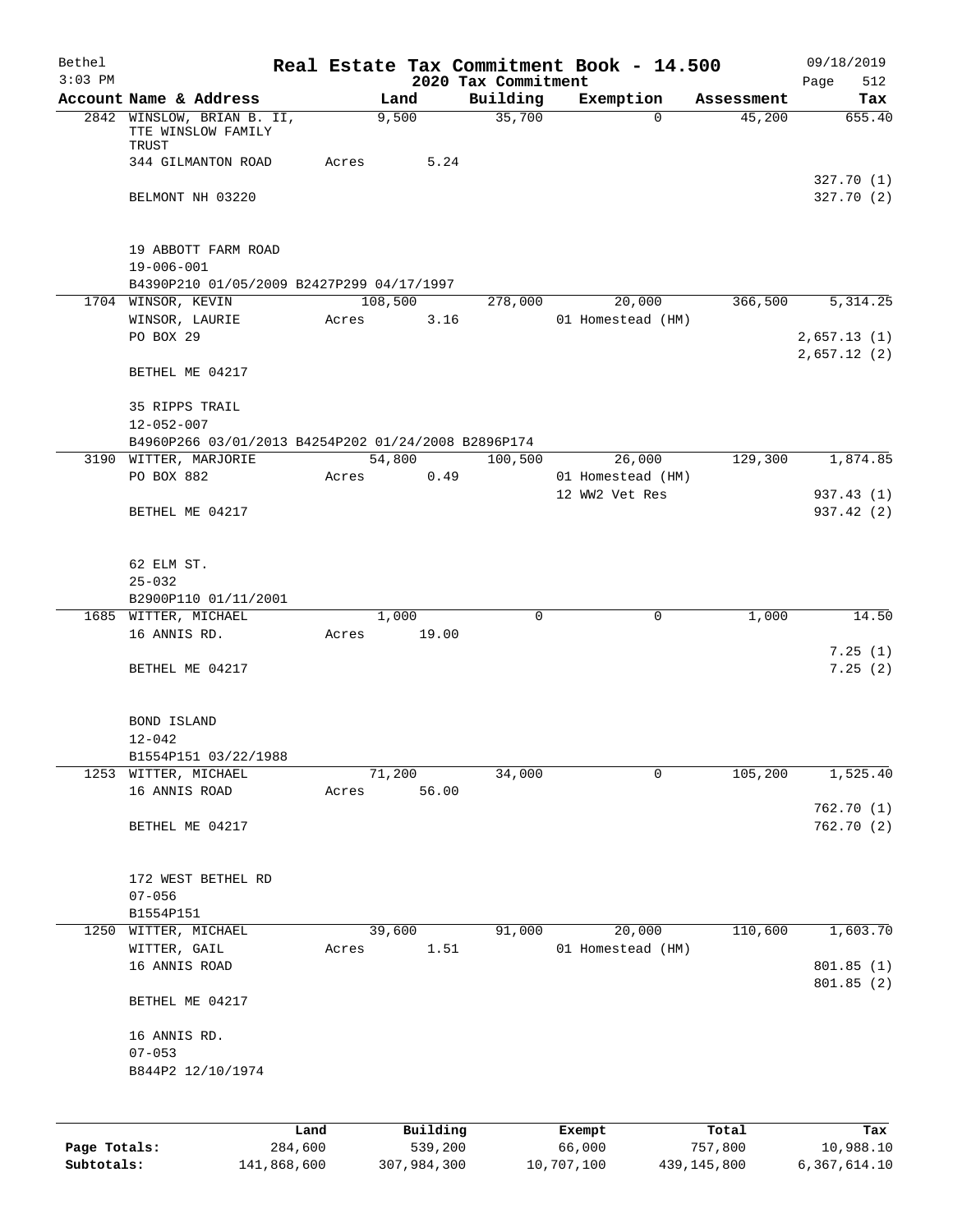| Bethel<br>$3:03$ PM |                                                                                                                                |                 |                     | 2020 Tax Commitment | Real Estate Tax Commitment Book - 14.500 |            | 09/18/2019<br>513<br>Page  |
|---------------------|--------------------------------------------------------------------------------------------------------------------------------|-----------------|---------------------|---------------------|------------------------------------------|------------|----------------------------|
|                     | Account Name & Address                                                                                                         |                 | Land                | Building            | Exemption                                | Assessment | Tax                        |
|                     | 3196 WODKA, BRENDA/WODKA,                                                                                                      |                 | 54,100              | 168,000             | $\Omega$                                 | 222,100    | 3,220.45                   |
|                     | AARON<br>1008 WILMINGTON AVE                                                                                                   | Acres           | 0.45                |                     |                                          |            |                            |
|                     | BALTIMORE MD 21223 3226                                                                                                        |                 |                     |                     |                                          |            | 1,610.23(1)<br>1,610.22(2) |
|                     | 17 CHURCH ST.                                                                                                                  |                 |                     |                     |                                          |            |                            |
|                     | $25 - 037$<br>B2647P304                                                                                                        |                 |                     |                     |                                          |            |                            |
|                     | 3538 WOLBARSHT, LAWRENCE B                                                                                                     |                 | 33,600              | 83,600              | 0                                        | 117,200    | 1,699.40                   |
|                     | 3 PONDVIEW LANE                                                                                                                |                 |                     |                     |                                          |            | 849.70 (1)                 |
|                     | MANCHESTER NH 03102                                                                                                            |                 |                     |                     |                                          |            | 849.70 (2)                 |
|                     | 135 VERNON ST.<br>$26 - 076 - 001 - 02B$                                                                                       |                 |                     |                     |                                          |            |                            |
|                     | B2348P41 07/16/1996                                                                                                            |                 |                     |                     |                                          |            |                            |
|                     | 2546 WOLFE, CYNTHIA<br>10 ENGLISH WOODS DR.                                                                                    | Acres           | 30,200<br>1.63      | 0                   | 0                                        | 30,200     | 437.90                     |
|                     | BETHEL ME 04217                                                                                                                |                 |                     |                     |                                          |            | 218.95(1)<br>218.95(2)     |
|                     | INTERVALE RD.<br>$15 - 007$<br>B4997P243 06/14/2013 B4569P82 03/19/2010 B4375P279<br>11/12/2008 B3610P100 02/26/2007 B1650P342 |                 |                     |                     |                                          |            |                            |
|                     | 2548 WOLFE, CYNTHIA                                                                                                            |                 | 34,300              | 243,500             | 0                                        | 277,800    | 4,028.10                   |
|                     | 824 ROOSEVELT TRAIL,<br>#199                                                                                                   | Acres           | 1.90                |                     |                                          |            |                            |
|                     | WINDHAM ME 04062                                                                                                               |                 |                     |                     |                                          |            | 2,014.05(1)<br>2,014.05(2) |
|                     | 10 ENGLISH WOODS<br>$15 - 008 - 001$                                                                                           |                 |                     |                     |                                          |            |                            |
|                     | B4966P186 03/20/2013 B4435P170 05/01/2009                                                                                      |                 |                     |                     |                                          |            |                            |
|                     | 2956 WOOD, TIMOTHY R<br>175 CONCORD ST                                                                                         |                 | 33,600              | 109,600             | $\mathbf 0$                              | 143,200    | 2,076.40                   |
|                     | GLOUCESTER MA 01930                                                                                                            |                 |                     |                     |                                          |            | 1,038.20(1)<br>1,038.20(2) |
|                     | 22 CHERRY LANE<br>$22 - 002 - 001 - 033$<br>B5382P190 12/05/2017 B3554P252 06/09/2004                                          |                 |                     |                     |                                          |            |                            |
|                     | 3438 WOODMAN, TIMOTHY D                                                                                                        |                 | 16,500              | 0                   | 0                                        | 16,500     | 239.25                     |
|                     | 184 PALM ST.                                                                                                                   | Acres           | 1.00                |                     |                                          |            | 119.63(1)                  |
|                     | BANGOR ME 04401                                                                                                                |                 |                     |                     |                                          |            | 119.62(2)                  |
|                     | BRIDGE ST W/S<br>$25 - 251$                                                                                                    |                 |                     |                     |                                          |            |                            |
|                     | B5242P161 09/04/2015 B3718P261 05/02/2005                                                                                      |                 |                     |                     |                                          |            |                            |
|                     |                                                                                                                                |                 |                     |                     |                                          | Total      |                            |
| Page Totals:        |                                                                                                                                | Land<br>202,300 | Building<br>604,700 |                     | Exempt<br>$\mathsf{O}$                   | 807,000    | Tax<br>11,701.50           |

**Subtotals:** 142,070,900 308,589,000 10,707,100 439,952,800 6,379,315.60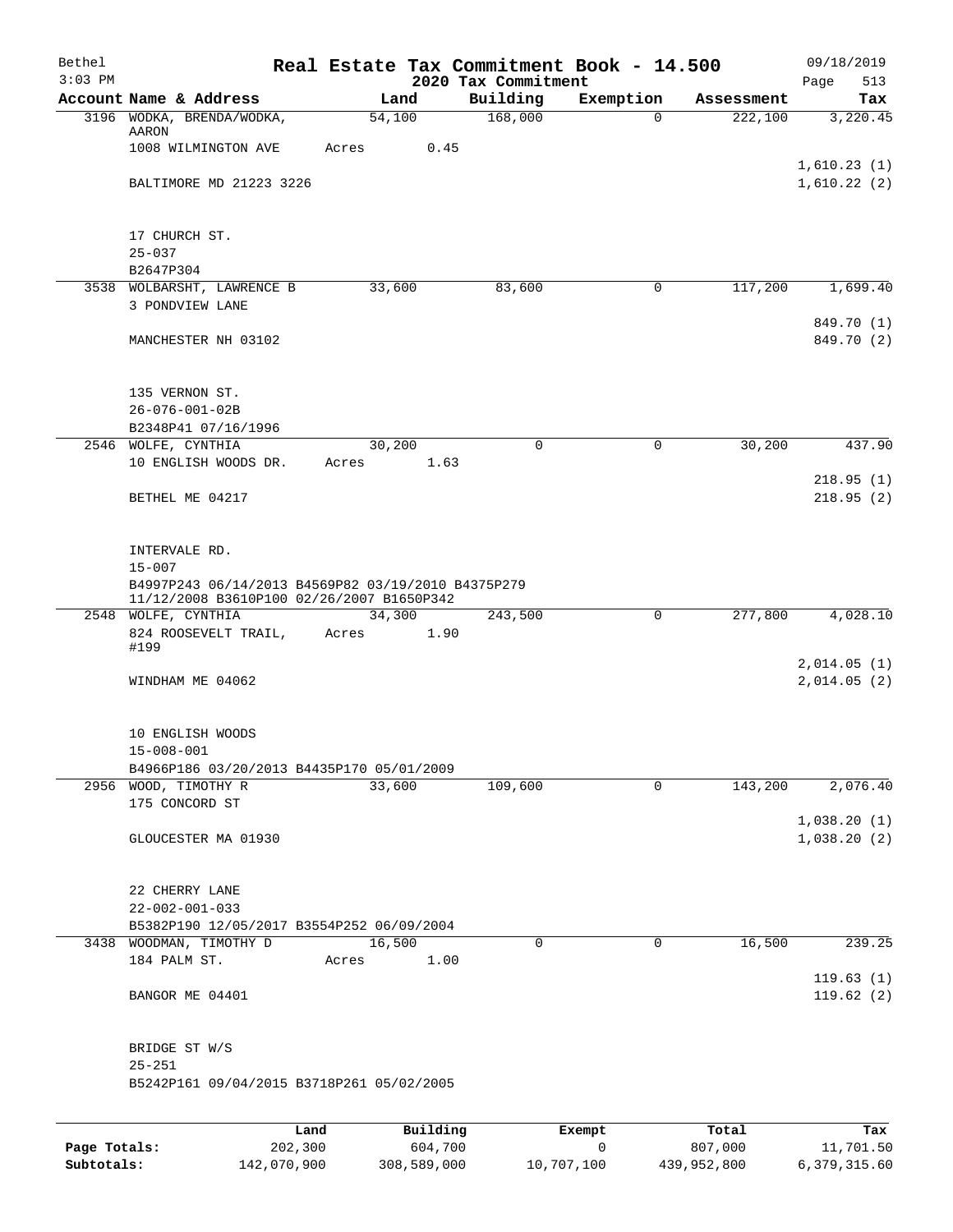| Bethel       |                                                     |       |        |          |                                 | Real Estate Tax Commitment Book - 14.500 |            | 09/18/2019         |
|--------------|-----------------------------------------------------|-------|--------|----------|---------------------------------|------------------------------------------|------------|--------------------|
| $3:03$ PM    | Account Name & Address                              |       | Land   |          | 2020 Tax Commitment<br>Building | Exemption                                | Assessment | 514<br>Page<br>Tax |
|              | 3356 WOODS, MAHAN                                   |       | 33,500 |          | 87,800                          | $\Omega$                                 | 121,300    | 1,758.85           |
|              | PO BOX 276                                          | Acres |        | 0.13     |                                 |                                          |            |                    |
|              |                                                     |       |        |          |                                 |                                          |            | 879.43 (1)         |
|              | BETHEL ME 04217                                     |       |        |          |                                 |                                          |            | 879.42(2)          |
|              |                                                     |       |        |          |                                 |                                          |            |                    |
|              |                                                     |       |        |          |                                 |                                          |            |                    |
|              | 41 MASON ST.<br>$25 - 177$                          |       |        |          |                                 |                                          |            |                    |
|              | B5401P426 04/06/2018 B3619P317 11/01/2004           |       |        |          |                                 |                                          |            |                    |
|              | 3357 WOODS, MAHAN                                   |       | 54,600 |          | 222,900                         | $\mathbf 0$                              | 277,500    | 4,023.75           |
|              | PO BOX 276                                          | Acres |        | 0.48     |                                 |                                          |            |                    |
|              |                                                     |       |        |          |                                 |                                          |            | 2,011.88(1)        |
|              | BETHEL ME 04217                                     |       |        |          |                                 |                                          |            | 2,011.87(2)        |
|              |                                                     |       |        |          |                                 |                                          |            |                    |
|              | 45 MASON ST.                                        |       |        |          |                                 |                                          |            |                    |
|              | $25 - 178$                                          |       |        |          |                                 |                                          |            |                    |
|              | B5158P44 09/09/2014 B4255P6 01/24/2008              |       |        |          |                                 |                                          |            |                    |
|              | 5076 WOODS, SCOTT                                   |       | 47,500 |          | 0                               | $\mathbf 0$                              | 47,500     | 688.75             |
|              | FLAHERTY, KATHLEEN J                                | Acres |        | 2.56     |                                 |                                          |            |                    |
|              | 19 KITTIWAKE LANE                                   |       |        |          |                                 |                                          |            | 344.38 (1)         |
|              | NANTUCKET MA 02554                                  |       |        |          |                                 |                                          |            | 344.37(2)          |
|              |                                                     |       |        |          |                                 |                                          |            |                    |
|              |                                                     |       |        |          |                                 |                                          |            |                    |
|              | $18 - 060 - 056$                                    |       |        |          |                                 |                                          |            |                    |
|              | B4313P230 06/20/2008 B4292P230 05/02/2008 B3568P322 |       |        |          |                                 |                                          |            |                    |
|              | 08/06/2004<br>5073 WOODS, SCOTT                     |       | 48,800 |          | 0                               | 0                                        | 48,800     | 707.60             |
|              | FLAHERTY, KATHLEEN J                                | Acres |        | 3.41     |                                 |                                          |            |                    |
|              | 19 KITTIWAKE LANE                                   |       |        |          |                                 |                                          |            | 353.80(1)          |
|              |                                                     |       |        |          |                                 |                                          |            | 353.80(2)          |
|              | NANTUCKET MA 02554                                  |       |        |          |                                 |                                          |            |                    |
|              |                                                     |       |        |          |                                 |                                          |            |                    |
|              | $18 - 060 - 053$                                    |       |        |          |                                 |                                          |            |                    |
|              | B4313P327 06/20/2008 B4292P230 05/02/2008 B3568P322 |       |        |          |                                 |                                          |            |                    |
|              | 08/06/2004                                          |       |        |          |                                 |                                          |            |                    |
|              | 25 WORCESTER, DENNIS A                              |       | 14,400 |          | 18,400                          | 0                                        | 32,800     | 475.60             |
|              | LOW, LOW, CATHERINE<br>211 WALNUT HILL ROAD         | Acres |        | 1.30     |                                 |                                          |            | 237.80(1)          |
|              |                                                     |       |        |          |                                 |                                          |            | 237.80(2)          |
|              | NORTH YARMOUTH ME 04097                             |       |        |          |                                 |                                          |            |                    |
|              |                                                     |       |        |          |                                 |                                          |            |                    |
|              | 528 FLAT RD                                         |       |        |          |                                 |                                          |            |                    |
|              | $01 - 022$                                          |       |        |          |                                 |                                          |            |                    |
|              | B3590P232 09/15/2004<br>4982 WORDEN, MARK           |       | 45,000 |          | 149,600                         | 0                                        | 194,600    | 2,821.70           |
|              | WORDEN, DEBORAH                                     | Acres |        | 6.20     |                                 |                                          |            |                    |
|              | PO BOX 101                                          |       |        |          |                                 |                                          |            | 1,410.85(1)        |
|              |                                                     |       |        |          |                                 |                                          |            | 1,410.85(2)        |
|              | HUMAROCK MA 02047                                   |       |        |          |                                 |                                          |            |                    |
|              |                                                     |       |        |          |                                 |                                          |            |                    |
|              | 2379 INTERVALE ROAD<br>$20 - 022 - 001$             |       |        |          |                                 |                                          |            |                    |
|              | B3917P316 04/12/2006                                |       |        |          |                                 |                                          |            |                    |
|              |                                                     |       |        |          |                                 |                                          |            |                    |
|              |                                                     |       |        |          |                                 |                                          |            |                    |
|              |                                                     | Land  |        | Building |                                 | Exempt                                   | Total      | Tax                |
| Page Totals: | 243,800                                             |       |        | 478,700  |                                 | 0                                        | 722,500    | 10,476.25          |

**Subtotals:** 142,314,700 309,067,700 10,707,100 440,675,300 6,389,791.85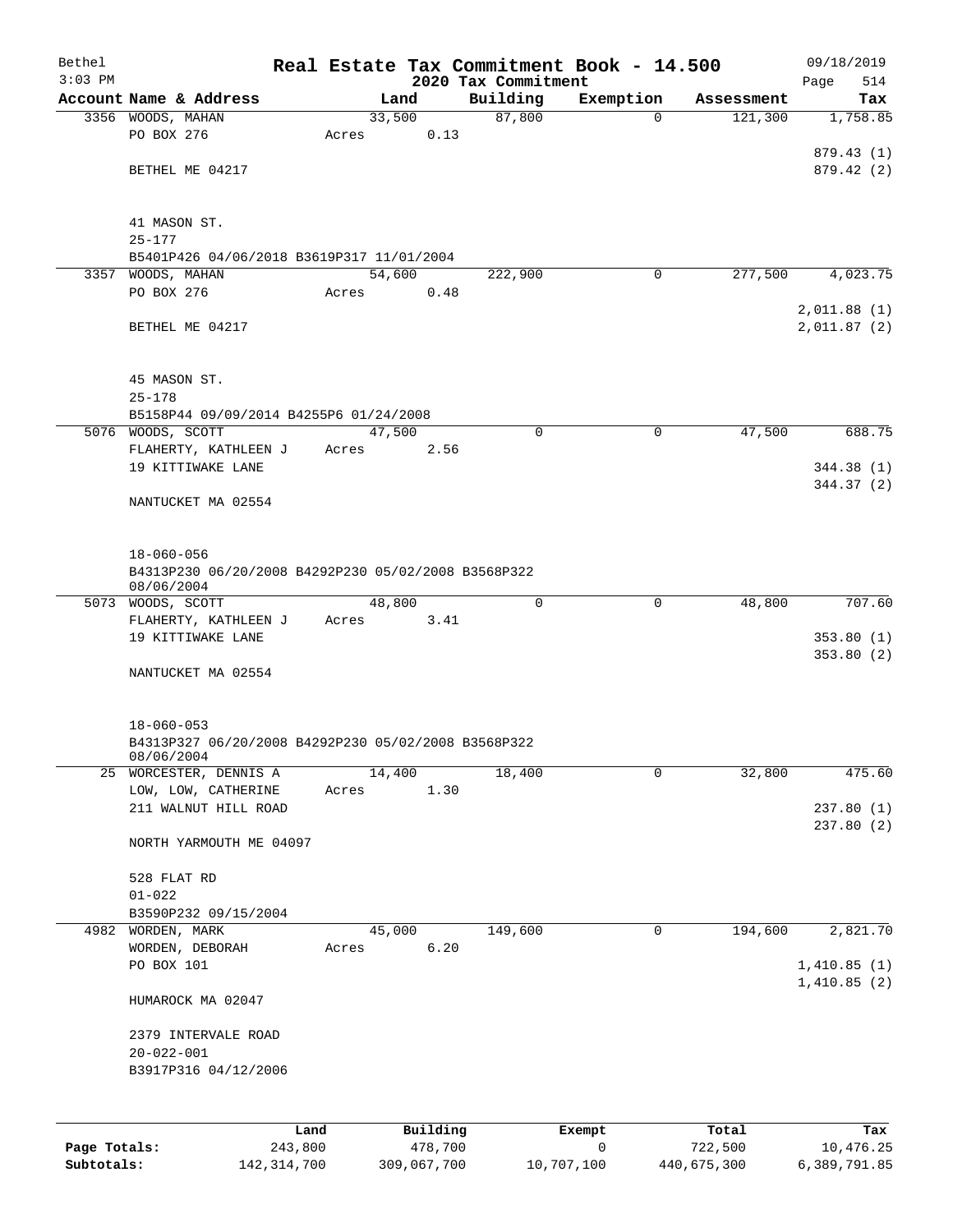| Bethel    |                                                     |       |         |          | Real Estate Tax Commitment Book - 14.500 |                   |          |            | 09/18/2019  |
|-----------|-----------------------------------------------------|-------|---------|----------|------------------------------------------|-------------------|----------|------------|-------------|
| $3:03$ PM |                                                     |       |         |          | 2020 Tax Commitment                      |                   |          |            | Page<br>515 |
|           | Account Name & Address                              |       | Land    |          | Building                                 | Exemption         |          | Assessment | Tax         |
|           | 323 WORMSTEAD, KEVIN F                              |       | 26,400  |          | 39,700                                   |                   | $\Omega$ | 66,100     | 958.45      |
|           | WORMSTEAD, PETER L                                  | Acres |         | 0.55     |                                          |                   |          |            |             |
|           | 43 CUSHING ROAD                                     |       |         |          |                                          |                   |          |            | 479.23(1)   |
|           |                                                     |       |         |          |                                          |                   |          |            | 479.22 (2)  |
|           | BRYANT POND ME 04219                                |       |         |          |                                          |                   |          |            |             |
|           |                                                     |       |         |          |                                          |                   |          |            |             |
|           | 5 CUSHING RD.                                       |       |         |          |                                          |                   |          |            |             |
|           | $05 - 030$                                          |       |         |          |                                          |                   |          |            |             |
|           | B5379P216 11/21/2017 B3132P139 07/02/2002           |       |         |          |                                          |                   |          |            |             |
|           | 325 WORMSTEAD, KEVIN F                              |       | 30,900  |          | 122,100                                  |                   | 20,000   | 133,000    | 1,928.50    |
|           | 43 CUSHING RD                                       | Acres |         | 5.60     |                                          | 01 Homestead (HM) |          |            |             |
|           |                                                     |       |         |          |                                          |                   |          |            | 964.25(1)   |
|           | BRYANT POND ME 04219                                |       |         |          |                                          |                   |          |            | 964.25(2)   |
|           |                                                     |       |         |          |                                          |                   |          |            |             |
|           |                                                     |       |         |          |                                          |                   |          |            |             |
|           | 43 CUSHING RD.                                      |       |         |          |                                          |                   |          |            |             |
|           | $05 - 032$                                          |       |         |          |                                          |                   |          |            |             |
|           | B5232P277 07/14/2015 B1668P65 07/20/1989 B1397P246  |       |         |          |                                          |                   |          |            |             |
|           | 06/11/1986                                          |       |         |          |                                          |                   |          | 146,300    |             |
|           | 237 WRIGHT, RICHARD                                 |       | 36,600  |          | 129,700                                  |                   | 20,000   |            | 2,121.35    |
|           | WRIGHT, LEE ANN                                     | Acres |         | 4.40     |                                          | 01 Homestead (HM) |          |            |             |
|           | 344 BIRD HILL RD                                    |       |         |          |                                          |                   |          |            | 1,060.68(1) |
|           |                                                     |       |         |          |                                          |                   |          |            | 1,060.67(2) |
|           | BETHEL ME 04217                                     |       |         |          |                                          |                   |          |            |             |
|           |                                                     |       |         |          |                                          |                   |          |            |             |
|           | 344 BIRD HILL RD.                                   |       |         |          |                                          |                   |          |            |             |
|           | $04 - 077 - 001$                                    |       |         |          |                                          |                   |          |            |             |
|           | B1974P149 12/31/1992 B971P110                       |       |         |          |                                          |                   |          |            |             |
|           | 156 WRIGHT, RICHARD                                 |       | 33,600  |          | 51,900                                   |                   | 20,000   | 65,500     | 949.75      |
|           | 797 WALKERS MILLS ROAD                              | Acres |         | 1.50     |                                          | 01 Homestead (HM) |          |            |             |
|           |                                                     |       |         |          |                                          |                   |          |            | 474.88(1)   |
|           | BETHEL ME 04217                                     |       |         |          |                                          |                   |          |            | 474.87 (2)  |
|           |                                                     |       |         |          |                                          |                   |          |            |             |
|           |                                                     |       |         |          |                                          |                   |          |            |             |
|           | 797 WALKERS MILLS RD.                               |       |         |          |                                          |                   |          |            |             |
|           | $04 - 013$                                          |       |         |          |                                          |                   |          |            |             |
|           | B1167P4<br>3091 WWD ADVENTURES, LLC                 |       | 164,100 |          | 236,100                                  |                   | 0        | 400,200    | 5,802.90    |
|           | WILLIAMS, DAVID                                     | Acres |         | 6.00     |                                          |                   |          |            |             |
|           | 6 HEMLOCK DRIVE                                     |       |         |          |                                          |                   |          |            | 2,901.45(1) |
|           |                                                     |       |         |          |                                          |                   |          |            | 2,901.45(2) |
|           | CUMBERLAND CTR. ME                                  |       |         |          |                                          |                   |          |            |             |
|           | 04021                                               |       |         |          |                                          |                   |          |            |             |
|           |                                                     |       |         |          |                                          |                   |          |            |             |
|           | 12 NORTH RD                                         |       |         |          |                                          |                   |          |            |             |
|           | $24 - 014 - 001$                                    |       |         |          |                                          |                   |          |            |             |
|           | B4469P62 07/10/2009 B2613P316                       |       |         |          |                                          |                   |          |            |             |
|           | 1302 YASKO, AMY                                     |       | 51,000  |          | 324,400                                  |                   | 0        | 375,400    | 5,443.30    |
|           | ESTATE OF GLORIA JUNE                               | Acres |         | 2.10     |                                          |                   |          |            |             |
|           | ARROW                                               |       |         |          |                                          |                   |          |            |             |
|           | 184 BIRD HILL RD                                    |       |         |          |                                          |                   |          |            | 2,721.65(1) |
|           |                                                     |       |         |          |                                          |                   |          |            | 2,721.65(2) |
|           | BETHEL ME 04217                                     |       |         |          |                                          |                   |          |            |             |
|           |                                                     |       |         |          |                                          |                   |          |            |             |
|           | 16 FOREST DR.                                       |       |         |          |                                          |                   |          |            |             |
|           | $08 - 006 - 002$                                    |       |         |          |                                          |                   |          |            |             |
|           | B4947P309 01/28/2013 B4500P175 09/22/2009 B2733P230 |       |         |          |                                          |                   |          |            |             |
|           |                                                     |       |         |          |                                          |                   |          |            |             |
|           |                                                     |       |         |          |                                          |                   |          |            |             |
|           |                                                     | Land  |         | Building |                                          | Exempt            |          | Total      | Tax         |

**Page Totals:** 342,600 903,900 60,000 1,186,500 17,204.25 **Subtotals:** 142,657,300 309,971,600 10,767,100 441,861,800 6,406,996.10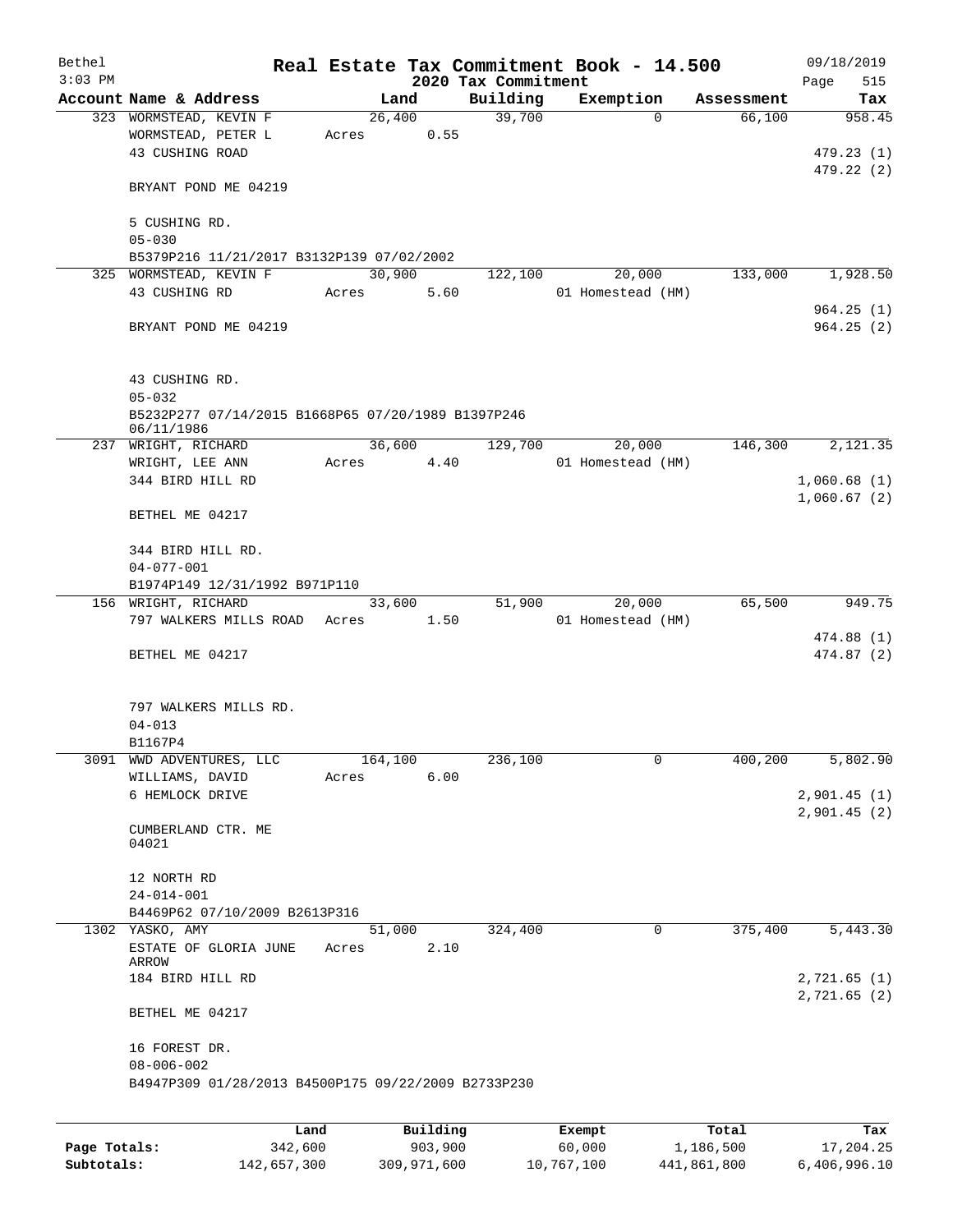| Bethel       |                                                                         |                 |       |               |                       |                         | Real Estate Tax Commitment Book - 14.500 |          |                     | 09/18/2019               |
|--------------|-------------------------------------------------------------------------|-----------------|-------|---------------|-----------------------|-------------------------|------------------------------------------|----------|---------------------|--------------------------|
| $3:03$ PM    |                                                                         |                 |       |               |                       | 2020 Tax Commitment     |                                          |          |                     | 516<br>Page              |
|              | Account Name & Address<br>1299 YASKO, AMY                               |                 |       | Land<br>3,600 |                       | Building<br>$\mathbf 0$ | Exemption                                | $\Omega$ | Assessment<br>3,600 | Tax<br>52.20             |
|              | 184 BIRD HILL RD                                                        |                 | Acres |               | 3.10                  |                         |                                          |          |                     |                          |
|              |                                                                         |                 |       |               |                       |                         |                                          |          |                     | 26.10(1)                 |
|              | BETHEL ME 04217                                                         |                 |       |               |                       |                         |                                          |          |                     | 26.10(2)                 |
|              |                                                                         |                 |       |               |                       |                         |                                          |          |                     |                          |
|              | $08 - 006 - 012$<br>B4947P311 01/28/2013 B4500P175 09/23/2009 B3324P157 |                 |       |               |                       |                         |                                          |          |                     |                          |
|              | 07/01/2003 B2549P47<br>222 YASKO, EDWARD                                |                 |       | 59,000        |                       | 1,215,800               |                                          |          | 1,254,800           | 18,194.60                |
|              | ARROW-YASKO,                                                            |                 | Acres |               | 3.84                  |                         | 20,000<br>01 Homestead (HM)              |          |                     |                          |
|              | ARROW-YASKO, AMY                                                        |                 |       |               |                       |                         |                                          |          |                     |                          |
|              | 184 BIRD HILL ROAD                                                      |                 |       |               |                       |                         |                                          |          |                     | 9,097.30(1)              |
|              | BETHEL ME 04217                                                         |                 |       |               |                       |                         |                                          |          |                     | 9,097.30(2)              |
|              | 184 BIRD HILL RD.                                                       |                 |       |               |                       |                         |                                          |          |                     |                          |
|              | $04 - 064 - 001$                                                        |                 |       |               |                       |                         |                                          |          |                     |                          |
|              | B2638P60 11/25/1998                                                     |                 |       |               |                       |                         |                                          |          |                     |                          |
|              | 211 YASKO, EDWARD J                                                     |                 |       | 29,200        |                       | $\Omega$                |                                          | $\Omega$ | 29,200              | 423.40                   |
|              | 184 BIRD HILL ROAD                                                      |                 | Acres |               | 5.66                  |                         |                                          |          |                     |                          |
|              | BETHEL ME 04217                                                         |                 |       |               |                       |                         |                                          |          |                     | 211.70 (1)<br>211.70(2)  |
|              |                                                                         |                 |       |               |                       |                         |                                          |          |                     |                          |
|              |                                                                         |                 |       |               |                       |                         |                                          |          |                     |                          |
|              | $04 - 057 - 004$                                                        |                 |       |               |                       |                         |                                          |          |                     |                          |
|              | B4611P145 07/20/2010 B3645P10 12/16/2004                                |                 |       |               |                       |                         |                                          |          |                     |                          |
|              | 4814 YASKO, EDWARD J JR                                                 |                 |       | 27,400        |                       | 0                       |                                          | 0        | 27,400              | 397.30                   |
|              | 184 BIRD HILL ROAD                                                      |                 | Acres |               | 3.70                  |                         |                                          |          |                     |                          |
|              |                                                                         |                 |       |               |                       |                         |                                          |          |                     | 198.65(1)<br>198.65(2)   |
|              | BETHEL ME 04217                                                         |                 |       |               |                       |                         |                                          |          |                     |                          |
|              |                                                                         |                 |       |               |                       |                         |                                          |          |                     |                          |
|              | $04 - 057 - 005 - 001$                                                  |                 |       |               |                       |                         |                                          |          |                     |                          |
|              | B3756P305 07/08/2005                                                    |                 |       |               |                       |                         |                                          |          |                     |                          |
| 3559         | YEAGER, SUSAN E                                                         |                 |       | 33,600        |                       | 98,500                  |                                          | 0        | 132,100             | 1,915.45                 |
|              | 353 WINTER ST.                                                          |                 |       |               |                       |                         |                                          |          |                     |                          |
|              | HANSON MA 02341                                                         |                 |       |               |                       |                         |                                          |          |                     | 957.73 (1)<br>957.72 (2) |
|              |                                                                         |                 |       |               |                       |                         |                                          |          |                     |                          |
|              | 135 VERNON ST.                                                          |                 |       |               |                       |                         |                                          |          |                     |                          |
|              | $26 - 076 - 001 - 05C$                                                  |                 |       |               |                       |                         |                                          |          |                     |                          |
|              | B3160P76 09/06/2002                                                     |                 |       |               |                       |                         |                                          |          |                     |                          |
|              | 4696 YERXA, PETER S                                                     |                 |       | 84,700        |                       | 182,000                 |                                          | 0        | 266,700             | 3,867.15                 |
|              | YERXA, CAROL                                                            |                 | Acres |               | 1.52                  |                         |                                          |          |                     |                          |
|              | SULIDIES-YERXA<br>9 HOMER SANDS DRIVE                                   |                 |       |               |                       |                         |                                          |          |                     | 1,933.58(1)              |
|              |                                                                         |                 |       |               |                       |                         |                                          |          |                     | 1,933.57(2)              |
|              | SCARBOROUGH ME 04074                                                    |                 |       |               |                       |                         |                                          |          |                     |                          |
|              | 82 MOUNTAIN VALLEY ROAD                                                 |                 |       |               |                       |                         |                                          |          |                     |                          |
|              | $09 - 005 - 006$                                                        |                 |       |               |                       |                         |                                          |          |                     |                          |
|              | B3843P347 11/18/2005                                                    |                 |       |               |                       |                         |                                          |          |                     |                          |
|              |                                                                         |                 |       |               |                       |                         |                                          |          |                     |                          |
| Page Totals: |                                                                         | Land<br>237,500 |       |               | Building<br>1,496,300 |                         | Exempt<br>20,000                         |          | Total<br>1,713,800  | Tax<br>24,850.10         |
| Subtotals:   | 142,894,800                                                             |                 |       |               | 311, 467, 900         |                         | 10,787,100                               |          | 443,575,600         | 6,431,846.20             |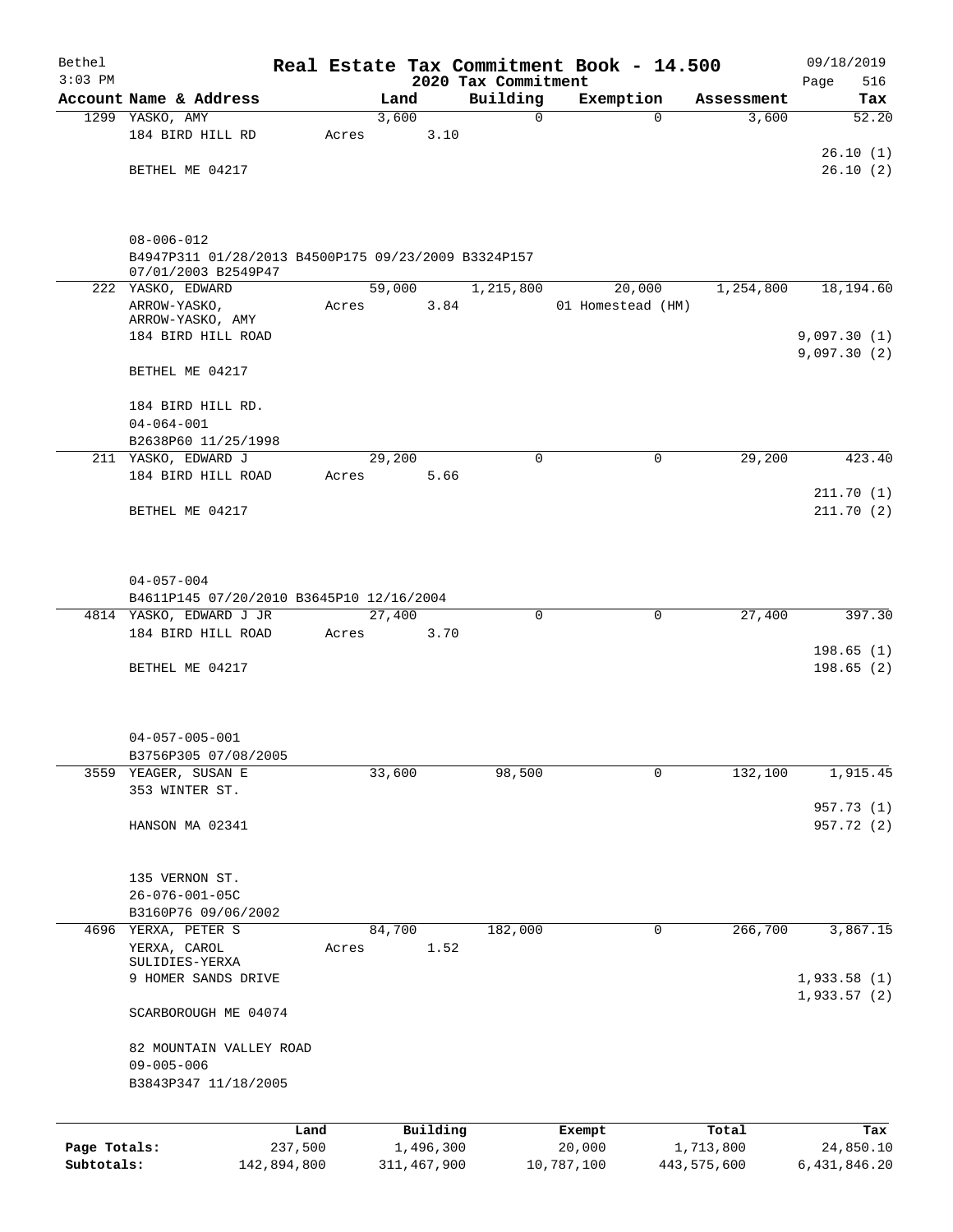| Bethel<br>$3:03$ PM |                                                     |            |        |      | 2020 Tax Commitment |   | Real Estate Tax Commitment Book - 14.500 |            | 09/18/2019<br>517 |
|---------------------|-----------------------------------------------------|------------|--------|------|---------------------|---|------------------------------------------|------------|-------------------|
|                     | Account Name & Address                              |            | Land   |      | Building            |   | Exemption                                | Assessment | Page<br>Tax       |
|                     | 4697 YERXA, PETER S                                 |            | 73,700 |      |                     | 0 | $\Omega$                                 | 73,700     | 1,068.65          |
|                     | YERXA, CAROL                                        | Acres      |        | 1.27 |                     |   |                                          |            |                   |
|                     | SULIDIES-YERXA                                      |            |        |      |                     |   |                                          |            |                   |
|                     | 9 HOMER SANDS DRIVE                                 |            |        |      |                     |   |                                          |            | 534.33(1)         |
|                     |                                                     |            |        |      |                     |   |                                          |            | 534.32 (2)        |
|                     | SCARBOROUGH ME 04074                                |            |        |      |                     |   |                                          |            |                   |
|                     | MOUNTAIN VALLEY                                     |            |        |      |                     |   |                                          |            |                   |
|                     |                                                     |            |        |      |                     |   |                                          |            |                   |
|                     | $09 - 005 - 007$                                    |            |        |      |                     |   |                                          |            |                   |
|                     | B3843P347 11/18/2005                                |            |        |      |                     |   |                                          |            |                   |
|                     | 3265 YORK, BARBARA J                                |            | 57,700 |      | 98,600              |   | 20,000                                   | 136,300    | 1,976.35          |
|                     | KAISER, SHARON A                                    | Acres      |        | 0.69 |                     |   | 01 Homestead (HM)                        |            |                   |
|                     | PO BOX 76                                           |            |        |      |                     |   |                                          |            | 988.18 (1)        |
|                     |                                                     |            |        |      |                     |   |                                          |            | 988.17 (2)        |
|                     | BETHEL ME 04217                                     |            |        |      |                     |   |                                          |            |                   |
|                     | 7 VERNON ST.                                        |            |        |      |                     |   |                                          |            |                   |
|                     | $25 - 099$                                          |            |        |      |                     |   |                                          |            |                   |
|                     | B5377P283 11/07/2017 B5338P178 03/31/2017 B5015P334 |            |        |      |                     |   |                                          |            |                   |
|                     | 07/29/2013 B3514P317 05/17/2004                     |            |        |      |                     |   |                                          |            |                   |
|                     | 4640 YORK, DAVID K                                  |            | 39,000 |      | 154,600             |   | 20,000                                   | 173,600    | 2,517.20          |
|                     | YORK, BETSY F                                       | Acres      |        | 7.00 |                     |   | 01 Homestead (HM)                        |            |                   |
|                     | PO BOX 598                                          |            |        |      |                     |   |                                          |            | 1,258.60(1)       |
|                     |                                                     |            |        |      |                     |   |                                          |            | 1,258.60(2)       |
|                     | BETHEL ME 04217                                     |            |        |      |                     |   |                                          |            |                   |
|                     | 63 DAISY BRYANT ROAD                                |            |        |      |                     |   |                                          |            |                   |
|                     |                                                     |            |        |      |                     |   |                                          |            |                   |
|                     | $17 - 003 - 001$                                    |            |        |      |                     |   |                                          |            |                   |
|                     | B3515P159 05/20/2004<br>5456 YORK, PENELOPE L. &    |            | 30,900 |      |                     | 0 | 0                                        |            | 448.05            |
|                     | MATTHEW I.                                          |            |        |      |                     |   |                                          | 30,900     |                   |
|                     | 36 GIBSON ROAD                                      | Acres      |        | 2.00 |                     |   |                                          |            |                   |
|                     |                                                     |            |        |      |                     |   |                                          |            | 224.03 (1)        |
|                     | BETHEL ME 04217                                     |            |        |      |                     |   |                                          |            | 224.02(2)         |
|                     |                                                     |            |        |      |                     |   |                                          |            |                   |
|                     |                                                     |            |        |      |                     |   |                                          |            |                   |
|                     | INTERVALE RD                                        |            |        |      |                     |   |                                          |            |                   |
|                     | $18 - 055$                                          |            |        |      |                     |   |                                          |            |                   |
|                     | 161 YORK, ROBERT F                                  |            | 32,600 |      | 14,900              |   | 26,000                                   | 21,500     | 311.75            |
|                     | PO BOX 182                                          | Acres      |        | 1.00 |                     |   | 01 Homestead (HM)                        |            |                   |
|                     |                                                     |            |        |      |                     |   | 12 WW2 Vet Res                           |            | 155.88(1)         |
|                     | GREENWOOD ME 04255                                  |            |        |      |                     |   |                                          |            | 155.87(2)         |
|                     |                                                     |            |        |      |                     |   |                                          |            |                   |
|                     |                                                     |            |        |      |                     |   |                                          |            |                   |
|                     | 26 RABBIT RD.                                       |            |        |      |                     |   |                                          |            |                   |
|                     | $04 - 017$                                          |            |        |      |                     |   |                                          |            |                   |
|                     | B4158P244 07/05/2007 B2882P37                       |            |        |      |                     |   |                                          |            |                   |
|                     | 1318 YORK, ROLAND                                   |            | 39,800 |      | 83,300              |   | 20,000                                   | 103,100    | 1,494.95          |
|                     | 291 WALKERS MILLS ROAD                              | Acres 1.63 |        |      |                     |   | 01 Homestead (HM)                        |            |                   |
|                     |                                                     |            |        |      |                     |   |                                          |            | 747.48 (1)        |
|                     | BETHEL ME 04217                                     |            |        |      |                     |   |                                          |            | 747.47 (2)        |
|                     |                                                     |            |        |      |                     |   |                                          |            |                   |
|                     | 291 WALKERS MILLS RD.                               |            |        |      |                     |   |                                          |            |                   |
|                     | $08 - 013$                                          |            |        |      |                     |   |                                          |            |                   |
|                     | B2618P234 10/07/1998                                |            |        |      |                     |   |                                          |            |                   |
|                     |                                                     |            |        |      |                     |   |                                          |            |                   |
|                     |                                                     |            |        |      |                     |   |                                          |            |                   |
|                     |                                                     |            |        |      |                     |   |                                          |            |                   |

|              | Land        | Building    | Exempt     | Total       | Tax          |
|--------------|-------------|-------------|------------|-------------|--------------|
| Page Totals: | 273,700     | 351,400     | 86,000     | 539,100     | 7,816.95     |
| Subtotals:   | 143,168,500 | 311,819,300 | 10,873,100 | 444,114,700 | 6,439,663.15 |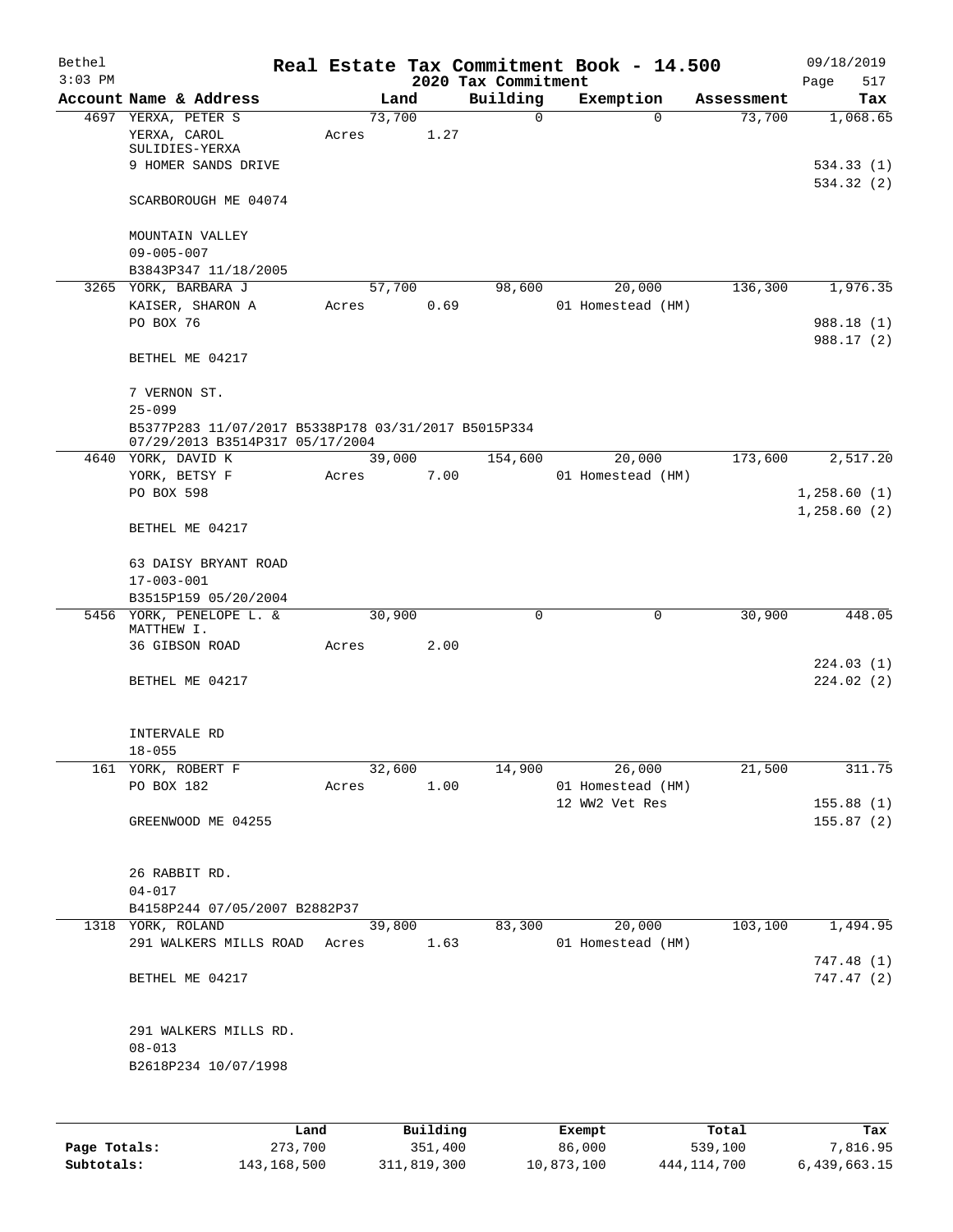| Bethel<br>$3:03$ PM |                                       |       |        |      | 2020 Tax Commitment | Real Estate Tax Commitment Book - 14.500 |            | 09/18/2019<br>Page<br>518 |
|---------------------|---------------------------------------|-------|--------|------|---------------------|------------------------------------------|------------|---------------------------|
|                     | Account Name & Address                |       | Land   |      | Building            | Exemption                                | Assessment | Tax                       |
|                     | 218 YORK, TRAVIS                      |       | 9,000  |      | 0                   | $\Omega$                                 | 9,000      | 130.50                    |
|                     | PO BOX 56                             | Acres |        | 0.14 |                     |                                          |            |                           |
|                     |                                       |       |        |      |                     |                                          |            | 65.25(1)                  |
|                     | GREENWOOD ME 04255                    |       |        |      |                     |                                          |            | 65.25(2)                  |
|                     |                                       |       |        |      |                     |                                          |            |                           |
|                     |                                       |       |        |      |                     |                                          |            |                           |
|                     | EAST BETHEL RD.                       |       |        |      |                     |                                          |            |                           |
|                     | $04 - 061$                            |       |        |      |                     |                                          |            |                           |
|                     | B3727P340 05/27/2005                  |       |        |      |                     |                                          |            |                           |
|                     | 3314 YOUNG HOUSE, LLC                 |       | 41,500 |      | 122,200             | $\mathbf 0$                              | 163,700    | 2,373.65                  |
|                     | PO BOX 483                            | Acres |        | 0.20 |                     |                                          |            |                           |
|                     |                                       |       |        |      |                     |                                          |            | 1,186.83(1)               |
|                     | BETHEL ME 04217                       |       |        |      |                     |                                          |            | 1,186.82(2)               |
|                     |                                       |       |        |      |                     |                                          |            |                           |
|                     |                                       |       |        |      |                     |                                          |            |                           |
|                     | 63 MAIN ST.                           |       |        |      |                     |                                          |            |                           |
|                     | $25 - 147$                            |       |        |      |                     |                                          |            |                           |
|                     | B5187P215 11/26/2014 B1392P10 B1392P8 |       |        |      | 0                   |                                          |            |                           |
|                     | 4912 YOUNG JONES, DIANE L             |       | 25,600 |      |                     | 0                                        | 25,600     | 371.20                    |
|                     | 112 BUFFAM RD                         | Acres |        | 3.20 |                     |                                          |            | 185.60(1)                 |
|                     | PELHAM MA 01002                       |       |        |      |                     |                                          |            | 185.60(2)                 |
|                     |                                       |       |        |      |                     |                                          |            |                           |
|                     |                                       |       |        |      |                     |                                          |            |                           |
|                     | JORDAN WOODS, LOT 2                   |       |        |      |                     |                                          |            |                           |
|                     | $11 - 088 - 002$                      |       |        |      |                     |                                          |            |                           |
|                     | B4085P296 01/31/2007                  |       |        |      |                     |                                          |            |                           |
|                     | 3660 YOUNG, GROVER                    |       | 24,900 |      | $\mathbf 0$         | $\mathbf 0$                              | 24,900     | 361.05                    |
|                     | YOUNG, JUDITH                         | Acres |        | 0.75 |                     |                                          |            |                           |
|                     | PO BOX 604                            |       |        |      |                     |                                          |            | 180.53(1)                 |
|                     |                                       |       |        |      |                     |                                          |            | 180.52(2)                 |
|                     | BETHEL ME 04217                       |       |        |      |                     |                                          |            |                           |
|                     |                                       |       |        |      |                     |                                          |            |                           |
|                     | MOUNTAIN VIEW CIRCLE                  |       |        |      |                     |                                          |            |                           |
|                     | $28 - 004$                            |       |        |      |                     |                                          |            |                           |
|                     | B2766P244                             |       |        |      |                     |                                          |            |                           |
|                     | 3661 YOUNG, GROVER                    |       | 35,700 |      | 66,400              | 20,000                                   | 82,100     | 1,190.45                  |
|                     | YOUNG, JUDITH                         | Acres |        | 0.82 |                     | 01 Homestead (HM)                        |            |                           |
|                     | PO BOX 604                            |       |        |      |                     |                                          |            | 595.23(1)                 |
|                     | BETHEL ME 04217                       |       |        |      |                     |                                          |            | 595.22(2)                 |
|                     |                                       |       |        |      |                     |                                          |            |                           |
|                     | 30 MOUNTAIN VIEW CIRCLE               |       |        |      |                     |                                          |            |                           |
|                     | $28 - 005$                            |       |        |      |                     |                                          |            |                           |
|                     | B968P91 12/13/1977                    |       |        |      |                     |                                          |            |                           |
|                     | 1226 YOUNG, JAMES                     |       | 35,400 |      | 86,900              | 20,000                                   | 102,300    | 1,483.35                  |
|                     | YOUNG, NANCY                          | Acres |        | 0.80 |                     | 01 Homestead (HM)                        |            |                           |
|                     | PO BOX 531                            |       |        |      |                     |                                          |            | 741.68(1)                 |
|                     |                                       |       |        |      |                     |                                          |            | 741.67(2)                 |
|                     | BETHEL ME 04217                       |       |        |      |                     |                                          |            |                           |
|                     |                                       |       |        |      |                     |                                          |            |                           |
|                     | 126 LOVERS LANE                       |       |        |      |                     |                                          |            |                           |
|                     | $07 - 033$                            |       |        |      |                     |                                          |            |                           |
|                     | B1079P117 06/16/1980                  |       |        |      |                     |                                          |            |                           |
|                     |                                       |       |        |      |                     |                                          |            |                           |
|                     |                                       |       |        |      |                     |                                          |            |                           |

|              | Land        | Building    | Exempt     | Total       | Tax             |
|--------------|-------------|-------------|------------|-------------|-----------------|
| Page Totals: | 172,100     | 275,500     | 40,000     | 407,600     | 5,910.20        |
| Subtotals:   | 143,340,600 | 312,094,800 | 10,913,100 | 444,522,300 | 6, 445, 573. 35 |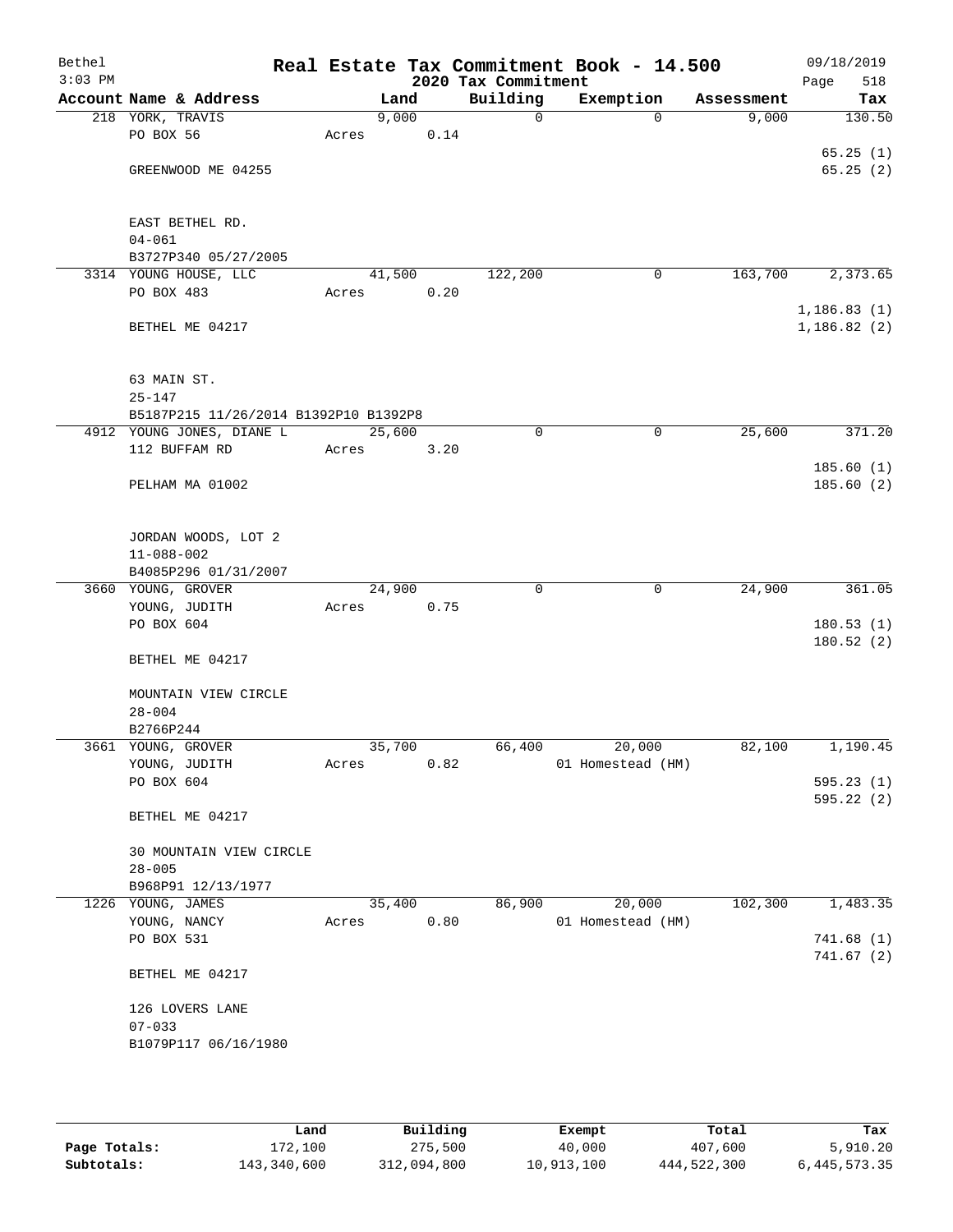| Bethel       |                                                     |             |       |         |             |                     | Real Estate Tax Commitment Book - 14.500 |             |             | 09/18/2019   |  |
|--------------|-----------------------------------------------------|-------------|-------|---------|-------------|---------------------|------------------------------------------|-------------|-------------|--------------|--|
| $3:03$ PM    |                                                     |             |       |         |             | 2020 Tax Commitment |                                          |             |             | Page<br>519  |  |
|              | Account Name & Address                              |             |       | Land    |             | Building            | Exemption                                |             | Assessment  | Tax          |  |
|              | 5236 YOUNG, JULIA L<br>PO BOX 603                   |             | Acres | 57,300  | 0.35        | 193,200             | 20,000<br>01 Homestead (HM)              |             | 230,500     | 3,342.25     |  |
|              |                                                     |             |       |         |             |                     |                                          |             |             | 1,671.13(1)  |  |
|              | BETHEL ME 04217                                     |             |       |         |             |                     |                                          |             |             | 1,671.12(2)  |  |
|              |                                                     |             |       |         |             |                     |                                          |             |             |              |  |
|              |                                                     |             |       |         |             |                     |                                          |             |             |              |  |
|              | 6 EDEN LN<br>$26 - 059$                             |             |       |         |             |                     |                                          |             |             |              |  |
|              | B4896P110 09/12/2012 B4885P283 08/31/2012 B4571P338 |             |       |         |             |                     |                                          |             |             |              |  |
|              | 03/31/2010                                          |             |       |         |             |                     |                                          |             |             |              |  |
|              | 3591 YOUNG, KATHRYN A. &<br>MARZILLI, JOHN A.       |             |       | 112,700 |             | 116,400             |                                          | $\mathbf 0$ | 229,100     | 3,321.95     |  |
|              | C/O KATHRYN YOUNG                                   |             | Acres |         | 3.62        |                     |                                          |             |             |              |  |
|              | 293 PARADISE ROAD                                   |             |       |         |             |                     |                                          |             |             | 1,660.98(1)  |  |
|              |                                                     |             |       |         |             |                     |                                          |             |             | 1,660.97(2)  |  |
|              | BETHEL ME 04217                                     |             |       |         |             |                     |                                          |             |             |              |  |
|              | 293 PARADISE RD.                                    |             |       |         |             |                     |                                          |             |             |              |  |
|              | $27 - 003$                                          |             |       |         |             |                     |                                          |             |             |              |  |
|              | B5377P44 11/10/6201 B4730P140 06/24/2011 B915P149   |             |       |         |             |                     |                                          |             |             |              |  |
|              | 09/20/1976 B915P146 09/18/1976 B716P92 07/29/1971   |             |       |         |             |                     |                                          |             |             |              |  |
|              | B716P91 07/29/1971<br>106 YOUNG, LAWRENCE S         |             |       | 44,200  |             | 317,000             | 20,000                                   |             | 341,200     | 4,947.40     |  |
|              | YOUNG, ADRIANA CAROSIO                              |             | Acres |         | 5.39        |                     | 01 Homestead (HM)                        |             |             |              |  |
|              | PO BOX 110                                          |             |       |         |             |                     |                                          |             |             | 2,473.70(1)  |  |
|              |                                                     |             |       |         |             |                     |                                          |             |             | 2,473.70(2)  |  |
|              | BETHEL ME 04217                                     |             |       |         |             |                     |                                          |             |             |              |  |
|              | 421 PARADISE RD.                                    |             |       |         |             |                     |                                          |             |             |              |  |
|              | $02 - 026$                                          |             |       |         |             |                     |                                          |             |             |              |  |
|              | B3581P345 08/20/2004                                |             |       |         |             |                     |                                          |             |             |              |  |
|              | 3516 YOUNG, VICTOR A                                |             |       | 44,200  |             | 66,600              |                                          | 0           | 110,800     | 1,606.60     |  |
|              | YOUNG, MELISSA N                                    |             | Acres |         | 1.34        |                     |                                          |             |             |              |  |
|              | 68 ALPINE SHORES RD.                                |             |       |         |             |                     |                                          |             |             | 803.30(1)    |  |
|              | BRYANT POND ME 04219                                |             |       |         |             |                     |                                          |             |             | 803.30 (2)   |  |
|              |                                                     |             |       |         |             |                     |                                          |             |             |              |  |
|              | 233 VERNON ST./VISTA                                |             |       |         |             |                     |                                          |             |             |              |  |
|              | $26 - 070 - 002$                                    |             |       |         |             |                     |                                          |             |             |              |  |
|              | B3166P304                                           |             |       |         |             |                     |                                          |             |             |              |  |
|              | 193 YUMA ENTERPRISES<br>1390 INTERVALE ROAD         |             | Acres | 34,100  | 1.80        | 8,700               |                                          | 0           | 42,800      | 620.60       |  |
|              |                                                     |             |       |         |             |                     |                                          |             |             | 310.30(1)    |  |
|              | BETHEL ME 04217                                     |             |       |         |             |                     |                                          |             |             | 310.30(2)    |  |
|              |                                                     |             |       |         |             |                     |                                          |             |             |              |  |
|              |                                                     |             |       |         |             |                     |                                          |             |             |              |  |
|              | 212 EAST BETHEL RD.                                 |             |       |         |             |                     |                                          |             |             |              |  |
|              | $04 - 044$<br>B5166P54 09/29/2014 B2198P289         |             |       |         |             |                     |                                          |             |             |              |  |
| 4530         | ZACE, LLC                                           |             |       | 41,700  |             | 139,100             |                                          | 0           | 180,800     | 2,621.60     |  |
|              | 178 TEBBETTS ROAD                                   |             | Acres |         | 3.00        |                     |                                          |             |             |              |  |
|              |                                                     |             |       |         |             |                     |                                          |             |             | 1,310.80(1)  |  |
|              | ROCHESTER NH 03867                                  |             |       |         |             |                     |                                          |             |             | 1,310.80(2)  |  |
|              |                                                     |             |       |         |             |                     |                                          |             |             |              |  |
|              | 439 PARADISE RD<br>$02 - 026 - 003 - 001$           |             |       |         |             |                     |                                          |             |             |              |  |
|              | B5265P27 01/25/2016 B4524P246 11/10/2009 B3800P8    |             |       |         |             |                     |                                          |             |             |              |  |
|              | 09/13/2005                                          |             |       |         |             |                     |                                          |             |             |              |  |
|              |                                                     | Land        |       |         | Building    |                     | Exempt                                   |             | Total       | Tax          |  |
| Page Totals: |                                                     | 334,200     |       |         | 841,000     |                     | 40,000                                   |             | 1,135,200   | 16,460.40    |  |
| Subtotals:   |                                                     | 143,674,800 |       |         | 312,935,800 |                     | 10,953,100                               |             | 445,657,500 | 6,462,033.75 |  |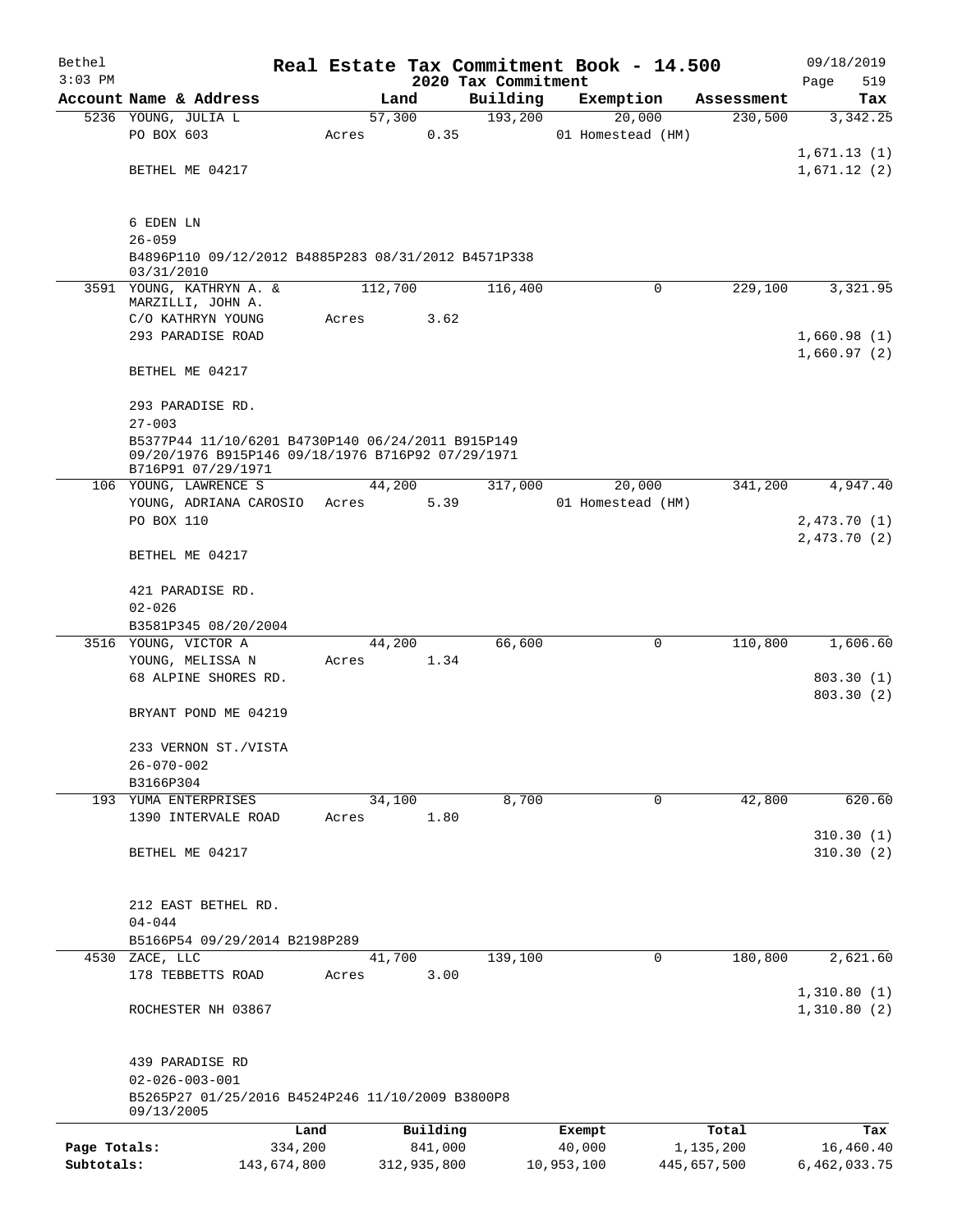| Bethel                     |                                                                  |                        |       |                     |         | Real Estate Tax Commitment Book - 14.500 |                      |   |                        | 09/18/2019                   |
|----------------------------|------------------------------------------------------------------|------------------------|-------|---------------------|---------|------------------------------------------|----------------------|---|------------------------|------------------------------|
| $3:03$ PM                  | Account Name & Address                                           |                        |       |                     |         | 2020 Tax Commitment<br>Building          |                      |   |                        | Page<br>520                  |
|                            | 2783 ZALE, STEPHEN                                               |                        |       | Land<br>$\mathbf 0$ |         | 7,800                                    | Exemption            | 0 | Assessment<br>7,800    | Tax<br>113.10                |
|                            | 201 E. ANDOVER RD                                                |                        |       |                     |         |                                          |                      |   |                        |                              |
|                            |                                                                  |                        |       |                     |         |                                          |                      |   |                        | 56.55(1)                     |
|                            | RUMFORD ME 04276 4207                                            |                        |       |                     |         |                                          |                      |   |                        | 56.55(2)                     |
|                            |                                                                  |                        |       |                     |         |                                          |                      |   |                        |                              |
|                            | 684 INTERVALE RD.                                                |                        |       |                     |         |                                          |                      |   |                        |                              |
|                            | 18-035.001                                                       |                        |       |                     |         |                                          |                      |   |                        |                              |
|                            | B2408P214 02/04/1997                                             |                        |       |                     |         |                                          |                      |   |                        |                              |
|                            | 3653 ZAWOJSKI, MICHAEL, JR &<br>JENNIFER R.                      |                        |       | 40,700              |         | 165,600                                  |                      | 0 | 206,300                | 2,991.35                     |
|                            | 26 BOB'S WAY                                                     |                        | Acres |                     | 2.16    |                                          |                      |   |                        |                              |
|                            |                                                                  |                        |       |                     |         |                                          |                      |   |                        | 1,495.68(1)                  |
|                            | BETHEL ME 04217                                                  |                        |       |                     |         |                                          |                      |   |                        | 1,495.67(2)                  |
|                            |                                                                  |                        |       |                     |         |                                          |                      |   |                        |                              |
|                            | 26 BOB'S WAY                                                     |                        |       |                     |         |                                          |                      |   |                        |                              |
|                            | $27 - 036 - 002$                                                 |                        |       |                     |         |                                          |                      |   |                        |                              |
|                            | B5345P331 05/17/2017 B4315P159 06/24/2008 B3854P53<br>12/09/2005 |                        |       |                     |         |                                          |                      |   |                        |                              |
|                            | 1307 ZEOLI, MICHAEL T                                            |                        |       | 53,500              |         | 225,900                                  |                      | 0 | 279,400                | 4,051.30                     |
|                            | ZEOLI, EWA I<br>3213 SUTTON PLACE, NW.                           |                        | Acres |                     | 3.80    |                                          |                      |   |                        | 2,025.65(1)                  |
|                            | APT B                                                            |                        |       |                     |         |                                          |                      |   |                        |                              |
|                            |                                                                  |                        |       |                     |         |                                          |                      |   |                        | 2,025.65(2)                  |
|                            | WASHINGTON DC 20016                                              |                        |       |                     |         |                                          |                      |   |                        |                              |
|                            | 53 FOREST DR.                                                    |                        |       |                     |         |                                          |                      |   |                        |                              |
|                            | $08 - 006 - 007$                                                 |                        |       |                     |         |                                          |                      |   |                        |                              |
|                            | B5424P102 08/13/2018 B4566P40 03/05/2010 B3625P257<br>11/01/2004 |                        |       |                     |         |                                          |                      |   |                        |                              |
|                            | 2468 ZERILLO, TIMOTHY E                                          |                        |       | 28,800              |         | 0                                        |                      | 0 | 28,800                 | 417.60                       |
|                            | 17 JORDAN DR.                                                    |                        | Acres |                     | 1.00    |                                          |                      |   |                        |                              |
|                            |                                                                  |                        |       |                     |         |                                          |                      |   |                        | 208.80(1)                    |
|                            | GORHAM ME 04038                                                  |                        |       |                     |         |                                          |                      |   |                        | 208.80(2)                    |
|                            |                                                                  |                        |       |                     |         |                                          |                      |   |                        |                              |
|                            | CHANDLER TERR                                                    |                        |       |                     |         |                                          |                      |   |                        |                              |
|                            | $14 - 002 - 002 - 001$                                           |                        |       |                     |         |                                          |                      |   |                        |                              |
| 5222                       | B5019P316 08/05/2013 B1719P179 03/19/1990<br>ZETTS, MATTHEW      |                        |       | 31,400              |         | 158,400                                  | 20,000               |   | 169,800                | 2,462.10                     |
|                            | PO BOX 1035                                                      |                        | Acres |                     | 0.90    |                                          | 01 Homestead (HM)    |   |                        |                              |
|                            |                                                                  |                        |       |                     |         |                                          |                      |   |                        | 1,231.05(1)                  |
|                            | BETHEL ME 04217                                                  |                        |       |                     |         |                                          |                      |   |                        | 1,231.05(2)                  |
|                            |                                                                  |                        |       |                     |         |                                          |                      |   |                        |                              |
|                            | 869 EAST BETHEL RD                                               |                        |       |                     |         |                                          |                      |   |                        |                              |
|                            | $14 - 057 - A$                                                   |                        |       |                     |         |                                          |                      |   |                        |                              |
|                            | B4913P261 10/30/2012 B4694P319 02/25/2011 B4482P109              |                        |       |                     |         |                                          |                      |   |                        |                              |
|                            | 08/11/2009<br>3303 ZICARELLI, THOMAS                             |                        |       | 62,800              |         | 239,900                                  | 20,000               |   | 282,700                | 4,099.15                     |
|                            | ZICARELLI, REBECCA                                               |                        | Acres |                     | 1.76    |                                          | 01 Homestead (HM)    |   |                        |                              |
|                            | PO BOX 2                                                         |                        |       |                     |         |                                          |                      |   |                        | 2,049.58(1)                  |
|                            |                                                                  |                        |       |                     |         |                                          |                      |   |                        | 2,049.57(2)                  |
|                            | BETHEL ME 04217                                                  |                        |       |                     |         |                                          |                      |   |                        |                              |
|                            | 40 MASON ST.                                                     |                        |       |                     |         |                                          |                      |   |                        |                              |
|                            | $25 - 136$                                                       |                        |       |                     |         |                                          |                      |   |                        |                              |
|                            | B2408P212                                                        |                        |       |                     |         |                                          |                      |   |                        |                              |
|                            |                                                                  | Land                   |       | Building            |         |                                          | Exempt               |   | Total                  | Tax                          |
| Page Totals:<br>Subtotals: |                                                                  | 217,200<br>143,892,000 |       | 313,733,400         | 797,600 |                                          | 40,000<br>10,993,100 |   | 974,800<br>446,632,300 | 14, 134.60<br>6, 476, 168.35 |
|                            |                                                                  |                        |       |                     |         |                                          |                      |   |                        |                              |